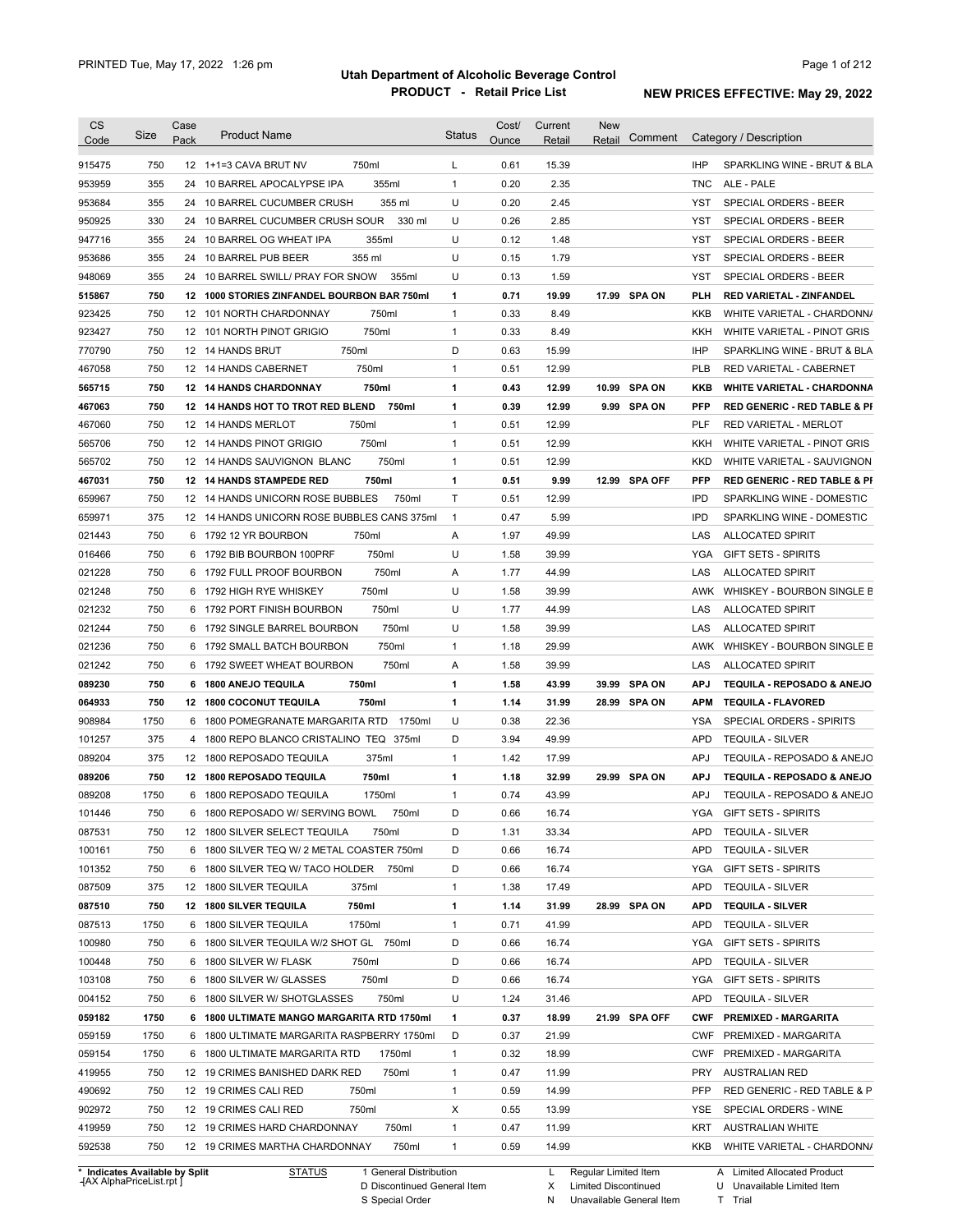| <b>CS</b><br>Code                                            | Size              | Case<br>Pack | <b>Product Name</b>                                                                                                                                  | <b>Status</b>     | Cost/<br><b>Ounce</b> | Current<br>Retail            | <b>New</b><br>Retail | Comment       |                          | Category / Description                                                                                       |
|--------------------------------------------------------------|-------------------|--------------|------------------------------------------------------------------------------------------------------------------------------------------------------|-------------------|-----------------------|------------------------------|----------------------|---------------|--------------------------|--------------------------------------------------------------------------------------------------------------|
| 419952                                                       | 750               |              | 12 19 CRIMES RED<br>750ml                                                                                                                            | $\mathbf{1}$      | 0.47                  | 11.99                        |                      |               | <b>PRY</b>               | AUSTRALIAN RED                                                                                               |
| 419961                                                       | 750               |              | 750ml<br>12 19 CRIMES UPRISING RED                                                                                                                   | $\mathbf{1}$      | 0.47                  | 11.99                        |                      |               | <b>PRY</b>               | <b>AUSTRALIAN RED</b>                                                                                        |
| 921789                                                       | 750               |              | 12 2 COPAS CABERNET<br>750ml                                                                                                                         | $\mathbf{1}$      | 0.35                  | 8.99                         |                      |               | PRT                      | <b>CHILEAN RED</b>                                                                                           |
| 428850                                                       | 750               |              | 750ml<br>12 2 COPAS RED ARGENTINA                                                                                                                    | $\mathbf{1}$      | 0.35                  | 8.99                         |                      |               | <b>PRV</b>               | ARGENTINE RED - OTHER                                                                                        |
| 951401                                                       | 750               |              | 12 2 COPAS SAUVIGNON BLANC<br>750ml                                                                                                                  | $\mathbf{1}$      | 0.35                  | 8.99                         |                      |               | <b>KRR</b>               | CHILEAN WHITE                                                                                                |
| 922628                                                       | 750               |              | 12 2 COPAS SPARKLING ROSE<br>750ml                                                                                                                   | $\mathbf{1}$      | 0.40                  | 10.06                        |                      |               | <b>IPX</b>               | SPARKLING WINE - IMPORTED I                                                                                  |
| 949405                                                       | 355               |              | 24 2 ROW 24K GOLDEN ALE<br>355ml                                                                                                                     | $\mathbf{1}$      | 0.18                  | 2.22                         |                      |               | <b>TNC</b>               | ALE - PALE                                                                                                   |
| 949406                                                       | 355               |              | 24 2 ROW ACCELERATOR IPA<br>355ml                                                                                                                    | D                 | 0.18                  | 2.20                         |                      |               | <b>TNF</b>               | ALE - BITTER & ESB                                                                                           |
| 921715                                                       | 355               |              | 24 2 ROW BREAKFAST IN A BARREL<br>355ml                                                                                                              | U                 | 0.46                  | 5.47                         |                      |               | YST                      | SPECIAL ORDERS - BEER                                                                                        |
| 949404                                                       | 355               |              | 24 2 ROW DANGEREUX FARMHOUSE ALE<br>355ml                                                                                                            | $\mathbf{1}$      | 0.21                  | 2.47                         |                      |               | TNU                      | ALE - MISC & SEASONAL                                                                                        |
| 952257                                                       | 355               |              | 24 2 ROW FEELIN' HAZY IPA<br>355 ml                                                                                                                  | $\mathbf{1}$      | 0.29                  | 3.47                         |                      |               | <b>TVB</b>               | DOMESTIC BEER                                                                                                |
| 918614                                                       | 355               |              | 24 2 ROW NEMESIS PALE ALE<br>355ml                                                                                                                   | U                 | 0.18                  | 2.20                         |                      |               | YST                      | SPECIAL ORDERS - BEER                                                                                        |
| 949403                                                       | 355               |              | 355ml<br>24 2 ROW RANDOM DOUBLE IPA                                                                                                                  | $\mathbf{1}$      | 0.21                  | 2.47                         |                      |               | <b>TNF</b>               | ALE - BITTER & ESB                                                                                           |
| 952256                                                       | 355               |              | 24 2 ROW TASTES LIKE CITRUS<br>355 ml                                                                                                                | $\mathbf{1}$      | 0.25                  | 3.01                         |                      |               | TNC                      | ALE - PALE                                                                                                   |
| 950839                                                       | 750               |              | 750ml<br>6 2BAR MOONSHINE                                                                                                                            | X                 | 0.66                  | 16.80                        |                      |               | AWW                      | WHISKEY - DOMESTIC                                                                                           |
| 953301                                                       | 375               |              | 375 ml<br>12 2BAR WHEAT WHISKEY                                                                                                                      | U                 | 2.60                  | 32.97                        |                      |               | <b>YSA</b>               | SPECIAL ORDERS - SPIRITS                                                                                     |
| 632827                                                       | 750               |              | 750ml<br>12 3 BLIND MOOSE CHARDONNAY                                                                                                                 | D                 | 0.40                  | 10.09                        |                      |               | KKB                      | WHITE VARIETAL - CHARDONN/                                                                                   |
| 632829                                                       | 750               |              | 750ml<br>12 3 BLIND MOOSE PINOT GRIGIO                                                                                                               | D                 | 0.40                  | 10.09                        |                      |               | KKH                      | WHITE VARIETAL - PINOT GRIS                                                                                  |
| 914449                                                       | 750               |              | 750ml<br>12 3 RINGS SHIRAZ'08                                                                                                                        | U                 | 0.69                  | 17.53                        |                      |               | <b>PRY</b>               | <b>AUSTRALIAN RED</b>                                                                                        |
| 426380                                                       | 750               |              | 12 35 SOUTH CABERNET MERLOT ORGANIC 750ml                                                                                                            | D                 | 0.40                  | 10.09                        |                      |               | <b>PRT</b>               | <b>CHILEAN RED</b>                                                                                           |
| 041941                                                       | 750               |              | 12 360 BING CHERRY VODKA<br>750ml                                                                                                                    | 1                 | 0.55                  | 15.99                        |                      | 13.99 SPA ON  | <b>ADM</b>               | <b>VODKA FLAVORED</b>                                                                                        |
| 041943                                                       | 750               |              | 12 360 GEORGIA PEACH VODKA<br>750ml                                                                                                                  | 1                 | 0.55                  | 15.99                        |                      | 13.99 SPA ON  | <b>ADM</b>               | <b>VODKA - FLAVORED</b>                                                                                      |
| 040669                                                       | 750               |              | 750ml<br>12 360 GLAZED DONUT VODKA                                                                                                                   | D                 | 0.64                  | 16.17                        |                      |               | ADM                      | VODKA - FLAVORED                                                                                             |
| 040656                                                       | 750               |              | 750ml<br>12 360 HUCKLEBERRY VODKA                                                                                                                    | 1                 | 0.55                  | 15.99                        | 13.99                | <b>SPA ON</b> | <b>ADM</b>               | <b>VODKA - FLAVORED</b>                                                                                      |
| 039671                                                       | 750               |              | 12 360 LIME FLAVORED VODKA<br>750ml                                                                                                                  | 1                 | 0.55                  | 15.99                        |                      | 13.99 SPA ON  | <b>ADM</b>               | <b>VODKA - FLAVORED</b>                                                                                      |
| 041940                                                       | 750               |              | 12 360 MADAGASCAR VANILLA VODKA<br>750ml                                                                                                             | 1                 | 0.55                  | 15.99                        | 13.99                | <b>SPA ON</b> | <b>ADM</b>               | <b>VODKA - FLAVORED</b>                                                                                      |
| 039709                                                       | 750               |              | 12 360 MANGO VODKA<br>750ml                                                                                                                          | 1                 | 0.55                  | 15.99                        |                      | 13.99 SPA ON  | <b>ADM</b>               | <b>VODKA - FLAVORED</b>                                                                                      |
| 039900                                                       | 750               |              | 12 360 RED DELICIOUS APPLE VODKA<br>750ml                                                                                                            | D                 | 0.34                  | 8.64                         |                      |               | ADM                      | VODKA - FLAVORED                                                                                             |
| 038169                                                       | 750               |              | 12 360 VODKA<br>750ml                                                                                                                                | 1                 | 0.55                  | 15.99                        |                      | 13.99 SPA ON  | <b>ADF</b>               | <b>VODKA - BASIC</b>                                                                                         |
| 038170                                                       | 1750              | 6            | 1750ml<br>360 VODKA                                                                                                                                  | $\mathbf{1}$      | 0.43                  | 25.49                        |                      |               | ADF                      | <b>VODKA - BASIC</b>                                                                                         |
| 039101                                                       | 750               |              | 12 360 VODKA BLUE RASPBERRY<br>750ml                                                                                                                 | 1                 | 0.55                  | 15.99                        |                      | 13.99 SPA ON  | <b>ADM</b>               | <b>VODKA - FLAVORED</b>                                                                                      |
| 000113                                                       | 750               | 6            | 360 VODKA HOLIDAY GIFT<br>750ml                                                                                                                      | U                 | 0.64                  | 16.31                        |                      |               | <b>ADW</b>               | <b>VODKA - DOMESTIC</b>                                                                                      |
| 954513                                                       | 750               |              | 6 4 ROSES SB ANNIVERSARY LIMITED ED. 750ml                                                                                                           | U                 | 5.41                  | 137.21                       |                      |               | YSA                      | SPECIAL ORDERS - SPIRITS                                                                                     |
| 919055                                                       | 355               |              | 24 4 SONS THE GREAT ONE IPA CANS<br>355ml                                                                                                            | D                 | 0.18                  | 2.15                         |                      |               | <b>TNC</b>               | ALE - PALE                                                                                                   |
| 916555                                                       | 750               |              | 750ml<br>12 42 DEGREES SO PINOT NOIR'06/08                                                                                                           | X                 | 0.72                  | 18.32                        |                      |               | <b>PRY</b>               | <b>AUSTRALIAN RED</b>                                                                                        |
| 916557                                                       | 750               |              | 12 42 DEGREES SO SAUVIGNON BL'09<br>750ml                                                                                                            | х                 | 0.60                  | 15.29                        |                      |               |                          | KRT AUSTRALIAN WHITE                                                                                         |
| 917331                                                       | 1000              |              | 6 45TH PARALLEL VODKA<br>1000ml                                                                                                                      | х                 | 0.81                  | 27.48                        |                      |               | ADF                      | <b>VODKA - BASIC</b>                                                                                         |
| 037990                                                       | 750               |              | 750ml<br>6 477 PEPPERMINT SCHNAAPS                                                                                                                   | D                 | 0.83                  | 20.99                        |                      |               | YGA                      | <b>GIFT SETS - SPIRITS</b>                                                                                   |
| 918484                                                       | 750               |              | 750ml<br>12 5 VINAS TEMPRANILLO'16/18                                                                                                                | х                 | 0.17                  | 4.32                         |                      |               | <b>PRP</b>               | SPANISH RED - MISC                                                                                           |
| 950645                                                       | 750               |              | 750ml<br>12 50 DEGREES RIESLING                                                                                                                      | х                 | 0.61                  | 15.52                        |                      |               | YSE                      | SPECIAL ORDERS - WINE                                                                                        |
| 920458                                                       | 750               |              | 750ml<br>6 56 FIZZ BRACHETTO                                                                                                                         | D                 | 0.68                  | 17.24                        |                      |               | YSE                      | SPECIAL ORDERS - WINE                                                                                        |
| 507990                                                       | 750               |              | 750ml<br>12 60 NORTH MERLOT                                                                                                                          | х                 | 0.24                  | 6.00                         |                      |               | PLF                      | RED VARIETAL - MERLOT                                                                                        |
| 507010                                                       | 750               |              | 750ml<br>12 7 MOONS RED BLEND'16                                                                                                                     | 1                 | 0.44                  | 11.06                        |                      |               | PLU                      | RED VARIETAL - MISC                                                                                          |
| 013110                                                       | 750               |              | 750ml<br>6 8 SECONDS CANADIAN WHISKEY                                                                                                                | 1                 | 0.91                  | 22.99                        |                      |               | AWB                      | WHISKEY - CANADIAN                                                                                           |
| 920845                                                       | 750               |              | 750ml<br>6 8 SETTLERS BUTLER VODKA                                                                                                                   | 1                 | 0.99                  | 19.99                        |                      | 24.99 SPA OFF | <b>ADW</b>               | <b>VODKA - DOMESTIC</b>                                                                                      |
| 919370                                                       | 750               |              | 6 8 SETTLERS DEVIL'S GATE BOURBON 750ml                                                                                                              | 1                 | 1.58                  | 39.99                        |                      |               | AWH                      | WHISKEY - BOURBON & TENNE:                                                                                   |
| 921479                                                       | 750               |              | 750ml<br>6 8 SETTLERS GREEN DITCH GIN                                                                                                                | $\mathbf{1}$      | 1.38                  | 34.99                        |                      |               | AHW                      | <b>GIN - DOMESTIC</b>                                                                                        |
| 919110                                                       | 750               |              | 750ml<br>6 8 SETTLERS RAGTOWN WHISKEY                                                                                                                | $\mathbf{1}$      | 1.97                  | 49.99                        |                      |               | AWE                      | <b>WHISKEY - BLENDED</b>                                                                                     |
|                                                              |                   |              |                                                                                                                                                      |                   |                       |                              |                      |               |                          |                                                                                                              |
| 953667                                                       | 500               |              | 500 ml<br>12 8 WIRED WIRELESS BLACK IPA                                                                                                              | U                 | 0.56                  | 9.53                         |                      |               | YST                      | SPECIAL ORDERS - BEER                                                                                        |
| 084159                                                       | 750               |              | 12 99 APPLES SCHNAPPS<br>750ml                                                                                                                       | $\mathbf{1}$      | 0.63                  | 15.99                        |                      |               | <b>CPG</b>               | <b>SCHNAPPS - FRUIT</b>                                                                                      |
|                                                              |                   |              |                                                                                                                                                      |                   |                       |                              |                      |               |                          |                                                                                                              |
|                                                              |                   |              |                                                                                                                                                      |                   |                       |                              |                      |               |                          |                                                                                                              |
|                                                              |                   |              |                                                                                                                                                      | 1                 |                       |                              |                      |               | CHE                      |                                                                                                              |
| 084195                                                       | 750               |              | 12 99 BUTTERSCOTCH<br>750ml                                                                                                                          | 1                 | 0.63                  | 15.99                        |                      |               | CHU                      | <b>LIQUEURS - MISC</b>                                                                                       |
| 084170<br>084154<br>084403<br>* Indicates Available by Split | 750<br>750<br>750 |              | 12 99 BANANAS SCHNAPPS<br>750ml<br>750ml<br>12 99 BLACK CHERRIES SCHNAPPS<br>12 99 BRAND MANGOES<br>750ml<br>1 General Distribution<br><b>STATUS</b> | $\mathbf{1}$<br>1 | 0.63<br>0.63<br>0.63  | 15.99<br>15.99<br>15.99<br>L | Regular Limited Item |               | <b>CPG</b><br><b>CPG</b> | <b>SCHNAPPS - FRUIT</b><br><b>SCHNAPPS - FRUIT</b><br><b>LIQUEURS - FRUIT</b><br>A Limited Allocated Product |

**Case** [AX AlphaPriceList.rpt ]

D Discontinued General Item S Special Order

X Limited Discontinued

N Unavailable General Item

U Unavailable Limited Item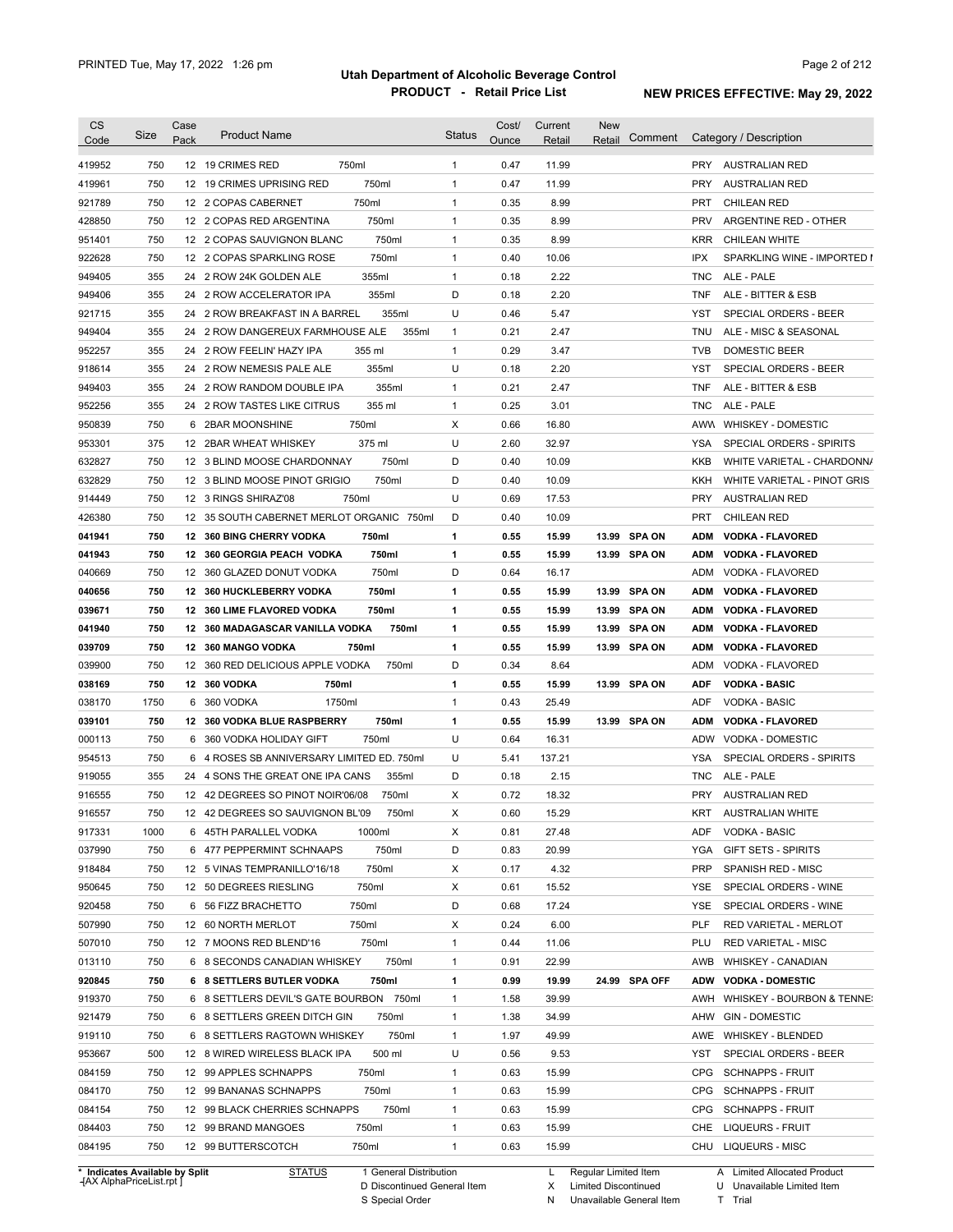| <b>CS</b><br>Code              | Size       | Case<br>Pack | <b>Product Name</b>                                  | <b>Status</b>     | Cost/<br>Ounce | Current<br>Retail | <b>New</b><br>Retail | Comment      |                          | Category / Description                                                 |
|--------------------------------|------------|--------------|------------------------------------------------------|-------------------|----------------|-------------------|----------------------|--------------|--------------------------|------------------------------------------------------------------------|
|                                |            |              |                                                      |                   |                |                   |                      |              |                          |                                                                        |
| 084141                         | 750        |              | 12 99 PEACHES SCHNAPPS<br>750ml                      | 1                 | 0.63           | 15.99             |                      |              |                          | CPG SCHNAPPS - FRUIT                                                   |
| 084211                         | 750        |              | 12 99 ROOTBEER<br>750ml                              | $\mathbf{1}$      | 0.63           | 15.99             |                      |              | <b>CHU</b>               | <b>LIQUEURS - MISC</b>                                                 |
| 900863                         | 750        |              | 12 A 1000 FIRES MUSCAT CHENIN<br>750ml               | U                 | 1.43           | 36.20             |                      |              | <b>YSE</b>               | SPECIAL ORDERS - WINE                                                  |
| 344717                         | 750        |              | 12 A MANO IMPRINT PRIMITIVO APPASSITO 750ml          | D                 | 0.60           | 15.22             |                      |              | PRL                      | <b>ITALIAN RED - VARIETAL</b>                                          |
| 344719                         | 750        |              | 12 A MANO IMPRINT SUSUMANIELLO<br>750ml              | D                 | 0.60           | 15.22             |                      |              | <b>PRK</b>               | ITALIAN RED - MISC DOC                                                 |
| 539853                         | 750        |              | 750ml<br>12 A TO Z CHARDONNAY                        | 1                 | 0.63           | 18.95             |                      | 15.95 SPA ON | KKB                      | <b>WHITE VARIETAL - CHARDONNA</b>                                      |
| 919083                         | 750        |              | 12 A TO Z ESSENCE PINOT NOIR'16/17<br>750ml          | L                 | 1.10           | 27.99             |                      |              | <b>PLR</b>               | RED VARIETAL - PINOT NOIR                                              |
| 539855                         | 750<br>750 |              | 12 A TO Z PINOT GRIS<br>750ml<br>750ml               | 1<br>$\mathbf{1}$ | 0.63           | 18.95             |                      | 15.95 SPA ON | KKH                      | <b>WHITE VARIETAL - PINOT GRIS</b><br><b>RED VARIETAL - PINOT NOIR</b> |
| 430992                         | 750        |              | 12 A TO Z PINOT NOIR<br>750ml                        | L                 | 0.94           | 23.95             |                      |              | <b>PLR</b><br><b>MPQ</b> | ROSE WINE - VARIETAL & VIN G                                           |
| 917387<br>953134               | 750        | 12           | 12 A TO Z ROSE'21<br>750ml<br>A&D VINO VERDE LIV '16 | U                 | 0.75<br>0.36   | 18.95<br>9.10     |                      |              | <b>YSE</b>               | SPECIAL ORDERS - WINE                                                  |
| 064052                         | 750        | 6            | 750ml<br>AALBORG JUBILAEUM AQUAVIT                   | U                 | 1.03           | 26.13             |                      |              | <b>YSA</b>               | SPECIAL ORDERS - SPIRITS                                               |
| 918467                         | 750        | 12           | 750ml<br>ABADIA DE GOMARIZ RIBEIRO'12/13             | X                 | 0.51           | 12.96             |                      |              | <b>PRP</b>               | SPANISH RED - MISC                                                     |
| 423327                         | 750        | 12           | 750ml<br>ABADIA RETUERTA RIVOLA'08                   | X                 | 0.69           | 17.52             |                      |              | <b>PRP</b>               | SPANISH RED - MISC                                                     |
| 914573                         | 750        | 6            | 750ml<br>ABBAZIA NOVACELLA KERNER'16                 | U                 | 1.95           | 49.43             |                      |              | <b>YSE</b>               | SPECIAL ORDERS - WINE                                                  |
| 909317                         | 750        | 12           | ABBAZIA NOVACELLA MULLER THURGAU 750ml               | U                 | 0.81           | 20.57             |                      |              | <b>YSE</b>               | SPECIAL ORDERS - WINE                                                  |
| 914566                         | 750        | 12           | 750ml<br>ABBAZIA NOVACELLA PINOT GRI'09              | Х                 | 0.85           | 21.56             |                      |              | <b>KRK</b>               | ITALIAN WHITE - PINOT GRIGIO                                           |
| 917526                         | 750        |              | 12 ABBAZIA NOVELELLA VELTLINER'8/<br>750ml           | X                 | 0.77           | 19.52             |                      |              | KRL                      | <b>ITALIAN WHITE - MISC DOC</b>                                        |
| 917657                         | 750        |              | 12 ABEJA CABERNET SAUVIGNON'18<br>750ml              | Г                 | 2.47           | 62.74             |                      |              | <b>PLB</b>               | RED VARIETAL - CABERNET                                                |
| 004006                         | 750        |              | 750ml<br>4 ABERFELDY SINGLE MALT 21YR                | Г                 | 7.48           | 189.70            |                      |              | AWS                      | WHISKY - SCOTCH SINGLE MAL                                             |
| 004084                         | 750        |              | 750ml<br>6 ABERLOUR 12YR SINGLE MALT SCOT            | 1                 | 2.25           | 56.99             |                      |              | AWS                      | WHISKY - SCOTCH SINGLE MAL                                             |
| 004046                         | 750        | 6            | ABERLOUR A'BUNADH SINGLE MALT<br>750ml               | L                 | 3.94           | 99.99             |                      |              | AWS                      | WHISKY - SCOTCH SINGLE MAL                                             |
| 064000                         | 750        |              | 750ml<br>12 ABSENTE (ABSINTHE REFINED)               | $\mathbf{1}$      | 1.73           | 43.99             |                      |              | CHS                      | LIQUEURS - BITTERS & HERBAL                                            |
| 002959                         | 750        | 6            | ABSENTE ABSINTHE W/ GLASS AND SPOO 750ml             | D                 | 0.94           | 23.82             |                      |              | <b>YGC</b>               | <b>GIFT SETS - LIQUEURS</b>                                            |
| 064819                         | 750        |              | 750ml<br>12 ABSINTHE ORDINAIRE                       | Г                 | 1.15           | 29.19             |                      |              | <b>CHS</b>               | LIQUEURS - BITTERS & HERBAL                                            |
| 100507                         | 750        | 6            | ABSINTHE REFINED W/ GLASSES<br>750ml                 | D                 | 0.89           | 22.65             |                      |              | <b>YGC</b>               | <b>GIFT SETS - LIQUEURS</b>                                            |
| 906666                         | 750        |              | 12 ABSOLUT<br>750ml                                  | X                 | 0.86           | 21.80             |                      |              | <b>YSA</b>               | SPECIAL ORDERS - SPIRITS                                               |
| 034014                         | 750        |              | 750ml<br>12 ABSOLUT APEACH                           | 1                 | 0.79           | 21.99             |                      | 19.99 SPA ON | <b>ADM</b>               | <b>VODKA - FLAVORED</b>                                                |
| 033983                         | 750        |              | 750ml<br>12 ABSOLUT BERRI ACAI VODKA                 | D                 | 0.87           | 21.99             |                      |              | <b>ADM</b>               | VODKA - FLAVORED                                                       |
| 101034                         | 750        |              | 6 ABSOLUT BLUE W/ ALUMINUM TUMBLER 750ml             | D                 | 0.87           | 21.99             |                      |              | <b>YGA</b>               | <b>GIFT SETS - SPIRITS</b>                                             |
| 034190                         | 750        |              | 750ml<br>12 ABSOLUT CHERRYKRAN VODKA                 | D                 | 0.80           | 20.20             |                      |              | ADM                      | VODKA - FLAVORED                                                       |
| 034034                         | 375        |              | 24 ABSOLUT CITRON VODKA<br>375ml                     | D                 | 0.55           | 7.02              |                      |              | ADM                      | VODKA - FLAVORED                                                       |
| 034030                         | 750        |              | 12 ABSOLUT CITRON VODKA<br>750ml                     | 1                 | 0.79           | 21.99             |                      | 19.99 SPA ON | <b>ADM</b>               | <b>VODKA - FLAVORED</b>                                                |
| 034032                         | 1750       | 6            | 1750ml<br>ABSOLUT CITRON VODKA                       | D                 | 0.41           | 24.30             |                      |              | <b>ADM</b>               | VODKA - FLAVORED                                                       |
| 033508                         | 750        |              | 12 ABSOLUT ELECTRIK<br>750ml                         | U                 | 0.87           | 21.99             |                      |              | ADX                      | VODKA - IMPORTED                                                       |
| 033757                         | 750        | 6            | ABSOLUT ELYX<br>750ml                                | D                 | 0.75           | 18.90             |                      |              |                          | ADX VODKA - IMPORTED                                                   |
| 036769                         | 750        |              | 12 ABSOLUT GRAPEFRUIT<br>750ml                       | 1                 | 0.79           | 21.99             |                      | 19.99 SPA ON | ADM                      | <b>VODKA - FLAVORED</b>                                                |
| 034096                         | 750        |              | 750ml<br>12 ABSOLUT KURANT VODKA                     | D                 | 0.75           | 19.14             |                      |              | ADM                      | VODKA - FLAVORED                                                       |
| 033467                         | 750        |              | 750ml<br>12 ABSOLUT LIME                             | 1                 | 0.79           | 21.99             |                      | 19.99 SPA ON | <b>ADM</b>               | <b>VODKA - FLAVORED</b>                                                |
| 034116                         | 750        |              | <b>12 ABSOLUT MANDRIN VODKA</b><br>750ml             | 1                 | 0.79           | 21.99             |                      | 19.99 SPA ON | <b>ADM</b>               | <b>VODKA - FLAVORED</b>                                                |
| 033966                         | 750        |              | 750ml<br>12 ABSOLUT ORIENT APPLE VODKA               | D                 | 0.79           | 19.99             |                      |              | ADM                      | VODKA - FLAVORED                                                       |
| 034036                         | 750        |              | 12 ABSOLUT PEARS VODKA<br>750ml                      | 1                 | 0.79           | 21.99             |                      | 19.99 SPA ON | <b>ADM</b>               | <b>VODKA - FLAVORED</b>                                                |
| 034026                         | 750        |              | 12 ABSOLUT PEPPAR VODKA<br>750ml                     | 1                 | 0.79           | 21.99             |                      | 19.99 SPA ON | <b>ADM</b>               | <b>VODKA - FLAVORED</b>                                                |
| 034052                         | 750        |              | 12 ABSOLUT RASPBERRI VODKA<br>750ml                  | 1                 | 0.79           | 21.99             |                      | 19.99 SPA ON | ADM                      | <b>VODKA - FLAVORED</b>                                                |
| 034061                         | 750        |              | 750ml<br>12 ABSOLUT RUBY RED VODKA                   | D                 | 0.87           | 21.99             |                      |              | ADM                      | VODKA - FLAVORED                                                       |
| 034076                         | 750        |              | 12 ABSOLUT VANILIA VODKA<br>750ml                    | 1                 | 0.79           | 21.99             |                      | 19.99 SPA ON | ADM                      | <b>VODKA - FLAVORED</b>                                                |
| 034004                         | 375        |              | 375ml<br>24 ABSOLUT VODKA                            | D                 | 1.02           | 12.99             |                      |              | ADF                      | <b>VODKA - BASIC</b>                                                   |
| 034006                         | 750        |              | 750ml<br>12 ABSOLUT VODKA                            | 1                 | 0.79           | 21.99             |                      | 19.99 SPA ON | ADF                      | <b>VODKA - BASIC</b>                                                   |
| 034007                         | 1000       |              | 1000ml<br>12 ABSOLUT VODKA                           | 1                 | 0.83           | 27.99             |                      |              | ADF                      | VODKA - BASIC                                                          |
| 034008                         | 1750       |              | 6 ABSOLUT VODKA<br>1750ml                            | 1                 | 0.76           | 44.99             |                      |              | ADF                      | VODKA - BASIC                                                          |
| 000483                         | 750        |              | 750ml<br>6 ABSOLUT W / GLASSES                       | D                 | 0.87           | 21.99             |                      |              | YGA                      | <b>GIFT SETS - SPIRITS</b>                                             |
| 101356                         | 750        |              | 6 ABSOLUT WITH SHAKER<br>750ml                       | D                 | 0.79           | 19.99             |                      |              | YGA                      | <b>GIFT SETS - SPIRITS</b>                                             |
| 539850                         | 750        |              | 12 ACACIA A CHARDONNAY<br>750ml                      | 1                 | 0.39           | 9.99              |                      |              | KKB                      | WHITE VARIETAL - CHARDONN/                                             |
| 430950                         | 750        |              | 12 ACACIA A PINOT NOIR<br>750ml                      | 1                 | 0.51           | 12.99             |                      |              | PLR                      | RED VARIETAL - PINOT NOIR                                              |
| * Indicates Available by Split |            |              | <b>STATUS</b><br>1 General Distribution              |                   |                | L                 | Regular Limited Item |              |                          | A Limited Allocated Product                                            |

**Case** [AX AlphaPriceList.rpt ]

D Discontinued General Item S Special Order

X Limited Discontinued

N Unavailable General Item

U Unavailable Limited Item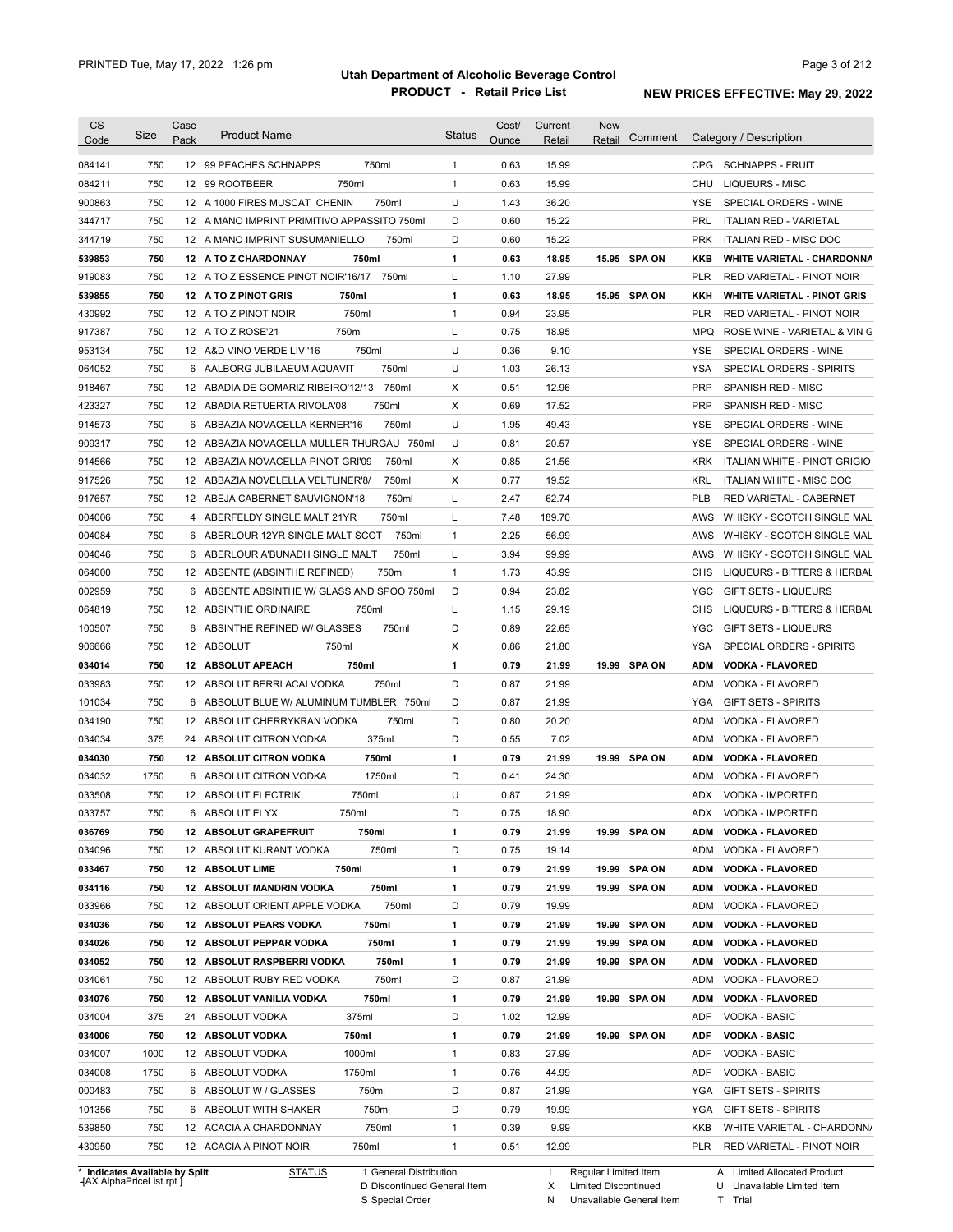| <b>CS</b><br>Code              | Size  | Case<br>Pack | <b>Product Name</b>                        | <b>Status</b> | Cost/<br>Ounce | Current<br><b>Retail</b> | <b>New</b><br>Retail | Comment       |            | Category / Description           |
|--------------------------------|-------|--------------|--------------------------------------------|---------------|----------------|--------------------------|----------------------|---------------|------------|----------------------------------|
| 440030                         | 750   |              | 750ml<br>12 ACACIA PN CARNEROS'17          | X             | 0.53           | 13.53                    |                      |               | <b>PLR</b> | RED VARIETAL - PINOT NOIR        |
| 910119                         | 355   |              | 24 ACE APPLE CIDER<br>355ml                | X             | 0.19           | 2.25                     |                      |               | <b>GLC</b> | CIDER - BASIC                    |
| 902318                         | 19000 |              | 19000ml<br>1 ACE GUAVA CIDER               | U             | 0.25           | 158.58                   |                      |               | <b>YSE</b> | SPECIAL ORDERS - WINE            |
| 901713                         | 355   |              | 355ml<br>24 ACE HARD CIDER SEASONAL        | D             | 0.18           | 2.12                     |                      |               | <b>GLM</b> | CIDER - FLAVORED                 |
| 947989                         | 650   |              | 12 ACE JOKER HARD CIDER<br>650ml           | U             | 0.23           | 5.15                     |                      |               | <b>YSE</b> | SPECIAL ORDERS - WINE            |
| 944036                         | 355   |              | 355ml<br>24 ACE PERRY CIDER                | Г             | 0.21           | 2.55                     |                      |               | <b>GLM</b> | CIDER - FLAVORED                 |
| 910830                         | 650   |              | 650ml<br>12 ACE PERRY CIDER                | U             | 0.24           | 5.22                     |                      |               | <b>GLM</b> | CIDER - FLAVORED                 |
| 949677                         | 355   |              | 355ml<br>24 ACE PINEAPPLE CIDER            | 1             | 0.21           | 2.55                     |                      |               | <b>GLM</b> | CIDER - FLAVORED                 |
| 918256                         | 355   | 24           | ACE PUMPKIN CIDER<br>355ml                 | D             | 0.11           | 1.35                     |                      |               | <b>GLM</b> | CIDER - FLAVORED                 |
| 954390                         | 355   |              | 24 ACE SPACE<br>355ml                      | U             | 0.18           | 2.21                     |                      |               | YST        | SPECIAL ORDERS - BEER            |
| 952013                         | 651   |              | 12 ACE SPACE<br>651 ml                     | U             | 0.34           | 7.57                     |                      |               | YST        | SPECIAL ORDERS - BEER            |
| 400425                         | 750   | 6            | 750ml<br>ACHAVAL FERRER QUIMERA'13         | Х             | 0.64           | 16.20                    |                      |               | <b>PRV</b> | ARGENTINE RED - OTHER            |
| 400427                         | 750   |              | 12 ACHAVAL-FERRER CABERNET '16<br>750ml    | L             | 0.71           | 17.99                    |                      |               | <b>PRV</b> | ARGENTINE RED - OTHER            |
| 400421                         | 750   | 6            | ACHAVAL-FERRER MALBEC ALTAMIR'13 750ml     | X             | 2.75           | 69.66                    |                      |               | <b>PRU</b> | ARGENTINE RED - MALBEC           |
| 986484                         | 750   |              | 12 ACINUM CHIANTI'12/13<br>750ml           | X             | 0.28           | 7.18                     |                      |               | <b>PRH</b> | <b>ITALIAN RED - CHIANTI</b>     |
| 951741                         | 750   |              | <b>12 ACINUM PROSECCO</b><br>750ml         | L             | 0.53           | 12.26                    |                      | 13.49 HIGHER  | <b>KRL</b> | <b>ITALIAN WHITE - MISC DOC</b>  |
| 540325                         | 750   |              | 750ml<br>12 ACROBAT PINOT GRIS             | 1             | 0.63           | 15.99                    |                      |               | <b>KKH</b> | WHITE VARIETAL - PINOT GRIS      |
| 440050                         | 750   |              | 750ml<br>12 ACROBAT PINOT NOIR             | $\mathbf{1}$  | 0.79           | 19.99                    |                      |               | <b>PLR</b> | RED VARIETAL - PINOT NOIR        |
| 639812                         | 19000 |              | 1 ACROBAT ROSE OF PINOT NOIR KEG 19000ml   | U             | 0.50           | 324.30                   |                      |               | <b>YSE</b> | SPECIAL ORDERS - WINE            |
| 915615                         | 750   |              | 750ml<br>12 ACUSTIC ACUSTIC MONTSANT'08    | Х             | 0.68           | 17.25                    |                      |               | <b>PRP</b> | SPANISH RED - MISC               |
| 946729                         | 3000  |              | 3000ml<br>1 ADAMI BOSCO DI GICA            | X             | 1.48           | 150.40                   |                      |               | <b>YSE</b> | SPECIAL ORDERS - WINE            |
| 720416                         | 750   |              | 750ml<br>12 ADAMI GARBEL PROSECCO 13       | 1             | 0.75           | 18.99                    |                      |               | IPI        | SPARKLING WINE - PROSECCO        |
| 918022                         | 750   |              | 750ml<br>12 ADAMI PROSECCO BOSCODI GICA    | Г             | 0.91           | 22.99                    |                      |               | IPI        | SPARKLING WINE - PROSECCO        |
| 917575                         | 750   |              | 12 ADAMI PROSECCO DEI CASEL XD<br>750ml    | L             | 0.91           | 22.99                    |                      |               | IPI        | SPARKLING WINE - PROSECCO        |
| 923416                         | 750   | 6            | ADELSHEIM BREAKING GROUND PINOT NOI750ml   | $\mathbf{1}$  | 1.70           | 42.99                    |                      |               | <b>PLR</b> | RED VARIETAL - PINOT NOIR        |
| 901348                         | 750   | 6            | ADELSHEIM CHARD RES CAITLN'14/15 750ml     | X             | 0.85           | 21.60                    |                      |               | <b>KKB</b> | WHITE VARIETAL - CHARDONNA       |
| 919218                         | 750   | 12           | ADELSHEIM CHARDONNAY<br>750ml              | $\mathbf{1}$  | 0.95           | 23.99                    |                      |               | <b>KKB</b> | WHITE VARIETAL - CHARDONN/       |
| 912550                         | 750   | 6            | 750ml<br>ADELSHEIM ELIZABETTHP.N. RES      | U             | 2.11           | 53.56                    |                      |               | <b>PLR</b> | RED VARIETAL - PINOT NOIR        |
| 905972                         | 750   | 6            | 750ml<br>ADELSHEIM PINOT BLANC'15/17       | U             | 0.51           | 12.99                    |                      |               | <b>KKF</b> | WHITE VARIETAL - PINOT BLAN      |
| 978984                         | 750   | 6            | ADELSHEIM PINOT BRYAN CRK'12/13<br>750ml   | U             | 1.66           | 41.99                    |                      |               | <b>PLR</b> | RED VARIETAL - PINOT NOIR        |
| 908214                         | 375   | 12           | 375 ml<br>ADELSHEIM PINOT GRIS'15/16       | X             | 0.77           | 9.79                     |                      |               | <b>KKH</b> | WHITE VARIETAL - PINOT GRIS      |
| 961374                         | 750   | 12           | 750ml<br>ADELSHEIM PINOT GRIS'16/17        | X             | 0.71           | 17.99                    |                      |               | <b>KKH</b> | WHITE VARIETAL - PINOT GRIS      |
| 440060                         | 750   | 12           | 750ml<br>ADELSHEIM PINOT NOIR              | 1             | 1.30           | 32.99                    |                      |               | <b>PLR</b> | RED VARIETAL - PINOT NOIR        |
| 915366                         | 375   |              | 12 ADELSHEIM PINOT NOIR OR'16/17<br>375 ml | X             | 1.42           | 17.99                    |                      |               | <b>PLR</b> | RED VARIETAL - PINOT NOIR        |
| 913908                         | 750   |              | 6 ADELSHEIM PN ELIZABETH RSV'14/15 750ml   | U             | 1.89           | 47.99                    |                      |               | <b>PLR</b> | RED VARIETAL - PINOT NOIR        |
| 919747                         | 750   |              | 12 ADELSHEIM ROSE'20/21<br>750ml           |               | 0.83           | 20.99                    |                      |               |            | MPQ ROSE WINE - VARIETAL & VIN G |
| 043073                         | 750   |              | 12 ADMIRAL NELSON 101 SPICED RUM<br>750ml  | 1             | 0.39           | 11.99                    |                      | 9.99 SPA ON   | ALP        | <b>RUM - SPICED AND FLAVORED</b> |
| 043076                         | 750   |              | 750ml<br>12 ADMIRAL NELSON COCONUT RUM     | 1             | 0.28           | 9.99                     |                      | 6.99 SPA ON   | ALP        | <b>RUM - SPICED AND FLAVORED</b> |
| 056825                         | 750   |              | 12 ADMIRAL NELSON EGG NOG '15<br>750ml     | D             | 0.40           | 10.09                    |                      |               | YGC        | GIFT SETS - LIQUEURS             |
| 044083                         | 750   |              | 12 ADMIRAL NELSON PINEAPPLE RUM<br>750ml   | 1             | 0.28           | 9.99                     |                      | 6.99 SPA ON   | ALP        | <b>RUM - SPICED AND FLAVORED</b> |
| 044081                         | 1750  |              | 6 ADMIRAL NELSON SILVER RUM<br>1750ml      | 1             | 0.29           | 19.99                    |                      | 16.99 SPA ON  | <b>ALW</b> | <b>RUM - DOMESTIC</b>            |
| 043026                         | 750   |              | 750ml<br>12 ADMIRAL NELSON SPICED RUM      | 1             | 0.28           | 9.99                     |                      | 6.99 SPA ON   | ALP        | <b>RUM - SPICED AND FLAVORED</b> |
| 043028                         | 1750  |              | 6 ADMIRAL NELSON SPICED RUM<br>1750ml      | 1             | 0.34           | 16.99                    |                      | 19.99 SPA OFF | ALP        | <b>RUM - SPICED AND FLAVORED</b> |
| 044087                         | 750   |              | 12 ADMIRAL NELSON WATERMELON RUM<br>750ml  | 1             | 0.39           | 6.99                     |                      | 9.99 SPA OFF  | ALP        | <b>RUM - SPICED AND FLAVORED</b> |
| 440068                         | 750   |              | 750ml<br>12 ADORADA PINOT GRIS             | X             | 0.63           | 15.95                    |                      |               | KKH        | WHITE VARIETAL - PINOT GRIS      |
| 071446                         | 750   |              | 750ml<br>12 AFTER SHOCK                    | U             | 0.84           | 21.22                    |                      |               | YSC        | SPECIAL ORDERS - LIQUEURS        |
| 064018                         | 750   |              | 6 AGAVE LOCO PEPPER CURED TEQUILA 750ml    | X             | 0.64           | 16.19                    |                      |               | <b>APM</b> | <b>TEQUILA - FLAVORED</b>        |
| 916694                         | 750   |              | 6 AGIORITIKOS TSANTALI RED<br>750ml        | U             | 0.93           | 23.58                    |                      |               | YSE        | SPECIAL ORDERS - WINE            |
| 344735                         | 750   |              | 750ml<br>6 AGRICOLA PUNICA MONTESSU'20     | L             | 1.50           | 38.15                    |                      |               | <b>PRM</b> | <b>ITALIAN RED - SICILY</b>      |
| 908265                         | 750   |              | 6 AGWA DE BOLIVIA<br>750ml                 | х             | 1.47           | 37.17                    |                      |               | YSA        | SPECIAL ORDERS - SPIRITS         |
| 915668                         | 750   |              | 12 AIA VECCHIA LAGONE ROSSO'18/19<br>750ml | Г             | 0.71           | 17.99                    |                      |               | PRI        | <b>ITALIAN RED - TUSCANY</b>     |
| 918544                         | 750   |              | 12 AIA VECCHIA ROSATO SOLIDIO'15<br>750ml  | X             | 0.32           | 8.19                     |                      |               | <b>MPX</b> | ROSE WINE - IMPORTED             |
| 949258                         | 750   |              | 6 AIA VECCHIA SOR UGO BOLGHR RED'18/750ml  | Г             | 1.70           | 42.99                    |                      |               | PRI        | <b>ITALIAN RED - TUSCANY</b>     |
| 951040                         | 750   |              | 12 AICHENBERG GRUNER VELTLINER'21<br>750ml | L             | 0.47           | 11.99                    |                      |               | KRJ        | <b>AUSTRIAN WHITE</b>            |
| * Indicates Available by Split |       |              | <b>STATUS</b><br>1 General Distribution    |               |                | L                        | Regular Limited Item |               |            | A Limited Allocated Product      |

**Case** [AX AlphaPriceList.rpt ]

D Discontinued General Item

S Special Order

X Limited Discontinued

N Unavailable General Item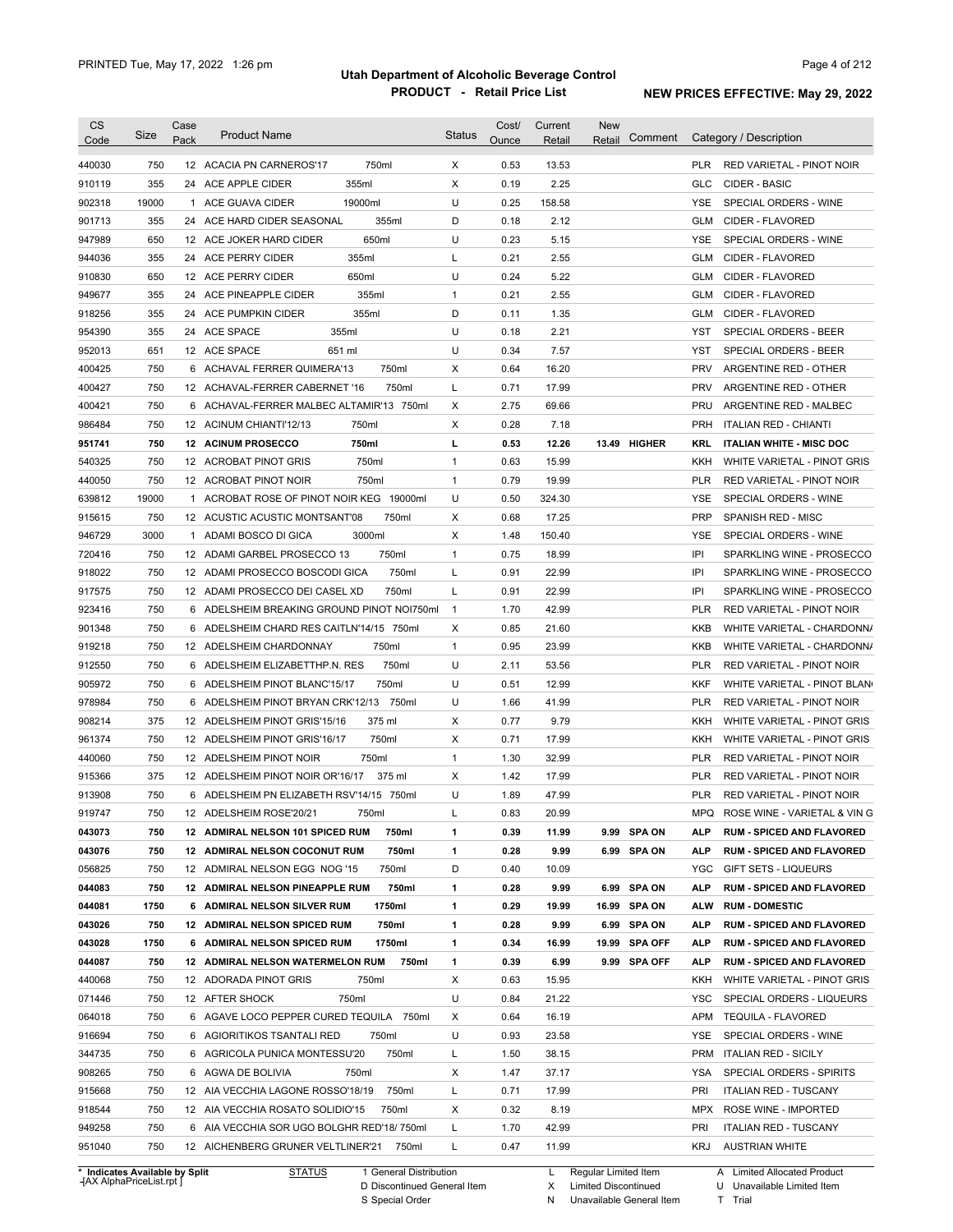| <b>CS</b><br>Code              | Size | Case<br>Pack | <b>Product Name</b>                                                          | <b>Status</b>             | Cost/<br>Ounce | Current<br>Retail | <b>New</b><br>Comment<br>Retail |            | Category / Description                               |
|--------------------------------|------|--------------|------------------------------------------------------------------------------|---------------------------|----------------|-------------------|---------------------------------|------------|------------------------------------------------------|
| 950264                         | 750  |              | 750ml<br>12 AILALA BLANCO                                                    | L                         | 0.55           | 13.99             |                                 | KRN        | SPANISH WHITE                                        |
| 918873                         | 750  |              | 12 AILALÁ SOUSON<br>750ml                                                    | Г                         | 0.55           | 13.99             |                                 | <b>PRP</b> | SPANISH RED - MISC                                   |
| 266339                         | 750  |              | 750ml<br>12 AIX-COTEAUX D'AIX ROSE'19/20                                     | Г                         | 0.90           | 22.90             |                                 | MPX        | ROSE WINE - IMPORTED                                 |
| 921014                         | 750  |              | 750ml<br>12 AIZPURUA GETARIAKO TXAKOLINA                                     | Г                         | 0.63           | 15.99             |                                 | <b>KRN</b> | <b>SPANISH WHITE</b>                                 |
| 917579                         | 750  |              | 750ml<br>12 ALAIA MARISA PRIETO PICUDO'18                                    | L                         | 0.44           | 11.06             |                                 | <b>PRP</b> | <b>SPANISH RED - MISC</b>                            |
| 948065                         | 650  |              | 12 ALAMEDA SEASONAL<br>650ml                                                 | X                         | 0.33           | 7.20              |                                 | YST        | SPECIAL ORDERS - BEER                                |
| 913712                         | 750  |              | 750ml<br>12 ALAMOS CATENA CABERNET'13/14                                     | Χ                         | 0.24           | 6.00              |                                 | <b>PRV</b> | ARGENTINE RED - OTHER                                |
| 912666                         | 750  |              | 750ml<br>12 ALAMOS CATENA CHARD'14/15                                        | X                         | 0.34           | 8.56              |                                 | <b>KRS</b> | <b>ARGENTINE WHITE</b>                               |
| 916659                         | 750  |              | 750ml<br>12 ALAMOS CATENA TORRONTES'14/15                                    | X                         | 0.47           | 11.99             |                                 | <b>KRS</b> | <b>ARGENTINE WHITE</b>                               |
| 400715                         | 750  |              | 12 ALAMOS MALBEC<br>750ml                                                    | 1                         | 0.39           | 12.99             | 9.99 SPA ON                     | <b>PRU</b> | <b>ARGENTINE RED - MALBEC</b>                        |
| 400730                         | 750  |              | 750ml<br>12 ALAMOS MALBEC SELECCION'14/15                                    | х                         | 0.75           | 18.99             |                                 | <b>PRU</b> | ARGENTINE RED - MALBEC                               |
| 916994                         | 500  |              | 500ml<br>12 ALANA TOKAJ AUTUMN'05/06                                         | U                         | 2.14           | 36.11             |                                 | EVU        | LATE HARVEST - WHITE MISC                            |
| 917987                         | 500  |              | 500ml<br>12 ALANA-TOKAJ ASZU 6 PUTT'05                                       | х                         | 8.82           | 149.10            |                                 | EVU        | LATE HARVEST - WHITE MISC                            |
| 917985                         | 750  |              | 12 ALANA-TOKAJ FURMINT DRY'6/09<br>750ml                                     | U                         | 0.93           | 23.51             |                                 | <b>KRY</b> | <b>IMPORTED WHITE - MISC</b>                         |
| 916992                         | 750  |              | 12 ALANA-TOKAJ FURMINT LATE HRVST'08 750ml                                   | U                         | 1.54           | 39.11             |                                 | EVU        | LATE HARVEST - WHITE MISC                            |
| 027445                         | 750  |              | 750ml<br>6 ALASKA OUTLAW WHISKEY                                             | D                         | 1.39           | 35.36             |                                 |            | AWW WHISKEY - DOMESTIC                               |
| 900318                         | 355  |              | 355 ml<br>24 ALASKAN AMBER CAN                                               | 1                         | 0.17           | 2.09              |                                 | <b>TNL</b> | ALE - RED, AMBER, BROWN                              |
| 900325                         | 355  |              | 355 ml<br>24 ALASKAN HUSKY IPA CAN                                           | 1                         | 0.17           | 2.09              |                                 | TNF        | ALE - BITTER & ESB                                   |
| 900322                         | 355  |              | 355 ml<br>24 ALASKAN KOLSCH CAN                                              | U                         | 0.17           | 2.09              |                                 | YST        | SPECIAL ORDERS - BEER                                |
| 900323                         | 355  |              | 355ml<br>24 ALASKAN SEASONAL                                                 | U                         | 0.17           | 2.09              |                                 | YST        | SPECIAL ORDERS - BEER                                |
| 900324                         | 355  |              | 355ml<br>24 ALASKAN SMASH GALAXY DIPA                                        | U                         | 0.19           | 2.29              |                                 | <b>YST</b> | SPECIAL ORDERS - BEER                                |
| 900321                         | 355  |              | 24 ALASKAN WHITE CAN<br>355 ml                                               | $\mathbf{1}$              | 0.17           | 2.09              |                                 | TNI        | ALE - WHITE & BELGIAN STYLE                          |
| 914928                         | 500  |              | 500ml<br>12 ALBA BLUEBERRY                                                   | X                         | 0.47           | 7.96              |                                 | <b>GFE</b> | WINE - FRUIT                                         |
| 911030                         | 500  |              | 12 ALBA RED RASPBERRY<br>500ml                                               | X                         | 1.15           | 19.44             |                                 | <b>GFE</b> | WINE - FRUIT                                         |
| 948909                         | 750  |              | 6 ALBERT BICHOT CHABLIS MOUTONNE<br>750ml                                    | U                         | 5.66           | 143.53            |                                 | <b>YSE</b> | SPECIAL ORDERS - WINE                                |
| 948642                         | 750  |              | 6 ALBERT BICHOT FIXIN'15/16<br>750ml                                         | L                         | 2.05           | 51.99             |                                 | <b>PRB</b> | <b>FRENCH RED - BURGUNDY</b>                         |
| 948724                         | 750  |              | 12 ALBERT BICHOT POULLY FUISSE'15/17 750ml                                   | L                         | 1.58           | 39.99             |                                 | <b>KRA</b> | FRENCH WHITE - BURGUNDY                              |
| 916906                         | 750  |              | 12 ALBRECHT BRUT CREMANT ALSACE<br>750ml                                     | L                         | 0.79           | 19.99             |                                 | IHP        | SPARKLING WINE - BRUT & BLA                          |
|                                | 1500 |              |                                                                              | U                         |                |                   |                                 | <b>YSE</b> |                                                      |
| 953048                         | 750  |              | 1 ALDEN ALLI NAC MIXED #2<br>1500 ml                                         | U                         | 3.78           | 191.86<br>53.24   |                                 | <b>YSE</b> | SPECIAL ORDERS - WINE                                |
| 953046                         |      |              | 12 ALDEN ALLI NAC MIXED CASE #1<br>750ml                                     | U                         | 2.10           |                   |                                 |            | SPECIAL ORDERS - WINE                                |
| 953047                         | 750  |              | 6 ALDEN ALLI NAC MIXED CASE #2<br>750ml<br>6 ALDO CONTERNO BOROLO ROMAIRASCO |                           | 0.86           | 21.82             |                                 | <b>YSE</b> | SPECIAL ORDERS - WINE                                |
| 907148                         | 750  |              | 750ml                                                                        | $\boldsymbol{\mathsf{x}}$ | 6.78           | 171.99            |                                 | <b>PRJ</b> | <b>ITALIAN RED - PIEDMONT</b>                        |
| 914572                         | 750  |              | 750ml<br>6 ALDO CONTERNO QUARTETTO'00                                        | х                         | 2.28           | 57.84             |                                 | <b>PRJ</b> | <b>ITALIAN RED - PIEDMONT</b><br>SPANISH RED - RIOJA |
| 923587                         | 750  |              | 750ml<br>12 ALEGRE VALGANON RIOJA                                            | L                         | 0.93           | 23.56             |                                 | <b>PRN</b> |                                                      |
| 916406                         | 750  |              | 12 ALEX GAMBAL BOURG CHARD CP'06<br>750ml                                    | X                         | 1.11           | 28.22             |                                 | <b>KRA</b> | FRENCH WHITE - BURGUNDY                              |
| 904838                         | 750  |              | 12 ALEX GAMBAL PINOT DEUX PAPIS'07<br>750ml                                  | х                         | 1.50           | 38.01             |                                 | PRB        | FRENCH RED - BURGUNDY                                |
| 916408                         | 750  |              | 12 ALEX GAMBAL PULIGNY-MONT'06<br>750ml                                      | Х                         | 2.27           | 57.56             |                                 | KRA        | FRENCH WHITE - BURGUNDY                              |
| 904839                         | 750  |              | 750ml<br>12 ALEX GAMBAL SAVIGNY BEAUNE'12                                    | U                         | 2.80           | 70.91             |                                 | <b>PRB</b> | FRENCH RED - BURGUNDY                                |
| 916407                         | 750  |              | 750ml<br>12 ALEX GAMBAL ST AUBIN CHIEN'06                                    | Х                         | 1.88           | 47.76             |                                 | YSE        | SPECIAL ORDERS - WINE                                |
| 919693                         | 375  |              | 375ml<br>12 ALEXANA PINOT NOIR 09                                            | Х                         | 0.97           | 12.36             |                                 | YSE        | SPECIAL ORDERS - WINE                                |
| 917524                         | 750  |              | 750ml<br>6 ALEXANA PN DUNDEE REVANA'17/20                                    | Г                         | 1.89           | 47.99             |                                 | <b>PLR</b> | RED VARIETAL - PINOT NOIR                            |
| 946642                         | 750  |              | 12 ALEXANA WILLAMETTE PINOT NOIR '15 750ml                                   | х                         | 0.99           | 25.06             |                                 | YSE        | SPECIAL ORDERS - WINE                                |
| 912773                         | 750  |              | 6 ALEXANDER GRAPPA<br>750ml                                                  | х                         | 1.49           | 37.75             |                                 | ATR        | BRANDY - GRAPPA & EAUX DE Y                          |
| 918719                         | 750  |              | 750ml<br>12 ALEXANDER VV CAB FRANC'19                                        | L                         | 1.20           | 30.49             |                                 | <b>PLG</b> | RED VARIETAL - CAB FRANC, VI                         |
| 912654                         | 750  |              | 750ml<br>12 ALEXANDER VV CABERNET'19                                         | L                         | 1.01           | 25.49             |                                 | PLB        | RED VARIETAL - CABERNET                              |
| 948285                         | 750  |              | 750ml<br>12 ALEXANDER VV CHARDONNAY'19                                       | L                         | 0.78           | 19.75             |                                 | KKB        | WHITE VARIETAL - CHARDONN/                           |
| 907747                         | 750  |              | 750ml<br>12 ALEXANDER VV ESTATE MERLOT                                       | $\mathbf{1}$              | 0.87           | 21.99             |                                 | <b>PLF</b> | RED VARIETAL - MERLOT                                |
| 441900                         | 750  |              | 750ml<br>12 ALEXANDER VV PINOT NOIR'19                                       | L                         | 1.20           | 30.49             |                                 | <b>PLR</b> | RED VARIETAL - PINOT NOIR                            |
| 917388                         | 750  |              | 750ml<br>12 ALEXANDER VV ROSE SANGIO'21                                      | L                         | 0.76           | 19.40             |                                 | MPQ        | ROSE WINE - VARIETAL & VIN G                         |
| 917451                         | 750  |              | 750ml<br>12 ALEXANDER VV SANGIOVESE'7/08                                     | U                         | 0.72           | 18.23             |                                 | <b>PLQ</b> | RED VARIETAL - SANGIOVESE,                           |
| 922720                         | 750  |              | 6 ALEXANDER VV SCHOOL RSV CAB 750ML 750ml                                    | $\mathbf{1}$              | 1.93           | 48.99             |                                 | <b>PLB</b> | RED VARIETAL - CABERNET                              |
| 907812                         | 750  |              | 12 ALEXANDER VV SIN ZIN'18<br>750ml                                          | Г                         | 0.82           | 20.75             |                                 | <b>PLH</b> | RED VARIETAL - ZINFANDEL                             |
| 911873                         | 750  |              | 750ml<br>12 ALEXANDER VV SYRAH'18                                            | L                         | 0.91           | 22.99             |                                 | PLJ        | RED VARIETAL - SYRAH, PETITE                         |
| 922721                         | 750  |              | 750ml<br>12 ALEXANDER VV ZINFANDEL                                           | 1                         | 0.85           | 21.63             |                                 | PLH        | RED VARIETAL - ZINFANDEL                             |
| * Indicates Available by Split |      |              | <b>STATUS</b><br>1 General Distribution                                      |                           |                | L                 | Regular Limited Item            |            | A Limited Allocated Product                          |

**Case** [AX AlphaPriceList.rpt ]

D Discontinued General Item

S Special Order

X Limited Discontinued N Unavailable General Item

U Unavailable Limited Item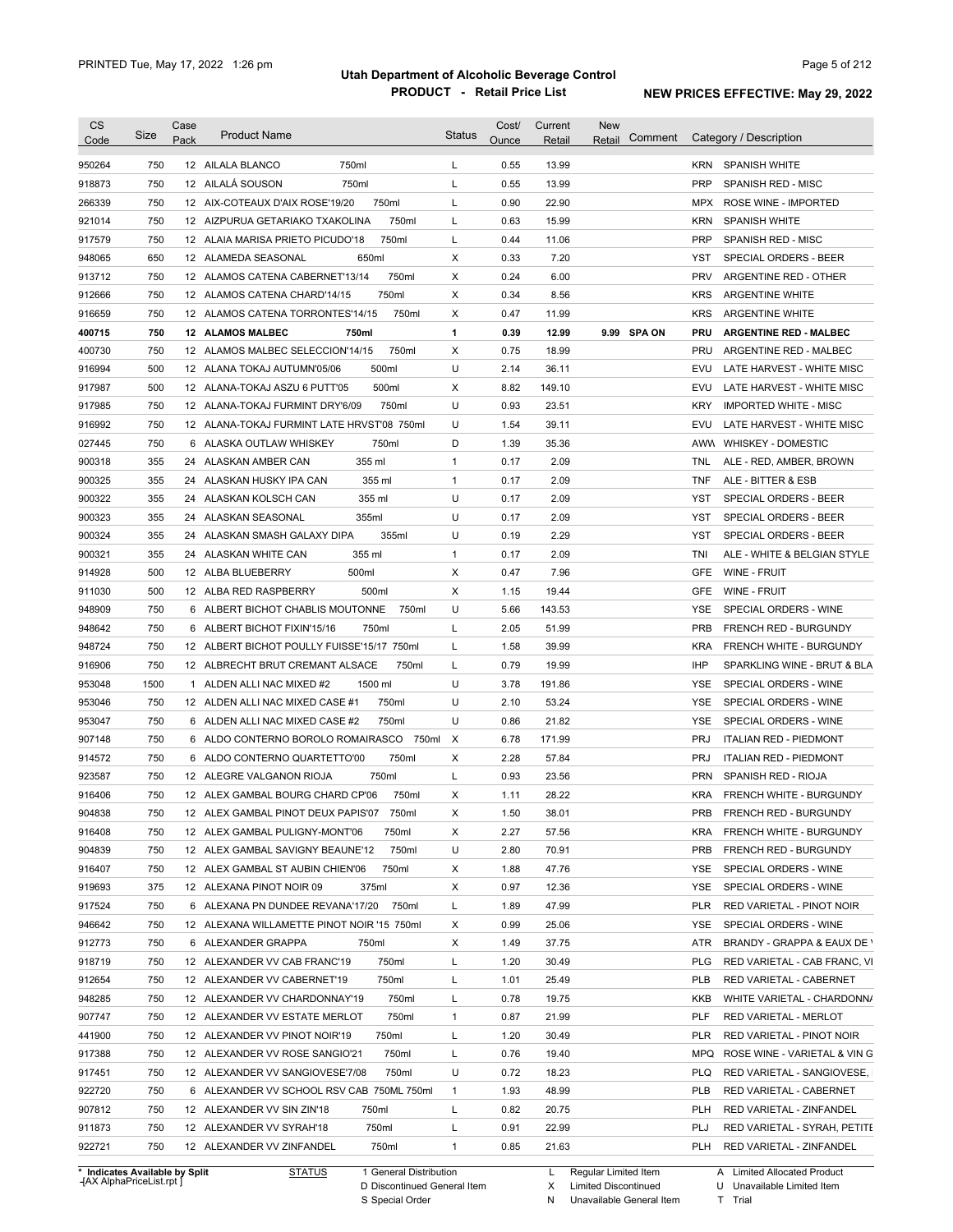| <b>CS</b><br>Code | Size                           | Case<br>Pack | <b>Product Name</b>                         | <b>Status</b> | Cost/<br>Ounce | Current<br>Retail | <b>New</b><br>Comment<br>Retail | Category / Description                       |
|-------------------|--------------------------------|--------------|---------------------------------------------|---------------|----------------|-------------------|---------------------------------|----------------------------------------------|
| 953299            | 750                            |              | 12 ALEXANDRIA NICOLE A2<br>750ml            | U             | 0.84           | 21.41             |                                 | YSE SPECIAL ORDERS - WINE                    |
| 952843            | 750                            |              | 12 ALEXANDRIA NICOLE JET BLACK SYRAH 750ml  | U             | 1.05           | 26.71             |                                 | SPECIAL ORDERS - WINE<br>YSE                 |
| 952844            | 750                            |              | 12 ALEXANDRIA NICOLE QUARRY BUTTE RED 750ml | U             | 1.05           | 26.71             |                                 | YSE<br>SPECIAL ORDERS - WINE                 |
| 953807            | 750                            |              | 12 ALEXANDRIA NICOLE SHEPHERDS<br>750ml     | U             | 0.84           | 21.41             |                                 | YSE<br>SPECIAL ORDERS - WINE                 |
| 400985            | 1500                           |              | 1500ml<br>6 ALICE WHITE CABERNET            | D             | 0.24           | 12.12             |                                 | <b>PLB</b><br>RED VARIETAL - CABERNET        |
| 401000            | 750                            |              | 750ml<br>12 ALICE WHITE CHARDONNAY          | D             | 0.32           | 8.08              |                                 | KKB<br>WHITE VARIETAL - CHARDONN/            |
| 401005            | 1500                           |              | 1500ml<br>6 ALICE WHITE CHARDONNAY          | D             | 0.18           | 9.33              |                                 | KRT<br><b>AUSTRALIAN WHITE</b>               |
| 401010            | 750                            |              | 750ml<br>12 ALICE WHITE LEXIA MOSCATO       | D             | 0.17           | 4.32              |                                 | KKT<br>WHITE VARIETAL - MUSCAT & M           |
| 909119            | 1500                           |              | 1500ml<br>6 ALICE WHITE PINOT NOIR          | U             | 0.22           | 11.26             |                                 | YSE<br>SPECIAL ORDERS - WINE                 |
| 401020            | 750                            |              | 750ml<br>12 ALICE WHITE SHIRAZ              | D             | 0.17           | 4.37              |                                 | PLJ<br>RED VARIETAL - SYRAH, PETITE          |
| 401022            | 1500                           |              | 1500ml<br>6 ALICE WHITE SHIRAZ              | D             | 0.24           | 12.12             |                                 | <b>PLJ</b><br>RED VARIETAL - SYRAH, PETITE   |
| 902254            | 750                            |              | 6 ALIPUS SAN ANDRES XX ANNIVERSARIO 750ml   | L             | 4.93           | 124.99            |                                 | <b>APQ</b><br>MEZCAL                         |
| 951581            | 750                            |              | 12 ALISIOS PINOT GRIGIO/RIESLING<br>750ml   | U             | 0.46           | 11.61             |                                 | SPECIAL ORDERS - WINE<br>YSE                 |
| 952598            | 750                            |              | 750ml<br>12 ALISIOS TEMPRANILLO             | U             | 0.49           | 12.44             |                                 | <b>YSE</b><br>SPECIAL ORDERS - WINE          |
| 064083            | 750                            |              | 750ml<br>6 ALIZE GOLD PASSION               | D             | 0.81           | 20.56             |                                 | CHE<br>LIQUEURS - FRUIT                      |
| 064085            | 750                            |              | 750ml<br>6 ALIZE RED PASSION                | D             | 0.81           | 20.56             |                                 | CHE<br><b>LIQUEURS - FRUIT</b>               |
| 064171            | 750                            |              | 750ml<br>12 ALIZE WILD PASSION              | D             | 0.81           | 20.58             |                                 | <b>LIQUEURS - FRUIT</b><br>CHE               |
| 344768            | 750                            |              | 6 ALLEGRINI AMARONE CLSSCO DOCG<br>750ml    | L             | 3.35           | 84.99             |                                 | <b>PRK</b><br>ITALIAN RED - MISC DOC         |
| 914045            | 375                            |              | 375ml<br>12 ALLEGRINI AMARONE'09/10         | U             | 3.75           | 47.49             |                                 | <b>PRK</b><br>ITALIAN RED - MISC DOC         |
| 917155            | 750                            |              | 750ml<br>12 ALLEGRINI LA GROLA'12/13        | Х             | 1.30           | 32.99             |                                 | <b>PRK</b><br>ITALIAN RED - MISC DOC         |
| 344760            | 750                            |              | 12 ALLEGRINI PALAZZO DELLA TORRE'14 750ml   | Χ             | 0.79           | 19.99             |                                 | <b>PRK</b><br>ITALIAN RED - MISC DOC         |
| 587565            | 750                            |              | 12 ALLEGRO MOSCATO'15/16<br>750ml           | $\mathbf{1}$  | 0.35           | 8.99              |                                 | KKT<br>WHITE VARIETAL - MUSCAT & M           |
| 918861            | 355                            | 24           | 355 ml<br>ALLKIND JUICY BERRY               | $\mathbf{1}$  | 0.29           | 3.45              |                                 | <b>RCP</b><br><b>FLAVORED MALT BEVERAGES</b> |
| 918862            | 355                            |              | 24 ALLKIND TROPICAL TURMERIC<br>355ml       | $\mathbf{1}$  | 0.29           | 3.45              |                                 | <b>RCP</b><br>FLAVORED MALT BEVERAGES        |
| 540905            | 375                            |              | 12 ALLOY WINE WORKS CHARD CAN<br>375 ml     | D             | 0.30           | 3.78              |                                 | KKB<br>WHITE VARIETAL - CHARDONN/            |
| 639948            | 375                            |              | 12 ALLOY WINE WORKS EVERDAY ROSE CAN 375 ml | $\mathbf{1}$  | 0.63           | 7.99              |                                 | <b>MPW</b><br>ROSE WINE - DOMESTIC           |
| 639950            | 500                            |              | 12 ALLOY WINE WORKS EVERYDAY ROSE 500 ml    | D             | 0.41           | 6.99              |                                 | MPW<br>ROSE WINE - DOMESTIC                  |
| 768552            | 750                            |              | 750ml<br>12 ALLURE SPARKLING PINK MOSCATO   | D             | 0.56           | 14.14             |                                 | IHU<br>SPARKLING WINE - MISC                 |
| 922646            | 750                            |              | 12 ALMA DE CATTLEYA CHARDONNAY<br>750ml     | Г             | 1.10           | 27.79             |                                 | KKB<br>WHITE VARIETAL - CHARDONN/            |
| 953804            | 750                            |              | 12 ALMA DE CATTLEYA PN'19/20<br>750ml       | L             | 1.18           | 29.06             | <b>HIGHER</b><br>29.99          | PLR<br><b>RED VARIETAL - PINOT NOIR</b>      |
| 720470            | 750                            |              | 12 ALMA NEGRA SPARK ROSE MALBEC NV 750ml    | Χ             | 0.75           | 19.06             |                                 | IHS<br>SPARKLING WINE - BLANC DE N           |
| 915825            | 750                            |              | 750ml<br>12 ALMA ROSA CHARDONNAY'14/15      | Χ             | 0.76           | 19.19             |                                 | KKB<br>WHITE VARIETAL - CHARDONN/            |
| 917385            | 750                            |              | 750ml<br>12 ALMA ROSA PINOT GRIS'14/15      | Χ             | 0.71           | 17.99             |                                 | KKH<br>WHITE VARIETAL - PINOT GRIS           |
| 915454            | 750                            |              | 12 ALMA ROSA PN SANTA RITA HIILS'15 750ml   | U             | 1.40           | 35.53             |                                 | RED VARIETAL - PINOT NOIR<br>PLR             |
| 440980            | 5000                           |              | 4 ALMADEN CABERNET BOX<br>5000ml            | 1             | 0.13           | 21.99             |                                 | <b>PLB</b><br>RED VARIETAL - CABERNET        |
|                   | 5000                           |              |                                             |               |                |                   |                                 |                                              |
| 541460            |                                |              | 4 ALMADEN CHARDONNAY BOX<br>5000ml          | 1<br>D        | 0.11           | 21.99             | 18.99 SPA ON                    | KKB<br><b>WHITE VARIETAL - CHARDONNA</b>     |
| 542762            | 5000                           |              | 4 ALMADEN GOLDEN CHABLIS BOX<br>5000ml      |               | 0.08           | 14.37             |                                 | KFJ<br>WHITE GENERIC - CHABLIS               |
| 440457            | 5000                           |              | 4 ALMADEN MERLOT BOX<br>5000ml              | $\mathbf{1}$  | 0.13           | 18.99             | 21.99 SPA OFF                   | <b>PLF</b><br><b>RED VARIETAL - MERLOT</b>   |
| 401170            | 5000                           |              | 5000ml<br>4 ALMADEN MOSCATO                 | $\mathbf{1}$  | 0.13           | 21.99             |                                 | WHITE VARIETAL - MUSCAT & M<br>KKT           |
| 541332            | 5000                           |              | 4 ALMADEN MT CHABLIS BOX<br>5000ml          | D             | 0.11           | 19.19             |                                 | KFJ<br>WHITE GENERIC - CHABLIS               |
| 441125            | 5000                           |              | 5000ml<br>4 ALMADEN MTN BURGUNDY BOX        | D             | 0.07           | 11.34             |                                 | <b>PFD</b><br>RED GENERIC - BURGUNDY         |
| 541941            | 5000                           |              | 5000ml<br>4 ALMADEN PINOT GRIGIO            | $\mathbf{1}$  | 0.13           | 21.99             |                                 | WHITE VARIETAL - PINOT GRIS<br>KKH           |
| 440995            | 5000                           |              | 5000ml<br>4 ALMADEN PINOT NOIR              | D             | 0.07           | 11.34             |                                 | <b>PLR</b><br>RED VARIETAL - PINOT NOIR      |
| 641000            | 5000                           |              | 5000ml<br>4 ALMADEN WH ZINFANDEL BOX        | D             | 0.07           | 11.34             |                                 | BLUSH WINE - WHITE ZINFANDE<br>MHJ           |
| 919077            | 750                            |              | 750ml<br>6 ALMAVIVA PUENTE ALTO'19          | L             | 8.16           | 207.04            |                                 | PRT<br><b>CHILEAN RED</b>                    |
| 916060            | 750                            |              | 6 ALMAVIVA'05/06<br>750ml                   | U             | 3.38           | 85.63             |                                 | PRT<br><b>CHILEAN RED</b>                    |
| 908376            | 330                            |              | 24 ALMAZA<br>330ml                          | U             | 0.17           | 1.92              |                                 | YST<br>SPECIAL ORDERS - BEER                 |
| 917689            | 750                            |              | 12 ALONDRA CHARD MENDOCINO'17/18<br>750ml   | Х             | 0.36           | 9.10              |                                 | KKB<br>WHITE VARIETAL - CHARDONN/            |
| 915238            | 750                            |              | 12 ALONZO DEL YERRO DUERO'05/06<br>750ml    | Х             | 1.61           | 40.85             |                                 | <b>PRP</b><br>SPANISH RED - MISC             |
| 952664            | 750                            |              | 12 ALPENFIRE EMBER CIDER<br>750ml           | U             | 0.80           | 20.17             |                                 | YSE<br>SPECIAL ORDERS - WINE                 |
| 952665            | 750                            |              | 12 ALPENFIRE GLOW CIDER<br>750ml            | U             | 1.40           | 35.53             |                                 | YSE<br>SPECIAL ORDERS - WINE                 |
| 952663            | 500                            |              | 12 ALPENFIRE PIRATE'S PLANK CIDER 500 ml    | U             | 0.91           | 15.45             |                                 | YSE<br>SPECIAL ORDERS - WINE                 |
| 952666            | 750                            |              | 12 ALPENFIRE SPARK CIDER<br>750ml           | U             | 0.68           | 17.12             |                                 | YSE<br>SPECIAL ORDERS - WINE                 |
| 917822            | 750                            |              | 12 ALPHA BOX & DICE FOG RED'06<br>750ml     | X             | 1.20           | 30.44             |                                 | PRY<br>AUSTRALIAN RED                        |
|                   | * Indicates Available by Split |              | 1 General Distribution<br><b>STATUS</b>     |               |                | L                 | Regular Limited Item            | A Limited Allocated Product                  |

**Case** [AX AlphaPriceList.rpt ]

D Discontinued General Item

S Special Order

X Limited Discontinued

N Unavailable General Item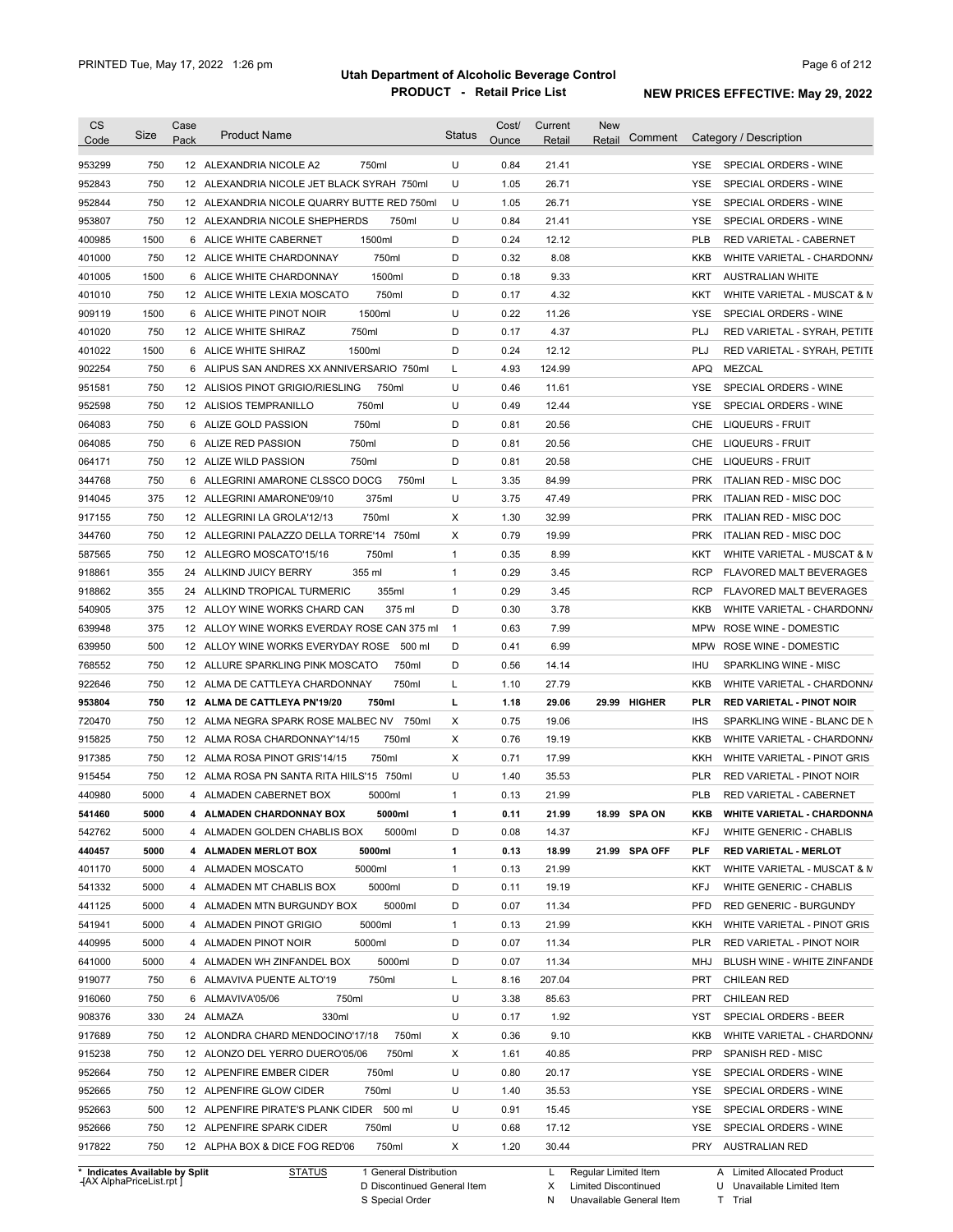| <b>CS</b> |      | Case |                                                                     |         |               | Cost/ | Current | <b>New</b>    |            |                                                  |
|-----------|------|------|---------------------------------------------------------------------|---------|---------------|-------|---------|---------------|------------|--------------------------------------------------|
| Code      | Size | Pack | <b>Product Name</b>                                                 |         | <b>Status</b> | Ounce | Retail  | Retail        | Comment    | Category / Description                           |
| 909882    | 750  |      | 750ml<br>12 ALPHA ZETA SOAVE                                        |         | L             | 0.55  | 13.99   |               |            | KRL ITALIAN WHITE - MISC DOC                     |
| 028167    | 750  |      | 6 ALPINE AMERICAN WHISKEY                                           | 750ml   | 1             | 1.46  | 39.99   | 36.99 SPA ON  |            | AWW WHISKEY - DOMESTIC                           |
| 950329    | 355  |      | 355ml<br>24 ALPINE BEER CO. DUET                                    |         | U             | 0.24  | 2.89    |               | YST        | SPECIAL ORDERS - BEER                            |
| 914148    | 1500 |      | 3 ALPINE GIFT PACK = VODKA/GIN                                      | 1500 ml | D             | 0.99  | 49.99   |               | YGA        | <b>GIFT SETS - SPIRITS</b>                       |
| 029054    | 750  |      | 6 ALPINE GIN<br>750ml                                               |         | $\mathbf{1}$  | 1.18  | 29.99   |               |            | AHW<br><b>GIN - DOMESTIC</b>                     |
| 028052    | 750  |      | 6 ALPINE LAFAYETTE SPCD WSKY                                        | 750ml   | $\mathbf{1}$  | 1.18  | 29.99   |               | AWT        | <b>WHISKEY - FLAVORED</b>                        |
| 029058    | 750  |      | 750ml<br>6 ALPINE LILY LAKE GIN                                     |         | D             | 1.18  | 29.99   |               |            | YGA<br><b>GIFT SETS - SPIRITS</b>                |
| 037342    | 1000 |      | 12 ALPINE PERSISTANT VODKA                                          | 1000 ml | $\mathbf{1}$  | 0.35  | 11.99   |               |            | ADW VODKA - DOMESTIC                             |
| 077065    | 750  |      |                                                                     | 750ml   | $\mathbf{1}$  | 1.18  | 29.99   |               |            |                                                  |
|           | 750  |      | 6 ALPINE PRESERVE LIQUEUR<br>750ml                                  |         | D             | 1.38  | 34.99   |               |            | CHW LIQUEURS - DOMESTIC<br>AWE WHISKEY - BLENDED |
| 027249    | 750  |      | 6 ALPINE SPUR WHISKEY<br>6 ALPINE TRAVELER'S REST MALT WHISKE 750ml |         | Χ             | 1.97  | 49.99   |               |            |                                                  |
| 028015    |      |      |                                                                     |         |               |       |         |               |            | AWW WHISKEY - DOMESTIC                           |
| 037368    | 750  |      | 750ml<br>6 ALPINE VODKA<br>750ML                                    |         | $\mathbf{1}$  | 0.99  | 24.99   |               | ADF        | VODKA - BASIC                                    |
| 951965    | 355  |      | 24 ALPINE WINDOWS UP<br>355 ml                                      |         | D             | 0.24  | 2.85    |               | <b>TNF</b> | ALE - BITTER & ESB                               |
| 949674    | 750  |      | 750ml<br>12 ALTA LUNA PINOT GRIGIO                                  |         | U             | 0.60  | 15.21   |               | YSE        | SPECIAL ORDERS - WINE                            |
| 918654    | 750  |      | 6 ALTA MORA ETNA ROSSO'17/18                                        | 750ml   | Г             | 1.30  | 32.99   |               | <b>PRK</b> | ITALIAN RED - MISC DOC                           |
| 955754    | 750  |      | 12 ALTA NAPA SAUVIGNON BLANC                                        | 750ml   | U             | 0.60  | 15.31   |               | <b>YSE</b> | SPECIAL ORDERS - WINE                            |
| 919058    | 750  |      | 12 ALTA NORCAL RED BLEND'18                                         | 750ml   | Г             | 1.78  | 45.20   |               | PLU        | <b>RED VARIETAL - MISC</b>                       |
| 914837    | 750  |      | 12 ALTAMURA CABERNET NAPA'15/17                                     | 750ml   | Г             | 4.38  | 111.04  |               | <b>PLB</b> | RED VARIETAL - CABERNET                          |
| 918641    | 750  |      | 12 ALTAMURA SAUVIGNON BLANC '13                                     | 750ml   | Х             | 1.40  | 35.42   |               | KKD        | WHITE VARIETAL - SAUVIGNON                       |
| 916834    | 750  |      | 12 ALTANO DOURO'17/18<br>750ml                                      |         | L             | 0.39  | 9.99    |               | <b>PRQ</b> | PORTUGESE RED                                    |
| 911238    | 375  |      | 12 ALTESINO BRUNELLO DOCG'17                                        | 375 ml  | Α             | 3.00  | 37.99   |               | LAW        | ALLOCATED WINE                                   |
| 910717    | 750  |      | 12 ALTESINO BRUNELLO MNTLCNO'17                                     | 750ml   | Α             | 2.76  | 69.99   |               | LAW        | ALLOCATED WINE                                   |
| 951751    | 750  |      | 6 ALTESINO BRUNELLO MONTOSOLI                                       | 750ml   | U             | 1.54  | 39.06   |               | YSE        | SPECIAL ORDERS - WINE                            |
| 912593    | 750  |      | 6 ALTESINO BRUNELLO MONTOSOLI'13/15 750ml                           |         | L             | 4.55  | 115.50  |               | <b>PRI</b> | <b>ITALIAN RED - TUSCANY</b>                     |
| 906997    | 750  |      | 6 ALTESINO BRUNELLO RISERVA DOCG'16 750ml                           |         | А             | 5.40  | 100.09  | 136.99 HIGHER | LAW        | <b>ALLOCATED WINE</b>                            |
| 344834    | 750  |      | 12 ALTESINO ROSSO DI MONTALCINO'18/19 750ml                         |         | Г             | 1.34  | 33.99   |               | PRI        | <b>ITALIAN RED - TUSCANY</b>                     |
| 915158    | 750  |      | 12 ALTESINO ROSSO'18/19<br>750ml                                    |         | Г             | 0.95  | 23.99   |               | <b>PRI</b> | <b>ITALIAN RED - TUSCANY</b>                     |
| 917827    | 750  |      | 12 ALTIVO VINEYARD SEL. TORRONTES'12 750ml                          |         | Χ             | 0.25  | 6.24    |               | <b>KRS</b> | <b>ARGENTINE WHITE</b>                           |
| 915938    | 750  |      | 12 ALTO ALMANZORA ESTE ALMER'9/10                                   | 750ml   | Х             | 0.52  | 13.13   |               | <b>PRP</b> | SPANISH RED - MISC                               |
| 923593    | 750  |      | 4 ALTO MONTCAYA AQUILON                                             | 750ml   | L             | 7.89  | 199.99  |               | <b>PRP</b> | SPANISH RED - MISC                               |
| 916863    | 750  |      | 12 ALTOCEDRO MALBEC CONSUL SLCT'16/17 750ml                         |         | X             | 0.87  | 21.99   |               | <b>PRU</b> | ARGENTINE RED - MALBEC                           |
| 918010    | 750  |      | 12 ALTOCEDRO TEMPRAN ANO CERO'13                                    | 750ml   | Χ             | 0.40  | 10.26   |               | <b>PRV</b> | ARGENTINE RED - OTHER                            |
| 916742    | 750  |      | 12 ALTOS HORMIGAS BONARD LIEBRE'20                                  | 750ml   | L             | 0.42  | 10.55   |               | <b>PRV</b> | ARGENTINE RED - OTHER                            |
| 917669    |      |      |                                                                     |         | Г             |       |         |               |            |                                                  |
|           | 750  |      | 12 ALTOS HORMIGAS MALBEC RSV'17/18                                  | 750ml   |               | 1.14  | 28.86   |               | <b>PRU</b> | ARGENTINE RED - MALBEC                           |
| 916096    | 750  |      | 12 ALTOS HORMIGAS MALBEC'19                                         | 750ml   | Г             | 0.48  | 12.06   |               | PRU        | ARGENTINE RED - MALBEC                           |
|           |      |      | 750ml                                                               |         |               |       |         |               | <b>PRP</b> |                                                  |
| 917469    | 750  |      | 12 ALTOVINUM EVODIA'19                                              |         |               | 0.60  | 15.31   |               | <b>PRP</b> | SPANISH RED - MISC                               |
| 918134    | 750  |      | 12 ALVARO PALACIOS CAMINS D PRIORT'20 750ml                         |         | L             | 1.02  | 25.99   |               |            | SPANISH RED - MISC                               |
| 915236    | 375  |      | 12 ALVEAR PEDRO XIMINEZ ANADA'08 375ml                              |         | Х             | 1.78  | 22.52   |               | EHU        | SHERRY - MISC                                    |
| 916113    | 375  |      | 12 ALVEAR PX SOLERA 1927<br>375ml                                   |         | U             | 2.01  | 25.48   |               | EHU        | SHERRY - MISC                                    |
| 920969    | 750  |      | 6 ALZANIA 21 DEL 10<br>750ml                                        |         | Г             | 1.38  | 34.99   |               | <b>PRP</b> | SPANISH RED - MISC                               |
| 916941    | 750  |      | 12 ALZANIA CAMINO BLANCO'20                                         | 750ml   | L             | 0.59  | 14.99   |               | KRN        | <b>SPANISH WHITE</b>                             |
| 920970    | 750  |      | 12 ALZANIA FINCA LA MONEDA'16                                       | 750ml   | Х             | 0.67  | 17.04   |               | <b>PRP</b> | SPANISH RED - MISC                               |
| 913493    | 720  |      | 6 AMA NO TO HEAVENS DOOR                                            | 720 ml  | L             | 1.36  | 33.09   |               |            | GPX SAKE - IMPORTED                              |
| 949276    | 500  |      | 12 AMAGER BATCH ONE<br>500ml                                        |         | U             | 0.55  | 9.34    |               | YST        | SPECIAL ORDERS - BEER                            |
| 953669    | 500  |      | 12 AMAGER CROOKED STAVE KING OF THE 500 ml                          |         | U             | 0.59  | 9.95    |               | YST        | SPECIAL ORDERS - BEER                            |
| 955353    | 500  |      | 12 AMAGER ENVY WEST COAST IPA                                       | 500ml   | U             | 0.53  | 8.99    |               | YST        | SPECIAL ORDERS - BEER                            |
| 955354    | 500  |      | 12 AMAGER GLUTTONY IMP IPA                                          | 500ml   | U             | 0.65  | 10.99   |               | YST        | SPECIAL ORDERS - BEER                            |
| 955355    | 500  |      | 12 AMAGER GREED PILS<br>500ml                                       |         | U             | 0.53  | 8.99    |               | YST        | SPECIAL ORDERS - BEER                            |
| 953670    | 500  |      | 12 AMAGER MIKKELLER BA FREDERIKSEN V 500 ml                         |         | U             | 0.87  | 14.66   |               | YST        | SPECIAL ORDERS - BEER                            |
| 955358    | 500  |      | 12 AMAGER SLOTH PALE ALE                                            | 500ml   | U             | 0.49  | 8.30    |               | YST        | SPECIAL ORDERS - BEER                            |
| 955359    | 500  |      | 12 AMAGER WRATH BARREL AGED SAISON 500ml                            |         | U             | 0.68  | 11.50   |               | YST        | SPECIAL ORDERS - BEER                            |
| 903706    | 750  |      | 12 A-MANO BIANCO '15/16<br>750ml                                    |         | X             | 0.48  | 12.22   |               |            | KRL ITALIAN WHITE - MISC DOC                     |
| 917053    | 750  |      | 6 AMARAL SAUVIGNON BLANC'08/09                                      | 750ml   | X             | 0.75  | 19.11   |               |            | KRR CHILEAN WHITE                                |
| 073986    | 750  |      | 12 AMARETTO DI AMORE<br>750ml                                       |         | 1             | 0.59  | 10.99   | 14.99 SPA OFF |            | CHH LIQUEURS - AMARETTO                          |

**Case** [AX AlphaPriceList.rpt ]

D Discontinued General Item S Special Order

Regular Limited Item

X

Limited Discontinued

N Unavailable General Item

A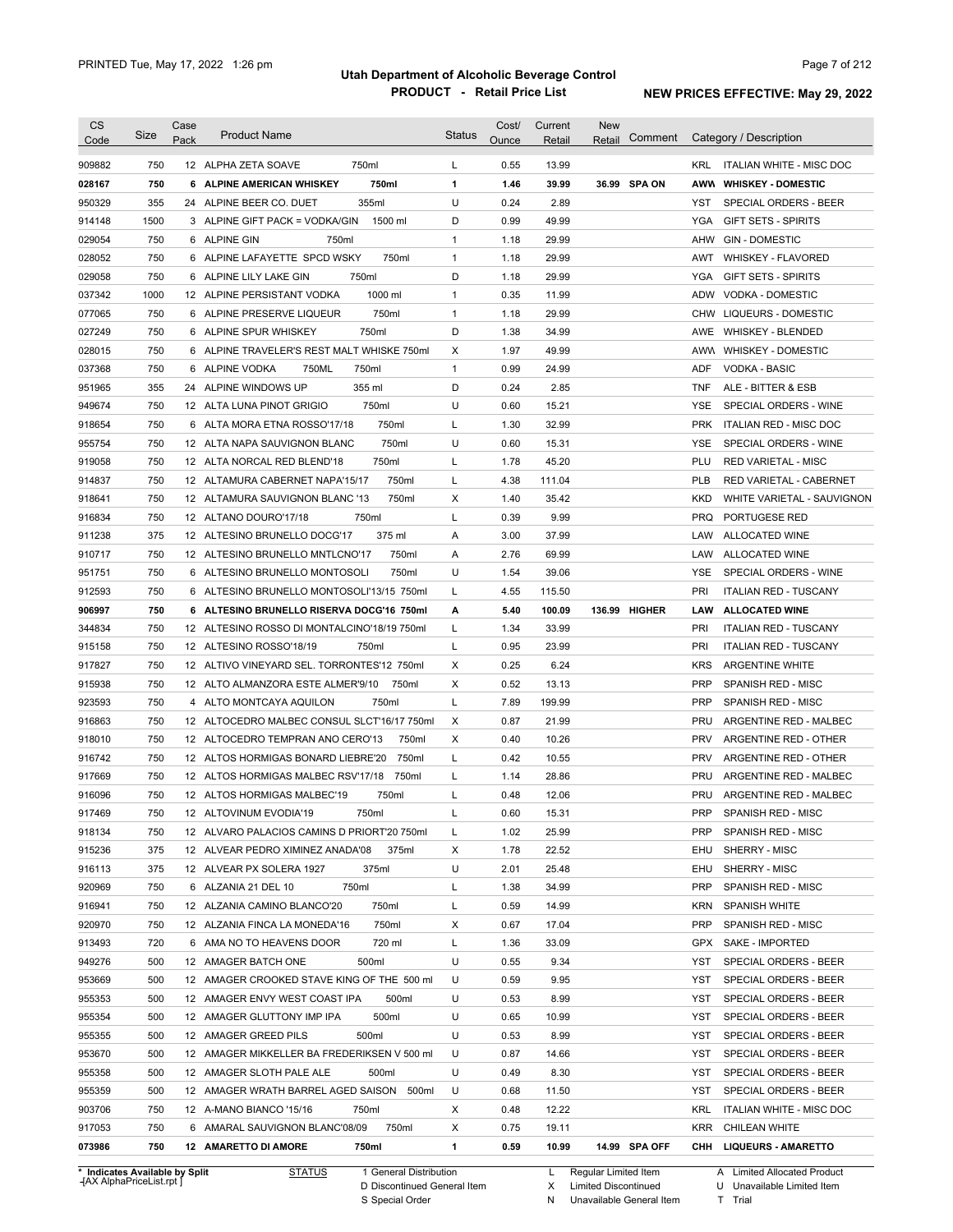| <b>CS</b><br>Code | Size | Case<br>Pack | <b>Product Name</b>                           | <b>Status</b> | Cost/<br>Ounce | Current<br>Retail | <b>New</b><br>Comment<br>Retail | Category / Description                                                    |
|-------------------|------|--------------|-----------------------------------------------|---------------|----------------|-------------------|---------------------------------|---------------------------------------------------------------------------|
| 002249            | 750  |              | 750ml<br>6 AMARETTO DI AMORE GIFT SET         | D             | 0.56           | 14.13             |                                 | YGC<br>GIFT SETS - LIQUEURS                                               |
| 003966            | 375  |              | 375ml<br>8 AMARETTO DI AMORE TRI-PACK'13      | D             | 1.59           | 20.20             |                                 | <b>YGC</b><br><b>GIFT SETS - LIQUEURS</b>                                 |
| 002511            | 946  |              | 946 ml<br>6 AMARETTO DI AMORE W/ GLASSES      | D             | 0.24           | 7.64              |                                 | YGC<br><b>GIFT SETS - LIQUEURS</b>                                        |
| 071826            | 750  |              | 750ml<br><b>12 AMARITO AMARETTO</b>           | 1             | 0.32           | 9.99              | 7.99 SPA ON                     | снн<br><b>LIQUEURS - AMARETTO</b>                                         |
| 915523            | 1000 |              | 1000ml<br>6 AMARO SANTA MARIA                 | X             | 1.02           | 34.33             |                                 | CHS<br>LIQUEURS - BITTERS & HERBAL                                        |
| 067866            | 750  |              | 750ml<br>12 AMARULA CREAM LIQUEUR             | $\mathbf{1}$  | 1.10           | 27.99             |                                 | <b>LIQUEURS - CREAM</b><br>CHV                                            |
| 951841            | 750  |              | 750ml<br>12 AMAURICE NIGHT OWL                | U             | 1.98           | 50.24             |                                 | <b>YSE</b><br>SPECIAL ORDERS - WINE                                       |
| 952978            | 750  |              | 750ml<br>12 AMAURICE POUR ME RED BLEND        | U             | 0.84           | 21.27             |                                 | <b>YSE</b><br>SPECIAL ORDERS - WINE                                       |
| 952497            | 750  |              | 750ml<br>12 AMAURICE SPARROW VIOGNIER         | U             | 1.26           | 32.05             |                                 | <b>YSE</b><br>SPECIAL ORDERS - WINE                                       |
| 951919            | 750  |              | 750ml<br>12 AMAURICE SYRAH FRED '13           | U             | 1.49           | 37.83             |                                 | <b>YSE</b><br>SPECIAL ORDERS - WINE                                       |
| 952498            | 750  |              | 750ml<br>12 AMAURICE THE ARTIST MASON         | U             | 1.33           | 33.68             |                                 | YSE<br>SPECIAL ORDERS - WINE                                              |
| 947196            | 750  |              | 750ml<br>12 AMAYNA PINOT NOIR'13/16           | X             | 0.88           | 22.36             |                                 | <b>PRT</b><br><b>CHILEAN RED</b>                                          |
| 947287            | 750  |              | 750ml<br>12 AMAYNA SAUV BLANC'17/18           | X             | 0.63           | 15.99             |                                 | <b>KRR</b><br>CHILEAN WHITE                                               |
|                   | 750  |              | 12 AMBASSADORS COTE DE BROUILLY BEAUJO750ml U |               | 1.09           | 27.63             |                                 |                                                                           |
| 902432<br>441942  | 750  |              | 750ml                                         | D             | 0.25           | 6.46              |                                 | YSE<br>SPECIAL ORDERS - WINE<br><b>PFP</b><br>RED GENERIC - RED TABLE & P |
|                   |      |              | 12 AMBERHILL SECRET RED                       |               |                |                   |                                 |                                                                           |
| 036764            | 750  |              | 750ml<br>12 AMERICAN ANTHEM VODKA             | D             | 0.39           | 9.99              |                                 | VODKA - DOMESTIC<br><b>ADW</b>                                            |
| 071731            | 750  |              | 6 AMERICAN HARVEST ORGANIC SPIRIT V 750ml     | D             | 1.00           | 25.26             |                                 | <b>VODKA - BASIC</b><br>ADF                                               |
| 000149            | 750  | 6            | 750ml<br>AMERICAN HONEY VAP                   | U             | 0.92           | 23.23             |                                 | <b>CHW</b><br>LIQUEURS - DOMESTIC                                         |
| 966147            | 750  |              | 750ml<br>12 AMETHYSTOS FUME/SB'16/17          | х             | 0.92           | 23.23             |                                 | KKD<br>WHITE VARIETAL - SAUVIGNON                                         |
| 914299            | 750  |              | 750ml<br>12 AMETHYSTOS RED'16                 | L             | 1.25           | 31.80             |                                 | <b>PRR</b><br><b>GREEK RED</b>                                            |
| 951636            | 750  |              | 750ml<br>12 AMICI NAC MIXED CASE              | U             | 0.87           | 22.19             |                                 | SPECIAL ORDERS - WINE<br>YSE                                              |
| 543328            | 750  |              | 12 AMITY WHITE PINOT NOIR'17/18<br>750ml      | X             | 0.38           | 9.72              |                                 | PLR<br>RED VARIETAL - PINOT NOIR                                          |
| 064121            | 750  |              | 6 ANCHO REYES CHILI LIQUEUR<br>750ml          | $\mathbf{1}$  | 1.22           | 30.99             |                                 | CHS<br>LIQUEURS - BITTERS & HERBAL                                        |
| 951688            | 355  | 24           | ANCHOR BROTHERHOOD STEAM BEER<br>355 ml       | U             | 0.24           | 2.85              |                                 | YST<br>SPECIAL ORDERS - BEER                                              |
| 947358            | 355  | 24           | 355ml<br>ANCHOR CALIFORNIA LAGER              | U             | 0.20           | 2.39              |                                 | YST<br>SPECIAL ORDERS - BEER                                              |
| 905093            | 355  | 24           | 355 ml<br>ANCHOR CHRISTMAS ALE                | D             | 0.26           | 3.15              |                                 | YST<br>SPECIAL ORDERS - BEER                                              |
| 904287            | 355  | 24           | ANCHOR LIBERTY ALE<br>355ml                   | U             | 0.17           | 1.99              |                                 | SPECIAL ORDERS - BEER<br>YST                                              |
| 989432            | 355  | 24           | ANCHOR SEASONAL<br>355ml                      | D             | 0.18           | 2.19              |                                 | ALE - MISC & SEASONAL<br><b>TNU</b>                                       |
| 955343            | 750  |              | 12 ANCHORAGE ANADROMOUS BLK SOUR<br>750ml     | U             | 0.79           | 20.00             |                                 | SPECIAL ORDERS - BEER<br>YST                                              |
| 948716            | 750  |              | 12 ANCHORAGE CALABAZA BOREAL SAISON 750ml     | U             | 0.73           | 18.44             |                                 | SPECIAL ORDERS - BEER<br>YST                                              |
| 955344            | 750  |              | 12 ANCHORAGE EASY EVIL<br>750ml               | U             | 0.79           | 20.00             |                                 | <b>YST</b><br>SPECIAL ORDERS - BEER                                       |
| 955345            | 750  |              | 750ml<br>12 ANCHORAGE GALAXY IPA              | U             | 0.73           | 18.44             |                                 | <b>YST</b><br>SPECIAL ORDERS - BEER                                       |
| 955367            | 750  |              | 750ml<br>12 ANCHORAGE MOSAIC SAISON           | U             | 0.66           | 16.75             |                                 | SPECIAL ORDERS - BEER<br>YST                                              |
| 955352            | 750  |              | 12 ANCHORAGE NELSON SAUVIN<br>750ml           | U             | 0.66           | 16.75             |                                 | SPECIAL ORDERS - BEER<br>YST                                              |
| 952709            | 750  |              | 6 ANCHORAGE RONDY BREW SAISON<br>750ml        | U             | 1.16           | 29.40             |                                 | <b>YST</b><br>SPECIAL ORDERS - BEER                                       |
| 955347            | 750  |              | 12 ANCHORAGE THE GHOSTS IN THEIR EYES 750ml   | U             | 0.53           | 13.35             |                                 | YST<br>SPECIAL ORDERS - BEER                                              |
| 955349            | 750  |              | 12 ANCHORAGE/JOLLY PUMPKIN MATAME<br>750ml    | U             | 0.63           | 15.99             |                                 | YST<br>SPECIAL ORDERS - BEER                                              |
| 955350            | 750  |              | 12 ANCHORAGE/MIKKELLER AK ALIVE<br>750ml      | U             | 0.53           | 13.35             |                                 | YST<br>SPECIAL ORDERS - BEER                                              |
| 955351            | 750  |              | 12 ANCHORAGE/MIKKELLER INVASION IPA 750ml     | U             | 0.53           | 13.35             |                                 | YST<br>SPECIAL ORDERS - BEER                                              |
| 955348            | 750  |              | 12 ANCHORGE WHITEOUT WIT<br>750ml             | U             | 0.53           | 13.35             |                                 | YST<br>SPECIAL ORDERS - BEER                                              |
| 919039            | 355  |              | 355ml<br>24 ANCHORS BREWERS PALE ALE          | D             | 0.20           | 2.39              |                                 | <b>TNC</b><br>ALE - PALE                                                  |
| 919002            | 750  |              | 750ml<br>12 ANCIANO NO.5 CRIANZA              | 1             | 0.43           | 13.99             | 10.99 SPA ON                    | <b>PRP</b><br><b>SPANISH RED - MISC</b>                                   |
| 016514            | 375  |              | 24 ANCIENT AGE<br>375ml                       | D             | 0.55           | 6.99              |                                 | AWH<br>WHISKEY - BOURBON & TENNE:                                         |
| 016516            | 750  |              | 12 ANCIENT AGE<br>750ml                       | D             | 0.28           | 6.99              |                                 | WHISKEY - BOURBON & TENNE:<br>AWH                                         |
| 016517            | 1000 |              | 1000ml<br>12 ANCIENT AGE                      | $\mathbf{1}$  | 0.44           | 14.99             |                                 | AWH<br>WHISKEY - BOURBON & TENNE:                                         |
| 016518            | 1750 |              | 1750ml<br>6 ANCIENT AGE                       | $\mathbf{1}$  | 0.41           | 23.99             |                                 | WHISKEY - BOURBON & TENNE:<br>AWH                                         |
| 763550            | 750  |              | 750ml<br>12 ANDRE BLUSH CHAMPAGNE             | 1             | 0.24           | 7.99              | 5.99 SPA ON                     | IHF<br><b>SPARKLING WINE - COLD DUCK</b>                                  |
| 741400            | 750  |              | 750ml<br>12 ANDRE BRUT CHAMPAGNE              | 1             | 0.24           | 7.99              | 5.99 SPA ON                     | IHP<br>SPARKLING WINE - BRUT & BLA                                        |
| 768650            | 750  |              | 750ml<br>12 ANDRE COLD DUCK                   | $\mathbf{1}$  | 0.32           | 7.99              |                                 | IHF<br>SPARKLING WINE - COLD DUCK                                         |
| 741200            | 750  |              | 12 ANDRE EXTRA DRY CHAMPAGNE<br>750ml         | 1             | 0.24           | 7.99              | 5.99 SPA ON                     | IHL<br>SPARKLING WINE - EXTRA DRY                                         |
| 768681            | 750  |              | 750ml<br>12 ANDRE PEACH MOSCATO               | $\mathbf{1}$  | 0.32           | 7.99              |                                 | IHU<br>SPARKLING WINE - MISC                                              |
|                   | 750  |              | 12 ANDRE PINK MOSCATO<br>750ml                | $\mathbf{1}$  | 0.32           | 7.99              |                                 | <b>IHC</b><br>SPARKLING WINE - FLAVORED                                   |
| 768678            |      |              |                                               |               |                |                   |                                 |                                                                           |
| 768600            | 750  |              | 12 ANDRE SPUMANTE<br>750ml                    | $\mathbf{1}$  | 0.32           | 7.99              |                                 | IHI<br>SPARKLING WINE - SPUMANTE                                          |

**Case** [AX AlphaPriceList.rpt ]

General Distribution 

Discontinued General Item D

S Special Order

Regular Limited Item

X N Limited Discontinued

Unavailable General Item

U Unavailable Limited Item

T

A Limited Allocated Product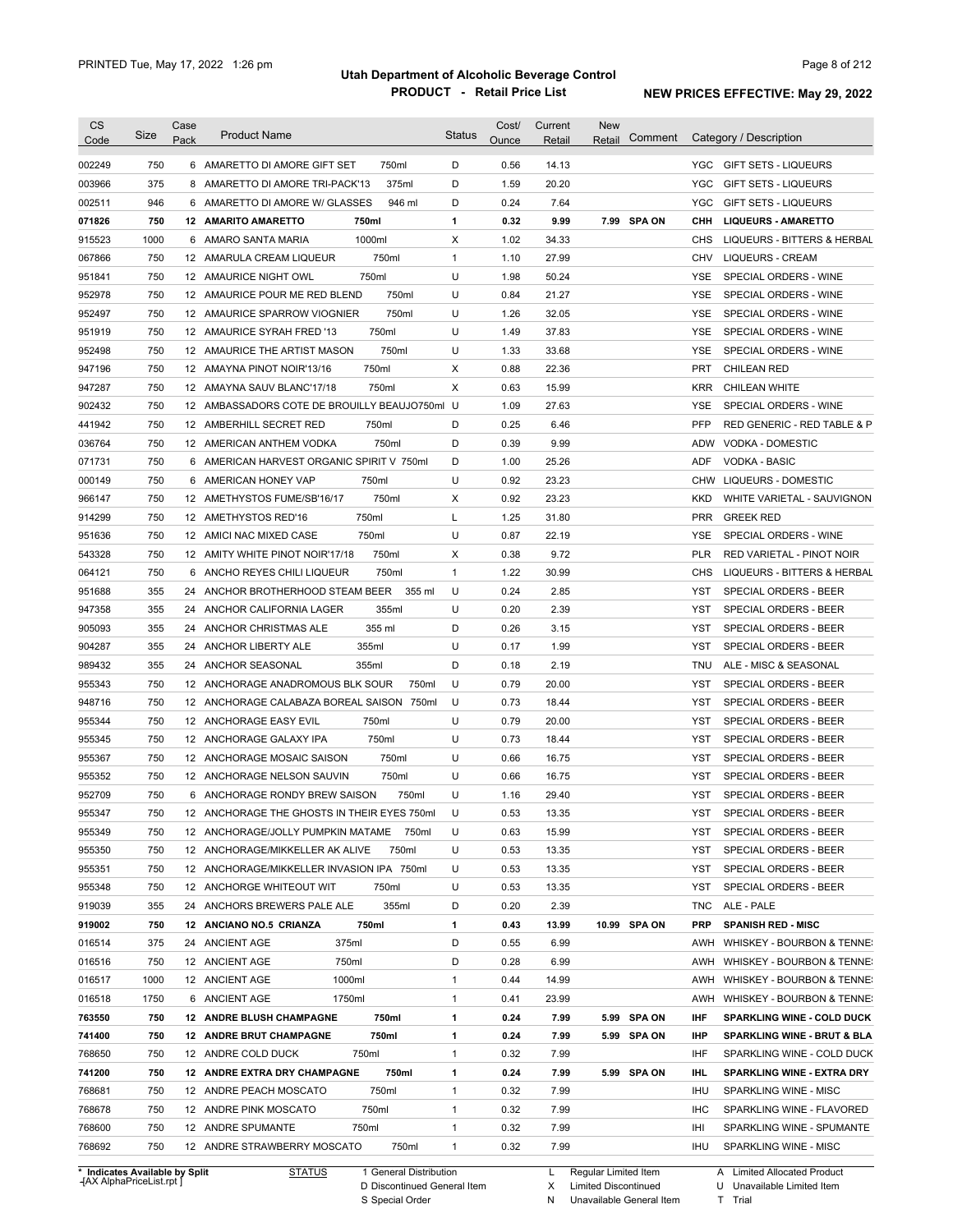| <b>CS</b> | Size  | Case | <b>Product Name</b>                         | <b>Status</b> | Cost/ | Current         | <b>New</b>        |            |                                        |
|-----------|-------|------|---------------------------------------------|---------------|-------|-----------------|-------------------|------------|----------------------------------------|
| Code      |       | Pack |                                             |               | Ounce | Retail          | Comment<br>Retail |            | Category / Description                 |
| 917117    | 750   |      | 12 ANDREW HARDY SHIRAZ LITTLE OX'06 750ml   | X             | 0.78  | 19.77           |                   | <b>PRY</b> | <b>AUSTRALIAN RED</b>                  |
| 949983    | 750   |      | 750ml<br>12 ANDREW WILL CABERNETFRANC'14    | U             | 1.16  | 29.49           |                   | YSE        | SPECIAL ORDERS - WINE                  |
| 915724    | 750   |      | 750ml<br>12 ANDREW WILL CHAMPOUX'12/13      | X             | 1.66  | 42.00           |                   | <b>PLD</b> | RED VARIETAL - MERITAGE                |
| 915651    | 750   |      | 12 ANDREW WILL CIEL DU CHEVAL'12/13 750ml   | X             | 2.12  | 53.71           |                   | <b>PLD</b> | RED VARIETAL - MERITAGE                |
| 915071    | 750   |      | 12 ANDREW WILL SORELLA'12/13<br>750ml       | X             | 2.76  | 69.99           |                   | <b>PLD</b> | RED VARIETAL - MERITAGE                |
| 441962    | 750   |      | 750ml<br>12 ANGELINE PINOT NOIR             | $\mathbf{1}$  | 0.51  | 12.99           |                   | <b>PLR</b> | RED VARIETAL - PINOT NOIR              |
| 542229    | 750   |      | 750ml<br>12 ANGELINE SAUV BLANC'20          | Г             | 0.51  | 12.99           |                   | <b>KKD</b> | WHITE VARIETAL - SAUVIGNON             |
| 948288    | 750   |      | 750ml<br>12 ANGELS & COWBOYS ROSE'21        | Г             | 0.59  | 14.99           |                   | <b>MPW</b> | ROSE WINE - DOMESTIC                   |
| 016562    | 750   |      | 750ml<br>6 ANGELS ENVY BOURBON              | 1             | 1.97  | 50.14           | 49.99 LOWER       |            | AWH WHISKEY - BOURBON & TENNES         |
| 016567    | 750   |      | 750ml<br>3 ANGELS ENVY CASK STRENGTH        | U             | 7.90  | 200.25          |                   |            | AWK WHISKEY - BOURBON SINGLE B         |
| 027380    | 750   |      | 750ml<br>6 ANGELS ENVY FINISHED RYE         | L             | 3.55  | 89.99           |                   | AWU        | <b>WHISKEY - RYE</b>                   |
| 901701    | 355   |      | 24 ANGRY ORCHARD APPLE GINGER HRD<br>355ml  | D             | 0.17  | 2.08            |                   | GLM        | CIDER - FLAVORED                       |
| 901742    | 355   |      | 24 ANGRY ORCHARD CRISP APPLE HRD CANS 355ml | $\mathbf{1}$  | 0.19  | 2.25            |                   | <b>GLC</b> | <b>CIDER - BASIC</b>                   |
| 901637    | 355   |      | 24 ANGRY ORCHARD CRISP APPLE HRD CDR 355 ml | $\mathbf{1}$  | 0.19  | 2.25            |                   | <b>GLC</b> | CIDER - BASIC                          |
| 918783    | 355   | 24   | ANGRY ORCHARD EASY APPLE<br>355 ml          | D             | 0.18  | 2.15            |                   | GLC        | CIDER - BASIC                          |
| 953401    | 355   | 24   | 355 ml<br>ANGRY ORCHARD ROSE CIDER          | D             | 0.18  | 2.15            |                   | GLM        | CIDER - FLAVORED                       |
| 901737    | 355   | 24   | 355 ml<br>ANGRY ORCHARD STRAWBERRY          | 1             | 0.19  | 2.25            |                   | <b>GLC</b> | <b>CIDER - BASIC</b>                   |
| 401802    | 750   |      | 750ml<br>12 ANIELLO 006 CHARD RIVERSIDE'17  | Χ             | 0.32  | 8.10            |                   | <b>KRS</b> | <b>ARGENTINE WHITE</b>                 |
| 401804    | 750   |      | 750ml<br>12 ANIELLO 006 PN RIVERSIDE'18/19  | L             | 0.67  | 14.99           | 16.99 HIGHER      | <b>PRV</b> | <b>ARGENTINE RED - OTHER</b>           |
| 921197    | 750   |      | 750ml<br>12 ANIMUS DOURO RED                | L             | 0.51  | 12.99           |                   | <b>PRQ</b> | PORTUGESE RED                          |
| 420970    | 750   |      | 12 ANKA MAIPO'10/12<br>750ml                | Χ             | 0.40  | 10.24           |                   | <b>PRT</b> | <b>CHILEAN RED</b>                     |
| 401510    | 750   |      | 12 ANKO MALBEC<br>750ml                     | $\mathbf{1}$  | 0.83  | 20.99           |                   | PRU        | ARGENTINE RED - MALBEC                 |
| 401512    | 750   |      | 12 ANKO TORRONTES<br>750ml                  | D             | 0.39  | 9.99            |                   | <b>PRV</b> | ARGENTINE RED - OTHER                  |
| 902505    | 750   |      | 12 ANNA'S WAY SAUVIGNON BLANC<br>750ml      | $\mathbf{1}$  | 0.51  | 12.99           |                   | <b>KRV</b> | NEW ZEALAND WHITE                      |
| 401822    | 750   |      | 750ml<br>12 ANNIE'S LANE CAB-MERLOT'01      | U             | 0.49  | 12.45           |                   | <b>PRY</b> | <b>AUSTRALIAN RED</b>                  |
| 917849    | 750   |      | 750ml<br>12 ANORO MALBEC'9/10               | X             | 1.00  | 25.30           |                   | PRU        | ARGENTINE RED - MALBEC                 |
| 345010    | 750   |      | 750ml<br>12 ANSELMI VINCENZO'20             | Г             | 0.78  | 19.87           |                   | <b>KRL</b> | <b>ITALIAN WHITE - MISC DOC</b>        |
| 921302    | 1000  |      | 1000ML 1000 ml<br>12 ANSEN EDELZWICKER      | L             | 0.44  | 14.99           |                   | <b>KRC</b> | FRENCH WHITE - ALSATIAN                |
| 345132    | 750   |      | 750ml<br>12 ANTERRA CHARDONNAY              | $\mathbf{1}$  | 0.36  | 9.14            |                   | <b>KRL</b> | <b>ITALIAN WHITE - MISC DOC</b>        |
| 917843    | 750   |      | 750ml<br>6 ANTICA CABERNET NAPA'17/18       | L             | 2.72  | 68.99           |                   | PLB        | RED VARIETAL - CABERNET                |
| 950073    | 750   |      | 750ml<br>12 ANTIDOTO RIBERA DEL DUERO '19   | L             | 0.99  | 24.99           |                   | <b>PRP</b> | SPANISH RED - MISC                     |
| 923488    | 750   |      | 750ml<br>6 ANTIGAL ONE DONA ANGELES         | $\mathbf{1}$  | 2.15  | 54.65           |                   | PRU        | ARGENTINE RED - MALBEC                 |
| 923417    | 750   |      | 750ml<br>12 ANTIGAL UNO MALBEC              | $\mathbf{1}$  | 0.67  | 16.99           |                   | PRU        | ARGENTINE RED - MALBEC                 |
|           |       |      |                                             |               |       |                 |                   |            |                                        |
| 910880    | 750   |      | 6 ANTINORI BADIA A PASGNO CC GS'18 750ml    | А             | 2.36  | 45.27<br>399.99 | 59.76 HIGHER      | LAW        | <b>ALLOCATED WINE</b>                  |
| 345850    | 750   |      | 6 ANTINORI SOLAIA'16/17<br>750ml            | Α             | 15.77 |                 |                   | PRI        | <b>ITALIAN RED - TUSCANY</b>           |
| 345900    | 750   |      | 750ml<br>6 ANTINORI TIGNANELLO'18           | A             | 5.76  | 145.99          |                   |            | LAW ALLOCATED WINE                     |
| 345992    | 750   |      | 12 ANTINORI VILLA ANTINORI ROSSO<br>750ml   | $\mathbf{1}$  | 0.91  | 22.99           |                   | PRI        | <b>ITALIAN RED - TUSCANY</b>           |
| 900413    | 750   |      | 6 ANTIQUUM ALLIUM PINOT GRIS<br>750ml       | U             | 1.25  | 31.74           |                   | YSE        | SPECIAL ORDERS - WINE                  |
| 955405    | 750   |      | 750ml<br>12 ANTIQUUM AUROSA PINOT GRIS      | U             | 0.99  | 25.16           |                   | <b>YSE</b> | SPECIAL ORDERS - WINE                  |
| 955043    | 750   |      | 750ml<br>12 ANTIQUUM DAISY PINOT GRIS       | U             | 0.73  | 18.58           |                   | <b>YSE</b> | SPECIAL ORDERS - WINE                  |
| 955044    | 750   |      | 750ml<br>12 ANTIQUUM JUEL PINOT NOIR'19     | L             | 1.66  | 42.04           |                   | PLR        | RED VARIETAL - PINOT NOIR              |
| 900772    | 750   |      | 750ml<br>6 ANTIQUUM LUXURIA PINOT NOIR      | U             | 2.45  | 62.16           |                   | YSE        | SPECIAL ORDERS - WINE                  |
| 415152    | 750   |      | 12 ANTIYAL KUYEN'12/13<br>750ml             | X             | 0.56  | 14.20           |                   | PRT        | <b>CHILEAN RED</b>                     |
| 401580    | 750   |      | 6 ANTIYAL MAIPO'11/13<br>750ml              | X             | 1.08  | 27.34           |                   | PRT        | <b>CHILEAN RED</b>                     |
| 920608    | 750   |      | 12 ANTONIOTTI ODILIO BRAMATERRA 2016 750ml  | U             | 1.53  | 38.86           |                   | YSE        | SPECIAL ORDERS - WINE                  |
| 922033    | 59000 |      | 1 ANXO DISTRICT DRY CIDER KEG<br>59000ml    | X             | 0.21  | 425.00          |                   | YSE        | SPECIAL ORDERS - WINE                  |
| 033507    | 750   |      | 6 AO VODKA<br>750ml                         | X             | 0.96  | 24.29           |                   | ADX        | VODKA - IMPORTED                       |
| 401595    | 750   |      | 12 APALTAGUA CABERNET'16/17<br>750ml        | X             | 0.23  | 5.92            |                   | PRT        | <b>CHILEAN RED</b>                     |
| 401600    | 750   |      | 12 APALTAGUA CARMENERE RES'19/20<br>750ml   | L             | 0.51  | 11.99           | 12.99 HIGHER      | PRT        | <b>CHILEAN RED</b>                     |
| 064147    | 750   |      | 6 APEROL<br>750ml                           | 1             | 0.99  | 26.99           | 24.99 SPA ON      | CHS        | <b>LIQUEURS - BITTERS &amp; HERBAL</b> |
| 064105    | 375   |      | 12 APEROL<br>375 ml                         | $\mathbf{1}$  | 1.18  | 14.99           |                   |            | CHX LIQUEURS - IMPORTED                |
| 919014    | 750   |      | 12 APERTURE CHENIN BLANC<br>750ml           | U             | 0.95  | 24.10           |                   | YSE        | SPECIAL ORDERS - WINE                  |
|           |       |      |                                             |               |       |                 |                   |            |                                        |
| 955561    | 750   |      | 750ml<br>12 APERTURE DEVIL PROOF MALBEC     | U             | 3.36  | 85.13           |                   | YSE        | SPECIAL ORDERS - WINE                  |

**Case** [AX AlphaPriceList.rpt ]

General Distribution 

Discontinued General Item S Special Order D

L X Regular Limited Item

N

Limited Discontinued Unavailable General Item

A Limited Allocated Product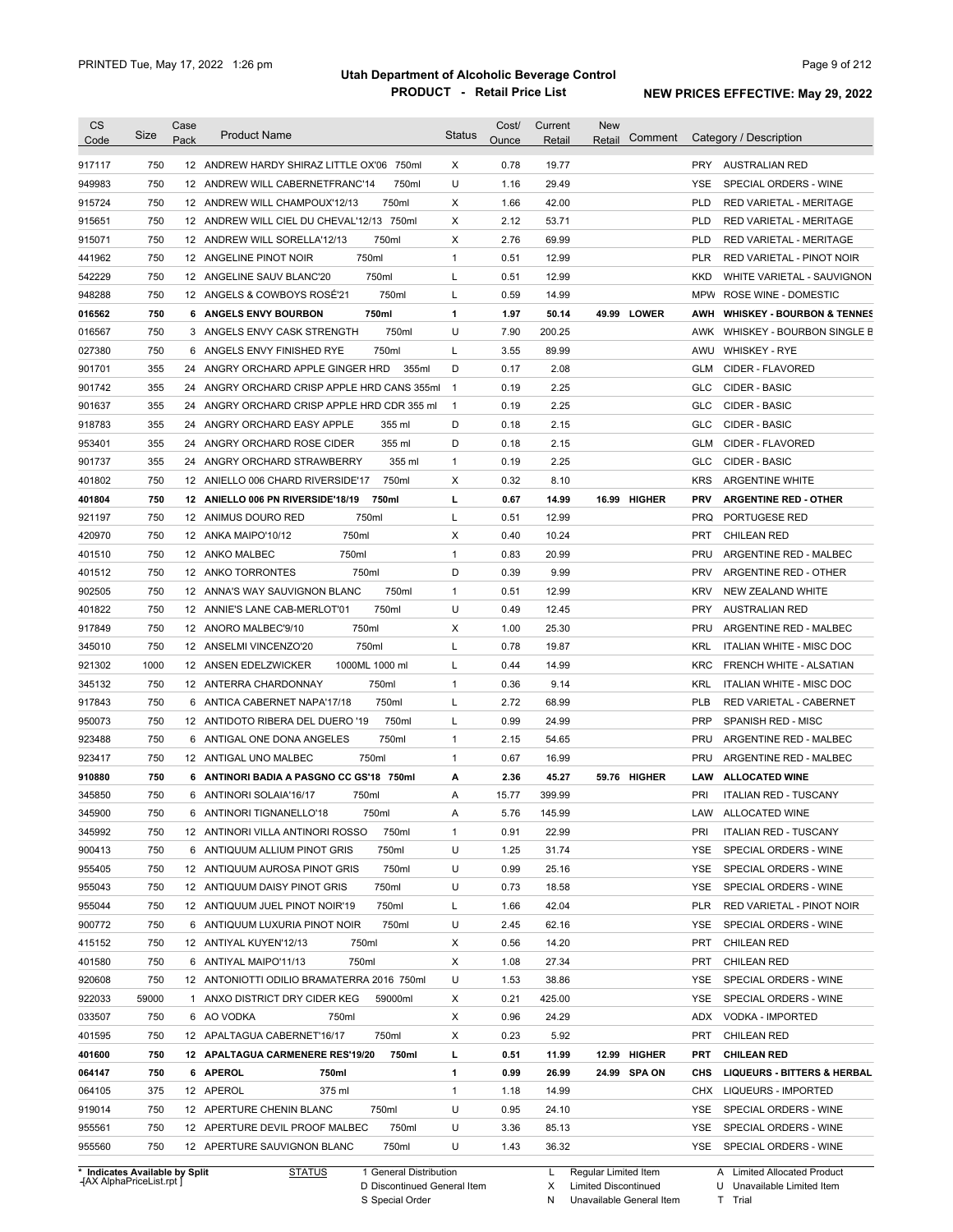| Code                                                                                                       |      | Case |                                               |                           | Cost/ | Current | <b>New</b> |                |            |                                                                                                                                                  |
|------------------------------------------------------------------------------------------------------------|------|------|-----------------------------------------------|---------------------------|-------|---------|------------|----------------|------------|--------------------------------------------------------------------------------------------------------------------------------------------------|
|                                                                                                            | Size | Pack | <b>Product Name</b>                           | <b>Status</b>             | Ounce | Retail  | Retail     | Comment        |            | Category / Description                                                                                                                           |
| 933304                                                                                                     | 750  |      | 12 APHRODITE OUZO<br>750ml                    | U                         | 0.68  | 17.13   |            |                |            | CHQ LIQUEURS - ANISE & SAMBUCA                                                                                                                   |
| 923584                                                                                                     | 750  |      | 6 APIMED OLD SLAVAK DARK FOREST MEAD 750ml    | L                         | 0.99  | 24.99   |            |                | GFE        | WINE - FRUIT                                                                                                                                     |
| 923583                                                                                                     | 750  |      | 6 APIMED TRVANA HERB AND SPICED MEAD750ml     | L                         | 0.99  | 24.99   |            |                | GFE        | WINE - FRUIT                                                                                                                                     |
| 953850                                                                                                     | 750  |      | 750ml<br>12 APOTHIC BREW RED                  | U                         | 0.59  | 14.99   |            |                | YSE        | SPECIAL ORDERS - WINE                                                                                                                            |
| 441977                                                                                                     | 750  |      | 750ml<br>12 APOTHIC CRUSH RED BLEND           | $\mathbf{1}$              | 0.55  | 13.99   |            |                | <b>PFP</b> | RED GENERIC - RED TABLE & P                                                                                                                      |
| 096008                                                                                                     | 750  |      | 750ml<br><b>12 APOTHIC DARK</b>               | 1                         | 0.55  | 10.99   | 13.99      | <b>SPA OFF</b> | PFP        | <b>RED GENERIC - RED TABLE &amp; PI</b>                                                                                                          |
| 441978                                                                                                     | 750  |      | 750ml<br><b>12 APOTHIC INFERNO</b>            | 1                         | 0.63  | 13.99   |            | 15.99 SPA OFF  | PFP        | <b>RED GENERIC - RED TABLE &amp; PI</b>                                                                                                          |
| 441988                                                                                                     | 750  |      | 750ml<br>12 APOTHIC MERLOT                    | $\mathbf{1}$              | 0.55  | 13.99   |            |                | PLF        | RED VARIETAL - MERLOT                                                                                                                            |
| 441976                                                                                                     | 750  |      | <b>12 APOTHIC RED</b><br>750ml                | 1                         | 0.55  | 10.99   | 13.99      | <b>SPA OFF</b> | PFP        | <b>RED GENERIC - RED TABLE &amp; PI</b>                                                                                                          |
|                                                                                                            | 750  |      | 750ml<br>12 APOTHIC ROSE                      | D                         | 0.55  |         |            |                | <b>MPW</b> | ROSE WINE - DOMESTIC                                                                                                                             |
| 641050                                                                                                     |      |      |                                               |                           |       | 13.99   |            |                |            |                                                                                                                                                  |
| 543400                                                                                                     | 750  |      | 750ml<br><b>12 APOTHIC WHITE</b>              | 1                         | 0.55  | 10.99   | 13.99      | <b>SPA OFF</b> | <b>KFP</b> | <b>WHITE GENERIC - TABLE &amp; PRO</b>                                                                                                           |
| 212405                                                                                                     | 750  |      | 750ml<br>6 APPLETON 15                        | $\mathbf{1}$              | 2.76  | 69.99   |            |                | <b>ALX</b> | <b>RUM - IMPORTED</b>                                                                                                                            |
| 043371                                                                                                     | 750  |      | 12 APPLETON EST SIGNATURE BLEND RUM 750ml     | $\mathbf{1}$              | 0.95  | 23.99   |            |                | ALU        | RUM - MISC                                                                                                                                       |
| 042065                                                                                                     | 750  |      | 750ml<br>6 APPLETON ESTATE 12 YR RUM          | Х                         | 1.38  | 34.99   |            |                | ALU        | RUM - MISC                                                                                                                                       |
| 043265                                                                                                     | 750  |      | 750ml<br>6 APPLETON ESTATE JOY                | Х                         | 9.86  | 249.99  |            |                | ALX        | <b>RUM - IMPORTED</b>                                                                                                                            |
| 042158                                                                                                     | 750  |      | 6 APPLETON ESTATE RARE BLND 12 YR<br>750ml    | X                         | 0.79  | 19.98   |            |                | ALX        | <b>RUM - IMPORTED</b>                                                                                                                            |
| 913034                                                                                                     | 750  |      | 750ml<br>6 APREVAL CALVADOS RESERVE           | Х                         | 1.86  | 47.13   |            |                | ATJ        | BRANDY - CALVADOS & APPLEJ                                                                                                                       |
| 909713                                                                                                     | 750  |      | 750ml<br>12 APRILE SUPER OAKVILLE BLEND 00    | U                         | 1.48  | 37.64   |            |                | <b>YSE</b> | SPECIAL ORDERS - WINE                                                                                                                            |
| 909711                                                                                                     | 750  |      | 750ml<br>12 APRILE SUPER OAKVILLE BLEND 08    | U                         | 1.34  | 33.91   |            |                | <b>YSE</b> | SPECIAL ORDERS - WINE                                                                                                                            |
| 441991                                                                                                     | 750  |      | 750ml<br><b>12 AQUINAS CABERNET SAUVIGNON</b> | 1                         | 0.71  | 19.99   |            | 17.99 SPA ON   | <b>PLB</b> | <b>RED VARIETAL - CABERNET</b>                                                                                                                   |
| 917528                                                                                                     | 750  |      | 750ml<br>12 ARALDICA GAVI LA LUCIANA'20       | L                         | 0.57  | 14.66   |            | 14.49 LOWER    | KRL        | <b>ITALIAN WHITE - MISC DOC</b>                                                                                                                  |
| 917501                                                                                                     | 750  |      | 750ml<br>12 ARANCIO SYRAH STEMMARI'11/12      | Х                         | 0.37  | 9.33    |            |                | <b>PRM</b> | <b>ITALIAN RED - SICILY</b>                                                                                                                      |
| 051041                                                                                                     | 750  |      | 12 ARARAT 5 STAR ARMENIAN BRANDY<br>750ml     | г                         | 1.02  | 29.99   |            | 25.85 LOWER    | ATX        | <b>BRANDY - IMPORTED</b>                                                                                                                         |
| 923739                                                                                                     | 750  |      | 12 ARARAT APRICOT<br>750ml                    | $\mathbf{1}$              | 1.39  | 35.13   |            |                | ATM        | <b>BRANDY - SPICED &amp; FLAVORED</b>                                                                                                            |
| 918267                                                                                                     | 750  |      | 6 ARAUJO ALTAGRACIA RED NAPA'10/11 750ml      | U                         | 4.23  | 107.29  |            |                | <b>PFP</b> | RED GENERIC - RED TABLE & P                                                                                                                      |
| 918075                                                                                                     | 750  |      | 6 ARAUJO CABERNET EISELE'07/8<br>750ml        | U                         | 9.17  | 232.46  |            |                | <b>PLB</b> | RED VARIETAL - CABERNET                                                                                                                          |
| 918402                                                                                                     | 750  |      | 3 ARAUJO CABERNET EISELE'11<br>750ml          | U                         | 15.60 | 395.59  |            |                | <b>PLB</b> | RED VARIETAL - CABERNET                                                                                                                          |
| 918844                                                                                                     | 750  |      | 12 ARBE GARBE BENANDANTS MALVASIA BLN 750ml   | $\boldsymbol{\mathsf{x}}$ | 1.34  | 33.99   |            |                | KKU        | WHITE VARIETAL - MISC                                                                                                                            |
| 918843                                                                                                     | 750  |      | 12 ARBE GARBE WHITE'18/19<br>750ml            | L                         | 1.26  | 31.99   |            |                | KKU        | WHITE VARIETAL - MISC                                                                                                                            |
| 915705                                                                                                     | 750  |      | 750ml<br>12 ARBOLEDA SAUVIGNON BLNC'19        | Г                         | 0.74  | 18.70   |            |                | <b>KRR</b> | <b>CHILEAN WHITE</b>                                                                                                                             |
|                                                                                                            | 750  |      | 750ml<br>12 ARBOR MIST BLACKBERRY MERLOT      |                           | 0.24  | 5.99    |            |                | <b>GFE</b> | WINE - FRUIT                                                                                                                                     |
| 808960                                                                                                     |      |      |                                               | $\mathbf{1}$              |       |         |            |                |            |                                                                                                                                                  |
| 809000                                                                                                     | 750  |      | 750ml<br>12 ARBOR MIST EXOTIC FRUIT WH ZIN    | D                         | 0.24  | 5.99    |            |                | <b>GFE</b> | <b>WINE - FRUIT</b>                                                                                                                              |
| 809003                                                                                                     | 1500 |      | 6 ARBOR MIST EXOTIC FRUIT WH ZIN<br>1500ml    | 1                         | 0.16  | 9.99    | 7.99       | <b>SPA ON</b>  | <b>GFE</b> | <b>WINE FRUIT</b>                                                                                                                                |
| 808050                                                                                                     | 1500 |      | 6 ARBOR MIST MANGO STRAWBERRY MOSCA 1500ml 1  |                           | 0.16  | 9.99    |            | 7.99 SPA ON    | <b>GFE</b> | <b>WINE FRUIT</b>                                                                                                                                |
| 809010                                                                                                     | 750  |      |                                               | D                         |       |         |            |                |            | WINE - FRUIT                                                                                                                                     |
|                                                                                                            |      |      | 750ml<br>12 ARBOR MIST PEACH CHARDONNAY       |                           | 0.13  | 3.24    |            |                | GFE        |                                                                                                                                                  |
|                                                                                                            | 750  |      | 12 ARBOR MIST POMEGRANATE BERRY P             | 750ml<br>х                | 0.24  | 6.05    |            |                | <b>GFE</b> | WINE - FRUIT                                                                                                                                     |
|                                                                                                            | 1500 |      | 6 ARBOR MIST STRAWBERRY WH ZIN<br>1500ml      | 1                         | 0.16  | 9.99    |            | 7.99 SPA ON    | <b>GFE</b> | <b>WINE FRUIT</b>                                                                                                                                |
|                                                                                                            | 750  |      | 12 ARCHERY SUMMIT PINOT GRIS VIRETON' 750ml   | L                         | 0.95  | 23.99   |            |                | KKH        | WHITE VARIETAL - PINOT GRIS                                                                                                                      |
|                                                                                                            | 750  |      | 6 ARCHERY SUMMIT PN DUNDEE H'18<br>750ml      | L                         | 2.44  | 61.99   |            |                | PLR        | RED VARIETAL - PINOT NOIR                                                                                                                        |
|                                                                                                            | 750  |      | 750ml<br>6 ARCHERY SUMMIT PN ESTATE'05        | $\times$                  | 5.59  | 141.69  |            |                | PLR        | RED VARIETAL - PINOT NOIR                                                                                                                        |
| 808992<br>809023<br>910042<br>955387<br>916202<br>910104                                                   | 750  |      | 6 ARCHERY SUMMIT PN PREM CUV'14/15 750ml      | U                         | 2.01  | 50.99   |            |                | PLR        | RED VARIETAL - PINOT NOIR                                                                                                                        |
|                                                                                                            | 750  |      | 6 ARDBEG 10 YR SM SCOTCH<br>750ml             | $\mathbf{1}$              | 2.48  | 62.99   |            |                | AWS        |                                                                                                                                                  |
|                                                                                                            | 750  |      | 6 ARDBEG AIRIGH NAM BEIST<br>750ml            | U                         | 3.39  | 86.06   |            |                | AWS        |                                                                                                                                                  |
|                                                                                                            | 750  |      | 750ml<br>6 ARDBEG AN OA SM SCOTCH             | L                         | 2.37  | 59.99   |            |                | AWS        |                                                                                                                                                  |
|                                                                                                            | 750  |      | 6 ARDBEG ARRRRDBEG COMMITTEE RELEASE 750ml U  |                           | 7.10  | 180.13  |            |                | YSA        | SPECIAL ORDERS - SPIRITS                                                                                                                         |
|                                                                                                            | 750  |      | 750ml                                         | U                         | 4.74  |         |            |                | YSA        |                                                                                                                                                  |
|                                                                                                            |      |      | 6 ARDBEG BLACK                                |                           |       | 120.13  |            |                |            | SPECIAL ORDERS - SPIRITS                                                                                                                         |
|                                                                                                            | 750  |      | 6 ARDBEG CORRYVRECKEN SINGLE MAL              | 750ml<br>L                | 4.73  | 119.99  |            |                | AWS        |                                                                                                                                                  |
|                                                                                                            | 750  |      | 6 ARDBEG DARK COVE SCOTCH<br>750ml            | U                         | 4.38  | 111.18  |            |                | YSA        | SPECIAL ORDERS - SPIRITS                                                                                                                         |
|                                                                                                            | 750  |      | 750ml<br>6 ARDBEG FERMUTATION                 | U                         | 7.89  | 200.13  |            |                | YSA        | SPECIAL ORDERS - SPIRITS                                                                                                                         |
|                                                                                                            | 750  |      | 750ml<br>6 ARDBEG GROOVES                     | U                         | 4.34  | 109.99  |            |                | YSA        | SPECIAL ORDERS - SPIRITS                                                                                                                         |
|                                                                                                            | 750  |      | 6 ARDBEG RDCORE COMMITTEE RELEASE             | 750ml<br>U                | 5.91  | 149.99  |            |                | <b>YSA</b> | SPECIAL ORDERS - SPIRITS                                                                                                                         |
| 004096<br>004089<br>004184<br>004248<br>101140<br>004090<br>000131<br>004455<br>004193<br>923407<br>101457 | 750  |      | 6 ARDBEG SCORCH GENERAL RELEASE               | U<br>750ml                | 4.74  | 120.13  |            |                | YSA        | SPECIAL ORDERS - SPIRITS                                                                                                                         |
| 004122                                                                                                     | 750  |      | 6 ARDBEG SUPERNOVA<br>750ml                   | U                         | 7.10  | 179.99  |            |                | YSA        | WHISKY - SCOTCH SINGLE MAL<br>WHISKY - SCOTCH SINGLE MAL<br>WHISKY - SCOTCH SINGLE MAL<br>WHISKY - SCOTCH SINGLE MAL<br>SPECIAL ORDERS - SPIRITS |

**Case** [AX AlphaPriceList.rpt ]

D Discontinued General Item S Special Order

X Limited Discontinued

N Unavailable General Item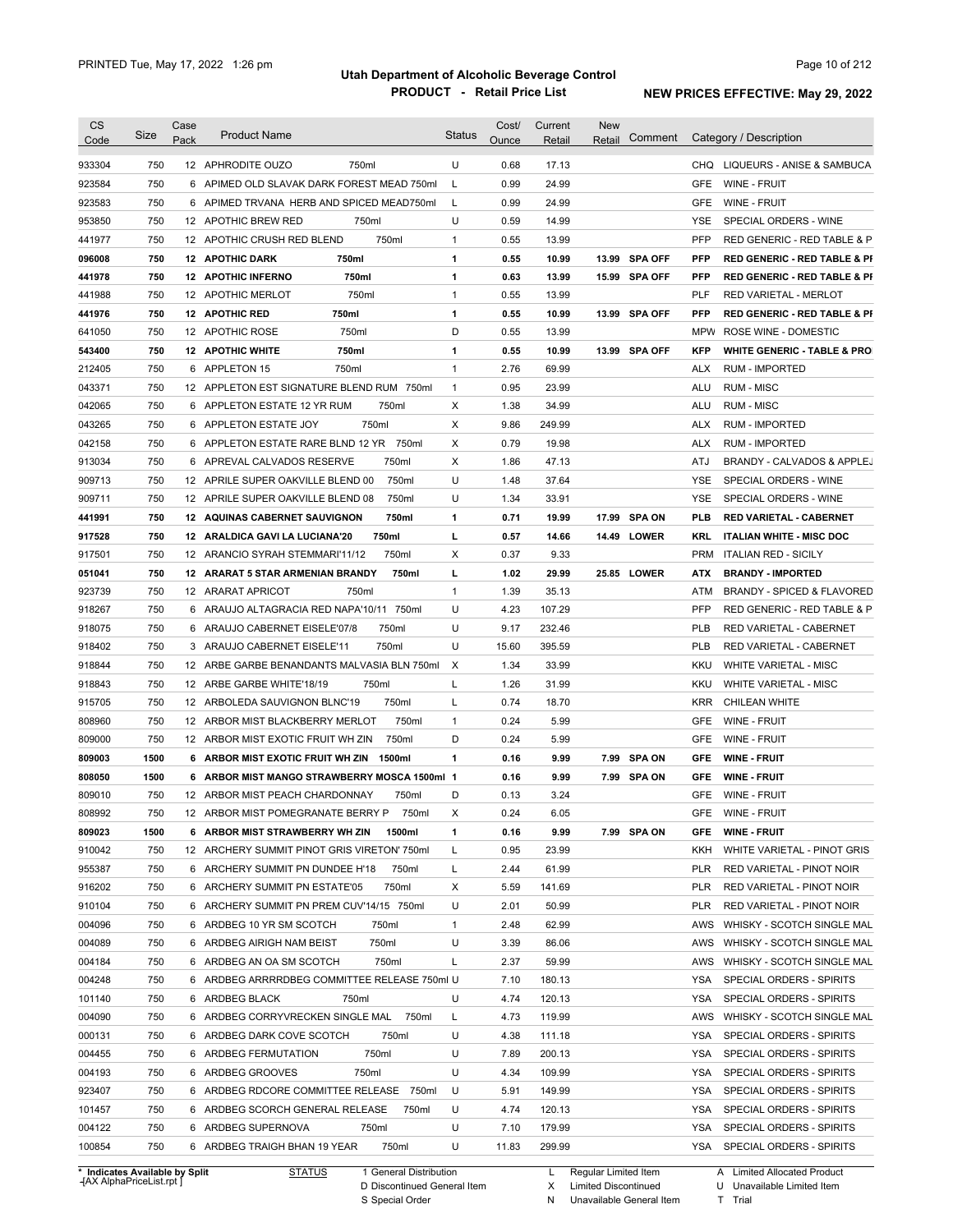| <b>CS</b>                      |      | Case |                                              |                | Cost/ | Current  | <b>New</b>             |            |                                 |
|--------------------------------|------|------|----------------------------------------------|----------------|-------|----------|------------------------|------------|---------------------------------|
| Code                           | Size | Pack | <b>Product Name</b>                          | <b>Status</b>  | Ounce | Retail   | Comment<br>Retail      |            | Category / Description          |
| 100381                         | 750  |      | 6 ARDBEG TWENTY SOMETHING 23 YR<br>750ml     | U              | 21.69 | 549.99   |                        |            | AWR WHISKY - SCOTCH BLENDED     |
| 004111                         | 750  | 6    | 750ml<br>ARDBEG UIGEADAIL SCOTCH             | U              | 3.55  | 89.99    |                        | AWS        | WHISKY - SCOTCH SINGLE MAL      |
| 004125                         | 750  |      | 750ml<br>6 ARDMORE HIGHLAND SINGLE MALT      | X              | 2.17  | 54.99    |                        | AWS        | WHISKY - SCOTCH SINGLE MAL      |
| 900013                         | 750  |      | 6 ARDOISIERES CUVEE SCHISTE BLANC'19 750ml   | U              | 2.97  | 75.24    |                        | YSE        | SPECIAL ORDERS - WINE           |
|                                |      |      |                                              |                |       |          |                        | <b>APD</b> |                                 |
| 087123                         | 1000 |      | 12 ARETTE CLASICA BLANCO<br>1000ml           | $\mathbf{1}$   | 0.83  | 27.99    |                        |            | <b>TEQUILA - SILVER</b>         |
| 947121                         | 750  |      | 750ml<br>12 AREYNA MALBEC'19                 | $\mathbf{1}$   | 0.51  | 12.99    |                        | <b>PRU</b> | ARGENTINE RED - MALBEC          |
| 917561                         | 3000 |      | 1 ARGIANO BRUNELLO MONTALCINO'04<br>3000ml   | U              | 2.85  | 289.01   |                        | <b>PRI</b> | <b>ITALIAN RED - TUSCANY</b>    |
| 986304                         | 750  |      | 6 ARGIANO BRUNELLO MONTALCINO'15<br>750ml    | Г              | 2.76  | 69.99    |                        | <b>PRI</b> | <b>ITALIAN RED - TUSCANY</b>    |
| 916577                         | 750  |      | 12 ARGIANO NON CONFUNDITUR'14/17<br>750ml    | X              | 0.45  | 11.34    |                        | <b>PRI</b> | <b>ITALIAN RED - TUSCANY</b>    |
| 905218                         | 750  |      | 6 ARGIANO ROSSO DI MONTALCIN'14/15 750ml     | Χ              | 0.64  | 16.20    |                        | PRI        | <b>ITALIAN RED - TUSCANY</b>    |
| 986301                         | 750  |      | 750ml<br>6 ARGIANO SOLENGO'17                | Г              | 3.15  | 79.99    |                        | <b>PRI</b> | <b>ITALIAN RED - TUSCANY</b>    |
| 917275                         | 750  |      | 750ml<br>12 ARGILLAE ORVIETO'20              | Χ              | 0.60  | 15.25    |                        | <b>KRL</b> | ITALIAN WHITE - MISC DOC        |
| 986217                         | 750  |      | 12 ARGIOLAS PERDERA MONICA'03/04<br>750ml    | U              | 0.60  | 15.17    |                        | <b>PRK</b> | <b>ITALIAN RED - MISC DOC</b>   |
| 917156                         | 750  |      | 12 ARGIOLAS SELENGAS '17<br>750ml            | X              | 0.72  | 18.16    |                        | <b>KRL</b> | ITALIAN WHITE - MISC DOC        |
| 911325                         | 750  |      | 750ml<br>12 ARGIOLAS TREMONTIS LIMONE        | X              | 1.51  | 38.22    |                        | CHE        | LIQUEURS - FRUIT                |
| 952644                         | 500  |      | 500 ml<br>12 ARGUESO SAN LEON MANZANILLA     | X              | 0.90  | 15.15    |                        | EHX        | SHERRY - IMPORTED               |
| 916912                         | 750  | 6    | 750ml<br>ARGYLE BRUT EXTEND TIRAGE'09        | X              | 1.62  | 41.08    |                        | <b>IHP</b> | SPARKLING WINE - BRUT & BLA     |
| 945524                         | 750  |      | 750ml<br>12 ARGYLE BRUT OREGON'16/17         | Г              | 1.06  | 26.92    |                        | <b>IHP</b> | SPARKLING WINE - BRUT & BLA     |
| 978714                         | 750  |      | 750ml<br>6 ARGYLE BRUT ROSE'13/14            | Х              | 1.77  | 44.95    |                        | <b>IHS</b> | SPARKLING WINE - BLANC DE N     |
| 914298                         | 750  |      | 750ml<br>6 ARGYLE CHARD NUTHOUSE'13          | X              | 0.74  | 18.88    |                        | KKB        | WHITE VARIETAL - CHARDONN/      |
| 903743                         | 750  |      | 6 ARGYLE PINOT NOIR RES'18/19<br>750ml       | Г              | 1.54  | 39.13    |                        | <b>PLR</b> | RED VARIETAL - PINOT NOIR       |
| 912298                         | 750  |      | 750ml<br>12 ARGYLE PINOT NOIR WILLAMET'19/20 | Г              | 0.99  | 25.02    |                        | <b>PLR</b> | RED VARIETAL - PINOT NOIR       |
| 912622                         | 750  |      | 750ml<br>6 ARGYLE PINOT NUTHOUSE'18/19       | L              | 1.98  | 50.13    |                        | <b>PLR</b> | RED VARIETAL - PINOT NOIR       |
| 917806                         | 750  |      | 750ml<br>12 ARIA PINOT NOIR BRUT             | X              | 0.56  | 14.29    |                        | <b>IHS</b> | SPARKLING WINE - BLANC DE N     |
| 419142                         | 750  |      | 750ml<br>12 ARIENZO BY MARQUES DE RISCAL     | $\mathbf{1}$   | 0.40  | 10.06    |                        | <b>PRN</b> | SPANISH RED - RIOJA             |
| 951610                         | 750  |      | 750ml<br>12 ARIETTA ON THE WHITE KEYS        | Г              | 2.33  | 59.10    |                        | KKU        | <b>WHITE VARIETAL - MISC</b>    |
| 951612                         | 750  |      | 750ml<br>12 ARIETTA QUARTET                  | Г              | 2.67  | 67.72    |                        | PLU        | <b>RED VARIETAL - MISC</b>      |
|                                | 750  |      | 750ml                                        | U              | 1.30  | 32.98    |                        | YSE        | SPECIAL ORDERS - WINE           |
| 954119                         |      |      | 6 ARIETTA SELECT CASE                        |                |       |          |                        |            |                                 |
| 401906                         | 750  | 6    | 750ml<br>ARINZANO GRAN VINO'08               | Х              | 2.15  | 54.58    |                        | <b>PRP</b> | SPANISH RED - MISC              |
| 902135                         | 750  |      | 750ml<br>6 ARISTA RRV PINOT NOIR 2018        | U              | 2.70  | 68.47    |                        | YSE        | SPECIAL ORDERS - WINE           |
| 950080                         | 1500 |      | 1 ARMAND DE BRIGNAC BLANC DE BLANCS 1500ml   | U              | 30.00 | 1,521.54 |                        | <b>YSE</b> | SPECIAL ORDERS - WINE           |
| 950081                         | 750  |      | 6 ARMAND DE BRIGNAC BLANC DE NOIRS 750ml     | U              | 31.91 | 809.13   |                        | <b>YSE</b> | SPECIAL ORDERS - WINE           |
| 701000                         | 750  |      | 6 ARMAND DE BRIGNAC BLNC DE BLNC ACE 750ml   | L              | 28.16 | 714.08   |                        | <b>IHP</b> | SPARKLING WINE - BRUT & BLA     |
| 950079                         | 3000 |      | 3000ml<br>1 ARMAND DE BRIGNAC BRUT ROSE      | U              | 33.49 | 3,396.84 |                        | <b>YSE</b> | SPECIAL ORDERS - WINE           |
| 917629                         | 750  |      | 6 ARMAND DE BRIGNAC BRUT WOOD<br>750ml       | Г              | 12.05 | 305.49   |                        | IHP        | SPARKLING WINE - BRUT & BLA     |
| 950078                         | 750  |      | 6 ARMAND DE BRIGNAC DEMI SEC<br>750ml        | U              | 14.39 | 364.98   |                        | YSE        | SPECIAL ORDERS - WINE           |
| 701006                         | 750  |      | 6 ARMAND DE BRIGNAC ROSE ACE OF SPAD 750ml L |                | 18.83 | 477.56   |                        | <b>IHS</b> | SPARKLING WINE - BLANC DE N     |
| 908115                         | 750  |      | 6 ARMAND DE BRIGNAE BRUT GOLD<br>750ml       | A              | 12.86 | 326.13   |                        |            | LAW ALLOCATED WINE              |
| 900826                         | 750  |      | 750ml<br>12 AROMATIQUE GIFT TIN W/ GLASSES   | D              | 1.18  | 29.99    |                        |            | YGC GIFT SETS - LIQUEURS        |
| 916341                         | 750  |      | 12 ARROCAL RIBERA DUERO'16/17<br>750ml       | L              | 0.76  | 19.23    |                        | <b>PRP</b> | SPANISH RED - MISC              |
| 904593                         | 355  |      | 355ml<br>24 ARROGANT BASTARD ALE             | $\mathbf{1}$   | 0.22  | 2.59     |                        |            | TNC ALE - PALE                  |
| 950802                         | 473  |      | 473 ml<br>24 ARROGANT BASTARD ALE            | D              | 0.17  | 2.65     |                        | TNF        | ALE - BITTER & ESB              |
| 954911                         | 473  |      | 24 ARROGANT ENTER NIGHT PILSNER 473ml        | U              | 0.17  | 2.65     |                        | YST        | SPECIAL ORDERS - BEER           |
| 950803                         | 473  |      | 24 ARROGANT WHO YOU CALLIN' WUSSIE 473 ml    | D              | 0.17  | 2.65     |                        | THE        | <b>LAGER - PILSENER</b>         |
| 054056                         | 750  |      | 12 ARROW APRICOT FL BRANDY<br>750ml          | $\mathbf{1}$   | 0.43  | 10.99    |                        |            | ATW BRANDY - DOMESTIC           |
| 054646                         | 750  |      | 12 ARROW BLACKBERRY FL BRANDY<br>750ml       | 1              | 0.43  | 10.99    |                        | ATW        | <b>BRANDY - DOMESTIC</b>        |
| 085416                         | 750  |      | 12 ARROW BLUE CURACAO<br>750ml               | $\mathbf{1}$   | 0.43  | 10.99    |                        | CHB        | LIQUEURS - TRIPLE SEC & ORA     |
| 056326                         | 750  |      | 750ml<br>12 ARROW COFFEE                     | $\mathbf{1}$   | 0.43  | 10.99    |                        |            | ATW BRANDY - DOMESTIC           |
| 072196                         | 750  |      | 12 ARROW KIRSCH<br>750ml                     | $\mathbf{1}$   | 0.47  | 11.99    |                        |            | ATM BRANDY - SPICED & FLAVORED  |
| 080574                         | 375  |      | 24 ARROW PEPPERMINT SCHNAPPS<br>375ml        | 1              | 0.39  | 4.99     |                        | <b>CPC</b> | <b>SCHNAPPS - PEPPERMINT</b>    |
|                                |      |      |                                              |                |       |          |                        |            |                                 |
| 080576                         | 750  |      | 12 ARROW PEPPERMINT SCHNAPPS<br>750ml        | $\mathbf{1}$   | 0.39  | 9.99     |                        | <b>CPC</b> | <b>SCHNAPPS - PEPPERMINT</b>    |
| 082146                         | 750  |      | 750ml<br>12 ARROW RASPBERRY SCHNAAPS         | Τ              | 0.40  | 10.06    |                        |            | CPG SCHNAPPS - FRUIT            |
| 080588                         | 750  |      | 12 ARROW SUPER PEPPERMINT SCHNAPPS 750ml     | $\overline{1}$ | 0.43  | 10.99    |                        |            | CPC SCHNAPPS - PEPPERMINT       |
| 085894                         | 375  |      | 24 ARROW TRIPLE SEC<br>375ml                 | D              | 0.36  | 4.53     |                        |            | CHB LIQUEURS - TRIPLE SEC & ORA |
| * Indicates Available by Split |      |      | <b>STATUS</b><br>1 General Distribution      |                |       |          | L Regular Limited Item |            | A Limited Allocated Product     |

**Case** [AX AlphaPriceList.rpt ]

D Discontinued General Item

S Special Order

X Limited Discontinued

N

Unavailable General Item

U Unavailable Limited Item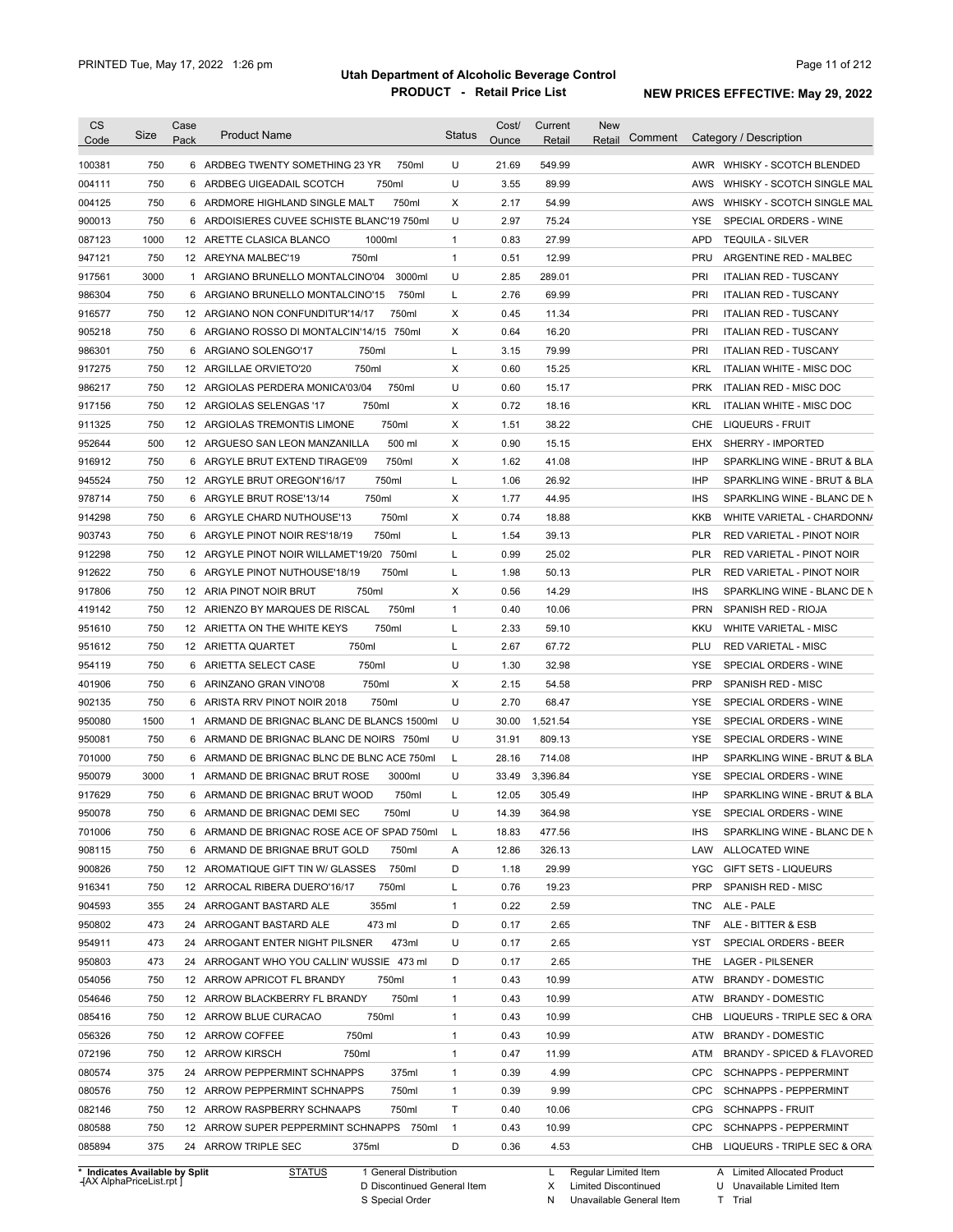| <b>CS</b>                  | Size  | Case<br>Pack | <b>Product Name</b>                          | <b>Status</b> | Cost/ | Current | <b>New</b><br>Comment<br>Retail |            | Category / Description                 |
|----------------------------|-------|--------------|----------------------------------------------|---------------|-------|---------|---------------------------------|------------|----------------------------------------|
| Code                       |       |              |                                              |               | Ounce | Retail  |                                 |            |                                        |
| 085898                     | 1750  |              | 6 ARROW TRIPLE SEC<br>1750ml                 | $\mathbf{1}$  | 0.17  | 9.99    |                                 | CHB        | LIQUEURS - TRIPLE SEC & ORA            |
| 072300                     | 750   |              | 750ml<br>6 ART IN THE AGE ROOT               | U             | 1.39  | 35.36   |                                 | YSA        | SPECIAL ORDERS - SPIRITS               |
| 072306                     | 750   | 6            | 750ml<br>ART IN THE AGE SAGE                 | U             | 1.39  | 35.36   |                                 | <b>YSA</b> | SPECIAL ORDERS - SPIRITS               |
| 923730                     | 750   |              | 750ml<br>12 ART SCIENCE FRUITFUL PETNAT      | U             | 0.64  | 16.15   |                                 | <b>YSE</b> | SPECIAL ORDERS - WINE                  |
| 922983                     | 20000 |              | 20000ml<br>1 ART SCIENCE FRUITNAT KEG        | U             | 0.36  | 240.09  |                                 | <b>YSE</b> | SPECIAL ORDERS - WINE                  |
| 922814                     | 750   |              | 750ml<br>12 ART SCIENCE METAMORPHOSIS        | L             | 0.63  | 16.10   |                                 | PLU        | <b>RED VARIETAL - MISC</b>             |
| 915259                     | 750   |              | 750ml<br>12 ARTAZU GARNACHA ARTAZURI'8/09    | Χ             | 0.61  | 15.58   |                                 | <b>PRP</b> | SPANISH RED - MISC                     |
| 912865                     | 750   |              | 12 ARTESA CHARD CARNEROS RES'10/11 750ml     | Χ             | 1.20  | 30.32   |                                 | <b>KKB</b> | WHITE VARIETAL - CHARDONN/             |
| 907472                     | 750   |              | 12 ARTESA ELEMENTS CABERNET'11/12<br>750ml   | X             | 0.39  | 9.83    |                                 | PLB        | RED VARIETAL - CABERNET                |
| 917963                     | 750   |              | 750ml<br>12 ARTEZIN CHARBONO'11/14           | X             | 0.71  | 17.98   |                                 | PLU        | <b>RED VARIETAL - MISC</b>             |
| 442277                     | 750   |              | 750ml<br>12 ARTEZIN ZIN MENDOCINO'18/19      | Χ             | 0.63  | 16.02   |                                 | <b>PLH</b> | RED VARIETAL - ZINFANDEL               |
| 918356                     | 750   |              | 750ml<br>12 ARVERO LIMONCELLO                | Χ             | 0.69  | 17.40   |                                 | <b>CHE</b> | LIQUEURS - FRUIT                       |
| 902591                     | 360   |              | 12 ASAHI DASSAI 50 SPARKLING SAKE<br>360ml   | U             | 1.49  | 18.15   |                                 | <b>YSE</b> | SPECIAL ORDERS - WINE                  |
| 989199                     | 621   |              | 621 ML<br>12 ASAHI SUPER DRY                 | 1             | 0.22  | 4.59    |                                 | <b>TVR</b> | <b>IMPORTED BEER - EAST &amp; SOUT</b> |
| 917246                     | 750   |              | 12 ASENJO & MANSO CERES DUERO'18<br>750ml    | L             | 0.63  | 15.99   |                                 | <b>PRP</b> | SPANISH RED - MISC                     |
| 953189                     | 750   |              | 12 ASHES & DIAMONDS GRAND VIN RED'15 750ml   | Х             | 3.16  | 80.04   |                                 | PLU        | <b>RED VARIETAL - MISC</b>             |
| 922136                     | 750   |              | 750ml<br>6 ASKA BOLGHERI ROSSO               | 1             | 1.20  | 30.35   |                                 | <b>PRK</b> | <b>ITALIAN RED - MISC DOC</b>          |
| 949700                     | 500   |              | 500ml<br>12 ASPALL DRY CIDER                 | U             | 0.38  | 6.38    |                                 | YST        | SPECIAL ORDERS - BEER                  |
| 952063                     | 750   |              | 12 ASTOBIZA ROSADO<br>750ml                  | U             | 0.65  | 16.58   |                                 | YSE        | SPECIAL ORDERS - WINE                  |
|                            | 750   |              |                                              | Χ             | 0.68  |         |                                 | <b>PRW</b> | <b>NEW ZEALAND RED</b>                 |
| 919133                     |       |              | 12 ASTROLABE PN MALBOROUGH'15/16<br>750ml    |               |       | 17.28   |                                 |            |                                        |
| 949488                     | 750   |              | 12 ATLANTIS TXAKOLI '17<br>750ml             | Χ             | 0.36  | 9.18    |                                 | <b>KRN</b> | <b>SPANISH WHITE</b>                   |
| 442320                     | 750   |              | 750ml<br>12 ATLAS PEAK CABERNET NAPA'18      | X             | 1.97  | 49.99   |                                 | <b>PLB</b> | RED VARIETAL - CABERNET                |
| 916665                     | 750   |              | 750ml<br>12 ATREA THE CHOIR WHITE'18         | Χ             | 0.63  | 16.04   |                                 | KKK        | WHITE VARIETAL - MARSANNE              |
| 916944                     | 750   |              | 12 ATTEMS PINOT GRIGIO'09<br>750ml           | Χ             | 0.76  | 19.34   |                                 | <b>KRK</b> | ITALIAN WHITE - PINOT GRIGIO           |
| 948535                     | 750   |              | 750ml<br>6 AU BARON SAISON ST MEDARD         | U             | 0.68  | 17.19   |                                 | <b>YST</b> | SPECIAL ORDERS - BEER                  |
| 915557                     | 750   |              | 750ml<br>12 AU BON CLIMAT CHARD STA B'17/18  | L             | 0.91  | 23.08   |                                 | <b>KKB</b> | WHITE VARIETAL - CHARDONN/             |
| 916364                     | 750   |              | 12 AU BON CLIMAT PN BIEN NACID'18<br>750ml   | L             | 1.68  | 42.57   |                                 | <b>PLR</b> | RED VARIETAL - PINOT NOIR              |
| 004199                     | 750   |              | 750ml<br>6 AUCHENTOSHAN 18YR SINGLE MALT     | U             | 5.56  | 140.97  |                                 | <b>YSA</b> | SPECIAL ORDERS - SPIRITS               |
| 004178                     | 750   |              | 6 AUCHENTOSHAN AMERICAN OAK SNGL MLT 750ml 1 |               | 1.97  | 49.99   |                                 | AWS        | WHISKY - SCOTCH SINGLE MAL             |
| 004200                     | 750   |              | 750ml<br>6 AUCHENTOSHAN SINGLE MALT 18YR     | L             | 5.32  | 134.99  |                                 | AWS        | WHISKY - SCOTCH SINGLE MAL             |
| 004190                     | 750   |              | 6 AUCHENTOSHAN THREE WOOD SNGLE<br>750ml     | D             | 3.35  | 84.99   |                                 | AWS        | WHISKY - SCOTCH SINGLE MAL             |
| 913632                     | 750   |              | 12 AUGUST KESSELER RIES R'20<br>750ml        | L             | 0.63  | 15.99   |                                 | <b>KRG</b> | <b>GERMAN WHITE - RHEIN</b>            |
| 917962                     | 750   |              | 750ml<br>12 AUGUST KESSELER SPATBUR ROSE'10  | X             | 0.80  | 20.24   |                                 | <b>MPQ</b> | ROSE WINE - VARIETAL & VIN G           |
| 918504                     | 330   |              | 330ml<br>24 AUGUSTINER BRAU MAXIMATOR        | Χ             | 0.27  | 3.00    |                                 | <b>TVH</b> | <b>IMPORTED BEER - GERMANY, A</b>      |
| 917826                     | 750   |              | 750ml<br>12 AURATUS ALVARINHO-TRAJADURA'11   | X             | 0.68  | 17.22   |                                 | <b>KRO</b> | PORTUGESE WHITE                        |
| 951861                     | 500   |              | 12 AURORA AMONTILLADO<br>500 ml              | L             | 1.29  | 21.75   |                                 | EHJ        | SHERRY - MEDIUM - AMONTILL/            |
| 951862                     | 500   |              | 500 ml<br>12 AURORA OLOROSO                  | L             | 1.17  | 19.75   |                                 | EHX        | SHERRY - IMPORTED                      |
| 442386                     | 750   |              | 750ml<br>12 AUSTIN HOPE CABERNET'20          | L             | 2.71  | 68.72   |                                 | <b>PLB</b> | RED VARIETAL - CABERNET                |
| 442385                     | 750   |              | 12 AUSTIN HOPE PASO ROBLES CABERNET 750ml    | $\mathbf{1}$  | 0.79  | 19.99   |                                 | <b>PLB</b> | RED VARIETAL - CABERNET                |
| 516720                     | 750   |              | 750ml                                        | 1             | 0.71  | 17.99   |                                 | <b>PFP</b> | RED GENERIC - RED TABLE & P            |
| 641562                     |       |              | 12 AUSTIN HOPE TROUBLEMAKER RED              |               |       |         |                                 |            |                                        |
|                            | 375   |              | 12 AVA GRACE ROSE CANS<br>375ml              | D             | 0.39  | 4.99    |                                 | MHW        | <b>BLUSH WINE - DOMESTIC</b>           |
| 442410                     | 750   |              | 12 AVALON CABERNET SAUVIGNON NAPA<br>750ml   | D             | 0.79  | 19.99   |                                 | <b>PLB</b> | RED VARIETAL - CABERNET                |
| 914240                     | 651   |              | 12 AVBC BARKLEY'S BELGIAN ALE<br>651 ml      | Х             | 0.37  | 8.08    |                                 | <b>TVB</b> | DOMESTIC BEER                          |
| 955430                     | 355   |              | 24 AVBC BARNEY OATMEAL CAN<br>355 ml         | D             | 0.18  | 2.22    |                                 | TNP        | ALE - HEAVY, PORTER, STOUT             |
| 910681                     | 355   |              | 355ml<br>24 AVBC BARNEY OATMEAL STOUT        | Х             | 0.17  | 2.01    |                                 | TNP        | ALE - HEAVY, PORTER, STOUT             |
| 910680                     | 355   |              | 355ml<br>24 AVBC BELKS EXTRA BITTER          | U             | 0.13  | 1.54    |                                 | TNF        | ALE - BITTER & ESB                     |
| 910102                     | 355   |              | 355ml<br>24 AVBC BOONT AMBER ALE             | Х             | 0.17  | 2.01    |                                 | <b>TNL</b> | ALE - RED, AMBER, BROWN                |
| 955365                     | 355   |              | 24 AVBC BOONT AMBER CAN 355ML<br>355 ml      | D             | 0.18  | 2.22    |                                 | <b>TNL</b> | ALE - RED, AMBER, BROWN                |
| 914241                     | 651   |              | 12 AVBC BR DAVID'S TRIPLE ABBEY<br>651ml     | Х             | 0.37  | 8.08    |                                 | <b>TVB</b> | DOMESTIC BEER                          |
| 914239                     | 651   |              | 12 AVBC DEEP ENDERS PORTER<br>651ml          | U             | 0.14  | 2.99    |                                 | <b>TNP</b> | ALE - HEAVY, PORTER, STOUT             |
|                            | 355   |              | 355ml<br>24 AVBC HIGH ROLLERS WHEAT          | U             | 0.13  | 1.56    |                                 | <b>TVB</b> | DOMESTIC BEER                          |
|                            |       |              | 355ml<br>24 AVBC HOLY GOSE SEASONAL          | Х             | 0.08  | 0.93    |                                 | YST        | SPECIAL ORDERS - BEER                  |
|                            | 355   |              |                                              |               |       |         |                                 |            |                                        |
| 917616<br>949176<br>919803 | 355   |              | 355ml<br>24 AVBC HOP OTTIN IPA               | Х             | 0.11  | 1.30    |                                 | <b>YST</b> | SPECIAL ORDERS - BEER                  |

**Case** [AX AlphaPriceList.rpt ]

D Discontinued General Item S Special Order

X Limited Discontinued

N Unavailable General Item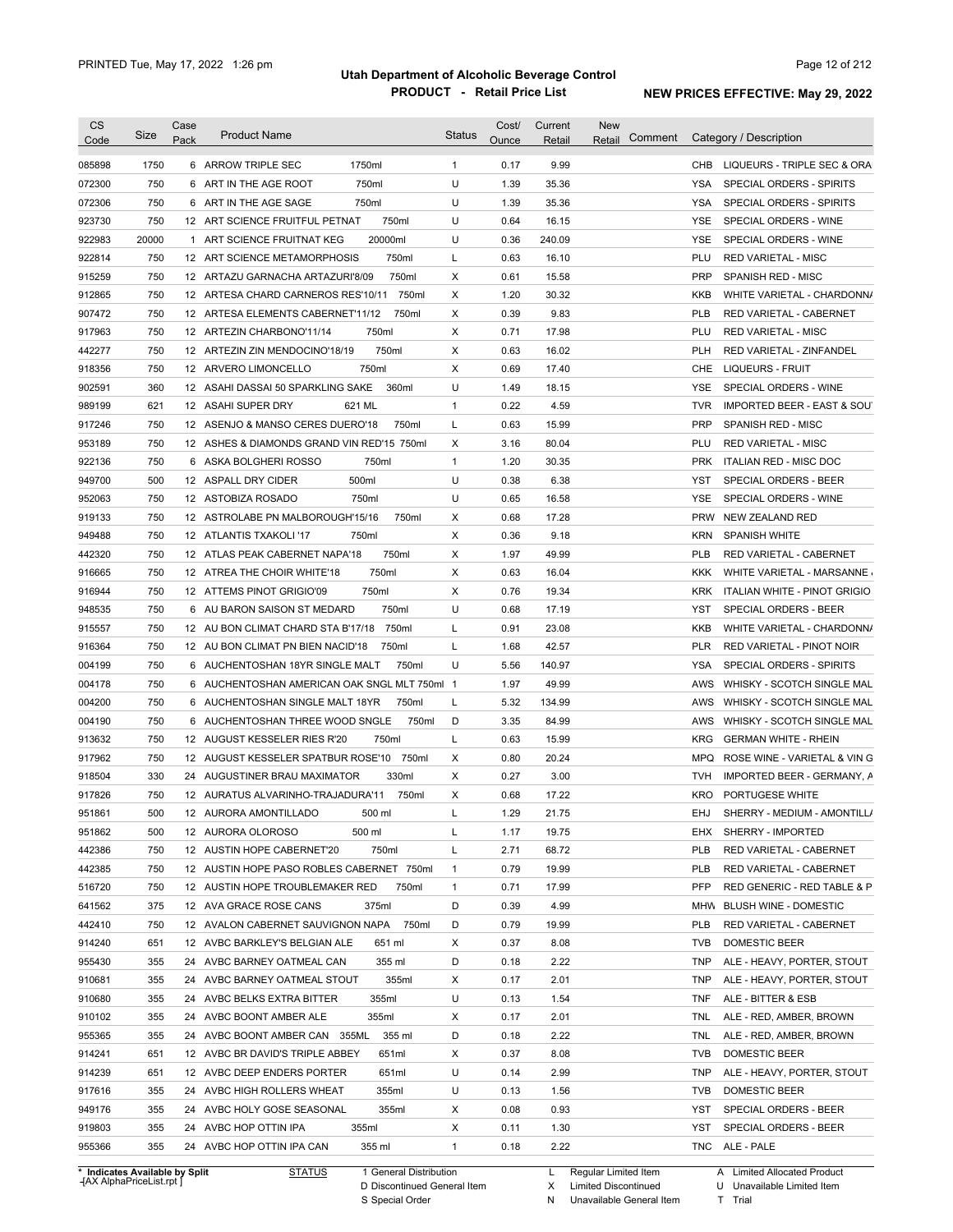| <b>CS</b> | Size | Case | <b>Product Name</b>                         | <b>Status</b> | Cost/ | Current | <b>New</b>        |            |                                            |
|-----------|------|------|---------------------------------------------|---------------|-------|---------|-------------------|------------|--------------------------------------------|
| Code      |      | Pack |                                             |               | Ounce | Retail  | Comment<br>Retail |            | Category / Description                     |
| 910101    | 355  |      | 24 AVBC HOP OTTIN'IPA<br>355ml              | X             | 0.17  | 2.01    |                   | TNF        | ALE - BITTER & ESB                         |
| 912154    | 355  |      | 355ml<br>24 AVBC POLEEKO PALE ALE           | х             | 0.09  | 1.09    |                   | TNC        | ALE - PALE                                 |
| 918308    | 651  |      | 651ml<br>12 AVBC WILD TURKEY BOURB STOUT    | X             | 0.46  | 10.17   |                   | <b>TNP</b> | ALE - HEAVY, PORTER, STOUT                 |
| 910909    | 355  |      | 355ml<br>24 AVBC WINTER SOLSTICE            | U             | 0.13  | 1.54    |                   | TNU        | ALE - MISC & SEASONAL                      |
| 913261    | 750  |      | 750ml<br>12 AVELEDA VINHO VERDE             | $\mathbf{1}$  | 0.47  | 11.99   |                   | KRO        | PORTUGESE WHITE                            |
| 989510    | 500  |      | 500ml<br>20 AVENTINUS DOPPELBOCK            | х             | 0.32  | 5.42    |                   | THP        | LAGER - HEAVY & DARK                       |
| 955186    | 750  |      | 750ml<br>12 AVERAEN CHARDONNAY'18/19        | U             | 0.87  | 21.99   |                   | <b>KKB</b> | WHITE VARIETAL - CHARDONN/                 |
| 952220    | 750  |      | 750ml<br>12 AVERAEN PINOT NOIR WILLAMET'19  | U             | 0.79  | 20.06   |                   | PLR        | RED VARIETAL - PINOT NOIR                  |
| 064250    | 750  |      | 6 AVERNA AMARO<br>750ml                     | $\mathbf{1}$  | 1.58  | 39.99   |                   | CHS        | LIQUEURS - BITTERS & HERBAL                |
| 923002    | 355  |      | 355 ml<br>24 AVERY BREWING ISLAND RASCAL    | $\mathbf{1}$  | 0.19  | 2.29    |                   | TNI        | ALE - WHITE & BELGIAN STYLE                |
| 989162    | 355  |      | 355 ml<br>24 AVERY BREWING WHITE RASCAL     | $\mathbf{1}$  | 0.19  | 2.29    |                   | TNI        | ALE - WHITE & BELGIAN STYLE                |
| 923586    | 750  |      | 750ml<br>12 AVIA PINOT NOIR                 | $\mathbf{1}$  | 0.47  | 11.99   |                   | <b>PRZ</b> | <b>IMPORTED RED - MISC</b>                 |
| 029120    | 750  |      | <b>12 AVIATION GIN</b><br>750ml             | 1             | 0.95  | 26.99   | 23.99 SPA ON      | AHG        | <b>GIN-DRY</b>                             |
| 100858    | 750  |      | 6 AVIATION GIN W/ MARTINI GLASSES 750ml     | D             | 0.53  | 13.50   |                   | YGA        | <b>GIFT SETS - SPIRITS</b>                 |
| 004077    | 750  |      | 6 AVIATION GIN W/ MARTINI GLASSES 750ml     | D             | 1.22  | 30.97   |                   | YGA        | <b>GIFT SETS - SPIRITS</b>                 |
| 919087    | 750  |      | 750ml<br>6 AVIATION GIN W/ MUDDLER          | D             | 0.99  | 24.99   |                   | AHW        | <b>GIN - DOMESTIC</b>                      |
| 915278    | 750  |      | 750ml<br>6 AVIGNONESI DESIDERIO'05/06       | х             | 2.32  | 58.83   |                   | PRI        | <b>ITALIAN RED - TUSCANY</b>               |
| 910900    | 750  |      | 12 AVIGNONESI GRIFI CABERNET'96<br>750ml    | х             | 1.95  | 49.41   |                   | <b>PLB</b> | <b>RED VARIETAL - CABERNET</b>             |
| 914099    | 750  |      | 12 AVIGNONESI ROSSO'08<br>750ml             | U             | 0.64  | 16.27   |                   | PRI        | <b>ITALIAN RED - TUSCANY</b>               |
| 916682    | 750  |      | 6 AVIGNONESI VINO NOBILE GR ANN'06 750ml    | х             | 3.40  | 86.12   |                   | PRI        | <b>ITALIAN RED - TUSCANY</b>               |
| 100397    | 750  |      | 6 AVION SILVER CANISTER<br>750ml            | D             | 1.66  | 41.99   |                   | <b>APD</b> | <b>TEQUILA - SILVER</b>                    |
| 917473    | 750  |      | 750ml<br>12 AVIRON BEAUJ-VILLAGES'19        | Г             | 0.66  | 16.75   |                   | <b>PRC</b> | <b>FRENCH RED - BEAUJOLAIS</b>             |
| 917472    | 750  |      | 750ml<br>12 AVIRON COTE BROUILLY'18/19      | Г             | 0.78  | 19.75   |                   | <b>PRC</b> | FRENCH RED - BEAUJOLAIS                    |
| 916371    | 750  |      | 750ml<br>12 AVIRON JULIENAS VV'19           | Г             | 0.82  | 20.75   |                   | <b>PRC</b> | FRENCH RED - BEAUJOLAIS                    |
| 916370    | 750  |      | 750ml<br>12 AVIRON MOULIN VENT VV'18/19     | L             | 0.97  | 24.49   |                   | <b>PRC</b> | FRENCH RED - BEAUJOLAIS                    |
| 953269    | 750  |      | 750ml<br>6 AVUA AMBURANA CACHACA            | U             | 1.87  | 47.43   |                   | YSA        | SPECIAL ORDERS - SPIRITS                   |
| 902177    | 750  |      | 6 AVUA JEQUITIBA ROSA CACHACA<br>750ml      | U             | 2.61  | 66.23   |                   | <b>YSE</b> | SPECIAL ORDERS - WINE                      |
| 953266    | 750  |      | 750ml<br>6 AVUA PRATA CACHACA               | X             | 1.40  | 35.40   |                   | <b>ALU</b> | <b>RUM - MISC</b>                          |
| 953298    | 750  |      | 6 AVUA TAPINHOA<br>750ml                    | U             | 2.66  | 67.36   |                   | <b>YSA</b> | SPECIAL ORDERS - SPIRITS                   |
| 918362    | 750  |      | 12 AYALA BRUT MAJEUR NV<br>750ml            | Г             | 1.99  | 50.49   |                   | IPH        | SPARKLING WINE - FRENCH & C                |
| 989154    | 500  |      | 500ml<br>20 AYINGER MAIBOCK                 | U             | 0.16  | 2.70    |                   | THP        | LAGER - HEAVY & DARK                       |
| 914507    | 500  |      | 20 AYINGER OKTOBERFEST MARZEN<br>500ml      | L             | 0.22  | 3.67    |                   | LTB        | <b>BEER OFFER</b>                          |
| 952219    | 1000 |      | 12 AZUL Y GARANZA TEMPRANILLO'20<br>1000 ml | L             | 0.44  | 14.99   |                   | <b>PRP</b> | SPANISH RED - MISC                         |
| 915688    | 355  |      | 24 B BEAVER H SELTZER PINEAPPLE MANGO 355ml | $\mathbf{1}$  | 0.18  | 2.19    |                   | <b>RCP</b> | <b>FLAVORED MALT BEVERAGES</b>             |
| 915671    | 355  |      | 24 B BEAVER HARD SELTZER PASSION GUAVA355ml | $\mathbf{1}$  | 0.18  | 2.19    |                   | <b>RCP</b> | FLAVORED MALT BEVERAGES                    |
| 064332    | 375  |      | 12 B&B DOM LIQUEUR FRANCE<br>375ml          | D             | 1.67  | 21.21   |                   | CHS        | LIQUEURS - BITTERS & HERBAL                |
| 064336    | 750  |      | 750ml<br>12 B&B DOM LIQUEUR FRANCE          | 1             | 0.87  | 21.99   |                   | CHS        | LIQUEURS - BITTERS & HERBAL                |
| 918045    | 250  |      | 250ml<br>24 BABE GRIGIO                     | 1             | 0.43  | 3.65    |                   | KKH        | WHITE VARIETAL - PINOT GRIS                |
| 918006    | 250  |      | 24 BABE ROSE<br>250ml                       | $\mathbf{1}$  | 0.43  | 3.65    |                   | MPW        | ROSE WINE - DOMESTIC                       |
| 947137    | 750  |      | 8 BACANORA CIELO ROJO BLANCO<br>750ml       | U             | 1.68  | 42.53   |                   | YSE        | SPECIAL ORDERS - WINE                      |
| 003761    | 750  |      | 750ml<br>12 BACARDI 150 ANNIV LTD EDITION   | х             | 0.80  | 20.20   |                   | ALE        | <b>RUM - LIGHT</b>                         |
| 043156    | 750  |      | 12 BACARDI 151 RUM<br>750ml                 | D             | 0.92  | 23.23   |                   | ALU        | RUM - MISC                                 |
| 043166    | 750  |      | 750ml<br>12 BACARDI 1873 SOLERA RUM         | D             | 0.79  | 19.99   |                   | <b>ALJ</b> | <b>RUM - DARK</b>                          |
| 042370    | 750  |      | 12 BACARDI 8 RUM<br>750ml                   | 1             | 1.14  | 28.99   |                   | <b>ALJ</b> |                                            |
| 100329    | 750  |      | 6 BACARDI 8 W GLASS AND ICE MOLD<br>750ml   | D             |       |         |                   | <b>ALX</b> | <b>RUM - DARK</b><br><b>RUM - IMPORTED</b> |
|           |      |      |                                             |               | 0.43  | 10.80   |                   |            | <b>RUM - DOMESTIC</b>                      |
| 043618    | 750  |      | 12 BACARDI ANEJO CUATRO<br>750ml            | D             | 0.38  | 9.72    |                   | ALW        |                                            |
| 043056    | 750  |      | 750ml<br>12 BACARDI ANEJO RUM               | D             | 0.34  | 8.64    |                   | ALJ        | <b>RUM - DARK</b>                          |
| 043163    | 750  |      | 750ml<br>12 BACARDI ARCTIC GRAPE RUM        | D             | 0.34  | 8.63    |                   | ALP        | RUM - SPICED AND FLAVORED                  |
| 056850    | 1750 |      | 6 BACARDI BAHAMA MAMA PARTY DRINK 1750ml    | $\mathbf{1}$  | 0.29  | 16.99   |                   | CWU        | <b>PREMIXED - MISC</b>                     |
| 043109    | 750  |      | 12 BACARDI BLACK RUM<br>750ml               | $\mathbf{1}$  | 0.67  | 16.99   |                   | ALJ        | <b>RUM - DARK</b>                          |
| 043086    | 750  |      | 12 BACARDI COCO<br>750ml                    | $\mathbf{1}$  | 0.67  | 16.99   |                   | ALP        | RUM - SPICED AND FLAVORED                  |
| 043051    | 750  |      | 750ml<br>12 BACARDI DRAGON BERRY RUM        | $\mathbf{1}$  | 0.67  | 16.99   |                   | <b>ALP</b> | RUM - SPICED AND FLAVORED                  |
| 043034    | 375  |      | 375ml<br>24 BACARDI GOLD RUM                | D             | 0.71  | 8.99    |                   | ALJ        | RUM - DARK                                 |
| 043036    | 750  |      | 12 BACARDI GOLD RUM<br>750ml                | $\mathbf{1}$  | 0.67  | 16.99   |                   | ALJ        | <b>RUM - DARK</b>                          |

**Case** [AX AlphaPriceList.rpt ]

D Discontinued General Item

S Special Order

X Limited Discontinued

N Unavailable General Item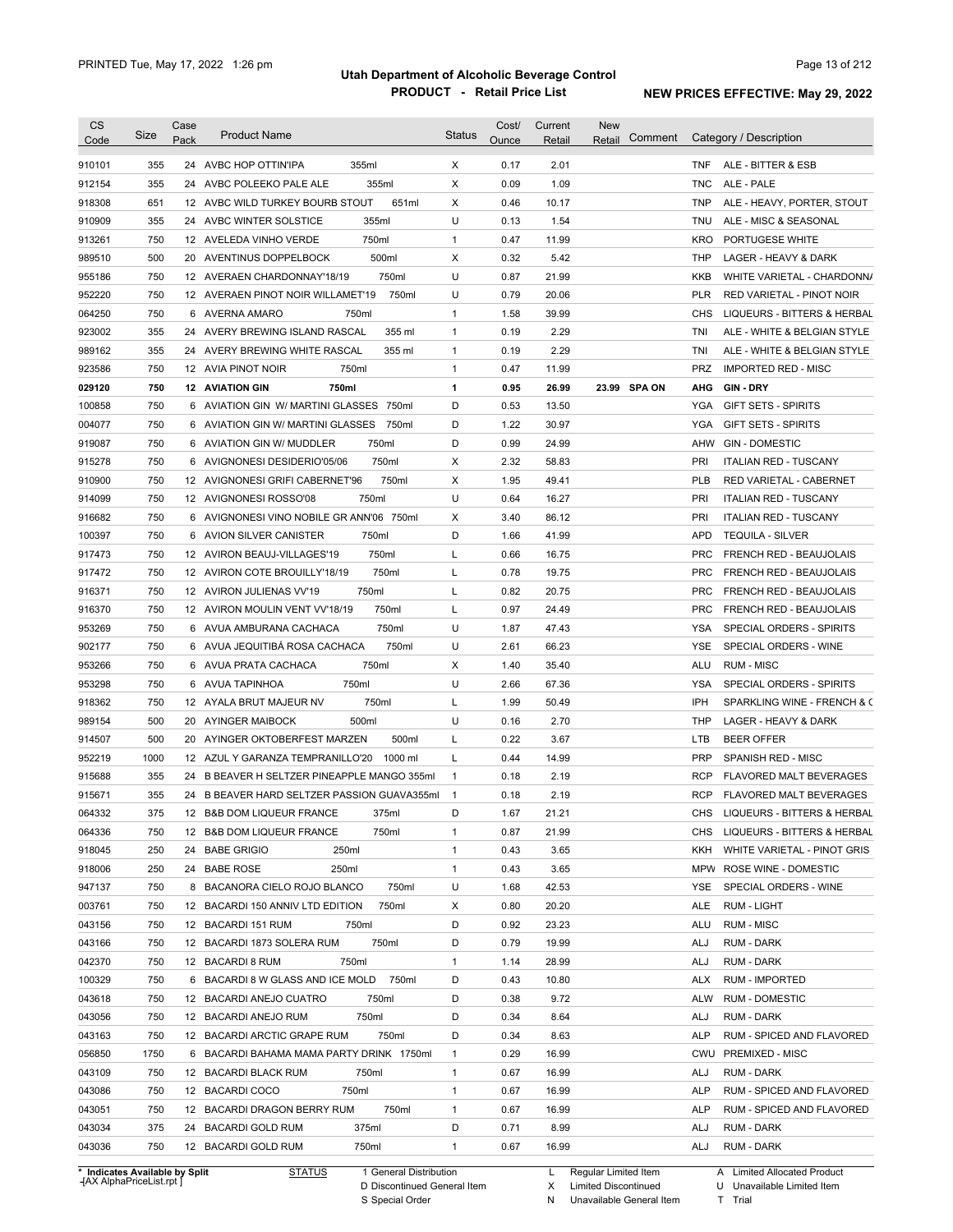| 1000<br>1000ml<br>16.99 SPA ON<br>043037<br><b>12 BACARDI GOLD RUM</b><br>1<br>0.50<br>19.99<br>ALJ<br><b>RUM - DARK</b><br>1750<br>1750ml<br>$\mathbf{1}$<br>0.46<br>26.99<br>043038<br>6 BACARDI GOLD RUM<br>ALJ<br><b>RUM - DARK</b><br>750<br>750ml<br>D<br>0.63<br>15.99<br>RUM - SPICED AND FLAVORED<br>043482<br>12 BACARDI GRAPEFRUIT RUM<br>ALP<br>1750<br>6 BACARDI HAND SHAKEN DAIQUIRI<br>1750ml<br>D<br>0.34<br>20.36<br>CWU PREMIXED - MISC<br>057031<br>1750<br>$\mathbf{1}$<br>0.29<br>16.99<br>CWU PREMIXED - MISC<br>056840<br>6 BACARDI HURRICANE PARTY DRINK<br>1750ml<br>750<br>$\mathbf{1}$<br>0.67<br>16.99<br>043747<br>12 BACARDI LIME RUM<br>750ml<br>ALP<br>RUM - SPICED AND FLAVORED<br>D<br>375<br>375ml<br>0.34<br>4.32<br>043134<br>12 BACARDI LIMON RUM<br>ALP<br>RUM - SPICED AND FLAVORED<br>750<br>750ml<br>16.99<br>043136<br>12 BACARDI LIMON RUM<br>$\mathbf{1}$<br>0.67<br>ALP<br>RUM - SPICED AND FLAVORED<br>1750<br>1750ml<br>$\mathbf{1}$<br>0.46<br>26.99<br>RUM - SPICED AND FLAVORED<br>043138<br>6 BACARDI LIMON RUM<br>ALP<br>750<br>750ml<br>Χ<br>1.00<br>25.25<br><b>RUM - MISC</b><br>043174<br>12 BACARDI MAESTRO RUM<br>ALU<br>750<br>750ml<br>$\mathbf{1}$<br>0.67<br>16.99<br>043095<br>12 BACARDI MANGO FUSION RUM<br>ALP<br>RUM - SPICED AND FLAVORED<br>1750<br>$\mathbf{1}$<br>0.29<br>16.99<br>PREMIXED - MISC<br>056828<br>6 BACARDI MOJITO<br>1750ml<br>CWU<br>750<br>750ml<br>D<br>0.63<br>043116<br>12 BACARDIO RUM<br>15.99<br>ALP<br>RUM - SPICED AND FLAVORED<br>750<br>12 BACARDI OAKHEART SPICED RUM<br>750ml<br>0.67<br>16.99<br>043205<br>$\mathbf{1}$<br>ALP<br>RUM - SPICED AND FLAVORED<br>750<br>750ml<br>$\mathbf{1}$<br>0.67<br>16.99<br>043145<br>12 BACARDI PINEAPPLE FUSION RUM<br>ALP<br>RUM - SPICED AND FLAVORED<br>D<br>1750<br>1750ml<br>0.34<br>20.36<br><b>CWU</b><br><b>PREMIXED - MISC</b><br>056835<br>6 BACARDI RASPBERRY MOJITO<br>750<br>12 BACARDI RASPBERRY RUM<br>750ml<br>$\mathbf{1}$<br>0.67<br>16.99<br>RUM - SPICED AND FLAVORED<br>043501<br>ALP<br>750<br>750ml<br>Х<br>2.37<br>60.04<br>043158<br>BACARDI RESERVA LIMITADA<br>ALJ<br>RUM - DARK<br>6<br>750<br>750ml<br>D<br>0.64<br>16.16<br>RUM - SPICED AND FLAVORED<br>043183<br>12 BACARDI ROCK COCONUT RUM<br>ALP<br>1750<br>$\mathbf{1}$<br>0.29<br>16.99<br><b>CWU</b><br><b>PREMIXED - MISC</b><br>056846<br>6 BACARDI RUM ISLAND ICE TEA PRTY 1750ml<br>057092<br>1750<br>1750ml<br>D<br>0.34<br>19.99<br><b>PREMIXED - MISC</b><br><b>BACARDI STRAWBERRY DAIQUIRI</b><br>CWU<br>6<br>200<br>200ml<br>$\mathbf{1}$<br>0.74<br>4.99<br>043831<br>24 BACARDI SUPERIOR RUM<br>ALE<br><b>RUM - LIGHT</b><br>200<br>200ml<br>D<br>0.71<br>4.79<br>043123<br>48<br><b>BACARDI SUPERIOR RUM</b><br>ALE<br>RUM - LIGHT<br>375<br>375ml<br>$\mathbf{1}$<br>0.63<br>8.03<br>043124<br>24<br><b>BACARDI SUPERIOR RUM</b><br>ALE<br>RUM - LIGHT<br>750<br>750ml<br>$\mathbf{1}$<br>0.67<br>16.99<br>043126<br>12 BACARDI SUPERIOR RUM<br>ALE<br>RUM - LIGHT<br>1000<br>1000ml<br>1<br>0.50<br>19.99<br>16.99 SPA ON<br>043127<br><b>12 BACARDI SUPERIOR RUM</b><br>ALE<br><b>RUM - LIGHT</b><br>1750ml<br>043128<br>1750<br>BACARDI SUPERIOR RUM<br>$\mathbf{1}$<br>0.46<br>26.99<br>ALE<br>RUM - LIGHT<br>6<br>043343<br>750<br>750ml<br>D<br>8.99<br>12 BACARDI TANGERINE RUM<br>0.35<br>ALP<br>RUM - SPICED AND FLAVORED<br>043197<br>750<br>D<br>8.63<br>12 BACARDI TORCHED CHERRY RUM<br>750ml<br>0.34<br>ALP<br>RUM - SPICED AND FLAVORED<br>064279<br>750<br>750ml<br>0.67<br>16.99<br><b>ALP</b><br>12 BACARDI TROPICAL<br>$\mathbf{1}$<br>RUM - SPICED AND FLAVORED<br>043210<br>750<br>750ml<br>D<br>8.63<br>12 BACARDI WOLF BERRY RUM<br>0.34<br>ALP<br>RUM - SPICED AND FLAVORED<br>U<br>908940<br>375<br>375 ml<br>7.99<br>SPECIAL ORDERS - BEER<br>12 BACCHUS FLEMISH RED<br>0.63<br>YST<br>918529<br>750<br>750ml<br>Х<br>27.99<br><b>PFP</b><br>RED GENERIC - RED TABLE & P<br>12 BACIO DIVINO PAZZO RED'13<br>1.10<br>750<br>6 BACIO DIVINO RED'13<br>750ml<br>Х<br>2.96<br>74.99<br><b>PFP</b><br>RED GENERIC - RED TABLE & P<br>750<br>12 BACKBONE SAUVIGNON BLANC<br>750ml<br>$\mathbf{1}$<br>0.59<br>14.99<br><b>KRQ</b><br>SOUTH AFRICAN WHITE<br>750<br>12 BAD DOG RANCH PINOT NOIR'08/09<br>U<br>0.37<br>9.40<br>PLR<br>750ml<br>RED VARIETAL - PINOT NOIR<br>750<br>12 BADENHORST CURATOR WHITE<br>750ml<br>L<br>0.36<br>9.16<br>KRQ SOUTH AFRICAN WHITE<br>750<br>0.64<br>16.16<br>12 BADENHORST SECATEURS CHENIN BL'18 750ml<br>L<br>KRQ<br>SOUTH AFRICAN WHITE<br>0.64<br>16.23<br>750<br>12 BADENHORST SECATEURS RED'15/16 750ml<br>Х<br><b>PRS</b><br>SOUTH AFRICAN RED<br>12 BAGLIO DI GRISI NEROD'AVOLA<br>750ml<br>L<br>0.58<br>14.76<br><b>ITALIAN RED - SICILY</b><br>750<br><b>PRM</b><br>750ml<br>24.99<br>750<br>12 BAILEYANA CHARD FIREPEAK'16/17<br>$\mathbf{1}$<br>0.99<br>KKB<br>750ml<br>28.40<br>PLJ<br>750<br>12 BAILEYANA GRAND FIRE SYRAH'06/7<br>х<br>1.12<br>2000<br>Х<br>503.50<br>SPECIAL ORDERS - WINE<br>1 BAILEYANA PINOT NOIR<br>2000ml<br>7.45<br>YSE<br>25.99<br>750<br>12 BAILEYANA PINOT NOIR FIREPEAK<br>750ml<br>1<br>1.02<br>PLR<br>RED VARIETAL - PINOT NOIR<br>750<br>Х<br>21.99<br>12 BAILEYANA ROSE OF PINOT NOIR'18<br>750ml<br>0.87<br>MPW<br>ROSE WINE - DOMESTIC<br>$\mathbf{1}$<br>30.99<br>750<br>12 BAILEYS ALMANDE<br>750ml<br>1.22<br>CHV<br><b>LIQUEURS - CREAM</b><br>750<br>12 BAILEY'S APPLE PIE<br>D<br>16.78<br><b>LIQUEURS - CREAM</b><br>750ml<br>0.66<br>CHV<br>750<br>750ml<br>$\mathbf{1}$<br>1.22<br>30.99<br><b>LIQUEURS - CREAM</b><br>12 BAILEYS CARAMEL IRISH CREAM<br>CHV<br>750<br>750ml<br>Х<br>1.22<br>30.99<br>12 BAILEYS CHOCOLATE CHERRY<br>YSC<br>750<br>Т<br>1.22<br>31.06<br>GIFT SETS - LIQUEURS<br>12 BAILEYS COLADA<br>750ml<br>YGC<br>750<br>750ml<br>$\mathbf{1}$<br>1.22<br>30.99<br><b>CHV</b><br>12 BAILEY'S DELCIOUSLY LIGHT<br><b>LIQUEURS - CREAM</b><br>750ml<br>D<br>24.25<br>750<br>12 BAILEYS HAZELNUT IRISH CREAM<br>0.96<br>CHV<br><b>LIQUEURS - CREAM</b><br>$\mathbf{1}$<br>17.99<br>375<br>12 BAILEYS IRISH CREAM<br>375ml<br>1.42<br>CHV<br>LIQUEURS - CREAM<br>750<br>750ml<br>1.22<br>30.99<br>12 BAILEYS IRISH CREAM<br>$\mathbf{1}$<br>CHV LIQUEURS - CREAM<br>1 General Distribution<br>* Indicates Available by Split | <b>CS</b><br>Code | Size | Case<br>Pack | <b>Product Name</b> | <b>Status</b> | Cost/<br>Ounce | Current<br>Retail | <b>New</b><br>Comment<br>Retail | Category / Description       |
|-------------------------------------------------------------------------------------------------------------------------------------------------------------------------------------------------------------------------------------------------------------------------------------------------------------------------------------------------------------------------------------------------------------------------------------------------------------------------------------------------------------------------------------------------------------------------------------------------------------------------------------------------------------------------------------------------------------------------------------------------------------------------------------------------------------------------------------------------------------------------------------------------------------------------------------------------------------------------------------------------------------------------------------------------------------------------------------------------------------------------------------------------------------------------------------------------------------------------------------------------------------------------------------------------------------------------------------------------------------------------------------------------------------------------------------------------------------------------------------------------------------------------------------------------------------------------------------------------------------------------------------------------------------------------------------------------------------------------------------------------------------------------------------------------------------------------------------------------------------------------------------------------------------------------------------------------------------------------------------------------------------------------------------------------------------------------------------------------------------------------------------------------------------------------------------------------------------------------------------------------------------------------------------------------------------------------------------------------------------------------------------------------------------------------------------------------------------------------------------------------------------------------------------------------------------------------------------------------------------------------------------------------------------------------------------------------------------------------------------------------------------------------------------------------------------------------------------------------------------------------------------------------------------------------------------------------------------------------------------------------------------------------------------------------------------------------------------------------------------------------------------------------------------------------------------------------------------------------------------------------------------------------------------------------------------------------------------------------------------------------------------------------------------------------------------------------------------------------------------------------------------------------------------------------------------------------------------------------------------------------------------------------------------------------------------------------------------------------------------------------------------------------------------------------------------------------------------------------------------------------------------------------------------------------------------------------------------------------------------------------------------------------------------------------------------------------------------------------------------------------------------------------------------------------------------------------------------------------------------------------------------------------------------------------------------------------------------------------------------------------------------------------------------------------------------------------------------------------------------------------------------------------------------------------------------------------------------------------------------------------------------------------------------------------------------------------------------------------------------------------------------------------------------------------------------------------------------------------------------------------------------------------------------------------------------------------------------------------------------------------------------------------------------------------------------------------------------------------------------------------------------------------------------------------------------------------------------------------------------------------------------------------------------------------------------------------------------------------------------------------------------------------------------------------------------------------------------------------------------------------------------------------------------------------------------------------------------------------------------------------------------------------------------------------------------------------------------------------------------------------------------------------------------------------------------------------------------------------------------------------------------------------------------------------------------------------------------------------------------------------------------------------------------------------------------------------------------------------------------------------------------------------------------------------------------------------------------------------------------------------------------------------------------------------------------|-------------------|------|--------------|---------------------|---------------|----------------|-------------------|---------------------------------|------------------------------|
|                                                                                                                                                                                                                                                                                                                                                                                                                                                                                                                                                                                                                                                                                                                                                                                                                                                                                                                                                                                                                                                                                                                                                                                                                                                                                                                                                                                                                                                                                                                                                                                                                                                                                                                                                                                                                                                                                                                                                                                                                                                                                                                                                                                                                                                                                                                                                                                                                                                                                                                                                                                                                                                                                                                                                                                                                                                                                                                                                                                                                                                                                                                                                                                                                                                                                                                                                                                                                                                                                                                                                                                                                                                                                                                                                                                                                                                                                                                                                                                                                                                                                                                                                                                                                                                                                                                                                                                                                                                                                                                                                                                                                                                                                                                                                                                                                                                                                                                                                                                                                                                                                                                                                                                                                                                                                                                                                                                                                                                                                                                                                                                                                                                                                                                                                                                                                                                                                                                                                                                                                                                                                                                                                                                                                                                                                                             |                   |      |              |                     |               |                |                   |                                 |                              |
|                                                                                                                                                                                                                                                                                                                                                                                                                                                                                                                                                                                                                                                                                                                                                                                                                                                                                                                                                                                                                                                                                                                                                                                                                                                                                                                                                                                                                                                                                                                                                                                                                                                                                                                                                                                                                                                                                                                                                                                                                                                                                                                                                                                                                                                                                                                                                                                                                                                                                                                                                                                                                                                                                                                                                                                                                                                                                                                                                                                                                                                                                                                                                                                                                                                                                                                                                                                                                                                                                                                                                                                                                                                                                                                                                                                                                                                                                                                                                                                                                                                                                                                                                                                                                                                                                                                                                                                                                                                                                                                                                                                                                                                                                                                                                                                                                                                                                                                                                                                                                                                                                                                                                                                                                                                                                                                                                                                                                                                                                                                                                                                                                                                                                                                                                                                                                                                                                                                                                                                                                                                                                                                                                                                                                                                                                                             |                   |      |              |                     |               |                |                   |                                 |                              |
|                                                                                                                                                                                                                                                                                                                                                                                                                                                                                                                                                                                                                                                                                                                                                                                                                                                                                                                                                                                                                                                                                                                                                                                                                                                                                                                                                                                                                                                                                                                                                                                                                                                                                                                                                                                                                                                                                                                                                                                                                                                                                                                                                                                                                                                                                                                                                                                                                                                                                                                                                                                                                                                                                                                                                                                                                                                                                                                                                                                                                                                                                                                                                                                                                                                                                                                                                                                                                                                                                                                                                                                                                                                                                                                                                                                                                                                                                                                                                                                                                                                                                                                                                                                                                                                                                                                                                                                                                                                                                                                                                                                                                                                                                                                                                                                                                                                                                                                                                                                                                                                                                                                                                                                                                                                                                                                                                                                                                                                                                                                                                                                                                                                                                                                                                                                                                                                                                                                                                                                                                                                                                                                                                                                                                                                                                                             |                   |      |              |                     |               |                |                   |                                 |                              |
|                                                                                                                                                                                                                                                                                                                                                                                                                                                                                                                                                                                                                                                                                                                                                                                                                                                                                                                                                                                                                                                                                                                                                                                                                                                                                                                                                                                                                                                                                                                                                                                                                                                                                                                                                                                                                                                                                                                                                                                                                                                                                                                                                                                                                                                                                                                                                                                                                                                                                                                                                                                                                                                                                                                                                                                                                                                                                                                                                                                                                                                                                                                                                                                                                                                                                                                                                                                                                                                                                                                                                                                                                                                                                                                                                                                                                                                                                                                                                                                                                                                                                                                                                                                                                                                                                                                                                                                                                                                                                                                                                                                                                                                                                                                                                                                                                                                                                                                                                                                                                                                                                                                                                                                                                                                                                                                                                                                                                                                                                                                                                                                                                                                                                                                                                                                                                                                                                                                                                                                                                                                                                                                                                                                                                                                                                                             |                   |      |              |                     |               |                |                   |                                 |                              |
|                                                                                                                                                                                                                                                                                                                                                                                                                                                                                                                                                                                                                                                                                                                                                                                                                                                                                                                                                                                                                                                                                                                                                                                                                                                                                                                                                                                                                                                                                                                                                                                                                                                                                                                                                                                                                                                                                                                                                                                                                                                                                                                                                                                                                                                                                                                                                                                                                                                                                                                                                                                                                                                                                                                                                                                                                                                                                                                                                                                                                                                                                                                                                                                                                                                                                                                                                                                                                                                                                                                                                                                                                                                                                                                                                                                                                                                                                                                                                                                                                                                                                                                                                                                                                                                                                                                                                                                                                                                                                                                                                                                                                                                                                                                                                                                                                                                                                                                                                                                                                                                                                                                                                                                                                                                                                                                                                                                                                                                                                                                                                                                                                                                                                                                                                                                                                                                                                                                                                                                                                                                                                                                                                                                                                                                                                                             |                   |      |              |                     |               |                |                   |                                 |                              |
|                                                                                                                                                                                                                                                                                                                                                                                                                                                                                                                                                                                                                                                                                                                                                                                                                                                                                                                                                                                                                                                                                                                                                                                                                                                                                                                                                                                                                                                                                                                                                                                                                                                                                                                                                                                                                                                                                                                                                                                                                                                                                                                                                                                                                                                                                                                                                                                                                                                                                                                                                                                                                                                                                                                                                                                                                                                                                                                                                                                                                                                                                                                                                                                                                                                                                                                                                                                                                                                                                                                                                                                                                                                                                                                                                                                                                                                                                                                                                                                                                                                                                                                                                                                                                                                                                                                                                                                                                                                                                                                                                                                                                                                                                                                                                                                                                                                                                                                                                                                                                                                                                                                                                                                                                                                                                                                                                                                                                                                                                                                                                                                                                                                                                                                                                                                                                                                                                                                                                                                                                                                                                                                                                                                                                                                                                                             |                   |      |              |                     |               |                |                   |                                 |                              |
|                                                                                                                                                                                                                                                                                                                                                                                                                                                                                                                                                                                                                                                                                                                                                                                                                                                                                                                                                                                                                                                                                                                                                                                                                                                                                                                                                                                                                                                                                                                                                                                                                                                                                                                                                                                                                                                                                                                                                                                                                                                                                                                                                                                                                                                                                                                                                                                                                                                                                                                                                                                                                                                                                                                                                                                                                                                                                                                                                                                                                                                                                                                                                                                                                                                                                                                                                                                                                                                                                                                                                                                                                                                                                                                                                                                                                                                                                                                                                                                                                                                                                                                                                                                                                                                                                                                                                                                                                                                                                                                                                                                                                                                                                                                                                                                                                                                                                                                                                                                                                                                                                                                                                                                                                                                                                                                                                                                                                                                                                                                                                                                                                                                                                                                                                                                                                                                                                                                                                                                                                                                                                                                                                                                                                                                                                                             |                   |      |              |                     |               |                |                   |                                 |                              |
|                                                                                                                                                                                                                                                                                                                                                                                                                                                                                                                                                                                                                                                                                                                                                                                                                                                                                                                                                                                                                                                                                                                                                                                                                                                                                                                                                                                                                                                                                                                                                                                                                                                                                                                                                                                                                                                                                                                                                                                                                                                                                                                                                                                                                                                                                                                                                                                                                                                                                                                                                                                                                                                                                                                                                                                                                                                                                                                                                                                                                                                                                                                                                                                                                                                                                                                                                                                                                                                                                                                                                                                                                                                                                                                                                                                                                                                                                                                                                                                                                                                                                                                                                                                                                                                                                                                                                                                                                                                                                                                                                                                                                                                                                                                                                                                                                                                                                                                                                                                                                                                                                                                                                                                                                                                                                                                                                                                                                                                                                                                                                                                                                                                                                                                                                                                                                                                                                                                                                                                                                                                                                                                                                                                                                                                                                                             |                   |      |              |                     |               |                |                   |                                 |                              |
|                                                                                                                                                                                                                                                                                                                                                                                                                                                                                                                                                                                                                                                                                                                                                                                                                                                                                                                                                                                                                                                                                                                                                                                                                                                                                                                                                                                                                                                                                                                                                                                                                                                                                                                                                                                                                                                                                                                                                                                                                                                                                                                                                                                                                                                                                                                                                                                                                                                                                                                                                                                                                                                                                                                                                                                                                                                                                                                                                                                                                                                                                                                                                                                                                                                                                                                                                                                                                                                                                                                                                                                                                                                                                                                                                                                                                                                                                                                                                                                                                                                                                                                                                                                                                                                                                                                                                                                                                                                                                                                                                                                                                                                                                                                                                                                                                                                                                                                                                                                                                                                                                                                                                                                                                                                                                                                                                                                                                                                                                                                                                                                                                                                                                                                                                                                                                                                                                                                                                                                                                                                                                                                                                                                                                                                                                                             |                   |      |              |                     |               |                |                   |                                 |                              |
|                                                                                                                                                                                                                                                                                                                                                                                                                                                                                                                                                                                                                                                                                                                                                                                                                                                                                                                                                                                                                                                                                                                                                                                                                                                                                                                                                                                                                                                                                                                                                                                                                                                                                                                                                                                                                                                                                                                                                                                                                                                                                                                                                                                                                                                                                                                                                                                                                                                                                                                                                                                                                                                                                                                                                                                                                                                                                                                                                                                                                                                                                                                                                                                                                                                                                                                                                                                                                                                                                                                                                                                                                                                                                                                                                                                                                                                                                                                                                                                                                                                                                                                                                                                                                                                                                                                                                                                                                                                                                                                                                                                                                                                                                                                                                                                                                                                                                                                                                                                                                                                                                                                                                                                                                                                                                                                                                                                                                                                                                                                                                                                                                                                                                                                                                                                                                                                                                                                                                                                                                                                                                                                                                                                                                                                                                                             |                   |      |              |                     |               |                |                   |                                 |                              |
|                                                                                                                                                                                                                                                                                                                                                                                                                                                                                                                                                                                                                                                                                                                                                                                                                                                                                                                                                                                                                                                                                                                                                                                                                                                                                                                                                                                                                                                                                                                                                                                                                                                                                                                                                                                                                                                                                                                                                                                                                                                                                                                                                                                                                                                                                                                                                                                                                                                                                                                                                                                                                                                                                                                                                                                                                                                                                                                                                                                                                                                                                                                                                                                                                                                                                                                                                                                                                                                                                                                                                                                                                                                                                                                                                                                                                                                                                                                                                                                                                                                                                                                                                                                                                                                                                                                                                                                                                                                                                                                                                                                                                                                                                                                                                                                                                                                                                                                                                                                                                                                                                                                                                                                                                                                                                                                                                                                                                                                                                                                                                                                                                                                                                                                                                                                                                                                                                                                                                                                                                                                                                                                                                                                                                                                                                                             |                   |      |              |                     |               |                |                   |                                 |                              |
|                                                                                                                                                                                                                                                                                                                                                                                                                                                                                                                                                                                                                                                                                                                                                                                                                                                                                                                                                                                                                                                                                                                                                                                                                                                                                                                                                                                                                                                                                                                                                                                                                                                                                                                                                                                                                                                                                                                                                                                                                                                                                                                                                                                                                                                                                                                                                                                                                                                                                                                                                                                                                                                                                                                                                                                                                                                                                                                                                                                                                                                                                                                                                                                                                                                                                                                                                                                                                                                                                                                                                                                                                                                                                                                                                                                                                                                                                                                                                                                                                                                                                                                                                                                                                                                                                                                                                                                                                                                                                                                                                                                                                                                                                                                                                                                                                                                                                                                                                                                                                                                                                                                                                                                                                                                                                                                                                                                                                                                                                                                                                                                                                                                                                                                                                                                                                                                                                                                                                                                                                                                                                                                                                                                                                                                                                                             |                   |      |              |                     |               |                |                   |                                 |                              |
|                                                                                                                                                                                                                                                                                                                                                                                                                                                                                                                                                                                                                                                                                                                                                                                                                                                                                                                                                                                                                                                                                                                                                                                                                                                                                                                                                                                                                                                                                                                                                                                                                                                                                                                                                                                                                                                                                                                                                                                                                                                                                                                                                                                                                                                                                                                                                                                                                                                                                                                                                                                                                                                                                                                                                                                                                                                                                                                                                                                                                                                                                                                                                                                                                                                                                                                                                                                                                                                                                                                                                                                                                                                                                                                                                                                                                                                                                                                                                                                                                                                                                                                                                                                                                                                                                                                                                                                                                                                                                                                                                                                                                                                                                                                                                                                                                                                                                                                                                                                                                                                                                                                                                                                                                                                                                                                                                                                                                                                                                                                                                                                                                                                                                                                                                                                                                                                                                                                                                                                                                                                                                                                                                                                                                                                                                                             |                   |      |              |                     |               |                |                   |                                 |                              |
|                                                                                                                                                                                                                                                                                                                                                                                                                                                                                                                                                                                                                                                                                                                                                                                                                                                                                                                                                                                                                                                                                                                                                                                                                                                                                                                                                                                                                                                                                                                                                                                                                                                                                                                                                                                                                                                                                                                                                                                                                                                                                                                                                                                                                                                                                                                                                                                                                                                                                                                                                                                                                                                                                                                                                                                                                                                                                                                                                                                                                                                                                                                                                                                                                                                                                                                                                                                                                                                                                                                                                                                                                                                                                                                                                                                                                                                                                                                                                                                                                                                                                                                                                                                                                                                                                                                                                                                                                                                                                                                                                                                                                                                                                                                                                                                                                                                                                                                                                                                                                                                                                                                                                                                                                                                                                                                                                                                                                                                                                                                                                                                                                                                                                                                                                                                                                                                                                                                                                                                                                                                                                                                                                                                                                                                                                                             |                   |      |              |                     |               |                |                   |                                 |                              |
|                                                                                                                                                                                                                                                                                                                                                                                                                                                                                                                                                                                                                                                                                                                                                                                                                                                                                                                                                                                                                                                                                                                                                                                                                                                                                                                                                                                                                                                                                                                                                                                                                                                                                                                                                                                                                                                                                                                                                                                                                                                                                                                                                                                                                                                                                                                                                                                                                                                                                                                                                                                                                                                                                                                                                                                                                                                                                                                                                                                                                                                                                                                                                                                                                                                                                                                                                                                                                                                                                                                                                                                                                                                                                                                                                                                                                                                                                                                                                                                                                                                                                                                                                                                                                                                                                                                                                                                                                                                                                                                                                                                                                                                                                                                                                                                                                                                                                                                                                                                                                                                                                                                                                                                                                                                                                                                                                                                                                                                                                                                                                                                                                                                                                                                                                                                                                                                                                                                                                                                                                                                                                                                                                                                                                                                                                                             |                   |      |              |                     |               |                |                   |                                 |                              |
|                                                                                                                                                                                                                                                                                                                                                                                                                                                                                                                                                                                                                                                                                                                                                                                                                                                                                                                                                                                                                                                                                                                                                                                                                                                                                                                                                                                                                                                                                                                                                                                                                                                                                                                                                                                                                                                                                                                                                                                                                                                                                                                                                                                                                                                                                                                                                                                                                                                                                                                                                                                                                                                                                                                                                                                                                                                                                                                                                                                                                                                                                                                                                                                                                                                                                                                                                                                                                                                                                                                                                                                                                                                                                                                                                                                                                                                                                                                                                                                                                                                                                                                                                                                                                                                                                                                                                                                                                                                                                                                                                                                                                                                                                                                                                                                                                                                                                                                                                                                                                                                                                                                                                                                                                                                                                                                                                                                                                                                                                                                                                                                                                                                                                                                                                                                                                                                                                                                                                                                                                                                                                                                                                                                                                                                                                                             |                   |      |              |                     |               |                |                   |                                 |                              |
|                                                                                                                                                                                                                                                                                                                                                                                                                                                                                                                                                                                                                                                                                                                                                                                                                                                                                                                                                                                                                                                                                                                                                                                                                                                                                                                                                                                                                                                                                                                                                                                                                                                                                                                                                                                                                                                                                                                                                                                                                                                                                                                                                                                                                                                                                                                                                                                                                                                                                                                                                                                                                                                                                                                                                                                                                                                                                                                                                                                                                                                                                                                                                                                                                                                                                                                                                                                                                                                                                                                                                                                                                                                                                                                                                                                                                                                                                                                                                                                                                                                                                                                                                                                                                                                                                                                                                                                                                                                                                                                                                                                                                                                                                                                                                                                                                                                                                                                                                                                                                                                                                                                                                                                                                                                                                                                                                                                                                                                                                                                                                                                                                                                                                                                                                                                                                                                                                                                                                                                                                                                                                                                                                                                                                                                                                                             |                   |      |              |                     |               |                |                   |                                 |                              |
|                                                                                                                                                                                                                                                                                                                                                                                                                                                                                                                                                                                                                                                                                                                                                                                                                                                                                                                                                                                                                                                                                                                                                                                                                                                                                                                                                                                                                                                                                                                                                                                                                                                                                                                                                                                                                                                                                                                                                                                                                                                                                                                                                                                                                                                                                                                                                                                                                                                                                                                                                                                                                                                                                                                                                                                                                                                                                                                                                                                                                                                                                                                                                                                                                                                                                                                                                                                                                                                                                                                                                                                                                                                                                                                                                                                                                                                                                                                                                                                                                                                                                                                                                                                                                                                                                                                                                                                                                                                                                                                                                                                                                                                                                                                                                                                                                                                                                                                                                                                                                                                                                                                                                                                                                                                                                                                                                                                                                                                                                                                                                                                                                                                                                                                                                                                                                                                                                                                                                                                                                                                                                                                                                                                                                                                                                                             |                   |      |              |                     |               |                |                   |                                 |                              |
|                                                                                                                                                                                                                                                                                                                                                                                                                                                                                                                                                                                                                                                                                                                                                                                                                                                                                                                                                                                                                                                                                                                                                                                                                                                                                                                                                                                                                                                                                                                                                                                                                                                                                                                                                                                                                                                                                                                                                                                                                                                                                                                                                                                                                                                                                                                                                                                                                                                                                                                                                                                                                                                                                                                                                                                                                                                                                                                                                                                                                                                                                                                                                                                                                                                                                                                                                                                                                                                                                                                                                                                                                                                                                                                                                                                                                                                                                                                                                                                                                                                                                                                                                                                                                                                                                                                                                                                                                                                                                                                                                                                                                                                                                                                                                                                                                                                                                                                                                                                                                                                                                                                                                                                                                                                                                                                                                                                                                                                                                                                                                                                                                                                                                                                                                                                                                                                                                                                                                                                                                                                                                                                                                                                                                                                                                                             |                   |      |              |                     |               |                |                   |                                 |                              |
|                                                                                                                                                                                                                                                                                                                                                                                                                                                                                                                                                                                                                                                                                                                                                                                                                                                                                                                                                                                                                                                                                                                                                                                                                                                                                                                                                                                                                                                                                                                                                                                                                                                                                                                                                                                                                                                                                                                                                                                                                                                                                                                                                                                                                                                                                                                                                                                                                                                                                                                                                                                                                                                                                                                                                                                                                                                                                                                                                                                                                                                                                                                                                                                                                                                                                                                                                                                                                                                                                                                                                                                                                                                                                                                                                                                                                                                                                                                                                                                                                                                                                                                                                                                                                                                                                                                                                                                                                                                                                                                                                                                                                                                                                                                                                                                                                                                                                                                                                                                                                                                                                                                                                                                                                                                                                                                                                                                                                                                                                                                                                                                                                                                                                                                                                                                                                                                                                                                                                                                                                                                                                                                                                                                                                                                                                                             |                   |      |              |                     |               |                |                   |                                 |                              |
|                                                                                                                                                                                                                                                                                                                                                                                                                                                                                                                                                                                                                                                                                                                                                                                                                                                                                                                                                                                                                                                                                                                                                                                                                                                                                                                                                                                                                                                                                                                                                                                                                                                                                                                                                                                                                                                                                                                                                                                                                                                                                                                                                                                                                                                                                                                                                                                                                                                                                                                                                                                                                                                                                                                                                                                                                                                                                                                                                                                                                                                                                                                                                                                                                                                                                                                                                                                                                                                                                                                                                                                                                                                                                                                                                                                                                                                                                                                                                                                                                                                                                                                                                                                                                                                                                                                                                                                                                                                                                                                                                                                                                                                                                                                                                                                                                                                                                                                                                                                                                                                                                                                                                                                                                                                                                                                                                                                                                                                                                                                                                                                                                                                                                                                                                                                                                                                                                                                                                                                                                                                                                                                                                                                                                                                                                                             |                   |      |              |                     |               |                |                   |                                 |                              |
|                                                                                                                                                                                                                                                                                                                                                                                                                                                                                                                                                                                                                                                                                                                                                                                                                                                                                                                                                                                                                                                                                                                                                                                                                                                                                                                                                                                                                                                                                                                                                                                                                                                                                                                                                                                                                                                                                                                                                                                                                                                                                                                                                                                                                                                                                                                                                                                                                                                                                                                                                                                                                                                                                                                                                                                                                                                                                                                                                                                                                                                                                                                                                                                                                                                                                                                                                                                                                                                                                                                                                                                                                                                                                                                                                                                                                                                                                                                                                                                                                                                                                                                                                                                                                                                                                                                                                                                                                                                                                                                                                                                                                                                                                                                                                                                                                                                                                                                                                                                                                                                                                                                                                                                                                                                                                                                                                                                                                                                                                                                                                                                                                                                                                                                                                                                                                                                                                                                                                                                                                                                                                                                                                                                                                                                                                                             |                   |      |              |                     |               |                |                   |                                 |                              |
|                                                                                                                                                                                                                                                                                                                                                                                                                                                                                                                                                                                                                                                                                                                                                                                                                                                                                                                                                                                                                                                                                                                                                                                                                                                                                                                                                                                                                                                                                                                                                                                                                                                                                                                                                                                                                                                                                                                                                                                                                                                                                                                                                                                                                                                                                                                                                                                                                                                                                                                                                                                                                                                                                                                                                                                                                                                                                                                                                                                                                                                                                                                                                                                                                                                                                                                                                                                                                                                                                                                                                                                                                                                                                                                                                                                                                                                                                                                                                                                                                                                                                                                                                                                                                                                                                                                                                                                                                                                                                                                                                                                                                                                                                                                                                                                                                                                                                                                                                                                                                                                                                                                                                                                                                                                                                                                                                                                                                                                                                                                                                                                                                                                                                                                                                                                                                                                                                                                                                                                                                                                                                                                                                                                                                                                                                                             |                   |      |              |                     |               |                |                   |                                 |                              |
|                                                                                                                                                                                                                                                                                                                                                                                                                                                                                                                                                                                                                                                                                                                                                                                                                                                                                                                                                                                                                                                                                                                                                                                                                                                                                                                                                                                                                                                                                                                                                                                                                                                                                                                                                                                                                                                                                                                                                                                                                                                                                                                                                                                                                                                                                                                                                                                                                                                                                                                                                                                                                                                                                                                                                                                                                                                                                                                                                                                                                                                                                                                                                                                                                                                                                                                                                                                                                                                                                                                                                                                                                                                                                                                                                                                                                                                                                                                                                                                                                                                                                                                                                                                                                                                                                                                                                                                                                                                                                                                                                                                                                                                                                                                                                                                                                                                                                                                                                                                                                                                                                                                                                                                                                                                                                                                                                                                                                                                                                                                                                                                                                                                                                                                                                                                                                                                                                                                                                                                                                                                                                                                                                                                                                                                                                                             |                   |      |              |                     |               |                |                   |                                 |                              |
|                                                                                                                                                                                                                                                                                                                                                                                                                                                                                                                                                                                                                                                                                                                                                                                                                                                                                                                                                                                                                                                                                                                                                                                                                                                                                                                                                                                                                                                                                                                                                                                                                                                                                                                                                                                                                                                                                                                                                                                                                                                                                                                                                                                                                                                                                                                                                                                                                                                                                                                                                                                                                                                                                                                                                                                                                                                                                                                                                                                                                                                                                                                                                                                                                                                                                                                                                                                                                                                                                                                                                                                                                                                                                                                                                                                                                                                                                                                                                                                                                                                                                                                                                                                                                                                                                                                                                                                                                                                                                                                                                                                                                                                                                                                                                                                                                                                                                                                                                                                                                                                                                                                                                                                                                                                                                                                                                                                                                                                                                                                                                                                                                                                                                                                                                                                                                                                                                                                                                                                                                                                                                                                                                                                                                                                                                                             |                   |      |              |                     |               |                |                   |                                 |                              |
|                                                                                                                                                                                                                                                                                                                                                                                                                                                                                                                                                                                                                                                                                                                                                                                                                                                                                                                                                                                                                                                                                                                                                                                                                                                                                                                                                                                                                                                                                                                                                                                                                                                                                                                                                                                                                                                                                                                                                                                                                                                                                                                                                                                                                                                                                                                                                                                                                                                                                                                                                                                                                                                                                                                                                                                                                                                                                                                                                                                                                                                                                                                                                                                                                                                                                                                                                                                                                                                                                                                                                                                                                                                                                                                                                                                                                                                                                                                                                                                                                                                                                                                                                                                                                                                                                                                                                                                                                                                                                                                                                                                                                                                                                                                                                                                                                                                                                                                                                                                                                                                                                                                                                                                                                                                                                                                                                                                                                                                                                                                                                                                                                                                                                                                                                                                                                                                                                                                                                                                                                                                                                                                                                                                                                                                                                                             |                   |      |              |                     |               |                |                   |                                 |                              |
|                                                                                                                                                                                                                                                                                                                                                                                                                                                                                                                                                                                                                                                                                                                                                                                                                                                                                                                                                                                                                                                                                                                                                                                                                                                                                                                                                                                                                                                                                                                                                                                                                                                                                                                                                                                                                                                                                                                                                                                                                                                                                                                                                                                                                                                                                                                                                                                                                                                                                                                                                                                                                                                                                                                                                                                                                                                                                                                                                                                                                                                                                                                                                                                                                                                                                                                                                                                                                                                                                                                                                                                                                                                                                                                                                                                                                                                                                                                                                                                                                                                                                                                                                                                                                                                                                                                                                                                                                                                                                                                                                                                                                                                                                                                                                                                                                                                                                                                                                                                                                                                                                                                                                                                                                                                                                                                                                                                                                                                                                                                                                                                                                                                                                                                                                                                                                                                                                                                                                                                                                                                                                                                                                                                                                                                                                                             |                   |      |              |                     |               |                |                   |                                 |                              |
|                                                                                                                                                                                                                                                                                                                                                                                                                                                                                                                                                                                                                                                                                                                                                                                                                                                                                                                                                                                                                                                                                                                                                                                                                                                                                                                                                                                                                                                                                                                                                                                                                                                                                                                                                                                                                                                                                                                                                                                                                                                                                                                                                                                                                                                                                                                                                                                                                                                                                                                                                                                                                                                                                                                                                                                                                                                                                                                                                                                                                                                                                                                                                                                                                                                                                                                                                                                                                                                                                                                                                                                                                                                                                                                                                                                                                                                                                                                                                                                                                                                                                                                                                                                                                                                                                                                                                                                                                                                                                                                                                                                                                                                                                                                                                                                                                                                                                                                                                                                                                                                                                                                                                                                                                                                                                                                                                                                                                                                                                                                                                                                                                                                                                                                                                                                                                                                                                                                                                                                                                                                                                                                                                                                                                                                                                                             |                   |      |              |                     |               |                |                   |                                 |                              |
|                                                                                                                                                                                                                                                                                                                                                                                                                                                                                                                                                                                                                                                                                                                                                                                                                                                                                                                                                                                                                                                                                                                                                                                                                                                                                                                                                                                                                                                                                                                                                                                                                                                                                                                                                                                                                                                                                                                                                                                                                                                                                                                                                                                                                                                                                                                                                                                                                                                                                                                                                                                                                                                                                                                                                                                                                                                                                                                                                                                                                                                                                                                                                                                                                                                                                                                                                                                                                                                                                                                                                                                                                                                                                                                                                                                                                                                                                                                                                                                                                                                                                                                                                                                                                                                                                                                                                                                                                                                                                                                                                                                                                                                                                                                                                                                                                                                                                                                                                                                                                                                                                                                                                                                                                                                                                                                                                                                                                                                                                                                                                                                                                                                                                                                                                                                                                                                                                                                                                                                                                                                                                                                                                                                                                                                                                                             |                   |      |              |                     |               |                |                   |                                 |                              |
|                                                                                                                                                                                                                                                                                                                                                                                                                                                                                                                                                                                                                                                                                                                                                                                                                                                                                                                                                                                                                                                                                                                                                                                                                                                                                                                                                                                                                                                                                                                                                                                                                                                                                                                                                                                                                                                                                                                                                                                                                                                                                                                                                                                                                                                                                                                                                                                                                                                                                                                                                                                                                                                                                                                                                                                                                                                                                                                                                                                                                                                                                                                                                                                                                                                                                                                                                                                                                                                                                                                                                                                                                                                                                                                                                                                                                                                                                                                                                                                                                                                                                                                                                                                                                                                                                                                                                                                                                                                                                                                                                                                                                                                                                                                                                                                                                                                                                                                                                                                                                                                                                                                                                                                                                                                                                                                                                                                                                                                                                                                                                                                                                                                                                                                                                                                                                                                                                                                                                                                                                                                                                                                                                                                                                                                                                                             |                   |      |              |                     |               |                |                   |                                 |                              |
|                                                                                                                                                                                                                                                                                                                                                                                                                                                                                                                                                                                                                                                                                                                                                                                                                                                                                                                                                                                                                                                                                                                                                                                                                                                                                                                                                                                                                                                                                                                                                                                                                                                                                                                                                                                                                                                                                                                                                                                                                                                                                                                                                                                                                                                                                                                                                                                                                                                                                                                                                                                                                                                                                                                                                                                                                                                                                                                                                                                                                                                                                                                                                                                                                                                                                                                                                                                                                                                                                                                                                                                                                                                                                                                                                                                                                                                                                                                                                                                                                                                                                                                                                                                                                                                                                                                                                                                                                                                                                                                                                                                                                                                                                                                                                                                                                                                                                                                                                                                                                                                                                                                                                                                                                                                                                                                                                                                                                                                                                                                                                                                                                                                                                                                                                                                                                                                                                                                                                                                                                                                                                                                                                                                                                                                                                                             |                   |      |              |                     |               |                |                   |                                 |                              |
|                                                                                                                                                                                                                                                                                                                                                                                                                                                                                                                                                                                                                                                                                                                                                                                                                                                                                                                                                                                                                                                                                                                                                                                                                                                                                                                                                                                                                                                                                                                                                                                                                                                                                                                                                                                                                                                                                                                                                                                                                                                                                                                                                                                                                                                                                                                                                                                                                                                                                                                                                                                                                                                                                                                                                                                                                                                                                                                                                                                                                                                                                                                                                                                                                                                                                                                                                                                                                                                                                                                                                                                                                                                                                                                                                                                                                                                                                                                                                                                                                                                                                                                                                                                                                                                                                                                                                                                                                                                                                                                                                                                                                                                                                                                                                                                                                                                                                                                                                                                                                                                                                                                                                                                                                                                                                                                                                                                                                                                                                                                                                                                                                                                                                                                                                                                                                                                                                                                                                                                                                                                                                                                                                                                                                                                                                                             |                   |      |              |                     |               |                |                   |                                 |                              |
|                                                                                                                                                                                                                                                                                                                                                                                                                                                                                                                                                                                                                                                                                                                                                                                                                                                                                                                                                                                                                                                                                                                                                                                                                                                                                                                                                                                                                                                                                                                                                                                                                                                                                                                                                                                                                                                                                                                                                                                                                                                                                                                                                                                                                                                                                                                                                                                                                                                                                                                                                                                                                                                                                                                                                                                                                                                                                                                                                                                                                                                                                                                                                                                                                                                                                                                                                                                                                                                                                                                                                                                                                                                                                                                                                                                                                                                                                                                                                                                                                                                                                                                                                                                                                                                                                                                                                                                                                                                                                                                                                                                                                                                                                                                                                                                                                                                                                                                                                                                                                                                                                                                                                                                                                                                                                                                                                                                                                                                                                                                                                                                                                                                                                                                                                                                                                                                                                                                                                                                                                                                                                                                                                                                                                                                                                                             |                   |      |              |                     |               |                |                   |                                 |                              |
|                                                                                                                                                                                                                                                                                                                                                                                                                                                                                                                                                                                                                                                                                                                                                                                                                                                                                                                                                                                                                                                                                                                                                                                                                                                                                                                                                                                                                                                                                                                                                                                                                                                                                                                                                                                                                                                                                                                                                                                                                                                                                                                                                                                                                                                                                                                                                                                                                                                                                                                                                                                                                                                                                                                                                                                                                                                                                                                                                                                                                                                                                                                                                                                                                                                                                                                                                                                                                                                                                                                                                                                                                                                                                                                                                                                                                                                                                                                                                                                                                                                                                                                                                                                                                                                                                                                                                                                                                                                                                                                                                                                                                                                                                                                                                                                                                                                                                                                                                                                                                                                                                                                                                                                                                                                                                                                                                                                                                                                                                                                                                                                                                                                                                                                                                                                                                                                                                                                                                                                                                                                                                                                                                                                                                                                                                                             |                   |      |              |                     |               |                |                   |                                 |                              |
|                                                                                                                                                                                                                                                                                                                                                                                                                                                                                                                                                                                                                                                                                                                                                                                                                                                                                                                                                                                                                                                                                                                                                                                                                                                                                                                                                                                                                                                                                                                                                                                                                                                                                                                                                                                                                                                                                                                                                                                                                                                                                                                                                                                                                                                                                                                                                                                                                                                                                                                                                                                                                                                                                                                                                                                                                                                                                                                                                                                                                                                                                                                                                                                                                                                                                                                                                                                                                                                                                                                                                                                                                                                                                                                                                                                                                                                                                                                                                                                                                                                                                                                                                                                                                                                                                                                                                                                                                                                                                                                                                                                                                                                                                                                                                                                                                                                                                                                                                                                                                                                                                                                                                                                                                                                                                                                                                                                                                                                                                                                                                                                                                                                                                                                                                                                                                                                                                                                                                                                                                                                                                                                                                                                                                                                                                                             | 918528            |      |              |                     |               |                |                   |                                 |                              |
|                                                                                                                                                                                                                                                                                                                                                                                                                                                                                                                                                                                                                                                                                                                                                                                                                                                                                                                                                                                                                                                                                                                                                                                                                                                                                                                                                                                                                                                                                                                                                                                                                                                                                                                                                                                                                                                                                                                                                                                                                                                                                                                                                                                                                                                                                                                                                                                                                                                                                                                                                                                                                                                                                                                                                                                                                                                                                                                                                                                                                                                                                                                                                                                                                                                                                                                                                                                                                                                                                                                                                                                                                                                                                                                                                                                                                                                                                                                                                                                                                                                                                                                                                                                                                                                                                                                                                                                                                                                                                                                                                                                                                                                                                                                                                                                                                                                                                                                                                                                                                                                                                                                                                                                                                                                                                                                                                                                                                                                                                                                                                                                                                                                                                                                                                                                                                                                                                                                                                                                                                                                                                                                                                                                                                                                                                                             | 923576            |      |              |                     |               |                |                   |                                 |                              |
|                                                                                                                                                                                                                                                                                                                                                                                                                                                                                                                                                                                                                                                                                                                                                                                                                                                                                                                                                                                                                                                                                                                                                                                                                                                                                                                                                                                                                                                                                                                                                                                                                                                                                                                                                                                                                                                                                                                                                                                                                                                                                                                                                                                                                                                                                                                                                                                                                                                                                                                                                                                                                                                                                                                                                                                                                                                                                                                                                                                                                                                                                                                                                                                                                                                                                                                                                                                                                                                                                                                                                                                                                                                                                                                                                                                                                                                                                                                                                                                                                                                                                                                                                                                                                                                                                                                                                                                                                                                                                                                                                                                                                                                                                                                                                                                                                                                                                                                                                                                                                                                                                                                                                                                                                                                                                                                                                                                                                                                                                                                                                                                                                                                                                                                                                                                                                                                                                                                                                                                                                                                                                                                                                                                                                                                                                                             | 443110            |      |              |                     |               |                |                   |                                 |                              |
|                                                                                                                                                                                                                                                                                                                                                                                                                                                                                                                                                                                                                                                                                                                                                                                                                                                                                                                                                                                                                                                                                                                                                                                                                                                                                                                                                                                                                                                                                                                                                                                                                                                                                                                                                                                                                                                                                                                                                                                                                                                                                                                                                                                                                                                                                                                                                                                                                                                                                                                                                                                                                                                                                                                                                                                                                                                                                                                                                                                                                                                                                                                                                                                                                                                                                                                                                                                                                                                                                                                                                                                                                                                                                                                                                                                                                                                                                                                                                                                                                                                                                                                                                                                                                                                                                                                                                                                                                                                                                                                                                                                                                                                                                                                                                                                                                                                                                                                                                                                                                                                                                                                                                                                                                                                                                                                                                                                                                                                                                                                                                                                                                                                                                                                                                                                                                                                                                                                                                                                                                                                                                                                                                                                                                                                                                                             | 946769            |      |              |                     |               |                |                   |                                 |                              |
|                                                                                                                                                                                                                                                                                                                                                                                                                                                                                                                                                                                                                                                                                                                                                                                                                                                                                                                                                                                                                                                                                                                                                                                                                                                                                                                                                                                                                                                                                                                                                                                                                                                                                                                                                                                                                                                                                                                                                                                                                                                                                                                                                                                                                                                                                                                                                                                                                                                                                                                                                                                                                                                                                                                                                                                                                                                                                                                                                                                                                                                                                                                                                                                                                                                                                                                                                                                                                                                                                                                                                                                                                                                                                                                                                                                                                                                                                                                                                                                                                                                                                                                                                                                                                                                                                                                                                                                                                                                                                                                                                                                                                                                                                                                                                                                                                                                                                                                                                                                                                                                                                                                                                                                                                                                                                                                                                                                                                                                                                                                                                                                                                                                                                                                                                                                                                                                                                                                                                                                                                                                                                                                                                                                                                                                                                                             | 950074            |      |              |                     |               |                |                   |                                 |                              |
|                                                                                                                                                                                                                                                                                                                                                                                                                                                                                                                                                                                                                                                                                                                                                                                                                                                                                                                                                                                                                                                                                                                                                                                                                                                                                                                                                                                                                                                                                                                                                                                                                                                                                                                                                                                                                                                                                                                                                                                                                                                                                                                                                                                                                                                                                                                                                                                                                                                                                                                                                                                                                                                                                                                                                                                                                                                                                                                                                                                                                                                                                                                                                                                                                                                                                                                                                                                                                                                                                                                                                                                                                                                                                                                                                                                                                                                                                                                                                                                                                                                                                                                                                                                                                                                                                                                                                                                                                                                                                                                                                                                                                                                                                                                                                                                                                                                                                                                                                                                                                                                                                                                                                                                                                                                                                                                                                                                                                                                                                                                                                                                                                                                                                                                                                                                                                                                                                                                                                                                                                                                                                                                                                                                                                                                                                                             | 918242            |      |              |                     |               |                |                   |                                 |                              |
|                                                                                                                                                                                                                                                                                                                                                                                                                                                                                                                                                                                                                                                                                                                                                                                                                                                                                                                                                                                                                                                                                                                                                                                                                                                                                                                                                                                                                                                                                                                                                                                                                                                                                                                                                                                                                                                                                                                                                                                                                                                                                                                                                                                                                                                                                                                                                                                                                                                                                                                                                                                                                                                                                                                                                                                                                                                                                                                                                                                                                                                                                                                                                                                                                                                                                                                                                                                                                                                                                                                                                                                                                                                                                                                                                                                                                                                                                                                                                                                                                                                                                                                                                                                                                                                                                                                                                                                                                                                                                                                                                                                                                                                                                                                                                                                                                                                                                                                                                                                                                                                                                                                                                                                                                                                                                                                                                                                                                                                                                                                                                                                                                                                                                                                                                                                                                                                                                                                                                                                                                                                                                                                                                                                                                                                                                                             | 950686            |      |              |                     |               |                |                   |                                 |                              |
|                                                                                                                                                                                                                                                                                                                                                                                                                                                                                                                                                                                                                                                                                                                                                                                                                                                                                                                                                                                                                                                                                                                                                                                                                                                                                                                                                                                                                                                                                                                                                                                                                                                                                                                                                                                                                                                                                                                                                                                                                                                                                                                                                                                                                                                                                                                                                                                                                                                                                                                                                                                                                                                                                                                                                                                                                                                                                                                                                                                                                                                                                                                                                                                                                                                                                                                                                                                                                                                                                                                                                                                                                                                                                                                                                                                                                                                                                                                                                                                                                                                                                                                                                                                                                                                                                                                                                                                                                                                                                                                                                                                                                                                                                                                                                                                                                                                                                                                                                                                                                                                                                                                                                                                                                                                                                                                                                                                                                                                                                                                                                                                                                                                                                                                                                                                                                                                                                                                                                                                                                                                                                                                                                                                                                                                                                                             | 948512            |      |              |                     |               |                |                   |                                 | WHITE VARIETAL - CHARDONN/   |
|                                                                                                                                                                                                                                                                                                                                                                                                                                                                                                                                                                                                                                                                                                                                                                                                                                                                                                                                                                                                                                                                                                                                                                                                                                                                                                                                                                                                                                                                                                                                                                                                                                                                                                                                                                                                                                                                                                                                                                                                                                                                                                                                                                                                                                                                                                                                                                                                                                                                                                                                                                                                                                                                                                                                                                                                                                                                                                                                                                                                                                                                                                                                                                                                                                                                                                                                                                                                                                                                                                                                                                                                                                                                                                                                                                                                                                                                                                                                                                                                                                                                                                                                                                                                                                                                                                                                                                                                                                                                                                                                                                                                                                                                                                                                                                                                                                                                                                                                                                                                                                                                                                                                                                                                                                                                                                                                                                                                                                                                                                                                                                                                                                                                                                                                                                                                                                                                                                                                                                                                                                                                                                                                                                                                                                                                                                             | 916708            |      |              |                     |               |                |                   |                                 | RED VARIETAL - SYRAH, PETITE |
|                                                                                                                                                                                                                                                                                                                                                                                                                                                                                                                                                                                                                                                                                                                                                                                                                                                                                                                                                                                                                                                                                                                                                                                                                                                                                                                                                                                                                                                                                                                                                                                                                                                                                                                                                                                                                                                                                                                                                                                                                                                                                                                                                                                                                                                                                                                                                                                                                                                                                                                                                                                                                                                                                                                                                                                                                                                                                                                                                                                                                                                                                                                                                                                                                                                                                                                                                                                                                                                                                                                                                                                                                                                                                                                                                                                                                                                                                                                                                                                                                                                                                                                                                                                                                                                                                                                                                                                                                                                                                                                                                                                                                                                                                                                                                                                                                                                                                                                                                                                                                                                                                                                                                                                                                                                                                                                                                                                                                                                                                                                                                                                                                                                                                                                                                                                                                                                                                                                                                                                                                                                                                                                                                                                                                                                                                                             | 946718            |      |              |                     |               |                |                   |                                 |                              |
|                                                                                                                                                                                                                                                                                                                                                                                                                                                                                                                                                                                                                                                                                                                                                                                                                                                                                                                                                                                                                                                                                                                                                                                                                                                                                                                                                                                                                                                                                                                                                                                                                                                                                                                                                                                                                                                                                                                                                                                                                                                                                                                                                                                                                                                                                                                                                                                                                                                                                                                                                                                                                                                                                                                                                                                                                                                                                                                                                                                                                                                                                                                                                                                                                                                                                                                                                                                                                                                                                                                                                                                                                                                                                                                                                                                                                                                                                                                                                                                                                                                                                                                                                                                                                                                                                                                                                                                                                                                                                                                                                                                                                                                                                                                                                                                                                                                                                                                                                                                                                                                                                                                                                                                                                                                                                                                                                                                                                                                                                                                                                                                                                                                                                                                                                                                                                                                                                                                                                                                                                                                                                                                                                                                                                                                                                                             | 916564            |      |              |                     |               |                |                   |                                 |                              |
|                                                                                                                                                                                                                                                                                                                                                                                                                                                                                                                                                                                                                                                                                                                                                                                                                                                                                                                                                                                                                                                                                                                                                                                                                                                                                                                                                                                                                                                                                                                                                                                                                                                                                                                                                                                                                                                                                                                                                                                                                                                                                                                                                                                                                                                                                                                                                                                                                                                                                                                                                                                                                                                                                                                                                                                                                                                                                                                                                                                                                                                                                                                                                                                                                                                                                                                                                                                                                                                                                                                                                                                                                                                                                                                                                                                                                                                                                                                                                                                                                                                                                                                                                                                                                                                                                                                                                                                                                                                                                                                                                                                                                                                                                                                                                                                                                                                                                                                                                                                                                                                                                                                                                                                                                                                                                                                                                                                                                                                                                                                                                                                                                                                                                                                                                                                                                                                                                                                                                                                                                                                                                                                                                                                                                                                                                                             | 918821            |      |              |                     |               |                |                   |                                 |                              |
|                                                                                                                                                                                                                                                                                                                                                                                                                                                                                                                                                                                                                                                                                                                                                                                                                                                                                                                                                                                                                                                                                                                                                                                                                                                                                                                                                                                                                                                                                                                                                                                                                                                                                                                                                                                                                                                                                                                                                                                                                                                                                                                                                                                                                                                                                                                                                                                                                                                                                                                                                                                                                                                                                                                                                                                                                                                                                                                                                                                                                                                                                                                                                                                                                                                                                                                                                                                                                                                                                                                                                                                                                                                                                                                                                                                                                                                                                                                                                                                                                                                                                                                                                                                                                                                                                                                                                                                                                                                                                                                                                                                                                                                                                                                                                                                                                                                                                                                                                                                                                                                                                                                                                                                                                                                                                                                                                                                                                                                                                                                                                                                                                                                                                                                                                                                                                                                                                                                                                                                                                                                                                                                                                                                                                                                                                                             | 072356            |      |              |                     |               |                |                   |                                 |                              |
|                                                                                                                                                                                                                                                                                                                                                                                                                                                                                                                                                                                                                                                                                                                                                                                                                                                                                                                                                                                                                                                                                                                                                                                                                                                                                                                                                                                                                                                                                                                                                                                                                                                                                                                                                                                                                                                                                                                                                                                                                                                                                                                                                                                                                                                                                                                                                                                                                                                                                                                                                                                                                                                                                                                                                                                                                                                                                                                                                                                                                                                                                                                                                                                                                                                                                                                                                                                                                                                                                                                                                                                                                                                                                                                                                                                                                                                                                                                                                                                                                                                                                                                                                                                                                                                                                                                                                                                                                                                                                                                                                                                                                                                                                                                                                                                                                                                                                                                                                                                                                                                                                                                                                                                                                                                                                                                                                                                                                                                                                                                                                                                                                                                                                                                                                                                                                                                                                                                                                                                                                                                                                                                                                                                                                                                                                                             | 068009            |      |              |                     |               |                |                   |                                 |                              |
|                                                                                                                                                                                                                                                                                                                                                                                                                                                                                                                                                                                                                                                                                                                                                                                                                                                                                                                                                                                                                                                                                                                                                                                                                                                                                                                                                                                                                                                                                                                                                                                                                                                                                                                                                                                                                                                                                                                                                                                                                                                                                                                                                                                                                                                                                                                                                                                                                                                                                                                                                                                                                                                                                                                                                                                                                                                                                                                                                                                                                                                                                                                                                                                                                                                                                                                                                                                                                                                                                                                                                                                                                                                                                                                                                                                                                                                                                                                                                                                                                                                                                                                                                                                                                                                                                                                                                                                                                                                                                                                                                                                                                                                                                                                                                                                                                                                                                                                                                                                                                                                                                                                                                                                                                                                                                                                                                                                                                                                                                                                                                                                                                                                                                                                                                                                                                                                                                                                                                                                                                                                                                                                                                                                                                                                                                                             | 068022            |      |              |                     |               |                |                   |                                 |                              |
|                                                                                                                                                                                                                                                                                                                                                                                                                                                                                                                                                                                                                                                                                                                                                                                                                                                                                                                                                                                                                                                                                                                                                                                                                                                                                                                                                                                                                                                                                                                                                                                                                                                                                                                                                                                                                                                                                                                                                                                                                                                                                                                                                                                                                                                                                                                                                                                                                                                                                                                                                                                                                                                                                                                                                                                                                                                                                                                                                                                                                                                                                                                                                                                                                                                                                                                                                                                                                                                                                                                                                                                                                                                                                                                                                                                                                                                                                                                                                                                                                                                                                                                                                                                                                                                                                                                                                                                                                                                                                                                                                                                                                                                                                                                                                                                                                                                                                                                                                                                                                                                                                                                                                                                                                                                                                                                                                                                                                                                                                                                                                                                                                                                                                                                                                                                                                                                                                                                                                                                                                                                                                                                                                                                                                                                                                                             | 068017            |      |              |                     |               |                |                   |                                 | SPECIAL ORDERS - LIQUEURS    |
|                                                                                                                                                                                                                                                                                                                                                                                                                                                                                                                                                                                                                                                                                                                                                                                                                                                                                                                                                                                                                                                                                                                                                                                                                                                                                                                                                                                                                                                                                                                                                                                                                                                                                                                                                                                                                                                                                                                                                                                                                                                                                                                                                                                                                                                                                                                                                                                                                                                                                                                                                                                                                                                                                                                                                                                                                                                                                                                                                                                                                                                                                                                                                                                                                                                                                                                                                                                                                                                                                                                                                                                                                                                                                                                                                                                                                                                                                                                                                                                                                                                                                                                                                                                                                                                                                                                                                                                                                                                                                                                                                                                                                                                                                                                                                                                                                                                                                                                                                                                                                                                                                                                                                                                                                                                                                                                                                                                                                                                                                                                                                                                                                                                                                                                                                                                                                                                                                                                                                                                                                                                                                                                                                                                                                                                                                                             | 067905            |      |              |                     |               |                |                   |                                 |                              |
|                                                                                                                                                                                                                                                                                                                                                                                                                                                                                                                                                                                                                                                                                                                                                                                                                                                                                                                                                                                                                                                                                                                                                                                                                                                                                                                                                                                                                                                                                                                                                                                                                                                                                                                                                                                                                                                                                                                                                                                                                                                                                                                                                                                                                                                                                                                                                                                                                                                                                                                                                                                                                                                                                                                                                                                                                                                                                                                                                                                                                                                                                                                                                                                                                                                                                                                                                                                                                                                                                                                                                                                                                                                                                                                                                                                                                                                                                                                                                                                                                                                                                                                                                                                                                                                                                                                                                                                                                                                                                                                                                                                                                                                                                                                                                                                                                                                                                                                                                                                                                                                                                                                                                                                                                                                                                                                                                                                                                                                                                                                                                                                                                                                                                                                                                                                                                                                                                                                                                                                                                                                                                                                                                                                                                                                                                                             | 067902            |      |              |                     |               |                |                   |                                 |                              |
|                                                                                                                                                                                                                                                                                                                                                                                                                                                                                                                                                                                                                                                                                                                                                                                                                                                                                                                                                                                                                                                                                                                                                                                                                                                                                                                                                                                                                                                                                                                                                                                                                                                                                                                                                                                                                                                                                                                                                                                                                                                                                                                                                                                                                                                                                                                                                                                                                                                                                                                                                                                                                                                                                                                                                                                                                                                                                                                                                                                                                                                                                                                                                                                                                                                                                                                                                                                                                                                                                                                                                                                                                                                                                                                                                                                                                                                                                                                                                                                                                                                                                                                                                                                                                                                                                                                                                                                                                                                                                                                                                                                                                                                                                                                                                                                                                                                                                                                                                                                                                                                                                                                                                                                                                                                                                                                                                                                                                                                                                                                                                                                                                                                                                                                                                                                                                                                                                                                                                                                                                                                                                                                                                                                                                                                                                                             | 068047            |      |              |                     |               |                |                   |                                 |                              |
|                                                                                                                                                                                                                                                                                                                                                                                                                                                                                                                                                                                                                                                                                                                                                                                                                                                                                                                                                                                                                                                                                                                                                                                                                                                                                                                                                                                                                                                                                                                                                                                                                                                                                                                                                                                                                                                                                                                                                                                                                                                                                                                                                                                                                                                                                                                                                                                                                                                                                                                                                                                                                                                                                                                                                                                                                                                                                                                                                                                                                                                                                                                                                                                                                                                                                                                                                                                                                                                                                                                                                                                                                                                                                                                                                                                                                                                                                                                                                                                                                                                                                                                                                                                                                                                                                                                                                                                                                                                                                                                                                                                                                                                                                                                                                                                                                                                                                                                                                                                                                                                                                                                                                                                                                                                                                                                                                                                                                                                                                                                                                                                                                                                                                                                                                                                                                                                                                                                                                                                                                                                                                                                                                                                                                                                                                                             | 068034            |      |              |                     |               |                |                   |                                 |                              |
|                                                                                                                                                                                                                                                                                                                                                                                                                                                                                                                                                                                                                                                                                                                                                                                                                                                                                                                                                                                                                                                                                                                                                                                                                                                                                                                                                                                                                                                                                                                                                                                                                                                                                                                                                                                                                                                                                                                                                                                                                                                                                                                                                                                                                                                                                                                                                                                                                                                                                                                                                                                                                                                                                                                                                                                                                                                                                                                                                                                                                                                                                                                                                                                                                                                                                                                                                                                                                                                                                                                                                                                                                                                                                                                                                                                                                                                                                                                                                                                                                                                                                                                                                                                                                                                                                                                                                                                                                                                                                                                                                                                                                                                                                                                                                                                                                                                                                                                                                                                                                                                                                                                                                                                                                                                                                                                                                                                                                                                                                                                                                                                                                                                                                                                                                                                                                                                                                                                                                                                                                                                                                                                                                                                                                                                                                                             | 068036            |      |              |                     |               |                |                   |                                 |                              |
|                                                                                                                                                                                                                                                                                                                                                                                                                                                                                                                                                                                                                                                                                                                                                                                                                                                                                                                                                                                                                                                                                                                                                                                                                                                                                                                                                                                                                                                                                                                                                                                                                                                                                                                                                                                                                                                                                                                                                                                                                                                                                                                                                                                                                                                                                                                                                                                                                                                                                                                                                                                                                                                                                                                                                                                                                                                                                                                                                                                                                                                                                                                                                                                                                                                                                                                                                                                                                                                                                                                                                                                                                                                                                                                                                                                                                                                                                                                                                                                                                                                                                                                                                                                                                                                                                                                                                                                                                                                                                                                                                                                                                                                                                                                                                                                                                                                                                                                                                                                                                                                                                                                                                                                                                                                                                                                                                                                                                                                                                                                                                                                                                                                                                                                                                                                                                                                                                                                                                                                                                                                                                                                                                                                                                                                                                                             |                   |      |              | <b>STATUS</b>       |               |                | L                 | Regular Limited Item            | A Limited Allocated Product  |

**Case** [AX AlphaPriceList.rpt ]

D Discontinued General Item

S Special Order

X

N

Limited Discontinued Unavailable General Item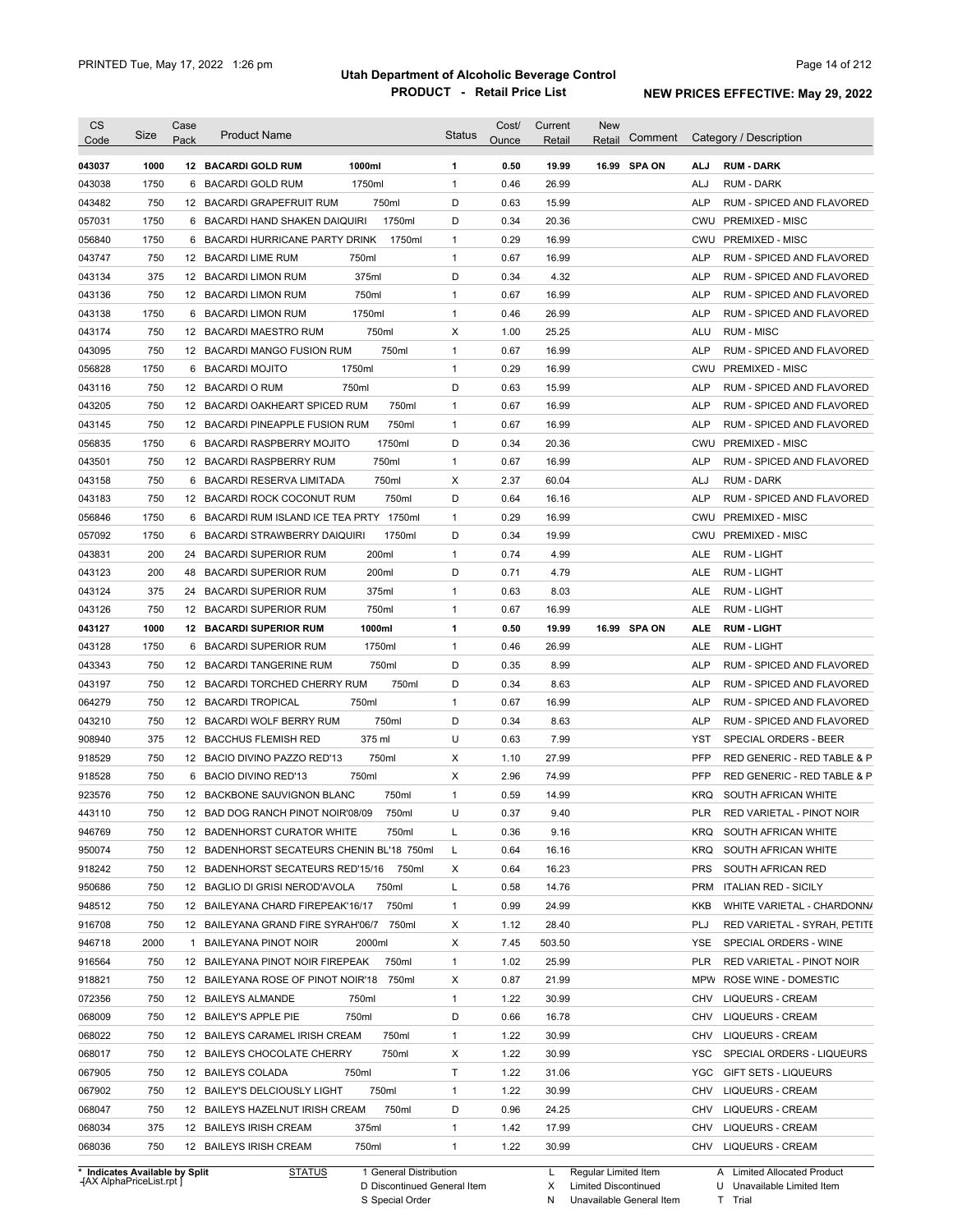| <b>CS</b><br>Code                    | <b>Size</b> | Case<br>Pack | <b>Product Name</b>                         | <b>Status</b> | Cost/<br>Ounce | Current<br>Retail | <b>New</b><br>Comment<br>Retail | Category / Description                      |
|--------------------------------------|-------------|--------------|---------------------------------------------|---------------|----------------|-------------------|---------------------------------|---------------------------------------------|
| 068038                               | 1750        |              | 1750ml<br>6 BAILEYS IRISH CREAM             | $\mathbf{1}$  | 1.03           | 60.99             |                                 | <b>LIQUEURS - CREAM</b><br>CHV              |
| 003360                               | 750         | 6            | 750ml<br>BAILEYS IRISH CREAMW/ MUGS         | U             | 1.00           | 25.40             |                                 | CHX<br>LIQUEURS - IMPORTED                  |
| 100202                               | 750         |              | 6 BAILEYS ORIG W 2 DESERT BOWLS<br>750ml    | D             | 0.95           | 23.98             |                                 | YGC<br><b>GIFT SETS - LIQUEURS</b>          |
| 068042                               | 750         |              | 750ml<br>12 BAILEYS PUMPKIN SPICE           | D             | 0.66           | 16.74             |                                 | <b>YGC</b><br><b>GIFT SETS - LIQUEURS</b>   |
| 068052                               | 750         |              | 750ml<br>12 BAILEYS RED VELVET CUPCAKE      | $\mathbf{1}$  | 1.22           | 30.99             |                                 | CHK<br><b>LIQUEURS - COFFEE</b>             |
| 068011                               | 750         |              | 750ml<br>12 BAILEY'S STRAWBERRY & CREAM     | $\mathbf{1}$  | 1.22           | 30.99             |                                 | <b>CHV</b><br><b>LIQUEURS - CREAM</b>       |
| 068049                               | 750         |              | 12 BAILEYS VANILLA CINNAMON IRISH CR 750ml  | $\mathbf{1}$  | 1.22           | 30.99             |                                 | CHV<br><b>LIQUEURS - CREAM</b>              |
| 920959                               | 355         |              | 24 BAIRD ANGRY BOY BROWN ALE<br>355ml       | U             | 0.47           | 5.59              |                                 | YST<br>SPECIAL ORDERS - BEER                |
| 920977                               | 355         |              | 355ml<br>24 BAIRD RISING SUN PALALE         | U             | 0.37           | 4.39              |                                 | SPECIAL ORDERS - BEER<br>YST                |
| 947532                               | 355         |              | 24 BAIRDS RED ROSE AMBER ALE<br>355ml       | U             | 0.40           | 4.83              |                                 | SPECIAL ORDERS - BEER<br>YST                |
| 949763                               | 355         | 24           | BAJA BREWING CABOTELLA BLOND ALE 355 ml     | X             | 0.17           | 1.99              |                                 | <b>TNC</b><br>ALE - PALE                    |
| 952407                               | 355         | 24           | BAJA BREWING ESCORPIAN BLACK ALE 355 ml     | U             | 0.17           | 1.99              |                                 | <b>TVF</b><br><b>IMPORTED BEER - MEXICO</b> |
| 919006                               | 355         | 24           | BAJA CABOTELLA BLONDE ALE CAN<br>355 ml     | D             | 0.14           | 1.70              |                                 | <b>TVF</b><br><b>IMPORTED BEER - MEXICO</b> |
| 016582                               | 750         | 6            | BAKERS 13 YR BOURBON<br>750ml               | U             | 3.95           | 100.13            |                                 | AWK<br>WHISKEY - BOURBON SINGLE B           |
| 016580                               | 750         | 6            | 750ml<br><b>BAKERS BOURBON</b>              | $\mathbf{1}$  | 2.37           | 59.99             |                                 | AWK<br>WHISKEY - BOURBON SINGLE B           |
| 951103                               | 750         | 12           | 750ml<br><b>BALANCING ACT CABERNET</b>      | U             | 0.69           | 17.52             |                                 | <b>YSE</b><br>SPECIAL ORDERS - WINE         |
| 951007                               | 750         | 12           | 750ml<br>BALANCING ACT CHARDONNAY           | U             | 0.51           | 13.01             |                                 | <b>YSE</b><br>SPECIAL ORDERS - WINE         |
| 913658                               | 750         |              | 750ml<br>12 BALBO CRIOS CABERNET'11/14      | Χ             | 0.32           | 8.16              |                                 | <b>PRV</b><br>ARGENTINE RED - OTHER         |
| 913354                               | 750         |              | 750ml<br>12 BALBO MALBEC'18                 | Г             | 1.03           | 26.03             |                                 | PRU<br>ARGENTINE RED - MALBEC               |
| 004226                               | 750         |              | 750ml<br>12 BALLANTINES FINEST SCOTCH       | $\mathbf{1}$  | 0.83           | 20.99             |                                 | AWR<br>WHISKY - SCOTCH BLENDED              |
| 004285                               | 750         | 6            | 750ml<br><b>BALLANTINES SCOTCH 17YR</b>     | U             | 3.75           | 94.99             |                                 | AWR<br>WHISKY - SCOTCH BLENDED              |
| 949480                               | 355         | 24           | BALLAST POINT CALIFORNIA AMBER AL 355ml     | D             | 0.19           | 2.30              |                                 | TNL<br>ALE - RED, AMBER, BROWN              |
| 949346                               | 355         | 24           | BALLAST POINT CALIFORNIA KOLSCH 355 ml      | D             | 0.19           | 2.30              |                                 | <b>TNC</b><br>ALE - PALE                    |
| 950910                               | 355         | 24           | <b>BALLAST POINT DEAD RINGER</b><br>355 ml  | U             | 0.19           | 2.34              |                                 | SPECIAL ORDERS - BEER<br>YST                |
|                                      |             |              |                                             |               |                |                   |                                 |                                             |
| 949344                               | 355         | 24           | 355 ml<br><b>BALLAST POINT DORADO IPA</b>   | U<br>D        | 0.25           | 3.05              |                                 | SPECIAL ORDERS - BEER<br>YST                |
| 952892                               | 355         | 24           | <b>BALLAST POINT FATHOM IPA</b><br>355 ml   |               | 0.19           | 2.30              |                                 | ALE - PALE<br>TNC                           |
| 949345                               | 355         | 24           | BALLAST POINT GRPFRT SCULPIN CAN 355 ml     | $\mathbf{1}$  | 0.26           | 3.09              |                                 | ALE - BITTER & ESB<br>TNF                   |
| 952964                               | 355         | 24           | BALLAST POINT HIGH WEST VICTORY A 355 ml    | U             | 0.40           | 4.83              |                                 | YST<br>SPECIAL ORDERS - BEER                |
| 951635                               | 355         | 24           | BALLAST POINT MANTA RAY DOUBLE IP 355 ml    | D             | 0.25           | 3.05              |                                 | <b>TNC</b><br>ALE - PALE                    |
| 950285                               | 355         | 24           | BALLAST POINT PINEAPPLE SCULPIN 355ml       | Χ             | 0.25           | 3.05              |                                 | <b>YST</b><br>SPECIAL ORDERS - BEER         |
| 949479                               | 650         | 12           | BALLAST POINT PIPER DOWN SCOTTISH 650ml     | U             | 0.28           | 6.09              |                                 | <b>YST</b><br>SPECIAL ORDERS - BEER         |
| 950909                               | 355         | 24           | <b>BALLAST POINT PUMPKIN DOWN</b><br>355 ml | U             | 0.20           | 2.38              |                                 | <b>YST</b><br>SPECIAL ORDERS - BEER         |
| 949347                               | 355         | 24           | BALLAST POINT SCULPIN IPA CAN<br>355 ml     | $\mathbf{1}$  | 0.26           | 3.09              |                                 | <b>TNF</b><br>ALE - BITTER & ESB            |
| 949765                               | 355         |              | 24 BALLAST POINT SEASONAL LINE<br>355 ml    | D             | 0.25           | 3.05              |                                 | <b>TNU</b><br>ALE - MISC & SEASONAL         |
| 950284                               | 355         |              | 24 BALLAST POINT WATERMELON DORADO 355ml    | U             | 0.25           | 3.05              |                                 | YST<br>SPECIAL ORDERS - BEER                |
| 768950                               | 750         |              | 12 BALLATORE GRAN SPUMANTE<br>750ml         | 1             | 0.51           | 12.99             |                                 | IHI<br>SPARKLING WINE - SPUMANTE            |
| 768955                               | 750         |              | 12 BALLATORE MOSCATO ROSE<br>750ml          | 1             | 0.39           | 11.99             | 9.99 SPA ON                     | Ш<br><b>SPARKLING WINE - SPUMANTE &amp;</b> |
| 917604                               | 750         |              | 750ml<br>12 BALLENTINE CHENIN BLANC OV'13   | Х             | 0.52           | 13.13             |                                 | KKP<br>WHITE VARIETAL - CHENIN BLA          |
| 913566                               | 750         |              | 750ml<br>12 BALLENTINE MERLOT NAPA'18       | Х             | 1.17           | 29.71             |                                 | <b>PLF</b><br>RED VARIETAL - MERLOT         |
| 911311                               | 750         |              | 750ml<br>12 BALLENTINE ZINF NAPA'18         | Х             | 1.17           | 29.71             |                                 | PLH<br>RED VARIETAL - ZINFANDEL             |
| 950577                               | 750         |              | 750ml<br>12 BALLETTO PINOT GRIS RRV'18/19   | Х             | 0.83           | 20.99             |                                 | KKH<br>WHITE VARIETAL - PINOT GRIS          |
| 954732                               | 750         |              | 12 BALLETTO PINOT NOIR RR<br>750ml          | $\mathbf{1}$  | 1.73           | 43.99             |                                 | PLR<br>RED VARIETAL - PINOT NOIR            |
| 086600                               | 750         |              | 6 BALLOTIN BOURBON BALL WHISKEY CREAM750ml  | D             | 0.53           | 13.55             |                                 | YGA<br><b>GIFT SETS - SPIRITS</b>           |
| 922245                               | 750         |              | 6 BALLOTIN CHOC CHERRY CREAM WHISKEY 750ml  | D             | 0.53           | 13.55             |                                 | YGA<br><b>GIFT SETS - SPIRITS</b>           |
| 950632                               | 355         |              | 24 BALLST POINT BARMY<br>355ml              | U             | 0.30           | 3.55              |                                 | <b>YST</b><br>SPECIAL ORDERS - BEER         |
| 004407                               | 750         |              | 6 BALVENIE 14YR PEAT WEEK<br>750ml          | Х             | 4.14           | 104.99            |                                 | AWR<br>WHISKY - SCOTCH BLENDED              |
| 004387                               | 750         |              | 750ml<br>6 BALVENIE 17 YR PEATED CASK       | Х             | 5.18           | 131.39            |                                 | AWS<br>WHISKY - SCOTCH SINGLE MAL           |
| 004384                               | 750         |              | 6 BALVENIE 17YR<br>750ml                    | U             | 3.99           | 101.22            |                                 | AWS<br>WHISKY - SCOTCH SINGLE MAL           |
| 278093                               | 750         |              | 3 BALVENIE 21 SINGLE BARREL<br>750ml        | Г             | 13.01          | 329.99            |                                 | AWS<br>WHISKY - SCOTCH SINGLE MAL           |
|                                      | 750         |              | 3 BALVENIE 30 YR SINGLE BARREL<br>750ml     | Α             | 98.58          | 2,499.99          |                                 | LAS<br><b>ALLOCATED SPIRIT</b>              |
|                                      |             |              | 750ml<br>6 BALVENIE CARIBBEAN CASK 14YR     | L             | 3.35           | 84.99             |                                 | AWS<br>WHISKY - SCOTCH SINGLE MAL           |
|                                      | 750         |              |                                             |               |                |                   |                                 |                                             |
|                                      | 750         |              | 12 BALVENIE DOUBLEWOOD 12 YR SCOTCH 750ml   | 1             | 2.37           | 66.99             | 59.99 SPA ON                    | AWS<br><b>WHISKY - SCOTCH SINGLE MALT</b>   |
| 004395<br>004367<br>004356<br>004357 | 750         |              | 6 BALVENIE DOUBLEWOOD17 YR<br>750ml         | U             | 6.08           | 154.13            |                                 | LAS<br><b>ALLOCATED SPIRIT</b>              |

**Case** [AX AlphaPriceList.rpt ]

General Distribution 

Discontinued General Item D

S Special Order

Regular Limited Item Limited Discontinued

Unavailable General Item

X N U Unavailable Limited Item

T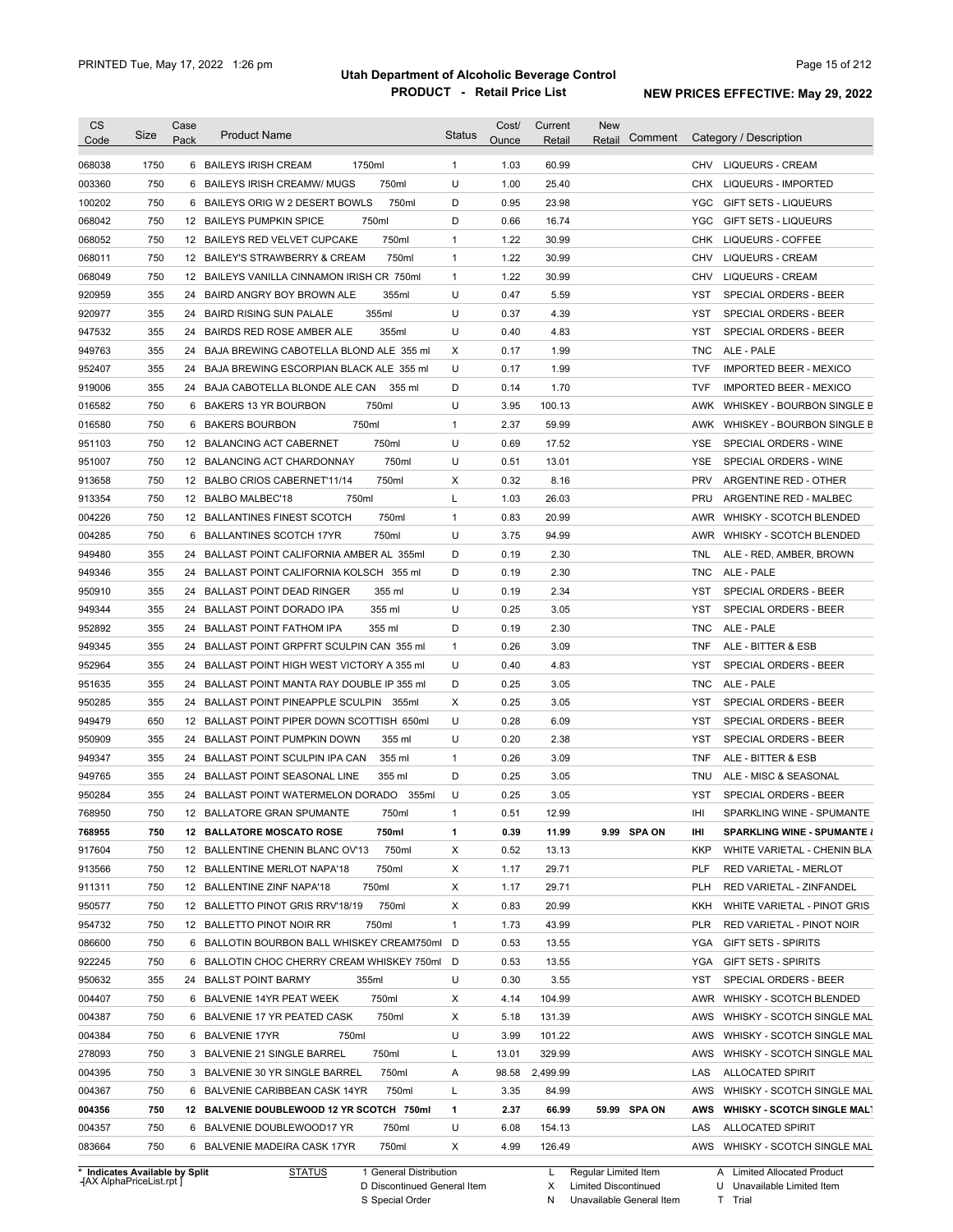| <b>CS</b>                                                                                                                      |             | Case |                                                                                        |                   | Cost/        | Current       | <b>New</b>            |                   |                                                         |
|--------------------------------------------------------------------------------------------------------------------------------|-------------|------|----------------------------------------------------------------------------------------|-------------------|--------------|---------------|-----------------------|-------------------|---------------------------------------------------------|
| Code                                                                                                                           | Size        | Pack | <b>Product Name</b>                                                                    | <b>Status</b>     | Ounce        | Retail        | Comment<br>Retail     |                   | Category / Description                                  |
| 004380                                                                                                                         | 750         |      | 6 BALVENIE PORTWOOD CASK 21YR<br>750ml                                                 | Χ                 | 8.77         | 222.35        |                       |                   | AWS WHISKY - SCOTCH SINGLE MAL                          |
| 004381                                                                                                                         | 750         |      | 3 BALVENIE PORTWOOD CASK 21YR<br>750ml                                                 | L                 | 11.83        | 299.99        |                       | AWS               | WHISKY - SCOTCH SINGLE MAL                              |
| 004379                                                                                                                         | 750         |      | 750ml<br>6 BALVENIE RUM CASK 17YR                                                      | Χ                 | 5.19         | 131.54        |                       | AWS               | WHISKY - SCOTCH SINGLE MAL                              |
| 004374                                                                                                                         | 750         |      | 750ml<br>6 BALVENIE SHERRY CASK 15 YR                                                  | L                 | 5.64         | 142.99        |                       | AWS               | WHISKY - SCOTCH SINGLE MAL                              |
| 004350                                                                                                                         | 750         | 6    | BALVENIE STORIES 12 YR AMERICAN OAK750ml                                               | Χ                 | 2.84         | 71.99         |                       | AWR               | WHISKY - SCOTCH BLENDED                                 |
| 004360                                                                                                                         | 750         |      | 750ml<br>3 BALVENIE TUN 1509 BATCH                                                     | U                 | 16.96        | 429.99        |                       | <b>YSA</b>        | SPECIAL ORDERS - SPIRITS                                |
| 900035                                                                                                                         | 355         |      | 355ml<br>24 BANANA RUM PUNCH COCKTAIL CAN                                              | U                 | 0.31         | 3.69          |                       | YSA               | SPECIAL ORDERS - SPIRITS                                |
| 443230                                                                                                                         | 1000        |      | 12 BANDIT CABERNET SAUVIGNON TETRA 1000ml                                              | D                 | 0.16         | 5.44          |                       | <b>PLB</b>        | RED VARIETAL - CABERNET                                 |
| 545264                                                                                                                         | 1000        |      | 1000ml<br>12 BANDIT CHARDONNAY TETRA                                                   | D                 | 0.16         | 5.44          |                       | <b>KKB</b>        | WHITE VARIETAL - CHARDONN/                              |
| 545270                                                                                                                         | 1000        |      | 1000 ml<br>12 BANDIT SAUV BLANC                                                        | D                 | 0.16         | 5.44          |                       | <b>KKD</b>        | WHITE VARIETAL - SAUVIGNON                              |
| 913781                                                                                                                         | 750         | 6    | BANFI BRUNELLO MONTACINO '16<br>750ml                                                  | L                 | 2.21         | 55.99         |                       | PRI               | <b>ITALIAN RED - TUSCANY</b>                            |
| 916595                                                                                                                         | 750         | 6    | 750ml<br>BANFI CUM LAUDE'15/16                                                         | L                 | 1.46         | 36.99         |                       | PRI               | <b>ITALIAN RED - TUSCANY</b>                            |
| 355370                                                                                                                         | 750         |      | 750ml<br>6 BANFI POGGIO ALLE MURA'09                                                   | Х                 | 3.14         | 79.71         |                       | PRI               | <b>ITALIAN RED - TUSCANY</b>                            |
| 735550                                                                                                                         | 750         | 6    | 750ml<br>BANFI ROSA REGALE BRACHETTO'20                                                | L                 | 0.79         | 19.99         |                       | <b>IPL</b>        | SPARKLING WINE - ITALIAN                                |
| 902718                                                                                                                         | 750         |      | 750ml<br>12 BANSHEE CABERNET PASO ROBLES                                               | L                 | 0.79         | 19.99         |                       | <b>PLB</b>        | <b>RED VARIETAL - CABERNET</b>                          |
| 952214                                                                                                                         | 750         |      | 12 BANSHEE CABERNET SAUV NAPA'15/17 750ml                                              | U                 | 1.64         | 41.67         |                       | <b>PLB</b>        | <b>RED VARIETAL - CABERNET</b>                          |
| 544130                                                                                                                         | 750         |      | 12 BANSHEE CHARD SONOMA COAST<br>750ml                                                 | D                 | 0.45         | 11.34         |                       | KKB               | WHITE VARIETAL - CHARDONN/                              |
| 443206                                                                                                                         | 750         |      | 750ml<br><b>12 BANSHEE MORDECAI RED</b>                                                | $\mathbf{1}$      | 0.79         | 17.06         | 20.06 SPA OFF         | PLU               | <b>RED VARIETAL - MISC</b>                              |
| 951717                                                                                                                         | 750         |      | 750ml<br>12 BANSHEE PINOT NOIR'18/19                                                   | L                 | 0.79         | 19.99         |                       | <b>PLR</b>        | RED VARIETAL - PINOT NOIR                               |
| 951936                                                                                                                         | 750         |      | 750ml<br>12 BANSHEE ROSE'19                                                            | L                 | 0.71         | 17.99         |                       | <b>MPW</b>        | ROSE WINE - DOMESTIC                                    |
| 544134                                                                                                                         | 750         |      | 12 BANSHEE SAUVIGNON BLANC SONOMA COU 750ml 1                                          |                   | 0.79         | 19.99         |                       | <b>KKD</b>        | WHITE VARIETAL - SAUVIGNON                              |
| 402696                                                                                                                         | 750         |      | 12 BAQUEANO PINOT NOIR RESERVA'10<br>750ml                                             | Х                 | 0.60         | 15.19         |                       | <b>PRV</b>        | ARGENTINE RED - OTHER                                   |
| 917307                                                                                                                         | 750         |      | 750ml<br>12 BARAHONDA BARRICA'07                                                       | Х                 | 0.60         | 15.23         |                       | <b>PRP</b>        | SPANISH RED - MISC                                      |
| 951565                                                                                                                         | 750         | 4    | 750ml<br>BARBANCOURT RHUM 22 YEAR LE                                                   | Х                 | 19.45        | 493.30        |                       | YSA               | SPECIAL ORDERS - SPIRITS                                |
| 954222                                                                                                                         | 750         | 6    | 750ml<br>BARBARESCO MARTINENGA 08/09                                                   | U                 | 3.02         | 76.62         |                       | <b>YSE</b>        | SPECIAL ORDERS - WINE                                   |
| 042377                                                                                                                         | 750         |      | 750ml<br>12 BARBAROSSA COCONUT RUM                                                     | D                 | 0.40         | 10.18         |                       | <b>ALP</b>        | RUM - SPICED AND FLAVORED                               |
| 042378                                                                                                                         | 1750        | 6    | 1750ml<br>BARBAROSSA COCONUT RUM                                                       | D                 | 0.34         | 20.36         |                       | <b>ALP</b>        | RUM - SPICED AND FLAVORED                               |
| 046484                                                                                                                         | 750         |      | 750ml<br>12 BARBAROSSA GOLD 750ML                                                      | 1                 | 0.24         | 9.99          | <b>SPA ON</b><br>5.99 | <b>ALU</b>        | <b>RUM - MISC</b>                                       |
| 044134                                                                                                                         | 750         |      | 750ml<br>12 BARBAROSSA SILVER RUM                                                      | 1                 | 0.24         | 9.99          | <b>SPA ON</b><br>5.99 | <b>ALE</b>        | <b>RUM LIGHT</b>                                        |
| 042382                                                                                                                         | 750         |      | 750ml<br><b>12 BARBAROSSA SPICED RUM</b>                                               | 1                 | 0.24         | 9.99          | 5.99 SPA ON           | <b>ALP</b>        | <b>RUM - SPICED AND FLAVORED</b>                        |
| 042385                                                                                                                         | 1750        |      | 6 BARBAROSSA SPICED RUM<br>1750ml                                                      | $\mathbf{1}$      | 0.29         | 16.99         |                       | <b>ALP</b>        | RUM - SPICED AND FLAVORED                               |
| 947019                                                                                                                         | 750         |      | 12 BARBI BRUNELLO'16<br>750ml                                                          | L                 | 2.81         | 71.19         |                       | PRI               | <b>ITALIAN RED - TUSCANY</b>                            |
| 989213                                                                                                                         | 355         | 24   | BARDS TALE DRAGONS GOLD BEER<br>355ml                                                  | Х                 | 0.17         | 2.01          |                       | <b>TCA</b>        | BEER - GLUTEN FREE/UP TO 20                             |
| 954525                                                                                                                         | 750         |      | 750ml<br>12 BAREFOOT BUBBLY BERRY                                                      | U                 | 0.55         | 13.99         |                       | YSE               | SPECIAL ORDERS - WINE                                   |
| 768996                                                                                                                         | 750         |      | 12 BAREFOOT BUBBLY BRUT ROSE<br>750ml                                                  | $\mathbf{1}$      | 0.55         | 13.99         |                       | <b>IHS</b>        | SPARKLING WINE - BLANC DE N                             |
| 741690                                                                                                                         | 750         |      | 12 BAREFOOT BUBBLY CHARDONNAY BRUT 750ml                                               | 1                 | 0.55         | 9.99          | 13.99 SPA OFF         | <b>IHP</b>        | <b>SPARKLING WINE - BRUT &amp; BLA</b>                  |
| 769000                                                                                                                         | 750         |      | 12 BAREFOOT BUBBLY CHARDONNAY X-DRY 750ml                                              | 1                 | 0.55         | 9.99          | 13.99 SPA OFF         | IHL               | <b>SPARKLING WINE - EXTRA DRY</b>                       |
| 769005                                                                                                                         | 750         |      | 12 BAREFOOT BUBBLY MOSCATO<br>750ml                                                    | 1                 | 0.55         | 9.99          |                       | Ш                 | <b>SPARKLING WINE - SPUMANTE &amp;</b>                  |
|                                                                                                                                |             |      |                                                                                        |                   |              |               |                       |                   |                                                         |
|                                                                                                                                |             |      |                                                                                        |                   |              |               | 13.99 SPA OFF         |                   |                                                         |
|                                                                                                                                | 750         |      | 750ml<br>12 BAREFOOT BUBBLY PINEAPPLE                                                  | D                 | 0.55         | 13.99         |                       | IHU               | SPARKLING WINE - MISC                                   |
|                                                                                                                                | 750         |      | 750ml<br>12 BAREFOOT BUBBLY PINK MOSCATO                                               | 1                 | 0.55         | 9.99          | 13.99 SPA OFF         | IHU               | <b>SPARKLING WINE - MISC</b>                            |
|                                                                                                                                | 750         |      | 750ml<br>12 BAREFOOT BUBBLY PINOT GRIGIO                                               | 1                 | 0.55         | 9.99          | 13.99 SPA OFF         | IHU               | <b>SPARKLING WINE - MISC</b>                            |
|                                                                                                                                | 750         |      | 750ml<br>12 BAREFOOT BUBBLY PROSECCO                                                   | $\mathbf{1}$      | 0.55         | 13.99         |                       | IPI               | SPARKLING WINE - PROSECCO                               |
|                                                                                                                                | 750         |      | 750ml<br>12 BAREFOOT BUTTERY CHARDONNAY                                                | $\mathbf{1}$      | 0.39         | 9.99          |                       | KKB               | WHITE VARIETAL - CHARDONN/                              |
|                                                                                                                                | 3000        |      | 3000ml<br>6 BAREFOOT CABERNET BOX                                                      | D                 | 0.19         | 18.99         |                       | <b>PLB</b>        | RED VARIETAL - CABERNET                                 |
|                                                                                                                                | 750         |      | 12 BAREFOOT CELLARS CABERNET<br>750ml                                                  | $\mathbf{1}$      | 0.39         | 9.99          |                       | <b>PLB</b>        | RED VARIETAL - CABERNET                                 |
|                                                                                                                                | 1500        |      | 1500ml<br>6 BAREFOOT CELLARS CABERNET                                                  | 1                 | 0.26         | 15.99         | 12.99 SPA ON          | <b>PLB</b>        | RED VARIETAL - CABERNET                                 |
|                                                                                                                                | 750         |      | 750ml<br>12 BAREFOOT CELLARS CHARDONNAY                                                | $\mathbf{1}$      | 0.39         | 9.99          |                       | KKB               | WHITE VARIETAL - CHARDONN/                              |
|                                                                                                                                | 1500        |      | 6 BAREFOOT CELLARS CHARDONNAY<br>1500ml                                                | 1                 | 0.26         | 15.99         | 12.99 SPA ON          | KKB               | <b>WHITE VARIETAL - CHARDONNA</b>                       |
|                                                                                                                                | 750         |      | 12 BAREFOOT CELLARS MERLOT<br>750ml                                                    | 1                 | 0.39         | 6.99          | 9.99 SPA OFF          | PLF               | <b>RED VARIETAL - MERLOT</b>                            |
|                                                                                                                                | 1500        |      | 1500ml<br>6 BAREFOOT CELLARS MERLOT                                                    | $\mathbf{1}$      | 0.32         | 15.99         |                       | PLF               | RED VARIETAL - MERLOT                                   |
| 769011<br>769008<br>741677<br>721006<br>544100<br>443267<br>402536<br>402537<br>544075<br>544077<br>442575<br>442577<br>544109 | 750         |      | 12 BAREFOOT CELLARS MOSCATO<br>750ml                                                   | 1                 | 0.39         | 6.99          | 9.99 SPA OFF          | KKT               | <b>WHITE VARIETAL - MUSCAT &amp; M</b>                  |
| 544110                                                                                                                         | 1500        |      | 1500ml<br>6 BAREFOOT CELLARS MOSCATO                                                   | $\mathbf{1}$      | 0.32         | 15.99         |                       | KKT               | WHITE VARIETAL - MUSCAT & M                             |
| 642112<br>544078                                                                                                               | 1500<br>750 |      | 6 BAREFOOT CELLARS PINK MOSCATO<br>1500ml<br>12 BAREFOOT CELLARS PINOT GRIGIO<br>750ml | 1<br>$\mathbf{1}$ | 0.26<br>0.39 | 15.99<br>9.99 | 12.99 SPA ON          | <b>MHU</b><br>KKH | <b>BLUSH WINE - MISC</b><br>WHITE VARIETAL - PINOT GRIS |

**Case** [AX AlphaPriceList.rpt ]

D Discontinued General Item S Special Order

L Regular Limited Item

X N Limited Discontinued

Unavailable General Item

A Limited Allocated Product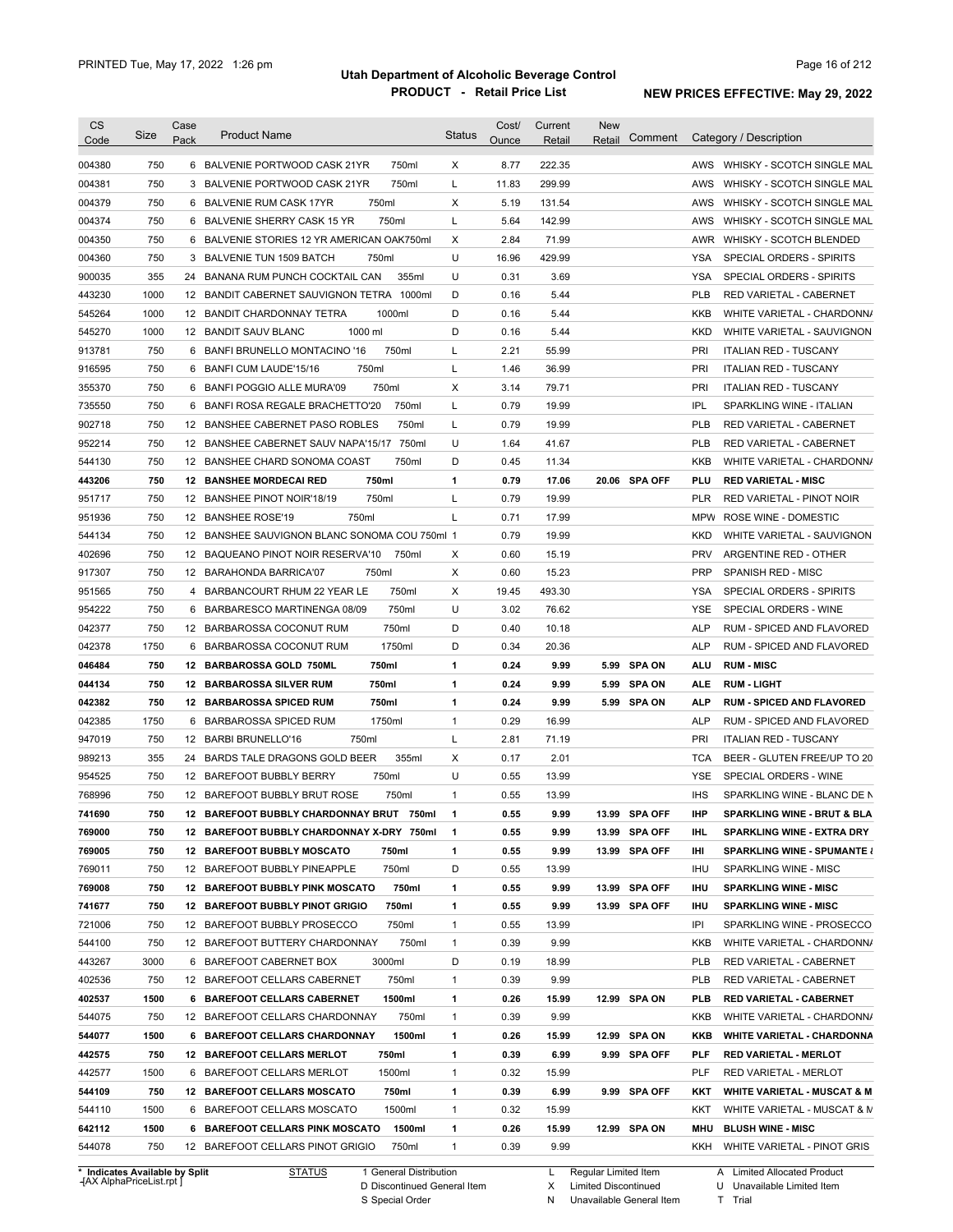| <b>CS</b><br>Code          | Size | Case<br>Pack | <b>Product Name</b>                               | <b>Status</b> | Cost/<br>Ounce | Current<br>Retail | <b>New</b><br>Retail | Comment       |            | Category / Description                  |
|----------------------------|------|--------------|---------------------------------------------------|---------------|----------------|-------------------|----------------------|---------------|------------|-----------------------------------------|
| 544079                     | 1500 |              | 1500ml<br>6 BAREFOOT CELLARS PINOT GRIGIO         | 1             | 0.26           | 15.99             | 12.99                | <b>SPA ON</b> | KKH        | <b>WHITE VARIETAL - PINOT GRIS</b>      |
| 443253                     | 750  |              | 750ml<br>12 BAREFOOT CELLARS PINOT NOIR           | $\mathbf{1}$  | 0.39           | 9.99              |                      |               | <b>PLR</b> | RED VARIETAL - PINOT NOIR               |
| 443255                     | 1500 |              | 6 BAREFOOT CELLARS PINOT NOIR<br>1500ml           | 1             | 0.26           | 15.99             |                      | 12.99 SPA ON  | <b>PLR</b> | <b>RED VARIETAL - PINOT NOIR</b>        |
| 442562                     | 750  |              | 12 BAREFOOT CELLARS RED MOSCATO<br>750ml          | $\mathbf{1}$  | 0.39           | 9.99              |                      |               | KKT        | WHITE VARIETAL - MUSCAT & M             |
| 544117                     | 1500 |              | 1500ml<br>6 BAREFOOT CELLARS RIESLING             | $\mathbf{1}$  | 0.32           | 15.99             |                      |               | <b>KKR</b> | WHITE VARIETAL - RIESLING               |
| 642108                     | 1500 |              | 6 BAREFOOT CELLARS ROSE<br>1500 ml                | $\mathbf{1}$  | 0.32           | 15.99             |                      |               |            | MPW ROSE WINE - DOMESTIC                |
| 544092                     | 750  |              | 12 BAREFOOT CELLARS SAUVIGNON BLANC 750ml         | U             | 0.39           | 9.99              |                      |               | <b>KKD</b> | WHITE VARIETAL - SAUVIGNON              |
| 544090                     | 1500 | 6            | BAREFOOT CELLARS SAUVIGNON BLANC 1500ml           | D             | 0.32           | 15.99             |                      |               | <b>KKD</b> | WHITE VARIETAL - SAUVIGNON              |
| 442568                     | 1500 | 6            | BAREFOOT CELLARS SHIRAZ<br>1500ml                 | D             | 0.17           | 8.64              |                      |               | PLJ        | RED VARIETAL - SYRAH, PETITE            |
| 443275                     | 750  |              | 750ml<br>12 BAREFOOT CELLARS SWEET RED            | 1             | 0.39           | 6.99              |                      | 9.99 SPA OFF  | <b>PFP</b> | <b>RED GENERIC - RED TABLE &amp; PI</b> |
| 443277                     | 1500 |              | 6 BAREFOOT CELLARS SWEET RED<br>1500ml            | $\mathbf{1}$  | 0.32           | 15.99             |                      |               | PFP        | RED GENERIC - RED TABLE & P             |
| 642100                     | 750  |              | 12 BAREFOOT CELLARS WHITE ZINFANDEL 750ml         | $\mathbf{1}$  | 0.39           | 9.99              |                      |               | MHJ        | BLUSH WINE - WHITE ZINFANDE             |
| 642105                     | 1500 |              | 6 BAREFOOT CELLARS WHITE ZINFANDEL 1500ml         | $\mathbf{1}$  | 0.32           | 15.99             |                      |               | MHJ        | BLUSH WINE - WHITE ZINFANDE             |
| 442578                     | 750  |              | 12 BAREFOOT CELLARS ZINFANDEL CALIF 750ml         | D             | 0.21           | 5.40              |                      |               | <b>PLH</b> | RED VARIETAL - ZINFANDEL                |
| 544094                     | 3000 |              | 6 BAREFOOT CHARDONNAY BOX<br>3000ml               | D             | 0.10           | 10.26             |                      |               | KKB        | WHITE VARIETAL - CHARDONN/              |
| 809138                     | 1500 | 6            | 1500ml<br>BAREFOOT PEACH FRUITSCATO               | $\mathbf{1}$  | 0.32           | 15.99             |                      |               | MHU        | <b>BLUSH WINE - MISC</b>                |
| 642110                     | 750  |              | 750ml<br>12 BAREFOOT PINK MOSCATO                 | $\mathbf{1}$  | 0.39           | 9.99              |                      |               |            | MHW BLUSH WINE - DOMESTIC               |
| 443279                     | 750  |              | 750ml<br>12 BAREFOOT PINOT NOIR SPRITZER          | D             | 0.21           | 5.40              |                      |               | <b>PFP</b> | RED GENERIC - RED TABLE & P             |
| 900233                     | 250  | 24           | 250ml<br>BAREFOOT RED SANGRIA                     | U             | 0.23           | 1.98              |                      |               | YSE        | SPECIAL ORDERS - WINE                   |
| 544120                     | 750  |              | 12 BAREFOOT REFRESH CRISP WHITE<br>750ml          | 1             | 0.39           | 6.99              |                      | 9.99 SPA OFF  | <b>KFP</b> | <b>WHITE GENERIC - TABLE &amp; PRO</b>  |
| 952627                     | 750  |              | 12 BAREFOOT REFRESH MOSCATO<br>750ml              | U             | 0.39           | 9.99              |                      |               | YSE        | SPECIAL ORDERS - WINE                   |
| 809124                     | 250  | 24           | 250 ml<br>BAREFOOT REFRESH MOSCATO CAN            | U             | 0.24           | 2.04              |                      |               | YSE        | SPECIAL ORDERS - WINE                   |
| 642106                     | 750  |              | 750ml<br>12 BAREFOOT ROSE                         | $\mathbf{1}$  | 0.39           | 9.99              |                      |               | MPW        | ROSE WINE - DOMESTIC                    |
| 642114                     | 3000 | 6            | 3000ml<br>BAREFOOT ROSE BOX                       | D             | 0.19           | 18.99             |                      |               |            | MPW ROSE WINE - DOMESTIC                |
| 809134                     | 750  |              | <b>12 BAREFOOT STRAWBERRY FRUITSCATO</b><br>750ml | 1             | 0.32           | 9.99              |                      | 7.99 SPA ON   | <b>GFE</b> | <b>WINE FRUIT</b>                       |
| 100018                     | 750  | 6            | 750ml<br>BARENJAEGER HONEY GIFT PACK              | D             | 1.10           | 27.99             |                      |               | YGC        | GIFT SETS - LIQUEURS                    |
| 100560                     | 750  | 6            | 750ml<br>BARENJAEGER HONEY LIQ W / GLASS          | D             | 0.60           | 15.12             |                      |               | CHX        | LIQUEURS - IMPORTED                     |
| 100808                     | 750  | 6            | BARENJAEGER HONEY LIQ. W/1 GLASS 750ml            | D             | 1.10           | 27.99             |                      |               | <b>YGC</b> | <b>GIFT SETS - LIQUEURS</b>             |
| 064356                     | 750  | 6            | 750ml<br>BARENJAEGER HONEY LIQUEUR                | $\mathbf{1}$  | 1.14           | 28.99             |                      |               | CHE        | LIQUEURS - FRUIT                        |
|                            | 750  | 6            | BARENJAGER LIQUEUR W/MUG'10<br>750ml              | U             | 1.10           | 27.94             |                      |               | <b>YGC</b> | <b>GIFT SETS - LIQUEURS</b>             |
| 002982<br>808580           | 750  |              | 750ml<br>12 BARGETTO CHAUCERS MEAD                | L             | 0.57           | 14.49             |                      |               | <b>GFE</b> |                                         |
|                            |      |              |                                                   |               |                |                   |                      |               |            | WINE - FRUIT                            |
| 944545                     | 500  |              | 12 BARGETTO CHAUCERS OLALLIEBERRY<br>500ml        | Х             | 0.78           | 13.27             |                      |               | GFE        | WINE - FRUIT                            |
| 944535                     | 500  |              | 12 BARGETTO CHAUCERS RASPBERRY<br>500ml           | U             | 0.84           | 14.28             |                      |               | GFE        | WINE - FRUIT                            |
| 917339                     | 500  |              | 500ml<br>12 BARGETTO POMEGRANATE                  | U             | 0.84           | 14.28             |                      |               | GFE        | WINE - FRUIT                            |
| 917338                     | 750  |              | 12 BARGETTO RASPBERRY MEAD<br>750ml               | L             | 0.57           | 14.49             |                      |               | <b>GFE</b> | WINE - FRUIT                            |
| 402524                     | 750  |              | 12 BARISTA COFFEE PINOTAGE<br>750ml               | 1             | 0.59           | 14.99             |                      |               |            | PRS SOUTH AFRICAN RED                   |
| 057096                     | 750  |              | 12 BARKEEPERS CALL LONG ISLAND TEA 750ml          | D             | 0.29           | 7.41              |                      |               |            | CWL PREMIXED - LONG ISLAND TEA          |
| 952104                     | 750  |              | 12 BARNARD GRIFFIN ROSÉ SANGIOVESE'20 750ml       | L             | 0.57           | 14.36             |                      |               | MPQ        | ROSE WINE - VARIETAL & VIN G            |
| 902117                     | 375  |              | 12 BARNAUT GRAND CRU GRANDE RSV<br>375ml          | U             | 3.61           | 45.75             |                      |               | YSE        | SPECIAL ORDERS - WINE                   |
| 902116                     | 1500 |              | 1500ml<br>3 BARNAUT GRAND CRU GRANDE RSV          | U             | 3.10           | 157.43            |                      |               | YSE        | SPECIAL ORDERS - WINE                   |
| 915391                     | 750  |              | 12 BARNETT MERLOT SPRING MTN'04<br>750ml          | х             | 1.52           | 38.43             |                      |               | <b>PLF</b> | RED VARIETAL - MERLOT                   |
| 947826                     | 500  |              | 500ml<br>12 BAROLO CHINATO COCCHI                 | U             | 2.90           | 49.11             |                      |               | YSE        | SPECIAL ORDERS - WINE                   |
| 402000                     | 750  |              | 6 BARON CHIREL RIOJA RESERVA'16<br>750ml          | Г             | 2.96           | 75.00             |                      |               | <b>PRN</b> | SPANISH RED - RIOJA                     |
| 903538                     | 750  |              | 12 BARON HERZOG CABERNET KPM<br>750ml             | L             | 0.47           | 11.99             |                      |               | <b>PLB</b> | RED VARIETAL - CABERNET                 |
| 912997                     | 750  |              | 12 BARON HERZOG CHENIN KPM'18/19<br>750ml         | L             | 0.39           | 9.99              |                      |               | <b>KKP</b> | WHITE VARIETAL - CHENIN BLA             |
|                            | 750  |              | 12 BARON HERZOG SAUV BL KPM'15/17<br>750ml        | L             | 0.50           | 11.99             |                      | 12.70 HIGHER  | <b>KKD</b> | <b>WHITE VARIETAL - SAUVIGNON</b>       |
|                            |      |              |                                                   | Х             | 0.53           | 13.37             |                      |               | PLJ        | RED VARIETAL - SYRAH, PETITE            |
|                            | 750  |              | 12 BARON HERZOG SYRAH KPM'8/09<br>750ml           |               |                |                   |                      |               |            |                                         |
|                            | 750  |              | 12 BARON ROTHSCHILD GIN<br>750ml                  | D             | 0.26           | 6.56              |                      |               | AHG        | GIN - DRY                               |
| 913329<br>029206<br>029208 | 1750 |              | 1750ml<br>6 BARON ROTHSCHILD GIN                  | $\mathbf{1}$  | 0.24           | 14.13             |                      |               | AHG        | GIN - DRY                               |
|                            | 375  |              | 375ml<br>24 BARON ROTHSCHILD VODKA                | $\mathbf{1}$  | 0.32           | 4.02              |                      |               | ADF        | VODKA - BASIC                           |
| 035284<br>035286           | 750  |              | 750ml<br>12 BARON ROTHSCHILD VODKA                | D             | 0.15           | 3.78              |                      |               | ADF        | VODKA - BASIC                           |
| 912996<br>035287           | 1000 |              | 1000ml<br>12 BARON ROTHSCHILD VODKA               | $\mathbf{1}$  | 0.25           | 8.36              |                      |               | ADF        | VODKA - BASIC                           |
| 035288                     | 1750 |              | 1750ml<br>6 BARON ROTHSCHILD VODKA                | $\mathbf{1}$  | 0.24           | 14.13             |                      |               | ADF        | VODKA - BASIC                           |

**Case** [AX AlphaPriceList.rpt ]

D Discontinued General Item S Special Order

X Limited Discontinued

N Unavailable General Item

A Limited Allocated Product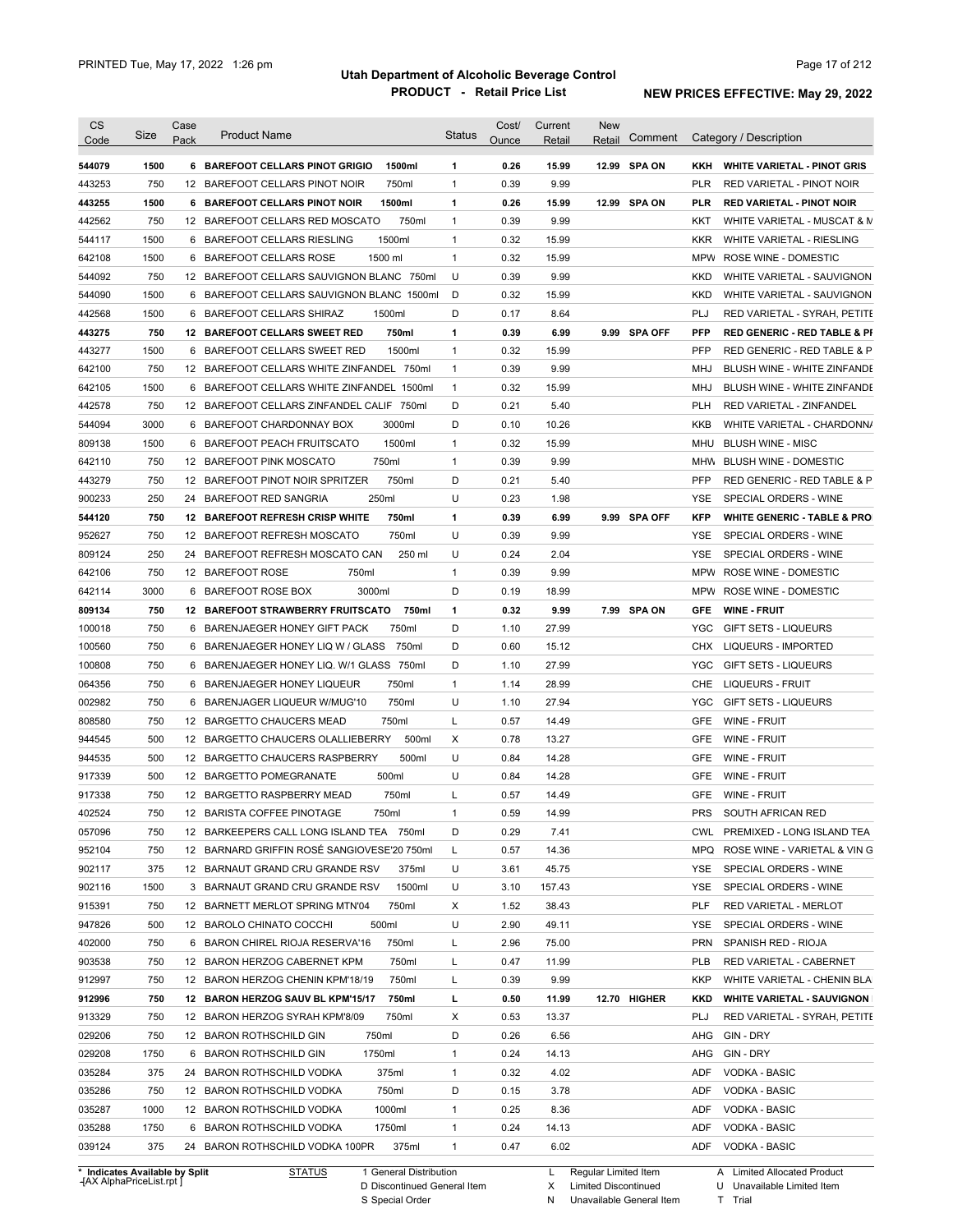| <b>CS</b><br>Code | Size | Case<br>Pack | <b>Product Name</b>                            | <b>Status</b> | Cost/<br>Ounce | Current<br>Retail | <b>New</b><br>Comment<br>Retail | Category / Description                        |
|-------------------|------|--------------|------------------------------------------------|---------------|----------------|-------------------|---------------------------------|-----------------------------------------------|
| 039126            | 750  |              | 12 BARON ROTHSCHILD VODKA 100PR<br>750ml       | $\mathbf{1}$  | 0.36           | 9.06              |                                 | <b>ADF</b><br><b>VODKA - BASIC</b>            |
| 039128            | 1750 |              | 1750ml<br>6 BARON ROTHSCHILD VODKA 100PR       | $\mathbf{1}$  | 0.29           | 17.13             |                                 | ADF<br><b>VODKA - BASIC</b>                   |
| 409712            | 750  |              | 12 BAROSSA INK SHIRAZ'16<br>750ml              | Χ             | 0.33           | 8.27              |                                 | PRY<br><b>AUSTRALIAN RED</b>                  |
| 402825            | 750  |              | 12 BAROSSA VALLEY ESTATE SHIRAZ<br>750ml       | D             | 0.36           | 9.18              |                                 | <b>PRY</b><br><b>AUSTRALIAN RED</b>           |
| 948784            | 750  |              | 12 BARTENURA CHIANTI DOCG<br>750ml             | U             | 0.62           | 15.68             |                                 | SPECIAL ORDERS - WINE<br>YSE                  |
| 347210            | 750  |              | 12 BARTENURA MOSCATO KPM<br>750ml              | $\mathbf{1}$  | 0.60           | 15.22             |                                 | <b>KRL</b><br><b>ITALIAN WHITE - MISC DOC</b> |
| 951746            | 331  |              | 24 BARTLES & JAMES POMEGRANATE RASPB 331 ml    | U             | 0.18           | 1.99              |                                 | <b>YSE</b><br>SPECIAL ORDERS - WINE           |
| 901536            | 331  |              | 24 BARTLES & JAYMES EXOTIC BERRY<br>331ml      | D             | 0.18           | 1.99              |                                 | <b>RCP</b><br><b>FLAVORED MALT BEVERAGES</b>  |
| 901535            | 331  |              | 331ml<br>24 BARTLES & JAYMES FUZZY NAVEL       | D             | 0.18           | 1.99              |                                 | <b>RCP</b><br><b>FLAVORED MALT BEVERAGES</b>  |
| 901534            | 331  | 24           | <b>BARTLES &amp; JAYMES MARGARITA</b><br>331ml | D             | 0.18           | 2.01              |                                 | RCP<br><b>FLAVORED MALT BEVERAGES</b>         |
| 901537            | 331  | 24           | 331ml<br>BARTLES & JAYMES STRAWBERRY DA        | D             | 0.18           | 1.99              |                                 | <b>RCP</b><br><b>FLAVORED MALT BEVERAGES</b>  |
| 029287            | 1000 |              | 1000ml<br>12 BARTON GIN                        | D             | 0.30           | 9.99              |                                 | GIN - DRY<br>AHG                              |
| 029288            | 1750 | 6            | 1750ml<br><b>BARTON GIN</b>                    | 1             | 0.24           | 13.99             |                                 | AHG<br>GIN - DRY                              |
| 036889            | 1000 |              | 1000ml<br>12 BARTON NATURALS VODKA             | 1             | 0.21           | 6.99              |                                 | <b>ADW</b><br>VODKA - DOMESTIC                |
| 036900            | 1750 | 6            | 1750ml<br>BARTON NATURALS VODKA PET            | $\mathbf{1}$  | 0.19           | 10.99             |                                 | ADW<br><b>VODKA - DOMESTIC</b>                |
| 082356            | 750  | 12           | <b>BARTON PEACH SCHNAPPS</b><br>750ml          | $\mathbf{1}$  | 0.35           | 8.99              |                                 | <b>CPG</b><br><b>SCHNAPPS - FRUIT</b>         |
| 035314            | 375  | 24           | <b>BARTON VODKA</b><br>375ml                   | $\mathbf{1}$  | 0.25           | 3.19              |                                 | ADF<br>VODKA - BASIC                          |
| 035316            | 750  |              | 750ml<br>12 BARTON VODKA                       | $\mathbf{1}$  | 0.21           | 5.45              |                                 | ADF<br><b>VODKA - BASIC</b>                   |
| 035317            | 1000 |              | 1000ml<br>12 BARTON VODKA                      | $\mathbf{1}$  | 0.21           | 6.99              |                                 | ADF<br><b>VODKA - BASIC</b>                   |
| 035318            | 1750 | 6            | 1750ml<br><b>BARTON VODKA</b>                  | $\mathbf{1}$  | 0.19           | 10.99             |                                 | ADF<br>VODKA - BASIC                          |
| 918960            | 355  | 24           | <b>BASE CAMP S'MORE STOUT</b><br>355 ml        | D             | 0.14           | 1.65              |                                 | <b>TVB</b><br><b>DOMESTIC BEER</b>            |
| 016679            | 750  | 6            | 750ml<br><b>BASIL HAYDEN 10 YR</b>             | U             | 2.76           | 69.99             |                                 | AWK<br>WHISKEY - BOURBON SINGLE B             |
| 026495            | 750  | 6            | 750ml<br><b>BASIL HAYDEN 10 YR RYE</b>         | U             | 2.76           | 69.99             |                                 | AWU<br><b>WHISKEY - RYE</b>                   |
| 016673            | 375  |              | 375 ml<br>12 BASIL HAYDEN BOURBON 8 YR         | $\mathbf{1}$  | 1.73           | 21.99             |                                 | AWK WHISKEY - BOURBON SINGLE B                |
| 016676            | 750  |              | 750ml<br>12 BASIL HAYDEN BOURBON 8YR           | $\mathbf{1}$  | 1.70           | 42.99             |                                 | AWK WHISKEY - BOURBON SINGLE B                |
| 087014            | 750  | 6            | BASIL HAYDEN CARIBBEAN RESERVE RYE 750ml       | U             | 1.97           | 49.99             |                                 | AWU<br><b>WHISKEY - RYE</b>                   |
| 027189            | 750  | 6            | BASIL HAYDEN DARK RYE BOURBON<br>750ml         | $\mathbf{1}$  | 1.70           | 42.99             |                                 | <b>WHISKEY - RYE</b><br>AWU                   |
| 027001            | 750  | 6            | <b>BASIL HAYDEN RYE</b><br>750ml               | U             | 1.92           | 48.65             |                                 | <b>WHISKEY - RYE</b><br>AWU                   |
| 016659            | 750  | 6            | <b>BASIL HAYDEN SUBTLE SMOKE</b><br>750ml      | Α             | 1.97           | 49.99             |                                 | LAS<br><b>ALLOCATED SPIRIT</b>                |
| 016685            | 750  |              | 750ml<br>6 BASIL HAYDEN TOAST                  | Г             | 1.98           | 50.14             |                                 | WHISKEY - BOURBON & TENNE:<br>AWH             |
| 022756            | 750  |              | 750ml<br>6 BASIL HAYDEN TWO BY TWO             | U             | 1.77           | 44.99             |                                 | AWK WHISKEY - BOURBON SINGLE B                |
| 000401            | 750  |              | 6 BASIL HAYDEN W/ COPPER SHAKER<br>750ml       | U             | 1.71           | 43.45             |                                 | <b>YSA</b><br>SPECIAL ORDERS - SPIRITS        |
| 989115            | 355  |              | 355ml<br>24 BASS ALE ENGLAND                   | D             | 0.22           | 2.65              |                                 | <b>TNC</b><br>ALE - PALE                      |
| 917581            | 750  |              | 12 BASTGEN RIESLING BLAUSCHIEF'18<br>750ml     | L             | 0.83           | 20.99             |                                 | <b>GERMAN WHITE - MOSEL</b><br>KRH            |
| 952475            | 750  |              | 12 BASTIANICH COOKING WINE<br>750ml            | U             | 0.09           | 2.24              |                                 | SPECIAL ORDERS - WINE<br>YSE                  |
| 951761            | 750  |              | 6 BASTIANICH GRAPPA<br>750ml                   | U             | 2.30           | 58.21             |                                 | YSA<br>SPECIAL ORDERS - SPIRITS               |
| 917289            | 750  |              | 12 BATASIOLO MOSCATO D'ASTI'17/18 750ml        | Х             | 0.73           | 18.40             |                                 | KRL<br>ITALIAN WHITE - MISC DOC               |
| 923545            | 750  |              | 12 BATTLE CREEK SINGLE VINEYARD PINOT 750ml    | $\mathbf{1}$  | 1.97           | 49.99             |                                 | <b>PLR</b><br>RED VARIETAL - PINOT NOIR       |
| 064396            | 750  |              | 12 BAUCHANT ORANGE LIQUEUR<br>750ml            | Х             | 1.21           | 30.57             |                                 | CHB<br>LIQUEURS - TRIPLE SEC & ORA            |
| 917853            | 750  |              | 750ml<br>12 BAUMARD SAVENN TRIE SP'07          | Х             | 1.40           | 35.51             |                                 | KRB<br>FRENCH WHITE - BORDEAUX &              |
| 916333            | 750  |              | 12 BAYTEN SAUV BLANC'18/19<br>750ml            | L             | 0.61           | 15.36             |                                 | KRQ<br>SOUTH AFRICAN WHITE                    |
| 443428            | 750  |              | 12 BEAR FLAG ZINFANDEL<br>750ml                | 1             | 0.99           | 24.99             |                                 | PLH<br>RED VARIETAL - ZINFANDEL               |
|                   | 750  |              | 12 BEARBOAT PINOT NOIR SONOMA COAST 750ml      | D             | 0.80           |                   |                                 | RED VARIETAL - PINOT NOIR                     |
| 443432            |      |              |                                                |               |                | 20.20             |                                 | PLR                                           |
| 923499            | 500  |              | 500ml<br>12 BEATBOX BLUE RAZZBERRY             | $\mathbf{1}$  | 0.24           | 3.99              |                                 | <b>RCP</b><br><b>FLAVORED MALT BEVERAGES</b>  |
| 923498            | 500  |              | 500ml<br>12 BEATBOX FRUIT PUNCH                | $\mathbf{1}$  | 0.24           | 3.99              |                                 | <b>RCP</b><br><b>FLAVORED MALT BEVERAGES</b>  |
| 910273            | 750  |              | 750ml<br>6 BEAUCASTEL CHATEAUNEUF'19           | L             | 3.41           | 86.47             |                                 | PRD<br>FRENCH RED - RHONE                     |
| 901946            | 750  |              | 12 BEAUCASTEL CNP MIX CASE 03/06/09/12750ml    | U             | 4.44           | 112.59            |                                 | YSE<br>SPECIAL ORDERS - WINE                  |
| 983024            | 750  |              | 12 BEAUCASTEL COUDOULET ROUGE'19<br>750ml      | L             | 1.11           | 28.14             |                                 | PRD<br>FRENCH RED - RHONE                     |
| 919717            | 750  |              | 6 BEAUX FRERES B-FRERES VYD<br>7 750ml         | U             | 3.12           | 79.16             |                                 | YSE<br>SPECIAL ORDERS - WINE                  |
| 917056            | 750  |              | 6 BEAUX FRERES PN BEAUX FRERES'19 750ml        | U             | 3.75           | 95.00             |                                 | PLR<br>RED VARIETAL - PINOT NOIR              |
| 917885            | 750  |              | 6 BEAUX FRERES PN UPPER TERRACE'18 750ml       | Х             | 3.77           | 95.63             |                                 | PLR<br>RED VARIETAL - PINOT NOIR              |
| 909976            | 750  |              | 6 BEAUX FRERES PN WILLAMETTE'19<br>750ml       | L             | 2.29           | 57.99             |                                 | PLR<br>RED VARIETAL - PINOT NOIR              |
| 919718            | 375  |              | 12 BEAUX FRERES PN WILLAMETTE'19<br>375 ml     | Г             | 2.38           | 30.24             |                                 | PLR<br>RED VARIETAL - PINOT NOIR              |
| 918703            | 750  |              | 6 BEAUX FRERES PN ZENA CRWN'18/19 750ml        | U             | 2.93           | 74.38             |                                 | PLR<br>RED VARIETAL - PINOT NOIR              |

**Case** [AX AlphaPriceList.rpt ]

General Distribution

Discontinued General Item S Special Order D

Regular Limited Item

X N Limited Discontinued

Unavailable General Item

A Limited Allocated Product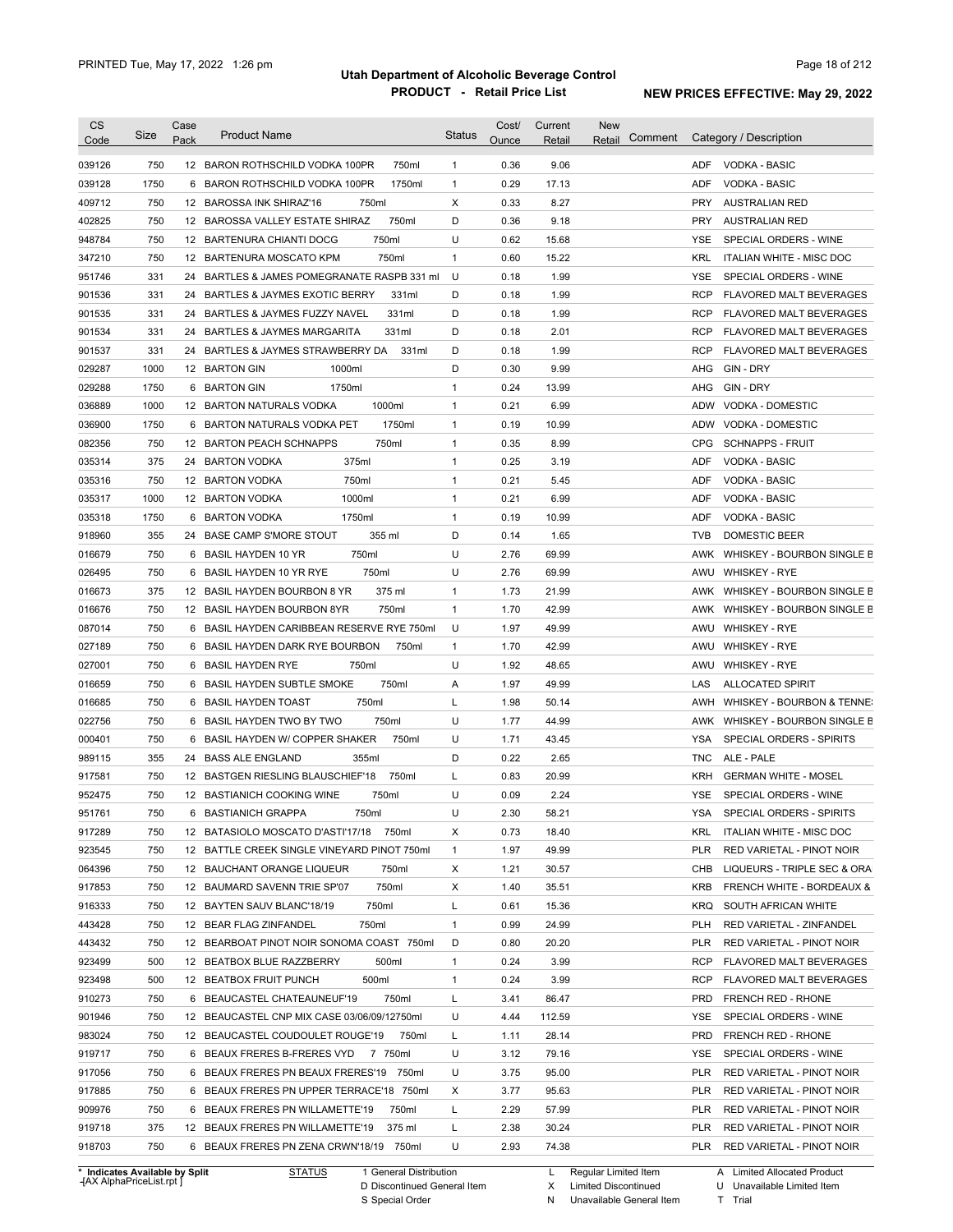| Code                                                                                             | Size       | Case | <b>Product Name</b>                                                      | <b>Status</b> | Cost/        | Current        | <b>New</b> | Comment        |            | Category / Description                                               |
|--------------------------------------------------------------------------------------------------|------------|------|--------------------------------------------------------------------------|---------------|--------------|----------------|------------|----------------|------------|----------------------------------------------------------------------|
|                                                                                                  |            | Pack |                                                                          |               | Ounce        | Retail         | Retail     |                |            |                                                                      |
| 900451                                                                                           | 750        |      | 12 BECHTOLD PINOT GRIS SILBERBERG<br>750ml                               | U             | 1.11         | 28.27          |            |                | <b>YSE</b> | SPECIAL ORDERS - WINE                                                |
| 917762                                                                                           | 750        |      | 750ml<br>6 BECKMEN GRENACHE PURMT'14/15                                  | X             | 1.04         | 26.46          |            |                | PLL        | RED VARIETAL - GRENACHE                                              |
| 914603                                                                                           | 750        |      | 750ml<br>12 BECKMEN SAUV BL STA YNEZ EST'16                              | X             | 0.36         | 9.18           |            |                | KKD        | WHITE VARIETAL - SAUVIGNON                                           |
| 904130                                                                                           | 750        |      | 750ml<br>6 BECKMEN SYRAH BLOCK 6 PUR MT'13                               | X             | 1.97         | 49.99          |            |                | PLJ        | RED VARIETAL - SYRAH, PETITE                                         |
| 989235                                                                                           | 355        |      | 355ml<br>24 BECKS LIGHT BEER GERMANY                                     | D             | 0.14         | 1.65           |            |                | THE        | <b>LAGER - PILSENER</b>                                              |
| 989236                                                                                           | 650        |      | 650ml<br>15 BECKS LIGHT BEER GERMANY                                     | D             | 0.17         | 3.74           |            |                | THE        | <b>LAGER - PILSENER</b>                                              |
| 989234                                                                                           | 355        |      | 355ml<br>24 BECKS OKTOBERFEST'12                                         | X             | 0.15         | 1.84           |            |                | THJ        | LAGER - OKTOBERFEST                                                  |
| 946645                                                                                           | 750        |      | 750ml<br>12 BEDROCK GRIFFINS LAIR SYRAH                                  | U             | 1.78         | 45.12          |            |                | <b>YSE</b> | SPECIAL ORDERS - WINE                                                |
| 917795                                                                                           | 750        |      | 12 BEDROCK HEIRLOOM SONOMA RED'8/9 750ml                                 | U             | 0.96         | 24.43          |            |                | <b>PFP</b> | RED GENERIC - RED TABLE & P                                          |
| 948438                                                                                           | 750        |      | 750ml<br>12 BEDROCK HERITAGE SONOMA                                      | Х             | 1.66         | 42.14          |            |                | <b>YSE</b> | SPECIAL ORDERS - WINE                                                |
| 948397                                                                                           | 750        |      | 750ml<br>12 BEDROCK HERITAGE SONOMA                                      | X             | 1.66         | 42.14          |            |                | YSE        | SPECIAL ORDERS - WINE                                                |
| 951586                                                                                           | 750        |      | 750ml<br>12 BEDROCK HERITAGE SONOMA                                      | X             | 2.10         | 53.17          |            |                | YSE        | SPECIAL ORDERS - WINE                                                |
| 909609                                                                                           | 750        |      | 750ml<br>12 BEDROCK LORENZO'S HEIRLOMM RED                               | U             | 1.54         | 39.16          |            |                | <b>YSE</b> | SPECIAL ORDERS - WINE                                                |
| 917796                                                                                           | 750        |      | 750ml<br>12 BEDROCK ODE TO LULU ROSE'09                                  | X             | 0.72         | 18.35          |            |                | <b>MPQ</b> | ROSE WINE - VARIETAL & VIN G                                         |
| 920655                                                                                           | 750        |      | 12 BEDROCK PAGANI HERITAGE RED'16/17 750ml                               | X             | 1.66         | 42.04          |            |                | PLU        | <b>RED VARIETAL - MISC</b>                                           |
| 919576                                                                                           | 750        |      | 12 BEDROCK PAGANI RANCHHEIRLOOM R<br>750ml                               | U             | 1.66         | 42.14          |            |                | YSE        | SPECIAL ORDERS - WINE                                                |
| 919254                                                                                           | 750        |      | 12 BEDROCK SONOMA OV ZIN'19/20<br>750ml                                  | L             | 0.79         | 19.99          |            |                | <b>PLH</b> | RED VARIETAL - ZINFANDEL                                             |
| 028086                                                                                           | 750        |      | <b>12 BEEFEATER GIN</b><br>750ml                                         | 1             | 0.79         | 22.99          |            | 19.99 SPA ON   | AHG        | <b>GIN DRY</b>                                                       |
| 028088                                                                                           | 1750       |      | 1750ml<br>6 BEEFEATER GIN                                                | $\mathbf{1}$  | 0.76         | 44.99          |            |                | AHG        | GIN - DRY                                                            |
| 001855                                                                                           | 1750       | 6    | 1750 ml<br>BEEFEATER GIN W/POURER                                        | U             | 0.76         | 44.99          |            |                | YGA        | <b>GIFT SETS - SPIRITS</b>                                           |
| 029326                                                                                           | 750        |      | 750ml<br>12 BEEHIVE GIN BARREL RES                                       | 1             | 1.54         | 34.99          | 38.99      | <b>SPA OFF</b> | AHG        | <b>GIN-DRY</b>                                                       |
| 030666                                                                                           | 750        |      | 750ml<br><b>12 BEEHIVE JACK RABBIT GIN</b>                               | 1             | 0.99         | 28.99          |            | 24.99 SPA ON   | AHG        | GIN DRY                                                              |
| 902708                                                                                           | 375        |      | 375 ml<br>12 BEEHIVE JACK RABBIT GIN                                     | $\mathbf{1}$  | 1.34         | 16.99          |            |                | AHG        | GIN - DRY                                                            |
| 036585                                                                                           | 1000       |      | 1000 ml<br>6 BEEHIVE ORGANIC VODKA                                       | $\mathbf{1}$  | 0.86         | 28.99          |            |                | <b>ADW</b> | VODKA - DOMESTIC                                                     |
| 947055                                                                                           | 500        |      | 500ml<br>12 BEER HERE HOPTICULUS                                         | U             | 0.64         | 10.83          |            |                | <b>YST</b> | SPECIAL ORDERS - BEER                                                |
| 947056                                                                                           | 500        |      | 500ml<br>12 BEER HERE KREMLIN C RUDE                                     | U             | 0.71         | 11.92          |            |                | YST        | SPECIAL ORDERS - BEER                                                |
| 947058                                                                                           | 500        |      | 500ml<br>12 BEER HERE RYE HOPPER                                         | U             | 0.60         | 10.12          |            |                | <b>YST</b> | SPECIAL ORDERS - BEER                                                |
| 947057                                                                                           | 500        | 20   | <b>BEER HERE SOD</b><br>500ml                                            | U             | 0.52         | 8.75           |            |                | <b>YST</b> | SPECIAL ORDERS - BEER                                                |
| 919091                                                                                           | 750        |      | 12 BEI SIT LA TURNA BARBERA D'ASTI'12 750ml                              | X             | 0.40         | 10.12          |            |                | <b>PRJ</b> | <b>ITALIAN RED - PIEDMONT</b>                                        |
| 989054                                                                                           | 355        | 24   | BELCHING BEAVER HONEY BLONDE ALE 355 ml                                  | $\mathbf{1}$  | 0.18         | 2.15           |            |                | <b>TNC</b> | ALE - PALE                                                           |
| 989664                                                                                           | 355        | 24   | BELCHING BEAVER PB MILK STOUT<br>355 ml                                  | $\mathbf{1}$  | 0.24         | 2.85           |            |                | <b>TNP</b> | ALE - HEAVY, PORTER, STOUT                                           |
| 989446                                                                                           | 473        | 24   | BELCHING BEAVER PHANTOM BRIDE IPA 473 ml                                 | $\mathbf{1}$  | 0.18         | 2.85           |            |                | <b>TNF</b> | ALE - BITTER & ESB                                                   |
| 919015                                                                                           | 440        |      | 440ml<br>24 BELHAVEN SCOTTISH ALE CANS                                   | D             | 0.23         | 3.35           |            |                | <b>TVP</b> | IMPORTED BEER - UNITED KING                                          |
| 348234                                                                                           | 1500       |      | 1500ml<br>6 BELLA SERA MOSCATO                                           | D             | 0.35         | 17.99          |            |                | <b>YSE</b> | SPECIAL ORDERS - WINE                                                |
| 348200                                                                                           | 750        |      | 12 BELLA SERA PINOT GRIGIO<br>750ml                                      | 1             | 0.35         | 11.99          |            | 8.99 SPA ON    | KRK        | <b>ITALIAN WHITE - PINOT GRIGIO</b>                                  |
| 348205                                                                                           | 1500       |      | 6 BELLA SERA PINOT GRIGIO<br>1500ml                                      | 1             | 0.35         | 14.99          |            | 17.99 SPA OFF  |            | KRK ITALIAN WHITE - PINOT GRIGIO                                     |
| 443958                                                                                           | 750        |      | 6 BELLA UNION CABERNET NAPA'18<br>750ml                                  | Α             | 3.29         | 83.51          |            |                | LAW        | ALLOCATED WINE                                                       |
|                                                                                                  | 375        |      | 12 BELLE DE BRILLET PEAR-USE 065962 375 ml                               | U             | 2.42         | 30.67          |            |                | <b>YSC</b> | SPECIAL ORDERS - LIQUEURS                                            |
|                                                                                                  |            |      |                                                                          | L             |              |                |            |                | CHE        | <b>LIQUEURS - FRUIT</b>                                              |
|                                                                                                  |            |      |                                                                          |               |              |                |            |                |            |                                                                      |
|                                                                                                  | 375        |      | 375ml<br>12 BELLE DE BRILLET POIRE LIQUEUR                               |               | 2.37         | 30.11          |            |                |            |                                                                      |
|                                                                                                  | 750        |      | 6 BELLE DE BRILLET POIRE LIQUEUR<br>750ml                                | х             | 2.26         | 57.35          |            |                | CHE        | LIQUEURS - FRUIT                                                     |
|                                                                                                  | 750        |      | 12 BELLE GLOS BLANC DE PN'18/19<br>750ml                                 | х             | 0.71         | 17.99          |            |                | <b>MPQ</b> | ROSE WINE - VARIETAL & VIN G                                         |
|                                                                                                  | 750        |      | 12 BELLE GLOS PINOT NOIR CLARK<br>750ml                                  | $\mathbf{1}$  | 2.17         | 54.99          |            |                | <b>PLR</b> | RED VARIETAL - PINOT NOIR                                            |
|                                                                                                  | 750        |      | 12 BELLE GLOS PN ALTURAS'17/18<br>750ml                                  | L             | 1.97         | 49.99          |            |                | <b>PLR</b> | RED VARIETAL - PINOT NOIR                                            |
|                                                                                                  | 750        |      | 750ml<br>12 BELLE GLOS PN DAIRYMAN17/18                                  | L             | 1.97         | 49.99          |            |                | <b>PLR</b> | RED VARIETAL - PINOT NOIR                                            |
|                                                                                                  | 750        |      | 6 BELLE MEADE BOURBON<br>750ml                                           | Τ             | 1.98         | 50.13          |            |                | AWH        | WHISKEY - BOURBON & TENNE:                                           |
|                                                                                                  | 750        |      | 750ml<br>6 BELUGA NOBLE VODKA                                            | х             | 1.41         | 35.87          |            |                | YSA        | SPECIAL ORDERS - SPIRITS                                             |
| 915900<br>065962<br>065961<br>915488<br>443939<br>914876<br>946848<br>016796<br>033715<br>033999 | 750        |      | 750ml<br>6 BELVEDERE BLOODY MARY                                         | х             | 1.20         | 30.31          |            |                | YSA        | SPECIAL ORDERS - SPIRITS                                             |
| 034082                                                                                           | 750        |      | 750ml<br>6 BELVEDERE INTENSE VODKA                                       | D             | 1.59         | 40.42          |            |                | ADF        | VODKA - BASIC                                                        |
| 034092                                                                                           | 750        |      | 6 BELVEDERE PINK GRAPEFRUIT VODKA 750ml                                  | D             | 0.66         | 16.74          |            |                | ADM        | VODKA - FLAVORED                                                     |
| 002381                                                                                           | 750        |      | 6 BELVEDERE PURE 6 W/ MARTINI VAP<br>750ml                               | U             | 1.20         | 30.31          |            |                | ADX        | VODKA - IMPORTED                                                     |
| 034155                                                                                           | 750        |      | 6 BELVEDERE VODKA<br>750ml                                               | $\mathbf{1}$  | 1.26         | 31.99          |            |                | ADF        | VODKA - BASIC                                                        |
| 034158                                                                                           | 1750       |      | 6 BELVEDERE VODKA<br>1750ml                                              | $\mathbf{1}$  | 1.01         | 59.99          |            |                | ADF        | VODKA - BASIC                                                        |
| 021480<br>064414                                                                                 | 750<br>375 |      | 750ml<br><b>12 BENCHMARK BOURBON NO 8</b><br>12 BENEDICTINE DOM<br>375ml | 1<br>L        | 0.39<br>1.73 | 12.99<br>21.99 |            | 9.99 SPA ON    | AWH<br>CHS | <b>WHISKEY - BOURBON &amp; TENNES</b><br>LIQUEURS - BITTERS & HERBAL |

**Case** [AX AlphaPriceList.rpt ]

D Discontinued General Item

S Special Order

X Limited Discontinued

N Unavailable General Item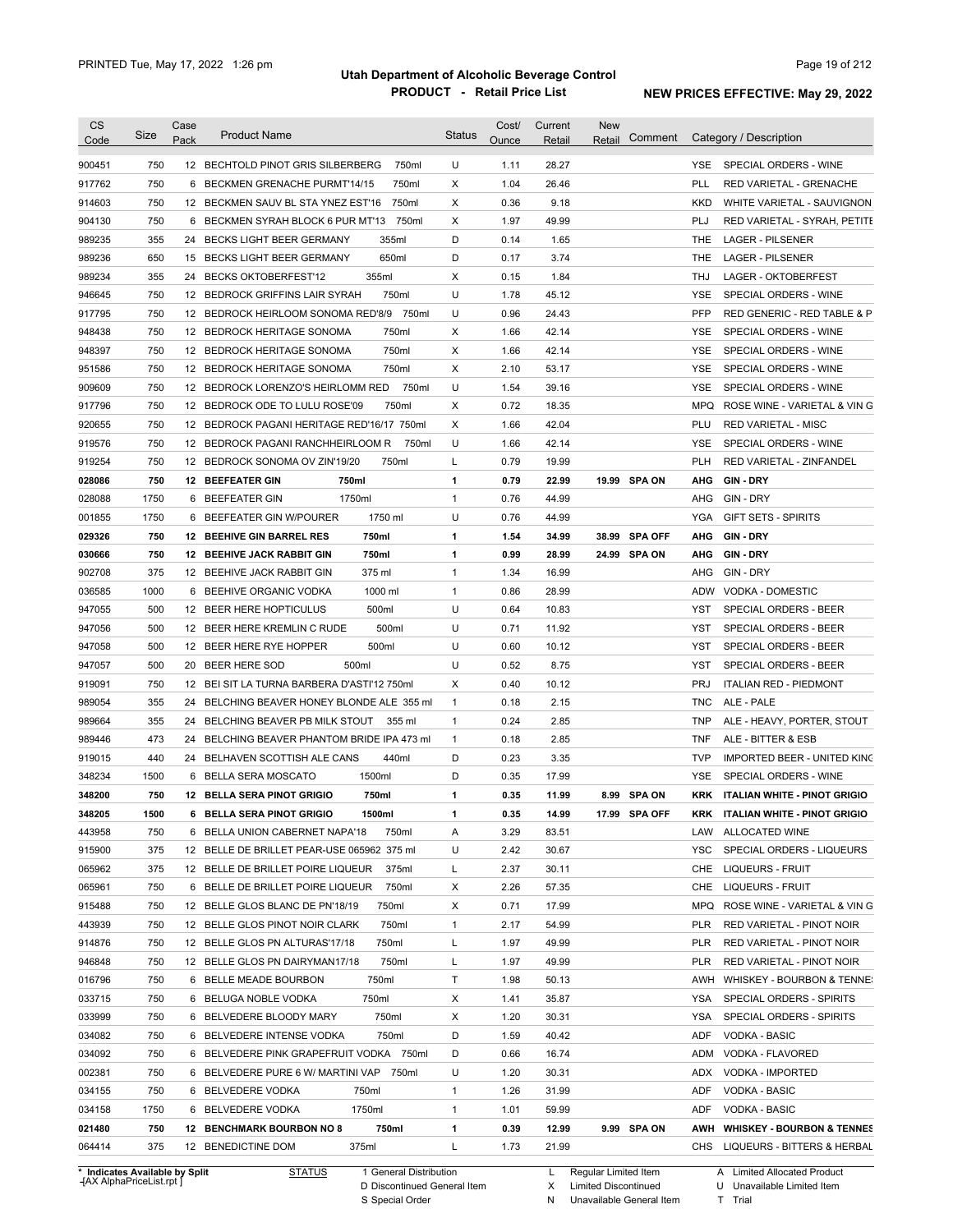| <b>CS</b><br>Code                        | Size | Case<br>Pack | <b>Product Name</b>                            | <b>Status</b> | Cost/<br>Ounce | Current<br>Retail | <b>New</b><br>Retail | Comment        |            | Category / Description                 |
|------------------------------------------|------|--------------|------------------------------------------------|---------------|----------------|-------------------|----------------------|----------------|------------|----------------------------------------|
| 010530                                   | 750  |              | 6 BENJAMIN CHAPMAN CANADIAN<br>750ml           | 1             | 1.77           | 49.99             |                      | 44.99 SPA ON   | AWB        | <b>WHISKEY - CANADIAN</b>              |
| 916585                                   | 750  |              | 750ml<br>12 BENMARCO EXPRESIVO'12/13           | X             | 0.65           | 16.36             |                      |                | <b>PRV</b> | ARGENTINE RED - OTHER                  |
| 916216                                   | 750  |              | 750ml<br>12 BENMARCO MALBEC'19                 | L             | 0.79           | 20.03             |                      |                | PRU        | ARGENTINE RED - MALBEC                 |
| 004406                                   | 750  |              | 750ml<br>6 BENRIACH SINGLE MALT 10 YR          | D             | 1.38           | 35.10             |                      |                | AWS        | WHISKY - SCOTCH SINGLE MAL             |
| 004450                                   | 750  |              | 750ml<br>6 BENRIACH SMOKEY 12YR                | Α             | 3.08           | 77.99             |                      |                | LAS        | <b>ALLOCATED SPIRIT</b>                |
| 915196                                   | 750  |              | 750ml<br>12 BENTON LANE PINOT GRIS'16/17       | X             | 0.79           | 20.06             |                      |                | KKH        | WHITE VARIETAL - PINOT GRIS            |
| 915455                                   | 750  |              | 750ml<br>12 BENTON LANE PINOT NOIR'14/15       | х             | 0.62           | 15.70             |                      |                | PLR        | RED VARIETAL - PINOT NOIR              |
| 915891                                   | 750  |              | 750ml<br>6 BENTON LANE PN FIRSTCLASS'08        | х             | 2.20           | 55.80             |                      |                | PLR        | RED VARIETAL - PINOT NOIR              |
| 444065                                   | 750  |              | 750ml<br>12 BENZIGER MERLOT'17/18              | X             | 0.59           | 14.99             |                      |                | <b>PLF</b> | <b>RED VARIETAL - MERLOT</b>           |
| 064446                                   | 750  |              | 12 BERENTZEN APFEL LIQ<br>750ml                | U             | 0.75           | 19.14             |                      |                | <b>YSC</b> | SPECIAL ORDERS - LIQUEURS              |
| 916319                                   | 750  |              | 750ml<br>12 BERGEVIN LANE CABERNET'11/12       | X             | 1.20           | 30.31             |                      |                | <b>PLB</b> | RED VARIETAL - CABERNET                |
| 949468                                   | 750  |              | 12 BERGSTROM PINOT CUMBERLND RSV'19 750ml      | L             | 1.74           | 44.07             |                      |                | <b>PLR</b> | RED VARIETAL - PINOT NOIR              |
| 917656                                   | 750  |              | 6 BERGSTROM PINOT NOIR SHEA'17/18<br>750ml     | L             | 3.59           | 91.11             |                      |                | <b>PLR</b> | RED VARIETAL - PINOT NOIR              |
| 918518                                   | 750  |              | 6 BERGSTROM PINOT NOIRLE PRE'13<br>750ml       | X             | 2.48           | 62.86             |                      |                | <b>PLR</b> | RED VARIETAL - PINOT NOIR              |
| 916563                                   | 750  |              | 12 BERGSTROM PN CUMBERL RES'06/07<br>750ml     | X             | 1.80           | 45.60             |                      |                | <b>PLR</b> | RED VARIETAL - PINOT NOIR              |
| 444047                                   | 750  |              | 12 BERINGER BOURBON BARREL AGED CAB 750ml      | 1             | 0.71           | 14.99             |                      | 17.99 SPA OFF  | <b>PLB</b> | <b>RED VARIETAL - CABERNET</b>         |
| 445800                                   | 750  |              | 12 BERINGER CAB KNIGHTS VLY'17/18<br>750ml     | Г             | 1.18           | 29.99             |                      |                | <b>PLB</b> | RED VARIETAL - CABERNET                |
|                                          | 750  |              | 750ml<br>12 BERINGER CABERNET FOUNDERS         | $\mathbf{1}$  | 0.47           | 11.99             |                      |                | <b>PLB</b> | RED VARIETAL - CABERNET                |
| 444105<br>445605                         | 750  |              | 6 BERINGER CABERNET RESERVE '15                | Г             | 6.76           |                   |                      |                | <b>PLB</b> |                                        |
|                                          |      |              | 750ml                                          |               |                | 171.47            |                      |                |            | RED VARIETAL - CABERNET                |
| 445816                                   | 750  |              | 750ml<br><b>12 BERINGER CABERNET SAUVIGNON</b> | 1             | 0.24           | 7.99              |                      | 5.99 SPA ON    | PLB        | <b>RED VARIETAL - CABERNET</b>         |
| 547970                                   | 750  |              | 750ml<br>12 BERINGER CHARD RESERVE'17          | х             | 0.98           | 24.84             |                      |                | <b>KKB</b> | WHITE VARIETAL - CHARDONN/             |
| 546600                                   | 750  |              | 12 BERINGER CHARD SBRAGIA RES'07<br>750ml      | X             | 1.52           | 38.48             |                      |                | <b>KKB</b> | WHITE VARIETAL - CHARDONN/             |
| 548200                                   | 750  |              | 750ml<br>12 BERINGER CHARDONNAY FOUNDERS       | $\mathbf{1}$  | 0.47           | 11.99             |                      |                | <b>KKB</b> | WHITE VARIETAL - CHARDONN/             |
| 546575                                   | 750  |              | 750ml<br><b>12 BERINGER CHARDONNAY NAPA</b>    | 1             | 0.91           | 20.99             | 22.99                | <b>SPA OFF</b> | KKB        | <b>WHITE VARIETAL - CHARDONNA</b>      |
| 547930                                   | 750  |              | 750ml<br><b>12 BERINGER CHENIN BLANC</b>       | 1             | 0.32           | 4.99              | 7.99                 | <b>SPA OFF</b> | <b>KKP</b> | <b>WHITE VARIETAL - CHENIN BLAI</b>    |
| 546530                                   | 750  |              | 12 BERINGER KNIGHTS VAL BLANC'10<br>750ml      | х             | 0.64           | 16.16             |                      |                | <b>KKD</b> | WHITE VARIETAL - SAUVIGNON             |
| 919611                                   | 750  |              | 12 BERINGER KNIGHTS VLY RED BLEND<br>750ml     | U             | 1.12           | 28.44             |                      |                | YSE        | SPECIAL ORDERS - WINE                  |
| 445801                                   | 750  |              | 6 BERINGER KV CULINARY COLLECTION<br>750ml     | U             | 0.95           | 24.13             |                      |                | YSE        | SPECIAL ORDERS - WINE                  |
| 548560                                   | 750  |              | 12 BERINGER MAIN & VINE CHARDONNAY<br>750ml    | 1             | 0.24           | 7.99              |                      | 5.99 SPA ON    | <b>KKB</b> | <b>WHITE VARIETAL - CHARDONNA</b>      |
| 444110                                   | 750  |              | 750ml<br>12 BERINGER MERLOT FOUNDERS           | $\mathbf{1}$  | 0.47           | 11.99             |                      |                | PLF        | RED VARIETAL - MERLOT                  |
| 444140                                   | 750  |              | 750ml<br>12 BERINGER MERLOT NAPA'14/15         | X             | 0.75           | 18.99             |                      |                | <b>PLF</b> | <b>RED VARIETAL - MERLOT</b>           |
| 403736                                   | 750  |              | <b>12 BERINGER MOSCATO</b><br>750ml            | 1             | 0.32           | 4.99              |                      | 7.99 SPA OFF   | KKT        | <b>WHITE VARIETAL - MUSCAT &amp; M</b> |
| 909818                                   | 750  |              | 750ml<br>12 BERINGER MOSCATO-USE 403736        | U             | 0.32           | 8.15              |                      |                | YSE        | SPECIAL ORDERS - WINE                  |
| 546436                                   | 750  |              | <b>12 BERINGER PINOT GRIGIO</b><br>750ml       | 1             | 0.32           | 4.99              |                      | 7.99 SPA OFF   | KKH        | <b>WHITE VARIETAL - PINOT GRIS</b>     |
| 444115                                   | 750  |              | 12 BERINGER PINOT NOIR FOUNDERS<br>750ml       | 1             | 0.47           | 11.99             |                      |                | <b>PLR</b> | RED VARIETAL - PINOT NOIR              |
| 548550                                   | 750  |              | 12 BERINGER SAUV BLANC NAPA'13/14<br>750ml     | х             | 0.56           | 14.14             |                      |                | KKD        | WHITE VARIETAL - SAUVIGNON             |
| 769050                                   | 750  |              | 12 BERINGER SPARK WHITE ZIN'15<br>750ml        | х             | 0.21           | 5.45              |                      |                | <b>IHS</b> | SPARKLING WINE - BLANC DE N            |
| 643030                                   | 750  |              | <b>12 BERINGER WHITE MERLOT</b><br>750ml       | 1             | 0.24           | 7.99              |                      | 5.99 SPA ON    | MHU        | <b>BLUSH WINE - MISC</b>               |
| 643041                                   | 1500 |              | 1500ml<br>6 BERINGER WHITE ZINFANDEL           | 1             | 0.30           | 10.99             |                      | 14.99 SPA OFF  | MHJ        | <b>BLUSH WINE - WHITE ZINFANDE</b>     |
| 643050                                   | 750  |              | 12 BERINGER WHITE ZINFANDEL CALIFORN 750ml     | 1             | 0.32           | 4.99              |                      | 7.99 SPA OFF   | MHJ        | <b>BLUSH WINE - WHITE ZINFANDE</b>     |
| 643045                                   | 750  |              | 12 BERINGER WHITE ZINFANDEL-CHARD<br>750ml     | 1             | 0.24           | 7.99              |                      | 5.99 SPA ON    | MHJ        | <b>BLUSH WINE - WHITE ZINFANDE</b>     |
| 953459                                   | 750  |              | 12 BERNABELEVA CMNO DE NAVAHERREROS'1 750ml L  |               | 0.64           | 16.25             |                      |                | <b>PRP</b> | SPANISH RED - MISC                     |
| 909282                                   | 750  |              | 12 BERNARD BAUDRY CHINON RED<br>750ml          | U             | 0.86           | 21.75             |                      |                | YSE        | SPECIAL ORDERS - WINE                  |
| 917312                                   | 750  |              | 12 BERNARD GRIFFIN RIESLING '14/15<br>750ml    | х             | 0.20           | 5.09              |                      |                | KKR        | WHITE VARIETAL - RIESLING              |
| 915444                                   | 750  |              | 12 BERNARDUS SAUVIGNON BL'05<br>750ml          | х             | 0.38           | 9.69              |                      |                | <b>KKD</b> | WHITE VARIETAL - SAUVIGNON             |
| 909162                                   | 750  |              | 6 BERNHEIM ORGINAL WHEAT WHISKEY 750ml         | х             | 1.18           | 29.99             |                      |                | AWH        | WHISKEY - BOURBON & TENNE:             |
| 916344                                   | 750  |              | 750ml<br>12 BERROJA BERROIA CHACOLI'09         | х             | 0.65           | 16.59             |                      |                | <b>KRN</b> | <b>SPANISH WHITE</b>                   |
| 906373                                   | 750  |              | 750ml<br>6 BERTAGNOLLI GRAPPA DI MOSCATO       | U             | 1.69           | 42.78             |                      |                | YSE        | SPECIAL ORDERS - WINE                  |
| 947867                                   | 750  |              | 1 BERTANI AMARONE 64<br>750ml                  | U             | 21.33          | 540.98            |                      |                | YSE        | SPECIAL ORDERS - WINE                  |
| 947868                                   | 750  |              | 750ml<br>1 BERTANI AMARONE 70                  | U             | 35.27          | 894.42            |                      |                | YSE        | SPECIAL ORDERS - WINE                  |
| 947869                                   | 750  |              | 750ml<br>1 BERTANI AMARONE 71                  | U             | 27.86          | 706.42            |                      |                | YSE        | SPECIAL ORDERS - WINE                  |
| 947870                                   | 750  |              | 1 BERTANI AMARONE 78<br>750ml                  | U             | 33.27          | 843.66            |                      |                | YSE        | SPECIAL ORDERS - WINE                  |
| 951450                                   | 750  |              | 12 BERTRAND COTE DES ROSES ROSE<br>750ml       | L             | 0.71           | 18.12             |                      |                | MPX        | ROSE WINE - IMPORTED                   |
|                                          | 750  |              | 12 BETHEL HEIGHTS PINOT GRIS'07<br>750ml       | х             | 0.68           | 17.30             |                      |                |            | KKH WHITE VARIETAL - PINOT GRIS        |
| 915354<br>* Indicates Available by Split |      |              | 1 General Distribution<br><b>STATUS</b>        |               |                | $\mathsf{L}$      | Regular Limited Item |                |            | A Limited Allocated Product            |

**Case** [AX AlphaPriceList.rpt ]

D Discontinued General Item S Special Order

Regular Limited Item

X

Limited Discontinued

N Unavailable General Item

U Unavailable Limited Item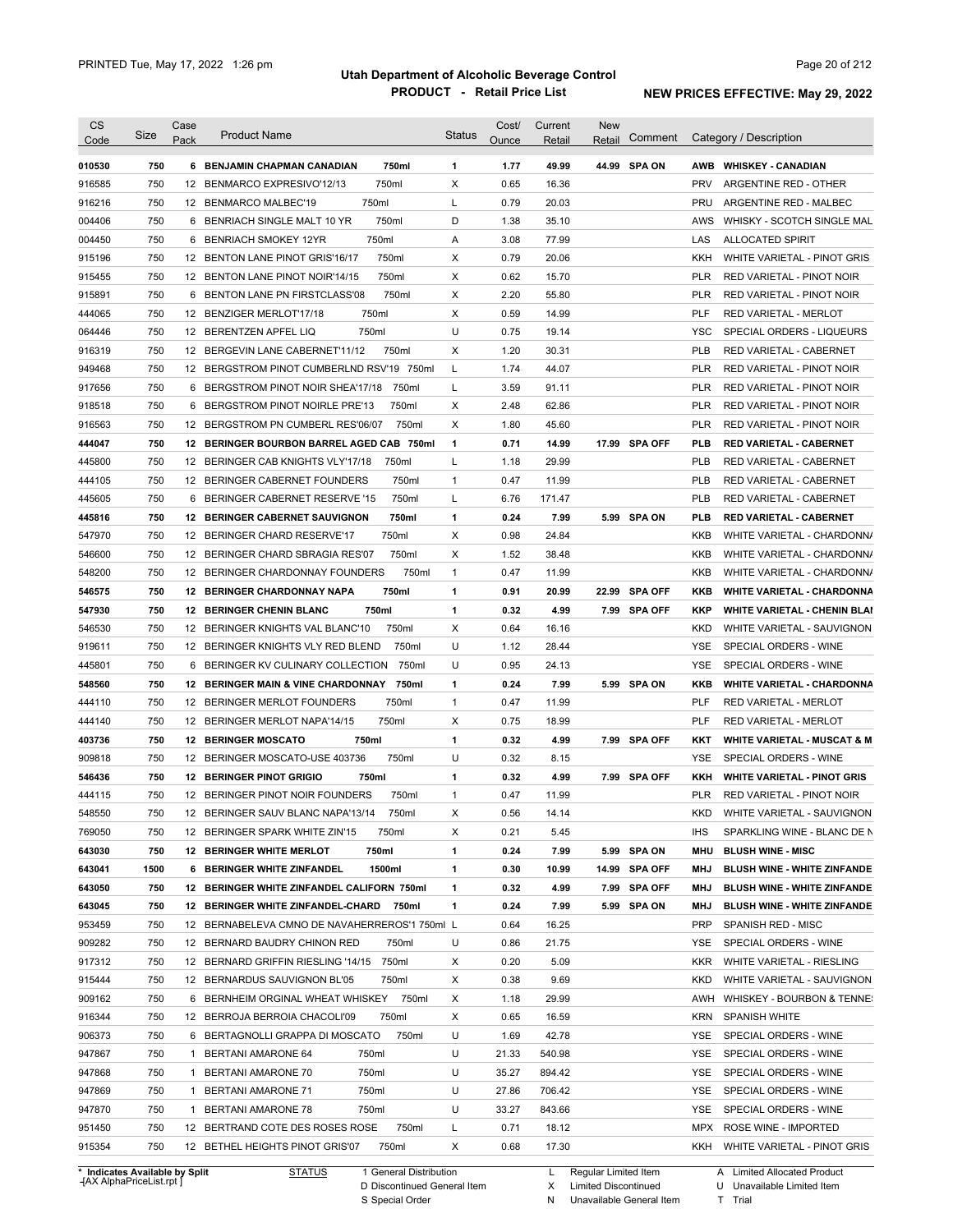| Code                                                                                                                                                                   | Size | Case<br>Pack | <b>Product Name</b>                                                           | <b>Status</b>     | Cost/<br>Ounce | Current<br>Retail | <b>New</b><br>Comment<br>Retail |                          | Category / Description                                     |
|------------------------------------------------------------------------------------------------------------------------------------------------------------------------|------|--------------|-------------------------------------------------------------------------------|-------------------|----------------|-------------------|---------------------------------|--------------------------|------------------------------------------------------------|
| 916377                                                                                                                                                                 | 750  |              | 12 BEYTEN BEYOND SAUV BLANC'20<br>750ml                                       | L                 | 0.36           | 9.23              |                                 | KRQ.                     | SOUTH AFRICAN WHITE                                        |
| 913387                                                                                                                                                                 | 750  |              | 12 BIALE BASIC BLACK '16<br>750ml                                             | X                 | 1.06           | 26.98             |                                 | <b>PLD</b>               | RED VARIETAL - MERITAGE                                    |
| 913657                                                                                                                                                                 | 750  |              | 12 BIALE ROYAL PUNISHERS PT SYRH'16 750ml                                     | х                 | 0.98           | 24.82             |                                 | PLJ                      | RED VARIETAL - SYRAH, PETITE                               |
| 950313                                                                                                                                                                 | 750  |              | 750ml<br>12 BIALE ZIN BLACK CHICKEN'18                                        | U                 | 1.93           | 48.84             |                                 | <b>PLH</b>               | RED VARIETAL - ZINFANDEL                                   |
| 909355                                                                                                                                                                 | 750  |              | 12 BIBI GRAETZ CASAMATTA BIANCO NV<br>750ml                                   | х                 | 0.26           | 6.51              |                                 | <b>KRL</b>               | ITALIAN WHITE - MISC DOC                                   |
| 920307                                                                                                                                                                 | 750  |              | 6 BIBI GRAETZ SOFFOCONE DI VINCIG 0 750ml                                     | U                 | 1.62           | 41.10             |                                 | <b>YSE</b>               | SPECIAL ORDERS - WINE                                      |
| 905152                                                                                                                                                                 | 750  |              | 750ml<br>12 BICHI ROSA                                                        | U                 | 1.18           | 29.93             |                                 | <b>PRN</b>               | SPANISH RED - RIOJA                                        |
| 918589                                                                                                                                                                 | 750  |              | 12 BICHOT BOURGOGNE BLANC VV'20<br>750ml                                      | L                 | 1.18           | 29.99             |                                 | <b>KRA</b>               | FRENCH WHITE - BURGUNDY                                    |
| 948721                                                                                                                                                                 | 750  |              | 12 BICHOT CHABLIS DOM LONG'17/18<br>750ml                                     | L                 | 1.02           | 25.99             |                                 | <b>KRA</b>               | FRENCH WHITE - BURGUNDY                                    |
| 923571                                                                                                                                                                 | 750  |              | 6 BICHOT CHASSAGNE MONT BLANC<br>750ml                                        | Г                 | 3.94           | 99.99             |                                 | <b>KRA</b>               | FRENCH WHITE - BURGUNDY                                    |
| 918762                                                                                                                                                                 | 750  | 6            | BICHOT CREMANT DE BOURG BRUT ROSÉ 750ml                                       | Х                 | 0.49           | 12.53             |                                 | IPH                      | SPARKLING WINE - FRENCH & C                                |
| 918535                                                                                                                                                                 | 750  | 6            | BICHOT GRIS NUITS ST GEORGE'12<br>750ml                                       | X                 | 4.65           | 117.88            |                                 | <b>PRB</b>               | <b>FRENCH RED - BURGUNDY</b>                               |
| 948662                                                                                                                                                                 | 750  |              | 12 BICHOT MACON VILLAGES CHARD'17/18 750ml                                    | $\mathbf{1}$      | 0.63           | 15.99             |                                 | <b>KRA</b>               | FRENCH WHITE - BURGUNDY                                    |
| 949550                                                                                                                                                                 | 750  |              | 12 BICHOT PN SECRET DE FAMILLE'15/17 750ml                                    | Г                 | 1.34           | 33.99             |                                 | <b>PRB</b>               | FRENCH RED - BURGUNDY                                      |
| 918534                                                                                                                                                                 | 750  |              | 12 BICHOT PN VIELLES VGNS'17/18<br>750ml                                      | L                 | 1.18           | 29.99             |                                 | <b>PRB</b>               | FRENCH RED - BURGUNDY                                      |
| 918533                                                                                                                                                                 | 750  |              | 6 BICHOT SVGNY LES BEAUNE 1ER CRU'14 750ml                                    | L                 | 2.80           | 70.99             |                                 | <b>PRB</b>               | FRENCH RED - BURGUNDY                                      |
| 902239                                                                                                                                                                 | 750  |              | 12 BIEN NACIDO SYRAH WELL BORN CUVEE 750ml                                    | U                 | 0.83           | 21.06             |                                 | <b>YSE</b>               | SPECIAL ORDERS - WINE                                      |
| 902863                                                                                                                                                                 | 355  |              | 24 BIG B'S LAZY DAZE HARD CIDER LEMO 355 ml                                   | D                 | 0.19           | 2.33              |                                 | GLM                      | CIDER - FLAVORED                                           |
| 029394                                                                                                                                                                 | 750  | 6            | 750ml<br>BIG GIN BOURBON BARREL GIN                                           | D                 | 1.14           | 28.99             |                                 | AHW                      | <b>GIN - DOMESTIC</b>                                      |
| 029392                                                                                                                                                                 | 750  | 6            | 750ml<br>BIG GIN LONDON DRY GIN                                               | D                 | 0.98           | 24.95             |                                 | AHW                      | <b>GIN - DOMESTIC</b>                                      |
| 551225                                                                                                                                                                 | 750  |              | 12 BIG HOUSE BIRD MAN PINOT GRIGIO<br>750ml                                   | $\mathbf{1}$      | 0.39           | 9.99              |                                 | KKH                      | WHITE VARIETAL - PINOT GRIS                                |
| 551236                                                                                                                                                                 | 3000 |              | 6 BIG HOUSE BOOTLEGGER WHITE<br>3000 ml                                       | $\mathbf{1}$      | 0.24           | 23.99             |                                 | <b>KFP</b>               | WHITE GENERIC - TABLE & PRC                                |
|                                                                                                                                                                        | 3000 |              | <b>6 BIG HOUSE CABERNET</b><br>3000ml                                         | 1                 | 0.24           | 21.99             | 23.99 SPA OFF                   | PLB                      |                                                            |
| 450121<br>442705                                                                                                                                                       | 3000 |              | 3 BIG HOUSE CARDINAL ZINFANDEL<br>3000ml                                      | D                 | 0.21           | 21.21             |                                 | <b>PLH</b>               | <b>RED VARIETAL - CABERNET</b><br>RED VARIETAL - ZINFANDEL |
|                                                                                                                                                                        |      |              | 3000ml                                                                        |                   |                |                   |                                 |                          |                                                            |
| 547109                                                                                                                                                                 | 3000 |              | <b>6 BIG HOUSE CHARDONNAY</b><br>750ml                                        | 1<br>$\mathbf{1}$ | 0.21<br>0.39   | 23.99<br>9.99     | 20.99<br>SPA ON                 | <b>KKB</b><br><b>PFP</b> | <b>WHITE VARIETAL - CHARDONNA</b>                          |
| 450130                                                                                                                                                                 | 750  |              | 12 BIG HOUSE PROHIBITION RED                                                  |                   |                |                   |                                 |                          | RED GENERIC - RED TABLE & P                                |
| 450123                                                                                                                                                                 | 3000 | 6            | <b>BIG HOUSE PROHIBITION RED</b><br>3000 ml<br>12 BIG HOUSE WHITE'09<br>750ml | 1<br>X            | 0.21<br>0.32   | 23.99             | 20.99<br>SPA ON                 | <b>PFP</b><br><b>KFP</b> | <b>RED GENERIC - RED TABLE &amp; PI</b>                    |
| 912659                                                                                                                                                                 | 750  |              |                                                                               |                   |                | 8.19              |                                 |                          | WHITE GENERIC - TABLE & PRC                                |
| 918494                                                                                                                                                                 | 355  |              | 355ml<br>24 BIG SKY IPA CANS                                                  | D                 | 0.18           | 2.17              |                                 | TNF                      | ALE - BITTER & ESB                                         |
| 916549                                                                                                                                                                 | 355  |              | 24 BIG SKY MOOSE DROOL CAN<br>355ml                                           | х                 | 0.16           | 1.90              |                                 | TNL                      | ALE - RED, AMBER, BROWN                                    |
| 951685                                                                                                                                                                 | 355  |              | 24 BIG SKY POWDERHOUND WINTER ALE 355 ml                                      | D                 | 0.18           | 2.17              |                                 | <b>YST</b>               | SPECIAL ORDERS - BEER                                      |
| 907309                                                                                                                                                                 | 355  |              | 24 BIG SKY SEASONAL BOTTLE<br>355 ml<br>24 BIG SKY SEASONAL CAN               | U                 | 0.16           | 1.90              |                                 | TNU                      | ALE - MISC & SEASONAL                                      |
| 916964                                                                                                                                                                 | 355  |              | 355 ml                                                                        | Χ                 | 0.16<br>1.19   | 1.90              |                                 | TNU                      | ALE - MISC & SEASONAL                                      |
| 917594                                                                                                                                                                 |      |              |                                                                               | х                 |                |                   |                                 |                          | RED VARIETAL - PINOT NOIR                                  |
|                                                                                                                                                                        | 750  |              | 750ml<br>12 BIGGIO HAMINA PINOT ANA'07/8                                      |                   |                | 30.25             |                                 | <b>PLR</b>               |                                                            |
|                                                                                                                                                                        | 750  |              | 12 BILBAINAS VINA ZACO RIOJA'16/17 750ml                                      | X                 | 0.30           | 7.56              |                                 | <b>PRN</b>               | SPANISH RED - RIOJA                                        |
|                                                                                                                                                                        | 750  |              | 12 BILLAUD SIMON CHABLIS1ER CRU VAILL 750ml                                   | U                 | 1.76           | 44.73             |                                 | YSE                      | SPECIAL ORDERS - WINE                                      |
|                                                                                                                                                                        | 750  |              | 6 BILLAUD-SIMON CHABLIS VAILLONS'19 750ml                                     | Г                 | 2.57           | 65.29             |                                 | <b>KRA</b>               | FRENCH WHITE - BURGUNDY                                    |
|                                                                                                                                                                        | 750  |              | 12 BILLECART-SALMON BLANC DE BLAN<br>750ml                                    | U                 | 3.81           | 96.75             |                                 | IHP                      | SPARKLING WINE - BRUT & BLA                                |
|                                                                                                                                                                        | 750  |              | 750ml<br>12 BILLECART-SALMON BRUT RESERVE                                     | U                 | 2.45           | 62.02             |                                 | IHP                      | SPARKLING WINE - BRUT & BLA                                |
|                                                                                                                                                                        | 375  |              | 12 BILLECART-SALMON BRUT ROSE<br>375ml                                        | L                 | 4.70           | 59.63             |                                 | <b>IHS</b>               | SPARKLING WINE - BLANC DE N                                |
|                                                                                                                                                                        | 750  |              | 12 BILLECART-SALMON BRUT ROSE<br>750ml                                        | L                 | 3.92           | 99.36             |                                 | <b>IHS</b>               | SPARKLING WINE - BLANC DE N                                |
|                                                                                                                                                                        | 750  |              | 6 BILLECART-SALMON CUV ELIS ROSE'0 750ml                                      | U                 | 8.58           | 217.58            |                                 | <b>IHS</b>               | SPARKLING WINE - BLANC DE N                                |
|                                                                                                                                                                        | 750  |              | 12 BILLECART-SALMON DEMI SEC<br>750ml                                         | х                 | 3.38           | 85.73             |                                 | IHI                      | SPARKLING WINE - SPUMANTE                                  |
|                                                                                                                                                                        | 750  |              | 12 BINDI COMPOSITION PN VICTORIA'12 750ml                                     | х                 | 2.23           | 56.56             |                                 | <b>PRY</b>               | <b>AUSTRALIAN RED</b>                                      |
|                                                                                                                                                                        | 750  |              | 12 BINYAMINA RES SAUV BLANC<br>750ml                                          | U                 | 1.01           | 25.55             |                                 | YSE                      | SPECIAL ORDERS - WINE                                      |
|                                                                                                                                                                        | 750  |              | 750ml<br>6 BIONDI SONTI BRUNELLO '01                                          | U                 | 6.19           | 157.09            |                                 | YSE                      | SPECIAL ORDERS - WINE                                      |
|                                                                                                                                                                        | 750  |              | 12 BIRD DOG BLACKBERRY W/ 2 SHOT GLASS750ml                                   | D                 | 0.79           | 19.99             |                                 | YGA                      | <b>GIFT SETS - SPIRITS</b>                                 |
|                                                                                                                                                                        | 750  |              | 12 BIRD DOG BLACKBERRY WHISKEY<br>750ml                                       | $\mathbf{1}$      | 0.91           | 22.99             |                                 | AWT                      | <b>WHISKEY - FLAVORED</b>                                  |
|                                                                                                                                                                        | 750  |              | 750ml<br>12 BIRD DOG BOURBON WHISKEY                                          | D                 | 0.76           | 19.20             |                                 |                          | AWH WHISKEY - BOURBON & TENNE:                             |
|                                                                                                                                                                        | 1750 |              | 6 BIRD DOG PEACH FLAVORED WHISKEY 1750ml                                      | $\mathbf{1}$      | 0.64           | 37.99             |                                 | AWT                      | <b>WHISKEY - FLAVORED</b>                                  |
| 917619<br>949141<br>918935<br>917508<br>917509<br>917512<br>917510<br>917511<br>917507<br>917946<br>948771<br>908863<br>101624<br>027475<br>016826<br>027746<br>027434 | 750  |              | 12 BIRD DOG PEACH WHISKEY<br>750ml                                            | $\mathbf{1}$      | 0.91           | 22.99             |                                 | AWT                      | <b>WHISKEY - FLAVORED</b>                                  |
| 101620                                                                                                                                                                 | 750  |              | 12 BIRD DOG PEACH WHISKEY W/ 2 SHOT GL750ml                                   | Τ                 | 0.79           | 19.99             |                                 | YGA                      | <b>GIFT SETS - SPIRITS</b>                                 |
| 026433                                                                                                                                                                 | 750  |              | 12 BIRD DOG PEANUT BUTTER<br>750ml                                            | $\mathbf{1}$      | 0.79           | 19.99             |                                 | AWT                      | <b>WHISKEY - FLAVORED</b>                                  |

**Case** [AX AlphaPriceList.rpt ]

D Discontinued General Item

S Special Order

X Limited Discontinued

N Unavailable General Item

U Unavailable Limited Item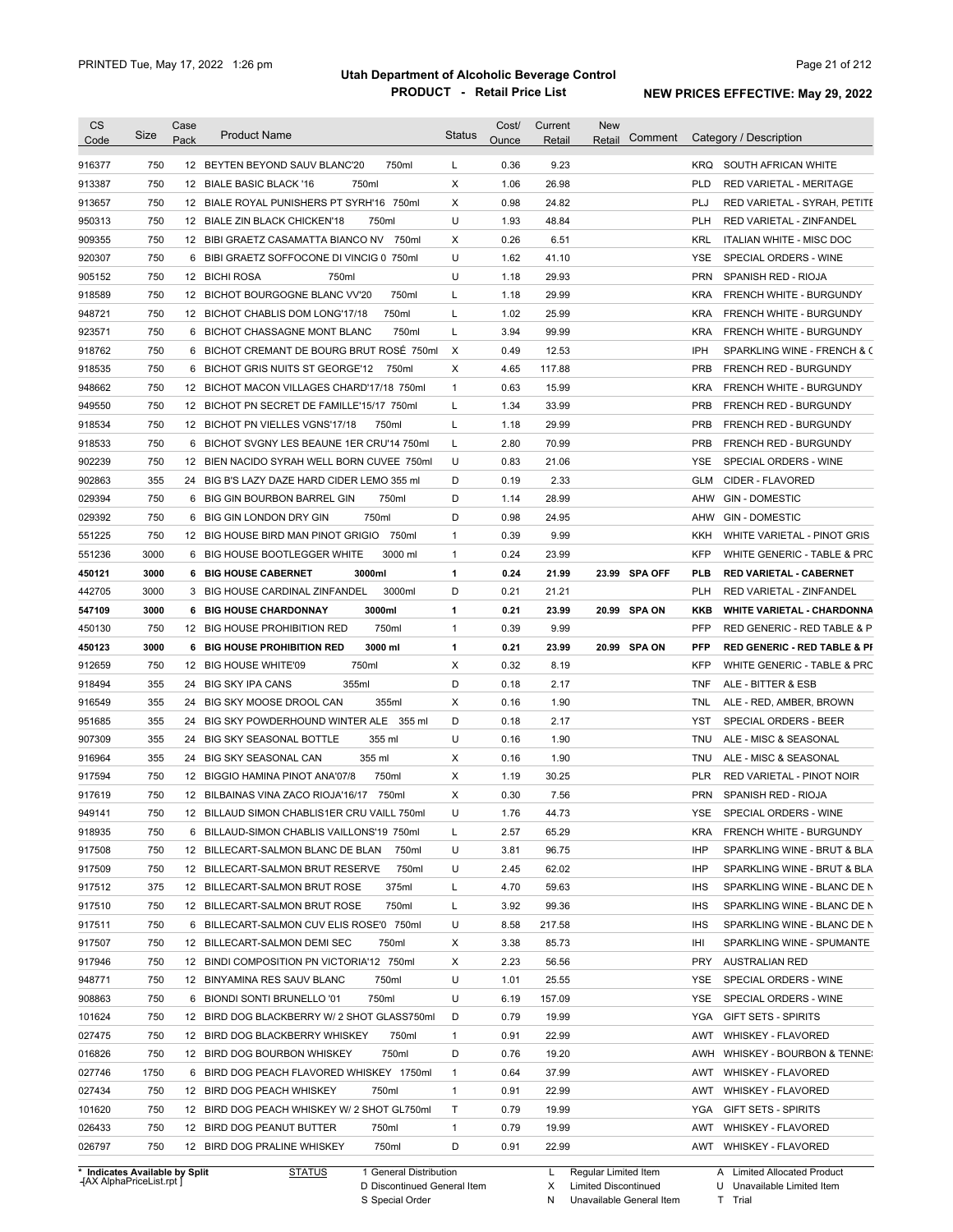|                                                                                                                                                    | Size        | Case | <b>Product Name</b>                                   |        | <b>Status</b>     | Cost/        | Current       | <b>New</b>    |               |                          |                                                |
|----------------------------------------------------------------------------------------------------------------------------------------------------|-------------|------|-------------------------------------------------------|--------|-------------------|--------------|---------------|---------------|---------------|--------------------------|------------------------------------------------|
| Code                                                                                                                                               |             | Pack |                                                       |        |                   | Ounce        | Retail        | Retail        | Comment       |                          | Category / Description                         |
| 026363                                                                                                                                             | 750         |      | 12 BIRD DOG SALTED CARAMEL                            | 750ml  | $\mathbf{1}$      | 0.79         | 19.99         |               |               | AWT                      | <b>WHISKEY - FLAVORED</b>                      |
| 016829                                                                                                                                             | 750         | 6    | BIRD DOG SMALL BATCH BOURBON                          | 750ml  | D                 | 0.85         | 21.60         |               |               | AWK                      | WHISKEY - BOURBON SINGLE B                     |
| 027921                                                                                                                                             | 750         | 12   | BIRD DOG STRAWBERRY WHISKEY                           | 750ml  | 1                 | 0.91         | 22.99         |               |               | AWT                      | <b>WHISKEY - FLAVORED</b>                      |
| 922618                                                                                                                                             | 330         | 24   | BIRRA DOLOMITI PILS BLOND LAGER                       | 330ml  | D                 | 0.21         | 2.38          |               |               | <b>TVL</b>               | <b>IMPORTED BEER - ITALY</b>                   |
| 918090                                                                                                                                             | 750         | 12   | BISHOP'S PEAK CAB PASO ROBL'16/17 750ml               |        | U                 | 0.83         | 20.99         |               |               | PLB                      | RED VARIETAL - CABERNET                        |
| 918089                                                                                                                                             | 750         | 12   | BISHOP'S PEAK PINOT NOIR'17/19                        | 750ml  | Χ                 | 0.83         | 20.99         |               |               | <b>PLR</b>               | RED VARIETAL - PINOT NOIR                      |
| 721780                                                                                                                                             | 750         |      | 12 BISOL PROSECCO BRUT JEIO                           | 750ml  | 1                 | 0.67         | 19.95         |               | 16.95 SPA ON  | IPI                      | <b>SPARKLING WINE - PROSECCO</b>               |
| 904826                                                                                                                                             | 750         | 12   | BISOL PROSECCO CREDE'14/15                            | 750ml  | Χ                 | 0.99         | 25.21         |               |               | IPI                      | SPARKLING WINE - PROSECCO                      |
| 900536                                                                                                                                             | 750         | 12   | 750ml<br><b>BISTUE CHARDONNAY</b>                     |        | Г                 | 0.79         | 19.99         |               |               | <b>KKB</b>               | WHITE VARIETAL - CHARDONN/                     |
| 948138                                                                                                                                             | 330         | 24   | <b>BITBURGER PILSNER BTLS</b>                         | 330ml  | U                 | 0.20         | 2.22          |               |               | <b>YST</b>               | SPECIAL ORDERS - BEER                          |
| 900538                                                                                                                                             | 750         |      | 750ml<br>12 BLACK BADGER RED                          |        | L                 | 0.67         | 17.07         |               |               | <b>PFP</b>               | RED GENERIC - RED TABLE & P                    |
| 402913                                                                                                                                             | 3000        |      | 3000ml<br>6 BLACK BOX CABERNET                        |        | $\mathbf{1}$      | 0.23         | 22.99         |               |               | <b>PLB</b>               | RED VARIETAL - CABERNET                        |
| 402914                                                                                                                                             | 500         |      | 12 BLACK BOX CABERNET SAUVIGNON                       | 500ml  | $\mathbf{1}$      | 0.30         | 5.06          |               |               | <b>PLB</b>               | RED VARIETAL - CABERNET                        |
| 547122                                                                                                                                             | 500         |      | 12 BLACK BOX CHARDONNAY                               | 500ml  | $\mathbf{1}$      | 0.30         | 5.06          |               |               | <b>KKB</b>               | WHITE VARIETAL - CHARDONN/                     |
| 547123                                                                                                                                             | 3000        |      | 6 BLACK BOX CHARDONNAY CALIFORNIA 3000ml              |        | $\mathbf{1}$      | 0.23         | 22.99         |               |               | KKB                      | WHITE VARIETAL - CHARDONN/                     |
|                                                                                                                                                    | 3000        |      | 3000ml                                                |        | 1                 | 0.19         | 22.99         |               | 18.99 SPA ON  |                          |                                                |
| 402908                                                                                                                                             |             |      | 6 BLACK BOX MALBEC<br>3000ml<br>6 BLACK BOX MERLOT    |        | 1                 | 0.23         |               |               |               | PRU                      | <b>ARGENTINE RED - MALBEC</b>                  |
| 444587                                                                                                                                             | 3000        |      |                                                       |        |                   |              | 18.99         |               | 22.99 SPA OFF | PLF                      | <b>RED VARIETAL - MERLOT</b>                   |
| 444570                                                                                                                                             | 3000        |      | 3000ml<br>6 BLACK BOX PINOT NOIR                      |        | 1                 | 0.19         | 22.99         |               | 18.99 SPA ON  | <b>PLR</b>               | <b>RED VARIETAL - PINOT NOIR</b>               |
| 444572                                                                                                                                             | 3000        | 6    | 3000 ml<br><b>BLACK BOX RED BLEND</b>                 |        | 1                 | 0.19         | 22.99         |               | 18.99 SPA ON  | <b>PFP</b>               | <b>RED GENERIC - RED TABLE &amp; PI</b>        |
| 547127                                                                                                                                             | 3000        | 6    | 3000ml<br><b>BLACK BOX RIESLING</b>                   |        | 1                 | 0.19         | 22.99         |               | 18.99 SPA ON  | KKR                      | <b>WHITE VARIETAL - RIESLING</b>               |
| 445891                                                                                                                                             | 3000        | 6    | <b>BLACK BOX ROSÉ</b><br>3000 ml                      |        | 1                 | 0.23         | 18.99         |               | 22.99 SPA OFF | <b>MPW</b>               | <b>ROSE WINE - DOMESTIC</b>                    |
| 087202                                                                                                                                             | 1750        |      | 1750ml<br>6 BLACK BOX TEQUILA                         |        | U                 | 0.41         | 24.13         |               |               | <b>APD</b>               | <b>TEQUILA - SILVER</b>                        |
| 036772                                                                                                                                             | 1750        |      | 1750 ml<br>6 BLACK BOX VODKA                          |        | U                 | 0.32         | 19.13         |               |               | <b>ADF</b>               | <b>VODKA - BASIC</b>                           |
| 011660                                                                                                                                             | 1750        |      | 1750ml<br>6 BLACK BOX WHISKEY                         |        | D                 | 0.22         | 12.96         |               |               | AWE                      | <b>WHISKEY - BLENDED</b>                       |
| 026936                                                                                                                                             | 750         |      | <b>6 BLACK FEATHER WHISKEY</b>                        | 750ml  | 1                 | 1.07         | 30.13         |               | 27.13 SPA ON  | AWW                      | <b>WHISKEY - DOMESTIC</b>                      |
| 026513                                                                                                                                             | 750         |      | 6 BLACK FEATHER WHISKEY RYE                           | 750ml  | D                 | 1.19         | 30.13         |               |               | AWU                      | <b>WHISKEY - RYE</b>                           |
| 402969                                                                                                                                             | 750         |      | 12 BLACK OPAL CABERNET SAUV                           | 750ml  | D                 | 0.40         | 10.10         |               |               | <b>PRY</b>               | <b>AUSTRALIAN RED</b>                          |
| 402860                                                                                                                                             | 750         |      | 12 BLACK SWAN CABERNET                                | 750ml  | D                 | 0.40         | 10.10         |               |               | <b>PRY</b>               | <b>AUSTRALIAN RED</b>                          |
| 402872                                                                                                                                             | 1500        |      | 1500ml<br>6 BLACK SWAN MERLOT                         |        | D                 | 0.30         | 15.15         |               |               | <b>PLF</b>               | RED VARIETAL - MERLOT                          |
| 402875                                                                                                                                             | 750         |      | 750ml<br>12 BLACK SWAN SHIRAZ                         |        | D                 | 0.40         | 10.18         |               |               | PLJ                      | RED VARIETAL - SYRAH, PETITE                   |
| 402877                                                                                                                                             | 1500        |      | 1500ml<br>6 BLACK SWAN SHIRAZ                         |        | D                 | 0.30         | 15.15         |               |               | PLJ                      | RED VARIETAL - SYRAH, PETITE                   |
| 011774                                                                                                                                             | 375         |      | 375ml<br>24 BLACK VELVET                              |        | $\mathbf{1}$      | 0.47         | 5.99          |               |               | AWB                      | <b>WHISKEY - CANADIAN</b>                      |
| 011776                                                                                                                                             | 750         |      | 750ml<br>12 BLACK VELVET                              |        | $\mathbf{1}$      | 0.39         | 9.99          |               |               | AWB                      | <b>WHISKEY - CANADIAN</b>                      |
| 011777                                                                                                                                             | 1000        |      | <b>12 BLACK VELVET</b><br>1000ml                      |        | 1                 | 0.33         | 12.99         |               | 10.99 SPA ON  | <b>AWB</b>               | <b>WHISKEY - CANADIAN</b>                      |
| 011788                                                                                                                                             | 1750        |      | 6 BLACK VELVET<br>1750ml                              |        | 1                 |              |               |               |               |                          | <b>WHISKEY - CANADIAN</b>                      |
| 086455                                                                                                                                             | 750         |      |                                                       |        |                   | 0.34         | 17.00         | 19.99 SPA OFF |               | AWB                      |                                                |
|                                                                                                                                                    |             |      | 750ml<br>12 BLACK VELVET APPLE                        |        | 1                 | 0.32         | 9.99          |               | 7.99 SPA ON   |                          | AWT WHISKEY - FLAVORED                         |
|                                                                                                                                                    | 750         |      | 12 BLACK VELVET CINNAMON RUSH WHISKY 750ml            |        | D                 | 0.28         | 7.10          |               |               | AWT                      | <b>WHISKEY - FLAVORED</b>                      |
|                                                                                                                                                    | 750         |      | <b>12 BLACK VELVET RESERVE</b>                        | 750ml  | 1                 | 0.59         | 11.99         |               | 14.99 SPA OFF | AWB                      | <b>WHISKEY - CANADIAN</b>                      |
|                                                                                                                                                    | 1750        |      | 6 BLACK VELVET RESERVE                                | 1750ml | $\mathbf{1}$      | 0.42         | 24.99         |               |               | AWB                      | <b>WHISKEY - CANADIAN</b>                      |
|                                                                                                                                                    | 750         |      | 12 BLACK VELVET TOASTED CARAMEL WHSK 750ml            |        | $\mathbf{1}$      | 0.39         | 9.99          |               |               | AWT                      | WHISKEY - FLAVORED                             |
|                                                                                                                                                    | 750         |      | 12 BLACKBILLY GSM MCLAREN'19                          | 750ml  | Г                 | 0.83         | 21.06         |               |               | PRY                      | <b>AUSTRALIAN RED</b>                          |
|                                                                                                                                                    | 750         |      | 750ml<br>12 BLACKBILLY SHIRAZ'15                      |        | U                 | 0.83         | 20.99         |               |               | PRY                      | <b>AUSTRALIAN RED</b>                          |
|                                                                                                                                                    | 30000       |      | 30000ml<br>1 BLACKBIRD ARISE KEG                      |        | U                 | 0.57         | 574.19        |               |               | YSE                      | SPECIAL ORDERS - WINE                          |
|                                                                                                                                                    | 750         |      | 750ml<br>12 BLACKBIRD ARISE'17                        |        | L                 | 1.93         | 48.99         |               |               | <b>PLD</b>               | RED VARIETAL - MERITAGE                        |
|                                                                                                                                                    | 750         |      | 12 BLACKBIRD DISSONANCE SAUV BLNC'20 750ml            |        | U                 | 0.99         | 25.06         |               |               | <b>KKD</b>               | WHITE VARIETAL - SAUVIGNON                     |
|                                                                                                                                                    | 750         |      | 6 BLACKENED AMERICAN WHISKEY                          | 750ml  | Τ                 | 1.97         | 49.99         |               |               | AWE                      | WHISKEY - BLENDED                              |
|                                                                                                                                                    | 750         |      |                                                       | 750ml  |                   | 0.59         | 12.99         |               | 14.99 SPA OFF | ALP                      | <b>RUM - SPICED AND FLAVORED</b>               |
|                                                                                                                                                    |             |      | <b>12 BLACKHEART PREMIUM SPICED RUM</b>               | 1000ml | 1<br>$\mathbf{1}$ | 0.53         | 17.99         |               |               | ALP                      |                                                |
|                                                                                                                                                    | 1000        |      | 12 BLACKHEART PREMIUM SPICED RUM                      |        |                   |              |               |               |               |                          | RUM - SPICED AND FLAVORED                      |
|                                                                                                                                                    | 1750        |      | 6 BLACKHEART PREMIUM SPICED RUM                       | 1750ml | 1                 | 0.44         | 28.99         |               | 26.00 SPA ON  | ALP                      | <b>RUM - SPICED AND FLAVORED</b>               |
|                                                                                                                                                    | 750         |      | 6 BLACKHEART SPICE RUM W ICE MOLD VA 750ml            |        | D                 | 0.30         | 7.56          |               |               | ALW                      | <b>RUM - DOMESTIC</b>                          |
| 010553<br>011586<br>011588<br>010550<br>915093<br>917067<br>900207<br>909059<br>953702<br>087013<br>044258<br>044260<br>044259<br>100307<br>000336 | 750         |      | 6 BLACKHEART SPICED RUM W/SHOTGLASSES750ml X          |        |                   | 0.56         | 14.14         |               |               | <b>ALP</b>               | RUM - SPICED AND FLAVORED                      |
| 444590                                                                                                                                             | 750         |      | 12 BLACKSTONE CABERNET                                | 750ml  | D                 | 0.23         | 5.94          |               |               | <b>PLB</b>               | RED VARIETAL - CABERNET                        |
| 444600<br>444601                                                                                                                                   | 750<br>1500 |      | 12 BLACKSTONE MERLOT<br>1500ml<br>6 BLACKSTONE MERLOT | 750ml  | $\mathbf{1}$<br>D | 0.43<br>0.18 | 10.99<br>9.18 |               |               | <b>PLF</b><br><b>PLF</b> | RED VARIETAL - MERLOT<br>RED VARIETAL - MERLOT |

**Case** [AX AlphaPriceList.rpt ]

D Discontinued General Item

S Special Order

X Limited Discontinued

N Unavailable General Item

U Unavailable Limited Item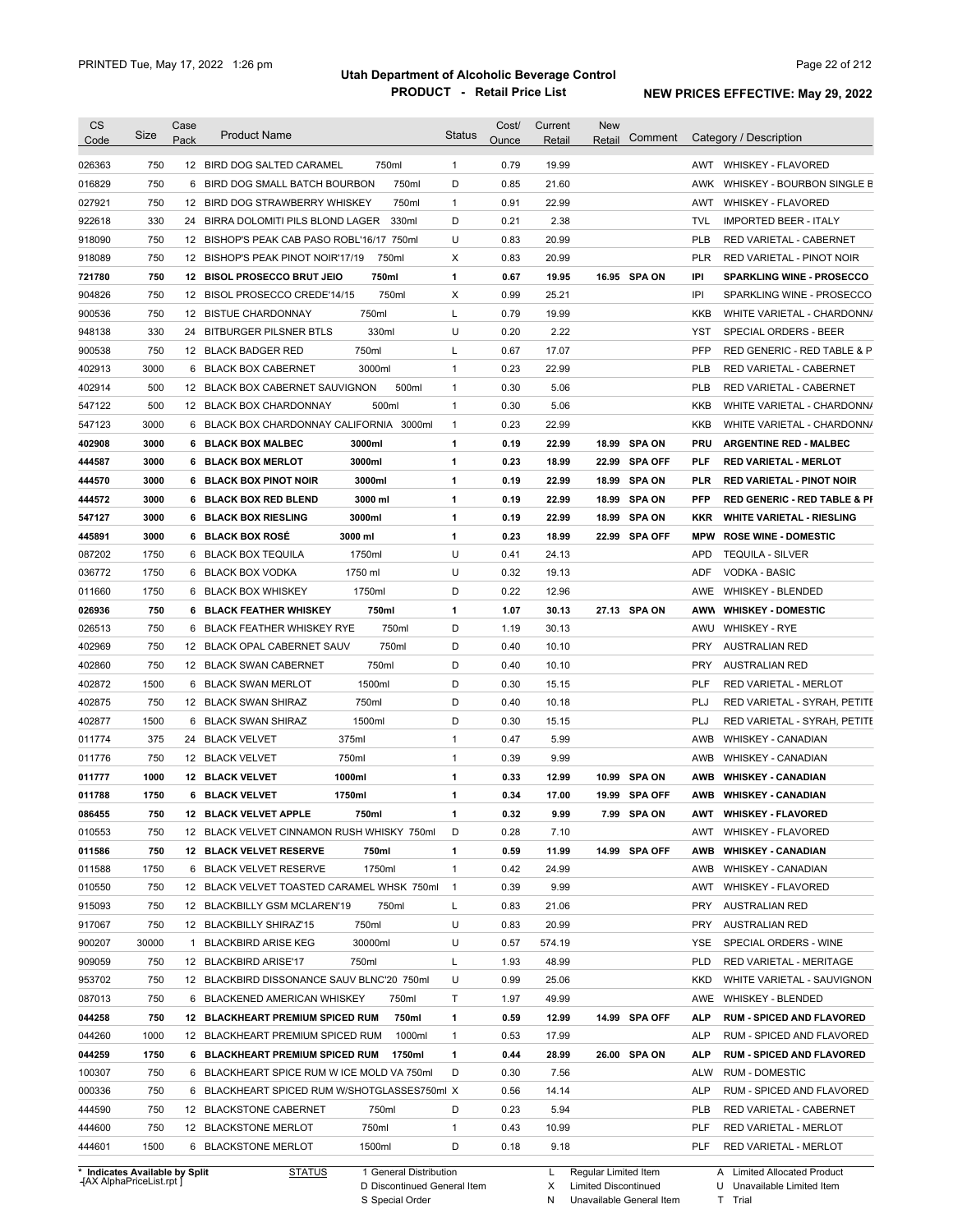| <b>CS</b><br>Code              | Size | Case<br>Pack | <b>Product Name</b>                          |                        | <b>Status</b> | Cost/<br>Ounce | Current<br>Retail | New<br>Retail          | Comment | Category / Description                           |
|--------------------------------|------|--------------|----------------------------------------------|------------------------|---------------|----------------|-------------------|------------------------|---------|--------------------------------------------------|
| 004562                         | 750  |              | 6 BLAIR ATHOL 23 YEAR                        | 750ml                  | A             | 17.74          | 449.99            |                        |         | <b>ALLOCATED SPIRIT</b><br>LAS                   |
| 914122                         | 500  | 6            | BLANDYS ALVADA RICH 5 YR                     | 500 ml                 | U             | 1.18           | 19.99             |                        |         | EPP<br>MADEIRA - SWEET - BUAL & MA               |
| 951393                         | 750  |              | 12 BLANDY'S BUAL 5 YEAR                      | 750ml                  | Χ             | 0.51           | 12.96             |                        |         | EPP<br>MADEIRA - SWEET - BUAL & MA               |
| 918679                         | 500  |              | 12 BLANDY'S BUAL COLHEITA '02                | 500 ml                 | Χ             | 2.81           | 47.52             |                        |         | ESR<br>PORT - VINTAGE & QUINTA                   |
| 940075                         | 500  |              | 12 BLANDYS MALMSEY 10 YR                     | 500 ml                 | U             | 1.74           | 29.38             |                        |         | <b>EPD</b><br>MADIERA - DRY- RAINWATER, S        |
| 940094                         | 750  |              | 12 BLANDYS SERCIAL 5YR                       | 750ml                  | Г             | 0.99           | 24.99             |                        |         | EPD<br>MADIERA - DRY- RAINWATER, S               |
| 914120                         | 750  |              | 12 BLANDYS VERDELHO 5 YR                     | 750ml                  | Х             | 0.99           | 24.99             |                        |         | <b>EPD</b><br>MADIERA - DRY- RAINWATER, S        |
| 921500                         | 750  |              | 6 BLANTON BOURBON BARREL SPECIAL             | 750ml                  | U             | 2.37           | 60.13             |                        |         | YSA<br>SPECIAL ORDERS - SPIRITS                  |
| 016850                         | 750  |              | 6 BLANTON BOURBON SNGL BRRL                  | 750ml                  | Α             | 2.37           | 59.99             |                        |         | LAS<br><b>ALLOCATED SPIRIT</b>                   |
| 016841                         | 750  |              | 6 BLANTON GOLD BOURBON                       | 750ml                  | R             | 4.73           | 119.99            |                        |         | AWH<br>WHISKEY - BOURBON & TENNE:                |
| 016809                         | 750  | 6            | BLANTON STRAIGHT FROM THE BARREL BO750ml     |                        | R             | 5.91           | 149.99            |                        |         | AWK<br>WHISKEY - BOURBON SINGLE B                |
| 918249                         | 750  |              | 12 BLAU DE CAN BLAU'16/17                    | 750ml                  | Г             | 0.52           | 13.17             |                        |         | <b>PRP</b><br>SPANISH RED - MISC                 |
| 909238                         | 750  | 6            | BLAVOD BLACK VODKA                           | 750ml                  | U             | 0.90           | 22.79             |                        |         | ADX<br>VODKA - IMPORTED                          |
| 034149                         | 750  | 6            | BLAVOD BLACK VODKA                           | 750ml                  | D             | 0.72           | 18.36             |                        |         | YGA<br><b>GIFT SETS - SPIRITS</b>                |
| 908088                         | 750  |              | 12 BLEASDALE LONGHORNE-CROSSING RED          | 750ml                  | X             | 0.45           | 11.47             |                        |         | <b>YSE</b><br>SPECIAL ORDERS - WINE              |
| 947539                         | 750  |              | 12 BLINDFOLD WHITE TABLE'17/18               | 750ml                  | X             | 1.18           | 29.99             |                        |         | <b>KFP</b><br>WHITE GENERIC - TABLE & PRC        |
| 087078                         | 750  | 3            | BLOOD OATH BOURBON PACT VII                  | 750ml                  | Χ             | 4.35           | 110.27            |                        |         | LAS<br><b>ALLOCATED SPIRIT</b>                   |
| 101559                         | 2250 | 1            | BLOOD OATH TRILOGY 2ND EDITION               | 2250ml                 | Α             | 10.52          | 800.00            |                        |         | <b>AWW</b><br>WHISKEY - DOMESTIC                 |
|                                | 750  |              | 12 BLOODROOT PINOT NOIR'19                   | 750ml                  | L             | 0.99           | 24.99             |                        |         | <b>PLR</b>                                       |
| 921799                         |      |              |                                              |                        |               |                |                   |                        |         | RED VARIETAL - PINOT NOIR                        |
| 914696                         | 750  |              | 12 BLOOM SIGNATURE RIESLING NV               | 750ml                  | Χ             | 0.36           | 9.13              |                        |         | <b>KRH</b><br><b>GERMAN WHITE - MOSEL</b>        |
| 952523                         | 750  |              | 12 BLOOMER CREEK CAB FRANC                   | 750ml                  | U             | 0.93           | 23.51             |                        |         | <b>YSE</b><br>SPECIAL ORDERS - WINE              |
| 080024                         | 750  |              | 12 BLUE CHAIR BAY BANANA RUM CREAM           | 750ml                  | 1             | 0.67           | 19.06             | 16.99 SPA ON           |         | ALP<br><b>RUM - SPICED AND FLAVORED</b>          |
| 042242                         | 750  |              | <b>12 BLUE CHAIR BAY COCONUT RUM</b>         | 750ml                  | 1             | 0.67           | 19.06             | 16.99 SPA ON           |         | ALP<br><b>RUM - SPICED AND FLAVORED</b>          |
| 946851                         | 750  |              | 12 BLUE CHAIR BAY COCONUT SPICE RUM 750ml    |                        | U             | 0.72           | 18.25             |                        |         | YSA<br>SPECIAL ORDERS - SPIRITS                  |
| 946887                         | 750  |              | 12 BLUE CHAIR BAY COMBO                      | 750ml                  | U             | 0.76           | 19.18             |                        |         | YSA<br>SPECIAL ORDERS - SPIRITS                  |
| 080015                         | 750  |              | 12 BLUE CHAIR BAY KEY LIME CREAM             | 750ml                  | D             | 0.75           | 18.99             |                        |         | CHV<br><b>LIQUEURS - CREAM</b>                   |
| 046002                         | 1000 |              | 12 BLUE CHAIR BAY SPICED RUM                 | 1000ml                 | D             | 0.28           | 9.55              |                        |         | <b>ALP</b><br>RUM - SPICED AND FLAVORED          |
| 915638                         | 750  | 12           | BLUE GROVE HILL RED SA'06                    | 750ml                  | Χ             | 0.68           | 17.29             |                        |         | <b>PRS</b><br>SOUTH AFRICAN RED                  |
| 080826                         | 750  |              | 12 BLUE ICE 101 ARCTIC MINT                  | 750ml                  | 1             | 0.71           | 17.99             |                        |         | <b>CPC</b><br><b>SCHNAPPS - PEPPERMINT</b>       |
| 035356                         | 750  |              | 12 BLUE ICE POTATO VODKA                     | 750ml                  | 1             | 0.75           | 16.99             | 18.99 SPA OFF          |         | ADF<br><b>VODKA - BASIC</b>                      |
| 989402                         | 650  | 15           | BLUE MOON GRAFFITI CLLCTN SEASONAL 650ml     |                        | D             | 0.15           | 3.23              |                        |         | TNU<br>ALE - MISC & SEASONAL                     |
| 918874                         | 355  | 24           | BLUE MOON MANGO WHEAT CAN                    | 355 ml                 | $\mathbf{1}$  | 0.14           | 1.64              |                        |         | <b>TCP</b><br><b>BEER - FRUIT &amp; FLAVORED</b> |
| 989406                         | 650  | 15           | BLUE MOON PINE IN THE NECK IPA               | 650ml                  | D             | 0.15           | 3.23              |                        |         | <b>TNF</b><br>ALE - BITTER & ESB                 |
| 989452                         | 355  | 24           | BLUE MOON WHITE IPA                          | 355ml                  | D             | 0.13           | 1.60              |                        |         | <b>TNF</b><br>ALE - BITTER & ESB                 |
| 301240                         | 750  |              | 12 BLUE NUN PINOT GRIGIO                     | 750ml                  | D             | 0.44           | 11.19             |                        |         | KKH<br>WHITE VARIETAL - PINOT GRIS               |
| 319465                         | 750  |              | 12 BLUE NUN RIESLING WINEMAKERS PASS 750ml   |                        | D             | 0.40           | 10.18             |                        |         | KRG<br><b>GERMAN WHITE - RHEIN</b>               |
| 301235                         | 750  |              | 12 BLUE NUN RIVANER QUALITATSWEIN 750ml      |                        | $\mathbf{1}$  | 0.41           | 10.49             |                        |         | KRG<br><b>GERMAN WHITE - RHEIN</b>               |
| 301236                         | 1500 |              | 6 BLUE NUN RIVANER QUALITATSWEIN RH 1500ml   |                        | D             | 0.34           | 17.18             |                        |         | KRG<br><b>GERMAN WHITE - RHEIN</b>               |
| 015534                         | 750  |              | 6 BLUE SPOT IRISH WHISKEY                    | 750ml                  | U             | 3.95           | 100.13            |                        |         | SPECIAL ORDERS - SPIRITS<br>YSA                  |
| 950579                         | 750  |              | 12 BLUE STEEL CHARDONN AY                    | 750ml                  | U             | 0.87           | 21.95             |                        |         | SPECIAL ORDERS - WINE<br>YSE                     |
| 041286                         | 750  |              | 12 BLUE WAVE RASPBERRY VODKA                 | 750ml                  | $\mathbf{1}$  | 0.30           | 7.49              |                        |         | ADM<br>VODKA - FLAVORED                          |
| 917618                         | 750  |              | 12 BLUENOSE ZINFANDEL'11/12                  | 750ml                  | X             | 0.68           | 17.23             |                        |         | PLH<br>RED VARIETAL - ZINFANDEL                  |
| 918937                         | 750  |              | 3 BODEGA COLOME MALBEC ALTURA MAXIMA 750ml X |                        |               | 6.24           | 158.23            |                        |         | PRU<br>ARGENTINE RED - MALBEC                    |
| 915341                         | 750  |              | 6 BODEGA COLOME MALBEC EST'16/17             | 750ml                  | X             | 1.03           | 26.09             |                        |         | PRU<br>ARGENTINE RED - MALBEC                    |
| 917320                         | 750  |              | 12 BODEGA COLOME TORRONTES CAL'20            | 750ml                  | L             | 0.38           | 9.71              |                        |         | KRS<br><b>ARGENTINE WHITE</b>                    |
| 403176                         | 750  |              | 12 BODEGA ELENA MENDOZA MALBEC               | 750ml                  | D             | 0.44           | 11.11             |                        |         | PRU<br>ARGENTINE RED - MALBEC                    |
| 403178                         | 750  |              | 12 BODEGA ELENA MENDOZA RED BLEND            | 750ml                  | D             | 0.44           | 11.11             |                        |         | <b>PRV</b><br>ARGENTINE RED - OTHER              |
| 922573                         | 3000 |              | 4 BODEGA ESTRELLAS DIONISOS BLANCO 3000 ml   |                        | X             | 0.52           | 52.66             |                        |         | YSE<br>SPECIAL ORDERS - WINE                     |
| 921790                         | 750  |              | 12 BODEGA GARZON SV TANNAT                   | 750ml                  | 1             | 1.10           | 30.99             | 27.99 SPA ON           |         | <b>PRZ</b><br><b>IMPORTED RED - MISC</b>         |
| 916635                         | 750  |              | 12 BODEGA NOEMIA A LISA'20                   | 750ml                  | L             | 0.79           | 20.14             | 19.99 LOWER            |         | <b>PRV</b><br><b>ARGENTINE RED - OTHER</b>       |
| 916636                         | 750  |              | 6 BODEGA NOEMIA J ALBERTO'9/10               | 750ml                  | X             | 1.77           | 44.80             |                        |         | PRV<br>ARGENTINE RED - OTHER                     |
| 916637                         | 750  |              | 3 BODEGA NOEMIA'06/07                        | 750ml                  | X             | 4.51           | 114.50            |                        |         | PRV<br>ARGENTINE RED - OTHER                     |
| 915304                         | 750  |              | 12 BODEGA NORTON CAB RES'13/14               | 750ml                  | X             | 0.43           | 10.90             |                        |         | <b>PRV</b><br>ARGENTINE RED - OTHER              |
| 914164                         | 750  |              | 12 BODEGA NORTON CHARDONNAY'18/19 750ml      |                        | X             | 0.23           | 5.94              |                        |         | KRS<br><b>ARGENTINE WHITE</b>                    |
| * Indicates Available by Split |      |              | <b>STATUS</b>                                | 1 General Distribution |               |                |                   | L Regular Limited Item |         | A Limited Allocated Product                      |

**Case** [AX AlphaPriceList.rpt ]

D Discontinued General Item S Special Order

Regular Limited Item

X

Limited Discontinued

N Unavailable General Item

U Unavailable Limited Item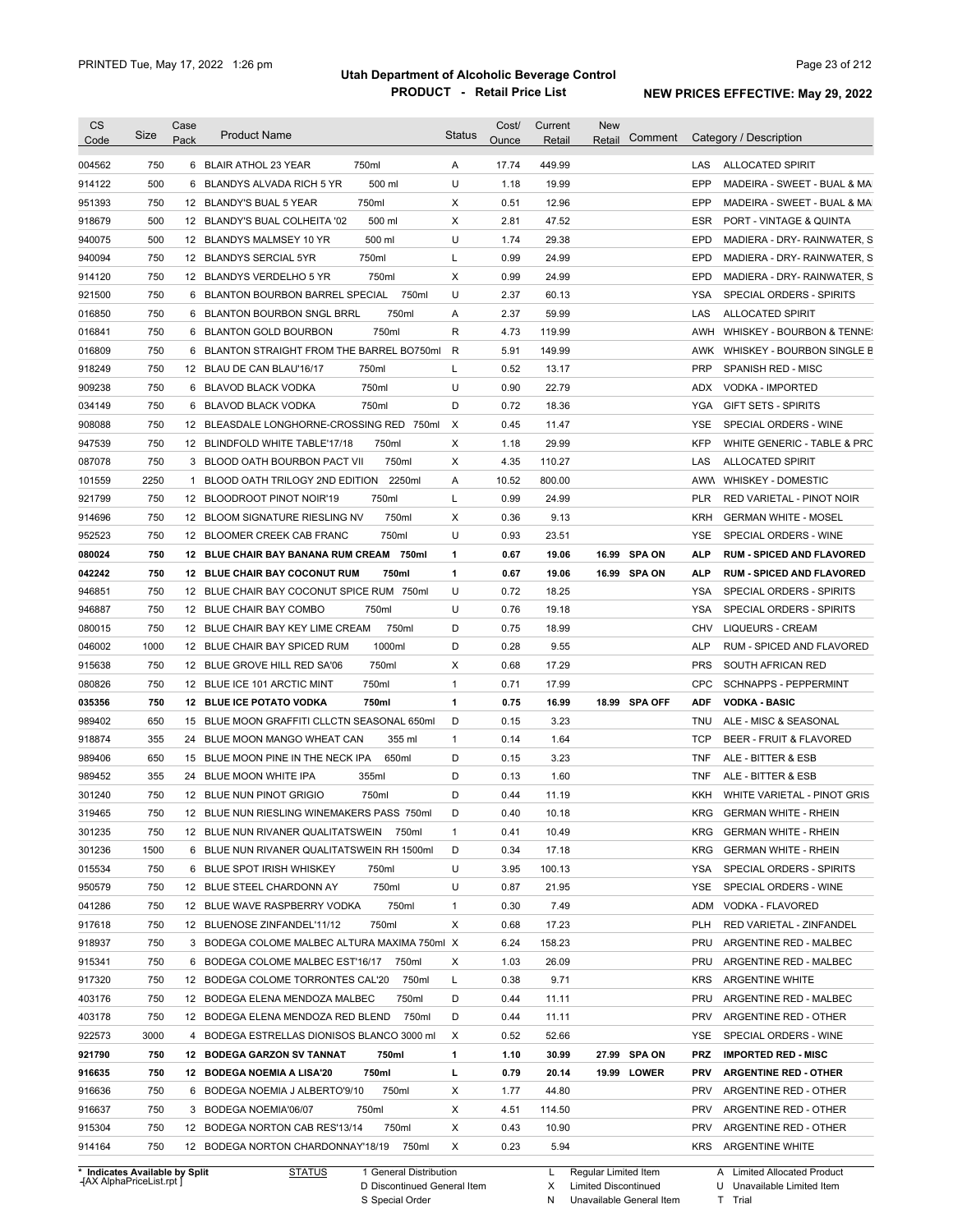| 750<br>6 BODEGA NORTON LOTE NEGRO<br>750ml<br>1.71<br>43.40<br><b>PRV</b><br>ARGENTINE RED - OTHER<br>L<br>750<br>750ml<br>1<br>0.63<br>19.99<br>15.99 SPA ON<br>403210<br>12 BODEGA NORTON MALBEC RESERVA<br>PRU<br><b>ARGENTINE RED - MALBEC</b><br>750<br>750ml<br>Х<br>12 BODEGA NORTON PRIVADA<br>1.08<br>27.31<br><b>PRV</b><br>ARGENTINE RED - OTHER<br>750<br>Х<br>914162<br>12 BODEGA NORTON TORRONTES'18/19<br>750ml<br>0.43<br>10.99<br><b>KRS</b><br><b>ARGENTINE WHITE</b><br>750<br>750ml<br>Х<br>6.55<br><b>PRV</b><br>918061<br>12 BODEGA SEPTIMA CAB MENDOZA'17<br>0.26<br>ARGENTINE RED - OTHER<br>X<br>750<br>0.25<br>6.34<br>12 BODEGA SEPTIMA MALBEC'15/16<br>750ml<br>PRU<br>ARGENTINE RED - MALBEC<br>750<br>750ml<br>U<br>0.69<br>917171<br>17.47<br><b>PRP</b><br>SPANISH RED - MISC<br>12 BODEGAS ATALAYA ALMANSA'10/11<br>750<br>750ml<br>L<br>0.87<br>12 BODEGAS AVANCIA GODELLO'19<br>21.99<br>KRN<br><b>SPANISH WHITE</b><br>750<br>1<br>12.99<br>10.99 SPA ON<br>12 BODEGAS BORSAO GARNACHA<br>750ml<br>0.43<br><b>PRP</b><br><b>SPANISH RED - MISC</b><br>X<br>750<br>0.72<br>18.24<br><b>PRP</b><br>12 BODEGAS BRECA OLD V GARNACH'15/17 750ml<br>SPANISH RED - MISC<br>750<br>750ml<br>L<br>0.79<br>19.99<br>12 BODEGAS CEPA 21 HITO'19<br><b>PRP</b><br>SPANISH RED - MISC<br>750<br>750ml<br>U<br>2.21<br>6 BODEGAS EL NIDO CLIO<br>56.11<br>YSE<br>SPECIAL ORDERS - WINE<br>750<br>750ml<br>х<br>6.48<br>164.45<br><b>PRP</b><br>4 BODEGAS EL NIDO EL NIDO'06/07<br>SPANISH RED - MISC<br>750<br>L<br>0.40<br>10.22<br><b>KRN</b><br>12 BODEGAS K5-K PILOTA TXAKOLINA<br>750ml<br><b>SPANISH WHITE</b><br>750<br>0.52<br>13.24<br><b>KRN</b><br>12 BODEGAS NAIA LA BRISAS RUEDA'16/17 750ml<br>Х<br><b>SPANISH WHITE</b><br>750<br>Х<br>0.60<br><b>KRN</b><br>12 BODEGAS NAIA RUEDA'18/19<br>750ml<br>15.16<br><b>SPANISH WHITE</b><br>750<br>750ml<br>U<br>0.69<br>17.43<br>SPECIAL ORDERS - WINE<br>12 BODEGAS VOLVER TARIMA HILL'10<br>YSE<br>750<br>750ml<br>0.40<br>12 BODINI ROSE OF MALBEC'18/19<br>L<br>10.02<br><b>MPX</b><br>ROSE WINE - IMPORTED<br>750<br><b>PRS</b><br>6 BOEKEN THE CHOCOLATE BLOCK'17/18 750ml<br>L<br>1.18<br>29.99<br>SOUTH AFRICAN RED<br>750<br>0.39<br>9.99<br><b>PRS</b><br>12 BOEKENHOUTSKLOOF WOLFTRAP'20<br>750ml<br>L<br>SOUTH AFRICAN RED<br>750<br>$\mathbf{1}$<br>0.79<br><b>PLR</b><br>12 BOEN PINOT NOIR TRICOUNTY<br>750ml<br>19.99<br><b>RED VARIETAL - PINOT NOIR</b><br>750<br>750ml<br>0.47<br><b>12 BOGLE CABERNET SAUVIGNON</b><br>1<br>9.99<br>11.99<br>SPA OFF<br><b>PLB</b><br><b>RED VARIETAL - CABERNET</b><br>750<br>750ml<br>0.47<br><b>12 BOGLE CHARDONNAY</b><br>1<br>8.99<br>11.99 SPA OFF<br><b>KKB</b><br>750<br>750ml<br>1<br>0.47<br>9.99<br><b>12 BOGLE ESSENTIAL RED</b><br>11.99 SPA OFF<br>PFP<br>750<br>750ml<br>1<br>0.47<br>8.99<br>12<br><b>BOGLE MERLOT</b><br>SPA OFF<br>PLF<br><b>RED VARIETAL - MERLOT</b><br>11.99<br>750<br>$\mathbf{1}$<br>0.47<br>9.99<br><b>12 BOGLE PETITE SIRAH</b><br>750ml<br>11.99<br><b>SPA OFF</b><br>PLJ<br>750<br>750ml<br>$\mathbf{1}$<br>0.75<br>12<br><b>BOGLE PHANTOM RED BLEND</b><br>16.99<br>SPA OFF<br>PFP<br>18.99<br>750<br>750ml<br>$\mathbf{1}$<br>0.47<br>12 BOGLE PINOT GRIGIO<br>11.99<br>KKH<br>WHITE VARIETAL - PINOT GRIS<br>750<br>750ml<br>1<br>0.47<br>9.99<br><b>SPA OFF</b><br>12 BOGLE PINOT NOIR<br>11.99<br>PLR<br><b>RED VARIETAL - PINOT NOIR</b><br>750<br>1<br>0.47<br>8.99<br><b>12 BOGLE SAUVIGNON BLANC</b><br>750ml<br>11.99<br>SPA OFF<br><b>KKD</b><br><b>WHITE VARIETAL - SAUVIGNON</b><br>750<br>750ml<br>1<br>0.47<br>9.99<br>12 BOGLE ZINFANDEL OLD VINE<br>11.99 SPA OFF<br>PLH<br>RED VARIETAL - ZINFANDEL<br>355<br>355ml<br>U<br>0.21<br>2.50<br>24<br><b>BOHEMIAN CZECHULATOR</b><br>YST<br>SPECIAL ORDERS - BEER<br>355ml<br>$\mathbf{1}$<br>355<br>24<br>BOHEMIAN EXPORT LAGER<br>0.17<br>1.99<br>THU<br>LAGER - MISC & SEASONAL<br>355<br>$\mathbf{1}$<br>24 BOHEMIAN HELLES BOCK<br>355 ml<br>0.17<br>2.09<br>THP<br>LAGER - HEAVY & DARK<br>1500<br>D<br>0.32<br><b>PLF</b><br>445117<br>6 BOHEMIAN HIGHWAY MERLOT<br>1500ml<br>16.17<br><b>RED VARIETAL - MERLOT</b><br>547335<br>1500<br>6 BOHEMIAN HIGHWAY PINOT GRIGIO<br>1500ml<br>D<br>0.32<br>KKH WHITE VARIETAL - PINOT GRIS<br>16.17<br>918212<br>750<br>12 BOILLOT BATARD MONTRACHET'10<br>750ml<br>L<br>220.85<br>KRA<br>8.71<br>FRENCH WHITE - BURGUNDY<br>918201<br>750<br>L<br>1.04<br>12 BOILLOT BOURGOGNE BLANC'18<br>750ml<br>26.42<br><b>KRA</b><br>FRENCH WHITE - BURGUNDY<br>917203<br>750<br>12 BOILLOT POMMARD JAROLLIERES'13/16 750ml<br>х<br>2.06<br>52.30<br><b>PRB</b><br>FRENCH RED - BURGUNDY<br>917201<br>750<br>750ml<br>U<br>47.34<br>12 BOILLOT PULIGNY CHALUMEAUX'07<br>1.87<br>KKU<br>WHITE VARIETAL - MISC<br>909201<br>750<br>750ml<br>Х<br>79.68<br>12 BOILLOT PULIGNY LES COMB'13<br>3.14<br><b>KRA</b><br>FRENCH WHITE - BURGUNDY<br>946673<br>750<br>12 BOILLOT PULIGNY MONTRACHET'13/14 750ml<br>U<br>2.90<br>73.42<br><b>KRA</b><br>FRENCH WHITE - BURGUNDY<br>912501<br>750<br>750ml<br>Х<br>0.76<br>19.31<br><b>KRA</b><br>12 BOILLOT RULLY CHATALIENNE'08<br>FRENCH WHITE - BURGUNDY<br>750<br>750ml<br>Х<br>70.22<br><b>PRB</b><br>12 BOILLOT VOLNAY PITURES'10/11<br>2.77<br>FRENCH RED - BURGUNDY<br>1500<br>1500ml<br>D<br>8.64<br>6 BOLLA SANGIOVESE<br>0.17<br><b>PLQ</b><br>RED VARIETAL - SANGIOVESE,<br>750<br>12 BOLLA VALPOLICELLA<br>750ml<br>0.51<br>12.99<br><b>ITALIAN RED - MISC DOC</b><br>$\mathbf{1}$<br><b>PRK</b><br>750<br>750ml<br>Х<br>4.30<br>109.16<br>IPH<br>3 BOLLINGER BOND-007 CHMPGN<br>750<br>750ml<br>5.04<br>127.80<br>6 BOLLINGER BRUT ROSE NV<br>L<br><b>IHS</b><br>750<br>750ml<br>319.89<br>3 BOLLINGER CHAMPAGNE RD'07<br>L<br>12.61<br>IHP<br>750<br>750ml<br>7.51<br>190.47<br>6 BOLLINGER GRANDE ANNEE'14<br>L<br>IHP<br>750<br>6 BOLLINGER SPECIAL CUVEE BRUT<br>750ml<br>L<br>3.75<br>94.99<br>IHP<br>750<br>U<br>0.56<br>12 BOLS ADVOCKAAT<br>750ml<br>14.14<br>YSC<br>SPECIAL ORDERS - LIQUEURS<br>750<br>750ml<br>D<br>11.97<br>12 BOLS PUMPKIN SPICE LIQ<br>0.47<br>YSC<br>SPECIAL ORDERS - LIQUEURS<br>1000<br>1000ml<br>5.27<br><b>LIQUEURS - FRUIT</b><br>12 BOLS TRIPLE SEC LIQUEUR<br>$\mathbf{1}$<br>0.16<br>CHE<br>* Indicates Available by Split<br><b>STATUS</b><br>1 General Distribution<br>Regular Limited Item<br>A Limited Allocated Product<br>L | <b>CS</b><br>Code | Size | Case<br>Pack | <b>Product Name</b> | <b>Status</b> | Cost/<br>Ounce | Current<br>Retail | <b>New</b><br>Comment<br>Retail | Category / Description                  |
|-----------------------------------------------------------------------------------------------------------------------------------------------------------------------------------------------------------------------------------------------------------------------------------------------------------------------------------------------------------------------------------------------------------------------------------------------------------------------------------------------------------------------------------------------------------------------------------------------------------------------------------------------------------------------------------------------------------------------------------------------------------------------------------------------------------------------------------------------------------------------------------------------------------------------------------------------------------------------------------------------------------------------------------------------------------------------------------------------------------------------------------------------------------------------------------------------------------------------------------------------------------------------------------------------------------------------------------------------------------------------------------------------------------------------------------------------------------------------------------------------------------------------------------------------------------------------------------------------------------------------------------------------------------------------------------------------------------------------------------------------------------------------------------------------------------------------------------------------------------------------------------------------------------------------------------------------------------------------------------------------------------------------------------------------------------------------------------------------------------------------------------------------------------------------------------------------------------------------------------------------------------------------------------------------------------------------------------------------------------------------------------------------------------------------------------------------------------------------------------------------------------------------------------------------------------------------------------------------------------------------------------------------------------------------------------------------------------------------------------------------------------------------------------------------------------------------------------------------------------------------------------------------------------------------------------------------------------------------------------------------------------------------------------------------------------------------------------------------------------------------------------------------------------------------------------------------------------------------------------------------------------------------------------------------------------------------------------------------------------------------------------------------------------------------------------------------------------------------------------------------------------------------------------------------------------------------------------------------------------------------------------------------------------------------------------------------------------------------------------------------------------------------------------------------------------------------------------------------------------------------------------------------------------------------------------------------------------------------------------------------------------------------------------------------------------------------------------------------------------------------------------------------------------------------------------------------------------------------------------------------------------------------------------------------------------------------------------------------------------------------------------------------------------------------------------------------------------------------------------------------------------------------------------------------------------------------------------------------------------------------------------------------------------------------------------------------------------------------------------------------------------------------------------------------------------------------------------------------------------------------------------------------------------------------------------------------------------------------------------------------------------------------------------------------------------------------------------------------------------------------------------------------------------------------------------------------------------------------------------------------------------------------------------------------------------------------------------------------------------------------------------------------------------------------------------------------------------------------------------------------------------------------------------------------------------------------------------------------------------------------------------------------------------------------------------------------------------------------------------------------------------------------------------------------------------------------------------------------------------------------------------------------------------------------------------------------------------------------------------------------------------------------------------------------------------------------------------------------------------------------------------------------------------------------------------------------------------------------------------------------------------------------------------------------------------------------------------------------------------------------------------------------------------------|-------------------|------|--------------|---------------------|---------------|----------------|-------------------|---------------------------------|-----------------------------------------|
|                                                                                                                                                                                                                                                                                                                                                                                                                                                                                                                                                                                                                                                                                                                                                                                                                                                                                                                                                                                                                                                                                                                                                                                                                                                                                                                                                                                                                                                                                                                                                                                                                                                                                                                                                                                                                                                                                                                                                                                                                                                                                                                                                                                                                                                                                                                                                                                                                                                                                                                                                                                                                                                                                                                                                                                                                                                                                                                                                                                                                                                                                                                                                                                                                                                                                                                                                                                                                                                                                                                                                                                                                                                                                                                                                                                                                                                                                                                                                                                                                                                                                                                                                                                                                                                                                                                                                                                                                                                                                                                                                                                                                                                                                                                                                                                                                                                                                                                                                                                                                                                                                                                                                                                                                                                                                                                                                                                                                                                                                                                                                                                                                                                                                                                                                                                                                                                                                                                                                                                                                                                                                                                                                                                                                                                                                                                                                                                                                 |                   |      |              |                     |               |                |                   |                                 |                                         |
|                                                                                                                                                                                                                                                                                                                                                                                                                                                                                                                                                                                                                                                                                                                                                                                                                                                                                                                                                                                                                                                                                                                                                                                                                                                                                                                                                                                                                                                                                                                                                                                                                                                                                                                                                                                                                                                                                                                                                                                                                                                                                                                                                                                                                                                                                                                                                                                                                                                                                                                                                                                                                                                                                                                                                                                                                                                                                                                                                                                                                                                                                                                                                                                                                                                                                                                                                                                                                                                                                                                                                                                                                                                                                                                                                                                                                                                                                                                                                                                                                                                                                                                                                                                                                                                                                                                                                                                                                                                                                                                                                                                                                                                                                                                                                                                                                                                                                                                                                                                                                                                                                                                                                                                                                                                                                                                                                                                                                                                                                                                                                                                                                                                                                                                                                                                                                                                                                                                                                                                                                                                                                                                                                                                                                                                                                                                                                                                                                 | 403215            |      |              |                     |               |                |                   |                                 |                                         |
|                                                                                                                                                                                                                                                                                                                                                                                                                                                                                                                                                                                                                                                                                                                                                                                                                                                                                                                                                                                                                                                                                                                                                                                                                                                                                                                                                                                                                                                                                                                                                                                                                                                                                                                                                                                                                                                                                                                                                                                                                                                                                                                                                                                                                                                                                                                                                                                                                                                                                                                                                                                                                                                                                                                                                                                                                                                                                                                                                                                                                                                                                                                                                                                                                                                                                                                                                                                                                                                                                                                                                                                                                                                                                                                                                                                                                                                                                                                                                                                                                                                                                                                                                                                                                                                                                                                                                                                                                                                                                                                                                                                                                                                                                                                                                                                                                                                                                                                                                                                                                                                                                                                                                                                                                                                                                                                                                                                                                                                                                                                                                                                                                                                                                                                                                                                                                                                                                                                                                                                                                                                                                                                                                                                                                                                                                                                                                                                                                 |                   |      |              |                     |               |                |                   |                                 |                                         |
|                                                                                                                                                                                                                                                                                                                                                                                                                                                                                                                                                                                                                                                                                                                                                                                                                                                                                                                                                                                                                                                                                                                                                                                                                                                                                                                                                                                                                                                                                                                                                                                                                                                                                                                                                                                                                                                                                                                                                                                                                                                                                                                                                                                                                                                                                                                                                                                                                                                                                                                                                                                                                                                                                                                                                                                                                                                                                                                                                                                                                                                                                                                                                                                                                                                                                                                                                                                                                                                                                                                                                                                                                                                                                                                                                                                                                                                                                                                                                                                                                                                                                                                                                                                                                                                                                                                                                                                                                                                                                                                                                                                                                                                                                                                                                                                                                                                                                                                                                                                                                                                                                                                                                                                                                                                                                                                                                                                                                                                                                                                                                                                                                                                                                                                                                                                                                                                                                                                                                                                                                                                                                                                                                                                                                                                                                                                                                                                                                 | 987557            |      |              |                     |               |                |                   |                                 |                                         |
|                                                                                                                                                                                                                                                                                                                                                                                                                                                                                                                                                                                                                                                                                                                                                                                                                                                                                                                                                                                                                                                                                                                                                                                                                                                                                                                                                                                                                                                                                                                                                                                                                                                                                                                                                                                                                                                                                                                                                                                                                                                                                                                                                                                                                                                                                                                                                                                                                                                                                                                                                                                                                                                                                                                                                                                                                                                                                                                                                                                                                                                                                                                                                                                                                                                                                                                                                                                                                                                                                                                                                                                                                                                                                                                                                                                                                                                                                                                                                                                                                                                                                                                                                                                                                                                                                                                                                                                                                                                                                                                                                                                                                                                                                                                                                                                                                                                                                                                                                                                                                                                                                                                                                                                                                                                                                                                                                                                                                                                                                                                                                                                                                                                                                                                                                                                                                                                                                                                                                                                                                                                                                                                                                                                                                                                                                                                                                                                                                 |                   |      |              |                     |               |                |                   |                                 |                                         |
|                                                                                                                                                                                                                                                                                                                                                                                                                                                                                                                                                                                                                                                                                                                                                                                                                                                                                                                                                                                                                                                                                                                                                                                                                                                                                                                                                                                                                                                                                                                                                                                                                                                                                                                                                                                                                                                                                                                                                                                                                                                                                                                                                                                                                                                                                                                                                                                                                                                                                                                                                                                                                                                                                                                                                                                                                                                                                                                                                                                                                                                                                                                                                                                                                                                                                                                                                                                                                                                                                                                                                                                                                                                                                                                                                                                                                                                                                                                                                                                                                                                                                                                                                                                                                                                                                                                                                                                                                                                                                                                                                                                                                                                                                                                                                                                                                                                                                                                                                                                                                                                                                                                                                                                                                                                                                                                                                                                                                                                                                                                                                                                                                                                                                                                                                                                                                                                                                                                                                                                                                                                                                                                                                                                                                                                                                                                                                                                                                 |                   |      |              |                     |               |                |                   |                                 |                                         |
|                                                                                                                                                                                                                                                                                                                                                                                                                                                                                                                                                                                                                                                                                                                                                                                                                                                                                                                                                                                                                                                                                                                                                                                                                                                                                                                                                                                                                                                                                                                                                                                                                                                                                                                                                                                                                                                                                                                                                                                                                                                                                                                                                                                                                                                                                                                                                                                                                                                                                                                                                                                                                                                                                                                                                                                                                                                                                                                                                                                                                                                                                                                                                                                                                                                                                                                                                                                                                                                                                                                                                                                                                                                                                                                                                                                                                                                                                                                                                                                                                                                                                                                                                                                                                                                                                                                                                                                                                                                                                                                                                                                                                                                                                                                                                                                                                                                                                                                                                                                                                                                                                                                                                                                                                                                                                                                                                                                                                                                                                                                                                                                                                                                                                                                                                                                                                                                                                                                                                                                                                                                                                                                                                                                                                                                                                                                                                                                                                 | 917895            |      |              |                     |               |                |                   |                                 |                                         |
|                                                                                                                                                                                                                                                                                                                                                                                                                                                                                                                                                                                                                                                                                                                                                                                                                                                                                                                                                                                                                                                                                                                                                                                                                                                                                                                                                                                                                                                                                                                                                                                                                                                                                                                                                                                                                                                                                                                                                                                                                                                                                                                                                                                                                                                                                                                                                                                                                                                                                                                                                                                                                                                                                                                                                                                                                                                                                                                                                                                                                                                                                                                                                                                                                                                                                                                                                                                                                                                                                                                                                                                                                                                                                                                                                                                                                                                                                                                                                                                                                                                                                                                                                                                                                                                                                                                                                                                                                                                                                                                                                                                                                                                                                                                                                                                                                                                                                                                                                                                                                                                                                                                                                                                                                                                                                                                                                                                                                                                                                                                                                                                                                                                                                                                                                                                                                                                                                                                                                                                                                                                                                                                                                                                                                                                                                                                                                                                                                 |                   |      |              |                     |               |                |                   |                                 |                                         |
|                                                                                                                                                                                                                                                                                                                                                                                                                                                                                                                                                                                                                                                                                                                                                                                                                                                                                                                                                                                                                                                                                                                                                                                                                                                                                                                                                                                                                                                                                                                                                                                                                                                                                                                                                                                                                                                                                                                                                                                                                                                                                                                                                                                                                                                                                                                                                                                                                                                                                                                                                                                                                                                                                                                                                                                                                                                                                                                                                                                                                                                                                                                                                                                                                                                                                                                                                                                                                                                                                                                                                                                                                                                                                                                                                                                                                                                                                                                                                                                                                                                                                                                                                                                                                                                                                                                                                                                                                                                                                                                                                                                                                                                                                                                                                                                                                                                                                                                                                                                                                                                                                                                                                                                                                                                                                                                                                                                                                                                                                                                                                                                                                                                                                                                                                                                                                                                                                                                                                                                                                                                                                                                                                                                                                                                                                                                                                                                                                 | 947376            |      |              |                     |               |                |                   |                                 |                                         |
|                                                                                                                                                                                                                                                                                                                                                                                                                                                                                                                                                                                                                                                                                                                                                                                                                                                                                                                                                                                                                                                                                                                                                                                                                                                                                                                                                                                                                                                                                                                                                                                                                                                                                                                                                                                                                                                                                                                                                                                                                                                                                                                                                                                                                                                                                                                                                                                                                                                                                                                                                                                                                                                                                                                                                                                                                                                                                                                                                                                                                                                                                                                                                                                                                                                                                                                                                                                                                                                                                                                                                                                                                                                                                                                                                                                                                                                                                                                                                                                                                                                                                                                                                                                                                                                                                                                                                                                                                                                                                                                                                                                                                                                                                                                                                                                                                                                                                                                                                                                                                                                                                                                                                                                                                                                                                                                                                                                                                                                                                                                                                                                                                                                                                                                                                                                                                                                                                                                                                                                                                                                                                                                                                                                                                                                                                                                                                                                                                 | 914925            |      |              |                     |               |                |                   |                                 |                                         |
|                                                                                                                                                                                                                                                                                                                                                                                                                                                                                                                                                                                                                                                                                                                                                                                                                                                                                                                                                                                                                                                                                                                                                                                                                                                                                                                                                                                                                                                                                                                                                                                                                                                                                                                                                                                                                                                                                                                                                                                                                                                                                                                                                                                                                                                                                                                                                                                                                                                                                                                                                                                                                                                                                                                                                                                                                                                                                                                                                                                                                                                                                                                                                                                                                                                                                                                                                                                                                                                                                                                                                                                                                                                                                                                                                                                                                                                                                                                                                                                                                                                                                                                                                                                                                                                                                                                                                                                                                                                                                                                                                                                                                                                                                                                                                                                                                                                                                                                                                                                                                                                                                                                                                                                                                                                                                                                                                                                                                                                                                                                                                                                                                                                                                                                                                                                                                                                                                                                                                                                                                                                                                                                                                                                                                                                                                                                                                                                                                 | 947375            |      |              |                     |               |                |                   |                                 |                                         |
|                                                                                                                                                                                                                                                                                                                                                                                                                                                                                                                                                                                                                                                                                                                                                                                                                                                                                                                                                                                                                                                                                                                                                                                                                                                                                                                                                                                                                                                                                                                                                                                                                                                                                                                                                                                                                                                                                                                                                                                                                                                                                                                                                                                                                                                                                                                                                                                                                                                                                                                                                                                                                                                                                                                                                                                                                                                                                                                                                                                                                                                                                                                                                                                                                                                                                                                                                                                                                                                                                                                                                                                                                                                                                                                                                                                                                                                                                                                                                                                                                                                                                                                                                                                                                                                                                                                                                                                                                                                                                                                                                                                                                                                                                                                                                                                                                                                                                                                                                                                                                                                                                                                                                                                                                                                                                                                                                                                                                                                                                                                                                                                                                                                                                                                                                                                                                                                                                                                                                                                                                                                                                                                                                                                                                                                                                                                                                                                                                 | 918346            |      |              |                     |               |                |                   |                                 |                                         |
|                                                                                                                                                                                                                                                                                                                                                                                                                                                                                                                                                                                                                                                                                                                                                                                                                                                                                                                                                                                                                                                                                                                                                                                                                                                                                                                                                                                                                                                                                                                                                                                                                                                                                                                                                                                                                                                                                                                                                                                                                                                                                                                                                                                                                                                                                                                                                                                                                                                                                                                                                                                                                                                                                                                                                                                                                                                                                                                                                                                                                                                                                                                                                                                                                                                                                                                                                                                                                                                                                                                                                                                                                                                                                                                                                                                                                                                                                                                                                                                                                                                                                                                                                                                                                                                                                                                                                                                                                                                                                                                                                                                                                                                                                                                                                                                                                                                                                                                                                                                                                                                                                                                                                                                                                                                                                                                                                                                                                                                                                                                                                                                                                                                                                                                                                                                                                                                                                                                                                                                                                                                                                                                                                                                                                                                                                                                                                                                                                 | 914552            |      |              |                     |               |                |                   |                                 |                                         |
|                                                                                                                                                                                                                                                                                                                                                                                                                                                                                                                                                                                                                                                                                                                                                                                                                                                                                                                                                                                                                                                                                                                                                                                                                                                                                                                                                                                                                                                                                                                                                                                                                                                                                                                                                                                                                                                                                                                                                                                                                                                                                                                                                                                                                                                                                                                                                                                                                                                                                                                                                                                                                                                                                                                                                                                                                                                                                                                                                                                                                                                                                                                                                                                                                                                                                                                                                                                                                                                                                                                                                                                                                                                                                                                                                                                                                                                                                                                                                                                                                                                                                                                                                                                                                                                                                                                                                                                                                                                                                                                                                                                                                                                                                                                                                                                                                                                                                                                                                                                                                                                                                                                                                                                                                                                                                                                                                                                                                                                                                                                                                                                                                                                                                                                                                                                                                                                                                                                                                                                                                                                                                                                                                                                                                                                                                                                                                                                                                 | 915716            |      |              |                     |               |                |                   |                                 |                                         |
|                                                                                                                                                                                                                                                                                                                                                                                                                                                                                                                                                                                                                                                                                                                                                                                                                                                                                                                                                                                                                                                                                                                                                                                                                                                                                                                                                                                                                                                                                                                                                                                                                                                                                                                                                                                                                                                                                                                                                                                                                                                                                                                                                                                                                                                                                                                                                                                                                                                                                                                                                                                                                                                                                                                                                                                                                                                                                                                                                                                                                                                                                                                                                                                                                                                                                                                                                                                                                                                                                                                                                                                                                                                                                                                                                                                                                                                                                                                                                                                                                                                                                                                                                                                                                                                                                                                                                                                                                                                                                                                                                                                                                                                                                                                                                                                                                                                                                                                                                                                                                                                                                                                                                                                                                                                                                                                                                                                                                                                                                                                                                                                                                                                                                                                                                                                                                                                                                                                                                                                                                                                                                                                                                                                                                                                                                                                                                                                                                 | 910770            |      |              |                     |               |                |                   |                                 |                                         |
|                                                                                                                                                                                                                                                                                                                                                                                                                                                                                                                                                                                                                                                                                                                                                                                                                                                                                                                                                                                                                                                                                                                                                                                                                                                                                                                                                                                                                                                                                                                                                                                                                                                                                                                                                                                                                                                                                                                                                                                                                                                                                                                                                                                                                                                                                                                                                                                                                                                                                                                                                                                                                                                                                                                                                                                                                                                                                                                                                                                                                                                                                                                                                                                                                                                                                                                                                                                                                                                                                                                                                                                                                                                                                                                                                                                                                                                                                                                                                                                                                                                                                                                                                                                                                                                                                                                                                                                                                                                                                                                                                                                                                                                                                                                                                                                                                                                                                                                                                                                                                                                                                                                                                                                                                                                                                                                                                                                                                                                                                                                                                                                                                                                                                                                                                                                                                                                                                                                                                                                                                                                                                                                                                                                                                                                                                                                                                                                                                 | 914202            |      |              |                     |               |                |                   |                                 |                                         |
|                                                                                                                                                                                                                                                                                                                                                                                                                                                                                                                                                                                                                                                                                                                                                                                                                                                                                                                                                                                                                                                                                                                                                                                                                                                                                                                                                                                                                                                                                                                                                                                                                                                                                                                                                                                                                                                                                                                                                                                                                                                                                                                                                                                                                                                                                                                                                                                                                                                                                                                                                                                                                                                                                                                                                                                                                                                                                                                                                                                                                                                                                                                                                                                                                                                                                                                                                                                                                                                                                                                                                                                                                                                                                                                                                                                                                                                                                                                                                                                                                                                                                                                                                                                                                                                                                                                                                                                                                                                                                                                                                                                                                                                                                                                                                                                                                                                                                                                                                                                                                                                                                                                                                                                                                                                                                                                                                                                                                                                                                                                                                                                                                                                                                                                                                                                                                                                                                                                                                                                                                                                                                                                                                                                                                                                                                                                                                                                                                 | 916262            |      |              |                     |               |                |                   |                                 |                                         |
|                                                                                                                                                                                                                                                                                                                                                                                                                                                                                                                                                                                                                                                                                                                                                                                                                                                                                                                                                                                                                                                                                                                                                                                                                                                                                                                                                                                                                                                                                                                                                                                                                                                                                                                                                                                                                                                                                                                                                                                                                                                                                                                                                                                                                                                                                                                                                                                                                                                                                                                                                                                                                                                                                                                                                                                                                                                                                                                                                                                                                                                                                                                                                                                                                                                                                                                                                                                                                                                                                                                                                                                                                                                                                                                                                                                                                                                                                                                                                                                                                                                                                                                                                                                                                                                                                                                                                                                                                                                                                                                                                                                                                                                                                                                                                                                                                                                                                                                                                                                                                                                                                                                                                                                                                                                                                                                                                                                                                                                                                                                                                                                                                                                                                                                                                                                                                                                                                                                                                                                                                                                                                                                                                                                                                                                                                                                                                                                                                 | 949905            |      |              |                     |               |                |                   |                                 |                                         |
|                                                                                                                                                                                                                                                                                                                                                                                                                                                                                                                                                                                                                                                                                                                                                                                                                                                                                                                                                                                                                                                                                                                                                                                                                                                                                                                                                                                                                                                                                                                                                                                                                                                                                                                                                                                                                                                                                                                                                                                                                                                                                                                                                                                                                                                                                                                                                                                                                                                                                                                                                                                                                                                                                                                                                                                                                                                                                                                                                                                                                                                                                                                                                                                                                                                                                                                                                                                                                                                                                                                                                                                                                                                                                                                                                                                                                                                                                                                                                                                                                                                                                                                                                                                                                                                                                                                                                                                                                                                                                                                                                                                                                                                                                                                                                                                                                                                                                                                                                                                                                                                                                                                                                                                                                                                                                                                                                                                                                                                                                                                                                                                                                                                                                                                                                                                                                                                                                                                                                                                                                                                                                                                                                                                                                                                                                                                                                                                                                 | 918992            |      |              |                     |               |                |                   |                                 |                                         |
|                                                                                                                                                                                                                                                                                                                                                                                                                                                                                                                                                                                                                                                                                                                                                                                                                                                                                                                                                                                                                                                                                                                                                                                                                                                                                                                                                                                                                                                                                                                                                                                                                                                                                                                                                                                                                                                                                                                                                                                                                                                                                                                                                                                                                                                                                                                                                                                                                                                                                                                                                                                                                                                                                                                                                                                                                                                                                                                                                                                                                                                                                                                                                                                                                                                                                                                                                                                                                                                                                                                                                                                                                                                                                                                                                                                                                                                                                                                                                                                                                                                                                                                                                                                                                                                                                                                                                                                                                                                                                                                                                                                                                                                                                                                                                                                                                                                                                                                                                                                                                                                                                                                                                                                                                                                                                                                                                                                                                                                                                                                                                                                                                                                                                                                                                                                                                                                                                                                                                                                                                                                                                                                                                                                                                                                                                                                                                                                                                 | 914865            |      |              |                     |               |                |                   |                                 |                                         |
|                                                                                                                                                                                                                                                                                                                                                                                                                                                                                                                                                                                                                                                                                                                                                                                                                                                                                                                                                                                                                                                                                                                                                                                                                                                                                                                                                                                                                                                                                                                                                                                                                                                                                                                                                                                                                                                                                                                                                                                                                                                                                                                                                                                                                                                                                                                                                                                                                                                                                                                                                                                                                                                                                                                                                                                                                                                                                                                                                                                                                                                                                                                                                                                                                                                                                                                                                                                                                                                                                                                                                                                                                                                                                                                                                                                                                                                                                                                                                                                                                                                                                                                                                                                                                                                                                                                                                                                                                                                                                                                                                                                                                                                                                                                                                                                                                                                                                                                                                                                                                                                                                                                                                                                                                                                                                                                                                                                                                                                                                                                                                                                                                                                                                                                                                                                                                                                                                                                                                                                                                                                                                                                                                                                                                                                                                                                                                                                                                 | 914559            |      |              |                     |               |                |                   |                                 |                                         |
|                                                                                                                                                                                                                                                                                                                                                                                                                                                                                                                                                                                                                                                                                                                                                                                                                                                                                                                                                                                                                                                                                                                                                                                                                                                                                                                                                                                                                                                                                                                                                                                                                                                                                                                                                                                                                                                                                                                                                                                                                                                                                                                                                                                                                                                                                                                                                                                                                                                                                                                                                                                                                                                                                                                                                                                                                                                                                                                                                                                                                                                                                                                                                                                                                                                                                                                                                                                                                                                                                                                                                                                                                                                                                                                                                                                                                                                                                                                                                                                                                                                                                                                                                                                                                                                                                                                                                                                                                                                                                                                                                                                                                                                                                                                                                                                                                                                                                                                                                                                                                                                                                                                                                                                                                                                                                                                                                                                                                                                                                                                                                                                                                                                                                                                                                                                                                                                                                                                                                                                                                                                                                                                                                                                                                                                                                                                                                                                                                 | 445921            |      |              |                     |               |                |                   |                                 |                                         |
|                                                                                                                                                                                                                                                                                                                                                                                                                                                                                                                                                                                                                                                                                                                                                                                                                                                                                                                                                                                                                                                                                                                                                                                                                                                                                                                                                                                                                                                                                                                                                                                                                                                                                                                                                                                                                                                                                                                                                                                                                                                                                                                                                                                                                                                                                                                                                                                                                                                                                                                                                                                                                                                                                                                                                                                                                                                                                                                                                                                                                                                                                                                                                                                                                                                                                                                                                                                                                                                                                                                                                                                                                                                                                                                                                                                                                                                                                                                                                                                                                                                                                                                                                                                                                                                                                                                                                                                                                                                                                                                                                                                                                                                                                                                                                                                                                                                                                                                                                                                                                                                                                                                                                                                                                                                                                                                                                                                                                                                                                                                                                                                                                                                                                                                                                                                                                                                                                                                                                                                                                                                                                                                                                                                                                                                                                                                                                                                                                 | 445073            |      |              |                     |               |                |                   |                                 |                                         |
|                                                                                                                                                                                                                                                                                                                                                                                                                                                                                                                                                                                                                                                                                                                                                                                                                                                                                                                                                                                                                                                                                                                                                                                                                                                                                                                                                                                                                                                                                                                                                                                                                                                                                                                                                                                                                                                                                                                                                                                                                                                                                                                                                                                                                                                                                                                                                                                                                                                                                                                                                                                                                                                                                                                                                                                                                                                                                                                                                                                                                                                                                                                                                                                                                                                                                                                                                                                                                                                                                                                                                                                                                                                                                                                                                                                                                                                                                                                                                                                                                                                                                                                                                                                                                                                                                                                                                                                                                                                                                                                                                                                                                                                                                                                                                                                                                                                                                                                                                                                                                                                                                                                                                                                                                                                                                                                                                                                                                                                                                                                                                                                                                                                                                                                                                                                                                                                                                                                                                                                                                                                                                                                                                                                                                                                                                                                                                                                                                 | 547295            |      |              |                     |               |                |                   |                                 | <b>WHITE VARIETAL - CHARDONNA</b>       |
|                                                                                                                                                                                                                                                                                                                                                                                                                                                                                                                                                                                                                                                                                                                                                                                                                                                                                                                                                                                                                                                                                                                                                                                                                                                                                                                                                                                                                                                                                                                                                                                                                                                                                                                                                                                                                                                                                                                                                                                                                                                                                                                                                                                                                                                                                                                                                                                                                                                                                                                                                                                                                                                                                                                                                                                                                                                                                                                                                                                                                                                                                                                                                                                                                                                                                                                                                                                                                                                                                                                                                                                                                                                                                                                                                                                                                                                                                                                                                                                                                                                                                                                                                                                                                                                                                                                                                                                                                                                                                                                                                                                                                                                                                                                                                                                                                                                                                                                                                                                                                                                                                                                                                                                                                                                                                                                                                                                                                                                                                                                                                                                                                                                                                                                                                                                                                                                                                                                                                                                                                                                                                                                                                                                                                                                                                                                                                                                                                 | 445022            |      |              |                     |               |                |                   |                                 | <b>RED GENERIC - RED TABLE &amp; PI</b> |
|                                                                                                                                                                                                                                                                                                                                                                                                                                                                                                                                                                                                                                                                                                                                                                                                                                                                                                                                                                                                                                                                                                                                                                                                                                                                                                                                                                                                                                                                                                                                                                                                                                                                                                                                                                                                                                                                                                                                                                                                                                                                                                                                                                                                                                                                                                                                                                                                                                                                                                                                                                                                                                                                                                                                                                                                                                                                                                                                                                                                                                                                                                                                                                                                                                                                                                                                                                                                                                                                                                                                                                                                                                                                                                                                                                                                                                                                                                                                                                                                                                                                                                                                                                                                                                                                                                                                                                                                                                                                                                                                                                                                                                                                                                                                                                                                                                                                                                                                                                                                                                                                                                                                                                                                                                                                                                                                                                                                                                                                                                                                                                                                                                                                                                                                                                                                                                                                                                                                                                                                                                                                                                                                                                                                                                                                                                                                                                                                                 | 445040            |      |              |                     |               |                |                   |                                 |                                         |
|                                                                                                                                                                                                                                                                                                                                                                                                                                                                                                                                                                                                                                                                                                                                                                                                                                                                                                                                                                                                                                                                                                                                                                                                                                                                                                                                                                                                                                                                                                                                                                                                                                                                                                                                                                                                                                                                                                                                                                                                                                                                                                                                                                                                                                                                                                                                                                                                                                                                                                                                                                                                                                                                                                                                                                                                                                                                                                                                                                                                                                                                                                                                                                                                                                                                                                                                                                                                                                                                                                                                                                                                                                                                                                                                                                                                                                                                                                                                                                                                                                                                                                                                                                                                                                                                                                                                                                                                                                                                                                                                                                                                                                                                                                                                                                                                                                                                                                                                                                                                                                                                                                                                                                                                                                                                                                                                                                                                                                                                                                                                                                                                                                                                                                                                                                                                                                                                                                                                                                                                                                                                                                                                                                                                                                                                                                                                                                                                                 | 445100            |      |              |                     |               |                |                   |                                 | RED VARIETAL - SYRAH, PETITE            |
|                                                                                                                                                                                                                                                                                                                                                                                                                                                                                                                                                                                                                                                                                                                                                                                                                                                                                                                                                                                                                                                                                                                                                                                                                                                                                                                                                                                                                                                                                                                                                                                                                                                                                                                                                                                                                                                                                                                                                                                                                                                                                                                                                                                                                                                                                                                                                                                                                                                                                                                                                                                                                                                                                                                                                                                                                                                                                                                                                                                                                                                                                                                                                                                                                                                                                                                                                                                                                                                                                                                                                                                                                                                                                                                                                                                                                                                                                                                                                                                                                                                                                                                                                                                                                                                                                                                                                                                                                                                                                                                                                                                                                                                                                                                                                                                                                                                                                                                                                                                                                                                                                                                                                                                                                                                                                                                                                                                                                                                                                                                                                                                                                                                                                                                                                                                                                                                                                                                                                                                                                                                                                                                                                                                                                                                                                                                                                                                                                 | 920590            |      |              |                     |               |                |                   |                                 | <b>RED GENERIC - RED TABLE &amp; PI</b> |
|                                                                                                                                                                                                                                                                                                                                                                                                                                                                                                                                                                                                                                                                                                                                                                                                                                                                                                                                                                                                                                                                                                                                                                                                                                                                                                                                                                                                                                                                                                                                                                                                                                                                                                                                                                                                                                                                                                                                                                                                                                                                                                                                                                                                                                                                                                                                                                                                                                                                                                                                                                                                                                                                                                                                                                                                                                                                                                                                                                                                                                                                                                                                                                                                                                                                                                                                                                                                                                                                                                                                                                                                                                                                                                                                                                                                                                                                                                                                                                                                                                                                                                                                                                                                                                                                                                                                                                                                                                                                                                                                                                                                                                                                                                                                                                                                                                                                                                                                                                                                                                                                                                                                                                                                                                                                                                                                                                                                                                                                                                                                                                                                                                                                                                                                                                                                                                                                                                                                                                                                                                                                                                                                                                                                                                                                                                                                                                                                                 | 547291            |      |              |                     |               |                |                   |                                 |                                         |
|                                                                                                                                                                                                                                                                                                                                                                                                                                                                                                                                                                                                                                                                                                                                                                                                                                                                                                                                                                                                                                                                                                                                                                                                                                                                                                                                                                                                                                                                                                                                                                                                                                                                                                                                                                                                                                                                                                                                                                                                                                                                                                                                                                                                                                                                                                                                                                                                                                                                                                                                                                                                                                                                                                                                                                                                                                                                                                                                                                                                                                                                                                                                                                                                                                                                                                                                                                                                                                                                                                                                                                                                                                                                                                                                                                                                                                                                                                                                                                                                                                                                                                                                                                                                                                                                                                                                                                                                                                                                                                                                                                                                                                                                                                                                                                                                                                                                                                                                                                                                                                                                                                                                                                                                                                                                                                                                                                                                                                                                                                                                                                                                                                                                                                                                                                                                                                                                                                                                                                                                                                                                                                                                                                                                                                                                                                                                                                                                                 | 445020            |      |              |                     |               |                |                   |                                 |                                         |
|                                                                                                                                                                                                                                                                                                                                                                                                                                                                                                                                                                                                                                                                                                                                                                                                                                                                                                                                                                                                                                                                                                                                                                                                                                                                                                                                                                                                                                                                                                                                                                                                                                                                                                                                                                                                                                                                                                                                                                                                                                                                                                                                                                                                                                                                                                                                                                                                                                                                                                                                                                                                                                                                                                                                                                                                                                                                                                                                                                                                                                                                                                                                                                                                                                                                                                                                                                                                                                                                                                                                                                                                                                                                                                                                                                                                                                                                                                                                                                                                                                                                                                                                                                                                                                                                                                                                                                                                                                                                                                                                                                                                                                                                                                                                                                                                                                                                                                                                                                                                                                                                                                                                                                                                                                                                                                                                                                                                                                                                                                                                                                                                                                                                                                                                                                                                                                                                                                                                                                                                                                                                                                                                                                                                                                                                                                                                                                                                                 | 547320            |      |              |                     |               |                |                   |                                 |                                         |
|                                                                                                                                                                                                                                                                                                                                                                                                                                                                                                                                                                                                                                                                                                                                                                                                                                                                                                                                                                                                                                                                                                                                                                                                                                                                                                                                                                                                                                                                                                                                                                                                                                                                                                                                                                                                                                                                                                                                                                                                                                                                                                                                                                                                                                                                                                                                                                                                                                                                                                                                                                                                                                                                                                                                                                                                                                                                                                                                                                                                                                                                                                                                                                                                                                                                                                                                                                                                                                                                                                                                                                                                                                                                                                                                                                                                                                                                                                                                                                                                                                                                                                                                                                                                                                                                                                                                                                                                                                                                                                                                                                                                                                                                                                                                                                                                                                                                                                                                                                                                                                                                                                                                                                                                                                                                                                                                                                                                                                                                                                                                                                                                                                                                                                                                                                                                                                                                                                                                                                                                                                                                                                                                                                                                                                                                                                                                                                                                                 | 445030            |      |              |                     |               |                |                   |                                 |                                         |
|                                                                                                                                                                                                                                                                                                                                                                                                                                                                                                                                                                                                                                                                                                                                                                                                                                                                                                                                                                                                                                                                                                                                                                                                                                                                                                                                                                                                                                                                                                                                                                                                                                                                                                                                                                                                                                                                                                                                                                                                                                                                                                                                                                                                                                                                                                                                                                                                                                                                                                                                                                                                                                                                                                                                                                                                                                                                                                                                                                                                                                                                                                                                                                                                                                                                                                                                                                                                                                                                                                                                                                                                                                                                                                                                                                                                                                                                                                                                                                                                                                                                                                                                                                                                                                                                                                                                                                                                                                                                                                                                                                                                                                                                                                                                                                                                                                                                                                                                                                                                                                                                                                                                                                                                                                                                                                                                                                                                                                                                                                                                                                                                                                                                                                                                                                                                                                                                                                                                                                                                                                                                                                                                                                                                                                                                                                                                                                                                                 | 918513            |      |              |                     |               |                |                   |                                 |                                         |
|                                                                                                                                                                                                                                                                                                                                                                                                                                                                                                                                                                                                                                                                                                                                                                                                                                                                                                                                                                                                                                                                                                                                                                                                                                                                                                                                                                                                                                                                                                                                                                                                                                                                                                                                                                                                                                                                                                                                                                                                                                                                                                                                                                                                                                                                                                                                                                                                                                                                                                                                                                                                                                                                                                                                                                                                                                                                                                                                                                                                                                                                                                                                                                                                                                                                                                                                                                                                                                                                                                                                                                                                                                                                                                                                                                                                                                                                                                                                                                                                                                                                                                                                                                                                                                                                                                                                                                                                                                                                                                                                                                                                                                                                                                                                                                                                                                                                                                                                                                                                                                                                                                                                                                                                                                                                                                                                                                                                                                                                                                                                                                                                                                                                                                                                                                                                                                                                                                                                                                                                                                                                                                                                                                                                                                                                                                                                                                                                                 | 989392            |      |              |                     |               |                |                   |                                 |                                         |
|                                                                                                                                                                                                                                                                                                                                                                                                                                                                                                                                                                                                                                                                                                                                                                                                                                                                                                                                                                                                                                                                                                                                                                                                                                                                                                                                                                                                                                                                                                                                                                                                                                                                                                                                                                                                                                                                                                                                                                                                                                                                                                                                                                                                                                                                                                                                                                                                                                                                                                                                                                                                                                                                                                                                                                                                                                                                                                                                                                                                                                                                                                                                                                                                                                                                                                                                                                                                                                                                                                                                                                                                                                                                                                                                                                                                                                                                                                                                                                                                                                                                                                                                                                                                                                                                                                                                                                                                                                                                                                                                                                                                                                                                                                                                                                                                                                                                                                                                                                                                                                                                                                                                                                                                                                                                                                                                                                                                                                                                                                                                                                                                                                                                                                                                                                                                                                                                                                                                                                                                                                                                                                                                                                                                                                                                                                                                                                                                                 | 919057            |      |              |                     |               |                |                   |                                 |                                         |
|                                                                                                                                                                                                                                                                                                                                                                                                                                                                                                                                                                                                                                                                                                                                                                                                                                                                                                                                                                                                                                                                                                                                                                                                                                                                                                                                                                                                                                                                                                                                                                                                                                                                                                                                                                                                                                                                                                                                                                                                                                                                                                                                                                                                                                                                                                                                                                                                                                                                                                                                                                                                                                                                                                                                                                                                                                                                                                                                                                                                                                                                                                                                                                                                                                                                                                                                                                                                                                                                                                                                                                                                                                                                                                                                                                                                                                                                                                                                                                                                                                                                                                                                                                                                                                                                                                                                                                                                                                                                                                                                                                                                                                                                                                                                                                                                                                                                                                                                                                                                                                                                                                                                                                                                                                                                                                                                                                                                                                                                                                                                                                                                                                                                                                                                                                                                                                                                                                                                                                                                                                                                                                                                                                                                                                                                                                                                                                                                                 |                   |      |              |                     |               |                |                   |                                 |                                         |
|                                                                                                                                                                                                                                                                                                                                                                                                                                                                                                                                                                                                                                                                                                                                                                                                                                                                                                                                                                                                                                                                                                                                                                                                                                                                                                                                                                                                                                                                                                                                                                                                                                                                                                                                                                                                                                                                                                                                                                                                                                                                                                                                                                                                                                                                                                                                                                                                                                                                                                                                                                                                                                                                                                                                                                                                                                                                                                                                                                                                                                                                                                                                                                                                                                                                                                                                                                                                                                                                                                                                                                                                                                                                                                                                                                                                                                                                                                                                                                                                                                                                                                                                                                                                                                                                                                                                                                                                                                                                                                                                                                                                                                                                                                                                                                                                                                                                                                                                                                                                                                                                                                                                                                                                                                                                                                                                                                                                                                                                                                                                                                                                                                                                                                                                                                                                                                                                                                                                                                                                                                                                                                                                                                                                                                                                                                                                                                                                                 |                   |      |              |                     |               |                |                   |                                 |                                         |
|                                                                                                                                                                                                                                                                                                                                                                                                                                                                                                                                                                                                                                                                                                                                                                                                                                                                                                                                                                                                                                                                                                                                                                                                                                                                                                                                                                                                                                                                                                                                                                                                                                                                                                                                                                                                                                                                                                                                                                                                                                                                                                                                                                                                                                                                                                                                                                                                                                                                                                                                                                                                                                                                                                                                                                                                                                                                                                                                                                                                                                                                                                                                                                                                                                                                                                                                                                                                                                                                                                                                                                                                                                                                                                                                                                                                                                                                                                                                                                                                                                                                                                                                                                                                                                                                                                                                                                                                                                                                                                                                                                                                                                                                                                                                                                                                                                                                                                                                                                                                                                                                                                                                                                                                                                                                                                                                                                                                                                                                                                                                                                                                                                                                                                                                                                                                                                                                                                                                                                                                                                                                                                                                                                                                                                                                                                                                                                                                                 |                   |      |              |                     |               |                |                   |                                 |                                         |
|                                                                                                                                                                                                                                                                                                                                                                                                                                                                                                                                                                                                                                                                                                                                                                                                                                                                                                                                                                                                                                                                                                                                                                                                                                                                                                                                                                                                                                                                                                                                                                                                                                                                                                                                                                                                                                                                                                                                                                                                                                                                                                                                                                                                                                                                                                                                                                                                                                                                                                                                                                                                                                                                                                                                                                                                                                                                                                                                                                                                                                                                                                                                                                                                                                                                                                                                                                                                                                                                                                                                                                                                                                                                                                                                                                                                                                                                                                                                                                                                                                                                                                                                                                                                                                                                                                                                                                                                                                                                                                                                                                                                                                                                                                                                                                                                                                                                                                                                                                                                                                                                                                                                                                                                                                                                                                                                                                                                                                                                                                                                                                                                                                                                                                                                                                                                                                                                                                                                                                                                                                                                                                                                                                                                                                                                                                                                                                                                                 |                   |      |              |                     |               |                |                   |                                 |                                         |
|                                                                                                                                                                                                                                                                                                                                                                                                                                                                                                                                                                                                                                                                                                                                                                                                                                                                                                                                                                                                                                                                                                                                                                                                                                                                                                                                                                                                                                                                                                                                                                                                                                                                                                                                                                                                                                                                                                                                                                                                                                                                                                                                                                                                                                                                                                                                                                                                                                                                                                                                                                                                                                                                                                                                                                                                                                                                                                                                                                                                                                                                                                                                                                                                                                                                                                                                                                                                                                                                                                                                                                                                                                                                                                                                                                                                                                                                                                                                                                                                                                                                                                                                                                                                                                                                                                                                                                                                                                                                                                                                                                                                                                                                                                                                                                                                                                                                                                                                                                                                                                                                                                                                                                                                                                                                                                                                                                                                                                                                                                                                                                                                                                                                                                                                                                                                                                                                                                                                                                                                                                                                                                                                                                                                                                                                                                                                                                                                                 |                   |      |              |                     |               |                |                   |                                 |                                         |
|                                                                                                                                                                                                                                                                                                                                                                                                                                                                                                                                                                                                                                                                                                                                                                                                                                                                                                                                                                                                                                                                                                                                                                                                                                                                                                                                                                                                                                                                                                                                                                                                                                                                                                                                                                                                                                                                                                                                                                                                                                                                                                                                                                                                                                                                                                                                                                                                                                                                                                                                                                                                                                                                                                                                                                                                                                                                                                                                                                                                                                                                                                                                                                                                                                                                                                                                                                                                                                                                                                                                                                                                                                                                                                                                                                                                                                                                                                                                                                                                                                                                                                                                                                                                                                                                                                                                                                                                                                                                                                                                                                                                                                                                                                                                                                                                                                                                                                                                                                                                                                                                                                                                                                                                                                                                                                                                                                                                                                                                                                                                                                                                                                                                                                                                                                                                                                                                                                                                                                                                                                                                                                                                                                                                                                                                                                                                                                                                                 |                   |      |              |                     |               |                |                   |                                 |                                         |
|                                                                                                                                                                                                                                                                                                                                                                                                                                                                                                                                                                                                                                                                                                                                                                                                                                                                                                                                                                                                                                                                                                                                                                                                                                                                                                                                                                                                                                                                                                                                                                                                                                                                                                                                                                                                                                                                                                                                                                                                                                                                                                                                                                                                                                                                                                                                                                                                                                                                                                                                                                                                                                                                                                                                                                                                                                                                                                                                                                                                                                                                                                                                                                                                                                                                                                                                                                                                                                                                                                                                                                                                                                                                                                                                                                                                                                                                                                                                                                                                                                                                                                                                                                                                                                                                                                                                                                                                                                                                                                                                                                                                                                                                                                                                                                                                                                                                                                                                                                                                                                                                                                                                                                                                                                                                                                                                                                                                                                                                                                                                                                                                                                                                                                                                                                                                                                                                                                                                                                                                                                                                                                                                                                                                                                                                                                                                                                                                                 |                   |      |              |                     |               |                |                   |                                 |                                         |
|                                                                                                                                                                                                                                                                                                                                                                                                                                                                                                                                                                                                                                                                                                                                                                                                                                                                                                                                                                                                                                                                                                                                                                                                                                                                                                                                                                                                                                                                                                                                                                                                                                                                                                                                                                                                                                                                                                                                                                                                                                                                                                                                                                                                                                                                                                                                                                                                                                                                                                                                                                                                                                                                                                                                                                                                                                                                                                                                                                                                                                                                                                                                                                                                                                                                                                                                                                                                                                                                                                                                                                                                                                                                                                                                                                                                                                                                                                                                                                                                                                                                                                                                                                                                                                                                                                                                                                                                                                                                                                                                                                                                                                                                                                                                                                                                                                                                                                                                                                                                                                                                                                                                                                                                                                                                                                                                                                                                                                                                                                                                                                                                                                                                                                                                                                                                                                                                                                                                                                                                                                                                                                                                                                                                                                                                                                                                                                                                                 |                   |      |              |                     |               |                |                   |                                 |                                         |
|                                                                                                                                                                                                                                                                                                                                                                                                                                                                                                                                                                                                                                                                                                                                                                                                                                                                                                                                                                                                                                                                                                                                                                                                                                                                                                                                                                                                                                                                                                                                                                                                                                                                                                                                                                                                                                                                                                                                                                                                                                                                                                                                                                                                                                                                                                                                                                                                                                                                                                                                                                                                                                                                                                                                                                                                                                                                                                                                                                                                                                                                                                                                                                                                                                                                                                                                                                                                                                                                                                                                                                                                                                                                                                                                                                                                                                                                                                                                                                                                                                                                                                                                                                                                                                                                                                                                                                                                                                                                                                                                                                                                                                                                                                                                                                                                                                                                                                                                                                                                                                                                                                                                                                                                                                                                                                                                                                                                                                                                                                                                                                                                                                                                                                                                                                                                                                                                                                                                                                                                                                                                                                                                                                                                                                                                                                                                                                                                                 |                   |      |              |                     |               |                |                   |                                 |                                         |
|                                                                                                                                                                                                                                                                                                                                                                                                                                                                                                                                                                                                                                                                                                                                                                                                                                                                                                                                                                                                                                                                                                                                                                                                                                                                                                                                                                                                                                                                                                                                                                                                                                                                                                                                                                                                                                                                                                                                                                                                                                                                                                                                                                                                                                                                                                                                                                                                                                                                                                                                                                                                                                                                                                                                                                                                                                                                                                                                                                                                                                                                                                                                                                                                                                                                                                                                                                                                                                                                                                                                                                                                                                                                                                                                                                                                                                                                                                                                                                                                                                                                                                                                                                                                                                                                                                                                                                                                                                                                                                                                                                                                                                                                                                                                                                                                                                                                                                                                                                                                                                                                                                                                                                                                                                                                                                                                                                                                                                                                                                                                                                                                                                                                                                                                                                                                                                                                                                                                                                                                                                                                                                                                                                                                                                                                                                                                                                                                                 |                   |      |              |                     |               |                |                   |                                 |                                         |
|                                                                                                                                                                                                                                                                                                                                                                                                                                                                                                                                                                                                                                                                                                                                                                                                                                                                                                                                                                                                                                                                                                                                                                                                                                                                                                                                                                                                                                                                                                                                                                                                                                                                                                                                                                                                                                                                                                                                                                                                                                                                                                                                                                                                                                                                                                                                                                                                                                                                                                                                                                                                                                                                                                                                                                                                                                                                                                                                                                                                                                                                                                                                                                                                                                                                                                                                                                                                                                                                                                                                                                                                                                                                                                                                                                                                                                                                                                                                                                                                                                                                                                                                                                                                                                                                                                                                                                                                                                                                                                                                                                                                                                                                                                                                                                                                                                                                                                                                                                                                                                                                                                                                                                                                                                                                                                                                                                                                                                                                                                                                                                                                                                                                                                                                                                                                                                                                                                                                                                                                                                                                                                                                                                                                                                                                                                                                                                                                                 | 915879            |      |              |                     |               |                |                   |                                 |                                         |
|                                                                                                                                                                                                                                                                                                                                                                                                                                                                                                                                                                                                                                                                                                                                                                                                                                                                                                                                                                                                                                                                                                                                                                                                                                                                                                                                                                                                                                                                                                                                                                                                                                                                                                                                                                                                                                                                                                                                                                                                                                                                                                                                                                                                                                                                                                                                                                                                                                                                                                                                                                                                                                                                                                                                                                                                                                                                                                                                                                                                                                                                                                                                                                                                                                                                                                                                                                                                                                                                                                                                                                                                                                                                                                                                                                                                                                                                                                                                                                                                                                                                                                                                                                                                                                                                                                                                                                                                                                                                                                                                                                                                                                                                                                                                                                                                                                                                                                                                                                                                                                                                                                                                                                                                                                                                                                                                                                                                                                                                                                                                                                                                                                                                                                                                                                                                                                                                                                                                                                                                                                                                                                                                                                                                                                                                                                                                                                                                                 | 349600            |      |              |                     |               |                |                   |                                 |                                         |
|                                                                                                                                                                                                                                                                                                                                                                                                                                                                                                                                                                                                                                                                                                                                                                                                                                                                                                                                                                                                                                                                                                                                                                                                                                                                                                                                                                                                                                                                                                                                                                                                                                                                                                                                                                                                                                                                                                                                                                                                                                                                                                                                                                                                                                                                                                                                                                                                                                                                                                                                                                                                                                                                                                                                                                                                                                                                                                                                                                                                                                                                                                                                                                                                                                                                                                                                                                                                                                                                                                                                                                                                                                                                                                                                                                                                                                                                                                                                                                                                                                                                                                                                                                                                                                                                                                                                                                                                                                                                                                                                                                                                                                                                                                                                                                                                                                                                                                                                                                                                                                                                                                                                                                                                                                                                                                                                                                                                                                                                                                                                                                                                                                                                                                                                                                                                                                                                                                                                                                                                                                                                                                                                                                                                                                                                                                                                                                                                                 | 349810            |      |              |                     |               |                |                   |                                 |                                         |
|                                                                                                                                                                                                                                                                                                                                                                                                                                                                                                                                                                                                                                                                                                                                                                                                                                                                                                                                                                                                                                                                                                                                                                                                                                                                                                                                                                                                                                                                                                                                                                                                                                                                                                                                                                                                                                                                                                                                                                                                                                                                                                                                                                                                                                                                                                                                                                                                                                                                                                                                                                                                                                                                                                                                                                                                                                                                                                                                                                                                                                                                                                                                                                                                                                                                                                                                                                                                                                                                                                                                                                                                                                                                                                                                                                                                                                                                                                                                                                                                                                                                                                                                                                                                                                                                                                                                                                                                                                                                                                                                                                                                                                                                                                                                                                                                                                                                                                                                                                                                                                                                                                                                                                                                                                                                                                                                                                                                                                                                                                                                                                                                                                                                                                                                                                                                                                                                                                                                                                                                                                                                                                                                                                                                                                                                                                                                                                                                                 | 918465            |      |              |                     |               |                |                   |                                 | SPARKLING WINE - FRENCH & C             |
|                                                                                                                                                                                                                                                                                                                                                                                                                                                                                                                                                                                                                                                                                                                                                                                                                                                                                                                                                                                                                                                                                                                                                                                                                                                                                                                                                                                                                                                                                                                                                                                                                                                                                                                                                                                                                                                                                                                                                                                                                                                                                                                                                                                                                                                                                                                                                                                                                                                                                                                                                                                                                                                                                                                                                                                                                                                                                                                                                                                                                                                                                                                                                                                                                                                                                                                                                                                                                                                                                                                                                                                                                                                                                                                                                                                                                                                                                                                                                                                                                                                                                                                                                                                                                                                                                                                                                                                                                                                                                                                                                                                                                                                                                                                                                                                                                                                                                                                                                                                                                                                                                                                                                                                                                                                                                                                                                                                                                                                                                                                                                                                                                                                                                                                                                                                                                                                                                                                                                                                                                                                                                                                                                                                                                                                                                                                                                                                                                 | 701675            |      |              |                     |               |                |                   |                                 | SPARKLING WINE - BLANC DE N             |
|                                                                                                                                                                                                                                                                                                                                                                                                                                                                                                                                                                                                                                                                                                                                                                                                                                                                                                                                                                                                                                                                                                                                                                                                                                                                                                                                                                                                                                                                                                                                                                                                                                                                                                                                                                                                                                                                                                                                                                                                                                                                                                                                                                                                                                                                                                                                                                                                                                                                                                                                                                                                                                                                                                                                                                                                                                                                                                                                                                                                                                                                                                                                                                                                                                                                                                                                                                                                                                                                                                                                                                                                                                                                                                                                                                                                                                                                                                                                                                                                                                                                                                                                                                                                                                                                                                                                                                                                                                                                                                                                                                                                                                                                                                                                                                                                                                                                                                                                                                                                                                                                                                                                                                                                                                                                                                                                                                                                                                                                                                                                                                                                                                                                                                                                                                                                                                                                                                                                                                                                                                                                                                                                                                                                                                                                                                                                                                                                                 | 913233            |      |              |                     |               |                |                   |                                 | SPARKLING WINE - BRUT & BLA             |
|                                                                                                                                                                                                                                                                                                                                                                                                                                                                                                                                                                                                                                                                                                                                                                                                                                                                                                                                                                                                                                                                                                                                                                                                                                                                                                                                                                                                                                                                                                                                                                                                                                                                                                                                                                                                                                                                                                                                                                                                                                                                                                                                                                                                                                                                                                                                                                                                                                                                                                                                                                                                                                                                                                                                                                                                                                                                                                                                                                                                                                                                                                                                                                                                                                                                                                                                                                                                                                                                                                                                                                                                                                                                                                                                                                                                                                                                                                                                                                                                                                                                                                                                                                                                                                                                                                                                                                                                                                                                                                                                                                                                                                                                                                                                                                                                                                                                                                                                                                                                                                                                                                                                                                                                                                                                                                                                                                                                                                                                                                                                                                                                                                                                                                                                                                                                                                                                                                                                                                                                                                                                                                                                                                                                                                                                                                                                                                                                                 | 701630            |      |              |                     |               |                |                   |                                 | SPARKLING WINE - BRUT & BLA             |
|                                                                                                                                                                                                                                                                                                                                                                                                                                                                                                                                                                                                                                                                                                                                                                                                                                                                                                                                                                                                                                                                                                                                                                                                                                                                                                                                                                                                                                                                                                                                                                                                                                                                                                                                                                                                                                                                                                                                                                                                                                                                                                                                                                                                                                                                                                                                                                                                                                                                                                                                                                                                                                                                                                                                                                                                                                                                                                                                                                                                                                                                                                                                                                                                                                                                                                                                                                                                                                                                                                                                                                                                                                                                                                                                                                                                                                                                                                                                                                                                                                                                                                                                                                                                                                                                                                                                                                                                                                                                                                                                                                                                                                                                                                                                                                                                                                                                                                                                                                                                                                                                                                                                                                                                                                                                                                                                                                                                                                                                                                                                                                                                                                                                                                                                                                                                                                                                                                                                                                                                                                                                                                                                                                                                                                                                                                                                                                                                                 | 701600            |      |              |                     |               |                |                   |                                 | SPARKLING WINE - BRUT & BLA             |
|                                                                                                                                                                                                                                                                                                                                                                                                                                                                                                                                                                                                                                                                                                                                                                                                                                                                                                                                                                                                                                                                                                                                                                                                                                                                                                                                                                                                                                                                                                                                                                                                                                                                                                                                                                                                                                                                                                                                                                                                                                                                                                                                                                                                                                                                                                                                                                                                                                                                                                                                                                                                                                                                                                                                                                                                                                                                                                                                                                                                                                                                                                                                                                                                                                                                                                                                                                                                                                                                                                                                                                                                                                                                                                                                                                                                                                                                                                                                                                                                                                                                                                                                                                                                                                                                                                                                                                                                                                                                                                                                                                                                                                                                                                                                                                                                                                                                                                                                                                                                                                                                                                                                                                                                                                                                                                                                                                                                                                                                                                                                                                                                                                                                                                                                                                                                                                                                                                                                                                                                                                                                                                                                                                                                                                                                                                                                                                                                                 | 072576            |      |              |                     |               |                |                   |                                 |                                         |
|                                                                                                                                                                                                                                                                                                                                                                                                                                                                                                                                                                                                                                                                                                                                                                                                                                                                                                                                                                                                                                                                                                                                                                                                                                                                                                                                                                                                                                                                                                                                                                                                                                                                                                                                                                                                                                                                                                                                                                                                                                                                                                                                                                                                                                                                                                                                                                                                                                                                                                                                                                                                                                                                                                                                                                                                                                                                                                                                                                                                                                                                                                                                                                                                                                                                                                                                                                                                                                                                                                                                                                                                                                                                                                                                                                                                                                                                                                                                                                                                                                                                                                                                                                                                                                                                                                                                                                                                                                                                                                                                                                                                                                                                                                                                                                                                                                                                                                                                                                                                                                                                                                                                                                                                                                                                                                                                                                                                                                                                                                                                                                                                                                                                                                                                                                                                                                                                                                                                                                                                                                                                                                                                                                                                                                                                                                                                                                                                                 | 072628            |      |              |                     |               |                |                   |                                 |                                         |
|                                                                                                                                                                                                                                                                                                                                                                                                                                                                                                                                                                                                                                                                                                                                                                                                                                                                                                                                                                                                                                                                                                                                                                                                                                                                                                                                                                                                                                                                                                                                                                                                                                                                                                                                                                                                                                                                                                                                                                                                                                                                                                                                                                                                                                                                                                                                                                                                                                                                                                                                                                                                                                                                                                                                                                                                                                                                                                                                                                                                                                                                                                                                                                                                                                                                                                                                                                                                                                                                                                                                                                                                                                                                                                                                                                                                                                                                                                                                                                                                                                                                                                                                                                                                                                                                                                                                                                                                                                                                                                                                                                                                                                                                                                                                                                                                                                                                                                                                                                                                                                                                                                                                                                                                                                                                                                                                                                                                                                                                                                                                                                                                                                                                                                                                                                                                                                                                                                                                                                                                                                                                                                                                                                                                                                                                                                                                                                                                                 | 085987            |      |              |                     |               |                |                   |                                 |                                         |
|                                                                                                                                                                                                                                                                                                                                                                                                                                                                                                                                                                                                                                                                                                                                                                                                                                                                                                                                                                                                                                                                                                                                                                                                                                                                                                                                                                                                                                                                                                                                                                                                                                                                                                                                                                                                                                                                                                                                                                                                                                                                                                                                                                                                                                                                                                                                                                                                                                                                                                                                                                                                                                                                                                                                                                                                                                                                                                                                                                                                                                                                                                                                                                                                                                                                                                                                                                                                                                                                                                                                                                                                                                                                                                                                                                                                                                                                                                                                                                                                                                                                                                                                                                                                                                                                                                                                                                                                                                                                                                                                                                                                                                                                                                                                                                                                                                                                                                                                                                                                                                                                                                                                                                                                                                                                                                                                                                                                                                                                                                                                                                                                                                                                                                                                                                                                                                                                                                                                                                                                                                                                                                                                                                                                                                                                                                                                                                                                                 |                   |      |              |                     |               |                |                   |                                 |                                         |

**Case** [AX AlphaPriceList.rpt ]

D Discontinued General Item

S Special Order

X Limited Discontinued N Unavailable General Item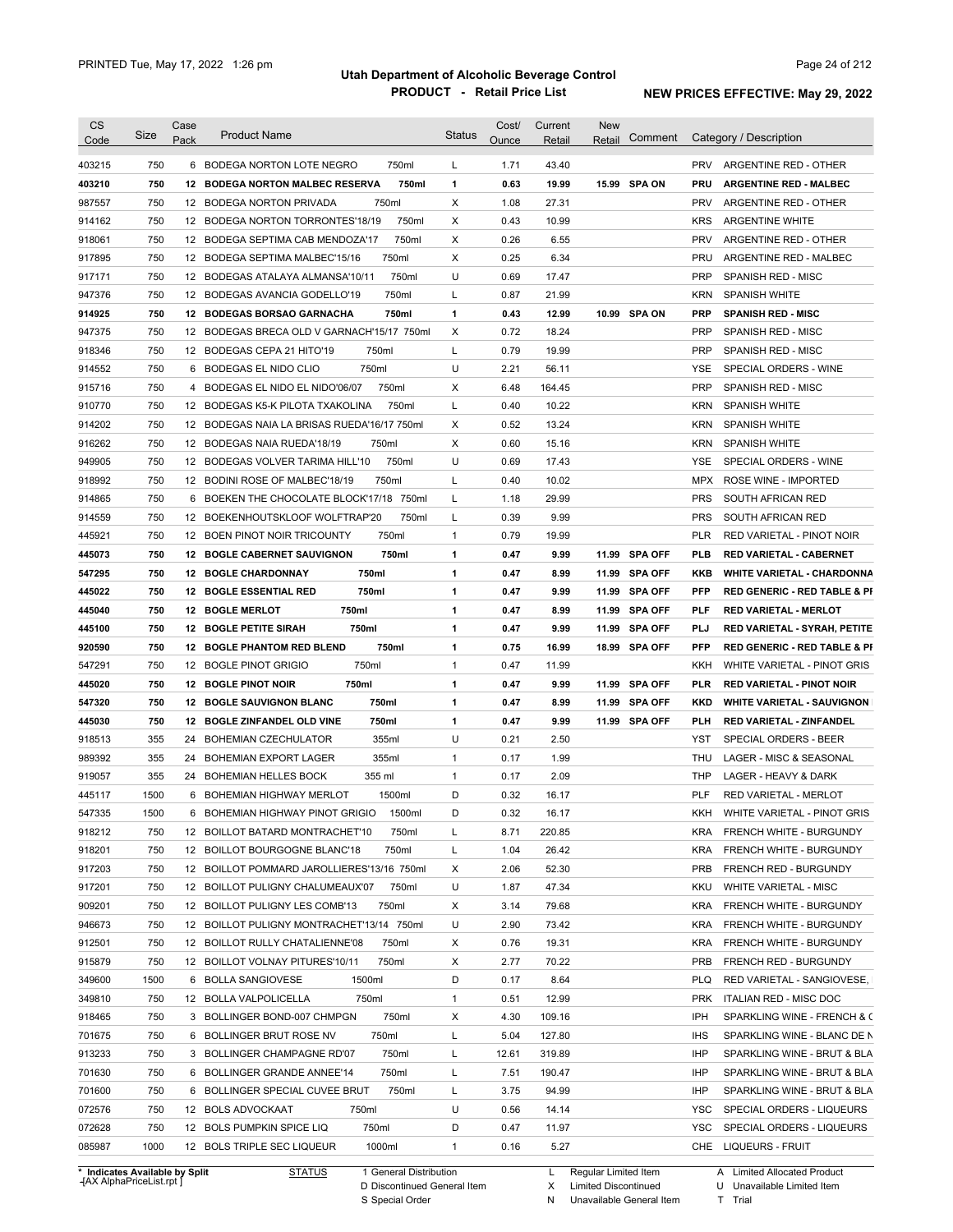|                                                                                                                                                                                                                                              | Size | Case<br>Pack | <b>Product Name</b>                         | <b>Status</b> | Cost/<br>Ounce | Current<br>Retail | <b>New</b><br>Retail | Comment       |            | Category / Description                  |
|----------------------------------------------------------------------------------------------------------------------------------------------------------------------------------------------------------------------------------------------|------|--------------|---------------------------------------------|---------------|----------------|-------------------|----------------------|---------------|------------|-----------------------------------------|
| 085977                                                                                                                                                                                                                                       | 1000 |              | 12 BOLS TRIPLE SEC LIQUEUR 42PR<br>1000ml   | D             | 0.10           | 3.51              |                      |               | CHB        | LIQUEURS - TRIPLE SEC & ORA             |
| 028893                                                                                                                                                                                                                                       | 750  | 6            | <b>BOMBAY BRAMBLE</b><br>750ml              | $\mathbf{1}$  | 1.06           | 26.99             |                      |               | AHM        | <b>GIN - FLAVORED</b>                   |
| 028206                                                                                                                                                                                                                                       | 750  |              | 750ml<br><b>12 BOMBAY GIN</b>               | 1             | 0.79           | 22.99             |                      | 19.99 SPA ON  | AHG        | <b>GIN-DRY</b>                          |
| 100245                                                                                                                                                                                                                                       | 750  | 6            | 750ml<br><b>BOMBAY SAPPHIRE GIFT TIN</b>    | D             | 0.57           | 14.58             |                      |               | AHX        | <b>GIN - IMPORTED</b>                   |
| 028235                                                                                                                                                                                                                                       | 375  |              | 12 BOMBAY SAPPHIRE GIN<br>375ml             | $\mathbf{1}$  | 1.18           | 14.99             |                      |               | AHG        | GIN - DRY                               |
| 028236                                                                                                                                                                                                                                       | 750  |              | 750ml<br>12 BOMBAY SAPPHIRE GIN             | $\mathbf{1}$  | 1.06           | 26.99             |                      |               | AHG        | GIN - DRY                               |
| 028238                                                                                                                                                                                                                                       | 1750 | 6            | 1750ml<br><b>BOMBAY SAPPHIRE GIN</b>        | $\mathbf{1}$  | 0.84           | 49.99             |                      |               | AHG        | GIN - DRY                               |
| 955328                                                                                                                                                                                                                                       | 355  | 24           | BON VIV SPIKED SELTZER BLK CHERRY 355ml     | D             | 0.17           | 2.05              |                      |               | GLM        | CIDER - FLAVORED                        |
| 955327                                                                                                                                                                                                                                       | 355  | 24           | BON VIV SPIKED SELTZER PRKLY PEAR 355ml     | D             | 0.17           | 2.05              |                      |               | GLM        | CIDER - FLAVORED                        |
| 952324                                                                                                                                                                                                                                       | 355  | 24           | BON & VIV SPIKED SELTZER GRPFRT 355 ml      | D             | 0.17           | 2.05              |                      |               | <b>RCP</b> | FLAVORED MALT BEVERAGES                 |
| 955139                                                                                                                                                                                                                                       | 750  |              | 12 BONANZA CABERNET SAUVIGNON<br>750ml      | $\mathbf{1}$  | 0.99           | 24.99             |                      |               | <b>PLB</b> | RED VARIETAL - CABERNET                 |
| 917474                                                                                                                                                                                                                                       | 750  |              | 750ml<br>6 BOND MATRIARCH'06                | Χ             | 4.47           | 113.43            |                      |               | <b>PLD</b> | RED VARIETAL - MERITAGE                 |
| 917654                                                                                                                                                                                                                                       | 750  |              | 750ml<br>6 BOND MELBURY'09                  | Χ             | 14.11          | 357.85            |                      |               | <b>PLD</b> | RED VARIETAL - MERITAGE                 |
|                                                                                                                                                                                                                                              | 750  |              | 6 BOND PLURIBUS'09<br>750ml                 | Χ             | 14.11          | 357.85            |                      |               | <b>PLD</b> | RED VARIETAL - MERITAGE                 |
| 917784<br>917785                                                                                                                                                                                                                             | 750  | 6            | 750ml<br>BOND VECINA'06/09                  | Х             | 14.11          | 357.85            |                      |               | <b>PLD</b> | <b>RED VARIETAL - MERITAGE</b>          |
|                                                                                                                                                                                                                                              |      |              |                                             |               |                |                   |                      |               |            |                                         |
| 445140                                                                                                                                                                                                                                       | 750  |              | 750ml<br>12 BONESHAKER ZINFANDEL LODI'19    | L             | 0.67           | 17.00             |                      |               | <b>PLH</b> | RED VARIETAL - ZINFANDEL                |
| 918227                                                                                                                                                                                                                                       | 750  |              | 6 BONGIOVANNI BAROLO PERNANNO'10/11 750ml   | Χ             | 2.16           | 54.76             |                      |               | <b>PRJ</b> | <b>ITALIAN RED - PIEDMONT</b>           |
| 947973                                                                                                                                                                                                                                       | 750  |              | 750ml<br>12 BONNY DOON A PROPER CLARET'15   | U             | 0.59           | 14.99             |                      |               | PLU        | <b>RED VARIETAL - MISC</b>              |
| 905802                                                                                                                                                                                                                                       | 375  |              | 375ml<br>12 BONNY DOON CIGARE VOLANT.       | U             | 1.81           | 23.00             |                      |               | <b>YSE</b> | SPECIAL ORDERS - WINE                   |
| 949731                                                                                                                                                                                                                                       | 750  |              | 12 BONNY DOON GRAVITAS WHITE<br>750ml       | U             | 0.69           | 17.45             |                      |               | <b>YSE</b> | SPECIAL ORDERS - WINE                   |
| 544637                                                                                                                                                                                                                                       | 750  |              | 12 BONNY DOON LE CIGARE ORANGE<br>750ml     | L             | 0.58           | 14.76             |                      |               | <b>MOW</b> | ORANGE WINE - DOMESTIC                  |
| 901886                                                                                                                                                                                                                                       | 750  |              | 750ml<br>12 BONNY DOON LE CIGARE VOLANT     | 1             | 0.58           | 11.83             |                      | 14.83 SPA OFF | <b>PFP</b> | <b>RED GENERIC - RED TABLE &amp; PI</b> |
| 912191                                                                                                                                                                                                                                       | 750  |              | 12 BONNY DOON SYRAH LE POUSSEUR<br>750ml    | Χ             | 1.02           | 25.86             |                      |               | <b>YSE</b> | SPECIAL ORDERS - WINE                   |
| 969404                                                                                                                                                                                                                                       | 750  | 12           | BONNY DOON VIN GRIS'18/19<br>750ml          | Г             | 0.58           | 14.82             |                      |               | <b>MPQ</b> | ROSE WINE - VARIETAL & VIN G            |
| 464685                                                                                                                                                                                                                                       | 750  |              | <b>12 BONTERRA CABERNET</b><br>750ml        | 1             | 0.51           | 16.99             |                      | 12.99 SPA ON  | <b>PLB</b> | <b>RED VARIETAL - CABERNET</b>          |
| 564500                                                                                                                                                                                                                                       | 750  |              | <b>12 BONTERRA CHARDONNAY</b><br>750ml      | 1             | 0.47           | 15.99             |                      | 11.99 SPA ON  | KKB        | <b>WHITE VARIETAL - CHARDONNA</b>       |
| 567565                                                                                                                                                                                                                                       | 750  |              | 750ml<br>12 BONTERRA VIOGNIER ORGANIC'07    | Χ             | 0.60           | 15.23             |                      |               | <b>KKJ</b> | WHITE VARIETAL - VIOGNIER               |
|                                                                                                                                                                                                                                              |      |              |                                             |               |                |                   |                      |               |            |                                         |
|                                                                                                                                                                                                                                              | 750  |              | 750ml<br>12 BONTERRA VIOGNIER'17/18         | Χ             | 0.30           | 7.54              |                      |               | <b>KKJ</b> | WHITE VARIETAL - VIOGNIER               |
|                                                                                                                                                                                                                                              | 750  |              | 750ml<br>12 BOODLES BRITISH GIN             | $\mathbf{1}$  | 0.91           | 22.99             |                      |               | AHG        | GIN - DRY                               |
|                                                                                                                                                                                                                                              | 750  | 6            | BOOKERS 30TH ANNIVERSARY BOURBON 750ml      | U             | 7.89           | 199.99            |                      |               | AWK        | WHISKEY - BOURBON SINGLE B              |
|                                                                                                                                                                                                                                              | 750  | 6            | <b>BOOKERS BOURBON</b><br>750ml             | L             | 3.55           | 89.99             |                      |               | AWK        | WHISKEY - BOURBON SINGLE B              |
|                                                                                                                                                                                                                                              | 750  | 6            | 750ml<br><b>BOOKERS RYE WHISKEY</b>         | U             | 11.96          | 303.36            |                      |               | AWU        | <b>WHISKEY - RYE</b>                    |
|                                                                                                                                                                                                                                              | 750  |              | 12 BOOKWALTER CAB FORESHADOW'09<br>750ml    | Χ             | 1.52           | 38.43             |                      |               | PLB        | RED VARIETAL - CABERNET                 |
|                                                                                                                                                                                                                                              | 750  | 6            | BOOKWALTER PROTAGONIST'18<br>750ml          | Χ             | 2.03           | 51.51             |                      |               | <b>PLD</b> | <b>RED VARIETAL - MERITAGE</b>          |
|                                                                                                                                                                                                                                              | 750  |              | 6 BOOMSMA CLAERKAMPSTER CLOOSTERBITT 750m X |               | 1.13           | 28.60             |                      |               | <b>YSA</b> | <b>SPECIAL ORDERS - SPIRITS</b>         |
|                                                                                                                                                                                                                                              | 750  |              | 6 BOOMSMA OUDE GENEVER GIN<br>750ml         | х             | 1.06           | 26.76             |                      |               | YSA        | SPECIAL ORDERS - SPIRITS                |
|                                                                                                                                                                                                                                              | 375  |              | 12 BOON FRAMBOISE<br>375ml                  | U             | 0.89           | 11.25             |                      |               | YST        | SPECIAL ORDERS - BEER                   |
|                                                                                                                                                                                                                                              | 750  |              | 750ml<br>6 BOON OUD GUEUZE BLACK LABEL      | U             | 0.69           | 17.61             |                      |               | YST        | SPECIAL ORDERS - BEER                   |
|                                                                                                                                                                                                                                              | 375  |              | 375 ml<br>12 BOON OUDE GEUZE                | U             | 0.69           | 8.75              |                      |               | YST        | SPECIAL ORDERS - BEER                   |
|                                                                                                                                                                                                                                              | 375  |              | 12 BOON OUDE GEUZE MARIAGE PARFAIT 375ml    | U             | 0.56           | 7.04              |                      |               | YST        | SPECIAL ORDERS - BEER                   |
|                                                                                                                                                                                                                                              | 750  |              | 12 BOONES FARM BLUE HAWAIIAN<br>750ml       | D             | 0.20           | 4.99              |                      |               | GFL        | WINE - COOLER                           |
|                                                                                                                                                                                                                                              | 750  |              | 12 BOONES FARM STRAWBERRY HILL<br>750ml     | $\mathbf{1}$  | 0.20           | 4.99              |                      |               | GFE        | WINE - FRUIT                            |
|                                                                                                                                                                                                                                              | 750  |              | 750ml<br>12 BOONES FARM SUNSHINE-PINK       | U             | 0.18           | 4.50              |                      |               | YSE        | SPECIAL ORDERS - WINE                   |
|                                                                                                                                                                                                                                              | 750  |              | 12 BORNE OF FIRE CABERNET SAUVIGNON 750ml   | 1             | 0.83           | 22.99             |                      | 20.99 SPA ON  | PLB        | <b>RED VARIETAL - CABERNET</b>          |
|                                                                                                                                                                                                                                              | 750  |              | 6 BOROLI CHINATO<br>750ml                   | Х             | 2.56           | 64.90             |                      |               | EDU        | VERMOUTH - MISC, HERBAL & F             |
|                                                                                                                                                                                                                                              | 750  |              | 750ml<br>12 BOROLI FRATELLI BARBERA'12/13   | U             | 0.68           | 17.17             |                      |               | <b>PRJ</b> | <b>ITALIAN RED - PIEDMONT</b>           |
|                                                                                                                                                                                                                                              | 750  |              | 750ml<br>12 BOROLI LANGHE ANNA ROSSO'13/14  | U             | 0.60           | 15.15             |                      |               | <b>PRJ</b> | <b>ITALIAN RED - PIEDMONT</b>           |
|                                                                                                                                                                                                                                              | 750  |              | 12 BORSAO CRIANZA SELECCION'07<br>750ml     | Х             | 0.65           | 16.59             |                      |               | <b>PRP</b> | SPANISH RED - MISC                      |
|                                                                                                                                                                                                                                              | 750  |              | 12 BORU VODKA<br>750ml                      | U             | 0.92           | 23.45             |                      |               | YSA        | SPECIAL ORDERS - SPIRITS                |
|                                                                                                                                                                                                                                              | 750  |              | 12 BORU VODKA<br>750ml                      | Х             | 0.72           | 18.20             |                      |               | ADF        | VODKA - BASIC                           |
| 903640<br>028246<br>016910<br>016906<br>027000<br>917343<br>917726<br>981867<br>981868<br>954539<br>954541<br>954540<br>954542<br>840047<br>809630<br>919795<br>445270<br>917198<br>915922<br>915872<br>916919<br>903516<br>034180<br>350250 | 750  |              | 12 BOSCARELLI VINO NOBILE'12/13<br>750ml    | Х             | 1.50           | 38.08             |                      |               | PRI        | <b>ITALIAN RED - TUSCANY</b>            |
| 644406                                                                                                                                                                                                                                       | 3000 |              | 3000ml<br>3 BOTA BOX BREEZE ROSE WINE       | 1             | 0.19           | 22.27             |                      | 19.27 SPA ON  | <b>MPW</b> | <b>ROSE WINE - DOMESTIC</b>             |
| 461264                                                                                                                                                                                                                                       | 3000 |              | 3000ml<br>3 BOTA BOX CABERNET SAUVIGNON     | $\mathbf{1}$  | 0.22           | 21.99             |                      |               | PLB        | RED VARIETAL - CABERNET                 |

**Case** [AX AlphaPriceList.rpt ]

D Discontinued General Item S Special Order

Regular Limited Item

X

Limited Discontinued

N Unavailable General Item

U Unavailable Limited Item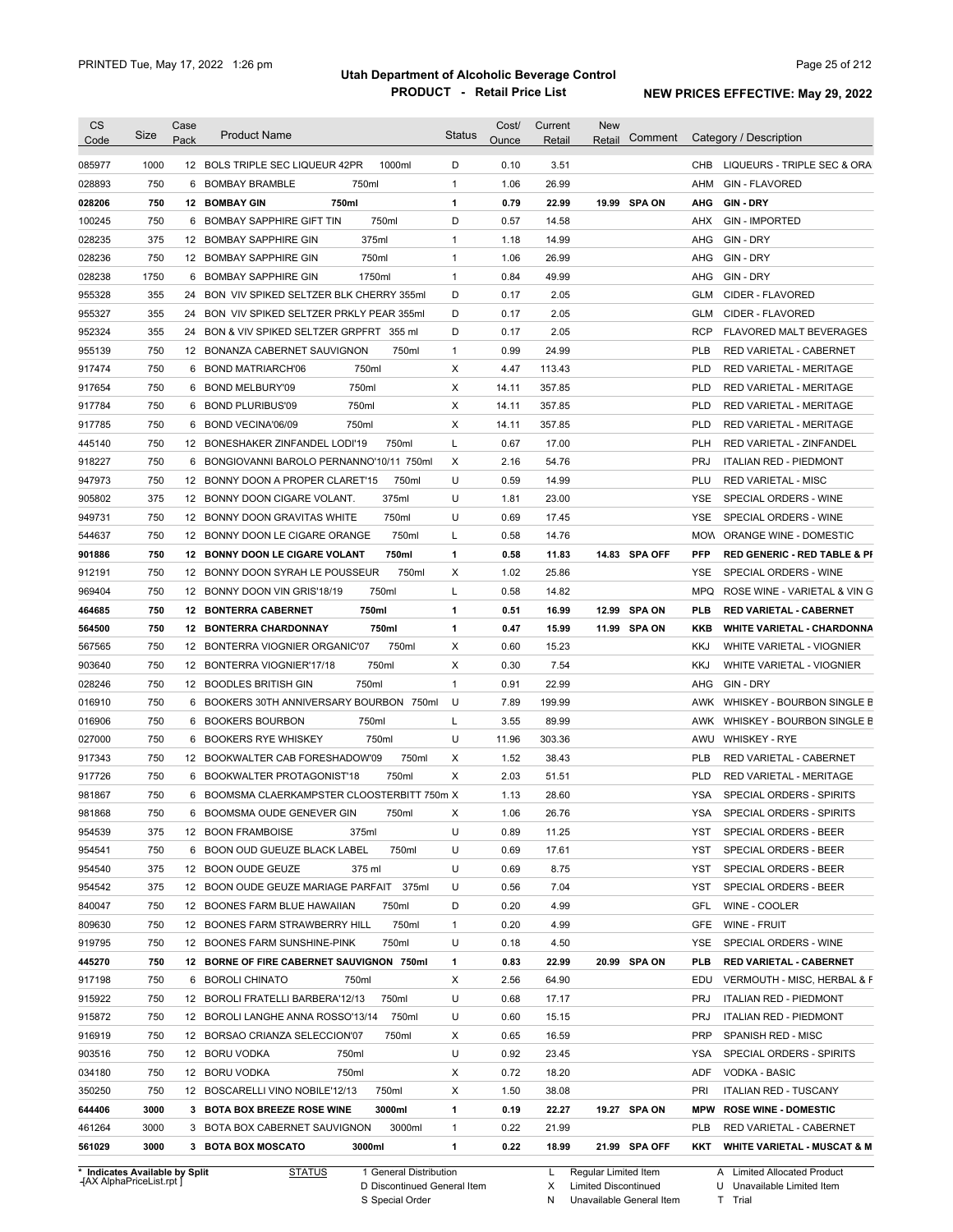| CS     | Size                                                        | Case | <b>Product Name</b>                                                    | Status       | Cost/ | Current        | New                                                 |                |            |                                                                     |
|--------|-------------------------------------------------------------|------|------------------------------------------------------------------------|--------------|-------|----------------|-----------------------------------------------------|----------------|------------|---------------------------------------------------------------------|
| Code   |                                                             | Pack |                                                                        |              | Ounce | Retail         | Retail                                              | Comment        |            | Category / Description                                              |
| 445303 | 3000                                                        |      | 3 BOTA BOX NIGHTHAWK BLACK RED<br>3000 ml                              | $\mathbf{1}$ | 0.22  | 21.99          |                                                     |                | <b>PFP</b> | RED GENERIC - RED TABLE & P                                         |
| 561023 | 3000                                                        |      | 3 BOTA BOX NIGHTHAWK GOLD CHARDONNAY3000ml 1                           |              | 0.19  | 22.27          | 19.27                                               | <b>SPA ON</b>  | KKB        | <b>WHITE VARIETAL - CHARDONNA</b>                                   |
| 561015 | 3000                                                        |      | 3 BOTA BOX PINOT GRIGIO<br>3000ml                                      | 1            | 0.20  | 21.99          |                                                     | 19.99 SPA ON   | KKH        | <b>WHITE VARIETAL - PINOT GRIS</b>                                  |
| 403296 | 3000                                                        |      | 3000ml<br>3 BOTA BOX PINOT NOIR                                        | 1            | 0.22  | 21.99          |                                                     |                | <b>PRT</b> | <b>CHILEAN RED</b>                                                  |
| 461310 | 3000                                                        |      | 3000ml<br>3 BOTA BOX SHIRAZ                                            | 1            | 0.22  | 19.99          | 21.99                                               | <b>SPA OFF</b> | PLJ        | RED VARIETAL - SYRAH, PETITE                                        |
| 445300 | 3000                                                        |      | 3 BOTA BOX ZINFANDEL<br>3000ml                                         | 1            | 0.19  | 21.99          |                                                     | 18.99 SPA ON   | PLH        | <b>RED VARIETAL - ZINFANDEL</b>                                     |
| 461262 | 1500                                                        |      | 6 BOTA BRICK CABERNET SAUV<br>1500 ml                                  | 1            | 0.22  | 8.99           |                                                     | 10.99 SPA OFF  | <b>PFP</b> | <b>RED GENERIC - RED TABLE &amp; PI</b>                             |
| 461282 | 1500                                                        |      | 1500ml<br><b>6 BOTA BRICK MERLOT</b>                                   | 1            | 0.18  | 10.99          |                                                     | 8.99 SPA ON    | PLF        | <b>RED VARIETAL - MERLOT</b>                                        |
| 403282 | 1500                                                        |      | 6 BOTA BRICK PINOT NOIR<br>1500ml                                      | 1            | 0.22  | 8.99           | 10.99                                               | <b>SPA OFF</b> | PLR        | <b>RED VARIETAL - PINOT NOIR</b>                                    |
| 461286 | 1500                                                        |      | 6 BOTA BRICK REDVOLUTION<br>1500ml                                     | 1            | 0.18  | 10.99          | 8.99                                                | SPA ON         | PLU        | <b>RED VARIETAL - MISC</b>                                          |
| 921200 | 750                                                         |      | 750ml<br>12 BOTIJO ROJO GARNACHA'20                                    | L            | 0.55  | 14.06          |                                                     |                | PRP        | <b>SPANISH RED - MISC</b>                                           |
|        | 750                                                         |      |                                                                        | L            | 0.79  |                |                                                     |                |            |                                                                     |
| 911591 | 750                                                         |      | 12 BOTTEGA VINAIA PINOT GRIG'18/19 750ml                               | Χ            | 0.62  | 19.95<br>15.81 | 19.99                                               | <b>HIGHER</b>  | <b>KRK</b> | <b>ITALIAN WHITE - PINOT GRIGIO</b>                                 |
| 915773 |                                                             |      | 12 BOUCHAINE CHARD CARNEROS'12/13<br>750ml                             |              |       |                |                                                     |                | KKB        | WHITE VARIETAL - CHARDONN/                                          |
| 915774 | 750                                                         |      | 12 BOUCHAINE PINOT NOIR CARNER'10/12 750ml                             | Х            | 0.62  | 15.81          |                                                     |                | <b>PLR</b> | RED VARIETAL - PINOT NOIR                                           |
| 910238 | 750                                                         |      | 12 BOUCHARD BEAUJ NOUVEAU'20<br>750ml                                  | Χ            | 0.29  | 7.36           |                                                     |                | LTO        | <b>WINE OFFER</b>                                                   |
| 912110 | 750                                                         |      | 12 BOUCHARD BEAUJOLAIS NOUVEAU'21<br>750ml                             | L            | 0.61  | 15.57          |                                                     |                | YGE        | GIFT SETS - WINES                                                   |
| 244100 | 750                                                         |      | 750ml<br><b>12 BOUCHARD CHARDONNAY VDP</b>                             | 1            | 0.47  | 9.99           |                                                     | 11.99 SPA OFF  | KRA        | <b>FRENCH WHITE - BURGUNDY</b>                                      |
| 918567 | 750                                                         |      | 12 BOUCHARD GRENACHE-CINSAULT ROSÉ '1 750ml                            | U            | 0.40  | 10.10          |                                                     |                | MPX        | ROSE WINE - IMPORTED                                                |
| 244135 | 750                                                         |      | 12 BOUCHARD PINOT NOIR VDP<br>750ml                                    | 1            | 0.47  | 9.99           |                                                     | 11.99 SPA OFF  | <b>PRB</b> | <b>FRENCH RED - BURGUNDY</b>                                        |
| 900689 | 750                                                         |      | 12 BOUCHARD VDF PINOT NOIR ROSE'19/20 750ml                            | L            | 0.31  | 7.93           |                                                     |                | MPX        | ROSE WINE - IMPORTED                                                |
| 049816 | 750                                                         | 6    | BOULARD CALVADOS GR SOLAGE<br>750ml                                    | Χ            | 1.99  | 50.45          |                                                     |                | ATJ        | <b>BRANDY - CALVADOS &amp; APPLEJ</b>                               |
| 949597 | 355                                                         | 24   | BOULDER SHAKE CHOCOLATE PORTER<br>355ml                                | U            | 0.16  | 1.89           |                                                     |                | YST        | <b>SPECIAL ORDERS - BEER</b>                                        |
| 954667 | 355                                                         |      | 24 BOULEVARD BOURBON BARREL QUAD<br>355ml                              | $\mathbf{1}$ | 0.43  | 5.15           |                                                     |                | <b>TNP</b> | ALE - HEAVY, PORTER, STOUT                                          |
| 907801 | 355                                                         | 24   | BOULEVARD LONG STRANGE TRIPEL<br>355ml                                 | Х            | 0.32  | 3.84           |                                                     |                | TNI        | ALE - WHITE & BELGIAN STYLE                                         |
| 946700 | 750                                                         |      | 12 BOULEVARD LOVE CHILD<br>750ml                                       | L            | 0.75  | 19.06          |                                                     |                | YST        | <b>SPECIAL ORDERS - BEER</b>                                        |
| 919965 | 355                                                         |      | 355 ml<br>24 BOULEVARD RYE ON RYE                                      | U            | 0.42  | 5.03           |                                                     |                | YST        | <b>SPECIAL ORDERS - BEER</b>                                        |
| 907877 | 750                                                         |      | 12 BOULEVARD SAISON - BRETT<br>750ml                                   | U            | 0.61  | 15.42          |                                                     |                | YST        | <b>SPECIAL ORDERS - BEER</b>                                        |
| 907802 | 355                                                         |      | 24 BOULEVARD SIXTH GLASS QUADRUPE<br>355ml                             | Χ            | 0.32  | 3.85           |                                                     |                | TNI        | ALE - WHITE & BELGIAN STYLE                                         |
| 908110 | 355                                                         |      | 24 BOULEVARD SPACE CAMPER COSMIC IPA 355 ml                            | $\mathbf{1}$ | 0.17  | 1.99           |                                                     |                | TNF        | ALE - BITTER & ESB                                                  |
| 907876 | 355                                                         |      | 24 BOULEVARD TANK 7 FARMHOUSE ALE<br>355ml                             | X            | 0.32  | 3.85           |                                                     |                | TNC        | ALE - PALE                                                          |
| 905922 | 473                                                         |      | 24 BOULEVARD TANK 7 FARMHOUSE CAN<br>473ml                             | $\mathbf{1}$ | 0.25  | 4.00           |                                                     |                | TNC        | ALE - PALE                                                          |
| 954655 | 473                                                         |      | 24 BOULEVARD TECH NINE BOU LOU<br>473ml                                | U            | 0.28  | 4.49           |                                                     |                | YST        | <b>SPECIAL ORDERS - BEER</b>                                        |
| 918538 | 355                                                         |      | 24 BOULEVARD TELL TALE TART SOUR ALE 355ml                             | X            | 0.32  | 3.85           |                                                     |                | TNI        | ALE - WHITE & BELGIAN STYLE                                         |
| 918539 | 355                                                         |      | 24 BOULEVARD THE CALLING IPA<br>355ml                                  | Χ            | 0.32  | 3.85           |                                                     |                | TNC        | ALE - PALE                                                          |
| 954666 | 355                                                         |      | 24 BOULEVARD WHISKEY BARREL STOUT<br>355ml                             | 1            | 0.43  | 5.15           |                                                     |                | TNP        | ALE - HEAVY, PORTER, STOUT                                          |
| 100568 | 375                                                         |      | 6 BOURBON COUNTY JB BLACK/BASIL/ KN 375 ml                             | D            | 1.92  | 24.30          |                                                     |                | YGA        | <b>GIFT SETS - SPIRITS</b>                                          |
| 905454 | 1750                                                        |      | 6 BOURBON SUPREME BLEND<br>1750ml                                      | U            | 0.33  | 19.49          |                                                     |                | <b>YSA</b> | SPECIAL ORDERS - SPIRITS                                            |
| 948538 | 330                                                         |      | 330ml<br>24 BOURGANEL BIERE AUX MARRONS                                | U            | 0.34  | 3.76           |                                                     |                | YST        | SPECIAL ORDERS - BEER                                               |
|        | 750                                                         |      | 750ml                                                                  |              | 0.71  | 18.11          |                                                     |                | <b>KRP</b> | <b>GREEK WHITE</b>                                                  |
| 403298 |                                                             |      | 12 BOUTARI MOSCHOFILERO'16/17                                          | L            |       |                |                                                     |                |            |                                                                     |
| 988547 | 750                                                         |      | 12 BOUTARI NAOUSSA'15/16<br>750ml                                      | L            | 0.87  | 22.18          |                                                     |                | <b>PRR</b> | <b>GREEK RED</b>                                                    |
| 967974 | 750                                                         |      | 6 BOUTARI SANTORINI'17/18<br>750ml                                     | Χ            | 1.82  | 46.28          |                                                     |                | <b>KRP</b> | <b>GREEK WHITE</b>                                                  |
| 909149 | 500                                                         |      | 500ml<br>6 BOUTARI VIN SANTO 2004                                      | Х            | 1.64  | 27.67          |                                                     |                | EVV        | LATE HARVEST - RED MISC                                             |
| 701905 | 750                                                         |      | 750ml<br>12 BOUVET BRUT                                                | Х            | 0.41  | 10.37          |                                                     |                | IHP        | SPARKLING WINE - BRUT & BLA                                         |
| 701930 | 750                                                         |      | 12 BOUVET ROSE BRUT<br>750ml                                           | 1            | 0.65  | 19.49          |                                                     | 16.48 SPA ON   | IHS        | SPARKLING WINE - BLANC DE N                                         |
| 017020 | 750                                                         |      | 750ml<br>6 BOWMAN BROS STRAIGHTBOURBON                                 | Х            | 1.20  | 30.31          |                                                     |                | YSA        | SPECIAL ORDERS - SPIRITS                                            |
| 004636 | 750                                                         |      | 6 BOWMORE 12YR SNGL MALT SCOTCH<br>750ml                               | 1            | 2.76  | 69.99          |                                                     |                | AWS        | WHISKY - SCOTCH SINGLE MAL                                          |
| 004644 | 750                                                         |      | 6 BOWMORE 18YR SINGLE MALT SCOTC<br>750ml                              | L            | 5.72  | 144.99         |                                                     |                | AWS        | WHISKY - SCOTCH SINGLE MAL                                          |
| 004660 | 750                                                         |      | 6 BOWMORE LEGEND SNGL MALT SCOTCH 750ml                                | D            | 1.20  | 30.32          |                                                     |                | AWS        | WHISKY - SCOTCH SINGLE MAL                                          |
| 915451 | 750                                                         |      | 12 BOX CAR SYRAH'08/9<br>750ml                                         | X            | 0.66  | 16.80          |                                                     |                | PLJ        | RED VARIETAL - SYRAH, PETITE                                        |
| 948195 | 750                                                         |      | 12 BOYA PINOT NOIR'15/17<br>750ml                                      | Χ            | 0.39  | 9.99           |                                                     |                | PLR        | RED VARIETAL - PINOT NOIR                                           |
| 918991 | 750                                                         |      | 750ml<br>12 BOYA ROSE OF PINOT NOIR'19/20                              | Г            | 0.43  | 11.00          |                                                     |                | MPX        | ROSE WINE - IMPORTED                                                |
| 947940 | 750                                                         |      | 750ml<br>12 BOYA SAUV BLANC                                            | L            | 0.47  | 12.00          |                                                     |                | <b>KRR</b> | CHILEAN WHITE                                                       |
| 087219 | 750                                                         |      | 750ml<br>6 BOZAL ENSAMBLE MEZCAL                                       | 1            | 1.85  | 41.99          |                                                     | 46.99 SPA OFF  | <b>APJ</b> | TEQUILA - REPOSADO & ANEJO                                          |
| 922177 | 750                                                         |      | 750ml<br>6 BOZAL SACATORO MEZCAL                                       | U            | 4.57  | 115.90         |                                                     |                | YSA        | SPECIAL ORDERS - SPIRITS                                            |
|        | * Indicates Available by Split<br>-{AX AlphaPriceList.rpt ] |      | 1 General Distribution<br><b>STATUS</b><br>D Discontinued General Item |              |       | L<br>X         | Regular Limited Item<br><b>Limited Discontinued</b> |                |            | <b>Limited Allocated Product</b><br>A<br>U Unavailable Limited Item |

S Special Order

N Unavailable General Item

U Unavailable Limited Item T Trial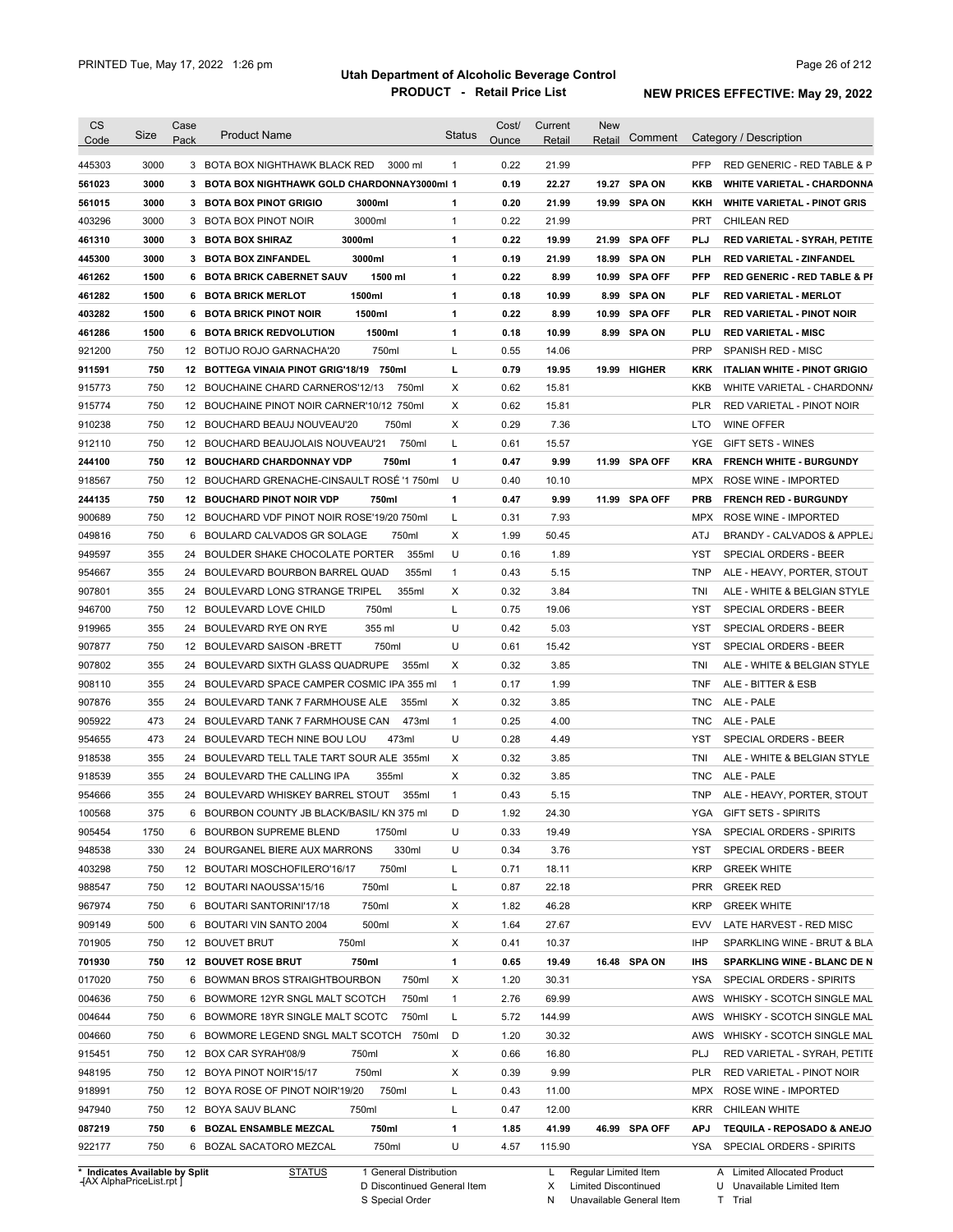| <b>CS</b><br>Code                                                  | <b>Size</b> | Case<br>Pack | <b>Product Name</b>                                                      | <b>Status</b> | Cost/<br>Ounce | Current<br>Retail | <b>New</b><br>Retail | Comment       |                   | Category / Description                                |
|--------------------------------------------------------------------|-------------|--------------|--------------------------------------------------------------------------|---------------|----------------|-------------------|----------------------|---------------|-------------------|-------------------------------------------------------|
|                                                                    |             |              |                                                                          |               |                |                   |                      |               |                   |                                                       |
| 908158                                                             | 750         |              | 6 BR COHN CAB OLIVE HILL EST'06<br>750ml                                 | Χ             | 2.20           | 55.78             |                      |               | <b>PLB</b>        | RED VARIETAL - CABERNET                               |
| 906105                                                             | 750         |              | 750ml<br>12 BR COHN CABERNET SILVER'15/16                                | Χ             | 0.83           | 20.97             |                      |               | <b>PLB</b>        | RED VARIETAL - CABERNET                               |
| 954462                                                             | 750         |              | 750ml<br>12 BR COHN GOLD CABERNET                                        | Χ             | 0.69           | 17.50             |                      |               | YSE.              | SPECIAL ORDERS - WINE<br><b>ITALIAN RED - TUSCANY</b> |
| 367738                                                             | 750<br>750  |              | 6 BRACCESCA VINO NOBIL STA PIA'15/16 750ml<br>750ml                      | Χ             | 2.09<br>0.95   | 52.99<br>28.99    |                      | 23.99 SPA ON  | PRI<br><b>PLB</b> |                                                       |
| 445926                                                             |             |              | <b>12 BRADY CABERNET SAUVIGNON</b>                                       | 1             |                |                   |                      |               |                   | <b>RED VARIETAL - CABERNET</b>                        |
| 068059                                                             | 750<br>750  |              | 12 BRADYS IRISH CREAM LIQUEUR<br>750ml<br>750ml                          | 1<br>X        | 0.47<br>1.60   | 9.99<br>40.57     |                      | 11.99 SPA OFF | CHV<br><b>PRV</b> | <b>LIQUEURS - CREAM</b><br>ARGENTINE RED - OTHER      |
| 916378                                                             | 750         |              | 12 BRAMARE CABERNET LUJAN'06/07<br>750ml<br>12 BRAMARE MALBEC LUJAN'07/9 | X             | 1.52           | 38.53             |                      |               | <b>PRU</b>        | ARGENTINE RED - MALBEC                                |
| 916379                                                             | 750         |              | 6 BRAMARE MALBEC MARCHIORE'12/13<br>750ml                                | X             | 2.24           | 56.70             |                      |               | <b>PRU</b>        | ARGENTINE RED - MALBEC                                |
| 917596                                                             | 750         |              | 750ml<br>6 BRANCAIA CHIANTI CLASSICO'06/7                                | X             | 1.39           | 35.20             |                      |               | <b>PRH</b>        | <b>ITALIAN RED - CHIANTI</b>                          |
| 917679<br>918060                                                   | 750         | 6            | 750ml<br>BRANCAIA ILATRAIA'11/12                                         | L             | 1.97           | 49.99             |                      |               | PRI               | <b>ITALIAN RED - TUSCANY</b>                          |
| 403620                                                             | 750         |              | 750ml<br>12 BRANCOTT SAUV BLANC NZ'20                                    | L             | 0.51           | 13.06             |                      |               | <b>KRV</b>        | NEW ZEALAND WHITE                                     |
| 953705                                                             | 750         | 6            | 750ml<br>BRANDINI BAROLO RESA 56                                         | U             | 1.90           | 48.18             |                      |               | <b>YSE</b>        | SPECIAL ORDERS - WINE                                 |
|                                                                    | 750         |              |                                                                          |               | 0.77           |                   |                      |               |                   |                                                       |
| 951703                                                             |             |              | 12 BRANDINI LE CINLL LANGHE BIANCO'17 750ml                              | U             |                | 19.54             |                      |               | <b>YSE</b>        | SPECIAL ORDERS - WINE                                 |
| 951559                                                             | 750         |              | 12 BRANDINI LE COCCINELLE-USE 953940 750ml                               | U             | 1.40           | 35.42             |                      |               | <b>YSE</b>        | SPECIAL ORDERS - WINE                                 |
| 989013                                                             | 740         |              | 740ml<br>12 BRASSEURS BIERE DE GARDE                                     | Χ             | 0.21           | 5.34              |                      |               | THJ               | LAGER - OKTOBERFEST                                   |
| 920240                                                             | 750         |              | 750ml<br>12 BRASSFIELD EST ERUPTION RED                                  | Χ             | 0.71           | 18.06             |                      |               | <b>PFP</b>        | RED GENERIC - RED TABLE & P                           |
| 920239                                                             | 750         |              | 12 BRASSFIELD EST SERENITY WH RES'15 750ml                               | Χ             | 0.41           | 10.36             |                      |               | <b>KFP</b>        | WHITE GENERIC - TABLE & PRC                           |
| 953045                                                             | 750         |              | 12 BREA CABERNET SAUVIGNON'18/20<br>750ml                                | Г             | 0.91           | 22.99             |                      |               | <b>PLB</b>        | RED VARIETAL - CABERNET                               |
| 548680                                                             | 750         |              | 750ml<br>12 BREAD & BUTTER CHARDONNAY                                    | 1             | 0.71           | 17.99             |                      |               | <b>KKB</b>        | WHITE VARIETAL - CHARDONN/                            |
| 922716                                                             | 750         |              | 750ml<br>12 BREAD & BUTTER MERLOT                                        | 1             | 0.55           | 16.99             |                      | 13.99 SPA ON  | PLF               | <b>RED VARIETAL - MERLOT</b>                          |
| 445937                                                             | 750         |              | 750ml<br>12 BREAD & BUTTER PINOT NOIR                                    | 1             | 0.63           | 17.99             |                      | 15.99 SPA ON  | PLR               | <b>RED VARIETAL - PINOT NOIR</b>                      |
| 902862                                                             | 750         |              | 12 BREAD & BUTTER ROSE<br>7 750ml                                        | U             | 0.59           | 15.06             |                      |               | YSE               | SPECIAL ORDERS - WINE                                 |
| 915230                                                             | 750         |              | 750ml<br>12 BRECA GARNACHA FUEGO'20                                      | L             | 0.43           | 10.99             |                      |               | <b>PRP</b>        | SPANISH RED - MISC                                    |
| 028002                                                             | 750         | 6            | BRECKENRIDGE PORT CASK WHISKEY<br>750ml                                  | Г             | 2.37           | 59.99             |                      |               | AWK               | WHISKEY - BOURBON SINGLE B                            |
| 036090                                                             | 750         |              | 750ml<br>6 BRECKENRIDGE VODKA                                            | 1             | 0.95           | 24.12             |                      |               | ADW               | <b>VODKA - DOMESTIC</b>                               |
| 023056                                                             | 750         | 6            | <b>BRECKENRIDGE WHISKEY</b><br>750ml                                     | 1             | 1.66           | 44.99             |                      | 42.00 SPA ON  | AWH               | <b>WHISKEY - BOURBON &amp; TENNES</b>                 |
| 951389                                                             | 1000        |              | 6 BRENNIVIN AQUAVIT OLGERDIN EGIL 1000 ml                                | L             | 1.34           | 45.42             |                      |               | CHU               | <b>LIQUEURS - MISC</b>                                |
| 949324                                                             | 750         |              | 6 BREUCKELEN 77 RYE & CORN WHISKEY 750ml                                 | Χ             | 2.06           | 52.19             |                      |               | <b>YSC</b>        | SPECIAL ORDERS - LIQUEURS                             |
| 948633                                                             | 750         |              | 750ml<br>6 BREWER CLIFTON 3-D CHARD                                      | U             | 2.65           | 67.08             |                      |               | YSE               | SPECIAL ORDERS - WINE                                 |
| 954492                                                             | 355         |              | 24 BREWFIST PRAIRIE SPAGHETTI WEST<br>355ml                              | U             | 0.54           | 6.50              |                      |               | <b>YST</b>        | SPECIAL ORDERS - BEER                                 |
| 949270                                                             | 330         |              | 24 BREWFIST SPACEMAN I PA<br>330ml                                       | U             | 0.47           | 5.30              |                      |               | <b>YST</b>        | SPECIAL ORDERS - BEER                                 |
| 949271                                                             | 330         |              | 330ml<br>24 BREWFIST X-RAY PORTER                                        | U             | 0.50           | 5.61              |                      |               | YST               | SPECIAL ORDERS - BEER                                 |
| 087234                                                             | 750         |              | 750ml<br>6 BRIBON BLANCO TEQUILA                                         | D             | 0.51           | 12.99             |                      |               | <b>APD</b>        | <b>TEQUILA - SILVER</b>                               |
| 919262                                                             | 750         |              | 12 BRIDLEWOOD PINOT NOIR<br>750ml                                        | U             | 0.48           | 12.19             |                      |               | YSE.              | SPECIAL ORDERS - WINE                                 |
| 907587                                                             | 355         |              | 24 BRIGAND<br>355ml                                                      | U             | 0.36           | 4.34              |                      |               | YST               | SPECIAL ORDERS - BEER                                 |
| 046060                                                             | 750         |              | 6 BRIGHAM RUM SILVER<br>750ml                                            | 1             | 0.99           | 24.99             |                      |               | ALW               | <b>RUM - DOMESTIC</b>                                 |
| 918907                                                             | 750         |              | 750ml<br>6 BRIGHAM SPICED RUM                                            | 1             | 0.99           | 24.99             |                      |               | ALP               | RUM - SPICED AND FLAVORED                             |
| 048840                                                             | 750         |              | 750ml<br>12 BRILLET COGNAC XO RESERVE                                    | Х             | 3.50           | 88.68             |                      |               | ATG               | BRANDY - COGNAC & ARMAGN/                             |
| 949210                                                             | 750         |              | 750ml<br>12 BROADBENT MALMSEY 10YR MADEIRA                               | L             | 1.78           | 45.15             |                      |               | EPX               | MADEIRA - IMPORTED                                    |
| 403760                                                             | 750         |              | 12 BROADBENT VINHO VERDE<br>750ml                                        | 1             | 0.51           | 12.99             |                      |               | KRO               | PORTUGESE WHITE                                       |
| 948268                                                             | 750         |              | 750ml<br>12 BROADBENT VINHO VERDE ROSE                                   | L             | 0.40           | 10.15             |                      |               | MPX               | ROSE WINE - IMPORTED                                  |
| 954028                                                             | 750         |              | 750ml<br>12 BROADSIDE MERLOT                                             | 1             | 0.59           | 15.04             |                      |               | <b>PLF</b>        | RED VARIETAL - MERLOT                                 |
| 921912                                                             | 750         |              | 12 BROC AMORE BIANCO TOCAI FRIULANO 750ml                                | U             | 0.92           | 23.37             |                      |               | YSE               | SPECIAL ORDERS - WINE                                 |
| 952845                                                             | 750         |              | 12 BROC CABERNET FRANC HAPPY CANYON 750ml                                | U             | 0.92           | 23.42             |                      |               | YSE               | SPECIAL ORDERS - WINE                                 |
| 952363                                                             | 750         |              | 12 BROC CELLARS COUNOISE<br>750ml                                        | U             | 1.04           | 26.42             |                      |               | YSE               | SPECIAL ORDERS - WINE                                 |
|                                                                    | 750         |              | 750ml<br>12 BROC CELLARS LOVE WHITE                                      | U             | 0.60           | 15.19             |                      |               | YSE               | SPECIAL ORDERS - WINE                                 |
|                                                                    | 750         |              | 12 BROC CELLARS SOGI 2019<br>750ml                                       | U             | 0.86           | 21.81             |                      |               | YSE               | SPECIAL ORDERS - WINE                                 |
|                                                                    |             |              | 750ml<br>12 BROC CHENIN BLANC SOLANO                                     | U             | 0.84           | 21.25             |                      |               | YSE               | SPECIAL ORDERS - WINE                                 |
|                                                                    | 750         |              |                                                                          |               |                | 20.94             |                      |               | YSE               | SPECIAL ORDERS - WINE                                 |
|                                                                    | 750         |              | 750ml<br>12 BROC CHENIN FREI VINEYARD                                    | U             | 0.83           |                   |                      |               |                   |                                                       |
|                                                                    | 750         |              | 750ml<br>12 BROC GOT GRAPES NV                                           | U             | 0.54           | 13.61             |                      |               | YSE               | SPECIAL ORDERS - WINE                                 |
|                                                                    | 750         |              | 750ml<br>12 BROC GRENACHE GRIS ROSE                                      | U             | 0.86           | 21.75             |                      |               | YSE               | SPECIAL ORDERS - WINE                                 |
| 952007<br>912482<br>954203<br>952846<br>921505<br>906738<br>900928 | 750         |              | 750ml<br>12 BROC HAPPY CHENIN BLANC                                      | U             | 0.73           | 18.58             |                      |               | YSE               | SPECIAL ORDERS - WINE                                 |

**Case** [AX AlphaPriceList.rpt ]

D Discontinued General Item S Special Order

X

N

Limited Discontinued

Unavailable General Item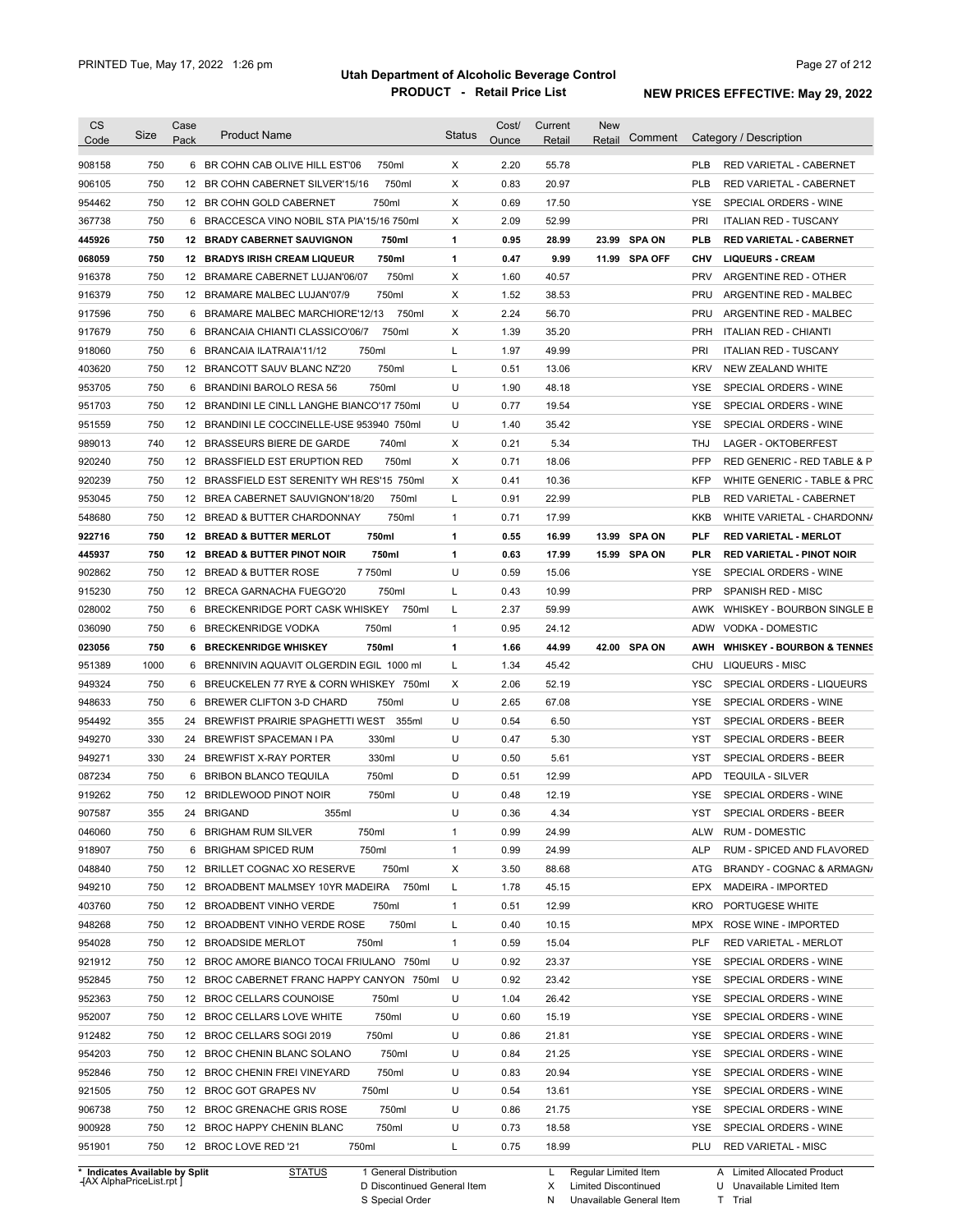| <b>CS</b><br>Code              | Size  | Case<br>Pack | <b>Product Name</b>                                            | <b>Status</b> | Cost/<br>Ounce | Current<br>Retail | <b>New</b><br>Comment<br>Retail | Category / Description                                |
|--------------------------------|-------|--------------|----------------------------------------------------------------|---------------|----------------|-------------------|---------------------------------|-------------------------------------------------------|
| 912976                         | 375   |              | 24 BROC LOVE RED CANS<br>375ml                                 | U             | 0.58           | 7.37              |                                 | SPECIAL ORDERS - WINE<br>YSE.                         |
| 923228                         | 750   | 6            | 750ml<br>BROC LOVE ROSE MIX                                    | U             | 0.76           | 19.40             |                                 | <b>YSE</b><br>SPECIAL ORDERS - WINE                   |
| 918760                         | 750   |              | 750ml<br>12 BROC LOVE ROSE'21                                  | L             | 0.75           | 18.99             |                                 | <b>MPW</b><br>ROSE WINE - DOMESTIC                    |
| 921475                         | 750   |              | 750ml<br>12 BROC LOVE SPARKLING                                | U             | 0.79           | 20.14             |                                 | <b>YSE</b><br>SPECIAL ORDERS - WINE                   |
| 953875                         | 750   |              | 750ml<br>12 BROC LOVE SPARKLING'21                             | L             | 0.99           | 24.99             |                                 | <b>IPD</b><br>SPARKLING WINE - DOMESTIC               |
| 902706                         | 375   |              | 375 ml<br>24 BROC LOVE WHITE CANS                              | U             | 0.58           | 7.30              |                                 | <b>YSE</b><br>SPECIAL ORDERS - WINE                   |
| 952671                         | 20000 | $\mathbf{1}$ | 20000 ml<br><b>BROC LOVE WHITE KEG</b>                         | U             | 0.49           | 334.14            |                                 | <b>YSE</b><br>SPECIAL ORDERS - WINE                   |
| 952848                         | 750   |              | 750ml<br>12 BROC NERO D'AVOLA                                  | U             | 1.09           | 27.52             |                                 | <b>YSE</b><br>SPECIAL ORDERS - WINE                   |
| 952895                         | 750   |              | 750ml<br>12 BROC NOUVEAU                                       | U             | 0.84           | 21.31             |                                 | <b>YSE</b><br>SPECIAL ORDERS - WINE                   |
| 954204                         | 750   |              | 12 BROC NOUVEAU'21<br>750ml                                    | U             | 0.79           | 19.99             |                                 | <b>YGE</b><br><b>GIFT SETS - WINES</b>                |
| 954234                         | 750   |              | 750ml<br>12 BROC VALDIGUE ROSE PET NAT                         | U             | 0.95           | 24.04             |                                 | <b>YSE</b><br>SPECIAL ORDERS - WINE                   |
| 952847                         | 750   |              | 750ml<br>12 BROC VINE STARR ZINFANDEL                          | U             | 0.99           | 25.04             |                                 | <b>YSE</b><br>SPECIAL ORDERS - WINE                   |
| 916494                         | 750   |              | 750ml<br>12 BROCARD CHABLIS LES CLOS'06                        | Χ             | 2.63           | 66.68             |                                 | <b>KRA</b><br>FRENCH WHITE - BURGUNDY                 |
| 916495                         | 750   |              | 750ml<br>12 BROCARD CHABLIS MONTEE'07                          | Χ             | 1.40           | 35.53             |                                 | <b>KRA</b><br>FRENCH WHITE - BURGUNDY                 |
| 403784                         | 750   |              | 750ml<br>12 BROKENWOOD SEMILLON                                | Г             | 0.72           | 18.18             |                                 | <b>KRT</b><br><b>AUSTRALIAN WHITE</b>                 |
| 028350                         | 750   |              | 750ml<br><b>12 BROKERS GIN</b>                                 | 1             | 0.79           | 22.99             | 19.99 SPA ON                    | AHG<br>GIN DRY                                        |
| 000104                         | 750   | 6            | 750ml<br><b>BROKERS GIN HOLIDAY GIFT</b>                       | U             | 0.88           | 22.36             |                                 | AHW<br><b>GIN - DOMESTIC</b>                          |
| 100234                         | 750   | 6            | 750ml<br><b>BROKERS GIN W/1 STEMLESS GLASS</b>                 | D             | 0.49           | 12.42             |                                 | AHX<br><b>GIN - IMPORTED</b>                          |
| 901911                         | 355   | 24           | BROOKLYN BEL AIR SOUR<br>355ml                                 | D             | 0.17           | 1.99              |                                 | <b>TNU</b><br>ALE - MISC & SEASONAL                   |
| 901912                         | 355   | 24           | 355ml<br><b>BROOKLYN LAGER</b>                                 | D             | 0.17           | 1.99              |                                 | <b>TNU</b><br>ALE - MISC & SEASONAL                   |
| 900341                         | 355   | 24           | <b>BROOKLYN SHACKMEISTER ALE</b><br>355ml                      | Х             | 0.17           | 2.09              |                                 | <b>YST</b><br>SPECIAL ORDERS - BEER                   |
| 918958                         | 750   | 12           | BROTTE CAIRANNE CREATION GROSSET'1 750ml                       | L             | 0.71           | 17.99             |                                 | <b>PRD</b><br><b>FRENCH RED - RHONE</b>               |
| 918983                         | 750   | 12           | BROTTE LA FIOLE RED'18<br>750ml                                | L             | 0.55           | 14.06             |                                 | <b>PRE</b><br>FRENCH RED - MISC AOC                   |
| 918499                         | 750   | 12           | 750ml<br><b>BROWNE FAMILY CABERNET</b>                         | $\mathbf{1}$  | 1.34           | 33.99             |                                 | <b>PLB</b><br>RED VARIETAL - CABERNET                 |
| 918498                         | 750   | 12           | BROWNE FAMILY CHARDONNAY'18/19<br>750ml                        | L             | 0.95           | 23.99             |                                 | <b>KKB</b><br>WHITE VARIETAL - CHARDONNA              |
| 445968                         | 750   | 12           | 750ml<br>BROWNE FAMILY TRIBUTE RED                             | $\mathbf{1}$  | 1.14           | 28.99             |                                 | PLU<br><b>RED VARIETAL - MISC</b>                     |
| 902611                         | 473   | 12           | 473ml<br>BRUERY BAKERY: CHERRY PIE                             | U             | 0.41           | 6.55              |                                 | YST<br>SPECIAL ORDERS - BEER                          |
| 900407                         | 750   | 12           | <b>BRUERY BERET</b><br>750 750ml                               | U             | 0.22           | 5.61              |                                 | <b>YST</b>                                            |
| 955221                         | 375   | 12           | 375ml                                                          | U             | 0.35           | 4.41              |                                 | SPECIAL ORDERS - BEER<br>YST                          |
| 902619                         | 750   | 12           | BRUERY ORCHARD WIT<br>750ml<br>BRUERY SHARE THIS STOUT         | U             | 0.35           | 8.87              |                                 | SPECIAL ORDERS - BEER<br>YST<br>SPECIAL ORDERS - BEER |
| 955223                         | 750   | 12           | BRUERY SO HAPPENS IT'S TUESDAY<br>750ml                        | U             | 0.68           | 17.20             |                                 | YST<br><b>SPECIAL ORDERS - BEER</b>                   |
| 955226                         | 375   | 12           | BRUERY TART OF DARKNESS BLCK CRRN 375 ml                       | U             | 0.80           | 10.16             |                                 | YST<br>SPECIAL ORDERS - BEER                          |
| 955225                         | 750   | 12           | BRUERY THE BRAMBLE<br>750ml                                    | U             | 0.68           | 17.20             |                                 | YST<br>SPECIAL ORDERS - BEER                          |
|                                | 473   | 24           | BRUERY WIT THE FUNK<br>473ml                                   | U             | 0.20           | 3.22              |                                 | <b>YST</b><br>SPECIAL ORDERS - BEER                   |
| 902607<br>001418               | 750   |              | 6 BRUGAL ANEJO RUM W/SHAKER'10<br>750ml                        | U             | 0.68           | 17.32             |                                 | <b>YGA</b><br><b>GIFT SETS - SPIRITS</b>              |
|                                | 750   |              |                                                                | U             |                |                   |                                 | <b>YSA</b>                                            |
| 004687                         |       |              | 750ml<br>BRUICHLADDICH BLACK ART<br>6 BRUICHLADDICH ISLAY 12YR |               | 15.77          | 399.99            |                                 | SPECIAL ORDERS - SPIRITS                              |
| 915674                         | 750   |              | 750ml                                                          | Х             | 2.76           | 70.07             |                                 | WHISKY - SCOTCH SINGLE MAL<br>AWS                     |
| 004688                         | 750   |              | 750ml<br>6 BRUICHLADDICH LADDIE10YR                            | U             | 2.34           | 59.42             |                                 | AWS<br>WHISKY - SCOTCH SINGLE MAL                     |
| 005892                         | 750   |              | 750ml<br>6 BRUICHLADDICH OCTOMORE 10.1                         | U             | 7.49           | 189.99            |                                 | YSA<br>SPECIAL ORDERS - SPIRITS                       |
| 005983                         | 750   |              | 750ml<br>6 BRUICHLADDICH OCTOMORE 11.1                         | U<br>U        | 7.89           | 200.13            |                                 | <b>YSA</b><br>SPECIAL ORDERS - SPIRITS<br><b>YSA</b>  |
| 006082                         | 750   |              | 750ml<br>6 BRUICHLADDICH OCTOMORE 12.1                         |               | 7.50           | 190.13            |                                 | SPECIAL ORDERS - SPIRITS                              |
| 005705                         | 750   |              | 750ml<br>6 BRUICHLADDICH OCTOMORE 8.1                          | U             | 6.58           | 166.76            |                                 | YSA<br>SPECIAL ORDERS - SPIRITS                       |
| 004697                         | 750   |              | 6 BRUICHLADDICH PC SCOTTISH BARLEY 750ml                       | Χ             | 3.15           | 79.99             |                                 | WHISKY - SCOTCH SINGLE MAL<br>AWS                     |
| 916747                         | 750   |              | 6 BRUICHLADDICH SINGLEM ISLAY 15<br>750ml                      | U             | 3.75           | 95.04             |                                 | WHISKY - SCOTCH SINGLE MAL<br>AWS                     |
| 953179                         | 750   |              | 12 BRUNDLMAYER KAMPTALER TERSEN GRUNE 750ml 1                  |               | 1.11           | 28.22             |                                 | KRJ<br><b>AUSTRIAN WHITE</b>                          |
| 913679                         | 750   |              | 12 BRUNI MORELLINO SCANSANO'12/13<br>750ml                     | Х             | 0.65           | 16.40             |                                 | <b>ITALIAN RED - TUSCANY</b><br>PRI                   |
| 916968                         | 750   |              | 12 BRUNI POGGIO D'ELSA'19<br>750ml                             | L             | 0.63           | 14.66             | 15.99 HIGHER                    | <b>ITALIAN RED - TUSCANY</b><br>PRI                   |
| 917215                         | 750   |              | 12 BRUNO CLAIR CHAMBERTIN BEZE'06<br>750ml                     | Х             | 6.19           | 157.01            |                                 | PRB<br>FRENCH RED - BURGUNDY                          |
| 951172                         | 750   |              | 6 BRUXO NO. 1 ESPANDIN<br>750ml                                | U             | 2.25           | 57.09             |                                 | YSE<br>SPECIAL ORDERS - WINE                          |
| 951173                         | 750   |              | 750ml<br>6 BRUXO NO. 2 PECHUGA                                 | Х             | 1.43           | 36.15             |                                 | <b>APM</b><br><b>TEQUILA - FLAVORED</b>               |
| 951175                         | 750   |              | 6 BRUXO NO. 3 BARRIL<br>750ml                                  | U             | 3.13           | 79.31             |                                 | <b>YSA</b><br>SPECIAL ORDERS - SPIRITS                |
| 954455                         | 750   |              | 750ml<br>6 BRUXO NO. 4 MEZCAL ENSAMBLE                         | U             | 3.63           | 92.13             |                                 | YSA<br>SPECIAL ORDERS - SPIRITS                       |
| 954456                         | 750   |              | 6 BRUXO NO. 5 MEZCAL TOBALA<br>750ml                           | U             | 5.92           | 150.13            |                                 | YSA<br>SPECIAL ORDERS - SPIRITS                       |
| 954457                         | 750   |              | 750ml<br>6 BRUXO X MEZCAL                                      | U             | 1.38           | 35.10             |                                 | YSA SPECIAL ORDERS - SPIRITS                          |
| * Indicates Available by Split |       |              | <b>STATUS</b><br>1 General Distribution                        |               |                | L.                | Regular Limited Item            | A Limited Allocated Product                           |

**Case** [AX AlphaPriceList.rpt ]

D Discontinued General Item

S Special Order

X Limited Discontinued

N Unavailable General Item

U Unavailable Limited Item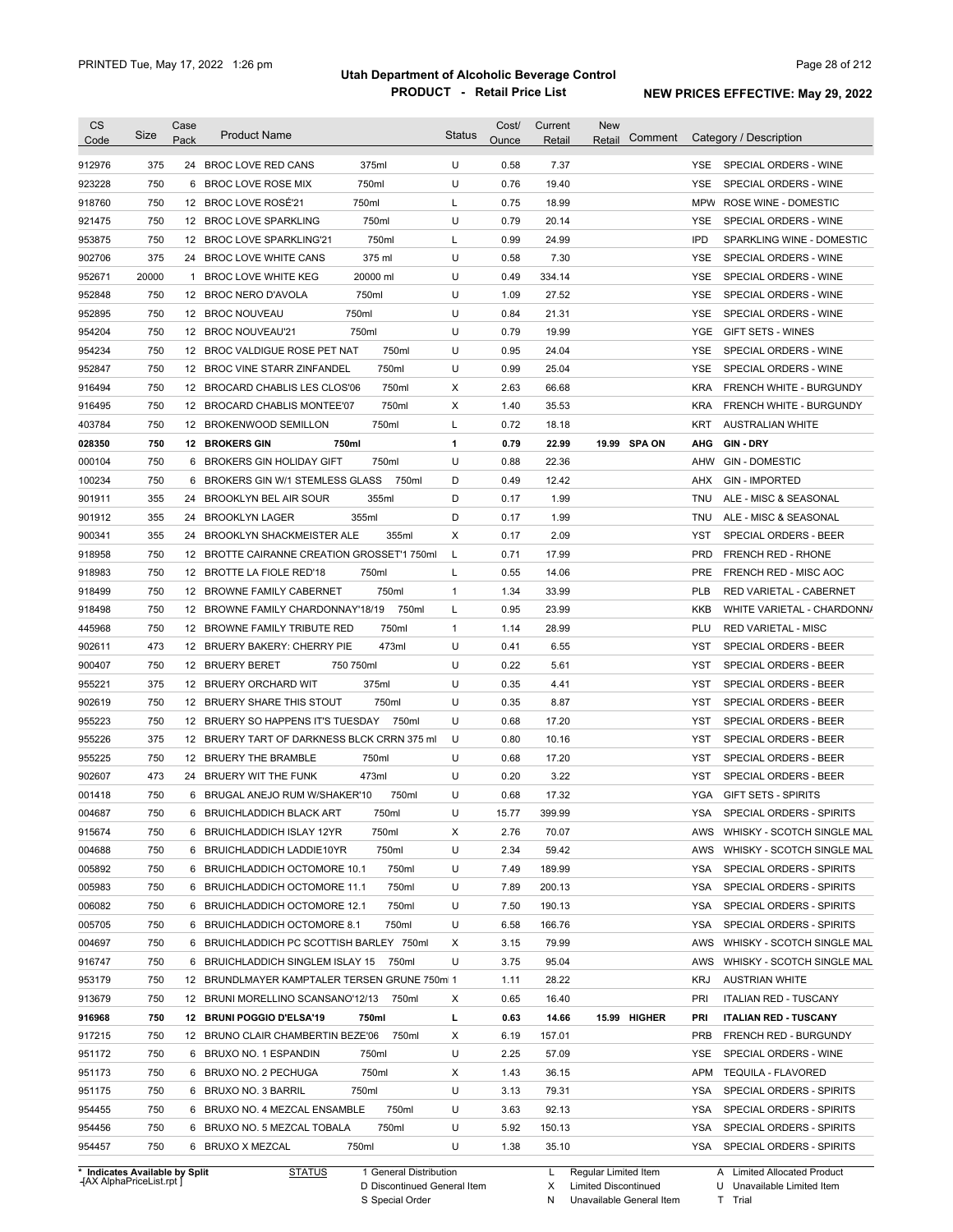| <b>CS</b><br>Code | Size        | Case<br>Pack | <b>Product Name</b>                                                          | <b>Status</b> | Cost/<br>Ounce | Current<br>Retail | New<br>Comment<br>Retail | Category / Description                       |
|-------------------|-------------|--------------|------------------------------------------------------------------------------|---------------|----------------|-------------------|--------------------------|----------------------------------------------|
|                   |             |              |                                                                              | D             |                |                   |                          | AWT WHISKEY - FLAVORED                       |
| 028032            | 750         |              | 6 BSB BROWN SUGAR BOURBON<br>750ml                                           |               | 0.43           | 10.80             |                          |                                              |
| 442537            | 750         |              | 12 B-SIDE PINOT NOIR<br>750ml                                                | $\mathbf{1}$  | 1.06           | 26.99             |                          | <b>PLR</b><br>RED VARIETAL - PINOT NOIR      |
| 917934            | 750<br>1000 |              | 750ml<br>12 BT GARNACHA TINTORERA'13/14<br>1000 ml                           | U<br>U        | 0.41<br>0.38   | 10.29<br>12.80    |                          | <b>PRP</b><br>SPANISH RED - MISC             |
| 952370            |             |              | 12 BUCA CHIANTI WICKER                                                       |               |                |                   |                          | YSE<br>SPECIAL ORDERS - WINE                 |
| 907203            | 1500        |              | 6 BUCA DI BEPPO CHIANTI<br>1500 ml                                           | U             | 0.25           | 12.62             |                          | <b>YSE</b><br>SPECIAL ORDERS - WINE          |
| 916269            | 750         |              | 12 BUCCI VERDICC CAST DI JESI'13/14 750ml                                    | Х             | 0.85           | 21.63             |                          | KRL<br><b>ITALIAN WHITE - MISC DOC</b>       |
| 101629            | 750         | 6            | 750ml<br>BUCHANAN 12 YR W PITCHER                                            | T             | 1.58           | 39.99             |                          | YGA<br><b>GIFT SETS - SPIRITS</b>            |
| 001047            | 750         | 6            | BUCHANAN DELUXE 12 YR W/ 2 GLASSES 750ml                                     | D             | 0.85           | 21.60             |                          | YGA<br><b>GIFT SETS - SPIRITS</b>            |
| 004624            | 375         |              | 24 BUCHANAN DELUXE SCOTCH<br>375 ml                                          | $\mathbf{1}$  | 1.58           | 19.99             |                          | AWR<br><b>WHISKY - SCOTCH BLENDED</b>        |
| 103125            | 750         | 6            | BUCHANAN DELUXE SCOTCH 12 YR W/ICE 750ml                                     | D             | 0.85           | 21.68             |                          | YGA<br><b>GIFT SETS - SPIRITS</b>            |
| 004626            | 750         |              | 12 BUCHANANS DELUXE 12YR SCOTCH<br>750ml                                     | 1             | 1.46           | 39.99             | 36.99 SPA ON             | AWR<br><b>WHISKY - SCOTCH BLENDED</b>        |
| 548914            | 750         |              | 750ml<br>12 BUCK SHACK CHARDONNAY                                            | $\mathbf{1}$  | 0.87           | 22.06             |                          | <b>KKB</b><br>WHITE VARIETAL - CHARDONN/     |
| 914423            | 750         |              | 750ml<br>12 BUCKLIN ANCIENT RED'19                                           | L             | 1.26           | 31.99             |                          | <b>PLH</b><br>RED VARIETAL - ZINFANDEL       |
| 908418            | 750         |              | 750ml<br>12 BUCKLIN BAMBINO ZIN'19                                           | L             | 0.87           | 21.99             |                          | <b>PLH</b><br>RED VARIETAL - ZINFANDEL       |
| 915894            | 750         |              | 750ml<br>12 BUCKLIN CABERNET OLD HILL'18                                     | Г             | 1.46           | 36.99             |                          | <b>PLB</b><br>RED VARIETAL - CABERNET        |
| 919735            | 750         |              | 750ml<br>12 BUCKLIN OLD HILL ROSE'20/21                                      | Г             | 0.79           | 19.99             |                          | <b>MPQ</b><br>ROSE WINE - VARIETAL & VIN G   |
| 907823            | 750         |              | 12 BUCKLIN OTTO'S OLD HILL GRENACHE'1 750ml                                  | Χ             | 1.30           | 32.99             |                          | PLL<br>RED VARIETAL - GRENACHE               |
| 906413            | 750         |              | 12 BUCKLIN VYDS MIXED BLACKS 12<br>750ml                                     | U             | 1.24           | 31.46             |                          | YSE<br>SPECIAL ORDERS - WINE                 |
| 989368            | 473         | 24           | <b>BUD ICE LAGER</b><br>473ml                                                | D             | 0.12           | 1.85              |                          | TCJ<br>BEER - ICE & MALT LIQUOR              |
| 901765            | 473         | 24           | 473ml<br><b>BUD LIGHT LEMON-ADE-RITA</b>                                     | U             | 0.19           | 3.03              |                          | RCP<br><b>FLAVORED MALT BEVERAGES</b>        |
| 920539            | 473         | 24           | 473ml<br><b>BUD LIGHT LIME-A-RITA</b>                                        | D             | 0.19           | 3.03              |                          | RCP<br><b>FLAVORED MALT BEVERAGES</b>        |
| 901710            | 473         | 24           | 473ml<br><b>BUD LIGHT MANG-O-RITA</b>                                        | D             | 0.19           | 3.09              |                          | RCP<br><b>FLAVORED MALT BEVERAGES</b>        |
| 918962            | 355         | 24           | 355 ml<br><b>BUD LIGHT PLATINUM</b>                                          | $\mathbf{1}$  | 0.14           | 1.69              |                          | <b>TVB</b><br>DOMESTIC BEER                  |
| 908164            | 473         | 24           | BUD LIGHT PLATINUM SELTZER BERRY 473 ml                                      | $\mathbf{1}$  | 0.18           | 2.89              |                          | RCP<br>FLAVORED MALT BEVERAGES               |
| 901706            | 473         | 24           | 473ml<br><b>BUD LIGHT RAZ-BER-RITA</b>                                       | D             | 0.19           | 3.03              |                          | RCP<br>FLAVORED MALT BEVERAGES               |
| 949365            | 473         | 24           | 473ml<br><b>BUD LIGHT SEASONAL-RITA</b>                                      | D             | 0.19           | 2.99              |                          | <b>RCP</b><br>FLAVORED MALT BEVERAGES        |
| 902417            | 355         | 24           | BUD LIGHT SELTZER BLACK CHERRY 355 ml                                        | U             | 0.19           | 2.25              |                          | <b>YSA</b><br>SPECIAL ORDERS - SPIRITS       |
| 902418            | 355         | 24           | <b>BUD LIGHT SELTZER MANGO</b><br>355 ml                                     | D             | 0.19           | 2.25              |                          | <b>RCP</b><br><b>FLAVORED MALT BEVERAGES</b> |
| 902415            | 355         | 24           | 355 ml<br><b>BUD LIGHT SELTZER STRAWBERRY</b>                                | D             | 0.18           | 2.19              |                          | <b>RCP</b><br>FLAVORED MALT BEVERAGES        |
| 900664            | 355         |              | 355ml<br>24 BUDWEISER BLACK LAGER                                            | D             | 0.17           | 1.99              |                          | SPECIAL ORDERS - BEER<br>YST                 |
| 919106            | 355         |              | 24 BUDWEISER COPPER LAGER<br>355ml                                           | D             | 0.15           | 1.79              |                          | <b>THE</b><br><b>LAGER - PILSENER</b>        |
| 917496            | 750         |              | 12 BUEHLER CABERNET NAPA ESTATE'06 750ml                                     | Χ             | 1.20           | 30.35             |                          | <b>PLB</b><br>RED VARIETAL - CABERNET        |
| 446200            | 750         |              | 750ml<br>12 BUEHLER CABERNET NAPA'05/06                                      | X             | 1.08           | 27.38             |                          | <b>PLB</b><br><b>RED VARIETAL - CABERNET</b> |
| 910772            | 750         |              | 750ml<br>12 BUEHLER CHARDONNAY RR'08                                         | X             | 0.68           | 17.21             |                          | KKB<br>WHITE VARIETAL - CHARDONN/            |
| 442900            | 750         |              | 12 BUENA VISTA PINOT CARNEROS'05<br>750ml                                    | X             | 0.83           | 21.12             |                          | <b>PLR</b><br>RED VARIETAL - PINOT NOIR      |
| 949460            | 750         |              | 12 BUENA VISTA PINOT NOIR SONOMA<br>750ml                                    | U             | 0.58           | 14.67             |                          | YSE SPECIAL ORDERS - WINE                    |
| 948432            | 750         |              | 12 BUFFALO TRACE BARREL DISTILR PICK 750ml                                   | U             | 1.10           | 27.99             |                          | YSA<br>SPECIAL ORDERS - SPIRITS              |
| 018006            | 750         |              | 12 BUFFALO TRACE BOURBON<br>750ml                                            | Α             | 1.18           | 29.99             |                          | LAS<br><b>ALLOCATED SPIRIT</b>               |
| 080023            | 750         |              | 750ml<br>12 BUFFALO TRACE BOURBON CREAM                                      | L             | 1.02           | 25.99             |                          | LIQUEURS - CREAM<br>CHV                      |
|                   |             |              |                                                                              | U             |                |                   |                          |                                              |
| 019976            | 750         |              | 1 BUFFALO TRACE O.F.C.<br>750ml<br>1 BUFFALO TRACE OFC BOURBON 1995<br>750ml | U             | 98.58          | 2,500.01          |                          | SPECIAL ORDERS - SPIRITS<br>YSA              |
| 019978            | 750         |              |                                                                              |               | 98.58          | 2,500.01          |                          | AWK<br>WHISKEY - BOURBON SINGLE B            |
| 917832            | 750         |              | 12 BUIL & GINE JOAN GINE PRIORAT'06 750ml                                    | X             | 1.21           | 30.68             |                          | <b>PRP</b><br>SPANISH RED - MISC             |
| 917169            | 750         |              | 12 BUIL & GINE MONSANT 17-XI '06<br>750ml                                    | X             | 0.77           | 19.54             |                          | <b>PRP</b><br>SPANISH RED - MISC             |
| 919085            | 750         |              | 6 BUIL & GINE PLERET'11<br>750ml                                             | г             | 3.33           | 83.50             | 84.50 HIGHER             | <b>PRP</b><br><b>SPANISH RED - MISC</b>      |
| 952048            | 19000       |              | 19000 ml<br>1 BULL RUN BRAMBLE BERRY KEG                                     | U             | 0.18           | 113.25            |                          | YSE<br>SPECIAL ORDERS - WINE                 |
| 952050            | 19000       |              | 1 BULL RUN CREEKSIDE CRANBERRY PE 19000 ml                                   | U             | 0.16           | 103.85            |                          | YSE<br>SPECIAL ORDERS - WINE                 |
| 952051            | 500         |              | 12 BULL RUN POWER HOUSE DRY<br>500 ml                                        | U             | 0.41           | 6.99              |                          | SPECIAL ORDERS - WINE<br>YSE                 |
| 952357            | 19000       |              | 1 BULL RUN POWER HOUSE KEG<br>19000 ml                                       | U             | 0.18           | 113.25            |                          | YSE<br>SPECIAL ORDERS - WINE                 |
| 952049            | 19000       | 1            | BULL RUN STRAWBERRY FIELDS KEG 19000 ml                                      | U             | 0.18           | 113.25            |                          | YGE<br>GIFT SETS - WINES                     |
| 027021            | 375         |              | 12 BULLEIT 95 RYE WHISKEY<br>375ml                                           | $\mathbf{1}$  | 1.34           | 16.99             |                          | AWU<br><b>WHISKEY - RYE</b>                  |
| 027025            | 750         |              | 750ml<br>12 BULLEIT 95 RYE WHISKEY                                           | $\mathbf{1}$  | 1.26           | 31.99             |                          | AWU WHISKEY - RYE                            |
| 100499            | 375         |              | 6 BULLEIT BOURBON AND RYE GIFT SET 375ml                                     | D             | 2.37           | 29.99             |                          | YGA<br><b>GIFT SETS - SPIRITS</b>            |
|                   | 750         |              | 6 BULLEIT BOURBON BARREL STRENGTH 750ml                                      | X             | 2.01           | 50.99             |                          | AWK WHISKEY - BOURBON SINGLE B               |
| 017092            |             |              |                                                                              |               |                |                   |                          |                                              |

**Case** [AX AlphaPriceList.rpt ]

D Discontinued General Item

S Special Order

X Limited Discontinued

N Unavailable General Item

U Unavailable Limited Item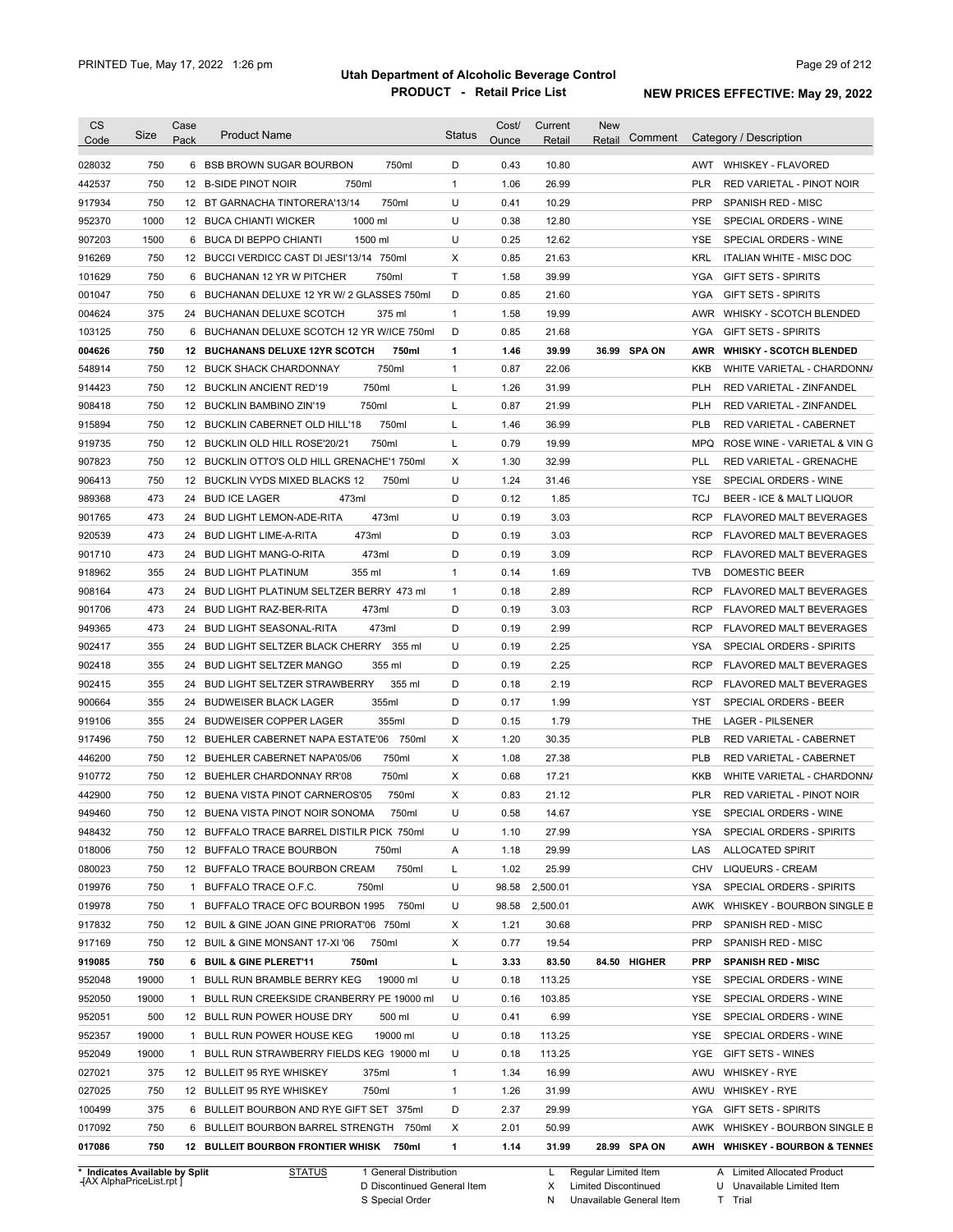| <b>CS</b>                                                  | Size | Case | <b>Product Name</b>                              | <b>Status</b> | Cost/ | Current | <b>New</b>           | Comment        |            | Category / Description           |
|------------------------------------------------------------|------|------|--------------------------------------------------|---------------|-------|---------|----------------------|----------------|------------|----------------------------------|
| Code                                                       |      | Pack |                                                  |               | Ounce | Retail  | Retail               |                |            |                                  |
| 017085                                                     | 375  |      | 12 BULLEIT BOURBON FRONTIER WHISKEY 375ml        | $\mathbf{1}$  | 1.34  | 16.99   |                      |                |            | AWH WHISKEY - BOURBON & TENNE:   |
| 017088                                                     | 1750 |      | 6 BULLEIT BOURBON FRONTIER WHISKEY 1750ml        | $\mathbf{1}$  | 1.05  | 61.99   |                      |                | AWH        | WHISKEY - BOURBON & TENNE:       |
| 017093                                                     | 750  |      | 12 BULLEIT BOURBON SINGLE BARREL<br>750ml        | L             | 2.37  | 59.99   |                      |                | AWH        | WHISKEY - BOURBON & TENNE:       |
| 100765                                                     | 750  | 6    | 750ml<br><b>BULLEIT BOURBON W/ 2 GLASSES</b>     | D             | 1.26  | 31.99   |                      |                | YGA        | <b>GIFT SETS - SPIRITS</b>       |
| 100520                                                     | 750  |      | 750ml<br>12 BULLEIT BOURBON W/ GIFT BAG          | D             | 1.18  | 29.99   |                      |                | YGA        | <b>GIFT SETS - SPIRITS</b>       |
| 101104                                                     | 750  | 6    | BULLEIT BURBN FRNTIER WHSKYW/2 MUGS750ml         | D             | 1.18  | 29.99   |                      |                | YGA        | <b>GIFT SETS - SPIRITS</b>       |
| 101174                                                     | 750  |      | 6 BULLEIT OUTDOOR BOURBON KITW/YETI M750ml       | D             | 2.57  | 65.13   |                      |                | <b>YGA</b> | <b>GIFT SETS - SPIRITS</b>       |
| 027022                                                     | 1750 |      | 6 BULLEIT RYE<br>1750 ml                         | $\mathbf{1}$  | 1.05  | 61.99   |                      |                |            | AWU WHISKEY - RYE                |
| 921512                                                     | 750  |      | 12 BULLEIT SGL BARREL BLENDER CHOICE 750ml       | U             | 2.37  | 60.06   |                      |                | YSA        | SPECIAL ORDERS - SPIRITS         |
| 914250                                                     | 750  |      | 12 BULLETIN PLACE MERLOT'18/19<br>750ml          | Х             | 0.17  | 4.32    |                      |                | <b>PRY</b> | <b>AUSTRALIAN RED</b>            |
| 910897                                                     | 750  |      | 750ml<br>12 BULLETIN PLACE SHIRAZ'17             | Х             | 0.19  | 4.91    |                      |                | <b>PRY</b> | <b>AUSTRALIAN RED</b>            |
| 951469                                                     | 750  |      | 12 BULLIAT MORGON BEAUJOLAIS NATURE'1 750ml      | L             | 1.14  | 28.99   |                      |                | <b>PRC</b> | FRENCH RED - BEAUJOLAIS          |
| 064529                                                     | 750  |      | 6 BUMBU ORIGINAL RUM<br>750ml                    | $\mathbf{1}$  | 1.47  | 37.20   |                      |                | <b>ALU</b> | <b>RUM - MISC</b>                |
| 918097                                                     | 750  |      | 12 BUMP SAUV BL SONOMA CST'13/14<br>750ml        | Х             | 0.67  | 16.99   |                      |                | KKD        | WHITE VARIETAL - SAUVIGNON       |
| 915558                                                     | 750  |      | 12 BUONCRISTIANI OPC NAPA CLARET<br>750ml        | X             | 1.60  | 40.62   |                      |                | <b>PLB</b> | RED VARIETAL - CABERNET          |
| 919843                                                     | 750  |      | 12 BUONCRISTIANI OPC PROP RED BLEND 750ml        | L             | 2.28  | 57.82   |                      |                | <b>PFP</b> | RED GENERIC - RED TABLE & P      |
| 914819                                                     | 750  |      | 12 BURGANS ALBARINO'19<br>750ml                  | Г             | 0.84  | 21.32   |                      |                | <b>KRN</b> | <b>SPANISH WHITE</b>             |
| 900129                                                     | 750  |      | 750ml<br>12 BURGO VIEJO RIOJA RESERVA'16         | L             | 0.79  | 19.99   |                      |                | <b>PRN</b> | SPANISH RED - RIOJA              |
| 040600                                                     | 750  |      | 750ml<br>12 BURNETTS CANDY CANE VODKA'14         | D             | 0.40  | 10.09   |                      |                | YGA        | <b>GIFT SETS - SPIRITS</b>       |
| 041299                                                     | 750  |      | 750ml<br><b>12 BURNETTS CHERRY VODKA</b>         | 1             | 0.39  | 6.99    | 9.99                 | <b>SPA OFF</b> | <b>ADM</b> | <b>VODKA - FLAVORED</b>          |
| 029566                                                     | 750  |      | 750ml<br><b>12 BURNETTS GIN</b>                  | 1             | 0.32  | 9.99    | 7.99                 | <b>SPA ON</b>  | AHG        | <b>GIN DRY</b>                   |
| 029568                                                     | 1750 |      | 1750ml<br>6 BURNETTS GIN                         | 1             | 0.32  | 15.99   | 18.99                | <b>SPA OFF</b> | AHG        | <b>GIN DRY</b>                   |
| 041315                                                     | 1750 | 6    | <b>BURNETTS MANGO</b><br>1750ml                  | 1             | 0.29  | 13.99   | 16.99                | <b>SPA OFF</b> | <b>ADM</b> | <b>VODKA - FLAVORED</b>          |
| 040126                                                     | 750  |      | 12 BURNETTS MANGO PINEAPPLE VODKA<br>750ml       | 1             | 0.39  | 6.99    | 9.99                 | <b>SPA OFF</b> | <b>ADM</b> | <b>VODKA - FLAVORED</b>          |
| 041313                                                     | 750  |      | <b>12 BURNETTS MANGO VODKA</b><br>750ml          | 1             | 0.39  | 6.99    | 9.99                 | <b>SPA OFF</b> | <b>ADM</b> | <b>VODKA - FLAVORED</b>          |
| 040370                                                     | 750  |      | 12 BURNETTS PUMPKIN SPICE VODKA'14<br>750ml      | D             | 0.40  | 10.09   |                      |                | YSA        | SPECIAL ORDERS - SPIRITS         |
| 041316                                                     | 750  |      | 750ml<br><b>12 BURNETTS RASPBERRY VODKA</b>      | 1             | 0.28  | 9.99    | 6.99                 | <b>SPA ON</b>  | <b>ADM</b> | <b>VODKA - FLAVORED</b>          |
| 044277                                                     | 750  |      | 750ml<br>12 BURNETTS SPICED RUM                  | D             | 0.21  | 5.40    |                      |                | <b>ALP</b> | RUM - SPICED AND FLAVORED        |
| 044275                                                     | 1750 | 6    | <b>BURNETTS SPICED RUM</b><br>1750ml             | 1             | 0.25  | 17.99   | 15.00                | <b>SPA ON</b>  | <b>ALP</b> | <b>RUM - SPICED AND FLAVORED</b> |
| 040637                                                     | 750  |      | 12 BURNETTS SUGAR COOKIE VODKA<br>750ml          | D             | 0.40  | 10.09   |                      |                | ADM        | VODKA - FLAVORED                 |
| 035416                                                     | 750  |      | <b>12 BURNETTS VODKA</b><br>750ml                | 1             | 0.28  | 9.99    | 6.99                 | <b>SPA ON</b>  | <b>ADF</b> | <b>VODKA - BASIC</b>             |
| 035418                                                     | 1750 | 6    | <b>BURNETTS VODKA</b><br>1750ml                  | 1             | 0.29  | 13.99   | 16.99                | <b>SPA OFF</b> | <b>ADF</b> | <b>VODKA - BASIC</b>             |
| 039175                                                     | 1750 | 6    | <b>BURNETT'S VODKA 100 PROOF</b><br>1750ml       | 1             | 0.29  | 19.99   | 16.99                | <b>SPA ON</b>  | <b>ADW</b> | <b>VODKA - DOMESTIC</b>          |
| 042031                                                     | 750  |      | <b>12 BURNETT'S WHIPPED CREAM VODKA</b><br>750ml | 1             | 0.28  | 9.99    | 6.99                 | <b>SPA ON</b>  | <b>ADM</b> | <b>VODKA - FLAVORED</b>          |
| 989373                                                     | 355  |      | 24 BUSCH ICE LAGER<br>355ml                      | $\mathbf{1}$  | 0.09  | 1.05    |                      |                | TCJ        | BEER - ICE & MALT LIQUOR         |
|                                                            |      |      | 12 BUSHMILLS BLACK BUSH IRISH WHISKEY 750ml      | D             |       |         |                      |                |            | AWN WHISKEY - IRISH              |
| 015526                                                     | 750  |      |                                                  |               | 0.83  | 21.06   |                      |                |            |                                  |
| 000107                                                     | 750  |      | 6 BUSHMILLS BLK BUSH VAP W/ 2 ICE MO 750ml       | Х             | 1.39  | 35.36   |                      |                |            | AWN WHISKEY - IRISH              |
| 064581                                                     | 750  |      | 12 BUSHMILLS IRISH HONEY WHISKEY<br>750ml        | D             | 1.12  | 28.29   |                      |                | AWT        | WHISKEY - FLAVORED               |
| 015776                                                     | 750  |      | <b>12 BUSHMILLS IRISH WHISKEY</b><br>750ml       | 1             | 0.99  | 29.99   |                      | 24.99 SPA ON   |            | AWN WHISKEY-IRISH                |
| 015536                                                     | 750  |      | 750ml<br>6 BUSHMILLS MALT 10YR                   | х             | 1.85  | 46.99   |                      |                | AWN        | <b>WHISKEY - IRISH</b>           |
| 100155                                                     | 750  |      | 6 BUSHMILLS ORIG W/ 2 ICE BALL MOLDS 750ml       | D             | 0.62  | 15.66   |                      |                | AWN        | <b>WHISKEY - IRISH</b>           |
| 015542                                                     | 750  |      | 12 BUSHMILLS RED BUSH<br>750ml                   | D             | 0.57  | 14.58   |                      |                | AWN        | <b>WHISKEY - IRISH</b>           |
| 901876                                                     | 750  |      | 12 BUSHMILLS RED BUSH IRISH WHISKEY 750ml        | D             | 1.06  | 26.99   |                      |                | YSA        | SPECIAL ORDERS - SPIRITS         |
| 100446                                                     | 750  |      | 12 BUSHMILLS W / STONE CHILLERS<br>750ml         | D             | 0.62  | 15.66   |                      |                | AWN        | <b>WHISKEY - IRISH</b>           |
| 103109                                                     | 750  |      | 6 BUSHMILLS W/GLASSES<br>750ml                   | D             | 0.57  | 14.58   |                      |                | YGA        | <b>GIFT SETS - SPIRITS</b>       |
| 100978                                                     | 750  |      | 6 BUSHMILLS W/IRISH COFFEE GLASS 750ml           | D             | 0.62  | 15.66   |                      |                | YGA        | <b>GIFT SETS - SPIRITS</b>       |
| 101338                                                     | 375  |      | 6 BUSHMILLS WHITE/RED/ BLACK 3PK 375 ml          | D             | 1.70  | 21.60   |                      |                | YGA        | <b>GIFT SETS - SPIRITS</b>       |
| 908768                                                     | 750  |      | 12 BUSSOLA AMARONE '16<br>750ml                  | L             | 2.88  | 72.99   |                      |                | <b>PRK</b> | ITALIAN RED - MISC DOC           |
| 549140                                                     | 750  |      | 750ml<br>12 BUTTER CHARDONNAY                    | $\mathbf{1}$  | 0.63  | 15.99   |                      |                | KKB        | WHITE VARIETAL - CHARDONN/       |
| 951369                                                     | 750  |      | 750ml<br>12 BUTTER CHARDONNAY                    | U             | 0.61  | 15.53   |                      |                | YSE        | SPECIAL ORDERS - WINE            |
| 950085                                                     | 200  |      | 24 BUZZBALLZ GINGER MULE<br>200ml                | U             | 0.51  | 3.43    |                      |                | YSA        | SPECIAL ORDERS - SPIRITS         |
| 946952                                                     | 200  |      | 200ml<br>24 BUZZBALLZ STIFF LEMONADE             | U             | 0.51  | 3.47    |                      |                | YSA        | SPECIAL ORDERS - SPIRITS         |
| 840523                                                     | 375  |      | 375ml<br>24 BUZZTALLS HORCHATA                   | $\mathbf{1}$  | 0.32  | 4.03    |                      |                | CWU        | <b>PREMIXED - MISC</b>           |
| 916074                                                     | 750  |      | 750ml<br>6 BV CABERENT LATOUR PR'93              | х             | 2.99  | 75.93   |                      |                | PLB        | RED VARIETAL - CABERNET          |
|                                                            |      |      |                                                  |               |       |         |                      |                |            |                                  |
| * Indicates Available by Split<br>JAX AlphaPriceList rnt 1 |      |      | <b>STATUS</b><br>1 General Distribution          |               |       | L       | Regular Limited Item |                |            | A Limited Allocated Product      |

**Case** [AX AlphaPriceList.rpt ]

D Discontinued General Item S Special Order

X Limited Discontinued N Unavailable General Item U Unavailable Limited Item

T Trial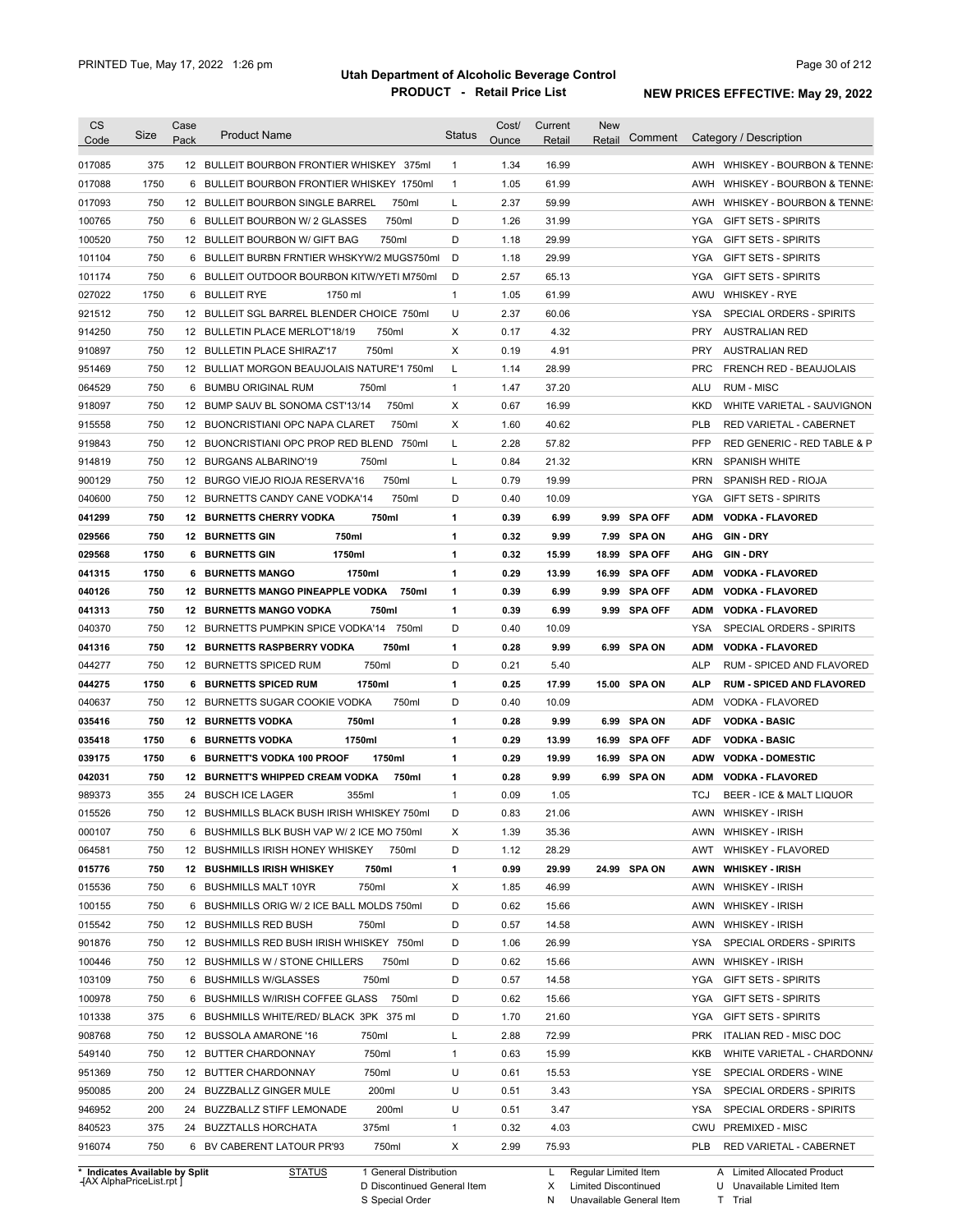| <b>CS</b><br>Code              | Size | Case<br>Pack | <b>Product Name</b>                     |                        | <b>Status</b> | Cost/<br>Ounce | Current<br>Retail | <b>New</b><br>Retail | Comment       |            | Category / Description            |
|--------------------------------|------|--------------|-----------------------------------------|------------------------|---------------|----------------|-------------------|----------------------|---------------|------------|-----------------------------------|
| 447005                         | 750  |              | 12 BV CABERNET COASTAL ESTATE           | 750ml                  | $\mathbf{1}$  | 0.51           | 10.99             |                      | 12.99 SPA OFF | <b>PLB</b> | <b>RED VARIETAL - CABERNET</b>    |
| 447605                         | 750  |              | 6 BV CABERNET LATOUR PR'04              | 750ml                  | Χ             | 4.04           | 102.55            |                      |               | <b>PLB</b> | RED VARIETAL - CABERNET           |
| 447703                         | 1500 |              | 6 BV CABERNET LATOUR PR'07              | 1500ml                 | U             | 4.20           | 212.88            |                      |               | <b>PLB</b> | RED VARIETAL - CABERNET           |
| 417310                         | 3000 |              | 1 BV CABERNET LATOUR PR'07              | 3000ml                 | U             | 4.19           | 425.35            |                      |               | <b>PLB</b> | RED VARIETAL - CABERNET           |
| 447701                         | 6000 |              | 1 BV CABERNET LATOUR PR'07              | 6000ml                 | U             | 4.20           | 852.55            |                      |               | <b>PLB</b> | RED VARIETAL - CABERNET           |
| 913754                         | 750  |              | 6 BV CABERNET LATOUR PR'96              | 750ml                  | Х             | 3.74           | 94.73             |                      |               | <b>PLB</b> | RED VARIETAL - CABERNET           |
| 447200                         | 750  |              | 12 BV CABERNET NAPA                     | 750ml                  | $\mathbf{1}$  | 1.38           | 34.99             |                      |               | <b>PLB</b> | RED VARIETAL - CABERNET           |
| 447805                         | 750  |              | 12 BV CABERNET RUTHERFORD               | 750ml                  | Χ             | 1.45           | 36.88             |                      |               | <b>PLB</b> | RED VARIETAL - CABERNET           |
| 549225                         | 750  |              | <b>12 BV CHARDONNAY COASTAL ESTATE</b>  | 750ml                  | D             | 0.51           | 10.99             |                      | 12.99 SPA OFF | KKB        | <b>WHITE VARIETAL - CHARDONNA</b> |
| 447305                         | 750  |              | 6 BV GEORGES DE LATOUR CAB RSV'18 750ml |                        | L             | 5.53           | 140.13            |                      |               | <b>PLB</b> | <b>RED VARIETAL - CABERNET</b>    |
| 446850                         | 750  |              | 12 BV MERLOT COASTAL ESTATE             | 750ml                  | D             | 0.28           | 7.02              |                      |               | PLF        | RED VARIETAL - MERLOT             |
| 446810                         | 750  |              | <b>12 BV PINOT NOIR COASTAL ESTATE</b>  | 750ml                  | $\mathbf{1}$  | 0.51           | 10.99             |                      | 12.99 SPA OFF | <b>PLR</b> | <b>RED VARIETAL - PINOT NOIR</b>  |
| 549340                         | 750  |              | 12 BV SAUVIGNON BL COASTAL'01           | 750ml                  | Х             | 0.30           | 7.68              |                      |               | <b>KKD</b> | WHITE VARIETAL - SAUVIGNON        |
| 913757                         | 750  |              | 12 BV TAPESTRY RESERVE'14/15            | 750ml                  | Х             | 2.76           | 69.99             |                      |               | <b>PLD</b> | RED VARIETAL - MERITAGE           |
| 917239                         | 750  |              | 6 CA BIANCA BARBERA CHERSI'13/14        | 750ml                  | Х             | 0.58           | 14.72             |                      |               | <b>PRJ</b> | <b>ITALIAN RED - PIEDMONT</b>     |
| 916616                         | 750  |              | 12 CA DEL SOLO MUSCAT'09                | 750ml                  | Х             | 0.60           | 15.20             |                      |               | KKT        | WHITE VARIETAL - MUSCAT & M       |
| 921920                         | 375  |              | 6 CA' TONGI SWEET RED'10                | 375 ml                 | L             | 3.95           | 50.10             |                      |               | <b>EVV</b> | LATE HARVEST - RED MISC           |
| 046093                         | 750  |              | 12 CABANA BAY PINEAPPLE COCONUT R       | 750ml                  | D             | 0.45           | 11.50             |                      |               | <b>ALP</b> | RUM - SPICED AND FLAVORED         |
| 089061                         | 750  |              | 3 CABO UNO<br>750ml                     |                        | Х             | 9.41           | 238.53            |                      |               | <b>APJ</b> | TEQUILA - REPOSADO & ANEJO        |
| 087250                         | 750  |              | 6 CABO WABO BLANCO TEQUILA              | 750ml                  | $\mathbf{1}$  | 1.50           | 37.99             |                      |               | <b>APD</b> | <b>TEQUILA - SILVER</b>           |
| 089139                         | 750  |              | 6 CABO WABO REPOSADO TEQUILA            | 750ml                  | $\mathbf{1}$  | 1.70           | 42.99             |                      |               | <b>APJ</b> | TEQUILA - REPOSADO & ANEJO        |
| 353600                         | 750  |              | 6 CABREO TOSCANA IL BORGO'18            | 750ml                  | L             | 2.54           | 64.32             |                      |               | PRI        | <b>ITALIAN RED - TUSCANY</b>      |
| 921848                         | 750  |              | 12 CACHACA TROPICALIA                   | 750ml                  | U             | 0.47           | 11.97             |                      |               | YSA        | SPECIAL ORDERS - SPIRITS          |
| 921685                         | 473  | 24           | CACTI SELTZER PINEAPPLE                 | 473ml                  | D             | 0.18           | 2.85              |                      |               | <b>RCP</b> | FLAVORED MALT BEVERAGES           |
| 947731                         | 750  |              | 12 CADE NAPA CABERNET SAUV'13           | 750ml                  | Х             | 3.36           | 85.17             |                      |               | <b>YSE</b> | SPECIAL ORDERS - WINE             |
| 920901                         | 750  |              | 6 CADE RESERVE CABERNET'17              | 750ml                  | U             | 9.15           | 232.03            |                      |               | YSE        | SPECIAL ORDERS - WINE             |
| 072816                         | 750  |              | 12 CAFFE LOLITA COFFEE LIQUEUR          | 750ml                  | $\mathbf{1}$  | 0.39           | 9.99              |                      |               | <b>CHK</b> | LIQUEURS - COFFEE                 |
| 914727                         | 750  |              | 6 CAKEBREAD CABERNET BENCHLAND'16 750ml |                        | L             | 5.62           | 142.42            |                      |               | <b>PLB</b> | RED VARIETAL - CABERNET           |
| 450200                         | 750  |              | 12 CAKEBREAD CABERNET NAPA'18/19        | 750ml                  | L             | 3.46           | 87.84             |                      |               | <b>PLB</b> | RED VARIETAL - CABERNET           |
| 551305                         | 750  |              | 12 CAKEBREAD CHARD NAPA'19/20           | 750ml                  | L             | 1.81           | 46.02             |                      |               | KKB        | WHITE VARIETAL - CHARDONN/        |
| 551320                         | 750  |              | 6 CAKEBREAD CHARD RESERVE'18/19         | 750ml                  | L             | 2.96           | 75.07             |                      |               | KKB        | WHITE VARIETAL - CHARDONN/        |
| 450180                         | 750  |              | 12 CAKEBREAD MERLOT'15/16               | 750ml                  | L             | 2.60           | 66.03             |                      |               | PLF        | RED VARIETAL - MERLOT             |
| 907467                         | 750  |              | 12 CAKEBREAD PINOT ANDERSON'18/19       | 750ml                  | L             | 2.08           | 52.76             |                      |               | <b>PLR</b> | <b>RED VARIETAL - PINOT NOIR</b>  |
|                                |      |              |                                         |                        |               |                |                   |                      | 34.42 HIGHER  |            |                                   |
| 551380                         | 750  |              | 12 CAKEBREAD SAUV BLANC'18/19           | 750ml                  | г             | 1.36           | 34.02             |                      |               | <b>KKD</b> | <b>WHITE VARIETAL - SAUVIGNON</b> |
| 917476                         | 750  |              | 12 CALATHUS MALBEC'10/11                | 750ml                  | Х             | 0.81           | 20.48             |                      |               | <b>PRU</b> | ARGENTINE RED - MALBEC            |
| 917477                         | 750  |              | 12 CALATHUS PINOT NOIR'10/12            | 750ml                  | Χ             | 0.68           | 17.19             |                      |               | PRV        | ARGENTINE RED - OTHER             |
| 909066                         | 750  |              | 12 CALAZUL ALBARINO                     | 750ml                  | L             | 0.63           | 15.99             |                      |               | <b>KRN</b> | <b>SPANISH WHITE</b>              |
| 902729                         | 1000 |              | 12 CALCARIUS BIANCO PUGLIA              | 1000 ml                | U             | 0.73           | 24.76             |                      |               | YSE        | SPECIAL ORDERS - WINE             |
| 946648                         | 750  |              | 12 CALCU CAB FRANC'13/14                | 750ml                  | Х             | 0.30           | 7.54              |                      |               | <b>PRT</b> | <b>CHILEAN RED</b>                |
| 404362                         | 750  |              | 12 CALCU CABERNET SAUV'18               | 750ml                  | Х             | 0.28           | 7.02              |                      |               | PRT        | <b>CHILEAN RED</b>                |
| 404364                         | 750  |              | 750ml<br>12 CALCU ROSE'19/20            |                        | L             | 0.51           | 12.99             |                      |               | MPQ        | ROSE WINE - VARIETAL & VIN G      |
| 949220                         | 750  |              | 12 CALCU SAUVIGNON BLANC'20             | 750ml                  | L             | 0.51           | 12.99             |                      |               | <b>KRR</b> | CHILEAN WHITE                     |
| 954820                         | 355  |              | 24 CALDERA ASHLAND AMBER                | 355ml                  | U             | 0.15           | 1.79              |                      |               | YST        | SPECIAL ORDERS - BEER             |
| 954816                         | 355  |              | 24 CALDERA DRY HOP ORANGE               | 355ml                  | U             | 0.15           | 1.79              |                      |               | YST        | SPECIAL ORDERS - BEER             |
| 954819                         | 355  |              | 24 CALDERA HOPPORTUNITY KNOCKS          | 355ml                  | U             | 0.15           | 1.79              |                      |               | YST        | SPECIAL ORDERS - BEER             |
| 954817                         | 355  |              | 24 CALDERA IPA<br>355ml                 |                        | U             | 0.15           | 1.79              |                      |               | YST        | SPECIAL ORDERS - BEER             |
| 954818                         | 355  |              | 24 CALDERA MOSAIC IPA                   | 355ml                  | U             | 0.15           | 1.79              |                      |               | YST        | SPECIAL ORDERS - BEER             |
| 954815                         | 355  |              | 355ml<br>24 CALDERA PALE ALE            |                        | U             | 0.15           | 1.79              |                      |               | YST        | SPECIAL ORDERS - BEER             |
| 917491                         | 750  |              | 6 CALERA ALIGOTE'08<br>750ml            |                        | Х             | 0.85           | 21.64             |                      |               | <b>KKU</b> | WHITE VARIETAL - MISC             |
| 917490                         | 750  |              | 12 CALERA CHARDONNAY CC'15/16           | 750ml                  | Х             | 0.43           | 10.80             |                      |               | KKB        | WHITE VARIETAL - CHARDONN/        |
| 978234                         | 750  |              | 12 CALERA PINOT NOIR CC'17/18           | 750ml                  | L             | 1.02           | 25.99             |                      |               | <b>PLR</b> | RED VARIETAL - PINOT NOIR         |
| 913489                         | 750  |              | 6 CALERA PINOT NOIR JENSEN'07           | 750ml                  | Х             | 2.52           | 63.88             |                      |               | PLR        | RED VARIETAL - PINOT NOIR         |
| 915795                         | 750  |              | 6 CALERA PINOT NOIR JENSEN'14           | 750ml                  | Х             | 3.63           | 91.99             |                      |               | PLR        | RED VARIETAL - PINOT NOIR         |
| 915794                         | 750  |              | 6 CALERA PINOT NOIR MILLS'05/06         | 750ml                  | Х             | 1.89           | 47.88             |                      |               | <b>PLR</b> | RED VARIETAL - PINOT NOIR         |
| * Indicates Available by Split |      |              | <b>STATUS</b>                           | 1 General Distribution |               |                | L.                | Regular Limited Item |               |            | A Limited Allocated Product       |

**Case** [AX AlphaPriceList.rpt ]

D Discontinued General Item S Special Order

Regular Limited Item

X

Limited Discontinued

N Unavailable General Item

Limited Allocated Product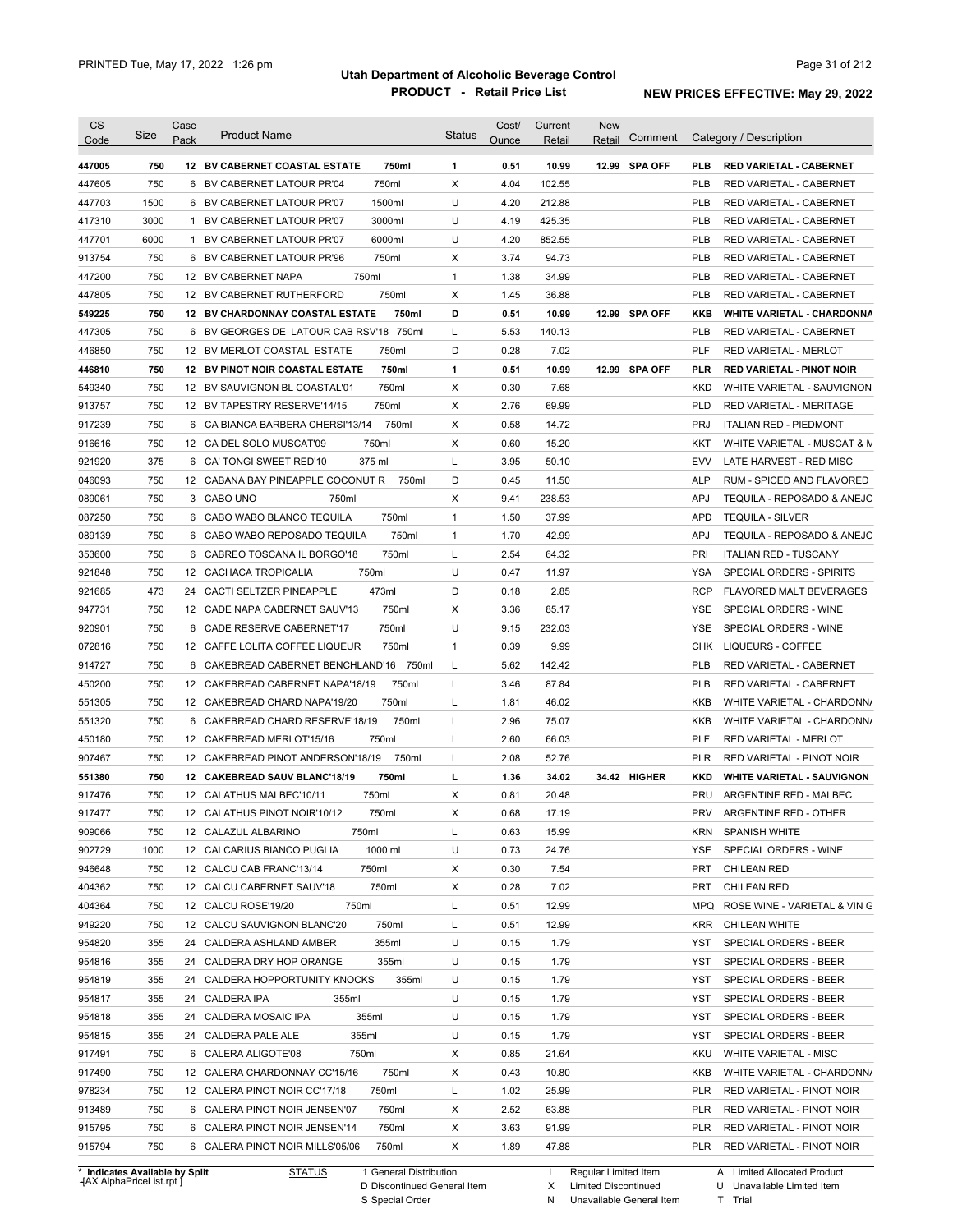| <b>CS</b><br>Code | Size                                                        | Case<br>Pack    | <b>Product Name</b>                           |                                                       | <b>Status</b> | Cost/<br>Ounce | Current<br>Retail | <b>New</b><br>Retail                                | Comment       |            | Category / Description                                              |
|-------------------|-------------------------------------------------------------|-----------------|-----------------------------------------------|-------------------------------------------------------|---------------|----------------|-------------------|-----------------------------------------------------|---------------|------------|---------------------------------------------------------------------|
| 914649            | 750                                                         |                 | 6 CALERA PINOT NOIR MILLS'13                  | 750ml                                                 | Α             | 2.60           | 65.99             |                                                     |               | <b>PLR</b> | RED VARIETAL - PINOT NOIR                                           |
| 915048            | 750                                                         |                 | 6 CALERA PINOT NOIR REED'14                   | 750ml                                                 | Α             | 2.92           | 73.99             |                                                     |               | PLR        | RED VARIETAL - PINOT NOIR                                           |
| 915109            | 750                                                         |                 | 6 CALERA PINOT NOIR SELLECK                   | 750ml                                                 | U             | 3.94           | 99.99             |                                                     |               | <b>YSE</b> | SPECIAL ORDERS - WINE                                               |
| 044350            | 750                                                         |                 | 12 CALICO JACK CHERRY RUM                     | 750ml                                                 | D             | 0.48           | 12.12             |                                                     |               | <b>ALP</b> | RUM - SPICED AND FLAVORED                                           |
| 044410            | 750                                                         |                 | 12 CALICO JACK COCONUT RUM                    | 750ml                                                 | $\mathbf{1}$  | 0.39           | 9.99              |                                                     |               | <b>ALP</b> | RUM - SPICED AND FLAVORED                                           |
| 044412            | 1750                                                        |                 | 6 CALICO JACK COCONUT RUM                     | 1750ml                                                | 1             | 0.32           | 21.99             |                                                     | 18.99 SPA ON  | <b>ALP</b> | <b>RUM - SPICED AND FLAVORED</b>                                    |
| 046452            | 750                                                         |                 | 12 CALICO JACK SPICED 94 RUM                  | 750ml                                                 | D             | 0.60           | 15.15             |                                                     |               | <b>ALP</b> | RUM - SPICED AND FLAVORED                                           |
| 551365            | 750                                                         |                 | 12 CALIFORNIA REFINED CHARDONNAY              | 750ml                                                 | 1             | 0.20           | 6.99              | 4.99                                                | <b>SPA ON</b> | KKB        | <b>WHITE VARIETAL - CHARDONNA</b>                                   |
| 450658            | 750                                                         |                 | 12 CALLAWAY CELLAR SELECTION CAB SAUV 750ml   |                                                       | $\mathbf{1}$  | 0.28           | 9.99              |                                                     | 6.99 SPA ON   | <b>PLB</b> | <b>RED VARIETAL - CABERNET</b>                                      |
| 632787            | 750                                                         |                 | 12 CALLING CHARD DUTTON '18/19                | 750ml                                                 | х             | 1.13           | 28.57             |                                                     |               | KKB        | WHITE VARIETAL - CHARDONN/                                          |
| 017176            | 750                                                         | 6               | <b>CALUMET BOURBON</b>                        | 750ml                                                 | X             | 2.37           | 59.99             |                                                     |               | AWH        | WHISKEY - BOURBON & TENNE:                                          |
|                   |                                                             |                 |                                               |                                                       |               |                |                   |                                                     |               |            |                                                                     |
| 017192            | 750                                                         | 6               | CALUMET FARM 16 YR OLD BOURBON                | 750ml                                                 | Т             | 5.91           | 149.99            |                                                     |               | YGA        | <b>GIFT SETS - SPIRITS</b>                                          |
| 017186            | 750                                                         | 6               | CALUMET SINGLE RACK 14YO                      | 750ml                                                 | D             | 4.73           | 119.99            |                                                     |               | AWW        | <b>WHISKEY - DOMESTIC</b>                                           |
| 905080            | 750                                                         | 12 <sup>°</sup> | CAMBRIA PINOT NOIR JULIA'S'19                 | 750ml                                                 | х             | 1.02           | 25.99             |                                                     |               | <b>PLR</b> | RED VARIETAL - PINOT NOIR                                           |
| 912973            | 1500                                                        | 1               | CAMIGLIANO BRUNELLO MONTALC'10                | 1500ml                                                | X             | 2.63           | 133.53            |                                                     |               | PRI        | <b>ITALIAN RED - TUSCANY</b>                                        |
| 919249            | 750                                                         |                 | 6 CAMIGLIANO BRUNELLO'17                      | 750ml                                                 | г             | 2.05           | 52.16             | 51.99                                               | <b>LOWER</b>  | PRI        | <b>ITALIAN RED - TUSCANY</b>                                        |
| 906209            | 750                                                         |                 | 12 CAMIGLIANO ROSSO MONTALCIN'19              | 750ml                                                 | г             | 0.85           | 21.16             | 21.49                                               | <b>HIGHER</b> | PRI        | <b>ITALIAN RED - TUSCANY</b>                                        |
| 909079            | 750                                                         |                 | 12 CAMINO ALTO TEMPRANILLO                    | 750ml                                                 | Г             | 0.39           | 9.99              |                                                     |               | <b>PRP</b> | SPANISH RED - MISC                                                  |
| 901915            | 750                                                         |                 | 12 CAMP CABERNET SAUVIGNON                    | 750ml                                                 | $\mathbf{1}$  | 0.71           | 18.06             |                                                     |               | <b>PLB</b> | RED VARIETAL - CABERNET                                             |
| 646090            | 250                                                         | 24              | <b>CAMP CRUSH PINK</b><br>250ml               |                                                       | $\mathbf{1}$  | 0.47           | 3.99              |                                                     |               | <b>MPW</b> | ROSE WINE - DOMESTIC                                                |
| 064636            | 750                                                         |                 | 12 CAMPARI BITTER APERITIVO                   | 750ml                                                 | $\mathbf{1}$  | 1.34           | 33.99             |                                                     |               | CHS        | LIQUEURS - BITTERS & HERBAL                                         |
| 917462            | 750                                                         |                 | 12 CAMPELLARES RIOJA TEMPRAN'14/16            | 750ml                                                 | X             | 0.48           | 12.23             |                                                     |               | <b>PRN</b> | SPANISH RED - RIOJA                                                 |
| 915588            | 750                                                         | 6               | CAMPILLO RIOJA GRAN RESERVA'94                | 750ml                                                 | X             | 2.04           | 51.78             |                                                     |               | <b>PRN</b> | SPANISH RED - RIOJA                                                 |
| 358000            | 750                                                         |                 | 12 CAMPO AL MARE BOLGHERI'20                  | 750ml                                                 | х             | 1.24           | 31.50             |                                                     |               | PRI        | <b>ITALIAN RED - TUSCANY</b>                                        |
| 358005            | 750                                                         |                 | 12 CAMPO AL MARE VERMENTINO'17/18             | 750ml                                                 | х             | 0.87           | 22.02             |                                                     |               | <b>KRL</b> | <b>ITALIAN WHITE - MISC DOC</b>                                     |
| 404485            | 750                                                         |                 | 12 CAMPO VIEJO GRAN RESERVA'12/13             | 750ml                                                 | L             | 0.95           | 24.06             |                                                     |               | <b>PRN</b> | SPANISH RED - RIOJA                                                 |
| 404475            | 750                                                         |                 | 12 CAMPO VIEJO RIOJA RSV'14/15                | 750ml                                                 | Г             | 0.63           | 16.06             |                                                     |               | <b>PRN</b> | SPANISH RED - RIOJA                                                 |
| 918563            | 750                                                         |                 | 12 CAMPOVIDA RED BLEND MNDCNO CLASSICO750ml X |                                                       |               | 0.32           | 7.99              |                                                     |               | <b>PFP</b> | RED GENERIC - RED TABLE & P                                         |
|                   |                                                             |                 |                                               |                                                       |               |                |                   |                                                     |               |            |                                                                     |
| 947425            | 750                                                         |                 | 12 CAMPOVIDA VIOGNIER'14/15                   | 750ml                                                 | Χ             | 0.55           | 14.00             |                                                     |               | KKJ        | WHITE VARIETAL - VIOGNIER                                           |
| 915829            | 750                                                         |                 | 12 CAN FEIXES BLANCO'20                       | 750ml                                                 | Г             | 0.65           | 16.49             |                                                     |               | <b>KRN</b> | <b>SPANISH WHITE</b>                                                |
| 923389            | 750                                                         |                 | 12 CAN LEANDRO 4 MESOS MONASTRELL             | 750ml                                                 | Г             | 0.51           | 13.04             |                                                     |               | <b>PRP</b> | SPANISH RED - MISC                                                  |
| 923390            | 750                                                         |                 | 12 CAN LEANDRO LA LLOMA 2018                  | 750ml                                                 | Г             | 0.55           | 14.04             |                                                     |               | <b>PRP</b> | SPANISH RED - MISC                                                  |
| 953776            | 750                                                         |                 | 12 CAN SUMOI SUMOLL/GARNAXTA'18               | 750ml                                                 | г             | 1.02           | 24.99             |                                                     | 25.99 HIGHER  | <b>PRP</b> | <b>SPANISH RED - MISC</b>                                           |
| 010640            | 750                                                         |                 | 6 CANADIAN CLUB 42 YR                         | 750ml                                                 | Α             | 13.01          | 329.99            |                                                     |               | AWB        | WHISKEY - CANADIAN                                                  |
| 064497            | 750                                                         |                 | 12 CANADIAN CLUB APPLE                        | 750ml                                                 | D             | 0.28           | 7.02              |                                                     |               | <b>AWT</b> | WHISKEY - FLAVORED                                                  |
| 010638            | 750                                                         |                 | 6 CANADIAN CLUB CHRONICLES 44 YR 750ml        |                                                       | Α             | 11.83          | 300.09            |                                                     |               | LAS        | ALLOCATED SPIRIT                                                    |
| 010632            | 750                                                         |                 | 12 CANADIAN CLUB RESERVE 9YR TRIP             | 750ml                                                 | 1             | 0.63           | 18.99             |                                                     | 15.99 SPA ON  | AWB        | <b>WHISKEY - CANADIAN</b>                                           |
| 000789            | 750                                                         |                 | 6 CANADIAN CLUB W/ GLASS                      | 750ml                                                 | D             | 0.28           | 7.02              |                                                     |               | YGA        | <b>GIFT SETS - SPIRITS</b>                                          |
| 000855            | 750                                                         |                 | 6 CANADIAN CLUB W/ ROCKS GLASS                | 750ml                                                 | D             | 0.51           | 12.99             |                                                     |               | YGA        | <b>GIFT SETS - SPIRITS</b>                                          |
| 010626            | 750                                                         |                 | 12 CANADIAN CLUB WHISKY                       | 750ml                                                 | 1             | 0.43           | 12.99             |                                                     | 10.99 SPA ON  | AWB        | <b>WHISKEY - CANADIAN</b>                                           |
| 010627            | 1000                                                        |                 | 12 CANADIAN CLUB WHISKY                       | 1000ml                                                | 1             | 0.53           | 17.99             |                                                     |               | AWB        | <b>WHISKEY - CANADIAN</b>                                           |
| 010628            | 1750                                                        |                 | 6 CANADIAN CLUB WHISKY                        | 1750ml                                                | 1             | 0.42           | 22.99             |                                                     | 24.99 SPA OFF | AWB        | <b>WHISKEY - CANADIAN</b>                                           |
| 012284            | 375                                                         |                 | 24 CANADIAN HOST 3 YR                         | 375ml                                                 | 1             | 0.39           | 4.99              |                                                     |               | AWB        | <b>WHISKEY - CANADIAN</b>                                           |
| 012286            | 750                                                         |                 | 12 CANADIAN HOST 3 YR                         | 750ml                                                 | 1             | 0.28           | 6.99              |                                                     |               | AWB        | <b>WHISKEY - CANADIAN</b>                                           |
| 012287            | 1000                                                        |                 | 12 CANADIAN HOST 3 YR<br>1000ml               |                                                       | 1             | 0.30           | 7.99              |                                                     | 9.99 SPA OFF  | AWB        | <b>WHISKEY - CANADIAN</b>                                           |
| 012288            | 1750                                                        |                 | 6 CANADIAN HOST 3 YR                          | 1750ml                                                | 1             | 0.29           | 16.99             |                                                     |               | AWB        | <b>WHISKEY - CANADIAN</b>                                           |
| 012308            | 1750                                                        |                 | 1750ml<br>6 CANADIAN HUNTER                   |                                                       | $\mathbf{1}$  | 0.29           | 16.99             |                                                     |               | AWB        | <b>WHISKEY - CANADIAN</b>                                           |
|                   | 750                                                         |                 |                                               | 750ml                                                 | 1             | 0.28           | 8.99              |                                                     | 6.99 SPA ON   | AWB        |                                                                     |
| 012316            |                                                             |                 | <b>12 CANADIAN HUNTER PET</b>                 |                                                       |               |                |                   |                                                     |               |            | <b>WHISKEY - CANADIAN</b>                                           |
| 011940            | 750                                                         |                 | <b>12 CANADIAN HUNTER RYE WHISKEY</b>         | 750ml                                                 | 1             | 0.28           | 9.99              |                                                     | 6.99 SPA ON   | AWU        | <b>WHISKEY - RYE</b>                                                |
| 011941            | 1750                                                        |                 | 6 CANADIAN HUNTER RYE WHISKEY                 | 1750 ml                                               | 1             | 0.30           | 17.99             |                                                     |               | AWU        | <b>WHISKEY - RYE</b>                                                |
| 012408            | 1750                                                        |                 | 6 CANADIAN LTD<br>1750ml                      |                                                       | 1             | 0.25           | 11.99             |                                                     | 14.99 SPA OFF | AWB        | <b>WHISKEY - CANADIAN</b>                                           |
| 011936            | 750                                                         |                 | 12 CANADIAN LTD TRAVELER                      | 750ml                                                 | 1             | 0.24           | 7.99              |                                                     | 5.99 SPA ON   | AWB        | <b>WHISKEY - CANADIAN</b>                                           |
| 012464            | 375                                                         |                 | 375ml<br>24 CANADIAN MIST                     |                                                       | D             | 0.44           | 5.52              |                                                     |               | AWB        | <b>WHISKEY - CANADIAN</b>                                           |
| 012467            | 1000                                                        |                 | <b>12 CANADIAN MIST</b><br>1000ml             |                                                       | 1             | 0.33           | 12.99             |                                                     | 10.99 SPA ON  |            | AWB WHISKEY - CANADIAN                                              |
|                   | * Indicates Available by Split<br>-{AX AlphaPriceList.rpt ] |                 | STATUS                                        | 1 General Distribution<br>D Discontinued General Item |               |                | L<br>X            | Regular Limited Item<br><b>Limited Discontinued</b> |               |            | <b>Limited Allocated Product</b><br>A<br>U Unavailable Limited Item |

S Special Order

N Unavailable General Item

A Limited Allocated Product U Unavailable Limited Item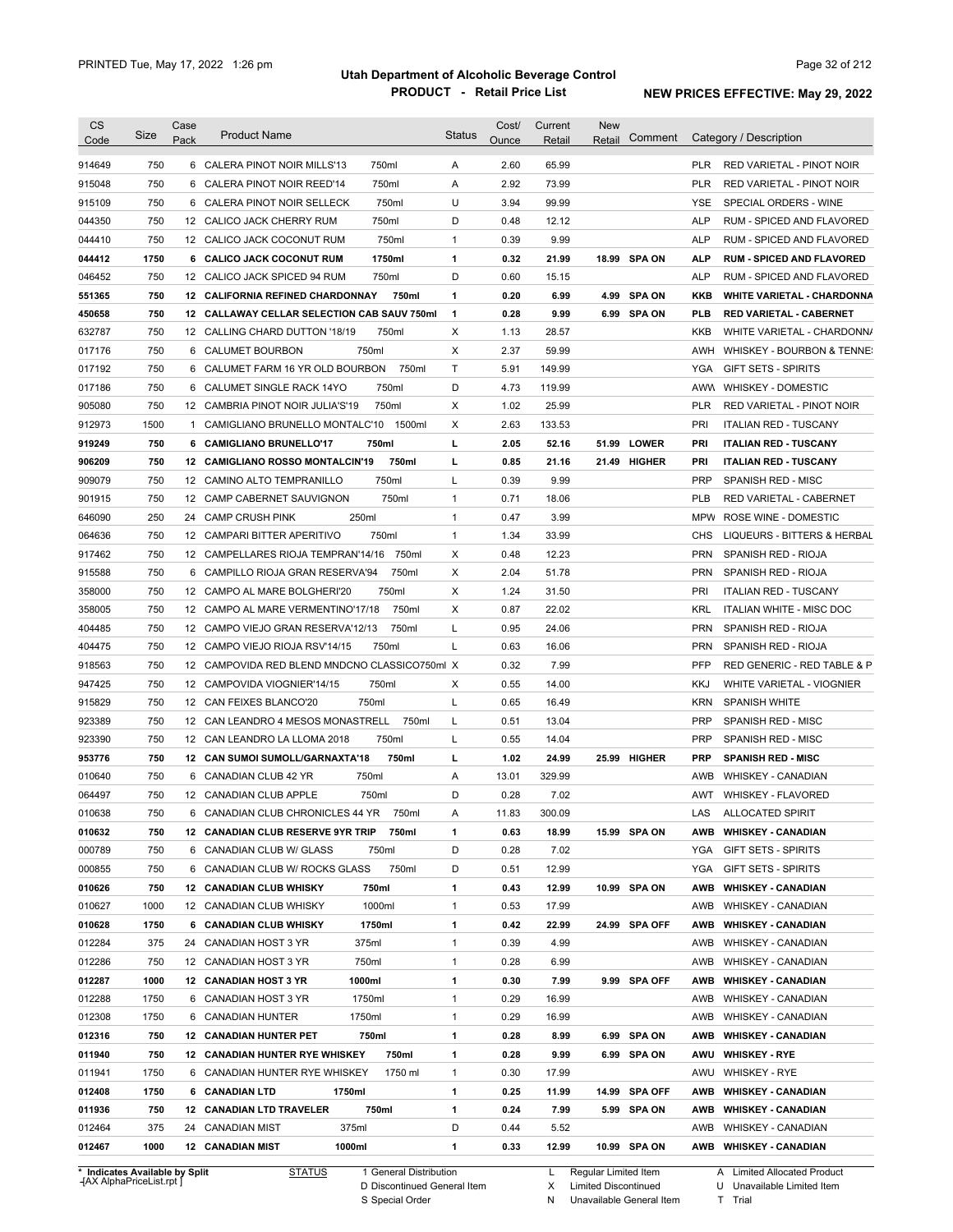| <b>CS</b><br>Code              | Size | Case<br>Pack    | <b>Product Name</b>                         |                        | <b>Status</b>  | Cost/<br>Ounce | Current<br>Retail | <b>New</b><br>Retail | Comment        |            | Category / Description         |
|--------------------------------|------|-----------------|---------------------------------------------|------------------------|----------------|----------------|-------------------|----------------------|----------------|------------|--------------------------------|
| 012476                         | 750  |                 | 12 CANADIAN MIST PET                        | 750ml                  | $\mathbf{1}$   | 0.39           | 9.99              |                      |                |            | AWB WHISKEY - CANADIAN         |
| 012478                         | 1750 |                 | 6 CANADIAN MIST PET<br>1750ml               |                        | 1              | 0.30           | 15.99             | 17.99                | <b>SPA OFF</b> | AWB        | <b>WHISKEY - CANADIAN</b>      |
| 551877                         | 750  |                 | 12 CANDY BABEE RIESLING                     | 750ml                  | D              | 0.28           | 7.09              |                      |                | KKR.       | WHITE VARIETAL - RIESLING      |
| 913772                         | 750  |                 | 12 CANELLA PROSECCO                         | 750ml                  | Г              | 0.72           | 18.15             |                      |                | IPI        | SPARKLING WINE - PROSECCO      |
| 908895                         | 250  |                 | 24 CANNED MAKKOLI<br>250ml                  |                        | U              | 0.19           | 1.62              |                      |                | YSE        | SPECIAL ORDERS - WINE          |
| 441955                         | 750  |                 | 12 CANNONBALL ANGELS & COWBOYS RED          | 750ml                  | $\overline{1}$ | 0.99           | 24.99             |                      |                | <b>PFP</b> | RED GENERIC - RED TABLE & P    |
| 918986                         | 750  |                 | 12 CANNONBALL SAUV BLANC'20                 | 750ml                  | L              | 0.59           | 14.99             |                      |                | KKD        | WHITE VARIETAL - SAUVIGNON     |
| 917781                         | 750  |                 | 750ml<br>12 CANOAS MALBEC                   |                        | U              | 0.24           | 6.15              |                      |                | YSE        | SPECIAL ORDERS - WINE          |
| 918560                         | 750  |                 | 12 CANOE RIDGE CABERNET SAUVIGNON           | 750ml                  | U              | 0.63           | 16.06             |                      |                | <b>PLB</b> | RED VARIETAL - CABERNET        |
| 450769                         | 750  |                 | 12 CANOE RIDGE EXPEDITION CABERNET 750ml    |                        | 1              | 0.55           | 16.99             |                      | 13.99 SPA ON   | <b>PLB</b> | <b>RED VARIETAL - CABERNET</b> |
| 450771                         | 750  |                 | 12 CANOE RIDGE EXPEDITION RED               | 750ml                  | D              | 0.67           | 16.99             |                      |                | <b>PFP</b> | RED GENERIC - RED TABLE & P    |
| 914300                         | 750  | 6               | CANTELE AMATIVO'05/06                       | 750ml                  | Х              | 1.29           | 32.83             |                      |                | <b>PRK</b> | ITALIAN RED - MISC DOC         |
| 906929                         | 750  | 12 <sup>2</sup> | CANTELE NEGROAMARO ROSATO'19/20             | 750ml                  | Г              | 0.67           | 16.99             |                      |                | MPX.       | ROSE WINE - IMPORTED           |
| 914268                         | 750  |                 | 12 CANTELE PRIMITIVO SALENTO'19             | 750ml                  | Г              | 0.75           | 18.99             |                      |                | <b>PRK</b> | ITALIAN RED - MISC DOC         |
| 917276                         | 750  |                 | 12 CANTELE SALICE SALENTINO RES'14/15 750ml |                        | Х              | 0.72           | 18.15             |                      |                | <b>PRK</b> | ITALIAN RED - MISC DOC         |
| 902438                         | 750  |                 | 6 CANTILLON FOU FOUNE                       | 750ml                  | U              | 1.46           | 37.01             |                      |                | YST        | SPECIAL ORDERS - BEER          |
| 906778                         | 375  |                 | 375ml<br>12 CANTILLON ROSE                  |                        | U              | 0.84           | 10.60             |                      |                | YST        | <b>SPECIAL ORDERS - BEER</b>   |
| 914274                         | 750  |                 | 12 CANTINA VALLE TRITANA MONTEPULCIAN 750ml |                        | г              | 0.47           | 11.13             |                      | 11.99 HIGHER   | <b>PRK</b> | <b>ITALIAN RED - MISC DOC</b>  |
| 920164                         | 750  |                 | 12 CANTINA VALLE TRITANA VERDICHIO'17 750ml |                        | Х              | 0.34           | 8.58              |                      |                | <b>KRL</b> | ITALIAN WHITE - MISC DOC       |
| 953537                         | 375  |                 | 12 CANVAS CABERNET SAUVIGNON                | 375 ml                 | U              | 0.44           | 5.61              |                      |                | YSE        | SPECIAL ORDERS - WINE          |
| 953538                         | 375  |                 | 12 CANVAS CHARDONNAY                        | 375 ml                 | U              | 0.44           | 5.61              |                      |                | YSE        | SPECIAL ORDERS - WINE          |
| 907996                         | 750  |                 | 750ml<br>12 CANVAS MERLOT                   |                        | U              | 0.23           | 5.77              |                      |                | YSE        | SPECIAL ORDERS - WINE          |
| 902748                         | 750  |                 | 12 CANVAS SAUVIGNON BLANC                   | 750ml                  | U              | 0.22           | 5.70              |                      |                | YSE        | SPECIAL ORDERS - WINE          |
| 949931                         | 750  |                 | 12 CANVASBACK CAB SAUV WASH'17/18           | 750ml                  | Г              | 1.48           | 37.50             |                      |                | PLB        | RED VARIETAL - CABERNET        |
| 906560                         | 750  |                 | 12 CANYON ROAD CABERNET                     | 750ml                  | U              | 0.23           | 5.86              |                      |                | YSE        | SPECIAL ORDERS - WINE          |
| 907841                         | 750  | 12 <sup>2</sup> | CANYON ROAD MERLOT                          | 750ml                  | Х              | 0.23           | 5.79              |                      |                | YSE        | SPECIAL ORDERS - WINE          |
| 450833                         | 750  |                 | 12 CANYON ROAD PINOT NOIR                   | 750ml                  | 1              | 0.23           | 5.79              |                      |                | <b>PLR</b> | RED VARIETAL - PINOT NOIR      |
| 004788                         | 750  | 6               | 750ml<br>CAOL ILA 12 YEAR                   |                        | Г              | 2.96           | 74.99             |                      |                | AWS        | WHISKY - SCOTCH SINGLE MAL     |
| 916336                         | 750  |                 | 12 CAPAIA BLUE GROVE SB SA'07               | 750ml                  | Х              | 0.72           | 18.35             |                      |                | <b>KRQ</b> | SOUTH AFRICAN WHITE            |
| 915686                         | 750  |                 | 6 CAPANNA BRUNELLO RISERVA'01               | 750ml                  | X              | 2.65           | 67.10             |                      |                | <b>PRI</b> | <b>ITALIAN RED - TUSCANY</b>   |
| 913870                         | 750  |                 | 6 CAPARZO BRUNELLO LA CASA'17               | 750ml                  | А              | 3.03           | 66.14             |                      | 76.93 HIGHER   | PRI        | <b>ITALIAN RED - TUSCANY</b>   |
| 912163                         | 750  |                 | 6 CAPARZO BRUNELLO RSV'16                   | 750ml                  | А              | 3.61           | 16.15             | 91.66                | <b>HIGHER</b>  | PRI        | <b>ITALIAN RED - TUSCANY</b>   |
| 904719                         | 750  |                 | 12 CAPARZO BRUNELLO'17                      | 750ml                  | L              | 1.81           | 45.61             |                      | 45.85 HIGHER   | PRI        | <b>ITALIAN RED - TUSCANY</b>   |
| 354315                         | 750  |                 | 12 CAPARZO SANGIOVESE                       | 750ml                  | $\mathbf{1}$   | 0.52           | 13.15             |                      |                | <b>PRI</b> | <b>ITALIAN RED - TUSCANY</b>   |
| 913447                         | 750  |                 | 12 CAPCANES MAS DONIS'18                    | 750ml                  | X              | 0.77           | 19.54             |                      |                | <b>PRP</b> | SPANISH RED - MISC             |
| 404388                         | 750  |                 | 6 CAPE MENTELLE SB-SEM'15/16                | 75 750ml               | х              | 0.43           | 10.92             |                      |                | KRT        | <b>AUSTRALIAN WHITE</b>        |
| 064619                         | 750  |                 | 6 CAPEL PISCO RES MOA BOTTLE                | 750ml                  | $\mathbf{1}$   | 1.18           | 29.99             |                      |                | ATX        | <b>BRANDY - IMPORTED</b>       |
| 909454                         | 750  |                 | 12 CAPEZZANA CARMIGNANO VIN SANTO'12 750ml  |                        | U              | 1.19           | 30.23             |                      |                | YSE        | SPECIAL ORDERS - WINE          |
| 354550                         | 750  |                 | 12 CAPEZZANA CARMIGNANO'05                  | 750ml                  | X              | 1.20           | 30.41             |                      |                | <b>PRI</b> | <b>ITALIAN RED - TUSCANY</b>   |
| 358219                         | 375  |                 | 6 CAPEZZANA VIN SANTO'12/13                 | 375 ml                 | Х              | 2.98           | 37.80             |                      |                | EVU        | LATE HARVEST - WHITE MISC      |
| 916197                         | 750  |                 | 12 CAPIAUX PINOT CHIMERA'16/17              | 750ml                  | L              | 1.15           | 29.04             |                      |                | PLR        | RED VARIETAL - PINOT NOIR      |
| 915302                         | 750  |                 | 12 CAPIAUX PINOT GARY'S'08                  | 750ml                  | U              | 1.25           | 31.69             |                      |                | PLR        | RED VARIETAL - PINOT NOIR      |
| 916845                         | 750  |                 | 12 CAPIAUX PINOT WIDDOE'S'09                | 750ml                  | U              | 1.20           | 30.48             |                      |                | PLR        | RED VARIETAL - PINOT NOIR      |
| 916847                         | 750  |                 | 12 CAPIAUX PINOT WILSON'13/14               | 750ml                  | Х              | 1.24           | 31.50             |                      |                | PLR        | RED VARIETAL - PINOT NOIR      |
| 354317                         | 750  |                 | 12 CAPOSALDO PINOT GRIGIO                   | 750ml                  | $\mathbf{1}$   | 0.53           | 13.49             |                      |                | <b>KRK</b> | ITALIAN WHITE - PINOT GRIGIO   |
| 949071                         | 750  |                 | 12 CAPPELLETTI VINO APERITIVO               | 750ml                  | 1              | 0.91           | 22.99             |                      |                | CHS        | LIQUEURS - BITTERS & HERBAL    |
| 917901                         | 750  |                 | 12 CAPRAI ROSSO MONTEFALCO'16               | 750ml                  | Х              | 0.87           | 22.19             |                      |                | <b>PRK</b> | ITALIAN RED - MISC DOC         |
| 072904                         | 750  |                 | 6 CAPTAIN MORGAN APPLE SMASH                | 750ml                  | D              | 0.63           | 15.99             |                      |                | <b>ALP</b> | RUM - SPICED AND FLAVORED      |
| 073200                         | 750  |                 | 12 CAPTAIN MORGAN CHERRY VANILLA            | 750ml                  | Т              | 0.75           | 18.99             |                      |                | <b>ALP</b> | RUM - SPICED AND FLAVORED      |
| 043777                         | 750  |                 | 12 CAPTAIN MORGAN GINGERBREAD               | 750ml                  | D              | 0.41           | 10.30             |                      |                | YGA        | <b>GIFT SETS - SPIRITS</b>     |
| 043314                         | 750  |                 | 12 CAPTAIN MORGAN GRAPEFRUIT RUM            | 750ml                  | U              | 0.63           | 15.99             |                      |                | YSA        | SPECIAL ORDERS - SPIRITS       |
| 043442                         | 750  |                 | 6 CAPTAIN MORGAN JACK-O-BLAST               | 750ml                  | D              | 0.63           | 15.99             |                      |                | YGA        | <b>GIFT SETS - SPIRITS</b>     |
| 909260                         | 1750 |                 | 6 CAPTAIN MORGAN LIME BITE                  | 1750ml                 | U              | 0.53           | 31.48             |                      |                | YSA        | SPECIAL ORDERS - SPIRITS       |
| 072913                         | 750  |                 | 6 CAPTAIN MORGAN LOCONUT                    | 750ml                  | D              | 0.75           | 18.99             |                      |                | ALP        | RUM - SPICED AND FLAVORED      |
| * Indicates Available by Split |      |                 | <b>STATUS</b>                               | 1 General Distribution |                |                | L                 | Regular Limited Item |                |            | A Limited Allocated Product    |

**Case** [AX AlphaPriceList.rpt ]

D Discontinued General Item

S Special Order

X

N Unavailable General Item Limited Discontinued

U Unavailable Limited Item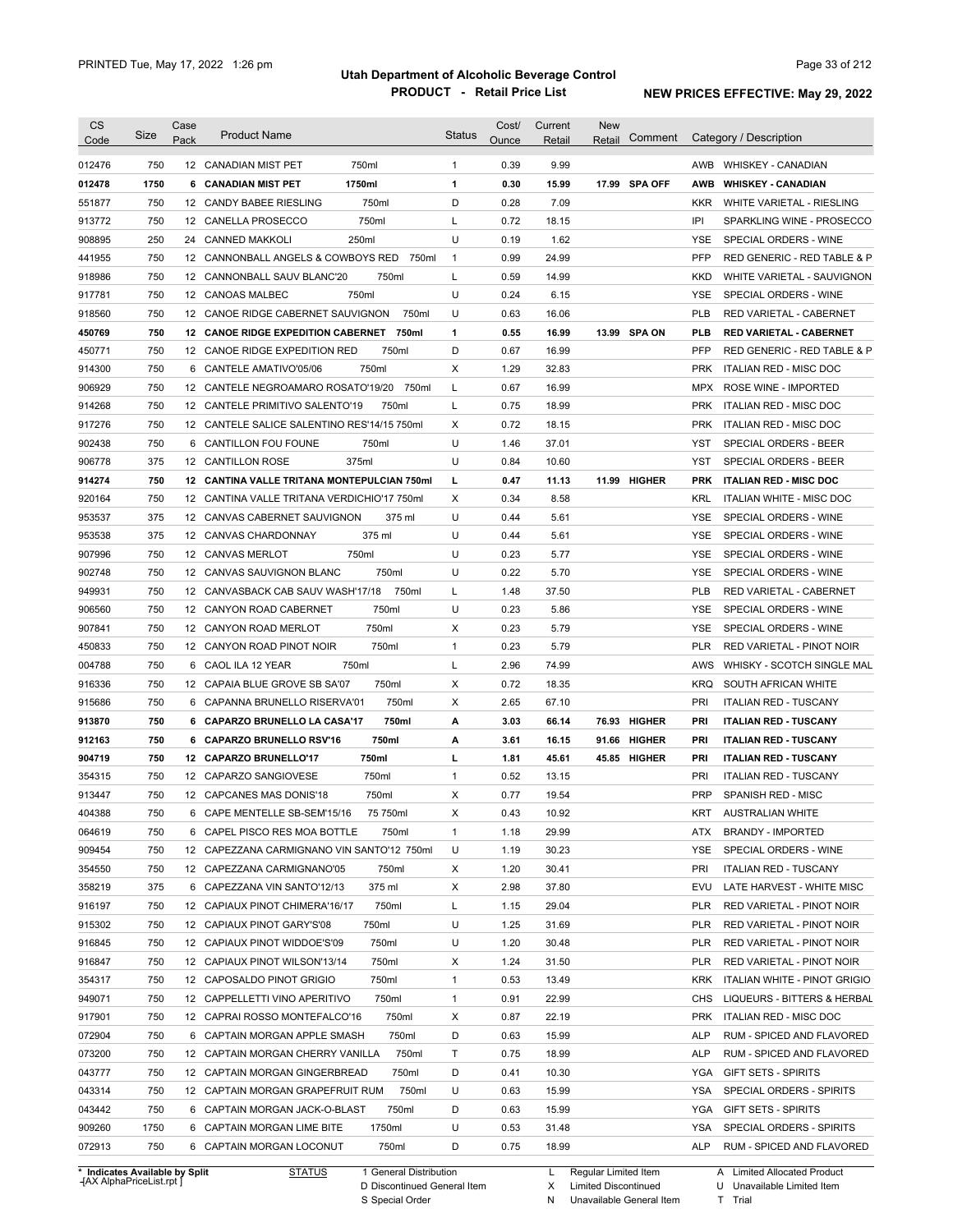| Category / Description<br>Comment<br>Pack<br>Code<br>Ounce<br>Retail<br>Retail<br>750<br>15.99<br><b>SPA OFF</b><br>072911<br>12 CAPTAIN MORGAN ORANGE VANILLA TWIST750ml<br>$\mathbf 1$<br>0.75<br>18.99<br><b>ALP</b><br><b>RUM - SPICED AND FLAVORED</b><br>750<br>$\mathbf{1}$<br>072928<br>12 CAPTAIN MORGAN SLICED APPLE<br>750ml<br>0.75<br>15.99<br>18.99 SPA OFF<br><b>ALP</b><br><b>RUM - SPICED AND FLAVORED</b><br>750<br>750ml<br>D<br>15.99<br>072916<br>CAPTAIN MORGAN WATERMELON SMASH<br>0.63<br>YGA<br><b>GIFT SETS - SPIRITS</b><br>6<br>U<br>750<br>0.76<br>043322<br>12 CAPT'N MORGAN 1671<br>750ml<br>19.27<br><b>ALP</b><br>RUM - SPICED AND FLAVORED<br>1<br>0.79<br><b>SPA OFF</b><br>043302<br>750<br>12 CAPT'N MORGAN BLACK SPICED RUM 94 750ml<br>16.99<br>19.99<br>ALP<br><b>RUM - SPICED AND FLAVORED</b><br>750<br>D<br>18.99<br>043362<br>CAPT'N MORGAN CANNON BLAST RUM<br>750ml<br>0.75<br>ALP<br>RUM - SPICED AND FLAVORED<br>6<br>750<br>D<br>0.37<br>9.28<br><b>ALP</b><br>043415<br>12 CAPT'N MORGAN LIME BITE RUM<br>750ml<br>RUM - SPICED AND FLAVORED<br>1750<br>$\mathbf{1}$<br>0.42<br>24.99<br>6 CAPT'N MORGAN LONG ISLAND ICE TEA 1750ml<br><b>CWL</b><br>PREMIXED - LONG ISLAND TEA<br>750<br>1<br>0.99<br>24.99 SPA OFF<br><b>12 CAPT'N MORGAN PRIVATE STOCK RU</b><br>750ml<br>21.99<br>ALP<br><b>RUM - SPICED AND FLAVORED</b><br>750<br>750ml<br>$\mathbf{1}$<br>0.75<br>18.99<br><b>ALP</b><br>12 CAPT'N MORGAN SILVER SPICED RU<br>RUM - SPICED AND FLAVORED<br>750<br>750ml<br>U<br>0.76<br>19.20<br>12 CAPT'N MORGAN SPICE/SHERRY OAK<br>YSA<br>SPECIAL ORDERS - SPIRITS<br>375<br>375ml<br>0.79<br>9.99<br>24<br>CAPT'N MORGAN SPICED RUM<br>$\mathbf{1}$<br><b>ALP</b><br>RUM - SPICED AND FLAVORED<br>750<br>750ml<br><b>SPA OFF</b><br>12 CAPT'N MORGAN SPICED RUM<br>1<br>0.75<br>15.99<br>18.99<br>ALP<br><b>RUM - SPICED AND FLAVORED</b><br>1000<br>1000ml<br>0.68<br>22.99<br>12 CAPT'N MORGAN SPICED RUM<br>$\mathbf{1}$<br><b>ALP</b><br>RUM - SPICED AND FLAVORED<br>1750<br>1750ml<br>1<br>0.46<br>29.99<br><b>SPA ON</b><br>6 CAPT'N MORGAN SPICED RUM<br>26.99<br>ALP<br><b>RUM - SPICED AND FLAVORED</b><br>750<br>750ml<br>0.87<br>18.99<br><b>SPA OFF</b><br>12 CAPT'N MORGAN SPICED RUM 100<br>1<br>21.99<br>ALP<br><b>RUM - SPICED AND FLAVORED</b><br>1750<br>6 CAPT'N MORGAN SPICED RUM 100<br>1750ml<br>1<br>0.54<br>34.99<br>31.99 SPA ON<br><b>ALP</b><br><b>RUM - SPICED AND FLAVORED</b><br>U<br>750<br>750ml<br>0.80<br>20.21<br>043418<br><b>CAPT'N MORGAN TATTOO</b><br><b>ALP</b><br>RUM - SPICED AND FLAVORED<br>12<br>750<br>750ml<br>043328<br><b>12 CAPT'N MORGAN WHITE RUM</b><br>1<br>0.63<br>12.99<br>15.99<br><b>SPA OFF</b><br><b>ALE</b><br><b>RUM LIGHT</b><br>1750<br>1750ml<br>1<br>043330<br>6 CAPT'N MORGAN WHITE RUM<br>0.41<br>26.99<br>23.99<br><b>SPA ON</b><br><b>RUM LIGHT</b><br>ALE<br>750<br>1<br>0.75<br>22.99<br><b>SPA ON</b><br>064601<br>6 CARAVELLA LIMONCELLO<br>750ml<br>18.99<br>CHE<br><b>LIQUEURS - FRUIT</b><br>750<br>D<br>0.47<br>11.96<br>101168<br>CARAVELLA LIMONCELLO IN PITCHER<br>750ml<br>YGC<br><b>GIFT SETS - LIQUEURS</b><br>6<br>750<br>750ml<br>Х<br>0.73<br>18.54<br><b>PRP</b><br>916868<br>12<br>CARCHELO ALTICO'06<br><b>SPANISH RED - MISC</b><br>U<br>750<br>750ml<br>0.52<br>13.23<br>913366<br>12 CARCHELO TINTO'16/17<br><b>PRP</b><br><b>SPANISH RED - MISC</b><br>750<br>750ml<br>Х<br>1.32<br>33.48<br>004778<br>6<br>CARDHU SINGLE MALT 12YR<br>AWS<br>WHISKY - SCOTCH SINGLE MAL<br>750<br>750ml<br>U<br>9.18<br>232.72<br>919670<br>3<br>CARDINALE 3PK VERTICLE<br>YSE<br>SPECIAL ORDERS - WINE<br>750<br>Х<br>5.48<br>914980<br>CARDINALE CABERNET NAPA'14<br>750ml<br>139.05<br><b>PLB</b><br>RED VARIETAL - CABERNET<br>3<br>750<br>Х<br>0.32<br>8.06<br>12<br>CARDWELL HILL BLANC DE NOIR '15<br>750ml<br><b>MPW</b><br>ROSE WINE - DOMESTIC<br>750<br>750ml<br>Х<br>0.39<br>9.92<br>12 CARDWELL HILL PINOT GRIS'18<br>KKH<br>WHITE VARIETAL - PINOT GRIS<br>750<br>Х<br>12<br>CARDWELL HILL PINOT NOIR EST'16<br>750ml<br>0.58<br>14.59<br>PLR<br>RED VARIETAL - PINOT NOIR<br>750<br>750ml<br>Х<br>12 CARDWELL HILL ROSE OF PN'18/19<br>0.39<br>9.92<br>MPQ<br>ROSE WINE - VARIETAL & VIN G<br>Х<br>750<br>12 CAREME BRUT VOUVRAY'05/07<br>750ml<br>0.83<br>21.16<br>IHP<br>SPARKLING WINE - BRUT & BLA<br>750<br>CARIBOU CROSSING SINGL BAR CNDN<br>Α<br>49.99<br>750ml<br>1.97<br>LAS<br><b>ALLOCATED SPIRIT</b><br>3<br>750<br>750ml<br>D<br>CARL ETHAN AKELEY GIN<br>0.39<br>10.00<br>AHW<br><b>GIN - DOMESTIC</b><br>6<br>U<br>750<br>12 CARLETTO PINOT GRIGIO<br>750ml<br>0.43<br>10.82<br><b>YSE</b><br>SPECIAL ORDERS - WINE<br>KFJ<br>4000<br>4000ml<br>D<br>0.06<br>8.64<br>WHITE GENERIC - CHABLIS<br>4 CARLO ROSSI CHABLIS<br>1500<br>6 CARLO ROSSI PAISANO<br>1500ml<br>D<br>0.18<br>9.09<br>PFP<br>RED GENERIC - RED TABLE & P<br>4000<br>4 CARLO ROSSI PAISANO<br>4000ml<br>15.99<br><b>PFP</b><br>RED GENERIC - RED TABLE & P<br>1<br>0.12<br>4000<br>4 CARLO ROSSI RHINE<br>4000ml<br>D<br>15.15<br>0.11<br>KFE<br>WHITE GENERIC - RHINE<br>882300<br>4000<br>4 CARLO ROSSI SANGRIA<br>4000ml<br>15.99<br>WINE - SANGRIA<br>$\mathbf{1}$<br>0.12<br>GFS<br>882306<br>1500<br>1500ml<br>8.99<br>WINE - SANGRIA<br>6 CARLO ROSSI SPANADA SANGRIA<br>1<br>0.18<br><b>GFS</b><br>989170<br>330<br>330ml<br>2.69<br>24 CARLSBERG ELEPHANT LAGER<br>D<br>0.24<br><b>LAGER - PILSENER</b><br>THE.<br>905945<br>473<br>473ml<br>2.19<br>IMPORTED BEER - BELGIUM & H<br>24 CARLSBERG ELEPHANT LAGER CANS<br>0.14<br>TVN<br>1<br>989070<br>330<br>D<br>2.25<br><b>LAGER - PILSENER</b><br>24 CARLSBERG LAGER<br>330ml<br>0.20<br>THE<br>917424<br>750<br>750ml<br>U<br>6 CARMEL ROAD PINOT ARROYO'06<br>1.20<br>30.47<br>PLR<br>RED VARIETAL - PINOT NOIR<br>552225<br>14.99<br>12.99 SPA ON<br><b>WHITE VARIETAL - CHARDONNA</b><br>750<br>12 CARMENET CHARDONNAY<br>750ml<br>1<br>0.51<br>KKB<br>451730<br>19.25<br>750<br>12 CARNE HUMANA RED'14<br>750ml<br>х<br>0.76<br>PFP<br>RED GENERIC - RED TABLE & P<br>750<br>12 CARNEROS CRK PINOT GRAIL'04/05 750ml<br>U<br>40.55<br>1.60<br>PLR<br>RED VARIETAL - PINOT NOIR<br>20.32<br>750<br>12 CARNEROS CRK PINOT RES'07<br>750ml<br>х<br>0.80<br>PLR<br>RED VARIETAL - PINOT NOIR<br>13.99<br>9.99 SPA ON<br>750<br>12 CARNIVOR CABERNET SAUVIGNON<br>750ml<br>1<br>0.39<br>PLB<br><b>RED VARIETAL - CABERNET</b><br>750<br>12 CARO AMANCAYA MALBEC-CAB'16/17 750ml<br>20.33<br>L<br>0.80<br>PRU<br>ARGENTINE RED - MALBEC<br>750<br>57.68<br>6 CARO MALBEC-CABERNET'9/10<br>750ml<br>х<br>2.27<br>PRU<br>ARGENTINE RED - MALBEC<br>750<br>L<br>17.99<br>12 CAROL SHELTON COQUILLE BL'20<br>750ml<br>0.71<br>KFP<br>750<br>750ml<br>0.79<br>19.99<br>12 CAROL SHELTON COQUILLE ROUGE<br>L<br>PLU RED VARIETAL - MISC<br>* Indicates Available by Split<br><b>STATUS</b><br>1 General Distribution<br>L Regular Limited Item<br>A Limited Allocated Product | <b>CS</b> |      | Case |                     |               | Cost/ | Current | <b>New</b> |                             |
|-----------------------------------------------------------------------------------------------------------------------------------------------------------------------------------------------------------------------------------------------------------------------------------------------------------------------------------------------------------------------------------------------------------------------------------------------------------------------------------------------------------------------------------------------------------------------------------------------------------------------------------------------------------------------------------------------------------------------------------------------------------------------------------------------------------------------------------------------------------------------------------------------------------------------------------------------------------------------------------------------------------------------------------------------------------------------------------------------------------------------------------------------------------------------------------------------------------------------------------------------------------------------------------------------------------------------------------------------------------------------------------------------------------------------------------------------------------------------------------------------------------------------------------------------------------------------------------------------------------------------------------------------------------------------------------------------------------------------------------------------------------------------------------------------------------------------------------------------------------------------------------------------------------------------------------------------------------------------------------------------------------------------------------------------------------------------------------------------------------------------------------------------------------------------------------------------------------------------------------------------------------------------------------------------------------------------------------------------------------------------------------------------------------------------------------------------------------------------------------------------------------------------------------------------------------------------------------------------------------------------------------------------------------------------------------------------------------------------------------------------------------------------------------------------------------------------------------------------------------------------------------------------------------------------------------------------------------------------------------------------------------------------------------------------------------------------------------------------------------------------------------------------------------------------------------------------------------------------------------------------------------------------------------------------------------------------------------------------------------------------------------------------------------------------------------------------------------------------------------------------------------------------------------------------------------------------------------------------------------------------------------------------------------------------------------------------------------------------------------------------------------------------------------------------------------------------------------------------------------------------------------------------------------------------------------------------------------------------------------------------------------------------------------------------------------------------------------------------------------------------------------------------------------------------------------------------------------------------------------------------------------------------------------------------------------------------------------------------------------------------------------------------------------------------------------------------------------------------------------------------------------------------------------------------------------------------------------------------------------------------------------------------------------------------------------------------------------------------------------------------------------------------------------------------------------------------------------------------------------------------------------------------------------------------------------------------------------------------------------------------------------------------------------------------------------------------------------------------------------------------------------------------------------------------------------------------------------------------------------------------------------------------------------------------------------------------------------------------------------------------------------------------------------------------------------------------------------------------------------------------------------------------------------------------------------------------------------------------------------------------------------------------------------------------------------------------------------------------------------------------------------------------------------------------------------------------------------------------------------------------------------------------------------------------------------------------------------------------------------------------------------------------------------------------------------------------------------------------------------------------------------------------------------------------------------------------------------------------------------------------------------------------------------------------------------------------------------------------------------------------------------------------------------------------------------------------------------------------------------------------------------------------------------------------------------------------------------------------------------------------------------------------------------------------------------------------------------------------------------------------------------------------------------------------------------------------------------------------------------------------------------------------------------------------------------------------------------------------------------|-----------|------|------|---------------------|---------------|-------|---------|------------|-----------------------------|
|                                                                                                                                                                                                                                                                                                                                                                                                                                                                                                                                                                                                                                                                                                                                                                                                                                                                                                                                                                                                                                                                                                                                                                                                                                                                                                                                                                                                                                                                                                                                                                                                                                                                                                                                                                                                                                                                                                                                                                                                                                                                                                                                                                                                                                                                                                                                                                                                                                                                                                                                                                                                                                                                                                                                                                                                                                                                                                                                                                                                                                                                                                                                                                                                                                                                                                                                                                                                                                                                                                                                                                                                                                                                                                                                                                                                                                                                                                                                                                                                                                                                                                                                                                                                                                                                                                                                                                                                                                                                                                                                                                                                                                                                                                                                                                                                                                                                                                                                                                                                                                                                                                                                                                                                                                                                                                                                                                                                                                                                                                                                                                                                                                                                                                                                                                                                                                                                                                                                                                                                                                                                                                                                                                                                                                                                                                                                                                                                                                                                                                                                                                                                                                                                                                                                                                                                                                                                                                                                                                                   |           | Size |      | <b>Product Name</b> | <b>Status</b> |       |         |            |                             |
|                                                                                                                                                                                                                                                                                                                                                                                                                                                                                                                                                                                                                                                                                                                                                                                                                                                                                                                                                                                                                                                                                                                                                                                                                                                                                                                                                                                                                                                                                                                                                                                                                                                                                                                                                                                                                                                                                                                                                                                                                                                                                                                                                                                                                                                                                                                                                                                                                                                                                                                                                                                                                                                                                                                                                                                                                                                                                                                                                                                                                                                                                                                                                                                                                                                                                                                                                                                                                                                                                                                                                                                                                                                                                                                                                                                                                                                                                                                                                                                                                                                                                                                                                                                                                                                                                                                                                                                                                                                                                                                                                                                                                                                                                                                                                                                                                                                                                                                                                                                                                                                                                                                                                                                                                                                                                                                                                                                                                                                                                                                                                                                                                                                                                                                                                                                                                                                                                                                                                                                                                                                                                                                                                                                                                                                                                                                                                                                                                                                                                                                                                                                                                                                                                                                                                                                                                                                                                                                                                                                   |           |      |      |                     |               |       |         |            |                             |
|                                                                                                                                                                                                                                                                                                                                                                                                                                                                                                                                                                                                                                                                                                                                                                                                                                                                                                                                                                                                                                                                                                                                                                                                                                                                                                                                                                                                                                                                                                                                                                                                                                                                                                                                                                                                                                                                                                                                                                                                                                                                                                                                                                                                                                                                                                                                                                                                                                                                                                                                                                                                                                                                                                                                                                                                                                                                                                                                                                                                                                                                                                                                                                                                                                                                                                                                                                                                                                                                                                                                                                                                                                                                                                                                                                                                                                                                                                                                                                                                                                                                                                                                                                                                                                                                                                                                                                                                                                                                                                                                                                                                                                                                                                                                                                                                                                                                                                                                                                                                                                                                                                                                                                                                                                                                                                                                                                                                                                                                                                                                                                                                                                                                                                                                                                                                                                                                                                                                                                                                                                                                                                                                                                                                                                                                                                                                                                                                                                                                                                                                                                                                                                                                                                                                                                                                                                                                                                                                                                                   |           |      |      |                     |               |       |         |            |                             |
|                                                                                                                                                                                                                                                                                                                                                                                                                                                                                                                                                                                                                                                                                                                                                                                                                                                                                                                                                                                                                                                                                                                                                                                                                                                                                                                                                                                                                                                                                                                                                                                                                                                                                                                                                                                                                                                                                                                                                                                                                                                                                                                                                                                                                                                                                                                                                                                                                                                                                                                                                                                                                                                                                                                                                                                                                                                                                                                                                                                                                                                                                                                                                                                                                                                                                                                                                                                                                                                                                                                                                                                                                                                                                                                                                                                                                                                                                                                                                                                                                                                                                                                                                                                                                                                                                                                                                                                                                                                                                                                                                                                                                                                                                                                                                                                                                                                                                                                                                                                                                                                                                                                                                                                                                                                                                                                                                                                                                                                                                                                                                                                                                                                                                                                                                                                                                                                                                                                                                                                                                                                                                                                                                                                                                                                                                                                                                                                                                                                                                                                                                                                                                                                                                                                                                                                                                                                                                                                                                                                   |           |      |      |                     |               |       |         |            |                             |
|                                                                                                                                                                                                                                                                                                                                                                                                                                                                                                                                                                                                                                                                                                                                                                                                                                                                                                                                                                                                                                                                                                                                                                                                                                                                                                                                                                                                                                                                                                                                                                                                                                                                                                                                                                                                                                                                                                                                                                                                                                                                                                                                                                                                                                                                                                                                                                                                                                                                                                                                                                                                                                                                                                                                                                                                                                                                                                                                                                                                                                                                                                                                                                                                                                                                                                                                                                                                                                                                                                                                                                                                                                                                                                                                                                                                                                                                                                                                                                                                                                                                                                                                                                                                                                                                                                                                                                                                                                                                                                                                                                                                                                                                                                                                                                                                                                                                                                                                                                                                                                                                                                                                                                                                                                                                                                                                                                                                                                                                                                                                                                                                                                                                                                                                                                                                                                                                                                                                                                                                                                                                                                                                                                                                                                                                                                                                                                                                                                                                                                                                                                                                                                                                                                                                                                                                                                                                                                                                                                                   |           |      |      |                     |               |       |         |            |                             |
|                                                                                                                                                                                                                                                                                                                                                                                                                                                                                                                                                                                                                                                                                                                                                                                                                                                                                                                                                                                                                                                                                                                                                                                                                                                                                                                                                                                                                                                                                                                                                                                                                                                                                                                                                                                                                                                                                                                                                                                                                                                                                                                                                                                                                                                                                                                                                                                                                                                                                                                                                                                                                                                                                                                                                                                                                                                                                                                                                                                                                                                                                                                                                                                                                                                                                                                                                                                                                                                                                                                                                                                                                                                                                                                                                                                                                                                                                                                                                                                                                                                                                                                                                                                                                                                                                                                                                                                                                                                                                                                                                                                                                                                                                                                                                                                                                                                                                                                                                                                                                                                                                                                                                                                                                                                                                                                                                                                                                                                                                                                                                                                                                                                                                                                                                                                                                                                                                                                                                                                                                                                                                                                                                                                                                                                                                                                                                                                                                                                                                                                                                                                                                                                                                                                                                                                                                                                                                                                                                                                   |           |      |      |                     |               |       |         |            |                             |
|                                                                                                                                                                                                                                                                                                                                                                                                                                                                                                                                                                                                                                                                                                                                                                                                                                                                                                                                                                                                                                                                                                                                                                                                                                                                                                                                                                                                                                                                                                                                                                                                                                                                                                                                                                                                                                                                                                                                                                                                                                                                                                                                                                                                                                                                                                                                                                                                                                                                                                                                                                                                                                                                                                                                                                                                                                                                                                                                                                                                                                                                                                                                                                                                                                                                                                                                                                                                                                                                                                                                                                                                                                                                                                                                                                                                                                                                                                                                                                                                                                                                                                                                                                                                                                                                                                                                                                                                                                                                                                                                                                                                                                                                                                                                                                                                                                                                                                                                                                                                                                                                                                                                                                                                                                                                                                                                                                                                                                                                                                                                                                                                                                                                                                                                                                                                                                                                                                                                                                                                                                                                                                                                                                                                                                                                                                                                                                                                                                                                                                                                                                                                                                                                                                                                                                                                                                                                                                                                                                                   |           |      |      |                     |               |       |         |            |                             |
|                                                                                                                                                                                                                                                                                                                                                                                                                                                                                                                                                                                                                                                                                                                                                                                                                                                                                                                                                                                                                                                                                                                                                                                                                                                                                                                                                                                                                                                                                                                                                                                                                                                                                                                                                                                                                                                                                                                                                                                                                                                                                                                                                                                                                                                                                                                                                                                                                                                                                                                                                                                                                                                                                                                                                                                                                                                                                                                                                                                                                                                                                                                                                                                                                                                                                                                                                                                                                                                                                                                                                                                                                                                                                                                                                                                                                                                                                                                                                                                                                                                                                                                                                                                                                                                                                                                                                                                                                                                                                                                                                                                                                                                                                                                                                                                                                                                                                                                                                                                                                                                                                                                                                                                                                                                                                                                                                                                                                                                                                                                                                                                                                                                                                                                                                                                                                                                                                                                                                                                                                                                                                                                                                                                                                                                                                                                                                                                                                                                                                                                                                                                                                                                                                                                                                                                                                                                                                                                                                                                   |           |      |      |                     |               |       |         |            |                             |
|                                                                                                                                                                                                                                                                                                                                                                                                                                                                                                                                                                                                                                                                                                                                                                                                                                                                                                                                                                                                                                                                                                                                                                                                                                                                                                                                                                                                                                                                                                                                                                                                                                                                                                                                                                                                                                                                                                                                                                                                                                                                                                                                                                                                                                                                                                                                                                                                                                                                                                                                                                                                                                                                                                                                                                                                                                                                                                                                                                                                                                                                                                                                                                                                                                                                                                                                                                                                                                                                                                                                                                                                                                                                                                                                                                                                                                                                                                                                                                                                                                                                                                                                                                                                                                                                                                                                                                                                                                                                                                                                                                                                                                                                                                                                                                                                                                                                                                                                                                                                                                                                                                                                                                                                                                                                                                                                                                                                                                                                                                                                                                                                                                                                                                                                                                                                                                                                                                                                                                                                                                                                                                                                                                                                                                                                                                                                                                                                                                                                                                                                                                                                                                                                                                                                                                                                                                                                                                                                                                                   |           |      |      |                     |               |       |         |            |                             |
|                                                                                                                                                                                                                                                                                                                                                                                                                                                                                                                                                                                                                                                                                                                                                                                                                                                                                                                                                                                                                                                                                                                                                                                                                                                                                                                                                                                                                                                                                                                                                                                                                                                                                                                                                                                                                                                                                                                                                                                                                                                                                                                                                                                                                                                                                                                                                                                                                                                                                                                                                                                                                                                                                                                                                                                                                                                                                                                                                                                                                                                                                                                                                                                                                                                                                                                                                                                                                                                                                                                                                                                                                                                                                                                                                                                                                                                                                                                                                                                                                                                                                                                                                                                                                                                                                                                                                                                                                                                                                                                                                                                                                                                                                                                                                                                                                                                                                                                                                                                                                                                                                                                                                                                                                                                                                                                                                                                                                                                                                                                                                                                                                                                                                                                                                                                                                                                                                                                                                                                                                                                                                                                                                                                                                                                                                                                                                                                                                                                                                                                                                                                                                                                                                                                                                                                                                                                                                                                                                                                   | 058801    |      |      |                     |               |       |         |            |                             |
|                                                                                                                                                                                                                                                                                                                                                                                                                                                                                                                                                                                                                                                                                                                                                                                                                                                                                                                                                                                                                                                                                                                                                                                                                                                                                                                                                                                                                                                                                                                                                                                                                                                                                                                                                                                                                                                                                                                                                                                                                                                                                                                                                                                                                                                                                                                                                                                                                                                                                                                                                                                                                                                                                                                                                                                                                                                                                                                                                                                                                                                                                                                                                                                                                                                                                                                                                                                                                                                                                                                                                                                                                                                                                                                                                                                                                                                                                                                                                                                                                                                                                                                                                                                                                                                                                                                                                                                                                                                                                                                                                                                                                                                                                                                                                                                                                                                                                                                                                                                                                                                                                                                                                                                                                                                                                                                                                                                                                                                                                                                                                                                                                                                                                                                                                                                                                                                                                                                                                                                                                                                                                                                                                                                                                                                                                                                                                                                                                                                                                                                                                                                                                                                                                                                                                                                                                                                                                                                                                                                   | 043316    |      |      |                     |               |       |         |            |                             |
|                                                                                                                                                                                                                                                                                                                                                                                                                                                                                                                                                                                                                                                                                                                                                                                                                                                                                                                                                                                                                                                                                                                                                                                                                                                                                                                                                                                                                                                                                                                                                                                                                                                                                                                                                                                                                                                                                                                                                                                                                                                                                                                                                                                                                                                                                                                                                                                                                                                                                                                                                                                                                                                                                                                                                                                                                                                                                                                                                                                                                                                                                                                                                                                                                                                                                                                                                                                                                                                                                                                                                                                                                                                                                                                                                                                                                                                                                                                                                                                                                                                                                                                                                                                                                                                                                                                                                                                                                                                                                                                                                                                                                                                                                                                                                                                                                                                                                                                                                                                                                                                                                                                                                                                                                                                                                                                                                                                                                                                                                                                                                                                                                                                                                                                                                                                                                                                                                                                                                                                                                                                                                                                                                                                                                                                                                                                                                                                                                                                                                                                                                                                                                                                                                                                                                                                                                                                                                                                                                                                   | 043296    |      |      |                     |               |       |         |            |                             |
|                                                                                                                                                                                                                                                                                                                                                                                                                                                                                                                                                                                                                                                                                                                                                                                                                                                                                                                                                                                                                                                                                                                                                                                                                                                                                                                                                                                                                                                                                                                                                                                                                                                                                                                                                                                                                                                                                                                                                                                                                                                                                                                                                                                                                                                                                                                                                                                                                                                                                                                                                                                                                                                                                                                                                                                                                                                                                                                                                                                                                                                                                                                                                                                                                                                                                                                                                                                                                                                                                                                                                                                                                                                                                                                                                                                                                                                                                                                                                                                                                                                                                                                                                                                                                                                                                                                                                                                                                                                                                                                                                                                                                                                                                                                                                                                                                                                                                                                                                                                                                                                                                                                                                                                                                                                                                                                                                                                                                                                                                                                                                                                                                                                                                                                                                                                                                                                                                                                                                                                                                                                                                                                                                                                                                                                                                                                                                                                                                                                                                                                                                                                                                                                                                                                                                                                                                                                                                                                                                                                   | 043306    |      |      |                     |               |       |         |            |                             |
|                                                                                                                                                                                                                                                                                                                                                                                                                                                                                                                                                                                                                                                                                                                                                                                                                                                                                                                                                                                                                                                                                                                                                                                                                                                                                                                                                                                                                                                                                                                                                                                                                                                                                                                                                                                                                                                                                                                                                                                                                                                                                                                                                                                                                                                                                                                                                                                                                                                                                                                                                                                                                                                                                                                                                                                                                                                                                                                                                                                                                                                                                                                                                                                                                                                                                                                                                                                                                                                                                                                                                                                                                                                                                                                                                                                                                                                                                                                                                                                                                                                                                                                                                                                                                                                                                                                                                                                                                                                                                                                                                                                                                                                                                                                                                                                                                                                                                                                                                                                                                                                                                                                                                                                                                                                                                                                                                                                                                                                                                                                                                                                                                                                                                                                                                                                                                                                                                                                                                                                                                                                                                                                                                                                                                                                                                                                                                                                                                                                                                                                                                                                                                                                                                                                                                                                                                                                                                                                                                                                   | 043334    |      |      |                     |               |       |         |            |                             |
|                                                                                                                                                                                                                                                                                                                                                                                                                                                                                                                                                                                                                                                                                                                                                                                                                                                                                                                                                                                                                                                                                                                                                                                                                                                                                                                                                                                                                                                                                                                                                                                                                                                                                                                                                                                                                                                                                                                                                                                                                                                                                                                                                                                                                                                                                                                                                                                                                                                                                                                                                                                                                                                                                                                                                                                                                                                                                                                                                                                                                                                                                                                                                                                                                                                                                                                                                                                                                                                                                                                                                                                                                                                                                                                                                                                                                                                                                                                                                                                                                                                                                                                                                                                                                                                                                                                                                                                                                                                                                                                                                                                                                                                                                                                                                                                                                                                                                                                                                                                                                                                                                                                                                                                                                                                                                                                                                                                                                                                                                                                                                                                                                                                                                                                                                                                                                                                                                                                                                                                                                                                                                                                                                                                                                                                                                                                                                                                                                                                                                                                                                                                                                                                                                                                                                                                                                                                                                                                                                                                   | 043336    |      |      |                     |               |       |         |            |                             |
|                                                                                                                                                                                                                                                                                                                                                                                                                                                                                                                                                                                                                                                                                                                                                                                                                                                                                                                                                                                                                                                                                                                                                                                                                                                                                                                                                                                                                                                                                                                                                                                                                                                                                                                                                                                                                                                                                                                                                                                                                                                                                                                                                                                                                                                                                                                                                                                                                                                                                                                                                                                                                                                                                                                                                                                                                                                                                                                                                                                                                                                                                                                                                                                                                                                                                                                                                                                                                                                                                                                                                                                                                                                                                                                                                                                                                                                                                                                                                                                                                                                                                                                                                                                                                                                                                                                                                                                                                                                                                                                                                                                                                                                                                                                                                                                                                                                                                                                                                                                                                                                                                                                                                                                                                                                                                                                                                                                                                                                                                                                                                                                                                                                                                                                                                                                                                                                                                                                                                                                                                                                                                                                                                                                                                                                                                                                                                                                                                                                                                                                                                                                                                                                                                                                                                                                                                                                                                                                                                                                   | 043337    |      |      |                     |               |       |         |            |                             |
|                                                                                                                                                                                                                                                                                                                                                                                                                                                                                                                                                                                                                                                                                                                                                                                                                                                                                                                                                                                                                                                                                                                                                                                                                                                                                                                                                                                                                                                                                                                                                                                                                                                                                                                                                                                                                                                                                                                                                                                                                                                                                                                                                                                                                                                                                                                                                                                                                                                                                                                                                                                                                                                                                                                                                                                                                                                                                                                                                                                                                                                                                                                                                                                                                                                                                                                                                                                                                                                                                                                                                                                                                                                                                                                                                                                                                                                                                                                                                                                                                                                                                                                                                                                                                                                                                                                                                                                                                                                                                                                                                                                                                                                                                                                                                                                                                                                                                                                                                                                                                                                                                                                                                                                                                                                                                                                                                                                                                                                                                                                                                                                                                                                                                                                                                                                                                                                                                                                                                                                                                                                                                                                                                                                                                                                                                                                                                                                                                                                                                                                                                                                                                                                                                                                                                                                                                                                                                                                                                                                   | 043338    |      |      |                     |               |       |         |            |                             |
|                                                                                                                                                                                                                                                                                                                                                                                                                                                                                                                                                                                                                                                                                                                                                                                                                                                                                                                                                                                                                                                                                                                                                                                                                                                                                                                                                                                                                                                                                                                                                                                                                                                                                                                                                                                                                                                                                                                                                                                                                                                                                                                                                                                                                                                                                                                                                                                                                                                                                                                                                                                                                                                                                                                                                                                                                                                                                                                                                                                                                                                                                                                                                                                                                                                                                                                                                                                                                                                                                                                                                                                                                                                                                                                                                                                                                                                                                                                                                                                                                                                                                                                                                                                                                                                                                                                                                                                                                                                                                                                                                                                                                                                                                                                                                                                                                                                                                                                                                                                                                                                                                                                                                                                                                                                                                                                                                                                                                                                                                                                                                                                                                                                                                                                                                                                                                                                                                                                                                                                                                                                                                                                                                                                                                                                                                                                                                                                                                                                                                                                                                                                                                                                                                                                                                                                                                                                                                                                                                                                   | 043244    |      |      |                     |               |       |         |            |                             |
|                                                                                                                                                                                                                                                                                                                                                                                                                                                                                                                                                                                                                                                                                                                                                                                                                                                                                                                                                                                                                                                                                                                                                                                                                                                                                                                                                                                                                                                                                                                                                                                                                                                                                                                                                                                                                                                                                                                                                                                                                                                                                                                                                                                                                                                                                                                                                                                                                                                                                                                                                                                                                                                                                                                                                                                                                                                                                                                                                                                                                                                                                                                                                                                                                                                                                                                                                                                                                                                                                                                                                                                                                                                                                                                                                                                                                                                                                                                                                                                                                                                                                                                                                                                                                                                                                                                                                                                                                                                                                                                                                                                                                                                                                                                                                                                                                                                                                                                                                                                                                                                                                                                                                                                                                                                                                                                                                                                                                                                                                                                                                                                                                                                                                                                                                                                                                                                                                                                                                                                                                                                                                                                                                                                                                                                                                                                                                                                                                                                                                                                                                                                                                                                                                                                                                                                                                                                                                                                                                                                   | 043242    |      |      |                     |               |       |         |            |                             |
|                                                                                                                                                                                                                                                                                                                                                                                                                                                                                                                                                                                                                                                                                                                                                                                                                                                                                                                                                                                                                                                                                                                                                                                                                                                                                                                                                                                                                                                                                                                                                                                                                                                                                                                                                                                                                                                                                                                                                                                                                                                                                                                                                                                                                                                                                                                                                                                                                                                                                                                                                                                                                                                                                                                                                                                                                                                                                                                                                                                                                                                                                                                                                                                                                                                                                                                                                                                                                                                                                                                                                                                                                                                                                                                                                                                                                                                                                                                                                                                                                                                                                                                                                                                                                                                                                                                                                                                                                                                                                                                                                                                                                                                                                                                                                                                                                                                                                                                                                                                                                                                                                                                                                                                                                                                                                                                                                                                                                                                                                                                                                                                                                                                                                                                                                                                                                                                                                                                                                                                                                                                                                                                                                                                                                                                                                                                                                                                                                                                                                                                                                                                                                                                                                                                                                                                                                                                                                                                                                                                   |           |      |      |                     |               |       |         |            |                             |
|                                                                                                                                                                                                                                                                                                                                                                                                                                                                                                                                                                                                                                                                                                                                                                                                                                                                                                                                                                                                                                                                                                                                                                                                                                                                                                                                                                                                                                                                                                                                                                                                                                                                                                                                                                                                                                                                                                                                                                                                                                                                                                                                                                                                                                                                                                                                                                                                                                                                                                                                                                                                                                                                                                                                                                                                                                                                                                                                                                                                                                                                                                                                                                                                                                                                                                                                                                                                                                                                                                                                                                                                                                                                                                                                                                                                                                                                                                                                                                                                                                                                                                                                                                                                                                                                                                                                                                                                                                                                                                                                                                                                                                                                                                                                                                                                                                                                                                                                                                                                                                                                                                                                                                                                                                                                                                                                                                                                                                                                                                                                                                                                                                                                                                                                                                                                                                                                                                                                                                                                                                                                                                                                                                                                                                                                                                                                                                                                                                                                                                                                                                                                                                                                                                                                                                                                                                                                                                                                                                                   |           |      |      |                     |               |       |         |            |                             |
|                                                                                                                                                                                                                                                                                                                                                                                                                                                                                                                                                                                                                                                                                                                                                                                                                                                                                                                                                                                                                                                                                                                                                                                                                                                                                                                                                                                                                                                                                                                                                                                                                                                                                                                                                                                                                                                                                                                                                                                                                                                                                                                                                                                                                                                                                                                                                                                                                                                                                                                                                                                                                                                                                                                                                                                                                                                                                                                                                                                                                                                                                                                                                                                                                                                                                                                                                                                                                                                                                                                                                                                                                                                                                                                                                                                                                                                                                                                                                                                                                                                                                                                                                                                                                                                                                                                                                                                                                                                                                                                                                                                                                                                                                                                                                                                                                                                                                                                                                                                                                                                                                                                                                                                                                                                                                                                                                                                                                                                                                                                                                                                                                                                                                                                                                                                                                                                                                                                                                                                                                                                                                                                                                                                                                                                                                                                                                                                                                                                                                                                                                                                                                                                                                                                                                                                                                                                                                                                                                                                   |           |      |      |                     |               |       |         |            |                             |
|                                                                                                                                                                                                                                                                                                                                                                                                                                                                                                                                                                                                                                                                                                                                                                                                                                                                                                                                                                                                                                                                                                                                                                                                                                                                                                                                                                                                                                                                                                                                                                                                                                                                                                                                                                                                                                                                                                                                                                                                                                                                                                                                                                                                                                                                                                                                                                                                                                                                                                                                                                                                                                                                                                                                                                                                                                                                                                                                                                                                                                                                                                                                                                                                                                                                                                                                                                                                                                                                                                                                                                                                                                                                                                                                                                                                                                                                                                                                                                                                                                                                                                                                                                                                                                                                                                                                                                                                                                                                                                                                                                                                                                                                                                                                                                                                                                                                                                                                                                                                                                                                                                                                                                                                                                                                                                                                                                                                                                                                                                                                                                                                                                                                                                                                                                                                                                                                                                                                                                                                                                                                                                                                                                                                                                                                                                                                                                                                                                                                                                                                                                                                                                                                                                                                                                                                                                                                                                                                                                                   |           |      |      |                     |               |       |         |            |                             |
|                                                                                                                                                                                                                                                                                                                                                                                                                                                                                                                                                                                                                                                                                                                                                                                                                                                                                                                                                                                                                                                                                                                                                                                                                                                                                                                                                                                                                                                                                                                                                                                                                                                                                                                                                                                                                                                                                                                                                                                                                                                                                                                                                                                                                                                                                                                                                                                                                                                                                                                                                                                                                                                                                                                                                                                                                                                                                                                                                                                                                                                                                                                                                                                                                                                                                                                                                                                                                                                                                                                                                                                                                                                                                                                                                                                                                                                                                                                                                                                                                                                                                                                                                                                                                                                                                                                                                                                                                                                                                                                                                                                                                                                                                                                                                                                                                                                                                                                                                                                                                                                                                                                                                                                                                                                                                                                                                                                                                                                                                                                                                                                                                                                                                                                                                                                                                                                                                                                                                                                                                                                                                                                                                                                                                                                                                                                                                                                                                                                                                                                                                                                                                                                                                                                                                                                                                                                                                                                                                                                   |           |      |      |                     |               |       |         |            |                             |
|                                                                                                                                                                                                                                                                                                                                                                                                                                                                                                                                                                                                                                                                                                                                                                                                                                                                                                                                                                                                                                                                                                                                                                                                                                                                                                                                                                                                                                                                                                                                                                                                                                                                                                                                                                                                                                                                                                                                                                                                                                                                                                                                                                                                                                                                                                                                                                                                                                                                                                                                                                                                                                                                                                                                                                                                                                                                                                                                                                                                                                                                                                                                                                                                                                                                                                                                                                                                                                                                                                                                                                                                                                                                                                                                                                                                                                                                                                                                                                                                                                                                                                                                                                                                                                                                                                                                                                                                                                                                                                                                                                                                                                                                                                                                                                                                                                                                                                                                                                                                                                                                                                                                                                                                                                                                                                                                                                                                                                                                                                                                                                                                                                                                                                                                                                                                                                                                                                                                                                                                                                                                                                                                                                                                                                                                                                                                                                                                                                                                                                                                                                                                                                                                                                                                                                                                                                                                                                                                                                                   |           |      |      |                     |               |       |         |            |                             |
|                                                                                                                                                                                                                                                                                                                                                                                                                                                                                                                                                                                                                                                                                                                                                                                                                                                                                                                                                                                                                                                                                                                                                                                                                                                                                                                                                                                                                                                                                                                                                                                                                                                                                                                                                                                                                                                                                                                                                                                                                                                                                                                                                                                                                                                                                                                                                                                                                                                                                                                                                                                                                                                                                                                                                                                                                                                                                                                                                                                                                                                                                                                                                                                                                                                                                                                                                                                                                                                                                                                                                                                                                                                                                                                                                                                                                                                                                                                                                                                                                                                                                                                                                                                                                                                                                                                                                                                                                                                                                                                                                                                                                                                                                                                                                                                                                                                                                                                                                                                                                                                                                                                                                                                                                                                                                                                                                                                                                                                                                                                                                                                                                                                                                                                                                                                                                                                                                                                                                                                                                                                                                                                                                                                                                                                                                                                                                                                                                                                                                                                                                                                                                                                                                                                                                                                                                                                                                                                                                                                   |           |      |      |                     |               |       |         |            |                             |
|                                                                                                                                                                                                                                                                                                                                                                                                                                                                                                                                                                                                                                                                                                                                                                                                                                                                                                                                                                                                                                                                                                                                                                                                                                                                                                                                                                                                                                                                                                                                                                                                                                                                                                                                                                                                                                                                                                                                                                                                                                                                                                                                                                                                                                                                                                                                                                                                                                                                                                                                                                                                                                                                                                                                                                                                                                                                                                                                                                                                                                                                                                                                                                                                                                                                                                                                                                                                                                                                                                                                                                                                                                                                                                                                                                                                                                                                                                                                                                                                                                                                                                                                                                                                                                                                                                                                                                                                                                                                                                                                                                                                                                                                                                                                                                                                                                                                                                                                                                                                                                                                                                                                                                                                                                                                                                                                                                                                                                                                                                                                                                                                                                                                                                                                                                                                                                                                                                                                                                                                                                                                                                                                                                                                                                                                                                                                                                                                                                                                                                                                                                                                                                                                                                                                                                                                                                                                                                                                                                                   |           |      |      |                     |               |       |         |            |                             |
|                                                                                                                                                                                                                                                                                                                                                                                                                                                                                                                                                                                                                                                                                                                                                                                                                                                                                                                                                                                                                                                                                                                                                                                                                                                                                                                                                                                                                                                                                                                                                                                                                                                                                                                                                                                                                                                                                                                                                                                                                                                                                                                                                                                                                                                                                                                                                                                                                                                                                                                                                                                                                                                                                                                                                                                                                                                                                                                                                                                                                                                                                                                                                                                                                                                                                                                                                                                                                                                                                                                                                                                                                                                                                                                                                                                                                                                                                                                                                                                                                                                                                                                                                                                                                                                                                                                                                                                                                                                                                                                                                                                                                                                                                                                                                                                                                                                                                                                                                                                                                                                                                                                                                                                                                                                                                                                                                                                                                                                                                                                                                                                                                                                                                                                                                                                                                                                                                                                                                                                                                                                                                                                                                                                                                                                                                                                                                                                                                                                                                                                                                                                                                                                                                                                                                                                                                                                                                                                                                                                   |           |      |      |                     |               |       |         |            |                             |
|                                                                                                                                                                                                                                                                                                                                                                                                                                                                                                                                                                                                                                                                                                                                                                                                                                                                                                                                                                                                                                                                                                                                                                                                                                                                                                                                                                                                                                                                                                                                                                                                                                                                                                                                                                                                                                                                                                                                                                                                                                                                                                                                                                                                                                                                                                                                                                                                                                                                                                                                                                                                                                                                                                                                                                                                                                                                                                                                                                                                                                                                                                                                                                                                                                                                                                                                                                                                                                                                                                                                                                                                                                                                                                                                                                                                                                                                                                                                                                                                                                                                                                                                                                                                                                                                                                                                                                                                                                                                                                                                                                                                                                                                                                                                                                                                                                                                                                                                                                                                                                                                                                                                                                                                                                                                                                                                                                                                                                                                                                                                                                                                                                                                                                                                                                                                                                                                                                                                                                                                                                                                                                                                                                                                                                                                                                                                                                                                                                                                                                                                                                                                                                                                                                                                                                                                                                                                                                                                                                                   |           |      |      |                     |               |       |         |            |                             |
|                                                                                                                                                                                                                                                                                                                                                                                                                                                                                                                                                                                                                                                                                                                                                                                                                                                                                                                                                                                                                                                                                                                                                                                                                                                                                                                                                                                                                                                                                                                                                                                                                                                                                                                                                                                                                                                                                                                                                                                                                                                                                                                                                                                                                                                                                                                                                                                                                                                                                                                                                                                                                                                                                                                                                                                                                                                                                                                                                                                                                                                                                                                                                                                                                                                                                                                                                                                                                                                                                                                                                                                                                                                                                                                                                                                                                                                                                                                                                                                                                                                                                                                                                                                                                                                                                                                                                                                                                                                                                                                                                                                                                                                                                                                                                                                                                                                                                                                                                                                                                                                                                                                                                                                                                                                                                                                                                                                                                                                                                                                                                                                                                                                                                                                                                                                                                                                                                                                                                                                                                                                                                                                                                                                                                                                                                                                                                                                                                                                                                                                                                                                                                                                                                                                                                                                                                                                                                                                                                                                   |           |      |      |                     |               |       |         |            |                             |
|                                                                                                                                                                                                                                                                                                                                                                                                                                                                                                                                                                                                                                                                                                                                                                                                                                                                                                                                                                                                                                                                                                                                                                                                                                                                                                                                                                                                                                                                                                                                                                                                                                                                                                                                                                                                                                                                                                                                                                                                                                                                                                                                                                                                                                                                                                                                                                                                                                                                                                                                                                                                                                                                                                                                                                                                                                                                                                                                                                                                                                                                                                                                                                                                                                                                                                                                                                                                                                                                                                                                                                                                                                                                                                                                                                                                                                                                                                                                                                                                                                                                                                                                                                                                                                                                                                                                                                                                                                                                                                                                                                                                                                                                                                                                                                                                                                                                                                                                                                                                                                                                                                                                                                                                                                                                                                                                                                                                                                                                                                                                                                                                                                                                                                                                                                                                                                                                                                                                                                                                                                                                                                                                                                                                                                                                                                                                                                                                                                                                                                                                                                                                                                                                                                                                                                                                                                                                                                                                                                                   | 918755    |      |      |                     |               |       |         |            |                             |
|                                                                                                                                                                                                                                                                                                                                                                                                                                                                                                                                                                                                                                                                                                                                                                                                                                                                                                                                                                                                                                                                                                                                                                                                                                                                                                                                                                                                                                                                                                                                                                                                                                                                                                                                                                                                                                                                                                                                                                                                                                                                                                                                                                                                                                                                                                                                                                                                                                                                                                                                                                                                                                                                                                                                                                                                                                                                                                                                                                                                                                                                                                                                                                                                                                                                                                                                                                                                                                                                                                                                                                                                                                                                                                                                                                                                                                                                                                                                                                                                                                                                                                                                                                                                                                                                                                                                                                                                                                                                                                                                                                                                                                                                                                                                                                                                                                                                                                                                                                                                                                                                                                                                                                                                                                                                                                                                                                                                                                                                                                                                                                                                                                                                                                                                                                                                                                                                                                                                                                                                                                                                                                                                                                                                                                                                                                                                                                                                                                                                                                                                                                                                                                                                                                                                                                                                                                                                                                                                                                                   | 918453    |      |      |                     |               |       |         |            |                             |
|                                                                                                                                                                                                                                                                                                                                                                                                                                                                                                                                                                                                                                                                                                                                                                                                                                                                                                                                                                                                                                                                                                                                                                                                                                                                                                                                                                                                                                                                                                                                                                                                                                                                                                                                                                                                                                                                                                                                                                                                                                                                                                                                                                                                                                                                                                                                                                                                                                                                                                                                                                                                                                                                                                                                                                                                                                                                                                                                                                                                                                                                                                                                                                                                                                                                                                                                                                                                                                                                                                                                                                                                                                                                                                                                                                                                                                                                                                                                                                                                                                                                                                                                                                                                                                                                                                                                                                                                                                                                                                                                                                                                                                                                                                                                                                                                                                                                                                                                                                                                                                                                                                                                                                                                                                                                                                                                                                                                                                                                                                                                                                                                                                                                                                                                                                                                                                                                                                                                                                                                                                                                                                                                                                                                                                                                                                                                                                                                                                                                                                                                                                                                                                                                                                                                                                                                                                                                                                                                                                                   | 916320    |      |      |                     |               |       |         |            |                             |
|                                                                                                                                                                                                                                                                                                                                                                                                                                                                                                                                                                                                                                                                                                                                                                                                                                                                                                                                                                                                                                                                                                                                                                                                                                                                                                                                                                                                                                                                                                                                                                                                                                                                                                                                                                                                                                                                                                                                                                                                                                                                                                                                                                                                                                                                                                                                                                                                                                                                                                                                                                                                                                                                                                                                                                                                                                                                                                                                                                                                                                                                                                                                                                                                                                                                                                                                                                                                                                                                                                                                                                                                                                                                                                                                                                                                                                                                                                                                                                                                                                                                                                                                                                                                                                                                                                                                                                                                                                                                                                                                                                                                                                                                                                                                                                                                                                                                                                                                                                                                                                                                                                                                                                                                                                                                                                                                                                                                                                                                                                                                                                                                                                                                                                                                                                                                                                                                                                                                                                                                                                                                                                                                                                                                                                                                                                                                                                                                                                                                                                                                                                                                                                                                                                                                                                                                                                                                                                                                                                                   | 918454    |      |      |                     |               |       |         |            |                             |
|                                                                                                                                                                                                                                                                                                                                                                                                                                                                                                                                                                                                                                                                                                                                                                                                                                                                                                                                                                                                                                                                                                                                                                                                                                                                                                                                                                                                                                                                                                                                                                                                                                                                                                                                                                                                                                                                                                                                                                                                                                                                                                                                                                                                                                                                                                                                                                                                                                                                                                                                                                                                                                                                                                                                                                                                                                                                                                                                                                                                                                                                                                                                                                                                                                                                                                                                                                                                                                                                                                                                                                                                                                                                                                                                                                                                                                                                                                                                                                                                                                                                                                                                                                                                                                                                                                                                                                                                                                                                                                                                                                                                                                                                                                                                                                                                                                                                                                                                                                                                                                                                                                                                                                                                                                                                                                                                                                                                                                                                                                                                                                                                                                                                                                                                                                                                                                                                                                                                                                                                                                                                                                                                                                                                                                                                                                                                                                                                                                                                                                                                                                                                                                                                                                                                                                                                                                                                                                                                                                                   | 916918    |      |      |                     |               |       |         |            |                             |
|                                                                                                                                                                                                                                                                                                                                                                                                                                                                                                                                                                                                                                                                                                                                                                                                                                                                                                                                                                                                                                                                                                                                                                                                                                                                                                                                                                                                                                                                                                                                                                                                                                                                                                                                                                                                                                                                                                                                                                                                                                                                                                                                                                                                                                                                                                                                                                                                                                                                                                                                                                                                                                                                                                                                                                                                                                                                                                                                                                                                                                                                                                                                                                                                                                                                                                                                                                                                                                                                                                                                                                                                                                                                                                                                                                                                                                                                                                                                                                                                                                                                                                                                                                                                                                                                                                                                                                                                                                                                                                                                                                                                                                                                                                                                                                                                                                                                                                                                                                                                                                                                                                                                                                                                                                                                                                                                                                                                                                                                                                                                                                                                                                                                                                                                                                                                                                                                                                                                                                                                                                                                                                                                                                                                                                                                                                                                                                                                                                                                                                                                                                                                                                                                                                                                                                                                                                                                                                                                                                                   | 909163    |      |      |                     |               |       |         |            |                             |
|                                                                                                                                                                                                                                                                                                                                                                                                                                                                                                                                                                                                                                                                                                                                                                                                                                                                                                                                                                                                                                                                                                                                                                                                                                                                                                                                                                                                                                                                                                                                                                                                                                                                                                                                                                                                                                                                                                                                                                                                                                                                                                                                                                                                                                                                                                                                                                                                                                                                                                                                                                                                                                                                                                                                                                                                                                                                                                                                                                                                                                                                                                                                                                                                                                                                                                                                                                                                                                                                                                                                                                                                                                                                                                                                                                                                                                                                                                                                                                                                                                                                                                                                                                                                                                                                                                                                                                                                                                                                                                                                                                                                                                                                                                                                                                                                                                                                                                                                                                                                                                                                                                                                                                                                                                                                                                                                                                                                                                                                                                                                                                                                                                                                                                                                                                                                                                                                                                                                                                                                                                                                                                                                                                                                                                                                                                                                                                                                                                                                                                                                                                                                                                                                                                                                                                                                                                                                                                                                                                                   | 029750    |      |      |                     |               |       |         |            |                             |
|                                                                                                                                                                                                                                                                                                                                                                                                                                                                                                                                                                                                                                                                                                                                                                                                                                                                                                                                                                                                                                                                                                                                                                                                                                                                                                                                                                                                                                                                                                                                                                                                                                                                                                                                                                                                                                                                                                                                                                                                                                                                                                                                                                                                                                                                                                                                                                                                                                                                                                                                                                                                                                                                                                                                                                                                                                                                                                                                                                                                                                                                                                                                                                                                                                                                                                                                                                                                                                                                                                                                                                                                                                                                                                                                                                                                                                                                                                                                                                                                                                                                                                                                                                                                                                                                                                                                                                                                                                                                                                                                                                                                                                                                                                                                                                                                                                                                                                                                                                                                                                                                                                                                                                                                                                                                                                                                                                                                                                                                                                                                                                                                                                                                                                                                                                                                                                                                                                                                                                                                                                                                                                                                                                                                                                                                                                                                                                                                                                                                                                                                                                                                                                                                                                                                                                                                                                                                                                                                                                                   | 954083    |      |      |                     |               |       |         |            |                             |
|                                                                                                                                                                                                                                                                                                                                                                                                                                                                                                                                                                                                                                                                                                                                                                                                                                                                                                                                                                                                                                                                                                                                                                                                                                                                                                                                                                                                                                                                                                                                                                                                                                                                                                                                                                                                                                                                                                                                                                                                                                                                                                                                                                                                                                                                                                                                                                                                                                                                                                                                                                                                                                                                                                                                                                                                                                                                                                                                                                                                                                                                                                                                                                                                                                                                                                                                                                                                                                                                                                                                                                                                                                                                                                                                                                                                                                                                                                                                                                                                                                                                                                                                                                                                                                                                                                                                                                                                                                                                                                                                                                                                                                                                                                                                                                                                                                                                                                                                                                                                                                                                                                                                                                                                                                                                                                                                                                                                                                                                                                                                                                                                                                                                                                                                                                                                                                                                                                                                                                                                                                                                                                                                                                                                                                                                                                                                                                                                                                                                                                                                                                                                                                                                                                                                                                                                                                                                                                                                                                                   | 552030    |      |      |                     |               |       |         |            |                             |
|                                                                                                                                                                                                                                                                                                                                                                                                                                                                                                                                                                                                                                                                                                                                                                                                                                                                                                                                                                                                                                                                                                                                                                                                                                                                                                                                                                                                                                                                                                                                                                                                                                                                                                                                                                                                                                                                                                                                                                                                                                                                                                                                                                                                                                                                                                                                                                                                                                                                                                                                                                                                                                                                                                                                                                                                                                                                                                                                                                                                                                                                                                                                                                                                                                                                                                                                                                                                                                                                                                                                                                                                                                                                                                                                                                                                                                                                                                                                                                                                                                                                                                                                                                                                                                                                                                                                                                                                                                                                                                                                                                                                                                                                                                                                                                                                                                                                                                                                                                                                                                                                                                                                                                                                                                                                                                                                                                                                                                                                                                                                                                                                                                                                                                                                                                                                                                                                                                                                                                                                                                                                                                                                                                                                                                                                                                                                                                                                                                                                                                                                                                                                                                                                                                                                                                                                                                                                                                                                                                                   | 449660    |      |      |                     |               |       |         |            |                             |
|                                                                                                                                                                                                                                                                                                                                                                                                                                                                                                                                                                                                                                                                                                                                                                                                                                                                                                                                                                                                                                                                                                                                                                                                                                                                                                                                                                                                                                                                                                                                                                                                                                                                                                                                                                                                                                                                                                                                                                                                                                                                                                                                                                                                                                                                                                                                                                                                                                                                                                                                                                                                                                                                                                                                                                                                                                                                                                                                                                                                                                                                                                                                                                                                                                                                                                                                                                                                                                                                                                                                                                                                                                                                                                                                                                                                                                                                                                                                                                                                                                                                                                                                                                                                                                                                                                                                                                                                                                                                                                                                                                                                                                                                                                                                                                                                                                                                                                                                                                                                                                                                                                                                                                                                                                                                                                                                                                                                                                                                                                                                                                                                                                                                                                                                                                                                                                                                                                                                                                                                                                                                                                                                                                                                                                                                                                                                                                                                                                                                                                                                                                                                                                                                                                                                                                                                                                                                                                                                                                                   | 449650    |      |      |                     |               |       |         |            |                             |
|                                                                                                                                                                                                                                                                                                                                                                                                                                                                                                                                                                                                                                                                                                                                                                                                                                                                                                                                                                                                                                                                                                                                                                                                                                                                                                                                                                                                                                                                                                                                                                                                                                                                                                                                                                                                                                                                                                                                                                                                                                                                                                                                                                                                                                                                                                                                                                                                                                                                                                                                                                                                                                                                                                                                                                                                                                                                                                                                                                                                                                                                                                                                                                                                                                                                                                                                                                                                                                                                                                                                                                                                                                                                                                                                                                                                                                                                                                                                                                                                                                                                                                                                                                                                                                                                                                                                                                                                                                                                                                                                                                                                                                                                                                                                                                                                                                                                                                                                                                                                                                                                                                                                                                                                                                                                                                                                                                                                                                                                                                                                                                                                                                                                                                                                                                                                                                                                                                                                                                                                                                                                                                                                                                                                                                                                                                                                                                                                                                                                                                                                                                                                                                                                                                                                                                                                                                                                                                                                                                                   | 551910    |      |      |                     |               |       |         |            |                             |
|                                                                                                                                                                                                                                                                                                                                                                                                                                                                                                                                                                                                                                                                                                                                                                                                                                                                                                                                                                                                                                                                                                                                                                                                                                                                                                                                                                                                                                                                                                                                                                                                                                                                                                                                                                                                                                                                                                                                                                                                                                                                                                                                                                                                                                                                                                                                                                                                                                                                                                                                                                                                                                                                                                                                                                                                                                                                                                                                                                                                                                                                                                                                                                                                                                                                                                                                                                                                                                                                                                                                                                                                                                                                                                                                                                                                                                                                                                                                                                                                                                                                                                                                                                                                                                                                                                                                                                                                                                                                                                                                                                                                                                                                                                                                                                                                                                                                                                                                                                                                                                                                                                                                                                                                                                                                                                                                                                                                                                                                                                                                                                                                                                                                                                                                                                                                                                                                                                                                                                                                                                                                                                                                                                                                                                                                                                                                                                                                                                                                                                                                                                                                                                                                                                                                                                                                                                                                                                                                                                                   |           |      |      |                     |               |       |         |            |                             |
|                                                                                                                                                                                                                                                                                                                                                                                                                                                                                                                                                                                                                                                                                                                                                                                                                                                                                                                                                                                                                                                                                                                                                                                                                                                                                                                                                                                                                                                                                                                                                                                                                                                                                                                                                                                                                                                                                                                                                                                                                                                                                                                                                                                                                                                                                                                                                                                                                                                                                                                                                                                                                                                                                                                                                                                                                                                                                                                                                                                                                                                                                                                                                                                                                                                                                                                                                                                                                                                                                                                                                                                                                                                                                                                                                                                                                                                                                                                                                                                                                                                                                                                                                                                                                                                                                                                                                                                                                                                                                                                                                                                                                                                                                                                                                                                                                                                                                                                                                                                                                                                                                                                                                                                                                                                                                                                                                                                                                                                                                                                                                                                                                                                                                                                                                                                                                                                                                                                                                                                                                                                                                                                                                                                                                                                                                                                                                                                                                                                                                                                                                                                                                                                                                                                                                                                                                                                                                                                                                                                   |           |      |      |                     |               |       |         |            |                             |
|                                                                                                                                                                                                                                                                                                                                                                                                                                                                                                                                                                                                                                                                                                                                                                                                                                                                                                                                                                                                                                                                                                                                                                                                                                                                                                                                                                                                                                                                                                                                                                                                                                                                                                                                                                                                                                                                                                                                                                                                                                                                                                                                                                                                                                                                                                                                                                                                                                                                                                                                                                                                                                                                                                                                                                                                                                                                                                                                                                                                                                                                                                                                                                                                                                                                                                                                                                                                                                                                                                                                                                                                                                                                                                                                                                                                                                                                                                                                                                                                                                                                                                                                                                                                                                                                                                                                                                                                                                                                                                                                                                                                                                                                                                                                                                                                                                                                                                                                                                                                                                                                                                                                                                                                                                                                                                                                                                                                                                                                                                                                                                                                                                                                                                                                                                                                                                                                                                                                                                                                                                                                                                                                                                                                                                                                                                                                                                                                                                                                                                                                                                                                                                                                                                                                                                                                                                                                                                                                                                                   |           |      |      |                     |               |       |         |            |                             |
|                                                                                                                                                                                                                                                                                                                                                                                                                                                                                                                                                                                                                                                                                                                                                                                                                                                                                                                                                                                                                                                                                                                                                                                                                                                                                                                                                                                                                                                                                                                                                                                                                                                                                                                                                                                                                                                                                                                                                                                                                                                                                                                                                                                                                                                                                                                                                                                                                                                                                                                                                                                                                                                                                                                                                                                                                                                                                                                                                                                                                                                                                                                                                                                                                                                                                                                                                                                                                                                                                                                                                                                                                                                                                                                                                                                                                                                                                                                                                                                                                                                                                                                                                                                                                                                                                                                                                                                                                                                                                                                                                                                                                                                                                                                                                                                                                                                                                                                                                                                                                                                                                                                                                                                                                                                                                                                                                                                                                                                                                                                                                                                                                                                                                                                                                                                                                                                                                                                                                                                                                                                                                                                                                                                                                                                                                                                                                                                                                                                                                                                                                                                                                                                                                                                                                                                                                                                                                                                                                                                   |           |      |      |                     |               |       |         |            |                             |
|                                                                                                                                                                                                                                                                                                                                                                                                                                                                                                                                                                                                                                                                                                                                                                                                                                                                                                                                                                                                                                                                                                                                                                                                                                                                                                                                                                                                                                                                                                                                                                                                                                                                                                                                                                                                                                                                                                                                                                                                                                                                                                                                                                                                                                                                                                                                                                                                                                                                                                                                                                                                                                                                                                                                                                                                                                                                                                                                                                                                                                                                                                                                                                                                                                                                                                                                                                                                                                                                                                                                                                                                                                                                                                                                                                                                                                                                                                                                                                                                                                                                                                                                                                                                                                                                                                                                                                                                                                                                                                                                                                                                                                                                                                                                                                                                                                                                                                                                                                                                                                                                                                                                                                                                                                                                                                                                                                                                                                                                                                                                                                                                                                                                                                                                                                                                                                                                                                                                                                                                                                                                                                                                                                                                                                                                                                                                                                                                                                                                                                                                                                                                                                                                                                                                                                                                                                                                                                                                                                                   |           |      |      |                     |               |       |         |            |                             |
|                                                                                                                                                                                                                                                                                                                                                                                                                                                                                                                                                                                                                                                                                                                                                                                                                                                                                                                                                                                                                                                                                                                                                                                                                                                                                                                                                                                                                                                                                                                                                                                                                                                                                                                                                                                                                                                                                                                                                                                                                                                                                                                                                                                                                                                                                                                                                                                                                                                                                                                                                                                                                                                                                                                                                                                                                                                                                                                                                                                                                                                                                                                                                                                                                                                                                                                                                                                                                                                                                                                                                                                                                                                                                                                                                                                                                                                                                                                                                                                                                                                                                                                                                                                                                                                                                                                                                                                                                                                                                                                                                                                                                                                                                                                                                                                                                                                                                                                                                                                                                                                                                                                                                                                                                                                                                                                                                                                                                                                                                                                                                                                                                                                                                                                                                                                                                                                                                                                                                                                                                                                                                                                                                                                                                                                                                                                                                                                                                                                                                                                                                                                                                                                                                                                                                                                                                                                                                                                                                                                   |           |      |      |                     |               |       |         |            |                             |
|                                                                                                                                                                                                                                                                                                                                                                                                                                                                                                                                                                                                                                                                                                                                                                                                                                                                                                                                                                                                                                                                                                                                                                                                                                                                                                                                                                                                                                                                                                                                                                                                                                                                                                                                                                                                                                                                                                                                                                                                                                                                                                                                                                                                                                                                                                                                                                                                                                                                                                                                                                                                                                                                                                                                                                                                                                                                                                                                                                                                                                                                                                                                                                                                                                                                                                                                                                                                                                                                                                                                                                                                                                                                                                                                                                                                                                                                                                                                                                                                                                                                                                                                                                                                                                                                                                                                                                                                                                                                                                                                                                                                                                                                                                                                                                                                                                                                                                                                                                                                                                                                                                                                                                                                                                                                                                                                                                                                                                                                                                                                                                                                                                                                                                                                                                                                                                                                                                                                                                                                                                                                                                                                                                                                                                                                                                                                                                                                                                                                                                                                                                                                                                                                                                                                                                                                                                                                                                                                                                                   |           |      |      |                     |               |       |         |            |                             |
|                                                                                                                                                                                                                                                                                                                                                                                                                                                                                                                                                                                                                                                                                                                                                                                                                                                                                                                                                                                                                                                                                                                                                                                                                                                                                                                                                                                                                                                                                                                                                                                                                                                                                                                                                                                                                                                                                                                                                                                                                                                                                                                                                                                                                                                                                                                                                                                                                                                                                                                                                                                                                                                                                                                                                                                                                                                                                                                                                                                                                                                                                                                                                                                                                                                                                                                                                                                                                                                                                                                                                                                                                                                                                                                                                                                                                                                                                                                                                                                                                                                                                                                                                                                                                                                                                                                                                                                                                                                                                                                                                                                                                                                                                                                                                                                                                                                                                                                                                                                                                                                                                                                                                                                                                                                                                                                                                                                                                                                                                                                                                                                                                                                                                                                                                                                                                                                                                                                                                                                                                                                                                                                                                                                                                                                                                                                                                                                                                                                                                                                                                                                                                                                                                                                                                                                                                                                                                                                                                                                   |           |      |      |                     |               |       |         |            |                             |
|                                                                                                                                                                                                                                                                                                                                                                                                                                                                                                                                                                                                                                                                                                                                                                                                                                                                                                                                                                                                                                                                                                                                                                                                                                                                                                                                                                                                                                                                                                                                                                                                                                                                                                                                                                                                                                                                                                                                                                                                                                                                                                                                                                                                                                                                                                                                                                                                                                                                                                                                                                                                                                                                                                                                                                                                                                                                                                                                                                                                                                                                                                                                                                                                                                                                                                                                                                                                                                                                                                                                                                                                                                                                                                                                                                                                                                                                                                                                                                                                                                                                                                                                                                                                                                                                                                                                                                                                                                                                                                                                                                                                                                                                                                                                                                                                                                                                                                                                                                                                                                                                                                                                                                                                                                                                                                                                                                                                                                                                                                                                                                                                                                                                                                                                                                                                                                                                                                                                                                                                                                                                                                                                                                                                                                                                                                                                                                                                                                                                                                                                                                                                                                                                                                                                                                                                                                                                                                                                                                                   |           |      |      |                     |               |       |         |            |                             |
|                                                                                                                                                                                                                                                                                                                                                                                                                                                                                                                                                                                                                                                                                                                                                                                                                                                                                                                                                                                                                                                                                                                                                                                                                                                                                                                                                                                                                                                                                                                                                                                                                                                                                                                                                                                                                                                                                                                                                                                                                                                                                                                                                                                                                                                                                                                                                                                                                                                                                                                                                                                                                                                                                                                                                                                                                                                                                                                                                                                                                                                                                                                                                                                                                                                                                                                                                                                                                                                                                                                                                                                                                                                                                                                                                                                                                                                                                                                                                                                                                                                                                                                                                                                                                                                                                                                                                                                                                                                                                                                                                                                                                                                                                                                                                                                                                                                                                                                                                                                                                                                                                                                                                                                                                                                                                                                                                                                                                                                                                                                                                                                                                                                                                                                                                                                                                                                                                                                                                                                                                                                                                                                                                                                                                                                                                                                                                                                                                                                                                                                                                                                                                                                                                                                                                                                                                                                                                                                                                                                   | 914862    |      |      |                     |               |       |         |            |                             |
|                                                                                                                                                                                                                                                                                                                                                                                                                                                                                                                                                                                                                                                                                                                                                                                                                                                                                                                                                                                                                                                                                                                                                                                                                                                                                                                                                                                                                                                                                                                                                                                                                                                                                                                                                                                                                                                                                                                                                                                                                                                                                                                                                                                                                                                                                                                                                                                                                                                                                                                                                                                                                                                                                                                                                                                                                                                                                                                                                                                                                                                                                                                                                                                                                                                                                                                                                                                                                                                                                                                                                                                                                                                                                                                                                                                                                                                                                                                                                                                                                                                                                                                                                                                                                                                                                                                                                                                                                                                                                                                                                                                                                                                                                                                                                                                                                                                                                                                                                                                                                                                                                                                                                                                                                                                                                                                                                                                                                                                                                                                                                                                                                                                                                                                                                                                                                                                                                                                                                                                                                                                                                                                                                                                                                                                                                                                                                                                                                                                                                                                                                                                                                                                                                                                                                                                                                                                                                                                                                                                   | 978594    |      |      |                     |               |       |         |            |                             |
|                                                                                                                                                                                                                                                                                                                                                                                                                                                                                                                                                                                                                                                                                                                                                                                                                                                                                                                                                                                                                                                                                                                                                                                                                                                                                                                                                                                                                                                                                                                                                                                                                                                                                                                                                                                                                                                                                                                                                                                                                                                                                                                                                                                                                                                                                                                                                                                                                                                                                                                                                                                                                                                                                                                                                                                                                                                                                                                                                                                                                                                                                                                                                                                                                                                                                                                                                                                                                                                                                                                                                                                                                                                                                                                                                                                                                                                                                                                                                                                                                                                                                                                                                                                                                                                                                                                                                                                                                                                                                                                                                                                                                                                                                                                                                                                                                                                                                                                                                                                                                                                                                                                                                                                                                                                                                                                                                                                                                                                                                                                                                                                                                                                                                                                                                                                                                                                                                                                                                                                                                                                                                                                                                                                                                                                                                                                                                                                                                                                                                                                                                                                                                                                                                                                                                                                                                                                                                                                                                                                   | 451750    |      |      |                     |               |       |         |            |                             |
|                                                                                                                                                                                                                                                                                                                                                                                                                                                                                                                                                                                                                                                                                                                                                                                                                                                                                                                                                                                                                                                                                                                                                                                                                                                                                                                                                                                                                                                                                                                                                                                                                                                                                                                                                                                                                                                                                                                                                                                                                                                                                                                                                                                                                                                                                                                                                                                                                                                                                                                                                                                                                                                                                                                                                                                                                                                                                                                                                                                                                                                                                                                                                                                                                                                                                                                                                                                                                                                                                                                                                                                                                                                                                                                                                                                                                                                                                                                                                                                                                                                                                                                                                                                                                                                                                                                                                                                                                                                                                                                                                                                                                                                                                                                                                                                                                                                                                                                                                                                                                                                                                                                                                                                                                                                                                                                                                                                                                                                                                                                                                                                                                                                                                                                                                                                                                                                                                                                                                                                                                                                                                                                                                                                                                                                                                                                                                                                                                                                                                                                                                                                                                                                                                                                                                                                                                                                                                                                                                                                   | 915438    |      |      |                     |               |       |         |            |                             |
|                                                                                                                                                                                                                                                                                                                                                                                                                                                                                                                                                                                                                                                                                                                                                                                                                                                                                                                                                                                                                                                                                                                                                                                                                                                                                                                                                                                                                                                                                                                                                                                                                                                                                                                                                                                                                                                                                                                                                                                                                                                                                                                                                                                                                                                                                                                                                                                                                                                                                                                                                                                                                                                                                                                                                                                                                                                                                                                                                                                                                                                                                                                                                                                                                                                                                                                                                                                                                                                                                                                                                                                                                                                                                                                                                                                                                                                                                                                                                                                                                                                                                                                                                                                                                                                                                                                                                                                                                                                                                                                                                                                                                                                                                                                                                                                                                                                                                                                                                                                                                                                                                                                                                                                                                                                                                                                                                                                                                                                                                                                                                                                                                                                                                                                                                                                                                                                                                                                                                                                                                                                                                                                                                                                                                                                                                                                                                                                                                                                                                                                                                                                                                                                                                                                                                                                                                                                                                                                                                                                   | 914914    |      |      |                     |               |       |         |            |                             |
|                                                                                                                                                                                                                                                                                                                                                                                                                                                                                                                                                                                                                                                                                                                                                                                                                                                                                                                                                                                                                                                                                                                                                                                                                                                                                                                                                                                                                                                                                                                                                                                                                                                                                                                                                                                                                                                                                                                                                                                                                                                                                                                                                                                                                                                                                                                                                                                                                                                                                                                                                                                                                                                                                                                                                                                                                                                                                                                                                                                                                                                                                                                                                                                                                                                                                                                                                                                                                                                                                                                                                                                                                                                                                                                                                                                                                                                                                                                                                                                                                                                                                                                                                                                                                                                                                                                                                                                                                                                                                                                                                                                                                                                                                                                                                                                                                                                                                                                                                                                                                                                                                                                                                                                                                                                                                                                                                                                                                                                                                                                                                                                                                                                                                                                                                                                                                                                                                                                                                                                                                                                                                                                                                                                                                                                                                                                                                                                                                                                                                                                                                                                                                                                                                                                                                                                                                                                                                                                                                                                   | 920155    |      |      |                     |               |       |         |            | WHITE GENERIC - TABLE & PRC |
|                                                                                                                                                                                                                                                                                                                                                                                                                                                                                                                                                                                                                                                                                                                                                                                                                                                                                                                                                                                                                                                                                                                                                                                                                                                                                                                                                                                                                                                                                                                                                                                                                                                                                                                                                                                                                                                                                                                                                                                                                                                                                                                                                                                                                                                                                                                                                                                                                                                                                                                                                                                                                                                                                                                                                                                                                                                                                                                                                                                                                                                                                                                                                                                                                                                                                                                                                                                                                                                                                                                                                                                                                                                                                                                                                                                                                                                                                                                                                                                                                                                                                                                                                                                                                                                                                                                                                                                                                                                                                                                                                                                                                                                                                                                                                                                                                                                                                                                                                                                                                                                                                                                                                                                                                                                                                                                                                                                                                                                                                                                                                                                                                                                                                                                                                                                                                                                                                                                                                                                                                                                                                                                                                                                                                                                                                                                                                                                                                                                                                                                                                                                                                                                                                                                                                                                                                                                                                                                                                                                   | 908830    |      |      |                     |               |       |         |            |                             |
|                                                                                                                                                                                                                                                                                                                                                                                                                                                                                                                                                                                                                                                                                                                                                                                                                                                                                                                                                                                                                                                                                                                                                                                                                                                                                                                                                                                                                                                                                                                                                                                                                                                                                                                                                                                                                                                                                                                                                                                                                                                                                                                                                                                                                                                                                                                                                                                                                                                                                                                                                                                                                                                                                                                                                                                                                                                                                                                                                                                                                                                                                                                                                                                                                                                                                                                                                                                                                                                                                                                                                                                                                                                                                                                                                                                                                                                                                                                                                                                                                                                                                                                                                                                                                                                                                                                                                                                                                                                                                                                                                                                                                                                                                                                                                                                                                                                                                                                                                                                                                                                                                                                                                                                                                                                                                                                                                                                                                                                                                                                                                                                                                                                                                                                                                                                                                                                                                                                                                                                                                                                                                                                                                                                                                                                                                                                                                                                                                                                                                                                                                                                                                                                                                                                                                                                                                                                                                                                                                                                   |           |      |      |                     |               |       |         |            |                             |

**Case** [AX AlphaPriceList.rpt ]

D Discontinued General Item S Special Order

L Regular Limited Item X

N

Limited Discontinued

Unavailable General Item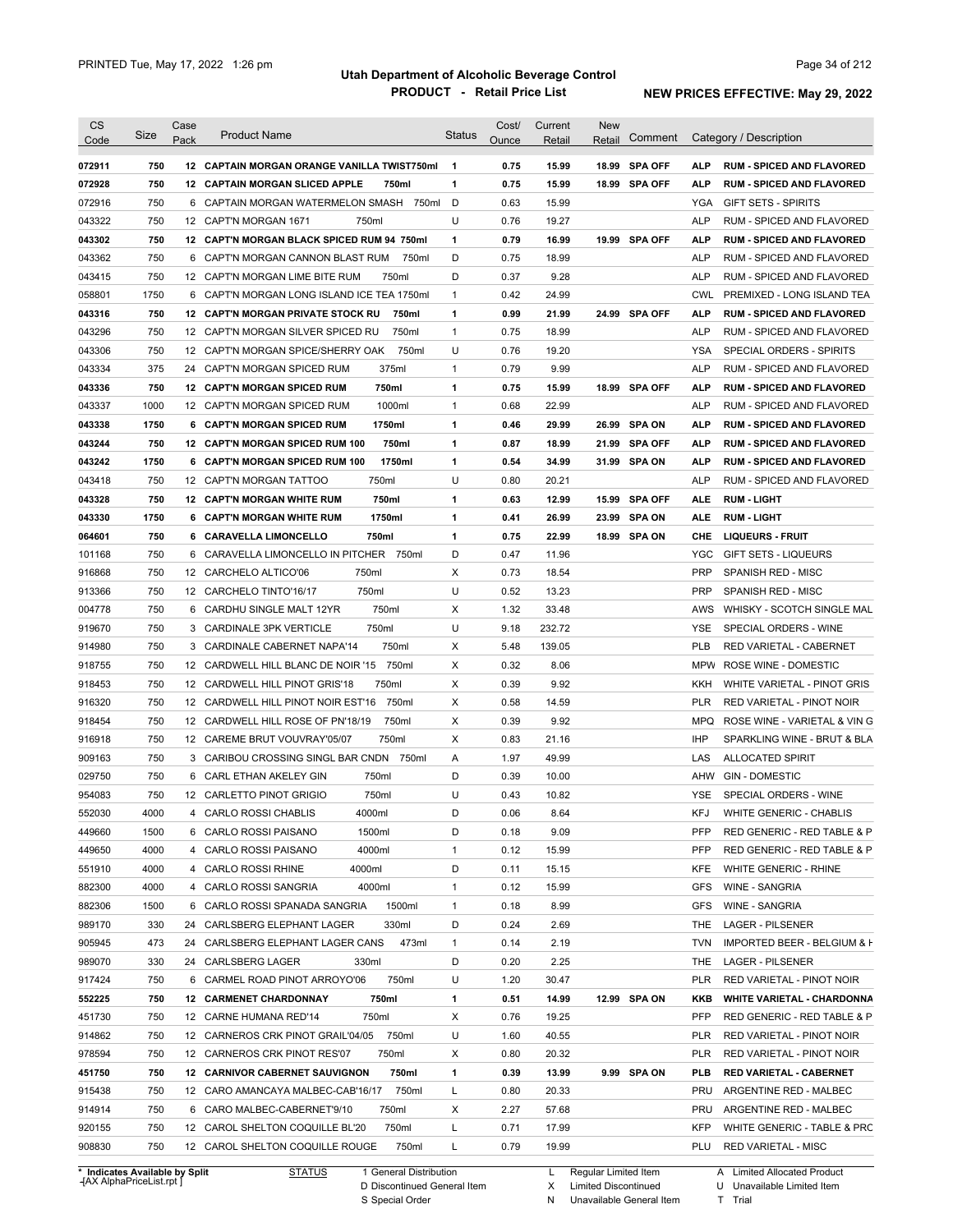| Code   |      | Pack | <b>Product Name</b>                         | <b>Status</b>  | Ounce | Retail | Retail | Comment       |            | Category / Description            |
|--------|------|------|---------------------------------------------|----------------|-------|--------|--------|---------------|------------|-----------------------------------|
| 922768 | 750  |      | 12 CAROL SHELTON MONGA ZINFANDEL<br>750ml   | L              | 0.91  | 22.99  |        |               | <b>PLH</b> | <b>RED VARIETAL - ZINFANDEL</b>   |
| 918237 | 750  |      | 12 CAROL SHELTON ROSE'21<br>750ml           | Г              | 0.59  | 14.99  |        |               | <b>MPW</b> | ROSE WINE - DOMESTIC              |
| 920156 | 750  |      | 12 CAROL SHELTON WILD THING CHARD'21 750ml  | L              | 0.67  | 15.99  |        | 16.99 HIGHER  | KKB        | <b>WHITE VARIETAL - CHARDONNA</b> |
| 521957 | 750  |      | 12 CAROL SHELTON WILD THING ZIN<br>750ml    | $\mathbf{1}$   | 0.75  | 18.99  |        |               | <b>PLH</b> | RED VARIETAL - ZINFANDEL          |
| 918519 | 750  |      | 750ml<br>12 CAROL SHELTON ZIN PIZZAZ'20     | L              | 0.67  | 16.99  |        |               | <b>PLH</b> | RED VARIETAL - ZINFANDEL          |
| 918176 | 750  |      | 750ml<br>12 CAROL SHELTON ZIN ROCK RES'18   | L              | 1.34  | 33.99  |        |               | <b>PLH</b> | RED VARIETAL - ZINFANDEL          |
| 003345 | 750  | 6    | 750ml<br>CAROLAN'S HOLIDAY VAP              | D              | 0.36  | 9.18   |        |               | YGC        | <b>GIFT SETS - LIQUEURS</b>       |
| 002916 | 750  | 6    | 750ml<br>CAROLANS IRISH CE W/GLSS           | D              | 0.32  | 8.10   |        |               | YGC        | <b>GIFT SETS - LIQUEURS</b>       |
| 068126 | 750  | 12   | 750ml<br><b>CAROLANS IRISH CREAM</b>        | 1              | 0.67  | 13.99  |        | 16.99 SPA OFF | <b>CHV</b> | <b>LIQUEURS - CREAM</b>           |
| 068128 | 1750 | 6    | 1750ml<br><b>CAROLANS IRISH CREAM</b>       | $\mathbf{1}$   | 0.59  | 34.99  |        |               | <b>CHV</b> | <b>LIQUEURS - CREAM</b>           |
| 100508 | 750  | 6    | CAROLAN'S W/ ICE CREAM GLASS<br>750ml       | D              | 0.63  | 15.99  |        |               | <b>YGC</b> | <b>GIFT SETS - LIQUEURS</b>       |
| 098489 | 375  |      | 12 CARPANO ANTICA FORMULA<br>375 ml         | $\mathbf{1}$   | 1.34  | 16.99  |        |               | EDU        | VERMOUTH - MISC, HERBAL & F       |
| 098490 | 1000 |      | 6 CARPANO ANTICA FORMULA VERMOUTH 1000ml    | $\overline{1}$ | 1.18  | 39.99  |        |               | <b>EDX</b> | <b>VERMOUTH - IMPORTED</b>        |
|        | 1000 |      |                                             |                | 1.07  |        |        |               | <b>YSA</b> |                                   |
| 920549 |      | 6    | CARPANO ANTICA SWEETVERMOUTH<br>1000ml      | Х              |       | 36.11  |        |               |            | SPECIAL ORDERS - SPIRITS          |
| 919264 | 750  |      | 750ml<br>12 CARPE DIEM PINOT NOIR'16/17     | Х              | 1.30  | 33.06  |        |               | <b>PLR</b> | RED VARIETAL - PINOT NOIR         |
| 915131 | 750  |      | 750ml<br>12 CARTLIDGE & BROWN CHARD'17      | Х              | 0.28  | 7.00   |        |               | <b>KKB</b> | WHITE VARIETAL - CHARDONN/        |
| 915142 | 750  |      | 750ml<br>12 CARTLIDGE & BROWN PN'15/17      | Х              | 0.32  | 8.08   |        |               | <b>PLR</b> | RED VARIETAL - PINOT NOIR         |
| 916193 | 750  |      | 12 CARTLIDGE & BROWNE SAUV BL'12/13 750ml   | Х              | 0.28  | 7.07   |        |               | KKD        | WHITE VARIETAL - SAUVIGNON        |
| 916838 | 750  |      | 750ml<br>12 CASA CASTILLO MONASTRELL'08     | Х              | 0.43  | 10.80  |        |               | <b>PRP</b> | SPANISH RED - MISC                |
| 917780 | 750  |      | 12 CASA CASTILLO MONASTRELL'15/16<br>750ml  | Х              | 0.51  | 12.97  |        |               | <b>PRP</b> | <b>SPANISH RED - MISC</b>         |
| 088209 | 750  |      | 3 CASA DRAGONES ANEJO TEQUILA<br>750ml      | Т              | 5.94  | 150.72 |        |               | APJ        | TEQUILA - REPOSADO & ANEJO        |
| 087279 | 750  |      | 750ml<br>6 CASA DRAGONES TEQUILA BLANCO     | г              | 3.33  | 75.13  |        | 84.35 HIGHER  | <b>APD</b> | <b>TEQUILA - SILVER</b>           |
| 087276 | 750  |      | 3 CASA DRAGONES TEQUILA JOVEN<br>750ml      | г              | 13.53 | 310.27 |        | 343.05 HIGHER | <b>APD</b> | <b>TEQUILA - SILVER</b>           |
| 089016 | 750  |      | 6 CASA NOBLE ANEJO<br>750ml                 | U              | 2.40  | 60.77  |        |               | YSA        | SPECIAL ORDERS - SPIRITS          |
| 089015 | 750  | 6    | CASA NOBLE ANEJO SINGLE BARREL<br>750ml     | U              | 5.98  | 151.60 |        |               | YSA        | SPECIAL ORDERS - SPIRITS          |
| 087266 | 750  | 6    | <b>CASA NOBLE BLANCO TEQUILA</b><br>750ml   | 1              | 1.58  | 37.13  |        | 40.13 SPA OFF | <b>APD</b> | <b>TEQUILA - SILVER</b>           |
| 087827 | 750  | 6    | CASA NOBLE JOVEN SINGLE BARREL<br>750ml     | U              | 1.80  | 45.61  |        |               | <b>YSA</b> | SPECIAL ORDERS - SPIRITS          |
| 089017 | 750  | 6    | CASA NOBLE REPOSADO BARREL 1450<br>750ml    | U              | 2.17  | 55.13  |        |               | <b>YSA</b> | SPECIAL ORDERS - SPIRITS          |
| 952082 | 750  |      | 6 CASA NOBLE REPOSADO SINGLE BARREL 750ml   | U              | 2.17  | 54.99  |        |               | <b>YSA</b> | SPECIAL ORDERS - SPIRITS          |
| 953755 | 750  |      | 6 CASA NOBLE REPOSADO SPECIAL #1423 750ml   | U              | 2.17  | 55.13  |        |               | <b>YSA</b> | SPECIAL ORDERS - SPIRITS          |
| 955739 | 750  |      | 750ml<br>6 CASA NOBLE REPOSADO TEQ          | Х              | 2.39  | 60.63  |        |               | <b>YSA</b> | SPECIAL ORDERS - SPIRITS          |
| 087270 | 750  |      | 6 CASA NOBLE REPOSADO TEQUILA<br>750ml      | D              | 1.30  | 32.99  |        |               | <b>APJ</b> | TEQUILA - REPOSADO & ANEJO        |
| 100585 | 750  |      | 750ml<br>6 CASA NOBLE SILVER TEQ VAP        | D              | 1.58  | 39.99  |        |               | YGA        | <b>GIFT SETS - SPIRITS</b>        |
| 902052 | 750  |      | 6 CASA NOBLE SINGLE BARREL 1464<br>750ml    | U              | 2.17  | 55.13  |        |               | YSA        | <b>SPECIAL ORDERS - SPIRITS</b>   |
| 923589 | 750  |      | 12 CASA SILVA LE LINGUES CARMENERE<br>750ml | D              | 0.69  | 17.40  |        |               | <b>PRT</b> | <b>CHILEAN RED</b>                |
| 917230 | 750  |      | 12 CASA SILVA SAUVIGNON GRIS<br>750ml       | 1              | 0.69  | 17.40  |        |               | KRR        | CHILEAN WHITE                     |
| 917231 | 750  |      | 12 CASA SILVA VIOGNIER RES'08<br>750ml      | х              | 0.62  | 15.60  |        |               | KRR        | <b>CHILEAN WHITE</b>              |
| 918603 | 750  |      | 750ml<br>12 CASA SMITH VINO ROSE'19/20      | L              | 0.40  | 10.06  |        |               | <b>MPW</b> | ROSE WINE - DOMESTIC              |
| 904711 | 331  |      | 331ml<br>24 CASABLANCA BEER                 | U              | 0.16  | 1.82   |        |               | YST        | SPECIAL ORDERS - BEER             |
| 919012 | 750  |      | 12 CASAL GARCIA VINHO VERDE ROSÉ'17 750ml   | 1              | 0.47  | 11.99  |        |               | MPX        | ROSE WINE - IMPORTED              |
| 917459 | 750  |      | 12 CASAL NOVO GODELLO'07/08<br>750ml        | х              | 0.93  | 23.59  |        |               | <b>KRN</b> | <b>SPANISH WHITE</b>              |
| 917460 | 750  |      | 750ml<br>12 CASAL NOVO MENCIA'9/11          | х              | 0.44  | 11.16  |        |               | <b>PRP</b> | SPANISH RED - MISC                |
|        |      |      | 750ml                                       |                |       |        |        |               |            | SPARKLING WINE - PROSECCO         |
| 723700 | 750  |      | 12 CASALNOVA PROSECCO                       | х              | 0.68  | 17.32  |        |               | IPI        |                                   |
| 349002 | 750  |      | 12 CASAMATTA ROSSO<br>750ml                 | 1              | 0.67  | 19.02  |        | 17.02 SPA ON  | <b>PRI</b> | <b>ITALIAN RED - TUSCANY</b>      |
| 088833 | 750  |      | 6 CASAMIGOS ANEJO<br>750ml                  | 1              | 2.44  | 58.99  |        | 61.99 SPA OFF | <b>APJ</b> | TEQUILA - REPOSADO & ANEJO        |
| 101633 | 750  |      | 6 CASAMIGOS BALNCO CINCO DE MAYO VAP 750ml  | $\top$         | 2.05  | 51.99  |        |               | YGC        | <b>GIFT SETS - LIQUEURS</b>       |
| 087290 | 1750 |      | 3 CASAMIGOS BLANCO<br>1750 ml               | D              | 1.86  | 109.99 |        |               | <b>APD</b> | <b>TEQUILA - SILVER</b>           |
| 002345 | 1750 |      | 1750ml<br>3 CASAMIGOS BLANCO CRADLE         | Х              | 1.62  | 95.99  |        |               | YGA        | <b>GIFT SETS - SPIRITS</b>        |
| 100344 | 1750 |      | 3 CASAMIGOS BLANCO CRADLE GIFT PK 1750 ml   | U              | 1.63  | 96.27  |        |               | YGA        | <b>GIFT SETS - SPIRITS</b>        |
| 087280 | 750  |      | 6 CASAMIGOS BLANCO TEQUILA<br>750ml         | 1              | 1.93  | 51.99  |        | 48.99 SPA ON  | <b>APD</b> | <b>TEQUILA - SILVER</b>           |
| 101158 | 750  |      | 750ml<br>6 CASAMIGOS BLANCO W/ 2 GLASSES    | D              | 2.05  | 51.99  |        |               | YGA        | <b>GIFT SETS - SPIRITS</b>        |
| 087288 | 750  |      | 6 CASAMIGOS MEZCAL JOVEN<br>750ml           | 1              | 2.44  | 64.99  |        | 61.99 SPA ON  | APM        | <b>TEQUILA - FLAVORED</b>         |
|        | 750  |      | 750ml<br>6 CASAMIGOS MEZCAL W 2 GLASSES     | D              | 2.56  | 64.99  |        |               | YGA        | <b>GIFT SETS - SPIRITS</b>        |
| 101161 |      |      |                                             |                |       |        |        |               |            |                                   |

**Case** [AX AlphaPriceList.rpt ]

D Discontinued General Item

S Special Order

L Regular Limited Item X

N

Limited Discontinued

Unavailable General Item

A Limited Allocated Product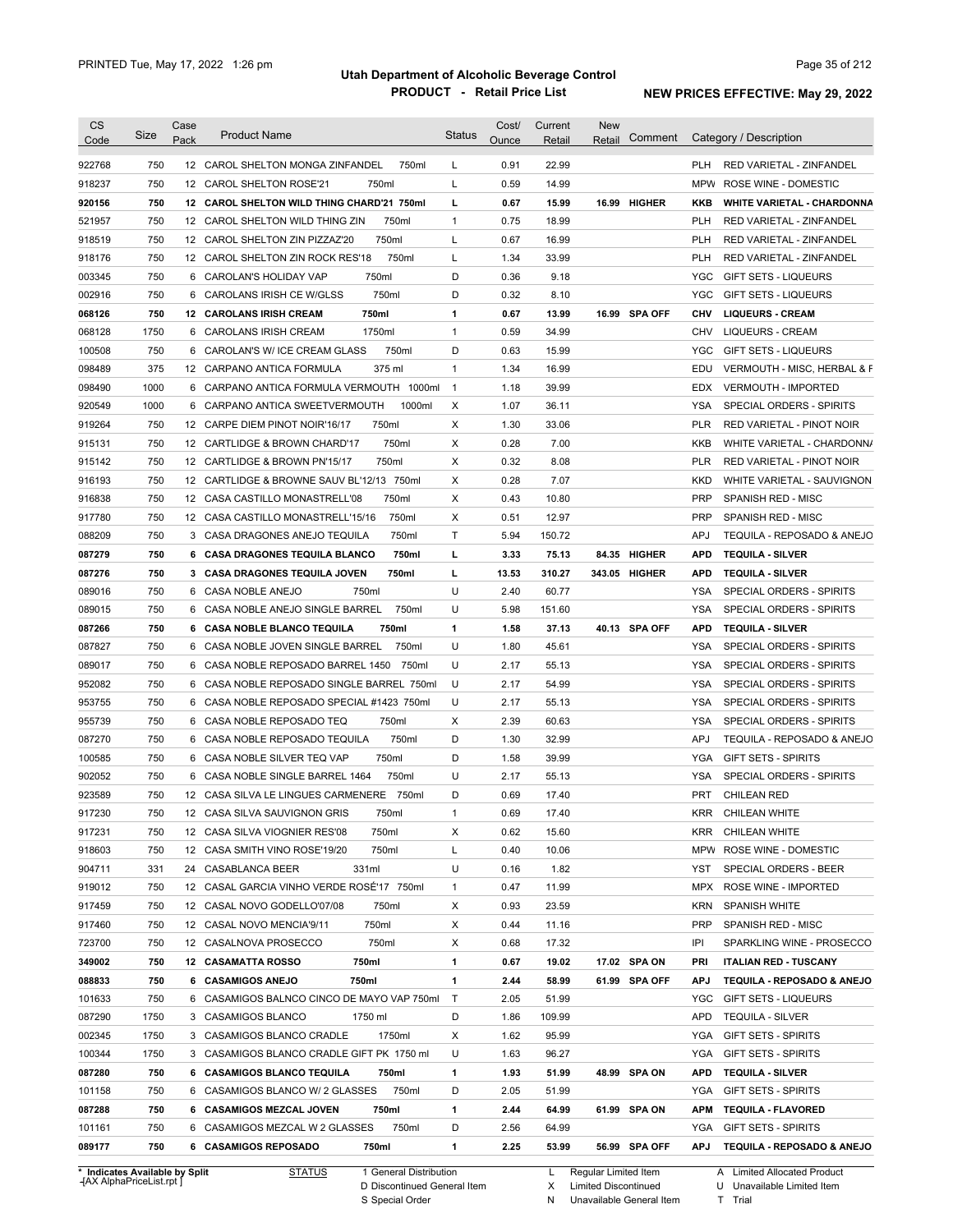| CS                             | Size  | Case<br>Pack | <b>Product Name</b>                         | Status       | Cost/ | Current      | <b>New</b><br>Comment |            | Category / Description          |
|--------------------------------|-------|--------------|---------------------------------------------|--------------|-------|--------------|-----------------------|------------|---------------------------------|
| Code                           |       |              |                                             |              | Ounce | Retail       | Retail                |            |                                 |
| 100349                         | 750   |              | 6 CASAMIGOS REPOSADO W/SHOTGLASSES 750ml D  |              | 2.17  | 54.99        |                       | YGA        | <b>GIFT SETS - SPIRITS</b>      |
| 100345                         | 750   |              | 6 CASAMIGOS SILVER W/SHOTGLASSES<br>750ml   | D            | 1.09  | 27.54        |                       | <b>YGA</b> | <b>GIFT SETS - SPIRITS</b>      |
| 917057                         | 750   |              | 12 CASANOVA DI NERI IR ROSSO'18/19 750ml    | L            | 0.99  | 24.99        |                       | PRI        | <b>ITALIAN RED - TUSCANY</b>    |
| 917058                         | 750   |              | 12 CASANOVA NERI BRUNELL WHT LBL'14/1 750ml | L            | 2.96  | 74.99        |                       | PRI        | <b>ITALIAN RED - TUSCANY</b>    |
| 915804                         | 750   |              | 6 CASANOVA NERI BRUNELLO CERRET'04 750ml    | U            | 7.09  | 179.84       |                       | PRI        | <b>ITALIAN RED - TUSCANY</b>    |
| 915276                         | 750   |              | 6 CASANOVA NERI BRUNELLO NUOVA'17 750ml     | L            | 5.60  | 141.99       |                       | PRI        | <b>ITALIAN RED - TUSCANY</b>    |
| 915805                         | 750   |              | 12 CASANOVA NERI BRUNLLO WHT LBL'17 750ml   | L            | 3.04  | 76.99        |                       | PRI        | <b>ITALIAN RED - TUSCANY</b>    |
| 916220                         | 750   |              | 750ml<br>12 CASCABEL SHIRAZ'05              | Х            | 1.48  | 37.50        |                       | <b>PRY</b> | <b>AUSTRALIAN RED</b>           |
| 919135                         | 750   |              | 12 CASCADE ROSE CITY SOUR<br>750ml          | Χ            | 0.59  | 14.99        |                       | <b>TNU</b> | ALE - MISC & SEASONAL           |
| 950204                         | 750   |              | 750ml<br>12 CASCADE ROTATING SERIES         | Г            | 0.51  | 12.99        |                       | <b>TNU</b> | ALE - MISC & SEASONAL           |
| 955294                         | 500   |              | 6 CASCINA MONTAGNOLA SORNIONE L.H. 500 ml   | Г            | 2.10  | 35.50        |                       | <b>EVR</b> | LATE HARVEST - SAUV, SEMILL     |
| 918564                         | 750   |              | 750ml<br>12 CASS WINERY VIOGNIER'20         | Х            | 0.99  | 24.99        |                       | <b>KKJ</b> | WHITE VARIETAL - VIOGNIER       |
| 914826                         | 750   |              | 12 CASTANO ALCARIA'18<br>750ml              | Г            | 0.48  | 12.09        |                       | <b>PRP</b> | SPANISH RED - MISC              |
| 915256                         | 500   |              | 6 CASTANO MONASTRELL DULCE'03<br>500ml      | Х            | 1.12  | 19.02        |                       | <b>EVV</b> | LATE HARVEST - RED MISC         |
| 917778                         | 750   |              | 750ml<br>12 CASTANO SOLANERA'19             | Г            | 0.80  | 20.38        |                       | <b>PRP</b> | SPANISH RED - MISC              |
| 949971                         | 30000 |              | 30000ml<br>1 CASTANON CIDER KEG             | U            | 0.26  | 259.22       |                       | YSE        | SPECIAL ORDERS - WINE           |
| 910571                         | 750   |              | 12 CASTELLARE VIN SANTO S.NICCOL'<br>750ml  | X            | 2.39  | 60.73        |                       | <b>EVU</b> | LATE HARVEST - WHITE MISC       |
| 913485                         | 750   |              | 12 CASTELLO BOSSI CHIANTI CLAS'18/19 750ml  | Г            | 1.02  | 25.99        |                       | <b>PRH</b> | <b>ITALIAN RED - CHIANTI</b>    |
| 359029                         | 750   |              | 12 CASTELLO DEL POGGIO MOSCATO IGT<br>750ml | 1            | 0.39  | 12.99        | <b>SPA ON</b><br>9.99 | <b>KRL</b> | <b>ITALIAN WHITE - MISC DOC</b> |
| 919129                         | 750   |              | 12 CASTELLO DEL POGGIO SMOOTH RED<br>750ml  | 1            | 0.39  | 12.99        | 9.99 SPA ON           | <b>PRK</b> | <b>ITALIAN RED - MISC DOC</b>   |
| 919128                         | 750   |              | 12 CASTELLO DI ALBOLA CHIANTI CLASSICO750ml | D            | 0.60  | 15.23        |                       | <b>PRH</b> | <b>ITALIAN RED - CHIANTI</b>    |
| 341649                         | 750   |              | 6 CASTELLO DI ALBOLA CHIANTI CLASSICO750ml  | 1            | 0.59  | 16.99        | 14.99 SPA ON          | <b>PRH</b> | <b>ITALIAN RED - CHIANTI</b>    |
| 917937                         | 750   |              | 6 CASTELLO DI AMA BELLAVISTA'06<br>750ml    | Х            | 7.41  | 188.04       |                       | <b>PRH</b> | <b>ITALIAN RED - CHIANTI</b>    |
| 359440                         | 750   |              | 12 CASTELLO DI NEIVE BARBARESCO'19 750ml    | Г            | 1.77  | 44.99        |                       | <b>PRJ</b> | <b>ITALIAN RED - PIEDMONT</b>   |
| 918735                         | 750   |              | 6 CASTELLO DI TREBBIO DE PAZZI '11 750ml    | Х            | 0.68  | 17.23        |                       | PRI        | <b>ITALIAN RED - TUSCANY</b>    |
| 917447                         | 750   |              | 12 CASTELLO MELETO BORGAIO RSSO'12/14 750ml | Χ            | 0.49  | 12.34        |                       | PRI        | <b>ITALIAN RED - TUSCANY</b>    |
| 915221                         | 750   |              | 12 CASTELLO MELETO CHIANTI CLAS'12 750ml    | U            | 0.77  | 19.43        |                       | <b>PRH</b> | <b>ITALIAN RED - CHIANTI</b>    |
| 916663                         | 750   | 6            | 750ml<br>CASTELLO MELETO VIGNA CASI R'12    | Х            | 1.37  | 34.67        |                       | <b>PRH</b> | <b>ITALIAN RED - CHIANTI</b>    |
| 915913                         | 750   | 6            | 750ml<br>CASTELLO MONACI ARTAS'15/16        | X            | 0.79  | 20.04        |                       | <b>PRK</b> | <b>ITALIAN RED - MISC DOC</b>   |
| 906985                         | 750   |              | 750ml<br>12 CASTELLO MONACI MARU'19/20      | Г            | 0.57  | 14.49        |                       | <b>PRK</b> | ITALIAN RED - MISC DOC          |
| 916272                         | 750   |              | 12 CASTELLO MONACI PRIMIT PILU'19<br>750ml  | Г            | 0.57  | 14.49        |                       | <b>PRK</b> | ITALIAN RED - MISC DOC          |
| 916271                         | 750   |              | 12 CASTELLO MONACI SALICE LIANTE'18 750ml   | Г            | 0.57  | 14.49        |                       | <b>PRK</b> | ITALIAN RED - MISC DOC          |
| 914949                         | 750   |              | 12 CASTELLO RAMP CHIANT CDV CL'12/13 750ml  | Х            | 1.28  | 32.57        |                       | <b>PRH</b> | <b>ITALIAN RED - CHIANTI</b>    |
| 917428                         | 750   |              | 12 CASTELLO REGINE ROSSO PODERNO'04 750ml   | Х            | 0.60  | 15.26        |                       | PRI        | <b>ITALIAN RED - TUSCANY</b>    |
| 917427                         | 750   |              | 6 CASTELLO REGINE SANGIOV FOND'03 750ml     | X            | 1.76  | 44.64        |                       | PRI        | <b>ITALIAN RED - TUSCANY</b>    |
| 914010                         | 750   |              | 6 CASTELMAURE CORBIER GR CUV'18<br>750ml    |              | 0.98  | 24.75        |                       | PRE        | FRENCH RED - MISC AOC           |
| 952756                         | 750   |              | 3 CASTIEL CABERNET SAUV<br>750ml            | U            | 5.51  | 139.70       |                       | YSE        | SPECIAL ORDERS - WINE           |
| 404239                         | 750   |              | 750ml<br>12 CASTILLO DE MOLINA PINOT NOIR   | D            | 0.50  | 12.70        |                       | <b>PRT</b> | <b>CHILEAN RED</b>              |
| 043358                         | 1750  |              | 1750ml<br>6 CASTILLO GOLD RUM               | D            | 0.27  | 16.16        |                       | ALJ        | <b>RUM - DARK</b>               |
| 043388                         | 1750  |              | 6 CASTILLO SILVER RUM<br>1750ml             | $\mathbf{1}$ | 0.27  | 15.99        |                       | ALE        | <b>RUM - LIGHT</b>              |
| 043366                         | 750   |              | 750ml<br>12 CASTILLO SPICED RUM             | D            | 0.32  | 7.99         |                       | <b>ALP</b> | RUM - SPICED AND FLAVORED       |
| 901492                         | 750   |              | 750ml<br>12 CASTLE CREEK CABERNET           | D            | 0.63  | 16.00        |                       | <b>PLB</b> | RED VARIETAL - CABERNET         |
| 901489                         | 750   |              | 750ml<br>12 CASTLE CREEK CHARDONNAY         | D            | 0.59  | 14.95        |                       | KKB        | WHITE VARIETAL - CHARDONN/      |
| 901488                         | 750   |              | 750ml<br>12 CASTLE CREEK CHENIN BLANC       | D            | 0.59  | 14.95        |                       | KKP        | WHITE VARIETAL - CHENIN BLA     |
| 901499                         | 375   |              | 12 CASTLE CREEK LH GEWURZTRAMINER 375ml     | D            | 0.96  | 12.11        |                       | KKN        | WHITE VARIETAL - GEWURZTR/      |
| 901506                         | 750   |              | 12 CASTLE CREEK LILLY ROSE WHITE<br>750ml   | D            | 0.59  | 15.00        |                       | <b>KFP</b> | WHITE GENERIC - TABLE & PRC     |
| 901491                         | 750   |              | 12 CASTLE CREEK MERLOT<br>750ml             | D            | 0.63  | 16.00        |                       | PLF        | RED VARIETAL - MERLOT           |
| 901518                         | 750   |              | 750ml<br>12 CASTLE CREEK MONUMENT RED       | D            | 0.59  | 15.00        |                       | PFP        | RED GENERIC - RED TABLE & P     |
| 901507                         | 750   |              | 12 CASTLE CREEK OUTLAW RED<br>750ml         | D            | 0.39  | 9.99         |                       | <b>PFP</b> | RED GENERIC - RED TABLE & P     |
| 901517                         | 750   |              | 750ml<br>12 CASTLE CREEK PETROGLYPH WHITE   | D            | 0.59  | 15.00        |                       | <b>KFP</b> | WHITE GENERIC - TABLE & PRC     |
| 901490                         | 750   |              | 12 CASTLE CREEK PINOT NOIR<br>750ml         | D            | 0.38  | 9.60         |                       | PLR        | RED VARIETAL - PINOT NOIR       |
| 452241                         | 750   |              | 12 CASTLE ROCK CABERNET CLMBIA VLY 750ml    | 1            | 0.43  | 12.99        | 10.99 SPA ON          | <b>PLB</b> | <b>RED VARIETAL - CABERNET</b>  |
| 917990                         | 750   |              | 12 CASTLE ROCK CHARD COLUMBIA<br>750ml      | $\mathbf{1}$ | 0.47  | 11.99        |                       | KKB        | WHITE VARIETAL - CHARDONN/      |
|                                | 750   |              |                                             |              |       |              |                       |            |                                 |
| 917702                         |       |              | 750ml<br>12 CASTLE ROCK CHARD RR RES'9/10   | Х            | 0.64  | 16.21        |                       | KKB        | WHITE VARIETAL - CHARDONN/      |
| * Indicates Available by Split |       |              | <b>STATUS</b><br>1 General Distribution     |              |       | $\mathsf{L}$ | Regular Limited Item  |            | A Limited Allocated Product     |

**Case** [AX AlphaPriceList.rpt ]

D Discontinued General Item

S Special Order

L Regular Limited Item

X N Limited Discontinued U Unavailable Limited Item Trial

Unavailable General Item T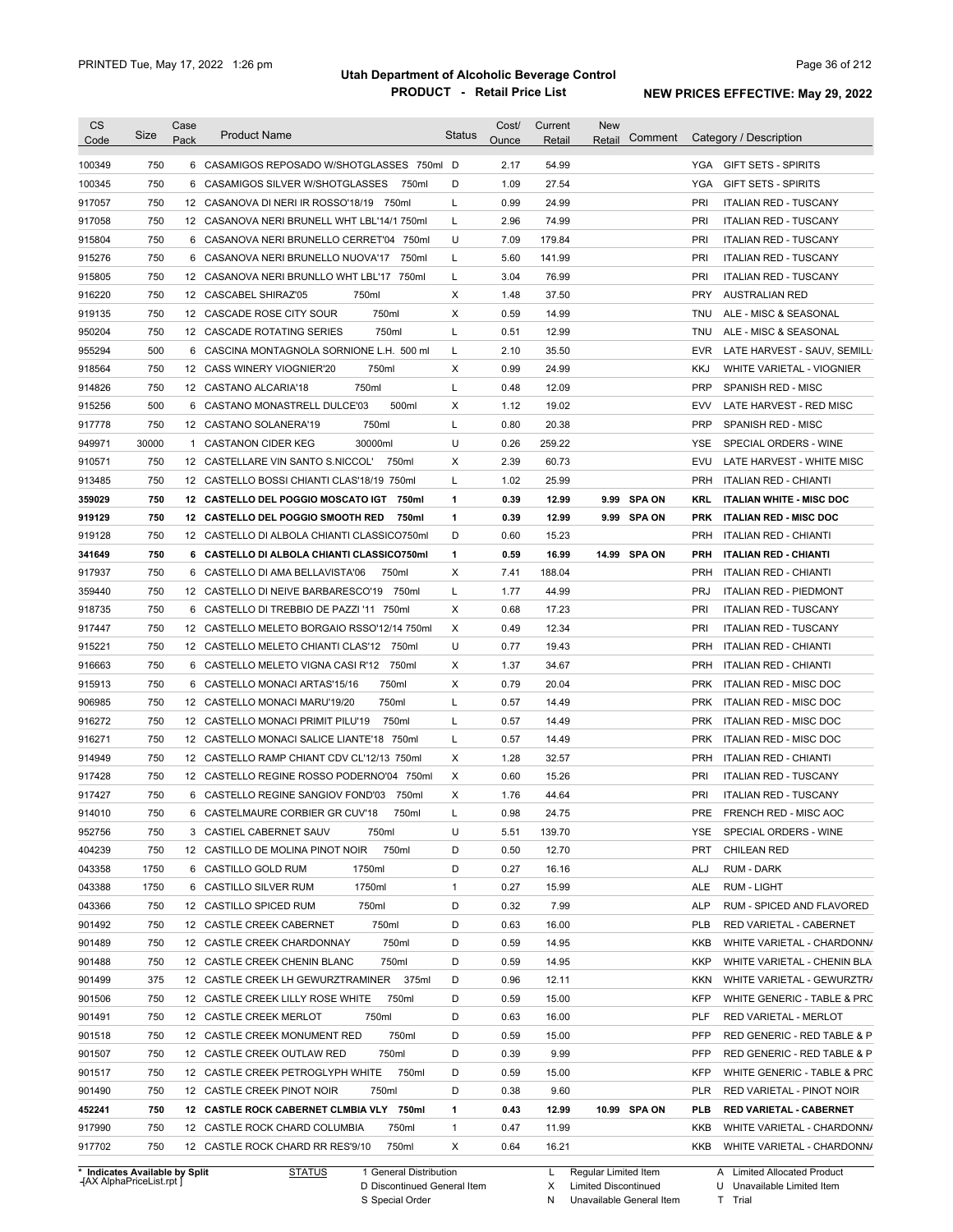| <b>CS</b>        | Size | Case | <b>Product Name</b>                                | Status       | Cost/        | Current        | <b>New</b>        |            |                                                            |
|------------------|------|------|----------------------------------------------------|--------------|--------------|----------------|-------------------|------------|------------------------------------------------------------|
| Code             |      | Pack |                                                    |              | Ounce        | Retail         | Comment<br>Retail |            | Category / Description                                     |
| 552500           | 750  |      | 12 CASTLE ROCK CHARDONNAY CNTRL C<br>750ml         | $\mathbf{1}$ | 0.43         | 6.99           | 10.99 SPA OFF     | KKB        | <b>WHITE VARIETAL - CHARDONNA</b>                          |
| 452237           | 750  |      | 12 CASTLE ROCK PINOT NOIR MENDOCINO 750ml          | 1            | 0.55         | 11.99          | 13.99 SPA OFF     | <b>PLR</b> | <b>RED VARIETAL - PINOT NOIR</b>                           |
| 917071           | 750  |      | 750ml<br>12 CASTLE ROCK PINOT SONOMA'13/14         | Χ            | 0.47         | 11.99          |                   | PLR        | RED VARIETAL - PINOT NOIR                                  |
| 914222           | 750  |      | 12 CASTLE ROCK PINOT WILLAMETTE<br>750ml           | 1            | 0.59         | 14.99          |                   | PLR        | RED VARIETAL - PINOT NOIR                                  |
| 552503           | 750  |      | <b>12 CASTLE ROCK SAUVIGNON BLANC</b><br>750ml     | $\mathbf{1}$ | 0.32         | 11.99          | 7.99 SPA ON       | KKD        | <b>WHITE VARIETAL - SAUVIGNON</b>                          |
| 923544           | 750  |      | 750ml<br>12 CASTORO CELLARS ZINFUSION RES          | 1            | 1.22         | 30.99          |                   | PLH        | RED VARIETAL - ZINFANDEL                                   |
| 914569           | 750  |      | 750ml<br>12 CATALDI MADONNA D'ABRUZZO'10/11        | Χ            | 0.69         | 17.44          |                   | <b>PRK</b> | <b>ITALIAN RED - MISC DOC</b>                              |
| 919580           | 750  |      | 750ml<br>6 CATDADDY CAROLINA MOONSHINE             | U            | 0.96         | 24.39          |                   | YSA        | SPECIAL ORDERS - SPIRITS                                   |
| 072948           | 750  |      | 6 CATDADDY SPICED MOONSHINE<br>750ml               | D            | 0.95         | 23.99          |                   | AWT        | <b>WHISKEY - FLAVORED</b>                                  |
| 405263           | 750  |      | 750ml<br>12 CATENA CHARDONNAY'15                   | Χ            | 0.80         | 20.40          |                   | <b>KRS</b> | <b>ARGENTINE WHITE</b>                                     |
| 405266           | 750  |      | 750ml<br>12 CATENA MALBEC                          | 1            | 1.02         | 25.99          |                   | <b>PRU</b> | ARGENTINE RED - MALBEC                                     |
| 405260           | 750  |      | 12 CATENA ZAPATA CABERNET'09<br>750ml              | Χ            | 0.83         | 21.09          |                   | <b>PRV</b> | ARGENTINE RED - OTHER                                      |
| 405273           | 750  |      | 4 CATENA ZAPATA MALBEC ARGENTINO'18 750ml          | L            | 4.82         | 122.33         |                   | <b>PRU</b> | ARGENTINE RED - MALBEC                                     |
| 405256           | 750  |      | 6 CATENA ZAPATA MALBECALTA'13/14<br>750ml          | Χ            | 2.32         | 58.93          |                   | PRU        | ARGENTINE RED - MALBEC                                     |
| 342152           | 1500 |      | 6 CAVALIERE D'ORO GABBIANO CHIANTI 1500 mI         | Х            | 0.37         | 18.99          |                   | <b>PRL</b> | <b>ITALIAN RED - VARIETAL</b>                              |
| 952931           | 750  |      | 12 CAVE GRAND CRUS MACON VINZZELLES 750ml          | U            | 0.91         | 23.14          |                   | YSE        | SPECIAL ORDERS - WINE                                      |
| 921778           | 750  |      | <b>12 CAVE SPRING RIESLING</b><br>750ml            | 1            | 0.63         | 18.99          | 15.99 SPA ON      | <b>KKR</b> | <b>WHITE VARIETAL - RIESLING</b>                           |
| 921739           | 375  |      | 375ml<br>12 CAVE SPRING RIESLING ICE WINE          | L            | 4.73         | 59.99          |                   | EVL        | LATE HARVEST - RIESLING, BA,                               |
| 916044           | 750  |      | 750ml<br>12 CA'VIOLA DOLCETTO VILOT'13/14          | Х            | 0.73         | 18.42          |                   | <b>PRJ</b> | <b>ITALIAN RED - PIEDMONT</b>                              |
| 355800           | 750  |      | 12 CAVIT PINOT GRIGIO<br>750ml                     | 1            | 0.56         | 14.24          |                   | <b>KRK</b> | <b>ITALIAN WHITE - PINOT GRIGIO</b>                        |
| 355805           | 1500 |      | 1500ml<br>6 CAVIT PINOT GRIGIO                     | 1            | 0.42         | 21.41          |                   | <b>KRK</b> | ITALIAN WHITE - PINOT GRIGIO                               |
| 355750           | 750  |      | 750ml<br>12 CAVIT PINOT NOIR                       | 1            | 0.56         | 14.24          |                   | PRL        | <b>ITALIAN RED - VARIETAL</b>                              |
| 355755           | 1500 |      | 1500ml<br>6 CAVIT PINOT NOIR                       | 1            | 0.42         | 21.41          |                   | PLR        | RED VARIETAL - PINOT NOIR                                  |
| 921215           | 330  | 24   | 330ml<br>CAYMAN JACK CUBAN MOJITO                  | 1            | 0.21         | 2.29           |                   | RCP        | FLAVORED MALT BEVERAGES                                    |
| 901680           | 355  | 24   | 355 ml<br>CAYMAN JACK MARGARITA CAN                | 1            | 0.19         | 2.29           |                   | RCP        | FLAVORED MALT BEVERAGES                                    |
| 901677           | 330  | 24   | 330 ml<br>CAYMAN JACK MOSCOW MULE                  | 1            | 0.21         | 2.29           |                   | <b>RCP</b> | FLAVORED MALT BEVERAGES                                    |
| 915490           | 1500 |      | 6 CAYMUS BELLE GLOS PN ALTURAS'07 1500ml           | Х            | 2.24         | 113.47         |                   | PLR        | RED VARIETAL - PINOT NOIR                                  |
| 914019           | 750  | 6    | 750ml<br>CAYMUS BELLE GLOS PN TAYLOR'11            | U            | 1.60         | 40.46          |                   | PLR        | RED VARIETAL - PINOT NOIR                                  |
| 913968           | 750  |      | 750ml<br>12 CAYMUS CABERNET NAPA'02                | U            | 2.50         | 63.46          |                   | PLB        | RED VARIETAL - CABERNET                                    |
| 918514           | 1000 |      | 1000ml<br>9 CAYMUS CABERNET NAPA'13                | U            | 2.69         | 90.95          |                   | <b>PLB</b> | RED VARIETAL - CABERNET                                    |
| 914257           | 1500 | 6    | CAYMUS CABERNET NAPA'17<br>1500 ml                 | L            | 3.14         | 159.13         |                   | <b>PLB</b> | RED VARIETAL - CABERNET                                    |
| 916702           | 750  |      | 750ml<br>12 CAYMUS CABERNET NAPA'18/19             | L            | 2.96         | 74.99          |                   | PLB        | RED VARIETAL - CABERNET                                    |
| 916015           | 750  |      | 6 CAYMUS CABERNET SP SEL'05/06<br>750ml            | U            | 4.39         | 111.37         |                   | PLB        | RED VARIETAL - CABERNET                                    |
| 949516           | 1500 |      | 1500ml<br>6 CAYMUS CABERNET SP SEL'12              | U            | 4.99         | 252.99         |                   | PLB        | RED VARIETAL - CABERNET                                    |
| 915102           | 3000 |      | 1 CAYMUS CABERNET SP SEL'14<br>3000 ml             | L            | 7.50         | 760.84         |                   | <b>PLB</b> | RED VARIETAL - CABERNET                                    |
| 915272           | 1500 |      | 6 CAYMUS CABERNET SP SEL'17<br>1500 ml             |              | 7.89         | 399.99         |                   | <b>PLB</b> | RED VARIETAL - CABERNET                                    |
| 910529           | 750  |      | 6 CAYMUS CABERNET SP SLCT'17<br>750ml              | Г            | 7.89         | 199.99         |                   | PLB        | RED VARIETAL - CABERNET                                    |
| 954093           | 750  |      | 750ml<br>12 CAYMUS PETIT S SUISUN DURIF            | Г            | 2.17         | 54.99          |                   | PLJ        | RED VARIETAL - SYRAH, PETITE                               |
| 515998           | 750  |      | 12 CAYMUS SUISAN THE WALKING FOOL 750ml            | 1            | 1.51         | 38.33          |                   | <b>PFP</b> | RED GENERIC - RED TABLE & P                                |
| 087308           | 1750 |      | 6 CAZADORES BLANCO<br>1750ml                       | 1            | 0.73         | 42.99          |                   | <b>APD</b> | <b>TEQUILA - SILVER</b>                                    |
| 087306           | 750  |      | 750ml<br>12 CAZADORES BLANCO TEQUILA               | $\mathbf{1}$ | 1.18         | 29.99          |                   | APD        | <b>TEQUILA - SILVER</b>                                    |
| 089123           | 1750 |      | 1750ml<br>6 CAZADORES REPOSADO                     | $\mathbf{1}$ | 0.73         | 42.99          |                   | APJ        | TEQUILA - REPOSADO & ANEJO                                 |
| 089121           | 750  |      | 750ml<br>12 CAZADORES REPOSADO TEQUILA             | $\mathbf{1}$ | 1.18         | 29.99          |                   | APJ        | TEQUILA - REPOSADO & ANEJO                                 |
|                  | 750  |      |                                                    |              | 0.64         |                |                   |            | <b>GIFT SETS - SPIRITS</b>                                 |
| 003456<br>100262 | 750  |      | 6 CAZADORES REPOSADO W / SHOT GLASS 750ml          | D<br>D       | 0.64         | 16.20<br>16.20 |                   | YGA<br>APJ |                                                            |
| 906763           | 750  |      | 6 CAZADORES REPOSADO W/3 SHOT GLASS 750ml<br>750ml |              | 1.36         | 34.48          |                   | <b>PLG</b> | TEQUILA - REPOSADO & ANEJO<br>RED VARIETAL - CAB FRANC, VI |
|                  |      |      | 12 CEAGO CAB FRANC '10                             | Х            |              |                |                   |            |                                                            |
| 913862<br>919241 | 750  |      | 12 CEAGO CHARDONNAY'12<br>750ml                    | Х            | 0.52<br>0.48 | 13.20<br>12.18 |                   | KKB<br>MPW | WHITE VARIETAL - CHARDONN/                                 |
|                  | 750  |      | 12 CEAGO ROSE OF MALBEC DEL LAGO'13 750ml          | х            |              |                |                   |            | ROSE WINE - DOMESTIC                                       |
| 912926           | 750  |      | 12 CEAGO SAUV BLANC EST'11/12<br>750ml             | Х            | 0.52         | 13.20          |                   | KKD        | WHITE VARIETAL - SAUVIGNON                                 |
| 356213           | 750  |      | 12 CECCHI BONIZIO<br>750ml                         | U            | 0.47         | 11.97          |                   | YSE        | SPECIAL ORDERS - WINE                                      |
| 341415           | 750  |      | 750ml<br>12 CECCHI CHIANTI CLASSICO                | $\mathbf{1}$ | 0.95         | 23.99          |                   | PRH        | ITALIAN RED - CHIANTI                                      |
| 552810           | 750  |      | 750ml<br>12 CEDAR & SALMON PINOT GRIS              | $\mathbf{1}$ | 0.59         | 14.99          |                   | KKH        | WHITE VARIETAL - PINOT GRIS                                |
| 456392           | 750  |      | 750ml<br>12 CEDAR & SALMON PINOT NOIR              | 1            | 0.83         | 24.99          | 20.99 SPA ON      | PLR        | <b>RED VARIETAL - PINOT NOIR</b>                           |
| 452926           | 750  |      | 750ml<br>12 CEDAR BROOK CABERNET                   | 1            | 0.51         | 8.99           | 12.99 SPA OFF     | PLB        | <b>RED VARIETAL - CABERNET</b>                             |

**Case** [AX AlphaPriceList.rpt ]

D Discontinued General Item

S Special Order

X Limited Discontinued N Unavailable General Item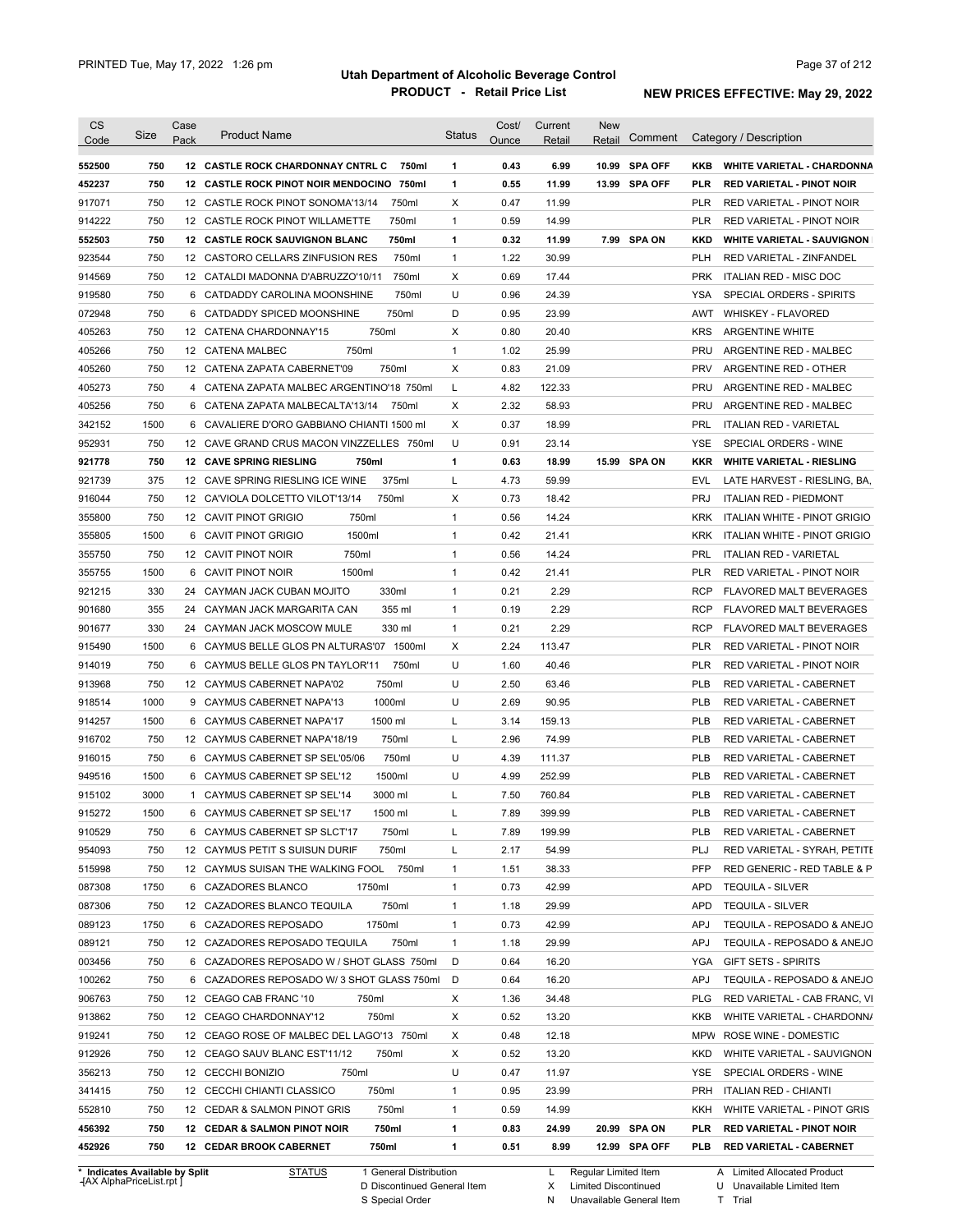| <b>CS</b><br>Code | Size | Case<br>Pack | <b>Product Name</b>                           | <b>Status</b> | Cost/<br>Ounce | Current<br>Retail | <b>New</b><br>Retail | Comment       |            | Category / Description        |
|-------------------|------|--------------|-----------------------------------------------|---------------|----------------|-------------------|----------------------|---------------|------------|-------------------------------|
| 356530            | 1500 |              | 1500ml<br>6 CELLA LAMBRUSCO                   | D             | 0.28           | 14.00             |                      |               |            | PRK ITALIAN RED - MISC DOC    |
| 917889            | 750  |              | 750ml<br>12 CELLAR #8 CABERNET                | L             | 0.48           | 12.27             |                      |               | YSE        | SPECIAL ORDERS - WINE         |
| 552840            | 750  |              | 12 CELLAR #8 CHARDONAY CALIFORNIA<br>750ml    | D             | 0.48           | 12.12             |                      |               | KKB        | WHITE VARIETAL - CHARDONN/    |
| 552845            | 750  |              | 12 CELLAR #8 PINOT GRIGIO<br>750ml            | D             | 0.28           | 7.02              |                      |               | KKH        | WHITE VARIETAL - PINOT GRIS   |
| 452963            | 750  |              | 12 CELLAR #8 PINOT NOIR CALIFORNIA<br>750ml   | D             | 0.28           | 7.02              |                      |               | <b>PLR</b> | RED VARIETAL - PINOT NOIR     |
| 918342            | 750  |              | 12 CELLAR MALONDRO LATRIA '08 750 750ml       | х             | 0.67           | 16.93             |                      |               | <b>PRP</b> | SPANISH RED - MISC            |
| 950016            | 750  |              | 12 CENTO CAVALLI GRILLO'14<br>750ml           | X             | 0.46           | 11.74             |                      |               | <b>YSE</b> | SPECIAL ORDERS - WINE         |
| 947280            | 750  |              | 750ml<br>12 CENTORRI MOSCATO                  | $\mathbf{1}$  | 0.47           | 11.99             |                      |               | KRM        | ITALIAN WHITE - VARIETAL      |
| 920842            | 750  |              | 750ml<br>6 CENYTH RED SONOMA'15               | X             | 2.23           | 56.59             |                      |               | <b>PLD</b> | RED VARIETAL - MERITAGE       |
| 912639            | 750  |              | 12 CERETTO ARNEIS'14/15<br>750ml              | X             | 1.07           | 27.25             |                      |               | <b>KRL</b> | ITALIAN WHITE - MISC DOC      |
| 911785            | 750  |              | 750ml<br>6 CERETTO BAROLO BRUNATE'04          | X             | 3.12           | 79.03             |                      |               | <b>PRJ</b> | <b>ITALIAN RED - PIEDMONT</b> |
| 946839            | 750  |              | 750ml<br>12 CERETTO MOSCATO D'ASTI            | U             | 0.99           | 25.22             |                      |               | <b>YSE</b> | SPECIAL ORDERS - WINE         |
| 912547            | 750  |              | 750ml<br>12 CERETTO MOSCATO D'ASTI'01/02      | X             | 0.41           | 10.39             |                      |               | <b>KRL</b> | ITALIAN WHITE - MISC DOC      |
| 274790            | 750  |              | 750ml<br>12 C'EST LA VIE PINOT NOIR SYRAH     | 1             | 0.51           | 15.99             | 12.99                | <b>SPA ON</b> | <b>PRE</b> | <b>FRENCH RED - MISC AOC</b>  |
| 900674            | 750  |              | 750ml<br>12 C'EST LA VIE ROSE                 | 1             | 0.51           | 15.99             | 12.99 SPA ON         |               | <b>MPX</b> | <b>ROSE WINE - IMPORTED</b>   |
| 341446            | 750  |              | 750ml<br>12 CETAMURA CHIANTI                  | $\mathbf{1}$  | 0.51           | 12.99             |                      |               | <b>PRH</b> | <b>ITALIAN RED - CHIANTI</b>  |
| 916265            | 750  |              | 750ml<br>12 CEUSO NERO D'AVOLA'13/14          | Х             | 0.61           | 15.39             |                      |               | <b>PRM</b> | <b>ITALIAN RED - SICILY</b>   |
| 919628            | 750  |              | 12 CH DAUVERNIER OEIL DE PERDRIX<br>750ml     | х             | 1.33           | 33.78             |                      |               | YSE        | SPECIAL ORDERS - WINE         |
| 918570            | 750  |              | 12 CH DE SOURS FLEUR D'AMELIE ROSE'16 750ml   | Х             | 0.55           | 13.95             |                      |               | <b>MPX</b> | ROSE WINE - IMPORTED          |
| 918013            | 750  |              | 12 CH D'EPIRE SAVENNIERES CUVEE SP'0 750ml    | Х             | 0.97           | 24.62             |                      |               | <b>KRB</b> | FRENCH WHITE - BORDEAUX &     |
| 906240            | 750  |              | 750ml<br>12 CH LA FLEUR PEYRABON'10           | X             | 1.80           | 45.57             |                      |               | <b>PRB</b> | FRENCH RED - BURGUNDY         |
| 916784            | 750  |              | 12 CH LANCYRE LANGUEDOCVV'16/17<br>750ml      | X             | 0.88           | 22.22             |                      |               | PRE        | FRENCH RED - MISC AOC         |
| 952723            | 250  |              | 24 CH MARIS PINOT NOIR CANS<br>250 ml         | U             | 0.69           | 5.82              |                      |               | YSE        | SPECIAL ORDERS - WINE         |
|                   | 750  |              |                                               |               |                |                   |                      |               | <b>YSE</b> |                               |
| 923762            |      |              | 12 CH PRADEAUX COTES DU PROVENCE ROSE 750ml U |               | 1.04           | 26.49             |                      |               |            | SPECIAL ORDERS - WINE         |
| 922536            | 750  |              | 6 CH. BRUNO CUVEE ASSEMBLEE BRUT<br>750ml     | $\mathbf{1}$  | 1.89           | 47.99             |                      |               | IPH        | SPARKLING WINE - FRENCH & C   |
| 950597            | 750  |              | 750ml<br>12 CH. DIMERIE MUSCADETSEVRE         | U             | 0.45           | 11.34             |                      |               | YSE        | SPECIAL ORDERS - WINE         |
| 918261            | 750  | 6            | CHAKANA MALBEC ESTATE'19<br>750ml             | L             | 0.93           | 23.49             |                      |               | PRU        | ARGENTINE RED - MALBEC        |
| 908653            | 375  |              | 12 CHALK HILL BOTRYTIS SEMILL'11/14 375 ml    | X             | 1.72           | 21.83             |                      |               | <b>EVR</b> | LATE HARVEST - SAUV, SEMILL   |
| 974328            | 750  |              | 12 CHALK HILL CABERNET'06<br>750ml            | X             | 2.19           | 55.66             |                      |               | PLB        | RED VARIETAL - CABERNET       |
| 555458            | 750  |              | 12 CHALK HILL CHARDONNAY SONOMA CST 750ml     | $\mathbf{1}$  | 0.79           | 19.99             |                      |               | KKB        | WHITE VARIETAL - CHARDONN/    |
| 555450            | 750  |              | 12 CHALK HILL CHARDONNAY'06<br>750ml          | Х             | 1.59           | 40.20             |                      |               | KKB        | WHITE VARIETAL - CHARDONN/    |
| 914983            | 750  |              | 12 CHALK HILL ESTATE CHARD SONOMA'20 750ml    | L             | 1.38           | 34.99             |                      |               | KKB        | WHITE VARIETAL - CHARDONN/    |
| 454848            | 750  |              | 6 CHALK HILL ESTATE RED'13<br>750ml           | х             | 1.34           | 34.00             |                      |               | PLB        | RED VARIETAL - CABERNET       |
| 918438            | 750  |              | 750ml<br>12 CHALK HILL P N SONOMA CST'19      | L             | 0.79           | 19.99             |                      |               | PLR        | RED VARIETAL - PINOT NOIR     |
| 556530            | 750  |              | 12 CHALK HILL SAUV BL EST'15/16<br>750ml      | X             | 0.60           | 15.28             |                      |               | <b>KKD</b> | WHITE VARIETAL - SAUVIGNON    |
| 555630            | 750  |              | 12 CHALONE CHARDONNAY'18<br>750ml             | х             | 0.54           | 13.65             |                      |               | KKB        | WHITE VARIETAL - CHARDONN/    |
| 978484            | 750  |              | 12 CHALONE PINOT NOIR EST'13/15<br>750ml      | х             | 0.70           | 17.80             |                      |               | PLR        | RED VARIETAL - PINOT NOIR     |
| 914985            | 375  |              | 12 CHAMBERS ROSEWOOD GR MUSCAT<br>375ml       | х             | 7.31           | 92.64             |                      |               | EVF        | LATE HARVEST - MUSCAT         |
| 913421            | 375  |              | 12 CHAMBERS ROSEWOOD MUSCAD/TOKAY<br>375ml X  |               | 0.64           | 8.16              |                      |               | EVU        | LATE HARVEST - WHITE MISC     |
| 913420            | 375  |              | 12 CHAMBERS ROSEWOOD MUSCAT<br>375ml          | х             | 1.18           | 15.02             |                      |               | EVF        | LATE HARVEST - MUSCAT         |
| 003005            | 750  |              | 6 CHAMBORD ROYALE LIQ W/GLSS'15 750 750ml     | U             | 1.39           | 35.36             |                      |               | <b>CHX</b> | LIQUEURS - IMPORTED           |
| 064676            | 750  |              | 12 CHAMBORD ROYALE LIQUEUR<br>750ml           | $\mathbf{1}$  | 1.38           | 34.99             |                      |               | CHE        | <b>LIQUEURS - FRUIT</b>       |
| 003399            | 375  |              | 375ml<br>12 CHAMBORD W/ CHAMPAGNE STOPPER     | D             | 0.94           | 11.88             |                      |               | <b>CHX</b> | LIQUEURS - IMPORTED           |
| 101081            | 750  |              | 6 CHAMBORD W/ RIDGED GLASS<br>750ml           | D             | 0.70           | 17.82             |                      |               | YGC        | GIFT SETS - LIQUEURS          |
| 918132            | 750  |              | 750ml<br>12 CHAMISAL CHARD STAINLESS'18/19    | Х             | 0.59           | 14.99             |                      |               | KKB        | WHITE VARIETAL - CHARDONN/    |
| 918378            | 750  |              | 12 CHAMISAL STAINLESS PINOT NOIR'14 750ml     | Х             | 0.47           | 11.87             |                      |               | PLR        | RED VARIETAL - PINOT NOIR     |
| 948434            | 750  |              | 12 CHAMP DE REVES PINOTNOIR<br>750ml          | U             | 1.19           | 30.23             |                      |               | YSE        | SPECIAL ORDERS - WINE         |
| 919136            | 750  |              | 12 CHAMPAGNE HENRIOT BRUT SOUVERAIN 750ml     | L             | 2.30           | 58.43             |                      |               | IHP        | SPARKLING WINE - BRUT & BLA   |
| 902114            | 750  |              | 6 CHAMPAGNE JACQUESSON CUVEE 743<br>750ml     | U             | 3.95           | 100.09            |                      |               | YSE        | SPECIAL ORDERS - WINE         |
| 922626            | 375  |              | 12 CHAMPAGNE PALMER BRUT RESERVE<br>375ml     | $\mathbf{1}$  | 3.00           | 37.99             |                      |               | IHP        | SPARKLING WINE - BRUT & BLA   |
| 921840            | 750  |              | 6 CHAMPAGNE SELEQUE QUINETTE<br>750ml         | U             | 3.57           | 90.44             |                      |               | YSE        | SPECIAL ORDERS - WINE         |
| 914673            | 750  |              | 12 CHAMPALOU VOUVRAY SEC'08/9<br>750ml        | х             | 0.85           | 21.58             |                      |               | KRB        | FRENCH WHITE - BORDEAUX &     |
|                   |      |              |                                               |               |                |                   |                      |               |            |                               |
| 918408            | 750  |              | 12 CHAMPION NV BLANC DE BLANCS<br>750ml       | L             | 2.27           | 57.49             |                      |               | IHP        | SPARKLING WINE - BRUT & BLA   |

**Case** [AX AlphaPriceList.rpt ]

D Discontinued General Item

S Special Order

X

N

Limited Discontinued

Unavailable General Item

U Unavailable Limited Item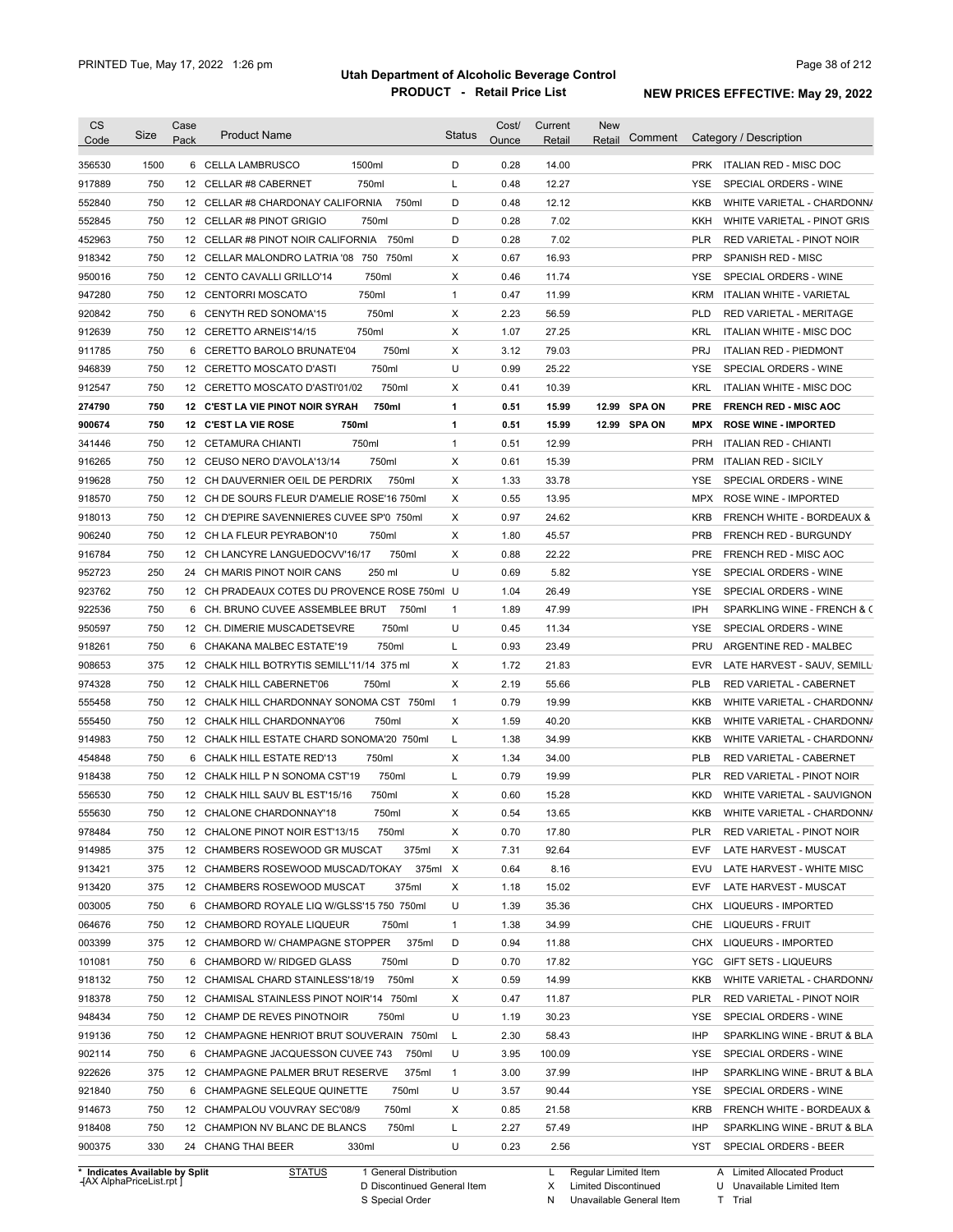| <b>CS</b>                      |      | Case |                                                    |               | Cost/ | Current | <b>New</b>             |               |            |                                    |
|--------------------------------|------|------|----------------------------------------------------|---------------|-------|---------|------------------------|---------------|------------|------------------------------------|
| Code                           | Size | Pack | <b>Product Name</b>                                | <b>Status</b> | Ounce | Retail  | Retail                 | Comment       |            | Category / Description             |
| 919093                         | 750  |      | 12 CHANIN CHARD SNFRD/BNDCT19<br>750ml             | L             | 2.09  | 52.99   |                        |               | KKB        | WHITE VARIETAL - CHARDONN/         |
| 919092                         | 750  |      | 750ml<br>12 CHANIN PINOT NOIR LOS ALAMOS'17        | L             | 2.25  | 56.99   |                        |               | <b>PLR</b> | RED VARIETAL - PINOT NOIR          |
| 916207                         | 750  |      | 750ml<br>12 CHANTELEUSERIE BOURGUEIL AL'18         | Х             | 0.91  | 22.99   |                        |               | <b>PRE</b> | FRENCH RED - MISC AOC              |
| 921820                         | 750  |      | 750ml<br>12 CHAOS THEORY RED BLEND                 | $\mathbf{1}$  | 1.73  | 43.83   |                        |               | PLU        | <b>RED VARIETAL - MISC</b>         |
|                                |      |      |                                                    | $\mathbf{1}$  |       |         |                        |               |            |                                    |
| 072966                         | 750  |      | 750ml<br>12 CHAPALA COFFEE LIQUEUR                 |               | 0.35  | 8.99    |                        |               | CHK        | LIQUEURS - COFFEE                  |
| 948806                         | 750  |      | 12 CHAPELLE DU BASTION PICPOUL'20/21 750ml         | L             | 0.51  | 12.99   |                        |               | <b>KRD</b> | <b>FRENCH WHITE - MISC</b>         |
| 913999                         | 750  |      | 6 CHAPPELLET CABERNET PRTCHRD HL'16 750ml          | U             | 11.02 | 279.38  |                        |               | <b>YSE</b> | SPECIAL ORDERS - WINE              |
| 916670                         | 750  |      | 750ml<br>12 CHAPPELLET CHARDONNAY'15/16            | Χ             | 1.46  | 36.95   |                        |               | KKB        | WHITE VARIETAL - CHARDONN/         |
| 902245                         | 750  |      | 12 CHAPPELLET HIDEAWAY CAB SAUV 2016 750ml         | U             | 0.81  | 20.43   |                        |               | <b>YSE</b> | SPECIAL ORDERS - WINE              |
| 913081                         | 750  |      | 750ml<br>12 CHAPPELLET MTN CUVEE'17/18             | Χ             | 1.63  | 41.33   |                        |               | <b>PLB</b> | RED VARIETAL - CABERNET            |
| 911261                         | 750  |      | 750ml<br>12 CHAPPELLET SIGNATURE CAB'19            | Г             | 3.98  | 100.87  |                        |               | <b>PLB</b> | RED VARIETAL - CABERNET            |
| 455350                         | 750  |      | 750ml<br>12 CHARLES & CHARLES CAB-SYRAH            | D             | 0.28  | 7.06    |                        |               | PLU        | <b>RED VARIETAL - MISC</b>         |
| 649150                         | 750  |      | 750ml<br>12 CHARLES & CHARLES ROSE                 | 1             | 0.47  | 13.99   |                        | 11.99 SPA ON  | <b>MPW</b> | <b>ROSE WINE - DOMESTIC</b>        |
| 947930                         | 375  |      | 12 CHARLES DE CAZANOVE BRUT<br>375 ml              | Г             | 2.05  | 25.99   |                        |               | <b>IHP</b> | SPARKLING WINE - BRUT & BLA        |
| 947929                         | 375  |      | 375 ml<br>12 CHARLES DE CAZANOVE BRUT ROSE         | Г             | 2.37  | 29.99   |                        |               | <b>IHS</b> | SPARKLING WINE - BLANC DE N        |
| 912708                         | 750  |      | 750ml<br>12 CHARLES DE FERE BLNC DE BLNC           | $\mathbf{1}$  | 0.63  | 15.99   |                        |               | <b>IHP</b> | SPARKLING WINE - BRUT & BLA        |
| 911902                         | 750  | 6    | 750ml<br>CHARLES HEIDSIECK BRUT ROSE RE            | Х             | 1.78  | 45.02   |                        |               | <b>IHS</b> | SPARKLING WINE - BLANC DE N        |
| 913944                         | 750  | 6    | 750ml<br>CHARLES HEIDSIECK RESERVE NV              | Х             | 1.40  | 35.46   |                        |               | <b>IHP</b> | SPARKLING WINE - BRUT & BLA        |
| 448800                         | 750  |      | 750ml<br>12 CHARLES KRUG CABERNET                  | $\mathbf{1}$  | 1.30  | 32.99   |                        |               | <b>PLB</b> | RED VARIETAL - CABERNET            |
| 550380                         | 750  |      | 750ml<br>12 CHARLES KRUG CHARD NAPA'17/18          | L             | 0.87  | 21.99   |                        |               | KKB        | WHITE VARIETAL - CHARDONN/         |
| 916507                         | 750  |      | 6 CHARLES KRUG GENERATION RES"15/16 750ml          | Г             | 2.56  | 64.99   |                        |               | <b>PLD</b> | <b>RED VARIETAL - MERITAGE</b>     |
| 449100                         | 750  |      | <b>12 CHARLES KRUG MERLOT</b><br>750ml             | 1             | 0.99  | 22.99   |                        | 24.99 SPA OFF | <b>PLF</b> | <b>RED VARIETAL - MERLOT</b>       |
| 550805                         | 750  |      | 750ml<br>12 CHARLES KRUG SAUV BLANC'19/20          | Г             | 0.75  | 18.99   |                        |               | <b>KKD</b> | WHITE VARIETAL - SAUVIGNON         |
| 917141                         | 750  |      | 12 CHARLES SMITH BOOM BM SYRAH'16/17 750ml         | Χ             | 0.67  | 17.06   |                        |               | PLJ        | RED VARIETAL - SYRAH, PETITE       |
| 917677                         | 750  |      | 12 CHARLES SMITH EVE CHARD'16/17<br>750ml          | Χ             | 0.28  | 7.16    |                        |               | KKB        | WHITE VARIETAL - CHARDONN/         |
| 551250                         | 750  |      | 12 CHARLES SMITH KUNG FU GIRL RIESLI 750ml         | 1             | 0.59  | 13.06   |                        | 15.06 SPA OFF | <b>KKR</b> | <b>WHITE VARIETAL - RIESLING</b>   |
| 920520                         | 750  |      | 12 CHARLES SMITH VELVET DEVIL MERLO 750ml          | Х             | 0.51  | 12.90   |                        |               | YSE        | SPECIAL ORDERS - WINE              |
| 450078                         | 750  |      | 12 CHARLES SMITH VELVET DEVIL MERLOT' 750ml        | Χ             | 0.26  | 6.52    |                        |               | <b>PLF</b> | RED VARIETAL - MERLOT              |
|                                |      |      |                                                    |               |       |         |                        |               |            |                                    |
| 551253                         | 750  |      | <b>12 CHARLES SMITH VINO PINOT GRIGIO</b><br>750ml | 1             | 0.40  | 13.06   |                        | 10.06 SPA ON  | KKH        | <b>WHITE VARIETAL - PINOT GRIS</b> |
| 915286                         | 750  |      | 750ml<br>12 CHARTOGNE-TAILLET CUV ST ANNE          | U             | 2.05  | 52.03   |                        |               | <b>IHP</b> | SPARKLING WINE - BRUT & BLA        |
| 064696                         | 750  |      | 12 CHARTREUSE GREEN<br>750ml                       | $\mathbf{1}$  | 2.46  | 62.49   |                        |               | CHS        | LIQUEURS - BITTERS & HERBAL        |
| 064692                         | 375  |      | 375ml<br>12 CHARTREUSE GREEN FRANCE                | D             | 2.44  | 30.99   |                        |               | <b>CHS</b> | LIQUEURS - BITTERS & HERBAL        |
| 064717                         | 1000 |      | 1000ml<br>6 CHARTREUSE GREEN VEP                   | Г             | 4.86  | 164.30  |                        |               | <b>CHS</b> | LIQUEURS - BITTERS & HERBAL        |
| 064706                         | 750  |      | 750ml<br>12 CHARTREUSE YELLOW                      | $\mathbf{1}$  | 2.46  | 62.49   |                        |               | <b>CHX</b> | <b>LIQUEURS - IMPORTED</b>         |
| 064704                         | 375  |      | 24 CHARTREUSE YELLOW FRANCE<br>375ml               | U             | 1.66  | 21.02   |                        |               | <b>YSC</b> | SPECIAL ORDERS - LIQUEURS          |
| 405688                         | 750  |      | 12 CHASING VENUS SAUV BLANC'20/21<br>750ml         |               | 0.67  | 17.02   |                        |               | KRV        | NEW ZEALAND WHITE                  |
| 916976                         | 750  |      | 6 CHASSEUR CHARD GREENACRES'06<br>750ml            | X             | 1.94  | 49.28   |                        |               | KKB        | WHITE VARIETAL - CHARDONN/         |
| 916975                         | 750  |      | 750ml<br>6 CHASSEUR CHARD LORENZO'06               | Х             | 2.22  | 56.36   |                        |               | KKB        | WHITE VARIETAL - CHARDONN/         |
| 916904                         | 750  |      | 750ml<br>12 CHASSEUR CHARD SONOMA CST'06           | х             | 1.57  | 39.77   |                        |               | KKB        | WHITE VARIETAL - CHARDONN/         |
| 916974                         | 750  |      | 12 CHASSEUR PINOT NOIR UMINO'06<br>750ml           | U             | 2.41  | 61.22   |                        |               | <b>PLR</b> | RED VARIETAL - PINOT NOIR          |
| 916674                         | 750  |      | 750ml<br>12 CHASSEUR PINOT SONOMA CST'06           | Х             | 1.52  | 38.55   |                        |               | PLR        | RED VARIETAL - PINOT NOIR          |
| 917838                         | 750  |      | 12 CHAT ANEY HAUT MEDOC'14<br>750ml                | U             | 1.22  | 30.99   |                        |               | PRA        | FRENCH RED - BORDEAUX              |
| 948327                         | 750  |      | 12 CHAT BARET PESSAC LEOGNAN '15/18 750ml          | L             | 1.58  | 39.99   |                        |               | PRA        | FRENCH RED - BORDEAUX              |
| 947838                         | 750  |      | 750ml<br>12 CHAT BEAU SOLEIL MUSCADET              | U             | 0.54  | 13.77   |                        |               | YSE        | SPECIAL ORDERS - WINE              |
| 906803                         | 750  |      | 12 CHAT BELLEFONT BELCIER ST EM'18 750ml           | L             | 3.16  | 80.26   |                        |               | PRA        | FRENCH RED - BORDEAUX              |
| 916356                         | 750  |      | 12 CHAT BELLEVUE LUSSAC-ST EM'11/12 750ml          | Х             | 1.32  | 33.50   |                        |               | PRA        | FRENCH RED - BORDEAUX              |
| 916460                         | 750  |      | 12 CHAT BERNADOTTE'16<br>750ml                     | L             | 0.72  | 18.25   |                        |               | PRA        | FRENCH RED - BORDEAUX              |
| 916425                         | 750  |      | 750ml<br>12 CHAT BEYCHEVELLE'05/06                 | U             | 8.07  | 204.55  |                        |               | PRA        | FRENCH RED - BORDEAUX              |
| 916062                         | 750  |      | 12 CHAT BONNELIERE LES CORNVELLES'14 750ml         | Х             | 0.41  | 10.39   |                        |               | PRE        | FRENCH RED - MISC AOC              |
|                                | 750  |      |                                                    |               |       |         |                        |               |            |                                    |
| 913120                         |      |      | 12 CHAT BOURDIEU BLAYE COTES DE BRDX 750ml         | L             | 0.70  | 17.72   |                        |               | PRA        | FRENCH RED - BORDEAUX              |
| 235400                         | 750  |      | 12 CHAT BOURGNEUF POMEROL'05<br>750ml              | U             | 2.10  | 53.36   |                        |               | PRA        | FRENCH RED - BORDEAUX              |
| 914955                         | 750  |      | 12 CHAT BOUTISSE ST EMILION'05<br>750ml            | U             | 1.04  | 26.38   |                        |               | PRA        | FRENCH RED - BORDEAUX              |
| 918111                         | 750  |      | 750ml<br>12 CHAT BOUTISSE ST EMILION'18            | L             | 1.66  | 41.99   |                        |               |            | PRA FRENCH RED - BORDEAUX          |
| 913152                         | 750  |      | 750ml<br>12 CHAT BRANE CANTENAC'06                 | U             | 1.80  | 45.76   |                        |               |            | PRA FRENCH RED - BORDEAUX          |
| * Indicates Available by Split |      |      | <b>STATUS</b><br>1 General Distribution            |               |       |         | L Regular Limited Item |               |            | A Limited Allocated Product        |

**Case** [AX AlphaPriceList.rpt ]

D Discontinued General Item

S Special Order

N Unavailable General Item

X Limited Discontinued T Trial

U Unavailable Limited Item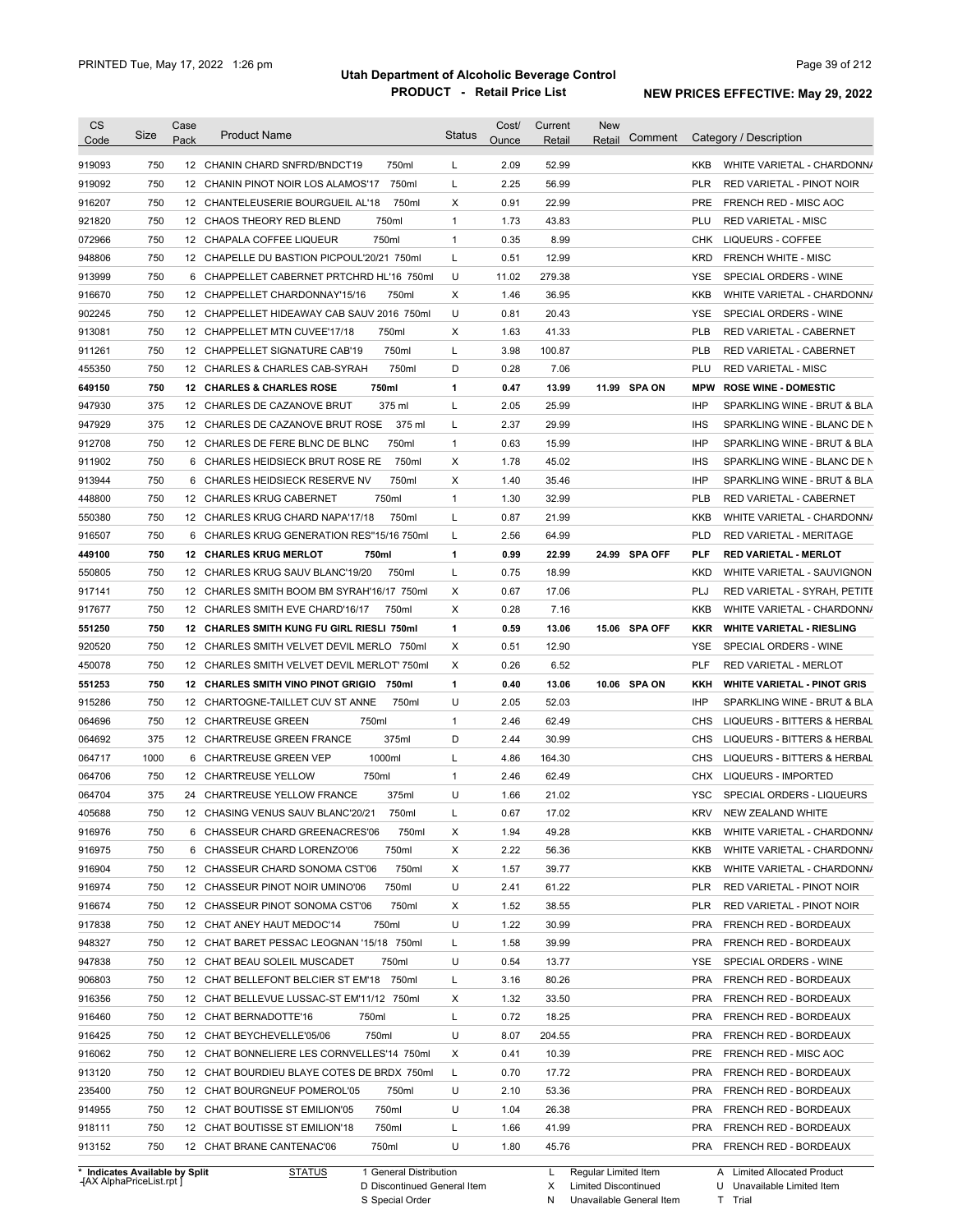| CS<br>Code | Size | Case<br>Pack    | <b>Product Name</b>                         | <b>Status</b> | Cost/<br>Ounce | Current<br>Retail | <b>New</b><br>Comment<br>Retail | Category / Description                                            |
|------------|------|-----------------|---------------------------------------------|---------------|----------------|-------------------|---------------------------------|-------------------------------------------------------------------|
|            |      |                 |                                             |               |                |                   |                                 |                                                                   |
| 917941     | 750  |                 | 750ml<br>6 CHAT BREUIL CALVADOS15YR         | X             | 3.98           | 101.02            |                                 | ATJ<br>BRANDY - CALVADOS & APPLEJ                                 |
| 918430     | 750  |                 | 750ml<br>12 CHAT CALON SEGUR ST EST'00      | U             | 9.44           | 239.34            |                                 | <b>PRA</b><br>FRENCH RED - BORDEAUX                               |
| 918431     | 750  | 6               | 750ml<br>CHAT CALON SEGUR ST EST'18         | L             | 12.02          | 304.75            |                                 | <b>PRA</b><br>FRENCH RED - BORDEAUX                               |
| 916429     | 750  |                 | 750ml<br>12 CHAT CALON SEGUR ST EST'96      | Х             | 7.51           | 190.48            |                                 | <b>PRA</b><br>FRENCH RED - BORDEAUX                               |
| 920404     | 750  |                 | 750ml<br>12 CHAT CALON SEGUR'09             | L             | 11.40          | 289.21            |                                 | <b>PRA</b><br>FRENCH RED - BORDEAUX                               |
| 222910     | 750  |                 | 750ml<br>12 CHAT CALON-SEGUR ST EST'01      | U             | 2.99           | 75.85             |                                 | <b>PRA</b><br>FRENCH RED - BORDEAUX                               |
| 916470     | 750  |                 | 750ml<br>12 CHAT CAMENSAC HM'05             | U             | 1.14           | 28.92             |                                 | <b>PRA</b><br><b>FRENCH RED - BORDEAUX</b>                        |
| 919017     | 750  |                 | 750ml<br>12 CHAT CANTEGRIL SAUTERNES '14    | Χ             | 1.02           | 25.92             |                                 | EVR<br>LATE HARVEST - SAUV, SEMILL                                |
| 917282     | 375  |                 | 12 CHAT CANTEGRIL SAUTERNES '15<br>375 ml   | L             | 1.97           | 24.99             | 24.99                           | EVR<br>LATE HARVEST - SAUV, SEMILL                                |
| 913195     | 750  |                 | 750ml<br>12 CHAT CANTEMERLE'00              | U             | 2.25           | 57.04             |                                 | <b>PRA</b><br>FRENCH RED - BORDEAUX                               |
| 916426     | 750  |                 | 750ml<br>12 CHAT CANTEMERLE'05              | U             | 1.51           | 38.24             |                                 | <b>PRA</b><br>FRENCH RED - BORDEAUX                               |
| 913146     | 750  |                 | 750ml<br>12 CHAT CANTENAC BROWN'00          | U             | 3.36           | 85.25             |                                 | <b>PRA</b><br>FRENCH RED - BORDEAUX                               |
| 223185     | 750  |                 | 750ml<br>12 CHAT CARBONNIEUX BLANC'19       | L             | 2.40           | 60.92             |                                 | <b>KRB</b><br><b>FRENCH WHITE - BORDEAUX &amp;</b>                |
| 910685     | 750  |                 | 750ml<br>12 CHAT CARBONNIEUX ROUGE GRVS'18  | L             | 2.65           | 67.17             |                                 | <b>PRA</b><br>FRENCH RED - BORDEAUX                               |
| 916427     | 750  |                 | 750ml<br>12 CHAT CARRUADES DE LAFITE'05     | U             | 3.73           | 94.71             |                                 | <b>PRA</b><br>FRENCH RED - BORDEAUX                               |
| 916183     | 750  |                 | 750ml<br>12 CHAT CEDRE CAHORS LECEDRE'04    | U             | 2.51           | 63.57             |                                 | <b>PRE</b><br>FRENCH RED - MISC AOC                               |
| 916461     | 750  |                 | 750ml<br>12 CHAT CERTAN DE MAY'05           | U             | 4.40           | 111.64            |                                 | <b>PRA</b><br>FRENCH RED - BORDEAUX                               |
| 917068     | 750  | 12              | CHAT CHANTEGRIVE GRAVES BL'06<br>750ml      | U             | 0.52           | 13.17             |                                 | <b>KRB</b><br><b>FRENCH WHITE - BORDEAUX &amp;</b>                |
| 918086     | 750  |                 | 12 CHAT CHARMAIL HAUT MEDOC'07<br>750ml     | U             | 1.36           | 34.41             |                                 | <b>PRA</b><br>FRENCH RED - BORDEAUX                               |
| 916471     | 750  |                 | 12 CHAT CHASSE-SPLEEN MOULIS'05<br>750ml    | U             | 1.51           | 38.24             |                                 | <b>PRA</b><br>FRENCH RED - BORDEAUX                               |
| 917370     | 750  | 12 <sup>2</sup> | CHAT CHASSE-SPLEEN MOULIS'10<br>750ml       | X             | 2.96           | 75.14             |                                 | <b>PRA</b><br>FRENCH RED - BORDEAUX                               |
| 223615     | 750  |                 | 750ml<br>12 CHAT CHEVAL BLANC ST EM'03      | Χ             | 17.31          | 439.11            |                                 | <b>PRA</b><br>FRENCH RED - BORDEAUX                               |
| 916428     | 750  |                 | 750ml<br>6 CHAT CHEVAL BLANC ST EM'05       | U             | 51.93          | 1,316.87          |                                 | <b>PRA</b><br>FRENCH RED - BORDEAUX                               |
| 916100     | 750  | 6               | 750ml<br>CHAT CHEVAL BLANC ST EM'06         | Α             | 55.20          | 1,399.99          |                                 | ALLOCATED WINE<br>LAW                                             |
| 237100     | 750  |                 | 750ml<br>12 CHAT CHEVAL NOIR'12/13          | Χ             | 0.80           | 20.20             |                                 | <b>PRA</b><br>FRENCH RED - BORDEAUX                               |
| 916472     | 750  |                 | 750ml<br>12 CHAT CITRAN HM'05               | U             | 1.29           | 32.68             |                                 | <b>PRA</b><br>FRENCH RED - BORDEAUX                               |
| 910106     | 750  |                 | 750ml<br>6 CHAT CLOS DU MARQUIS'00          | Χ             | 5.03           | 127.50            |                                 | <b>PRA</b><br>FRENCH RED - BORDEAUX                               |
| 223900     | 750  |                 | 750ml<br>12 CHAT CLOS DU MARQUIS'05         | Χ             | 2.77           | 70.28             |                                 | <b>PRA</b><br>FRENCH RED - BORDEAUX                               |
| 916501     | 750  |                 | 750ml<br>12 CHAT CLOS DU MARQUIS'06         | U             | 3.60           | 91.25             |                                 | <b>PRA</b><br>FRENCH RED - BORDEAUX                               |
| 918415     | 750  |                 | 750ml<br>12 CHAT CLOS DU MARQUIS'16/18      | L             | 5.13           | 129.99            |                                 | <b>PRA</b><br>FRENCH RED - BORDEAUX                               |
| 937794     | 750  |                 | 750ml<br>12 CHAT CLOS DU MARQUIS'8/09       | Х             | 4.40           | 111.54            |                                 | <b>PRA</b><br>FRENCH RED - BORDEAUX                               |
| 237200     | 750  |                 | 750ml<br>12 CHAT CLOS LES LUNELLES'03       | U             | 1.51           | 38.32             |                                 | <b>PRA</b><br>FRENCH RED - BORDEAUX                               |
| 935204     | 750  |                 | 12 CHAT CLOS RENE POMEROL'09<br>750ml       | U             | 2.51           | 63.69             |                                 | <b>PRA</b><br>FRENCH RED - BORDEAUX                               |
| 916833     | 750  |                 | 12 CHAT CORDEILLAN-BAGES PAUILA'07 750ml    | U             | 1.69           | 42.75             |                                 | <b>PRA</b><br>FRENCH RED - BORDEAUX                               |
| 916430     | 750  |                 | 12 CHAT COS D'ESTOURNEL'02<br>750ml         | U             | 10.83          | 274.60            |                                 | <b>PRA</b><br>FRENCH RED - BORDEAUX                               |
| 224149     | 750  |                 | 750ml<br>12 CHAT COS D'ESTOURNEL'06         | U             | 3.95           | 100.29            |                                 | <b>PRA</b><br>FRENCH RED - BORDEAUX                               |
| 915560     | 750  |                 | 12 CHAT DAMASE BORDEAUX SUP'15/16<br>750ml  | L             | 0.71           | 17.99             |                                 | <b>PRA</b><br>FRENCH RED - BORDEAUX                               |
| 268930     | 750  |                 | 12 CHAT D'AQUERIA TAVEL ROSE'18<br>750ml    | L             | 0.84           | 21.19             |                                 | MPX<br>ROSE WINE - IMPORTED                                       |
| 919141     | 375  |                 | 12 CHAT D'ARCHE PUGNEAU SAUTRNS'15 375 ml   | U             | 1.35           | 17.06             |                                 | LATE HARVEST - SAUV, SEMILL                                       |
|            | 375  |                 |                                             |               |                |                   |                                 | <b>EVR</b>                                                        |
| 916474     |      |                 | 24 CHAT D'ARCHE SAUTERNES'05<br>375ml       | Х<br>U        | 1.63           | 20.73             |                                 | LATE HARVEST - SAUV, SEMILL<br>EVR<br>LATE HARVEST - SAUV, SEMILL |
| 916473     | 750  |                 | 750ml<br>12 CHAT D'ARCHE SAUTERNES'05       |               | 1.51           | 38.32             |                                 | <b>EVR</b>                                                        |
| 224350     | 750  |                 | 12 CHAT D'ARMAILHAC'06<br>750ml             | U             | 1.51           | 38.24             |                                 | <b>PRA</b><br>FRENCH RED - BORDEAUX                               |
| 917127     | 750  |                 | 750ml<br>12 CHAT DE CHASSELOIR MUSCADET'20  | L             | 0.63           | 15.99             |                                 | <b>KRB</b><br>FRENCH WHITE - BORDEAUX &                           |
| 906474     | 750  |                 | 12 CHAT DE CRUZEAU ROUGE'16<br>750ml        | L             | 1.38           | 35.06             |                                 | <b>PRA</b><br>FRENCH RED - BORDEAUX                               |
| 953009     | 750  |                 | 12 CHAT DE FRANCS LES CERISIERS'16 750ml    | L             | 1.18           | 29.99             |                                 | <b>PRA</b><br>FRENCH RED - BORDEAUX                               |
| 921204     | 750  |                 | 12 CHAT DE MACARD BORDEAUX SUP'15<br>750ml  | L             | 0.71           | 17.99             |                                 | <b>PRA</b><br>FRENCH RED - BORDEAUX                               |
| 918328     | 750  |                 | 750ml<br>6 CHAT DE MEURSAULT CHARD '14/15   | Х             | 1.79           | 45.36             |                                 | <b>KRA</b><br>FRENCH WHITE - BURGUNDY                             |
| 947974     | 750  |                 | 12 CHAT DE PANIGON MEDOC'16<br>750ml        | L             | 0.87           | 21.99             |                                 | <b>PRA</b><br>FRENCH RED - BORDEAUX                               |
| 986004     | 750  |                 | 750ml<br>12 CHAT DE PENYA CUVEE ROUGE'19    | Х             | 0.45           | 11.31             |                                 | PRE<br>FRENCH RED - MISC AOC                                      |
| 275120     | 750  |                 | 12 CHAT DE SANCERRE'15/16<br>750ml          | Х             | 1.15           | 29.27             |                                 | KRB<br>FRENCH WHITE - BORDEAUX &                                  |
| 918569     | 750  |                 | 12 CHAT DE SOURS BORDEAUX ROSE'16<br>750ml  | Х             | 0.34           | 8.62              |                                 | MPX<br>ROSE WINE - IMPORTED                                       |
| 907248     | 750  |                 | 12 CHAT DES ERLES CUVEE DES ARDOISES' 750ml | Х             | 0.81           | 20.46             |                                 | PRE<br>FRENCH RED - MISC AOC                                      |
| 946815     | 750  |                 | 6 CHAT D'ESCLANS LES CLANS ROSE<br>750ml    | U             | 3.55           | 89.99             |                                 | YSE<br>SPECIAL ORDERS - WINE                                      |
| 275090     | 750  |                 | 12 CHAT D'ESCLANS WHISPERING ANGEL 750ml    | 1             | 0.91           | 19.99             | 22.99 SPA OFF                   | MPQ<br><b>ROSE WINE - VARIETAL &amp; VIN GI</b>                   |

**Case** [AX AlphaPriceList.rpt ]

Discontinued General Item S Special Order D

X Regular Limited Item

N

Limited Discontinued

Unavailable General Item

Unavailable Limited Item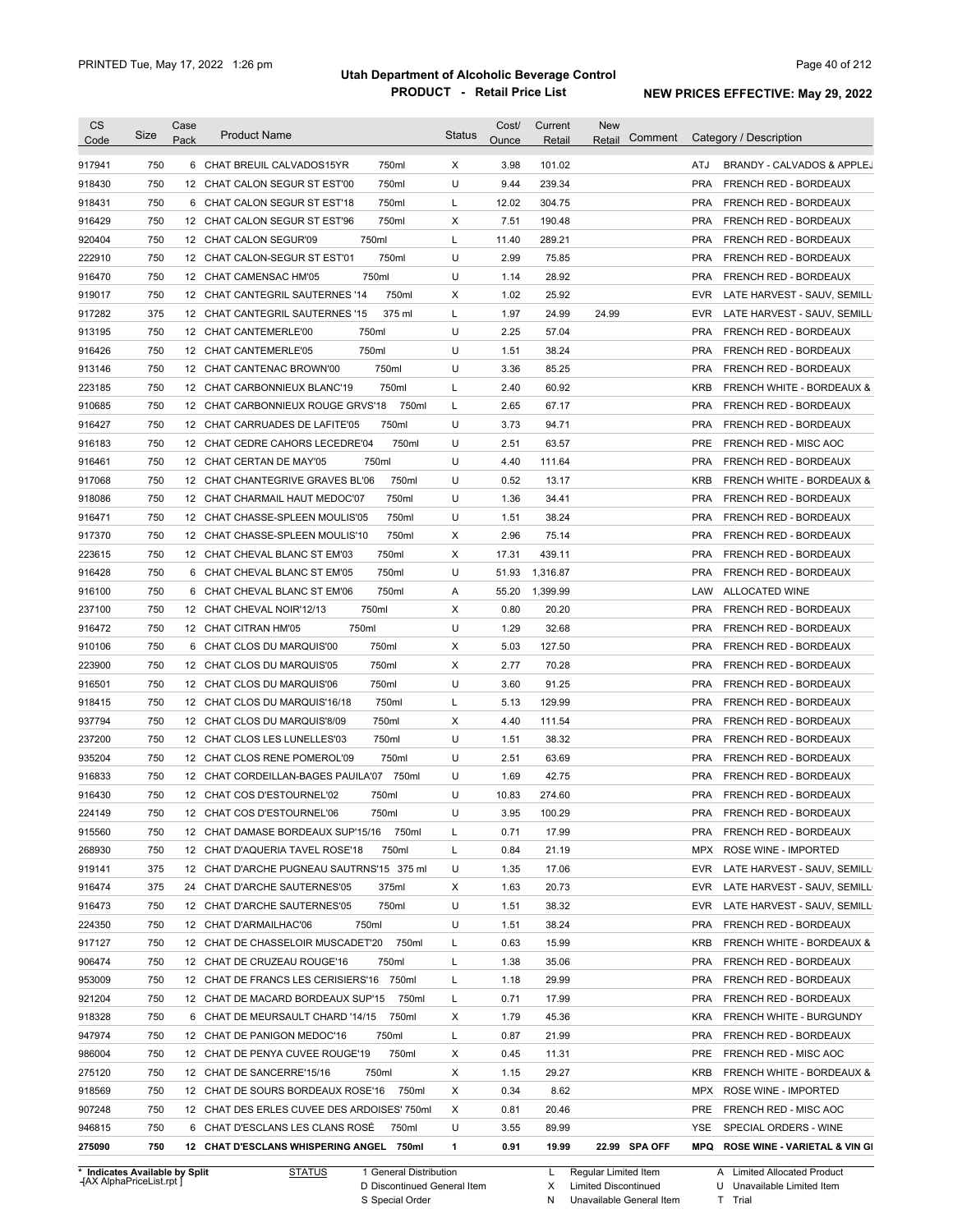| CS               | Size       | Case            | <b>Product Name</b>                                    |                | <b>Status</b> | Cost/        | Current          | <b>New</b><br>Comment |                   | Category / Description                         |
|------------------|------------|-----------------|--------------------------------------------------------|----------------|---------------|--------------|------------------|-----------------------|-------------------|------------------------------------------------|
| Code             |            | Pack            |                                                        |                |               | Ounce        | Retail           | Retail                |                   |                                                |
| 916431           | 750        |                 | 12 CHAT D'ISSAN MARGAUX'15/16                          | 750ml          | L             | 5.13         | 130.10           |                       | <b>PRA</b>        | FRENCH RED - BORDEAUX                          |
| 918923           | 750        |                 | 12 CHAT D'ISSAN MARGAUX'18                             | 750ml          | L             | 4.85         | 123.07           |                       | <b>PRA</b>        | FRENCH RED - BORDEAUX                          |
| 918981           | 375        |                 | 12 CHAT DOISY DAENE SAUTERNE'15                        | 375 ml         | L             | 3.55         | 44.99            | 44.99                 | <b>EVR</b>        | LATE HARVEST - SAUV, SEMILL                    |
| 918049           | 375        |                 | 24 CHAT DOISY-VEDRINE SAUT'07                          | 375ml          | X             | 2.47         | 31.34            |                       | <b>EVR</b>        | LATE HARVEST - SAUV, SEMILL                    |
| 918048           | 750        |                 | 12 CHAT DOISY-VEDRINESAUT'07                           | 750ml          | Х             | 1.27         | 32.23            |                       | <b>EVR</b>        | LATE HARVEST - SAUV, SEMILL                    |
| 917598           | 750        |                 | 12 CHAT DOM DE CHEVALIER'09                            | 750ml          | U             | 4.94         | 125.36           |                       | <b>PRA</b>        | FRENCH RED - BORDEAUX                          |
| 917258           | 750        |                 | 12 CHAT DONJON MINERVOIS ROSE '18                      | 750ml          | Χ             | 0.57         | 14.36            |                       | MPX               | ROSE WINE - IMPORTED                           |
| 918196           | 750        |                 | 12 CHAT DU JUGE BORDEAUX'18                            | 750ml          | L             | 0.55         | 13.99            | 13.99                 | <b>PRA</b>        | FRENCH RED - BORDEAUX                          |
| 922077           | 750        |                 | 6 CHAT DUCRU BEAUCAILLOU 1986                          | 750ml          | Χ             | 14.85        | 376.64           |                       | YSE               | SPECIAL ORDERS - WINE                          |
| 225740           | 750        |                 | 12 CHAT DUCRU BEAUCAILLOU'01                           | 750ml          | L             | 13.01        | 329.95           |                       | <b>PRA</b>        | FRENCH RED - BORDEAUX                          |
| 916432           | 750        |                 | 12 CHAT DUCRU BEAUCAILLOU'05                           | 750ml          | U             | 11.15        | 282.72           |                       | <b>PRA</b>        | FRENCH RED - BORDEAUX                          |
| 911693           | 750        |                 | 12 CHAT DUCRU BEAUCAILLOU'08                           | 750ml          | U             | 10.76        | 272.80           |                       | <b>PRA</b>        | FRENCH RED - BORDEAUX                          |
| 913163           | 750        |                 | 12 CHAT DUCRU BEAUCAILLOU'10                           | 750ml          | L             | 19.16        | 485.99           |                       | <b>PRA</b>        | FRENCH RED - BORDEAUX                          |
| 918980           | 750        |                 | 12 CHAT DUCRU BEAUCAILLOU'17                           | 750ml          | L             | 14.83        | 376.08           |                       | <b>PRA</b>        | FRENCH RED - BORDEAUX                          |
| 911172           | 750        |                 | 12 CHAT DUCRU BEAUCAILLOU'18                           | 750ml          | L             | 19.72        | 499.99           |                       | <b>PRA</b>        | FRENCH RED - BORDEAUX                          |
| 951878           | 750        |                 | 12 CHAT DUFORT VIVENS LE RELAIS                        | 750ml          | U             | 1.80         | 45.65            |                       | YSE               | SPECIAL ORDERS - WINE                          |
| 916433           | 750        |                 | 3 CHAT DUHART-MILON PAUILLAC'18                        | 750ml          | L             | 6.93         | 175.73           |                       | <b>PRA</b>        | <b>FRENCH RED - BORDEAUX</b>                   |
| 947737           | 750        | 12 <sup>2</sup> | <b>CHAT DURFORT VIVENS'01</b>                          | 750ml          | U             | 4.00         | 101.35           |                       | YSE               | SPECIAL ORDERS - WINE                          |
|                  |            |                 | 375ml                                                  |                | U             |              |                  |                       |                   |                                                |
| 224563           | 375        |                 | 12 CHAT D'YQUEM'02                                     |                |               | 13.52        | 171.44           |                       | <b>EVR</b>        | LATE HARVEST - SAUV, SEMILL                    |
| 918085           | 375        |                 | 12 CHAT D'YQUEM'07<br>375ml                            |                | L             | 45.05        | 571.21           |                       | <b>KRB</b>        | <b>FRENCH WHITE - BORDEAUX &amp;</b>           |
| 916434           | 375        | 12 <sup>2</sup> | CHAT D'YQUEM'14<br>375 ml                              |                | Α             | 39.43        | 499.99           |                       | EVR               | LATE HARVEST - SAUV, SEMILL                    |
| 915410           | 750        |                 | 750ml<br>12 CHAT D'YQUEM'97                            |                | U             | 19.84        | 503.05           |                       | <b>EVR</b>        | LATE HARVEST - SAUV, SEMILL                    |
| 918688           | 750        |                 | 12 CHAT FIGEAC ST EM '09<br>750ml                      |                | L             | 14.90        | 377.84           |                       | <b>PRA</b>        | FRENCH RED - BORDEAUX                          |
| 911173           | 750        | 12              | 750ml<br>CHAT FIGEAC ST EM'16/18                       |                | L             | 18.45        | 467.81           |                       | <b>PRA</b>        | FRENCH RED - BORDEAUX                          |
| 918033           | 750        |                 | 12 CHAT FLEUR CARDINALE'03                             | 750ml          | U             | 2.33         | 59.10            |                       | <b>PRA</b>        | FRENCH RED - BORDEAUX                          |
| 918036           | 750        |                 | 12 CHAT FLEUR LA MOTHE'08                              | 750ml          | U             | 1.02         | 25.86            |                       | <b>PRA</b>        | FRENCH RED - BORDEAUX                          |
| 917434           | 750        |                 | 12 CHAT FOMBRAUGE'11<br>750ml                          |                | Χ             | 1.94         | 49.26            |                       | <b>PRA</b>        | FRENCH RED - BORDEAUX                          |
| 918087           | 750        |                 | 12 CHAT FONROQUE ST EM'08                              | 750ml          | U             | 1.72         | 43.68            |                       | <b>PRA</b>        | FRENCH RED - BORDEAUX                          |
| 226193           | 750        |                 | 12 CHAT FRANC-MAYNE ST EM'05                           | 750ml          | U             | 1.51         | 38.34            |                       | <b>PRA</b>        | FRENCH RED - BORDEAUX                          |
| 916634           | 750        |                 | 6 CHAT FUISSE POUILLY-FUISSE BRULES' 750ml             |                | L             | 3.51         | 89.10            |                       | <b>KRA</b>        | FRENCH WHITE - BURGUNDY                        |
| 915200           | 750        |                 | 12 CHAT FUISSE POUILLY-FUISSE VV'07 750ml              |                | Х             | 1.96         | 49.60            |                       | <b>KRA</b>        | FRENCH WHITE - BURGUNDY                        |
| 918625           | 750        |                 | 12 CHAT GASSIER ESPIRIT ROSE'20                        | 750ml          | U             | 0.98         | 24.83            |                       | <b>MPX</b>        | <b>ROSE WINE - IMPORTED</b>                    |
| 918626           | 750        |                 | 12 CHAT GASSIER LE PAS MOINE ROSE'18 750ml             |                | Х             | 1.01         | 25.57            |                       | <b>MPX</b>        | ROSE WINE - IMPORTED                           |
| 918899           | 750        |                 | 12 CHAT GIGOGNAN CDP ROI'15/16                         | 750ml          | L             | 2.25         | 56.99            |                       | <b>PRD</b>        | <b>FRENCH RED - RHONE</b>                      |
| 226320           | 750        |                 | 12 CHAT GISCOURS'07<br>750ml                           |                | U             | 3.60         | 91.25            |                       | <b>PRA</b>        | FRENCH RED - BORDEAUX                          |
| 226360           | 750        |                 | 12 CHAT GLORIA ST JULIEN'06                            | 750ml          | U             | 1.21         | 30.80            |                       | <b>PRA</b>        | FRENCH RED - BORDEAUX                          |
| 226910           | 750        |                 | 12 CHAT GRAND PUY LACOSTE'05                           | 750ml          | Х             | 4.11         | 104.12           |                       | <b>PRA</b>        | FRENCH RED - BORDEAUX                          |
| 914672           | 750        |                 | 12 CHAT GRAVILLE-LACOSTE GRAVE'20                      | 750ml          | L             | 0.99         | 24.99            |                       | <b>KRB</b>        | FRENCH WHITE - BORDEAUX &                      |
| 226725           | 750        |                 | 12 CHAT GREYSAC'14/15<br>750ml                         |                | L             | 1.02         | 25.22            | 25.99 HIGHER          | <b>PRA</b>        | <b>FRENCH RED - BORDEAUX</b>                   |
| 918590           | 750        |                 | 6 CHAT GRIS NUITS ST GRGS TERRASSES 750ml              |                | Х             | 4.48         | 113.73           |                       | <b>KRA</b>        | FRENCH WHITE - BURGUNDY                        |
| 226920           | 750        |                 | 12 CHAT GRUAUD LAROSE'05                               | 750ml          | Х             | 2.77         | 70.28            |                       | <b>PRA</b>        | FRENCH RED - BORDEAUX                          |
| 916475           | 375        |                 | 12 CHAT GUIRAUD SAUTERNES'03                           | 375ml          | Х             | 4.49         | 56.95            |                       | KRB               | FRENCH WHITE - BORDEAUX &                      |
| 916435           | 750        |                 | 12 CHAT HAUT BAGES AVEROUS'05                          | 750ml          | U             | 1.81         | 45.84            |                       | <b>PRA</b>        | FRENCH RED - BORDEAUX                          |
| 916436           | 750        |                 | 12 CHAT HAUT BAILLY GRAVES'07                          | 750ml          | U             | 4.82         | 122.32           |                       | <b>PRA</b>        | FRENCH RED - BORDEAUX                          |
| 949939           | 750        |                 | 750ml<br>12 CHAT HAUT BAILLY'16/17                     |                | L             | 7.28         | 184.68           |                       | <b>PRA</b>        | FRENCH RED - BORDEAUX                          |
|                  | 750        |                 | 750ml<br>12 CHAT HAUT BATAILLY'03                      |                | Х             | 2.25         | 57.12            |                       | <b>PRA</b>        | FRENCH RED - BORDEAUX                          |
| 227080<br>917599 |            |                 |                                                        |                |               |              |                  |                       |                   | FRENCH RED - BORDEAUX                          |
|                  | 750        |                 | 750ml<br>12 CHAT HAUT BATAILLY'06                      |                | U             | 1.44         | 36.44            |                       | <b>PRA</b>        |                                                |
| 913135           | 750        |                 | 12 CHAT HAUT BRION'00<br>750ml                         |                | U             | 27.83        | 705.72           |                       | <b>PRA</b>        | FRENCH RED - BORDEAUX                          |
| 235765           | 750        |                 | 12 CHAT HAUT BRION'03<br>750ml                         |                | U             | 18.56        | 470.72           |                       | <b>PRA</b>        | FRENCH RED - BORDEAUX                          |
| 918485           | 750        |                 | 12 CHAT HAUT DOMINGUE ROUGE'15/16                      | 750ml          | L             | 0.51         | 12.99            |                       | <b>PRA</b>        | FRENCH RED - BORDEAUX                          |
| 916438           | 750        |                 | 12 CHAT HAUT MARBUZET ST EST'05                        | 750ml          | U             | 2.55         | 64.64            |                       | <b>PRA</b>        | FRENCH RED - BORDEAUX                          |
|                  |            |                 | 12 CHAT HAUTES SEGOTTES ST EMILION 14 750ml            |                | U             | 1.59         | 40.30            |                       | YSE               | SPECIAL ORDERS - WINE                          |
| 954530           | 750        |                 |                                                        |                |               |              |                  |                       |                   |                                                |
| 916581<br>916498 | 750<br>750 |                 | 6 CHAT HOSANNA POMEROL'06<br>6 CHAT HOSANNA POMEROL'99 | 750ml<br>750ml | Х<br>U        | 5.97<br>4.98 | 151.28<br>126.22 |                       | <b>PRA</b><br>PRA | FRENCH RED - BORDEAUX<br>FRENCH RED - BORDEAUX |

**Case** [AX AlphaPriceList.rpt ]

D Discontinued General Item

S Special Order

X

N

Limited Discontinued

Unavailable General Item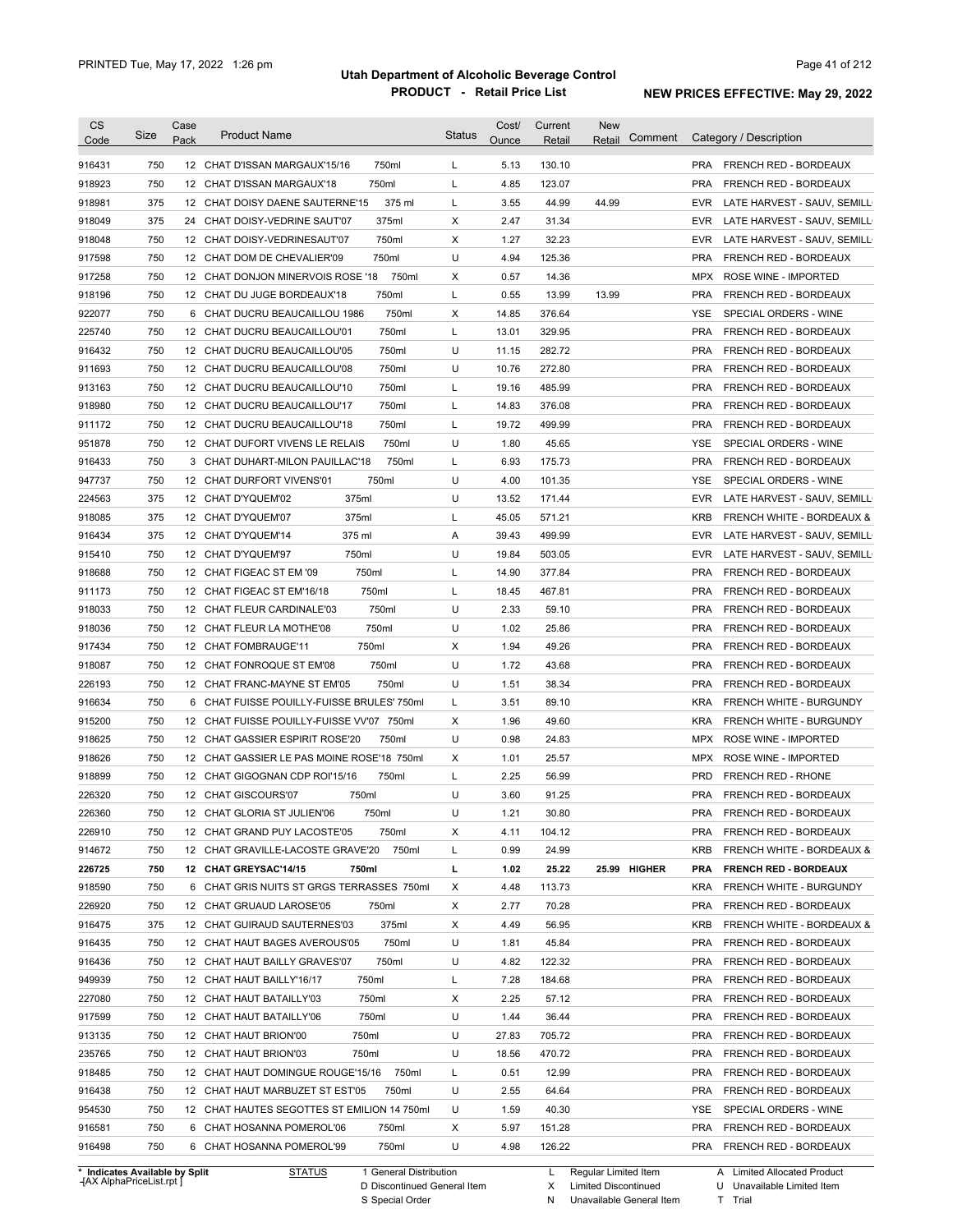| CS<br>Code                     | <b>Size</b> | Case<br>Pack | <b>Product Name</b>                         | <b>Status</b> | Cost/<br>Ounce | Current<br>Retail | <b>New</b><br>Comment<br>Retail |            | Category / Description       |
|--------------------------------|-------------|--------------|---------------------------------------------|---------------|----------------|-------------------|---------------------------------|------------|------------------------------|
|                                |             |              |                                             |               |                |                   |                                 |            |                              |
| 948325                         | 750         |              | 12 CHAT LA CARDONNE MEDOC'15/16<br>750ml    | L             | 1.18           | 29.99             |                                 |            | PRA FRENCH RED - BORDEAUX    |
| 916439                         | 750         |              | 12 CHAT LA CROIX BEAUCAILLOU'04<br>750ml    | X             | 1.51           | 38.33             |                                 | <b>PRA</b> | FRENCH RED - BORDEAUX        |
| 913149                         | 750         |              | 750ml<br>6 CHAT LA GAFFELIERE'15            | $\times$      | 5.68           | 144.02            |                                 | <b>PRA</b> | FRENCH RED - BORDEAUX        |
| 228680                         | 750         |              | 750ml<br>12 CHAT LA GRANGE ST JUIEN'02      | U             | 2.55           | 64.56             |                                 | <b>PRA</b> | FRENCH RED - BORDEAUX        |
| 913150                         | 750         |              | 750ml<br>12 CHAT LA GRANGE ST JULIEN'06     | U             | 1.88           | 47.72             |                                 | <b>PRA</b> | FRENCH RED - BORDEAUX        |
| 913169                         | 750         |              | 750ml<br>12 CHAT LA MISSION HAUT BRION'02   | U             | 15.75          | 399.47            |                                 | <b>PRA</b> | FRENCH RED - BORDEAUX        |
| 916440                         | 750         |              | 750ml<br>6 CHAT LA MISSION HAUT BRION'06    | L             | 15.61          | 395.81            |                                 | <b>PRA</b> | FRENCH RED - BORDEAUX        |
| 275250                         | 750         | 6            | CHAT LA NERTHE CHATEAUNEUF'17<br>750ml      | L             | 2.58           | 65.41             |                                 | <b>PRD</b> | <b>FRENCH RED - RHONE</b>    |
| 908445                         | 375         | 24           | CHAT LA RAME SAINTE CRX DU MONT R 375 ml    | L             | 2.14           | 27.08             |                                 | <b>EVR</b> | LATE HARVEST - SAUV, SEMILL  |
| 917397                         | 750         |              | 750ml<br>12 CHAT LA ROQUE PIC STLOUP ROSE'  | X             | 0.75           | 18.98             |                                 | <b>MPQ</b> | ROSE WINE - VARIETAL & VIN G |
| 917600                         | 750         |              | 750ml<br>12 CHAT LA TOUR CARNET'06          | U             | 0.69           | 17.57             |                                 | <b>PRA</b> | FRENCH RED - BORDEAUX        |
| 917830                         | 750         |              | 750ml<br>12 CHAT LA-CROIX-DE-GAY'8/10       | U             | 2.48           | 62.93             |                                 | <b>PRA</b> | FRENCH RED - BORDEAUX        |
| 915411                         | 375         | 24           | 375ml<br>CHAT LAFAURIE PEYRAGUEY'03         | X             | 3.48           | 44.07             |                                 | <b>EVR</b> | LATE HARVEST - SAUV, SEMILL  |
| 229965                         | 375         | 24           | 375ml<br>CHAT LAFAURIE PEYRAGUEY'06         | X             | 1.86           | 23.55             |                                 | <b>EVR</b> | LATE HARVEST - SAUV, SEMILL  |
| 914055                         | 750         |              | 750ml<br>6 CHAT LAFITE ROTHSCHILD'15        | L             | 66.81          | 1,694.21          |                                 | <b>PRA</b> | FRENCH RED - BORDEAUX        |
| 228610                         | 6000        | $\mathbf{1}$ | 6000ml<br>CHAT LAFITE'99                    | U             | 30.16          | 6,118.49          |                                 | <b>PRA</b> | FRENCH RED - BORDEAUX        |
| 915641                         | 750         |              | 750ml<br>12 CHAT LAFLEUR PETRUS'01          | U             | 17.45          | 442.65            |                                 | <b>PRA</b> | FRENCH RED - BORDEAUX        |
| 916453                         | 750         |              | 12 CHAT LAFON-ROCHET ST EST'05/11<br>750ml  | U             | 3.08           | 78.16             |                                 | <b>PRA</b> | FRENCH RED - BORDEAUX        |
| 916454                         | 750         |              | 750ml<br>12 CHAT LAGRANGE ST J'05           | U             | 2.55           | 64.64             |                                 | <b>PRA</b> | FRENCH RED - BORDEAUX        |
| 937614                         | 750         |              | 750ml<br>12 CHAT LALANDE BORIE'06           | U             | 1.38           | 34.93             |                                 | <b>PRA</b> | <b>FRENCH RED - BORDEAUX</b> |
| 918326                         | 750         |              | 12 CHAT LALANDE BORIE'15/17<br>750ml        | L             | 1.75           | 44.49             |                                 | <b>PRA</b> | <b>FRENCH RED - BORDEAUX</b> |
| 918088                         | 750         |              | 750ml<br>12 CHAT LANESSAN HAUT MEDOC'08     | U             | 1.15           | 29.05             |                                 | <b>PRA</b> | FRENCH RED - BORDEAUX        |
|                                | 750         |              | 750ml<br>12 CHAT L'ANGELUS ST EM'02         | U             | 6.70           | 169.92            |                                 | <b>PRA</b> | FRENCH RED - BORDEAUX        |
| 911167                         |             |              |                                             | U             |                |                   |                                 |            |                              |
| 911697                         | 750         |              | 750ml<br>12 CHAT L'ANGELUS ST EM'06         |               | 6.33           | 160.52            |                                 | <b>PRA</b> | FRENCH RED - BORDEAUX        |
| 917936                         | 750         |              | 750ml<br>12 CHAT LASCAUX LANGUEDOC ROSE'09  | X             | 0.65           | 16.53             |                                 | <b>MPQ</b> | ROSE WINE - VARIETAL & VIN G |
| 918019                         | 750         |              | 12 CHAT LASCAUX LANGUEDOC ROUGE'08<br>750ml | X             | 0.73           | 18.55             |                                 | <b>PRE</b> | FRENCH RED - MISC AOC        |
| 919779                         | 750         |              | 6 CHAT LASSEGUE '11<br>750ml                | L             | 2.05           | 51.99             |                                 | <b>PRA</b> | FRENCH RED - BORDEAUX        |
| 229120                         | 750         |              | 12 CHAT LATOUR'88<br>750ml                  | L             | 49.70          | 1,260.39          |                                 | <b>PRA</b> | FRENCH RED - BORDEAUX        |
| 911074                         | 750         |              | 750ml<br>12 CHAT LEOVILLE BARTON'04/06      | U             | 2.55           | 64.64             |                                 | <b>PRA</b> | FRENCH RED - BORDEAUX        |
| 937844                         | 750         |              | 750ml<br>12 CHAT LEOVILLE BARTON'12         | L             | 6.90           | 174.87            |                                 | <b>PRA</b> | FRENCH RED - BORDEAUX        |
| 937724                         | 750         |              | 6 CHAT LEOVILLE BARTON'17<br>750ml          | L             | 5.64           | 143.04            |                                 | <b>PRA</b> | FRENCH RED - BORDEAUX        |
| 911011                         | 750         |              | 6 CHAT LEOVILLE LAS CASES'00<br>750ml       | U             | 25.96          | 658.24            |                                 | <b>PRA</b> | FRENCH RED - BORDEAUX        |
| 916442                         | 750         |              | 12 CHAT LEOVILLE LAS CASES'05<br>750ml      | L             | 17.08          | 433.19            |                                 | <b>PRA</b> | FRENCH RED - BORDEAUX        |
| 935324                         | 1500        |              | 6 CHAT LEOVILLE LAS CASES'06<br>1500ml      | U             | 10.33          | 523.71            |                                 | <b>PRA</b> | <b>FRENCH RED - BORDEAUX</b> |
| 911692                         | 750         |              | 12 CHAT LEOVILLE LAS CASES'09/15<br>750ml   | L             | 20.98          | 532.15            |                                 | <b>PRA</b> | FRENCH RED - BORDEAUX        |
| 911076                         | 750         |              | 750ml<br>12 CHAT LEOVILLE LAS CASES'11      |               | 9.56           | 242.42            |                                 | <b>PRA</b> | FRENCH RED - BORDEAUX        |
| 229810                         | 750         |              | 12 CHAT LEOVILLE LAS CASES'17<br>750ml      | L             | 17.77          | 450.64            |                                 | PRA        | FRENCH RED - BORDEAUX        |
| 913012                         | 750         |              | 750ml<br>12 CHAT LEOVILLE POYFERRE'06       | U             | 2.18           | 55.24             |                                 | <b>PRA</b> | FRENCH RED - BORDEAUX        |
| 910112                         | 750         |              | 750ml<br>6 CHAT LEOVILLE POYFERRE'10/16     | L             | 9.34           | 236.81            |                                 | <b>PRA</b> | FRENCH RED - BORDEAUX        |
| 911057                         | 750         |              | 750ml<br>12 CHAT LEOVILLE POYFERRE'17       | L             | 5.22           | 132.47            |                                 | <b>PRA</b> | FRENCH RED - BORDEAUX        |
| 918197                         | 750         |              | 750ml<br>12 CHAT LES VERRIERS'14            | Х             | 0.24           | 6.02              |                                 | <b>PRA</b> | FRENCH RED - BORDEAUX        |
| 984334                         | 750         |              | 750ml<br>12 CHAT L'EVANGILE POMEROL'02      | U             | 8.79           | 223.02            |                                 | <b>PRA</b> | FRENCH RED - BORDEAUX        |
| 917897                         | 750         |              | 12 CHAT L'HOSPITA LANGUEDO BL'12<br>750ml   | Х             | 0.69           | 17.38             |                                 | <b>KRD</b> | FRENCH WHITE - MISC          |
| 918655                         | 750         |              | 750ml<br>12 CHAT LILIAN LADOUYS'18          | L             | 1.70           | 42.99             |                                 | <b>PRA</b> | FRENCH RED - BORDEAUX        |
| 905193                         | 750         |              | 750ml<br>12 CHAT LOUDENNE MEDOC'14          | Х             | 0.68           | 17.28             |                                 | PRA        | FRENCH RED - BORDEAUX        |
| 230770                         | 750         |              | 750ml<br>12 CHAT LYNCH BAGES'15             | L             | 8.93           | 226.50            |                                 | PRA        | FRENCH RED - BORDEAUX        |
| 911058                         | 750         |              | 750ml<br>12 CHAT LYNCH BAGES'16             | L             | 13.18          | 334.18            |                                 | PRA        | FRENCH RED - BORDEAUX        |
| 918429                         | 750         |              | 12 CHAT LYNCH BAGES'18<br>750ml             | L             | 8.34           | 211.51            |                                 | PRA        | FRENCH RED - BORDEAUX        |
| 935254                         | 750         |              | 12 CHAT LYNCH BAGES'95<br>750ml             | X             | 2.24           | 56.82             |                                 | PRA        | FRENCH RED - BORDEAUX        |
|                                | 750         |              |                                             |               |                | 33.83             |                                 | PRA        |                              |
| 918466                         |             |              | 12 CHAT LYONNAT EMOTION'12/15<br>750ml      | L             | 1.33           |                   |                                 |            | FRENCH RED - BORDEAUX        |
| 917236                         | 750         |              | 750ml<br>12 CHAT MACHORRE'05                | U             | 0.69           | 17.50             |                                 | PRA        | FRENCH RED - BORDEAUX        |
| 918032                         | 750         |              | 6 CHAT MAGRAZ FOMBRAUGE'05<br>750ml         | U             | 8.53           | 216.22            |                                 | PRA        | FRENCH RED - BORDEAUX        |
| 913085                         | 750         |              | 12 CHAT MALESCOT ST EXUPERY'06<br>750ml     | U             | 4.70           | 119.07            |                                 | <b>PRA</b> | FRENCH RED - BORDEAUX        |
| 911010                         | 750         |              | 12 CHAT MARGAUX'01<br>750ml                 | U             | 15.78          | 400.15            |                                 |            | PRA FRENCH RED - BORDEAUX    |
| * Indicates Available by Split |             |              | <b>STATUS</b><br>1 General Distribution     |               |                | L                 | Regular Limited Item            |            | A Limited Allocated Product  |

**Case** [AX AlphaPriceList.rpt ]

D Discontinued General Item S Special Order

X

N Unavailable General Item

Limited Discontinued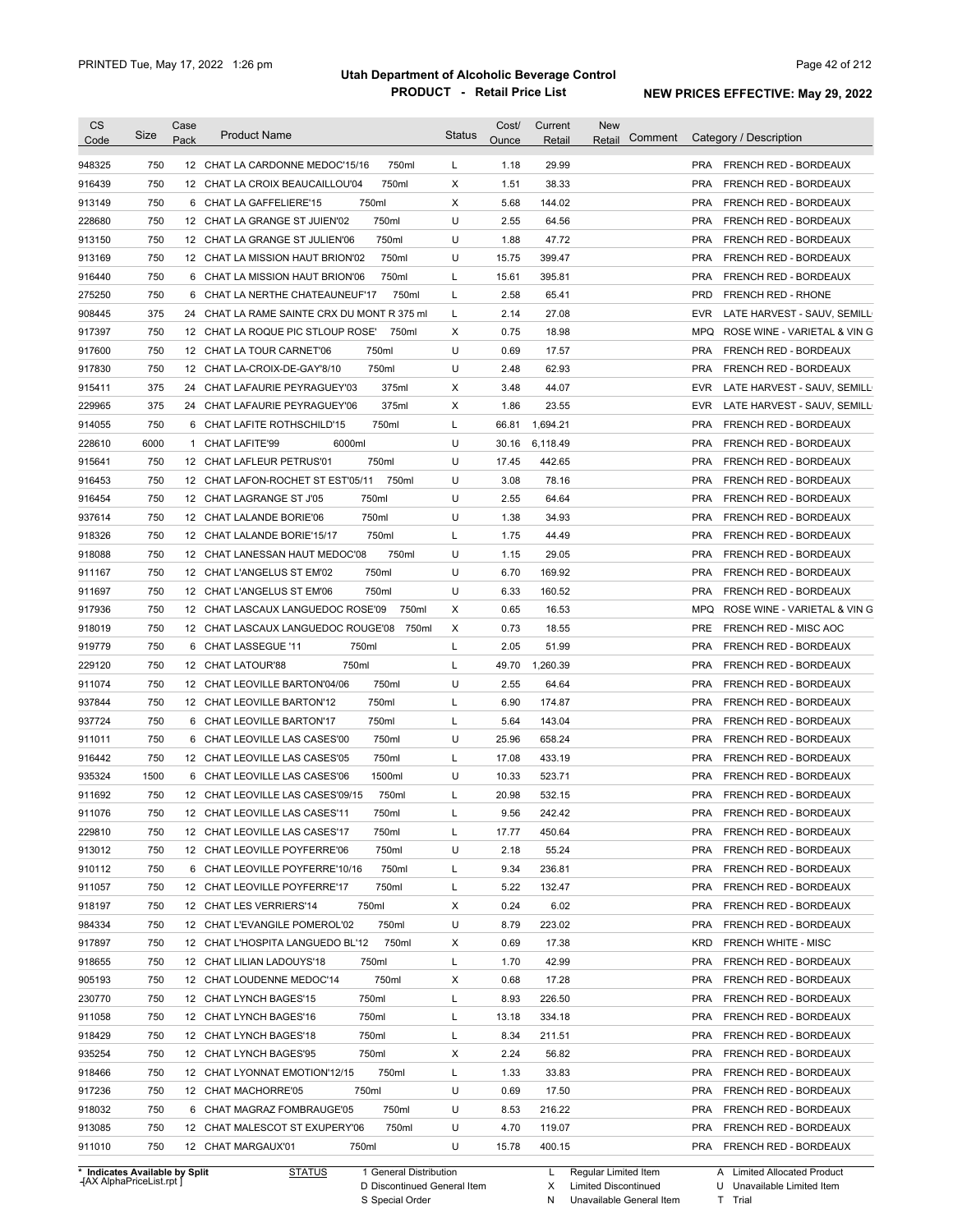| <b>CS</b><br>Code              | Size | Case<br>Pack | <b>Product Name</b>                         | <b>Status</b> | Cost/<br>Ounce | Current<br>Retail | <b>New</b><br>Comment<br>Retail | Category / Description                     |
|--------------------------------|------|--------------|---------------------------------------------|---------------|----------------|-------------------|---------------------------------|--------------------------------------------|
| 916444                         | 375  |              | 375ml<br>12 CHAT MARGAUX'05                 | Х             | 44.64          | 566.01            |                                 | FRENCH RED - BORDEAUX<br><b>PRA</b>        |
| 916443                         | 750  |              | 750ml<br>12 CHAT MARGAUX'06/08              | L             | 46.42          | 1,177.25          |                                 | <b>PRA</b><br>FRENCH RED - BORDEAUX        |
| 916478                         | 750  |              | 12 CHAT MARQUUIS D'ALESME BECKER'05 750ml   | U             | 0.62           | 15.69             |                                 | <b>PRA</b><br>FRENCH RED - BORDEAUX        |
| 913199                         | 750  |              | 12 CHAT MAZEYRES POMEROL'19<br>750ml        | Α             | 2.76           | 69.99             |                                 | LAW<br>ALLOCATED WINE                      |
| 916463                         | 750  |              | 750ml<br>12 CHAT MEYNEY'05                  | U             | 1.51           | 38.24             |                                 | <b>PRA</b><br>FRENCH RED - BORDEAUX        |
| 287016                         | 750  |              | 12 CHAT MINUTY M ROSE PROVENCE'20/21 750ml  | L             | 0.91           | 22.99             |                                 | <b>MPX</b><br>ROSE WINE - IMPORTED         |
| 916464                         | 750  |              | 750ml<br>12 CHAT MONBOUSQUET ST EM'05       | U             | 4.48           | 113.52            |                                 | <b>PRA</b><br><b>FRENCH RED - BORDEAUX</b> |
| 935214                         | 750  |              | 750ml<br>12 CHAT MONBOUSQUET ST EM'08       | U             | 3.71           | 94.18             |                                 | <b>PRA</b><br>FRENCH RED - BORDEAUX        |
| 072956                         | 750  |              | 750ml<br><b>12 CHAT MONET RASPBERRY LIQ</b> | 1             | 0.79           | 16.99             | 19.99 SPA OFF                   | CHE<br><b>LIQUEURS - FRUIT</b>             |
| 913386                         | 750  | 12           | 750ml<br>CHAT MONTELENA CAB EST'99          | U             | 4.47           | 113.37            |                                 | <b>PLB</b><br>RED VARIETAL - CABERNET      |
| 917296                         | 750  | 6            | 750ml<br>CHAT MONTELENA CAB ESTATE'16       | L             | 6.66           | 168.78            |                                 | <b>PLB</b><br>RED VARIETAL - CABERNET      |
| 914316                         | 750  | 12           | 750ml<br>CHAT MONTELENA CAB NAPA'17/18      | L             | 2.85           | 72.32             |                                 | <b>PLB</b><br>RED VARIETAL - CABERNET      |
| 911515                         | 750  | 12           | 750ml<br>CHAT MONTELENA CHARD'17            | Г             | 2.20           | 55.75             |                                 | <b>KKB</b><br>WHITE VARIETAL - CHARDONN/   |
| 913271                         | 750  | 12           | 750ml<br>CHAT MONTELENA ZINFANDEL'15        | L             | 1.50           | 38.06             |                                 | <b>PLH</b><br>RED VARIETAL - ZINFANDEL     |
| 950523                         | 750  | 12           | 750ml<br>CHAT MONT-REDON CNP BLANC'18       | Г             | 2.07           | 52.49             |                                 | <b>KRD</b><br><b>FRENCH WHITE - MISC</b>   |
| 279650                         | 750  | 12           | 750ml<br>CHAT MONT-REDON CNP RED'16/17      | Г             | 1.73           | 43.99             |                                 | <b>PRD</b><br><b>FRENCH RED - RHONE</b>    |
| 911688                         | 750  | 12           | 750ml<br>CHAT MONTROSE ST EST'99            | U             | 8.22           | 208.38            |                                 | <b>PRA</b><br>FRENCH RED - BORDEAUX        |
| 231385                         | 750  | 12           | 750ml<br><b>CHAT MONTROSE'05</b>            | L             | 12.03          | 305.13            |                                 | <b>PRA</b><br>FRENCH RED - BORDEAUX        |
| 911179                         | 750  | 6            | 750ml<br>CHAT MONTROSE'16/18                | L             | 39.42          | 999.61            |                                 | <b>PRA</b><br>FRENCH RED - BORDEAUX        |
| 916445                         | 750  | 6            | 750ml<br>CHAT MOUTON-ROTHSCHILD'05          | U             | 35.61          | 903.12            |                                 | <b>PRA</b><br>FRENCH RED - BORDEAUX        |
| 231445                         | 750  | 6            | 750ml<br>CHAT MOUTON-ROTHSCHILD'06          | U             | 22.27          | 564.72            |                                 | <b>PRA</b><br>FRENCH RED - BORDEAUX        |
| 913138                         | 750  | 12           | 750ml<br>CHAT MOUTON-ROTHSCHILD'11          | U             | 45.15          | 1,145.14          |                                 | <b>PRA</b><br>FRENCH RED - BORDEAUX        |
| 914966                         | 750  | 12           | 750ml<br>CHAT MUSAR ROUGE'15                | L             | 2.37           | 60.15             |                                 | <b>PRZ</b><br><b>IMPORTED RED - MISC</b>   |
| 955237                         | 750  | 12           | CHAT OLLIEUX CAPUCINES ROUGE'19<br>750ml    | Г             | 0.57           | 14.54             |                                 | <b>PRE</b><br>FRENCH RED - MISC AOC        |
| 911816                         | 750  | 6            | 750ml<br>CHAT PALMER ALTER EGO'17           | Г             | 4.79           | 121.45            |                                 | <b>PRA</b><br>FRENCH RED - BORDEAUX        |
| 947804                         | 750  |              | 750ml<br>12 CHAT PALMER ALTER EGO'19        | L             | 6.70           | 169.99            |                                 | <b>PRA</b><br>FRENCH RED - BORDEAUX        |
| 949393                         | 750  |              | 12 CHAT PALMER'07<br>750ml                  | L             | 15.39          | 390.37            |                                 | <b>PRA</b><br>FRENCH RED - BORDEAUX        |
| 903703                         | 750  | 6            | 750ml<br>CHAT PALMER'09                     | L             | 30.77          | 780.39            |                                 | <b>PRA</b><br>FRENCH RED - BORDEAUX        |
| 947803                         | 750  | 6            | CHAT PALMER'16/17<br>750ml                  | L             | 18.64          | 472.80            |                                 | <b>PRA</b><br>FRENCH RED - BORDEAUX        |
| 913028                         | 750  |              | 12 CHAT PAPE CLEMENT GRAVES'15<br>750ml     | Α             | 11.83          | 299.99            |                                 | LAW<br>ALLOCATED WINE                      |
| 911180                         | 750  |              | 750ml<br>12 CHAT PAPE CLEMENT'06            | U             | 8.68           | 220.05            |                                 | <b>PRA</b><br><b>FRENCH RED - BORDEAUX</b> |
| 911181                         | 750  |              | 750ml<br>12 CHAT PAVIE ST EM'06/08          | L             | 19.96          | 506.13            |                                 | <b>PRA</b><br>FRENCH RED - BORDEAUX        |
| 918156                         | 750  |              | 12 CHAT PECH-LATT CORBIERES'18/19<br>750ml  | Г             | 0.87           | 21.99             |                                 | <b>PRE</b><br>FRENCH RED - MISC AOC        |
| 915462                         | 750  |              | 750ml<br>6 CHAT PETRUS'01                   | U             | 51.92          | 1,316.72          |                                 | <b>PRA</b><br>FRENCH RED - BORDEAUX        |
| 911005                         | 750  |              | 6 CHAT PICHON BARON'10/15<br>750ml          | Г             | 12.48          | 316.56            |                                 | <b>PRA</b><br>FRENCH RED - BORDEAUX        |
| 916448                         | 750  |              | 12 CHAT PICHON LALANDE'05<br>750ml          | U             | 8.68           | 220.05            |                                 | <b>PRA</b><br>FRENCH RED - BORDEAUX        |
| 911012                         | 750  |              | 750ml<br>12 CHAT PICHON LALANDE'99          | U             | 4.40           | 111.56            |                                 | PRA<br><b>FRENCH RED - BORDEAUX</b>        |
| 910114                         | 750  |              | 750ml<br>12 CHAT PICHON LNGVLL BARON'18     | L             | 11.78          | 298.85            |                                 | <b>PRA</b><br>FRENCH RED - BORDEAUX        |
| 937824                         | 750  |              | 12 CHAT PONTET CANET PAUILLAC'16<br>750ml   | L             | 10.45          | 265.09            |                                 | FRENCH RED - BORDEAUX<br><b>PRA</b>        |
| 910115                         | 750  |              | 750ml<br>6 CHAT PONTET CANET'10             | Х             | 16.99          | 430.81            |                                 | FRENCH RED - BORDEAUX<br><b>PRA</b>        |
| 232970                         | 750  |              | 12 CHAT PONTET-CANET PAUILLAC'02<br>750ml   | U             | 2.62           | 66.44             |                                 | <b>PRA</b><br>FRENCH RED - BORDEAUX        |
| 918427                         | 750  |              | 12 CHAT POTENSAC '03<br>750ml               | х             | 2.47           | 62.66             |                                 | <b>PRA</b><br>FRENCH RED - BORDEAUX        |
| 950464                         | 750  |              | 750ml<br>12 CHAT POTENSAC MEDOC'09          | Х             | 3.56           | 90.16             |                                 | <b>PRA</b><br>FRENCH RED - BORDEAUX        |
| 910116                         | 750  |              | 750ml<br>12 CHAT POTENSAC MEDOC'11          | U             | 1.39           | 35.36             |                                 | <b>PRA</b><br>FRENCH RED - BORDEAUX        |
| 918746                         | 750  |              | 750ml<br>6 CHAT POTENSAC MEDOC'12           | U             | 1.40           | 35.38             |                                 | <b>PRA</b><br>FRENCH RED - BORDEAUX        |
| 921214                         | 750  |              | 750ml<br>12 CHAT POTENSAC MEDOC'16          | Х             | 2.76           | 69.99             |                                 | <b>PRA</b><br>FRENCH RED - BORDEAUX        |
| 919020                         | 750  |              | 750ml<br>12 CHAT POTENSAC MEDOC'17          | L             | 1.73           | 43.86             |                                 | <b>PRA</b><br>FRENCH RED - BORDEAUX        |
| 918984                         | 750  |              | 750ml<br>12 CHAT POTENSAC MEDOC'18          | L             | 2.37           | 59.99             | 59.99                           | <b>PRA</b><br>FRENCH RED - BORDEAUX        |
| 954178                         | 750  |              | 12 CHAT PRADEAUX BANDOL ROSE'20<br>750ml    | Х             | 1.39           | 35.17             |                                 | MPX<br>ROSE WINE - IMPORTED                |
| 916450                         | 750  |              | 750ml<br>12 CHAT PRIEURE LICHINE'05         | U             | 2.62           | 66.52             |                                 | <b>PRA</b><br>FRENCH RED - BORDEAUX        |
| 913151                         | 750  |              | 750ml<br>12 CHAT PRIEURE LICHINE'06         | U             | 3.71           | 94.18             |                                 | <b>PRA</b><br>FRENCH RED - BORDEAUX        |
| 233145                         | 750  |              | 12 CHAT PRIEURE LICHINE'06<br>750ml         | U             | 3.71           | 94.18             |                                 | <b>PRA</b><br>FRENCH RED - BORDEAUX        |
| 917958                         | 750  |              | 12 CHAT PUECH-HAUT PREST ROUG'15/16 750ml   | L             | 0.88           | 22.41             |                                 | PRE<br>FRENCH RED - MISC AOC               |
| 916465                         | 750  |              | 12 CHAT PUY BLANQUET ST EM'06<br>750ml      | U             | 0.77           | 19.44             |                                 | PRA FRENCH RED - BORDEAUX                  |
| * Indicates Available by Split |      |              | <b>STATUS</b><br>1 General Distribution     |               |                |                   | L Regular Limited Item          | A Limited Allocated Product                |

**Case** [AX AlphaPriceList.rpt ]

D Discontinued General Item

S Special Order

X

N

Limited Discontinued

Unavailable General Item

U Unavailable Limited Item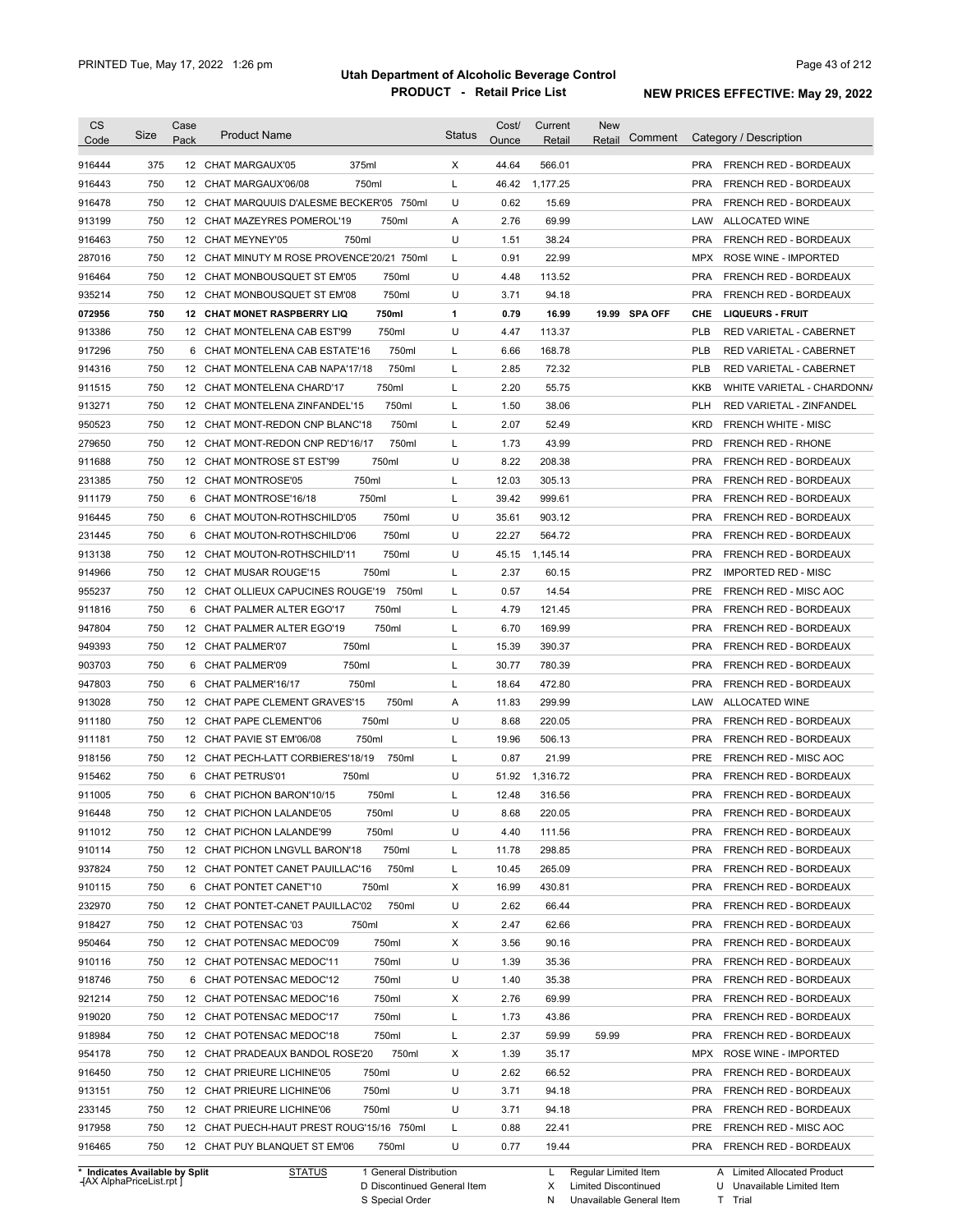| <b>CS</b>        | Size       | Case | <b>Product Name</b>                                                                 | <b>Status</b> | Cost/        | Current        | <b>New</b> | Comment       |            | Category / Description               |
|------------------|------------|------|-------------------------------------------------------------------------------------|---------------|--------------|----------------|------------|---------------|------------|--------------------------------------|
| Code             |            | Pack |                                                                                     |               | <u>Ounce</u> | Retail         | Retail     |               |            |                                      |
| 917433           | 750        |      | 12 CHAT QUINAULT L'ENCLOS'16/18<br>750ml                                            | L             | 3.55         | 89.99          |            |               | <b>PRA</b> | FRENCH RED - BORDEAUX                |
| 916695           | 750        |      | 750ml<br>12 CHAT RAGOTIERRE MUSCADET'17/18                                          | L             | 0.63         | 15.99          |            |               | <b>KRB</b> | <b>FRENCH WHITE - BORDEAUX &amp;</b> |
| 918296           | 750        |      | 750ml<br>12 CHAT RAUZAN GASSIES'09                                                  | U             | 3.94         | 100.04         |            |               | <b>PRA</b> | FRENCH RED - BORDEAUX                |
| 233450           | 750        |      | 750ml<br>12 CHAT RAUZAN SEGLA'06                                                    | U             | 3.14         | 79.68          |            |               | <b>PRA</b> | FRENCH RED - BORDEAUX                |
| 947027           | 750        |      | 12 CHAT RECOUGNE BLANC'19<br>750ml                                                  | L             | 0.59         | 14.99          |            |               | <b>KRB</b> | FRENCH WHITE - BORDEAUX &            |
| 913663           | 750        |      | 750ml<br>12 CHAT RECOUGNE SUPERIOR'18                                               | L             | 0.67         | 16.99          |            |               | <b>PRA</b> | FRENCH RED - BORDEAUX                |
| 939964           | 500        |      | 500ml<br>12 CHAT REYNELLA OLD CAVE TAWNY                                            | U             | 0.90         | 15.25          |            |               | ESG        | PORT - TAWNY                         |
| 917432           | 375        |      | 375ml<br>24 CHAT REYNE-VIGNEU SAUTERNES'05                                          | Х             | 2.08         | 26.38          |            |               | <b>EVR</b> | LATE HARVEST - SAUV, SEMILL          |
| 916479           | 750        | 6    | CHAT RIEUSSEC SAUTERNES '13<br>750ml                                                | Х             | 3.76         | 95.24          |            |               | <b>KRB</b> | FRENCH WHITE - BORDEAUX &            |
| 916499           | 375        | 24   | CHAT RIEUSSEC SAUTERNES'01<br>375ml                                                 | Χ             | 13.62        | 172.70         |            |               | <b>EVR</b> | LATE HARVEST - SAUV, SEMILL          |
| 914893           | 375        |      | 24 CHAT RIEUSSEC SAUTERNES'02<br>375ml                                              | U             | 3.43         | 43.44          |            |               | <b>EVR</b> | LATE HARVEST - SAUV, SEMILL          |
| 915508           | 750        |      | 12 CHAT RIEUSSEC SAUTERNES'03/04<br>750ml                                           | U             | 2.81         | 71.35          |            |               | <b>EVR</b> | LATE HARVEST - SAUV, SEMILL          |
| 915931           | 375        | 24   | CHAT RIEUSSEC SAUTERNES'06<br>375ml                                                 | Χ             | 3.16         | 40.12          |            |               | <b>EVR</b> | LATE HARVEST - SAUV, SEMILL          |
| 236652           | 375        | 24   | CHAT RIEUSSEC SAUTERNES'06<br>375ml                                                 | U             | 1.93         | 24.45          |            |               | <b>EVR</b> | LATE HARVEST - SAUV, SEMILL          |
| 236650           | 750        |      | 12 CHAT RIEUSSEC SAUTERNES'06<br>750ml                                              | U             | 1.80         | 45.76          |            |               | <b>EVR</b> | LATE HARVEST - SAUV, SEMILL          |
| 917219           | 750        |      | 12 CHAT ROCHEMORIN BLANC'06<br>750ml                                                | Χ             | 1.18         | 29.99          |            |               | <b>KRB</b> | <b>FRENCH WHITE - BORDEAUX &amp;</b> |
| 916466           | 750        |      | 12 CHAT ROCHER BELLEVUE FIGEAC'05<br>750ml                                          | U             | 1.17         | 29.79          |            |               | <b>PRA</b> | FRENCH RED - BORDEAUX                |
| 918035           | 750        |      | 750ml<br>12 CHAT ROLLAN DE BY MEDOC'11                                              | L             | 1.47         | 37.32          |            |               | <b>PRA</b> | FRENCH RED - BORDEAUX                |
| 917682           | 750        |      | <b>12 CHAT SAINT BAILLON ROSE'21</b><br>750ml                                       | г             | 0.87         | 30.81          |            | 21.99 LOWER   | <b>MPX</b> | <b>ROSE WINE - IMPORTED</b>          |
| 916993           | 750        |      | 12 CHAT SAINT SEURIN<br>750ml                                                       | L             | 0.67         | 16.99          |            |               | <b>PRA</b> | FRENCH RED - BORDEAUX                |
| 912749           | 750        |      | 12 CHAT SEGRIES TAVEL ROSÉ'20<br>750ml                                              | L             | 0.85         | 21.49          |            |               | <b>MPQ</b> | ROSE WINE - VARIETAL & VIN G         |
| 916468           | 750        |      | 750ml<br>12 CHAT SENEJAC'06                                                         | U             | 0.70         | 17.64          |            |               | <b>PRA</b> | FRENCH RED - BORDEAUX                |
| 922875           | 750        |      | 750ml<br>12 CHAT SIRAN'18 MARGAUX                                                   | Α             | 2.76         | 69.99          |            |               | LAW        | <b>ALLOCATED WINE</b>                |
| 937814           | 750        |      | 750ml<br>12 CHAT SMITH-HAUT-LAF BLANC'06                                            | Χ             | 2.10         | 53.36          |            |               | <b>KRB</b> | FRENCH WHITE - BORDEAUX &            |
| 234170           | 750        |      | 12 CHAT SMITH-HAUT-LAFITTE'03<br>750ml                                              | U             | 2.23         | 56.56          |            |               | <b>PRA</b> | FRENCH RED - BORDEAUX                |
| 916451           | 750        |      | 12 CHAT SMITH-HAUT-LAFITTE'05<br>750ml                                              | U             | 3.73         | 94.72          |            |               | <b>PRA</b> | FRENCH RED - BORDEAUX                |
| 916458           | 750        |      | 750ml<br>12 CHAT SOCIANDO MALLET HM'05                                              | U             | 3.14         | 79.68          |            |               | <b>PRA</b> | FRENCH RED - BORDEAUX                |
| 916098           | 750        |      | 750ml<br>12 CHAT SOCIANDO MALLET HM'11                                              | U             | 2.59         | 65.67          |            |               | <b>PRA</b> | FRENCH RED - BORDEAUX                |
| 510605           | 750        |      | 12 CHAT ST MICHELLE CABERNET<br>750ml                                               | 1             | 0.71         | 17.99          |            |               | <b>PLB</b> | RED VARIETAL - CABERNET              |
| 510557           | 750        |      | 12 CHAT ST MICHELLE CABERNET INDIAN W 750ml                                         | 1             | 0.79         | 19.99          |            |               | <b>PLB</b> | RED VARIETAL - CABERNET              |
| 625542           | 750        |      | 6 CHAT ST MICHELLE CHARD CANOE'18 750ml                                             | L             | 0.95         | 23.99          |            |               | KKB        | WHITE VARIETAL - CHARDONN/           |
| 625645           | 750        |      | 12 CHAT ST MICHELLE CHARD INDIAN WLS 750ml                                          | 1             | 0.71         | 19.99          |            | 17.99 SPA ON  | KKB        | <b>WHITE VARIETAL - CHARDONNA</b>    |
| 625800           | 750        |      | 750ml<br>12 CHAT ST MICHELLE CHARDONNAY                                             | 1             | 0.63         | 15.99          |            |               | KKB        | WHITE VARIETAL - CHARDONN/           |
| 625605           | 750        |      | 12 CHAT ST MICHELLE DRY RIESLING<br>750ml                                           | 1             | 0.43         | 12.99          |            | 10.99 SPA ON  | <b>KKR</b> | <b>WHITE VARIETAL - RIESLING</b>     |
| 916622           | 375        |      | 12 CHAT ST MICHELLE EROICA ICE WINE' 375 ml                                         | Χ             | 5.91         | 74.99          |            |               | <b>EVL</b> | LATE HARVEST - RIESLING, BA,         |
| 562780           | 750        |      | 6 CHAT ST MICHELLE EROICA RIESLG'20 750ml                                           | L             | 0.95         | 23.99          |            |               | KKR        | WHITE VARIETAL - RIESLING            |
| 626050           | 750        |      | 750ml<br>12 CHAT ST MICHELLE GEWURZR                                                | 1             | 0.51         | 12.99          |            |               | KKN        | WHITE VARIETAL - GEWURZTR/           |
| 510700           | 750        |      | 750ml<br>12 CHAT ST MICHELLE MERLOT                                                 | $\mathbf{1}$  | 0.71         | 17.99          |            |               | PLF        | RED VARIETAL - MERLOT                |
| 510572           | 750        |      | 6 CHAT ST MICHELLE MERLOT CANOE RDG' 750ml                                          | X             | 0.60         | 15.20          |            |               | PLF        | RED VARIETAL - MERLOT                |
| 510570           | 750        |      | 12 CHAT ST MICHELLE MERLOT INDIAN WL'750ml                                          | L             | 0.79         | 19.99          |            |               | PLF        | RED VARIETAL - MERLOT                |
| 626310           | 750        |      | 12 CHAT ST MICHELLE PINOT GRIS<br>750ml                                             | 1             | 0.63         | 15.99          |            |               | KKH        | WHITE VARIETAL - PINOT GRIS          |
| 626210           | 750        |      | 12 CHAT ST MICHELLE RIESLING<br>750ml                                               | $\mathbf{1}$  | 0.51         | 12.99          |            |               | <b>KKR</b> | WHITE VARIETAL - RIESLING            |
| 918215           | 750        |      | 6 CHAT ST MICHELLE RIESLING COLD CRK 750ml                                          | L             | 0.68         | 16.99          |            | 17.13 HIGHER  | KKR        | <b>WHITE VARIETAL - RIESLING</b>     |
| 626125           | 750        |      | 12 CHAT ST MICHELLE RIESLING HARVEST 750ml                                          | 1             | 0.51         | 10.99          |            | 12.99 SPA OFF | <b>KKR</b> | <b>WHITE VARIETAL - RIESLING</b>     |
| 625810           | 375        |      | 12 CHAT STE MICHELLE CHARDONNAY 3375 ml                                             | $\mathbf{1}$  | 0.59         | 7.49           |            |               | KKB        | WHITE VARIETAL - CHARDONN/           |
| 510720           | 750        |      | 12 CHAT STE MICHELLE CV SYRAH<br>750ml                                              | 1             | 0.71         | 17.99          |            |               | <b>PLJ</b> | RED VARIETAL - SYRAH, PETITE         |
| 910118           | 750        |      | 12 CHAT TALBOT'03<br>750ml                                                          | U             | 1.80         | 45.77          |            |               | <b>PRA</b> | FRENCH RED - BORDEAUX                |
| 916459           | 750        |      | 12 CHAT TALBOT'05<br>750ml                                                          | U             | 2.69         | 68.32          |            |               | PRA        | FRENCH RED - BORDEAUX                |
| 916781           | 750        |      | 12 CHAT TOUR BAYARD MONTAGNE'18<br>750ml                                            | L             | 0.95         | 23.99          |            |               | PRA        | FRENCH RED - BORDEAUX                |
| 913244           | 750        |      | 750ml                                                                               |               | 0.67         |                |            |               | <b>PRA</b> |                                      |
|                  |            |      | 12 CHAT TOUR D'AURON'16                                                             | L             |              | 16.99          |            |               |            | FRENCH RED - BORDEAUX                |
| 918177<br>911018 | 750        |      | 12 CHAT TOUR PRIGNAC MEDOC'8/09<br>750ml                                            | U             | 0.77         | 19.45          |            |               | <b>PRA</b> | FRENCH RED - BORDEAUX                |
|                  | 750        |      | 6 CHAT TROTANOY'02<br>750ml                                                         | U<br>U        | 2.55         | 64.79          |            |               | PRA        | FRENCH RED - BORDEAUX                |
|                  |            |      |                                                                                     |               |              |                |            |               | YSE        | SPECIAL ORDERS - WINE                |
| 909340<br>918985 | 750<br>750 |      | 12 CHAT VIGNELAURE LA SOURCE ROSE 0 750ml<br>12 CHAT VIGNELAURE ROSE'19/20<br>750ml | L             | 0.62<br>0.99 | 15.69<br>24.99 |            |               | MPX        | ROSE WINE - IMPORTED                 |

**Case** [AX AlphaPriceList.rpt ]

D Discontinued General Item

S Special Order

X

N

Limited Discontinued

U Unavailable Limited Item

Unavailable General Item

T Trial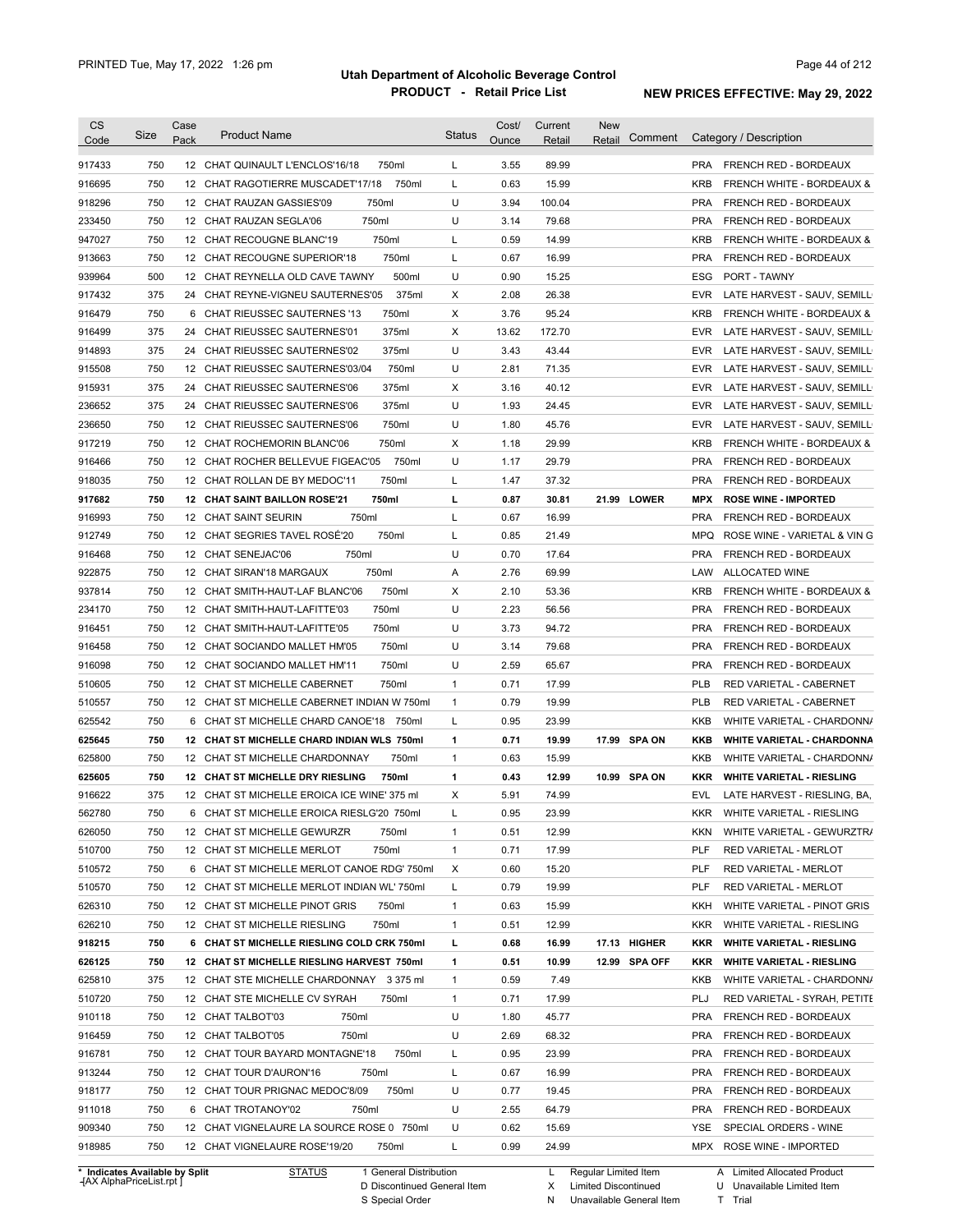| <b>CS</b><br>Code | Size                           | Case<br>Pack | <b>Product Name</b>                        | <b>Status</b> | Cost/<br>Ounce | Current<br>Retail | <b>New</b><br>Comment<br>Retail | Category / Description                             |
|-------------------|--------------------------------|--------------|--------------------------------------------|---------------|----------------|-------------------|---------------------------------|----------------------------------------------------|
|                   |                                |              |                                            |               |                |                   |                                 |                                                    |
| 919780            | 750                            |              | 750ml<br>6 CHAT VIGNOT'11/12               | Χ             | 0.95           | 23.99             |                                 | FRENCH RED - BORDEAUX<br><b>PRA</b>                |
| 916395            | 750                            | 12           | 750ml<br>CHAT VRAYE-GROIX-GAY'01           | U             | 2.19           | 55.56             |                                 | <b>PRA</b><br>FRENCH RED - BORDEAUX                |
| 919714            | 750                            |              | 750ml<br>12 CHATEAU BONNET BLANC'19/20     | L             | 0.65           | 16.56             |                                 | <b>KRB</b><br><b>FRENCH WHITE - BORDEAUX &amp;</b> |
| 949050            | 1500                           | 6            | 1500ml<br>CHATEAU CALON SEGUR'96           | U             | 7.12           | 361.02            |                                 | YSE<br>SPECIAL ORDERS - WINE                       |
| 949946            | 750                            |              | 750ml<br>12 CHATEAU CHASSE SPLEEN '15      | U             | 2.03           | 51.53             |                                 | <b>YSE</b><br>SPECIAL ORDERS - WINE                |
| 917165            | 750                            |              | 750ml<br>12 CHATEAU CHATEAU SKULLS RED'07  | Х             | 0.81           | 20.55             |                                 | <b>PRY</b><br><b>AUSTRALIAN RED</b>                |
| 936484            | 750                            | 6            | 750ml<br>CHATEAU COS D'ESTOURNEL'16        | L             | 20.80          | 527.39            |                                 | <b>PRA</b><br>FRENCH RED - BORDEAUX                |
| 951376            | 750                            | 6            | 750ml<br>CHATEAU D' ARMAILHAC '12          | U             | 2.87           | 72.67             |                                 | SPECIAL ORDERS - WINE<br>YSE                       |
| 951810            | 750                            |              | 750ml<br>12 CHATEAU D'ANICE GRAVES '15     | Х             | 0.68           | 17.23             |                                 | <b>KRB</b><br>FRENCH WHITE - BORDEAUX &            |
| 953058            | 750                            |              | 750ml<br>12 CHATEAU DE RIBEBON'18          | L             | 0.63           | 15.99             |                                 | <b>PRA</b><br>FRENCH RED - BORDEAUX                |
| 951106            | 750                            | 6            | 750ml<br>CHATEAU DE SELLE CLAIR ROSE'19    | U             | 2.30           | 58.33             |                                 | YSE<br>SPECIAL ORDERS - WINE                       |
| 902943            | 750                            |              | 750ml<br>12 CHATEAU DE SOURS ROUGE 2012    | U             | 0.27           | 6.84              |                                 | YSE<br>SPECIAL ORDERS - WINE                       |
| 902950            | 750                            |              | 750ml<br>12 CHATEAU DU GLANA 2011          | U             | 1.08           | 27.45             |                                 | YSE<br>SPECIAL ORDERS - WINE                       |
| 949043            | 375                            | 6            | CHATEAU D'YQUEM '08<br>375ml               | U             | 15.87          | 201.22            |                                 | YSE<br>SPECIAL ORDERS - WINE                       |
| 953932            | 750                            |              | 750ml<br>12 CHATEAU GRAND ROUSSEAU         | U             | 0.40           | 10.19             |                                 | YSE<br>SPECIAL ORDERS - WINE                       |
| 554302            | 750                            |              | 750ml<br>12 CHATEAU LA PAWS CHARDONNAY     | D             | 0.44           | 11.10             |                                 | KKB<br>WHITE VARIETAL - CHARDONN/                  |
| 902949            | 750                            |              | 750ml<br>12 CHATEAU LA SERRE 2015          | U             | 1.67           | 42.33             |                                 | YSE<br>SPECIAL ORDERS - WINE                       |
| 953213            | 750                            | 6            | CHATEAU LAFITE ROTHSCHILD '15<br>750ml     | U             | 55.57          | 1,409.30          |                                 | YSE<br>SPECIAL ORDERS - WINE                       |
| 951302            | 750                            |              | 750ml<br>12 CHATEAU LANGOA BARTON '05      | U             | 5.16           | 130.96            |                                 | YSE<br>SPECIAL ORDERS - WINE                       |
| 916441            | 750                            | 6            | 750ml<br>CHATEAU LATOUR'05                 | Α             | 102.52         | 2,599.99          |                                 | ALLOCATED WINE<br>LAW                              |
| 911008            | 750                            |              | 750ml<br>12 CHATEAU LATOUR'06              | Α             | 59.15          | 1,499.99          |                                 | <b>ALLOCATED WINE</b><br>LAW                       |
| 918571            | 750                            |              | 750ml<br>12 CHATEAU LYNCH BAGES '05        | L             | 14.69          | 372.46            |                                 | <b>PRA</b><br>FRENCH RED - BORDEAUX                |
|                   | 750                            |              | 750ml                                      | L             | 1.18           | 29.99             |                                 | <b>PRA</b><br>FRENCH RED - BORDEAUX                |
| 914954            |                                |              | 12 CHATEAU LYONNAT'15                      |               |                |                   |                                 |                                                    |
| 938812            | 750                            |              | 750ml<br>6 CHATEAU MARGAUX'17              | L             | 43.55          | 1,104.46          |                                 | <b>PRA</b><br>FRENCH RED - BORDEAUX                |
| 919137            | 750                            |              | 750ml<br>12 CHATEAU MARIS ROUGE'17         | Χ             | 0.72           | 18.14             |                                 | <b>PRE</b><br>FRENCH RED - MISC AOC                |
| 949490            | 750                            |              | 750ml<br>12 CHATEAU MONTAUD ROSE'21        | L             | 0.63           | 15.99             |                                 | MPX<br>ROSE WINE - IMPORTED                        |
| 918464            | 750                            |              | 12 CHATEAU MONTROSE'17<br>750ml            | L             | 11.89          | 301.64            |                                 | <b>PRA</b><br>FRENCH RED - BORDEAUX                |
| 950038            | 750                            |              | 6 CHATEAU MOUTON ROTHSCHILD'15<br>750ml    | L             | 57.15          | 1,449.40          |                                 | <b>PRA</b><br>FRENCH RED - BORDEAUX                |
| 905916            | 375                            |              | 24 CHATEAU MUSAR ROUGE'05<br>375ml         | U             | 2.01           | 25.55             |                                 | SPECIAL ORDERS - WINE<br>YSE                       |
| 951303            | 750                            |              | 12 CHATEAU PEDESCLAUX '10<br>750ml         | U             | 2.21           | 55.92             |                                 | SPECIAL ORDERS - WINE<br>YSE                       |
| 917279            | 750                            |              | 12 CHATEAU REYNON SAUV BLANC'20<br>750ml   | L             | 0.79           | 19.99             |                                 | <b>KRB</b><br><b>FRENCH WHITE - BORDEAUX &amp;</b> |
| 900196            | 750                            |              | 12 CHATEAU ROBINE LA ROSE FRANCE<br>750ml  | U             | 0.91           | 23.09             |                                 | SPECIAL ORDERS - WINE<br><b>YSE</b>                |
| 917028            | 750                            |              | 12 CHATEAU SEGRIES COTE/RHONE'19/20 750ml  | L             | 0.70           | 17.75             |                                 | <b>PRD</b><br>FRENCH RED - RHONE                   |
| 917029            | 750                            |              | 12 CHATEAU SEGRIES LIRAC'19<br>750ml       | L             | 0.87           | 21.99             |                                 | <b>PRD</b><br>FRENCH RED - RHONE                   |
| 919530            | 750                            |              | 12 CHATEAU SIMARD '10<br>750ml             | U             | 2.12           | 53.68             |                                 | <b>YSE</b><br>SPECIAL ORDERS - WINE                |
| 918002            | 750                            |              | 750ml<br>12 CHATEAU SMITH CABERNET'16/17   | X             | 0.79           | 20.06             |                                 | PLB<br>RED VARIETAL - CABERNET                     |
| 236600            | 750                            |              | 12 CHATEAU SUAU BORDEAUX BLANC SEC 750ml   | 1             | 0.59           | 16.99             | 14.99 SPA ON                    | <b>FRENCH WHITE - BORDEAUX &amp; I</b><br>KRB      |
| 916506            | 750                            |              | 12 CHATEAU THIEULEY BLANC'19<br>750ml      | L             | 0.60           | 15.20             |                                 | <b>KRB</b><br>FRENCH WHITE - BORDEAUX &            |
| 955207            | 750                            |              | 750ml<br>12 CHAUMEAU MAISON SANCERRE'20/21 | L             | 1.32           | 33.40             |                                 | KRE<br>FRENCH WHITE - VARIETAL                     |
| 087324            | 1000                           |              | 12 CHAVO MALO TEQUILA BLANCO<br>1000 ml    | U             | 0.65           | 22.09             |                                 | <b>APD</b><br><b>TEQUILA - SILVER</b>              |
| 917708            | 1500                           |              | 6 CHE GAUCHO MALBEC/MERLOT'13/14<br>1500ml | Х             | 0.24           | 12.08             |                                 | PRU<br>ARGENTINE RED - MALBEC                      |
| 900469            | 180                            |              | 30 CHEEKY NIGORI<br>180ml                  | U             | 1.08           | 6.57              |                                 | YSE<br>SPECIAL ORDERS - WINE                       |
| 913853            | 750                            |              | 750ml<br>12 CHEHALEM CHARD INOX'21         | L             | 0.79           | 19.99             |                                 | KKB<br>WHITE VARIETAL - CHARDONN/                  |
| 919694            | 750                            |              | 12 CHEHALEM EST PN RIBBON RDG'17<br>750ml  | L             | 1.93           | 48.99             |                                 | <b>PLR</b><br>RED VARIETAL - PINOT NOIR            |
|                   |                                |              | 12 CHEHALEM P GRIS CHEHELAM MTN'20         |               |                |                   |                                 |                                                    |
| 912623            | 750                            |              | 750ml                                      | L             | 0.79           | 19.99             |                                 | KKH<br>WHITE VARIETAL - PINOT GRIS                 |
| 913760            | 750                            |              | 6 CHEHALEM PINOT NOIR RSV'18<br>750ml      | L             | 2.37           | 59.99             |                                 | <b>PLR</b><br>RED VARIETAL - PINOT NOIR            |
| 912627            | 750                            |              | 12 CHEHALEM PN CHEHALEM MTN'19<br>750ml    | L             | 1.10           | 27.99             |                                 | <b>PLR</b><br>RED VARIETAL - PINOT NOIR            |
| 949785            | 1500                           |              | 1500ml<br>6 CHEHALEM PN STOLLER VNYRD'11   | U             | 2.47           | 125.21            |                                 | YSE<br>SPECIAL ORDERS - WINE                       |
| 917032            | 750                            |              | 12 CHEHALEM RIESLING'16<br>750ml           | L             | 0.79           | 19.99             |                                 | <b>KKR</b><br>WHITE VARIETAL - RIESLING            |
| 906729            | 750                            |              | 750ml<br>12 CHEHALEM ROSE OF PINOT NOIR'21 | L             | 0.79           | 19.99             |                                 | <b>MPQ</b><br>ROSE WINE - VARIETAL & VIN G         |
| 901832            | 750                            |              | 12 CHEMISTRY PINOT GRIS<br>750ml           | D             | 0.55           | 13.84             |                                 | KKH<br>WHITE VARIETAL - PINOT GRIS                 |
| 900814            | 750                            |              | 6 CHENE BLEU HELOISE VAUCLUSE 2011 750ml   | U             | 3.68           | 93.30             |                                 | YSE<br>SPECIAL ORDERS - WINE                       |
| 918623            | 750                            |              | 750ml<br>6 CHENE BLEU ROSE'20/21           | L             | 1.59           | 40.29             |                                 | MPX ROSE WINE - IMPORTED                           |
| 908898            | 750                            |              | 6 CHERRY PIE PINOT NOIR 07<br>750ml        | Х             | 2.07           | 52.49             |                                 | YSE<br>SPECIAL ORDERS - WINE                       |
|                   |                                |              | <b>STATUS</b><br>1 General Distribution    |               |                | L                 | Regular Limited Item            | A Limited Allocated Product                        |
|                   | * Indicates Available by Split |              |                                            |               |                |                   |                                 |                                                    |

**Case** [AX AlphaPriceList.rpt ]

D Discontinued General Item S Special Order

X Limited Discontinued

N Unavailable General Item

U Unavailable Limited Item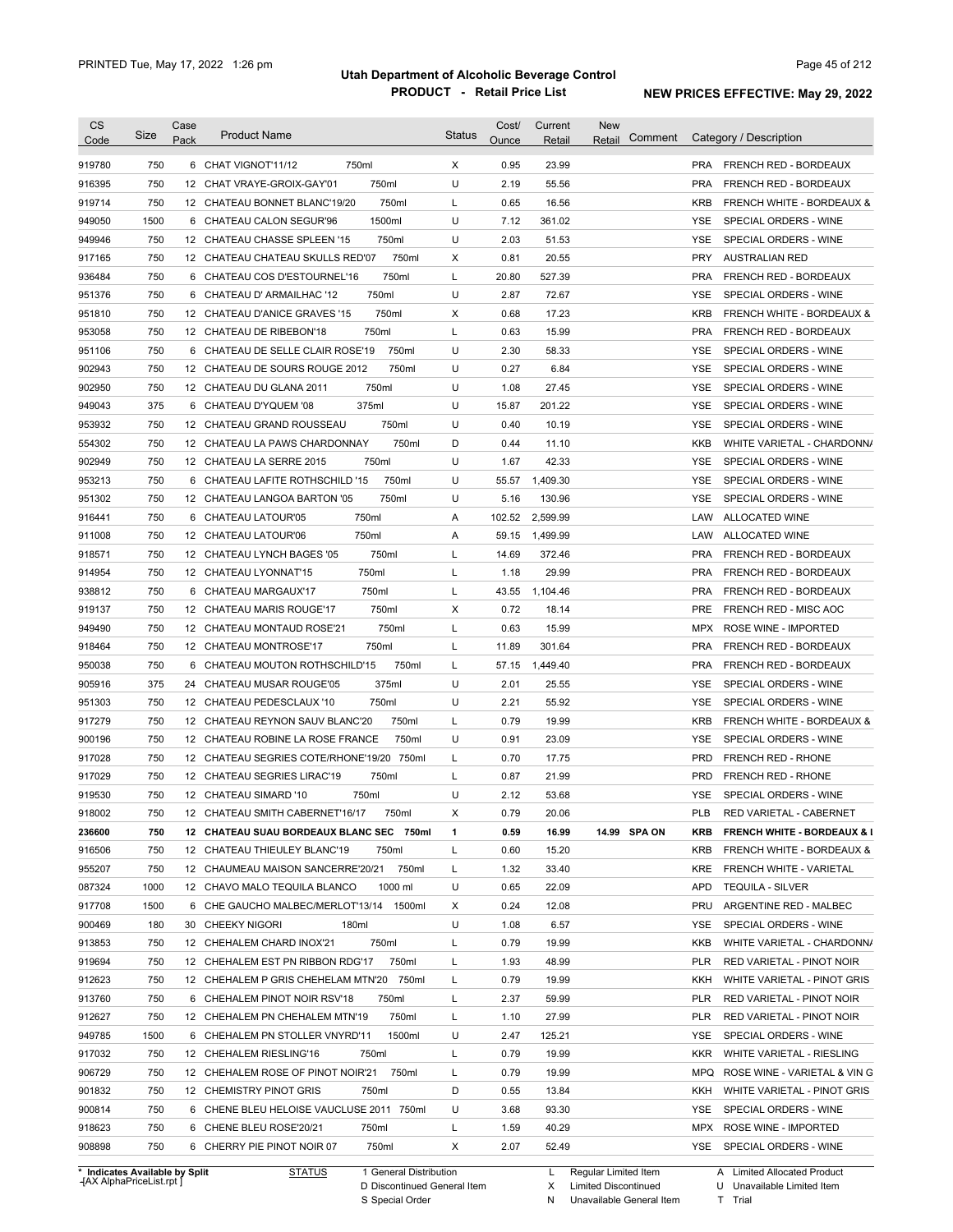| <b>CS</b><br>Code | Size        | Case<br>Pack | <b>Product Name</b>                                                             | <b>Status</b>  | Cost/<br>Ounce | Current<br>Retail | <b>New</b><br>Retail | Comment       |            | Category / Description                         |
|-------------------|-------------|--------------|---------------------------------------------------------------------------------|----------------|----------------|-------------------|----------------------|---------------|------------|------------------------------------------------|
| 917133            | 750         |              | 6 CHESTER KIDDER RED COLUMBIA'15<br>750ml                                       | X              | 2.25           | 56.99             |                      |               | PLU        | <b>RED VARIETAL - MISC</b>                     |
| 923542            | 750         |              | 12 CHESTER PINOT NOIR<br>750ml                                                  | $\mathbf{1}$   | 1.38           | 35.06             |                      |               | <b>PLR</b> | RED VARIETAL - PINOT NOIR                      |
| 948011            | 750         |              | 750ml<br>12 CHESTER'S ANVIL HATTORI HANZO                                       | U              | 0.92           | 23.37             |                      |               | YSE        | SPECIAL ORDERS - WINE                          |
| 908416            | 3000        |              | 1 CHEVAL BLANC 2006<br>3000ml                                                   | U              | 17.05          | 1,729.92          |                      |               | YSE        | SPECIAL ORDERS - WINE                          |
| 427855            | 750         |              | 750ml<br>6 CHEVAL DES ANDES '13/14                                              | Χ              | 1.49           | 37.80             |                      |               | <b>PRV</b> | ARGENTINE RED - OTHER                          |
| 218497            | 750         |              | 6 CHEVAL DES ANDES LIBRARY '4'6'12 750ml                                        | U              | 3.08           | 77.99             |                      |               | <b>YSE</b> | SPECIAL ORDERS - WINE                          |
| 057171            | 200         |              | 24 CHI CHI MARGARITA PET<br>200 ml                                              | $\mathbf{1}$   | 0.26           | 1.79              |                      |               | <b>CWF</b> | PREMIXED - MARGARITA                           |
| 918157            | 750         |              | 750ml<br>12 CHIARLI LAMBRUSCO GRASPAROSSA                                       | L              | 0.63           | 15.99             |                      |               | <b>PRK</b> | ITALIAN RED - MISC DOC                         |
| 346915            | 750         |              | 750ml<br>12 CHIARLO BARBERA D'ASTI'18                                           | L              | 0.72           | 18.16             |                      |               | <b>PRJ</b> | <b>ITALIAN RED - PIEDMONT</b>                  |
| 357165            | 750         |              | 6 CHIARLO BARBERA NIZZA LA COURT'18 750ml                                       | X              | 2.20           | 55.75             |                      |               | <b>PRJ</b> | <b>ITALIAN RED - PIEDMONT</b>                  |
| 918548            | 750         |              | 6 CHIARLO BAROLO TORTONIANO'16<br>750ml                                         | L              | 2.43           | 61.65             |                      |               | <b>PRJ</b> | <b>ITALIAN RED - PIEDMONT</b>                  |
| 918436            | 750         |              | 12 CHIARLO GAVI LE MARNE'17/19<br>750ml                                         | L              | 0.94           | 22.16             |                      | 23.84 HIGHER  | KRL        | <b>ITALIAN WHITE - MISC DOC</b>                |
| 906482            | 750         |              | 12 CHIARLO IL PRINCIPE NEBBIOLO'18/19 750ml                                     | X              | 0.91           | 23.16             |                      |               | <b>PRJ</b> | <b>ITALIAN RED - PIEDMONT</b>                  |
| 057168            | 1750        |              | 6 CHI-CHI'S CHOCOLATE MALT<br>1750ml                                            | D              | 0.25           | 14.99             |                      |               | <b>CWU</b> | <b>PREMIXED - MISC</b>                         |
| 057118            | 1750        | 6            | CHI-CHI'S COSMOPOLITAN<br>1750ml                                                | D              | 0.25           | 14.99             |                      |               | <b>CWU</b> | <b>PREMIXED - MISC</b>                         |
| 057122            | 1750        | 6            | 1750ml<br>CHI-CHI'S MANGO MARGARITA                                             | D              | 0.25           | 14.99             |                      |               | <b>CWF</b> | PREMIXED - MARGARITA                           |
| 057148            | 1750        |              | 1750ml<br>6 CHI-CHI'S MARGARITA W/TEQ                                           | 1              | 0.20           | 9.99              |                      | 11.99 SPA OFF | <b>CWF</b> | <b>PREMIXED - MARGARITA</b>                    |
| 057129            | 1750        |              | 1750ml<br>6 CHI-CHI'S MEXICAN MUDSLIDE                                          | 1              | 0.20           | 9.99              |                      | 11.99 SPA OFF | <b>CWR</b> | <b>PREMIXED - MUDSLIDE</b>                     |
| 057157            | 1750        |              | 6 CHI-CHI'S PINA COLADA<br>1750ml                                               | 1              | 0.20           | 9.99              |                      | 11.99 SPA OFF | <b>CWU</b> | <b>PREMIXED - MISC</b>                         |
| 918380            | 750         |              | 750ml<br>12 CHILCAS CHARDONNAY '11                                              | Х              | 0.19           | 4.70              |                      |               | KRR        | CHILEAN WHITE                                  |
| 918382            | 750         |              | 750ml<br>12 CHILCAS MERLOT RES '10                                              | X              | 0.19           | 4.70              |                      |               | <b>PRT</b> | <b>CHILEAN RED</b>                             |
| 918383            | 750         |              | 12 CHILCAS SYRAH RES'10<br>750ml                                                | Χ              | 0.19           | 4.70              |                      |               | PRT        | <b>CHILEAN RED</b>                             |
| 918384            | 750         |              | 750ml<br>12 CHILENSIS CABERNET RES'11                                           | Х              | 0.19           | 4.70              |                      |               | PRT        | <b>CHILEAN RED</b>                             |
| 918381            | 750         |              | 750ml<br>12 CHILENSIS CHARDONNAY'11                                             | Х              | 0.19           | 4.70              |                      |               | <b>KRR</b> | CHILEAN WHITE                                  |
| 918387            | 750         |              | 750ml<br>12 CHILENSIS MALBEC RES'11                                             | Х              | 0.19           | 4.70              |                      |               | PRT        | <b>CHILEAN RED</b>                             |
| 918385            | 750         |              | 750ml<br>12 CHILENSIS MERLOT RES'11                                             | Χ              | 0.19           | 4.70              |                      |               | PRT        | <b>CHILEAN RED</b>                             |
| 903306            | 750         |              | 12 CHIMAY CINQ CENTS ALE<br>750ml                                               | L              | 0.73           | 18.49             |                      |               | <b>TVN</b> | IMPORTED BEER - BELGIUM & H                    |
| 989414            | 750         |              | 12 CHIMAY GRANDE RESERVE ALE<br>750ml                                           | L              | 0.81           | 20.49             |                      |               | TNI        | ALE - WHITE & BELGIAN STYLE                    |
| 911198            | 355         | 6            | CHIMAY QUADRILOGY GIFT PACK<br>355ml                                            | D              | 2.50           | 29.95             |                      |               | <b>YST</b> | SPECIAL ORDERS - BEER                          |
| 989404            | 750         |              | 12 CHIMAY RED PREMIERE TRAPPIST A<br>750ml                                      | $\mathbf{1}$   | 0.71           | 17.99             |                      |               | <b>TVH</b> | IMPORTED BEER - GERMANY, A                     |
| 903777            | 330         |              | 330ml<br>24 CHIMAY WHITE CAP (TRIPLE)                                           | U              | 0.71           | 7.89              |                      |               | YST        | SPECIAL ORDERS - BEER                          |
| 921220            | 750         |              | 6 CHIMNEY ROCK CABERNET SLD'16/17<br>750ml                                      | L              | 4.34           | 109.99            |                      |               | <b>PLB</b> | RED VARIETAL - CABERNET                        |
| 975507            | 750         |              | 750ml<br>6 CHIMNEY ROCK CABERNET SLD'17                                         | U              | 4.11           | 104.21            |                      |               | <b>PLB</b> | RED VARIETAL - CABERNET                        |
| 914880            | 750         |              | 750ml<br>6 CHIMNEY ROCK ELEVAGE 2018                                            | Г              | 4.73           | 119.99            |                      |               | <b>PLD</b> | RED VARIETAL - MERITAGE                        |
| 948626            | 750         |              | 6 CHIMNEY ROCK TOMAHAWK CAB SAUV'1 750ml                                        | U              | 5.38           | 136.47            |                      |               | <b>YSE</b> | SPECIAL ORDERS - WINE                          |
| 001051            | 750         |              | 6 CHIVAS REGAL 12YR W/GLSS<br>750ml                                             | D              | 0.85           | 21.60             |                      |               |            | YGA GIFT SETS - SPIRITS                        |
| 004750            | 750         |              | 750ml<br>3 CHIVAS REGAL 25YR                                                    | Х              | 11.97          | 303.52            |                      |               | AWR        | WHISKY - SCOTCH BLENDED                        |
| 004712            | 200         |              | 24 CHIVAS REGAL SCOTCH 12YR<br>200ml                                            | D              | 1.79           | 12.11             |                      |               | AWR        | WHISKY - SCOTCH BLENDED                        |
| 004716            | 750         |              | 750ml<br>12 CHIVAS REGAL SCOTCH 12YR                                            | 1              | 1.46           | 39.99             |                      | 36.99 SPA ON  | AWR        | <b>WHISKY - SCOTCH BLENDED</b>                 |
| 004717            | 1000        |              | 1000ml<br>12 CHIVAS REGAL SCOTCH 12YR                                           | $\mathbf{1}$   | 1.42           | 47.99             |                      |               | AWR        | WHISKY - SCOTCH BLENDED                        |
|                   |             |              | 1750ml                                                                          | 1              | 1.35           |                   |                      | 79.99 SPA OFF | AWR        | <b>WHISKY - SCOTCH BLENDED</b>                 |
| 004718<br>004725  | 1750<br>375 |              | 6 CHIVAS REGAL SCOTCH 12YR<br>375ml<br>12 CHIVAS REGAL SCOTCH 12YR RND          | D              | 1.58           | 74.99<br>19.99    |                      |               | AWR        | WHISKY - SCOTCH BLENDED                        |
|                   |             |              |                                                                                 |                |                |                   |                      |               |            |                                                |
| 004723            | 750         |              | 750ml<br>6 CHIVAS REGAL SCOTCH 18YR                                             | Х              | 3.15           | 79.99             |                      |               | AWR        | WHISKY - SCOTCH BLENDED                        |
| 004736            | 750         |              | 6 CHIVAS ROYAL SALUTE<br>750ml<br>750ml<br>6 CHIYONOSONO BLACK WARRIOR SHOC     | L              | 7.96           | 201.99            |                      |               | AWR        | WHISKY - SCOTCH BLENDED                        |
| 916586            | 750         |              |                                                                                 | Х              | 1.22           | 30.95             |                      |               | GPX        | SAKE - IMPORTED                                |
| 905121            | 720         |              | 6 CHIYONOSONO SACRED POWER SAKE<br>720ml                                        | Х              | 1.73           | 42.09             |                      |               | GPX        | SAKE - IMPORTED                                |
| 556540            | 750         |              | 12 CHLOE CHARDONNAY<br>750ml                                                    | $\mathbf{1}$   | 0.59           | 14.99             |                      |               | KKB        | WHITE VARIETAL - CHARDONN/                     |
| 456384            | 750         |              | 750ml<br>12 CHLOE PINOT NOIR                                                    | $\mathbf{1}$   | 0.59           | 14.99             |                      |               | PLR        | RED VARIETAL - PINOT NOIR                      |
|                   | 750         |              | 12 CHLOE PROSECCO<br>750ml                                                      | 1              | 0.51           | 14.99             |                      | 12.99 SPA ON  | IPI        | <b>SPARKLING WINE - PROSECCO</b>               |
| 724650            |             |              | 12 CHOCOLAT DELUXE CHOCOLATE LIQUEUR 750ml                                      | $\overline{1}$ | 0.56           | 14.16             |                      |               | CHN        | LIQUEURS - CHOCOLATE                           |
| 073150            | 750         |              |                                                                                 |                |                |                   |                      |               |            |                                                |
| 909831            | 375         |              | 4 CHOCOLATE MINT WHIPAHOL<br>375ml                                              | U              | 0.81           | 10.33             |                      |               | YSC        | SPECIAL ORDERS - LIQUEURS                      |
| 410295            | 750         |              | 750ml<br>12 CHOCOVINE ESPRESSO WINE                                             | D              | 0.54           | 13.64             |                      |               | YSE        | SPECIAL ORDERS - WINE                          |
| 953042<br>949712  | 720<br>720  |              | 720 ml<br>12 CHOKAISAN JUNMAI DAIGINJO<br>720ml<br>12 CHOKAISON JUNMAI DAIGINJO | U<br>U         | 2.14<br>2.16   | 52.22<br>52.59    |                      |               | YSE<br>YSE | SPECIAL ORDERS - WINE<br>SPECIAL ORDERS - WINE |

**Case** [AX AlphaPriceList.rpt ]

D Discontinued General Item S Special Order

X Limited Discontinued

N Unavailable General Item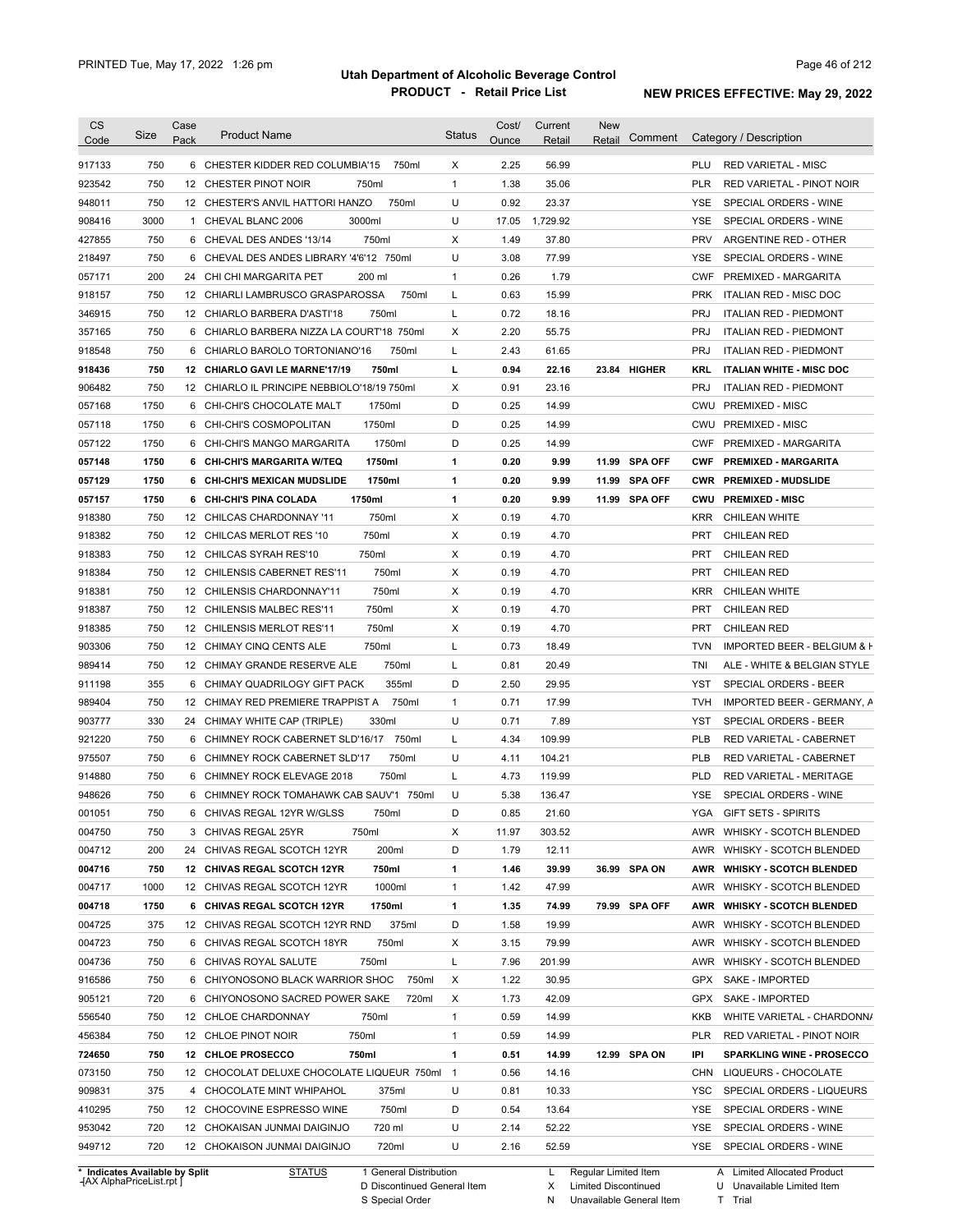| <b>CS</b><br>Code              | Size       | Case<br>Pack    | <b>Product Name</b>                                                              | <b>Status</b>                | Cost/<br>Ounce | Current<br>Retail | New<br>Retail        | Comment       |            | Category / Description                |
|--------------------------------|------------|-----------------|----------------------------------------------------------------------------------|------------------------------|----------------|-------------------|----------------------|---------------|------------|---------------------------------------|
|                                |            |                 |                                                                                  |                              |                |                   |                      |               |            |                                       |
| 001315                         | 750        |                 | 6 CHOPIN POTATOP VODKA W/2 SHOTS<br>750ml                                        | U                            | 1.20           | 30.31             |                      |               |            | ADX VODKA - IMPORTED                  |
| 034244                         | 750        | 6               | CHOPIN VODKA<br>750ml                                                            | $\mathbf{1}$                 | 0.99           | 25.13             |                      |               | <b>ADF</b> | <b>VODKA - BASIC</b>                  |
| 001334                         | 750        |                 | 6 CHOPIN VODKA 25TH ANNIVERSARY VAP 750ml                                        | D                            | 0.64           | 16.20             |                      |               | YGA        | <b>GIFT SETS - SPIRITS</b>            |
| 052314                         | 375        |                 | 24 CHRISTIAN BROS AMBER BRANDY<br>375ml                                          | $\mathbf{1}$                 | 0.47           | 5.99              |                      |               | ATB        | <b>BRANDY - BASIC</b>                 |
| 052316                         | 750        |                 | 750ml<br>12 CHRISTIAN BROS AMBER BRANDY                                          | 1                            | 0.43           | 12.99             |                      | 10.99 SPA ON  | ATB        | <b>BRANDY BASIC</b>                   |
| 052319                         | 1000       |                 | 1000ml<br>12 CHRISTIAN BROS AMBER BRANDY                                         | 1                            | 0.44           | 12.99             |                      | 14.99 SPA OFF | <b>ATB</b> | <b>BRANDY - BASIC</b>                 |
| 052318                         | 1750       |                 | 1750ml<br>6 CHRISTIAN BROS AMBER BRANDY                                          | 1                            | 0.39           | 24.99             |                      | 22.99 SPA ON  | ATB        | <b>BRANDY BASIC</b>                   |
| 095154                         | 750<br>750 |                 | 12 CHRISTIAN BROS CREAM SHERRY<br>750ml<br>750ml<br>12 CHRISTIAN BROS DRY SHERRY | $\mathbf{1}$<br>$\mathbf{1}$ | 0.28<br>0.28   | 6.99<br>6.99      |                      |               | EHP<br>EHD | SHERRY - CREAM<br>SHERRY - DRY - FINO |
| 095664<br>002229               | 750        |                 | 750ml<br>12 CHRISTIAN BROS HOLIDAY NOGG                                          | D                            | 0.21           | 5.40              |                      |               | <b>YGC</b> | <b>GIFT SETS - LIQUEURS</b>           |
| 072722                         | 750        |                 | 12 CHRISTIAN BROS HONEY LIQUEUR<br>750ml                                         | D                            | 0.52           | 13.21             |                      |               | CHU        | LIQUEURS - MISC                       |
| 093146                         | 1500       |                 | 1500ml<br>6 CHRISTIAN BROS RUBY PORT                                             | 1                            | 0.24           | 11.99             |                      |               | ESC        | PORT - RUBY                           |
| 900366                         | 750        |                 | 750ml<br>12 CHRISTINA CHARDONNAY                                                 | х                            | 1.14           | 28.99             |                      |               | YSE        | SPECIAL ORDERS - WINE                 |
| 902806                         | 750        |                 | 12 CHRISTINA ROSE'21<br>750ml                                                    | г                            | 0.79           | 20.15             |                      | 19.99 LOWER   | <b>MPX</b> | <b>ROSE WINE - IMPORTED</b>           |
| 902265                         | 750        |                 | <b>12 CHRISTINA SKIN CONTACT</b><br>750ml                                        | L                            | 1.18           | 30.15             |                      | 29.99 LOWER   | MOW        | <b>ORANGE WINE - DOMESTIC</b>         |
| 947063                         | 330        |                 | 330ml<br>24 CHRISTOFFEL NOBEL                                                    | U                            | 0.47           | 5.26              |                      |               | YST        | <b>SPECIAL ORDERS - BEER</b>          |
| 922715                         | 750        |                 | 12 CHRONIC CELLARS PURPLE PARADISE<br>750ml                                      | 1                            | 0.63           | 19.99             |                      | 15.99 SPA ON  | PLU        | <b>RED VARIETAL - MISC</b>            |
| 922246                         | 750        |                 | 12 CHRONIC CELLARS SIR REAL CABERNET 750ml                                       | D                            | 0.63           | 15.99             |                      |               | <b>PLB</b> | RED VARIETAL - CABERNET               |
| 090046                         | 750        |                 | 12 CHURCHILL'S PORT LBV'99<br>750ml                                              | U                            | 0.89           | 22.49             |                      |               | ESN        | PORT - LATE BOTTLED                   |
| 915275                         | 750        |                 | 750ml<br>12 CHURCHILL'S VINTAGE PORT'00                                          | U                            | 3.15           | 79.92             |                      |               | ESR        | PORT - VINTAGE & QUINTA               |
| 915351                         | 500        |                 | 500ml<br>9 CHURCHILL'S WHITE PORT                                                | Х                            | 1.43           | 24.24             |                      |               | ESU        | PORT - MISC                           |
| 650042                         | 1500       | 6               | 1500ml<br><b>CIAO PINOT GRIGIO</b>                                               | U                            | 0.16           | 7.96              |                      |               | YSE        | SPECIAL ORDERS - WINE                 |
| 650052                         | 1500       | 6               | 1500ml<br>CIAO ROSSO                                                             | U                            | 0.16           | 7.96              |                      |               | YSE        | SPECIAL ORDERS - WINE                 |
| 917392                         | 355        | 24              | 355ml<br>CIGAR CITY FANCY PAPERS                                                 | $\mathbf{1}$                 | 0.19           | 2.34              |                      |               | <b>TNC</b> | ALE - PALE                            |
| 919044                         | 355        | 24              | CIGAR CITY GUAYABERA CITRA PALE ALE355ml                                         | D                            | 0.20           | 2.45              |                      |               | <b>TNC</b> | ALE - PALE                            |
| 918809                         | 355        | 24              | CIGAR CITY JAI ALAI IPA<br>355 ml                                                | 1                            | 0.20           | 2.45              |                      |               | <b>TVB</b> | <b>DOMESTIC BEER</b>                  |
| 900391                         | 355        | 24              | CIGAR CITY MADURO BROWN ALE<br>355ml                                             | D                            | 0.18           | 2.18              |                      |               | TNL        | ALE - RED, AMBER, BROWN               |
| 918681                         | 1000       | 12 <sup>2</sup> | 1000 ml<br>CIMARRON TEQUILA BLANCO                                               | L                            | 0.80           | 27.05             |                      |               | <b>APD</b> | <b>TEQUILA - SILVER</b>               |
| 914798                         | 750        |                 | 12 CIMICKY TRUMPS SHIRAZ'11/14<br>750ml                                          | X                            | 0.43           | 10.91             |                      |               | <b>PRY</b> | <b>AUSTRALIAN RED</b>                 |
| 088361                         | 750        | 6               | CINCORO ANEJO TEQUILA GIFT BOX<br>750ml                                          | L                            | 4.93           | 125.13            |                      |               | LTS        | <b>SPIRIT OFFER</b>                   |
| 947995                         | 750        |                 | 750ml<br>12 CINDER DRY VIOGNIER'19/20                                            | Г                            | 0.87           | 21.99             |                      |               | <b>KKJ</b> | WHITE VARIETAL - VIOGNIER             |
| 948515                         | 750        |                 | 750ml<br>12 CINDER SYRAH'18/19                                                   | Г                            | 1.10           | 27.99             |                      |               | PLJ        | RED VARIETAL - SYRAH, PETITE          |
| 098064                         | 750        |                 | 750ml<br>12 CINZANO BIANCO                                                       | $\mathbf{1}$                 | 0.43           | 10.99             |                      |               | EDD        | <b>VERMOUTH - DRY</b>                 |
| 098534                         | 750        |                 | 750ml<br>12 CINZANO ROSSO                                                        | 1                            | 0.43           | 10.99             |                      |               | EDP        | <b>VERMOUTH - SWEET</b>               |
| 064512                         | 750        |                 | 12 CIROC APPLE VODKA<br>750ml                                                    | 1                            | 1.18           | 34.99             |                      | 29.99 SPA ON  | ADM        | <b>VODKA - FLAVORED</b>               |
| 064440                         | 750        |                 | 12 CIROC BLACK RASPBERRY<br>750ml                                                | D                            | 0.99           | 24.99             |                      |               |            | ADM VODKA - FLAVORED                  |
| 064750                         | 750        |                 | 12 CIROC COCONUT VODKA<br>750ml                                                  | D                            | 0.75           | 18.90             |                      |               |            | ADM VODKA - FLAVORED                  |
| 909386                         | 750        |                 | 750ml<br>6 CIROC COCONUT VODKA                                                   | U                            | 1.21           | 30.61             |                      |               | YSA        | SPECIAL ORDERS - SPIRITS              |
| 064939                         | 750        |                 | 750ml<br>12 CIROC FRENCH VANILLA                                                 | D                            | 0.75           | 18.90             |                      |               | ADM        | VODKA - FLAVORED                      |
| 064914                         | 750        |                 | 750ml<br>12 CIROC MANGO                                                          | 1                            | 1.18           | 34.99             |                      | 29.99 SPA ON  | <b>ADM</b> | <b>VODKA - FLAVORED</b>               |
| 919549                         | 750        |                 | 12 CIROC PEACH FLAVOR<br>750ml                                                   | U                            | 1.28           | 32.41             |                      |               | YSA        | SPECIAL ORDERS - SPIRITS              |
| 064716                         | 750        |                 | 12 CIROC PEACH VODKA<br>750ml                                                    | 1                            | 1.18           | 34.99             |                      | 29.99 SPA ON  | <b>ADM</b> | <b>VODKA - FLAVORED</b>               |
| 064573                         | 750        |                 | 750ml<br>12 CIROC PINEAPPLE VODKA                                                | 1                            | 1.18           | 34.99             |                      | 29.99 SPA ON  | <b>ADM</b> | <b>VODKA - FLAVORED</b>               |
| 064339                         | 750        |                 | 750ml<br>12 CIROC POMEGRANATE                                                    | Τ                            | 1.38           | 35.07             |                      |               | ADM        | VODKA - FLAVORED                      |
| 036871                         | 750        |                 | <b>12 CIROC SNAP FROST VODKA</b><br>750ml                                        | 1                            | 1.18           | 34.99             |                      | 29.99 SPA ON  | <b>ADF</b> | <b>VODKA - BASIC</b>                  |
| 064389                         | 750        |                 | 750ml<br>12 CIROC SUMMER CITRUS                                                  | Τ                            | 1.38           | 34.99             |                      |               | <b>LTS</b> | SPIRIT OFFER                          |
| 064924                         | 750        |                 | 750ml<br>12 CIROC SUMMER COLADA                                                  | х                            | 0.79           | 19.99             |                      |               | ADM        | VODKA - FLAVORED                      |
| 064418                         | 750        |                 | 750ml<br>12 CIROC SUMMER WATERMELON                                              | L                            | 1.38           | 34.99             |                      |               | ADM        | VODKA - FLAVORED                      |
| 051109                         | 1000       |                 | 1000ml<br>12 CIROC VS BRANDY                                                     | 1                            | 1.03           | 34.99             |                      |               | ATX        | <b>BRANDY - IMPORTED</b>              |
| 065332                         | 750        |                 | 750ml<br>12 CIROC WHITE GRAPE                                                    | D                            | 0.75           | 18.90             |                      |               | ADM        | VODKA - FLAVORED                      |
| 064736                         | 750        |                 | 750ml<br>12 CITRONAGE ORANGE LIQUEUR                                             | 1                            | 0.99           | 24.99             |                      |               | CHB        | LIQUEURS - TRIPLE SEC & ORA           |
| 900034                         | 355        |                 | 24 CITRUS VODKA SMASH COCKTAIL CAN<br>355ml                                      | U                            | 0.31           | 3.69              |                      |               | YSA        | SPECIAL ORDERS - SPIRITS              |
| 923568                         | 750        |                 | 12 CK MONDAVI BUTTERY CHARDONNAY<br>750ml                                        | 1                            | 0.32           | 7.99              |                      |               | KKB        | WHITE VARIETAL - CHARDONN/            |
| 486825                         | 750        |                 | 12 CK MONDAVI CABERNET<br>750ml                                                  | 1                            | 0.32           | 7.99              |                      |               | PLB        | RED VARIETAL - CABERNET               |
| * Indicates Available by Split |            |                 | 1 General Distribution<br><b>STATUS</b>                                          |                              |                | L.                | Regular Limited Item |               |            | A Limited Allocated Product           |

**Case** [AX AlphaPriceList.rpt ]

D Discontinued General Item

S Special Order

X Limited Discontinued N Unavailable General Item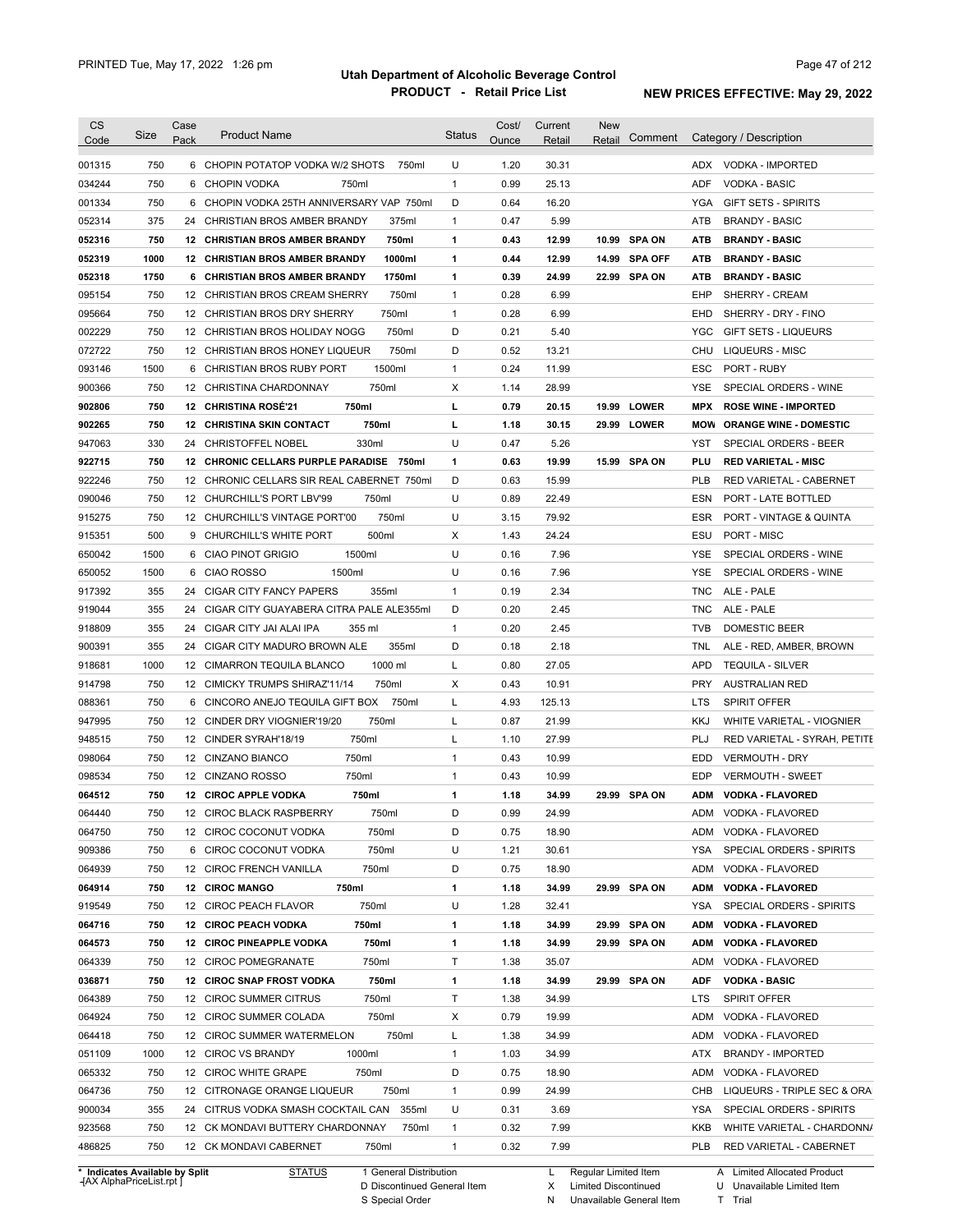| 486830<br>$\mathbf{1}$<br>0.30<br>12.99<br>14.99 SPA OFF<br>1500<br>6 CK MONDAVI CABERNET<br>1500ml<br><b>PLB</b><br><b>RED VARIETAL - CABERNET</b><br>1500<br>1500ml<br>1<br>0.30<br>12.99<br>14.99 SPA OFF<br>590145<br>6 CK MONDAVI CHARDONNAY<br>KKB<br><b>WHITE VARIETAL - CHARDONNA</b><br>750<br>750ml<br>$\mathbf{1}$<br>0.32<br>7.99<br>923538<br>12 CK MONDAVI DARK CABERNET<br><b>PLB</b><br>RED VARIETAL - CABERNET<br>750<br>750ml<br>$\mathbf{1}$<br>0.32<br>4.99<br>7.99 SPA OFF<br><b>PLF</b><br>487650<br><b>12 CK MONDAVI MERLOT</b><br><b>RED VARIETAL - MERLOT</b><br>1500<br>$\mathbf{1}$<br>0.30<br>487652<br>6 CK MONDAVI MERLOT<br>1500ml<br>12.99<br>14.99 SPA OFF<br><b>PLF</b><br><b>RED VARIETAL - MERLOT</b><br>1500<br>1500ml<br>D<br>7.56<br>590142<br>6 CK MONDAVI MOSCATO<br>0.15<br>KKT<br>WHITE VARIETAL - MUSCAT & M<br>750<br>750ml<br>1<br>0.20<br>4.99 SPA ON<br>590136<br><b>12 CK MONDAVI PINOT GRIGIO</b><br>7.99<br>KKH<br><b>WHITE VARIETAL - PINOT GRIS</b><br>750<br>750ml<br>$\mathbf{1}$<br>0.24<br>919127<br><b>12 CK MONDAVI RED BLEND</b><br>7.99<br>5.99 SPA ON<br>PLU<br><b>RED VARIETAL - MISC</b><br>590175<br>750<br><b>12 CK MONDAVI SAUVIGNON BLANC</b><br>750ml<br>1<br>0.32<br>4.99<br>7.99 SPA OFF<br><b>KKD</b><br><b>WHITE VARIETAL - SAUVIGNON</b><br>1000<br>1000ml<br>D<br>0.24<br>006997<br>12 CLAN MAC GREGOR SCOTCH<br>8.10<br>AWR WHISKY - SCOTCH BLENDED<br>$\mathbf{1}$<br>006998<br>1750<br>6 CLAN MAC GREGOR SCOTCH<br>1750ml<br>0.35<br>22.99<br>20.99 SPA ON<br>AWR WHISKY - SCOTCH BLENDED<br>750<br>L<br>1.97<br>49.99<br>902308<br>6 CLAQUE PEPIN CALVADOS VIELLE RSV 750ml<br>ATJ<br>BRANDY - CALVADOS & APPLEJ<br>750<br>L<br>10.99<br>951269<br>6 CLAQUE PEPIN NORMAND CIDER BRUT<br>750ml<br>0.43<br>GLC<br>CIDER - BASIC<br>U<br>750<br>750ml<br>3.09<br>78.39<br>SPECIAL ORDERS - SPIRITS<br>946777<br>6 CLAS AZUL PLATA TEQ<br>YSA<br>750<br>750ml<br>U<br>3.81<br>96.56<br><b>YSA</b><br>946776<br>6 CLAS AZUL REPOSADO TEQ<br>SPECIAL ORDERS - SPIRITS<br>750<br>750ml<br>L<br>3.96<br>100.41<br>087360<br>6 CLASE AZUL PLATA TEQUILA<br><b>APD</b><br><b>TEQUILA - SILVER</b><br>750<br>6 CLASE AZUL REPOSADO TEQUILA<br>750ml<br>5.54<br>140.41<br><b>APJ</b><br>TEQUILA - REPOSADO & ANEJO<br>088741<br>L<br>200<br>200ml<br>D<br>5.19<br>35.10<br>100591<br>8 CLASSIC MALTS COASTAL PACK<br>YGA<br><b>GIFT SETS - SPIRITS</b><br>600<br>600ml<br>D<br>2.46<br>49.99<br>8 CLASSIC MALTS STRONG PACK<br>YGA<br><b>GIFT SETS - SPIRITS</b><br>750<br>U<br>2.39<br>60.71<br>SPECIAL ORDERS - WINE<br>6 CLAU DE NELL CUVEE VIOLETTE 16<br>750ml<br>YSE<br>750<br>0.55<br>16.99<br>13.99 SPA ON<br><b>12 CLEAN SLATE RIESLING</b><br>750ml<br>1<br><b>KRH</b><br><b>GERMAN WHITE - MOSEL</b><br>375<br>375ml<br>Х<br>2.36<br>29.95<br>12 CLEAR CREEK EAU VIE POMME<br>ATJ<br>375<br>Х<br>2.13<br>12 CLEAR CREEK GRAPPA MOSCATO<br>375ml<br>27.03<br>ATR<br>375<br>Х<br>2.13<br>12 CLEAR CREEK GRAPPA PINOT GRIS<br>375ml<br>27.03<br><b>ATR</b><br>375<br>Х<br>2.20<br>12 CLEAR CREEK GRAPPA PINOT NOIR<br>375ml<br>27.95<br>ATR<br>375<br>X<br>0.94<br>11.86<br>12 CLEAR CREEK LOGANBERRY<br>375ml<br>CHE<br>LIQUEURS - FRUIT<br>750<br>750ml<br>Х<br>0.64<br>6 CLEAR CREEK OREGON CRANBERRY<br>16.18<br>CHE<br>LIQUEURS - FRUIT<br>750<br>750ml<br>L<br>3.24<br>82.07<br><b>PLB</b><br>12 CLIFF LEDE CAB SAUV SLD'16/17<br>RED VARIETAL - CABERNET<br>U<br>750<br>750ml<br>14.38<br><b>YSE</b><br>1 CLIFF LEDE POETRY'08<br>364.75<br>SPECIAL ORDERS - WINE<br>750<br>750ml<br>L<br>13.29<br>336.98<br><b>PLB</b><br>6 CLIFF LEDE POETRY'17/18<br>RED VARIETAL - CABERNET<br>19000<br>19000ml<br>U<br>0.70<br>449.10<br>1 CLIFF LEDE SAUVIGNON BLANC<br>YSE<br>SPECIAL ORDERS - WINE<br>750<br>750ml<br>Х<br>0.25<br>6.46<br><b>KRV</b><br>12 CLIFFORD BAY SAUV BLNC'15/16<br>NEW ZEALAND WHITE<br>750<br>750ml<br>Х<br>0.44<br>12 CLIMBING PINOT GRIGIO'08<br>11.15<br>KRT<br><b>AUSTRALIAN WHITE</b><br>750<br>750ml<br>L<br>0.71<br>12 CLINE CARIGNANE ANCIENT V'19<br>17.99<br>PLU<br><b>RED VARIETAL - MISC</b><br>750<br>750ml<br>$\mathbf{1}$<br>0.71<br><b>PFP</b><br>456498<br>12 CLINE CASHMERE<br>17.99<br>RED GENERIC - RED TABLE & P<br>Χ<br>456483<br>750<br>12 CLINE CASHMERE BLACK MAGIC<br>750ml<br>0.59<br>14.98<br>YSE<br>SPECIAL ORDERS - WINE<br>902341<br>750<br>12 CLINE CASHMERE WHITE<br>750ml<br>U<br>SPECIAL ORDERS - WINE<br>0.47<br>11.88<br><b>YSE</b><br>456529<br>750ml<br>750<br>12 CLINE CELLARS PETITE SYRAH<br>$\mathbf{1}$<br>0.65<br>16.41<br>PLJ<br>RED VARIETAL - SYRAH, PETITE<br>464230<br>750<br>12 CLINE FARMHOUSE RED<br>750ml<br>1<br>0.59<br>10.99<br>14.99 SPA OFF<br><b>PFP</b><br><b>RED GENERIC - RED TABLE &amp; PI</b><br>557041<br>750<br><b>12 CLINE FARMHOUSE WHITE</b><br>750ml<br>1<br>0.59<br>10.99<br>14.99 SPA OFF<br><b>WHITE VARIETAL - MISC</b><br>KKU<br>950988<br>750ml<br>U<br>750<br>12 CLINE FARMHOUSE WHITE<br>0.47<br>11.81<br>SPECIAL ORDERS - WINE<br>YSE<br>PLF<br>750<br>12 CLINE MERLOT<br>750ml<br>$\mathbf{1}$<br>0.71<br>17.99<br>RED VARIETAL - MERLOT<br>750<br><b>12 CLINE MOURVEDRE ANCIENT VINES</b><br>750ml<br>1<br>0.71<br>14.99<br>17.99 SPA OFF<br><b>PLN</b><br><b>RED VARIETAL - MOURVEDRE</b><br>750<br>750ml<br>L<br>12.99<br>12 CLINE MOURVEDRE ROSE'19/20<br>0.51<br>MPQ<br>L<br>12.99<br>750<br>12 CLINE PINOT GRIS'21<br>750ml<br>0.51<br>KKH<br>WHITE VARIETAL - PINOT GRIS<br>75 750ml<br>10.89<br>750<br>12 CLINE SYRAH CARNEROS'14<br>Х<br>0.43<br>PLJ<br>750ml<br>L<br>12.99<br>750<br>12 CLINE VIOGNIER'19/20<br>0.51<br>KKJ<br>WHITE VARIETAL - VIOGNIER<br>1500<br>31.99<br>6 CLINE ZIN ANCIENT VINES'16/18 1500 ml<br>Х<br>0.63<br><b>PLH</b><br>RED VARIETAL - ZINFANDEL<br>3000<br>64.97<br>3 CLINE ZIN ANCIENT VINES'17/18<br>3000 ml<br>Х<br>0.64<br><b>PLH</b><br>RED VARIETAL - ZINFANDEL<br>Х<br>750<br>12 CLINE ZIN BRIDGEHEAD12/13<br>750ml<br>0.64<br>16.35<br><b>PLH</b><br>RED VARIETAL - ZINFANDEL<br>750ml<br>14.99<br>17.99 SPA OFF<br>750<br>12 CLINE ZINFANDEL ANCIENT VINES<br>1<br>0.71<br>PLH<br>RED VARIETAL - ZINFANDEL<br>750ml<br>14.99<br>750<br>12 CLINE ZINFANDEL CALIFORNIA<br>$\mathbf{1}$<br>0.59<br><b>PLH</b><br>RED VARIETAL - ZINFANDEL<br>L<br>22.99<br>750<br>12 CLOS DE LOS SIETE'15<br>750ml<br>0.91<br><b>PRV</b><br>ARGENTINE RED - OTHER<br>750<br>6 CLOS DE TART'07<br>750ml<br>X<br>21.18<br>537.22<br><b>PRB</b><br>FRENCH RED - BURGUNDY<br>* Indicates Available by Split<br><b>STATUS</b><br>1 General Distribution<br>Regular Limited Item<br>A Limited Allocated Product<br>L. | <b>CS</b><br>Code | Size | Case<br>Pack | <b>Product Name</b> | <b>Status</b> | Cost/<br>Ounce | Current<br>Retail | <b>New</b><br>Retail | Comment | Category / Description       |
|-----------------------------------------------------------------------------------------------------------------------------------------------------------------------------------------------------------------------------------------------------------------------------------------------------------------------------------------------------------------------------------------------------------------------------------------------------------------------------------------------------------------------------------------------------------------------------------------------------------------------------------------------------------------------------------------------------------------------------------------------------------------------------------------------------------------------------------------------------------------------------------------------------------------------------------------------------------------------------------------------------------------------------------------------------------------------------------------------------------------------------------------------------------------------------------------------------------------------------------------------------------------------------------------------------------------------------------------------------------------------------------------------------------------------------------------------------------------------------------------------------------------------------------------------------------------------------------------------------------------------------------------------------------------------------------------------------------------------------------------------------------------------------------------------------------------------------------------------------------------------------------------------------------------------------------------------------------------------------------------------------------------------------------------------------------------------------------------------------------------------------------------------------------------------------------------------------------------------------------------------------------------------------------------------------------------------------------------------------------------------------------------------------------------------------------------------------------------------------------------------------------------------------------------------------------------------------------------------------------------------------------------------------------------------------------------------------------------------------------------------------------------------------------------------------------------------------------------------------------------------------------------------------------------------------------------------------------------------------------------------------------------------------------------------------------------------------------------------------------------------------------------------------------------------------------------------------------------------------------------------------------------------------------------------------------------------------------------------------------------------------------------------------------------------------------------------------------------------------------------------------------------------------------------------------------------------------------------------------------------------------------------------------------------------------------------------------------------------------------------------------------------------------------------------------------------------------------------------------------------------------------------------------------------------------------------------------------------------------------------------------------------------------------------------------------------------------------------------------------------------------------------------------------------------------------------------------------------------------------------------------------------------------------------------------------------------------------------------------------------------------------------------------------------------------------------------------------------------------------------------------------------------------------------------------------------------------------------------------------------------------------------------------------------------------------------------------------------------------------------------------------------------------------------------------------------------------------------------------------------------------------------------------------------------------------------------------------------------------------------------------------------------------------------------------------------------------------------------------------------------------------------------------------------------------------------------------------------------------------------------------------------------------------------------------------------------------------------------------------------------------------------------------------------------------------------------------------------------------------------------------------------------------------------------------------------------------------------------------------------------------------------------------------------------------------------------------------------------------------------------------------------------------------------------------------------------------------------------------------------------------------------------------------------------------------------------------------------------------------------------------------------------------------------------------------------------------------------------------------------------------------------------------------------------------------------------------------------------------------------------------------------------------------------------------------------------------------------------------------------------------------------------------------------------------------------------------------------------------------------------------------------------------------------------------------------------------------------------------------------------------------|-------------------|------|--------------|---------------------|---------------|----------------|-------------------|----------------------|---------|------------------------------|
|                                                                                                                                                                                                                                                                                                                                                                                                                                                                                                                                                                                                                                                                                                                                                                                                                                                                                                                                                                                                                                                                                                                                                                                                                                                                                                                                                                                                                                                                                                                                                                                                                                                                                                                                                                                                                                                                                                                                                                                                                                                                                                                                                                                                                                                                                                                                                                                                                                                                                                                                                                                                                                                                                                                                                                                                                                                                                                                                                                                                                                                                                                                                                                                                                                                                                                                                                                                                                                                                                                                                                                                                                                                                                                                                                                                                                                                                                                                                                                                                                                                                                                                                                                                                                                                                                                                                                                                                                                                                                                                                                                                                                                                                                                                                                                                                                                                                                                                                                                                                                                                                                                                                                                                                                                                                                                                                                                                                                                                                                                                                                                                                                                                                                                                                                                                                                                                                                                                                                                                                                                                                                                                                                                                                                                                                                                                                                                                                                                                                                                                                                                                                                                   |                   |      |              |                     |               |                |                   |                      |         |                              |
|                                                                                                                                                                                                                                                                                                                                                                                                                                                                                                                                                                                                                                                                                                                                                                                                                                                                                                                                                                                                                                                                                                                                                                                                                                                                                                                                                                                                                                                                                                                                                                                                                                                                                                                                                                                                                                                                                                                                                                                                                                                                                                                                                                                                                                                                                                                                                                                                                                                                                                                                                                                                                                                                                                                                                                                                                                                                                                                                                                                                                                                                                                                                                                                                                                                                                                                                                                                                                                                                                                                                                                                                                                                                                                                                                                                                                                                                                                                                                                                                                                                                                                                                                                                                                                                                                                                                                                                                                                                                                                                                                                                                                                                                                                                                                                                                                                                                                                                                                                                                                                                                                                                                                                                                                                                                                                                                                                                                                                                                                                                                                                                                                                                                                                                                                                                                                                                                                                                                                                                                                                                                                                                                                                                                                                                                                                                                                                                                                                                                                                                                                                                                                                   |                   |      |              |                     |               |                |                   |                      |         |                              |
|                                                                                                                                                                                                                                                                                                                                                                                                                                                                                                                                                                                                                                                                                                                                                                                                                                                                                                                                                                                                                                                                                                                                                                                                                                                                                                                                                                                                                                                                                                                                                                                                                                                                                                                                                                                                                                                                                                                                                                                                                                                                                                                                                                                                                                                                                                                                                                                                                                                                                                                                                                                                                                                                                                                                                                                                                                                                                                                                                                                                                                                                                                                                                                                                                                                                                                                                                                                                                                                                                                                                                                                                                                                                                                                                                                                                                                                                                                                                                                                                                                                                                                                                                                                                                                                                                                                                                                                                                                                                                                                                                                                                                                                                                                                                                                                                                                                                                                                                                                                                                                                                                                                                                                                                                                                                                                                                                                                                                                                                                                                                                                                                                                                                                                                                                                                                                                                                                                                                                                                                                                                                                                                                                                                                                                                                                                                                                                                                                                                                                                                                                                                                                                   |                   |      |              |                     |               |                |                   |                      |         |                              |
|                                                                                                                                                                                                                                                                                                                                                                                                                                                                                                                                                                                                                                                                                                                                                                                                                                                                                                                                                                                                                                                                                                                                                                                                                                                                                                                                                                                                                                                                                                                                                                                                                                                                                                                                                                                                                                                                                                                                                                                                                                                                                                                                                                                                                                                                                                                                                                                                                                                                                                                                                                                                                                                                                                                                                                                                                                                                                                                                                                                                                                                                                                                                                                                                                                                                                                                                                                                                                                                                                                                                                                                                                                                                                                                                                                                                                                                                                                                                                                                                                                                                                                                                                                                                                                                                                                                                                                                                                                                                                                                                                                                                                                                                                                                                                                                                                                                                                                                                                                                                                                                                                                                                                                                                                                                                                                                                                                                                                                                                                                                                                                                                                                                                                                                                                                                                                                                                                                                                                                                                                                                                                                                                                                                                                                                                                                                                                                                                                                                                                                                                                                                                                                   |                   |      |              |                     |               |                |                   |                      |         |                              |
|                                                                                                                                                                                                                                                                                                                                                                                                                                                                                                                                                                                                                                                                                                                                                                                                                                                                                                                                                                                                                                                                                                                                                                                                                                                                                                                                                                                                                                                                                                                                                                                                                                                                                                                                                                                                                                                                                                                                                                                                                                                                                                                                                                                                                                                                                                                                                                                                                                                                                                                                                                                                                                                                                                                                                                                                                                                                                                                                                                                                                                                                                                                                                                                                                                                                                                                                                                                                                                                                                                                                                                                                                                                                                                                                                                                                                                                                                                                                                                                                                                                                                                                                                                                                                                                                                                                                                                                                                                                                                                                                                                                                                                                                                                                                                                                                                                                                                                                                                                                                                                                                                                                                                                                                                                                                                                                                                                                                                                                                                                                                                                                                                                                                                                                                                                                                                                                                                                                                                                                                                                                                                                                                                                                                                                                                                                                                                                                                                                                                                                                                                                                                                                   |                   |      |              |                     |               |                |                   |                      |         |                              |
|                                                                                                                                                                                                                                                                                                                                                                                                                                                                                                                                                                                                                                                                                                                                                                                                                                                                                                                                                                                                                                                                                                                                                                                                                                                                                                                                                                                                                                                                                                                                                                                                                                                                                                                                                                                                                                                                                                                                                                                                                                                                                                                                                                                                                                                                                                                                                                                                                                                                                                                                                                                                                                                                                                                                                                                                                                                                                                                                                                                                                                                                                                                                                                                                                                                                                                                                                                                                                                                                                                                                                                                                                                                                                                                                                                                                                                                                                                                                                                                                                                                                                                                                                                                                                                                                                                                                                                                                                                                                                                                                                                                                                                                                                                                                                                                                                                                                                                                                                                                                                                                                                                                                                                                                                                                                                                                                                                                                                                                                                                                                                                                                                                                                                                                                                                                                                                                                                                                                                                                                                                                                                                                                                                                                                                                                                                                                                                                                                                                                                                                                                                                                                                   |                   |      |              |                     |               |                |                   |                      |         |                              |
|                                                                                                                                                                                                                                                                                                                                                                                                                                                                                                                                                                                                                                                                                                                                                                                                                                                                                                                                                                                                                                                                                                                                                                                                                                                                                                                                                                                                                                                                                                                                                                                                                                                                                                                                                                                                                                                                                                                                                                                                                                                                                                                                                                                                                                                                                                                                                                                                                                                                                                                                                                                                                                                                                                                                                                                                                                                                                                                                                                                                                                                                                                                                                                                                                                                                                                                                                                                                                                                                                                                                                                                                                                                                                                                                                                                                                                                                                                                                                                                                                                                                                                                                                                                                                                                                                                                                                                                                                                                                                                                                                                                                                                                                                                                                                                                                                                                                                                                                                                                                                                                                                                                                                                                                                                                                                                                                                                                                                                                                                                                                                                                                                                                                                                                                                                                                                                                                                                                                                                                                                                                                                                                                                                                                                                                                                                                                                                                                                                                                                                                                                                                                                                   |                   |      |              |                     |               |                |                   |                      |         |                              |
|                                                                                                                                                                                                                                                                                                                                                                                                                                                                                                                                                                                                                                                                                                                                                                                                                                                                                                                                                                                                                                                                                                                                                                                                                                                                                                                                                                                                                                                                                                                                                                                                                                                                                                                                                                                                                                                                                                                                                                                                                                                                                                                                                                                                                                                                                                                                                                                                                                                                                                                                                                                                                                                                                                                                                                                                                                                                                                                                                                                                                                                                                                                                                                                                                                                                                                                                                                                                                                                                                                                                                                                                                                                                                                                                                                                                                                                                                                                                                                                                                                                                                                                                                                                                                                                                                                                                                                                                                                                                                                                                                                                                                                                                                                                                                                                                                                                                                                                                                                                                                                                                                                                                                                                                                                                                                                                                                                                                                                                                                                                                                                                                                                                                                                                                                                                                                                                                                                                                                                                                                                                                                                                                                                                                                                                                                                                                                                                                                                                                                                                                                                                                                                   |                   |      |              |                     |               |                |                   |                      |         |                              |
|                                                                                                                                                                                                                                                                                                                                                                                                                                                                                                                                                                                                                                                                                                                                                                                                                                                                                                                                                                                                                                                                                                                                                                                                                                                                                                                                                                                                                                                                                                                                                                                                                                                                                                                                                                                                                                                                                                                                                                                                                                                                                                                                                                                                                                                                                                                                                                                                                                                                                                                                                                                                                                                                                                                                                                                                                                                                                                                                                                                                                                                                                                                                                                                                                                                                                                                                                                                                                                                                                                                                                                                                                                                                                                                                                                                                                                                                                                                                                                                                                                                                                                                                                                                                                                                                                                                                                                                                                                                                                                                                                                                                                                                                                                                                                                                                                                                                                                                                                                                                                                                                                                                                                                                                                                                                                                                                                                                                                                                                                                                                                                                                                                                                                                                                                                                                                                                                                                                                                                                                                                                                                                                                                                                                                                                                                                                                                                                                                                                                                                                                                                                                                                   |                   |      |              |                     |               |                |                   |                      |         |                              |
|                                                                                                                                                                                                                                                                                                                                                                                                                                                                                                                                                                                                                                                                                                                                                                                                                                                                                                                                                                                                                                                                                                                                                                                                                                                                                                                                                                                                                                                                                                                                                                                                                                                                                                                                                                                                                                                                                                                                                                                                                                                                                                                                                                                                                                                                                                                                                                                                                                                                                                                                                                                                                                                                                                                                                                                                                                                                                                                                                                                                                                                                                                                                                                                                                                                                                                                                                                                                                                                                                                                                                                                                                                                                                                                                                                                                                                                                                                                                                                                                                                                                                                                                                                                                                                                                                                                                                                                                                                                                                                                                                                                                                                                                                                                                                                                                                                                                                                                                                                                                                                                                                                                                                                                                                                                                                                                                                                                                                                                                                                                                                                                                                                                                                                                                                                                                                                                                                                                                                                                                                                                                                                                                                                                                                                                                                                                                                                                                                                                                                                                                                                                                                                   |                   |      |              |                     |               |                |                   |                      |         |                              |
|                                                                                                                                                                                                                                                                                                                                                                                                                                                                                                                                                                                                                                                                                                                                                                                                                                                                                                                                                                                                                                                                                                                                                                                                                                                                                                                                                                                                                                                                                                                                                                                                                                                                                                                                                                                                                                                                                                                                                                                                                                                                                                                                                                                                                                                                                                                                                                                                                                                                                                                                                                                                                                                                                                                                                                                                                                                                                                                                                                                                                                                                                                                                                                                                                                                                                                                                                                                                                                                                                                                                                                                                                                                                                                                                                                                                                                                                                                                                                                                                                                                                                                                                                                                                                                                                                                                                                                                                                                                                                                                                                                                                                                                                                                                                                                                                                                                                                                                                                                                                                                                                                                                                                                                                                                                                                                                                                                                                                                                                                                                                                                                                                                                                                                                                                                                                                                                                                                                                                                                                                                                                                                                                                                                                                                                                                                                                                                                                                                                                                                                                                                                                                                   |                   |      |              |                     |               |                |                   |                      |         |                              |
|                                                                                                                                                                                                                                                                                                                                                                                                                                                                                                                                                                                                                                                                                                                                                                                                                                                                                                                                                                                                                                                                                                                                                                                                                                                                                                                                                                                                                                                                                                                                                                                                                                                                                                                                                                                                                                                                                                                                                                                                                                                                                                                                                                                                                                                                                                                                                                                                                                                                                                                                                                                                                                                                                                                                                                                                                                                                                                                                                                                                                                                                                                                                                                                                                                                                                                                                                                                                                                                                                                                                                                                                                                                                                                                                                                                                                                                                                                                                                                                                                                                                                                                                                                                                                                                                                                                                                                                                                                                                                                                                                                                                                                                                                                                                                                                                                                                                                                                                                                                                                                                                                                                                                                                                                                                                                                                                                                                                                                                                                                                                                                                                                                                                                                                                                                                                                                                                                                                                                                                                                                                                                                                                                                                                                                                                                                                                                                                                                                                                                                                                                                                                                                   |                   |      |              |                     |               |                |                   |                      |         |                              |
|                                                                                                                                                                                                                                                                                                                                                                                                                                                                                                                                                                                                                                                                                                                                                                                                                                                                                                                                                                                                                                                                                                                                                                                                                                                                                                                                                                                                                                                                                                                                                                                                                                                                                                                                                                                                                                                                                                                                                                                                                                                                                                                                                                                                                                                                                                                                                                                                                                                                                                                                                                                                                                                                                                                                                                                                                                                                                                                                                                                                                                                                                                                                                                                                                                                                                                                                                                                                                                                                                                                                                                                                                                                                                                                                                                                                                                                                                                                                                                                                                                                                                                                                                                                                                                                                                                                                                                                                                                                                                                                                                                                                                                                                                                                                                                                                                                                                                                                                                                                                                                                                                                                                                                                                                                                                                                                                                                                                                                                                                                                                                                                                                                                                                                                                                                                                                                                                                                                                                                                                                                                                                                                                                                                                                                                                                                                                                                                                                                                                                                                                                                                                                                   |                   |      |              |                     |               |                |                   |                      |         |                              |
|                                                                                                                                                                                                                                                                                                                                                                                                                                                                                                                                                                                                                                                                                                                                                                                                                                                                                                                                                                                                                                                                                                                                                                                                                                                                                                                                                                                                                                                                                                                                                                                                                                                                                                                                                                                                                                                                                                                                                                                                                                                                                                                                                                                                                                                                                                                                                                                                                                                                                                                                                                                                                                                                                                                                                                                                                                                                                                                                                                                                                                                                                                                                                                                                                                                                                                                                                                                                                                                                                                                                                                                                                                                                                                                                                                                                                                                                                                                                                                                                                                                                                                                                                                                                                                                                                                                                                                                                                                                                                                                                                                                                                                                                                                                                                                                                                                                                                                                                                                                                                                                                                                                                                                                                                                                                                                                                                                                                                                                                                                                                                                                                                                                                                                                                                                                                                                                                                                                                                                                                                                                                                                                                                                                                                                                                                                                                                                                                                                                                                                                                                                                                                                   |                   |      |              |                     |               |                |                   |                      |         |                              |
|                                                                                                                                                                                                                                                                                                                                                                                                                                                                                                                                                                                                                                                                                                                                                                                                                                                                                                                                                                                                                                                                                                                                                                                                                                                                                                                                                                                                                                                                                                                                                                                                                                                                                                                                                                                                                                                                                                                                                                                                                                                                                                                                                                                                                                                                                                                                                                                                                                                                                                                                                                                                                                                                                                                                                                                                                                                                                                                                                                                                                                                                                                                                                                                                                                                                                                                                                                                                                                                                                                                                                                                                                                                                                                                                                                                                                                                                                                                                                                                                                                                                                                                                                                                                                                                                                                                                                                                                                                                                                                                                                                                                                                                                                                                                                                                                                                                                                                                                                                                                                                                                                                                                                                                                                                                                                                                                                                                                                                                                                                                                                                                                                                                                                                                                                                                                                                                                                                                                                                                                                                                                                                                                                                                                                                                                                                                                                                                                                                                                                                                                                                                                                                   |                   |      |              |                     |               |                |                   |                      |         |                              |
|                                                                                                                                                                                                                                                                                                                                                                                                                                                                                                                                                                                                                                                                                                                                                                                                                                                                                                                                                                                                                                                                                                                                                                                                                                                                                                                                                                                                                                                                                                                                                                                                                                                                                                                                                                                                                                                                                                                                                                                                                                                                                                                                                                                                                                                                                                                                                                                                                                                                                                                                                                                                                                                                                                                                                                                                                                                                                                                                                                                                                                                                                                                                                                                                                                                                                                                                                                                                                                                                                                                                                                                                                                                                                                                                                                                                                                                                                                                                                                                                                                                                                                                                                                                                                                                                                                                                                                                                                                                                                                                                                                                                                                                                                                                                                                                                                                                                                                                                                                                                                                                                                                                                                                                                                                                                                                                                                                                                                                                                                                                                                                                                                                                                                                                                                                                                                                                                                                                                                                                                                                                                                                                                                                                                                                                                                                                                                                                                                                                                                                                                                                                                                                   |                   |      |              |                     |               |                |                   |                      |         |                              |
|                                                                                                                                                                                                                                                                                                                                                                                                                                                                                                                                                                                                                                                                                                                                                                                                                                                                                                                                                                                                                                                                                                                                                                                                                                                                                                                                                                                                                                                                                                                                                                                                                                                                                                                                                                                                                                                                                                                                                                                                                                                                                                                                                                                                                                                                                                                                                                                                                                                                                                                                                                                                                                                                                                                                                                                                                                                                                                                                                                                                                                                                                                                                                                                                                                                                                                                                                                                                                                                                                                                                                                                                                                                                                                                                                                                                                                                                                                                                                                                                                                                                                                                                                                                                                                                                                                                                                                                                                                                                                                                                                                                                                                                                                                                                                                                                                                                                                                                                                                                                                                                                                                                                                                                                                                                                                                                                                                                                                                                                                                                                                                                                                                                                                                                                                                                                                                                                                                                                                                                                                                                                                                                                                                                                                                                                                                                                                                                                                                                                                                                                                                                                                                   |                   |      |              |                     |               |                |                   |                      |         |                              |
|                                                                                                                                                                                                                                                                                                                                                                                                                                                                                                                                                                                                                                                                                                                                                                                                                                                                                                                                                                                                                                                                                                                                                                                                                                                                                                                                                                                                                                                                                                                                                                                                                                                                                                                                                                                                                                                                                                                                                                                                                                                                                                                                                                                                                                                                                                                                                                                                                                                                                                                                                                                                                                                                                                                                                                                                                                                                                                                                                                                                                                                                                                                                                                                                                                                                                                                                                                                                                                                                                                                                                                                                                                                                                                                                                                                                                                                                                                                                                                                                                                                                                                                                                                                                                                                                                                                                                                                                                                                                                                                                                                                                                                                                                                                                                                                                                                                                                                                                                                                                                                                                                                                                                                                                                                                                                                                                                                                                                                                                                                                                                                                                                                                                                                                                                                                                                                                                                                                                                                                                                                                                                                                                                                                                                                                                                                                                                                                                                                                                                                                                                                                                                                   |                   |      |              |                     |               |                |                   |                      |         |                              |
|                                                                                                                                                                                                                                                                                                                                                                                                                                                                                                                                                                                                                                                                                                                                                                                                                                                                                                                                                                                                                                                                                                                                                                                                                                                                                                                                                                                                                                                                                                                                                                                                                                                                                                                                                                                                                                                                                                                                                                                                                                                                                                                                                                                                                                                                                                                                                                                                                                                                                                                                                                                                                                                                                                                                                                                                                                                                                                                                                                                                                                                                                                                                                                                                                                                                                                                                                                                                                                                                                                                                                                                                                                                                                                                                                                                                                                                                                                                                                                                                                                                                                                                                                                                                                                                                                                                                                                                                                                                                                                                                                                                                                                                                                                                                                                                                                                                                                                                                                                                                                                                                                                                                                                                                                                                                                                                                                                                                                                                                                                                                                                                                                                                                                                                                                                                                                                                                                                                                                                                                                                                                                                                                                                                                                                                                                                                                                                                                                                                                                                                                                                                                                                   |                   |      |              |                     |               |                |                   |                      |         |                              |
|                                                                                                                                                                                                                                                                                                                                                                                                                                                                                                                                                                                                                                                                                                                                                                                                                                                                                                                                                                                                                                                                                                                                                                                                                                                                                                                                                                                                                                                                                                                                                                                                                                                                                                                                                                                                                                                                                                                                                                                                                                                                                                                                                                                                                                                                                                                                                                                                                                                                                                                                                                                                                                                                                                                                                                                                                                                                                                                                                                                                                                                                                                                                                                                                                                                                                                                                                                                                                                                                                                                                                                                                                                                                                                                                                                                                                                                                                                                                                                                                                                                                                                                                                                                                                                                                                                                                                                                                                                                                                                                                                                                                                                                                                                                                                                                                                                                                                                                                                                                                                                                                                                                                                                                                                                                                                                                                                                                                                                                                                                                                                                                                                                                                                                                                                                                                                                                                                                                                                                                                                                                                                                                                                                                                                                                                                                                                                                                                                                                                                                                                                                                                                                   | 100593            |      |              |                     |               |                |                   |                      |         |                              |
|                                                                                                                                                                                                                                                                                                                                                                                                                                                                                                                                                                                                                                                                                                                                                                                                                                                                                                                                                                                                                                                                                                                                                                                                                                                                                                                                                                                                                                                                                                                                                                                                                                                                                                                                                                                                                                                                                                                                                                                                                                                                                                                                                                                                                                                                                                                                                                                                                                                                                                                                                                                                                                                                                                                                                                                                                                                                                                                                                                                                                                                                                                                                                                                                                                                                                                                                                                                                                                                                                                                                                                                                                                                                                                                                                                                                                                                                                                                                                                                                                                                                                                                                                                                                                                                                                                                                                                                                                                                                                                                                                                                                                                                                                                                                                                                                                                                                                                                                                                                                                                                                                                                                                                                                                                                                                                                                                                                                                                                                                                                                                                                                                                                                                                                                                                                                                                                                                                                                                                                                                                                                                                                                                                                                                                                                                                                                                                                                                                                                                                                                                                                                                                   | 900637            |      |              |                     |               |                |                   |                      |         |                              |
|                                                                                                                                                                                                                                                                                                                                                                                                                                                                                                                                                                                                                                                                                                                                                                                                                                                                                                                                                                                                                                                                                                                                                                                                                                                                                                                                                                                                                                                                                                                                                                                                                                                                                                                                                                                                                                                                                                                                                                                                                                                                                                                                                                                                                                                                                                                                                                                                                                                                                                                                                                                                                                                                                                                                                                                                                                                                                                                                                                                                                                                                                                                                                                                                                                                                                                                                                                                                                                                                                                                                                                                                                                                                                                                                                                                                                                                                                                                                                                                                                                                                                                                                                                                                                                                                                                                                                                                                                                                                                                                                                                                                                                                                                                                                                                                                                                                                                                                                                                                                                                                                                                                                                                                                                                                                                                                                                                                                                                                                                                                                                                                                                                                                                                                                                                                                                                                                                                                                                                                                                                                                                                                                                                                                                                                                                                                                                                                                                                                                                                                                                                                                                                   | 302300            |      |              |                     |               |                |                   |                      |         |                              |
|                                                                                                                                                                                                                                                                                                                                                                                                                                                                                                                                                                                                                                                                                                                                                                                                                                                                                                                                                                                                                                                                                                                                                                                                                                                                                                                                                                                                                                                                                                                                                                                                                                                                                                                                                                                                                                                                                                                                                                                                                                                                                                                                                                                                                                                                                                                                                                                                                                                                                                                                                                                                                                                                                                                                                                                                                                                                                                                                                                                                                                                                                                                                                                                                                                                                                                                                                                                                                                                                                                                                                                                                                                                                                                                                                                                                                                                                                                                                                                                                                                                                                                                                                                                                                                                                                                                                                                                                                                                                                                                                                                                                                                                                                                                                                                                                                                                                                                                                                                                                                                                                                                                                                                                                                                                                                                                                                                                                                                                                                                                                                                                                                                                                                                                                                                                                                                                                                                                                                                                                                                                                                                                                                                                                                                                                                                                                                                                                                                                                                                                                                                                                                                   | 912147            |      |              |                     |               |                |                   |                      |         | BRANDY - CALVADOS & APPLEJ   |
|                                                                                                                                                                                                                                                                                                                                                                                                                                                                                                                                                                                                                                                                                                                                                                                                                                                                                                                                                                                                                                                                                                                                                                                                                                                                                                                                                                                                                                                                                                                                                                                                                                                                                                                                                                                                                                                                                                                                                                                                                                                                                                                                                                                                                                                                                                                                                                                                                                                                                                                                                                                                                                                                                                                                                                                                                                                                                                                                                                                                                                                                                                                                                                                                                                                                                                                                                                                                                                                                                                                                                                                                                                                                                                                                                                                                                                                                                                                                                                                                                                                                                                                                                                                                                                                                                                                                                                                                                                                                                                                                                                                                                                                                                                                                                                                                                                                                                                                                                                                                                                                                                                                                                                                                                                                                                                                                                                                                                                                                                                                                                                                                                                                                                                                                                                                                                                                                                                                                                                                                                                                                                                                                                                                                                                                                                                                                                                                                                                                                                                                                                                                                                                   | 924935            |      |              |                     |               |                |                   |                      |         | BRANDY - GRAPPA & EAUX DE \  |
|                                                                                                                                                                                                                                                                                                                                                                                                                                                                                                                                                                                                                                                                                                                                                                                                                                                                                                                                                                                                                                                                                                                                                                                                                                                                                                                                                                                                                                                                                                                                                                                                                                                                                                                                                                                                                                                                                                                                                                                                                                                                                                                                                                                                                                                                                                                                                                                                                                                                                                                                                                                                                                                                                                                                                                                                                                                                                                                                                                                                                                                                                                                                                                                                                                                                                                                                                                                                                                                                                                                                                                                                                                                                                                                                                                                                                                                                                                                                                                                                                                                                                                                                                                                                                                                                                                                                                                                                                                                                                                                                                                                                                                                                                                                                                                                                                                                                                                                                                                                                                                                                                                                                                                                                                                                                                                                                                                                                                                                                                                                                                                                                                                                                                                                                                                                                                                                                                                                                                                                                                                                                                                                                                                                                                                                                                                                                                                                                                                                                                                                                                                                                                                   | 924925            |      |              |                     |               |                |                   |                      |         | BRANDY - GRAPPA & EAUX DE \  |
|                                                                                                                                                                                                                                                                                                                                                                                                                                                                                                                                                                                                                                                                                                                                                                                                                                                                                                                                                                                                                                                                                                                                                                                                                                                                                                                                                                                                                                                                                                                                                                                                                                                                                                                                                                                                                                                                                                                                                                                                                                                                                                                                                                                                                                                                                                                                                                                                                                                                                                                                                                                                                                                                                                                                                                                                                                                                                                                                                                                                                                                                                                                                                                                                                                                                                                                                                                                                                                                                                                                                                                                                                                                                                                                                                                                                                                                                                                                                                                                                                                                                                                                                                                                                                                                                                                                                                                                                                                                                                                                                                                                                                                                                                                                                                                                                                                                                                                                                                                                                                                                                                                                                                                                                                                                                                                                                                                                                                                                                                                                                                                                                                                                                                                                                                                                                                                                                                                                                                                                                                                                                                                                                                                                                                                                                                                                                                                                                                                                                                                                                                                                                                                   | 924865            |      |              |                     |               |                |                   |                      |         | BRANDY - GRAPPA & EAUX DE \  |
|                                                                                                                                                                                                                                                                                                                                                                                                                                                                                                                                                                                                                                                                                                                                                                                                                                                                                                                                                                                                                                                                                                                                                                                                                                                                                                                                                                                                                                                                                                                                                                                                                                                                                                                                                                                                                                                                                                                                                                                                                                                                                                                                                                                                                                                                                                                                                                                                                                                                                                                                                                                                                                                                                                                                                                                                                                                                                                                                                                                                                                                                                                                                                                                                                                                                                                                                                                                                                                                                                                                                                                                                                                                                                                                                                                                                                                                                                                                                                                                                                                                                                                                                                                                                                                                                                                                                                                                                                                                                                                                                                                                                                                                                                                                                                                                                                                                                                                                                                                                                                                                                                                                                                                                                                                                                                                                                                                                                                                                                                                                                                                                                                                                                                                                                                                                                                                                                                                                                                                                                                                                                                                                                                                                                                                                                                                                                                                                                                                                                                                                                                                                                                                   | 918117            |      |              |                     |               |                |                   |                      |         |                              |
|                                                                                                                                                                                                                                                                                                                                                                                                                                                                                                                                                                                                                                                                                                                                                                                                                                                                                                                                                                                                                                                                                                                                                                                                                                                                                                                                                                                                                                                                                                                                                                                                                                                                                                                                                                                                                                                                                                                                                                                                                                                                                                                                                                                                                                                                                                                                                                                                                                                                                                                                                                                                                                                                                                                                                                                                                                                                                                                                                                                                                                                                                                                                                                                                                                                                                                                                                                                                                                                                                                                                                                                                                                                                                                                                                                                                                                                                                                                                                                                                                                                                                                                                                                                                                                                                                                                                                                                                                                                                                                                                                                                                                                                                                                                                                                                                                                                                                                                                                                                                                                                                                                                                                                                                                                                                                                                                                                                                                                                                                                                                                                                                                                                                                                                                                                                                                                                                                                                                                                                                                                                                                                                                                                                                                                                                                                                                                                                                                                                                                                                                                                                                                                   | 073185            |      |              |                     |               |                |                   |                      |         |                              |
|                                                                                                                                                                                                                                                                                                                                                                                                                                                                                                                                                                                                                                                                                                                                                                                                                                                                                                                                                                                                                                                                                                                                                                                                                                                                                                                                                                                                                                                                                                                                                                                                                                                                                                                                                                                                                                                                                                                                                                                                                                                                                                                                                                                                                                                                                                                                                                                                                                                                                                                                                                                                                                                                                                                                                                                                                                                                                                                                                                                                                                                                                                                                                                                                                                                                                                                                                                                                                                                                                                                                                                                                                                                                                                                                                                                                                                                                                                                                                                                                                                                                                                                                                                                                                                                                                                                                                                                                                                                                                                                                                                                                                                                                                                                                                                                                                                                                                                                                                                                                                                                                                                                                                                                                                                                                                                                                                                                                                                                                                                                                                                                                                                                                                                                                                                                                                                                                                                                                                                                                                                                                                                                                                                                                                                                                                                                                                                                                                                                                                                                                                                                                                                   | 917899            |      |              |                     |               |                |                   |                      |         |                              |
|                                                                                                                                                                                                                                                                                                                                                                                                                                                                                                                                                                                                                                                                                                                                                                                                                                                                                                                                                                                                                                                                                                                                                                                                                                                                                                                                                                                                                                                                                                                                                                                                                                                                                                                                                                                                                                                                                                                                                                                                                                                                                                                                                                                                                                                                                                                                                                                                                                                                                                                                                                                                                                                                                                                                                                                                                                                                                                                                                                                                                                                                                                                                                                                                                                                                                                                                                                                                                                                                                                                                                                                                                                                                                                                                                                                                                                                                                                                                                                                                                                                                                                                                                                                                                                                                                                                                                                                                                                                                                                                                                                                                                                                                                                                                                                                                                                                                                                                                                                                                                                                                                                                                                                                                                                                                                                                                                                                                                                                                                                                                                                                                                                                                                                                                                                                                                                                                                                                                                                                                                                                                                                                                                                                                                                                                                                                                                                                                                                                                                                                                                                                                                                   | 919581            |      |              |                     |               |                |                   |                      |         |                              |
|                                                                                                                                                                                                                                                                                                                                                                                                                                                                                                                                                                                                                                                                                                                                                                                                                                                                                                                                                                                                                                                                                                                                                                                                                                                                                                                                                                                                                                                                                                                                                                                                                                                                                                                                                                                                                                                                                                                                                                                                                                                                                                                                                                                                                                                                                                                                                                                                                                                                                                                                                                                                                                                                                                                                                                                                                                                                                                                                                                                                                                                                                                                                                                                                                                                                                                                                                                                                                                                                                                                                                                                                                                                                                                                                                                                                                                                                                                                                                                                                                                                                                                                                                                                                                                                                                                                                                                                                                                                                                                                                                                                                                                                                                                                                                                                                                                                                                                                                                                                                                                                                                                                                                                                                                                                                                                                                                                                                                                                                                                                                                                                                                                                                                                                                                                                                                                                                                                                                                                                                                                                                                                                                                                                                                                                                                                                                                                                                                                                                                                                                                                                                                                   | 456477            |      |              |                     |               |                |                   |                      |         |                              |
|                                                                                                                                                                                                                                                                                                                                                                                                                                                                                                                                                                                                                                                                                                                                                                                                                                                                                                                                                                                                                                                                                                                                                                                                                                                                                                                                                                                                                                                                                                                                                                                                                                                                                                                                                                                                                                                                                                                                                                                                                                                                                                                                                                                                                                                                                                                                                                                                                                                                                                                                                                                                                                                                                                                                                                                                                                                                                                                                                                                                                                                                                                                                                                                                                                                                                                                                                                                                                                                                                                                                                                                                                                                                                                                                                                                                                                                                                                                                                                                                                                                                                                                                                                                                                                                                                                                                                                                                                                                                                                                                                                                                                                                                                                                                                                                                                                                                                                                                                                                                                                                                                                                                                                                                                                                                                                                                                                                                                                                                                                                                                                                                                                                                                                                                                                                                                                                                                                                                                                                                                                                                                                                                                                                                                                                                                                                                                                                                                                                                                                                                                                                                                                   | 954742            |      |              |                     |               |                |                   |                      |         |                              |
|                                                                                                                                                                                                                                                                                                                                                                                                                                                                                                                                                                                                                                                                                                                                                                                                                                                                                                                                                                                                                                                                                                                                                                                                                                                                                                                                                                                                                                                                                                                                                                                                                                                                                                                                                                                                                                                                                                                                                                                                                                                                                                                                                                                                                                                                                                                                                                                                                                                                                                                                                                                                                                                                                                                                                                                                                                                                                                                                                                                                                                                                                                                                                                                                                                                                                                                                                                                                                                                                                                                                                                                                                                                                                                                                                                                                                                                                                                                                                                                                                                                                                                                                                                                                                                                                                                                                                                                                                                                                                                                                                                                                                                                                                                                                                                                                                                                                                                                                                                                                                                                                                                                                                                                                                                                                                                                                                                                                                                                                                                                                                                                                                                                                                                                                                                                                                                                                                                                                                                                                                                                                                                                                                                                                                                                                                                                                                                                                                                                                                                                                                                                                                                   | 917725            |      |              |                     |               |                |                   |                      |         |                              |
|                                                                                                                                                                                                                                                                                                                                                                                                                                                                                                                                                                                                                                                                                                                                                                                                                                                                                                                                                                                                                                                                                                                                                                                                                                                                                                                                                                                                                                                                                                                                                                                                                                                                                                                                                                                                                                                                                                                                                                                                                                                                                                                                                                                                                                                                                                                                                                                                                                                                                                                                                                                                                                                                                                                                                                                                                                                                                                                                                                                                                                                                                                                                                                                                                                                                                                                                                                                                                                                                                                                                                                                                                                                                                                                                                                                                                                                                                                                                                                                                                                                                                                                                                                                                                                                                                                                                                                                                                                                                                                                                                                                                                                                                                                                                                                                                                                                                                                                                                                                                                                                                                                                                                                                                                                                                                                                                                                                                                                                                                                                                                                                                                                                                                                                                                                                                                                                                                                                                                                                                                                                                                                                                                                                                                                                                                                                                                                                                                                                                                                                                                                                                                                   | 405860            |      |              |                     |               |                |                   |                      |         |                              |
|                                                                                                                                                                                                                                                                                                                                                                                                                                                                                                                                                                                                                                                                                                                                                                                                                                                                                                                                                                                                                                                                                                                                                                                                                                                                                                                                                                                                                                                                                                                                                                                                                                                                                                                                                                                                                                                                                                                                                                                                                                                                                                                                                                                                                                                                                                                                                                                                                                                                                                                                                                                                                                                                                                                                                                                                                                                                                                                                                                                                                                                                                                                                                                                                                                                                                                                                                                                                                                                                                                                                                                                                                                                                                                                                                                                                                                                                                                                                                                                                                                                                                                                                                                                                                                                                                                                                                                                                                                                                                                                                                                                                                                                                                                                                                                                                                                                                                                                                                                                                                                                                                                                                                                                                                                                                                                                                                                                                                                                                                                                                                                                                                                                                                                                                                                                                                                                                                                                                                                                                                                                                                                                                                                                                                                                                                                                                                                                                                                                                                                                                                                                                                                   | 982294            |      |              |                     |               |                |                   |                      |         |                              |
|                                                                                                                                                                                                                                                                                                                                                                                                                                                                                                                                                                                                                                                                                                                                                                                                                                                                                                                                                                                                                                                                                                                                                                                                                                                                                                                                                                                                                                                                                                                                                                                                                                                                                                                                                                                                                                                                                                                                                                                                                                                                                                                                                                                                                                                                                                                                                                                                                                                                                                                                                                                                                                                                                                                                                                                                                                                                                                                                                                                                                                                                                                                                                                                                                                                                                                                                                                                                                                                                                                                                                                                                                                                                                                                                                                                                                                                                                                                                                                                                                                                                                                                                                                                                                                                                                                                                                                                                                                                                                                                                                                                                                                                                                                                                                                                                                                                                                                                                                                                                                                                                                                                                                                                                                                                                                                                                                                                                                                                                                                                                                                                                                                                                                                                                                                                                                                                                                                                                                                                                                                                                                                                                                                                                                                                                                                                                                                                                                                                                                                                                                                                                                                   |                   |      |              |                     |               |                |                   |                      |         |                              |
|                                                                                                                                                                                                                                                                                                                                                                                                                                                                                                                                                                                                                                                                                                                                                                                                                                                                                                                                                                                                                                                                                                                                                                                                                                                                                                                                                                                                                                                                                                                                                                                                                                                                                                                                                                                                                                                                                                                                                                                                                                                                                                                                                                                                                                                                                                                                                                                                                                                                                                                                                                                                                                                                                                                                                                                                                                                                                                                                                                                                                                                                                                                                                                                                                                                                                                                                                                                                                                                                                                                                                                                                                                                                                                                                                                                                                                                                                                                                                                                                                                                                                                                                                                                                                                                                                                                                                                                                                                                                                                                                                                                                                                                                                                                                                                                                                                                                                                                                                                                                                                                                                                                                                                                                                                                                                                                                                                                                                                                                                                                                                                                                                                                                                                                                                                                                                                                                                                                                                                                                                                                                                                                                                                                                                                                                                                                                                                                                                                                                                                                                                                                                                                   |                   |      |              |                     |               |                |                   |                      |         |                              |
|                                                                                                                                                                                                                                                                                                                                                                                                                                                                                                                                                                                                                                                                                                                                                                                                                                                                                                                                                                                                                                                                                                                                                                                                                                                                                                                                                                                                                                                                                                                                                                                                                                                                                                                                                                                                                                                                                                                                                                                                                                                                                                                                                                                                                                                                                                                                                                                                                                                                                                                                                                                                                                                                                                                                                                                                                                                                                                                                                                                                                                                                                                                                                                                                                                                                                                                                                                                                                                                                                                                                                                                                                                                                                                                                                                                                                                                                                                                                                                                                                                                                                                                                                                                                                                                                                                                                                                                                                                                                                                                                                                                                                                                                                                                                                                                                                                                                                                                                                                                                                                                                                                                                                                                                                                                                                                                                                                                                                                                                                                                                                                                                                                                                                                                                                                                                                                                                                                                                                                                                                                                                                                                                                                                                                                                                                                                                                                                                                                                                                                                                                                                                                                   |                   |      |              |                     |               |                |                   |                      |         |                              |
|                                                                                                                                                                                                                                                                                                                                                                                                                                                                                                                                                                                                                                                                                                                                                                                                                                                                                                                                                                                                                                                                                                                                                                                                                                                                                                                                                                                                                                                                                                                                                                                                                                                                                                                                                                                                                                                                                                                                                                                                                                                                                                                                                                                                                                                                                                                                                                                                                                                                                                                                                                                                                                                                                                                                                                                                                                                                                                                                                                                                                                                                                                                                                                                                                                                                                                                                                                                                                                                                                                                                                                                                                                                                                                                                                                                                                                                                                                                                                                                                                                                                                                                                                                                                                                                                                                                                                                                                                                                                                                                                                                                                                                                                                                                                                                                                                                                                                                                                                                                                                                                                                                                                                                                                                                                                                                                                                                                                                                                                                                                                                                                                                                                                                                                                                                                                                                                                                                                                                                                                                                                                                                                                                                                                                                                                                                                                                                                                                                                                                                                                                                                                                                   |                   |      |              |                     |               |                |                   |                      |         |                              |
|                                                                                                                                                                                                                                                                                                                                                                                                                                                                                                                                                                                                                                                                                                                                                                                                                                                                                                                                                                                                                                                                                                                                                                                                                                                                                                                                                                                                                                                                                                                                                                                                                                                                                                                                                                                                                                                                                                                                                                                                                                                                                                                                                                                                                                                                                                                                                                                                                                                                                                                                                                                                                                                                                                                                                                                                                                                                                                                                                                                                                                                                                                                                                                                                                                                                                                                                                                                                                                                                                                                                                                                                                                                                                                                                                                                                                                                                                                                                                                                                                                                                                                                                                                                                                                                                                                                                                                                                                                                                                                                                                                                                                                                                                                                                                                                                                                                                                                                                                                                                                                                                                                                                                                                                                                                                                                                                                                                                                                                                                                                                                                                                                                                                                                                                                                                                                                                                                                                                                                                                                                                                                                                                                                                                                                                                                                                                                                                                                                                                                                                                                                                                                                   |                   |      |              |                     |               |                |                   |                      |         |                              |
|                                                                                                                                                                                                                                                                                                                                                                                                                                                                                                                                                                                                                                                                                                                                                                                                                                                                                                                                                                                                                                                                                                                                                                                                                                                                                                                                                                                                                                                                                                                                                                                                                                                                                                                                                                                                                                                                                                                                                                                                                                                                                                                                                                                                                                                                                                                                                                                                                                                                                                                                                                                                                                                                                                                                                                                                                                                                                                                                                                                                                                                                                                                                                                                                                                                                                                                                                                                                                                                                                                                                                                                                                                                                                                                                                                                                                                                                                                                                                                                                                                                                                                                                                                                                                                                                                                                                                                                                                                                                                                                                                                                                                                                                                                                                                                                                                                                                                                                                                                                                                                                                                                                                                                                                                                                                                                                                                                                                                                                                                                                                                                                                                                                                                                                                                                                                                                                                                                                                                                                                                                                                                                                                                                                                                                                                                                                                                                                                                                                                                                                                                                                                                                   |                   |      |              |                     |               |                |                   |                      |         |                              |
|                                                                                                                                                                                                                                                                                                                                                                                                                                                                                                                                                                                                                                                                                                                                                                                                                                                                                                                                                                                                                                                                                                                                                                                                                                                                                                                                                                                                                                                                                                                                                                                                                                                                                                                                                                                                                                                                                                                                                                                                                                                                                                                                                                                                                                                                                                                                                                                                                                                                                                                                                                                                                                                                                                                                                                                                                                                                                                                                                                                                                                                                                                                                                                                                                                                                                                                                                                                                                                                                                                                                                                                                                                                                                                                                                                                                                                                                                                                                                                                                                                                                                                                                                                                                                                                                                                                                                                                                                                                                                                                                                                                                                                                                                                                                                                                                                                                                                                                                                                                                                                                                                                                                                                                                                                                                                                                                                                                                                                                                                                                                                                                                                                                                                                                                                                                                                                                                                                                                                                                                                                                                                                                                                                                                                                                                                                                                                                                                                                                                                                                                                                                                                                   |                   |      |              |                     |               |                |                   |                      |         |                              |
|                                                                                                                                                                                                                                                                                                                                                                                                                                                                                                                                                                                                                                                                                                                                                                                                                                                                                                                                                                                                                                                                                                                                                                                                                                                                                                                                                                                                                                                                                                                                                                                                                                                                                                                                                                                                                                                                                                                                                                                                                                                                                                                                                                                                                                                                                                                                                                                                                                                                                                                                                                                                                                                                                                                                                                                                                                                                                                                                                                                                                                                                                                                                                                                                                                                                                                                                                                                                                                                                                                                                                                                                                                                                                                                                                                                                                                                                                                                                                                                                                                                                                                                                                                                                                                                                                                                                                                                                                                                                                                                                                                                                                                                                                                                                                                                                                                                                                                                                                                                                                                                                                                                                                                                                                                                                                                                                                                                                                                                                                                                                                                                                                                                                                                                                                                                                                                                                                                                                                                                                                                                                                                                                                                                                                                                                                                                                                                                                                                                                                                                                                                                                                                   |                   |      |              |                     |               |                |                   |                      |         |                              |
|                                                                                                                                                                                                                                                                                                                                                                                                                                                                                                                                                                                                                                                                                                                                                                                                                                                                                                                                                                                                                                                                                                                                                                                                                                                                                                                                                                                                                                                                                                                                                                                                                                                                                                                                                                                                                                                                                                                                                                                                                                                                                                                                                                                                                                                                                                                                                                                                                                                                                                                                                                                                                                                                                                                                                                                                                                                                                                                                                                                                                                                                                                                                                                                                                                                                                                                                                                                                                                                                                                                                                                                                                                                                                                                                                                                                                                                                                                                                                                                                                                                                                                                                                                                                                                                                                                                                                                                                                                                                                                                                                                                                                                                                                                                                                                                                                                                                                                                                                                                                                                                                                                                                                                                                                                                                                                                                                                                                                                                                                                                                                                                                                                                                                                                                                                                                                                                                                                                                                                                                                                                                                                                                                                                                                                                                                                                                                                                                                                                                                                                                                                                                                                   | 456523            |      |              |                     |               |                |                   |                      |         |                              |
|                                                                                                                                                                                                                                                                                                                                                                                                                                                                                                                                                                                                                                                                                                                                                                                                                                                                                                                                                                                                                                                                                                                                                                                                                                                                                                                                                                                                                                                                                                                                                                                                                                                                                                                                                                                                                                                                                                                                                                                                                                                                                                                                                                                                                                                                                                                                                                                                                                                                                                                                                                                                                                                                                                                                                                                                                                                                                                                                                                                                                                                                                                                                                                                                                                                                                                                                                                                                                                                                                                                                                                                                                                                                                                                                                                                                                                                                                                                                                                                                                                                                                                                                                                                                                                                                                                                                                                                                                                                                                                                                                                                                                                                                                                                                                                                                                                                                                                                                                                                                                                                                                                                                                                                                                                                                                                                                                                                                                                                                                                                                                                                                                                                                                                                                                                                                                                                                                                                                                                                                                                                                                                                                                                                                                                                                                                                                                                                                                                                                                                                                                                                                                                   | 456513            |      |              |                     |               |                |                   |                      |         |                              |
|                                                                                                                                                                                                                                                                                                                                                                                                                                                                                                                                                                                                                                                                                                                                                                                                                                                                                                                                                                                                                                                                                                                                                                                                                                                                                                                                                                                                                                                                                                                                                                                                                                                                                                                                                                                                                                                                                                                                                                                                                                                                                                                                                                                                                                                                                                                                                                                                                                                                                                                                                                                                                                                                                                                                                                                                                                                                                                                                                                                                                                                                                                                                                                                                                                                                                                                                                                                                                                                                                                                                                                                                                                                                                                                                                                                                                                                                                                                                                                                                                                                                                                                                                                                                                                                                                                                                                                                                                                                                                                                                                                                                                                                                                                                                                                                                                                                                                                                                                                                                                                                                                                                                                                                                                                                                                                                                                                                                                                                                                                                                                                                                                                                                                                                                                                                                                                                                                                                                                                                                                                                                                                                                                                                                                                                                                                                                                                                                                                                                                                                                                                                                                                   | 915441            |      |              |                     |               |                |                   |                      |         | ROSE WINE - VARIETAL & VIN G |
|                                                                                                                                                                                                                                                                                                                                                                                                                                                                                                                                                                                                                                                                                                                                                                                                                                                                                                                                                                                                                                                                                                                                                                                                                                                                                                                                                                                                                                                                                                                                                                                                                                                                                                                                                                                                                                                                                                                                                                                                                                                                                                                                                                                                                                                                                                                                                                                                                                                                                                                                                                                                                                                                                                                                                                                                                                                                                                                                                                                                                                                                                                                                                                                                                                                                                                                                                                                                                                                                                                                                                                                                                                                                                                                                                                                                                                                                                                                                                                                                                                                                                                                                                                                                                                                                                                                                                                                                                                                                                                                                                                                                                                                                                                                                                                                                                                                                                                                                                                                                                                                                                                                                                                                                                                                                                                                                                                                                                                                                                                                                                                                                                                                                                                                                                                                                                                                                                                                                                                                                                                                                                                                                                                                                                                                                                                                                                                                                                                                                                                                                                                                                                                   | 918154            |      |              |                     |               |                |                   |                      |         |                              |
|                                                                                                                                                                                                                                                                                                                                                                                                                                                                                                                                                                                                                                                                                                                                                                                                                                                                                                                                                                                                                                                                                                                                                                                                                                                                                                                                                                                                                                                                                                                                                                                                                                                                                                                                                                                                                                                                                                                                                                                                                                                                                                                                                                                                                                                                                                                                                                                                                                                                                                                                                                                                                                                                                                                                                                                                                                                                                                                                                                                                                                                                                                                                                                                                                                                                                                                                                                                                                                                                                                                                                                                                                                                                                                                                                                                                                                                                                                                                                                                                                                                                                                                                                                                                                                                                                                                                                                                                                                                                                                                                                                                                                                                                                                                                                                                                                                                                                                                                                                                                                                                                                                                                                                                                                                                                                                                                                                                                                                                                                                                                                                                                                                                                                                                                                                                                                                                                                                                                                                                                                                                                                                                                                                                                                                                                                                                                                                                                                                                                                                                                                                                                                                   | 977104            |      |              |                     |               |                |                   |                      |         | RED VARIETAL - SYRAH, PETITE |
|                                                                                                                                                                                                                                                                                                                                                                                                                                                                                                                                                                                                                                                                                                                                                                                                                                                                                                                                                                                                                                                                                                                                                                                                                                                                                                                                                                                                                                                                                                                                                                                                                                                                                                                                                                                                                                                                                                                                                                                                                                                                                                                                                                                                                                                                                                                                                                                                                                                                                                                                                                                                                                                                                                                                                                                                                                                                                                                                                                                                                                                                                                                                                                                                                                                                                                                                                                                                                                                                                                                                                                                                                                                                                                                                                                                                                                                                                                                                                                                                                                                                                                                                                                                                                                                                                                                                                                                                                                                                                                                                                                                                                                                                                                                                                                                                                                                                                                                                                                                                                                                                                                                                                                                                                                                                                                                                                                                                                                                                                                                                                                                                                                                                                                                                                                                                                                                                                                                                                                                                                                                                                                                                                                                                                                                                                                                                                                                                                                                                                                                                                                                                                                   | 908178            |      |              |                     |               |                |                   |                      |         |                              |
|                                                                                                                                                                                                                                                                                                                                                                                                                                                                                                                                                                                                                                                                                                                                                                                                                                                                                                                                                                                                                                                                                                                                                                                                                                                                                                                                                                                                                                                                                                                                                                                                                                                                                                                                                                                                                                                                                                                                                                                                                                                                                                                                                                                                                                                                                                                                                                                                                                                                                                                                                                                                                                                                                                                                                                                                                                                                                                                                                                                                                                                                                                                                                                                                                                                                                                                                                                                                                                                                                                                                                                                                                                                                                                                                                                                                                                                                                                                                                                                                                                                                                                                                                                                                                                                                                                                                                                                                                                                                                                                                                                                                                                                                                                                                                                                                                                                                                                                                                                                                                                                                                                                                                                                                                                                                                                                                                                                                                                                                                                                                                                                                                                                                                                                                                                                                                                                                                                                                                                                                                                                                                                                                                                                                                                                                                                                                                                                                                                                                                                                                                                                                                                   | 910060            |      |              |                     |               |                |                   |                      |         |                              |
|                                                                                                                                                                                                                                                                                                                                                                                                                                                                                                                                                                                                                                                                                                                                                                                                                                                                                                                                                                                                                                                                                                                                                                                                                                                                                                                                                                                                                                                                                                                                                                                                                                                                                                                                                                                                                                                                                                                                                                                                                                                                                                                                                                                                                                                                                                                                                                                                                                                                                                                                                                                                                                                                                                                                                                                                                                                                                                                                                                                                                                                                                                                                                                                                                                                                                                                                                                                                                                                                                                                                                                                                                                                                                                                                                                                                                                                                                                                                                                                                                                                                                                                                                                                                                                                                                                                                                                                                                                                                                                                                                                                                                                                                                                                                                                                                                                                                                                                                                                                                                                                                                                                                                                                                                                                                                                                                                                                                                                                                                                                                                                                                                                                                                                                                                                                                                                                                                                                                                                                                                                                                                                                                                                                                                                                                                                                                                                                                                                                                                                                                                                                                                                   | 910778            |      |              |                     |               |                |                   |                      |         |                              |
|                                                                                                                                                                                                                                                                                                                                                                                                                                                                                                                                                                                                                                                                                                                                                                                                                                                                                                                                                                                                                                                                                                                                                                                                                                                                                                                                                                                                                                                                                                                                                                                                                                                                                                                                                                                                                                                                                                                                                                                                                                                                                                                                                                                                                                                                                                                                                                                                                                                                                                                                                                                                                                                                                                                                                                                                                                                                                                                                                                                                                                                                                                                                                                                                                                                                                                                                                                                                                                                                                                                                                                                                                                                                                                                                                                                                                                                                                                                                                                                                                                                                                                                                                                                                                                                                                                                                                                                                                                                                                                                                                                                                                                                                                                                                                                                                                                                                                                                                                                                                                                                                                                                                                                                                                                                                                                                                                                                                                                                                                                                                                                                                                                                                                                                                                                                                                                                                                                                                                                                                                                                                                                                                                                                                                                                                                                                                                                                                                                                                                                                                                                                                                                   | 915649            |      |              |                     |               |                |                   |                      |         |                              |
|                                                                                                                                                                                                                                                                                                                                                                                                                                                                                                                                                                                                                                                                                                                                                                                                                                                                                                                                                                                                                                                                                                                                                                                                                                                                                                                                                                                                                                                                                                                                                                                                                                                                                                                                                                                                                                                                                                                                                                                                                                                                                                                                                                                                                                                                                                                                                                                                                                                                                                                                                                                                                                                                                                                                                                                                                                                                                                                                                                                                                                                                                                                                                                                                                                                                                                                                                                                                                                                                                                                                                                                                                                                                                                                                                                                                                                                                                                                                                                                                                                                                                                                                                                                                                                                                                                                                                                                                                                                                                                                                                                                                                                                                                                                                                                                                                                                                                                                                                                                                                                                                                                                                                                                                                                                                                                                                                                                                                                                                                                                                                                                                                                                                                                                                                                                                                                                                                                                                                                                                                                                                                                                                                                                                                                                                                                                                                                                                                                                                                                                                                                                                                                   | 456490            |      |              |                     |               |                |                   |                      |         |                              |
|                                                                                                                                                                                                                                                                                                                                                                                                                                                                                                                                                                                                                                                                                                                                                                                                                                                                                                                                                                                                                                                                                                                                                                                                                                                                                                                                                                                                                                                                                                                                                                                                                                                                                                                                                                                                                                                                                                                                                                                                                                                                                                                                                                                                                                                                                                                                                                                                                                                                                                                                                                                                                                                                                                                                                                                                                                                                                                                                                                                                                                                                                                                                                                                                                                                                                                                                                                                                                                                                                                                                                                                                                                                                                                                                                                                                                                                                                                                                                                                                                                                                                                                                                                                                                                                                                                                                                                                                                                                                                                                                                                                                                                                                                                                                                                                                                                                                                                                                                                                                                                                                                                                                                                                                                                                                                                                                                                                                                                                                                                                                                                                                                                                                                                                                                                                                                                                                                                                                                                                                                                                                                                                                                                                                                                                                                                                                                                                                                                                                                                                                                                                                                                   | 456525            |      |              |                     |               |                |                   |                      |         |                              |
|                                                                                                                                                                                                                                                                                                                                                                                                                                                                                                                                                                                                                                                                                                                                                                                                                                                                                                                                                                                                                                                                                                                                                                                                                                                                                                                                                                                                                                                                                                                                                                                                                                                                                                                                                                                                                                                                                                                                                                                                                                                                                                                                                                                                                                                                                                                                                                                                                                                                                                                                                                                                                                                                                                                                                                                                                                                                                                                                                                                                                                                                                                                                                                                                                                                                                                                                                                                                                                                                                                                                                                                                                                                                                                                                                                                                                                                                                                                                                                                                                                                                                                                                                                                                                                                                                                                                                                                                                                                                                                                                                                                                                                                                                                                                                                                                                                                                                                                                                                                                                                                                                                                                                                                                                                                                                                                                                                                                                                                                                                                                                                                                                                                                                                                                                                                                                                                                                                                                                                                                                                                                                                                                                                                                                                                                                                                                                                                                                                                                                                                                                                                                                                   | 406590            |      |              |                     |               |                |                   |                      |         |                              |
|                                                                                                                                                                                                                                                                                                                                                                                                                                                                                                                                                                                                                                                                                                                                                                                                                                                                                                                                                                                                                                                                                                                                                                                                                                                                                                                                                                                                                                                                                                                                                                                                                                                                                                                                                                                                                                                                                                                                                                                                                                                                                                                                                                                                                                                                                                                                                                                                                                                                                                                                                                                                                                                                                                                                                                                                                                                                                                                                                                                                                                                                                                                                                                                                                                                                                                                                                                                                                                                                                                                                                                                                                                                                                                                                                                                                                                                                                                                                                                                                                                                                                                                                                                                                                                                                                                                                                                                                                                                                                                                                                                                                                                                                                                                                                                                                                                                                                                                                                                                                                                                                                                                                                                                                                                                                                                                                                                                                                                                                                                                                                                                                                                                                                                                                                                                                                                                                                                                                                                                                                                                                                                                                                                                                                                                                                                                                                                                                                                                                                                                                                                                                                                   | 917746            |      |              |                     |               |                |                   |                      |         |                              |
|                                                                                                                                                                                                                                                                                                                                                                                                                                                                                                                                                                                                                                                                                                                                                                                                                                                                                                                                                                                                                                                                                                                                                                                                                                                                                                                                                                                                                                                                                                                                                                                                                                                                                                                                                                                                                                                                                                                                                                                                                                                                                                                                                                                                                                                                                                                                                                                                                                                                                                                                                                                                                                                                                                                                                                                                                                                                                                                                                                                                                                                                                                                                                                                                                                                                                                                                                                                                                                                                                                                                                                                                                                                                                                                                                                                                                                                                                                                                                                                                                                                                                                                                                                                                                                                                                                                                                                                                                                                                                                                                                                                                                                                                                                                                                                                                                                                                                                                                                                                                                                                                                                                                                                                                                                                                                                                                                                                                                                                                                                                                                                                                                                                                                                                                                                                                                                                                                                                                                                                                                                                                                                                                                                                                                                                                                                                                                                                                                                                                                                                                                                                                                                   |                   |      |              |                     |               |                |                   |                      |         |                              |

**Case** [AX AlphaPriceList.rpt ]

D Discontinued General Item

S Special Order

L Regular Limited Item

X N Limited Discontinued U

Unavailable General Item

Unavailable Limited Item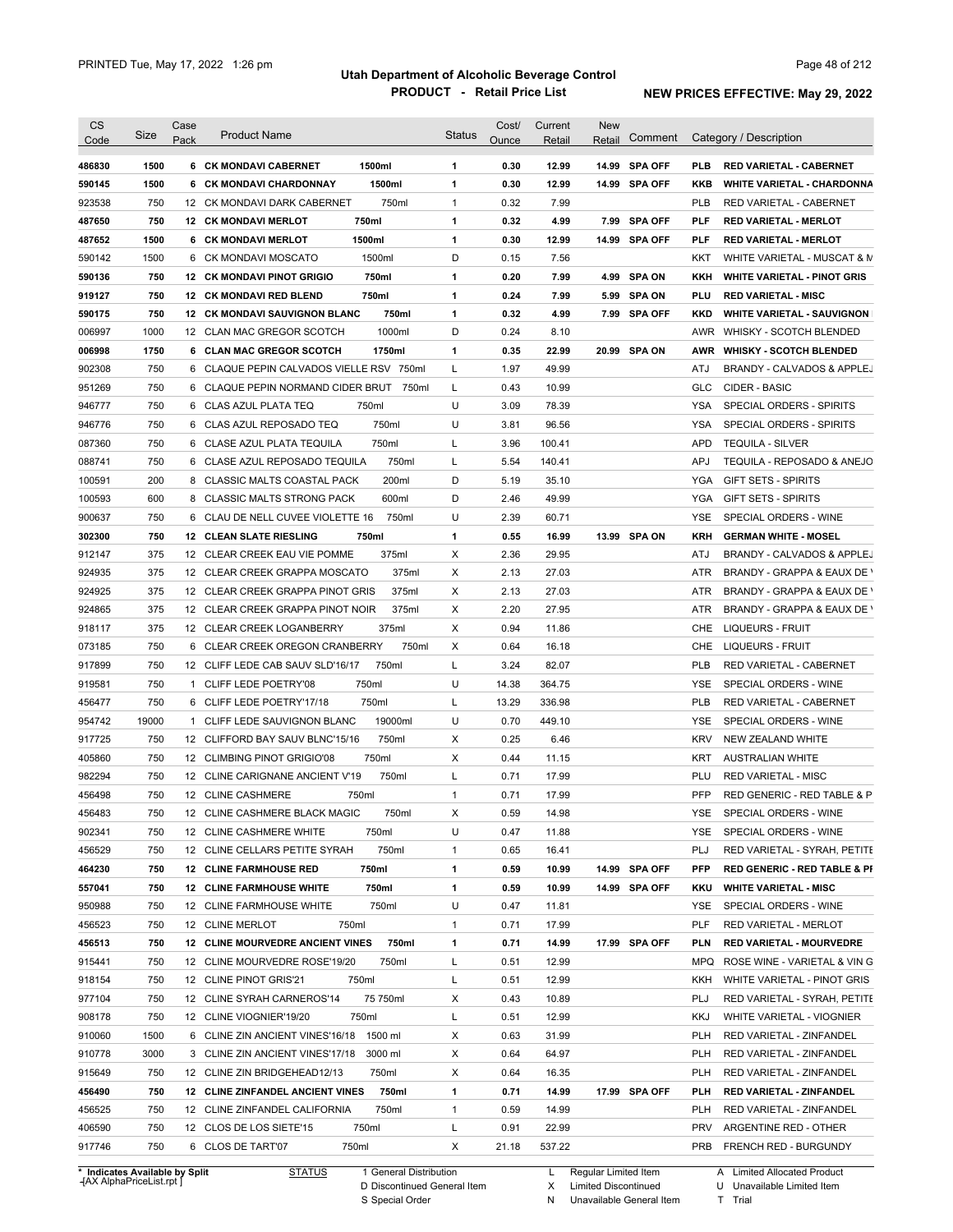| CS               | Size                                                   | Case | <b>Product Name</b>                         | <b>Status</b> | Cost/  | Current        | <b>New</b>           |            |                                         |
|------------------|--------------------------------------------------------|------|---------------------------------------------|---------------|--------|----------------|----------------------|------------|-----------------------------------------|
| Code             |                                                        | Pack |                                             |               | Ounce  | Retail         | Retail               | Comment    | Category / Description                  |
| 447930           | 750                                                    |      | 12 CLOS DU BOIS CAB RESERVE'14/15<br>750ml  | X             | 0.83   | 20.99          |                      | <b>PLB</b> | RED VARIETAL - CABERNET                 |
| 448100           | 750                                                    |      | 750ml<br>12 CLOS DU BOIS CABERNET           | $\mathbf{1}$  | 0.63   | 15.99          |                      | <b>PLB</b> | RED VARIETAL - CABERNET                 |
| 549840           | 750                                                    |      | 750ml<br>12 CLOS DU BOIS CHARD RES'17/18    | Х             | 0.63   | 15.99          |                      | <b>KKB</b> | WHITE VARIETAL - CHARDONN/              |
| 549885           | 750                                                    |      | 750ml<br>12 CLOS DU BOIS CHARDONNAY         | 1             | 0.47   | 15.99          | 11.99 SPA ON         | KKB        | <b>WHITE VARIETAL - CHARDONNA</b>       |
| 549883           | 1500                                                   |      | 6 CLOS DU BOIS CHARDONNAY<br>1500ml         | 1             | 0.51   | 22.99          | 25.99 SPA OFF        | <b>KKB</b> | <b>WHITE VARIETAL - CHARDONNA</b>       |
| 448325           | 750                                                    |      | 6 CLOS DU BOIS MARLSTONE'12<br>750ml        | Х             | 1.97   | 49.99          |                      | <b>PLD</b> | RED VARIETAL - MERITAGE                 |
| 448305           | 750                                                    |      | 750ml<br>12 CLOS DU BOIS MERLOT             | $\mathbf{1}$  | 0.63   | 11.99          | 15.99 SPA OFF        | <b>PLF</b> | <b>RED VARIETAL - MERLOT</b>            |
| 447935           | 750                                                    |      | 750ml<br>12 CLOS DU BOIS MERLOT RES'14/15   | Х             | 0.75   | 18.99          |                      | <b>PLF</b> | RED VARIETAL - MERLOT                   |
| 550190           | 750                                                    |      | 12 CLOS DU BOIS PINOT GRIGIO<br>750ml       | $\mathbf{1}$  | 0.47   | 15.99          | 11.99 SPA ON         | KKH        | <b>WHITE VARIETAL - PINOT GRIS</b>      |
| 448340           | 750                                                    |      | 750ml<br>12 CLOS DU BOIS PINOT NOIR         | $\mathbf{1}$  | 0.63   | 15.99          |                      | <b>PLR</b> | <b>RED VARIETAL - PINOT NOIR</b>        |
| 550180           | 750                                                    |      | 12 CLOS DU BOIS SAUV BLANC<br>750ml         | $\mathbf{1}$  | 0.63   | 11.99          | 15.99 SPA OFF        | <b>KKD</b> | <b>WHITE VARIETAL - SAUVIGNON</b>       |
| 954740           | 750                                                    |      | 12 CLOS DU JAUGUEYRON HAUT MEDOC<br>750ml   | U             | 1.53   | 38.86          |                      | YSE        | SPECIAL ORDERS - WINE                   |
| 954739           | 750                                                    |      | 750ml<br>12 CLOS DU JAUGUEYRON VDF          | U             | 0.77   | 19.59          |                      | <b>YSE</b> | SPECIAL ORDERS - WINE                   |
|                  | 750                                                    |      | 750ml                                       |               | 0.99   |                |                      |            |                                         |
| 918078           |                                                        |      | 12 CLOS DU NOUYS VOUVRAY SEC'19             | Х             |        | 24.99          |                      | <b>KRB</b> | FRENCH WHITE - BORDEAUX &               |
| 975064           | 750                                                    |      | 750ml<br>12 CLOS DU VAL CABERNET NAPA'12/13 | Х             | 0.77   | 19.62          |                      | <b>PLB</b> | RED VARIETAL - CABERNET                 |
| 915440           | 375                                                    |      | 12 CLOS DU VAL CABERNETNAPA'11/12<br>375ml  | Х             | 1.59   | 20.16          |                      | <b>PLB</b> | RED VARIETAL - CABERNET                 |
| 457100           | 750                                                    |      | 12 CLOS DU VAL MERLOT'12/13<br>750ml        | U             | 1.15   | 29.26          |                      | <b>PLF</b> | RED VARIETAL - MERLOT                   |
| 917280           | 750                                                    |      | 12 CLOS FLORIDENE GRAVES BL'07<br>750ml     | х             | 1.18   | 30.02          |                      | <b>KRB</b> | <b>FRENCH WHITE - BORDEAUX &amp;</b>    |
| 914675           | 750                                                    |      | 12 CLOS LA COUTALE CAHORS'16/17<br>750ml    | L             | 0.87   | 21.99          |                      | <b>PRE</b> | FRENCH RED - MISC AOC                   |
| 915513           | 750                                                    |      | 6 CLOS MOGADOR PRIORAT'18/19<br>750ml       | L             | 4.93   | 124.99         |                      | <b>PRP</b> | SPANISH RED - MISC                      |
| 913568           | 750                                                    |      | 12 CLOS PEGASE SB MITSUKO'17/18<br>750ml    | Х             | 0.76   | 19.40          |                      | <b>KKD</b> | WHITE VARIETAL - SAUVIGNON              |
| 917492           | 750                                                    |      | 12 CLOS STE MAGDELEINE CASSIS'17<br>750ml   | Χ             | 0.88   | 22.41          |                      | <b>KRD</b> | <b>FRENCH WHITE - MISC</b>              |
| 913508           | 750                                                    |      | 750ml<br>12 CLOUDY BAY CHARDONNAY'07        | Χ             | 1.06   | 26.93          |                      | <b>KRV</b> | NEW ZEALAND WHITE                       |
| 914186           | 750                                                    |      | 750ml<br>6 CLOUDY BAY PINOT NOIR'16         | L             | 1.58   | 39.99          |                      | <b>PRW</b> | NEW ZEALAND RED                         |
| 968004           | 750                                                    |      | 12 CLOUDY BAY SAUV BLANC'18/19<br>750ml     | $\mathbf{1}$  | 1.26   | 31.99          |                      | <b>KRV</b> | NEW ZEALAND WHITE                       |
| 017510           | 750                                                    |      | 6 CLYDE MAY'S ALABAMA STYLE 85P WHIS 750ml  | $\mathbf{1}$  | 1.38   | 34.99          |                      |            | AWW WHISKEY - DOMESTIC                  |
| 100210           | 375                                                    |      | 375ml<br>6 CLYDE MAYS HOLIDAY DUAL PACK     | D             | 1.49   | 18.90          |                      | YGA        | <b>GIFT SETS - SPIRITS</b>              |
| 100532           | 750                                                    |      | 750ml<br>6 CLYDE MAYS WHISKEY FLASK         | D             | 1.34   | 34.01          |                      | YGA        | <b>GIFT SETS - SPIRITS</b>              |
| 004769           | 750                                                    |      | 750ml<br>6 CLYNELISH 14 YR SCOTCH           | L             | 2.96   | 74.99          |                      | AWS        | WHISKY - SCOTCH SINGLE MAL              |
| 917040           | 750                                                    |      | 750ml<br>3 COBOS MALBEC'12/14               | L             | 8.17   | 207.23         |                      | <b>PRU</b> | ARGENTINE RED - MALBEC                  |
| 920011           | 750                                                    |      | 750ml<br>12 COCCHI AMERICANO                | U             | 0.84   | 21.32          |                      | YSC        | SPECIAL ORDERS - LIQUEURS               |
| 092272           | 750                                                    |      | 12 COCCHI AMERICANO<br>750ml                | $\mathbf{1}$  | 0.95   | 24.16          |                      | <b>EDX</b> | <b>VERMOUTH - IMPORTED</b>              |
| 951707           | 375                                                    |      | 375 ml<br>4 COCCHI VERMOUTH DI TORINO       | Х             | 1.01   | 12.80          |                      | YSC        | SPECIAL ORDERS - LIQUEURS               |
| 090092           | 500                                                    |      | 500ml<br>12 COCKBURN TAWNY 10YR             | Х             | 0.75   | 12.69          |                      | ESG        | PORT - TAWNY                            |
| 090090           | 750                                                    |      | 12 COCKBURN TAWNY 10YR<br>750ml             | Х             | 1.04   | 26.43          |                      | ESG        | PORT - TAWNY                            |
|                  |                                                        |      |                                             |               |        |                |                      |            |                                         |
| 090102<br>090100 | 750<br>500                                             |      | 750ml<br>6 COCKBURN TAWNY 20 YR             | х             | 1.28   | 32.40<br>39.99 |                      |            | ESG PORT - TAWNY                        |
|                  |                                                        |      | 12 COCKBURN TAWNY 20 YR<br>500 ml           | Х             | 2.37   |                |                      | ESG        | <b>PORT - TAWNY</b>                     |
| 940954           | 750                                                    |      | 6 COCKBURN VINTAGE PORT '15 BICENTEN 750ml  | Х             | 1.64   | 41.58          |                      | ESR        | PORT - VINTAGE & QUINTA                 |
| 915096           | 750                                                    |      | 6 COCKBURN'S 2003 VINTAGE PORT<br>750ml     | L             | 3.76   | 95.38          |                      | ESR        | PORT - VINTAGE & QUINTA                 |
| 090084           | 750                                                    |      | 12 COCKBURN'S SPECIAL RESERVE PORT 750ml    | $\mathbf{1}$  | 0.79   | 19.99          |                      | ESK        | PORT - VINTAGE CHARACTER                |
| 101250           | 750                                                    |      | 4 COCKBURNS SPECIAL RESERVE PORT VAP 750ml  | D             | 0.88   | 22.20          |                      | YGE        | GIFT SETS - WINES                       |
| 042513           | 750                                                    |      | 12 COCKSPUR VSOR RUM 12 YR<br>750ml         | Х             | 1.31   | 33.22          |                      | ALJ        | <b>RUM - DARK</b>                       |
| 919100           | 750                                                    |      | 750ml<br>12 COCOBON DARK RED BLEND          | 1             | 0.39   | 6.99           | 9.99 SPA OFF         | <b>PFP</b> | <b>RED GENERIC - RED TABLE &amp; PI</b> |
| 456546           | 750                                                    |      | 750ml<br>12 COCOBON RED WINE                | $\mathbf{1}$  | 0.39   | 9.99           |                      | PFP        | RED GENERIC - RED TABLE & P             |
| 917983           | 750                                                    |      | 750ml<br>12 CODORNIU BRUT ANNA CODORNIU     | L             | 0.55   | 13.85          |                      | IHP        | SPARKLING WINE - BRUT & BLA             |
| 918853           | 750                                                    |      | 750ml<br>12 COEUR DE LA REINE SAUV BLNC'20  | $\mathbf{1}$  | 0.63   | 15.99          |                      | <b>KRB</b> | FRENCH WHITE - BORDEAUX &               |
| 953135           | 750                                                    |      | 750ml<br>12 COFFELE SOAVE CLASSICO '16      | U             | 0.59   | 14.89          |                      | YSE        | SPECIAL ORDERS - WINE                   |
| 923033           | 750                                                    |      | 3 COGNAC FRAPIN EXTRA<br>750ml              | L             | 33.13  | 840.27         |                      | ATG        | BRANDY - COGNAC & ARMAGN/               |
| 922508           | 750                                                    |      | 750ml<br>12 COGNAC FRAPIN FONTPINOT XO      | Т             | 6.31   | 160.07         |                      | ATG        | BRANDY - COGNAC & ARMAGN/               |
| 923034           | 750                                                    |      | 1 COGNAC FRAPIN PLUME<br>750ml              | L             | 144.75 | 3,670.86       |                      | ATG        | BRANDY - COGNAC & ARMAGN/               |
| 911154           | 700                                                    |      | 6 COGNAC FRAPIN VSOP<br>700 ml              | Т             | 2.96   | 70.00          |                      | ATG        | BRANDY - COGNAC & ARMAGN/               |
| 064774           | 375                                                    |      | 375ml<br>24 COINTREAU LIQUEUR               | $\mathbf{1}$  | 2.05   | 25.99          |                      | CHB        | LIQUEURS - TRIPLE SEC & ORA             |
| 064776           | 750                                                    |      | 750ml<br>12 COINTREAU LIQUEUR               | $\mathbf{1}$  | 1.66   | 41.99          |                      | CHB        | LIQUEURS - TRIPLE SEC & ORA             |
| 064775           | 750                                                    |      | 750ml<br>6 COINTREAU NOIR LIQUEUR           | Х             | 0.85   | 21.60          |                      | CHB        | LIQUEURS - TRIPLE SEC & ORA             |
|                  |                                                        |      |                                             |               |        |                |                      |            |                                         |
|                  | Indicates Available by Split<br>AY AlphaDrical jet rnt |      | <b>STATUS</b><br>1 General Distribution     |               |        | L              | Regular Limited Item |            | A Limited Allocated Product             |

**Case** [AX AlphaPriceList.rpt ]

D Discontinued General Item S Special Order

X Limited Discontinued

N Unavailable General Item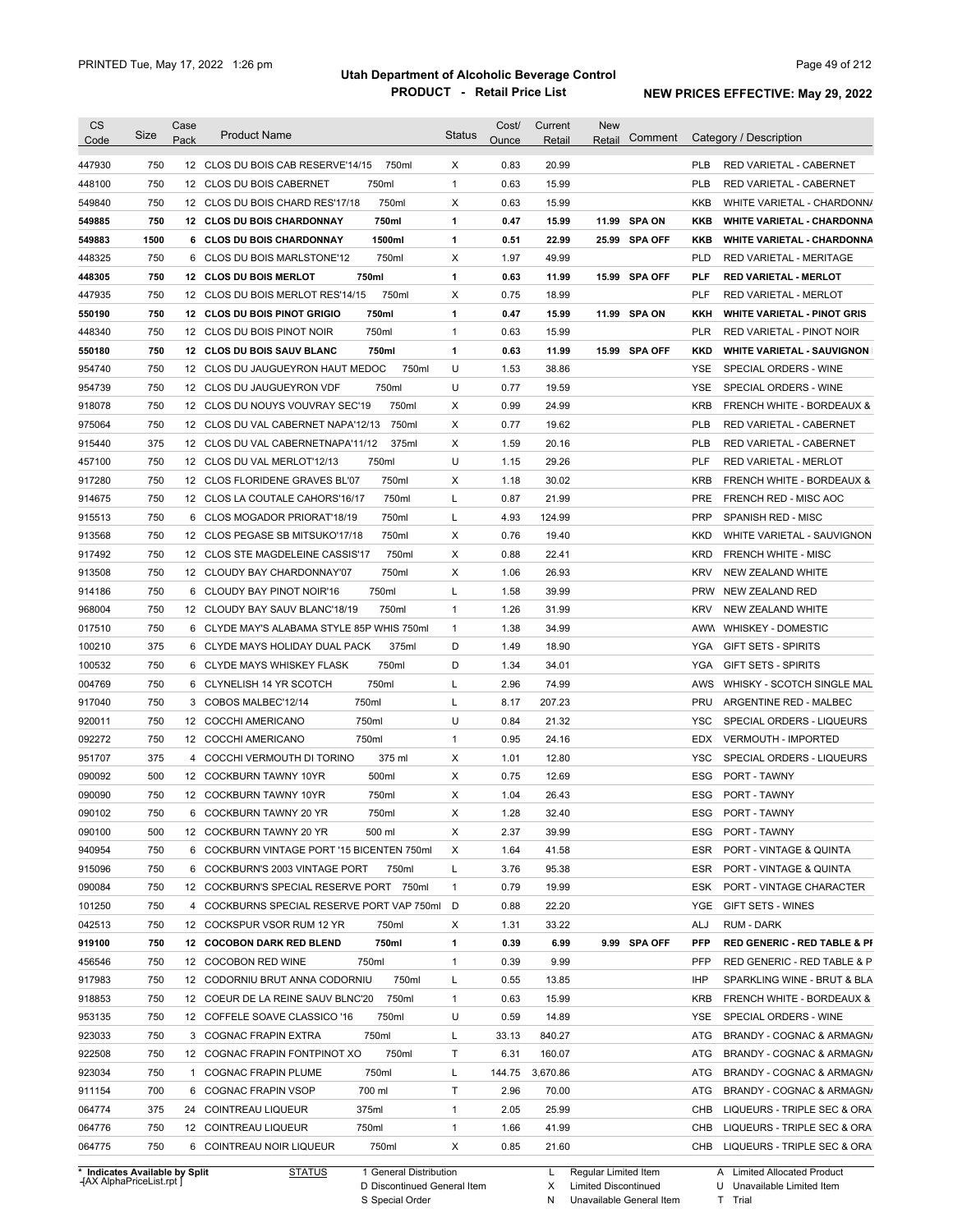| <b>CS</b> |                                | Case |                                              |               | Cost/ | Current | New                  |               |            |                                   |
|-----------|--------------------------------|------|----------------------------------------------|---------------|-------|---------|----------------------|---------------|------------|-----------------------------------|
| Code      | Size                           | Pack | <b>Product Name</b>                          | <b>Status</b> | Ounce | Retail  | Retail               | Comment       |            | Category / Description            |
| 901855    | 750                            |      | 6 COL SOLARE CAB SAU RED MOUNTAIN 750ml      | L             | 3.00  | 75.99   |                      |               | <b>PLB</b> | RED VARIETAL - CABERNET           |
| 359425    | 750                            |      | 12 COL-DI-SASSO SANGIOV-CAB'19<br>750ml      | L             | 0.39  | 9.99    |                      |               | PRI        | <b>ITALIAN RED - TUSCANY</b>      |
| 900578    | 355                            |      | 24 COLIBRE MPA<br>355ml                      | D             | 0.10  | 1.25    |                      |               | <b>TVF</b> | <b>IMPORTED BEER - MEXICO</b>     |
| 948005    | 750                            |      | 6 COLLE VECCHIO OFFIDA PECORINO<br>750ml     | U             | 0.41  | 10.44   |                      |               | YSE        | SPECIAL ORDERS - WINE             |
| 917710    | 750                            |      | 750ml<br>12 COLLIERE COTES RHONE OUBLIEE'07  | U             | 0.65  | 16.47   |                      |               | <b>PRD</b> | <b>FRENCH RED - RHONE</b>         |
| 092294    | 750                            |      | 12 COLOMBO MARSALA SWEET<br>750ml            | 1             | 0.51  | 14.99   |                      | 12.99 SPA ON  | ELP        | <b>MARSALA - SWEET</b>            |
| 923671    | 355                            |      | 24 COLORADO CIDER SPRUCED GLIDER<br>355ml    | Х             | 0.25  | 2.95    |                      |               | <b>YSE</b> | SPECIAL ORDERS - WINE             |
|           |                                |      |                                              |               |       |         |                      |               |            |                                   |
| 407290    | 750                            |      | 750ml<br>12 COLORES DEL SOL MALBEC RESERVA   | $\mathbf{1}$  | 0.51  | 12.99   |                      |               | PRU        | ARGENTINE RED - MALBEC            |
| 917179    | 750                            |      | 750ml<br>12 COLOSI NERO D'AVOLA'19/20        | г             | 0.63  | 15.66   |                      | 16.00 HIGHER  | <b>PRM</b> | <b>ITALIAN RED - SICILY</b>       |
| 972976    | 750                            |      | 12 COLOSI ROSSO SICILIA'18/19<br>750ml       | Х             | 0.44  | 11.23   |                      |               | <b>PRM</b> | <b>ITALIAN RED - SICILY</b>       |
| 914952    | 750                            |      | 750ml<br>12 COLPETRONE ROSSO MONTEFAL'14     | Х             | 0.60  | 15.22   |                      |               | <b>PRK</b> | ITALIAN RED - MISC DOC            |
| 916052    | 750                            |      | 750ml<br>12 COLPETRONE SAGRANT MONTEFAL'07   | Х             | 1.01  | 25.52   |                      |               | <b>PRK</b> | <b>ITALIAN RED - MISC DOC</b>     |
| 914688    | 750                            |      | 6 COLTIBUONO CHIANTI CLASSICO'18/19 750ml    | Г             | 0.95  | 23.99   |                      |               | <b>PRH</b> | ITALIAN RED - CHIANTI             |
| 914863    | 375                            |      | 6 COLTIBUONO VIN SANTO'11/12<br>375 ml       | Г             | 3.78  | 47.99   |                      |               | EVU        | LATE HARVEST - WHITE MISC         |
| 457632    | 750                            |      | 750ml<br>12 COLUMBIA COMPOSITION RED BLEND   | D             | 0.30  | 7.56    |                      |               | <b>PFP</b> | RED GENERIC - RED TABLE & P       |
| 456751    | 750                            | 6    | 750ml<br>COLUMBIA CREST CAB RES'11/12        | Х             | 0.80  | 20.20   |                      |               | <b>PLB</b> | <b>RED VARIETAL - CABERNET</b>    |
| 456580    | 750                            |      | 750ml<br>12 COLUMBIA CREST CABERNET GR EST   | 1             | 0.55  | 11.99   |                      | 13.99 SPA OFF | PLB        | <b>RED VARIETAL - CABERNET</b>    |
| 557135    | 750                            |      | 750ml<br>12 COLUMBIA CREST CHARD GR EST      | $\mathbf{1}$  | 0.55  | 13.99   |                      |               | KKB        | WHITE VARIETAL - CHARDONN/        |
| 456590    | 750                            |      | 12 COLUMBIA CREST MERLOT GR EST<br>750ml     | 1             | 0.55  | 11.99   |                      | 13.99 SPA OFF | PLF        | <b>RED VARIETAL - MERLOT</b>      |
| 457501    | 750                            |      | 6 COLUMBIA CREST RED WALTER CLO'13 750ml     | Х             | 1.42  | 35.99   |                      |               | <b>PLD</b> | RED VARIETAL - MERITAGE           |
| 557060    | 750                            |      | 12 COLUMBIA CREST RIESLING GR EST<br>750ml   | Х             | 0.28  | 7.14    |                      |               | <b>KKR</b> | WHITE VARIETAL - RIESLING         |
| 916760    | 750                            |      | 750ml<br>12 COLUMBIA PINOT GRIS'10/12        | Χ             | 0.36  | 9.09    |                      |               | KKH        | WHITE VARIETAL - PINOT GRIS       |
| 558200    | 750                            |      | 12 COLUMBIA RIESLING CELLAR MASTERS 750ml    | D             | 0.48  | 12.12   |                      |               | <b>KKR</b> | WHITE VARIETAL - RIESLING         |
| 951821    | 750                            |      | 12 COMELLI SAUV BLANC<br>750ml               | U             | 0.61  | 15.36   |                      |               | <b>YSE</b> | SPECIAL ORDERS - WINE             |
| 949496    | 750                            |      | 750ml<br>12 COMELLI SOFFUMBERGO              | U             | 0.66  | 16.77   |                      |               | YSE        | SPECIAL ORDERS - WINE             |
| 917834    | 750                            |      | 750ml<br>12 COMMANDERIE BARGEMONE ROSE'20    | L             | 0.78  | 19.68   |                      |               | MPQ        | ROSE WINE - VARIETAL & VIN G      |
| 458400    | 750                            |      | 750ml<br>12 CONCANNON CABERNET SV            | D             | 0.39  | 9.99    |                      |               | PLB        | RED VARIETAL - CABERNET           |
| 558500    | 750                            |      | 750ml<br>12 CONCANNON CHARDONNAY SV          | D             | 0.21  | 5.40    |                      |               | KKB        | WHITE VARIETAL - CHARDONN/        |
| 458448    | 750                            |      | 750ml<br>12 CONCANNON CONSRV CRIMSON & CLO   | U             | 0.52  | 13.20   |                      |               | <b>PFP</b> | RED GENERIC - RED TABLE & P       |
| 015572    | 750                            | 6    | 750ml<br><b>CONCANNON IRISH WHISKEY</b>      | D             | 0.47  | 11.88   |                      |               | AWN        | <b>WHISKEY - IRISH</b>            |
| 458405    | 750                            |      | 750ml<br>12 CONCANNON MERLOT S V             | D             | 0.40  | 10.09   |                      |               | <b>PLF</b> | RED VARIETAL - MERLOT             |
| 458444    | 750                            |      | 750ml<br>12 CONCANNON PETITE SIRAH SV        | D             | 0.40  | 10.09   |                      |               | PLJ        | RED VARIETAL - SYRAH, PETITE      |
| 558495    | 750                            |      | 750ml<br>12 CONCANNON PINOT GRIGIO S V       | D             | 0.21  | 5.40    |                      |               | KKH        | WHITE VARIETAL - PINOT GRIS       |
| 917497    | 750                            |      | 750ml<br>12 CONCANNON PINOT LTD RELEASE'08   | Х             | 0.49  | 12.50   |                      |               | <b>PLR</b> | RED VARIETAL - PINOT NOIR         |
|           | 750                            |      | 12 CONCANNON SAUVIGNON BL'16/17              | X             |       | 9.99    |                      |               |            |                                   |
| 552925    |                                |      | 750ml                                        |               | 0.39  |         |                      |               | <b>KKD</b> | WHITE VARIETAL - SAUVIGNON        |
| 914417    | 750                            |      | 6 CONCHA Y TORO CAB MARQ CASA'14<br>750ml    | X             | 0.43  | 10.91   |                      |               | PRT        | <b>CHILEAN RED</b>                |
| 407065    | 750                            |      | 6 CONCHA Y TORO CAB TERRUNYO'04<br>750ml     | U             | 1.09  | 27.68   |                      |               | PRT        | <b>CHILEAN RED</b>                |
| 407075    | 750                            |      | 12 CONCHA Y TORO CABERNET XPLORADOR 750ml D  |               | 0.36  | 9.08    |                      |               | <b>PRT</b> | <b>CHILEAN RED</b>                |
| 406740    | 1500                           |      | 6 CONCHA Y TORO CAB-MERLOT FRONTERA 1500ml 1 |               | 0.24  | 11.99   |                      |               | PLF        | RED VARIETAL - MERLOT             |
| 406705    | 750                            |      | 12 CONCHA Y TORO CARMENER DIABLO<br>750ml    | 1             | 0.51  | 9.99    |                      | 12.99 SPA OFF | PRT        | <b>CHILEAN RED</b>                |
| 406710    | 750                            |      | 12 CONCHA Y TORO CHARD PIRQUE'08/<br>750ml   | X             | 0.76  | 19.20   |                      |               | <b>KRR</b> | CHILEAN WHITE                     |
| 406777    | 1500                           |      | 6 CONCHA Y TORO CHARDONNAY FRONTERA 1500ml 1 |               | 0.20  | 11.99   |                      | 9.99 SPA ON   | KKB        | <b>WHITE VARIETAL - CHARDONNA</b> |
| 406750    | 750                            |      | 12 CONCHA Y TORO DIABLO CABERNET<br>750ml    | 1             | 0.51  | 9.99    |                      | 12.99 SPA OFF | PRT        | <b>CHILEAN RED</b>                |
| 406736    | 750                            |      | 6 CONCHA Y TORO MELCHOR'17<br>750ml          | U             | 3.54  | 89.73   |                      |               | PRT        | <b>CHILEAN RED</b>                |
| 417660    | 750                            |      | 6 CONCHA Y TORO MER MARQ CASA'12<br>750ml    | х             | 0.80  | 20.21   |                      |               | PRT        | <b>CHILEAN RED</b>                |
| 406702    | 750                            |      | 12 CONCHA Y TORO MERLOT CASILLERO<br>750ml   | D             | 0.28  | 6.99    |                      |               | PRT        | <b>CHILEAN RED</b>                |
| 406714    | 1500                           |      | 6 CONCHA Y TORO MERLOT FRONTERA<br>1500ml    | D             | 0.13  | 6.48    |                      |               | PLF        | RED VARIETAL - MERLOT             |
| 407205    | 1500                           |      | 1500ml<br>6 CONCHA Y TORO SAUV BL FRONT NV   | х             | 0.20  | 9.98    |                      |               | <b>KRR</b> | CHILEAN WHITE                     |
| 903302    | 750                            |      | 12 CONDADO DE HAZA'10/12<br>750ml            | Х             | 0.55  | 13.87   |                      |               | <b>PRP</b> | SPANISH RED - MISC                |
| 917697    | 750                            |      | 750ml<br>12 CONDE DE SUBIRATS CAVA BRUT NV   | х             | 0.49  | 12.34   |                      |               | <b>IHP</b> | SPARKLING WINE - BRUT & BLA       |
| 917698    | 750                            |      | 12 CONDE DE SUBIRATS CAVA ROSE<br>750ml      | Г             | 0.49  | 12.34   |                      |               | IHS        | SPARKLING WINE - BLANC DE N       |
| 954074    | 750                            |      | 12 CONDE DE VALDEMAR RESERVA'11<br>750ml     | U             | 0.92  | 23.35   |                      |               | YSE        | SPECIAL ORDERS - WINE             |
| 914085    | 750                            |      | 12 CONDE VALDEMAR RIOJA GRAN RES'04 750ml    | Х             | 1.42  | 35.89   |                      |               |            | PRN SPANISH RED - RIOJA           |
| 918759    | 750                            |      | 6 CONDE VILLAR VINHO VERDE ROSE '17 750ml    | U             | 0.45  | 11.29   |                      |               |            | MPX ROSE WINE - IMPORTED          |
|           |                                |      |                                              |               |       |         |                      |               |            |                                   |
|           | * Indicates Available by Split |      | <b>STATUS</b><br>1 General Distribution      |               |       | L.      | Regular Limited Item |               |            | A Limited Allocated Product       |

**Case** [AX AlphaPriceList.rpt ]

D Discontinued General Item S Special Order

X Limited Discontinued

N Unavailable General Item

U Unavailable Limited Item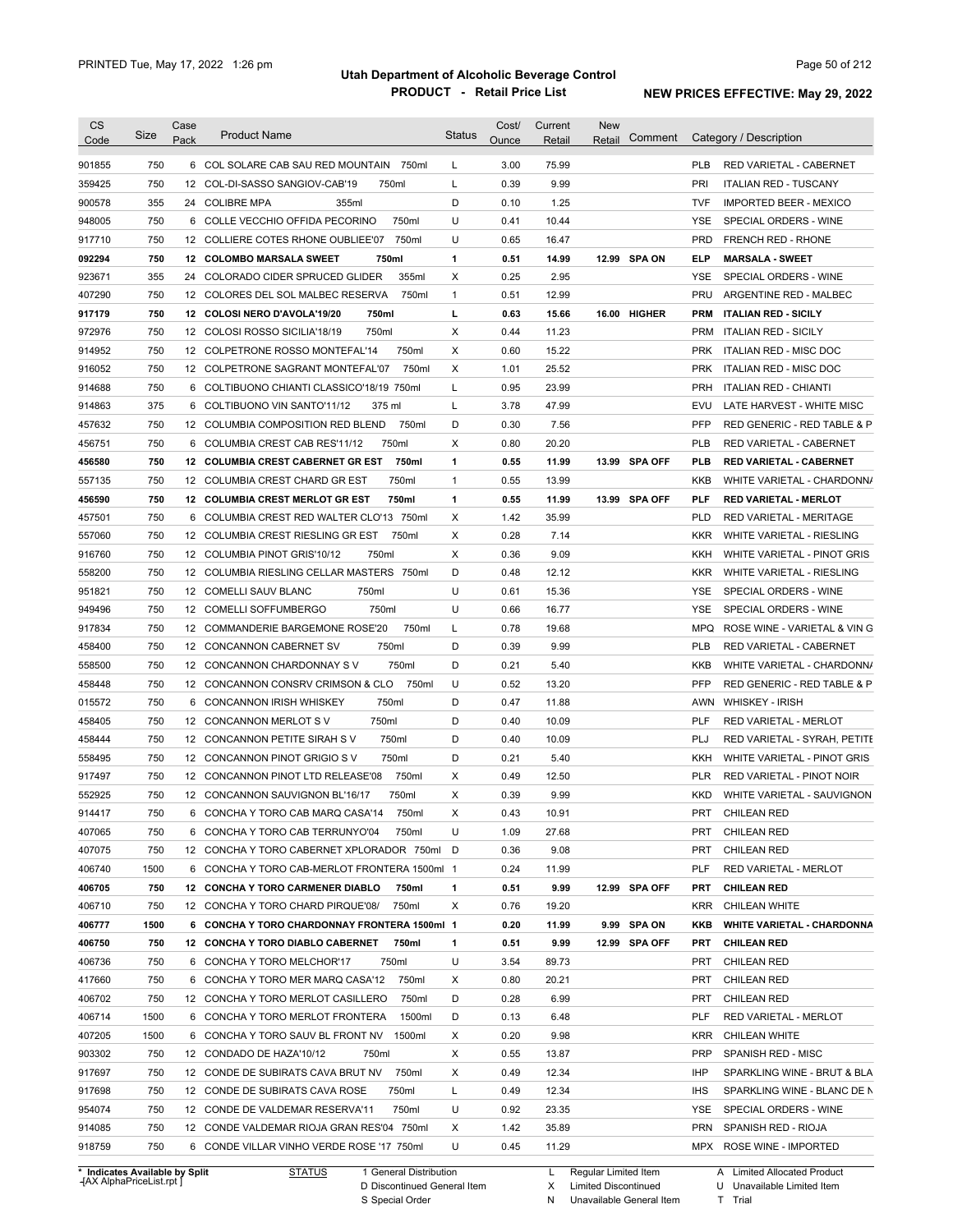| <b>CS</b><br>Code              | Size | Case<br>Pack | <b>Product Name</b>                                              | <b>Status</b>     | Cost/<br>Ounce | Current<br>Retail | <b>New</b><br>Comment<br>Retail |            | Category / Description                 |
|--------------------------------|------|--------------|------------------------------------------------------------------|-------------------|----------------|-------------------|---------------------------------|------------|----------------------------------------|
| 989461                         | 355  | 24           | CONEY ISLAND HARD ORANGE CREAM ALE 355ml                         | D                 | 0.21           | 2.52              |                                 | TNU        | ALE - MISC & SEASONAL                  |
| 949876                         | 355  | 24           | CONEY ISLAND HARD ROOT BEER<br>355ml                             | D                 | 0.21           | 2.52              |                                 | <b>TCP</b> | <b>BEER - FRUIT &amp; FLAVORED</b>     |
| 358117                         | 750  |              | 750ml<br>12 CONFETTI ROSE TRE VENEZIE                            | U                 | 0.32           | 8.24              |                                 | YSE        | SPECIAL ORDERS - WINE                  |
| 918330                         | 750  |              | 750ml<br>12 CONN CREEK HERRICK RED'11/13                         | Х                 | 0.49           | 12.55             |                                 | <b>PFP</b> | RED GENERIC - RED TABLE & P            |
| 015518                         | 700  |              | 6 CONNACHT SINGLE MALT IRISH WHISKE 700 ml                       | Г                 | 2.53           | 59.95             |                                 | AWN        | <b>WHISKEY - IRISH</b>                 |
| 407481                         | 750  |              | 750ml<br>12 CONO SUR CAB/CARM/SYRH ORG                           | 1                 | 0.47           | 13.99             | 11.99 SPA ON                    | PRT        | <b>CHILEAN RED</b>                     |
| 915754                         | 750  |              | 750ml<br>12 CONO SUR CARMENERE'16/17                             | U                 | 0.36           | 9.06              |                                 | PRT        | <b>CHILEAN RED</b>                     |
| 916388                         | 750  |              | 750ml<br>12 CONO SUR CHARDONNAY                                  | Г                 | 0.36           | 9.06              |                                 | <b>KRR</b> | CHILEAN WHITE                          |
| 915756                         | 750  |              | 750ml<br>6 CONO SUR PINOT 20 BARRELS13/14                        | Х                 | 0.58           | 14.73             |                                 | <b>PRT</b> | <b>CHILEAN RED</b>                     |
| 906685                         | 750  |              | 12 CONO SUR PINOT NOIR<br>750ml                                  | Г                 | 0.36           | 9.06              |                                 | PRT        | <b>CHILEAN RED</b>                     |
| 917132                         | 750  |              | 12 CONO SUR PINOT NOIR RESERVA'16<br>750ml                       | Х                 | 0.28           | 7.02              |                                 | <b>PRT</b> | <b>CHILEAN RED</b>                     |
| 917858                         | 750  |              | 750ml<br>12 CONO SUR RIESLING'13/14                              | U                 | 0.36           | 9.06              |                                 | <b>KRR</b> | <b>CHILEAN WHITE</b>                   |
| 916390                         | 750  |              | 12 CONO SUR SAUV BLNC RSV ESP'16<br>750ml                        | X                 | 0.51           | 12.99             |                                 | <b>KRR</b> | CHILEAN WHITE                          |
| 916737                         | 750  |              | 750ml<br>12 CONO SUR VIOGNIER'17/18                              | Х                 | 0.35           | 8.99              |                                 | <b>KRR</b> | CHILEAN WHITE                          |
| 916393                         | 750  |              | 750ml<br>12 CONO SUR VISION CHARDONNAY'08                        | Х                 | 0.45           | 11.31             |                                 | <b>KRR</b> | CHILEAN WHITE                          |
| 916389                         | 750  |              | 750ml<br>12 CONO SUR VISION GEWURZ'9/10                          | Х                 | 0.52           | 13.24             |                                 | <b>KRR</b> | CHILEAN WHITE                          |
| 906684                         | 750  |              | 750ml<br>12 CONO SUR VISION MALBEC'07                            | U                 | 0.26           | 6.61              |                                 | <b>PRT</b> | <b>CHILEAN RED</b>                     |
| 916316                         | 750  |              | 750ml<br>12 CONO SUR VISION RIESLING'08                          | Х                 | 0.30           | 7.69              |                                 | <b>KRR</b> | CHILEAN WHITE                          |
| 900285                         | 750  |              | 750ml<br>12 CONQUILLA CAVA BRUT                                  | Г                 | 0.52           | 13.17             |                                 | IPP        | SPARKLING WINE - SPANISH CA            |
| 953361                         | 750  |              | 750ml<br>12 CONQUILLA CAVA BRUT ROSE                             | $\mathbf{1}$      | 0.60           | 15.17             |                                 | IPP        | SPARKLING WINE - SPANISH CA            |
| 916582                         | 750  |              | 750ml<br>12 CONSTANTI BRUNELLO MONTALCINO'                       | Х                 | 3.52           | 89.15             |                                 | <b>PRI</b> | <b>ITALIAN RED - TUSCANY</b>           |
| 986787                         | 750  |              | 12 CONTERNO BARBARA CONCA TRE PIL<br>750ml                       | Х                 | 1.37           | 34.70             |                                 | <b>PRJ</b> | <b>ITALIAN RED - PIEDMONT</b>          |
| 916270                         | 750  |              | 12 CONTERNO-FANTINO BARBERA VIGN'06 750ml                        | Х                 | 1.13           | 28.63             |                                 | <b>PRJ</b> | <b>ITALIAN RED - PIEDMONT</b>          |
| 919592                         | 1500 |              | 1500ml<br>3 CONTINUUM 2008                                       | U                 | 6.99           | 354.75            |                                 | YSE        | SPECIAL ORDERS - WINE                  |
| 949745                         | 1500 |              | 1500ml<br>3 CONTINUUM 2012                                       | U                 | 8.37           | 424.30            |                                 | YSE        | SPECIAL ORDERS - WINE                  |
| 920490                         | 1500 | 1            | CONTINUUM EST PROP RED 09<br>1500ml                              | U                 | 4.08           | 206.81            |                                 | YSE        | SPECIAL ORDERS - WINE                  |
| 919588                         | 375  |              | 12 CONTINUUM EST PROP RED'17<br>375 ml                           | Г                 | 10.29          | 130.50            |                                 | <b>PLD</b> | RED VARIETAL - MERITAGE                |
|                                | 750  |              |                                                                  | U                 | 6.99           | 177.38            |                                 |            | RED VARIETAL - MERITAGE                |
| 917798                         |      | 6            | CONTINUUM PROPRIETARY RED'11<br>750ml                            |                   |                |                   |                                 | <b>PLD</b> |                                        |
| 917799                         | 1500 |              | 3 CONTINUUM PROPRIETARY RED'17<br>1500 ml                        | L                 | 10.06          | 510.50            |                                 | <b>PLD</b> | RED VARIETAL - MERITAGE                |
| 918505                         | 750  |              | 6 CONTINUUM PROPRIETARY RED'18<br>750ml                          | Г                 | 10.27          | 260.50            |                                 | <b>PLD</b> | RED VARIETAL - MERITAGE                |
| 950869                         | 3000 |              | 3000 ml<br>1 CONUNDRUM RED '11/13                                | Г                 | 0.83           | 83.99             |                                 | PLU        | <b>RED VARIETAL - MISC</b>             |
| 458530                         | 750  |              | 750ml<br>12 CONUNDRUM RED TABLE WINE<br>12 CONUNDRUM ROSÉ '17/18 | $\mathbf{1}$<br>U | 1.02           | 25.99             |                                 | <b>PFP</b> | RED GENERIC - RED TABLE & P            |
| 914542                         | 750  |              | 750ml                                                            |                   | 0.80           | 20.28             |                                 | <b>MPW</b> | ROSE WINE - DOMESTIC                   |
| 954094                         | 750  |              | 12 CONUNDRUM SPARKLING ROSE<br>750ml                             | Х                 | 0.49           | 12.42             |                                 | <b>IHS</b> | SPARKLING WINE - BLANC DE N            |
| 918700                         | 750  |              | 12 CONUNDRUM SPARKLING WHITE WINE<br>750ml                       | X                 | 0.91           | 22.99             |                                 | <b>IPD</b> | SPARKLING WINE - DOMESTIC              |
| 552607                         | 750  |              | 12 CONUNDRUM WHITE TABLE WINE<br>750ml                           | 1                 | 0.79           | 19.99             |                                 | KFP        | WHITE GENERIC - TABLE & PRC            |
| 914140                         | 375  |              | 12 CONUNDRUM WHITE'12/13<br>375ml                                | Х                 | 0.47           | 5.93              |                                 | KKD        | WHITE VARIETAL - SAUVIGNON             |
| 916115                         | 3000 |              | 3000 ml<br>1 CONUNDRUM WHITE'14/16                               | Х                 | 0.90           | 90.99             |                                 | <b>KKD</b> | WHITE VARIETAL - SAUVIGNON             |
| 004615                         | 750  |              | 750ml<br>6 CONVALMORE 32 YR SINGLE MALT                          | Α                 | 55.20          | 1,399.99          |                                 | LAS        | <b>ALLOCATED SPIRIT</b>                |
| 744205                         | 750  |              | 12 COOKS BRUT SPARKLING WINE<br>750ml                            | 1                 | 0.40           | 10.06             |                                 | IHP        | SPARKLING WINE - BRUT & BLA            |
| 744200                         | 1500 |              | 1500ml<br>6 COOKS BRUT SPARKLING WINE                            | 1                 | 0.32           | 14.13             | 16.13 SPA OFF                   | IHP        | SPARKLING WINE - BRUT & BLA            |
| 744400                         | 750  |              | 750ml<br>12 COOKS EXTRA DRY SPARKLING WINE                       | 1                 | 0.40           | 7.06              | 10.06 SPA OFF                   | IHL        | SPARKLING WINE - EXTRA DRY             |
| 744403                         | 1500 |              | 6 COOKS EXTRA DRY SPARKLING WINE<br>1500ml                       | 1                 | 0.28           | 16.13             | 14.13 SPA ON                    | IHL.       | SPARKLING WINE - EXTRA DRY             |
| 769925                         | 750  |              | <b>12 COOKS SPUMANTE</b><br>750ml                                | 1                 | 0.40           | 8.06              | 10.06 SPA OFF                   | IHI        | <b>SPARKLING WINE - SPUMANTE &amp;</b> |
| 744640                         | 750  |              | 12 COOKS SWEET ROSE SPARKLING WINE 750ml                         | 1                 | 0.28           | 10.06             | 7.06 SPA ON                     | IHF        | <b>SPARKLING WINE - COLD DUCK</b>      |
| 952755                         | 375  |              | 12 CO-OP OF SAMOS GRAND CRU<br>375 ml                            | U                 | 1.10           | 14.01             |                                 | YSE        | SPECIAL ORDERS - WINE                  |
| 201635                         | 750  |              | 6 COOPER & THIEF GIFT PACK<br>750ml                              | D                 | 0.65           | 16.44             |                                 | YGE        | <b>GIFT SETS - WINES</b>               |
| 951425                         | 750  |              | 750ml<br>12 COOPER MTN CHARDONNAY OV                             | Х                 | 0.83           | 20.99             |                                 | YSE        | SPECIAL ORDERS - WINE                  |
| 903394                         | 750  |              | 750ml<br>12 COOPER MTN PINOT NOIR'15                             | Х                 | 1.06           | 26.99             |                                 | PLR        | RED VARIETAL - PINOT NOIR              |
| 989032                         | 375  |              | 375ml<br>24 COOPERS EXTRA STOUT                                  | Х                 | 0.21           | 2.63              |                                 | TNP        | ALE - HEAVY, PORTER, STOUT             |
| 910098                         | 375  |              | 375ml<br>24 COOPERS SPARKLING ALE                                | Х                 | 0.21           | 2.63              |                                 | TNC        | ALE - PALE                             |
| 989029                         | 375  |              | 24 COOPER'S SPARKLING ALE<br>375ml                               | D                 | 0.12           | 1.52              |                                 |            | TNC ALE - PALE                         |
| 407528                         | 750  |              | 12 COORALOOK CHARD STRATHB'09<br>750ml                           | Х                 | 0.56           | 14.22             |                                 | KRT        | AUSTRALIAN WHITE                       |
| 407531                         | 750  |              | 12 COORALOOK PINOT STRATHB'9/10<br>750ml                         | Х                 | 0.56           | 14.22             |                                 |            | PRY AUSTRALIAN RED                     |
| * Indicates Available by Split |      |              | <b>STATUS</b><br>1 General Distribution                          |                   |                | L                 | Regular Limited Item            |            | A Limited Allocated Product            |

**Case** [AX AlphaPriceList.rpt ]

D Discontinued General Item S Special Order

X Limited Discontinued

N Unavailable General Item

U Unavailable Limited Item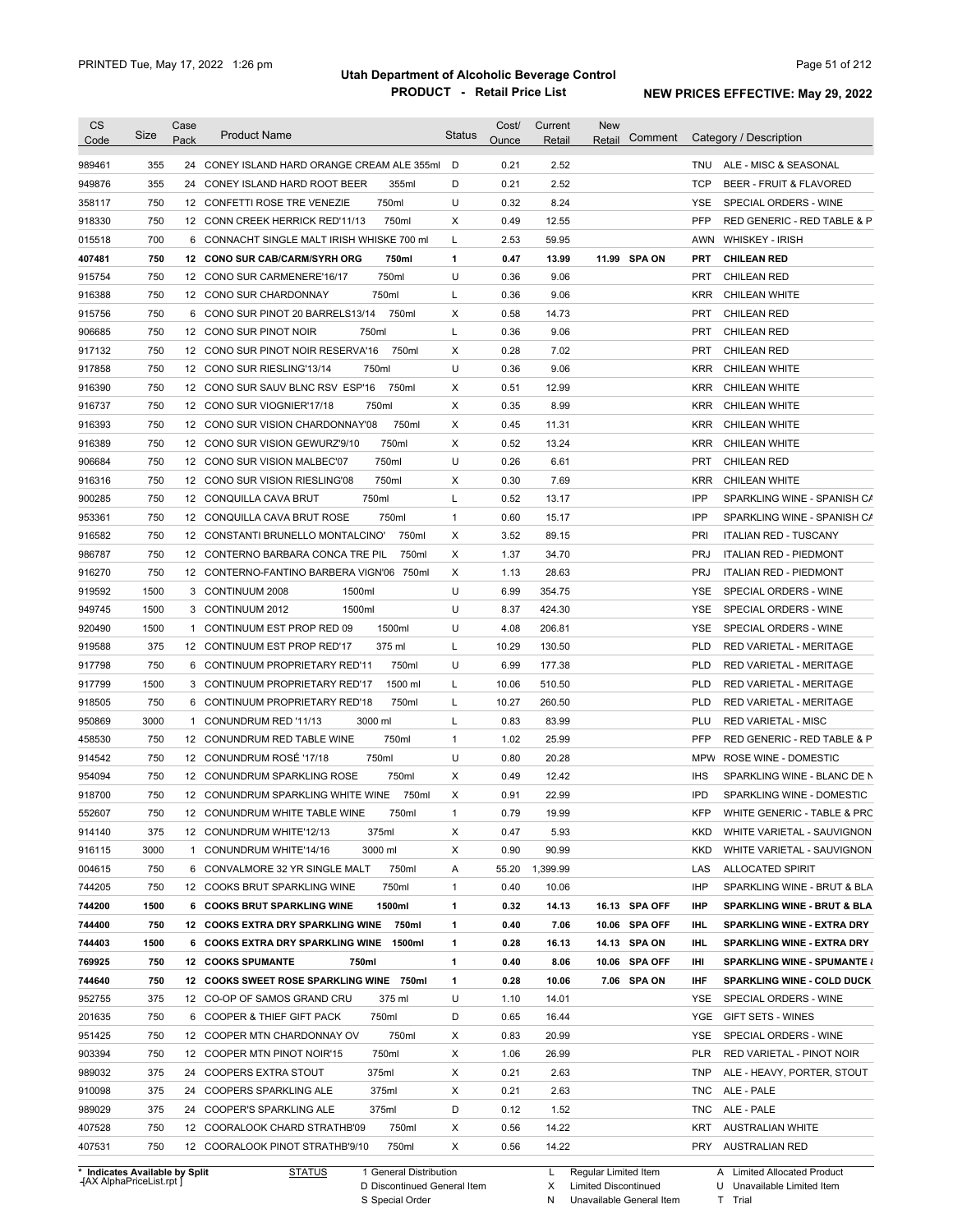| <b>CS</b><br>Code              | Size | Case<br>Pack | <b>Product Name</b>                          | <b>Status</b> | Cost/<br>Ounce | Current<br>Retail | New<br>Retail        | Comment        |            | Category / Description                              |
|--------------------------------|------|--------------|----------------------------------------------|---------------|----------------|-------------------|----------------------|----------------|------------|-----------------------------------------------------|
| 407534                         | 750  |              | 12 COORALOOK SHIRAZ HEATHCOTE'08<br>750ml    | Χ             | 0.56           | 14.22             |                      |                |            | PRY AUSTRALIAN RED                                  |
| 920784                         | 750  |              | 12 COPAIN CHARD TOUS ENSEMBLE'13/14 750ml    | Χ             | 1.06           | 26.99             |                      |                | KKB        | WHITE VARIETAL - CHARDONN/                          |
| 920788                         | 750  |              | 12 COPAIN SYRAH LES VOISINS'12<br>750ml      | U             | 1.30           | 33.06             |                      |                | PLJ        | RED VARIETAL - SYRAH, PETITE                        |
| 947636                         | 750  |              | 12 COPAIN TOUS ENSEMBLE ROSE'14<br>750ml     | Χ             | 0.87           | 21.99             |                      |                | MPQ        | ROSE WINE - VARIETAL & VIN G                        |
| 922187                         | 750  |              | 750ml<br>6 COPERIES WHISKY FRANCAIS          | D             | 1.51           | 38.42             |                      |                | YGA        | <b>GIFT SETS - SPIRITS</b>                          |
| 458792                         | 750  |              | 750ml<br>6 COPPER AND THIEF CABERNET         | Χ             | 2.37           | 60.19             |                      |                | <b>YSE</b> | SPECIAL ORDERS - WINE                               |
| 918800                         | 355  |              | 24 COPPER CAN MOSCOW MULE<br>355 ml          | $\mathbf{1}$  | 0.32           | 3.87              |                      |                |            | CWU PREMIXED - MISC                                 |
| 950283                         | 1500 |              | 1500 ml<br>3 COPPER CANE TAYLOR LANE MIX     | U             | 1.98           | 100.60            |                      |                | YSE        | SPECIAL ORDERS - WINE                               |
| 004773                         | 750  |              | 750ml<br>6 COPPER DOG SCOTCH WHISKEY         | 1             | 1.18           | 29.99             |                      |                |            | AWR WHISKY - SCOTCH BLENDED                         |
| 568832                         | 1500 |              | 6 COPPER RIDGE CHARDONNAY<br>1500 ml         | $\mathbf{1}$  | 0.25           | 12.49             |                      |                | KKB        | WHITE VARIETAL - CHARDONN/                          |
| 469432                         | 1500 |              | 6 COPPERIDGE CABERNET SAUVIGNON<br>1500ml    | D             | 0.13           | 6.75              |                      |                | PLB        | RED VARIETAL - CABERNET                             |
| 469465                         | 1500 |              | 1500ml<br>6 COPPERIDGE MERLOT                | $\mathbf{1}$  | 0.25           | 12.49             |                      |                | PLF        | <b>RED VARIETAL - MERLOT</b>                        |
| 952159                         | 750  |              | 750ml<br>6 COPPOLA ARCHIMEDES'15/16          | Χ             | 1.62           | 41.08             |                      |                | <b>PLB</b> | RED VARIETAL - CABERNET                             |
| 567170                         | 750  |              | 12 COPPOLA BIANCO PINOT GRIGIO<br>750ml      | 1             | 0.39           | 12.99             |                      | 9.99 SPA ON    | KKH        | <b>WHITE VARIETAL - PINOT GRIS</b>                  |
| 566202                         | 250  |              | 24 COPPOLA DIAMOND CHARD CANS<br>250ml       | $\mathbf{1}$  | 0.59           | 4.99              |                      |                | KKB        | WHITE VARIETAL - CHARDONN/                          |
|                                | 250  |              | 24 COPPOLA DIAMOND CHARDONNAY CANS 250 ml    | D             | 0.59           | 4.99              |                      |                | YSE        |                                                     |
| 953170                         | 750  |              | 12 COPPOLA DIAMOND PAVILLION CHARD 750ml     | D             | 0.43           |                   |                      |                | KKB        | SPECIAL ORDERS - WINE<br>WHITE VARIETAL - CHARDONN/ |
| 566223                         | 250  |              |                                              | U             | 0.59           | 10.80<br>4.99     |                      |                | <b>YSE</b> | SPECIAL ORDERS - WINE                               |
| 953169                         |      |              | 24 COPPOLA DIAMOND PINOT GRIGIO CANS 250 ml  |               |                |                   |                      |                |            |                                                     |
| 566204                         | 250  |              | 24 COPPOLA DIAMOND SAUV BLANC CANS<br>250ml  | $\mathbf{1}$  | 0.59           | 4.99              |                      |                | <b>KKD</b> | WHITE VARIETAL - SAUVIGNON                          |
| 046187                         | 1000 |              | 12 CORAL BAY LIGHT RUM<br>1000ml             | $\mathbf{1}$  | 0.27           | 9.15              |                      |                | <b>ALE</b> | <b>RUM - LIGHT</b>                                  |
| 046137                         | 1000 |              | 12 CORAL BAY PREMIUM GOLD RUM<br>1000ml      | D             | 0.15           | 4.95              |                      |                | ALJ        | <b>RUM - DARK</b>                                   |
| 087380                         | 750  |              | 6 CORAZON DE AGAVE BLANCO TEQUILA 750ml      | $\mathbf{1}$  | 1.18           | 29.99             |                      |                | <b>APD</b> | <b>TEQUILA - SILVER</b>                             |
| 901150                         | 750  |              | 12 CORAZON DEL SOL SOLEADO'14<br>750ml       | D             | 0.89           | 22.47             |                      |                | <b>PRV</b> | ARGENTINE RED - OTHER                               |
| 087145                         | 750  |              | 3 CORAZON EXPRESSIONES ELMER LEE REP 750ml   | A             | 3.17           | 80.27             |                      |                | LAS        | <b>ALLOCATED SPIRIT</b>                             |
| 088861                         | 750  |              | 3 CORAZON EXPRESSIONES STAGG ANEJO 750ml     | A             | 3.17           | 80.27             |                      |                | <b>APJ</b> | TEQUILA - REPOSADO & ANEJO                          |
| 088729                         | 750  |              | 3 CORAZON EXPRESSIONES T HARDY ANEJO 750ml L |               | 3.15           | 79.99             |                      |                | <b>APJ</b> | TEQUILA - REPOSADO & ANEJO                          |
| 088192                         | 750  |              | 3 CORAZON EXPRESSIONES WELLER ANEJO 750ml A  |               | 3.17           | 80.27             |                      |                | APJ        | TEQUILA - REPOSADO & ANEJO                          |
| 101645                         | 750  |              | 3 CORAZON MARGARITA COCKTAIL KIT<br>750ml    | D             | 1.33           | 33.71             |                      |                | YGA        | <b>GIFT SETS - SPIRITS</b>                          |
| 088277                         | 750  |              | 6 CORAZON REPOSADO SINGLE BARREL<br>750ml    | U             | 1.58           | 40.13             |                      |                | <b>YSA</b> | SPECIAL ORDERS - SPIRITS                            |
| 460353                         | 1500 |              | 1500ml<br>6 CORBETT CANYON CABERNET          | 1             | 0.22           | 10.99             |                      |                | <b>PLB</b> | RED VARIETAL - CABERNET                             |
| 558773                         | 1500 |              | 6 CORBETT CANYON CHARDONNAY<br>1500ml        | 1             | 0.22           | 7.99              | 10.99                | <b>SPA OFF</b> | KKB        | <b>WHITE VARIETAL - CHARDONNA</b>                   |
| 558774                         | 3000 |              | 6 CORBETT CANYON CHARDONNAY CASK 3000ml      | 1             | 0.16           | 13.99             |                      | 15.99 SPA OFF  | KKB        | <b>WHITE VARIETAL - CHARDONNA</b>                   |
| 457713                         | 1500 |              | 6 CORBETT CANYON MERLOT<br>1500ml            | $\mathbf{1}$  | 0.22           | 10.99             |                      |                | PLF        | <b>RED VARIETAL - MERLOT</b>                        |
| 457719                         | 3000 |              | 3000ml<br>6 CORBETT CANYON MERLOT CASK       | D             | 0.08           | 8.10              |                      |                | PLF        | <b>RED VARIETAL - MERLOT</b>                        |
| 652163                         | 1500 |              | 6 CORBETT CANYON WH ZINFANDEL<br>1500ml      | 1             | 0.22           | 10.99             |                      |                | MHJ        | BLUSH WINE - WHITE ZINFANDE                         |
| 948805                         | 750  |              | 12 CORNELISSEN MUNJEBEL MC<br>750ml          | U             | 2.21           | 56.01             |                      |                | YSE        | SPECIAL ORDERS - WINE                               |
| 920272                         | 750  |              | 12 CORNELISSEN SUSUCARU ROSATO<br>750ml      | U             | 1.00           | 25.34             |                      |                | YSE.       | SPECIAL ORDERS - WINE                               |
| 989342                         | 946  |              | 12 CORONA FAMILIAR<br>946ml                  | D             | 0.09           | 2.95              |                      |                | <b>TVF</b> | <b>IMPORTED BEER - MEXICO</b>                       |
| 900560                         | 355  |              | 24 CORONA REFRESCA GUAVE LIME<br>355ml       | D             | 0.19           | 2.25              |                      |                | RCP        | FLAVORED MALT BEVERAGES                             |
| 900559                         | 355  |              | 24 CORONA REFRESCA PASSIONFRUIT LIME 355ml   | D             | 0.19           | 2.25              |                      |                | RCP        | FLAVORED MALT BEVERAGES                             |
| 953794                         | 355  |              | 24 CORONADO BREWING ORANGE AVE. WIT 355 ml   | D             | 0.18           | 2.15              |                      |                | YST        | SPECIAL ORDERS - BEER                               |
| 087385                         | 750  |              | 6 CORRALEJO BLANCO TEQUILA<br>750ml          | 1             | 1.18           | 29.99             |                      |                | APD        | <b>TEQUILA - SILVER</b>                             |
| 089242                         | 750  |              | 6 CORRALEJO REPOSADO TEQUILA<br>750ml        | 1             | 1.38           | 34.99             |                      |                | <b>APJ</b> | TEQUILA - REPOSADO & ANEJO                          |
| 100233                         | 750  |              | 6 CORRALEJO REPOSADO W/ GLASSES<br>750ml     | D             | 1.30           | 32.99             |                      |                | YGA        | <b>GIFT SETS - SPIRITS</b>                          |
| 101384                         | 750  |              | 6 CORRALEJO REPOSADO W/2 GLASSES<br>750ml    | D             | 1.30           | 32.99             |                      |                | YGA        | <b>GIFT SETS - SPIRITS</b>                          |
| 100232                         | 750  |              | 6 CORRALEJO SILVER W/ SANGRITA GLASS 750ml   | D             | 1.10           | 27.99             |                      |                | YGA        | <b>GIFT SETS - SPIRITS</b>                          |
| 917527                         | 750  |              | 12 CORTE DEI PAPI CESANESE'08<br>750ml       | Х             | 0.65           | 16.51             |                      |                | PRK        | ITALIAN RED - MISC DOC                              |
| 951507                         | 750  |              | 750ml<br>12 CORTON-CHARLEMAGNE '11           | U             | 5.41           | 137.18            |                      |                | YSE        | SPECIAL ORDERS - WINE                               |
| 917405                         | 750  |              | 750ml<br>12 COS CERASUOLO DI VITTORIA'17     | Х             | 1.39           | 35.22             |                      |                |            | PRM ITALIAN RED - SICILY                            |
| 906611                         | 750  |              | 750ml<br>12 COSENTINO CIGAR ZIN OV'16/17     | Х             | 0.67           | 17.02             |                      |                | <b>PLH</b> | RED VARIETAL - ZINFANDEL                            |
| 914121                         | 500  |              | 6 COSSART BUAL 15YR<br>500ml                 | Х             | 2.07           | 34.96             |                      |                | EPP        | MADEIRA - SWEET - BUAL & MA                         |
| 940124                         | 750  |              | 750ml<br>12 COSSART BUAL MADEIRA 5YR         | U             | 0.99           | 25.06             |                      |                | EPP        | MADEIRA - SWEET - BUAL & MA                         |
| 915647                         | 500  |              | 500 ml<br>6 COSSART COLHEITA BUAL'97/05      | Х             | 2.37           | 40.13             |                      |                | EPP        | MADEIRA - SWEET - BUAL & MA                         |
| 092024                         | 750  |              | 750ml<br>12 COSSART RAINWATER MADEIRA        | U             | 0.67           | 17.06             |                      |                | EPD        | MADIERA - DRY- RAINWATER, S                         |
| * Indicates Available by Split |      |              | <b>STATUS</b><br>1 General Distribution      |               |                | L.                | Regular Limited Item |                |            | A Limited Allocated Product                         |

**Case** [AX AlphaPriceList.rpt ]

D Discontinued General Item

S Special Order

L Regular Limited Item Limited Discontinued

Unavailable General Item

X N U Unavailable Limited Item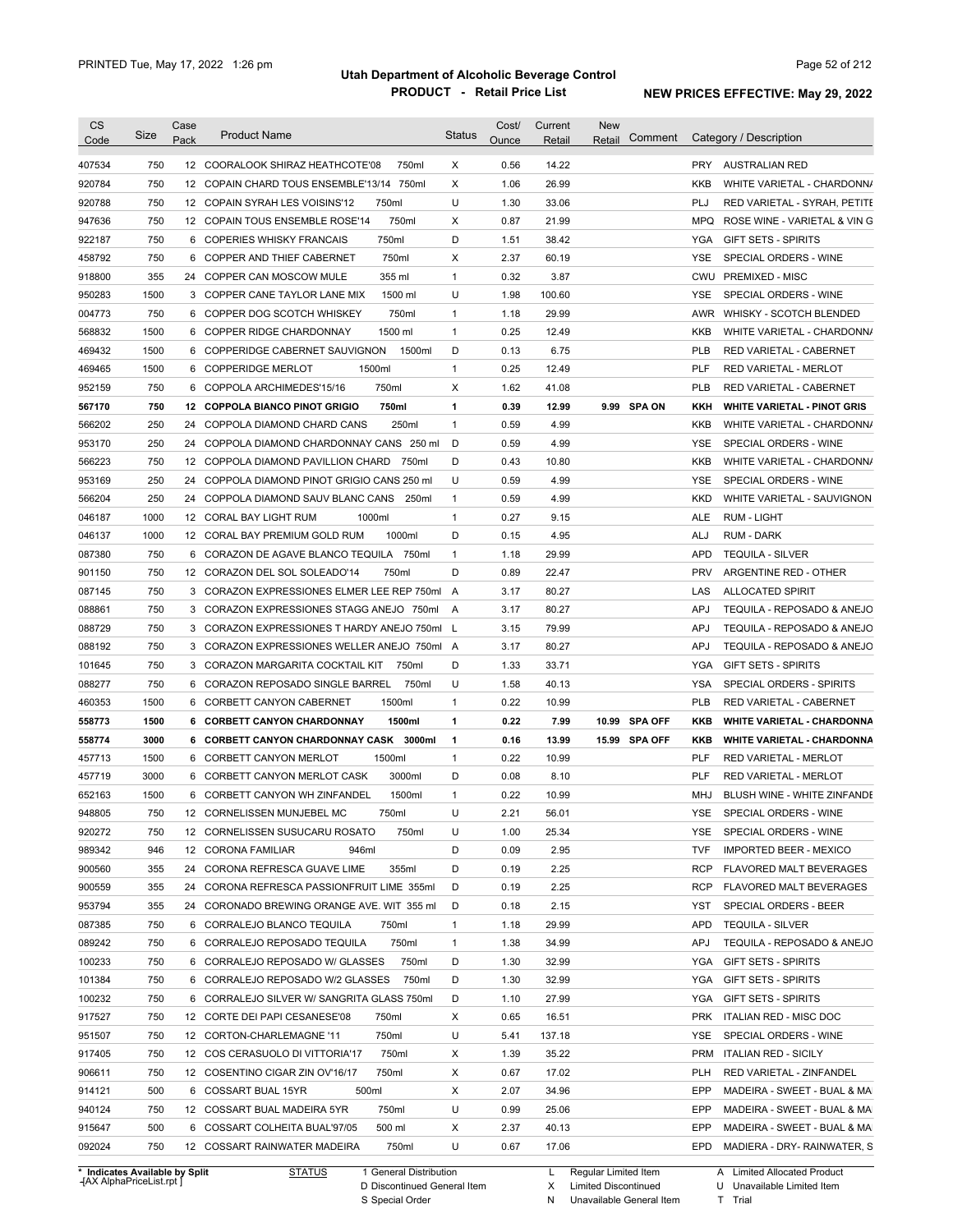| 1000<br>12 COTE MAS ROSE AURORE PAYS D'OC<br>0.45<br>15.25<br>277634<br>1000ml<br>$\mathbf{1}$<br>MPX ROSE WINE - IMPORTED<br>902425<br>750<br>U<br>1.19<br>30.15<br>SPECIAL ORDERS - WINE<br>12 COTEAUX D'AIX ROUGE<br>750ml<br><b>YSE</b><br>750<br>750ml<br>Χ<br>1.18<br>29.98<br><b>PLQ</b><br>919067<br>12 COTES DE CIEL NEBBIOLO'12/13<br>RED VARIETAL - SANGIOVESE,<br>750<br>U<br>750ml<br>0.51<br>12.87<br><b>YSE</b><br>951328<br>12 COTES DE CIEL VIOGNIER<br>SPECIAL ORDERS - WINE<br>750<br>750ml<br>Х<br>0.95<br>23.99<br><b>KRN</b><br><b>SPANISH WHITE</b><br>906522<br>12 COTO DE GOMARIZ WHITE'16<br>750<br>1.44<br>36.49<br><b>PLG</b><br>917514<br>12 COUGAR CREST CAB FRANC WALLA'06<br>750ml<br>X<br>RED VARIETAL - CAB FRANC, VI<br>PFP<br>750<br>750ml<br>Χ<br>0.47<br>918155<br>12 COUGAR CREST DEDICATION '13<br>11.88<br>RED GENERIC - RED TABLE & P<br>917272<br>750<br>750ml<br>Χ<br>0.80<br>20.20<br><b>KKJ</b><br>12 COUGAR CREST VIOGNIER WALLA'16<br>WHITE VARIETAL - VIOGNIER<br>750<br>923230<br>750ml<br>L<br>1.42<br>36.11<br><b>PLH</b><br>12 COUNTY LINE ZINFANDEL<br>RED VARIETAL - ZINFANDEL<br>750<br>047821<br>750ml<br>1.58<br>39.99<br>LAS<br>12 COURVOISIER AVANT GARDE<br>Α<br><b>ALLOCATED SPIRIT</b><br>750<br>750ml<br>U<br>1.97<br>49.99<br>047812<br>6 COURVOISIER COGNAC 12YR<br>ATG<br>BRANDY - COGNAC & ARMAGN/<br>750<br>12 COURVOISIER COGNAC NAPOLEON<br>750ml<br>U<br>3.55<br>90.06<br>ATG<br>BRANDY - COGNAC & ARMAGN/<br>750<br>750ml<br>U<br>11.83<br>300.13<br>ATG<br>6 COURVOISIER INITIALE<br>750<br>750ml<br>Г<br>215.08<br>5,454.54<br>ATG<br>1<br><b>COURVOISIER L'ESPRIT</b><br>750<br>750ml<br>D<br>0.85<br><b>COURVOISIER SHERRY CASK</b><br>21.60<br>YGA<br><b>GIFT SETS - SPIRITS</b><br>6<br>750<br>750ml<br>$\mathbf{1}$<br>1.50<br>37.99<br>12 COURVOISIER VS<br>ATG<br>375<br>375ml<br>$\mathbf{1}$<br>1.66<br>20.99<br>12 COURVOISIER VS COGNAC<br>ATG<br>750<br>COURVOISIER VS WITH GLASSES<br>750ml<br>D<br>37.99<br>6<br>1.50<br>YGA<br><b>GIFT SETS - SPIRITS</b><br>750<br>750ml<br>$\mathbf{1}$<br>49.99<br>12 COURVOISIER VSOP<br>1.97<br>ATG<br>375ml<br>24.99<br>375<br>12 COURVOISIER VSOP COGNAC<br>L<br>1.97<br>ATG<br>750<br>750ml<br>L<br>8.28<br>209.99<br>6<br>COURVOISIER XO COGNAC<br>ATG<br>750<br>D<br>1.97<br>49.99<br><b>YGA</b><br>COURVOSIER VSOP W/DECANTER<br>750ml<br><b>GIFT SETS - SPIRITS</b><br>6<br>Г<br>0.80<br>20.17<br><b>PRT</b><br>750<br>12 COUSINO MACUL CAB ANTIQUA RES'13/1 750ml<br><b>CHILEAN RED</b><br>Χ<br>0.27<br>6.92<br><b>KRR</b><br>750<br>12 COUSINO MACUL CHARDONNAY'17/18<br>750ml<br>CHILEAN WHITE<br>750ml<br>Χ<br>0.44<br><b>PRT</b><br>750<br>12 COUSINO MACUL MERLOT'15/16<br>11.10<br><b>CHILEAN RED</b><br>750<br>750ml<br>L<br>0.59<br>14.99 HIGHER<br>PORTUGESE WHITE<br>12 COVELA AVESSO VINO VERDE'19<br>13.99<br><b>KRO</b><br>918620<br>750<br>Г<br>0.67<br>16.99<br>16.99<br><b>MPX</b><br>12 COVELA ROSE'20<br>750ml<br>ROSE WINE - IMPORTED<br>922257<br>750<br>12 COVENANT BLANC DE BLANCS KPM<br>Г<br>1.30<br>33.03<br><b>IPX</b><br>750ml<br>SPARKLING WINE - IMPORTED I<br>922259<br>750<br>750ml<br>L<br>3.91<br>99.15<br><b>PLB</b><br>6 COVENANT CABERNET KPM<br>RED VARIETAL - CABERNET<br>922267<br>750<br>750ml<br>1.51<br>38.17<br><b>PFP</b><br>12 COVENANT RED KPM<br>L<br>RED GENERIC - RED TABLE & P<br>458880<br>750<br>750ml<br>0.32<br>8.08<br><b>PLB</b><br>RED VARIETAL - CABERNET<br>12 COVEY RUN CAB COLUMBIA'9/10<br>X<br>458865<br>750<br>750ml<br>U<br>0.23<br>5.72<br><b>PLG</b><br>RED VARIETAL - CAB FRANC, VI<br>12 COVEY RUN CAB-MERLOT'03/04<br>750<br>0.36<br>9.09<br>558810<br>12 COVEY RUN GEWURZTRAMINER'9/10<br>750ml<br>Х<br><b>KKN</b><br>WHITE VARIETAL - GEWURZTR/<br>750<br>D<br>0.17<br>558830<br>12 COVEY RUN RIESLING<br>750ml<br>4.32<br><b>KKR</b><br>WHITE VARIETAL - RIESLING<br>750<br>750ml<br>Χ<br>0.48<br>12.12<br>LATE HARVEST - RIESLING, BA,<br>558840<br>12 COVEY RUN RIESLING LATE H'11<br>EVL<br>PLJ<br>918815<br>750<br>12 COWHORN SYRAH '12<br>750ml<br>37.41<br>х<br>1.48<br>RED VARIETAL - SYRAH, PETITE<br>953183<br>U<br>SPECIAL ORDERS - WINE<br>750<br>6 COYAM RED WINE<br>750ml<br>1.41<br>35.74<br>YSE<br>949465<br>330<br>330ml<br>0.33<br><b>RCP</b><br>CRABBIES CLOUDY LEMONADE<br>D<br>3.69<br>FLAVORED MALT BEVERAGES<br>24<br>330<br>330ml<br>D<br>BEER - FRUIT & FLAVORED<br><b>CRABBIES GINGER BEER</b><br>0.18<br>1.99<br><b>TCP</b><br>24<br>750<br>750ml<br>37.80<br>12 CRAGGANMORE 12 YR MALT SCOTCH<br>X<br>1.49<br>AWS<br>750<br>Х<br>1.81<br>45.98<br>6 CRAGGANMORE DISTILLERS EDITION<br>750ml<br>AWS<br>750<br>L<br>0.87<br>21.99<br>12 CRAGGY RANGE SAUV BL TE MUNA'19/20 750ml<br><b>KRV</b><br>NEW ZEALAND WHITE<br>750<br>D<br>12 CRANE LAKE CHARDONNAY<br>750ml<br>0.15<br>3.78<br>KKB<br>750<br>$\mathbf{1}$<br>0.35<br>8.99<br>12 CRANE LAKE RIESLING CALIF<br>750ml<br><b>KKR</b><br>WHITE VARIETAL - RIESLING<br>750<br>750ml<br>Τ<br>0.79<br>19.99<br>6 CRATER LAKE ROCK AND RYE<br>AWT<br><b>WHISKEY - FLAVORED</b><br>750<br>750ml<br>D<br>6 CRATER LAKE RYE WHISKEY<br>0.53<br>13.50<br>AWU<br><b>WHISKEY - RYE</b><br>D<br>2.01<br>355<br>24 CRAZY MOUNTAIN HOOKIEBAB IPA<br>355 ml<br>0.17<br><b>TNF</b><br>ALE - BITTER & ESB<br>355<br>24 CRAZY MOUNTAIN LAVA LAKE WIT<br>355ml<br>D<br>0.17<br>2.01<br><b>TCE</b><br>355<br>24 CRAZY MTN LOCALS STASH GRPFRT PAL 355 ml<br>X<br>0.30<br>3.57<br>YST<br>SPECIAL ORDERS - BEER<br>Τ<br>750<br>6 CREAM OF KENTUCKY<br>750ml<br>4.34<br>109.99<br>YGA<br><b>GIFT SETS - SPIRITS</b><br>U<br>750<br>6 CREME YVETTE<br>750ml<br>1.78<br>45.14<br>YSC<br>SPECIAL ORDERS - LIQUEURS<br>750ml<br>U<br>064799<br>750<br>6 CREME YVETTE LIQUEUR<br>1.36<br>34.55<br>YSC<br>SPECIAL ORDERS - LIQUEURS<br>1500ml<br>$\mathbf{1}$<br>0.20<br>9.99<br>096983<br>1500<br>6 CRIBARI MARSALA<br>ELD<br>MARSALA - DRY<br>094628<br>5000<br>$\mathbf{1}$<br>SHERRY - MISC<br>4 CRIBARI SHERRY<br>5000ml<br>0.14<br>23.49<br>EHU | CS<br>Code | Size | Case<br>Pack | <b>Product Name</b> | <b>Status</b> | Cost/<br>Ounce | Current<br>Retail | <b>New</b><br>Comment<br>Retail | Category / Description     |
|------------------------------------------------------------------------------------------------------------------------------------------------------------------------------------------------------------------------------------------------------------------------------------------------------------------------------------------------------------------------------------------------------------------------------------------------------------------------------------------------------------------------------------------------------------------------------------------------------------------------------------------------------------------------------------------------------------------------------------------------------------------------------------------------------------------------------------------------------------------------------------------------------------------------------------------------------------------------------------------------------------------------------------------------------------------------------------------------------------------------------------------------------------------------------------------------------------------------------------------------------------------------------------------------------------------------------------------------------------------------------------------------------------------------------------------------------------------------------------------------------------------------------------------------------------------------------------------------------------------------------------------------------------------------------------------------------------------------------------------------------------------------------------------------------------------------------------------------------------------------------------------------------------------------------------------------------------------------------------------------------------------------------------------------------------------------------------------------------------------------------------------------------------------------------------------------------------------------------------------------------------------------------------------------------------------------------------------------------------------------------------------------------------------------------------------------------------------------------------------------------------------------------------------------------------------------------------------------------------------------------------------------------------------------------------------------------------------------------------------------------------------------------------------------------------------------------------------------------------------------------------------------------------------------------------------------------------------------------------------------------------------------------------------------------------------------------------------------------------------------------------------------------------------------------------------------------------------------------------------------------------------------------------------------------------------------------------------------------------------------------------------------------------------------------------------------------------------------------------------------------------------------------------------------------------------------------------------------------------------------------------------------------------------------------------------------------------------------------------------------------------------------------------------------------------------------------------------------------------------------------------------------------------------------------------------------------------------------------------------------------------------------------------------------------------------------------------------------------------------------------------------------------------------------------------------------------------------------------------------------------------------------------------------------------------------------------------------------------------------------------------------------------------------------------------------------------------------------------------------------------------------------------------------------------------------------------------------------------------------------------------------------------------------------------------------------------------------------------------------------------------------------------------------------------------------------------------------------------------------------------------------------------------------------------------------------------------------------------------------------------------------------------------------------------------------------------------------------------------------------------------------------------------------------------------------------------------------------------------------------------------------------------------------------------------------------------------------------------------------------------------------------------------------------------------------------------------------------------------------------------------------------------------------------------------------------------------------------------------------------------------------------------------------------------------------------------------------------------------------------------------------------------------------------------------------------------------------------------------------------------------------------------------------------------------------------------------------------------------------------------------------------|------------|------|--------------|---------------------|---------------|----------------|-------------------|---------------------------------|----------------------------|
|                                                                                                                                                                                                                                                                                                                                                                                                                                                                                                                                                                                                                                                                                                                                                                                                                                                                                                                                                                                                                                                                                                                                                                                                                                                                                                                                                                                                                                                                                                                                                                                                                                                                                                                                                                                                                                                                                                                                                                                                                                                                                                                                                                                                                                                                                                                                                                                                                                                                                                                                                                                                                                                                                                                                                                                                                                                                                                                                                                                                                                                                                                                                                                                                                                                                                                                                                                                                                                                                                                                                                                                                                                                                                                                                                                                                                                                                                                                                                                                                                                                                                                                                                                                                                                                                                                                                                                                                                                                                                                                                                                                                                                                                                                                                                                                                                                                                                                                                                                                                                                                                                                                                                                                                                                                                                                                                                                                                                                                                                                                                                                                                                                                                                                                                                                                                                                                                                                                                                                                                                        |            |      |              |                     |               |                |                   |                                 |                            |
|                                                                                                                                                                                                                                                                                                                                                                                                                                                                                                                                                                                                                                                                                                                                                                                                                                                                                                                                                                                                                                                                                                                                                                                                                                                                                                                                                                                                                                                                                                                                                                                                                                                                                                                                                                                                                                                                                                                                                                                                                                                                                                                                                                                                                                                                                                                                                                                                                                                                                                                                                                                                                                                                                                                                                                                                                                                                                                                                                                                                                                                                                                                                                                                                                                                                                                                                                                                                                                                                                                                                                                                                                                                                                                                                                                                                                                                                                                                                                                                                                                                                                                                                                                                                                                                                                                                                                                                                                                                                                                                                                                                                                                                                                                                                                                                                                                                                                                                                                                                                                                                                                                                                                                                                                                                                                                                                                                                                                                                                                                                                                                                                                                                                                                                                                                                                                                                                                                                                                                                                                        |            |      |              |                     |               |                |                   |                                 |                            |
|                                                                                                                                                                                                                                                                                                                                                                                                                                                                                                                                                                                                                                                                                                                                                                                                                                                                                                                                                                                                                                                                                                                                                                                                                                                                                                                                                                                                                                                                                                                                                                                                                                                                                                                                                                                                                                                                                                                                                                                                                                                                                                                                                                                                                                                                                                                                                                                                                                                                                                                                                                                                                                                                                                                                                                                                                                                                                                                                                                                                                                                                                                                                                                                                                                                                                                                                                                                                                                                                                                                                                                                                                                                                                                                                                                                                                                                                                                                                                                                                                                                                                                                                                                                                                                                                                                                                                                                                                                                                                                                                                                                                                                                                                                                                                                                                                                                                                                                                                                                                                                                                                                                                                                                                                                                                                                                                                                                                                                                                                                                                                                                                                                                                                                                                                                                                                                                                                                                                                                                                                        |            |      |              |                     |               |                |                   |                                 |                            |
|                                                                                                                                                                                                                                                                                                                                                                                                                                                                                                                                                                                                                                                                                                                                                                                                                                                                                                                                                                                                                                                                                                                                                                                                                                                                                                                                                                                                                                                                                                                                                                                                                                                                                                                                                                                                                                                                                                                                                                                                                                                                                                                                                                                                                                                                                                                                                                                                                                                                                                                                                                                                                                                                                                                                                                                                                                                                                                                                                                                                                                                                                                                                                                                                                                                                                                                                                                                                                                                                                                                                                                                                                                                                                                                                                                                                                                                                                                                                                                                                                                                                                                                                                                                                                                                                                                                                                                                                                                                                                                                                                                                                                                                                                                                                                                                                                                                                                                                                                                                                                                                                                                                                                                                                                                                                                                                                                                                                                                                                                                                                                                                                                                                                                                                                                                                                                                                                                                                                                                                                                        |            |      |              |                     |               |                |                   |                                 |                            |
|                                                                                                                                                                                                                                                                                                                                                                                                                                                                                                                                                                                                                                                                                                                                                                                                                                                                                                                                                                                                                                                                                                                                                                                                                                                                                                                                                                                                                                                                                                                                                                                                                                                                                                                                                                                                                                                                                                                                                                                                                                                                                                                                                                                                                                                                                                                                                                                                                                                                                                                                                                                                                                                                                                                                                                                                                                                                                                                                                                                                                                                                                                                                                                                                                                                                                                                                                                                                                                                                                                                                                                                                                                                                                                                                                                                                                                                                                                                                                                                                                                                                                                                                                                                                                                                                                                                                                                                                                                                                                                                                                                                                                                                                                                                                                                                                                                                                                                                                                                                                                                                                                                                                                                                                                                                                                                                                                                                                                                                                                                                                                                                                                                                                                                                                                                                                                                                                                                                                                                                                                        |            |      |              |                     |               |                |                   |                                 |                            |
|                                                                                                                                                                                                                                                                                                                                                                                                                                                                                                                                                                                                                                                                                                                                                                                                                                                                                                                                                                                                                                                                                                                                                                                                                                                                                                                                                                                                                                                                                                                                                                                                                                                                                                                                                                                                                                                                                                                                                                                                                                                                                                                                                                                                                                                                                                                                                                                                                                                                                                                                                                                                                                                                                                                                                                                                                                                                                                                                                                                                                                                                                                                                                                                                                                                                                                                                                                                                                                                                                                                                                                                                                                                                                                                                                                                                                                                                                                                                                                                                                                                                                                                                                                                                                                                                                                                                                                                                                                                                                                                                                                                                                                                                                                                                                                                                                                                                                                                                                                                                                                                                                                                                                                                                                                                                                                                                                                                                                                                                                                                                                                                                                                                                                                                                                                                                                                                                                                                                                                                                                        |            |      |              |                     |               |                |                   |                                 |                            |
|                                                                                                                                                                                                                                                                                                                                                                                                                                                                                                                                                                                                                                                                                                                                                                                                                                                                                                                                                                                                                                                                                                                                                                                                                                                                                                                                                                                                                                                                                                                                                                                                                                                                                                                                                                                                                                                                                                                                                                                                                                                                                                                                                                                                                                                                                                                                                                                                                                                                                                                                                                                                                                                                                                                                                                                                                                                                                                                                                                                                                                                                                                                                                                                                                                                                                                                                                                                                                                                                                                                                                                                                                                                                                                                                                                                                                                                                                                                                                                                                                                                                                                                                                                                                                                                                                                                                                                                                                                                                                                                                                                                                                                                                                                                                                                                                                                                                                                                                                                                                                                                                                                                                                                                                                                                                                                                                                                                                                                                                                                                                                                                                                                                                                                                                                                                                                                                                                                                                                                                                                        |            |      |              |                     |               |                |                   |                                 |                            |
|                                                                                                                                                                                                                                                                                                                                                                                                                                                                                                                                                                                                                                                                                                                                                                                                                                                                                                                                                                                                                                                                                                                                                                                                                                                                                                                                                                                                                                                                                                                                                                                                                                                                                                                                                                                                                                                                                                                                                                                                                                                                                                                                                                                                                                                                                                                                                                                                                                                                                                                                                                                                                                                                                                                                                                                                                                                                                                                                                                                                                                                                                                                                                                                                                                                                                                                                                                                                                                                                                                                                                                                                                                                                                                                                                                                                                                                                                                                                                                                                                                                                                                                                                                                                                                                                                                                                                                                                                                                                                                                                                                                                                                                                                                                                                                                                                                                                                                                                                                                                                                                                                                                                                                                                                                                                                                                                                                                                                                                                                                                                                                                                                                                                                                                                                                                                                                                                                                                                                                                                                        |            |      |              |                     |               |                |                   |                                 |                            |
|                                                                                                                                                                                                                                                                                                                                                                                                                                                                                                                                                                                                                                                                                                                                                                                                                                                                                                                                                                                                                                                                                                                                                                                                                                                                                                                                                                                                                                                                                                                                                                                                                                                                                                                                                                                                                                                                                                                                                                                                                                                                                                                                                                                                                                                                                                                                                                                                                                                                                                                                                                                                                                                                                                                                                                                                                                                                                                                                                                                                                                                                                                                                                                                                                                                                                                                                                                                                                                                                                                                                                                                                                                                                                                                                                                                                                                                                                                                                                                                                                                                                                                                                                                                                                                                                                                                                                                                                                                                                                                                                                                                                                                                                                                                                                                                                                                                                                                                                                                                                                                                                                                                                                                                                                                                                                                                                                                                                                                                                                                                                                                                                                                                                                                                                                                                                                                                                                                                                                                                                                        |            |      |              |                     |               |                |                   |                                 |                            |
|                                                                                                                                                                                                                                                                                                                                                                                                                                                                                                                                                                                                                                                                                                                                                                                                                                                                                                                                                                                                                                                                                                                                                                                                                                                                                                                                                                                                                                                                                                                                                                                                                                                                                                                                                                                                                                                                                                                                                                                                                                                                                                                                                                                                                                                                                                                                                                                                                                                                                                                                                                                                                                                                                                                                                                                                                                                                                                                                                                                                                                                                                                                                                                                                                                                                                                                                                                                                                                                                                                                                                                                                                                                                                                                                                                                                                                                                                                                                                                                                                                                                                                                                                                                                                                                                                                                                                                                                                                                                                                                                                                                                                                                                                                                                                                                                                                                                                                                                                                                                                                                                                                                                                                                                                                                                                                                                                                                                                                                                                                                                                                                                                                                                                                                                                                                                                                                                                                                                                                                                                        |            |      |              |                     |               |                |                   |                                 |                            |
|                                                                                                                                                                                                                                                                                                                                                                                                                                                                                                                                                                                                                                                                                                                                                                                                                                                                                                                                                                                                                                                                                                                                                                                                                                                                                                                                                                                                                                                                                                                                                                                                                                                                                                                                                                                                                                                                                                                                                                                                                                                                                                                                                                                                                                                                                                                                                                                                                                                                                                                                                                                                                                                                                                                                                                                                                                                                                                                                                                                                                                                                                                                                                                                                                                                                                                                                                                                                                                                                                                                                                                                                                                                                                                                                                                                                                                                                                                                                                                                                                                                                                                                                                                                                                                                                                                                                                                                                                                                                                                                                                                                                                                                                                                                                                                                                                                                                                                                                                                                                                                                                                                                                                                                                                                                                                                                                                                                                                                                                                                                                                                                                                                                                                                                                                                                                                                                                                                                                                                                                                        |            |      |              |                     |               |                |                   |                                 |                            |
|                                                                                                                                                                                                                                                                                                                                                                                                                                                                                                                                                                                                                                                                                                                                                                                                                                                                                                                                                                                                                                                                                                                                                                                                                                                                                                                                                                                                                                                                                                                                                                                                                                                                                                                                                                                                                                                                                                                                                                                                                                                                                                                                                                                                                                                                                                                                                                                                                                                                                                                                                                                                                                                                                                                                                                                                                                                                                                                                                                                                                                                                                                                                                                                                                                                                                                                                                                                                                                                                                                                                                                                                                                                                                                                                                                                                                                                                                                                                                                                                                                                                                                                                                                                                                                                                                                                                                                                                                                                                                                                                                                                                                                                                                                                                                                                                                                                                                                                                                                                                                                                                                                                                                                                                                                                                                                                                                                                                                                                                                                                                                                                                                                                                                                                                                                                                                                                                                                                                                                                                                        |            |      |              |                     |               |                |                   |                                 |                            |
|                                                                                                                                                                                                                                                                                                                                                                                                                                                                                                                                                                                                                                                                                                                                                                                                                                                                                                                                                                                                                                                                                                                                                                                                                                                                                                                                                                                                                                                                                                                                                                                                                                                                                                                                                                                                                                                                                                                                                                                                                                                                                                                                                                                                                                                                                                                                                                                                                                                                                                                                                                                                                                                                                                                                                                                                                                                                                                                                                                                                                                                                                                                                                                                                                                                                                                                                                                                                                                                                                                                                                                                                                                                                                                                                                                                                                                                                                                                                                                                                                                                                                                                                                                                                                                                                                                                                                                                                                                                                                                                                                                                                                                                                                                                                                                                                                                                                                                                                                                                                                                                                                                                                                                                                                                                                                                                                                                                                                                                                                                                                                                                                                                                                                                                                                                                                                                                                                                                                                                                                                        | 047816     |      |              |                     |               |                |                   |                                 |                            |
|                                                                                                                                                                                                                                                                                                                                                                                                                                                                                                                                                                                                                                                                                                                                                                                                                                                                                                                                                                                                                                                                                                                                                                                                                                                                                                                                                                                                                                                                                                                                                                                                                                                                                                                                                                                                                                                                                                                                                                                                                                                                                                                                                                                                                                                                                                                                                                                                                                                                                                                                                                                                                                                                                                                                                                                                                                                                                                                                                                                                                                                                                                                                                                                                                                                                                                                                                                                                                                                                                                                                                                                                                                                                                                                                                                                                                                                                                                                                                                                                                                                                                                                                                                                                                                                                                                                                                                                                                                                                                                                                                                                                                                                                                                                                                                                                                                                                                                                                                                                                                                                                                                                                                                                                                                                                                                                                                                                                                                                                                                                                                                                                                                                                                                                                                                                                                                                                                                                                                                                                                        | 047829     |      |              |                     |               |                |                   |                                 | BRANDY - COGNAC & ARMAGN/  |
|                                                                                                                                                                                                                                                                                                                                                                                                                                                                                                                                                                                                                                                                                                                                                                                                                                                                                                                                                                                                                                                                                                                                                                                                                                                                                                                                                                                                                                                                                                                                                                                                                                                                                                                                                                                                                                                                                                                                                                                                                                                                                                                                                                                                                                                                                                                                                                                                                                                                                                                                                                                                                                                                                                                                                                                                                                                                                                                                                                                                                                                                                                                                                                                                                                                                                                                                                                                                                                                                                                                                                                                                                                                                                                                                                                                                                                                                                                                                                                                                                                                                                                                                                                                                                                                                                                                                                                                                                                                                                                                                                                                                                                                                                                                                                                                                                                                                                                                                                                                                                                                                                                                                                                                                                                                                                                                                                                                                                                                                                                                                                                                                                                                                                                                                                                                                                                                                                                                                                                                                                        | 048375     |      |              |                     |               |                |                   |                                 | BRANDY - COGNAC & ARMAGN/  |
|                                                                                                                                                                                                                                                                                                                                                                                                                                                                                                                                                                                                                                                                                                                                                                                                                                                                                                                                                                                                                                                                                                                                                                                                                                                                                                                                                                                                                                                                                                                                                                                                                                                                                                                                                                                                                                                                                                                                                                                                                                                                                                                                                                                                                                                                                                                                                                                                                                                                                                                                                                                                                                                                                                                                                                                                                                                                                                                                                                                                                                                                                                                                                                                                                                                                                                                                                                                                                                                                                                                                                                                                                                                                                                                                                                                                                                                                                                                                                                                                                                                                                                                                                                                                                                                                                                                                                                                                                                                                                                                                                                                                                                                                                                                                                                                                                                                                                                                                                                                                                                                                                                                                                                                                                                                                                                                                                                                                                                                                                                                                                                                                                                                                                                                                                                                                                                                                                                                                                                                                                        | 047831     |      |              |                     |               |                |                   |                                 |                            |
|                                                                                                                                                                                                                                                                                                                                                                                                                                                                                                                                                                                                                                                                                                                                                                                                                                                                                                                                                                                                                                                                                                                                                                                                                                                                                                                                                                                                                                                                                                                                                                                                                                                                                                                                                                                                                                                                                                                                                                                                                                                                                                                                                                                                                                                                                                                                                                                                                                                                                                                                                                                                                                                                                                                                                                                                                                                                                                                                                                                                                                                                                                                                                                                                                                                                                                                                                                                                                                                                                                                                                                                                                                                                                                                                                                                                                                                                                                                                                                                                                                                                                                                                                                                                                                                                                                                                                                                                                                                                                                                                                                                                                                                                                                                                                                                                                                                                                                                                                                                                                                                                                                                                                                                                                                                                                                                                                                                                                                                                                                                                                                                                                                                                                                                                                                                                                                                                                                                                                                                                                        | 047786     |      |              |                     |               |                |                   |                                 | BRANDY - COGNAC & ARMAGN/  |
|                                                                                                                                                                                                                                                                                                                                                                                                                                                                                                                                                                                                                                                                                                                                                                                                                                                                                                                                                                                                                                                                                                                                                                                                                                                                                                                                                                                                                                                                                                                                                                                                                                                                                                                                                                                                                                                                                                                                                                                                                                                                                                                                                                                                                                                                                                                                                                                                                                                                                                                                                                                                                                                                                                                                                                                                                                                                                                                                                                                                                                                                                                                                                                                                                                                                                                                                                                                                                                                                                                                                                                                                                                                                                                                                                                                                                                                                                                                                                                                                                                                                                                                                                                                                                                                                                                                                                                                                                                                                                                                                                                                                                                                                                                                                                                                                                                                                                                                                                                                                                                                                                                                                                                                                                                                                                                                                                                                                                                                                                                                                                                                                                                                                                                                                                                                                                                                                                                                                                                                                                        | 047785     |      |              |                     |               |                |                   |                                 | BRANDY - COGNAC & ARMAGN/  |
|                                                                                                                                                                                                                                                                                                                                                                                                                                                                                                                                                                                                                                                                                                                                                                                                                                                                                                                                                                                                                                                                                                                                                                                                                                                                                                                                                                                                                                                                                                                                                                                                                                                                                                                                                                                                                                                                                                                                                                                                                                                                                                                                                                                                                                                                                                                                                                                                                                                                                                                                                                                                                                                                                                                                                                                                                                                                                                                                                                                                                                                                                                                                                                                                                                                                                                                                                                                                                                                                                                                                                                                                                                                                                                                                                                                                                                                                                                                                                                                                                                                                                                                                                                                                                                                                                                                                                                                                                                                                                                                                                                                                                                                                                                                                                                                                                                                                                                                                                                                                                                                                                                                                                                                                                                                                                                                                                                                                                                                                                                                                                                                                                                                                                                                                                                                                                                                                                                                                                                                                                        | 002393     |      |              |                     |               |                |                   |                                 |                            |
|                                                                                                                                                                                                                                                                                                                                                                                                                                                                                                                                                                                                                                                                                                                                                                                                                                                                                                                                                                                                                                                                                                                                                                                                                                                                                                                                                                                                                                                                                                                                                                                                                                                                                                                                                                                                                                                                                                                                                                                                                                                                                                                                                                                                                                                                                                                                                                                                                                                                                                                                                                                                                                                                                                                                                                                                                                                                                                                                                                                                                                                                                                                                                                                                                                                                                                                                                                                                                                                                                                                                                                                                                                                                                                                                                                                                                                                                                                                                                                                                                                                                                                                                                                                                                                                                                                                                                                                                                                                                                                                                                                                                                                                                                                                                                                                                                                                                                                                                                                                                                                                                                                                                                                                                                                                                                                                                                                                                                                                                                                                                                                                                                                                                                                                                                                                                                                                                                                                                                                                                                        | 047776     |      |              |                     |               |                |                   |                                 | BRANDY - COGNAC & ARMAGN/  |
|                                                                                                                                                                                                                                                                                                                                                                                                                                                                                                                                                                                                                                                                                                                                                                                                                                                                                                                                                                                                                                                                                                                                                                                                                                                                                                                                                                                                                                                                                                                                                                                                                                                                                                                                                                                                                                                                                                                                                                                                                                                                                                                                                                                                                                                                                                                                                                                                                                                                                                                                                                                                                                                                                                                                                                                                                                                                                                                                                                                                                                                                                                                                                                                                                                                                                                                                                                                                                                                                                                                                                                                                                                                                                                                                                                                                                                                                                                                                                                                                                                                                                                                                                                                                                                                                                                                                                                                                                                                                                                                                                                                                                                                                                                                                                                                                                                                                                                                                                                                                                                                                                                                                                                                                                                                                                                                                                                                                                                                                                                                                                                                                                                                                                                                                                                                                                                                                                                                                                                                                                        | 047775     |      |              |                     |               |                |                   |                                 | BRANDY - COGNAC & ARMAGN/  |
|                                                                                                                                                                                                                                                                                                                                                                                                                                                                                                                                                                                                                                                                                                                                                                                                                                                                                                                                                                                                                                                                                                                                                                                                                                                                                                                                                                                                                                                                                                                                                                                                                                                                                                                                                                                                                                                                                                                                                                                                                                                                                                                                                                                                                                                                                                                                                                                                                                                                                                                                                                                                                                                                                                                                                                                                                                                                                                                                                                                                                                                                                                                                                                                                                                                                                                                                                                                                                                                                                                                                                                                                                                                                                                                                                                                                                                                                                                                                                                                                                                                                                                                                                                                                                                                                                                                                                                                                                                                                                                                                                                                                                                                                                                                                                                                                                                                                                                                                                                                                                                                                                                                                                                                                                                                                                                                                                                                                                                                                                                                                                                                                                                                                                                                                                                                                                                                                                                                                                                                                                        | 047806     |      |              |                     |               |                |                   |                                 | BRANDY - COGNAC & ARMAGN/  |
|                                                                                                                                                                                                                                                                                                                                                                                                                                                                                                                                                                                                                                                                                                                                                                                                                                                                                                                                                                                                                                                                                                                                                                                                                                                                                                                                                                                                                                                                                                                                                                                                                                                                                                                                                                                                                                                                                                                                                                                                                                                                                                                                                                                                                                                                                                                                                                                                                                                                                                                                                                                                                                                                                                                                                                                                                                                                                                                                                                                                                                                                                                                                                                                                                                                                                                                                                                                                                                                                                                                                                                                                                                                                                                                                                                                                                                                                                                                                                                                                                                                                                                                                                                                                                                                                                                                                                                                                                                                                                                                                                                                                                                                                                                                                                                                                                                                                                                                                                                                                                                                                                                                                                                                                                                                                                                                                                                                                                                                                                                                                                                                                                                                                                                                                                                                                                                                                                                                                                                                                                        | 001998     |      |              |                     |               |                |                   |                                 |                            |
|                                                                                                                                                                                                                                                                                                                                                                                                                                                                                                                                                                                                                                                                                                                                                                                                                                                                                                                                                                                                                                                                                                                                                                                                                                                                                                                                                                                                                                                                                                                                                                                                                                                                                                                                                                                                                                                                                                                                                                                                                                                                                                                                                                                                                                                                                                                                                                                                                                                                                                                                                                                                                                                                                                                                                                                                                                                                                                                                                                                                                                                                                                                                                                                                                                                                                                                                                                                                                                                                                                                                                                                                                                                                                                                                                                                                                                                                                                                                                                                                                                                                                                                                                                                                                                                                                                                                                                                                                                                                                                                                                                                                                                                                                                                                                                                                                                                                                                                                                                                                                                                                                                                                                                                                                                                                                                                                                                                                                                                                                                                                                                                                                                                                                                                                                                                                                                                                                                                                                                                                                        | 407545     |      |              |                     |               |                |                   |                                 |                            |
|                                                                                                                                                                                                                                                                                                                                                                                                                                                                                                                                                                                                                                                                                                                                                                                                                                                                                                                                                                                                                                                                                                                                                                                                                                                                                                                                                                                                                                                                                                                                                                                                                                                                                                                                                                                                                                                                                                                                                                                                                                                                                                                                                                                                                                                                                                                                                                                                                                                                                                                                                                                                                                                                                                                                                                                                                                                                                                                                                                                                                                                                                                                                                                                                                                                                                                                                                                                                                                                                                                                                                                                                                                                                                                                                                                                                                                                                                                                                                                                                                                                                                                                                                                                                                                                                                                                                                                                                                                                                                                                                                                                                                                                                                                                                                                                                                                                                                                                                                                                                                                                                                                                                                                                                                                                                                                                                                                                                                                                                                                                                                                                                                                                                                                                                                                                                                                                                                                                                                                                                                        | 407552     |      |              |                     |               |                |                   |                                 |                            |
|                                                                                                                                                                                                                                                                                                                                                                                                                                                                                                                                                                                                                                                                                                                                                                                                                                                                                                                                                                                                                                                                                                                                                                                                                                                                                                                                                                                                                                                                                                                                                                                                                                                                                                                                                                                                                                                                                                                                                                                                                                                                                                                                                                                                                                                                                                                                                                                                                                                                                                                                                                                                                                                                                                                                                                                                                                                                                                                                                                                                                                                                                                                                                                                                                                                                                                                                                                                                                                                                                                                                                                                                                                                                                                                                                                                                                                                                                                                                                                                                                                                                                                                                                                                                                                                                                                                                                                                                                                                                                                                                                                                                                                                                                                                                                                                                                                                                                                                                                                                                                                                                                                                                                                                                                                                                                                                                                                                                                                                                                                                                                                                                                                                                                                                                                                                                                                                                                                                                                                                                                        | 407555     |      |              |                     |               |                |                   |                                 |                            |
|                                                                                                                                                                                                                                                                                                                                                                                                                                                                                                                                                                                                                                                                                                                                                                                                                                                                                                                                                                                                                                                                                                                                                                                                                                                                                                                                                                                                                                                                                                                                                                                                                                                                                                                                                                                                                                                                                                                                                                                                                                                                                                                                                                                                                                                                                                                                                                                                                                                                                                                                                                                                                                                                                                                                                                                                                                                                                                                                                                                                                                                                                                                                                                                                                                                                                                                                                                                                                                                                                                                                                                                                                                                                                                                                                                                                                                                                                                                                                                                                                                                                                                                                                                                                                                                                                                                                                                                                                                                                                                                                                                                                                                                                                                                                                                                                                                                                                                                                                                                                                                                                                                                                                                                                                                                                                                                                                                                                                                                                                                                                                                                                                                                                                                                                                                                                                                                                                                                                                                                                                        | 918621     |      |              |                     |               |                |                   |                                 |                            |
|                                                                                                                                                                                                                                                                                                                                                                                                                                                                                                                                                                                                                                                                                                                                                                                                                                                                                                                                                                                                                                                                                                                                                                                                                                                                                                                                                                                                                                                                                                                                                                                                                                                                                                                                                                                                                                                                                                                                                                                                                                                                                                                                                                                                                                                                                                                                                                                                                                                                                                                                                                                                                                                                                                                                                                                                                                                                                                                                                                                                                                                                                                                                                                                                                                                                                                                                                                                                                                                                                                                                                                                                                                                                                                                                                                                                                                                                                                                                                                                                                                                                                                                                                                                                                                                                                                                                                                                                                                                                                                                                                                                                                                                                                                                                                                                                                                                                                                                                                                                                                                                                                                                                                                                                                                                                                                                                                                                                                                                                                                                                                                                                                                                                                                                                                                                                                                                                                                                                                                                                                        |            |      |              |                     |               |                |                   |                                 |                            |
|                                                                                                                                                                                                                                                                                                                                                                                                                                                                                                                                                                                                                                                                                                                                                                                                                                                                                                                                                                                                                                                                                                                                                                                                                                                                                                                                                                                                                                                                                                                                                                                                                                                                                                                                                                                                                                                                                                                                                                                                                                                                                                                                                                                                                                                                                                                                                                                                                                                                                                                                                                                                                                                                                                                                                                                                                                                                                                                                                                                                                                                                                                                                                                                                                                                                                                                                                                                                                                                                                                                                                                                                                                                                                                                                                                                                                                                                                                                                                                                                                                                                                                                                                                                                                                                                                                                                                                                                                                                                                                                                                                                                                                                                                                                                                                                                                                                                                                                                                                                                                                                                                                                                                                                                                                                                                                                                                                                                                                                                                                                                                                                                                                                                                                                                                                                                                                                                                                                                                                                                                        |            |      |              |                     |               |                |                   |                                 |                            |
|                                                                                                                                                                                                                                                                                                                                                                                                                                                                                                                                                                                                                                                                                                                                                                                                                                                                                                                                                                                                                                                                                                                                                                                                                                                                                                                                                                                                                                                                                                                                                                                                                                                                                                                                                                                                                                                                                                                                                                                                                                                                                                                                                                                                                                                                                                                                                                                                                                                                                                                                                                                                                                                                                                                                                                                                                                                                                                                                                                                                                                                                                                                                                                                                                                                                                                                                                                                                                                                                                                                                                                                                                                                                                                                                                                                                                                                                                                                                                                                                                                                                                                                                                                                                                                                                                                                                                                                                                                                                                                                                                                                                                                                                                                                                                                                                                                                                                                                                                                                                                                                                                                                                                                                                                                                                                                                                                                                                                                                                                                                                                                                                                                                                                                                                                                                                                                                                                                                                                                                                                        |            |      |              |                     |               |                |                   |                                 |                            |
|                                                                                                                                                                                                                                                                                                                                                                                                                                                                                                                                                                                                                                                                                                                                                                                                                                                                                                                                                                                                                                                                                                                                                                                                                                                                                                                                                                                                                                                                                                                                                                                                                                                                                                                                                                                                                                                                                                                                                                                                                                                                                                                                                                                                                                                                                                                                                                                                                                                                                                                                                                                                                                                                                                                                                                                                                                                                                                                                                                                                                                                                                                                                                                                                                                                                                                                                                                                                                                                                                                                                                                                                                                                                                                                                                                                                                                                                                                                                                                                                                                                                                                                                                                                                                                                                                                                                                                                                                                                                                                                                                                                                                                                                                                                                                                                                                                                                                                                                                                                                                                                                                                                                                                                                                                                                                                                                                                                                                                                                                                                                                                                                                                                                                                                                                                                                                                                                                                                                                                                                                        |            |      |              |                     |               |                |                   |                                 |                            |
|                                                                                                                                                                                                                                                                                                                                                                                                                                                                                                                                                                                                                                                                                                                                                                                                                                                                                                                                                                                                                                                                                                                                                                                                                                                                                                                                                                                                                                                                                                                                                                                                                                                                                                                                                                                                                                                                                                                                                                                                                                                                                                                                                                                                                                                                                                                                                                                                                                                                                                                                                                                                                                                                                                                                                                                                                                                                                                                                                                                                                                                                                                                                                                                                                                                                                                                                                                                                                                                                                                                                                                                                                                                                                                                                                                                                                                                                                                                                                                                                                                                                                                                                                                                                                                                                                                                                                                                                                                                                                                                                                                                                                                                                                                                                                                                                                                                                                                                                                                                                                                                                                                                                                                                                                                                                                                                                                                                                                                                                                                                                                                                                                                                                                                                                                                                                                                                                                                                                                                                                                        |            |      |              |                     |               |                |                   |                                 |                            |
|                                                                                                                                                                                                                                                                                                                                                                                                                                                                                                                                                                                                                                                                                                                                                                                                                                                                                                                                                                                                                                                                                                                                                                                                                                                                                                                                                                                                                                                                                                                                                                                                                                                                                                                                                                                                                                                                                                                                                                                                                                                                                                                                                                                                                                                                                                                                                                                                                                                                                                                                                                                                                                                                                                                                                                                                                                                                                                                                                                                                                                                                                                                                                                                                                                                                                                                                                                                                                                                                                                                                                                                                                                                                                                                                                                                                                                                                                                                                                                                                                                                                                                                                                                                                                                                                                                                                                                                                                                                                                                                                                                                                                                                                                                                                                                                                                                                                                                                                                                                                                                                                                                                                                                                                                                                                                                                                                                                                                                                                                                                                                                                                                                                                                                                                                                                                                                                                                                                                                                                                                        |            |      |              |                     |               |                |                   |                                 |                            |
|                                                                                                                                                                                                                                                                                                                                                                                                                                                                                                                                                                                                                                                                                                                                                                                                                                                                                                                                                                                                                                                                                                                                                                                                                                                                                                                                                                                                                                                                                                                                                                                                                                                                                                                                                                                                                                                                                                                                                                                                                                                                                                                                                                                                                                                                                                                                                                                                                                                                                                                                                                                                                                                                                                                                                                                                                                                                                                                                                                                                                                                                                                                                                                                                                                                                                                                                                                                                                                                                                                                                                                                                                                                                                                                                                                                                                                                                                                                                                                                                                                                                                                                                                                                                                                                                                                                                                                                                                                                                                                                                                                                                                                                                                                                                                                                                                                                                                                                                                                                                                                                                                                                                                                                                                                                                                                                                                                                                                                                                                                                                                                                                                                                                                                                                                                                                                                                                                                                                                                                                                        |            |      |              |                     |               |                |                   |                                 |                            |
|                                                                                                                                                                                                                                                                                                                                                                                                                                                                                                                                                                                                                                                                                                                                                                                                                                                                                                                                                                                                                                                                                                                                                                                                                                                                                                                                                                                                                                                                                                                                                                                                                                                                                                                                                                                                                                                                                                                                                                                                                                                                                                                                                                                                                                                                                                                                                                                                                                                                                                                                                                                                                                                                                                                                                                                                                                                                                                                                                                                                                                                                                                                                                                                                                                                                                                                                                                                                                                                                                                                                                                                                                                                                                                                                                                                                                                                                                                                                                                                                                                                                                                                                                                                                                                                                                                                                                                                                                                                                                                                                                                                                                                                                                                                                                                                                                                                                                                                                                                                                                                                                                                                                                                                                                                                                                                                                                                                                                                                                                                                                                                                                                                                                                                                                                                                                                                                                                                                                                                                                                        |            |      |              |                     |               |                |                   |                                 |                            |
|                                                                                                                                                                                                                                                                                                                                                                                                                                                                                                                                                                                                                                                                                                                                                                                                                                                                                                                                                                                                                                                                                                                                                                                                                                                                                                                                                                                                                                                                                                                                                                                                                                                                                                                                                                                                                                                                                                                                                                                                                                                                                                                                                                                                                                                                                                                                                                                                                                                                                                                                                                                                                                                                                                                                                                                                                                                                                                                                                                                                                                                                                                                                                                                                                                                                                                                                                                                                                                                                                                                                                                                                                                                                                                                                                                                                                                                                                                                                                                                                                                                                                                                                                                                                                                                                                                                                                                                                                                                                                                                                                                                                                                                                                                                                                                                                                                                                                                                                                                                                                                                                                                                                                                                                                                                                                                                                                                                                                                                                                                                                                                                                                                                                                                                                                                                                                                                                                                                                                                                                                        |            |      |              |                     |               |                |                   |                                 |                            |
|                                                                                                                                                                                                                                                                                                                                                                                                                                                                                                                                                                                                                                                                                                                                                                                                                                                                                                                                                                                                                                                                                                                                                                                                                                                                                                                                                                                                                                                                                                                                                                                                                                                                                                                                                                                                                                                                                                                                                                                                                                                                                                                                                                                                                                                                                                                                                                                                                                                                                                                                                                                                                                                                                                                                                                                                                                                                                                                                                                                                                                                                                                                                                                                                                                                                                                                                                                                                                                                                                                                                                                                                                                                                                                                                                                                                                                                                                                                                                                                                                                                                                                                                                                                                                                                                                                                                                                                                                                                                                                                                                                                                                                                                                                                                                                                                                                                                                                                                                                                                                                                                                                                                                                                                                                                                                                                                                                                                                                                                                                                                                                                                                                                                                                                                                                                                                                                                                                                                                                                                                        |            |      |              |                     |               |                |                   |                                 |                            |
|                                                                                                                                                                                                                                                                                                                                                                                                                                                                                                                                                                                                                                                                                                                                                                                                                                                                                                                                                                                                                                                                                                                                                                                                                                                                                                                                                                                                                                                                                                                                                                                                                                                                                                                                                                                                                                                                                                                                                                                                                                                                                                                                                                                                                                                                                                                                                                                                                                                                                                                                                                                                                                                                                                                                                                                                                                                                                                                                                                                                                                                                                                                                                                                                                                                                                                                                                                                                                                                                                                                                                                                                                                                                                                                                                                                                                                                                                                                                                                                                                                                                                                                                                                                                                                                                                                                                                                                                                                                                                                                                                                                                                                                                                                                                                                                                                                                                                                                                                                                                                                                                                                                                                                                                                                                                                                                                                                                                                                                                                                                                                                                                                                                                                                                                                                                                                                                                                                                                                                                                                        |            |      |              |                     |               |                |                   |                                 |                            |
|                                                                                                                                                                                                                                                                                                                                                                                                                                                                                                                                                                                                                                                                                                                                                                                                                                                                                                                                                                                                                                                                                                                                                                                                                                                                                                                                                                                                                                                                                                                                                                                                                                                                                                                                                                                                                                                                                                                                                                                                                                                                                                                                                                                                                                                                                                                                                                                                                                                                                                                                                                                                                                                                                                                                                                                                                                                                                                                                                                                                                                                                                                                                                                                                                                                                                                                                                                                                                                                                                                                                                                                                                                                                                                                                                                                                                                                                                                                                                                                                                                                                                                                                                                                                                                                                                                                                                                                                                                                                                                                                                                                                                                                                                                                                                                                                                                                                                                                                                                                                                                                                                                                                                                                                                                                                                                                                                                                                                                                                                                                                                                                                                                                                                                                                                                                                                                                                                                                                                                                                                        |            |      |              |                     |               |                |                   |                                 |                            |
|                                                                                                                                                                                                                                                                                                                                                                                                                                                                                                                                                                                                                                                                                                                                                                                                                                                                                                                                                                                                                                                                                                                                                                                                                                                                                                                                                                                                                                                                                                                                                                                                                                                                                                                                                                                                                                                                                                                                                                                                                                                                                                                                                                                                                                                                                                                                                                                                                                                                                                                                                                                                                                                                                                                                                                                                                                                                                                                                                                                                                                                                                                                                                                                                                                                                                                                                                                                                                                                                                                                                                                                                                                                                                                                                                                                                                                                                                                                                                                                                                                                                                                                                                                                                                                                                                                                                                                                                                                                                                                                                                                                                                                                                                                                                                                                                                                                                                                                                                                                                                                                                                                                                                                                                                                                                                                                                                                                                                                                                                                                                                                                                                                                                                                                                                                                                                                                                                                                                                                                                                        |            |      |              |                     |               |                |                   |                                 |                            |
|                                                                                                                                                                                                                                                                                                                                                                                                                                                                                                                                                                                                                                                                                                                                                                                                                                                                                                                                                                                                                                                                                                                                                                                                                                                                                                                                                                                                                                                                                                                                                                                                                                                                                                                                                                                                                                                                                                                                                                                                                                                                                                                                                                                                                                                                                                                                                                                                                                                                                                                                                                                                                                                                                                                                                                                                                                                                                                                                                                                                                                                                                                                                                                                                                                                                                                                                                                                                                                                                                                                                                                                                                                                                                                                                                                                                                                                                                                                                                                                                                                                                                                                                                                                                                                                                                                                                                                                                                                                                                                                                                                                                                                                                                                                                                                                                                                                                                                                                                                                                                                                                                                                                                                                                                                                                                                                                                                                                                                                                                                                                                                                                                                                                                                                                                                                                                                                                                                                                                                                                                        | 947205     |      |              |                     |               |                |                   |                                 |                            |
|                                                                                                                                                                                                                                                                                                                                                                                                                                                                                                                                                                                                                                                                                                                                                                                                                                                                                                                                                                                                                                                                                                                                                                                                                                                                                                                                                                                                                                                                                                                                                                                                                                                                                                                                                                                                                                                                                                                                                                                                                                                                                                                                                                                                                                                                                                                                                                                                                                                                                                                                                                                                                                                                                                                                                                                                                                                                                                                                                                                                                                                                                                                                                                                                                                                                                                                                                                                                                                                                                                                                                                                                                                                                                                                                                                                                                                                                                                                                                                                                                                                                                                                                                                                                                                                                                                                                                                                                                                                                                                                                                                                                                                                                                                                                                                                                                                                                                                                                                                                                                                                                                                                                                                                                                                                                                                                                                                                                                                                                                                                                                                                                                                                                                                                                                                                                                                                                                                                                                                                                                        | 004780     |      |              |                     |               |                |                   |                                 | WHISKY - SCOTCH SINGLE MAL |
|                                                                                                                                                                                                                                                                                                                                                                                                                                                                                                                                                                                                                                                                                                                                                                                                                                                                                                                                                                                                                                                                                                                                                                                                                                                                                                                                                                                                                                                                                                                                                                                                                                                                                                                                                                                                                                                                                                                                                                                                                                                                                                                                                                                                                                                                                                                                                                                                                                                                                                                                                                                                                                                                                                                                                                                                                                                                                                                                                                                                                                                                                                                                                                                                                                                                                                                                                                                                                                                                                                                                                                                                                                                                                                                                                                                                                                                                                                                                                                                                                                                                                                                                                                                                                                                                                                                                                                                                                                                                                                                                                                                                                                                                                                                                                                                                                                                                                                                                                                                                                                                                                                                                                                                                                                                                                                                                                                                                                                                                                                                                                                                                                                                                                                                                                                                                                                                                                                                                                                                                                        | 004785     |      |              |                     |               |                |                   |                                 | WHISKY - SCOTCH SINGLE MAL |
|                                                                                                                                                                                                                                                                                                                                                                                                                                                                                                                                                                                                                                                                                                                                                                                                                                                                                                                                                                                                                                                                                                                                                                                                                                                                                                                                                                                                                                                                                                                                                                                                                                                                                                                                                                                                                                                                                                                                                                                                                                                                                                                                                                                                                                                                                                                                                                                                                                                                                                                                                                                                                                                                                                                                                                                                                                                                                                                                                                                                                                                                                                                                                                                                                                                                                                                                                                                                                                                                                                                                                                                                                                                                                                                                                                                                                                                                                                                                                                                                                                                                                                                                                                                                                                                                                                                                                                                                                                                                                                                                                                                                                                                                                                                                                                                                                                                                                                                                                                                                                                                                                                                                                                                                                                                                                                                                                                                                                                                                                                                                                                                                                                                                                                                                                                                                                                                                                                                                                                                                                        | 407600     |      |              |                     |               |                |                   |                                 |                            |
|                                                                                                                                                                                                                                                                                                                                                                                                                                                                                                                                                                                                                                                                                                                                                                                                                                                                                                                                                                                                                                                                                                                                                                                                                                                                                                                                                                                                                                                                                                                                                                                                                                                                                                                                                                                                                                                                                                                                                                                                                                                                                                                                                                                                                                                                                                                                                                                                                                                                                                                                                                                                                                                                                                                                                                                                                                                                                                                                                                                                                                                                                                                                                                                                                                                                                                                                                                                                                                                                                                                                                                                                                                                                                                                                                                                                                                                                                                                                                                                                                                                                                                                                                                                                                                                                                                                                                                                                                                                                                                                                                                                                                                                                                                                                                                                                                                                                                                                                                                                                                                                                                                                                                                                                                                                                                                                                                                                                                                                                                                                                                                                                                                                                                                                                                                                                                                                                                                                                                                                                                        | 559150     |      |              |                     |               |                |                   |                                 | WHITE VARIETAL - CHARDONN/ |
|                                                                                                                                                                                                                                                                                                                                                                                                                                                                                                                                                                                                                                                                                                                                                                                                                                                                                                                                                                                                                                                                                                                                                                                                                                                                                                                                                                                                                                                                                                                                                                                                                                                                                                                                                                                                                                                                                                                                                                                                                                                                                                                                                                                                                                                                                                                                                                                                                                                                                                                                                                                                                                                                                                                                                                                                                                                                                                                                                                                                                                                                                                                                                                                                                                                                                                                                                                                                                                                                                                                                                                                                                                                                                                                                                                                                                                                                                                                                                                                                                                                                                                                                                                                                                                                                                                                                                                                                                                                                                                                                                                                                                                                                                                                                                                                                                                                                                                                                                                                                                                                                                                                                                                                                                                                                                                                                                                                                                                                                                                                                                                                                                                                                                                                                                                                                                                                                                                                                                                                                                        | 559133     |      |              |                     |               |                |                   |                                 |                            |
|                                                                                                                                                                                                                                                                                                                                                                                                                                                                                                                                                                                                                                                                                                                                                                                                                                                                                                                                                                                                                                                                                                                                                                                                                                                                                                                                                                                                                                                                                                                                                                                                                                                                                                                                                                                                                                                                                                                                                                                                                                                                                                                                                                                                                                                                                                                                                                                                                                                                                                                                                                                                                                                                                                                                                                                                                                                                                                                                                                                                                                                                                                                                                                                                                                                                                                                                                                                                                                                                                                                                                                                                                                                                                                                                                                                                                                                                                                                                                                                                                                                                                                                                                                                                                                                                                                                                                                                                                                                                                                                                                                                                                                                                                                                                                                                                                                                                                                                                                                                                                                                                                                                                                                                                                                                                                                                                                                                                                                                                                                                                                                                                                                                                                                                                                                                                                                                                                                                                                                                                                        | 910543     |      |              |                     |               |                |                   |                                 |                            |
|                                                                                                                                                                                                                                                                                                                                                                                                                                                                                                                                                                                                                                                                                                                                                                                                                                                                                                                                                                                                                                                                                                                                                                                                                                                                                                                                                                                                                                                                                                                                                                                                                                                                                                                                                                                                                                                                                                                                                                                                                                                                                                                                                                                                                                                                                                                                                                                                                                                                                                                                                                                                                                                                                                                                                                                                                                                                                                                                                                                                                                                                                                                                                                                                                                                                                                                                                                                                                                                                                                                                                                                                                                                                                                                                                                                                                                                                                                                                                                                                                                                                                                                                                                                                                                                                                                                                                                                                                                                                                                                                                                                                                                                                                                                                                                                                                                                                                                                                                                                                                                                                                                                                                                                                                                                                                                                                                                                                                                                                                                                                                                                                                                                                                                                                                                                                                                                                                                                                                                                                                        | 027044     |      |              |                     |               |                |                   |                                 |                            |
|                                                                                                                                                                                                                                                                                                                                                                                                                                                                                                                                                                                                                                                                                                                                                                                                                                                                                                                                                                                                                                                                                                                                                                                                                                                                                                                                                                                                                                                                                                                                                                                                                                                                                                                                                                                                                                                                                                                                                                                                                                                                                                                                                                                                                                                                                                                                                                                                                                                                                                                                                                                                                                                                                                                                                                                                                                                                                                                                                                                                                                                                                                                                                                                                                                                                                                                                                                                                                                                                                                                                                                                                                                                                                                                                                                                                                                                                                                                                                                                                                                                                                                                                                                                                                                                                                                                                                                                                                                                                                                                                                                                                                                                                                                                                                                                                                                                                                                                                                                                                                                                                                                                                                                                                                                                                                                                                                                                                                                                                                                                                                                                                                                                                                                                                                                                                                                                                                                                                                                                                                        | 919041     |      |              |                     |               |                |                   |                                 |                            |
|                                                                                                                                                                                                                                                                                                                                                                                                                                                                                                                                                                                                                                                                                                                                                                                                                                                                                                                                                                                                                                                                                                                                                                                                                                                                                                                                                                                                                                                                                                                                                                                                                                                                                                                                                                                                                                                                                                                                                                                                                                                                                                                                                                                                                                                                                                                                                                                                                                                                                                                                                                                                                                                                                                                                                                                                                                                                                                                                                                                                                                                                                                                                                                                                                                                                                                                                                                                                                                                                                                                                                                                                                                                                                                                                                                                                                                                                                                                                                                                                                                                                                                                                                                                                                                                                                                                                                                                                                                                                                                                                                                                                                                                                                                                                                                                                                                                                                                                                                                                                                                                                                                                                                                                                                                                                                                                                                                                                                                                                                                                                                                                                                                                                                                                                                                                                                                                                                                                                                                                                                        | 919046     |      |              |                     |               |                |                   |                                 | BEER - WHEAT & HEFEWEIZEN  |
|                                                                                                                                                                                                                                                                                                                                                                                                                                                                                                                                                                                                                                                                                                                                                                                                                                                                                                                                                                                                                                                                                                                                                                                                                                                                                                                                                                                                                                                                                                                                                                                                                                                                                                                                                                                                                                                                                                                                                                                                                                                                                                                                                                                                                                                                                                                                                                                                                                                                                                                                                                                                                                                                                                                                                                                                                                                                                                                                                                                                                                                                                                                                                                                                                                                                                                                                                                                                                                                                                                                                                                                                                                                                                                                                                                                                                                                                                                                                                                                                                                                                                                                                                                                                                                                                                                                                                                                                                                                                                                                                                                                                                                                                                                                                                                                                                                                                                                                                                                                                                                                                                                                                                                                                                                                                                                                                                                                                                                                                                                                                                                                                                                                                                                                                                                                                                                                                                                                                                                                                                        | 900673     |      |              |                     |               |                |                   |                                 |                            |
|                                                                                                                                                                                                                                                                                                                                                                                                                                                                                                                                                                                                                                                                                                                                                                                                                                                                                                                                                                                                                                                                                                                                                                                                                                                                                                                                                                                                                                                                                                                                                                                                                                                                                                                                                                                                                                                                                                                                                                                                                                                                                                                                                                                                                                                                                                                                                                                                                                                                                                                                                                                                                                                                                                                                                                                                                                                                                                                                                                                                                                                                                                                                                                                                                                                                                                                                                                                                                                                                                                                                                                                                                                                                                                                                                                                                                                                                                                                                                                                                                                                                                                                                                                                                                                                                                                                                                                                                                                                                                                                                                                                                                                                                                                                                                                                                                                                                                                                                                                                                                                                                                                                                                                                                                                                                                                                                                                                                                                                                                                                                                                                                                                                                                                                                                                                                                                                                                                                                                                                                                        | 902629     |      |              |                     |               |                |                   |                                 |                            |
|                                                                                                                                                                                                                                                                                                                                                                                                                                                                                                                                                                                                                                                                                                                                                                                                                                                                                                                                                                                                                                                                                                                                                                                                                                                                                                                                                                                                                                                                                                                                                                                                                                                                                                                                                                                                                                                                                                                                                                                                                                                                                                                                                                                                                                                                                                                                                                                                                                                                                                                                                                                                                                                                                                                                                                                                                                                                                                                                                                                                                                                                                                                                                                                                                                                                                                                                                                                                                                                                                                                                                                                                                                                                                                                                                                                                                                                                                                                                                                                                                                                                                                                                                                                                                                                                                                                                                                                                                                                                                                                                                                                                                                                                                                                                                                                                                                                                                                                                                                                                                                                                                                                                                                                                                                                                                                                                                                                                                                                                                                                                                                                                                                                                                                                                                                                                                                                                                                                                                                                                                        | 909251     |      |              |                     |               |                |                   |                                 |                            |
|                                                                                                                                                                                                                                                                                                                                                                                                                                                                                                                                                                                                                                                                                                                                                                                                                                                                                                                                                                                                                                                                                                                                                                                                                                                                                                                                                                                                                                                                                                                                                                                                                                                                                                                                                                                                                                                                                                                                                                                                                                                                                                                                                                                                                                                                                                                                                                                                                                                                                                                                                                                                                                                                                                                                                                                                                                                                                                                                                                                                                                                                                                                                                                                                                                                                                                                                                                                                                                                                                                                                                                                                                                                                                                                                                                                                                                                                                                                                                                                                                                                                                                                                                                                                                                                                                                                                                                                                                                                                                                                                                                                                                                                                                                                                                                                                                                                                                                                                                                                                                                                                                                                                                                                                                                                                                                                                                                                                                                                                                                                                                                                                                                                                                                                                                                                                                                                                                                                                                                                                                        |            |      |              |                     |               |                |                   |                                 |                            |
|                                                                                                                                                                                                                                                                                                                                                                                                                                                                                                                                                                                                                                                                                                                                                                                                                                                                                                                                                                                                                                                                                                                                                                                                                                                                                                                                                                                                                                                                                                                                                                                                                                                                                                                                                                                                                                                                                                                                                                                                                                                                                                                                                                                                                                                                                                                                                                                                                                                                                                                                                                                                                                                                                                                                                                                                                                                                                                                                                                                                                                                                                                                                                                                                                                                                                                                                                                                                                                                                                                                                                                                                                                                                                                                                                                                                                                                                                                                                                                                                                                                                                                                                                                                                                                                                                                                                                                                                                                                                                                                                                                                                                                                                                                                                                                                                                                                                                                                                                                                                                                                                                                                                                                                                                                                                                                                                                                                                                                                                                                                                                                                                                                                                                                                                                                                                                                                                                                                                                                                                                        |            |      |              |                     |               |                |                   |                                 |                            |
|                                                                                                                                                                                                                                                                                                                                                                                                                                                                                                                                                                                                                                                                                                                                                                                                                                                                                                                                                                                                                                                                                                                                                                                                                                                                                                                                                                                                                                                                                                                                                                                                                                                                                                                                                                                                                                                                                                                                                                                                                                                                                                                                                                                                                                                                                                                                                                                                                                                                                                                                                                                                                                                                                                                                                                                                                                                                                                                                                                                                                                                                                                                                                                                                                                                                                                                                                                                                                                                                                                                                                                                                                                                                                                                                                                                                                                                                                                                                                                                                                                                                                                                                                                                                                                                                                                                                                                                                                                                                                                                                                                                                                                                                                                                                                                                                                                                                                                                                                                                                                                                                                                                                                                                                                                                                                                                                                                                                                                                                                                                                                                                                                                                                                                                                                                                                                                                                                                                                                                                                                        |            |      |              |                     |               |                |                   |                                 |                            |
| <b>STATUS</b><br>1 General Distribution<br>Regular Limited Item<br>A Limited Allocated Product                                                                                                                                                                                                                                                                                                                                                                                                                                                                                                                                                                                                                                                                                                                                                                                                                                                                                                                                                                                                                                                                                                                                                                                                                                                                                                                                                                                                                                                                                                                                                                                                                                                                                                                                                                                                                                                                                                                                                                                                                                                                                                                                                                                                                                                                                                                                                                                                                                                                                                                                                                                                                                                                                                                                                                                                                                                                                                                                                                                                                                                                                                                                                                                                                                                                                                                                                                                                                                                                                                                                                                                                                                                                                                                                                                                                                                                                                                                                                                                                                                                                                                                                                                                                                                                                                                                                                                                                                                                                                                                                                                                                                                                                                                                                                                                                                                                                                                                                                                                                                                                                                                                                                                                                                                                                                                                                                                                                                                                                                                                                                                                                                                                                                                                                                                                                                                                                                                                         |            |      |              |                     |               |                |                   |                                 |                            |

**Case** [AX AlphaPriceList.rpt ]

D Discontinued General Item

S Special Order

X Limited Discontinued

N Unavailable General Item

U Unavailable Limited Item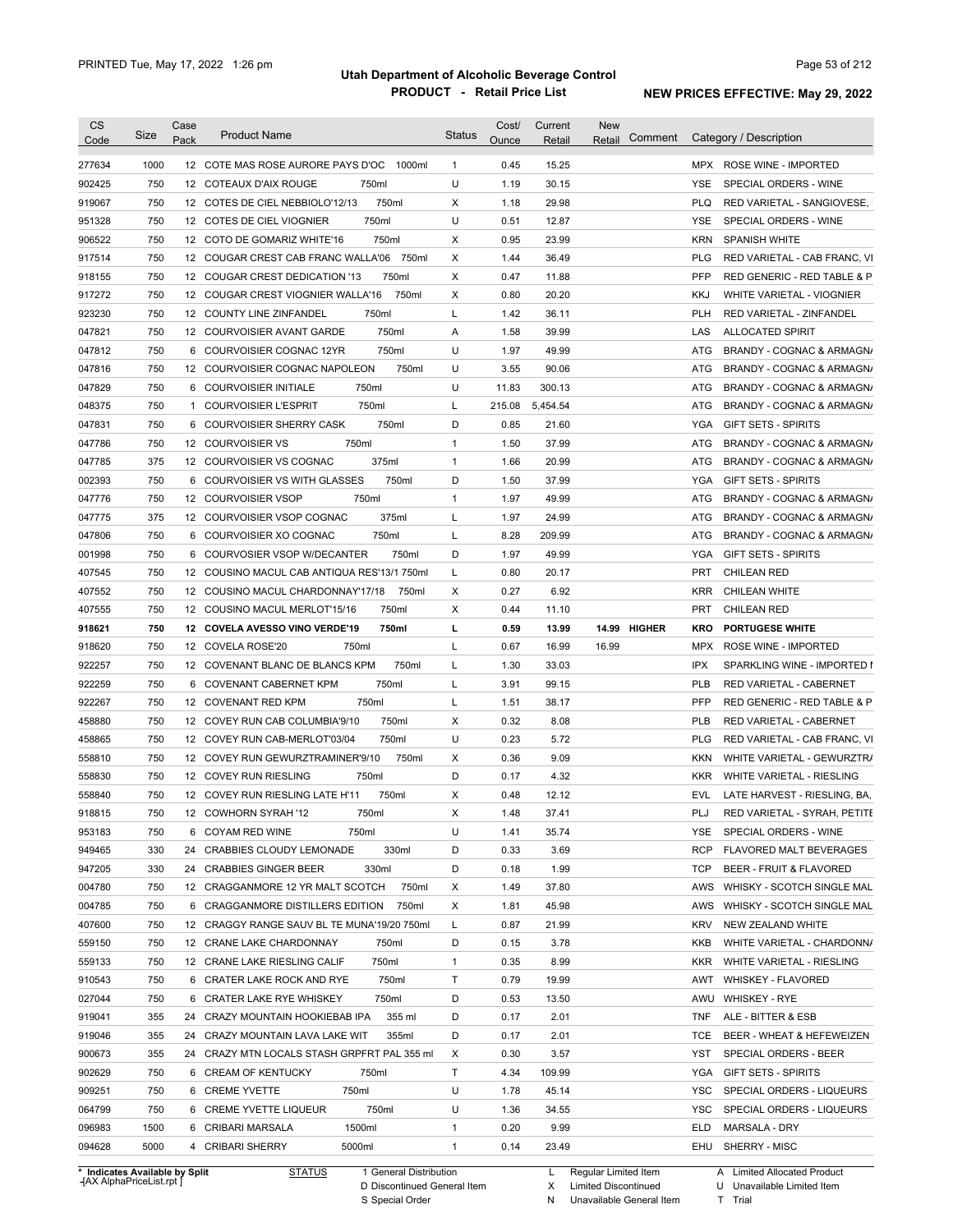| <b>CS</b><br>Code              | Size | Case<br>Pack     | <b>Product Name</b>                           | <b>Status</b>  | Cost/<br>Ounce | Current<br>Retail | <b>New</b><br>Comment<br>Retail | Category / Description                           |
|--------------------------------|------|------------------|-----------------------------------------------|----------------|----------------|-------------------|---------------------------------|--------------------------------------------------|
| 916292                         | 750  |                  | 750ml<br>12 CRIOS DE BALBO MALBEC'17/18       | L              | 0.59           | 15.02             |                                 | PRU<br>ARGENTINE RED - MALBEC                    |
| 915955                         | 750  | 12               | CRIOS DE BALBO SYRAH BONARD'07/08 750ml       | X              | 0.60           | 15.26             |                                 | PRV<br>ARGENTINE RED - OTHER                     |
| 916293                         | 750  |                  | 750ml<br>12 CRIOS DE BALBO TORRONTES'21       | Г              | 0.60           | 15.18             |                                 | <b>KRS</b><br><b>ARGENTINE WHITE</b>             |
| 915137                         | 750  |                  | 750ml<br>12 CRIOS ROSE OF MALBEC'21           | Г              | 0.59           | 15.02             |                                 | <b>MPQ</b><br>ROSE WINE - VARIETAL & VIN G       |
| 913988                         | 750  | 6                | 750ml<br>CRISTAL LIBRARY 99/02/04             | U              | 14.12          | 357.99            |                                 | YSE<br>SPECIAL ORDERS - WINE                     |
| 917562                         | 750  | 12 <sup>12</sup> | CRISTOM PINOT NOIR MT JFFRSN'19<br>750ml      | U              | 1.58           | 40.06             |                                 | <b>PLR</b><br>RED VARIETAL - PINOT NOIR          |
| 900903                         | 750  | 12               | 750ml<br>CRISTOM PINOT NOIR WILLMTT'20        | Г              | 1.26           | 31.99             |                                 | <b>PLR</b><br>RED VARIETAL - PINOT NOIR          |
| 911224                         | 750  | 12               | 750ml<br><b>CRISTOM ROSE OF PINOT NOIR'21</b> | Г              | 1.17           | 29.62             |                                 | <b>MPW</b><br>ROSE WINE - DOMESTIC               |
| 917406                         | 750  |                  | 750ml<br>12 CROFT PINK PORTO                  | Х              | 0.77           | 19.54             |                                 | ESU<br>PORT - MISC                               |
| 090106                         | 750  | 6                | <b>CROFT VINTAGE'17</b><br>750ml              | X              | 3.79           | 96.02             |                                 | <b>ESR</b><br><b>PORT - VINTAGE &amp; QUINTA</b> |
| 900882                         | 340  | 24               | CROOK & MARKER BLACKBERRY LIME<br>340 ml      | D              | 0.26           | 2.99              |                                 | <b>RCP</b><br>FLAVORED MALT BEVERAGES            |
| 900881                         | 340  | 24               | 340 ml<br>CROOK & MARKER COCONUT/PINE         | D              | 0.26           | 2.95              |                                 | <b>RCP</b><br>FLAVORED MALT BEVERAGES            |
| 900958                         | 340  | 24               | 340 ml<br><b>CROOK &amp; MARKER PALOMA</b>    | $\mathbf{1}$   | 0.26           | 2.99              |                                 | <b>RCP</b><br><b>FLAVORED MALT BEVERAGES</b>     |
| 918585                         | 341  | 24               | 341 ml<br>CROOKMARKER COCOLADA                | $\mathbf{1}$   | 0.26           | 2.99              |                                 | <b>RCP</b><br>FLAVORED MALT BEVERAGES            |
| 918657                         | 340  | 24               | CROOKMARKER SPIKED CLASSIC ICED TE 340ml      | $\mathbf{1}$   | 0.26           | 2.99              |                                 | <b>RCP</b><br><b>FLAVORED MALT BEVERAGES</b>     |
| 918575                         | 340  | 24               | 340ml<br>CROOKMARKER SPIKED MARGARITA         | 1              | 0.26           | 2.99              |                                 | <b>RCP</b><br>FLAVORED MALT BEVERAGES            |
| 460389                         | 750  | 12               | 750ml<br><b>CROSSBARN SONOMA CABERNET</b>     | $\mathbf{1}$   | 1.97           | 49.97             |                                 | <b>PLB</b><br>RED VARIETAL - CABERNET            |
| 955322                         | 750  | 12               | CROSSBARN SONOMA COAST PINOT NOIR 750ml       | $\overline{1}$ | 1.64           | 41.51             |                                 | <b>PLR</b><br>RED VARIETAL - PINOT NOIR          |
| 460388                         | 750  | 12               | 750ml<br><b>CROW CANYON CABERNET'20</b>       | L              | 0.21           | 5.27              |                                 | <b>PLB</b><br>RED VARIETAL - CABERNET            |
| 559840                         | 750  | 12               | 750ml<br>CROW CANYON CHARDONNAY'20            | Г              | 0.21           | 5.27              |                                 | <b>KKB</b><br>WHITE VARIETAL - CHARDONN/         |
| 906662                         | 50   | 60               | <b>CROWN ROYAL</b><br>50 <sub>ml</sub>        | U              | 1.51           | 2.55              |                                 | <b>YSA</b><br>SPECIAL ORDERS - SPIRITS           |
| 011299                         | 200  | 44               | 200ml<br><b>CROWN ROYAL</b>                   | 1              | 1.40           | 9.49              |                                 | AWB<br><b>WHISKEY - CANADIAN</b>                 |
| 011294                         | 375  | 24               | 375ml<br><b>CROWN ROYAL</b>                   | 1              | 1.34           | 16.99             |                                 | AWB<br><b>WHISKEY - CANADIAN</b>                 |
| 011296                         | 750  | 12               | 750ml<br><b>CROWN ROYAL</b>                   | 1              | 1.18           | 26.99             | 29.99 SPA OFF                   | <b>AWB</b><br><b>WHISKEY - CANADIAN</b>          |
| 011297                         | 1000 | 12               | 1000ml<br>CROWN ROYAL                         | $\mathbf{1}$   | 1.06           | 35.99             |                                 | AWB<br><b>WHISKEY - CANADIAN</b>                 |
| 011298                         | 1750 |                  | 6 CROWN ROYAL<br>1750ml                       | 1              | 0.91           | 56.99             | 53.99 SPA ON                    | AWB<br><b>WHISKEY - CANADIAN</b>                 |
| 011287                         | 750  | 6                | CROWN ROYAL 18YR EXTRA RARE<br>750ml          | L              | 5.41           | 137.23            |                                 | AWB<br><b>WHISKEY - CANADIAN</b>                 |
| 010836                         | 750  | 12               | 750ml<br>CROWN ROYAL BLACK                    | $\mathbf{1}$   | 1.38           | 34.99             |                                 | AWB<br><b>WHISKEY - CANADIAN</b>                 |
| 010837                         | 1000 | 12               | 1000ml<br>CROWN ROYAL BLACK                   | 1              | 1.24           | 41.99             |                                 | AWB<br><b>WHISKEY - CANADIAN</b>                 |
| 010781                         | 750  |                  | 750ml<br>12 CROWN ROYAL BOURBON MASH          | X              | 1.26           | 31.99             |                                 | AWB<br><b>WHISKEY - CANADIAN</b>                 |
| 010840                         | 750  | 6                | 750ml<br><b>CROWN ROYAL CORNERSTONE</b>       | U              | 2.41           | 61.13             |                                 | AWB<br><b>WHISKEY - CANADIAN</b>                 |
| 010839                         | 750  | 12               | CROWN ROYAL HAND SELECTED BARREL 750ml        | L              | 2.21           | 55.99             |                                 | AWB<br><b>WHISKEY - CANADIAN</b>                 |
| 010797                         | 750  |                  | 750ml<br>12 CROWN ROYAL HONEY                 | U              | 1.18           | 29.99             |                                 | <b>AWB</b><br><b>WHISKEY - CANADIAN</b>          |
| 010812                         | 750  | 6                | 750ml<br>CROWN ROYAL MONARCH 75TH             | X              | 3.00           | 75.99             |                                 | <b>AWB</b><br><b>WHISKEY - CANADIAN</b>          |
| 010842                         | 750  |                  | 6 CROWN ROYAL NOBEL COLLECTION RYE 750ml      | D              | 2.76           | 69.99             |                                 | <b>YGA</b><br><b>GIFT SETS - SPIRITS</b>         |
| 010835                         | 750  | 6                | CROWN ROYAL NOBLE BOURBON MASH 750ml          | U              | 2.37           | 60.13             |                                 | AWB WHISKEY - CANADIAN                           |
| 010830                         | 750  |                  | 6 CROWN ROYAL NOBLE FRENCH OAK FINISH750ml U  |                | 2.37           | 60.13             |                                 | AWB<br>WHISKEY - CANADIAN                        |
| 010786                         | 750  |                  | 6 CROWN ROYAL NOBLE WINE FINISH<br>750ml      | х              | 2.39           | 60.64             |                                 | AWB<br><b>WHISKEY - CANADIAN</b>                 |
| 010852                         | 750  |                  | 6 CROWN ROYAL NOBLE WINTER WHEAT<br>750ml     | L              | 2.77           | 70.14             |                                 | AWB<br><b>WHISKEY - CANADIAN</b>                 |
| 010802                         | 750  |                  | 12 CROWN ROYAL PEACH<br>750ml                 | Г              | 1.26           | 31.99             |                                 | YGA<br><b>GIFT SETS - SPIRITS</b>                |
| 010807                         | 750  |                  | 750ml<br>12 CROWN ROYAL REGAL APPLE           | 1              | 1.18           | 26.99             | 29.99 SPA OFF                   | AWT<br><b>WHISKEY - FLAVORED</b>                 |
| 010809                         | 1750 |                  | 1750ml<br>6 CROWN ROYAL REGAL APPLE           | 1              | 0.91           | 56.99             | 53.99 SPA ON                    | AWT<br><b>WHISKEY - FLAVORED</b>                 |
| 010805                         | 375  | 24               | 375 ml<br>CROWN ROYAL REGAL APPLE             | 1              | 1.34           | 16.99             |                                 | AWT<br><b>WHISKEY - FLAVORED</b>                 |
| 011366                         | 750  |                  | 12 CROWN ROYAL RESERVE<br>750ml               | Г              | 1.97           | 49.99             |                                 | AWB<br><b>WHISKEY - CANADIAN</b>                 |
| 010828                         | 750  |                  | 750ml<br>12 CROWN ROYAL RYE NRTHRN HRVST      | Т              | 1.19           | 30.06             |                                 | AWU<br><b>WHISKEY - RYE</b>                      |
| 010784                         | 750  |                  | 750ml<br>12 CROWN ROYAL SALTED CARAMEL        | D              | 1.18           | 29.99             |                                 | YGA<br><b>GIFT SETS - SPIRITS</b>                |
| 086599                         | 750  |                  | 750ml<br>12 CROWN ROYAL TEXAS MESQUITE        | U              | 1.18           | 29.99             |                                 | AWB<br><b>WHISKEY - CANADIAN</b>                 |
| 010790                         | 375  |                  | 24 CROWN ROYAL VANILLA<br>375ml               | 1              | 1.34           | 16.99             |                                 | AWT<br><b>WHISKEY - FLAVORED</b>                 |
| 010791                         | 750  |                  | 12 CROWN ROYAL VANILLA<br>750ml               | 1              | 1.18           | 26.99             | 29.99 SPA OFF                   | AWT<br><b>WHISKEY - FLAVORED</b>                 |
| 100639                         | 750  |                  | 750ml<br>12 CROWN ROYAL W / NFL BAG           | D              | 1.18           | 29.99             |                                 | YGA<br>GIFT SETS - SPIRITS                       |
| 100264                         | 750  |                  | 750ml<br>6 CROWN ROYAL W/ FLASK               | D              | 1.18           | 29.99             |                                 | YGA<br><b>GIFT SETS - SPIRITS</b>                |
| 001400                         | 750  |                  | 6 CROWN ROYAL W/ GLASSES<br>750ml             | D              | 0.64           | 16.20             |                                 | YGA<br>GIFT SETS - SPIRITS                       |
| 000115                         | 750  |                  | 6 CROWN ROYAL W/1 GLSS 1 COASTER 750ml        | х              | 1.16           | 29.30             |                                 | YGA<br>GIFT SETS - SPIRITS                       |
| 100944                         | 750  |                  | 6 CROWN ROYAL W/2 SHOT GLASSES VAP 750ml      | Τ              | 1.19           | 30.14             |                                 | YGA GIFT SETS - SPIRITS                          |
| * Indicates Available by Split |      |                  | <b>STATUS</b><br>1 General Distribution       |                |                | L.                | Regular Limited Item            | A Limited Allocated Product                      |

**Case** [AX AlphaPriceList.rpt ]

D Discontinued General Item S Special Order

X

N

Limited Discontinued

U Unavailable Limited Item

Unavailable General Item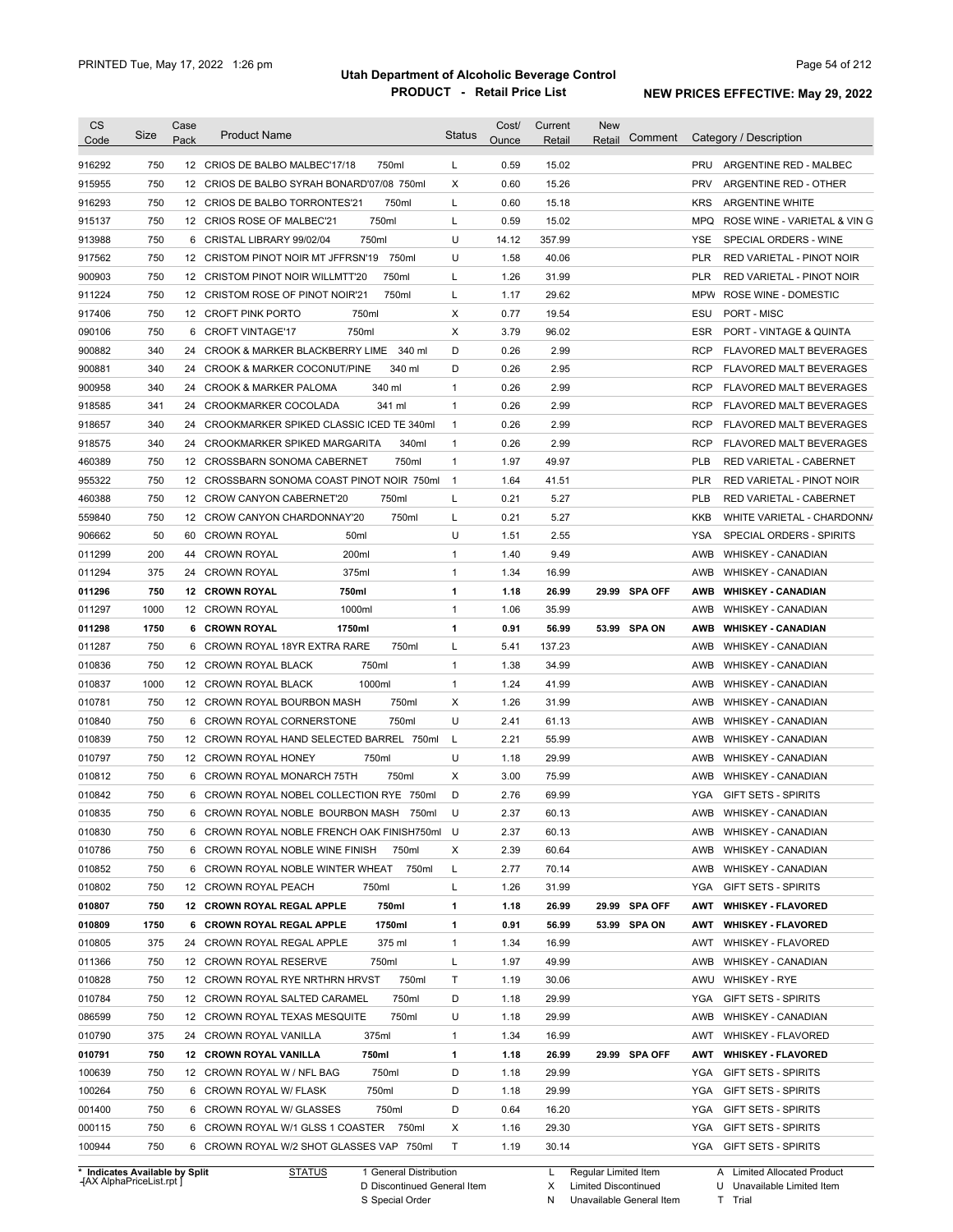| CS     | Size                                | Case | <b>Product Name</b>                             | <b>Status</b> | Cost/ | Current | <b>New</b>           |               |            |                                  |
|--------|-------------------------------------|------|-------------------------------------------------|---------------|-------|---------|----------------------|---------------|------------|----------------------------------|
| Code   |                                     | Pack |                                                 |               | Ounce | Retail  | Retail               | Comment       |            | Category / Description           |
| 010826 | 750                                 |      | 750ml<br>12 CROWN ROYAL XO                      | L             | 2.17  | 55.07   |                      |               | AWB        | <b>WHISKEY - CANADIAN</b>        |
| 011285 | 750                                 | 6    | 750ml<br><b>CROWN ROYAL XR</b>                  | D             | 5.40  | 136.99  |                      |               | AWB        | WHISKEY - CANADIAN               |
| 900858 | 355                                 | 24   | CROWN VALLEY IMP PUMPKIN SMASH STOU355ml        | D             | 0.33  | 3.99    |                      |               | <b>TCP</b> | BEER - FRUIT & FLAVORED          |
| 921516 | 750                                 | 12   | CRUSE DEMING SPARKLING VAL 2020<br>750ml        | U             | 1.16  | 29.31   |                      |               | <b>YSE</b> | SPECIAL ORDERS - WINE            |
| 921517 | 750                                 | 12   | CRUSE POWICANA PETITE SYRAH 2019 750ml          | U             | 0.99  | 25.16   |                      |               | <b>YSE</b> | SPECIAL ORDERS - WINE            |
| 515853 | 750                                 | 12   | CRUSHER PETITE SIRAH<br>750ml                   | D             | 0.30  | 7.64    |                      |               | PLJ        | RED VARIETAL - SYRAH, PETITE     |
| 918112 | 750                                 | 12   | 750ml<br>CRUZ ANDINA MALBEC'08/9                | X             | 0.76  | 19.24   |                      |               | PRU        | ARGENTINE RED - MALBEC           |
| 404115 | 1000                                | 12   | 1000ml<br>CRUZ GARCIA SANGRIA RED               | 1             | 0.30  | 9.99    |                      |               | <b>GFS</b> | WINE - SANGRIA                   |
| 044419 | 750                                 | 12   | <b>CRUZAN BLACK CHERRY RUM</b><br>750ml         | 1             | 0.51  | 9.99    |                      | 12.99 SPA OFF | <b>ALP</b> | <b>RUM - SPICED AND FLAVORED</b> |
| 044476 | 750                                 | 12   | 750ml<br><b>CRUZAN COCONUT RUM</b>              | 1             | 0.51  | 9.99    |                      | 12.99 SPA OFF | <b>ALP</b> | <b>RUM - SPICED AND FLAVORED</b> |
| 044486 | 750                                 | 12   | <b>CRUZAN DARK RUM</b><br>750ml                 | 1             | 0.51  | 9.99    |                      | 12.99 SPA OFF | <b>ALJ</b> | <b>RUM - DARK</b>                |
| 044526 | 750                                 | 6    | CRUZAN EST SNGL BARREL RUM<br>750ml             | X             | 1.10  | 27.99   |                      |               | <b>ALU</b> | <b>RUM - MISC</b>                |
| 044551 | 750                                 | 12   | 750ml<br><b>CRUZAN HURRICANE PROOF</b>          | 1             | 0.67  | 19.99   |                      | 16.99 SPA ON  | <b>ALX</b> | <b>RUM - IMPORTED</b>            |
| 044516 | 750                                 | 12   | 750ml<br>CRUZAN LIGHT RUM                       | 1             | 0.51  | 12.99   |                      |               | <b>ALW</b> | <b>RUM - DOMESTIC</b>            |
| 908031 | 750                                 |      | 750ml<br>12 CRUZAN LIGHT RUM                    | U             | 0.52  | 13.13   |                      |               | <b>YSA</b> | SPECIAL ORDERS - SPIRITS         |
| 044518 | 1750                                | 6    | 1750ml                                          | 1             | 0.41  | 23.99   |                      |               | <b>ALE</b> | <b>RUM - LIGHT</b>               |
|        |                                     |      | <b>CRUZAN LIGHT RUM</b>                         |               |       |         |                      |               |            |                                  |
| 908945 | 750                                 |      | 750ml<br>12 CRUZAN PINEAPPLE                    | Χ             | 0.28  | 7.09    |                      |               | <b>YSA</b> | SPECIAL ORDERS - SPIRITS         |
| 044456 | 750                                 |      | 750ml<br><b>12 CRUZAN RASPBERRY RUM</b>         | 1             | 0.51  | 9.99    |                      | 12.99 SPA OFF | <b>ALP</b> | <b>RUM - SPICED AND FLAVORED</b> |
| 044520 | 750                                 |      | 750ml<br>12 CRUZAN VANILLA RUM                  | 1             | 0.51  | 9.99    |                      | 12.99 SPA OFF | <b>ALP</b> | <b>RUM - SPICED AND FLAVORED</b> |
| 100886 | 750                                 |      | 4 CRYSTAL HEAD AURORA VODKA W/SKULL 750ml       | D             | 1.28  | 32.40   |                      |               | YGA        | <b>GIFT SETS - SPIRITS</b>       |
| 034122 | 750                                 |      | 750ml<br>6 CRYSTAL HEAD VODKA                   | $\mathbf{1}$  | 2.17  | 54.99   |                      |               | <b>ADF</b> | <b>VODKA - BASIC</b>             |
| 037231 | 750                                 | 6    | 750ml<br>CRYSTAL HEAD VODKA ONYX                | D             | 1.17  | 29.70   |                      |               | <b>YGA</b> | <b>GIFT SETS - SPIRITS</b>       |
| 037240 | 750                                 | 6    | CRYSTAL HEAD VODKA PRIDE BOTTLE 750ml           | T             | 2.17  | 54.99   |                      |               | <b>YGA</b> | <b>GIFT SETS - SPIRITS</b>       |
| 037298 | 1750                                |      | 3 CRYSTAL HEAD VODKA PRIDE BOTTLE 1750 ml       | T.            | 1.69  | 99.99   |                      |               | <b>YGA</b> | <b>GIFT SETS - SPIRITS</b>       |
| 002849 | 750                                 |      | 4 CRYSTAL HEAD VODKA W/ 2 SHOTS<br>750ml        | U             | 2.02  | 51.15   |                      |               | <b>YGA</b> | <b>GIFT SETS - SPIRITS</b>       |
| 100618 | 750                                 |      | 4 CRYSTAL HEAD VODKA W/ 4 SKULL SHOT 750ml      | Τ             | 2.01  | 50.99   |                      |               | <b>YGA</b> | GIFT SETS - SPIRITS              |
| 000314 | 750                                 |      | 4 CRYSTAL HEAD W/MARTINI SHAKER<br>750ml        | D             | 1.06  | 26.98   |                      |               | <b>YGA</b> | <b>GIFT SETS - SPIRITS</b>       |
| 917257 | 750                                 |      | 12 CUATRO PASOS BIERZO MENCIA'11/12 750ml       | U             | 0.56  | 14.14   |                      |               | <b>PRP</b> | SPANISH RED - MISC               |
| 058872 | 1750                                |      | 6 CUERVO AUTHENTIC LIGHT LIME MARGA 1750ml      | 1             | 0.32  | 15.99   |                      | 18.99 SPA OFF | <b>CWF</b> | <b>PREMIXED - MARGARITA</b>      |
| 058836 | 750                                 |      | 12 CUERVO AUTHENTIC LIME MARGARIT<br>750ml      | D             | 0.32  | 7.99    |                      |               | <b>CWF</b> | PREMIXED - MARGARITA             |
| 058838 | 1750                                |      | 6 CUERVO AUTHENTIC LIME MARGARITA 1750ml        | 1             | 0.32  | 15.99   |                      | 18.99 SPA OFF | <b>CWF</b> | <b>PREMIXED - MARGARITA</b>      |
| 058874 | 1750                                | 6    | <b>CUERVO AUTHENTIC PINK LEMONADE M 1750 ml</b> | 1             | 0.32  | 15.99   |                      | 18.99 SPA OFF | <b>CWF</b> | <b>PREMIXED - MARGARITA</b>      |
| 058868 | 1750                                | 6    | <b>CUERVO AUTHENTIC STRWBRY LIME MAR 1750ml</b> | 1             | 0.32  | 15.99   |                      | 18.99 SPA OFF | <b>CWF</b> | <b>PREMIXED - MARGARITA</b>      |
| 064615 | 750                                 |      | 12 CUERVO CINGE TEQUILA<br>750ml                | U             | 0.72  | 18.18   |                      |               | <b>APM</b> | <b>TEQUILA - FLAVORED</b>        |
| 089196 | 750                                 |      | 12 CUERVO ESPECIAL GOLD TEQUILA<br>750ml        | 1             | 0.67  | 19.99   |                      | 16.99 SPA ON  | <b>APF</b> | <b>TEQUILA - GOLD</b>            |
| 089193 | 200                                 | 48   | CUERVO ESPECIAL GOLD TEQUILA<br>200 ml          | 1             | 1.00  | 6.79    |                      |               | <b>APF</b> | <b>TEQUILA - GOLD</b>            |
| 089194 | 375                                 |      | 24 CUERVO ESPECIAL GOLD TEQUILA<br>375 ml       | 1             | 0.91  | 11.49   |                      |               | APF        | <b>TEQUILA - GOLD</b>            |
| 089197 | 1000                                |      | 1000 ml<br>12 CUERVO ESPECIAL GOLD TEQUILA      | 1             | 0.74  | 24.99   |                      |               | <b>APF</b> | <b>TEQUILA - GOLD</b>            |
| 089198 | 1750                                |      | 1750 ml<br>6 CUERVO ESPECIAL GOLD TEQUILA       | 1             | 0.68  | 39.99   |                      |               | APF        | <b>TEQUILA - GOLD</b>            |
| 087408 | 750                                 |      | 12 CUERVO ESPECIAL SILVER TEQUILA<br>750ml      | 1             | 0.67  | 19.99   |                      | 16.99 SPA ON  | <b>APD</b> | <b>TEQUILA - SILVER</b>          |
| 087403 | 375                                 |      | 24 CUERVO ESPECIAL SILVER TEQUILA 375 ml        | 1             | 0.91  | 11.49   |                      |               | <b>APD</b> | <b>TEQUILA - SILVER</b>          |
| 087410 | 1750                                |      | 6 CUERVO ESPECIAL SILVER TEQUILA 1750 ml        | 1             | 0.68  | 39.99   |                      |               | <b>APD</b> | <b>TEQUILA - SILVER</b>          |
| 058876 | 750                                 |      | 750ml<br>12 CUERVO GOLDEN MARGARITA             | D             | 0.48  | 12.12   |                      |               | <b>CWF</b> | PREMIXED - MARGARITA             |
| 058875 | 1750                                |      | 1750ml<br>6 CUERVO GOLDEN MARGARITA             | 1             | 0.39  | 24.99   |                      | 22.99 SPA ON  | <b>CWF</b> | <b>PREMIXED - MARGARITA</b>      |
| 089215 | 750                                 |      | 12 CUERVO TRADICIONAL GOLD TEQUILA 750ml        | 1             | 0.83  | 24.99   |                      | 20.99 SPA ON  | <b>APJ</b> | TEQUILA - REPOSADO & ANEJO       |
| 100981 | 750                                 |      | 6 CUERVO TRADICIONAL REPO SHOT GLASS 750ml      | D             | 0.47  | 11.88   |                      |               | YGA        | GIFT SETS - SPIRITS              |
| 103111 | 750                                 |      | 6 CUERVO TRADICIONAL REPOS W/ GLASS 750ml       | D             | 0.45  | 11.34   |                      |               | YGA        | <b>GIFT SETS - SPIRITS</b>       |
| 100451 | 750                                 |      | 6 CUERVO TRADICIONAL REPOS W/ GLASS 750ml       | D             | 0.83  | 20.99   |                      |               | APJ        | TEQUILA - REPOSADO & ANEJO       |
| 087416 | 750                                 |      | 12 CUERVO TRADICIONAL SILVER TEQUILA 750ml      | 1             | 0.79  | 23.99   |                      | 19.99 SPA ON  | APD        | <b>TEQUILA - SILVER</b>          |
| 100452 | 750                                 |      | 6 CUERVO TRADICIONAL SILVER W/ GLASS 750ml      | D             | 0.47  | 11.88   |                      |               | YGA        | GIFT SETS - SPIRITS              |
| 103112 | 750                                 |      | 6 CUERVO TRADICIONAL SILVER W/ GLASS 750ml      | D             | 0.45  | 11.34   |                      |               | YGA        | <b>GIFT SETS - SPIRITS</b>       |
| 100156 | 750                                 |      | 6 CUERVO TRADICIONAL SILVER W/RIM 750ml         | D             | 0.55  | 14.04   |                      |               | YGA        | <b>GIFT SETS - SPIRITS</b>       |
| 917863 | 750                                 |      | 12 CUEVA MANOS MALBEC RES'10<br>750ml           | Х             | 0.62  | 15.70   |                      |               | PRU        | ARGENTINE RED - MALBEC           |
| 914376 | 750                                 |      | 12 CULTUSBONI RS CHIANTI CLASSICO'19 750ml      | L             | 0.67  | 16.99   |                      |               | PRH        | <b>ITALIAN RED - CHIANTI</b>     |
|        |                                     |      |                                                 |               |       |         |                      |               |            |                                  |
|        | <b>Indicates Available by Split</b> |      | <b>STATUS</b><br>1 General Distribution         |               |       | L       | Regular Limited Item |               |            | A Limited Allocated Product      |

**Case** [AX AlphaPriceList.rpt ]

D Discontinued General Item

S Special Order

X Limited Discontinued

N Unavailable General Item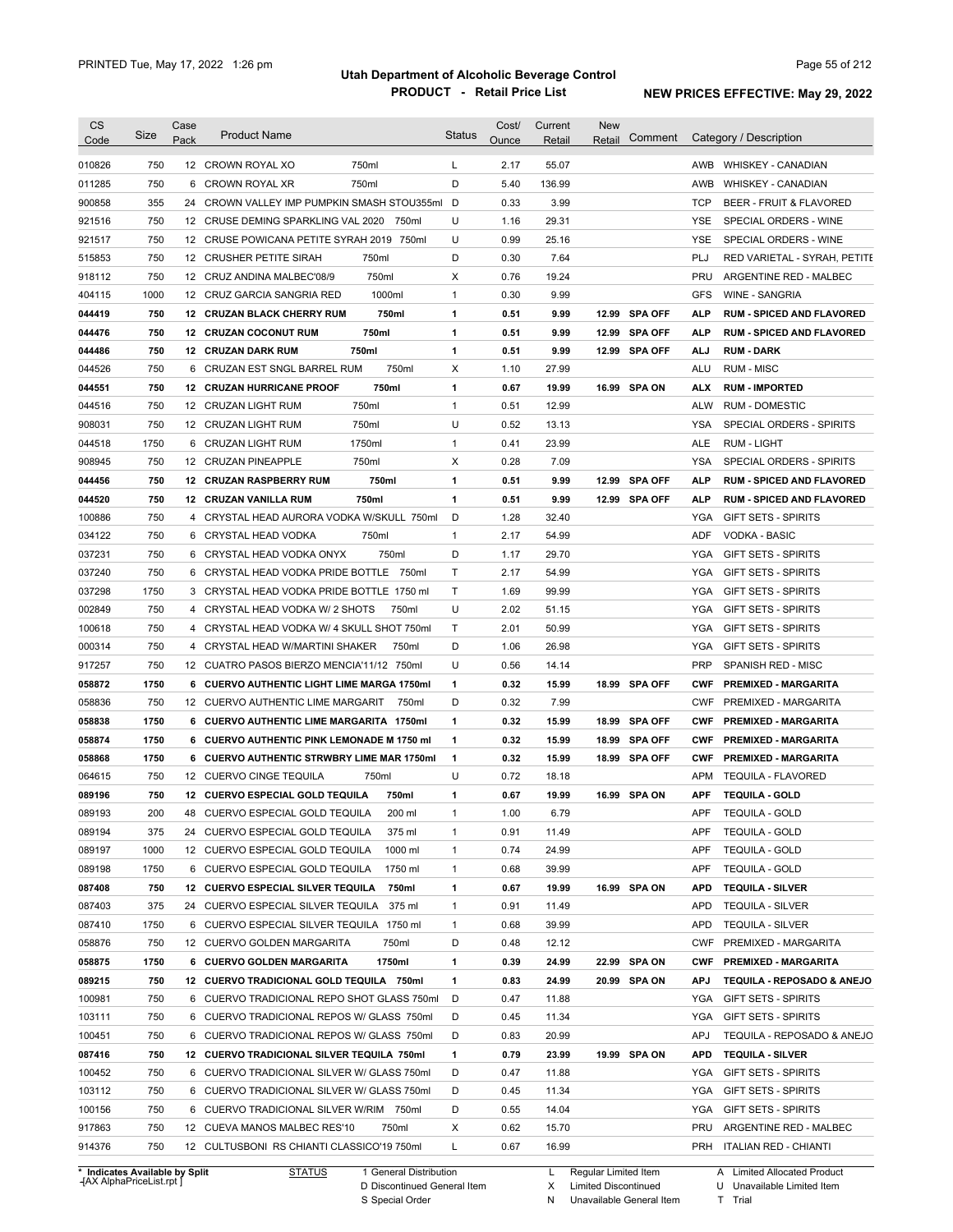| CS               |            | Case |                                             |                | Cost/ | Current | <b>New</b> |                |                          |                                         |
|------------------|------------|------|---------------------------------------------|----------------|-------|---------|------------|----------------|--------------------------|-----------------------------------------|
| Code             | Size       | Pack | <b>Product Name</b>                         | <b>Status</b>  | Ounce | Retail  | Retail     | Comment        |                          | Category / Description                  |
| 408172           | 750        |      | 12 CUNE CRIANZA RIOJA'15/16<br>750ml        | L              | 0.63  | 15.99   |            |                | <b>PRN</b>               | SPANISH RED - RIOJA                     |
| 905398           | 750        | 4    | 750ml<br>CUNE GRAN RESERVA GIFT PACK        | D              | 2.17  | 55.08   |            |                | YGE                      | GIFT SETS - WINES                       |
| 408170           | 750        | 6    | CUNE IMPERIAL GRAN RESERVA'07<br>750ml      | X              | 2.63  | 66.78   |            |                | <b>PRN</b>               | SPANISH RED - RIOJA                     |
| 408178           | 750        |      | 12 CUNE VINA REAL GRAN RESERVA'12<br>750ml  | L              | 2.56  | 64.99   |            |                | <b>PRN</b>               | SPANISH RED - RIOJA                     |
| 460439           | 750        |      | <b>12 CUPCAKE BLACK FOREST RED</b><br>750ml | 1              | 0.35  | 11.99   | 8.99       | <b>SPA ON</b>  | <b>PFP</b>               | <b>RED GENERIC - RED TABLE &amp; PI</b> |
| 560347           | 750        |      | 12 CUPCAKE BUTTERKISSSED CHARDONAY<br>750ml | $\overline{1}$ | 0.47  | 11.99   |            |                | KKB                      | WHITE VARIETAL - CHARDONN/              |
| 460440           | 750        |      | <b>12 CUPCAKE CABERNET</b><br>750ml         | $\mathbf{1}$   | 0.47  | 8.99    | 11.99      | <b>SPA OFF</b> | <b>PLB</b>               | <b>RED VARIETAL - CABERNET</b>          |
| 560350           | 750        |      | 750ml<br>12 CUPCAKE CHARDONNAY              | $\mathbf{1}$   | 0.47  | 11.99   |            |                | KKB                      | WHITE VARIETAL - CHARDONN/              |
| 560354           | 750        |      | 12 CUPCAKE LIGHT HEARTED CHARDONNAY 750ml   | 1              | 0.35  | 11.99   | 8.99       | <b>SPA ON</b>  | KKB                      | <b>WHITE VARIETAL - CHARDONNA</b>       |
| 651998           | 750        |      | 750ml<br>12 CUPCAKE LIGHT HEARTED ROSE      | 1              | 0.47  | 8.99    | 11.99      | <b>SPA OFF</b> | <b>MPW</b>               | <b>ROSE WINE - DOMESTIC</b>             |
| 460443           | 750        |      | 750ml<br>12 CUPCAKE MERLOT                  | 1              | 0.47  | 11.99   |            |                | PLF                      | RED VARIETAL - MERLOT                   |
| 359590           | 750        |      | 750ml<br>12 CUPCAKE MOSCATO D'ASTI          | 1              | 0.55  | 13.99   |            |                | <b>KRL</b>               | ITALIAN WHITE - MISC DOC                |
| 359600           | 750        |      | 750ml<br><b>12 CUPCAKE PINOT GRIGIO</b>     | 1              | 0.35  | 11.99   | 8.99       | <b>SPA ON</b>  | KKH                      | <b>WHITE VARIETAL - PINOT GRIS</b>      |
| 460448           | 750        |      | 750ml<br>12 CUPCAKE PINOT NOIR              | 1              | 0.47  | 11.99   |            |                | <b>PLR</b>               | RED VARIETAL - PINOT NOIR               |
| 725510           | 750        |      | 750ml<br>12 CUPCAKE PROSECCO                | 1              | 0.47  | 13.99   | 11.99      | <b>SPA ON</b>  | IPI                      | <b>SPARKLING WINE - PROSECCO</b>        |
| 460450           | 750        |      | 750ml<br>12 CUPCAKE RED VELVET              | 1              | 0.47  | 11.99   |            |                | <b>PFP</b>               | RED GENERIC - RED TABLE & P             |
| 652204           | 750        |      | 750ml                                       | 1              | 0.47  |         |            |                |                          |                                         |
|                  | 750        |      | 12 CUPCAKE ROSE<br>750ml                    | 1              |       | 11.99   |            |                | <b>MPW</b><br><b>KKD</b> | ROSE WINE - DOMESTIC                    |
| 408185           |            |      | 12 CUPCAKE SAUVIGNON BLANC                  |                | 0.47  | 11.99   |            |                |                          | WHITE VARIETAL - SAUVIGNON              |
| 923410           | 700        |      | 12 CURRACH SINGLE MALT IRISH WHISKY 700ml   | Т              | 3.08  | 72.99   |            |                | <b>AWN</b>               | <b>WHISKEY - IRISH</b>                  |
| 914106           | 750        |      | 12 CURTIS HERITAGE BLANC'11/12<br>750ml     | Х              | 0.41  | 10.50   |            |                | <b>KKK</b>               | WHITE VARIETAL - MARSANNE               |
| 560550           | 750        |      | 750ml<br>12 CURTIS HERITAGE RED'10/11       | Х              | 0.60  | 15.15   |            |                | <b>PLN</b>               | RED VARIETAL - MOURVEDRE                |
| 911976           | 750        |      | 12 CURTIS HERITAGE ROSE'12/13<br>750ml      | U              | 0.77  | 19.43   |            |                | MPQ                      | ROSE WINE - VARIETAL & VIN G            |
| 915654           | 750        |      | 12 CUSUMANO BENUARA RED'17<br>750ml         | Х              | 0.80  | 20.23   |            |                | <b>PRK</b>               | <b>ITALIAN RED - MISC DOC</b>           |
| 905837           | 750        |      | 750ml<br>12 CUSUMANO INSOLIA WHITE'17/18    | Х              | 0.32  | 8.19    |            |                | KRL                      | ITALIAN WHITE - MISC DOC                |
| 918451           | 750        |      | 750ml<br>12 CUSUMANO NOA RED'11             | Х              | 2.02  | 51.12   |            |                | <b>PRK</b>               | <b>ITALIAN RED - MISC DOC</b>           |
| 918450           | 750        |      | 750ml<br>6 CUSUMANO SAGANA RED'14           | Х              | 0.87  | 22.13   |            |                | <b>PRK</b>               | ITALIAN RED - MISC DOC                  |
| 460480           | 750        |      | 750ml<br>6 CUTTINGS CABERNET NAPA'16/17     | Х              | 1.98  | 50.13   |            |                | <b>PLB</b>               | RED VARIETAL - CABERNET                 |
| 004796           | 750        |      | 12 CUTTY SARK SCOTCH<br>750ml               | 1              | 0.79  | 19.99   |            |                |                          | AWR WHISKY - SCOTCH BLENDED             |
| 058240           | 355        |      | 355 ml<br>24 CUTWATER BLOODY MARY CAN       | 1              | 0.30  | 3.59    |            |                |                          | CWU PREMIXED - MISC                     |
| 058249           | 355        |      | 355 ml<br>24 CUTWATER GIN & TONIC CAN       | 1              | 0.30  | 3.59    |            |                |                          | CWU PREMIXED - MISC                     |
| 058252           | 355        |      | 355ml<br>24 CUTWATER TEQUILA PALOMA         | 1              | 0.30  | 3.59    |            |                | <b>CWF</b>               | PREMIXED - MARGARITA                    |
| 058248           | 355        |      | 355ml<br>24 CUTWATER VODKA MULE RTE         | U              | 0.30  | 3.59    |            |                | YSA                      | SPECIAL ORDERS - SPIRITS                |
| 058244           | 355        |      | 24 CUTWATER VODKA SODA CUCUMBER<br>355ml    | U              | 0.30  | 3.59    |            |                | YSA                      | SPECIAL ORDERS - SPIRITS                |
| 922065           | 355        |      | 355ml<br>24 CUTWATER WHITE RUSSIAN          | U              | 0.30  | 3.59    |            |                | YSA                      | SPECIAL ORDERS - SPIRITS                |
| 916631           | 750        |      | 12 CUVAISON PINOT CARNEROS'08<br>750ml      | X              | 1.20  | 30.43   |            |                | <b>PLR</b>               | <b>RED VARIETAL - PINOT NOIR</b>        |
| 922091           | 750        |      | 6 CW 5 YEAR BARREL STRENGTH RYE WHIS 750ml  | т              | 2.96  | 75.00   |            |                |                          | AWU WHISKEY - RYE                       |
| 921867           | 750        |      | 6 CW RENE RYE MAGNAC<br>750ml               | Т              | 3.55  | 90.00   |            |                |                          | AWU WHISKEY - RYE                       |
| 922594           | 750        |      | 6 CW SCANDALUST CINNAMON WHISKEY<br>750ml   | T              | 1.38  | 35.00   |            |                | AWT                      | WHISKEY - FLAVORED                      |
| 916480           | 750        |      | 12 CYCLES GLADIATOR CABERNET'17/18 750ml    | Х              | 0.39  | 10.01   |            |                | <b>PLB</b>               | RED VARIETAL - CABERNET                 |
| 916482           | 750        |      | 750ml<br>12 CYCLES GLADIATOR MERLOT'13/14   | Χ              | 0.47  | 11.97   |            |                | PLF                      | RED VARIETAL - MERLOT                   |
| 916483           | 750        |      | 750ml<br>12 CYCLES GLADIATOR PINOT GRIG'12  | Х              | 0.36  | 9.13    |            |                | KKH                      | WHITE VARIETAL - PINOT GRIS             |
| 460539           | 375        |      | 375ml<br>24 CYCLES GLADIATOR PINOT NOIR CAN | 1              | 0.40  | 5.01    |            |                | <b>PLR</b>               | RED VARIETAL - PINOT NOIR               |
| 916481           | 750        |      | 12 CYCLES GLADIATOR PINOT NOIR'14/15 750ml  | Х              | 0.26  | 6.47    |            |                | <b>PLR</b>               | RED VARIETAL - PINOT NOIR               |
| 919521           | 375        |      | 12 D ARENBERG DEAD ARM SHIRAZ 06<br>375ml   | U              | 2.47  | 31.27   |            |                | YSE                      | SPECIAL ORDERS - WINE                   |
| 922697           | 750        |      | 6 D PERIGNON BLANC LADY GAGA 2010<br>750ml  | U              | 7.65  | 193.93  |            |                | YSE                      | SPECIAL ORDERS - WINE                   |
| 341743           | 750        |      | 12 DA VINCI CHIANTI DOCG<br>750ml           | 1              | 0.47  | 15.99   |            | 11.99 SPA ON   | <b>PRH</b>               | <b>ITALIAN RED - CHIANTI</b>            |
| 360330           | 750        |      | 750ml<br>12 DA VINCI PINOT GRIGIO           | 1              | 0.47  | 15.99   |            | 11.99 SPA ON   | KRK                      | ITALIAN WHITE - PINOT GRIGIO            |
| 884024           | 296        |      | 24 DAILYS FROSE<br>296ml                    | U              | 0.22  | 2.18    |            |                | GFL                      | WINE - COOLER                           |
| 884016           | 295        |      | 24 DAILYS FROZEN ISLAND BREEZE<br>295ml     | D              | 0.22  | 2.15    |            |                | GFL                      | WINE - COOLER                           |
| 884073           | 295        |      | 24 DAILYS FROZEN MANGO TANGO<br>295ml       | D              | 0.20  | 2.01    |            |                | GFL                      | WINE - COOLER                           |
| 884051           | 295        | 24   | 295ml<br>DAILYS FROZEN MARGARITA            | D              | 0.22  | 2.15    |            |                | GFL                      | WINE - COOLER                           |
| 884026           | 295        | 24   | DAILYS FROZEN PEACH ON THE BEACH 295ml      | 1              | 0.23  | 2.28    |            |                | GFL                      | WINE - COOLER                           |
|                  |            |      | 32 DAILYS FROZEN POMEGRANATE ACAI<br>295ml  | D              | 0.20  | 2.01    |            |                | GFL                      | WINE - COOLER                           |
|                  |            |      |                                             |                |       |         |            |                |                          |                                         |
| 884078<br>884064 | 295<br>295 |      | 295ml<br>24 DAILYS FROZEN STRAWBERRY        | 1              | 0.23  | 2.28    |            |                | GFL                      | WINE - COOLER                           |

**Case** [AX AlphaPriceList.rpt ]

D Discontinued General Item S Special Order

X Limited Discontinued N Unavailable General Item

U Unavailable Limited Item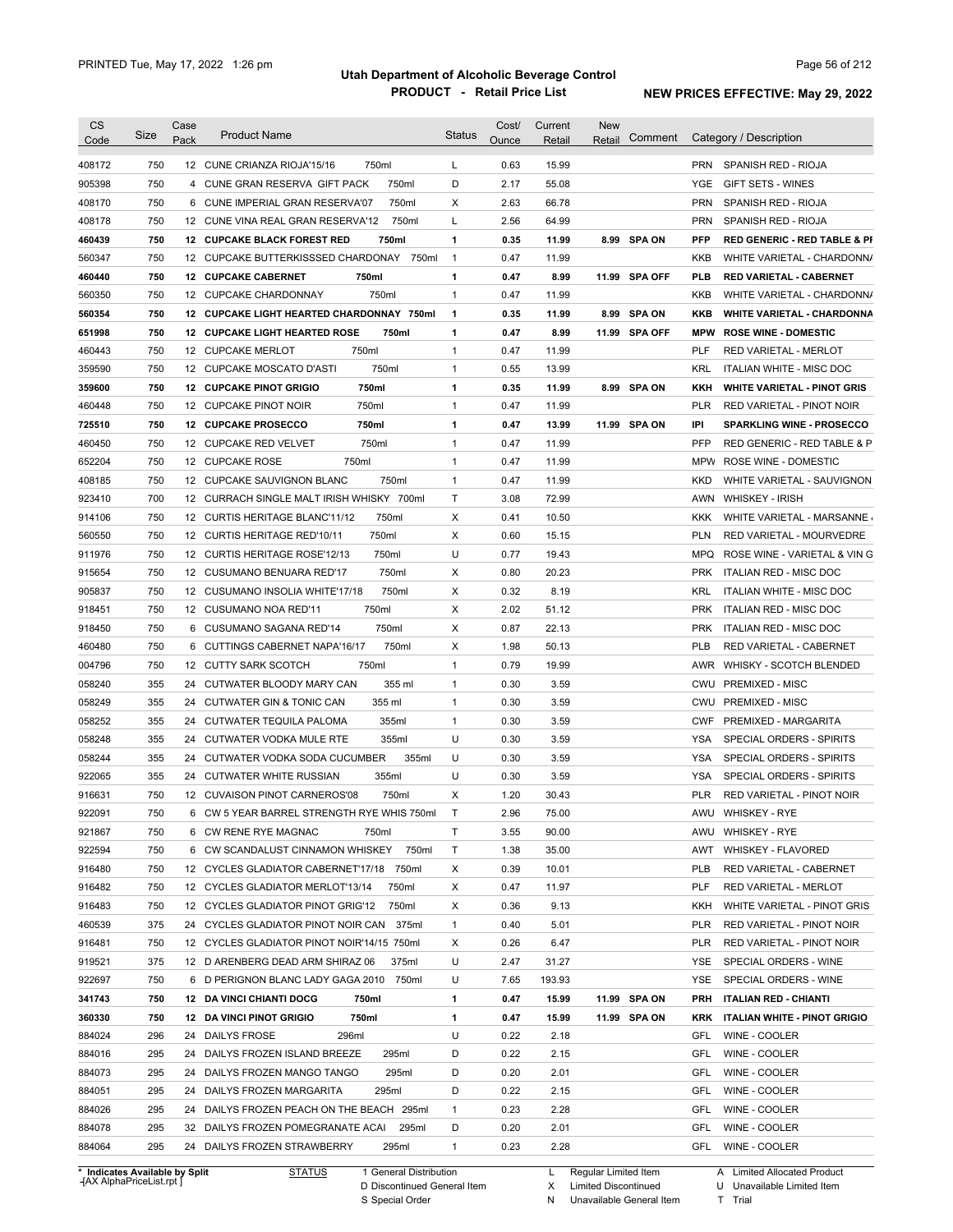| 922328<br>295<br>295ml<br>U<br>0.29<br>2.86<br>24 DAILY'S MAI TAI<br>YSA SPECIAL ORDERS - SPIRITS<br>750<br>X<br>20.27<br>750ml<br>0.80<br><b>YSE</b><br>919642<br>12 DALA CHARDONNAY<br>SPECIAL ORDERS - WINE<br>750<br>Χ<br>0.60<br>15.26<br>PRI<br>915423<br>12 D'ALESSANDRO CORTANA SYRAH'05/<br>750ml<br><b>ITALIAN RED - TUSCANY</b><br>U<br>750<br>1.88<br>47.80<br>951102<br>12 D'ALFONSO-CURRAN PN RANCHO LA VINA 750mI<br>YSE<br>SPECIAL ORDERS - WINE<br>750<br>U<br>1.88<br>47.80<br><b>YGE</b><br><b>GIFT SETS - WINES</b><br>951108<br>12 D'ALFONSO-CURRAN RLV PINOT NOIR 750ml<br>920135<br>750<br>Χ<br>0.23<br>5.94<br><b>PFP</b><br>12 DALLIANCE RED'15/16<br>750ml<br>RED GENERIC - RED TABLE & P<br>004825<br>750<br>750ml<br>1<br>2.68<br>69.99<br>67.99 SPA ON<br>6 DALMORE 12 YR SNGLE MALT SCOTC<br>AWS<br><b>WHISKY - SCOTCH SINGLE MALT</b><br>750<br>Г<br>5.52<br>139.99<br>004828<br>6 DALMORE 15 YEAR<br>750ml<br>AWR WHISKY - SCOTCH BLENDED<br>750<br>750ml<br>Г<br>7.10<br>179.99<br>AWR WHISKY - SCOTCH BLENDED<br>004827<br>6 DALMORE CIGAR MALT<br>750<br>750ml<br>3.55<br>89.99<br>004848<br>6 DALWHINNIE DISTILLERS EDITION<br>Α<br>LAS<br><b>ALLOCATED SPIRIT</b><br>750<br>12 DALWHINNIE MALT SCOTCH<br>750ml<br>2.76<br>74.99<br>69.99 SPA ON<br><b>WHISKY - SCOTCH SINGLE MALT</b><br>004846<br>1<br>AWS<br>750<br>12 DAMILANO BAROLO LECINQUEVIGNE'19 750ml<br>Г<br>1.93<br>48.99<br><b>PRJ</b><br>914277<br><b>ITALIAN RED - PIEDMONT</b><br>750<br>28.99<br>916094<br>12 DAMILANO NEBBIOLO LANGE'17/18<br>750ml<br>L<br>1.14<br><b>PRJ</b><br><b>ITALIAN RED - PIEDMONT</b><br>750<br>D<br>0.48<br>12.12<br><b>PLF</b><br>460660<br>12 DANCING BULL MERLOT<br>750ml<br><b>RED VARIETAL - MERLOT</b><br>750<br>750ml<br>D<br>0.47<br>11.99<br>639027<br>12 DANCING BULL SAUVIGNON BLANC<br>KKD<br>WHITE VARIETAL - SAUVIGNON<br>750<br>D<br>750ml<br>0.26<br>6.48<br><b>PLH</b><br>537025<br>12 DANCING BULL ZINFANDEL<br><b>RED VARIETAL - ZINFANDEL</b><br>750<br><b>CPS</b><br>750ml<br>Х<br>1.20<br>30.31<br><b>SCHNAPPS - GOLD</b><br>DANZIGER GOLDWASSER<br>6<br>750<br>750ml<br>Х<br>0.55<br>13.87<br>DANZIGER GOLDWASSER W/TIN<br>CHS<br>6<br>750<br>12 DANZKA VODKA<br>U<br>0.64<br>16.35<br>750ml<br>ADM<br>VODKA - FLAVORED<br>750<br>6 DAOU BODYGUARD RED BLEND<br>750ml<br>$\mathbf{1}$<br>1.38<br>35.07<br><b>PFP</b><br>750<br>750ml<br>$\mathbf{1}$<br>0.99<br>24.99<br><b>PLB</b><br>12 DAOU CABERNET PASO ROBLES<br>RED VARIETAL - CABERNET<br>750<br>750ml<br>Г<br>1.58<br>39.99<br>6 DAOU CHARDONNAY RESERVE<br>KKB<br>750<br>750ml<br>1.98<br>50.13<br>DAOU RESERVE CABERNET SAUV<br>$\mathbf{1}$<br>PLB<br>RED VARIETAL - CABERNET<br>6<br>750<br>750ml<br>Г<br>0.59<br>14.99<br>SPANISH RED - MISC<br>12 DAREI TINTO RESERVA<br>PRP<br>750<br>Χ<br>0.72<br>18.33<br>12 D'ARENBERG CUSTODIAN GRENACHE'07 750ml<br>PRY<br>AUSTRALIAN RED<br>750<br>Х<br>8.08<br>12 D'ARENBERG D'ARRYS SHZ-GREN'13<br>750ml<br>0.32<br><b>PRY</b><br>AUSTRALIAN RED<br>750<br>Χ<br>14.99<br>12 D'ARENBERG DRY DAM RIESLING'19<br>750ml<br>0.59<br>KRT<br><b>AUSTRALIAN WHITE</b><br>750<br>Г<br>0.59<br>14.99<br>12 D'ARENBERG FISHPLATE SAUV BLANC<br>750ml<br>KRT<br><b>AUSTRALIAN WHITE</b><br>750<br>15.02<br>12 D'ARENBERG FOOTBOLT SHIRAZ'15/16 750ml<br>X<br>0.59<br><b>PRY</b><br>AUSTRALIAN RED<br>750<br>6 D'ARENBERG GRENACHE DERELICT'16/18 750ml<br>L<br>27.13<br><b>PRY</b><br>1.07<br><b>AUSTRALIAN RED</b><br>750<br>Г<br>0.59<br>15.02<br>12 D'ARENBERG HERMIT CRAB'20<br>750ml<br>KRT<br><b>AUSTRALIAN WHITE</b><br>750<br>Г<br>0.83<br>20.99<br><b>PRY</b><br>6 D'ARENBERG LAUGHING MAGPIE'16<br>750ml<br><b>AUSTRALIAN RED</b><br>750<br>Х<br>1.29<br>32.72<br><b>PRY</b><br><b>AUSTRALIAN RED</b><br>6 D'ARENBERG SHIRAZ DEAD ARM'12/13 750ml<br>375<br>Х<br>1.61<br>20.42<br>6 D'ARENBERG STUMP JUM STICKY CH'08 375ml<br>EVL<br>750<br>12 D'ARENBERG STUMP JUMP RED<br>750ml<br>D<br>0.51<br>12.95<br><b>PRY</b><br><b>AUSTRALIAN RED</b><br>750<br>12 D'ARENBERG STUMP JUMP WHT'17/18 750ml<br>0.47<br>11.99<br>KRT<br><b>AUSTRALIAN WHITE</b><br>375<br>6 D'ARENBERG THE NOBL MUD PIE'15 375 ml<br>х<br>0.82<br>10.35<br>EVU<br>LATE HARVEST - WHITE MISC<br>2.08<br>52.69<br>750<br>12 DARIOUSH CABERNET CARAVAN EST'<br>750ml<br>х<br>PLB<br>RED VARIETAL - CABERNET<br>750ml<br>120.50<br>750<br>6 DARIOUSH CABERNET NAPA'18/19<br>г<br>5.26<br>133.50 HIGHER<br>PLB<br><b>RED VARIETAL - CABERNET</b><br>750ml<br>62.50<br>750<br>6 DARIOUSH CHARDONNAY NAPA'17/18<br>L<br>2.46<br>KKB<br>U<br>50.58<br>750<br>6 DARIOUSH MERLOT NAPA'07/08<br>750ml<br>1.99<br>PLF<br>RED VARIETAL - MERLOT<br>10.99<br>750<br>12 DARK HORSE BUTTERY CHARDONNAY<br>750ml<br>1<br>0.43<br>KKB<br>750ml<br>460672<br>750<br><b>12 DARK HORSE CABERNET SAUVIGNON</b><br>1<br>0.28<br>10.99<br>6.99 SPA ON<br>PLB<br><b>RED VARIETAL - CABERNET</b><br>560596<br>750<br><b>12 DARK HORSE CHARDONNAY</b><br>750ml<br>1<br>0.28<br>10.99<br>6.99 SPA ON<br>KKB<br><b>WHITE VARIETAL - CHARDONNA</b><br>460677<br>750<br>12 DARK HORSE DOUBLE DOWN RED BLEND 750ml<br>$\mathbf{1}$<br>0.28<br>10.99<br>6.99 SPA ON<br>PFP<br>560599<br>750<br><b>12 DARK HORSE PINOT GRIGIO</b><br>750ml<br>1<br>0.28<br>10.99<br>6.99 SPA ON<br>KKH<br><b>WHITE VARIETAL - PINOT GRIS</b><br>10.99<br>6.99 SPA ON<br>460676<br>750<br><b>12 DARK HORSE PINOT NOIR</b><br>750ml<br>1<br>0.28<br>PLR<br><b>RED VARIETAL - PINOT NOIR</b><br>750ml<br>460674<br>750<br>12 DARK HORSE RED BLEND WINE<br>1<br>0.28<br>10.99<br>6.99 SPA ON<br>PFP<br><b>RED GENERIC - RED TABLE &amp; PI</b><br>6.99 SPA ON<br>652216<br>750<br><b>12 DARK HORSE ROSE</b><br>750ml<br>1<br>0.28<br>10.99<br>MPW<br><b>ROSE WINE - DOMESTIC</b><br>750<br>750ml<br>1<br>10.99<br>6.99 SPA ON<br>560598<br><b>12 DARK HORSE SAUVIGNON BLANC</b><br>0.28<br>KKD<br><b>WHITE VARIETAL - SAUVIGNON</b><br>750ml<br>D<br>10.99<br>460679<br>750<br>12 DARK HORSE ZINFANDEL<br>0.43<br>PLH<br>RED VARIETAL - ZINFANDEL<br>Х<br>917270<br>375<br>12 DARLING ONYX NOBLE LH SA'08<br>375ml<br>1.59<br>20.17<br>EVU<br>LATE HARVEST - WHITE MISC<br>12 DASHE ZINFANDEL TODD BROS'13/14 750ml<br>Х<br>916211<br>750<br>1.39<br>35.36<br>PLH<br>RED VARIETAL - ZINFANDEL<br>750<br>Х<br>45.62<br>914643<br>12 DAUVISSAT CHABLIS FOREST'07<br>750ml<br>1.80<br>KRA<br><b>FRENCH WHITE - BURGUNDY</b> | <b>CS</b><br>Code | Size | Case<br>Pack | <b>Product Name</b> | <b>Status</b> | Cost/<br>Ounce | Current<br>Retail | <b>New</b><br>Comment<br>Retail | Category / Description                  |
|---------------------------------------------------------------------------------------------------------------------------------------------------------------------------------------------------------------------------------------------------------------------------------------------------------------------------------------------------------------------------------------------------------------------------------------------------------------------------------------------------------------------------------------------------------------------------------------------------------------------------------------------------------------------------------------------------------------------------------------------------------------------------------------------------------------------------------------------------------------------------------------------------------------------------------------------------------------------------------------------------------------------------------------------------------------------------------------------------------------------------------------------------------------------------------------------------------------------------------------------------------------------------------------------------------------------------------------------------------------------------------------------------------------------------------------------------------------------------------------------------------------------------------------------------------------------------------------------------------------------------------------------------------------------------------------------------------------------------------------------------------------------------------------------------------------------------------------------------------------------------------------------------------------------------------------------------------------------------------------------------------------------------------------------------------------------------------------------------------------------------------------------------------------------------------------------------------------------------------------------------------------------------------------------------------------------------------------------------------------------------------------------------------------------------------------------------------------------------------------------------------------------------------------------------------------------------------------------------------------------------------------------------------------------------------------------------------------------------------------------------------------------------------------------------------------------------------------------------------------------------------------------------------------------------------------------------------------------------------------------------------------------------------------------------------------------------------------------------------------------------------------------------------------------------------------------------------------------------------------------------------------------------------------------------------------------------------------------------------------------------------------------------------------------------------------------------------------------------------------------------------------------------------------------------------------------------------------------------------------------------------------------------------------------------------------------------------------------------------------------------------------------------------------------------------------------------------------------------------------------------------------------------------------------------------------------------------------------------------------------------------------------------------------------------------------------------------------------------------------------------------------------------------------------------------------------------------------------------------------------------------------------------------------------------------------------------------------------------------------------------------------------------------------------------------------------------------------------------------------------------------------------------------------------------------------------------------------------------------------------------------------------------------------------------------------------------------------------------------------------------------------------------------------------------------------------------------------------------------------------------------------------------------------------------------------------------------------------------------------------------------------------------------------------------------------------------------------------------------------------------------------------------------------------------------------------------------------------------------------------------------------------------------------------------------------------------------------------------------------------------------------------------------------------------------------------------------------------------------------------------------------------------------------------------------------------------------------------------------------------------------------------------------------------------------------------------------------------------------------------------------------------------------------------------------------------------------------------------------------------------------------------------------------------------------------------------------------------------------------------------------------------------------------------------------------------------------------------------------------------------------------------------------------------------------------------------------------------------------------------------------------------------------------------------------------------------------------------------------------------------------------------------------|-------------------|------|--------------|---------------------|---------------|----------------|-------------------|---------------------------------|-----------------------------------------|
|                                                                                                                                                                                                                                                                                                                                                                                                                                                                                                                                                                                                                                                                                                                                                                                                                                                                                                                                                                                                                                                                                                                                                                                                                                                                                                                                                                                                                                                                                                                                                                                                                                                                                                                                                                                                                                                                                                                                                                                                                                                                                                                                                                                                                                                                                                                                                                                                                                                                                                                                                                                                                                                                                                                                                                                                                                                                                                                                                                                                                                                                                                                                                                                                                                                                                                                                                                                                                                                                                                                                                                                                                                                                                                                                                                                                                                                                                                                                                                                                                                                                                                                                                                                                                                                                                                                                                                                                                                                                                                                                                                                                                                                                                                                                                                                                                                                                                                                                                                                                                                                                                                                                                                                                                                                                                                                                                                                                                                                                                                                                                                                                                                                                                                                                                                                                                                                                                                                                                                                                                                                                                                                                                                                                                                                                                                                                                                                                         |                   |      |              |                     |               |                |                   |                                 |                                         |
|                                                                                                                                                                                                                                                                                                                                                                                                                                                                                                                                                                                                                                                                                                                                                                                                                                                                                                                                                                                                                                                                                                                                                                                                                                                                                                                                                                                                                                                                                                                                                                                                                                                                                                                                                                                                                                                                                                                                                                                                                                                                                                                                                                                                                                                                                                                                                                                                                                                                                                                                                                                                                                                                                                                                                                                                                                                                                                                                                                                                                                                                                                                                                                                                                                                                                                                                                                                                                                                                                                                                                                                                                                                                                                                                                                                                                                                                                                                                                                                                                                                                                                                                                                                                                                                                                                                                                                                                                                                                                                                                                                                                                                                                                                                                                                                                                                                                                                                                                                                                                                                                                                                                                                                                                                                                                                                                                                                                                                                                                                                                                                                                                                                                                                                                                                                                                                                                                                                                                                                                                                                                                                                                                                                                                                                                                                                                                                                                         |                   |      |              |                     |               |                |                   |                                 |                                         |
|                                                                                                                                                                                                                                                                                                                                                                                                                                                                                                                                                                                                                                                                                                                                                                                                                                                                                                                                                                                                                                                                                                                                                                                                                                                                                                                                                                                                                                                                                                                                                                                                                                                                                                                                                                                                                                                                                                                                                                                                                                                                                                                                                                                                                                                                                                                                                                                                                                                                                                                                                                                                                                                                                                                                                                                                                                                                                                                                                                                                                                                                                                                                                                                                                                                                                                                                                                                                                                                                                                                                                                                                                                                                                                                                                                                                                                                                                                                                                                                                                                                                                                                                                                                                                                                                                                                                                                                                                                                                                                                                                                                                                                                                                                                                                                                                                                                                                                                                                                                                                                                                                                                                                                                                                                                                                                                                                                                                                                                                                                                                                                                                                                                                                                                                                                                                                                                                                                                                                                                                                                                                                                                                                                                                                                                                                                                                                                                                         |                   |      |              |                     |               |                |                   |                                 |                                         |
|                                                                                                                                                                                                                                                                                                                                                                                                                                                                                                                                                                                                                                                                                                                                                                                                                                                                                                                                                                                                                                                                                                                                                                                                                                                                                                                                                                                                                                                                                                                                                                                                                                                                                                                                                                                                                                                                                                                                                                                                                                                                                                                                                                                                                                                                                                                                                                                                                                                                                                                                                                                                                                                                                                                                                                                                                                                                                                                                                                                                                                                                                                                                                                                                                                                                                                                                                                                                                                                                                                                                                                                                                                                                                                                                                                                                                                                                                                                                                                                                                                                                                                                                                                                                                                                                                                                                                                                                                                                                                                                                                                                                                                                                                                                                                                                                                                                                                                                                                                                                                                                                                                                                                                                                                                                                                                                                                                                                                                                                                                                                                                                                                                                                                                                                                                                                                                                                                                                                                                                                                                                                                                                                                                                                                                                                                                                                                                                                         |                   |      |              |                     |               |                |                   |                                 |                                         |
|                                                                                                                                                                                                                                                                                                                                                                                                                                                                                                                                                                                                                                                                                                                                                                                                                                                                                                                                                                                                                                                                                                                                                                                                                                                                                                                                                                                                                                                                                                                                                                                                                                                                                                                                                                                                                                                                                                                                                                                                                                                                                                                                                                                                                                                                                                                                                                                                                                                                                                                                                                                                                                                                                                                                                                                                                                                                                                                                                                                                                                                                                                                                                                                                                                                                                                                                                                                                                                                                                                                                                                                                                                                                                                                                                                                                                                                                                                                                                                                                                                                                                                                                                                                                                                                                                                                                                                                                                                                                                                                                                                                                                                                                                                                                                                                                                                                                                                                                                                                                                                                                                                                                                                                                                                                                                                                                                                                                                                                                                                                                                                                                                                                                                                                                                                                                                                                                                                                                                                                                                                                                                                                                                                                                                                                                                                                                                                                                         |                   |      |              |                     |               |                |                   |                                 |                                         |
|                                                                                                                                                                                                                                                                                                                                                                                                                                                                                                                                                                                                                                                                                                                                                                                                                                                                                                                                                                                                                                                                                                                                                                                                                                                                                                                                                                                                                                                                                                                                                                                                                                                                                                                                                                                                                                                                                                                                                                                                                                                                                                                                                                                                                                                                                                                                                                                                                                                                                                                                                                                                                                                                                                                                                                                                                                                                                                                                                                                                                                                                                                                                                                                                                                                                                                                                                                                                                                                                                                                                                                                                                                                                                                                                                                                                                                                                                                                                                                                                                                                                                                                                                                                                                                                                                                                                                                                                                                                                                                                                                                                                                                                                                                                                                                                                                                                                                                                                                                                                                                                                                                                                                                                                                                                                                                                                                                                                                                                                                                                                                                                                                                                                                                                                                                                                                                                                                                                                                                                                                                                                                                                                                                                                                                                                                                                                                                                                         |                   |      |              |                     |               |                |                   |                                 |                                         |
|                                                                                                                                                                                                                                                                                                                                                                                                                                                                                                                                                                                                                                                                                                                                                                                                                                                                                                                                                                                                                                                                                                                                                                                                                                                                                                                                                                                                                                                                                                                                                                                                                                                                                                                                                                                                                                                                                                                                                                                                                                                                                                                                                                                                                                                                                                                                                                                                                                                                                                                                                                                                                                                                                                                                                                                                                                                                                                                                                                                                                                                                                                                                                                                                                                                                                                                                                                                                                                                                                                                                                                                                                                                                                                                                                                                                                                                                                                                                                                                                                                                                                                                                                                                                                                                                                                                                                                                                                                                                                                                                                                                                                                                                                                                                                                                                                                                                                                                                                                                                                                                                                                                                                                                                                                                                                                                                                                                                                                                                                                                                                                                                                                                                                                                                                                                                                                                                                                                                                                                                                                                                                                                                                                                                                                                                                                                                                                                                         |                   |      |              |                     |               |                |                   |                                 |                                         |
|                                                                                                                                                                                                                                                                                                                                                                                                                                                                                                                                                                                                                                                                                                                                                                                                                                                                                                                                                                                                                                                                                                                                                                                                                                                                                                                                                                                                                                                                                                                                                                                                                                                                                                                                                                                                                                                                                                                                                                                                                                                                                                                                                                                                                                                                                                                                                                                                                                                                                                                                                                                                                                                                                                                                                                                                                                                                                                                                                                                                                                                                                                                                                                                                                                                                                                                                                                                                                                                                                                                                                                                                                                                                                                                                                                                                                                                                                                                                                                                                                                                                                                                                                                                                                                                                                                                                                                                                                                                                                                                                                                                                                                                                                                                                                                                                                                                                                                                                                                                                                                                                                                                                                                                                                                                                                                                                                                                                                                                                                                                                                                                                                                                                                                                                                                                                                                                                                                                                                                                                                                                                                                                                                                                                                                                                                                                                                                                                         |                   |      |              |                     |               |                |                   |                                 |                                         |
|                                                                                                                                                                                                                                                                                                                                                                                                                                                                                                                                                                                                                                                                                                                                                                                                                                                                                                                                                                                                                                                                                                                                                                                                                                                                                                                                                                                                                                                                                                                                                                                                                                                                                                                                                                                                                                                                                                                                                                                                                                                                                                                                                                                                                                                                                                                                                                                                                                                                                                                                                                                                                                                                                                                                                                                                                                                                                                                                                                                                                                                                                                                                                                                                                                                                                                                                                                                                                                                                                                                                                                                                                                                                                                                                                                                                                                                                                                                                                                                                                                                                                                                                                                                                                                                                                                                                                                                                                                                                                                                                                                                                                                                                                                                                                                                                                                                                                                                                                                                                                                                                                                                                                                                                                                                                                                                                                                                                                                                                                                                                                                                                                                                                                                                                                                                                                                                                                                                                                                                                                                                                                                                                                                                                                                                                                                                                                                                                         |                   |      |              |                     |               |                |                   |                                 |                                         |
|                                                                                                                                                                                                                                                                                                                                                                                                                                                                                                                                                                                                                                                                                                                                                                                                                                                                                                                                                                                                                                                                                                                                                                                                                                                                                                                                                                                                                                                                                                                                                                                                                                                                                                                                                                                                                                                                                                                                                                                                                                                                                                                                                                                                                                                                                                                                                                                                                                                                                                                                                                                                                                                                                                                                                                                                                                                                                                                                                                                                                                                                                                                                                                                                                                                                                                                                                                                                                                                                                                                                                                                                                                                                                                                                                                                                                                                                                                                                                                                                                                                                                                                                                                                                                                                                                                                                                                                                                                                                                                                                                                                                                                                                                                                                                                                                                                                                                                                                                                                                                                                                                                                                                                                                                                                                                                                                                                                                                                                                                                                                                                                                                                                                                                                                                                                                                                                                                                                                                                                                                                                                                                                                                                                                                                                                                                                                                                                                         |                   |      |              |                     |               |                |                   |                                 |                                         |
|                                                                                                                                                                                                                                                                                                                                                                                                                                                                                                                                                                                                                                                                                                                                                                                                                                                                                                                                                                                                                                                                                                                                                                                                                                                                                                                                                                                                                                                                                                                                                                                                                                                                                                                                                                                                                                                                                                                                                                                                                                                                                                                                                                                                                                                                                                                                                                                                                                                                                                                                                                                                                                                                                                                                                                                                                                                                                                                                                                                                                                                                                                                                                                                                                                                                                                                                                                                                                                                                                                                                                                                                                                                                                                                                                                                                                                                                                                                                                                                                                                                                                                                                                                                                                                                                                                                                                                                                                                                                                                                                                                                                                                                                                                                                                                                                                                                                                                                                                                                                                                                                                                                                                                                                                                                                                                                                                                                                                                                                                                                                                                                                                                                                                                                                                                                                                                                                                                                                                                                                                                                                                                                                                                                                                                                                                                                                                                                                         |                   |      |              |                     |               |                |                   |                                 |                                         |
|                                                                                                                                                                                                                                                                                                                                                                                                                                                                                                                                                                                                                                                                                                                                                                                                                                                                                                                                                                                                                                                                                                                                                                                                                                                                                                                                                                                                                                                                                                                                                                                                                                                                                                                                                                                                                                                                                                                                                                                                                                                                                                                                                                                                                                                                                                                                                                                                                                                                                                                                                                                                                                                                                                                                                                                                                                                                                                                                                                                                                                                                                                                                                                                                                                                                                                                                                                                                                                                                                                                                                                                                                                                                                                                                                                                                                                                                                                                                                                                                                                                                                                                                                                                                                                                                                                                                                                                                                                                                                                                                                                                                                                                                                                                                                                                                                                                                                                                                                                                                                                                                                                                                                                                                                                                                                                                                                                                                                                                                                                                                                                                                                                                                                                                                                                                                                                                                                                                                                                                                                                                                                                                                                                                                                                                                                                                                                                                                         |                   |      |              |                     |               |                |                   |                                 |                                         |
|                                                                                                                                                                                                                                                                                                                                                                                                                                                                                                                                                                                                                                                                                                                                                                                                                                                                                                                                                                                                                                                                                                                                                                                                                                                                                                                                                                                                                                                                                                                                                                                                                                                                                                                                                                                                                                                                                                                                                                                                                                                                                                                                                                                                                                                                                                                                                                                                                                                                                                                                                                                                                                                                                                                                                                                                                                                                                                                                                                                                                                                                                                                                                                                                                                                                                                                                                                                                                                                                                                                                                                                                                                                                                                                                                                                                                                                                                                                                                                                                                                                                                                                                                                                                                                                                                                                                                                                                                                                                                                                                                                                                                                                                                                                                                                                                                                                                                                                                                                                                                                                                                                                                                                                                                                                                                                                                                                                                                                                                                                                                                                                                                                                                                                                                                                                                                                                                                                                                                                                                                                                                                                                                                                                                                                                                                                                                                                                                         |                   |      |              |                     |               |                |                   |                                 |                                         |
|                                                                                                                                                                                                                                                                                                                                                                                                                                                                                                                                                                                                                                                                                                                                                                                                                                                                                                                                                                                                                                                                                                                                                                                                                                                                                                                                                                                                                                                                                                                                                                                                                                                                                                                                                                                                                                                                                                                                                                                                                                                                                                                                                                                                                                                                                                                                                                                                                                                                                                                                                                                                                                                                                                                                                                                                                                                                                                                                                                                                                                                                                                                                                                                                                                                                                                                                                                                                                                                                                                                                                                                                                                                                                                                                                                                                                                                                                                                                                                                                                                                                                                                                                                                                                                                                                                                                                                                                                                                                                                                                                                                                                                                                                                                                                                                                                                                                                                                                                                                                                                                                                                                                                                                                                                                                                                                                                                                                                                                                                                                                                                                                                                                                                                                                                                                                                                                                                                                                                                                                                                                                                                                                                                                                                                                                                                                                                                                                         |                   |      |              |                     |               |                |                   |                                 |                                         |
|                                                                                                                                                                                                                                                                                                                                                                                                                                                                                                                                                                                                                                                                                                                                                                                                                                                                                                                                                                                                                                                                                                                                                                                                                                                                                                                                                                                                                                                                                                                                                                                                                                                                                                                                                                                                                                                                                                                                                                                                                                                                                                                                                                                                                                                                                                                                                                                                                                                                                                                                                                                                                                                                                                                                                                                                                                                                                                                                                                                                                                                                                                                                                                                                                                                                                                                                                                                                                                                                                                                                                                                                                                                                                                                                                                                                                                                                                                                                                                                                                                                                                                                                                                                                                                                                                                                                                                                                                                                                                                                                                                                                                                                                                                                                                                                                                                                                                                                                                                                                                                                                                                                                                                                                                                                                                                                                                                                                                                                                                                                                                                                                                                                                                                                                                                                                                                                                                                                                                                                                                                                                                                                                                                                                                                                                                                                                                                                                         |                   |      |              |                     |               |                |                   |                                 |                                         |
|                                                                                                                                                                                                                                                                                                                                                                                                                                                                                                                                                                                                                                                                                                                                                                                                                                                                                                                                                                                                                                                                                                                                                                                                                                                                                                                                                                                                                                                                                                                                                                                                                                                                                                                                                                                                                                                                                                                                                                                                                                                                                                                                                                                                                                                                                                                                                                                                                                                                                                                                                                                                                                                                                                                                                                                                                                                                                                                                                                                                                                                                                                                                                                                                                                                                                                                                                                                                                                                                                                                                                                                                                                                                                                                                                                                                                                                                                                                                                                                                                                                                                                                                                                                                                                                                                                                                                                                                                                                                                                                                                                                                                                                                                                                                                                                                                                                                                                                                                                                                                                                                                                                                                                                                                                                                                                                                                                                                                                                                                                                                                                                                                                                                                                                                                                                                                                                                                                                                                                                                                                                                                                                                                                                                                                                                                                                                                                                                         |                   |      |              |                     |               |                |                   |                                 |                                         |
|                                                                                                                                                                                                                                                                                                                                                                                                                                                                                                                                                                                                                                                                                                                                                                                                                                                                                                                                                                                                                                                                                                                                                                                                                                                                                                                                                                                                                                                                                                                                                                                                                                                                                                                                                                                                                                                                                                                                                                                                                                                                                                                                                                                                                                                                                                                                                                                                                                                                                                                                                                                                                                                                                                                                                                                                                                                                                                                                                                                                                                                                                                                                                                                                                                                                                                                                                                                                                                                                                                                                                                                                                                                                                                                                                                                                                                                                                                                                                                                                                                                                                                                                                                                                                                                                                                                                                                                                                                                                                                                                                                                                                                                                                                                                                                                                                                                                                                                                                                                                                                                                                                                                                                                                                                                                                                                                                                                                                                                                                                                                                                                                                                                                                                                                                                                                                                                                                                                                                                                                                                                                                                                                                                                                                                                                                                                                                                                                         |                   |      |              |                     |               |                |                   |                                 |                                         |
|                                                                                                                                                                                                                                                                                                                                                                                                                                                                                                                                                                                                                                                                                                                                                                                                                                                                                                                                                                                                                                                                                                                                                                                                                                                                                                                                                                                                                                                                                                                                                                                                                                                                                                                                                                                                                                                                                                                                                                                                                                                                                                                                                                                                                                                                                                                                                                                                                                                                                                                                                                                                                                                                                                                                                                                                                                                                                                                                                                                                                                                                                                                                                                                                                                                                                                                                                                                                                                                                                                                                                                                                                                                                                                                                                                                                                                                                                                                                                                                                                                                                                                                                                                                                                                                                                                                                                                                                                                                                                                                                                                                                                                                                                                                                                                                                                                                                                                                                                                                                                                                                                                                                                                                                                                                                                                                                                                                                                                                                                                                                                                                                                                                                                                                                                                                                                                                                                                                                                                                                                                                                                                                                                                                                                                                                                                                                                                                                         | 064830            |      |              |                     |               |                |                   |                                 |                                         |
|                                                                                                                                                                                                                                                                                                                                                                                                                                                                                                                                                                                                                                                                                                                                                                                                                                                                                                                                                                                                                                                                                                                                                                                                                                                                                                                                                                                                                                                                                                                                                                                                                                                                                                                                                                                                                                                                                                                                                                                                                                                                                                                                                                                                                                                                                                                                                                                                                                                                                                                                                                                                                                                                                                                                                                                                                                                                                                                                                                                                                                                                                                                                                                                                                                                                                                                                                                                                                                                                                                                                                                                                                                                                                                                                                                                                                                                                                                                                                                                                                                                                                                                                                                                                                                                                                                                                                                                                                                                                                                                                                                                                                                                                                                                                                                                                                                                                                                                                                                                                                                                                                                                                                                                                                                                                                                                                                                                                                                                                                                                                                                                                                                                                                                                                                                                                                                                                                                                                                                                                                                                                                                                                                                                                                                                                                                                                                                                                         | 003961            |      |              |                     |               |                |                   |                                 | LIQUEURS - BITTERS & HERBAL             |
|                                                                                                                                                                                                                                                                                                                                                                                                                                                                                                                                                                                                                                                                                                                                                                                                                                                                                                                                                                                                                                                                                                                                                                                                                                                                                                                                                                                                                                                                                                                                                                                                                                                                                                                                                                                                                                                                                                                                                                                                                                                                                                                                                                                                                                                                                                                                                                                                                                                                                                                                                                                                                                                                                                                                                                                                                                                                                                                                                                                                                                                                                                                                                                                                                                                                                                                                                                                                                                                                                                                                                                                                                                                                                                                                                                                                                                                                                                                                                                                                                                                                                                                                                                                                                                                                                                                                                                                                                                                                                                                                                                                                                                                                                                                                                                                                                                                                                                                                                                                                                                                                                                                                                                                                                                                                                                                                                                                                                                                                                                                                                                                                                                                                                                                                                                                                                                                                                                                                                                                                                                                                                                                                                                                                                                                                                                                                                                                                         | 034281            |      |              |                     |               |                |                   |                                 |                                         |
|                                                                                                                                                                                                                                                                                                                                                                                                                                                                                                                                                                                                                                                                                                                                                                                                                                                                                                                                                                                                                                                                                                                                                                                                                                                                                                                                                                                                                                                                                                                                                                                                                                                                                                                                                                                                                                                                                                                                                                                                                                                                                                                                                                                                                                                                                                                                                                                                                                                                                                                                                                                                                                                                                                                                                                                                                                                                                                                                                                                                                                                                                                                                                                                                                                                                                                                                                                                                                                                                                                                                                                                                                                                                                                                                                                                                                                                                                                                                                                                                                                                                                                                                                                                                                                                                                                                                                                                                                                                                                                                                                                                                                                                                                                                                                                                                                                                                                                                                                                                                                                                                                                                                                                                                                                                                                                                                                                                                                                                                                                                                                                                                                                                                                                                                                                                                                                                                                                                                                                                                                                                                                                                                                                                                                                                                                                                                                                                                         | 447827            |      |              |                     |               |                |                   |                                 | RED GENERIC - RED TABLE & P             |
|                                                                                                                                                                                                                                                                                                                                                                                                                                                                                                                                                                                                                                                                                                                                                                                                                                                                                                                                                                                                                                                                                                                                                                                                                                                                                                                                                                                                                                                                                                                                                                                                                                                                                                                                                                                                                                                                                                                                                                                                                                                                                                                                                                                                                                                                                                                                                                                                                                                                                                                                                                                                                                                                                                                                                                                                                                                                                                                                                                                                                                                                                                                                                                                                                                                                                                                                                                                                                                                                                                                                                                                                                                                                                                                                                                                                                                                                                                                                                                                                                                                                                                                                                                                                                                                                                                                                                                                                                                                                                                                                                                                                                                                                                                                                                                                                                                                                                                                                                                                                                                                                                                                                                                                                                                                                                                                                                                                                                                                                                                                                                                                                                                                                                                                                                                                                                                                                                                                                                                                                                                                                                                                                                                                                                                                                                                                                                                                                         | 947517            |      |              |                     |               |                |                   |                                 |                                         |
|                                                                                                                                                                                                                                                                                                                                                                                                                                                                                                                                                                                                                                                                                                                                                                                                                                                                                                                                                                                                                                                                                                                                                                                                                                                                                                                                                                                                                                                                                                                                                                                                                                                                                                                                                                                                                                                                                                                                                                                                                                                                                                                                                                                                                                                                                                                                                                                                                                                                                                                                                                                                                                                                                                                                                                                                                                                                                                                                                                                                                                                                                                                                                                                                                                                                                                                                                                                                                                                                                                                                                                                                                                                                                                                                                                                                                                                                                                                                                                                                                                                                                                                                                                                                                                                                                                                                                                                                                                                                                                                                                                                                                                                                                                                                                                                                                                                                                                                                                                                                                                                                                                                                                                                                                                                                                                                                                                                                                                                                                                                                                                                                                                                                                                                                                                                                                                                                                                                                                                                                                                                                                                                                                                                                                                                                                                                                                                                                         | 921737            |      |              |                     |               |                |                   |                                 | WHITE VARIETAL - CHARDONN/              |
|                                                                                                                                                                                                                                                                                                                                                                                                                                                                                                                                                                                                                                                                                                                                                                                                                                                                                                                                                                                                                                                                                                                                                                                                                                                                                                                                                                                                                                                                                                                                                                                                                                                                                                                                                                                                                                                                                                                                                                                                                                                                                                                                                                                                                                                                                                                                                                                                                                                                                                                                                                                                                                                                                                                                                                                                                                                                                                                                                                                                                                                                                                                                                                                                                                                                                                                                                                                                                                                                                                                                                                                                                                                                                                                                                                                                                                                                                                                                                                                                                                                                                                                                                                                                                                                                                                                                                                                                                                                                                                                                                                                                                                                                                                                                                                                                                                                                                                                                                                                                                                                                                                                                                                                                                                                                                                                                                                                                                                                                                                                                                                                                                                                                                                                                                                                                                                                                                                                                                                                                                                                                                                                                                                                                                                                                                                                                                                                                         | 460667            |      |              |                     |               |                |                   |                                 |                                         |
|                                                                                                                                                                                                                                                                                                                                                                                                                                                                                                                                                                                                                                                                                                                                                                                                                                                                                                                                                                                                                                                                                                                                                                                                                                                                                                                                                                                                                                                                                                                                                                                                                                                                                                                                                                                                                                                                                                                                                                                                                                                                                                                                                                                                                                                                                                                                                                                                                                                                                                                                                                                                                                                                                                                                                                                                                                                                                                                                                                                                                                                                                                                                                                                                                                                                                                                                                                                                                                                                                                                                                                                                                                                                                                                                                                                                                                                                                                                                                                                                                                                                                                                                                                                                                                                                                                                                                                                                                                                                                                                                                                                                                                                                                                                                                                                                                                                                                                                                                                                                                                                                                                                                                                                                                                                                                                                                                                                                                                                                                                                                                                                                                                                                                                                                                                                                                                                                                                                                                                                                                                                                                                                                                                                                                                                                                                                                                                                                         | 955681            |      |              |                     |               |                |                   |                                 |                                         |
|                                                                                                                                                                                                                                                                                                                                                                                                                                                                                                                                                                                                                                                                                                                                                                                                                                                                                                                                                                                                                                                                                                                                                                                                                                                                                                                                                                                                                                                                                                                                                                                                                                                                                                                                                                                                                                                                                                                                                                                                                                                                                                                                                                                                                                                                                                                                                                                                                                                                                                                                                                                                                                                                                                                                                                                                                                                                                                                                                                                                                                                                                                                                                                                                                                                                                                                                                                                                                                                                                                                                                                                                                                                                                                                                                                                                                                                                                                                                                                                                                                                                                                                                                                                                                                                                                                                                                                                                                                                                                                                                                                                                                                                                                                                                                                                                                                                                                                                                                                                                                                                                                                                                                                                                                                                                                                                                                                                                                                                                                                                                                                                                                                                                                                                                                                                                                                                                                                                                                                                                                                                                                                                                                                                                                                                                                                                                                                                                         | 916877            |      |              |                     |               |                |                   |                                 |                                         |
|                                                                                                                                                                                                                                                                                                                                                                                                                                                                                                                                                                                                                                                                                                                                                                                                                                                                                                                                                                                                                                                                                                                                                                                                                                                                                                                                                                                                                                                                                                                                                                                                                                                                                                                                                                                                                                                                                                                                                                                                                                                                                                                                                                                                                                                                                                                                                                                                                                                                                                                                                                                                                                                                                                                                                                                                                                                                                                                                                                                                                                                                                                                                                                                                                                                                                                                                                                                                                                                                                                                                                                                                                                                                                                                                                                                                                                                                                                                                                                                                                                                                                                                                                                                                                                                                                                                                                                                                                                                                                                                                                                                                                                                                                                                                                                                                                                                                                                                                                                                                                                                                                                                                                                                                                                                                                                                                                                                                                                                                                                                                                                                                                                                                                                                                                                                                                                                                                                                                                                                                                                                                                                                                                                                                                                                                                                                                                                                                         | 915149            |      |              |                     |               |                |                   |                                 |                                         |
|                                                                                                                                                                                                                                                                                                                                                                                                                                                                                                                                                                                                                                                                                                                                                                                                                                                                                                                                                                                                                                                                                                                                                                                                                                                                                                                                                                                                                                                                                                                                                                                                                                                                                                                                                                                                                                                                                                                                                                                                                                                                                                                                                                                                                                                                                                                                                                                                                                                                                                                                                                                                                                                                                                                                                                                                                                                                                                                                                                                                                                                                                                                                                                                                                                                                                                                                                                                                                                                                                                                                                                                                                                                                                                                                                                                                                                                                                                                                                                                                                                                                                                                                                                                                                                                                                                                                                                                                                                                                                                                                                                                                                                                                                                                                                                                                                                                                                                                                                                                                                                                                                                                                                                                                                                                                                                                                                                                                                                                                                                                                                                                                                                                                                                                                                                                                                                                                                                                                                                                                                                                                                                                                                                                                                                                                                                                                                                                                         | 916862            |      |              |                     |               |                |                   |                                 |                                         |
|                                                                                                                                                                                                                                                                                                                                                                                                                                                                                                                                                                                                                                                                                                                                                                                                                                                                                                                                                                                                                                                                                                                                                                                                                                                                                                                                                                                                                                                                                                                                                                                                                                                                                                                                                                                                                                                                                                                                                                                                                                                                                                                                                                                                                                                                                                                                                                                                                                                                                                                                                                                                                                                                                                                                                                                                                                                                                                                                                                                                                                                                                                                                                                                                                                                                                                                                                                                                                                                                                                                                                                                                                                                                                                                                                                                                                                                                                                                                                                                                                                                                                                                                                                                                                                                                                                                                                                                                                                                                                                                                                                                                                                                                                                                                                                                                                                                                                                                                                                                                                                                                                                                                                                                                                                                                                                                                                                                                                                                                                                                                                                                                                                                                                                                                                                                                                                                                                                                                                                                                                                                                                                                                                                                                                                                                                                                                                                                                         | 408673            |      |              |                     |               |                |                   |                                 |                                         |
|                                                                                                                                                                                                                                                                                                                                                                                                                                                                                                                                                                                                                                                                                                                                                                                                                                                                                                                                                                                                                                                                                                                                                                                                                                                                                                                                                                                                                                                                                                                                                                                                                                                                                                                                                                                                                                                                                                                                                                                                                                                                                                                                                                                                                                                                                                                                                                                                                                                                                                                                                                                                                                                                                                                                                                                                                                                                                                                                                                                                                                                                                                                                                                                                                                                                                                                                                                                                                                                                                                                                                                                                                                                                                                                                                                                                                                                                                                                                                                                                                                                                                                                                                                                                                                                                                                                                                                                                                                                                                                                                                                                                                                                                                                                                                                                                                                                                                                                                                                                                                                                                                                                                                                                                                                                                                                                                                                                                                                                                                                                                                                                                                                                                                                                                                                                                                                                                                                                                                                                                                                                                                                                                                                                                                                                                                                                                                                                                         | 915152            |      |              |                     |               |                |                   |                                 |                                         |
|                                                                                                                                                                                                                                                                                                                                                                                                                                                                                                                                                                                                                                                                                                                                                                                                                                                                                                                                                                                                                                                                                                                                                                                                                                                                                                                                                                                                                                                                                                                                                                                                                                                                                                                                                                                                                                                                                                                                                                                                                                                                                                                                                                                                                                                                                                                                                                                                                                                                                                                                                                                                                                                                                                                                                                                                                                                                                                                                                                                                                                                                                                                                                                                                                                                                                                                                                                                                                                                                                                                                                                                                                                                                                                                                                                                                                                                                                                                                                                                                                                                                                                                                                                                                                                                                                                                                                                                                                                                                                                                                                                                                                                                                                                                                                                                                                                                                                                                                                                                                                                                                                                                                                                                                                                                                                                                                                                                                                                                                                                                                                                                                                                                                                                                                                                                                                                                                                                                                                                                                                                                                                                                                                                                                                                                                                                                                                                                                         | 904619            |      |              |                     |               |                |                   |                                 |                                         |
|                                                                                                                                                                                                                                                                                                                                                                                                                                                                                                                                                                                                                                                                                                                                                                                                                                                                                                                                                                                                                                                                                                                                                                                                                                                                                                                                                                                                                                                                                                                                                                                                                                                                                                                                                                                                                                                                                                                                                                                                                                                                                                                                                                                                                                                                                                                                                                                                                                                                                                                                                                                                                                                                                                                                                                                                                                                                                                                                                                                                                                                                                                                                                                                                                                                                                                                                                                                                                                                                                                                                                                                                                                                                                                                                                                                                                                                                                                                                                                                                                                                                                                                                                                                                                                                                                                                                                                                                                                                                                                                                                                                                                                                                                                                                                                                                                                                                                                                                                                                                                                                                                                                                                                                                                                                                                                                                                                                                                                                                                                                                                                                                                                                                                                                                                                                                                                                                                                                                                                                                                                                                                                                                                                                                                                                                                                                                                                                                         | 914514            |      |              |                     |               |                |                   |                                 |                                         |
|                                                                                                                                                                                                                                                                                                                                                                                                                                                                                                                                                                                                                                                                                                                                                                                                                                                                                                                                                                                                                                                                                                                                                                                                                                                                                                                                                                                                                                                                                                                                                                                                                                                                                                                                                                                                                                                                                                                                                                                                                                                                                                                                                                                                                                                                                                                                                                                                                                                                                                                                                                                                                                                                                                                                                                                                                                                                                                                                                                                                                                                                                                                                                                                                                                                                                                                                                                                                                                                                                                                                                                                                                                                                                                                                                                                                                                                                                                                                                                                                                                                                                                                                                                                                                                                                                                                                                                                                                                                                                                                                                                                                                                                                                                                                                                                                                                                                                                                                                                                                                                                                                                                                                                                                                                                                                                                                                                                                                                                                                                                                                                                                                                                                                                                                                                                                                                                                                                                                                                                                                                                                                                                                                                                                                                                                                                                                                                                                         | 914516            |      |              |                     |               |                |                   |                                 |                                         |
|                                                                                                                                                                                                                                                                                                                                                                                                                                                                                                                                                                                                                                                                                                                                                                                                                                                                                                                                                                                                                                                                                                                                                                                                                                                                                                                                                                                                                                                                                                                                                                                                                                                                                                                                                                                                                                                                                                                                                                                                                                                                                                                                                                                                                                                                                                                                                                                                                                                                                                                                                                                                                                                                                                                                                                                                                                                                                                                                                                                                                                                                                                                                                                                                                                                                                                                                                                                                                                                                                                                                                                                                                                                                                                                                                                                                                                                                                                                                                                                                                                                                                                                                                                                                                                                                                                                                                                                                                                                                                                                                                                                                                                                                                                                                                                                                                                                                                                                                                                                                                                                                                                                                                                                                                                                                                                                                                                                                                                                                                                                                                                                                                                                                                                                                                                                                                                                                                                                                                                                                                                                                                                                                                                                                                                                                                                                                                                                                         | 913417            |      |              |                     |               |                |                   |                                 |                                         |
|                                                                                                                                                                                                                                                                                                                                                                                                                                                                                                                                                                                                                                                                                                                                                                                                                                                                                                                                                                                                                                                                                                                                                                                                                                                                                                                                                                                                                                                                                                                                                                                                                                                                                                                                                                                                                                                                                                                                                                                                                                                                                                                                                                                                                                                                                                                                                                                                                                                                                                                                                                                                                                                                                                                                                                                                                                                                                                                                                                                                                                                                                                                                                                                                                                                                                                                                                                                                                                                                                                                                                                                                                                                                                                                                                                                                                                                                                                                                                                                                                                                                                                                                                                                                                                                                                                                                                                                                                                                                                                                                                                                                                                                                                                                                                                                                                                                                                                                                                                                                                                                                                                                                                                                                                                                                                                                                                                                                                                                                                                                                                                                                                                                                                                                                                                                                                                                                                                                                                                                                                                                                                                                                                                                                                                                                                                                                                                                                         | 910767            |      |              |                     |               |                |                   |                                 | LATE HARVEST - RIESLING, BA,            |
|                                                                                                                                                                                                                                                                                                                                                                                                                                                                                                                                                                                                                                                                                                                                                                                                                                                                                                                                                                                                                                                                                                                                                                                                                                                                                                                                                                                                                                                                                                                                                                                                                                                                                                                                                                                                                                                                                                                                                                                                                                                                                                                                                                                                                                                                                                                                                                                                                                                                                                                                                                                                                                                                                                                                                                                                                                                                                                                                                                                                                                                                                                                                                                                                                                                                                                                                                                                                                                                                                                                                                                                                                                                                                                                                                                                                                                                                                                                                                                                                                                                                                                                                                                                                                                                                                                                                                                                                                                                                                                                                                                                                                                                                                                                                                                                                                                                                                                                                                                                                                                                                                                                                                                                                                                                                                                                                                                                                                                                                                                                                                                                                                                                                                                                                                                                                                                                                                                                                                                                                                                                                                                                                                                                                                                                                                                                                                                                                         | 408700            |      |              |                     |               |                |                   |                                 |                                         |
|                                                                                                                                                                                                                                                                                                                                                                                                                                                                                                                                                                                                                                                                                                                                                                                                                                                                                                                                                                                                                                                                                                                                                                                                                                                                                                                                                                                                                                                                                                                                                                                                                                                                                                                                                                                                                                                                                                                                                                                                                                                                                                                                                                                                                                                                                                                                                                                                                                                                                                                                                                                                                                                                                                                                                                                                                                                                                                                                                                                                                                                                                                                                                                                                                                                                                                                                                                                                                                                                                                                                                                                                                                                                                                                                                                                                                                                                                                                                                                                                                                                                                                                                                                                                                                                                                                                                                                                                                                                                                                                                                                                                                                                                                                                                                                                                                                                                                                                                                                                                                                                                                                                                                                                                                                                                                                                                                                                                                                                                                                                                                                                                                                                                                                                                                                                                                                                                                                                                                                                                                                                                                                                                                                                                                                                                                                                                                                                                         | 914917            |      |              |                     |               |                |                   |                                 |                                         |
|                                                                                                                                                                                                                                                                                                                                                                                                                                                                                                                                                                                                                                                                                                                                                                                                                                                                                                                                                                                                                                                                                                                                                                                                                                                                                                                                                                                                                                                                                                                                                                                                                                                                                                                                                                                                                                                                                                                                                                                                                                                                                                                                                                                                                                                                                                                                                                                                                                                                                                                                                                                                                                                                                                                                                                                                                                                                                                                                                                                                                                                                                                                                                                                                                                                                                                                                                                                                                                                                                                                                                                                                                                                                                                                                                                                                                                                                                                                                                                                                                                                                                                                                                                                                                                                                                                                                                                                                                                                                                                                                                                                                                                                                                                                                                                                                                                                                                                                                                                                                                                                                                                                                                                                                                                                                                                                                                                                                                                                                                                                                                                                                                                                                                                                                                                                                                                                                                                                                                                                                                                                                                                                                                                                                                                                                                                                                                                                                         | 918158            |      |              |                     |               |                |                   |                                 |                                         |
|                                                                                                                                                                                                                                                                                                                                                                                                                                                                                                                                                                                                                                                                                                                                                                                                                                                                                                                                                                                                                                                                                                                                                                                                                                                                                                                                                                                                                                                                                                                                                                                                                                                                                                                                                                                                                                                                                                                                                                                                                                                                                                                                                                                                                                                                                                                                                                                                                                                                                                                                                                                                                                                                                                                                                                                                                                                                                                                                                                                                                                                                                                                                                                                                                                                                                                                                                                                                                                                                                                                                                                                                                                                                                                                                                                                                                                                                                                                                                                                                                                                                                                                                                                                                                                                                                                                                                                                                                                                                                                                                                                                                                                                                                                                                                                                                                                                                                                                                                                                                                                                                                                                                                                                                                                                                                                                                                                                                                                                                                                                                                                                                                                                                                                                                                                                                                                                                                                                                                                                                                                                                                                                                                                                                                                                                                                                                                                                                         | 906992            |      |              |                     |               |                |                   |                                 |                                         |
|                                                                                                                                                                                                                                                                                                                                                                                                                                                                                                                                                                                                                                                                                                                                                                                                                                                                                                                                                                                                                                                                                                                                                                                                                                                                                                                                                                                                                                                                                                                                                                                                                                                                                                                                                                                                                                                                                                                                                                                                                                                                                                                                                                                                                                                                                                                                                                                                                                                                                                                                                                                                                                                                                                                                                                                                                                                                                                                                                                                                                                                                                                                                                                                                                                                                                                                                                                                                                                                                                                                                                                                                                                                                                                                                                                                                                                                                                                                                                                                                                                                                                                                                                                                                                                                                                                                                                                                                                                                                                                                                                                                                                                                                                                                                                                                                                                                                                                                                                                                                                                                                                                                                                                                                                                                                                                                                                                                                                                                                                                                                                                                                                                                                                                                                                                                                                                                                                                                                                                                                                                                                                                                                                                                                                                                                                                                                                                                                         | 916638            |      |              |                     |               |                |                   |                                 |                                         |
|                                                                                                                                                                                                                                                                                                                                                                                                                                                                                                                                                                                                                                                                                                                                                                                                                                                                                                                                                                                                                                                                                                                                                                                                                                                                                                                                                                                                                                                                                                                                                                                                                                                                                                                                                                                                                                                                                                                                                                                                                                                                                                                                                                                                                                                                                                                                                                                                                                                                                                                                                                                                                                                                                                                                                                                                                                                                                                                                                                                                                                                                                                                                                                                                                                                                                                                                                                                                                                                                                                                                                                                                                                                                                                                                                                                                                                                                                                                                                                                                                                                                                                                                                                                                                                                                                                                                                                                                                                                                                                                                                                                                                                                                                                                                                                                                                                                                                                                                                                                                                                                                                                                                                                                                                                                                                                                                                                                                                                                                                                                                                                                                                                                                                                                                                                                                                                                                                                                                                                                                                                                                                                                                                                                                                                                                                                                                                                                                         | 917808            |      |              |                     |               |                |                   |                                 | WHITE VARIETAL - CHARDONN/              |
|                                                                                                                                                                                                                                                                                                                                                                                                                                                                                                                                                                                                                                                                                                                                                                                                                                                                                                                                                                                                                                                                                                                                                                                                                                                                                                                                                                                                                                                                                                                                                                                                                                                                                                                                                                                                                                                                                                                                                                                                                                                                                                                                                                                                                                                                                                                                                                                                                                                                                                                                                                                                                                                                                                                                                                                                                                                                                                                                                                                                                                                                                                                                                                                                                                                                                                                                                                                                                                                                                                                                                                                                                                                                                                                                                                                                                                                                                                                                                                                                                                                                                                                                                                                                                                                                                                                                                                                                                                                                                                                                                                                                                                                                                                                                                                                                                                                                                                                                                                                                                                                                                                                                                                                                                                                                                                                                                                                                                                                                                                                                                                                                                                                                                                                                                                                                                                                                                                                                                                                                                                                                                                                                                                                                                                                                                                                                                                                                         | 916935            |      |              |                     |               |                |                   |                                 |                                         |
|                                                                                                                                                                                                                                                                                                                                                                                                                                                                                                                                                                                                                                                                                                                                                                                                                                                                                                                                                                                                                                                                                                                                                                                                                                                                                                                                                                                                                                                                                                                                                                                                                                                                                                                                                                                                                                                                                                                                                                                                                                                                                                                                                                                                                                                                                                                                                                                                                                                                                                                                                                                                                                                                                                                                                                                                                                                                                                                                                                                                                                                                                                                                                                                                                                                                                                                                                                                                                                                                                                                                                                                                                                                                                                                                                                                                                                                                                                                                                                                                                                                                                                                                                                                                                                                                                                                                                                                                                                                                                                                                                                                                                                                                                                                                                                                                                                                                                                                                                                                                                                                                                                                                                                                                                                                                                                                                                                                                                                                                                                                                                                                                                                                                                                                                                                                                                                                                                                                                                                                                                                                                                                                                                                                                                                                                                                                                                                                                         | 560603            |      |              |                     |               |                |                   |                                 | WHITE VARIETAL - CHARDONN/              |
|                                                                                                                                                                                                                                                                                                                                                                                                                                                                                                                                                                                                                                                                                                                                                                                                                                                                                                                                                                                                                                                                                                                                                                                                                                                                                                                                                                                                                                                                                                                                                                                                                                                                                                                                                                                                                                                                                                                                                                                                                                                                                                                                                                                                                                                                                                                                                                                                                                                                                                                                                                                                                                                                                                                                                                                                                                                                                                                                                                                                                                                                                                                                                                                                                                                                                                                                                                                                                                                                                                                                                                                                                                                                                                                                                                                                                                                                                                                                                                                                                                                                                                                                                                                                                                                                                                                                                                                                                                                                                                                                                                                                                                                                                                                                                                                                                                                                                                                                                                                                                                                                                                                                                                                                                                                                                                                                                                                                                                                                                                                                                                                                                                                                                                                                                                                                                                                                                                                                                                                                                                                                                                                                                                                                                                                                                                                                                                                                         |                   |      |              |                     |               |                |                   |                                 |                                         |
|                                                                                                                                                                                                                                                                                                                                                                                                                                                                                                                                                                                                                                                                                                                                                                                                                                                                                                                                                                                                                                                                                                                                                                                                                                                                                                                                                                                                                                                                                                                                                                                                                                                                                                                                                                                                                                                                                                                                                                                                                                                                                                                                                                                                                                                                                                                                                                                                                                                                                                                                                                                                                                                                                                                                                                                                                                                                                                                                                                                                                                                                                                                                                                                                                                                                                                                                                                                                                                                                                                                                                                                                                                                                                                                                                                                                                                                                                                                                                                                                                                                                                                                                                                                                                                                                                                                                                                                                                                                                                                                                                                                                                                                                                                                                                                                                                                                                                                                                                                                                                                                                                                                                                                                                                                                                                                                                                                                                                                                                                                                                                                                                                                                                                                                                                                                                                                                                                                                                                                                                                                                                                                                                                                                                                                                                                                                                                                                                         |                   |      |              |                     |               |                |                   |                                 |                                         |
|                                                                                                                                                                                                                                                                                                                                                                                                                                                                                                                                                                                                                                                                                                                                                                                                                                                                                                                                                                                                                                                                                                                                                                                                                                                                                                                                                                                                                                                                                                                                                                                                                                                                                                                                                                                                                                                                                                                                                                                                                                                                                                                                                                                                                                                                                                                                                                                                                                                                                                                                                                                                                                                                                                                                                                                                                                                                                                                                                                                                                                                                                                                                                                                                                                                                                                                                                                                                                                                                                                                                                                                                                                                                                                                                                                                                                                                                                                                                                                                                                                                                                                                                                                                                                                                                                                                                                                                                                                                                                                                                                                                                                                                                                                                                                                                                                                                                                                                                                                                                                                                                                                                                                                                                                                                                                                                                                                                                                                                                                                                                                                                                                                                                                                                                                                                                                                                                                                                                                                                                                                                                                                                                                                                                                                                                                                                                                                                                         |                   |      |              |                     |               |                |                   |                                 | <b>RED GENERIC - RED TABLE &amp; PI</b> |
|                                                                                                                                                                                                                                                                                                                                                                                                                                                                                                                                                                                                                                                                                                                                                                                                                                                                                                                                                                                                                                                                                                                                                                                                                                                                                                                                                                                                                                                                                                                                                                                                                                                                                                                                                                                                                                                                                                                                                                                                                                                                                                                                                                                                                                                                                                                                                                                                                                                                                                                                                                                                                                                                                                                                                                                                                                                                                                                                                                                                                                                                                                                                                                                                                                                                                                                                                                                                                                                                                                                                                                                                                                                                                                                                                                                                                                                                                                                                                                                                                                                                                                                                                                                                                                                                                                                                                                                                                                                                                                                                                                                                                                                                                                                                                                                                                                                                                                                                                                                                                                                                                                                                                                                                                                                                                                                                                                                                                                                                                                                                                                                                                                                                                                                                                                                                                                                                                                                                                                                                                                                                                                                                                                                                                                                                                                                                                                                                         |                   |      |              |                     |               |                |                   |                                 |                                         |
|                                                                                                                                                                                                                                                                                                                                                                                                                                                                                                                                                                                                                                                                                                                                                                                                                                                                                                                                                                                                                                                                                                                                                                                                                                                                                                                                                                                                                                                                                                                                                                                                                                                                                                                                                                                                                                                                                                                                                                                                                                                                                                                                                                                                                                                                                                                                                                                                                                                                                                                                                                                                                                                                                                                                                                                                                                                                                                                                                                                                                                                                                                                                                                                                                                                                                                                                                                                                                                                                                                                                                                                                                                                                                                                                                                                                                                                                                                                                                                                                                                                                                                                                                                                                                                                                                                                                                                                                                                                                                                                                                                                                                                                                                                                                                                                                                                                                                                                                                                                                                                                                                                                                                                                                                                                                                                                                                                                                                                                                                                                                                                                                                                                                                                                                                                                                                                                                                                                                                                                                                                                                                                                                                                                                                                                                                                                                                                                                         |                   |      |              |                     |               |                |                   |                                 |                                         |
|                                                                                                                                                                                                                                                                                                                                                                                                                                                                                                                                                                                                                                                                                                                                                                                                                                                                                                                                                                                                                                                                                                                                                                                                                                                                                                                                                                                                                                                                                                                                                                                                                                                                                                                                                                                                                                                                                                                                                                                                                                                                                                                                                                                                                                                                                                                                                                                                                                                                                                                                                                                                                                                                                                                                                                                                                                                                                                                                                                                                                                                                                                                                                                                                                                                                                                                                                                                                                                                                                                                                                                                                                                                                                                                                                                                                                                                                                                                                                                                                                                                                                                                                                                                                                                                                                                                                                                                                                                                                                                                                                                                                                                                                                                                                                                                                                                                                                                                                                                                                                                                                                                                                                                                                                                                                                                                                                                                                                                                                                                                                                                                                                                                                                                                                                                                                                                                                                                                                                                                                                                                                                                                                                                                                                                                                                                                                                                                                         |                   |      |              |                     |               |                |                   |                                 |                                         |
|                                                                                                                                                                                                                                                                                                                                                                                                                                                                                                                                                                                                                                                                                                                                                                                                                                                                                                                                                                                                                                                                                                                                                                                                                                                                                                                                                                                                                                                                                                                                                                                                                                                                                                                                                                                                                                                                                                                                                                                                                                                                                                                                                                                                                                                                                                                                                                                                                                                                                                                                                                                                                                                                                                                                                                                                                                                                                                                                                                                                                                                                                                                                                                                                                                                                                                                                                                                                                                                                                                                                                                                                                                                                                                                                                                                                                                                                                                                                                                                                                                                                                                                                                                                                                                                                                                                                                                                                                                                                                                                                                                                                                                                                                                                                                                                                                                                                                                                                                                                                                                                                                                                                                                                                                                                                                                                                                                                                                                                                                                                                                                                                                                                                                                                                                                                                                                                                                                                                                                                                                                                                                                                                                                                                                                                                                                                                                                                                         |                   |      |              |                     |               |                |                   |                                 |                                         |
|                                                                                                                                                                                                                                                                                                                                                                                                                                                                                                                                                                                                                                                                                                                                                                                                                                                                                                                                                                                                                                                                                                                                                                                                                                                                                                                                                                                                                                                                                                                                                                                                                                                                                                                                                                                                                                                                                                                                                                                                                                                                                                                                                                                                                                                                                                                                                                                                                                                                                                                                                                                                                                                                                                                                                                                                                                                                                                                                                                                                                                                                                                                                                                                                                                                                                                                                                                                                                                                                                                                                                                                                                                                                                                                                                                                                                                                                                                                                                                                                                                                                                                                                                                                                                                                                                                                                                                                                                                                                                                                                                                                                                                                                                                                                                                                                                                                                                                                                                                                                                                                                                                                                                                                                                                                                                                                                                                                                                                                                                                                                                                                                                                                                                                                                                                                                                                                                                                                                                                                                                                                                                                                                                                                                                                                                                                                                                                                                         |                   |      |              |                     |               |                |                   |                                 |                                         |
|                                                                                                                                                                                                                                                                                                                                                                                                                                                                                                                                                                                                                                                                                                                                                                                                                                                                                                                                                                                                                                                                                                                                                                                                                                                                                                                                                                                                                                                                                                                                                                                                                                                                                                                                                                                                                                                                                                                                                                                                                                                                                                                                                                                                                                                                                                                                                                                                                                                                                                                                                                                                                                                                                                                                                                                                                                                                                                                                                                                                                                                                                                                                                                                                                                                                                                                                                                                                                                                                                                                                                                                                                                                                                                                                                                                                                                                                                                                                                                                                                                                                                                                                                                                                                                                                                                                                                                                                                                                                                                                                                                                                                                                                                                                                                                                                                                                                                                                                                                                                                                                                                                                                                                                                                                                                                                                                                                                                                                                                                                                                                                                                                                                                                                                                                                                                                                                                                                                                                                                                                                                                                                                                                                                                                                                                                                                                                                                                         |                   |      |              |                     |               |                |                   |                                 |                                         |
|                                                                                                                                                                                                                                                                                                                                                                                                                                                                                                                                                                                                                                                                                                                                                                                                                                                                                                                                                                                                                                                                                                                                                                                                                                                                                                                                                                                                                                                                                                                                                                                                                                                                                                                                                                                                                                                                                                                                                                                                                                                                                                                                                                                                                                                                                                                                                                                                                                                                                                                                                                                                                                                                                                                                                                                                                                                                                                                                                                                                                                                                                                                                                                                                                                                                                                                                                                                                                                                                                                                                                                                                                                                                                                                                                                                                                                                                                                                                                                                                                                                                                                                                                                                                                                                                                                                                                                                                                                                                                                                                                                                                                                                                                                                                                                                                                                                                                                                                                                                                                                                                                                                                                                                                                                                                                                                                                                                                                                                                                                                                                                                                                                                                                                                                                                                                                                                                                                                                                                                                                                                                                                                                                                                                                                                                                                                                                                                                         |                   |      |              |                     |               |                |                   |                                 |                                         |
|                                                                                                                                                                                                                                                                                                                                                                                                                                                                                                                                                                                                                                                                                                                                                                                                                                                                                                                                                                                                                                                                                                                                                                                                                                                                                                                                                                                                                                                                                                                                                                                                                                                                                                                                                                                                                                                                                                                                                                                                                                                                                                                                                                                                                                                                                                                                                                                                                                                                                                                                                                                                                                                                                                                                                                                                                                                                                                                                                                                                                                                                                                                                                                                                                                                                                                                                                                                                                                                                                                                                                                                                                                                                                                                                                                                                                                                                                                                                                                                                                                                                                                                                                                                                                                                                                                                                                                                                                                                                                                                                                                                                                                                                                                                                                                                                                                                                                                                                                                                                                                                                                                                                                                                                                                                                                                                                                                                                                                                                                                                                                                                                                                                                                                                                                                                                                                                                                                                                                                                                                                                                                                                                                                                                                                                                                                                                                                                                         |                   |      |              |                     |               |                |                   |                                 |                                         |
|                                                                                                                                                                                                                                                                                                                                                                                                                                                                                                                                                                                                                                                                                                                                                                                                                                                                                                                                                                                                                                                                                                                                                                                                                                                                                                                                                                                                                                                                                                                                                                                                                                                                                                                                                                                                                                                                                                                                                                                                                                                                                                                                                                                                                                                                                                                                                                                                                                                                                                                                                                                                                                                                                                                                                                                                                                                                                                                                                                                                                                                                                                                                                                                                                                                                                                                                                                                                                                                                                                                                                                                                                                                                                                                                                                                                                                                                                                                                                                                                                                                                                                                                                                                                                                                                                                                                                                                                                                                                                                                                                                                                                                                                                                                                                                                                                                                                                                                                                                                                                                                                                                                                                                                                                                                                                                                                                                                                                                                                                                                                                                                                                                                                                                                                                                                                                                                                                                                                                                                                                                                                                                                                                                                                                                                                                                                                                                                                         |                   |      |              |                     |               |                |                   |                                 |                                         |
|                                                                                                                                                                                                                                                                                                                                                                                                                                                                                                                                                                                                                                                                                                                                                                                                                                                                                                                                                                                                                                                                                                                                                                                                                                                                                                                                                                                                                                                                                                                                                                                                                                                                                                                                                                                                                                                                                                                                                                                                                                                                                                                                                                                                                                                                                                                                                                                                                                                                                                                                                                                                                                                                                                                                                                                                                                                                                                                                                                                                                                                                                                                                                                                                                                                                                                                                                                                                                                                                                                                                                                                                                                                                                                                                                                                                                                                                                                                                                                                                                                                                                                                                                                                                                                                                                                                                                                                                                                                                                                                                                                                                                                                                                                                                                                                                                                                                                                                                                                                                                                                                                                                                                                                                                                                                                                                                                                                                                                                                                                                                                                                                                                                                                                                                                                                                                                                                                                                                                                                                                                                                                                                                                                                                                                                                                                                                                                                                         |                   |      |              |                     |               |                |                   |                                 |                                         |

**Case** [AX AlphaPriceList.rpt ]

D Discontinued General Item S Special Order

Regular Limited Item

X

Limited Discontinued

N Unavailable General Item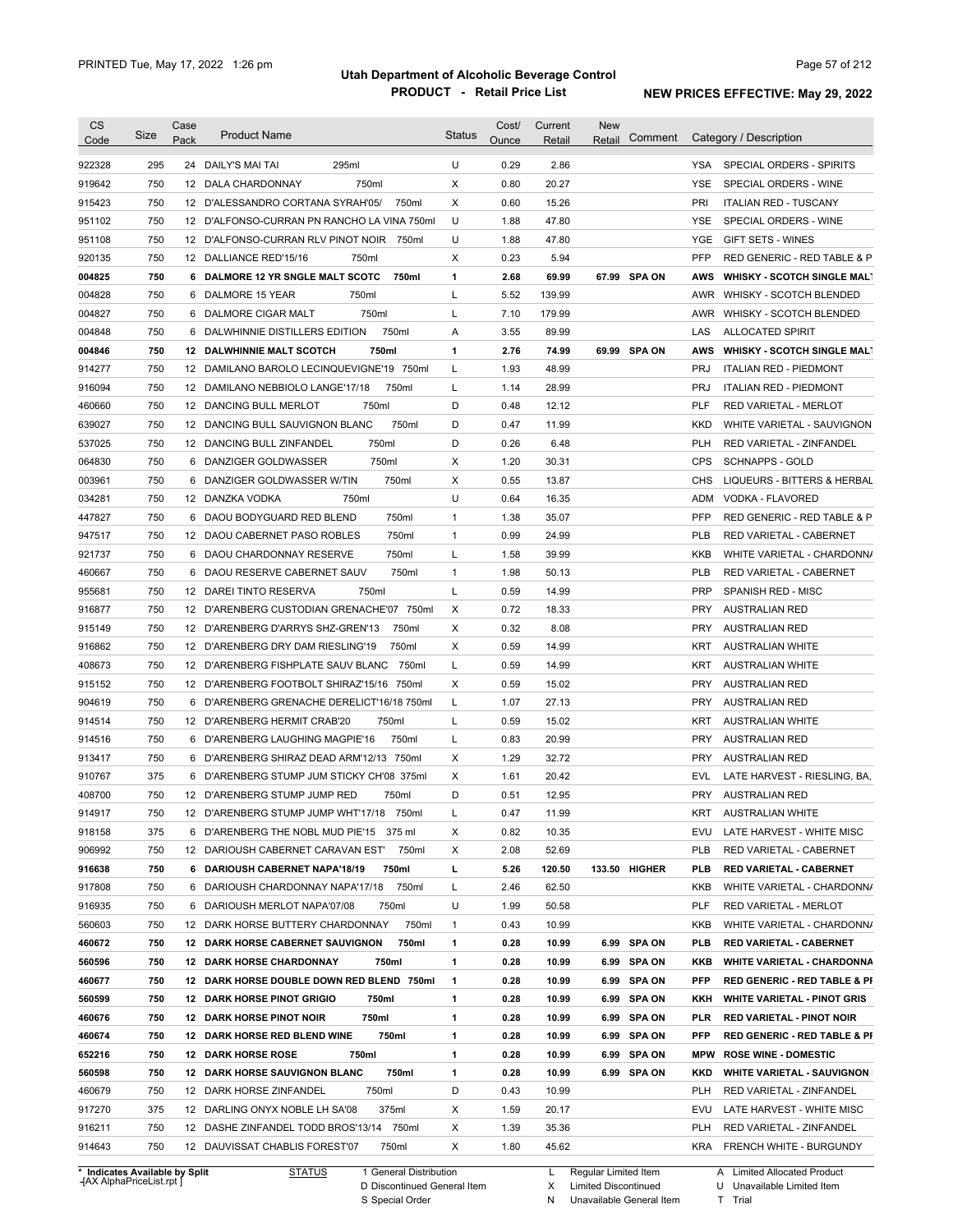|                                                          | <b>Size</b> | Case            | <b>Product Name</b>                         | Status       | Cost/ | Current | New          |               |                   |                                                                       |
|----------------------------------------------------------|-------------|-----------------|---------------------------------------------|--------------|-------|---------|--------------|---------------|-------------------|-----------------------------------------------------------------------|
| Code                                                     |             | Pack            |                                             |              | Ounce | Retail  | Retail       | Comment       |                   | Category / Description                                                |
| 914059                                                   | 750         |                 | 750ml<br>12 DAUVISSAT CHABLIS FOREST'12     | X            | 2.61  | 66.14   |              |               |                   | KRA FRENCH WHITE - BURGUNDY                                           |
| 915962                                                   | 750         |                 | 750ml<br>12 DAUVISSAT CHABLIS VAILLONS'08   | X            | 1.82  | 46.25   |              |               | <b>KRA</b>        | <b>FRENCH WHITE - BURGUNDY</b>                                        |
| 915961                                                   | 750         |                 | 750ml<br>12 DAUVISSAT CHABLIS'9/10          | U            | 1.69  | 42.77   |              |               | <b>KRA</b>        | <b>FRENCH WHITE - BURGUNDY</b>                                        |
| 913507                                                   | 750         |                 | 750ml<br>12 DAUVISSAT PETIT CHABLIS'09      | U            | 1.12  | 28.34   |              |               | <b>KRA</b>        | <b>FRENCH WHITE - BURGUNDY</b>                                        |
| 918050                                                   | 750         |                 | 6 DAVID ARTHUR CAB 3 ACR NAPA'13/14 750ml   | х            | 2.68  | 68.00   |              |               | <b>PLB</b>        | RED VARIETAL - CABERNET                                               |
| 909506                                                   | 750         |                 | 12 DAVID ARTHUR CHARD NAPA'14/15<br>750ml   | X            | 1.55  | 39.41   |              |               | <b>KKB</b>        | WHITE VARIETAL - CHARDONN/                                            |
| 460682                                                   | 750         |                 | 750ml<br>12 DAVID ARTHUR MERITAGGIO'13/14   | X            | 1.07  | 27.12   |              |               | <b>PLD</b>        | <b>RED VARIETAL - MERITAGE</b>                                        |
| 918110                                                   | 750         |                 | 12 DAVID ARTHUR ROSE ANNALYCE'15/16 750ml   | Х            | 0.53  | 13.45   |              |               | <b>MPQ</b>        | ROSE WINE - VARIETAL & VIN G                                          |
| 920291                                                   | 750         |                 | 12 DAVIDE TRADICION ALBARINO'19/20 750ml    | L            | 0.91  | 22.99   |              |               | <b>KRN</b>        | <b>SPANISH WHITE</b>                                                  |
| 560595                                                   | 750         |                 | 12 DAVIS BYNUM CHARD RIVER WEST'16/17 750ml | Х            | 0.43  | 10.78   |              |               | KKB               | WHITE VARIETAL - CHARDONN/                                            |
| 916509                                                   | 750         |                 | 6 DAVIS BYNUM PINOT RR'13/14<br>750ml       | Χ            | 0.64  | 16.17   |              |               | <b>PLR</b>        | RED VARIETAL - PINOT NOIR                                             |
| 652230                                                   | 750         |                 | 12 DAY OWL ROSE<br>750ml                    | 1            | 0.48  | 15.06   |              | 12.06 SPA ON  | <b>MPW</b>        | <b>ROSE WINE - DOMESTIC</b>                                           |
| 954544                                                   | 750         |                 | 750ml<br>6 DE GARRE TIPLE ALE               | U            | 0.75  | 19.00   |              |               | YST               | SPECIAL ORDERS - BEER                                                 |
| 921781                                                   | 750         |                 | 750ml<br>12 DE IULIIS SEMILLON              | Г            | 0.89  | 22.68   |              |               | <b>KRT</b>        | <b>AUSTRALIAN WHITE</b>                                               |
| 914789                                                   | 375         |                 | 375ml<br>12 DE KRANS MUSCAT RESERVE'05      | Х            | 0.87  | 10.99   |              |               | <b>EVF</b>        | LATE HARVEST - MUSCAT                                                 |
| 906788                                                   | 750         | 6               | 750ml<br>DE LA SENNE :TARAS BOULBA          | U            | 0.33  | 8.44    |              |               | YST               | SPECIAL ORDERS - BEER                                                 |
| 954586                                                   | 750         |                 | 12 DE LA SENNE BRUXELLENSIS RESERVE 750ml   | U            | 0.44  | 11.25   |              |               | YST               | SPECIAL ORDERS - BEER                                                 |
| 950622                                                   | 750         | 6               | DE LUCA PINOT GRIGIO<br>750ml               | U            | 0.46  | 11.71   |              |               | <b>YSE</b>        | SPECIAL ORDERS - WINE                                                 |
| 950620                                                   | 750         | 6               | 750ml<br>DE LUCA PRIMITIVO                  | U            | 0.46  | 11.71   |              |               | <b>YSE</b>        | SPECIAL ORDERS - WINE                                                 |
| 919878                                                   | 330         |                 | 24 DE MOLEN AMARILLO<br>330ml               | U            | 0.50  | 5.56    |              |               | <b>YST</b>        | <b>SPECIAL ORDERS - BEER</b>                                          |
| 955292                                                   | 750         | 12 <sup>2</sup> | 750ml<br>DE MULLER SOLIMAR BLANCO'17/18     | L            | 0.55  | 13.99   |              |               | <b>KRN</b>        | <b>SPANISH WHITE</b>                                                  |
| 906782                                                   | 331         |                 | 24 DE RANKE GULDENBURG<br>331ml             | U            | 0.37  | 4.11    |              |               | <b>YST</b>        | <b>SPECIAL ORDERS - BEER</b>                                          |
| 919144                                                   | 750         |                 | 12 DE WETSHOF LIMESTONE CHARD'20/21 750ml   | Г            | 0.57  | 14.49   |              |               | <b>KRQ</b>        | SOUTH AFRICAN WHITE                                                   |
| 000632                                                   | 750         |                 | 6 DEATHS DOOR GIN<br>750ml                  | Χ            | 0.53  | 13.50   |              |               | AHW               | <b>GIN - DOMESTIC</b>                                                 |
| 918092                                                   | 750         |                 | 750ml<br>12 DEAU ARTISAN COGNAC VS          | U            | 0.80  | 20.32   |              |               | <b>ATG</b>        | BRANDY - COGNAC & ARMAGN/                                             |
| 917041                                                   | 750         |                 | 750ml<br>12 DECERO CAB REMOLINOS'12/13      | X            | 0.43  | 10.80   |              |               | <b>PRV</b>        | ARGENTINE RED - OTHER                                                 |
| 917042                                                   | 750         |                 | 750ml<br>12 DECERO MALBEC REMOLINOS'17      | X            | 0.43  | 11.02   |              |               | <b>PRU</b>        | ARGENTINE RED - MALBEC                                                |
| 770380                                                   | 750         |                 | 12 DECOY BRUT CUVEE<br>750ml                | $\mathbf{1}$ | 1.02  | 25.99   |              |               | <b>IHP</b>        | SPARKLING WINE - BRUT & BLA                                           |
| 460938                                                   | 750         |                 | 750ml<br><b>12 DECOY CABERNET SAUVIGNON</b> | 1            | 0.95  | 25.99   |              | 23.99 SPA ON  | <b>PLB</b>        | <b>RED VARIETAL - CABERNET</b>                                        |
|                                                          | 750         |                 | 12 DECOY CHARDONNAY<br>750ml                |              | 0.83  | 17.99   |              | 20.99 SPA OFF |                   |                                                                       |
| 949534                                                   | 750         |                 | 12 DECOY CHARDONNAY LIMITED<br>750ml        | 1            | 1.06  | 29.99   |              | 26.99 SPA ON  | KKB               | <b>WHITE VARIETAL - CHARDONNA</b>                                     |
| 922665                                                   | 750         |                 | 750ml<br><b>12 DECOY PINOT NOIR</b>         | 1<br>1       | 1.02  | 21.99   |              | 25.99 SPA OFF | KKB<br><b>PLR</b> | <b>WHITE VARIETAL - CHARDONNA</b><br><b>RED VARIETAL - PINOT NOIR</b> |
| 460940                                                   | 750         |                 | 12 DECOY RED<br>750ml                       | 1            | 1.02  | 25.99   |              |               | <b>PLD</b>        | <b>RED VARIETAL - MERITAGE</b>                                        |
| 460947                                                   | 750         |                 | 750ml<br>12 DECOY SAUVIGNON BLANC           |              |       | 20.99   |              |               | <b>KKD</b>        |                                                                       |
| 560947                                                   |             |                 |                                             | $\mathbf{1}$ | 0.83  |         |              |               |                   | WHITE VARIETAL - SAUVIGNON                                            |
| 981964                                                   | 750         |                 | 12 DECOY ZINFANDEL<br>750ml                 | 1            | 1.02  | 25.99   |              |               | <b>PLH</b>        | <b>RED VARIETAL - ZINFANDEL</b>                                       |
| 040053                                                   | 750         |                 | 12 DEEP EDDY LEMON VODKA<br>750ml           | 1            | 0.75  | 14.99   |              | 18.99 SPA OFF | ADM               | <b>VODKA - FLAVORED</b>                                               |
| 039322                                                   | 750         |                 | 12 DEEP EDDY LIME<br>750ml                  | 1            |       |         |              |               | ADM               | <b>VODKA - FLAVORED</b>                                               |
| 039922                                                   |             |                 |                                             |              | 0.59  | 18.99   | 14.99 SPA ON |               |                   |                                                                       |
|                                                          | 750         |                 | 750ml<br>12 DEEP EDDY PEACH VODKA           | 1            | 0.75  | 14.99   |              | 18.99 SPA OFF | <b>ADM</b>        | <b>VODKA - FLAVORED</b>                                               |
|                                                          | 750         |                 | 12 DEEP EDDY RUBY RED GRAPEFRUIT VOD 750ml  | 1            | 0.75  | 14.99   |              | 18.99 SPA OFF | <b>ADM</b>        | <b>VODKA - FLAVORED</b>                                               |
|                                                          | 750         |                 | 12 DEEP EDDY VODKA<br>750ml                 | 1            | 0.75  | 16.00   |              | 18.99 SPA OFF | <b>ADF</b>        | <b>VODKA - BASIC</b>                                                  |
|                                                          | 1750        |                 | 1750ml<br>6 DEEP EDDY VODKA LEMON           | 1            | 0.51  | 35.99   |              | 29.99 SPA ON  | <b>ADM</b>        | <b>VODKA - FLAVORED</b>                                               |
|                                                          | 750         |                 | 750ml<br>12 DEHESA LA GRANJA'16             | L            | 0.75  | 19.02   |              |               | <b>PRP</b>        | SPANISH RED - MISC                                                    |
|                                                          | 750         |                 | 750ml<br>12 DEHLINGER CHARD ESTATE'07       | Х            | 1.39  | 35.31   |              |               | KKB               | WHITE VARIETAL - CHARDONN/                                            |
| 040327<br>036122<br>040055<br>917119<br>913539<br>916766 | 750         |                 | 750ml<br>12 DEHLINGER CHARD ESTATE'11/12    | Х            | 0.81  | 20.60   |              |               | KKB               | WHITE VARIETAL - CHARDONN/                                            |
| 978417                                                   | 750         |                 | 750ml<br>12 DEHLINGER PINOT ESTATE'07/8     | U            | 1.87  | 47.51   |              |               | PLR               | RED VARIETAL - PINOT NOIR                                             |
|                                                          | 750         |                 | 12 DEHLINGER PINOT GOLDRIDGE'06/07 750ml    | Х            | 1.69  | 42.83   |              |               | <b>PLR</b>        | RED VARIETAL - PINOT NOIR                                             |
|                                                          | 750         |                 | 12 DEHLINGER PINOT NOIR GOLDRIDGE'17 750ml  | L            | 1.96  | 49.68   |              |               | <b>PLR</b>        | RED VARIETAL - PINOT NOIR                                             |
| 913540<br>978414<br>917354                               | 750         |                 | 12 DEI VINO NOBILE MONTEPULC'16<br>750ml    | Х            | 1.19  | 30.23   |              |               | <b>PRI</b>        | <b>ITALIAN RED - TUSCANY</b>                                          |
| 073496                                                   | 750         |                 | 12 DEKUYPER AMARETTO<br>750ml               | $\mathbf{1}$ | 0.33  | 8.29    |              |               |                   | CHU LIQUEURS - MISC                                                   |
| 085526                                                   | 750         |                 | 750ml<br>12 DEKUYPER BLUE CURACAO           | U            | 0.43  | 10.99   |              |               | YSC               | SPECIAL ORDERS - LIQUEURS                                             |
| 082786                                                   | 750         |                 | 12 DEKUYPER BUTTERSHOTS SCHNAPPS<br>750ml   | $\mathbf{1}$ | 0.47  | 11.99   |              |               | CPP               | SCHNAPPS - BUTTERSCOTCH                                               |
| 073516                                                   | 750         |                 | 750ml<br>12 DEKUYPER CACTUS JUICE MARGARIT  | U            | 0.47  | 11.99   |              |               | <b>CWF</b>        | PREMIXED - MARGARITA                                                  |
| 079136                                                   | 750         |                 | 750ml<br>12 DEKUYPER CR DE MENTHE GRN       | D            | 0.23  | 5.94    |              |               | CHU               | <b>LIQUEURS - MISC</b>                                                |

**Case** [AX AlphaPriceList.rpt ]

D Discontinued General Item

S Special Order

X Limited Discontinued

N Unavailable General Item

U Unavailable Limited Item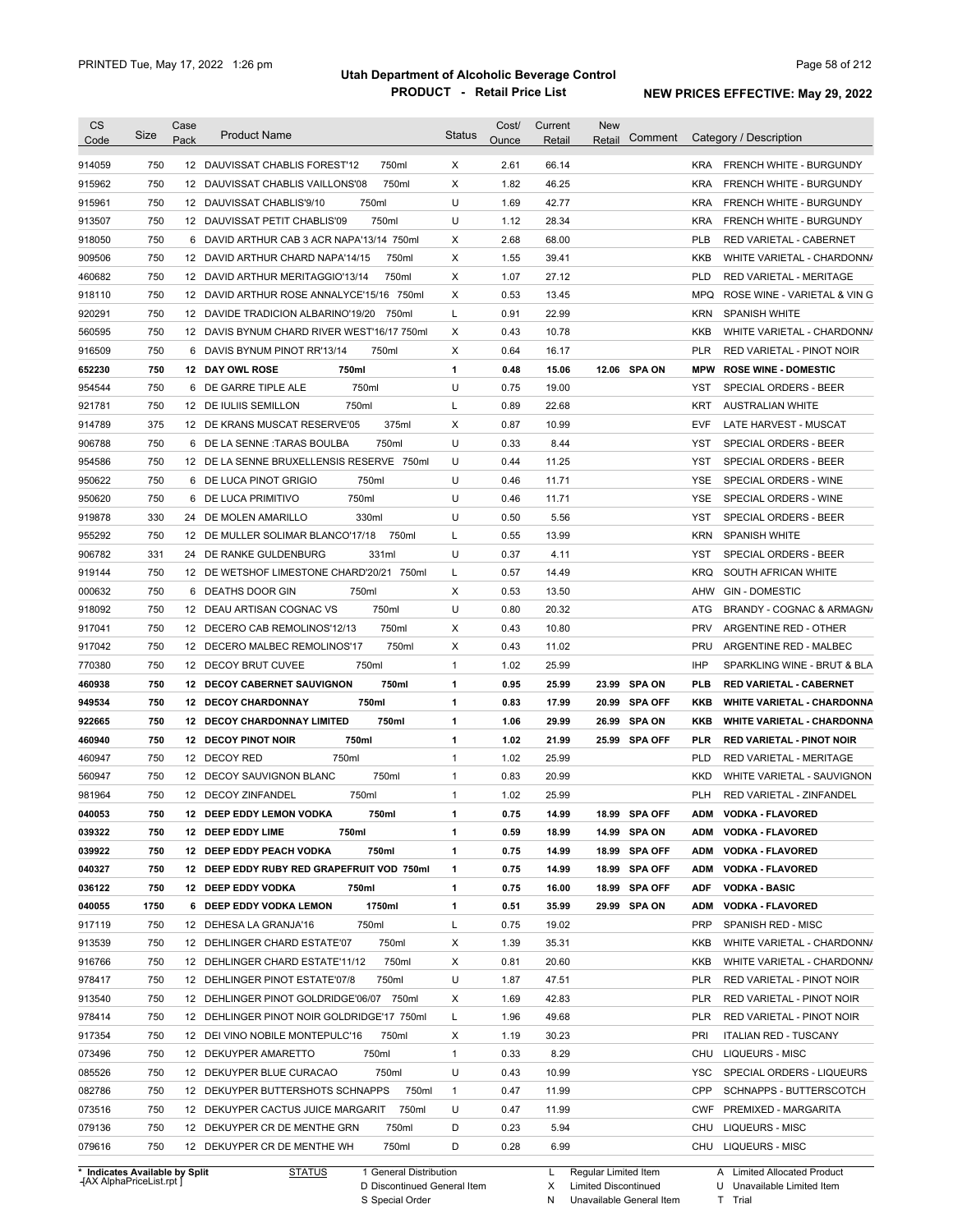| <b>CS</b><br>Code              | Size       | Case<br>Pack | <b>Product Name</b>                                 | <b>Status</b>  | Cost/<br>Ounce | Current<br>Retail | <b>New</b><br>Comment<br>Retail | Category / Description                                             |
|--------------------------------|------------|--------------|-----------------------------------------------------|----------------|----------------|-------------------|---------------------------------|--------------------------------------------------------------------|
|                                | 750        |              | 12 DEKUYPER CREME DE CACAO DARK<br>750ml            | $\mathbf{1}$   | 0.47           | 11.99             |                                 | CHN LIQUEURS - CHOCOLATE                                           |
| 078166                         | 750        |              | 750ml<br>12 DEKUYPER GRAPE PUCKER                   | $\mathbf{1}$   | 0.47           | 11.99             |                                 | <b>SCHNAPPS - FRUIT</b><br><b>CPG</b>                              |
| 082636                         | 750        |              | 750ml<br>12 DEKUYPER HOT DAMN 100 SCHNAPPS          | $\mathbf{1}$   |                | 11.99             | 14.99 SPA OFF                   | <b>CPK</b><br><b>SCHNAPPS - HOT &amp; SPICED</b>                   |
| 082881                         | 750        |              | 750ml<br>12 DEKUYPER HOT DAMN SCHNAPPS              | D              | 0.59<br>0.44   |                   |                                 | <b>CPK</b>                                                         |
| 082611                         | 750        |              | 12 DEKUYPER LUSC WATERMELON SQUEEZE 750ml U         |                | 0.47           | 11.11<br>11.99    |                                 | <b>SCHNAPPS - HOT &amp; SPICED</b><br>YSC                          |
| 082830                         | 750        |              | 750ml<br>12 DEKUYPER MELON SCHNAPPS                 | $\mathbf{1}$   | 0.47           | 11.99             |                                 | SPECIAL ORDERS - LIQUEURS<br><b>CPG</b><br><b>SCHNAPPS - FRUIT</b> |
| 073526<br>082846               | 750        |              | 750ml<br>12 DEKUYPER PEACHTREE SCHNAPPS             | $\mathbf{1}$   | 0.47           | 11.99             |                                 | <b>CPG</b><br><b>SCHNAPPS - FRUIT</b>                              |
| 082604                         | 375        |              | 375ml<br>24 DEKUYPER SOUR APPLE PUCKER              | D              | 0.27           | 3.44              |                                 | <b>CPG</b><br><b>SCHNAPPS - FRUIT</b>                              |
| 082606                         | 750        |              | 750ml<br>12 DEKUYPER SOUR APPLE PUCKER              | $\mathbf{1}$   | 0.47           | 11.99             |                                 | <b>CPG</b><br><b>SCHNAPPS - FRUIT</b>                              |
| 086110                         | 750        |              | 750ml<br>12 DEKUYPER TRIPLE SEC                     | $\mathbf{1}$   | 0.20           | 4.99              |                                 | LIQUEURS - TRIPLE SEC & ORA<br>CHB                                 |
| 082866                         | 750        |              | 12 DEKUYPER WATERMELON PUCKER<br>750ml              | $\mathbf{1}$   | 0.47           | 11.99             |                                 | <b>CPG</b><br><b>SCHNAPPS - FRUIT</b>                              |
| 408783                         | 750        |              | 12 DEL FIN DEL MUNDO MALBEC RES'9/10 750ml          | Х              | 0.76           | 19.24             |                                 | <b>PRU</b><br>ARGENTINE RED - MALBEC                               |
|                                | 750        |              | 12 DELAPORTE SANCERRE AC'19<br>750ml                | U              | 1.35           | 34.25             |                                 | <b>KRB</b><br><b>FRENCH WHITE - BORDEAUX &amp;</b>                 |
| 911989                         |            |              |                                                     |                |                | 14.04             |                                 | <b>PRD</b>                                                         |
| 278215                         | 750<br>750 |              | 750ml<br>12 DELAS COTES RHONE ESPRIT'18/19<br>750ml | L<br>Х         | 0.55<br>3.60   | 91.32             |                                 | <b>FRENCH RED - RHONE</b>                                          |
| 047896                         |            |              | 6 DELEMAIN PALE & DRY COGNAC                        |                |                |                   |                                 | ATG<br>BRANDY - COGNAC & ARMAGN/                                   |
| 901672                         | 750        |              | 12 DELICIA RED VELVET<br>750ml                      | D              | 0.32           | 8.08              |                                 | <b>RCP</b><br>FLAVORED MALT BEVERAGES                              |
| 901661                         | 750        |              | 12 DELICIA STRAWBERRIES& CREAM<br>750ml             | Х              | 0.32           | 8.08              |                                 | <b>RCP</b><br>FLAVORED MALT BEVERAGES                              |
| 901653                         | 750        |              | 750ml<br>12 DELICIA WHIPPED                         | D              | 0.32           | 8.08              |                                 | <b>RCP</b><br>FLAVORED MALT BEVERAGES                              |
| 920325                         | 750        |              | 750ml<br>12 DELILLE CELLARS D2'13/15                | х              | 0.91           | 22.98             |                                 | <b>PFP</b><br>RED GENERIC - RED TABLE & P                          |
| 906223                         | 355        |              | 24 DELIRIUM NOCTURNUM<br>355ml                      | Х              | 0.46           | 5.55              |                                 | <b>TVN</b><br>IMPORTED BEER - BELGIUM & F                          |
| 912195                         | 355        |              | 355ml<br>24 DELIRIUM TREMENS                        | X              | 0.46           | 5.58              |                                 | TNI<br>ALE - WHITE & BELGIAN STYLE                                 |
| 908688                         | 500        | 24           | 500 ml<br>DELIRIUM TREMENS CAN                      | $\mathbf{1}$   | 0.35           | 5.88              |                                 | <b>TVN</b><br>IMPORTED BEER - BELGIUM & H                          |
| 560930                         | 750        |              | 12 DELOACH CHARDONNAY CALIF<br>750ml                | 1              | 0.47           | 14.99             | 11.99 SPA ON                    | KKB<br><b>WHITE VARIETAL - CHARDONNA</b>                           |
| 560755                         | 750        |              | 12 DELOACH CHARDONNAY RUSSIAN RIVER 750ml           | $\overline{1}$ | 0.83           | 20.99             |                                 | KKB<br>WHITE VARIETAL - CHARDONN/                                  |
| 460784                         | 750        |              | 12 DELOACH PINOT NOIR CALIFORNIA<br>750ml           | 1              | 0.47           | 14.99             | 11.99 SPA ON                    | PLR<br><b>RED VARIETAL - PINOT NOIR</b>                            |
| 951258                         | 750        |              | 6 DELORD XO BAS ARMAGNAC 15 YEAR<br>750ml           | L              | 2.17           | 54.99             |                                 | ATG<br>BRANDY - COGNAC & ARMAGN/                                   |
| 916485                         | 750        |              | 12 DELTA PINOT NOIR HATTERS'06<br>750ml             | X              | 1.08           | 27.42             |                                 | <b>PRW</b><br>NEW ZEALAND RED                                      |
| 987787                         | 750        |              | 12 DEMARTINO CAB LEGADORES'10/11<br>750ml           | Х              | 0.65           | 16.38             |                                 | PRT<br><b>CHILEAN RED</b>                                          |
| 910650                         | 750        |              | 12 DeMARTINO CHARD LEGADO R'11<br>750ml             | Х              | 0.69           | 17.39             |                                 | <b>KRR</b><br>CHILEAN WHITE                                        |
| 046015                         | 750        |              | 6 DENTED BRICK ANTELOPE ISLAND RUM 750ml            | 1              | 1.18           | 26.99             | 29.99 SPA OFF                   | <b>ALE</b><br><b>RUM LIGHT</b>                                     |
| 030339                         | 750        |              | 6 DENTED BRICK BRISTLECONE GIN<br>750ml             | 1              | 1.18           | 26.99             | 29.99 SPA OFF                   | <b>AHW</b><br><b>GIN-DOMESTIC</b>                                  |
| 029902                         | 1000       |              | 1000 ml<br>6 DENTED BRICK CRAFT GIN                 | $\mathbf{1}$   | 0.53           | 17.99             |                                 | <b>GIN - DOMESTIC</b><br>AHW                                       |
| 046206                         | 1000       |              | 1000 ml<br>6 DENTED BRICK CRAFT RUM                 | $\mathbf{1}$   | 0.53           | 17.99             |                                 | ALE<br>RUM - LIGHT                                                 |
| 036759                         | 1000       |              | 1000 ml<br>6 DENTED BRICK CRAFT VODKA               | $\mathbf{1}$   | 0.53           | 17.99             |                                 | <b>ADW</b><br><b>VODKA - DOMESTIC</b>                              |
| 023512                         | 1000       |              | 6 DENTED BRICK CRAFT WHISKEY<br>1000 ml             | $\mathbf{1}$   | 0.53           | 17.99             |                                 | AWE<br><b>WHISKEY - BLENDED</b>                                    |
| 073598                         | 750        |              | 6 DENTED BRICK DISCO-NUT RUM<br>750ml               | 1              | 0.83           | 20.99             |                                 | ALP<br>RUM - SPICED AND FLAVORED                                   |
| 037658                         | 750        |              | 6 DENTED BRICK ROOFRAISER VODKA<br>750ml            | 1              | 1.18           | 26.99             | 29.99 SPA OFF                   | ADW VODKA - DOMESTIC                                               |
| 923490                         | 750        |              | 12 DENTHIS LOST WHITE<br>750ml                      | $\mathbf{1}$   | 0.58           | 14.72             |                                 | <b>KRP</b><br><b>GREEK WHITE</b>                                   |
| 900925                         | 355        |              | 24 DENVER BEER GRAHAM CRACKER PORTER 355 ml 1       |                | 0.17           | 1.99              |                                 | ALE - HEAVY, PORTER, STOUT<br><b>TNP</b>                           |
| 919125                         | 750        |              | 12 DEOR GOLD SPARKLING<br>750ml                     | D              | 0.59           | 14.95             |                                 | <b>IPL</b><br>SPARKLING WINE - ITALIAN                             |
| 919126                         | 750        |              | 750ml<br>12 DEOR PINK SPARKLING                     | D              | 0.59           | 14.95             |                                 | <b>IPL</b><br>SPARKLING WINE - ITALIAN                             |
| 918647                         | 355        |              | 355ml<br>24 DESCHUTES ARMORY XPA                    | D              | 0.23           | 2.79              |                                 | <b>TNC</b><br>ALE - PALE                                           |
| 989427                         | 650        |              | 650ml<br>12 DESCHUTES ARMORY XPA                    | D              | 0.23           | 5.06              |                                 | <b>TNC</b><br>ALE - PALE                                           |
| 989261                         | 355        |              | 355ml<br>24 DESCHUTES BLACK BUTTE PORTER            | $\mathbf{1}$   | 0.17           | 2.09              |                                 | ALE - HEAVY, PORTER, STOUT<br><b>TNP</b>                           |
| 955195                         | 651        |              | 12 DESCHUTES BLACK MIRROR<br>651ml                  | U              | 0.86           | 18.99             |                                 | <b>YST</b><br>SPECIAL ORDERS - BEER                                |
| 917493                         | 651        |              | 12 DESCHUTES BOND ST HOP TRIP<br>651ml              | U              | 0.31           | 6.74              |                                 | THU<br>LAGER - MISC & SEASONAL                                     |
| 918789                         | 355        |              | 24 DESCHUTES BOND STREET SEASONAL 355 ml            | D              | 0.23           | 2.79              |                                 | DOMESTIC BEER<br><b>TVB</b>                                        |
| 948026                         | 355        |              | 24 DESCHUTES FRESH HAZE IPA CAN<br>355 ml           | $\mathbf{1}$   | 0.24           | 2.85              |                                 | <b>TNF</b><br>ALE - BITTER & ESB                                   |
| 919043                         | 355        |              | 355ml<br>24 DESCHUTES FRESH SQUEEZED CAN            | $\mathbf{1}$   | 0.24           | 2.85              |                                 | <b>TNF</b><br>ALE - BITTER & ESB                                   |
| 989407                         | 355        |              | 355ml<br>24 DESCHUTES FRESH SQUEEZED IPA            | D              | 0.24           | 2.85              |                                 | <b>TNF</b><br>ALE - BITTER & ESB                                   |
| 989316                         | 355        |              | 355ml<br>24 DESCHUTES INVERSION IPA                 | D              | 0.17           | 2.05              |                                 | <b>TNF</b><br>ALE - BITTER & ESB                                   |
| 908058                         | 355        |              | 24 DESCHUTES OBSIDIAN STOUT<br>355ml                | U              | 0.17           | 2.09              |                                 | YST<br>SPECIAL ORDERS - BEER                                       |
| 918781                         | 355        |              | 24 DESCHUTES PAC WONDERLAND<br>355 ml               | D              | 0.17           | 2.05              |                                 | THP<br>LAGER - HEAVY & DARK                                        |
| 919047                         | 355        |              | 24 DESCHUTES PACIFIC WONDERLAND CAN 355ml           | D              | 0.17           | 2.05              |                                 | THE<br>LAGER - PILSENER                                            |
| * Indicates Available by Split |            |              | <b>STATUS</b><br>1 General Distribution             |                |                | L                 | Regular Limited Item            | A Limited Allocated Product                                        |

**Case** [AX AlphaPriceList.rpt ]

D Discontinued General Item

S Special Order

X Limited Discontinued

N Unavailable General Item

U Unavailable Limited Item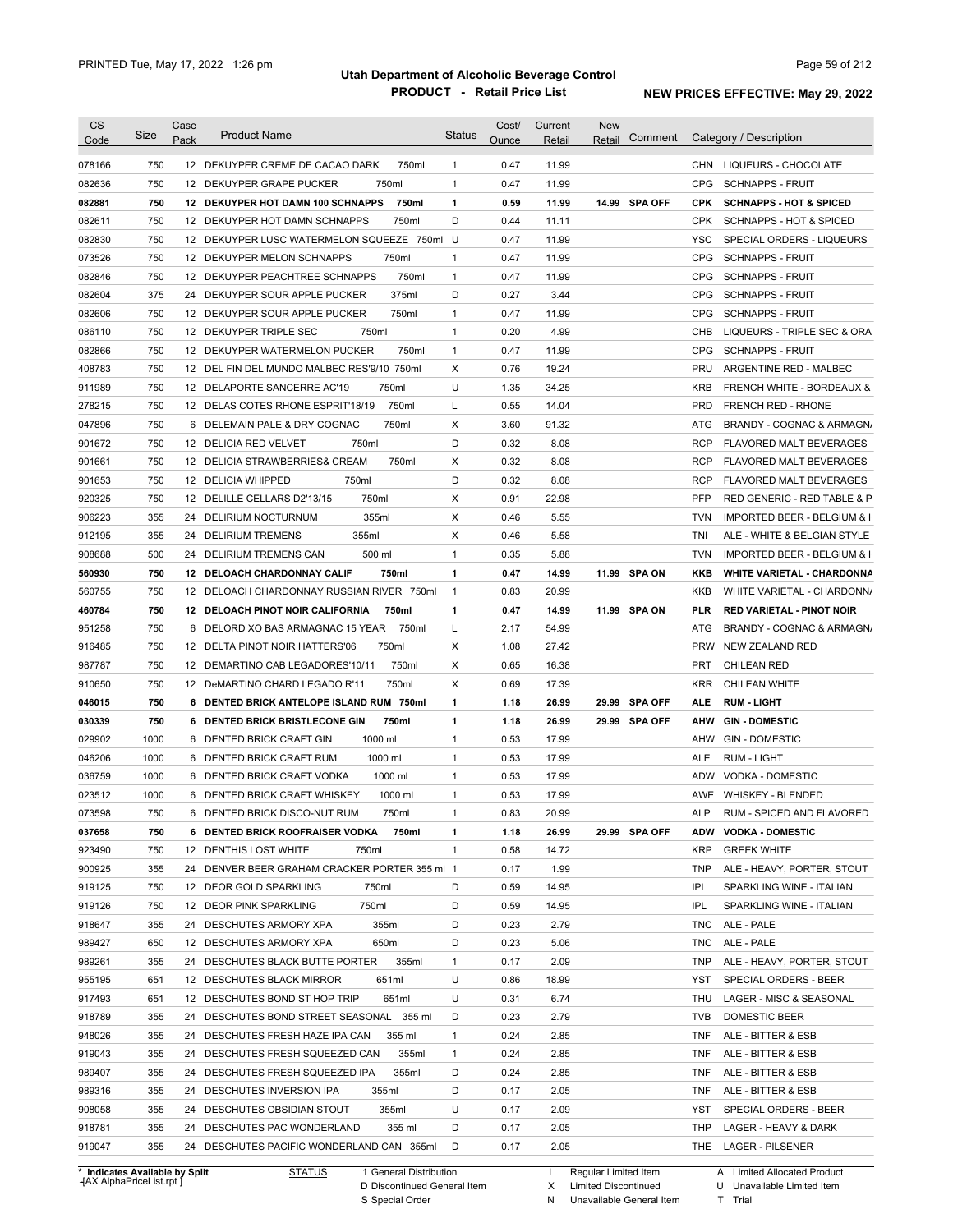| <b>CS</b><br>Code              | Size | Case<br>Pack | <b>Product Name</b>                         | Status       | Cost/<br>Ounce | Current<br>Retail | <b>New</b><br>Retail | Comment      |            | Category / Description            |
|--------------------------------|------|--------------|---------------------------------------------|--------------|----------------|-------------------|----------------------|--------------|------------|-----------------------------------|
| 949566                         | 355  |              | 355ml<br>24 DESCHUTES PINE DROPSIPA         | U            | 0.23           | 2.79              |                      |              | YST        | <b>SPECIAL ORDERS - BEER</b>      |
| 917436                         | 651  |              | 12 DESCHUTES RES BLACK BUTTE<br>651 ml      | U            | 0.92           | 20.25             |                      |              | <b>TNP</b> | ALE - HEAVY, PORTER, STOUT        |
| 917437                         | 651  |              | 12 DESCHUTES RES MIRROR MIRROR'09<br>651ml  | U            | 0.67           | 14.66             |                      |              | TNU        | ALE - MISC & SEASONAL             |
| 947840                         | 650  |              | 650ml<br>12 DESCHUTES RES MIRRORMIRROR      | U            | 0.92           | 20.25             |                      |              | TNC        | ALE - PALE                        |
| 947841                         | 650  |              | 12 DESCHUTES RES NOT THE STOIC<br>650ml     | Χ            | 1.04           | 22.85             |                      |              | YST        | SPECIAL ORDERS - BEER             |
| 917715                         | 651  |              | 12 DESCHUTES RES SUPER JUBEL ALE<br>651ml   | U            | 0.92           | 20.25             |                      |              | YST        | SPECIAL ORDERS - BEER             |
| 949927                         | 650  |              | 650ml<br>12 DESCHUTES RES. THE ABYSS L.R.   | U            | 1.38           | 30.39             |                      |              | YST        | SPECIAL ORDERS - BEER             |
| 917576                         | 651  |              | 12 DESCHUTES RES. THE ABYSS<br>651 ml       | Χ            | 0.92           | 20.25             |                      |              | TNL        | ALE - RED, AMBER, BROWN           |
| 989313                         | 355  |              | 24 DESCHUTES SEASONALS<br>355 ml            | Τ            | 0.17           | 2.09              |                      |              | TNU        | ALE - MISC & SEASONAL             |
| 922110                         | 355  |              | 355 ml<br>24 DESCHUTES SQUEEZY RIDER IPA    | $\mathbf{1}$ | 0.25           | 3.05              |                      |              | TNF        | ALE - BITTER & ESB                |
| 953958                         | 500  |              | 500ml<br>12 DESCHUTES THE AGES              | U            | 1.01           | 17.06             |                      |              | YST        | SPECIAL ORDERS - BEER             |
| 955286                         | 750  |              | 750ml<br>6 DESCONCIERTO ALBARINO            | L            | 1.07           | 27.13             |                      |              | <b>KFP</b> | WHITE GENERIC - TABLE & PRC       |
| 059038                         | 1750 |              | 6 DESERT ISLAND ICE TEA<br>1750ml           | 1            | 0.24           | 16.49             |                      | 14.49 SPA ON | <b>CWL</b> | <b>PREMIXED - LONG ISLAND TEA</b> |
| 059036                         | 750  |              | 750ml<br>12 DESERT ISLAND ICED TEA          | $\mathbf{1}$ | 0.35           | 8.99              |                      |              | CWL        | PREMIXED - LONG ISLAND TEA        |
| 461420                         | 750  |              | 750ml<br>12 DESERT WIND RUAH '14/15         | Х            | 0.35           | 8.86              |                      |              | <b>PFP</b> | RED GENERIC - RED TABLE & P       |
| 918041                         | 500  |              | 500 ml<br>12 DESHUTES RESERVE SERIES        | L            | 0.83           | 14.06             |                      |              | TST        | <b>BEER - SPECIAL</b>             |
| 955762                         | 355  |              | 24 DESOLATION DISTILLING GIN RICKEY 355 ml  | $\mathbf{1}$ | 0.29           | 3.49              |                      |              | CWU        | <b>PREMIXED - MISC</b>            |
| 955763                         | 355  |              | 24 DESOLATION DISTILLING MOSCOW MULE 355 ml | $\mathbf{1}$ | 0.29           | 3.49              |                      |              |            | CWU PREMIXED - MISC               |
| 910079                         | 750  |              | 12 DESOLATION FULL DISCLOSURE RYE WHI 750ml | 1            | 0.95           | 26.99             |                      | 23.99 SPA ON | AWU        | <b>WHISKEY - RYE</b>              |
| 901908                         | 473  |              | 24 DESTIHL DEADHEAD IPA SERIES<br>473ml     | $\mathbf{1}$ | 0.27           | 4.25              |                      |              | TNF        | ALE - BITTER & ESB                |
| 901907                         | 355  |              | 355ml<br>24 DESTIHL WEISSENHEIMER ALE       | D            | 0.20           | 2.35              |                      |              | TNU        | ALE - MISC & SEASONAL             |
| 901906                         | 355  |              | 355ml<br>24 DESTIHL WILD SOUR SEASONAL      | 1            | 0.26           | 3.09              |                      |              | TNU        | ALE - MISC & SEASONAL             |
| 952513                         | 750  |              | 12 DETERT CAB FRANC '05/'06 MIXED CAS 750ml | U            | 2.76           | 69.99             |                      |              | YSE        | SPECIAL ORDERS - WINE             |
| 917630                         | 750  |              | 750ml<br>12 DETERT CAB FRANC OAKVILLE'08    | Х            | 2.24           | 56.79             |                      |              | <b>PLG</b> | RED VARIETAL - CAB FRANC, VI      |
| 948618                         | 750  |              | 750ml<br>12 DETERT CAB SAUV 09              | U            | 2.81           | 71.23             |                      |              | YSE        | SPECIAL ORDERS - WINE             |
| 955448                         | 750  |              | 750ml<br>12 DETERT MIXED CASE #2            | U            | 2.76           | 69.99             |                      |              | YSE        | SPECIAL ORDERS - WINE             |
| 955257                         | 3000 |              | 1 DETERT MIXED CASE 3<br>3000ml             | U            | 1.14           | 115.69            |                      |              | <b>YSE</b> | SPECIAL ORDERS - WINE             |
| 955096                         | 750  |              | 750ml<br>12 DETERT NAC MIXED CASE 1         | U            | 0.60           | 15.30             |                      |              | YSE        | SPECIAL ORDERS - WINE             |
| 955097                         | 1500 |              | 1500ml<br>1 DETERT NAC MIXED CASE 2         | U            | 0.79           | 39.84             |                      |              | <b>YSE</b> | SPECIAL ORDERS - WINE             |
| 955451                         | 1500 |              | 1500 ml<br>3 DETERT NAC MIXED CASE 3        | U            | 0.76           | 38.50             |                      |              | <b>YSE</b> | SPECIAL ORDERS - WINE             |
| 933474                         | 375  |              | 12 DETTLING KIRSCH SUPERIEUR<br>375ml       | U            | 2.50           | 31.75             |                      |              | ATR        | BRANDY - GRAPPA & EAUX DE \       |
| 705570                         | 750  |              | 6 DEUTZ CHAMPAGNE BRUT CLASSIC<br>750ml     | U            | 1.92           | 48.69             |                      |              | IHP        | SPARKLING WINE - BRUT & BLA       |
| 408771                         | 750  |              | 6 DEVIL'S CORNER PINOT NOIR TASMANIA 750ml  | L            | 0.75           | 18.94             |                      |              | <b>PRY</b> | <b>AUSTRALIAN RED</b>             |
| 000678                         | 750  |              | 6 DEWARS 12 YR GLASS PACK<br>750ml          | U            | 1.46           | 37.13             |                      |              | YGA        | <b>GIFT SETS - SPIRITS</b>        |
| 064888                         | 750  |              | 12 DEWARS HIGHLANDER HONEY WHISKY<br>750ml  | D            | 1.12           | 28.29             |                      |              |            | AWT WHISKEY - FLAVORED            |
| 004592                         | 750  |              | 6 DEWARS ILLEGAL SMOOTH<br>750ml            | U            | 0.91           | 22.99             |                      |              |            | YSA SPECIAL ORDERS - SPIRITS      |
| 004876                         | 750  |              | 12 DEWARS SPECIAL RESERVE 12YR<br>750ml     | 1            | 1.06           | 29.99             |                      | 26.99 SPA ON |            | AWR WHISKY - SCOTCH BLENDED       |
| 004866                         | 750  |              | 750ml<br>12 DEWARS WHITE LABEL SCOTCH       | 1            | 0.87           | 24.99             |                      | 21.99 SPA ON |            | AWR WHISKY - SCOTCH BLENDED       |
| 004868                         | 1750 |              | 1750ml<br>6 DEWARS WHITE LABEL SCOTCH       | $\mathbf{1}$ | 0.83           | 48.99             |                      |              |            | AWR WHISKY - SCOTCH BLENDED       |
| 955694                         | 180  |              | 180ml<br>30 DEWATSURU DEMON DANCER          | U            | 1.40           | 8.54              |                      |              | YSE        | SPECIAL ORDERS - WINE             |
| 949713                         | 720  |              | 12 DEWATSURU JUNMAI NIGORI<br>720ml         | U            | 1.07           | 25.98             |                      |              | YSE        | SPECIAL ORDERS - WINE             |
| 917310                         | 750  |              | 12 DI MAJO CAB TERRA DEGL OSCI'18/19 750ml  | L            | 0.63           | 15.99             |                      |              | <b>PRK</b> | <b>ITALIAN RED - MISC DOC</b>     |
| 361270                         | 750  |              | 12 DI MAJO SANGIOVESE<br>750ml              | 1            | 0.55           | 17.99             |                      | 13.99 SPA ON | PRL        | <b>ITALIAN RED - VARIETAL</b>     |
| 951331                         | 750  |              | 12 DI QUINDI MERLOT IGT<br>750ml            | U            | 0.43           | 10.23             |                      | 10.99 HIGHER | YSE        | <b>SPECIAL ORDERS - WINE</b>      |
| 915317                         | 750  |              | 750ml<br>6 DIAMOND CRK CABERNET'04          | Х            | 5.45           | 138.16            |                      |              | <b>PLB</b> | RED VARIETAL - CABERNET           |
| 916980                         | 750  |              | 6 DIAMOND CRK GRAVELLY MEADOW'14/16 750ml   | Х            | 8.97           | 227.37            |                      |              | <b>PLB</b> | RED VARIETAL - CABERNET           |
| 916979                         | 750  |              | 6 DIAMOND CRK RED ROCK'13/14<br>750ml       | Х            | 4.84           | 122.78            |                      |              | <b>PLB</b> | RED VARIETAL - CABERNET           |
| 918093                         | 750  |              | 750ml<br>12 DIAMOND RIDGE CAB FRANC'7/08    | X            | 0.60           | 15.15             |                      |              | <b>PLG</b> | RED VARIETAL - CAB FRANC, VI      |
| 919010                         | 750  |              | 12 DIAZ BAYO CRIANZA'18/19<br>750ml         | L            | 0.79           | 19.99             |                      |              | PRN        | SPANISH RED - RIOJA               |
| 947537                         | 750  |              | 750ml<br>12 DIERBERG CHARD SANTA MARIA'15   | Х            | 1.35           | 34.32             |                      |              | KKB        | WHITE VARIETAL - CHARDONN/        |
| 906486                         | 750  |              | 750ml<br>12 DIERBERG PINOT STA MARIA'16     | Х            | 1.65           | 41.89             |                      |              | PLR        | RED VARIETAL - PINOT NOIR         |
| 906936                         | 750  |              | 750ml<br>12 DIERBERG PN DRUM CNYN'16        | Χ            | 1.97           | 49.95             |                      |              | PLR        | RED VARIETAL - PINOT NOIR         |
| 100891                         | 750  |              | 6 DIPLOMATICO RES EXLUSIVA W GLASSES 750ml  | D            | 1.58           | 39.99             |                      |              | YGA        | <b>GIFT SETS - SPIRITS</b>        |
| 043641                         | 750  |              | 6 DIPLOMATICO RESERVA EXCLUSIVA<br>750ml    | $\mathbf{1}$ | 1.70           | 42.99             |                      |              | ALX        | <b>RUM - IMPORTED</b>             |
| * Indicates Available by Split |      |              | 1 General Distribution<br><b>STATUS</b>     |              |                | L.                | Regular Limited Item |              |            | A Limited Allocated Product       |

**Case** [AX AlphaPriceList.rpt ]

D Discontinued General Item

S Special Order

X Limited Discontinued

N Unavailable General Item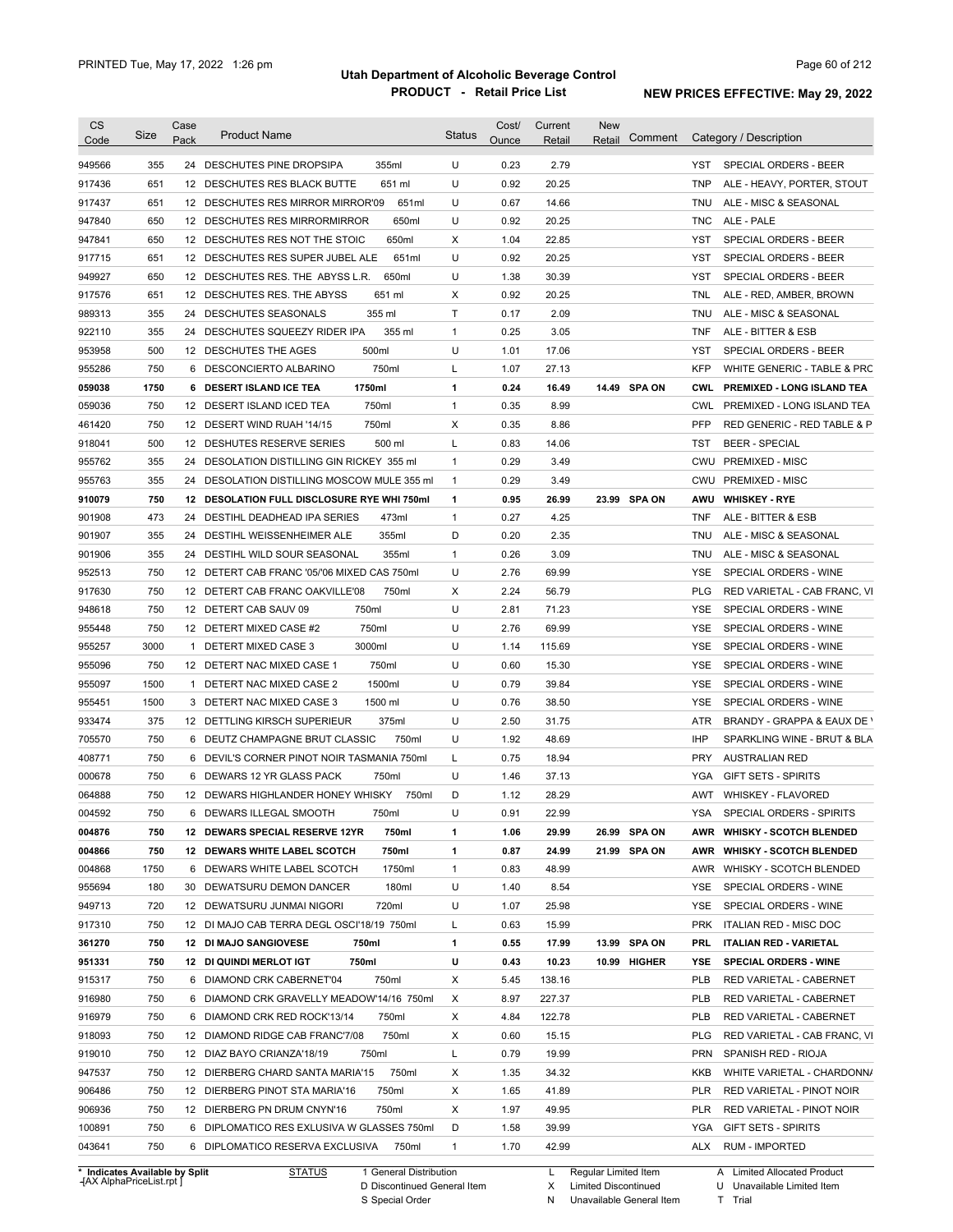| 750<br>U<br>1.58<br>40.13<br>6 DIPLOMATICO RESERVE RUM-USE 043641 750ml<br>YSE.<br>SPECIAL ORDERS - WINE<br>750<br>$\mathbf{1}$<br>0.59<br>14.94<br>12 DIRE WOLF BARREL AGED BOURBON<br>750ml<br>AWW WHISKEY - DOMESTIC<br>750<br>$\mathbf{1}$<br>0.32<br>7.99<br>ADW VODKA - DOMESTIC<br>12 DIRE WOLF VODKA<br>750ml<br>750<br>12 DIRECTOR'S KING KONG CAB SAUV<br>750ml<br>D<br>0.51<br>12.96<br>PLB<br>RED VARIETAL - CABERNET<br>375<br>375ml<br>$\mathbf{1}$<br>1.46<br>18.45<br>12 DISARONNO AMARETTO<br>CHH<br>LIQUEURS - AMARETTO<br>750<br>750ml<br>$\mathbf{1}$<br>1.30<br>32.99<br>LIQUEURS - AMARETTO<br>12 DISARONNO AMARETTO<br>CHH<br>100033<br>750<br>6 DISARONNO AMARETTO ETRO ICON VAP 750ml<br>U<br>1.08<br>27.28<br>CHH<br>LIQUEURS - AMARETTO<br>750<br>D<br>0.57<br>14.58<br>6 DISARONNO AMARETTO W/ GLASSES<br>750ml<br>YGC<br><b>GIFT SETS - LIQUEURS</b><br>750<br>750ml<br>D<br>1.06<br>26.99<br>100576<br>6 DISARONNO TRUSSARDI W / GLASSES<br>CHH<br><b>LIQUEURS - AMARETTO</b><br>750<br>750ml<br>1.30<br>32.99<br><b>LIQUEURS - CREAM</b><br>12 DISARONNO VELVET CREAM LIQ<br>1<br>CHV<br>750<br>750ml<br>D<br>0.64<br>16.28<br>101183<br>6 DISARONNO VELVET W/ GLASSES<br>YGC<br><b>GIFT SETS - LIQUEURS</b><br>750<br>750ml<br>D<br>0.57<br>14.58<br>100309<br>6 DISARONNO WEARS MISSONI VAP<br>YGC<br><b>GIFT SETS - LIQUEURS</b><br>750<br>750ml<br>D<br>0.52<br>12 DISCOVERIES CHARDONNAY<br>13.13<br>KKB<br>750<br>750ml<br>х<br>0.26<br>6.55<br><b>PRU</b><br>12 DISENO MALBEC OV'17/18<br>ARGENTINE RED - MALBEC<br>750<br>6 DIST DU PEYRAT RARE PRESTIGE COGNA 750ml<br>2.56<br>64.99<br>Α<br>LAS<br><b>ALLOCATED SPIRIT</b><br>750<br>1.38<br>34.99<br>951259<br>6 DIST DU PEYRAT SELECTION COGNAC<br>750ml<br>Α<br>LAS<br><b>ALLOCATED SPIRIT</b><br>750<br>U<br>952830<br>12.74<br>322.97<br><b>YSA</b><br>SPECIAL ORDERS - SPIRITS<br>6 DISTILLERS ART BUNNAHABHAIN 27YR 750ml<br>750<br>750ml<br>х<br>1.27<br>32.11<br>GIN - DRY<br>6 DISTILLERY NO.209 GIN<br>AHG<br>750<br>750ml<br>D<br>0.34<br>8.73<br><b>KKB</b><br>12 DIVINING ROD CHARDONNAY<br>750<br>750ml<br>Г<br>1.02<br>25.99<br><b>KKB</b><br>955187<br>12 DIVISION CHARDONNAY UN'20<br>WHITE VARIETAL - CHARDONN/<br>750<br>750ml<br>1<br>0.71<br>20.99<br>17.99 SPA ON<br>922996<br><b>12 DIVUM PINOT NOIR</b><br>PLR<br><b>RED VARIETAL - PINOT NOIR</b><br>650<br>650ml<br>U<br>0.32<br>7.10<br>920553<br>12 DJAEVLEBRYG HJUL & STEJILE<br>YST<br>SPECIAL ORDERS - BEER<br>750<br>750ml<br>х<br>0.85<br><b>KRV</b><br>918364<br>12 DOG POINT CHARDONNAY'13/14<br>21.47<br>NEW ZEALAND WHITE<br>917108<br>750<br>750ml<br>Г<br>1.58<br>39.99<br><b>PRW</b><br>12 DOG POINT PINOT NOIR'17/18<br>NEW ZEALAND RED<br>917309<br>750<br>750ml<br>Г<br>1.42<br>35.99<br>6 DOG POINT SAUV BL SECT 94'20<br><b>KRV</b><br>NEW ZEALAND WHITE<br>750ml<br>Г<br>1.02<br>915081<br>750<br>12 DOG POINT SAUV BLANC NZ'21<br>25.75<br><b>KRV</b><br>NEW ZEALAND WHITE<br>918779<br>473<br>D<br>0.11<br>24<br>DOG TAG LEGACY LAGER<br>473 ml<br>1.74<br>THE<br>LAGER - PILSENER<br>954301<br>355<br>X<br>0.72<br>8.59<br><b>BEER - SPECIAL</b><br>24<br>DOGFISH HEAD 120 MIN<br>355ml<br>TST<br>919095<br>355<br>355ml<br>0.21<br>2.55<br>ALE - BITTER & ESB<br>24 DOGFISH HEAD 60 MINUTE IPA<br>$\mathbf{1}$<br>TNF<br>919096<br>355<br>$\mathbf{1}$<br>0.25<br>3.05<br>24 DOGFISH HEAD 90 MINUTE IPA<br>355ml<br><b>TNF</b><br>ALE - BITTER & ESB<br>902133<br>355<br>D<br>0.25<br>2.99<br><b>TVB</b><br><b>DOMESTIC BEER</b><br>24<br>DOGFISH HEAD AMERICAN BEAUTY<br>355ml<br>900441<br>355<br>DOGFISH HEAD AMERICAN BEAUTY PALE A355ml<br>D<br>0.25<br>2.99<br>ALE - PALE<br>24<br><b>TNC</b><br>954853<br>355<br>D<br>0.25<br>3.05<br><b>TNC</b><br>ALE - PALE<br>24 DOGFISH HEAD ART SERIES<br>355 ml<br>954304<br>355<br>355ml<br>U<br>0.40<br>4.83<br>YST<br>SPECIAL ORDERS - BEER<br>24 DOGFISH HEAD BURTON BATON<br>919094<br>355<br>24 DOGFISH HEAD FLESH AND BLOOD IPA 355ml<br>D<br>0.25<br>2.99<br><b>TCP</b><br>BEER - FRUIT & FLAVORED<br>954302<br>355<br>U<br>0.40<br>4.83<br>YST<br>SPECIAL ORDERS - BEER<br>24 DOGFISH HEAD PALO SANTO MARRON<br>355ml<br>954303<br>U<br>355<br>24 DOGFISH HEAD WOOD AGED BREW<br>355ml<br>0.35<br>4.23<br>YST<br>SPECIAL ORDERS - BEER<br>408871<br>750<br>1.78<br>45.13<br>12 DOLFO CABERNET SAUVIGNON'11<br>750ml<br>L<br>PRL<br><b>ITALIAN RED - VARIETAL</b><br>408872<br>750<br>U<br>1.78<br><b>IMPORTED RED - MISC</b><br>6 DOLFO CABERNET SAUVIGNON'11<br>750ml<br>45.13<br>PRZ<br>408874<br>750<br>U<br>43.24<br><b>IMPORTED RED - MISC</b><br>6 DOLFO MERLOT'11<br>750ml<br>1.71<br>PRZ<br>408875<br>750<br>12 DOLFO MERLOT'11<br>750ml<br>Г<br>1.70<br>43.18<br>PRL<br><b>ITALIAN RED - VARIETAL</b><br>408878<br>750<br>12 DOLFO PINOT NOIR<br>750ml<br>$\mathbf{1}$<br>1.19<br>30.13<br>PRZ<br><b>IMPORTED RED - MISC</b><br>922112<br>750<br>12 DOLFO ROSE '16<br>750ml<br>х<br>0.48<br>12.18<br>YSE<br>SPECIAL ORDERS - WINE<br>408879<br>12 DOLFO ROSÉ'20<br>750<br>750ml<br>Г<br>0.71<br>18.13<br><b>MPX</b><br>ROSE WINE - IMPORTED<br>918179<br>750<br>750ml<br>12 DOLIN DRY VERMOUTH CHAMBERY<br>L<br>0.62<br>15.64<br>EDD<br><b>VERMOUTH - DRY</b><br>33.16<br>750<br>12 DOLIN GENEPI DES ALPES LIQ<br>750ml<br>L<br>1.31<br>LIQUEURS - BITTERS & HERBAL<br>CHS<br>750<br>750ml<br>0.62<br>12 DOLIN VERMOUTH BLANC SWEET<br>L<br>15.66<br>EDX<br><b>VERMOUTH - IMPORTED</b><br>750<br>750ml<br>Г<br>0.62<br>15.64<br>12 DOLIN VERMOUTH ROUGE<br>EDX<br><b>VERMOUTH - IMPORTED</b><br>750<br>L<br>0.83<br>20.99<br>12 DOM ANSEN CREMANT D'ALSACE NOIR'19 750ml<br>IPH<br>750<br>х<br>10.37<br>12 DOM AUBUISIERES VOUVRA SILX'14/15 750ml<br>0.41<br><b>KRB</b><br>FRENCH WHITE - BORDEAUX &<br>750<br>х<br>30.23<br>12 DOM BASCONCILLOS VINA MAGNA'15/17 750ml<br>1.19<br><b>PRP</b><br>SPANISH RED - MISC<br>х<br>9.98<br>750<br>12 DOM BATARDIERRE MUSCADET'07<br>750ml<br>0.39<br><b>KRB</b><br>FRENCH WHITE - BORDEAUX &<br>х<br>750<br>12 DOM BAUMARD SAVENNIERES'12<br>750ml<br>1.13<br>28.70<br>EVU<br>LATE HARVEST - WHITE MISC<br>750<br>12 DOM BAUMARD SAVENNIERES'18<br>750ml<br>L<br>1.60<br>40.49<br>KRB<br>FRENCH WHITE - BORDEAUX & | <b>CS</b><br>Code | Size | Case<br>Pack | <b>Product Name</b> | <b>Status</b> | Cost/<br>Ounce | Current<br>Retail | <b>New</b><br>Comment<br>Retail | Category / Description      |
|--------------------------------------------------------------------------------------------------------------------------------------------------------------------------------------------------------------------------------------------------------------------------------------------------------------------------------------------------------------------------------------------------------------------------------------------------------------------------------------------------------------------------------------------------------------------------------------------------------------------------------------------------------------------------------------------------------------------------------------------------------------------------------------------------------------------------------------------------------------------------------------------------------------------------------------------------------------------------------------------------------------------------------------------------------------------------------------------------------------------------------------------------------------------------------------------------------------------------------------------------------------------------------------------------------------------------------------------------------------------------------------------------------------------------------------------------------------------------------------------------------------------------------------------------------------------------------------------------------------------------------------------------------------------------------------------------------------------------------------------------------------------------------------------------------------------------------------------------------------------------------------------------------------------------------------------------------------------------------------------------------------------------------------------------------------------------------------------------------------------------------------------------------------------------------------------------------------------------------------------------------------------------------------------------------------------------------------------------------------------------------------------------------------------------------------------------------------------------------------------------------------------------------------------------------------------------------------------------------------------------------------------------------------------------------------------------------------------------------------------------------------------------------------------------------------------------------------------------------------------------------------------------------------------------------------------------------------------------------------------------------------------------------------------------------------------------------------------------------------------------------------------------------------------------------------------------------------------------------------------------------------------------------------------------------------------------------------------------------------------------------------------------------------------------------------------------------------------------------------------------------------------------------------------------------------------------------------------------------------------------------------------------------------------------------------------------------------------------------------------------------------------------------------------------------------------------------------------------------------------------------------------------------------------------------------------------------------------------------------------------------------------------------------------------------------------------------------------------------------------------------------------------------------------------------------------------------------------------------------------------------------------------------------------------------------------------------------------------------------------------------------------------------------------------------------------------------------------------------------------------------------------------------------------------------------------------------------------------------------------------------------------------------------------------------------------------------------------------------------------------------------------------------------------------------------------------------------------------------------------------------------------------------------------------------------------------------------------------------------------------------------------------------------------------------------------------------------------------------------------------------------------------------------------------------------------------------------------------------------------------------------------------------------------------------------------------------------------------------------------------------------------------------------------------------------------------------------------------------------------------------------------------------------------------------------------------------------------------------------------------------------------------------------------------------------------------------------------------------------------------------------------------------------------------------------------------------------------------------------------------------------------------------------------------------------------------------------------------------------------------------------------------------------------------------------------------------------------------------------------------------------------------------------------------------------------------------------------------|-------------------|------|--------------|---------------------|---------------|----------------|-------------------|---------------------------------|-----------------------------|
|                                                                                                                                                                                                                                                                                                                                                                                                                                                                                                                                                                                                                                                                                                                                                                                                                                                                                                                                                                                                                                                                                                                                                                                                                                                                                                                                                                                                                                                                                                                                                                                                                                                                                                                                                                                                                                                                                                                                                                                                                                                                                                                                                                                                                                                                                                                                                                                                                                                                                                                                                                                                                                                                                                                                                                                                                                                                                                                                                                                                                                                                                                                                                                                                                                                                                                                                                                                                                                                                                                                                                                                                                                                                                                                                                                                                                                                                                                                                                                                                                                                                                                                                                                                                                                                                                                                                                                                                                                                                                                                                                                                                                                                                                                                                                                                                                                                                                                                                                                                                                                                                                                                                                                                                                                                                                                                                                                                                                                                                                                                                                                                                                                                                                                                                                                                                                                                                                                                                                                                                                                                                                                                                                                                                                          | 900977            |      |              |                     |               |                |                   |                                 |                             |
|                                                                                                                                                                                                                                                                                                                                                                                                                                                                                                                                                                                                                                                                                                                                                                                                                                                                                                                                                                                                                                                                                                                                                                                                                                                                                                                                                                                                                                                                                                                                                                                                                                                                                                                                                                                                                                                                                                                                                                                                                                                                                                                                                                                                                                                                                                                                                                                                                                                                                                                                                                                                                                                                                                                                                                                                                                                                                                                                                                                                                                                                                                                                                                                                                                                                                                                                                                                                                                                                                                                                                                                                                                                                                                                                                                                                                                                                                                                                                                                                                                                                                                                                                                                                                                                                                                                                                                                                                                                                                                                                                                                                                                                                                                                                                                                                                                                                                                                                                                                                                                                                                                                                                                                                                                                                                                                                                                                                                                                                                                                                                                                                                                                                                                                                                                                                                                                                                                                                                                                                                                                                                                                                                                                                                          | 921689            |      |              |                     |               |                |                   |                                 |                             |
|                                                                                                                                                                                                                                                                                                                                                                                                                                                                                                                                                                                                                                                                                                                                                                                                                                                                                                                                                                                                                                                                                                                                                                                                                                                                                                                                                                                                                                                                                                                                                                                                                                                                                                                                                                                                                                                                                                                                                                                                                                                                                                                                                                                                                                                                                                                                                                                                                                                                                                                                                                                                                                                                                                                                                                                                                                                                                                                                                                                                                                                                                                                                                                                                                                                                                                                                                                                                                                                                                                                                                                                                                                                                                                                                                                                                                                                                                                                                                                                                                                                                                                                                                                                                                                                                                                                                                                                                                                                                                                                                                                                                                                                                                                                                                                                                                                                                                                                                                                                                                                                                                                                                                                                                                                                                                                                                                                                                                                                                                                                                                                                                                                                                                                                                                                                                                                                                                                                                                                                                                                                                                                                                                                                                                          | 923419            |      |              |                     |               |                |                   |                                 |                             |
|                                                                                                                                                                                                                                                                                                                                                                                                                                                                                                                                                                                                                                                                                                                                                                                                                                                                                                                                                                                                                                                                                                                                                                                                                                                                                                                                                                                                                                                                                                                                                                                                                                                                                                                                                                                                                                                                                                                                                                                                                                                                                                                                                                                                                                                                                                                                                                                                                                                                                                                                                                                                                                                                                                                                                                                                                                                                                                                                                                                                                                                                                                                                                                                                                                                                                                                                                                                                                                                                                                                                                                                                                                                                                                                                                                                                                                                                                                                                                                                                                                                                                                                                                                                                                                                                                                                                                                                                                                                                                                                                                                                                                                                                                                                                                                                                                                                                                                                                                                                                                                                                                                                                                                                                                                                                                                                                                                                                                                                                                                                                                                                                                                                                                                                                                                                                                                                                                                                                                                                                                                                                                                                                                                                                                          | 467268            |      |              |                     |               |                |                   |                                 |                             |
|                                                                                                                                                                                                                                                                                                                                                                                                                                                                                                                                                                                                                                                                                                                                                                                                                                                                                                                                                                                                                                                                                                                                                                                                                                                                                                                                                                                                                                                                                                                                                                                                                                                                                                                                                                                                                                                                                                                                                                                                                                                                                                                                                                                                                                                                                                                                                                                                                                                                                                                                                                                                                                                                                                                                                                                                                                                                                                                                                                                                                                                                                                                                                                                                                                                                                                                                                                                                                                                                                                                                                                                                                                                                                                                                                                                                                                                                                                                                                                                                                                                                                                                                                                                                                                                                                                                                                                                                                                                                                                                                                                                                                                                                                                                                                                                                                                                                                                                                                                                                                                                                                                                                                                                                                                                                                                                                                                                                                                                                                                                                                                                                                                                                                                                                                                                                                                                                                                                                                                                                                                                                                                                                                                                                                          | 064135            |      |              |                     |               |                |                   |                                 |                             |
|                                                                                                                                                                                                                                                                                                                                                                                                                                                                                                                                                                                                                                                                                                                                                                                                                                                                                                                                                                                                                                                                                                                                                                                                                                                                                                                                                                                                                                                                                                                                                                                                                                                                                                                                                                                                                                                                                                                                                                                                                                                                                                                                                                                                                                                                                                                                                                                                                                                                                                                                                                                                                                                                                                                                                                                                                                                                                                                                                                                                                                                                                                                                                                                                                                                                                                                                                                                                                                                                                                                                                                                                                                                                                                                                                                                                                                                                                                                                                                                                                                                                                                                                                                                                                                                                                                                                                                                                                                                                                                                                                                                                                                                                                                                                                                                                                                                                                                                                                                                                                                                                                                                                                                                                                                                                                                                                                                                                                                                                                                                                                                                                                                                                                                                                                                                                                                                                                                                                                                                                                                                                                                                                                                                                                          | 064136            |      |              |                     |               |                |                   |                                 |                             |
|                                                                                                                                                                                                                                                                                                                                                                                                                                                                                                                                                                                                                                                                                                                                                                                                                                                                                                                                                                                                                                                                                                                                                                                                                                                                                                                                                                                                                                                                                                                                                                                                                                                                                                                                                                                                                                                                                                                                                                                                                                                                                                                                                                                                                                                                                                                                                                                                                                                                                                                                                                                                                                                                                                                                                                                                                                                                                                                                                                                                                                                                                                                                                                                                                                                                                                                                                                                                                                                                                                                                                                                                                                                                                                                                                                                                                                                                                                                                                                                                                                                                                                                                                                                                                                                                                                                                                                                                                                                                                                                                                                                                                                                                                                                                                                                                                                                                                                                                                                                                                                                                                                                                                                                                                                                                                                                                                                                                                                                                                                                                                                                                                                                                                                                                                                                                                                                                                                                                                                                                                                                                                                                                                                                                                          |                   |      |              |                     |               |                |                   |                                 |                             |
|                                                                                                                                                                                                                                                                                                                                                                                                                                                                                                                                                                                                                                                                                                                                                                                                                                                                                                                                                                                                                                                                                                                                                                                                                                                                                                                                                                                                                                                                                                                                                                                                                                                                                                                                                                                                                                                                                                                                                                                                                                                                                                                                                                                                                                                                                                                                                                                                                                                                                                                                                                                                                                                                                                                                                                                                                                                                                                                                                                                                                                                                                                                                                                                                                                                                                                                                                                                                                                                                                                                                                                                                                                                                                                                                                                                                                                                                                                                                                                                                                                                                                                                                                                                                                                                                                                                                                                                                                                                                                                                                                                                                                                                                                                                                                                                                                                                                                                                                                                                                                                                                                                                                                                                                                                                                                                                                                                                                                                                                                                                                                                                                                                                                                                                                                                                                                                                                                                                                                                                                                                                                                                                                                                                                                          | 003121            |      |              |                     |               |                |                   |                                 |                             |
|                                                                                                                                                                                                                                                                                                                                                                                                                                                                                                                                                                                                                                                                                                                                                                                                                                                                                                                                                                                                                                                                                                                                                                                                                                                                                                                                                                                                                                                                                                                                                                                                                                                                                                                                                                                                                                                                                                                                                                                                                                                                                                                                                                                                                                                                                                                                                                                                                                                                                                                                                                                                                                                                                                                                                                                                                                                                                                                                                                                                                                                                                                                                                                                                                                                                                                                                                                                                                                                                                                                                                                                                                                                                                                                                                                                                                                                                                                                                                                                                                                                                                                                                                                                                                                                                                                                                                                                                                                                                                                                                                                                                                                                                                                                                                                                                                                                                                                                                                                                                                                                                                                                                                                                                                                                                                                                                                                                                                                                                                                                                                                                                                                                                                                                                                                                                                                                                                                                                                                                                                                                                                                                                                                                                                          |                   |      |              |                     |               |                |                   |                                 |                             |
|                                                                                                                                                                                                                                                                                                                                                                                                                                                                                                                                                                                                                                                                                                                                                                                                                                                                                                                                                                                                                                                                                                                                                                                                                                                                                                                                                                                                                                                                                                                                                                                                                                                                                                                                                                                                                                                                                                                                                                                                                                                                                                                                                                                                                                                                                                                                                                                                                                                                                                                                                                                                                                                                                                                                                                                                                                                                                                                                                                                                                                                                                                                                                                                                                                                                                                                                                                                                                                                                                                                                                                                                                                                                                                                                                                                                                                                                                                                                                                                                                                                                                                                                                                                                                                                                                                                                                                                                                                                                                                                                                                                                                                                                                                                                                                                                                                                                                                                                                                                                                                                                                                                                                                                                                                                                                                                                                                                                                                                                                                                                                                                                                                                                                                                                                                                                                                                                                                                                                                                                                                                                                                                                                                                                                          | 068222            |      |              |                     |               |                |                   |                                 |                             |
|                                                                                                                                                                                                                                                                                                                                                                                                                                                                                                                                                                                                                                                                                                                                                                                                                                                                                                                                                                                                                                                                                                                                                                                                                                                                                                                                                                                                                                                                                                                                                                                                                                                                                                                                                                                                                                                                                                                                                                                                                                                                                                                                                                                                                                                                                                                                                                                                                                                                                                                                                                                                                                                                                                                                                                                                                                                                                                                                                                                                                                                                                                                                                                                                                                                                                                                                                                                                                                                                                                                                                                                                                                                                                                                                                                                                                                                                                                                                                                                                                                                                                                                                                                                                                                                                                                                                                                                                                                                                                                                                                                                                                                                                                                                                                                                                                                                                                                                                                                                                                                                                                                                                                                                                                                                                                                                                                                                                                                                                                                                                                                                                                                                                                                                                                                                                                                                                                                                                                                                                                                                                                                                                                                                                                          |                   |      |              |                     |               |                |                   |                                 |                             |
|                                                                                                                                                                                                                                                                                                                                                                                                                                                                                                                                                                                                                                                                                                                                                                                                                                                                                                                                                                                                                                                                                                                                                                                                                                                                                                                                                                                                                                                                                                                                                                                                                                                                                                                                                                                                                                                                                                                                                                                                                                                                                                                                                                                                                                                                                                                                                                                                                                                                                                                                                                                                                                                                                                                                                                                                                                                                                                                                                                                                                                                                                                                                                                                                                                                                                                                                                                                                                                                                                                                                                                                                                                                                                                                                                                                                                                                                                                                                                                                                                                                                                                                                                                                                                                                                                                                                                                                                                                                                                                                                                                                                                                                                                                                                                                                                                                                                                                                                                                                                                                                                                                                                                                                                                                                                                                                                                                                                                                                                                                                                                                                                                                                                                                                                                                                                                                                                                                                                                                                                                                                                                                                                                                                                                          |                   |      |              |                     |               |                |                   |                                 |                             |
|                                                                                                                                                                                                                                                                                                                                                                                                                                                                                                                                                                                                                                                                                                                                                                                                                                                                                                                                                                                                                                                                                                                                                                                                                                                                                                                                                                                                                                                                                                                                                                                                                                                                                                                                                                                                                                                                                                                                                                                                                                                                                                                                                                                                                                                                                                                                                                                                                                                                                                                                                                                                                                                                                                                                                                                                                                                                                                                                                                                                                                                                                                                                                                                                                                                                                                                                                                                                                                                                                                                                                                                                                                                                                                                                                                                                                                                                                                                                                                                                                                                                                                                                                                                                                                                                                                                                                                                                                                                                                                                                                                                                                                                                                                                                                                                                                                                                                                                                                                                                                                                                                                                                                                                                                                                                                                                                                                                                                                                                                                                                                                                                                                                                                                                                                                                                                                                                                                                                                                                                                                                                                                                                                                                                                          | 565035            |      |              |                     |               |                |                   |                                 | WHITE VARIETAL - CHARDONN/  |
|                                                                                                                                                                                                                                                                                                                                                                                                                                                                                                                                                                                                                                                                                                                                                                                                                                                                                                                                                                                                                                                                                                                                                                                                                                                                                                                                                                                                                                                                                                                                                                                                                                                                                                                                                                                                                                                                                                                                                                                                                                                                                                                                                                                                                                                                                                                                                                                                                                                                                                                                                                                                                                                                                                                                                                                                                                                                                                                                                                                                                                                                                                                                                                                                                                                                                                                                                                                                                                                                                                                                                                                                                                                                                                                                                                                                                                                                                                                                                                                                                                                                                                                                                                                                                                                                                                                                                                                                                                                                                                                                                                                                                                                                                                                                                                                                                                                                                                                                                                                                                                                                                                                                                                                                                                                                                                                                                                                                                                                                                                                                                                                                                                                                                                                                                                                                                                                                                                                                                                                                                                                                                                                                                                                                                          | 408830            |      |              |                     |               |                |                   |                                 |                             |
|                                                                                                                                                                                                                                                                                                                                                                                                                                                                                                                                                                                                                                                                                                                                                                                                                                                                                                                                                                                                                                                                                                                                                                                                                                                                                                                                                                                                                                                                                                                                                                                                                                                                                                                                                                                                                                                                                                                                                                                                                                                                                                                                                                                                                                                                                                                                                                                                                                                                                                                                                                                                                                                                                                                                                                                                                                                                                                                                                                                                                                                                                                                                                                                                                                                                                                                                                                                                                                                                                                                                                                                                                                                                                                                                                                                                                                                                                                                                                                                                                                                                                                                                                                                                                                                                                                                                                                                                                                                                                                                                                                                                                                                                                                                                                                                                                                                                                                                                                                                                                                                                                                                                                                                                                                                                                                                                                                                                                                                                                                                                                                                                                                                                                                                                                                                                                                                                                                                                                                                                                                                                                                                                                                                                                          | 951260            |      |              |                     |               |                |                   |                                 |                             |
|                                                                                                                                                                                                                                                                                                                                                                                                                                                                                                                                                                                                                                                                                                                                                                                                                                                                                                                                                                                                                                                                                                                                                                                                                                                                                                                                                                                                                                                                                                                                                                                                                                                                                                                                                                                                                                                                                                                                                                                                                                                                                                                                                                                                                                                                                                                                                                                                                                                                                                                                                                                                                                                                                                                                                                                                                                                                                                                                                                                                                                                                                                                                                                                                                                                                                                                                                                                                                                                                                                                                                                                                                                                                                                                                                                                                                                                                                                                                                                                                                                                                                                                                                                                                                                                                                                                                                                                                                                                                                                                                                                                                                                                                                                                                                                                                                                                                                                                                                                                                                                                                                                                                                                                                                                                                                                                                                                                                                                                                                                                                                                                                                                                                                                                                                                                                                                                                                                                                                                                                                                                                                                                                                                                                                          |                   |      |              |                     |               |                |                   |                                 |                             |
|                                                                                                                                                                                                                                                                                                                                                                                                                                                                                                                                                                                                                                                                                                                                                                                                                                                                                                                                                                                                                                                                                                                                                                                                                                                                                                                                                                                                                                                                                                                                                                                                                                                                                                                                                                                                                                                                                                                                                                                                                                                                                                                                                                                                                                                                                                                                                                                                                                                                                                                                                                                                                                                                                                                                                                                                                                                                                                                                                                                                                                                                                                                                                                                                                                                                                                                                                                                                                                                                                                                                                                                                                                                                                                                                                                                                                                                                                                                                                                                                                                                                                                                                                                                                                                                                                                                                                                                                                                                                                                                                                                                                                                                                                                                                                                                                                                                                                                                                                                                                                                                                                                                                                                                                                                                                                                                                                                                                                                                                                                                                                                                                                                                                                                                                                                                                                                                                                                                                                                                                                                                                                                                                                                                                                          |                   |      |              |                     |               |                |                   |                                 |                             |
|                                                                                                                                                                                                                                                                                                                                                                                                                                                                                                                                                                                                                                                                                                                                                                                                                                                                                                                                                                                                                                                                                                                                                                                                                                                                                                                                                                                                                                                                                                                                                                                                                                                                                                                                                                                                                                                                                                                                                                                                                                                                                                                                                                                                                                                                                                                                                                                                                                                                                                                                                                                                                                                                                                                                                                                                                                                                                                                                                                                                                                                                                                                                                                                                                                                                                                                                                                                                                                                                                                                                                                                                                                                                                                                                                                                                                                                                                                                                                                                                                                                                                                                                                                                                                                                                                                                                                                                                                                                                                                                                                                                                                                                                                                                                                                                                                                                                                                                                                                                                                                                                                                                                                                                                                                                                                                                                                                                                                                                                                                                                                                                                                                                                                                                                                                                                                                                                                                                                                                                                                                                                                                                                                                                                                          | 915977            |      |              |                     |               |                |                   |                                 |                             |
|                                                                                                                                                                                                                                                                                                                                                                                                                                                                                                                                                                                                                                                                                                                                                                                                                                                                                                                                                                                                                                                                                                                                                                                                                                                                                                                                                                                                                                                                                                                                                                                                                                                                                                                                                                                                                                                                                                                                                                                                                                                                                                                                                                                                                                                                                                                                                                                                                                                                                                                                                                                                                                                                                                                                                                                                                                                                                                                                                                                                                                                                                                                                                                                                                                                                                                                                                                                                                                                                                                                                                                                                                                                                                                                                                                                                                                                                                                                                                                                                                                                                                                                                                                                                                                                                                                                                                                                                                                                                                                                                                                                                                                                                                                                                                                                                                                                                                                                                                                                                                                                                                                                                                                                                                                                                                                                                                                                                                                                                                                                                                                                                                                                                                                                                                                                                                                                                                                                                                                                                                                                                                                                                                                                                                          | 632791            |      |              |                     |               |                |                   |                                 | WHITE VARIETAL - CHARDONN/  |
|                                                                                                                                                                                                                                                                                                                                                                                                                                                                                                                                                                                                                                                                                                                                                                                                                                                                                                                                                                                                                                                                                                                                                                                                                                                                                                                                                                                                                                                                                                                                                                                                                                                                                                                                                                                                                                                                                                                                                                                                                                                                                                                                                                                                                                                                                                                                                                                                                                                                                                                                                                                                                                                                                                                                                                                                                                                                                                                                                                                                                                                                                                                                                                                                                                                                                                                                                                                                                                                                                                                                                                                                                                                                                                                                                                                                                                                                                                                                                                                                                                                                                                                                                                                                                                                                                                                                                                                                                                                                                                                                                                                                                                                                                                                                                                                                                                                                                                                                                                                                                                                                                                                                                                                                                                                                                                                                                                                                                                                                                                                                                                                                                                                                                                                                                                                                                                                                                                                                                                                                                                                                                                                                                                                                                          |                   |      |              |                     |               |                |                   |                                 |                             |
|                                                                                                                                                                                                                                                                                                                                                                                                                                                                                                                                                                                                                                                                                                                                                                                                                                                                                                                                                                                                                                                                                                                                                                                                                                                                                                                                                                                                                                                                                                                                                                                                                                                                                                                                                                                                                                                                                                                                                                                                                                                                                                                                                                                                                                                                                                                                                                                                                                                                                                                                                                                                                                                                                                                                                                                                                                                                                                                                                                                                                                                                                                                                                                                                                                                                                                                                                                                                                                                                                                                                                                                                                                                                                                                                                                                                                                                                                                                                                                                                                                                                                                                                                                                                                                                                                                                                                                                                                                                                                                                                                                                                                                                                                                                                                                                                                                                                                                                                                                                                                                                                                                                                                                                                                                                                                                                                                                                                                                                                                                                                                                                                                                                                                                                                                                                                                                                                                                                                                                                                                                                                                                                                                                                                                          |                   |      |              |                     |               |                |                   |                                 |                             |
|                                                                                                                                                                                                                                                                                                                                                                                                                                                                                                                                                                                                                                                                                                                                                                                                                                                                                                                                                                                                                                                                                                                                                                                                                                                                                                                                                                                                                                                                                                                                                                                                                                                                                                                                                                                                                                                                                                                                                                                                                                                                                                                                                                                                                                                                                                                                                                                                                                                                                                                                                                                                                                                                                                                                                                                                                                                                                                                                                                                                                                                                                                                                                                                                                                                                                                                                                                                                                                                                                                                                                                                                                                                                                                                                                                                                                                                                                                                                                                                                                                                                                                                                                                                                                                                                                                                                                                                                                                                                                                                                                                                                                                                                                                                                                                                                                                                                                                                                                                                                                                                                                                                                                                                                                                                                                                                                                                                                                                                                                                                                                                                                                                                                                                                                                                                                                                                                                                                                                                                                                                                                                                                                                                                                                          |                   |      |              |                     |               |                |                   |                                 |                             |
|                                                                                                                                                                                                                                                                                                                                                                                                                                                                                                                                                                                                                                                                                                                                                                                                                                                                                                                                                                                                                                                                                                                                                                                                                                                                                                                                                                                                                                                                                                                                                                                                                                                                                                                                                                                                                                                                                                                                                                                                                                                                                                                                                                                                                                                                                                                                                                                                                                                                                                                                                                                                                                                                                                                                                                                                                                                                                                                                                                                                                                                                                                                                                                                                                                                                                                                                                                                                                                                                                                                                                                                                                                                                                                                                                                                                                                                                                                                                                                                                                                                                                                                                                                                                                                                                                                                                                                                                                                                                                                                                                                                                                                                                                                                                                                                                                                                                                                                                                                                                                                                                                                                                                                                                                                                                                                                                                                                                                                                                                                                                                                                                                                                                                                                                                                                                                                                                                                                                                                                                                                                                                                                                                                                                                          |                   |      |              |                     |               |                |                   |                                 |                             |
|                                                                                                                                                                                                                                                                                                                                                                                                                                                                                                                                                                                                                                                                                                                                                                                                                                                                                                                                                                                                                                                                                                                                                                                                                                                                                                                                                                                                                                                                                                                                                                                                                                                                                                                                                                                                                                                                                                                                                                                                                                                                                                                                                                                                                                                                                                                                                                                                                                                                                                                                                                                                                                                                                                                                                                                                                                                                                                                                                                                                                                                                                                                                                                                                                                                                                                                                                                                                                                                                                                                                                                                                                                                                                                                                                                                                                                                                                                                                                                                                                                                                                                                                                                                                                                                                                                                                                                                                                                                                                                                                                                                                                                                                                                                                                                                                                                                                                                                                                                                                                                                                                                                                                                                                                                                                                                                                                                                                                                                                                                                                                                                                                                                                                                                                                                                                                                                                                                                                                                                                                                                                                                                                                                                                                          |                   |      |              |                     |               |                |                   |                                 |                             |
|                                                                                                                                                                                                                                                                                                                                                                                                                                                                                                                                                                                                                                                                                                                                                                                                                                                                                                                                                                                                                                                                                                                                                                                                                                                                                                                                                                                                                                                                                                                                                                                                                                                                                                                                                                                                                                                                                                                                                                                                                                                                                                                                                                                                                                                                                                                                                                                                                                                                                                                                                                                                                                                                                                                                                                                                                                                                                                                                                                                                                                                                                                                                                                                                                                                                                                                                                                                                                                                                                                                                                                                                                                                                                                                                                                                                                                                                                                                                                                                                                                                                                                                                                                                                                                                                                                                                                                                                                                                                                                                                                                                                                                                                                                                                                                                                                                                                                                                                                                                                                                                                                                                                                                                                                                                                                                                                                                                                                                                                                                                                                                                                                                                                                                                                                                                                                                                                                                                                                                                                                                                                                                                                                                                                                          |                   |      |              |                     |               |                |                   |                                 |                             |
|                                                                                                                                                                                                                                                                                                                                                                                                                                                                                                                                                                                                                                                                                                                                                                                                                                                                                                                                                                                                                                                                                                                                                                                                                                                                                                                                                                                                                                                                                                                                                                                                                                                                                                                                                                                                                                                                                                                                                                                                                                                                                                                                                                                                                                                                                                                                                                                                                                                                                                                                                                                                                                                                                                                                                                                                                                                                                                                                                                                                                                                                                                                                                                                                                                                                                                                                                                                                                                                                                                                                                                                                                                                                                                                                                                                                                                                                                                                                                                                                                                                                                                                                                                                                                                                                                                                                                                                                                                                                                                                                                                                                                                                                                                                                                                                                                                                                                                                                                                                                                                                                                                                                                                                                                                                                                                                                                                                                                                                                                                                                                                                                                                                                                                                                                                                                                                                                                                                                                                                                                                                                                                                                                                                                                          |                   |      |              |                     |               |                |                   |                                 |                             |
|                                                                                                                                                                                                                                                                                                                                                                                                                                                                                                                                                                                                                                                                                                                                                                                                                                                                                                                                                                                                                                                                                                                                                                                                                                                                                                                                                                                                                                                                                                                                                                                                                                                                                                                                                                                                                                                                                                                                                                                                                                                                                                                                                                                                                                                                                                                                                                                                                                                                                                                                                                                                                                                                                                                                                                                                                                                                                                                                                                                                                                                                                                                                                                                                                                                                                                                                                                                                                                                                                                                                                                                                                                                                                                                                                                                                                                                                                                                                                                                                                                                                                                                                                                                                                                                                                                                                                                                                                                                                                                                                                                                                                                                                                                                                                                                                                                                                                                                                                                                                                                                                                                                                                                                                                                                                                                                                                                                                                                                                                                                                                                                                                                                                                                                                                                                                                                                                                                                                                                                                                                                                                                                                                                                                                          |                   |      |              |                     |               |                |                   |                                 |                             |
|                                                                                                                                                                                                                                                                                                                                                                                                                                                                                                                                                                                                                                                                                                                                                                                                                                                                                                                                                                                                                                                                                                                                                                                                                                                                                                                                                                                                                                                                                                                                                                                                                                                                                                                                                                                                                                                                                                                                                                                                                                                                                                                                                                                                                                                                                                                                                                                                                                                                                                                                                                                                                                                                                                                                                                                                                                                                                                                                                                                                                                                                                                                                                                                                                                                                                                                                                                                                                                                                                                                                                                                                                                                                                                                                                                                                                                                                                                                                                                                                                                                                                                                                                                                                                                                                                                                                                                                                                                                                                                                                                                                                                                                                                                                                                                                                                                                                                                                                                                                                                                                                                                                                                                                                                                                                                                                                                                                                                                                                                                                                                                                                                                                                                                                                                                                                                                                                                                                                                                                                                                                                                                                                                                                                                          |                   |      |              |                     |               |                |                   |                                 |                             |
|                                                                                                                                                                                                                                                                                                                                                                                                                                                                                                                                                                                                                                                                                                                                                                                                                                                                                                                                                                                                                                                                                                                                                                                                                                                                                                                                                                                                                                                                                                                                                                                                                                                                                                                                                                                                                                                                                                                                                                                                                                                                                                                                                                                                                                                                                                                                                                                                                                                                                                                                                                                                                                                                                                                                                                                                                                                                                                                                                                                                                                                                                                                                                                                                                                                                                                                                                                                                                                                                                                                                                                                                                                                                                                                                                                                                                                                                                                                                                                                                                                                                                                                                                                                                                                                                                                                                                                                                                                                                                                                                                                                                                                                                                                                                                                                                                                                                                                                                                                                                                                                                                                                                                                                                                                                                                                                                                                                                                                                                                                                                                                                                                                                                                                                                                                                                                                                                                                                                                                                                                                                                                                                                                                                                                          |                   |      |              |                     |               |                |                   |                                 |                             |
|                                                                                                                                                                                                                                                                                                                                                                                                                                                                                                                                                                                                                                                                                                                                                                                                                                                                                                                                                                                                                                                                                                                                                                                                                                                                                                                                                                                                                                                                                                                                                                                                                                                                                                                                                                                                                                                                                                                                                                                                                                                                                                                                                                                                                                                                                                                                                                                                                                                                                                                                                                                                                                                                                                                                                                                                                                                                                                                                                                                                                                                                                                                                                                                                                                                                                                                                                                                                                                                                                                                                                                                                                                                                                                                                                                                                                                                                                                                                                                                                                                                                                                                                                                                                                                                                                                                                                                                                                                                                                                                                                                                                                                                                                                                                                                                                                                                                                                                                                                                                                                                                                                                                                                                                                                                                                                                                                                                                                                                                                                                                                                                                                                                                                                                                                                                                                                                                                                                                                                                                                                                                                                                                                                                                                          |                   |      |              |                     |               |                |                   |                                 |                             |
|                                                                                                                                                                                                                                                                                                                                                                                                                                                                                                                                                                                                                                                                                                                                                                                                                                                                                                                                                                                                                                                                                                                                                                                                                                                                                                                                                                                                                                                                                                                                                                                                                                                                                                                                                                                                                                                                                                                                                                                                                                                                                                                                                                                                                                                                                                                                                                                                                                                                                                                                                                                                                                                                                                                                                                                                                                                                                                                                                                                                                                                                                                                                                                                                                                                                                                                                                                                                                                                                                                                                                                                                                                                                                                                                                                                                                                                                                                                                                                                                                                                                                                                                                                                                                                                                                                                                                                                                                                                                                                                                                                                                                                                                                                                                                                                                                                                                                                                                                                                                                                                                                                                                                                                                                                                                                                                                                                                                                                                                                                                                                                                                                                                                                                                                                                                                                                                                                                                                                                                                                                                                                                                                                                                                                          |                   |      |              |                     |               |                |                   |                                 |                             |
|                                                                                                                                                                                                                                                                                                                                                                                                                                                                                                                                                                                                                                                                                                                                                                                                                                                                                                                                                                                                                                                                                                                                                                                                                                                                                                                                                                                                                                                                                                                                                                                                                                                                                                                                                                                                                                                                                                                                                                                                                                                                                                                                                                                                                                                                                                                                                                                                                                                                                                                                                                                                                                                                                                                                                                                                                                                                                                                                                                                                                                                                                                                                                                                                                                                                                                                                                                                                                                                                                                                                                                                                                                                                                                                                                                                                                                                                                                                                                                                                                                                                                                                                                                                                                                                                                                                                                                                                                                                                                                                                                                                                                                                                                                                                                                                                                                                                                                                                                                                                                                                                                                                                                                                                                                                                                                                                                                                                                                                                                                                                                                                                                                                                                                                                                                                                                                                                                                                                                                                                                                                                                                                                                                                                                          |                   |      |              |                     |               |                |                   |                                 |                             |
|                                                                                                                                                                                                                                                                                                                                                                                                                                                                                                                                                                                                                                                                                                                                                                                                                                                                                                                                                                                                                                                                                                                                                                                                                                                                                                                                                                                                                                                                                                                                                                                                                                                                                                                                                                                                                                                                                                                                                                                                                                                                                                                                                                                                                                                                                                                                                                                                                                                                                                                                                                                                                                                                                                                                                                                                                                                                                                                                                                                                                                                                                                                                                                                                                                                                                                                                                                                                                                                                                                                                                                                                                                                                                                                                                                                                                                                                                                                                                                                                                                                                                                                                                                                                                                                                                                                                                                                                                                                                                                                                                                                                                                                                                                                                                                                                                                                                                                                                                                                                                                                                                                                                                                                                                                                                                                                                                                                                                                                                                                                                                                                                                                                                                                                                                                                                                                                                                                                                                                                                                                                                                                                                                                                                                          |                   |      |              |                     |               |                |                   |                                 |                             |
|                                                                                                                                                                                                                                                                                                                                                                                                                                                                                                                                                                                                                                                                                                                                                                                                                                                                                                                                                                                                                                                                                                                                                                                                                                                                                                                                                                                                                                                                                                                                                                                                                                                                                                                                                                                                                                                                                                                                                                                                                                                                                                                                                                                                                                                                                                                                                                                                                                                                                                                                                                                                                                                                                                                                                                                                                                                                                                                                                                                                                                                                                                                                                                                                                                                                                                                                                                                                                                                                                                                                                                                                                                                                                                                                                                                                                                                                                                                                                                                                                                                                                                                                                                                                                                                                                                                                                                                                                                                                                                                                                                                                                                                                                                                                                                                                                                                                                                                                                                                                                                                                                                                                                                                                                                                                                                                                                                                                                                                                                                                                                                                                                                                                                                                                                                                                                                                                                                                                                                                                                                                                                                                                                                                                                          |                   |      |              |                     |               |                |                   |                                 |                             |
|                                                                                                                                                                                                                                                                                                                                                                                                                                                                                                                                                                                                                                                                                                                                                                                                                                                                                                                                                                                                                                                                                                                                                                                                                                                                                                                                                                                                                                                                                                                                                                                                                                                                                                                                                                                                                                                                                                                                                                                                                                                                                                                                                                                                                                                                                                                                                                                                                                                                                                                                                                                                                                                                                                                                                                                                                                                                                                                                                                                                                                                                                                                                                                                                                                                                                                                                                                                                                                                                                                                                                                                                                                                                                                                                                                                                                                                                                                                                                                                                                                                                                                                                                                                                                                                                                                                                                                                                                                                                                                                                                                                                                                                                                                                                                                                                                                                                                                                                                                                                                                                                                                                                                                                                                                                                                                                                                                                                                                                                                                                                                                                                                                                                                                                                                                                                                                                                                                                                                                                                                                                                                                                                                                                                                          |                   |      |              |                     |               |                |                   |                                 |                             |
|                                                                                                                                                                                                                                                                                                                                                                                                                                                                                                                                                                                                                                                                                                                                                                                                                                                                                                                                                                                                                                                                                                                                                                                                                                                                                                                                                                                                                                                                                                                                                                                                                                                                                                                                                                                                                                                                                                                                                                                                                                                                                                                                                                                                                                                                                                                                                                                                                                                                                                                                                                                                                                                                                                                                                                                                                                                                                                                                                                                                                                                                                                                                                                                                                                                                                                                                                                                                                                                                                                                                                                                                                                                                                                                                                                                                                                                                                                                                                                                                                                                                                                                                                                                                                                                                                                                                                                                                                                                                                                                                                                                                                                                                                                                                                                                                                                                                                                                                                                                                                                                                                                                                                                                                                                                                                                                                                                                                                                                                                                                                                                                                                                                                                                                                                                                                                                                                                                                                                                                                                                                                                                                                                                                                                          |                   |      |              |                     |               |                |                   |                                 |                             |
|                                                                                                                                                                                                                                                                                                                                                                                                                                                                                                                                                                                                                                                                                                                                                                                                                                                                                                                                                                                                                                                                                                                                                                                                                                                                                                                                                                                                                                                                                                                                                                                                                                                                                                                                                                                                                                                                                                                                                                                                                                                                                                                                                                                                                                                                                                                                                                                                                                                                                                                                                                                                                                                                                                                                                                                                                                                                                                                                                                                                                                                                                                                                                                                                                                                                                                                                                                                                                                                                                                                                                                                                                                                                                                                                                                                                                                                                                                                                                                                                                                                                                                                                                                                                                                                                                                                                                                                                                                                                                                                                                                                                                                                                                                                                                                                                                                                                                                                                                                                                                                                                                                                                                                                                                                                                                                                                                                                                                                                                                                                                                                                                                                                                                                                                                                                                                                                                                                                                                                                                                                                                                                                                                                                                                          |                   |      |              |                     |               |                |                   |                                 |                             |
|                                                                                                                                                                                                                                                                                                                                                                                                                                                                                                                                                                                                                                                                                                                                                                                                                                                                                                                                                                                                                                                                                                                                                                                                                                                                                                                                                                                                                                                                                                                                                                                                                                                                                                                                                                                                                                                                                                                                                                                                                                                                                                                                                                                                                                                                                                                                                                                                                                                                                                                                                                                                                                                                                                                                                                                                                                                                                                                                                                                                                                                                                                                                                                                                                                                                                                                                                                                                                                                                                                                                                                                                                                                                                                                                                                                                                                                                                                                                                                                                                                                                                                                                                                                                                                                                                                                                                                                                                                                                                                                                                                                                                                                                                                                                                                                                                                                                                                                                                                                                                                                                                                                                                                                                                                                                                                                                                                                                                                                                                                                                                                                                                                                                                                                                                                                                                                                                                                                                                                                                                                                                                                                                                                                                                          |                   |      |              |                     |               |                |                   |                                 |                             |
|                                                                                                                                                                                                                                                                                                                                                                                                                                                                                                                                                                                                                                                                                                                                                                                                                                                                                                                                                                                                                                                                                                                                                                                                                                                                                                                                                                                                                                                                                                                                                                                                                                                                                                                                                                                                                                                                                                                                                                                                                                                                                                                                                                                                                                                                                                                                                                                                                                                                                                                                                                                                                                                                                                                                                                                                                                                                                                                                                                                                                                                                                                                                                                                                                                                                                                                                                                                                                                                                                                                                                                                                                                                                                                                                                                                                                                                                                                                                                                                                                                                                                                                                                                                                                                                                                                                                                                                                                                                                                                                                                                                                                                                                                                                                                                                                                                                                                                                                                                                                                                                                                                                                                                                                                                                                                                                                                                                                                                                                                                                                                                                                                                                                                                                                                                                                                                                                                                                                                                                                                                                                                                                                                                                                                          |                   |      |              |                     |               |                |                   |                                 |                             |
|                                                                                                                                                                                                                                                                                                                                                                                                                                                                                                                                                                                                                                                                                                                                                                                                                                                                                                                                                                                                                                                                                                                                                                                                                                                                                                                                                                                                                                                                                                                                                                                                                                                                                                                                                                                                                                                                                                                                                                                                                                                                                                                                                                                                                                                                                                                                                                                                                                                                                                                                                                                                                                                                                                                                                                                                                                                                                                                                                                                                                                                                                                                                                                                                                                                                                                                                                                                                                                                                                                                                                                                                                                                                                                                                                                                                                                                                                                                                                                                                                                                                                                                                                                                                                                                                                                                                                                                                                                                                                                                                                                                                                                                                                                                                                                                                                                                                                                                                                                                                                                                                                                                                                                                                                                                                                                                                                                                                                                                                                                                                                                                                                                                                                                                                                                                                                                                                                                                                                                                                                                                                                                                                                                                                                          |                   |      |              |                     |               |                |                   |                                 |                             |
|                                                                                                                                                                                                                                                                                                                                                                                                                                                                                                                                                                                                                                                                                                                                                                                                                                                                                                                                                                                                                                                                                                                                                                                                                                                                                                                                                                                                                                                                                                                                                                                                                                                                                                                                                                                                                                                                                                                                                                                                                                                                                                                                                                                                                                                                                                                                                                                                                                                                                                                                                                                                                                                                                                                                                                                                                                                                                                                                                                                                                                                                                                                                                                                                                                                                                                                                                                                                                                                                                                                                                                                                                                                                                                                                                                                                                                                                                                                                                                                                                                                                                                                                                                                                                                                                                                                                                                                                                                                                                                                                                                                                                                                                                                                                                                                                                                                                                                                                                                                                                                                                                                                                                                                                                                                                                                                                                                                                                                                                                                                                                                                                                                                                                                                                                                                                                                                                                                                                                                                                                                                                                                                                                                                                                          |                   |      |              |                     |               |                |                   |                                 |                             |
|                                                                                                                                                                                                                                                                                                                                                                                                                                                                                                                                                                                                                                                                                                                                                                                                                                                                                                                                                                                                                                                                                                                                                                                                                                                                                                                                                                                                                                                                                                                                                                                                                                                                                                                                                                                                                                                                                                                                                                                                                                                                                                                                                                                                                                                                                                                                                                                                                                                                                                                                                                                                                                                                                                                                                                                                                                                                                                                                                                                                                                                                                                                                                                                                                                                                                                                                                                                                                                                                                                                                                                                                                                                                                                                                                                                                                                                                                                                                                                                                                                                                                                                                                                                                                                                                                                                                                                                                                                                                                                                                                                                                                                                                                                                                                                                                                                                                                                                                                                                                                                                                                                                                                                                                                                                                                                                                                                                                                                                                                                                                                                                                                                                                                                                                                                                                                                                                                                                                                                                                                                                                                                                                                                                                                          |                   |      |              |                     |               |                |                   |                                 |                             |
|                                                                                                                                                                                                                                                                                                                                                                                                                                                                                                                                                                                                                                                                                                                                                                                                                                                                                                                                                                                                                                                                                                                                                                                                                                                                                                                                                                                                                                                                                                                                                                                                                                                                                                                                                                                                                                                                                                                                                                                                                                                                                                                                                                                                                                                                                                                                                                                                                                                                                                                                                                                                                                                                                                                                                                                                                                                                                                                                                                                                                                                                                                                                                                                                                                                                                                                                                                                                                                                                                                                                                                                                                                                                                                                                                                                                                                                                                                                                                                                                                                                                                                                                                                                                                                                                                                                                                                                                                                                                                                                                                                                                                                                                                                                                                                                                                                                                                                                                                                                                                                                                                                                                                                                                                                                                                                                                                                                                                                                                                                                                                                                                                                                                                                                                                                                                                                                                                                                                                                                                                                                                                                                                                                                                                          |                   |      |              |                     |               |                |                   |                                 |                             |
|                                                                                                                                                                                                                                                                                                                                                                                                                                                                                                                                                                                                                                                                                                                                                                                                                                                                                                                                                                                                                                                                                                                                                                                                                                                                                                                                                                                                                                                                                                                                                                                                                                                                                                                                                                                                                                                                                                                                                                                                                                                                                                                                                                                                                                                                                                                                                                                                                                                                                                                                                                                                                                                                                                                                                                                                                                                                                                                                                                                                                                                                                                                                                                                                                                                                                                                                                                                                                                                                                                                                                                                                                                                                                                                                                                                                                                                                                                                                                                                                                                                                                                                                                                                                                                                                                                                                                                                                                                                                                                                                                                                                                                                                                                                                                                                                                                                                                                                                                                                                                                                                                                                                                                                                                                                                                                                                                                                                                                                                                                                                                                                                                                                                                                                                                                                                                                                                                                                                                                                                                                                                                                                                                                                                                          |                   |      |              |                     |               |                |                   |                                 |                             |
|                                                                                                                                                                                                                                                                                                                                                                                                                                                                                                                                                                                                                                                                                                                                                                                                                                                                                                                                                                                                                                                                                                                                                                                                                                                                                                                                                                                                                                                                                                                                                                                                                                                                                                                                                                                                                                                                                                                                                                                                                                                                                                                                                                                                                                                                                                                                                                                                                                                                                                                                                                                                                                                                                                                                                                                                                                                                                                                                                                                                                                                                                                                                                                                                                                                                                                                                                                                                                                                                                                                                                                                                                                                                                                                                                                                                                                                                                                                                                                                                                                                                                                                                                                                                                                                                                                                                                                                                                                                                                                                                                                                                                                                                                                                                                                                                                                                                                                                                                                                                                                                                                                                                                                                                                                                                                                                                                                                                                                                                                                                                                                                                                                                                                                                                                                                                                                                                                                                                                                                                                                                                                                                                                                                                                          |                   |      |              |                     |               |                |                   |                                 |                             |
|                                                                                                                                                                                                                                                                                                                                                                                                                                                                                                                                                                                                                                                                                                                                                                                                                                                                                                                                                                                                                                                                                                                                                                                                                                                                                                                                                                                                                                                                                                                                                                                                                                                                                                                                                                                                                                                                                                                                                                                                                                                                                                                                                                                                                                                                                                                                                                                                                                                                                                                                                                                                                                                                                                                                                                                                                                                                                                                                                                                                                                                                                                                                                                                                                                                                                                                                                                                                                                                                                                                                                                                                                                                                                                                                                                                                                                                                                                                                                                                                                                                                                                                                                                                                                                                                                                                                                                                                                                                                                                                                                                                                                                                                                                                                                                                                                                                                                                                                                                                                                                                                                                                                                                                                                                                                                                                                                                                                                                                                                                                                                                                                                                                                                                                                                                                                                                                                                                                                                                                                                                                                                                                                                                                                                          |                   |      |              |                     |               |                |                   |                                 |                             |
|                                                                                                                                                                                                                                                                                                                                                                                                                                                                                                                                                                                                                                                                                                                                                                                                                                                                                                                                                                                                                                                                                                                                                                                                                                                                                                                                                                                                                                                                                                                                                                                                                                                                                                                                                                                                                                                                                                                                                                                                                                                                                                                                                                                                                                                                                                                                                                                                                                                                                                                                                                                                                                                                                                                                                                                                                                                                                                                                                                                                                                                                                                                                                                                                                                                                                                                                                                                                                                                                                                                                                                                                                                                                                                                                                                                                                                                                                                                                                                                                                                                                                                                                                                                                                                                                                                                                                                                                                                                                                                                                                                                                                                                                                                                                                                                                                                                                                                                                                                                                                                                                                                                                                                                                                                                                                                                                                                                                                                                                                                                                                                                                                                                                                                                                                                                                                                                                                                                                                                                                                                                                                                                                                                                                                          | 947570            |      |              |                     |               |                |                   |                                 |                             |
|                                                                                                                                                                                                                                                                                                                                                                                                                                                                                                                                                                                                                                                                                                                                                                                                                                                                                                                                                                                                                                                                                                                                                                                                                                                                                                                                                                                                                                                                                                                                                                                                                                                                                                                                                                                                                                                                                                                                                                                                                                                                                                                                                                                                                                                                                                                                                                                                                                                                                                                                                                                                                                                                                                                                                                                                                                                                                                                                                                                                                                                                                                                                                                                                                                                                                                                                                                                                                                                                                                                                                                                                                                                                                                                                                                                                                                                                                                                                                                                                                                                                                                                                                                                                                                                                                                                                                                                                                                                                                                                                                                                                                                                                                                                                                                                                                                                                                                                                                                                                                                                                                                                                                                                                                                                                                                                                                                                                                                                                                                                                                                                                                                                                                                                                                                                                                                                                                                                                                                                                                                                                                                                                                                                                                          | 919268            |      |              |                     |               |                |                   |                                 |                             |
|                                                                                                                                                                                                                                                                                                                                                                                                                                                                                                                                                                                                                                                                                                                                                                                                                                                                                                                                                                                                                                                                                                                                                                                                                                                                                                                                                                                                                                                                                                                                                                                                                                                                                                                                                                                                                                                                                                                                                                                                                                                                                                                                                                                                                                                                                                                                                                                                                                                                                                                                                                                                                                                                                                                                                                                                                                                                                                                                                                                                                                                                                                                                                                                                                                                                                                                                                                                                                                                                                                                                                                                                                                                                                                                                                                                                                                                                                                                                                                                                                                                                                                                                                                                                                                                                                                                                                                                                                                                                                                                                                                                                                                                                                                                                                                                                                                                                                                                                                                                                                                                                                                                                                                                                                                                                                                                                                                                                                                                                                                                                                                                                                                                                                                                                                                                                                                                                                                                                                                                                                                                                                                                                                                                                                          | 909277            |      |              |                     |               |                |                   |                                 |                             |
|                                                                                                                                                                                                                                                                                                                                                                                                                                                                                                                                                                                                                                                                                                                                                                                                                                                                                                                                                                                                                                                                                                                                                                                                                                                                                                                                                                                                                                                                                                                                                                                                                                                                                                                                                                                                                                                                                                                                                                                                                                                                                                                                                                                                                                                                                                                                                                                                                                                                                                                                                                                                                                                                                                                                                                                                                                                                                                                                                                                                                                                                                                                                                                                                                                                                                                                                                                                                                                                                                                                                                                                                                                                                                                                                                                                                                                                                                                                                                                                                                                                                                                                                                                                                                                                                                                                                                                                                                                                                                                                                                                                                                                                                                                                                                                                                                                                                                                                                                                                                                                                                                                                                                                                                                                                                                                                                                                                                                                                                                                                                                                                                                                                                                                                                                                                                                                                                                                                                                                                                                                                                                                                                                                                                                          | 951943            |      |              |                     |               |                |                   |                                 | SPARKLING WINE - FRENCH & C |
|                                                                                                                                                                                                                                                                                                                                                                                                                                                                                                                                                                                                                                                                                                                                                                                                                                                                                                                                                                                                                                                                                                                                                                                                                                                                                                                                                                                                                                                                                                                                                                                                                                                                                                                                                                                                                                                                                                                                                                                                                                                                                                                                                                                                                                                                                                                                                                                                                                                                                                                                                                                                                                                                                                                                                                                                                                                                                                                                                                                                                                                                                                                                                                                                                                                                                                                                                                                                                                                                                                                                                                                                                                                                                                                                                                                                                                                                                                                                                                                                                                                                                                                                                                                                                                                                                                                                                                                                                                                                                                                                                                                                                                                                                                                                                                                                                                                                                                                                                                                                                                                                                                                                                                                                                                                                                                                                                                                                                                                                                                                                                                                                                                                                                                                                                                                                                                                                                                                                                                                                                                                                                                                                                                                                                          | 917488            |      |              |                     |               |                |                   |                                 |                             |
|                                                                                                                                                                                                                                                                                                                                                                                                                                                                                                                                                                                                                                                                                                                                                                                                                                                                                                                                                                                                                                                                                                                                                                                                                                                                                                                                                                                                                                                                                                                                                                                                                                                                                                                                                                                                                                                                                                                                                                                                                                                                                                                                                                                                                                                                                                                                                                                                                                                                                                                                                                                                                                                                                                                                                                                                                                                                                                                                                                                                                                                                                                                                                                                                                                                                                                                                                                                                                                                                                                                                                                                                                                                                                                                                                                                                                                                                                                                                                                                                                                                                                                                                                                                                                                                                                                                                                                                                                                                                                                                                                                                                                                                                                                                                                                                                                                                                                                                                                                                                                                                                                                                                                                                                                                                                                                                                                                                                                                                                                                                                                                                                                                                                                                                                                                                                                                                                                                                                                                                                                                                                                                                                                                                                                          | 953125            |      |              |                     |               |                |                   |                                 |                             |
|                                                                                                                                                                                                                                                                                                                                                                                                                                                                                                                                                                                                                                                                                                                                                                                                                                                                                                                                                                                                                                                                                                                                                                                                                                                                                                                                                                                                                                                                                                                                                                                                                                                                                                                                                                                                                                                                                                                                                                                                                                                                                                                                                                                                                                                                                                                                                                                                                                                                                                                                                                                                                                                                                                                                                                                                                                                                                                                                                                                                                                                                                                                                                                                                                                                                                                                                                                                                                                                                                                                                                                                                                                                                                                                                                                                                                                                                                                                                                                                                                                                                                                                                                                                                                                                                                                                                                                                                                                                                                                                                                                                                                                                                                                                                                                                                                                                                                                                                                                                                                                                                                                                                                                                                                                                                                                                                                                                                                                                                                                                                                                                                                                                                                                                                                                                                                                                                                                                                                                                                                                                                                                                                                                                                                          | 289560            |      |              |                     |               |                |                   |                                 |                             |
|                                                                                                                                                                                                                                                                                                                                                                                                                                                                                                                                                                                                                                                                                                                                                                                                                                                                                                                                                                                                                                                                                                                                                                                                                                                                                                                                                                                                                                                                                                                                                                                                                                                                                                                                                                                                                                                                                                                                                                                                                                                                                                                                                                                                                                                                                                                                                                                                                                                                                                                                                                                                                                                                                                                                                                                                                                                                                                                                                                                                                                                                                                                                                                                                                                                                                                                                                                                                                                                                                                                                                                                                                                                                                                                                                                                                                                                                                                                                                                                                                                                                                                                                                                                                                                                                                                                                                                                                                                                                                                                                                                                                                                                                                                                                                                                                                                                                                                                                                                                                                                                                                                                                                                                                                                                                                                                                                                                                                                                                                                                                                                                                                                                                                                                                                                                                                                                                                                                                                                                                                                                                                                                                                                                                                          | 913910            |      |              |                     |               |                |                   |                                 |                             |
|                                                                                                                                                                                                                                                                                                                                                                                                                                                                                                                                                                                                                                                                                                                                                                                                                                                                                                                                                                                                                                                                                                                                                                                                                                                                                                                                                                                                                                                                                                                                                                                                                                                                                                                                                                                                                                                                                                                                                                                                                                                                                                                                                                                                                                                                                                                                                                                                                                                                                                                                                                                                                                                                                                                                                                                                                                                                                                                                                                                                                                                                                                                                                                                                                                                                                                                                                                                                                                                                                                                                                                                                                                                                                                                                                                                                                                                                                                                                                                                                                                                                                                                                                                                                                                                                                                                                                                                                                                                                                                                                                                                                                                                                                                                                                                                                                                                                                                                                                                                                                                                                                                                                                                                                                                                                                                                                                                                                                                                                                                                                                                                                                                                                                                                                                                                                                                                                                                                                                                                                                                                                                                                                                                                                                          | 916416            |      |              |                     |               |                |                   |                                 |                             |

**Case** [AX AlphaPriceList.rpt ]

D Discontinued General Item

S Special Order

X N Limited Discontinued

U Unavailable Limited Item

Unavailable General Item

T Trial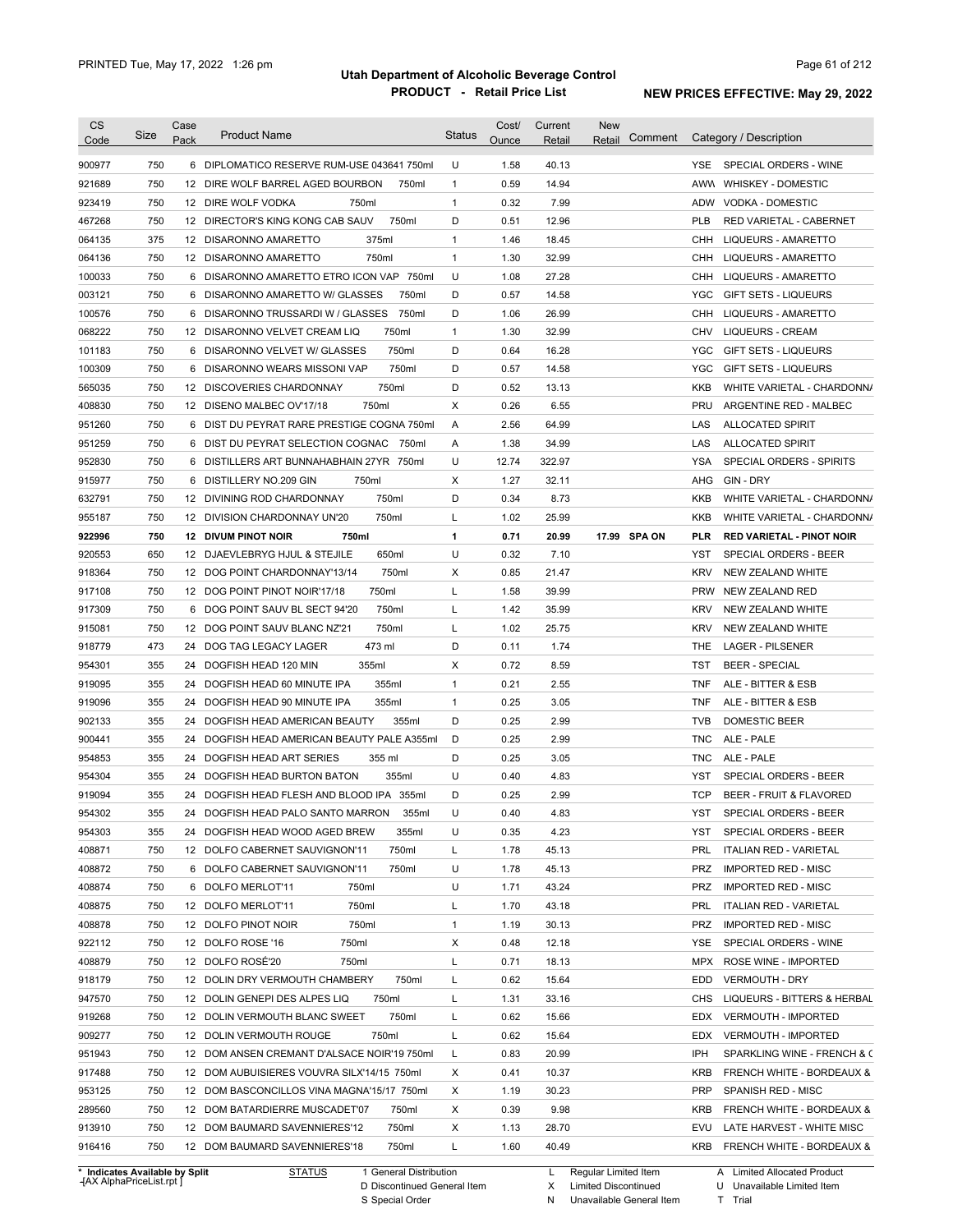| <b>CS</b><br>Code | Size       | Case<br>Pack | <b>Product Name</b>                                                           | <b>Status</b> | Cost/<br>Ounce | Current<br>Retail | <b>New</b><br>Comment<br>Retail | Category / Description                             |
|-------------------|------------|--------------|-------------------------------------------------------------------------------|---------------|----------------|-------------------|---------------------------------|----------------------------------------------------|
|                   |            |              |                                                                               |               |                |                   |                                 |                                                    |
| 918878            | 750        |              | 750ml<br>12 DOM BEDOUET MUSCADET'20                                           | L             | 0.75           | 18.99             |                                 | <b>KRB</b><br><b>FRENCH WHITE - BORDEAUX &amp;</b> |
| 917482            | 750        |              | 750ml<br>12 DOM CABIRAU COTE ROUSSILLON'17                                    | L             | 0.49           | 12.32             |                                 | <b>PRE</b><br>FRENCH RED - MISC AOC                |
| 917481            | 750        |              | 750ml<br>6 DOM CABIRAU RED S&M'17                                             | Х             | 0.65           | 16.44             |                                 | <b>PRF</b><br>FRENCH RED - VARIETAL                |
| 918680            | 750        |              | 12 DOM CHANSON VIRE-CLESSE'18<br>750ml                                        | L             | 0.97           | 24.49             |                                 | <b>KRA</b><br>FRENCH WHITE - BURGUNDY              |
| 917633            | 750        |              | 750ml<br>12 DOM CHIGNARD FLEURIE MOR'20                                       | Х             | 1.32           | 33.50             |                                 | <b>PRC</b><br><b>FRENCH RED - BEAUJOLAIS</b>       |
| 917911            | 750        |              | 750ml<br>12 DOM D'AUPIHAC LOU MASET RUG'20                                    | Х             | 0.95           | 23.99             |                                 | <b>PRE</b><br>FRENCH RED - MISC AOC                |
| 947387            | 750        |              | 750ml<br>12 DOM DE LA MEULIERE CHABLIS'18                                     | $\mathbf{1}$  | 1.25           | 31.62             |                                 | <b>KRA</b><br>FRENCH WHITE - BURGUNDY              |
| 911328            | 750        |              | 750ml<br>6 DOM DE NIZAS LE CLOS'18                                            | L             | 0.67           | 16.99             |                                 | <b>PRE</b><br>FRENCH RED - MISC AOC                |
| 915510            | 750        |              | 750ml<br>12 DOM DE RIEUX GASCOGNE BLANC'12                                    | х             | 0.51           | 12.87             |                                 | <b>KRD</b><br><b>FRENCH WHITE - MISC</b>           |
| 917952            | 750        |              | 750ml<br>12 DOM DUPEUBLE BEAUJ NOUVEAU'18                                     | х             | 0.38           | 9.72              |                                 | <b>PRC</b><br>FRENCH RED - BEAUJOLAIS              |
| 916780            | 750        |              | 750ml<br>12 DOM DUPEUBLE BEAUJOLAIS'20                                        | L             | 0.87           | 21.99             |                                 | <b>PRC</b><br><b>FRENCH RED - BEAUJOLAIS</b>       |
| 918014            | 375        |              | 24 DOM DURBAN BEAUMES DE VENIS'19<br>375 ml                                   | L             | 1.58           | 19.99             |                                 | <b>EVF</b><br>LATE HARVEST - MUSCAT                |
| 963664            | 750        |              | 6 DOM FERRET POUILLY FUISSE'17/18<br>750ml                                    | L             | 2.07           | 50.69             | 52.57 HIGHER                    | <b>KRA</b><br><b>FRENCH WHITE - BURGUNDY</b>       |
| 917417            | 750        |              | 12 DOM FONDRECHE VENTOUX FAYD'07/<br>750ml                                    | Х             | 0.68           | 17.19             |                                 | <b>PRD</b><br><b>FRENCH RED - RHONE</b>            |
| 917130            | 750        |              | 750ml<br>12 DOM FONTSAINTE GRIS ROSE'09                                       | Х             | 0.59           | 15.03             |                                 | <b>MPQ</b><br>ROSE WINE - VARIETAL & VIN G         |
| 917957            | 750        |              | 750ml<br>12 DOM GARRIGUE CDR ROMAINE'18                                       | X             | 0.95           | 24.16             |                                 | <b>PRD</b><br><b>FRENCH RED - RHONE</b>            |
| 916234            | 750        |              | 750ml<br>12 DOM GARRIGUE VACQUEYRAS'05/07                                     | Х             | 0.73           | 18.48             |                                 | <b>PRD</b><br><b>FRENCH RED - RHONE</b>            |
| 913114            | 750        |              | 750ml<br>12 DOM GRAND VENEUR VENTOUX GELIN                                    | U             | 0.52           | 13.25             |                                 | <b>PRD</b><br>FRENCH RED - RHONE                   |
| 916991            | 750        |              | 750ml<br>12 DOM GROS PATA COTES RHONE'9/11                                    | х             | 0.63           | 15.99             |                                 | <b>PRD</b><br><b>FRENCH RED - RHONE</b>            |
| 923470            | 750        |              | 750ml<br>6 DOM GUYON PERNAND VERGELESSES                                      | L             | 3.93           | 99.74             |                                 | <b>FRENCH WHITE - MISC</b><br><b>KRD</b>           |
| 917563            | 750        |              | 750ml<br>12 DOM HAUTS SANZIERS SAUMUR BL'11                                   | Х             | 0.60           | 15.17             |                                 | <b>KRB</b><br>FRENCH WHITE - BORDEAUX &            |
| 917865            | 750        |              | 12 DOM HUET VOUVRAY DEMI-SEC LHL'17/1 750ml                                   | Х             | 1.64           | 41.50             |                                 | <b>KRB</b><br>FRENCH WHITE - BORDEAUX &            |
| 917903            | 750        |              | 750ml<br>12 DOM HUET VOUVRAY SEC BOURG'13                                     | Х             | 0.75           | 19.04             |                                 | <b>KRB</b><br>FRENCH WHITE - BORDEAUX &            |
| 954337            | 750        |              | 750ml<br>12 DOM HUET VOUVRAY SEC LHL'19                                       | L             | 1.49           | 37.89             |                                 | <b>KRB</b><br><b>FRENCH WHITE - BORDEAUX &amp;</b> |
| 917486            | 750        |              | 750ml<br>12 DOM LA BASTIDE CORBIRES'07                                        | U             | 0.48           | 12.16             |                                 | <b>PRE</b><br>FRENCH RED - MISC AOC                |
| 917485            | 750        |              | 12 DOM LA BASTIDE VIOGNIER'07<br>750ml                                        | U             | 0.52           | 13.17             |                                 | <b>KRD</b><br><b>FRENCH WHITE - MISC</b>           |
| 917891            | 750        |              | 12 DOM LA TOUR VIEILLE COLLIO PA'07 750ml                                     | Х             | 1.01           | 25.65             |                                 | <b>PRE</b><br>FRENCH RED - MISC AOC                |
| 916797            | 750        |              | 12 DOM LAFAGE COTE EST BLANC'19<br>750ml                                      | L             | 0.75           | 19.02             |                                 | <b>KRD</b><br><b>FRENCH WHITE - MISC</b>           |
| 916184            | 750        |              | 12 DOM LANCYRE LANGUEDOC ROSE'18<br>750ml                                     | Х             | 0.73           | 18.42             |                                 | <b>MPX</b><br>ROSE WINE - IMPORTED                 |
| 916783            | 750        |              | 750ml<br>12 DOM LANCYRE ROUSSANNE'14/15                                       | Χ             | 0.80           | 20.23             |                                 | KKK<br>WHITE VARIETAL - MARSANNE                   |
| 917420            | 750        |              | 12 DOM LAPORTE SANCERRE ROCHOY'7/<br>750ml                                    | Х             | 1.07           | 27.07             |                                 | <b>KRB</b><br><b>FRENCH WHITE - BORDEAUX &amp;</b> |
| 915939            | 750        |              | 750ml<br>12 DOM LE PIVE ROSE GRIS'17/18                                       | Χ             | 0.60           | 15.22             |                                 | <b>MPX</b><br>ROSE WINE - IMPORTED                 |
| 910809            | 750        |              | 750ml<br>6 DOM LEFLAIVE BATARD-MONT'11                                        | L             | 20.09          | 509.49            |                                 | <b>KRA</b><br><b>FRENCH WHITE - BURGUNDY</b>       |
| 918435            | 750        |              | 750ml<br>6 DOM LEFLAIVE BOURG BLANC'18/19                                     | L             | 4.19           | 106.23            |                                 | <b>KRA</b><br><b>FRENCH WHITE - BURGUNDY</b>       |
| 918071            | 750        |              | 6 DOM LEFLAIVE FOLATIERES'9/11/15<br>750ml                                    | Г             | 10.50          | 266.35            |                                 | <b>KRA</b><br>FRENCH WHITE - BURGUNDY              |
| 951738            | 750        |              | 6 DOM LEFLAIVE MACON VERZE'20<br>750ml                                        |               | 2.64           | 57.58             | 66.98 HIGHER                    | KRA<br><b>FRENCH WHITE - BURGUNDY</b>              |
| 906151            | 750        |              | 6 DOM LEFLAIVE PULIGNY CLAVOILN'19 750ml                                      | U             | 11.54          | 292.67            |                                 | <b>KRA</b><br>FRENCH WHITE - BURGUNDY              |
| 908624            | 750        |              | 6 DOM LEFLAIVE PULIGNY MONT'19<br>750ml                                       | U             | 8.08           | 204.93            |                                 | <b>KRA</b><br>FRENCH WHITE - BURGUNDY              |
| 910810            | 750        |              | 6 DOM LEFLAIVE VERZE LES CHENES'20 750ml                                      | L             | 3.14           | 68.86             | 79.51 HIGHER                    | <b>KRA</b><br><b>FRENCH WHITE - BURGUNDY</b>       |
| 917869            | 750        |              | 750ml<br>12 DOM M THOMAS SANCERRE'19                                          | х             | 0.64           | 16.30             |                                 | KRB<br>FRENCH WHITE - BORDEAUX &                   |
| 917480            | 750        |              | 12 DOM MASSAMIER OLIVIERS ROSE'10<br>750ml                                    | U             | 0.29           | 7.42              |                                 | <b>MPQ</b><br>ROSE WINE - VARIETAL & VIN G         |
| 918898            | 750        |              | 12 DOM MILLETT SANCERRE BLANC'19/20 750ml                                     | L             | 1.42           | 35.99             |                                 | <b>KRB</b><br>FRENCH WHITE - BORDEAUX &            |
| 919086            | 750        |              | 12 DOM MILLETT SANCERRE ROSE'21<br>750ml                                      | L             | 1.42           | 35.99             |                                 | MPX<br>ROSE WINE - IMPORTED                        |
| 911318            | 750        |              | 12 DOM PALLIERES GIGONDAS TD'15<br>750ml                                      | х             | 1.20           | 30.51             |                                 | <b>PRD</b><br>FRENCH RED - RHONE                   |
| 918184            | 750        |              | 12 DOM PALLUS CHINON PENSEES'16<br>750ml                                      | L             | 1.13           | 28.65             |                                 | PRE<br>FRENCH RED - MISC AOC                       |
| 954744            | 750        |              | 6 DOM PAVILLON ALOXE CORTON 2016<br>750ml                                     | U             | 3.67           | 93.00             |                                 | YSE<br>SPECIAL ORDERS - WINE                       |
| 954769            | 750        |              | 6 DOM PAVILLON POMMARD URSULINES 2015750ml                                    | U             | 3.05           | 77.24             |                                 | SPECIAL ORDERS - WINE<br>YSE                       |
| 915680            | 750        |              | 12 DOM PEGAU CNP RESERVE'13/16<br>750ml                                       | L             | 2.80           | 70.98             |                                 | <b>PRD</b><br>FRENCH RED - RHONE                   |
| 954940            | 1500       |              | 3 DOM PERGNON 2009<br>1500ml                                                  | U             | 11.88          | 602.76            |                                 | YSE<br>SPECIAL ORDERS - WINE                       |
| 218973            | 750        |              | 750ml<br>6 DOM PERIGNON ANDY WARHOL'02                                        | U             | 5.98           | 151.76            |                                 | IHP<br>SPARKLING WINE - BRUT & BLA                 |
| 710701            | 750        |              | 6 DOM PERIGNON BLANC<br>750ml                                                 | Г             | 8.67           | 219.99            |                                 | IHP<br>SPARKLING WINE - BRUT & BLA                 |
| 219020            | 750        |              | 3 DOM PERIGNON GIFT 2 FLUTES<br>750ml                                         | U             | 5.99           | 151.90            |                                 | YGE<br>GIFT SETS - WINES                           |
|                   |            |              |                                                                               | U             | 9.70           | 245.99            |                                 | IHP<br>SPARKLING WINE - BRUT & BLA                 |
|                   |            |              |                                                                               |               |                |                   |                                 |                                                    |
| 705672<br>705123  | 750<br>750 |              | 750ml<br>3 DOM PERIGNON LUMINOUS '12<br>750ml<br>3 DOM PERIGNON LUMINOUS ROSE | U             | 13.96          | 354.03            |                                 | YSE<br>SPECIAL ORDERS - WINE                       |

**Case** [AX AlphaPriceList.rpt ]

D Discontinued General Item S Special Order

X N Limited Discontinued

Unavailable General Item

U Unavailable Limited Item

T Trial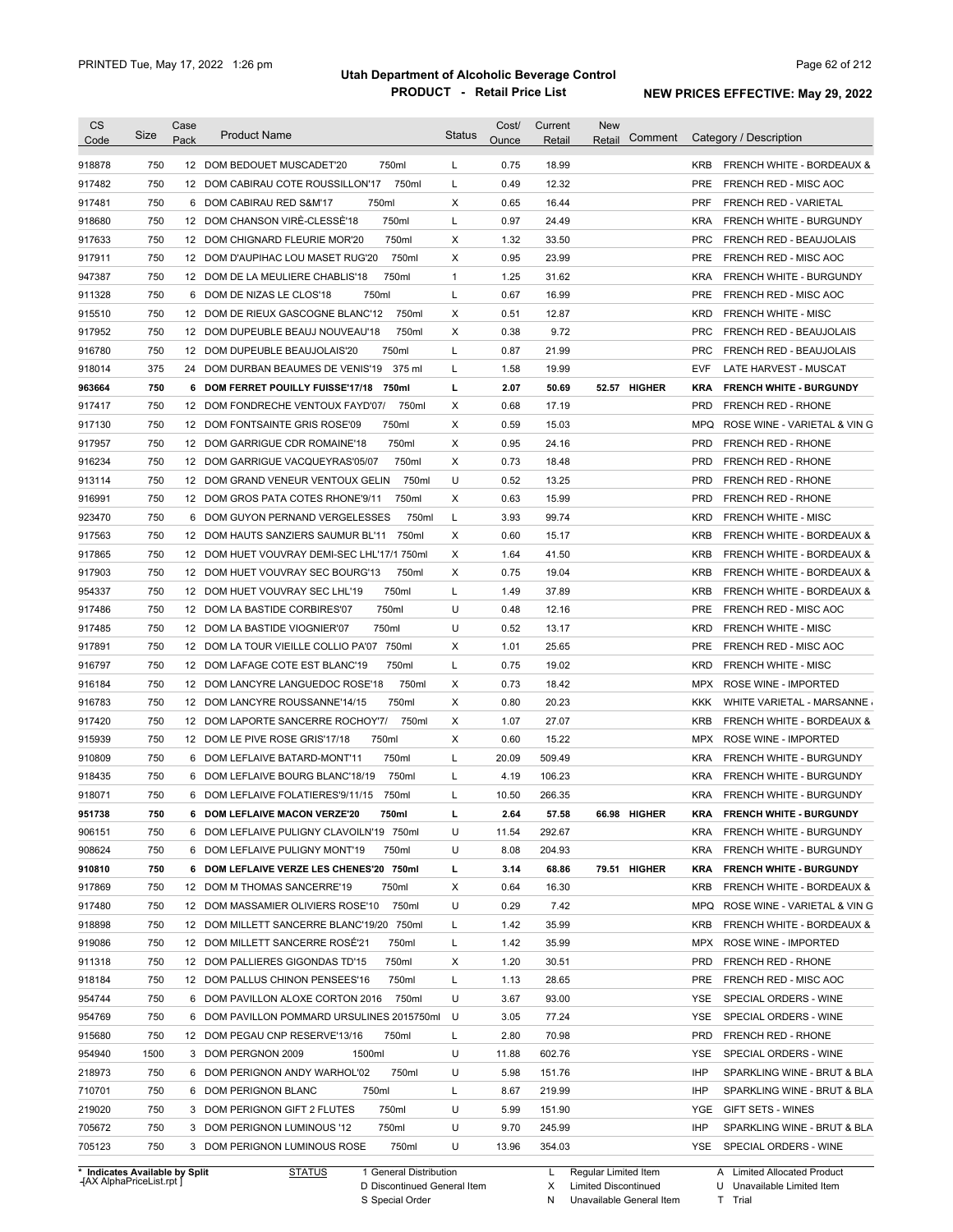| <b>CS</b><br>Code | Size                           | Case<br>Pack | <b>Product Name</b>                           | <b>Status</b>  | Cost/<br>Ounce | Current<br>Retail | <b>New</b><br>Comment<br>Retail | Category / Description                             |
|-------------------|--------------------------------|--------------|-----------------------------------------------|----------------|----------------|-------------------|---------------------------------|----------------------------------------------------|
| 705062            | 750                            |              | 6 DOM PERIGNON P2 BLANC 2002<br>750ml         | U              | 13.41          | 340.00            |                                 | SPECIAL ORDERS - WINE<br><b>YSE</b>                |
| 922842            | 750                            |              | 750ml<br>6 DOM PERIGNON RES EDITION BLANC     | U              | 4.22           | 107.14            |                                 | YSE<br>SPECIAL ORDERS - WINE                       |
| 915382            | 750                            |              | 750ml<br>3 DOM PERIGNON ROSE'06               | L              | 14.59          | 369.99            |                                 | <b>IHS</b><br>SPARKLING WINE - BLANC DE N          |
|                   | 750                            |              | 750ml<br>12 DOM POUJOL LANGUEDOCROSE'11       | Х              | 0.68           | 17.17             |                                 | <b>MPQ</b><br>ROSE WINE - VARIETAL & VIN G         |
| 911322            |                                |              |                                               |                |                |                   |                                 |                                                    |
| 917129            | 750                            |              | 750ml<br>12 DOM REUILLY BLANC PIERRE PL'20    | L              | 1.10           | 27.99             |                                 | FRENCH WHITE - BORDEAUX &<br><b>KRB</b>            |
| 917247            | 750                            |              | 750ml<br>12 DOM SALVARD CHEVERNY ROSE'10      | U              | 0.69           | 17.45             |                                 | ROSE WINE - VARIETAL & VIN G<br><b>MPQ</b>         |
| 949557            | 1500                           |              | 1500 ml<br>6 DOM SERENE PN EVENSTAD RSV'16    | L              | 3.69           | 187.39            |                                 | <b>PLR</b><br>RED VARIETAL - PINOT NOIR            |
| 916769            | 750                            |              | 12 DOM ST DAMIEN GIGONDAS VV'13/14<br>750ml   | Х              | 1.12           | 28.29             |                                 | <b>PRD</b><br><b>FRENCH RED - RHONE</b>            |
| 917807            | 750                            |              | 12 DOM TERREBRUNE BANDOL ROSE'09<br>750ml     | U              | 1.17           | 29.57             |                                 | <b>MPQ</b><br>ROSE WINE - VARIETAL & VIN G         |
| 917489            | 750                            |              | 750ml<br>12 DOM VILLALIN QUINCY SILEX'07      | Х              | 0.72           | 18.30             |                                 | <b>KRB</b><br><b>FRENCH WHITE - BORDEAUX &amp;</b> |
| 923763            | 3000                           | 1            | 3000ml<br>DOM. DU BAGNOL CASSIS ROSE          | U              | 1.59           | 161.45            |                                 | <b>YSE</b><br>SPECIAL ORDERS - WINE                |
| 916929            | 1500                           | 6            | 1500ml<br>DOMAINE CARNEROS BRUT'04            | U              | 1.25           | 63.52             |                                 | <b>IHP</b><br>SPARKLING WINE - BRUT & BLA          |
| 770450            | 750                            |              | 750ml<br>12 DOMAINE CARNEROS BRUT'17/18       | L              | 1.44           | 36.49             |                                 | <b>IHP</b><br>SPARKLING WINE - BRUT & BLA          |
| 910090            | 750                            |              | 750ml<br>6 DOMAINE CARNEROS LE REVE'6/07      | Χ              | 4.22           | 107.13            |                                 | <b>IHP</b><br>SPARKLING WINE - BRUT & BLA          |
| 910068            | 750                            |              | 750ml<br>12 DOMAINE CARNEROS PINOT'16/17      | Х              | 1.51           | 38.17             |                                 | <b>PLR</b><br>RED VARIETAL - PINOT NOIR            |
| 770478            | 750                            |              | 750ml<br>6 DOMAINE CARNEROS ROSE POMPADOU     | L              | 1.72           | 43.51             |                                 | <b>IHS</b><br>SPARKLING WINE - BLANC DE N          |
| 952200            | 750                            |              | 12 DOMAINE CHAINTREUIL FLEURIE LA MAD 750ml   | U              | 0.91           | 23.14             |                                 | <b>YSE</b><br>SPECIAL ORDERS - WINE                |
| 769555            | 750                            |              | 12 DOMAINE CHANDON BLANC DE NOIR<br>750ml     | $\mathbf{1}$   | 0.87           | 21.99             |                                 | <b>IHS</b><br>SPARKLING WINE - BLANC DE N          |
| 769550            | 1500                           | 6            | 1500ml<br>DOMAINE CHANDON BLANC DE NOIR       | Х              | 0.64           | 32.68             |                                 | <b>IHS</b><br>SPARKLING WINE - BLANC DE N          |
| 745405            | 750                            |              | 750ml<br>12 DOMAINE CHANDON BRUT              | $\mathbf{1}$   | 0.87           | 21.99             |                                 | <b>IHP</b><br>SPARKLING WINE - BRUT & BLA          |
| 769601            | 750                            | 6            | DOMAINE CHANDON ETOILE ROSE<br>750ml          | Χ              | 0.85           | 21.60             |                                 | <b>IHS</b><br>SPARKLING WINE - BLANC DE N          |
| 908544            | 187                            | 24           | 187ml<br>DOMAINE CHANDON ROSE                 | U              | 1.11           | 7.03              |                                 | YSE<br>SPECIAL ORDERS - WINE                       |
| 745609            | 750                            |              | 12 DOMAINE CHANDON SWEET CUVEE ROSE 750ml     | D              | 0.76           | 19.27             |                                 | <b>IPD</b><br>SPARKLING WINE - DOMESTIC            |
| 921368            | 750                            |              | 12 DOMAINE CHIGNARD FLEURIE LES MORIER750ml   | U              | 1.33           | 33.78             |                                 | <b>YSE</b><br>SPECIAL ORDERS - WINE                |
| 950831            | 750                            |              | 12 DOMAINE COUDRAIE ANJOU ROSE DE LOI 750ml   | U              | 0.53           | 13.48             |                                 | <b>YSE</b><br>SPECIAL ORDERS - WINE                |
| 064645            | 750                            | 6            | DOMAINE DE CANTON GINGER LIQUEUR 750ml        | 1              | 1.18           | 26.99             | 29.99 SPA OFF                   | CHS<br><b>LIQUEURS - BITTERS &amp; HERBAL</b>      |
| 921782            | 750                            |              | 12 DOMAINE DE LA COCHE SAUV BLANC<br>750ml    | L              | 0.69           | 17.51             |                                 | <b>KRB</b><br><b>FRENCH WHITE - BORDEAUX &amp;</b> |
| 949225            | 750                            | 6            | DOMAINE DE LA COTE MIXED CASE<br>750ml        | U              | 1.20           | 30.43             |                                 | SPECIAL ORDERS - WINE<br>YSE                       |
| 953136            | 750                            |              | 12 DOMAINE DE MONTINE COTES DU RHONE 750ml    | U              | 0.50           | 12.70             |                                 | YSE<br>SPECIAL ORDERS - WINE                       |
| 916763            | 750                            |              | 750ml<br>6 DOMAINE DE NIZAS LANGUEDOC'11      | Χ              | 0.59           | 14.95             |                                 | <b>PRE</b><br>FRENCH RED - MISC AOC                |
| 916412            | 750                            |              | 750ml<br>12 DOMAINE DE NIZAS ROSE'16          | Χ              | 0.32           | 8.08              |                                 | <b>MPX</b><br>ROSE WINE - IMPORTED                 |
|                   |                                |              | 12 DOMAINE DE POUY COTES DE GASCOGNE 750ml    |                |                |                   |                                 |                                                    |
| 901721            | 750                            |              |                                               | $\overline{1}$ | 0.50           | 12.60             |                                 | <b>KRD</b><br><b>FRENCH WHITE - MISC</b>           |
| 953137            | 750                            |              | 12 DOMAINE DENIZOT SANCERE BLANC '16 750ml    | U              | 0.96           | 24.29             |                                 | YSE<br>SPECIAL ORDERS - WINE                       |
| 978197            | 750                            |              | 750ml<br>6 DOMAINE DROUHIN LAURENE'18         | L              | 2.97           | 75.37             |                                 | <b>RED VARIETAL - PINOT NOIR</b><br><b>PLR</b>     |
| 462015            | 750                            |              | 6 DOMAINE DROUHIN PINOT'19<br>750ml           | L              | 1.84           | 46.56             |                                 | <b>PLR</b><br>RED VARIETAL - PINOT NOIR            |
| 915018            | 375                            |              | 375 ml<br>12 DOMAINE DROUHIN PINOT'20         |                | 1.98           | 25.12             |                                 | PLR<br>RED VARIETAL - PINOT NOIR                   |
| 947148            | 750                            |              | 12 DOMAINE DU BOUSCAT CADUCE'18<br>750ml      | L              | 0.67           | 16.99             |                                 | <b>PRA</b><br>FRENCH RED - BORDEAUX                |
| 952322            | 750                            |              | 12 DOMAINE DUGOIS SAVAGNIN SOUS VOILE 750ml   | U              | 1.72           | 43.63             |                                 | YSE<br>SPECIAL ORDERS - WINE                       |
| 951265            | 375                            |              | 12 DOMAINE JAHIOT CREME DE CASSIS 375 ml      | L              | 1.26           | 15.99             |                                 | CHE<br>LIQUEURS - FRUIT                            |
| 902305            | 375                            |              | 12 DOMAINE JAHIOT CRÈME DE FRAMBOISE 375ml    | L              | 1.34           | 16.99             |                                 | LIQUEURS - FRUIT<br>CHE                            |
| 916237            | 750                            |              | 12 DOMAINE MARCOUX CHATEAUNEUF'05<br>750ml    | Х              | 2.46           | 62.34             |                                 | <b>PRD</b><br>FRENCH RED - RHONE                   |
| 745626            | 750                            |              | <b>12 DOMAINE MICHELLE BRUT ROSE</b><br>750ml | 1              | 0.51           | 14.99             | 12.99 SPA ON                    | IHS<br>SPARKLING WINE - BLANC DE N                 |
| 954227            | 750                            |              | 12 DOMAINE MONTBOURGEAU CREMANT JURA 750ml U  |                | 1.16           | 29.42             |                                 | YSE<br>SPECIAL ORDERS - WINE                       |
| 945712            | 1500                           |              | 6 DOMAINE MUMM BDN/BRUT ROSE<br>1500ml        | Х              | 0.59           | 30.07             |                                 | <b>IHS</b><br>SPARKLING WINE - BLANC DE N          |
| 955208            | 750                            |              | 750ml<br>12 DOMAINE PETRONI ROUGE'19          | L              | 0.79           | 19.99             |                                 | PRE<br>FRENCH RED - MISC AOC                       |
| 285070            | 750                            |              | 750ml<br>12 DOMAINE ROQUETTE CNP'05           | Х              | 1.50           | 38.11             |                                 | <b>PRD</b><br>FRENCH RED - RHONE                   |
| 914094            | 750                            |              | 6 DOMAINE SERENE CHARD EVENST'16/17 750ml     | Х              | 1.41           | 35.76             |                                 | KKB<br>WHITE VARIETAL - CHARDONN/                  |
| 914407            | 750                            |              | 6 DOMAINE SERENE PN EVENSTD'18<br>750ml       | L              | 3.70           | 93.92             |                                 | <b>PLR</b><br>RED VARIETAL - PINOT NOIR            |
| 915028            | 750                            |              | 12 DOMAINE SERENE PN GRACE'06<br>750ml        | Х              | 5.13           | 129.99            |                                 | <b>PLR</b><br>RED VARIETAL - PINOT NOIR            |
| 914438            | 750                            |              | 750ml<br>12 DOMAINE SERENE PN YAMHILL'18      | L              | 2.27           | 57.51             |                                 | <b>PLR</b><br>RED VARIETAL - PINOT NOIR            |
| 918300            | 750                            |              | 12 DOMAINE SERENE R ROSE NV<br>750ml          | U              | 1.38           | 34.99             |                                 | MPW<br>ROSE WINE - DOMESTIC                        |
| 916230            | 750                            |              | 12 DOMAINE SOUMADE MERLOT'05<br>750ml         | U              | 0.68           | 17.16             |                                 | PRF<br>FRENCH RED - VARIETAL                       |
|                   |                                |              |                                               |                |                |                   |                                 |                                                    |
| 745620            | 750                            |              | 12 DOMAINE STE MICHELLE BRUT<br>750ml         | 1              | 0.59           | 11.99             | 14.99 SPA OFF                   | IHP<br>SPARKLING WINE - BRUT & BLA                 |
| 907999            | 750                            |              | 12 DOMAINE STE. MICHELLE BRUT<br>750ml        | U              | 0.59           | 15.06             |                                 | YSE<br>SPECIAL ORDERS - WINE                       |
|                   | * Indicates Available by Split |              | 1 General Distribution<br><b>STATUS</b>       |                |                | L                 | Regular Limited Item            | A Limited Allocated Product                        |

**Case** [AX AlphaPriceList.rpt ]

D Discontinued General Item

S Special Order

X Limited Discontinued

N Unavailable General Item

U Unavailable Limited Item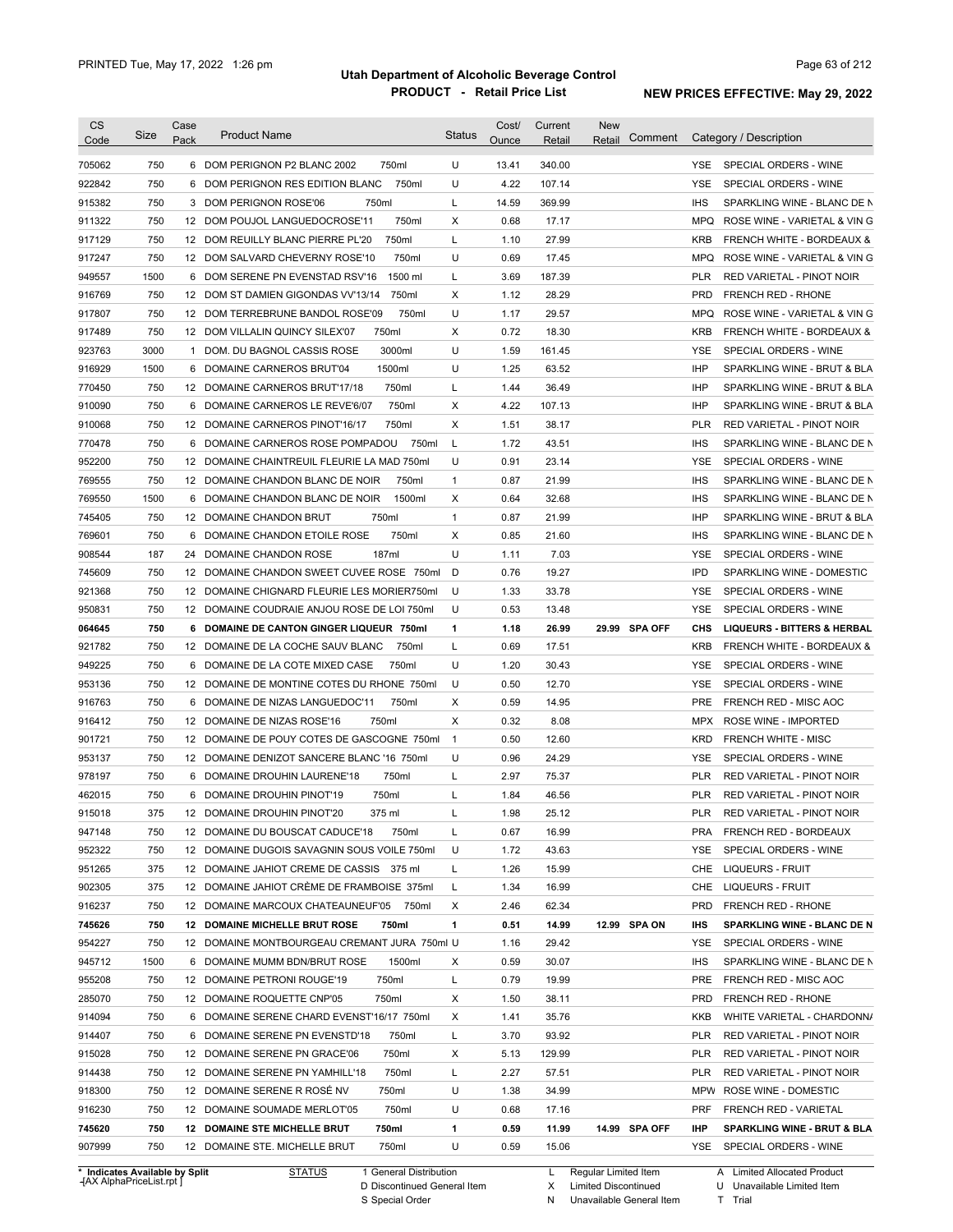| <b>CS</b><br>Code                                           | Size | Case<br>Pack | <b>Product Name</b>                                                    | Status       | Cost/<br>Ounce | Current<br>Retail | <b>New</b><br>Comment<br>Retail                     |            | Category / Description                                              |
|-------------------------------------------------------------|------|--------------|------------------------------------------------------------------------|--------------|----------------|-------------------|-----------------------------------------------------|------------|---------------------------------------------------------------------|
| 919925                                                      | 750  |              | 12 DOMAINE VACHERON SANCERRE<br>750ml                                  | U            | 1.44           | 36.54             |                                                     | YSE.       | SPECIAL ORDERS - WINE                                               |
| 913249                                                      | 750  | 12           | DOMINIO TARES BALTOS MENCIA'15/16 750ml                                | X            | 0.79           | 19.99             |                                                     | PRP        | SPANISH RED - MISC                                                  |
| 913554                                                      | 750  |              | 12 DOMINIO TARES CEPAS VIEJAS'15/16 750ml                              | X            | 1.38           | 34.99             |                                                     | PRP        | SPANISH RED - MISC                                                  |
| 461265                                                      | 1500 | 6            | 1500ml<br>DOMINO CABERNET BY DELICATO                                  | D            | 0.26           | 12.99             |                                                     | <b>PLB</b> | RED VARIETAL - CABERNET                                             |
| 561010                                                      | 1500 | 6            | 1500ml<br>DOMINO CHARDONNAY BY DELICATO                                | D            | 0.14           | 7.02              |                                                     | <b>KKB</b> | WHITE VARIETAL - CHARDONN/                                          |
| 915132                                                      | 750  | 6            | 750ml<br>DOMINUS ESTATE'14                                             | U            | 9.11           | 231.05            |                                                     | <b>PLB</b> | RED VARIETAL - CABERNET                                             |
| 974954                                                      | 750  | 6            | 750ml<br><b>DOMINUS ESTATE'15</b>                                      | U            | 11.38          | 288.53            |                                                     | <b>PLB</b> | RED VARIETAL - CABERNET                                             |
| 974957                                                      | 750  | 6            | 750ml<br><b>DOMINUS ESTATE'17</b>                                      | Α            | 9.48           | 240.49            |                                                     | LAW        | ALLOCATED WINE                                                      |
| 461980                                                      | 750  | 6            | 750ml<br>DOMINUS ESTATE'19                                             | Α            | 12.63          | 320.39            |                                                     | LAW        | ALLOCATED WINE                                                      |
| 461990                                                      | 750  | 6            | 750ml<br>DOMINUS NAPANOOK '18                                          | Α            | 3.52           | 89.15             |                                                     | LAW        | ALLOCATED WINE                                                      |
| 908767                                                      | 750  | 6            | 750ml<br>DOMINUS NAPANOOK'19                                           | Α            | 3.38           | 85.78             |                                                     | LAW        | ALLOCATED WINE                                                      |
| 974952                                                      | 1500 |              | 1500ml<br>3 DOMINUS'97                                                 | U            | 8.99           | 455.84            |                                                     | <b>PLB</b> | RED VARIETAL - CABERNET                                             |
| 409090                                                      | 750  | 6            | DOMUS AUREA CABERNET'18/19<br>750ml                                    | Г            | 3.01           | 76.26             |                                                     | <b>PRT</b> | <b>CHILEAN RED</b>                                                  |
| 921196                                                      | 750  | 6            | DON ABRAHAM ANEJO TEQUILA<br>750ml                                     | X            | 1.38           | 34.97             |                                                     | <b>APJ</b> | TEQUILA - REPOSADO & ANEJO                                          |
| 921195                                                      | 750  | 6            | 750ml<br>DON ABRAHAM REPOSADO TEQUILA                                  | X            | 1.27           | 32.27             |                                                     | <b>APJ</b> | TEQUILA - REPOSADO & ANEJO                                          |
| 917238                                                      | 750  | 12           | 750ml<br>DON DAVID MALBEC RES19                                        | Г            | 0.63           | 16.06             |                                                     | PRU        | ARGENTINE RED - MALBEC                                              |
| 916132                                                      | 750  | 12           | 750ml<br>DON DAVID TANNAT RES'14/15                                    | X            | 0.34           | 8.50              |                                                     | <b>PRV</b> | ARGENTINE RED - OTHER                                               |
| 916658                                                      | 750  | 12           | DON DAVID TORRONTES RSV'19<br>750ml                                    | Г            | 0.63           | 16.06             |                                                     | <b>KRS</b> | <b>ARGENTINE WHITE</b>                                              |
| 088693                                                      | 1750 | 4            | DON JULIO 1942<br>1750 ml                                              | Г            | 5.07           | 299.99            |                                                     | <b>APJ</b> | TEQUILA - REPOSADO & ANEJO                                          |
| 089164                                                      | 750  | 6            | 750ml<br>DON JULIO 1942 TEQUILA                                        | Г            | 6.70           | 169.99            |                                                     | <b>APJ</b> | TEQUILA - REPOSADO & ANEJO                                          |
| 089200                                                      | 750  | 6            | 750ml<br>DON JULIO 70                                                  | Г            | 2.76           | 69.99             |                                                     | <b>APJ</b> | TEQUILA - REPOSADO & ANEJO                                          |
| 089175                                                      | 750  | 6            | DON JULIO ANEJO TEQUILA<br>750ml                                       | 1            | 2.64           | 66.99             |                                                     | <b>APJ</b> | TEQUILA - REPOSADO & ANEJO                                          |
| 087482                                                      | 50   | 60           | DON JULIO BLANCO<br>50ml                                               | U            | 2.99           | 5.05              |                                                     | <b>YSA</b> | SPECIAL ORDERS - SPIRITS                                            |
| 087484                                                      | 375  | 12           | 375ml<br>DON JULIO BLANCO                                              | $\mathbf{1}$ | 2.05           | 25.99             |                                                     | <b>APD</b> | <b>TEQUILA - SILVER</b>                                             |
| 087485                                                      | 750  |              | 750ml<br>6 DON JULIO BLANCO TEQUILA                                    | 1            | 2.13           | 56.99             | 53.99 SPA ON                                        | <b>APD</b> | <b>TEQUILA - SILVER</b>                                             |
| 101102                                                      | 750  | 6            | DON JULIO BLANCO W SALSA BOWLS<br>750ml                                | D            | 2.25           | 56.99             |                                                     | YGA        | GIFT SETS - SPIRITS                                                 |
| 100748                                                      | 750  |              | 4 DON JULIO BLANCO W/ GUACAMOLE BOWL 750ml                             | D            | 2.17           | 54.99             |                                                     | <b>YGA</b> | <b>GIFT SETS - SPIRITS</b>                                          |
| 101267                                                      | 375  | 6            | DON JULIO BLANCO W/MARGARITA KIT 375ml                                 | D            | 4.73           | 59.99             |                                                     | <b>YGA</b> | <b>GIFT SETS - SPIRITS</b>                                          |
| 089152                                                      | 750  | 6            | DON JULIO REAL 100% BLUE TEQ<br>750ml                                  | Х            | 13.80          | 349.99            |                                                     | <b>APJ</b> | TEQUILA - REPOSADO & ANEJO                                          |
| 088935                                                      | 750  | 6            | DON JULIO REPO DOUBLE CASK<br>750ml                                    | D            | 2.37           | 59.99             |                                                     | <b>APJ</b> | TEQUILA - REPOSADO & ANEJO                                          |
| 088603                                                      | 750  | 6            | DON JULIO REPO PRIVATE CASK<br>750ml                                   | L            | 2.77           | 70.14             |                                                     | <b>APJ</b> | TEQUILA - REPOSADO & ANEJO                                          |
| 088477                                                      | 750  | 6            | DON JULIO REPOSADO DBL CSK LAGAVUL 750ml                               | U            | 2.37           | 60.13             |                                                     | <b>YGA</b> | <b>GIFT SETS - SPIRITS</b>                                          |
| 088163                                                      | 750  | 6            | 750ml<br>DON JULIO REPOSADO PRIMAVERA                                  | T.           | 4.73           | 119.99            |                                                     | <b>APD</b> | <b>TEQUILA - SILVER</b>                                             |
| 089154                                                      | 750  |              | 750ml<br>6 DON JULIO REPOSADO TEQUILA                                  | 1            | 2.33           | 61.99             | 58.99 SPA ON                                        | <b>APJ</b> | TEQUILA - REPOSADO & ANEJO                                          |
| 003611                                                      | 750  |              | 6 DON JULIO W/LIME PRESS<br>7 750ml                                    | D            | 2.25           | 56.99             |                                                     | <b>APD</b> | <b>TEQUILA - SILVER</b>                                             |
| 411120                                                      | 750  |              | 12 DON MIGUEL GASCON MALBEC<br>750ml                                   | 1            | 0.59           | 14.99             |                                                     | PRU        | ARGENTINE RED - MALBEC                                              |
| 043432                                                      | 750  |              | 750ml<br>12 DON Q 151 RUM                                              | D            | 0.55           | 14.04             |                                                     | ALU        | <b>RUM - MISC</b>                                                   |
| 043451                                                      | 750  |              | 12 DON Q COCO RUM<br>750ml                                             | D            | 0.63           | 15.99             |                                                     | <b>ALP</b> | RUM - SPICED AND FLAVORED                                           |
| 043426                                                      | 750  |              | 12 DON Q CRISTAL RUM<br>750ml                                          | 1            | 0.67           | 16.99             |                                                     | <b>ALX</b> | RUM - IMPORTED                                                      |
| 100369                                                      | 750  |              | 750ml<br>4 DON Q OLD FASHIONED VAP                                     | D            | 1.06           | 27.00             |                                                     | <b>YGA</b> | <b>GIFT SETS - SPIRITS</b>                                          |
| 416445                                                      | 750  |              | 12 DONA PAULA LOS CARDOS MALBEC<br>750ml                               | 1            | 0.44           | 9.06              | 11.06 SPA OFF                                       | <b>PRU</b> | <b>ARGENTINE RED - MALBEC</b>                                       |
| 416455                                                      | 750  |              | 750ml<br>12 DONA PAULA MALBEC ESTATE                                   | 1            | 0.59           | 13.07             | 15.07 SPA OFF                                       | <b>PRU</b> | <b>ARGENTINE RED - MALBEC</b>                                       |
| 416464                                                      | 750  | 6            | DONA PAULA MALBEC SELECCION'15/16 750ml                                | Г            | 1.58           | 40.09             |                                                     | PRU        | ARGENTINE RED - MALBEC                                              |
| 416443                                                      | 750  |              | 12 DONA PAULA SAUV BLNC CARDOS'17 750ml                                | 1            | 0.44           | 9.06              | 11.06 SPA OFF                                       | <b>KRS</b> | <b>ARGENTINE WHITE</b>                                              |
| 917529                                                      | 750  |              | 12 DONA PAULA SB ESTATE'08<br>750ml                                    | U            | 0.19           | 4.81              |                                                     | <b>KRS</b> | ARGENTINE WHITE                                                     |
| 917583                                                      | 750  |              | 750ml<br>12 DONA PAULA TORRONTES EST'11/12                             | Х            | 0.32           | 8.18              |                                                     | <b>KRS</b> | ARGENTINE WHITE                                                     |
| 015586                                                      | 750  |              | 12 DONEGAL IRISH WHISKEY<br>750ml                                      | D            | 0.60           | 15.28             |                                                     | AWN        | <b>WHISKEY - IRISH</b>                                              |
| 953265                                                      | 750  |              | 12 DONKEY & GOAT GALLIVANTER RED'20 750ml                              | L            | 0.71           | 17.99             |                                                     | PLU        | <b>RED VARIETAL - MISC</b>                                          |
| 905428                                                      | 750  |              | 12 DONKEY & GOAT GRIS GRIS ROSE<br>750ml                               | L            | 0.99           | 24.99             |                                                     | <b>MOW</b> | ORANGE WINE - DOMESTIC                                              |
| 918592                                                      | 750  |              | 12 DONKEY & GOAT IMPROBABLE CHARD'14 750ml                             | Х            | 0.80           | 20.26             |                                                     | KKB        | WHITE VARIETAL - CHARDONN/                                          |
| 950456                                                      | 750  |              | 12 DONKEY & GOAT LILY'S PET NAT<br>750ml                               | L            | 1.15           | 29.04             |                                                     | <b>IPD</b> | SPARKLING WINE - DOMESTIC                                           |
| 901971                                                      | 750  |              | 12 DONKEY & GOAT PETNAT PINOT MEUNIER 750ml                            | U            | 1.04           | 26.47             |                                                     | YSE        | SPECIAL ORDERS - WINE                                               |
| 909033                                                      | 750  |              | 750ml<br>12 DONKEY & GOAT RECLUSE SYRAH                                | U            | 1.08           | 27.46             |                                                     | YSE        | SPECIAL ORDERS - WINE                                               |
| 919794                                                      | 750  |              | 12 DONKEY & GOAT ROSE<br>750ml                                         | U            | 0.86           | 21.76             |                                                     | YSE        | SPECIAL ORDERS - WINE                                               |
| * Indicates Available by Split<br>-{AX AlphaPriceList.rpt ] |      |              | <b>STATUS</b><br>1 General Distribution<br>D Discontinued General Item |              |                | L<br>X            | Regular Limited Item<br><b>Limited Discontinued</b> |            | <b>Limited Allocated Product</b><br>A<br>U Unavailable Limited Item |

S Special Order

Limited Discontinued

N

Unavailable General Item

U Unavailable Limited Item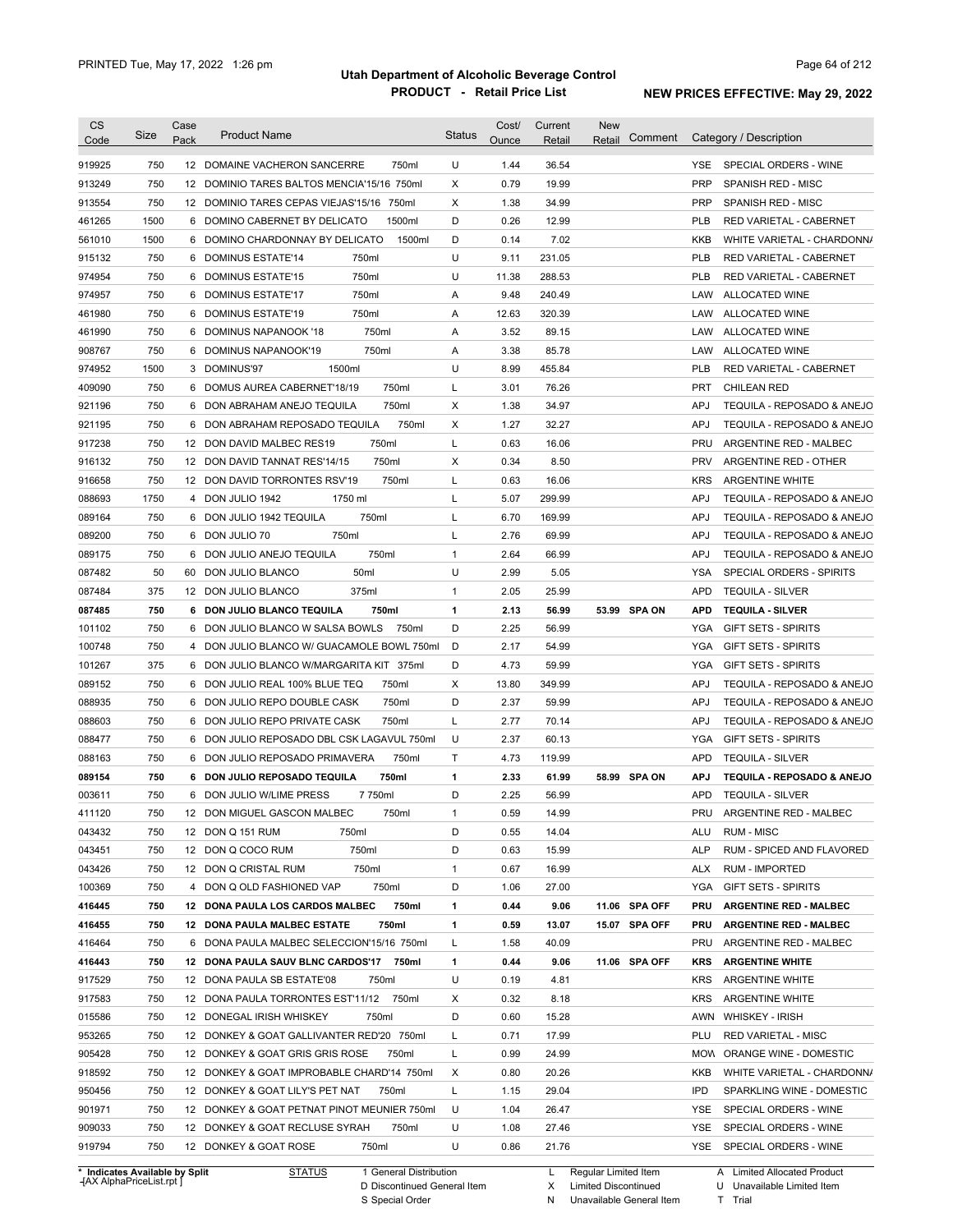| <b>CS</b><br>Code              | Size  | Case<br>Pack | <b>Product Name</b>                          | <b>Status</b> | Cost/<br>Ounce | Current<br>Retail | <b>New</b><br>Comment<br>Retail |            | Category / Description                 |
|--------------------------------|-------|--------------|----------------------------------------------|---------------|----------------|-------------------|---------------------------------|------------|----------------------------------------|
| 907409                         | 750   |              | 12 DONKEY & GOAT SYRAH RECLUSE'10<br>750ml   | Χ             | 1.32           | 33.47             |                                 | <b>PLJ</b> | RED VARIETAL - SYRAH, PETITE           |
| 917419                         | 750   |              | 750ml<br>12 DONKEY & GOAT WHITE GADABOUT'20  | L             | 0.67           | 16.99             |                                 | KKU        | WHITE VARIETAL - MISC                  |
| 902872                         | 19000 |              | 1 DONKEY GOAT GALLIVANTER RED KEG 19000ml    | U             | 0.52           | 333.66            |                                 | <b>YSE</b> | SPECIAL ORDERS - WINE                  |
| 917846                         | 750   |              | 12 DONNAFUGATA ANTHILIA SICILIA'20<br>750ml  | L             | 0.70           | 17.63             |                                 | <b>KRL</b> | ITALIAN WHITE - MISC DOC               |
| 917845                         | 750   |              | 12 DONNAFUGATA SEDARA SICILIA'16/17 750ml    | X             | 0.68           | 17.21             |                                 | <b>PRM</b> | <b>ITALIAN RED - SICILY</b>            |
| 917635                         | 750   | 6            | 750ml<br>DONUM CHARD CARNEROS ESTATE'7/      | Х             | 1.68           | 42.72             |                                 | KKB        | WHITE VARIETAL - CHARDONN/             |
| 916568                         | 750   |              | 750ml<br>6 DONUM PINOT CARNEROS'12/13        | X             | 2.08           | 52.73             |                                 | <b>PLR</b> | RED VARIETAL - PINOT NOIR              |
| 917371                         | 750   | 6            | 750ml<br>DONUM PINOT NOIR RUSSIAN'12/13      | X             | 2.08           | 52.73             |                                 | PLR        | RED VARIETAL - PINOT NOIR              |
| 917612                         | 750   |              | 750ml<br>12 DONUM PINOT WEST SLOPE'13        | X             | 2.32           | 58.89             |                                 | <b>PLR</b> | <b>RED VARIETAL - PINOT NOIR</b>       |
| 089301                         | 1000  |              | 1000ml<br>12 DORADO GOLD TEQUILA             | $\mathbf{1}$  | 0.27           | 8.99              |                                 | <b>APF</b> | <b>TEQUILA - GOLD</b>                  |
| 064854                         | 750   |              | 6 DORDA DOUBLE CHOCOLATE LIQUEUR<br>750ml    | Χ             | 0.88           | 22.22             |                                 | CHN        | LIQUEURS - CHOCOLATE                   |
| 065047                         | 750   |              | 750ml<br>6 DORDA SEA SALT CARAMEL LIQ        | D             | 0.53           | 13.50             |                                 | <b>YGC</b> | <b>GIFT SETS - LIQUEURS</b>            |
| 918139                         | 750   |              | 750ml<br>12 DOS FINCAS MALBEC'15/17          | Х             | 0.28           | 7.09              |                                 | PRU        | ARGENTINE RED - MALBEC                 |
| 087501                         | 750   |              | 750ml<br>6 DOS LUNAS SILVER                  | D             | 1.47           | 37.39             |                                 | <b>APD</b> | <b>TEQUILA - SILVER</b>                |
| 948295                         | 750   |              | 12 DOUBLE CYN CAB HORSE HEAVN HILL 750ml     | D             | 0.79           | 19.99             |                                 | <b>PLB</b> | RED VARIETAL - CABERNET                |
| 918678                         | 750   |              | 6 DOUBLE EAGLE RED NAPA'13<br>750ml          | Х             | 1.64           | 41.67             |                                 | <b>PLD</b> | RED VARIETAL - MERITAGE                |
| 017673                         | 750   |              | 1 DOUBLE EAGLE VERY RARE<br>750ml            | U             | 78.90          | 2,000.85          |                                 | <b>YSA</b> | SPECIAL ORDERS - SPIRITS               |
| 950995                         | 750   |              | 6 DOUBLEBACK CABERNET SAUV '15/16<br>750ml   | L             | 3.83           | 97.17             |                                 | <b>PLB</b> | RED VARIETAL - CABERNET                |
| 940914                         | 750   | 6            | DOW BONFIM'96/99/01/04/06<br>750ml           | Х             | 2.17           | 54.99             |                                 | ESR        | <b>PORT - VINTAGE &amp; QUINTA</b>     |
| 912433                         | 750   |              | 12 DOW CRUSTED PORT<br>750ml                 | U             | 1.26           | 31.99             |                                 | <b>ESK</b> | PORT - VINTAGE CHARACTER               |
| 940932                         | 750   |              | 750ml<br>12 DOW LBV PORT'16                  | L             | 0.99           | 24.99             |                                 | ESN        | PORT - LATE BOTTLED                    |
| 937503                         | 750   |              | 6 DOW SENHORA DE RIBEIRA VNTG PORT ' 750ml   | Х             | 1.39           | 35.37             |                                 | ESR        | PORT - VINTAGE & QUINTA                |
| 940509                         | 750   | 6            | DOW TAWNY 20YR<br>750ml                      | L             | 2.56           | 64.99             |                                 | <b>ESG</b> | PORT - TAWNY                           |
| 914118                         | 750   | 6            | 750ml<br>DOW TAWNY COLHEITA'07               | L             | 1.66           | 41.99             |                                 | ESG        | PORT - TAWNY                           |
| 090198                         | 750   |              | 750ml<br>12 DOW TAWNY PORT                   | L             | 0.63           | 15.99             |                                 | ESG        | PORT - TAWNY                           |
| 940504                         | 750   |              | 750ml<br>12 DOW TAWNY RESERVE'82             | Х             | 2.69           | 68.17             |                                 | ESG        | PORT - TAWNY                           |
| 914119                         | 750   |              | 750ml<br>12 DOW TRADEMARK RESERVE            | Х             | 0.99           | 24.99             |                                 | <b>ESK</b> | PORT - VINTAGE CHARACTER               |
| 409133                         | 750   |              | 12 DOW VALE DE BONFIM DOURO<br>750ml         | $\mathbf{1}$  | 0.59           | 14.99             |                                 | <b>PRQ</b> | PORTUGESE RED                          |
| 090223                         | 750   |              | 750ml<br>12 DOW VALE DO BOMFIM               | D             | 0.40           | 10.22             |                                 | <b>PRQ</b> | PORTUGESE RED                          |
| 090219                         | 750   | 6            | 750ml<br>DOW VINTAGE PORT 1994               | L             | 5.30           | 134.50            |                                 | ESR        | PORT - VINTAGE & QUINTA                |
| 914624                         | 750   |              | 12 DOW VINTAGE PORT'03<br>750ml              | U             | 3.27           | 82.94             | 82.99 HIGHER                    | <b>ESR</b> | <b>PORT - VINTAGE &amp; QUINTA</b>     |
| 910868                         | 750   |              | 750ml<br>6 DOW VINTAGE PORT'07               | U             | 3.55           | 90.05             |                                 | <b>ESR</b> | PORT - VINTAGE & QUINTA                |
| 940514                         | 750   | 6            | 750ml<br><b>DOW VINTAGE PORT'16</b>          | Х             | 2.66           | 67.50             |                                 | ESR        | <b>PORT - VINTAGE &amp; QUINTA</b>     |
| 937505                         | 375   |              | 12 DOW VINTAGE PORT'16<br>375 ml             | Х             | 2.66           | 33.75             |                                 | <b>ESR</b> | <b>PORT - VINTAGE &amp; QUINTA</b>     |
| 900202                         | 375   |              | 375ml<br>12 DOW VINTAGE PORT'17              | Α             | 4.97           | 62.99             |                                 | ESR        | PORT - VINTAGE & QUINTA                |
| 900203                         | 750   |              | 750ml<br>6 DOW VINTAGE PORT'17               | Α             | 4.93           | 125.00            |                                 | ESR        | PORT - VINTAGE & QUINTA                |
| 090224                         | 750   |              | 6 DOW'S 10YR TAWNY PORT<br>750ml             | $\mathbf{1}$  | 1.50           | 37.99             |                                 | ESG        | PORT - TAWNY                           |
| 918353                         | 750   |              | 750ml<br>12 DR BECKERMANN RHEINHESSEN        | U             | 0.36           | 9.15              |                                 | <b>YSE</b> | SPECIAL ORDERS - WINE                  |
| 300524                         | 750   |              | 12 DR BECKERMANN RHEINHESSEN SWT RED 750ml D |               | 0.39           | 9.99              |                                 | <b>PRG</b> | <b>GERMAN &amp; AUSTRIAN RED</b>       |
| 913664                         | 750   |              | 750ml<br>12 DR K FRANK CAB FRANC'13/14       | Х             | 0.92           | 23.24             |                                 | <b>PLG</b> | RED VARIETAL - CAB FRANC, VI           |
| 915675                         | 750   |              | 750ml<br>12 DR K FRANK FLEUR DE PINOT NV     | Х             | 0.73           | 18.62             |                                 | <b>PLR</b> | RED VARIETAL - PINOT NOIR              |
| 915106                         | 750   |              | 750ml<br>12 DR K FRANK RIESL SEMI-DRY'20     | Х             | 0.39           | 9.82              |                                 | KKR        | WHITE VARIETAL - RIESLING              |
| 912443                         | 750   |              | 750ml<br>12 DR K FRANK RIESLING DRY'20/21    | L             | 0.71           | 17.99             |                                 | KKR        | WHITE VARIETAL - RIESLING              |
| 302850                         | 750   |              | 750ml<br>12 DR LOOSEN DR L RIESLING'19/20    | L             | 0.54           | 13.80             |                                 | <b>KRH</b> | <b>GERMAN WHITE - MOSEL</b>            |
| 916970                         | 750   |              | 750ml<br>6 DR LOOSEN ERD TREPP AUS'11/13     | U             | 2.47           | 62.69             |                                 | KRH        | <b>GERMAN WHITE - MOSEL</b>            |
| 916894                         | 750   |              | 750ml<br>12 DR LOOSEN KAB BLUE SLATE'20      | L             | 0.88           | 22.26             |                                 | KRH        | <b>GERMAN WHITE - MOSEL</b>            |
| 918637                         | 750   |              | 750ml<br>12 DR LOOSEN RIESLING DRY'20        | L             | 0.54           | 13.80             |                                 | KRH        | <b>GERMAN WHITE - MOSEL</b>            |
| 069611                         | 750   |              | 12 DR MCGILLICUDDYS APPLE PIE LIQ 750ml      | D             | 0.51           | 12.99             |                                 | CHE        | LIQUEURS - FRUIT                       |
| 069618                         | 750   |              | 12 DR MCGILLICUDDYS BUTTERSCOTCH LIQ 750ml   | 1             | 0.43           | 12.99             | 10.99 SPA ON                    | CPP        | <b>SCHNAPPS - BUTTERSCOTCH</b>         |
| 069656                         | 750   |              | 12 DR MCGILLICUDDY'S MENTHOLMINT<br>750ml    | $\mathbf{1}$  | 0.47           | 11.82             |                                 | <b>CPC</b> | SCHNAPPS - PEPPERMINT                  |
| 069706                         | 750   |              | 12 DR MCGILLICUDDYS ROOT BEER LIQUEU 750ml   | 1             | 0.43           | 12.99             | 10.99 SPA ON                    | CHS        | <b>LIQUEURS - BITTERS &amp; HERBAL</b> |
| 914067                         | 375   |              | 12 DR PARCE BANYULS LA COUME'05<br>375ml     | U             | 1.99           | 25.24             |                                 | EVV        | LATE HARVEST - RED MISC                |
| 949511                         | 750   |              | 12 DR. HERMANN H RIESLING'20<br>750ml        | L             | 0.59           | 14.99             |                                 | KRH        | <b>GERMAN WHITE - MOSEL</b>            |
| 955652                         | 750   |              | 12 DR. K CABERNET FRANC<br>750ml             | U             | 0.95           | 23.17             | 23.99 HIGHER                    | YSE        | SPECIAL ORDERS - WINE                  |
| * Indicates Available by Split |       |              | <b>STATUS</b><br>1 General Distribution      |               |                | L                 | Regular Limited Item            |            | A Limited Allocated Product            |

**Case** [AX AlphaPriceList.rpt ]

D Discontinued General Item

S Special Order

X Limited Discontinued

N Unavailable General Item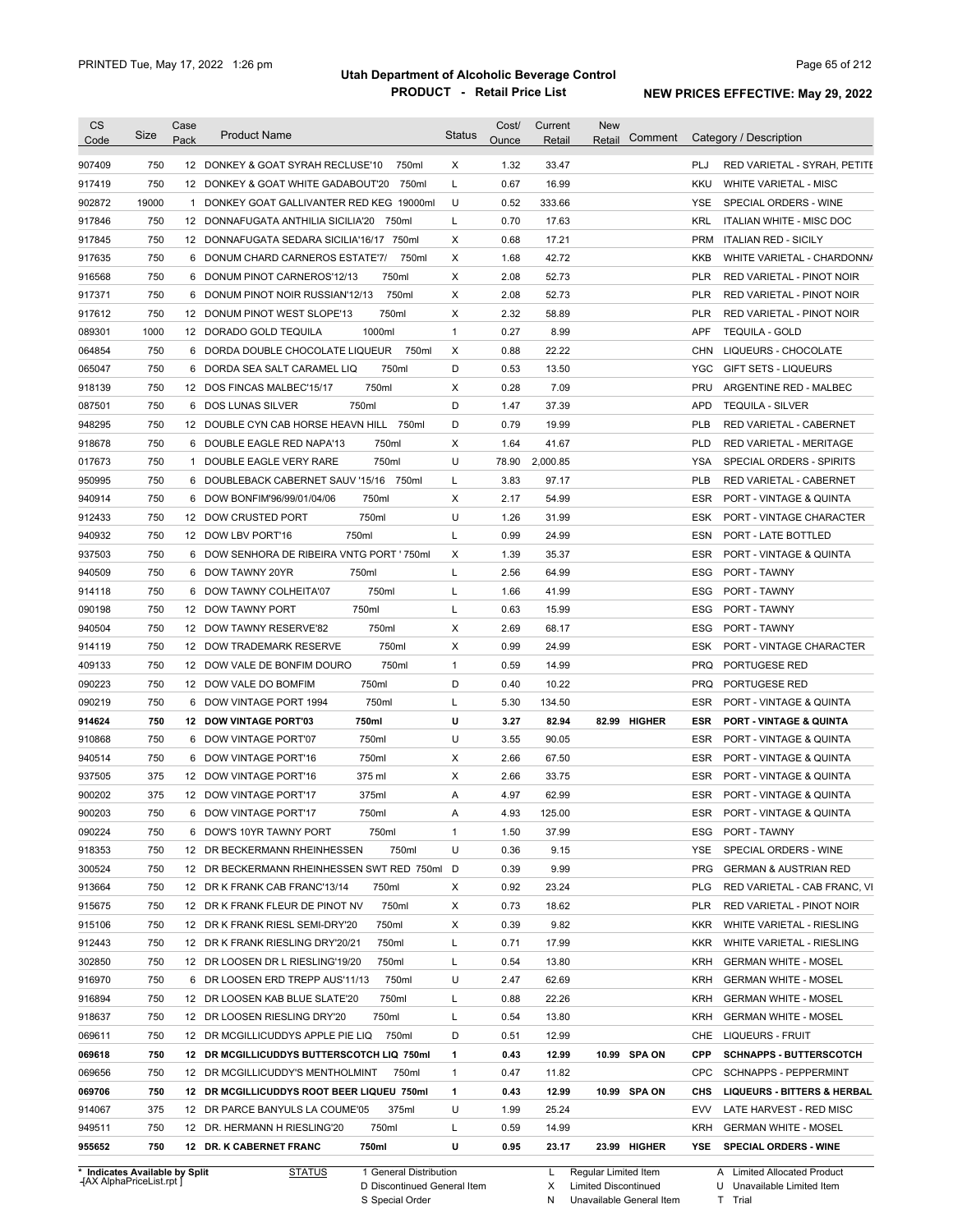| <b>CS</b>                      |      | Case |                                              |               | Cost/  | Current  | <b>New</b>             |              |            |                                         |
|--------------------------------|------|------|----------------------------------------------|---------------|--------|----------|------------------------|--------------|------------|-----------------------------------------|
| Code                           | Size | Pack | <b>Product Name</b>                          | <b>Status</b> | Ounce  | Retail   | Retail                 | Comment      |            | Category / Description                  |
| 069711                         | 750  |      | 12 DR. MCGILLICUDDY'S WILD GRAPE 750M750ml   | 1             | 0.43   | 12.99    |                        | 10.99 SPA ON |            | CHE LIQUEURS - FRUIT                    |
| 900443                         | 750  |      | 12 DRACULA MERLOT<br>750ml                   | U             | 0.55   | 13.06    |                        | 13.99 HIGHER | YSE        | <b>SPECIAL ORDERS - WINE</b>            |
| 900457                         | 750  |      | 750ml<br><b>12 DRACULA SPARKLING ROSE</b>    | U             | 0.55   | 13.06    |                        | 13.99 HIGHER | <b>YGE</b> | <b>GIFT SETS - WINES</b>                |
| 064883                         | 750  | 6    | 750ml<br>DRAMBUIE 15YR LIQUEUR               | X             | 1.28   | 32.40    |                        |              | CHU        | <b>LIQUEURS - MISC</b>                  |
|                                |      |      |                                              |               |        |          |                        |              |            |                                         |
| 064876                         | 750  |      | 750ml<br>12 DRAMBUIE LIQUEUR                 | $\mathbf{1}$  | 1.66   | 41.99    |                        |              | CHU        | LIQUEURS - MISC                         |
| 002737                         | 750  |      | 750ml<br>6 DRAMBUIE W/2 GLASSES              | D             | 0.77   | 19.44    |                        |              | CHU        | <b>LIQUEURS - MISC</b>                  |
| 918213                         | 750  |      | 750ml<br>6 DRC CORTON'19                     | Α             | 31.87  | 808.31   |                        |              | LAW        | ALLOCATED WINE                          |
| 910350                         | 750  |      | 3 DRC CORTON-CHARLEMAGNE BLANC'19<br>750ml   | Α             | 66.80  | 1,694.11 |                        |              | KRA        | <b>FRENCH WHITE - BURGUNDY</b>          |
| 914930                         | 750  |      | 750ml<br>6 DRC ECHEZEAUX'19                  | Α             | 32.80  | 831.81   |                        |              | LAW        | ALLOCATED WINE                          |
| 914297                         | 750  |      | 750ml<br>6 DRC GR-ECHEZEAUX'19               | Α             | 53.19  | 1,348.81 |                        |              | LAW        | ALLOCATED WINE                          |
| 913700                         | 750  |      | 750ml<br>6 DRC LA TACHE'19                   | Α             | 106.31 | 2,696.14 |                        |              | LAW        | ALLOCATED WINE                          |
| 911585                         | 750  |      | 3 DRC LE MONTRACHET BLANC'19<br>750ml        | Α             | 181.70 | 4,608.11 |                        |              | LAW        | ALLOCATED WINE                          |
| 913702                         | 750  |      | 750ml<br>6 DRC RICHEBOURG'19                 | Α             | 87.78  | 2,226.14 |                        |              | LAW        | <b>ALLOCATED WINE</b>                   |
| 913698                         | 750  |      | 750ml<br>3 DRC ROMANEE-CONTI'14              | X             | 246.10 | 6,241.20 |                        |              | <b>PRB</b> | FRENCH RED - BURGUNDY                   |
| 915474                         | 750  |      | 750ml<br>3 DRC ROMANEE-CONTI'19              | Α             | 329.97 | 8,368.11 |                        |              | LAW        | ALLOCATED WINE                          |
| 913699                         | 750  | 6    | 750ml<br>DRC ROMANEE-ST-VIVANT'13/14         | X             | 66.11  | 1,676.55 |                        |              | <b>PRB</b> | FRENCH RED - BURGUNDY                   |
| 918988                         | 750  | 6    | DRC ROMANÉE-ST-VIVANT'15<br>750ml            | X             | 81.12  | 2,057.25 |                        |              | <b>PRB</b> | FRENCH RED - BURGUNDY                   |
| 914195                         | 750  | 6    | 750ml<br>DRC ROMANEE-ST-VIVANT'19            | Α             | 87.78  | 2,226.14 |                        |              | LAW        | <b>ALLOCATED WINE</b>                   |
| 462102                         | 750  | 12   | <b>DREAMING TREE CRUSH RED WINE</b><br>750ml | 1             | 0.51   | 16.06    |                        | 13.06 SPA ON | <b>PFP</b> | <b>RED GENERIC - RED TABLE &amp; PI</b> |
| 908840                         | 750  | 6    | 750ml<br>DRI FONTEINEN OUDE GEUZE            | U             | 0.66   | 16.86    |                        |              | YST        | <b>SPECIAL ORDERS - BEER</b>            |
| 954587                         | 330  | 24   | 330ml<br>DRIE FONTEINEN ZWET                 | U             | 0.53   | 5.87     |                        |              | <b>YST</b> | SPECIAL ORDERS - BEER                   |
| 917686                         | 750  |      | 750ml<br>12 DROIN CHABLIS LES CLOS'08        | х             | 2.50   | 63.44    |                        |              | <b>KRA</b> | FRENCH WHITE - BURGUNDY                 |
| 917684                         | 750  |      | 750ml<br>12 DROIN CHABLIS MONTEE T'08        | U             | 1.31   | 33.20    |                        |              | <b>KRA</b> | FRENCH WHITE - BURGUNDY                 |
| 917683                         | 750  |      | 750ml<br>12 DROIN CHABLIS VAILLONS'18        | х             | 1.43   | 36.23    |                        |              | <b>KRA</b> | FRENCH WHITE - BURGUNDY                 |
| 917685                         | 750  |      | 750ml<br>12 DROIN CHABLIS VALMUR'08          | х             | 2.24   | 56.86    |                        |              | <b>KRA</b> | FRENCH WHITE - BURGUNDY                 |
| 955228                         | 750  |      | 750ml                                        | L             | 0.67   | 16.99    |                        |              | KRA        |                                         |
|                                |      |      | 12 DROUHIN MACON VILLAGES'20                 |               |        |          |                        |              |            | FRENCH WHITE - BURGUNDY                 |
| 028465                         | 750  | 6    | 750ml<br>DRUMSHANBO GUNPOWDER GIN            | L             | 1.46   | 37.13    |                        |              | AHG        | GIN - DRY                               |
| 562180                         | 750  |      | 750ml<br>12 DRY CREEK FUME BLANC             | $\mathbf{1}$  | 0.67   | 16.99    |                        |              | KKD        | WHITE VARIETAL - SAUVIGNON              |
| 915484                         | 750  |      | 750ml<br>12 DRY CREEK HERITAGE ZIN'18/19     | Г             | 0.99   | 24.99    |                        |              | <b>PLH</b> | RED VARIETAL - ZINFANDEL                |
| 462114                         | 750  | 6    | DRY CREEK OLD VINE ZINFANDEL<br>750ml        | 1             | 1.56   | 39.68    |                        |              | <b>PLH</b> | RED VARIETAL - ZINFANDEL                |
| 917534                         | 750  |      | 750ml<br>12 DRY CREEK SAUV BLANC             | 1             | 0.71   | 19.99    |                        | 17.99 SPA ON | <b>KKD</b> | <b>WHITE VARIETAL - SAUVIGNON</b>       |
| 462350                         | 750  |      | 12 DRY CREEK VINEYARD MERITAGE<br>750ml      | 1             | 1.14   | 28.86    |                        |              | <b>PLD</b> | RED VARIETAL - MERITAGE                 |
| 950771                         | 750  |      | 750ml<br>12 DRY FARMS SUMMIT MIXED CASE      | U             | 0.16   | 3.99     |                        |              | <b>YSE</b> | SPECIAL ORDERS - WINE                   |
| 914311                         | 750  |      | 750ml<br>6 DRYLANDS SAUV BLANC NZ'18/19      | X             | 0.56   | 14.13    |                        |              | <b>KRV</b> | <b>NEW ZEALAND WHITE</b>                |
| 947886                         | 750  |      | 6 DU BOCQ BLANCHE DE NAMUR<br>750ml          | X             | 0.29   | 7.46     |                        |              | <b>YST</b> | SPECIAL ORDERS - BEER                   |
| 989325                         | 355  |      | 24 DUBHE IMPERIAL BLACK IPA CANS<br>355 ml   | D             | 0.20   | 2.35     |                        |              |            | TNF ALE - BITTER & ESB                  |
| 913948                         | 750  |      | 12 DUBOEUF BEAUJOLAIS NOUVEAU'20<br>750ml    | Х             | 0.28   | 7.02     |                        |              | LTO        | WINE OFFER                              |
| 913950                         | 1500 |      | 6 DUBOEUF BEAUJOLAIS NOUVEAU'20<br>1500 ml   | х             | 0.28   | 14.04    |                        |              | LTO        | WINE OFFER                              |
| 914543                         | 750  |      | 12 DUBOEUF BEAUJOLAIS NOUVEAU'21<br>750ml    | х             | 0.30   | 7.60     |                        |              |            | YGE GIFT SETS - WINES                   |
| 914545                         | 1500 |      | 6 DUBOEUF BEAUJOLAIS NOUVEAU'21<br>1500 ml   | х             | 0.32   | 16.28    |                        |              |            | YGE GIFT SETS - WINES                   |
| 919104                         | 750  |      | 12 DUBOEUF BEAUJOLAIS ROSÉ NOUV'20 750ml     | Х             | 0.29   | 7.33     |                        |              |            | MPX ROSE WINE - IMPORTED                |
| 914546                         | 750  |      | 12 DUBOEUF BEAUJOLAIS ROSE NOUV'21<br>750ml  | Г             | 0.55   | 14.06    |                        |              | <b>PRC</b> | FRENCH RED - BEAUJOLAIS                 |
| 913949                         | 750  |      | 12 DUBOEUF BEAUJ-VILL NOUVEAU'20<br>750ml    | Х             | 0.32   | 8.10     |                        |              | LTO        | WINE OFFER                              |
| 914544                         | 750  |      | 12 DUBOEUF BEAUJ-VILL NOUVEAU'21<br>750ml    | Х             | 0.32   | 8.14     |                        |              |            | YGE GIFT SETS - WINES                   |
| 917453                         | 1500 |      | 6 DUBOEUF BEAUJ-VILL NOUVEAU'21<br>1500 ml   | Х             | 0.32   | 16.28    |                        |              |            | YGE GIFT SETS - WINES                   |
| 917545                         | 750  |      | 12 DUBOEUF BROUILLY DE RIAZ'09/12<br>750ml   | Х             | 0.65   | 16.60    |                        |              | <b>PRC</b> | <b>FRENCH RED - BEAUJOLAIS</b>          |
| 915268                         | 750  |      | 12 DUBOEUF BROUILLY FLOWER'12<br>750ml       | U             | 0.62   | 15.66    |                        |              | <b>PRC</b> | FRENCH RED - BEAUJOLAIS                 |
| 915051                         | 750  |      | 12 DUBOEUF BROUILLY GRAND CROIX'07 750ml     | Х             | 0.60   | 15.23    |                        |              | <b>PRC</b> | <b>FRENCH RED - BEAUJOLAIS</b>          |
|                                | 750  |      |                                              |               | 0.99   | 24.99    |                        |              | <b>PRC</b> |                                         |
| 911412                         |      |      | 12 DUBOEUF CLOS DES QUATRE VENTS FLUE 750ml  | - L           |        |          |                        |              |            | <b>FRENCH RED - BEAUJOLAIS</b>          |
| 917311                         | 750  |      | 12 DUBOEUF FLEURIE FLOWER'10/11<br>750ml     | Х             | 0.56   | 14.10    |                        |              | PRC        | <b>FRENCH RED - BEAUJOLAIS</b>          |
| 917546                         | 750  |      | 12 DUBOEUF FLEURIE GRAND PRE'08/9<br>750ml   | Х             | 0.68   | 17.25    |                        |              | <b>PRC</b> | FRENCH RED - BEAUJOLAIS                 |
| 250905                         | 750  |      | 12 DUBOEUF FLOWER LABEL BEAUJ-VILLAGE 750ml  | L             | 0.71   | 17.99    |                        |              |            | PRC FRENCH RED - BEAUJOLAIS             |
| 915056                         | 750  |      | 12 DUBOEUF JULIENAS CAPITANS'19<br>750ml     | L             | 0.99   | 24.99    |                        |              |            | PRC FRENCH RED - BEAUJOLAIS             |
| 917548                         | 750  |      | 750ml<br>12 DUBOEUF JULIENAS TRIQUEE'10/11   | U             | 0.56   | 14.10    |                        |              |            | PRC FRENCH RED - BEAUJOLAIS             |
| * Indicates Available by Split |      |      | <b>STATUS</b><br>1 General Distribution      |               |        |          | L Regular Limited Item |              |            | A Limited Allocated Product             |

**Case** [AX AlphaPriceList.rpt ]

D Discontinued General Item S Special Order

Regular Limited Item

X

Limited Discontinued

N Unavailable General Item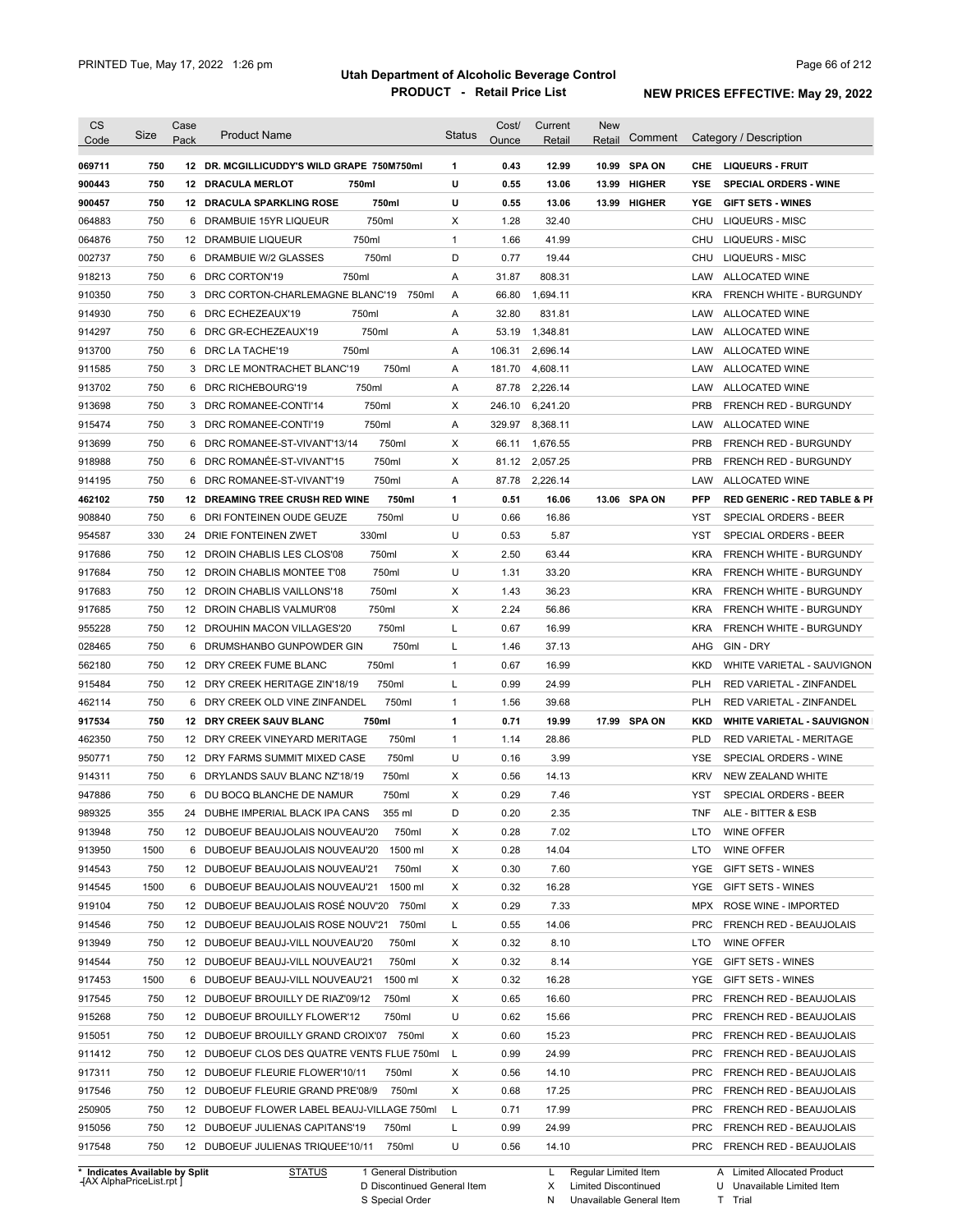| <b>CS</b><br>Code          | Size       | Case<br>Pack | <b>Product Name</b>                                                                    | <b>Status</b> | Cost/<br>Ounce | Current<br>Retail | New<br>Retail | Comment      |            | Category / Description                                  |
|----------------------------|------------|--------------|----------------------------------------------------------------------------------------|---------------|----------------|-------------------|---------------|--------------|------------|---------------------------------------------------------|
| 917547                     | 750        |              | 12 DUBOEUF JULIENAS'08<br>750ml                                                        | X             | 0.52           | 13.21             |               |              |            | PRC FRENCH RED - BEAUJOLAIS                             |
| 910049                     | 750        |              | 750ml<br>12 DUBOEUF MORGON DESCOMBES'17                                                | Г             | 0.99           | 24.99             |               |              | <b>PRC</b> | <b>FRENCH RED - BEAUJOLAIS</b>                          |
| 915057                     | 750        |              | 750ml<br>12 DUBOEUF MORGON FLOWER'18                                                   | Χ             | 0.91           | 22.99             |               |              | <b>PRC</b> | FRENCH RED - BEAUJOLAIS                                 |
| 917549                     | 750        |              | 750ml<br>12 DUBOEUF ST AMOUR SABLONS'8/10                                              | U             | 0.60           | 15.23             |               |              | <b>PRC</b> | <b>FRENCH RED - BEAUJOLAIS</b>                          |
| 097004                     | 750        |              | 12 DUBONNET BLANC<br>750ml                                                             | Χ             | 0.39           | 9.99              |               |              | EDU        | VERMOUTH - MISC, HERBAL & F                             |
| 947858                     | 750        |              | 12 DUBOST BROUILLY<br>750ml                                                            | U             | 0.88           | 22.31             |               |              | YSE        | SPECIAL ORDERS - WINE                                   |
| 915806                     | 750        |              | 6 DUCKHORN CAB EST/MONITOR'9/10<br>750ml                                               | х             | 3.55           | 90.08             |               |              | <b>PLB</b> | <b>RED VARIETAL - CABERNET</b>                          |
| 462508                     | 750        |              | 750ml<br><b>12 DUCKHORN CABERNET NAPA</b>                                              | 1             | 2.52           | 65.99             |               | 63.99 SPA ON | <b>PLB</b> | <b>RED VARIETAL - CABERNET</b>                          |
| 918017                     | 3000       |              | 1 DUCKHORN CABERNET NAPA'17/18<br>3000 ml                                              | L             | 2.96           | 300.50            |               |              | <b>PLB</b> | <b>RED VARIETAL - CABERNET</b>                          |
| 918636                     | 750        |              | 750ml<br>12 DUCKHORN CHARD NAPA                                                        | 1             | 1.44           | 36.50             |               |              | KKB        | WHITE VARIETAL - CHARDONN/                              |
| 462510                     | 750        |              | 750ml<br><b>12 DUCKHORN MERLOT</b>                                                     | 1             | 1.93           | 50.99             |               | 48.99 SPA ON | <b>PLF</b> | <b>RED VARIETAL - MERLOT</b>                            |
| 918016                     | 3000       |              | 3000 ml<br>1 DUCKHORN MERLOT 3 PALMS'15/16                                             | L             | 4.35           | 440.99            |               |              | <b>PLF</b> | RED VARIETAL - MERLOT                                   |
| 917295                     | 750        |              | 750ml<br>6 DUCKHORN MERLOT ESTATE'05/06                                                | X             | 3.52           | 89.32             |               |              | <b>PLF</b> | <b>RED VARIETAL - MERLOT</b>                            |
| 914984                     | 375        |              | 375 ml<br>12 DUCKHORN MERLOT NAPA'15/16                                                | L             | 2.41           | 30.50             |               |              | <b>PLF</b> | <b>RED VARIETAL - MERLOT</b>                            |
| 916761                     | 1500       |              | 6 DUCKHORN MERLOT NAPA'17/18<br>1500 ml                                                | Г             | 2.18           | 110.50            |               |              | <b>PLF</b> | RED VARIETAL - MERLOT                                   |
| 916762                     | 3000       | 1            | 3000 ml<br>DUCKHORN MERLOT NAPA'17/18                                                  | L             | 2.18           | 220.99            |               |              | <b>PLF</b> | RED VARIETAL - MERLOT                                   |
| 981967                     | 750        |              | 750ml<br>12 DUCKHORN PARADUXX RED                                                      | $\mathbf{1}$  | 1.97           | 49.99             |               |              | <b>PLD</b> | RED VARIETAL - MERITAGE                                 |
| 562287                     | 750        |              | 750ml<br><b>12 DUCKHORN SAUVIGNON BLANC</b>                                            | 1             | 1.10           | 30.99             |               | 27.99 SPA ON | <b>KKD</b> | <b>WHITE VARIETAL - SAUVIGNON</b>                       |
| 910645                     | 750        | 6            | DUCKHORN THREE PALMS MERLOT'16/17 750ml                                                | L             | 4.36           | 110.50            |               |              | <b>PLF</b> | RED VARIETAL - MERLOT                                   |
| 909787                     | 750        |              | 750ml<br>6 DUCKHORN THREE PALMS'07                                                     | U             | 4.34           | 110.14            |               |              | YSE        | SPECIAL ORDERS - WINE                                   |
| 917051                     | 750        |              | 750ml<br>6 DUJAC CLOS DE LA ROCHE'11                                                   | U             | 10.55          | 267.62            |               |              | <b>PRB</b> | <b>FRENCH RED - BURGUNDY</b>                            |
| 917050                     | 750        | 6            | 750ml<br>DUJAC CLOS ST DENIS'06                                                        | U             | 10.55          | 267.62            |               |              | <b>PRB</b> | FRENCH RED - BURGUNDY                                   |
| 912104                     | 750        | 6            | DUJAC ECHEZEAUX'09<br>750ml                                                            | U             | 10.21          | 258.85            |               |              | <b>PRB</b> | FRENCH RED - BURGUNDY                                   |
| 918151                     | 750        | 6            | DUJAC GEVREY-CHAM COMBOTTES'09<br>750ml                                                | U             | 8.08           | 204.96            |               |              | <b>PRB</b> | FRENCH RED - BURGUNDY                                   |
| 985154                     | 750        | 6            | DUJAC MOREY ST DENIS'11<br>750ml                                                       | U             | 2.77           | 70.24             |               |              | <b>PRB</b> | FRENCH RED - BURGUNDY                                   |
| 918152                     | 750        |              | 6 DUJAC VOSNE-ROM MALCONSORTS'11<br>750ml                                              | U             | 8.95           | 226.91            |               |              | <b>PRB</b> | FRENCH RED - BURGUNDY                                   |
| 902065                     | 750        |              | 6 DULCE VIDA ORGANIC BLANCO TEQUILA 750ml                                              | U             | 1.57           | 39.91             |               |              | <b>YSA</b> | SPECIAL ORDERS - SPIRITS                                |
| 955314                     | 750        |              | 750ml<br>6 DUMOL CABERNET NAPA'17/18                                                   | X             | 4.57           | 115.79            |               |              | <b>PLB</b> | RED VARIETAL - CABERNET                                 |
| 915857                     | 750        |              | 750ml<br>6 DUMOL CHARD CHLOE'19                                                        | U             | 3.00           | 75.99             |               |              | KKB        | WHITE VARIETAL - CHARDONN/                              |
| 915708                     | 750        |              | 750ml<br>6 DUMOL CHARD WESTER REACH'18/19                                              | Г             | 2.50           | 63.46             |               |              | <b>KKB</b> | WHITE VARIETAL - CHARDONN/                              |
| 918425                     | 750        |              | 750ml<br>6 DUMOL CHARDONNAY CLARE'13                                                   | X             | 1.62           | 40.96             |               |              | <b>KKB</b> | WHITE VARIETAL - CHARDONN/                              |
| 915856                     | 750        |              | 6 DUMOL CHARDONNAY ISOBEL'19<br>750ml                                                  | Г             | 3.00           | 75.99             |               |              | <b>KKB</b> | WHITE VARIETAL - CHARDONN/                              |
| 917953                     | 750        |              | 750ml<br>6 DUMOL PINOT NOIR ESTATE'17/19                                               | L             | 4.18           | 106.07            |               |              | <b>PLR</b> | RED VARIETAL - PINOT NOIR                               |
| 915859                     | 750        |              | 750ml<br>6 DUMOL PINOT NOIR FINN'06                                                    | U             | 4.03           | 102.14            |               |              | <b>PLR</b> | <b>RED VARIETAL - PINOT NOIR</b>                        |
|                            | 750        |              | 6 DUMOL PINOT NOIR JENTOFT'19<br>750ml                                                 | U             | 3.89           | 98.55             |               |              | <b>PLR</b> | RED VARIETAL - PINOT NOIR                               |
| 915858                     |            |              |                                                                                        |               |                |                   |               |              |            |                                                         |
| 916879                     | 750        |              | 6 DUMOL PINOT NOIR RYAN'15<br>750ml                                                    | х             | 3.36           | 85.25             |               |              | <b>PLR</b> | RED VARIETAL - PINOT NOIR                               |
| 915861                     | 750        |              | 6 DUMOL SYRAH EDDIE'S PTCH'19<br>750ml                                                 | L             | 3.89           | 98.55             |               |              | PLJ        | RED VARIETAL - SYRAH, PETITE                            |
| 915860                     | 750        |              | 750ml<br>6 DUMOL SYRAH J ROBERTS'09/12                                                 | X             | 3.58           | 90.89             |               |              | PLJ        | RED VARIETAL - SYRAH, PETITE                            |
| 915710                     | 750        |              | 750ml<br>6 DUMOL SYRAH WILD MTNSIDE'16                                                 | L             | 2.70           | 68.47             |               |              | PLJ        | RED VARIETAL - SYRAH, PETITE                            |
| 915862                     | 750        |              | 6 DUMOL VIOGNIER LIA'15<br>750ml                                                       | Х             | 1.18           | 29.80             |               |              | KKJ        | WHITE VARIETAL - VIOGNIER                               |
| 915709                     | 750        |              | 6 DUMOL WESTER REACH PINOT NOIR<br>750ml                                               | L             | 3.22           | 81.63             |               |              | <b>PLR</b> | RED VARIETAL - PINOT NOIR                               |
| 952710                     | 750        |              | 12 DUNHAM LA RESURRECTION DE BRODERUS 750ml U                                          |               | 0.57           | 14.54             |               |              | YST        | SPECIAL ORDERS - BEER                                   |
| 903998                     | 750        |              | 12 DUNHAM SYRAH<br>750ml                                                               | U             | 1.47           | 37.21             |               |              | YSE        | SPECIAL ORDERS - WINE                                   |
| 913071                     | 750        |              | 750ml<br>12 DUNN CABERNET HOWELL MTN'16/17                                             | L             | 5.64           | 143.14            |               |              | <b>PLB</b> | RED VARIETAL - CABERNET                                 |
| 915279                     | 750        |              | 12 DUNN CABERNET NAPA'14<br>750ml                                                      | U             | 3.31           | 83.99             |               |              | <b>PLB</b> | RED VARIETAL - CABERNET                                 |
| 919107                     | 750        |              | 750ml<br>12 DUNN CABERNET NAPA'18                                                      | L             | 3.55           | 89.99             |               |              | <b>PLB</b> | RED VARIETAL - CABERNET                                 |
| 915287                     | 750        |              | 12 DURDILLY BEAUJOLAIS GR COASSE'05 750ml                                              | Х             | 0.57           | 14.45             |               |              | <b>PRC</b> | <b>FRENCH RED - BEAUJOLAIS</b>                          |
| 917464                     | 750        |              | 12 DURIGUTTI MALBEC CLASSICO'17/19 750ml                                               | L             | 0.67           | 16.99             |               |              | PRU        | ARGENTINE RED - MALBEC                                  |
| 462528                     | 750        |              | 6 DUSKY GOOSE DUNDEE HILLS<br>750ml                                                    | L             | 1.97           | 49.99             |               |              | PLU        | RED VARIETAL - MISC                                     |
| 497907                     | 750        |              | 12 DUSKY GOOSE RAMBEAUX PINOT NOIR 750ml                                               | L             | 1.22           | 31.03             |               |              | PLR        | RED VARIETAL - PINOT NOIR                               |
| 047865                     | 750        |              | 6 DUSSE VSOP<br>750ml                                                                  | L             | 2.37           | 59.99             |               |              | ATG        | BRANDY - COGNAC & ARMAGN/                               |
|                            | 750        |              | 12 DUTTON GOLDFIELD CHARD DR'17/18 750ml                                               | L             | 1.03           | 26.00             |               |              | KKB        | WHITE VARIETAL - CHARDONN/                              |
|                            |            |              |                                                                                        |               |                |                   |               |              |            |                                                         |
| 910995<br>913684<br>914440 | 750<br>750 |              | 6 DUTTON GOLDFIELD CHARD RUED'17/18 750ml<br>12 DUTTON GOLDFIELD PN DUTTON'17/18 750ml | L<br>L        | 1.96<br>1.26   | 49.80<br>32.00    |               |              | KKB<br>PLR | WHITE VARIETAL - CHARDONN/<br>RED VARIETAL - PINOT NOIR |

**Case** [AX AlphaPriceList.rpt ]

D Discontinued General Item

S Special Order

X

Limited Discontinued

N Unavailable General Item

U Unavailable Limited Item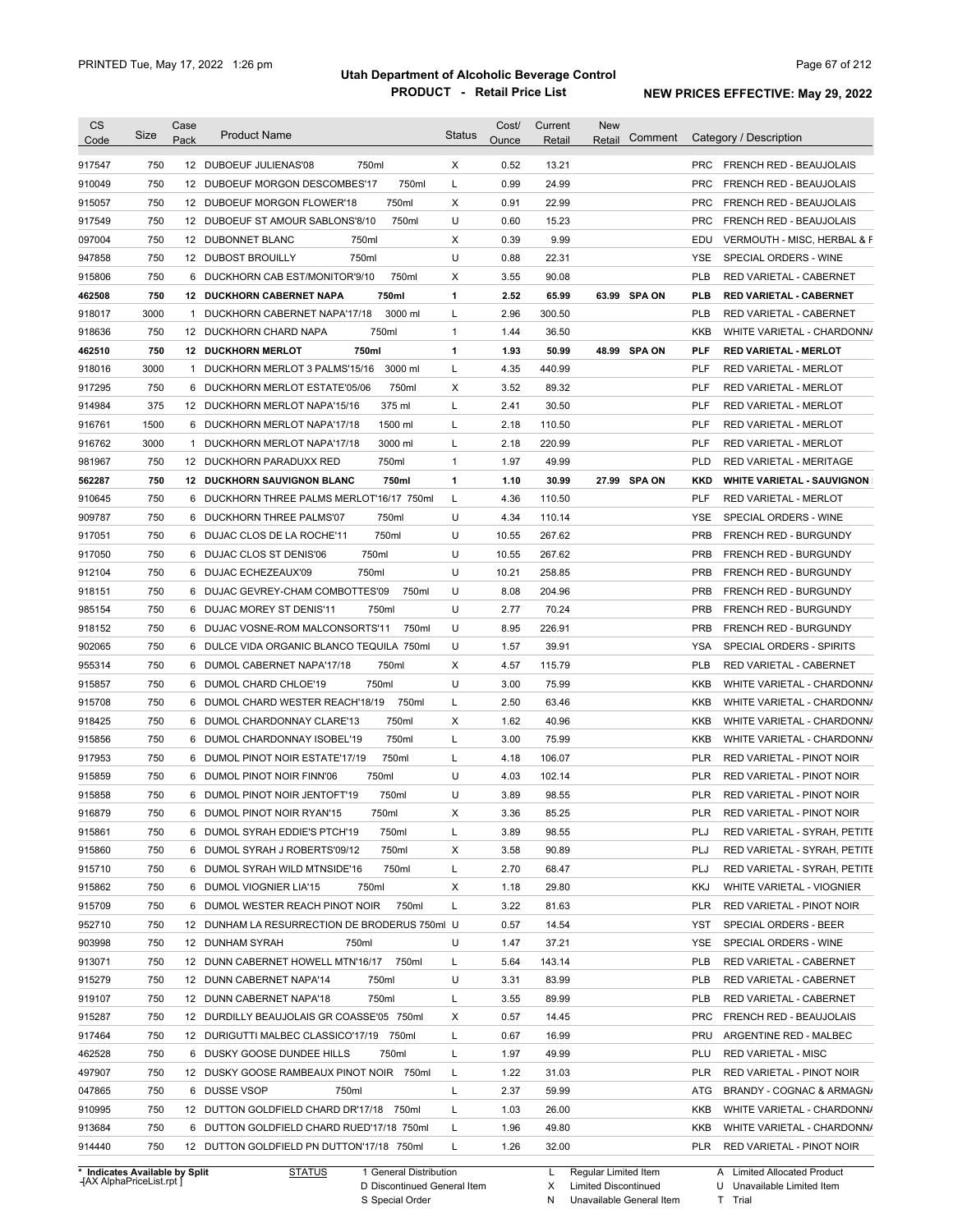| Code                                                                                                                                                                                                                               | Size        | Case<br>Pack | <b>Product Name</b>                                                                     | <b>Status</b> | Cost/<br>Ounce | Current<br>Retail | <b>New</b><br>Retail | Comment       |            | Category / Description                         |
|------------------------------------------------------------------------------------------------------------------------------------------------------------------------------------------------------------------------------------|-------------|--------------|-----------------------------------------------------------------------------------------|---------------|----------------|-------------------|----------------------|---------------|------------|------------------------------------------------|
| 918492                                                                                                                                                                                                                             | 750         |              | 6 DUTTON GOLDFIELD PN EMERALD'16/17 750ml                                               | X             | 2.12           | 53.77             |                      |               | <b>PLR</b> | <b>RED VARIETAL - PINOT NOIR</b>               |
| 910996                                                                                                                                                                                                                             | 750         |              | 6 DUTTON GOLDFIELD PN FOX DEN'16/17 750ml                                               | L             | 2.12           | 53.88             |                      |               | <b>PLR</b> | RED VARIETAL - PINOT NOIR                      |
| 920286                                                                                                                                                                                                                             | 750         |              | 6 DUTTON GOLDFIELD PN FREESTONE'15 750ml                                                | U             | 2.20           | 55.90             |                      |               | YSE        | SPECIAL ORDERS - WINE                          |
| 909760                                                                                                                                                                                                                             | 750         |              | 6 DUTTON GOLDFIELD SYRAH CHRY RDG'15 750ml                                              | X             | 1.62           | 41.11             |                      |               | PLJ        | RED VARIETAL - SYRAH, PETITE                   |
| 918491                                                                                                                                                                                                                             | 750         |              | 12 DUTTON GOLDFIELD ZIN MORELLI'15 750ml                                                | Χ             | 1.50           | 37.98             |                      |               | <b>PLH</b> | RED VARIETAL - ZINFANDEL                       |
| 917712                                                                                                                                                                                                                             | 750         |              | 6 DUTTON-GOLDFIELD PINOT FREEST RR' 750ml                                               | Χ             | 2.20           | 55.80             |                      |               | <b>PLR</b> | RED VARIETAL - PINOT NOIR                      |
| 918317                                                                                                                                                                                                                             | 750         |              | 12 DUVAL LEROY BRUT PREMIER CRU<br>750ml                                                | Χ             | 2.40           | 60.88             |                      |               | <b>IHP</b> | SPARKLING WINE - BRUT & BLA                    |
| 918318                                                                                                                                                                                                                             | 750         |              | 6 DUVAL LEROY ROSE PREMIER CRU<br>750ml                                                 | Χ             | 2.64           | 67.02             |                      |               | <b>IHP</b> | SPARKLING WINE - BRUT & BLA                    |
| 913458                                                                                                                                                                                                                             | 750         |              | 12 DUVAL-LEROY BLANC DE CHARD'98<br>750ml                                               | Χ             | 2.05           | 51.88             |                      |               | <b>IHP</b> | SPARKLING WINE - BRUT & BLA                    |
| 915429                                                                                                                                                                                                                             | 750         |              | 12 DUVAL-LEROY BRUT NV<br>750ml                                                         | Χ             | 1.84           | 46.74             |                      |               | <b>IHP</b> | SPARKLING WINE - BRUT & BLA                    |
| 912738                                                                                                                                                                                                                             | 750         |              | 750ml<br>12 DUVAL-LEROY PARIS CUVEE'06                                                  | Χ             | 2.00           | 50.79             |                      |               | <b>IHP</b> | SPARKLING WINE - BRUT & BLA                    |
| 916652                                                                                                                                                                                                                             | 330         | 24           | 330ml<br>DUVEL BELGIAN GOLDEN ALE                                                       | L             | 0.46           | 5.15              |                      |               | <b>TVN</b> | IMPORTED BEER - BELGIUM & F                    |
| 918452                                                                                                                                                                                                                             | 330         |              | 330ml<br>24 DUVEL BELGIUM TRIPELHOP                                                     | Χ             | 0.35           | 3.92              |                      |               | <b>TVN</b> | IMPORTED BEER - BELGIUM & F                    |
| 922198                                                                                                                                                                                                                             | 330         |              | 330ml<br>6 DUVEL HOLIDAY GIFT PACK                                                      | D             | 1.98           | 22.11             |                      |               | <b>YST</b> | <b>SPECIAL ORDERS - BEER</b>                   |
| 455901                                                                                                                                                                                                                             | 375         |              | 12 DYNAMITE CABERNET<br>375ml                                                           | U             | 0.87           | 11.07             |                      |               | <b>YSE</b> | SPECIAL ORDERS - WINE                          |
| 903157                                                                                                                                                                                                                             | 330         | 24 E         | 330 ml                                                                                  | U             | 0.54           | 5.99              |                      |               | YST        | SPECIAL ORDERS - BEER                          |
| 073780                                                                                                                                                                                                                             | 750         |              | 12 E & J VANILLA BRANDY<br>750ml                                                        | D             | 0.51           | 12.99             |                      |               | ATM        | BRANDY - SPICED & FLAVORED                     |
| 017900                                                                                                                                                                                                                             | 750         |              | 750ml<br>6 E H TAYLOR 18 YR MARRIAGE                                                    | U             | 2.77           | 70.13             |                      |               | AWK        | WHISKEY - BOURBON SINGLE B                     |
| 021607                                                                                                                                                                                                                             | 750         |              | 750ml<br>6 E H TAYLOR AMARANTH                                                          | U             | 2.77           | 70.13             |                      |               | YSA        | SPECIAL ORDERS - SPIRITS                       |
| 021600                                                                                                                                                                                                                             | 750         |              | 750ml<br>6 E H TAYLOR BARREL PROOF                                                      | Α             | 2.77           | 70.13             |                      |               | LAS        | <b>ALLOCATED SPIRIT</b>                        |
| 021589                                                                                                                                                                                                                             | 750         |              | 750ml<br>6 E H TAYLOR SINGLE BARREL                                                     | Α             | 2.37           | 60.13             |                      |               | LAS        | <b>ALLOCATED SPIRIT</b>                        |
| 021602                                                                                                                                                                                                                             | 750         |              | 750ml<br>6 E H TAYLOR SMALL BATCH                                                       | Α             | 1.58           | 40.13             |                      |               | LAS        | <b>ALLOCATED SPIRIT</b>                        |
| 027101                                                                                                                                                                                                                             | 750         |              | 750ml<br>6 E H TAYLOR STRAIGHT RYE                                                      | U             | 2.77           | 70.13             |                      |               | AWU        | <b>WHISKEY - RYE</b>                           |
| 021592                                                                                                                                                                                                                             | 750         |              | 750ml<br>6 E H TAYLOR WAREHOUSE C                                                       | R             | 2.77           | 70.14             |                      |               | AWK        | WHISKEY - BOURBON SINGLE B                     |
| 052599                                                                                                                                                                                                                             | 1000        |              | 12 E&J SPECIAL RESERVE VS<br>1000ml                                                     | 1             | 0.38           | 14.99             |                      | 12.99 SPA ON  | <b>ATB</b> | <b>BRANDY - BASIC</b>                          |
|                                                                                                                                                                                                                                    |             |              |                                                                                         | $\mathbf{1}$  | 0.63           |                   |                      |               | <b>ATB</b> |                                                |
| 052582<br>052583                                                                                                                                                                                                                   | 750<br>1000 |              | 12 E&J SUPERIOR RESERVE VSOP BRANDY 750ml<br>12 E&J SUPERIOR RESERVE VSOP BRANDY 1000ml | $\mathbf{1}$  | 0.50           | 13.99<br>16.99    |                      | 15.99 SPA OFF | ATB        | <b>BRANDY - BASIC</b><br><b>BRANDY - BASIC</b> |
|                                                                                                                                                                                                                                    | 1750        | 6            | <b>E&amp;J SUPERIOR RESERVE VSOP BRANDY 1750ml</b>                                      | 1             | 0.42           | 27.99             |                      | 24.99 SPA ON  | ATB        | <b>BRANDY - BASIC</b>                          |
| 052584                                                                                                                                                                                                                             | 200         |              | 200ml                                                                                   | $\mathbf{1}$  | 0.74           |                   |                      |               |            | <b>BRANDY - BASIC</b>                          |
| 052593<br>052594                                                                                                                                                                                                                   | 375         | 24           | <b>E&amp;J VS BRANDY</b>                                                                | $\mathbf{1}$  | 0.51           | 4.99<br>6.49      |                      |               | ATB<br>ATB | <b>BRANDY - BASIC</b>                          |
|                                                                                                                                                                                                                                    |             |              |                                                                                         |               |                |                   |                      |               |            | <b>BRANDY - BASIC</b>                          |
|                                                                                                                                                                                                                                    |             |              | 375ml<br>24 E&J VS BRANDY                                                               |               |                |                   |                      |               |            |                                                |
|                                                                                                                                                                                                                                    | 750         |              | 750ml<br>12 E&J VS BRANDY                                                               | $\mathbf{1}$  | 0.55           | 13.99             |                      |               | ATB        |                                                |
|                                                                                                                                                                                                                                    | 1750        |              | 1750ml<br>6 E&J VS BRANDY                                                               | 1             | 0.46           | 24.99             |                      | 26.99 SPA OFF | ATB        | <b>BRANDY - BASIC</b>                          |
|                                                                                                                                                                                                                                    | 750         |              | 750ml<br>12 E&J XO BRANDY                                                               | $\mathbf{1}$  | 0.67           | 16.99             |                      |               | ATB        | <b>BRANDY - BASIC</b>                          |
|                                                                                                                                                                                                                                    | 1750        |              | 1750 ml<br>6 E&J XO GRAPE BRANDY                                                        | 1             | 0.51           | 25.99             |                      | 29.99 SPA OFF | ATB        | <b>BRANDY - BASIC</b>                          |
|                                                                                                                                                                                                                                    | 750         |              | 6 E. LEON JIMENES RUM 110 ANIVERSARIO750ml                                              | T             | 4.48           | 113.54            |                      |               | ALW        | <b>RUM - DOMESTIC</b>                          |
|                                                                                                                                                                                                                                    | 750         |              | 12 E.T.51 VODKA<br>750ml                                                                | D             | 0.64           | 16.24             |                      |               | YGA        | <b>GIFT SETS - SPIRITS</b>                     |
|                                                                                                                                                                                                                                    | 750         |              | 12 E.T. 51 PREMIUM RUM<br>750ml                                                         | Τ             | 1.19           | 30.06             |                      |               | ALX        | <b>RUM - IMPORTED</b>                          |
|                                                                                                                                                                                                                                    | 750         |              | 750ml<br>6 E.T. 51 VODKA                                                                | D             | 1.18           | 29.99             |                      |               | YGA        | <b>GIFT SETS - SPIRITS</b>                     |
|                                                                                                                                                                                                                                    | 750         |              | 750ml<br>12 E.T.51 PREMIUM WHISKEY                                                      | D             | 0.85           | 21.64             |                      |               | YGA        | <b>GIFT SETS - SPIRITS</b>                     |
|                                                                                                                                                                                                                                    | 750         |              | 750ml<br>6 EAGLE RARE 10 YR BOURBON                                                     | Α             | 1.46           | 36.99             |                      |               | LAS        | <b>ALLOCATED SPIRIT</b>                        |
|                                                                                                                                                                                                                                    | 1750        |              | 3 EAGLE RARE 10 YR BOURBON<br>1750 ml                                                   | A             | 1.18           | 69.99             |                      |               | LAS        | <b>ALLOCATED SPIRIT</b>                        |
|                                                                                                                                                                                                                                    | 750         |              | 6 EAGLE RARE BARREL 11-E-13-K-7-07-1 750ml                                              | U             | 1.36           | 34.49             |                      |               | YSA        | SPECIAL ORDERS - SPIRITS                       |
|                                                                                                                                                                                                                                    | 750         |              | 3 EAGLE RARE BOURBON 17YR<br>750ml                                                      | R             | 3.94           | 99.99             |                      |               | AWK        | WHISKEY - BOURBON SINGLE B                     |
|                                                                                                                                                                                                                                    | 1750        |              | 6 EARLY TIMES<br>1750ml                                                                 | $\mathbf{1}$  | 0.41           | 23.99             |                      |               | AWH        | WHISKEY - BOURBON & TENNE:                     |
|                                                                                                                                                                                                                                    | 750         |              | 750ml<br>12 EARTHQUAKE CABERNET'18/19                                                   | Г             | 0.95           | 23.99             |                      |               | PLB        | RED VARIETAL - CABERNET                        |
|                                                                                                                                                                                                                                    | 750         |              | 750ml<br>12 EARTHQUAKE PETITE SIRAH'16/17                                               | U             | 0.95           | 24.02             |                      |               | PLJ        | RED VARIETAL - SYRAH, PETITE                   |
|                                                                                                                                                                                                                                    | 750         |              | 12 EARTHQUAKE ZIN 08<br>750ml                                                           | U             | 1.06           | 26.82             |                      |               | YSE        | SPECIAL ORDERS - WINE                          |
|                                                                                                                                                                                                                                    | 750         |              | 12 EASTON SAUV BLANC MONARCH'20<br>750ml                                                | L             | 0.85           | 21.49             |                      |               | KKD        | WHITE VARIETAL - SAUVIGNON                     |
|                                                                                                                                                                                                                                    | 750         |              | 12 EASTON ZINFANDEL AMADOR'15/16<br>750ml                                               | L             | 0.85           | 21.49             |                      |               | PLH        | RED VARIETAL - ZINFANDEL                       |
|                                                                                                                                                                                                                                    | 750         |              | 6 EASY RIDER<br>750ml                                                                   | D             | 0.79           | 20.13             |                      |               | AWW        | <b>WHISKEY - DOMESTIC</b>                      |
|                                                                                                                                                                                                                                    | 750         |              | 750ml<br>6 EBB & FLOW GIN                                                               | U             | 1.74           | 44.15             |                      |               | YSA        | SPECIAL ORDERS - SPIRITS                       |
|                                                                                                                                                                                                                                    | 750         |              | <b>12 ECCO DOMANI MERLOT</b><br>750ml                                                   | 1             | 0.55           | 11.99             |                      | 13.99 SPA OFF | PRL        | <b>ITALIAN RED - VARIETAL</b>                  |
| 052596<br>052598<br>052563<br>052559<br>043779<br>036991<br>923081<br>900398<br>010889<br>017766<br>017768<br>950189<br>017756<br>017830<br>462767<br>915657<br>906155<br>917120<br>913555<br>017948<br>921079<br>361720<br>361690 | 750         |              | 750ml<br>12 ECCO DOMANI MOSCATO                                                         | U             | 0.56           | 14.14             |                      |               | YSE.       | SPECIAL ORDERS - WINE                          |

**Case** [AX AlphaPriceList.rpt ]

D Discontinued General Item S Special Order

X N Limited Discontinued

Unavailable General Item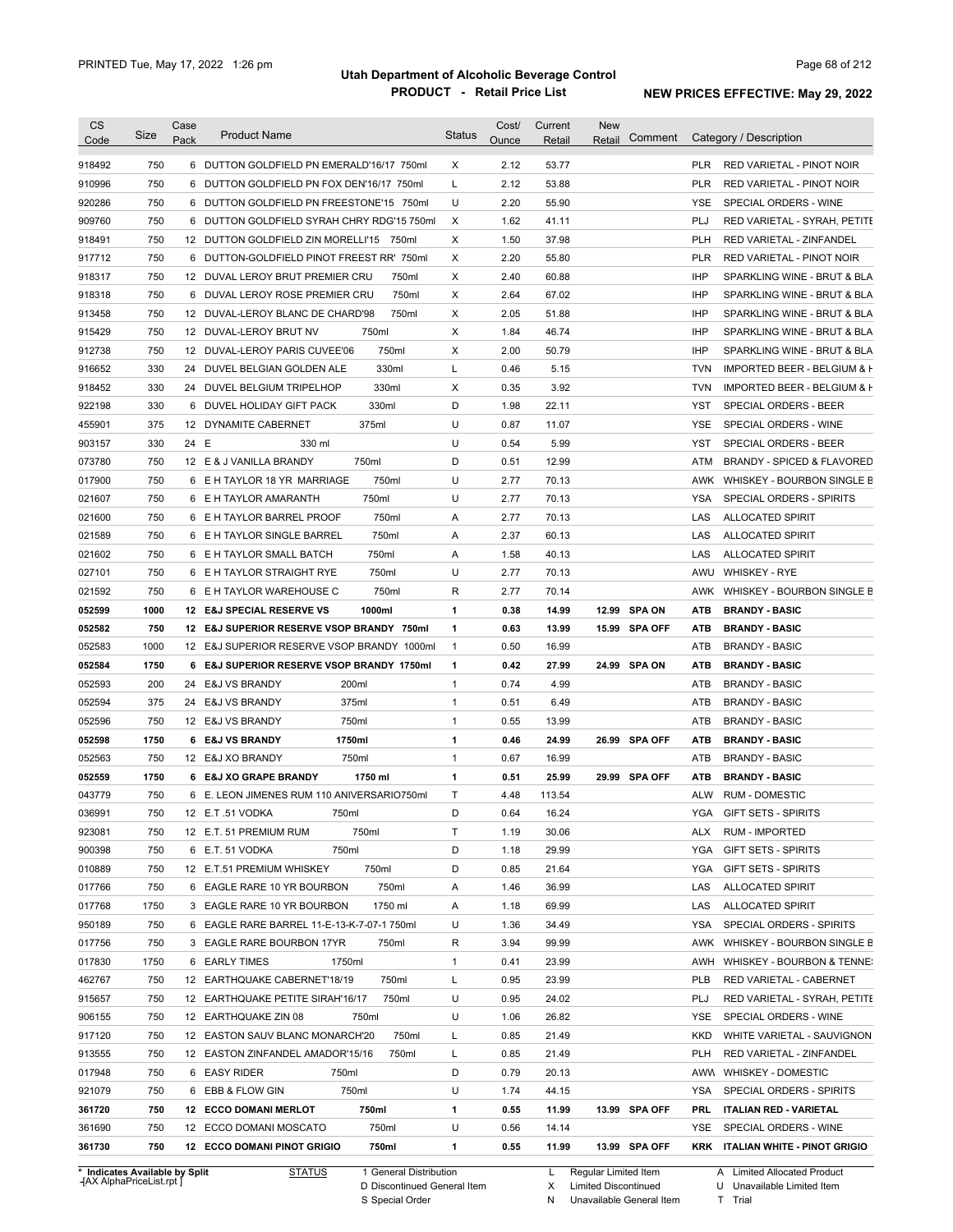| CS<br>Code                     | Size  | Case<br>Pack | <b>Product Name</b>                         | Status       | Cost/<br>Ounce | Current<br>Retail | <b>New</b><br>Comment<br>Retail | Category / Description                     |
|--------------------------------|-------|--------------|---------------------------------------------|--------------|----------------|-------------------|---------------------------------|--------------------------------------------|
| 910214                         | 750   |              | 750ml<br>12 ECHELON PINOT NOIR'08/09        | X            | 0.34           | 8.65              |                                 | PLR<br>RED VARIETAL - PINOT NOIR           |
| 909318                         | 355   | 12           | 355 ml<br>ECHIGO ALE - UNDER 5% ABV         | U            | 0.40           | 4.86              |                                 | YST<br>SPECIAL ORDERS - BEER               |
| 950366                         | 750   |              | 750ml<br>12 ECHO DE LYNCH BAGES '10         | U            | 2.74           | 69.39             |                                 | <b>YSE</b><br>SPECIAL ORDERS - WINE        |
| 900934                         | 500   |              | 12 ECLIPTIC BREWING CAPELLA PORTER 500ml    | U            | 0.29           | 4.94              |                                 | YST<br>SPECIAL ORDERS - BEER               |
| 951211                         | 650   |              | 12 ECLIPTIC CARINA PEACH SOUR IPA 650 ml    | U            | 0.22           | 4.89              |                                 | YST<br>SPECIAL ORDERS - BEER               |
| 951214                         | 650   |              | 12 ECLIPTIC COLLABORATION-JH SQUARED 650 ml | U            | 0.36           | 7.82              |                                 | YST<br>SPECIAL ORDERS - BEER               |
| 951210                         | 650   |              | 12 ECLIPTIC ORBITER IPA<br>650 ml           | U            | 0.22           | 4.89              |                                 | <b>YST</b><br><b>SPECIAL ORDERS - BEER</b> |
| 951212                         | 650   | 12           | 650 ml<br>ECLIPTIC SEASONAL-WINTER IPA      | U            | 0.22           | 4.89              |                                 | <b>YST</b><br>SPECIAL ORDERS - BEER        |
| 951213                         | 650   | 12           | 650 ml<br>ECLIPTIC SPECIAL-THIRD ORBIT      | U            | 0.36           | 7.82              |                                 | <b>YST</b><br>SPECIAL ORDERS - BEER        |
| 951209                         | 650   | 12           | <b>ECLIPTIC SPICA PILSNER</b><br>650 ml     | U            | 0.22           | 4.89              |                                 | <b>YST</b><br>SPECIAL ORDERS - BEER        |
| 917021                         | 750   | 12           | EDETARIA VIA TERRA BLANCO'14/18<br>750ml    | X            | 0.32           | 8.10              |                                 | <b>KRN</b><br><b>SPANISH WHITE</b>         |
| 918578                         | 650   | 12           | EDGE BREWING BLACKWATER IMP ST<br>650ml     | D            | 0.30           | 6.70              |                                 | <b>TNP</b><br>ALE - HEAVY, PORTER, STOUT   |
| 918583                         | 650   | 12           | EDGE BREWING ODELAY VIENNA LAGER 650ml      | D            | 0.18           | 4.03              |                                 | <b>THU</b><br>LAGER - MISC & SEASONAL      |
| 950568                         | 750   | 6            | 750ml<br>EDINBURGH CANNONBALLGIN            | U            | 1.59           | 40.42             |                                 | <b>YSA</b><br>SPECIAL ORDERS - SPIRITS     |
| 028472                         | 750   | 6            | 750ml<br>EDINBURGH CHRISTMAS GIN            | U            | 1.38           | 35.07             |                                 | <b>YSA</b><br>SPECIAL ORDERS - SPIRITS     |
| 028466                         | 750   | 6            | 750ml<br>EDINBURGH GIN CLASSIC              | X            | 0.73           | 18.55             |                                 | <b>AHX</b><br><b>GIN - IMPORTED</b>        |
| 902617                         | 750   | 6            | EDINBURGH RHUBARB AND GINGER GIN<br>750ml   | U            | 1.67           | 42.41             |                                 | <b>YSA</b><br>SPECIAL ORDERS - SPIRITS     |
| 033457                         | 750   | 6            | EDINBURGH RHUBARB AND GINGER LIQ 750ml      | U            | 1.13           | 28.63             |                                 | <b>YSC</b><br>SPECIAL ORDERS - LIQUEURS    |
| 028470                         | 750   | 6            | 750ml<br>EDINBURGH SEASIDE GIN              | X            | 0.75           | 18.90             |                                 | AHX<br><b>GIN - IMPORTED</b>               |
| 463165                         | 750   | 12           | 750ml<br>EDMEADES ZIN MENDOCINO'15          | X            | 0.38           | 9.76              |                                 | <b>PLH</b><br>RED VARIETAL - ZINFANDEL     |
| 913047                         | 750   | 12           | 750ml<br>EDMEADS ZIN CIAPUSCI'07            | U            | 1.32           | 33.42             |                                 | <b>PLH</b><br>RED VARIETAL - ZINFANDEL     |
| 562400                         | 750   | 12           | EDNA VALLEY CHARDONNAY<br>750ml             | $\mathbf{1}$ | 0.59           | 14.99             |                                 | <b>KKB</b><br>WHITE VARIETAL - CHARDONN/   |
| 951728                         | 20000 | $\mathbf{1}$ | EDNA VALLEY SAUVIGNON BLANC KEG 20000 ml    | U            | 0.32           | 214.46            |                                 | YSE<br>SPECIAL ORDERS - WINE               |
| 953929                         | 750   | 12           | EDSLC C MONDAVI CASE<br>750ml               | U            | 0.51           | 12.99             |                                 | <b>YSE</b><br>SPECIAL ORDERS - WINE        |
| 952174                         | 750   | 12           | 750ml<br>EDSLC MERRYVALE CASE               | U            | 0.68           | 17.28             |                                 | YSE<br>SPECIAL ORDERS - WINE               |
| 952167                         | 750   |              | 750ml<br>12 EDSLC WC ADELSHEIM              | U            | 0.63           | 15.99             |                                 | <b>YSE</b><br>SPECIAL ORDERS - WINE        |
| 034395                         | 750   |              | 750ml<br>6 EFFEN CUCUMBER VODKA             | 1            | 0.99           | 19.99             | 24.99 SPA OFF                   | <b>ADM</b><br><b>VODKA - FLAVORED</b>      |
| 036473                         | 750   | 6            | 750ml<br>EFFEN GREEN APPLE                  | D            | 0.54           | 13.58             |                                 | ADM<br>VODKA - FLAVORED                    |
| 034188                         | 750   | 6            | <b>EFFEN VODKA</b><br>750ml                 | 1            | 0.99           | 19.99             | 24.99 SPA OFF                   | <b>ADF</b><br><b>VODKA - BASIC</b>         |
| 949495                         | 750   |              | 750ml<br>12 EGGER RAMER SCHIAVA GENTILE     | U            | 0.59           | 15.05             |                                 | YSE<br>SPECIAL ORDERS - WINE               |
| 901825                         | 355   | 24           | EINSTOK WINTER ALE<br>355ml                 | U            | 0.21           | 2.54              |                                 | <b>YST</b><br><b>SPECIAL ORDERS - BEER</b> |
| 906388                         | 750   |              | 12 EL CASTRO DE VALTUILLE GODELLO<br>750ml  | $\mathbf{1}$ | 1.00           | 25.43             |                                 | <b>KRN</b><br><b>SPANISH WHITE</b>         |
| 909175                         | 750   | 6            | 750ml<br>EL CHARRO REPOSADO                 | U            | 0.60           | 15.25             |                                 | <b>YSA</b><br>SPECIAL ORDERS - SPIRITS     |
| 089383                         | 750   |              | 12 EL CHARRO REPOSADO TEQUILA<br>750ml      | 1            | 0.59           | 17.99             | 14.99 SPA ON                    | <b>APJ</b><br>TEQUILA - REPOSADO & ANEJO   |
| 909176                         | 750   |              | 6 EL CHARRO SILVER<br>750ml                 | U            | 0.60           | 15.25             |                                 | <b>YSA</b><br>SPECIAL ORDERS - SPIRITS     |
| 087516                         | 750   |              | 12 EL CHARRO SILVER TEQUILA<br>750ml        | 1            | 0.59           | 17.99             | 14.99 SPA ON                    | APD<br><b>TEQUILA - SILVER</b>             |
| 918259                         | 750   |              | 12 EL CORTIJILLO TEMPRANILLO'20<br>750ml    | L            | 0.43           | 10.99             |                                 | PRP<br>SPANISH RED - MISC                  |
| 908146                         | 750   |              | 12 EL COTO IMAZ RIOJA RESERVA'14/15 750ml   | L            | 0.89           | 22.49             |                                 | <b>PRN</b><br>SPANISH RED - RIOJA          |
| 409900                         | 750   |              | 12 EL COTO RIOJA CRIANZA'15<br>750ml        | $\mathbf{1}$ | 0.67           | 16.99             |                                 | <b>PRN</b><br>SPANISH RED - RIOJA          |
| 914531                         | 750   |              | 750ml<br>12 EL COTO RIOJA ROSADO'18/19      | L            | 0.49           | 12.49             |                                 | MPX<br>ROSE WINE - IMPORTED                |
| 917523                         | 750   |              | 750ml<br>12 EL GANADOR MALBEC'14/15         | х            | 0.23           | 5.75              |                                 | PRU<br>ARGENTINE RED - MALBEC              |
| 089274                         | 750   |              | 6 EL JIMADOR ANEJO TEQUILA<br>750ml         | 1            | 0.95           | 23.99             |                                 | APJ<br>TEQUILA - REPOSADO & ANEJO          |
| 089278                         | 750   |              | 12 EL JIMADOR REPOSADO TEQUILA<br>750ml     | 1            | 0.87           | 19.00             | 21.99 SPA OFF                   | APJ<br>TEQUILA - REPOSADO & ANEJO          |
| 089268                         | 1750  |              | 6 EL JIMADOR REPOSADO TEQUILA<br>1750ml     | 1            | 0.66           | 41.99             | 39.00 SPA ON                    | APJ<br>TEQUILA - REPOSADO & ANEJO          |
| 000499                         | 750   |              | 750ml<br>6 EL JIMADOR REPOSADO/ W GLASS     | D            | 0.43           | 10.80             |                                 | YGA<br><b>GIFT SETS - SPIRITS</b>          |
| 087584                         | 375   |              | 12 EL JIMADOR SILVER TEQUILA<br>375ml       | 1            | 1.02           | 12.99             |                                 | APD<br><b>TEQUILA - SILVER</b>             |
| 087586                         | 750   |              | 12 EL JIMADOR SILVER TEQUILA<br>750ml       | 1            | 0.87           | 21.99             |                                 | <b>APD</b><br><b>TEQUILA - SILVER</b>      |
| 087588                         | 1750  |              | 1750 ml<br>6 EL JIMADOR SILVER TEQUILA      | 1            | 0.66           | 41.99             | 39.00 SPA ON                    | APD<br><b>TEQUILA - SILVER</b>             |
| 000500                         | 750   |              | 750ml<br>6 EL JIMADOR SILVER W/GLASS        | D            | 0.43           | 10.80             |                                 | YSA<br>SPECIAL ORDERS - SPIRITS            |
| 919321                         | 750   |              | 6 EL MAYOR ANEJO TEQ<br>750ml               | U            | 1.61           | 40.72             |                                 | YSA<br>SPECIAL ORDERS - SPIRITS            |
| 089178                         | 750   |              | 750ml<br>6 EL MAYOR ANEJO TEQUILA           | 1            | 1.46           | 39.99             | 36.99 SPA ON                    | APJ<br>TEQUILA - REPOSADO & ANEJO          |
| 087596                         | 750   |              | 750ml<br>6 EL MAYOR BLANCO                  | 1            | 1.18           | 26.99             | 29.99 SPA OFF                   | APD<br><b>TEQUILA - SILVER</b>             |
| 919066                         | 750   |              | 750ml<br>6 EL MAYORAL RED RESERVA           | U            | 0.29           | 7.46              |                                 | PRP<br>SPANISH RED - MISC                  |
| 954401                         | 750   |              | 750ml<br>12 EL MEXICANO REPOSADO TEQUILA    | D            | 0.68           | 17.28             |                                 | APJ<br>TEQUILA - REPOSADO & ANEJO          |
| * Indicates Available by Split |       |              | <b>STATUS</b><br>1 General Distribution     |              |                |                   | L Regular Limited Item          | A Limited Allocated Product                |

**Case** [AX AlphaPriceList.rpt ]

D Discontinued General Item

S Special Order

L Regular Limited Item

X N Limited Discontinued

Unavailable General Item

U Unavailable Limited Item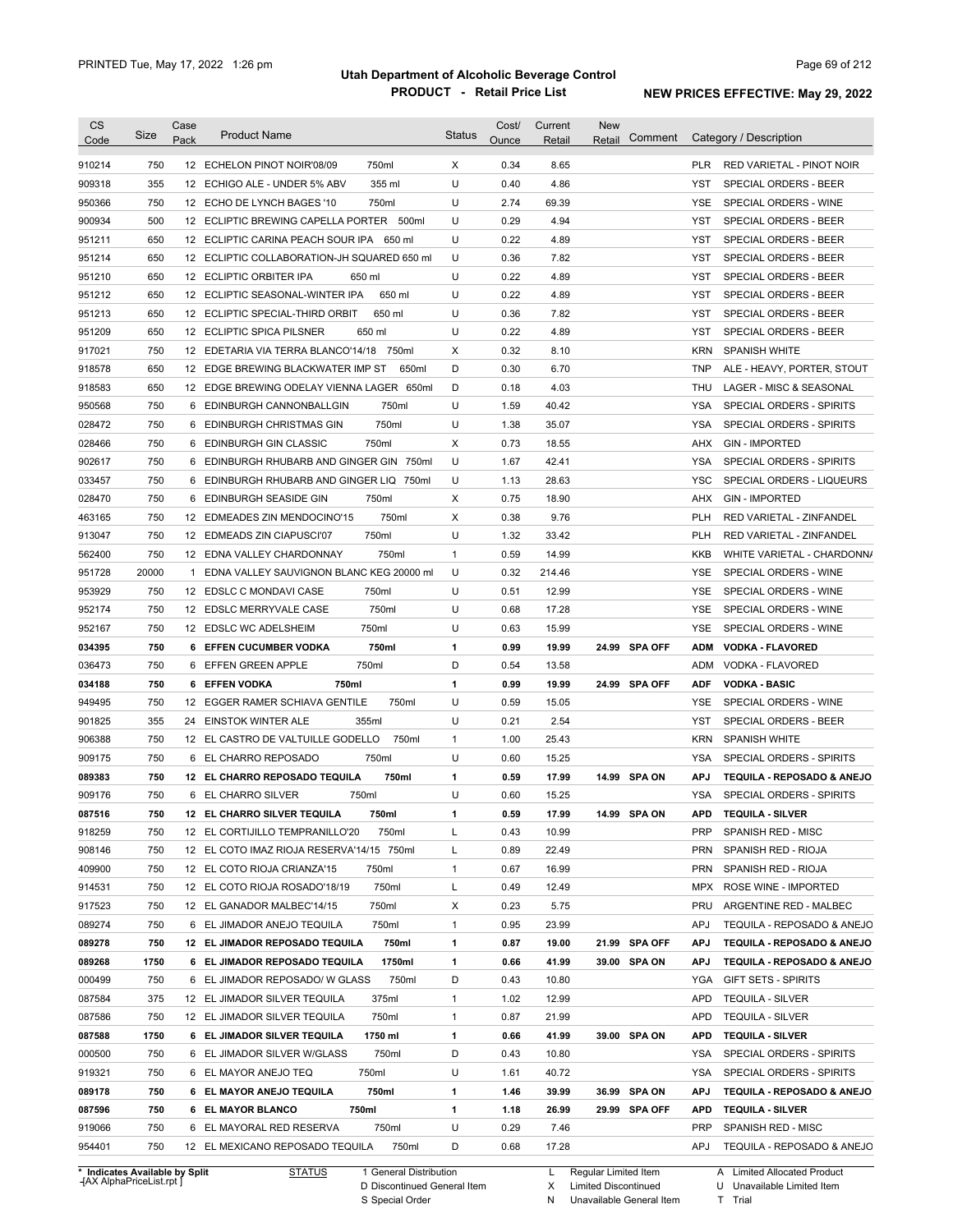| <b>CS</b><br>Code | Size       | Case<br>Pack | <b>Product Name</b>                                   |                | <b>Status</b> | Cost/<br>Ounce | Current<br>Retail | <b>New</b><br>Retail | Comment       |                   | Category / Description                                        |
|-------------------|------------|--------------|-------------------------------------------------------|----------------|---------------|----------------|-------------------|----------------------|---------------|-------------------|---------------------------------------------------------------|
| 918565            | 750        |              | 12 EL PAJARO ROJO MENCIA'19                           | 750ml          | L             | 0.71           | 17.99             |                      |               | <b>PRP</b>        | SPANISH RED - MISC                                            |
|                   |            |              |                                                       |                |               |                |                   |                      |               |                   |                                                               |
| 089267<br>906530  | 750<br>750 |              | 6 EL TESORO ANEJO TEQUILA<br>6 EL TESORO PLATINUM TEQ | 750ml<br>750ml | U<br>U        | 3.15<br>1.79   | 79.99<br>45.48    |                      |               | <b>APJ</b><br>YSA | TEQUILA - REPOSADO & ANEJO<br><b>SPECIAL ORDERS - SPIRITS</b> |
| 087625            | 750        |              | 6 EL TESORO PLATINUM TEQUILA                          | 750ml          | Τ             | 1.97           | 49.99             |                      |               | <b>APD</b>        | <b>TEQUILA - SILVER</b>                                       |
|                   | 750        |              | 6 EL TESORO REPOSADO TEQ                              | 750ml          | U             | 2.56           | 64.99             |                      |               | YSA               | SPECIAL ORDERS - SPIRITS                                      |
| 089269            | 375        |              | 12 ELDERTON BAROSSA SHIRAZ'04                         | 375ml          | U             | 0.97           | 12.24             |                      |               | <b>PRY</b>        | <b>AUSTRALIAN RED</b>                                         |
| 988797<br>988795  | 750        |              | 12 ELDERTON BAROSSA SHIRAZ'18                         | 750ml          | L             | 0.95           | 23.99             |                      |               | <b>PRY</b>        | <b>AUSTRALIAN RED</b>                                         |
| 913331            | 750        |              | 6 ELDERTON CABERNET ASHMEAD'16                        | 750ml          | Χ             | 3.01           | 76.30             |                      |               | <b>PRY</b>        | <b>AUSTRALIAN RED</b>                                         |
|                   | 750        |              | 6 ELDERTON COMMAND SHIRAZ'03                          | 750ml          | Χ             | 3.04           | 77.04             |                      |               | <b>PRY</b>        | <b>AUSTRALIAN RED</b>                                         |
| 912791<br>916191  | 750        |              | 6 ELDERTON COMMAND SHIRAZ'04                          | 750ml          | Χ             | 3.36           | 85.33             |                      |               | <b>PRY</b>        | <b>AUSTRALIAN RED</b>                                         |
| 917216            | 750        |              | 6 ELDERTON COMMAND SHIRAZ'05                          | 750ml          | Χ             | 3.57           | 90.49             |                      |               | <b>PRY</b>        | <b>AUSTRALIAN RED</b>                                         |
| 918323            | 750        |              | 6 ELDERTON COMMAND SHIRAZ'17                          | 750ml          | L             | 3.55           | 89.99             |                      |               | <b>PRY</b>        | <b>AUSTRALIAN RED</b>                                         |
| 916883            | 750        |              |                                                       | 750ml          | Χ             | 1.87           | 47.30             |                      |               | <b>PRY</b>        |                                                               |
|                   |            |              | 6 ELDERTON CSM LORRAINE'13/14                         |                |               |                |                   |                      |               |                   | <b>AUSTRALIAN RED</b>                                         |
| 906451            | 750        |              | 12 ELDERTON E-SERIES SHIRAZ/CAB'19                    | 750ml          | L             | 0.63           | 15.99             |                      |               | <b>PRY</b>        | <b>AUSTRALIAN RED</b>                                         |
| 967178            | 375        |              | 12 ELDERTON GOLDEN SEMILLON'20                        | 375 ml         | L             | 1.62           | 20.49             |                      |               | EVR               | LATE HARVEST - SAUV, SEMILL                                   |
| 914579            | 750        |              | 12 ELDERTON SHIRAZ/CAB'11                             | 750ml          | Х             | 0.35           | 8.81              |                      |               | <b>PRY</b>        | <b>AUSTRALIAN RED</b>                                         |
| 017916            | 750        |              | 12 ELIJAH CRAIG 1789 SMALL BATCH BOUR 750ml           |                | 1             | 1.18           | 32.99             |                      | 30.00 SPA ON  |                   | AWK WHISKEY - BOURBON SINGLE B.                               |
| 953372            | 750        |              | 12 ELIJAH CRAIG 1789#5661153-6 BARREL 750ml           |                | U             | 1.14           | 28.99             |                      |               | <b>YSA</b>        | SPECIAL ORDERS - SPIRITS                                      |
| 017920            | 750        |              | 3 ELIJAH CRAIG 18 YR SINGLE BRL                       | 750ml          | Α             | 5.93           | 150.27            |                      |               | LAS               | <b>ALLOCATED SPIRIT</b>                                       |
| 017923            | 750        |              | 3 ELIJAH CRAIG 21 YEAR<br>750ml                       |                | U             | 5.58           | 141.49            |                      |               | AWK               | WHISKEY - BOURBON SINGLE B                                    |
| 017914            | 750        |              | 3 ELIJAH CRAIG BARREL PROOF                           | 750ml          | Х             | 2.37           | 59.99             |                      |               | AWK               | WHISKEY - BOURBON SINGLE B                                    |
| 017917            | 750        | 6            | ELIJAH CRAIG BARREL PROOF                             | 750ml          | A             | 2.76           | 69.99             |                      |               | LAS               | <b>ALLOCATED SPIRIT</b>                                       |
| 017929            | 750        |              | 12 ELIJAH CRAIG PRIVATE BARREL BRRL PR750ml           |                | Α             | 3.15           | 79.99             |                      |               | LAS               | <b>ALLOCATED SPIRIT</b>                                       |
| 017915            | 375        |              | 12 ELIJAH CRAIG SMALL BATCH                           | 375ml          | D             | 1.18           | 14.99             |                      |               | AWK               | WHISKEY - BOURBON SINGLE B                                    |
| 017919            | 1750       |              | 6 ELIJAH CRAIG SMALL BATCH                            | 1750 ml        | 1             | 1.01           | 57.99             |                      | 59.99 SPA OFF | AWK               | <b>WHISKEY - BOURBON SINGLE B.</b>                            |
| 017913            | 750        | 6            | ELIJAH CRAIG TOASTED BARREL                           | 750ml          | Α             | 2.17           | 54.99             |                      |               | LAS               | <b>ALLOCATED SPIRIT</b>                                       |
| 101086            | 750        | 6            | ELIJAH CRAIG VAP W/ MIX                               | 750ml          | D             | 1.30           | 32.99             |                      |               | <b>YGA</b>        | <b>GIFT SETS - SPIRITS</b>                                    |
| 100550            | 750        |              | 6 ELIJAH CRAIG W/ ICE MOLD                            | 750ml          | D             | 0.65           | 16.39             |                      |               | YGA               | <b>GIFT SETS - SPIRITS</b>                                    |
| 917943            | 750        |              | 12 ELIO PERRONE BIGARO '15/16                         | 750ml          | Χ             | 0.43           | 10.80             |                      |               | <b>IPL</b>        | SPARKLING WINE - ITALIAN                                      |
| 917942            | 750        |              | 12 ELIO PERRONE MOSCATO SOURGA'20                     | 750ml          | Г             | 0.83           | 20.99             |                      |               | <b>KRL</b>        | ITALIAN WHITE - MISC DOC                                      |
| 918773            | 750        |              | 6 ELIZABETH CHAMBERS P N LZY RVR'18 750ml             |                | Х             | 1.76           | 44.57             |                      |               | <b>PLR</b>        | RED VARIETAL - PINOT NOIR                                     |
| 918772            | 750        |              | 12 ELIZABETH CHAMBERS P N TMPRNC '14 750ml            |                | U             | 1.75           | 44.43             |                      |               | <b>PLR</b>        | RED VARIETAL - PINOT NOIR                                     |
| 916403            | 750        |              | 6 ELK COVE PINOT FIVE MTN'15/16                       | 750ml          | Χ             | 1.06           | 27.00             |                      |               | <b>PLR</b>        | RED VARIETAL - PINOT NOIR                                     |
| 562460            | 750        |              | <b>12 ELK COVE PINOT GRIS</b><br>750ml                |                | $\mathbf{1}$  | 0.67           | 19.99             |                      | 16.99 SPA ON  | KKH               | <b>WHITE VARIETAL - PINOT GRIS</b>                            |
| 911081            | 750        |              | 6 ELK COVE PINOT LA BOHEME'14/16                      | 750ml          | Χ             | 1.06           | 27.00             |                      |               | <b>PLR</b>        | <b>RED VARIETAL - PINOT NOIR</b>                              |
| 914192            | 750        |              | 6 ELK COVE PINOT MT RICHMOND'14/15 750ml              |                | U             | 1.97           | 49.99             |                      |               | YSE               | SPECIAL ORDERS - WINE                                         |
| 915194            | 750        |              | 6 ELK COVE PINOT NOIR GOODRICH'18 750ml               |                | A             | 2.03           | 51.50             |                      |               | LAW               | ALLOCATED WINE                                                |
| 912916            | 750        |              | 6 ELK COVE PINOT NOIR ROOSEVELT'18 750ml              |                | Α             | 3.15           | 79.99             |                      |               | LAW               | ALLOCATED WINE                                                |
| 916402            | 750        |              | 12 ELK COVE PINOT NOIR ROSE'21                        | 750ml          | L             | 0.67           | 16.99             |                      |               | <b>MPQ</b>        | ROSE WINE - VARIETAL & VIN G                                  |
| 463200            | 750        |              | 12 ELK COVE PINOT NOIR WILLAMETTE 750ml               |                | 1             | 1.06           | 29.99             |                      | 26.99 SPA ON  | PLR               | <b>RED VARIETAL - PINOT NOIR</b>                              |
| 562470            | 375        |              | 12 ELK COVE ULTIMA WHITE '15                          | 375 ml         | Х             | 1.36           | 17.28             |                      |               | KKU               | WHITE VARIETAL - MISC                                         |
| 017943            | 750        |              | 6 ELMER T LEE 100TH BOURBON                           | 750ml          | U             | 4.34           | 109.99            |                      |               | AWK               | WHISKEY - BOURBON SINGLE B                                    |
| 017946            | 750        |              | 12 ELMER T LEE SINGLE BARREL BOURBON 750ml            |                | Α             | 1.58           | 39.99             |                      |               | LAS               | ALLOCATED SPIRIT                                              |
| 562490            | 750        |              | 12 ELOUAN CHARDONNAY                                  | 750ml          | $\mathbf{1}$  | 0.79           | 19.99             |                      |               | KKB               | WHITE VARIETAL - CHARDONN/                                    |
| 463202            | 750        |              | 12 ELOUAN PINOT NOIR OREGON                           | 750ml          | $\mathbf{1}$  | 0.91           | 22.99             |                      |               | <b>PLR</b>        | RED VARIETAL - PINOT NOIR                                     |
| 918602            | 750        |              | 12 ELOUAN PINOT NOIR ROSE'18/19                       | 750ml          | L             | 0.71           | 17.99             |                      |               | MPW               | ROSE WINE - DOMESTIC                                          |
| 914564            | 750        |              | 12 ELVIO COGNO BARBERA BRICC M'05/06 750ml            |                | Х             | 1.15           | 29.06             |                      |               | <b>PRJ</b>        | <b>ITALIAN RED - PIEDMONT</b>                                 |
| 917500            | 750        |              | 12 ELVIO TINTERO VINO BLANCO'16                       | 750ml          | X             | 0.55           | 13.99             |                      |               | KRL               | ITALIAN WHITE - MISC DOC                                      |
| 562496            | 750        |              | 12 ELY BY CALLAWAY CELLARS CHARDONNAY 750ml 1         |                |               | 0.51           | 15.99             |                      | 12.99 SPA ON  | KKB               | <b>WHITE VARIETAL - CHARDONNA</b>                             |
| 955324            | 355        |              | 24 ELYSIAN DAYGLOW IPA                                | 355ml          | D             | 0.21           | 2.55              |                      |               | <b>TNC</b>        | ALE - PALE                                                    |
|                   |            |              | 24 ELYSIAN FULL CONTACT IMP HAZY IPA 355 ml           |                | $\mathbf{1}$  | 0.21           | 2.55              |                      |               | TNF               | ALE - BITTER & ESB                                            |
|                   | 355        |              |                                                       |                |               |                |                   |                      |               |                   |                                                               |
| 914436<br>918698  | 355        |              | 24 ELYSIAN SEASONAL<br>355 ml                         |                | D             | 0.19           | 2.29              |                      |               | TNC               | ALE - PALE                                                    |
| 918765            | 355        |              | 24 ELYSIAN SPACE DUST IPA                             | 355 ml         | $\mathbf{1}$  | 0.21           | 2.55              |                      |               | TNC               | ALE - PALE                                                    |
| 409532            | 750        |              | 12 EMILIANA ECO CHARDONNAY'12                         | 750ml          | х             | 0.36           | 9.10              |                      |               |                   | KRR CHILEAN WHITE                                             |

**Case** [AX AlphaPriceList.rpt ]

D Discontinued General Item S Special Order

X Limited Discontinued

N Unavailable General Item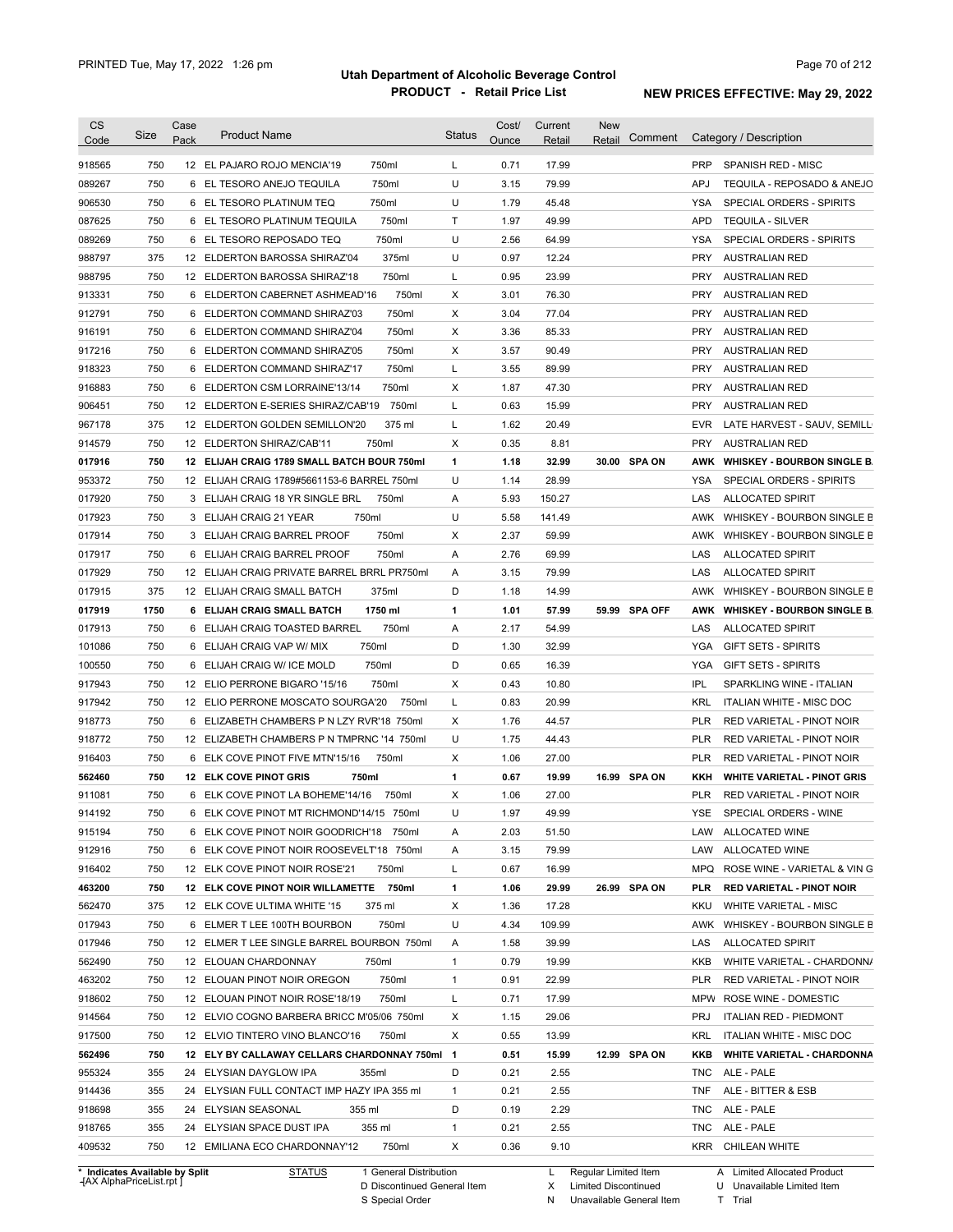| <b>CS</b><br>Code | Size                                                     | Case<br>Pack | <b>Product Name</b>                         | <b>Status</b>  | Cost/<br>Ounce | Current<br>Retail | New<br>Comment<br>Retail |            | Category / Description        |
|-------------------|----------------------------------------------------------|--------------|---------------------------------------------|----------------|----------------|-------------------|--------------------------|------------|-------------------------------|
| 409538            | 750                                                      |              | 12 EMILIANA ECO SAUV BLANC'11/12<br>750ml   | X              | 0.36           | 9.10              |                          | <b>KRR</b> | CHILEAN WHITE                 |
| 915747            | 750                                                      |              | 750ml<br>12 EMILIO MORO DUERO'04/05         | Χ              | 1.41           | 35.79             |                          | <b>PRP</b> | <b>SPANISH RED - MISC</b>     |
| 918577            | 750                                                      |              | 750ml<br>12 EMILIO MORO MALLEOLUS'15        | L              | 2.29           | 57.99             |                          | <b>PRP</b> | SPANISH RED - MISC            |
| 916310            | 750                                                      |              | 12 EMINA RIBERA DUERO PRESTIGIO'03 750ml    | Χ              | 0.92           | 23.37             |                          | <b>PRP</b> | SPANISH RED - MISC            |
|                   | 3000                                                     |              | 3000 ml                                     | U              |                |                   |                          | <b>YSE</b> |                               |
| 950851            |                                                          |              | 1 EMMOLO MERLOT                             |                | 1.96           | 198.79            |                          |            | SPECIAL ORDERS - WINE         |
| 947889            | 750                                                      |              | 750ml<br>12 EMMOLO MERLOT'16/17             | L              | 2.17           | 54.99             |                          | <b>PLF</b> | RED VARIETAL - MERLOT         |
| 920212            | 750                                                      |              | 750ml<br>12 EMMOLO SAUV BLANC'20            | L              | 0.79           | 19.99             |                          | KKD        | WHITE VARIETAL - SAUVIGNON    |
| 921710            | 750                                                      |              | 750ml<br>12 EMOIS SANCERRE 2019             | U              | 1.21           | 30.72             |                          | YSE        | SPECIAL ORDERS - WINE         |
| 028477            | 750                                                      |              | 750ml<br>6 EMPRESS 1908 GIN                 | 1              | 1.58           | 39.99             |                          | AHG        | GIN - DRY                     |
| 463233            | 750                                                      |              | 12 EN ROUTE PINOT NOIR POMMIERS'18/20 750ml | L              | 2.47           | 62.64             |                          | PLR        | RED VARIETAL - PINOT NOIR     |
| 953938            | 750                                                      |              | 12 ENFIELD CHARDONNAY CITRINE'20<br>750ml   | L              | 0.99           | 24.99             |                          | KKB        | WHITE VARIETAL - CHARDONN/    |
| 918819            | 750                                                      |              | 750ml<br>12 ENFIELD PINOT NOIR ANTLE'16     | U              | 0.79           | 19.99             |                          | PLR        | RED VARIETAL - PINOT NOIR     |
| 919114            | 750                                                      |              | 12 ENFIELD PRETTY HORSES RED'17/18<br>750ml | Х              | 0.91           | 23.04             |                          | PLU        | <b>RED VARIETAL - MISC</b>    |
| 917882            | 750                                                      |              | 12 ENGINE ROOM SHIRAZ MCLAREN'05<br>750ml   | U              | 0.58           | 14.82             |                          | PRY        | AUSTRALIAN RED                |
| 917818            | 750                                                      |              | 12 ENGINE ROOM WHITE MCLAREN'06<br>750ml    | X              | 0.52           | 13.25             |                          | KRT        | <b>AUSTRALIAN WHITE</b>       |
| 948839            | 750                                                      |              | 750ml<br>12 ENODELTA GRECCO DI TUFO 11      | U              | 0.83           | 21.16             |                          | YSE        | SPECIAL ORDERS - WINE         |
| 953395            | 750                                                      |              | 750ml<br>6 ENRICO SERAFINO BAROLO'15/16     | L              | 1.89           | 47.99             |                          | <b>PRJ</b> | <b>ITALIAN RED - PIEDMONT</b> |
| 953414            | 750                                                      |              | 12 ENVIDIACOCHINA TETE DE CUVEE'19<br>750ml | L              | 1.32           | 31.99             | 33.50 HIGHER             | <b>KRN</b> | <b>SPANISH WHITE</b>          |
| 953495            | 750                                                      |              | 6 ENZO BIANCHI RED BLND GRN CRT'18 750ml    | L              | 2.60           | 65.99             |                          | <b>PRV</b> | ARGENTINE RED - OTHER         |
| 917733            | 651                                                      |              | 12 EPIC 825 STATE STOUT<br>651ml            | $\mathbf{1}$   | 0.27           | 5.99              |                          | <b>TNP</b> | ALE - HEAVY, PORTER, STOUT    |
| 918127            | 651                                                      |              | 12 EPIC B.B. BAPTIST IMPERIAL STOUT 651ml   | $\mathbf{1}$   | 0.59           | 12.99             |                          | <b>TNP</b> | ALE - HEAVY, PORTER, STOUT    |
| 989293            | 651                                                      |              | 12 EPIC BARREL AGED SEASONAL<br>651 ml      | L              | 0.59           | 12.99             |                          | <b>TNU</b> | ALE - MISC & SEASONAL         |
| 918722            | 651                                                      |              | 12 EPIC BIG BAD BAPTIST RARE REL SER 651 ml | 1              | 0.73           | 15.99             |                          | <b>TNP</b> | ALE - HEAVY, PORTER, STOUT    |
| 917731            | 651                                                      |              | 12 EPIC BRAINLESS BELGIAN-STYLE<br>651ml    | $\mathbf{1}$   | 0.27           | 5.99              |                          | TNI        | ALE - WHITE & BELGIAN STYLE   |
| 918290            | 651                                                      |              | 12 EPIC BRAINLESS IPA<br>651ml              | U              | 0.27           | 5.99              |                          | <b>TNF</b> | ALE - BITTER & ESB            |
| 989321            | 651                                                      |              | 651ml<br>12 EPIC BRAINLESS ON CHERRIES      | Х              | 0.59           | 12.99             |                          | <b>TCP</b> | BEER - FRUIT & FLAVORED       |
| 917879            | 651                                                      |              | 651ml<br>12 EPIC BRAINLESS ON PEACHES       | L              | 0.59           | 12.99             |                          | <b>TCP</b> | BEER - FRUIT & FLAVORED       |
| 918293            | 651                                                      |              | 12 EPIC BRAINLESS ON RASPBERRY<br>651ml     | L              | 0.36           | 7.99              |                          | <b>TCP</b> | BEER - FRUIT & FLAVORED       |
| 953530            | 651                                                      |              | 12 EPIC BRAINLESS PASSION BELGIAN A 651 ml  | 1              | 0.36           | 7.99              |                          | <b>TCP</b> | BEER - FRUIT & FLAVORED       |
| 949500            | 375                                                      |              | 12 EPIC BRAINLESS SOUR SERIES<br>375 ml     | 1              | 0.79           | 9.99              |                          | TNU        | ALE - MISC & SEASONAL         |
| 989290            | 651                                                      |              | 651ml<br>12 EPIC BROWN RICE ALE             | Х              | 0.20           | 4.42              |                          | TNU        | ALE - MISC & SEASONAL         |
| 917734            | 651                                                      |              | 651ml<br>12 EPIC CAPT'N CROMPTON'S PALE     | D              | 0.16           | 3.49              |                          | <b>TNC</b> | ALE - PALE                    |
| 900025            | 650                                                      |              | 12 EPIC CHASING GHOSTS HAZY DIPA<br>650ml   | D              | 0.36           | 7.99              |                          | TNF        | ALE - BITTER & ESB            |
| 900286            | 473                                                      |              | 24 EPIC CHASING GHOSTS HAZY DIPA CANS 473ml | $\mathbf{1}$   | 0.17           | 2.75              |                          | TNF        | ALE - BITTER & ESB            |
| 917736            | 651                                                      |              | 12 EPIC CROSS FEVER AMBER ALE<br>651ml      | 1              | 0.16           | 3.49              |                          | TNL        | ALE - RED. AMBER. BROWN       |
|                   |                                                          |              | 12 EPIC DOUBLE SKULL DOPPELBOCK<br>651ml    |                | 0.27           | 5.99              |                          |            | THP LAGER - HEAVY & DARK      |
| 918186<br>918374  | 651                                                      |              |                                             |                |                |                   |                          |            |                               |
|                   | 355                                                      |              | 24 EPIC ESCAPE TO COLORADO IPA CAN 355ml    | 1              | 0.16           | 1.94              |                          | TNC.       | ALE - PALE                    |
| 918128            | 651                                                      |              | 12 EPIC F.W.R IMP PUMPKIN PORTER<br>651ml   | L              | 0.32           | 6.99              |                          | <b>YST</b> | SPECIAL ORDERS - BEER         |
| 918188            | 651                                                      |              | 12 EPIC GLUTENATOR<br>651ml                 | D              | 0.32           | 6.99              |                          | <b>TCA</b> | BEER - GLUTEN FREE/UP TO 20   |
| 918520            | 355                                                      |              | 24 EPIC HOP SYNDROME LAGER CAN<br>355ml     | U              | 0.16           | 1.91              |                          | THU        | LAGER - MISC & SEASONAL       |
| 917732            | 651                                                      |              | 12 EPIC HOPULENT INDIA PALE ALE<br>651ml    | Г              | 0.27           | 5.99              |                          | TNF        | ALE - BITTER & ESB            |
| 989310            | 651                                                      |              | 12 EPIC IMPERIAL IPA<br>651ml               | Χ              | 0.41           | 8.99              |                          | TNF        | ALE - BITTER & ESB            |
| 918848            | 651                                                      |              | 12 EPIC IMPERIAL PUMPKIN PORTER BARR 651 ml | U              | 0.59           | 12.99             |                          | YST        | SPECIAL ORDERS - BEER         |
| 917738            | 651                                                      |              | 12 EPIC INTERMOUNTAIN WHEAT BEER<br>651ml   | D              | 0.16           | 3.49              |                          | <b>TCE</b> | BEER - WHEAT & HEFEWEIZEN     |
| 918375            | 355                                                      |              | 24 EPIC LIL' BRAINLESS RASP CAN<br>355ml    | U              | 0.16           | 1.91              |                          | THU        | LAGER - MISC & SEASONAL       |
| 918705            | 355                                                      |              | 24 EPIC LOS LOCOS LAGER<br>355 ml           | 1              | 0.16           | 1.94              |                          | THU        | LAGER - MISC & SEASONAL       |
| 918004            | 651                                                      |              | 12 EPIC MID MOUNTAIN MILD<br>651ml          | U              | 0.18           | 3.99              |                          | <b>TNC</b> | ALE - PALE                    |
| 918857            | 355                                                      |              | 24 EPIC NEW ENGLAND STYLE IPA ROTATO 355 ml | $\mathbf{1}$   | 0.25           | 2.99              |                          | TNF        | ALE - BITTER & ESB            |
| 918856            | 651                                                      |              | 12 EPIC NEW ENGLAND STYLE IPA ROTATO 651 ml | D              | 0.32           | 6.99              |                          | YST        | SPECIAL ORDERS - BEER         |
| 918699            | 375                                                      |              | 12 EPIC OAK AND ORCHARD ALE<br>375 ml       | L              | 0.79           | 9.99              |                          | <b>TNU</b> | ALE - MISC & SEASONAL         |
| 918321            | 651                                                      |              | 12 EPIC OLD SAGE BRETT<br>651 ml            | Χ              | 0.55           | 12.14             |                          | TNI        | ALE - WHITE & BELGIAN STYLE   |
| 902668            | 355                                                      |              | 24 EPIC PAKKA GRPFRT TNGRN SELTZER CAN355ml | $\overline{1}$ | 0.08           | 0.99              |                          | RCP        | FLAVORED MALT BEVERAGES       |
| 918005            | 355                                                      |              | 24 EPIC PFEFFERHORN LAGER CANS<br>355 ml    | 1              | 0.13           | 1.58              |                          | THE        | <b>LAGER - PILSENER</b>       |
| 917735            | 651                                                      |              | 12 EPIC PFEIFFERHORN LAGER<br>651ml         | 1              | 0.16           | 3.49              |                          |            | THE LAGER - PILSENER          |
|                   |                                                          |              |                                             |                |                |                   |                          |            |                               |
|                   | * Indicates Available by Split<br>AY AlphaDrical ist rnt |              | <b>STATUS</b><br>1 General Distribution     |                |                | L.                | Regular Limited Item     |            | A Limited Allocated Product   |

**Case** [AX AlphaPriceList.rpt ]

D Discontinued General Item

S Special Order

X Limited Discontinued N Unavailable General Item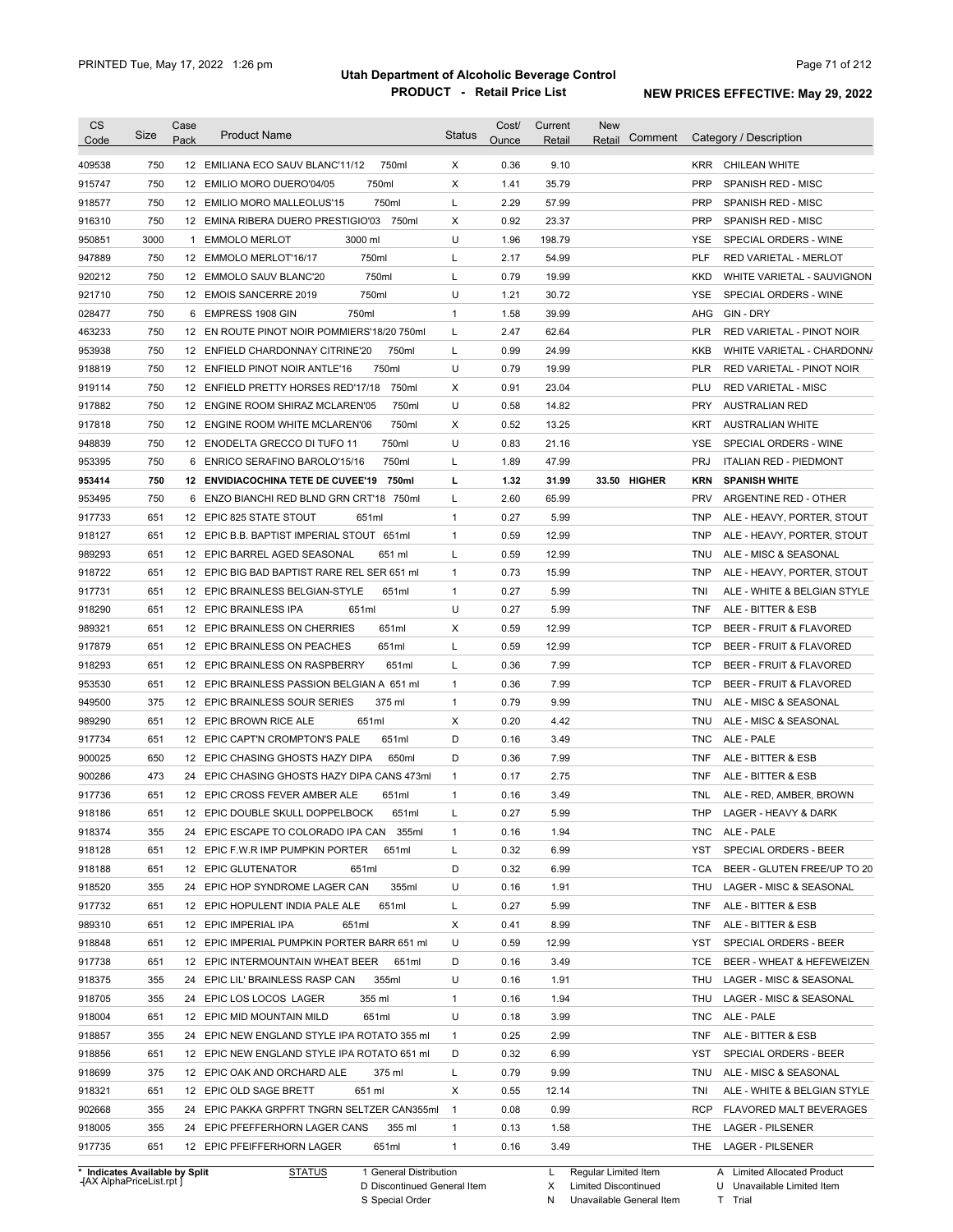| <b>CS</b>        | Size       | Case | <b>Product Name</b>                                                       | <b>Status</b>             | Cost/        | Current        | <b>New</b><br>Comment | Category / Description                                            |
|------------------|------------|------|---------------------------------------------------------------------------|---------------------------|--------------|----------------|-----------------------|-------------------------------------------------------------------|
| Code             |            | Pack |                                                                           |                           | Ounce        | Retail         | Retail                |                                                                   |
| 919028           | 355        |      | 24 EPIC RINO PALE ALE CAN<br>355ml                                        | $\mathbf{1}$              | 0.16         | 1.94           |                       | ALE - PALE<br>TNC                                                 |
| 918198           | 651        | 12   | 651ml<br>EPIC SANTA CRUZ INDIA BROWN                                      | Х                         | 0.27         | 6.04           |                       | <b>TNL</b><br>ALE - RED, AMBER, BROWN                             |
| 989289           | 651        |      | 651 ml<br>12 EPIC SEASONAL SERIES                                         | L                         | 0.32         | 6.99           |                       | <b>YST</b><br>SPECIAL ORDERS - BEER                               |
| 917976           | 651        |      | 651ml<br>12 EPIC SMOKED PORTER                                            | U                         | 0.23         | 4.99           |                       | <b>TNP</b><br>ALE - HEAVY, PORTER, STOUT                          |
| 918748           | 355        |      | 24 EPIC SON OF BB BAPIST COFFEE STOU 355 ml                               | $\mathbf{1}$              | 0.23         | 2.72           |                       | <b>TNP</b><br>ALE - HEAVY, PORTER, STOUT                          |
| 989291           | 651        |      | 651ml<br>12 EPIC SOUR APPLE SAISON ALE                                    | U                         | 0.36         | 7.99           |                       | <b>TCP</b><br>BEER - FRUIT & FLAVORED                             |
| 917737           | 651        |      | 651ml<br>12 EPIC SPIRAL JETTY IPA                                         | $\mathbf{1}$              | 0.16         | 3.49           |                       | <b>TNF</b><br>ALE - BITTER & ESB                                  |
| 917890           | 355        |      | 355 ml<br>24 EPIC SPIRAL JETTY IPA CANS                                   | $\mathbf{1}$              | 0.13         | 1.58           |                       | <b>TNF</b><br>ALE - BITTER & ESB                                  |
| 902701           | 650        |      | 12 EPIC SUPER IPA ME<br>650ml                                             | $\mathbf{1}$              | 0.41         | 8.99           |                       | <b>TNF</b><br>ALE - BITTER & ESB                                  |
| 918704           | 355        |      | 355 ml<br>24 EPIC TART N JUICY IPA                                        | $\mathbf{1}$              | 0.23         | 2.72           |                       | <b>TNU</b><br>ALE - MISC & SEASONAL                               |
| 989296           | 651        |      | 651ml<br>12 EPIC WIT BEER BELGIAN STYLE                                   | Х                         | 0.16         | 3.49           |                       | TNI<br>ALE - WHITE & BELGIAN STYLE                                |
| 918426           | 750        |      | 750ml<br>12 EPIPHANY GYPSY RED '14/16                                     | Х                         | 0.42         | 10.75          |                       | <b>PFP</b><br>RED GENERIC - RED TABLE & P                         |
| 916773           | 750        |      | 750ml<br>6 EPIPHANY REVELATION RED'15/16                                  | Χ                         | 1.51         | 38.39          |                       | PLU<br><b>RED VARIETAL - MISC</b>                                 |
| 463290           | 750        | 6    | ERATH LELAND PN WILLAMETTE VALLEY 750ml                                   | L                         | 1.66         | 41.99          |                       | <b>PLR</b><br>RED VARIETAL - PINOT NOIR                           |
| 562778           | 750        |      | 750ml<br>12 ERATH OREGON CHARDONNAY                                       | $\mathbf{1}$              | 0.79         | 19.99          |                       | KKB<br>WHITE VARIETAL - CHARDONN/                                 |
| 581620           | 750        |      | 750ml<br>12 ERATH PINOT GRIS'20                                           | L                         | 0.63         | 15.99          |                       | KKH<br>WHITE VARIETAL - PINOT GRIS                                |
| 463285           | 750        | 6    | 750ml<br><b>ERATH PINOT NOIR ESTATE'17</b>                                | L                         | 1.30         | 32.99          |                       | <b>PLR</b><br><b>RED VARIETAL - PINOT NOIR</b>                    |
| 479350           | 750        |      | 750ml<br>12 ERATH PINOT NOIR OREGON                                       | $\mathbf{1}$              | 0.79         | 19.99          |                       | <b>PLR</b><br>RED VARIETAL - PINOT NOIR                           |
| 653182           | 750        |      | 12 ERATH ROSÉ OF PINOT NOIR'19/20<br>750ml                                | L                         | 0.53         | 14.99          | 13.49 LOWER           | <b>MPW</b><br><b>ROSE WINE - DOMESTIC</b>                         |
| 916275           | 750        |      | 12 ERCAVIO ROSATO'19<br>750ml                                             | L                         | 0.34         | 8.56           |                       | ROSE WINE - IMPORTED<br><b>MPX</b>                                |
| 921201           | 750        |      | 12 ERCAVIO TEMPRANILLO'16/17<br>750ml                                     | L                         | 0.55         | 13.99          |                       | PRP<br>SPANISH RED - MISC                                         |
| 921139           | 1000       |      | 12 ERCOLE MONFERRATO BIANCO 2019<br>1000ml                                | U                         | 0.43         | 14.53          |                       | YSE<br>SPECIAL ORDERS - WINE                                      |
| 904998           | 473        |      | 20 EREBUNI BEER<br>473ml                                                  | U                         | 0.18         | 2.80           |                       | <b>YST</b><br>SPECIAL ORDERS - BEER                               |
| 918123           | 750        |      | 12 ERIC CHEVALIER CHARD VDP'20<br>750ml                                   | L                         | 0.95         | 23.99          |                       | <b>KRB</b><br>FRENCH WHITE - BORDEAUX &                           |
|                  |            |      |                                                                           |                           |              |                |                       |                                                                   |
| 911191           | 750        |      | 750ml<br>12 ERMITAGE PIC ST LOUP ROSE'09                                  | Χ                         | 0.69         | 17.54          |                       | <b>MPQ</b><br>ROSE WINE - VARIETAL & VIN G                        |
| 917752           | 750        |      | 12 ERRAZURIZ CAB SAUV SINGLE V'9/10 750ml                                 | U                         | 0.88         | 22.22          |                       | <b>CHILEAN RED</b><br>PRT                                         |
| 917751           | 750        |      | 12 ERRAZURIZ CARMENER SNGL VYRD'13 750ml                                  | Х                         | 0.47         | 11.88          |                       | <b>PRT</b><br><b>CHILEAN RED</b>                                  |
| 917224           | 750        |      | 12 ERRAZURIZ CHARD WILD FERMENT'15/16 750ml                               | Х                         | 0.47         | 11.88          |                       | <b>CHILEAN WHITE</b><br><b>KRR</b>                                |
| 917415           | 750        |      | 12 ERRAZURIZ SAUV BLANCEST'14/15<br>750ml                                 | U                         | 0.52         | 13.13          |                       | <b>CHILEAN WHITE</b><br><b>KRR</b>                                |
| 917774           | 750        |      | 750ml<br>12 ESPELT CORALI ROSADO'20                                       | Х                         | 0.58         | 14.79          |                       | ROSE WINE - VARIETAL & VIN G<br><b>MPQ</b>                        |
| 088980           | 1750       |      | 6 ESPOLON REPOSADO TEQUILA<br>1750 ml                                     | $\mathbf{1}$              | 1.01         | 59.99          |                       | TEQUILA - REPOSADO & ANEJO<br><b>APJ</b>                          |
| 089699           | 750        |      | 750ml<br>3 ESPOLON ANEJO EXTRA                                            | X                         | 3.94         | 99.99          |                       | TEQUILA - REPOSADO & ANEJO<br><b>APJ</b>                          |
| 000294           | 750        |      | 750 ml<br>6 ESPOLON ANEJO GIFT PACK '16                                   | D                         | 1.39         | 35.36          |                       | <b>GIFT SETS - SPIRITS</b><br>YGA                                 |
| 087619           | 750        |      | 750ml<br>12 ESPOLON BLANCO TEQUILA                                        | $\mathbf{1}$              | 1.18         | 29.99          |                       | <b>APD</b><br><b>TEQUILA - SILVER</b>                             |
| 087623           | 1750       |      | 1750 ml<br>6 ESPOLON BLANCO TEQUILA                                       | $\mathbf{1}$              | 1.01         | 59.99          |                       | <b>APD</b><br><b>TEQUILA - SILVER</b>                             |
| 089286           | 750        |      | 12 ESPOLON REPOSADO TEQUILA<br>750ml                                      | 1                         | 1.18         | 29.99          |                       | APJ<br>TEQUILA - REPOSADO & ANEJO                                 |
| 954494           | 250        |      | 36 ESSENTIALLY GEARED BUBBLES<br>250ml                                    | U                         | 0.44         | 3.71           |                       | YSE<br>SPECIAL ORDERS - WINE                                      |
| 463350           | 750        |      | <b>12 ESTANCIA CABERNET</b><br>750ml                                      | 1                         | 0.55         | 15.99          | 13.99 SPA ON          | <b>PLB</b><br><b>RED VARIETAL - CABERNET</b>                      |
| 562804           | 750        |      | 750ml<br><b>12 ESTANCIA CHARDONNAY</b>                                    | 1                         | 0.43         | 12.99          | 10.99 SPA ON          | KKB<br><b>WHITE VARIETAL - CHARDONNA</b>                          |
| 974064           | 750        |      | 750ml<br>12 ESTANCIA MERITAGE'13/14                                       | Х                         | 0.60         | 15.17          |                       | <b>PLD</b><br>RED VARIETAL - MERITAGE                             |
| 463375           | 750        |      | 750ml<br>12 ESTANCIA MERLOT'14                                            | Х                         | 0.23         | 5.93           |                       | PLF<br>RED VARIETAL - MERLOT                                      |
| 562812           | 750        |      | <b>12 ESTANCIA PINOT GRIGIO</b><br>750ml                                  | 1                         | 0.43         | 12.99          | 10.99 SPA ON          | KKH<br><b>WHITE VARIETAL - PINOT GRIS</b>                         |
| 914986           | 750        |      | 12 ESTEZARGUES ANDEZON COTES DU RHN'1 750ml                               | $\boldsymbol{\mathsf{X}}$ | 0.70         | 17.87          |                       | <b>PRD</b><br>FRENCH RED - RHONE                                  |
| 954154           | 750        |      | 12 ESTREIA RESERVA ALVARINHO<br>750ml                                     | U                         | 0.51         | 12.88          |                       | YSE<br>SPECIAL ORDERS - WINE                                      |
| 949815           | 355        |      | 24 ESTRELLA DAMM<br>355ml                                                 | U                         | 0.16         | 1.95           |                       | YST<br>SPECIAL ORDERS - BEER                                      |
| 922433           | 500        |      | 12 ETTA PLACE BARREL AGED CIDER 002 500 ml                                | U                         | 0.53         | 8.95           |                       | YGE<br><b>GIFT SETS - WINES</b>                                   |
| 921539           | 500        |      | 12 ETTA PLACE GRAND CIRCLE CIDER<br>500ml                                 | U                         | 0.53         | 8.95           |                       | YSE<br>SPECIAL ORDERS - WINE                                      |
| 921541           | 500        |      | 500ml<br>12 ETTA PLACE PEAR CIDER                                         | U                         | 0.53         | 8.95           |                       | YSE<br>SPECIAL ORDERS - WINE                                      |
| 921540           | 500        |      | 12 ETTA PLACE STRAY ARROW ROSE CIDER 500ml                                | U                         | 0.53         | 8.95           |                       | YSE<br>SPECIAL ORDERS - WINE                                      |
| 914655           | 750        |      | 6 ETUDE CABERNET NAPA'15<br>750ml                                         | Х                         | 3.55         | 89.99          |                       | <b>PLB</b><br>RED VARIETAL - CABERNET                             |
| 916018           | 750        |      | 12 ETUDE PINOT GRIS'13/14<br>750ml                                        | Х                         | 0.41         | 10.50          |                       | KKH<br>WHITE VARIETAL - PINOT GRIS                                |
|                  | 750        |      |                                                                           | Г                         |              | 42.99          |                       | <b>PLR</b>                                                        |
|                  |            |      | 12 ETUDE PINOT NOIR CARNEROS<br>750ml                                     |                           | 1.70         |                |                       | RED VARIETAL - PINOT NOIR                                         |
| 915296           |            |      |                                                                           |                           |              |                |                       |                                                                   |
| 463550<br>018095 | 750<br>750 |      | 12 ETUDE PINOT NOIR CARNEROS'02<br>750ml<br>750ml<br>6 EVAN WILLIAMS 1783 | Х<br>$\mathbf{1}$         | 1.51<br>0.87 | 38.25<br>25.99 | 21.99 SPA ON          | <b>PLR</b><br>RED VARIETAL - PINOT NOIR<br>AWW WHISKEY - DOMESTIC |

**Case** [AX AlphaPriceList.rpt ]

D Discontinued General Item

S Special Order

X Limited Discontinued

N Unavailable General Item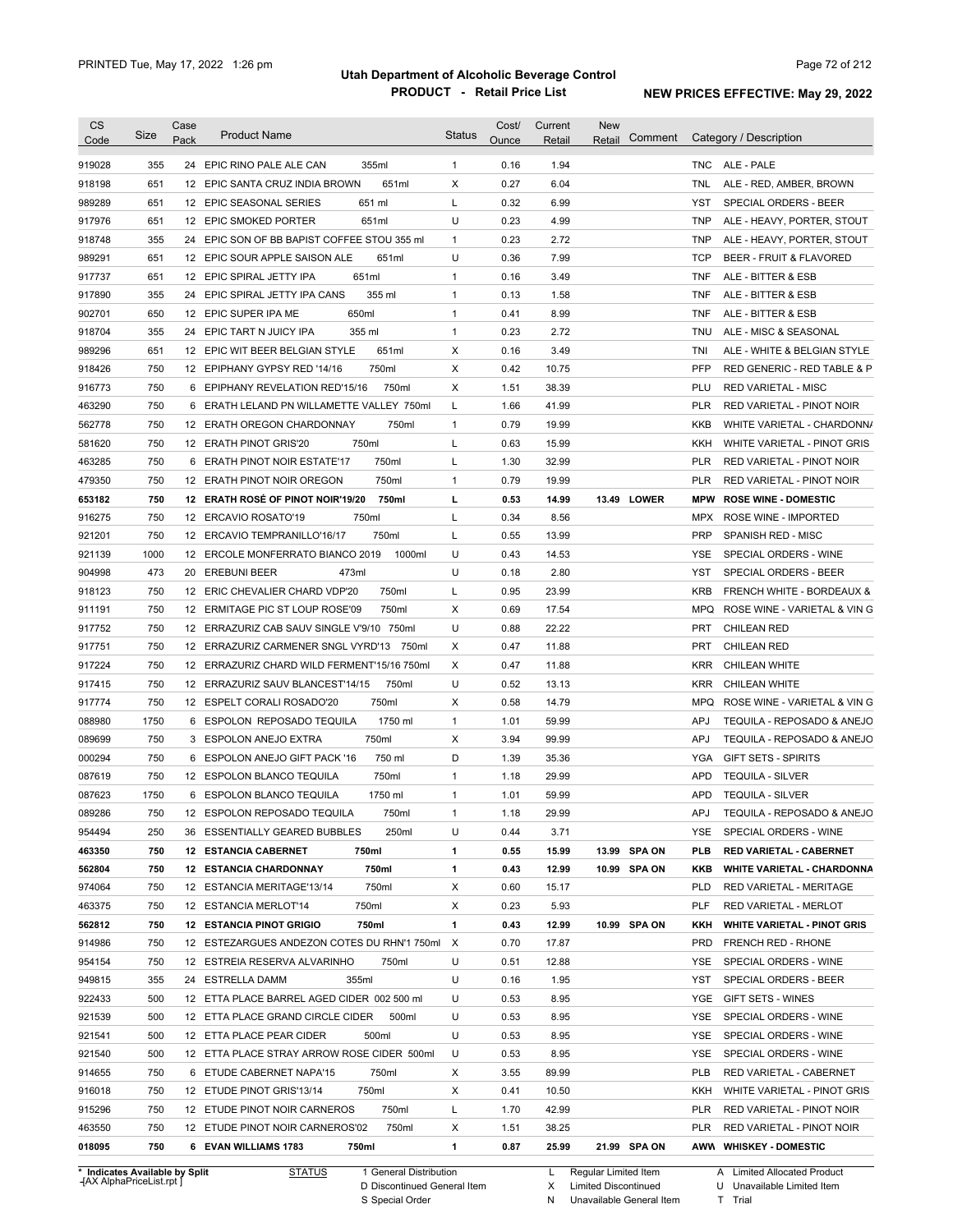| Code                                                                                                                                                                                                           | Size | Case | <b>Product Name</b>                            | <b>Status</b> | Cost/ | Current | <b>New</b> | Comment       |            | Category / Description                 |
|----------------------------------------------------------------------------------------------------------------------------------------------------------------------------------------------------------------|------|------|------------------------------------------------|---------------|-------|---------|------------|---------------|------------|----------------------------------------|
|                                                                                                                                                                                                                |      | Pack |                                                |               | Ounce | Retail  | Retail     |               |            |                                        |
| 016096                                                                                                                                                                                                         | 750  |      | 12 EVAN WILLIAMS BIB WHITE LABEL<br>750ml      | 1             | 0.71  | 15.99   |            | 17.99 SPA OFF |            | AWH WHISKEY - BOURBON & TENNES         |
| 016098                                                                                                                                                                                                         | 1750 | 6    | 1750 ml<br>EVAN WILLIAMS BIB WHITE LABEL       | $\mathbf{1}$  | 0.59  | 34.99   |            |               | AWH        | WHISKEY - BOURBON & TENNE:             |
| 017956                                                                                                                                                                                                         | 750  |      | 750ml<br>12 EVAN WILLIAMS BLACK LABEL          | 1             | 0.63  | 15.99   |            |               | AWH        | WHISKEY - BOURBON & TENNE:             |
| 017958                                                                                                                                                                                                         | 1750 |      | 6 EVAN WILLIAMS BLACK LABEL<br>1750ml          | 1             | 0.54  | 29.99   |            | 31.99 SPA OFF | AWH        | <b>WHISKEY - BOURBON &amp; TENNES</b>  |
| 017954                                                                                                                                                                                                         | 375  |      | 375 ml<br>24 EVAN WILLIAMS BLACK LABEL         | $\mathbf{1}$  | 0.63  | 7.99    |            |               |            | AWW WHISKEY - DOMESTIC                 |
| 017957                                                                                                                                                                                                         | 1000 |      | 1000 ml<br><b>12 EVAN WILLIAMS BLACK LABEL</b> | 1             | 0.47  | 17.99   |            | 15.99 SPA ON  | AWH        | <b>WHISKEY - BOURBON &amp; TENNES</b>  |
| 059100                                                                                                                                                                                                         | 750  |      | 750ml<br>12 EVAN WILLIAMS EGG NOG              | D             | 0.43  | 10.99   |            |               | YGC        | <b>GIFT SETS - LIQUEURS</b>            |
| 059101                                                                                                                                                                                                         | 1750 |      | 1750 ml<br>6 EVAN WILLIAMS EGG NOG             | D             | 0.34  | 19.99   |            |               | <b>YGC</b> | <b>GIFT SETS - LIQUEURS</b>            |
| 073721                                                                                                                                                                                                         | 750  |      | 750ml<br><b>12 EVAN WILLIAMS FIRE</b>          | 1             | 0.63  | 13.99   |            | 15.99 SPA OFF | AWT        | <b>WHISKEY - FLAVORED</b>              |
| 018046                                                                                                                                                                                                         | 750  |      | 750ml<br>12 EVAN WILLIAMS GREEN LABEL          | D             | 0.43  | 10.99   |            |               |            | AWH WHISKEY - BOURBON & TENNE:         |
| 073702                                                                                                                                                                                                         | 750  |      | 12 EVAN WILLIAMS HONEY RESERVE LIQUE 750ml     | $\mathbf{1}$  | 0.63  | 15.99   |            |               | AWT        | <b>WHISKEY - FLAVORED</b>              |
| 073729                                                                                                                                                                                                         | 750  |      | 12 EVAN WILLIAMS KENTUCKY CIDER<br>750ml       | D             | 0.23  | 5.94    |            |               | YGC        | <b>GIFT SETS - LIQUEURS</b>            |
| 018120                                                                                                                                                                                                         | 750  |      | 750ml<br>6 EVAN WILLIAMS SINGLE BRL            | D             | 1.38  | 34.99   |            |               | AWK        | WHISKEY - BOURBON SINGLE B             |
| 951315                                                                                                                                                                                                         | 750  |      | 6 EVENING LAND LA SOURCE PINOT NOIR 750ml      | U             | 2.44  | 61.98   |            |               | YSE        | SPECIAL ORDERS - WINE                  |
| 920579                                                                                                                                                                                                         | 750  |      | 6 EVENING LAND LA SOURCE PN'12 75 750ml        | U             | 2.44  | 61.98   |            |               | <b>YSE</b> | SPECIAL ORDERS - WINE                  |
| 918161                                                                                                                                                                                                         | 750  |      | 12 EVENING LAND PN BLUE LABEL'13<br>750ml      | X             | 0.71  | 18.06   |            |               | <b>PLR</b> | <b>RED VARIETAL - PINOT NOIR</b>       |
| 946919                                                                                                                                                                                                         | 750  |      | 750ml<br>12 EVENING LAND POUILLY FUISSE'10     | Χ             | 0.48  | 12.05   |            |               | <b>KFP</b> | WHITE GENERIC - TABLE & PRC            |
| 919721                                                                                                                                                                                                         | 750  |      | 12 EVENING LAND SEVEN SPRINGS PN<br>750ml      | U             | 1.18  | 30.04   |            |               | <b>YSE</b> | SPECIAL ORDERS - WINE                  |
| 041833                                                                                                                                                                                                         | 200  | 48   | EVERCLEAR ALCOHOL<br>200ml                     | $\mathbf{1}$  | 1.03  | 6.99    |            |               | <b>ADF</b> | <b>VODKA - BASIC</b>                   |
| 041838                                                                                                                                                                                                         | 1750 | 6    | 1750ml<br>EVERCLEAR ALCOHOL 190PR              | $\mathbf{1}$  | 0.68  | 39.99   |            |               | ADU        | <b>VODKA - MISC &amp; ACQUAVIT</b>     |
| 059119                                                                                                                                                                                                         | 355  | 24   | EVERCLEAR PRPL PSN<br>355 ml                   | U             | 0.19  | 2.33    |            |               | <b>YSA</b> | SPECIAL ORDERS - SPIRITS               |
| 921298                                                                                                                                                                                                         | 1500 |      | 1500ml<br>6 EVOLUTION LUCKY NO 9 WHITE         | 1             | 0.35  | 14.95   |            | 17.95 SPA OFF | <b>KFP</b> | <b>WHITE GENERIC - TABLE &amp; PRO</b> |
| 921297                                                                                                                                                                                                         | 1500 | 6    | <b>EVOLUTION OREGON PINOT NOIR</b><br>1500ml   | 1             | 0.49  | 22.00   |            | 25.00 SPA OFF | <b>PLR</b> | <b>RED VARIETAL - PINOT NOIR</b>       |
| 955751                                                                                                                                                                                                         | 355  | 24   | EX NOVO MOST INTERESTING LAGER I 355 ml        | U             | 0.15  | 1.83    |            |               | YST        | SPECIAL ORDERS - BEER                  |
| 951226                                                                                                                                                                                                         | 473  | 24   | EX NOVO BRASH BURST<br>473 ml                  | U             | 0.23  | 3.63    |            |               | YST        | SPECIAL ORDERS - BEER                  |
| 951124                                                                                                                                                                                                         | 473  | 24   | EX NOVO CITY OF BOOKS<br>473 ml                | U             | 0.23  | 3.63    |            |               | YST        | SPECIAL ORDERS - BEER                  |
| 951122                                                                                                                                                                                                         | 473  | 24   | EX NOVO FOR WHOM THE HELLES TOLLS 473 ml       | U             | 0.15  | 2.35    |            |               | YST        | SPECIAL ORDERS - BEER                  |
| 922872                                                                                                                                                                                                         | 355  | 24   | 355ml<br>EX NOVO MERRYIN BERRIES               | U             | 0.18  | 2.11    |            |               | YST        | SPECIAL ORDERS - BEER                  |
| 951125                                                                                                                                                                                                         | 473  | 24   | 473 ml<br>EX NOVO PENGUIN TUXEDO               | U             | 0.15  | 2.35    |            |               | YST        | SPECIAL ORDERS - BEER                  |
| 951123                                                                                                                                                                                                         | 473  | 24   | EX NOVO PERLE HAGGARD<br>473 ml                | U             | 0.15  | 2.35    |            |               | YST        | SPECIAL ORDERS - BEER                  |
| 952127                                                                                                                                                                                                         | 500  |      | 12 EX NOVO SEPTEM<br>500 ml                    | U             | 0.60  | 10.17   |            |               | YST        | <b>SPECIAL ORDERS - BEER</b>           |
| 912985                                                                                                                                                                                                         | 750  |      | 12 EXCELSIOR CHARDONNAY<br>750ml               | $\mathbf{1}$  | 0.33  | 8.26    |            |               | <b>KRQ</b> | SOUTH AFRICAN WHITE                    |
| 087646                                                                                                                                                                                                         |      |      |                                                | $\mathbf{1}$  | 0.67  | 19.99   |            | 16.99 SPA ON  | <b>APD</b> | <b>TEQUILA - SILVER</b>                |
|                                                                                                                                                                                                                |      |      |                                                |               |       |         |            |               |            | TEQUILA - REPOSADO & ANEJO             |
|                                                                                                                                                                                                                | 750  |      | <b>12 EXOTICO BLANCO TEQUILA</b><br>750ml      |               |       |         |            |               |            |                                        |
|                                                                                                                                                                                                                | 750  |      | 750ml<br>12 EXOTICO REPOSADO TEQUILA           | 1             | 0.79  | 16.99   |            | 19.99 SPA OFF | <b>APJ</b> |                                        |
|                                                                                                                                                                                                                | 750  |      | 12 EXPEDICION CARMENERE '16/17<br>750ml        | X             | 0.23  | 5.92    |            |               | <b>PRT</b> | <b>CHILEAN RED</b>                     |
|                                                                                                                                                                                                                | 750  |      | 750ml<br>12 EXPRESSION 44 PN EOLA-AMITY'06     | U             | 1.20  | 30.39   |            |               | <b>PLR</b> | RED VARIETAL - PINOT NOIR              |
|                                                                                                                                                                                                                | 750  |      | 12 EYRIE CHARDONNAY RESERVE'07/08<br>750ml     | X             | 1.52  | 38.61   |            |               | KKB        | WHITE VARIETAL - CHARDONN/             |
|                                                                                                                                                                                                                | 750  |      | 12 EYRIE PINOT BLANC'20<br>750ml               | Г             | 0.99  | 25.09   |            |               | KKF        | WHITE VARIETAL - PINOT BLAN            |
|                                                                                                                                                                                                                | 750  |      | 750ml<br>12 EYRIE PINOT GRIS OLD VINE'17       | Х             | 1.38  | 35.00   |            |               | KKH        | WHITE VARIETAL - PINOT GRIS            |
|                                                                                                                                                                                                                | 750  |      | 750ml<br>12 EYRIE PINOT GRIS'19/20             | Г             | 0.92  | 23.45   |            |               | KKH        | WHITE VARIETAL - PINOT GRIS            |
|                                                                                                                                                                                                                | 750  |      | 750ml<br>12 EYRIE PINOT NOIR OV RSV'13/14      | Х             | 2.64  | 66.95   |            |               | PLR        | RED VARIETAL - PINOT NOIR              |
|                                                                                                                                                                                                                | 750  |      | 12 EYRIE PINOT NOIR'18/19<br>750ml             | г             | 1.64  | 37.38   |            | 41.48 HIGHER  | PLR        | <b>RED VARIETAL - PINOT NOIR</b>       |
|                                                                                                                                                                                                                | 750  |      | 750ml<br>6 EZRA BROOKS 99 PR BOURBON           | 1             | 0.87  | 24.99   |            | 21.99 SPA ON  | AWH        | <b>WHISKEY - BOURBON &amp; TENNES</b>  |
|                                                                                                                                                                                                                | 375  |      | 375ml<br>24 EZRA BROOKS BOURBON                | $\mathbf{1}$  | 0.55  | 6.99    |            |               | AWH        | WHISKEY - BOURBON & TENNE:             |
|                                                                                                                                                                                                                | 750  |      | 12 EZRA BROOKS BOURBON<br>750ml                | $\mathbf{1}$  | 0.59  | 14.99   |            |               | AWH        | WHISKEY - BOURBON & TENNE:             |
|                                                                                                                                                                                                                | 1750 |      | 6 EZRA BROOKS BOURBON<br>1750ml                | $\mathbf{1}$  | 0.54  | 31.99   |            |               | AWH        | WHISKEY - BOURBON & TENNE:             |
|                                                                                                                                                                                                                | 750  |      | 12 EZRA BROOKS BOURBON CREAM<br>750ml          | 1             | 0.51  | 10.99   |            | 12.99 SPA OFF | CHV        | <b>LIQUEURS - CREAM</b>                |
|                                                                                                                                                                                                                | 750  |      | 4 EZRA BROOKS MOLD AND GLASS SET 750ml         | D             | 0.55  | 13.99   |            |               | YGA        | <b>GIFT SETS - SPIRITS</b>             |
|                                                                                                                                                                                                                | 750  |      | 4 EZRA BROOKS OLD FASHION KIT<br>750ml         | D             | 0.30  | 7.56    |            |               | YGA        | <b>GIFT SETS - SPIRITS</b>             |
|                                                                                                                                                                                                                | 750  |      | 750ml<br>12 EZRA BROOKS RYE WHISKEY            | $\mathbf{1}$  | 0.67  | 16.99   |            |               | AWU        | <b>WHISKEY - RYE</b>                   |
|                                                                                                                                                                                                                | 750  |      | 4 EZRA BROOKS W/ FLASK<br>750ml                | D             | 0.59  | 14.99   |            |               | AWW        | WHISKEY - DOMESTIC                     |
|                                                                                                                                                                                                                | 750  |      | 12 FABLEIST CAB PASO ROBLES'19/20 750ml        | L             | 0.83  | 20.99   |            |               | <b>PLB</b> | RED VARIETAL - CABERNET                |
| 089443<br>410598<br>917105<br>916514<br>916513<br>904474<br>961344<br>911440<br>978183<br>018201<br>018194<br>018196<br>018198<br>080130<br>101155<br>100809<br>027167<br>100546<br>953437<br>919111<br>946809 | 750  |      | 12 FABLEIST PINOT NOIR'18/20<br>750ml          | Х             | 0.79  | 20.06   |            |               | PLR        | RED VARIETAL - PINOT NOIR              |

**Case** [AX AlphaPriceList.rpt ]

D Discontinued General Item S Special Order

X

Limited Discontinued

N Unavailable General Item

U Unavailable Limited Item

T Trial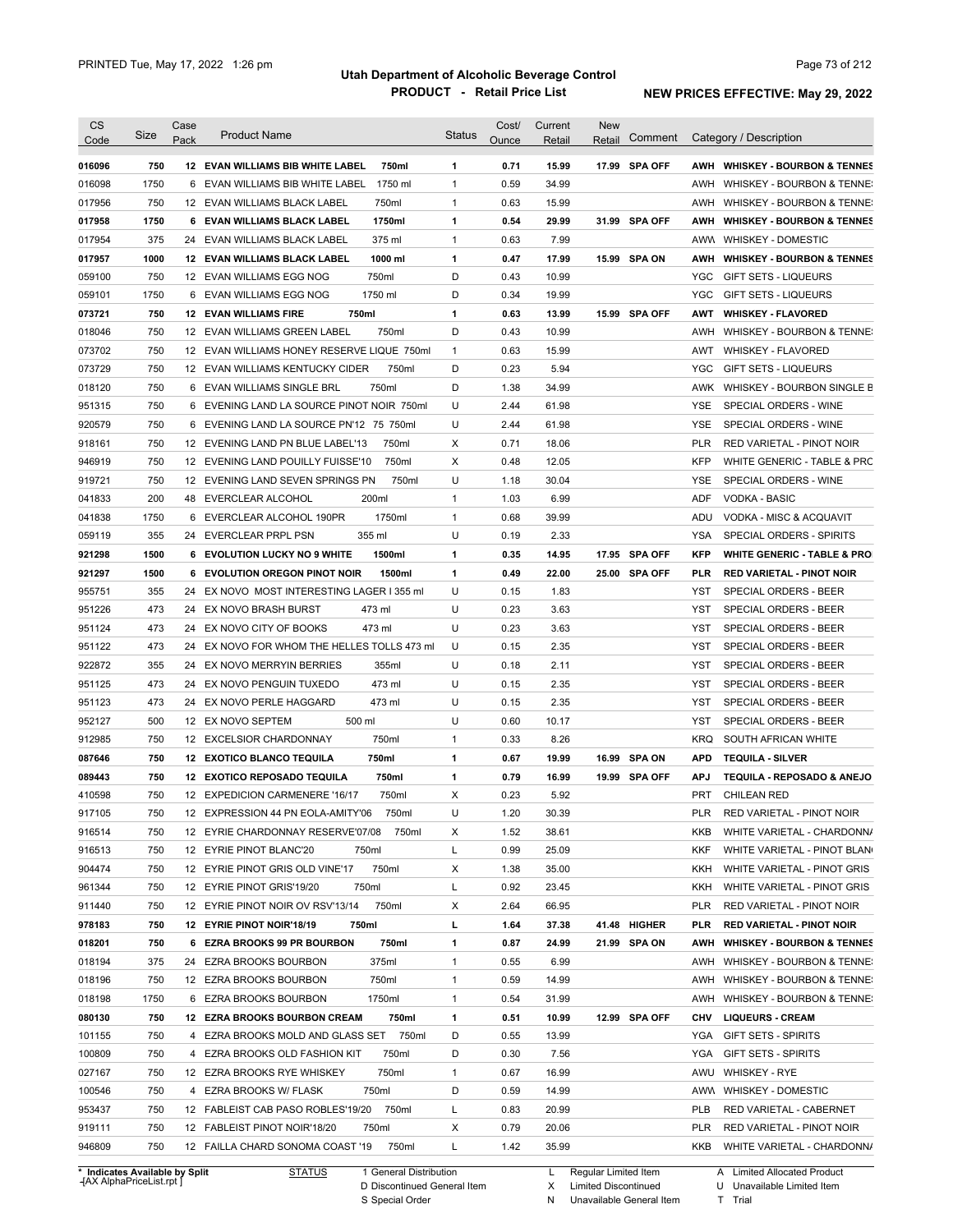| <b>CS</b><br>Code              | Size | Case<br>Pack | <b>Product Name</b>                            | <b>Status</b> | Cost/<br>Ounce | Current<br>Retail | <b>New</b><br>Retail | Comment       |            | Category / Description                   |
|--------------------------------|------|--------------|------------------------------------------------|---------------|----------------|-------------------|----------------------|---------------|------------|------------------------------------------|
| 094684                         | 750  |              | 750ml<br>12 FAIRBANKS SHERRY                   | 1             | 0.32           | 7.99              |                      |               |            | EHW SHERRY - DOMESTIC                    |
| 912820                         | 750  |              | 750ml<br>12 FAIRVIEW GOAT ROTI'10/11           | X             | 0.64           | 16.20             |                      |               | <b>PRS</b> | SOUTH AFRICAN RED                        |
| 411740                         | 750  |              | 750ml<br>12 FAIRVIEW GOATS DO ROAM BL'18/19    | L             | 0.43           | 10.99             |                      |               | <b>KRQ</b> | SOUTH AFRICAN WHITE                      |
| 411730                         | 750  |              | 750ml<br>12 FAIRVIEW GOATS DO ROAM RED         | $\mathbf{1}$  | 0.47           | 11.99             |                      |               | <b>PRS</b> | SOUTH AFRICAN RED                        |
| 912676                         | 750  |              | 12 FAIRVIEW GOATS DO ROAM ROSE<br>750ml        | 1             | 0.39           | 11.99             |                      | 9.99 SPA ON   | <b>MPQ</b> | <b>ROSE WINE - VARIETAL &amp; VIN GI</b> |
| 914409                         | 750  |              | 750ml<br>12 FAIRVIEW GOATS DO ROAM VILL'08     | X             | 0.44           | 11.22             |                      |               | <b>PRS</b> | SOUTH AFRICAN RED                        |
| 915013                         | 750  | 12           | <b>FAIRVIEW PINOTAGE'14/15</b><br>750ml        | X             | 0.52           | 13.13             |                      |               | <b>PRS</b> | SOUTH AFRICAN RED                        |
| 914249                         | 750  | 12           | <b>FAIRVIEW SHIRAZ SA'12/13</b><br>750ml       | U             | 0.56           | 14.22             |                      |               | <b>PRS</b> | SOUTH AFRICAN RED                        |
| 918313                         | 750  | 6            | FAIVELEY BATARD-MONTRACHET'17<br>750ml         | L             | 20.23          | 513.04            |                      |               | <b>KRA</b> | FRENCH WHITE - BURGUNDY                  |
| 918273                         | 750  |              | 750ml<br>6 FAIVELEY BEAUNE CLOS L'ECU'19       | Ц             | 3.51           | 68.49             |                      | 88.99 HIGHER  | <b>PRB</b> | <b>FRENCH RED - BURGUNDY</b>             |
| 918314                         | 750  | 6            | FAIVELEY BIENVENUE-BAT-MONT'17/18 750ml        | Г             | 17.61          | 446.61            |                      |               | <b>KRA</b> | FRENCH WHITE - BURGUNDY                  |
| 918275                         | 750  | 12           | 750ml<br><b>FAIVELEY BOURGOGNE ROUGE'19</b>    | Г             | 1.04           | 26.49             |                      |               | <b>PRB</b> | FRENCH RED - BURGUNDY                    |
| 918271                         | 750  | 6            | 750ml<br>FAIVELEY CHABLIS LE CLOS'10/11        | X             | 3.53           | 89.59             |                      |               | <b>KRA</b> | FRENCH WHITE - BURGUNDY                  |
| 918272                         | 750  | 6            | 750ml<br><b>FAIVELEY CHABLIS LESPREUSES'13</b> | X             | 3.93           | 99.77             |                      |               | <b>KRA</b> | FRENCH WHITE - BURGUNDY                  |
| 912102                         | 750  |              | 750ml<br>12 FAIVELEY CHAMB-MUSIGNY'18          | Г             | 2.68           | 67.99             |                      |               | <b>PRB</b> | FRENCH RED - BURGUNDY                    |
| 912097                         | 750  |              | 750ml<br>6 FAIVELEY CHAMBRTIN CLOS BEZE'18     | Г             | 18.31          | 464.47            |                      |               | <b>PRB</b> | FRENCH RED - BURGUNDY                    |
| 918689                         | 750  |              | 6 FAIVELEY CHASSAGNE MORGEOT'17/18 750ml       | L             | 5.18           | 131.40            |                      |               | <b>PRB</b> | FRENCH RED - BURGUNDY                    |
| 909637                         | 750  |              | 750ml<br>6 FAIVELEY CLOS DU CORTON'17/18       | г             | 16.14          | 269.27            |                      | 409.33 HIGHER | <b>PRB</b> | <b>FRENCH RED - BURGUNDY</b>             |
| 912099                         | 750  |              | 6 FAIVELEY CLOS VOUGEOT'17/18<br>750ml         | Г             | 10.85          | 275.22            |                      |               | <b>PRB</b> | FRENCH RED - BURGUNDY                    |
| 915844                         | 750  |              | 6 FAIVELEY C-M COMBE ORVEAU'17<br>750ml        | L             | 8.32           | 210.99            |                      |               | <b>PRB</b> | FRENCH RED - BURGUNDY                    |
| 918057                         | 750  |              | 750ml<br>6 FAIVELEY CORTON-CHARLEMAGNE'18      | L             | 12.36          | 313.45            |                      |               | <b>KRA</b> | FRENCH WHITE - BURGUNDY                  |
| 915846                         | 750  |              | 6 FAIVELEY ECHEZEAUX 2013<br>750ml             | U             | 8.65           | 219.45            |                      |               | PRB        | <b>FRENCH RED - BURGUNDY</b>             |
| 912098                         | 750  |              | 6 FAIVELEY ECHEZEAUX EN ORVEAUX'18 750ml       | L             | 10.85          | 275.22            |                      |               | PRB        | FRENCH RED - BURGUNDY                    |
| 908333                         | 750  |              | 12 FAIVELEY GEVERY CHAMBERTIN VV'18/1 750ml    | L             | 3.27           | 82.99             |                      |               | PRB        | FRENCH RED - BURGUNDY                    |
| 915845                         | 750  |              | 6 FAIVELEY GEVREY-C CAZETIERS'18<br>750ml      | L             | 8.50           | 141.11            |                      | 215.69 HIGHER | <b>PRB</b> | <b>FRENCH RED - BURGUNDY</b>             |
| 918511                         | 750  |              | 6 FAIVELEY GRANDS ECHEZEAUX'18<br>750ml        | L             | 12.79          | 324.41            |                      |               | <b>PRB</b> | FRENCH RED - BURGUNDY                    |
| 915847                         | 750  |              | 6 FAIVELEY LATRICIERES-CHAMB'18<br>750ml       | Ц             | 17.75          | 303.73            |                      | 450.06 HIGHER | <b>PRB</b> | <b>FRENCH RED - BURGUNDY</b>             |
| 917328                         | 750  |              | 6 FAIVELEY MAZIS CHAMBERTIN'19<br>750ml        | L             | 20.63          | 523.07            |                      |               | <b>PRB</b> | FRENCH RED - BURGUNDY                    |
| 918059                         | 750  |              | 6 FAIVELEY MAZIS-CHAMBERTIN'17<br>750ml        | L             | 13.38          | 339.45            |                      |               | <b>PRB</b> | FRENCH RED - BURGUNDY                    |
| 919901                         | 750  |              | 12 FAIVELEY MERCUREY FRMBOISRE'18/19 750ml     | L             | 1.58           | 39.99             |                      |               | <b>PRB</b> | FRENCH RED - BURGUNDY                    |
| 912736                         | 750  |              | 6 FAIVELEY MERCUREY MYGLANDS'19<br>750ml       | L             | 2.11           | 53.49             |                      |               | <b>PRB</b> | FRENCH RED - BURGUNDY                    |
| 918572                         | 750  |              | 12 FAIVELEY MERCUREY ROCHETTE'17/18 750ml      | L             | 1.29           | 32.72             |                      |               | <b>KRA</b> | FRENCH WHITE - BURGUNDY                  |
| 917516                         | 750  |              | 750ml<br>12 FAIVELEY MERCUREY ROUGE'20         | L             | 1.79           | 45.49             |                      |               | <b>PRB</b> | <b>FRENCH RED - BURGUNDY</b>             |
| 918510                         | 750  |              | 750ml<br>6 FAIVELEY MEURSAULT BLAGNY'17/18     | Х             | 3.27           | 83.01             |                      |               | <b>KRA</b> | FRENCH WHITE - BURGUNDY                  |
| 918690                         | 750  |              | 6 FAIVELEY MEURSAULT CHARMES'19<br>750ml       | L             | 7.23           | 183.41            |                      |               | PRB        | FRENCH RED - BURGUNDY                    |
| 908335                         | 750  |              | 6 FAIVELEY NSG LES DAMODES'18<br>750ml         | L             | 6.12           | 155.21            |                      |               | PRB        | FRENCH RED - BURGUNDY                    |
| 918058                         | 750  |              | 6 FAIVELEY NSG LES PORETS'17/18<br>750ml       | L             | 5.69           | 144.25            |                      |               | <b>PRB</b> | FRENCH RED - BURGUNDY                    |
| 918056                         | 750  |              | 6 FAIVELEY NSG LES ST GEORGES'18<br>750ml      | L             | 7.89           | 200.13            |                      |               | <b>KRA</b> | FRENCH WHITE - BURGUNDY                  |
| 909636                         | 750  |              | 12 FAIVELEY NUITS ST GEORGES'18/19<br>750ml    | L             | 3.15           | 79.99             |                      |               | <b>PRB</b> | FRENCH RED - BURGUNDY                    |
| 913812                         | 750  |              | 12 FAIVELEY PINOT NOIR'02<br>750ml             | U             | 0.57           | 14.46             |                      |               | <b>PRB</b> | FRENCH RED - BURGUNDY                    |
| 918315                         | 750  |              | 750ml<br>6 FAIVELEY POMMARD RUGIENS'18/19      | L             | 7.07           | 179.34            |                      |               | <b>PRB</b> | FRENCH RED - BURGUNDY                    |
| 918691                         | 750  |              | 6 FAIVELEY PULIGNY GARENNE'16<br>750ml         | х             | 2.82           | 71.55             |                      |               | <b>PRB</b> | FRENCH RED - BURGUNDY                    |
| 918312                         | 750  |              | 6 FAIVELEY PULIGNY-MONT GAREN'17/18 750ml      | L             | 4.97           | 126.07            |                      |               | <b>KRA</b> | FRENCH WHITE - BURGUNDY                  |
| 909592                         | 750  |              | 12 FAIVELEY PULIGNY-MONTRACHET'18<br>750ml     | L             | 3.09           | 78.39             |                      |               | <b>KRA</b> | FRENCH WHITE - BURGUNDY                  |
| 918274                         | 750  |              | 6 FAIVELEY VOLNAY SANTENOTS'18<br>750ml        | L             | 4.19           | 106.33            |                      |               | <b>PRB</b> | FRENCH RED - BURGUNDY                    |
| 918316                         | 750  |              | 12 FAIVELEY VOSNE ROMANEE'19<br>750ml          | Г             | 4.49           | 113.80            |                      |               | <b>PRB</b> | FRENCH RED - BURGUNDY                    |
| 563300                         | 750  |              | 12 FALCONE CHARDONNAY<br>750ml                 | 1             | 1.50           | 34.99             |                      | 37.99 SPA OFF | KKB        | <b>WHITE VARIETAL - CHARDONNA</b>        |
| 915164                         | 750  |              | 12 FALESCO MERLOT D'UMBRIA'12<br>750ml         | U             | 0.65           | 16.40             |                      |               | PRI        | <b>ITALIAN RED - TUSCANY</b>             |
| 953568                         | 750  |              | 12 FAMIGLIA BIANCHI RED BLEND'15<br>750ml      | х             | 0.43           | 10.80             |                      |               | <b>PRV</b> | ARGENTINE RED - OTHER                    |
| 089533                         | 750  |              | 12 FAMILIA CAMARENA REPOSADO TEQUILA 750ml     | 1             | 0.91           | 20.99             |                      | 22.99 SPA OFF | <b>APJ</b> | TEQUILA - REPOSADO & ANEJO               |
| 087643                         | 750  |              | 12 FAMILIA CAMARENA SILVER TEQUILA 750ml       | 1             | 0.91           | 20.99             |                      | 22.99 SPA OFF | <b>APD</b> | <b>TEQUILA - SILVER</b>                  |
| 087644                         | 1750 |              | 6 FAMILIA CAMARENA SILVER TEQUILA 1750ml       | 1             | 0.66           | 42.99             |                      | 38.99 SPA ON  | <b>APD</b> | <b>TEQUILA - SILVER</b>                  |
| 004936                         | 750  |              | 12 FAMOUS GROUSE SCOTCH<br>750ml               | 1             | 1.02           | 25.99             |                      |               | AWR        | <b>WHISKY - SCOTCH BLENDED</b>           |
| 912974                         | 750  |              | 12 FANTI ROSSO DE MONTALCINO'18/19 750ml       | L             | 0.89           | 22.49             |                      |               | PRI        | <b>ITALIAN RED - TUSCANY</b>             |
| * Indicates Available by Split |      |              | <b>STATUS</b><br>1 General Distribution        |               |                | L                 | Regular Limited Item |               |            | A Limited Allocated Product              |

**Case** [AX AlphaPriceList.rpt ]

General Distribution 

Discontinued General Item S Special Order D

Regular Limited Item

X N Limited Discontinued

Unavailable General Item

Unavailable Limited Item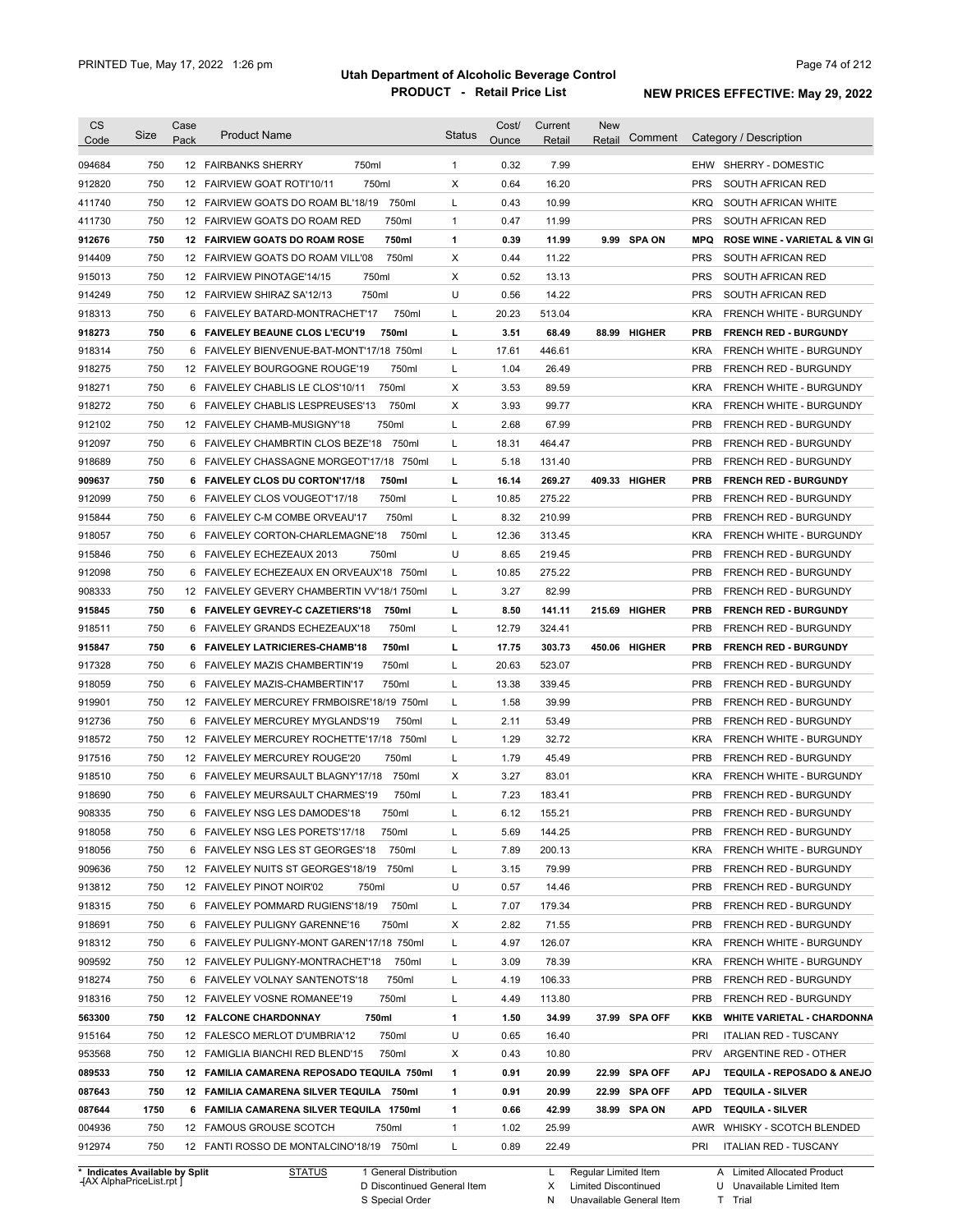| <b>CS</b><br>Code              | Size       | Case<br>Pack | <b>Product Name</b>                                                                    | <b>Status</b> | Cost/<br>Ounce | Current<br>Retail | <b>New</b><br>Comment<br>Retail |                    | Category / Description                               |
|--------------------------------|------------|--------------|----------------------------------------------------------------------------------------|---------------|----------------|-------------------|---------------------------------|--------------------|------------------------------------------------------|
| 947431                         | 750        |              | 12 FANTINEL PINOT GRIGIO'14/15<br>750ml                                                | X             | 0.56           | 14.23             |                                 |                    | KRK ITALIAN WHITE - PINOT GRIGIO                     |
| 361842                         | 750        |              | 750ml<br>12 FANTINI SANGIOVESE'18/20                                                   | L             | 0.52           | 13.16             |                                 | <b>PRK</b>         | ITALIAN RED - MISC DOC                               |
| 916111                         | 750        |              | 750ml<br>6 FANTINO BAROLO GINESTRA'8/09                                                | $\times$      | 4.22           | 107.09            |                                 | <b>PRJ</b>         | <b>ITALIAN RED - PIEDMONT</b>                        |
| 916110                         | 750        |              | 12 FANTINO DOLCETTO BRICCO BASTI'09 750ml                                              | X             | 0.93           | 23.59             |                                 | <b>PRJ</b>         | <b>ITALIAN RED - PIEDMONT</b>                        |
| 464000                         | 750        |              | 12 FAR NIENTE CABERNET NAPA'17<br>750ml                                                | L             | 6.14           | 155.67            |                                 | <b>PLB</b>         | RED VARIETAL - CABERNET                              |
| 949986                         | 750        |              | 750ml<br>6 FAR NIENTE CHARDONNAY ENROUTE                                               | U             | 1.40           | 35.51             |                                 | <b>YSE</b>         | SPECIAL ORDERS - WINE                                |
| 563755                         | 750        |              | 750ml<br>12 FAR NIENTE CHARDONNAY'18/19                                                | L             | 3.00           | 76.05             |                                 | KKB                | WHITE VARIETAL - CHARDONN/                           |
| 961435                         | 375        |              | 375 ml<br>6 FAR NIENTE DOLCE'12/13                                                     | L             | 5.54           | 70.29             |                                 | <b>EVR</b>         | LATE HARVEST - SAUV, SEMILL                          |
| 916823                         | 750        |              | 12 FARNESE MNTEPULCIAN D'ABRUZ'17/18 750ml                                             | L             | 0.52           | 13.15             |                                 | <b>PRK</b>         | ITALIAN RED - MISC DOC                               |
| 917373                         | 750        |              | 12 FARNESE TREBBIANO D'ABRUZZO'13/14 750ml                                             | X             | 0.38           | 9.74              |                                 | KRL                | ITALIAN WHITE - MISC DOC                             |
| 267720                         | 750        |              | <b>12 FAT BASTARD CHARDONNAY</b><br>750ml                                              | $\mathbf{1}$  | 0.55           | 16.99             | 13.99 SPA ON                    | KRE                | <b>FRENCH WHITE - VARIETAL</b>                       |
| 920583                         | 750        |              | 750ml<br>12 FATALONE PRIMITIVO RISERVA'19                                              | L             | 0.87           | 21.99             |                                 | PRI                | <b>ITALIAN RED - TUSCANY</b>                         |
| 917455                         | 750        |              | 12 FATTORIA DEL CERRO CHIANTI CS'20 750ml                                              | X             | 0.54           | 13.72             |                                 | <b>PRH</b>         | ITALIAN RED - CHIANTI                                |
| 916664                         | 750        |              | 12 FATTORIA DEL CERRO ROSSO MONTEPUL' 750ml                                            | L             | 0.59           | 14.66             | 14.99 HIGHER                    | PRI                | <b>ITALIAN RED - TUSCANY</b>                         |
|                                | 750        |              | 12 FATTORIA DEL CERRO V NOBILE'18 750ml                                                | L             | 0.85           | 21.16             | 21.49 HIGHER                    | PRI                | <b>ITALIAN RED - TUSCANY</b>                         |
| 915209                         |            |              | 12 FATTORIA LAVACCHIO CEDRO CHIANTI R 750ml                                            | U             |                |                   |                                 |                    |                                                      |
| 950427                         | 750        |              | 12 FATTORIA MANI DI LUNA SANJOLAIS 750ml                                               | U             | 0.36           | 9.01              |                                 | YSE.               | SPECIAL ORDERS - WINE                                |
| 923233                         | 750<br>750 |              |                                                                                        | X             | 1.06<br>0.79   | 26.80<br>19.91    |                                 | YSE.<br><b>MPX</b> | SPECIAL ORDERS - WINE<br><b>ROSE WINE - IMPORTED</b> |
| 950294                         | 750        |              | 12 FATTORIA SARDI ROSATO TOSCANA'19 750ml<br>6 FAUGEERES GRANDE RESERVE ROUGE<br>750ml | U             | 1.25           | 31.81             |                                 | <b>YSE</b>         | SPECIAL ORDERS - WINE                                |
| 902431                         |            |              |                                                                                        |               |                |                   |                                 |                    |                                                      |
| 952074                         | 750        |              | 12 FAUSSE PISTE SECRET SAUCE SYRAH'16 750ml                                            | X             | 0.71           | 18.04             |                                 | <b>PLJ</b>         | RED VARIETAL - SYRAH, PETITE                         |
| 950005                         | 375        |              | 12 FAUST CABERNET SAV '08<br>375ml                                                     | X             | 2.25           | 28.53             |                                 | <b>YSE</b>         | SPECIAL ORDERS - WINE                                |
| 950006                         | 750        |              | 750ml<br>12 FAUST CABERNET SAV '10                                                     | X             | 2.24           | 56.90             |                                 | <b>YSE</b>         | SPECIAL ORDERS - WINE                                |
| 921024                         | 750        |              | 750ml<br>6 FAUST CABERNET THE PACT'13/14                                               | X             | 3.12           | 79.15             |                                 | <b>PLB</b>         | RED VARIETAL - CABERNET                              |
| 947862                         | 750        |              | 750ml<br>12 FAUSTINO GRAN RES '01                                                      | U             | 1.48           | 37.45             |                                 | <b>YSE</b>         | SPECIAL ORDERS - WINE                                |
| 952689                         | 750        |              | 750ml<br>1 FAUSTINO GRAN RESERVE 1964                                                  | U             | 9.77           | 247.70            |                                 | <b>YSE</b>         | SPECIAL ORDERS - WINE                                |
| 952690                         | 750        |              | 750ml<br>1 FAUSTINO GRAN RESERVE 1970                                                  | U             | 7.02           | 178.14            |                                 | <b>YSE</b>         | SPECIAL ORDERS - WINE                                |
| 952692                         | 750        |              | 750ml<br>1 FAUSTINO GRAN RESERVE 1987                                                  | U             | 4.28           | 108.58            |                                 | <b>YSE</b>         | SPECIAL ORDERS - WINE                                |
| 952693                         | 750        |              | 750ml<br>1 FAUSTINO GRAN RESERVE 1991                                                  | U             | 3.39           | 86.02             |                                 | <b>YSE</b>         | SPECIAL ORDERS - WINE                                |
| 952694                         | 750        |              | 750ml<br>1 FAUSTINO GRAN RESERVE 1995                                                  | U             | 3.39           | 86.02             |                                 | <b>YSE</b>         | SPECIAL ORDERS - WINE                                |
| 947863                         | 750        |              | 750ml<br>6 FAUSTINO I GRAN RES '82                                                     | U             | 5.06           | 128.24            |                                 | <b>YSE</b>         | SPECIAL ORDERS - WINE                                |
| 947864                         | 750        |              | 750ml<br>1 FAUSTINO I GRAN RES '86                                                     | U             | 4.58           | 116.10            |                                 | <b>YSE</b>         | SPECIAL ORDERS - WINE                                |
| 947938                         | 750        |              | 750ml<br>12 FAUSTINO I GRAN RESERVA                                                    | U             | 1.48           | 37.45             |                                 | <b>YSE</b>         | SPECIAL ORDERS - WINE                                |
| 948380                         | 375        |              | 375ml<br>24 FAUSTINO V RES RIOJA                                                       | X             | 0.95           | 12.04             |                                 | <b>YSE</b>         | SPECIAL ORDERS - WINE                                |
| 362000                         | 750        |              | 12 FAZI-BATT VERDICCHIO'04/05<br>750ml                                                 | X             | 0.39           | 9.91              |                                 | <b>KRL</b>         | ITALIAN WHITE - MISC DOC                             |
| 953548                         | 750        |              | 750ml<br>12 FEDERALIST CABERNET                                                        | U             | 0.68           | 17.32             |                                 | <b>YSE</b>         | SPECIAL ORDERS - WINE                                |
| 954840                         | 19000      |              | 1 FEDERALIST CABERNET KEG<br>19000ml                                                   | U             | 0.55           | 353.31            |                                 | YSE                | SPECIAL ORDERS - WINE                                |
| 426934                         | 750        |              | 12 FEDERALIST ZINFANDEL LODI<br>750ml                                                  | $\mathbf{1}$  | 0.79           | 20.06             |                                 | <b>PLH</b>         | RED VARIETAL - ZINFANDEL                             |
| 456473                         | 750        |              | 12 FEL PINOT NOIR ANDERSON VALLEY<br>750ml                                             | $\mathbf{1}$  | 1.76           | 44.51             |                                 | <b>PLR</b>         | RED VARIETAL - PINOT NOIR                            |
| 916380                         | 750        |              | 12 FELINO CABERNET'15/16<br>750ml                                                      | X             | 0.43           | 10.80             |                                 | <b>PRV</b>         | ARGENTINE RED - OTHER                                |
| 916381                         | 750        |              | 12 FELINO MALBEC'20<br>750ml                                                           | L             | 0.79           | 19.99             |                                 | PRU                | ARGENTINE RED - MALBEC                               |
| 916813                         | 750        |              | 750ml<br>6 FELTON ROAD PINOT BLOCK 3'08/9                                              | Х             | 2.98           | 75.48             |                                 |                    | PRW NEW ZEALAND RED                                  |
| 916814                         | 750        |              | 750ml<br>6 FELTON ROAD PINOT NOIR'9/10                                                 | Х             | 2.00           | 50.69             |                                 |                    | PRW NEW ZEALAND RED                                  |
| 921248                         | 750        |              | 750ml<br>12 FENOUILLET VENTOUX ROSE'20                                                 | L             | 0.72           | 18.17             |                                 | MPX                | ROSE WINE - IMPORTED                                 |
| 918767                         | 750        |              | 12 FERD RICHTER WEHLNR SON KAB'20<br>750ml                                             | L             | 1.14           | 29.01             |                                 | KRH                | <b>GERMAN WHITE - MOSEL</b>                          |
| 953648                         | 750        |              | 750ml<br>12 FERDINAND ALBARINO'18/19                                                   | L             | 0.76           | 19.38             |                                 | KKU                | WHITE VARIETAL - MISC                                |
| 916866                         | 750        |              | 12 FERNANDEZ EL VINCULO CRIANZA'16 750ml                                               | X             | 0.76           | 19.37             |                                 | <b>PRP</b>         | SPANISH RED - MISC                                   |
| 065467                         | 750        |              | 6 FERNET BRANCA BITTERS<br>750ml                                                       | $\mathbf{1}$  | 1.26           | 31.99             |                                 | <b>CHS</b>         | LIQUEURS - BITTERS & HERBAL                          |
| 101507                         | 750        |              | 6 FERNET BRANCA BITTERS W/ GLASS VAP 750ml                                             | D             | 0.68           | 17.28             |                                 | YGC                | <b>GIFT SETS - LIQUEURS</b>                          |
| 100024                         | 750        |              | 6 FERNET BRANCA LIQ W/ GLASSES<br>750ml                                                | D             | 0.64           | 16.29             |                                 | YGC                | GIFT SETS - LIQUEURS                                 |
| 953531                         | 750        |              | 6 FERNET VITTONE<br>750ml                                                              | X             | 1.06           | 26.99             |                                 | YSA                | SPECIAL ORDERS - SPIRITS                             |
| 916203                         | 750        |              | 6 FERRARI BRUT NV<br>750ml                                                             | L             | 1.30           | 32.35             | 32.99 HIGHER                    | <b>IHP</b>         | <b>SPARKLING WINE - BRUT &amp; BLA</b>               |
| 464507                         | 750        |              | 12 FERRARI CARANO P N ANDERSON'15/17 750ml                                             | X             | 0.75           | 18.90             |                                 | <b>PLR</b>         | RED VARIETAL - PINOT NOIR                            |
| 464475                         | 750        |              | 12 FERRARI-CARANO CABERNET'17/18<br>750ml                                              | L             | 1.30           | 32.99             |                                 | <b>PLB</b>         | RED VARIETAL - CABERNET                              |
| 951614                         | 750        |              | 750ml<br>6 FERRARI-CARANO CHARD RSV'20                                                 | L             | 1.38           | 34.99             |                                 | KKB                | WHITE VARIETAL - CHARDONN/                           |
| * Indicates Available by Split |            |              | <b>STATUS</b><br>1 General Distribution                                                |               |                | L.                | Regular Limited Item            |                    | A Limited Allocated Product                          |

**Case** [AX AlphaPriceList.rpt ]

D Discontinued General Item S Special Order

Regular Limited Item

X

Limited Discontinued

N Unavailable General Item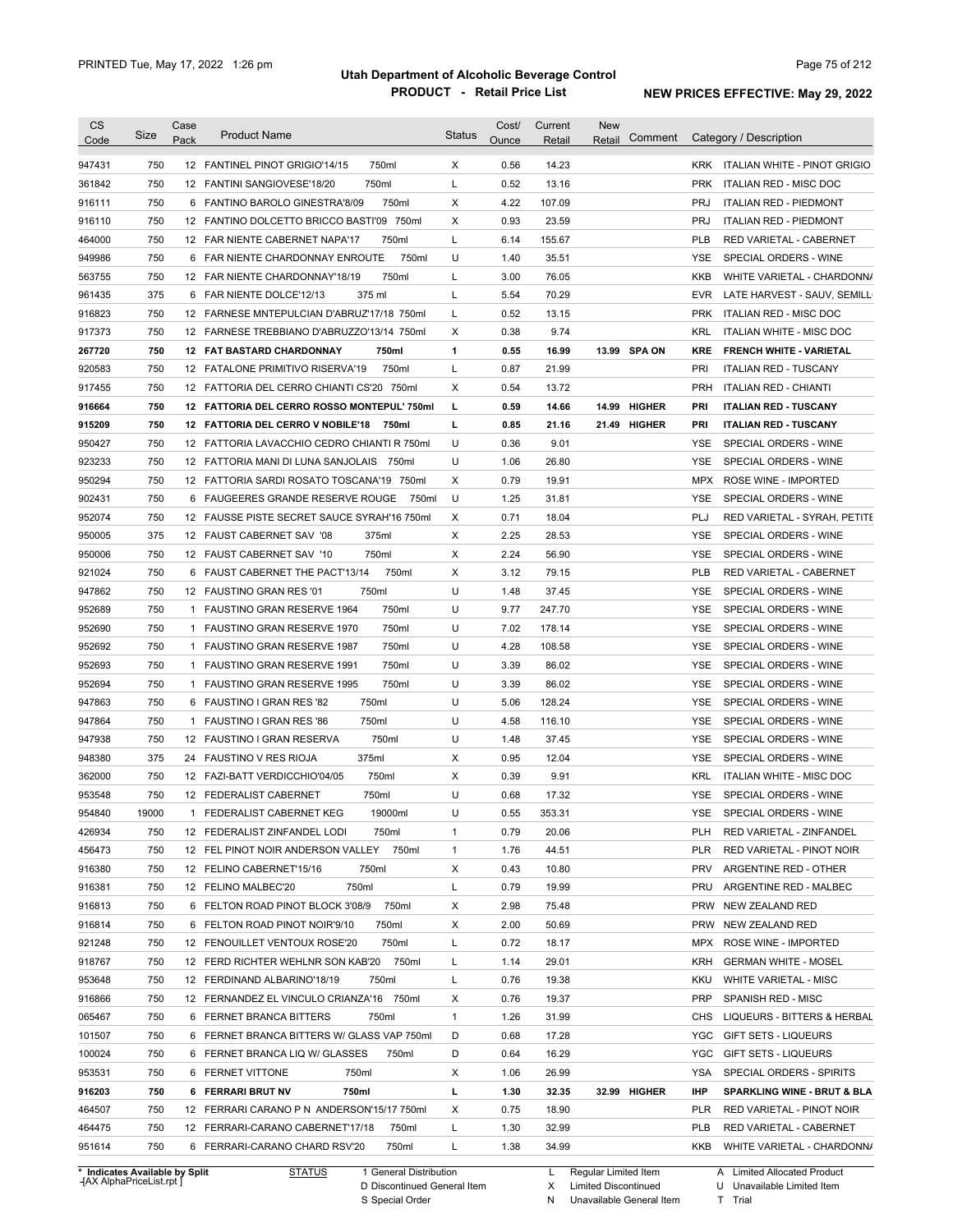| <b>CS</b>                      | Size | Case            | <b>Product Name</b>                         |                        | <b>Status</b> | Cost/ | Current | <b>New</b>            |            |                                    |
|--------------------------------|------|-----------------|---------------------------------------------|------------------------|---------------|-------|---------|-----------------------|------------|------------------------------------|
| Code                           |      | Pack            |                                             |                        |               | Ounce | Retail  | Comment<br>Retail     |            | Category / Description             |
| 564400                         | 750  |                 | 12 FERRARI-CARANO CHARDONNAY                | 750ml                  | $\mathbf{1}$  | 0.95  | 23.99   |                       | KKB        | WHITE VARIETAL - CHARDONNA         |
| 564370                         | 750  |                 | 12 FERRARI-CARANO FUME BLANC                | 750ml                  | $\mathbf{1}$  | 0.67  | 11.06   | 17.06 SPA OFF         | <b>KKD</b> | <b>WHITE VARIETAL - SAUVIGNON</b>  |
| 464500                         | 750  |                 | 12 FERRARI-CARANO MERLOT                    | 750ml                  | $\mathbf{1}$  | 1.18  | 29.99   |                       | <b>PLF</b> | <b>RED VARIETAL - MERLOT</b>       |
| 915784                         | 750  |                 | 12 FERRARI-CARANO PINOT GRIGIO'21           | 750ml                  | L             | 0.63  | 15.99   |                       | KKH        | WHITE VARIETAL - PINOT GRIS        |
| 653620                         | 750  |                 | 12 FERRARI-CARANO ROSE'20                   | 750ml                  | L             | 0.55  | 13.99   |                       | <b>MPW</b> | ROSE WINE - DOMESTIC               |
| 464550                         | 750  |                 | 12 FERRARI-CARANO SIENA'17/18               | 750ml                  | L             | 0.91  | 22.99   |                       | <b>PLQ</b> | RED VARIETAL - SANGIOVESE,         |
| 464525                         | 750  |                 | 6 FERRARI-CARANO TRESOR'14                  | 750ml                  | Х             | 1.89  | 47.99   |                       | <b>PLD</b> | RED VARIETAL - MERITAGE            |
| 912130                         | 750  |                 | 12 FERREIRA 10 YEAR TAWNY PORT NV           | 750ml                  | L             | 1.30  | 32.99   |                       | ESG        | PORT - TAWNY                       |
| 910136                         | 750  |                 | 12 FERREIRA 20 YEAR TAWNY PORT NV           | 750ml                  | Х             | 1.64  | 41.58   |                       | ESG        | PORT - TAWNY                       |
| 906334                         | 750  |                 | 12 FERREIRA DONA ANTONIA PORT RSV           | 750ml                  | L             | 0.95  | 23.99   |                       | ESU        | PORT - MISC                        |
| 919143                         | 750  |                 | 12 FERREIRINHA PLANALTO RESERVA'17/18 750ml |                        | Х             | 0.98  | 24.77   |                       | <b>KRO</b> | PORTUGESE WHITE                    |
| 918250                         | 750  |                 | 6 FESS PARKER CHARD ASHLEY'S'17             | 750ml                  | Х             | 0.63  | 15.92   |                       | KKB        | WHITE VARIETAL - CHARDONN/         |
| 951604                         | 750  |                 | 12 FESS PARKER CHARDONNAY'17/18             | 750ml                  | L             | 0.65  | 16.55   |                       | KKB        | WHITE VARIETAL - CHARDONN/         |
| 913904                         | 750  |                 | 12 FESS PARKER EPIPHNY GRNCH BL'16/17 750ml |                        | х             | 0.41  | 10.43   |                       | <b>PLJ</b> | RED VARIETAL - SYRAH, PETITE       |
| 913123                         | 750  |                 | 12 FESS PARKER FRONTIER RED                 | 750ml                  | L             | 0.46  | 11.54   |                       | PFP        | RED GENERIC - RED TABLE & P        |
|                                | 750  |                 |                                             |                        |               | 0.36  | 9.07    |                       | <b>KFP</b> |                                    |
| 918489                         |      |                 | 12 FESS PARKER MARCELLA'S WHITE'16/17 750ml |                        | Х             |       |         |                       |            | WHITE GENERIC - TABLE & PRC        |
| 914080                         | 750  |                 | 12 FESS PARKER PINOT NOIR'08/9              | 750ml                  | Х             | 0.99  | 25.23   |                       | <b>PLR</b> | RED VARIETAL - PINOT NOIR          |
| 915584                         | 750  | 6               | FESS PARKER PN ASHLEYS'07/8                 | 750ml                  | X             | 1.78  | 45.14   |                       | <b>PLR</b> | RED VARIETAL - PINOT NOIR          |
| 952399                         | 750  | 12 <sup>2</sup> | FESS PARKER PN FRONTIERSMAN'16              | 750ml                  | U             | 0.41  | 10.37   |                       | <b>PLR</b> | RED VARIETAL - PINOT NOIR          |
| 914499                         | 750  |                 | 12 FESS PARKER PN SANTA RITA'17/18          | 750ml                  | L             | 1.03  | 26.24   |                       | <b>PLR</b> | RED VARIETAL - PINOT NOIR          |
| 908083                         | 750  | 6               | FESS PARKER SYRAH BIG EASY'16/17            | 750ml                  | L             | 1.14  | 28.99   |                       | PLJ        | RED VARIETAL - SYRAH, PETITE       |
| 915220                         | 750  | 6               | FESS PARKER SYRAH RODNEY'S'15/16 750ml      |                        | X             | 0.82  | 20.74   |                       | PLJ        | RED VARIETAL - SYRAH, PETITE       |
| 913743                         | 750  |                 | 12 FESS PARKER SYRAH SB CNTY'15             | 750ml                  | X             | 0.44  | 11.10   |                       | PLJ        | RED VARIETAL - SYRAH, PETITE       |
| 910307                         | 750  |                 | 12 FESS PARKER VIOGNIER '18                 | 750ml                  | L             | 0.82  | 20.68   |                       | <b>KKJ</b> | WHITE VARIETAL - VIOGNIER          |
| 910071                         | 750  |                 | 12 FESS PARKER WH RIESLING'17/18            | 750ml                  | X             | 0.46  | 11.54   |                       | <b>KKR</b> | WHITE VARIETAL - RIESLING          |
| 633783                         | 1500 |                 | 6 FETZER ANTHONY CHARD BLEND                | 1500 ml                | $\mathbf{1}$  | 0.32  | 15.99   |                       | KKB        | WHITE VARIETAL - CHARDONN/         |
| 464700                         | 750  |                 | 750ml<br>12 FETZER CABERNET                 |                        | 1             | 0.32  | 9.99    | 7.99 SPA ON           | <b>PLB</b> | <b>RED VARIETAL - CABERNET</b>     |
| 410514                         | 1500 | 6               | FETZER CABERNET ANTHONYS HILL               | 1500ml                 | $\mathbf{1}$  | 0.32  | 15.99   |                       | <b>PLB</b> | RED VARIETAL - CABERNET            |
| 633784                         | 750  |                 | <b>12 FETZER CHARDONNAY</b><br>750ml        |                        | 1             | 0.32  | 9.99    | <b>SPA ON</b><br>7.99 | KKB        | <b>WHITE VARIETAL - CHARDONNA</b>  |
| 633790                         | 750  |                 | 12 FETZER GEWURZTRAMINER                    | 750ml                  | $\mathbf{1}$  | 0.24  | 9.99    | 5.99 SPA ON           | <b>KKN</b> | <b>WHITE VARIETAL - GEWURZTRA</b>  |
| 410512                         | 1500 | 6               | 1500ml<br><b>FETZER MALBEC</b>              |                        | D             | 0.34  | 17.17   |                       | PRU        | ARGENTINE RED - MALBEC             |
| 517031                         | 750  |                 | 750ml<br>12 FETZER MERLOT                   |                        | D             | 0.21  | 5.40    |                       | PLF        | <b>RED VARIETAL - MERLOT</b>       |
| 517030                         | 1500 |                 | 6 FETZER MERLOT ANTHONYS HILL               | 1500ml                 | D             | 0.34  | 17.17   |                       | PLF        | <b>RED VARIETAL - MERLOT</b>       |
| 564680                         | 750  |                 | 12 FETZER MOSCATO<br>750ml                  |                        | D             | 0.21  | 5.42    |                       | KKT        | WHITE VARIETAL - MUSCAT & M        |
| 633781                         | 750  |                 | 750ml<br><b>12 FETZER PINOT GRIGIO</b>      |                        | 1             | 0.32  | 9.99    | 7.99 SPA ON           | KKH        | <b>WHITE VARIETAL - PINOT GRIS</b> |
| 564710                         | 750  |                 | 12 FETZER QUARTZ WHITE BLEND                | 750ml                  | D             | 0.40  | 10.10   |                       | <b>KFP</b> | WHITE GENERIC - TABLE & PRC        |
| 635010                         | 750  |                 | 12 FETZER RIESLING<br>750ml                 |                        | 1             | 0.24  | 9.99    | 5.99 SPA ON           | <b>KKR</b> | <b>WHITE VARIETAL - RIESLING</b>   |
| 685475                         | 750  |                 | 750ml<br>12 FETZER ROSE                     |                        | D             | 0.27  | 6.95    |                       | MHJ        | BLUSH WINE - WHITE ZINFANDE        |
| 635021                         | 750  |                 | <b>12 FETZER SAUVIGNON BLANC</b>            | 750ml                  | 1             | 0.32  | 9.99    | 7.99 SPA ON           | KKD        | <b>WHITE VARIETAL - SAUVIGNON</b>  |
| 362225                         | 750  |                 | 12 FEUDI SAN GREGORIO FIANO AV'09 750ml     |                        | х             | 0.85  | 21.55   |                       | KRL        | ITALIAN WHITE - MISC DOC           |
| 917054                         | 750  |                 | 6 FEUDI SAN GREGORIO TAURASI'11/13 750ml    |                        | Х             | 2.10  | 53.16   |                       | <b>PRK</b> | ITALIAN RED - MISC DOC             |
| 093204                         | 750  |                 | 12 FICKLIN OLD VINE TINTA PORT              | 750ml                  | Х             | 0.37  | 9.41    |                       | ESK        | PORT - VINTAGE CHARACTER           |
| 923145                         | 3000 |                 | 6 FIELD RECORDINGS BOXIE                    | 3000ml                 | L             | 0.34  | 34.99   |                       |            | MOW ORANGE WINE - DOMESTIC         |
| 952317                         | 750  |                 | 12 FIELD RECORDINGS CHENIN BLANC            | 750ml                  | х             | 0.42  | 10.77   |                       | <b>KKP</b> | WHITE VARIETAL - CHENIN BLA        |
| 952274                         | 750  |                 | 12 FIELD RECORDINGS FICTION RED'18/19 750ml |                        | L             | 0.79  | 19.99   |                       | PLU        | <b>RED VARIETAL - MISC</b>         |
| 954341                         | 750  |                 | 12 FIELD RECORDINGS SKINS'20/21             | 750ml                  | L             | 0.79  | 19.99   |                       |            | MOW ORANGE WINE - DOMESTIC         |
| 564834                         | 750  |                 | 12 FIFTY SHADES OF GREY WHITE SILK 750ml    |                        | Х             | 0.60  | 15.23   |                       | YSE        | SPECIAL ORDERS - WINE              |
| 918269                         | 750  |                 | 6 FIGGINS ESTATE RED'17<br>750ml            |                        | Г             | 3.55  | 90.10   |                       | <b>PLD</b> | RED VARIETAL - MERITAGE            |
| 281218                         | 750  |                 | 12 FIGUIER IGP MEDITERRANEE ROSE            | 750ml                  | 1             | 0.63  | 18.99   | 15.99 SPA ON          | <b>MPX</b> | <b>ROSE WINE - IMPORTED</b>        |
| 281210                         | 750  |                 | 12 FIGUIERE IGP MEDITERRANEE RED            | 750ml                  | $\mathbf{1}$  | 0.59  | 17.99   | 14.99 SPA ON          | <b>PRE</b> | <b>FRENCH RED - MISC AOC</b>       |
| 917043                         | 750  |                 |                                             | 7 750ml                |               | 1.38  | 35.10   |                       | <b>PRV</b> |                                    |
|                                |      |                 | 6 FINCA DECERO AMANO'09/13                  |                        | Х             |       |         |                       |            | ARGENTINE RED - OTHER              |
| 911157                         | 750  |                 | 12 FINCA REBOREDA A TELLEIRA GDLLO'20 750ml |                        | L             | 0.70  | 17.75   |                       | <b>KRN</b> | <b>SPANISH WHITE</b>               |
| 915889                         | 750  |                 | 12 FINCA SOBRENO TINTO CRIANZA'18 750ml     |                        | L             | 0.91  | 22.99   |                       | PRP        | SPANISH RED - MISC                 |
| 410536                         | 750  |                 | 12 FINCA SOPHENIA MALBEC RES'07             | 750ml                  | Х             | 0.72  | 18.30   |                       |            | PRU ARGENTINE RED - MALBEC         |
| * Indicates Available by Split |      |                 | <b>STATUS</b>                               | 1 General Distribution |               |       | L.      | Regular Limited Item  |            | A Limited Allocated Product        |

**Case** [AX AlphaPriceList.rpt ]

D Discontinued General Item S Special Order

Regular Limited Item

X

Limited Discontinued

N Unavailable General Item

U Unavailable Limited Item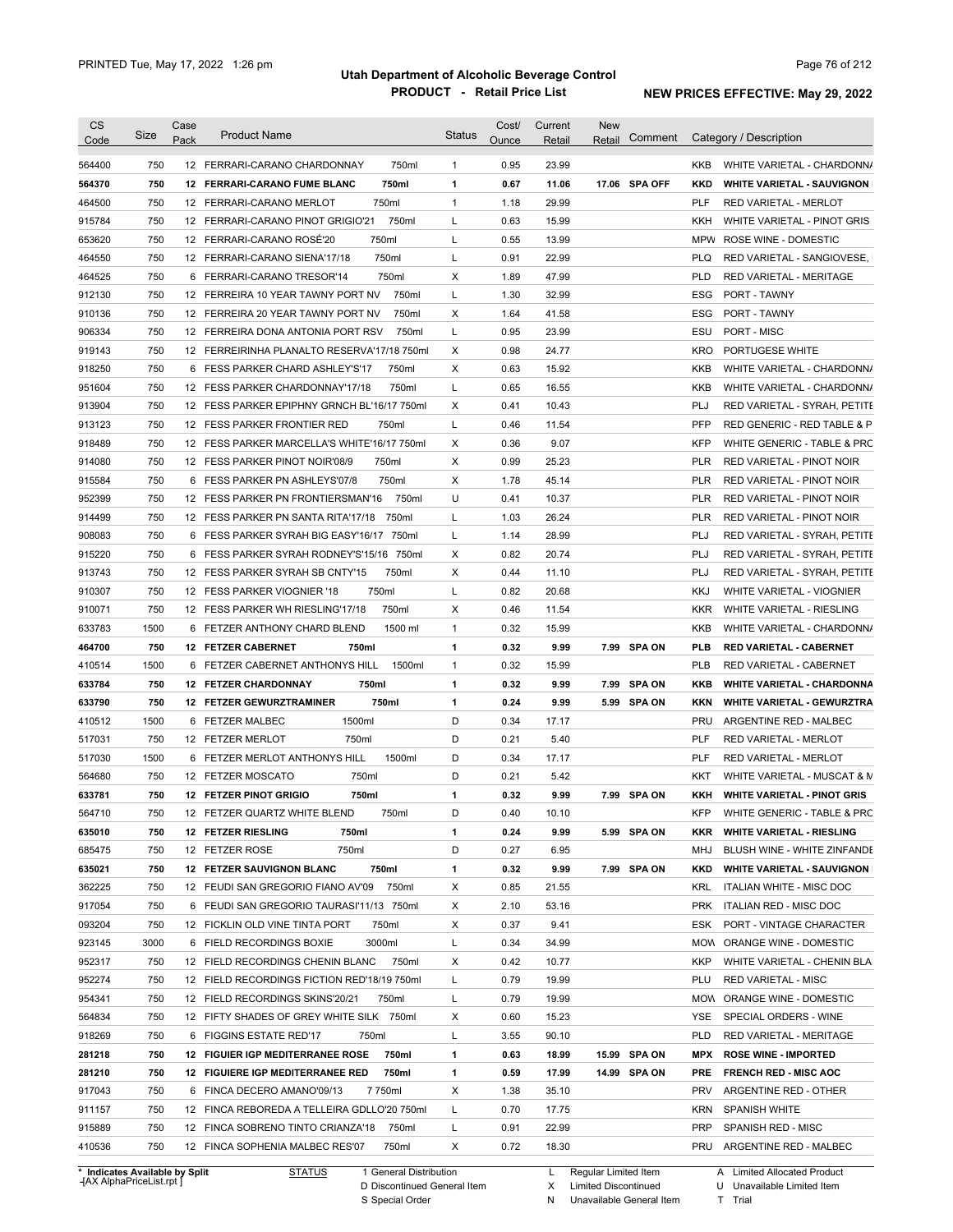| <b>CS</b><br>Code              | Size | Case<br>Pack | <b>Product Name</b>                          | <b>Status</b>  | Cost/<br>Ounce | Current<br>Retail | <b>New</b><br>Comment<br>Retail |            | Category / Description                 |
|--------------------------------|------|--------------|----------------------------------------------|----------------|----------------|-------------------|---------------------------------|------------|----------------------------------------|
| 918814                         | 750  |              | 12 FINKES WIDOW BLANC DE BLANC '16 750ml     | Χ              | 0.39           | 9.91              |                                 | <b>IPD</b> | SPARKLING WINE - DOMESTIC              |
| 065489                         | 750  |              | 12 FINLANDIA VDKA BOTANCL CCMBR MINT 750ml   | $\mathbf{1}$   | 0.71           | 17.99             |                                 | ADM        | VODKA - FLAVORED                       |
| 065490                         | 750  |              | 12 FINLANDIA VDKA BOTNCL WLDBRRYROSE 750ml   | $\overline{1}$ | 0.71           | 17.99             |                                 | ADM        | VODKA - FLAVORED                       |
| 034326                         | 750  |              | 12 FINLANDIA VODKA<br>750ml                  | D              | 0.38           | 9.72              |                                 | ADF        | <b>VODKA - BASIC</b>                   |
| 034328                         | 1750 |              | 6 FINLANDIA VODKA<br>1750ml                  | $\mathbf{1}$   | 0.56           | 32.99             |                                 | ADF        | <b>VODKA - BASIC</b>                   |
| 923573                         | 740  |              | 12 FIO PIU PIU PET NAT<br>740ml              | L              | 1.32           | 32.99             |                                 | <b>KRI</b> | <b>GERMAN WHITE - MISC &amp; VARIE</b> |
| 064863                         | 200  |              | 200 ml<br>48 FIREBALL                        | $\mathbf{1}$   | 0.59           | 3.99              |                                 | AWT        | <b>WHISKEY - FLAVORED</b>              |
| 100015                         | 3000 |              | 3000 ml<br>3 FIREBALL BAG IN BOX 2-1.75      | $\mathbf{1}$   | 0.54           | 54.99             |                                 | AWT        | <b>WHISKEY - FLAVORED</b>              |
| 101514                         | 750  |              | 3 FIREBALL BURNDOWN TO NYE<br>750ml          | D              | 0.79           | 19.99             |                                 | YGA        | <b>GIFT SETS - SPIRITS</b>             |
| 064868                         | 1750 |              | 1750ml<br>6 FIREBALL CINNAMON WHISKEY        | 1              | 0.44           | 29.99             | 25.99 SPA ON                    | <b>AWT</b> | <b>WHISKEY - FLAVORED</b>              |
| 064866                         | 750  |              | 750ml<br>12 FIREBALL CINNAMON WHISKY         | $\mathbf{1}$   | 0.67           | 16.99             |                                 | AWT        | <b>WHISKEY - FLAVORED</b>              |
| 064867                         | 1000 |              | 1000ml<br><b>12 FIREBALL CINNAMON WHISKY</b> | 1              | 0.59           | 17.99             | 19.99 SPA OFF                   | <b>AWT</b> | <b>WHISKEY - FLAVORED</b>              |
| 064864                         | 375  | 24           | 375ml<br>FIREBALL CINNAMON WHISKY PET        | $\mathbf{1}$   | 0.63           | 7.99              |                                 | AWT        | <b>WHISKEY - FLAVORED</b>              |
| 101515                         | 5250 |              | 5250 ml<br>2 FIREBALL KEGGED                 | T              | 0.42           | 75.41             |                                 | YGA        | <b>GIFT SETS - SPIRITS</b>             |
| 101150                         | 750  |              | 750ml<br>3 FIREBALL PARTY PONG KIT           | D              | 0.43           | 10.80             |                                 | <b>YGC</b> | <b>GIFT SETS - LIQUEURS</b>            |
| 915073                         | 750  |              | 750ml<br>12 FIREBLOCK GRENACHE OV'09         | Х              | 0.62           | 15.65             |                                 | <b>PRY</b> | AUSTRALIAN RED                         |
| 915074                         | 750  |              | 750ml<br>12 FIREBLOCK SHIRAZ OV'09           | Х              | 0.43           | 10.91             |                                 | <b>PRY</b> | <b>AUSTRALIAN RED</b>                  |
| 950278                         | 355  |              | 24 FIREMANS BREW RED HEAD ALE<br>355ml       | D              | 0.17           | 2.09              |                                 | TNL        | ALE - RED, AMBER, BROWN                |
| 034709                         | 750  |              | 750ml<br>6 FIRESTARTER VODKA                 | D              | 0.92           | 23.23             |                                 | ADF        | VODKA - BASIC                          |
| 919217                         | 750  |              | 12 FIRESTEED PINOT NOIR'09<br>750ml          | Х              | 0.56           | 14.16             |                                 | YSE        | SPECIAL ORDERS - WINE                  |
| 905899                         | 355  |              | 355ml<br>24 FIRESTONE CHOC CHERRY STOUT      | D              | 0.18           | 2.19              |                                 | YST        | SPECIAL ORDERS - BEER                  |
| 919863                         | 650  |              | 650ml<br>12 FIRESTONE DOUBLE DBA             | U              | 0.22           | 4.77              |                                 | YST        | SPECIAL ORDERS - BEER                  |
| 565175                         | 750  |              | 750ml<br>12 FIRESTONE J RIESLING'13/14       | Х              | 0.23           | 5.92              |                                 | <b>KKR</b> | WHITE VARIETAL - RIESLING              |
| 465900                         | 750  |              | 750ml<br>12 FIRESTONE MERLOT ESTATE          | 1              | 0.63           | 15.99             |                                 | PLF        | RED VARIETAL - MERLOT                  |
| 565190                         | 750  |              | 750ml<br>12 FIRESTONE SAUVIGNON BLANC        | $\mathbf{1}$   | 0.51           | 12.99             |                                 | <b>KKD</b> | WHITE VARIETAL - SAUVIGNON             |
| 918040                         | 355  |              | 12 FIRESTONE SUCABA BARLEY WINE<br>355 ml    | Х              | 1.08           | 12.99             |                                 | YST        | SPECIAL ORDERS - BEER                  |
| 922639                         | 355  | 24           | FIRESTONE WALKER CINNAMON DOLCE NIT355ml     | U              | 0.19           | 2.23              |                                 | <b>YST</b> | SPECIAL ORDERS - BEER                  |
|                                | 355  | 24           | 355ml                                        | D              | 0.22           | 2.69              |                                 |            |                                        |
| 905866                         |      |              | FIRESTONE WALKER DOUBLE JACK                 |                |                |                   |                                 | <b>TNF</b> | ALE - BITTER & ESB                     |
| 951954                         | 355  | 12           | 355 ml<br>FIRESTONE WALKER HELLDORADO        | U              | 1.01           | 12.15             |                                 | <b>YST</b> | SPECIAL ORDERS - BEER                  |
| 952198                         | 355  |              | 24 FIRESTONE WALKER LUPONIC DISTORTI 355 ml  | D              | 0.19           | 2.29              |                                 | <b>TNF</b> | ALE - BITTER & ESB                     |
| 955676                         | 355  | 24           | 355ml<br>FIRESTONE WALKER MIND HAZE IPA      | $\mathbf{1}$   | 0.19           | 2.25              |                                 | <b>TNF</b> | ALE - BITTER & ESB                     |
| 916661                         | 355  |              | 355ml<br>24 FIRESTONE WALKER PALE 31         | Х              | 0.18           | 2.19              |                                 | <b>TNC</b> | ALE - PALE                             |
| 989443                         | 355  | 24           | 355 ml<br>FIRESTONE WALKER PIVO DISCO        | D              | 0.18           | 2.12              |                                 | THE        | <b>LAGER - PILSENER</b>                |
| 947415                         | 355  | 24           | FIRESTONE WALKER PIVO PILS CANS 355 ml       | D              | 0.18           | 2.19              |                                 | <b>THE</b> | <b>LAGER - PILSENER</b>                |
| 908520                         | 355  |              | 355ml<br>24 FIRESTONE WALKER UNION JACK IP   | Χ              | 0.18           | 2.19              |                                 | <b>TVB</b> | DOMESTIC BEER                          |
| 952359                         | 355  |              | 24 FIRESTONE WALKER WESTSIDE BEAVO 355 ml    | U              | 0.22           | 2.59              |                                 | YST        | SPECIAL ORDERS - BEER                  |
| 918167                         | 355  |              | 12 FIRESTONE-WALKER ANNIVERSARY ALE 355 ml   | U              | 1.38           | 16.56             |                                 | <b>TNU</b> | ALE - MISC & SEASONAL                  |
| 952197                         | 473  |              | 24 FIRESTONE-WALKER LEO V. URSUS<br>473 ml   | х              | 0.28           | 4.45              |                                 | <b>TNF</b> | ALE - BITTER & ESB                     |
| 951953                         | 355  |              | 12 FIRESTONE-WALKER STIKEE MONKEE 355 ml     | U              | 1.02           | 12.22             |                                 | YST        | SPECIAL ORDERS - BEER                  |
| 917072                         | 750  |              | 12 FIRST DROP SHIRAZ MOTHER M'06<br>750ml    | х              | 0.72           | 18.31             |                                 | PRY        | <b>AUSTRALIAN RED</b>                  |
| 916181                         | 750  |              | 6 FIRST DROP SHRZ SEPPELTSFIELD'06 750ml     | х              | 2.23           | 56.66             |                                 | <b>PRY</b> | <b>AUSTRALIAN RED</b>                  |
| 565201                         | 1500 |              | 6 FISH EYE CHARDONNAY<br>1500ml              | $\mathbf{1}$   | 0.26           | 12.99             |                                 | KKB        | WHITE VARIETAL - CHARDONN/             |
| 466155                         | 750  |              | 12 FISH EYE MERLOT<br>750ml                  | D              | 0.17           | 4.32              |                                 | <b>PLF</b> | RED VARIETAL - MERLOT                  |
| 565210                         | 750  |              | 12 FISH EYE PINOT GRIGIO<br>750ml            | $\mathbf{1}$   | 0.32           | 7.99              |                                 | KRT        | <b>AUSTRALIAN WHITE</b>                |
| 410634                         | 3000 |              | 3000ml<br>6 FISH EYE PINOT GRIGIO            | $\mathbf{1}$   | 0.20           | 19.99             |                                 | KKH        | WHITE VARIETAL - PINOT GRIS            |
| 410636                         | 750  |              | 750ml<br>12 FISH EYE PINOT NOIR              | D              | 0.17           | 4.32              |                                 | <b>PLR</b> | RED VARIETAL - PINOT NOIR              |
| 410638                         | 3000 |              | 3000ml<br>6 FISH EYE PINOT NOIR              | 1              | 0.18           | 19.99             | 17.99 SPA ON                    | <b>PRY</b> | <b>AUSTRALIAN RED</b>                  |
| 410645                         | 3000 |              | 3000ml<br>6 FISH EYE SAUVIGNON BLANC         | 1              | 0.18           | 19.99             | 17.99 SPA ON                    | <b>KKD</b> | <b>WHITE VARIETAL - SAUVIGNON</b>      |
| 410648                         | 1500 |              | 1500ml<br>6 FISH EYE SHIRAZ                  | D              | 0.14           | 7.02              |                                 | PLJ        | RED VARIETAL - SYRAH, PETITE           |
| 975714                         | 3000 |              | 3000ml<br>1 FISHER CAB COACH INSIG'06        | L              | 4.00           | 406.06            |                                 | <b>PLB</b> | RED VARIETAL - CABERNET                |
| 915042                         | 750  |              | 750ml<br>6 FISHER CAB COACH INSIG'16         | L              | 3.70           | 93.78             |                                 | <b>PLB</b> | RED VARIETAL - CABERNET                |
| 910330                         | 750  |              | 750ml<br>6 FISHER CAB COACH INSIG'98         | х              | 1.78           | 45.24             |                                 | <b>PLB</b> | RED VARIETAL - CABERNET                |
| 906439                         | 1500 |              | 1500 ml<br>6 FISHER CAB COACH INSIGNIA'17    | L              | 4.35           | 220.72            |                                 | <b>PLB</b> | RED VARIETAL - CABERNET                |
| 915038                         | 750  |              | 6 FISHER CABERNET LAMB'12<br>750ml           | L              | 5.13           | 130.06            |                                 | PLB        | RED VARIETAL - CABERNET                |
| * Indicates Available by Split |      |              | <b>STATUS</b><br>1 General Distribution      |                |                | L.                | Regular Limited Item            |            | A Limited Allocated Product            |

**Case** [AX AlphaPriceList.rpt ]

D Discontinued General Item S Special Order

X

N

Unavailable General Item

Limited Discontinued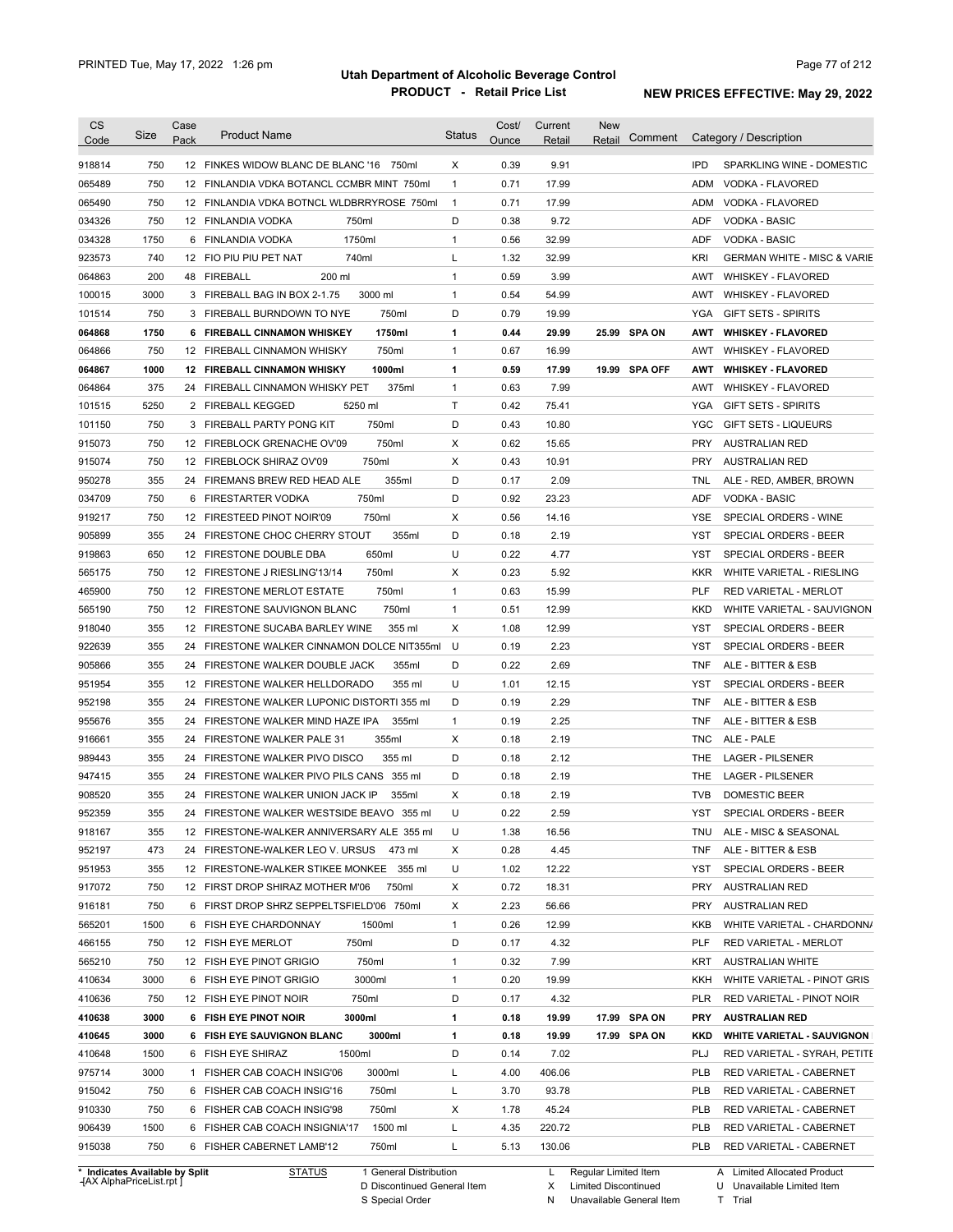| 750<br>750ml<br>3.15<br>79.76<br>6 FISHER CABERNET MTN EST'15<br>L<br><b>PLB</b><br><b>RED VARIETAL - CABERNET</b><br>914006<br>750<br>750ml<br>L<br>2.80<br>71.06<br><b>PLB</b><br>6 FISHER CAMERON RED'19<br>RED VARIETAL - CABERNET<br>750<br>750ml<br>2.17<br>55.06<br>914188<br>FISHER CHARD MTN ESTATE'17/18<br>L<br>KKB<br>WHITE VARIETAL - CHARDONN/<br>6<br>750<br>750ml<br>2.37<br>60.06<br>6 FISHER CHARD WHITNEY'S'18<br>L<br>KKB<br>WHITE VARIETAL - CHARDONN/<br>1500<br>1500 ml<br>U<br>1.20<br>61.06<br><b>PLB</b><br>FISHER UNITY CABERNET'16/17<br>RED VARIETAL - CABERNET<br>6<br>750<br>750ml<br>1.70<br>42.99<br><b>PLB</b><br>12 FISHER UNITY CABERNET'19<br>L<br>RED VARIETAL - CABERNET<br>750<br>750ml<br>0.99<br>25.00<br>12 FISHER UNITY CHARDONNAY'17/18<br>L<br>KKB<br>WHITE VARIETAL - CHARDONN/<br>750<br>750ml<br>L<br>1.20<br>12 FISHER UNITY PINOT NOIR AV'16<br>30.41<br><b>PLR</b><br><b>RED VARIETAL - PINOT NOIR</b><br>750<br>750ml<br>0.72<br>18.22<br>12 FISHER UNITY ROSE '19<br>Х<br><b>MPQ</b><br>750<br>0.99<br>6 FISTFUL OF BOURBON<br>750ml<br>$\mathbf{1}$<br>24.99<br>AWW WHISKEY - DOMESTIC<br>750<br>750ml<br>0.59<br><b>12 FITVINE CABERNET SAUVIGNON</b><br>1<br>11.99<br>14.99 SPA OFF<br><b>PLB</b><br><b>RED VARIETAL - CABERNET</b><br>750<br>750ml<br>Х<br>0.55<br>13.96<br>12 FITVINE CHARDONNAY<br>YSE<br>SPECIAL ORDERS - WINE<br>750<br>$\mathbf{1}$<br>0.59<br><b>SPA OFF</b><br><b>12 FITVINE CHARDONNAY</b><br>750ml<br>11.99<br>14.99<br><b>WHITE VARIETAL - CHARDONNA</b><br>KKB<br>750<br>$\mathbf{1}$<br>0.59<br><b>12 FITVINE SAUVIGNON BLANC</b><br>750ml<br>11.99<br>14.99 SPA OFF<br><b>WHITE VARIETAL - SAUVIGNON</b><br><b>KKD</b><br>750<br>750ml<br>L<br>0.43<br>10.99<br><b>PRT</b><br>12 FITZROY CARMENERE'19/20<br><b>CHILEAN RED</b><br>750<br>$\mathbf{1}$<br>1.22<br><b>SPA ON</b><br>9 FIVE FARMS IRISH CREAM LIQ<br>750ml<br>32.99<br>30.99<br><b>LIQUEURS - CREAM</b><br>CHV<br>750<br>750ml<br>$\mathbf{1}$<br>0.67<br>19.99<br><b>12 FIVE HUSBANDS VODKA</b><br>16.99 SPA ON<br><b>VODKA - BASIC</b><br>ADF<br>750<br>750ml<br>D<br>0.59<br>14.99<br>12 FIVE RIVERS CABERNET<br><b>PLB</b><br><b>RED VARIETAL - CABERNET</b><br>750<br>750ml<br>D<br>0.54<br><b>PLR</b><br>464850<br>12 FIVE RIVERS PINOT NOIR<br>13.71<br>RED VARIETAL - PINOT NOIR<br>750<br>0.79<br>12 FIVE WIVES HEAVENLY VANILLA CUSTA 750ml<br>1<br>15.99<br>19.99 SPA OFF<br><b>ADM</b><br><b>VODKA - FLAVORED</b><br>355<br>355ml<br>Τ<br>0.28<br>3.33<br>059436<br>24 FIVE WIVES MOSCOW MULE<br>CWU PREMIXED - MISC<br>036673<br>750<br>12 FIVE WIVES PREMIUM POTATO VODKA 750ml<br>$\mathbf{1}$<br>1.18<br>29.99<br>ADW<br>VODKA - DOMESTIC<br>750<br>0.67<br><b>SPA ON</b><br>040438<br>12 FIVE WIVES SINFUL CINNAMON VODKA 750ml<br>1<br>19.99<br>16.99<br><b>ADM</b><br><b>VODKA - FLAVORED</b><br>035929<br>750<br><b>12 FIVE WIVES VODKA</b><br>750ml<br>1<br>0.79<br>17.99<br>19.99<br><b>SPA OFF</b><br><b>ADF</b><br><b>VODKA - BASIC</b><br>1750ml<br>036117<br>1750<br><b>6 FIVE WIVES VODKA</b><br>$\mathbf{1}$<br>0.61<br>37.99<br>35.99 SPA ON<br><b>ADF</b><br><b>VODKA - BASIC</b><br>1000<br>$\mathbf{1}$<br>25.99<br>036711<br>6 FIVE WIVES VODKA<br>1000 ml<br>0.77<br><b>ADW</b><br><b>VODKA - DOMESTIC</b><br>900235<br>50 ml<br>Χ<br>2.54<br>50<br>FIVE WIVES VODKA-USE 036147<br>1.50<br>YSA<br>SPECIAL ORDERS - SPIRITS<br>60<br>750<br>750ml<br>Χ<br>0.52<br>13.24<br>IHI<br>915635<br>12 FLARE DE MOSCATEL<br>SPARKLING WINE - SPUMANTE<br>922714<br>750<br><b>SPA ON</b><br>12 FLAT TOP HILLS RED BLEND<br>750ml<br>1<br>0.59<br>18.99<br>14.99<br>PLU<br><b>RED VARIETAL - MISC</b><br>030058<br>1750<br>1750ml<br>1<br>0.24<br><b>SPA ON</b><br><b>GIN-DRY</b><br>6 FLEISCHMANNS GIN<br>16.99<br>13.99<br>AHG<br>1750<br>6 FLEISCHMANNS PREFERRED WHISKEY BL 1750ml<br>0.22<br><b>SPA ON</b><br><b>WHISKEY - BLENDED</b><br>1<br>14.99<br>12.99<br>AWE<br>1750<br>1750ml<br>$\mathbf{1}$<br>0.25<br>14.99<br><b>VODKA - BASIC</b><br>6 FLEISCHMANNS ROYAL VODKA<br><b>ADF</b><br>750<br>750ml<br>0.79<br>19.99<br>12 FLEUR DE CALIFORNIA PINOT NOIR<br>$\mathbf{1}$<br><b>PLR</b><br>RED VARIETAL - PINOT NOIR<br>750<br>750ml<br>0.63<br>16.06<br>ROSE WINE - DOMESTIC<br>12 FLEUR PINOT N ROSE N CST'21<br>L<br><b>MPW</b><br>355<br>24 FLING BLOOD ORANGE VODKA SODA<br>355ml<br>D<br>0.30<br>3.55<br>CWU PREMIXED - MISC<br>250<br>24 FLIP FLOP FIZZY CRISP WHITE WINE 250ml<br>0.35<br>2.99<br>KFP<br>D<br>D<br>2.99<br>250<br>24 FLIP FLOP FIZZY SANGRIA<br>250ml<br>0.35<br><b>GFS</b><br><b>WINE - SANGRIA</b><br>8.99<br>750<br>12 FLIP FLOP MOSCATO<br>750ml<br>$\mathbf{1}$<br>0.35<br>WHITE VARIETAL - MUSCAT & M<br>KKT<br>750<br>12 FLIP FLOP PINOT GRIGIO<br>750ml<br>$\mathbf{1}$<br>0.35<br>6.99<br>8.99 SPA OFF<br><b>WHITE VARIETAL - PINOT GRIS</b><br>KKH<br>D<br>750<br>12 FLIP FLOP PINOT NOIR<br>750ml<br>0.24<br>8.99<br>5.99 SPA ON<br><b>PLR</b><br><b>RED VARIETAL - PINOT NOIR</b><br>12 FLIP FLOP RIESLING<br>0.32<br>7.99<br>750<br>750ml<br>D<br><b>KKR</b><br>WHITE VARIETAL - RIESLING<br>1750ml<br>32.99<br>1750<br>6 FLOR DE CANA 4 YEAR GOLD<br>$\mathbf{1}$<br>0.56<br><b>RUM - IMPORTED</b><br>ALX<br>750<br>12 FLOR DE CANA 4YR EXT DRY SECO SILV 750ml<br>$\mathbf{1}$<br>0.75<br>18.99<br><b>RUM - IMPORTED</b><br>ALX<br>16.99 SPA ON<br>042646<br>750<br>12 FLOR DE CANA 4YR ORO ANEJO GOLD 750ml<br>$\mathbf{1}$<br>0.67<br>18.99<br><b>RUM - MISC</b><br><b>ALU</b><br>750<br>750ml<br>L<br>49.99<br>042649<br>6 FLOR DE CANA CENTENARIO 18YR<br>1.97<br>ALU<br><b>RUM - MISC</b><br>L<br>950432<br>750<br>12 FLOR DE VERANO ALBARINO'20<br>750ml<br>0.47<br>11.99<br><b>KRN</b><br><b>SPANISH WHITE</b><br>913992<br>Х<br>40.06<br>750<br>12 FLORA SPRINGS CAB NAPA'16/17<br>750ml<br>1.58<br><b>PLB</b><br>RED VARIETAL - CABERNET<br>Х<br>917898<br>750<br>12 FLORA SPRINGS CAB RENNIE RSV'15 750ml<br>3.51<br>89.13<br><b>PLB</b><br>RED VARIETAL - CABERNET<br>Х<br>911120<br>750<br>12 FLORA SPRINGS CHARD FMLY SLCT'18 750ml<br>0.64<br>16.20<br>KKB<br>WHITE VARIETAL - CHARDONN/<br>Х<br>750<br>12 FLORA SPRINGS MERLOT'17<br>750ml<br>0.99<br>25.06<br><b>PLF</b><br>RED VARIETAL - MERLOT<br>Х<br>750<br>12 FLORA SPRINGS RED '13<br>750ml<br>0.65<br>16.36<br>PLU<br><b>RED VARIETAL - MISC</b><br>U<br>750<br>12 FLORA SPRINGS SANGIOVESE<br>750ml<br>0.91<br>23.06<br>YSE<br>SPECIAL ORDERS - WINE<br>750<br>12 FLORA SPRINGS SAUV BLNC'18<br>750ml<br>Х<br>0.79<br>20.06<br><b>KKD</b><br>WHITE VARIETAL - SAUVIGNON<br>750<br>12 FLORA SPRINGS TRILOGY'13/14<br>750ml<br>X<br>2.46<br>62.31<br><b>PLD</b><br>RED VARIETAL - MERITAGE<br>1 General Distribution<br>Regular Limited Item<br>* Indicates Available by Split<br><b>STATUS</b><br>L<br>A Limited Allocated Product<br>AY AlphaDrical jet rnt | <b>CS</b><br>Code | Size | Case<br>Pack | <b>Product Name</b> | <b>Status</b> | Cost/<br>Ounce | Current<br>Retail | <b>New</b><br>Retail | Comment | Category / Description       |
|---------------------------------------------------------------------------------------------------------------------------------------------------------------------------------------------------------------------------------------------------------------------------------------------------------------------------------------------------------------------------------------------------------------------------------------------------------------------------------------------------------------------------------------------------------------------------------------------------------------------------------------------------------------------------------------------------------------------------------------------------------------------------------------------------------------------------------------------------------------------------------------------------------------------------------------------------------------------------------------------------------------------------------------------------------------------------------------------------------------------------------------------------------------------------------------------------------------------------------------------------------------------------------------------------------------------------------------------------------------------------------------------------------------------------------------------------------------------------------------------------------------------------------------------------------------------------------------------------------------------------------------------------------------------------------------------------------------------------------------------------------------------------------------------------------------------------------------------------------------------------------------------------------------------------------------------------------------------------------------------------------------------------------------------------------------------------------------------------------------------------------------------------------------------------------------------------------------------------------------------------------------------------------------------------------------------------------------------------------------------------------------------------------------------------------------------------------------------------------------------------------------------------------------------------------------------------------------------------------------------------------------------------------------------------------------------------------------------------------------------------------------------------------------------------------------------------------------------------------------------------------------------------------------------------------------------------------------------------------------------------------------------------------------------------------------------------------------------------------------------------------------------------------------------------------------------------------------------------------------------------------------------------------------------------------------------------------------------------------------------------------------------------------------------------------------------------------------------------------------------------------------------------------------------------------------------------------------------------------------------------------------------------------------------------------------------------------------------------------------------------------------------------------------------------------------------------------------------------------------------------------------------------------------------------------------------------------------------------------------------------------------------------------------------------------------------------------------------------------------------------------------------------------------------------------------------------------------------------------------------------------------------------------------------------------------------------------------------------------------------------------------------------------------------------------------------------------------------------------------------------------------------------------------------------------------------------------------------------------------------------------------------------------------------------------------------------------------------------------------------------------------------------------------------------------------------------------------------------------------------------------------------------------------------------------------------------------------------------------------------------------------------------------------------------------------------------------------------------------------------------------------------------------------------------------------------------------------------------------------------------------------------------------------------------------------------------------------------------------------------------------------------------------------------------------------------------------------------------------------------------------------------------------------------------------------------------------------------------------------------------------------------------------------------------------------------------------------------------------------------------------------------------------------------------------------------------------------------------------------------------------------------------------------------------------------------------------------------------------------------------------------------------------------------------------------------------------------------------------------------------------------------------------------------------------------------------------------------------------------------------------------------------------------------------------------------------------------------------------------------------------------------------------------------------------------------------------------------------------------------------------------------------------------------------------------------------------------------------------------------------------------------------------------------------------------------------------------------------------------------------------------------------------------------------------------------------------------------------------------------|-------------------|------|--------------|---------------------|---------------|----------------|-------------------|----------------------|---------|------------------------------|
|                                                                                                                                                                                                                                                                                                                                                                                                                                                                                                                                                                                                                                                                                                                                                                                                                                                                                                                                                                                                                                                                                                                                                                                                                                                                                                                                                                                                                                                                                                                                                                                                                                                                                                                                                                                                                                                                                                                                                                                                                                                                                                                                                                                                                                                                                                                                                                                                                                                                                                                                                                                                                                                                                                                                                                                                                                                                                                                                                                                                                                                                                                                                                                                                                                                                                                                                                                                                                                                                                                                                                                                                                                                                                                                                                                                                                                                                                                                                                                                                                                                                                                                                                                                                                                                                                                                                                                                                                                                                                                                                                                                                                                                                                                                                                                                                                                                                                                                                                                                                                                                                                                                                                                                                                                                                                                                                                                                                                                                                                                                                                                                                                                                                                                                                                                                                                                                                                                                                                                                                                                                                                                                                                                                                                                                                                                                                                                                                                                                                                                                                                                                                                                                                                                                                                                                                                                                                     |                   |      |              |                     |               |                |                   |                      |         |                              |
|                                                                                                                                                                                                                                                                                                                                                                                                                                                                                                                                                                                                                                                                                                                                                                                                                                                                                                                                                                                                                                                                                                                                                                                                                                                                                                                                                                                                                                                                                                                                                                                                                                                                                                                                                                                                                                                                                                                                                                                                                                                                                                                                                                                                                                                                                                                                                                                                                                                                                                                                                                                                                                                                                                                                                                                                                                                                                                                                                                                                                                                                                                                                                                                                                                                                                                                                                                                                                                                                                                                                                                                                                                                                                                                                                                                                                                                                                                                                                                                                                                                                                                                                                                                                                                                                                                                                                                                                                                                                                                                                                                                                                                                                                                                                                                                                                                                                                                                                                                                                                                                                                                                                                                                                                                                                                                                                                                                                                                                                                                                                                                                                                                                                                                                                                                                                                                                                                                                                                                                                                                                                                                                                                                                                                                                                                                                                                                                                                                                                                                                                                                                                                                                                                                                                                                                                                                                                     | 948953            |      |              |                     |               |                |                   |                      |         |                              |
|                                                                                                                                                                                                                                                                                                                                                                                                                                                                                                                                                                                                                                                                                                                                                                                                                                                                                                                                                                                                                                                                                                                                                                                                                                                                                                                                                                                                                                                                                                                                                                                                                                                                                                                                                                                                                                                                                                                                                                                                                                                                                                                                                                                                                                                                                                                                                                                                                                                                                                                                                                                                                                                                                                                                                                                                                                                                                                                                                                                                                                                                                                                                                                                                                                                                                                                                                                                                                                                                                                                                                                                                                                                                                                                                                                                                                                                                                                                                                                                                                                                                                                                                                                                                                                                                                                                                                                                                                                                                                                                                                                                                                                                                                                                                                                                                                                                                                                                                                                                                                                                                                                                                                                                                                                                                                                                                                                                                                                                                                                                                                                                                                                                                                                                                                                                                                                                                                                                                                                                                                                                                                                                                                                                                                                                                                                                                                                                                                                                                                                                                                                                                                                                                                                                                                                                                                                                                     |                   |      |              |                     |               |                |                   |                      |         |                              |
|                                                                                                                                                                                                                                                                                                                                                                                                                                                                                                                                                                                                                                                                                                                                                                                                                                                                                                                                                                                                                                                                                                                                                                                                                                                                                                                                                                                                                                                                                                                                                                                                                                                                                                                                                                                                                                                                                                                                                                                                                                                                                                                                                                                                                                                                                                                                                                                                                                                                                                                                                                                                                                                                                                                                                                                                                                                                                                                                                                                                                                                                                                                                                                                                                                                                                                                                                                                                                                                                                                                                                                                                                                                                                                                                                                                                                                                                                                                                                                                                                                                                                                                                                                                                                                                                                                                                                                                                                                                                                                                                                                                                                                                                                                                                                                                                                                                                                                                                                                                                                                                                                                                                                                                                                                                                                                                                                                                                                                                                                                                                                                                                                                                                                                                                                                                                                                                                                                                                                                                                                                                                                                                                                                                                                                                                                                                                                                                                                                                                                                                                                                                                                                                                                                                                                                                                                                                                     |                   |      |              |                     |               |                |                   |                      |         |                              |
|                                                                                                                                                                                                                                                                                                                                                                                                                                                                                                                                                                                                                                                                                                                                                                                                                                                                                                                                                                                                                                                                                                                                                                                                                                                                                                                                                                                                                                                                                                                                                                                                                                                                                                                                                                                                                                                                                                                                                                                                                                                                                                                                                                                                                                                                                                                                                                                                                                                                                                                                                                                                                                                                                                                                                                                                                                                                                                                                                                                                                                                                                                                                                                                                                                                                                                                                                                                                                                                                                                                                                                                                                                                                                                                                                                                                                                                                                                                                                                                                                                                                                                                                                                                                                                                                                                                                                                                                                                                                                                                                                                                                                                                                                                                                                                                                                                                                                                                                                                                                                                                                                                                                                                                                                                                                                                                                                                                                                                                                                                                                                                                                                                                                                                                                                                                                                                                                                                                                                                                                                                                                                                                                                                                                                                                                                                                                                                                                                                                                                                                                                                                                                                                                                                                                                                                                                                                                     | 916719            |      |              |                     |               |                |                   |                      |         |                              |
|                                                                                                                                                                                                                                                                                                                                                                                                                                                                                                                                                                                                                                                                                                                                                                                                                                                                                                                                                                                                                                                                                                                                                                                                                                                                                                                                                                                                                                                                                                                                                                                                                                                                                                                                                                                                                                                                                                                                                                                                                                                                                                                                                                                                                                                                                                                                                                                                                                                                                                                                                                                                                                                                                                                                                                                                                                                                                                                                                                                                                                                                                                                                                                                                                                                                                                                                                                                                                                                                                                                                                                                                                                                                                                                                                                                                                                                                                                                                                                                                                                                                                                                                                                                                                                                                                                                                                                                                                                                                                                                                                                                                                                                                                                                                                                                                                                                                                                                                                                                                                                                                                                                                                                                                                                                                                                                                                                                                                                                                                                                                                                                                                                                                                                                                                                                                                                                                                                                                                                                                                                                                                                                                                                                                                                                                                                                                                                                                                                                                                                                                                                                                                                                                                                                                                                                                                                                                     | 917955            |      |              |                     |               |                |                   |                      |         |                              |
|                                                                                                                                                                                                                                                                                                                                                                                                                                                                                                                                                                                                                                                                                                                                                                                                                                                                                                                                                                                                                                                                                                                                                                                                                                                                                                                                                                                                                                                                                                                                                                                                                                                                                                                                                                                                                                                                                                                                                                                                                                                                                                                                                                                                                                                                                                                                                                                                                                                                                                                                                                                                                                                                                                                                                                                                                                                                                                                                                                                                                                                                                                                                                                                                                                                                                                                                                                                                                                                                                                                                                                                                                                                                                                                                                                                                                                                                                                                                                                                                                                                                                                                                                                                                                                                                                                                                                                                                                                                                                                                                                                                                                                                                                                                                                                                                                                                                                                                                                                                                                                                                                                                                                                                                                                                                                                                                                                                                                                                                                                                                                                                                                                                                                                                                                                                                                                                                                                                                                                                                                                                                                                                                                                                                                                                                                                                                                                                                                                                                                                                                                                                                                                                                                                                                                                                                                                                                     | 915783            |      |              |                     |               |                |                   |                      |         |                              |
|                                                                                                                                                                                                                                                                                                                                                                                                                                                                                                                                                                                                                                                                                                                                                                                                                                                                                                                                                                                                                                                                                                                                                                                                                                                                                                                                                                                                                                                                                                                                                                                                                                                                                                                                                                                                                                                                                                                                                                                                                                                                                                                                                                                                                                                                                                                                                                                                                                                                                                                                                                                                                                                                                                                                                                                                                                                                                                                                                                                                                                                                                                                                                                                                                                                                                                                                                                                                                                                                                                                                                                                                                                                                                                                                                                                                                                                                                                                                                                                                                                                                                                                                                                                                                                                                                                                                                                                                                                                                                                                                                                                                                                                                                                                                                                                                                                                                                                                                                                                                                                                                                                                                                                                                                                                                                                                                                                                                                                                                                                                                                                                                                                                                                                                                                                                                                                                                                                                                                                                                                                                                                                                                                                                                                                                                                                                                                                                                                                                                                                                                                                                                                                                                                                                                                                                                                                                                     | 917449            |      |              |                     |               |                |                   |                      |         |                              |
|                                                                                                                                                                                                                                                                                                                                                                                                                                                                                                                                                                                                                                                                                                                                                                                                                                                                                                                                                                                                                                                                                                                                                                                                                                                                                                                                                                                                                                                                                                                                                                                                                                                                                                                                                                                                                                                                                                                                                                                                                                                                                                                                                                                                                                                                                                                                                                                                                                                                                                                                                                                                                                                                                                                                                                                                                                                                                                                                                                                                                                                                                                                                                                                                                                                                                                                                                                                                                                                                                                                                                                                                                                                                                                                                                                                                                                                                                                                                                                                                                                                                                                                                                                                                                                                                                                                                                                                                                                                                                                                                                                                                                                                                                                                                                                                                                                                                                                                                                                                                                                                                                                                                                                                                                                                                                                                                                                                                                                                                                                                                                                                                                                                                                                                                                                                                                                                                                                                                                                                                                                                                                                                                                                                                                                                                                                                                                                                                                                                                                                                                                                                                                                                                                                                                                                                                                                                                     | 918263            |      |              |                     |               |                |                   |                      |         |                              |
|                                                                                                                                                                                                                                                                                                                                                                                                                                                                                                                                                                                                                                                                                                                                                                                                                                                                                                                                                                                                                                                                                                                                                                                                                                                                                                                                                                                                                                                                                                                                                                                                                                                                                                                                                                                                                                                                                                                                                                                                                                                                                                                                                                                                                                                                                                                                                                                                                                                                                                                                                                                                                                                                                                                                                                                                                                                                                                                                                                                                                                                                                                                                                                                                                                                                                                                                                                                                                                                                                                                                                                                                                                                                                                                                                                                                                                                                                                                                                                                                                                                                                                                                                                                                                                                                                                                                                                                                                                                                                                                                                                                                                                                                                                                                                                                                                                                                                                                                                                                                                                                                                                                                                                                                                                                                                                                                                                                                                                                                                                                                                                                                                                                                                                                                                                                                                                                                                                                                                                                                                                                                                                                                                                                                                                                                                                                                                                                                                                                                                                                                                                                                                                                                                                                                                                                                                                                                     | 908807            |      |              |                     |               |                |                   |                      |         | ROSE WINE - VARIETAL & VIN G |
|                                                                                                                                                                                                                                                                                                                                                                                                                                                                                                                                                                                                                                                                                                                                                                                                                                                                                                                                                                                                                                                                                                                                                                                                                                                                                                                                                                                                                                                                                                                                                                                                                                                                                                                                                                                                                                                                                                                                                                                                                                                                                                                                                                                                                                                                                                                                                                                                                                                                                                                                                                                                                                                                                                                                                                                                                                                                                                                                                                                                                                                                                                                                                                                                                                                                                                                                                                                                                                                                                                                                                                                                                                                                                                                                                                                                                                                                                                                                                                                                                                                                                                                                                                                                                                                                                                                                                                                                                                                                                                                                                                                                                                                                                                                                                                                                                                                                                                                                                                                                                                                                                                                                                                                                                                                                                                                                                                                                                                                                                                                                                                                                                                                                                                                                                                                                                                                                                                                                                                                                                                                                                                                                                                                                                                                                                                                                                                                                                                                                                                                                                                                                                                                                                                                                                                                                                                                                     | 018290            |      |              |                     |               |                |                   |                      |         |                              |
|                                                                                                                                                                                                                                                                                                                                                                                                                                                                                                                                                                                                                                                                                                                                                                                                                                                                                                                                                                                                                                                                                                                                                                                                                                                                                                                                                                                                                                                                                                                                                                                                                                                                                                                                                                                                                                                                                                                                                                                                                                                                                                                                                                                                                                                                                                                                                                                                                                                                                                                                                                                                                                                                                                                                                                                                                                                                                                                                                                                                                                                                                                                                                                                                                                                                                                                                                                                                                                                                                                                                                                                                                                                                                                                                                                                                                                                                                                                                                                                                                                                                                                                                                                                                                                                                                                                                                                                                                                                                                                                                                                                                                                                                                                                                                                                                                                                                                                                                                                                                                                                                                                                                                                                                                                                                                                                                                                                                                                                                                                                                                                                                                                                                                                                                                                                                                                                                                                                                                                                                                                                                                                                                                                                                                                                                                                                                                                                                                                                                                                                                                                                                                                                                                                                                                                                                                                                                     | 952021            |      |              |                     |               |                |                   |                      |         |                              |
|                                                                                                                                                                                                                                                                                                                                                                                                                                                                                                                                                                                                                                                                                                                                                                                                                                                                                                                                                                                                                                                                                                                                                                                                                                                                                                                                                                                                                                                                                                                                                                                                                                                                                                                                                                                                                                                                                                                                                                                                                                                                                                                                                                                                                                                                                                                                                                                                                                                                                                                                                                                                                                                                                                                                                                                                                                                                                                                                                                                                                                                                                                                                                                                                                                                                                                                                                                                                                                                                                                                                                                                                                                                                                                                                                                                                                                                                                                                                                                                                                                                                                                                                                                                                                                                                                                                                                                                                                                                                                                                                                                                                                                                                                                                                                                                                                                                                                                                                                                                                                                                                                                                                                                                                                                                                                                                                                                                                                                                                                                                                                                                                                                                                                                                                                                                                                                                                                                                                                                                                                                                                                                                                                                                                                                                                                                                                                                                                                                                                                                                                                                                                                                                                                                                                                                                                                                                                     | 952022            |      |              |                     |               |                |                   |                      |         |                              |
|                                                                                                                                                                                                                                                                                                                                                                                                                                                                                                                                                                                                                                                                                                                                                                                                                                                                                                                                                                                                                                                                                                                                                                                                                                                                                                                                                                                                                                                                                                                                                                                                                                                                                                                                                                                                                                                                                                                                                                                                                                                                                                                                                                                                                                                                                                                                                                                                                                                                                                                                                                                                                                                                                                                                                                                                                                                                                                                                                                                                                                                                                                                                                                                                                                                                                                                                                                                                                                                                                                                                                                                                                                                                                                                                                                                                                                                                                                                                                                                                                                                                                                                                                                                                                                                                                                                                                                                                                                                                                                                                                                                                                                                                                                                                                                                                                                                                                                                                                                                                                                                                                                                                                                                                                                                                                                                                                                                                                                                                                                                                                                                                                                                                                                                                                                                                                                                                                                                                                                                                                                                                                                                                                                                                                                                                                                                                                                                                                                                                                                                                                                                                                                                                                                                                                                                                                                                                     | 565236            |      |              |                     |               |                |                   |                      |         |                              |
|                                                                                                                                                                                                                                                                                                                                                                                                                                                                                                                                                                                                                                                                                                                                                                                                                                                                                                                                                                                                                                                                                                                                                                                                                                                                                                                                                                                                                                                                                                                                                                                                                                                                                                                                                                                                                                                                                                                                                                                                                                                                                                                                                                                                                                                                                                                                                                                                                                                                                                                                                                                                                                                                                                                                                                                                                                                                                                                                                                                                                                                                                                                                                                                                                                                                                                                                                                                                                                                                                                                                                                                                                                                                                                                                                                                                                                                                                                                                                                                                                                                                                                                                                                                                                                                                                                                                                                                                                                                                                                                                                                                                                                                                                                                                                                                                                                                                                                                                                                                                                                                                                                                                                                                                                                                                                                                                                                                                                                                                                                                                                                                                                                                                                                                                                                                                                                                                                                                                                                                                                                                                                                                                                                                                                                                                                                                                                                                                                                                                                                                                                                                                                                                                                                                                                                                                                                                                     | 565240            |      |              |                     |               |                |                   |                      |         |                              |
|                                                                                                                                                                                                                                                                                                                                                                                                                                                                                                                                                                                                                                                                                                                                                                                                                                                                                                                                                                                                                                                                                                                                                                                                                                                                                                                                                                                                                                                                                                                                                                                                                                                                                                                                                                                                                                                                                                                                                                                                                                                                                                                                                                                                                                                                                                                                                                                                                                                                                                                                                                                                                                                                                                                                                                                                                                                                                                                                                                                                                                                                                                                                                                                                                                                                                                                                                                                                                                                                                                                                                                                                                                                                                                                                                                                                                                                                                                                                                                                                                                                                                                                                                                                                                                                                                                                                                                                                                                                                                                                                                                                                                                                                                                                                                                                                                                                                                                                                                                                                                                                                                                                                                                                                                                                                                                                                                                                                                                                                                                                                                                                                                                                                                                                                                                                                                                                                                                                                                                                                                                                                                                                                                                                                                                                                                                                                                                                                                                                                                                                                                                                                                                                                                                                                                                                                                                                                     | 917266            |      |              |                     |               |                |                   |                      |         |                              |
|                                                                                                                                                                                                                                                                                                                                                                                                                                                                                                                                                                                                                                                                                                                                                                                                                                                                                                                                                                                                                                                                                                                                                                                                                                                                                                                                                                                                                                                                                                                                                                                                                                                                                                                                                                                                                                                                                                                                                                                                                                                                                                                                                                                                                                                                                                                                                                                                                                                                                                                                                                                                                                                                                                                                                                                                                                                                                                                                                                                                                                                                                                                                                                                                                                                                                                                                                                                                                                                                                                                                                                                                                                                                                                                                                                                                                                                                                                                                                                                                                                                                                                                                                                                                                                                                                                                                                                                                                                                                                                                                                                                                                                                                                                                                                                                                                                                                                                                                                                                                                                                                                                                                                                                                                                                                                                                                                                                                                                                                                                                                                                                                                                                                                                                                                                                                                                                                                                                                                                                                                                                                                                                                                                                                                                                                                                                                                                                                                                                                                                                                                                                                                                                                                                                                                                                                                                                                     | 068340            |      |              |                     |               |                |                   |                      |         |                              |
|                                                                                                                                                                                                                                                                                                                                                                                                                                                                                                                                                                                                                                                                                                                                                                                                                                                                                                                                                                                                                                                                                                                                                                                                                                                                                                                                                                                                                                                                                                                                                                                                                                                                                                                                                                                                                                                                                                                                                                                                                                                                                                                                                                                                                                                                                                                                                                                                                                                                                                                                                                                                                                                                                                                                                                                                                                                                                                                                                                                                                                                                                                                                                                                                                                                                                                                                                                                                                                                                                                                                                                                                                                                                                                                                                                                                                                                                                                                                                                                                                                                                                                                                                                                                                                                                                                                                                                                                                                                                                                                                                                                                                                                                                                                                                                                                                                                                                                                                                                                                                                                                                                                                                                                                                                                                                                                                                                                                                                                                                                                                                                                                                                                                                                                                                                                                                                                                                                                                                                                                                                                                                                                                                                                                                                                                                                                                                                                                                                                                                                                                                                                                                                                                                                                                                                                                                                                                     | 037137            |      |              |                     |               |                |                   |                      |         |                              |
|                                                                                                                                                                                                                                                                                                                                                                                                                                                                                                                                                                                                                                                                                                                                                                                                                                                                                                                                                                                                                                                                                                                                                                                                                                                                                                                                                                                                                                                                                                                                                                                                                                                                                                                                                                                                                                                                                                                                                                                                                                                                                                                                                                                                                                                                                                                                                                                                                                                                                                                                                                                                                                                                                                                                                                                                                                                                                                                                                                                                                                                                                                                                                                                                                                                                                                                                                                                                                                                                                                                                                                                                                                                                                                                                                                                                                                                                                                                                                                                                                                                                                                                                                                                                                                                                                                                                                                                                                                                                                                                                                                                                                                                                                                                                                                                                                                                                                                                                                                                                                                                                                                                                                                                                                                                                                                                                                                                                                                                                                                                                                                                                                                                                                                                                                                                                                                                                                                                                                                                                                                                                                                                                                                                                                                                                                                                                                                                                                                                                                                                                                                                                                                                                                                                                                                                                                                                                     | 464857            |      |              |                     |               |                |                   |                      |         |                              |
|                                                                                                                                                                                                                                                                                                                                                                                                                                                                                                                                                                                                                                                                                                                                                                                                                                                                                                                                                                                                                                                                                                                                                                                                                                                                                                                                                                                                                                                                                                                                                                                                                                                                                                                                                                                                                                                                                                                                                                                                                                                                                                                                                                                                                                                                                                                                                                                                                                                                                                                                                                                                                                                                                                                                                                                                                                                                                                                                                                                                                                                                                                                                                                                                                                                                                                                                                                                                                                                                                                                                                                                                                                                                                                                                                                                                                                                                                                                                                                                                                                                                                                                                                                                                                                                                                                                                                                                                                                                                                                                                                                                                                                                                                                                                                                                                                                                                                                                                                                                                                                                                                                                                                                                                                                                                                                                                                                                                                                                                                                                                                                                                                                                                                                                                                                                                                                                                                                                                                                                                                                                                                                                                                                                                                                                                                                                                                                                                                                                                                                                                                                                                                                                                                                                                                                                                                                                                     |                   |      |              |                     |               |                |                   |                      |         |                              |
|                                                                                                                                                                                                                                                                                                                                                                                                                                                                                                                                                                                                                                                                                                                                                                                                                                                                                                                                                                                                                                                                                                                                                                                                                                                                                                                                                                                                                                                                                                                                                                                                                                                                                                                                                                                                                                                                                                                                                                                                                                                                                                                                                                                                                                                                                                                                                                                                                                                                                                                                                                                                                                                                                                                                                                                                                                                                                                                                                                                                                                                                                                                                                                                                                                                                                                                                                                                                                                                                                                                                                                                                                                                                                                                                                                                                                                                                                                                                                                                                                                                                                                                                                                                                                                                                                                                                                                                                                                                                                                                                                                                                                                                                                                                                                                                                                                                                                                                                                                                                                                                                                                                                                                                                                                                                                                                                                                                                                                                                                                                                                                                                                                                                                                                                                                                                                                                                                                                                                                                                                                                                                                                                                                                                                                                                                                                                                                                                                                                                                                                                                                                                                                                                                                                                                                                                                                                                     | 040277            |      |              |                     |               |                |                   |                      |         |                              |
|                                                                                                                                                                                                                                                                                                                                                                                                                                                                                                                                                                                                                                                                                                                                                                                                                                                                                                                                                                                                                                                                                                                                                                                                                                                                                                                                                                                                                                                                                                                                                                                                                                                                                                                                                                                                                                                                                                                                                                                                                                                                                                                                                                                                                                                                                                                                                                                                                                                                                                                                                                                                                                                                                                                                                                                                                                                                                                                                                                                                                                                                                                                                                                                                                                                                                                                                                                                                                                                                                                                                                                                                                                                                                                                                                                                                                                                                                                                                                                                                                                                                                                                                                                                                                                                                                                                                                                                                                                                                                                                                                                                                                                                                                                                                                                                                                                                                                                                                                                                                                                                                                                                                                                                                                                                                                                                                                                                                                                                                                                                                                                                                                                                                                                                                                                                                                                                                                                                                                                                                                                                                                                                                                                                                                                                                                                                                                                                                                                                                                                                                                                                                                                                                                                                                                                                                                                                                     |                   |      |              |                     |               |                |                   |                      |         |                              |
|                                                                                                                                                                                                                                                                                                                                                                                                                                                                                                                                                                                                                                                                                                                                                                                                                                                                                                                                                                                                                                                                                                                                                                                                                                                                                                                                                                                                                                                                                                                                                                                                                                                                                                                                                                                                                                                                                                                                                                                                                                                                                                                                                                                                                                                                                                                                                                                                                                                                                                                                                                                                                                                                                                                                                                                                                                                                                                                                                                                                                                                                                                                                                                                                                                                                                                                                                                                                                                                                                                                                                                                                                                                                                                                                                                                                                                                                                                                                                                                                                                                                                                                                                                                                                                                                                                                                                                                                                                                                                                                                                                                                                                                                                                                                                                                                                                                                                                                                                                                                                                                                                                                                                                                                                                                                                                                                                                                                                                                                                                                                                                                                                                                                                                                                                                                                                                                                                                                                                                                                                                                                                                                                                                                                                                                                                                                                                                                                                                                                                                                                                                                                                                                                                                                                                                                                                                                                     |                   |      |              |                     |               |                |                   |                      |         |                              |
|                                                                                                                                                                                                                                                                                                                                                                                                                                                                                                                                                                                                                                                                                                                                                                                                                                                                                                                                                                                                                                                                                                                                                                                                                                                                                                                                                                                                                                                                                                                                                                                                                                                                                                                                                                                                                                                                                                                                                                                                                                                                                                                                                                                                                                                                                                                                                                                                                                                                                                                                                                                                                                                                                                                                                                                                                                                                                                                                                                                                                                                                                                                                                                                                                                                                                                                                                                                                                                                                                                                                                                                                                                                                                                                                                                                                                                                                                                                                                                                                                                                                                                                                                                                                                                                                                                                                                                                                                                                                                                                                                                                                                                                                                                                                                                                                                                                                                                                                                                                                                                                                                                                                                                                                                                                                                                                                                                                                                                                                                                                                                                                                                                                                                                                                                                                                                                                                                                                                                                                                                                                                                                                                                                                                                                                                                                                                                                                                                                                                                                                                                                                                                                                                                                                                                                                                                                                                     |                   |      |              |                     |               |                |                   |                      |         |                              |
|                                                                                                                                                                                                                                                                                                                                                                                                                                                                                                                                                                                                                                                                                                                                                                                                                                                                                                                                                                                                                                                                                                                                                                                                                                                                                                                                                                                                                                                                                                                                                                                                                                                                                                                                                                                                                                                                                                                                                                                                                                                                                                                                                                                                                                                                                                                                                                                                                                                                                                                                                                                                                                                                                                                                                                                                                                                                                                                                                                                                                                                                                                                                                                                                                                                                                                                                                                                                                                                                                                                                                                                                                                                                                                                                                                                                                                                                                                                                                                                                                                                                                                                                                                                                                                                                                                                                                                                                                                                                                                                                                                                                                                                                                                                                                                                                                                                                                                                                                                                                                                                                                                                                                                                                                                                                                                                                                                                                                                                                                                                                                                                                                                                                                                                                                                                                                                                                                                                                                                                                                                                                                                                                                                                                                                                                                                                                                                                                                                                                                                                                                                                                                                                                                                                                                                                                                                                                     |                   |      |              |                     |               |                |                   |                      |         |                              |
|                                                                                                                                                                                                                                                                                                                                                                                                                                                                                                                                                                                                                                                                                                                                                                                                                                                                                                                                                                                                                                                                                                                                                                                                                                                                                                                                                                                                                                                                                                                                                                                                                                                                                                                                                                                                                                                                                                                                                                                                                                                                                                                                                                                                                                                                                                                                                                                                                                                                                                                                                                                                                                                                                                                                                                                                                                                                                                                                                                                                                                                                                                                                                                                                                                                                                                                                                                                                                                                                                                                                                                                                                                                                                                                                                                                                                                                                                                                                                                                                                                                                                                                                                                                                                                                                                                                                                                                                                                                                                                                                                                                                                                                                                                                                                                                                                                                                                                                                                                                                                                                                                                                                                                                                                                                                                                                                                                                                                                                                                                                                                                                                                                                                                                                                                                                                                                                                                                                                                                                                                                                                                                                                                                                                                                                                                                                                                                                                                                                                                                                                                                                                                                                                                                                                                                                                                                                                     |                   |      |              |                     |               |                |                   |                      |         |                              |
|                                                                                                                                                                                                                                                                                                                                                                                                                                                                                                                                                                                                                                                                                                                                                                                                                                                                                                                                                                                                                                                                                                                                                                                                                                                                                                                                                                                                                                                                                                                                                                                                                                                                                                                                                                                                                                                                                                                                                                                                                                                                                                                                                                                                                                                                                                                                                                                                                                                                                                                                                                                                                                                                                                                                                                                                                                                                                                                                                                                                                                                                                                                                                                                                                                                                                                                                                                                                                                                                                                                                                                                                                                                                                                                                                                                                                                                                                                                                                                                                                                                                                                                                                                                                                                                                                                                                                                                                                                                                                                                                                                                                                                                                                                                                                                                                                                                                                                                                                                                                                                                                                                                                                                                                                                                                                                                                                                                                                                                                                                                                                                                                                                                                                                                                                                                                                                                                                                                                                                                                                                                                                                                                                                                                                                                                                                                                                                                                                                                                                                                                                                                                                                                                                                                                                                                                                                                                     |                   |      |              |                     |               |                |                   |                      |         |                              |
|                                                                                                                                                                                                                                                                                                                                                                                                                                                                                                                                                                                                                                                                                                                                                                                                                                                                                                                                                                                                                                                                                                                                                                                                                                                                                                                                                                                                                                                                                                                                                                                                                                                                                                                                                                                                                                                                                                                                                                                                                                                                                                                                                                                                                                                                                                                                                                                                                                                                                                                                                                                                                                                                                                                                                                                                                                                                                                                                                                                                                                                                                                                                                                                                                                                                                                                                                                                                                                                                                                                                                                                                                                                                                                                                                                                                                                                                                                                                                                                                                                                                                                                                                                                                                                                                                                                                                                                                                                                                                                                                                                                                                                                                                                                                                                                                                                                                                                                                                                                                                                                                                                                                                                                                                                                                                                                                                                                                                                                                                                                                                                                                                                                                                                                                                                                                                                                                                                                                                                                                                                                                                                                                                                                                                                                                                                                                                                                                                                                                                                                                                                                                                                                                                                                                                                                                                                                                     |                   |      |              |                     |               |                |                   |                      |         |                              |
|                                                                                                                                                                                                                                                                                                                                                                                                                                                                                                                                                                                                                                                                                                                                                                                                                                                                                                                                                                                                                                                                                                                                                                                                                                                                                                                                                                                                                                                                                                                                                                                                                                                                                                                                                                                                                                                                                                                                                                                                                                                                                                                                                                                                                                                                                                                                                                                                                                                                                                                                                                                                                                                                                                                                                                                                                                                                                                                                                                                                                                                                                                                                                                                                                                                                                                                                                                                                                                                                                                                                                                                                                                                                                                                                                                                                                                                                                                                                                                                                                                                                                                                                                                                                                                                                                                                                                                                                                                                                                                                                                                                                                                                                                                                                                                                                                                                                                                                                                                                                                                                                                                                                                                                                                                                                                                                                                                                                                                                                                                                                                                                                                                                                                                                                                                                                                                                                                                                                                                                                                                                                                                                                                                                                                                                                                                                                                                                                                                                                                                                                                                                                                                                                                                                                                                                                                                                                     |                   |      |              |                     |               |                |                   |                      |         |                              |
|                                                                                                                                                                                                                                                                                                                                                                                                                                                                                                                                                                                                                                                                                                                                                                                                                                                                                                                                                                                                                                                                                                                                                                                                                                                                                                                                                                                                                                                                                                                                                                                                                                                                                                                                                                                                                                                                                                                                                                                                                                                                                                                                                                                                                                                                                                                                                                                                                                                                                                                                                                                                                                                                                                                                                                                                                                                                                                                                                                                                                                                                                                                                                                                                                                                                                                                                                                                                                                                                                                                                                                                                                                                                                                                                                                                                                                                                                                                                                                                                                                                                                                                                                                                                                                                                                                                                                                                                                                                                                                                                                                                                                                                                                                                                                                                                                                                                                                                                                                                                                                                                                                                                                                                                                                                                                                                                                                                                                                                                                                                                                                                                                                                                                                                                                                                                                                                                                                                                                                                                                                                                                                                                                                                                                                                                                                                                                                                                                                                                                                                                                                                                                                                                                                                                                                                                                                                                     |                   |      |              |                     |               |                |                   |                      |         |                              |
|                                                                                                                                                                                                                                                                                                                                                                                                                                                                                                                                                                                                                                                                                                                                                                                                                                                                                                                                                                                                                                                                                                                                                                                                                                                                                                                                                                                                                                                                                                                                                                                                                                                                                                                                                                                                                                                                                                                                                                                                                                                                                                                                                                                                                                                                                                                                                                                                                                                                                                                                                                                                                                                                                                                                                                                                                                                                                                                                                                                                                                                                                                                                                                                                                                                                                                                                                                                                                                                                                                                                                                                                                                                                                                                                                                                                                                                                                                                                                                                                                                                                                                                                                                                                                                                                                                                                                                                                                                                                                                                                                                                                                                                                                                                                                                                                                                                                                                                                                                                                                                                                                                                                                                                                                                                                                                                                                                                                                                                                                                                                                                                                                                                                                                                                                                                                                                                                                                                                                                                                                                                                                                                                                                                                                                                                                                                                                                                                                                                                                                                                                                                                                                                                                                                                                                                                                                                                     |                   |      |              |                     |               |                |                   |                      |         |                              |
|                                                                                                                                                                                                                                                                                                                                                                                                                                                                                                                                                                                                                                                                                                                                                                                                                                                                                                                                                                                                                                                                                                                                                                                                                                                                                                                                                                                                                                                                                                                                                                                                                                                                                                                                                                                                                                                                                                                                                                                                                                                                                                                                                                                                                                                                                                                                                                                                                                                                                                                                                                                                                                                                                                                                                                                                                                                                                                                                                                                                                                                                                                                                                                                                                                                                                                                                                                                                                                                                                                                                                                                                                                                                                                                                                                                                                                                                                                                                                                                                                                                                                                                                                                                                                                                                                                                                                                                                                                                                                                                                                                                                                                                                                                                                                                                                                                                                                                                                                                                                                                                                                                                                                                                                                                                                                                                                                                                                                                                                                                                                                                                                                                                                                                                                                                                                                                                                                                                                                                                                                                                                                                                                                                                                                                                                                                                                                                                                                                                                                                                                                                                                                                                                                                                                                                                                                                                                     |                   |      |              |                     |               |                |                   |                      |         |                              |
|                                                                                                                                                                                                                                                                                                                                                                                                                                                                                                                                                                                                                                                                                                                                                                                                                                                                                                                                                                                                                                                                                                                                                                                                                                                                                                                                                                                                                                                                                                                                                                                                                                                                                                                                                                                                                                                                                                                                                                                                                                                                                                                                                                                                                                                                                                                                                                                                                                                                                                                                                                                                                                                                                                                                                                                                                                                                                                                                                                                                                                                                                                                                                                                                                                                                                                                                                                                                                                                                                                                                                                                                                                                                                                                                                                                                                                                                                                                                                                                                                                                                                                                                                                                                                                                                                                                                                                                                                                                                                                                                                                                                                                                                                                                                                                                                                                                                                                                                                                                                                                                                                                                                                                                                                                                                                                                                                                                                                                                                                                                                                                                                                                                                                                                                                                                                                                                                                                                                                                                                                                                                                                                                                                                                                                                                                                                                                                                                                                                                                                                                                                                                                                                                                                                                                                                                                                                                     | 023708            |      |              |                     |               |                |                   |                      |         |                              |
|                                                                                                                                                                                                                                                                                                                                                                                                                                                                                                                                                                                                                                                                                                                                                                                                                                                                                                                                                                                                                                                                                                                                                                                                                                                                                                                                                                                                                                                                                                                                                                                                                                                                                                                                                                                                                                                                                                                                                                                                                                                                                                                                                                                                                                                                                                                                                                                                                                                                                                                                                                                                                                                                                                                                                                                                                                                                                                                                                                                                                                                                                                                                                                                                                                                                                                                                                                                                                                                                                                                                                                                                                                                                                                                                                                                                                                                                                                                                                                                                                                                                                                                                                                                                                                                                                                                                                                                                                                                                                                                                                                                                                                                                                                                                                                                                                                                                                                                                                                                                                                                                                                                                                                                                                                                                                                                                                                                                                                                                                                                                                                                                                                                                                                                                                                                                                                                                                                                                                                                                                                                                                                                                                                                                                                                                                                                                                                                                                                                                                                                                                                                                                                                                                                                                                                                                                                                                     | 035948            |      |              |                     |               |                |                   |                      |         |                              |
|                                                                                                                                                                                                                                                                                                                                                                                                                                                                                                                                                                                                                                                                                                                                                                                                                                                                                                                                                                                                                                                                                                                                                                                                                                                                                                                                                                                                                                                                                                                                                                                                                                                                                                                                                                                                                                                                                                                                                                                                                                                                                                                                                                                                                                                                                                                                                                                                                                                                                                                                                                                                                                                                                                                                                                                                                                                                                                                                                                                                                                                                                                                                                                                                                                                                                                                                                                                                                                                                                                                                                                                                                                                                                                                                                                                                                                                                                                                                                                                                                                                                                                                                                                                                                                                                                                                                                                                                                                                                                                                                                                                                                                                                                                                                                                                                                                                                                                                                                                                                                                                                                                                                                                                                                                                                                                                                                                                                                                                                                                                                                                                                                                                                                                                                                                                                                                                                                                                                                                                                                                                                                                                                                                                                                                                                                                                                                                                                                                                                                                                                                                                                                                                                                                                                                                                                                                                                     | 466250            |      |              |                     |               |                |                   |                      |         |                              |
|                                                                                                                                                                                                                                                                                                                                                                                                                                                                                                                                                                                                                                                                                                                                                                                                                                                                                                                                                                                                                                                                                                                                                                                                                                                                                                                                                                                                                                                                                                                                                                                                                                                                                                                                                                                                                                                                                                                                                                                                                                                                                                                                                                                                                                                                                                                                                                                                                                                                                                                                                                                                                                                                                                                                                                                                                                                                                                                                                                                                                                                                                                                                                                                                                                                                                                                                                                                                                                                                                                                                                                                                                                                                                                                                                                                                                                                                                                                                                                                                                                                                                                                                                                                                                                                                                                                                                                                                                                                                                                                                                                                                                                                                                                                                                                                                                                                                                                                                                                                                                                                                                                                                                                                                                                                                                                                                                                                                                                                                                                                                                                                                                                                                                                                                                                                                                                                                                                                                                                                                                                                                                                                                                                                                                                                                                                                                                                                                                                                                                                                                                                                                                                                                                                                                                                                                                                                                     | 918566            |      |              |                     |               |                |                   |                      |         |                              |
|                                                                                                                                                                                                                                                                                                                                                                                                                                                                                                                                                                                                                                                                                                                                                                                                                                                                                                                                                                                                                                                                                                                                                                                                                                                                                                                                                                                                                                                                                                                                                                                                                                                                                                                                                                                                                                                                                                                                                                                                                                                                                                                                                                                                                                                                                                                                                                                                                                                                                                                                                                                                                                                                                                                                                                                                                                                                                                                                                                                                                                                                                                                                                                                                                                                                                                                                                                                                                                                                                                                                                                                                                                                                                                                                                                                                                                                                                                                                                                                                                                                                                                                                                                                                                                                                                                                                                                                                                                                                                                                                                                                                                                                                                                                                                                                                                                                                                                                                                                                                                                                                                                                                                                                                                                                                                                                                                                                                                                                                                                                                                                                                                                                                                                                                                                                                                                                                                                                                                                                                                                                                                                                                                                                                                                                                                                                                                                                                                                                                                                                                                                                                                                                                                                                                                                                                                                                                     | 900909            |      |              |                     |               |                |                   |                      |         |                              |
|                                                                                                                                                                                                                                                                                                                                                                                                                                                                                                                                                                                                                                                                                                                                                                                                                                                                                                                                                                                                                                                                                                                                                                                                                                                                                                                                                                                                                                                                                                                                                                                                                                                                                                                                                                                                                                                                                                                                                                                                                                                                                                                                                                                                                                                                                                                                                                                                                                                                                                                                                                                                                                                                                                                                                                                                                                                                                                                                                                                                                                                                                                                                                                                                                                                                                                                                                                                                                                                                                                                                                                                                                                                                                                                                                                                                                                                                                                                                                                                                                                                                                                                                                                                                                                                                                                                                                                                                                                                                                                                                                                                                                                                                                                                                                                                                                                                                                                                                                                                                                                                                                                                                                                                                                                                                                                                                                                                                                                                                                                                                                                                                                                                                                                                                                                                                                                                                                                                                                                                                                                                                                                                                                                                                                                                                                                                                                                                                                                                                                                                                                                                                                                                                                                                                                                                                                                                                     | 565380            |      |              |                     |               |                |                   |                      |         | WHITE GENERIC - TABLE & PRC  |
|                                                                                                                                                                                                                                                                                                                                                                                                                                                                                                                                                                                                                                                                                                                                                                                                                                                                                                                                                                                                                                                                                                                                                                                                                                                                                                                                                                                                                                                                                                                                                                                                                                                                                                                                                                                                                                                                                                                                                                                                                                                                                                                                                                                                                                                                                                                                                                                                                                                                                                                                                                                                                                                                                                                                                                                                                                                                                                                                                                                                                                                                                                                                                                                                                                                                                                                                                                                                                                                                                                                                                                                                                                                                                                                                                                                                                                                                                                                                                                                                                                                                                                                                                                                                                                                                                                                                                                                                                                                                                                                                                                                                                                                                                                                                                                                                                                                                                                                                                                                                                                                                                                                                                                                                                                                                                                                                                                                                                                                                                                                                                                                                                                                                                                                                                                                                                                                                                                                                                                                                                                                                                                                                                                                                                                                                                                                                                                                                                                                                                                                                                                                                                                                                                                                                                                                                                                                                     | 886085            |      |              |                     |               |                |                   |                      |         |                              |
|                                                                                                                                                                                                                                                                                                                                                                                                                                                                                                                                                                                                                                                                                                                                                                                                                                                                                                                                                                                                                                                                                                                                                                                                                                                                                                                                                                                                                                                                                                                                                                                                                                                                                                                                                                                                                                                                                                                                                                                                                                                                                                                                                                                                                                                                                                                                                                                                                                                                                                                                                                                                                                                                                                                                                                                                                                                                                                                                                                                                                                                                                                                                                                                                                                                                                                                                                                                                                                                                                                                                                                                                                                                                                                                                                                                                                                                                                                                                                                                                                                                                                                                                                                                                                                                                                                                                                                                                                                                                                                                                                                                                                                                                                                                                                                                                                                                                                                                                                                                                                                                                                                                                                                                                                                                                                                                                                                                                                                                                                                                                                                                                                                                                                                                                                                                                                                                                                                                                                                                                                                                                                                                                                                                                                                                                                                                                                                                                                                                                                                                                                                                                                                                                                                                                                                                                                                                                     | 565376            |      |              |                     |               |                |                   |                      |         |                              |
|                                                                                                                                                                                                                                                                                                                                                                                                                                                                                                                                                                                                                                                                                                                                                                                                                                                                                                                                                                                                                                                                                                                                                                                                                                                                                                                                                                                                                                                                                                                                                                                                                                                                                                                                                                                                                                                                                                                                                                                                                                                                                                                                                                                                                                                                                                                                                                                                                                                                                                                                                                                                                                                                                                                                                                                                                                                                                                                                                                                                                                                                                                                                                                                                                                                                                                                                                                                                                                                                                                                                                                                                                                                                                                                                                                                                                                                                                                                                                                                                                                                                                                                                                                                                                                                                                                                                                                                                                                                                                                                                                                                                                                                                                                                                                                                                                                                                                                                                                                                                                                                                                                                                                                                                                                                                                                                                                                                                                                                                                                                                                                                                                                                                                                                                                                                                                                                                                                                                                                                                                                                                                                                                                                                                                                                                                                                                                                                                                                                                                                                                                                                                                                                                                                                                                                                                                                                                     | 565372            |      |              |                     |               |                |                   |                      |         |                              |
|                                                                                                                                                                                                                                                                                                                                                                                                                                                                                                                                                                                                                                                                                                                                                                                                                                                                                                                                                                                                                                                                                                                                                                                                                                                                                                                                                                                                                                                                                                                                                                                                                                                                                                                                                                                                                                                                                                                                                                                                                                                                                                                                                                                                                                                                                                                                                                                                                                                                                                                                                                                                                                                                                                                                                                                                                                                                                                                                                                                                                                                                                                                                                                                                                                                                                                                                                                                                                                                                                                                                                                                                                                                                                                                                                                                                                                                                                                                                                                                                                                                                                                                                                                                                                                                                                                                                                                                                                                                                                                                                                                                                                                                                                                                                                                                                                                                                                                                                                                                                                                                                                                                                                                                                                                                                                                                                                                                                                                                                                                                                                                                                                                                                                                                                                                                                                                                                                                                                                                                                                                                                                                                                                                                                                                                                                                                                                                                                                                                                                                                                                                                                                                                                                                                                                                                                                                                                     | 466274            |      |              |                     |               |                |                   |                      |         |                              |
|                                                                                                                                                                                                                                                                                                                                                                                                                                                                                                                                                                                                                                                                                                                                                                                                                                                                                                                                                                                                                                                                                                                                                                                                                                                                                                                                                                                                                                                                                                                                                                                                                                                                                                                                                                                                                                                                                                                                                                                                                                                                                                                                                                                                                                                                                                                                                                                                                                                                                                                                                                                                                                                                                                                                                                                                                                                                                                                                                                                                                                                                                                                                                                                                                                                                                                                                                                                                                                                                                                                                                                                                                                                                                                                                                                                                                                                                                                                                                                                                                                                                                                                                                                                                                                                                                                                                                                                                                                                                                                                                                                                                                                                                                                                                                                                                                                                                                                                                                                                                                                                                                                                                                                                                                                                                                                                                                                                                                                                                                                                                                                                                                                                                                                                                                                                                                                                                                                                                                                                                                                                                                                                                                                                                                                                                                                                                                                                                                                                                                                                                                                                                                                                                                                                                                                                                                                                                     | 565378            |      |              |                     |               |                |                   |                      |         |                              |
|                                                                                                                                                                                                                                                                                                                                                                                                                                                                                                                                                                                                                                                                                                                                                                                                                                                                                                                                                                                                                                                                                                                                                                                                                                                                                                                                                                                                                                                                                                                                                                                                                                                                                                                                                                                                                                                                                                                                                                                                                                                                                                                                                                                                                                                                                                                                                                                                                                                                                                                                                                                                                                                                                                                                                                                                                                                                                                                                                                                                                                                                                                                                                                                                                                                                                                                                                                                                                                                                                                                                                                                                                                                                                                                                                                                                                                                                                                                                                                                                                                                                                                                                                                                                                                                                                                                                                                                                                                                                                                                                                                                                                                                                                                                                                                                                                                                                                                                                                                                                                                                                                                                                                                                                                                                                                                                                                                                                                                                                                                                                                                                                                                                                                                                                                                                                                                                                                                                                                                                                                                                                                                                                                                                                                                                                                                                                                                                                                                                                                                                                                                                                                                                                                                                                                                                                                                                                     | 042632            |      |              |                     |               |                |                   |                      |         |                              |
|                                                                                                                                                                                                                                                                                                                                                                                                                                                                                                                                                                                                                                                                                                                                                                                                                                                                                                                                                                                                                                                                                                                                                                                                                                                                                                                                                                                                                                                                                                                                                                                                                                                                                                                                                                                                                                                                                                                                                                                                                                                                                                                                                                                                                                                                                                                                                                                                                                                                                                                                                                                                                                                                                                                                                                                                                                                                                                                                                                                                                                                                                                                                                                                                                                                                                                                                                                                                                                                                                                                                                                                                                                                                                                                                                                                                                                                                                                                                                                                                                                                                                                                                                                                                                                                                                                                                                                                                                                                                                                                                                                                                                                                                                                                                                                                                                                                                                                                                                                                                                                                                                                                                                                                                                                                                                                                                                                                                                                                                                                                                                                                                                                                                                                                                                                                                                                                                                                                                                                                                                                                                                                                                                                                                                                                                                                                                                                                                                                                                                                                                                                                                                                                                                                                                                                                                                                                                     | 042636            |      |              |                     |               |                |                   |                      |         |                              |
|                                                                                                                                                                                                                                                                                                                                                                                                                                                                                                                                                                                                                                                                                                                                                                                                                                                                                                                                                                                                                                                                                                                                                                                                                                                                                                                                                                                                                                                                                                                                                                                                                                                                                                                                                                                                                                                                                                                                                                                                                                                                                                                                                                                                                                                                                                                                                                                                                                                                                                                                                                                                                                                                                                                                                                                                                                                                                                                                                                                                                                                                                                                                                                                                                                                                                                                                                                                                                                                                                                                                                                                                                                                                                                                                                                                                                                                                                                                                                                                                                                                                                                                                                                                                                                                                                                                                                                                                                                                                                                                                                                                                                                                                                                                                                                                                                                                                                                                                                                                                                                                                                                                                                                                                                                                                                                                                                                                                                                                                                                                                                                                                                                                                                                                                                                                                                                                                                                                                                                                                                                                                                                                                                                                                                                                                                                                                                                                                                                                                                                                                                                                                                                                                                                                                                                                                                                                                     |                   |      |              |                     |               |                |                   |                      |         |                              |
|                                                                                                                                                                                                                                                                                                                                                                                                                                                                                                                                                                                                                                                                                                                                                                                                                                                                                                                                                                                                                                                                                                                                                                                                                                                                                                                                                                                                                                                                                                                                                                                                                                                                                                                                                                                                                                                                                                                                                                                                                                                                                                                                                                                                                                                                                                                                                                                                                                                                                                                                                                                                                                                                                                                                                                                                                                                                                                                                                                                                                                                                                                                                                                                                                                                                                                                                                                                                                                                                                                                                                                                                                                                                                                                                                                                                                                                                                                                                                                                                                                                                                                                                                                                                                                                                                                                                                                                                                                                                                                                                                                                                                                                                                                                                                                                                                                                                                                                                                                                                                                                                                                                                                                                                                                                                                                                                                                                                                                                                                                                                                                                                                                                                                                                                                                                                                                                                                                                                                                                                                                                                                                                                                                                                                                                                                                                                                                                                                                                                                                                                                                                                                                                                                                                                                                                                                                                                     |                   |      |              |                     |               |                |                   |                      |         |                              |
|                                                                                                                                                                                                                                                                                                                                                                                                                                                                                                                                                                                                                                                                                                                                                                                                                                                                                                                                                                                                                                                                                                                                                                                                                                                                                                                                                                                                                                                                                                                                                                                                                                                                                                                                                                                                                                                                                                                                                                                                                                                                                                                                                                                                                                                                                                                                                                                                                                                                                                                                                                                                                                                                                                                                                                                                                                                                                                                                                                                                                                                                                                                                                                                                                                                                                                                                                                                                                                                                                                                                                                                                                                                                                                                                                                                                                                                                                                                                                                                                                                                                                                                                                                                                                                                                                                                                                                                                                                                                                                                                                                                                                                                                                                                                                                                                                                                                                                                                                                                                                                                                                                                                                                                                                                                                                                                                                                                                                                                                                                                                                                                                                                                                                                                                                                                                                                                                                                                                                                                                                                                                                                                                                                                                                                                                                                                                                                                                                                                                                                                                                                                                                                                                                                                                                                                                                                                                     |                   |      |              |                     |               |                |                   |                      |         |                              |
|                                                                                                                                                                                                                                                                                                                                                                                                                                                                                                                                                                                                                                                                                                                                                                                                                                                                                                                                                                                                                                                                                                                                                                                                                                                                                                                                                                                                                                                                                                                                                                                                                                                                                                                                                                                                                                                                                                                                                                                                                                                                                                                                                                                                                                                                                                                                                                                                                                                                                                                                                                                                                                                                                                                                                                                                                                                                                                                                                                                                                                                                                                                                                                                                                                                                                                                                                                                                                                                                                                                                                                                                                                                                                                                                                                                                                                                                                                                                                                                                                                                                                                                                                                                                                                                                                                                                                                                                                                                                                                                                                                                                                                                                                                                                                                                                                                                                                                                                                                                                                                                                                                                                                                                                                                                                                                                                                                                                                                                                                                                                                                                                                                                                                                                                                                                                                                                                                                                                                                                                                                                                                                                                                                                                                                                                                                                                                                                                                                                                                                                                                                                                                                                                                                                                                                                                                                                                     |                   |      |              |                     |               |                |                   |                      |         |                              |
|                                                                                                                                                                                                                                                                                                                                                                                                                                                                                                                                                                                                                                                                                                                                                                                                                                                                                                                                                                                                                                                                                                                                                                                                                                                                                                                                                                                                                                                                                                                                                                                                                                                                                                                                                                                                                                                                                                                                                                                                                                                                                                                                                                                                                                                                                                                                                                                                                                                                                                                                                                                                                                                                                                                                                                                                                                                                                                                                                                                                                                                                                                                                                                                                                                                                                                                                                                                                                                                                                                                                                                                                                                                                                                                                                                                                                                                                                                                                                                                                                                                                                                                                                                                                                                                                                                                                                                                                                                                                                                                                                                                                                                                                                                                                                                                                                                                                                                                                                                                                                                                                                                                                                                                                                                                                                                                                                                                                                                                                                                                                                                                                                                                                                                                                                                                                                                                                                                                                                                                                                                                                                                                                                                                                                                                                                                                                                                                                                                                                                                                                                                                                                                                                                                                                                                                                                                                                     |                   |      |              |                     |               |                |                   |                      |         |                              |
|                                                                                                                                                                                                                                                                                                                                                                                                                                                                                                                                                                                                                                                                                                                                                                                                                                                                                                                                                                                                                                                                                                                                                                                                                                                                                                                                                                                                                                                                                                                                                                                                                                                                                                                                                                                                                                                                                                                                                                                                                                                                                                                                                                                                                                                                                                                                                                                                                                                                                                                                                                                                                                                                                                                                                                                                                                                                                                                                                                                                                                                                                                                                                                                                                                                                                                                                                                                                                                                                                                                                                                                                                                                                                                                                                                                                                                                                                                                                                                                                                                                                                                                                                                                                                                                                                                                                                                                                                                                                                                                                                                                                                                                                                                                                                                                                                                                                                                                                                                                                                                                                                                                                                                                                                                                                                                                                                                                                                                                                                                                                                                                                                                                                                                                                                                                                                                                                                                                                                                                                                                                                                                                                                                                                                                                                                                                                                                                                                                                                                                                                                                                                                                                                                                                                                                                                                                                                     |                   |      |              |                     |               |                |                   |                      |         |                              |
|                                                                                                                                                                                                                                                                                                                                                                                                                                                                                                                                                                                                                                                                                                                                                                                                                                                                                                                                                                                                                                                                                                                                                                                                                                                                                                                                                                                                                                                                                                                                                                                                                                                                                                                                                                                                                                                                                                                                                                                                                                                                                                                                                                                                                                                                                                                                                                                                                                                                                                                                                                                                                                                                                                                                                                                                                                                                                                                                                                                                                                                                                                                                                                                                                                                                                                                                                                                                                                                                                                                                                                                                                                                                                                                                                                                                                                                                                                                                                                                                                                                                                                                                                                                                                                                                                                                                                                                                                                                                                                                                                                                                                                                                                                                                                                                                                                                                                                                                                                                                                                                                                                                                                                                                                                                                                                                                                                                                                                                                                                                                                                                                                                                                                                                                                                                                                                                                                                                                                                                                                                                                                                                                                                                                                                                                                                                                                                                                                                                                                                                                                                                                                                                                                                                                                                                                                                                                     |                   |      |              |                     |               |                |                   |                      |         |                              |
|                                                                                                                                                                                                                                                                                                                                                                                                                                                                                                                                                                                                                                                                                                                                                                                                                                                                                                                                                                                                                                                                                                                                                                                                                                                                                                                                                                                                                                                                                                                                                                                                                                                                                                                                                                                                                                                                                                                                                                                                                                                                                                                                                                                                                                                                                                                                                                                                                                                                                                                                                                                                                                                                                                                                                                                                                                                                                                                                                                                                                                                                                                                                                                                                                                                                                                                                                                                                                                                                                                                                                                                                                                                                                                                                                                                                                                                                                                                                                                                                                                                                                                                                                                                                                                                                                                                                                                                                                                                                                                                                                                                                                                                                                                                                                                                                                                                                                                                                                                                                                                                                                                                                                                                                                                                                                                                                                                                                                                                                                                                                                                                                                                                                                                                                                                                                                                                                                                                                                                                                                                                                                                                                                                                                                                                                                                                                                                                                                                                                                                                                                                                                                                                                                                                                                                                                                                                                     | 910872            |      |              |                     |               |                |                   |                      |         |                              |
|                                                                                                                                                                                                                                                                                                                                                                                                                                                                                                                                                                                                                                                                                                                                                                                                                                                                                                                                                                                                                                                                                                                                                                                                                                                                                                                                                                                                                                                                                                                                                                                                                                                                                                                                                                                                                                                                                                                                                                                                                                                                                                                                                                                                                                                                                                                                                                                                                                                                                                                                                                                                                                                                                                                                                                                                                                                                                                                                                                                                                                                                                                                                                                                                                                                                                                                                                                                                                                                                                                                                                                                                                                                                                                                                                                                                                                                                                                                                                                                                                                                                                                                                                                                                                                                                                                                                                                                                                                                                                                                                                                                                                                                                                                                                                                                                                                                                                                                                                                                                                                                                                                                                                                                                                                                                                                                                                                                                                                                                                                                                                                                                                                                                                                                                                                                                                                                                                                                                                                                                                                                                                                                                                                                                                                                                                                                                                                                                                                                                                                                                                                                                                                                                                                                                                                                                                                                                     | 939464            |      |              |                     |               |                |                   |                      |         |                              |
|                                                                                                                                                                                                                                                                                                                                                                                                                                                                                                                                                                                                                                                                                                                                                                                                                                                                                                                                                                                                                                                                                                                                                                                                                                                                                                                                                                                                                                                                                                                                                                                                                                                                                                                                                                                                                                                                                                                                                                                                                                                                                                                                                                                                                                                                                                                                                                                                                                                                                                                                                                                                                                                                                                                                                                                                                                                                                                                                                                                                                                                                                                                                                                                                                                                                                                                                                                                                                                                                                                                                                                                                                                                                                                                                                                                                                                                                                                                                                                                                                                                                                                                                                                                                                                                                                                                                                                                                                                                                                                                                                                                                                                                                                                                                                                                                                                                                                                                                                                                                                                                                                                                                                                                                                                                                                                                                                                                                                                                                                                                                                                                                                                                                                                                                                                                                                                                                                                                                                                                                                                                                                                                                                                                                                                                                                                                                                                                                                                                                                                                                                                                                                                                                                                                                                                                                                                                                     | 903437            |      |              |                     |               |                |                   |                      |         |                              |
|                                                                                                                                                                                                                                                                                                                                                                                                                                                                                                                                                                                                                                                                                                                                                                                                                                                                                                                                                                                                                                                                                                                                                                                                                                                                                                                                                                                                                                                                                                                                                                                                                                                                                                                                                                                                                                                                                                                                                                                                                                                                                                                                                                                                                                                                                                                                                                                                                                                                                                                                                                                                                                                                                                                                                                                                                                                                                                                                                                                                                                                                                                                                                                                                                                                                                                                                                                                                                                                                                                                                                                                                                                                                                                                                                                                                                                                                                                                                                                                                                                                                                                                                                                                                                                                                                                                                                                                                                                                                                                                                                                                                                                                                                                                                                                                                                                                                                                                                                                                                                                                                                                                                                                                                                                                                                                                                                                                                                                                                                                                                                                                                                                                                                                                                                                                                                                                                                                                                                                                                                                                                                                                                                                                                                                                                                                                                                                                                                                                                                                                                                                                                                                                                                                                                                                                                                                                                     | 911119            |      |              |                     |               |                |                   |                      |         |                              |
|                                                                                                                                                                                                                                                                                                                                                                                                                                                                                                                                                                                                                                                                                                                                                                                                                                                                                                                                                                                                                                                                                                                                                                                                                                                                                                                                                                                                                                                                                                                                                                                                                                                                                                                                                                                                                                                                                                                                                                                                                                                                                                                                                                                                                                                                                                                                                                                                                                                                                                                                                                                                                                                                                                                                                                                                                                                                                                                                                                                                                                                                                                                                                                                                                                                                                                                                                                                                                                                                                                                                                                                                                                                                                                                                                                                                                                                                                                                                                                                                                                                                                                                                                                                                                                                                                                                                                                                                                                                                                                                                                                                                                                                                                                                                                                                                                                                                                                                                                                                                                                                                                                                                                                                                                                                                                                                                                                                                                                                                                                                                                                                                                                                                                                                                                                                                                                                                                                                                                                                                                                                                                                                                                                                                                                                                                                                                                                                                                                                                                                                                                                                                                                                                                                                                                                                                                                                                     | 914933            |      |              |                     |               |                |                   |                      |         |                              |
|                                                                                                                                                                                                                                                                                                                                                                                                                                                                                                                                                                                                                                                                                                                                                                                                                                                                                                                                                                                                                                                                                                                                                                                                                                                                                                                                                                                                                                                                                                                                                                                                                                                                                                                                                                                                                                                                                                                                                                                                                                                                                                                                                                                                                                                                                                                                                                                                                                                                                                                                                                                                                                                                                                                                                                                                                                                                                                                                                                                                                                                                                                                                                                                                                                                                                                                                                                                                                                                                                                                                                                                                                                                                                                                                                                                                                                                                                                                                                                                                                                                                                                                                                                                                                                                                                                                                                                                                                                                                                                                                                                                                                                                                                                                                                                                                                                                                                                                                                                                                                                                                                                                                                                                                                                                                                                                                                                                                                                                                                                                                                                                                                                                                                                                                                                                                                                                                                                                                                                                                                                                                                                                                                                                                                                                                                                                                                                                                                                                                                                                                                                                                                                                                                                                                                                                                                                                                     |                   |      |              |                     |               |                |                   |                      |         |                              |

**Case** [AX AlphaPriceList.rpt ]

D Discontinued General Item S Special Order

X Limited Discontinued

N Unavailable General Item

U Unavailable Limited Item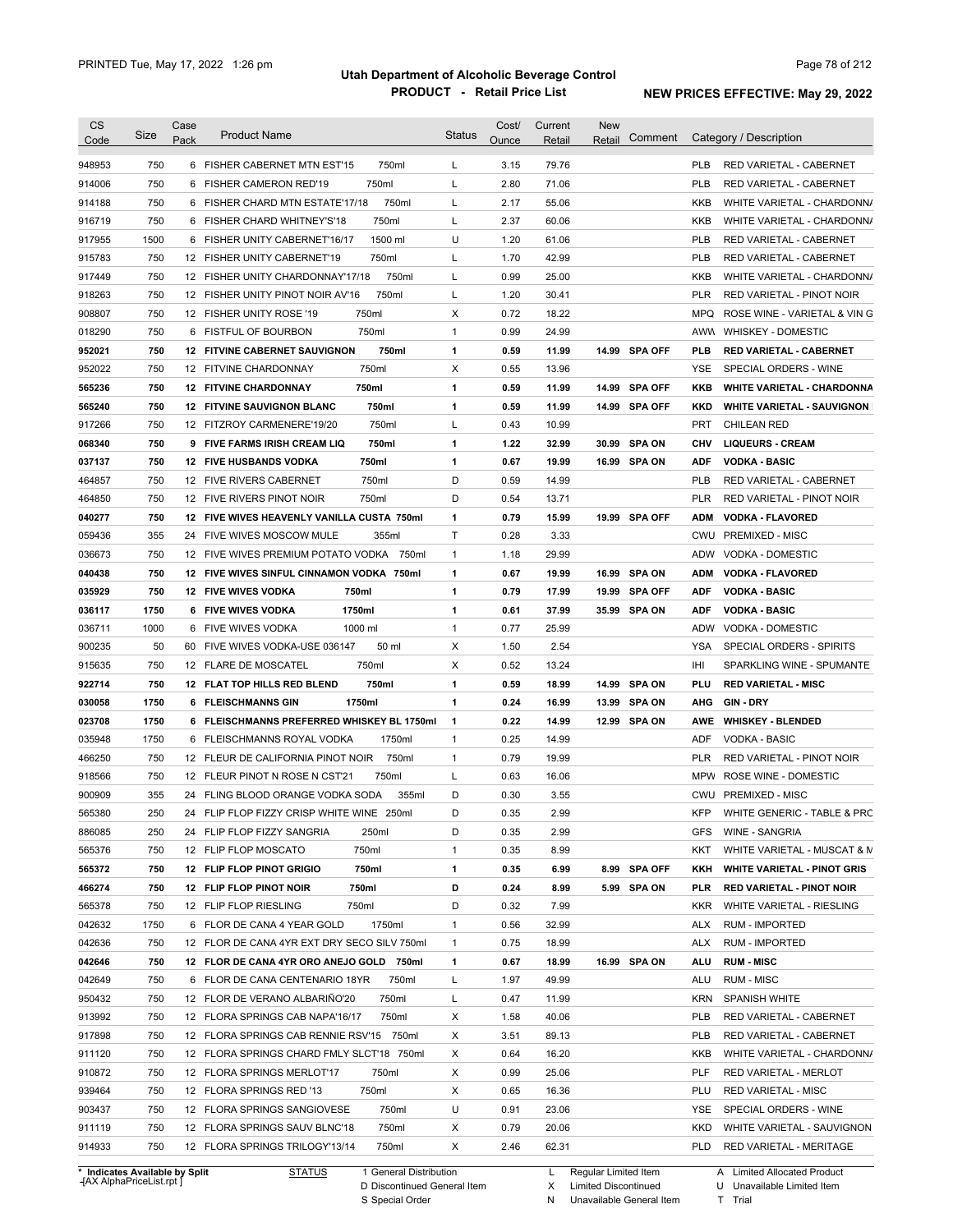| Code   |      |      | <b>Product Name</b>                           | <b>Status</b> | Ounce | Retail | Retail | Comment      |            | Category / Description             |
|--------|------|------|-----------------------------------------------|---------------|-------|--------|--------|--------------|------------|------------------------------------|
|        |      | Pack |                                               |               |       |        |        |              |            |                                    |
| 955209 | 750  |      | 12 FLORENSAC POISSON PICPOUL'20<br>750ml      | L             | 0.63  | 15.99  |        |              | <b>KRD</b> | <b>FRENCH WHITE - MISC</b>         |
| 948804 | 750  |      | 750ml<br>12 FLORES DE CEREZO TORO'18          | X             | 0.51  | 12.99  |        |              | <b>PRP</b> | SPANISH RED - MISC                 |
| 317424 | 750  |      | 750ml<br>12 FLOWER GARDEN RIESLING QBA        | 1             | 0.55  | 13.99  |        |              | <b>KRG</b> | <b>GERMAN WHITE - RHEIN</b>        |
| 917877 | 750  |      | 750ml<br>12 FLOWERS CHARD SONOMA CST16/17     | Г             | 1.97  | 49.99  |        |              | KKB        | WHITE VARIETAL - CHARDONN/         |
| 917878 | 750  |      | 750ml<br>12 FLOWERS PINOT SONOMA CST'16/17    | L             | 2.17  | 54.99  |        |              | <b>PLR</b> | RED VARIETAL - PINOT NOIR          |
| 919390 | 750  |      | 750ml<br>12 FLOWERS SEAVIEW PINOT NOIR        | U             | 2.61  | 66.22  |        |              | YSE        | SPECIAL ORDERS - WINE              |
| 424389 | 750  |      | 750ml<br>12 FLYBIRD BAJA LIME MARGARITA       | 1             | 0.39  | 11.99  |        | 9.99 SPA ON  | <b>GFE</b> | <b>WINE FRUIT</b>                  |
| 918903 | 473  |      | 12 FLYING EMBERS HD KOMBUCHA BL CHERRY473ml 1 |               | 0.23  | 3.60   |        |              | <b>TCP</b> | <b>BEER - FRUIT &amp; FLAVORED</b> |
| 905358 | 750  |      | 12 FLYING GOAT PINOT NOIR RIO VSTA 2A 750ml   | х             | 1.24  | 31.41  |        |              | <b>PLR</b> | RED VARIETAL - PINOT NOIR          |
| 918886 | 473  |      | 12 FLYNG EMBRS HD KOMBUCHA PINAP CHILI473ml   | $\mathbf{1}$  | 0.23  | 3.60   |        |              | <b>TCP</b> | <b>BEER - FRUIT &amp; FLAVORED</b> |
| 915901 | 750  |      | 12 FOLEY CHARD SANTA ROSA'06/07<br>750ml      | Х             | 1.08  | 27.41  |        |              | KKB        | WHITE VARIETAL - CHARDONN/         |
| 953242 | 750  |      | 12 FOLK MACHINE PARTS & LABR RED'19 750ml     | Г             | 0.67  | 16.99  |        |              | PLU        | <b>RED VARIETAL - MISC</b>         |
| 952813 | 750  |      | 12 FOLK MACHINE PN CENTRAL CST'19/20 750ml    | X             | 0.79  | 20.02  |        |              | <b>PLR</b> | RED VARIETAL - PINOT NOIR          |
| 923424 | 750  |      | 750ml<br>12 FOLK MACHINE WHITE LIGHT          | 1             | 0.59  | 14.99  |        |              | KKU        | <b>WHITE VARIETAL - MISC</b>       |
| 341937 | 750  |      | 750ml<br>12 FOLONARI CHIANTI                  | $\mathbf{1}$  | 0.47  | 11.99  |        |              | <b>PRH</b> | <b>ITALIAN RED - CHIANTI</b>       |
| 363735 | 750  |      | 750ml<br>12 FOLONARI PINOT GRIGIO             | $\mathbf{1}$  | 0.47  | 11.99  |        |              | <b>KRK</b> | ITALIAN WHITE - PINOT GRIGIO       |
| 363611 | 3000 |      | 3000ml<br>3 FOLONARI PINOT GRIGIO             | $\mathbf{1}$  | 0.26  | 25.99  |        |              | <b>KRK</b> | ITALIAN WHITE - PINOT GRIGIO       |
| 911994 | 750  |      | 750ml<br>12 FONSECA PEREQUITA                 | X             | 0.40  | 10.23  |        |              | <b>PRQ</b> | PORTUGESE RED                      |
| 090299 | 375  |      | 375ml<br>12 FONSECA PORT BIN 27               | х             | 1.11  | 14.11  |        |              | ESK        | PORT - VINTAGE CHARACTER           |
| 090298 | 750  |      | 750ml<br>12 FONSECA PORT BIN 27               | 1             | 0.91  | 22.99  |        |              | ESK        | PORT - VINTAGE CHARACTER           |
| 090306 | 750  |      | 750ml<br>12 FONSECA TAWNY 10YR                | Г             | 1.39  | 35.18  |        |              | ESG        | PORT - TAWNY                       |
| 914632 | 750  |      | 750ml<br>6 FONSECA VINTAGE PORT'03            | U             | 4.33  | 109.91 |        |              | <b>ESR</b> | <b>PORT - VINTAGE &amp; QUINTA</b> |
| 090297 | 750  |      | 750ml<br>6 FONSECA VINTAGE PORT'07            | U             | 4.57  | 115.78 |        |              | <b>ESR</b> | <b>PORT - VINTAGE &amp; QUINTA</b> |
| 909315 | 750  |      | 750ml<br>12 FONT I JORDANA RESERVA BRUT       | X             | 0.40  | 10.15  |        |              | IPP        | SPARKLING WINE - SPANISH CA        |
| 916016 | 750  |      | 12 FONTANAFREDDA BARBERA BRIC'16/17 750ml     | X             | 0.70  | 17.75  |        |              | <b>PRJ</b> | <b>ITALIAN RED - PIEDMONT</b>      |
| 912455 | 750  |      | 12 FONTANAFREDDA SERRALUNGA BARO'14 750ml     | L             | 2.05  | 50.58  |        | 51.99 HIGHER | <b>PRJ</b> | <b>ITALIAN RED - PIEDMONT</b>      |
| 291758 | 750  |      | 750ml<br>12 FOPPIANO 1896 RED BLEND           | $\mathbf{1}$  | 0.51  | 12.99  |        |              | PFP        | RED GENERIC - RED TABLE & P        |
| 466904 | 750  |      | 750ml<br>12 FOPPIANO ESTATE ZINFANDEL         | Г             | 1.03  | 26.06  |        |              | <b>PLH</b> | RED VARIETAL - ZINFANDEL           |
| 954405 | 750  |      | 750ml<br>12 FORADORI LEZER                    | U             | 0.85  | 21.66  |        |              | <b>YSE</b> | SPECIAL ORDERS - WINE              |
| 954412 | 750  |      | 12 FORADORI TERODEGO<br>750ml                 | U             | 1.12  | 28.37  |        |              | <b>YSE</b> | SPECIAL ORDERS - WINE              |
| 953770 | 750  |      | 12 FORADORI TEROLDEGO LEZER<br>750ml          | U             | 0.83  | 21.16  |        |              | <b>YSE</b> | SPECIAL ORDERS - WINE              |
| 951990 | 750  |      | 12 FORGE RIESLING CLASSIQUE'19<br>750ml       | Г             | 0.59  | 14.99  |        |              | <b>KKR</b> | <b>WHITE VARIETAL - RIESLING</b>   |
| 919112 | 750  |      | 12 FORLORN HOPE QUEEN SIERR RED'19 750ml      | Г             | 0.71  | 17.99  |        |              | PLU        | <b>RED VARIETAL - MISC</b>         |
|        | 750  |      |                                               | Г             | 0.71  |        |        |              | <b>KFP</b> | WHITE GENERIC - TABLE & PRC        |
| 954707 |      |      | 12 FORLORN HOPE QUEEN SIERRAS WHITE 750ml     |               |       | 17.99  |        |              |            |                                    |
| 954708 | 750  |      | 12 FORLORN HOPE RAMATO PINOT GRIS<br>750ml    | U             | 0.99  | 25.04  |        |              | <b>YSE</b> | SPECIAL ORDERS - WINE              |
| 952006 | 750  |      | 12 FORLORN HOPE VERDELHO QUE SAUDADE 750ml X  |               | 0.87  | 21.95  |        |              | <b>KKU</b> | <b>WHITE VARIETAL - MISC</b>       |
| 902903 | 750  |      | 12 FORLORN QUEEN OF SIERRA AMBER'20 750ml     | г             | 0.71  | 16.04  |        | 17.99 HIGHER |            | <b>MOU ORANGE WINE - MISC</b>      |
| 914181 | 750  |      | 12 FORREST EST PINOT NOIR NZ'08<br>750ml      | X             | 0.80  | 20.29  |        |              | <b>PRW</b> | NEW ZEALAND RED                    |
| 089528 | 750  |      | 6 FORTALEZA ANEJO TEQ<br>750ml                | U             | 3.16  | 80.13  |        |              | <b>APJ</b> | TEQUILA - REPOSADO & ANEJO         |
| 953787 | 750  |      | 750ml<br>6 FORTALEZA ANEJO TEQUILA            | U             | 3.55  | 90.13  |        |              | YSA        | SPECIAL ORDERS - SPIRITS           |
| 954292 | 750  |      | 6 FORTALEZA BLANCO STILL STRENGTH 750ml       | U             | 1.98  | 50.13  |        |              | APD        | <b>TEQUILA - SILVER</b>            |
| 087679 | 750  |      | 6 FORTALEZA BLANCO TEQUILA<br>750ml           | U             | 1.98  | 50.13  |        |              | <b>APD</b> | <b>TEQUILA - SILVER</b>            |
| 089529 | 750  |      | 750ml<br>6 FORTALEZA REPOSADO TEQUILA         | U             | 2.37  | 60.13  |        |              | <b>APJ</b> | TEQUILA - REPOSADO & ANEJO         |
| 902104 | 750  |      | 6 FORTALEZA REPOSADO WINTER BLEND 750ml       | Х             | 3.41  | 86.59  |        |              | YSA        | SPECIAL ORDERS - SPIRITS           |
| 920288 | 750  |      | 6 FORTALEZA TEQUILA WINTER BLEND<br>750ml     | U             | 3.41  | 86.45  |        |              | YSA        | SPECIAL ORDERS - SPIRITS           |
| 267807 | 750  |      | <b>12 FORTANT CABERNET SAUVIGNON</b><br>750ml | 1             | 0.39  | 12.99  |        | 9.99 SPA ON  | <b>PRF</b> | <b>FRENCH RED - VARIETAL</b>       |
| 267809 | 750  |      | <b>12 FORTANT CHARDONNAY</b><br>750ml         | 1             | 0.39  | 12.99  |        | 9.99 SPA ON  | <b>KRE</b> | <b>FRENCH WHITE - VARIETAL</b>     |
| 949260 | 750  |      | 12 FORTANT CST SLCT ROSE GRENACHE'20 750ml    | L             | 0.40  | 10.02  |        |              | MPX        | ROSE WINE - IMPORTED               |
| 010880 | 750  |      | 12 FORTY CREEK COPPER POT WHISKY<br>750ml     | D             | 0.60  | 15.12  |        |              | AWB        | <b>WHISKEY - CANADIAN</b>          |
| 001437 | 750  |      | 6 FORTY CREEK VAP W/ 2 ROCKS GLASSES 750ml    | D             | 0.88  | 22.22  |        |              | AWB        | <b>WHISKEY - CANADIAN</b>          |
| 100303 | 750  |      | 6 FORTY CREEK W/2 CUPS<br>750ml               | D             | 0.47  | 11.88  |        |              | YGA        | <b>GIFT SETS - SPIRITS</b>         |
|        | 750  |      | 12 FORWARD KIDD RED BLEND'13<br>750ml         | Х             | 0.85  | 21.60  |        |              | PLU        | <b>RED VARIETAL - MISC</b>         |
| 466925 |      |      |                                               |               |       |        |        |              |            |                                    |
| 922717 | 750  |      | 12 FOSSIL POINT CABERNET SAUVIGNON 750ml      | 1             | 0.71  | 20.99  |        | 17.99 SPA ON | <b>PLB</b> | <b>RED VARIETAL - CABERNET</b>     |

**Case** [AX AlphaPriceList.rpt ]

D Discontinued General Item

S Special Order

X N Limited Discontinued

Unavailable General Item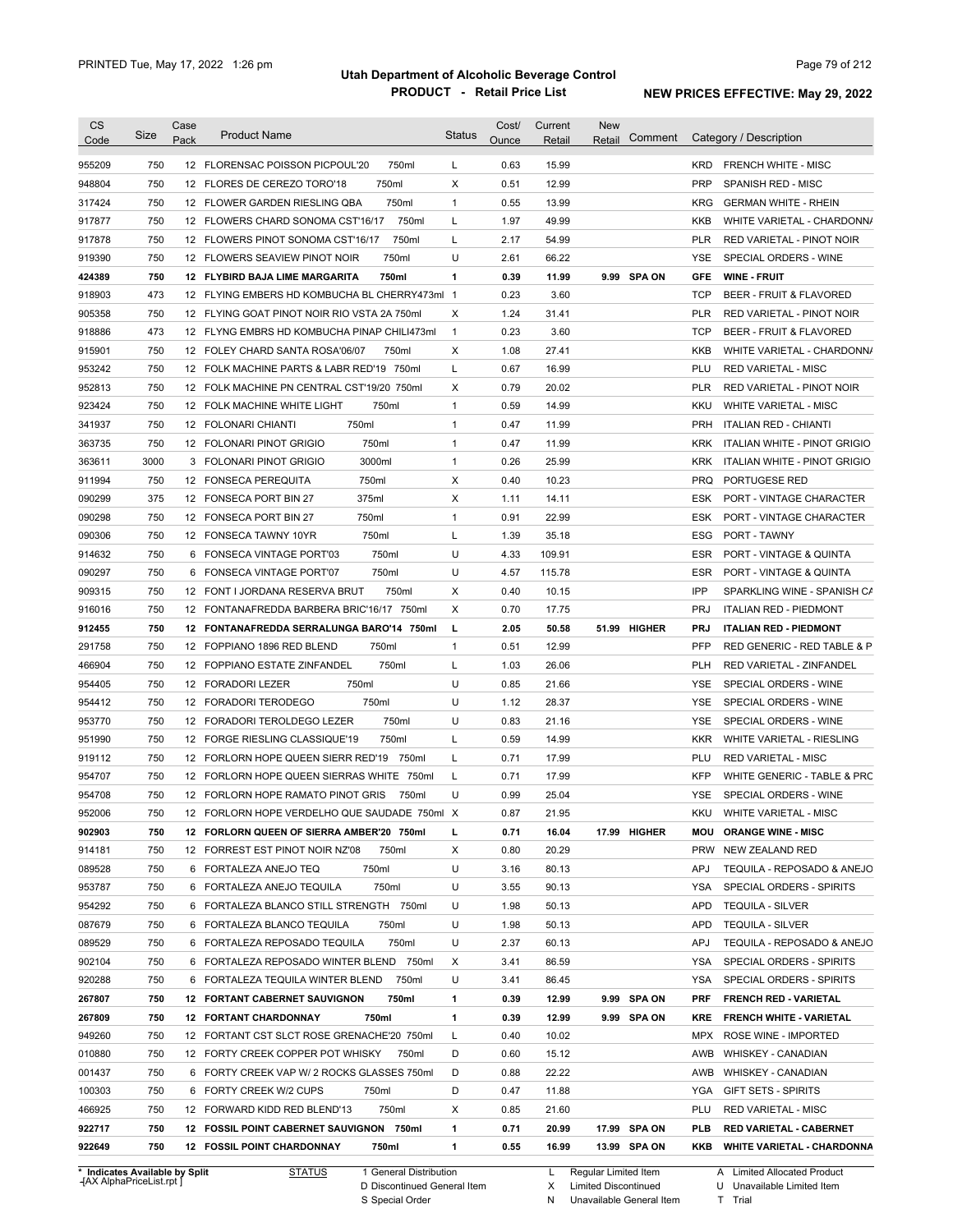| <b>CS</b><br>Code | Size       | Case<br>Pack | <b>Product Name</b>                          | <b>Status</b>  | Cost/<br>Ounce | Current<br>Retail | <b>New</b><br>Retail | Comment       |            | Category / Description                  |
|-------------------|------------|--------------|----------------------------------------------|----------------|----------------|-------------------|----------------------|---------------|------------|-----------------------------------------|
| 989073            | 355        |              | 355ml<br>24 FOSTERS LAGER AUSTRALIA          | D              | 0.13           | 1.61              |                      |               | THE.       | <b>LAGER - PILSENER</b>                 |
| 989072            | 750        |              | 12 FOSTERS PREMIUM ALE<br>750ml              | $\mathbf{1}$   | 0.14           | 3.45              |                      |               | <b>THE</b> | <b>LAGER - PILSENER</b>                 |
| 900269            | 355        |              | 24 FOUNDERS BREWING BREAKFAST STOUT 355ml    | $\overline{1}$ | 0.30           | 3.55              |                      |               | <b>TNP</b> | ALE - HEAVY, PORTER, STOUT              |
| 950745            | 355        |              | 15 FOUNDERS BREWING CENTENNIAL IPA 355ml     | $\mathbf{1}$   | 0.14           | 1.69              |                      |               | <b>TNF</b> | ALE - BITTER & ESB                      |
| 900270            | 355        |              | 24 FOUNDERS BREWING KENT BOURBON STOUT355m D |                | 0.46           | 5.55              |                      |               | <b>TNP</b> | ALE - HEAVY, PORTER, STOUT              |
| 950743            | 355        |              | 24 FOUNDERS BREWING PORTER<br>355ml          | U              | 0.13           | 1.56              |                      |               | YST        | SPECIAL ORDERS - BEER                   |
| 948990            | 750        |              | 750ml<br>12 FOUNDRY ARTISAN BLND WALLA'14    | U              | 1.32           | 33.35             |                      |               | <b>YSE</b> | SPECIAL ORDERS - WINE                   |
| 948989            | 750        |              | 750ml<br>12 FOUNDRY RED WALLA'14             | U              | 0.76           | 19.19             |                      |               | <b>YSE</b> | SPECIAL ORDERS - WINE                   |
| 953033            | 750        |              | 750ml<br>12 FOUR GRACES PINOT BLANC          | U              | 0.75           | 18.95             |                      |               | <b>YSE</b> | SPECIAL ORDERS - WINE                   |
| 908825            | 750        |              | 750ml<br>12 FOUR GRACES PINOT GRIS'19/20     | U              | 0.76           | 19.23             |                      |               | KKH        | WHITE VARIETAL - PINOT GRIS             |
| 918928            | 710        |              | 710ml<br>12 FOUR LOKO FRUIT PUNCH            | $\mathbf{1}$   | 0.18           | 4.29              |                      |               | <b>RCP</b> | <b>FLAVORED MALT BEVERAGES</b>          |
| 900563            | 710        |              | 710ml<br>12 FOUR LOKO GOLD                   | D              | 0.18           | 4.29              |                      |               | <b>RCP</b> | <b>FLAVORED MALT BEVERAGES</b>          |
| 900562            | 710        |              | 710ml<br>12 FOUR LOKO RED                    | D              | 0.17           | 3.99              |                      |               | <b>RCP</b> | <b>FLAVORED MALT BEVERAGES</b>          |
| 919151            | 710        |              | 710ml<br>12 FOUR LOKO WATERMELON             | $\mathbf{1}$   | 0.18           | 4.29              |                      |               | <b>RCP</b> | <b>FLAVORED MALT BEVERAGES</b>          |
| 018379            | 750        |              | 6 FOUR ROSES 2020 LTD EDTN SMALL BATC750ml   | R              | 7.35           | 186.31            |                      |               | LAS        | <b>ALLOCATED SPIRIT</b>                 |
| 018352            | 750        |              | 12 FOUR ROSES BOURBON YELLOW LABEL 750ml     | $\mathbf{1}$   | 0.95           | 24.06             |                      |               | AWH        | WHISKEY - BOURBON & TENNE:              |
| 018351            | 1750       |              | 6 FOUR ROSES BOURBON YELLOW LABEL 1750 ml    | $\mathbf{1}$   | 0.73           | 43.13             |                      |               | AWW        | <b>WHISKEY - DOMESTIC</b>               |
| 018361            | 750        |              | 750ml<br>6 FOUR ROSES LTD EDITION SB         | U              | 3.55           | 90.04             |                      |               | AWH        | WHISKEY - BOURBON & TENNE:              |
| 018350            | 750        |              | 6 FOUR ROSES SINGLE BARREL BOURBON 750ml     | Α              | 1.80           | 45.55             |                      |               | AWK        | WHISKEY - BOURBON SINGLE B              |
| 018348            | 750        |              | 6 FOUR ROSES SMALL BATCH BOURBON<br>750ml    | $\mathbf{1}$   | 1.39           | 35.13             |                      |               | AWK        | WHISKEY - BOURBON SINGLE B              |
| 043445            | 750        | 6            | 750ml<br>FOUR SQUARE SINGLE BLENDED RUM      | Χ              | 2.60           | 65.99             |                      |               | <b>ALX</b> | <b>RUM - IMPORTED</b>                   |
| 043449            | 750        | 6            | FOUR SQUARE ZINFANDEL CASK BLEND 750ml       | Χ              | 2.17           | 54.99             |                      |               | ALU        | <b>RUM - MISC</b>                       |
| 918000            | 750        |              | 12 FOUR VINES NAKED CHARD'17/18<br>750ml     | Χ              | 0.21           | 5.38              |                      |               | <b>KKB</b> | WHITE VARIETAL - CHARDONN/              |
| 909964            | 750        |              | 12 FOUR VINES OVC ZINFANDEL<br>750ml         | 1              | 0.51           | 10.99             |                      | 12.99 SPA OFF | PLH        | <b>RED VARIETAL - ZINFANDEL</b>         |
| 467101            | 750        |              | 12 FOUR VIRTUES BOURBON BARREL ZIN 750ml     | 1              | 0.71           | 19.99             |                      | 17.99 SPA ON  | PLH        | <b>RED VARIETAL - ZINFANDEL</b>         |
| 916056            | 750        |              | 750ml<br>12 FOURNIER URBAN DUERO'07/09       | Χ              | 0.61           | 15.45             |                      |               | <b>PRP</b> | SPANISH RED - MISC                      |
| 043666            | 750        | 6            | FOURSQUARE RUM 2005 SNGL BRL 12YR 750ml      | Χ              | 3.04           | 76.99             |                      |               | <b>ALX</b> | <b>RUM - IMPORTED</b>                   |
| 043668            | 750        | 6            | 750ml<br><b>FOURSQUARE RUM PREMISE</b>       | Χ              | 2.29           | 57.99             |                      |               | <b>ALX</b> | <b>RUM - IMPORTED</b>                   |
| 910990            | 750        |              | 750ml<br>12 FOX CREEK SHIRAZ RES'98          | Χ              | 2.35           | 59.62             |                      |               | PLJ        | RED VARIETAL - SYRAH, PETITE            |
| 565720            | 750        |              | 750ml<br>12 FOXBROOK CHARDONNAY'12/13        | Χ              | 0.21           | 5.24              |                      |               | <b>KKB</b> | WHITE VARIETAL - CHARDONN/              |
| 915777            | 750        |              | 750ml<br>12 FOXGLOVE CABERNET PASO R'18/19   | Χ              | 0.63           | 16.06             |                      |               | <b>PLB</b> | RED VARIETAL - CABERNET                 |
| 915609            | 750        |              | 12 FOXGLOVE CHARDONNAY'16/17<br>750ml        | Χ              | 0.64           | 16.16             |                      |               | <b>KKB</b> | WHITE VARIETAL - CHARDONN/              |
| 917495            | 750        |              | 750ml<br>12 FOXGLOVE ZIN PASO ROBLE'16/17    | Χ              | 0.63           | 16.06             |                      |               | <b>PLH</b> | RED VARIETAL - ZINFANDEL                |
| 410970            | 1500       |              | 1500 ml<br>6 FOXHORN CABERNET                | D              | 0.13           | 6.48              |                      |               | <b>PLB</b> | RED VARIETAL - CABERNET                 |
| 410972            | 1500       |              | 6 FOXHORN CHARDONNAY AUSTRALIAN 1500ml       | 1              | 0.24           | 9.99              |                      | 11.99 SPA OFF | KKB        | <b>WHITE VARIETAL - CHARDONNA</b>       |
| 410974            | 1500       | 6            | FOXHORN MERLOT AUSTRALIAN<br>1500ml          | D              | 0.13           | 6.48              |                      |               | PLF        | RED VARIETAL - MERLOT                   |
| 653785            | 1500       |              | 6 FOXHORN WHITE ZINFANDEL<br>1500ml          | D              | 0.24           | 11.99             |                      |               | MHJ        | BLUSH WINE - WHITE ZINFANDE             |
| 914748            | 750        |              | 12 FR CARILLON PULIGNY PERRIERES'09 750ml    | U              | 3.94           | 99.95             |                      |               | KRA        | FRENCH WHITE - BURGUNDY                 |
| 919065            | 750        |              | 12 FRAGA DO CORVO RED'20<br>750ml            | х              | 0.91           | 24.16             |                      | 22.99 LOWER   | <b>PRP</b> | <b>SPANISH RED - MISC</b>               |
| 953415            | 750        |              | 12 FRAGA DO CORVO WHITE'18<br>750ml          | Х              | 0.87           | 22.16             |                      |               | KRN        | <b>SPANISH WHITE</b>                    |
| 917274            | 750        |              | 6 FRANCIS COPPOLA CAB DIR CUT SONOMA 750ml   | 1              | 0.95           | 26.99             |                      | 23.99 SPA ON  | PLB        | <b>RED VARIETAL - CABERNET</b>          |
| 467272            | 750        |              | 12 FRANCIS COPPOLA CABERNET<br>750ml         | 1              | 0.75           | 15.99             |                      | 18.99 SPA OFF | PLB        | <b>RED VARIETAL - CABERNET</b>          |
| 911888            | 375        |              | 12 FRANCIS COPPOLA CHARD DIAM'14/15 375 ml   | Х              | 0.61           | 7.70              |                      |               | KKB        | WHITE VARIETAL - CHARDONN/              |
| 566200            | 750        |              | 12 FRANCIS COPPOLA CHARDONNAY<br>750ml       | 1              | 0.63           | 12.99             |                      | 15.99 SPA OFF | KKB        | <b>WHITE VARIETAL - CHARDONNA</b>       |
| 467278            | 750        |              | 12 FRANCIS COPPOLA CLARET<br>750ml           | 1              | 0.71           | 19.99             |                      | 17.99 SPA ON  | PLB        | <b>RED VARIETAL - CABERNET</b>          |
| 910933            | 375        |              | 12 FRANCIS COPPOLA MERLOT DIAM '5/16 375 ml  | Х              | 0.79           | 9.99              |                      |               | PLF        | RED VARIETAL - MERLOT                   |
| 467308            | 750        |              | 12 FRANCIS COPPOLA MERLOT DIAMOND COL 750ml  | $\overline{1}$ | 0.75           | 18.99             |                      |               | PLF        | RED VARIETAL - MERLOT                   |
|                   |            |              | 750ml                                        | 1              |                |                   |                      |               | PLR        |                                         |
| 467315            | 750        |              | 12 FRANCIS COPPOLA PINOT NOIR                | D              | 0.75           | 15.99             |                      | 18.99 SPA OFF |            | <b>RED VARIETAL - PINOT NOIR</b>        |
| 467296            | 750        |              | 12 FRANCIS COPPOLA PINOT NOIR SANTE 750ml    |                | 0.59           | 14.99             |                      |               | PLR        | RED VARIETAL - PINOT NOIR               |
| 909840            | 750        |              | 12 FRANCIS COPPOLA R&B CHARD<br>750ml        | U              | 0.38           | 9.62              |                      |               | YSE        | SPECIAL ORDERS - WINE                   |
| 467300            | 750        |              | 12 FRANCIS COPPOLA ROSSO<br>750ml            | 1              | 0.39           | 12.99             |                      | 9.99 SPA ON   | PFP        | <b>RED GENERIC - RED TABLE &amp; PI</b> |
| 468086            | 750        |              | 12 FRANCIS COPPOLA SANTE CHATEAU RE 750ml    | D              | 0.48           | 12.07             |                      |               | PFP        | RED GENERIC - RED TABLE & P             |
|                   |            |              | 12 FRANCIS COPPOLA SANTE RED<br>750ml        | U              | 0.59           | 14.97             |                      |               | YSE        | SPECIAL ORDERS - WINE                   |
| 947593<br>566215  | 750<br>750 |              | 12 FRANCIS COPPOLA SAUVIGNON BLANC DI 750ml  | 1              | 0.51           | 15.99             |                      | 12.99 SPA ON  | KKD        | <b>WHITE VARIETAL - SAUVIGNON</b>       |

**Case** [AX AlphaPriceList.rpt ]

D Discontinued General Item S Special Order

L Regular Limited Item

X N Limited Discontinued

Unavailable General Item

A Limited Allocated Product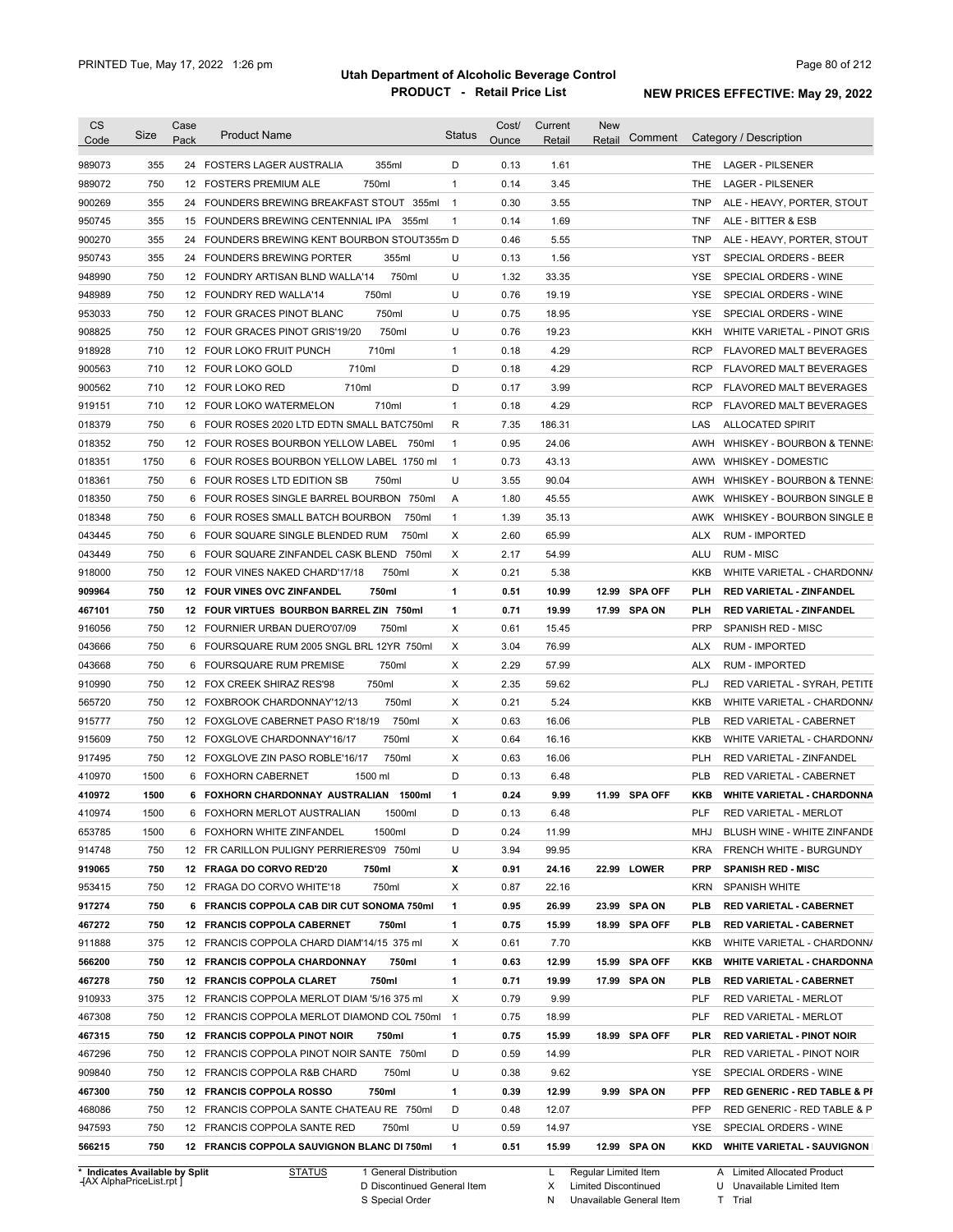| <b>CS</b>        |      | Case |                                             |               | Cost/ | Current | New                     |            |                                        |
|------------------|------|------|---------------------------------------------|---------------|-------|---------|-------------------------|------------|----------------------------------------|
| Code             | Size | Pack | <b>Product Name</b>                         | <b>Status</b> | Ounce | Retail  | Comment<br>Retail       |            | Category / Description                 |
| 914150           | 750  |      | 12 FRANCIS COPPOLA SOFIA ROSE'19/20 750ml   | L             | 0.67  | 16.99   |                         |            | MPQ ROSE WINE - VARIETAL & VING        |
| 911772           | 750  |      | 750ml<br>12 FRANCIS COPPOLA SYRAH SHZ'17/18 | Х             | 0.63  | 15.99   |                         | PLJ        | RED VARIETAL - SYRAH, PETITE           |
| 566225           | 750  |      | 750ml<br>12 FRANCISCAN CHARDONNAY'17/18     | X             | 0.30  | 7.55    |                         | KKB        | WHITE VARIETAL - CHARDONN/             |
| 566251           | 750  |      | 6 FRANCISCAN CUVEE SAUVAGE CHARD 201 750ml  | $\times$      | 1.42  | 36.00   |                         | KKB        | WHITE VARIETAL - CHARDONN/             |
| 906425           | 750  |      | 6 FRANCISCAN MAGNIFICAT<br>750ml            | U             | 2.01  | 51.00   |                         | YSE        | SPECIAL ORDERS - WINE                  |
| 468200           | 750  |      | 750ml<br>12 FRANCISCAN MERLOT NAPA'12/13    | Х             | 0.63  | 15.99   |                         | PLF        | RED VARIETAL - MERLOT                  |
|                  |      |      | 12 FRANGELICO LIQUEUR ITALY                 |               |       |         |                         |            |                                        |
| 064996           | 750  |      | 750ml                                       | 1             | 1.14  | 31.99   | 28.99 SPA ON            | снн        | <b>LIQUEURS - AMARETTO</b>             |
| 000138           | 750  |      | 6 FRANGELICO WITH 4 SHOT GLASSES<br>750ml   | D             | 1.11  | 28.13   |                         | YGC        | <b>GIFT SETS - LIQUEURS</b>            |
| 918397           | 750  |      | 750ml<br>12 FRANK FAMILY CABERNET'18        | Г             | 2.19  | 55.63   |                         | <b>PLB</b> | RED VARIETAL - CABERNET                |
| 918399           | 750  |      | 750ml<br>12 FRANK FAMILY CHARDONNAY'19/20   | Г             | 1.42  | 35.99   |                         | KKB        | WHITE VARIETAL - CHARDONN/             |
| 918400           | 750  |      | 750ml<br>12 FRANK FAMILY ZINFANDEL'18/19    | г             | 1.66  | 36.70   | 41.99 HIGHER            | PLH        | <b>RED VARIETAL - ZINFANDEL</b>        |
| 913402           | 750  |      | 750ml<br>12 FRANKLAND ESTATE CABERNET'19    | L             | 1.09  | 27.53   |                         | <b>PRY</b> | <b>AUSTRALIAN RED</b>                  |
| 911906           | 750  |      | 750ml<br>12 FRANKLAND ESTATE SHIRAZ'17      | Г             | 1.08  | 27.51   |                         | <b>PRY</b> | AUSTRALIAN RED                         |
| 921684           | 355  |      | 24 FRANKS REDHOT ORIGINAL BLOODY MARY 355ml | D             | 0.28  | 3.39    |                         | <b>RCP</b> | <b>FLAVORED MALT BEVERAGES</b>         |
| 411029           | 5000 |      | 4 FRANZIA BOLD JAMMY CABERNET SAUV 5000ml   | $\mathbf{1}$  | 0.11  | 21.20   | <b>SPA ON</b><br>19.20  | <b>PLB</b> | <b>RED VARIETAL - CABERNET</b>         |
| 467520           | 5000 |      | 4 FRANZIA BURGUNDY - ARGENTINA<br>5000ml    | 1             | 0.13  | 19.99   | <b>SPA OFF</b><br>21.99 | <b>PFD</b> | <b>RED GENERIC - BURGUNDY</b>          |
| 467603           | 5000 |      | 4 FRANZIA CABERNET SAUVIGNON BOX 5000ml     | 1             | 0.13  | 19.99   | 21.99 SPA OFF           | <b>PLB</b> | <b>RED VARIETAL - CABERNET</b>         |
| 566460           | 5000 |      | 4 FRANZIA CHABLIS WORLD CLASSICS<br>5000ml  | $\mathbf{1}$  | 0.13  | 21.99   |                         | KFJ        | <b>WHITE GENERIC - CHABLIS</b>         |
| 410975           | 5000 |      | 4 FRANZIA CHARDONAY RICH BUTTERY 5000ml     | 1             | 0.12  | 21.99   | 19.99<br><b>SPA ON</b>  | KKB        | <b>WHITE VARIETAL - CHARDONNA</b>      |
| 566520           | 5000 |      | 4 FRANZIA CHARDONNAY - AUSTRALIAN<br>5000ml | 1             | 0.12  | 21.99   | 19.99<br><b>SPA ON</b>  | KKB        | <b>WHITE VARIETAL CHARDONNA</b>        |
| 467800           | 5000 |      | 5000ml<br>4 FRANZIA CHILLABLE RED HOUSE WI  | $\mathbf{1}$  | 0.11  | 17.99   |                         | <b>PFP</b> | RED GENERIC - RED TABLE & P            |
| 566375           | 5000 |      | 4 FRANZIA CRISP WHITE HOUSE WINE<br>5000ml  | 1             | 0.09  | 17.99   | <b>SPA ON</b><br>15.99  | KFE        | <b>WHITE GENERIC - RHINE</b>           |
| 467738           | 5000 |      | 5000ml<br>4 FRANZIA DARK RED BLEND          | $\mathbf{1}$  | 0.13  | 21.99   |                         | <b>PFP</b> | RED GENERIC - RED TABLE & P            |
| 886300           | 5000 |      | 5000ml<br>4 FRANZIA FRUITY RED SANGRIA HOU  | $\mathbf{1}$  | 0.11  | 17.99   |                         | <b>GFS</b> | <b>WINE - SANGRIA</b>                  |
| 467655           | 5000 |      | 5000ml<br>4 FRANZIA MERLOT - AUSTRALIAN     | $\mathbf{1}$  | 0.13  | 21.99   |                         | <b>PLF</b> | RED VARIETAL - MERLOT                  |
| 566575           | 5000 |      | 5000ml<br>4 FRANZIA PINOT GRIGIO COLOMBARD  | 1             | 0.13  | 19.99   | 21.99 SPA OFF           | KKH        | <b>WHITE VARIETAL - PINOT GRIS</b>     |
| 410982           | 5000 |      | 4 FRANZIA PINOT NOIR/CARMENERE<br>5000ml    | D             | 0.07  | 11.88   |                         | PLR        | RED VARIETAL - PINOT NOIR              |
| 565930           | 5000 |      | 4 FRANZIA REFRESHING WHITE HOUSE<br>5000ml  | 1             | 0.11  | 15.99   | 17.99<br><b>SPA OFF</b> | KKP        | <b>WHITE VARIETAL - CHENIN BLAI</b>    |
| 655458           | 5000 |      | 4 FRANZIA ROSE 5L BOX<br>5000ml             | D             | 0.07  | 11.34   |                         | <b>MPW</b> | ROSE WINE - DOMESTIC                   |
| 411025           | 5000 |      | 5000ml<br>4 FRANZIA SAUVIGNON BLANC         | 1             | 0.11  | 21.20   | 19.20<br><b>SPA ON</b>  | KKD        | <b>WHITE VARIETAL - SAUVIGNON</b>      |
|                  | 5000 |      | 4 FRANZIA SUNSET BLUSH HOUSE WIN<br>5000ml  | 1             | 0.09  | 17.99   |                         | MHB        | <b>BLUSH WINE - GENERIC</b>            |
| 654625<br>467675 | 5000 |      | 4 FRANZIA SWEET RED<br>5000ml               | D             | 0.11  | 19.19   | 15.99 SPA ON            | PLF        | <b>RED VARIETAL - MERLOT</b>           |
|                  | 5000 |      | 5000ml<br>4 FRANZIA SWEET WHITE             | D             | 0.11  |         |                         | KKB        |                                        |
| 566581           |      |      |                                             |               |       | 19.19   |                         |            | WHITE VARIETAL - CHARDONN/             |
| 565910           | 5000 |      | 5000ml<br>4 FRANZIA WHITE GRENACHE BOX      | D             | 0.12  | 20.99   |                         | MHQ        | <b>BLUSH WINE - WHITE GRENACH</b>      |
| 655448           | 5000 |      | 5000ml<br>4 FRANZIA WHITE ZINFANDEL BOX     | 1             | 0.13  | 21.99   |                         | MHJ        | BLUSH WINE - WHITE ZINFANDE            |
| 989450           | 500  | 20   | <b>FRANZISKANER HEFE WEISS</b><br>500ml     | 1             | 0.16  | 2.75    |                         | TCE        | BEER - WHEAT & HEFEWEIZEN              |
| 911188           | 750  |      | 6 FRAPIN GRANDE CHAMP VS<br>750ml           | Х             | 2.80  | 71.11   |                         |            | ATG BRANDY - COGNAC & ARMAGN/          |
| 910184           | 750  |      | 750ml<br><b>12 FREAKSHOW CHARDONNAY</b>     | 1             | 0.55  | 16.99   | 13.99 SPA ON            | KKB        | <b>WHITE VARIETAL - CHARDONNA</b>      |
| 921775           | 750  |      | 750ml<br>12 FREELANDER CHARDONNAY           | 1             | 0.59  | 14.99   |                         | KKB        | WHITE VARIETAL - CHARDONN/             |
| 917342           | 750  |      | 750ml<br>12 FREEMAN PINOT AKIKO CUVEE'17    | U             | 1.92  | 48.64   |                         | <b>PLR</b> | RED VARIETAL - PINOT NOIR              |
| 917341           | 750  |      | 750ml<br>12 FREEMAN PINOT KEEFERRANCH'06    | Х             | 1.80  | 45.73   |                         | <b>PLR</b> | RED VARIETAL - PINOT NOIR              |
| 917340           | 750  |      | 750ml<br>12 FREEMAN PINOT SONOMA CST'17     | Х             | 1.52  | 38.56   |                         | PLR        | RED VARIETAL - PINOT NOIR              |
| 916759           | 750  |      | 750ml<br>6 FREEMARK ABBEY CAB NAPA          | Г             | 2.60  | 65.99   |                         | PLB        | RED VARIETAL - CABERNET                |
| 917867           | 750  |      | 750ml<br>6 FREESTONE OVATION CHARD'07       | U             | 1.69  | 42.91   |                         | KKB        | WHITE VARIETAL - CHARDONN/             |
| 707200           | 750  |      | 750ml<br><b>12 FREIXENET CORDON NEGRO</b>   | 1             | 0.51  | 14.99   | 12.99 SPA ON            | IHP        | <b>SPARKLING WINE - BRUT &amp; BLA</b> |
| 707325           | 750  |      | 750ml<br>12 FREIXENET CORDON NEGRO X-DRY    | 1             | 0.59  | 14.99   |                         | IHP        | SPARKLING WINE - BRUT & BLA            |
| 727225           | 1500 |      | 1500ml<br>6 FREIXENET CORDON NEGRO X-DRY    | U             | 0.60  | 30.59   |                         | IHL        | SPARKLING WINE - EXTRA DRY             |
| 707305           | 750  |      | 12 FREIXENET SEMI-SECO<br>750ml             | X             | 0.48  | 12.23   |                         | IPP        | SPARKLING WINE - SPANISH CA            |
| 922195           | 1500 |      | 6 FRENCH POOL TOTE/FRENCH ROSE 1500 ml      | Τ             | 0.48  | 24.19   |                         | YGE        | GIFT SETS - WINES                      |
| 281332           | 1000 |      | 10 FRENCH RABBIT CHARDONNAY<br>1000ml       | D             | 0.24  | 7.99    |                         | KKB        | WHITE VARIETAL - CHARDONN/             |
| 281338           | 1000 |      | 1000ml                                      | D             | 0.35  |         |                         | PLR        |                                        |
|                  |      |      | 10 FRENCH RABBIT PINOT NOIR                 |               |       | 11.95   |                         |            | RED VARIETAL - PINOT NOIR              |
| 917727           | 750  |      | 12 FRENZY SAUV BLANC NZ<br>750ml            | 1             | 0.63  | 17.95   | 15.95 SPA ON            | KRV        | <b>NEW ZEALAND WHITE</b>               |
| 906031           |      |      |                                             |               |       |         |                         |            |                                        |
|                  | 750  |      | 750ml<br>6 FRESCOBALDI MONTESODI'11/12      | Х             | 0.97  | 24.50   |                         |            | PRH ITALIAN RED - CHIANTI              |
| 342020           | 750  |      | 12 FRESCOBALDI NIPOZZANO RIS'15/16 750ml    | Г             | 0.91  | 22.99   |                         |            | PRH ITALIAN RED - CHIANTI              |

**Case** [AX AlphaPriceList.rpt ]

D Discontinued General Item S Special Order

Regular Limited Item

X

Limited Discontinued

N Unavailable General Item

A Limited Allocated Product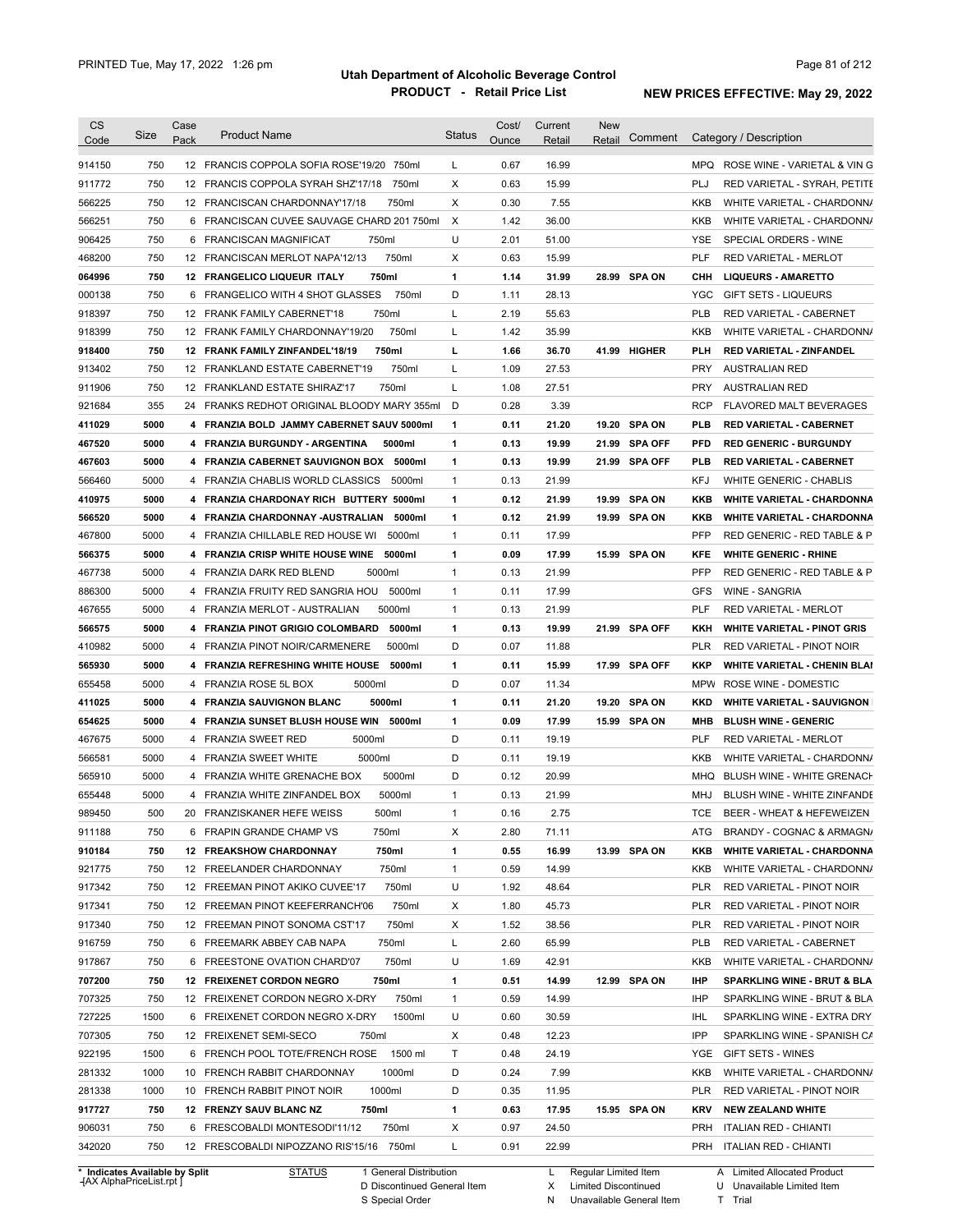| <b>Product Name</b>                         | <b>Status</b> | Cost/<br>Ounce         | Current<br>Retail | <b>New</b><br>Comment<br>Retail | Category / Description                     |
|---------------------------------------------|---------------|------------------------|-------------------|---------------------------------|--------------------------------------------|
| 6 FRESCOBALDI POMINO BIANCO RES'07 750ml    | X             | 1.56                   | 39.65             |                                 | KRL<br>ITALIAN WHITE - MISC DOC            |
| 12 FRESCOBALDI POMINO CAST ROS'14/15 750ml  | Х             | 1.22                   | 30.99             |                                 | <b>PRI</b><br><b>ITALIAN RED - TUSCANY</b> |
| 12 FRESCOBALDI REMOLE TOSCANA'16/17 750ml   | Χ             | 0.21                   | 5.44              |                                 | PRI<br><b>ITALIAN RED - TUSCANY</b>        |
| 750ml<br>12 FRESH VINE CHARDONNAY           | $\mathbf{1}$  | 0.95                   | 23.99             |                                 | KKB<br>WHITE VARIETAL - CHARDONN/          |
| 12 FRESH VINE PINOT NOIR<br>750ml           | $\mathbf{1}$  | 0.99                   | 24.99             |                                 | <b>PLR</b><br>RED VARIETAL - PINOT NOIR    |
| 750ml<br>12 FREY AGRICULTURIST BLANC        | $\mathbf{1}$  | 0.48                   | 12.10             |                                 | <b>KFP</b><br>WHITE GENERIC - TABLE & PRC  |
| 750ml<br>12 FREY BIODYNAMIC FIELD BLEND     | Г             | 0.62                   | 15.76             |                                 | <b>PFP</b><br>RED GENERIC - RED TABLE & P  |
| 750ml<br>12 FREY CABERNET ORGANIC'18/19     | Г             | 0.72                   | 18.36             |                                 | PLB<br>RED VARIETAL - CABERNET             |
| 750ml<br>12 FREY CHARD BIODYN'16/17         | Х             | 0.79                   | 19.92             |                                 | KKB<br>WHITE VARIETAL - CHARDONN/          |
| 750ml<br>12 FREY MERLOT ORGANIC'18/19       | Г             | 0.59                   | 14.87             |                                 | <b>PLF</b><br><b>RED VARIETAL - MERLOT</b> |
| 750ml<br>12 FREY NATURAL RED ORGANIC NV     | L             | 0.42                   | 10.70             |                                 | PLU<br><b>RED VARIETAL - MISC</b>          |
| 750ml<br>12 FREY PETITE SYRAH ORGANIC'19    | Г             | 0.79                   | 19.92             |                                 | PLJ<br>RED VARIETAL - SYRAH, PETITE        |
| 750ml<br>12 FREY PINOT ORGANIC MENDO'19/20  | L             | 0.79                   | 19.92             |                                 | <b>PLR</b><br>RED VARIETAL - PINOT NOIR    |
| 750ml<br>12 FREY ROSE ORGANIC NV            | Г             | 0.42                   | 10.70             |                                 | <b>MPW</b><br>ROSE WINE - DOMESTIC         |
| 750ml<br>12 FREY SAUV BLANC ORGANIC'19/20   | Г             | 0.59                   | 14.87             |                                 | KKD<br>WHITE VARIETAL - SAUVIGNON          |
| 750ml<br>12 FREY SYRAH ORGANIC'18/19        | Г             | 0.62                   | 15.75             |                                 | PLJ<br>RED VARIETAL - SYRAH, PETITE        |
| 250 ml<br><b>FRICO LAMBRUSCO CAN</b>        | $\mathbf{1}$  | 0.31                   | 2.64              |                                 | <b>IHC</b>                                 |
| 12 FRIS VODKA                               | D             | 0.22                   |                   |                                 | SPARKLING WINE - FLAVORED                  |
| 750ml                                       |               |                        | 5.49              |                                 | ADF<br><b>VODKA - BASIC</b>                |
| 1750ml<br><b>FRIS VODKA</b>                 | $\mathbf{1}$  | 0.34                   | 19.99             |                                 | <b>VODKA - BASIC</b><br>ADF                |
| 750ml<br>12 FRISK RIESLING PRICKLY'20       | Г             | 0.42                   | 10.75             |                                 | KRT<br><b>AUSTRALIAN WHITE</b>             |
| 750ml<br>12 FRITZ MULLER PERLWEIN           | U             | 0.66                   | 16.74             |                                 | SPECIAL ORDERS - WINE<br>YSE               |
| 12 FRITZ RIESLING QBA '16<br>750ml          | Χ             | 0.33                   | 8.42              |                                 | <b>KRG</b><br><b>GERMAN WHITE - RHEIN</b>  |
| 12 FROGMORE CRK CHARDONNAY'07<br>750ml      | Х             | 0.72                   | 18.33             |                                 | <b>KRT</b><br><b>AUSTRALIAN WHITE</b>      |
| 12 FROGMORE CRK ICED RIESLING'06<br>375ml   | U             | 1.60                   | 20.24             |                                 | KRT<br><b>AUSTRALIAN WHITE</b>             |
| 12 FROGMORE CRK PINOT NOIR'06/7<br>750ml    | Х             | 1.00                   | 25.30             |                                 | <b>PRY</b><br>AUSTRALIAN RED               |
| 12 FROGMORE CRK RIESLING FGR'8/10<br>750ml  | Х             | 0.80                   | 20.35             |                                 | KRT<br><b>AUSTRALIAN WHITE</b>             |
| 12 FROG'S LEAP CABERNET EST'18/19<br>750ml  | Г             | 2.62                   | 66.37             |                                 | <b>PLB</b><br>RED VARIETAL - CABERNET      |
| 12 FROG'S LEAP CABERNET EST'18/19<br>375 ml | Г             | 2.63                   | 33.30             |                                 | <b>PLB</b><br>RED VARIETAL - CABERNET      |
| 12 FROG'S LEAP CHARDONNAY'18/19<br>750ml    | Г             | 1.38                   | 35.07             |                                 | KKB<br>WHITE VARIETAL - CHARDONN/          |
| 12 FROG'S LEAP MERLOT'15<br>375 ml          | Х             | 0.90                   | 11.44             |                                 | PLF<br>RED VARIETAL - MERLOT               |
| 12 FROG'S LEAP MERLOT'19<br>750ml           | U             | 1.51                   | 38.42             |                                 | PLF<br><b>RED VARIETAL - MERLOT</b>        |
| 12 FROG'S LEAP PINK'10/11<br>750ml          | U             | 0.64                   | 16.20             |                                 | <b>MPQ</b><br>ROSE WINE - VARIETAL & VIN G |
| 750ml<br>6 FROG'S LEAP RUTHERFORD'06/7      | Х             | 2.20                   | 55.80             |                                 | <b>PLD</b><br>RED VARIETAL - MERITAGE      |
| 12 FROG'S LEAP SAUVIGNON BL'19/20<br>750ml  | U             | 1.04                   | 25.01             | 26.42 HIGHER                    | KKD<br><b>WHITE VARIETAL - SAUVIGNON</b>   |
| 12 FROG'S LEAP SAUVIGNON BL'19/20<br>375 ml | U             | 1.00                   | 12.62             |                                 | <b>KKD</b><br>WHITE VARIETAL - SAUVIGNON   |
| 12 FROG'S LEAP ZINFANDEL'16<br>375 ml       | х             | 0.69                   | 8.72              |                                 | PLH<br>RED VARIETAL - ZINFANDEL            |
| 12 FROG'S LEAP ZINFANDEL'18/19<br>750ml     | г             | 1.43                   | 35.07             | 36.29 HIGHER                    | <b>RED VARIETAL - ZINFANDEL</b><br>PLH     |
| 375 ml<br>12 FROG'S LEAP ZINFANDEL'19       | г             | 1.51                   | 17.06             | 19.20 HIGHER                    | PLH<br>RED VARIETAL - ZINFANDEL            |
| 3000ml<br>6 FROM THE TANK WHITE             | U             | 0.36                   | 36.25             |                                 | YSE<br>SPECIAL ORDERS - WINE               |
| 750ml<br>6 FUEDO MACCARI SAIA'9/10          | х             | 1.27                   | 32.12             |                                 | PRM<br><b>ITALIAN RED - SICILY</b>         |
| 6 FUEDO MACCARI SICILIA MAHARIS'06 750ml    | х             | 2.17                   | 55.07             |                                 | <b>PRM</b><br><b>ITALIAN RED - SICILY</b>  |
|                                             |               |                        |                   |                                 |                                            |
| 12 FUKANO 14 YR SINGLE CASK<br>750ml        | U             | 5.36                   | 136.02            |                                 | <b>GIFT SETS - SPIRITS</b><br>YGA          |
| 750ml<br>6 FUKANO 2021 WHISKY               | Г             | 3.22                   | 81.73             |                                 | AWX WHISKEY - JAPANESE                     |
| 6 FUKANO CHIZURU<br>750ml                   | L             | 3.39                   | 85.96             |                                 | AWX WHISKEY - JAPANESE                     |
| 6 FUKANO JAPANESE 10/12 YR WHISKEY 750ml    | L             | 3.87                   | 98.02             |                                 | AWX WHISKEY - JAPANESE                     |
| 12 FUKANO JIKAN WHISKY<br>750ml             | U             | 3.21                   | 81.37             |                                 | YSA<br>SPECIAL ORDERS - SPIRITS            |
| 750ml<br>12 FUKANO VAULT RESERVE 1 WHISKY   | U             | 3.21                   | 81.44             |                                 | SPECIAL ORDERS - SPIRITS<br>YSA            |
| 12 FUKANO VAULT RESERVE 2 WHISKY<br>750ml   | U             | 3.21                   | 81.44             |                                 | YSA<br>SPECIAL ORDERS - SPIRITS            |
| 12 FUKANO WHISKEY 16YR SHERRY CASK 750ml    | U             | 6.10                   | 154.82            |                                 | YGA<br><b>GIFT SETS - SPIRITS</b>          |
| 24 FULL SAIL AMBER ALE<br>355ml             | 1             | 0.15                   | 1.79              |                                 | TNF<br>ALE - BITTER & ESB                  |
| 355 ml<br>24 FULL SAIL ATOMIZER PALE ALE    | D             | 0.15                   | 1.75              |                                 | ALE - PALE<br>TNC                          |
| 12 FULL SAIL BOURB IMP PORTER/STO<br>651ml  | Х             | 0.55                   | 12.14             |                                 | TNP<br>ALE - HEAVY, PORTER, STOUT          |
| 12 FULL SAIL BREWERS SHARE SEASONAL 651ml   | Х             | 0.23                   | 5.06              |                                 | TNF<br>ALE - BITTER & ESB                  |
| 24 FULL SAIL CIRUS MAXIMA<br>355ml          | D             | 0.15                   | 1.75              |                                 | TNC ALE - PALE                             |
|                                             | <b>STATUS</b> | 1 General Distribution |                   | L                               | Regular Limited Item                       |

**Case** [AX AlphaPriceList.rpt ]

D Discontinued General Item

S Special Order

X Limited Discontinued N Unavailable General Item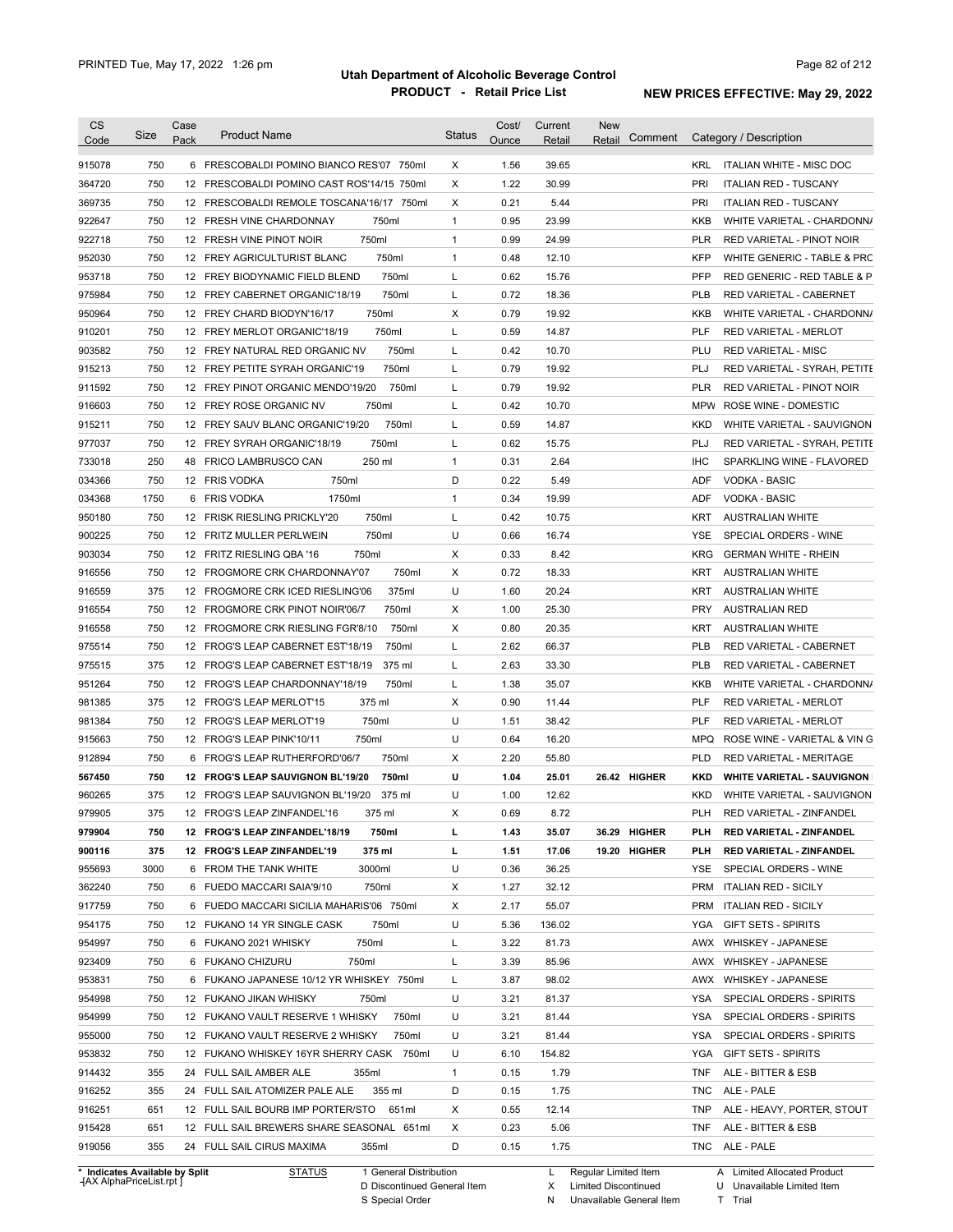| <b>CS</b>                      | Size | Case | <b>Product Name</b>                          | <b>Status</b> | Cost/ | Current | <b>New</b>             |            |                                 |
|--------------------------------|------|------|----------------------------------------------|---------------|-------|---------|------------------------|------------|---------------------------------|
| Code                           |      | Pack |                                              |               | Ounce | Retail  | Comment<br>Retail      |            | Category / Description          |
| 915037                         | 651  |      | 12 FULL SAIL ELEVATION IMP IPA<br>651ml      | U             | 0.21  | 4.54    |                        | <b>TVB</b> | DOMESTIC BEER                   |
| 953288                         | 355  |      | 24 FULL SAIL HOP PURSUIT IPA<br>355 ml       | U             | 0.15  | 1.75    |                        | YST        | SPECIAL ORDERS - BEER           |
| 914433                         | 355  |      | 355ml<br>24 FULL SAIL IPA                    | D             | 0.15  | 1.75    |                        | <b>TNF</b> | ALE - BITTER & ESB              |
| 989429                         | 355  |      | 355ml<br>24 FULL SAIL PILSNER                | Χ             | 0.15  | 1.79    |                        | THE        | <b>LAGER - PILSENER</b>         |
| 914434                         | 355  |      | 355ml<br>24 FULL SAIL PUB SERIES             | D             | 0.15  | 1.75    |                        | <b>TNC</b> | ALE - PALE                      |
| 916743                         | 651  |      | 12 FULL SAIL RESERVE 21 DOPPELBOCK 651ml     | U             | 0.18  | 3.95    |                        | THU        | LAGER - MISC & SEASONAL         |
| 952483                         | 355  |      | 12 FULL SAIL SESSION CERVEZA<br>355 ml       | U             | 0.12  | 1.45    |                        | YST        | SPECIAL ORDERS - BEER           |
| 915701                         | 355  |      | 355 ml<br>24 FULL SAIL WEST COAST IPA        | D             | 0.15  | 1.79    |                        | <b>TNF</b> | ALE - BITTER & ESB              |
| 914699                         | 651  |      | 12 FULL SAIL WRECK THE HALLS'11<br>651ml     | Х             | 0.23  | 5.06    |                        | <b>TVB</b> | DOMESTIC BEER                   |
| 080144                         | 750  |      | 750ml<br>12 FULTON HARVEST APPLE PIE LIQ     | D             | 0.43  | 10.99   |                        | <b>YGC</b> | <b>GIFT SETS - LIQUEURS</b>     |
| 080145                         | 750  |      | 750ml<br>12 FULTONS HARVEST PUMPKIN LIQ      | D             | 0.23  | 5.94    |                        | YGA        | <b>GIFT SETS - SPIRITS</b>      |
| 901909                         | 355  |      | 355ml<br>24 FUNKWERKS SAISON BELGIAN ALE     | D             | 0.19  | 2.25    |                        | TNU        | ALE - MISC & SEASONAL           |
| 901910                         | 355  |      | 355ml<br>24 FUNKWERKS TROPIC KING            | D             | 0.19  | 2.25    |                        | TNU        | ALE - MISC & SEASONAL           |
| 918532                         | 750  |      | 750ml<br>12 FVINE VINHO TINTO RED RES'14     | L             | 0.47  | 11.99   |                        | <b>PRQ</b> | PORTUGESE RED                   |
| 411040                         | 750  |      | 750ml<br><b>12 FVINE VINHO VERDE WHITE</b>   | $\mathbf{1}$  | 0.39  | 12.99   | 9.99 SPA ON            | <b>KRO</b> | <b>PORTUGESE WHITE</b>          |
| 914698                         | 750  | 6    | G JOY GENSHU SAKE<br>750ml                   | L             | 0.80  | 20.29   |                        |            | GPW SAKE - DOMESTIC             |
| 951339                         | 750  | 6    | 750ml<br>G MAJOR STUDY CABERNET '14          | U             | 4.78  | 121.32  |                        | YSE        | SPECIAL ORDERS - WINE           |
| 949358                         | 750  | 6    | G MASCARELLO BAROLO MONPRIVATO'16 750ml      | U             | 12.03 | 305.07  |                        | <b>YSE</b> | SPECIAL ORDERS - WINE           |
| 341160                         | 750  |      | 12 GABBIANO CHIANTI CLASSICO CAD<br>750ml    | $\mathbf{1}$  | 0.51  | 12.99   |                        | <b>PRH</b> | <b>ITALIAN RED - CHIANTI</b>    |
| 355471                         | 750  |      | 750ml<br>12 GABBIANO PINOT GRIGIO CAD        | $\mathbf{1}$  | 0.39  | 9.99    |                        | <b>KRK</b> | ITALIAN WHITE - PINOT GRIGIO    |
| 918298                         | 750  |      | 12 GAGLIOLE CHIANTI CLASS RUBIO'15 750ml     | Χ             | 0.89  | 22.46   |                        | <b>PRH</b> | <b>ITALIAN RED - CHIANTI</b>    |
| 918771                         | 750  |      | 750ml<br>12 GAINEY CHARDONNAY'16/17          | Χ             | 0.54  | 13.62   |                        | KKB        | WHITE VARIETAL - CHARDONN/      |
| 918769                         | 750  |      | 750ml<br>12 GAINEY MERLOT '17                | Х             | 0.79  | 20.06   |                        | PLF        | RED VARIETAL - MERLOT           |
| 918629                         | 750  |      | 750ml<br>6 GAJA BARBARESCO'14/16             | L             | 11.83 | 299.99  |                        | <b>PRJ</b> | <b>ITALIAN RED - PIEDMONT</b>   |
| 912886                         | 750  |      | 750ml<br>12 GAJA CA'MARCANDA PROMIS'17/18    | L             | 1.97  | 49.99   |                        | PRI        | <b>ITALIAN RED - TUSCANY</b>    |
| 917988                         | 750  | 6    | 750ml<br>GALARDI TERRA DI LAVORO'09/10       | Х             | 3.72  | 94.35   |                        | <b>PRK</b> | ITALIAN RED - MISC DOC          |
| 922507                         | 750  |      | 750ml<br>12 GALEA ORGANIC MULLED WINE        | D             | 0.42  | 10.66   |                        | YGE        | GIFT SETS - WINES               |
| 921424                         | 750  |      | 750ml<br>6 GALERIE CABERNET 2015             | U             | 2.61  | 66.23   |                        | YSE        | SPECIAL ORDERS - WINE           |
| 950128                         | 750  | 6    | 750ml<br><b>GALERIE PLEINAIR CABSAUV</b>     | U             | 2.49  | 63.09   |                        | YSE        | SPECIAL ORDERS - WINE           |
| 921136                         | 750  |      | 12 GALERIE SAUV BLANC<br>750ml               | U             | 1.12  | 28.41   |                        | YSE        | SPECIAL ORDERS - WINE           |
| 065017                         | 375  | 24   | 375ml<br><b>GALLIANO L'AUTENTICO LIQUEUR</b> | U             | 1.42  | 17.95   |                        | YSC        | SPECIAL ORDERS - LIQUEURS       |
|                                | 750  |      | 750ml<br>12 GALLO DRY VERMOUTH               | $\mathbf{1}$  | 0.21  | 5.45    |                        | EDD        | <b>VERMOUTH - DRY</b>           |
| 099174<br>470127               | 1500 |      | 6 GALLO FAMILY CABERNET TWIN VALLEY 1500ml   | $\mathbf{1}$  | 0.26  | 12.99   |                        | <b>PLB</b> | RED VARIETAL - CABERNET         |
| 469525                         | 1500 |      | 6 GALLO FAMILY CAFE ZINFANDEL TWIN 1500ml    | D             | 0.26  | 12.99   |                        | <b>PLH</b> | <b>RED VARIETAL - ZINFANDEL</b> |
| 569402                         |      |      | 6 GALLO FAMILY CHARDONNAY TWIN VALL 1500ml   |               | 0.26  |         |                        |            |                                 |
|                                | 1500 |      |                                              | $\mathbf{1}$  |       | 12.99   |                        | <b>KKB</b> | WHITE VARIETAL - CHARDONN/      |
| 469652                         | 1500 |      | 6 GALLO FAMILY MERLOT TWIN VALLEY 1500ml     | D             | 0.25  | 12.63   |                        | <b>PLF</b> | RED VARIETAL - MERLOT           |
| 569121                         | 1500 |      | 6 GALLO FAMILY MOSCATO TWIN VALLEY 1500ml    | $\mathbf{1}$  | 0.26  | 12.99   |                        | KKT        | WHITE VARIETAL - MUSCAT & M     |
| 571060                         | 1500 |      | 6 GALLO FAMILY SAUVIGNON BLANC TWIN 1500ml   | $\mathbf{1}$  | 0.26  | 12.99   |                        | <b>KKD</b> | WHITE VARIETAL - SAUVIGNON      |
| 469662                         | 1500 |      | 6 GALLO FAMILY SWEET RED TWIN VALLE 1500ml   | $\mathbf{1}$  | 0.26  | 12.99   |                        | <b>PFP</b> | RED GENERIC - RED TABLE & P     |
| 657015                         | 1500 |      | 6 GALLO FAMILY WHITE MERLOT TWIN VA 1500ml   | D             | 0.26  | 12.99   |                        | MHU        | <b>BLUSH WINE - MISC</b>        |
| 656932                         | 1500 |      | 6 GALLO FAMILY WHITE ZINFANDEL TWIN 1500ml   | $\mathbf{1}$  | 0.26  | 12.99   |                        | MHJ        | BLUSH WINE - WHITE ZINFANDE     |
| 810566                         | 750  |      | 12 GALLO SWEET GRAPEFRUIT ROSE<br>750ml      | $\mathbf{1}$  | 0.33  | 8.49    |                        |            | MPW ROSE WINE - DOMESTIC        |
| 099674                         | 750  |      | 12 GALLO SWEET VERMOUTH<br>750ml             | $\mathbf{1}$  | 0.21  | 5.45    |                        | EDP        | VERMOUTH - SWEET                |
| 918775                         | 750  |      | 12 GAME OF THRONES CHARD CC '18<br>750ml     | X             | 0.43  | 10.91   |                        | KKB        | WHITE VARIETAL - CHARDONN/      |
| 918776                         | 750  |      | 12 GAME OF THRONES RED PASO'16/17<br>750ml   | X             | 0.80  | 20.20   |                        | PLU        | <b>RED VARIETAL - MISC</b>      |
| 005921                         | 750  |      | 6 GAME OF THRONES SIX KINGDOMS<br>750ml      | D             | 3.20  | 81.08   |                        | AWS        | WHISKY - SCOTCH SINGLE MAL      |
| 727510                         | 750  |      | 12 GANCIA ASTI<br>750ml                      | X             | 0.51  | 12.99   |                        | IHI        | SPARKLING WINE - SPUMANTE       |
| 917625                         | 750  |      | 12 GARDACHO GARNACHA VIEJA'20<br>750ml       | L             | 0.47  | 11.99   |                        | PRP        | SPANISH RED - MISC              |
| 951341                         | 750  |      | 12 GARGIULO APRILE '14<br>750ml              | U             | 2.32  | 58.85   |                        | YSE        | SPECIAL ORDERS - WINE           |
| 909484                         | 750  |      | 750ml<br>6 GARGIULO CAB MONEY RD RNCH'12     | U             | 3.70  | 93.75   |                        | YSE        | SPECIAL ORDERS - WINE           |
| 907640                         | 750  |      | 3 GARGIULO CABERNET OVX'12<br>750ml          | X             | 9.73  | 246.81  |                        | YSE        | SPECIAL ORDERS - WINE           |
| 907639                         | 750  |      | 750ml<br>12 GARGIULO CHARDONNAY'18           | U             | 1.93  | 48.88   |                        | YSE        | SPECIAL ORDERS - WINE           |
| 952909                         | 750  |      | 6 GARGIULO OVX '15<br>750ml                  | U             | 11.78 | 298.63  |                        | YSE        | SPECIAL ORDERS - WINE           |
| 952800                         | 1500 |      | 6 GARGIULO VINEYARDS MIXED CASE 1500 ml      | U             | 6.65  | 337.10  |                        |            | YSE SPECIAL ORDERS - WINE       |
| * Indicates Available by Split |      |      | <u>STATUS</u><br>1 General Distribution      |               |       |         | L Regular Limited Item |            | A Limited Allocated Product     |

**Case** [AX AlphaPriceList.rpt ]

D Discontinued General Item

S Special Order

X

N

Limited Discontinued

Unavailable General Item

U Unavailable Limited Item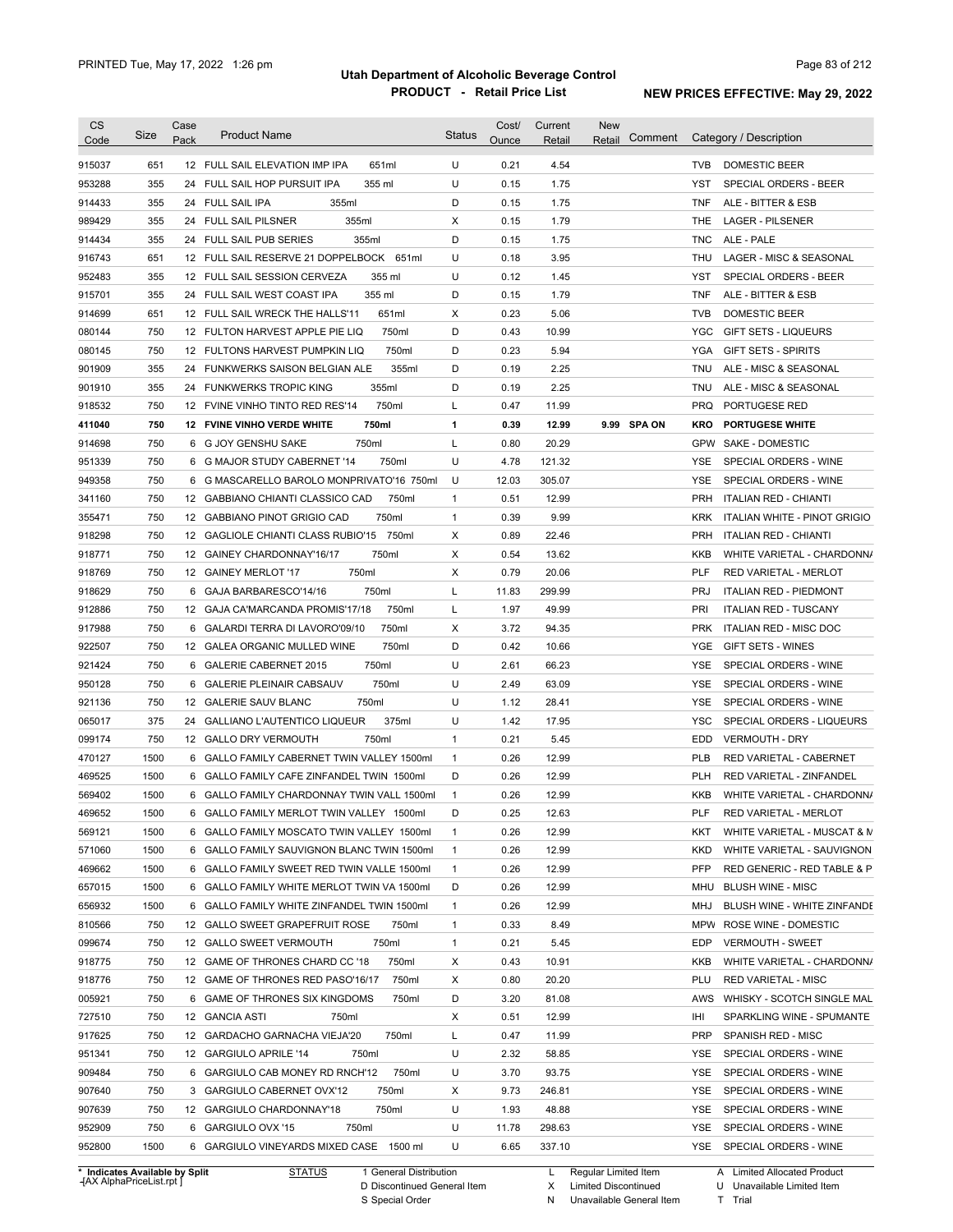| <b>CS</b><br>Code | Size         | Case<br>Pack | <b>Product Name</b>                         | <b>Status</b> | Cost/<br>Ounce | Current<br>Retail | <b>New</b><br>Comment<br>Retail | Category / Description                               |
|-------------------|--------------|--------------|---------------------------------------------|---------------|----------------|-------------------|---------------------------------|------------------------------------------------------|
| 470200            | 750          |              | 12 GARNET PN MONTEREY'16/17<br>750ml        | Χ             | 0.32           | 8.10              |                                 | <b>PLR</b><br>RED VARIETAL - PINOT NOIR              |
| 947911            | 750          |              | 12 GAROFOLI MACRINA VERDICCHIO'19/20 750ml  | L             | 0.67           | 16.99             |                                 | KRL<br>ITALIAN WHITE - MISC DOC                      |
| 947913            | 750          |              | 12 GAROFOLI ROSATO MARCHE KMRS'18<br>750ml  | х             | 0.32           | 8.10              |                                 | MPX<br>ROSE WINE - IMPORTED                          |
| 915652            | 750          |              | 12 GARY FARREL CHARD RR'05<br>750ml         | х             | 1.21           | 30.65             |                                 | KKB<br>WHITE VARIETAL - CHARDONN/                    |
| 915082            | 750          |              | 750ml<br>12 GARY FARREL PINOT RR'05         | U             | 1.51           | 38.37             |                                 | PLR<br>RED VARIETAL - PINOT NOIR                     |
| 915083            | 750          |              | 750ml<br>12 GARY FARREL ZIN BRADFORD'03/04  | U             | 1.40           | 35.43             |                                 | <b>PLH</b><br>RED VARIETAL - ZINFANDEL               |
| 917223            | 750          |              | 750ml<br>12 GARY FARRELL CHARD RR'19        | L             | 1.18           | 29.99             |                                 | KKB<br>WHITE VARIETAL - CHARDONN/                    |
| 914091            | 750          |              | 750ml<br>12 GARY FARRELL PINOT NOIR RR'19   | L             | 1.77           | 44.99             |                                 | <b>PLR</b><br><b>RED VARIETAL - PINOT NOIR</b>       |
| 910752            | 750          |              | 750ml<br>12 GASPARD CABERNET FRANC          | U             | 0.77           | 19.59             |                                 | YSE<br>SPECIAL ORDERS - WINE                         |
| 953871            | 750          |              | 12 GASPARD TOURAINE SAUV BLANC'19/20 750ml  | г             | 0.71           | 18.16             | 17.99 LOWER                     | <b>KRB</b><br><b>FRENCH WHITE - BORDEAUX &amp; I</b> |
| 917959            | 750          |              | 12 GASSIER NOSTRE PAIS'14/16<br>750ml       | X             | 0.47           | 11.88             |                                 | <b>KRD</b><br><b>FRENCH WHITE - MISC</b>             |
| 901966            | 750          |              | 12 GASTON CHIQUET BLANC DE BLANC D'AY 750ml | L             | 2.45           | 62.22             |                                 | IPH<br>SPARKLING WINE - FRENCH & C                   |
| 918929            | 750          |              | 12 GASTON CHIQUET BRUT TRADITION<br>750ml   | L             | 2.10           | 53.16             |                                 | IPH<br>SPARKLING WINE - FRENCH & C                   |
| 411197            | 1500         |              | 6 GATO NEGRO MALBEC<br>1500ml               | D             | 0.13           | 6.56              |                                 | PRU<br>ARGENTINE RED - MALBEC                        |
| 904495            | 750          |              | 12 GAUTIER COGNAC VS<br>750ml               | U             | 0.84           | 21.18             |                                 | ATG<br>BRANDY - COGNAC & ARMAGN/                     |
| 903215            | 750          |              | 750ml<br>12 GAUTIER COGNAC VSOP             | U             | 1.13           | 28.73             |                                 | ATG<br>BRANDY - COGNAC & ARMAGN/                     |
| 921405            | 750          |              | 750ml<br>12 GD VAJRA BARBERA D'ALBA         | Г             | 1.02           | 25.99             |                                 | <b>PRK</b><br><b>ITALIAN RED - MISC DOC</b>          |
| 909924            | 331          | 24           | 331ml<br><b>GEANTS GOLIATH TRIPLE</b>       | U             | 0.32           | 3.53              |                                 | YST<br>SPECIAL ORDERS - BEER                         |
| 907829            | 331          | 24           | 331ml<br><b>GEANTS SAISON VOISIN</b>        | U             | 0.21           | 2.34              |                                 | YST<br>SPECIAL ORDERS - BEER                         |
|                   | 750          |              | 750ml                                       | $\mathbf{1}$  | 1.22           |                   |                                 | RED VARIETAL - ZINFANDEL                             |
| 470240            |              | 6            | <b>GEHRICKE ZINFANDEL</b>                   |               |                | 30.99             |                                 | <b>PLH</b>                                           |
| 092417            | 720          | 6            | 720ml<br>GEKKEIKAN NIGORI SAKE              | х             | 0.57           | 13.99             |                                 | GPX<br><b>SAKE - IMPORTED</b>                        |
| 097064            | 750          |              | 12 GEKKEIKAN SAKE<br>750ml                  | $\mathbf{1}$  | 0.30           | 7.49              |                                 | GPW<br>SAKE - DOMESTIC                               |
| 097067            | 3000         | 4            | <b>GEKKEIKAN SAKE</b><br>3000ml             | 1             | 0.20           | 20.49             |                                 | GPW<br>SAKE - DOMESTIC                               |
| 097065            | 18000        | $\mathbf{1}$ | <b>GEKKEIKAN SAKE</b><br>18000ml            | $\mathbf{1}$  | 0.14           | 86.48             |                                 | GPW<br>SAKE - DOMESTIC                               |
| 097063            | 1500         |              | 6 GEKKEIKAN SAKE GLASS<br>1500ml            | $\mathbf{1}$  | 0.25           | 12.65             |                                 | GPW<br>SAKE - DOMESTIC                               |
| 092515            | 720          |              | 720ml<br>6 GEKKEIKAN SAKE HORIN             | X             | 1.44           | 34.99             |                                 | <b>GPX</b><br>SAKE - IMPORTED                        |
| 092419            | 720          | 6            | 720ml<br>GEKKEIKAN SUZAKU GINJO SAKE        | X             | 0.94           | 22.99             |                                 | <b>GPX</b><br>SAKE - IMPORTED                        |
| 727550            | 250          |              | 250ml<br>12 GEKKEIKAN ZIPANG SPARKLING SAK  | $\mathbf{1}$  | 0.87           | 7.39              |                                 | <b>GPX</b><br>SAKE - IMPORTED                        |
| 470250            | 750          |              | 750ml<br>12 GEN 5 CABERNET SAUVIGNON        | $\mathbf{1}$  | 0.51           | 12.99             |                                 | PLB<br>RED VARIETAL - CABERNET                       |
| 989179            | 355          |              | 355ml<br>24 GENESEE CREAM ALE               | D             | 0.08           | 0.93              |                                 | TNU<br>ALE - MISC & SEASONAL                         |
| 915525            | 750          |              | 12 GENIUM CELLER ECOLOGIC PRIORA'7/9 750ml  | х             | 1.35           | 34.18             |                                 | <b>PRP</b><br>SPANISH RED - MISC                     |
| 026585            | 375          |              | 375ml<br>12 GENTLEMAN JACK                  | $\mathbf{1}$  | 1.34           | 16.99             |                                 | AWH<br>WHISKEY - BOURBON & TENNE:                    |
| 026586            | 750          |              | 750ml<br><b>12 GENTLEMAN JACK</b>           | 1             | 1.18           | 32.99             | 29.99 SPA ON                    | AWH<br><b>WHISKEY - BOURBON &amp; TENNES</b>         |
| 026589            | 1750         |              | 6 GENTLEMAN JACK<br>1750ml                  | 1             | 0.96           | 56.99             |                                 | AWH<br>WHISKEY - BOURBON & TENNE:                    |
| 100417            | 750          |              | 6 GENTLEMAN JACK W/ STEEL CUP<br>750ml      | D             | 1.28           | 32.49             |                                 | <b>GIFT SETS - SPIRITS</b><br>YGA                    |
| 000890            | 750          |              | 6 GENTLEMAN JACK W/ SHAKER<br>750ml         | D             | 1.30           | 32.99             |                                 | YGA<br><b>GIFT SETS - SPIRITS</b>                    |
| 000891            | 1750         |              | 6 GENTLEMAN JACK W/ SHAKER<br>1750ml        | U             | 1.08           | 63.81             |                                 | SPECIAL ORDERS - SPIRITS<br>YSA                      |
| 101306            | 750          |              | 750ml<br>6 GENTLEMAN JACK W/ SOUR MIX       | D             | 0.70           | 17.82             |                                 | <b>GIFT SETS - SPIRITS</b><br>YGA                    |
| 100136            | 1750         |              | 3 GENTLEMAN JACK W/ STAINLESS STEE 1750 ml  | D             | 0.57           | 34.02             |                                 | YGA<br><b>GIFT SETS - SPIRITS</b>                    |
| 100135            | 750          |              | 6 GENTLEMAN JACK W/COASTER SET<br>750ml     | D             | 0.69           | 17.55             |                                 | SPECIAL ORDERS - SPIRITS<br>YSA                      |
| 000893            | 750          |              | 6 GENTLEMAN JACK W/GLSS'15<br>750ml         | U             | 1.30           | 32.98             |                                 | AWW<br>WHISKEY - DOMESTIC                            |
| 917566            | 750          |              | 12 GEOFFROY BRUT CUVEE VOLUPTE'02/4 750ml   | х             | 3.12           | 79.21             |                                 | <b>IHP</b><br>SPARKLING WINE - BRUT & BLA            |
| 905249            | 750          |              | 12 GEORGE DICKEL #12<br>750ml               | U             | 0.70           | 17.71             |                                 | SPECIAL ORDERS - SPIRITS<br>YSA                      |
| 026606            | 750          |              | 12 GEORGE DICKEL #8<br>750ml                | D             | 0.49           | 12.42             |                                 | AWH<br>WHISKEY - BOURBON & TENNE                     |
| 027037            | 750          |              | 750ml<br>12 GEORGE DICKEL RYE WHISKY        | 1             | 0.87           | 23.99             | 21.99 SPA ON                    | AWU<br><b>WHISKEY - RYE</b>                          |
| 086969            | 750          |              | 12 GEORGE DICKEL TABASCO BARREL FINIS 750ml | х             | 0.79           | 19.99             |                                 | AWW WHISKEY - DOMESTIC                               |
| 018416            | 750          |              | 3 GEORGE T STAGG<br>750ml                   | U             | 3.94           | 99.99             |                                 | LAS<br><b>ALLOCATED SPIRIT</b>                       |
| 036163            | 750          |              | 750ml<br>12 GERA PREMIUM VODKA              | D             | 0.40           | 10.09             |                                 | ADF<br>VODKA - BASIC                                 |
| 911227            | 375          |              | 375ml<br>12 GERMAIN-ROBIN ALAMBIC XO        | х             | 4.87           | 61.76             |                                 | ATB<br><b>BRANDY - BASIC</b>                         |
| 924884            | 750          |              | 750ml<br>6 GERMAIN-ROBIN ALAMBIC XO 1PK     | х             | 2.57           | 65.26             |                                 | ATB<br><b>BRANDY - BASIC</b>                         |
| 924874            | 750          |              | 6 GERMAIN-ROBIN CRAFT-METHOD BRA<br>750ml   | U             | 1.94           | 49.22             |                                 | ATB<br><b>BRANDY - BASIC</b>                         |
|                   | 375          |              |                                             | X             | 1.88           |                   |                                 | ATB                                                  |
| 924875            |              |              | 12 GERMAIN-ROBIN CRAFT-METHOD BRANDY 375ml  |               |                | 23.84             |                                 | <b>BRANDY - BASIC</b>                                |
|                   |              |              | 12 GERSTACKER BLUEBERRY GLUHWEIN<br>1000ml  | D             | 0.13           | 4.36              |                                 | YGE<br>GIFT SETS - WINES                             |
| 411596<br>303382  | 1000<br>1000 |              | 12 GERSTACKER CHERRY GLUHWEIN<br>1000ml     | D             | 0.13           | 4.36              |                                 | YGE<br>GIFT SETS - WINES                             |

**Case** [AX AlphaPriceList.rpt ]

D Discontinued General Item S Special Order

X Limited Discontinued T Trial

N Unavailable General Item

U Unavailable Limited Item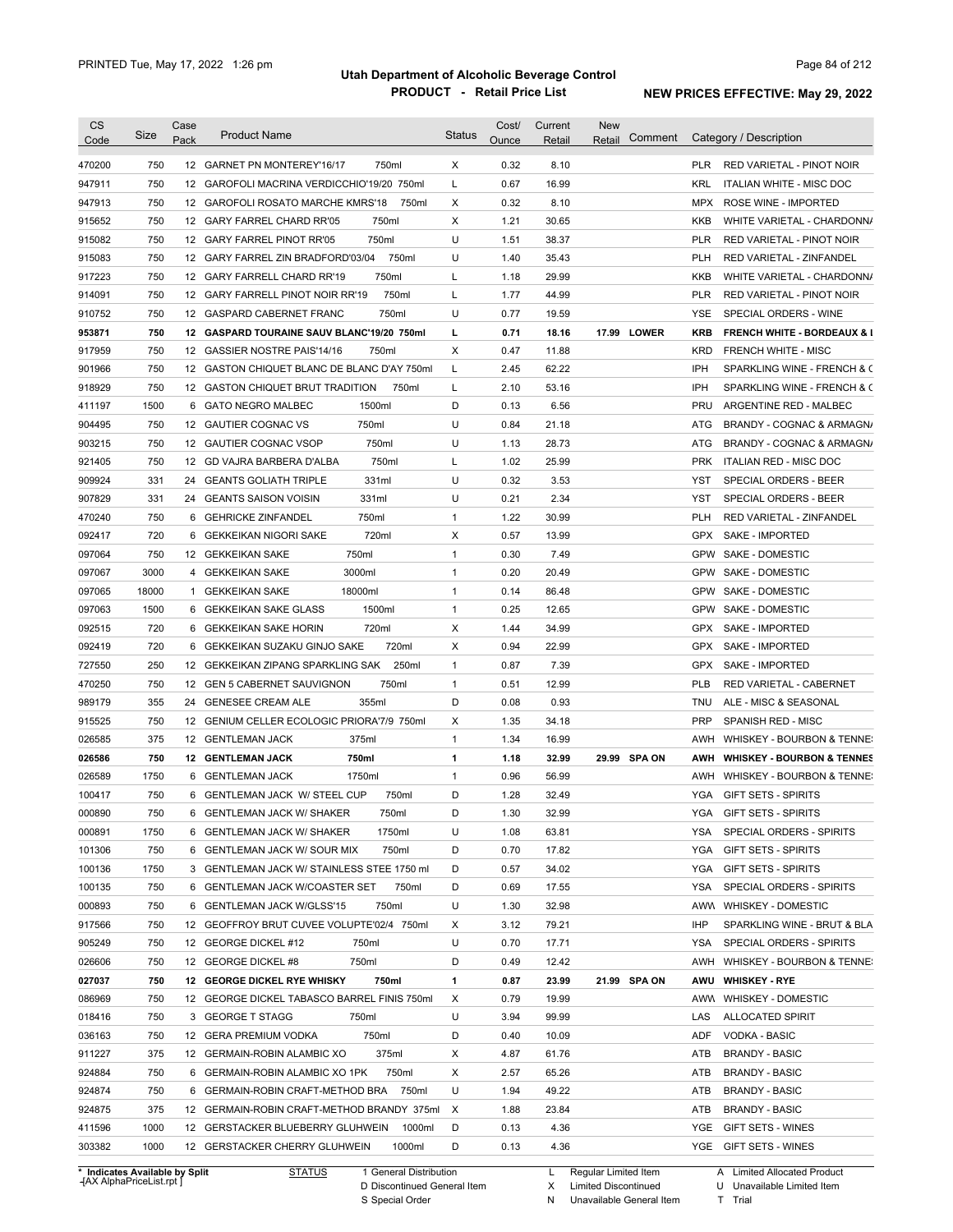| CS               | Size       | Case | <b>Product Name</b>                                                       | <b>Status</b>     | Cost/        | Current        | <b>New</b><br>Comment |            | Category / Description                                    |
|------------------|------------|------|---------------------------------------------------------------------------|-------------------|--------------|----------------|-----------------------|------------|-----------------------------------------------------------|
| Code             |            | Pack |                                                                           |                   | Ounce        | Retail         | Retail                |            |                                                           |
| 955325           | 355        | 24   | 355ml<br><b>GET UP OFFA THAT BROWN</b>                                    | D                 | 0.21         | 2.49           |                       | TNL.       | ALE - RED, AMBER, BROWN                                   |
| 919627           | 750        | 6    | GEYSER PEAK CAB RES.<br>750ml                                             | U                 | 1.49         | 37.89          |                       | YSE        | SPECIAL ORDERS - WINE                                     |
| 472605           | 750        |      | 12 GEYSER PEAK CABERNET SAUVIGNON<br>750ml                                | 1                 | 0.47         | 13.99          | 11.99 SPA ON          | <b>PLB</b> | <b>RED VARIETAL - CABERNET</b>                            |
| 917533           | 750        | 12   | 750ml<br>GEYSER PEAK CHARDONNAY                                           | $\mathbf{1}$      | 0.51         | 12.99          |                       | <b>KKB</b> | WHITE VARIETAL - CHARDONN/                                |
| 573010           | 750        | 12   | <b>GEYSER PEAK SAUVIGNON BLANC</b><br>750ml                               | 1                 | 0.43         | 12.99          | 10.99 SPA ON          | <b>KKD</b> | <b>WHITE VARIETAL - SAUVIGNON</b>                         |
| 923539           | 750        | 12   | GEYSER PEAK WALKING TREE MERLOT<br>750ml                                  | $\mathbf{1}$      | 1.10         | 28.02          |                       | <b>PLF</b> | <b>RED VARIETAL - MERLOT</b>                              |
| 026987           | 750        |      | 750ml<br>12 GHOST OWL RYE WHISKEY                                         | D                 | 1.06         | 26.99          |                       | AWU        | <b>WHISKEY - RYE</b>                                      |
| 901954           | 355        | 24   | 355ml<br><b>GHOSTFISH GRAPEFRUIT IPA</b>                                  | $\mathbf{1}$      | 0.24         | 2.86           |                       | <b>TVB</b> | DOMESTIC BEER                                             |
| 901955           | 355        | 24   | <b>GHOSTFISH KICKSTEP IPA</b><br>355 ml                                   | $\mathbf{1}$      | 0.23         | 2.79           |                       | <b>TNF</b> | ALE - BITTER & ESB                                        |
| 917466           | 750        | 12   | GIACHINO ABYMES MONFARINA'11/12 750ml                                     | Х                 | 0.68         | 17.17          |                       | <b>KRD</b> | <b>FRENCH WHITE - MISC</b>                                |
| 917467           | 750        |      | 12 GIACHINO SAVOIE ALTESSE'08<br>750ml                                    | Х                 | 0.61         | 15.50          |                       | <b>KRD</b> | <b>FRENCH WHITE - MISC</b>                                |
| 949497           | 750        |      | 12 GIACOMO VICO NEBBIOLO VALMAGGIORE' 750ml                               | U                 | 1.22         | 31.03          |                       | YSE        | SPECIAL ORDERS - WINE                                     |
| 966334           | 750        |      | 750ml<br>12 GIACOSA ARNEIS'19                                             | Г                 | 1.49         | 37.83          |                       | <b>KRL</b> | ITALIAN WHITE - MISC DOC                                  |
| 065011           | 750        | 6    | 750ml<br>GIFFARD BANANE DU BRESIL                                         | L                 | 1.44         | 36.50          |                       | CHE        | <b>LIQUEURS - FRUIT</b>                                   |
| 030234           | 375        | 24   | <b>GILBEYS GIN</b><br>375ml                                               | $\mathbf{1}$      | 0.39         | 4.99           |                       | AHG        | GIN - DRY                                                 |
| 030236           | 750        |      | 12 GILBEYS GIN<br>750ml                                                   | $\mathbf{1}$      | 0.35         | 8.99           |                       | AHG        | <b>GIN - DRY</b>                                          |
| 030238           | 1750       |      | 6 GILBEYS GIN PET<br>1750ml                                               | 1                 | 0.30         | 17.99          |                       | AHG        | <b>GIN - DRY</b>                                          |
| 030237           | 1000       |      | 1000ml<br>12 GILBEYS GIN SQUARE                                           | D                 | 0.36         | 12.12          |                       | AHG        | GIN - DRY                                                 |
| 902269           | 750        |      | 12 GILES PARIS FLEURIE<br>750ml                                           | U                 | 1.23         | 31.19          |                       | <b>YSE</b> | SPECIAL ORDERS - WINE                                     |
|                  | 750        |      | 12 GILLMORE MARIPOSA RED BLEND'16/18 750ml                                |                   | 0.59         | 14.99          |                       | <b>PRT</b> |                                                           |
| 912778           |            |      |                                                                           | L                 |              |                |                       |            | <b>CHILEAN RED</b>                                        |
| 101475           | 750        | 6    | GIN XII GLASS PACK<br>750ml                                               | D                 | 1.32         | 33.45          |                       | YGA        | <b>GIFT SETS - SPIRITS</b>                                |
| 913495           | 720        | 6    | GINGA SHUZUKU DIVINE DROPLETS<br>720ml                                    | L                 | 3.26         | 79.41          |                       | <b>GPX</b> | <b>SAKE - IMPORTED</b>                                    |
| 918020           | 750        |      | 12 GINI SOAVE'20<br>750ml                                                 | Г                 | 0.83         | 21.00          |                       | <b>KRL</b> | ITALIAN WHITE - MISC DOC                                  |
| 918456           | 750        |      | 12 GIOIA LUISA ORANGECELLO<br>750ml                                       | Х                 | 0.96         | 24.24          |                       | <b>CHX</b> | LIQUEURS - IMPORTED                                       |
| 366502           | 1500       | 6    | 1500ml<br><b>GIONELLI LAMBRUSCO</b>                                       | D                 | 0.18         | 8.99           |                       | <b>PRK</b> | ITALIAN RED - MISC DOC                                    |
| 954672           | 750        |      | 12 GIOVANNI MANZONE BAROLO MERIAME'12 750ml                               | U                 | 2.99         | 75.73          |                       | <b>YSE</b> | SPECIAL ORDERS - WINE                                     |
| 954673           | 750        |      | 12 GIOVANNI MANZONE BAROLO SERRALUNGA 750ml U                             |                   | 2.25         | 57.00          |                       | <b>YSE</b> | SPECIAL ORDERS - WINE                                     |
| 915632           | 750        |      | 6 GIRARD ARTISTRY NAPA RED '14/15 750ml                                   | X                 | 1.06         | 27.00          |                       | <b>PLD</b> | RED VARIETAL - MERITAGE                                   |
| 917463           | 750        |      | 750ml<br>12 GIRARD SB NAPA'16/17                                          | Χ                 | 0.42         | 10.53          |                       | <b>KKD</b> | WHITE VARIETAL - SAUVIGNON                                |
| 915715           | 750        |      | 12 GIRARD ZIN NAPA OLD V'16/18<br>750ml                                   | Х                 | 1.03         | 26.06          |                       | <b>PLH</b> | RED VARIETAL - ZINFANDEL                                  |
| 923533           | 1500       |      | 6 GIULIANO ROSATI MONT. D'ABRUZZIO 1500ml                                 | 1                 | 0.28         | 14.44          |                       | <b>PRK</b> | <b>ITALIAN RED - MISC DOC</b>                             |
| 036560           | 750        |      | 6 GLACIER 45 VODKA<br>750ml                                               | D                 | 0.87         | 22.10          |                       | <b>ADF</b> | <b>VODKA - BASIC</b>                                      |
| 907401           | 750        |      | 12 GLAETZER GRUNER VELTLINER 07<br>750ml                                  | Х                 | 0.60         | 15.27          |                       | YSE        | SPECIAL ORDERS - WINE                                     |
| 916192           | 750        |      | 12 GLEM CARLOU CHARD PAARL'08/9<br>750ml                                  | Х                 | 0.60         | 15.14          |                       | <b>KRQ</b> | SOUTH AFRICAN WHITE                                       |
| 916519           | 750        |      | 12 GLEN CARLOU CABERNET SA'06<br>750ml                                    | Х                 | 0.72         | 18.35          |                       | <b>PRS</b> | SOUTH AFRICAN RED                                         |
| 917229           | 750        |      | 12 GLEN CARLOU GRAND CLASSIQUE'11/12 750ml                                | X                 | 0.76         | 19.15          |                       | <b>PRS</b> | SOUTH AFRICAN RED                                         |
| 005615           | 750        |      | 6 GLEN ELGIN 18YR<br>750ml                                                | A                 | 13.80        | 349.99         |                       | LAS        | ALLOCATED SPIRIT                                          |
| 468840           | 750        |      | 12 GLEN ELLEN CABERNET SAUVIGNON RES 750ml                                | $\mathbf{1}$      | 0.32         | 7.99           |                       | <b>PLB</b> | RED VARIETAL - CABERNET                                   |
| 468820           | 1500       |      | 6 GLEN ELLEN CABERNET SAUVIGNON RES 1500ml                                | $\overline{1}$    | 0.24         | 11.99          |                       | <b>PLB</b> | RED VARIETAL - CABERNET                                   |
| 568100           | 750        |      | 12 GLEN ELLEN CHARDONNAY RESERVE<br>750ml                                 | 1                 | 0.32         | 5.99           | 7.99 SPA OFF          | KKB        | <b>WHITE VARIETAL - CHARDONNA</b>                         |
| 568105           | 1500       |      | 1500ml<br>6 GLEN ELLEN CHARDONNAY RESERVE                                 | 1                 | 0.24         | 11.99          |                       | KKB        | WHITE VARIETAL - CHARDONN/                                |
| 468858           | 1500       |      | 6 GLEN ELLEN MERLOT RESERVE<br>1500ml                                     | 1                 | 0.24         | 8.99           | 11.99 SPA OFF         | PLF        | <b>RED VARIETAL - MERLOT</b>                              |
| 570690           | 1500       |      | 6 GLEN ELLEN PINOT GRIGIO RESERVE 1500ml                                  | $\mathbf{1}$      | 0.24         | 11.99          |                       | KKH        | WHITE VARIETAL - PINOT GRIS                               |
| 468843           | 1500       |      | 6 GLEN ELLEN PROP CABERNET<br>1500ml                                      | D                 | 0.23         | 11.81          |                       | <b>PLB</b> | RED VARIETAL - CABERNET                                   |
| 005201           | 750        |      | 6 GLEN GRANT 12 YR<br>750ml                                               | 1                 | 1.97         | 54.99          | 49.99 SPA ON          | AWS        | <b>WHISKY - SCOTCH SINGLE MALT</b>                        |
| 101519           | 750        |      | 750ml<br>6 GLEN MORAY PORT CASK GIFT PACK                                 | D                 | 0.75         | 18.98          |                       | YGA        | <b>GIFT SETS - SPIRITS</b>                                |
| 005783           | 750        |      | 6 GLENDRONACH 15 YEAR<br>750ml                                            | Α                 | 3.75         | 94.99          |                       | LAS        | ALLOCATED SPIRIT                                          |
| 005215           | 750        |      | 6 GLENDRONACH 18YR<br>750ml                                               | Α                 | 5.91         | 149.99         |                       | LAS        | ALLOCATED SPIRIT                                          |
|                  | 750        |      | 6 GLENDRONACH 25 YR 1994<br>750ml                                         | Α                 | 16.36        | 414.99         |                       | LAS        | ALLOCATED SPIRIT                                          |
| 005287           |            |      |                                                                           |                   |              |                |                       |            |                                                           |
| 007102           | 750        |      | 6 GLENDRONACH 27YR 1993<br>750ml                                          | Α                 | 23.66        | 599.99         |                       | LAS        | ALLOCATED SPIRIT                                          |
|                  | 700        |      | 700ml<br>6 GLENDRONACH 28 1992 CASK 6052                                  | Α                 | 30.42        | 719.99         |                       | AWS        | WHISKY - SCOTCH SINGLE MAL                                |
|                  |            |      |                                                                           | U                 | 4.73         | 119.99         |                       | YSA        | SPECIAL ORDERS - SPIRITS                                  |
| 006548<br>921408 | 750        |      | 750ml<br>6 GLENDRONACH CASK 12 YR                                         |                   |              |                |                       |            |                                                           |
| 005829<br>004972 | 750<br>750 |      | 750ml<br>6 GLENDRONACH PORTWOOD<br>6 GLENDRONACH SHERRY CASK SCOTCH 750ml | Α<br>$\mathbf{1}$ | 3.55<br>2.76 | 89.99<br>69.99 |                       | LAS        | <b>ALLOCATED SPIRIT</b><br>AWS WHISKY - SCOTCH SINGLE MAL |

**Case** [AX AlphaPriceList.rpt ]

D Discontinued General Item S Special Order

X

N

Limited Discontinued

Unavailable General Item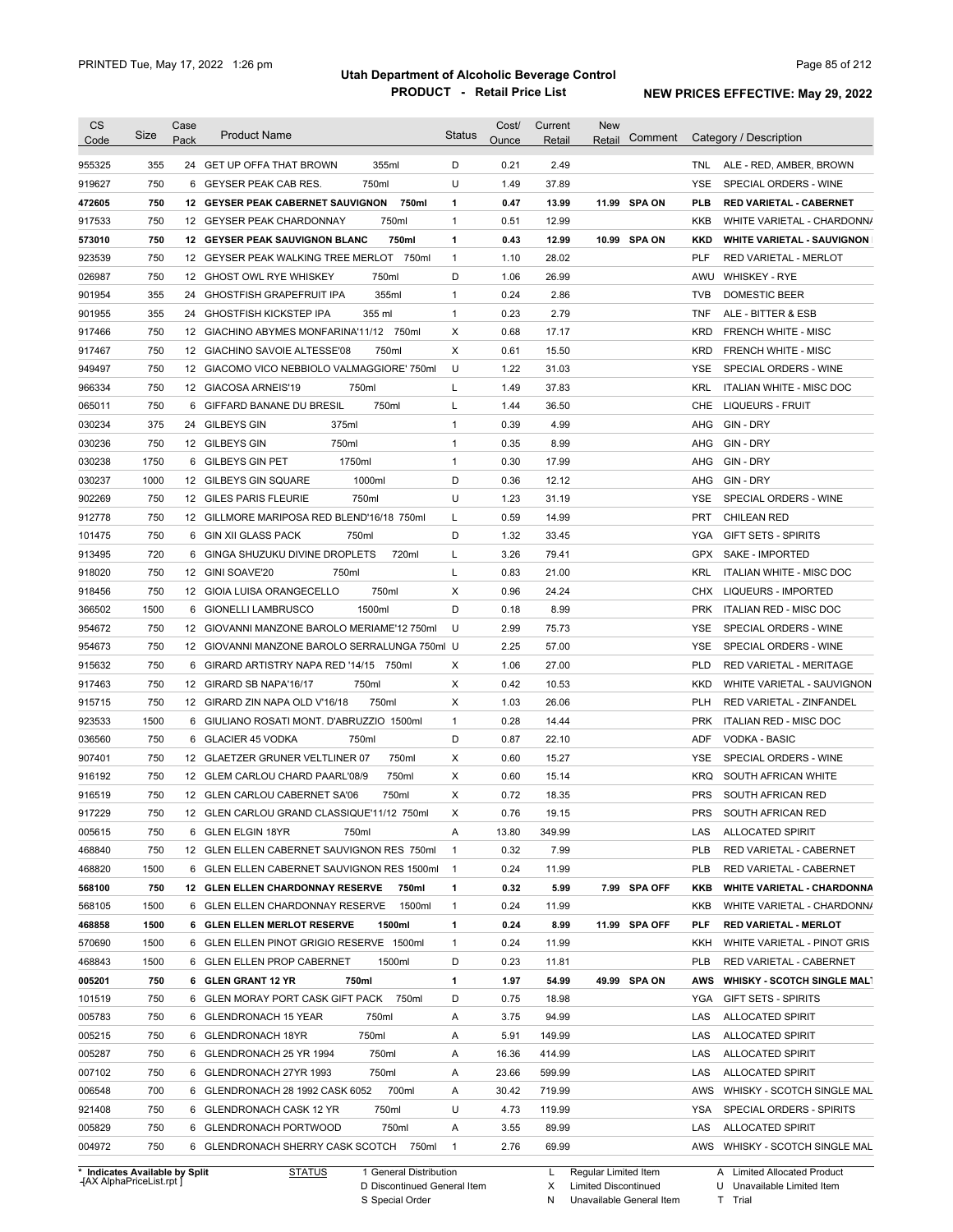| CS                             | Size | Case           | <b>Product Name</b>                                                                 | <b>Status</b>     | Cost/        | Current  | <b>New</b><br>Comment  |            | Category / Description                                   |
|--------------------------------|------|----------------|-------------------------------------------------------------------------------------|-------------------|--------------|----------|------------------------|------------|----------------------------------------------------------|
| Code                           |      | Pack           |                                                                                     |                   | Ounce        | Retail   | Retail                 |            |                                                          |
| 004989                         | 750  | 6              | GLENFARCLAS 10YR SINGLE MALT SCOTCH750ml                                            | -1                | 1.58         | 39.99    |                        |            | AWR WHISKY - SCOTCH BLENDED                              |
| 004993                         | 750  | 6              | <b>GLENFARCLAS 12 YR SCOTCH</b><br>750ml                                            | D                 | 2.09         | 52.99    |                        | AWS        | WHISKY - SCOTCH SINGLE MAL                               |
| 004985                         | 750  | 6              | 750ml<br><b>GLENFARCLAS 21YR SCOTCH</b>                                             | L                 | 5.91         | 149.99   |                        | AWS        | WHISKY - SCOTCH SINGLE MAL                               |
| 004990                         | 750  | 6              | 750ml<br><b>GLENFARCLAS 25YR SCOTCH</b>                                             | L                 | 7.49         | 189.99   |                        | AWS        | WHISKY - SCOTCH SINGLE MAL                               |
| 005009                         | 750  | 3              | 750ml<br>GLENFIDDICH SCOTCH 30YRS                                                   | L                 | 53.23        | 1,349.99 |                        | AWS        | WHISKY - SCOTCH SINGLE MAL                               |
| 005159                         | 750  | 6              | <b>GLENFIDDICH 14 YR</b><br>750ml                                                   | $\mathbf{1}$      | 2.09         | 57.99    | 52.99 SPA ON           | AWS        | <b>WHISKY - SCOTCH SINGLE MALT</b>                       |
| 005157                         | 750  | 6              | GLENFIDDICH 18YR SINGLE MALT S<br>750ml                                             | $\mathbf{1}$      | 5.13         | 129.99   |                        | AWS        | WHISKY - SCOTCH SINGLE MAL                               |
| 004971                         | 750  | 6              | GLENFIDDICH 19YR AGE OF DISCOVERY 750ml                                             | Х                 | 6.47         | 163.99   |                        | AWR        | WHISKY - SCOTCH BLENDED                                  |
| 005002                         | 750  | 3              | GLENFIDDICH 21YR GRN RSV RUM CASK 750ml                                             | L                 | 9.46         | 239.99   |                        | AWS        | WHISKY - SCOTCH SINGLE MAL                               |
| 005896                         | 750  | 3              | <b>GLENFIDDICH 23 YR GRAND CRU</b><br>750ml                                         | L                 | 12.81        | 324.99   |                        | AWS        | WHISKY - SCOTCH SINGLE MAL                               |
| 277978                         | 750  |                | 3 GLENFIDDICH 26 GRANDE COURONNE<br>750ml                                           | L                 | 23.66        | 599.99   |                        | AWR        | WHISKY - SCOTCH BLENDED                                  |
| 005745                         | 750  | 6              | <b>GLENFIDDICH FIRE &amp; CANE SCOTCH</b><br>750ml                                  | D                 | 1.17         | 29.70    |                        | AWR        | WHISKY - SCOTCH BLENDED                                  |
| 005231                         | 750  | 6              | 750ml<br>GLENFIDDICH INDIA PALE ALE CASK                                            | Х                 | 2.17         | 54.99    |                        | AWR        | WHISKY - SCOTCH BLENDED                                  |
| 004979                         | 750  | 3              | 750ml<br><b>GLENFIDDICH MALT MASTER LTD ED</b>                                      | Х                 | 3.39         | 85.86    |                        | AWS        | WHISKY - SCOTCH SINGLE MAL                               |
| 005233                         | 750  | 6              | 750ml<br><b>GLENFIDDICH PROJECT 20</b>                                              | Х                 | 2.17         | 54.99    |                        | AWS        | WHISKY - SCOTCH SINGLE MAL                               |
| 005014                         | 750  | 12             | 750ml<br><b>GLENFIDDICH RESERVA 15YR</b>                                            | $\mathbf{1}$      | 2.52         | 69.99    | <b>SPA ON</b><br>63.99 | AWS        | <b>WHISKY - SCOTCH SINGLE MALT</b>                       |
| 005006                         | 750  | 12             | GLENFIDDICH SPEC RESERVE 12YR SNG 750ml                                             | $\mathbf{1}$      | 1.85         | 51.99    | 46.99<br><b>SPA ON</b> | AWS        | <b>WHISKY - SCOTCH SINGLE MALT</b>                       |
| 005004                         | 375  | 24             | GLENFIDDICH SPEC RESERVE 12YR SNG 375 ml                                            | $\mathbf{1}$      | 1.81         | 22.99    |                        | AWS        | WHISKY - SCOTCH SINGLE MAL                               |
| 004992                         | 750  | 6              | <b>GLENFIDDICH THE ORIGINAL 1963</b><br>750ml                                       | X                 | 3.98         | 101.02   |                        | <b>AWS</b> | WHISKY - SCOTCH SINGLE MAL                               |
| 000307                         | 200  | $\overline{4}$ | 200ml<br>GLENFIDDICH TRIO PK 12/15/18                                               | D                 | 7.39         | 49.99    |                        | <b>YGA</b> | <b>GIFT SETS - SPIRITS</b>                               |
| 953190                         | 750  | 3              | 750ml<br><b>GLENFIDDICH WINTER STORM</b>                                            | U                 | 9.86         | 249.99   |                        | <b>YSA</b> | SPECIAL ORDERS - SPIRITS                                 |
| 005182                         | 750  | 6              | GLENGLASSAUGH 30YEAR OLD SCOTCH 750ml                                               | Α                 | 22.68        | 575.13   |                        | LAS        | <b>ALLOCATED SPIRIT</b>                                  |
| 004982                         | 750  |                | 750ml<br>12 GLENKINCHIE 12 YR MALT SCOTCH                                           | Χ                 | 1.49         | 37.80    |                        | AWS        | WHISKY - SCOTCH SINGLE MAL                               |
| 004983                         | 750  | 6              | 750ml<br><b>GLENKINCHIE DISTILLERS EDITION</b>                                      | Α                 | 3.35         | 84.99    |                        | LAS        | <b>ALLOCATED SPIRIT</b>                                  |
| 005034                         | 375  | 12             | 375ml<br><b>GLENLIVET 12YR MALT SCOTCH</b>                                          | $\mathbf{1}$      | 1.97         | 24.99    |                        | AWS        | WHISKY - SCOTCH SINGLE MAL                               |
| 005036                         | 750  |                | 750ml<br>12 GLENLIVET 12YR MALT SCOTCH                                              | $\mathbf{1}$      | 1.97         | 49.99    |                        | AWS        | WHISKY - SCOTCH SINGLE MAL                               |
| 005038                         | 1750 |                | 1750ml<br>6 GLENLIVET 12YR MALT SCOTCH                                              | $\mathbf{1}$      | 1.61         | 94.99    |                        | AWS        | WHISKY - SCOTCH SINGLE MAL                               |
| 005842                         | 750  |                | 750ml<br>6 GLENLIVET 14 YR COGNAC CASK                                              | $\mathbf{1}$      | 2.09         | 52.99    |                        | AWS        | WHISKY - SCOTCH SINGLE MAL                               |
|                                | 750  |                | 750ml                                                                               | $\mathbf{1}$      |              | 139.99   |                        | AWS        | WHISKY - SCOTCH SINGLE MAL                               |
| 005040                         | 750  |                | 6 GLENLIVET 18YR MALT SCOTCH<br>750ml                                               | L                 | 5.52<br>9.86 |          |                        |            |                                                          |
| 005075                         |      |                | 3 GLENLIVET 21 YR MALTSCOTCH                                                        | U                 |              | 249.99   |                        | AWS        | WHISKY - SCOTCH SINGLE MAL                               |
| 005053                         | 750  |                | 3 GLENLIVET 25YR MALT SCOTCH<br>750ml<br>6 GLENLIVET CARIBBEAN RESERVE SINGLE 750ml |                   | 19.72        | 499.99   |                        | AWS        | WHISKY - SCOTCH SINGLE MAL                               |
| 005924                         | 750  |                |                                                                                     | 1                 | 1.58         | 39.99    |                        | AWS        | WHISKY - SCOTCH SINGLE MAL                               |
| 005054                         | 750  |                | 3 GLENLIVET CELLAR SELECTION 1969<br>750ml<br>12 GLENLIVET FOUNDERS RESERVE         | Х<br>$\mathbf{1}$ | 29.90        | 758.36   |                        | AWS        | WHISKY - SCOTCH SINGLE MAL<br>WHISKY - SCOTCH SINGLE MAL |
| 005153                         | 750  |                | 750ml                                                                               |                   | 1.66         | 41.99    |                        | AWS        |                                                          |
| 005061                         | 750  |                | 6 GLENLIVET FRENCH OAK 15YR<br>750ml                                                | $\mathbf{1}$      | 2.96         | 74.99    |                        | AWS        | WHISKY - SCOTCH SINGLE MAL                               |
| 005086                         | 750  | 6              | GLENLIVET NADURRA 16YR SNGL ML<br>750ml                                             | D                 | 3.39         | 85.90    |                        | AWS        | WHISKY - SCOTCH SINGLE MAL                               |
| 005149                         | 750  |                | 6 GLENLIVET NADURRA FIRST FILL<br>750ml                                             | 1                 | 3.55         | 89.99    |                        | AWS        | WHISKY - SCOTCH SINGLE MAL                               |
| 100201                         | 750  |                | 6 GLENLIVET W / SPOON BITTERS<br>750ml                                              | D                 | 1.58         | 39.99    |                        | AWS        | WHISKY - SCOTCH SINGLE MAL                               |
| 001016                         | 750  |                | 6 GLENLIVET W/2 SPEY GLSS<br>750ml                                                  | D                 | 1.97         | 49.99    |                        | YGA        | <b>GIFT SETS - SPIRITS</b>                               |
| 005929                         | 750  |                | 6 GLENMORANGIE 15 YR CADBOLL ESTATE 750ml                                           | L                 | 3.35         | 84.99    |                        | AWR        | <b>WHISKY - SCOTCH BLENDED</b>                           |
| 004457                         | 750  |                | 6 GLENMORANGIE 15YR CADBOLL 2021 EDTN750ml                                          | L                 | 3.36         | 85.13    |                        | AWR        | WHISKY - SCOTCH BLENDED                                  |
| 005136                         | 750  |                | 6 GLENMORANGIE 18 YEAR<br>750ml                                                     | L                 | 4.73         | 119.99   |                        | AWR        | WHISKY - SCOTCH BLENDED                                  |
| 922479                         | 750  |                | 6 GLENMORANGIE 18 YR AZUMA MAKOTO LTD750ml L                                        |                   | 4.54         | 115.13   |                        | AWR        | WHISKY - SCOTCH BLENDED                                  |
| 005090                         | 750  |                | 1 GLENMORANGIE 25 YEAR<br>750ml                                                     | U                 | 23.91        | 606.44   |                        | YSA        | SPECIAL ORDERS - SPIRITS                                 |
| 005078                         | 750  |                | 6 GLENMORANGIE ASTAR<br>750ml                                                       | U                 | 3.94         | 99.99    |                        | YSE        | SPECIAL ORDERS - WINE                                    |
| 005211                         | 750  |                | 6 GLENMORANGIE BACALTA SINGLE MALT 750ml                                            | х                 | 3.99         | 101.07   |                        | AWS        | WHISKY - SCOTCH SINGLE MAL                               |
| 005103                         | 750  |                | 6 GLENMORANGIE LASANTA 12 YR<br>750ml                                               | $\mathbf{1}$      | 2.37         | 59.99    |                        | AWS        | WHISKY - SCOTCH SINGLE MAL                               |
| 005104                         | 750  |                | 6 GLENMORANGIE NECTAR D'OR<br>750ml                                                 | $\mathbf{1}$      | 2.96         | 74.99    |                        | AWS        | WHISKY - SCOTCH SINGLE MAL                               |
| 005133                         | 750  |                | 6 GLENMORANGIE ORIGINAL 10YR SCOTCH 750ml                                           | $\mathbf{1}$      | 1.81         | 45.99    |                        | AWS        | WHISKY - SCOTCH SINGLE MAL                               |
| 005105                         | 750  |                | 6 GLENMORANGIE QUINTA RUBAN SCOT<br>750ml                                           | $\mathbf{1}$      | 2.56         | 64.99    |                        | AWS        | WHISKY - SCOTCH SINGLE MAL                               |
| 948070                         | 750  |                | 1 GLENMORANGIE SIGNET<br>750ml                                                      | U                 | 7.92         | 200.85   |                        | AWS        | WHISKY - SCOTCH SINGLE MAL                               |
| 005067                         | 750  |                | 750ml<br>4 GLENMORANGIE SIGNET 4                                                    | х                 | 8.67         | 219.99   |                        | AWS        | WHISKY - SCOTCH SINGLE MAL                               |
| 000293                         | 750  | 6              | 750ml<br><b>GLENMORANGIE W/2GLS</b>                                                 | U                 | 1.79         | 45.48    |                        | AWS        | WHISKY - SCOTCH SINGLE MAL                               |
| 005166                         | 750  |                | 6 GLENROTHES SELECT RES SINGLE M<br>750ml                                           | U                 | 2.19         | 55.58    |                        | AWS        | WHISKY - SCOTCH SINGLE MAL                               |
| * Indicates Available by Split |      |                | <b>STATUS</b><br>1 General Distribution                                             |                   |              | L        | Regular Limited Item   |            | A Limited Allocated Product                              |

**Case** [AX AlphaPriceList.rpt ]

D Discontinued General Item S Special Order

X

Limited Discontinued

N Unavailable General Item

U Unavailable Limited Item

Limited Allocated Product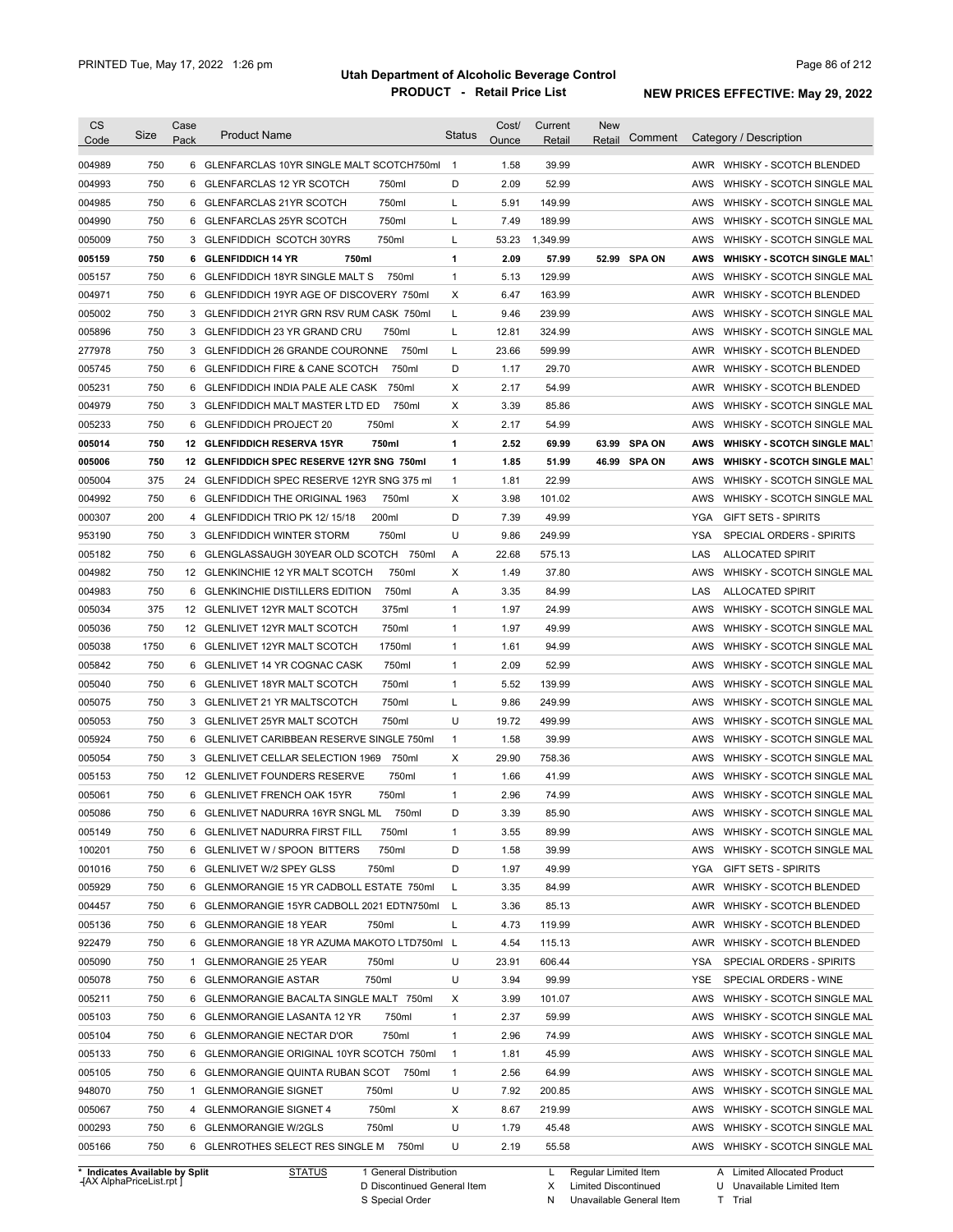| <b>CS</b><br>Code | Size | Case<br>Pack | <b>Product Name</b>                         | <b>Status</b> | Cost/<br>Ounce | Current<br>Retail | <b>New</b><br>Retail | Comment       |            | Category / Description                                   |
|-------------------|------|--------------|---------------------------------------------|---------------|----------------|-------------------|----------------------|---------------|------------|----------------------------------------------------------|
| 747100            | 750  |              | 750ml<br>12 GLORIA FERRER BLANC DE NOIR     | L             | 0.87           | 21.99             |                      |               | <b>IHS</b> | SPARKLING WINE - BLANC DE N                              |
| 916295            | 375  |              | 375ml<br>12 GLORIA FERRER BLANC DE NOIRS    | Г             | 0.85           | 10.74             |                      |               | <b>IHS</b> | SPARKLING WINE - BLANC DE N                              |
| 748100            | 750  |              | 750ml<br>12 GLORIA FERRER BRUT              | L             | 0.87           | 21.99             |                      |               | <b>IHP</b> | SPARKLING WINE - BRUT & BLA                              |
| 915367            | 1500 |              | 1500ml<br>6 GLORIA FERRER BRUT              | L             | 0.79           | 39.99             |                      |               | <b>IHP</b> | SPARKLING WINE - BRUT & BLA                              |
| 915368            | 3000 | $\mathbf{1}$ | <b>GLORIA FERRER BRUT</b><br>3000ml         | L             | 2.63           | 267.20            |                      |               | <b>IHP</b> | SPARKLING WINE - BRUT & BLA                              |
| 916045            | 750  |              | 6 GLORIA FERRER CARNEROS CUV'05<br>750ml    | Χ             | 1.97           | 49.99             |                      |               | <b>IHP</b> | SPARKLING WINE - BRUT & BLA                              |
| 910244            | 750  |              | 750ml<br>12 GLORIA FERRER CHARD CARN'11/12  | X             | 0.30           | 7.64              |                      |               | KKB        | WHITE VARIETAL - CHARDONN/                               |
| 904628            | 750  |              | 12 GLORIA FERRER PINOT ROSE'08<br>750ml     | Χ             | 0.60           | 15.26             |                      |               | <b>MPQ</b> | ROSE WINE - VARIETAL & VIN G                             |
| 916136            | 750  |              | 12 GLORIA FERRER PN CARNEROS'15/16<br>750ml | X             | 0.79           | 19.99             |                      |               | <b>PLR</b> | RED VARIETAL - PINOT NOIR                                |
| 748090            | 750  |              | 12 GLORIA FERRER ROYAL BRUT RSV'07/09 750ml | U             | 1.07           | 27.06             |                      |               | <b>IHP</b> | SPARKLING WINE - BRUT & BLA                              |
| 903293            | 750  |              | 750ml<br>12 GLORIA FERRER VA DE VI          | X             | 0.76           | 19.19             |                      |               | IHI        | SPARKLING WINE - SPUMANTE                                |
| 950730            | 355  | 24           | 355 ml<br><b>GLUTINY PALE ALE</b>           | U             | 0.19           | 2.23              |                      |               | <b>YST</b> | SPECIAL ORDERS - BEER                                    |
| 471239            | 750  |              | 12 GNARLY HEAD 1924 DBL BLK RD WINE BL750ml | $\mathbf{1}$  | 0.51           | 12.99             |                      |               | PLU        | <b>RED VARIETAL - MISC</b>                               |
| 471241            | 750  |              | 750ml<br>12 GNARLY HEAD AUTHENTIC RED       | D             | 0.44           | 11.11             |                      |               | PFP        | RED GENERIC - RED TABLE & P                              |
| 471250            | 750  |              | 750ml<br>12 GNARLY HEAD OLD VINE ZINFANDEL  | $\mathbf{1}$  | 0.47           | 11.99             |                      |               | <b>PLH</b> | RED VARIETAL - ZINFANDEL                                 |
| 471244            | 750  |              | 750ml<br>12 GNARLY HEAD PINOT NOIR          | $\mathbf{1}$  | 0.47           | 11.99             |                      |               | <b>PLR</b> | RED VARIETAL - PINOT NOIR                                |
| 074086            | 750  | 12           | 750ml<br><b>GODIVA CHOCOLATE LIQUEUR</b>    | $\mathbf{1}$  | 1.18           | 29.99             |                      |               | <b>CHN</b> | LIQUEURS - CHOCOLATE                                     |
| 074090            | 750  |              | 750ml<br>12 GODIVA WHITE CHOCOLATE LIQ      | Χ             | 1.16           | 29.31             |                      |               | CHN        | LIQUEURS - CHOCOLATE                                     |
| 086593            | 750  | 6            | 750ml<br>GOLD BAR WINE BARREL WHISKEY       | Χ             | 1.77           | 44.95             |                      |               | AWK        | WHISKEY - BOURBON SINGLE B                               |
| 912662            | 750  | 6            | 750ml<br><b>GOLDENEYE PINOT NOIR'19</b>     | Г             | 2.33           | 58.99             |                      |               | <b>PLR</b> | RED VARIETAL - PINOT NOIR                                |
| 065066            | 750  |              | 750ml<br>12 GOLDSCHLAGER CINNAMON SCHNAPPS  | $\mathbf{1}$  | 0.99           | 24.99             |                      |               | <b>CPS</b> | <b>SCHNAPPS - GOLD</b>                                   |
| 919102            | 3000 | 6            | GOLSER SCHPLINK GRUNER VELTLINER 3000ml     | 1             | 0.34           | 36.99             |                      | 33.99 SPA ON  | <b>KRJ</b> | <b>AUSTRIAN WHITE</b>                                    |
| 921212            | 500  |              | 12 GOOSE ISLAND BRBN CNTY STOUT VAN 500ml   | Χ             | 1.36           | 22.99             |                      |               | TNP        | ALE - HEAVY, PORTER, STOUT                               |
| 918953            | 500  |              | 12 GOOSE ISLAND BRBN CTY COFFEE ST 500 ml   | Χ             | 0.98           | 16.49             |                      |               | YST        | SPECIAL ORDERS - BEER                                    |
| 918954            | 500  |              | 12 GOOSE ISLAND BRBN CTY ST<br>500 ml       | L             | 0.95           | 16.06             |                      |               | THP        | LAGER - HEAVY & DARK                                     |
| 030316            | 750  |              | 750ml<br>12 GORDONS LONDON DRY GIN          | $\mathbf{1}$  | 0.47           | 11.99             |                      |               | AHG        | GIN - DRY                                                |
| 030318            | 1750 | 6            | 1750ml<br>GORDONS LONDON DRY GIN            | $\mathbf{1}$  | 0.41           | 23.99             |                      |               | AHG        | GIN - DRY                                                |
| 036188            | 1750 | 6            | 1750ml<br><b>GORDONS VODKA</b>              | D             | 0.18           | 10.80             |                      |               | <b>ADF</b> | <b>VODKA - BASIC</b>                                     |
| 042566            | 750  |              | <b>12 GOSLINGS BLACK SEAL RUM</b><br>750ml  | 1             | 0.79           | 17.99             |                      | 19.99 SPA OFF | ALU        | <b>RUM - MISC</b>                                        |
| 910983            | 750  |              | 750ml<br>6 GOSSET GRANDE RESERVE BRUT       | Г             | 2.38           | 60.41             |                      |               | <b>IHP</b> | SPARKLING WINE - BRUT & BLA                              |
|                   | 750  |              | 6 GOT BARATHEON ROYAL LOCHNAGAR<br>750ml    | D             | 2.76           | 69.99             |                      |               | AWR        | WHISKY - SCOTCH BLENDED                                  |
| 005861            |      |              | 6 GOT GREYJOY TALISKER                      |               |                |                   |                      |               |            |                                                          |
| 005862            | 750  |              | 750ml<br>750ml                              | D<br>D        | 1.97           | 49.99             |                      |               | AWS        | WHISKY - SCOTCH SINGLE MAL<br>WHISKY - SCOTCH SINGLE MAL |
| 005863            | 750  |              | 6 GOT LANNISTER LAGAVULIN                   |               | 2.77           | 70.14             |                      |               | AWS        |                                                          |
| 005864            | 750  |              | 6 GOT STARK DALWHINNIE WINTERS GOLD 750ml   | D             | 0.85           | 21.68             |                      |               | AWS        | WHISKY - SCOTCH SINGLE MAL                               |
| 005865            | 750  |              | 6 GOT TARGARYEN CARDHU GOLD RES<br>750ml    | D             | 2.06           | 52.13             |                      |               | AWS        | WHISKY - SCOTCH SINGLE MAL                               |
| 005868            | 750  | 6            | GOT THE NIGHTS WATCH OBAN<br>750ml          | D             | 2.76           | 69.99             |                      |               |            | AWS WHISKY - SCOTCH SINGLE MAL                           |
| 005866            | 750  |              | 6 GOT TULLY SINGLETON OF GLENDULLAN 750ml   | D             | 0.75           | 18.90             |                      |               | AWS        | WHISKY - SCOTCH SINGLE MAL                               |
| 005867            | 750  |              | 6 GOT TYRELL CLYNELISH RESERVE<br>750ml     | D             | 2.56           | 64.99             |                      |               | AWR        | WHISKY - SCOTCH BLENDED                                  |
| 950534            | 330  |              | 24 GOUDEN CAROLUS TRIPLE<br>330ml           | U             | 0.44           | 4.89              |                      |               | YST        | SPECIAL ORDERS - BEER                                    |
| 909289            | 750  |              | 12 GOUDEN CAROLUS VAN DE KEIZER BLA 750ml   | U             | 0.37           | 9.51              |                      |               | YSE        | SPECIAL ORDERS - WINE                                    |
| 912497            | 750  |              | 12 GOUGES BOURGOGNE ROUGE'9/10<br>750ml     | U             | 1.02           | 25.87             |                      |               | <b>PRB</b> | FRENCH RED - BURGUNDY                                    |
| 916915            | 750  |              | 750ml<br>12 GOUGES NSG ST GEORGES'06        | Х             | 5.04           | 127.79            |                      |               | <b>PRB</b> | FRENCH RED - BURGUNDY                                    |
| 918206            | 750  |              | 750ml<br>12 GOUGES NUITS ST GEORG PRULI'14  | Х             | 4.38           | 110.99            |                      |               | <b>PRB</b> | FRENCH RED - BURGUNDY                                    |
| 916916            | 750  |              | 12 GOUGES NUITS ST GEORGES'06<br>750ml      | X             | 2.19           | 55.61             |                      |               | <b>PRB</b> | FRENCH RED - BURGUNDY                                    |
| 918649            | 750  |              | 750ml<br>12 GOULART MALBEC RESERVA'15       | Х             | 0.92           | 23.23             |                      |               | PRU        | ARGENTINE RED - MALBEC                                   |
| 953143            | 750  |              | 6 GOULEE DE COS '08<br>750ml                | U             | 1.68           | 42.54             |                      |               | YSE        | SPECIAL ORDERS - WINE                                    |
| 953859            | 750  |              | 750ml<br>6 GOULEE DE COS D'ESTOURNEL 15     | U             | 1.68           | 42.54             |                      |               | YSE        | SPECIAL ORDERS - WINE                                    |
| 916128            | 750  |              | 750ml<br>12 GP BOARDING PASS SHIRAZ'06      | U             | 0.73           | 18.54             |                      |               | PRY        | <b>AUSTRALIAN RED</b>                                    |
| 916417            | 750  |              | 750ml<br>12 GRAEAGLE RED WING'06            | Х             | 0.87           | 22.06             |                      |               | PLD        | RED VARIETAL - MERITAGE                                  |
| 916571            | 750  |              | 750ml<br>12 GRAFF FAMILY PINOT BLANC'8/09   | Х             | 1.08           | 27.29             |                      |               | KKF        | WHITE VARIETAL - PINOT BLAN                              |
| 411791            | 750  |              | 12 GRAFFIGNA MALBEC CENT RES'12/13 750ml    | Х             | 0.28           | 7.02              |                      |               | PRU        | ARGENTINE RED - MALBEC                                   |
| 918481            | 750  |              | 12 GRAFFITO MALBEC '14/15<br>750ml          | Х             | 0.40           | 10.24             |                      |               | PRU        | ARGENTINE RED - MALBEC                                   |
| 940562            | 750  |              | 750ml<br>12 GRAHAM LBV PORT'14/15           | L             | 1.10           | 27.99             |                      |               | ESN        | PORT - LATE BOTTLED                                      |
|                   |      |              |                                             |               |                |                   |                      |               |            |                                                          |

**Case** [AX AlphaPriceList.rpt ]

D Discontinued General Item S Special Order

X Limited Discontinued

N Unavailable General Item

U Unavailable Limited Item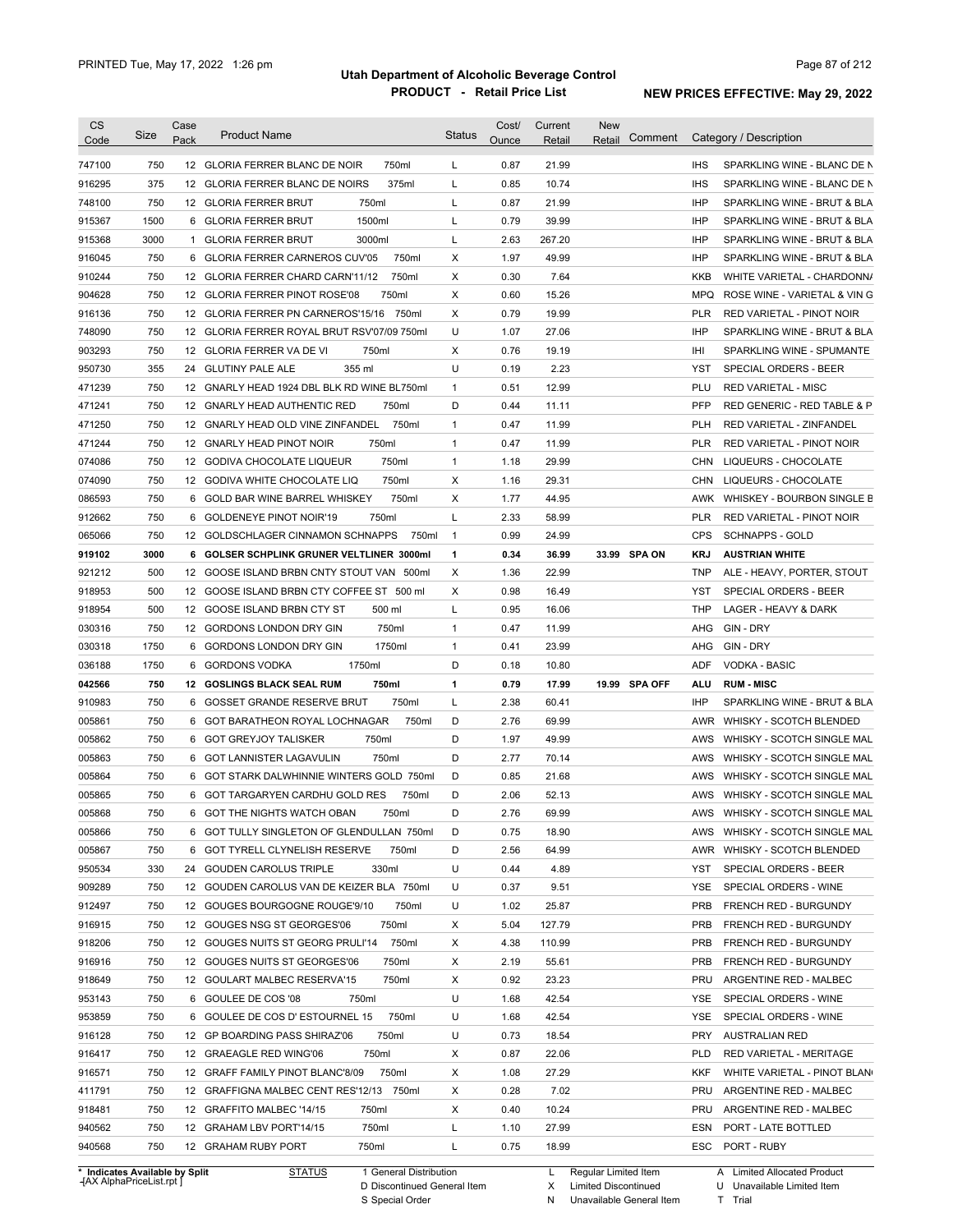| <b>CS</b><br>Code | Size                                                     | Case<br>Pack | <b>Product Name</b>                             | <b>Status</b> | Cost/<br>Ounce | Current<br>Retail | <b>New</b><br>Comment<br>Retail |            | Category / Description             |
|-------------------|----------------------------------------------------------|--------------|-------------------------------------------------|---------------|----------------|-------------------|---------------------------------|------------|------------------------------------|
|                   |                                                          |              |                                                 |               |                |                   |                                 |            |                                    |
| 940563            | 750                                                      |              | 12 GRAHAM SIX GRAPES PORT<br>750ml              | $\mathbf{1}$  | 1.10           | 27.99             |                                 |            | ESK PORT - VINTAGE CHARACTER       |
| 940579            | 750                                                      | 6            | <b>GRAHAM SIX GRAPES RIVER QUINTAS SE 750ml</b> | Χ             | 1.66           | 41.99             |                                 | ESR        | <b>PORT - VINTAGE &amp; QUINTA</b> |
| 090330            | 375                                                      |              | 24 GRAHAM SIX GRAPES RUBY PORT<br>375ml         | D             | 1.06           | 13.50             |                                 | ESK        | PORT - VINTAGE CHARACTER           |
| 940570            | 750                                                      | 6            | <b>GRAHAM TAWNY 10YR</b><br>750ml               | L             | 1.54           | 38.99             |                                 | ESG        | <b>PORT - TAWNY</b>                |
| 940573            | 750                                                      | 6            | 750ml<br><b>GRAHAM TAWNY 20YR</b>               | L             | 2.64           | 66.99             |                                 | ESG        | <b>PORT - TAWNY</b>                |
| 912162            | 750                                                      | 6            | 750ml<br><b>GRAHAM TAWNY 30YR</b>               | L             | 5.52           | 139.99            |                                 | ESG        | PORT - TAWNY                       |
| 940571            | 750                                                      | 12           | 750ml<br><b>GRAHAM TAWNY PORT</b>               | Г             | 0.75           | 18.99             |                                 | ESG        | PORT - TAWNY                       |
| 910869            | 750                                                      | 6            | 750ml<br><b>GRAHAM VINTAGE PORT'00</b>          | Г             | 5.13           | 129.99            |                                 | <b>ESR</b> | <b>PORT - VINTAGE &amp; QUINTA</b> |
| 914625            | 750                                                      | 12           | 750ml<br><b>GRAHAM VINTAGE PORT'03</b>          | Х             | 3.87           | 98.05             |                                 | <b>ESR</b> | <b>PORT - VINTAGE &amp; QUINTA</b> |
| 937494            | 750                                                      | 6            | 750ml<br><b>GRAHAM VINTAGE PORT'16</b>          | Х             | 2.66           | 67.50             |                                 | <b>ESR</b> | <b>PORT - VINTAGE &amp; QUINTA</b> |
| 900204            | 375                                                      | 12           | 375ml<br><b>GRAHAM VINTAGE PORT'17</b>          | Α             | 4.97           | 62.99             |                                 | ESR        | <b>PORT - VINTAGE &amp; QUINTA</b> |
| 900205            | 750                                                      | 6            | 750ml<br><b>GRAHAM VINTAGE PORT'17</b>          | Х             | 4.93           | 125.00            |                                 | ESR        | <b>PORT - VINTAGE &amp; QUINTA</b> |
| 940564            | 750                                                      | 6            | 750ml<br><b>GRAHAM VINTAGE PORT'77</b>          | L             | 9.33           | 236.50            |                                 | ESR        | <b>PORT - VINTAGE &amp; QUINTA</b> |
| 918358            | 750                                                      | 6            | 750ml<br><b>GRAHAM VINTAGE PORT'85</b>          | U             | 4.29           | 108.90            |                                 | ESR        | <b>PORT - VINTAGE &amp; QUINTA</b> |
| 090364            | 750                                                      | 4            | GRAHAMS'94 SINGLE HARVST TAWNY PORT750ml        | L             | 5.91           | 149.99            |                                 | ESG        | PORT - TAWNY                       |
| 031133            | 1000                                                     |              | 12 GRAINGER'S DELUXE ORGANIC VODKA 1000ml       | $\mathbf{1}$  | 0.54           | 18.20             |                                 | ADF        | <b>VODKA - BASIC</b>               |
| 953555            | 1500                                                     | 6            | <b>GRAMERCY CELLERS ROSE</b><br>1500 ml         | U             | 1.13           | 57.53             |                                 | YSE        | SPECIAL ORDERS - WINE              |
| 951840            | 750                                                      |              | 12 GRAMERCY LES COLLINES SYRAH<br>750ml         | Х             | 2.50           | 63.31             |                                 | YSE        | SPECIAL ORDERS - WINE              |
| 952011            | 750                                                      |              | 12 GRAMERCY LOWER EAST SYRAH'16/17<br>750ml     | Г             | 0.96           | 24.37             |                                 | PLJ        | RED VARIETAL - SYRAH, PETITE       |
| 100273            | 750                                                      | 6            | <b>GRAN CENTANARIO W/GLASSES</b><br>750ml       | D             | 0.77           | 19.44             |                                 | YGA        | <b>GIFT SETS - SPIRITS</b>         |
| 089292            | 750                                                      | 6            | <b>GRAN CENTENARIO ANEJO</b><br>750ml           | 1             | 1.50           | 39.99             | 37.99 SPA ON                    | <b>APJ</b> | TEQUILA - REPOSADO & ANEJO         |
| 101353            | 750                                                      | 6            | GRAN CENTENARIO ANEJO W/ 4 COASTERS750ml        | D             | 0.81           | 20.52             |                                 | YGA        | <b>GIFT SETS - SPIRITS</b>         |
| 089315            | 750                                                      | 3            | GRAN CENTENARIO LEYENDA<br>750ml                | Χ             | 9.96           | 252.68            |                                 | <b>APJ</b> | TEQUILA - REPOSADO & ANEJO         |
| 089256            | 750                                                      |              | 12 GRAN CENTENARIO REPOSADO TEQUI<br>750ml      | 1             | 1.22           | 32.99             | 30.99 SPA ON                    | <b>APJ</b> | TEQUILA - REPOSADO & ANEJO         |
| 089419            | 750                                                      | 6            | <b>GRAN CENTENARIO ROSEANGEL</b><br>750ml       | Х             | 1.10           | 27.99             |                                 | APJ        | TEQUILA - REPOSADO & ANEJO         |
| 066936            | 750                                                      | 12           | <b>GRAN GALA ORANGE LIQUEUR</b><br>750ml        | 1             | 0.87           | 18.99             | 21.99<br>SPA OFF                | CHB        | LIQUEURS - TRIPLE SEC & ORAN       |
| 065092            | 750                                                      |              | 12 GRAN TORRES ORANGE LIQUEUR<br>750ml          | X             | 0.58           | 14.74             |                                 | CHB        | LIQUEURS - TRIPLE SEC & ORA        |
| 411830            | 3000                                                     |              | 4 GRAN VERANO SAUVIGNON BLANC<br>3000ml         | 1             | 0.24           | 25.96             | 23.95 SPA ON                    | KKD        | <b>WHITE VARIETAL - SAUVIGNON</b>  |
| 065118            | 750                                                      | 6            | <b>GRAND MARNIER 1880</b><br>750ml              | U             | 13.95          | 353.90            |                                 | CHB        | LIQUEURS - TRIPLE SEC & ORA        |
| 067406            | 750                                                      |              | 750ml<br>12 GRAND MARNIER CHERRY                | U             | 1.63           | 41.43             |                                 | CHE        | LIQUEURS - FRUIT                   |
| 065125            | 375                                                      |              | 375ml<br>12 GRAND MARNIER CORDON ROUGE          | $\mathbf{1}$  | 1.89           | 23.99             |                                 | CHB        | LIQUEURS - TRIPLE SEC & ORA        |
| 065126            | 750                                                      |              | 12 GRAND MARNIER CORDON ROUGE<br>750ml          | $\mathbf{1}$  | 1.66           | 41.99             |                                 | CHB        | LIQUEURS - TRIPLE SEC & ORA        |
| 065127            | 1000                                                     |              | 1000ml<br>6 GRAND MARNIER CORDON ROUGE          | $\mathbf{1}$  | 1.33           | 44.99             |                                 | CHB        | LIQUEURS - TRIPLE SEC & ORA        |
| 065156            | 750                                                      |              | 750ml<br>6 GRAND MARNIER LOUIS ALEXANDER        | D             | 1.49           | 37.88             |                                 | YGC        | GIFT SETS - LIQUEURS               |
|                   |                                                          |              |                                                 |               |                |                   |                                 |            | <b>LIQUEURS - FRUIT</b>            |
| 067487            | 750                                                      |              | 12 GRAND MARNIER RASP-PEACH<br>750ml            | X             | 0.86           | 21.83             |                                 | <b>CHE</b> |                                    |
| 100040            | 750                                                      |              | 6 GRAND MARNIER W/ETCHED GLASSES<br>750ml       | D             | 0.81           | 20.52             |                                 |            | YGC GIFT SETS - LIQUEURS           |
| 010040            | 750                                                      |              | 6 GRAND MARNIER WITH 2 FLUTE GLASSES 750ml      | D             | 0.85           | 21.68             |                                 | YGC.       | <b>GIFT SETS - LIQUEURS</b>        |
| 074256            | 750                                                      |              | 12 GRAND MONARCH ORNG BRANDY<br>750ml           | $\mathbf{1}$  | 0.79           | 19.99             |                                 | CHB        | LIQUEURS - TRIPLE SEC & ORA        |
| 039927            | 375                                                      |              | 12 GRAND TETON HUCKLEBERRY<br>375 ml            | $\mathbf{1}$  | 1.34           | 16.99             |                                 | ADM        | VODKA - FLAVORED                   |
| 989396            | 355                                                      | 24           | <b>GRAND TETON SWEETGRASS APA</b><br>355 ml     | $\mathbf{1}$  | 0.13           | 1.62              |                                 | TNC        | ALE - PALE                         |
| 953986            | 355                                                      |              | 24 GRAND TETON TETON RANGE IPA<br>355 ml        | $\mathbf{1}$  | 0.13           | 1.62              |                                 | TNF        | ALE - BITTER & ESB                 |
| 933333            | 1000                                                     |              | 12 GRANIER MON PASTIS<br>1000ml                 | Г             | 0.89           | 30.02             |                                 | CHQ        | LIQUEURS - ANISE & SAMBUCA         |
| 952601            | 750                                                      |              | 750ml<br>12 GRANS FASSIAN RIESLING '15          | X             | 1.19           | 30.06             |                                 | KRH        | <b>GERMAN WHITE - MOSEL</b>        |
| 916897            | 750                                                      |              | 12 GRANS FASSIAN TRITTN RSLNG KABNT'1 750ml     | х             | 0.70           | 17.82             |                                 | KRH        | <b>GERMAN WHITE - MOSEL</b>        |
| 916900            | 750                                                      |              | 12 GRANS FASSIAN TRITTN RSLNG SPTLS'1 750ml     | Х             | 1.04           | 26.46             |                                 | KRH        | <b>GERMAN WHITE - MOSEL</b>        |
| 005106            | 750                                                      |              | 12 GRANT'S FAMILY RESERVE SCOTCH<br>750ml       | $\mathbf{1}$  | 0.79           | 20.06             |                                 | AWR        | WHISKY - SCOTCH BLENDED            |
| 449252            | 750                                                      |              | 12 GRATEFUL RED PINOT NOIR<br>750ml             | 1             | 0.42           | 12.54             | 10.54 SPA ON                    | PLR        | <b>RED VARIETAL - PINOT NOIR</b>   |
| 918656            | 750                                                      |              | 12 GRAVEL BAR ALLUVIAL RED '13/14<br>750ml      | Х             | 0.38           | 9.72              |                                 | PFP        | RED GENERIC - RED TABLE & P        |
| 030322            | 750                                                      |              | 6 GRAY WHALE GIN<br>750ml                       | 1             | 1.38           | 39.99             | 34.99 SPA ON                    | AHW        | <b>GIN - DOMESTIC</b>              |
| 036266            | 750                                                      |              | 750ml<br>12 GRAYS PEAK VODKA                    | D             | 0.41           | 10.35             |                                 | ADF        | <b>VODKA - BASIC</b>               |
| 917678            | 750                                                      |              | 750ml<br>12 GRAYSON CABERNET                    | $\mathbf{1}$  | 0.51           | 12.99             |                                 | PLB        | RED VARIETAL - CABERNET            |
| 916831            | 750                                                      |              | 12 GRAYSON CHARDONNAY<br>750ml                  | $\mathbf{1}$  | 0.55           | 13.99             |                                 | KKB        | WHITE VARIETAL - CHARDONN/         |
| 917456            | 750                                                      |              | 12 GRAYSON MERLOT<br>750ml                      | $\mathbf{1}$  | 0.55           | 13.99             |                                 | PLF        | RED VARIETAL - MERLOT              |
| 917580            | 750                                                      |              | 12 GRAYSON PINOT NOIR'15/16<br>750ml            | Х             | 0.32           | 8.10              |                                 | PLR        | RED VARIETAL - PINOT NOIR          |
|                   |                                                          |              |                                                 |               |                |                   |                                 |            |                                    |
|                   | * Indicates Available by Split<br>AY AlphaDrical jet rnt |              | 1 General Distribution<br><b>STATUS</b>         |               |                | L                 | Regular Limited Item            |            | A Limited Allocated Product        |

**Case** [AX AlphaPriceList.rpt ]

D Discontinued General Item S Special Order

X Limited Discontinued

N Unavailable General Item

U Unavailable Limited Item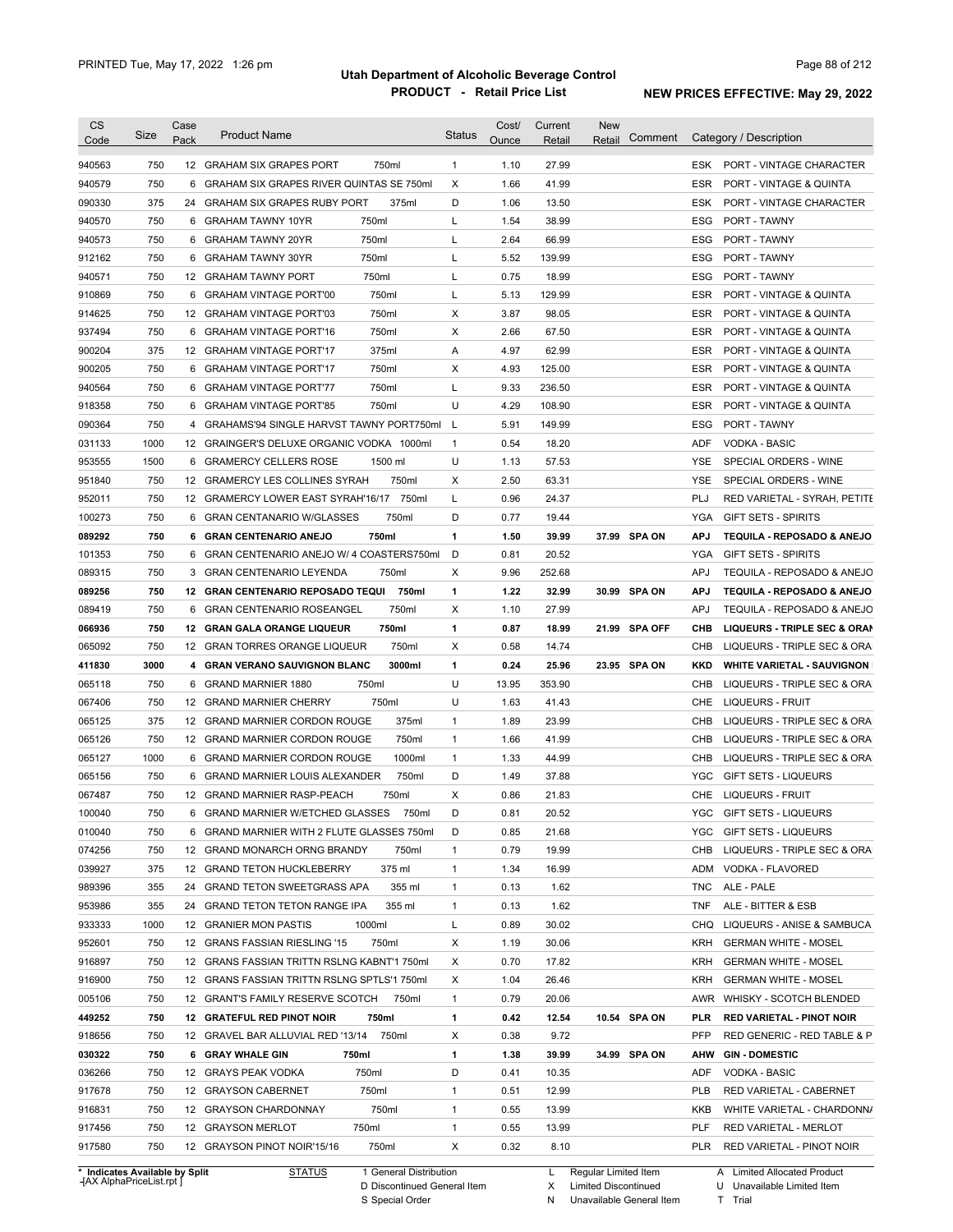| <b>CS</b><br>Code              | <b>Size</b> | Case<br>Pack | <b>Product Name</b>                                | <b>Status</b> | Cost/<br>Ounce | Current<br>Retail | <b>New</b><br>Comment<br>Retail | Category / Description                           |
|--------------------------------|-------------|--------------|----------------------------------------------------|---------------|----------------|-------------------|---------------------------------|--------------------------------------------------|
| 955677                         | 355         | 24           | <b>GREAT BASIN CERVEZA CHILEBESO</b><br>355ml      | D             | 0.16           | 1.95              |                                 | <b>TCP</b><br><b>BEER - FRUIT &amp; FLAVORED</b> |
| 918896                         | 355         | 24           | <b>GREAT BASIN ICKY IPA</b><br>355 ml              | D             | 0.16           | 1.89              |                                 | <b>TNF</b><br>ALE - BITTER & ESB                 |
| 954389                         | 355         | 24           | <b>GREAT BASIN OUTLAW MILK STOUT</b><br>355ml      | D             | 0.16           | 1.95              |                                 | <b>TNP</b><br>ALE - HEAVY, PORTER, STOUT         |
| 918895                         | 355         | 24           | GREAT BASIN WILD HORSE AMBER ALE 355 ml            | D             | 0.16           | 1.89              |                                 | <b>TNL</b><br>ALE - RED, AMBER, BROWN            |
| 950757                         | 750         | 12           | GREAT DIVIDE 22ND ANVRSY SOUR ALE 750ml            | U             | 0.80           | 20.25             |                                 | <b>YST</b><br>SPECIAL ORDERS - BEER              |
| 950750                         | 355         | 24           | 355ml<br><b>GREAT DIVIDE COLLETTE CANS</b>         | D             | 0.17           | 1.99              |                                 | TNI<br>ALE - WHITE & BELGIAN STYLE               |
| 950751                         | 355         | 24           | 355ml<br><b>GREAT DIVIDE SEASONAL CANS</b>         | U             | 0.17           | 1.99              |                                 | YST<br>SPECIAL ORDERS - BEER                     |
| 950752                         | 355         | 24           | 355ml<br><b>GREAT DIVIDE TITAN IPA CANS</b>        | D             | 0.17           | 1.99              |                                 | <b>TNF</b><br>ALE - BITTER & ESB                 |
| 950756                         | 650         | 12           | <b>GREAT DIVIDE YETI SERIES</b><br>650ml           | X             | 0.46           | 10.15             |                                 | <b>TNP</b><br>ALE - HEAVY, PORTER, STOUT         |
| 950755                         | 355         | 24           | 355ml<br><b>GREAT DIVIDE YETI STOUT CAN</b>        | D             | 0.29           | 3.49              |                                 | <b>TNP</b><br>ALE - HEAVY, PORTER, STOUT         |
| 979944                         | 750         | 12           | 750ml<br>GREEN & RED ZIN CHILES CYN'16             | X             | 0.51           | 12.96             |                                 | <b>PLH</b><br>RED VARIETAL - ZINFANDEL           |
| 979934                         | 750         | 12           | 750ml<br><b>GREEN &amp; RED ZIN CHILES MILL'16</b> | X             | 1.28           | 32.53             |                                 | <b>PLH</b><br>RED VARIETAL - ZINFANDEL           |
| 910958                         | 750         | 12           | 750ml<br>GREEN & RED ZIN TIP TOP'15                | X             | 1.13           | 28.77             |                                 | <b>PLH</b><br>RED VARIETAL - ZINFANDEL           |
| 918888                         | 355         | 24           | 355 ml<br><b>GREEN FLASH GFB BLONDE ALE</b>        | D             | 0.17           | 2.05              |                                 | <b>TNC</b><br>ALE - PALE                         |
| 918971                         | 568         | 24           | 568 ml<br><b>GREEN FLASH GFB BLONDE ALE</b>        | D             | 0.13           | 2.45              |                                 | <b>TNC</b><br>ALE - PALE                         |
| 948234                         | 650         | 12           | 650 ml<br><b>GREEN FLASH IMPERIAL IPA</b>          | X             | 0.37           | 8.09              |                                 | <b>TNC</b><br>ALE - PALE                         |
| 951966                         | 355         | 24           | 355 ml<br><b>GREEN FLASH PALATE WRECKER</b>        | U             | 0.29           | 3.45              |                                 | <b>YST</b><br>SPECIAL ORDERS - BEER              |
| 950332                         | 355         | 24           | GREEN FLASH PASSION FRUIT KICKER 355ml             | U             | 0.20           | 2.45              |                                 | <b>YST</b><br>SPECIAL ORDERS - BEER              |
| 949877                         | 355         | 24           | 355ml<br><b>GREEN FLASH SOUL STYLE IPA</b>         | D             | 0.20           | 2.45              |                                 | <b>TNF</b><br>ALE - BITTER & ESB                 |
| 950331                         | 355         | 24           | 355 ml<br><b>GREEN FLASH TROP DNA HAZY IPA</b>     | D             | 0.23           | 2.75              |                                 | <b>TNF</b><br>ALE - BITTER & ESB                 |
| 948241                         | 355         | 24           | 355ml<br><b>GREEN FLASH WEST COAST IPA</b>         | D             | 0.23           | 2.75              |                                 | <b>TNF</b><br>ALE - BITTER & ESB                 |
| 411840                         | 750         | 12           | 750ml<br><b>GREEN POINT CAB/SHIRAZ'07</b>          | X             | 0.40           | 10.18             |                                 | <b>PRY</b><br><b>AUSTRALIAN RED</b>              |
| 411854                         | 750         | 6            | 750ml<br><b>GREEN POINT CHARD RESERVE'05</b>       | X             | 0.60           | 15.31             |                                 | <b>KRT</b><br><b>AUSTRALIAN WHITE</b>            |
| 411856                         | 750         | 6            | 750ml<br><b>GREEN POINT SHIRAZ RESERVE'05</b>      | U             | 0.60           | 15.31             |                                 | <b>PRY</b><br><b>AUSTRALIAN RED</b>              |
| 411850                         | 750         | 12           | 750ml<br><b>GREEN POINT SHIRAZ VICTORIA'5/</b>     | X             | 0.40           | 10.18             |                                 | <b>PRY</b><br><b>AUSTRALIAN RED</b>              |
| 073810                         | 750         | 6            | 750ml<br><b>GREENBAR HIBISCUS LIQUEUR</b>          | 1             | 1.09           | 31.53             | 27.53 SPA ON                    | CHS<br><b>LIQUEURS - BITTERS &amp; HERBAL</b>    |
| 015610                         | 750         | 6            | <b>GREENORE IRISH WHISKEY</b><br>750ml             | U             | 1.99           | 50.52             |                                 | YSA<br>SPECIAL ORDERS - SPIRITS                  |
| 949948                         | 500         |              | 12 GREENS ENTERPRISE LAGER<br>500ml                | U             | 0.32           | 5.48              |                                 | <b>YST</b><br>SPECIAL ORDERS - BEER              |
|                                | 750         | 12           | 750ml<br><b>GREG NORMAN PINOT NOIR</b>             | X             | 0.33           | 8.29              |                                 | <b>PLR</b><br>RED VARIETAL - PINOT NOIR          |
| 917360                         | 750         |              | 12 GREG NORMAN SHIRAZ LIMESTON'12/13 750ml         | X             | 0.23           | 5.88              |                                 | <b>PRY</b><br><b>AUSTRALIAN RED</b>              |
| 411580                         |             |              |                                                    | X             |                |                   |                                 | <b>IHP</b>                                       |
| 727450                         | 750         | 6            | 750ml<br><b>GREG NORMAN SPARKLING</b>              |               | 0.60           | 15.15             |                                 | SPARKLING WINE - BRUT & BLA                      |
| 035934                         | 750         | 6            | 750ml<br>GREY GOOSE CHERRY NOIR VODKA              | D             | 1.34           | 33.99             |                                 | <b>ADM</b><br>VODKA - FLAVORED                   |
| 065451                         | 750         |              | 750ml<br>6 GREY GOOSE ESS STRBRY LMNGRASS          | $\mathbf{1}$  | 1.18           | 29.99             |                                 | <b>ADM</b><br>VODKA - FLAVORED                   |
| 065457                         | 750         |              | 6 GREY GOOSE ESSENCE PEACH ROSEMARY 750ml 1        |               | 1.18           | 29.99             |                                 | <b>ADM</b><br>VODKA - FLAVORED                   |
| 065454                         | 750         |              | 6 GREY GOOSE ESSENCE WTRMLN BASIL 750ml            | $\mathbf{1}$  | 1.18           | 29.99             |                                 | ADM VODKA - FLAVORED                             |
| 034605                         | 750         | 6            | <b>GREY GOOSE LA POIRE VODKA</b><br>750ml          | D             | 1.18           | 29.99             |                                 | ADM VODKA - FLAVORED                             |
| 034606                         | 750         |              | 6 GREY GOOSE LA VANILLE VODKA<br>750ml             | D             | 1.18           | 29.99             |                                 | ADM VODKA - FLAVORED                             |
| 034267                         | 750         |              | 750ml<br>6 GREY GOOSE LE CITRON VODKA              | 1             | 1.18           | 29.99             |                                 | VODKA - FLAVORED<br>ADM                          |
| 033672                         | 750         |              | 750ml<br>6 GREY GOOSE LE MELON VODKA               | U             | 1.35           | 34.13             |                                 | VODKA - FLAVORED<br>ADM                          |
| 034436                         | 750         |              | 6 GREY GOOSE L'ORANGE VODKA<br>750ml               | D             | 1.18           | 29.99             |                                 | VODKA - FLAVORED<br>ADM                          |
| 000494                         | 1750        |              | 1750ml<br>3 GREY GOOSE ORG GLASSPACK               | U             | 1.06           | 62.65             |                                 | ADM<br>VODKA - FLAVORED                          |
| 100334                         | 750         |              | 750ml<br>6 GREY GOOSE ORIGINAL TIN                 | т             | 1.19           | 30.13             |                                 | YGA<br><b>GIFT SETS - SPIRITS</b>                |
| 034423                         | 375         |              | 375ml<br>12 GREY GOOSE VODKA                       | 1             | 1.18           | 14.99             |                                 | VODKA - BASIC<br>ADF                             |
| 034433                         | 750         |              | 750ml<br>12 GREY GOOSE VODKA                       | 1             | 1.18           | 29.99             |                                 | <b>VODKA - BASIC</b><br>ADF                      |
| 034422                         | 1000        |              | 1000ml<br>6 GREY GOOSE VODKA                       | 1             | 1.09           | 36.99             |                                 | <b>ADF</b><br><b>VODKA - BASIC</b>               |
| 034425                         | 1750        |              | 1750ml<br>6 GREY GOOSE VODKA                       | 1             | 0.84           | 49.99             |                                 | VODKA - BASIC<br>ADF                             |
| 001488                         | 750         |              | 6 GREY GOOSE VODKA W/ GLASSES<br>750ml             | D             | 1.18           | 29.99             |                                 | YGA<br><b>GIFT SETS - SPIRITS</b>                |
| 065107                         | 750         |              | 750ml<br>6 GREY GOOSE VX                           | х             | 1.60           | 40.49             |                                 | VODKA - IMPORTED<br>ADX                          |
| 002368                         | 750         |              | 750ml<br>6 GREY GOOSE W / SHAKER                   | D             | 0.72           | 18.36             |                                 | YGA<br><b>GIFT SETS - SPIRITS</b>                |
| 921792                         | 750         | 12           | 750ml<br><b>GREYWACKE PINOT NOIR</b>               | L             | 1.40           | 35.40             |                                 | PRW<br>NEW ZEALAND RED                           |
| 918596                         | 750         | 12           | 750ml<br>GREYWACKE SAUV BLANC'19/20                | Г             | 0.89           | 22.55             |                                 | KRV<br>NEW ZEALAND WHITE                         |
| 471780                         | 750         |              | 750ml<br>12 GRGICH HILLS CABERNET'15/16            | Г             | 3.00           | 76.00             |                                 | <b>PLB</b><br>RED VARIETAL - CABERNET            |
| 951803                         | 375         |              | 375 ml<br>12 GRGICH HILLS CHARDONNAY'15/17         | Г             | 1.97           | 24.99             |                                 | KKB<br>WHITE VARIETAL - CHARDONN/                |
| 572375                         | 750         |              | 12 GRGICH HILLS CHARDONNAY'16/17<br>750ml          | L             | 1.85           | 46.98             |                                 | KKB<br>WHITE VARIETAL - CHARDONN/                |
| * Indicates Available by Split |             |              | <b>STATUS</b><br>1 General Distribution            |               |                | L.                | Regular Limited Item            | A Limited Allocated Product                      |

**Case** [AX AlphaPriceList.rpt ]

D Discontinued General Item

S Special Order

X Limited Discontinued T Trial

N Unavailable General Item

U Unavailable Limited Item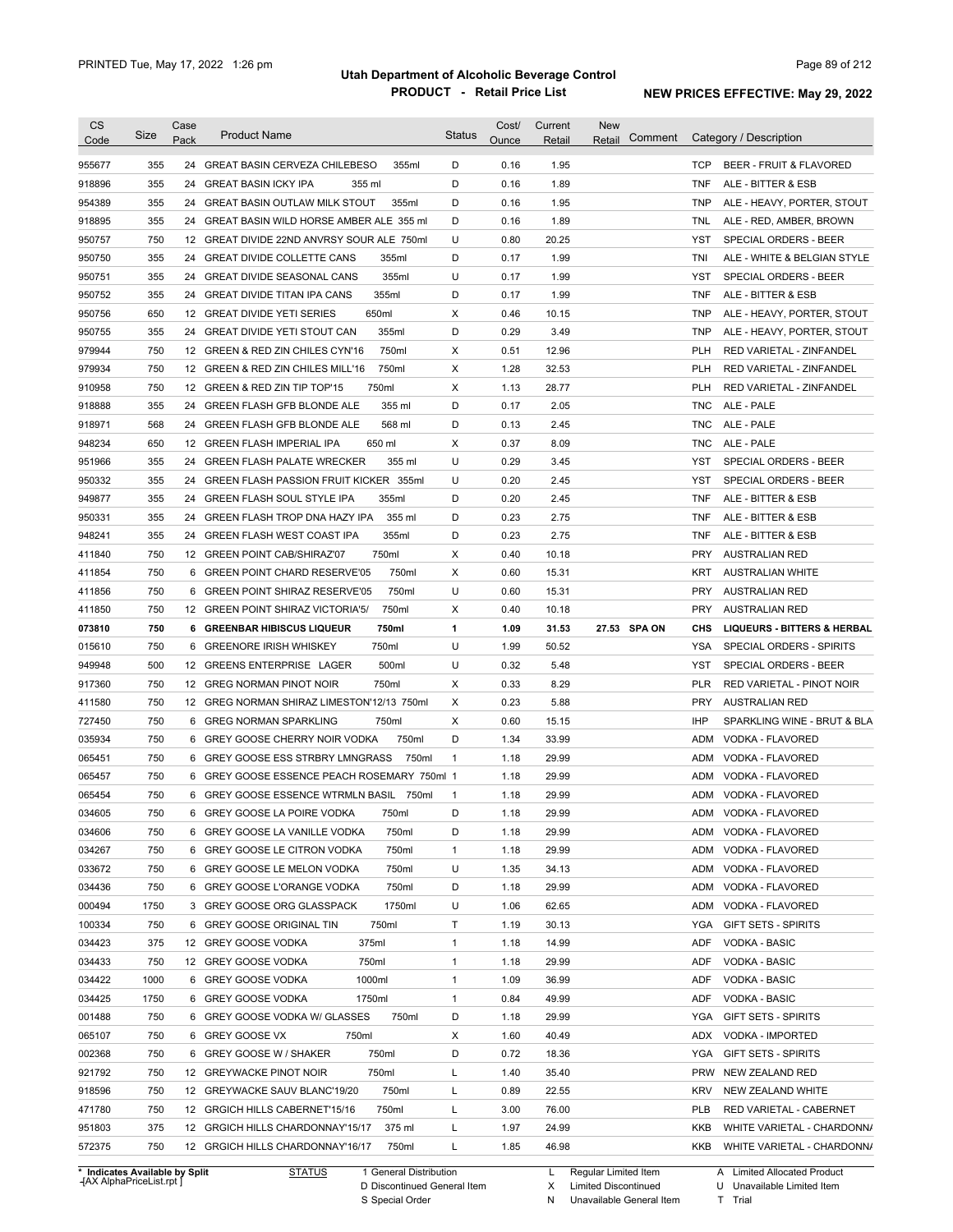| <b>CS</b><br>Code              | Size                   | Case<br>Pack    | <b>Product Name</b>                              | <b>Status</b> | Cost/<br>Ounce | Current<br>Retail | New<br>Comment<br>Retail |            | Category / Description           |
|--------------------------------|------------------------|-----------------|--------------------------------------------------|---------------|----------------|-------------------|--------------------------|------------|----------------------------------|
| 554800                         | 750                    |                 | 750ml<br>12 GRGICH HILLS FUME BLANC'16/17        | L             | 1.30           | 33.00             |                          | <b>KKD</b> | WHITE VARIETAL - SAUVIGNON       |
| 961045                         | 375                    |                 | 375ml<br>12 GRGICH HILLS VIOLETTA LH'06          | X             | 6.39           | 80.97             |                          | <b>EVL</b> | LATE HARVEST - RIESLING, BA,     |
| 471800                         | 750                    |                 | 750ml<br>12 GRGICH HILLS ZINFANDEL'14/15         | Г             | 1.54           | 38.99             |                          | PLH        | RED VARIETAL - ZINFANDEL         |
| 921465                         | 355                    |                 | 355 ml<br>24 GRID CITY ELDERFLOWER SELTZER       | $\mathbf{1}$  | 0.50           | 6.00              |                          | <b>RCP</b> | FLAVORED MALT BEVERAGES          |
| 910556                         | 355                    |                 | 24 GRID CITY ROSE HARD SELTZER<br>355ml          | $\mathbf{1}$  | 0.50           | 6.00              |                          | <b>TCP</b> | BEER - FRUIT & FLAVORED          |
| 917557                         | 750                    |                 | 750ml<br>12 GROOM SB ADELAIDE HILLS'19/20        | Г             | 0.61           | 15.49             |                          | KRT        | <b>AUSTRALIAN WHITE</b>          |
| 917555                         | 750                    |                 | 750ml<br>12 GROOM SHIRAZ BAROSSA'20              | Г             | 1.16           | 29.49             |                          | <b>PRY</b> | AUSTRALIAN RED                   |
| 917556                         | 750                    |                 | 750ml<br>12 GROOM ZIN BUSH BLOCK'13/14           | Х             | 0.62           | 15.61             |                          | <b>PRY</b> | <b>AUSTRALIAN RED</b>            |
| 910399                         | 750                    |                 | 12 GROOT CONSTANTIA PINOTAGE'16/17<br>750ml      | Г             | 1.18           | 29.99             |                          | <b>PRS</b> | SOUTH AFRICAN RED                |
| 917380                         | 750                    |                 | 750ml<br>12 GROSSET WATERVALE RIESLING'07        | Х             | 1.12           | 28.39             |                          | KRT        | <b>AUSTRALIAN WHITE</b>          |
| 913843                         | 750                    |                 | 12 GROTH CABERNET NAPA'18<br>750ml               | Г             | 2.56           | 64.99             |                          | <b>PLB</b> | RED VARIETAL - CABERNET          |
| 918094                         | 750                    | 6               | <b>GROTH CABERNET RESERVE'15/17</b><br>750ml     | х             | 5.91           | 149.99            |                          | <b>PLB</b> | RED VARIETAL - CABERNET          |
| 471860                         | 750                    | 6               | 750ml<br><b>GROTH CABERNET RESERVE'18</b>        | X             | 3.41           | 86.40             |                          | <b>PLB</b> | RED VARIETAL - CABERNET          |
| 913842                         | 750                    | 12 <sup>2</sup> | 750ml<br><b>GROTH SAUVIGNON BLANC'20/21</b>      | Г             | 0.99           | 24.99             |                          | <b>KKD</b> | WHITE VARIETAL - SAUVIGNON       |
| 907419                         | 750                    |                 | 750ml<br>12 GRUET BLANC DE NOIRS                 | $\mathbf{1}$  | 0.79           | 19.99             |                          | <b>IHS</b> | SPARKLING WINE - BLANC DE N      |
| 771052                         | 750                    |                 | 750ml<br>12 GRUET BRUT NV                        | $\mathbf{1}$  | 0.75           | 18.99             |                          | <b>IHP</b> | SPARKLING WINE - BRUT & BLA      |
| 908964                         | 750                    |                 | 12 GRUET PINOT NOIR 09<br>750ml                  | X             | 1.16           | 29.30             |                          | YSE        | SPECIAL ORDERS - WINE            |
| 908951                         | 750                    |                 | 12 GRUET ROSE<br>750ml                           | $\mathbf{1}$  | 0.79           | 19.99             |                          | <b>IHS</b> | SPARKLING WINE - BLANC DE N      |
| 918946                         | 355                    | 24              | <b>GRUNER BROTHERS BREWING DEVILITO</b><br>355ml | $\mathbf{1}$  | 0.20           | 2.40              |                          | <b>TVB</b> | DOMESTIC BEER                    |
|                                | 355                    | 24              | <b>GRUNER BROTHERS SEASONAL LINE</b><br>355ml    | $\mathbf{1}$  | 0.20           | 2.40              |                          | <b>TVB</b> | DOMESTIC BEER                    |
| 918944                         |                        |                 |                                                  |               |                |                   |                          |            |                                  |
| 472115                         | 750                    |                 | 750ml<br>12 GUENOC CABERNET CA'17/18             | Х             | 0.20           | 4.95              |                          | <b>PLB</b> | RED VARIETAL - CABERNET          |
| 572730                         | 750                    |                 | 750ml<br>12 GUENOC CHARD CA                      | D             | 0.20           | 4.95              |                          | KKB        | WHITE VARIETAL - CHARDONN/       |
| 472140                         | 750                    |                 | 750ml<br>12 GUENOC PETITE SIRAH LAKE'13/14       | Х             | 0.30           | 7.64              |                          | PLJ        | RED VARIETAL - SYRAH, PETITE     |
| 572735                         | 750                    |                 | 750ml<br>12 GUENOC SAUV BLANC CA                 | $\mathbf{1}$  | 0.39           | 9.99              |                          | KKD        | WHITE VARIETAL - SAUVIGNON       |
| 572750                         | 750                    |                 | 750ml<br>12 GUENOC SAUV BLANC LAKE'18            | Х             | 0.21           | 5.38              |                          | KKD        | WHITE VARIETAL - SAUVIGNON       |
| 912958                         | 750                    |                 | 12 GUIGAL CHATEAUNEUF DU PAPE'17<br>750ml        | L             | 2.43           | 61.75             |                          | <b>PRD</b> | <b>FRENCH RED - RHONE</b>        |
| 915449                         | 750                    | 6               | 750ml<br>GUIGAL CONDRIEU DORIANE'16              | X             | 2.82           | 71.42             |                          | <b>KRD</b> | <b>FRENCH WHITE - MISC</b>       |
| 913243                         | 750                    |                 | 12 GUIGAL CONDRIEU'17<br>750ml                   | X             | 2.74           | 69.48             |                          | <b>KRD</b> | <b>FRENCH WHITE - MISC</b>       |
| 949065                         | 750                    | 6               | GUIGAL COTE ROTE LA MOULINE'10<br>750ml          | X             | 25.98          | 658.79            |                          | <b>YSE</b> | SPECIAL ORDERS - WINE            |
| 949066                         | 750                    |                 | 6 GUIGAL COTE ROTE LA TURQUE 10<br>750ml         | X             | 25.98          | 658.79            |                          | <b>YSE</b> | SPECIAL ORDERS - WINE            |
| 915448                         | 750                    |                 | 6 GUIGAL COTE ROTIE BRN-BLND'18<br>750ml         | Г             | 3.04           | 76.99             |                          | <b>PRD</b> | <b>FRENCH RED - RHONE</b>        |
| 918144                         | 750                    |                 | 6 GUIGAL COTE ROTIE CH D'AMPUIS'17 750ml         | Г             | 6.55           | 165.99            |                          | <b>PRD</b> | FRENCH RED - RHONE               |
| 913935                         | 750                    |                 | 1 GUIGAL COTE ROTIE LANDONNE'05<br>750ml         | U             | 15.30          | 388.08            |                          | <b>PRD</b> | FRENCH RED - RHONE               |
| 913936                         | 750                    |                 | 750ml<br>1 GUIGAL COTE ROTIE MOULINE'05          | U             | 15.30          | 388.08            |                          | <b>PRD</b> | FRENCH RED - RHONE               |
| 913934                         | 750                    |                 | 1 GUIGAL COTE ROTIE TURQUE'05<br>750ml           | U             | 15.30          | 388.08            |                          | <b>PRD</b> | FRENCH RED - RHONE               |
| 911340                         | 750                    |                 | 12 GUIGAL COTES DU RHONE BL'19/20<br>750ml       |               | 0.73           | 18.49             |                          | KRD        | <b>FRENCH WHITE - MISC</b>       |
| 912250                         | 750                    |                 | 12 GUIGAL COTES DU RHONE ROSÉ'20/21 750ml        | L             | 0.73           | 18.49             |                          |            | MPQ ROSE WINE - VARIETAL & VIN G |
| 282390                         | 750                    |                 | 12 GUIGAL COTES DU RHONE'17<br>750ml             | L             | 0.75           | 18.99             |                          | <b>PRD</b> | FRENCH RED - RHONE               |
| 906823                         | 750                    |                 | 750ml<br>12 GUIGAL CROZES HERMITAGE'18           | Г             | 1.34           | 33.99             |                          | <b>PRD</b> | FRENCH RED - RHONE               |
| 913171                         | 750                    |                 | 12 GUIGAL GIGONDAS'18<br>750ml                   | L             | 1.64           | 41.49             |                          | <b>PRD</b> | FRENCH RED - RHONE               |
| 915700                         | 750                    |                 | 750ml<br>6 GUIGAL HERMITAGE BLANC'06             | U             | 2.52           | 63.86             |                          | <b>KRD</b> | FRENCH WHITE - MISC              |
| 917382                         | 750                    |                 | 750ml<br>12 GUIGAL ST JOSEPH '16/18              | L             | 1.40           | 35.49             |                          | <b>PRD</b> | FRENCH RED - RHONE               |
| 915486                         | 750                    |                 | 12 GUILLOT COGNAC XO<br>750ml                    | U             | 1.13           | 28.73             |                          | ATG        | BRANDY - COGNAC & ARMAGN/        |
| 948502                         | 750                    |                 | 6 GUINNESS 1759<br>750ml                         | х             | 1.40           | 35.42             |                          | <b>TNU</b> | ALE - MISC & SEASONAL            |
| 954875                         | 330                    |                 | 24 GUINNESS BULLEIT BOURBON STOUT<br>330ml       | U             | 0.72           | 7.99              |                          | YST        | SPECIAL ORDERS - BEER            |
| 989125                         | 355                    |                 | 24 GUINNESS EXTRA STOUT<br>355ml                 | 1             | 0.21           | 2.49              |                          | <b>TNP</b> | ALE - HEAVY, PORTER, STOUT       |
| 989326                         | 330                    |                 | 24 GUINNESS FOREIGN EXTRA STOUT<br>330ml         | U             | 0.28           | 3.16              |                          | <b>TNP</b> | ALE - HEAVY, PORTER, STOUT       |
| 901935                         | 750                    |                 | 750ml<br>6 GULDEN DRAAK IMPERIAL STOUT           | D             | 0.61           | 15.40             |                          | <b>TVU</b> | <b>IMPORTED BEER - MISC</b>      |
| 921657                         | 1000                   |                 | 12 GULP HABLO ORANGE<br>1000ml                   | L             | 0.60           | 20.18             |                          |            | MOW ORANGE WINE - DOMESTIC       |
| 964834                         | 750                    |                 | 12 GUNDERLOCH BAPTISTE RIES K '16<br>750ml       | L             | 0.86           | 21.76             |                          | <b>KRG</b> | <b>GERMAN WHITE - RHEIN</b>      |
|                                |                        |                 |                                                  |               |                |                   |                          |            |                                  |
| 915546                         | 750                    |                 | 12 GUNDERLOCH GEWURZTRAMINER'08<br>750ml         | х             | 0.78           | 19.74             |                          | <b>KRG</b> | <b>GERMAN WHITE - RHEIN</b>      |
| 915598                         | 750                    |                 | 12 GUNDERLOCH NACK ROTH SP'07<br>750ml           | Х             | 1.56           | 39.53             |                          | <b>KRG</b> | <b>GERMAN WHITE - RHEIN</b>      |
| 953138                         | 750                    |                 | 12 GUNTHER CHEREAU MUSCADET SEVREGORG 750n U     |               | 0.75           | 19.12             |                          | YSE        | SPECIAL ORDERS - WINE            |
| 953064                         | 750                    |                 | 12 GURRIERI FRAPPATO'17/18<br>750ml              | L             | 0.71           | 18.04             |                          |            | PRM ITALIAN RED - SICILY         |
| * Indicates Available by Split | AY AlphaDrical ist rnt |                 | 1 General Distribution<br><b>STATUS</b>          |               |                | L.                | Regular Limited Item     |            | A Limited Allocated Product      |

**Case** [AX AlphaPriceList.rpt ]

D Discontinued General Item

S Special Order

X Limited Discontinued

N Unavailable General Item

U Unavailable Limited Item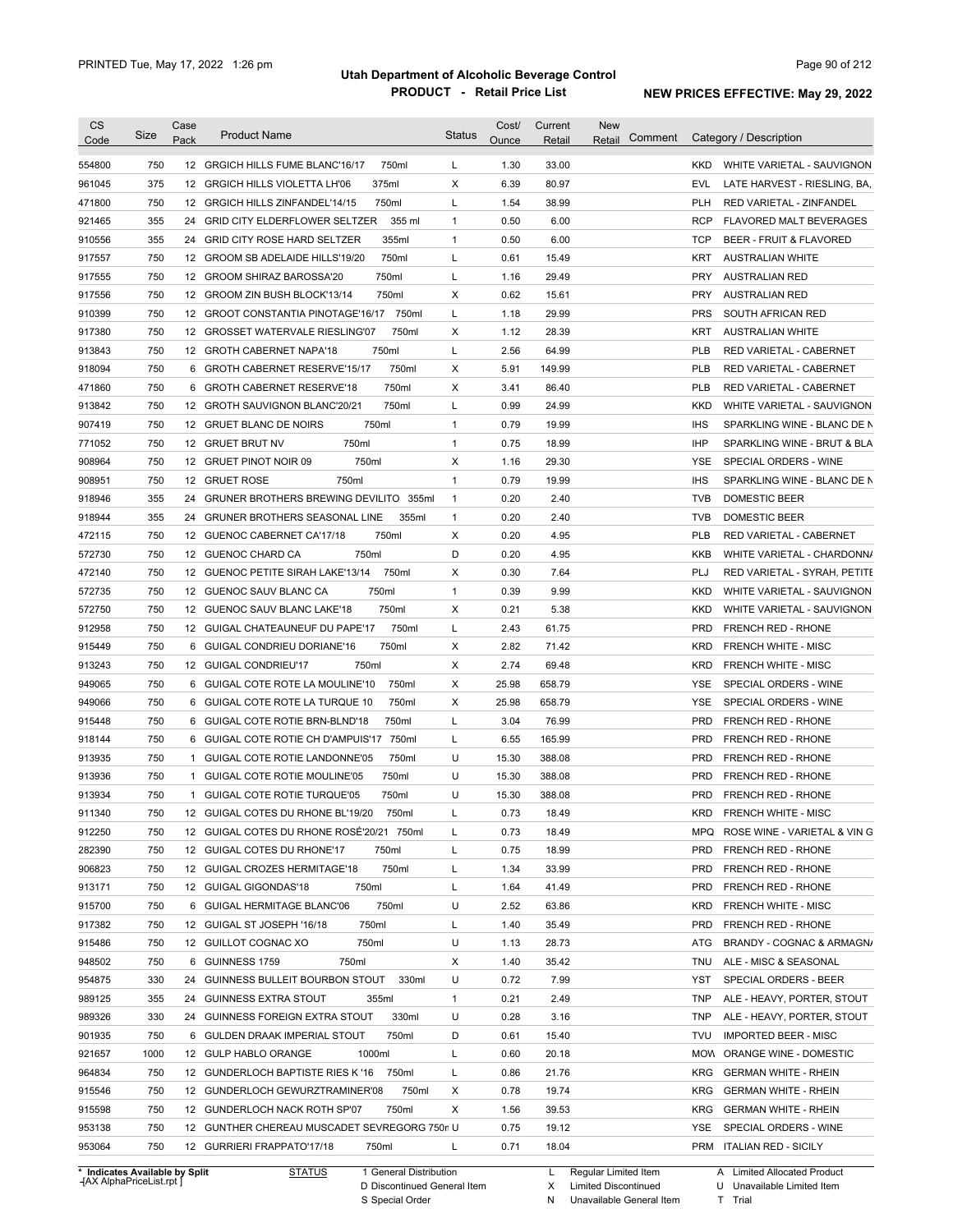| <b>CS</b><br>Code | Size       | Case<br>Pack | <b>Product Name</b>                                                                  | <b>Status</b> | Cost/<br>Ounce | Current<br>Retail | New<br>Comment<br>Retail |            | Category / Description                |
|-------------------|------------|--------------|--------------------------------------------------------------------------------------|---------------|----------------|-------------------|--------------------------|------------|---------------------------------------|
| 952982            | 750        |              | 12 GUSTAVE LORENTZ PINOT BLANC RESERV 750ml                                          | L             | 0.79           | 19.99             |                          |            | KRC FRENCH WHITE - ALSATIAN           |
| 083347            | 750        |              | 750ml<br>12 H R D ROOT BEER SCHNAPPS                                                 | D             | 0.40           | 10.09             |                          | CPU        | <b>SCHNAPPS - MISC</b>                |
| 456616            | 750        |              | 750ml<br>12 H3 CABERNET SAUVIGNON                                                    | $\mathbf{1}$  | 0.67           | 13.99             | 16.99 SPA OFF            | PLB        | <b>RED VARIETAL - CABERNET</b>        |
| 456618            | 750        |              | 750ml<br>12 H3 MERLOT                                                                | 1             | 0.67           | 16.99             |                          | <b>PLF</b> | RED VARIETAL - MERLOT                 |
| 921092            | 750        |              | 750ml<br>12 H3 RED BLEND                                                             | L             | 0.67           | 16.99             |                          | <b>PFP</b> | RED GENERIC - RED TABLE & P           |
| 916050            | 750        |              | 750ml<br>12 HAAG B-JUFFER SONN SP'06                                                 | U             | 1.16           | 29.45             |                          | <b>KRH</b> | <b>GERMAN WHITE - MOSEL</b>           |
| 951164            | 500        |              | 500 ml<br>12 HAANDBRYGGERIET BESTEFAR                                                | U             | 0.57           | 9.63              |                          | YST        | SPECIAL ORDERS - BEER                 |
| 948532            | 500        |              | 500ml<br>12 HAANDBRYGGERIET NISSEFAR                                                 | U             | 0.57           | 9.65              |                          | YST        | SPECIAL ORDERS - BEER                 |
| 917663            | 750        |              | 12 HAART PIESP GOLD SPAT'08/09<br>750ml                                              | Χ             | 1.43           | 36.19             |                          | <b>KRH</b> | <b>GERMAN WHITE - MOSEL</b>           |
| 951664            | 750        |              | 750ml<br>6 HAAS BROTHERS FERNET VALLET                                               | U             | 1.07           | 27.11             |                          | YSA        | SPECIAL ORDERS - SPIRITS              |
| 918996            | 750        |              | 12 HABIT CAB FRANC SANTA YNEZ'19<br>750ml                                            | U             | 1.07           | 27.04             |                          | PLJ        | RED VARIETAL - SYRAH, PETITE          |
| 919008            | 750        |              | 12 HABIT GRENACHE ROSÉ SANTA YNEZ'18 750ml                                           | Χ             | 0.61           | 15.56             |                          | MPQ        | ROSE WINE - VARIETAL & VIN G          |
| 918910            | 750        |              | 750ml<br>12 HABIT GRUNER VELTLINER '16                                               | Χ             | 0.99           | 24.99             |                          | KKU        | <b>WHITE VARIETAL - MISC</b>          |
| 918909            | 750        |              | 750ml<br>12 HABIT SAUV BLANC MCGINLEY'19                                             | L             | 1.06           | 26.99             |                          | <b>KKD</b> | WHITE VARIETAL - SAUVIGNON            |
| 918871            | 750        |              | 750ml<br>12 HABLA LA TIERRA RED'16                                                   | L             | 0.55           | 14.06             |                          | <b>PRP</b> | <b>SPANISH RED - MISC</b>             |
| 902867            | 750        |              | 12 HACIENDA DEL CARCHE CEPAS VIEJAS T 750ml                                          | U             | 0.75           | 19.06             |                          | YSE        | SPECIAL ORDERS - WINE                 |
| 902866            | 750        |              | 6 HACIENDA DEL CARCHE INFILTRADO TIN 750ml                                           | U             | 0.71           | 18.13             |                          | YSE        | SPECIAL ORDERS - WINE                 |
| 902420            | 750        |              | 12 HACIENDA DEL CARCHE TAUS BLANCO 750ml                                             | U             | 0.44           | 11.06             |                          | YSE        | SPECIAL ORDERS - WINE                 |
| 902421            | 750        |              | 12 HACIENDA DEL CARCHE TAUS FUSION TI 750ml                                          | U             | 0.75           | 19.06             |                          | YSE        | SPECIAL ORDERS - WINE                 |
| 902422            | 750        |              | 12 HACIENDA DEL CARCHE TAUS JOVEN TIN 750ml                                          | U             | 0.40           | 10.06             |                          | YSE        | SPECIAL ORDERS - WINE                 |
| 908035            | 750        |              | 12 HACIENDA DEL CARCHE TAUS ROSADO<br>750ml                                          | U             | 0.44           | 11.06             |                          | YSE        | SPECIAL ORDERS - WINE                 |
| 948677            | 750        |              | 12 HACIENDA LOPEZ HARO RIOJA'17/18<br>750ml                                          | L             | 0.55           | 13.99             |                          | PRN        | SPANISH RED - RIOJA                   |
| 914345            | 750        |              | 750ml<br>12 HAGAFEN CHARDONNAY KPM                                                   | L             | 1.11           | 28.12             |                          | KKB        | WHITE VARIETAL - CHARDONN/            |
| 910786            | 750        |              | 750ml<br>12 HAGAFEN MERLOT KPM'13/14                                                 | U             | 1.11           | 28.12             |                          | <b>PLF</b> | RED VARIETAL - MERLOT                 |
| 958084            | 750        |              | 750ml<br>12 HAGAFEN RIESLING KPM'15/17                                               | L             | 0.79           | 20.12             |                          | KKR        | WHITE VARIETAL - RIESLING             |
| 915534            | 750        |              | 750ml<br>12 HAHN CABERNET FRANC'06/7                                                 | Χ             | 0.60           | 15.20             |                          | PLG        | RED VARIETAL - CAB FRANC, VI          |
| 920326            | 375        |              | 375ml<br>24 HAHN CABERNET SAUV                                                       | U             | 0.61           | 7.72              |                          | YSE        | SPECIAL ORDERS - WINE                 |
| 473000            | 750        |              | 12 HAHN CABERNET SAUVIGNON<br>750ml                                                  | 1             | 0.59           | 14.95             |                          | <b>PLB</b> | RED VARIETAL - CABERNET               |
| 573403            | 19000      | 1            | 19000ml<br>HAHN CHARD CALIFORNIA                                                     | Χ             | 0.45           | 290.85            |                          | YSE        | SPECIAL ORDERS - WINE                 |
| 573407            | 750        |              | 750ml<br>12 HAHN CHARDONNAY SLH'18/19                                                | L             | 0.79           | 20.02             |                          | KKB        | WHITE VARIETAL - CHARDONN/            |
| 473020            | 750        |              | 750ml<br>12 HAHN FOUNDER'S MERLOT                                                    | 1             | 0.59           | 14.95             |                          | <b>PLF</b> | RED VARIETAL - MERLOT                 |
| 573405            | 750        |              | 750ml<br>12 HAHN FOUNDER'S PINOT GRIS                                                | 1             | 0.59           | 14.96             |                          | KKH        | WHITE VARIETAL - PINOT GRIS           |
| 473010            | 750        |              | 750ml<br>12 HAHN GSM RED BLEND                                                       | 1             | 0.59           | 14.95             |                          | <b>PFP</b> | RED GENERIC - RED TABLE & P           |
| 460415            | 750        |              | 750ml<br>12 HAHN MERITAGE RED'12/13                                                  | Χ             | 0.64           | 16.13             |                          | <b>PLD</b> | <b>RED VARIETAL - MERITAGE</b>        |
| 473003            | 750        |              | 12 HAHN PINOT NOIR<br>750ml                                                          | 1             | 0.59           | 14.95             |                          | <b>PLR</b> | RED VARIETAL - PINOT NOIR             |
| 473009            | 19000      |              | 19000ml<br>1 HAHN PINOT NOIR CA.                                                     | U             | 0.45           | 290.00            |                          | YSE        | SPECIAL ORDERS - WINE                 |
| 951187            | 19000      |              | 19000 ml<br>1 HAHN PINOT NOIR KEG'18                                                 | U             | 0.45           | 289.39            |                          | YSE        | SPECIAL ORDERS - WINE                 |
| 473017            | 750        |              | 750ml<br>12 HAHN PINOT NOIR SLH'18/19                                                | L             | 0.91           | 23.02             |                          | PLR        | RED VARIETAL - PINOT NOIR             |
| 913717            | 750        |              | 12 HAHN SYRAH'09/10<br>750ml                                                         | Х             | 0.46           | 11.73             |                          | PLJ        | RED VARIETAL - SYRAH, PETITE          |
| 903959            | 300        |              | 15 HAKKAISAN JUNMAI GINJYO SAKE<br>300ml                                             | U             | 2.35           | 23.82             |                          | YSE        | SPECIAL ORDERS - WINE                 |
| 036924            | 750        |              | 6 HAKU VODKA<br>750ml                                                                | 1             | 1.26           | 27.99             | 31.99 SPA OFF            | ADX        | <b>VODKA - IMPORTED</b>               |
| 922309            | 700        |              | 70 700 ml<br>12 HAKUTO JAPANESE GIN                                                  | Т             | 1.39           | 32.99             |                          | AHX        | <b>GIN - IMPORTED</b>                 |
| 955238            | 720        |              | 12 HAKUTSURU EXCELLENT JUNMAI SAKE 720ml                                             | D             | 0.45           | 10.95             |                          | GPX        | <b>SAKE - IMPORTED</b>                |
| 911255            | 720        |              | 6 HAKUTSURU JUNMAI DAIGINJO SHO UNE 720 ml                                           | L             | 1.17           | 28.49             |                          | GPX        | SAKE - IMPORTED                       |
| 955239            | 750        |              | 12 HAKUTSURU PLUM WINE UMESHU<br>750ml                                               | 1             | 0.48           | 14.29             | 12.29 SPA ON             | GFE        | <b>WINE FRUIT</b>                     |
| 917408            | 750        |              | 6 HALL CAB KATHRYN NAPA'08<br>750ml                                                  | U             | 3.59           | 91.02             |                          | PLB        | RED VARIETAL - CABERNET               |
| 915614            | 750        |              | 750ml<br>12 HALL CABERNET NAPA'17/18                                                 | L             | 1.95           | 49.45             |                          | PLB        | RED VARIETAL - CABERNET               |
| 909605            | 375        |              | 12 HALL CABERNET SAUV 07<br>375ml                                                    | U             | 1.65           | 20.95             |                          | YSE        | SPECIAL ORDERS - WINE                 |
| 917407            | 750        |              | 12 HALL SAUV BLANC NAPA'20<br>750ml                                                  | L             | 0.96           | 24.23             |                          | KKD        | WHITE VARIETAL - SAUVIGNON            |
| 955581            | 750        |              | 12 HALTER RANCH GRENACHE BLANC<br>750ml                                              | L             | 0.88           | 22.20             |                          | KKU        | <b>WHITE VARIETAL - MISC</b>          |
| 947140            | 750        |              | 750ml                                                                                | U             |                | 23.78             |                          | YSE        |                                       |
|                   |            |              | 12 HALTER RANCH SYNTHESIS RED<br>750ml                                               |               | 0.94           | 30.07             |                          |            | SPECIAL ORDERS - WINE                 |
|                   | 750        |              | 12 HALTER RANCH SYRAH                                                                | L             | 1.19           |                   |                          | PLJ        | RED VARIETAL - SYRAH, PETITE          |
| 921800            |            |              |                                                                                      |               |                |                   |                          |            |                                       |
| 952334<br>916101  | 750<br>750 |              | 12 HAMILTON JAMAICAN BLACK POT STILL 750ml<br>6 HAMILTON RUSSEL CHARD'17/18<br>750ml | Х<br>L        | 0.99<br>1.46   | 24.99<br>36.99    |                          | ALJ        | RUM - DARK<br>KRQ SOUTH AFRICAN WHITE |

**Case** [AX AlphaPriceList.rpt ]

D Discontinued General Item S Special Order

X Limited Discontinued

N Unavailable General Item

U Unavailable Limited Item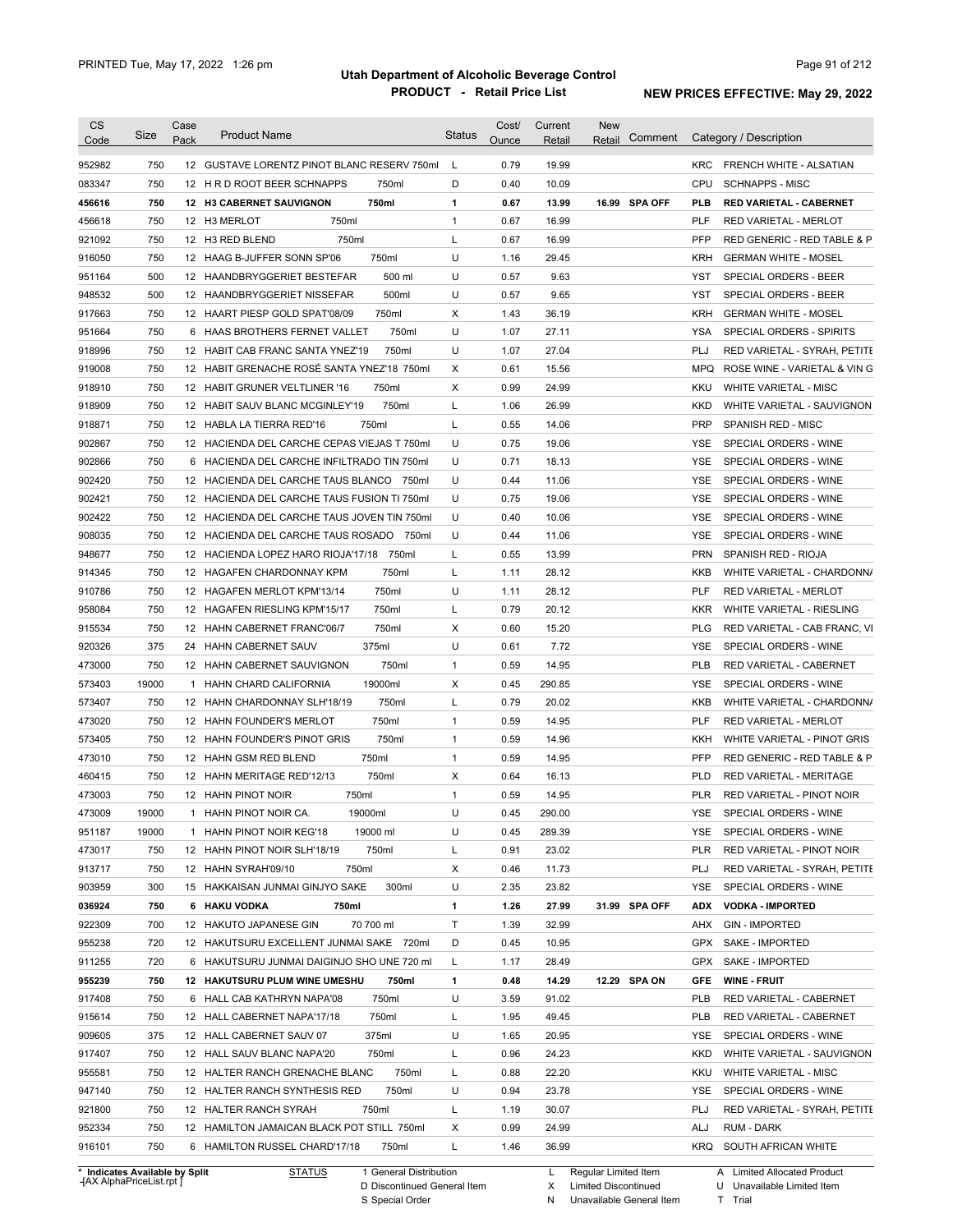| <b>CS</b><br>Code              | Size       | Case<br>Pack | <b>Product Name</b>                                                          | <b>Status</b>  | Cost/<br>Ounce | Current<br>Retail | New<br>Comment<br>Retail |                   | Category / Description                                  |
|--------------------------------|------------|--------------|------------------------------------------------------------------------------|----------------|----------------|-------------------|--------------------------|-------------------|---------------------------------------------------------|
| 915712                         | 750        |              | 6 HAMILTON RUSSELL PINOT NOIR'19<br>750ml                                    | L              | 1.97           | 49.99             |                          | <b>PRS</b>        | SOUTH AFRICAN RED                                       |
| 915098                         | 750        |              | 6 HAMILTON RUSSELL PINOTAGE'17<br>750ml                                      | U              | 0.95           | 24.10             |                          | <b>PRS</b>        | SOUTH AFRICAN RED                                       |
| 900261                         | 1000       |              | 1000 ml<br>12 HAMILTON WHITE STACHE                                          | 1              | 0.74           | 24.99             |                          | ALE               | <b>RUM - LIGHT</b>                                      |
| 953928                         | 750        |              | 6 HAMMER SPRING GIN<br>750ml                                                 | $\mathbf{1}$   | 1.22           | 30.88             |                          | AHW               | <b>GIN - DOMESTIC</b>                                   |
| 953821                         | 750        |              | 12 HAMMER SPRING HIDDEN VODKA<br>750ml                                       | $\mathbf{1}$   | 0.74           | 18.88             |                          | ADF               | VODKA - BASIC                                           |
| 953822                         | 750        |              | 750ml<br>6 HAMMER SPRING VODKA                                               | $\mathbf{1}$   | 1.06           | 26.88             |                          | ADW               | VODKA - DOMESTIC                                        |
| 947828                         | 473        |              | 473ml<br>24 HAMM'S                                                           | U              | 0.08           | 1.35              |                          | YST               | SPECIAL ORDERS - BEER                                   |
| 946682                         | 750        |              | 12 HANA RASPBERRY SAKE<br>750ml                                              | U              | 0.46           | 11.57             |                          | YSE               | SPECIAL ORDERS - WINE                                   |
| 917106                         | 750        |              | 750ml<br>6 HANGAR ONE CHIPOTLE VODKA                                         | U              | 1.20           | 30.31             |                          | ADM               | VODKA - FLAVORED                                        |
| 914619                         | 750        |              | 750ml<br>6 HANGAR ONE DAMAGED                                                | X              | 1.35           | 34.21             |                          | ADM               | VODKA - FLAVORED                                        |
| 913914                         | 750        |              | 750ml<br>6 HANGAR ONE RASPBERRY VODKA                                        | Х              | 1.20           | 30.31             |                          | ADM               | VODKA - FLAVORED                                        |
| 036261                         | 750        |              | 12 HANGAR ONE STRAIGHT VODKA<br>750ml                                        | D              | 0.57           | 14.58             |                          | <b>ADF</b>        | <b>VODKA - BASIC</b>                                    |
| 914503                         | 750        |              | 750ml<br>12 HANNA SAUVIGNON BLANC'18/19                                      | L              | 0.75           | 18.99             |                          | <b>KKD</b>        | WHITE VARIETAL - SAUVIGNON                              |
| 915297                         | 750        |              | 750ml<br>12 HANSEL CHARD CAHILL'11/12                                        | Х              | 0.71           | 18.05             |                          | <b>KKB</b>        | WHITE VARIETAL - CHARDONN/                              |
| 917045                         | 750        |              | 75 750ml<br>12 HANSEL CHARD N SLOPE'13                                       | Χ              | 0.69           | 17.51             |                          | KKB               | WHITE VARIETAL - CHARDONN/                              |
| 917375                         | 750        |              | 750ml<br>12 HANSEL CHARD RR ESTATE'07                                        | Χ              | 1.34           | 34.04             |                          | KKB               | WHITE VARIETAL - CHARDONN/                              |
| 915298                         | 750        |              | 750ml<br>12 HANSEL PN CAHILL'10/11                                           | U              | 1.40           | 35.46             |                          | PLR               | RED VARIETAL - PINOT NOIR                               |
| 917046                         | 750        |              | 750ml<br>12 HANSEL PN N SLOPE'08/11                                          | U              | 1.31           | 33.18             |                          | <b>PLR</b>        | RED VARIETAL - PINOT NOIR                               |
| 917783                         | 750        |              | 750ml<br>12 HANSEL SAUV BLANC'14/15                                          | х              | 0.59           | 14.99             |                          | <b>KKD</b>        | WHITE VARIETAL - SAUVIGNON                              |
|                                | 750        |              | 750ml<br>6 HANZELL CHARDONNAY'13/14                                          | X              | 2.99           | 75.79             |                          | KKB               |                                                         |
| 913819                         |            |              |                                                                              |                |                |                   |                          |                   | WHITE VARIETAL - CHARDONN/                              |
| 914285<br>949078               | 750<br>750 |              | 750ml<br>12 HANZELL PINOT NOIR'12<br>750ml<br>12 HANZELL SEBELLA CHARD'13/15 | Χ<br>Χ         | 3.99<br>0.77   | 101.14<br>19.61   |                          | <b>PLR</b><br>KKB | RED VARIETAL - PINOT NOIR<br>WHITE VARIETAL - CHARDONN/ |
|                                |            |              |                                                                              |                |                |                   |                          |                   |                                                         |
| 473067                         | 750        |              | 12 HAPPY CAMPER CABERNET SAUVIGNON 750ml                                     | $\overline{1}$ | 0.39           | 9.99              |                          | <b>PLB</b>        | RED VARIETAL - CABERNET                                 |
| 092204                         | 750        |              | 750ml<br>12 HAPPY CAMPER CHARDONNAY                                          | 1              | 0.39           | 9.99              |                          | KKB               | WHITE VARIETAL - CHARDONN/                              |
| 412051                         | 750        |              | 6 HARAS DE PIRQUE ALBIS<br>750ml                                             | L              | 2.17           | 54.99             |                          | <b>PRT</b>        | <b>CHILEAN RED</b>                                      |
| 473063                         | 750        |              | 750ml<br>12 HARASZTHY PETITE SIRAH                                           | 1              | 0.67           | 16.99             |                          | PLJ               | RED VARIETAL - SYRAH, PETITE                            |
| 473066                         | 750        |              | 750ml<br>12 HARASZTHY ZINFANDEL LODI                                         | $\mathbf{1}$   | 0.67           | 16.99             |                          | <b>PLH</b>        | RED VARIETAL - ZINFANDEL                                |
| 412171                         | 3000       |              | 3000ml<br>6 HARDYS STAMP CHARDONNAY                                          | D              | 0.13           | 12.99             |                          | KKB               | WHITE VARIETAL - CHARDONN/                              |
| 412179                         | 3000       |              | 3000ml<br>6 HARDYS STAMP RIESLING                                            | D              | 0.19           | 19.19             |                          | <b>KKR</b>        | WHITE VARIETAL - RIESLING                               |
| 417177                         | 3000       |              | 6 HARDYS STAMP SHIRAZ<br>3000ml                                              | D              | 0.10           | 10.26             |                          | PLJ               | RED VARIETAL - SYRAH, PETITE                            |
| 939974                         | 750        |              | 12 HARDYS WHISKERS BLAKE PORT<br>750ml                                       | L              | 0.60           | 15.30             |                          | ESG               | PORT - TAWNY                                            |
| 912685                         | 750        |              | 6 HARLAN ESTATE '13<br>750ml                                                 | U              | 55.63          | 1,410.79          |                          | <b>PLB</b>        | RED VARIETAL - CABERNET                                 |
| 918978                         | 750        |              | 750ml<br>6 HARLAN ESTATE '14                                                 | U              | 53.03          | 1,344.99          |                          | <b>PLD</b>        | RED VARIETAL - MERITAGE                                 |
| 900115                         | 750        |              | 750ml<br>6 HARLAN ESTATE'15                                                  | U              | 55.63          | 1,410.79          |                          | <b>PLB</b>        | RED VARIETAL - CABERNET                                 |
| 911658                         | 750        |              | 750ml<br>6 HARLAN ESTATE'16                                                  | Α              | 59.34          | 1,504.79          |                          | <b>PLB</b>        | RED VARIETAL - CABERNET                                 |
| 921237                         | 750        |              | 750ml<br>3 HARLAN ESTATE'17                                                  | Α              |                | 60.10 1,524.14    |                          |                   | LAW ALLOCATED WINE                                      |
| 005803                         | 750        |              | 750ml<br><b>12 HARLESTON GREEN SCOTCH WHISKEY</b>                            | 1              | 0.87           | 24.06             | 22.06 SPA ON             |                   | AWR WHISKY - SCOTCH BLENDED                             |
| 473075                         | 750        |              | 12 HARLOW RIDGE CABERNET<br>750ml                                            | 1              | 0.51           | 12.99             |                          | <b>PLB</b>        | RED VARIETAL - CABERNET                                 |
| 573555                         | 750        |              | 12 HARLOW RIDGE CHARDONNAY<br>750ml                                          | 1              | 0.51           | 12.99             |                          | KKB               | WHITE VARIETAL - CHARDONN/                              |
| 473070                         | 750        |              | 12 HARLOW RIDGE PETITE SIRAH<br>750ml                                        | D              | 0.49           | 12.48             |                          | PLJ               | RED VARIETAL - SYRAH, PETITE                            |
| 473083                         | 750        |              | 12 HARLOW RIDGE PINOT NOIR<br>750ml                                          | $\mathbf{1}$   | 0.51           | 12.99             |                          | <b>PLR</b>        | RED VARIETAL - PINOT NOIR                               |
| 907709                         | 750        |              | 12 HARTFORD COURT CHARD 4 HEARTS'07 750ml                                    | U              | 1.52           | 38.48             |                          | KKB               | WHITE VARIETAL - CHARDONN/                              |
| 905958                         | 750        |              | 6 HARTFORD CT CHARD SEASCAPE'07<br>750ml                                     | Х              | 2.44           | 61.80             |                          | KKB               | WHITE VARIETAL - CHARDONN/                              |
| 917378                         | 750        |              | 6 HARTFORD CT CHARD STONE COTE'07 750ml                                      | Х              | 2.24           | 56.75             |                          | KKB               | WHITE VARIETAL - CHARDONN/                              |
| 905999                         | 750        |              | 750ml<br>6 HARTFORD CT P N FAR COAST'14/15                                   | X              | 1.48           | 37.53             |                          | <b>PLR</b>        | RED VARIETAL - PINOT NOIR                               |
| 904971                         | 750        |              | 6 HARTFORD CT PINOT ARRENDELL'7/8<br>750ml                                   | Х              | 2.88           | 72.92             |                          | PLR               | RED VARIETAL - PINOT NOIR                               |
| 917377                         | 750        |              | 6 HARTFORD CT PINOT FOG DANCE'08<br>750ml                                    | Х              | 2.08           | 52.70             |                          | PLR               | RED VARIETAL - PINOT NOIR                               |
| 915445                         | 750        |              | 12 HARTFORD CT PN LAND'S EDGE'16<br>750ml                                    | Х              | 1.01           | 25.65             |                          | PLR               | RED VARIETAL - PINOT NOIR                               |
| 916134                         | 750        |              | 12 HARTWELL EST SAUV BLANC'19<br>750ml                                       | Х              | 1.00           | 25.29             |                          | KKD               | WHITE VARIETAL - SAUVIGNON                              |
| 916880                         | 750        |              | 75 750ml<br>6 HARTWELL STAG'S LEAPRES'12                                     | Х              | 2.56           | 65.00             |                          | <b>PLB</b>        | RED VARIETAL - CABERNET                                 |
| 091344                         | 750        |              | 750ml<br>12 HARVEYS BRISTOL CR SHERRY                                        | L              | 0.64           | 16.21             |                          | EHP               | SHERRY - CREAM                                          |
| 016026                         | 750        |              | 6 HATOZAKI FINEST JAPANESE WHISKY 750ml                                      | 1              | 1.66           | 41.99             |                          |                   | AWX WHISKEY - JAPANESE                                  |
| 217215                         | 750        |              | 750ml<br>6 HATOZAKI SMALL BATCH WHISKY                                       | L              | 2.44           | 61.99             |                          |                   | AWX WHISKEY - JAPANESE                                  |
| 919013                         | 750        |              | 6 HATTINGLEY ROSE<br>750ml                                                   | U              | 2.56           | 64.99             |                          | IPX               | SPARKLING WINE - IMPORTED I                             |
| * Indicates Available by Split |            |              | <b>STATUS</b><br>1 General Distribution                                      |                |                | L.                | Regular Limited Item     |                   | A Limited Allocated Product                             |

**Case** [AX AlphaPriceList.rpt ]

D Discontinued General Item S Special Order

X N Limited Discontinued

Unavailable General Item

U Unavailable Limited Item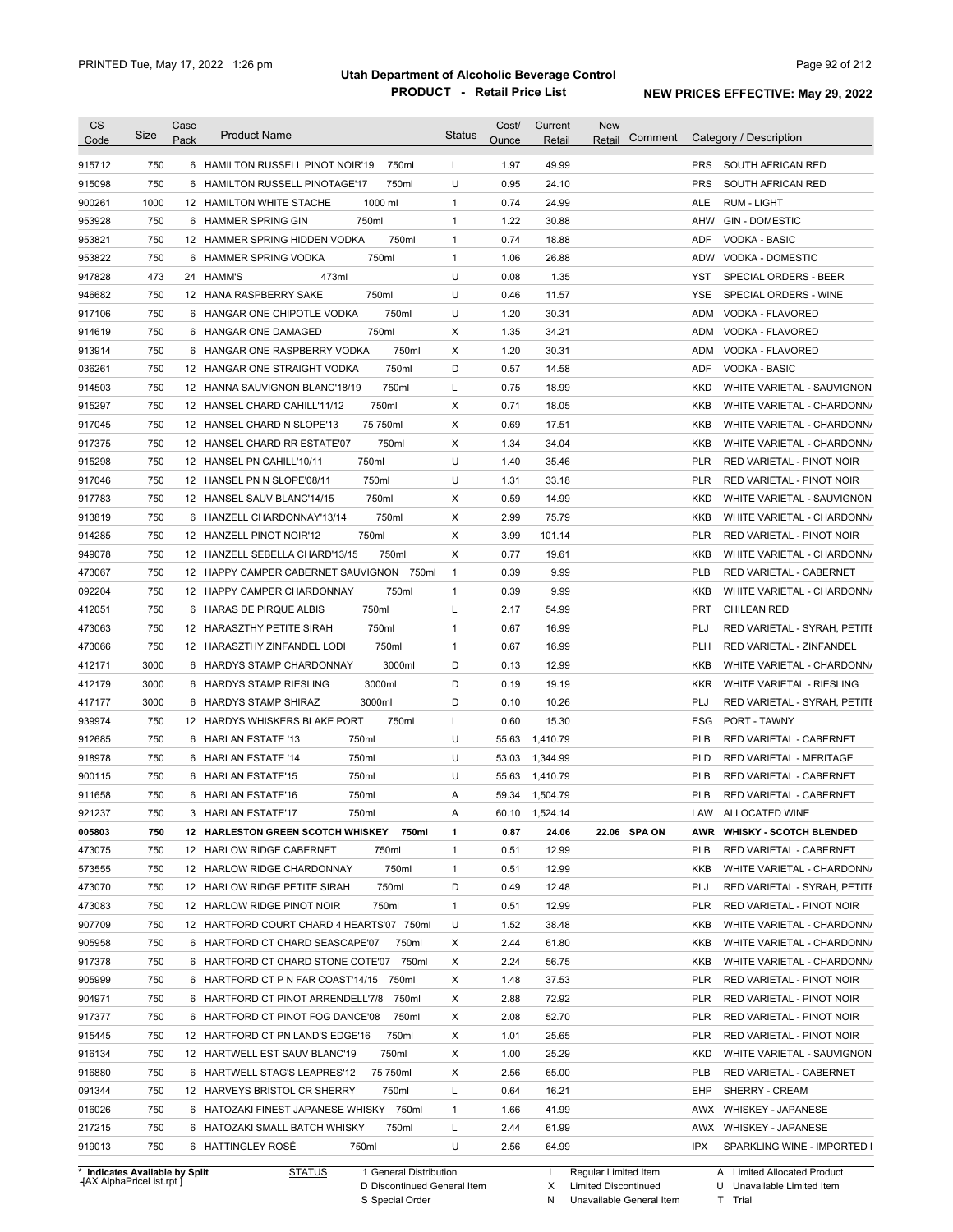| <b>CS</b><br>Code              | Size | Case<br>Pack | <b>Product Name</b>                         | <b>Status</b> | Cost/<br>Ounce | Current<br>Retail | New<br>Comment<br>Retail | Category / Description                         |
|--------------------------------|------|--------------|---------------------------------------------|---------------|----------------|-------------------|--------------------------|------------------------------------------------|
| 919075                         | 750  |              | 12 HATTON DANIELS CAB SAUV NAPA VLY 750ml   | X             | 1.58           | 39.99             |                          | RED VARIETAL - CABERNET<br><b>PLB</b>          |
| 919069                         | 750  |              | 12 HATTON DANIELS PINOT NOIR SONOMA 750ml   | X             | 1.50           | 38.04             |                          | <b>PLR</b><br>RED VARIETAL - PINOT NOIR        |
| 951807                         | 750  |              | 750ml<br>12 HAUT MEDOC DISSAN               | U             | 1.05           | 26.51             |                          | YSE<br>SPECIAL ORDERS - WINE                   |
| 412200                         | 750  |              | 750ml<br>12 HAY MAKER SAUVIGNON BLANC       | $\mathbf{1}$  | 0.49           | 12.45             |                          | <b>KRV</b><br>NEW ZEALAND WHITE                |
| 918987                         | 750  |              | 750ml<br>12 HAYFORK CABERNET NAPA '14       | X             | 1.85           | 47.00             |                          | <b>PLB</b><br>RED VARIETAL - CABERNET          |
| 303548                         | 750  |              | 750ml<br>12 HAYMAN'S ROYAL DOCK GIN         | U             | 1.09           | 27.58             |                          | YSA<br>SPECIAL ORDERS - SPIRITS                |
| 952077                         | 750  |              | 750ml<br>6 HAZELBURN 10 YEAR SINGLE MALT    | U             | 3.76           | 95.35             |                          | YSA<br>SPECIAL ORDERS - SPIRITS                |
| 473556                         | 750  |              | 750ml<br>12 HEAD HIGH PINOT NOIR            | $\mathbf{1}$  | 0.59           | 14.99             |                          | <b>PLR</b><br>RED VARIETAL - PINOT NOIR        |
| 917602                         | 750  |              | 750ml<br>12 HEARTLAND PINOT GRIS'11         | Χ             | 0.64           | 16.20             |                          | KRT<br><b>AUSTRALIAN WHITE</b>                 |
| 917391                         | 750  |              | 750ml<br>12 HEARTLAND STICKLEBACK RED'9/10  | U             | 0.52           | 13.13             |                          | <b>PRY</b><br><b>AUSTRALIAN RED</b>            |
| 018530                         | 750  |              | 3 HEAVEN HILL HERITAGE COLLECTION 1ST750ml  | A             | 10.84          | 274.99            |                          | AWK<br>WHISKEY - BOURBON SINGLE B              |
| 948676                         | 750  |              | 12 HEBRART CUVEE DE RESERVE BRUT<br>750ml   | Χ             | 1.18           | 29.81             |                          | IPH<br>SPARKLING WINE - FRENCH & C             |
| 922698                         | 750  |              | 750ml<br>12 HECHT & BANNIER BANDOL ROSE'20  | L             | 1.11           | 28.06             |                          | MPX<br>ROSE WINE - IMPORTED                    |
| 918140                         | 750  |              | 750ml<br>12 HECHT & BANN ROUSILLON VILL'15  | Г             | 0.79           | 20.06             |                          | <b>PRE</b><br>FRENCH RED - MISC AOC            |
| 918488                         | 750  |              | 750ml<br>12 HECHT & BANNIER BANDOL'15/17    | Г             | 1.52           | 38.47             |                          | <b>PRE</b><br>FRENCH RED - MISC AOC            |
| 917707                         | 750  |              | 750ml<br>12 HECHT & BANNIER FAUGERES'13     | U             | 1.37           | 34.84             |                          | <b>PRE</b><br>FRENCH RED - MISC AOC            |
| 911905                         | 750  |              | 12 HECHT & BANNIER LANGUEDOC BLANC'17 750ml | L             | 1.33           | 33.68             |                          | MPX<br>ROSE WINE - IMPORTED                    |
| 917948                         | 750  |              | 12 HECHT & BANNIER MINERVOIS'15<br>750ml    | L             | 0.79           | 20.06             |                          | <b>PRE</b><br>FRENCH RED - MISC AOC            |
| 918475                         | 750  |              | 12 HECHT & BANNIER ROSÉ PROVENC'20<br>750ml | L             | 0.79           | 20.06             |                          | MPX<br>ROSE WINE - IMPORTED                    |
| 915130                         | 750  |              | 12 HEDGES CMS RED'17/18<br>750ml            | Х             | 0.47           | 12.02             |                          | <b>PLD</b><br>RED VARIETAL - MERITAGE          |
| 914553                         | 750  |              | 12 HEDGES CMS WHITE'17/18<br>750ml          | Х             | 0.47           | 12.02             |                          | <b>KFP</b><br>WHITE GENERIC - TABLE & PRC      |
| 906694                         | 1000 |              | 1000ml<br>12 HEGER PINOT NOIR BADEN'11      | Χ             | 0.68           | 22.83             |                          | <b>PRG</b><br><b>GERMAN &amp; AUSTRIAN RED</b> |
| 917191                         | 750  |              | 12 HEIDI SCHROCK WEISS BURGUND'08/9 750ml   | Χ             | 1.01           | 25.61             |                          | <b>KRJ</b><br><b>AUSTRIAN WHITE</b>            |
| 708710                         | 750  |              | 750ml<br>12 HEIDSIECK MONOPOLE BLUE TOP     | 1             | 1.71           | 43.35             |                          | IPH<br>SPARKLING WINE - FRENCH & C             |
| 921801                         | 750  |              | 750ml<br>12 HEIDSIECK CO MONOPOLE EXTRA DRY | 1             | 1.83           | 46.35             |                          | IPH<br>SPARKLING WINE - FRENCH & C             |
| 916210                         | 750  |              | 750ml<br>12 HEITZ CABERNET BELLA OAKS'03    | Χ             | 2.68           | 68.08             |                          | <b>PLB</b><br>RED VARIETAL - CABERNET          |
| 912534                         | 750  |              | 750ml<br>6 HEITZ CABERNET BELLA OAKS'07     | X             | 2.68           | 67.85             |                          | <b>PLB</b><br>RED VARIETAL - CABERNET          |
| 917096                         | 750  |              | 750ml<br>12 HEITZ CABERNET BELLAOAKS'04     | X             | 2.67           | 67.71             |                          | PLB<br>RED VARIETAL - CABERNET                 |
| 915469                         | 750  |              | 12 HEITZ CABERNET BELLAOAKS'05<br>750ml     | X             | 2.47           | 62.53             |                          | PLB<br>RED VARIETAL - CABERNET                 |
| 914932                         | 750  |              | 750ml<br>12 HEITZ CABERNET MARTHA'S'01      | Χ             | 6.14           | 155.59            |                          | <b>PLB</b><br>RED VARIETAL - CABERNET          |
| 916209                         | 750  |              | 750ml<br>12 HEITZ CABERNET MARTHA'S'04      | Χ             | 3.86           | 98.01             |                          | <b>PLB</b><br>RED VARIETAL - CABERNET          |
| 915468                         | 750  |              | 750ml<br>6 HEITZ CABERNET MARTHA'S'06       | U             | 7.18           | 182.13            |                          | <b>YSE</b><br>SPECIAL ORDERS - WINE            |
| 913652                         | 750  | 6            | 750ml<br>HEITZ CABERNET MARTHA'S'10         | X             | 7.10           | 179.99            |                          | <b>PLB</b><br>RED VARIETAL - CABERNET          |
| 973024                         | 750  | 6            | 750ml<br>HEITZ CABERNET MARTHA'S'16         | Г             | 12.26          | 310.99            |                          | <b>PLB</b><br>RED VARIETAL - CABERNET          |
| 912535                         | 750  |              | 750ml<br>12 HEITZ CABERNET NAPA'08/09       | Х             | 2.01           | 51.10             |                          | <b>PLB</b><br>RED VARIETAL - CABERNET          |
| 918428                         | 750  |              | 12 HEITZ CABERNET NAPA'16/17<br>750ml       |               | 2.49           | 63.24             |                          | PLB<br>RED VARIETAL - CABERNET                 |
| 912604                         | 750  |              | 6 HEITZ CABERNET TRAILSIDE'16<br>750ml      | L             | 5.59           | 141.79            |                          | PLB<br>RED VARIETAL - CABERNET                 |
| 911966                         | 750  |              | 750ml<br>6 HEITZ CHARDONNAY NAPA'17/18      | L             | 1.46           | 36.98             |                          | KKB<br>WHITE VARIETAL - CHARDONN/              |
| 917139                         | 750  |              | 12 HEITZ GRIGNOLINO ROSE'18<br>750ml        | X             | 1.24           | 31.57             |                          | MPQ<br>ROSE WINE - VARIETAL & VIN G            |
| 916208                         | 750  |              | 750ml<br>12 HEITZ GRIGNOLINO'17             | Г             | 0.89           | 22.50             |                          | PLU<br><b>RED VARIETAL - MISC</b>              |
| 914337                         | 375  |              | 375ml<br>12 HEITZ INK GRADE PORT            | х             | 1.66           | 21.01             |                          | PORT - VINTAGE CHARACTER<br>ESK                |
| 917992                         | 750  |              | 6 HELFRICH PINOT GR CRU STEINKLO<br>750ml   | X             | 0.96           | 24.42             |                          | <b>KRC</b><br>FRENCH WHITE - ALSATIAN          |
| 917470                         | 750  |              | 750ml<br>12 HELFRICH PINOT GRIS NOBLE'08    | X             | 0.56           | 14.22             |                          | <b>KRC</b><br>FRENCH WHITE - ALSATIAN          |
| 917857                         | 750  |              | 750ml<br>6 HELFRICH RIES CRU STEINKLOTZ'0   | X             | 0.96           | 24.42             |                          | <b>KRC</b><br>FRENCH WHITE - ALSATIAN          |
| 918185                         | 750  |              | 750ml<br>12 HELFRICH RIESLING NOBLE         | X             | 0.36           | 9.17              |                          | <b>KRC</b><br>FRENCH WHITE - ALSATIAN          |
| 915437                         | 750  |              | 750ml<br>12 HELIX POMATIA RED'12/13         | X             | 0.37           | 9.28              |                          | <b>PLD</b><br>RED VARIETAL - MERITAGE          |
| 015604                         | 750  |              | 750ml<br>12 HELL CAT MAGGIE IRISH WHISKY    | 1             | 0.79           | 21.99             | 19.99 SPA ON             | AWN<br><b>WHISKEY - IRISH</b>                  |
| 000296                         | 750  |              | 750ml<br>6 HELLCAT MAGGIE W/SHOT GLASSES    | D             | 0.83           | 20.99             |                          | YGA<br><b>GIFT SETS - SPIRITS</b>              |
| 028624                         | 375  |              | 12 HENDRICKS GIN<br>375ml                   | $\mathbf{1}$  | 1.58           | 19.99             |                          | AHX<br><b>GIN - IMPORTED</b>                   |
| 028625                         | 750  |              | 6 HENDRICKS GIN<br>750ml                    | 1             | 1.58           | 37.99             | 39.99 SPA OFF            | <b>GIN - DRY</b><br>AHG                        |
| 028628                         | 1750 |              | 6 HENDRICKS GIN<br>1750ml                   | $\mathbf{1}$  | 1.18           | 69.99             |                          | GIN - DRY<br>AHG                               |
| 028627                         | 1000 |              | 6 HENDRICKS GIN<br>1000 ml                  | 1             | 1.30           | 41.99             | 43.99 SPA OFF            | <b>GIN - DRY</b><br>AHG                        |
| 065232                         | 750  |              | 6 HENDRICK'S GIN ORBIUM<br>750ml            | D             | 1.70           | 42.99             |                          | GIN - DRY<br>AHG                               |
| 065482                         | 750  |              | 750ml<br>6 HENDRICK'S LUNAR GIN             | Т             | 1.77           | 44.99             |                          | AHW GIN - DOMESTIC                             |
| * Indicates Available by Split |      |              | 1 General Distribution<br><b>STATUS</b>     |               |                | L.                | Regular Limited Item     | A Limited Allocated Product                    |

**Case** [AX AlphaPriceList.rpt ]

D

Discontinued General Item S Special Order

X Regular Limited Item

N

Limited Discontinued

Unavailable General Item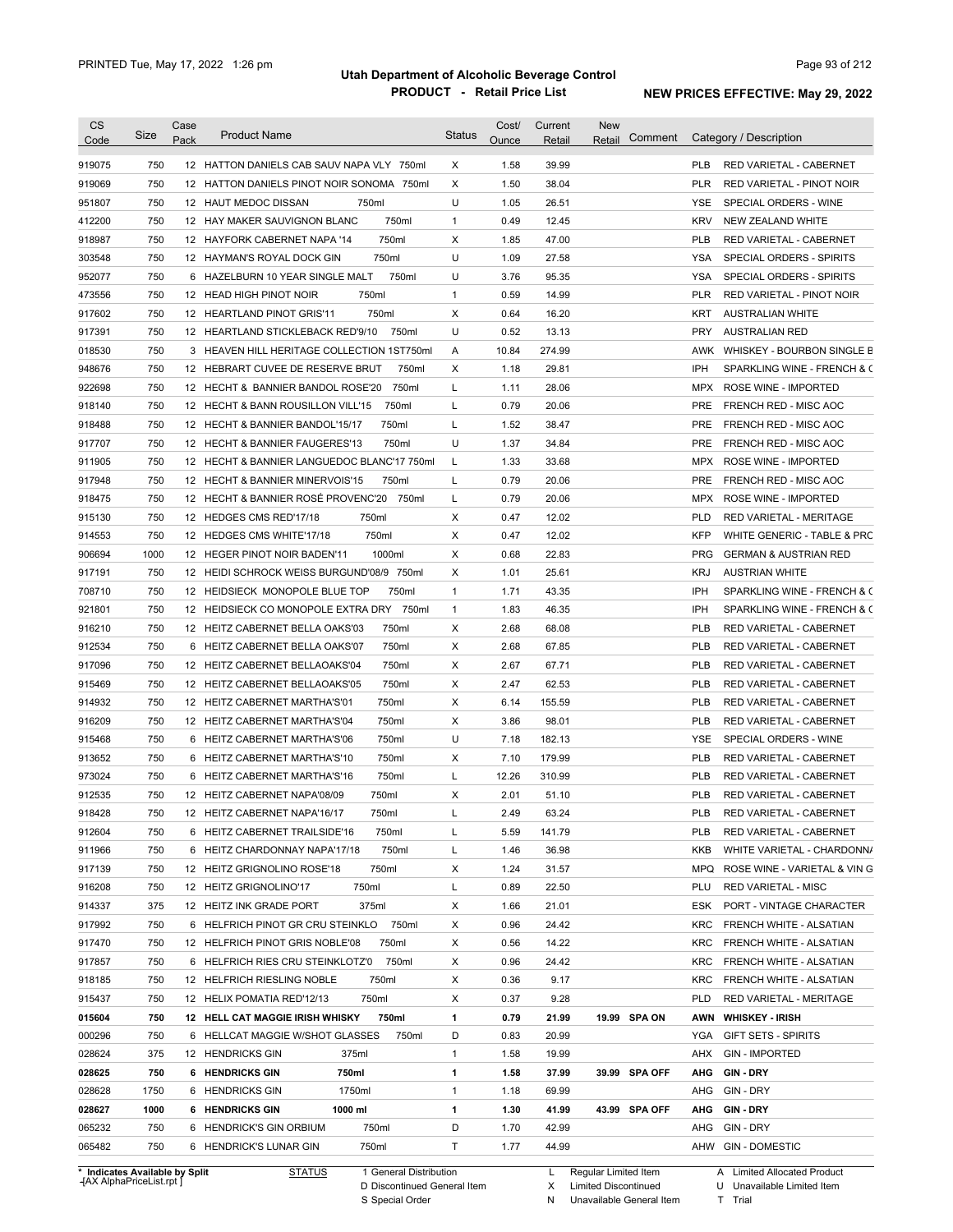| <b>CS</b>                  | Size       | Case | <b>Product Name</b>                                                              | <b>Status</b> | Cost/        | Current        | <b>New</b> |               |                          |                                                    |
|----------------------------|------------|------|----------------------------------------------------------------------------------|---------------|--------------|----------------|------------|---------------|--------------------------|----------------------------------------------------|
| Code                       |            | Pack |                                                                                  |               | Ounce        | Retail         | Retail     | Comment       |                          | Category / Description                             |
| 065307                     | 750        |      | 6 HENDRICK'S MIDSUMMER SOLSTICE GIN 750ml                                        | X             | 1.70         | 42.99          |            |               | YGA                      | <b>GIFT SETS - SPIRITS</b>                         |
| 028617                     | 750        | 6    | <b>HENDRICK'S NEPTUNIA</b><br>750ml                                              | T.            | 1.77         | 44.90          |            |               | AHW                      | <b>GIN - DOMESTIC</b>                              |
| 048146                     | 750        |      | 750ml<br>12 HENNESSY BLACK COGNAC                                                | D             | 1.97         | 49.99          |            |               | ATG                      | BRANDY - COGNAC & ARMAGN/                          |
| 048183                     | 750        |      | 750ml<br>12 HENNESSY MASTER BLEND #1/2                                           | U             | 3.63         | 91.99          |            |               | ATG                      | BRANDY - COGNAC & ARMAGN/                          |
| 048190                     | 750        |      | 750ml<br>12 HENNESSY MASTER BLEND NO3                                            | Χ             | 2.34         | 59.40          |            |               | ATG                      | BRANDY - COGNAC & ARMAGN/                          |
| 948825                     | 750        |      | 1 HENNESSY PARADIS<br>750ml                                                      | Χ             | 33.48        | 849.03         |            |               | <b>YSE</b>               | SPECIAL ORDERS - WINE                              |
| 048127                     | 750        |      | 3 HENNESSY PARADIS IMPERIAL 3<br>750ml                                           | Α             | 124.22       | 3,150.27       |            |               | ATX                      | <b>BRANDY - IMPORTED</b>                           |
| 048141                     | 750        |      | 750ml<br>1 HENNESSY RICHARD HENNESSY 1                                           | U             | 272.04       | 6,899.15       |            |               | <b>YSA</b>               | SPECIAL ORDERS - SPIRITS                           |
| 048105                     | 375        |      | 375ml<br>12 HENNESSY VS COGNAC                                                   | Г             | 1.97         | 24.99          |            |               | ATG                      | BRANDY - COGNAC & ARMAGN/                          |
| 048106                     | 750        |      | 750ml<br>12 HENNESSY VS COGNAC                                                   | L             | 1.81         | 45.99          |            |               | ATG                      | BRANDY - COGNAC & ARMAGN/                          |
| 048108                     | 1750       |      | 1750ml<br>6 HENNESSY VS COGNAC                                                   | L             | 1.61         | 94.99          |            |               | ATG                      | BRANDY - COGNAC & ARMAGN/                          |
| 048164                     | 750        |      | 12 HENNESSY VSOP PRIVILEGE COGNAC<br>750ml                                       | L             | 2.48         | 62.99          |            |               | ATG                      | BRANDY - COGNAC & ARMAGN/                          |
| 048126                     | 750        |      | 750ml<br>12 HENNESSY XO COGNAC                                                   | Α             | 8.28         | 209.99         |            |               | LAS                      | <b>ALLOCATED SPIRIT</b>                            |
| 100032                     | 750        | 6    | 750ml<br>HENNESSY XO VAP W/2 GLASSES                                             | U             | 7.57         | 192.04         |            |               | ATG                      | BRANDY - COGNAC & ARMAGN/                          |
| 901913                     | 750        | 6    | 750ml<br>HENRIOT VINTAGE BRUT ROSE'12                                            | L             | 4.65         | 117.81         |            |               | IPH                      | SPARKLING WINE - FRENCH & C                        |
| 917997                     | 750        |      | 750ml<br>12 HENRY FESSY JULIENAS'11                                              | X             | 0.41         | 10.36          |            |               | <b>PRC</b>               | <b>FRENCH RED - BEAUJOLAIS</b>                     |
| 918752                     | 750        |      | 12 HENRY FESSY MORGON LES TOURLLS'17 750ml                                       | L             | 0.75         | 18.99          |            |               | <b>PRC</b>               | <b>FRENCH RED - BEAUJOLAIS</b>                     |
| 917998                     | 750        |      | 12 HENRY FESSY MOULIN-A-VENT'18/19<br>750ml                                      | L             | 0.87         | 21.99          |            |               | <b>PRC</b>               | <b>FRENCH RED - BEAUJOLAIS</b>                     |
| 018566                     | 750        |      | <b>12 HENRY MCKENNA BOURBON</b><br>750ml                                         | 1             | 0.47         | 13.99          |            | 11.99 SPA ON  | AWW                      | <b>WHISKEY - DOMESTIC</b>                          |
| 018656                     | 750        | 6    | HENRY MCKENNA SNGL BARREL BOURBON 750ml L                                        |               | 2.37         | 59.99          |            |               | AWK                      | WHISKEY - BOURBON SINGLE B                         |
| 917810                     | 750        |      | 750ml<br>12 HENRY NATTER SANCERRE                                                | U             | 1.57         | 39.88          |            |               | <b>YSE</b>               | SPECIAL ORDERS - WINE                              |
| 989042                     | 355        | 24   | 355ml<br>HENRY WEINHARDS PALE ALE                                                | D             | 0.11         | 1.31           |            |               | <b>TCJ</b>               | BEER - ICE & MALT LIQUOR                           |
| 989041                     | 355        | 24   | HENRY WEINHARDS PRIVATE RES<br>355ml                                             | D             | 0.11         | 1.31           |            |               | TNL                      | ALE - RED, AMBER, BROWN                            |
| 916168                     | 750        | 6    | 750ml<br>HENSCHKE CYRIL HENSCKE CAB'04                                           | Χ             | 3.50         | 88.67          |            |               | <b>PRY</b>               | <b>AUSTRALIAN RED</b>                              |
| 918943                     | 750        |      | 12 HERDADE DO ROCIM MARIAN BRNC'16/18 750ml                                      | X             | 0.64         | 16.32          |            |               | <b>KRO</b>               | PORTUGESE WHITE                                    |
| 917761                     | 750        |      | 12 HERENCIA ALTES GARNATXA NEGRA'16 750ml                                        | Χ             | 0.43         | 10.99          |            |               | <b>PRP</b>               | SPANISH RED - MISC                                 |
| 918497                     | 651        |      | 12 HERETIC EVIL COUSIN ALE<br>651ml                                              | Χ             | 0.28         | 6.09           |            |               | <b>TNP</b>               | ALE - HEAVY, PORTER, STOUT                         |
| 949767                     | 750        |      | 12 HERMANOS PECINA RIOJA CRIANZA'15 750ml                                        | L             | 0.81         | 20.49          |            |               | <b>PRN</b>               | SPANISH RED - RIOJA                                |
| 947143                     | 750        |      | 750ml<br>12 HERMANOS TORRONTES                                                   | U             | 0.60         | 15.11          |            |               | YSE                      | SPECIAL ORDERS - WINE                              |
| 913597                     | 750        |      | 750ml<br>12 HERON CABERNET                                                       | $\mathbf{1}$  | 0.75         | 18.99          |            |               | <b>PLB</b>               | RED VARIETAL - CABERNET                            |
| 910789                     | 750        |      | 750ml<br><b>12 HERON CHARDONNAY</b>                                              | 1             | 0.63         | 12.99          |            | 15.99 SPA OFF | KKB                      | <b>WHITE VARIETAL - CHARDONNA</b>                  |
| 953010                     | 750        |      | 750ml<br>12 HERON LAELY CABERNET NAPA                                            | U             | 1.28         | 32.50          |            |               | YSE                      | SPECIAL ORDERS - WINE                              |
| 282705                     | 750        |      | 750ml<br><b>12 HERON PINOT NOIR CALIFORNIA</b>                                   | 1             | 0.55         | 16.99          |            | 13.99 SPA ON  | PLR                      | <b>RED VARIETAL - PINOT NOIR</b>                   |
| 918047                     | 750        |      | 750ml<br>12 HERON SAUV BL MENDO'21                                               | $\mathbf{1}$  | 0.71         | 17.99          |            |               | <b>KKD</b>               | WHITE VARIETAL - SAUVIGNON                         |
| 915539                     | 750        |      | 12 HERON SEXTO'06/07<br>750ml                                                    | X             | 0.52         | 13.14          |            |               | <b>PRP</b>               | SPANISH RED - MISC                                 |
| 100923                     | 750        |      | 4 HERRADURA 150 ANNIVERSARY<br>750ml                                             | U             | 19.72        | 500.20         |            |               | APJ                      | TEQUILA - REPOSADO & ANEJO                         |
| 088991                     | 750        |      | 750ml                                                                            | T             | 2.76         | 69.99          |            |               | APJ                      | TEQUILA - REPOSADO & ANEJO                         |
|                            |            |      | 12 HERRADURA ANEJO DOUBLE BARREL                                                 |               |              |                |            |               |                          |                                                    |
| 089329                     | 750        |      | 6 HERRADURA ANEJO TEQUILA<br>750ml                                               | 1             | 2.44         | 61.99          |            |               | <b>APJ</b>               | TEQUILA - REPOSADO & ANEJO                         |
| 089339                     | 750        |      | 6 HERRADURA REPOSADO TEQUILA<br>750ml                                            | 1             | 2.05         | 54.99          |            | 51.99 SPA ON  | APJ                      | TEQUILA - REPOSADO & ANEJO                         |
| 100970                     | 750        |      | 750ml<br>6 HERRADURA SILVER TEQ W/ BAG                                           | D             | 1.98         | 50.13          |            |               | YGA                      | <b>GIFT SETS - SPIRITS</b>                         |
| 003667                     | 750        |      | 6 HERRADURA SILVER TEQ W/ GLASSES 750ml                                          | D             | 1.06         | 27.00          |            |               | YGA                      | <b>GIFT SETS - SPIRITS</b>                         |
| 087849                     | 750        |      | 6 HERRADURA SILVER TEQUILA<br>750ml                                              | 1             | 1.97         | 51.99          |            | 49.99 SPA ON  | APD                      | <b>TEQUILA - SILVER</b>                            |
| 101312                     | 750        |      | 6 HERRADURA SILVER W/ 2 GLASSES<br>750ml                                         | D             | 1.98         | 50.13          |            |               | YGA                      | <b>GIFT SETS - SPIRITS</b>                         |
| 100489                     | 750        |      | 6 HERRADURA SILVER W/ ICE MOLDS<br>750ml                                         | D             | 1.06         | 27.00          |            |               | YGA                      | <b>GIFT SETS - SPIRITS</b>                         |
| 089330                     | 750        |      | 750ml<br>3 HERRADURA SUPREMA LTD EDICION                                         | L             | 14.59        | 369.99         |            |               | APJ                      | TEQUILA - REPOSADO & ANEJO                         |
| 100104                     | 750        |      | 6 HERRADURA ULTRA TEQ<br>750ml                                                   | $\mathbf{1}$  | 2.37         | 59.99          |            |               | APJ                      | TEQUILA - REPOSADO & ANEJO                         |
| 914005                     | 750        |      | 12 HERZOG/JEUNESS BLACK MUSCAT'18 750ml                                          | Х             | 0.43         | 10.99          |            |               | EVF                      | LATE HARVEST - MUSCAT                              |
| 913064                     | 750        |      | 12 HESS CABERNET ALLOMI'18/19<br>750ml                                           | L             | 1.42         | 35.93          |            |               | <b>PLB</b>               | RED VARIETAL - CABERNET                            |
| 474525                     | 750        |      | 12 HESS CABERNET SAUVIGNON SELECT 750ml                                          | 1             | 0.67         | 20.99          |            | 16.99 SPA ON  | PLB                      | <b>RED VARIETAL - CABERNET</b>                     |
| 574400                     | 750        |      | 12 HESS CHARDONNAY SELECT<br>750ml                                               | 1             | 0.47         | 15.99          |            | 11.99 SPA ON  | KKB                      | <b>WHITE VARIETAL - CHARDONNA</b>                  |
| 975905                     | 750        |      | 6 HESS CLLCTN CABERNET MT VEEDER'18 750ml                                        | х             | 2.95         | 74.90          |            |               | PLB                      | RED VARIETAL - CABERNET                            |
|                            | 750        |      | 12 HESS COLLECT CHARD SU'SKOL'18<br>750ml                                        | Х             | 0.87         | 21.99          |            |               | KKB                      | WHITE VARIETAL - CHARDONN/                         |
|                            |            |      |                                                                                  |               |              |                |            |               |                          |                                                    |
| 915267<br>474480<br>474498 | 750<br>750 |      | 6 HESS COLLECTION 19 BLOCK'12/13<br>750ml<br>750ml<br>6 HESS LION TAMER CABERNET | Х<br>1        | 1.47<br>2.56 | 37.35<br>64.99 |            |               | <b>PLD</b><br><b>PLB</b> | RED VARIETAL - MERITAGE<br>RED VARIETAL - CABERNET |

**Case** [AX AlphaPriceList.rpt ]

D Discontinued General Item S Special Order

Regular Limited Item

X

Limited Discontinued

N Unavailable General Item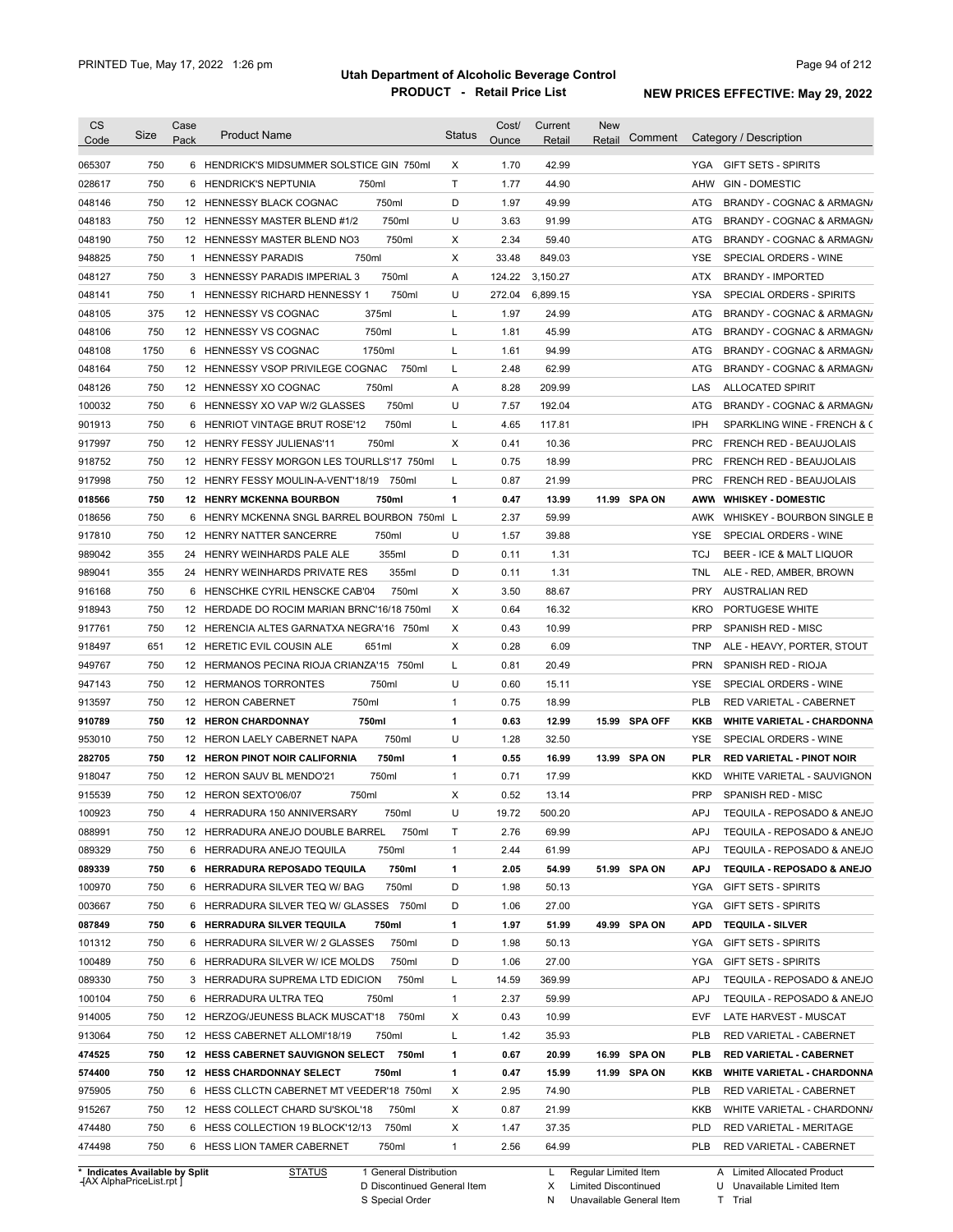| <b>CS</b><br>Code | Size  | Case<br>Pack | <b>Product Name</b>                          | <b>Status</b> | Cost/<br>Ounce | Current<br>Retail | <b>New</b><br>Comment<br>Retail | Category / Description                    |
|-------------------|-------|--------------|----------------------------------------------|---------------|----------------|-------------------|---------------------------------|-------------------------------------------|
| 950554            | 750   |              | 750ml<br>12 HESS LION TAMER RED BLEND'15     | X             | 1.70           | 43.06             |                                 | <b>PLU</b><br><b>RED VARIETAL - MISC</b>  |
| 574404            | 750   |              | 750ml<br>12 HESS SELECT PINOT GRIS           | $\mathbf{1}$  | 0.63           | 15.97             |                                 | WHITE VARIETAL - PINOT GRIS<br>KKH        |
| 474515            | 750   |              | 750ml<br>12 HESS SELECT PINOT NOIR CC'18     | Χ             | 0.43           | 10.78             |                                 | <b>PLR</b><br>RED VARIETAL - PINOT NOIR   |
| 574402            | 750   |              | 750ml<br>12 HESS SELECT SAUV BLANC '16/17    | Χ             | 0.47           | 11.86             |                                 | KKD<br>WHITE VARIETAL - SAUVIGNON         |
| 474526            | 750   |              | 750ml<br>12 HESS SELECT TREO'15/16           | Χ             | 0.36           | 9.16              |                                 | <b>PFP</b><br>RED GENERIC - RED TABLE & P |
| 063208            | 200   |              | 200 ml<br>24 HEUBLEIN OLD FASHIONED          | $\mathbf{1}$  | 0.89           | 6.02              |                                 | PREMIXED - MISC<br>CWU                    |
| 917359            | 750   |              | 750ml<br>12 HEWITSON LULU SAUV BLANC'20      | L             | 0.63           | 16.06             |                                 | <b>KRT</b><br><b>AUSTRALIAN WHITE</b>     |
| 904724            | 750   |              | 750ml<br>12 HEWITSON MISS HARRY GSM'17       | L             | 0.78           | 19.82             |                                 | <b>PRY</b><br><b>AUSTRALIAN RED</b>       |
| 915346            | 750   |              | 12 HEWITSON NED&HENRY'S SHIRAZ'11/15 750ml   | X             | 0.46           | 11.73             |                                 | <b>PRY</b><br><b>AUSTRALIAN RED</b>       |
| 916188            | 750   |              | 6 HEWITSON OLD GARDEN MOURVED'10/13 750ml    | X             | 1.63           | 41.27             |                                 | <b>PRY</b><br><b>AUSTRALIAN RED</b>       |
| 474535            | 750   | 6            | HEWITT CABERNET RUTHERFORD'14/16 750ml       | L             | 5.13           | 129.99            |                                 | <b>PLB</b><br>RED VARIETAL - CABERNET     |
| 015980            | 750   | 6            | HIBIKI HARMONY<br>750ml                      | Α             | 3.75           | 94.99             |                                 | LAS<br><b>ALLOCATED SPIRIT</b>            |
| 921174            | 750   | 6            | 750ml<br>HIDALGO EN RAMA MANZANILLA          | Χ             | 1.08           | 27.50             |                                 | <b>YSE</b><br>SPECIAL ORDERS - WINE       |
| 916856            | 500   |              | 500ml<br>12 HIDALGO FARAON OLOROSO           | Χ             | 1.09           | 18.42             |                                 | EHX<br>SHERRY - IMPORTED                  |
| 913056            | 500   |              | 500ml<br>12 HIDALGO LA GITANA MANZANILLA     | X             | 0.85           | 14.35             |                                 | EHD<br>SHERRY - DRY - FINO                |
| 916855            | 500   |              | 500ml<br>12 HIDALGO NAPOLEON AMONTILLADO     | Χ             | 1.09           | 18.42             |                                 | EHX<br>SHERRY - IMPORTED                  |
| 949981            | 20000 | 1            | 20000ml<br>HIGH FIVE CHARD KEG               | Χ             | 0.44           | 297.89            |                                 | <b>YSE</b><br>SPECIAL ORDERS - WINE       |
| 061207            | 355   |              | 355ml<br>24 HIGH NOON LIME                   | $\mathbf{1}$  | 0.21           | 2.49              |                                 | CWU<br><b>PREMIXED - MISC</b>             |
|                   | 355   |              | 355ml<br>24 HIGH NOON PEACH                  | $\mathbf{1}$  | 0.21           | 2.49              |                                 | CWU<br><b>PREMIXED - MISC</b>             |
| 061208            |       |              |                                              |               |                |                   |                                 |                                           |
| 922188            | 750   | 6            | HIGH PLAINS BLENDED RYE WHISKEY<br>750ml     | D             | 2.80           | 71.13             |                                 | AWE<br><b>WHISKEY - BLENDED</b>           |
| 010941            | 750   |              | 750ml<br>12 HIGH RIDGE CANADIAN WHISKY       | $\mathbf{1}$  | 0.79           | 19.99             |                                 | AWB<br><b>WHISKEY - CANADIAN</b>          |
| 901601            | 375   |              | 375ml<br>12 HIGH WEST 12 YEAR RYE WHISKEY    | U             | 3.98           | 50.53             |                                 | SPECIAL ORDERS - SPIRITS<br>YSA           |
| 027041            | 750   |              | 6 HIGH WEST A MIDWINTER NIGHTS DRAM 750ml    | Α             | 5.32           | 134.99            |                                 | <b>GIFT SETS - SPIRITS</b><br>YGA         |
| 923199            | 750   |              | 6 HIGH WEST AM PRAIRIE MALBEC BARREL 750ml   | L             | 1.97           | 49.99             |                                 | AWK WHISKEY - BOURBON SINGLE B            |
| 923200            | 750   |              | 6 HIGH WEST AM PRAIRIE WHITE PORT BAR750ml   | Α             | 1.97           | 49.99             |                                 | AWK<br>WHISKEY - BOURBON SINGLE B         |
| 018603            | 375   |              | 12 HIGH WEST AMERICAN PRAIRIE WHISKEY 375ml  | $\mathbf{1}$  | 1.58           | 20.06             |                                 | WHISKEY - BOURBON & TENNE:<br>AWH         |
| 074726            | 750   | 6            | HIGH WEST BARRELED BOULEVARDIER 750ml        | Χ             | 1.97           | 49.99             |                                 | AWT<br><b>WHISKEY - FLAVORED</b>          |
| 901774            | 375   |              | 375ml<br>12 HIGH WEST BLUE SKY RANCH RYE     | U             | 2.39           | 30.35             |                                 | <b>YSA</b><br>SPECIAL ORDERS - SPIRITS    |
| 018604            | 750   | 6            | HIGH WEST BOURBON<br>750ml                   | $\mathbf{1}$  | 1.39           | 35.13             |                                 | WHISKEY - BOURBON & TENNE:<br>AWH         |
| 027505            | 750   |              | 750ml<br>6 HIGH WEST BOURYE WHISKEY          | L             | 3.16           | 80.13             |                                 | AWE<br><b>WHISKEY - BLENDED</b>           |
| 027523            | 750   |              | 6 HIGH WEST CAMPFIRE BLENDED WHISKE 750ml    | U             | 2.77           | 70.13             |                                 | AWE<br><b>WHISKEY - BLENDED</b>           |
| 101587            | 375   |              | 12 HIGH WEST CLASSIC FROM WEST 2PK 375ml     | D             | 3.95           | 50.06             |                                 | <b>YGA</b><br><b>GIFT SETS - SPIRITS</b>  |
| 921564            | 750   |              | 6 HIGH WEST DOUBLE RYE COGNAC BARREL 750ml X |               | 1.98           | 50.13             |                                 | LAS<br><b>ALLOCATED SPIRIT</b>            |
| 921563            | 750   |              | 6 HIGH WEST DOUBLE RYE OLOROSO BARRE 750ml A |               | 1.98           | 50.13             |                                 | LAS<br><b>ALLOCATED SPIRIT</b>            |
| 027218            | 750   |              | 6 HIGH WEST DOUBLE RYE PORT BARREL S 750ml   | U             | 1.98           | 50.13             |                                 | SPECIAL ORDERS - SPIRITS<br>YSA           |
| 923198            | 750   |              | 6 HIGH WEST DOUBLE RYE SCOTCH BARREL 750ml   |               | 1.97           | 49.99             |                                 | AWU WHISKEY - RYE                         |
| 921562            | 750   |              | 6 HIGH WEST DOUBLE RYE SHERRY BARREL 750ml   | X             | 1.98           | 50.13             |                                 | ALLOCATED SPIRIT<br>LAS                   |
| 027040            | 750   |              | 6 HIGH WEST DOUBLE RYE WHISKEY<br>750ml      | $\mathbf{1}$  | 1.39           | 35.13             |                                 | WHISKEY - RYE<br>AWU                      |
| 027039            | 375   |              | 375 ml<br>12 HIGH WEST DOUBLE RYE WHISKEY    | $\mathbf{1}$  | 1.58           | 20.06             |                                 | WHISKEY - RYE<br>AWU                      |
| 922953            | 750   |              | 6 HIGH WEST GIN<br>750ml                     | U             | 1.30           | 32.99             |                                 | SPECIAL ORDERS - SPIRITS<br>YSA           |
| 902693            | 750   |              | 6 HIGH WEST HIGH COUNTRY SINGLE MALT 750ml   | Τ             | 3.15           | 79.99             |                                 | AWW<br>WHISKEY - DOMESTIC                 |
| 027283            | 750   |              | 6 HIGH WEST LIGHT WHISKEY 14YR<br>750ml      | U             | 3.94           | 99.99             |                                 | <b>YSA</b><br>SPECIAL ORDERS - SPIRITS    |
| 041750            | 750   |              | 750ml<br>6 HIGH WEST PEACH VODKA 7000        | U             | 1.43           | 36.38             |                                 | ADM<br>VODKA - FLAVORED                   |
| 921565            | 750   |              | 6 HIGH WEST PRAIRIE AQUAVIT BARREL 750ml     | Х             | 1.98           | 50.13             |                                 | LAS<br><b>ALLOCATED SPIRIT</b>            |
| 027093            | 375   |              | 12 HIGH WEST RENDEZVOUS RYE WHISK<br>375ml   | D             | 2.68           | 33.99             |                                 | <b>WHISKEY - RYE</b><br>AWU               |
| 027094            | 750   |              | 6 HIGH WEST RENDEZVOUS RYE WHISK 750ml       | $\mathbf{1}$  | 2.77           | 70.13             |                                 | AWU<br><b>WHISKEY - RYE</b>               |
| 027217            | 750   |              | 6 HIGH WEST RENDEZVOUSRYE BARREL SE 750ml    | U             | 3.15           | 79.99             |                                 | YSA<br>SPECIAL ORDERS - SPIRITS           |
| 027118            | 750   |              | 6 HIGH WEST ROCKY MOUNTAIN RYE 16YR 750ml    | U             | 5.32           | 134.99            |                                 | YSA<br>SPECIAL ORDERS - SPIRITS           |
| 061210            | 750   |              | 6 HIGH WEST RTD BARREL MANHATTAN<br>750ml    | Г             | 1.98           | 50.13             |                                 | CWU<br>PREMIXED - MISC                    |
| 061213            | 750   |              | 6 HIGH WEST RTD OLD FASHIONED<br>750ml       | Г             | 1.98           | 50.13             |                                 | CWU<br><b>PREMIXED - MISC</b>             |
| 027356            | 750   |              | 6 HIGH WEST SILVER WESTERN OAT WHISK 750ml   | D             | 1.30           | 32.99             |                                 | AWU<br><b>WHISKEY - RYE</b>               |
|                   | 750   |              |                                              | D             | 1.32           | 33.35             |                                 | AWU                                       |
| 027042            |       |              | 6 HIGH WEST SILVER WHISKEY OMG R 750ml       |               |                |                   |                                 | <b>WHISKEY - RYE</b>                      |
| 027243            | 750   |              | 6 HIGH WEST VALLEY CAMPFIRE BARREL S 750ml   | U             | 3.15           | 79.99             |                                 | YSA<br>SPECIAL ORDERS - SPIRITS           |
| 039984            | 750   |              | 6 HIGH WEST VODKA 7000<br>750ml              | D             | 1.18           | 29.99             |                                 | <b>ADF</b><br><b>VODKA - BASIC</b>        |

**Case** [AX AlphaPriceList.rpt ]

D Discontinued General Item

S Special Order

X Limited Discontinued N Unavailable General Item

U Unavailable Limited Item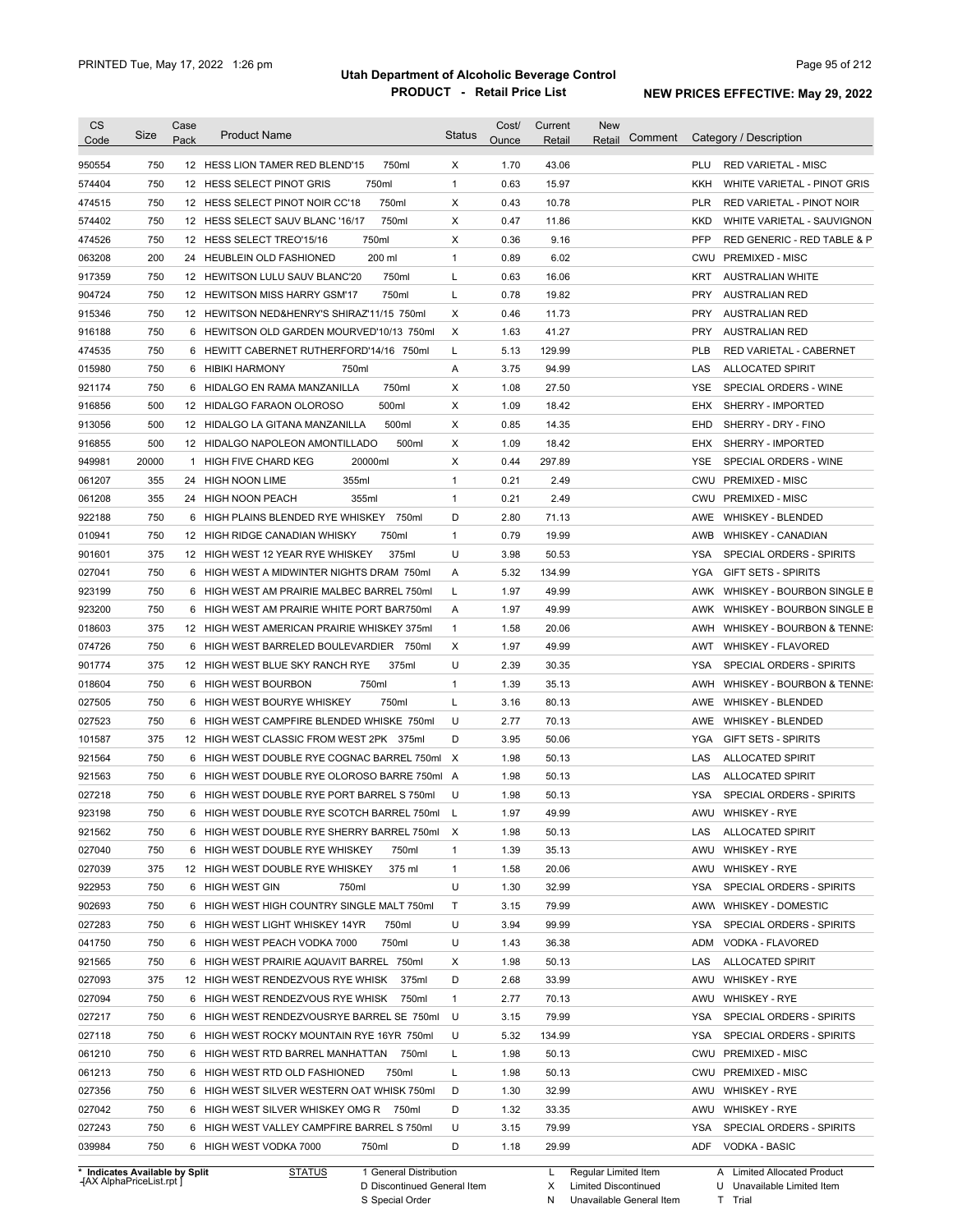| CS<br>Code | Size                           | Case<br>Pack | <b>Product Name</b>                         | <b>Status</b> | Cost/<br>Ounce | Current<br>Retail | <b>New</b><br>Comment<br>Retail | Category / Description                               |
|------------|--------------------------------|--------------|---------------------------------------------|---------------|----------------|-------------------|---------------------------------|------------------------------------------------------|
|            |                                |              |                                             |               |                |                   |                                 |                                                      |
| 027119     | 750                            |              | 6 HIGH WEST YIPPEE KI-YAY WHISKEY<br>750ml  | U             | 3.16           | 80.13             |                                 | AWW WHISKEY - DOMESTIC                               |
| 005247     | 750                            |              | 6 HIGHLAND PARK 12YR VIKING HONOUR 750ml    | 1             | 1.97           | 54.99             | 49.99 SPA ON                    | <b>WHISKY - SCOTCH SINGLE MALT</b><br>AWS            |
| 005889     | 750                            |              | 3 HIGHLAND PARK 21 YR<br>750ml              | L             | 13.80          | 349.99            |                                 | AWR<br><b>WHISKY - SCOTCH BLENDED</b>                |
| 005252     | 750                            |              | 6 HIGHLAND PARK 25 YR SINGLE MALT 750ml     | L             | 35.49          | 899.99            |                                 | AWS<br>WHISKY - SCOTCH SINGLE MAL                    |
| 005250     | 750                            |              | 6 HIGHLAND PARK MALT 18YR<br>750ml          | Α             | 6.51           | 164.99            |                                 | LAS<br><b>ALLOCATED SPIRIT</b>                       |
| 005672     | 750                            |              | 750ml<br>3 HIGHLAND PARK THE DARK           | Α             | 12.62          | 319.99            |                                 | AWS<br>WHISKY - SCOTCH SINGLE MAL                    |
| 005673     | 750                            |              | 3 HIGHLAND PARK THE LIGHT 17YR<br>750ml     | X             | 12.62          | 319.99            |                                 | AWS<br>WHISKY - SCOTCH SINGLE MAL                    |
| 950550     | 750                            |              | 750ml<br>12 HIGHLAND QUEEN SCOTCH 8 YR      | X             | 1.27           | 32.31             |                                 | <b>YSA</b><br>SPECIAL ORDERS - SPIRITS               |
| 916920     | 750                            |              | 12 HIJOS DE JUAN GIL'17/18<br>750ml         | L             | 0.68           | 17.24             |                                 | <b>PRP</b><br>SPANISH RED - MISC                     |
| 917066     | 750                            |              | 750ml<br>12 HILL OF CONTENT CABERNET'09     | X             | 0.32           | 8.18              |                                 | <b>PRY</b><br><b>AUSTRALIAN RED</b>                  |
| 917065     | 750                            |              | 12 HILL OF CONTENT PINOT NOIR'07<br>750ml   | Χ             | 0.60           | 15.15             |                                 | <b>PRY</b><br><b>AUSTRALIAN RED</b>                  |
| 900986     | 650                            |              | 650ml<br>12 HIMALAYAN BLUE                  | D             | 0.18           | 3.99              |                                 | <b>TVR</b><br><b>IMPORTED BEER - EAST &amp; SOUT</b> |
| 900987     | 650                            |              | 650ml<br>12 HIMALAYAN SNOWMAN               | D             | 0.18           | 4.05              |                                 | <b>TVR</b><br><b>IMPORTED BEER - EAST &amp; SOUT</b> |
| 922222     | 750                            |              | 6 HINE H VSOP COGNAC<br>750ml               | D             | 2.17           | 55.09             |                                 | ATX<br><b>BRANDY - IMPORTED</b>                      |
| 048176     | 750                            |              | 6 HINE RARE COGNAC W/ TULIP GLASSES 750ml   | D             | 2.76           | 69.95             |                                 | YGA<br><b>GIFT SETS - SPIRITS</b>                    |
| 085186     | 750                            |              | 750ml<br>12 HIRAM WALKER ANISETTE           | 1             | 0.39           | 9.99              |                                 | CHQ<br>LIQUEURS - ANISE & SAMBUCA                    |
| 906917     | 1000                           |              | 1000ml<br>3 HIRAM WALKER MANGO              | Χ             | 0.31           | 10.40             |                                 | YSC<br>SPECIAL ORDERS - LIQUEURS                     |
| 924754     | 750                            |              | 750ml<br>12 HIRSCH BOURBON RESERVE 16YR     | U             | 7.42           | 188.12            |                                 | AWK<br>WHISKEY - BOURBON SINGLE B                    |
| 909383     | 750                            |              | 750ml<br>12 HIRSCH PN BOHAN DILLON          | U             | 1.16           | 29.47             |                                 | YSE<br>SPECIAL ORDERS - WINE                         |
| 909382     | 750                            |              | 12 HIRSCH PN SAN ANDREAS FAULT'19<br>750ml  | U             | 2.12           | 53.76             |                                 | <b>PLR</b><br>RED VARIETAL - PINOT NOIR              |
| 914158     | 750                            |              | 12 HIRTZBERGER VELT ROTES TOR'07<br>750ml   | Χ             | 1.45           | 36.83             |                                 | <b>KRJ</b><br><b>AUSTRIAN WHITE</b>                  |
| 900698     | 355                            |              | 355ml<br>24 HITACHINO KIUCHI OWL HIGHBALL   | U             | 0.47           | 5.66              |                                 | <b>YST</b><br><b>SPECIAL ORDERS - BEER</b>           |
| 900700     | 200                            |              | 200ml<br>20 HITACHINO KIUCHI UMESHU         | U             | 0.97           | 6.59              |                                 | <b>YST</b><br>SPECIAL ORDERS - BEER                  |
| 900697     | 355                            | 24           | HITACHINO NEST PIRIKA<br>355ml              | U             | 0.38           | 4.60              |                                 | <b>YSE</b><br>SPECIAL ORDERS - WINE                  |
| 955156     | 331                            | 24           | 331ml<br>HITACHINO NEST SWEET STOUT         | U             | 0.38           | 4.28              |                                 | <b>YST</b><br>SPECIAL ORDERS - BEER                  |
| 922857     | 331                            |              | 331ml<br>24 HITACHINO NEST WHITE ALE        | U             | 0.38           | 4.22              |                                 | <b>YST</b><br>SPECIAL ORDERS - BEER                  |
| 954008     | 331                            |              | 331ml<br>24 HITACHINO NEST YUZU LAGER       | U             | 0.35           | 3.87              |                                 | <b>YST</b><br>SPECIAL ORDERS - BEER                  |
|            |                                |              |                                             |               |                |                   |                                 |                                                      |
| 951657     | 331                            |              | 24 HITACHINO NESTBEER ANBAI<br>331 ml       | U             | 0.41           | 4.57              |                                 | <b>YST</b><br>SPECIAL ORDERS - BEER                  |
| 951656     | 331                            |              | 24 HITACHINO NESTBEER ANCIENT NIPPON 331 ml | U             | 0.41           | 4.57              |                                 | <b>YST</b><br>SPECIAL ORDERS - BEER                  |
| 951649     | 331                            |              | 24 HITACHINO NESTBEER BELGIAN WHITE 331 ml  | U             | 0.39           | 4.31              |                                 | <b>YST</b><br>SPECIAL ORDERS - BEER                  |
| 951652     | 331                            |              | 24 HITACHINO NESTBEER COMMEMORATIVE 331 ml  | U             | 0.41           | 4.54              |                                 | <b>YST</b><br><b>SPECIAL ORDERS - BEER</b>           |
| 951658     | 331                            |              | 24 HITACHINO NESTBEER DAI DAI<br>331 ml     | U             | 0.40           | 4.45              |                                 | <b>YST</b><br><b>SPECIAL ORDERS - BEER</b>           |
| 951654     | 331                            |              | 24 HITACHINO NESTBEER ESPRESSO STOUT 331 ml | U             | 0.42           | 4.69              |                                 | SPECIAL ORDERS - BEER<br>YST                         |
| 951655     | 331                            |              | 24 HITACHINO NESTBEER EXTRA HIGH<br>331 ml  | U             | 0.44           | 4.90              |                                 | SPECIAL ORDERS - BEER<br>YST                         |
| 951653     | 331                            |              | 24 HITACHINO NESTBEER JAPANESE CLASS 331 ml | U             | 0.41           | 4.57              |                                 | <b>YST</b><br>SPECIAL ORDERS - BEER                  |
| 951651     | 331                            |              | 24 HITACHINO NESTBEER RED RICE<br>331 ml    | U             | 0.42           | 4.69              |                                 | <b>YST</b><br>SPECIAL ORDERS - BEER                  |
| 951659     | 331                            |              | 24 HITACHINO NESTBEER SAISON DU JAPO 331 mI | U             | 0.39           | 4.31              |                                 | SPECIAL ORDERS - BEER<br>YST                         |
| 951650     | 331                            |              | 24 HITACHINO NESTBEER WEIZEN<br>331 ml      | U             | 0.39           | 4.31              |                                 | YST<br>SPECIAL ORDERS - BEER                         |
| 900699     | 300                            |              | 300ml<br>12 HITACHINO ROSE AWASHIZUKU       | U             | 1.02           | 10.37             |                                 | YST<br>SPECIAL ORDERS - BEER                         |
| 954569     | 750                            |              | 24 HITACHINO SWEET STOUT<br>750ml           | U             | 0.17           | 4.22              |                                 | YST<br>SPECIAL ORDERS - BEER                         |
| 900702     | 720                            |              | 6 HITACHINO TARUSAKE<br>720ml               | U             | 0.83           | 20.29             |                                 | SPECIAL ORDERS - BEER<br>YST                         |
| 900701     | 375                            |              | 375ml<br>12 HITACHINO ZEN KOUJI SHIKOMI     | U             | 1.08           | 13.66             |                                 | SPECIAL ORDERS - BEER<br>YST                         |
| 900120     | 330                            |              | 24 HITE BEER<br>330ml                       | U             | 0.12           | 1.32              |                                 | SPECIAL ORDERS - BEER<br>YST                         |
| 901664     | 375                            |              | 12 HIVE BLACK CHERRY COBBLER WINE<br>375ml  | Χ             | 1.23           | 15.66             |                                 | SPECIAL ORDERS - WINE<br>YSE                         |
| 901665     | 750                            |              | 12 HIVE BLACK CHERRY COBBLER WINE<br>750ml  | Х             | 0.92           | 23.26             |                                 | YSE<br>SPECIAL ORDERS - WINE                         |
| 901573     | 750                            |              | 12 HIVE BLACK CURRANT WINE<br>750ml         | 1             | 0.63           | 15.95             |                                 | GFE<br>WINE - FRUIT                                  |
| 902541     | 355                            |              | 355ml<br>24 HIVE LEMONATOR SESSIONS MEAD    | $\mathbf{1}$  | 0.46           | 5.49              |                                 | GFE<br>WINE - FRUIT                                  |
| 953689     | 355                            |              | 24 HIVE OFF ROADING SESSIONS MEAD<br>355 ml | $\mathbf{1}$  | 0.37           | 4.49              |                                 | GFE<br>WINE - FRUIT                                  |
| 901606     | 375                            |              | 12 HIVE ORANGE WINE<br>375ml                | X             | 0.96           | 12.11             |                                 | YSE<br>SPECIAL ORDERS - WINE                         |
| 901605     | 750                            |              | 750ml<br>12 HIVE ORANGE WINE                | Х             | 0.72           | 18.19             |                                 | YSE<br>SPECIAL ORDERS - WINE                         |
| 901585     | 750                            |              | 750ml<br>12 HIVE PEACH LIQUID SUNSHINE      | $\mathbf{1}$  | 0.59           | 14.95             |                                 | WINE - FRUIT<br>GFE                                  |
| 901762     | 375                            |              | 375ml<br>12 HIVE PEAR BRANDY                | 1             | 1.89           | 23.95             |                                 | ATW<br><b>BRANDY - DOMESTIC</b>                      |
|            | 650                            |              | 650 ml                                      | U             |                | 8.95              |                                 |                                                      |
| 901576     |                                |              | 12 HIVE PEAR HARD CIDER                     |               | 0.41           |                   |                                 | YSE<br>SPECIAL ORDERS - WINE                         |
| 901687     | 355                            |              | 355 ml<br>24 HIVE RASP STINGER HARD CIDER   | 1             | 0.46           | 5.49              |                                 | GLM<br>CIDER - FLAVORED                              |
|            | * Indicates Available by Split |              | <b>STATUS</b><br>1 General Distribution     |               |                | L                 | Regular Limited Item            | A Limited Allocated Product                          |

**Case** [AX AlphaPriceList.rpt ]

D Discontinued General Item

S Special Order

X Limited Discontinued

N Unavailable General Item

U Unavailable Limited Item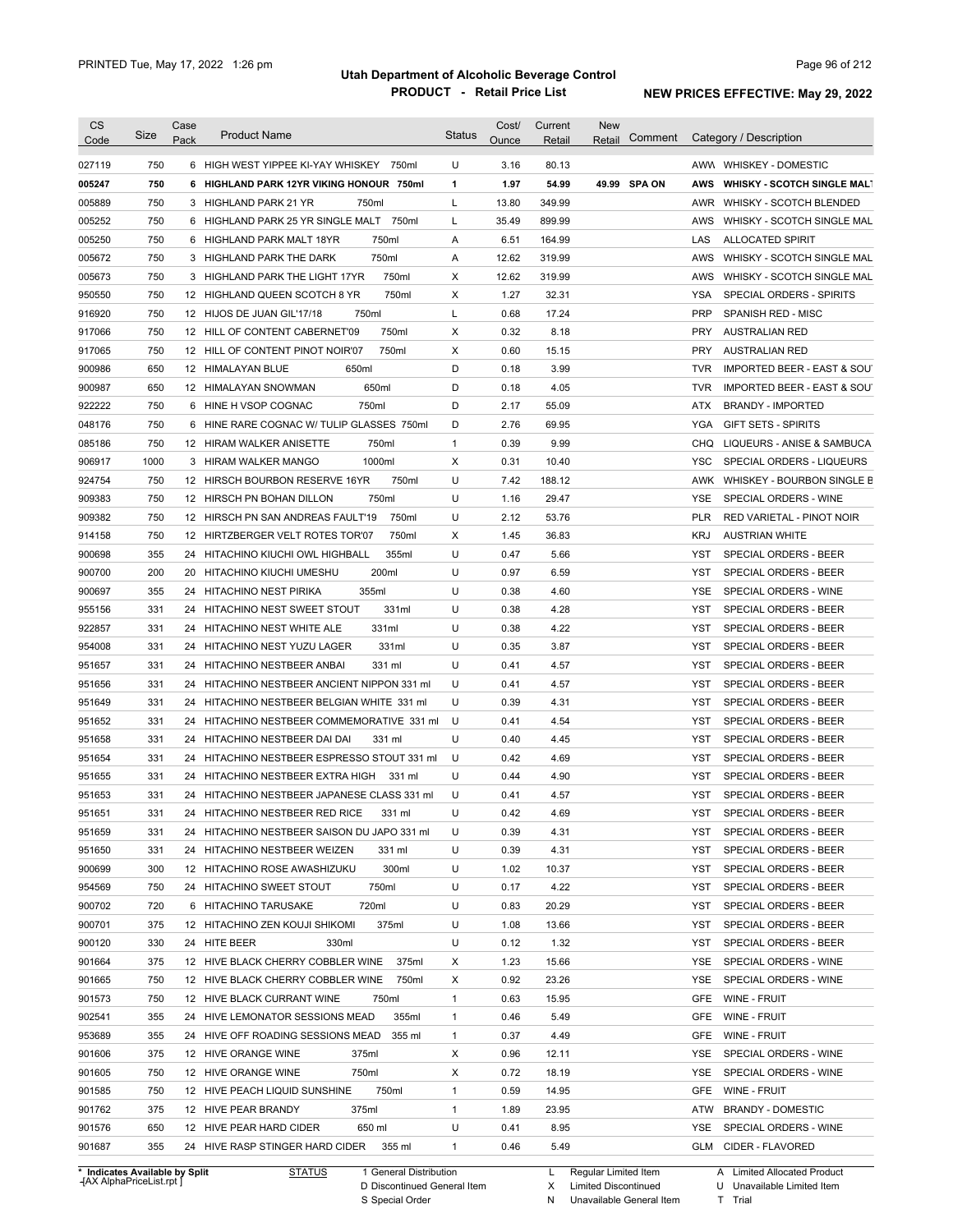| <b>CS</b><br>Code | Size  | Case<br>Pack | <b>Product Name</b>                          | <b>Status</b> | Cost/<br>Ounce | Current<br>Retail | <b>New</b><br>Retail | Comment       |            | Category / Description            |
|-------------------|-------|--------------|----------------------------------------------|---------------|----------------|-------------------|----------------------|---------------|------------|-----------------------------------|
| 901587            | 750   |              | 750ml<br>12 HIVE RASPBERRY PEACH WINE        | $\mathbf{1}$  | 0.71           | 17.95             |                      |               | <b>GFE</b> | WINE - FRUIT                      |
| 901666            | 750   |              | 1 HIVE RESTAURANT SAMPLER - 12 PACK 750ml    | Χ             | 6.69           | 169.69            |                      |               | <b>YSE</b> | SPECIAL ORDERS - WINE             |
| 901694            | 355   |              | 24 HIVE STINGER CIDER HUCKL/MINT/AUT 355 ml  | 1             | 0.46           | 5.49              |                      |               | <b>GLM</b> | CIDER - FLAVORED                  |
| 901656            | 355   |              | 24 HIVE STINGER HARD APPLE CIDER<br>355 ml   | $\mathbf{1}$  | 0.37           | 4.49              |                      |               | <b>GLC</b> | <b>CIDER - BASIC</b>              |
| 901704            | 19000 |              | 1 HIVE STINGER HARD CIDER FLAV SEAS19000ml   | U             | 0.22           | 141.91            |                      |               | <b>YSE</b> | SPECIAL ORDERS - WINE             |
| 901583            | 750   |              | 12 HIVE STRAWBERRY WINE<br>750ml             | U             | 0.71           | 17.95             |                      |               | <b>GFE</b> | WINE - FRUIT                      |
| 901624            | 750   |              | 750ml<br>12 HIVE SUMMER MEAD                 | 1             | 0.75           | 18.95             |                      |               | <b>GFE</b> | WINE - FRUIT                      |
| 901579            | 750   |              | 12 HIVE ZION CURTAIN RASPBERRY WINE 750ml    | 1             | 0.75           | 18.95             |                      |               | <b>GFE</b> | WINE - FRUIT                      |
| 954959            | 750   |              | 6 HIYU ARCO IRIS<br>750ml                    | U             | 3.10           | 78.68             |                      |               | YSE        | SPECIAL ORDERS - WINE             |
| 989379            | 355   |              | 24 HOBGOBLIN DARK ENGLISH ALE<br>355ml       | U             | 0.15           | 1.82              |                      |               | YST        | SPECIAL ORDERS - BEER             |
| 282732            | 750   |              | 750ml<br>12 HOBNOB MALBEC                    | D             | 0.56           | 14.14             |                      |               | <b>PRF</b> | FRENCH RED - VARIETAL             |
| 282736            | 750   |              | 750ml<br>12 HOBNOB PINOT NOIR                | $\mathbf{1}$  | 0.67           | 16.99             |                      |               | <b>PRF</b> | FRENCH RED - VARIETAL             |
| 027099            | 750   |              | 6 HOCHSTADTER'S STRGHT RYE WHISKEY 750ml     | U             | 1.39           | 35.36             |                      |               | <b>YSA</b> | SPECIAL ORDERS - SPIRITS          |
| 989137            | 330   |              | 24 HOFBRAU<br>330 ml                         | $\mathbf{1}$  | 0.35           | 3.95              |                      |               | <b>TVH</b> | IMPORTED BEER - GERMANY, A        |
| 989241            | 500   |              | 500ml<br>20 HOFBRAU HEFE WEIZEN              | U             | 0.24           | 4.03              |                      |               | <b>YST</b> | SPECIAL ORDERS - BEER             |
| 474985            | 750   |              | 750ml<br>12 HOGUE CABERNET SAUVIGNON         | D             | 0.23           | 5.94              |                      |               | PLB        | RED VARIETAL - CABERNET           |
| 575130            | 750   |              | 750ml<br><b>12 HOGUE CHARDONNAY</b>          | 1             | 0.35           | 10.99             |                      | 8.99 SPA ON   | <b>KKB</b> | <b>WHITE VARIETAL - CHARDONNA</b> |
| 575110            | 750   |              | 750ml<br>12 HOGUE GEWURZTRAMINER             | 1             | 0.35           | 10.99             |                      | 8.99 SPA ON   | <b>KKN</b> | <b>WHITE VARIETAL - GEWURZTRA</b> |
| 917982            | 750   |              | 750ml<br>12 HOGUE MERITAGE GENESIS'14/15     | Χ             | 0.30           | 7.56              |                      |               | <b>PLD</b> | RED VARIETAL - MERITAGE           |
| 575190            | 750   |              | 750ml<br>12 HOGUE PINOT GRIGIO'17/18         | Χ             | 0.35           | 8.94              |                      |               | <b>KKH</b> | WHITE VARIETAL - PINOT GRIS       |
| 575235            | 750   |              | 750ml<br><b>12 HOGUE RIESLING</b>            | 1             | 0.35           | 10.99             |                      | 8.99 SPA ON   | <b>KKR</b> | <b>WHITE VARIETAL - RIESLING</b>  |
| 957794            | 750   |              | 12 HOGUE RIESLING LATE HARV'17/18<br>750ml   | Χ             | 0.34           | 8.50              |                      |               | <b>EVL</b> | LATE HARVEST - RIESLING, BA,      |
| 575200            | 750   |              | 750ml<br><b>12 HOGUE SAUVIGNON BLANC</b>     | 1             | 0.35           | 10.99             |                      | 8.99 SPA ON   | <b>KKD</b> | <b>WHITE VARIETAL - SAUVIGNON</b> |
| 949746            | 750   |              | 750ml<br>12 HOLLY TODDY RUM & BRANDY         | D             | 0.30           | 7.57              |                      |               | YSA        | SPECIAL ORDERS - SPIRITS          |
| 901850            | 750   |              | 750ml<br>6 HOLYSTONE APPARITION ABSINTHE     | 1             | 2.43           | 61.50             |                      |               | <b>CHQ</b> | LIQUEURS - ANISE & SAMBUCA        |
| 955658            | 750   |              | 750ml<br>6 HOLYSTONE BOSUNS NAVY GIN         | 1             | 1.54           | 38.95             |                      |               | <b>AHW</b> | <b>GIN - DOMESTIC</b>             |
| 918500            | 750   |              | 750ml<br>6 HOLYSTONE CERULEA GIN             | 1             | 1.69           | 42.95             |                      |               | AHW        | <b>GIN - DOMESTIC</b>             |
| 955659            | 750   | 6            | 750ml<br>HOLYSTONE PERLA VODKA               | 1             | 1.42           | 35.95             |                      |               | ADF        | <b>VODKA - BASIC</b>              |
| 918812            | 355   |              | 355 ml<br>24 HONEY GRAIL HONEY MEAD          | X             | 0.42           | 5.09              |                      |               | GFE        | <b>WINE - FRUIT</b>               |
| 904186            | 750   |              | 6 HONIG CAB BARTOLUCCI'14/15<br>750ml        | L             | 4.14           | 104.99            |                      |               | <b>PLB</b> | RED VARIETAL - CABERNET           |
| 475024            | 750   |              | 750ml<br>12 HONIG CABERNET SAUVIGNON         | $\mathbf{1}$  | 2.01           | 50.99             |                      |               | <b>PLB</b> | RED VARIETAL - CABERNET           |
| 909599            | 750   |              | 750ml<br>12 HONIG MIX CASE #1                | U             | 1.29           | 32.70             |                      |               | <b>YSE</b> | SPECIAL ORDERS - WINE             |
| 912697            | 750   |              | 750ml<br>12 HONIG SAUV BLANC RES'17/18       | U             | 1.06           | 26.99             |                      |               | <b>KKD</b> | WHITE VARIETAL - SAUVIGNON        |
| 575530            | 750   |              | 750ml<br>12 HONIG SAUVIGNON BLANC            | 1             | 0.87           | 21.99             |                      |               | <b>KKD</b> | WHITE VARIETAL - SAUVIGNON        |
| 923535            | 750   |              | 12 HOOK OR CROOK CABERNET SAUV<br>750ml      | $\mathbf{1}$  | 0.37           | 9.41              |                      |               | <b>PLB</b> | RED VARIETAL - CABERNET           |
| 923426            | 750   |              | 12 HOOK OR CROOK CELLARS CHARDONNAY 750ml 1  |               | 0.35           | 8.83              |                      |               | KKB        | WHITE VARIETAL - CHARDONN/        |
|                   |       |              | 750ml                                        | D             |                |                   |                      |               |            |                                   |
| 412648            | 750   |              | 12 HOPES END RED BLEND                       |               | 0.28           | 10.06             |                      | 7.06 SPA ON   | <b>PRY</b> | <b>AUSTRALIAN RED</b>             |
| 940066            | 750   |              | 750ml<br>12 HOPLER GRUNER VELTLINER'18       | Г             | 0.61           | 15.36             |                      |               | <b>KRJ</b> | <b>AUSTRIAN WHITE</b>             |
| 911022            | 750   |              | 750ml<br>12 HOPLER PINOT BLANC'18            | L             | 0.66           | 16.77             |                      |               | <b>KRJ</b> | <b>AUSTRIAN WHITE</b>             |
| 918521            | 750   |              | 12 HOPLER PINOT NOIR BURGENLAND'17 750ml     | Х             | 0.85           | 21.65             |                      |               | <b>PRG</b> | <b>GERMAN &amp; AUSTRIAN RED</b>  |
| 949087            | 473   |              | 24 HOPWORKS NONSTOP HEFE HOP<br>473 ml       | U             | 0.17           | 2.66              |                      |               | YST        | SPECIAL ORDERS - BEER             |
| 918998            | 355   |              | 24 HOPWORKS ORGANIC IPA<br>355 ml            | D             | 0.17           | 1.99              |                      |               | <b>TNF</b> | ALE - BITTER & ESB                |
| 088549            | 375   |              | 375ml<br>12 HORNITOS PLATA                   | 1             | 1.42           | 17.99             |                      |               | <b>APD</b> | <b>TEQUILA - SILVER</b>           |
| 088548            | 750   |              | 12 HORNITOS PLATA TEQUILA<br>750ml           | 1             | 1.18           | 25.99             |                      | 29.99 SPA OFF | <b>APD</b> | <b>TEQUILA - SILVER</b>           |
| 088546            | 1750  |              | 1750ml<br>6 HORNITOS PLATA TEQUILA           | 1             | 0.71           | 44.99             |                      | 41.99 SPA ON  | <b>APD</b> | <b>TEQUILA - SILVER</b>           |
| 004043            | 750   |              | 750ml<br>6 HORNITOS PLATA W/SHOT GLASS       | D             | 0.64           | 16.20             |                      |               | YGA        | <b>GIFT SETS - SPIRITS</b>        |
| 089836            | 750   |              | <b>12 HORNITOS REPOSADO TEQUILA</b><br>750ml | 1             | 1.18           | 25.99             |                      | 29.99 SPA OFF | <b>APJ</b> | TEQUILA - REPOSADO & ANEJO        |
| 089838            | 1750  |              | 6 HORNITOS REPOSADO TEQUILA<br>1750ml        | 1             | 0.71           | 44.99             |                      | 41.99 SPA ON  | <b>APJ</b> | TEQUILA - REPOSADO & ANEJO        |
| 004044            | 750   |              | 750ml<br>6 HORNITOS REPOSADO W/SHOT GLS      | D             | 0.64           | 16.20             |                      |               | YGA        | <b>GIFT SETS - SPIRITS</b>        |
| 800560            | 331   |              | 331ml<br>24 HORNSBYS CRISP APPLECIDER        | D             | 0.18           | 2.05              |                      |               | GLC        | CIDER - BASIC                     |
| 800550            | 331   |              | 331ml<br>24 HORNSBYS DRAFT CIDER             | D             | 0.18           | 2.05              |                      |               | <b>GLC</b> | CIDER - BASIC                     |
| 074763            | 750   |              | 12 HOT ROSE<br>750ml                         | D             | 0.52           | 13.13             |                      |               | CHV        | <b>LIQUEURS - CREAM</b>           |
| 921821            | 750   |              | 750ml<br>12 HOUSE OF BROWN CHARDONNAY        | $\mathbf{1}$  | 0.88           | 22.21             |                      |               | KKB        | WHITE VARIETAL - CHARDONN/        |
| 922092            | 375   |              | 24 HOUSE RASPBERRY LEMONADE<br>375 ml        | Τ             | 0.39           | 4.99              |                      |               | GFE        | WINE - FRUIT                      |

**Case** [AX AlphaPriceList.rpt ]

D Discontinued General Item S Special Order

X Limited Discontinued

N Unavailable General Item

U Unavailable Limited Item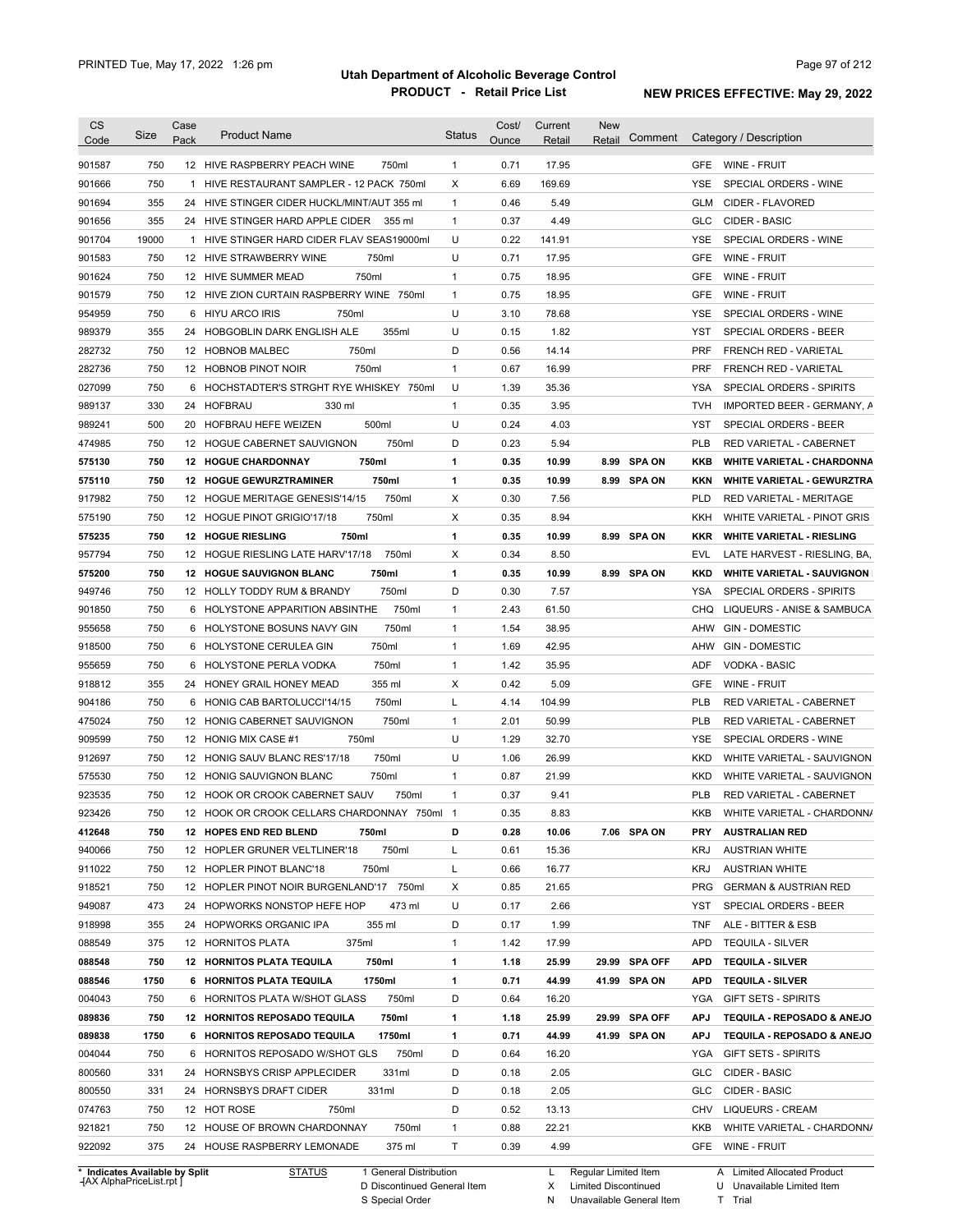|                                                                                                            |      | Case |                                                  |               | Cost/ | Current | <b>New</b>        |            |                                         |
|------------------------------------------------------------------------------------------------------------|------|------|--------------------------------------------------|---------------|-------|---------|-------------------|------------|-----------------------------------------|
| Code                                                                                                       | Size | Pack | <b>Product Name</b>                              | <b>Status</b> | Ounce | Retail  | Comment<br>Retail |            | Category / Description                  |
| 952179                                                                                                     | 375  |      | 24 HOUSE ROSE CAN<br>375 ml                      | X             | 0.42  | 5.38    |                   | YSE.       | SPECIAL ORDERS - WINE                   |
| 771154                                                                                                     | 375  |      | 24 HOUSE WINE BRUT BUBBLES CAN<br>375ml          | $\mathbf{1}$  | 0.47  | 5.99    |                   | <b>IPD</b> | SPARKLING WINE - DOMESTIC               |
| 952036                                                                                                     | 3000 |      | 3000 ml<br>4 HOUSE WINE CABERNET BOX             | X             | 0.20  | 20.20   |                   | <b>YSE</b> | SPECIAL ORDERS - WINE                   |
| 482610                                                                                                     | 750  |      | <b>12 HOUSE WINE CABERNET SAUVIGNON</b><br>750ml | 1             | 0.51  | 10.99   | 12.99 SPA OFF     | <b>PLB</b> | <b>RED VARIETAL - CABERNET</b>          |
| 412840                                                                                                     | 3000 |      | 4 HOUSE WINE CABERNET SAUVIGNON<br>3000 ml       | 1             | 0.21  | 22.99   | 20.99 SPA ON      | <b>PLB</b> | <b>RED VARIETAL - CABERNET</b>          |
| 575554                                                                                                     | 3000 |      | 4 HOUSE WINE CHARDONNAY BOX<br>3000 ml           | 1             | 0.23  | 20.99   | 22.99 SPA OFF     | KKB        | <b>WHITE VARIETAL - CHARDONNA</b>       |
| 887367                                                                                                     | 355  |      | 355ml<br>24 HOUSE WINE LEMON LIME SPRITZ         | D             | 0.47  | 5.59    |                   | <b>IHC</b> | SPARKLING WINE - FLAVORED               |
| 412842                                                                                                     | 3000 |      | 4 HOUSE WINE MALBEC<br>3000ml                    | 1             | 0.21  | 22.99   | 20.99 SPA ON      | <b>PRT</b> | <b>CHILEAN RED</b>                      |
| 575560                                                                                                     | 3000 |      | 3000ml<br>4 HOUSE WINE PINOT GRIGIO              | 1             | 0.21  | 22.99   | 20.99 SPA ON      | KKH        | <b>WHITE VARIETAL - PINOT GRIS</b>      |
| 482600                                                                                                     | 750  |      | 750ml<br>12 HOUSE WINE RED BLEND                 | 1             | 0.43  | 12.99   | 10.99 SPA ON      | <b>PFP</b> | <b>RED GENERIC - RED TABLE &amp; PI</b> |
| 412844                                                                                                     | 3000 |      | 3000 ml<br>4 HOUSE WINE RED BLEND BOX            | 1             | 0.23  | 19.99   | 22.99 SPA OFF     | PLU        | <b>RED VARIETAL MISC</b>                |
| 658896                                                                                                     | 3000 |      | 3000 ml<br>4 HOUSE WINE ROSE BOX                 | 1             | 0.23  | 19.99   | 22.99 SPA OFF     | <b>MPW</b> | <b>ROSE WINE - DOMESTIC</b>             |
| 771152                                                                                                     | 375  |      | 24 HOUSE WINE SPARKLING ROSÉ CAN<br>375 ml       | 1             | 0.47  | 5.99    |                   | <b>MPW</b> | ROSE WINE - DOMESTIC                    |
| 887368                                                                                                     | 355  |      | 355ml<br>24 HOUSE WINE TROPICAL SPRITZ           | 1             | 0.50  | 5.99    |                   | <b>IHC</b> | SPARKLING WINE - FLAVORED               |
| 575562                                                                                                     | 375  |      | 24 HOUSE WINES CHARDONNAY CAN<br>375 ml          | 1             | 0.47  | 5.99    |                   | <b>KKB</b> | WHITE VARIETAL - CHARDONN/              |
| 912467                                                                                                     | 750  |      | 750ml<br>12 HOVEL RIESLING QBA'7/08              | X             | 0.58  | 14.59   |                   | <b>KRH</b> | <b>GERMAN WHITE - MOSEL</b>             |
| 086503                                                                                                     | 750  |      | 12 HOWLER HEAD BANANA WHISKEY<br>750ml           | 1             | 1.06  | 28.99   | 26.99 SPA ON      | AWT        | <b>WHISKEY - FLAVORED</b>               |
| 918852                                                                                                     | 250  |      | 24 HOXIE SPRITZER LEMON GINGER ROSÉ 250 ml       | D             | 0.36  | 3.02    |                   | <b>IHC</b> | SPARKLING WINE - FLAVORED               |
| 065195                                                                                                     | 750  |      | 6 HPNOTIQ LIQUEUR<br>750ml                       | 1             | 0.91  | 24.99   | 22.99 SPA ON      | <b>CHU</b> | <b>LIQUEURS - MISC</b>                  |
| 065231                                                                                                     | 750  |      | 750ml<br>6 HPNOTIQ HOLIDAY SPARKLE               | D             | 0.53  | 13.49   |                   | YGC        | <b>GIFT SETS - LIQUEURS</b>             |
| 100509                                                                                                     | 750  |      | 6 HPNOTIQ HOLIDAY WITH 2 GLASSES<br>750ml        | D             | 0.53  | 13.50   |                   | <b>YSC</b> | SPECIAL ORDERS - LIQUEURS               |
| 065194                                                                                                     | 375  |      | 12 HPNOTIQ LIQUEUR<br>375ml                      | 1             | 1.02  | 12.99   |                   | CHE        | <b>LIQUEURS - FRUIT</b>                 |
|                                                                                                            | 473  |      | 24 HUB HOPWORKS ORGAN IC IPA CAN<br>473ml        | D             | 0.17  | 2.65    |                   | <b>TNF</b> |                                         |
| 947711                                                                                                     |      |      |                                                  |               |       |         |                   |            | ALE - BITTER & ESB                      |
| 919150                                                                                                     | 750  |      | 12 HUBER SPARKLING ROSE<br>750ml                 | Χ             | 0.59  | 14.99   |                   | <b>IHU</b> | SPARKLING WINE - MISC                   |
| 916607                                                                                                     | 750  |      | 12 HUBER VELTLINER HUGO TROCK'07/<br>750ml       | U             | 0.48  | 12.23   |                   | <b>KRJ</b> | <b>AUSTRIAN WHITE</b>                   |
| 916943                                                                                                     | 750  |      | 12 HUBER VELTLINER OBERE STEIGEN'08 750ml        | Χ             | 0.68  | 17.31   |                   | <b>KRJ</b> | <b>AUSTRIAN WHITE</b>                   |
| 952087                                                                                                     | 750  |      | 12 HUBERT MEYER CREMANT ROSE D'ALSACE 750ml      | - L           | 0.94  | 23.94   |                   | <b>IHS</b> | SPARKLING WINE - BLANC DE N             |
| 018660                                                                                                     | 375  |      | 12 HUDSON BABY BOURBON<br>375ml                  | X             | 3.15  | 39.99   |                   | AWH        | WHISKEY - BOURBON & TENNE:              |
| 018661                                                                                                     | 750  |      | 6 HUDSON BOURBON<br>750ml                        | Х             | 1.58  | 39.99   |                   | AWH        | WHISKEY - BOURBON & TENNE:              |
| 018672                                                                                                     | 750  |      | 6 HUDSON BRIGHT LIGHT BIG BOURBON<br>750ml       | 1             | 1.58  | 39.99   |                   | AWK        | WHISKEY - BOURBON SINGLE B              |
| 904163                                                                                                     | 355  |      | 24 HUE BEER<br>355ml                             | U             | 0.17  | 2.02    |                   | <b>YST</b> | SPECIAL ORDERS - BEER                   |
| 913694                                                                                                     | 750  |      | 750ml<br>12 HUGEL GENTIL'19                      | L             | 0.59  | 14.99   |                   | <b>KRC</b> | FRENCH WHITE - ALSATIAN                 |
| 917357                                                                                                     | 750  |      | 12 HUGEL RIESLING'19<br>750ml                    | L             | 0.91  | 22.99   |                   | <b>KRC</b> | FRENCH WHITE - ALSATIAN                 |
| 908186                                                                                                     | 1000 |      | 1000 ml<br>12 HUGL GRUNER VELTLINER'21           | L             | 0.41  | 13.99   |                   | <b>KRJ</b> | <b>AUSTRIAN WHITE</b>                   |
| 909913                                                                                                     | 750  |      | 3 HUNDRED ACRE CABERNET ARK VNRD'18 750ml        | U             | 28.97 | 734.66  |                   | <b>PLB</b> | RED VARIETAL - CABERNET                 |
| 921648                                                                                                     | 750  |      | 3 HUNDRED ACRE CABERNET KAYLI MRGN'1 750ml       | U             | 28.96 | 734.41  |                   | <b>PLB</b> | RED VARIETAL - CABERNET                 |
| 914897                                                                                                     | 750  |      | 12 HUNEEUS FAUST CAB'17/18<br>750ml              | L             | 2.56  | 64.99   |                   | PLB        | RED VARIETAL - CABERNET                 |
| 902957                                                                                                     | 355  |      | 24 HURRICAN HIGH GRAVITY<br>355 ml               | 1             | 0.08  | 0.99    |                   | TCJ        | BEER - ICE & MALT LIQUOR                |
| 088448                                                                                                     | 750  |      | 6 HUSSONG'S ANEJO<br>750ml                       | D             | 2.01  | 50.99   |                   | <b>YGC</b> | GIFT SETS - LIQUEURS                    |
| 089343                                                                                                     | 750  |      | 6 HUSSONG'S TEQUILA REPOSADO<br>750ml            | D             | 0.79  | 19.98   |                   | APJ        | TEQUILA - REPOSADO & ANEJO              |
| 949526                                                                                                     | 750  |      | 12 HYDE DE VILLANE CHARD CARNEROS'18 750ml       | L             | 3.14  | 79.53   |                   | KKB        | WHITE VARIETAL - CHARDONN/              |
| 912995                                                                                                     | 750  |      | 12 I WISH YOU WOULD LIGHT WHISKEY 75 750ml       | U             | 0.99  | 25.04   |                   | YSE        | SPECIAL ORDERS - WINE                   |
|                                                                                                            | 750  |      | 12 I WISH YOU WOULD PEACH WHISKEY 75 750ml       | U             | 0.79  | 19.99   |                   | YSA        | SPECIAL ORDERS - SPIRITS                |
|                                                                                                            |      |      |                                                  | U             | 0.79  | 20.04   |                   | YSA        | SPECIAL ORDERS - SPIRITS                |
|                                                                                                            | 750  |      | 12 I WISH YOU WOULD VODKA<br>750ml               |               |       |         |                   |            | WHISKEY - BOURBON & TENNE:              |
|                                                                                                            | 750  |      | 12 I.W. HARPER BOURBON<br>750ml                  | D             | 0.77  | 19.44   |                   | AWH        |                                         |
|                                                                                                            | 750  |      | 6 I.W. HARPER BOURBON15 YEAR<br>750ml            | U             | 2.99  | 75.80   |                   | YSA        | SPECIAL ORDERS - SPIRITS                |
|                                                                                                            | 473  |      | 24 IBW BRONY DDH DIPA<br>473ml                   | U             | 0.26  | 4.20    |                   | YST        | SPECIAL ORDERS - BEER                   |
|                                                                                                            | 473  |      | 24 IBW DDH DIPA ROTATING SERIES<br>473 ml        | 1             | 0.28  | 4.49    |                   | TCP        | BEER - FRUIT & FLAVORED                 |
|                                                                                                            | 473  | 24   | IBW JR. ASTRONAUT JUICE DDH IPA 473 ml           | 1             | 0.25  | 3.99    |                   | TNC        | ALE - PALE                              |
|                                                                                                            | 473  | 24   | IBW MUGWUMP BRUNCH<br>473 ml                     | U             | 0.25  | 3.99    |                   | YST        | SPECIAL ORDERS - BEER                   |
|                                                                                                            | 473  | 24   | 473ml<br>IBW WAR ON XMAS WHITE STOUT             | D             | 0.28  | 4.49    |                   | YST        | SPECIAL ORDERS - BEER                   |
|                                                                                                            | 375  |      | 24 ICE 101 PEPPERMINT SCHNAPPS<br>375ml          | D             | 0.38  | 4.86    |                   | <b>CPC</b> | <b>SCHNAPPS - PEPPERMINT</b>            |
| 913046<br>920076<br>018788<br>018790<br>900057<br>955726<br>900173<br>901937<br>910476<br>080824<br>059231 | 1750 |      | 6 ICE BOX MUDSLIDE<br>1750ml                     | 1             | 0.20  | 14.99   | 11.99 SPA ON      |            | CWR PREMIXED - MUDSLIDE                 |

**Case** [AX AlphaPriceList.rpt ]

D Discontinued General Item

S Special Order

X

N

Limited Discontinued

Unavailable General Item

U Unavailable Limited Item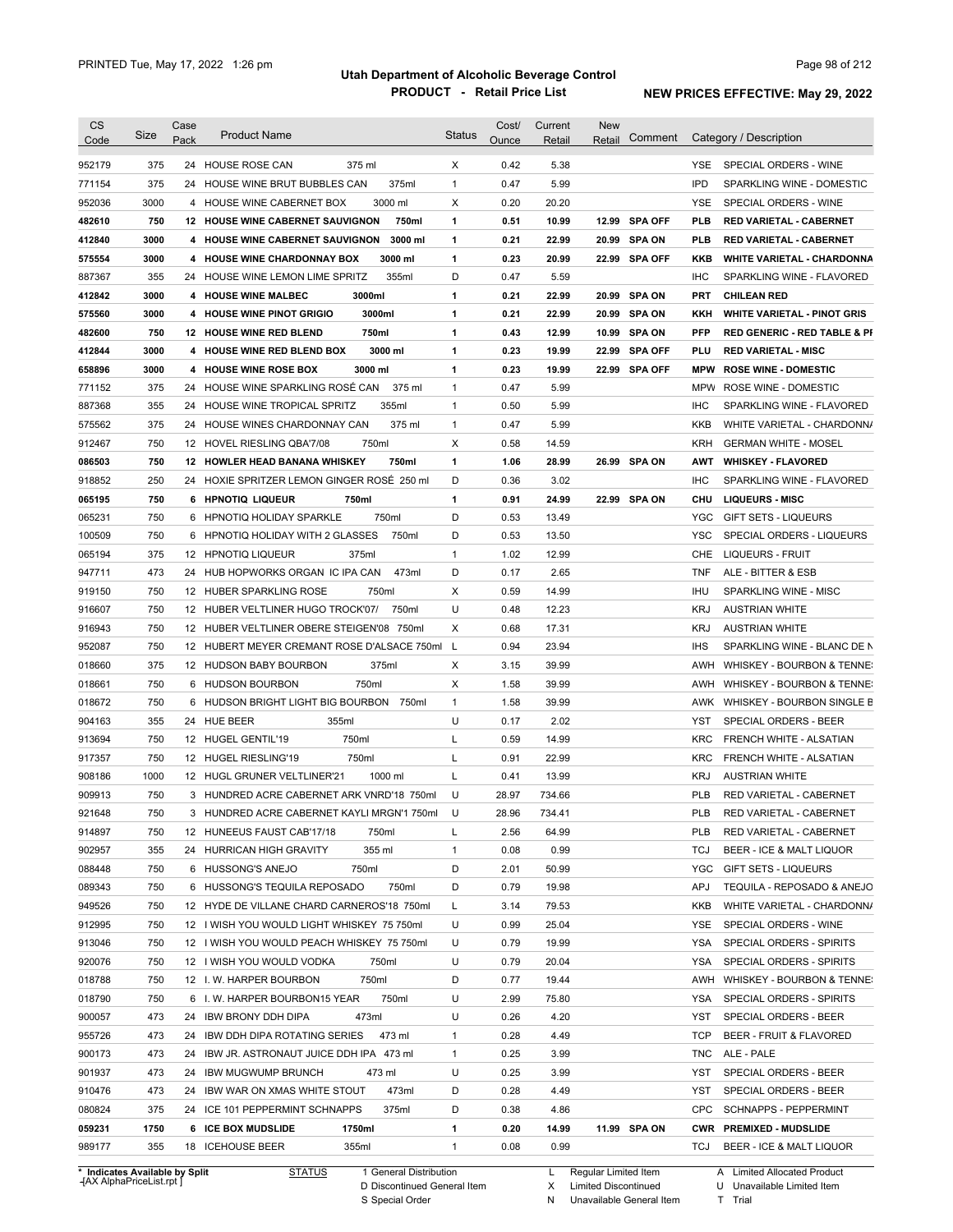| <b>CS</b><br>Code              | Size         | Case<br>Pack | <b>Product Name</b>                                                     |                        | <b>Status</b>     | Cost/<br>Ounce | Current<br>Retail | <b>New</b><br>Retail | Comment      |                          | Category / Description                             |
|--------------------------------|--------------|--------------|-------------------------------------------------------------------------|------------------------|-------------------|----------------|-------------------|----------------------|--------------|--------------------------|----------------------------------------------------|
| 919019                         | 473          |              | 24 ICEHOUSE EDGE LAGER                                                  | 473ml                  | D                 | 0.07           | 1.19              |                      |              | THE.                     | <b>LAGER - PILSENER</b>                            |
| 989380                         | 710          |              | 12 ICEHOUSE EDGE LAGER                                                  | 710ml                  | D                 | 0.11           | 2.55              |                      |              | TCJ                      | BEER - ICE & MALT LIQUOR                           |
| 319592                         | 750          |              | 12 ICH BIN EIN WEISSWEIN                                                | 750ml                  | $\mathbf{1}$      | 0.39           | 9.97              |                      |              | <b>KRH</b>               | <b>GERMAN WHITE - MOSEL</b>                        |
| 065178                         | 750          |              | 12 ICHIKO SILHOUETTE SHOCHU                                             | 750ml                  | $\mathbf{1}$      | 0.79           | 20.37             |                      | 19.99 LOWER  |                          | AWX WHISKEY - JAPANESE                             |
| 947518                         | 300          |              | 24 ICING CAN<br>300 ml                                                  |                        | U                 | 0.20           | 2.05              |                      |              | YSE                      | SPECIAL ORDERS - WINE                              |
| 903438                         | 750          |              | 12 IDLEWILD FLORA FAUNA WHITE                                           | 750ml                  | U                 | 0.67           | 16.87             |                      |              | <b>YSE</b>               | SPECIAL ORDERS - WINE                              |
| 918993                         | 750          |              | 12 IDLEWILD ROSÉ THE FLOWERS'21                                         | 750ml                  | L                 | 0.71           | 17.99             |                      |              |                          | MPW ROSE WINE - DOMESTIC                           |
| 952719                         | 750          |              | 12 IDLEWILD THE BIRD RED'20/21                                          | 750ml                  | L                 | 0.79           | 19.99             |                      |              | <b>PFP</b>               | RED GENERIC - RED TABLE & P                        |
| 918424                         | 750          |              | 12 IG ALLURE<br>750ml                                                   |                        | L                 | 0.91           | 23.00             |                      |              | KKB                      | WHITE VARIETAL - CHARDONN/                         |
| 920182                         | 750          |              | 12 IG RED TEMPEST<br>750ml                                              |                        | Х                 | 1.10           | 28.00             |                      |              | PFP                      | RED GENERIC - RED TABLE & P                        |
| 920186                         | 750          |              | 750ml<br>12 IG RIESLING                                                 |                        | L                 | 1.06           | 27.00             |                      |              | <b>KKR</b>               | WHITE VARIETAL - RIESLING                          |
| 918411                         | 750          |              | 12 IG WHITE<br>750ml                                                    |                        | D                 | 0.68           | 17.25             |                      |              | <b>KFP</b>               | WHITE GENERIC - TABLE & PRC                        |
| 907902                         | 750          |              | 12 IICHIKO SHOCHU<br>750ml                                              |                        | U                 | 1.04           | 26.30             |                      |              | YSA                      | SPECIAL ORDERS - SPIRITS                           |
| 907277                         | 330          |              | 24 IKKELLER BEER GEEK BREAKFAST                                         | 330 ml                 | U                 | 0.55           | 6.19              |                      |              | YST                      | SPECIAL ORDERS - BEER                              |
| 917840                         | 750          |              | 12 IL CASTAGNO CORTONA SYRAH'8/10                                       | 750ml                  | Х                 | 1.20           | 30.39             |                      |              | PRI                      | <b>ITALIAN RED - TUSCANY</b>                       |
| 367388                         | 750          |              | 12 IL FAGGIO MONTEPUL D' ABRUZZO                                        | 750ml                  | 1                 | 0.55           | 16.99             |                      | 13.99 SPA ON | <b>PRK</b>               | <b>ITALIAN RED - MISC DOC</b>                      |
| 922501                         | 750          |              | 12 IL FARNETO GIANDON ROSSO                                             | 750ml                  | U                 | 0.63           | 15.99             |                      |              | YSE                      | SPECIAL ORDERS - WINE                              |
| 920629                         | 750          |              | 12 IL FAUNO DI ARCANUM '17/18                                           | 750ml                  | L                 | 1.30           | 32.99             |                      |              | PRI                      | <b>ITALIAN RED - TUSCANY</b>                       |
| 950224                         | 750          |              | 6 IL PAVONE BAROLO AGRICOLA'11/14                                       | 750ml                  | L                 | 1.90           | 48.18             |                      |              | <b>PRJ</b>               | <b>ITALIAN RED - PIEDMONT</b>                      |
| 914402                         | 750          |              | 6 IL POGGIONE BRUNELLO RISERVA'12                                       | 750ml                  | L                 | 5.24           | 132.99            |                      |              | PRI                      | <b>ITALIAN RED - TUSCANY</b>                       |
| 915518                         | 750          |              | 6 IL POGGIONE BRUNELLO'15                                               | 750ml                  | L                 | 3.98           | 100.99            |                      |              | PRI                      | <b>ITALIAN RED - TUSCANY</b>                       |
| 101562                         | 750          |              | 6 ILEGAL MEZCAL JOVEN VAP                                               | 750ml                  | D                 | 1.01           | 25.69             |                      |              | YGA                      | <b>GIFT SETS - SPIRITS</b>                         |
| 953329                         | 750          |              | 12 ILLAHE WILLAMETTE VALLEY PINOT NOI 750ml                             |                        | L                 | 1.16           | 29.52             |                      |              | <b>PLR</b>               | RED VARIETAL - PINOT NOIR                          |
| 923585                         | 750          |              | 750ml<br>12 ILLYRIA PLAVIC MALI                                         |                        | L                 | 0.91           | 22.99             |                      |              | <b>PRZ</b>               | <b>IMPORTED RED - MISC</b>                         |
| 921746                         | 750          |              | 12 ILLYRIA STONE CUVEE WHITE                                            | 750ml                  | L                 | 0.83           | 20.99             |                      |              | <b>KRY</b>               | <b>IMPORTED WHITE - MISC</b>                       |
| 921744                         | 750          |              | 12 ILLYRIA TRNJAK RED                                                   | 750ml                  | L                 | 1.24           | 31.50             |                      |              | <b>PRZ</b>               | <b>IMPORTED RED - MISC</b>                         |
| 921745                         | 750          |              | 12 ILLYRIA VRANAC DRY RED                                               | 750ml                  | L                 | 0.83           | 20.99             |                      |              | PRZ                      | <b>IMPORTED RED - MISC</b>                         |
| 921900                         | 375          |              | 12 IMAGERY PINOT NOIR                                                   | 375ml                  | U                 | 0.63           | 7.99              |                      |              | YSE                      | SPECIAL ORDERS - WINE                              |
| 475048                         | 750          |              | 12 IMAGERY PINOT NOIR                                                   | 750ml                  | $\mathbf{1}$      | 0.67           | 16.99             |                      |              | <b>PLR</b>               | RED VARIETAL - PINOT NOIR                          |
| 922858                         | 355          | 24           | IMPERIAL PUMPKIN SMASH STOUT                                            | 355ml                  | D                 | 0.33           | 3.99              |                      |              | <b>TNU</b>               | ALE - MISC & SEASONAL                              |
| 913731                         | 750          |              | 12 IN SANTENAY BL DESSUS '13                                            | 750ml                  | X                 | 0.59           | 14.89             |                      |              | <b>KRA</b>               | <b>FRENCH WHITE - BURGUNDY</b>                     |
| 915875                         | 750          |              | 12 INAMA CARMENERE PIU'17/18                                            | 750ml                  | L                 | 0.87           | 21.99             |                      |              | <b>PRK</b>               | <b>ITALIAN RED - MISC DOC</b>                      |
| 914373                         | 750          |              | 12 INAMA SOAVE CLASSICO'19/20                                           | 750ml                  | L                 | 0.67           | 16.99             |                      |              | KRL                      | ITALIAN WHITE - MISC DOC                           |
| 005749                         | 750          |              | 6 INCHGOWER 27YEAR                                                      | 750ml                  | Α                 | 11.04          | 279.99            |                      |              | LAS                      | <b>ALLOCATED SPIRIT</b>                            |
| 952229                         | 355          |              | 24 INCLINE CIDER EXPLORER HOPPED                                        | 355 ml                 | U                 | 0.20           | 2.42              |                      |              | <b>YSE</b>               | SPECIAL ORDERS - WINE                              |
|                                |              |              | 1 INCLINE CIDER EXPLORER HOPPED K 20000 ml                              |                        | U                 |                |                   |                      |              |                          | YSE SPECIAL ORDERS - WINE                          |
| 951890                         | 20000        |              | 12 INCLINE CIDER IMPERIAL RHUBARB 500 ml                                |                        |                   | 0.18           | 121.42            |                      |              |                          |                                                    |
| 954628<br>954657               | 500<br>20000 |              |                                                                         |                        | U<br>U            | 0.42<br>0.19   | 7.14              |                      |              | YSE                      | YSE SPECIAL ORDERS - WINE<br>SPECIAL ORDERS - WINE |
|                                |              |              | 1 INCLINE CIDER IMPERIAL RHUBARB 20000 ml                               |                        |                   | 0.20           | 127.21            |                      |              |                          | CIDER - FLAVORED                                   |
| 952138                         | 355          |              | 24 INCLINE CIDER LEGEND LEMONGRASS 355 ml                               |                        | $\mathbf{1}$<br>U | 0.19           | 2.45              |                      |              | GLM                      | SPECIAL ORDERS - WINE                              |
| 953327<br>951558               | 19000<br>355 |              | 1 INCLINE CIDER LEMONGRASS KEG 19000 ml<br>24 INCLINE CIDER MARIONBERRY | 355 ml                 | $\mathbf{1}$      | 0.20           | 120.57<br>2.45    |                      |              | YSE<br>GLM               | CIDER - FLAVORED                                   |
| 952485                         |              |              |                                                                         |                        | Τ                 | 0.13           | 1.53              |                      |              | GLM                      |                                                    |
|                                | 355          |              | 24 INCLINE CIDER SEASONAL<br>1 INCLINE CIDER SEASONAL                   | 355 ml<br>20000 ml     | U                 |                |                   |                      |              |                          | CIDER - FLAVORED                                   |
| 953815                         | 20000        |              |                                                                         |                        |                   | 0.16           | 108.63            |                      |              | YST                      | SPECIAL ORDERS - BEER                              |
| 955578<br>952402               | 550<br>59000 |              | 12 INCLINE CIDER WHITE PEACH                                            | 550 ml<br>59000 ml     | $\mathbf{1}$<br>U | 0.27<br>0.13   | 4.99<br>251.27    |                      |              | <b>GLM</b><br>YSE        | CIDER - FLAVORED                                   |
|                                |              |              | 1 INCLINE SCOUT MARIONBERRY                                             |                        | U                 | 0.11           | 213.67            |                      |              | YSE                      | SPECIAL ORDERS - WINE                              |
| 952401                         | 59000        |              | 1 INCLINE THE EXPLORER HOPPED CID 59000 ml                              |                        |                   | 0.24           |                   |                      |              |                          | SPECIAL ORDERS - WINE                              |
| 917585<br>917586               | 750<br>750   |              | 12 INDABA CHARDONNAY SA'16/19<br>12 INDABA CHENIN BLANC SA'17/18        | 750ml<br>750ml         | Х<br>L            | 0.45           | 6.12<br>11.33     |                      |              | <b>KRQ</b><br><b>KRQ</b> | SOUTH AFRICAN WHITE<br>SOUTH AFRICAN WHITE         |
| 922161                         |              |              |                                                                         |                        | U                 | 0.95           |                   |                      |              |                          |                                                    |
|                                | 750          |              | 12 INDIGENO ROSSO<br>750ml                                              |                        |                   |                | 24.14             |                      |              | YSE                      | SPECIAL ORDERS - WINE                              |
| 918502                         | 750          |              | 12 INDIGENOUS NEBBIOLO D'ALBA'19                                        | 750ml                  | L                 | 0.75           | 17.99             |                      | 18.99 HIGHER | <b>PRJ</b>               | <b>ITALIAN RED - PIEDMONT</b>                      |
| 728310                         | 750          |              | 12 INDIGENOUS PROSECCO BRUT                                             | 750ml                  | 1                 | 0.59           | 17.99             |                      | 14.99 SPA ON | IPI                      | <b>SPARKLING WINE - PROSECCO</b>                   |
| 952039                         | 250          |              | 24 INFINITE MONKEY DRY HOPPED SAUV. 250 ml                              |                        | U                 | 0.50           | 4.20              |                      |              | YSE                      | SPECIAL ORDERS - WINE                              |
| 950553                         | 250          |              | 24 INFINITE MONKEY THEOREM MOSCATO 250ml                                |                        | D                 | 0.50           | 4.20              |                      |              | KKT                      | WHITE VARIETAL - MUSCAT & M                        |
| 950555                         | 250          |              | 24 INFINITE MONKEY THEOREM PEAR CIDER 250ml                             |                        | U                 | 0.40           | 3.42              |                      |              |                          | YSE SPECIAL ORDERS - WINE                          |
| * Indicates Available by Split |              |              | <b>STATUS</b>                                                           | 1 General Distribution |                   |                | L.                | Regular Limited Item |              |                          | A Limited Allocated Product                        |

**Case** [AX AlphaPriceList.rpt ]

D Discontinued General Item

S Special Order

X

N

Limited Discontinued

U Unavailable Limited Item

Unavailable General Item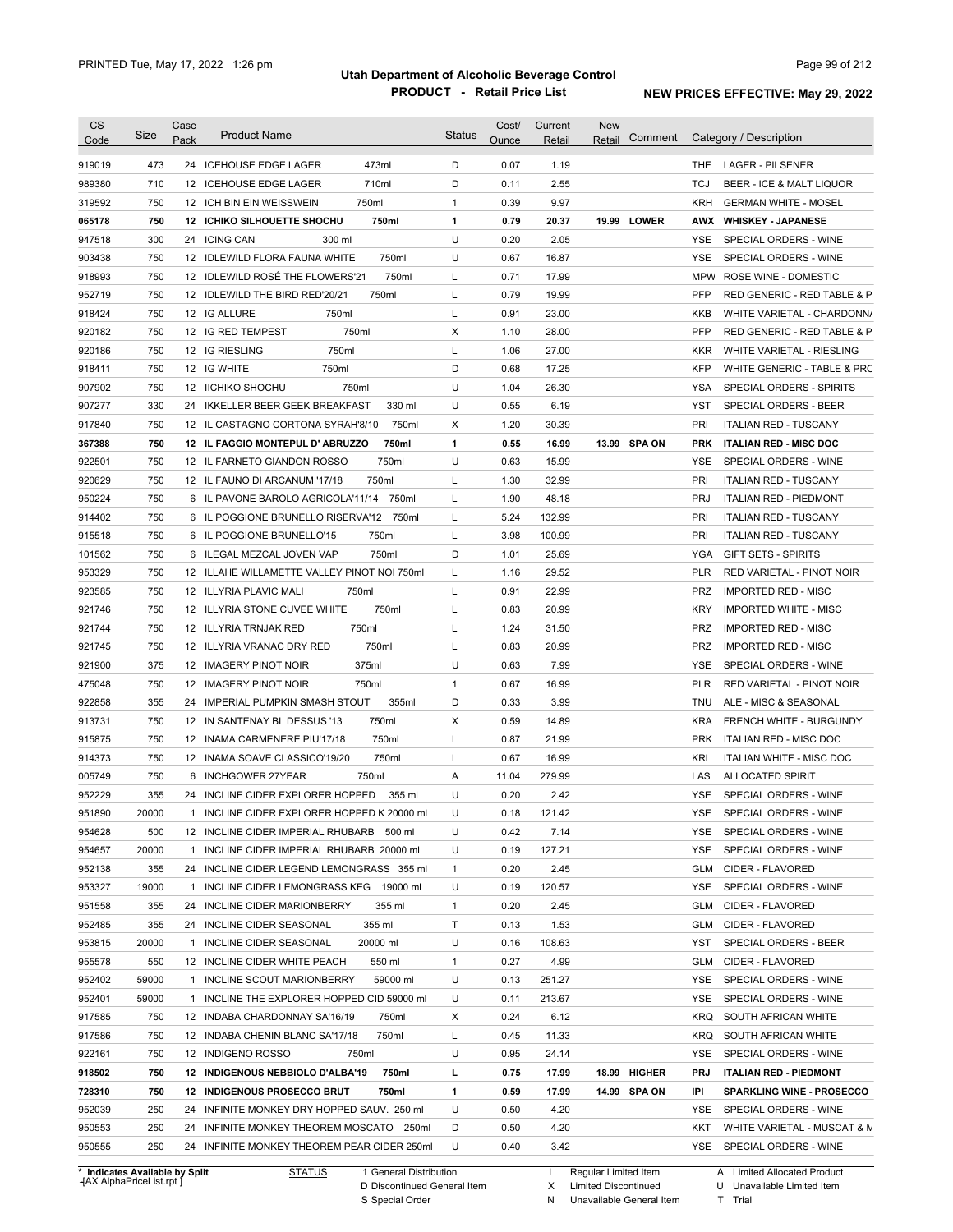| <b>CS</b><br>Code              | Size | Case<br>Pack     | <b>Product Name</b>                             | Status       | Cost/<br>Ounce | Current<br>Retail | <b>New</b><br>Comment<br>Retail | Category / Description                         |
|--------------------------------|------|------------------|-------------------------------------------------|--------------|----------------|-------------------|---------------------------------|------------------------------------------------|
| 950556                         | 250  | 24               | INFINITE MONKEY THEOREM ROSE<br>250ml           | D            | 0.50           | 4.20              |                                 | MPW ROSE WINE - DOMESTIC                       |
| 950552                         | 250  | 24               | 250ml<br>INFINITE MONKEY THEOREM WHITE          | D            | 0.50           | 4.20              |                                 | <b>KFP</b><br>WHITE GENERIC - TABLE & PRC      |
| 914549                         | 750  | 6                | 750ml<br>INGLENOOK CABERNET '15                 | X            | 3.34           | 84.79             |                                 | <b>PLB</b><br>RED VARIETAL - CABERNET          |
| 576817                         | 1500 | 6                | 1500ml<br>INGLENOOK CHARDONNAY                  | D            | 0.18           | 9.08              |                                 | KKB<br>WHITE VARIETAL - CHARDONN/              |
| 947935                         | 750  |                  | 750ml<br>12 INIZI CHARBONO NAPA'13/14           | Χ            | 0.76           | 19.25             |                                 | <b>PFP</b><br>RED GENERIC - RED TABLE & P      |
| 918837                         | 750  |                  | 12 INIZI HI JUMP RED '14<br>750ml               | Χ            | 0.63           | 16.00             |                                 | PLU<br><b>RED VARIETAL - MISC</b>              |
| 922530                         | 750  |                  | 750ml<br>12 INKARRI MALBEC                      | U            | 0.61           | 15.53             |                                 | YSE<br>SPECIAL ORDERS - WINE                   |
| 915852                         | 750  |                  | 12 INMAN PINOT GRIS RUSS RIV'07/08<br>750ml     | X            | 0.80           | 20.34             |                                 | KKH<br>WHITE VARIETAL - PINOT GRIS             |
| 915851                         | 750  |                  | 750ml<br>12 INMAN PINOT NOIR OLIV GRANG'06      | Х            | 1.36           | 34.52             |                                 | <b>RED VARIETAL - PINOT NOIR</b><br><b>PLR</b> |
| 913286                         | 375  | 6                | INNISKILLIN GOLD VIDAL ICE'19<br>375 ml         | L            | 6.63           | 84.08             |                                 | LATE HARVEST - WHITE MISC<br>EVU               |
| 915381                         | 375  |                  | 6 INNISKILLIN PEARL VIDAL ICE'18<br>375 ml      | L            | 4.97           | 63.46             | 63.08 LOWER                     | <b>EVU</b><br><b>LATE HARVEST - WHITE MISC</b> |
| 918116                         | 750  | 12               | INNOCENT BYSTANDER PINK MOSCAT<br>750ml         | $\mathbf{1}$ | 0.59           | 14.99             |                                 | KKT<br>WHITE VARIETAL - MUSCAT & M             |
| 917931                         | 750  | 12               | INNOCENT BYSTANDER PINOT GRIS'16<br>750ml       | Х            | 0.34           | 8.62              |                                 | KRT<br><b>AUSTRALIAN WHITE</b>                 |
| 920897                         | 750  | 6                | INSOGLIO CAMPO DI SASSO'18<br>750ml             | L            | 1.71           | 43.48             |                                 | PRI<br><b>ITALIAN RED - TUSCANY</b>            |
| 476492                         | 750  |                  | <b>12 INTERCEPT CABERNET SAUVIGNON</b><br>750ml | $\mathbf{1}$ | 0.99           | 22.99             | 24.99<br><b>SPA OFF</b>         | <b>PLB</b><br><b>RED VARIETAL - CABERNET</b>   |
| 476493                         | 750  |                  | <b>12 INTERCEPT PINOT NOIR</b><br>750ml         | 1            | 0.91           | 24.99             | 22.99 SPA ON                    | <b>PLR</b><br><b>RED VARIETAL - PINOT NOIR</b> |
| 476484                         | 750  | 12 <sup>2</sup>  | INTRINSIC CABERNET SAUVIGNON<br>750ml           | $\mathbf{1}$ | 0.99           | 24.99             |                                 | <b>PLB</b><br><b>RED VARIETAL - CABERNET</b>   |
| 908723                         | 750  | 12 <sup>12</sup> | IRON HORSE CLASSIC VNTG BRUT'12/13 750ml        | Χ            | 0.90           | 22.83             |                                 | <b>IHP</b><br>SPARKLING WINE - BRUT & BLA      |
| 945734                         | 750  | 12               | IRON HORSE WEDDING CUVEE'12/13<br>750ml         | Х            | 0.90           | 22.83             |                                 | <b>IHS</b><br>SPARKLING WINE - BLANC DE N      |
| 947224                         | 500  | 8                | 500ml<br><b>IRON MAIDEN TROOPER</b>             | U            | 0.29           | 4.89              |                                 | YST<br>SPECIAL ORDERS - BEER                   |
| 476530                         | 750  |                  | 750ml<br>12 IRONSTONE MERLOT                    | $\mathbf{1}$ | 0.51           | 12.99             |                                 | PLF<br><b>RED VARIETAL - MERLOT</b>            |
| 476576                         | 750  | 12               | <b>IRONY PINOT NOIR MONTEREY'17</b><br>750ml    | Х            | 0.59           | 14.99             |                                 | <b>PLR</b><br>RED VARIETAL - PINOT NOIR        |
| 923158                         | 750  |                  | 750ml<br>12 IRUAI BLOOD FLOWERS SYRAH           | U            | 0.80           | 20.37             |                                 | YSE<br>SPECIAL ORDERS - WINE                   |
| 923159                         | 750  |                  | 12 IRUAI GIALLO RED<br>750ml                    | U            | 0.77           | 19.51             |                                 | YSE<br>SPECIAL ORDERS - WINE                   |
| 921585                         | 750  | 12               | IRUAI MINERAL RANGE CHARDONNAY<br>750ml         | U            | 0.77           | 19.51             |                                 | YSE<br>SPECIAL ORDERS - WINE                   |
| 094787                         | 3000 | 4                | ITALIAN SWISS COLONY SHERRY<br>3000ml           | D            | 0.13           | 13.63             |                                 | EHJ<br>SHERRY - MEDIUM - AMONTILL/             |
| 907623                         | 750  |                  | 12 ITALO PIETRANTONJ MONT D'AB'17/18 750ml      | L            | 0.59           | 14.99             |                                 | <b>PRK</b><br>ITALIAN RED - MISC DOC           |
| 907008                         | 750  |                  | 12 ITHACA AKYLES PRIORAT'05/8<br>750ml          | Х            | 0.80           | 20.29             |                                 | <b>PRP</b><br>SPANISH RED - MISC               |
| 906248                         | 750  | 6                | ITHACA ODYSSEUS PRIORAT'02<br>750ml             | Х            | 0.81           | 20.42             |                                 | YSE<br>SPECIAL ORDERS - WINE                   |
| 916967                         | 750  |                  | 6 ITHACA PRIORAT ODYSSEUS MASET'04 750ml        | X            | 2.00           | 50.83             |                                 | <b>PRP</b><br>SPANISH RED - MISC               |
| 918845                         | 750  | 12               | IZARBE GRAN RESERVA'05/06<br>750ml              | L            | 1.93           | 48.99             |                                 | <b>PRN</b><br><b>SPANISH RED - RIOJA</b>       |
| 952158                         | 750  |                  | 750ml<br>12 IZARBE RESERVA                      | L            | 1.10           | 27.99             |                                 | <b>PRN</b><br><b>SPANISH RED - RIOJA</b>       |
| 005288                         | 1750 |                  | 1750ml<br>6 J & B RARE SCOTCH                   | D            | 0.41           | 24.30             |                                 | AWR WHISKY - SCOTCH BLENDED                    |
| 912669                         | 750  |                  | 750ml<br>12 J BAPTISTE ADAM GEWURZ'16           | U            | 1.07           | 27.06             |                                 | <b>KRC</b><br>FRENCH WHITE - ALSATIAN          |
| 918768                         | 750  |                  | 12 J BAPTISTE ADAM RIESLING '15<br>750ml        | Х            | 0.52           | 13.10             |                                 | <b>KRC</b><br>FRENCH WHITE - ALSATIAN          |
|                                |      |                  |                                                 |              |                |                   |                                 |                                                |
| 948178                         | 750  |                  | 12 J BOUCHON CANTO NORTE RED'14/15 750ml        | Χ            | 0.28           | 7.00              |                                 | PRT CHILEAN RED                                |
| 948179                         | 750  |                  | 12 J BOUCHON CANTO SUR RED'17/18<br>750ml       | Х            | 0.51           | 13.02             |                                 | PRT<br><b>CHILEAN RED</b>                      |
| 955215                         | 750  |                  | 750ml<br>12 J BOUCHON PAIS VIEJO'18/19          | Х            | 0.30           | 7.54              |                                 | PRT<br><b>CHILEAN RED</b>                      |
| 750175                         | 750  |                  | 750ml<br>12 J BRUT ROSE NV                      | Х            | 0.85           | 21.60             |                                 | <b>IHS</b><br>SPARKLING WINE - BLANC DE N      |
| 579250                         | 750  |                  | 750ml<br>12 J CHARDONNAY RR'14/15               | X            | 0.55           | 14.04             |                                 | KKB<br>WHITE VARIETAL - CHARDONN/              |
| 917756                         | 750  |                  | 750ml<br>6 J DAVIES CAB DIAMONDMTN'06           | Х            | 3.00           | 76.03             |                                 | <b>PLB</b><br>RED VARIETAL - CABERNET          |
| 913629                         | 750  |                  | 12 J GARCIA MERLOT'05<br>750ml                  | Х            | 0.62           | 15.81             |                                 | PLF<br>RED VARIETAL - MERLOT                   |
| 477801                         | 750  |                  | 6 J LOHR CABERNET SAUV HILLTOP<br>750ml         | 1            | 1.18           | 31.95             | 29.95 SPA ON                    | <b>PLB</b><br>RED VARIETAL - CABERNET          |
| 477510                         | 750  |                  | 750ml<br>12 J LOHR CABERNET SEVEN OAKS          | $\mathbf{1}$ | 0.79           | 19.95             |                                 | <b>PLB</b><br>RED VARIETAL - CABERNET          |
| 477675                         | 375  |                  | 12 J LOHR CABERNET SEVEN OAKS'17/18 375 ml      | L            | 0.80           | 10.13             |                                 | <b>PLB</b><br>RED VARIETAL - CABERNET          |
| 579185                         | 750  |                  | 6 J LOHR CHARD ARROYO VISTA<br>750ml            | $\mathbf{1}$ | 0.79           | 21.95             | 19.95 SPA ON                    | KKB<br><b>WHITE VARIETAL - CHARDONNA</b>       |
| 578903                         | 375  |                  | 375 ml<br>12 J LOHR CHARD RIVERSTONE'17/18      | Х            | 0.39           | 4.93              |                                 | KKB<br>WHITE VARIETAL - CHARDONN/              |
| 578900                         | 750  |                  | 750ml<br>12 J LOHR CHARDONNAY RIVERSTONE        | $\mathbf{1}$ | 0.71           | 17.95             |                                 | KKB<br>WHITE VARIETAL - CHARDONN/              |
| 477520                         | 750  |                  | 750ml<br>12 J LOHR CYPRESS CABERNET             | D            | 0.25           | 6.46              |                                 | <b>PLB</b><br>RED VARIETAL - CABERNET          |
| 477805                         | 750  |                  | 750ml<br>12 J LOHR MERLOT LOS OSOS              | $\mathbf{1}$ | 0.71           | 17.95             |                                 | PLF<br>RED VARIETAL - MERLOT                   |
| 579058                         | 750  |                  | 12 J LOHR SAUVIGNON BLANC FLUME CROSS 750ml     | $\mathbf{1}$ | 0.63           | 15.95             |                                 | <b>KKD</b><br>WHITE VARIETAL - SAUVIGNON       |
| 917902                         | 750  |                  | 12 J PALACIOS PETALOS BIERZO'19<br>750ml        | L            | 0.93           | 23.49             |                                 | <b>PRP</b><br>SPANISH RED - MISC               |
| 579271                         | 750  |                  | 12 J PINOT GRIS<br>750ml                        | 1            | 0.59           | 18.99             | 14.99 SPA ON                    | KKH<br><b>WHITE VARIETAL - PINOT GRIS</b>      |
| 477470                         | 750  |                  | 12 J PINOT NOIR RR'15<br>750ml                  | L            | 1.42           | 35.99             |                                 | PLR<br>RED VARIETAL - PINOT NOIR               |
| * Indicates Available by Split |      |                  | <b>STATUS</b><br>1 General Distribution         |              |                | L                 | Regular Limited Item            | A Limited Allocated Product                    |

**Case** [AX AlphaPriceList.rpt ]

D Discontinued General Item

S Special Order

X Limited Discontinued

N Unavailable General Item

U Unavailable Limited Item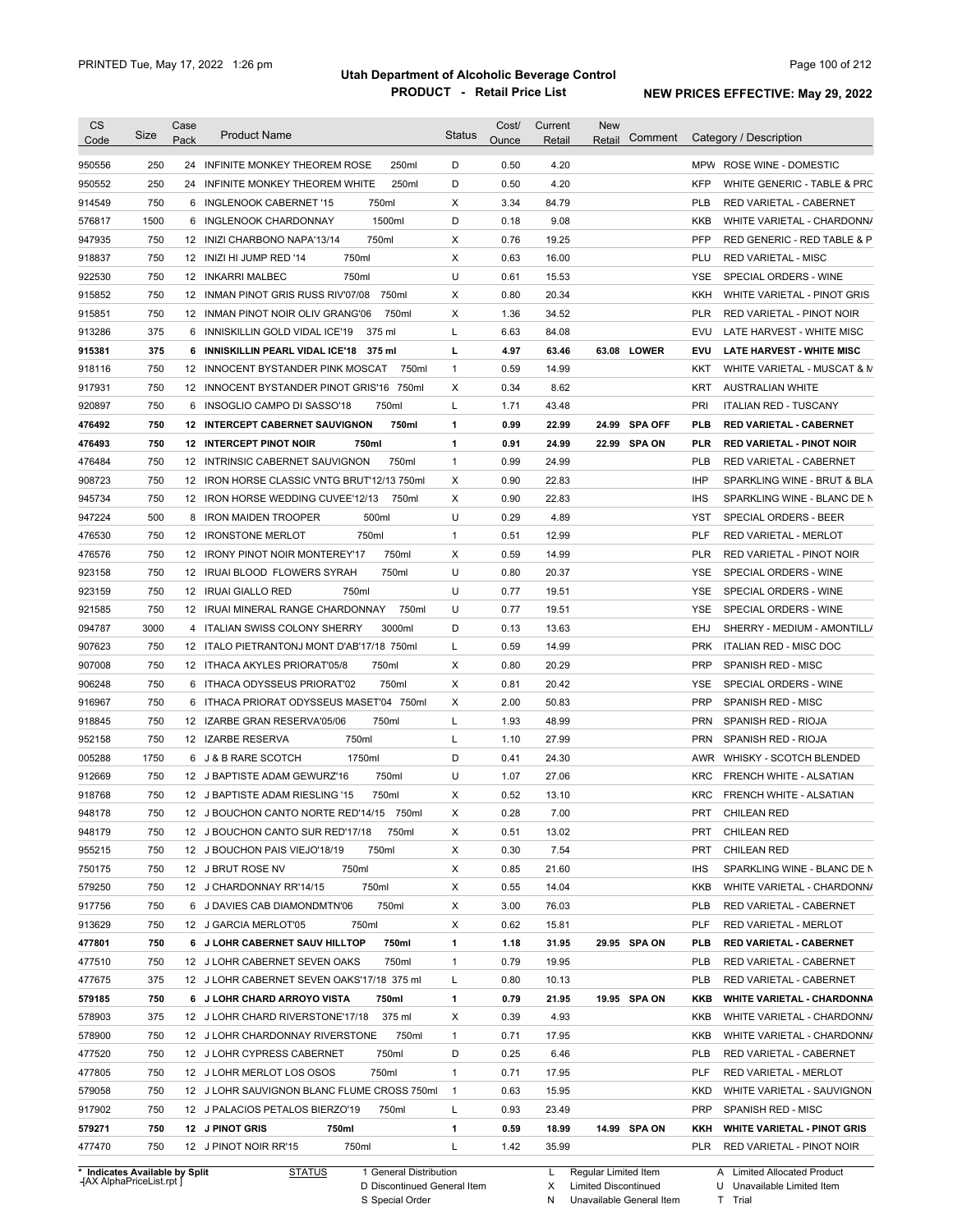| CS     | Size                                | Case | <b>Product Name</b>                         | <b>Status</b> | Cost/ | Current | <b>New</b>           |               |            |                                       |
|--------|-------------------------------------|------|---------------------------------------------|---------------|-------|---------|----------------------|---------------|------------|---------------------------------------|
| Code   |                                     | Pack |                                             |               | Ounce | Retail  | Retail               | Comment       |            | Category / Description                |
| 913486 | 750                                 |      | 750ml<br>6 J POLI LAMPONI DI POLI           | X             | 3.43  | 86.95   |                      |               | ATR        | BRANDY - GRAPPA & EAUX DE Y           |
| 908223 | 750                                 |      | 750ml<br>6 J SCHRAM VINTAGE ROSE '00        | D             | 4.85  | 122.88  |                      |               | YSE.       | SPECIAL ORDERS - WINE                 |
| 027822 | 750                                 |      | 750ml<br>6 J SEEDS APPLE CIDER WHISKEY      | 1             | 0.75  | 16.99   |                      | 18.99 SPA OFF | <b>AWT</b> | <b>WHISKEY - FLAVORED</b>             |
| 662436 | 750                                 |      | 12 J VIN GRIS '15/16<br>750ml               | X             | 0.47  | 11.88   |                      |               | KKH        | WHITE VARIETAL - PINOT GRIS           |
| 477852 | 750                                 |      | 12 J VINEYARDS PINOT NOIR BLACK LABEL 750ml | D             | 0.87  | 21.99   |                      |               | <b>PLR</b> | RED VARIETAL - PINOT NOIR             |
| 952984 | 750                                 |      | 12 J VINEYARDS RUSSIAN RIVER VALLEY 750ml   | Х             | 1.02  | 25.99   |                      |               | <b>YSE</b> | SPECIAL ORDERS - WINE                 |
| 579279 | 1500                                |      | 6 J.W. MORRIS CHARDONNAY<br>1500ml          | 1             | 0.22  | 13.99   |                      | 10.99 SPA ON  | KKB        | <b>WHITE VARIETAL - CHARDONNA</b>     |
| 908914 | 750                                 |      | 12 JABOULET CNP TERRE FERME'12<br>750ml     | Χ             | 2.73  | 69.22   |                      |               | <b>PRB</b> | <b>FRENCH RED - BURGUNDY</b>          |
| 915116 | 750                                 |      | 750ml<br>12 JABOULET CROZES-H ROURE'04      | Χ             | 1.69  | 42.80   |                      |               | <b>PRD</b> | <b>FRENCH RED - RHONE</b>             |
| 915117 | 750                                 | 12   | 750ml<br>JABOULET HERMITAGE CHAPELLE'18     | L             | 12.19 | 309.10  |                      |               | <b>PRD</b> | <b>FRENCH RED - RHONE</b>             |
| 918632 | 750                                 | 12   | <b>JABOULET P45 CDR ROSE</b><br>750ml       | 1             | 0.51  | 17.99   |                      | 12.99 SPA ON  | <b>MPX</b> | <b>ROSE WINE - IMPORTED</b>           |
| 283720 | 750                                 |      | 750ml<br>12 JABOULET P-45 CDR ROUGE         | $\mathbf{1}$  | 0.71  | 17.99   |                      |               | PRD        | <b>FRENCH RED - RHONE</b>             |
| 909177 | 750                                 |      | 750ml<br>12 JACK & KENS BARLEY WINE         | U             | 0.39  | 9.97    |                      |               | <b>THU</b> | LAGER - MISC & SEASONAL               |
| 026800 | 750                                 |      | 750ml<br>6 JACK DANIELS 27 GOLD             | U             | 3.95  | 100.13  |                      |               | <b>AWW</b> | <b>WHISKEY - DOMESTIC</b>             |
| 100714 | 750                                 | 6    | 750ml<br>JACK DANIELS BBQ GC W/ 2 ROCKS     | D             | 0.87  | 21.99   |                      |               | YGA        | <b>GIFT SETS - SPIRITS</b>            |
| 026823 | 200                                 | 48   | 200ml                                       | $\mathbf{1}$  | 1.18  | 7.99    |                      |               | AWH        |                                       |
|        |                                     |      | JACK DANIELS BLACK LABEL                    |               |       |         |                      |               |            | WHISKEY - BOURBON & TENNE:            |
| 026820 | 375                                 | 24   | 375ml<br>JACK DANIELS BLACK LABEL           | $\mathbf{1}$  | 1.18  | 14.99   |                      |               | AWH        | WHISKEY - BOURBON & TENNE:            |
| 026826 | 750                                 |      | 750ml<br><b>12 JACK DANIELS BLACK LABEL</b> | 1             | 0.95  | 26.99   |                      | 23.99 SPA ON  | AWH        | <b>WHISKEY - BOURBON &amp; TENNES</b> |
| 026827 | 1000                                |      | 1000ml<br>12 JACK DANIELS BLACK LABEL       | $\mathbf{1}$  | 0.89  | 29.99   |                      |               | AWH        | WHISKEY - BOURBON & TENNE:            |
| 026828 | 1750                                | 6    | JACK DANIELS BLACK LABEL<br>1750ml          | $\mathbf{1}$  | 0.88  | 51.99   |                      |               | AWH        | WHISKEY - BOURBON & TENNE:            |
| 000934 | 750                                 | 12   | JACK DANIELS BLACK W/TIN'09<br>750ml        | Χ             | 0.88  | 22.31   |                      |               | YGA        | <b>GIFT SETS - SPIRITS</b>            |
| 919117 | 296                                 | 24   | JACK DANIELS CC SOUTHERN PEACH<br>296ml     | $\mathbf{1}$  | 0.18  | 1.79    |                      |               | <b>RCP</b> | <b>FLAVORED MALT BEVERAGES</b>        |
| 000498 | 750                                 |      | 6 JACK DANIELS EQUITY PKG W/ GLASSES 750ml  | D             | 0.57  | 14.58   |                      |               | <b>YGA</b> | <b>GIFT SETS - SPIRITS</b>            |
| 000470 | 750                                 | 6    | JACK DANIELS HOLIDAY W/GLSS<br>750ml        | D             | 0.57  | 14.58   |                      |               | YGA        | <b>GIFT SETS - SPIRITS</b>            |
| 989158 | 296                                 | 24   | JACK DANIELS MALT BLACK JACK COLA 296ml     | $\mathbf{1}$  | 0.18  | 1.79    |                      |               | <b>RCP</b> | FLAVORED MALT BEVERAGES               |
| 989191 | 473                                 | 24   | JACK DANIELS MALT BLACK JACK COLA 473ml     | D             | 0.07  | 1.10    |                      |               | <b>RCP</b> | FLAVORED MALT BEVERAGES               |
| 989140 | 296                                 | 24   | JACK DANIELS MALT DOWNHOME PUNCH 296ml      | $\mathbf{1}$  | 0.18  | 1.79    |                      |               | <b>RCP</b> | FLAVORED MALT BEVERAGES               |
| 989141 | 296                                 |      | 24 JACK DANIELS MALT LYNCHBURG LEMON 296ml  | $\mathbf{1}$  | 0.18  | 1.79    |                      |               | <b>RCP</b> | FLAVORED MALT BEVERAGES               |
| 989148 | 296                                 |      | 24 JACK DANIELS MALT WATERMELON SPIK 296ml  | D             | 0.16  | 1.65    |                      |               | <b>RCP</b> | FLAVORED MALT BEVERAGES               |
| 901700 | 296                                 |      | 24 JACK DANIELS MALT WATRMELON PUNCH 296 ml | $\mathbf{1}$  | 0.18  | 1.79    |                      |               | RCP        | FLAVORED MALT BEVERAGES               |
| 100375 | 750                                 |      | 6 JACK DANIELS NBA W/ GLASSES<br>750ml      | D             | 1.02  | 25.99   |                      |               | AWW        | WHISKEY - DOMESTIC                    |
| 027641 | 750                                 |      | 750ml<br>6 JACK DANIELS RESTED RYE 2YR      | X             | 1.99  | 50.53   |                      |               | AWU        | <b>WHISKEY - RYE</b>                  |
| 000962 | 750                                 |      | 750ml<br>6 JACK DANIELS SGL BRLW/GLSS'15    | U             | 1.99  | 50.52   |                      |               | AWW        | <b>WHISKEY - DOMESTIC</b>             |
| 000804 | 1000                                |      | 6 JACK DANIELS SINATRA<br>1000ml            | L             | 4.73  | 159.99  |                      |               | AWH        | WHISKEY - BOURBON & TENNE:            |
| 026906 | 750                                 |      | 6 JACK DANIELS SINGLE BARREL<br>750ml       | 1             | 1.93  | 51.99   |                      | 48.99 SPA ON  |            | AWK WHISKEY - BOURBON SINGLE B.       |
| 100721 | 375                                 | 4    | JACK DANIELS SINGLE BARREL 3 PACK 375ml     | D             | 6.31  | 79.99   |                      |               |            | YGA GIFT SETS - SPIRITS               |
| 026729 | 750                                 |      | 6 JACK DANIELS SINGLE BARREL PROOF 750ml    | L             | 2.56  | 64.99   |                      |               |            | AWK WHISKEY - BOURBON SINGLE B        |
| 026730 | 750                                 |      | 6 JACK DANIELS SINGLE BARREL RYE 750ml      | 1             | 1.93  | 51.99   |                      | 48.99 SPA ON  | AWU        | <b>WHISKEY - RYE</b>                  |
| 100148 | 750                                 |      | 6 JACK DANIELS SINGLE BARREL W/GLASS 750ml  | D             | 1.06  | 27.00   |                      |               | YGA        | <b>GIFT SETS - SPIRITS</b>            |
| 101332 | 750                                 |      | 6 JACK DANIELS TENN APPLE W/ GLASS 750ml    | D             | 0.51  | 12.96   |                      |               | YGA        | <b>GIFT SETS - SPIRITS</b>            |
|        |                                     |      |                                             | D             |       |         |                      |               |            |                                       |
| 000159 | 750                                 |      | 6 JACK DANIELS TENN FIRE W/ 2 SHOT G 750ml  |               | 0.95  | 23.99   |                      |               | YGA        | <b>GIFT SETS - SPIRITS</b>            |
| 100744 | 750                                 |      | 6 JACK DANIELS TENN HONEY W/ GLASSES 750ml  | D             | 0.51  | 12.96   |                      |               | YGA        | <b>GIFT SETS - SPIRITS</b>            |
| 100488 | 750                                 |      | 6 JACK DANIELS TENN HONEY/ BALL MOLD 750ml  | D             | 0.95  | 23.99   |                      |               | <b>YGA</b> | <b>GIFT SETS - SPIRITS</b>            |
| 100746 | 750                                 |      | 6 JACK DANIELS TENN RYE W/ GLASSES 750ml    | D             | 0.55  | 14.04   |                      |               | YGA        | <b>GIFT SETS - SPIRITS</b>            |
| 074801 | 750                                 |      | 12 JACK DANIELS TENNESSEE APPLE<br>750ml    | 1             | 0.91  | 24.99   |                      | 22.99 SPA ON  | AWT        | <b>WHISKEY - FLAVORED</b>             |
| 086694 | 1750                                |      | 6 JACK DANIELS TENNESSEE FIRE WHIS 1750 ml  | D             | 0.84  | 49.99   |                      |               | AWT        | WHISKEY - FLAVORED                    |
| 086692 | 750                                 |      | 12 JACK DANIELS TENNESSEE FIRE WHISK 750ml  | 1             | 0.91  | 24.99   |                      | 22.99 SPA ON  | AWT        | <b>WHISKEY - FLAVORED</b>             |
| 086670 | 750                                 |      | 12 JACK DANIELS TENNESSEE HONEY<br>750ml    | 1             | 0.91  | 24.99   |                      | 22.99 SPA ON  | AWT        | <b>WHISKEY - FLAVORED</b>             |
| 086673 | 1750                                |      | 6 JACK DANIELS TENNESSEE HONEY<br>1750ml    | $\mathbf{1}$  | 0.84  | 49.99   |                      |               | AWT        | WHISKEY - FLAVORED                    |
| 086669 | 375                                 |      | 24 JACK DANIELS TENNESSEE HONEY<br>375 ml   | $\mathbf{1}$  | 1.10  | 13.99   |                      |               | AWT        | WHISKEY - FLAVORED                    |
| 027181 | 750                                 |      | 12 JACK DANIELS TENNESSEE RYE<br>750ml      | D             | 0.57  | 14.58   |                      |               | AWU        | <b>WHISKEY - RYE</b>                  |
| 000472 | 750                                 |      | 6 JACK DANIELS TN HONEY W/CTN & GLS 750ml   | U             | 0.94  | 23.88   |                      |               |            | AWW WHISKEY - DOMESTIC                |
| 027559 | 750                                 |      | 750ml<br>6 JACK DANIELS UNAGED RYE          | Х             | 1.99  | 50.53   |                      |               | AWU        | <b>WHISKEY - RYE</b>                  |
| 000854 | 1750                                |      | 1750 ml<br>6 JACK DANIELS UPRIGHT TIN       | U             | 0.84  | 49.51   |                      |               |            | AWW WHISKEY - DOMESTIC                |
|        |                                     |      |                                             |               |       |         |                      |               |            |                                       |
|        | <b>Indicates Available by Split</b> |      | <b>STATUS</b><br>1 General Distribution     |               |       | L       | Regular Limited Item |               |            | A Limited Allocated Product           |

**Case** [AX AlphaPriceList.rpt ]

D Discontinued General Item

S Special Order

X Limited Discontinued

N Unavailable General Item

U Unavailable Limited Item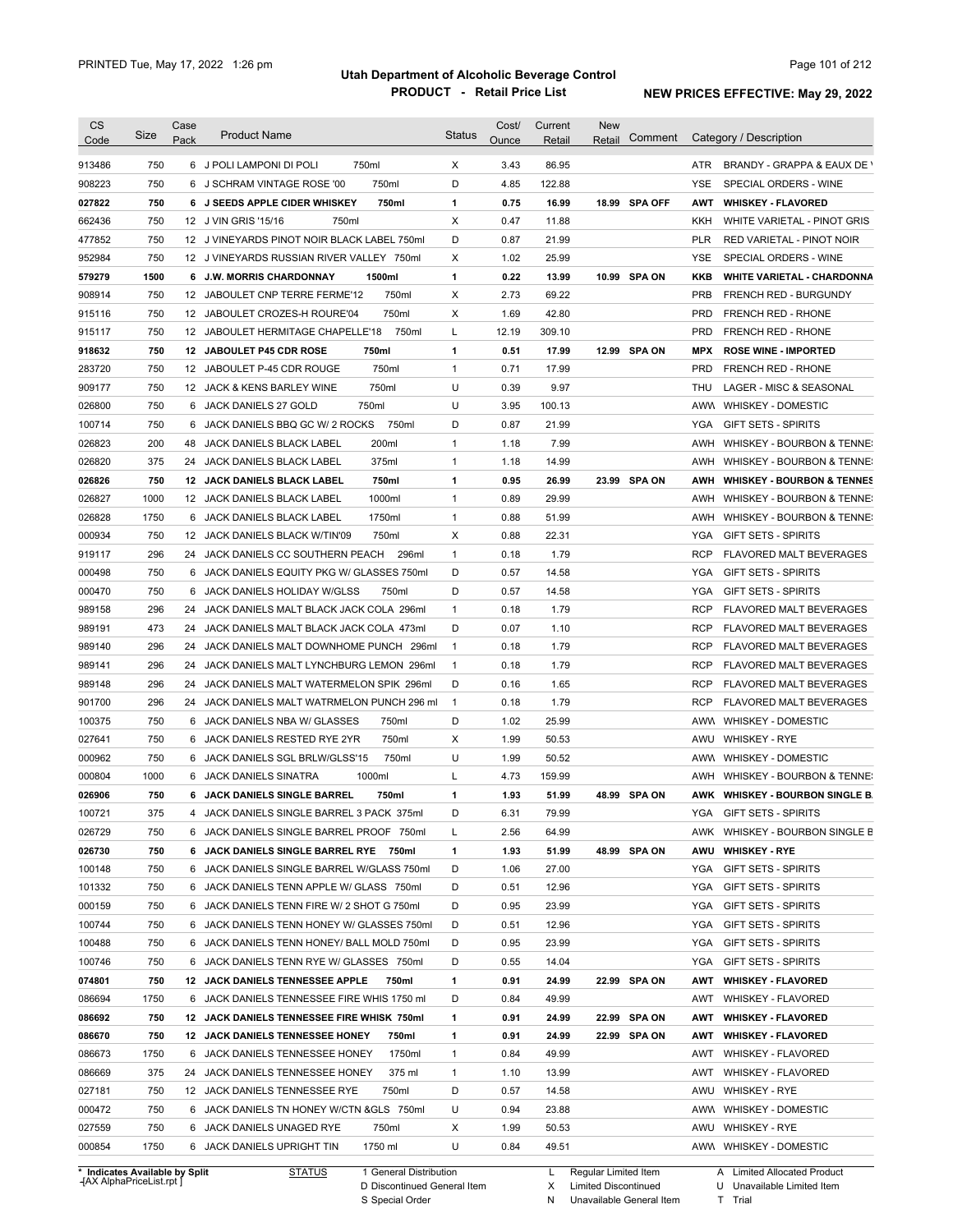| <b>CS</b><br>Code                        | Size | Case<br>Pack | <b>Product Name</b>                                                                 | <b>Status</b> | Cost/<br>Ounce | Current<br>Retail | New<br>Comment<br>Retail |            | Category / Description                               |
|------------------------------------------|------|--------------|-------------------------------------------------------------------------------------|---------------|----------------|-------------------|--------------------------|------------|------------------------------------------------------|
| 101303                                   | 750  |              | 750ml<br>6 JACK DANIELS W/ COFFEE MUG                                               | D             | 0.55           | 14.04             |                          | YGA        | <b>GIFT SETS - SPIRITS</b>                           |
| 000881                                   | 750  |              | 6 JACK DANIELS W/HISPANIC CTN/2 GLS 750ml                                           | D             | 0.55           | 14.04             |                          | AWW        | WHISKEY - DOMESTIC                                   |
| 074782                                   | 750  |              | 12 JACK DANIELS WINTER JACK<br>750ml                                                | D             | 0.40           | 10.26             |                          | YGA        | <b>GIFT SETS - SPIRITS</b>                           |
| 101299                                   | 1750 | 3            | JACK DANIELS WITH BARBECUE SAUCE 1750ml                                             | D             | 0.84           | 49.99             |                          | YSA        | SPECIAL ORDERS - SPIRITS                             |
| 026352                                   | 750  | 6            | JACK DANIELS'S 10 YR<br>750ml                                                       | R             | 2.76           | 69.99             |                          | LAS        | <b>ALLOCATED SPIRIT</b>                              |
| 100137                                   | 750  | 6            | 750ml<br>JACK DANIIELS W/ SHOT GLS MOLD                                             | D             | 0.95           | 23.99             |                          | <b>YGA</b> | <b>GIFT SETS - SPIRITS</b>                           |
| 908969                                   | 750  |              | 12 JACK NICKLAUS PRVT RES RED<br>750ml                                              | U             | 2.05           | 51.89             |                          | <b>YSE</b> | SPECIAL ORDERS - WINE                                |
| 908970                                   | 750  |              | 12 JACK NICKLAUS PRVT RES WHITE<br>750ml                                            | U             | 1.50           | 38.10             |                          | <b>YSE</b> | SPECIAL ORDERS - WINE                                |
| 949727                                   | 750  |              | 750ml<br>12 JACKS HOUSE CHARDONNAY                                                  | U             | 0.58           | 14.60             |                          | <b>YSE</b> | SPECIAL ORDERS - WINE                                |
| 420430                                   | 750  |              | 12 JACOBS CREEK CABERNET<br>750ml                                                   | 1             | 0.39           | 5.99              | 9.99 SPA OFF             | <b>PRY</b> | <b>AUSTRALIAN RED</b>                                |
| 420435                                   | 750  |              | 12 JACOBS CREEK CHARDONNAY<br>750ml                                                 | 1             | 0.39           | 5.99              | 9.99 SPA OFF             | <b>KRT</b> | <b>AUSTRALIAN WHITE</b>                              |
| 420437                                   | 750  |              | 750ml<br>12 JACOBS CREEK MERLOT                                                     | D             | 0.39           | 9.99              |                          | <b>PRY</b> | <b>AUSTRALIAN RED</b>                                |
| 917358                                   | 750  |              | 12 JACOB'S CREEK RIESLING RES'11/12 750ml                                           | Х             | 0.50           | 12.79             |                          | <b>KRT</b> | <b>AUSTRALIAN WHITE</b>                              |
| 420480                                   | 750  |              | 12 JACOBS CREEK SHIRAZ<br>750ml                                                     | 1             | 0.39           | 5.99              | 9.99 SPA OFF             | <b>PRY</b> | <b>AUSTRALIAN RED</b>                                |
| 420470                                   | 750  |              | 12 JACOBS CREEK SHIRAZ RES'12/13<br>750ml                                           | Х             | 0.39           | 10.01             |                          | <b>PRY</b> | <b>AUSTRALIAN RED</b>                                |
| 908303                                   | 750  | 6            | JACQUES PRIEUR BEAUNPIMONT'11<br>7750ml                                             | Х             | 3.35           | 85.04             |                          | <b>PRB</b> | FRENCH RED - BURGUNDY                                |
| 916887                                   | 750  | 6            | JACQUES PRIEUR CLOS VOUGEOT'18<br>750ml                                             | L             | 10.28          | 260.65            |                          | <b>PRB</b> | FRENCH RED - BURGUNDY                                |
| 909638                                   | 750  | 6            | JACQUES PRIEUR CORTON BRESS'14/16 750ml                                             | L             | 9.50           | 240.91            |                          | <b>PRB</b> | <b>FRENCH RED - BURGUNDY</b>                         |
| 916889                                   | 750  | 6            | JACQUES PRIEUR CORTON CHAR'06/07 750ml                                              | Х             | 9.69           | 245.76            |                          | <b>PRB</b> | <b>FRENCH RED - BURGUNDY</b>                         |
| 916888                                   | 750  | 6            | JACQUES PRIEUR MUSIGNY'11<br>750ml                                                  | X             | 36.19          | 917.88            |                          | <b>PRB</b> | FRENCH RED - BURGUNDY                                |
| 908623                                   | 750  | 6            | JACQUES PRIEUR PULIGN COMBT'16/17 750ml                                             | Х             | 6.21           | 157.58            |                          | <b>KRA</b> | FRENCH WHITE - BURGUNDY                              |
| 918276                                   | 750  | 6            | JACQUES PRIEUR VOLNA SANTEN'17/18 750ml                                             | X             | 2.99           | 75.71             |                          | PRB        | <b>FRENCH RED - BURGUNDY</b>                         |
| 953413                                   | 750  | 3            | JACQUES SELOSSE INITIAL BLNC DE BL 750ml                                            | U             | 7.64           | 193.63            |                          | <b>YSE</b> | SPECIAL ORDERS - WINE                                |
| 906631                                   | 750  | 12           | JACUZZI BARBERA'18<br>750ml                                                         | U             | 0.76           | 19.29             |                          | <b>YSE</b> | SPECIAL ORDERS - WINE                                |
| 908203                                   | 750  | 12           | 750ml<br>JACUZZI CABERNET SAUVIGNON                                                 | U             | 0.64           | 16.20             |                          | <b>YSE</b> | SPECIAL ORDERS - WINE                                |
| 955285                                   | 750  | 12           | 750ml<br>JACUZZI NEBBIOLO 2013                                                      | U             | 0.76           | 19.33             |                          | <b>YSE</b> | SPECIAL ORDERS - WINE                                |
| 909442                                   | 750  | 12           | JACUZZI PRIMITIVO 2014<br>750ml                                                     | U             | 0.64           | 16.20             |                          | <b>YSE</b> | SPECIAL ORDERS - WINE                                |
| 952857                                   | 750  | 12           | <b>JACUZZI PROSECCO</b><br>750ml                                                    | U             | 0.51           | 12.85             |                          | <b>YSE</b> | SPECIAL ORDERS - WINE                                |
| 252760                                   | 750  | 6            | 750ml<br>JADOT BATARD MONTRACHET'07                                                 | X             | 11.37          | 288.33            |                          | <b>KRA</b> | FRENCH WHITE - BURGUNDY                              |
| 918229                                   | 750  | 6            | JADOT BEAUN CLOS URSULES HERIT'1<br>750ml                                           | U             | 3.51           | 89.07             |                          | <b>PRB</b> | FRENCH RED - BURGUNDY                                |
| 252690                                   | 750  | 6            | 750ml<br>JADOT BEAUNE CLOS URSULES'11                                               | Х             | 2.64           | 66.98             |                          | <b>PRB</b> | <b>FRENCH RED - BURGUNDY</b>                         |
| 252635                                   | 750  | 12           | 750ml<br>JADOT BEAUNE THEURONS'06                                                   | U             | 1.36           | 34.55             |                          | <b>PRB</b> | <b>FRENCH RED - BURGUNDY</b>                         |
| 252632                                   | 750  | 12           | 750ml<br>JADOT BOURGOGNE BLANC'17/18                                                | L             | 0.79           | 20.16             |                          | <b>KRA</b> | FRENCH WHITE - BURGUNDY                              |
| 252870                                   | 750  | 6            | 750ml<br>JADOT CHAMBERTIN BEZE'10                                                   | U             | 11.90          | 301.83            |                          | <b>PRB</b> | <b>FRENCH RED - BURGUNDY</b>                         |
| 252885                                   | 750  |              | 6 JADOT CHAPELLE-CHAMBERTIN'07<br>750ml                                             | X             | 7.57           | 191.90            |                          | <b>PRB</b> | FRENCH RED - BURGUNDY                                |
| 914834                                   | 750  |              | JADOT CHASSAGN MORGEOT-CHAP'11<br>750ml                                             | X             | 3.02           | 76.69             |                          | <b>KRA</b> | FRENCH WHITE - BURGUNDY                              |
| 252900                                   | 750  |              | 6 JADOT CHASS-MONTRACHET'17/18<br>750ml                                             | L             | 3.34           | 84.81             |                          | <b>KRA</b> | FRENCH WHITE - BURGUNDY                              |
| 252925                                   | 750  |              | 6 JADOT CHEVALIER-MONTRACHET'06/<br>750ml                                           | Х             | 15.32          | 388.61            |                          | <b>KRA</b> | FRENCH WHITE - BURGUNDY                              |
| 252645                                   | 750  |              | 6 JADOT CLOS VOUGEOT'05/06<br>750ml                                                 | Х             | 5.12           | 129.89            |                          | <b>PRB</b> | FRENCH RED - BURGUNDY                                |
| 937225                                   | 750  |              | 6 JADOT CORTON CHARL HERITIERS'13<br>750ml                                          | U             | 5.96           | 151.27            |                          | <b>PRB</b> | FRENCH RED - BURGUNDY                                |
| 252950                                   | 750  | 6            | 750ml<br>JADOT CORTON CHARLEMAGNE'09                                                | Х             | 5.97           | 151.35            |                          | <b>KRA</b> | FRENCH WHITE - BURGUNDY                              |
| 252940                                   | 750  | 6            | 750ml<br>JADOT CORTON POUGETS HERIT'11                                              | Х             | 3.41           | 86.49             |                          | <b>PRB</b> | FRENCH RED - BURGUNDY                                |
| 253010                                   | 750  | 6            | JADOT ECHEZEAUX'10<br>750ml                                                         | L             | 11.30          | 286.63            |                          | <b>PRB</b> | FRENCH RED - BURGUNDY                                |
| 253035                                   | 750  | 6            | 750ml<br>JADOT G CHAMBERTIN ESTOUR'09/11                                            | U             | 3.75           | 95.18             |                          | <b>PRB</b> | FRENCH RED - BURGUNDY                                |
| 253040                                   | 750  | 6            | JADOT GEVREY-CHAMB ST JACQUES'<br>750ml                                             | х             | 5.68           | 144.06            |                          | <b>PRB</b> | FRENCH RED - BURGUNDY                                |
| 253085                                   | 750  |              | 12 JADOT MACON-VILLAGES<br>750ml                                                    | $\mathbf{1}$  | 0.79           | 19.99             |                          | <b>KRA</b> | FRENCH WHITE - BURGUNDY                              |
| 253150                                   | 750  | 6            | 750ml<br>JADOT MEURSAULT'17                                                         | L             | 2.97           | 75.26             |                          | <b>KRA</b> | FRENCH WHITE - BURGUNDY                              |
| 252070                                   | 750  | 6            | 750ml<br>JADOT MONTRACHET'07                                                        | Х             | 19.96          | 506.10            |                          | KRA        | FRENCH WHITE - BURGUNDY                              |
| 253210                                   | 750  | 6            | JADOT MOULIN-A-VENT JACQUES'12 750ml                                                | х             | 1.58           | 40.19             |                          | <b>PRC</b> | FRENCH RED - BEAUJOLAIS                              |
| 253265                                   | 750  | 6            | 750ml<br>JADOT NUITS ST GEORGES'16/17                                               | L             | 2.77           | 70.26             |                          | <b>PRB</b> | FRENCH RED - BURGUNDY                                |
| 253477                                   | 750  | 6            | JADOT NUITS-ST-G BOUDOTS'13<br>750ml                                                | Х             | 5.07           | 128.55            |                          | <b>PRB</b> | FRENCH RED - BURGUNDY                                |
| 253375                                   | 750  |              | 12 JADOT PERNAND-VERGELESSES'05/06 750ml                                            | Х             | 1.39           | 35.26             |                          | <b>PRB</b> | FRENCH RED - BURGUNDY                                |
| 918231                                   | 750  | 6            | JADOT POMMARD COMMARAINE'12/13<br>750ml                                             | U             | 3.08           | 78.10             |                          | <b>PRB</b> | <b>FRENCH RED - BURGUNDY</b>                         |
| 253365<br>* Indicates Available by Split | 750  |              | 12 JADOT POMMARD LES RUGIENS'09<br>750ml<br><b>STATUS</b><br>1 General Distribution | U             | 3.21           | 81.31<br>L.       | Regular Limited Item     | <b>PRB</b> | FRENCH RED - BURGUNDY<br>A Limited Allocated Product |

**Case** [AX AlphaPriceList.rpt ]

D Discontinued General Item S Special Order

Regular Limited Item

X

Limited Discontinued

N Unavailable General Item

Limited Allocated Product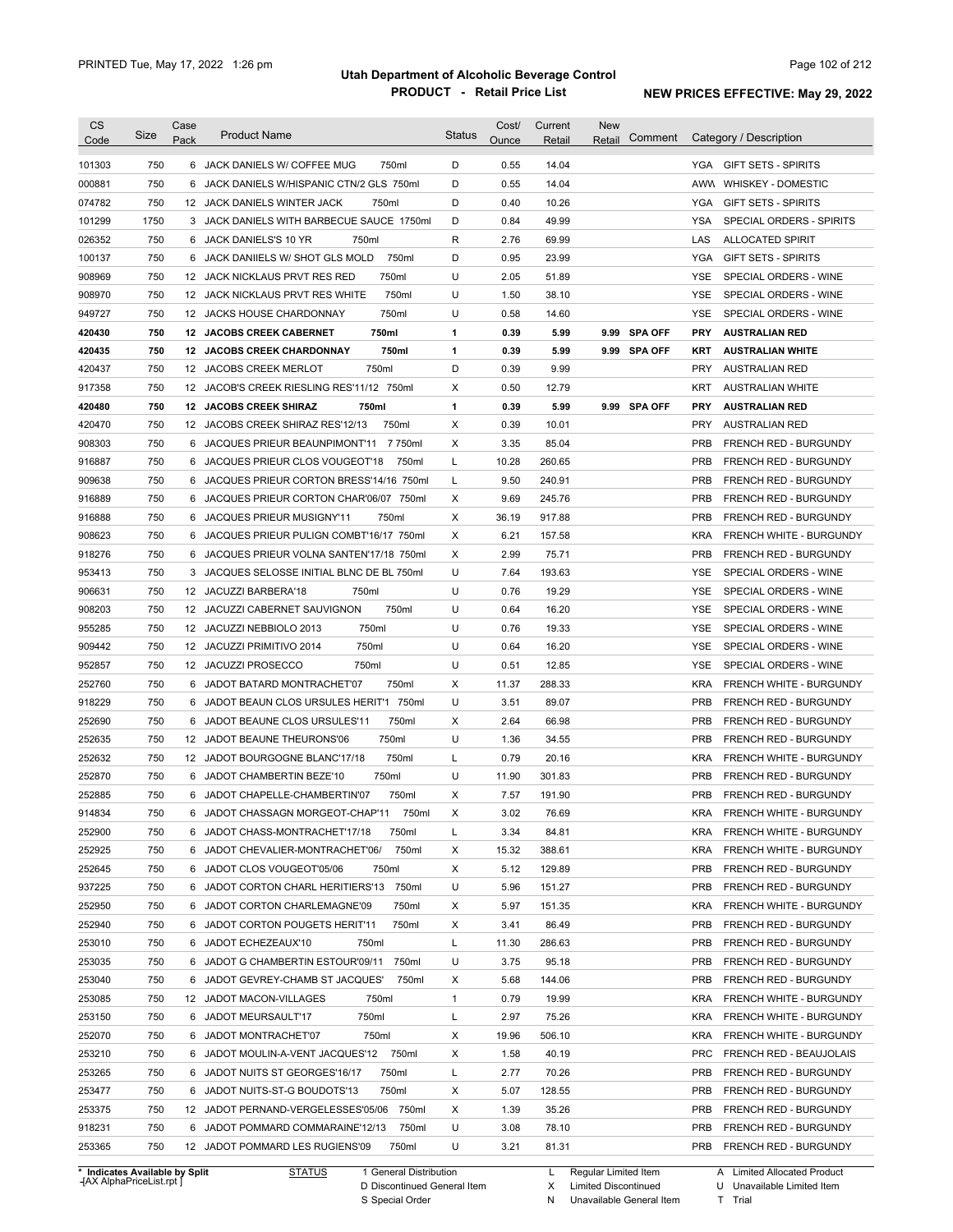| <b>CS</b><br>Code | Size       | Case<br>Pack | <b>Product Name</b>                                                               | Status            | Cost/<br>Ounce | Current<br>Retail | <b>New</b><br>Comment<br>Retail |            | Category / Description                                    |
|-------------------|------------|--------------|-----------------------------------------------------------------------------------|-------------------|----------------|-------------------|---------------------------------|------------|-----------------------------------------------------------|
|                   |            |              |                                                                                   |                   |                |                   |                                 |            |                                                           |
| 253440            | 750        |              | 6 JADOT PULIGNY CLOS GARENNE'10/11 750ml                                          | X                 | 3.48           | 88.29             |                                 | <b>KRA</b> | FRENCH WHITE - BURGUNDY                                   |
| 253460            | 750<br>750 |              | 750ml<br>12 JADOT PULIGNY MONTRACHET'10                                           | X<br>X            | 2.48           | 62.83             |                                 | <b>KRA</b> | FRENCH WHITE - BURGUNDY<br><b>FRENCH WHITE - BURGUNDY</b> |
| 253455            |            |              | 6 JADOT PULIGNY REFERTS'11/12<br>750ml                                            |                   | 3.62           | 91.89             |                                 | <b>KRA</b> |                                                           |
| 253547            | 750        |              | 750ml<br>12 JADOT SAVIGNY VERGELESSES'06                                          | X                 | 1.53           | 38.74             |                                 | <b>KRA</b> | FRENCH WHITE - BURGUNDY                                   |
| 253025            | 750        |              | 750ml<br>6 JADOT VILL GEVREY CHAMB'17                                             | L                 | 2.85           | 72.31             |                                 | <b>PRB</b> | FRENCH RED - BURGUNDY                                     |
| 253553            | 750        |              | 750ml<br>12 JADOT VOLNAY CLOS CHENES'07<br>12 JAEGERMEISTER W/PHOTO LENSE         | Х<br>D            | 2.67           | 67.77             |                                 | <b>PRB</b> | FRENCH RED - BURGUNDY                                     |
| 100128            | 750        |              | 750ml                                                                             |                   | 0.51           | 12.96             |                                 | <b>YGC</b> | <b>GIFT SETS - LIQUEURS</b>                               |
| 065327            | 750        | 6            | JAGERMEISTER CHARAKTER SCHARF<br>750ml                                            | D                 | 0.51           | 12.96             |                                 | <b>YGC</b> | GIFT SETS - LIQUEURS                                      |
| 101192            | 750        | 6            | JAGERMEISTER COLD BREW / COFFEE MUG750ml                                          | D                 | 0.57           | 14.58             |                                 | <b>YGC</b> | <b>GIFT SETS - LIQUEURS</b>                               |
| 065368            | 750        | 6            | JAGERMEISTER COLD BREW COFFEE<br>750ml                                            | $\mathbf{1}$<br>D | 1.06           | 26.99             |                                 | CHK        | LIQUEURS - COFFEE                                         |
| 065260            | 375        |              | 375ml<br>12 JAGERMEISTER COOL PACK                                                |                   | 0.60           | 7.60              |                                 | YGA        | <b>GIFT SETS - SPIRITS</b>                                |
| 065253            | 200        | 48           | 200ml<br><b>JAGERMEISTER LIQUEUR</b>                                              | $\mathbf{1}$      | 1.26           | 8.49              |                                 | CHS        | LIQUEURS - BITTERS & HERBAL                               |
| 065254            | 375        | 24           | 375ml<br>JAGERMEISTER LIQUEUR                                                     | 1                 | 1.18           | 14.99             |                                 | CHS        | LIQUEURS - BITTERS & HERBAL                               |
| 065256            | 750        |              | 750ml<br>12 JAGERMEISTER LIQUEUR                                                  | $\mathbf{1}$      | 1.06           | 26.99             |                                 | CHS        | LIQUEURS - BITTERS & HERBAL                               |
| 065257            | 1000       |              | 1000ml<br>12 JAGERMEISTER LIQUEUR                                                 | 1                 | 0.83           | 31.99             | 27.99 SPA ON                    | CHS        | <b>LIQUEURS - BITTERS &amp; HERBAL</b>                    |
| 065258            | 1750       |              | 1750ml<br><b>6 JAGERMEISTER LIQUEUR</b>                                           | 1                 | 0.84           | 43.99             | 49.99 SPA OFF                   | CHS        | <b>LIQUEURS - BITTERS &amp; HERBAL</b>                    |
| 000217            | 750        | 12           | JAGERMEISTER MOBILE PHONE AMPLIFIE 750ml                                          | U                 | 0.92           | 23.24             |                                 | CHS        | LIQUEURS - BITTERS & HERBAL                               |
| 101141            | 750        | 6            | JAGERMEISTER MUG VAP<br>750ml                                                     | D                 | 0.53           | 13.50             |                                 | <b>YGC</b> | <b>GIFT SETS - LIQUEURS</b>                               |
| 101449            | 750        | 6            | JAGERMEISTER SAVE OUR STAGES VAP<br>750ml                                         | D                 | 0.53           | 13.50             |                                 | <b>YGC</b> | <b>GIFT SETS - LIQUEURS</b>                               |
| 065248            | 750        | 12           | <b>JAGERMEISTER SPICE</b><br>750ml                                                | D                 | 0.49           | 12.55             |                                 | CHS        | LIQUEURS - BITTERS & HERBAL                               |
| 100569            | 750        | 6            | JAGERMEISTER W SHOT GLASS ICE MOLD 750ml                                          | D                 | 0.51           | 12.96             |                                 | CHS        | LIQUEURS - BITTERS & HERBAL                               |
| 003135            | 750        | 12           | 750ml<br>JAGERMEISTER W/SHOT GLASSES                                              | U                 | 0.92           | 23.24             |                                 | YGC        | <b>GIFT SETS - LIQUEURS</b>                               |
| 477884            | 750        | 12           | 750ml<br>JAM CABERNET SAUVIGNON                                                   | D                 | 0.61           | 15.38             |                                 | <b>PLB</b> | RED VARIETAL - CABERNET                                   |
| 922642            | 750        | 12           | 750ml<br><b>JAM JAR BLUSH</b>                                                     | 1                 | 0.39           | 11.95             | 9.94 SPA ON                     | MHX        | <b>BLUSH WINE - IMPORTED</b>                              |
| 015766            | 750        | 12           | 750ml<br><b>JAMESON BLACK BARREL</b>                                              | U                 | 1.70           | 42.99             |                                 | YSA        | SPECIAL ORDERS - SPIRITS                                  |
| 954562            | 750        |              | 750ml<br>3 JAMESON BLENDER'S DOG                                                  | U                 | 2.76           | 69.99             |                                 | YSA        | SPECIAL ORDERS - SPIRITS                                  |
| 100737            | 750        | 6            | JAMESON BLK BARREL W/ 2 GLASSES<br>750ml                                          | D                 | 0.92           | 23.22             |                                 | YGA        | <b>GIFT SETS - SPIRITS</b>                                |
| 015658            | 750        |              | 12 JAMESON CASKMATES<br>750ml                                                     | 1                 | 1.30           | 32.99             |                                 | AWN        | <b>WHISKEY - IRISH</b>                                    |
| 100720            | 375        | 6            | JAMESON CASKMATES GROWLER PACK<br>375ml                                           | D                 | 2.37           | 29.99             |                                 | YGA        | <b>GIFT SETS - SPIRITS</b>                                |
| 015648            | 750        |              | 12 JAMESON CASKMATES IPA<br>750ml                                                 | $\mathbf{1}$      | 1.30           | 32.99             |                                 | AWN        | <b>WHISKEY - IRISH</b>                                    |
| 954561            | 750        | 3            | 750ml<br>JAMESON COOPER'S CROZE                                                   | U                 | 2.76           | 69.99             |                                 | YSA        | SPECIAL ORDERS - SPIRITS                                  |
| 954560            | 750        | 3            | 750ml<br>JAMESON DISTILLER'S SAFE                                                 | X                 | 2.76           | 69.99             |                                 | YSA        | SPECIAL ORDERS - SPIRITS                                  |
| 015660            | 750        | 6            | 750ml<br>JAMESON GOLD IRISH WHISKEY                                               | X                 | 3.55           | 89.99             |                                 | AWN        | <b>WHISKEY - IRISH</b>                                    |
| 015622            | 200        | 24           | 200ml<br><b>JAMESON IRISH WHISKEY</b>                                             | $\mathbf{1}$      | 1.33           | 8.99              |                                 | AWN        | <b>WHISKEY - IRISH</b>                                    |
| 015644            | 375        |              | 375ml<br>24 JAMESON IRISH WHISKEY                                                 | 1                 | 1.50           | 18.99             |                                 |            | AWN WHISKEY - IRISH                                       |
| 015626            | 750        | 12           | 750ml<br>JAMESON IRISH WHISKEY                                                    | 1                 | 1.22           | 30.99             |                                 |            | AWN WHISKEY - IRISH                                       |
| 015627            | 1000       |              | 12 JAMESON IRISH WHISKEY<br>1000ml                                                | $\mathbf{1}$      | 1.18           | 39.99             |                                 |            | AWN WHISKEY - IRISH                                       |
| 015628            | 1750       | 6            | 1750ml<br>JAMESON IRISH WHISKEY                                                   | 1                 | 1.10           | 64.99             |                                 | AWN        | <b>WHISKEY - IRISH</b>                                    |
| 015656            | 750        |              | 12 JAMESON IRISH WHISKEY 12 YR<br>750ml                                           | U                 | 2.99           | 75.86             |                                 |            | AWN WHISKEY - IRISH                                       |
| 015646            | 750        | 6            | 750ml<br>JAMESON IRISH WHISKEY 18YR                                               | U                 | 6.70           | 169.99            |                                 |            | AWN WHISKEY - IRISH                                       |
| 065487            | 750        |              | 750ml<br>6 JAMESON IRISH WHISKY ORANGE                                            | 1                 | 1.13           | 28.59             |                                 | AWT        | <b>WHISKEY - FLAVORED</b>                                 |
| 015669            | 750        |              | 750ml<br>3 JAMESON RAREST RES IRISH WHISK                                         | U                 | 12.22          | 309.99            |                                 |            | AWN WHISKEY - IRISH                                       |
| 015667            | 750        |              | 12 JAMESON SELECT RESERVE BLACK BARR 750ml                                        | $\mathbf{1}$      | 1.70           | 42.99             |                                 |            | AWN WHISKEY - IRISH                                       |
| 100733            | 600        |              | 6 JAMESON TRILOGY IRISH WHISKEY<br>600 ml                                         | D                 | 1.48           | 29.99             |                                 | YGA        | <b>GIFT SETS - SPIRITS</b>                                |
| 015645            | 750        |              | 6 JAMESON W/ COASTERS<br>750ml                                                    | D                 | 1.58           | 39.99             |                                 |            | AWN WHISKEY - IRISH                                       |
| 005677            | 750        |              | 750ml<br>6 JANE WALKER (JOHNNIE BLACK)                                            | х                 | 1.70           | 42.99             |                                 |            | AWR WHISKY - SCOTCH BLENDED                               |
| 916173            | 750        |              | 6 JANSZ ROSE NV<br>750ml                                                          | L                 | 1.02           | 25.99             |                                 | IHS        | SPARKLING WINE - BLANC DE N                               |
| 918527            | 750        |              | 750ml<br>12 JANZEN CABERNET NAPA'12                                               | х                 | 1.59           | 40.20             |                                 | <b>PLB</b> | RED VARIETAL - CABERNET                                   |
| 952676            | 750        |              | 750ml<br>12 JARDIM DA ESTRELLA WHITE                                              | х                 | 0.37           | 9.50              |                                 | YSE        | SPECIAL ORDERS - WINE                                     |
| 953864            | 750        |              | 750ml<br>12 JARDIM ESTRELA RED                                                    | U                 | 0.37           | 9.43              |                                 | YSE        | SPECIAL ORDERS - WINE                                     |
| 914958            | 750        |              | 6 JARVIS CHARD FINCH HOLLOW<br>750ml                                              | х                 | 2.72           | 69.08             |                                 | KKB        | WHITE VARIETAL - CHARDONN/                                |
| 900512            | 750        |              | 6 JARVIS CHARD FNCH HLLW-USE 914958 750ml                                         | U                 | 5.01           | 126.99            |                                 | YSE        | SPECIAL ORDERS - WINE                                     |
|                   |            |              |                                                                                   | L                 |                |                   |                                 | PLD        |                                                           |
|                   |            |              |                                                                                   |                   |                |                   |                                 |            |                                                           |
| 974114<br>725450  | 750<br>750 |              | 6 JARVIS RED LAKE WILLIAM '14<br>750ml<br>12 JAUME SERRA CRISTALINO BRUT<br>750ml | 1                 | 7.51<br>0.45   | 190.50<br>14.49   | 11.49 SPA ON                    | IHP        | RED VARIETAL - MERITAGE<br>SPARKLING WINE - BRUT & BLA    |

**Case** [AX AlphaPriceList.rpt ]

D Discontinued General Item S Special Order

X Limited Discontinued

N Unavailable General Item

U Unavailable Limited Item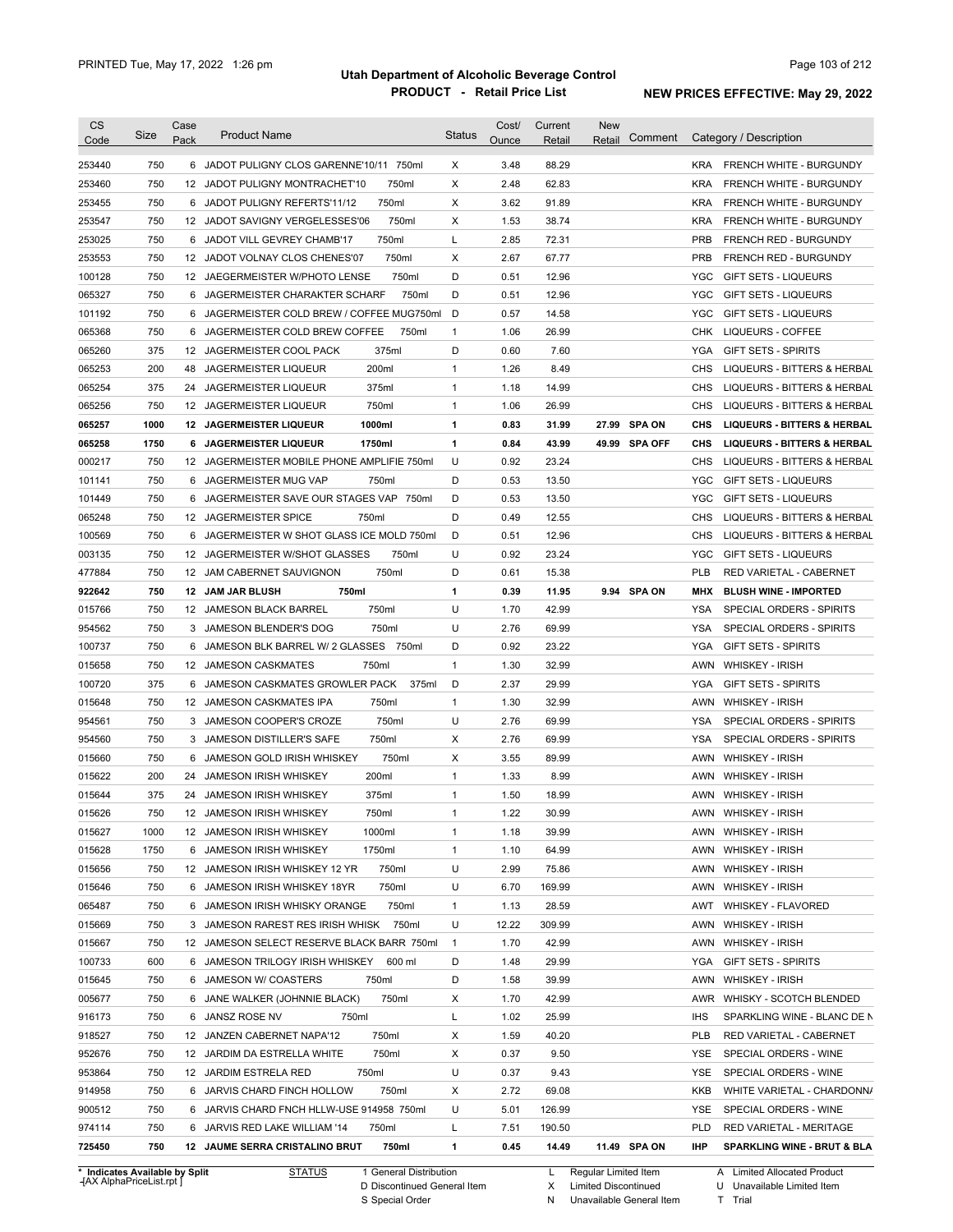| <b>CS</b><br>Code | Size | Case<br>Pack    | <b>Product Name</b>                          | <b>Status</b> | Cost/<br>Ounce | Current<br>Retail | <b>New</b><br>Retail | Comment      |            | Category / Description                |
|-------------------|------|-----------------|----------------------------------------------|---------------|----------------|-------------------|----------------------|--------------|------------|---------------------------------------|
|                   |      |                 |                                              |               |                |                   |                      |              |            |                                       |
| 913612            | 750  |                 | 750ml<br>12 JAUME SERRA CRISTALINO ROSE      | L             | 0.45           | 11.49             |                      |              | <b>IHS</b> | SPARKLING WINE - BLANC DE N           |
| 948738            | 750  |                 | 750ml<br>6 JAYSON CHARD NAPA'14/16           | X             | 1.12           | 28.29             |                      |              | <b>KKB</b> | WHITE VARIETAL - CHARDONN/            |
| 917143            | 750  |                 | 12 JC CONDE EL ARTE VIVIR DUERO'07/8 750ml   | Χ             | 0.69           | 17.52             |                      |              | <b>PRP</b> | SPANISH RED - MISC                    |
| 916678            | 750  |                 | 750ml<br>12 JC CONDE VIVIR VIVIR DUERO'08/9  | Χ             | 0.49           | 12.47             |                      |              | <b>PRP</b> | SPANISH RED - MISC                    |
| 101304            | 200  |                 | 200ml<br>16 JD COMBO/ HONEY/ APPLE/ FIRE     | D             | 2.96           | 19.99             |                      |              | <b>YGA</b> | <b>GIFT SETS - SPIRITS</b>            |
| 026567            | 750  |                 | 750ml<br>6 JD SINGLE BARREL ERIC CHURCH      | U             | 2.17           | 55.13             |                      |              |            | AWK WHISKEY - BOURBON SINGLE B        |
| 026334            | 750  | 6               | 750ml<br>JD SINGLE BARREL PROOF COY HILL     | Α             | 2.57           | 65.13             |                      |              | LAS        | <b>ALLOCATED SPIRIT</b>               |
| 000693            | 750  |                 | 750ml<br>6 JD TENNESSE HONEY W/ FLASK        | D             | 0.79           | 19.99             |                      |              | YGA        | <b>GIFT SETS - SPIRITS</b>            |
| 100414            | 750  | 6               | 750ml<br>JD TENNESSE HONEY W/ STIR STICK     | D             | 0.51           | 12.96             |                      |              | <b>YGA</b> | <b>GIFT SETS - SPIRITS</b>            |
| 100486            | 375  | $\overline{4}$  | JD/GJ/JDSB FAMILY OF BRANDS<br>375ml         | D             | 2.13           | 27.00             |                      |              | <b>YGA</b> | <b>GIFT SETS - SPIRITS</b>            |
| 026239            | 750  | 6               | JDSB RYE BARREL PROOF SPEC RELEASE 750ml     | R             | 2.56           | 64.99             |                      |              | AWU        | <b>WHISKEY - RYE</b>                  |
| 914355            | 750  |                 | 12 JEAN LALLEMONT BRUT CHAMP NV<br>750ml     | U             | 2.41           | 61.19             |                      |              | <b>IHP</b> | SPARKLING WINE - BRUT & BLA           |
| 915284            | 750  | 12 <sup>°</sup> | 750ml<br>JEAN LALLEMONT CUVEE RESERVE        | X             | 2.72           | 69.08             |                      |              | <b>IHP</b> | SPARKLING WINE - BRUT & BLA           |
| 917980            | 750  | 6               | 750ml<br>JEAN LAURENT BRUT BDN               | Г             | 2.01           | 50.98             |                      |              | <b>IHS</b> | SPARKLING WINE - BLANC DE N           |
| 917883            | 750  | 12              | JEAN LUC COLOMBO REDONNE BL'15/16 750ml      | г             | 0.81           | 20.73             |                      | 20.49 LOWER  | KRD        | <b>FRENCH WHITE - MISC</b>            |
| 919924            | 750  | 6               | JEAN LUC COLOMBO T BRULEE'15<br>750ml        | г             | 2.60           | 61.80             |                      | 65.99 HIGHER | <b>PRD</b> | <b>FRENCH RED - RHONE</b>             |
| 909768            | 750  | 6               | JEAN LUC COLUMBO LEC RUCHET '00 750ml        | U             | 3.32           | 84.21             |                      |              | <b>YSE</b> | SPECIAL ORDERS - WINE                 |
| 909769            | 750  |                 | 6 JEAN LUC COLUMBO LE RUCHETS'12/13 750ml    | Χ             | 3.92           | 99.31             |                      |              | <b>PRD</b> | <b>FRENCH RED - RHONE</b>             |
| 909772            | 750  | 6               | 750ml<br>JEAN LUC COLUMBO LESRUCHET 05       | U             | 3.65           | 92.67             |                      |              | <b>YSE</b> | SPECIAL ORDERS - WINE                 |
| 909773            | 750  | 6               | 750ml<br>JEAN LUC COLUMBO LESRUCHET 06       | U             | 3.98           | 100.82            |                      |              | <b>YSE</b> | SPECIAL ORDERS - WINE                 |
| 909775            | 750  | 6               | 750ml<br>JEAN LUC COLUMBO LESRUCHET 08       | U             | 3.98           | 100.82            |                      |              | <b>YSE</b> | SPECIAL ORDERS - WINE                 |
| 034980            | 750  | 6               | JEAN MARC XO VODKA<br>750ml                  | Χ             | 1.28           | 32.39             |                      |              | ADF        | <b>VODKA - BASIC</b>                  |
| 914719            | 750  |                 | 12 JEAN MILAN CARTE BLANCHE BRUT<br>750ml    | Χ             | 2.01           | 50.87             |                      |              | <b>IHP</b> | SPARKLING WINE - BRUT & BLA           |
| 921085            | 750  |                 | 12 JEAN REVERDY SANCERRE BLNC'21<br>750ml    | L             | 1.22           | 30.88             |                      |              | <b>KRB</b> | <b>FRENCH WHITE - BORDEAUX &amp;</b>  |
| 906318            | 750  |                 | 750ml<br>12 JEAN REVERDY SANCERRE ROSE'21    | L             | 1.17           | 29.62             |                      |              | MPX        | ROSE WINE - IMPORTED                  |
| 918588            | 750  |                 | 12 JEFF COHN FIRST DATEWHITE'15<br>750ml     | X             | 0.63           | 16.00             |                      |              | <b>KFP</b> | WHITE GENERIC - TABLE & PRC           |
| 918628            | 750  |                 | 12 JEFF COHN SMOKE & MIRROR RED'5/16 750ml   | X             | 0.99           | 25.04             |                      |              | <b>PFP</b> | RED GENERIC - RED TABLE & P           |
| 918627            | 750  |                 | 750ml<br>12 JEFF COHN ZIN SWEETWATER'16      | X             | 1.42           | 36.04             |                      |              | <b>PLH</b> | RED VARIETAL - ZINFANDEL              |
| 019045            | 750  | 6               | JEFFERSON RESERVE OLD RUM CASK<br>750ml      | U             | 3.15           | 79.99             |                      |              | <b>YSA</b> | SPECIAL ORDERS - SPIRITS              |
| 018991            | 750  |                 | 6 JEFFERSON'S GRND SLCTN PICHON BARON750ml   | Α             | 5.13           | 130.09            |                      |              | AWK        | WHISKEY - BOURBON SINGLE B            |
| 019017            | 750  |                 | 6 JEFFERSON'S OCEAN AGED BOURBON<br>750ml    | L             | 3.55           | 89.99             |                      |              | AWK        | WHISKEY - BOURBON SINGLE B            |
| 019046            | 750  |                 | 6 JEFFERSON'S OCEAN AGED SEA CASK ST 750ml   | U             | 4.02           | 101.99            |                      |              | YSA        | <b>SPECIAL ORDERS - SPIRITS</b>       |
| 019054            | 750  |                 | 6 JEFFERSON'S OCEAN AGED WHEATED BRBN750ml U |               | 3.55           | 89.99             |                      |              | AWU        | <b>WHISKEY - RYE</b>                  |
| 019044            | 750  |                 | 6 JEFFERSON'S RESERVE GROTH CASK<br>750ml    | U             | 3.19           | 80.84             |                      |              | YSA        | SPECIAL ORDERS - SPIRITS              |
| 018997            | 750  |                 | 6 JEFFERSON'S RESERVE PRITCHARD HILL 750ml   | Α             | 2.76           | 69.99             |                      |              | AWH        | <b>WHISKEY - BOURBON &amp; TENNE:</b> |
|                   |      |                 |                                              |               |                |                   |                      |              |            |                                       |
| 019009            | 750  |                 | 6 JEFFERSON'S SMALL BATCH BOURBON 750ml      | 1             | 1.50           | 37.99             |                      |              |            | AWH WHISKEY - BOURBON & TENNE:        |
| 951509            | 750  |                 | 12 JEKEL RIESLING<br>750ml                   | U             | 0.64           | 16.13             |                      |              | YSE        | SPECIAL ORDERS - WINE                 |
| 051586            | 750  |                 | 750ml<br>6 JELINEK SLIVOVITZ CZECH KP        | Х             | 0.79           | 19.99             |                      |              | ATX        | <b>BRANDY - IMPORTED</b>              |
| 902716            | 750  |                 | 6 JELINEK SLIVOVITZ KOSHER GOLD 10 YR750ml   | U             | 1.27           | 32.30             |                      |              | YSA        | SPECIAL ORDERS - SPIRITS              |
| 086666            | 750  |                 | 12 JEREMIAH WEED BOURBON LIQUEUR<br>750ml    | U             | 0.64           | 16.24             |                      |              | YSA        | SPECIAL ORDERS - SPIRITS              |
| 086707            | 750  |                 | 12 JEREMIAH WEED SARSAPARILLA WHISKEY 750ml  | U             | 0.75           | 18.99             |                      |              | YSA        | SPECIAL ORDERS - SPIRITS              |
| 041076            | 750  |                 | 12 JEREMIAH WEED SWEET TEA VODKA<br>750ml    | Х             | 0.72           | 18.26             |                      |              | YSA        | SPECIAL ORDERS - SPIRITS              |
| 916684            | 750  |                 | 12 JERIKO CABERNET'06<br>750ml               | Х             | 0.64           | 16.24             |                      |              | PLB        | RED VARIETAL - CABERNET               |
| 918478            | 750  |                 | 750ml<br>12 JERIKO CHARD ANIMA MUNDI'13      | Х             | 0.43           | 10.94             |                      |              | KKB        | WHITE VARIETAL - CHARDONN/            |
| 916732            | 750  |                 | 750ml<br>12 JERIKO GRENACHE'05/06            | х             | 0.64           | 16.33             |                      |              | PLL        | RED VARIETAL - GRENACHE               |
| 913381            | 750  |                 | 12 JERIKO PINOT NOIR'16/18<br>750ml          | х             | 0.67           | 16.99             |                      |              | PLR        | RED VARIETAL - PINOT NOIR             |
| 905563            | 750  |                 | 12 JERIKO SANGIOVESE<br>750ml                | х             | 0.79           | 20.04             |                      |              | YSE        | SPECIAL ORDERS - WINE                 |
| 916685            | 750  |                 | 750ml<br>12 JERIKO SANGIOVESE'10/12          | U             | 0.64           | 16.20             |                      |              | <b>PLQ</b> | RED VARIETAL - SANGIOVESE,            |
| 913907            | 750  |                 | 750ml<br>12 JERIKO SYRAH'09/12               | Х             | 0.40           | 10.16             |                      |              | PLJ        | RED VARIETAL - SYRAH, PETITE          |
| 908417            | 750  |                 | 750ml<br>12 JERMANN PINOT GRIGIO             | U             | 0.95           | 23.99             |                      |              | YSE        | SPECIAL ORDERS - WINE                 |
| 916108            | 750  |                 | 750ml<br>6 JERMANN VINTAGE TUNINA'06/7       | Х             | 2.68           | 67.99             |                      |              | <b>KRL</b> | <b>ITALIAN WHITE - MISC DOC</b>       |
| 917403            | 750  |                 | 750ml<br>12 JIM BARRY SHIRAZ LODGEHILL'16    | Х             | 0.46           | 11.66             |                      |              | PRY        | <b>AUSTRALIAN RED</b>                 |
|                   |      |                 | 48 JIM BEAM<br>200ml                         | 1             | 1.03           | 6.99              |                      |              | AWH        | WHISKEY - BOURBON & TENNE:            |
| 019063            | 200  |                 |                                              |               |                |                   |                      |              |            |                                       |

**Case** [AX AlphaPriceList.rpt ]

D Discontinued General Item S Special Order

X N Limited Discontinued

Unavailable General Item

A Limited Allocated Product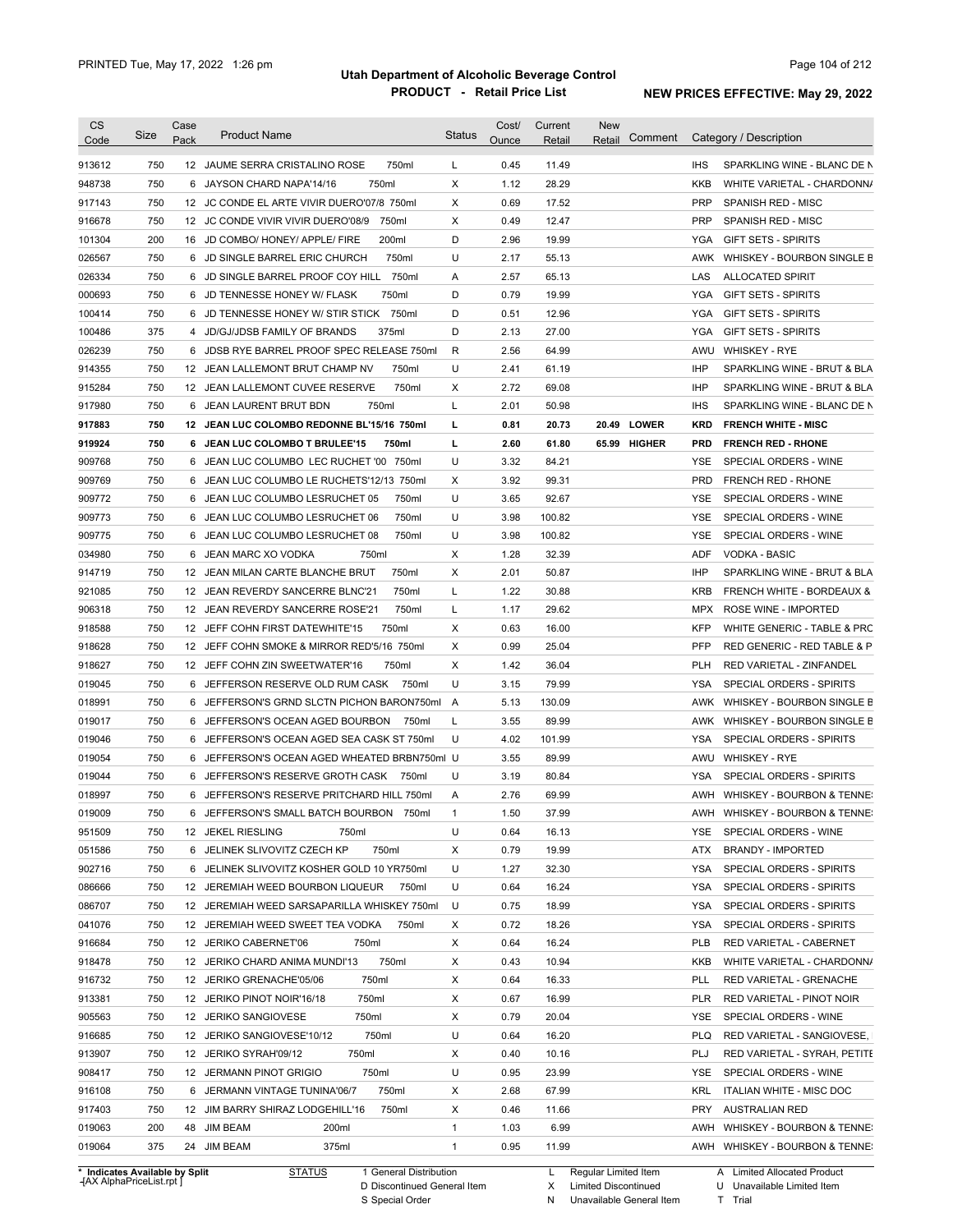|                  | Size       | Case    | <b>Product Name</b>                                           |         |                 | <b>Status</b> | Cost/        | Current        | <b>New</b> | Comment       |            | Category / Description                                     |
|------------------|------------|---------|---------------------------------------------------------------|---------|-----------------|---------------|--------------|----------------|------------|---------------|------------|------------------------------------------------------------|
| Code             |            | Pack    |                                                               |         |                 |               | Ounce        | Retail         | Retail     |               |            |                                                            |
| 019066           | 750        |         | 12 JIM BEAM                                                   | 750ml   |                 | $\mathbf{1}$  | 0.83         | 20.99          |            |               |            | AWH WHISKEY - BOURBON & TENNE:                             |
| 019067           | 1000       |         | 12 JIM BEAM                                                   | 1000ml  |                 | 1             | 0.65         | 24.99          |            | 21.99 SPA ON  | AWH        | <b>WHISKEY - BOURBON &amp; TENNES</b>                      |
| 019068           | 1750       | 6       | <b>JIM BEAM</b>                                               | 1750ml  |                 | 1             | 0.71         | 38.99          |            | 41.99 SPA OFF | AWH        | <b>WHISKEY - BOURBON &amp; TENNES</b>                      |
| 057011           | 355        | 24      | JIM BEAM AND COLA                                             | 355ml   |                 | D             | 0.17         | 2.00           |            |               | CWU        | <b>PREMIXED - MISC</b>                                     |
| 027783           | 750        |         | 12 JIM BEAM APPLE WHISKEY                                     |         | 750ml           | 1             | 0.75         | 20.99          | 18.99      | <b>SPA ON</b> | AWT        | <b>WHISKEY - FLAVORED</b>                                  |
| 019026           | 750        |         | 12 JIM BEAM BLACK                                             | 750ml   |                 | 1             | 0.79         | 22.99          |            | 19.99 SPA ON  | AWH        | <b>WHISKEY - BOURBON &amp; TENNES</b>                      |
| 000428           | 750        |         | 6 JIM BEAM BLACK W/ GLASSES                                   |         | 750ml           | D             | 0.49         | 12.42          |            |               | YGA        | <b>GIFT SETS - SPIRITS</b>                                 |
| 101286           | 750        |         | 6 JIM BEAM BLACK WITH MUG                                     |         | 750ml           | D             | 0.49         | 12.42          |            |               | <b>YGA</b> | <b>GIFT SETS - SPIRITS</b>                                 |
| 100727           | 750        |         | 6 JIM BEAM BLK W/ COASTERS                                    |         | 750ml           | D             | 0.91         | 22.99          |            |               | <b>YGA</b> | <b>GIFT SETS - SPIRITS</b>                                 |
| 016196           | 750        |         | 12 JIM BEAM BONDED                                            | 750ml   |                 | Α             | 0.99         | 24.99          |            |               | AWH        | WHISKEY - BOURBON & TENNE:                                 |
| 080250           | 750        |         | 12 JIM BEAM BOURBON CREAM                                     |         | 750ml           | D             | 0.43         | 10.80          |            |               | YGC        | <b>GIFT SETS - LIQUEURS</b>                                |
| 019112           | 750        |         | 12 JIM BEAM DEVILS CUT                                        | 750ml   |                 | 1             | 0.79         | 22.99          |            | 19.99 SPA ON  | AWH        | <b>WHISKEY - BOURBON &amp; TENNES</b>                      |
| 019118           | 750        |         | 12 JIM BEAM DISTILLER'S CUT                                   |         | 750ml           | Х             | 0.95         | 23.99          |            |               | AWH        | WHISKEY - BOURBON & TENNE:                                 |
| 019040           | 750        |         | 2 JIM BEAM DISTILLER'SMASTERPIECE                             |         | 750ml           | Α             | 8.87         | 224.99         |            |               |            | AWK WHISKEY - BOURBON SINGLE B                             |
| 022788           | 1750       | 6       | JIM BEAM EIGHT STAR                                           | 1750 ml |                 | $\mathbf{1}$  | 0.28         | 16.49          |            |               | AWE        | <b>WHISKEY - BLENDED</b>                                   |
| 057020           | 355        |         | 24 JIM BEAM GINGER HIGHBALL                                   |         | 355ml           | Т             | 0.21         | 2.49           |            |               | CWU        | PREMIXED - MISC                                            |
| 027410           | 750        |         | 12 JIM BEAM HONEY                                             | 750ml   |                 | 1             | 0.75         | 20.99          |            | 18.99 SPA ON  | AWT        | <b>WHISKEY FLAVORED</b>                                    |
| 019032           | 750        | 12      | <b>JIM BEAM JACOB'S GHOST</b>                                 |         | 750ml           | U             | 0.92         | 23.24          |            |               | <b>YSA</b> | SPECIAL ORDERS - SPIRITS                                   |
| 027392           | 750        | 12      | JIM BEAM MAPLE                                                | 750ml   |                 | D             | 0.80         | 20.21          |            |               | AWT        | <b>WHISKEY - FLAVORED</b>                                  |
| 026370           | 750        | 12      | <b>JIM BEAM ORANGE</b>                                        | 750ml   |                 | 1             | 0.75         | 20.99          | 18.99      | <b>SPA ON</b> | AWT        | <b>WHISKEY - FLAVORED</b>                                  |
| 028279           | 750        | 12      | <b>JIM BEAM PEACH</b>                                         | 750ml   |                 | 1             | 0.75         | 20.99          |            | 18.99 SPA ON  | AWT        | <b>WHISKEY FLAVORED</b>                                    |
| 028281           | 1750       | 6       | <b>JIM BEAM PEACH</b>                                         | 1750ml  |                 | 1             | 0.71         | 38.99          |            | 41.99 SPA OFF | AWT        | <b>WHISKEY - FLAVORED</b>                                  |
| 101287           | 750        | 6       | JIM BEAM PEACH W/ HIGHBALL GLASS 750ml                        |         |                 | D             | 0.83         | 20.99          |            |               | YGA        | <b>GIFT SETS - SPIRITS</b>                                 |
| 019101           | 750        | 12      | JIM BEAM REPEAL BATCH                                         |         | 750ml           | D             | 0.43         | 10.80          |            |               | AWW        | <b>WHISKEY - DOMESTIC</b>                                  |
| 027056           | 750        |         | 12 JIM BEAM RYE 4YR                                           | 750ml   |                 | 1             | 0.87         | 18.99          |            | 21.99 SPA OFF | AWU        | <b>WHISKEY - RYE</b>                                       |
| 028043           | 750        |         | 12 JIM BEAM VANILLA WHISKEY                                   |         | 750ml           | 1             | 0.75         | 20.99          |            | 18.99 SPA ON  | AWT        | <b>WHISKEY - FLAVORED</b>                                  |
| 101293           | 750        | 6       | JIM BEAM W/ HOLIDAY TUMBLER                                   |         | 750ml           | D             | 0.45         | 11.34          |            |               | YGA        | <b>GIFT SETS - SPIRITS</b>                                 |
| 100666           | 750<br>750 | 6       | JIM BEAM W/ SHOT BUDWEISER GLASS 750ml                        |         | 750ml           | D<br>D        | 0.43<br>0.43 | 10.80<br>10.80 |            |               | YGA        | <b>GIFT SETS - SPIRITS</b>                                 |
| 000434           |            | 6       | JIM BEAM W/ROCKS GLASSES                                      |         |                 | D             | 0.83         |                |            |               | YGA        | <b>GIFT SETS - SPIRITS</b>                                 |
| 100954           | 750<br>375 | 6<br>20 | JIM BEAM WITH HIGHBALL GLASS<br><b>JINRO CHAMISUL CLASSIC</b> |         | 750ml<br>375 ml | U             | 0.40         | 20.99<br>5.03  |            |               | YGA<br>YSE | <b>GIFT SETS - SPIRITS</b><br>SPECIAL ORDERS - WINE        |
| 906078<br>901969 |            | 20      |                                                               |         | 375ml           | L             | 0.41         | 5.15           |            |               | AWX        | <b>WHISKEY - JAPANESE</b>                                  |
|                  |            |         |                                                               |         | 375 ml          |               |              |                |            |               |            | <b>WHISKEY - JAPANESE</b>                                  |
|                  | 375        |         | JINRO CHAMISUL CLASSIC SOJU                                   |         |                 |               |              |                |            |               |            |                                                            |
| 953894           | 375        | 20      | JINRO CHAMISUL FRESH SOJU                                     |         |                 | Г             | 0.41         | 5.15           |            |               | AWX        |                                                            |
| 902329           | 375        | 20      | JINRO CHAMISUL GREEN GRAPE SOJU 375 ml                        |         |                 | U             | 0.48         | 6.06           |            |               | YSE        | SPECIAL ORDERS - WINE                                      |
| 900345           | 375        | 20      | JINRO GRAPEFRUIT SOJU                                         |         | 375ml           | U             | 0.41         | 5.24           |            |               | <b>YSE</b> | SPECIAL ORDERS - WINE                                      |
| 902849           | 375        |         | 20 JINRO STRAWBERRY SOJU                                      |         | 375ml           |               | 0.41         | 5.22           |            |               |            | AWX WHISKEY - JAPANESE                                     |
| 915899           | 750        |         | 12 JIP JIP ROCKS SHIRAZ'15                                    |         | 750ml           | X             | 0.39         | 9.99           |            |               | PRY        | <b>AUSTRALIAN RED</b>                                      |
| 918062           | 750        |         | 12 JJ PRUM BERNK BADSTUBE AUS'10                              |         | 750ml           | X             | 1.66         | 42.12          |            |               | KRH        | <b>GERMAN WHITE - MOSEL</b>                                |
| 916640           | 750        |         | 12 JJ PRUM BERNK BADSTUBE K'07/08                             |         | 750ml           | х             | 1.22         | 30.89          |            |               | <b>KRH</b> | <b>GERMAN WHITE - MOSEL</b>                                |
| 918063           | 750        |         | 12 JJ PRUM BERNK BADSTUBE K'18                                |         | 750ml           | х             | 1.07         | 27.26          |            |               | KRH        | <b>GERMAN WHITE - MOSEL</b>                                |
| 916643           | 750        |         | 6 JJ PRUM GRAACHER HIMMEL AUS'17                              |         | 750ml           | х             | 2.07         | 52.52          |            |               | KRH        | <b>GERMAN WHITE - MOSEL</b>                                |
| 916641           | 750        |         | 12 JJ PRUM GRAACHER HIMMEL KAB'18                             |         | 750ml           | X             | 1.34         | 34.07          |            |               | KRH        | <b>GERMAN WHITE - MOSEL</b>                                |
| 918064           | 750        |         | 12 JJ PRUM GRAACHER HIMMEL SP'09                              |         | 750ml           | X             | 1.46         | 36.97          |            |               | KRH        | <b>GERMAN WHITE - MOSEL</b>                                |
| 916642           | 750        |         | 12 JJ PRUM GRAACHER HIMMEL SP'17                              |         | 750ml           | X             | 1.70         | 43.07          |            |               | KRH        | <b>GERMAN WHITE - MOSEL</b>                                |
| 916639           | 750        |         | 12 JJ PRUM KABINETT'10/11                                     |         | 750ml           | X             | 0.98         | 24.75          |            |               | KRH        | <b>GERMAN WHITE - MOSEL</b>                                |
| 964504           | 750        |         | 12 JJ PRUM RIESLING KAB GRCHR HML'17 750ml                    |         |                 | X             | 0.76         | 19.24          |            |               | <b>KKR</b> | WHITE VARIETAL - RIESLING                                  |
| 964484           | 750        |         | 12 JJ PRUM RIESLING KAB WHLNR'18                              |         | 750ml           | X             | 1.58         | 40.17          |            |               | <b>KKR</b> | WHITE VARIETAL - RIESLING                                  |
| 916644           | 375        |         | 12 JJ PRUM WEHLEN SONN AUS'07/08                              |         | 375ml           | X             | 2.82         | 35.73          |            |               | KRH        | <b>GERMAN WHITE - MOSEL</b>                                |
| 918067           | 750        |         | 12 JJ PRUM WEHLEN SONN AUS'09                                 |         | 750ml           | X             | 2.01         | 51.07          |            |               | KRH        | <b>GERMAN WHITE - MOSEL</b>                                |
| 914909           | 750        |         | 6 JJ PRUM WEHLEN SONN AUS'17                                  |         | 750ml           | X             | 2.43         | 61.61          |            |               | KRH        | <b>GERMAN WHITE - MOSEL</b>                                |
| 914907           | 750        |         | 12 JJ PRUM WEHLEN SONN K'07/08                                |         | 750ml           | X             | 1.47         | 37.32          |            |               | KRH        | <b>GERMAN WHITE - MOSEL</b>                                |
| 918065           | 750        |         | 12 JJ PRUM WEHLEN SONN KAB'11                                 |         | 750ml           | X             | 1.29         | 32.77          |            |               | KRH        | <b>GERMAN WHITE - MOSEL</b>                                |
| 914908<br>910503 | 750<br>750 |         | 12 JJ PRUM WEHLEN SONN SP'07/08                               |         | 750ml<br>750ml  | X<br>X        | 1.85<br>1.01 | 47.03<br>25.68 |            |               | KRH<br>KRH | <b>GERMAN WHITE - MOSEL</b><br><b>GERMAN WHITE - MOSEL</b> |

**Case** [AX AlphaPriceList.rpt ]

D Discontinued General Item S Special Order

Regular Limited Item

X

Limited Discontinued

N Unavailable General Item

U Unavailable Limited Item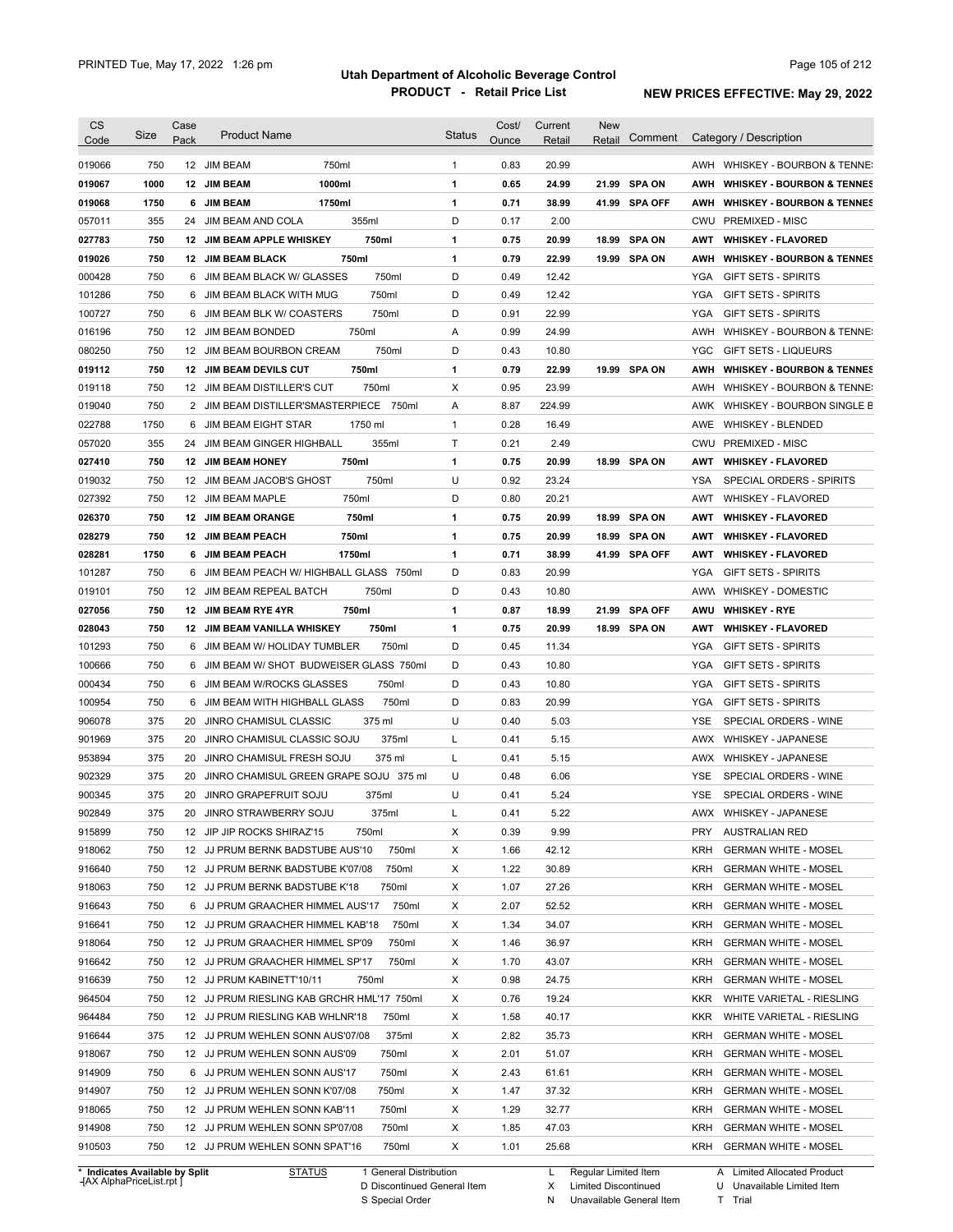| Code                                                                                                                                                                                                                               | Size       | Case             | <b>Product Name</b>                         | <b>Status</b> | Cost/ | Current  | New    |               |            |                                                       |
|------------------------------------------------------------------------------------------------------------------------------------------------------------------------------------------------------------------------------------|------------|------------------|---------------------------------------------|---------------|-------|----------|--------|---------------|------------|-------------------------------------------------------|
|                                                                                                                                                                                                                                    |            | Pack             |                                             |               | Ounce | Retail   | Retail | Comment       |            | Category / Description                                |
| 918066                                                                                                                                                                                                                             | 750        |                  | 12 JJ PRUM WEHLEN SONNSP'11<br>750ml        | Х             | 1.69  | 42.96    |        |               | <b>KRH</b> | <b>GERMAN WHITE - MOSEL</b>                           |
| 917319                                                                                                                                                                                                                             | 750        |                  | 750ml<br>12 JJ VINCENT BOURGOGNE BLANC'19   | L             | 0.87  | 21.99    |        |               | <b>KRA</b> | <b>FRENCH WHITE - BURGUNDY</b>                        |
| 918692                                                                                                                                                                                                                             | 750        |                  | 12 JJ VINCENT CREMANT BOURGOGNE NV<br>750ml | L             | 0.91  | 22.99    |        |               | IPH        | SPARKLING WINE - FRENCH & C                           |
| 910169                                                                                                                                                                                                                             | 750        |                  | 12 JJ VINCENT POUILLY ANTOINET'18<br>750ml  | L             | 1.14  | 28.99    |        |               | <b>KRA</b> | FRENCH WHITE - BURGUNDY                               |
| 914639                                                                                                                                                                                                                             | 750        |                  | 12 JM BOILLOT PULIGNY MONTRACHET<br>750ml   | Х             | 2.09  | 52.93    |        |               | <b>KRA</b> | FRENCH WHITE - BURGUNDY                               |
| 662536                                                                                                                                                                                                                             | 750        | 6                | 750ml<br><b>JNSQ ROSE CRU'18</b>            | Х             | 1.18  | 29.88    |        |               | <b>MPW</b> | ROSE WINE - DOMESTIC                                  |
| 478071                                                                                                                                                                                                                             | 750        | 12               | 750ml<br>JOEL GOTT CA PINOT NOIR            | $\mathbf{1}$  | 0.75  | 19.07    |        |               | PLR        | RED VARIETAL - PINOT NOIR                             |
| 478060                                                                                                                                                                                                                             | 750        | 12               | 750ml<br>JOEL GOTT CABERNET 815             | 1             | 0.79  | 17.99    | 19.99  | SPA OFF       | <b>PLB</b> | <b>RED VARIETAL - CABERNET</b>                        |
| 579685                                                                                                                                                                                                                             | 750        |                  | 750ml<br>12 JOEL GOTT CHARD UNOAKED         | 1             | 0.63  | 13.99    |        | 15.99 SPA OFF | KKB        | <b>WHITE VARIETAL - CHARDONNA</b>                     |
| 950819                                                                                                                                                                                                                             | 750        | 12 <sup>12</sup> | 750ml<br>JOEL GOTT CHARDONNAY               | U             | 0.60  | 15.23    |        |               | <b>YSE</b> | SPECIAL ORDERS - WINE                                 |
| 579682                                                                                                                                                                                                                             | 750        | 12               | 750ml<br>JOEL GOTT GEWURTZTRIMINER          | U             | 0.72  | 18.19    |        |               | <b>YGE</b> | GIFT SETS - WINES                                     |
| 579693                                                                                                                                                                                                                             | 750        | 12               | 750ml<br><b>JOEL GOTT PINOT GRIGIO</b>      | 1             | 0.71  | 19.99    | 17.99  | <b>SPA ON</b> | KKH        | <b>WHITE VARIETAL - PINOT GRIS</b>                    |
| 579689                                                                                                                                                                                                                             | 750        |                  | 750ml<br>12 JOEL GOTT SAUVIGNON BLANC       | 1             | 0.55  | 15.99    |        | 13.99 SPA ON  | <b>KKD</b> | <b>WHITE VARIETAL - SAUVIGNON</b>                     |
| 478062                                                                                                                                                                                                                             | 750        |                  | 750ml<br>12 JOEL GOTT ZINFANDEL             | 1             | 0.79  | 17.99    |        | 19.99 SPA OFF | PLH        | RED VARIETAL - ZINFANDEL                              |
| 916628                                                                                                                                                                                                                             | 750        | 12               | 750ml<br>JOGUET CHINON ROSE'10              | U             | 0.93  | 23.52    |        |               | MPQ        | ROSE WINE - VARIETAL & VIN G                          |
| 912693                                                                                                                                                                                                                             | 750        |                  | 750ml<br>12 JOGUET CHINON VERT'02           | U             | 1.56  | 39.44    |        |               | PRE        | FRENCH RED - MISC AOC                                 |
| 005966                                                                                                                                                                                                                             | 750        | 6                | JOHN WALKER & SONS 200TH ANNVRSRY 750ml     | D             | 3.15  | 79.99    |        |               | YSA        | <b>SPECIAL ORDERS - SPIRITS</b>                       |
| 005968                                                                                                                                                                                                                             | 750        | 4                | JOHN WALKER & SONS BICENTENARY BLN 750ml    | L             | 39.44 | 1,000.20 |        |               | AWR        | WHISKY - SCOTCH BLENDED                               |
| 907619                                                                                                                                                                                                                             | 750        |                  | 12 JOHNDROW CABERNET NAPA'17<br>750ml       | U             | 1.34  | 33.99    |        |               | <b>PLB</b> | <b>RED VARIETAL - CABERNET</b>                        |
| 907618                                                                                                                                                                                                                             | 750        |                  | 750ml<br>12 JOHNDROW CABERNET'11/12         | U             | 0.79  | 20.06    |        |               | <b>PLB</b> | RED VARIETAL - CABERNET                               |
| 907620                                                                                                                                                                                                                             | 750        |                  | 750ml<br>12 JOHNDROW CLARITY'15/16          | U             | 0.51  | 13.06    |        |               | <b>KKD</b> | WHITE VARIETAL - SAUVIGNON                            |
| 005242                                                                                                                                                                                                                             | 750        | 6                | 750ml<br>JOHNNIE WALKER AGED 18 YR          | L             | 3.55  | 89.99    |        |               | AWR        | WHISKY - SCOTCH BLENDED                               |
| 005325                                                                                                                                                                                                                             | 375        | 24               | 375ml<br>JOHNNIE WALKER BLACK               | $\mathbf{1}$  | 1.58  | 19.99    |        |               | AWR        | WHISKY - SCOTCH BLENDED                               |
| 005339                                                                                                                                                                                                                             | 1750       | 6                | JOHNNIE WALKER BLACK 12YR<br>1750ml         | 1             | 1.35  | 76.99    |        | 79.99 SPA OFF | AWR        | <b>WHISKY - SCOTCH BLENDED</b>                        |
| 101331                                                                                                                                                                                                                             | 750        | 6                | JOHNNIE WALKER BLACK W/2 HIGHBALL 750ml     | Τ             | 1.70  | 42.99    |        |               | YGA        | <b>GIFT SETS - SPIRITS</b>                            |
| 005605                                                                                                                                                                                                                             | 750        |                  | 12 JOHNNIE WALKER BLENDER'S BATCH<br>750ml  | U             | 1.22  | 30.99    |        |               | AWR        | WHISKY - SCOTCH BLENDED                               |
| 005326                                                                                                                                                                                                                             | 750        |                  | 12 JOHNNIE WALKER BLK 12YR<br>750ml         | 1             | 1.58  | 42.99    |        | 39.99 SPA ON  | AWR        | <b>WHISKY - SCOTCH BLENDED</b>                        |
| 001221                                                                                                                                                                                                                             | 750        |                  | 6 JOHNNIE WALKER BLK 12YR W/GLSS<br>750ml   | D             | 1.70  | 42.99    |        |               | YGA        | <b>GIFT SETS - SPIRITS</b>                            |
| 005329                                                                                                                                                                                                                             | 750        |                  | 750ml<br>6 JOHNNIE WALKER BLUE              | L             | 9.27  | 234.99   |        |               | AWR        | WHISKY - SCOTCH BLENDED                               |
| 005368                                                                                                                                                                                                                             | 1750       |                  | 1750ml<br>3 JOHNNIE WALKER BLUE             | Х             | 8.45  | 499.99   |        |               | AWR        | WHISKY - SCOTCH BLENDED                               |
|                                                                                                                                                                                                                                    |            |                  |                                             |               |       |          |        |               | AWR        | WHISKY - SCOTCH BLENDED                               |
|                                                                                                                                                                                                                                    |            |                  |                                             |               |       |          |        |               |            |                                                       |
|                                                                                                                                                                                                                                    | 750        |                  | 3 JOHNNIE WALKER BLUE GHOST & RARE 750ml    | Α             | 13.81 | 350.27   |        |               |            |                                                       |
|                                                                                                                                                                                                                                    | 750        |                  | 3 JOHNNIE WALKER BLUE GHST RARE PRT 750ml   | Α             | 13.42 | 340.27   |        |               | AWR        | WHISKY - SCOTCH BLENDED                               |
|                                                                                                                                                                                                                                    | 750        |                  | 3 JOHNNIE WALKER BLUE LEGENDARY EIGHT750ml  | L             | 13.81 | 350.27   |        |               | AWR        | <b>WHISKY - SCOTCH BLENDED</b>                        |
|                                                                                                                                                                                                                                    | 750        |                  | 6 JOHNNIE WALKER BLUE W / GOLD PEN<br>750ml | D             | 9.27  | 234.99   |        |               | YGA        | <b>GIFT SETS - SPIRITS</b>                            |
|                                                                                                                                                                                                                                    | 750        |                  | 3 JOHNNIE WALKER BLUE W/ 2 GLASSES 750ml    | D             | 5.00  | 126.90   |        |               | AWS        |                                                       |
|                                                                                                                                                                                                                                    | 800        | 6                | JOHNNIE WALKER COLLECTION PACK<br>800ml     | X             | 2.50  | 67.50    |        |               |            | WHISKY - SCOTCH SINGLE MAL<br>YGA GIFT SETS - SPIRITS |
|                                                                                                                                                                                                                                    | 750        |                  | 6 JOHNNIE WALKER DOUBLE BLACK<br>750ml      | 1             | 1.77  | 49.99    |        | 44.99 SPA ON  | AWR        | <b>WHISKY - SCOTCH BLENDED</b>                        |
|                                                                                                                                                                                                                                    | 750        |                  | 6 JOHNNIE WALKER GLD RSV LTD<br>750ml       | L             | 3.19  | 80.99    |        |               | AWR        | WHISKY - SCOTCH BLENDED                               |
|                                                                                                                                                                                                                                    | 750        |                  | 750ml<br>12 JOHNNIE WALKER GOLD             | Х             | 3.82  | 96.99    |        |               | AWR        | WHISKY - SCOTCH BLENDED                               |
|                                                                                                                                                                                                                                    | 750        |                  | 12 JOHNNIE WALKER GOT SONG OF FIRE 750ml    | D             | 1.77  | 44.99    |        |               | AWR        | WHISKY - SCOTCH BLENDED                               |
|                                                                                                                                                                                                                                    | 750        |                  | 750ml<br>12 JOHNNIE WALKER GOT SONG OF ICE  | D             | 0.96  | 24.30    |        |               | AWR        | WHISKY - SCOTCH BLENDED                               |
|                                                                                                                                                                                                                                    | 750        |                  | 6 JOHNNIE WALKER GREEN<br>750ml             | L             | 2.80  | 70.99    |        |               | AWR        | WHISKY - SCOTCH BLENDED                               |
|                                                                                                                                                                                                                                    | 750        |                  | 750ml<br>12 JOHNNIE WALKER HIGH RYE         | Τ             | 1.70  | 43.06    |        |               | AWR        | WHISKY - SCOTCH BLENDED                               |
|                                                                                                                                                                                                                                    | 750        |                  | 750ml<br>3 JOHNNIE WALKER KING GEORGE V     | Α             | 24.06 | 610.27   |        |               | AWR        | WHISKY - SCOTCH BLENDED                               |
|                                                                                                                                                                                                                                    | 750        |                  | 750ml<br>6 JOHNNIE WALKER PLATINUM          | U             | 4.81  | 121.99   |        |               | AWR        | WHISKY - SCOTCH BLENDED                               |
|                                                                                                                                                                                                                                    | 375        |                  | 375ml<br>24 JOHNNIE WALKER RED              | $\mathbf{1}$  | 1.34  | 16.99    |        |               |            | AWR WHISKY - SCOTCH BLENDED                           |
|                                                                                                                                                                                                                                    | 750        |                  | 750ml<br>12 JOHNNIE WALKER RED              | 1             | 0.95  | 25.99    |        | 23.99 SPA ON  |            | AWR WHISKY - SCOTCH BLENDED                           |
|                                                                                                                                                                                                                                    | 1750       |                  | 6 JOHNNIE WALKER RED<br>1750ml              | 1             | 0.84  | 44.99    |        | 49.99 SPA OFF | AWR        | <b>WHISKY - SCOTCH BLENDED</b>                        |
|                                                                                                                                                                                                                                    | 750        |                  | 6 JOHNNIE WALKER SELECT CASKS<br>750ml      | U             | 1.79  | 45.48    |        |               |            | AWR WHISKY - SCOTCH BLENDED                           |
|                                                                                                                                                                                                                                    | 750        |                  | 12 JOHNNIE WALKER WHITE WALKER<br>750ml     | D             | 0.96  | 24.30    |        |               |            | AWR WHISKY - SCOTCH BLENDED                           |
|                                                                                                                                                                                                                                    | 750        |                  | 6 JOHNNY DRUM PRIVATE STOCK<br>750ml        | U             | 1.71  | 43.29    |        |               | YSA        | SPECIAL ORDERS - SPIRITS                              |
|                                                                                                                                                                                                                                    | 750        |                  | 6 JOLIVET SANCER CHENE MARCHAND'20 750ml    | L             | 2.24  | 56.83    |        |               | <b>KRB</b> | FRENCH WHITE - BORDEAUX &                             |
| 005625<br>005759<br>005957<br>100973<br>000866<br>001176<br>005318<br>005316<br>005332<br>005890<br>005891<br>005350<br>006041<br>005299<br>005319<br>005345<br>005346<br>005349<br>005281<br>005747<br>949547<br>916960<br>908778 | 750<br>750 |                  | 12 JOLLY PUMPKIN BAM NOIR<br>750ml          | U<br>U        | 0.40  | 10.09    |        |               | YST        | SPECIAL ORDERS - BEER                                 |

**Case** [AX AlphaPriceList.rpt ]

D Discontinued General Item

S Special Order

X Limited Discontinued

N Unavailable General Item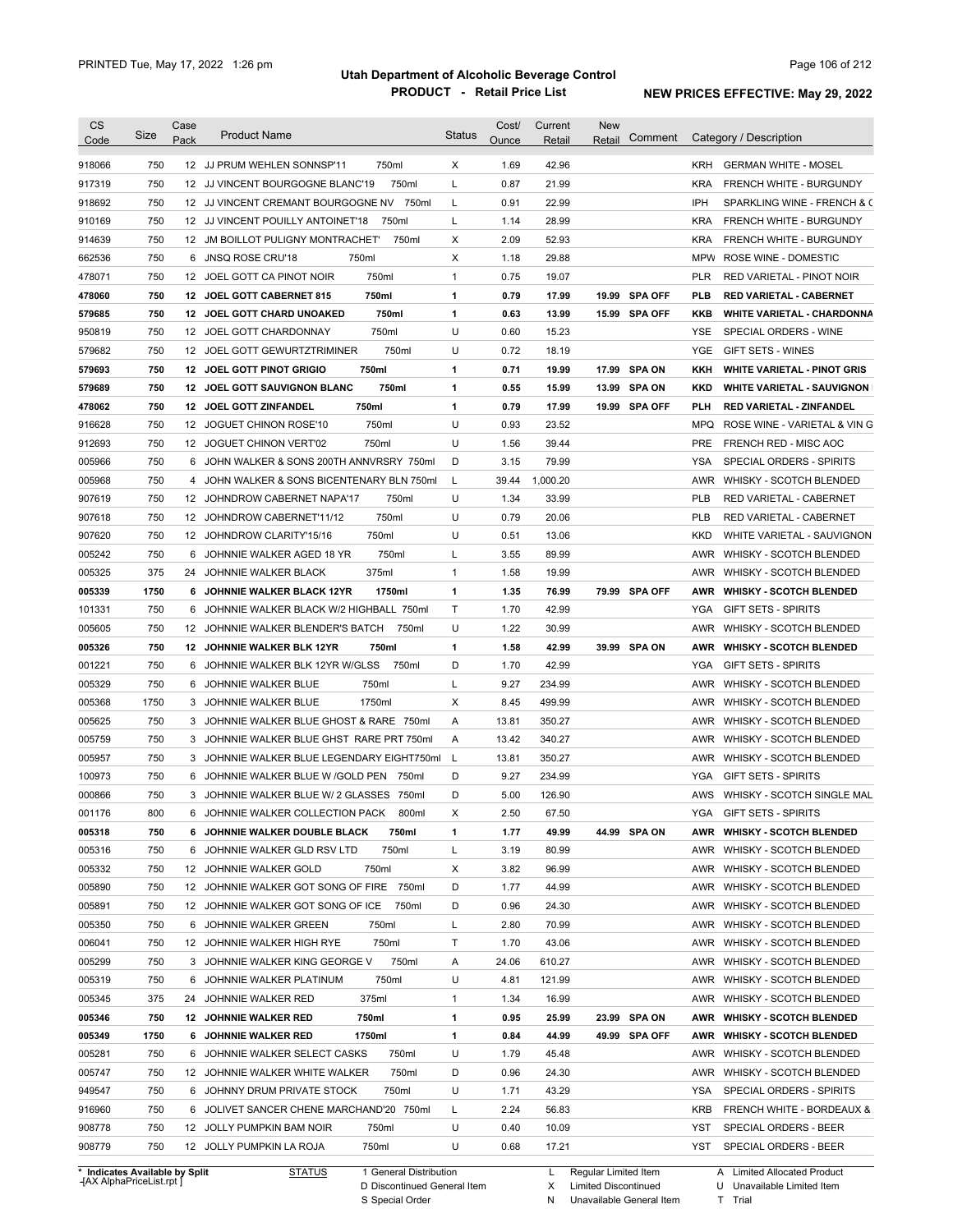| CS               |            | Case |                                                                          |                       | Cost/        | Current        | New    |               |            |                                                          |
|------------------|------------|------|--------------------------------------------------------------------------|-----------------------|--------------|----------------|--------|---------------|------------|----------------------------------------------------------|
| Code             | Size       | Pack | <b>Product Name</b>                                                      | <b>Status</b>         | Ounce        | Retail         | Retail | Comment       |            | Category / Description                                   |
| 908706           | 750        |      | 3 JONATA EL ALMA CAB FRAC 06<br>750ml                                    | Χ                     | 5.24         | 132.77         |        |               | YSE.       | SPECIAL ORDERS - WINE                                    |
| 908707           | 750        | 3    | 750ml<br>JONATA EL DESAFIO CAB 06                                        | U                     | 5.24         | 132.77         |        |               | YSE        | SPECIAL ORDERS - WINE                                    |
| 908705           | 750        | 6    | JONATA LA FLOR SAUV BLANC 07                                             | 750ml<br>х            | 2.63         | 66.68          |        |               | <b>YSE</b> | SPECIAL ORDERS - WINE                                    |
| 919124           | 473        | 24   | <b>JOOSE BLACK BERRY</b><br>473ml                                        | D                     | 0.16         | 2.59           |        |               | <b>RCP</b> | <b>FLAVORED MALT BEVERAGES</b>                           |
| 919123           | 473        | 24   | 473ml<br>JOOSE BLUE LEMONADE                                             | D                     | 0.16         | 2.59           |        |               | <b>RCP</b> | <b>FLAVORED MALT BEVERAGES</b>                           |
| 478100           | 750        | 12   | JORDAN CABERNET ALEXANDER'17                                             | 750ml<br>L            | 2.39         | 58.02          |        | 60.73 HIGHER  | <b>PLB</b> | <b>RED VARIETAL - CABERNET</b>                           |
| 907042           | 1500       | 6    | JORDAN CABERNET'12<br>1500 ml                                            | U                     | 3.72         | 188.79         |        |               | <b>PLB</b> | RED VARIETAL - CABERNET                                  |
| 916143           | 1500       | 6    | <b>JORDAN CABERNET'13</b><br>1500 ml                                     | L                     | 5.88         | 157.46         |        | 298.46 HIGHER | <b>PLB</b> | <b>RED VARIETAL - CABERNET</b>                           |
| 916144           | 1500       | 6    | JORDAN CABERNET'14<br>1500 ml                                            | U                     | 3.10         | 157.46         |        |               | PLB        | RED VARIETAL - CABERNET                                  |
| 916787           | 1500       | 6    | <b>JORDAN CABERNET'15</b><br>1500 ml                                     | г                     | 5.20         | 157.46         | 263.99 | HIGHER        | PLB        | <b>RED VARIETAL - CABERNET</b>                           |
| 579750           | 750        | 12   | 750ml<br>JORDAN CHARDONNAY'18/19                                         | L                     | 1.34         | 34.02          |        |               | <b>KKB</b> | WHITE VARIETAL - CHARDONN/                               |
| 908307           | 750        |      | 750ml<br>12 JORDAN VERTICAL '00-'02                                      | U                     | 2.57         | 65.05          |        |               | YSE        | SPECIAL ORDERS - WINE                                    |
| 915456           | 750        | 6    | 750ml<br>JORDAN VERTICAL SET05-06-07                                     | U                     | 4.36         | 110.66         |        |               | YSE        | SPECIAL ORDERS - WINE                                    |
| 905701           | 750        | 12   | JOSE CUERVO BLACK MEDALLION                                              | 750ml<br>U            | 0.91         | 22.96          |        |               | <b>YSA</b> | SPECIAL ORDERS - SPIRITS                                 |
| 004001           | 750        | 6    | JOSE CUERVO ESP GOLDW/CLASSIC MARG 750ml                                 | U                     | 0.72         | 18.32          |        |               | YSA        | SPECIAL ORDERS - SPIRITS                                 |
| 058879           | 1750       | 6    | JOSE CUERVO GOLDEN GRPFRT MARG 1750 ml                                   | D                     | 0.21         | 12.42          |        |               | <b>CWF</b> | PREMIXED - MARGARITA                                     |
| 907630           | 1750       | 6    | JOSE CUERVO MARGARITA PINK LEMONA 1750ml                                 | U                     | 0.32         | 19.13          |        |               | YSE        | SPECIAL ORDERS - WINE                                    |
|                  | 750        | 6    | JOSE CUERVO SILVER W/ CLASSIC MIX 750ml                                  | U                     | 0.72         | 18.32          |        |               | APD        | <b>TEQUILA - SILVER</b>                                  |
| 000643           | 750        |      |                                                                          |                       |              |                |        |               |            |                                                          |
| 101389           |            | 6    | JOSE CUERVO TRAD SILVER W/ MUGS 750ml                                    | D                     | 0.49         | 12.42          |        |               | YGA        | <b>GIFT SETS - SPIRITS</b>                               |
| 087832           | 750        | 6    | <b>JOSE CUERVO TRADICIONAL CRISTALINO 750ml</b>                          | 1                     | 1.26         | 34.99          |        | 31.99 SPA ON  | <b>APJ</b> | TEQUILA - REPOSADO & ANEJO                               |
| 101391           | 750        | 6    | JOSE CUERVO TRADICIONAL REP W/ MUGS750ml                                 | D                     | 0.49         | 12.42          |        |               | YGA        | <b>GIFT SETS - SPIRITS</b>                               |
| 100160           | 750        | 6    | JOSE CUERVO TRADICIONAL REP W/RIMM 750ml                                 | D                     | 0.55         | 14.04          |        |               | YGA        | <b>GIFT SETS - SPIRITS</b>                               |
| 918732           | 750        |      | 12 JOSEP FORASTER COLLITA'16<br>750ml                                    | Х                     | 0.26         | 6.48           |        |               | <b>PRP</b> | SPANISH RED - MISC                                       |
| 918443           | 750        |      | 12 JOSEP FORASTER ROSAT'17/18<br>750ml                                   | Х                     | 0.32         | 8.10           |        |               | <b>MPX</b> | ROSE WINE - IMPORTED                                     |
| 910329           | 750        | 12   | JOSEP GRAU L'EFFECT VOLADOR'20                                           | L<br>750ml            | 0.67         | 17.08          |        |               | <b>PRP</b> | SPANISH RED - MISC                                       |
| 949331           | 750        |      | 750ml<br>12 JOSEP GRAV 'VESPRES'17/18                                    | L                     | 0.97         | 24.49          |        |               | <b>PRP</b> | SPANISH RED - MISC                                       |
| 919134           | 750        |      | 12 JOSEPH DROUHIN SAINT VERAN'18/19 750ml                                | L                     | 0.87         | 22.00          |        |               | <b>PRB</b> | FRENCH RED - BURGUNDY                                    |
| 917768           | 750        |      | 12 JOSEPH FAMILY CABERNET ALEX V'                                        | Х<br>750ml            | 1.16         | 29.42          |        |               | <b>PLB</b> | RED VARIETAL - CABERNET                                  |
| 911215           | 750        |      | 6 JOSEPH PHELPS CABERNET NAPA 2019 750ml                                 | U                     | 3.37         | 85.39          |        |               | YSE        | SPECIAL ORDERS - WINE                                    |
| 948259           | 750        |      | 12 JOSEPHINE DUBOIS PINOT NOIR'18/19 750ml                               | L                     | 0.99         | 21.99          |        | 24.99 HIGHER  | <b>PRB</b> | <b>FRENCH RED - BURGUNDY</b>                             |
| 902846           | 750        |      | 750ml<br>6 JOSEPHINE EAU DE VIE                                          | 1                     | 2.37         | 60.00          |        |               | ATR        | BRANDY - GRAPPA & EAUX DE \                              |
| 478120           | 750        |      | 750ml<br>12 JOSH CELLARS CABERNET                                        | 1                     | 0.47         | 14.99          | 11.99  | <b>SPA ON</b> | <b>PLB</b> | <b>RED VARIETAL - CABERNET</b>                           |
| 579770           | 750        | 12   | 750ml<br><b>JOSH CELLARS CHARDONNAY</b>                                  | 1                     | 0.47         | 13.99          |        | 11.99 SPA ON  | KKB        | <b>WHITE VARIETAL - CHARDONNA</b>                        |
| 597774           | 750        |      | 750ml<br>12 JOSH CELLARS PINOT GRIGIO                                    | 1                     | 0.55         | 13.99          |        |               | KKH        | WHITE VARIETAL - PINOT GRIS                              |
| 478118           | 750        |      | 12 JOSH CELLARS PINOT NOIR<br>750ml                                      | $\mathbf{1}$          | 0.71         | 18.06          |        |               | <b>PLR</b> | RED VARIETAL - PINOT NOIR                                |
| 579772           | 750        |      | 12 JOSH CELLARS SAUVIGNON BLANC                                          | 750ml<br>1            | 0.47         | 13.99          | 11.99  | SPA ON        | <b>KKD</b> | <b>WHITE VARIETAL - SAUVIGNON</b>                        |
| 478116           | 750        |      | 12 JOSH LEGACY<br>750ml                                                  | 1                     | 0.47         | 14.99          |        | 11.99 SPA ON  | PFP        | <b>RED GENERIC - RED TABLE &amp; PI</b>                  |
| 902654           | 500        |      | 500ml<br>12 JOTO YUZU CITRUS SAKE                                        | U                     | 1.60         | 27.05          |        |               | YSE        | SPECIAL ORDERS - WINE                                    |
| 955241           | 750        |      | 750ml<br>12 JP CHENET CHARD VIOGNIER                                     | 1                     | 0.56         | 14.32          |        |               | KFP        | WHITE GENERIC - TABLE & PRC                              |
| 724545           | 750        |      | 12 JP CHENET ORIGINAL SPKLING BRUT WIN750ml                              | $\mathbf{1}$          | 0.61         | 15.41          |        |               | IPH        | SPARKLING WINE - FRENCH & C                              |
| 955240           | 750        |      | 12 JP CHENET SAUVIGNON BLANC                                             | $\mathbf{1}$<br>750ml | 0.50         | 12.75          |        |               | KKD        | WHITE VARIETAL - SAUVIGNON                               |
| 089386           | 750        |      | 750ml<br>12 JUAREZ GOLD TEQUILA                                          | 1                     | 0.51         | 10.99          |        | 12.99 SPA OFF | <b>APF</b> | <b>TEQUILA - GOLD</b>                                    |
| 086251           | 1000       |      | 1000ml<br>12 JUAREZ TRIPLE SEC                                           | D                     | 0.16         | 5.25           |        |               | CHB        | LIQUEURS - TRIPLE SEC & ORA                              |
| 951759           | 1500       |      | 1500 ml<br>6 JUDD'S HILL CABERNET '09                                    | U                     | 2.58         | 130.68         |        |               | YSE        | SPECIAL ORDERS - WINE                                    |
| 913785           | 750        |      | 12 JUDD'S HILL CABERNET ESTATE'12/14 750ml                               | Х                     | 1.70         | 42.99          |        |               | PLB        | RED VARIETAL - CABERNET                                  |
| 913415           | 750        |      | 12 JUDD'S HILL CABERNET'19<br>750ml                                      | L                     | 1.58         | 39.99          |        |               | PLB        | RED VARIETAL - CABERNET                                  |
| 907127           | 750        |      | 750ml<br>12 JUDD'S HILL CHARDONNAY                                       | U                     | 1.19         | 30.20          |        |               | YSE        | SPECIAL ORDERS - WINE                                    |
| 947622           | 750        |      | 12 JUDDS HILL EST CAB 2002<br>750ml                                      | U                     | 2.22         | 56.26          |        |               | YSE        | SPECIAL ORDERS - WINE                                    |
| 947624           | 750        |      | 12 JUDDS HILL FOUNDERS ART 2007                                          | 750ml<br>U            | 1.92         | 48.81          |        |               | YSE        | SPECIAL ORDERS - WINE                                    |
| 910444           | 750        |      | 12 JUDD'S HILL MERLOT'15<br>750ml                                        | Х                     | 1.18         | 30.04          |        |               | PLF        | RED VARIETAL - MERLOT                                    |
| 949161           | 375        |      | 375ml<br>12 JUDDS HILL MIX                                               | U                     | 1.02         | 12.94          |        |               | YSE        | SPECIAL ORDERS - WINE                                    |
|                  | 750        |      | 750ml<br>12 JUDD'S HILL ROSE                                             | U                     | 0.78         | 19.77          |        |               | YSE        | SPECIAL ORDERS - WINE                                    |
|                  |            |      |                                                                          |                       |              |                |        |               |            |                                                          |
| 907811           |            |      |                                                                          |                       |              |                |        |               |            |                                                          |
| 918639<br>921868 | 375<br>750 |      | 12 JUDD'S HILL VIEJO DULCE<br>375 ml<br>12 JUMPING GOAT ORANGE GIFT PACK | Х<br>D<br>750ml       | 0.95<br>1.09 | 12.00<br>27.52 |        |               | EVU<br>YGC | LATE HARVEST - WHITE MISC<br><b>GIFT SETS - LIQUEURS</b> |

**Case** [AX AlphaPriceList.rpt ]

D Discontinued General Item

S Special Order

X Limited Discontinued

U Unavailable Limited Item

N Unavailable General Item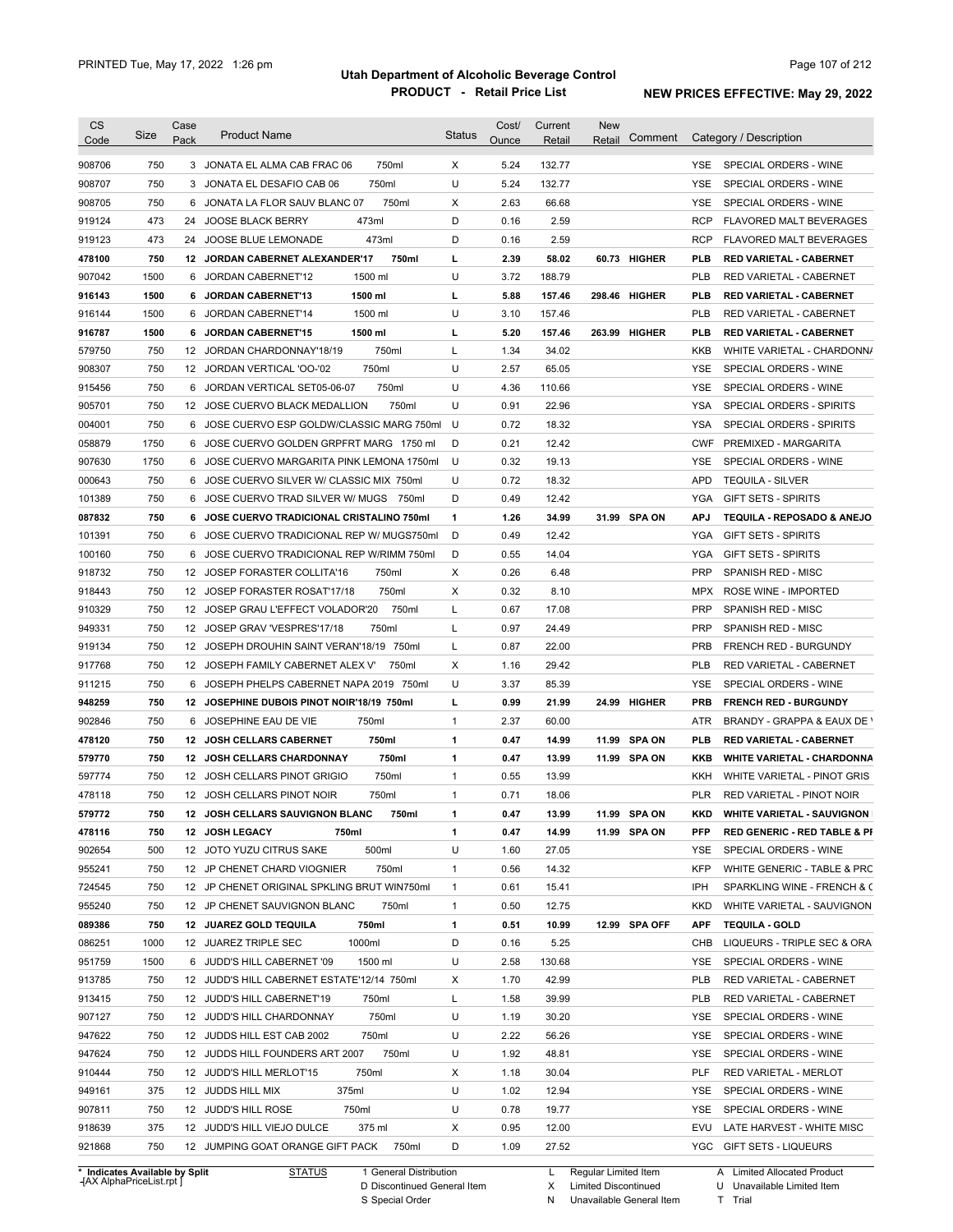| 750<br>12 JUMPING GRAPE SPARKLING RED<br>0.56<br>14.21<br>917745<br>750ml<br>Х<br><b>IHU</b><br>SPARKLING WINE - MISC<br>750<br>Г<br>3.94<br>99.99<br>005645<br>6 JURA 18 YR<br>750ml<br>AWS<br>WHISKY - SCOTCH SINGLE MAL<br>005286<br>750<br>750ml<br>1<br>1.38<br>39.99<br>34.99 SPA ON<br>6 JURA ORGIN 10 YR<br><b>AWS</b><br><b>WHISKY - SCOTCH SINGLE MALT</b><br>750<br>750ml<br>Г<br>3.15<br>79.99<br>005648<br>JURA SEVEN WOOD<br>AWS<br>WHISKY - SCOTCH SINGLE MAL<br>6<br>750<br>750ml<br>2.60<br>65.91<br>917441<br>12 JUSLYN PERRY'S BLEND NAPA'09<br>х<br><b>PLB</b><br>RED VARIETAL - CABERNET<br>750<br>750ml<br>1.10<br>31.02<br>28.02 SPA ON<br>919869<br><b>JUSTIN CABERNET SAUVIGNON'19</b><br>1<br><b>PLB</b><br><b>RED VARIETAL - CABERNET</b><br>12<br>750<br>750ml<br>L<br>3.28<br>911128<br><b>JUSTIN ISOSCELES '15/17</b><br>83.23<br><b>PLD</b><br><b>RED VARIETAL - MERITAGE</b><br>6<br>750<br>750ml<br>Г<br>2.60<br>914604<br>JUSTIN JUSTIFICATION RED'15/16<br>66.00<br>PLU<br><b>RED VARIETAL - MISC</b><br>6<br>750<br>750ml<br>0.59<br>14.91 SPA ON<br>575820<br><b>JUSTIN SAUVIGNON BLANC</b><br>1<br>18.02<br><b>KKD</b><br><b>WHITE VARIETAL - SAUVIGNON</b><br>12<br>750<br>750ml<br>Τ<br>9.47<br>240.20<br>006038<br>JW BLUE YEAR OF THE TIGER<br>AWR<br><b>WHISKY - SCOTCH BLENDED</b><br>4<br>750<br>T<br>25.64<br>650.20<br>006039<br>JW KING GEORGE V LUNAR NEW YEAR<br>750ml<br>AWR<br><b>WHISKY - SCOTCH BLENDED</b><br>4<br>750<br>750ml<br>U<br>47.10<br>908518<br>12 K VINTNERS SYRAH MORRISON LN'13<br>1.86<br>YSE<br>SPECIAL ORDERS - WINE<br>750<br>2.27<br>916486<br>750ml<br>L<br>57.51<br>PLL<br>12 K VINTNERS THE BOY GRENACHE'19<br>RED VARIETAL - GRENACHE<br>750<br>750ml<br>X<br>1.07<br>27.02<br>914740<br>12 K VINTNERS VIOGNIER'18<br><b>KKJ</b><br>WHITE VARIETAL - VIOGNIER<br>750<br>750ml<br>X<br>0.80<br>20.28<br><b>PRY</b><br><b>AUSTRALIAN RED</b><br>917185<br>12 KAESLER AVIGNON BAROSSA'06<br>750<br>750ml<br>X<br>0.80<br>20.20<br>916488<br>12 KAESLER STONEHORSE GSM'7/08<br><b>PRY</b><br><b>AUSTRALIAN RED</b><br>D<br>002774<br>750<br>750ml<br>0.87<br>21.99<br>KAHLUA W/ 2 MARTINI GLSS<br><b>CHV</b><br><b>LIQUEURS - CREAM</b><br>6<br>375<br>$\mathbf{1}$<br>1.02<br>12.99<br>067524<br>24<br>KAHLUA COFFEE LIQ MEXICO<br>375ml<br>CHK<br><b>LIQUEURS - COFFEE</b><br>750<br>750ml<br>0.87<br>21.99<br>067526<br>12<br>KAHLUA COFFEE LIQUEUR MEXICO<br>1<br>CHK<br>LIQUEURS - COFFEE<br>1000<br>1000ml<br>0.83<br>27.99<br>067527<br>12 KAHLUA COFFEE LIQUEUR MEXICO<br>1<br>CHK<br><b>LIQUEURS - COFFEE</b><br>067528<br>1750<br>1<br>0.79<br>46.99<br>KAHLUA COFFEE LIQUEUR MEXICO<br>1750ml<br>CHK<br>LIQUEURS - COFFEE<br>6<br>$\mathbf{1}$<br>067536<br>750<br>12 KAHLUA ESPECIAL COFFEE LIQ MEXICO 750ml<br>0.91<br>22.99<br>CHK<br><b>LIQUEURS - COFFEE</b><br>200<br>200ml<br>D<br>062074<br>24<br>KAHLUA MUDSLIDE<br>0.29<br>1.99<br>CWR PREMIXED - MUDSLIDE<br>002834<br>750<br>D<br>0.47<br>6<br>KAHLUA W COFFEE MUG<br>750ml<br>11.88<br><b>YGC</b><br><b>GIFT SETS - LIQUEURS</b><br>900456<br>750ml<br>D<br>750<br>KAHLUA W/ TRAVEL MUG<br>0.36<br>9.18<br>YGC<br><b>GIFT SETS - LIQUEURS</b><br>6<br>062087<br>200<br>200ml<br>D<br>0.29<br>1.99<br><b>CWU</b><br><b>PREMIXED - MISC</b><br>24<br>KAHLUA WHITE RUSSIAN<br>062089<br>1750<br>$\mathbf{1}$<br>0.25<br>14.99<br><b>PREMIXED - MISC</b><br>KAHLUA WHITE RUSSIAN RTD<br>1750ml<br>CWU<br>6<br>913854<br>750<br>12 KAIKEN CAB MENDOZA RESERVA 14/15 750ml<br>X<br>0.28<br>7.00<br><b>PRV</b><br>ARGENTINE RED - OTHER<br>917893<br>1<br>10.03<br>13.03 SPA OFF<br>750<br><b>12 KAIKEN MALBEC</b><br>750ml<br>0.51<br><b>PRU</b><br><b>ARGENTINE RED - MALBEC</b><br>916199<br>750<br>12 KAIKEN ULTRA MALBEC'17/18<br>750ml<br>Г<br>0.80<br>20.31<br><b>PRU</b><br>ARGENTINE RED - MALBEC<br>953172<br>750<br>750ml<br>U<br>39.58<br><b>YSE</b><br>SPECIAL ORDERS - WINE<br>12 KALIN CH SONOMA CHARDONNAY '95<br>1.56<br>911939<br>750<br>750ml<br>U<br>1.62<br>40.99<br><b>YSE</b><br>SPECIAL ORDERS - WINE<br>12 KALIN CHARD CUVEE W '95<br>917823<br>750<br>750ml<br>1.24<br>31.52<br>12 KALIN CHARDONNAY CUVEE LD'95<br>х<br>KKB<br>WHITE VARIETAL - CHARDONN/<br>910374<br>750<br>750ml<br>U<br>42.35<br>SPECIAL ORDERS - WINE<br>12 KALIN PINOT NOIR CUVEE DD'99<br>1.67<br>YSE<br>911938<br>750<br>12 KALIN SAUV BLANC LVSB CUVEE '01 750ml<br>U<br>1.42<br>36.09<br><b>YSE</b><br>SPECIAL ORDERS - WINE<br>953173<br>12 KALINLE WILLY LIVERMORE STEALTH CU 750ml<br>2.08<br>52.82<br>YSE SPECIAL ORDERS - WINE<br>750<br>U<br>D<br>075175<br>1000<br>12 KAMCHATKA<br>1000ml<br>0.22<br>7.29<br>ADW VODKA - DOMESTIC<br>075172<br>3.25<br>VODKA - BASIC<br>375<br>24 KAMCHATKA VODKA & LIQUEUR<br>375ml<br>1<br>0.26<br>ADF<br>075174<br>750<br>750ml<br>5.49<br>VODKA - BASIC<br>12 KAMCHATKA VODKA & LIQUEUR<br>1<br>0.22<br>ADF<br>075176<br>1750<br>1750ml<br>11.29<br>VODKA - BASIC<br>6 KAMCHATKA VODKA & LIQUEUR<br>$\mathbf{1}$<br>0.19<br>ADF<br>087030<br>750<br>6 KAMIKI JAPANESE WHISKY CEDAR CSK 750ml<br>72.95<br>WHISKEY - JAPANESE<br>х<br>2.88<br>AWX<br>923574<br>750<br>750ml<br>$\mathbf{1}$<br>20.94<br><b>KRI</b><br>12 KARTHAUSERHOF BRUNO RIESLING<br>0.83<br><b>GERMAN WHITE - MISC &amp; VARIE</b><br>909691<br>750<br>750ml<br>188.87<br>6 KATHRYN HALL CAB SAUV'17/18<br>L<br>7.45<br><b>PLB</b><br>RED VARIETAL - CABERNET<br>918865<br>750<br>750ml<br>174.63<br><b>PLB</b><br>6 KATHRYN HALL CABERNET'14/15<br>х<br>6.89<br>RED VARIETAL - CABERNET<br>955214<br>750<br>L<br>19.99<br>12 KAUZO MALBEC'16<br>750 750ml<br>0.79<br>PRU<br>ARGENTINE RED - MALBEC<br>D<br>355<br>24 KCCO LAGER<br>1.98<br>355ml<br>0.16<br>THP<br>LAGER - HEAVY & DARK<br>750<br>750ml<br>х<br>35.10<br>916724<br>12 KEENAN CAB FRANC'14/15<br>1.38<br><b>PLG</b><br>RED VARIETAL - CAB FRANC, VI<br>750<br>750ml<br>х<br>96.20<br>6 KEENAN CABERNET RESERVE'5/7<br>3.79<br><b>PLB</b><br>RED VARIETAL - CABERNET<br>750ml<br>х<br>27.00<br>914969<br>750<br>12 KEENAN CABERNET'13/14<br>1.06<br><b>PLB</b><br>RED VARIETAL - CABERNET<br>914694<br>750<br>750ml<br>х<br>20.52<br>12 KEENAN MERLOT'11/12<br>0.81<br>PLF<br>RED VARIETAL - MERLOT<br>750<br>12 KEEP ROSÉ '17<br>750ml<br>х<br>12.50<br>918818<br>0.49<br>MPW ROSE WINE - DOMESTIC<br>U<br>950680<br>750<br>12 KEFRAYA LES BRETCHESROSE '12<br>750ml<br>0.55<br>13.96<br>YSE<br>SPECIAL ORDERS - WINE<br>U<br>4.90<br>950682<br>187<br>48 KEFRAYA LES BRETCHESROUGE '12<br>187ml<br>0.77<br><b>YSE</b><br>SPECIAL ORDERS - WINE<br>750ml<br>U<br>950681<br>750<br>12 KEFRAYA LES BRETCHESROUGE '12<br>0.55<br>13.96<br>YSE SPECIAL ORDERS - WINE | <b>CS</b><br>Code | Size | Case<br>Pack | <b>Product Name</b> | <b>Status</b> | Cost/<br>Ounce | Current<br>Retail | <b>New</b><br>Comment<br>Retail | Category / Description |
|-----------------------------------------------------------------------------------------------------------------------------------------------------------------------------------------------------------------------------------------------------------------------------------------------------------------------------------------------------------------------------------------------------------------------------------------------------------------------------------------------------------------------------------------------------------------------------------------------------------------------------------------------------------------------------------------------------------------------------------------------------------------------------------------------------------------------------------------------------------------------------------------------------------------------------------------------------------------------------------------------------------------------------------------------------------------------------------------------------------------------------------------------------------------------------------------------------------------------------------------------------------------------------------------------------------------------------------------------------------------------------------------------------------------------------------------------------------------------------------------------------------------------------------------------------------------------------------------------------------------------------------------------------------------------------------------------------------------------------------------------------------------------------------------------------------------------------------------------------------------------------------------------------------------------------------------------------------------------------------------------------------------------------------------------------------------------------------------------------------------------------------------------------------------------------------------------------------------------------------------------------------------------------------------------------------------------------------------------------------------------------------------------------------------------------------------------------------------------------------------------------------------------------------------------------------------------------------------------------------------------------------------------------------------------------------------------------------------------------------------------------------------------------------------------------------------------------------------------------------------------------------------------------------------------------------------------------------------------------------------------------------------------------------------------------------------------------------------------------------------------------------------------------------------------------------------------------------------------------------------------------------------------------------------------------------------------------------------------------------------------------------------------------------------------------------------------------------------------------------------------------------------------------------------------------------------------------------------------------------------------------------------------------------------------------------------------------------------------------------------------------------------------------------------------------------------------------------------------------------------------------------------------------------------------------------------------------------------------------------------------------------------------------------------------------------------------------------------------------------------------------------------------------------------------------------------------------------------------------------------------------------------------------------------------------------------------------------------------------------------------------------------------------------------------------------------------------------------------------------------------------------------------------------------------------------------------------------------------------------------------------------------------------------------------------------------------------------------------------------------------------------------------------------------------------------------------------------------------------------------------------------------------------------------------------------------------------------------------------------------------------------------------------------------------------------------------------------------------------------------------------------------------------------------------------------------------------------------------------------------------------------------------------------------------------------------------------------------------------------------------------------------------------------------------------------------------------------------------------------------------------------------------------------------------------------------------------------------------------------------------------------------------------------------------------------------------------------------------------------------------------------------------------------------------------------------------------------------------------------------------------------------------------------------------------------------------------------------------------------------------------------------------------------------------------------------------------------------------------------------------------------------------------------------------------------------------------------------------------------------------------------------------------------------------------------------------------------------------------------------------------------------------------------------------------------------------------------------------------------------------------------------------------------------------------------------------------------------------------------------------------------------------------------------------------------------------|-------------------|------|--------------|---------------------|---------------|----------------|-------------------|---------------------------------|------------------------|
|                                                                                                                                                                                                                                                                                                                                                                                                                                                                                                                                                                                                                                                                                                                                                                                                                                                                                                                                                                                                                                                                                                                                                                                                                                                                                                                                                                                                                                                                                                                                                                                                                                                                                                                                                                                                                                                                                                                                                                                                                                                                                                                                                                                                                                                                                                                                                                                                                                                                                                                                                                                                                                                                                                                                                                                                                                                                                                                                                                                                                                                                                                                                                                                                                                                                                                                                                                                                                                                                                                                                                                                                                                                                                                                                                                                                                                                                                                                                                                                                                                                                                                                                                                                                                                                                                                                                                                                                                                                                                                                                                                                                                                                                                                                                                                                                                                                                                                                                                                                                                                                                                                                                                                                                                                                                                                                                                                                                                                                                                                                                                                                                                                                                                                                                                                                                                                                                                                                                                                                                                                                                                                                                                                                                                                                                                                                                                                                                                                                                                                                                                                                                                                                                                               |                   |      |              |                     |               |                |                   |                                 |                        |
|                                                                                                                                                                                                                                                                                                                                                                                                                                                                                                                                                                                                                                                                                                                                                                                                                                                                                                                                                                                                                                                                                                                                                                                                                                                                                                                                                                                                                                                                                                                                                                                                                                                                                                                                                                                                                                                                                                                                                                                                                                                                                                                                                                                                                                                                                                                                                                                                                                                                                                                                                                                                                                                                                                                                                                                                                                                                                                                                                                                                                                                                                                                                                                                                                                                                                                                                                                                                                                                                                                                                                                                                                                                                                                                                                                                                                                                                                                                                                                                                                                                                                                                                                                                                                                                                                                                                                                                                                                                                                                                                                                                                                                                                                                                                                                                                                                                                                                                                                                                                                                                                                                                                                                                                                                                                                                                                                                                                                                                                                                                                                                                                                                                                                                                                                                                                                                                                                                                                                                                                                                                                                                                                                                                                                                                                                                                                                                                                                                                                                                                                                                                                                                                                                               |                   |      |              |                     |               |                |                   |                                 |                        |
|                                                                                                                                                                                                                                                                                                                                                                                                                                                                                                                                                                                                                                                                                                                                                                                                                                                                                                                                                                                                                                                                                                                                                                                                                                                                                                                                                                                                                                                                                                                                                                                                                                                                                                                                                                                                                                                                                                                                                                                                                                                                                                                                                                                                                                                                                                                                                                                                                                                                                                                                                                                                                                                                                                                                                                                                                                                                                                                                                                                                                                                                                                                                                                                                                                                                                                                                                                                                                                                                                                                                                                                                                                                                                                                                                                                                                                                                                                                                                                                                                                                                                                                                                                                                                                                                                                                                                                                                                                                                                                                                                                                                                                                                                                                                                                                                                                                                                                                                                                                                                                                                                                                                                                                                                                                                                                                                                                                                                                                                                                                                                                                                                                                                                                                                                                                                                                                                                                                                                                                                                                                                                                                                                                                                                                                                                                                                                                                                                                                                                                                                                                                                                                                                                               |                   |      |              |                     |               |                |                   |                                 |                        |
|                                                                                                                                                                                                                                                                                                                                                                                                                                                                                                                                                                                                                                                                                                                                                                                                                                                                                                                                                                                                                                                                                                                                                                                                                                                                                                                                                                                                                                                                                                                                                                                                                                                                                                                                                                                                                                                                                                                                                                                                                                                                                                                                                                                                                                                                                                                                                                                                                                                                                                                                                                                                                                                                                                                                                                                                                                                                                                                                                                                                                                                                                                                                                                                                                                                                                                                                                                                                                                                                                                                                                                                                                                                                                                                                                                                                                                                                                                                                                                                                                                                                                                                                                                                                                                                                                                                                                                                                                                                                                                                                                                                                                                                                                                                                                                                                                                                                                                                                                                                                                                                                                                                                                                                                                                                                                                                                                                                                                                                                                                                                                                                                                                                                                                                                                                                                                                                                                                                                                                                                                                                                                                                                                                                                                                                                                                                                                                                                                                                                                                                                                                                                                                                                                               |                   |      |              |                     |               |                |                   |                                 |                        |
|                                                                                                                                                                                                                                                                                                                                                                                                                                                                                                                                                                                                                                                                                                                                                                                                                                                                                                                                                                                                                                                                                                                                                                                                                                                                                                                                                                                                                                                                                                                                                                                                                                                                                                                                                                                                                                                                                                                                                                                                                                                                                                                                                                                                                                                                                                                                                                                                                                                                                                                                                                                                                                                                                                                                                                                                                                                                                                                                                                                                                                                                                                                                                                                                                                                                                                                                                                                                                                                                                                                                                                                                                                                                                                                                                                                                                                                                                                                                                                                                                                                                                                                                                                                                                                                                                                                                                                                                                                                                                                                                                                                                                                                                                                                                                                                                                                                                                                                                                                                                                                                                                                                                                                                                                                                                                                                                                                                                                                                                                                                                                                                                                                                                                                                                                                                                                                                                                                                                                                                                                                                                                                                                                                                                                                                                                                                                                                                                                                                                                                                                                                                                                                                                                               |                   |      |              |                     |               |                |                   |                                 |                        |
|                                                                                                                                                                                                                                                                                                                                                                                                                                                                                                                                                                                                                                                                                                                                                                                                                                                                                                                                                                                                                                                                                                                                                                                                                                                                                                                                                                                                                                                                                                                                                                                                                                                                                                                                                                                                                                                                                                                                                                                                                                                                                                                                                                                                                                                                                                                                                                                                                                                                                                                                                                                                                                                                                                                                                                                                                                                                                                                                                                                                                                                                                                                                                                                                                                                                                                                                                                                                                                                                                                                                                                                                                                                                                                                                                                                                                                                                                                                                                                                                                                                                                                                                                                                                                                                                                                                                                                                                                                                                                                                                                                                                                                                                                                                                                                                                                                                                                                                                                                                                                                                                                                                                                                                                                                                                                                                                                                                                                                                                                                                                                                                                                                                                                                                                                                                                                                                                                                                                                                                                                                                                                                                                                                                                                                                                                                                                                                                                                                                                                                                                                                                                                                                                                               |                   |      |              |                     |               |                |                   |                                 |                        |
|                                                                                                                                                                                                                                                                                                                                                                                                                                                                                                                                                                                                                                                                                                                                                                                                                                                                                                                                                                                                                                                                                                                                                                                                                                                                                                                                                                                                                                                                                                                                                                                                                                                                                                                                                                                                                                                                                                                                                                                                                                                                                                                                                                                                                                                                                                                                                                                                                                                                                                                                                                                                                                                                                                                                                                                                                                                                                                                                                                                                                                                                                                                                                                                                                                                                                                                                                                                                                                                                                                                                                                                                                                                                                                                                                                                                                                                                                                                                                                                                                                                                                                                                                                                                                                                                                                                                                                                                                                                                                                                                                                                                                                                                                                                                                                                                                                                                                                                                                                                                                                                                                                                                                                                                                                                                                                                                                                                                                                                                                                                                                                                                                                                                                                                                                                                                                                                                                                                                                                                                                                                                                                                                                                                                                                                                                                                                                                                                                                                                                                                                                                                                                                                                                               |                   |      |              |                     |               |                |                   |                                 |                        |
|                                                                                                                                                                                                                                                                                                                                                                                                                                                                                                                                                                                                                                                                                                                                                                                                                                                                                                                                                                                                                                                                                                                                                                                                                                                                                                                                                                                                                                                                                                                                                                                                                                                                                                                                                                                                                                                                                                                                                                                                                                                                                                                                                                                                                                                                                                                                                                                                                                                                                                                                                                                                                                                                                                                                                                                                                                                                                                                                                                                                                                                                                                                                                                                                                                                                                                                                                                                                                                                                                                                                                                                                                                                                                                                                                                                                                                                                                                                                                                                                                                                                                                                                                                                                                                                                                                                                                                                                                                                                                                                                                                                                                                                                                                                                                                                                                                                                                                                                                                                                                                                                                                                                                                                                                                                                                                                                                                                                                                                                                                                                                                                                                                                                                                                                                                                                                                                                                                                                                                                                                                                                                                                                                                                                                                                                                                                                                                                                                                                                                                                                                                                                                                                                                               |                   |      |              |                     |               |                |                   |                                 |                        |
|                                                                                                                                                                                                                                                                                                                                                                                                                                                                                                                                                                                                                                                                                                                                                                                                                                                                                                                                                                                                                                                                                                                                                                                                                                                                                                                                                                                                                                                                                                                                                                                                                                                                                                                                                                                                                                                                                                                                                                                                                                                                                                                                                                                                                                                                                                                                                                                                                                                                                                                                                                                                                                                                                                                                                                                                                                                                                                                                                                                                                                                                                                                                                                                                                                                                                                                                                                                                                                                                                                                                                                                                                                                                                                                                                                                                                                                                                                                                                                                                                                                                                                                                                                                                                                                                                                                                                                                                                                                                                                                                                                                                                                                                                                                                                                                                                                                                                                                                                                                                                                                                                                                                                                                                                                                                                                                                                                                                                                                                                                                                                                                                                                                                                                                                                                                                                                                                                                                                                                                                                                                                                                                                                                                                                                                                                                                                                                                                                                                                                                                                                                                                                                                                                               |                   |      |              |                     |               |                |                   |                                 |                        |
|                                                                                                                                                                                                                                                                                                                                                                                                                                                                                                                                                                                                                                                                                                                                                                                                                                                                                                                                                                                                                                                                                                                                                                                                                                                                                                                                                                                                                                                                                                                                                                                                                                                                                                                                                                                                                                                                                                                                                                                                                                                                                                                                                                                                                                                                                                                                                                                                                                                                                                                                                                                                                                                                                                                                                                                                                                                                                                                                                                                                                                                                                                                                                                                                                                                                                                                                                                                                                                                                                                                                                                                                                                                                                                                                                                                                                                                                                                                                                                                                                                                                                                                                                                                                                                                                                                                                                                                                                                                                                                                                                                                                                                                                                                                                                                                                                                                                                                                                                                                                                                                                                                                                                                                                                                                                                                                                                                                                                                                                                                                                                                                                                                                                                                                                                                                                                                                                                                                                                                                                                                                                                                                                                                                                                                                                                                                                                                                                                                                                                                                                                                                                                                                                                               |                   |      |              |                     |               |                |                   |                                 |                        |
|                                                                                                                                                                                                                                                                                                                                                                                                                                                                                                                                                                                                                                                                                                                                                                                                                                                                                                                                                                                                                                                                                                                                                                                                                                                                                                                                                                                                                                                                                                                                                                                                                                                                                                                                                                                                                                                                                                                                                                                                                                                                                                                                                                                                                                                                                                                                                                                                                                                                                                                                                                                                                                                                                                                                                                                                                                                                                                                                                                                                                                                                                                                                                                                                                                                                                                                                                                                                                                                                                                                                                                                                                                                                                                                                                                                                                                                                                                                                                                                                                                                                                                                                                                                                                                                                                                                                                                                                                                                                                                                                                                                                                                                                                                                                                                                                                                                                                                                                                                                                                                                                                                                                                                                                                                                                                                                                                                                                                                                                                                                                                                                                                                                                                                                                                                                                                                                                                                                                                                                                                                                                                                                                                                                                                                                                                                                                                                                                                                                                                                                                                                                                                                                                                               |                   |      |              |                     |               |                |                   |                                 |                        |
|                                                                                                                                                                                                                                                                                                                                                                                                                                                                                                                                                                                                                                                                                                                                                                                                                                                                                                                                                                                                                                                                                                                                                                                                                                                                                                                                                                                                                                                                                                                                                                                                                                                                                                                                                                                                                                                                                                                                                                                                                                                                                                                                                                                                                                                                                                                                                                                                                                                                                                                                                                                                                                                                                                                                                                                                                                                                                                                                                                                                                                                                                                                                                                                                                                                                                                                                                                                                                                                                                                                                                                                                                                                                                                                                                                                                                                                                                                                                                                                                                                                                                                                                                                                                                                                                                                                                                                                                                                                                                                                                                                                                                                                                                                                                                                                                                                                                                                                                                                                                                                                                                                                                                                                                                                                                                                                                                                                                                                                                                                                                                                                                                                                                                                                                                                                                                                                                                                                                                                                                                                                                                                                                                                                                                                                                                                                                                                                                                                                                                                                                                                                                                                                                                               |                   |      |              |                     |               |                |                   |                                 |                        |
|                                                                                                                                                                                                                                                                                                                                                                                                                                                                                                                                                                                                                                                                                                                                                                                                                                                                                                                                                                                                                                                                                                                                                                                                                                                                                                                                                                                                                                                                                                                                                                                                                                                                                                                                                                                                                                                                                                                                                                                                                                                                                                                                                                                                                                                                                                                                                                                                                                                                                                                                                                                                                                                                                                                                                                                                                                                                                                                                                                                                                                                                                                                                                                                                                                                                                                                                                                                                                                                                                                                                                                                                                                                                                                                                                                                                                                                                                                                                                                                                                                                                                                                                                                                                                                                                                                                                                                                                                                                                                                                                                                                                                                                                                                                                                                                                                                                                                                                                                                                                                                                                                                                                                                                                                                                                                                                                                                                                                                                                                                                                                                                                                                                                                                                                                                                                                                                                                                                                                                                                                                                                                                                                                                                                                                                                                                                                                                                                                                                                                                                                                                                                                                                                                               |                   |      |              |                     |               |                |                   |                                 |                        |
|                                                                                                                                                                                                                                                                                                                                                                                                                                                                                                                                                                                                                                                                                                                                                                                                                                                                                                                                                                                                                                                                                                                                                                                                                                                                                                                                                                                                                                                                                                                                                                                                                                                                                                                                                                                                                                                                                                                                                                                                                                                                                                                                                                                                                                                                                                                                                                                                                                                                                                                                                                                                                                                                                                                                                                                                                                                                                                                                                                                                                                                                                                                                                                                                                                                                                                                                                                                                                                                                                                                                                                                                                                                                                                                                                                                                                                                                                                                                                                                                                                                                                                                                                                                                                                                                                                                                                                                                                                                                                                                                                                                                                                                                                                                                                                                                                                                                                                                                                                                                                                                                                                                                                                                                                                                                                                                                                                                                                                                                                                                                                                                                                                                                                                                                                                                                                                                                                                                                                                                                                                                                                                                                                                                                                                                                                                                                                                                                                                                                                                                                                                                                                                                                                               |                   |      |              |                     |               |                |                   |                                 |                        |
|                                                                                                                                                                                                                                                                                                                                                                                                                                                                                                                                                                                                                                                                                                                                                                                                                                                                                                                                                                                                                                                                                                                                                                                                                                                                                                                                                                                                                                                                                                                                                                                                                                                                                                                                                                                                                                                                                                                                                                                                                                                                                                                                                                                                                                                                                                                                                                                                                                                                                                                                                                                                                                                                                                                                                                                                                                                                                                                                                                                                                                                                                                                                                                                                                                                                                                                                                                                                                                                                                                                                                                                                                                                                                                                                                                                                                                                                                                                                                                                                                                                                                                                                                                                                                                                                                                                                                                                                                                                                                                                                                                                                                                                                                                                                                                                                                                                                                                                                                                                                                                                                                                                                                                                                                                                                                                                                                                                                                                                                                                                                                                                                                                                                                                                                                                                                                                                                                                                                                                                                                                                                                                                                                                                                                                                                                                                                                                                                                                                                                                                                                                                                                                                                                               |                   |      |              |                     |               |                |                   |                                 |                        |
|                                                                                                                                                                                                                                                                                                                                                                                                                                                                                                                                                                                                                                                                                                                                                                                                                                                                                                                                                                                                                                                                                                                                                                                                                                                                                                                                                                                                                                                                                                                                                                                                                                                                                                                                                                                                                                                                                                                                                                                                                                                                                                                                                                                                                                                                                                                                                                                                                                                                                                                                                                                                                                                                                                                                                                                                                                                                                                                                                                                                                                                                                                                                                                                                                                                                                                                                                                                                                                                                                                                                                                                                                                                                                                                                                                                                                                                                                                                                                                                                                                                                                                                                                                                                                                                                                                                                                                                                                                                                                                                                                                                                                                                                                                                                                                                                                                                                                                                                                                                                                                                                                                                                                                                                                                                                                                                                                                                                                                                                                                                                                                                                                                                                                                                                                                                                                                                                                                                                                                                                                                                                                                                                                                                                                                                                                                                                                                                                                                                                                                                                                                                                                                                                                               |                   |      |              |                     |               |                |                   |                                 |                        |
|                                                                                                                                                                                                                                                                                                                                                                                                                                                                                                                                                                                                                                                                                                                                                                                                                                                                                                                                                                                                                                                                                                                                                                                                                                                                                                                                                                                                                                                                                                                                                                                                                                                                                                                                                                                                                                                                                                                                                                                                                                                                                                                                                                                                                                                                                                                                                                                                                                                                                                                                                                                                                                                                                                                                                                                                                                                                                                                                                                                                                                                                                                                                                                                                                                                                                                                                                                                                                                                                                                                                                                                                                                                                                                                                                                                                                                                                                                                                                                                                                                                                                                                                                                                                                                                                                                                                                                                                                                                                                                                                                                                                                                                                                                                                                                                                                                                                                                                                                                                                                                                                                                                                                                                                                                                                                                                                                                                                                                                                                                                                                                                                                                                                                                                                                                                                                                                                                                                                                                                                                                                                                                                                                                                                                                                                                                                                                                                                                                                                                                                                                                                                                                                                                               |                   |      |              |                     |               |                |                   |                                 |                        |
|                                                                                                                                                                                                                                                                                                                                                                                                                                                                                                                                                                                                                                                                                                                                                                                                                                                                                                                                                                                                                                                                                                                                                                                                                                                                                                                                                                                                                                                                                                                                                                                                                                                                                                                                                                                                                                                                                                                                                                                                                                                                                                                                                                                                                                                                                                                                                                                                                                                                                                                                                                                                                                                                                                                                                                                                                                                                                                                                                                                                                                                                                                                                                                                                                                                                                                                                                                                                                                                                                                                                                                                                                                                                                                                                                                                                                                                                                                                                                                                                                                                                                                                                                                                                                                                                                                                                                                                                                                                                                                                                                                                                                                                                                                                                                                                                                                                                                                                                                                                                                                                                                                                                                                                                                                                                                                                                                                                                                                                                                                                                                                                                                                                                                                                                                                                                                                                                                                                                                                                                                                                                                                                                                                                                                                                                                                                                                                                                                                                                                                                                                                                                                                                                                               |                   |      |              |                     |               |                |                   |                                 |                        |
|                                                                                                                                                                                                                                                                                                                                                                                                                                                                                                                                                                                                                                                                                                                                                                                                                                                                                                                                                                                                                                                                                                                                                                                                                                                                                                                                                                                                                                                                                                                                                                                                                                                                                                                                                                                                                                                                                                                                                                                                                                                                                                                                                                                                                                                                                                                                                                                                                                                                                                                                                                                                                                                                                                                                                                                                                                                                                                                                                                                                                                                                                                                                                                                                                                                                                                                                                                                                                                                                                                                                                                                                                                                                                                                                                                                                                                                                                                                                                                                                                                                                                                                                                                                                                                                                                                                                                                                                                                                                                                                                                                                                                                                                                                                                                                                                                                                                                                                                                                                                                                                                                                                                                                                                                                                                                                                                                                                                                                                                                                                                                                                                                                                                                                                                                                                                                                                                                                                                                                                                                                                                                                                                                                                                                                                                                                                                                                                                                                                                                                                                                                                                                                                                                               |                   |      |              |                     |               |                |                   |                                 |                        |
|                                                                                                                                                                                                                                                                                                                                                                                                                                                                                                                                                                                                                                                                                                                                                                                                                                                                                                                                                                                                                                                                                                                                                                                                                                                                                                                                                                                                                                                                                                                                                                                                                                                                                                                                                                                                                                                                                                                                                                                                                                                                                                                                                                                                                                                                                                                                                                                                                                                                                                                                                                                                                                                                                                                                                                                                                                                                                                                                                                                                                                                                                                                                                                                                                                                                                                                                                                                                                                                                                                                                                                                                                                                                                                                                                                                                                                                                                                                                                                                                                                                                                                                                                                                                                                                                                                                                                                                                                                                                                                                                                                                                                                                                                                                                                                                                                                                                                                                                                                                                                                                                                                                                                                                                                                                                                                                                                                                                                                                                                                                                                                                                                                                                                                                                                                                                                                                                                                                                                                                                                                                                                                                                                                                                                                                                                                                                                                                                                                                                                                                                                                                                                                                                                               |                   |      |              |                     |               |                |                   |                                 |                        |
|                                                                                                                                                                                                                                                                                                                                                                                                                                                                                                                                                                                                                                                                                                                                                                                                                                                                                                                                                                                                                                                                                                                                                                                                                                                                                                                                                                                                                                                                                                                                                                                                                                                                                                                                                                                                                                                                                                                                                                                                                                                                                                                                                                                                                                                                                                                                                                                                                                                                                                                                                                                                                                                                                                                                                                                                                                                                                                                                                                                                                                                                                                                                                                                                                                                                                                                                                                                                                                                                                                                                                                                                                                                                                                                                                                                                                                                                                                                                                                                                                                                                                                                                                                                                                                                                                                                                                                                                                                                                                                                                                                                                                                                                                                                                                                                                                                                                                                                                                                                                                                                                                                                                                                                                                                                                                                                                                                                                                                                                                                                                                                                                                                                                                                                                                                                                                                                                                                                                                                                                                                                                                                                                                                                                                                                                                                                                                                                                                                                                                                                                                                                                                                                                                               |                   |      |              |                     |               |                |                   |                                 |                        |
|                                                                                                                                                                                                                                                                                                                                                                                                                                                                                                                                                                                                                                                                                                                                                                                                                                                                                                                                                                                                                                                                                                                                                                                                                                                                                                                                                                                                                                                                                                                                                                                                                                                                                                                                                                                                                                                                                                                                                                                                                                                                                                                                                                                                                                                                                                                                                                                                                                                                                                                                                                                                                                                                                                                                                                                                                                                                                                                                                                                                                                                                                                                                                                                                                                                                                                                                                                                                                                                                                                                                                                                                                                                                                                                                                                                                                                                                                                                                                                                                                                                                                                                                                                                                                                                                                                                                                                                                                                                                                                                                                                                                                                                                                                                                                                                                                                                                                                                                                                                                                                                                                                                                                                                                                                                                                                                                                                                                                                                                                                                                                                                                                                                                                                                                                                                                                                                                                                                                                                                                                                                                                                                                                                                                                                                                                                                                                                                                                                                                                                                                                                                                                                                                                               |                   |      |              |                     |               |                |                   |                                 |                        |
|                                                                                                                                                                                                                                                                                                                                                                                                                                                                                                                                                                                                                                                                                                                                                                                                                                                                                                                                                                                                                                                                                                                                                                                                                                                                                                                                                                                                                                                                                                                                                                                                                                                                                                                                                                                                                                                                                                                                                                                                                                                                                                                                                                                                                                                                                                                                                                                                                                                                                                                                                                                                                                                                                                                                                                                                                                                                                                                                                                                                                                                                                                                                                                                                                                                                                                                                                                                                                                                                                                                                                                                                                                                                                                                                                                                                                                                                                                                                                                                                                                                                                                                                                                                                                                                                                                                                                                                                                                                                                                                                                                                                                                                                                                                                                                                                                                                                                                                                                                                                                                                                                                                                                                                                                                                                                                                                                                                                                                                                                                                                                                                                                                                                                                                                                                                                                                                                                                                                                                                                                                                                                                                                                                                                                                                                                                                                                                                                                                                                                                                                                                                                                                                                                               |                   |      |              |                     |               |                |                   |                                 |                        |
|                                                                                                                                                                                                                                                                                                                                                                                                                                                                                                                                                                                                                                                                                                                                                                                                                                                                                                                                                                                                                                                                                                                                                                                                                                                                                                                                                                                                                                                                                                                                                                                                                                                                                                                                                                                                                                                                                                                                                                                                                                                                                                                                                                                                                                                                                                                                                                                                                                                                                                                                                                                                                                                                                                                                                                                                                                                                                                                                                                                                                                                                                                                                                                                                                                                                                                                                                                                                                                                                                                                                                                                                                                                                                                                                                                                                                                                                                                                                                                                                                                                                                                                                                                                                                                                                                                                                                                                                                                                                                                                                                                                                                                                                                                                                                                                                                                                                                                                                                                                                                                                                                                                                                                                                                                                                                                                                                                                                                                                                                                                                                                                                                                                                                                                                                                                                                                                                                                                                                                                                                                                                                                                                                                                                                                                                                                                                                                                                                                                                                                                                                                                                                                                                                               |                   |      |              |                     |               |                |                   |                                 |                        |
|                                                                                                                                                                                                                                                                                                                                                                                                                                                                                                                                                                                                                                                                                                                                                                                                                                                                                                                                                                                                                                                                                                                                                                                                                                                                                                                                                                                                                                                                                                                                                                                                                                                                                                                                                                                                                                                                                                                                                                                                                                                                                                                                                                                                                                                                                                                                                                                                                                                                                                                                                                                                                                                                                                                                                                                                                                                                                                                                                                                                                                                                                                                                                                                                                                                                                                                                                                                                                                                                                                                                                                                                                                                                                                                                                                                                                                                                                                                                                                                                                                                                                                                                                                                                                                                                                                                                                                                                                                                                                                                                                                                                                                                                                                                                                                                                                                                                                                                                                                                                                                                                                                                                                                                                                                                                                                                                                                                                                                                                                                                                                                                                                                                                                                                                                                                                                                                                                                                                                                                                                                                                                                                                                                                                                                                                                                                                                                                                                                                                                                                                                                                                                                                                                               |                   |      |              |                     |               |                |                   |                                 |                        |
|                                                                                                                                                                                                                                                                                                                                                                                                                                                                                                                                                                                                                                                                                                                                                                                                                                                                                                                                                                                                                                                                                                                                                                                                                                                                                                                                                                                                                                                                                                                                                                                                                                                                                                                                                                                                                                                                                                                                                                                                                                                                                                                                                                                                                                                                                                                                                                                                                                                                                                                                                                                                                                                                                                                                                                                                                                                                                                                                                                                                                                                                                                                                                                                                                                                                                                                                                                                                                                                                                                                                                                                                                                                                                                                                                                                                                                                                                                                                                                                                                                                                                                                                                                                                                                                                                                                                                                                                                                                                                                                                                                                                                                                                                                                                                                                                                                                                                                                                                                                                                                                                                                                                                                                                                                                                                                                                                                                                                                                                                                                                                                                                                                                                                                                                                                                                                                                                                                                                                                                                                                                                                                                                                                                                                                                                                                                                                                                                                                                                                                                                                                                                                                                                                               |                   |      |              |                     |               |                |                   |                                 |                        |
|                                                                                                                                                                                                                                                                                                                                                                                                                                                                                                                                                                                                                                                                                                                                                                                                                                                                                                                                                                                                                                                                                                                                                                                                                                                                                                                                                                                                                                                                                                                                                                                                                                                                                                                                                                                                                                                                                                                                                                                                                                                                                                                                                                                                                                                                                                                                                                                                                                                                                                                                                                                                                                                                                                                                                                                                                                                                                                                                                                                                                                                                                                                                                                                                                                                                                                                                                                                                                                                                                                                                                                                                                                                                                                                                                                                                                                                                                                                                                                                                                                                                                                                                                                                                                                                                                                                                                                                                                                                                                                                                                                                                                                                                                                                                                                                                                                                                                                                                                                                                                                                                                                                                                                                                                                                                                                                                                                                                                                                                                                                                                                                                                                                                                                                                                                                                                                                                                                                                                                                                                                                                                                                                                                                                                                                                                                                                                                                                                                                                                                                                                                                                                                                                                               |                   |      |              |                     |               |                |                   |                                 |                        |
|                                                                                                                                                                                                                                                                                                                                                                                                                                                                                                                                                                                                                                                                                                                                                                                                                                                                                                                                                                                                                                                                                                                                                                                                                                                                                                                                                                                                                                                                                                                                                                                                                                                                                                                                                                                                                                                                                                                                                                                                                                                                                                                                                                                                                                                                                                                                                                                                                                                                                                                                                                                                                                                                                                                                                                                                                                                                                                                                                                                                                                                                                                                                                                                                                                                                                                                                                                                                                                                                                                                                                                                                                                                                                                                                                                                                                                                                                                                                                                                                                                                                                                                                                                                                                                                                                                                                                                                                                                                                                                                                                                                                                                                                                                                                                                                                                                                                                                                                                                                                                                                                                                                                                                                                                                                                                                                                                                                                                                                                                                                                                                                                                                                                                                                                                                                                                                                                                                                                                                                                                                                                                                                                                                                                                                                                                                                                                                                                                                                                                                                                                                                                                                                                                               |                   |      |              |                     |               |                |                   |                                 |                        |
|                                                                                                                                                                                                                                                                                                                                                                                                                                                                                                                                                                                                                                                                                                                                                                                                                                                                                                                                                                                                                                                                                                                                                                                                                                                                                                                                                                                                                                                                                                                                                                                                                                                                                                                                                                                                                                                                                                                                                                                                                                                                                                                                                                                                                                                                                                                                                                                                                                                                                                                                                                                                                                                                                                                                                                                                                                                                                                                                                                                                                                                                                                                                                                                                                                                                                                                                                                                                                                                                                                                                                                                                                                                                                                                                                                                                                                                                                                                                                                                                                                                                                                                                                                                                                                                                                                                                                                                                                                                                                                                                                                                                                                                                                                                                                                                                                                                                                                                                                                                                                                                                                                                                                                                                                                                                                                                                                                                                                                                                                                                                                                                                                                                                                                                                                                                                                                                                                                                                                                                                                                                                                                                                                                                                                                                                                                                                                                                                                                                                                                                                                                                                                                                                                               |                   |      |              |                     |               |                |                   |                                 |                        |
|                                                                                                                                                                                                                                                                                                                                                                                                                                                                                                                                                                                                                                                                                                                                                                                                                                                                                                                                                                                                                                                                                                                                                                                                                                                                                                                                                                                                                                                                                                                                                                                                                                                                                                                                                                                                                                                                                                                                                                                                                                                                                                                                                                                                                                                                                                                                                                                                                                                                                                                                                                                                                                                                                                                                                                                                                                                                                                                                                                                                                                                                                                                                                                                                                                                                                                                                                                                                                                                                                                                                                                                                                                                                                                                                                                                                                                                                                                                                                                                                                                                                                                                                                                                                                                                                                                                                                                                                                                                                                                                                                                                                                                                                                                                                                                                                                                                                                                                                                                                                                                                                                                                                                                                                                                                                                                                                                                                                                                                                                                                                                                                                                                                                                                                                                                                                                                                                                                                                                                                                                                                                                                                                                                                                                                                                                                                                                                                                                                                                                                                                                                                                                                                                                               |                   |      |              |                     |               |                |                   |                                 |                        |
|                                                                                                                                                                                                                                                                                                                                                                                                                                                                                                                                                                                                                                                                                                                                                                                                                                                                                                                                                                                                                                                                                                                                                                                                                                                                                                                                                                                                                                                                                                                                                                                                                                                                                                                                                                                                                                                                                                                                                                                                                                                                                                                                                                                                                                                                                                                                                                                                                                                                                                                                                                                                                                                                                                                                                                                                                                                                                                                                                                                                                                                                                                                                                                                                                                                                                                                                                                                                                                                                                                                                                                                                                                                                                                                                                                                                                                                                                                                                                                                                                                                                                                                                                                                                                                                                                                                                                                                                                                                                                                                                                                                                                                                                                                                                                                                                                                                                                                                                                                                                                                                                                                                                                                                                                                                                                                                                                                                                                                                                                                                                                                                                                                                                                                                                                                                                                                                                                                                                                                                                                                                                                                                                                                                                                                                                                                                                                                                                                                                                                                                                                                                                                                                                                               |                   |      |              |                     |               |                |                   |                                 |                        |
|                                                                                                                                                                                                                                                                                                                                                                                                                                                                                                                                                                                                                                                                                                                                                                                                                                                                                                                                                                                                                                                                                                                                                                                                                                                                                                                                                                                                                                                                                                                                                                                                                                                                                                                                                                                                                                                                                                                                                                                                                                                                                                                                                                                                                                                                                                                                                                                                                                                                                                                                                                                                                                                                                                                                                                                                                                                                                                                                                                                                                                                                                                                                                                                                                                                                                                                                                                                                                                                                                                                                                                                                                                                                                                                                                                                                                                                                                                                                                                                                                                                                                                                                                                                                                                                                                                                                                                                                                                                                                                                                                                                                                                                                                                                                                                                                                                                                                                                                                                                                                                                                                                                                                                                                                                                                                                                                                                                                                                                                                                                                                                                                                                                                                                                                                                                                                                                                                                                                                                                                                                                                                                                                                                                                                                                                                                                                                                                                                                                                                                                                                                                                                                                                                               |                   |      |              |                     |               |                |                   |                                 |                        |
|                                                                                                                                                                                                                                                                                                                                                                                                                                                                                                                                                                                                                                                                                                                                                                                                                                                                                                                                                                                                                                                                                                                                                                                                                                                                                                                                                                                                                                                                                                                                                                                                                                                                                                                                                                                                                                                                                                                                                                                                                                                                                                                                                                                                                                                                                                                                                                                                                                                                                                                                                                                                                                                                                                                                                                                                                                                                                                                                                                                                                                                                                                                                                                                                                                                                                                                                                                                                                                                                                                                                                                                                                                                                                                                                                                                                                                                                                                                                                                                                                                                                                                                                                                                                                                                                                                                                                                                                                                                                                                                                                                                                                                                                                                                                                                                                                                                                                                                                                                                                                                                                                                                                                                                                                                                                                                                                                                                                                                                                                                                                                                                                                                                                                                                                                                                                                                                                                                                                                                                                                                                                                                                                                                                                                                                                                                                                                                                                                                                                                                                                                                                                                                                                                               |                   |      |              |                     |               |                |                   |                                 |                        |
|                                                                                                                                                                                                                                                                                                                                                                                                                                                                                                                                                                                                                                                                                                                                                                                                                                                                                                                                                                                                                                                                                                                                                                                                                                                                                                                                                                                                                                                                                                                                                                                                                                                                                                                                                                                                                                                                                                                                                                                                                                                                                                                                                                                                                                                                                                                                                                                                                                                                                                                                                                                                                                                                                                                                                                                                                                                                                                                                                                                                                                                                                                                                                                                                                                                                                                                                                                                                                                                                                                                                                                                                                                                                                                                                                                                                                                                                                                                                                                                                                                                                                                                                                                                                                                                                                                                                                                                                                                                                                                                                                                                                                                                                                                                                                                                                                                                                                                                                                                                                                                                                                                                                                                                                                                                                                                                                                                                                                                                                                                                                                                                                                                                                                                                                                                                                                                                                                                                                                                                                                                                                                                                                                                                                                                                                                                                                                                                                                                                                                                                                                                                                                                                                                               |                   |      |              |                     |               |                |                   |                                 |                        |
|                                                                                                                                                                                                                                                                                                                                                                                                                                                                                                                                                                                                                                                                                                                                                                                                                                                                                                                                                                                                                                                                                                                                                                                                                                                                                                                                                                                                                                                                                                                                                                                                                                                                                                                                                                                                                                                                                                                                                                                                                                                                                                                                                                                                                                                                                                                                                                                                                                                                                                                                                                                                                                                                                                                                                                                                                                                                                                                                                                                                                                                                                                                                                                                                                                                                                                                                                                                                                                                                                                                                                                                                                                                                                                                                                                                                                                                                                                                                                                                                                                                                                                                                                                                                                                                                                                                                                                                                                                                                                                                                                                                                                                                                                                                                                                                                                                                                                                                                                                                                                                                                                                                                                                                                                                                                                                                                                                                                                                                                                                                                                                                                                                                                                                                                                                                                                                                                                                                                                                                                                                                                                                                                                                                                                                                                                                                                                                                                                                                                                                                                                                                                                                                                                               |                   |      |              |                     |               |                |                   |                                 |                        |
|                                                                                                                                                                                                                                                                                                                                                                                                                                                                                                                                                                                                                                                                                                                                                                                                                                                                                                                                                                                                                                                                                                                                                                                                                                                                                                                                                                                                                                                                                                                                                                                                                                                                                                                                                                                                                                                                                                                                                                                                                                                                                                                                                                                                                                                                                                                                                                                                                                                                                                                                                                                                                                                                                                                                                                                                                                                                                                                                                                                                                                                                                                                                                                                                                                                                                                                                                                                                                                                                                                                                                                                                                                                                                                                                                                                                                                                                                                                                                                                                                                                                                                                                                                                                                                                                                                                                                                                                                                                                                                                                                                                                                                                                                                                                                                                                                                                                                                                                                                                                                                                                                                                                                                                                                                                                                                                                                                                                                                                                                                                                                                                                                                                                                                                                                                                                                                                                                                                                                                                                                                                                                                                                                                                                                                                                                                                                                                                                                                                                                                                                                                                                                                                                                               |                   |      |              |                     |               |                |                   |                                 |                        |
|                                                                                                                                                                                                                                                                                                                                                                                                                                                                                                                                                                                                                                                                                                                                                                                                                                                                                                                                                                                                                                                                                                                                                                                                                                                                                                                                                                                                                                                                                                                                                                                                                                                                                                                                                                                                                                                                                                                                                                                                                                                                                                                                                                                                                                                                                                                                                                                                                                                                                                                                                                                                                                                                                                                                                                                                                                                                                                                                                                                                                                                                                                                                                                                                                                                                                                                                                                                                                                                                                                                                                                                                                                                                                                                                                                                                                                                                                                                                                                                                                                                                                                                                                                                                                                                                                                                                                                                                                                                                                                                                                                                                                                                                                                                                                                                                                                                                                                                                                                                                                                                                                                                                                                                                                                                                                                                                                                                                                                                                                                                                                                                                                                                                                                                                                                                                                                                                                                                                                                                                                                                                                                                                                                                                                                                                                                                                                                                                                                                                                                                                                                                                                                                                                               |                   |      |              |                     |               |                |                   |                                 |                        |
|                                                                                                                                                                                                                                                                                                                                                                                                                                                                                                                                                                                                                                                                                                                                                                                                                                                                                                                                                                                                                                                                                                                                                                                                                                                                                                                                                                                                                                                                                                                                                                                                                                                                                                                                                                                                                                                                                                                                                                                                                                                                                                                                                                                                                                                                                                                                                                                                                                                                                                                                                                                                                                                                                                                                                                                                                                                                                                                                                                                                                                                                                                                                                                                                                                                                                                                                                                                                                                                                                                                                                                                                                                                                                                                                                                                                                                                                                                                                                                                                                                                                                                                                                                                                                                                                                                                                                                                                                                                                                                                                                                                                                                                                                                                                                                                                                                                                                                                                                                                                                                                                                                                                                                                                                                                                                                                                                                                                                                                                                                                                                                                                                                                                                                                                                                                                                                                                                                                                                                                                                                                                                                                                                                                                                                                                                                                                                                                                                                                                                                                                                                                                                                                                                               |                   |      |              |                     |               |                |                   |                                 |                        |
|                                                                                                                                                                                                                                                                                                                                                                                                                                                                                                                                                                                                                                                                                                                                                                                                                                                                                                                                                                                                                                                                                                                                                                                                                                                                                                                                                                                                                                                                                                                                                                                                                                                                                                                                                                                                                                                                                                                                                                                                                                                                                                                                                                                                                                                                                                                                                                                                                                                                                                                                                                                                                                                                                                                                                                                                                                                                                                                                                                                                                                                                                                                                                                                                                                                                                                                                                                                                                                                                                                                                                                                                                                                                                                                                                                                                                                                                                                                                                                                                                                                                                                                                                                                                                                                                                                                                                                                                                                                                                                                                                                                                                                                                                                                                                                                                                                                                                                                                                                                                                                                                                                                                                                                                                                                                                                                                                                                                                                                                                                                                                                                                                                                                                                                                                                                                                                                                                                                                                                                                                                                                                                                                                                                                                                                                                                                                                                                                                                                                                                                                                                                                                                                                                               |                   |      |              |                     |               |                |                   |                                 |                        |
|                                                                                                                                                                                                                                                                                                                                                                                                                                                                                                                                                                                                                                                                                                                                                                                                                                                                                                                                                                                                                                                                                                                                                                                                                                                                                                                                                                                                                                                                                                                                                                                                                                                                                                                                                                                                                                                                                                                                                                                                                                                                                                                                                                                                                                                                                                                                                                                                                                                                                                                                                                                                                                                                                                                                                                                                                                                                                                                                                                                                                                                                                                                                                                                                                                                                                                                                                                                                                                                                                                                                                                                                                                                                                                                                                                                                                                                                                                                                                                                                                                                                                                                                                                                                                                                                                                                                                                                                                                                                                                                                                                                                                                                                                                                                                                                                                                                                                                                                                                                                                                                                                                                                                                                                                                                                                                                                                                                                                                                                                                                                                                                                                                                                                                                                                                                                                                                                                                                                                                                                                                                                                                                                                                                                                                                                                                                                                                                                                                                                                                                                                                                                                                                                                               |                   |      |              |                     |               |                |                   |                                 |                        |
|                                                                                                                                                                                                                                                                                                                                                                                                                                                                                                                                                                                                                                                                                                                                                                                                                                                                                                                                                                                                                                                                                                                                                                                                                                                                                                                                                                                                                                                                                                                                                                                                                                                                                                                                                                                                                                                                                                                                                                                                                                                                                                                                                                                                                                                                                                                                                                                                                                                                                                                                                                                                                                                                                                                                                                                                                                                                                                                                                                                                                                                                                                                                                                                                                                                                                                                                                                                                                                                                                                                                                                                                                                                                                                                                                                                                                                                                                                                                                                                                                                                                                                                                                                                                                                                                                                                                                                                                                                                                                                                                                                                                                                                                                                                                                                                                                                                                                                                                                                                                                                                                                                                                                                                                                                                                                                                                                                                                                                                                                                                                                                                                                                                                                                                                                                                                                                                                                                                                                                                                                                                                                                                                                                                                                                                                                                                                                                                                                                                                                                                                                                                                                                                                                               |                   |      |              |                     |               |                |                   |                                 |                        |
|                                                                                                                                                                                                                                                                                                                                                                                                                                                                                                                                                                                                                                                                                                                                                                                                                                                                                                                                                                                                                                                                                                                                                                                                                                                                                                                                                                                                                                                                                                                                                                                                                                                                                                                                                                                                                                                                                                                                                                                                                                                                                                                                                                                                                                                                                                                                                                                                                                                                                                                                                                                                                                                                                                                                                                                                                                                                                                                                                                                                                                                                                                                                                                                                                                                                                                                                                                                                                                                                                                                                                                                                                                                                                                                                                                                                                                                                                                                                                                                                                                                                                                                                                                                                                                                                                                                                                                                                                                                                                                                                                                                                                                                                                                                                                                                                                                                                                                                                                                                                                                                                                                                                                                                                                                                                                                                                                                                                                                                                                                                                                                                                                                                                                                                                                                                                                                                                                                                                                                                                                                                                                                                                                                                                                                                                                                                                                                                                                                                                                                                                                                                                                                                                                               |                   |      |              |                     |               |                |                   |                                 |                        |
|                                                                                                                                                                                                                                                                                                                                                                                                                                                                                                                                                                                                                                                                                                                                                                                                                                                                                                                                                                                                                                                                                                                                                                                                                                                                                                                                                                                                                                                                                                                                                                                                                                                                                                                                                                                                                                                                                                                                                                                                                                                                                                                                                                                                                                                                                                                                                                                                                                                                                                                                                                                                                                                                                                                                                                                                                                                                                                                                                                                                                                                                                                                                                                                                                                                                                                                                                                                                                                                                                                                                                                                                                                                                                                                                                                                                                                                                                                                                                                                                                                                                                                                                                                                                                                                                                                                                                                                                                                                                                                                                                                                                                                                                                                                                                                                                                                                                                                                                                                                                                                                                                                                                                                                                                                                                                                                                                                                                                                                                                                                                                                                                                                                                                                                                                                                                                                                                                                                                                                                                                                                                                                                                                                                                                                                                                                                                                                                                                                                                                                                                                                                                                                                                                               |                   |      |              |                     |               |                |                   |                                 |                        |
|                                                                                                                                                                                                                                                                                                                                                                                                                                                                                                                                                                                                                                                                                                                                                                                                                                                                                                                                                                                                                                                                                                                                                                                                                                                                                                                                                                                                                                                                                                                                                                                                                                                                                                                                                                                                                                                                                                                                                                                                                                                                                                                                                                                                                                                                                                                                                                                                                                                                                                                                                                                                                                                                                                                                                                                                                                                                                                                                                                                                                                                                                                                                                                                                                                                                                                                                                                                                                                                                                                                                                                                                                                                                                                                                                                                                                                                                                                                                                                                                                                                                                                                                                                                                                                                                                                                                                                                                                                                                                                                                                                                                                                                                                                                                                                                                                                                                                                                                                                                                                                                                                                                                                                                                                                                                                                                                                                                                                                                                                                                                                                                                                                                                                                                                                                                                                                                                                                                                                                                                                                                                                                                                                                                                                                                                                                                                                                                                                                                                                                                                                                                                                                                                                               |                   |      |              |                     |               |                |                   |                                 |                        |
|                                                                                                                                                                                                                                                                                                                                                                                                                                                                                                                                                                                                                                                                                                                                                                                                                                                                                                                                                                                                                                                                                                                                                                                                                                                                                                                                                                                                                                                                                                                                                                                                                                                                                                                                                                                                                                                                                                                                                                                                                                                                                                                                                                                                                                                                                                                                                                                                                                                                                                                                                                                                                                                                                                                                                                                                                                                                                                                                                                                                                                                                                                                                                                                                                                                                                                                                                                                                                                                                                                                                                                                                                                                                                                                                                                                                                                                                                                                                                                                                                                                                                                                                                                                                                                                                                                                                                                                                                                                                                                                                                                                                                                                                                                                                                                                                                                                                                                                                                                                                                                                                                                                                                                                                                                                                                                                                                                                                                                                                                                                                                                                                                                                                                                                                                                                                                                                                                                                                                                                                                                                                                                                                                                                                                                                                                                                                                                                                                                                                                                                                                                                                                                                                                               |                   |      |              |                     |               |                |                   |                                 |                        |
|                                                                                                                                                                                                                                                                                                                                                                                                                                                                                                                                                                                                                                                                                                                                                                                                                                                                                                                                                                                                                                                                                                                                                                                                                                                                                                                                                                                                                                                                                                                                                                                                                                                                                                                                                                                                                                                                                                                                                                                                                                                                                                                                                                                                                                                                                                                                                                                                                                                                                                                                                                                                                                                                                                                                                                                                                                                                                                                                                                                                                                                                                                                                                                                                                                                                                                                                                                                                                                                                                                                                                                                                                                                                                                                                                                                                                                                                                                                                                                                                                                                                                                                                                                                                                                                                                                                                                                                                                                                                                                                                                                                                                                                                                                                                                                                                                                                                                                                                                                                                                                                                                                                                                                                                                                                                                                                                                                                                                                                                                                                                                                                                                                                                                                                                                                                                                                                                                                                                                                                                                                                                                                                                                                                                                                                                                                                                                                                                                                                                                                                                                                                                                                                                                               |                   |      |              |                     |               |                |                   |                                 |                        |
|                                                                                                                                                                                                                                                                                                                                                                                                                                                                                                                                                                                                                                                                                                                                                                                                                                                                                                                                                                                                                                                                                                                                                                                                                                                                                                                                                                                                                                                                                                                                                                                                                                                                                                                                                                                                                                                                                                                                                                                                                                                                                                                                                                                                                                                                                                                                                                                                                                                                                                                                                                                                                                                                                                                                                                                                                                                                                                                                                                                                                                                                                                                                                                                                                                                                                                                                                                                                                                                                                                                                                                                                                                                                                                                                                                                                                                                                                                                                                                                                                                                                                                                                                                                                                                                                                                                                                                                                                                                                                                                                                                                                                                                                                                                                                                                                                                                                                                                                                                                                                                                                                                                                                                                                                                                                                                                                                                                                                                                                                                                                                                                                                                                                                                                                                                                                                                                                                                                                                                                                                                                                                                                                                                                                                                                                                                                                                                                                                                                                                                                                                                                                                                                                                               | 948372            |      |              |                     |               |                |                   |                                 |                        |
|                                                                                                                                                                                                                                                                                                                                                                                                                                                                                                                                                                                                                                                                                                                                                                                                                                                                                                                                                                                                                                                                                                                                                                                                                                                                                                                                                                                                                                                                                                                                                                                                                                                                                                                                                                                                                                                                                                                                                                                                                                                                                                                                                                                                                                                                                                                                                                                                                                                                                                                                                                                                                                                                                                                                                                                                                                                                                                                                                                                                                                                                                                                                                                                                                                                                                                                                                                                                                                                                                                                                                                                                                                                                                                                                                                                                                                                                                                                                                                                                                                                                                                                                                                                                                                                                                                                                                                                                                                                                                                                                                                                                                                                                                                                                                                                                                                                                                                                                                                                                                                                                                                                                                                                                                                                                                                                                                                                                                                                                                                                                                                                                                                                                                                                                                                                                                                                                                                                                                                                                                                                                                                                                                                                                                                                                                                                                                                                                                                                                                                                                                                                                                                                                                               |                   |      |              |                     |               |                |                   |                                 |                        |
|                                                                                                                                                                                                                                                                                                                                                                                                                                                                                                                                                                                                                                                                                                                                                                                                                                                                                                                                                                                                                                                                                                                                                                                                                                                                                                                                                                                                                                                                                                                                                                                                                                                                                                                                                                                                                                                                                                                                                                                                                                                                                                                                                                                                                                                                                                                                                                                                                                                                                                                                                                                                                                                                                                                                                                                                                                                                                                                                                                                                                                                                                                                                                                                                                                                                                                                                                                                                                                                                                                                                                                                                                                                                                                                                                                                                                                                                                                                                                                                                                                                                                                                                                                                                                                                                                                                                                                                                                                                                                                                                                                                                                                                                                                                                                                                                                                                                                                                                                                                                                                                                                                                                                                                                                                                                                                                                                                                                                                                                                                                                                                                                                                                                                                                                                                                                                                                                                                                                                                                                                                                                                                                                                                                                                                                                                                                                                                                                                                                                                                                                                                                                                                                                                               | 911429            |      |              |                     |               |                |                   |                                 |                        |
|                                                                                                                                                                                                                                                                                                                                                                                                                                                                                                                                                                                                                                                                                                                                                                                                                                                                                                                                                                                                                                                                                                                                                                                                                                                                                                                                                                                                                                                                                                                                                                                                                                                                                                                                                                                                                                                                                                                                                                                                                                                                                                                                                                                                                                                                                                                                                                                                                                                                                                                                                                                                                                                                                                                                                                                                                                                                                                                                                                                                                                                                                                                                                                                                                                                                                                                                                                                                                                                                                                                                                                                                                                                                                                                                                                                                                                                                                                                                                                                                                                                                                                                                                                                                                                                                                                                                                                                                                                                                                                                                                                                                                                                                                                                                                                                                                                                                                                                                                                                                                                                                                                                                                                                                                                                                                                                                                                                                                                                                                                                                                                                                                                                                                                                                                                                                                                                                                                                                                                                                                                                                                                                                                                                                                                                                                                                                                                                                                                                                                                                                                                                                                                                                                               |                   |      |              |                     |               |                |                   |                                 |                        |
|                                                                                                                                                                                                                                                                                                                                                                                                                                                                                                                                                                                                                                                                                                                                                                                                                                                                                                                                                                                                                                                                                                                                                                                                                                                                                                                                                                                                                                                                                                                                                                                                                                                                                                                                                                                                                                                                                                                                                                                                                                                                                                                                                                                                                                                                                                                                                                                                                                                                                                                                                                                                                                                                                                                                                                                                                                                                                                                                                                                                                                                                                                                                                                                                                                                                                                                                                                                                                                                                                                                                                                                                                                                                                                                                                                                                                                                                                                                                                                                                                                                                                                                                                                                                                                                                                                                                                                                                                                                                                                                                                                                                                                                                                                                                                                                                                                                                                                                                                                                                                                                                                                                                                                                                                                                                                                                                                                                                                                                                                                                                                                                                                                                                                                                                                                                                                                                                                                                                                                                                                                                                                                                                                                                                                                                                                                                                                                                                                                                                                                                                                                                                                                                                                               |                   |      |              |                     |               |                |                   |                                 |                        |
|                                                                                                                                                                                                                                                                                                                                                                                                                                                                                                                                                                                                                                                                                                                                                                                                                                                                                                                                                                                                                                                                                                                                                                                                                                                                                                                                                                                                                                                                                                                                                                                                                                                                                                                                                                                                                                                                                                                                                                                                                                                                                                                                                                                                                                                                                                                                                                                                                                                                                                                                                                                                                                                                                                                                                                                                                                                                                                                                                                                                                                                                                                                                                                                                                                                                                                                                                                                                                                                                                                                                                                                                                                                                                                                                                                                                                                                                                                                                                                                                                                                                                                                                                                                                                                                                                                                                                                                                                                                                                                                                                                                                                                                                                                                                                                                                                                                                                                                                                                                                                                                                                                                                                                                                                                                                                                                                                                                                                                                                                                                                                                                                                                                                                                                                                                                                                                                                                                                                                                                                                                                                                                                                                                                                                                                                                                                                                                                                                                                                                                                                                                                                                                                                                               |                   |      |              |                     |               |                |                   |                                 |                        |
|                                                                                                                                                                                                                                                                                                                                                                                                                                                                                                                                                                                                                                                                                                                                                                                                                                                                                                                                                                                                                                                                                                                                                                                                                                                                                                                                                                                                                                                                                                                                                                                                                                                                                                                                                                                                                                                                                                                                                                                                                                                                                                                                                                                                                                                                                                                                                                                                                                                                                                                                                                                                                                                                                                                                                                                                                                                                                                                                                                                                                                                                                                                                                                                                                                                                                                                                                                                                                                                                                                                                                                                                                                                                                                                                                                                                                                                                                                                                                                                                                                                                                                                                                                                                                                                                                                                                                                                                                                                                                                                                                                                                                                                                                                                                                                                                                                                                                                                                                                                                                                                                                                                                                                                                                                                                                                                                                                                                                                                                                                                                                                                                                                                                                                                                                                                                                                                                                                                                                                                                                                                                                                                                                                                                                                                                                                                                                                                                                                                                                                                                                                                                                                                                                               |                   |      |              |                     |               |                |                   |                                 |                        |
|                                                                                                                                                                                                                                                                                                                                                                                                                                                                                                                                                                                                                                                                                                                                                                                                                                                                                                                                                                                                                                                                                                                                                                                                                                                                                                                                                                                                                                                                                                                                                                                                                                                                                                                                                                                                                                                                                                                                                                                                                                                                                                                                                                                                                                                                                                                                                                                                                                                                                                                                                                                                                                                                                                                                                                                                                                                                                                                                                                                                                                                                                                                                                                                                                                                                                                                                                                                                                                                                                                                                                                                                                                                                                                                                                                                                                                                                                                                                                                                                                                                                                                                                                                                                                                                                                                                                                                                                                                                                                                                                                                                                                                                                                                                                                                                                                                                                                                                                                                                                                                                                                                                                                                                                                                                                                                                                                                                                                                                                                                                                                                                                                                                                                                                                                                                                                                                                                                                                                                                                                                                                                                                                                                                                                                                                                                                                                                                                                                                                                                                                                                                                                                                                                               |                   |      |              |                     |               |                |                   |                                 |                        |
|                                                                                                                                                                                                                                                                                                                                                                                                                                                                                                                                                                                                                                                                                                                                                                                                                                                                                                                                                                                                                                                                                                                                                                                                                                                                                                                                                                                                                                                                                                                                                                                                                                                                                                                                                                                                                                                                                                                                                                                                                                                                                                                                                                                                                                                                                                                                                                                                                                                                                                                                                                                                                                                                                                                                                                                                                                                                                                                                                                                                                                                                                                                                                                                                                                                                                                                                                                                                                                                                                                                                                                                                                                                                                                                                                                                                                                                                                                                                                                                                                                                                                                                                                                                                                                                                                                                                                                                                                                                                                                                                                                                                                                                                                                                                                                                                                                                                                                                                                                                                                                                                                                                                                                                                                                                                                                                                                                                                                                                                                                                                                                                                                                                                                                                                                                                                                                                                                                                                                                                                                                                                                                                                                                                                                                                                                                                                                                                                                                                                                                                                                                                                                                                                                               |                   |      |              |                     |               |                |                   |                                 |                        |
|                                                                                                                                                                                                                                                                                                                                                                                                                                                                                                                                                                                                                                                                                                                                                                                                                                                                                                                                                                                                                                                                                                                                                                                                                                                                                                                                                                                                                                                                                                                                                                                                                                                                                                                                                                                                                                                                                                                                                                                                                                                                                                                                                                                                                                                                                                                                                                                                                                                                                                                                                                                                                                                                                                                                                                                                                                                                                                                                                                                                                                                                                                                                                                                                                                                                                                                                                                                                                                                                                                                                                                                                                                                                                                                                                                                                                                                                                                                                                                                                                                                                                                                                                                                                                                                                                                                                                                                                                                                                                                                                                                                                                                                                                                                                                                                                                                                                                                                                                                                                                                                                                                                                                                                                                                                                                                                                                                                                                                                                                                                                                                                                                                                                                                                                                                                                                                                                                                                                                                                                                                                                                                                                                                                                                                                                                                                                                                                                                                                                                                                                                                                                                                                                                               |                   |      |              |                     |               |                |                   |                                 |                        |

**Case** [AX AlphaPriceList.rpt ]

D Discontinued General Item

S Special Order

X Limited Discontinued

N Unavailable General Item

U Unavailable Limited Item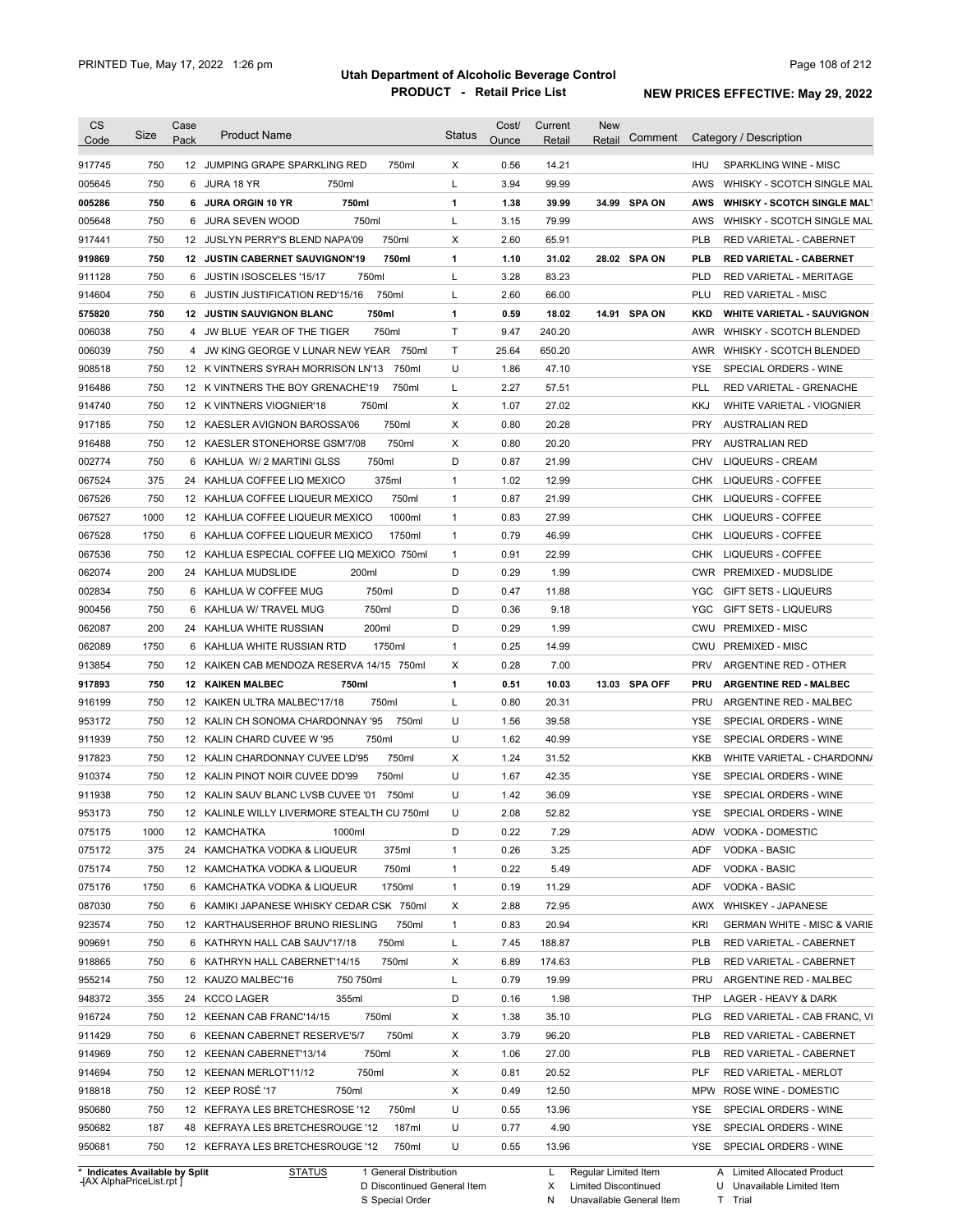| <b>CS</b><br>Code                                        | Size | Case<br>Pack | <b>Product Name</b>                            | <b>Status</b>  | Cost/<br>Ounce | Current<br>Retail | <b>New</b><br>Retail | Comment       |            | Category / Description                           |
|----------------------------------------------------------|------|--------------|------------------------------------------------|----------------|----------------|-------------------|----------------------|---------------|------------|--------------------------------------------------|
|                                                          | 750  |              | 12 KEN FORRESTER CHEN BL SA'16/17              | X              | 0.32           | 8.19              |                      |               | KRQ        |                                                  |
| 917269<br>915832                                         | 750  |              | 750ml<br>750ml<br>12 KEN VOLK PINOT NOIR'12/13 | X              | 1.08           | 27.28             |                      |               | <b>PLR</b> | SOUTH AFRICAN WHITE<br>RED VARIETAL - PINOT NOIR |
| 911279                                                   | 750  |              | 6 KEN WRIGHT AURIC PN RSRV BARREL 750ml        | L              | 5.27           | 133.73            |                      |               | <b>PLR</b> | RED VARIETAL - PINOT NOIR                        |
| 902005                                                   | 750  |              | 6 KEN WRIGHT BRYCE VINEYARD PN 2015 750ml      | U              | 2.73           | 69.22             |                      |               | <b>YSE</b> | SPECIAL ORDERS - WINE                            |
| 902010                                                   | 750  |              | 6 KEN WRIGHT LATCHKEY PN 2015<br>750ml         | U              | 2.73           | 69.22             |                      |               | <b>YSE</b> | SPECIAL ORDERS - WINE                            |
| 905267                                                   | 750  |              | 750ml<br>12 KEN WRIGHT PINOT NOIR VOLCANIC     | L              | 1.78           | 45.20             |                      |               | <b>PLR</b> | RED VARIETAL - PINOT NOIR                        |
| 579978                                                   | 750  |              | 12 KENDALL JACKSON AVANT CHARDONNAY 750ml      | $\overline{1}$ | 0.75           | 18.99             |                      |               | <b>KKB</b> | WHITE VARIETAL - CHARDONN/                       |
| 906726                                                   | 375  |              | 12 KENDALL JACKSON CAB-SAUV<br>375ml           | U              | 0.93           | 11.74             |                      |               | <b>YSE</b> | SPECIAL ORDERS - WINE                            |
| 479300                                                   | 750  |              | 12 KENDALL JACKSON CABERNET VINTNER 750ml      | 1              | 0.91           | 22.99             |                      |               | <b>PLB</b> | RED VARIETAL - CABERNET                          |
| 581325                                                   | 375  |              | 12 KENDALL JACKSON CHARD VR<br>375 ml          | 1              | 0.79           | 9.99              |                      |               | <b>KKB</b> | WHITE VARIETAL - CHARDONN/                       |
| 581330                                                   | 750  |              | 12 KENDALL JACKSON CHARDONNAY VINTNE 750ml     | $\mathbf{1}$   | 0.75           | 18.99             |                      |               | <b>KKB</b> | WHITE VARIETAL - CHARDONN/                       |
| 947813                                                   | 375  |              | 12 KENDALL JACKSON MERLOT<br>375ml             | U              | 0.93           | 11.81             |                      |               | <b>YSE</b> | SPECIAL ORDERS - WINE                            |
| 479345                                                   | 750  |              | 750ml<br>12 KENDALL JACKSON MERLOT VINTNER     | 1              | 0.91           | 22.99             |                      |               | PLF        | <b>RED VARIETAL - MERLOT</b>                     |
| 581495                                                   | 750  |              | 750ml<br>12 KENDALL JACKSON RIESLING VINTN     | 1              | 0.59           | 14.99             |                      |               | <b>KKR</b> | WHITE VARIETAL - RIESLING                        |
| 581565                                                   | 750  |              | 750ml<br>12 KENDALL JACKSON SAUV BLANC VIN     | 1              | 0.59           | 14.99             |                      |               | <b>KKD</b> | WHITE VARIETAL - SAUVIGNON                       |
| 580125                                                   | 750  |              | 750ml<br>12 KEND-JACKSON CHARD GR RES'18/19    | L              | 0.83           | 20.99             |                      |               | <b>KKB</b> | WHITE VARIETAL - CHARDONN/                       |
| 903137                                                   | 750  |              | 12 KEND-JACKSON SB GRAND RES'10/12<br>750ml    | Χ              | 0.68           | 17.17             |                      |               | <b>KKD</b> | WHITE VARIETAL - SAUVIGNON                       |
| 917824                                                   | 750  |              | 750ml<br>12 KEND-JACKSON SUMMATION WH'10       | Χ              | 0.60           | 15.15             |                      |               | <b>KFP</b> | WHITE GENERIC - TABLE & PRC                      |
| 019316                                                   | 750  | 6            | KENTUCKY OWL 10 YR BATCH 11 STRGHT 750ml       | L              | 9.84           | 249.50            |                      |               | AWH        | WHISKEY - BOURBON & TENNE:                       |
| 026497                                                   | 750  | 6            | KENTUCKY OWL 10 YR STRGHT RYE #4 750ml         | L              | 11.83          | 299.99            |                      |               | AWK        | WHISKEY - BOURBON SINGLE B                       |
| 019320                                                   | 750  | 6            | 750ml<br>KENTUCKY OWL CONFISCATED              | Α              | 4.93           | 124.99            |                      |               | LAS        | <b>ALLOCATED SPIRIT</b>                          |
| 019322                                                   | 750  | $\mathbf{1}$ | 750ml<br>KENTUCKY OWL DRY STATE                | U              | 39.43          | 1,000.00          |                      |               | AWH        | WHISKEY - BOURBON & TENNE:                       |
| 909957                                                   | 750  | $\mathbf{1}$ | 750ml<br>KENTUCKY OWL DRY STATE                | U              | 39.46          | 1,000.84          |                      |               | YSA        | SPECIAL ORDERS - SPIRITS                         |
| 019324                                                   | 750  | 6            | KENTUCKY OWL ST. PATRICK'S EDITION 750ml       | Τ              | 5.91           | 149.99            |                      |               | AWH        | WHISKEY - BOURBON & TENNE:                       |
| 026772                                                   | 750  | 6            | KENTUCKY OWL STRAIGHT RYE BATCH 3 750ml        | Α              | 7.89           | 199.99            |                      |               | AWU        | <b>WHISKEY - RYE</b>                             |
| 948459                                                   | 750  | 6            | KENTUCKY VINTAGE SMALL BATCH<br>750ml          | U              | 1.58           | 40.16             |                      |               | YSA        | SPECIAL ORDERS - SPIRITS                         |
| 478705                                                   | 750  |              | 12 KENWOOD CABERNET SAUVIGNON SONOMA 750ml 1   |                | 0.63           | 17.99             |                      | 15.99 SPA ON  | <b>PLB</b> | <b>RED VARIETAL - CABERNET</b>                   |
| 580360                                                   | 750  |              | 750ml<br>12 KENWOOD CHARDONNAY SONOMA          | 1              | 0.55           | 13.99             |                      |               | KKB        | WHITE VARIETAL - CHARDONN/                       |
| 478770                                                   | 750  |              | 750ml<br>12 KENWOOD PINOT NOIR                 | 1              | 0.63           | 17.99             |                      | 15.99 SPA ON  | PLR        | <b>RED VARIETAL - PINOT NOIR</b>                 |
| 580580                                                   | 750  |              | 750ml<br>12 KENWOOD SAUVIGNON BLANC SONOMA     | $\mathbf{1}$   | 0.55           | 13.99             |                      |               | KKD        | WHITE VARIETAL - SAUVIGNON                       |
| 750780                                                   | 750  |              | 750ml<br>12 KENWOOD YULUPA CUVEE BRUT          | L              | 0.36           | 9.06              |                      |               | IHP        | SPARKLING WINE - BRUT & BLA                      |
| 915374                                                   | 500  |              | 500 ml<br>6 KEO ST JOHN COMMANDARIA            | L              | 1.63           | 27.50             |                      |               | <b>EVV</b> | LATE HARVEST - RED MISC                          |
| 914944                                                   | 750  |              | 750ml<br>12 KERMIT LYNCH COTES RHONE'20        | г              | 0.75           | 17.99             |                      | 18.99 HIGHER  | <b>PRD</b> | <b>FRENCH RED - RHONE</b>                        |
| 068559                                                   | 750  |              | 6 KERRYGOLD IRISH CREAM<br>750ml               | D              | 0.88           | 22.32             |                      |               | CHV        | <b>LIQUEURS - CREAM</b>                          |
| 950881                                                   | 750  |              | 12 KERVEGUEN BRUT CIDER<br>750ml               | U              | 0.73           | 18.43             |                      |               | YSE        | SPECIAL ORDERS - WINE                            |
| 951131                                                   | 750  |              | 12 KERVEGUEN CARPE DIEM CIDER<br>750ml         | U              | 0.97           | 24.66             |                      |               | <b>YSE</b> | SPECIAL ORDERS - WINE                            |
| 923575                                                   | 750  |              | 12 KESSELER ALTE REBEN SCHL RIESLING 750ml     | L              | 2.33           | 59.06             |                      |               | KRG        | <b>GERMAN WHITE - RHEIN</b>                      |
| 916898                                                   | 750  |              | 12 KESSELST JOSEPHSHOFER KAB'07<br>750ml       | Х              | 1.00           | 25.38             |                      |               | KRH        | <b>GERMAN WHITE - MOSEL</b>                      |
| 916948                                                   | 750  |              | 12 KESSELST SCHARZHOFBERGER KAB'07 750ml       | Х              | 1.14           | 28.83             |                      |               | KRH        | <b>GERMAN WHITE - MOSEL</b>                      |
| 914901                                                   | 750  |              | 12 KESSELST SCHARZHOFBERGER SP'07<br>750ml     | Х              | 1.36           | 34.43             |                      |               | KRH        | <b>GERMAN WHITE - MOSEL</b>                      |
| 034457                                                   | 1000 |              | 12 KETEL ONE<br>1000ml                         | 1              | 0.89           | 29.99             |                      |               | ADF        | VODKA - BASIC                                    |
| 075165                                                   | 750  |              | 12 KETEL ONE BOTANICAL CUCUMBER MINT 750ml     | 1              | 0.87           | 24.99             |                      | 21.99 SPA ON  | ADM        | <b>VODKA - FLAVORED</b>                          |
| 075181                                                   | 750  |              | 12 KETEL ONE BOTANICAL GRPFRT/ROSE 750ml       | 1              | 0.87           | 24.99             |                      | 21.99 SPA ON  | ADM        | <b>VODKA - FLAVORED</b>                          |
| 075183                                                   | 750  |              | 12 KETEL ONE BOTANICAL PEACH/ ORANGE 750ml     | 1              | 0.87           | 24.99             |                      | 21.99 SPA ON  | ADM        | <b>VODKA - FLAVORED</b>                          |
| 034449                                                   | 750  |              | 12 KETEL ONE CITROEN VODKA<br>750ml            | 1              | 0.87           | 24.99             |                      | 21.99 SPA ON  | ADM        | <b>VODKA - FLAVORED</b>                          |
| 034454                                                   | 375  |              | 12 KETEL ONE VODKA<br>375ml                    | 1              | 1.10           | 13.99             |                      |               | ADF        | VODKA - BASIC                                    |
| 034456                                                   | 750  |              | 12 KETEL ONE VODKA<br>750ml                    | 1              | 0.87           | 24.99             |                      | 21.99 SPA ON  | ADF        | <b>VODKA - BASIC</b>                             |
|                                                          | 1750 |              | 6 KETEL ONE VODKA<br>1750ml                    | 1              | 0.76           | 41.99             |                      | 44.99 SPA OFF | ADF        | <b>VODKA - BASIC</b>                             |
|                                                          |      |              | 750ml<br>6 KETEL ONE W/ 2 GLASSES              | D              | 0.99           | 24.99             |                      |               | YGA        | <b>GIFT SETS - SPIRITS</b>                       |
|                                                          | 750  |              |                                                |                |                | 13.50             |                      |               | YGA        | <b>GIFT SETS - SPIRITS</b>                       |
|                                                          | 750  |              | 750ml<br>6 KETEL ONE W/ MARTINI GLASSES        | D              | 0.53           |                   |                      |               |            |                                                  |
|                                                          | 750  |              | 750ml<br>6 KETEL ONE W/2 GLASSES VAP           | D              | 0.99           | 24.99             |                      |               | YGA        | <b>GIFT SETS - SPIRITS</b>                       |
|                                                          | 1750 |              | 1750 ml<br>4 KETEL ONE W/GLASSES               | D              | 0.44           | 25.92             |                      |               | YGA        | GIFT SETS - SPIRITS                              |
| 034458<br>001876<br>101423<br>101103<br>100353<br>914677 | 750  |              | 750ml<br>12 KEUNTZ-BAS ALSACE BLANC'04         | Х              | 0.47           | 11.83             |                      |               | KRC        | FRENCH WHITE - ALSATIAN                          |

**Case** [AX AlphaPriceList.rpt ]

D Discontinued General Item

S Special Order

X Limited Discontinued

N Unavailable General Item

U Unavailable Limited Item T Trial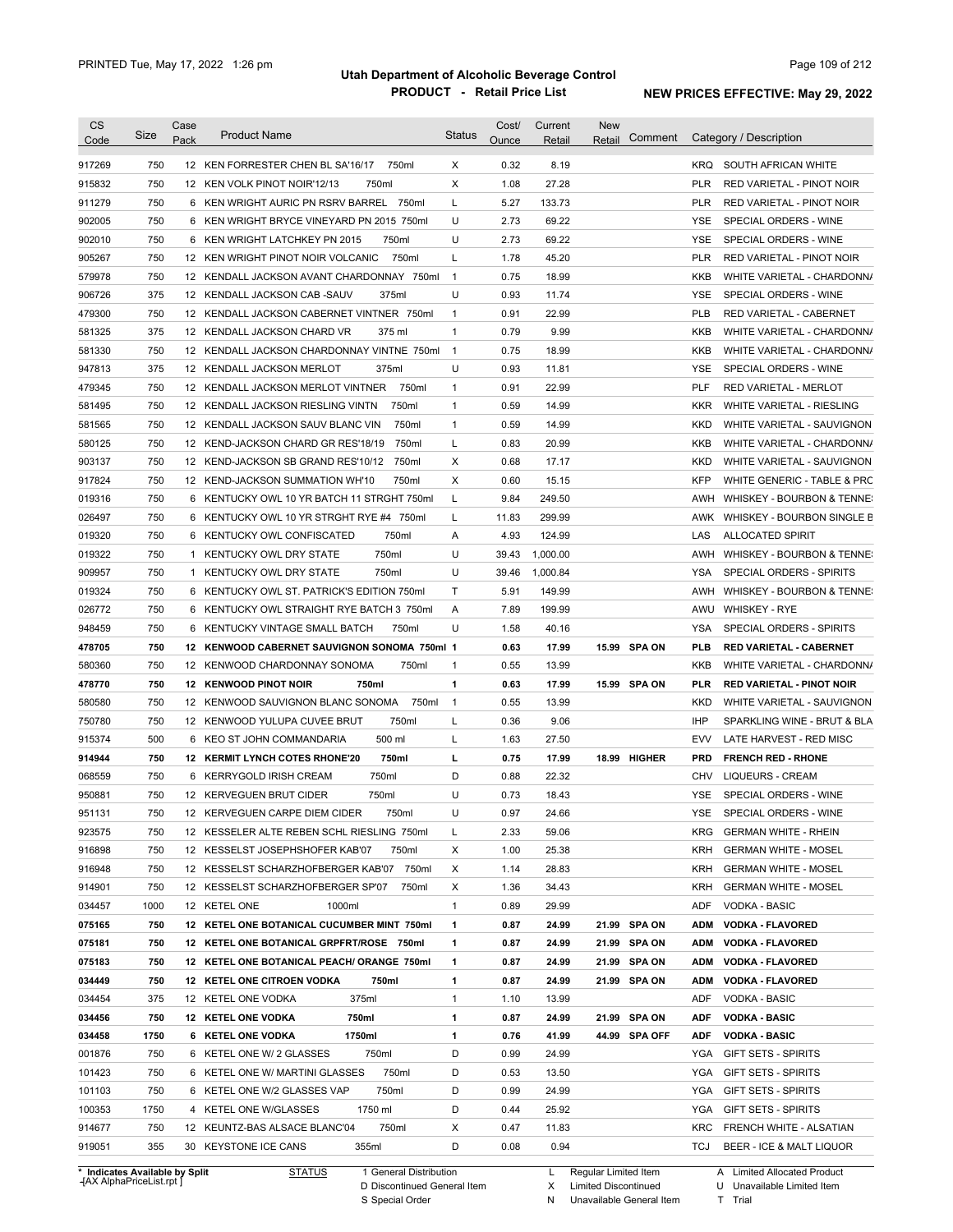| <b>CS</b><br>Code | Size       | Case<br>Pack | <b>Product Name</b>                                 | <b>Status</b> | Cost/<br>Ounce | Current<br>Retail | <b>New</b><br>Comment<br>Retail |                   | Category / Description                 |
|-------------------|------------|--------------|-----------------------------------------------------|---------------|----------------|-------------------|---------------------------------|-------------------|----------------------------------------|
|                   |            |              |                                                     |               |                |                   |                                 |                   |                                        |
| 917919            | 750        |              | 12 KIAMIE R'OWN STYLE BLEND'09<br>750ml             | X             | 0.80           | 20.26             |                                 | <b>PFP</b>        | RED GENERIC - RED TABLE & P            |
| 952351            | 750        |              | 12 KID CURRY GOLD RUM<br>750ml                      | X             | 0.55           | 13.86             |                                 | ALJ               | <b>RUM - DARK</b>                      |
| 036851            | 750        |              | 12 KID CURRY LUXURY COLD FILTER VODKA 750ml         | D             | 0.39           | 9.99              |                                 | ADW               | VODKA - DOMESTIC                       |
| 919088            | 750        |              | 12 KID CURRY SHERRY CASK AGED RUM<br>750ml          | D             | 1.32           | 33.50             |                                 | ALJ               | <b>RUM - DARK</b>                      |
| 044647            | 750        |              | 12 KID CURRY SILVER RUM<br>750ml                    | D             | 0.59           | 14.99             |                                 | ALE               | RUM - LIGHT                            |
| 039782            | 750        |              | 12 KID CURRY VANILLA CARAMEL VODKA<br>750ml         | D             | 0.52           | 13.09             |                                 | ADM               | VODKA - FLAVORED                       |
| 036603            | 750        |              | 12 KID CURRY VODKA<br>750ml                         | D             | 0.67           | 16.99             |                                 | ADF               | <b>VODKA - BASIC</b>                   |
| 036639            | 1750       |              | 1750 ml<br>6 KID CURRY VODKA                        | D             | 0.47           | 27.72             |                                 | ADF               | <b>VODKA - BASIC</b>                   |
| 954239            | 473        |              | 473ml<br>24 KIITOS AMERICAN LAGER                   | $\mathbf{1}$  | 0.18           | 2.95              |                                 | THE               | <b>LAGER - PILSENER</b>                |
| 910559            | 473<br>473 |              | 473ml<br>24 KIITOS BLACK IS BEAUTIFUL ALE<br>473 ml | U             | 0.31<br>0.22   | 5.00<br>3.49      |                                 | YST<br><b>TVB</b> | SPECIAL ORDERS - BEER<br>DOMESTIC BEER |
| 918966            |            |              | 24 KIITOS DOUBLE INDIA PALE ALE                     | 1             |                |                   |                                 |                   |                                        |
| 918965            | 473        |              | 24 KIITOS INDIA PALE ALE<br>473 ml                  | $\mathbf{1}$  | 0.17           | 2.65              |                                 | TVB               | DOMESTIC BEER                          |
| 902075            | 473        |              | 24 KIITOS PASTRY STYLE STOUT<br>473ml               | U             | 0.50           | 8.00              |                                 | YST               | SPECIAL ORDERS - BEER                  |
| 955421            | 473        |              | 24 KIITOS PROAM SERIES<br>473ml                     | U             | 0.23           | 3.75              |                                 | YST               | SPECIAL ORDERS - BEER                  |
| 900157            | 473        | 24           | 473ml<br>KIITOS RIMANDO PALE ALE                    | U             | 0.16           | 2.50              |                                 | YST               | SPECIAL ORDERS - BEER                  |
| 812000            | 750        |              | 750ml<br>12 KIKKOMAN PLUM WINE                      | $\mathbf{1}$  | 0.34           | 8.73              |                                 | GFE               | WINE - FRUIT                           |
| 902132            | 720        |              | 720ml<br>6 KIKUSUI ORGANIC                          | U             | 1.33           | 32.48             |                                 | YSE               | SPECIAL ORDERS - WINE                  |
| 015690            | 750        | 3            | 750ml<br>KILBEGGAN 18 YEAR                          | U             | 7.89           | 199.99            |                                 | YSA               | SPECIAL ORDERS - SPIRITS               |
| 015728            | 750        | 6            | 750ml<br>KILBEGGAN SMALL BATCH RYE                  | U             | 1.38           | 34.99             |                                 | <b>YSA</b>        | SPECIAL ORDERS - SPIRITS               |
| 909928            | 750        | 6            | 750ml<br>KILCHOMAN 100 ISLAY                        | U             | 4.26           | 107.98            |                                 | YSA               | <b>SPECIAL ORDERS - SPIRITS</b>        |
| 000816            | 750        | 4            | KILCHOMAN MACHIR BAY W/ TUMBLERS 750ml              | D             | 1.39           | 35.21             |                                 | YGA               | <b>GIFT SETS - SPIRITS</b>             |
| 100539            | 200        |              | 200ml<br>12 KILCHOMAN SINGLE MALT SCOTCH            | D             | 4.39           | 29.70             |                                 | YGA               | <b>GIFT SETS - SPIRITS</b>             |
| 915837            | 750        |              | 12 KILIKANOON KILLERMAN SHIRAZ'14/15 750ml          | Χ             | 0.38           | 9.70              |                                 | <b>PRY</b>        | <b>AUSTRALIAN RED</b>                  |
| 915836            | 750        |              | 12 KILIKANOON PRODIGAL GRENACH'05/06 750ml          | Χ             | 1.12           | 28.45             |                                 | <b>PRY</b>        | <b>AUSTRALIAN RED</b>                  |
| 917828            | 750        |              | 12 KILIKANOON RIES KILLER RUN'13/14 750ml           | Χ             | 0.32           | 8.16              |                                 | KRT               | <b>AUSTRALIAN WHITE</b>                |
| 952487            | 750        | 6            | KILKERRAN 12 YR CASK<br>750ml                       | U             | 3.57           | 90.48             |                                 | YSA               | SPECIAL ORDERS - SPIRITS               |
| 954595            | 750        | 6            | KILKERRAN 8 YR CASK STRENGTH<br>750ml               | U             | 4.06           | 103.01            |                                 | YSA               | SPECIAL ORDERS - SPIRITS               |
| 900342            | 750        | 6            | KILKERRAN HEAVILY PEATED BATCH 1 750ml              | U             | 3.15           | 79.89             |                                 | YSA               | SPECIAL ORDERS - SPIRITS               |
| 919045            | 355        | 24           | 355 ml<br>KILLIANS IRISH RED                        | $\mathbf{1}$  | 0.14           | 1.64              |                                 | TNL               | ALE - RED, AMBER, BROWN                |
| 914242            | 750        |              | 12 KIM CRAWFORD CHARD UNOAK'17/18<br>750ml          | X             | 0.59           | 15.06             |                                 | <b>KRV</b>        | NEW ZEALAND WHITE                      |
| 907921            | 750        |              | 750ml<br>12 KIM CRAWFORD PINOT NOIR                 | Χ             | 0.65           | 16.49             |                                 | YSE               | SPECIAL ORDERS - WINE                  |
| 917813            | 750        |              | 750ml<br>12 KIM CRAWFORD PINOT NOIR'17/18           | L             | 0.71           | 18.06             |                                 | <b>PRW</b>        | NEW ZEALAND RED                        |
| 407744            | 250        | 24           | 250ml<br>KIM CRAWFORD ROSE CANS                     | 1             | 0.65           | 5.52              |                                 | MPX               | ROSE WINE - IMPORTED                   |
| 407746            | 750        |              | 12 KIM CRAWFORD ROSÉ'18/19<br>750ml                 | L             | 0.59           | 15.06             |                                 | MPX               | ROSE WINE - IMPORTED                   |
| 407766            | 750        |              | 12 KIM CRAWFORD SAUVIGNON BLANC<br>750ml            | 1             | 0.59           | 17.06             | 15.06 SPA ON                    | <b>KRV</b>        | <b>NEW ZEALAND WHITE</b>               |
| 407763            | 250        |              | 24 KIM CRAWFORD SAUVIGNON BLANC CAN 250ml           | 1             | 0.65           | 5.52              |                                 | KRV               | NEW ZEALAND WHITE                      |
| 913959            | 750        |              | 6 KING EST DOMAINE PINOT GRIS'18/19 750ml           | X             | 1.19           | 30.13             |                                 |                   | KKH WHITE VARIETAL - PINOT GRIS        |
| 914012            | 750        |              | 6 KING EST DOMAINE PINOT NOIR'13/14 750ml           | X             | 1.40           | 35.62             |                                 | PLR               | RED VARIETAL - PINOT NOIR              |
| 580790            | 750        |              | 12 KING ESTATE PINOT GRIS SIGNATURE 750ml           | 1             | 0.83           | 20.95             |                                 | KKH               | WHITE VARIETAL - PINOT GRIS            |
| 907250            | 750        |              | 12 KING ESTATE PINOT NOIR'19<br>750ml               | U             | 1.14           | 28.99             |                                 | PLR               | RED VARIETAL - PINOT NOIR              |
| 989087            | 355        |              | 24 KING FISHER LAGER<br>355ml                       | D             | 0.19           | 2.25              |                                 | THE.              | LAGER - PILSENER                       |
| 989433            | 355        |              | 355ml<br>24 KING FISHER REG BEER                    | D             | 0.14           | 1.65              |                                 | THE.              | <b>LAGER - PILSENER</b>                |
| 414362            | 750        |              | 750 ml<br>12 KING MALBEC MENDOZA                    | D             | 0.26           | 6.55              |                                 | PRU               | ARGENTINE RED - MALBEC                 |
| 987804            | 750        |              | 750ml<br>12 KINGS OF PROHIBITION SHIRAZ             | L             | 0.51           | 12.99             |                                 | PRY               | <b>AUSTRALIAN RED</b>                  |
| 476426            | 750        |              | 12 KINGS RIDGE PINOT NOIR<br>750ml                  | 1             | 0.71           | 15.99             | 17.99 SPA OFF                   | PLR               | <b>RED VARIETAL - PINOT NOIR</b>       |
| 916963            | 750        |              | 12 KINGS RIDGE RIESLING '13/14<br>750ml             | Х             | 0.21           | 5.40              |                                 | KKR.              | WHITE VARIETAL - RIESLING              |
| 787500            | 750        |              | 12 KINSEN PLUM<br>750ml                             | X             | 0.34           | 8.65              |                                 | GFE               | WINE - FRUIT                           |
| 917142            | 375        |              | 375 ml<br>12 KIONA ICE WINE'18                      | Г             | 2.04           | 25.84             |                                 | EVL               | LATE HARVEST - RIESLING, BA,           |
| 958134            | 750        |              | 12 KIONA RIESLING'08<br>750ml                       | U             | 0.32           | 8.18              |                                 | KKR.              | WHITE VARIETAL - RIESLING              |
| 953445            | 750        |              | 12 KIRALYUDVAR FURMINT SEC'17<br>750ml              | L             | 0.90           | 22.85             |                                 | KRY               | <b>IMPORTED WHITE - MISC</b>           |
| 043876            | 750        |              | 6 KIRK & SWEENEY GRAN RESERVA RUM 750ml             | X             | 1.70           | 42.99             |                                 | ALJ               | RUM - DARK                             |
| 043878            | 750        |              | 6 KIRK & SWEENEY GRAN RESERVA SUPERI 750ml          | 1             | 1.89           | 52.99             | 47.99 SPA ON                    | ALJ               | <b>RUM - DARK</b>                      |
| 043874            | 750        |              | 6 KIRK & SWEENEY RESERVA RUM<br>750ml               | 1             | 1.30           | 28.99             | 32.99 SPA OFF                   | ALX.              | <b>RUM - IMPORTED</b>                  |
| 043795            | 750        |              | 4 KIRK & SWEENEY XO                                 | L             | 9.11           | 230.99            |                                 | ALJ               | RUM - DARK                             |

**\* Indicates Available by Split Case** [AX AlphaPriceList.rpt ]

STATUS 1 General Distribution

D Discontinued General Item S Special Order

L Regular Limited Item

X Limited Discontinued

N Unavailable General Item

A Limited Allocated Product U Unavailable Limited Item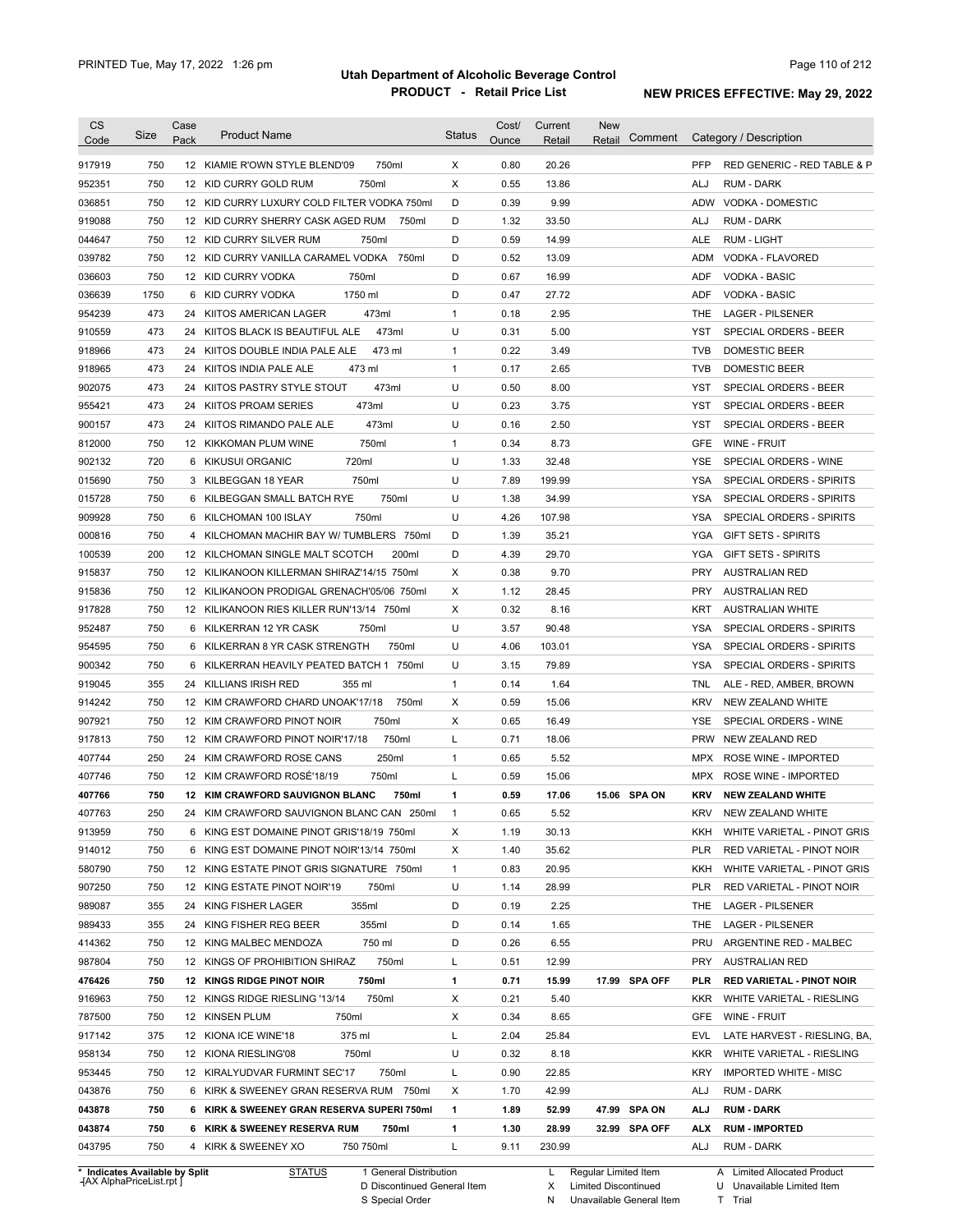| <b>CS</b><br>Code                                                                                | Size       | Case<br>Pack | <b>Product Name</b>                                             | <b>Status</b> | Cost/<br>Ounce | Current<br>Retail | <b>New</b><br>Comment<br>Retail | Category / Description                                          |
|--------------------------------------------------------------------------------------------------|------------|--------------|-----------------------------------------------------------------|---------------|----------------|-------------------|---------------------------------|-----------------------------------------------------------------|
| 954408                                                                                           | 750        |              | 12 KIRYIANNI AKAKIES SPARKING ROSE 750ml                        | U             | 0.80           | 20.22             |                                 | SPECIAL ORDERS - WINE<br>YSE.                                   |
| 954193                                                                                           | 750        |              | 750ml<br>12 KIRYIANNI PARANGA WHITE                             | U             | 0.57           | 14.58             |                                 | <b>YSE</b><br>SPECIAL ORDERS - WINE                             |
| 951176                                                                                           | 750        |              | 750ml<br>12 KISTLER CHARD HYDE'06                               | U             | 3.11           | 78.86             |                                 | <b>KKB</b><br>WHITE VARIETAL - CHARDONN/                        |
| 910383                                                                                           | 750        |              | 750ml<br>12 KISTLER CHARD NOISETIERS'18                         | U             | 2.49           | 63.27             |                                 | <b>KKB</b><br>WHITE VARIETAL - CHARDONN/                        |
| 580835                                                                                           | 750        |              | 750ml<br>12 KISTLER CHARD NOISETIERS'20                         | L             | 2.76           | 69.88             |                                 | <b>KKB</b><br>WHITE VARIETAL - CHARDONN/                        |
| 580840                                                                                           | 750        |              | 750ml<br>12 KISTLER CHARD SONOMA MTN'08                         | U             | 2.49           | 63.26             |                                 | <b>KKB</b><br>WHITE VARIETAL - CHARDONN/                        |
| 917099                                                                                           | 750        |              | 750ml<br>12 KISTLER CHARDONNAY VINE HILL'8                      | X             | 3.11           | 78.86             |                                 | <b>KKB</b><br>WHITE VARIETAL - CHARDONN/                        |
| 479440                                                                                           | 750        |              | 750ml<br>12 KISTLER PINOT NOIR RR'20                            | L             | 2.70           | 68.49             |                                 | <b>PLR</b><br><b>RED VARIETAL - PINOT NOIR</b>                  |
| 951174                                                                                           | 750        |              | 12 KISTLER PINOT NOIR SONOMA CST'18/1 750ml                     | U             | 2.70           | 68.49             |                                 | <b>PLR</b><br>RED VARIETAL - PINOT NOIR                         |
| 918770                                                                                           | 750        | 6            | KLEIN CONSTANTIA SAUV BLANC'20<br>750ml                         | L             | 0.87           | 22.13             |                                 | <b>KRQ</b><br>SOUTH AFRICAN WHITE                               |
| 922769                                                                                           | 750        | 12           | 750ml<br>KLINKER BRICK FARRAH SYRAH                             | $\mathbf{1}$  | 0.83           | 21.07             |                                 | PLJ<br>RED VARIETAL - SYRAH, PETITE                             |
| 950093                                                                                           | 750        |              | 750ml<br>12 KLINKER BRICK ZINDANDEL O.V.                        | $\mathbf{1}$  | 0.75           | 19.13             |                                 | <b>PLH</b><br>RED VARIETAL - ZINFANDEL                          |
| 019239                                                                                           | 750        | 6            | KNOB CREEK 12 YR<br>750ml                                       | Α             | 2.76           | 69.99             |                                 | LAS<br><b>ALLOCATED SPIRIT</b>                                  |
| 019224                                                                                           | 375        | 12           | 375ml<br>KNOB CREEK BOURBON                                     | D             | 0.81           | 10.26             |                                 | AWK<br>WHISKEY - BOURBON SINGLE B                               |
| 019226                                                                                           | 750        | 6            | 750ml<br>KNOB CREEK BOURBON                                     | $\mathbf{1}$  | 1.46           | 36.99             |                                 | WHISKEY - BOURBON SINGLE B<br>AWK                               |
| 000452                                                                                           | 750        | 6            | KNOB CREEK BOURBON W/CSTRS'11<br>750ml                          | U             | 1.32           | 33.50             |                                 | <b>YGA</b><br><b>GIFT SETS - SPIRITS</b>                        |
| 100100                                                                                           | 375        | 6            | 375 ml                                                          | D             | 1.49           | 18.90             |                                 | <b>YGA</b>                                                      |
|                                                                                                  | 750        | 6            | KNOB CREEK CO PACK<br>750ml<br>KNOB CREEK LTD EDTN 2001         | Χ             | 5.98           | 151.61            |                                 | <b>GIFT SETS - SPIRITS</b><br>AWH<br>WHISKEY - BOURBON & TENNE: |
| 019240                                                                                           |            |              |                                                                 |               |                |                   |                                 |                                                                 |
| 019241                                                                                           | 750        | 6            | 750ml<br>KNOB CREEK QUARTER CASK                                | Α             | 1.98           | 50.14             |                                 | AWK<br>WHISKEY - BOURBON SINGLE B                               |
| 027048                                                                                           | 750        | 6            | 750ml<br><b>KNOB CREEK RYE WHISKEY</b>                          | 1             | 1.30           | 35.99             | 32.99 SPA ON                    | AWU<br><b>WHISKEY - RYE</b>                                     |
| 019235                                                                                           | 750        | 6            | 750ml<br>KNOB CREEK SINGLE BARREL                               | Α             | 2.37           | 59.99             |                                 | LAS<br><b>ALLOCATED SPIRIT</b>                                  |
| 027604                                                                                           | 750        | 6            | 750ml<br>KNOB CREEK SMOKED MAPLE                                | Α             | 1.42           | 35.99             |                                 | LAS<br><b>ALLOCATED SPIRIT</b>                                  |
| 019228                                                                                           | 1750       | 6            | 1750 ml<br>KNOB CREEK STRAIGHT BOURBON                          | $\mathbf{1}$  | 1.17           | 68.99             |                                 | WHISKEY - BOURBON & TENNE:<br>AWH                               |
| 100427                                                                                           | 750        | 6            | 750ml<br>KNOB CREEK W/ CERAMIC MUGS                             | D             | 1.42           | 35.99             |                                 | YGA<br><b>GIFT SETS - SPIRITS</b>                               |
| 000447                                                                                           | 750        | 6            | 750ml<br>KNOB CREEK WITH GLASSES                                | D             | 0.79           | 19.98             |                                 | <b>YGA</b><br><b>GIFT SETS - SPIRITS</b>                        |
| 100594                                                                                           | 750        | 6            | 750ml<br>KNOB CRK RYE OLD FASHIONED                             | D             | 0.75           | 18.90             |                                 | <b>YGA</b><br><b>GIFT SETS - SPIRITS</b>                        |
| 954332                                                                                           | 750        | 6            | KNOB SINGLE BARREL RESERVE 7161<br>750ml                        | U             | 1.93           | 48.99             |                                 | <b>YSA</b><br>SPECIAL ORDERS - SPIRITS                          |
| 085869                                                                                           | 750        | 6            | KOCH ARTISANAL ESPADIN MEZCAL<br>750ml                          | U             | 1.75           | 44.29             |                                 | <b>YSA</b><br>SPECIAL ORDERS - SPIRITS                          |
| 918838                                                                                           | 750        | 12           | 750ml<br>KOLOA KAUAI COFFEE RUM                                 | Χ             | 1.80           | 45.74             |                                 | <b>ALP</b><br>RUM - SPICED AND FLAVORED                         |
| 917400                                                                                           | 355        |              | 355ml<br>24 KONA GOLD CLIFF IPA                                 | $\mathbf{1}$  | 0.18           | 2.19              |                                 | <b>TNF</b><br>ALE - BITTER & ESB                                |
| 918939                                                                                           | 750        |              | 12 KONO SAUVIGNON BLANC'18/19<br>750ml                          | Г             | 0.67           | 16.99             |                                 | <b>KRV</b><br><b>NEW ZEALAND WHITE</b>                          |
| 917975                                                                                           | 720        |              | 720ml<br>6 KONTEKI TEARS OF DAWN                                | Г             | 1.61           | 39.09             |                                 | <b>GPX</b><br>SAKE - IMPORTED                                   |
| 921206                                                                                           | 750        |              | 12 KOPPITSCH RET'20<br>750ml                                    | г             | 0.99           | 25.24             | 24.99 LOWER                     | <b>PRZ</b><br><b>IMPORTED RED - MISC</b>                        |
| 052806                                                                                           | 750        |              | 12 KORBEL BRANDY<br>750ml                                       | 1             | 0.59           | 14.99             |                                 | <b>BRANDY - DOMESTIC</b><br>ATW                                 |
| 904462                                                                                           | 187        |              | 187ml<br>24 KORBEL BRUT (CORK FINISHED)                         | U             | 0.79           | 4.99              |                                 | SPECIAL ORDERS - WINE<br>YSE                                    |
| 751405                                                                                           | 750        |              | 12 KORBEL BRUT CHAMPAGNE<br>750ml                               | 1             | 0.71           | 17.99             |                                 | <b>IHP</b><br>SPARKLING WINE - BRUT & BLA                       |
|                                                                                                  |            |              |                                                                 |               |                |                   |                                 |                                                                 |
| 751400                                                                                           | 1500       |              | 1500ml<br>6 KORBEL BRUT CHAMPAGNE                               | $\mathbf{1}$  | 0.63           | 31.99             |                                 | <b>IHP</b><br>SPARKLING WINE - BRUT & BLA                       |
| 751429                                                                                           | 750        |              | 12 KORBEL BRUT ORGANIC CHAMPAGNE<br>750ml                       | $\mathbf{1}$  | 0.87           | 21.99             |                                 | <b>IHP</b><br>SPARKLING WINE - BRUT & BLA                       |
| 751800                                                                                           | 750        |              | 12 KORBEL BRUT ROSE<br>750ml                                    | $\mathbf{1}$  | 0.71           | 17.99             |                                 | <b>IHS</b><br>SPARKLING WINE - BLANC DE N                       |
| 751050                                                                                           | 750        |              | 750ml<br>12 KORBEL CHARDONNAY CHAMPAGNE                         | D             | 0.67           | 16.99             |                                 | <b>IHP</b><br>SPARKLING WINE - BRUT & BLA                       |
| 752010                                                                                           | 750        |              | 750ml<br>12 KORBEL EXTRA DRY CHAMPAGNE                          | $\mathbf{1}$  | 0.71           | 17.99             |                                 | <b>IHL</b><br>SPARKLING WINE - EXTRA DRY                        |
|                                                                                                  | 1500       |              | 1500ml<br>6 KORBEL EXTRA DRY CHAMPAGNE                          | $\mathbf{1}$  | 0.63           | 31.99             |                                 | <b>IHL</b><br>SPARKLING WINE - EXTRA DRY                        |
|                                                                                                  |            |              | 750ml<br>12 KORBEL NATURAL CHAMPAGNE                            | $\mathbf{1}$  | 0.87           | 21.99             |                                 | <b>IHP</b><br>SPARKLING WINE - BRUT & BLA                       |
|                                                                                                  | 750        |              |                                                                 |               |                |                   |                                 | IPI<br>SPARKLING WINE - PROSECCO                                |
|                                                                                                  | 750        |              | 12 KORBEL PROSECCO<br>750ml                                     | $\mathbf{1}$  | 0.71           | 17.99             |                                 |                                                                 |
|                                                                                                  | 750        |              | 12 KORBEL ROUGE<br>750ml                                        | Х             | 0.43           | 10.80             |                                 | <b>IHU</b><br>SPARKLING WINE - MISC                             |
|                                                                                                  | 187        |              | 187ml<br>24 KORBEL SWEET CUVEE                                  | U             | 0.72           | 4.53              |                                 | YSE<br>SPECIAL ORDERS - WINE                                    |
|                                                                                                  | 750        |              | 750ml<br>12 KORBEL SWEET ROSE CHAMPAGNE                         | $\mathbf{1}$  | 0.71           | 17.99             |                                 | <b>IHU</b><br>SPARKLING WINE - MISC                             |
|                                                                                                  | 330        |              | 330ml<br>24 KOSHIHIKARI ECHIGO BEER                             | U             | 0.39           | 4.40              |                                 | YST<br>SPECIAL ORDERS - BEER                                    |
|                                                                                                  | 375        |              | 12 KOSTA BROWNE ONE SIXTEEN CHARD 16 375 ml                     | U             | 3.33           | 42.23             |                                 | YSE<br>SPECIAL ORDERS - WINE                                    |
|                                                                                                  | 500        |              | 24 KOSTRITZER<br>500ml                                          | U             | 0.17           | 2.79              |                                 | YST<br>SPECIAL ORDERS - BEER                                    |
|                                                                                                  |            |              |                                                                 |               |                |                   |                                 | EVV                                                             |
| 752005<br>751605<br>728740<br>751850<br>948997<br>751950<br>919029<br>949326<br>954315<br>912107 | 750<br>750 |              | 750ml<br>12 KOURTAKI MAVRODAPHNE<br>750ml                       | Г             | 0.50<br>0.38   | 12.79             |                                 | LATE HARVEST - RED MISC<br>KRP                                  |
| 901163<br>966134                                                                                 | 750        |              | 12 KOURTAKI RETSINA ATTICA<br>750ml<br>12 KOURTAKI SAMOS MUSCAT | Г<br>L        | 0.66           | 9.57<br>16.62     |                                 | <b>GREEK WHITE</b><br>EVF<br>LATE HARVEST - MUSCAT              |

**Case** [AX AlphaPriceList.rpt ]

D Discontinued General Item S Special Order

X Limited Discontinued

N Unavailable General Item

U Unavailable Limited Item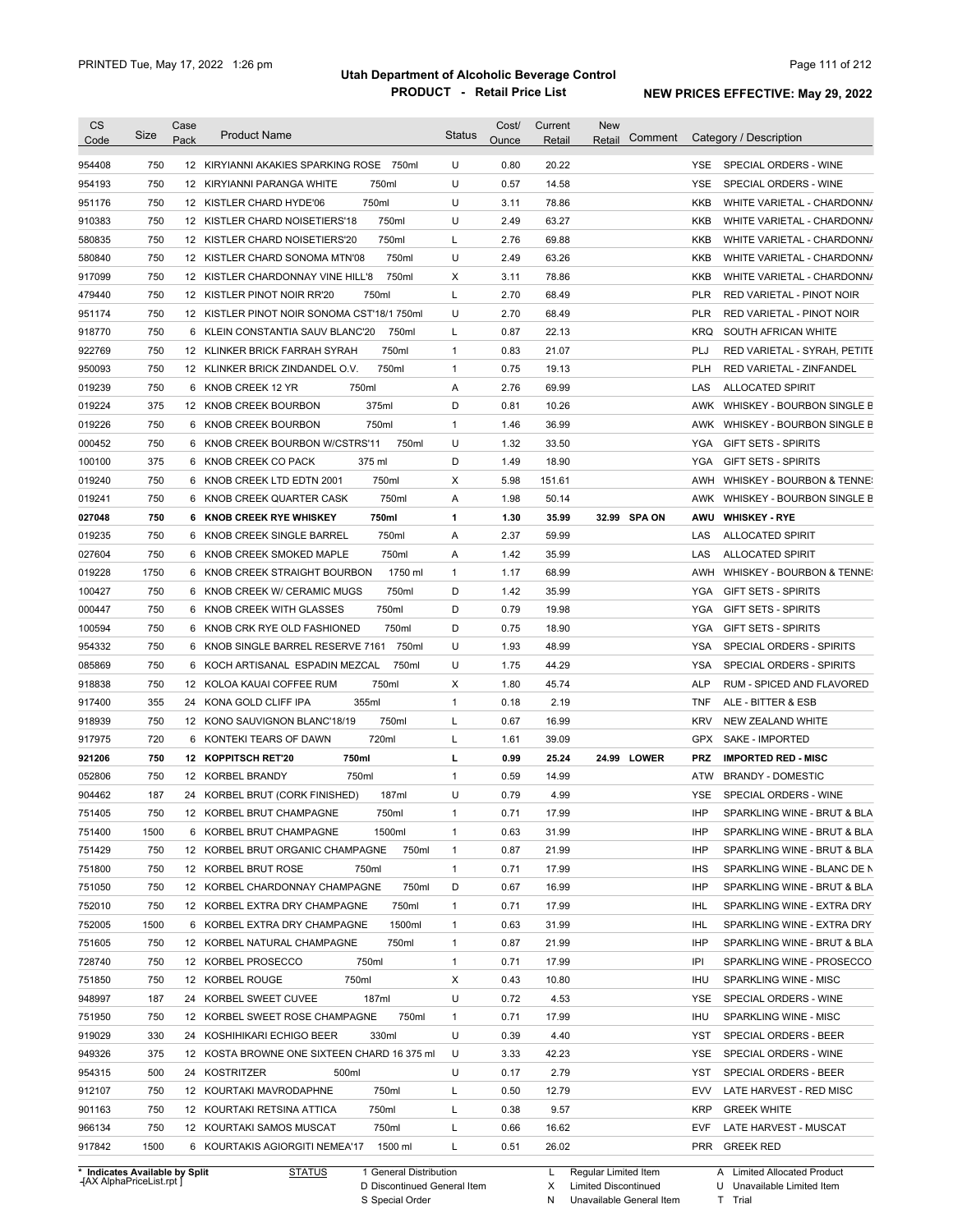| 750<br>750ml<br>U<br>51.99<br>027719<br>6 KOVAL FOUR GRAIN WHISKEY<br>2.05<br>YSA SPECIAL ORDERS - SPIRITS<br>200<br>200ml<br>D<br>4.55<br>30.78<br>922307<br>6 KOVAL GIN TRIO GIFT PACK<br>YGA<br><b>GIFT SETS - SPIRITS</b><br>750<br>750ml<br>U<br>1.83<br>46.44<br><b>YSA</b><br>027760<br>6 KOVAL MILLET WHISKEY<br>SPECIAL ORDERS - SPIRITS<br>750<br>750ml<br>$\times$<br>0.99<br>25.08<br>027739<br>6 KOVAL OAT WHISKEY<br>AWW WHISKEY - DOMESTIC<br>U<br>750<br>750ml<br>1.23<br>31.32<br><b>YSA</b><br>SPECIAL ORDERS - SPIRITS<br>036672<br>6 KOVAL VODKA<br>200<br>6 KOVAL WHISKEY TRIO GIFT PACK<br>200 ml<br>D<br>5.91<br>39.99<br><b>YSA</b><br>000543<br>SPECIAL ORDERS - SPIRITS<br>375<br>375 ml<br>1.76<br>22.26<br>KRI<br>949610<br>6 KRACHER AUSLESE CUVEE '15/17<br>Х<br>375<br>375ml<br>U<br>6.49<br>82.26<br>916741<br>6 KRACHER CHARD TBA #9'04<br>EVU<br>375<br>375ml<br>0.95<br>11.99<br>046503<br>12 KRAKEN BLACK SPICED RUM<br>1<br><b>ALP</b><br>750<br>750ml<br>0.71<br>20.99<br><b>SPA ON</b><br>046504<br>12 KRAKEN BLACK SPICED RUM<br>1<br>17.99<br>ALP<br>1750<br>0.56<br>29.99<br><b>SPA OFF</b><br>046506<br>6 KRAKEN BLACK SPICED RUM<br>1750ml<br>1<br>32.99<br><b>ALP</b><br>750<br>12 KRAKEN BLACK SPICED RUM 70 PROOF 750ml<br>0.63<br>17.99<br>15.99 SPA ON<br>046497<br>1<br><b>ALP</b><br>750<br>750ml<br>D<br>0.83<br>20.99<br>100453<br>6<br>KRAKEN RUM W 2 GLASSES<br><b>ALW</b><br><b>RUM - DOMESTIC</b><br>750<br>750ml<br>D<br>100077<br>6<br>KRAKEN RUM W/ TIKI GLASS<br>0.45<br>11.34<br>YGA<br><b>GIFT SETS - SPIRITS</b><br>750<br>750ml<br>D<br>0.45<br>11.34<br><b>YGA</b><br>103106<br><b>KRAKEN SPICED RUM W/ FLASK</b><br><b>GIFT SETS - SPIRITS</b><br>6<br>750<br>750ml<br>$\mathbf{1}$<br>0.72<br><b>KRK</b><br>367680<br>12 KRIS PINOT GRIGIO<br>18.15<br>750<br>955235<br>750ml<br>L<br>0.75<br>18.99<br><b>IPX</b><br>6<br><b>KRONE BRUT ROSE</b><br>SPARKLING WINE - IMPORTED I<br>750<br>750ml<br>U<br>15.38<br>389.99<br><b>IHS</b><br>911608<br>3 KRUG BRUT ROSE<br>709090<br>750<br>750ml<br>L<br>11.04<br>279.99<br><b>IHP</b><br>6<br><b>KRUG BRUT VINTAGE'08</b><br>SPARKLING WINE - BRUT & BLA<br>750<br>750ml<br>Х<br>39.43<br>999.99<br><b>IHP</b><br>218950<br>$\mathbf{1}$<br>KRUG CLOS DU MESNIL'04<br>SPARKLING WINE - BRUT & BLA<br>1500<br>1500ml<br>U<br>8.24<br>417.99<br><b>YSE</b><br>901888<br>3 KRUG GRAND CUVEE MAGNUM<br>SPECIAL ORDERS - WINE<br>375<br>375ml<br>Х<br>7.26<br>92.06<br><b>IHP</b><br>709110<br>12 KRUG GRANDE CUVEE<br>SPARKLING WINE - BRUT & BLA<br>750<br>750ml<br>L<br>7.49<br>189.99<br>709105<br>6<br>KRUG GRANDE CUVEE<br>IHP<br>SPARKLING WINE - BRUT & BLA<br>750<br>750ml<br>X<br>0.76<br>19.23<br>918876<br>12 KRUGER RUMPF RIESLING<br><b>KRI</b><br><b>GERMAN WHITE - MISC &amp; VARIE</b><br>U<br>909850<br>750<br>750ml<br>0.95<br>24.03<br>SPECIAL ORDERS - WINE<br>12 KSARA CHAT 2004<br>YSE<br>U<br>909851<br>750<br>12 KSARA CHAT 2008<br>750ml<br>1.02<br>25.79<br>YSE<br>SPECIAL ORDERS - WINE<br>908738<br>750<br>750ml<br>U<br>0.49<br>12 KSARA CUVEE DU PRIN TEMPS<br>12.45<br>YSE<br>SPECIAL ORDERS - WINE<br>750<br>750ml<br>9.18<br>911879<br>12 KUENTZ-BAS ALSACE BLANC'18<br>X<br>0.36<br>KRC<br>FRENCH WHITE - ALSATIAN<br>902676<br>750<br>12 KÜHL CHIANTI COLLI FIORENTINI'18 750ml<br>L<br>0.73<br>18.50<br><b>PRH</b><br><b>ITALIAN RED - CHIANTI</b><br>046524<br>750<br>750ml<br>26.99<br>6 KULEANA HUI HUI RUM<br>1<br>1.06<br>ALE<br><b>RUM - LIGHT</b><br>901933<br>500<br>D<br>0.23<br>3.92<br>SPECIAL ORDERS - BEER<br>24 KULMBACHER EKU 28<br>500ml<br>YST<br>750<br>Χ<br>1.79<br>45.43<br><b>KRV</b><br>913413<br>12 KUMEU CHARDONNAY MATE'S'7/09<br>750ml<br><b>NEW ZEALAND WHITE</b><br>914038<br>750<br>750ml<br>Χ<br>0.75<br>18.98<br><b>KRV</b><br>12 KUMEU RIVER CHARDONNAY'17<br>NEW ZEALAND WHITE<br>923577<br>750<br>750ml<br>$\mathbf{1}$<br>0.63<br>15.99<br><b>PRS</b><br>SOUTH AFRICAN RED<br>12 KUMUSHA CABERNET SAUVIGNON<br>582066<br>750<br>12 KUNDE SAUVIGNON BLANC MAGNOLIA LN 750ml<br>0.63<br>16.06<br><b>KKD</b><br>WHITE VARIETAL - SAUVIGNON<br>$\mathbf{1}$<br>479485<br>750<br>0.85<br>21.54<br>PLF<br>12 KUNDE SONOMA MERLOT EST<br>750ml<br>RED VARIETAL - MERLOT<br>1<br>908221<br>750<br>12 KUNIN PAPE STAR'13/14<br>750ml<br>Х<br>0.50<br>12.58<br>PFP<br>RED GENERIC - RED TABLE & P<br>917608<br>12 KUNIN ZIN PASO ROBLES WEST'14/15 750ml<br>15.85<br>750<br>Х<br>0.62<br><b>PLH</b><br>RED VARIETAL - ZINFANDEL<br>78.99<br>921771<br>750<br>6 KURA JAPANES WHISKY<br>750ml<br>L<br>3.11<br>AWX WHISKEY - JAPANESE<br>917151<br>U<br>17.17<br>750<br>12 KURT ANGERER GRUN VELT KEIS'14/15 750ml<br>0.68<br>KRJ<br><b>AUSTRIAN WHITE</b><br>917150<br>750<br>12 KURT ANGERER RIESLING AMETZ'07<br>750ml<br>X<br>1.20<br>30.44<br>KRJ<br><b>AUSTRIAN WHITE</b><br>918919<br>330<br>6 KWAK BEER W/WOODEN HOLDER<br>330ml<br>D<br>2.69<br>29.99<br><b>TVN</b><br>918995<br>U<br>22.25<br>1000<br>12 LA BOUTANCHE GAMAY'20<br>1000 ml<br>0.66<br><b>PRC</b><br>FRENCH RED - BEAUJOLAIS<br>21.73<br>921916<br>1000<br>12 LA BOUTANCHE KNAUSS RIESLING<br>1000ml<br>U<br>0.64<br>YSE<br>SPECIAL ORDERS - WINE<br>921915<br>U<br>21.73<br>1000<br>12 LA BOUTANCHE KNAUSS TROLLINGER 1000ml<br>0.64<br>YSE<br>SPECIAL ORDERS - WINE<br>919142<br>22.25<br>1000<br>12 LA BOUTANCHE ROUGE<br>1000 ml<br>L<br>0.66<br><b>PRC</b><br>FRENCH RED - BEAUJOLAIS<br>910259<br>U<br>15.21<br>750<br>12 LA CARRAIA SANGIOVESE'18<br>750ml<br>0.60<br>PRI<br><b>ITALIAN RED - TUSCANY</b><br>906909<br>750ml<br>Х<br>24.80<br>PRI<br>750<br>12 LA CERRETA RIO DE MESSI RED'15<br>0.98<br><b>ITALIAN RED - TUSCANY</b><br>750ml<br>32.44<br>921725<br>750<br>12 LA CHAPELLE GORDONNE ROSE<br>1<br>1.28<br>MPX ROSE WINE - IMPORTED<br>954233<br>750ml<br>U<br>16.97<br>750<br>12 LA CLARINE FARM ROSE<br>0.67<br>YSE<br>SPECIAL ORDERS - WINE<br>953355<br>750ml<br>U<br>21.48<br><b>YSE</b><br>750<br>12 LA CLARINE FARM ROSE<br>0.85<br>SPECIAL ORDERS - WINE<br>22.99<br>582300<br>750<br>12 LA CREMA CHARDONNAY SONOMA COAST 750ml 1<br>0.91<br>KKB<br>U<br>949467<br>750<br>12 LA CREMA MONTEREY PINOT NOIR<br>750ml<br>0.86<br>21.77<br>YSE<br>SPECIAL ORDERS - WINE<br>907145<br>750<br>6 LA CREMA PINOT NOIR RR<br>750ml<br>L<br>1.42<br>35.99 | <b>CS</b><br>Code | Size | Case<br>Pack | <b>Product Name</b> | <b>Status</b> | Cost/<br>Ounce | Current<br>Retail | New<br>Comment<br>Retail | Category / Description                 |
|------------------------------------------------------------------------------------------------------------------------------------------------------------------------------------------------------------------------------------------------------------------------------------------------------------------------------------------------------------------------------------------------------------------------------------------------------------------------------------------------------------------------------------------------------------------------------------------------------------------------------------------------------------------------------------------------------------------------------------------------------------------------------------------------------------------------------------------------------------------------------------------------------------------------------------------------------------------------------------------------------------------------------------------------------------------------------------------------------------------------------------------------------------------------------------------------------------------------------------------------------------------------------------------------------------------------------------------------------------------------------------------------------------------------------------------------------------------------------------------------------------------------------------------------------------------------------------------------------------------------------------------------------------------------------------------------------------------------------------------------------------------------------------------------------------------------------------------------------------------------------------------------------------------------------------------------------------------------------------------------------------------------------------------------------------------------------------------------------------------------------------------------------------------------------------------------------------------------------------------------------------------------------------------------------------------------------------------------------------------------------------------------------------------------------------------------------------------------------------------------------------------------------------------------------------------------------------------------------------------------------------------------------------------------------------------------------------------------------------------------------------------------------------------------------------------------------------------------------------------------------------------------------------------------------------------------------------------------------------------------------------------------------------------------------------------------------------------------------------------------------------------------------------------------------------------------------------------------------------------------------------------------------------------------------------------------------------------------------------------------------------------------------------------------------------------------------------------------------------------------------------------------------------------------------------------------------------------------------------------------------------------------------------------------------------------------------------------------------------------------------------------------------------------------------------------------------------------------------------------------------------------------------------------------------------------------------------------------------------------------------------------------------------------------------------------------------------------------------------------------------------------------------------------------------------------------------------------------------------------------------------------------------------------------------------------------------------------------------------------------------------------------------------------------------------------------------------------------------------------------------------------------------------------------------------------------------------------------------------------------------------------------------------------------------------------------------------------------------------------------------------------------------------------------------------------------------------------------------------------------------------------------------------------------------------------------------------------------------------------------------------------------------------------------------------------------------------------------------------------------------------------------------------------------------------------------------------------------------------------------------------------------------------------------------------------------------------------------------------------------------------------------------------------------------------------------------------------------------------------------------------------------------------------------------------------------------------------------------------------------------------------------------------------------------------------------------------------------------------------------------------------------------------------------------------------------------------------------------------------------------------------------------------------------------------------------------------------------------------------------------------------------------------------------------------------------------------------------------------------------------------------------------------------------------------------------------------------------------------------------------------------------------------------------------------------------------|-------------------|------|--------------|---------------------|---------------|----------------|-------------------|--------------------------|----------------------------------------|
|                                                                                                                                                                                                                                                                                                                                                                                                                                                                                                                                                                                                                                                                                                                                                                                                                                                                                                                                                                                                                                                                                                                                                                                                                                                                                                                                                                                                                                                                                                                                                                                                                                                                                                                                                                                                                                                                                                                                                                                                                                                                                                                                                                                                                                                                                                                                                                                                                                                                                                                                                                                                                                                                                                                                                                                                                                                                                                                                                                                                                                                                                                                                                                                                                                                                                                                                                                                                                                                                                                                                                                                                                                                                                                                                                                                                                                                                                                                                                                                                                                                                                                                                                                                                                                                                                                                                                                                                                                                                                                                                                                                                                                                                                                                                                                                                                                                                                                                                                                                                                                                                                                                                                                                                                                                                                                                                                                                                                                                                                                                                                                                                                                                                                                                                                                                                                                                                                                                                                                                                                                                                                                                                                                                                                                                                                                                              |                   |      |              |                     |               |                |                   |                          |                                        |
|                                                                                                                                                                                                                                                                                                                                                                                                                                                                                                                                                                                                                                                                                                                                                                                                                                                                                                                                                                                                                                                                                                                                                                                                                                                                                                                                                                                                                                                                                                                                                                                                                                                                                                                                                                                                                                                                                                                                                                                                                                                                                                                                                                                                                                                                                                                                                                                                                                                                                                                                                                                                                                                                                                                                                                                                                                                                                                                                                                                                                                                                                                                                                                                                                                                                                                                                                                                                                                                                                                                                                                                                                                                                                                                                                                                                                                                                                                                                                                                                                                                                                                                                                                                                                                                                                                                                                                                                                                                                                                                                                                                                                                                                                                                                                                                                                                                                                                                                                                                                                                                                                                                                                                                                                                                                                                                                                                                                                                                                                                                                                                                                                                                                                                                                                                                                                                                                                                                                                                                                                                                                                                                                                                                                                                                                                                                              |                   |      |              |                     |               |                |                   |                          |                                        |
|                                                                                                                                                                                                                                                                                                                                                                                                                                                                                                                                                                                                                                                                                                                                                                                                                                                                                                                                                                                                                                                                                                                                                                                                                                                                                                                                                                                                                                                                                                                                                                                                                                                                                                                                                                                                                                                                                                                                                                                                                                                                                                                                                                                                                                                                                                                                                                                                                                                                                                                                                                                                                                                                                                                                                                                                                                                                                                                                                                                                                                                                                                                                                                                                                                                                                                                                                                                                                                                                                                                                                                                                                                                                                                                                                                                                                                                                                                                                                                                                                                                                                                                                                                                                                                                                                                                                                                                                                                                                                                                                                                                                                                                                                                                                                                                                                                                                                                                                                                                                                                                                                                                                                                                                                                                                                                                                                                                                                                                                                                                                                                                                                                                                                                                                                                                                                                                                                                                                                                                                                                                                                                                                                                                                                                                                                                                              |                   |      |              |                     |               |                |                   |                          |                                        |
|                                                                                                                                                                                                                                                                                                                                                                                                                                                                                                                                                                                                                                                                                                                                                                                                                                                                                                                                                                                                                                                                                                                                                                                                                                                                                                                                                                                                                                                                                                                                                                                                                                                                                                                                                                                                                                                                                                                                                                                                                                                                                                                                                                                                                                                                                                                                                                                                                                                                                                                                                                                                                                                                                                                                                                                                                                                                                                                                                                                                                                                                                                                                                                                                                                                                                                                                                                                                                                                                                                                                                                                                                                                                                                                                                                                                                                                                                                                                                                                                                                                                                                                                                                                                                                                                                                                                                                                                                                                                                                                                                                                                                                                                                                                                                                                                                                                                                                                                                                                                                                                                                                                                                                                                                                                                                                                                                                                                                                                                                                                                                                                                                                                                                                                                                                                                                                                                                                                                                                                                                                                                                                                                                                                                                                                                                                                              |                   |      |              |                     |               |                |                   |                          |                                        |
|                                                                                                                                                                                                                                                                                                                                                                                                                                                                                                                                                                                                                                                                                                                                                                                                                                                                                                                                                                                                                                                                                                                                                                                                                                                                                                                                                                                                                                                                                                                                                                                                                                                                                                                                                                                                                                                                                                                                                                                                                                                                                                                                                                                                                                                                                                                                                                                                                                                                                                                                                                                                                                                                                                                                                                                                                                                                                                                                                                                                                                                                                                                                                                                                                                                                                                                                                                                                                                                                                                                                                                                                                                                                                                                                                                                                                                                                                                                                                                                                                                                                                                                                                                                                                                                                                                                                                                                                                                                                                                                                                                                                                                                                                                                                                                                                                                                                                                                                                                                                                                                                                                                                                                                                                                                                                                                                                                                                                                                                                                                                                                                                                                                                                                                                                                                                                                                                                                                                                                                                                                                                                                                                                                                                                                                                                                                              |                   |      |              |                     |               |                |                   |                          |                                        |
|                                                                                                                                                                                                                                                                                                                                                                                                                                                                                                                                                                                                                                                                                                                                                                                                                                                                                                                                                                                                                                                                                                                                                                                                                                                                                                                                                                                                                                                                                                                                                                                                                                                                                                                                                                                                                                                                                                                                                                                                                                                                                                                                                                                                                                                                                                                                                                                                                                                                                                                                                                                                                                                                                                                                                                                                                                                                                                                                                                                                                                                                                                                                                                                                                                                                                                                                                                                                                                                                                                                                                                                                                                                                                                                                                                                                                                                                                                                                                                                                                                                                                                                                                                                                                                                                                                                                                                                                                                                                                                                                                                                                                                                                                                                                                                                                                                                                                                                                                                                                                                                                                                                                                                                                                                                                                                                                                                                                                                                                                                                                                                                                                                                                                                                                                                                                                                                                                                                                                                                                                                                                                                                                                                                                                                                                                                                              |                   |      |              |                     |               |                |                   |                          |                                        |
|                                                                                                                                                                                                                                                                                                                                                                                                                                                                                                                                                                                                                                                                                                                                                                                                                                                                                                                                                                                                                                                                                                                                                                                                                                                                                                                                                                                                                                                                                                                                                                                                                                                                                                                                                                                                                                                                                                                                                                                                                                                                                                                                                                                                                                                                                                                                                                                                                                                                                                                                                                                                                                                                                                                                                                                                                                                                                                                                                                                                                                                                                                                                                                                                                                                                                                                                                                                                                                                                                                                                                                                                                                                                                                                                                                                                                                                                                                                                                                                                                                                                                                                                                                                                                                                                                                                                                                                                                                                                                                                                                                                                                                                                                                                                                                                                                                                                                                                                                                                                                                                                                                                                                                                                                                                                                                                                                                                                                                                                                                                                                                                                                                                                                                                                                                                                                                                                                                                                                                                                                                                                                                                                                                                                                                                                                                                              |                   |      |              |                     |               |                |                   |                          | <b>GERMAN WHITE - MISC &amp; VARIE</b> |
|                                                                                                                                                                                                                                                                                                                                                                                                                                                                                                                                                                                                                                                                                                                                                                                                                                                                                                                                                                                                                                                                                                                                                                                                                                                                                                                                                                                                                                                                                                                                                                                                                                                                                                                                                                                                                                                                                                                                                                                                                                                                                                                                                                                                                                                                                                                                                                                                                                                                                                                                                                                                                                                                                                                                                                                                                                                                                                                                                                                                                                                                                                                                                                                                                                                                                                                                                                                                                                                                                                                                                                                                                                                                                                                                                                                                                                                                                                                                                                                                                                                                                                                                                                                                                                                                                                                                                                                                                                                                                                                                                                                                                                                                                                                                                                                                                                                                                                                                                                                                                                                                                                                                                                                                                                                                                                                                                                                                                                                                                                                                                                                                                                                                                                                                                                                                                                                                                                                                                                                                                                                                                                                                                                                                                                                                                                                              |                   |      |              |                     |               |                |                   |                          | LATE HARVEST - WHITE MISC              |
|                                                                                                                                                                                                                                                                                                                                                                                                                                                                                                                                                                                                                                                                                                                                                                                                                                                                                                                                                                                                                                                                                                                                                                                                                                                                                                                                                                                                                                                                                                                                                                                                                                                                                                                                                                                                                                                                                                                                                                                                                                                                                                                                                                                                                                                                                                                                                                                                                                                                                                                                                                                                                                                                                                                                                                                                                                                                                                                                                                                                                                                                                                                                                                                                                                                                                                                                                                                                                                                                                                                                                                                                                                                                                                                                                                                                                                                                                                                                                                                                                                                                                                                                                                                                                                                                                                                                                                                                                                                                                                                                                                                                                                                                                                                                                                                                                                                                                                                                                                                                                                                                                                                                                                                                                                                                                                                                                                                                                                                                                                                                                                                                                                                                                                                                                                                                                                                                                                                                                                                                                                                                                                                                                                                                                                                                                                                              |                   |      |              |                     |               |                |                   |                          | RUM - SPICED AND FLAVORED              |
|                                                                                                                                                                                                                                                                                                                                                                                                                                                                                                                                                                                                                                                                                                                                                                                                                                                                                                                                                                                                                                                                                                                                                                                                                                                                                                                                                                                                                                                                                                                                                                                                                                                                                                                                                                                                                                                                                                                                                                                                                                                                                                                                                                                                                                                                                                                                                                                                                                                                                                                                                                                                                                                                                                                                                                                                                                                                                                                                                                                                                                                                                                                                                                                                                                                                                                                                                                                                                                                                                                                                                                                                                                                                                                                                                                                                                                                                                                                                                                                                                                                                                                                                                                                                                                                                                                                                                                                                                                                                                                                                                                                                                                                                                                                                                                                                                                                                                                                                                                                                                                                                                                                                                                                                                                                                                                                                                                                                                                                                                                                                                                                                                                                                                                                                                                                                                                                                                                                                                                                                                                                                                                                                                                                                                                                                                                                              |                   |      |              |                     |               |                |                   |                          | <b>RUM - SPICED AND FLAVORED</b>       |
|                                                                                                                                                                                                                                                                                                                                                                                                                                                                                                                                                                                                                                                                                                                                                                                                                                                                                                                                                                                                                                                                                                                                                                                                                                                                                                                                                                                                                                                                                                                                                                                                                                                                                                                                                                                                                                                                                                                                                                                                                                                                                                                                                                                                                                                                                                                                                                                                                                                                                                                                                                                                                                                                                                                                                                                                                                                                                                                                                                                                                                                                                                                                                                                                                                                                                                                                                                                                                                                                                                                                                                                                                                                                                                                                                                                                                                                                                                                                                                                                                                                                                                                                                                                                                                                                                                                                                                                                                                                                                                                                                                                                                                                                                                                                                                                                                                                                                                                                                                                                                                                                                                                                                                                                                                                                                                                                                                                                                                                                                                                                                                                                                                                                                                                                                                                                                                                                                                                                                                                                                                                                                                                                                                                                                                                                                                                              |                   |      |              |                     |               |                |                   |                          | <b>RUM - SPICED AND FLAVORED</b>       |
|                                                                                                                                                                                                                                                                                                                                                                                                                                                                                                                                                                                                                                                                                                                                                                                                                                                                                                                                                                                                                                                                                                                                                                                                                                                                                                                                                                                                                                                                                                                                                                                                                                                                                                                                                                                                                                                                                                                                                                                                                                                                                                                                                                                                                                                                                                                                                                                                                                                                                                                                                                                                                                                                                                                                                                                                                                                                                                                                                                                                                                                                                                                                                                                                                                                                                                                                                                                                                                                                                                                                                                                                                                                                                                                                                                                                                                                                                                                                                                                                                                                                                                                                                                                                                                                                                                                                                                                                                                                                                                                                                                                                                                                                                                                                                                                                                                                                                                                                                                                                                                                                                                                                                                                                                                                                                                                                                                                                                                                                                                                                                                                                                                                                                                                                                                                                                                                                                                                                                                                                                                                                                                                                                                                                                                                                                                                              |                   |      |              |                     |               |                |                   |                          | <b>RUM - SPICED AND FLAVORED</b>       |
|                                                                                                                                                                                                                                                                                                                                                                                                                                                                                                                                                                                                                                                                                                                                                                                                                                                                                                                                                                                                                                                                                                                                                                                                                                                                                                                                                                                                                                                                                                                                                                                                                                                                                                                                                                                                                                                                                                                                                                                                                                                                                                                                                                                                                                                                                                                                                                                                                                                                                                                                                                                                                                                                                                                                                                                                                                                                                                                                                                                                                                                                                                                                                                                                                                                                                                                                                                                                                                                                                                                                                                                                                                                                                                                                                                                                                                                                                                                                                                                                                                                                                                                                                                                                                                                                                                                                                                                                                                                                                                                                                                                                                                                                                                                                                                                                                                                                                                                                                                                                                                                                                                                                                                                                                                                                                                                                                                                                                                                                                                                                                                                                                                                                                                                                                                                                                                                                                                                                                                                                                                                                                                                                                                                                                                                                                                                              |                   |      |              |                     |               |                |                   |                          |                                        |
|                                                                                                                                                                                                                                                                                                                                                                                                                                                                                                                                                                                                                                                                                                                                                                                                                                                                                                                                                                                                                                                                                                                                                                                                                                                                                                                                                                                                                                                                                                                                                                                                                                                                                                                                                                                                                                                                                                                                                                                                                                                                                                                                                                                                                                                                                                                                                                                                                                                                                                                                                                                                                                                                                                                                                                                                                                                                                                                                                                                                                                                                                                                                                                                                                                                                                                                                                                                                                                                                                                                                                                                                                                                                                                                                                                                                                                                                                                                                                                                                                                                                                                                                                                                                                                                                                                                                                                                                                                                                                                                                                                                                                                                                                                                                                                                                                                                                                                                                                                                                                                                                                                                                                                                                                                                                                                                                                                                                                                                                                                                                                                                                                                                                                                                                                                                                                                                                                                                                                                                                                                                                                                                                                                                                                                                                                                                              |                   |      |              |                     |               |                |                   |                          |                                        |
|                                                                                                                                                                                                                                                                                                                                                                                                                                                                                                                                                                                                                                                                                                                                                                                                                                                                                                                                                                                                                                                                                                                                                                                                                                                                                                                                                                                                                                                                                                                                                                                                                                                                                                                                                                                                                                                                                                                                                                                                                                                                                                                                                                                                                                                                                                                                                                                                                                                                                                                                                                                                                                                                                                                                                                                                                                                                                                                                                                                                                                                                                                                                                                                                                                                                                                                                                                                                                                                                                                                                                                                                                                                                                                                                                                                                                                                                                                                                                                                                                                                                                                                                                                                                                                                                                                                                                                                                                                                                                                                                                                                                                                                                                                                                                                                                                                                                                                                                                                                                                                                                                                                                                                                                                                                                                                                                                                                                                                                                                                                                                                                                                                                                                                                                                                                                                                                                                                                                                                                                                                                                                                                                                                                                                                                                                                                              |                   |      |              |                     |               |                |                   |                          |                                        |
|                                                                                                                                                                                                                                                                                                                                                                                                                                                                                                                                                                                                                                                                                                                                                                                                                                                                                                                                                                                                                                                                                                                                                                                                                                                                                                                                                                                                                                                                                                                                                                                                                                                                                                                                                                                                                                                                                                                                                                                                                                                                                                                                                                                                                                                                                                                                                                                                                                                                                                                                                                                                                                                                                                                                                                                                                                                                                                                                                                                                                                                                                                                                                                                                                                                                                                                                                                                                                                                                                                                                                                                                                                                                                                                                                                                                                                                                                                                                                                                                                                                                                                                                                                                                                                                                                                                                                                                                                                                                                                                                                                                                                                                                                                                                                                                                                                                                                                                                                                                                                                                                                                                                                                                                                                                                                                                                                                                                                                                                                                                                                                                                                                                                                                                                                                                                                                                                                                                                                                                                                                                                                                                                                                                                                                                                                                                              |                   |      |              |                     |               |                |                   |                          | ITALIAN WHITE - PINOT GRIGIO           |
|                                                                                                                                                                                                                                                                                                                                                                                                                                                                                                                                                                                                                                                                                                                                                                                                                                                                                                                                                                                                                                                                                                                                                                                                                                                                                                                                                                                                                                                                                                                                                                                                                                                                                                                                                                                                                                                                                                                                                                                                                                                                                                                                                                                                                                                                                                                                                                                                                                                                                                                                                                                                                                                                                                                                                                                                                                                                                                                                                                                                                                                                                                                                                                                                                                                                                                                                                                                                                                                                                                                                                                                                                                                                                                                                                                                                                                                                                                                                                                                                                                                                                                                                                                                                                                                                                                                                                                                                                                                                                                                                                                                                                                                                                                                                                                                                                                                                                                                                                                                                                                                                                                                                                                                                                                                                                                                                                                                                                                                                                                                                                                                                                                                                                                                                                                                                                                                                                                                                                                                                                                                                                                                                                                                                                                                                                                                              |                   |      |              |                     |               |                |                   |                          |                                        |
|                                                                                                                                                                                                                                                                                                                                                                                                                                                                                                                                                                                                                                                                                                                                                                                                                                                                                                                                                                                                                                                                                                                                                                                                                                                                                                                                                                                                                                                                                                                                                                                                                                                                                                                                                                                                                                                                                                                                                                                                                                                                                                                                                                                                                                                                                                                                                                                                                                                                                                                                                                                                                                                                                                                                                                                                                                                                                                                                                                                                                                                                                                                                                                                                                                                                                                                                                                                                                                                                                                                                                                                                                                                                                                                                                                                                                                                                                                                                                                                                                                                                                                                                                                                                                                                                                                                                                                                                                                                                                                                                                                                                                                                                                                                                                                                                                                                                                                                                                                                                                                                                                                                                                                                                                                                                                                                                                                                                                                                                                                                                                                                                                                                                                                                                                                                                                                                                                                                                                                                                                                                                                                                                                                                                                                                                                                                              |                   |      |              |                     |               |                |                   |                          | SPARKLING WINE - BLANC DE N            |
|                                                                                                                                                                                                                                                                                                                                                                                                                                                                                                                                                                                                                                                                                                                                                                                                                                                                                                                                                                                                                                                                                                                                                                                                                                                                                                                                                                                                                                                                                                                                                                                                                                                                                                                                                                                                                                                                                                                                                                                                                                                                                                                                                                                                                                                                                                                                                                                                                                                                                                                                                                                                                                                                                                                                                                                                                                                                                                                                                                                                                                                                                                                                                                                                                                                                                                                                                                                                                                                                                                                                                                                                                                                                                                                                                                                                                                                                                                                                                                                                                                                                                                                                                                                                                                                                                                                                                                                                                                                                                                                                                                                                                                                                                                                                                                                                                                                                                                                                                                                                                                                                                                                                                                                                                                                                                                                                                                                                                                                                                                                                                                                                                                                                                                                                                                                                                                                                                                                                                                                                                                                                                                                                                                                                                                                                                                                              |                   |      |              |                     |               |                |                   |                          |                                        |
|                                                                                                                                                                                                                                                                                                                                                                                                                                                                                                                                                                                                                                                                                                                                                                                                                                                                                                                                                                                                                                                                                                                                                                                                                                                                                                                                                                                                                                                                                                                                                                                                                                                                                                                                                                                                                                                                                                                                                                                                                                                                                                                                                                                                                                                                                                                                                                                                                                                                                                                                                                                                                                                                                                                                                                                                                                                                                                                                                                                                                                                                                                                                                                                                                                                                                                                                                                                                                                                                                                                                                                                                                                                                                                                                                                                                                                                                                                                                                                                                                                                                                                                                                                                                                                                                                                                                                                                                                                                                                                                                                                                                                                                                                                                                                                                                                                                                                                                                                                                                                                                                                                                                                                                                                                                                                                                                                                                                                                                                                                                                                                                                                                                                                                                                                                                                                                                                                                                                                                                                                                                                                                                                                                                                                                                                                                                              |                   |      |              |                     |               |                |                   |                          |                                        |
|                                                                                                                                                                                                                                                                                                                                                                                                                                                                                                                                                                                                                                                                                                                                                                                                                                                                                                                                                                                                                                                                                                                                                                                                                                                                                                                                                                                                                                                                                                                                                                                                                                                                                                                                                                                                                                                                                                                                                                                                                                                                                                                                                                                                                                                                                                                                                                                                                                                                                                                                                                                                                                                                                                                                                                                                                                                                                                                                                                                                                                                                                                                                                                                                                                                                                                                                                                                                                                                                                                                                                                                                                                                                                                                                                                                                                                                                                                                                                                                                                                                                                                                                                                                                                                                                                                                                                                                                                                                                                                                                                                                                                                                                                                                                                                                                                                                                                                                                                                                                                                                                                                                                                                                                                                                                                                                                                                                                                                                                                                                                                                                                                                                                                                                                                                                                                                                                                                                                                                                                                                                                                                                                                                                                                                                                                                                              |                   |      |              |                     |               |                |                   |                          |                                        |
|                                                                                                                                                                                                                                                                                                                                                                                                                                                                                                                                                                                                                                                                                                                                                                                                                                                                                                                                                                                                                                                                                                                                                                                                                                                                                                                                                                                                                                                                                                                                                                                                                                                                                                                                                                                                                                                                                                                                                                                                                                                                                                                                                                                                                                                                                                                                                                                                                                                                                                                                                                                                                                                                                                                                                                                                                                                                                                                                                                                                                                                                                                                                                                                                                                                                                                                                                                                                                                                                                                                                                                                                                                                                                                                                                                                                                                                                                                                                                                                                                                                                                                                                                                                                                                                                                                                                                                                                                                                                                                                                                                                                                                                                                                                                                                                                                                                                                                                                                                                                                                                                                                                                                                                                                                                                                                                                                                                                                                                                                                                                                                                                                                                                                                                                                                                                                                                                                                                                                                                                                                                                                                                                                                                                                                                                                                                              |                   |      |              |                     |               |                |                   |                          |                                        |
|                                                                                                                                                                                                                                                                                                                                                                                                                                                                                                                                                                                                                                                                                                                                                                                                                                                                                                                                                                                                                                                                                                                                                                                                                                                                                                                                                                                                                                                                                                                                                                                                                                                                                                                                                                                                                                                                                                                                                                                                                                                                                                                                                                                                                                                                                                                                                                                                                                                                                                                                                                                                                                                                                                                                                                                                                                                                                                                                                                                                                                                                                                                                                                                                                                                                                                                                                                                                                                                                                                                                                                                                                                                                                                                                                                                                                                                                                                                                                                                                                                                                                                                                                                                                                                                                                                                                                                                                                                                                                                                                                                                                                                                                                                                                                                                                                                                                                                                                                                                                                                                                                                                                                                                                                                                                                                                                                                                                                                                                                                                                                                                                                                                                                                                                                                                                                                                                                                                                                                                                                                                                                                                                                                                                                                                                                                                              |                   |      |              |                     |               |                |                   |                          |                                        |
|                                                                                                                                                                                                                                                                                                                                                                                                                                                                                                                                                                                                                                                                                                                                                                                                                                                                                                                                                                                                                                                                                                                                                                                                                                                                                                                                                                                                                                                                                                                                                                                                                                                                                                                                                                                                                                                                                                                                                                                                                                                                                                                                                                                                                                                                                                                                                                                                                                                                                                                                                                                                                                                                                                                                                                                                                                                                                                                                                                                                                                                                                                                                                                                                                                                                                                                                                                                                                                                                                                                                                                                                                                                                                                                                                                                                                                                                                                                                                                                                                                                                                                                                                                                                                                                                                                                                                                                                                                                                                                                                                                                                                                                                                                                                                                                                                                                                                                                                                                                                                                                                                                                                                                                                                                                                                                                                                                                                                                                                                                                                                                                                                                                                                                                                                                                                                                                                                                                                                                                                                                                                                                                                                                                                                                                                                                                              |                   |      |              |                     |               |                |                   |                          |                                        |
|                                                                                                                                                                                                                                                                                                                                                                                                                                                                                                                                                                                                                                                                                                                                                                                                                                                                                                                                                                                                                                                                                                                                                                                                                                                                                                                                                                                                                                                                                                                                                                                                                                                                                                                                                                                                                                                                                                                                                                                                                                                                                                                                                                                                                                                                                                                                                                                                                                                                                                                                                                                                                                                                                                                                                                                                                                                                                                                                                                                                                                                                                                                                                                                                                                                                                                                                                                                                                                                                                                                                                                                                                                                                                                                                                                                                                                                                                                                                                                                                                                                                                                                                                                                                                                                                                                                                                                                                                                                                                                                                                                                                                                                                                                                                                                                                                                                                                                                                                                                                                                                                                                                                                                                                                                                                                                                                                                                                                                                                                                                                                                                                                                                                                                                                                                                                                                                                                                                                                                                                                                                                                                                                                                                                                                                                                                                              |                   |      |              |                     |               |                |                   |                          |                                        |
|                                                                                                                                                                                                                                                                                                                                                                                                                                                                                                                                                                                                                                                                                                                                                                                                                                                                                                                                                                                                                                                                                                                                                                                                                                                                                                                                                                                                                                                                                                                                                                                                                                                                                                                                                                                                                                                                                                                                                                                                                                                                                                                                                                                                                                                                                                                                                                                                                                                                                                                                                                                                                                                                                                                                                                                                                                                                                                                                                                                                                                                                                                                                                                                                                                                                                                                                                                                                                                                                                                                                                                                                                                                                                                                                                                                                                                                                                                                                                                                                                                                                                                                                                                                                                                                                                                                                                                                                                                                                                                                                                                                                                                                                                                                                                                                                                                                                                                                                                                                                                                                                                                                                                                                                                                                                                                                                                                                                                                                                                                                                                                                                                                                                                                                                                                                                                                                                                                                                                                                                                                                                                                                                                                                                                                                                                                                              |                   |      |              |                     |               |                |                   |                          |                                        |
|                                                                                                                                                                                                                                                                                                                                                                                                                                                                                                                                                                                                                                                                                                                                                                                                                                                                                                                                                                                                                                                                                                                                                                                                                                                                                                                                                                                                                                                                                                                                                                                                                                                                                                                                                                                                                                                                                                                                                                                                                                                                                                                                                                                                                                                                                                                                                                                                                                                                                                                                                                                                                                                                                                                                                                                                                                                                                                                                                                                                                                                                                                                                                                                                                                                                                                                                                                                                                                                                                                                                                                                                                                                                                                                                                                                                                                                                                                                                                                                                                                                                                                                                                                                                                                                                                                                                                                                                                                                                                                                                                                                                                                                                                                                                                                                                                                                                                                                                                                                                                                                                                                                                                                                                                                                                                                                                                                                                                                                                                                                                                                                                                                                                                                                                                                                                                                                                                                                                                                                                                                                                                                                                                                                                                                                                                                                              |                   |      |              |                     |               |                |                   |                          |                                        |
|                                                                                                                                                                                                                                                                                                                                                                                                                                                                                                                                                                                                                                                                                                                                                                                                                                                                                                                                                                                                                                                                                                                                                                                                                                                                                                                                                                                                                                                                                                                                                                                                                                                                                                                                                                                                                                                                                                                                                                                                                                                                                                                                                                                                                                                                                                                                                                                                                                                                                                                                                                                                                                                                                                                                                                                                                                                                                                                                                                                                                                                                                                                                                                                                                                                                                                                                                                                                                                                                                                                                                                                                                                                                                                                                                                                                                                                                                                                                                                                                                                                                                                                                                                                                                                                                                                                                                                                                                                                                                                                                                                                                                                                                                                                                                                                                                                                                                                                                                                                                                                                                                                                                                                                                                                                                                                                                                                                                                                                                                                                                                                                                                                                                                                                                                                                                                                                                                                                                                                                                                                                                                                                                                                                                                                                                                                                              |                   |      |              |                     |               |                |                   |                          |                                        |
|                                                                                                                                                                                                                                                                                                                                                                                                                                                                                                                                                                                                                                                                                                                                                                                                                                                                                                                                                                                                                                                                                                                                                                                                                                                                                                                                                                                                                                                                                                                                                                                                                                                                                                                                                                                                                                                                                                                                                                                                                                                                                                                                                                                                                                                                                                                                                                                                                                                                                                                                                                                                                                                                                                                                                                                                                                                                                                                                                                                                                                                                                                                                                                                                                                                                                                                                                                                                                                                                                                                                                                                                                                                                                                                                                                                                                                                                                                                                                                                                                                                                                                                                                                                                                                                                                                                                                                                                                                                                                                                                                                                                                                                                                                                                                                                                                                                                                                                                                                                                                                                                                                                                                                                                                                                                                                                                                                                                                                                                                                                                                                                                                                                                                                                                                                                                                                                                                                                                                                                                                                                                                                                                                                                                                                                                                                                              |                   |      |              |                     |               |                |                   |                          |                                        |
|                                                                                                                                                                                                                                                                                                                                                                                                                                                                                                                                                                                                                                                                                                                                                                                                                                                                                                                                                                                                                                                                                                                                                                                                                                                                                                                                                                                                                                                                                                                                                                                                                                                                                                                                                                                                                                                                                                                                                                                                                                                                                                                                                                                                                                                                                                                                                                                                                                                                                                                                                                                                                                                                                                                                                                                                                                                                                                                                                                                                                                                                                                                                                                                                                                                                                                                                                                                                                                                                                                                                                                                                                                                                                                                                                                                                                                                                                                                                                                                                                                                                                                                                                                                                                                                                                                                                                                                                                                                                                                                                                                                                                                                                                                                                                                                                                                                                                                                                                                                                                                                                                                                                                                                                                                                                                                                                                                                                                                                                                                                                                                                                                                                                                                                                                                                                                                                                                                                                                                                                                                                                                                                                                                                                                                                                                                                              |                   |      |              |                     |               |                |                   |                          |                                        |
|                                                                                                                                                                                                                                                                                                                                                                                                                                                                                                                                                                                                                                                                                                                                                                                                                                                                                                                                                                                                                                                                                                                                                                                                                                                                                                                                                                                                                                                                                                                                                                                                                                                                                                                                                                                                                                                                                                                                                                                                                                                                                                                                                                                                                                                                                                                                                                                                                                                                                                                                                                                                                                                                                                                                                                                                                                                                                                                                                                                                                                                                                                                                                                                                                                                                                                                                                                                                                                                                                                                                                                                                                                                                                                                                                                                                                                                                                                                                                                                                                                                                                                                                                                                                                                                                                                                                                                                                                                                                                                                                                                                                                                                                                                                                                                                                                                                                                                                                                                                                                                                                                                                                                                                                                                                                                                                                                                                                                                                                                                                                                                                                                                                                                                                                                                                                                                                                                                                                                                                                                                                                                                                                                                                                                                                                                                                              |                   |      |              |                     |               |                |                   |                          |                                        |
|                                                                                                                                                                                                                                                                                                                                                                                                                                                                                                                                                                                                                                                                                                                                                                                                                                                                                                                                                                                                                                                                                                                                                                                                                                                                                                                                                                                                                                                                                                                                                                                                                                                                                                                                                                                                                                                                                                                                                                                                                                                                                                                                                                                                                                                                                                                                                                                                                                                                                                                                                                                                                                                                                                                                                                                                                                                                                                                                                                                                                                                                                                                                                                                                                                                                                                                                                                                                                                                                                                                                                                                                                                                                                                                                                                                                                                                                                                                                                                                                                                                                                                                                                                                                                                                                                                                                                                                                                                                                                                                                                                                                                                                                                                                                                                                                                                                                                                                                                                                                                                                                                                                                                                                                                                                                                                                                                                                                                                                                                                                                                                                                                                                                                                                                                                                                                                                                                                                                                                                                                                                                                                                                                                                                                                                                                                                              |                   |      |              |                     |               |                |                   |                          |                                        |
|                                                                                                                                                                                                                                                                                                                                                                                                                                                                                                                                                                                                                                                                                                                                                                                                                                                                                                                                                                                                                                                                                                                                                                                                                                                                                                                                                                                                                                                                                                                                                                                                                                                                                                                                                                                                                                                                                                                                                                                                                                                                                                                                                                                                                                                                                                                                                                                                                                                                                                                                                                                                                                                                                                                                                                                                                                                                                                                                                                                                                                                                                                                                                                                                                                                                                                                                                                                                                                                                                                                                                                                                                                                                                                                                                                                                                                                                                                                                                                                                                                                                                                                                                                                                                                                                                                                                                                                                                                                                                                                                                                                                                                                                                                                                                                                                                                                                                                                                                                                                                                                                                                                                                                                                                                                                                                                                                                                                                                                                                                                                                                                                                                                                                                                                                                                                                                                                                                                                                                                                                                                                                                                                                                                                                                                                                                                              |                   |      |              |                     |               |                |                   |                          |                                        |
|                                                                                                                                                                                                                                                                                                                                                                                                                                                                                                                                                                                                                                                                                                                                                                                                                                                                                                                                                                                                                                                                                                                                                                                                                                                                                                                                                                                                                                                                                                                                                                                                                                                                                                                                                                                                                                                                                                                                                                                                                                                                                                                                                                                                                                                                                                                                                                                                                                                                                                                                                                                                                                                                                                                                                                                                                                                                                                                                                                                                                                                                                                                                                                                                                                                                                                                                                                                                                                                                                                                                                                                                                                                                                                                                                                                                                                                                                                                                                                                                                                                                                                                                                                                                                                                                                                                                                                                                                                                                                                                                                                                                                                                                                                                                                                                                                                                                                                                                                                                                                                                                                                                                                                                                                                                                                                                                                                                                                                                                                                                                                                                                                                                                                                                                                                                                                                                                                                                                                                                                                                                                                                                                                                                                                                                                                                                              |                   |      |              |                     |               |                |                   |                          |                                        |
|                                                                                                                                                                                                                                                                                                                                                                                                                                                                                                                                                                                                                                                                                                                                                                                                                                                                                                                                                                                                                                                                                                                                                                                                                                                                                                                                                                                                                                                                                                                                                                                                                                                                                                                                                                                                                                                                                                                                                                                                                                                                                                                                                                                                                                                                                                                                                                                                                                                                                                                                                                                                                                                                                                                                                                                                                                                                                                                                                                                                                                                                                                                                                                                                                                                                                                                                                                                                                                                                                                                                                                                                                                                                                                                                                                                                                                                                                                                                                                                                                                                                                                                                                                                                                                                                                                                                                                                                                                                                                                                                                                                                                                                                                                                                                                                                                                                                                                                                                                                                                                                                                                                                                                                                                                                                                                                                                                                                                                                                                                                                                                                                                                                                                                                                                                                                                                                                                                                                                                                                                                                                                                                                                                                                                                                                                                                              |                   |      |              |                     |               |                |                   |                          |                                        |
|                                                                                                                                                                                                                                                                                                                                                                                                                                                                                                                                                                                                                                                                                                                                                                                                                                                                                                                                                                                                                                                                                                                                                                                                                                                                                                                                                                                                                                                                                                                                                                                                                                                                                                                                                                                                                                                                                                                                                                                                                                                                                                                                                                                                                                                                                                                                                                                                                                                                                                                                                                                                                                                                                                                                                                                                                                                                                                                                                                                                                                                                                                                                                                                                                                                                                                                                                                                                                                                                                                                                                                                                                                                                                                                                                                                                                                                                                                                                                                                                                                                                                                                                                                                                                                                                                                                                                                                                                                                                                                                                                                                                                                                                                                                                                                                                                                                                                                                                                                                                                                                                                                                                                                                                                                                                                                                                                                                                                                                                                                                                                                                                                                                                                                                                                                                                                                                                                                                                                                                                                                                                                                                                                                                                                                                                                                                              |                   |      |              |                     |               |                |                   |                          |                                        |
|                                                                                                                                                                                                                                                                                                                                                                                                                                                                                                                                                                                                                                                                                                                                                                                                                                                                                                                                                                                                                                                                                                                                                                                                                                                                                                                                                                                                                                                                                                                                                                                                                                                                                                                                                                                                                                                                                                                                                                                                                                                                                                                                                                                                                                                                                                                                                                                                                                                                                                                                                                                                                                                                                                                                                                                                                                                                                                                                                                                                                                                                                                                                                                                                                                                                                                                                                                                                                                                                                                                                                                                                                                                                                                                                                                                                                                                                                                                                                                                                                                                                                                                                                                                                                                                                                                                                                                                                                                                                                                                                                                                                                                                                                                                                                                                                                                                                                                                                                                                                                                                                                                                                                                                                                                                                                                                                                                                                                                                                                                                                                                                                                                                                                                                                                                                                                                                                                                                                                                                                                                                                                                                                                                                                                                                                                                                              |                   |      |              |                     |               |                |                   |                          |                                        |
|                                                                                                                                                                                                                                                                                                                                                                                                                                                                                                                                                                                                                                                                                                                                                                                                                                                                                                                                                                                                                                                                                                                                                                                                                                                                                                                                                                                                                                                                                                                                                                                                                                                                                                                                                                                                                                                                                                                                                                                                                                                                                                                                                                                                                                                                                                                                                                                                                                                                                                                                                                                                                                                                                                                                                                                                                                                                                                                                                                                                                                                                                                                                                                                                                                                                                                                                                                                                                                                                                                                                                                                                                                                                                                                                                                                                                                                                                                                                                                                                                                                                                                                                                                                                                                                                                                                                                                                                                                                                                                                                                                                                                                                                                                                                                                                                                                                                                                                                                                                                                                                                                                                                                                                                                                                                                                                                                                                                                                                                                                                                                                                                                                                                                                                                                                                                                                                                                                                                                                                                                                                                                                                                                                                                                                                                                                                              |                   |      |              |                     |               |                |                   |                          |                                        |
|                                                                                                                                                                                                                                                                                                                                                                                                                                                                                                                                                                                                                                                                                                                                                                                                                                                                                                                                                                                                                                                                                                                                                                                                                                                                                                                                                                                                                                                                                                                                                                                                                                                                                                                                                                                                                                                                                                                                                                                                                                                                                                                                                                                                                                                                                                                                                                                                                                                                                                                                                                                                                                                                                                                                                                                                                                                                                                                                                                                                                                                                                                                                                                                                                                                                                                                                                                                                                                                                                                                                                                                                                                                                                                                                                                                                                                                                                                                                                                                                                                                                                                                                                                                                                                                                                                                                                                                                                                                                                                                                                                                                                                                                                                                                                                                                                                                                                                                                                                                                                                                                                                                                                                                                                                                                                                                                                                                                                                                                                                                                                                                                                                                                                                                                                                                                                                                                                                                                                                                                                                                                                                                                                                                                                                                                                                                              |                   |      |              |                     |               |                |                   |                          |                                        |
|                                                                                                                                                                                                                                                                                                                                                                                                                                                                                                                                                                                                                                                                                                                                                                                                                                                                                                                                                                                                                                                                                                                                                                                                                                                                                                                                                                                                                                                                                                                                                                                                                                                                                                                                                                                                                                                                                                                                                                                                                                                                                                                                                                                                                                                                                                                                                                                                                                                                                                                                                                                                                                                                                                                                                                                                                                                                                                                                                                                                                                                                                                                                                                                                                                                                                                                                                                                                                                                                                                                                                                                                                                                                                                                                                                                                                                                                                                                                                                                                                                                                                                                                                                                                                                                                                                                                                                                                                                                                                                                                                                                                                                                                                                                                                                                                                                                                                                                                                                                                                                                                                                                                                                                                                                                                                                                                                                                                                                                                                                                                                                                                                                                                                                                                                                                                                                                                                                                                                                                                                                                                                                                                                                                                                                                                                                                              |                   |      |              |                     |               |                |                   |                          |                                        |
|                                                                                                                                                                                                                                                                                                                                                                                                                                                                                                                                                                                                                                                                                                                                                                                                                                                                                                                                                                                                                                                                                                                                                                                                                                                                                                                                                                                                                                                                                                                                                                                                                                                                                                                                                                                                                                                                                                                                                                                                                                                                                                                                                                                                                                                                                                                                                                                                                                                                                                                                                                                                                                                                                                                                                                                                                                                                                                                                                                                                                                                                                                                                                                                                                                                                                                                                                                                                                                                                                                                                                                                                                                                                                                                                                                                                                                                                                                                                                                                                                                                                                                                                                                                                                                                                                                                                                                                                                                                                                                                                                                                                                                                                                                                                                                                                                                                                                                                                                                                                                                                                                                                                                                                                                                                                                                                                                                                                                                                                                                                                                                                                                                                                                                                                                                                                                                                                                                                                                                                                                                                                                                                                                                                                                                                                                                                              |                   |      |              |                     |               |                |                   |                          |                                        |
|                                                                                                                                                                                                                                                                                                                                                                                                                                                                                                                                                                                                                                                                                                                                                                                                                                                                                                                                                                                                                                                                                                                                                                                                                                                                                                                                                                                                                                                                                                                                                                                                                                                                                                                                                                                                                                                                                                                                                                                                                                                                                                                                                                                                                                                                                                                                                                                                                                                                                                                                                                                                                                                                                                                                                                                                                                                                                                                                                                                                                                                                                                                                                                                                                                                                                                                                                                                                                                                                                                                                                                                                                                                                                                                                                                                                                                                                                                                                                                                                                                                                                                                                                                                                                                                                                                                                                                                                                                                                                                                                                                                                                                                                                                                                                                                                                                                                                                                                                                                                                                                                                                                                                                                                                                                                                                                                                                                                                                                                                                                                                                                                                                                                                                                                                                                                                                                                                                                                                                                                                                                                                                                                                                                                                                                                                                                              |                   |      |              |                     |               |                |                   |                          |                                        |
|                                                                                                                                                                                                                                                                                                                                                                                                                                                                                                                                                                                                                                                                                                                                                                                                                                                                                                                                                                                                                                                                                                                                                                                                                                                                                                                                                                                                                                                                                                                                                                                                                                                                                                                                                                                                                                                                                                                                                                                                                                                                                                                                                                                                                                                                                                                                                                                                                                                                                                                                                                                                                                                                                                                                                                                                                                                                                                                                                                                                                                                                                                                                                                                                                                                                                                                                                                                                                                                                                                                                                                                                                                                                                                                                                                                                                                                                                                                                                                                                                                                                                                                                                                                                                                                                                                                                                                                                                                                                                                                                                                                                                                                                                                                                                                                                                                                                                                                                                                                                                                                                                                                                                                                                                                                                                                                                                                                                                                                                                                                                                                                                                                                                                                                                                                                                                                                                                                                                                                                                                                                                                                                                                                                                                                                                                                                              |                   |      |              |                     |               |                |                   |                          | IMPORTED BEER - BELGIUM & H            |
|                                                                                                                                                                                                                                                                                                                                                                                                                                                                                                                                                                                                                                                                                                                                                                                                                                                                                                                                                                                                                                                                                                                                                                                                                                                                                                                                                                                                                                                                                                                                                                                                                                                                                                                                                                                                                                                                                                                                                                                                                                                                                                                                                                                                                                                                                                                                                                                                                                                                                                                                                                                                                                                                                                                                                                                                                                                                                                                                                                                                                                                                                                                                                                                                                                                                                                                                                                                                                                                                                                                                                                                                                                                                                                                                                                                                                                                                                                                                                                                                                                                                                                                                                                                                                                                                                                                                                                                                                                                                                                                                                                                                                                                                                                                                                                                                                                                                                                                                                                                                                                                                                                                                                                                                                                                                                                                                                                                                                                                                                                                                                                                                                                                                                                                                                                                                                                                                                                                                                                                                                                                                                                                                                                                                                                                                                                                              |                   |      |              |                     |               |                |                   |                          |                                        |
|                                                                                                                                                                                                                                                                                                                                                                                                                                                                                                                                                                                                                                                                                                                                                                                                                                                                                                                                                                                                                                                                                                                                                                                                                                                                                                                                                                                                                                                                                                                                                                                                                                                                                                                                                                                                                                                                                                                                                                                                                                                                                                                                                                                                                                                                                                                                                                                                                                                                                                                                                                                                                                                                                                                                                                                                                                                                                                                                                                                                                                                                                                                                                                                                                                                                                                                                                                                                                                                                                                                                                                                                                                                                                                                                                                                                                                                                                                                                                                                                                                                                                                                                                                                                                                                                                                                                                                                                                                                                                                                                                                                                                                                                                                                                                                                                                                                                                                                                                                                                                                                                                                                                                                                                                                                                                                                                                                                                                                                                                                                                                                                                                                                                                                                                                                                                                                                                                                                                                                                                                                                                                                                                                                                                                                                                                                                              |                   |      |              |                     |               |                |                   |                          |                                        |
|                                                                                                                                                                                                                                                                                                                                                                                                                                                                                                                                                                                                                                                                                                                                                                                                                                                                                                                                                                                                                                                                                                                                                                                                                                                                                                                                                                                                                                                                                                                                                                                                                                                                                                                                                                                                                                                                                                                                                                                                                                                                                                                                                                                                                                                                                                                                                                                                                                                                                                                                                                                                                                                                                                                                                                                                                                                                                                                                                                                                                                                                                                                                                                                                                                                                                                                                                                                                                                                                                                                                                                                                                                                                                                                                                                                                                                                                                                                                                                                                                                                                                                                                                                                                                                                                                                                                                                                                                                                                                                                                                                                                                                                                                                                                                                                                                                                                                                                                                                                                                                                                                                                                                                                                                                                                                                                                                                                                                                                                                                                                                                                                                                                                                                                                                                                                                                                                                                                                                                                                                                                                                                                                                                                                                                                                                                                              |                   |      |              |                     |               |                |                   |                          |                                        |
|                                                                                                                                                                                                                                                                                                                                                                                                                                                                                                                                                                                                                                                                                                                                                                                                                                                                                                                                                                                                                                                                                                                                                                                                                                                                                                                                                                                                                                                                                                                                                                                                                                                                                                                                                                                                                                                                                                                                                                                                                                                                                                                                                                                                                                                                                                                                                                                                                                                                                                                                                                                                                                                                                                                                                                                                                                                                                                                                                                                                                                                                                                                                                                                                                                                                                                                                                                                                                                                                                                                                                                                                                                                                                                                                                                                                                                                                                                                                                                                                                                                                                                                                                                                                                                                                                                                                                                                                                                                                                                                                                                                                                                                                                                                                                                                                                                                                                                                                                                                                                                                                                                                                                                                                                                                                                                                                                                                                                                                                                                                                                                                                                                                                                                                                                                                                                                                                                                                                                                                                                                                                                                                                                                                                                                                                                                                              |                   |      |              |                     |               |                |                   |                          |                                        |
|                                                                                                                                                                                                                                                                                                                                                                                                                                                                                                                                                                                                                                                                                                                                                                                                                                                                                                                                                                                                                                                                                                                                                                                                                                                                                                                                                                                                                                                                                                                                                                                                                                                                                                                                                                                                                                                                                                                                                                                                                                                                                                                                                                                                                                                                                                                                                                                                                                                                                                                                                                                                                                                                                                                                                                                                                                                                                                                                                                                                                                                                                                                                                                                                                                                                                                                                                                                                                                                                                                                                                                                                                                                                                                                                                                                                                                                                                                                                                                                                                                                                                                                                                                                                                                                                                                                                                                                                                                                                                                                                                                                                                                                                                                                                                                                                                                                                                                                                                                                                                                                                                                                                                                                                                                                                                                                                                                                                                                                                                                                                                                                                                                                                                                                                                                                                                                                                                                                                                                                                                                                                                                                                                                                                                                                                                                                              |                   |      |              |                     |               |                |                   |                          |                                        |
|                                                                                                                                                                                                                                                                                                                                                                                                                                                                                                                                                                                                                                                                                                                                                                                                                                                                                                                                                                                                                                                                                                                                                                                                                                                                                                                                                                                                                                                                                                                                                                                                                                                                                                                                                                                                                                                                                                                                                                                                                                                                                                                                                                                                                                                                                                                                                                                                                                                                                                                                                                                                                                                                                                                                                                                                                                                                                                                                                                                                                                                                                                                                                                                                                                                                                                                                                                                                                                                                                                                                                                                                                                                                                                                                                                                                                                                                                                                                                                                                                                                                                                                                                                                                                                                                                                                                                                                                                                                                                                                                                                                                                                                                                                                                                                                                                                                                                                                                                                                                                                                                                                                                                                                                                                                                                                                                                                                                                                                                                                                                                                                                                                                                                                                                                                                                                                                                                                                                                                                                                                                                                                                                                                                                                                                                                                                              |                   |      |              |                     |               |                |                   |                          |                                        |
|                                                                                                                                                                                                                                                                                                                                                                                                                                                                                                                                                                                                                                                                                                                                                                                                                                                                                                                                                                                                                                                                                                                                                                                                                                                                                                                                                                                                                                                                                                                                                                                                                                                                                                                                                                                                                                                                                                                                                                                                                                                                                                                                                                                                                                                                                                                                                                                                                                                                                                                                                                                                                                                                                                                                                                                                                                                                                                                                                                                                                                                                                                                                                                                                                                                                                                                                                                                                                                                                                                                                                                                                                                                                                                                                                                                                                                                                                                                                                                                                                                                                                                                                                                                                                                                                                                                                                                                                                                                                                                                                                                                                                                                                                                                                                                                                                                                                                                                                                                                                                                                                                                                                                                                                                                                                                                                                                                                                                                                                                                                                                                                                                                                                                                                                                                                                                                                                                                                                                                                                                                                                                                                                                                                                                                                                                                                              |                   |      |              |                     |               |                |                   |                          |                                        |
|                                                                                                                                                                                                                                                                                                                                                                                                                                                                                                                                                                                                                                                                                                                                                                                                                                                                                                                                                                                                                                                                                                                                                                                                                                                                                                                                                                                                                                                                                                                                                                                                                                                                                                                                                                                                                                                                                                                                                                                                                                                                                                                                                                                                                                                                                                                                                                                                                                                                                                                                                                                                                                                                                                                                                                                                                                                                                                                                                                                                                                                                                                                                                                                                                                                                                                                                                                                                                                                                                                                                                                                                                                                                                                                                                                                                                                                                                                                                                                                                                                                                                                                                                                                                                                                                                                                                                                                                                                                                                                                                                                                                                                                                                                                                                                                                                                                                                                                                                                                                                                                                                                                                                                                                                                                                                                                                                                                                                                                                                                                                                                                                                                                                                                                                                                                                                                                                                                                                                                                                                                                                                                                                                                                                                                                                                                                              |                   |      |              |                     |               |                |                   |                          |                                        |
|                                                                                                                                                                                                                                                                                                                                                                                                                                                                                                                                                                                                                                                                                                                                                                                                                                                                                                                                                                                                                                                                                                                                                                                                                                                                                                                                                                                                                                                                                                                                                                                                                                                                                                                                                                                                                                                                                                                                                                                                                                                                                                                                                                                                                                                                                                                                                                                                                                                                                                                                                                                                                                                                                                                                                                                                                                                                                                                                                                                                                                                                                                                                                                                                                                                                                                                                                                                                                                                                                                                                                                                                                                                                                                                                                                                                                                                                                                                                                                                                                                                                                                                                                                                                                                                                                                                                                                                                                                                                                                                                                                                                                                                                                                                                                                                                                                                                                                                                                                                                                                                                                                                                                                                                                                                                                                                                                                                                                                                                                                                                                                                                                                                                                                                                                                                                                                                                                                                                                                                                                                                                                                                                                                                                                                                                                                                              |                   |      |              |                     |               |                |                   |                          |                                        |
|                                                                                                                                                                                                                                                                                                                                                                                                                                                                                                                                                                                                                                                                                                                                                                                                                                                                                                                                                                                                                                                                                                                                                                                                                                                                                                                                                                                                                                                                                                                                                                                                                                                                                                                                                                                                                                                                                                                                                                                                                                                                                                                                                                                                                                                                                                                                                                                                                                                                                                                                                                                                                                                                                                                                                                                                                                                                                                                                                                                                                                                                                                                                                                                                                                                                                                                                                                                                                                                                                                                                                                                                                                                                                                                                                                                                                                                                                                                                                                                                                                                                                                                                                                                                                                                                                                                                                                                                                                                                                                                                                                                                                                                                                                                                                                                                                                                                                                                                                                                                                                                                                                                                                                                                                                                                                                                                                                                                                                                                                                                                                                                                                                                                                                                                                                                                                                                                                                                                                                                                                                                                                                                                                                                                                                                                                                                              |                   |      |              |                     |               |                |                   |                          | WHITE VARIETAL - CHARDONN/             |
|                                                                                                                                                                                                                                                                                                                                                                                                                                                                                                                                                                                                                                                                                                                                                                                                                                                                                                                                                                                                                                                                                                                                                                                                                                                                                                                                                                                                                                                                                                                                                                                                                                                                                                                                                                                                                                                                                                                                                                                                                                                                                                                                                                                                                                                                                                                                                                                                                                                                                                                                                                                                                                                                                                                                                                                                                                                                                                                                                                                                                                                                                                                                                                                                                                                                                                                                                                                                                                                                                                                                                                                                                                                                                                                                                                                                                                                                                                                                                                                                                                                                                                                                                                                                                                                                                                                                                                                                                                                                                                                                                                                                                                                                                                                                                                                                                                                                                                                                                                                                                                                                                                                                                                                                                                                                                                                                                                                                                                                                                                                                                                                                                                                                                                                                                                                                                                                                                                                                                                                                                                                                                                                                                                                                                                                                                                                              |                   |      |              |                     |               |                |                   |                          |                                        |
|                                                                                                                                                                                                                                                                                                                                                                                                                                                                                                                                                                                                                                                                                                                                                                                                                                                                                                                                                                                                                                                                                                                                                                                                                                                                                                                                                                                                                                                                                                                                                                                                                                                                                                                                                                                                                                                                                                                                                                                                                                                                                                                                                                                                                                                                                                                                                                                                                                                                                                                                                                                                                                                                                                                                                                                                                                                                                                                                                                                                                                                                                                                                                                                                                                                                                                                                                                                                                                                                                                                                                                                                                                                                                                                                                                                                                                                                                                                                                                                                                                                                                                                                                                                                                                                                                                                                                                                                                                                                                                                                                                                                                                                                                                                                                                                                                                                                                                                                                                                                                                                                                                                                                                                                                                                                                                                                                                                                                                                                                                                                                                                                                                                                                                                                                                                                                                                                                                                                                                                                                                                                                                                                                                                                                                                                                                                              |                   |      |              |                     |               |                |                   |                          | PLR RED VARIETAL - PINOT NOIR          |

**Case** [AX AlphaPriceList.rpt ]

D Discontinued General Item S Special Order

X Limited Discontinued

N Unavailable General Item

U Unavailable Limited Item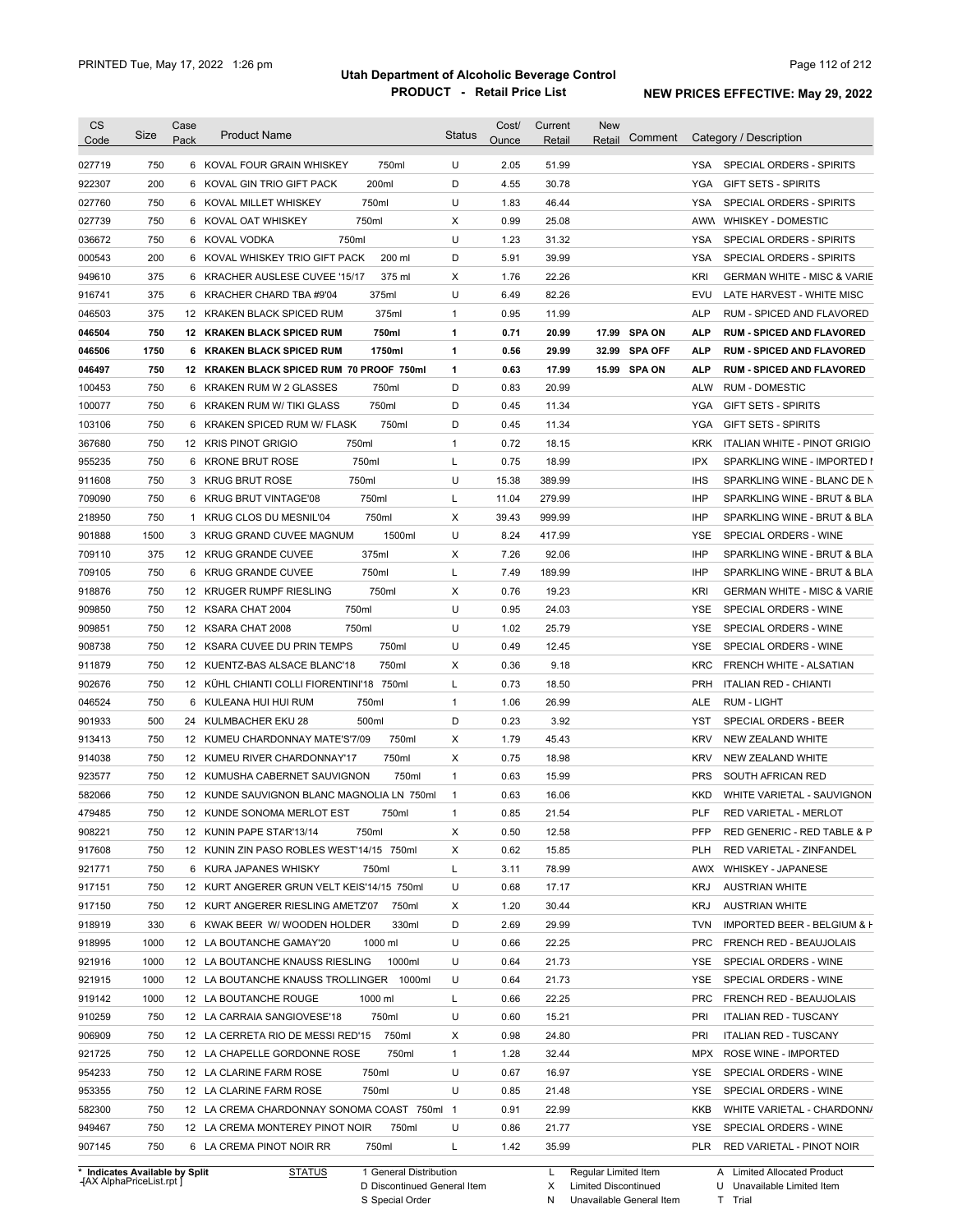| <b>CS</b>                      | Size | Case<br>Pack | <b>Product Name</b>                         |                        | <b>Status</b> | Cost/        | Current        | <b>New</b><br>Retail | Comment       |            | Category / Description                                |
|--------------------------------|------|--------------|---------------------------------------------|------------------------|---------------|--------------|----------------|----------------------|---------------|------------|-------------------------------------------------------|
| Code                           |      |              |                                             |                        |               | Ounce        | Retail         |                      |               |            |                                                       |
| 917264                         | 750  |              | 12 LA CROIX BELLE COTEAUX LANGUED'04 750ml  |                        | X             | 0.60         | 15.25          |                      |               | <b>PRE</b> | FRENCH RED - MISC AOC                                 |
| 953139                         | 750  |              | 12 LA FARRA PROSECCO TREVISO                | 750ml                  | U             | 0.53         | 13.48          |                      |               | <b>YSE</b> | SPECIAL ORDERS - WINE                                 |
| 352510                         | 750  |              | 6 LA FUGA BRUNELLO MONTALCINO'17            | 750ml                  | L             | 2.73         | 69.33          |                      |               | PRI        | <b>ITALIAN RED - TUSCANY</b>                          |
| 914987                         | 750  |              | 12 LA GARRIGUE RHONE ROMAINE'04             | 750ml                  | U             | 0.45         | 11.50          |                      |               | <b>PRD</b> | FRENCH RED - RHONE                                    |
| 952185                         | 375  |              | 375 ml<br>12 LA GUITA MANZANILLA            |                        | U             | 0.95         | 11.22          |                      | 11.99 HIGHER  | YSE        | <b>SPECIAL ORDERS - WINE</b>                          |
| 951289                         | 750  |              | 750ml<br>12 LA GUITA SHERRY                 |                        | U             | 0.69         | 17.41          |                      |               | YSE        | SPECIAL ORDERS - WINE                                 |
| 919665                         | 750  |              | 6 LA JARA PROSECCO BRUT NV<br>750ml         |                        | Χ             | 0.61         | 15.36          |                      |               | IPI        | SPARKLING WINE - PROSECCO                             |
| 915086                         | 750  |              | 12 LA LECCIAIA BRUNELLO MNTCLN'15           | 750ml                  | А             | 2.37         | 47.15          | 59.99                | <b>HIGHER</b> | LAW        | <b>ALLOCATED WINE</b>                                 |
| 911399                         | 750  |              | 750ml<br>12 LA LECCIAIA ORVIETO'20          |                        | г             | 0.47         | 12.21          |                      | 11.99 LOWER   | <b>KRL</b> | <b>ITALIAN WHITE - MISC DOC</b>                       |
| 916986                         | 750  |              | 12 LA LINDA TORRONTES'20<br>750ml           |                        | L             | 0.42         | 10.56          |                      |               | <b>KRS</b> | <b>ARGENTINE WHITE</b>                                |
| 918653                         | 750  |              | 12 LA LUCA PROSECCO<br>750ml                |                        | $\mathbf{1}$  | 0.67         | 16.99          |                      |               | IPI        | SPARKLING WINE - PROSECCO                             |
| 914234                         | 750  |              | 750ml<br>12 LA MASSA TOSCANA'03             |                        | U             | 1.00         | 25.28          |                      |               | PRI        | <b>ITALIAN RED - TUSCANY</b>                          |
| 921692                         | 750  |              | 12 LA MEDIDA ARROQUENO MEZCAL               | 750ml                  | U             | 4.94         | 125.21         |                      |               | YSA        | SPECIAL ORDERS - SPIRITS                              |
| 367942                         | 750  |              | 12 LA MOZZA PERAZZI SANGIOVESE              | 750ml                  | $\mathbf{1}$  | 0.75         | 18.95          |                      |               | PRI        | <b>ITALIAN RED - TUSCANY</b>                          |
| 951220                         | 750  |              | 6 LA MOZZA ARAGONE-USE 950145               | 750ml                  | U             | 0.94         | 23.74          |                      |               | YSE        | SPECIAL ORDERS - WINE                                 |
| 915682                         | 750  |              | 750ml<br>12 LA NOBLE CHARDONNAY'19          |                        | Х             | 0.51         | 13.01          |                      |               | <b>KRE</b> | <b>FRENCH WHITE - VARIETAL</b>                        |
| 914951                         | 750  |              | 6 LA PODERINA BRUNELL MONTLC'16/17 750ml    |                        | L             | 2.52         | 64.20          |                      | 63.99 LOWER   | PRI        | <b>ITALIAN RED - TUSCANY</b>                          |
| 917940                         | 375  |              | 375ml<br>12 LA POMMIERE CALVADOS            |                        | X             | 1.60         | 20.31          |                      |               | ATJ        | BRANDY - CALVADOS & APPLEJ                            |
| 916214                         | 750  |              | 750ml<br>12 LA POSTA BONARDA'15/16          |                        | Χ             | 0.32         | 8.08           |                      |               | <b>PRV</b> | ARGENTINE RED - OTHER                                 |
| 916288                         | 750  |              | 750ml<br>12 LA POSTA COCINA BLEND'10/11     |                        | Χ             | 0.60         | 15.20          |                      |               | <b>PRV</b> | ARGENTINE RED - OTHER                                 |
| 915956                         | 750  |              | 12 LA POSTA MALBEC PAULUCCI'15/16           | 750ml                  | Χ             | 0.38         | 9.70           |                      |               | <b>PRU</b> | ARGENTINE RED - MALBEC                                |
| 415423                         | 750  |              | 12 LA POSTA MALBEC PIZZELLA VINEYARD 750ml  |                        | $\mathbf{1}$  | 0.67         | 17.02          |                      |               | PRU        | ARGENTINE RED - MALBEC                                |
| 915511                         | 750  |              | 12 LA RIOJA ALTA GRAN RESERVA'97            | 750ml                  | Χ             | 1.96         | 49.69          |                      |               | <b>PRN</b> | SPANISH RED - RIOJA                                   |
| 918536                         | 750  |              | 750ml<br>12 LA RIOJA ALTA GRN RSRVA '05     |                        | U             | 2.29         | 57.99          |                      |               | <b>PRN</b> | SPANISH RED - RIOJA                                   |
| 906908                         | 750  |              | 12 LA SEGRETA FREGHINO ROSSO                | 750ml                  | L             | 0.55         | 13.99          |                      |               | <b>PRK</b> | ITALIAN RED - MISC DOC                                |
| 916905                         | 750  |              | 12 LA SIRENA MOSCATO AZUL NAPA'06           | 750ml                  | U             | 0.79         | 20.13          |                      |               | KKT        | WHITE VARIETAL - MUSCAT & M                           |
| 918613                         | 750  |              | 12 LA SPINETTA ROSE SANGIOVESE'20/21 750ml  |                        | L             | 0.79         | 19.99          |                      |               | MPX        | ROSE WINE - IMPORTED                                  |
| 582500                         | 750  |              | 750ml<br>12 LA TERRE CHARDONNAY             |                        | $\mathbf{1}$  | 0.24         | 5.99           |                      |               | KKB        | WHITE VARIETAL - CHARDONN/                            |
| 909683                         | 750  |              | 12 LA TRAPPE DUBBEL<br>750ml                |                        | U             | 0.36         | 9.20           |                      |               | YST        | SPECIAL ORDERS - BEER                                 |
| 918920                         | 330  |              | 6 LA TRAPPE GIFT SET W/ GOBLET              | 330 ml                 | D             | 2.24         | 24.99          |                      |               | <b>TVN</b> | IMPORTED BEER - BELGIUM & F                           |
| 949128                         | 750  |              | 6 LA VALENTINA CERASULO SPELT ROSE'1 750ml  |                        | X             | 0.98         | 24.78          |                      |               | <b>MPX</b> | ROSE WINE - IMPORTED                                  |
| 918084                         | 750  |              | 12 LA VALENTINA CERASUOLO ROSE'21           | 750ml                  | L             | 0.59         | 14.99          |                      |               | <b>MPX</b> | ROSE WINE - IMPORTED                                  |
| 917573                         | 750  |              | 6 LA VALENTINA D'ABRUZZO BINOMIO'06 750ml   |                        | X             | 2.00         | 50.74          |                      |               | <b>PRK</b> | ITALIAN RED - MISC DOC                                |
| 915873                         | 750  |              | 12 LA VALENTINA MONTE D'ABRUZZ'18           | 750ml                  | L             | 0.67         | 16.99          |                      |               | <b>PRK</b> | ITALIAN RED - MISC DOC                                |
| 954038                         | 750  |              | 12 LA VALENTINA PECORINO<br>750ml           |                        | U             | 0.70         | 17.73          |                      |               | <b>YSE</b> | SPECIAL ORDERS - WINE                                 |
| 919190                         | 750  |              | 12 LA VALENTINA SPELT RSRVA'16/17           | 750ml                  |               | 0.99         | 24.99          |                      |               |            | PRK ITALIAN RED - MISC DOC                            |
| 284450                         | 750  |              | 12 LA VIEILLE FERME LUBERON BLANC'19/750ml  |                        | L             | 0.39         | 9.99           |                      |               | <b>KRD</b> | <b>FRENCH WHITE - MISC</b>                            |
| 284455                         | 1500 |              | 6 LA VIEILLE FERME LUBERON WHITE 1500ml     |                        | 1             | 0.38         |                |                      | 19.13 SPA OFF |            | <b>FRENCH WHITE - MISC</b>                            |
| 955526                         | 750  |              | 12 LA VIEILLE FERME ROSE RSV SPARKLIN 750ml |                        | 1             | 0.55         | 17.13<br>12.06 |                      | 14.06 SPA OFF | KRD<br>IHS | SPARKLING WINE - BLANC DE N                           |
|                                |      |              |                                             |                        |               |              |                |                      |               |            |                                                       |
| 284460<br>917772               | 1500 |              | 6 LA VIEILLE FERME VENTOUX RED              | 1500ml<br>750ml        | 1             | 0.38         | 17.13<br>10.99 |                      | 19.13 SPA OFF | <b>PRD</b> | <b>FRENCH RED - RHONE</b><br>MPX ROSE WINE - IMPORTED |
|                                | 750  |              | 12 LA VIEILLE FERME VENTOUX ROSE            |                        | 1             | 0.43<br>0.24 |                |                      |               |            |                                                       |
| 918870                         | 3000 |              | 6 LA VIEILLE FERME VENTOUX ROSE 3000 ml     |                        | Х             |              | 23.99          |                      |               |            | MPX ROSE WINE - IMPORTED                              |
| 917773                         | 1500 |              | 6 LA VIEILLE FERME VENTOUX ROSE'19 1500 ml  |                        | Х             | 0.36         | 18.13          |                      |               | MPX        | ROSE WINE - IMPORTED                                  |
| 285100                         | 750  |              | 12 LA VIEILLE FERME VENTOUX ROUGE'19 750ml  |                        | L             | 0.39         | 9.99           |                      |               | <b>PRD</b> | FRENCH RED - RHONE                                    |
| 923592                         | 750  |              | 6 LA VINYA DEL VUIT PRIORAT<br>750ml        |                        | L             | 5.65         | 143.34         |                      |               | <b>PRP</b> | SPANISH RED - MISC                                    |
| 923569                         | 750  |              | 12 LA YUNTA TORRONTES<br>750ml              |                        | $\mathbf{1}$  | 0.51         | 12.99          |                      |               | <b>KRS</b> | ARGENTINE WHITE                                       |
| 948541                         | 750  |              | 750ml<br>12 LADERA CAB 46 DAIMONDS          |                        | U             | 1.38         | 34.96          |                      |               | YSE        | SPECIAL ORDERS - WINE                                 |
| 909614                         | 750  |              | 750ml<br>6 LADERA CAB L ONE CNYN '05        |                        | U             | 2.18         | 55.33          |                      |               | YSE        | SPECIAL ORDERS - WINE                                 |
| 909615                         | 750  |              | 6 LADERA CABERNET ESTATE'14                 | 750ml                  | U             | 2.51         | 63.66          |                      |               | YSE        | SPECIAL ORDERS - WINE                                 |
| 918914                         | 750  |              | 6 LADERA CABERNET HOWELL MTN '11            | 750ml                  | U             | 4.14         | 104.99         |                      |               | <b>PLB</b> | RED VARIETAL - CABERNET                               |
| 915103                         | 750  |              | 12 LADERA CABERNET STILE BLOCK'12           | 750ml                  | U             | 2.08         | 52.67          |                      |               | <b>PLB</b> | RED VARIETAL - CABERNET                               |
| 909613                         | 750  |              | 6 LADERA LIBRARY PACK<br>750ml              |                        | U             | 2.61         | 66.30          |                      |               | YSE        | SPECIAL ORDERS - WINE                                 |
| 909612                         | 750  |              | 750ml<br>12 LADERA SAUV BLANC               |                        | U             | 0.83         | 20.93          |                      |               | YSE        | SPECIAL ORDERS - WINE                                 |
| 948542                         | 750  |              | 12 LADERA SAUV BLANC<br>750ml               |                        | U             | 1.17         | 29.74          |                      |               |            | YSE SPECIAL ORDERS - WINE                             |
| * Indicates Available by Split |      |              | <b>STATUS</b>                               | 1 General Distribution |               |              | L.             | Regular Limited Item |               |            | A Limited Allocated Product                           |

**Case** [AX AlphaPriceList.rpt ]

D Discontinued General Item

S Special Order

X Limited Discontinued

N Unavailable General Item

U Unavailable Limited Item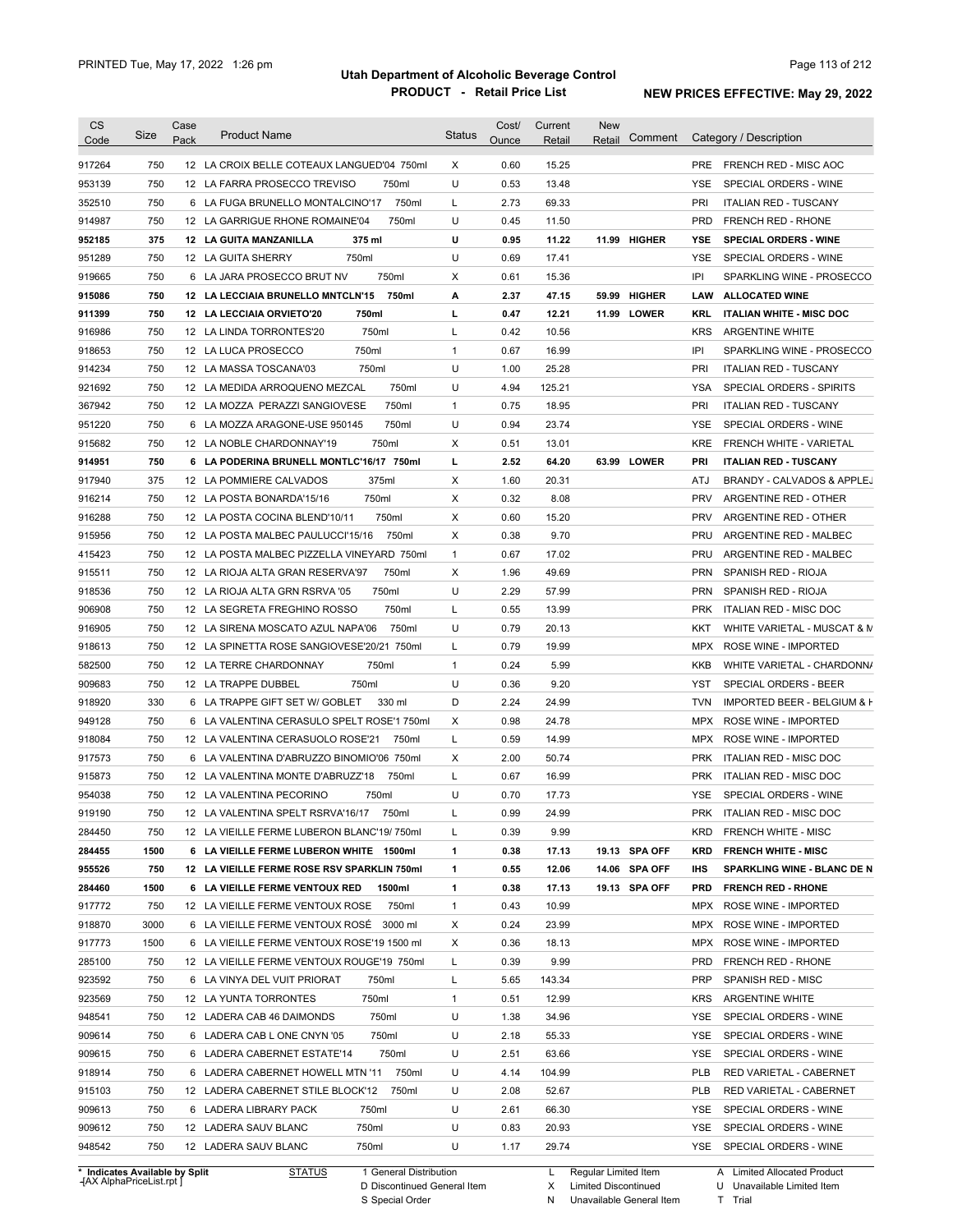| 750<br>12 LAFAZANIS RODITIS PELEPONES W'07 750ml<br>U<br>0.62<br>15.77<br><b>KRP</b><br><b>GREEK WHITE</b><br>915413<br>951292<br>750<br>Г<br>1.18<br>29.99<br>12 LAFFITTE TESTON MADIRAN VV'16/17 750ml<br><b>PRE</b><br>FRENCH RED - MISC AOC<br>750<br>750ml<br>Г<br>0.57<br>14.58<br><b>PRT</b><br>415500<br>12 LAGAR DE CODEGUA CABERNET<br><b>CHILEAN RED</b><br>Χ<br>917862<br>750<br>12 LAGARDE VIOGNIER MENDOZA'08<br>750ml<br>0.63<br>15.99<br><b>KRS</b><br><b>ARGENTINE WHITE</b><br>1<br>0.49<br>368152<br>750<br>12 LAGARIA PINOT GRIGIO<br>750ml<br>15.49<br>12.49 SPA ON<br><b>KRK</b><br><b>ITALIAN WHITE - PINOT GRIGIO</b><br>X<br>750<br>5.52<br>139.99<br>005427<br>6 LAGAVULIN 12 YEAR<br>750ml<br>AWS<br>WHISKY - SCOTCH SINGLE MAL<br>750<br>750ml<br>Г<br>94.95<br>005430<br>12 LAGAVULIN 16YR MALT SCOTCH<br>3.74<br>AWS<br>WHISKY - SCOTCH SINGLE MAL<br>X<br>005552<br>750<br>750ml<br>2.76<br>70.06<br>12 LAGAVULIN 8 YEAR<br>AWS<br>WHISKY - SCOTCH SINGLE MAL<br>750<br>Г<br>2.76<br>69.99<br>005633<br>6 LAGAVULIN 8 YR<br>750ml<br>AWR WHISKY - SCOTCH BLENDED<br>750<br>750ml<br>Г<br>4.34<br>110.13<br>005426<br>6 LAGAVULIN DISTILLERS EDITION<br>AWS<br>WHISKY - SCOTCH SINGLE MAL<br>750<br>750ml<br>D<br>3.55<br>89.99<br>005877<br>6 LAGAVULIN OFFERMAN EDITION<br>AWS<br>WHISKY - SCOTCH SINGLE MAL<br>750<br>6 LAGAVULIN OFFERMAN GUINESS CASK 750ml<br>D<br>3.35<br>84.99<br>006016<br>AWR WHISKY - SCOTCH BLENDED<br>750<br>750ml<br>Г<br>0.67<br>16.99<br><b>KRL</b><br>914686<br>12 LAGEDER CHARDONNAY'19/20<br>ITALIAN WHITE - MISC DOC<br>750<br>750ml<br>Г<br>0.63<br>15.99<br>913378<br>12 LAGEDER PINOT BIANCO'19/20<br>KRL<br>ITALIAN WHITE - MISC DOC<br>750<br>750ml<br>0.67<br>16.99<br>915711<br>12 LAGEDER PINOT GRIGIO'19/20<br>L<br><b>KRK</b><br>ITALIAN WHITE - PINOT GRIGIO<br>555<br>D<br>0.13<br>2.49<br>ALE - PALE<br>952466<br>12 LAGUNITAS 12TH OF NEVER<br>555 ml<br>TNC.<br>355<br>355 ml<br>D<br>0.17<br>2.05<br>ALE - PALE<br>951079<br>24 LAGUNITAS 12TH OF NEVER ALE<br>TNC.<br>D<br>355<br>355 ml<br>0.20<br>2.35<br><b>TCP</b><br>BEER - FRUIT & FLAVORED<br>950886<br>24<br>LAGUNITAS AUNT SALLY<br>U<br>355<br>24 LAGUNITAS CENSORED<br>355ml<br>0.17<br>2.05<br>SPECIAL ORDERS - BEER<br>909274<br>YST<br>355<br>355ml<br>0.18<br>2.19<br>918922<br>24<br>LAGUNITAS HAZY WONDER<br>$\mathbf{1}$<br><b>TVB</b><br><b>DOMESTIC BEER</b><br>D<br>355<br><b>LAGUNITAS HOP STOOPID</b><br>355 ml<br>0.20<br>2.35<br>ALE - BITTER & ESB<br>951872<br>24<br>TNF<br>650<br>650ml<br>Х<br>0.32<br>7.03<br>909088<br>12 LAGUNITAS HOP STOOPID ALE<br>YST<br>SPECIAL ORDERS - BEER<br>U<br>0.22<br>355<br>355ml<br>2.62<br>SPECIAL ORDERS - BEER<br>920081<br>24<br>LAGUNITAS IMPERIAL RED<br>YST<br>U<br>909236<br>650<br>12 LAGUNITAS IMPERIAL STOUT<br>650ml<br>0.29<br>6.29<br>YST<br>SPECIAL ORDERS - BEER<br>355<br><b>LAGUNITAS IPA</b><br>355ml<br>$\mathbf{1}$<br>0.18<br>2.19<br>919658<br>24<br>TNF<br>ALE - BITTER & ESB<br>355<br>355 ml<br>$\mathbf{1}$<br>0.18<br>2.19<br><b>TNF</b><br>917389<br>24<br>LAGUNITAS IPA CAN<br>ALE - BITTER & ESB<br>355<br>LAGUNITAS LIL SUMPIN SUMPIN CANS 355 ml<br>$\mathbf{1}$<br>0.18<br>2.19<br>919158<br>24<br><b>TNU</b><br>ALE - MISC & SEASONAL<br>919050<br>355<br>LAGUNITAS LITTLE SUMPIN EASY CANS 355ml<br>D<br>0.17<br>2.05<br><b>TNC</b><br>24<br>ALE - PALE<br>902436<br>473<br>473ml<br>U<br>0.25<br>3.93<br>SPECIAL ORDERS - BEER<br>24 LAGUNITAS ONE HITTER<br>YST<br>954842<br>651<br>651ml<br>U<br>0.41<br>8.99<br>12<br>LAGUNITAS ONE HITTER<br>YST<br>SPECIAL ORDERS - BEER<br>355<br>355ml<br>D<br>0.17<br>2.05<br><b>LAGER - PILSENER</b><br>24<br><b>LAGUNITAS PILS</b><br>THE<br>355<br>355ml<br>$\mathbf{1}$<br>0.21<br>2.49<br>24<br>LAGUNITAS SEASONAL<br>TNU<br>ALE - MISC & SEASONAL<br>D<br>650ml<br>0.28<br>6.25<br>650<br>12<br>LAGUNITAS SEASONAL<br>TNU<br>ALE - MISC & SEASONAL<br>355ml<br>D<br>0.20<br>2.35<br>355<br>24 LAGUNITAS SUCKS ALE<br>TNU<br>ALE - MISC & SEASONAL<br>946<br>946ml<br>D<br>0.28<br>9.10<br>12 LAGUNITAS SUCKS ALE<br>TNU<br>ALE - MISC & SEASONAL<br>355<br>24 LAGUNITAS SUPER CLUSTER ALE<br>2.19<br>355 ml<br>0.18<br><b>TNF</b><br>ALE - BITTER & ESB<br>1<br>750<br>12 LAIL BLUEPRINT CAB 07<br>750ml<br>U<br>42.59<br>SPECIAL ORDERS - WINE<br>1.68<br>YSE.<br>79.99<br>750ml<br>U<br>750<br>6 LAIL BLUEPRINT CABERNET'18/19<br>3.15<br>PLB<br>RED VARIETAL - CABERNET<br>33.50<br>750<br>12 LAIL BLUEPRINT SAUV BLANC'18<br>750ml<br>х<br>1.32<br>KKD<br>WHITE VARIETAL - SAUVIGNON<br>750ml<br>244.99<br>750<br>6 LAIL J DANIEL CUVEE NAPA'18<br>Α<br>9.66<br>LAW<br>ALLOCATED WINE<br>750<br>750ml<br>0.91<br>23.04<br>BRANDY - CALVADOS & APPLEJ<br>12 LAIRDS STRAIGHT APPLEJACK 86<br>х<br>ATJ<br>750<br>750ml<br>227.56<br>6 LAKOYA CAB MT VEEDER'06<br>Х<br>8.97<br>PLB<br>RED VARIETAL - CABERNET<br>750<br>750ml<br>U<br>10.50<br>12 L'AMANTE CA DI RAJO PROSECCO<br>0.41<br>YSE<br>SPECIAL ORDERS - WINE<br>750ml<br>15.99<br>19.99 SPA OFF<br>750<br>12 LAMARCA PROSECCO<br>1<br>0.79<br>IPI<br><b>SPARKLING WINE - PROSECCO</b><br>1500<br>1500ml<br>33.99<br>35.99 SPA OFF<br>6 LAMARCA PROSECCO<br>1<br>0.71<br><b>SPARKLING WINE - PROSECCO</b><br>IPI<br>7750ml<br>15.99<br>19.99 SPA OFF<br>750<br>12 LAMARCA PROSECCO ROSE<br>1<br>0.79<br>IPI<br><b>SPARKLING WINE - PROSECCO</b><br>750ml<br>20.06<br>750<br>12 LAMBERT EST BLACK SHEEP RED<br>1<br>0.79<br><b>PRY</b><br><b>AUSTRALIAN RED</b><br>L<br>15.99<br>750<br>12 LAN RIOJA CRIANZA'17/18<br>750ml<br>0.63<br>PRN<br>SPANISH RED - RIOJA<br>U<br>55.68<br>750<br>6 LANCASTER CABERNET SAUV<br>750ml<br>2.20<br>YSE<br>SPECIAL ORDERS - WINE<br>U<br>11.37<br>750<br>12 LANCERS ROSE<br>750ml<br>0.45<br>MPB<br>ROSE WINE - GENERIC<br>17.18<br>RED VARIETAL - MERLOT<br>750<br>12 LAND OF SAINTS MERLOT SB '14<br>750ml<br>х<br>0.68<br>PLF<br>750ml<br>D<br>9.18<br>750<br>12 LANDER JENKINS CABERNET<br>0.36<br><b>PLB</b><br>RED VARIETAL - CABERNET<br>750<br>750ml<br>30.02<br>12 LANDMARK CHARD OVERLOOK'17/18<br>L<br>1.18<br>KKB<br>WHITE VARIETAL - CHARDONN/<br>375<br>375 ml<br>0.73<br>9.24<br>12 LANDMARK CHARD OVERLOOK'18<br>Х<br>WHITE VARIETAL - CHARDONN/<br>KKB<br>* Indicates Available by Split<br><b>STATUS</b><br>1 General Distribution<br>Regular Limited Item<br>A Limited Allocated Product<br>L. | <b>CS</b><br>Code | Size | Case<br>Pack | <b>Product Name</b> | <b>Status</b> | Cost/<br>Ounce | Current<br>Retail | New<br>Comment<br>Retail | Category / Description |
|----------------------------------------------------------------------------------------------------------------------------------------------------------------------------------------------------------------------------------------------------------------------------------------------------------------------------------------------------------------------------------------------------------------------------------------------------------------------------------------------------------------------------------------------------------------------------------------------------------------------------------------------------------------------------------------------------------------------------------------------------------------------------------------------------------------------------------------------------------------------------------------------------------------------------------------------------------------------------------------------------------------------------------------------------------------------------------------------------------------------------------------------------------------------------------------------------------------------------------------------------------------------------------------------------------------------------------------------------------------------------------------------------------------------------------------------------------------------------------------------------------------------------------------------------------------------------------------------------------------------------------------------------------------------------------------------------------------------------------------------------------------------------------------------------------------------------------------------------------------------------------------------------------------------------------------------------------------------------------------------------------------------------------------------------------------------------------------------------------------------------------------------------------------------------------------------------------------------------------------------------------------------------------------------------------------------------------------------------------------------------------------------------------------------------------------------------------------------------------------------------------------------------------------------------------------------------------------------------------------------------------------------------------------------------------------------------------------------------------------------------------------------------------------------------------------------------------------------------------------------------------------------------------------------------------------------------------------------------------------------------------------------------------------------------------------------------------------------------------------------------------------------------------------------------------------------------------------------------------------------------------------------------------------------------------------------------------------------------------------------------------------------------------------------------------------------------------------------------------------------------------------------------------------------------------------------------------------------------------------------------------------------------------------------------------------------------------------------------------------------------------------------------------------------------------------------------------------------------------------------------------------------------------------------------------------------------------------------------------------------------------------------------------------------------------------------------------------------------------------------------------------------------------------------------------------------------------------------------------------------------------------------------------------------------------------------------------------------------------------------------------------------------------------------------------------------------------------------------------------------------------------------------------------------------------------------------------------------------------------------------------------------------------------------------------------------------------------------------------------------------------------------------------------------------------------------------------------------------------------------------------------------------------------------------------------------------------------------------------------------------------------------------------------------------------------------------------------------------------------------------------------------------------------------------------------------------------------------------------------------------------------------------------------------------------------------------------------------------------------------------------------------------------------------------------------------------------------------------------------------------------------------------------------------------------------------------------------------------------------------------------------------------------------------------------------------------------------------------------------------------------------------------------------------------------------------------------------------------------------------------------------------------------------------------------------------------------------------------------------------------------------------------------------------------------------------------------------------------------------------------------------------------------------------------------------------------------------------------------------------------------------------------------------------------------------------------------------------------------------------------------------------------|-------------------|------|--------------|---------------------|---------------|----------------|-------------------|--------------------------|------------------------|
|                                                                                                                                                                                                                                                                                                                                                                                                                                                                                                                                                                                                                                                                                                                                                                                                                                                                                                                                                                                                                                                                                                                                                                                                                                                                                                                                                                                                                                                                                                                                                                                                                                                                                                                                                                                                                                                                                                                                                                                                                                                                                                                                                                                                                                                                                                                                                                                                                                                                                                                                                                                                                                                                                                                                                                                                                                                                                                                                                                                                                                                                                                                                                                                                                                                                                                                                                                                                                                                                                                                                                                                                                                                                                                                                                                                                                                                                                                                                                                                                                                                                                                                                                                                                                                                                                                                                                                                                                                                                                                                                                                                                                                                                                                                                                                                                                                                                                                                                                                                                                                                                                                                                                                                                                                                                                                                                                                                                                                                                                                                                                                                                                                                                                                                                                                                                                                                                                                                                                                                                                                                                                                                                                                                                                                                                                                                                                                                                    |                   |      |              |                     |               |                |                   |                          |                        |
|                                                                                                                                                                                                                                                                                                                                                                                                                                                                                                                                                                                                                                                                                                                                                                                                                                                                                                                                                                                                                                                                                                                                                                                                                                                                                                                                                                                                                                                                                                                                                                                                                                                                                                                                                                                                                                                                                                                                                                                                                                                                                                                                                                                                                                                                                                                                                                                                                                                                                                                                                                                                                                                                                                                                                                                                                                                                                                                                                                                                                                                                                                                                                                                                                                                                                                                                                                                                                                                                                                                                                                                                                                                                                                                                                                                                                                                                                                                                                                                                                                                                                                                                                                                                                                                                                                                                                                                                                                                                                                                                                                                                                                                                                                                                                                                                                                                                                                                                                                                                                                                                                                                                                                                                                                                                                                                                                                                                                                                                                                                                                                                                                                                                                                                                                                                                                                                                                                                                                                                                                                                                                                                                                                                                                                                                                                                                                                                                    |                   |      |              |                     |               |                |                   |                          |                        |
|                                                                                                                                                                                                                                                                                                                                                                                                                                                                                                                                                                                                                                                                                                                                                                                                                                                                                                                                                                                                                                                                                                                                                                                                                                                                                                                                                                                                                                                                                                                                                                                                                                                                                                                                                                                                                                                                                                                                                                                                                                                                                                                                                                                                                                                                                                                                                                                                                                                                                                                                                                                                                                                                                                                                                                                                                                                                                                                                                                                                                                                                                                                                                                                                                                                                                                                                                                                                                                                                                                                                                                                                                                                                                                                                                                                                                                                                                                                                                                                                                                                                                                                                                                                                                                                                                                                                                                                                                                                                                                                                                                                                                                                                                                                                                                                                                                                                                                                                                                                                                                                                                                                                                                                                                                                                                                                                                                                                                                                                                                                                                                                                                                                                                                                                                                                                                                                                                                                                                                                                                                                                                                                                                                                                                                                                                                                                                                                                    |                   |      |              |                     |               |                |                   |                          |                        |
|                                                                                                                                                                                                                                                                                                                                                                                                                                                                                                                                                                                                                                                                                                                                                                                                                                                                                                                                                                                                                                                                                                                                                                                                                                                                                                                                                                                                                                                                                                                                                                                                                                                                                                                                                                                                                                                                                                                                                                                                                                                                                                                                                                                                                                                                                                                                                                                                                                                                                                                                                                                                                                                                                                                                                                                                                                                                                                                                                                                                                                                                                                                                                                                                                                                                                                                                                                                                                                                                                                                                                                                                                                                                                                                                                                                                                                                                                                                                                                                                                                                                                                                                                                                                                                                                                                                                                                                                                                                                                                                                                                                                                                                                                                                                                                                                                                                                                                                                                                                                                                                                                                                                                                                                                                                                                                                                                                                                                                                                                                                                                                                                                                                                                                                                                                                                                                                                                                                                                                                                                                                                                                                                                                                                                                                                                                                                                                                                    |                   |      |              |                     |               |                |                   |                          |                        |
|                                                                                                                                                                                                                                                                                                                                                                                                                                                                                                                                                                                                                                                                                                                                                                                                                                                                                                                                                                                                                                                                                                                                                                                                                                                                                                                                                                                                                                                                                                                                                                                                                                                                                                                                                                                                                                                                                                                                                                                                                                                                                                                                                                                                                                                                                                                                                                                                                                                                                                                                                                                                                                                                                                                                                                                                                                                                                                                                                                                                                                                                                                                                                                                                                                                                                                                                                                                                                                                                                                                                                                                                                                                                                                                                                                                                                                                                                                                                                                                                                                                                                                                                                                                                                                                                                                                                                                                                                                                                                                                                                                                                                                                                                                                                                                                                                                                                                                                                                                                                                                                                                                                                                                                                                                                                                                                                                                                                                                                                                                                                                                                                                                                                                                                                                                                                                                                                                                                                                                                                                                                                                                                                                                                                                                                                                                                                                                                                    |                   |      |              |                     |               |                |                   |                          |                        |
|                                                                                                                                                                                                                                                                                                                                                                                                                                                                                                                                                                                                                                                                                                                                                                                                                                                                                                                                                                                                                                                                                                                                                                                                                                                                                                                                                                                                                                                                                                                                                                                                                                                                                                                                                                                                                                                                                                                                                                                                                                                                                                                                                                                                                                                                                                                                                                                                                                                                                                                                                                                                                                                                                                                                                                                                                                                                                                                                                                                                                                                                                                                                                                                                                                                                                                                                                                                                                                                                                                                                                                                                                                                                                                                                                                                                                                                                                                                                                                                                                                                                                                                                                                                                                                                                                                                                                                                                                                                                                                                                                                                                                                                                                                                                                                                                                                                                                                                                                                                                                                                                                                                                                                                                                                                                                                                                                                                                                                                                                                                                                                                                                                                                                                                                                                                                                                                                                                                                                                                                                                                                                                                                                                                                                                                                                                                                                                                                    |                   |      |              |                     |               |                |                   |                          |                        |
|                                                                                                                                                                                                                                                                                                                                                                                                                                                                                                                                                                                                                                                                                                                                                                                                                                                                                                                                                                                                                                                                                                                                                                                                                                                                                                                                                                                                                                                                                                                                                                                                                                                                                                                                                                                                                                                                                                                                                                                                                                                                                                                                                                                                                                                                                                                                                                                                                                                                                                                                                                                                                                                                                                                                                                                                                                                                                                                                                                                                                                                                                                                                                                                                                                                                                                                                                                                                                                                                                                                                                                                                                                                                                                                                                                                                                                                                                                                                                                                                                                                                                                                                                                                                                                                                                                                                                                                                                                                                                                                                                                                                                                                                                                                                                                                                                                                                                                                                                                                                                                                                                                                                                                                                                                                                                                                                                                                                                                                                                                                                                                                                                                                                                                                                                                                                                                                                                                                                                                                                                                                                                                                                                                                                                                                                                                                                                                                                    |                   |      |              |                     |               |                |                   |                          |                        |
|                                                                                                                                                                                                                                                                                                                                                                                                                                                                                                                                                                                                                                                                                                                                                                                                                                                                                                                                                                                                                                                                                                                                                                                                                                                                                                                                                                                                                                                                                                                                                                                                                                                                                                                                                                                                                                                                                                                                                                                                                                                                                                                                                                                                                                                                                                                                                                                                                                                                                                                                                                                                                                                                                                                                                                                                                                                                                                                                                                                                                                                                                                                                                                                                                                                                                                                                                                                                                                                                                                                                                                                                                                                                                                                                                                                                                                                                                                                                                                                                                                                                                                                                                                                                                                                                                                                                                                                                                                                                                                                                                                                                                                                                                                                                                                                                                                                                                                                                                                                                                                                                                                                                                                                                                                                                                                                                                                                                                                                                                                                                                                                                                                                                                                                                                                                                                                                                                                                                                                                                                                                                                                                                                                                                                                                                                                                                                                                                    |                   |      |              |                     |               |                |                   |                          |                        |
|                                                                                                                                                                                                                                                                                                                                                                                                                                                                                                                                                                                                                                                                                                                                                                                                                                                                                                                                                                                                                                                                                                                                                                                                                                                                                                                                                                                                                                                                                                                                                                                                                                                                                                                                                                                                                                                                                                                                                                                                                                                                                                                                                                                                                                                                                                                                                                                                                                                                                                                                                                                                                                                                                                                                                                                                                                                                                                                                                                                                                                                                                                                                                                                                                                                                                                                                                                                                                                                                                                                                                                                                                                                                                                                                                                                                                                                                                                                                                                                                                                                                                                                                                                                                                                                                                                                                                                                                                                                                                                                                                                                                                                                                                                                                                                                                                                                                                                                                                                                                                                                                                                                                                                                                                                                                                                                                                                                                                                                                                                                                                                                                                                                                                                                                                                                                                                                                                                                                                                                                                                                                                                                                                                                                                                                                                                                                                                                                    |                   |      |              |                     |               |                |                   |                          |                        |
|                                                                                                                                                                                                                                                                                                                                                                                                                                                                                                                                                                                                                                                                                                                                                                                                                                                                                                                                                                                                                                                                                                                                                                                                                                                                                                                                                                                                                                                                                                                                                                                                                                                                                                                                                                                                                                                                                                                                                                                                                                                                                                                                                                                                                                                                                                                                                                                                                                                                                                                                                                                                                                                                                                                                                                                                                                                                                                                                                                                                                                                                                                                                                                                                                                                                                                                                                                                                                                                                                                                                                                                                                                                                                                                                                                                                                                                                                                                                                                                                                                                                                                                                                                                                                                                                                                                                                                                                                                                                                                                                                                                                                                                                                                                                                                                                                                                                                                                                                                                                                                                                                                                                                                                                                                                                                                                                                                                                                                                                                                                                                                                                                                                                                                                                                                                                                                                                                                                                                                                                                                                                                                                                                                                                                                                                                                                                                                                                    |                   |      |              |                     |               |                |                   |                          |                        |
|                                                                                                                                                                                                                                                                                                                                                                                                                                                                                                                                                                                                                                                                                                                                                                                                                                                                                                                                                                                                                                                                                                                                                                                                                                                                                                                                                                                                                                                                                                                                                                                                                                                                                                                                                                                                                                                                                                                                                                                                                                                                                                                                                                                                                                                                                                                                                                                                                                                                                                                                                                                                                                                                                                                                                                                                                                                                                                                                                                                                                                                                                                                                                                                                                                                                                                                                                                                                                                                                                                                                                                                                                                                                                                                                                                                                                                                                                                                                                                                                                                                                                                                                                                                                                                                                                                                                                                                                                                                                                                                                                                                                                                                                                                                                                                                                                                                                                                                                                                                                                                                                                                                                                                                                                                                                                                                                                                                                                                                                                                                                                                                                                                                                                                                                                                                                                                                                                                                                                                                                                                                                                                                                                                                                                                                                                                                                                                                                    |                   |      |              |                     |               |                |                   |                          |                        |
|                                                                                                                                                                                                                                                                                                                                                                                                                                                                                                                                                                                                                                                                                                                                                                                                                                                                                                                                                                                                                                                                                                                                                                                                                                                                                                                                                                                                                                                                                                                                                                                                                                                                                                                                                                                                                                                                                                                                                                                                                                                                                                                                                                                                                                                                                                                                                                                                                                                                                                                                                                                                                                                                                                                                                                                                                                                                                                                                                                                                                                                                                                                                                                                                                                                                                                                                                                                                                                                                                                                                                                                                                                                                                                                                                                                                                                                                                                                                                                                                                                                                                                                                                                                                                                                                                                                                                                                                                                                                                                                                                                                                                                                                                                                                                                                                                                                                                                                                                                                                                                                                                                                                                                                                                                                                                                                                                                                                                                                                                                                                                                                                                                                                                                                                                                                                                                                                                                                                                                                                                                                                                                                                                                                                                                                                                                                                                                                                    |                   |      |              |                     |               |                |                   |                          |                        |
|                                                                                                                                                                                                                                                                                                                                                                                                                                                                                                                                                                                                                                                                                                                                                                                                                                                                                                                                                                                                                                                                                                                                                                                                                                                                                                                                                                                                                                                                                                                                                                                                                                                                                                                                                                                                                                                                                                                                                                                                                                                                                                                                                                                                                                                                                                                                                                                                                                                                                                                                                                                                                                                                                                                                                                                                                                                                                                                                                                                                                                                                                                                                                                                                                                                                                                                                                                                                                                                                                                                                                                                                                                                                                                                                                                                                                                                                                                                                                                                                                                                                                                                                                                                                                                                                                                                                                                                                                                                                                                                                                                                                                                                                                                                                                                                                                                                                                                                                                                                                                                                                                                                                                                                                                                                                                                                                                                                                                                                                                                                                                                                                                                                                                                                                                                                                                                                                                                                                                                                                                                                                                                                                                                                                                                                                                                                                                                                                    |                   |      |              |                     |               |                |                   |                          |                        |
|                                                                                                                                                                                                                                                                                                                                                                                                                                                                                                                                                                                                                                                                                                                                                                                                                                                                                                                                                                                                                                                                                                                                                                                                                                                                                                                                                                                                                                                                                                                                                                                                                                                                                                                                                                                                                                                                                                                                                                                                                                                                                                                                                                                                                                                                                                                                                                                                                                                                                                                                                                                                                                                                                                                                                                                                                                                                                                                                                                                                                                                                                                                                                                                                                                                                                                                                                                                                                                                                                                                                                                                                                                                                                                                                                                                                                                                                                                                                                                                                                                                                                                                                                                                                                                                                                                                                                                                                                                                                                                                                                                                                                                                                                                                                                                                                                                                                                                                                                                                                                                                                                                                                                                                                                                                                                                                                                                                                                                                                                                                                                                                                                                                                                                                                                                                                                                                                                                                                                                                                                                                                                                                                                                                                                                                                                                                                                                                                    |                   |      |              |                     |               |                |                   |                          |                        |
|                                                                                                                                                                                                                                                                                                                                                                                                                                                                                                                                                                                                                                                                                                                                                                                                                                                                                                                                                                                                                                                                                                                                                                                                                                                                                                                                                                                                                                                                                                                                                                                                                                                                                                                                                                                                                                                                                                                                                                                                                                                                                                                                                                                                                                                                                                                                                                                                                                                                                                                                                                                                                                                                                                                                                                                                                                                                                                                                                                                                                                                                                                                                                                                                                                                                                                                                                                                                                                                                                                                                                                                                                                                                                                                                                                                                                                                                                                                                                                                                                                                                                                                                                                                                                                                                                                                                                                                                                                                                                                                                                                                                                                                                                                                                                                                                                                                                                                                                                                                                                                                                                                                                                                                                                                                                                                                                                                                                                                                                                                                                                                                                                                                                                                                                                                                                                                                                                                                                                                                                                                                                                                                                                                                                                                                                                                                                                                                                    |                   |      |              |                     |               |                |                   |                          |                        |
|                                                                                                                                                                                                                                                                                                                                                                                                                                                                                                                                                                                                                                                                                                                                                                                                                                                                                                                                                                                                                                                                                                                                                                                                                                                                                                                                                                                                                                                                                                                                                                                                                                                                                                                                                                                                                                                                                                                                                                                                                                                                                                                                                                                                                                                                                                                                                                                                                                                                                                                                                                                                                                                                                                                                                                                                                                                                                                                                                                                                                                                                                                                                                                                                                                                                                                                                                                                                                                                                                                                                                                                                                                                                                                                                                                                                                                                                                                                                                                                                                                                                                                                                                                                                                                                                                                                                                                                                                                                                                                                                                                                                                                                                                                                                                                                                                                                                                                                                                                                                                                                                                                                                                                                                                                                                                                                                                                                                                                                                                                                                                                                                                                                                                                                                                                                                                                                                                                                                                                                                                                                                                                                                                                                                                                                                                                                                                                                                    |                   |      |              |                     |               |                |                   |                          |                        |
|                                                                                                                                                                                                                                                                                                                                                                                                                                                                                                                                                                                                                                                                                                                                                                                                                                                                                                                                                                                                                                                                                                                                                                                                                                                                                                                                                                                                                                                                                                                                                                                                                                                                                                                                                                                                                                                                                                                                                                                                                                                                                                                                                                                                                                                                                                                                                                                                                                                                                                                                                                                                                                                                                                                                                                                                                                                                                                                                                                                                                                                                                                                                                                                                                                                                                                                                                                                                                                                                                                                                                                                                                                                                                                                                                                                                                                                                                                                                                                                                                                                                                                                                                                                                                                                                                                                                                                                                                                                                                                                                                                                                                                                                                                                                                                                                                                                                                                                                                                                                                                                                                                                                                                                                                                                                                                                                                                                                                                                                                                                                                                                                                                                                                                                                                                                                                                                                                                                                                                                                                                                                                                                                                                                                                                                                                                                                                                                                    |                   |      |              |                     |               |                |                   |                          |                        |
|                                                                                                                                                                                                                                                                                                                                                                                                                                                                                                                                                                                                                                                                                                                                                                                                                                                                                                                                                                                                                                                                                                                                                                                                                                                                                                                                                                                                                                                                                                                                                                                                                                                                                                                                                                                                                                                                                                                                                                                                                                                                                                                                                                                                                                                                                                                                                                                                                                                                                                                                                                                                                                                                                                                                                                                                                                                                                                                                                                                                                                                                                                                                                                                                                                                                                                                                                                                                                                                                                                                                                                                                                                                                                                                                                                                                                                                                                                                                                                                                                                                                                                                                                                                                                                                                                                                                                                                                                                                                                                                                                                                                                                                                                                                                                                                                                                                                                                                                                                                                                                                                                                                                                                                                                                                                                                                                                                                                                                                                                                                                                                                                                                                                                                                                                                                                                                                                                                                                                                                                                                                                                                                                                                                                                                                                                                                                                                                                    |                   |      |              |                     |               |                |                   |                          |                        |
|                                                                                                                                                                                                                                                                                                                                                                                                                                                                                                                                                                                                                                                                                                                                                                                                                                                                                                                                                                                                                                                                                                                                                                                                                                                                                                                                                                                                                                                                                                                                                                                                                                                                                                                                                                                                                                                                                                                                                                                                                                                                                                                                                                                                                                                                                                                                                                                                                                                                                                                                                                                                                                                                                                                                                                                                                                                                                                                                                                                                                                                                                                                                                                                                                                                                                                                                                                                                                                                                                                                                                                                                                                                                                                                                                                                                                                                                                                                                                                                                                                                                                                                                                                                                                                                                                                                                                                                                                                                                                                                                                                                                                                                                                                                                                                                                                                                                                                                                                                                                                                                                                                                                                                                                                                                                                                                                                                                                                                                                                                                                                                                                                                                                                                                                                                                                                                                                                                                                                                                                                                                                                                                                                                                                                                                                                                                                                                                                    |                   |      |              |                     |               |                |                   |                          |                        |
|                                                                                                                                                                                                                                                                                                                                                                                                                                                                                                                                                                                                                                                                                                                                                                                                                                                                                                                                                                                                                                                                                                                                                                                                                                                                                                                                                                                                                                                                                                                                                                                                                                                                                                                                                                                                                                                                                                                                                                                                                                                                                                                                                                                                                                                                                                                                                                                                                                                                                                                                                                                                                                                                                                                                                                                                                                                                                                                                                                                                                                                                                                                                                                                                                                                                                                                                                                                                                                                                                                                                                                                                                                                                                                                                                                                                                                                                                                                                                                                                                                                                                                                                                                                                                                                                                                                                                                                                                                                                                                                                                                                                                                                                                                                                                                                                                                                                                                                                                                                                                                                                                                                                                                                                                                                                                                                                                                                                                                                                                                                                                                                                                                                                                                                                                                                                                                                                                                                                                                                                                                                                                                                                                                                                                                                                                                                                                                                                    |                   |      |              |                     |               |                |                   |                          |                        |
|                                                                                                                                                                                                                                                                                                                                                                                                                                                                                                                                                                                                                                                                                                                                                                                                                                                                                                                                                                                                                                                                                                                                                                                                                                                                                                                                                                                                                                                                                                                                                                                                                                                                                                                                                                                                                                                                                                                                                                                                                                                                                                                                                                                                                                                                                                                                                                                                                                                                                                                                                                                                                                                                                                                                                                                                                                                                                                                                                                                                                                                                                                                                                                                                                                                                                                                                                                                                                                                                                                                                                                                                                                                                                                                                                                                                                                                                                                                                                                                                                                                                                                                                                                                                                                                                                                                                                                                                                                                                                                                                                                                                                                                                                                                                                                                                                                                                                                                                                                                                                                                                                                                                                                                                                                                                                                                                                                                                                                                                                                                                                                                                                                                                                                                                                                                                                                                                                                                                                                                                                                                                                                                                                                                                                                                                                                                                                                                                    |                   |      |              |                     |               |                |                   |                          |                        |
|                                                                                                                                                                                                                                                                                                                                                                                                                                                                                                                                                                                                                                                                                                                                                                                                                                                                                                                                                                                                                                                                                                                                                                                                                                                                                                                                                                                                                                                                                                                                                                                                                                                                                                                                                                                                                                                                                                                                                                                                                                                                                                                                                                                                                                                                                                                                                                                                                                                                                                                                                                                                                                                                                                                                                                                                                                                                                                                                                                                                                                                                                                                                                                                                                                                                                                                                                                                                                                                                                                                                                                                                                                                                                                                                                                                                                                                                                                                                                                                                                                                                                                                                                                                                                                                                                                                                                                                                                                                                                                                                                                                                                                                                                                                                                                                                                                                                                                                                                                                                                                                                                                                                                                                                                                                                                                                                                                                                                                                                                                                                                                                                                                                                                                                                                                                                                                                                                                                                                                                                                                                                                                                                                                                                                                                                                                                                                                                                    |                   |      |              |                     |               |                |                   |                          |                        |
|                                                                                                                                                                                                                                                                                                                                                                                                                                                                                                                                                                                                                                                                                                                                                                                                                                                                                                                                                                                                                                                                                                                                                                                                                                                                                                                                                                                                                                                                                                                                                                                                                                                                                                                                                                                                                                                                                                                                                                                                                                                                                                                                                                                                                                                                                                                                                                                                                                                                                                                                                                                                                                                                                                                                                                                                                                                                                                                                                                                                                                                                                                                                                                                                                                                                                                                                                                                                                                                                                                                                                                                                                                                                                                                                                                                                                                                                                                                                                                                                                                                                                                                                                                                                                                                                                                                                                                                                                                                                                                                                                                                                                                                                                                                                                                                                                                                                                                                                                                                                                                                                                                                                                                                                                                                                                                                                                                                                                                                                                                                                                                                                                                                                                                                                                                                                                                                                                                                                                                                                                                                                                                                                                                                                                                                                                                                                                                                                    |                   |      |              |                     |               |                |                   |                          |                        |
|                                                                                                                                                                                                                                                                                                                                                                                                                                                                                                                                                                                                                                                                                                                                                                                                                                                                                                                                                                                                                                                                                                                                                                                                                                                                                                                                                                                                                                                                                                                                                                                                                                                                                                                                                                                                                                                                                                                                                                                                                                                                                                                                                                                                                                                                                                                                                                                                                                                                                                                                                                                                                                                                                                                                                                                                                                                                                                                                                                                                                                                                                                                                                                                                                                                                                                                                                                                                                                                                                                                                                                                                                                                                                                                                                                                                                                                                                                                                                                                                                                                                                                                                                                                                                                                                                                                                                                                                                                                                                                                                                                                                                                                                                                                                                                                                                                                                                                                                                                                                                                                                                                                                                                                                                                                                                                                                                                                                                                                                                                                                                                                                                                                                                                                                                                                                                                                                                                                                                                                                                                                                                                                                                                                                                                                                                                                                                                                                    |                   |      |              |                     |               |                |                   |                          |                        |
|                                                                                                                                                                                                                                                                                                                                                                                                                                                                                                                                                                                                                                                                                                                                                                                                                                                                                                                                                                                                                                                                                                                                                                                                                                                                                                                                                                                                                                                                                                                                                                                                                                                                                                                                                                                                                                                                                                                                                                                                                                                                                                                                                                                                                                                                                                                                                                                                                                                                                                                                                                                                                                                                                                                                                                                                                                                                                                                                                                                                                                                                                                                                                                                                                                                                                                                                                                                                                                                                                                                                                                                                                                                                                                                                                                                                                                                                                                                                                                                                                                                                                                                                                                                                                                                                                                                                                                                                                                                                                                                                                                                                                                                                                                                                                                                                                                                                                                                                                                                                                                                                                                                                                                                                                                                                                                                                                                                                                                                                                                                                                                                                                                                                                                                                                                                                                                                                                                                                                                                                                                                                                                                                                                                                                                                                                                                                                                                                    |                   |      |              |                     |               |                |                   |                          |                        |
|                                                                                                                                                                                                                                                                                                                                                                                                                                                                                                                                                                                                                                                                                                                                                                                                                                                                                                                                                                                                                                                                                                                                                                                                                                                                                                                                                                                                                                                                                                                                                                                                                                                                                                                                                                                                                                                                                                                                                                                                                                                                                                                                                                                                                                                                                                                                                                                                                                                                                                                                                                                                                                                                                                                                                                                                                                                                                                                                                                                                                                                                                                                                                                                                                                                                                                                                                                                                                                                                                                                                                                                                                                                                                                                                                                                                                                                                                                                                                                                                                                                                                                                                                                                                                                                                                                                                                                                                                                                                                                                                                                                                                                                                                                                                                                                                                                                                                                                                                                                                                                                                                                                                                                                                                                                                                                                                                                                                                                                                                                                                                                                                                                                                                                                                                                                                                                                                                                                                                                                                                                                                                                                                                                                                                                                                                                                                                                                                    |                   |      |              |                     |               |                |                   |                          |                        |
|                                                                                                                                                                                                                                                                                                                                                                                                                                                                                                                                                                                                                                                                                                                                                                                                                                                                                                                                                                                                                                                                                                                                                                                                                                                                                                                                                                                                                                                                                                                                                                                                                                                                                                                                                                                                                                                                                                                                                                                                                                                                                                                                                                                                                                                                                                                                                                                                                                                                                                                                                                                                                                                                                                                                                                                                                                                                                                                                                                                                                                                                                                                                                                                                                                                                                                                                                                                                                                                                                                                                                                                                                                                                                                                                                                                                                                                                                                                                                                                                                                                                                                                                                                                                                                                                                                                                                                                                                                                                                                                                                                                                                                                                                                                                                                                                                                                                                                                                                                                                                                                                                                                                                                                                                                                                                                                                                                                                                                                                                                                                                                                                                                                                                                                                                                                                                                                                                                                                                                                                                                                                                                                                                                                                                                                                                                                                                                                                    |                   |      |              |                     |               |                |                   |                          |                        |
|                                                                                                                                                                                                                                                                                                                                                                                                                                                                                                                                                                                                                                                                                                                                                                                                                                                                                                                                                                                                                                                                                                                                                                                                                                                                                                                                                                                                                                                                                                                                                                                                                                                                                                                                                                                                                                                                                                                                                                                                                                                                                                                                                                                                                                                                                                                                                                                                                                                                                                                                                                                                                                                                                                                                                                                                                                                                                                                                                                                                                                                                                                                                                                                                                                                                                                                                                                                                                                                                                                                                                                                                                                                                                                                                                                                                                                                                                                                                                                                                                                                                                                                                                                                                                                                                                                                                                                                                                                                                                                                                                                                                                                                                                                                                                                                                                                                                                                                                                                                                                                                                                                                                                                                                                                                                                                                                                                                                                                                                                                                                                                                                                                                                                                                                                                                                                                                                                                                                                                                                                                                                                                                                                                                                                                                                                                                                                                                                    |                   |      |              |                     |               |                |                   |                          |                        |
|                                                                                                                                                                                                                                                                                                                                                                                                                                                                                                                                                                                                                                                                                                                                                                                                                                                                                                                                                                                                                                                                                                                                                                                                                                                                                                                                                                                                                                                                                                                                                                                                                                                                                                                                                                                                                                                                                                                                                                                                                                                                                                                                                                                                                                                                                                                                                                                                                                                                                                                                                                                                                                                                                                                                                                                                                                                                                                                                                                                                                                                                                                                                                                                                                                                                                                                                                                                                                                                                                                                                                                                                                                                                                                                                                                                                                                                                                                                                                                                                                                                                                                                                                                                                                                                                                                                                                                                                                                                                                                                                                                                                                                                                                                                                                                                                                                                                                                                                                                                                                                                                                                                                                                                                                                                                                                                                                                                                                                                                                                                                                                                                                                                                                                                                                                                                                                                                                                                                                                                                                                                                                                                                                                                                                                                                                                                                                                                                    |                   |      |              |                     |               |                |                   |                          |                        |
|                                                                                                                                                                                                                                                                                                                                                                                                                                                                                                                                                                                                                                                                                                                                                                                                                                                                                                                                                                                                                                                                                                                                                                                                                                                                                                                                                                                                                                                                                                                                                                                                                                                                                                                                                                                                                                                                                                                                                                                                                                                                                                                                                                                                                                                                                                                                                                                                                                                                                                                                                                                                                                                                                                                                                                                                                                                                                                                                                                                                                                                                                                                                                                                                                                                                                                                                                                                                                                                                                                                                                                                                                                                                                                                                                                                                                                                                                                                                                                                                                                                                                                                                                                                                                                                                                                                                                                                                                                                                                                                                                                                                                                                                                                                                                                                                                                                                                                                                                                                                                                                                                                                                                                                                                                                                                                                                                                                                                                                                                                                                                                                                                                                                                                                                                                                                                                                                                                                                                                                                                                                                                                                                                                                                                                                                                                                                                                                                    |                   |      |              |                     |               |                |                   |                          |                        |
|                                                                                                                                                                                                                                                                                                                                                                                                                                                                                                                                                                                                                                                                                                                                                                                                                                                                                                                                                                                                                                                                                                                                                                                                                                                                                                                                                                                                                                                                                                                                                                                                                                                                                                                                                                                                                                                                                                                                                                                                                                                                                                                                                                                                                                                                                                                                                                                                                                                                                                                                                                                                                                                                                                                                                                                                                                                                                                                                                                                                                                                                                                                                                                                                                                                                                                                                                                                                                                                                                                                                                                                                                                                                                                                                                                                                                                                                                                                                                                                                                                                                                                                                                                                                                                                                                                                                                                                                                                                                                                                                                                                                                                                                                                                                                                                                                                                                                                                                                                                                                                                                                                                                                                                                                                                                                                                                                                                                                                                                                                                                                                                                                                                                                                                                                                                                                                                                                                                                                                                                                                                                                                                                                                                                                                                                                                                                                                                                    |                   |      |              |                     |               |                |                   |                          |                        |
|                                                                                                                                                                                                                                                                                                                                                                                                                                                                                                                                                                                                                                                                                                                                                                                                                                                                                                                                                                                                                                                                                                                                                                                                                                                                                                                                                                                                                                                                                                                                                                                                                                                                                                                                                                                                                                                                                                                                                                                                                                                                                                                                                                                                                                                                                                                                                                                                                                                                                                                                                                                                                                                                                                                                                                                                                                                                                                                                                                                                                                                                                                                                                                                                                                                                                                                                                                                                                                                                                                                                                                                                                                                                                                                                                                                                                                                                                                                                                                                                                                                                                                                                                                                                                                                                                                                                                                                                                                                                                                                                                                                                                                                                                                                                                                                                                                                                                                                                                                                                                                                                                                                                                                                                                                                                                                                                                                                                                                                                                                                                                                                                                                                                                                                                                                                                                                                                                                                                                                                                                                                                                                                                                                                                                                                                                                                                                                                                    | 909272            |      |              |                     |               |                |                   |                          |                        |
|                                                                                                                                                                                                                                                                                                                                                                                                                                                                                                                                                                                                                                                                                                                                                                                                                                                                                                                                                                                                                                                                                                                                                                                                                                                                                                                                                                                                                                                                                                                                                                                                                                                                                                                                                                                                                                                                                                                                                                                                                                                                                                                                                                                                                                                                                                                                                                                                                                                                                                                                                                                                                                                                                                                                                                                                                                                                                                                                                                                                                                                                                                                                                                                                                                                                                                                                                                                                                                                                                                                                                                                                                                                                                                                                                                                                                                                                                                                                                                                                                                                                                                                                                                                                                                                                                                                                                                                                                                                                                                                                                                                                                                                                                                                                                                                                                                                                                                                                                                                                                                                                                                                                                                                                                                                                                                                                                                                                                                                                                                                                                                                                                                                                                                                                                                                                                                                                                                                                                                                                                                                                                                                                                                                                                                                                                                                                                                                                    | 909872            |      |              |                     |               |                |                   |                          |                        |
|                                                                                                                                                                                                                                                                                                                                                                                                                                                                                                                                                                                                                                                                                                                                                                                                                                                                                                                                                                                                                                                                                                                                                                                                                                                                                                                                                                                                                                                                                                                                                                                                                                                                                                                                                                                                                                                                                                                                                                                                                                                                                                                                                                                                                                                                                                                                                                                                                                                                                                                                                                                                                                                                                                                                                                                                                                                                                                                                                                                                                                                                                                                                                                                                                                                                                                                                                                                                                                                                                                                                                                                                                                                                                                                                                                                                                                                                                                                                                                                                                                                                                                                                                                                                                                                                                                                                                                                                                                                                                                                                                                                                                                                                                                                                                                                                                                                                                                                                                                                                                                                                                                                                                                                                                                                                                                                                                                                                                                                                                                                                                                                                                                                                                                                                                                                                                                                                                                                                                                                                                                                                                                                                                                                                                                                                                                                                                                                                    | 909873            |      |              |                     |               |                |                   |                          |                        |
|                                                                                                                                                                                                                                                                                                                                                                                                                                                                                                                                                                                                                                                                                                                                                                                                                                                                                                                                                                                                                                                                                                                                                                                                                                                                                                                                                                                                                                                                                                                                                                                                                                                                                                                                                                                                                                                                                                                                                                                                                                                                                                                                                                                                                                                                                                                                                                                                                                                                                                                                                                                                                                                                                                                                                                                                                                                                                                                                                                                                                                                                                                                                                                                                                                                                                                                                                                                                                                                                                                                                                                                                                                                                                                                                                                                                                                                                                                                                                                                                                                                                                                                                                                                                                                                                                                                                                                                                                                                                                                                                                                                                                                                                                                                                                                                                                                                                                                                                                                                                                                                                                                                                                                                                                                                                                                                                                                                                                                                                                                                                                                                                                                                                                                                                                                                                                                                                                                                                                                                                                                                                                                                                                                                                                                                                                                                                                                                                    | 989458            |      |              |                     |               |                |                   |                          |                        |
|                                                                                                                                                                                                                                                                                                                                                                                                                                                                                                                                                                                                                                                                                                                                                                                                                                                                                                                                                                                                                                                                                                                                                                                                                                                                                                                                                                                                                                                                                                                                                                                                                                                                                                                                                                                                                                                                                                                                                                                                                                                                                                                                                                                                                                                                                                                                                                                                                                                                                                                                                                                                                                                                                                                                                                                                                                                                                                                                                                                                                                                                                                                                                                                                                                                                                                                                                                                                                                                                                                                                                                                                                                                                                                                                                                                                                                                                                                                                                                                                                                                                                                                                                                                                                                                                                                                                                                                                                                                                                                                                                                                                                                                                                                                                                                                                                                                                                                                                                                                                                                                                                                                                                                                                                                                                                                                                                                                                                                                                                                                                                                                                                                                                                                                                                                                                                                                                                                                                                                                                                                                                                                                                                                                                                                                                                                                                                                                                    | 989401            |      |              |                     |               |                |                   |                          |                        |
|                                                                                                                                                                                                                                                                                                                                                                                                                                                                                                                                                                                                                                                                                                                                                                                                                                                                                                                                                                                                                                                                                                                                                                                                                                                                                                                                                                                                                                                                                                                                                                                                                                                                                                                                                                                                                                                                                                                                                                                                                                                                                                                                                                                                                                                                                                                                                                                                                                                                                                                                                                                                                                                                                                                                                                                                                                                                                                                                                                                                                                                                                                                                                                                                                                                                                                                                                                                                                                                                                                                                                                                                                                                                                                                                                                                                                                                                                                                                                                                                                                                                                                                                                                                                                                                                                                                                                                                                                                                                                                                                                                                                                                                                                                                                                                                                                                                                                                                                                                                                                                                                                                                                                                                                                                                                                                                                                                                                                                                                                                                                                                                                                                                                                                                                                                                                                                                                                                                                                                                                                                                                                                                                                                                                                                                                                                                                                                                                    | 920498            |      |              |                     |               |                |                   |                          |                        |
|                                                                                                                                                                                                                                                                                                                                                                                                                                                                                                                                                                                                                                                                                                                                                                                                                                                                                                                                                                                                                                                                                                                                                                                                                                                                                                                                                                                                                                                                                                                                                                                                                                                                                                                                                                                                                                                                                                                                                                                                                                                                                                                                                                                                                                                                                                                                                                                                                                                                                                                                                                                                                                                                                                                                                                                                                                                                                                                                                                                                                                                                                                                                                                                                                                                                                                                                                                                                                                                                                                                                                                                                                                                                                                                                                                                                                                                                                                                                                                                                                                                                                                                                                                                                                                                                                                                                                                                                                                                                                                                                                                                                                                                                                                                                                                                                                                                                                                                                                                                                                                                                                                                                                                                                                                                                                                                                                                                                                                                                                                                                                                                                                                                                                                                                                                                                                                                                                                                                                                                                                                                                                                                                                                                                                                                                                                                                                                                                    | 909159            |      |              |                     |               |                |                   |                          |                        |
|                                                                                                                                                                                                                                                                                                                                                                                                                                                                                                                                                                                                                                                                                                                                                                                                                                                                                                                                                                                                                                                                                                                                                                                                                                                                                                                                                                                                                                                                                                                                                                                                                                                                                                                                                                                                                                                                                                                                                                                                                                                                                                                                                                                                                                                                                                                                                                                                                                                                                                                                                                                                                                                                                                                                                                                                                                                                                                                                                                                                                                                                                                                                                                                                                                                                                                                                                                                                                                                                                                                                                                                                                                                                                                                                                                                                                                                                                                                                                                                                                                                                                                                                                                                                                                                                                                                                                                                                                                                                                                                                                                                                                                                                                                                                                                                                                                                                                                                                                                                                                                                                                                                                                                                                                                                                                                                                                                                                                                                                                                                                                                                                                                                                                                                                                                                                                                                                                                                                                                                                                                                                                                                                                                                                                                                                                                                                                                                                    | 918432            |      |              |                     |               |                |                   |                          |                        |
|                                                                                                                                                                                                                                                                                                                                                                                                                                                                                                                                                                                                                                                                                                                                                                                                                                                                                                                                                                                                                                                                                                                                                                                                                                                                                                                                                                                                                                                                                                                                                                                                                                                                                                                                                                                                                                                                                                                                                                                                                                                                                                                                                                                                                                                                                                                                                                                                                                                                                                                                                                                                                                                                                                                                                                                                                                                                                                                                                                                                                                                                                                                                                                                                                                                                                                                                                                                                                                                                                                                                                                                                                                                                                                                                                                                                                                                                                                                                                                                                                                                                                                                                                                                                                                                                                                                                                                                                                                                                                                                                                                                                                                                                                                                                                                                                                                                                                                                                                                                                                                                                                                                                                                                                                                                                                                                                                                                                                                                                                                                                                                                                                                                                                                                                                                                                                                                                                                                                                                                                                                                                                                                                                                                                                                                                                                                                                                                                    | 917135            |      |              |                     |               |                |                   |                          |                        |
|                                                                                                                                                                                                                                                                                                                                                                                                                                                                                                                                                                                                                                                                                                                                                                                                                                                                                                                                                                                                                                                                                                                                                                                                                                                                                                                                                                                                                                                                                                                                                                                                                                                                                                                                                                                                                                                                                                                                                                                                                                                                                                                                                                                                                                                                                                                                                                                                                                                                                                                                                                                                                                                                                                                                                                                                                                                                                                                                                                                                                                                                                                                                                                                                                                                                                                                                                                                                                                                                                                                                                                                                                                                                                                                                                                                                                                                                                                                                                                                                                                                                                                                                                                                                                                                                                                                                                                                                                                                                                                                                                                                                                                                                                                                                                                                                                                                                                                                                                                                                                                                                                                                                                                                                                                                                                                                                                                                                                                                                                                                                                                                                                                                                                                                                                                                                                                                                                                                                                                                                                                                                                                                                                                                                                                                                                                                                                                                                    | 917134            |      |              |                     |               |                |                   |                          |                        |
|                                                                                                                                                                                                                                                                                                                                                                                                                                                                                                                                                                                                                                                                                                                                                                                                                                                                                                                                                                                                                                                                                                                                                                                                                                                                                                                                                                                                                                                                                                                                                                                                                                                                                                                                                                                                                                                                                                                                                                                                                                                                                                                                                                                                                                                                                                                                                                                                                                                                                                                                                                                                                                                                                                                                                                                                                                                                                                                                                                                                                                                                                                                                                                                                                                                                                                                                                                                                                                                                                                                                                                                                                                                                                                                                                                                                                                                                                                                                                                                                                                                                                                                                                                                                                                                                                                                                                                                                                                                                                                                                                                                                                                                                                                                                                                                                                                                                                                                                                                                                                                                                                                                                                                                                                                                                                                                                                                                                                                                                                                                                                                                                                                                                                                                                                                                                                                                                                                                                                                                                                                                                                                                                                                                                                                                                                                                                                                                                    | 053692            |      |              |                     |               |                |                   |                          |                        |
|                                                                                                                                                                                                                                                                                                                                                                                                                                                                                                                                                                                                                                                                                                                                                                                                                                                                                                                                                                                                                                                                                                                                                                                                                                                                                                                                                                                                                                                                                                                                                                                                                                                                                                                                                                                                                                                                                                                                                                                                                                                                                                                                                                                                                                                                                                                                                                                                                                                                                                                                                                                                                                                                                                                                                                                                                                                                                                                                                                                                                                                                                                                                                                                                                                                                                                                                                                                                                                                                                                                                                                                                                                                                                                                                                                                                                                                                                                                                                                                                                                                                                                                                                                                                                                                                                                                                                                                                                                                                                                                                                                                                                                                                                                                                                                                                                                                                                                                                                                                                                                                                                                                                                                                                                                                                                                                                                                                                                                                                                                                                                                                                                                                                                                                                                                                                                                                                                                                                                                                                                                                                                                                                                                                                                                                                                                                                                                                                    | 912317            |      |              |                     |               |                |                   |                          |                        |
|                                                                                                                                                                                                                                                                                                                                                                                                                                                                                                                                                                                                                                                                                                                                                                                                                                                                                                                                                                                                                                                                                                                                                                                                                                                                                                                                                                                                                                                                                                                                                                                                                                                                                                                                                                                                                                                                                                                                                                                                                                                                                                                                                                                                                                                                                                                                                                                                                                                                                                                                                                                                                                                                                                                                                                                                                                                                                                                                                                                                                                                                                                                                                                                                                                                                                                                                                                                                                                                                                                                                                                                                                                                                                                                                                                                                                                                                                                                                                                                                                                                                                                                                                                                                                                                                                                                                                                                                                                                                                                                                                                                                                                                                                                                                                                                                                                                                                                                                                                                                                                                                                                                                                                                                                                                                                                                                                                                                                                                                                                                                                                                                                                                                                                                                                                                                                                                                                                                                                                                                                                                                                                                                                                                                                                                                                                                                                                                                    | 953041            |      |              |                     |               |                |                   |                          |                        |
|                                                                                                                                                                                                                                                                                                                                                                                                                                                                                                                                                                                                                                                                                                                                                                                                                                                                                                                                                                                                                                                                                                                                                                                                                                                                                                                                                                                                                                                                                                                                                                                                                                                                                                                                                                                                                                                                                                                                                                                                                                                                                                                                                                                                                                                                                                                                                                                                                                                                                                                                                                                                                                                                                                                                                                                                                                                                                                                                                                                                                                                                                                                                                                                                                                                                                                                                                                                                                                                                                                                                                                                                                                                                                                                                                                                                                                                                                                                                                                                                                                                                                                                                                                                                                                                                                                                                                                                                                                                                                                                                                                                                                                                                                                                                                                                                                                                                                                                                                                                                                                                                                                                                                                                                                                                                                                                                                                                                                                                                                                                                                                                                                                                                                                                                                                                                                                                                                                                                                                                                                                                                                                                                                                                                                                                                                                                                                                                                    | 728795            |      |              |                     |               |                |                   |                          |                        |
|                                                                                                                                                                                                                                                                                                                                                                                                                                                                                                                                                                                                                                                                                                                                                                                                                                                                                                                                                                                                                                                                                                                                                                                                                                                                                                                                                                                                                                                                                                                                                                                                                                                                                                                                                                                                                                                                                                                                                                                                                                                                                                                                                                                                                                                                                                                                                                                                                                                                                                                                                                                                                                                                                                                                                                                                                                                                                                                                                                                                                                                                                                                                                                                                                                                                                                                                                                                                                                                                                                                                                                                                                                                                                                                                                                                                                                                                                                                                                                                                                                                                                                                                                                                                                                                                                                                                                                                                                                                                                                                                                                                                                                                                                                                                                                                                                                                                                                                                                                                                                                                                                                                                                                                                                                                                                                                                                                                                                                                                                                                                                                                                                                                                                                                                                                                                                                                                                                                                                                                                                                                                                                                                                                                                                                                                                                                                                                                                    | 728796            |      |              |                     |               |                |                   |                          |                        |
|                                                                                                                                                                                                                                                                                                                                                                                                                                                                                                                                                                                                                                                                                                                                                                                                                                                                                                                                                                                                                                                                                                                                                                                                                                                                                                                                                                                                                                                                                                                                                                                                                                                                                                                                                                                                                                                                                                                                                                                                                                                                                                                                                                                                                                                                                                                                                                                                                                                                                                                                                                                                                                                                                                                                                                                                                                                                                                                                                                                                                                                                                                                                                                                                                                                                                                                                                                                                                                                                                                                                                                                                                                                                                                                                                                                                                                                                                                                                                                                                                                                                                                                                                                                                                                                                                                                                                                                                                                                                                                                                                                                                                                                                                                                                                                                                                                                                                                                                                                                                                                                                                                                                                                                                                                                                                                                                                                                                                                                                                                                                                                                                                                                                                                                                                                                                                                                                                                                                                                                                                                                                                                                                                                                                                                                                                                                                                                                                    | 728799            |      |              |                     |               |                |                   |                          |                        |
|                                                                                                                                                                                                                                                                                                                                                                                                                                                                                                                                                                                                                                                                                                                                                                                                                                                                                                                                                                                                                                                                                                                                                                                                                                                                                                                                                                                                                                                                                                                                                                                                                                                                                                                                                                                                                                                                                                                                                                                                                                                                                                                                                                                                                                                                                                                                                                                                                                                                                                                                                                                                                                                                                                                                                                                                                                                                                                                                                                                                                                                                                                                                                                                                                                                                                                                                                                                                                                                                                                                                                                                                                                                                                                                                                                                                                                                                                                                                                                                                                                                                                                                                                                                                                                                                                                                                                                                                                                                                                                                                                                                                                                                                                                                                                                                                                                                                                                                                                                                                                                                                                                                                                                                                                                                                                                                                                                                                                                                                                                                                                                                                                                                                                                                                                                                                                                                                                                                                                                                                                                                                                                                                                                                                                                                                                                                                                                                                    | 923588            |      |              |                     |               |                |                   |                          |                        |
|                                                                                                                                                                                                                                                                                                                                                                                                                                                                                                                                                                                                                                                                                                                                                                                                                                                                                                                                                                                                                                                                                                                                                                                                                                                                                                                                                                                                                                                                                                                                                                                                                                                                                                                                                                                                                                                                                                                                                                                                                                                                                                                                                                                                                                                                                                                                                                                                                                                                                                                                                                                                                                                                                                                                                                                                                                                                                                                                                                                                                                                                                                                                                                                                                                                                                                                                                                                                                                                                                                                                                                                                                                                                                                                                                                                                                                                                                                                                                                                                                                                                                                                                                                                                                                                                                                                                                                                                                                                                                                                                                                                                                                                                                                                                                                                                                                                                                                                                                                                                                                                                                                                                                                                                                                                                                                                                                                                                                                                                                                                                                                                                                                                                                                                                                                                                                                                                                                                                                                                                                                                                                                                                                                                                                                                                                                                                                                                                    | 911677            |      |              |                     |               |                |                   |                          |                        |
|                                                                                                                                                                                                                                                                                                                                                                                                                                                                                                                                                                                                                                                                                                                                                                                                                                                                                                                                                                                                                                                                                                                                                                                                                                                                                                                                                                                                                                                                                                                                                                                                                                                                                                                                                                                                                                                                                                                                                                                                                                                                                                                                                                                                                                                                                                                                                                                                                                                                                                                                                                                                                                                                                                                                                                                                                                                                                                                                                                                                                                                                                                                                                                                                                                                                                                                                                                                                                                                                                                                                                                                                                                                                                                                                                                                                                                                                                                                                                                                                                                                                                                                                                                                                                                                                                                                                                                                                                                                                                                                                                                                                                                                                                                                                                                                                                                                                                                                                                                                                                                                                                                                                                                                                                                                                                                                                                                                                                                                                                                                                                                                                                                                                                                                                                                                                                                                                                                                                                                                                                                                                                                                                                                                                                                                                                                                                                                                                    | 909172            |      |              |                     |               |                |                   |                          |                        |
|                                                                                                                                                                                                                                                                                                                                                                                                                                                                                                                                                                                                                                                                                                                                                                                                                                                                                                                                                                                                                                                                                                                                                                                                                                                                                                                                                                                                                                                                                                                                                                                                                                                                                                                                                                                                                                                                                                                                                                                                                                                                                                                                                                                                                                                                                                                                                                                                                                                                                                                                                                                                                                                                                                                                                                                                                                                                                                                                                                                                                                                                                                                                                                                                                                                                                                                                                                                                                                                                                                                                                                                                                                                                                                                                                                                                                                                                                                                                                                                                                                                                                                                                                                                                                                                                                                                                                                                                                                                                                                                                                                                                                                                                                                                                                                                                                                                                                                                                                                                                                                                                                                                                                                                                                                                                                                                                                                                                                                                                                                                                                                                                                                                                                                                                                                                                                                                                                                                                                                                                                                                                                                                                                                                                                                                                                                                                                                                                    | 415610            |      |              |                     |               |                |                   |                          |                        |
|                                                                                                                                                                                                                                                                                                                                                                                                                                                                                                                                                                                                                                                                                                                                                                                                                                                                                                                                                                                                                                                                                                                                                                                                                                                                                                                                                                                                                                                                                                                                                                                                                                                                                                                                                                                                                                                                                                                                                                                                                                                                                                                                                                                                                                                                                                                                                                                                                                                                                                                                                                                                                                                                                                                                                                                                                                                                                                                                                                                                                                                                                                                                                                                                                                                                                                                                                                                                                                                                                                                                                                                                                                                                                                                                                                                                                                                                                                                                                                                                                                                                                                                                                                                                                                                                                                                                                                                                                                                                                                                                                                                                                                                                                                                                                                                                                                                                                                                                                                                                                                                                                                                                                                                                                                                                                                                                                                                                                                                                                                                                                                                                                                                                                                                                                                                                                                                                                                                                                                                                                                                                                                                                                                                                                                                                                                                                                                                                    | 918933            |      |              |                     |               |                |                   |                          |                        |
|                                                                                                                                                                                                                                                                                                                                                                                                                                                                                                                                                                                                                                                                                                                                                                                                                                                                                                                                                                                                                                                                                                                                                                                                                                                                                                                                                                                                                                                                                                                                                                                                                                                                                                                                                                                                                                                                                                                                                                                                                                                                                                                                                                                                                                                                                                                                                                                                                                                                                                                                                                                                                                                                                                                                                                                                                                                                                                                                                                                                                                                                                                                                                                                                                                                                                                                                                                                                                                                                                                                                                                                                                                                                                                                                                                                                                                                                                                                                                                                                                                                                                                                                                                                                                                                                                                                                                                                                                                                                                                                                                                                                                                                                                                                                                                                                                                                                                                                                                                                                                                                                                                                                                                                                                                                                                                                                                                                                                                                                                                                                                                                                                                                                                                                                                                                                                                                                                                                                                                                                                                                                                                                                                                                                                                                                                                                                                                                                    | 479550            |      |              |                     |               |                |                   |                          |                        |
|                                                                                                                                                                                                                                                                                                                                                                                                                                                                                                                                                                                                                                                                                                                                                                                                                                                                                                                                                                                                                                                                                                                                                                                                                                                                                                                                                                                                                                                                                                                                                                                                                                                                                                                                                                                                                                                                                                                                                                                                                                                                                                                                                                                                                                                                                                                                                                                                                                                                                                                                                                                                                                                                                                                                                                                                                                                                                                                                                                                                                                                                                                                                                                                                                                                                                                                                                                                                                                                                                                                                                                                                                                                                                                                                                                                                                                                                                                                                                                                                                                                                                                                                                                                                                                                                                                                                                                                                                                                                                                                                                                                                                                                                                                                                                                                                                                                                                                                                                                                                                                                                                                                                                                                                                                                                                                                                                                                                                                                                                                                                                                                                                                                                                                                                                                                                                                                                                                                                                                                                                                                                                                                                                                                                                                                                                                                                                                                                    | 583000            |      |              |                     |               |                |                   |                          |                        |
|                                                                                                                                                                                                                                                                                                                                                                                                                                                                                                                                                                                                                                                                                                                                                                                                                                                                                                                                                                                                                                                                                                                                                                                                                                                                                                                                                                                                                                                                                                                                                                                                                                                                                                                                                                                                                                                                                                                                                                                                                                                                                                                                                                                                                                                                                                                                                                                                                                                                                                                                                                                                                                                                                                                                                                                                                                                                                                                                                                                                                                                                                                                                                                                                                                                                                                                                                                                                                                                                                                                                                                                                                                                                                                                                                                                                                                                                                                                                                                                                                                                                                                                                                                                                                                                                                                                                                                                                                                                                                                                                                                                                                                                                                                                                                                                                                                                                                                                                                                                                                                                                                                                                                                                                                                                                                                                                                                                                                                                                                                                                                                                                                                                                                                                                                                                                                                                                                                                                                                                                                                                                                                                                                                                                                                                                                                                                                                                                    | 910802            |      |              |                     |               |                |                   |                          |                        |
|                                                                                                                                                                                                                                                                                                                                                                                                                                                                                                                                                                                                                                                                                                                                                                                                                                                                                                                                                                                                                                                                                                                                                                                                                                                                                                                                                                                                                                                                                                                                                                                                                                                                                                                                                                                                                                                                                                                                                                                                                                                                                                                                                                                                                                                                                                                                                                                                                                                                                                                                                                                                                                                                                                                                                                                                                                                                                                                                                                                                                                                                                                                                                                                                                                                                                                                                                                                                                                                                                                                                                                                                                                                                                                                                                                                                                                                                                                                                                                                                                                                                                                                                                                                                                                                                                                                                                                                                                                                                                                                                                                                                                                                                                                                                                                                                                                                                                                                                                                                                                                                                                                                                                                                                                                                                                                                                                                                                                                                                                                                                                                                                                                                                                                                                                                                                                                                                                                                                                                                                                                                                                                                                                                                                                                                                                                                                                                                                    |                   |      |              |                     |               |                |                   |                          |                        |

**Case** [AX AlphaPriceList.rpt ]

D Discontinued General Item S Special Order

X

Limited Discontinued

N Unavailable General Item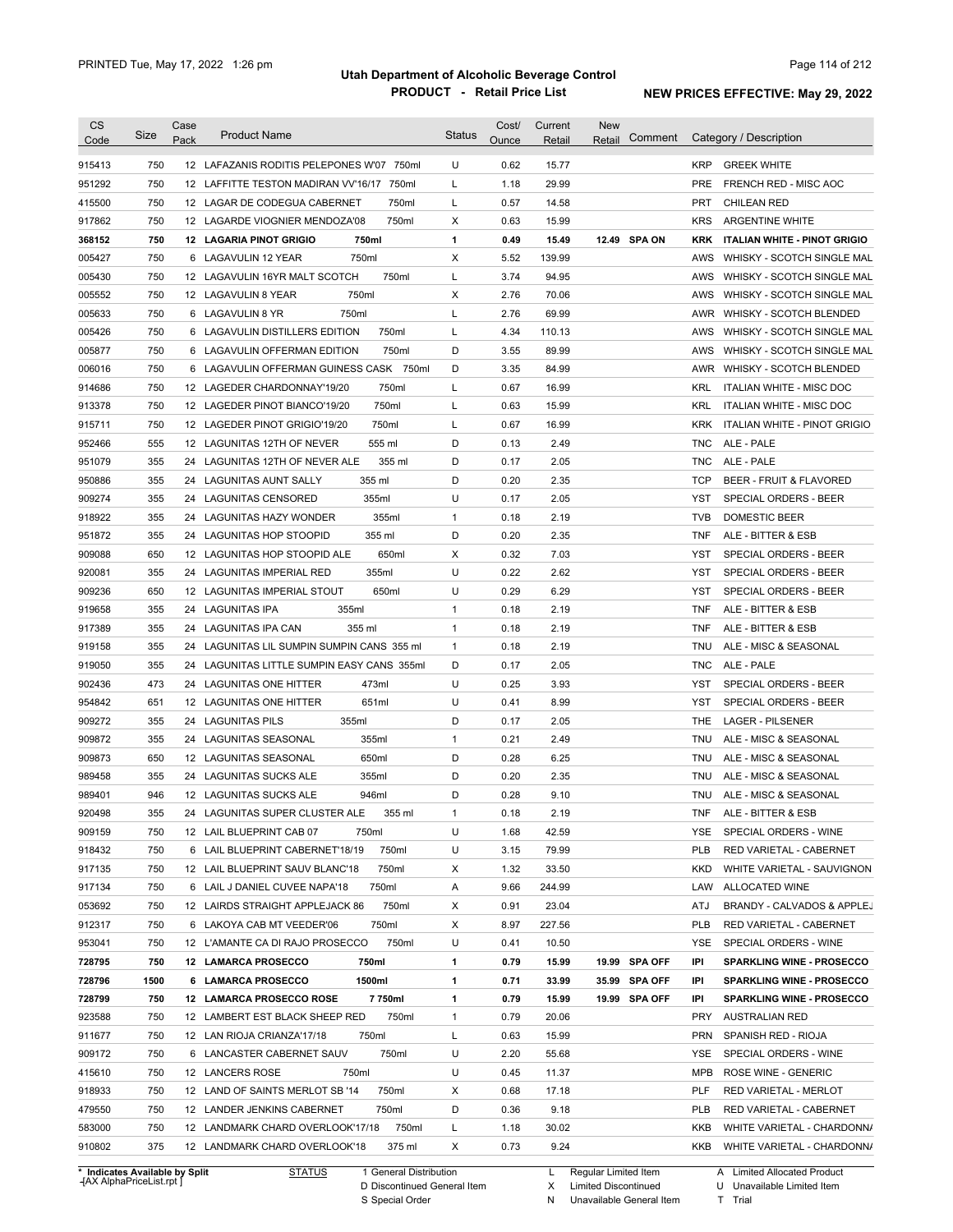| <b>CS</b>        | Size       | Case<br>Pack | <b>Product Name</b>                                                                     | <b>Status</b> | Cost/<br>Ounce | Current<br>Retail | <b>New</b><br>Comment<br>Retail |            | Category / Description                             |
|------------------|------------|--------------|-----------------------------------------------------------------------------------------|---------------|----------------|-------------------|---------------------------------|------------|----------------------------------------------------|
| Code             |            |              |                                                                                         |               |                |                   |                                 |            |                                                    |
| 479973           | 750        |              | 12 LANDMARK PINOT OVERLOOK'17/18<br>750ml                                               | L             | 1.25           | 31.62             |                                 | <b>PLR</b> | RED VARIETAL - PINOT NOIR                          |
| 048417           | 750        |              | 6 LANDY COGNAC<br>750ml                                                                 | Χ             | 4.97           | 126.07            |                                 | <b>YSC</b> | SPECIAL ORDERS - LIQUEURS                          |
| 903248           | 750        |              | 12 LANGE PINOT GRIS WILLAMETTE'20/21 750ml                                              | L             | 0.75           | 18.99             |                                 | KKH        | WHITE VARIETAL - PINOT GRIS                        |
| 904590           | 750        |              | 12 LANGE PINOT NOIR WILLAMETTE'19/20 750ml                                              | L             | 1.14           | 28.99             |                                 | <b>PLR</b> | RED VARIETAL - PINOT NOIR                          |
| 960914           | 750        |              | 6 LANGTRY SAUV BLANC LILLIE'14 75 750ml                                                 | X             | 0.68           | 17.18             |                                 | KKD        | WHITE VARIETAL - SAUVIGNON                         |
| 709306           | 750        |              | 6 LANSON GREEN LABEL ORGANIC BRUT<br>750ml                                              | L             | 3.05           | 77.30             |                                 | <b>IHP</b> | SPARKLING WINE - BRUT & BLA                        |
| 917866           | 750        |              | 12 LANZOS VERDEJO<br>750ml                                                              | L             | 0.47           | 11.99             |                                 | <b>KRN</b> | SPANISH WHITE                                      |
| 005435           | 750        |              | 6 LAPHROAIG 10 YR CASK STRENGTH<br>750ml                                                | Α             | 3.75           | 94.99             |                                 | LAS        | ALLOCATED SPIRIT                                   |
| 005446           | 750        |              | 750ml<br>12 LAPHROAIG 10YR MALT SCOTCH                                                  | $\mathbf{1}$  | 2.37           | 59.99             |                                 | AWS        | WHISKY - SCOTCH SINGLE MAL                         |
| 005440           | 750        |              | 750ml<br>6 LAPHROAIG 15YR MALT SCOTCH                                                   | U             | 2.64           | 66.85             |                                 | AWS        | WHISKY - SCOTCH SINGLE MAL                         |
| 005437           | 750        |              | 750ml<br>6 LAPHROAIG 18YR MALT SCOTCH                                                   | Χ             | 3.94           | 99.99             |                                 | AWS        | WHISKY - SCOTCH SINGLE MAL                         |
| 005447           | 750        |              | 750ml<br>6 LAPHROAIG 25 YR MALTSCOTCH                                                   | Α             | 19.93          | 505.51            |                                 | AWS        | WHISKY - SCOTCH SINGLE MAL                         |
| 005449           | 750        |              | 6 LAPHROAIG 30 YEAR<br>750ml                                                            | U             | 39.43          | 999.99            |                                 | <b>YSA</b> | SPECIAL ORDERS - SPIRITS                           |
| 005434           | 750        |              | 6 LAPHROAIG CAIRDEAS MADEIRA CASK<br>750ml                                              | Х             | 2.99           | 75.94             |                                 | AWS        | WHISKY - SCOTCH SINGLE MAL                         |
| 005545           | 750        |              | 750ml<br>6 LAPHROAIG LORE                                                               | U             | 5.91           | 149.99            |                                 | <b>YSA</b> | SPECIAL ORDERS - SPIRITS                           |
| 005404           | 750        |              | 750ml<br>6 LAPHROAIG SELECT SCOTCH                                                      | $\mathbf{1}$  | 1.97           | 49.99             |                                 | AWS        | WHISKY - SCOTCH SINGLE MAL                         |
| 907542           | 750        |              | 750ml<br>12 LAPIS LUNA CABERNET                                                         | 1             | 0.47           | 13.99             | 11.99 SPA ON                    | <b>PLB</b> | <b>RED VARIETAL - CABERNET</b>                     |
| 905377           | 750        |              | 750ml<br><b>12 LAPIS LUNA RED</b>                                                       | 1             | 0.47           | 13.99             | 11.99 SPA ON                    | <b>PFP</b> | <b>RED GENERIC - RED TABLE &amp; PI</b>            |
| 404020           | 750        |              | 12 LAPOSTOLLE CABERNET ALEX'17/18<br>750ml                                              | Г             | 1.14           | 28.99             |                                 | <b>PRT</b> | <b>CHILEAN RED</b>                                 |
| 404030           | 750        |              | 750ml<br>12 LAPOSTOLLE CHARD ALEX'07                                                    | Χ             | 0.86           | 21.80             |                                 | <b>KRR</b> | <b>CHILEAN WHITE</b>                               |
| 404010           | 750        |              | 750ml<br>6 LAPOSTOLLE CLOS APALTA'11/12                                                 | Χ             | 6.67           | 169.23            |                                 | <b>PRT</b> | CHILEAN RED                                        |
| 954705           | 750        |              | 750ml<br>12 LAPOSTOLLE CUVEE CARMENERE                                                  | $\mathbf{1}$  | 1.26           | 31.99             |                                 | <b>PRT</b> | <b>CHILEAN RED</b>                                 |
| 403985           | 750        |              | 12 LAPOSTOLLE GRAND SAUV BLANC<br>750ml                                                 | 1             | 0.83           | 20.23             | 20.99 HIGHER                    | <b>KRR</b> | <b>CHILEAN WHITE</b>                               |
| 404040           | 750        |              | 12 LAPOSTOLLE MERLOT CUVEE ALEX'13/15 750ml                                             | L             | 1.14           | 28.99             |                                 | <b>PRT</b> | <b>CHILEAN RED</b>                                 |
|                  |            |              |                                                                                         |               |                |                   |                                 |            |                                                    |
| 404043           | 750        |              | 750ml<br>12 LAPOSTOLLE SYRAH LAS KURAS'10                                               | X             | 0.93           | 23.47             |                                 | <b>PRT</b> | <b>CHILEAN RED</b>                                 |
| 018860           | 750        |              | 750ml<br>3 LARCENY BARREL PROOF                                                         | Τ             | 2.37           | 59.99             |                                 | AWK        | WHISKEY - BOURBON SINGLE B                         |
| 018856           | 750        |              | 6 LARCENY BOURBON<br>750ml                                                              | N             | 0.99           | 27.99             | 24.99 SPA ON                    | AWH        | <b>WHISKEY - BOURBON &amp; TENNES</b>              |
| 018858           | 1750       | 6            | 1750ml<br><b>LARCENY BOURBON</b>                                                        | D             | 0.93           | 54.99             |                                 | AWH        | WHISKEY - BOURBON & TENNE:                         |
| 101142           | 750        | 6            | LARCENY HOLIDAY W/ FLASK AND GLASS 750ml                                                | D             | 1.10           | 27.99             |                                 | YGA        | <b>GIFT SETS - SPIRITS</b>                         |
| 918951           | 750        |              | 750ml<br>12 LARCHAGO RIOJA RESERVE'15                                                   | Г             | 0.83           | 20.99             |                                 | <b>PRN</b> | SPANISH RED - RIOJA                                |
| 415740           | 750        |              | 750ml<br>12 LARCHAGO TEMPRANILLO                                                        | $\mathbf{1}$  | 0.63           | 15.99             |                                 | <b>PRN</b> | SPANISH RED - RIOJA                                |
| 285650           | 3000       | 4            | 3000ml<br>LARDILEY PRESTIGE RED BLEND                                                   | U             | 0.30           | 30.70             |                                 | <b>PRE</b> | FRENCH RED - MISC AOC                              |
| 918997           | 750        |              | 750ml<br>12 LAS ONCE DE AZPITIA PISCO                                                   | Χ             | 1.34           | 34.06             |                                 | ATX        | <b>BRANDY - IMPORTED</b>                           |
| 100506           | 750        | 1            | LAST DROP 1971 BLND SCOTCH<br>750ml                                                     | U             | 157.76         | 4,000.85          |                                 | <b>YSA</b> | SPECIAL ORDERS - SPIRITS                           |
| 101696           | 750        |              | 1 LAST DROP 1977 DUMBARTON<br>750ml                                                     | U             | 118.33         | 3,000.84          |                                 | <b>YSA</b> | SPECIAL ORDERS - SPIRITS                           |
| 101694           | 750        |              | 1 LAST DROP 56YR BLND SCOTCH<br>750ml                                                   | U             |                | 171.56 4,350.85   |                                 | <b>YSA</b> | SPECIAL ORDERS - SPIRITS                           |
| 101193           | 750        |              | 1 LAST DROP GLNRTHS 70 10586<br>750ml                                                   | U             |                | 246.48 6,250.85   |                                 | YSA        | SPECIAL ORDERS - SPIRITS                           |
| 101194           | 750        |              | 750ml<br>1 LAST DROP GLNRTHS 70 10588                                                   | U             | 246.48         | 6,250.85          |                                 | YSA        | SPECIAL ORDERS - SPIRITS                           |
| 101195           | 750        |              | 1 LAST DROP GLNRTHS 70 10589<br>750ml                                                   | U             | 246.48         | 6,250.85          |                                 | <b>YSA</b> | SPECIAL ORDERS - SPIRITS                           |
| 100023           | 750        |              | 1 LAST DROP SCOTCH DBL 50YR<br>750ml                                                    | U             |                | 177.48 4,500.86   |                                 | YSA        | SPECIAL ORDERS - SPIRITS                           |
| 953792           | 355        |              | 24 LATITUDE 33 BLONDE CARTEL GOLDEN 355 ml                                              | U             | 0.14           | 1.69              |                                 | YST        | SPECIAL ORDERS - BEER                              |
| 913266           | 750        |              | 12 LATOUR ARDECHE CHARD'16/17<br>750ml                                                  | Г             | 0.59           | 14.99             |                                 | KRE        | FRENCH WHITE - VARIETAL                            |
| 915436           | 750        |              | 750ml<br>12 LATOUR BEAUJOLAIS CHAMEROY'19                                               | L             | 0.79           | 19.99             |                                 | <b>PRC</b> | FRENCH RED - BEAUJOLAIS                            |
| 914325           | 750        |              | 750ml<br>12 LATOUR BEAUNE VIGNE FRANCHE'12                                              | U             | 0.75           | 18.99             |                                 | PRB        | FRENCH RED - BURGUNDY                              |
| 910349           | 750        |              | 12 LATOUR BOURGOGNE CHARD'13<br>750ml                                                   | Х             | 0.40           | 10.26             |                                 | KRA        | FRENCH WHITE - BURGUNDY                            |
| 915660           | 750        |              | 12 LATOUR BOURGOGNE CHARD'18/19<br>750ml                                                | Г             | 1.06           | 26.99             |                                 | KRA        | FRENCH WHITE - BURGUNDY                            |
| 916047           | 750        |              | 12 LATOUR BOURGOGNE PINOT'19/20<br>750ml                                                | L             | 1.38           | 34.99             |                                 | <b>PRB</b> | FRENCH RED - BURGUNDY                              |
| 255425           | 750        |              | 750ml<br>12 LATOUR CHARDONNAY GR ARDECHE                                                | $\mathbf{1}$  | 0.75           | 18.99             |                                 | KRE        | FRENCH WHITE - VARIETAL                            |
| 953277           | 750        |              | 750ml<br>12 LATOUR CORTON CHARLEMAGNE '15                                               | U             | 6.64           | 168.52            |                                 | YSE        | SPECIAL ORDERS - WINE                              |
| 915768           | 750        |              | 750ml                                                                                   |               | 10.02          | 253.99            | 253.99                          | KRA        |                                                    |
|                  | 750        |              | 12 LATOUR CORTON CHARLEMAGNE'18                                                         | L             |                |                   |                                 |            | FRENCH WHITE - BURGUNDY                            |
|                  |            |              | 12 LATOUR MARSANNAY ROUGE'17/19<br>750ml                                                | Г             | 1.70           | 42.99             |                                 | <b>PRB</b> | FRENCH RED - BURGUNDY                              |
|                  |            |              |                                                                                         |               |                |                   |                                 |            |                                                    |
| 916156<br>962974 | 750        |              | 12 LATOUR POUILLY FUISSE'20<br>750ml                                                    | L             | 1.70           | 42.99             |                                 | KRA        | FRENCH WHITE - BURGUNDY                            |
| 917092<br>915661 | 750<br>750 |              | 12 LATOUR POUILLY VNZLLS PARADIS'18 750ml<br>12 LATOUR ST VERAN DEUX MOULIN'06<br>750ml | L<br>X        | 1.38<br>0.65   | 35.04<br>16.53    |                                 | KRA<br>KRA | FRENCH WHITE - BURGUNDY<br>FRENCH WHITE - BURGUNDY |

**Case** [AX AlphaPriceList.rpt ]

D Discontinued General Item S Special Order

X

Limited Discontinued

N Unavailable General Item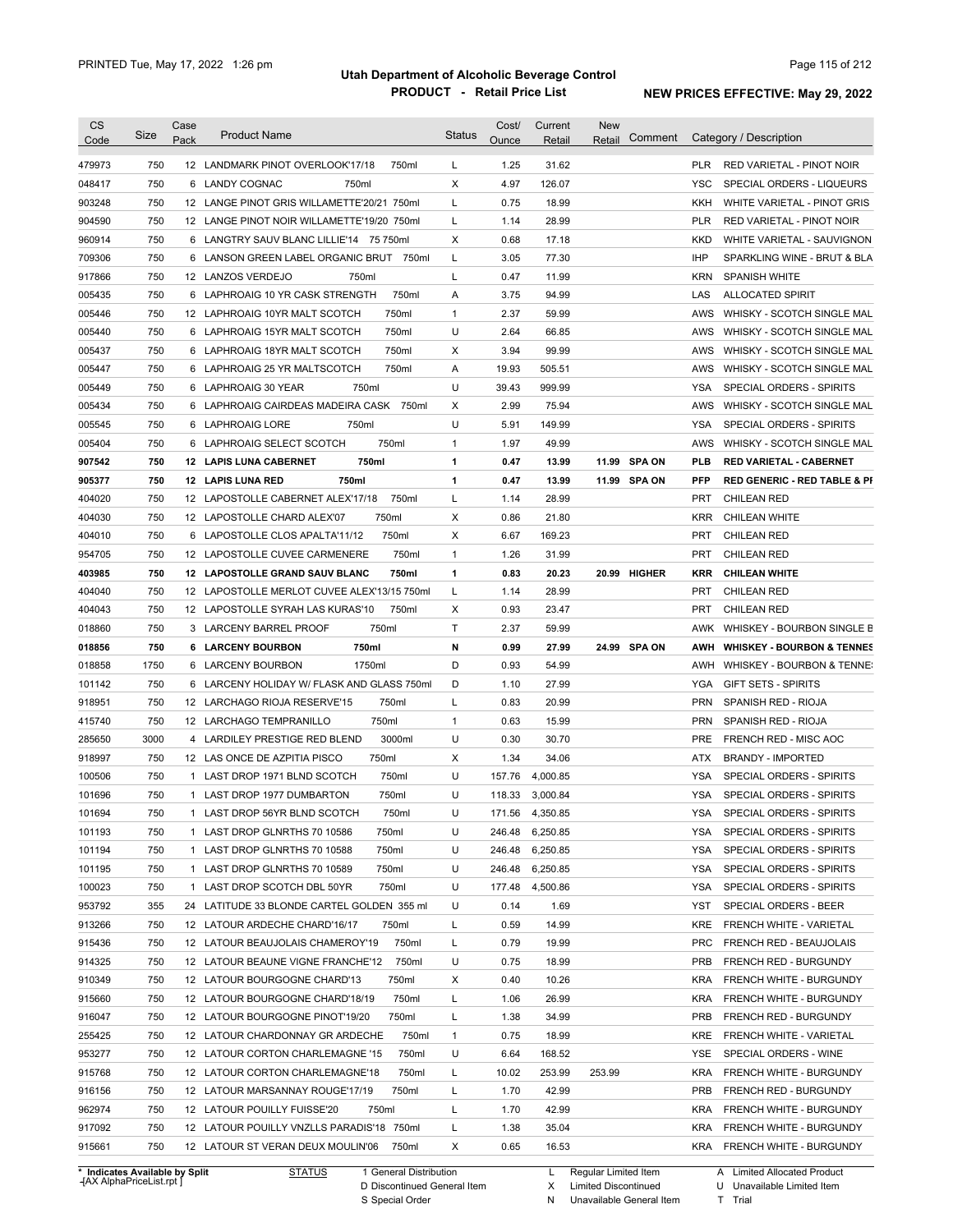| <b>CS</b><br>Code | <b>Size</b> | Case<br>Pack | <b>Product Name</b>                             | <b>Status</b> | Cost/<br>Ounce | Current<br>Retail | <b>New</b><br>Retail | Comment      |            | Category / Description                                    |
|-------------------|-------------|--------------|-------------------------------------------------|---------------|----------------|-------------------|----------------------|--------------|------------|-----------------------------------------------------------|
|                   | 750         |              | 12 LATOUR VALMOISSINE PINOT'17/18<br>750ml      | L             | 0.71           | 17.99             |                      |              | <b>PRB</b> | FRENCH RED - BURGUNDY                                     |
| 910669            | 750         |              | 750ml                                           | D             | 0.28           | 6.99              |                      |              | AWR        |                                                           |
| 008826            | 1750        |              | 12 LAUDERS SCOTCH<br>1750ml<br>6 LAUDERS SCOTCH | 1             | 0.32           | 22.99             |                      | 18.99 SPA ON |            | WHISKY - SCOTCH BLENDED<br><b>WHISKY - SCOTCH BLENDED</b> |
| 008828            | 473         |              | 473ml                                           | D             | 0.12           | 1.92              |                      |              | AWR        | <b>LAGER - PILSENER</b>                                   |
| 989454            |             |              | 24 LAUGHING DOG 219 PILSNER                     |               |                |                   |                      |              | THE        |                                                           |
| 989460            | 355         |              | 355ml<br>24 LAUGHING DOG ALPHADOG IPA           | D             | 0.18           | 2.22              |                      |              | <b>TNF</b> | ALE - BITTER & ESB                                        |
| 918493            | 651         |              | 12 LAUGHING DOG DE ACHSTE HOND<br>651ml         | Х             | 0.37           | 8.09              |                      |              | TNI        | ALE - WHITE & BELGIAN STYLE                               |
| 949506            | 750         |              | 750ml<br>6 LAUREL GLEN CAB SONOMA'15            | L             | 2.88           | 72.92             |                      |              | <b>PLB</b> | RED VARIETAL - CABERNET                                   |
| 949509            | 750         |              | 750ml<br>12 LAUREL GLEN COUNTERPOINT'17         | L             | 1.53           | 38.72             |                      |              | <b>PLD</b> | <b>RED VARIETAL - MERITAGE</b>                            |
| 709600            | 750         |              | 750ml<br>6 LAURENT PERRIER BRUT                 | 1             | 1.97           | 54.99             |                      | 49.99 SPA ON | <b>IHS</b> | <b>SPARKLING WINE - BLANC DE N</b>                        |
| 904054            | 750         | 6            | LAURENT PERRIER BRUT 2 GLSS GI<br>750ml         | D             | 1.93           | 48.99             |                      |              | YGE        | <b>GIFT SETS - WINES</b>                                  |
| 947552            | 750         |              | 6 LAURENT PERRIER CUVÉE ROSÉ<br>750ml           | L             | 3.94           | 99.99             |                      |              | IPH        | SPARKLING WINE - FRENCH & C                               |
| 911726            | 750         |              | 3 LAURENT PERRIER GRAND SIECLE 25<br>750ml      | L             | 9.86           | 249.99            |                      |              | <b>YGE</b> | GIFT SETS - WINES                                         |
| 909136            | 750         |              | 1 LAURENT PERRIER GRAND SIECLE METAL 750ml      | L             | 6.43           | 162.99            |                      |              | IPH        | SPARKLING WINE - FRENCH & C                               |
| 912334            | 750         |              | 1 LAURENT PERRIER ROSE GLASS SET<br>750ml       | D             | 4.30           | 108.99            |                      |              | <b>YGE</b> | GIFT SETS - WINES                                         |
| 900865            | 750         |              | 6 LAURENT PERRIER ROSE TIGER CAGE<br>750ml      | D             | 4.18           | 105.99            |                      |              | <b>YGE</b> | GIFT SETS - WINES                                         |
| 915505            | 750         |              | 750ml<br>12 LAURENZ GRUNER VELTLINER'20         | L             | 0.68           | 17.21             |                      |              | <b>KRJ</b> | <b>AUSTRIAN WHITE</b>                                     |
| 912246            | 750         |              | 12 LAVANTUREAUX CHABLIS'19<br>750ml             | Х             | 1.56           | 39.50             |                      |              | <b>KRA</b> | <b>FRENCH WHITE - BURGUNDY</b>                            |
| 921785            | 750         |              | 750ml<br>6 L'AVENIR CHENIN BLANC                | L             | 0.91           | 23.07             |                      |              | <b>KRQ</b> | SOUTH AFRICAN WHITE                                       |
| 917443            | 750         |              | 750ml<br>6 L'AVENTURE CABERNET'10               | х             | 2.38           | 60.30             |                      |              | PLB        | RED VARIETAL - CABERNET                                   |
| 917446            | 750         |              | 750ml<br>6 L'AVENTURE COTE A COTE'11            | Х             | 2.80           | 70.97             |                      |              | <b>PLL</b> | RED VARIETAL - GRENACHE                                   |
| 917445            | 750         |              | 750ml<br>6 L'AVENTURE OPTIMUS'12/13             | U             | 2.20           | 55.73             |                      |              | <b>PLB</b> | RED VARIETAL - CABERNET                                   |
| 911637            | 750         |              | 750ml<br>12 LAWSONS SAUV BL NZ '16              | U             | 0.74           | 18.71             |                      |              | <b>KRV</b> | NEW ZEALAND WHITE                                         |
| 921786            | 750         |              | 750ml<br>12 LAXAS ALBARINO                      | L             | 0.67           | 17.06             |                      |              | <b>KRN</b> | <b>SPANISH WHITE</b>                                      |
| 583520            | 750         |              | 750ml<br>12 LAYER CAKE CHARDONNAY               | D             | 0.30           | 7.60              |                      |              | <b>KKB</b> | WHITE VARIETAL - CHARDONN/                                |
| 415880            | 750         |              | 750ml<br>12 LAYER CAKE MALBEC                   | $\mathbf{1}$  | 0.59           | 14.99             |                      |              | <b>PRU</b> | ARGENTINE RED - MALBEC                                    |
| 415850            | 750         |              | 750ml<br>12 LAYER CAKE SHIRAZ'17                | Х             | 0.59           | 14.99             |                      |              | <b>PRY</b> | <b>AUSTRALIAN RED</b>                                     |
| 906621            | 750         |              | 750ml<br>12 LAZZARONI AMARETTO                  | U             | 0.86           | 21.91             |                      |              | YSE        | SPECIAL ORDERS - WINE                                     |
| 916503            | 750         |              | 750ml<br>12 LE BONHEUR SAUV BLANC SA'08         | Х             | 0.46           | 11.78             |                      |              | <b>KRQ</b> | SOUTH AFRICAN WHITE                                       |
|                   |             |              |                                                 |               |                |                   |                      |              |            |                                                           |
| 948247            | 750         |              | 750ml<br>12 LE CHAPEAU PINOT NOIR CRSCA'19      | L             | 0.55           | 13.99             |                      |              | <b>PRE</b> | FRENCH RED - MISC AOC                                     |
| 918108            | 750         |              | 750ml<br>12 LE CIRQUE GRENACHE GRIS'17          | Х             | 0.57           | 14.35             |                      |              | <b>KRD</b> | <b>FRENCH WHITE - MISC</b>                                |
| 918109            | 750         |              | 750ml<br>12 LE CIRQUE ROSE'17/18                | Х             | 0.57           | 14.34             |                      |              | <b>MPQ</b> | ROSE WINE - VARIETAL & VIN G                              |
| 918107            | 750         |              | 750ml<br>12 LE CIRQUE ROUGE'14/15               | Х             | 0.60           | 15.21             |                      |              | <b>PRE</b> | FRENCH RED - MISC AOC                                     |
| 918612            | 750         |              | 12 LE GRAND NOIR ROSÉ'19/20<br>750ml            | L             | 0.48           | 12.19             |                      |              | MPX        | ROSE WINE - IMPORTED                                      |
| 922834            | 750         |              | 750ml<br>12 LE PETIT SILEX SANCERRE             | L             | 1.19           | 30.15             |                      |              | <b>KRB</b> | FRENCH WHITE - BORDEAUX &                                 |
| 908995            | 750         |              | 12 LE PLAN GT-A<br>750ml                        | Х             | 0.76           | 19.38             |                      |              | YSE        | SPECIAL ORDERS - WINE                                     |
| 908996            | 750         |              | 12 LE PLAN GT-G GRENACHE CDR'07/10<br>750ml     | х             | 0.99           | 25.08             |                      |              | PRD        | FRENCH RED - RHONE                                        |
| 916266            | 750         |              | 12 LE QUERCE AGLIANICO IL VIOL'04<br>750ml      | х             | 0.85           | 21.56             |                      |              | <b>PRK</b> | ITALIAN RED - MISC DOC                                    |
| 917281            | 750         |              | 750ml<br>12 LE ROSE DE FLORIDENE'20             | L             | 0.63           | 14.99             |                      | 15.99 HIGHER | <b>MPQ</b> | ROSE WINE - VARIETAL & VIN GI                             |
| 906429            | 750         |              | 12 LE SALETTE AMARONE CLASS'16<br>750ml         | L             | 2.88           | 65.15             |                      | 72.99 HIGHER | <b>PRK</b> | <b>ITALIAN RED - MISC DOC</b>                             |
| 915521            | 750         |              | 6 LE SALETTE I PROGNI RIPASSO'14<br>750ml       | х             | 1.21           | 30.62             |                      |              | <b>PRK</b> | ITALIAN RED - MISC DOC                                    |
| 917180            | 750         |              | 12 LE SALETTE VALPOLICELLA'19/20<br>750ml       | L             | 0.83           | 19.16             |                      | 20.99 HIGHER | <b>PRK</b> | <b>ITALIAN RED - MISC DOC</b>                             |
| 954743            | 3000        |              | 6 LE TEMPS INFINI MALBEC SW FRANCE 3000ml       | U             | 0.31           | 30.76             |                      | 30.99 HIGHER | YSE        | <b>SPECIAL ORDERS - WINE</b>                              |
| 916423            | 750         |              | 6 LE TOURMENT VERT ABSINTHE<br>750ml            | U             | 1.20           | 30.47             |                      |              | CHS        | LIQUEURS - BITTERS & HERBAL                               |
| 954460            | 750         |              | 6 LE VIGNE DI ELI MOGANAZZI ROSSO'13 750ml      | х             | 1.62           | 41.07             |                      |              | YSE        | SPECIAL ORDERS - WINE                                     |
| 954459            | 750         |              | 6 LE VIGNE DI ELI PIGNATUNI ROSSO'13 750ml      | х             | 1.74           | 44.20             |                      |              | YSE        | SPECIAL ORDERS - WINE                                     |
| 921779            | 750         |              | 12 LE VIGNE SAUVIGNON BLANC<br>750ml            | $\mathbf{1}$  | 0.63           | 15.99             |                      |              | <b>KKD</b> | WHITE VARIETAL - SAUVIGNON                                |
| 940104            | 750         |              | 750ml<br>12 LEACOCK'S MADEIRA 10YR BUAL         | U             | 1.54           | 38.99             |                      |              | EPP        | MADEIRA - SWEET - BUAL & MA                               |
| 940114            | 750         |              | 750ml<br>12 LEACOCK'S RAINWATER MADEIRA         | L             | 0.59           | 14.99             |                      |              | EPD        | MADIERA - DRY- RAINWATER, S                               |
| 027245            | 750         |              | 750ml<br>6 LEADSLINGERS BOURBON                 | D             | 1.34           | 33.99             |                      |              | AWH        | WHISKEY - BOURBON & TENNE:                                |
|                   |             |              |                                                 |               |                |                   |                      |              |            |                                                           |
| 036782            | 750         |              | 750ml<br>6 LEAF VODKA                           | D             | 0.68           | 17.18             |                      |              | ADF        | VODKA - BASIC                                             |
| 480062            | 750         |              | <b>12 LEAPING HORSE CABERNET</b><br>750ml       | 1             | 0.32           | 9.99              |                      | 7.99 SPA ON  | PLB        | <b>RED VARIETAL - CABERNET</b>                            |
| 583550            | 750         |              | 12 LEAPING HORSE CHARDONNAY<br>750ml            | $\mathbf{1}$  | 0.40           | 10.06             |                      |              | KKB        | WHITE VARIETAL - CHARDONN/                                |
| 042599            | 750         |              | 6 LEBLON CACHACA<br>750ml                       | $\mathbf{1}$  | 1.06           | 26.99             |                      |              | ALU        | RUM - MISC                                                |
| 918329            | 750         |              | 6 LECHOVICE MULLER THURGAU<br>750ml             | L             | 0.49           | 12.50             |                      |              | KRJ        | <b>AUSTRIAN WHITE</b>                                     |

**Case** [AX AlphaPriceList.rpt ]

D Discontinued General Item

S Special Order

X Limited Discontinued

N Unavailable General Item

U Unavailable Limited Item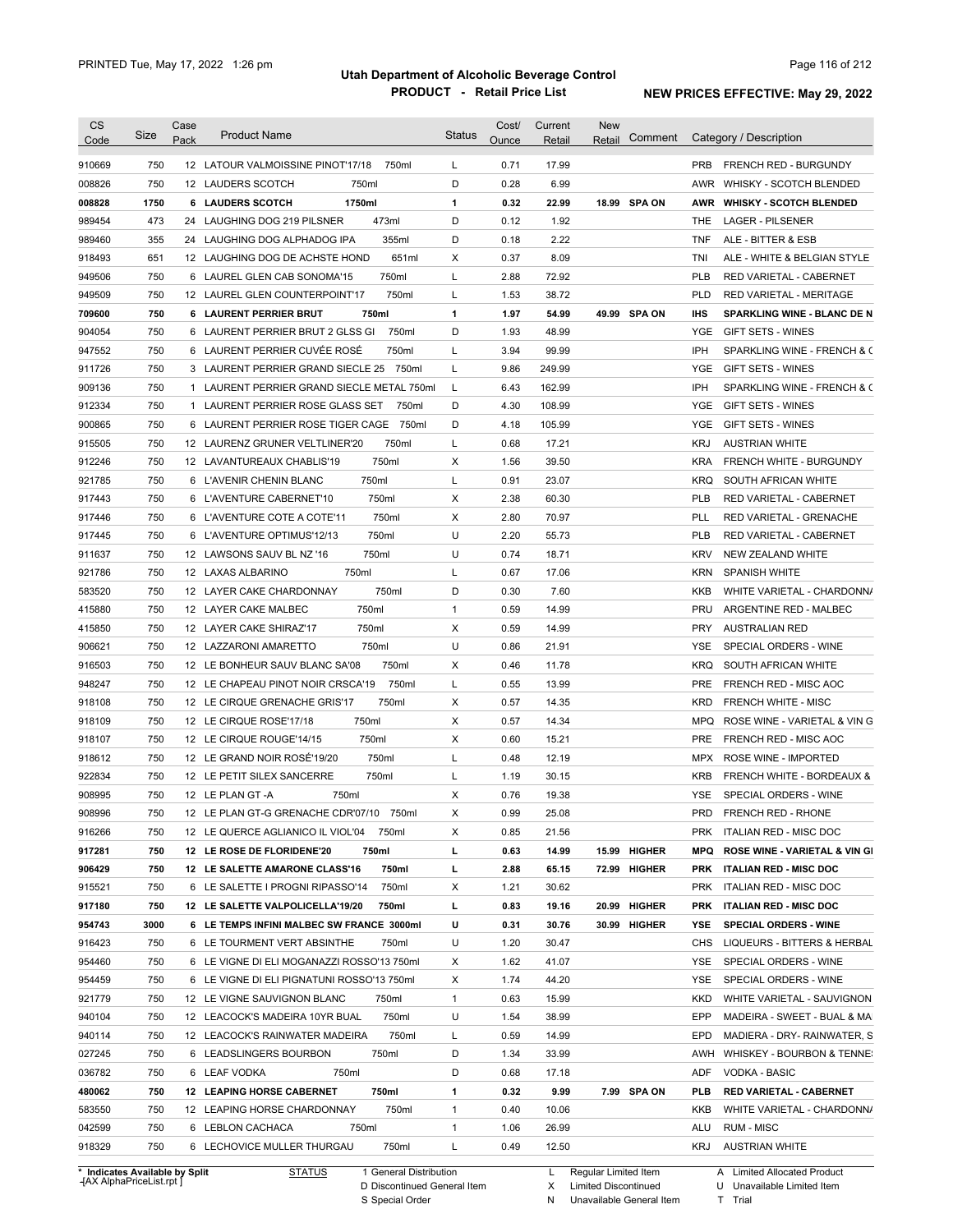| <b>CS</b><br>Code                                                     | <b>Size</b> | Case<br>Pack | <b>Product Name</b>                                                                                                   | <b>Status</b> | Cost/<br>Ounce | Current<br>Retail | <b>New</b><br>Retail                                | Comment       |            | Category / Description                                                          |
|-----------------------------------------------------------------------|-------------|--------------|-----------------------------------------------------------------------------------------------------------------------|---------------|----------------|-------------------|-----------------------------------------------------|---------------|------------|---------------------------------------------------------------------------------|
| 914051                                                                | 750         |              | 750ml<br>12 L'ECOLE 41 APOGEE'15/16                                                                                   | L             | 2.23           | 56.51             |                                                     |               | <b>PLD</b> | RED VARIETAL - MERITAGE                                                         |
| 914050                                                                | 750         |              | 12 L'ECOLE 41 CABERNET'18<br>750ml                                                                                    | г             | 1.22           | 33.00             |                                                     | 30.96 LOWER   | PLB        | <b>RED VARIETAL - CABERNET</b>                                                  |
| 914049                                                                | 750         |              | 750ml<br>12 L'ECOLE 41 CHARDONNAY'18                                                                                  | Г             | 0.91           | 22.99             |                                                     |               | KKB        | WHITE VARIETAL - CHARDONN/                                                      |
| 914047                                                                | 750         |              | 750ml<br>12 L'ECOLE 41 MERLOT ESTATE'19                                                                               | Χ             | 1.63           | 41.30             |                                                     |               | <b>PLF</b> | <b>RED VARIETAL - MERLOT</b>                                                    |
| 914046                                                                | 750         |              | 750ml<br>12 L'ECOLE 41 MERLOT'18                                                                                      | Χ             | 1.02           | 25.99             |                                                     |               | <b>PLF</b> | <b>RED VARIETAL - MERLOT</b>                                                    |
| 914052                                                                | 750         |              | 750ml<br>12 L'ECOLE 41 PERIGEE'16                                                                                     | Χ             | 2.25           | 56.99             |                                                     |               | <b>PLD</b> | RED VARIETAL - MERITAGE                                                         |
| 914048                                                                | 750         |              | 750ml<br>12 L'ECOLE 41 SEMILLON'19/20                                                                                 | L             | 0.63           | 15.99             |                                                     |               | <b>KKL</b> | WHITE VARIETAL - SEMILLON                                                       |
| 914589                                                                | 750         |              | 750ml<br>12 L'ECOLE 41 SYRAH 7 HILLS'19                                                                               | L             | 1.63           | 41.31             |                                                     |               | PLJ        | RED VARIETAL - SYRAH, PETITE                                                    |
| 915129                                                                | 750         |              | 750ml<br>12 L'ECOLE CAB WALLA WALLA'16                                                                                | Χ             | 1.63           | 41.31             |                                                     |               | <b>PLB</b> | <b>RED VARIETAL - CABERNET</b>                                                  |
| 915607                                                                | 750         |              | 750ml<br>12 L'ECOLE CHENIN BLANC'20/21                                                                                | Г             | 0.73           | 18.59             |                                                     |               | <b>KKP</b> | WHITE VARIETAL - CHENIN BLA                                                     |
| 915908                                                                | 750         |              | 6 L'EDRE ROUSSILLON CARREMENT'10/12 750ml                                                                             | Χ             | 1.01           | 25.57             |                                                     |               | <b>PRE</b> | FRENCH RED - MISC AOC                                                           |
| 915906                                                                | 750         |              | 6 L'EDRE ROUSSILLON L'EDRE'13/14<br>750ml                                                                             | Х             | 1.78           | 45.24             |                                                     |               | <b>PRE</b> | FRENCH RED - MISC AOC                                                           |
| 583650                                                                | 750         |              | <b>12 LEESE FITCH CHARDONNAY</b><br>750ml                                                                             | 1             | 0.55           | 9.99              |                                                     | 13.99 SPA OFF | KKB        | <b>WHITE VARIETAL - CHARDONNA</b>                                               |
| 480100                                                                | 750         |              | 750ml<br>12 LEESE-FITCH CABERNET                                                                                      | 1             | 0.47           | 13.99             |                                                     | 11.99 SPA ON  | PLB        | <b>RED VARIETAL - CABERNET</b>                                                  |
| 919122                                                                | 750         |              | 12 LEESE-FITCH RED BLEND<br>750ml                                                                                     | 1             | 0.47           | 13.99             |                                                     | 11.99 SPA ON  | <b>PFP</b> | <b>RED GENERIC - RED TABLE &amp; PI</b>                                         |
| 913418                                                                | 750         |              | 750ml<br>12 LEEUWIN CHARD ART SERIES'12/13                                                                            | Χ             | 1.74           | 44.19             |                                                     |               | <b>KRT</b> | <b>AUSTRALIAN WHITE</b>                                                         |
|                                                                       | 750         |              | 750ml                                                                                                                 | Г             | 0.75           | 19.02             |                                                     |               | <b>PRY</b> | <b>AUSTRALIAN RED</b>                                                           |
| 947227                                                                | 750         |              | 12 LEEUWIN EST SIBLING SHIRAZ'18<br>750ml<br>12 LEEUWIN ESTATE RIESLING'14                                            | Χ             | 0.39           | 9.80              |                                                     |               | <b>KRT</b> | <b>AUSTRALIAN WHITE</b>                                                         |
| 966897                                                                |             |              | 24 LEFFE BLONDE ALE                                                                                                   |               |                |                   |                                                     |               |            |                                                                                 |
| 989359                                                                | 330         |              | 330ml                                                                                                                 | $\mathbf{1}$  | 0.21           | 2.39              |                                                     |               | TNI        | ALE - WHITE & BELGIAN STYLE                                                     |
| 013542                                                                | 750         |              | 750ml<br>6 LEGACY CANADIAN WHISKY                                                                                     | 1             | 0.79           | 15.99             |                                                     | 19.99 SPA OFF | AWB        | <b>WHISKEY - CANADIAN</b>                                                       |
| 013543                                                                | 1750        |              | 1750ml<br>6 LEGACY CANADIAN WHISKY                                                                                    | $\mathbf{1}$  | 0.68           | 39.99             |                                                     |               | AWB        | <b>WHISKEY - CANADIAN</b>                                                       |
| 922485                                                                | 750         |              | 750ml<br>12 LEGENDS TRINITY VODKA                                                                                     | Т             | 1.12           | 28.42             |                                                     |               | ADW        | <b>VODKA - DOMESTIC</b>                                                         |
| 086582                                                                | 750         | 6            | 750ml<br>LEGENT STRAIGHT BOURBON                                                                                      | $\mathbf{1}$  | 1.97           | 49.99             |                                                     |               | AWK        | WHISKEY - BOURBON SINGLE B                                                      |
| 989434                                                                | 355         | 24           | 355ml<br>LEINENKUGEL SEASON                                                                                           | D             | 0.14           | 1.65              |                                                     |               | <b>THU</b> | LAGER - MISC & SEASONAL                                                         |
| 989252                                                                | 355         |              | 355ml<br>24 LEINENKUGELS BERRY WEISS                                                                                  | U             | 0.16           | 1.97              |                                                     |               | <b>TCP</b> | <b>BEER - FRUIT &amp; FLAVORED</b>                                              |
| 099234                                                                | 750         |              | 750ml<br>12 LEJON EXTRA DRY VERMOUTH                                                                                  | D             | 0.24           | 6.17              |                                                     |               | EDD        | <b>VERMOUTH - DRY</b>                                                           |
| 099754                                                                | 750         |              | 750ml<br>12 LEJON SWEET VERMOUTH                                                                                      | D             | 0.24           | 6.17              |                                                     |               | EDP        | <b>VERMOUTH - SWEET</b>                                                         |
| 921264                                                                | 750         |              | 750ml<br>12 LEO STEEN CAB FRANC                                                                                       | U             | 1.23           | 31.30             |                                                     |               | <b>YSE</b> | SPECIAL ORDERS - WINE                                                           |
| 922951                                                                | 750         |              | 12 LEO STEEN CHENIN BLANC MENDOCINO 750ml                                                                             | U             | 0.76           | 19.25             |                                                     |               | <b>YSE</b> | SPECIAL ORDERS - WINE                                                           |
| 921267                                                                | 750         |              | 12 LEO STEEN MIXED CASE<br>750ml                                                                                      | U             | 1.25           | 31.58             |                                                     |               | <b>YSE</b> | SPECIAL ORDERS - WINE                                                           |
| 921989                                                                | 750         |              | 12 LEO STEEN PEABERRY CHENIN BLNC<br>750ml                                                                            | U             | 0.83           | 21.01             |                                                     |               | <b>YSE</b> | SPECIAL ORDERS - WINE                                                           |
| 921266                                                                | 750         |              | 750ml<br>12 LEO STEEN SELECT                                                                                          | U             | 0.55           | 13.99             |                                                     |               | <b>YSE</b> | SPECIAL ORDERS - WINE                                                           |
| 917693                                                                | 750         |              | 6 LEONETTI CELLAR CABERNET'18/19<br>750ml                                                                             | Г             | 4.50           | 114.17            |                                                     |               | <b>PLB</b> | RED VARIETAL - CABERNET                                                         |
| 917694                                                                | 750         |              | 750ml<br>6 LEONETTI CELLAR MERLOT'19/20                                                                               | Г             | 3.45           | 87.60             |                                                     |               | <b>PLF</b> | <b>RED VARIETAL - MERLOT</b>                                                    |
| 917695                                                                | 750         |              | 6 LEONETTI CELLAR RESERVE'18/19<br>750ml                                                                              | Г             | 6.92           | 175.51            |                                                     |               | <b>PLB</b> | RED VARIETAL - CABERNET                                                         |
| 917696                                                                | 750         |              | 6 LEONETTI CELLAR SANGIOVESE'18/19 750ml                                                                              |               | 3.33           | 84.37             |                                                     |               | <b>PLQ</b> | RED VARIETAL - SANGIOVESE.                                                      |
| 947859                                                                | 750         |              | 12 LES FAVERELLES NEZ DE MUSE BLANC 750ml                                                                             | U             | 0.87           | 21.94             |                                                     |               | YSE        | SPECIAL ORDERS - WINE                                                           |
| 918437                                                                | 750         |              | 12 LES FOULARDS ROUGES GLANEURS<br>750ml                                                                              | U             | 1.59           | 40.27             |                                                     |               | YSE        | SPECIAL ORDERS - WINE                                                           |
| 914610                                                                | 750         |              | 12 LES JAMELLES CABERNET'12/13<br>750ml                                                                               | U             | 0.41           | 10.34             |                                                     |               | <b>PRF</b> | FRENCH RED - VARIETAL                                                           |
| 914416                                                                | 750         |              | 12 LES JAMELLES SYRAH'13<br>750ml                                                                                     | U             | 0.41           | 10.33             |                                                     |               | <b>PRF</b> | FRENCH RED - VARIETAL                                                           |
| 915684                                                                | 750         |              | 750ml<br>12 LES ROCAILLES APREMONT'20                                                                                 | L             | 0.66           | 16.62             |                                                     |               | KRD        | FRENCH WHITE - MISC                                                             |
| 916241                                                                | 750         |              | 12 LES ROCAILLES ROSE DE SAVOIE'19 750ml                                                                              | Х             | 0.67           | 16.93             |                                                     |               | MPX        | ROSE WINE - IMPORTED                                                            |
| 923355                                                                | 750         |              | 12 LES TETES TETE RED<br>750ml                                                                                        | U             | 0.85           | 21.47             |                                                     |               | YSE        | SPECIAL ORDERS - WINE                                                           |
| 954343                                                                | 750         |              | 12 LES TETES TETE RED'19<br>750ml                                                                                     | X             | 0.80           | 20.22             |                                                     |               | PRE        | FRENCH RED - MISC AOC                                                           |
| 900046                                                                | 750         |              | 12 L'ESPIGOUETTE COTES DU RHONE BLANC 750ml                                                                           | U             | 0.74           | 18.78             |                                                     |               | YSE        | SPECIAL ORDERS - WINE                                                           |
| 917001                                                                | 750         |              | 12 LETH GRUNER VELTLINER STNGRND'20 750ml                                                                             | L             | 0.71           | 15.18             |                                                     | 17.99 HIGHER  | KRJ        | <b>AUSTRIAN WHITE</b>                                                           |
| 917332                                                                | 750         |              | 12 LETH RIESLING WEINBERGE15/17<br>750ml                                                                              | X             | 0.72           | 18.22             |                                                     |               | <b>KRJ</b> | <b>AUSTRIAN WHITE</b>                                                           |
| 989118                                                                | 550         |              | 550ml<br>20 LEV DOUBLE BOCK (LABEL DAMAGE)                                                                            | U             | 0.12           | 2.25              |                                                     |               | YST        | SPECIAL ORDERS - BEER                                                           |
|                                                                       |             |              |                                                                                                                       |               |                |                   |                                                     |               |            |                                                                                 |
| 996525                                                                | 500         |              | 20 LEV LION DOUBLE BOCK-CZECH<br>500 ml                                                                               | U             | 0.15           | 2.50              |                                                     |               | YST        | SPECIAL ORDERS - BEER                                                           |
| 900567                                                                | 473         |              | 24 LEVEL CROSSING DALLAS ALICE BELGIAN473ml                                                                           | $\mathbf{1}$  | 0.18           | 2.85              |                                                     |               | <b>TCE</b> | BEER - WHEAT & HEFEWEIZEN                                                       |
| 900819                                                                | 473         |              | 24 LEVEL CROSSING IN THE PINES PALE AL473ml                                                                           | U             | 0.14           | 2.25              |                                                     |               | YST        | SPECIAL ORDERS - BEER                                                           |
| 900566                                                                | 473         |              | 24 LEVEL CROSSING JAZZ LOON LAGER 473ml                                                                               | $\mathbf{1}$  | 0.17           | 2.69              |                                                     |               | THE        | <b>LAGER - PILSENER</b>                                                         |
| 900820                                                                | 473         |              | 24 LEVEL CROSSING LOOK UP AMBER ALE 473ml                                                                             | U             | 0.14           | 2.25              |                                                     |               | YST        | SPECIAL ORDERS - BEER                                                           |
| 955768<br>* Indicates Available by Split<br>-{AX AlphaPriceList.rpt ] | 473         |              | 24 LEVEL CROSSING SOUL REX DIPA 473M 473 ml<br><b>STATUS</b><br>1 General Distribution<br>D Discontinued General Item | $\mathbf{1}$  | 0.21           | 3.29<br>L<br>X    | Regular Limited Item<br><b>Limited Discontinued</b> |               | <b>TNF</b> | ALE - BITTER & ESB<br>A Limited Allocated Product<br>U Unavailable Limited Item |

S Special Order

X Limited Discontinued N Unavailable General Item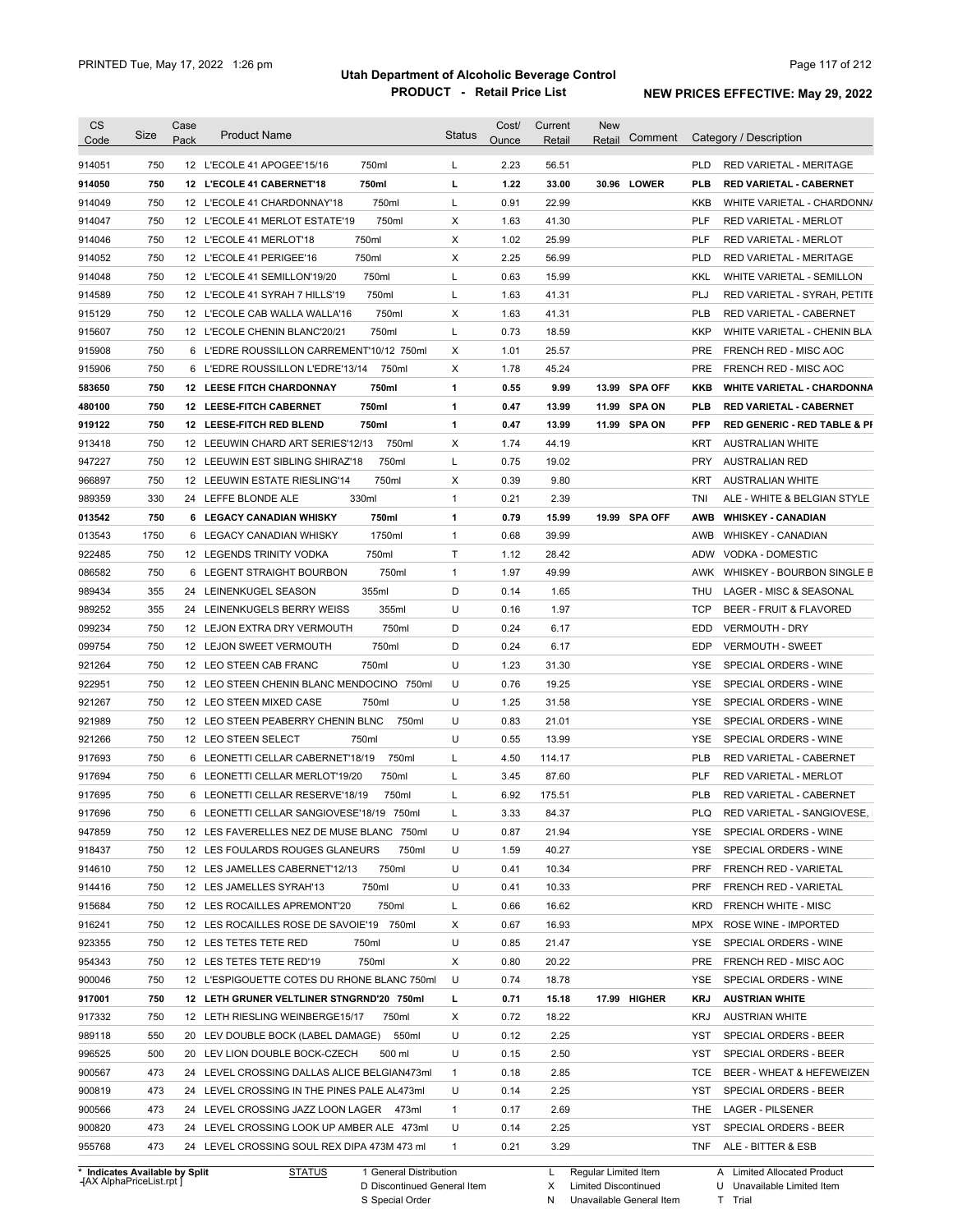| 473<br>24 LEVEL CROSSING SUSS IT OUT RYE IPA 473ml<br>0.20<br>3.15<br>ALE - BITTER & ESB<br>$\mathbf{1}$<br>TNF<br>750<br>Χ<br>3.27<br>83.01<br><b>PLB</b><br>12 LEWELLING CABERNET NAPA '14<br>750ml<br>RED VARIETAL - CABERNET<br>1000<br>1000 ml<br>0.47<br>17.99<br>15.99 SPA ON<br><b>GIN - DOMESTIC</b><br><b>12 LEWIS &amp; CLARK NORTHWEST GIN</b><br>1<br>AHW<br>1000<br>$\mathbf{1}$<br>0.53<br>12 LEWIS & CLARK SILVER RUM<br>1000 ml<br>17.99<br>ALE<br>RUM - LIGHT<br>750<br>750ml<br>Г<br>12 LEWIS CABERNET NAPA'18/19<br>4.21<br>106.73<br><b>PLB</b><br>RED VARIETAL - CABERNET<br>750<br>Г<br>7.26<br><b>PLB</b><br>12 LEWIS CABERNET RESERVE'18<br>750ml<br>184.18<br>RED VARIETAL - CABERNET<br>750<br>750ml<br>Г<br>3.08<br>78.12<br>12 LEWIS CHARD BARCAGLIA'18/19<br>KKB<br>750<br>750ml<br>Г<br>3.08<br>78.12<br>12 LEWIS CHARD NAPA RES'19<br>KKB<br>2.26<br>750<br>750ml<br>Г<br>57.44<br>12 LEWIS CHARDONNAY NAPA'20<br>KKB<br>375<br>375ml<br>Х<br>1.39<br>17.58<br>12 LH ZINFANDEL LIQUID LOVE<br>YSE<br>SPECIAL ORDERS - WINE<br>750<br>750ml<br>L<br>0.67<br>16.99<br><b>PRK</b><br>12 LI VELI PASSAMENTE SALENTO'20<br>ITALIAN RED - MISC DOC<br>750<br>6 LI VELI SUSUMANIELLO ROSÉ'20/21<br>750ml<br>Г<br>0.99<br>24.99<br>MPX<br>ROSE WINE - IMPORTED<br>750<br>750ml<br>Г<br>0.99<br>24.99<br><b>PRK</b><br>6 LI VELI SUSUMANIELLO'19/20<br>ITALIAN RED - MISC DOC<br>750<br>750ml<br>Г<br>0.63<br>15.99<br>12 LIVELI TORREROSE ROSATO'20/21<br>MPX<br>ROSE WINE - IMPORTED<br>500<br>500 ml<br>D<br>0.24<br>3.99<br>12 LIBERTY CREEK PINK MOSCATO<br>MHU<br><b>BLUSH WINE - MISC</b><br>500<br>D<br>0.13<br>2.16<br>12 LIBERTY CREEK VINYRD CHARDONNAY<br>500ml<br>KKB<br>500<br>D<br>12 LIBERTY CREEK VINYRD MERLOT<br>500ml<br>0.13<br>2.16<br>PLF<br>RED VARIETAL - MERLOT<br>1500<br>6 LIBERTY CREEK VINYRD PINOT GRIGIO 1500ml<br>1<br>0.16<br>9.99<br>7.99<br><b>SPA ON</b><br>KKH<br>1500<br>6 LIBERTY CREEK VINYRD PINOT NOIR 1500ml<br>1<br>0.16<br>9.99<br>7.99<br><b>SPA ON</b><br>PLR<br><b>RED VARIETAL - PINOT NOIR</b><br>750<br>12 LIBERTY SCHOOL CABERNET<br>750ml<br>1<br>0.63<br>17.99<br>15.99<br><b>SPA ON</b><br>PLB<br><b>RED VARIETAL - CABERNET</b><br>Х<br>750<br>12 LIBERTY SCHOOL CHARDONNAY'13/14<br>750ml<br>0.56<br>14.10<br>KKB<br>U<br>750<br>750ml<br>0.55<br>14.02<br>PLF<br>12 LIBERTY SCHOOL MERLOT'14<br><b>RED VARIETAL - MERLOT</b><br>375<br>12 LICOR 43<br>Х<br>1.25<br><b>LIQUEURS - MISC</b><br>375ml<br>15.79<br>CHU<br>750<br>12 LICOR 43<br>750ml<br>$\mathbf{1}$<br><b>LIQUEURS - MISC</b><br>1.11<br>28.12<br>CHU<br>U<br>750<br>28.08<br><b>YSC</b><br>12 LICOR 43<br>750ml<br>1.11<br>750<br>6 LIGER BELAIR CLOS VOUGEOT'07<br>750ml<br>Х<br>4.84<br>122.69<br><b>PRB</b><br>FRENCH RED - BURGUNDY<br>750<br>6 LIGER BELAIR CORTON RENARD'13<br>750ml<br>Г<br>8.22<br>208.53<br><b>PRB</b><br>FRENCH RED - BURGUNDY<br>750<br>750ml<br>Х<br>1.58<br>40.06<br><b>PRC</b><br>FRENCH RED - BEAUJOLAIS<br>12 LIGER BELAIR MOULIN VENT VV'13<br>750<br>Х<br>3.53<br>89.45<br><b>PRB</b><br>FRENCH RED - BURGUNDY<br>12 LIGER BELAIR NSG ST GEORGES'13<br>750ml<br>750<br>Х<br>2.81<br>71.32<br><b>PRB</b><br>12 LIGER BELAIR VOSNE ROMANEE'07<br>750ml<br>FRENCH RED - BURGUNDY<br>19.60<br>750<br>12 LIGER BOURGOGNE CHAILLOTS'15<br>750ml<br>х<br>0.77<br><b>PRB</b><br>FRENCH RED - BURGUNDY<br>750<br>6 LIGER CHARMES CHAMBERT'13<br>750ml<br>Г<br>10.66<br>270.26<br><b>PRB</b><br>FRENCH RED - BURGUNDY<br>750<br>22.06<br>12 LILLET BLANC<br>750ml<br>L<br>0.87<br>EDU<br>750<br>X<br>12 LILLET ROUGE<br>750ml<br>0.47<br>11.88<br>EDU<br>750<br>12 LIMERICK LANE SYRAH COLLINS'05/06 750ml<br>X<br>0.99<br>25.01<br>PLJ<br>U<br>237<br>0.23<br>1.87<br>YSE<br>SPECIAL ORDERS - WINE<br>24 LIME-R-RITA<br>237ml<br>917348<br>750<br>12 LINCOURT CHARD RANCH STA ROSA'07 750ml<br>х<br>0.76<br>19.27<br>KKB<br>8.99<br>416165<br>750<br>750ml<br>1<br>0.35<br><b>PRY</b><br><b>AUSTRALIAN RED</b><br>12 LINDEMANS CABERNET BIN 45<br>8.99<br>416170<br>750<br>750ml<br>0.35<br>12 LINDEMANS CHARDONNAY BIN 65<br>1<br>KRT<br><b>AUSTRALIAN WHITE</b><br>1500<br>1500ml<br>15.99<br>416171<br>6 LINDEMANS CHARDONNAY BIN 65<br>D<br>0.32<br>KRT<br><b>AUSTRALIAN WHITE</b><br>416250<br>750<br>D<br>0.40<br>10.10<br>12 LINDEMANS MERLOT BIN 40<br>750ml<br>PRY<br><b>AUSTRALIAN RED</b><br>416262<br>1500<br>1500ml<br>U<br>6 LINDEMANS SEM-CHARD CAWARRA<br>0.26<br>13.13<br>YSE<br>SPECIAL ORDERS - WINE<br>D<br>5.40<br>416175<br>750<br>12 LINDEMANS SHIRAZ BIN 50<br>750ml<br>0.21<br>PRY<br><b>AUSTRALIAN RED</b><br>923696<br>750<br>750ml<br>U<br>0.36<br>9.06<br>12 LINDEMANS SHIRAZ BIN 55<br>YSE<br>SPECIAL ORDERS - WINE<br>416272<br>1500<br>6 LINDEMANS SHIRAZ-CAB CAWARRA<br>1500ml<br>D<br>0.14<br>7.10<br>PLJ<br>RED VARIETAL - SYRAH, PETITE<br>1<br>515856<br>750<br>12 LINE 39 CABERNET SAUVIGNON<br>750ml<br>0.48<br>10.06<br>12.06 SPA OFF<br>PLB<br><b>RED VARIETAL - CABERNET</b><br>D<br>5.40<br>480740<br>750<br>12 LINE 39 MERLOT<br>750ml<br>0.21<br>PLF<br>RED VARIETAL - MERLOT<br>1<br>12.06 SPA OFF<br>917977<br>750<br>12 LINE 39 PETITE SIRAH<br>750ml<br>0.48<br>10.06<br>PLJ<br>RED VARIETAL - SYRAH, PETITE<br>1<br>480742<br>750<br>12 LINE 39 PINOT NOIR<br>750ml<br>0.48<br>10.06<br>12.06 SPA OFF<br>PLR<br><b>RED VARIETAL - PINOT NOIR</b><br>480744<br>750<br>12 LINE 39 RED BLEND EXCURSION<br>750ml<br>1<br>0.51<br>12.99<br>PFP<br>RED GENERIC - RED TABLE & P<br>922645<br>750<br>12 LINE 39 ROSE<br>750ml<br>1<br>0.48<br>12.06<br>MPW ROSE WINE - DOMESTIC<br>632811<br>750<br>12 LINE 39 SAUVIGNON BLANC<br>750ml<br>1<br>0.40<br>12.06<br>10.06 SPA ON<br><b>WHITE VARIETAL - SAUVIGNON</b><br>KKD<br>U<br>37.35<br>952605<br>750<br>12 LINGUA FRANCA AVNI PINOT NOIR<br>750ml<br>1.47<br>YSE<br>SPECIAL ORDERS - WINE<br>952602<br>U<br>750<br>750ml<br>1.47<br>37.35<br>YSE SPECIAL ORDERS - WINE<br>12 LINGUA FRANCA AVNI CHARDONNAY | CS     | Size | Case | <b>Product Name</b> | <b>Status</b> | Cost/ | Current | <b>New</b> | Comment | Category / Description                 |
|------------------------------------------------------------------------------------------------------------------------------------------------------------------------------------------------------------------------------------------------------------------------------------------------------------------------------------------------------------------------------------------------------------------------------------------------------------------------------------------------------------------------------------------------------------------------------------------------------------------------------------------------------------------------------------------------------------------------------------------------------------------------------------------------------------------------------------------------------------------------------------------------------------------------------------------------------------------------------------------------------------------------------------------------------------------------------------------------------------------------------------------------------------------------------------------------------------------------------------------------------------------------------------------------------------------------------------------------------------------------------------------------------------------------------------------------------------------------------------------------------------------------------------------------------------------------------------------------------------------------------------------------------------------------------------------------------------------------------------------------------------------------------------------------------------------------------------------------------------------------------------------------------------------------------------------------------------------------------------------------------------------------------------------------------------------------------------------------------------------------------------------------------------------------------------------------------------------------------------------------------------------------------------------------------------------------------------------------------------------------------------------------------------------------------------------------------------------------------------------------------------------------------------------------------------------------------------------------------------------------------------------------------------------------------------------------------------------------------------------------------------------------------------------------------------------------------------------------------------------------------------------------------------------------------------------------------------------------------------------------------------------------------------------------------------------------------------------------------------------------------------------------------------------------------------------------------------------------------------------------------------------------------------------------------------------------------------------------------------------------------------------------------------------------------------------------------------------------------------------------------------------------------------------------------------------------------------------------------------------------------------------------------------------------------------------------------------------------------------------------------------------------------------------------------------------------------------------------------------------------------------------------------------------------------------------------------------------------------------------------------------------------------------------------------------------------------------------------------------------------------------------------------------------------------------------------------------------------------------------------------------------------------------------------------------------------------------------------------------------------------------------------------------------------------------------------------------------------------------------------------------------------------------------------------------------------------------------------------------------------------------------------------------------------------------------------------------------------------------------------------------------------------------------------------------------------------------------------------------------------------------------------------------------------------------------------------------------------------------------------------------------------------------------------------------------------------------------------------------------------------------------------------------------------------------------------------------------------------------------------------------------------------------------------------------------------------------------------------------------------------------------------------------------------------------------------------------------------------------------------------------------------------------------------------------------------------------------------------------------------------------------------------------------------------------------------------------------------------------------------------------------------------------------------------------------------------------------------------------------------------------------------------------------------------------------------------------------------------------|--------|------|------|---------------------|---------------|-------|---------|------------|---------|----------------------------------------|
|                                                                                                                                                                                                                                                                                                                                                                                                                                                                                                                                                                                                                                                                                                                                                                                                                                                                                                                                                                                                                                                                                                                                                                                                                                                                                                                                                                                                                                                                                                                                                                                                                                                                                                                                                                                                                                                                                                                                                                                                                                                                                                                                                                                                                                                                                                                                                                                                                                                                                                                                                                                                                                                                                                                                                                                                                                                                                                                                                                                                                                                                                                                                                                                                                                                                                                                                                                                                                                                                                                                                                                                                                                                                                                                                                                                                                                                                                                                                                                                                                                                                                                                                                                                                                                                                                                                                                                                                                                                                                                                                                                                                                                                                                                                                                                                                                                                                                                                                                                                                                                                                                                                                                                                                                                                                                                                                                                                                                                                                                                                                                                                                                                                                                                                                                                                                                                                                                                                                                                                    | Code   |      | Pack |                     |               | Ounce | Retail  | Retail     |         |                                        |
|                                                                                                                                                                                                                                                                                                                                                                                                                                                                                                                                                                                                                                                                                                                                                                                                                                                                                                                                                                                                                                                                                                                                                                                                                                                                                                                                                                                                                                                                                                                                                                                                                                                                                                                                                                                                                                                                                                                                                                                                                                                                                                                                                                                                                                                                                                                                                                                                                                                                                                                                                                                                                                                                                                                                                                                                                                                                                                                                                                                                                                                                                                                                                                                                                                                                                                                                                                                                                                                                                                                                                                                                                                                                                                                                                                                                                                                                                                                                                                                                                                                                                                                                                                                                                                                                                                                                                                                                                                                                                                                                                                                                                                                                                                                                                                                                                                                                                                                                                                                                                                                                                                                                                                                                                                                                                                                                                                                                                                                                                                                                                                                                                                                                                                                                                                                                                                                                                                                                                                                    | 955767 |      |      |                     |               |       |         |            |         |                                        |
|                                                                                                                                                                                                                                                                                                                                                                                                                                                                                                                                                                                                                                                                                                                                                                                                                                                                                                                                                                                                                                                                                                                                                                                                                                                                                                                                                                                                                                                                                                                                                                                                                                                                                                                                                                                                                                                                                                                                                                                                                                                                                                                                                                                                                                                                                                                                                                                                                                                                                                                                                                                                                                                                                                                                                                                                                                                                                                                                                                                                                                                                                                                                                                                                                                                                                                                                                                                                                                                                                                                                                                                                                                                                                                                                                                                                                                                                                                                                                                                                                                                                                                                                                                                                                                                                                                                                                                                                                                                                                                                                                                                                                                                                                                                                                                                                                                                                                                                                                                                                                                                                                                                                                                                                                                                                                                                                                                                                                                                                                                                                                                                                                                                                                                                                                                                                                                                                                                                                                                                    | 915959 |      |      |                     |               |       |         |            |         |                                        |
|                                                                                                                                                                                                                                                                                                                                                                                                                                                                                                                                                                                                                                                                                                                                                                                                                                                                                                                                                                                                                                                                                                                                                                                                                                                                                                                                                                                                                                                                                                                                                                                                                                                                                                                                                                                                                                                                                                                                                                                                                                                                                                                                                                                                                                                                                                                                                                                                                                                                                                                                                                                                                                                                                                                                                                                                                                                                                                                                                                                                                                                                                                                                                                                                                                                                                                                                                                                                                                                                                                                                                                                                                                                                                                                                                                                                                                                                                                                                                                                                                                                                                                                                                                                                                                                                                                                                                                                                                                                                                                                                                                                                                                                                                                                                                                                                                                                                                                                                                                                                                                                                                                                                                                                                                                                                                                                                                                                                                                                                                                                                                                                                                                                                                                                                                                                                                                                                                                                                                                                    | 030870 |      |      |                     |               |       |         |            |         |                                        |
|                                                                                                                                                                                                                                                                                                                                                                                                                                                                                                                                                                                                                                                                                                                                                                                                                                                                                                                                                                                                                                                                                                                                                                                                                                                                                                                                                                                                                                                                                                                                                                                                                                                                                                                                                                                                                                                                                                                                                                                                                                                                                                                                                                                                                                                                                                                                                                                                                                                                                                                                                                                                                                                                                                                                                                                                                                                                                                                                                                                                                                                                                                                                                                                                                                                                                                                                                                                                                                                                                                                                                                                                                                                                                                                                                                                                                                                                                                                                                                                                                                                                                                                                                                                                                                                                                                                                                                                                                                                                                                                                                                                                                                                                                                                                                                                                                                                                                                                                                                                                                                                                                                                                                                                                                                                                                                                                                                                                                                                                                                                                                                                                                                                                                                                                                                                                                                                                                                                                                                                    | 044706 |      |      |                     |               |       |         |            |         |                                        |
|                                                                                                                                                                                                                                                                                                                                                                                                                                                                                                                                                                                                                                                                                                                                                                                                                                                                                                                                                                                                                                                                                                                                                                                                                                                                                                                                                                                                                                                                                                                                                                                                                                                                                                                                                                                                                                                                                                                                                                                                                                                                                                                                                                                                                                                                                                                                                                                                                                                                                                                                                                                                                                                                                                                                                                                                                                                                                                                                                                                                                                                                                                                                                                                                                                                                                                                                                                                                                                                                                                                                                                                                                                                                                                                                                                                                                                                                                                                                                                                                                                                                                                                                                                                                                                                                                                                                                                                                                                                                                                                                                                                                                                                                                                                                                                                                                                                                                                                                                                                                                                                                                                                                                                                                                                                                                                                                                                                                                                                                                                                                                                                                                                                                                                                                                                                                                                                                                                                                                                                    | 917609 |      |      |                     |               |       |         |            |         |                                        |
|                                                                                                                                                                                                                                                                                                                                                                                                                                                                                                                                                                                                                                                                                                                                                                                                                                                                                                                                                                                                                                                                                                                                                                                                                                                                                                                                                                                                                                                                                                                                                                                                                                                                                                                                                                                                                                                                                                                                                                                                                                                                                                                                                                                                                                                                                                                                                                                                                                                                                                                                                                                                                                                                                                                                                                                                                                                                                                                                                                                                                                                                                                                                                                                                                                                                                                                                                                                                                                                                                                                                                                                                                                                                                                                                                                                                                                                                                                                                                                                                                                                                                                                                                                                                                                                                                                                                                                                                                                                                                                                                                                                                                                                                                                                                                                                                                                                                                                                                                                                                                                                                                                                                                                                                                                                                                                                                                                                                                                                                                                                                                                                                                                                                                                                                                                                                                                                                                                                                                                                    | 916246 |      |      |                     |               |       |         |            |         |                                        |
|                                                                                                                                                                                                                                                                                                                                                                                                                                                                                                                                                                                                                                                                                                                                                                                                                                                                                                                                                                                                                                                                                                                                                                                                                                                                                                                                                                                                                                                                                                                                                                                                                                                                                                                                                                                                                                                                                                                                                                                                                                                                                                                                                                                                                                                                                                                                                                                                                                                                                                                                                                                                                                                                                                                                                                                                                                                                                                                                                                                                                                                                                                                                                                                                                                                                                                                                                                                                                                                                                                                                                                                                                                                                                                                                                                                                                                                                                                                                                                                                                                                                                                                                                                                                                                                                                                                                                                                                                                                                                                                                                                                                                                                                                                                                                                                                                                                                                                                                                                                                                                                                                                                                                                                                                                                                                                                                                                                                                                                                                                                                                                                                                                                                                                                                                                                                                                                                                                                                                                                    | 916248 |      |      |                     |               |       |         |            |         | WHITE VARIETAL - CHARDONN/             |
|                                                                                                                                                                                                                                                                                                                                                                                                                                                                                                                                                                                                                                                                                                                                                                                                                                                                                                                                                                                                                                                                                                                                                                                                                                                                                                                                                                                                                                                                                                                                                                                                                                                                                                                                                                                                                                                                                                                                                                                                                                                                                                                                                                                                                                                                                                                                                                                                                                                                                                                                                                                                                                                                                                                                                                                                                                                                                                                                                                                                                                                                                                                                                                                                                                                                                                                                                                                                                                                                                                                                                                                                                                                                                                                                                                                                                                                                                                                                                                                                                                                                                                                                                                                                                                                                                                                                                                                                                                                                                                                                                                                                                                                                                                                                                                                                                                                                                                                                                                                                                                                                                                                                                                                                                                                                                                                                                                                                                                                                                                                                                                                                                                                                                                                                                                                                                                                                                                                                                                                    | 916247 |      |      |                     |               |       |         |            |         | WHITE VARIETAL - CHARDONN/             |
|                                                                                                                                                                                                                                                                                                                                                                                                                                                                                                                                                                                                                                                                                                                                                                                                                                                                                                                                                                                                                                                                                                                                                                                                                                                                                                                                                                                                                                                                                                                                                                                                                                                                                                                                                                                                                                                                                                                                                                                                                                                                                                                                                                                                                                                                                                                                                                                                                                                                                                                                                                                                                                                                                                                                                                                                                                                                                                                                                                                                                                                                                                                                                                                                                                                                                                                                                                                                                                                                                                                                                                                                                                                                                                                                                                                                                                                                                                                                                                                                                                                                                                                                                                                                                                                                                                                                                                                                                                                                                                                                                                                                                                                                                                                                                                                                                                                                                                                                                                                                                                                                                                                                                                                                                                                                                                                                                                                                                                                                                                                                                                                                                                                                                                                                                                                                                                                                                                                                                                                    | 917611 |      |      |                     |               |       |         |            |         | WHITE VARIETAL - CHARDONN/             |
|                                                                                                                                                                                                                                                                                                                                                                                                                                                                                                                                                                                                                                                                                                                                                                                                                                                                                                                                                                                                                                                                                                                                                                                                                                                                                                                                                                                                                                                                                                                                                                                                                                                                                                                                                                                                                                                                                                                                                                                                                                                                                                                                                                                                                                                                                                                                                                                                                                                                                                                                                                                                                                                                                                                                                                                                                                                                                                                                                                                                                                                                                                                                                                                                                                                                                                                                                                                                                                                                                                                                                                                                                                                                                                                                                                                                                                                                                                                                                                                                                                                                                                                                                                                                                                                                                                                                                                                                                                                                                                                                                                                                                                                                                                                                                                                                                                                                                                                                                                                                                                                                                                                                                                                                                                                                                                                                                                                                                                                                                                                                                                                                                                                                                                                                                                                                                                                                                                                                                                                    | 946770 |      |      |                     |               |       |         |            |         |                                        |
|                                                                                                                                                                                                                                                                                                                                                                                                                                                                                                                                                                                                                                                                                                                                                                                                                                                                                                                                                                                                                                                                                                                                                                                                                                                                                                                                                                                                                                                                                                                                                                                                                                                                                                                                                                                                                                                                                                                                                                                                                                                                                                                                                                                                                                                                                                                                                                                                                                                                                                                                                                                                                                                                                                                                                                                                                                                                                                                                                                                                                                                                                                                                                                                                                                                                                                                                                                                                                                                                                                                                                                                                                                                                                                                                                                                                                                                                                                                                                                                                                                                                                                                                                                                                                                                                                                                                                                                                                                                                                                                                                                                                                                                                                                                                                                                                                                                                                                                                                                                                                                                                                                                                                                                                                                                                                                                                                                                                                                                                                                                                                                                                                                                                                                                                                                                                                                                                                                                                                                                    | 914996 |      |      |                     |               |       |         |            |         |                                        |
|                                                                                                                                                                                                                                                                                                                                                                                                                                                                                                                                                                                                                                                                                                                                                                                                                                                                                                                                                                                                                                                                                                                                                                                                                                                                                                                                                                                                                                                                                                                                                                                                                                                                                                                                                                                                                                                                                                                                                                                                                                                                                                                                                                                                                                                                                                                                                                                                                                                                                                                                                                                                                                                                                                                                                                                                                                                                                                                                                                                                                                                                                                                                                                                                                                                                                                                                                                                                                                                                                                                                                                                                                                                                                                                                                                                                                                                                                                                                                                                                                                                                                                                                                                                                                                                                                                                                                                                                                                                                                                                                                                                                                                                                                                                                                                                                                                                                                                                                                                                                                                                                                                                                                                                                                                                                                                                                                                                                                                                                                                                                                                                                                                                                                                                                                                                                                                                                                                                                                                                    | 918083 |      |      |                     |               |       |         |            |         |                                        |
|                                                                                                                                                                                                                                                                                                                                                                                                                                                                                                                                                                                                                                                                                                                                                                                                                                                                                                                                                                                                                                                                                                                                                                                                                                                                                                                                                                                                                                                                                                                                                                                                                                                                                                                                                                                                                                                                                                                                                                                                                                                                                                                                                                                                                                                                                                                                                                                                                                                                                                                                                                                                                                                                                                                                                                                                                                                                                                                                                                                                                                                                                                                                                                                                                                                                                                                                                                                                                                                                                                                                                                                                                                                                                                                                                                                                                                                                                                                                                                                                                                                                                                                                                                                                                                                                                                                                                                                                                                                                                                                                                                                                                                                                                                                                                                                                                                                                                                                                                                                                                                                                                                                                                                                                                                                                                                                                                                                                                                                                                                                                                                                                                                                                                                                                                                                                                                                                                                                                                                                    | 946900 |      |      |                     |               |       |         |            |         |                                        |
|                                                                                                                                                                                                                                                                                                                                                                                                                                                                                                                                                                                                                                                                                                                                                                                                                                                                                                                                                                                                                                                                                                                                                                                                                                                                                                                                                                                                                                                                                                                                                                                                                                                                                                                                                                                                                                                                                                                                                                                                                                                                                                                                                                                                                                                                                                                                                                                                                                                                                                                                                                                                                                                                                                                                                                                                                                                                                                                                                                                                                                                                                                                                                                                                                                                                                                                                                                                                                                                                                                                                                                                                                                                                                                                                                                                                                                                                                                                                                                                                                                                                                                                                                                                                                                                                                                                                                                                                                                                                                                                                                                                                                                                                                                                                                                                                                                                                                                                                                                                                                                                                                                                                                                                                                                                                                                                                                                                                                                                                                                                                                                                                                                                                                                                                                                                                                                                                                                                                                                                    | 918543 |      |      |                     |               |       |         |            |         |                                        |
|                                                                                                                                                                                                                                                                                                                                                                                                                                                                                                                                                                                                                                                                                                                                                                                                                                                                                                                                                                                                                                                                                                                                                                                                                                                                                                                                                                                                                                                                                                                                                                                                                                                                                                                                                                                                                                                                                                                                                                                                                                                                                                                                                                                                                                                                                                                                                                                                                                                                                                                                                                                                                                                                                                                                                                                                                                                                                                                                                                                                                                                                                                                                                                                                                                                                                                                                                                                                                                                                                                                                                                                                                                                                                                                                                                                                                                                                                                                                                                                                                                                                                                                                                                                                                                                                                                                                                                                                                                                                                                                                                                                                                                                                                                                                                                                                                                                                                                                                                                                                                                                                                                                                                                                                                                                                                                                                                                                                                                                                                                                                                                                                                                                                                                                                                                                                                                                                                                                                                                                    | 664500 |      |      |                     |               |       |         |            |         |                                        |
|                                                                                                                                                                                                                                                                                                                                                                                                                                                                                                                                                                                                                                                                                                                                                                                                                                                                                                                                                                                                                                                                                                                                                                                                                                                                                                                                                                                                                                                                                                                                                                                                                                                                                                                                                                                                                                                                                                                                                                                                                                                                                                                                                                                                                                                                                                                                                                                                                                                                                                                                                                                                                                                                                                                                                                                                                                                                                                                                                                                                                                                                                                                                                                                                                                                                                                                                                                                                                                                                                                                                                                                                                                                                                                                                                                                                                                                                                                                                                                                                                                                                                                                                                                                                                                                                                                                                                                                                                                                                                                                                                                                                                                                                                                                                                                                                                                                                                                                                                                                                                                                                                                                                                                                                                                                                                                                                                                                                                                                                                                                                                                                                                                                                                                                                                                                                                                                                                                                                                                                    | 583804 |      |      |                     |               |       |         |            |         | WHITE VARIETAL - CHARDONN/             |
|                                                                                                                                                                                                                                                                                                                                                                                                                                                                                                                                                                                                                                                                                                                                                                                                                                                                                                                                                                                                                                                                                                                                                                                                                                                                                                                                                                                                                                                                                                                                                                                                                                                                                                                                                                                                                                                                                                                                                                                                                                                                                                                                                                                                                                                                                                                                                                                                                                                                                                                                                                                                                                                                                                                                                                                                                                                                                                                                                                                                                                                                                                                                                                                                                                                                                                                                                                                                                                                                                                                                                                                                                                                                                                                                                                                                                                                                                                                                                                                                                                                                                                                                                                                                                                                                                                                                                                                                                                                                                                                                                                                                                                                                                                                                                                                                                                                                                                                                                                                                                                                                                                                                                                                                                                                                                                                                                                                                                                                                                                                                                                                                                                                                                                                                                                                                                                                                                                                                                                                    | 480314 |      |      |                     |               |       |         |            |         |                                        |
|                                                                                                                                                                                                                                                                                                                                                                                                                                                                                                                                                                                                                                                                                                                                                                                                                                                                                                                                                                                                                                                                                                                                                                                                                                                                                                                                                                                                                                                                                                                                                                                                                                                                                                                                                                                                                                                                                                                                                                                                                                                                                                                                                                                                                                                                                                                                                                                                                                                                                                                                                                                                                                                                                                                                                                                                                                                                                                                                                                                                                                                                                                                                                                                                                                                                                                                                                                                                                                                                                                                                                                                                                                                                                                                                                                                                                                                                                                                                                                                                                                                                                                                                                                                                                                                                                                                                                                                                                                                                                                                                                                                                                                                                                                                                                                                                                                                                                                                                                                                                                                                                                                                                                                                                                                                                                                                                                                                                                                                                                                                                                                                                                                                                                                                                                                                                                                                                                                                                                                                    | 583815 |      |      |                     |               |       |         |            |         | <b>WHITE VARIETAL - PINOT GRIS</b>     |
|                                                                                                                                                                                                                                                                                                                                                                                                                                                                                                                                                                                                                                                                                                                                                                                                                                                                                                                                                                                                                                                                                                                                                                                                                                                                                                                                                                                                                                                                                                                                                                                                                                                                                                                                                                                                                                                                                                                                                                                                                                                                                                                                                                                                                                                                                                                                                                                                                                                                                                                                                                                                                                                                                                                                                                                                                                                                                                                                                                                                                                                                                                                                                                                                                                                                                                                                                                                                                                                                                                                                                                                                                                                                                                                                                                                                                                                                                                                                                                                                                                                                                                                                                                                                                                                                                                                                                                                                                                                                                                                                                                                                                                                                                                                                                                                                                                                                                                                                                                                                                                                                                                                                                                                                                                                                                                                                                                                                                                                                                                                                                                                                                                                                                                                                                                                                                                                                                                                                                                                    | 480318 |      |      |                     |               |       |         |            |         |                                        |
|                                                                                                                                                                                                                                                                                                                                                                                                                                                                                                                                                                                                                                                                                                                                                                                                                                                                                                                                                                                                                                                                                                                                                                                                                                                                                                                                                                                                                                                                                                                                                                                                                                                                                                                                                                                                                                                                                                                                                                                                                                                                                                                                                                                                                                                                                                                                                                                                                                                                                                                                                                                                                                                                                                                                                                                                                                                                                                                                                                                                                                                                                                                                                                                                                                                                                                                                                                                                                                                                                                                                                                                                                                                                                                                                                                                                                                                                                                                                                                                                                                                                                                                                                                                                                                                                                                                                                                                                                                                                                                                                                                                                                                                                                                                                                                                                                                                                                                                                                                                                                                                                                                                                                                                                                                                                                                                                                                                                                                                                                                                                                                                                                                                                                                                                                                                                                                                                                                                                                                                    | 452500 |      |      |                     |               |       |         |            |         |                                        |
|                                                                                                                                                                                                                                                                                                                                                                                                                                                                                                                                                                                                                                                                                                                                                                                                                                                                                                                                                                                                                                                                                                                                                                                                                                                                                                                                                                                                                                                                                                                                                                                                                                                                                                                                                                                                                                                                                                                                                                                                                                                                                                                                                                                                                                                                                                                                                                                                                                                                                                                                                                                                                                                                                                                                                                                                                                                                                                                                                                                                                                                                                                                                                                                                                                                                                                                                                                                                                                                                                                                                                                                                                                                                                                                                                                                                                                                                                                                                                                                                                                                                                                                                                                                                                                                                                                                                                                                                                                                                                                                                                                                                                                                                                                                                                                                                                                                                                                                                                                                                                                                                                                                                                                                                                                                                                                                                                                                                                                                                                                                                                                                                                                                                                                                                                                                                                                                                                                                                                                                    | 911037 |      |      |                     |               |       |         |            |         | WHITE VARIETAL - CHARDONN/             |
|                                                                                                                                                                                                                                                                                                                                                                                                                                                                                                                                                                                                                                                                                                                                                                                                                                                                                                                                                                                                                                                                                                                                                                                                                                                                                                                                                                                                                                                                                                                                                                                                                                                                                                                                                                                                                                                                                                                                                                                                                                                                                                                                                                                                                                                                                                                                                                                                                                                                                                                                                                                                                                                                                                                                                                                                                                                                                                                                                                                                                                                                                                                                                                                                                                                                                                                                                                                                                                                                                                                                                                                                                                                                                                                                                                                                                                                                                                                                                                                                                                                                                                                                                                                                                                                                                                                                                                                                                                                                                                                                                                                                                                                                                                                                                                                                                                                                                                                                                                                                                                                                                                                                                                                                                                                                                                                                                                                                                                                                                                                                                                                                                                                                                                                                                                                                                                                                                                                                                                                    | 480390 |      |      |                     |               |       |         |            |         |                                        |
|                                                                                                                                                                                                                                                                                                                                                                                                                                                                                                                                                                                                                                                                                                                                                                                                                                                                                                                                                                                                                                                                                                                                                                                                                                                                                                                                                                                                                                                                                                                                                                                                                                                                                                                                                                                                                                                                                                                                                                                                                                                                                                                                                                                                                                                                                                                                                                                                                                                                                                                                                                                                                                                                                                                                                                                                                                                                                                                                                                                                                                                                                                                                                                                                                                                                                                                                                                                                                                                                                                                                                                                                                                                                                                                                                                                                                                                                                                                                                                                                                                                                                                                                                                                                                                                                                                                                                                                                                                                                                                                                                                                                                                                                                                                                                                                                                                                                                                                                                                                                                                                                                                                                                                                                                                                                                                                                                                                                                                                                                                                                                                                                                                                                                                                                                                                                                                                                                                                                                                                    | 065424 |      |      |                     |               |       |         |            |         |                                        |
|                                                                                                                                                                                                                                                                                                                                                                                                                                                                                                                                                                                                                                                                                                                                                                                                                                                                                                                                                                                                                                                                                                                                                                                                                                                                                                                                                                                                                                                                                                                                                                                                                                                                                                                                                                                                                                                                                                                                                                                                                                                                                                                                                                                                                                                                                                                                                                                                                                                                                                                                                                                                                                                                                                                                                                                                                                                                                                                                                                                                                                                                                                                                                                                                                                                                                                                                                                                                                                                                                                                                                                                                                                                                                                                                                                                                                                                                                                                                                                                                                                                                                                                                                                                                                                                                                                                                                                                                                                                                                                                                                                                                                                                                                                                                                                                                                                                                                                                                                                                                                                                                                                                                                                                                                                                                                                                                                                                                                                                                                                                                                                                                                                                                                                                                                                                                                                                                                                                                                                                    | 065426 |      |      |                     |               |       |         |            |         |                                        |
|                                                                                                                                                                                                                                                                                                                                                                                                                                                                                                                                                                                                                                                                                                                                                                                                                                                                                                                                                                                                                                                                                                                                                                                                                                                                                                                                                                                                                                                                                                                                                                                                                                                                                                                                                                                                                                                                                                                                                                                                                                                                                                                                                                                                                                                                                                                                                                                                                                                                                                                                                                                                                                                                                                                                                                                                                                                                                                                                                                                                                                                                                                                                                                                                                                                                                                                                                                                                                                                                                                                                                                                                                                                                                                                                                                                                                                                                                                                                                                                                                                                                                                                                                                                                                                                                                                                                                                                                                                                                                                                                                                                                                                                                                                                                                                                                                                                                                                                                                                                                                                                                                                                                                                                                                                                                                                                                                                                                                                                                                                                                                                                                                                                                                                                                                                                                                                                                                                                                                                                    | 906810 |      |      |                     |               |       |         |            |         | SPECIAL ORDERS - LIQUEURS              |
|                                                                                                                                                                                                                                                                                                                                                                                                                                                                                                                                                                                                                                                                                                                                                                                                                                                                                                                                                                                                                                                                                                                                                                                                                                                                                                                                                                                                                                                                                                                                                                                                                                                                                                                                                                                                                                                                                                                                                                                                                                                                                                                                                                                                                                                                                                                                                                                                                                                                                                                                                                                                                                                                                                                                                                                                                                                                                                                                                                                                                                                                                                                                                                                                                                                                                                                                                                                                                                                                                                                                                                                                                                                                                                                                                                                                                                                                                                                                                                                                                                                                                                                                                                                                                                                                                                                                                                                                                                                                                                                                                                                                                                                                                                                                                                                                                                                                                                                                                                                                                                                                                                                                                                                                                                                                                                                                                                                                                                                                                                                                                                                                                                                                                                                                                                                                                                                                                                                                                                                    | 917757 |      |      |                     |               |       |         |            |         |                                        |
|                                                                                                                                                                                                                                                                                                                                                                                                                                                                                                                                                                                                                                                                                                                                                                                                                                                                                                                                                                                                                                                                                                                                                                                                                                                                                                                                                                                                                                                                                                                                                                                                                                                                                                                                                                                                                                                                                                                                                                                                                                                                                                                                                                                                                                                                                                                                                                                                                                                                                                                                                                                                                                                                                                                                                                                                                                                                                                                                                                                                                                                                                                                                                                                                                                                                                                                                                                                                                                                                                                                                                                                                                                                                                                                                                                                                                                                                                                                                                                                                                                                                                                                                                                                                                                                                                                                                                                                                                                                                                                                                                                                                                                                                                                                                                                                                                                                                                                                                                                                                                                                                                                                                                                                                                                                                                                                                                                                                                                                                                                                                                                                                                                                                                                                                                                                                                                                                                                                                                                                    | 917209 |      |      |                     |               |       |         |            |         |                                        |
|                                                                                                                                                                                                                                                                                                                                                                                                                                                                                                                                                                                                                                                                                                                                                                                                                                                                                                                                                                                                                                                                                                                                                                                                                                                                                                                                                                                                                                                                                                                                                                                                                                                                                                                                                                                                                                                                                                                                                                                                                                                                                                                                                                                                                                                                                                                                                                                                                                                                                                                                                                                                                                                                                                                                                                                                                                                                                                                                                                                                                                                                                                                                                                                                                                                                                                                                                                                                                                                                                                                                                                                                                                                                                                                                                                                                                                                                                                                                                                                                                                                                                                                                                                                                                                                                                                                                                                                                                                                                                                                                                                                                                                                                                                                                                                                                                                                                                                                                                                                                                                                                                                                                                                                                                                                                                                                                                                                                                                                                                                                                                                                                                                                                                                                                                                                                                                                                                                                                                                                    | 915339 |      |      |                     |               |       |         |            |         |                                        |
|                                                                                                                                                                                                                                                                                                                                                                                                                                                                                                                                                                                                                                                                                                                                                                                                                                                                                                                                                                                                                                                                                                                                                                                                                                                                                                                                                                                                                                                                                                                                                                                                                                                                                                                                                                                                                                                                                                                                                                                                                                                                                                                                                                                                                                                                                                                                                                                                                                                                                                                                                                                                                                                                                                                                                                                                                                                                                                                                                                                                                                                                                                                                                                                                                                                                                                                                                                                                                                                                                                                                                                                                                                                                                                                                                                                                                                                                                                                                                                                                                                                                                                                                                                                                                                                                                                                                                                                                                                                                                                                                                                                                                                                                                                                                                                                                                                                                                                                                                                                                                                                                                                                                                                                                                                                                                                                                                                                                                                                                                                                                                                                                                                                                                                                                                                                                                                                                                                                                                                                    | 917210 |      |      |                     |               |       |         |            |         |                                        |
|                                                                                                                                                                                                                                                                                                                                                                                                                                                                                                                                                                                                                                                                                                                                                                                                                                                                                                                                                                                                                                                                                                                                                                                                                                                                                                                                                                                                                                                                                                                                                                                                                                                                                                                                                                                                                                                                                                                                                                                                                                                                                                                                                                                                                                                                                                                                                                                                                                                                                                                                                                                                                                                                                                                                                                                                                                                                                                                                                                                                                                                                                                                                                                                                                                                                                                                                                                                                                                                                                                                                                                                                                                                                                                                                                                                                                                                                                                                                                                                                                                                                                                                                                                                                                                                                                                                                                                                                                                                                                                                                                                                                                                                                                                                                                                                                                                                                                                                                                                                                                                                                                                                                                                                                                                                                                                                                                                                                                                                                                                                                                                                                                                                                                                                                                                                                                                                                                                                                                                                    | 917743 |      |      |                     |               |       |         |            |         |                                        |
|                                                                                                                                                                                                                                                                                                                                                                                                                                                                                                                                                                                                                                                                                                                                                                                                                                                                                                                                                                                                                                                                                                                                                                                                                                                                                                                                                                                                                                                                                                                                                                                                                                                                                                                                                                                                                                                                                                                                                                                                                                                                                                                                                                                                                                                                                                                                                                                                                                                                                                                                                                                                                                                                                                                                                                                                                                                                                                                                                                                                                                                                                                                                                                                                                                                                                                                                                                                                                                                                                                                                                                                                                                                                                                                                                                                                                                                                                                                                                                                                                                                                                                                                                                                                                                                                                                                                                                                                                                                                                                                                                                                                                                                                                                                                                                                                                                                                                                                                                                                                                                                                                                                                                                                                                                                                                                                                                                                                                                                                                                                                                                                                                                                                                                                                                                                                                                                                                                                                                                                    | 918257 |      |      |                     |               |       |         |            |         |                                        |
|                                                                                                                                                                                                                                                                                                                                                                                                                                                                                                                                                                                                                                                                                                                                                                                                                                                                                                                                                                                                                                                                                                                                                                                                                                                                                                                                                                                                                                                                                                                                                                                                                                                                                                                                                                                                                                                                                                                                                                                                                                                                                                                                                                                                                                                                                                                                                                                                                                                                                                                                                                                                                                                                                                                                                                                                                                                                                                                                                                                                                                                                                                                                                                                                                                                                                                                                                                                                                                                                                                                                                                                                                                                                                                                                                                                                                                                                                                                                                                                                                                                                                                                                                                                                                                                                                                                                                                                                                                                                                                                                                                                                                                                                                                                                                                                                                                                                                                                                                                                                                                                                                                                                                                                                                                                                                                                                                                                                                                                                                                                                                                                                                                                                                                                                                                                                                                                                                                                                                                                    | 918258 |      |      |                     |               |       |         |            |         |                                        |
|                                                                                                                                                                                                                                                                                                                                                                                                                                                                                                                                                                                                                                                                                                                                                                                                                                                                                                                                                                                                                                                                                                                                                                                                                                                                                                                                                                                                                                                                                                                                                                                                                                                                                                                                                                                                                                                                                                                                                                                                                                                                                                                                                                                                                                                                                                                                                                                                                                                                                                                                                                                                                                                                                                                                                                                                                                                                                                                                                                                                                                                                                                                                                                                                                                                                                                                                                                                                                                                                                                                                                                                                                                                                                                                                                                                                                                                                                                                                                                                                                                                                                                                                                                                                                                                                                                                                                                                                                                                                                                                                                                                                                                                                                                                                                                                                                                                                                                                                                                                                                                                                                                                                                                                                                                                                                                                                                                                                                                                                                                                                                                                                                                                                                                                                                                                                                                                                                                                                                                                    | 098154 |      |      |                     |               |       |         |            |         | <b>VERMOUTH - MISC. HERBAL &amp; F</b> |
|                                                                                                                                                                                                                                                                                                                                                                                                                                                                                                                                                                                                                                                                                                                                                                                                                                                                                                                                                                                                                                                                                                                                                                                                                                                                                                                                                                                                                                                                                                                                                                                                                                                                                                                                                                                                                                                                                                                                                                                                                                                                                                                                                                                                                                                                                                                                                                                                                                                                                                                                                                                                                                                                                                                                                                                                                                                                                                                                                                                                                                                                                                                                                                                                                                                                                                                                                                                                                                                                                                                                                                                                                                                                                                                                                                                                                                                                                                                                                                                                                                                                                                                                                                                                                                                                                                                                                                                                                                                                                                                                                                                                                                                                                                                                                                                                                                                                                                                                                                                                                                                                                                                                                                                                                                                                                                                                                                                                                                                                                                                                                                                                                                                                                                                                                                                                                                                                                                                                                                                    | 098144 |      |      |                     |               |       |         |            |         | <b>VERMOUTH - MISC. HERBAL &amp; F</b> |
|                                                                                                                                                                                                                                                                                                                                                                                                                                                                                                                                                                                                                                                                                                                                                                                                                                                                                                                                                                                                                                                                                                                                                                                                                                                                                                                                                                                                                                                                                                                                                                                                                                                                                                                                                                                                                                                                                                                                                                                                                                                                                                                                                                                                                                                                                                                                                                                                                                                                                                                                                                                                                                                                                                                                                                                                                                                                                                                                                                                                                                                                                                                                                                                                                                                                                                                                                                                                                                                                                                                                                                                                                                                                                                                                                                                                                                                                                                                                                                                                                                                                                                                                                                                                                                                                                                                                                                                                                                                                                                                                                                                                                                                                                                                                                                                                                                                                                                                                                                                                                                                                                                                                                                                                                                                                                                                                                                                                                                                                                                                                                                                                                                                                                                                                                                                                                                                                                                                                                                                    | 913798 |      |      |                     |               |       |         |            |         | RED VARIETAL - SYRAH, PETITE           |
|                                                                                                                                                                                                                                                                                                                                                                                                                                                                                                                                                                                                                                                                                                                                                                                                                                                                                                                                                                                                                                                                                                                                                                                                                                                                                                                                                                                                                                                                                                                                                                                                                                                                                                                                                                                                                                                                                                                                                                                                                                                                                                                                                                                                                                                                                                                                                                                                                                                                                                                                                                                                                                                                                                                                                                                                                                                                                                                                                                                                                                                                                                                                                                                                                                                                                                                                                                                                                                                                                                                                                                                                                                                                                                                                                                                                                                                                                                                                                                                                                                                                                                                                                                                                                                                                                                                                                                                                                                                                                                                                                                                                                                                                                                                                                                                                                                                                                                                                                                                                                                                                                                                                                                                                                                                                                                                                                                                                                                                                                                                                                                                                                                                                                                                                                                                                                                                                                                                                                                                    | 949073 |      |      |                     |               |       |         |            |         |                                        |
|                                                                                                                                                                                                                                                                                                                                                                                                                                                                                                                                                                                                                                                                                                                                                                                                                                                                                                                                                                                                                                                                                                                                                                                                                                                                                                                                                                                                                                                                                                                                                                                                                                                                                                                                                                                                                                                                                                                                                                                                                                                                                                                                                                                                                                                                                                                                                                                                                                                                                                                                                                                                                                                                                                                                                                                                                                                                                                                                                                                                                                                                                                                                                                                                                                                                                                                                                                                                                                                                                                                                                                                                                                                                                                                                                                                                                                                                                                                                                                                                                                                                                                                                                                                                                                                                                                                                                                                                                                                                                                                                                                                                                                                                                                                                                                                                                                                                                                                                                                                                                                                                                                                                                                                                                                                                                                                                                                                                                                                                                                                                                                                                                                                                                                                                                                                                                                                                                                                                                                                    |        |      |      |                     |               |       |         |            |         | WHITE VARIETAL - CHARDONN/             |
|                                                                                                                                                                                                                                                                                                                                                                                                                                                                                                                                                                                                                                                                                                                                                                                                                                                                                                                                                                                                                                                                                                                                                                                                                                                                                                                                                                                                                                                                                                                                                                                                                                                                                                                                                                                                                                                                                                                                                                                                                                                                                                                                                                                                                                                                                                                                                                                                                                                                                                                                                                                                                                                                                                                                                                                                                                                                                                                                                                                                                                                                                                                                                                                                                                                                                                                                                                                                                                                                                                                                                                                                                                                                                                                                                                                                                                                                                                                                                                                                                                                                                                                                                                                                                                                                                                                                                                                                                                                                                                                                                                                                                                                                                                                                                                                                                                                                                                                                                                                                                                                                                                                                                                                                                                                                                                                                                                                                                                                                                                                                                                                                                                                                                                                                                                                                                                                                                                                                                                                    |        |      |      |                     |               |       |         |            |         |                                        |
|                                                                                                                                                                                                                                                                                                                                                                                                                                                                                                                                                                                                                                                                                                                                                                                                                                                                                                                                                                                                                                                                                                                                                                                                                                                                                                                                                                                                                                                                                                                                                                                                                                                                                                                                                                                                                                                                                                                                                                                                                                                                                                                                                                                                                                                                                                                                                                                                                                                                                                                                                                                                                                                                                                                                                                                                                                                                                                                                                                                                                                                                                                                                                                                                                                                                                                                                                                                                                                                                                                                                                                                                                                                                                                                                                                                                                                                                                                                                                                                                                                                                                                                                                                                                                                                                                                                                                                                                                                                                                                                                                                                                                                                                                                                                                                                                                                                                                                                                                                                                                                                                                                                                                                                                                                                                                                                                                                                                                                                                                                                                                                                                                                                                                                                                                                                                                                                                                                                                                                                    |        |      |      |                     |               |       |         |            |         |                                        |
|                                                                                                                                                                                                                                                                                                                                                                                                                                                                                                                                                                                                                                                                                                                                                                                                                                                                                                                                                                                                                                                                                                                                                                                                                                                                                                                                                                                                                                                                                                                                                                                                                                                                                                                                                                                                                                                                                                                                                                                                                                                                                                                                                                                                                                                                                                                                                                                                                                                                                                                                                                                                                                                                                                                                                                                                                                                                                                                                                                                                                                                                                                                                                                                                                                                                                                                                                                                                                                                                                                                                                                                                                                                                                                                                                                                                                                                                                                                                                                                                                                                                                                                                                                                                                                                                                                                                                                                                                                                                                                                                                                                                                                                                                                                                                                                                                                                                                                                                                                                                                                                                                                                                                                                                                                                                                                                                                                                                                                                                                                                                                                                                                                                                                                                                                                                                                                                                                                                                                                                    |        |      |      |                     |               |       |         |            |         |                                        |
|                                                                                                                                                                                                                                                                                                                                                                                                                                                                                                                                                                                                                                                                                                                                                                                                                                                                                                                                                                                                                                                                                                                                                                                                                                                                                                                                                                                                                                                                                                                                                                                                                                                                                                                                                                                                                                                                                                                                                                                                                                                                                                                                                                                                                                                                                                                                                                                                                                                                                                                                                                                                                                                                                                                                                                                                                                                                                                                                                                                                                                                                                                                                                                                                                                                                                                                                                                                                                                                                                                                                                                                                                                                                                                                                                                                                                                                                                                                                                                                                                                                                                                                                                                                                                                                                                                                                                                                                                                                                                                                                                                                                                                                                                                                                                                                                                                                                                                                                                                                                                                                                                                                                                                                                                                                                                                                                                                                                                                                                                                                                                                                                                                                                                                                                                                                                                                                                                                                                                                                    |        |      |      |                     |               |       |         |            |         |                                        |
|                                                                                                                                                                                                                                                                                                                                                                                                                                                                                                                                                                                                                                                                                                                                                                                                                                                                                                                                                                                                                                                                                                                                                                                                                                                                                                                                                                                                                                                                                                                                                                                                                                                                                                                                                                                                                                                                                                                                                                                                                                                                                                                                                                                                                                                                                                                                                                                                                                                                                                                                                                                                                                                                                                                                                                                                                                                                                                                                                                                                                                                                                                                                                                                                                                                                                                                                                                                                                                                                                                                                                                                                                                                                                                                                                                                                                                                                                                                                                                                                                                                                                                                                                                                                                                                                                                                                                                                                                                                                                                                                                                                                                                                                                                                                                                                                                                                                                                                                                                                                                                                                                                                                                                                                                                                                                                                                                                                                                                                                                                                                                                                                                                                                                                                                                                                                                                                                                                                                                                                    |        |      |      |                     |               |       |         |            |         |                                        |
|                                                                                                                                                                                                                                                                                                                                                                                                                                                                                                                                                                                                                                                                                                                                                                                                                                                                                                                                                                                                                                                                                                                                                                                                                                                                                                                                                                                                                                                                                                                                                                                                                                                                                                                                                                                                                                                                                                                                                                                                                                                                                                                                                                                                                                                                                                                                                                                                                                                                                                                                                                                                                                                                                                                                                                                                                                                                                                                                                                                                                                                                                                                                                                                                                                                                                                                                                                                                                                                                                                                                                                                                                                                                                                                                                                                                                                                                                                                                                                                                                                                                                                                                                                                                                                                                                                                                                                                                                                                                                                                                                                                                                                                                                                                                                                                                                                                                                                                                                                                                                                                                                                                                                                                                                                                                                                                                                                                                                                                                                                                                                                                                                                                                                                                                                                                                                                                                                                                                                                                    |        |      |      |                     |               |       |         |            |         |                                        |
|                                                                                                                                                                                                                                                                                                                                                                                                                                                                                                                                                                                                                                                                                                                                                                                                                                                                                                                                                                                                                                                                                                                                                                                                                                                                                                                                                                                                                                                                                                                                                                                                                                                                                                                                                                                                                                                                                                                                                                                                                                                                                                                                                                                                                                                                                                                                                                                                                                                                                                                                                                                                                                                                                                                                                                                                                                                                                                                                                                                                                                                                                                                                                                                                                                                                                                                                                                                                                                                                                                                                                                                                                                                                                                                                                                                                                                                                                                                                                                                                                                                                                                                                                                                                                                                                                                                                                                                                                                                                                                                                                                                                                                                                                                                                                                                                                                                                                                                                                                                                                                                                                                                                                                                                                                                                                                                                                                                                                                                                                                                                                                                                                                                                                                                                                                                                                                                                                                                                                                                    |        |      |      |                     |               |       |         |            |         |                                        |
|                                                                                                                                                                                                                                                                                                                                                                                                                                                                                                                                                                                                                                                                                                                                                                                                                                                                                                                                                                                                                                                                                                                                                                                                                                                                                                                                                                                                                                                                                                                                                                                                                                                                                                                                                                                                                                                                                                                                                                                                                                                                                                                                                                                                                                                                                                                                                                                                                                                                                                                                                                                                                                                                                                                                                                                                                                                                                                                                                                                                                                                                                                                                                                                                                                                                                                                                                                                                                                                                                                                                                                                                                                                                                                                                                                                                                                                                                                                                                                                                                                                                                                                                                                                                                                                                                                                                                                                                                                                                                                                                                                                                                                                                                                                                                                                                                                                                                                                                                                                                                                                                                                                                                                                                                                                                                                                                                                                                                                                                                                                                                                                                                                                                                                                                                                                                                                                                                                                                                                                    |        |      |      |                     |               |       |         |            |         |                                        |
|                                                                                                                                                                                                                                                                                                                                                                                                                                                                                                                                                                                                                                                                                                                                                                                                                                                                                                                                                                                                                                                                                                                                                                                                                                                                                                                                                                                                                                                                                                                                                                                                                                                                                                                                                                                                                                                                                                                                                                                                                                                                                                                                                                                                                                                                                                                                                                                                                                                                                                                                                                                                                                                                                                                                                                                                                                                                                                                                                                                                                                                                                                                                                                                                                                                                                                                                                                                                                                                                                                                                                                                                                                                                                                                                                                                                                                                                                                                                                                                                                                                                                                                                                                                                                                                                                                                                                                                                                                                                                                                                                                                                                                                                                                                                                                                                                                                                                                                                                                                                                                                                                                                                                                                                                                                                                                                                                                                                                                                                                                                                                                                                                                                                                                                                                                                                                                                                                                                                                                                    |        |      |      |                     |               |       |         |            |         |                                        |
|                                                                                                                                                                                                                                                                                                                                                                                                                                                                                                                                                                                                                                                                                                                                                                                                                                                                                                                                                                                                                                                                                                                                                                                                                                                                                                                                                                                                                                                                                                                                                                                                                                                                                                                                                                                                                                                                                                                                                                                                                                                                                                                                                                                                                                                                                                                                                                                                                                                                                                                                                                                                                                                                                                                                                                                                                                                                                                                                                                                                                                                                                                                                                                                                                                                                                                                                                                                                                                                                                                                                                                                                                                                                                                                                                                                                                                                                                                                                                                                                                                                                                                                                                                                                                                                                                                                                                                                                                                                                                                                                                                                                                                                                                                                                                                                                                                                                                                                                                                                                                                                                                                                                                                                                                                                                                                                                                                                                                                                                                                                                                                                                                                                                                                                                                                                                                                                                                                                                                                                    |        |      |      |                     |               |       |         |            |         |                                        |
|                                                                                                                                                                                                                                                                                                                                                                                                                                                                                                                                                                                                                                                                                                                                                                                                                                                                                                                                                                                                                                                                                                                                                                                                                                                                                                                                                                                                                                                                                                                                                                                                                                                                                                                                                                                                                                                                                                                                                                                                                                                                                                                                                                                                                                                                                                                                                                                                                                                                                                                                                                                                                                                                                                                                                                                                                                                                                                                                                                                                                                                                                                                                                                                                                                                                                                                                                                                                                                                                                                                                                                                                                                                                                                                                                                                                                                                                                                                                                                                                                                                                                                                                                                                                                                                                                                                                                                                                                                                                                                                                                                                                                                                                                                                                                                                                                                                                                                                                                                                                                                                                                                                                                                                                                                                                                                                                                                                                                                                                                                                                                                                                                                                                                                                                                                                                                                                                                                                                                                                    |        |      |      |                     |               |       |         |            |         |                                        |
|                                                                                                                                                                                                                                                                                                                                                                                                                                                                                                                                                                                                                                                                                                                                                                                                                                                                                                                                                                                                                                                                                                                                                                                                                                                                                                                                                                                                                                                                                                                                                                                                                                                                                                                                                                                                                                                                                                                                                                                                                                                                                                                                                                                                                                                                                                                                                                                                                                                                                                                                                                                                                                                                                                                                                                                                                                                                                                                                                                                                                                                                                                                                                                                                                                                                                                                                                                                                                                                                                                                                                                                                                                                                                                                                                                                                                                                                                                                                                                                                                                                                                                                                                                                                                                                                                                                                                                                                                                                                                                                                                                                                                                                                                                                                                                                                                                                                                                                                                                                                                                                                                                                                                                                                                                                                                                                                                                                                                                                                                                                                                                                                                                                                                                                                                                                                                                                                                                                                                                                    |        |      |      |                     |               |       |         |            |         |                                        |
|                                                                                                                                                                                                                                                                                                                                                                                                                                                                                                                                                                                                                                                                                                                                                                                                                                                                                                                                                                                                                                                                                                                                                                                                                                                                                                                                                                                                                                                                                                                                                                                                                                                                                                                                                                                                                                                                                                                                                                                                                                                                                                                                                                                                                                                                                                                                                                                                                                                                                                                                                                                                                                                                                                                                                                                                                                                                                                                                                                                                                                                                                                                                                                                                                                                                                                                                                                                                                                                                                                                                                                                                                                                                                                                                                                                                                                                                                                                                                                                                                                                                                                                                                                                                                                                                                                                                                                                                                                                                                                                                                                                                                                                                                                                                                                                                                                                                                                                                                                                                                                                                                                                                                                                                                                                                                                                                                                                                                                                                                                                                                                                                                                                                                                                                                                                                                                                                                                                                                                                    |        |      |      |                     |               |       |         |            |         |                                        |
|                                                                                                                                                                                                                                                                                                                                                                                                                                                                                                                                                                                                                                                                                                                                                                                                                                                                                                                                                                                                                                                                                                                                                                                                                                                                                                                                                                                                                                                                                                                                                                                                                                                                                                                                                                                                                                                                                                                                                                                                                                                                                                                                                                                                                                                                                                                                                                                                                                                                                                                                                                                                                                                                                                                                                                                                                                                                                                                                                                                                                                                                                                                                                                                                                                                                                                                                                                                                                                                                                                                                                                                                                                                                                                                                                                                                                                                                                                                                                                                                                                                                                                                                                                                                                                                                                                                                                                                                                                                                                                                                                                                                                                                                                                                                                                                                                                                                                                                                                                                                                                                                                                                                                                                                                                                                                                                                                                                                                                                                                                                                                                                                                                                                                                                                                                                                                                                                                                                                                                                    |        |      |      |                     |               |       |         |            |         |                                        |
|                                                                                                                                                                                                                                                                                                                                                                                                                                                                                                                                                                                                                                                                                                                                                                                                                                                                                                                                                                                                                                                                                                                                                                                                                                                                                                                                                                                                                                                                                                                                                                                                                                                                                                                                                                                                                                                                                                                                                                                                                                                                                                                                                                                                                                                                                                                                                                                                                                                                                                                                                                                                                                                                                                                                                                                                                                                                                                                                                                                                                                                                                                                                                                                                                                                                                                                                                                                                                                                                                                                                                                                                                                                                                                                                                                                                                                                                                                                                                                                                                                                                                                                                                                                                                                                                                                                                                                                                                                                                                                                                                                                                                                                                                                                                                                                                                                                                                                                                                                                                                                                                                                                                                                                                                                                                                                                                                                                                                                                                                                                                                                                                                                                                                                                                                                                                                                                                                                                                                                                    |        |      |      |                     |               |       |         |            |         |                                        |
|                                                                                                                                                                                                                                                                                                                                                                                                                                                                                                                                                                                                                                                                                                                                                                                                                                                                                                                                                                                                                                                                                                                                                                                                                                                                                                                                                                                                                                                                                                                                                                                                                                                                                                                                                                                                                                                                                                                                                                                                                                                                                                                                                                                                                                                                                                                                                                                                                                                                                                                                                                                                                                                                                                                                                                                                                                                                                                                                                                                                                                                                                                                                                                                                                                                                                                                                                                                                                                                                                                                                                                                                                                                                                                                                                                                                                                                                                                                                                                                                                                                                                                                                                                                                                                                                                                                                                                                                                                                                                                                                                                                                                                                                                                                                                                                                                                                                                                                                                                                                                                                                                                                                                                                                                                                                                                                                                                                                                                                                                                                                                                                                                                                                                                                                                                                                                                                                                                                                                                                    |        |      |      |                     |               |       |         |            |         |                                        |
|                                                                                                                                                                                                                                                                                                                                                                                                                                                                                                                                                                                                                                                                                                                                                                                                                                                                                                                                                                                                                                                                                                                                                                                                                                                                                                                                                                                                                                                                                                                                                                                                                                                                                                                                                                                                                                                                                                                                                                                                                                                                                                                                                                                                                                                                                                                                                                                                                                                                                                                                                                                                                                                                                                                                                                                                                                                                                                                                                                                                                                                                                                                                                                                                                                                                                                                                                                                                                                                                                                                                                                                                                                                                                                                                                                                                                                                                                                                                                                                                                                                                                                                                                                                                                                                                                                                                                                                                                                                                                                                                                                                                                                                                                                                                                                                                                                                                                                                                                                                                                                                                                                                                                                                                                                                                                                                                                                                                                                                                                                                                                                                                                                                                                                                                                                                                                                                                                                                                                                                    |        |      |      |                     |               |       |         |            |         |                                        |
|                                                                                                                                                                                                                                                                                                                                                                                                                                                                                                                                                                                                                                                                                                                                                                                                                                                                                                                                                                                                                                                                                                                                                                                                                                                                                                                                                                                                                                                                                                                                                                                                                                                                                                                                                                                                                                                                                                                                                                                                                                                                                                                                                                                                                                                                                                                                                                                                                                                                                                                                                                                                                                                                                                                                                                                                                                                                                                                                                                                                                                                                                                                                                                                                                                                                                                                                                                                                                                                                                                                                                                                                                                                                                                                                                                                                                                                                                                                                                                                                                                                                                                                                                                                                                                                                                                                                                                                                                                                                                                                                                                                                                                                                                                                                                                                                                                                                                                                                                                                                                                                                                                                                                                                                                                                                                                                                                                                                                                                                                                                                                                                                                                                                                                                                                                                                                                                                                                                                                                                    |        |      |      |                     |               |       |         |            |         |                                        |

**Case** [AX AlphaPriceList.rpt ]

General Distribution 

Discontinued General Item S Special Order D

X Regular Limited Item

N

Unavailable General Item

U Unavailable Limited Item

T

Limited Discontinued

A Limited Allocated Product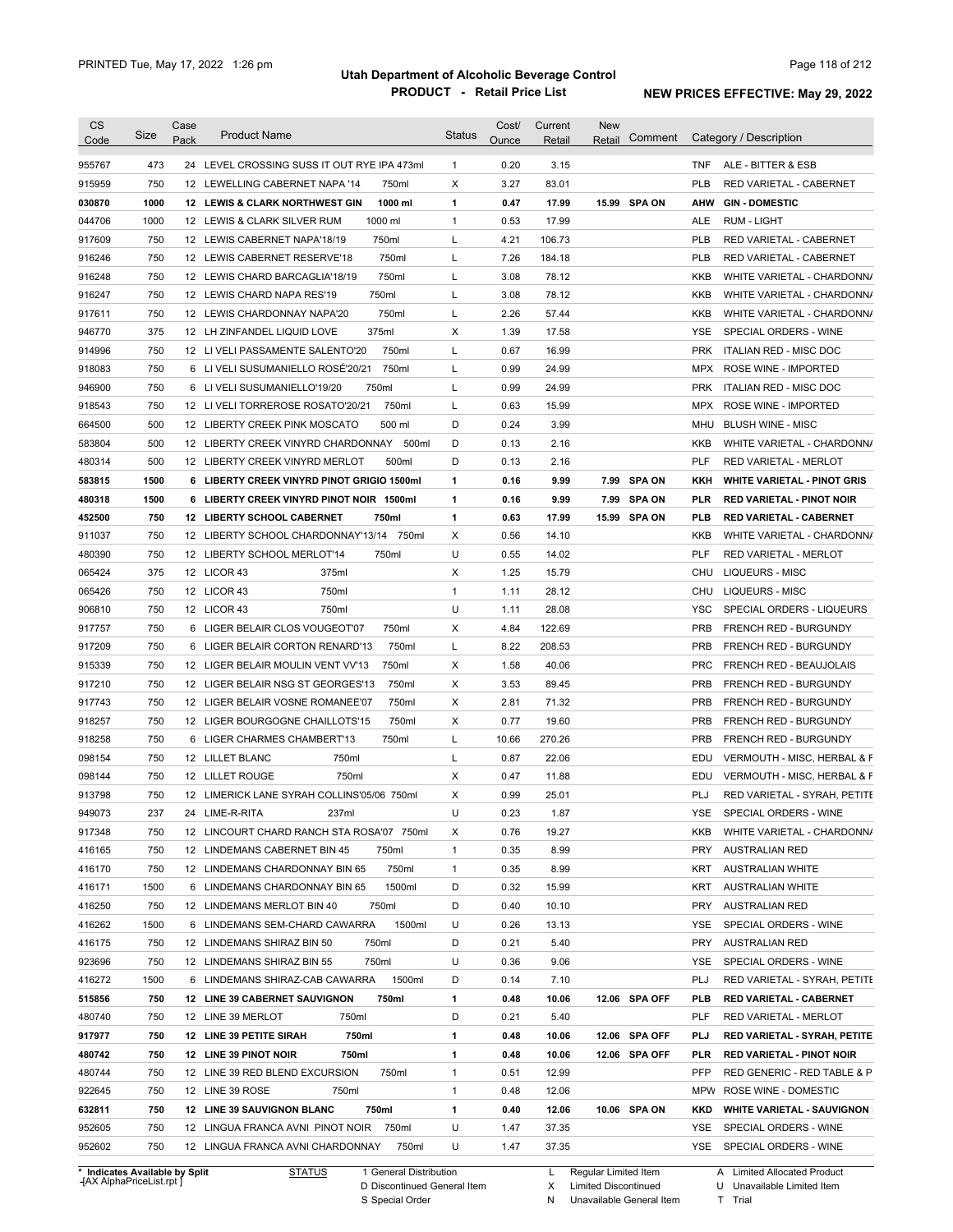| <b>CS</b><br>Code | <b>Size</b> | Case<br>Pack | <b>Product Name</b>                         | <b>Status</b> | Cost/<br>Ounce | Current<br>Retail | <b>New</b><br>Comment<br>Retail | Category / Description                       |
|-------------------|-------------|--------------|---------------------------------------------|---------------|----------------|-------------------|---------------------------------|----------------------------------------------|
| 922591            | 750         |              | 6 LINGUA FRANCA SISTERS CHARDONNAY 750ml    | U             | 3.75           | 95.02             |                                 | SPECIAL ORDERS - WINE<br>YSE.                |
| 901128            | 750         |              | 750ml<br>12 LINIE AQUAVIT NORWEGIAN         | U             | 1.11           | 28.03             |                                 | <b>YSA</b><br>SPECIAL ORDERS - SPIRITS       |
| 917326            | 750         |              | 750ml<br>12 LIOCO CARIGNANE SATIVA '15      | Χ             | 0.47           | 12.00             |                                 | <b>PFP</b><br>RED GENERIC - RED TABLE & P    |
| 917325            | 750         |              | 750ml<br>12 LIOCO CHARDONNAY SONOMA'20      | L             | 0.79           | 19.99             |                                 | <b>KKB</b><br>WHITE VARIETAL - CHARDONN/     |
| 917259            | 750         |              | 750ml<br>12 LIOCO PINOT NOIR SONOMA'15/16   | Χ             | 1.06           | 26.99             |                                 | <b>PLR</b><br>RED VARIETAL - PINOT NOIR      |
| 948034            | 750         |              | 12 LIONEL OSMIN PIED DE PERDRIX'20<br>750ml | L             | 0.55           | 13.99             |                                 | <b>PRE</b><br>FRENCH RED - MISC AOC          |
| 584052            | 750         |              | 750ml<br>12 LIQUID LIGHT SAUVIGNON BLANC    | 1             | 0.63           | 15.99             |                                 | <b>KKD</b><br>WHITE VARIETAL - SAUVIGNON     |
| 003169            | 750         |              | 750ml<br>12 LIQUORE STREGA W/GIFT TIN       | U             | 1.32           | 33.38             |                                 | YGC<br><b>GIFT SETS - LIQUEURS</b>           |
| 917374            | 750         |              | 750ml<br>12 LISINI BRUNELLO MONTALCINO'07   | X             | 3.10           | 78.65             |                                 | <b>PRK</b><br>ITALIAN RED - MISC DOC         |
| 907506            | 750         |              | 750ml<br>12 LITTLE BLACK DRESS CHARD        | U             | 0.53           | 13.56             |                                 | <b>YSE</b><br>SPECIAL ORDERS - WINE          |
| 908212            | 750         |              | 750ml<br>12 LITTLE BLACK DRESS MERLOT       | X             | 0.29           | 7.33              |                                 | <b>YSE</b><br>SPECIAL ORDERS - WINE          |
| 024575            | 750         |              | 750ml<br>6 LITTLE BOOK CHAPTER 5            | Α             | 5.13           | 129.99            |                                 | LAS<br><b>ALLOCATED SPIRIT</b>               |
| 019440            | 750         |              | 750ml<br>6 LITTLE BOOK III THE ROAD HOME    | X             | 4.93           | 124.99            |                                 | WHISKEY - BOURBON SINGLE B<br>AWK            |
| 024574            | 750         |              | 6 LITTLE BOOK IV LESSONS HONORED<br>750ml   | X             | 4.93           | 124.99            |                                 | WHISKEY - BOURBON & TENNE:<br>AWH            |
| 989279            | 207         |              | 207ml<br>32 LITTLE KINGS CREAM ALE          | D             | 0.21           | 1.45              |                                 | <b>TNU</b><br>ALE - MISC & SEASONAL          |
| 416731            | 1500        |              | 1500ml<br>6 LITTLE PENGUIN CABERNET         | D             | 0.19           | 9.72              |                                 | <b>PLB</b><br>RED VARIETAL - CABERNET        |
| 416736            | 1500        |              | 1500ml<br>6 LITTLE PENGUIN CHARDONNAY       | D             | 0.19           | 9.72              |                                 | <b>KRT</b><br>AUSTRALIAN WHITE               |
| 416756            | 750         |              | 750ml<br>12 LITTLE PENGUIN PINOT GRIGIO     | D             | 0.40           | 10.10             |                                 | KKH<br>WHITE VARIETAL - PINOT GRIS           |
| 416746            | 1500        |              | 1500ml<br>6 LITTLE PENGUIN SHIRAZ           | D             | 0.19           | 9.72              |                                 | PLJ<br>RED VARIETAL - SYRAH, PETITE          |
| 416776            | 750         |              | 12 LITTLE PENGUIN SHIRAZ-CABERNET<br>750ml  | D             | 0.40           | 10.10             |                                 | PLJ<br>RED VARIETAL - SYRAH, PETITE          |
| 906682            | 750         |              | 12 LIVENZA AMERICANO BIANCO<br>750ml        | U             | 0.51           | 12.82             |                                 | <b>YSE</b><br>SPECIAL ORDERS - WINE          |
| 656375            | 1500        |              | 6 LIVINGSTON CELLARS BLUSH CHABL<br>1500ml  | D             | 0.19           | 9.49              |                                 | MHB<br><b>BLUSH WINE - GENERIC</b>           |
| 469248            | 1500        |              | 6 LIVINGSTON CELLARS BURGUNDY<br>1500ml     | D             | 0.19           | 9.49              |                                 | <b>PFD</b><br><b>RED GENERIC - BURGUNDY</b>  |
| 469250            | 3000        |              | 4 LIVINGSTON CELLARS BURGUNDY<br>3000ml     | D             | 0.12           | 12.12             |                                 | <b>PFD</b><br><b>RED GENERIC - BURGUNDY</b>  |
| 568760            | 1500        |              | 6 LIVINGSTON CELLARS CHABLIS BLANC 1500ml   | 1             | 0.19           | 9.49              |                                 | <b>KFJ</b><br><b>WHITE GENERIC - CHABLIS</b> |
| 481005            | 1500        |              | 1500ml<br>6 LIVINGSTON CELLARS CHIANTI      | D             | 0.10           | 5.13              |                                 | PFP<br>RED GENERIC - RED TABLE & P           |
| 656825            | 1500        |              | 6 LIVINGSTON CELLARS RED ROSE<br>1500ml     | 1             | 0.15           | 9.49              | 7.49 SPA ON                     | <b>ROSE WINE - GENERIC</b><br><b>MPB</b>     |
| 656940            | 1500        |              | 6 LIVINGSTON CELLARS WH ZINFANDEL 1500ml    | 1             | 0.19           | 9.49              |                                 | MHJ<br>BLUSH WINE - WHITE ZINFANDE           |
| 362200            | 750         |              | 12 LIVIO FELLUGA PINOT GRIGIO'19/20 750ml   | L             | 1.11           | 28.04             |                                 | KRK<br>ITALIAN WHITE - PINOT GRIGIO          |
| 916309            | 750         |              | 750ml<br>12 LO BRUJO GARNACHA               | L             | 0.39           | 9.99              |                                 | <b>PRP</b><br>SPANISH RED - MISC             |
| 915280            | 750         |              | 750ml<br>12 LO BRUJO MACABEO'19/20          | L             | 0.39           | 9.99              |                                 | <b>KRN</b><br><b>SPANISH WHITE</b>           |
| 904161            | 750         |              | 750ml<br>12 LO DUCA RED LAMBRUSCO           | Χ             | 0.37           | 9.44              |                                 | SPECIAL ORDERS - WINE<br>YSE                 |
| 953063            | 750         |              | 12 LO-FI CABERNET FRANC SANTA BARBERA 750ml | U             | 0.75           | 17.89             | 18.99 HIGHER                    | <b>YSE</b><br><b>SPECIAL ORDERS - WINE</b>   |
| 951676            | 750         |              | 6 LOFT & BEAR VODKA<br>750ml                | U             | 1.59           | 40.43             |                                 | SPECIAL ORDERS - SPIRITS<br>YSA              |
| 949907            | 750         |              | 12 LOIMER LOIS GRUNER VELTLINER'19/20 750ml |               | 0.83           | 20.99             |                                 | <b>KRJ</b><br><b>AUSTRIAN WHITE</b>          |
|                   |             |              |                                             | L             |                |                   |                                 |                                              |
| 950030            | 750         |              | 3 LOKOYA CAB SAUV HOWELL MTN '13/14 750ml   | L             | 14.23          | 360.99            |                                 | PLD<br>RED VARIETAL - MERITAGE               |
| 917287            | 750         |              | 3 LOKOYA CABERNET MT VEEDER'14<br>750ml     | L             | 14.23          | 360.99            |                                 | PLB<br>RED VARIETAL - CABERNET               |
| 092634            | 750         |              | 12 LOMBARDO MARSALA SWEET<br>750ml          | 1             | 0.39           | 9.99              |                                 | <b>ELP</b><br>MARSALA - SWEET                |
| 092616            | 750         |              | 750ml<br>12 LOMBARDO SWEET 421 NEW BLEND    | U             | 0.51           | 13.06             |                                 | YSE<br>SPECIAL ORDERS - WINE                 |
| 918299            | 750         |              | 12 LONDER CHARD FERRINGTON'10<br>750ml      | Х             | 0.86           | 21.78             |                                 | KKB<br>WHITE VARIETAL - CHARDONN/            |
| 916522            | 750         |              | 750ml<br>12 LONDER CHARDONNAY RITCHIE'07    | Χ             | 1.28           | 32.54             |                                 | KKB<br>WHITE VARIETAL - CHARDONN/            |
| 916033            | 750         |              | 750ml<br>12 LONDER DRY GEWURZ'9/10          | X             | 0.48           | 12.19             |                                 | KKN<br>WHITE VARIETAL - GEWURZTR/            |
| 916032            | 750         |              | 750ml<br>12 LONDER PINOT EST ANDERS V'7/09  | Χ             | 1.56           | 39.55             |                                 | PLR<br>RED VARIETAL - PINOT NOIR             |
| 916523            | 750         |              | 12 LONDER PINOT NOIR PARABOLL'06/07 750ml   | Х             | 1.60           | 40.66             |                                 | PLR<br>RED VARIETAL - PINOT NOIR             |
| 916521            | 750         |              | 12 LONDER PN ANDERSON VALLEY'9/10<br>750ml  | Х             | 0.68           | 17.26             |                                 | PLR<br>RED VARIETAL - PINOT NOIR             |
| 902339            | 473         |              | 24 LONE PINE DIAMOND UNICORN<br>473 ml      | U             | 0.25           | 3.92              |                                 | YST<br>SPECIAL ORDERS - BEER                 |
| 902337            | 473         |              | 24 LONE PINE OH J<br>473 ml                 | U             | 0.25           | 3.92              |                                 | YST<br>SPECIAL ORDERS - BEER                 |
| 902338            | 473         |              | 24 LONE PINE QUANTUM CUDDLE KITTEN 473 ml   | U             | 0.25           | 3.92              |                                 | YST<br>SPECIAL ORDERS - BEER                 |
| 902336            | 473         |              | 24 LONE PINE TESSELLATION<br>473 ml         | U             | 0.25           | 3.92              |                                 | YST<br>SPECIAL ORDERS - BEER                 |
| 921735            | 473         |              | 24 LONE PINE TIE DYE TSHIRT CANNON 473ml    | U             | 0.27           | 4.32              |                                 | YST<br>SPECIAL ORDERS - BEER                 |
| 989344            | 355         |              | 24 LONESTAR BEER<br>355ml                   | U             | 0.09           | 1.07              |                                 | THE<br><b>LAGER - PILSENER</b>               |
|                   |             |              | 750ml                                       | U             | 0.40           | 10.05             |                                 | YSE<br>SPECIAL ORDERS - WINE                 |
|                   | 750         |              | 6 LONG MEADOW RANCH MIXED CASE 4            |               |                |                   |                                 |                                              |
| 955256<br>918774  | 750         |              | 12 LONG NECK CHENIN BLANC'16<br>750ml       | Χ             | 0.44           | 11.06             |                                 | KRQ<br>SOUTH AFRICAN WHITE                   |

**Case** [AX AlphaPriceList.rpt ]

D Discontinued General Item S Special Order

X

Limited Discontinued

N Unavailable General Item

U Unavailable Limited Item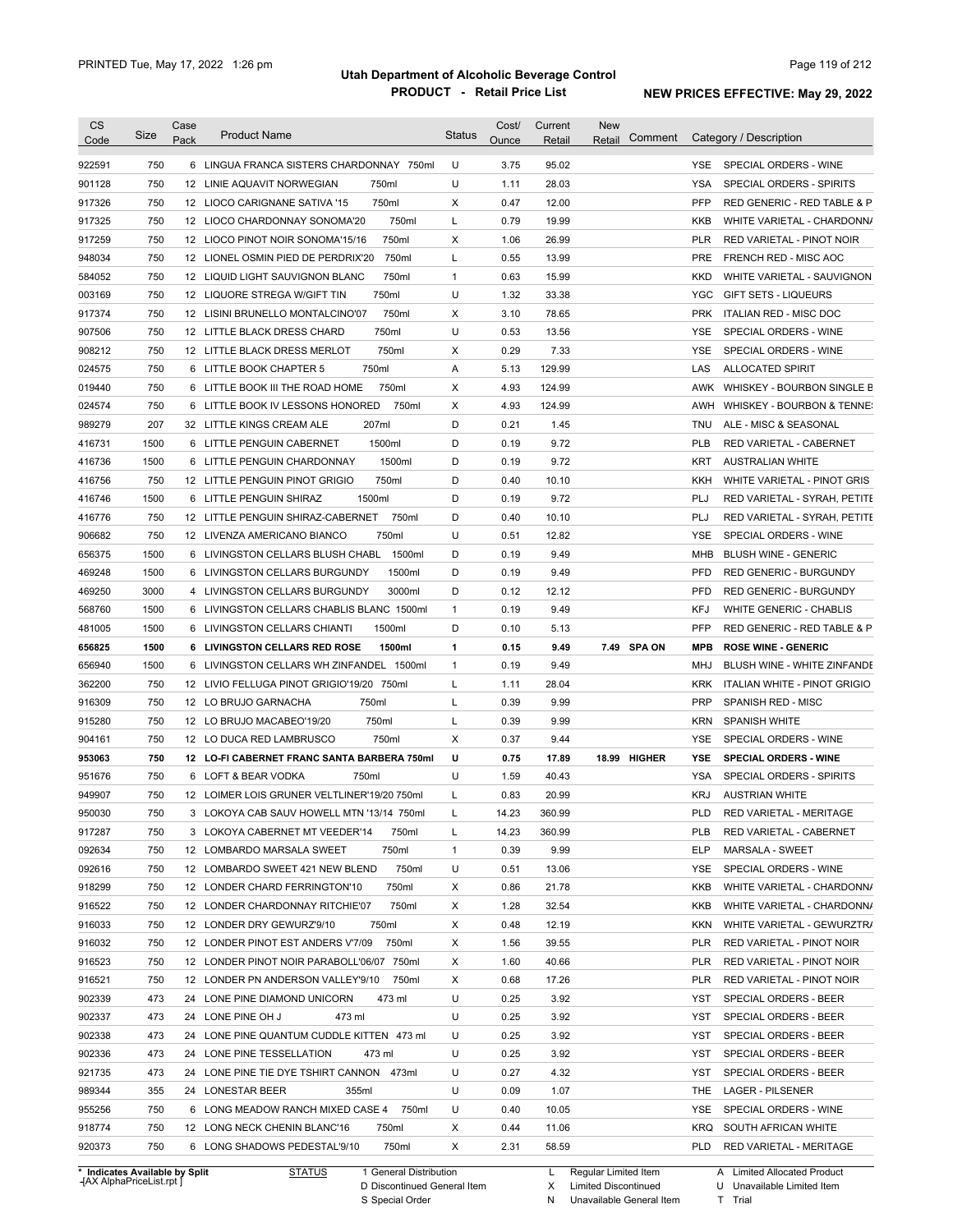| CS<br>Code                                               | Size       | Case<br>Pack | <b>Product Name</b>                                                 |                | <b>Status</b> | Cost/<br>Ounce | Current<br>Retail | <b>New</b><br>Retail | Comment        |            | Category / Description                                   |
|----------------------------------------------------------|------------|--------------|---------------------------------------------------------------------|----------------|---------------|----------------|-------------------|----------------------|----------------|------------|----------------------------------------------------------|
|                                                          |            |              |                                                                     |                |               |                |                   |                      |                |            |                                                          |
| 481380                                                   | 750        |              | <b>12 LONGEVITY CABERNET</b>                                        | 750ml          | 1             | 0.67           | 13.99             |                      | 16.99 SPA OFF  | <b>PLB</b> | <b>RED VARIETAL - CABERNET</b>                           |
| 584430                                                   | 750        |              | <b>12 LONGEVITY CHARDONNAY</b>                                      | 750ml          | 1             | 0.67           | 13.99             |                      | 16.99 SPA OFF  | KKB        | <b>WHITE VARIETAL - CHARDONNA</b>                        |
| 919059                                                   | 750        |              | 12 LONGNECK CABERNET SAUVIGNON                                      | 750ml          | X             | 0.43           | 10.99             |                      |                | <b>PRS</b> | SOUTH AFRICAN RED                                        |
| 915126                                                   | 750        |              | 12 LONGORIA ALBARINO'17/18                                          | 750ml          | L             | 0.79           | 19.99             |                      |                | KKU        | <b>WHITE VARIETAL - MISC</b>                             |
| 914172                                                   | 750        |              | 12 LONGORIA BLUES CUVEE'11/12                                       | 750ml          | Х             | 0.68           | 17.17             |                      |                | <b>PLG</b> | RED VARIETAL - CAB FRANC, VI                             |
| 923606                                                   | 750        |              | 12 LONGORIA LIBRARY TEMPRANILLO                                     | 750ml          | U             | 1.98           | 50.17             |                      |                | <b>YSE</b> | SPECIAL ORDERS - WINE                                    |
| 913374                                                   | 750        |              | 12 LONGORIA PINOT FE CIEGA'15/16                                    | 750ml          | X             | 1.37           | 34.65             |                      |                | <b>PLR</b> | <b>RED VARIETAL - PINOT NOIR</b>                         |
| 914519                                                   | 750        |              | 12 LONGORIA PINOT GRIGIO'18/19                                      | 750ml          | L             | 0.79           | 19.99             |                      |                | KKH        | WHITE VARIETAL - PINOT GRIS                              |
| 917350                                                   | 750        |              | 12 LONGORIA PINOT LOVELY RITA'18/19 750ml                           |                | L             | 1.10           | 27.99             |                      |                | <b>PLR</b> | RED VARIETAL - PINOT NOIR                                |
| 917010                                                   | 750        |              | 12 LONGORIA SYRAH ALISOS'05                                         | 750ml          | X             | 1.24           | 31.43             |                      |                | PLJ        | RED VARIETAL - SYRAH, PETITE                             |
| 946938                                                   | 750        |              | 12 LONGORIA TEMPRANILLO'19                                          | 750ml          | Х             | 1.18           | 29.99             |                      |                | PLU        | <b>RED VARIETAL - MISC</b>                               |
| 954591                                                   | 750        | 6            | LONGROW 18 YEAR                                                     | 750ml          | U             | 9.26           | 234.74            |                      |                | YSA        | SPECIAL ORDERS - SPIRITS                                 |
| 917559                                                   | 750        | $\mathbf{1}$ | LONGSHADOWS GIFT BOX6 SET                                           | 750ml          | Х             | 11.88          | 301.34            |                      |                | <b>YGE</b> | GIFT SETS - WINES                                        |
| 951631                                                   | 355        | 24           | LOON JUICE GINGER MOJITO HRD CDR 355 ml                             |                | U             | 0.07           | 0.86              |                      |                | YSE        | SPECIAL ORDERS - WINE                                    |
| 013640                                                   | 750        |              | 12 LORD CALVERT BLACK                                               | 750ml          | D             | 0.28           | 7.02              |                      |                | AWB        | WHISKEY - CANADIAN                                       |
| 013633                                                   | 200        | 48           | LORD CALVERT CANADIAN                                               | 200ml          | D             | 0.60           | 4.04              |                      |                | AWB        | <b>WHISKEY - CANADIAN</b>                                |
| 013634                                                   | 375        |              | 24 LORD CALVERT CANADIAN                                            | 375ml          | D             | 0.26           | 3.24              |                      |                | AWB        | <b>WHISKEY - CANADIAN</b>                                |
| 013647                                                   | 750        |              | 12 LORD CALVERT CANADIAN                                            | 750ml          | 1             | 0.35           | 6.99              | 8.99                 | <b>SPA OFF</b> | AWB        | <b>WHISKEY - CANADIAN</b>                                |
| 013648                                                   | 1000       |              | 12 LORD CALVERT CANADIAN                                            | 1000ml         | $\mathbf{1}$  | 0.33           | 10.99             |                      |                | AWB        | <b>WHISKEY - CANADIAN</b>                                |
| 013638                                                   | 1750       |              | 6 LORD CALVERT CANADIAN                                             | 1750ml         | 1             | 0.27           | 18.99             | 15.99                | <b>SPA ON</b>  | AWB        | <b>WHISKEY - CANADIAN</b>                                |
| 902845                                                   | 750        | 6            | LORENZ CINNAMON/VANILLA SPIRIT                                      | 750ml          | $\mathbf{1}$  | 1.30           | 33.00             |                      |                | CHS        | LIQUEURS - BITTERS & HERBAL                              |
| 919829                                                   | 750        |              | 12 LORENZA ROSE'19/20                                               | 750ml          | 1             | 0.75           | 21.99             | 18.99                | SPA ON         | <b>MPW</b> | <b>ROSE WINE - DOMESTIC</b>                              |
| 954257                                                   | 250        | 36           | LORENZA SPRITZ ROSE CAN                                             | 250 ml         | Τ             | 0.47           | 3.95              |                      |                | IPD        | SPARKLING WINE - DOMESTIC                                |
| 917713                                                   | 750        |              | 12 LORING PINOT NOIR ROSELLA'08                                     | 750ml          | X             | 1.60           | 40.59             |                      |                | <b>PLR</b> | RED VARIETAL - PINOT NOIR                                |
| 917298                                                   | 750        |              | 12 LORING PINOT NOIR RUSSELL'10                                     | 750ml          | X             | 1.60           | 40.59             |                      |                | PLR        | RED VARIETAL - PINOT NOIR                                |
| 915896                                                   | 750        |              | 12 LOS 800 PRIORAT'10/12                                            | 750ml          | Х             | 0.85           | 21.45             |                      |                | <b>PRP</b> | SPANISH RED - MISC                                       |
| 089554                                                   | 750        |              | 6 LOS AMANTES MEZCAL ANEJO                                          | 750ml          | х             | 3.23           | 81.79             |                      |                | <b>APQ</b> | <b>MEZCAL</b>                                            |
| 089733                                                   | 750        |              | 6 LOS AZULEJOS SKELLY ANEJO TEQ                                     | 750ml          | D             | 3.15           | 79.99             |                      |                | <b>YGA</b> | <b>GIFT SETS - SPIRITS</b>                               |
|                                                          |            |              |                                                                     |                |               |                |                   |                      |                |            |                                                          |
| 916627                                                   | 750        |              | 12 LOS CARDOS MALBEC ROSE'09                                        | 750ml          | Х             | 0.25           | 6.37              |                      |                | <b>MPQ</b> | ROSE WINE - VARIETAL & VIN G                             |
| 914341                                                   | 750        |              | 12 LOS CARDOS SYRAH'07                                              | 750ml          | х             | 0.20           | 5.14              |                      |                | <b>PRV</b> | ARGENTINE RED - OTHER                                    |
| 401210                                                   | 750        |              | 12 LOS DOS GRENACHE                                                 | 750ml          | 1             | 0.39           | 12.99             |                      | 9.99 SPA ON    | <b>PRP</b> | <b>SPANISH RED - MISC</b>                                |
| 918327                                                   | 750        |              | 6 LOSADA ALTOS DE LOSDA BIERZO'16/17 750ml                          |                | L             | 1.38           | 34.99             |                      |                | <b>PRP</b> | <b>SPANISH RED - MISC</b>                                |
| 952900                                                   | 750        |              | 12 LOSADA MENCIA BIERZO'18                                          | 750ml          | L             | 0.95           | 23.99             |                      |                | <b>PRP</b> | <b>SPANISH RED - MISC</b>                                |
| 481430                                                   | 750        |              | 12 LOST ANGEL MISCHIEF RED                                          | 750ml          | $\mathbf{1}$  | 0.47           | 11.99             |                      |                | <b>PFP</b> | RED GENERIC - RED TABLE & P                              |
| 019456                                                   | 750        |              | 6 LOST PROPHET<br>750ml                                             |                | X             | 4.81           | 121.99            |                      |                | <b>YSA</b> | SPECIAL ORDERS - SPIRITS                                 |
| 918568                                                   | 750        |              | 12 LOUIS BERNARD CT DE PRVNC ROSE'15/750ml                          |                | X             | 0.24           | 6.01              |                      |                | MPX        | ROSE WINE - IMPORTED                                     |
| 252595                                                   | 750        |              | 12 LOUIS JADOT BEAUJOLAIS                                           | 750ml          | 1             | 0.57           | 16.49             |                      | 14.49 SPA ON   | PRC        | <b>FRENCH RED - BEAUJOLAIS</b>                           |
| 253335                                                   | 750        |              | 12 LOUIS JADOT POUILLY FUISSE                                       | 750ml          | 1             | 1.32           | 36.49             |                      | 33.49 SPA ON   | <b>KRA</b> | <b>FRENCH WHITE - BURGUNDY</b>                           |
| 471200                                                   | 750        |              | 6 LOUIS M. MARTINI MONTE ROSSO ZINFAN750ml                          |                | $\mathbf{1}$  | 3.35           | 84.99             |                      |                | <b>PLH</b> | RED VARIETAL - ZINFANDEL                                 |
| 484295                                                   | 750        |              | 12 LOUIS M. MARTINI NAPA VALLEY CABER 750ml                         |                | $\mathbf{1}$  | 1.58           | 39.99             |                      |                | <b>PLB</b> | RED VARIETAL - CABERNET                                  |
| 484705                                                   | 750        |              | <b>12 LOUIS MARTINI CABERNET SONOMA</b>                             | 750ml          | 1             | 0.75           | 16.99             |                      | 18.99 SPA OFF  | <b>PLB</b> | <b>RED VARIETAL - CABERNET</b>                           |
| 900918                                                   | 750        |              | 3 LOUIS ROEDERER CRISTAL                                            | 750ml          | U             | 16.72          | 423.93            |                      |                | YSE        | SPECIAL ORDERS - WINE                                    |
| 902148                                                   | 750        |              | 6 LOUIS ROEDERER CRISTAL 2012                                       | 750ml          | U             | 11.02          | 279.36            |                      |                | YSE        | SPECIAL ORDERS - WINE                                    |
| 916767                                                   | 750        |              | 12 L'OUSTAL NAICK 5/6 '06/07                                        | 750ml          | Х             | 0.96           | 24.37             |                      |                | PRE        | FRENCH RED - MISC AOC                                    |
| 946979                                                   | 750        |              | 12 LOVEBLOCK SAUV BLANC                                             | 750ml          | $\mathbf{1}$  | 0.91           | 22.99             |                      |                | <b>KRV</b> | NEW ZEALAND WHITE                                        |
| 989071                                                   | 330        |              | 330ml<br>24 LOWENBRAU                                               |                | D             | 0.16           | 1.81              |                      |                | THE        | LAGER - PILSENER                                         |
|                                                          | 750        |              | 12 LUCA CHARDONNAY'06                                               | 750ml          | Х             | 1.28           | 32.48             |                      |                | <b>KRS</b> | ARGENTINE WHITE                                          |
|                                                          |            |              | 12 LUCA PINOT NOIR MENDOZA'11                                       | 750ml          | х             | 1.27           | 32.29             |                      |                | <b>PRV</b> | ARGENTINE RED - OTHER                                    |
|                                                          | 750        |              |                                                                     |                | х             | 2.69           | 68.25             |                      |                | KKB        | WHITE VARIETAL - CHARDONN/                               |
|                                                          | 750        |              | 12 LUCIA CHARD SOBERANES'18/19                                      | 750ml          |               |                |                   |                      |                |            |                                                          |
|                                                          | 750        |              | 12 LUCIA PINOT NOIR SLH'19                                          | 750ml          | L             | 2.09           | 52.89             |                      |                | PLR        | RED VARIETAL - PINOT NOIR                                |
|                                                          |            |              |                                                                     |                |               |                |                   |                      |                |            |                                                          |
|                                                          | 750        |              | 6 LUCID ABSINTHE GIFT PK                                            | 750ml          | U             | 2.40           | 60.79             |                      |                | YGE        | GIFT SETS - WINES                                        |
| 916217<br>917079<br>918940<br>950993<br>916700<br>955627 | 750        |              | 12 LUCIEN ALBRECHT CREMANT ROSE                                     | 750ml          | х             | 0.76           | 19.37             |                      |                | YSE        | SPECIAL ORDERS - WINE                                    |
| 720455<br>918619                                         | 750<br>750 |              | 12 LUCIEN ALBRECT CREMANT ROSE<br>6 LUCIENNE PINOT NOIR LONE OAK'19 | 750ml<br>750ml | L<br>L        | 0.77<br>2.17   | 19.44<br>55.13    |                      |                | IPH<br>PLR | SPARKLING WINE - FRENCH & C<br>RED VARIETAL - PINOT NOIR |

**Case** [AX AlphaPriceList.rpt ]

D Discontinued General Item S Special Order

X Limited Discontinued

N Unavailable General Item

U Unavailable Limited Item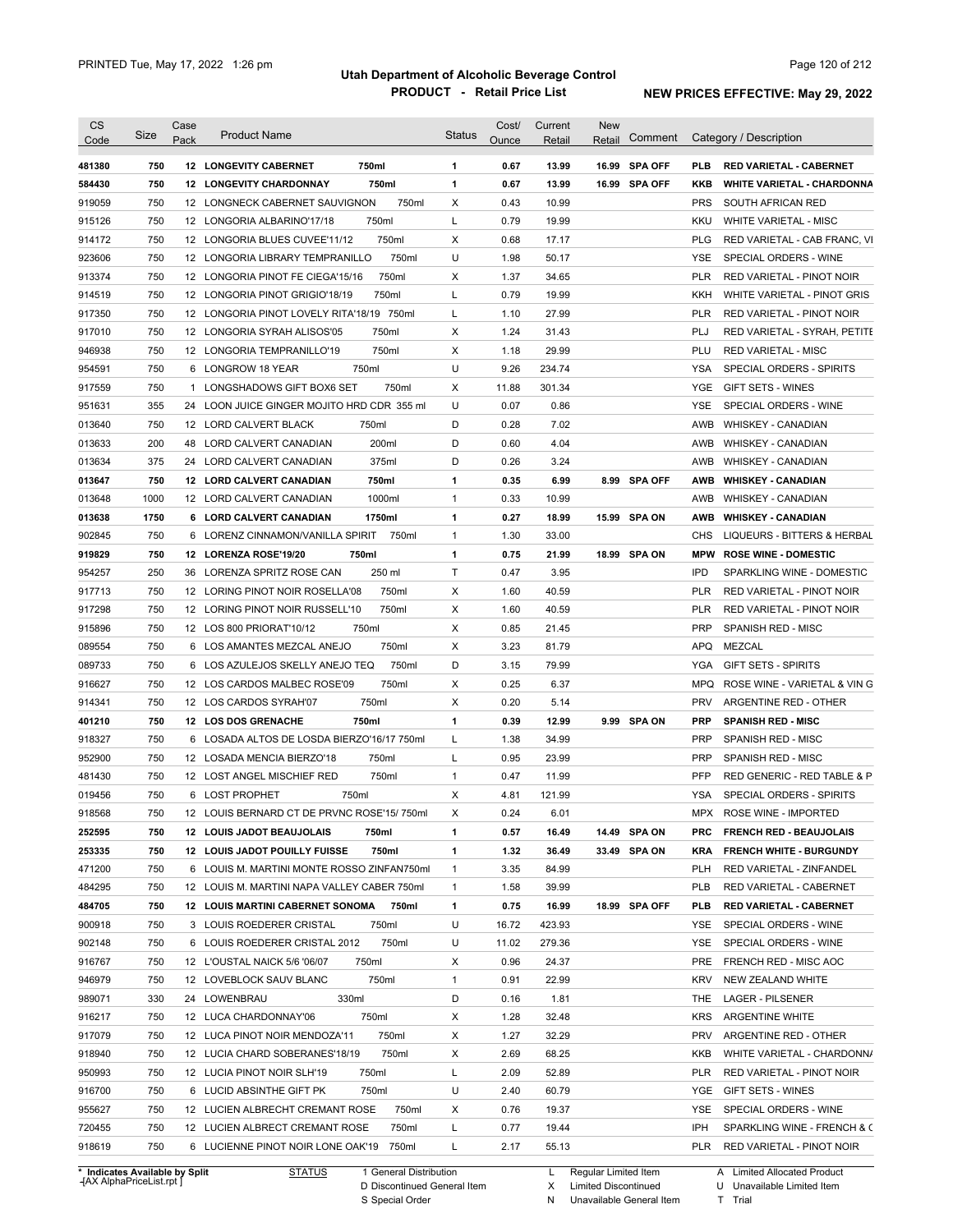| CS     | Size                           | Case | <b>Product Name</b>                         | Status       | Cost/ | Current | New                  | Comment       |            | Category / Description        |
|--------|--------------------------------|------|---------------------------------------------|--------------|-------|---------|----------------------|---------------|------------|-------------------------------|
| Code   |                                | Pack |                                             |              | Ounce | Retail  | Retail               |               |            |                               |
| 918618 | 750                            |      | 6 LUCIENNE PINOT NOIR SMITH'18<br>750ml     | X            | 1.78  | 45.09   |                      |               | <b>PLR</b> | RED VARIETAL - PINOT NOIR     |
| 989538 | 355                            |      | 355ml<br>24 LUCIFER GOLDEN ALE              | X            | 0.38  | 4.54    |                      |               | TNI        | ALE - WHITE & BELGIAN STYLE   |
| 585460 | 750                            |      | 750ml<br>12 LUCKY STAR CHARDONNAY'17        | X            | 0.22  | 5.48    |                      |               | <b>KKB</b> | WHITE VARIETAL - CHARDONN/    |
| 910545 | 750                            |      | 6 LUIGI BAUDANA BAROLO BAUDANA 2016 750ml   | U            | 3.85  | 97.53   |                      |               | <b>YSE</b> | SPECIAL ORDERS - WINE         |
| 947364 | 750                            |      | 12 LUIGI BOSCA DOC MALBEC'18/19<br>750ml    | L            | 0.98  | 24.81   |                      |               | <b>PRU</b> | ARGENTINE RED - MALBEC        |
| 916396 | 750                            |      | 750ml<br>6 LUIGI BOSCA GALA 3'06/07         | X            | 0.99  | 25.06   |                      |               | <b>KRS</b> | <b>ARGENTINE WHITE</b>        |
| 416916 | 750                            |      | 750ml<br>12 LUIGI BOSCA MALBEC SINGLE V'05  | U            | 0.67  | 16.92   |                      |               | YSE        | SPECIAL ORDERS - WINE         |
| 416912 | 750                            |      | 12 LUIGI BOSCA MALBEC'19/20<br>750ml        | Г            | 0.73  | 18.56   |                      |               | PRU        | ARGENTINE RED - MALBEC        |
| 916397 | 750                            |      | 12 LUIGI BOSCA PINOT'14/15<br>750ml         | Х            | 0.43  | 10.80   |                      |               | <b>PRV</b> | ARGENTINE RED - OTHER         |
| 908408 | 750                            |      | 750ml<br>12 LUIGI VOGHERA BARBARESCO'15     | Г            | 1.38  | 34.99   |                      |               | <b>PRJ</b> | <b>ITALIAN RED - PIEDMONT</b> |
| 951501 | 750                            |      | 750ml<br>12 LUKE CABERNET SAUVIGNON         | $\mathbf{1}$ | 0.91  | 23.11   |                      |               | <b>PLB</b> | RED VARIETAL - CABERNET       |
| 062212 | 750                            |      | 750ml<br>12 LULU B MARGARITA                | D            | 0.56  | 14.14   |                      |               | <b>CWF</b> | PREMIXED - MARGARITA          |
| 954669 | 750                            |      | 12 LUMA CHEQUEN CABERNET GRND RSV<br>750ml  | $\mathbf{1}$ | 0.79  | 19.99   |                      |               | <b>PRT</b> | <b>CHILEAN RED</b>            |
| 914025 | 750                            |      | 12 LUNA CANTO'02/07<br>750ml                | Х            | 1.52  | 38.44   |                      |               | <b>PLQ</b> | RED VARIETAL - SANGIOVESE,    |
| 915771 | 750                            |      | 750ml<br>12 LUNA FREAKOUT WHITE'07          | U            | 0.60  | 15.26   |                      |               | KKD        | WHITE VARIETAL - SAUVIGNON    |
| 912493 | 750                            |      | 750ml<br>12 LUNA MERLOT                     | Х            | 0.76  | 19.22   |                      |               | PLF        | RED VARIETAL - MERLOT         |
|        | 750                            |      | 750ml<br>12 LUNA MERLOT'12 /13              |              | 0.75  |         |                      |               | <b>PLF</b> |                               |
| 916351 |                                |      |                                             | х<br>D       |       | 18.98   |                      |               |            | RED VARIETAL - MERLOT         |
| 912619 | 750                            |      | 12 LUNA PINOT GRIGIO<br>750ml               |              | 0.28  | 7.02    |                      |               | KKH        | WHITE VARIETAL - PINOT GRIS   |
| 911852 | 750                            |      | 12 LUNA SANGIOVESE'12/13<br>750ml           | X            | 0.40  | 10.26   |                      |               | <b>PLQ</b> | RED VARIETAL - SANGIOVESE,    |
| 088024 | 375                            |      | 375ml<br>12 LUNAZUL TEQUILA BLANCO          | 1            | 0.95  | 12.06   |                      |               | <b>APD</b> | <b>TEQUILA - SILVER</b>       |
| 088018 | 750                            |      | 750ml<br>12 LUNAZUL TEQUILA BLANCO          | 1            | 0.75  | 21.99   |                      | 18.99 SPA ON  | <b>APD</b> | <b>TEQUILA - SILVER</b>       |
| 088015 | 1750                           |      | 6 LUNAZUL TEQUILA BLANCO<br>1750ml          | 1            | 0.68  | 34.99   |                      | 39.99 SPA OFF | <b>APD</b> | <b>TEQUILA - SILVER</b>       |
| 089468 | 750                            |      | 12 LUNAZUL TEQUILA REPOSADO<br>750ml        | 1            | 0.87  | 18.99   | 21.99                | SPA OFF       | <b>APJ</b> | TEQUILA - REPOSADO & ANEJO    |
| 089470 | 1750                           |      | 6 LUNAZUL TEQUILA REPOSADO<br>1750ml        | 1            | 0.59  | 39.99   |                      | 34.99 SPA ON  | <b>APJ</b> | TEQUILA - REPOSADO & ANEJO    |
| 918727 | 750                            |      | 6 LUNGAROTTI MONTEFALC SAGRANTINO'16 750ml  | X            | 1.07  | 27.23   |                      |               | <b>PRK</b> | ITALIAN RED - MISC DOC        |
| 952321 | 750                            |      | 750ml<br>12 LUPARIA EL ORIGEN               | Χ            | 0.36  | 9.12    |                      |               | <b>YSE</b> | SPECIAL ORDERS - WINE         |
| 954075 | 750                            |      | 750ml<br>12 LUPARIA LOS ENAMORADOS          | X            | 0.24  | 6.21    |                      |               | <b>YSE</b> | SPECIAL ORDERS - WINE         |
| 918671 | 500                            |      | 6 LUSTAU AMONTILLADO DEL PORTO<br>500 ml    | X            | 1.12  | 18.90   |                      |               | <b>EHJ</b> | SHERRY - MEDIUM - AMONTILL/   |
| 914606 | 375                            |      | 375ml<br>24 LUSTAU AMONTILLADO LOSARCOS     | U            | 0.96  | 12.21   |                      |               | EHJ        | SHERRY - MEDIUM - AMONTILL/   |
| 941444 | 750                            |      | 750ml<br>12 LUSTAU AMONTILLADO OBREGON 1/1  | X            | 1.38  | 34.97   |                      |               | EHJ        | SHERRY - MEDIUM - AMONTILL/   |
| 098720 | 750                            |      | 750ml<br>12 LUSTAU BLANCO VERMUT            | L            | 0.99  | 24.99   |                      |               | EDU        | VERMOUTH - MISC, HERBAL & F   |
| 091544 | 750                            |      | 12 LUSTAU DELUXE CREAM CAPITAZ ANDRES 750ml | X            | 0.50  | 12.61   |                      |               | EHP        | SHERRY - CREAM                |
| 091424 | 750                            |      | 12 LUSTAU DRY AMONTILLADO LOS ARCOS 750ml   | L            | 0.79  | 19.99   |                      |               | EHJ        | SHERRY - MEDIUM - AMONTILL/   |
| 941474 | 750                            |      | 12 LUSTAU DRY OLOROSO RESERVA<br>750ml      | L            | 1.18  | 29.99   |                      |               | EHU        | SHERRY - MISC                 |
| 918670 | 500                            |      | 6 LUSTAU FINO DEL PORTO<br>500 ml           | Х            | 0.80  | 13.50   |                      |               | EHD        | SHERRY - DRY - FINO           |
| 914605 | 375                            |      | 24 LUSTAU LIGHT FINO JARANA<br>375ml        | х            | 0.97  | 12.24   |                      |               | EHD        | SHERRY - DRY - FINO           |
| 091554 | 750                            |      | 750ml<br>12 LUSTAU LIGHT FINO JARANA        | L            | 0.79  | 19.99   |                      |               | EHD        | SHERRY - DRY - FINO           |
| 941285 | 375                            |      | 375ml<br>24 LUSTAU MANZANILLA PAPIRUSA      | U            | 1.02  | 12.91   |                      |               | EHD        | SHERRY - DRY - FINO           |
| 091566 | 750                            |      | 12 LUSTAU MANZANILLA PAPIRUSA<br>750ml      | L            | 0.79  | 19.99   |                      |               | EHD        | SHERRY - DRY - FINO           |
|        |                                |      |                                             |              |       |         |                      |               |            |                               |
| 918412 | 500                            |      | 500ml<br>6 LUSTAU MANZANILLA PASADA SNLC    | Х            | 1.92  | 32.38   |                      |               | EHD        | SHERRY - DRY - FINO           |
| 918007 | 375                            |      | 24 LUSTAU OLD EAST INDIA<br>375ml           | Х            | 1.14  | 14.46   |                      |               | EHU        | SHERRY - MISC                 |
| 941454 | 750                            |      | 12 LUSTAU OLD EAST INDIA<br>750ml           | Х            | 0.62  | 15.65   |                      |               | EHU        | SHERRY - MISC                 |
| 918095 | 500                            |      | 500ml<br>6 LUSTAU OLOROSO GALLIINA          | L            | 2.07  | 34.99   |                      |               | EHU        | SHERRY - MISC                 |
| 091574 | 750                            |      | 12 LUSTAU PALO CORTADO<br>750ml             | L            | 1.18  | 29.99   |                      |               | EHU        | SHERRY - MISC                 |
| 918027 | 500                            |      | 500ml<br>6 LUSTAU PALO CORTADO VIDAS        | U            | 1.97  | 33.35   |                      |               | EHU        | SHERRY - MISC                 |
| 091670 | 750                            |      | 750ml<br>12 LUSTAU PEDRO XIM SAN EMILIO     | L            | 1.26  | 31.99   |                      |               | EHU        | SHERRY - MISC                 |
| 952434 | 750                            |      | 750ml<br>12 LUSTAU ROJO VERMUT              | L            | 0.95  | 23.99   |                      |               | EDX        | <b>VERMOUTH - IMPORTED</b>    |
| 925254 | 750                            |      | 6 LUSTAU SOLERA GR RES BRANDY<br>750ml      | Х            | 1.02  | 25.94   |                      |               | ATG        | BRANDY - COGNAC & ARMAGN/     |
| 919138 | 750                            |      | 12 LUTUM CABERNET PASO ROBLES<br>750ml      | U            | 1.73  | 43.99   |                      |               | <b>PLB</b> | RED VARIETAL - CABERNET       |
| 955408 | 750                            |      | 750ml<br>12 LUTUM CHARDONNAY GAPS CROWN     | U            | 0.23  | 5.88    |                      |               | YSE        | SPECIAL ORDERS - WINE         |
| 955409 | 750                            |      | 12 LUTUM PINOT NOIR DURELL<br>750ml         | U            | 0.23  | 5.88    |                      |               | YSE        | SPECIAL ORDERS - WINE         |
| 919116 | 750                            |      | 12 LUTUM PINOT NOIR RINCONADA'14<br>750ml   | U            | 1.73  | 43.99   |                      |               | <b>PLR</b> | RED VARIETAL - PINOT NOIR     |
| 906518 | 750                            |      | 750ml<br>12 LUXARDO MARASCHINO LIQ          | L            | 1.28  | 32.36   |                      |               | CHE        | LIQUEURS - FRUIT              |
| 917620 | 750                            |      | 750ml<br>12 LUZON JUMILLA'11/12             | X            | 0.41  | 10.44   |                      |               | <b>PRP</b> | SPANISH RED - MISC            |
|        |                                |      |                                             |              |       |         |                      |               |            |                               |
|        | * Indicates Available by Split |      | <b>STATUS</b><br>1 General Distribution     |              |       | L       | Regular Limited Item |               |            | A Limited Allocated Product   |

**Case** [AX AlphaPriceList.rpt ]

D Discontinued General Item S Special Order

X Limited Discontinued

N Unavailable General Item

U Unavailable Limited Item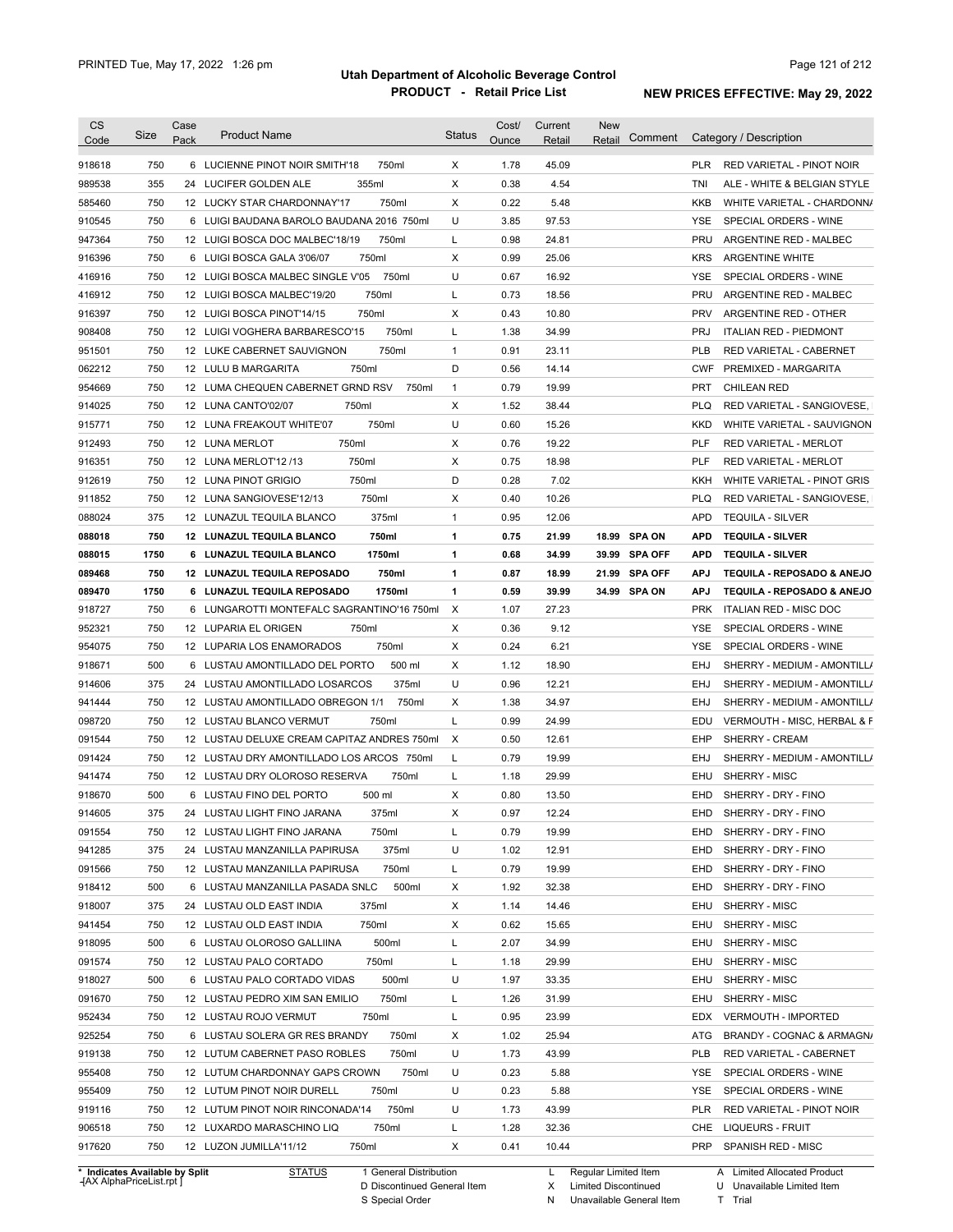| <b>CS</b><br>Code                                          | Size | Case<br>Pack | <b>Product Name</b>                               | <b>Status</b> | Cost/<br>Ounce | Current<br>Retail | <b>New</b><br>Comment<br>Retail |            | Category / Description           |
|------------------------------------------------------------|------|--------------|---------------------------------------------------|---------------|----------------|-------------------|---------------------------------|------------|----------------------------------|
| 917178                                                     | 750  |              | 12 LUZZANO BONARDA FRIZZANTE'10/11<br>750ml       | Х             | 0.65           | 16.43             |                                 | IPL        | SPARKLING WINE - ITALIAN         |
| 917175                                                     | 750  |              | 7 750ml<br>12 LUZZANO BONARDA PAVESE'14           | X             | 0.81           | 20.42             |                                 | <b>PRK</b> | <b>ITALIAN RED - MISC DOC</b>    |
| 917177                                                     | 750  |              | 12 LUZZANO TASTO DI SETA'9/10<br>750ml            | X             | 0.77           | 19.46             |                                 | KRL        | <b>ITALIAN WHITE - MISC DOC</b>  |
| 918352                                                     | 750  |              | 750ml<br>12 M CHAPOUTIER BELLERUCHE BLNC'20       | L             | 0.64           | 16.14             |                                 | <b>KRD</b> | <b>FRENCH WHITE - MISC</b>       |
| 949469                                                     | 750  |              | 12 M CHAPOUTIER BELLERUCHE ROSE'20<br>750ml       | L             | 0.64           | 16.17             |                                 | <b>MPX</b> | ROSE WINE - IMPORTED             |
| 918135                                                     | 750  |              | 12 M CHAPOUTIER BILA-HAUT BLNC'17/18 750ml        | L             | 0.55           | 13.99             |                                 | <b>KRD</b> | <b>FRENCH WHITE - MISC</b>       |
| 918294                                                     | 750  |              | 12 M CHAPOUTIER BILA-HAUT ROSÉ<br>750ml           | 1             | 0.47           | 14.99             | 11.99 SPA ON                    | <b>MPX</b> | <b>ROSE WINE - IMPORTED</b>      |
| 917605                                                     | 750  |              | 12 M CHAPOUTIER BILA-HAUT ROUGE'18/19 750ml       | L             | 0.55           | 13.99             |                                 | PRE        | FRENCH RED - MISC AOC            |
| 917075                                                     | 750  |              | 12 M CHAPOUTIER BLLRCH ROUG CDR'18/19 750ml       | Х             | 0.60           | 15.20             |                                 | <b>PRD</b> | <b>FRENCH RED - RHONE</b>        |
| 918218                                                     | 750  |              | 750ml<br>12 M CHAPOUTIER CIBOISE ROUGE'20         | L             | 0.70           | 17.82             |                                 | <b>PRD</b> | <b>FRENCH RED - RHONE</b>        |
| 912896                                                     | 750  | 6            | 750ml<br>M CHAPOUTIER ERMITAGE MEAL'07            | Х             | 7.39           | 187.41            |                                 | <b>KRD</b> | FRENCH WHITE - MISC              |
| 912350                                                     | 750  | 6            | M CHAPOUTIER HERMITAGE SIZ'11/12 750ml            | Х             | 6.35           | 161.01            |                                 | <b>PRD</b> | FRENCH RED - RHONE               |
| 909170                                                     | 750  |              | 750ml<br>12 M CHAPOUTIER L PETITRUCH BL'4/16      | X             | 1.39           | 35.24             |                                 | <b>KRD</b> | <b>FRENCH WHITE - MISC</b>       |
|                                                            | 750  |              | 750ml                                             | X             | 2.57           | 65.18             |                                 | <b>KRD</b> | <b>FRENCH WHITE - MISC</b>       |
| 917874                                                     | 750  |              | 6 M CHAPOUTIER LES GRANITS BL'07                  | Х             | 0.60           | 15.15             |                                 | <b>PRE</b> |                                  |
| 917805                                                     |      |              | 12 M PLOUZEAU CHINON RIV GAUCH'14/15 750ml        |               |                |                   |                                 |            | FRENCH RED - MISC AOC            |
| 917316                                                     | 750  |              | 750ml<br>12 M TORRES STA DIGNA SYRAH R'11         | Х             | 0.60           | 15.15             |                                 | <b>PRT</b> | <b>CHILEAN RED</b>               |
| 586220                                                     | 750  |              | 12 MAC MURRAY RANCH P GRIS SC'16/18 750ml         | Х             | 0.67           | 16.99             |                                 | <b>KKH</b> | WHITE VARIETAL - PINOT GRIS      |
| 005481                                                     | 50   | 120          | MACALLAN 12 YR<br>50 <sub>ml</sub>                | X             | 3.58           | 6.05              |                                 | AWS        | WHISKY - SCOTCH SINGLE MAL       |
| 006017                                                     | 750  | 4            | MACALLAN ANECDOTES OF AGES: PETER B 750ml         | L             | 51.66          | 1,310.20          |                                 | AWR        | <b>WHISKY - SCOTCH BLENDED</b>   |
| 005555                                                     | 750  | 12           | MACALLAN DOUBLE CASK 12 YR<br>750ml               | $\mathbf{1}$  | 2.76           | 69.99             |                                 | AWR        | <b>WHISKY - SCOTCH BLENDED</b>   |
| 005586                                                     | 375  | 12           | 375 ml<br>MACALLAN DOUBLE CASK 12 YR              | $\mathbf{1}$  | 3.00           | 37.99             |                                 | AWR        | <b>WHISKY - SCOTCH BLENDED</b>   |
| 005587                                                     | 1750 | 6            | MACALLAN DOUBLE CASK 12 YR<br>1750 ml             | $\mathbf{1}$  | 2.75           | 162.99            |                                 | AWR        | <b>WHISKY - SCOTCH BLENDED</b>   |
| 005932                                                     | 750  | 12           | 750ml<br>MACALLAN DOUBLE CASK 15 YR               | Α             | 5.91           | 149.99            |                                 | AWR        | WHISKY - SCOTCH BLENDED          |
| 005934                                                     | 750  | 6            | 750ml<br>MACALLAN DOUBLE CASK 18 YR               | L             | 14.98          | 379.99            |                                 | AWS        | WHISKY - SCOTCH SINGLE MAL       |
| 005700                                                     | 750  | 12           | 750ml<br>MACALLAN DOUBLE CASK GOLD                | D             | 2.37           | 59.99             |                                 | AWR        | WHISKY - SCOTCH BLENDED          |
| 005856                                                     | 750  |              | 750ml<br>3 MACALLAN ESTATE                        | X             | 10.84          | 274.99            |                                 | AWR        | WHISKY - SCOTCH BLENDED          |
| 006061                                                     | 750  | 6            | MACALLAN HRMONY COLLECTN RICH CACO 750ml L        |               | 7.10           | 180.13            |                                 | AWR        | WHISKY - SCOTCH BLENDED          |
| 005535                                                     | 750  |              | 750ml<br>3 MACALLAN RARE CASK                     | Α             | 14.19          | 359.99            |                                 | AWS        | WHISKY - SCOTCH SINGLE MAL       |
| 005486                                                     | 750  |              | 750ml<br>12 MACALLAN SHERRY OAK 12 YR             | 1             | 3.55           | 89.99             |                                 | AWS        | WHISKY - SCOTCH SINGLE MAL       |
| 005744                                                     | 750  |              | 750ml<br>6 MACALLAN SHERRY OAK 18 YR              | Α             | 15.77          | 399.99            |                                 | AWS        | WHISKY - SCOTCH SINGLE MAL       |
| 005712                                                     | 750  |              | 750ml<br>3 MACALLAN SHERRY OAK 25 YR              | X             | 104.49         | 2,649.99          |                                 | AWS        | WHISKY - SCOTCH SINGLE MAL       |
| 005551                                                     | 750  |              | 750ml<br>2 MACALLAN V5 REFLEXION                  | Х             | 63.09          | 1,599.99          |                                 | YSA        | SPECIAL ORDERS - SPIRITS         |
| 005553                                                     | 750  | $\mathbf{1}$ | MACALLAN V6 IN LALIQUE<br>750ml                   | X             | 138.01         | 3,499.99          |                                 | YSA        | SPECIAL ORDERS - SPIRITS         |
| 905165                                                     | 1500 | 6            | 1500ml<br>MACARONI GRILL HOUSECHIANTI             | X             | 0.13           | 6.79              |                                 | <b>YSE</b> | SPECIAL ORDERS - WINE            |
| 905167                                                     | 1500 |              | 6 MACARONI GRILL HOUSEWHITE ZIN<br>1500ml         | X             | 0.13           | 6.79              |                                 | <b>YSE</b> | SPECIAL ORDERS - WINE            |
| 950319                                                     | 750  |              | MACAW MERLOT<br>750ml                             | U             | 0.65           | 16.58             |                                 | YSE        | SPECIAL ORDERS - WINE            |
| 950320                                                     | 750  |              | 12 MACAW MOSCATO<br>750ml                         | U             | 0.33           | 8.29              |                                 | YSE        | SPECIAL ORDERS - WINE            |
| 950318                                                     | 750  |              | 750ml<br>12 MACAW TANNAT                          | U             | 0.33           | 8.29              |                                 | YSE        | SPECIAL ORDERS - WINE            |
| 485388                                                     | 750  |              | 12 MACMURRAY RANCH PINOT NOIR CNTRL 750ml         | 1             | 0.71           | 19.99             | 17.99 SPA ON                    | PLR        | <b>RED VARIETAL - PINOT NOIR</b> |
| 485390                                                     | 750  |              | <b>12 MACMURRAY RANCH PINOT NOIR SON</b><br>750ml | 1             | 0.87           | 24.99             | 21.99 SPA ON                    | PLR        | <b>RED VARIETAL - PINOT NOIR</b> |
| 917607                                                     | 750  |              | 750ml<br>12 MACPHAIL PINOT SONOMA CST13/14        | Х             | 1.30           | 32.95             |                                 | PLR        | RED VARIETAL - PINOT NOIR        |
| 916940                                                     | 750  |              | 6 MACPHAIL PN PRATT VINEYARD'12<br>750ml          | Х             | 1.13           | 28.60             |                                 | PLR        | RED VARIETAL - PINOT NOIR        |
| 916939                                                     | 750  |              | 750ml<br>6 MACPHAIL PN SUNDAWG RIDGE'12           | Х             | 1.13           | 28.60             |                                 | PLR        | RED VARIETAL - PINOT NOIR        |
| 918474                                                     | 750  |              | 6 MACPHAIL PN THE FLYER'12<br>750ml               | Х             | 1.32           | 33.46             |                                 | <b>PLR</b> | RED VARIETAL - PINOT NOIR        |
| 915362                                                     | 750  |              | 750ml<br>12 MACROSTIE CHARD CARNEROS'07           | Х             | 0.80           | 20.33             |                                 | KKB        | WHITE VARIETAL - CHARDONNA       |
| 950144                                                     | 750  |              | 12 MACROSTIE CHARD SONOMA CST'17/18 750ml         | Г             | 0.95           | 24.05             |                                 | KKB        | WHITE VARIETAL - CHARDONN/       |
| 914533                                                     | 750  |              | 12 MACROSTIE PINOT SC'15/17<br>750ml              | Х             | 0.64           | 16.22             |                                 | PLR        | RED VARIETAL - PINOT NOIR        |
| 950139                                                     | 375  |              | 12 MACULAN DINDARELLO MOSCATO VNTO<br>375ml       | U             | 1.75           | 22.22             |                                 | YSE        | SPECIAL ORDERS - WINE            |
| 912688                                                     | 750  |              | 12 MACULAN PINO & TOI '16<br>750ml                | U             | 0.48           | 12.23             |                                 | KRL        | <b>ITALIAN WHITE - MISC DOC</b>  |
| 951422                                                     | 375  |              | 375 ml<br>12 MACULAN TORCOLATO                    | U             | 3.39           | 42.95             |                                 | YSE        | SPECIAL ORDERS - WINE            |
| 912145                                                     | 750  |              | 750ml<br>12 MAD FISH CHARDONNAY'11                | Х             | 0.48           | 12.16             |                                 | KRT        | <b>AUSTRALIAN WHITE</b>          |
| 915594                                                     | 750  |              | 750ml<br>12 MAD FRITZ BOY WHO CRIED WOLF          | U             | 0.70           | 17.84             |                                 | <b>YST</b> | SPECIAL ORDERS - BEER            |
| 949706                                                     | 750  |              | 12 MAD FRITZ WIND AND SUN GOLDEN ALE 750ml        | U             | 0.70           | 17.84             |                                 | YST        | SPECIAL ORDERS - BEER            |
| 031066                                                     | 750  |              | <b>12 MADAM PATTIRINI GIN</b><br>750ml            | 1             | 0.87           | 24.99             | 21.99 SPA ON                    |            | AHW GIN-DOMESTIC                 |
|                                                            |      |              | <b>STATUS</b><br>1 General Distribution           |               |                | L                 | Regular Limited Item            |            | A Limited Allocated Product      |
| * Indicates Available by Split<br>HAX AlphaPriceList.rpt I |      |              |                                                   |               |                |                   |                                 |            |                                  |

**Case** [AX AlphaPriceList.rpt ]

D Discontinued General Item

S Special Order

X Limited Discontinued

N Unavailable General Item

U Unavailable Limited Item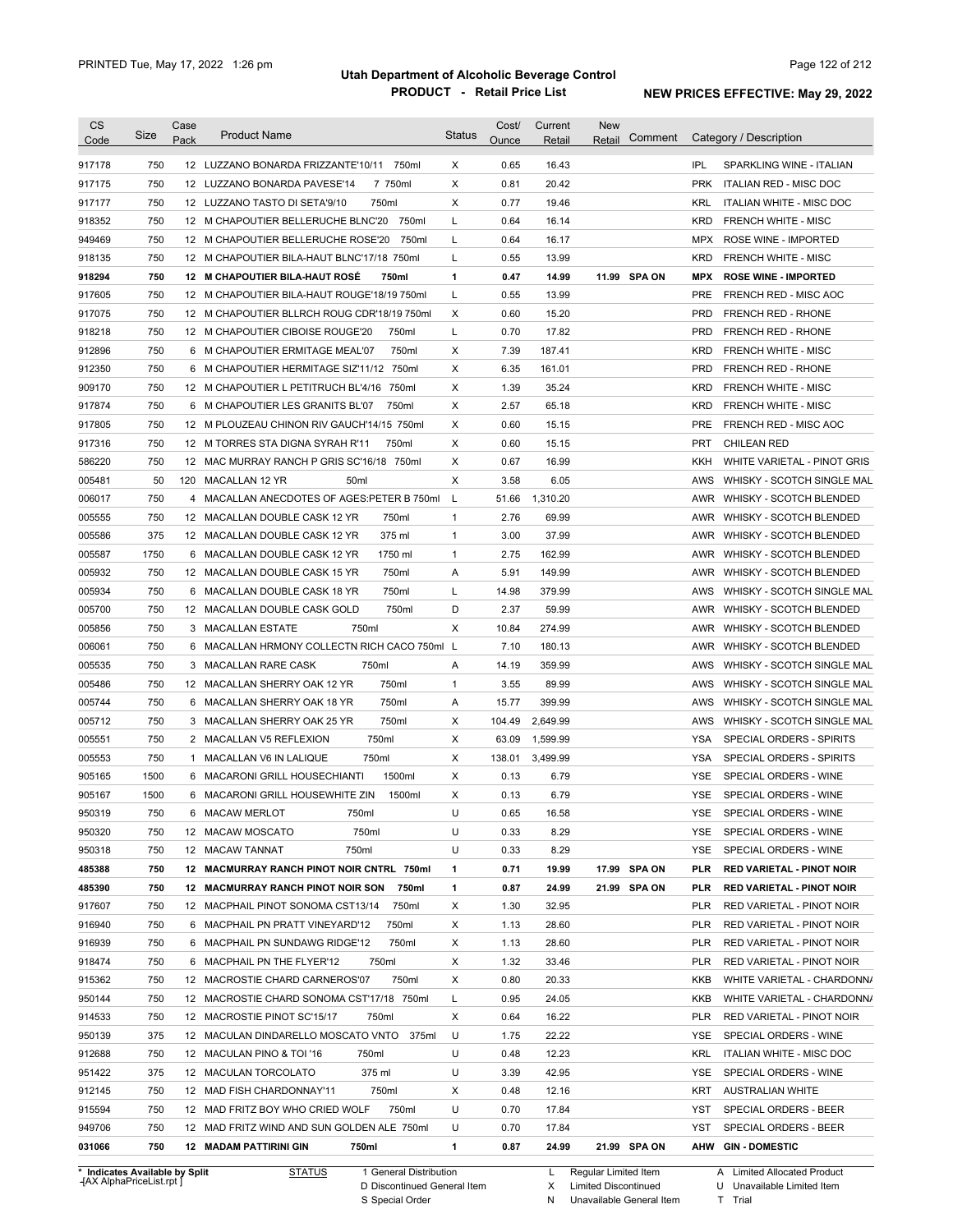| <b>CS</b><br>Code              | Size         | Case<br>Pack | <b>Product Name</b>                         | <b>Status</b> | Cost/<br>Ounce | Current<br>Retail | <b>New</b><br>Comment<br>Retail | Category / Description                       |
|--------------------------------|--------------|--------------|---------------------------------------------|---------------|----------------|-------------------|---------------------------------|----------------------------------------------|
| 056749                         | 355          |              | 24 MADAM PATTIRINI GIN TONIC<br>355ml       | $\mathsf{T}$  | 0.28           | 3.33              |                                 | CWU PREMIXED - MISC                          |
| 888087                         | 1500         |              | 6 MADRIA SANGRIA<br>1500ml                  | D             | 0.26           | 12.99             |                                 | <b>WINE - SANGRIA</b><br><b>GFS</b>          |
| 917918                         | 750          |              | 750ml<br>12 MADRIGAL SAUV BL NAPA EST'16    | Χ             | 0.43           | 10.80             |                                 | KKD<br>WHITE VARIETAL - SAUVIGNON            |
| 088647                         | 750          |              | 750ml<br>6 MAESTRO DOBEL DIAMANTE 4         | Τ             | 2.05           | 51.99             |                                 | APD<br><b>TEQUILA - SILVER</b>               |
| 089488                         | 750          |              | 750ml<br>6 MAESTRO DOBEL DIAMOND TEQUILA    | 1             | 2.13           | 53.99             |                                 | APJ<br>TEQUILA - REPOSADO & ANEJO            |
| 100454                         | 750          |              | 750ml<br>6 MAESTRO DOBEL W/ ROCK GLASSES    | D             | 1.11           | 28.08             |                                 | <b>YGA</b><br><b>GIFT SETS - SPIRITS</b>     |
| 028666                         | 750          |              | 750ml<br>6 MAGELLAN GIN                     | D             | 1.20           | 30.32             |                                 | AHG<br>GIN - DRY                             |
| 918718                         | 355          |              | 24 MAGIC HAT #9 NOT QUITE PALE ALE 355 ml   | D             | 0.17           | 2.05              |                                 | <b>TNC</b><br>ALE - PALE                     |
| 918780                         | 355          |              | 24 MAGIC HAT SEASONAL LINE<br>355 ml        | D             | 0.17           | 2.05              |                                 | TNU<br>ALE - MISC & SEASONAL                 |
| 917356                         | 750          |              | 12 MAGLIANO MORELLINO HEBA'05/07<br>750ml   | Χ             | 0.76           | 19.17             |                                 | PRI<br><b>ITALIAN RED - TUSCANY</b>          |
| 918788                         | 500          |              | 500 ml<br>24 MAGNERS ORGINAL IRISH CIDER    | D             | 0.16           | 2.69              |                                 | <b>GLC</b><br><b>CIDER - BASIC</b>           |
| 917193                         | 750          |              | 12 MAGNIFICENT CABERNET'07<br>750ml         | Χ             | 0.64           | 16.15             |                                 | <b>PLB</b><br>RED VARIETAL - CABERNET        |
| 915003                         | 750          |              | 750ml<br>12 MAGNIFICENT HOUSE CHARD'12/13   | X             | 0.40           | 10.06             |                                 | <b>KFP</b><br>WHITE GENERIC - TABLE & PRC    |
| 918098                         | 3000         |              | 6 MAGNIFICENT HOUSE RED'09/10<br>3000ml     | X             | 0.39           | 39.85             |                                 | <b>PLB</b><br>RED VARIETAL - CABERNET        |
| 909900                         | 750          |              | 12 MAGNIFICENT HOUSE RIESLING'12/13 750ml   | X             | 0.40           | 10.06             |                                 | <b>KKR</b><br>WHITE VARIETAL - RIESLING      |
| 917767                         | 750          |              | 750ml<br>12 MAGNIFICENT MERLOT'07           | X             | 0.64           | 16.15             |                                 | PLF<br>RED VARIETAL - MERLOT                 |
| 917025                         | 750          |              | 750ml<br>12 MAGNIFICENT SYRAH'07/8          | X             | 0.64           | 16.15             |                                 | PLJ<br>RED VARIETAL - SYRAH, PETITE          |
| 912297                         | 375          |              | 12 MAGNOTTA RIESLING ICE WINE'03/04 375ml   | Χ             | 4.80           | 60.91             |                                 | <b>EVL</b><br>LATE HARVEST - RIESLING, BA,   |
| 482620                         | 750          |              | 12 MAIN STREET WINERY CABERNET SA<br>750ml  | D             | 0.26           | 6.52              |                                 | PLB<br>RED VARIETAL - CABERNET               |
| 949517                         | 750          |              | 12 MAIPE BONARDA RESERVE'15<br>750ml        | X             | 0.34           | 8.51              |                                 | <b>PRV</b><br>ARGENTINE RED - OTHER          |
| 917705                         | 3000         | 4            | <b>MAIPE MALBEC'17</b><br>3000 ml           | X             | 0.18           | 18.23             |                                 | PRU<br>ARGENTINE RED - MALBEC                |
| 917030                         | 750          |              | 750ml<br>12 MAIPE MALBEC'19                 | Г             | 0.51           | 12.99             |                                 | PRU<br>ARGENTINE RED - MALBEC                |
| 953324                         | 750          | 6            | <b>MAIS ALA</b><br>750ml                    | L             | 1.38           | 35.11             |                                 | <b>KRN</b><br><b>SPANISH WHITE</b>           |
| 921987                         | 750          |              | 12 MAISON EN BELLES LIES BOURG ALIGOTE750ml | U             | 1.46           | 37.14             |                                 | <b>YSE</b><br>SPECIAL ORDERS - WINE          |
| 919099                         | 750          | 6            | 750ml<br>MAISON GRAND ESPRIT CHAMPAGNE      | Χ             | 0.75           | 19.09             |                                 | <b>YSE</b><br>SPECIAL ORDERS - WINE          |
| 918724                         | 750          |              | 12 MAISON L'ENVOY MORGON COTE PY'18 750ml   | L             | 0.75           | 18.99             |                                 | <b>PRC</b><br>FRENCH RED - BEAUJOLAIS        |
| 902785                         | 750          |              | 12 MAISON NO. 9 ROSE PROVENCE'20<br>750ml   | L             | 0.87           | 21.99             |                                 | ROSE WINE - IMPORTED<br>MPX                  |
| 918913                         | 750          |              | 12 MAITRE DE CHAI CARIGNANE ROSÉ '16 750ml  | Χ             | 0.67           | 16.99             |                                 | <b>MPW</b><br>ROSE WINE - DOMESTIC           |
| 918860                         | 750          |              | 750ml<br>12 MAITRE DE CHAI CHARDONNAY       | U             | 0.67           | 16.87             |                                 | SPECIAL ORDERS - WINE<br>YSE                 |
| 100301                         | 750          |              | 750ml<br>6 MAKER'S 46 W/GLASSES             | D             | 0.85           | 21.60             |                                 | YGA<br><b>GIFT SETS - SPIRITS</b>            |
| 019494                         | 750          |              | 750ml<br>6 MAKERS MARK 46 CASK STRENGTH     | U             | 2.37           | 59.99             |                                 | WHISKEY - BOURBON & TENNE:<br>AWH            |
| 000567                         | 750          |              | 750ml<br>6 MAKERS MARK 46 GIFT BOX          | D             | 0.85           | 21.60             |                                 | YGA<br><b>GIFT SETS - SPIRITS</b>            |
| 101066                         | 750          |              | 6 MAKERS MARK 46 W/ STOPPER<br>750ml        | D             | 0.85           | 21.60             |                                 | <b>YSA</b><br>SPECIAL ORDERS - SPIRITS       |
| 019476                         | 750          |              | 12 MAKERS MARK BOURBON<br>750ml             | 1             | 1.26           | 31.99             |                                 | AWH<br>WHISKEY - BOURBON & TENNE:            |
| 019475                         | 375          |              | 12 MAKERS MARK BOURBON<br>375 ml            | 1             | 1.42           | 17.99             |                                 | AWH<br><b>WHISKEY - BOURBON &amp; TENNE:</b> |
|                                |              |              | 12 MAKERS MARK BOURBON                      | 1             |                | 38.99             |                                 | AWW WHISKEY - DOMESTIC                       |
| 019477<br>019478               | 1000<br>1750 |              | 1000 ml<br>6 MAKERS MARK BOURBON<br>1750 ml | 1             | 1.15<br>1.05   | 61.99             |                                 | AWH WHISKEY - BOURBON & TENNE:               |
| 019498                         |              |              | 750ml                                       |               | 1.54           |                   |                                 |                                              |
|                                | 750          |              | 6 MAKERS MARK BOURBON 101                   | L             |                | 38.99             |                                 | AWH<br>WHISKEY - BOURBON & TENNE:            |
| 019486                         | 750          |              | 750ml<br>6 MAKERS MARK BOURBON 46           | 1             | 1.46           | 39.99             | 36.99 SPA ON                    | AWH WHISKEY - BOURBON & TENNES               |
| 019481                         | 750          |              | 750ml<br>6 MAKERS MARK CASK STRENGTH        | 1             | 2.36           | 59.95             |                                 | AWK WHISKEY - BOURBON SINGLE B               |
| 019480                         | 375          |              | 375 ml<br>12 MAKERS MARK CASK STRENGTH      | U             | 3.19           | 40.42             |                                 | YSA<br>SPECIAL ORDERS - SPIRITS              |
| 000457                         | 375          |              | 375ml<br>6 MAKERS MARK CO PACK              | D             | 1.62           | 20.50             |                                 | YGA<br><b>GIFT SETS - SPIRITS</b>            |
| 101490                         | 375          |              | 375ml<br>6 MAKERS MARK CO PACK BOURBON      | D             | 4.73           | 59.99             |                                 | <b>GIFT SETS - SPIRITS</b><br>YGA            |
| 062527                         | 1000         |              | 1000 ml<br>12 MAKER'S MARK MINT JULEP       | Х             | 0.57           | 19.44             |                                 | <b>PREMIXED - MISC</b><br>CWU                |
| 100701                         | 750          |              | 6 MAKERS MARK OLD FASHIONED RECIPE VA750ml  | D             | 0.64           | 16.20             |                                 | YGA<br><b>GIFT SETS - SPIRITS</b>            |
| 019565                         | 750          |              | 6 MAKERS MARK PS UTAH BATCH 3<br>750ml      | 1             | 1.49           | 37.80             |                                 | AWW<br><b>WHISKEY - DOMESTIC</b>             |
| 000525                         | 750          |              | 750ml<br>6 MAKERS MARK W/ GLASSWARE         | D             | 1.26           | 31.99             |                                 | YGA<br><b>GIFT SETS - SPIRITS</b>            |
| 000522                         | 750          |              | 750ml<br>6 MAKERS MARK W/ORNAMENT           | D             | 0.64           | 16.20             |                                 | YGA<br><b>GIFT SETS - SPIRITS</b>            |
| 019567                         | 750          |              | 750ml<br>6 MAKERS MARK WITH GLASSES         | D             | 2.52           | 63.98             |                                 | YGA<br><b>GIFT SETS - SPIRITS</b>            |
| 101288                         | 750          |              | 750ml<br>6 MAKERS MARK WITH SCARF           | D             | 0.68           | 17.28             |                                 | YGA<br><b>GIFT SETS - SPIRITS</b>            |
| 100994                         | 750          |              | 750ml<br>6 MAKER'S MARK WITH SHAKER         | D             | 1.26           | 31.99             |                                 | YGA<br><b>GIFT SETS - SPIRITS</b>            |
| 019492                         | 750          |              | 750ml<br>6 MAKERS MARK WOOD FINISHING       | Α             | 2.37           | 59.99             |                                 | AWH<br>WHISKEY - BOURBON & TENNE:            |
| 019497                         | 750          |              | 6 MAKERS MARK WOOD FINISHING 2021 750ml     | Α             | 2.37           | 59.99             |                                 | LAS<br><b>ALLOCATED SPIRIT</b>               |
| 918811                         | 750          |              | 12 MALENE ROSÉ'20<br>750ml                  | L             | 0.71           | 17.99             |                                 | MPW ROSE WINE - DOMESTIC                     |
| * Indicates Available by Split |              |              | <b>STATUS</b><br>1 General Distribution     |               |                | L.                | Regular Limited Item            | A Limited Allocated Product                  |

**Case** [AX AlphaPriceList.rpt ]

D Discontinued General Item

S Special Order

X Limited Discontinued N Unavailable General Item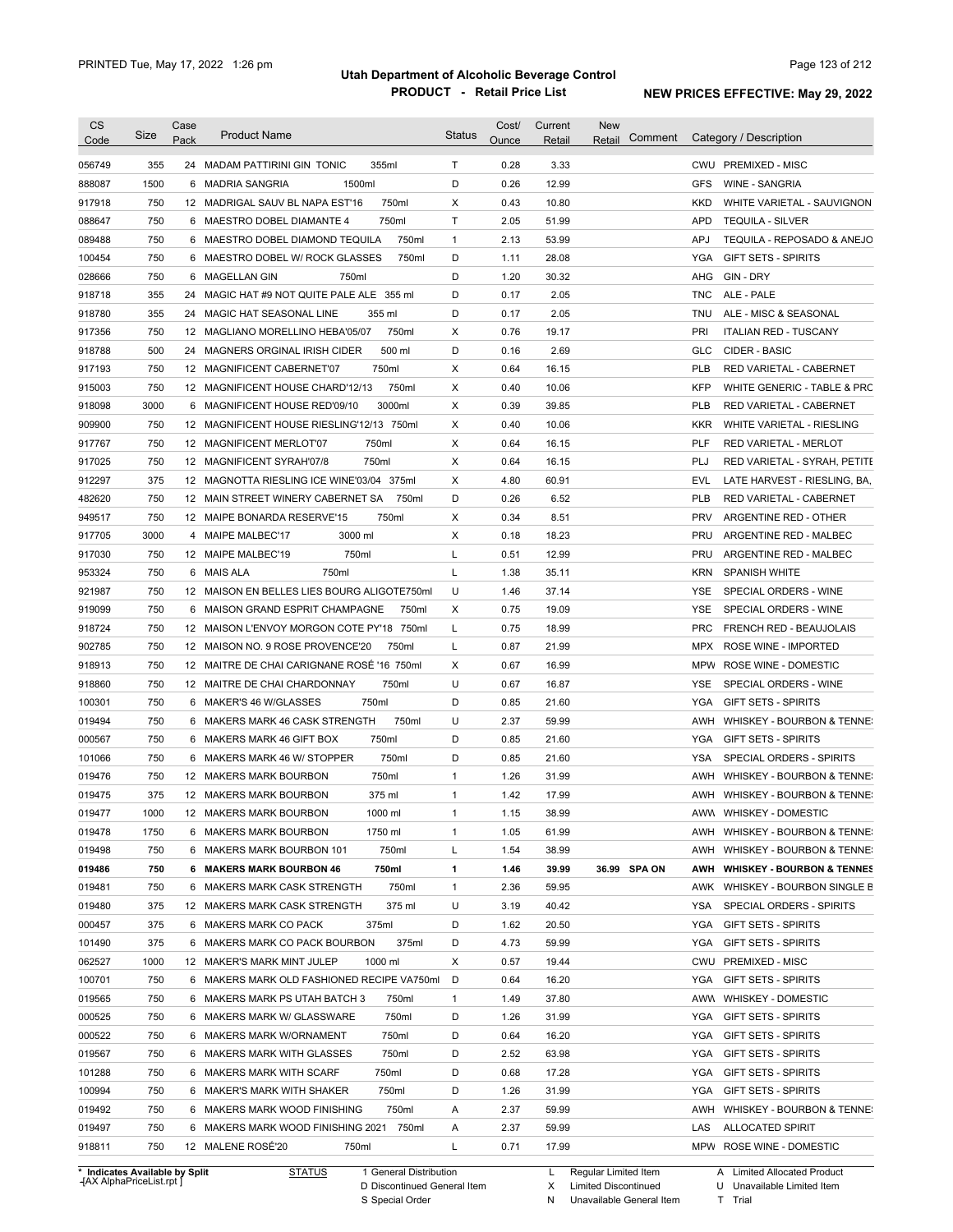| CS                             | Size | Case            | <b>Product Name</b>                         |                        | <b>Status</b> | Cost/ | Current | <b>New</b><br>Retail | Comment        |            | Category / Description           |
|--------------------------------|------|-----------------|---------------------------------------------|------------------------|---------------|-------|---------|----------------------|----------------|------------|----------------------------------|
| Code                           |      | Pack            |                                             |                        |               | Ounce | Retail  |                      |                |            |                                  |
| 042687                         | 750  |                 | <b>12 MALIBU BLACK RUM</b>                  | 750ml                  | 1             | 0.71  | 15.99   |                      | 17.99 SPA OFF  | <b>ALP</b> | <b>RUM - SPICED AND FLAVORED</b> |
| 042714                         | 375  | 24              | MALIBU COCONUT RUM                          | 375ml                  | 1             | 0.63  | 7.99    |                      |                | <b>ALP</b> | RUM - SPICED AND FLAVORED        |
| 042716                         | 750  |                 | 12 MALIBU COCONUT RUM                       | 750ml                  | 1             | 0.71  | 17.99   |                      |                | <b>ALP</b> | RUM - SPICED AND FLAVORED        |
| 042717                         | 1000 | 12 <sup>2</sup> | MALIBU COCONUT RUM                          | 1000ml                 | 1             | 0.71  | 23.99   |                      |                | <b>ALP</b> | <b>RUM - SPICED AND FLAVORED</b> |
| 042718                         | 1750 | 6               | MALIBU COCONUT RUM                          | 1750ml                 | 1             | 0.56  | 32.99   |                      |                | <b>ALP</b> | <b>RUM - SPICED AND FLAVORED</b> |
| 062367                         | 200  | 24              | MALIBU FIZZY MANGO CAN                      | 200 ml                 | U             | 0.29  | 1.99    |                      |                | <b>YSA</b> | SPECIAL ORDERS - SPIRITS         |
| 062375                         | 200  | 24              | MALIBU FIZZY PINK LEMONADE CANS 200 ml      |                        | U             | 0.29  | 1.99    |                      |                | <b>YSA</b> | SPECIAL ORDERS - SPIRITS         |
| 043510                         | 750  | 12              | MALIBU ISLAND SPICED RUM                    | 750ml                  | D             | 0.52  | 13.13   |                      |                | <b>ALP</b> | RUM - SPICED AND FLAVORED        |
| 043615                         | 750  | 12              | MALIBU LIME RUM                             | 750ml                  | D             | 0.71  | 17.99   |                      |                | <b>ALP</b> | RUM - SPICED AND FLAVORED        |
| 042699                         | 750  | 12              | <b>MALIBU MANGO RUM</b>                     | 750ml                  | 1             | 0.71  | 15.99   | 17.99                | <b>SPA OFF</b> | <b>ALP</b> | <b>RUM - SPICED AND FLAVORED</b> |
| 042676                         | 750  | 12              | <b>MALIBU PASSION FRUIT RUM</b>             | 750ml                  | 1             | 0.71  | 15.99   | 17.99                | <b>SPA OFF</b> | <b>ALP</b> | <b>RUM - SPICED AND FLAVORED</b> |
| 062356                         | 200  | 24              | MALIBU PINA COLADA CAN                      | 200 ml                 | U             | 0.29  | 1.99    |                      |                | <b>YSA</b> | SPECIAL ORDERS - SPIRITS         |
| 062374                         | 200  | 24              | MALIBU PINEAPPLE CAN                        | 200 ml                 | U             | 0.29  | 1.99    |                      |                | <b>YSA</b> | SPECIAL ORDERS - SPIRITS         |
| 042312                         | 750  | 12              | MALIBU RED RUM                              | 750ml                  | D             | 0.36  | 9.18    |                      |                | <b>ALP</b> | RUM - SPICED AND FLAVORED        |
| 918574                         | 355  | 24              | <b>MALIBU SPLASH PINEAPPLE</b>              | 355ml                  | $\mathbf{1}$  | 0.27  | 3.19    |                      |                | <b>RCP</b> | <b>FLAVORED MALT BEVERAGES</b>   |
| 915697                         | 355  | 24              | MALIBU SPLASH STRAWBERRY                    | 355 ml                 | 1             | 0.27  | 3.19    |                      |                | <b>RCP</b> | <b>FLAVORED MALT BEVERAGES</b>   |
| 062377                         | 200  | 24              | MALIBU STRAWBERRY KIWI CAN                  | 200 ml                 | U             | 0.29  | 1.99    |                      |                | YSA        | SPECIAL ORDERS - SPIRITS         |
| 043860                         | 750  | 12              | <b>MALIBU WATERMELON</b>                    | 750ml                  | 1             | 0.71  | 15.99   |                      | 17.99 SPA OFF  | <b>ALP</b> | <b>RUM - SPICED AND FLAVORED</b> |
| 906081                         | 750  | 12              | MAN VINTNERS CABERNET'17/18                 | 750ml                  | L             | 0.39  | 9.99    |                      |                | <b>PRS</b> | SOUTH AFRICAN RED                |
| 917521                         | 750  | 12 <sup>2</sup> | MAN VINTNERS CHARDONNAY SA'1819             | 750ml                  | L             | 0.39  | 9.99    |                      |                | <b>KRQ</b> | SOUTH AFRICAN WHITE              |
| 915318                         | 750  | 12 <sup>2</sup> | MAN VINTNERS CHENIN BLNC'18/19              | 750ml                  | L             | 0.39  | 9.99    |                      |                | <b>KRQ</b> | SOUTH AFRICAN WHITE              |
| 917090                         | 750  |                 | 12 MAN VINTNERS PINOTAGE'17/18              | 750ml                  | L             | 0.39  | 9.99    |                      |                | <b>PRS</b> | SOUTH AFRICAN RED                |
| 914662                         | 750  |                 | 12 MAN VINTNERS SYRAH SA'16/17              | 750ml                  | Х             | 0.39  | 9.99    |                      |                | <b>PRS</b> | SOUTH AFRICAN RED                |
| 065755                         | 750  | 6               | <b>MANDARINE NAPOLEON</b>                   | 750ml                  | X             | 1.62  | 41.06   |                      |                | CHE        | LIQUEURS - FRUIT                 |
| 482705                         | 750  |                 | 12 MANISCHEWITCZ RED CREAM KPM              | 750ml                  | L             | 0.28  | 6.99    |                      |                | GFE        | <b>WINE - FRUIT</b>              |
| 586415                         | 750  |                 | 12 MANISCHEWITZ CREAM WHT CONCORD           | 750ml                  | L             | 0.28  | 6.99    |                      |                | <b>CHV</b> | <b>LIQUEURS - CREAM</b>          |
| 915240                         | 750  |                 | 12 MANO A MANO TEMPRANILLO'15/16            | 750ml                  | U             | 0.48  | 12.17   |                      |                | <b>PRP</b> | SPANISH RED - MISC               |
| 947837                         | 750  |                 | 12 MANOIR CAPUCIN MACON SOLUTRE-POILL 750ml |                        | $\mathbf{1}$  | 0.75  | 19.10   |                      |                | <b>KRD</b> | <b>FRENCH WHITE - MISC</b>       |
| 918011                         | 750  |                 | 12 MANOS NEGRAS PINOT NOIR'12/13            | 750ml                  | Х             | 0.37  | 9.28    |                      |                | <b>PRV</b> | ARGENTINE RED - OTHER            |
| 918012                         | 750  |                 | 12 MANOS NEGRAS TORRONTES'10/11             | 750ml                  | Х             | 0.68  | 17.21   |                      |                | <b>KRS</b> | <b>ARGENTINE WHITE</b>           |
| 914704                         | 720  | 6               | MANTENSEI STAR FILLED SKY                   | 720ml                  | Х             | 0.76  | 18.41   |                      |                | <b>GPX</b> | SAKE - IMPORTED                  |
| 916290                         | 750  |                 | 12 MAPEMA MALBEC'10/11                      | 750ml                  | Х             | 0.76  | 19.15   |                      |                | <b>PRU</b> | ARGENTINE RED - MALBEC           |
| 417448                         | 750  | 6               | MAQUIS LIEN COLCHUAGA'10/11                 | 750ml                  | X             | 0.58  | 14.71   |                      |                | <b>PRT</b> | <b>CHILEAN RED</b>               |
|                                |      |                 |                                             |                        |               |       |         |                      |                |            |                                  |
| 417446                         | 750  |                 | <b>12 MAQUIS RESERVE CABERNET</b>           | 750ml                  | 1             | 0.79  | 17.99   |                      | 19.99 SPA OFF  | <b>PRT</b> | <b>CHILEAN RED</b>               |
| 918745                         | 750  |                 | 6 MAQUIS VIOLA CARMENERE'13                 | 750ml                  | X             | 0.95  | 24.17   |                      |                | <b>PRT</b> | <b>CHILEAN RED</b>               |
| 088039                         | 750  | 6               | MARCA NEGRA ESPADIN MEZCAL                  | 750ml                  | D             | 1.06  | 27.00   |                      |                | APQ.       | MEZCAL                           |
| 916511                         | 750  |                 | 6 MARCARINI BAROLO BRUNATE'11/15 750ml      |                        | х             | 2.80  | 71.05   |                      |                | <b>PRJ</b> | <b>ITALIAN RED - PIEDMONT</b>    |
| 918228                         | 750  |                 | 12 MARCARINI MOSCATO D'ASTI                 | 750ml                  | Х             | 0.76  | 19.39   |                      |                | <b>KRL</b> | ITALIAN WHITE - MISC DOC         |
| 948007                         | 750  |                 | 12 MARCATO LESSINI 36 MESI BRUT             | 750ml                  | U             | 0.67  | 16.97   |                      |                | YSE        | SPECIAL ORDERS - WINE            |
| 920147                         | 750  |                 | 12 MARCATO PINOT GRIGIO                     | 750ml                  | U             | 0.43  | 10.87   |                      |                | YSE        | SPECIAL ORDERS - WINE            |
| 916850                         | 750  |                 | 12 MARCEL DEISS MUSCAT D'ALSACE'07 750ml    |                        | Х             | 1.04  | 26.41   |                      |                | <b>KRC</b> | FRENCH WHITE - ALSATIAN          |
| 916323                         | 750  |                 | 12 MARCEL DEISS PINOT BLANC'08/9            | 750ml                  | Х             | 0.80  | 20.31   |                      |                | KRC        | FRENCH WHITE - ALSATIAN          |
| 918222                         | 750  |                 | 6 MARCHESE ANTINORI CHIANTI CLSS RSV 750ml  |                        | L             | 2.13  | 53.99   |                      |                | <b>PRH</b> | <b>ITALIAN RED - CHIANTI</b>     |
| 951003                         | 750  |                 | 6 MARCHESI D GRESY BARBARESCO'17/18 750ml   |                        | L             | 2.56  | 64.99   |                      |                | <b>PRJ</b> | <b>ITALIAN RED - PIEDMONT</b>    |
| 918676                         | 750  |                 | 12 MARCHESI DEL SALENTO IL GLADIATORE 750ml |                        | Х             | 0.43  | 10.99   |                      |                | <b>PRK</b> | ITALIAN RED - MISC DOC           |
| 904052                         | 750  |                 | 12 MARCHESI DI BAROLO BAROLO TRDZNE'1 750ml |                        | Г             | 2.46  | 62.41   |                      |                | PRJ        | <b>ITALIAN RED - PIEDMONT</b>    |
| 918545                         | 750  |                 | 6 MARCHESI DI BAROLO BRBRSCO SERA'12 750ml  |                        | Х             | 2.88  | 72.98   |                      |                | PRJ        | <b>ITALIAN RED - PIEDMONT</b>    |
| 947294                         | 750  |                 | 12 MARCHESI DI BAROLO BRBRSCO TRDZN'1 750ml |                        | L             | 1.83  | 46.49   |                      |                | <b>PRJ</b> | <b>ITALIAN RED - PIEDMONT</b>    |
| 920798                         | 750  |                 | 6 MARCHESI DI BAROLO CANNUBI'15             | 750ml                  | L             | 4.96  | 125.76  |                      |                | <b>PRJ</b> | <b>ITALIAN RED - PIEDMONT</b>    |
| 912872                         | 750  |                 | 12 MARCHESI DI BAROLO RUVEI BARBERA'1 750ml |                        | L             | 0.77  | 19.49   |                      |                | <b>PRJ</b> | <b>ITALIAN RED - PIEDMONT</b>    |
| 918677                         | 750  |                 | 12 MARCHESI SALENTO NEGROAMARO'17/18 750ml  |                        | L             | 0.39  | 9.99    |                      |                | <b>PRK</b> | <b>ITALIAN RED - MISC DOC</b>    |
| 915358                         | 750  |                 | 6 MARCO FELLUGA MOLAMATTA'15                | 750ml                  | U             | 1.06  | 26.99   |                      |                | KRL        | ITALIAN WHITE - MISC DOC         |
| 904591                         | 750  |                 | 12 MARCO FELLUGA MONGRIS PINOT GRGIO' 750ml |                        | L             | 0.79  | 19.99   |                      |                | KRK        | ITALIAN WHITE - PINOT GRIGIO     |
| 946658                         | 750  |                 | 12 MARCO FELLUGA MONGRIS PINOT GRIG 750ml   |                        | X             | 0.76  | 19.23   |                      |                | YSE        | SPECIAL ORDERS - WINE            |
| * Indicates Available by Split |      |                 | <b>STATUS</b>                               | 1 General Distribution |               |       | L       | Regular Limited Item |                |            | A Limited Allocated Product      |

**Case** [AX AlphaPriceList.rpt ]

D Discontinued General Item S Special Order

X Limited Discontinued

N Unavailable General Item

U Unavailable Limited Item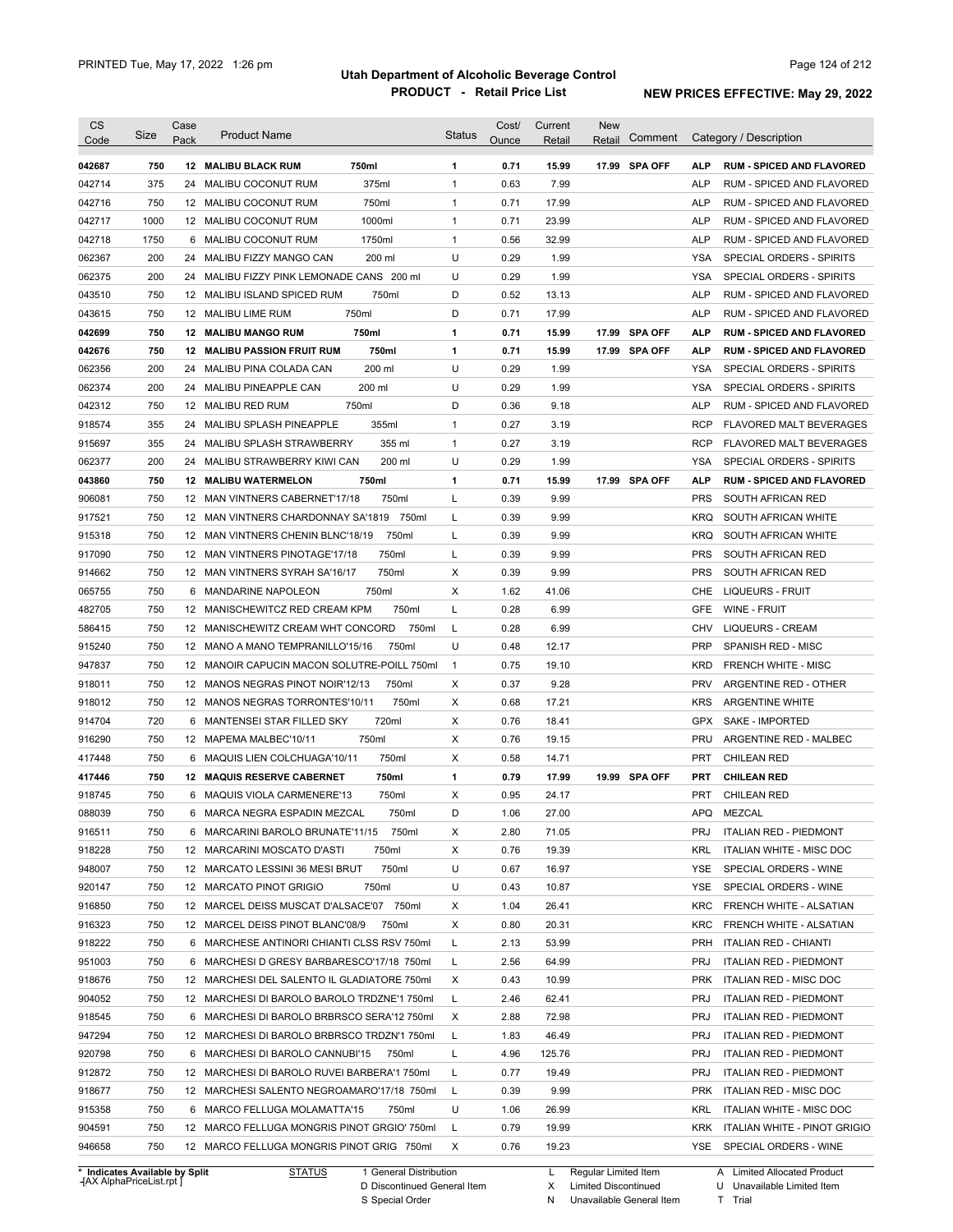| <b>CS</b>        |            | Case |                                                                                        |               | Cost/        | Current        | <b>New</b>        |            |                                                 |
|------------------|------------|------|----------------------------------------------------------------------------------------|---------------|--------------|----------------|-------------------|------------|-------------------------------------------------|
| Code             | Size       | Pack | <b>Product Name</b>                                                                    | <b>Status</b> | Ounce        | Retail         | Comment<br>Retail |            | Category / Description                          |
| 949749           | 651        |      | 12 MARE ISLAND COAL SHED STOUT<br>651ml                                                | U             | 0.30         | 6.50           |                   | YST        | SPECIAL ORDERS - BEER                           |
| 901934           | 473        | 24   | MARE ISLAND HYDRAULIC SANDWICH IP 473 ml                                               | D             | 0.22         | 3.49           |                   | <b>TNF</b> | ALE - BITTER & ESB                              |
| 949750           | 651        |      | 12 MARE ISLAND HYDRAULIC SANDWICH IPA 651mL                                            | Χ             | 0.34         | 7.50           |                   | <b>TNC</b> | ALE - PALE                                      |
| 913058           | 750        |      | 12 MARENCO BRACHETTO D'ACQUI'18/19 750ml                                               | X             | 0.78         | 19.73          |                   | IHU        | SPARKLING WINE - MISC                           |
| 919255           | 750        |      | 750ml<br>12 MARENCO MOSCATO D'ASTI                                                     | U             | 0.50         | 12.78          |                   | YSE        | SPECIAL ORDERS - WINE                           |
| 913369           | 750        |      | 750ml<br>12 MARENCO MOSCATO D'ASTI'20                                                  | L             | 0.83         | 20.15          | 21.00 HIGHER      | KRL        | <b>ITALIAN WHITE - MISC DOC</b>                 |
| 918942           | 750        |      | 750ml<br>12 MARESINA PROSECCO                                                          | L             | 0.71         | 17.99          |                   | IPI        | SPARKLING WINE - PROSECCO                       |
| 089496           | 750        |      | 750ml<br>12 MARGARITAVILLE GOLD TEQUILA                                                | D             | 0.39         | 9.99           |                   | <b>APF</b> | <b>TEQUILA - GOLD</b>                           |
| 075876           | 750        |      | 750ml<br>12 MARGARITAVILLE ISLAND LIME                                                 | $\mathbf{1}$  | 0.47         | 16.99          | 11.99 SPA ON      | <b>APM</b> | <b>TEQUILA - FLAVORED</b>                       |
| 901369           | 355        |      | 24 MARGARITAVILLE PEACH<br>355 ml                                                      | $\mathbf{1}$  | 0.15         | 1.79           |                   | <b>RCP</b> | <b>FLAVORED MALT BEVERAGES</b>                  |
| 088036           | 750        |      | 750ml<br>12 MARGARITAVILLE SILVER TEQUILA                                              | $\mathbf{1}$  | 0.47         | 15.99          | 11.99 SPA ON      | APD        | <b>TEQUILA - SILVER</b>                         |
| 062420           | 1750       |      | 6 MARGARITAVILLE SKINNY MARGARITA R 1750ml                                             | $\mathbf{1}$  | 0.25         | 11.99          | 14.99 SPA OFF     | <b>CWF</b> | <b>PREMIXED - MARGARITA</b>                     |
| 901688           | 355        |      | 24 MARGARITAVILLE STRAWBERRY<br>355 ml                                                 | $\mathbf{1}$  | 0.15         | 1.79           |                   | <b>RCP</b> | FLAVORED MALT BEVERAGES                         |
|                  |            |      |                                                                                        |               |              |                |                   | <b>PLD</b> |                                                 |
| 483202           | 750<br>750 |      | 750ml<br>12 MARIETTA CAB ARME ESTATE'18/19<br>750ml                                    | L             | 1.14<br>0.99 | 28.99          |                   |            | RED VARIETAL - MERITAGE                         |
| 483204           |            |      | 12 MARIETTA CHRISTO LOT3                                                               | L             |              | 24.99          |                   | PLU        | <b>RED VARIETAL - MISC</b>                      |
| 483250           | 750        |      | 750ml<br>12 MARIETTA OLD VINE RED LOT 72                                               | $\mathbf{1}$  | 0.71         | 17.99          |                   | <b>PLH</b> | RED VARIETAL - ZINFANDEL                        |
| 921673           | 19000      | 1    | 19000ml<br>MARIETTA OV ROSE KEG                                                        | U             | 0.61         | 393.13         |                   | <b>YSE</b> | SPECIAL ORDERS - WINE                           |
| 977327           | 750        | 6    | 750ml<br>MARIETTA ZIN ANGELI EST'15/16                                                 | L             | 1.52         | 38.50          |                   | <b>PLH</b> | RED VARIETAL - ZINFANDEL                        |
| 922955           | 750        |      | 12 MARINE LAYER UPP PINOT NOIR 2019<br>750ml                                           | U             | 2.37         | 60.13          |                   | <b>YSE</b> | SPECIAL ORDERS - WINE                           |
| 483420           | 750        |      | 750ml<br><b>12 MARK WEST PINOT NOIR</b>                                                | $\mathbf{1}$  | 0.51         | 10.99          | 12.99 SPA OFF     | <b>PLR</b> | <b>RED VARIETAL - PINOT NOIR</b>                |
| 483625           | 750        |      | 750ml<br>12 MARKHAM MERLOT                                                             | $\mathbf{1}$  | 0.95         | 24.05          |                   | <b>PLF</b> | <b>RED VARIETAL - MERLOT</b>                    |
| 988337           | 750        |      | 12 MARQUES CACERES RIOJA G R'14<br>750ml                                               | L             | 1.14         | 28.99          |                   | <b>PRN</b> | SPANISH RED - RIOJA                             |
| 988334           | 750        |      | 750ml<br>12 MARQUES CACERES RIOJA RES'14/15                                            | L             | 0.79         | 19.99          |                   | <b>PRN</b> | SPANISH RED - RIOJA                             |
| 419500           | 750        |      | 12 MARQUES CACERES RIOJA ROUGE<br>750ml                                                | $\mathbf{1}$  | 0.68         | 17.23          |                   | <b>PRN</b> | SPANISH RED - RIOJA                             |
| 419505           | 750        |      | 12 MARQUES CACERES ROSÉ'19/20<br>750ml                                                 | L             | 0.39         | 9.99           |                   | <b>MPX</b> | ROSE WINE - IMPORTED                            |
| 915032           | 750        |      | 750ml<br>12 MARQUES CACERES SATINELA'19                                                | L             | 0.39         | 9.99           |                   | <b>KRN</b> | <b>SPANISH WHITE</b>                            |
| 967614           | 750        |      | 750ml<br>12 MARQUES CACERES WHITE'21                                                   | L             | 0.39         | 9.99           |                   | <b>KRN</b> | <b>SPANISH WHITE</b>                            |
| 915228           | 750        |      | 750ml<br>12 MARQUES GELIDA BRUT'17                                                     | Χ             | 0.79         | 19.99          |                   | <b>IHP</b> | SPARKLING WINE - BRUT & BLA                     |
| 916505           | 750        |      | 750ml<br>12 MARQUES MURRIETA RESERVA'15/16                                             | L             | 1.26         | 31.98          |                   | <b>PRN</b> | SPANISH RED - RIOJA                             |
| 912764           | 750        |      | 12 MARQUIS DE LA TOUR BRUT<br>750ml                                                    | L             | 0.53         | 12.39          | 13.49 HIGHER      | IHP        | <b>SPARKLING WINE - BRUT &amp; BLA</b>          |
| 417790           | 750        |      | 12 MARQUIS DE RISCAL ROSE'16/17<br>750ml                                               | Χ             | 0.21         | 5.44           |                   | <b>MPX</b> | ROSE WINE - IMPORTED                            |
| 917244           | 750        |      | 750ml<br>12 MARQUIS PHILIPS CABERNET S2'07                                             | Х             | 1.21         | 30.65          |                   | <b>PRY</b> | <b>AUSTRALIAN RED</b>                           |
| 914452           | 750        |      | 750ml<br>12 MARQUIS PHILIPS SHIRAZ'06                                                  | U             | 0.65         | 16.52          |                   | <b>PRY</b> | <b>AUSTRALIAN RED</b>                           |
| 918941           | 750        |      | 750ml<br>12 MARTEAU LULU SAUV BLANC'18/19                                              | L             | 0.67         | 16.99          |                   | <b>KRB</b> | <b>FRENCH WHITE - BORDEAUX &amp;</b>            |
| 048656           | 750        |      | 12 MARTELL COGNAC CORDON BLEU<br>750ml                                                 | Г             | 9.07         | 229.99         |                   | ATG        | BRANDY - COGNAC & ARMAGN/                       |
| 048816           | 750        |      | 750ml<br>12 MARTELL COGNAC XO                                                          |               | 10.25        | 259.99         |                   |            | ATG BRANDY - COGNAC & ARMAGN/                   |
| 048696           | 750        |      | 12 MARTELL VS SINGLE DISTILLERY COGN 750ml                                             | $\mathbf{1}$  | 1.46         | 36.99          |                   |            | ATG BRANDY - COGNAC & ARMAGN/                   |
| 952918           | 750        |      | 12 MARTHA STOUMEN NOUVEAU<br>750ml                                                     | U             | 0.95         | 24.11          |                   | YSE        | SPECIAL ORDERS - WINE                           |
| 955668           | 750        |      | 12 MARTHA STOUMEN OUT OF THE MEADOW WH750m U                                           |               | 1.20         | 30.32          |                   | YSE        | SPECIAL ORDERS - WINE                           |
| 912649           | 750        |      | 750ml<br>12 MARTIN CODAX ALBARINO'06                                                   | X             | 0.52         | 13.21          |                   |            | KRN SPANISH WHITE                               |
| 917504           | 750        |      | 750ml<br>12 MARTIN CODAX ALBARINO'18                                                   | L             | 0.59         | 14.99          |                   | KRN        | SPANISH WHITE                                   |
| 417929           | 750        |      | 750ml<br>12 MARTIN CODAX ERGO RIOJA'13/14                                              | X             | 0.26         | 6.48           |                   |            | PRN SPANISH RED - RIOJA                         |
| 484292           | 19000      |      | 19000ml<br>1 MARTIN RAY CAB SAUV KEGS                                                  | U             | 0.79         | 505.82         |                   | YSE        | SPECIAL ORDERS - WINE                           |
| 923540           | 750        |      | 12 MARTIN RAY SONOMA PINOT NOIR<br>750ml                                               | $\mathbf{1}$  | 0.86         | 21.92          |                   | <b>PLR</b> | RED VARIETAL - PINOT NOIR                       |
| 954878           | 750        |      | 12 MARTIN TEXIER BREZ COTES DU RHONE 750ml                                             | U             | 1.00         | 25.39          |                   | YSE        | SPECIAL ORDERS - WINE                           |
| 900574           | 750        |      | 12 MARTINELLI LOLITA ZINFANDEL 2017 750ml                                              | U             | 2.20         | 55.75          |                   | YSE        | SPECIAL ORDERS - WINE                           |
| 947643           | 750        |      | 12 MARTINELLI ZIN GIUSEP&LUISA'16/18 750ml                                             | X             | 2.21         | 55.99          |                   | <b>PLH</b> | RED VARIETAL - ZINFANDEL                        |
| 729155           | 750        |      | 12 MARTINI & ROSSI ASTI SPUMANTE 750ml                                                 | 1             | 0.53         | 15.46          | 13.46 SPA ON      | IHI        | <b>SPARKLING WINE - SPUMANTE {</b>              |
| 098774           | 750        |      | 12 MARTINI & ROSSI BIANCO VERMOUTH 750ml                                               | X             | 0.32         | 8.07           |                   | EDP        | <b>VERMOUTH - SWEET</b>                         |
|                  |            |      | 6 MARTINI & ROSSI EXTRA DRY VERMOUTH 750ml                                             | $\mathbf{1}$  | 0.35         | 8.99           |                   | EDD        | <b>VERMOUTH - DRY</b>                           |
|                  |            |      |                                                                                        |               | 0.35         | 8.99           |                   | EDP        |                                                 |
|                  | 750        |      |                                                                                        |               |              |                |                   |            |                                                 |
| 098197<br>098747 | 750        |      | 6 MARTINI & ROSSI ROSSO VERMOUTH 750ml                                                 | $\mathbf{1}$  |              |                |                   |            | <b>VERMOUTH - SWEET</b>                         |
| 916676           | 750        |      | 12 MARTINSANCHO VERDEJO RUED'19<br>750ml                                               | L             | 0.70         | 17.75          |                   | KRN        | <b>SPANISH WHITE</b>                            |
| 922946<br>917706 | 750<br>750 |      | 12 MARY TAYLOR DOURO-USE 922828<br>750ml<br>12 MARZIANNO ABBONA BRBERA RIN'12/14 750ml | U<br>X        | 0.56<br>0.52 | 14.23<br>13.09 |                   | YSE<br>PRJ | SPECIAL ORDERS - WINE<br>ITALIAN RED - PIEDMONT |

**Case** [AX AlphaPriceList.rpt ]

D Discontinued General Item

S Special Order

X Limited Discontinued

N Unavailable General Item

U Unavailable Limited Item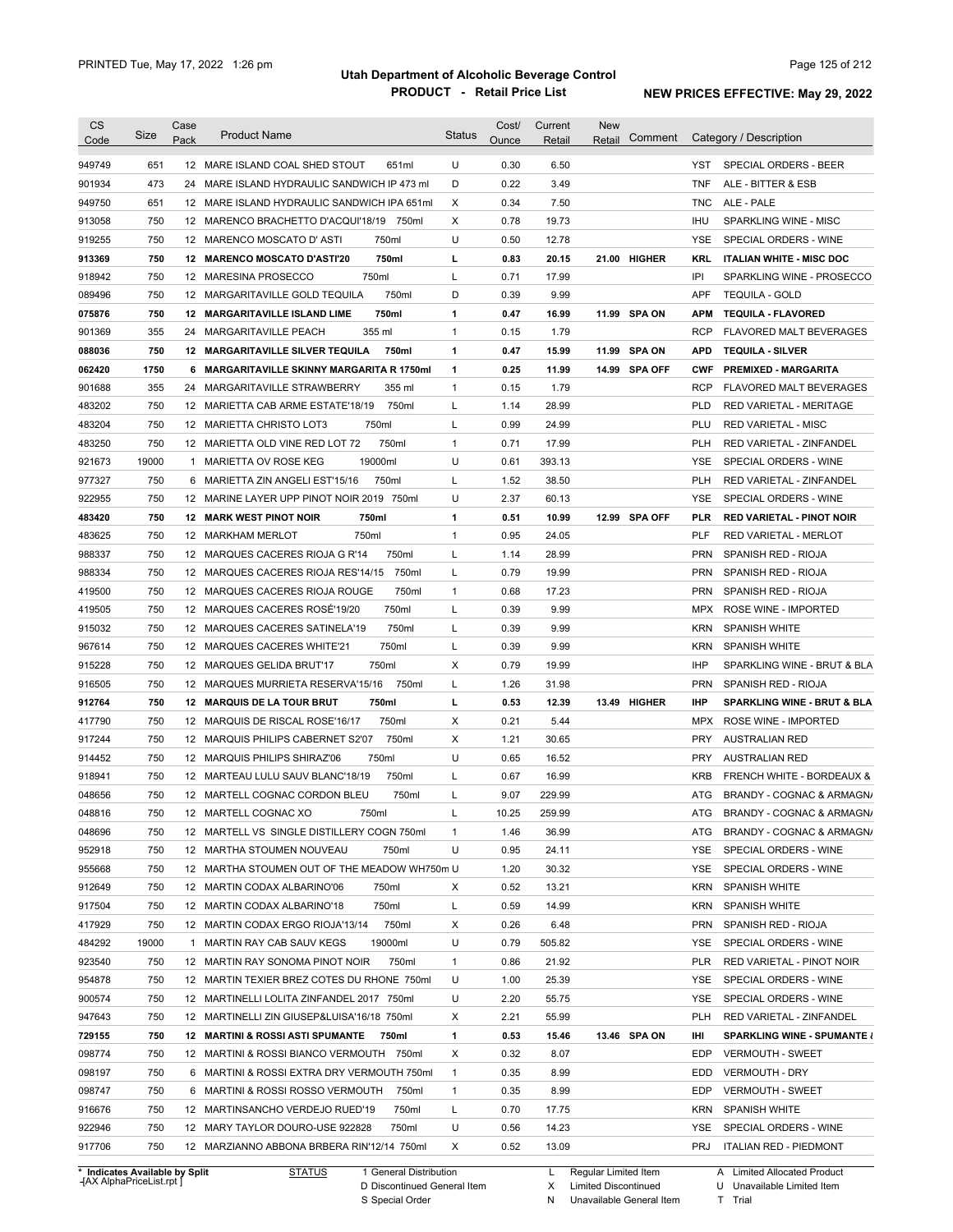| <b>CS</b><br>Code              | Size       | Case<br>Pack | <b>Product Name</b>                                | <b>Status</b> | Cost/<br>Ounce | Current<br>Retail | New<br>Comment<br>Retail |            | Category / Description                         |
|--------------------------------|------------|--------------|----------------------------------------------------|---------------|----------------|-------------------|--------------------------|------------|------------------------------------------------|
| 916206                         | 750        |              | 12 MAS BELLES EAUX COTEAUX'09/11<br>750ml          | $\times$      | 0.43           | 10.91             |                          | <b>PRE</b> | <b>FRENCH RED - MISC AOC</b>                   |
| 917672                         | 750        |              | 750ml<br>12 MAS BELLES EAUX ROSE'08                | U             | 0.42           | 10.74             |                          | MPQ        | ROSE WINE - VARIETAL & VIN G                   |
| 916328                         | 750        |              | 12 MAS CARLOT CLAIRETTE'06<br>750ml                | U             | 0.51           | 12.87             |                          | <b>KRD</b> | <b>FRENCH WHITE - MISC</b>                     |
| 917418                         | 750        |              | 12 MAS CARLOT COSIERE NIM TRAD'07/08 750ml         | X             | 0.40           | 10.13             |                          | <b>KRD</b> | <b>FRENCH WHITE - MISC</b>                     |
| 916362                         | 750        |              | 12 MAS DE CAN BLAU'16/17<br>750ml                  | L             | 0.72           | 18.17             |                          | <b>PRP</b> | <b>SPANISH RED - MISC</b>                      |
| 915263                         | 750        |              | 750ml<br>6 MAS DOIX PRIORAT VV'05/06               | Χ             | 4.34           | 109.95            |                          | <b>PRP</b> | <b>SPANISH RED - MISC</b>                      |
| 914827                         | 750        |              | 750ml<br>12 MAS DOIX SALANQUES PRIORAT'16          | Г             | 2.39           | 60.71             |                          | <b>PRP</b> | SPANISH RED - MISC                             |
| 918624                         | 750        |              | 750ml<br>12 MAS LA CHEVALIERE ROSE'21              | Г             | 0.51           | 12.95             |                          | MPX        | ROSE WINE - IMPORTED                           |
| 906714                         | 750        |              | 12 MASAYA ARAK - USE 064296<br>750ml               | U             | 1.51           | 38.33             |                          | YSC        | SPECIAL ORDERS - LIQUEURS                      |
| 921186                         | 750        |              | 6 MASCOT CABERNET SAUVIGNON'16/17 750ml            | Г             | 5.20           | 131.99            |                          | <b>PLB</b> | RED VARIETAL - CABERNET                        |
| 913212                         | 750        |              | 6 MASI AMARONE COSTASERA'15<br>750ml               | Г             | 2.57           | 65.23             |                          | <b>PRK</b> | ITALIAN RED - MISC DOC                         |
| 911727                         | 750        |              | 6 MASI AMARONE RSRVA DI COSTASERA'13 750ml         | L             | 3.36           | 85.15             |                          | <b>PRK</b> | ITALIAN RED - MISC DOC                         |
| 913360                         | 750        |              | 6 MASI AMARONE VAIO'13<br>750ml                    | U             | 3.52           | 89.38             |                          | <b>PRK</b> | ITALIAN RED - MISC DOC                         |
| 369525                         | 750        |              | 750ml<br>12 MASI CAMPOFIORIN ROSSO'17/18           | Г             | 0.78           | 19.86             |                          | <b>PRK</b> | ITALIAN RED - MISC DOC                         |
| 955213                         | 750        |              | 750ml<br>12 MASI MASIANCO PINOT GRIGIO'20          | L             | 0.66           | 16.85             |                          | KRK        | ITALIAN WHITE - PINOT GRIGIO                   |
| 922384                         | 473        |              | 24 MASON CAN'T RESIST THE OATS<br>473 ml           | U             | 0.31           | 4.96              |                          | YST        | SPECIAL ORDERS - BEER                          |
| 922019                         | 473        |              | 24 MASON CASH IMPERIAL COFFEE STOUT 473ml          | U             | 0.22           | 3.52              |                          | YST        | SPECIAL ORDERS - BEER                          |
| 922017                         | 473        |              | 24 MASON CHECKERBOARD BLUE<br>473 ml               | U             | 0.25           | 4.00              |                          | YST        | <b>SPECIAL ORDERS - BEER</b>                   |
| 922018                         | 473        |              | 473ml<br>24 MASON CREATURE MCMASON                 | U             | 0.38           | 6.02              |                          | YST        | <b>SPECIAL ORDERS - BEER</b>                   |
| 922385                         | 473        |              | 473 ml<br>24 MASON CRIMSON BOUQUET                 | U             | 0.31           | 4.96              |                          | YST        | SPECIAL ORDERS - BEER                          |
| 922386                         | 473        |              | 473 ml<br>24 MASON DAUGHTERS OF THE SEA            | U             | 0.44           | 6.96              |                          | YST        | <b>SPECIAL ORDERS - BEER</b>                   |
| 922383                         | 473        |              | 473 ml<br>24 MASON EVIL HAZE DDH DIPA              | U             | 0.22           | 3.46              |                          | YST        | SPECIAL ORDERS - BEER                          |
|                                | 473        |              | 473ml<br>24 MASON JAMBI IPA                        | U             | 0.22           | 3.46              |                          | YST        | SPECIAL ORDERS - BEER                          |
| 922382                         | 473        | 24           | 473 ml                                             | U             | 0.25           | 4.00              |                          | <b>YST</b> | SPECIAL ORDERS - BEER                          |
| 909898                         |            |              | MASON NELSONOMICON                                 |               |                |                   |                          |            |                                                |
| 912008                         | 750<br>473 |              | <b>12 MASON SAUV BLANC NAPA</b><br>750ml<br>473 ml | 1<br>U        | 0.75<br>0.25   | 21.99<br>4.00     | 18.99 SPA ON             | KKD<br>YST | <b>WHITE VARIETAL - SAUVIGNON</b>              |
| 909861                         | 473        |              | 24 MASON STRIP MALL LAWYER<br>473 ml               | U             | 0.31           | 4.99              |                          | YST        | SPECIAL ORDERS - BEER<br>SPECIAL ORDERS - BEER |
| 909916                         | 750        |              | 24 MASON SWEET CREAMS ARE MADE<br>750ml            | Χ             | 0.72           |                   |                          |            |                                                |
| 916969                         |            |              | 12 MASOPOLI PINOT GRIGIO                           |               |                | 18.23             |                          | <b>KRK</b> | ITALIAN WHITE - PINOT GRIGIO                   |
| 916608                         | 750        |              | 750ml<br>12 MASROIG SOLA FRED MONTSANT13/15        | Х             | 0.52           | 13.12             |                          | <b>PRP</b> | SPANISH RED - MISC                             |
| 916490                         | 750        |              | 12 MASROIG SOLA FRED ROSATO'14/15<br>750ml         | Х             | 0.28           | 7.09              |                          | MPQ        | ROSE WINE - VARIETAL & VIN G                   |
| 911067                         | 750        |              | 750ml<br>12 MASSANDRA WHITE MUSCAT                 | Х             | 1.42           | 36.01             |                          | EVF        | LATE HARVEST - MUSCAT                          |
| 950679                         | 750        |              | 750ml<br>12 MASSAYA CAP EST RED WINE '13           | U             | 1.41           | 35.82             |                          | YSE        | SPECIAL ORDERS - WINE                          |
| 905992                         | 750        | 6            | MASSAYA GOLD SELC. RED<br>750ml                    | U             | 3.03           | 76.79             |                          | YSE        | SPECIAL ORDERS - WINE                          |
| 907508                         | 750        |              | 12 MASSAYA SILVER SELECT RED<br>750ml              | U             | 0.84           | 21.42             |                          | <b>YSE</b> | SPECIAL ORDERS - WINE                          |
| 917961                         | 750        |              | 12 MASSENA VIOGNIER SURLY MUSE'10<br>750ml         | Х             | 0.84           | 21.21             |                          | KRT        | <b>AUSTRALIAN WHITE</b>                        |
| 902746                         | 750        |              | 12 MASSICAN GEMINA WHITE<br>750ml                  | U             | 1.08           | 27.30             |                          | YSE        | SPECIAL ORDERS - WINE                          |
| 952387                         | 750        |              | 12 MASSOLINO BAROLO PARUSSI VERTICAL 750ml         | U             | 3.42           | 86.82             |                          | YSE.       | SPECIAL ORDERS - WINE                          |
| 918225                         | 750        |              | 12 MASTRACCI CORSE CALVI ROUGE'11 750ml            | х             | 0.65           | 16.44             |                          | <b>PRE</b> | FRENCH RED - MISC AOC                          |
| 587580                         | 750        |              | 12 MATANZAS CREEK CHARD'18<br>750ml                | Х             | 0.75           | 18.90             |                          | KKB        | WHITE VARIETAL - CHARDONN/                     |
| 907584                         | 375        |              | 375ml<br>12 MATANZAS CRK SAUV BLANC                | U             | 0.81           | 10.33             |                          | YSE        | SPECIAL ORDERS - WINE                          |
| 587591                         | 750        |              | 12 MATCHBOOK ARSONIST CHARD'17/18 750ml            | L             | 0.59           | 15.06             |                          | KKB        | WHITE VARIETAL - CHARDONN/                     |
| 484818                         | 750        |              | 12 MATCHBOOK ARSONIST RED BLEND'13/14 750ml        | Х             | 0.43           | 10.78             |                          | <b>PFP</b> | RED GENERIC - RED TABLE & P                    |
| 587592                         | 750        |              | 12 MATCHBOOK CHARDONNAY<br>750ml                   | D             | 0.67           | 16.95             |                          | KKB        | WHITE VARIETAL - CHARDONN/                     |
| 918638                         | 750        |              | 750ml<br>12 MATCHBOOK TINTO REY RED'12             | х             | 0.21           | 5.38              |                          | <b>PFP</b> | RED GENERIC - RED TABLE & P                    |
| 665750                         | 750        |              | 750ml<br>12 MATCHBOOK TINTO REY ROSÉ'19            | L             | 0.63           | 16.02             |                          | MPW        | ROSE WINE - DOMESTIC                           |
| 418205                         | 750        |              | 750ml<br>12 MATEUS ROSE PORTUGAL                   | U             | 0.28           | 7.08              |                          | MPB        | ROSE WINE - GENERIC                            |
| 950502                         | 750        |              | 12 MATEUS ROSE PORTUGAL<br>750ml                   | U             | 0.28           | 7.22              |                          | YSE        | SPECIAL ORDERS - WINE                          |
| 903635                         | 1500       |              | 1500 ml<br>6 MATEUS ROSE PORTUGAL                  | U             | 0.26           | 13.17             |                          | YSE        | SPECIAL ORDERS - WINE                          |
| 953849                         | 750        |              | 6 MATHILDE POIRE LIQUEUR<br>750ml                  | 1             | 0.99           | 24.99             |                          | CHE        | LIQUEURS - FRUIT                               |
| 917366                         | 750        |              | 750ml<br>12 MATILDE ROC FALANGHINA'14/15           | х             | 0.68           | 17.18             |                          | <b>KRL</b> | <b>ITALIAN WHITE - MISC DOC</b>                |
| 946675                         | 750        |              | 12 MATROT BLAGNY ROUGE 1CRU LA PI'13 750ml         | х             | 1.31           | 33.18             |                          | <b>PRB</b> | FRENCH RED - BURGUNDY                          |
| 915401                         | 750        |              | 750ml<br>12 MATROT BLAGNY SOUS LE BOIS'13          | U             | 2.42           | 61.44             |                          | <b>PRB</b> | FRENCH RED - BURGUNDY                          |
| 919724                         | 750        |              | 12 MATROT MEURSAULT<br>750ml                       | U             | 1.96           | 49.60             |                          | YSE        | SPECIAL ORDERS - WINE                          |
| 915964                         | 750        |              | 750ml<br>12 MATROT MEURSAULT CHARMES'13            | Х             | 1.89           | 47.82             |                          |            | KRA FRENCH WHITE - BURGUNDY                    |
| * Indicates Available by Split |            |              | <b>STATUS</b><br>1 General Distribution            |               |                | L                 | Regular Limited Item     |            | A Limited Allocated Product                    |

**Case** [AX AlphaPriceList.rpt ]

D Discontinued General Item S Special Order

X

Limited Discontinued

N Unavailable General Item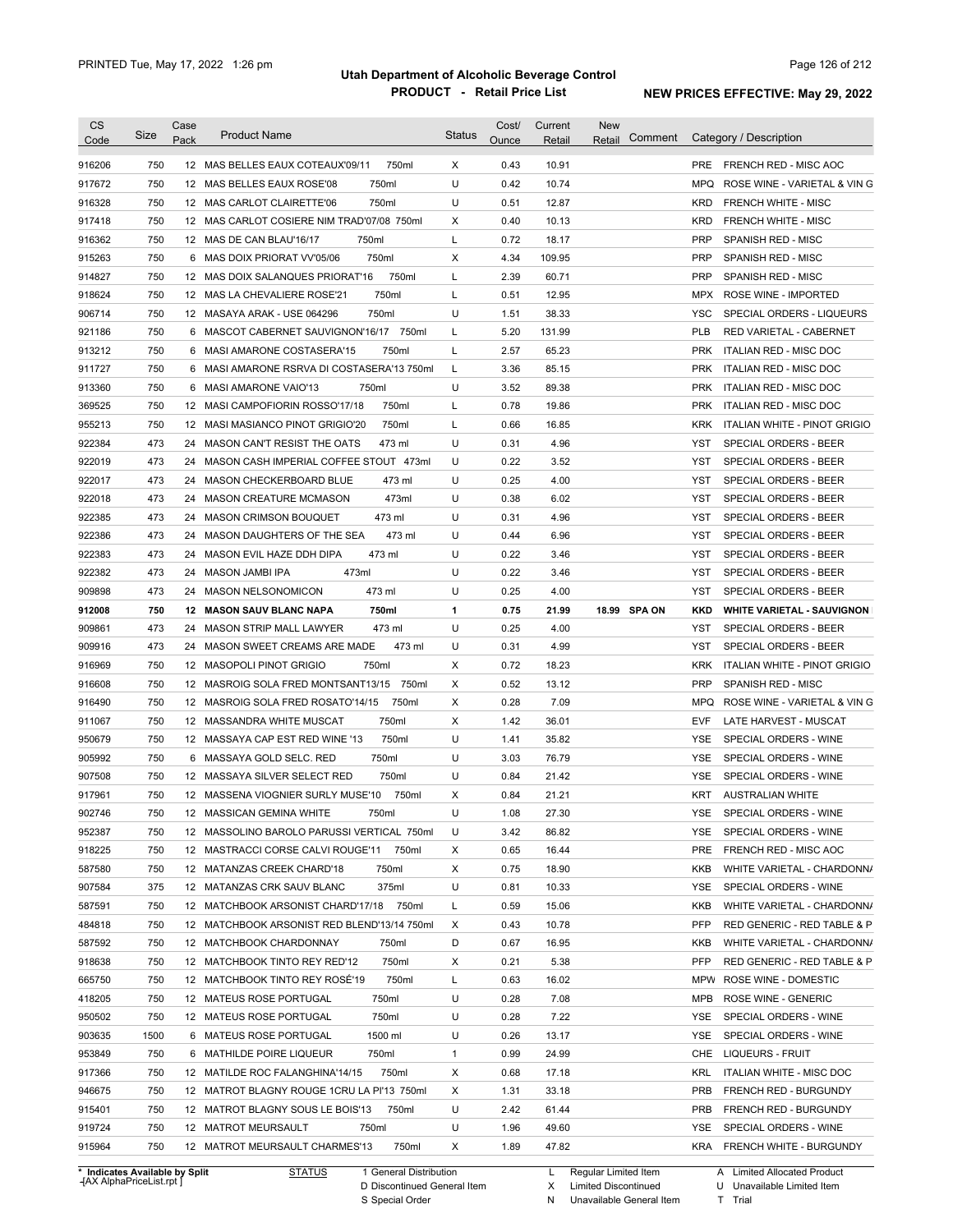| X<br>750<br>750ml<br>27.00<br>918264<br>12 MATROT MONTHELIE'16<br>1.06<br><b>PRB</b><br><b>FRENCH RED - BURGUNDY</b><br>750<br>750ml<br>X<br>2.13<br>53.99<br>949212<br>12 MATTHIASSON CAB SAUV'17<br><b>PLB</b><br>RED VARIETAL - CABERNET<br>750<br>750ml<br>X<br>1.05<br>26.68<br>951957<br>12 MATTHIASSON CHARD LINDA VIST'20<br>KKB<br>WHITE VARIETAL - CHARDONN/<br>X<br>750<br>750ml<br>2.44<br>61.85<br>917917<br>12 MATTHIASSON NAPA RED'06/09<br><b>PLD</b><br><b>RED VARIETAL - MERITAGE</b><br>750<br>750ml<br>X<br>1.04<br><b>KFP</b><br>917915<br>12 MATTHIASSON NAPA WHITE'15<br>26.40<br>WHITE GENERIC - TABLE & PRC<br>750ml<br>750<br>L<br>0.95<br>23.99<br>946773<br>12 MATTHIASSON ROSE'21<br><b>MPX</b><br>ROSE WINE - IMPORTED<br>418330<br>750<br>750ml<br>$\mathbf{1}$<br>0.47<br>11.99<br><b>KRV</b><br>12 MATUA SAUVIGNON BLANC<br>NEW ZEALAND WHITE<br>914938<br>750<br>750ml<br>X<br>0.80<br>20.21<br><b>KRV</b><br>6 MATUA SB PARETAI ESTATE'12<br>NEW ZEALAND WHITE<br>750<br>12 MAUI SPLASH PINEAPPLE PSN FRUIT<br>U<br>0.84<br>21.37<br>903563<br>750ml<br>YSE<br>SPECIAL ORDERS - WINE<br>900946<br>750<br>750ml<br>2.08<br>52.75<br><b>PLB</b><br>6 MAURITSON CABERNET ROCKPILE'18<br>$\mathbf{1}$<br>RED VARIETAL - CABERNET<br>750<br>750ml<br>L<br>1.25<br>31.75<br><b>PLH</b><br>953616<br>12 MAURITSON ZIN DRY CREEK'19<br>RED VARIETAL - ZINFANDEL<br>750<br>X<br>1.80<br>45.74<br>953615<br>6 MAURITSON ZIN ROCK PILE RDG'16/17 750ml<br><b>PLH</b><br>RED VARIETAL - ZINFANDEL<br>750<br>750ml<br>X<br>0.92<br>23.23<br><b>PRP</b><br>SPANISH RED - MISC<br>917835<br>12 MAURODOS PRIMA TORO'14/15<br>750<br>12 MAX FERDINAND ZEPPELIN RIESLING'19 750ml<br>L<br>0.78<br>19.77<br><b>KRH</b><br>918766<br><b>GERMAN WHITE - MOSEL</b><br>U<br>750<br>1.60<br>40.53<br><b>PRD</b><br>914956<br>12 MAYARD CNP LA CRAU MERE'05<br>750ml<br><b>FRENCH RED - RHONE</b><br>750<br>750ml<br>X<br>0.60<br>916213<br>12 MAYSARA JAMSHEED PN'10/12<br>15.12<br><b>PLR</b><br>RED VARIETAL - PINOT NOIR<br>U<br>750<br>750ml<br>0.95<br>914029<br>12 MAZAMA PEPPER VODKA<br>23.97<br>ADM<br>VODKA - FLAVORED<br>750<br>U<br>0.63<br>750ml<br>15.95<br><b>YSE</b><br>920741<br>12 MAZZONI SUPER TUSCAN<br>SPECIAL ORDERS - WINE<br>750<br>750ml<br>X<br>1.17<br>29.68<br>027506<br>6 MCCARTHY'S OREGON WHISKEY<br>AWW<br><b>WHISKEY - DOMESTIC</b><br>750<br>750ml<br>$\mathbf{1}$<br>1.38<br>34.99<br>005596<br>12 MCCLELLAND HIGHLAND MALT<br>AWS<br>WHISKY - SCOTCH SINGLE MAL<br>750<br>750ml<br>1.38<br>34.99<br>WHISKY - SCOTCH SINGLE MAL<br>005606<br>12 MCCLELLAND ISLAY MALT SCOTCH<br>$\mathbf{1}$<br>AWS<br>750<br>750ml<br>1<br>1.18<br>34.99<br>29.99 SPA ON<br>015745<br>12 MCCONNELL'S IRISH WHISKEY<br>AWN<br><b>WHISKEY - IRISH</b><br>750<br>0.32<br>7.99<br>024706<br>12 MCCORMICK AMERICAN BLENDED WHISKEY 750ml 1<br>AWE<br>WHISKEY - BLENDED<br>1750<br>0.28<br>16.29<br>024728<br>MCCORMICK AMERICAN BLENDED WHISKEY1750ml 1<br>AWE<br><b>WHISKEY - BLENDED</b><br>6<br>040503<br>750<br>750ml<br>1<br>0.28<br>8.99<br>6.99 SPA ON<br>12 MCCORMICK APPLE VODKA<br><b>ADM</b><br><b>VODKA - FLAVORED</b><br>750<br>750ml<br>X<br>0.56<br>002313<br>6 MCCORMICK EGG NOG W/GLSS<br>14.14<br>CHV<br><b>LIQUEURS - CREAM</b><br>1750<br><b>MCCORMICK GIN</b><br>1750ml<br>1<br>0.24<br>15.99<br><b>SPA ON</b><br><b>GIN-DRY</b><br>13.99<br>AHG<br>6<br>019670<br>750<br>12 MCCORMICK GOLD LABEL MO BOURBON<br>D<br>0.51<br>WHISKEY - BOURBON & TENNE:<br>750ml<br>12.99<br>AWH<br>750<br>1<br>0.43<br><b>SPA ON</b><br><b>12 MCCORMICK IRISH CREAM</b><br>750ml<br>12.99<br>10.99<br>CHV<br><b>LIQUEURS - CREAM</b><br>0.26<br>750<br>6 MCCORMICK IRISH CREAM W/GLSS'07 750ml<br>D<br>6.48<br>CWU<br><b>PREMIXED - MISC</b><br>750<br>750ml<br>0.28<br><b>SPA ON</b><br><b>12 MCCORMICK RASPBERRY VODKA</b><br>1<br>8.99<br>6.99<br><b>ADM</b><br><b>VODKA - FLAVORED</b><br>1750ml<br>0.25<br>1750<br><b>MCCORMICK VODKA</b><br>1<br>16.79<br>14.79<br><b>SPA ON</b><br><b>ADF</b><br><b>VODKA - BASIC</b><br>6<br>750ml<br>0.35<br>750<br><b>12 MCCORMICK VODKA TRAVELER</b><br>1<br>6.99<br>8.99<br><b>SPA OFF</b><br><b>ADF</b><br><b>VODKA - BASIC</b><br>750ml<br>0.39<br>750<br><b>12 MCMANIS CABERNET</b><br>1<br>11.99<br>9.99<br><b>SPA ON</b><br><b>PLB</b><br><b>RED VARIETAL - CABERNET</b><br>750<br>750ml<br>Г<br>0.39<br>9.99<br>PLJ<br>RED VARIETAL - SYRAH, PETITE<br>12 MCMANIS PETITE SIRAH<br>750<br>750ml<br>X<br>0.35<br>8.99<br>KKH<br>WHITE VARIETAL - PINOT GRIS<br>12 MCMANIS PINOT GRIGIO'09<br>U<br>0.25<br>750<br>12 MCMANIS SYRAH'08<br>750ml<br>6.26<br>PLJ<br>12 MCMANIS VIOGNIER'19/20<br>750ml<br>Г<br>0.39<br>9.99<br><b>KKJ</b><br>WHITE VARIETAL - VIOGNIER<br>750<br>750ml<br>х<br>0.36<br>750<br>12 MCWILLIAMS RIESLING'07/08<br>9.13<br>KKR<br>WHITE VARIETAL - RIESLING<br>750<br>750ml<br>х<br>6 MEANDRO DOURO RED'11<br>1.00<br>25.26<br><b>PRQ</b><br>PORTUGESE RED<br>750<br>750ml<br>D<br>0.65<br>VODKA - BASIC<br>12 MEDEA VODKA<br>16.37<br>ADF<br>750ml<br>15.99 SPA OFF<br>750<br>12 MEDRANO ESTATE MALBEC<br>1<br>0.63<br>13.99<br>PRU<br><b>ARGENTINE RED - MALBEC</b><br>750<br>12 MEIOMI CALI CABERNET SAUVIGNON 750ml<br>0.91<br>1<br>23.06<br>PLB<br>RED VARIETAL - CABERNET<br>0.67<br>17.06<br>750<br>12 MEIOMI CHARDONNAY'17/18<br>750ml<br>L<br>KKB<br>750ml<br>19.62<br>750<br>12 MEIOMI NOUVEAU PINOTNOIR<br>х<br>0.77<br>PLR<br>RED VARIETAL - PINOT NOIR<br>375<br>12 MEIOMI PINOT NOIR<br>375ml<br>$\mathbf{1}$<br>1.00<br>12.74<br>PLR<br>RED VARIETAL - PINOT NOIR<br>750<br>12 MEIOMI PINOT NOIR<br>750ml<br>$\mathbf{1}$<br>0.91<br>23.06<br>PLR<br>RED VARIETAL - PINOT NOIR<br>750<br>12 MEIOMI ROSÉ '16<br>0.75<br>19.06<br>750ml<br>1<br>MPW<br>ROSE WINE - DOMESTIC<br>500<br>500ml<br>41.65<br>6 MELETO CHIANTI VIN SANTO'08<br>х<br>2.46<br>EVV<br>LATE HARVEST - RED MISC<br>X<br>750<br>12 MELETTI ANISETTE<br>750ml<br>0.61<br>15.42<br>CHQ<br>750<br>750ml<br>X<br>7.54<br><b>PRT</b><br>12 MELI CARIGNANE'14/15<br>0.30<br><b>CHILEAN RED</b><br>750<br>х<br>0.19<br>4.86<br>12 MELINI CHIANTI BORGHI D'ELSA'17/18 750ml<br>PRH<br><b>ITALIAN RED - CHIANTI</b><br>L<br>1.03<br>26.06<br>750<br>12 MELINI CHIANTI RIS SELVANEL<br>750ml<br>PRH<br>ITALIAN RED - CHIANTI<br>X<br>1.58<br>39.99<br>750<br>12 MELVILLE PINOT NOIR'17<br>750ml<br>PLR<br>RED VARIETAL - PINOT NOIR<br><b>STATUS</b><br>1 General Distribution<br>Regular Limited Item<br>A Limited Allocated Product<br>* Indicates Available by Split<br>L | <b>CS</b><br>Code | Size | Case<br>Pack | <b>Product Name</b> | <b>Status</b> | Cost/<br>Ounce | Current<br>Retail | <b>New</b><br>Retail | Comment | Category / Description       |
|-------------------------------------------------------------------------------------------------------------------------------------------------------------------------------------------------------------------------------------------------------------------------------------------------------------------------------------------------------------------------------------------------------------------------------------------------------------------------------------------------------------------------------------------------------------------------------------------------------------------------------------------------------------------------------------------------------------------------------------------------------------------------------------------------------------------------------------------------------------------------------------------------------------------------------------------------------------------------------------------------------------------------------------------------------------------------------------------------------------------------------------------------------------------------------------------------------------------------------------------------------------------------------------------------------------------------------------------------------------------------------------------------------------------------------------------------------------------------------------------------------------------------------------------------------------------------------------------------------------------------------------------------------------------------------------------------------------------------------------------------------------------------------------------------------------------------------------------------------------------------------------------------------------------------------------------------------------------------------------------------------------------------------------------------------------------------------------------------------------------------------------------------------------------------------------------------------------------------------------------------------------------------------------------------------------------------------------------------------------------------------------------------------------------------------------------------------------------------------------------------------------------------------------------------------------------------------------------------------------------------------------------------------------------------------------------------------------------------------------------------------------------------------------------------------------------------------------------------------------------------------------------------------------------------------------------------------------------------------------------------------------------------------------------------------------------------------------------------------------------------------------------------------------------------------------------------------------------------------------------------------------------------------------------------------------------------------------------------------------------------------------------------------------------------------------------------------------------------------------------------------------------------------------------------------------------------------------------------------------------------------------------------------------------------------------------------------------------------------------------------------------------------------------------------------------------------------------------------------------------------------------------------------------------------------------------------------------------------------------------------------------------------------------------------------------------------------------------------------------------------------------------------------------------------------------------------------------------------------------------------------------------------------------------------------------------------------------------------------------------------------------------------------------------------------------------------------------------------------------------------------------------------------------------------------------------------------------------------------------------------------------------------------------------------------------------------------------------------------------------------------------------------------------------------------------------------------------------------------------------------------------------------------------------------------------------------------------------------------------------------------------------------------------------------------------------------------------------------------------------------------------------------------------------------------------------------------------------------------------------------------------------------------------------------------------------------------------------------------------------------------------------------------------------------------------------------------------------------------------------------------------------------------------------------------------------------------------------------------------------------------------------------------------------------------------------------------------------------------------------------------------------------------------------------------------------------------------------------------------------------------------------------------------------------------------------------------------------------------------------------------------------------------------------------------------------------------------------------------------------------------------------------------------------------------------------------------------------------------------------------------------------------------------------------------------------------------------------------------------------------------------------------------------------------------------------------------------------------------------------------------------------------------------------------------------|-------------------|------|--------------|---------------------|---------------|----------------|-------------------|----------------------|---------|------------------------------|
|                                                                                                                                                                                                                                                                                                                                                                                                                                                                                                                                                                                                                                                                                                                                                                                                                                                                                                                                                                                                                                                                                                                                                                                                                                                                                                                                                                                                                                                                                                                                                                                                                                                                                                                                                                                                                                                                                                                                                                                                                                                                                                                                                                                                                                                                                                                                                                                                                                                                                                                                                                                                                                                                                                                                                                                                                                                                                                                                                                                                                                                                                                                                                                                                                                                                                                                                                                                                                                                                                                                                                                                                                                                                                                                                                                                                                                                                                                                                                                                                                                                                                                                                                                                                                                                                                                                                                                                                                                                                                                                                                                                                                                                                                                                                                                                                                                                                                                                                                                                                                                                                                                                                                                                                                                                                                                                                                                                                                                                                                                                                                                                                                                                                                                                                                                                                                                                                                                                                                                                                                                                                                                                                                                                                                                                                                                                                                                                                                                                                                                                                                             |                   |      |              |                     |               |                |                   |                      |         |                              |
|                                                                                                                                                                                                                                                                                                                                                                                                                                                                                                                                                                                                                                                                                                                                                                                                                                                                                                                                                                                                                                                                                                                                                                                                                                                                                                                                                                                                                                                                                                                                                                                                                                                                                                                                                                                                                                                                                                                                                                                                                                                                                                                                                                                                                                                                                                                                                                                                                                                                                                                                                                                                                                                                                                                                                                                                                                                                                                                                                                                                                                                                                                                                                                                                                                                                                                                                                                                                                                                                                                                                                                                                                                                                                                                                                                                                                                                                                                                                                                                                                                                                                                                                                                                                                                                                                                                                                                                                                                                                                                                                                                                                                                                                                                                                                                                                                                                                                                                                                                                                                                                                                                                                                                                                                                                                                                                                                                                                                                                                                                                                                                                                                                                                                                                                                                                                                                                                                                                                                                                                                                                                                                                                                                                                                                                                                                                                                                                                                                                                                                                                                             |                   |      |              |                     |               |                |                   |                      |         |                              |
|                                                                                                                                                                                                                                                                                                                                                                                                                                                                                                                                                                                                                                                                                                                                                                                                                                                                                                                                                                                                                                                                                                                                                                                                                                                                                                                                                                                                                                                                                                                                                                                                                                                                                                                                                                                                                                                                                                                                                                                                                                                                                                                                                                                                                                                                                                                                                                                                                                                                                                                                                                                                                                                                                                                                                                                                                                                                                                                                                                                                                                                                                                                                                                                                                                                                                                                                                                                                                                                                                                                                                                                                                                                                                                                                                                                                                                                                                                                                                                                                                                                                                                                                                                                                                                                                                                                                                                                                                                                                                                                                                                                                                                                                                                                                                                                                                                                                                                                                                                                                                                                                                                                                                                                                                                                                                                                                                                                                                                                                                                                                                                                                                                                                                                                                                                                                                                                                                                                                                                                                                                                                                                                                                                                                                                                                                                                                                                                                                                                                                                                                                             |                   |      |              |                     |               |                |                   |                      |         |                              |
|                                                                                                                                                                                                                                                                                                                                                                                                                                                                                                                                                                                                                                                                                                                                                                                                                                                                                                                                                                                                                                                                                                                                                                                                                                                                                                                                                                                                                                                                                                                                                                                                                                                                                                                                                                                                                                                                                                                                                                                                                                                                                                                                                                                                                                                                                                                                                                                                                                                                                                                                                                                                                                                                                                                                                                                                                                                                                                                                                                                                                                                                                                                                                                                                                                                                                                                                                                                                                                                                                                                                                                                                                                                                                                                                                                                                                                                                                                                                                                                                                                                                                                                                                                                                                                                                                                                                                                                                                                                                                                                                                                                                                                                                                                                                                                                                                                                                                                                                                                                                                                                                                                                                                                                                                                                                                                                                                                                                                                                                                                                                                                                                                                                                                                                                                                                                                                                                                                                                                                                                                                                                                                                                                                                                                                                                                                                                                                                                                                                                                                                                                             |                   |      |              |                     |               |                |                   |                      |         |                              |
|                                                                                                                                                                                                                                                                                                                                                                                                                                                                                                                                                                                                                                                                                                                                                                                                                                                                                                                                                                                                                                                                                                                                                                                                                                                                                                                                                                                                                                                                                                                                                                                                                                                                                                                                                                                                                                                                                                                                                                                                                                                                                                                                                                                                                                                                                                                                                                                                                                                                                                                                                                                                                                                                                                                                                                                                                                                                                                                                                                                                                                                                                                                                                                                                                                                                                                                                                                                                                                                                                                                                                                                                                                                                                                                                                                                                                                                                                                                                                                                                                                                                                                                                                                                                                                                                                                                                                                                                                                                                                                                                                                                                                                                                                                                                                                                                                                                                                                                                                                                                                                                                                                                                                                                                                                                                                                                                                                                                                                                                                                                                                                                                                                                                                                                                                                                                                                                                                                                                                                                                                                                                                                                                                                                                                                                                                                                                                                                                                                                                                                                                                             |                   |      |              |                     |               |                |                   |                      |         |                              |
|                                                                                                                                                                                                                                                                                                                                                                                                                                                                                                                                                                                                                                                                                                                                                                                                                                                                                                                                                                                                                                                                                                                                                                                                                                                                                                                                                                                                                                                                                                                                                                                                                                                                                                                                                                                                                                                                                                                                                                                                                                                                                                                                                                                                                                                                                                                                                                                                                                                                                                                                                                                                                                                                                                                                                                                                                                                                                                                                                                                                                                                                                                                                                                                                                                                                                                                                                                                                                                                                                                                                                                                                                                                                                                                                                                                                                                                                                                                                                                                                                                                                                                                                                                                                                                                                                                                                                                                                                                                                                                                                                                                                                                                                                                                                                                                                                                                                                                                                                                                                                                                                                                                                                                                                                                                                                                                                                                                                                                                                                                                                                                                                                                                                                                                                                                                                                                                                                                                                                                                                                                                                                                                                                                                                                                                                                                                                                                                                                                                                                                                                                             |                   |      |              |                     |               |                |                   |                      |         |                              |
|                                                                                                                                                                                                                                                                                                                                                                                                                                                                                                                                                                                                                                                                                                                                                                                                                                                                                                                                                                                                                                                                                                                                                                                                                                                                                                                                                                                                                                                                                                                                                                                                                                                                                                                                                                                                                                                                                                                                                                                                                                                                                                                                                                                                                                                                                                                                                                                                                                                                                                                                                                                                                                                                                                                                                                                                                                                                                                                                                                                                                                                                                                                                                                                                                                                                                                                                                                                                                                                                                                                                                                                                                                                                                                                                                                                                                                                                                                                                                                                                                                                                                                                                                                                                                                                                                                                                                                                                                                                                                                                                                                                                                                                                                                                                                                                                                                                                                                                                                                                                                                                                                                                                                                                                                                                                                                                                                                                                                                                                                                                                                                                                                                                                                                                                                                                                                                                                                                                                                                                                                                                                                                                                                                                                                                                                                                                                                                                                                                                                                                                                                             |                   |      |              |                     |               |                |                   |                      |         |                              |
|                                                                                                                                                                                                                                                                                                                                                                                                                                                                                                                                                                                                                                                                                                                                                                                                                                                                                                                                                                                                                                                                                                                                                                                                                                                                                                                                                                                                                                                                                                                                                                                                                                                                                                                                                                                                                                                                                                                                                                                                                                                                                                                                                                                                                                                                                                                                                                                                                                                                                                                                                                                                                                                                                                                                                                                                                                                                                                                                                                                                                                                                                                                                                                                                                                                                                                                                                                                                                                                                                                                                                                                                                                                                                                                                                                                                                                                                                                                                                                                                                                                                                                                                                                                                                                                                                                                                                                                                                                                                                                                                                                                                                                                                                                                                                                                                                                                                                                                                                                                                                                                                                                                                                                                                                                                                                                                                                                                                                                                                                                                                                                                                                                                                                                                                                                                                                                                                                                                                                                                                                                                                                                                                                                                                                                                                                                                                                                                                                                                                                                                                                             |                   |      |              |                     |               |                |                   |                      |         |                              |
|                                                                                                                                                                                                                                                                                                                                                                                                                                                                                                                                                                                                                                                                                                                                                                                                                                                                                                                                                                                                                                                                                                                                                                                                                                                                                                                                                                                                                                                                                                                                                                                                                                                                                                                                                                                                                                                                                                                                                                                                                                                                                                                                                                                                                                                                                                                                                                                                                                                                                                                                                                                                                                                                                                                                                                                                                                                                                                                                                                                                                                                                                                                                                                                                                                                                                                                                                                                                                                                                                                                                                                                                                                                                                                                                                                                                                                                                                                                                                                                                                                                                                                                                                                                                                                                                                                                                                                                                                                                                                                                                                                                                                                                                                                                                                                                                                                                                                                                                                                                                                                                                                                                                                                                                                                                                                                                                                                                                                                                                                                                                                                                                                                                                                                                                                                                                                                                                                                                                                                                                                                                                                                                                                                                                                                                                                                                                                                                                                                                                                                                                                             |                   |      |              |                     |               |                |                   |                      |         |                              |
|                                                                                                                                                                                                                                                                                                                                                                                                                                                                                                                                                                                                                                                                                                                                                                                                                                                                                                                                                                                                                                                                                                                                                                                                                                                                                                                                                                                                                                                                                                                                                                                                                                                                                                                                                                                                                                                                                                                                                                                                                                                                                                                                                                                                                                                                                                                                                                                                                                                                                                                                                                                                                                                                                                                                                                                                                                                                                                                                                                                                                                                                                                                                                                                                                                                                                                                                                                                                                                                                                                                                                                                                                                                                                                                                                                                                                                                                                                                                                                                                                                                                                                                                                                                                                                                                                                                                                                                                                                                                                                                                                                                                                                                                                                                                                                                                                                                                                                                                                                                                                                                                                                                                                                                                                                                                                                                                                                                                                                                                                                                                                                                                                                                                                                                                                                                                                                                                                                                                                                                                                                                                                                                                                                                                                                                                                                                                                                                                                                                                                                                                                             |                   |      |              |                     |               |                |                   |                      |         |                              |
|                                                                                                                                                                                                                                                                                                                                                                                                                                                                                                                                                                                                                                                                                                                                                                                                                                                                                                                                                                                                                                                                                                                                                                                                                                                                                                                                                                                                                                                                                                                                                                                                                                                                                                                                                                                                                                                                                                                                                                                                                                                                                                                                                                                                                                                                                                                                                                                                                                                                                                                                                                                                                                                                                                                                                                                                                                                                                                                                                                                                                                                                                                                                                                                                                                                                                                                                                                                                                                                                                                                                                                                                                                                                                                                                                                                                                                                                                                                                                                                                                                                                                                                                                                                                                                                                                                                                                                                                                                                                                                                                                                                                                                                                                                                                                                                                                                                                                                                                                                                                                                                                                                                                                                                                                                                                                                                                                                                                                                                                                                                                                                                                                                                                                                                                                                                                                                                                                                                                                                                                                                                                                                                                                                                                                                                                                                                                                                                                                                                                                                                                                             |                   |      |              |                     |               |                |                   |                      |         |                              |
|                                                                                                                                                                                                                                                                                                                                                                                                                                                                                                                                                                                                                                                                                                                                                                                                                                                                                                                                                                                                                                                                                                                                                                                                                                                                                                                                                                                                                                                                                                                                                                                                                                                                                                                                                                                                                                                                                                                                                                                                                                                                                                                                                                                                                                                                                                                                                                                                                                                                                                                                                                                                                                                                                                                                                                                                                                                                                                                                                                                                                                                                                                                                                                                                                                                                                                                                                                                                                                                                                                                                                                                                                                                                                                                                                                                                                                                                                                                                                                                                                                                                                                                                                                                                                                                                                                                                                                                                                                                                                                                                                                                                                                                                                                                                                                                                                                                                                                                                                                                                                                                                                                                                                                                                                                                                                                                                                                                                                                                                                                                                                                                                                                                                                                                                                                                                                                                                                                                                                                                                                                                                                                                                                                                                                                                                                                                                                                                                                                                                                                                                                             |                   |      |              |                     |               |                |                   |                      |         |                              |
|                                                                                                                                                                                                                                                                                                                                                                                                                                                                                                                                                                                                                                                                                                                                                                                                                                                                                                                                                                                                                                                                                                                                                                                                                                                                                                                                                                                                                                                                                                                                                                                                                                                                                                                                                                                                                                                                                                                                                                                                                                                                                                                                                                                                                                                                                                                                                                                                                                                                                                                                                                                                                                                                                                                                                                                                                                                                                                                                                                                                                                                                                                                                                                                                                                                                                                                                                                                                                                                                                                                                                                                                                                                                                                                                                                                                                                                                                                                                                                                                                                                                                                                                                                                                                                                                                                                                                                                                                                                                                                                                                                                                                                                                                                                                                                                                                                                                                                                                                                                                                                                                                                                                                                                                                                                                                                                                                                                                                                                                                                                                                                                                                                                                                                                                                                                                                                                                                                                                                                                                                                                                                                                                                                                                                                                                                                                                                                                                                                                                                                                                                             |                   |      |              |                     |               |                |                   |                      |         |                              |
|                                                                                                                                                                                                                                                                                                                                                                                                                                                                                                                                                                                                                                                                                                                                                                                                                                                                                                                                                                                                                                                                                                                                                                                                                                                                                                                                                                                                                                                                                                                                                                                                                                                                                                                                                                                                                                                                                                                                                                                                                                                                                                                                                                                                                                                                                                                                                                                                                                                                                                                                                                                                                                                                                                                                                                                                                                                                                                                                                                                                                                                                                                                                                                                                                                                                                                                                                                                                                                                                                                                                                                                                                                                                                                                                                                                                                                                                                                                                                                                                                                                                                                                                                                                                                                                                                                                                                                                                                                                                                                                                                                                                                                                                                                                                                                                                                                                                                                                                                                                                                                                                                                                                                                                                                                                                                                                                                                                                                                                                                                                                                                                                                                                                                                                                                                                                                                                                                                                                                                                                                                                                                                                                                                                                                                                                                                                                                                                                                                                                                                                                                             |                   |      |              |                     |               |                |                   |                      |         |                              |
|                                                                                                                                                                                                                                                                                                                                                                                                                                                                                                                                                                                                                                                                                                                                                                                                                                                                                                                                                                                                                                                                                                                                                                                                                                                                                                                                                                                                                                                                                                                                                                                                                                                                                                                                                                                                                                                                                                                                                                                                                                                                                                                                                                                                                                                                                                                                                                                                                                                                                                                                                                                                                                                                                                                                                                                                                                                                                                                                                                                                                                                                                                                                                                                                                                                                                                                                                                                                                                                                                                                                                                                                                                                                                                                                                                                                                                                                                                                                                                                                                                                                                                                                                                                                                                                                                                                                                                                                                                                                                                                                                                                                                                                                                                                                                                                                                                                                                                                                                                                                                                                                                                                                                                                                                                                                                                                                                                                                                                                                                                                                                                                                                                                                                                                                                                                                                                                                                                                                                                                                                                                                                                                                                                                                                                                                                                                                                                                                                                                                                                                                                             |                   |      |              |                     |               |                |                   |                      |         |                              |
|                                                                                                                                                                                                                                                                                                                                                                                                                                                                                                                                                                                                                                                                                                                                                                                                                                                                                                                                                                                                                                                                                                                                                                                                                                                                                                                                                                                                                                                                                                                                                                                                                                                                                                                                                                                                                                                                                                                                                                                                                                                                                                                                                                                                                                                                                                                                                                                                                                                                                                                                                                                                                                                                                                                                                                                                                                                                                                                                                                                                                                                                                                                                                                                                                                                                                                                                                                                                                                                                                                                                                                                                                                                                                                                                                                                                                                                                                                                                                                                                                                                                                                                                                                                                                                                                                                                                                                                                                                                                                                                                                                                                                                                                                                                                                                                                                                                                                                                                                                                                                                                                                                                                                                                                                                                                                                                                                                                                                                                                                                                                                                                                                                                                                                                                                                                                                                                                                                                                                                                                                                                                                                                                                                                                                                                                                                                                                                                                                                                                                                                                                             |                   |      |              |                     |               |                |                   |                      |         |                              |
|                                                                                                                                                                                                                                                                                                                                                                                                                                                                                                                                                                                                                                                                                                                                                                                                                                                                                                                                                                                                                                                                                                                                                                                                                                                                                                                                                                                                                                                                                                                                                                                                                                                                                                                                                                                                                                                                                                                                                                                                                                                                                                                                                                                                                                                                                                                                                                                                                                                                                                                                                                                                                                                                                                                                                                                                                                                                                                                                                                                                                                                                                                                                                                                                                                                                                                                                                                                                                                                                                                                                                                                                                                                                                                                                                                                                                                                                                                                                                                                                                                                                                                                                                                                                                                                                                                                                                                                                                                                                                                                                                                                                                                                                                                                                                                                                                                                                                                                                                                                                                                                                                                                                                                                                                                                                                                                                                                                                                                                                                                                                                                                                                                                                                                                                                                                                                                                                                                                                                                                                                                                                                                                                                                                                                                                                                                                                                                                                                                                                                                                                                             |                   |      |              |                     |               |                |                   |                      |         |                              |
|                                                                                                                                                                                                                                                                                                                                                                                                                                                                                                                                                                                                                                                                                                                                                                                                                                                                                                                                                                                                                                                                                                                                                                                                                                                                                                                                                                                                                                                                                                                                                                                                                                                                                                                                                                                                                                                                                                                                                                                                                                                                                                                                                                                                                                                                                                                                                                                                                                                                                                                                                                                                                                                                                                                                                                                                                                                                                                                                                                                                                                                                                                                                                                                                                                                                                                                                                                                                                                                                                                                                                                                                                                                                                                                                                                                                                                                                                                                                                                                                                                                                                                                                                                                                                                                                                                                                                                                                                                                                                                                                                                                                                                                                                                                                                                                                                                                                                                                                                                                                                                                                                                                                                                                                                                                                                                                                                                                                                                                                                                                                                                                                                                                                                                                                                                                                                                                                                                                                                                                                                                                                                                                                                                                                                                                                                                                                                                                                                                                                                                                                                             |                   |      |              |                     |               |                |                   |                      |         |                              |
|                                                                                                                                                                                                                                                                                                                                                                                                                                                                                                                                                                                                                                                                                                                                                                                                                                                                                                                                                                                                                                                                                                                                                                                                                                                                                                                                                                                                                                                                                                                                                                                                                                                                                                                                                                                                                                                                                                                                                                                                                                                                                                                                                                                                                                                                                                                                                                                                                                                                                                                                                                                                                                                                                                                                                                                                                                                                                                                                                                                                                                                                                                                                                                                                                                                                                                                                                                                                                                                                                                                                                                                                                                                                                                                                                                                                                                                                                                                                                                                                                                                                                                                                                                                                                                                                                                                                                                                                                                                                                                                                                                                                                                                                                                                                                                                                                                                                                                                                                                                                                                                                                                                                                                                                                                                                                                                                                                                                                                                                                                                                                                                                                                                                                                                                                                                                                                                                                                                                                                                                                                                                                                                                                                                                                                                                                                                                                                                                                                                                                                                                                             |                   |      |              |                     |               |                |                   |                      |         |                              |
|                                                                                                                                                                                                                                                                                                                                                                                                                                                                                                                                                                                                                                                                                                                                                                                                                                                                                                                                                                                                                                                                                                                                                                                                                                                                                                                                                                                                                                                                                                                                                                                                                                                                                                                                                                                                                                                                                                                                                                                                                                                                                                                                                                                                                                                                                                                                                                                                                                                                                                                                                                                                                                                                                                                                                                                                                                                                                                                                                                                                                                                                                                                                                                                                                                                                                                                                                                                                                                                                                                                                                                                                                                                                                                                                                                                                                                                                                                                                                                                                                                                                                                                                                                                                                                                                                                                                                                                                                                                                                                                                                                                                                                                                                                                                                                                                                                                                                                                                                                                                                                                                                                                                                                                                                                                                                                                                                                                                                                                                                                                                                                                                                                                                                                                                                                                                                                                                                                                                                                                                                                                                                                                                                                                                                                                                                                                                                                                                                                                                                                                                                             |                   |      |              |                     |               |                |                   |                      |         |                              |
|                                                                                                                                                                                                                                                                                                                                                                                                                                                                                                                                                                                                                                                                                                                                                                                                                                                                                                                                                                                                                                                                                                                                                                                                                                                                                                                                                                                                                                                                                                                                                                                                                                                                                                                                                                                                                                                                                                                                                                                                                                                                                                                                                                                                                                                                                                                                                                                                                                                                                                                                                                                                                                                                                                                                                                                                                                                                                                                                                                                                                                                                                                                                                                                                                                                                                                                                                                                                                                                                                                                                                                                                                                                                                                                                                                                                                                                                                                                                                                                                                                                                                                                                                                                                                                                                                                                                                                                                                                                                                                                                                                                                                                                                                                                                                                                                                                                                                                                                                                                                                                                                                                                                                                                                                                                                                                                                                                                                                                                                                                                                                                                                                                                                                                                                                                                                                                                                                                                                                                                                                                                                                                                                                                                                                                                                                                                                                                                                                                                                                                                                                             |                   |      |              |                     |               |                |                   |                      |         |                              |
|                                                                                                                                                                                                                                                                                                                                                                                                                                                                                                                                                                                                                                                                                                                                                                                                                                                                                                                                                                                                                                                                                                                                                                                                                                                                                                                                                                                                                                                                                                                                                                                                                                                                                                                                                                                                                                                                                                                                                                                                                                                                                                                                                                                                                                                                                                                                                                                                                                                                                                                                                                                                                                                                                                                                                                                                                                                                                                                                                                                                                                                                                                                                                                                                                                                                                                                                                                                                                                                                                                                                                                                                                                                                                                                                                                                                                                                                                                                                                                                                                                                                                                                                                                                                                                                                                                                                                                                                                                                                                                                                                                                                                                                                                                                                                                                                                                                                                                                                                                                                                                                                                                                                                                                                                                                                                                                                                                                                                                                                                                                                                                                                                                                                                                                                                                                                                                                                                                                                                                                                                                                                                                                                                                                                                                                                                                                                                                                                                                                                                                                                                             |                   |      |              |                     |               |                |                   |                      |         |                              |
|                                                                                                                                                                                                                                                                                                                                                                                                                                                                                                                                                                                                                                                                                                                                                                                                                                                                                                                                                                                                                                                                                                                                                                                                                                                                                                                                                                                                                                                                                                                                                                                                                                                                                                                                                                                                                                                                                                                                                                                                                                                                                                                                                                                                                                                                                                                                                                                                                                                                                                                                                                                                                                                                                                                                                                                                                                                                                                                                                                                                                                                                                                                                                                                                                                                                                                                                                                                                                                                                                                                                                                                                                                                                                                                                                                                                                                                                                                                                                                                                                                                                                                                                                                                                                                                                                                                                                                                                                                                                                                                                                                                                                                                                                                                                                                                                                                                                                                                                                                                                                                                                                                                                                                                                                                                                                                                                                                                                                                                                                                                                                                                                                                                                                                                                                                                                                                                                                                                                                                                                                                                                                                                                                                                                                                                                                                                                                                                                                                                                                                                                                             |                   |      |              |                     |               |                |                   |                      |         |                              |
|                                                                                                                                                                                                                                                                                                                                                                                                                                                                                                                                                                                                                                                                                                                                                                                                                                                                                                                                                                                                                                                                                                                                                                                                                                                                                                                                                                                                                                                                                                                                                                                                                                                                                                                                                                                                                                                                                                                                                                                                                                                                                                                                                                                                                                                                                                                                                                                                                                                                                                                                                                                                                                                                                                                                                                                                                                                                                                                                                                                                                                                                                                                                                                                                                                                                                                                                                                                                                                                                                                                                                                                                                                                                                                                                                                                                                                                                                                                                                                                                                                                                                                                                                                                                                                                                                                                                                                                                                                                                                                                                                                                                                                                                                                                                                                                                                                                                                                                                                                                                                                                                                                                                                                                                                                                                                                                                                                                                                                                                                                                                                                                                                                                                                                                                                                                                                                                                                                                                                                                                                                                                                                                                                                                                                                                                                                                                                                                                                                                                                                                                                             |                   |      |              |                     |               |                |                   |                      |         |                              |
|                                                                                                                                                                                                                                                                                                                                                                                                                                                                                                                                                                                                                                                                                                                                                                                                                                                                                                                                                                                                                                                                                                                                                                                                                                                                                                                                                                                                                                                                                                                                                                                                                                                                                                                                                                                                                                                                                                                                                                                                                                                                                                                                                                                                                                                                                                                                                                                                                                                                                                                                                                                                                                                                                                                                                                                                                                                                                                                                                                                                                                                                                                                                                                                                                                                                                                                                                                                                                                                                                                                                                                                                                                                                                                                                                                                                                                                                                                                                                                                                                                                                                                                                                                                                                                                                                                                                                                                                                                                                                                                                                                                                                                                                                                                                                                                                                                                                                                                                                                                                                                                                                                                                                                                                                                                                                                                                                                                                                                                                                                                                                                                                                                                                                                                                                                                                                                                                                                                                                                                                                                                                                                                                                                                                                                                                                                                                                                                                                                                                                                                                                             |                   |      |              |                     |               |                |                   |                      |         |                              |
|                                                                                                                                                                                                                                                                                                                                                                                                                                                                                                                                                                                                                                                                                                                                                                                                                                                                                                                                                                                                                                                                                                                                                                                                                                                                                                                                                                                                                                                                                                                                                                                                                                                                                                                                                                                                                                                                                                                                                                                                                                                                                                                                                                                                                                                                                                                                                                                                                                                                                                                                                                                                                                                                                                                                                                                                                                                                                                                                                                                                                                                                                                                                                                                                                                                                                                                                                                                                                                                                                                                                                                                                                                                                                                                                                                                                                                                                                                                                                                                                                                                                                                                                                                                                                                                                                                                                                                                                                                                                                                                                                                                                                                                                                                                                                                                                                                                                                                                                                                                                                                                                                                                                                                                                                                                                                                                                                                                                                                                                                                                                                                                                                                                                                                                                                                                                                                                                                                                                                                                                                                                                                                                                                                                                                                                                                                                                                                                                                                                                                                                                                             |                   |      |              |                     |               |                |                   |                      |         |                              |
|                                                                                                                                                                                                                                                                                                                                                                                                                                                                                                                                                                                                                                                                                                                                                                                                                                                                                                                                                                                                                                                                                                                                                                                                                                                                                                                                                                                                                                                                                                                                                                                                                                                                                                                                                                                                                                                                                                                                                                                                                                                                                                                                                                                                                                                                                                                                                                                                                                                                                                                                                                                                                                                                                                                                                                                                                                                                                                                                                                                                                                                                                                                                                                                                                                                                                                                                                                                                                                                                                                                                                                                                                                                                                                                                                                                                                                                                                                                                                                                                                                                                                                                                                                                                                                                                                                                                                                                                                                                                                                                                                                                                                                                                                                                                                                                                                                                                                                                                                                                                                                                                                                                                                                                                                                                                                                                                                                                                                                                                                                                                                                                                                                                                                                                                                                                                                                                                                                                                                                                                                                                                                                                                                                                                                                                                                                                                                                                                                                                                                                                                                             |                   |      |              |                     |               |                |                   |                      |         |                              |
|                                                                                                                                                                                                                                                                                                                                                                                                                                                                                                                                                                                                                                                                                                                                                                                                                                                                                                                                                                                                                                                                                                                                                                                                                                                                                                                                                                                                                                                                                                                                                                                                                                                                                                                                                                                                                                                                                                                                                                                                                                                                                                                                                                                                                                                                                                                                                                                                                                                                                                                                                                                                                                                                                                                                                                                                                                                                                                                                                                                                                                                                                                                                                                                                                                                                                                                                                                                                                                                                                                                                                                                                                                                                                                                                                                                                                                                                                                                                                                                                                                                                                                                                                                                                                                                                                                                                                                                                                                                                                                                                                                                                                                                                                                                                                                                                                                                                                                                                                                                                                                                                                                                                                                                                                                                                                                                                                                                                                                                                                                                                                                                                                                                                                                                                                                                                                                                                                                                                                                                                                                                                                                                                                                                                                                                                                                                                                                                                                                                                                                                                                             | 031208            |      |              |                     |               |                |                   |                      |         |                              |
|                                                                                                                                                                                                                                                                                                                                                                                                                                                                                                                                                                                                                                                                                                                                                                                                                                                                                                                                                                                                                                                                                                                                                                                                                                                                                                                                                                                                                                                                                                                                                                                                                                                                                                                                                                                                                                                                                                                                                                                                                                                                                                                                                                                                                                                                                                                                                                                                                                                                                                                                                                                                                                                                                                                                                                                                                                                                                                                                                                                                                                                                                                                                                                                                                                                                                                                                                                                                                                                                                                                                                                                                                                                                                                                                                                                                                                                                                                                                                                                                                                                                                                                                                                                                                                                                                                                                                                                                                                                                                                                                                                                                                                                                                                                                                                                                                                                                                                                                                                                                                                                                                                                                                                                                                                                                                                                                                                                                                                                                                                                                                                                                                                                                                                                                                                                                                                                                                                                                                                                                                                                                                                                                                                                                                                                                                                                                                                                                                                                                                                                                                             |                   |      |              |                     |               |                |                   |                      |         |                              |
|                                                                                                                                                                                                                                                                                                                                                                                                                                                                                                                                                                                                                                                                                                                                                                                                                                                                                                                                                                                                                                                                                                                                                                                                                                                                                                                                                                                                                                                                                                                                                                                                                                                                                                                                                                                                                                                                                                                                                                                                                                                                                                                                                                                                                                                                                                                                                                                                                                                                                                                                                                                                                                                                                                                                                                                                                                                                                                                                                                                                                                                                                                                                                                                                                                                                                                                                                                                                                                                                                                                                                                                                                                                                                                                                                                                                                                                                                                                                                                                                                                                                                                                                                                                                                                                                                                                                                                                                                                                                                                                                                                                                                                                                                                                                                                                                                                                                                                                                                                                                                                                                                                                                                                                                                                                                                                                                                                                                                                                                                                                                                                                                                                                                                                                                                                                                                                                                                                                                                                                                                                                                                                                                                                                                                                                                                                                                                                                                                                                                                                                                                             | 068611            |      |              |                     |               |                |                   |                      |         |                              |
|                                                                                                                                                                                                                                                                                                                                                                                                                                                                                                                                                                                                                                                                                                                                                                                                                                                                                                                                                                                                                                                                                                                                                                                                                                                                                                                                                                                                                                                                                                                                                                                                                                                                                                                                                                                                                                                                                                                                                                                                                                                                                                                                                                                                                                                                                                                                                                                                                                                                                                                                                                                                                                                                                                                                                                                                                                                                                                                                                                                                                                                                                                                                                                                                                                                                                                                                                                                                                                                                                                                                                                                                                                                                                                                                                                                                                                                                                                                                                                                                                                                                                                                                                                                                                                                                                                                                                                                                                                                                                                                                                                                                                                                                                                                                                                                                                                                                                                                                                                                                                                                                                                                                                                                                                                                                                                                                                                                                                                                                                                                                                                                                                                                                                                                                                                                                                                                                                                                                                                                                                                                                                                                                                                                                                                                                                                                                                                                                                                                                                                                                                             | 002945            |      |              |                     |               |                |                   |                      |         |                              |
|                                                                                                                                                                                                                                                                                                                                                                                                                                                                                                                                                                                                                                                                                                                                                                                                                                                                                                                                                                                                                                                                                                                                                                                                                                                                                                                                                                                                                                                                                                                                                                                                                                                                                                                                                                                                                                                                                                                                                                                                                                                                                                                                                                                                                                                                                                                                                                                                                                                                                                                                                                                                                                                                                                                                                                                                                                                                                                                                                                                                                                                                                                                                                                                                                                                                                                                                                                                                                                                                                                                                                                                                                                                                                                                                                                                                                                                                                                                                                                                                                                                                                                                                                                                                                                                                                                                                                                                                                                                                                                                                                                                                                                                                                                                                                                                                                                                                                                                                                                                                                                                                                                                                                                                                                                                                                                                                                                                                                                                                                                                                                                                                                                                                                                                                                                                                                                                                                                                                                                                                                                                                                                                                                                                                                                                                                                                                                                                                                                                                                                                                                             | 040535            |      |              |                     |               |                |                   |                      |         |                              |
|                                                                                                                                                                                                                                                                                                                                                                                                                                                                                                                                                                                                                                                                                                                                                                                                                                                                                                                                                                                                                                                                                                                                                                                                                                                                                                                                                                                                                                                                                                                                                                                                                                                                                                                                                                                                                                                                                                                                                                                                                                                                                                                                                                                                                                                                                                                                                                                                                                                                                                                                                                                                                                                                                                                                                                                                                                                                                                                                                                                                                                                                                                                                                                                                                                                                                                                                                                                                                                                                                                                                                                                                                                                                                                                                                                                                                                                                                                                                                                                                                                                                                                                                                                                                                                                                                                                                                                                                                                                                                                                                                                                                                                                                                                                                                                                                                                                                                                                                                                                                                                                                                                                                                                                                                                                                                                                                                                                                                                                                                                                                                                                                                                                                                                                                                                                                                                                                                                                                                                                                                                                                                                                                                                                                                                                                                                                                                                                                                                                                                                                                                             | 036908            |      |              |                     |               |                |                   |                      |         |                              |
|                                                                                                                                                                                                                                                                                                                                                                                                                                                                                                                                                                                                                                                                                                                                                                                                                                                                                                                                                                                                                                                                                                                                                                                                                                                                                                                                                                                                                                                                                                                                                                                                                                                                                                                                                                                                                                                                                                                                                                                                                                                                                                                                                                                                                                                                                                                                                                                                                                                                                                                                                                                                                                                                                                                                                                                                                                                                                                                                                                                                                                                                                                                                                                                                                                                                                                                                                                                                                                                                                                                                                                                                                                                                                                                                                                                                                                                                                                                                                                                                                                                                                                                                                                                                                                                                                                                                                                                                                                                                                                                                                                                                                                                                                                                                                                                                                                                                                                                                                                                                                                                                                                                                                                                                                                                                                                                                                                                                                                                                                                                                                                                                                                                                                                                                                                                                                                                                                                                                                                                                                                                                                                                                                                                                                                                                                                                                                                                                                                                                                                                                                             | 036905            |      |              |                     |               |                |                   |                      |         |                              |
|                                                                                                                                                                                                                                                                                                                                                                                                                                                                                                                                                                                                                                                                                                                                                                                                                                                                                                                                                                                                                                                                                                                                                                                                                                                                                                                                                                                                                                                                                                                                                                                                                                                                                                                                                                                                                                                                                                                                                                                                                                                                                                                                                                                                                                                                                                                                                                                                                                                                                                                                                                                                                                                                                                                                                                                                                                                                                                                                                                                                                                                                                                                                                                                                                                                                                                                                                                                                                                                                                                                                                                                                                                                                                                                                                                                                                                                                                                                                                                                                                                                                                                                                                                                                                                                                                                                                                                                                                                                                                                                                                                                                                                                                                                                                                                                                                                                                                                                                                                                                                                                                                                                                                                                                                                                                                                                                                                                                                                                                                                                                                                                                                                                                                                                                                                                                                                                                                                                                                                                                                                                                                                                                                                                                                                                                                                                                                                                                                                                                                                                                                             | 914856            |      |              |                     |               |                |                   |                      |         |                              |
|                                                                                                                                                                                                                                                                                                                                                                                                                                                                                                                                                                                                                                                                                                                                                                                                                                                                                                                                                                                                                                                                                                                                                                                                                                                                                                                                                                                                                                                                                                                                                                                                                                                                                                                                                                                                                                                                                                                                                                                                                                                                                                                                                                                                                                                                                                                                                                                                                                                                                                                                                                                                                                                                                                                                                                                                                                                                                                                                                                                                                                                                                                                                                                                                                                                                                                                                                                                                                                                                                                                                                                                                                                                                                                                                                                                                                                                                                                                                                                                                                                                                                                                                                                                                                                                                                                                                                                                                                                                                                                                                                                                                                                                                                                                                                                                                                                                                                                                                                                                                                                                                                                                                                                                                                                                                                                                                                                                                                                                                                                                                                                                                                                                                                                                                                                                                                                                                                                                                                                                                                                                                                                                                                                                                                                                                                                                                                                                                                                                                                                                                                             | 914857            |      |              |                     |               |                |                   |                      |         |                              |
|                                                                                                                                                                                                                                                                                                                                                                                                                                                                                                                                                                                                                                                                                                                                                                                                                                                                                                                                                                                                                                                                                                                                                                                                                                                                                                                                                                                                                                                                                                                                                                                                                                                                                                                                                                                                                                                                                                                                                                                                                                                                                                                                                                                                                                                                                                                                                                                                                                                                                                                                                                                                                                                                                                                                                                                                                                                                                                                                                                                                                                                                                                                                                                                                                                                                                                                                                                                                                                                                                                                                                                                                                                                                                                                                                                                                                                                                                                                                                                                                                                                                                                                                                                                                                                                                                                                                                                                                                                                                                                                                                                                                                                                                                                                                                                                                                                                                                                                                                                                                                                                                                                                                                                                                                                                                                                                                                                                                                                                                                                                                                                                                                                                                                                                                                                                                                                                                                                                                                                                                                                                                                                                                                                                                                                                                                                                                                                                                                                                                                                                                                             | 915186            |      |              |                     |               |                |                   |                      |         |                              |
|                                                                                                                                                                                                                                                                                                                                                                                                                                                                                                                                                                                                                                                                                                                                                                                                                                                                                                                                                                                                                                                                                                                                                                                                                                                                                                                                                                                                                                                                                                                                                                                                                                                                                                                                                                                                                                                                                                                                                                                                                                                                                                                                                                                                                                                                                                                                                                                                                                                                                                                                                                                                                                                                                                                                                                                                                                                                                                                                                                                                                                                                                                                                                                                                                                                                                                                                                                                                                                                                                                                                                                                                                                                                                                                                                                                                                                                                                                                                                                                                                                                                                                                                                                                                                                                                                                                                                                                                                                                                                                                                                                                                                                                                                                                                                                                                                                                                                                                                                                                                                                                                                                                                                                                                                                                                                                                                                                                                                                                                                                                                                                                                                                                                                                                                                                                                                                                                                                                                                                                                                                                                                                                                                                                                                                                                                                                                                                                                                                                                                                                                                             | 917519            |      |              |                     |               |                |                   |                      |         | RED VARIETAL - SYRAH, PETITE |
|                                                                                                                                                                                                                                                                                                                                                                                                                                                                                                                                                                                                                                                                                                                                                                                                                                                                                                                                                                                                                                                                                                                                                                                                                                                                                                                                                                                                                                                                                                                                                                                                                                                                                                                                                                                                                                                                                                                                                                                                                                                                                                                                                                                                                                                                                                                                                                                                                                                                                                                                                                                                                                                                                                                                                                                                                                                                                                                                                                                                                                                                                                                                                                                                                                                                                                                                                                                                                                                                                                                                                                                                                                                                                                                                                                                                                                                                                                                                                                                                                                                                                                                                                                                                                                                                                                                                                                                                                                                                                                                                                                                                                                                                                                                                                                                                                                                                                                                                                                                                                                                                                                                                                                                                                                                                                                                                                                                                                                                                                                                                                                                                                                                                                                                                                                                                                                                                                                                                                                                                                                                                                                                                                                                                                                                                                                                                                                                                                                                                                                                                                             | 914473            |      |              |                     |               |                |                   |                      |         |                              |
|                                                                                                                                                                                                                                                                                                                                                                                                                                                                                                                                                                                                                                                                                                                                                                                                                                                                                                                                                                                                                                                                                                                                                                                                                                                                                                                                                                                                                                                                                                                                                                                                                                                                                                                                                                                                                                                                                                                                                                                                                                                                                                                                                                                                                                                                                                                                                                                                                                                                                                                                                                                                                                                                                                                                                                                                                                                                                                                                                                                                                                                                                                                                                                                                                                                                                                                                                                                                                                                                                                                                                                                                                                                                                                                                                                                                                                                                                                                                                                                                                                                                                                                                                                                                                                                                                                                                                                                                                                                                                                                                                                                                                                                                                                                                                                                                                                                                                                                                                                                                                                                                                                                                                                                                                                                                                                                                                                                                                                                                                                                                                                                                                                                                                                                                                                                                                                                                                                                                                                                                                                                                                                                                                                                                                                                                                                                                                                                                                                                                                                                                                             | 418395            |      |              |                     |               |                |                   |                      |         |                              |
|                                                                                                                                                                                                                                                                                                                                                                                                                                                                                                                                                                                                                                                                                                                                                                                                                                                                                                                                                                                                                                                                                                                                                                                                                                                                                                                                                                                                                                                                                                                                                                                                                                                                                                                                                                                                                                                                                                                                                                                                                                                                                                                                                                                                                                                                                                                                                                                                                                                                                                                                                                                                                                                                                                                                                                                                                                                                                                                                                                                                                                                                                                                                                                                                                                                                                                                                                                                                                                                                                                                                                                                                                                                                                                                                                                                                                                                                                                                                                                                                                                                                                                                                                                                                                                                                                                                                                                                                                                                                                                                                                                                                                                                                                                                                                                                                                                                                                                                                                                                                                                                                                                                                                                                                                                                                                                                                                                                                                                                                                                                                                                                                                                                                                                                                                                                                                                                                                                                                                                                                                                                                                                                                                                                                                                                                                                                                                                                                                                                                                                                                                             | 917623            |      |              |                     |               |                |                   |                      |         |                              |
|                                                                                                                                                                                                                                                                                                                                                                                                                                                                                                                                                                                                                                                                                                                                                                                                                                                                                                                                                                                                                                                                                                                                                                                                                                                                                                                                                                                                                                                                                                                                                                                                                                                                                                                                                                                                                                                                                                                                                                                                                                                                                                                                                                                                                                                                                                                                                                                                                                                                                                                                                                                                                                                                                                                                                                                                                                                                                                                                                                                                                                                                                                                                                                                                                                                                                                                                                                                                                                                                                                                                                                                                                                                                                                                                                                                                                                                                                                                                                                                                                                                                                                                                                                                                                                                                                                                                                                                                                                                                                                                                                                                                                                                                                                                                                                                                                                                                                                                                                                                                                                                                                                                                                                                                                                                                                                                                                                                                                                                                                                                                                                                                                                                                                                                                                                                                                                                                                                                                                                                                                                                                                                                                                                                                                                                                                                                                                                                                                                                                                                                                                             | 036406            |      |              |                     |               |                |                   |                      |         |                              |
|                                                                                                                                                                                                                                                                                                                                                                                                                                                                                                                                                                                                                                                                                                                                                                                                                                                                                                                                                                                                                                                                                                                                                                                                                                                                                                                                                                                                                                                                                                                                                                                                                                                                                                                                                                                                                                                                                                                                                                                                                                                                                                                                                                                                                                                                                                                                                                                                                                                                                                                                                                                                                                                                                                                                                                                                                                                                                                                                                                                                                                                                                                                                                                                                                                                                                                                                                                                                                                                                                                                                                                                                                                                                                                                                                                                                                                                                                                                                                                                                                                                                                                                                                                                                                                                                                                                                                                                                                                                                                                                                                                                                                                                                                                                                                                                                                                                                                                                                                                                                                                                                                                                                                                                                                                                                                                                                                                                                                                                                                                                                                                                                                                                                                                                                                                                                                                                                                                                                                                                                                                                                                                                                                                                                                                                                                                                                                                                                                                                                                                                                                             | 418535            |      |              |                     |               |                |                   |                      |         |                              |
|                                                                                                                                                                                                                                                                                                                                                                                                                                                                                                                                                                                                                                                                                                                                                                                                                                                                                                                                                                                                                                                                                                                                                                                                                                                                                                                                                                                                                                                                                                                                                                                                                                                                                                                                                                                                                                                                                                                                                                                                                                                                                                                                                                                                                                                                                                                                                                                                                                                                                                                                                                                                                                                                                                                                                                                                                                                                                                                                                                                                                                                                                                                                                                                                                                                                                                                                                                                                                                                                                                                                                                                                                                                                                                                                                                                                                                                                                                                                                                                                                                                                                                                                                                                                                                                                                                                                                                                                                                                                                                                                                                                                                                                                                                                                                                                                                                                                                                                                                                                                                                                                                                                                                                                                                                                                                                                                                                                                                                                                                                                                                                                                                                                                                                                                                                                                                                                                                                                                                                                                                                                                                                                                                                                                                                                                                                                                                                                                                                                                                                                                                             | 443959            |      |              |                     |               |                |                   |                      |         |                              |
|                                                                                                                                                                                                                                                                                                                                                                                                                                                                                                                                                                                                                                                                                                                                                                                                                                                                                                                                                                                                                                                                                                                                                                                                                                                                                                                                                                                                                                                                                                                                                                                                                                                                                                                                                                                                                                                                                                                                                                                                                                                                                                                                                                                                                                                                                                                                                                                                                                                                                                                                                                                                                                                                                                                                                                                                                                                                                                                                                                                                                                                                                                                                                                                                                                                                                                                                                                                                                                                                                                                                                                                                                                                                                                                                                                                                                                                                                                                                                                                                                                                                                                                                                                                                                                                                                                                                                                                                                                                                                                                                                                                                                                                                                                                                                                                                                                                                                                                                                                                                                                                                                                                                                                                                                                                                                                                                                                                                                                                                                                                                                                                                                                                                                                                                                                                                                                                                                                                                                                                                                                                                                                                                                                                                                                                                                                                                                                                                                                                                                                                                                             | 588531            |      |              |                     |               |                |                   |                      |         | WHITE VARIETAL - CHARDONN/   |
|                                                                                                                                                                                                                                                                                                                                                                                                                                                                                                                                                                                                                                                                                                                                                                                                                                                                                                                                                                                                                                                                                                                                                                                                                                                                                                                                                                                                                                                                                                                                                                                                                                                                                                                                                                                                                                                                                                                                                                                                                                                                                                                                                                                                                                                                                                                                                                                                                                                                                                                                                                                                                                                                                                                                                                                                                                                                                                                                                                                                                                                                                                                                                                                                                                                                                                                                                                                                                                                                                                                                                                                                                                                                                                                                                                                                                                                                                                                                                                                                                                                                                                                                                                                                                                                                                                                                                                                                                                                                                                                                                                                                                                                                                                                                                                                                                                                                                                                                                                                                                                                                                                                                                                                                                                                                                                                                                                                                                                                                                                                                                                                                                                                                                                                                                                                                                                                                                                                                                                                                                                                                                                                                                                                                                                                                                                                                                                                                                                                                                                                                                             | 918496            |      |              |                     |               |                |                   |                      |         |                              |
|                                                                                                                                                                                                                                                                                                                                                                                                                                                                                                                                                                                                                                                                                                                                                                                                                                                                                                                                                                                                                                                                                                                                                                                                                                                                                                                                                                                                                                                                                                                                                                                                                                                                                                                                                                                                                                                                                                                                                                                                                                                                                                                                                                                                                                                                                                                                                                                                                                                                                                                                                                                                                                                                                                                                                                                                                                                                                                                                                                                                                                                                                                                                                                                                                                                                                                                                                                                                                                                                                                                                                                                                                                                                                                                                                                                                                                                                                                                                                                                                                                                                                                                                                                                                                                                                                                                                                                                                                                                                                                                                                                                                                                                                                                                                                                                                                                                                                                                                                                                                                                                                                                                                                                                                                                                                                                                                                                                                                                                                                                                                                                                                                                                                                                                                                                                                                                                                                                                                                                                                                                                                                                                                                                                                                                                                                                                                                                                                                                                                                                                                                             | 443951            |      |              |                     |               |                |                   |                      |         |                              |
|                                                                                                                                                                                                                                                                                                                                                                                                                                                                                                                                                                                                                                                                                                                                                                                                                                                                                                                                                                                                                                                                                                                                                                                                                                                                                                                                                                                                                                                                                                                                                                                                                                                                                                                                                                                                                                                                                                                                                                                                                                                                                                                                                                                                                                                                                                                                                                                                                                                                                                                                                                                                                                                                                                                                                                                                                                                                                                                                                                                                                                                                                                                                                                                                                                                                                                                                                                                                                                                                                                                                                                                                                                                                                                                                                                                                                                                                                                                                                                                                                                                                                                                                                                                                                                                                                                                                                                                                                                                                                                                                                                                                                                                                                                                                                                                                                                                                                                                                                                                                                                                                                                                                                                                                                                                                                                                                                                                                                                                                                                                                                                                                                                                                                                                                                                                                                                                                                                                                                                                                                                                                                                                                                                                                                                                                                                                                                                                                                                                                                                                                                             | 443950            |      |              |                     |               |                |                   |                      |         |                              |
|                                                                                                                                                                                                                                                                                                                                                                                                                                                                                                                                                                                                                                                                                                                                                                                                                                                                                                                                                                                                                                                                                                                                                                                                                                                                                                                                                                                                                                                                                                                                                                                                                                                                                                                                                                                                                                                                                                                                                                                                                                                                                                                                                                                                                                                                                                                                                                                                                                                                                                                                                                                                                                                                                                                                                                                                                                                                                                                                                                                                                                                                                                                                                                                                                                                                                                                                                                                                                                                                                                                                                                                                                                                                                                                                                                                                                                                                                                                                                                                                                                                                                                                                                                                                                                                                                                                                                                                                                                                                                                                                                                                                                                                                                                                                                                                                                                                                                                                                                                                                                                                                                                                                                                                                                                                                                                                                                                                                                                                                                                                                                                                                                                                                                                                                                                                                                                                                                                                                                                                                                                                                                                                                                                                                                                                                                                                                                                                                                                                                                                                                                             | 667460            |      |              |                     |               |                |                   |                      |         |                              |
|                                                                                                                                                                                                                                                                                                                                                                                                                                                                                                                                                                                                                                                                                                                                                                                                                                                                                                                                                                                                                                                                                                                                                                                                                                                                                                                                                                                                                                                                                                                                                                                                                                                                                                                                                                                                                                                                                                                                                                                                                                                                                                                                                                                                                                                                                                                                                                                                                                                                                                                                                                                                                                                                                                                                                                                                                                                                                                                                                                                                                                                                                                                                                                                                                                                                                                                                                                                                                                                                                                                                                                                                                                                                                                                                                                                                                                                                                                                                                                                                                                                                                                                                                                                                                                                                                                                                                                                                                                                                                                                                                                                                                                                                                                                                                                                                                                                                                                                                                                                                                                                                                                                                                                                                                                                                                                                                                                                                                                                                                                                                                                                                                                                                                                                                                                                                                                                                                                                                                                                                                                                                                                                                                                                                                                                                                                                                                                                                                                                                                                                                                             | 914272            |      |              |                     |               |                |                   |                      |         |                              |
|                                                                                                                                                                                                                                                                                                                                                                                                                                                                                                                                                                                                                                                                                                                                                                                                                                                                                                                                                                                                                                                                                                                                                                                                                                                                                                                                                                                                                                                                                                                                                                                                                                                                                                                                                                                                                                                                                                                                                                                                                                                                                                                                                                                                                                                                                                                                                                                                                                                                                                                                                                                                                                                                                                                                                                                                                                                                                                                                                                                                                                                                                                                                                                                                                                                                                                                                                                                                                                                                                                                                                                                                                                                                                                                                                                                                                                                                                                                                                                                                                                                                                                                                                                                                                                                                                                                                                                                                                                                                                                                                                                                                                                                                                                                                                                                                                                                                                                                                                                                                                                                                                                                                                                                                                                                                                                                                                                                                                                                                                                                                                                                                                                                                                                                                                                                                                                                                                                                                                                                                                                                                                                                                                                                                                                                                                                                                                                                                                                                                                                                                                             | 065938            |      |              |                     |               |                |                   |                      |         | LIQUEURS - ANISE & SAMBUCA   |
|                                                                                                                                                                                                                                                                                                                                                                                                                                                                                                                                                                                                                                                                                                                                                                                                                                                                                                                                                                                                                                                                                                                                                                                                                                                                                                                                                                                                                                                                                                                                                                                                                                                                                                                                                                                                                                                                                                                                                                                                                                                                                                                                                                                                                                                                                                                                                                                                                                                                                                                                                                                                                                                                                                                                                                                                                                                                                                                                                                                                                                                                                                                                                                                                                                                                                                                                                                                                                                                                                                                                                                                                                                                                                                                                                                                                                                                                                                                                                                                                                                                                                                                                                                                                                                                                                                                                                                                                                                                                                                                                                                                                                                                                                                                                                                                                                                                                                                                                                                                                                                                                                                                                                                                                                                                                                                                                                                                                                                                                                                                                                                                                                                                                                                                                                                                                                                                                                                                                                                                                                                                                                                                                                                                                                                                                                                                                                                                                                                                                                                                                                             | 948118            |      |              |                     |               |                |                   |                      |         |                              |
|                                                                                                                                                                                                                                                                                                                                                                                                                                                                                                                                                                                                                                                                                                                                                                                                                                                                                                                                                                                                                                                                                                                                                                                                                                                                                                                                                                                                                                                                                                                                                                                                                                                                                                                                                                                                                                                                                                                                                                                                                                                                                                                                                                                                                                                                                                                                                                                                                                                                                                                                                                                                                                                                                                                                                                                                                                                                                                                                                                                                                                                                                                                                                                                                                                                                                                                                                                                                                                                                                                                                                                                                                                                                                                                                                                                                                                                                                                                                                                                                                                                                                                                                                                                                                                                                                                                                                                                                                                                                                                                                                                                                                                                                                                                                                                                                                                                                                                                                                                                                                                                                                                                                                                                                                                                                                                                                                                                                                                                                                                                                                                                                                                                                                                                                                                                                                                                                                                                                                                                                                                                                                                                                                                                                                                                                                                                                                                                                                                                                                                                                                             | 342582            |      |              |                     |               |                |                   |                      |         |                              |
|                                                                                                                                                                                                                                                                                                                                                                                                                                                                                                                                                                                                                                                                                                                                                                                                                                                                                                                                                                                                                                                                                                                                                                                                                                                                                                                                                                                                                                                                                                                                                                                                                                                                                                                                                                                                                                                                                                                                                                                                                                                                                                                                                                                                                                                                                                                                                                                                                                                                                                                                                                                                                                                                                                                                                                                                                                                                                                                                                                                                                                                                                                                                                                                                                                                                                                                                                                                                                                                                                                                                                                                                                                                                                                                                                                                                                                                                                                                                                                                                                                                                                                                                                                                                                                                                                                                                                                                                                                                                                                                                                                                                                                                                                                                                                                                                                                                                                                                                                                                                                                                                                                                                                                                                                                                                                                                                                                                                                                                                                                                                                                                                                                                                                                                                                                                                                                                                                                                                                                                                                                                                                                                                                                                                                                                                                                                                                                                                                                                                                                                                                             | 915198            |      |              |                     |               |                |                   |                      |         |                              |
|                                                                                                                                                                                                                                                                                                                                                                                                                                                                                                                                                                                                                                                                                                                                                                                                                                                                                                                                                                                                                                                                                                                                                                                                                                                                                                                                                                                                                                                                                                                                                                                                                                                                                                                                                                                                                                                                                                                                                                                                                                                                                                                                                                                                                                                                                                                                                                                                                                                                                                                                                                                                                                                                                                                                                                                                                                                                                                                                                                                                                                                                                                                                                                                                                                                                                                                                                                                                                                                                                                                                                                                                                                                                                                                                                                                                                                                                                                                                                                                                                                                                                                                                                                                                                                                                                                                                                                                                                                                                                                                                                                                                                                                                                                                                                                                                                                                                                                                                                                                                                                                                                                                                                                                                                                                                                                                                                                                                                                                                                                                                                                                                                                                                                                                                                                                                                                                                                                                                                                                                                                                                                                                                                                                                                                                                                                                                                                                                                                                                                                                                                             | 918526            |      |              |                     |               |                |                   |                      |         |                              |
| IAY AlnhaDrical ist rnt                                                                                                                                                                                                                                                                                                                                                                                                                                                                                                                                                                                                                                                                                                                                                                                                                                                                                                                                                                                                                                                                                                                                                                                                                                                                                                                                                                                                                                                                                                                                                                                                                                                                                                                                                                                                                                                                                                                                                                                                                                                                                                                                                                                                                                                                                                                                                                                                                                                                                                                                                                                                                                                                                                                                                                                                                                                                                                                                                                                                                                                                                                                                                                                                                                                                                                                                                                                                                                                                                                                                                                                                                                                                                                                                                                                                                                                                                                                                                                                                                                                                                                                                                                                                                                                                                                                                                                                                                                                                                                                                                                                                                                                                                                                                                                                                                                                                                                                                                                                                                                                                                                                                                                                                                                                                                                                                                                                                                                                                                                                                                                                                                                                                                                                                                                                                                                                                                                                                                                                                                                                                                                                                                                                                                                                                                                                                                                                                                                                                                                                                     |                   |      |              |                     |               |                |                   |                      |         |                              |

**Case** [AX AlphaPriceList.rpt ]

D Discontinued General Item

S Special Order

X Limited Discontinued

N Unavailable General Item

U Unavailable Limited Item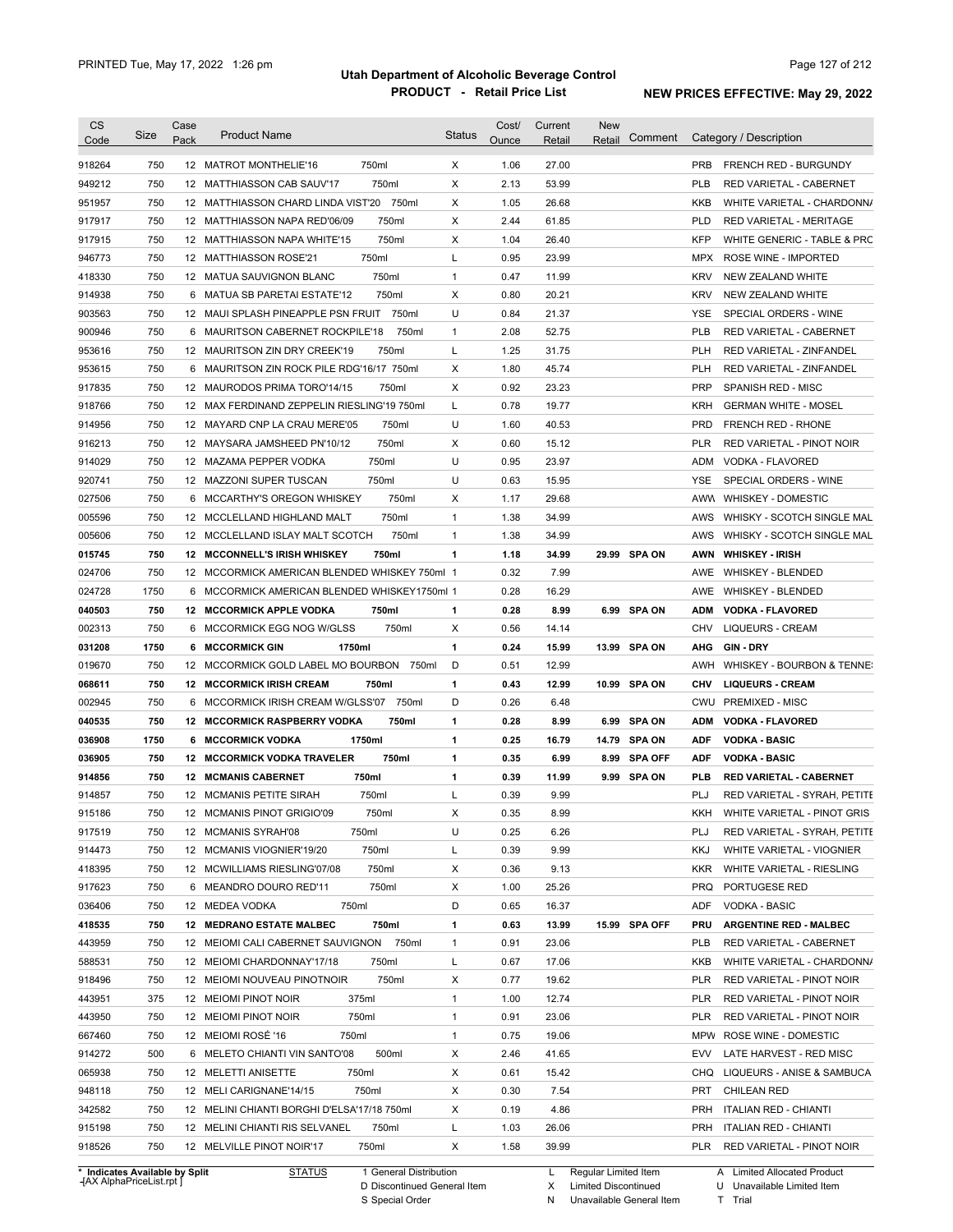| 750<br>1.58<br>39.99<br>918525<br>12 MELVILLE SYRAH'18<br>750ml<br>L<br>PLJ<br>355<br>355 ml<br>U<br>0.23<br>2.79<br><b>YST</b><br>24 MELVIN ASTERISK DOUBLE IPA<br>SPECIAL ORDERS - BEER<br>355<br>0.19<br>2.25<br>24 MELVIN BREWING BACK IN DA HAZE<br>355ml<br>$\mathbf{1}$<br><b>TNF</b><br>ALE - BITTER & ESB<br>355<br>U<br>0.23<br>2.79<br>24 MELVIN BREWING CLOUDY 5000 HAZY<br>355ml<br>YST<br>355<br>U<br>0.24<br>2.85<br>24 MELVIN BREWING HOP SHOCKER DOUBLE 355 ml<br>YST<br>SPECIAL ORDERS - BEER<br>355<br>U<br>0.15<br>1.80<br>SPECIAL ORDERS - BEER<br>24 MELVIN BREWING PILS GNAR<br>355 ml<br>YST<br>355<br>U<br>24 MELVIN BREWING YOUR IPA<br>355 ml<br>0.15<br>1.81<br>YST<br>355<br>U<br>0.23<br>2.79<br>24 MELVIN CHUCK MORRIS DOUBLE IPA<br>355 ml<br>YST<br>SPECIAL ORDERS - BEER<br>355<br>U<br>0.23<br>2.79<br><b>YST</b><br>24 MELVIN CITRADAMUS IMPERIAL IPA<br>355 ml<br>SPECIAL ORDERS - BEER<br>355<br>0.25<br>2.99<br>24 MELVIN DOUBLE 2X4 DOUBLE IPA<br>355 ml<br>$\mathbf{1}$<br><b>TNC</b><br>ALE - PALE<br>0.23<br>355<br>U<br>2.79<br><b>YST</b><br>SPECIAL ORDERS - BEER<br>24 MELVIN DRUNKEN MASTER IMPERIAL IP 355 ml<br>355<br>D<br>0.13<br>24 MELVIN HEY ZEUS MEXICAN LAGER<br>1.59<br>YST<br>SPECIAL ORDERS - BEER<br>355 ml<br>355<br>U<br>0.23<br>2.79<br>902966<br>24 MELVIN HOPPER'S GUIDE TO THE GALA 355 ml<br>YST<br>SPECIAL ORDERS - BEER<br>355<br>24 MELVIN HUBERT MPA<br>D<br>0.17<br>2.05<br>950720<br>355 ml<br><b>TNC</b><br>ALE - PALE<br>355<br>$\mathbf{1}$<br>0.19<br>2.25<br>24 MELVIN IPA<br>355 ml<br><b>TNC</b><br>ALE - PALE<br>355<br>355ml<br>$\mathbf{1}$<br>0.19<br>2.25<br>24 MELVIN JUICE THEOREM<br><b>TNF</b><br>ALE - BITTER & ESB<br>330<br>330 ml<br>D<br>0.15<br>1.71<br>24 MELVIN KILLER BEES<br>YST<br>SPECIAL ORDERS - BEER<br>U<br>0.22<br>2.63<br>355<br>24 MELVIN LAMBDA TRIPLE IPA<br>355 ml<br>YST<br>SPECIAL ORDERS - BEER<br>473<br>473ml<br>U<br>0.25<br>3.99<br>24 MELVIN MIND BLOOM<br>YST<br>SPECIAL ORDERS - BEER<br>355<br>355ml<br>U<br>0.16<br>1.87<br>24 MELVIN STAY TUNED PALE ALE<br>YST<br>SPECIAL ORDERS - BEER<br>750<br>0.43<br><b>SPA ON</b><br>12 MENAGE A TRIOS SWEET COLLECTN DOLCE750ml<br>$\mathbf{1}$<br>13.99<br>10.99<br><b>PFP</b><br><b>RED GENERIC - RED TABLE &amp; PI</b><br>750<br>0.47<br>11.80 SPA ON<br>12 MENAGE A TROIS BOURBON CABERNET 750ml<br>1<br>14.80<br><b>PLB</b><br>RED VARIETAL - CABERNET<br>750<br>12 MENAGE A TROIS DECADENCE CABERNET 750ml<br>$\mathbf{1}$<br>0.55<br>11.99<br>13.99<br><b>SPA OFF</b><br><b>PLB</b><br>RED VARIETAL - CABERNET<br>588640<br>750<br>12 MENAGE A TROIS EXOTIC WHITE<br>750ml<br>$\mathbf{1}$<br>0.43<br>13.99<br>10.99<br><b>SPA ON</b><br><b>KFP</b><br><b>WHITE GENERIC - TABLE &amp; PRO</b><br>750ml<br>750<br>12 MENAGE A TROIS GOLD CHARD<br>$\mathbf{1}$<br>0.55<br>11.99<br>13.99<br><b>SPA OFF</b><br>KKB<br><b>WHITE VARIETAL - CHARDONNA</b><br>750<br><b>12 MENAGE A TROIS MOSCATO</b><br>750ml<br>$\mathbf{1}$<br>0.43<br>13.99<br>10.99<br><b>SPA ON</b><br>KKT<br>750<br>12 MENAGE A TROIS RED<br>750ml<br>1<br>0.43<br>13.99<br>10.99<br><b>SPA ON</b><br><b>PFP</b><br>750<br>1<br>12 MENAGE A TROIS SILK<br>750ml<br>0.36<br>12.06<br>9.06 SPA ON<br><b>PFP</b><br>750<br>12 MENAGE A TROIS SWEET CLLCTN MOSCATO750ml 1<br>13.99<br>0.55<br>KKT<br>750<br>1.20<br>30.36<br>12 MENDEL MALBEC'8/09<br>750ml<br>X<br>PRU<br>ARGENTINE RED - MALBEC<br>355<br>355ml<br>D<br>0.19<br>2.29<br>SPECIAL ORDERS - BEER<br>24 MENDOCINO WHITE HAWK IPA<br>YST<br>750<br>$\mathbf{1}$<br>0.99<br>24.99<br>12 MER SOLEIL CHARD RSV SLH<br>750ml<br>KKB<br>750<br>0.60<br>12 MER SOLEIL CHARD SANTA BARBARA'14 750ml<br>X<br>15.28<br>KKB<br>U<br>750<br>0.80<br>20.20<br>SPECIAL ORDERS - WINE<br>12 MER SOLEIL CHARD SANTA BRB RSV<br>750ml<br>YSE<br>750<br>12 MER SOLEIL CHARDONNAY SILVER<br>0.91<br>22.99<br>750ml<br>1<br>KKB<br>28.06<br><b>PLR</b><br>750<br>12 MER SOLEIL PINOT NOIR SLH RSV'17 750ml<br>1.11<br>U<br>750<br>12 MER SOLEIL SANTA BARRES CHARD<br>750ml<br>0.79<br>20.10<br>YSE<br>15.99<br><b>IPD</b><br>750<br>12 MERCAT BRUT NATURE NV<br>750ml<br>L<br>0.63<br>14.99<br>750<br>12 MERCER BROS EDGE OF HEAVEN RED BLEN750ml 1<br>0.59<br>PLU<br><b>RED VARIETAL - MISC</b><br>750<br>12 MERCER CABERNET SAUVIGNON<br>750ml<br>Х<br>0.43<br>10.80<br><b>PLB</b><br>D<br>5.45<br>750<br>12 MERCER CANYONS RIESLING<br>750ml<br>0.21<br><b>KKR</b><br>750ml<br>0.28<br>7.02<br>750<br>12 MERIDIAN CABERNET<br>D<br><b>PLB</b><br>750<br>750ml<br>D<br>0.28<br>7.02<br>12 MERIDIAN CHARDONNAY<br>KKB<br>1500<br>1500 ml<br>9.18<br>6 MERIDIAN CHARDONNAY'17<br>Х<br>0.18<br>KKB<br>750<br>750ml<br>D<br>0.28<br>7.02<br>12 MERIDIAN MERLOT<br>PLF<br>750<br>750ml<br>D<br>0.28<br>7.10<br>12 MERIDIAN PINOT NOIR<br><b>PLR</b><br>32.99<br>750<br>6 MERLET CREME DE FRAISE STRBERY LIQ 750ml<br>$\mathbf{1}$<br>1.30<br>CHE<br>LIQUEURS - FRUIT<br>U<br>750<br>12 MERRY EDWARDS PN CPERSMTH'16/17 750ml<br>3.28<br>83.29<br><b>PLR</b><br>750<br>12 MERRY EDWARDS PN KLPP RNCH'18<br>750ml<br>L<br>3.25<br>82.51<br><b>PLR</b><br>750<br>12 MERRY EDWARDS PN MEREDITH'18/19<br>750ml<br>L<br>3.54<br>89.95<br>89.88 LOWER<br><b>PLR</b><br>Х<br>750<br>12 MERRY EDWARDS PN RR'17<br>750ml<br>1.37<br>34.85<br><b>PLR</b><br>750<br>12 MERRY EDWARDS PN SONOMA CST'19<br>750ml<br>L<br>2.44<br>61.83<br><b>PLR</b><br>750<br>12 MERRY EDWARDS SAUV BLNC RR'19/20 750ml<br>L<br>1.81<br><b>KKD</b> | <b>CS</b><br>Code | Size | Case<br>Pack | <b>Product Name</b> | <b>Status</b> | Cost/<br>Ounce | Current<br>Retail | <b>New</b><br>Retail | Comment | Category / Description                  |
|----------------------------------------------------------------------------------------------------------------------------------------------------------------------------------------------------------------------------------------------------------------------------------------------------------------------------------------------------------------------------------------------------------------------------------------------------------------------------------------------------------------------------------------------------------------------------------------------------------------------------------------------------------------------------------------------------------------------------------------------------------------------------------------------------------------------------------------------------------------------------------------------------------------------------------------------------------------------------------------------------------------------------------------------------------------------------------------------------------------------------------------------------------------------------------------------------------------------------------------------------------------------------------------------------------------------------------------------------------------------------------------------------------------------------------------------------------------------------------------------------------------------------------------------------------------------------------------------------------------------------------------------------------------------------------------------------------------------------------------------------------------------------------------------------------------------------------------------------------------------------------------------------------------------------------------------------------------------------------------------------------------------------------------------------------------------------------------------------------------------------------------------------------------------------------------------------------------------------------------------------------------------------------------------------------------------------------------------------------------------------------------------------------------------------------------------------------------------------------------------------------------------------------------------------------------------------------------------------------------------------------------------------------------------------------------------------------------------------------------------------------------------------------------------------------------------------------------------------------------------------------------------------------------------------------------------------------------------------------------------------------------------------------------------------------------------------------------------------------------------------------------------------------------------------------------------------------------------------------------------------------------------------------------------------------------------------------------------------------------------------------------------------------------------------------------------------------------------------------------------------------------------------------------------------------------------------------------------------------------------------------------------------------------------------------------------------------------------------------------------------------------------------------------------------------------------------------------------------------------------------------------------------------------------------------------------------------------------------------------------------------------------------------------------------------------------------------------------------------------------------------------------------------------------------------------------------------------------------------------------------------------------------------------------------------------------------------------------------------------------------------------------------------------------------------------------------------------------------------------------------------------------------------------------------------------------------------------------------------------------------------------------------------------------------------------------------------------------------------------------------------------------------------------------------------------------------------------------------------------------------------------------------------------------------------------------------------------------------------------------------------------------------------------------------------------------------------------------------------------------------------------------------------------------------------------------------------------------------------------------------------------------------------------------------------------------------------------------------------------------------------------------------------------------------------------------------------------------------------------------------------|-------------------|------|--------------|---------------------|---------------|----------------|-------------------|----------------------|---------|-----------------------------------------|
| 951549<br>902965<br>955682<br>953328<br>952699<br>953726<br>953577<br>951698<br>950718<br>951697<br>952482<br>950719<br>921402<br>951200<br>951699<br>902573<br>954662<br>485449<br>485544<br>485512<br>588637<br>588645<br>485490<br>485473<br>588642<br>916950<br>908713<br>588713<br>918530<br>951514<br>588715<br>954095<br>950125<br>918902<br>485579<br>485459<br>588732<br>485630<br>588755<br>588774<br>485635<br>485658<br>065876<br>914858<br>917766<br>914860<br>918339<br>918672<br>914859                                                                                                                                                                                                                                                                                                                                                                                                                                                                                                                                                                                                                                                                                                                                                                                                                                                                                                                                                                                                                                                                                                                                                                                                                                                                                                                                                                                                                                                                                                                                                                                                                                                                                                                                                                                                                                                                                                                                                                                                                                                                                                                                                                                                                                                                                                                                                                                                                                                                                                                                                                                                                                                                                                                                                                                                                                                                                                                                                                                                                                                                                                                                                                                                                                                                                                                                                                                                                                                                                                                                                                                                                                                                                                                                                                                                                                                                                                                                                                                                                                                                                                                                                                                                                                                                                                                                                                                                                                                                                                                                                                                                                                                                                                                                                                                                                                                                                                                                                                                                   |                   |      |              |                     |               |                |                   |                      |         | RED VARIETAL - SYRAH, PETITE            |
|                                                                                                                                                                                                                                                                                                                                                                                                                                                                                                                                                                                                                                                                                                                                                                                                                                                                                                                                                                                                                                                                                                                                                                                                                                                                                                                                                                                                                                                                                                                                                                                                                                                                                                                                                                                                                                                                                                                                                                                                                                                                                                                                                                                                                                                                                                                                                                                                                                                                                                                                                                                                                                                                                                                                                                                                                                                                                                                                                                                                                                                                                                                                                                                                                                                                                                                                                                                                                                                                                                                                                                                                                                                                                                                                                                                                                                                                                                                                                                                                                                                                                                                                                                                                                                                                                                                                                                                                                                                                                                                                                                                                                                                                                                                                                                                                                                                                                                                                                                                                                                                                                                                                                                                                                                                                                                                                                                                                                                                                                                          |                   |      |              |                     |               |                |                   |                      |         |                                         |
|                                                                                                                                                                                                                                                                                                                                                                                                                                                                                                                                                                                                                                                                                                                                                                                                                                                                                                                                                                                                                                                                                                                                                                                                                                                                                                                                                                                                                                                                                                                                                                                                                                                                                                                                                                                                                                                                                                                                                                                                                                                                                                                                                                                                                                                                                                                                                                                                                                                                                                                                                                                                                                                                                                                                                                                                                                                                                                                                                                                                                                                                                                                                                                                                                                                                                                                                                                                                                                                                                                                                                                                                                                                                                                                                                                                                                                                                                                                                                                                                                                                                                                                                                                                                                                                                                                                                                                                                                                                                                                                                                                                                                                                                                                                                                                                                                                                                                                                                                                                                                                                                                                                                                                                                                                                                                                                                                                                                                                                                                                          |                   |      |              |                     |               |                |                   |                      |         |                                         |
|                                                                                                                                                                                                                                                                                                                                                                                                                                                                                                                                                                                                                                                                                                                                                                                                                                                                                                                                                                                                                                                                                                                                                                                                                                                                                                                                                                                                                                                                                                                                                                                                                                                                                                                                                                                                                                                                                                                                                                                                                                                                                                                                                                                                                                                                                                                                                                                                                                                                                                                                                                                                                                                                                                                                                                                                                                                                                                                                                                                                                                                                                                                                                                                                                                                                                                                                                                                                                                                                                                                                                                                                                                                                                                                                                                                                                                                                                                                                                                                                                                                                                                                                                                                                                                                                                                                                                                                                                                                                                                                                                                                                                                                                                                                                                                                                                                                                                                                                                                                                                                                                                                                                                                                                                                                                                                                                                                                                                                                                                                          |                   |      |              |                     |               |                |                   |                      |         | <b>SPECIAL ORDERS - BEER</b>            |
|                                                                                                                                                                                                                                                                                                                                                                                                                                                                                                                                                                                                                                                                                                                                                                                                                                                                                                                                                                                                                                                                                                                                                                                                                                                                                                                                                                                                                                                                                                                                                                                                                                                                                                                                                                                                                                                                                                                                                                                                                                                                                                                                                                                                                                                                                                                                                                                                                                                                                                                                                                                                                                                                                                                                                                                                                                                                                                                                                                                                                                                                                                                                                                                                                                                                                                                                                                                                                                                                                                                                                                                                                                                                                                                                                                                                                                                                                                                                                                                                                                                                                                                                                                                                                                                                                                                                                                                                                                                                                                                                                                                                                                                                                                                                                                                                                                                                                                                                                                                                                                                                                                                                                                                                                                                                                                                                                                                                                                                                                                          |                   |      |              |                     |               |                |                   |                      |         |                                         |
|                                                                                                                                                                                                                                                                                                                                                                                                                                                                                                                                                                                                                                                                                                                                                                                                                                                                                                                                                                                                                                                                                                                                                                                                                                                                                                                                                                                                                                                                                                                                                                                                                                                                                                                                                                                                                                                                                                                                                                                                                                                                                                                                                                                                                                                                                                                                                                                                                                                                                                                                                                                                                                                                                                                                                                                                                                                                                                                                                                                                                                                                                                                                                                                                                                                                                                                                                                                                                                                                                                                                                                                                                                                                                                                                                                                                                                                                                                                                                                                                                                                                                                                                                                                                                                                                                                                                                                                                                                                                                                                                                                                                                                                                                                                                                                                                                                                                                                                                                                                                                                                                                                                                                                                                                                                                                                                                                                                                                                                                                                          |                   |      |              |                     |               |                |                   |                      |         |                                         |
|                                                                                                                                                                                                                                                                                                                                                                                                                                                                                                                                                                                                                                                                                                                                                                                                                                                                                                                                                                                                                                                                                                                                                                                                                                                                                                                                                                                                                                                                                                                                                                                                                                                                                                                                                                                                                                                                                                                                                                                                                                                                                                                                                                                                                                                                                                                                                                                                                                                                                                                                                                                                                                                                                                                                                                                                                                                                                                                                                                                                                                                                                                                                                                                                                                                                                                                                                                                                                                                                                                                                                                                                                                                                                                                                                                                                                                                                                                                                                                                                                                                                                                                                                                                                                                                                                                                                                                                                                                                                                                                                                                                                                                                                                                                                                                                                                                                                                                                                                                                                                                                                                                                                                                                                                                                                                                                                                                                                                                                                                                          |                   |      |              |                     |               |                |                   |                      |         | SPECIAL ORDERS - BEER                   |
|                                                                                                                                                                                                                                                                                                                                                                                                                                                                                                                                                                                                                                                                                                                                                                                                                                                                                                                                                                                                                                                                                                                                                                                                                                                                                                                                                                                                                                                                                                                                                                                                                                                                                                                                                                                                                                                                                                                                                                                                                                                                                                                                                                                                                                                                                                                                                                                                                                                                                                                                                                                                                                                                                                                                                                                                                                                                                                                                                                                                                                                                                                                                                                                                                                                                                                                                                                                                                                                                                                                                                                                                                                                                                                                                                                                                                                                                                                                                                                                                                                                                                                                                                                                                                                                                                                                                                                                                                                                                                                                                                                                                                                                                                                                                                                                                                                                                                                                                                                                                                                                                                                                                                                                                                                                                                                                                                                                                                                                                                                          |                   |      |              |                     |               |                |                   |                      |         |                                         |
|                                                                                                                                                                                                                                                                                                                                                                                                                                                                                                                                                                                                                                                                                                                                                                                                                                                                                                                                                                                                                                                                                                                                                                                                                                                                                                                                                                                                                                                                                                                                                                                                                                                                                                                                                                                                                                                                                                                                                                                                                                                                                                                                                                                                                                                                                                                                                                                                                                                                                                                                                                                                                                                                                                                                                                                                                                                                                                                                                                                                                                                                                                                                                                                                                                                                                                                                                                                                                                                                                                                                                                                                                                                                                                                                                                                                                                                                                                                                                                                                                                                                                                                                                                                                                                                                                                                                                                                                                                                                                                                                                                                                                                                                                                                                                                                                                                                                                                                                                                                                                                                                                                                                                                                                                                                                                                                                                                                                                                                                                                          |                   |      |              |                     |               |                |                   |                      |         |                                         |
|                                                                                                                                                                                                                                                                                                                                                                                                                                                                                                                                                                                                                                                                                                                                                                                                                                                                                                                                                                                                                                                                                                                                                                                                                                                                                                                                                                                                                                                                                                                                                                                                                                                                                                                                                                                                                                                                                                                                                                                                                                                                                                                                                                                                                                                                                                                                                                                                                                                                                                                                                                                                                                                                                                                                                                                                                                                                                                                                                                                                                                                                                                                                                                                                                                                                                                                                                                                                                                                                                                                                                                                                                                                                                                                                                                                                                                                                                                                                                                                                                                                                                                                                                                                                                                                                                                                                                                                                                                                                                                                                                                                                                                                                                                                                                                                                                                                                                                                                                                                                                                                                                                                                                                                                                                                                                                                                                                                                                                                                                                          |                   |      |              |                     |               |                |                   |                      |         |                                         |
|                                                                                                                                                                                                                                                                                                                                                                                                                                                                                                                                                                                                                                                                                                                                                                                                                                                                                                                                                                                                                                                                                                                                                                                                                                                                                                                                                                                                                                                                                                                                                                                                                                                                                                                                                                                                                                                                                                                                                                                                                                                                                                                                                                                                                                                                                                                                                                                                                                                                                                                                                                                                                                                                                                                                                                                                                                                                                                                                                                                                                                                                                                                                                                                                                                                                                                                                                                                                                                                                                                                                                                                                                                                                                                                                                                                                                                                                                                                                                                                                                                                                                                                                                                                                                                                                                                                                                                                                                                                                                                                                                                                                                                                                                                                                                                                                                                                                                                                                                                                                                                                                                                                                                                                                                                                                                                                                                                                                                                                                                                          |                   |      |              |                     |               |                |                   |                      |         |                                         |
|                                                                                                                                                                                                                                                                                                                                                                                                                                                                                                                                                                                                                                                                                                                                                                                                                                                                                                                                                                                                                                                                                                                                                                                                                                                                                                                                                                                                                                                                                                                                                                                                                                                                                                                                                                                                                                                                                                                                                                                                                                                                                                                                                                                                                                                                                                                                                                                                                                                                                                                                                                                                                                                                                                                                                                                                                                                                                                                                                                                                                                                                                                                                                                                                                                                                                                                                                                                                                                                                                                                                                                                                                                                                                                                                                                                                                                                                                                                                                                                                                                                                                                                                                                                                                                                                                                                                                                                                                                                                                                                                                                                                                                                                                                                                                                                                                                                                                                                                                                                                                                                                                                                                                                                                                                                                                                                                                                                                                                                                                                          |                   |      |              |                     |               |                |                   |                      |         |                                         |
|                                                                                                                                                                                                                                                                                                                                                                                                                                                                                                                                                                                                                                                                                                                                                                                                                                                                                                                                                                                                                                                                                                                                                                                                                                                                                                                                                                                                                                                                                                                                                                                                                                                                                                                                                                                                                                                                                                                                                                                                                                                                                                                                                                                                                                                                                                                                                                                                                                                                                                                                                                                                                                                                                                                                                                                                                                                                                                                                                                                                                                                                                                                                                                                                                                                                                                                                                                                                                                                                                                                                                                                                                                                                                                                                                                                                                                                                                                                                                                                                                                                                                                                                                                                                                                                                                                                                                                                                                                                                                                                                                                                                                                                                                                                                                                                                                                                                                                                                                                                                                                                                                                                                                                                                                                                                                                                                                                                                                                                                                                          |                   |      |              |                     |               |                |                   |                      |         |                                         |
|                                                                                                                                                                                                                                                                                                                                                                                                                                                                                                                                                                                                                                                                                                                                                                                                                                                                                                                                                                                                                                                                                                                                                                                                                                                                                                                                                                                                                                                                                                                                                                                                                                                                                                                                                                                                                                                                                                                                                                                                                                                                                                                                                                                                                                                                                                                                                                                                                                                                                                                                                                                                                                                                                                                                                                                                                                                                                                                                                                                                                                                                                                                                                                                                                                                                                                                                                                                                                                                                                                                                                                                                                                                                                                                                                                                                                                                                                                                                                                                                                                                                                                                                                                                                                                                                                                                                                                                                                                                                                                                                                                                                                                                                                                                                                                                                                                                                                                                                                                                                                                                                                                                                                                                                                                                                                                                                                                                                                                                                                                          |                   |      |              |                     |               |                |                   |                      |         |                                         |
|                                                                                                                                                                                                                                                                                                                                                                                                                                                                                                                                                                                                                                                                                                                                                                                                                                                                                                                                                                                                                                                                                                                                                                                                                                                                                                                                                                                                                                                                                                                                                                                                                                                                                                                                                                                                                                                                                                                                                                                                                                                                                                                                                                                                                                                                                                                                                                                                                                                                                                                                                                                                                                                                                                                                                                                                                                                                                                                                                                                                                                                                                                                                                                                                                                                                                                                                                                                                                                                                                                                                                                                                                                                                                                                                                                                                                                                                                                                                                                                                                                                                                                                                                                                                                                                                                                                                                                                                                                                                                                                                                                                                                                                                                                                                                                                                                                                                                                                                                                                                                                                                                                                                                                                                                                                                                                                                                                                                                                                                                                          |                   |      |              |                     |               |                |                   |                      |         |                                         |
|                                                                                                                                                                                                                                                                                                                                                                                                                                                                                                                                                                                                                                                                                                                                                                                                                                                                                                                                                                                                                                                                                                                                                                                                                                                                                                                                                                                                                                                                                                                                                                                                                                                                                                                                                                                                                                                                                                                                                                                                                                                                                                                                                                                                                                                                                                                                                                                                                                                                                                                                                                                                                                                                                                                                                                                                                                                                                                                                                                                                                                                                                                                                                                                                                                                                                                                                                                                                                                                                                                                                                                                                                                                                                                                                                                                                                                                                                                                                                                                                                                                                                                                                                                                                                                                                                                                                                                                                                                                                                                                                                                                                                                                                                                                                                                                                                                                                                                                                                                                                                                                                                                                                                                                                                                                                                                                                                                                                                                                                                                          |                   |      |              |                     |               |                |                   |                      |         |                                         |
|                                                                                                                                                                                                                                                                                                                                                                                                                                                                                                                                                                                                                                                                                                                                                                                                                                                                                                                                                                                                                                                                                                                                                                                                                                                                                                                                                                                                                                                                                                                                                                                                                                                                                                                                                                                                                                                                                                                                                                                                                                                                                                                                                                                                                                                                                                                                                                                                                                                                                                                                                                                                                                                                                                                                                                                                                                                                                                                                                                                                                                                                                                                                                                                                                                                                                                                                                                                                                                                                                                                                                                                                                                                                                                                                                                                                                                                                                                                                                                                                                                                                                                                                                                                                                                                                                                                                                                                                                                                                                                                                                                                                                                                                                                                                                                                                                                                                                                                                                                                                                                                                                                                                                                                                                                                                                                                                                                                                                                                                                                          |                   |      |              |                     |               |                |                   |                      |         |                                         |
|                                                                                                                                                                                                                                                                                                                                                                                                                                                                                                                                                                                                                                                                                                                                                                                                                                                                                                                                                                                                                                                                                                                                                                                                                                                                                                                                                                                                                                                                                                                                                                                                                                                                                                                                                                                                                                                                                                                                                                                                                                                                                                                                                                                                                                                                                                                                                                                                                                                                                                                                                                                                                                                                                                                                                                                                                                                                                                                                                                                                                                                                                                                                                                                                                                                                                                                                                                                                                                                                                                                                                                                                                                                                                                                                                                                                                                                                                                                                                                                                                                                                                                                                                                                                                                                                                                                                                                                                                                                                                                                                                                                                                                                                                                                                                                                                                                                                                                                                                                                                                                                                                                                                                                                                                                                                                                                                                                                                                                                                                                          |                   |      |              |                     |               |                |                   |                      |         |                                         |
|                                                                                                                                                                                                                                                                                                                                                                                                                                                                                                                                                                                                                                                                                                                                                                                                                                                                                                                                                                                                                                                                                                                                                                                                                                                                                                                                                                                                                                                                                                                                                                                                                                                                                                                                                                                                                                                                                                                                                                                                                                                                                                                                                                                                                                                                                                                                                                                                                                                                                                                                                                                                                                                                                                                                                                                                                                                                                                                                                                                                                                                                                                                                                                                                                                                                                                                                                                                                                                                                                                                                                                                                                                                                                                                                                                                                                                                                                                                                                                                                                                                                                                                                                                                                                                                                                                                                                                                                                                                                                                                                                                                                                                                                                                                                                                                                                                                                                                                                                                                                                                                                                                                                                                                                                                                                                                                                                                                                                                                                                                          |                   |      |              |                     |               |                |                   |                      |         |                                         |
|                                                                                                                                                                                                                                                                                                                                                                                                                                                                                                                                                                                                                                                                                                                                                                                                                                                                                                                                                                                                                                                                                                                                                                                                                                                                                                                                                                                                                                                                                                                                                                                                                                                                                                                                                                                                                                                                                                                                                                                                                                                                                                                                                                                                                                                                                                                                                                                                                                                                                                                                                                                                                                                                                                                                                                                                                                                                                                                                                                                                                                                                                                                                                                                                                                                                                                                                                                                                                                                                                                                                                                                                                                                                                                                                                                                                                                                                                                                                                                                                                                                                                                                                                                                                                                                                                                                                                                                                                                                                                                                                                                                                                                                                                                                                                                                                                                                                                                                                                                                                                                                                                                                                                                                                                                                                                                                                                                                                                                                                                                          |                   |      |              |                     |               |                |                   |                      |         |                                         |
|                                                                                                                                                                                                                                                                                                                                                                                                                                                                                                                                                                                                                                                                                                                                                                                                                                                                                                                                                                                                                                                                                                                                                                                                                                                                                                                                                                                                                                                                                                                                                                                                                                                                                                                                                                                                                                                                                                                                                                                                                                                                                                                                                                                                                                                                                                                                                                                                                                                                                                                                                                                                                                                                                                                                                                                                                                                                                                                                                                                                                                                                                                                                                                                                                                                                                                                                                                                                                                                                                                                                                                                                                                                                                                                                                                                                                                                                                                                                                                                                                                                                                                                                                                                                                                                                                                                                                                                                                                                                                                                                                                                                                                                                                                                                                                                                                                                                                                                                                                                                                                                                                                                                                                                                                                                                                                                                                                                                                                                                                                          |                   |      |              |                     |               |                |                   |                      |         |                                         |
|                                                                                                                                                                                                                                                                                                                                                                                                                                                                                                                                                                                                                                                                                                                                                                                                                                                                                                                                                                                                                                                                                                                                                                                                                                                                                                                                                                                                                                                                                                                                                                                                                                                                                                                                                                                                                                                                                                                                                                                                                                                                                                                                                                                                                                                                                                                                                                                                                                                                                                                                                                                                                                                                                                                                                                                                                                                                                                                                                                                                                                                                                                                                                                                                                                                                                                                                                                                                                                                                                                                                                                                                                                                                                                                                                                                                                                                                                                                                                                                                                                                                                                                                                                                                                                                                                                                                                                                                                                                                                                                                                                                                                                                                                                                                                                                                                                                                                                                                                                                                                                                                                                                                                                                                                                                                                                                                                                                                                                                                                                          |                   |      |              |                     |               |                |                   |                      |         |                                         |
|                                                                                                                                                                                                                                                                                                                                                                                                                                                                                                                                                                                                                                                                                                                                                                                                                                                                                                                                                                                                                                                                                                                                                                                                                                                                                                                                                                                                                                                                                                                                                                                                                                                                                                                                                                                                                                                                                                                                                                                                                                                                                                                                                                                                                                                                                                                                                                                                                                                                                                                                                                                                                                                                                                                                                                                                                                                                                                                                                                                                                                                                                                                                                                                                                                                                                                                                                                                                                                                                                                                                                                                                                                                                                                                                                                                                                                                                                                                                                                                                                                                                                                                                                                                                                                                                                                                                                                                                                                                                                                                                                                                                                                                                                                                                                                                                                                                                                                                                                                                                                                                                                                                                                                                                                                                                                                                                                                                                                                                                                                          |                   |      |              |                     |               |                |                   |                      |         |                                         |
|                                                                                                                                                                                                                                                                                                                                                                                                                                                                                                                                                                                                                                                                                                                                                                                                                                                                                                                                                                                                                                                                                                                                                                                                                                                                                                                                                                                                                                                                                                                                                                                                                                                                                                                                                                                                                                                                                                                                                                                                                                                                                                                                                                                                                                                                                                                                                                                                                                                                                                                                                                                                                                                                                                                                                                                                                                                                                                                                                                                                                                                                                                                                                                                                                                                                                                                                                                                                                                                                                                                                                                                                                                                                                                                                                                                                                                                                                                                                                                                                                                                                                                                                                                                                                                                                                                                                                                                                                                                                                                                                                                                                                                                                                                                                                                                                                                                                                                                                                                                                                                                                                                                                                                                                                                                                                                                                                                                                                                                                                                          |                   |      |              |                     |               |                |                   |                      |         |                                         |
|                                                                                                                                                                                                                                                                                                                                                                                                                                                                                                                                                                                                                                                                                                                                                                                                                                                                                                                                                                                                                                                                                                                                                                                                                                                                                                                                                                                                                                                                                                                                                                                                                                                                                                                                                                                                                                                                                                                                                                                                                                                                                                                                                                                                                                                                                                                                                                                                                                                                                                                                                                                                                                                                                                                                                                                                                                                                                                                                                                                                                                                                                                                                                                                                                                                                                                                                                                                                                                                                                                                                                                                                                                                                                                                                                                                                                                                                                                                                                                                                                                                                                                                                                                                                                                                                                                                                                                                                                                                                                                                                                                                                                                                                                                                                                                                                                                                                                                                                                                                                                                                                                                                                                                                                                                                                                                                                                                                                                                                                                                          |                   |      |              |                     |               |                |                   |                      |         |                                         |
|                                                                                                                                                                                                                                                                                                                                                                                                                                                                                                                                                                                                                                                                                                                                                                                                                                                                                                                                                                                                                                                                                                                                                                                                                                                                                                                                                                                                                                                                                                                                                                                                                                                                                                                                                                                                                                                                                                                                                                                                                                                                                                                                                                                                                                                                                                                                                                                                                                                                                                                                                                                                                                                                                                                                                                                                                                                                                                                                                                                                                                                                                                                                                                                                                                                                                                                                                                                                                                                                                                                                                                                                                                                                                                                                                                                                                                                                                                                                                                                                                                                                                                                                                                                                                                                                                                                                                                                                                                                                                                                                                                                                                                                                                                                                                                                                                                                                                                                                                                                                                                                                                                                                                                                                                                                                                                                                                                                                                                                                                                          |                   |      |              |                     |               |                |                   |                      |         |                                         |
|                                                                                                                                                                                                                                                                                                                                                                                                                                                                                                                                                                                                                                                                                                                                                                                                                                                                                                                                                                                                                                                                                                                                                                                                                                                                                                                                                                                                                                                                                                                                                                                                                                                                                                                                                                                                                                                                                                                                                                                                                                                                                                                                                                                                                                                                                                                                                                                                                                                                                                                                                                                                                                                                                                                                                                                                                                                                                                                                                                                                                                                                                                                                                                                                                                                                                                                                                                                                                                                                                                                                                                                                                                                                                                                                                                                                                                                                                                                                                                                                                                                                                                                                                                                                                                                                                                                                                                                                                                                                                                                                                                                                                                                                                                                                                                                                                                                                                                                                                                                                                                                                                                                                                                                                                                                                                                                                                                                                                                                                                                          |                   |      |              |                     |               |                |                   |                      |         | <b>WHITE VARIETAL - MUSCAT &amp; M</b>  |
|                                                                                                                                                                                                                                                                                                                                                                                                                                                                                                                                                                                                                                                                                                                                                                                                                                                                                                                                                                                                                                                                                                                                                                                                                                                                                                                                                                                                                                                                                                                                                                                                                                                                                                                                                                                                                                                                                                                                                                                                                                                                                                                                                                                                                                                                                                                                                                                                                                                                                                                                                                                                                                                                                                                                                                                                                                                                                                                                                                                                                                                                                                                                                                                                                                                                                                                                                                                                                                                                                                                                                                                                                                                                                                                                                                                                                                                                                                                                                                                                                                                                                                                                                                                                                                                                                                                                                                                                                                                                                                                                                                                                                                                                                                                                                                                                                                                                                                                                                                                                                                                                                                                                                                                                                                                                                                                                                                                                                                                                                                          |                   |      |              |                     |               |                |                   |                      |         | <b>RED GENERIC - RED TABLE &amp; PI</b> |
|                                                                                                                                                                                                                                                                                                                                                                                                                                                                                                                                                                                                                                                                                                                                                                                                                                                                                                                                                                                                                                                                                                                                                                                                                                                                                                                                                                                                                                                                                                                                                                                                                                                                                                                                                                                                                                                                                                                                                                                                                                                                                                                                                                                                                                                                                                                                                                                                                                                                                                                                                                                                                                                                                                                                                                                                                                                                                                                                                                                                                                                                                                                                                                                                                                                                                                                                                                                                                                                                                                                                                                                                                                                                                                                                                                                                                                                                                                                                                                                                                                                                                                                                                                                                                                                                                                                                                                                                                                                                                                                                                                                                                                                                                                                                                                                                                                                                                                                                                                                                                                                                                                                                                                                                                                                                                                                                                                                                                                                                                                          |                   |      |              |                     |               |                |                   |                      |         | <b>RED GENERIC - RED TABLE &amp; PI</b> |
|                                                                                                                                                                                                                                                                                                                                                                                                                                                                                                                                                                                                                                                                                                                                                                                                                                                                                                                                                                                                                                                                                                                                                                                                                                                                                                                                                                                                                                                                                                                                                                                                                                                                                                                                                                                                                                                                                                                                                                                                                                                                                                                                                                                                                                                                                                                                                                                                                                                                                                                                                                                                                                                                                                                                                                                                                                                                                                                                                                                                                                                                                                                                                                                                                                                                                                                                                                                                                                                                                                                                                                                                                                                                                                                                                                                                                                                                                                                                                                                                                                                                                                                                                                                                                                                                                                                                                                                                                                                                                                                                                                                                                                                                                                                                                                                                                                                                                                                                                                                                                                                                                                                                                                                                                                                                                                                                                                                                                                                                                                          |                   |      |              |                     |               |                |                   |                      |         | WHITE VARIETAL - MUSCAT & M             |
|                                                                                                                                                                                                                                                                                                                                                                                                                                                                                                                                                                                                                                                                                                                                                                                                                                                                                                                                                                                                                                                                                                                                                                                                                                                                                                                                                                                                                                                                                                                                                                                                                                                                                                                                                                                                                                                                                                                                                                                                                                                                                                                                                                                                                                                                                                                                                                                                                                                                                                                                                                                                                                                                                                                                                                                                                                                                                                                                                                                                                                                                                                                                                                                                                                                                                                                                                                                                                                                                                                                                                                                                                                                                                                                                                                                                                                                                                                                                                                                                                                                                                                                                                                                                                                                                                                                                                                                                                                                                                                                                                                                                                                                                                                                                                                                                                                                                                                                                                                                                                                                                                                                                                                                                                                                                                                                                                                                                                                                                                                          |                   |      |              |                     |               |                |                   |                      |         |                                         |
|                                                                                                                                                                                                                                                                                                                                                                                                                                                                                                                                                                                                                                                                                                                                                                                                                                                                                                                                                                                                                                                                                                                                                                                                                                                                                                                                                                                                                                                                                                                                                                                                                                                                                                                                                                                                                                                                                                                                                                                                                                                                                                                                                                                                                                                                                                                                                                                                                                                                                                                                                                                                                                                                                                                                                                                                                                                                                                                                                                                                                                                                                                                                                                                                                                                                                                                                                                                                                                                                                                                                                                                                                                                                                                                                                                                                                                                                                                                                                                                                                                                                                                                                                                                                                                                                                                                                                                                                                                                                                                                                                                                                                                                                                                                                                                                                                                                                                                                                                                                                                                                                                                                                                                                                                                                                                                                                                                                                                                                                                                          |                   |      |              |                     |               |                |                   |                      |         |                                         |
|                                                                                                                                                                                                                                                                                                                                                                                                                                                                                                                                                                                                                                                                                                                                                                                                                                                                                                                                                                                                                                                                                                                                                                                                                                                                                                                                                                                                                                                                                                                                                                                                                                                                                                                                                                                                                                                                                                                                                                                                                                                                                                                                                                                                                                                                                                                                                                                                                                                                                                                                                                                                                                                                                                                                                                                                                                                                                                                                                                                                                                                                                                                                                                                                                                                                                                                                                                                                                                                                                                                                                                                                                                                                                                                                                                                                                                                                                                                                                                                                                                                                                                                                                                                                                                                                                                                                                                                                                                                                                                                                                                                                                                                                                                                                                                                                                                                                                                                                                                                                                                                                                                                                                                                                                                                                                                                                                                                                                                                                                                          |                   |      |              |                     |               |                |                   |                      |         | WHITE VARIETAL - CHARDONN/              |
|                                                                                                                                                                                                                                                                                                                                                                                                                                                                                                                                                                                                                                                                                                                                                                                                                                                                                                                                                                                                                                                                                                                                                                                                                                                                                                                                                                                                                                                                                                                                                                                                                                                                                                                                                                                                                                                                                                                                                                                                                                                                                                                                                                                                                                                                                                                                                                                                                                                                                                                                                                                                                                                                                                                                                                                                                                                                                                                                                                                                                                                                                                                                                                                                                                                                                                                                                                                                                                                                                                                                                                                                                                                                                                                                                                                                                                                                                                                                                                                                                                                                                                                                                                                                                                                                                                                                                                                                                                                                                                                                                                                                                                                                                                                                                                                                                                                                                                                                                                                                                                                                                                                                                                                                                                                                                                                                                                                                                                                                                                          |                   |      |              |                     |               |                |                   |                      |         | WHITE VARIETAL - CHARDONN/              |
|                                                                                                                                                                                                                                                                                                                                                                                                                                                                                                                                                                                                                                                                                                                                                                                                                                                                                                                                                                                                                                                                                                                                                                                                                                                                                                                                                                                                                                                                                                                                                                                                                                                                                                                                                                                                                                                                                                                                                                                                                                                                                                                                                                                                                                                                                                                                                                                                                                                                                                                                                                                                                                                                                                                                                                                                                                                                                                                                                                                                                                                                                                                                                                                                                                                                                                                                                                                                                                                                                                                                                                                                                                                                                                                                                                                                                                                                                                                                                                                                                                                                                                                                                                                                                                                                                                                                                                                                                                                                                                                                                                                                                                                                                                                                                                                                                                                                                                                                                                                                                                                                                                                                                                                                                                                                                                                                                                                                                                                                                                          |                   |      |              |                     |               |                |                   |                      |         |                                         |
|                                                                                                                                                                                                                                                                                                                                                                                                                                                                                                                                                                                                                                                                                                                                                                                                                                                                                                                                                                                                                                                                                                                                                                                                                                                                                                                                                                                                                                                                                                                                                                                                                                                                                                                                                                                                                                                                                                                                                                                                                                                                                                                                                                                                                                                                                                                                                                                                                                                                                                                                                                                                                                                                                                                                                                                                                                                                                                                                                                                                                                                                                                                                                                                                                                                                                                                                                                                                                                                                                                                                                                                                                                                                                                                                                                                                                                                                                                                                                                                                                                                                                                                                                                                                                                                                                                                                                                                                                                                                                                                                                                                                                                                                                                                                                                                                                                                                                                                                                                                                                                                                                                                                                                                                                                                                                                                                                                                                                                                                                                          |                   |      |              |                     |               |                |                   |                      |         | WHITE VARIETAL - CHARDONN/              |
|                                                                                                                                                                                                                                                                                                                                                                                                                                                                                                                                                                                                                                                                                                                                                                                                                                                                                                                                                                                                                                                                                                                                                                                                                                                                                                                                                                                                                                                                                                                                                                                                                                                                                                                                                                                                                                                                                                                                                                                                                                                                                                                                                                                                                                                                                                                                                                                                                                                                                                                                                                                                                                                                                                                                                                                                                                                                                                                                                                                                                                                                                                                                                                                                                                                                                                                                                                                                                                                                                                                                                                                                                                                                                                                                                                                                                                                                                                                                                                                                                                                                                                                                                                                                                                                                                                                                                                                                                                                                                                                                                                                                                                                                                                                                                                                                                                                                                                                                                                                                                                                                                                                                                                                                                                                                                                                                                                                                                                                                                                          |                   |      |              |                     |               |                |                   |                      |         | RED VARIETAL - PINOT NOIR               |
|                                                                                                                                                                                                                                                                                                                                                                                                                                                                                                                                                                                                                                                                                                                                                                                                                                                                                                                                                                                                                                                                                                                                                                                                                                                                                                                                                                                                                                                                                                                                                                                                                                                                                                                                                                                                                                                                                                                                                                                                                                                                                                                                                                                                                                                                                                                                                                                                                                                                                                                                                                                                                                                                                                                                                                                                                                                                                                                                                                                                                                                                                                                                                                                                                                                                                                                                                                                                                                                                                                                                                                                                                                                                                                                                                                                                                                                                                                                                                                                                                                                                                                                                                                                                                                                                                                                                                                                                                                                                                                                                                                                                                                                                                                                                                                                                                                                                                                                                                                                                                                                                                                                                                                                                                                                                                                                                                                                                                                                                                                          |                   |      |              |                     |               |                |                   |                      |         | SPECIAL ORDERS - WINE                   |
|                                                                                                                                                                                                                                                                                                                                                                                                                                                                                                                                                                                                                                                                                                                                                                                                                                                                                                                                                                                                                                                                                                                                                                                                                                                                                                                                                                                                                                                                                                                                                                                                                                                                                                                                                                                                                                                                                                                                                                                                                                                                                                                                                                                                                                                                                                                                                                                                                                                                                                                                                                                                                                                                                                                                                                                                                                                                                                                                                                                                                                                                                                                                                                                                                                                                                                                                                                                                                                                                                                                                                                                                                                                                                                                                                                                                                                                                                                                                                                                                                                                                                                                                                                                                                                                                                                                                                                                                                                                                                                                                                                                                                                                                                                                                                                                                                                                                                                                                                                                                                                                                                                                                                                                                                                                                                                                                                                                                                                                                                                          |                   |      |              |                     |               |                |                   |                      |         | SPARKLING WINE - DOMESTIC               |
|                                                                                                                                                                                                                                                                                                                                                                                                                                                                                                                                                                                                                                                                                                                                                                                                                                                                                                                                                                                                                                                                                                                                                                                                                                                                                                                                                                                                                                                                                                                                                                                                                                                                                                                                                                                                                                                                                                                                                                                                                                                                                                                                                                                                                                                                                                                                                                                                                                                                                                                                                                                                                                                                                                                                                                                                                                                                                                                                                                                                                                                                                                                                                                                                                                                                                                                                                                                                                                                                                                                                                                                                                                                                                                                                                                                                                                                                                                                                                                                                                                                                                                                                                                                                                                                                                                                                                                                                                                                                                                                                                                                                                                                                                                                                                                                                                                                                                                                                                                                                                                                                                                                                                                                                                                                                                                                                                                                                                                                                                                          |                   |      |              |                     |               |                |                   |                      |         |                                         |
|                                                                                                                                                                                                                                                                                                                                                                                                                                                                                                                                                                                                                                                                                                                                                                                                                                                                                                                                                                                                                                                                                                                                                                                                                                                                                                                                                                                                                                                                                                                                                                                                                                                                                                                                                                                                                                                                                                                                                                                                                                                                                                                                                                                                                                                                                                                                                                                                                                                                                                                                                                                                                                                                                                                                                                                                                                                                                                                                                                                                                                                                                                                                                                                                                                                                                                                                                                                                                                                                                                                                                                                                                                                                                                                                                                                                                                                                                                                                                                                                                                                                                                                                                                                                                                                                                                                                                                                                                                                                                                                                                                                                                                                                                                                                                                                                                                                                                                                                                                                                                                                                                                                                                                                                                                                                                                                                                                                                                                                                                                          |                   |      |              |                     |               |                |                   |                      |         | RED VARIETAL - CABERNET                 |
|                                                                                                                                                                                                                                                                                                                                                                                                                                                                                                                                                                                                                                                                                                                                                                                                                                                                                                                                                                                                                                                                                                                                                                                                                                                                                                                                                                                                                                                                                                                                                                                                                                                                                                                                                                                                                                                                                                                                                                                                                                                                                                                                                                                                                                                                                                                                                                                                                                                                                                                                                                                                                                                                                                                                                                                                                                                                                                                                                                                                                                                                                                                                                                                                                                                                                                                                                                                                                                                                                                                                                                                                                                                                                                                                                                                                                                                                                                                                                                                                                                                                                                                                                                                                                                                                                                                                                                                                                                                                                                                                                                                                                                                                                                                                                                                                                                                                                                                                                                                                                                                                                                                                                                                                                                                                                                                                                                                                                                                                                                          |                   |      |              |                     |               |                |                   |                      |         | WHITE VARIETAL - RIESLING               |
|                                                                                                                                                                                                                                                                                                                                                                                                                                                                                                                                                                                                                                                                                                                                                                                                                                                                                                                                                                                                                                                                                                                                                                                                                                                                                                                                                                                                                                                                                                                                                                                                                                                                                                                                                                                                                                                                                                                                                                                                                                                                                                                                                                                                                                                                                                                                                                                                                                                                                                                                                                                                                                                                                                                                                                                                                                                                                                                                                                                                                                                                                                                                                                                                                                                                                                                                                                                                                                                                                                                                                                                                                                                                                                                                                                                                                                                                                                                                                                                                                                                                                                                                                                                                                                                                                                                                                                                                                                                                                                                                                                                                                                                                                                                                                                                                                                                                                                                                                                                                                                                                                                                                                                                                                                                                                                                                                                                                                                                                                                          |                   |      |              |                     |               |                |                   |                      |         | RED VARIETAL - CABERNET                 |
|                                                                                                                                                                                                                                                                                                                                                                                                                                                                                                                                                                                                                                                                                                                                                                                                                                                                                                                                                                                                                                                                                                                                                                                                                                                                                                                                                                                                                                                                                                                                                                                                                                                                                                                                                                                                                                                                                                                                                                                                                                                                                                                                                                                                                                                                                                                                                                                                                                                                                                                                                                                                                                                                                                                                                                                                                                                                                                                                                                                                                                                                                                                                                                                                                                                                                                                                                                                                                                                                                                                                                                                                                                                                                                                                                                                                                                                                                                                                                                                                                                                                                                                                                                                                                                                                                                                                                                                                                                                                                                                                                                                                                                                                                                                                                                                                                                                                                                                                                                                                                                                                                                                                                                                                                                                                                                                                                                                                                                                                                                          |                   |      |              |                     |               |                |                   |                      |         | WHITE VARIETAL - CHARDONN/              |
|                                                                                                                                                                                                                                                                                                                                                                                                                                                                                                                                                                                                                                                                                                                                                                                                                                                                                                                                                                                                                                                                                                                                                                                                                                                                                                                                                                                                                                                                                                                                                                                                                                                                                                                                                                                                                                                                                                                                                                                                                                                                                                                                                                                                                                                                                                                                                                                                                                                                                                                                                                                                                                                                                                                                                                                                                                                                                                                                                                                                                                                                                                                                                                                                                                                                                                                                                                                                                                                                                                                                                                                                                                                                                                                                                                                                                                                                                                                                                                                                                                                                                                                                                                                                                                                                                                                                                                                                                                                                                                                                                                                                                                                                                                                                                                                                                                                                                                                                                                                                                                                                                                                                                                                                                                                                                                                                                                                                                                                                                                          |                   |      |              |                     |               |                |                   |                      |         | WHITE VARIETAL - CHARDONN/              |
|                                                                                                                                                                                                                                                                                                                                                                                                                                                                                                                                                                                                                                                                                                                                                                                                                                                                                                                                                                                                                                                                                                                                                                                                                                                                                                                                                                                                                                                                                                                                                                                                                                                                                                                                                                                                                                                                                                                                                                                                                                                                                                                                                                                                                                                                                                                                                                                                                                                                                                                                                                                                                                                                                                                                                                                                                                                                                                                                                                                                                                                                                                                                                                                                                                                                                                                                                                                                                                                                                                                                                                                                                                                                                                                                                                                                                                                                                                                                                                                                                                                                                                                                                                                                                                                                                                                                                                                                                                                                                                                                                                                                                                                                                                                                                                                                                                                                                                                                                                                                                                                                                                                                                                                                                                                                                                                                                                                                                                                                                                          |                   |      |              |                     |               |                |                   |                      |         | RED VARIETAL - MERLOT                   |
|                                                                                                                                                                                                                                                                                                                                                                                                                                                                                                                                                                                                                                                                                                                                                                                                                                                                                                                                                                                                                                                                                                                                                                                                                                                                                                                                                                                                                                                                                                                                                                                                                                                                                                                                                                                                                                                                                                                                                                                                                                                                                                                                                                                                                                                                                                                                                                                                                                                                                                                                                                                                                                                                                                                                                                                                                                                                                                                                                                                                                                                                                                                                                                                                                                                                                                                                                                                                                                                                                                                                                                                                                                                                                                                                                                                                                                                                                                                                                                                                                                                                                                                                                                                                                                                                                                                                                                                                                                                                                                                                                                                                                                                                                                                                                                                                                                                                                                                                                                                                                                                                                                                                                                                                                                                                                                                                                                                                                                                                                                          |                   |      |              |                     |               |                |                   |                      |         | RED VARIETAL - PINOT NOIR               |
|                                                                                                                                                                                                                                                                                                                                                                                                                                                                                                                                                                                                                                                                                                                                                                                                                                                                                                                                                                                                                                                                                                                                                                                                                                                                                                                                                                                                                                                                                                                                                                                                                                                                                                                                                                                                                                                                                                                                                                                                                                                                                                                                                                                                                                                                                                                                                                                                                                                                                                                                                                                                                                                                                                                                                                                                                                                                                                                                                                                                                                                                                                                                                                                                                                                                                                                                                                                                                                                                                                                                                                                                                                                                                                                                                                                                                                                                                                                                                                                                                                                                                                                                                                                                                                                                                                                                                                                                                                                                                                                                                                                                                                                                                                                                                                                                                                                                                                                                                                                                                                                                                                                                                                                                                                                                                                                                                                                                                                                                                                          |                   |      |              |                     |               |                |                   |                      |         |                                         |
|                                                                                                                                                                                                                                                                                                                                                                                                                                                                                                                                                                                                                                                                                                                                                                                                                                                                                                                                                                                                                                                                                                                                                                                                                                                                                                                                                                                                                                                                                                                                                                                                                                                                                                                                                                                                                                                                                                                                                                                                                                                                                                                                                                                                                                                                                                                                                                                                                                                                                                                                                                                                                                                                                                                                                                                                                                                                                                                                                                                                                                                                                                                                                                                                                                                                                                                                                                                                                                                                                                                                                                                                                                                                                                                                                                                                                                                                                                                                                                                                                                                                                                                                                                                                                                                                                                                                                                                                                                                                                                                                                                                                                                                                                                                                                                                                                                                                                                                                                                                                                                                                                                                                                                                                                                                                                                                                                                                                                                                                                                          |                   |      |              |                     |               |                |                   |                      |         | RED VARIETAL - PINOT NOIR               |
|                                                                                                                                                                                                                                                                                                                                                                                                                                                                                                                                                                                                                                                                                                                                                                                                                                                                                                                                                                                                                                                                                                                                                                                                                                                                                                                                                                                                                                                                                                                                                                                                                                                                                                                                                                                                                                                                                                                                                                                                                                                                                                                                                                                                                                                                                                                                                                                                                                                                                                                                                                                                                                                                                                                                                                                                                                                                                                                                                                                                                                                                                                                                                                                                                                                                                                                                                                                                                                                                                                                                                                                                                                                                                                                                                                                                                                                                                                                                                                                                                                                                                                                                                                                                                                                                                                                                                                                                                                                                                                                                                                                                                                                                                                                                                                                                                                                                                                                                                                                                                                                                                                                                                                                                                                                                                                                                                                                                                                                                                                          |                   |      |              |                     |               |                |                   |                      |         | RED VARIETAL - PINOT NOIR               |
|                                                                                                                                                                                                                                                                                                                                                                                                                                                                                                                                                                                                                                                                                                                                                                                                                                                                                                                                                                                                                                                                                                                                                                                                                                                                                                                                                                                                                                                                                                                                                                                                                                                                                                                                                                                                                                                                                                                                                                                                                                                                                                                                                                                                                                                                                                                                                                                                                                                                                                                                                                                                                                                                                                                                                                                                                                                                                                                                                                                                                                                                                                                                                                                                                                                                                                                                                                                                                                                                                                                                                                                                                                                                                                                                                                                                                                                                                                                                                                                                                                                                                                                                                                                                                                                                                                                                                                                                                                                                                                                                                                                                                                                                                                                                                                                                                                                                                                                                                                                                                                                                                                                                                                                                                                                                                                                                                                                                                                                                                                          |                   |      |              |                     |               |                |                   |                      |         | <b>RED VARIETAL - PINOT NOIR</b>        |
|                                                                                                                                                                                                                                                                                                                                                                                                                                                                                                                                                                                                                                                                                                                                                                                                                                                                                                                                                                                                                                                                                                                                                                                                                                                                                                                                                                                                                                                                                                                                                                                                                                                                                                                                                                                                                                                                                                                                                                                                                                                                                                                                                                                                                                                                                                                                                                                                                                                                                                                                                                                                                                                                                                                                                                                                                                                                                                                                                                                                                                                                                                                                                                                                                                                                                                                                                                                                                                                                                                                                                                                                                                                                                                                                                                                                                                                                                                                                                                                                                                                                                                                                                                                                                                                                                                                                                                                                                                                                                                                                                                                                                                                                                                                                                                                                                                                                                                                                                                                                                                                                                                                                                                                                                                                                                                                                                                                                                                                                                                          |                   |      |              |                     |               |                |                   |                      |         | RED VARIETAL - PINOT NOIR               |
|                                                                                                                                                                                                                                                                                                                                                                                                                                                                                                                                                                                                                                                                                                                                                                                                                                                                                                                                                                                                                                                                                                                                                                                                                                                                                                                                                                                                                                                                                                                                                                                                                                                                                                                                                                                                                                                                                                                                                                                                                                                                                                                                                                                                                                                                                                                                                                                                                                                                                                                                                                                                                                                                                                                                                                                                                                                                                                                                                                                                                                                                                                                                                                                                                                                                                                                                                                                                                                                                                                                                                                                                                                                                                                                                                                                                                                                                                                                                                                                                                                                                                                                                                                                                                                                                                                                                                                                                                                                                                                                                                                                                                                                                                                                                                                                                                                                                                                                                                                                                                                                                                                                                                                                                                                                                                                                                                                                                                                                                                                          |                   |      |              |                     |               |                |                   |                      |         | RED VARIETAL - PINOT NOIR               |
|                                                                                                                                                                                                                                                                                                                                                                                                                                                                                                                                                                                                                                                                                                                                                                                                                                                                                                                                                                                                                                                                                                                                                                                                                                                                                                                                                                                                                                                                                                                                                                                                                                                                                                                                                                                                                                                                                                                                                                                                                                                                                                                                                                                                                                                                                                                                                                                                                                                                                                                                                                                                                                                                                                                                                                                                                                                                                                                                                                                                                                                                                                                                                                                                                                                                                                                                                                                                                                                                                                                                                                                                                                                                                                                                                                                                                                                                                                                                                                                                                                                                                                                                                                                                                                                                                                                                                                                                                                                                                                                                                                                                                                                                                                                                                                                                                                                                                                                                                                                                                                                                                                                                                                                                                                                                                                                                                                                                                                                                                                          |                   |      |              |                     |               |                | 45.93             |                      |         | WHITE VARIETAL - SAUVIGNON              |
| U<br>951309<br>750<br>6 MERRYVALE CAB SAUV LIBRARY'10<br>750ml<br>2.02<br>51.16<br>YSE                                                                                                                                                                                                                                                                                                                                                                                                                                                                                                                                                                                                                                                                                                                                                                                                                                                                                                                                                                                                                                                                                                                                                                                                                                                                                                                                                                                                                                                                                                                                                                                                                                                                                                                                                                                                                                                                                                                                                                                                                                                                                                                                                                                                                                                                                                                                                                                                                                                                                                                                                                                                                                                                                                                                                                                                                                                                                                                                                                                                                                                                                                                                                                                                                                                                                                                                                                                                                                                                                                                                                                                                                                                                                                                                                                                                                                                                                                                                                                                                                                                                                                                                                                                                                                                                                                                                                                                                                                                                                                                                                                                                                                                                                                                                                                                                                                                                                                                                                                                                                                                                                                                                                                                                                                                                                                                                                                                                                   |                   |      |              |                     |               |                |                   |                      |         | SPECIAL ORDERS - WINE                   |

**Case** [AX AlphaPriceList.rpt ]

D Discontinued General Item S Special Order

X Limited Discontinued N Unavailable General Item

U Unavailable Limited Item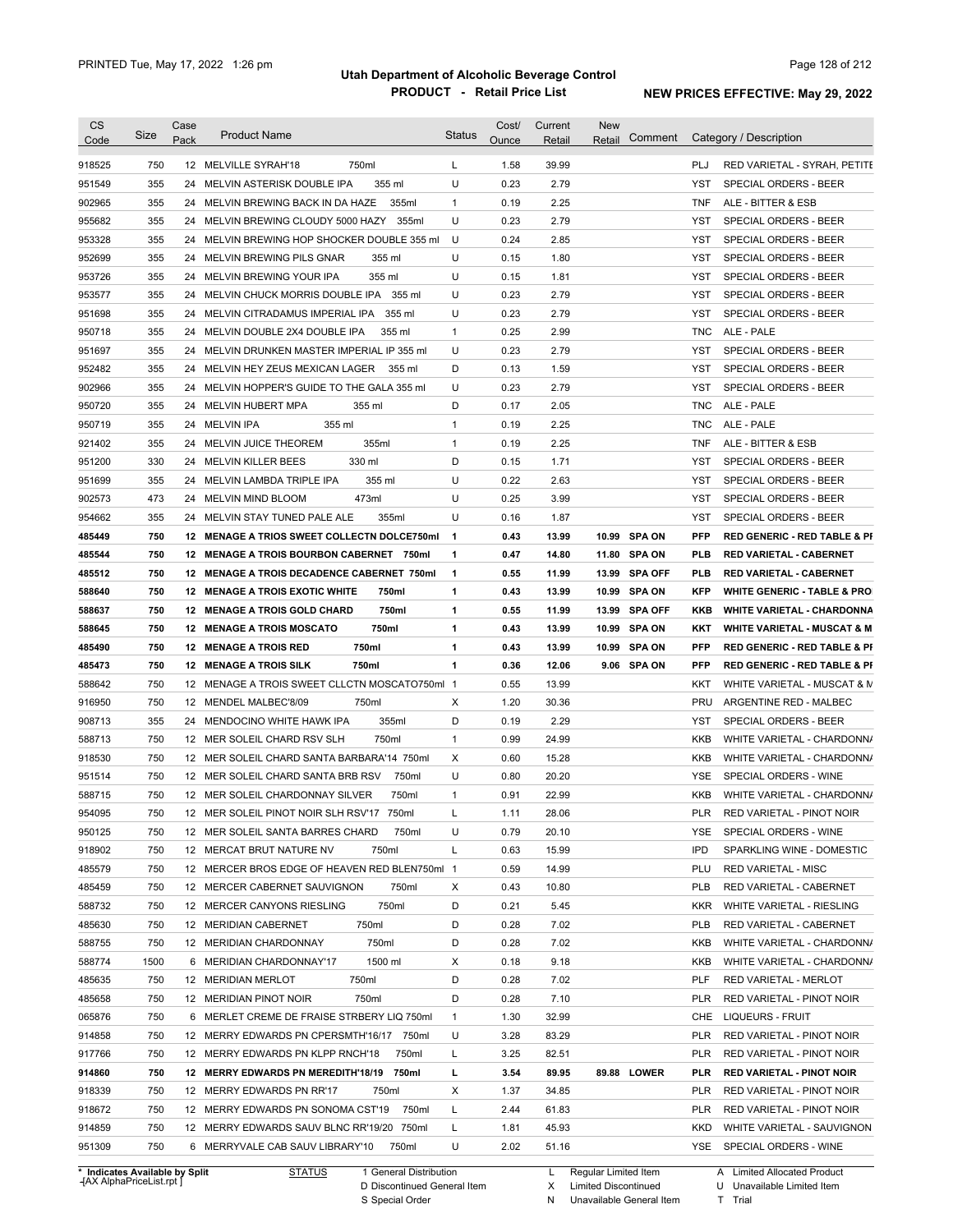| <b>CS</b><br>Code              | Size | Case<br>Pack | <b>Product Name</b>                          | <b>Status</b> | Cost/<br>Ounce | Current<br>Retail | New<br>Retail        | Comment       |            | Category / Description                  |
|--------------------------------|------|--------------|----------------------------------------------|---------------|----------------|-------------------|----------------------|---------------|------------|-----------------------------------------|
|                                |      |              |                                              |               |                |                   |                      |               |            |                                         |
| 588800                         | 750  |              | 12 MERRYVALE CHARD CARNEROS'17/18<br>750ml   | L             | 1.38           | 34.99             |                      |               | <b>KKB</b> | WHITE VARIETAL - CHARDONN/              |
| 485531                         | 750  |              | 6 MERRYVALE MERLOT NAPA'15/16<br>750ml       | X             | 1.85           | 46.99             |                      |               | <b>PLF</b> | <b>RED VARIETAL - MERLOT</b>            |
| 949158                         | 750  |              | 750ml<br>12 MERRYVALE MIXED VARIETAL         | U             | 0.37           | 9.38              |                      |               | YSE        | SPECIAL ORDERS - WINE                   |
| 485525                         | 750  |              | 6 MERRYVALE PROFILE'13/14/19<br>750ml        | Х             | 3.49           | 88.56             |                      |               | PLD        | RED VARIETAL - MERITAGE                 |
| 953681                         | 750  |              | 750ml<br>6 MERY MELROSE COGNAC VSOP          | Χ             | 2.38           | 60.37             |                      |               | ATX        | <b>BRANDY - IMPORTED</b>                |
| 946749                         | 750  |              | 750ml<br>12 MESQUIDA MORA TRISPOL'17         | Χ             | 0.99           | 25.04             |                      |               | <b>PRP</b> | SPANISH RED - MISC                      |
| 922627                         | 750  |              | 750ml<br>12 MESTRES 1312 ROSE RESERVA        | 1             | 1.10           | 31.99             |                      | 27.99 SPA ON  | ihu        | <b>SPARKLING WINE - MISC</b>            |
| 065906                         | 750  |              | 750ml<br>12 METAXA 5 STAR BRANDY             | D             | 0.91           | 22.99             |                      |               | ATB        | <b>BRANDY - BASIC</b>                   |
| 065896                         | 750  |              | 750ml<br>12 METAXA OUZO GREECE               | $\mathbf{1}$  | 0.87           | 21.99             |                      |               |            | CHQ LIQUEURS - ANISE & SAMBUCA          |
| 953659                         | 750  |              | 12 METHODE SAUVAGE BLOOM PHASE RED<br>750ml  | U             | 0.69           | 17.52             |                      |               | <b>YSE</b> | SPECIAL ORDERS - WINE                   |
| 952525                         | 750  |              | 12 METHODE SAUVAGE CAB FRANC OCCULT<br>750ml | U             | 0.77           | 19.45             |                      |               | <b>YSE</b> | SPECIAL ORDERS - WINE                   |
| 952491                         | 750  |              | 12 METHODE SAUVAGE CHENIN BLNC VISTA 750ml   | U             | 0.77           | 19.45             |                      |               | YSE        | SPECIAL ORDERS - WINE                   |
| 923534                         | 750  |              | 12 METIS RED BLEND<br>750ml                  | $\mathbf{1}$  | 1.38           | 34.99             |                      |               | <b>PFP</b> | RED GENERIC - RED TABLE & P             |
| 954894                         | 750  |              | 750ml<br>6 MEZCALERO 18                      | U             | 3.13           | 79.27             |                      |               | YSA        | SPECIAL ORDERS - SPIRITS                |
| 954895                         | 750  |              | 750ml<br>6 MEZCALERO 19                      | U             | 3.13           | 79.27             |                      |               | <b>YSA</b> | SPECIAL ORDERS - SPIRITS                |
| 900694                         | 750  |              | 750ml<br>6 MEZCALERO 22                      | U             | 3.14           | 79.62             |                      |               | <b>YSA</b> | SPECIAL ORDERS - SPIRITS                |
| 900695                         | 750  |              | 750ml<br>6 MEZCALERO 23                      | U             | 3.14           | 79.62             |                      |               | <b>YSA</b> | <b>SPECIAL ORDERS - SPIRITS</b>         |
| 900696                         | 750  |              | 750ml<br>6 MEZCALERO SB 3                    | U             | 4.38           | 111.16            |                      |               | YSA        | SPECIAL ORDERS - SPIRITS                |
| 370218                         | 1500 |              | 6 MEZZA CORONA CHARDONNAY'9/10<br>1500ml     | Х             | 0.29           | 14.83             |                      |               | KRM        | ITALIAN WHITE - VARIETAL                |
| 370190                         | 750  |              | 750ml<br>12 MEZZA CORONA PINOT GRIGIO'05     | U             | 0.16           | 4.08              |                      |               | <b>KRK</b> | ITALIAN WHITE - PINOT GRIGIO            |
| 370188                         | 1500 |              | 1500 ml<br>6 MEZZACORONA PINOT GRIGIO        | 1             | 0.24           | 14.39             |                      | 12.39 SPA ON  | KRK        | ITALIAN WHITE - PINOT GRIGIO            |
| 922308                         | 750  | 6            | 750ml<br>MH LEVANTINE GIN                    | Τ             | 1.38           | 34.99             |                      |               | AHX        | <b>GIN - IMPORTED</b>                   |
| 088095                         | 750  |              | 750ml<br>12 MI CAMPO BLANCO TEQUILA          | 1             | 0.87           | 25.06             | 22.06                | <b>SPA ON</b> | APD        | <b>TEQUILA - SILVER</b>                 |
| 088533                         | 750  |              | 750ml<br>12 MI CAMPO REPOSADO TEQUILA        | 1             | 0.87           | 25.06             |                      | 22.06 SPA ON  | <b>APJ</b> | TEQUILA - REPOSADO & ANEJO              |
| 949357                         | 750  |              | 750ml<br>12 MICA VINHO VERDE'17/18           | L             | 0.51           | 13.04             |                      |               | KRO        | PORTUGESE WHITE                         |
| 015718                         | 750  |              | 6 MICHAEL COLLINS SINGLE MALT 10<br>750ml    | X             | 1.60           | 40.58             |                      |               | AWN        | <b>WHISKEY - IRISH</b>                  |
| 467810                         | 750  |              | 12 MICHAEL DAVID FREAKSHOW CAB<br>750ml      | 1             | 0.67           | 19.99             |                      | 16.99 SPA ON  | PLB        | <b>RED VARIETAL - CABERNET</b>          |
| 467812                         | 750  |              | 12 MICHAEL DAVID FREAKSHOW RED'18/19 750ml   | L             | 0.79           | 19.99             |                      |               | PLU        | <b>RED VARIETAL - MISC</b>              |
| 467814                         | 750  |              | 12 MICHAEL DAVID FREAKSHOW ZINFANDEL 750ml   | 1             | 0.72           | 21.30             |                      | 18.30 SPA ON  | PLH        | <b>RED VARIETAL - ZINFANDEL</b>         |
| 916717                         | 750  |              | 12 MICHAEL DAVID ICOGNITO WHT'13/14 750ml    | U             | 0.63           | 16.08             |                      |               | KKJ        | WHITE VARIETAL - VIOGNIER               |
| 475067                         | 750  |              | 12 MICHAEL DAVID INCOGNITO RED'14/15 750ml   | Х             | 0.36           | 9.16              |                      |               | <b>PFP</b> | RED GENERIC - RED TABLE & P             |
| 921796                         | 750  |              | 12 MICHAEL DAVID LODI RED<br>750ml           | 1             | 0.57           | 17.49             |                      | 14.49 SPA ON  | <b>PFP</b> | <b>RED GENERIC - RED TABLE &amp; PI</b> |
| 906457                         | 750  |              | 12 MICHAEL DAVID PETITE PETITE'18/19 750ml   | L             | 0.67           | 16.99             |                      |               | PLJ        | RED VARIETAL - SYRAH, PETITE            |
| 916716                         | 750  |              | 12 MICHAEL DAVID SYRA 6TH SENS'18/19 750ml   | L             | 0.63           | 15.99             |                      |               | PLJ        | RED VARIETAL - SYRAH, PETITE            |
| 918303                         | 750  |              | 12 MICHEL CHABLIS GR CR VAUDESIR'18 750ml    | Г             | 3.31           | 83.99             |                      |               | <b>KRA</b> | FRENCH WHITE - BURGUNDY                 |
| 951756                         | 750  |              | 6 MICHELE CHIARLOS PALAS GRAPPA DI M 750ml   | U             | 3.22           | 81.55             |                      |               | YSE        | SPECIAL ORDERS - WINE                   |
| 921216                         | 355  |              | 24 MICHELOB ULTRA LIME CACTUS<br>355ml       | 1             | 0.14           | 1.69              |                      |               | TCP        | <b>BEER - FRUIT &amp; FLAVORED</b>      |
| 950338                         | 750  |              | 3 MICHTER'S 10 YR STRAIGHT BOURBON 750ml     | U             | 6.31           | 159.99            |                      |               | YSA        | SPECIAL ORDERS - SPIRITS                |
| 950335                         | 750  |              | 3 MICHTER'S 10 YR STRAIGHT RYE<br>750ml      | U             | 6.31           | 159.99            |                      |               | YSA        | SPECIAL ORDERS - SPIRITS                |
| 950547                         | 750  |              | 3 MICHTER'S RYE BARREL STRENGTH<br>750ml     | А             | 4.00           | 99.99             |                      | 101.50 HIGHER | LAS        | <b>ALLOCATED SPIRIT</b>                 |
| 948370                         | 750  |              | 6 MICHTER'S SOUR MASH WHISKEY<br>750ml       | U             | 1.85           | 46.99             |                      |               | YSA        | SPECIAL ORDERS - SPIRITS                |
| 026618                         | 750  |              | 3 MICHTER'S TOASTED BARREL FINISH 750ml      | R             | 3.94           | 99.99             |                      |               | LAS        | <b>ALLOCATED SPIRIT</b>                 |
| 019880                         | 750  |              | 6 MICHTER'S US 1 BOURBON SMALL BATCH 750ml   | А             | 1.88           | 46.99             |                      | 47.74 HIGHER  | LAS        | <b>ALLOCATED SPIRIT</b>                 |
| 027063                         | 750  |              | 6 MICHTER'S US 1 STRAIGHT RYE 3YR 750ml      | А             | 1.88           | 46.99             |                      | 47.74 HIGHER  | LAS        | <b>ALLOCATED SPIRIT</b>                 |
| 027516                         | 750  |              | 6 MICHTER'S US 1 WHISKEY UNBLENDED 750ml     | A             | 1.85           | 46.99             |                      |               | LAS        | <b>ALLOCATED SPIRIT</b>                 |
| 951388                         | 750  |              | 6 MICKAEL ANTOLIN CREME DE CASIS<br>750ml    | U             | 1.81           | 45.79             |                      |               | YSC        | SPECIAL ORDERS - LIQUEURS               |
| 989394                         | 710  |              | 12 MICKEYS ICE<br>710ml                      | D             | 0.09           | 2.15              |                      |               | TCJ        | BEER - ICE & MALT LIQUOR                |
| 989043                         | 355  |              | 355ml<br>24 MICKEYS MALT LIQUOR              | 1             | 0.14           | 1.65              |                      |               | TCJ        | BEER - ICE & MALT LIQUOR                |
| 089606                         | 750  |              | 12 MICO GOLD TEQUILA<br>750ml                | D             | 0.64           | 16.28             |                      |               | APF        | <b>TEQUILA - GOLD</b>                   |
| 949828                         | 750  |              | 750ml<br>6 MICROBIO RUFETE RUFIAN'19         | L             | 1.10           | 27.99             |                      |               | PRP        | SPANISH RED - MISC                      |
| 950753                         | 750  |              | 750ml<br>6 MICROBIO VERDEJO FRAGILE          | Х             | 1.96           | 49.75             |                      |               | YSE        | SPECIAL ORDERS - WINE                   |
| 015706                         | 750  |              | 750ml<br>6 MIDLETON RARE IRISH WHISKEY       | Х             | 6.31           | 159.99            |                      |               |            | AWN WHISKEY - IRISH                     |
| 015723                         | 750  |              | 750ml<br>3 MIDLETON VR VINTAGE RELEASE       | Г             | 6.31           | 159.99            |                      |               |            | AWN WHISKEY - IRISH                     |
| 076036                         | 750  |              | 6 MIDNIGHT MOON APPLE PIE MOONSHINE 750ml    | 1             | 0.87           | 23.99             |                      | 21.99 SPA ON  |            | AWT WHISKEY - FLAVORED                  |
| * Indicates Available by Split |      |              | <b>STATUS</b><br>1 General Distribution      |               |                | L.                | Regular Limited Item |               |            | A Limited Allocated Product             |

**Case** [AX AlphaPriceList.rpt ]

D Discontinued General Item

S Special Order

X Limited Discontinued

N Unavailable General Item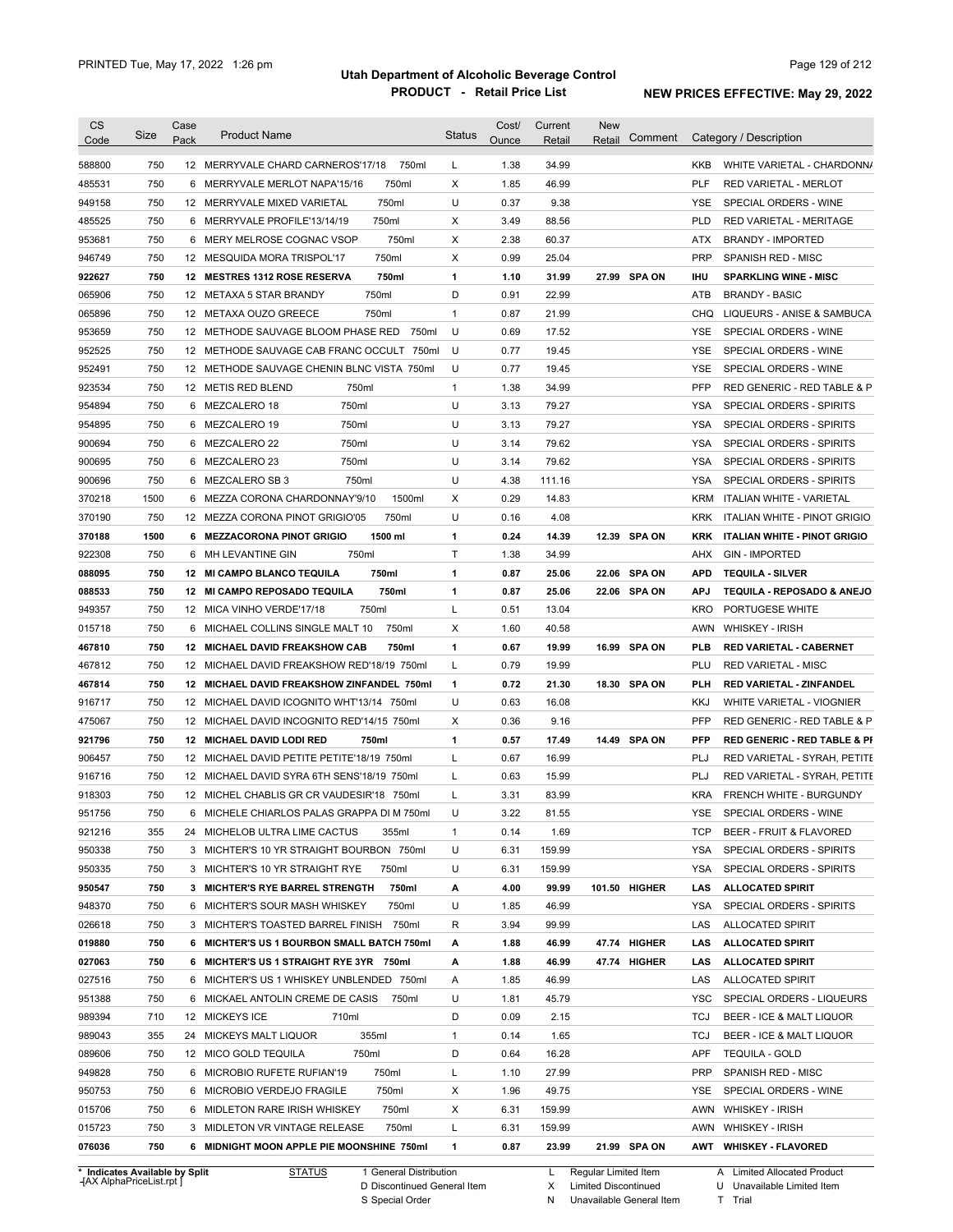| <b>CS</b><br>Code              | Size  | Case<br>Pack | <b>Product Name</b>                          | <b>Status</b> | Cost/<br><b>Ounce</b> | Current<br><b>Retail</b> | <b>New</b><br>Comment<br>Retail | Category / Description                       |
|--------------------------------|-------|--------------|----------------------------------------------|---------------|-----------------------|--------------------------|---------------------------------|----------------------------------------------|
| 100840                         | 750   |              | 6 MIDNIGHT MOON APPLE PIE W/SHOT GLAS750ml   | D             | 0.51                  | 12.96                    |                                 | <b>GIFT SETS - WINES</b><br>YGE              |
| 076065                         | 750   | 6            | 750ml<br>MIDNIGHT MOON BUSTED ED 100PRF      | X             | 0.95                  | 23.99                    |                                 | AWW<br><b>WHISKEY - DOMESTIC</b>             |
| 076024                         | 750   |              | 6 MIDNIGHT MOON CINNAMON MOONSHINE 750ml     | D             | 0.87                  | 23.99                    | 21.99 SPA ON                    | AWT<br><b>WHISKEY FLAVORED</b>               |
| 000108                         | 750   |              | 6 MIDNIGHT MOON CRAN-APPLE PIE<br>750ml      | Χ             | 0.45                  | 11.33                    |                                 | <b>YGA</b><br><b>GIFT SETS - SPIRITS</b>     |
| 076066                         | 750   |              | 6 MIDNIGHT MOON FREEDOM ED 100PRF 750ml      | Χ             | 0.95                  | 23.99                    |                                 | AWW<br><b>WHISKEY - DOMESTIC</b>             |
| 076079                         | 750   |              | 6 MIDNIGHT MOON LIGHTNING LEMONADE 750ml     | D             | 0.51                  | 12.96                    |                                 | <b>YGA</b><br><b>GIFT SETS - SPIRITS</b>     |
| 101139                         | 750   |              | 6 MIDNIGHT MOON PEPPERMINT W SHOT GLS750ml D |               | 0.51                  | 12.96                    |                                 | YGA<br><b>GIFT SETS - SPIRITS</b>            |
| 076040                         | 750   |              | 6 MIDNIGHT MOON STRAWBERRY MOONSHIN 750ml 1  |               | 0.79                  | 19.99                    |                                 | AWT<br><b>WHISKEY - FLAVORED</b>             |
| 076072                         | 750   |              | 750ml<br>6 MIDNIGHT MOON WATERMELON          | 1             | 0.95                  | 23.99                    |                                 | AWT<br><b>WHISKEY - FLAVORED</b>             |
| 067006                         | 750   |              | 750ml<br>12 MIDORI MELON LIQUEUR JAPAN       | 1             | 0.91                  | 22.99                    |                                 | CHE<br>LIQUEURS - FRUIT                      |
| 923541                         | 750   |              | 12 MIGNANELLI HIGHLAND PINOT NOIR<br>750ml   | 1             | 0.77                  | 19.46                    |                                 | <b>PLR</b><br>RED VARIETAL - PINOT NOIR      |
| 909786                         | 750   |              | 750ml<br>12 MIGRATION CHARDONNAY             | 1             | 1.50                  | 37.99                    |                                 | <b>KKB</b><br>WHITE VARIETAL - CHARDONN/     |
| 915892                         | 750   |              | 750ml<br>12 MIGRATION PINOT NOIR RR'19       | L             | 1.60                  | 40.50                    |                                 | <b>PLR</b><br>RED VARIETAL - PINOT NOIR      |
| 901559                         | 330   | 24           | 330ml<br>MIKES CLASSIC MARGARITA LIME        | D             | 0.19                  | 2.15                     |                                 | <b>RCP</b><br><b>FLAVORED MALT BEVERAGES</b> |
| 901554                         | 330   | 24           | 330ml<br>MIKES CLASSIC MARGARITA PEACH       | D             | 0.18                  | 2.05                     |                                 | <b>RCP</b><br><b>FLAVORED MALT BEVERAGES</b> |
| 901565                         | 330   | 24           | 330ml<br>MIKES HARD BLACK CHERRY LEMONA      | D             | 0.19                  | 2.08                     |                                 | <b>RCP</b><br><b>FLAVORED MALT BEVERAGES</b> |
| 901524                         | 330   | 24           | 330ml<br>MIKES HARD CRANBERRY LEMONADE       | 1             | 0.20                  | 2.19                     |                                 | <b>RCP</b><br><b>FLAVORED MALT BEVERAGES</b> |
| 901523                         | 330   | 24           | 330ml<br>MIKES HARD LEMONADE                 | D             | 0.19                  | 2.08                     |                                 | <b>RCP</b><br><b>FLAVORED MALT BEVERAGES</b> |
| 901527                         | 330   | 24           | 330ml<br>MIKES HARD LIMEADE                  | D             | 0.19                  | 2.15                     |                                 | <b>RCP</b><br>FLAVORED MALT BEVERAGES        |
| 901525                         | 330   | 24           | MIKES HARD POMEGRANATE LEMONADE<br>330ml     | D             | 0.18                  | 2.05                     |                                 | <b>RCP</b><br>FLAVORED MALT BEVERAGES        |
| 901552                         | 330   | 24           | MIKES HARD POMEGRANATE PUNCH<br>330ml        | D             | 0.19                  | 2.11                     |                                 | <b>RCP</b><br><b>FLAVORED MALT BEVERAGES</b> |
| 901574                         | 330   | 24           | MIKES HARD RASPBERRY LEMONADE<br>330ml       | 1             | 0.20                  | 2.19                     |                                 | <b>RCP</b><br><b>FLAVORED MALT BEVERAGES</b> |
| 901602                         | 330   | 24           | MIKES HARD SEASONAL<br>330ml                 | 1             | 0.20                  | 2.19                     |                                 | <b>RCP</b><br><b>FLAVORED MALT BEVERAGES</b> |
| 989411                         | 330   | 24           | MIKES HARD SMASHED APPLE ALE<br>330ml        | D             | 0.17                  | 1.88                     |                                 | <b>TNU</b><br>ALE - MISC & SEASONAL          |
| 901717                         | 473   | 24           | MIKES HARDER BLACK CHERRY LEMONADE 473ml 1   |               | 0.19                  | 3.00                     |                                 | <b>RCP</b><br><b>FLAVORED MALT BEVERAGES</b> |
| 901771                         | 473   | 24           | MIKES HARDER BLOOD ORANGE<br>473ml           | 1             | 0.19                  | 3.00                     |                                 | <b>RCP</b><br><b>FLAVORED MALT BEVERAGES</b> |
| 901768                         | 473   | 24           | 473ml<br>MIKES HARDER LEMONADE               | 1             | 0.19                  | 3.00                     |                                 | <b>RCP</b><br><b>FLAVORED MALT BEVERAGES</b> |
| 901725                         | 695   | 12           | MIKES HARDER MANGO PUNCH<br>695ml            | 1             | 0.17                  | 4.00                     |                                 | <b>RCP</b><br><b>FLAVORED MALT BEVERAGES</b> |
| 901714                         | 473   | 24           | MIKES HARDER SEASONAL<br>473ml               | D             | 0.19                  | 2.99                     |                                 | <b>RCP</b><br><b>FLAVORED MALT BEVERAGES</b> |
| 900885                         | 695   | 12           | MIKE'S HARDER STRAWBERRY PINEAPPLE 695ml     | 1             | 0.17                  | 4.00                     |                                 | <b>RCP</b><br><b>FLAVORED MALT BEVERAGES</b> |
| 902767                         | 750   | 12           | MILA FAMILY CABERNET SAUVIGNON<br>750ml      | Г             | 3.94                  | 100.00                   |                                 | <b>PLB</b><br>RED VARIETAL - CABERNET        |
| 906213                         | 750   | 6            | MILAGRO ANEJO TEQ<br>750ml                   | D             | 1.66                  | 41.99                    |                                 | <b>YSA</b><br>SPECIAL ORDERS - SPIRITS       |
| 089580                         | 750   |              | 750ml<br>6 MILAGRO ANEJO TEQUILA             | D             | 1.58                  | 39.99                    |                                 | <b>APF</b><br><b>TEQUILA - GOLD</b>          |
| 088120                         | 750   |              | 6 MILAGRO SILVER SELECT BARREL RSV T 750ml   | Х             | 1.97                  | 49.99                    |                                 | <b>APD</b><br><b>TEQUILA - SILVER</b>        |
| 088116                         | 750   |              | 750ml<br>6 MILAGRO SILVER TEQUILA            | 1             | 1.30                  | 25.99                    | 32.99 SPA OFF                   | APD<br><b>TEQUILA - SILVER</b>               |
| 089583                         | 750   |              | 6 MILAGRO TEQUILA REPOSADO<br>750ml          | 1             | 1.30                  | 25.99                    | 32.99 SPA OFF                   | APJ<br>TEQUILA - REPOSADO & ANEJO            |
| 951870                         | 250   |              | 24 MILBRANDT BROS RED BLEND<br>250 ml        | U             | 0.63                  | 5.34                     |                                 | SPECIAL ORDERS - WINE<br>YSE.                |
| 951871                         | 250   |              | 250 ml<br>24 MILBRANDT CHARDONNAY CAN        | U             | 0.63                  | 5.34                     |                                 | YSE<br>SPECIAL ORDERS - WINE                 |
| 946649                         | 375   |              | 12 MILBRANDT EST. RIESLING ICE WINE 375ml    | Х             | 2.01                  | 25.51                    |                                 | YSE<br>SPECIAL ORDERS - WINE                 |
| 952976                         | 750   |              | 12 MILBRANDT ESTATES SYRAH<br>750ml          | U             | 0.88                  | 22.26                    |                                 | YSE<br>SPECIAL ORDERS - WINE                 |
| 485990                         | 20000 |              | 1 MILBRANDT FAMILY CAB KEG<br>20000 ml       | U             | 0.44                  | 300.46                   |                                 | YSE<br>SPECIAL ORDERS - WINE                 |
| 953208                         | 750   |              | 12 MILBRANDT FAMILY CABERNET<br>750ml        | Х             | 0.52                  | 13.10                    |                                 | YSE<br>SPECIAL ORDERS - WINE                 |
| 485986                         | 750   |              | 12 MILBRANDT FAMILY CABERNET<br>750 750ml    | 1             | 0.47                  | 13.81                    | 11.81 SPA ON                    | PLB<br>RED VARIETAL - CABERNET               |
| 947757                         | 20000 |              | 20000 ml<br>1 MILBRANDT FAMILY CHARDONNAY    | U             | 0.44                  | 300.46                   |                                 | YSE<br>SPECIAL ORDERS - WINE                 |
| 946694                         | 750   |              | 12 MILBRANDT FAMILY RIESLING<br>750ml        | 1             | 0.54                  | 9.80                     | 13.80 SPA OFF                   | KKR<br><b>WHITE VARIETAL - RIESLING</b>      |
| 920837                         | 750   |              | 750ml<br>12 MILBRANDT FAMILY SYRAH           | U             | 0.54                  | 13.73                    |                                 | YSE<br>SPECIAL ORDERS - WINE                 |
| 916713                         | 750   |              | 750ml<br>12 MILBRANDT MERLOT ESTATES'16/17   | L             | 0.95                  | 24.14                    |                                 | <b>PLF</b><br>RED VARIETAL - MERLOT          |
| 952447                         | 750   |              | 750ml<br>12 MILBRANDT PRIMITIVO              | U             | 0.79                  | 20.05                    |                                 | YSE<br>SPECIAL ORDERS - WINE                 |
| 951869                         | 250   |              | 250 ml<br>24 MILBRANDT ROSE CAN              | U             | 0.63                  | 5.34                     |                                 | YSE<br>SPECIAL ORDERS - WINE                 |
| 952442                         | 750   |              | 6 MILBRANDT SENTINEL BORDEAUX BLEND 750ml    | U             | 1.89                  | 47.86                    |                                 | YSE<br>SPECIAL ORDERS - WINE                 |
| 031296                         | 750   |              | 12 MILES GIN<br>750ml                        | 1             | 0.51                  | 12.99                    |                                 | <b>GIN - DOMESTIC</b><br>AHW                 |
| 953926                         | 750   |              | 12 MILOU ROSE<br>750ml                       | U             | 0.40                  | 10.24                    |                                 | SPECIAL ORDERS - WINE<br>YSE                 |
| 916314                         | 375   |              | 375ml<br>12 MILZ-LAURETIUSHOF AUS GKA'05     | Х             | 2.66                  | 33.70                    |                                 | LATE HARVEST - RIESLING, BA,<br>EVL          |
| 918652                         | 750   |              | 750ml<br>6 MINA REAL MEZCAL REPOSADO         | Χ             | 1.59                  | 40.42                    |                                 | APQ MEZCAL                                   |
| * Indicates Available by Split |       |              | <b>STATUS</b><br>1 General Distribution      |               |                       | L                        | Regular Limited Item            | A Limited Allocated Product                  |

**Case** [AX AlphaPriceList.rpt ]

D Discontinued General Item

S Special Order

Regular Limited Item

X

Limited Discontinued T Trial

N Unavailable General Item

U Unavailable Limited Item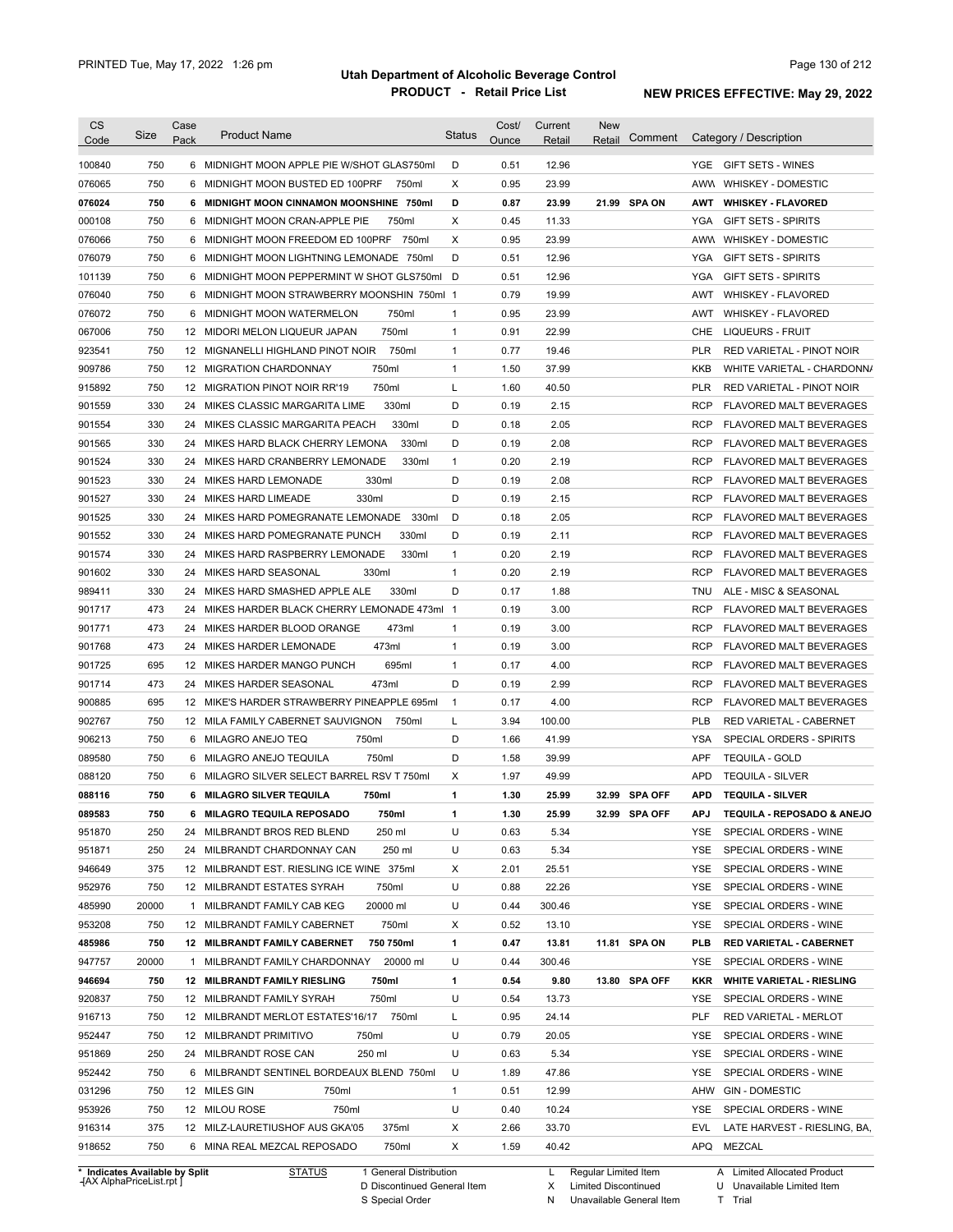| <b>CS</b><br>Code                                        | Size  | Case<br>Pack | <b>Product Name</b>                        | <b>Status</b> | Cost/<br>Ounce | Current<br>Retail | New<br>Comment<br>Retail |            | Category / Description                      |
|----------------------------------------------------------|-------|--------------|--------------------------------------------|---------------|----------------|-------------------|--------------------------|------------|---------------------------------------------|
| 952059                                                   | 750   |              | 750ml<br>6 MINER FAMILY ORACLE RED'13/14   | Χ             | 2.26           | 57.29             |                          | <b>PLD</b> | <b>RED VARIETAL - MERITAGE</b>              |
| 952888                                                   | 19000 | 1            | 19000 ml<br>MINER FAMILY RED BLEND KEG     | U             | 1.18           | 758.55            |                          | <b>YSE</b> | SPECIAL ORDERS - WINE                       |
| 027171                                                   | 750   |              | 750ml<br>6 MINOR CASE STRAIGHT RYE         | Α             | 1.70           | 42.99             |                          | LAS        | <b>ALLOCATED SPIRIT</b>                     |
| 918817                                                   | 750   |              | 750ml<br>15 MIONETTO GRAN ROSE             | Х             | 0.64           | 16.15             |                          | <b>IPL</b> | SPARKLING WINE - ITALIAN                    |
| 910172                                                   | 750   |              | 6 MIONETTO GRAPPA DI PROSECCO<br>750ml     | U             | 1.40           | 35.46             |                          | ATR        | BRANDY - GRAPPA & EAUX DE Y                 |
| 915206                                                   | 750   |              | 750ml<br>12 MIONETTO NOVELLO'08            | Х             | 0.44           | 11.05             |                          | <b>PRK</b> | ITALIAN RED - MISC DOC                      |
| 729451                                                   | 750   |              | 12 MIONETTO PROSEC SERGIO 1887 X-DRY 750ml | х             | 0.69           | 17.44             |                          | IPI        | SPARKLING WINE - PROSECCO                   |
| 729493                                                   | 1500  | 6            | MIONETTO PROSECCO BRUT<br>1500ml           | L             | 0.53           | 26.99             |                          | IPI        | SPARKLING WINE - PROSECCO                   |
| 729498                                                   | 750   |              | 12 MIONETTO VALDO PROSECCO DOCG<br>750ml   | х             | 0.68           | 17.20             |                          | <b>IHL</b> | SPARKLING WINE - EXTRA DRY                  |
| 729506                                                   | 750   |              | 750ml<br>12 MIQUEL PONS CAVA BRUT          | $\mathbf{1}$  | 0.45           | 11.49             |                          | IPP        | SPARKLING WINE - SPANISH CA                 |
| 950585                                                   | 750   |              | 750ml<br>12 MIRA CABERNET SAUV NAPA'11     | Х             | 1.06           | 27.00             |                          | <b>PLB</b> | RED VARIETAL - CABERNET                     |
| 950580                                                   | 750   |              | 750ml<br>12 MIRA CHARDONNAY NAPA'13/17     | х             | 1.22           | 30.99             |                          | KKB        | WHITE VARIETAL - CHARDONN/                  |
| 916925                                                   | 750   |              | 750ml<br>12 MIRABELLE BRUT ROSE NV         | L             | 1.10           | 28.01             |                          | <b>IHS</b> | SPARKLING WINE - BLANC DE N                 |
| 917667                                                   | 750   |              | 750ml<br>12 MIRADOR IBERICO NV             | Х             | 0.44           | 11.12             |                          | <b>PRN</b> | SPANISH RED - RIOJA                         |
| 486300                                                   | 750   |              | 750ml<br>12 MIRASSOU CABERNET              | $\mathbf{1}$  | 0.47           | 11.99             |                          | <b>PLB</b> | <b>RED VARIETAL - CABERNET</b>              |
| 589370                                                   | 750   |              | 750ml<br>12 MIRASSOU CHARDONNAY            | $\mathbf{1}$  | 0.47           | 11.99             |                          | <b>KKB</b> | WHITE VARIETAL - CHARDONN/                  |
| 486350                                                   | 750   |              | 750ml<br>12 MIRASSOU MERLOT                | D             | 0.47           | 11.99             |                          | <b>PLF</b> | <b>RED VARIETAL - MERLOT</b>                |
| 489388                                                   | 750   |              | 750ml<br>12 MIRASSOU PINOT NOIR            | $\mathbf{1}$  | 0.47           | 11.99             |                          | <b>PLR</b> | RED VARIETAL - PINOT NOIR                   |
| 486570                                                   | 750   |              | 750ml<br>12 MIRASSOU SUNSET RED            | D             | 0.48           | 12.12             |                          | <b>PFP</b> | RED GENERIC - RED TABLE & P                 |
| 921162                                                   | 750   |              | 12 MIRAVAL COTES DU PRVCE ROSE'19/20 750ml | L             | 0.99           | 24.99             |                          | <b>MPX</b> | ROSE WINE - IMPORTED                        |
| 011074                                                   | 750   | $\mathbf{1}$ | MISTER SAM TRIBUTE WHISKEY<br>750ml        | Α             | 9.85           | 249.86            |                          | AWH        | WHISKEY - BOURBON & TENNE:                  |
| 915905                                                   | 750   |              | 750ml<br>12 MITOLO CABERNET JESTER'15/17   | х             | 0.45           | 11.34             |                          | <b>PRY</b> | <b>AUSTRALIAN RED</b>                       |
| 916785                                                   | 750   |              | 750ml<br>12 MITOLO JESTER SANGIOVESE ROSE' | U             | 0.72           | 18.29             |                          | MPQ        | ROSE WINE - VARIETAL & VIN G                |
| 914314                                                   | 750   |              | 750ml<br>12 MITOLO JESTER SHIRAZ'16/17     | Х             | 0.45           | 11.34             |                          | <b>PRY</b> | <b>AUSTRALIAN RED</b>                       |
| 917860                                                   | 750   |              | 750ml<br>12 MITOLO JESTER VERMENTINO'14/17 | Х             | 0.36           | 9.24              |                          | KRT        | <b>AUSTRALIAN WHITE</b>                     |
| 914801                                                   | 750   | 6            | 750ml<br>MITOLO SHIRAZ GAM'9/10            | Х             | 1.06           | 27.00             |                          | <b>PRY</b> | <b>AUSTRALIAN RED</b>                       |
| 915904                                                   | 750   |              | 750ml<br>12 MITOLO SHIRAZ SAVITAR'07       | U             | 1.92           | 48.62             |                          | <b>PRY</b> | <b>AUSTRALIAN RED</b>                       |
| 203359                                                   | 375   |              | 3 MIXED HOLIDAY WINE GIFT PACK<br>375ml    | D             | 1.62           | 20.52             |                          | YGE        | GIFT SETS - WINES                           |
| 917204                                                   | 750   |              | 12 M-MUGNERET ECHEZEAUX VV'06<br>750ml     | U             | 4.73           | 119.94            |                          | <b>PRB</b> | <b>FRENCH RED - BURGUNDY</b>                |
| 918174                                                   | 750   |              | 750ml<br>12 M-MUGNERET GR. ECHEZEAUX'09    | U             | 5.98           | 151.65            |                          | <b>PRB</b> | <b>FRENCH RED - BURGUNDY</b>                |
| 917206                                                   | 750   |              | 750ml<br>12 M-MUGNERET GRANDS ECHEZEAUX'07 | U             | 5.51           | 139.78            |                          | <b>PRB</b> | <b>FRENCH RED - BURGUNDY</b>                |
|                                                          |       |              |                                            |               |                |                   |                          |            |                                             |
| 911580                                                   | 750   |              | 750ml<br>12 M-MUGNERET RICHEBOURG'07       | Х             | 11.13          | 282.34            |                          | <b>PRB</b> | <b>FRENCH RED - BURGUNDY</b>                |
| 913937                                                   | 750   |              | 750ml<br>12 M-MUGNERET SAVIGNY BEAUNE'07   | Х             | 1.64           | 41.47             |                          | <b>PRB</b> | FRENCH RED - BURGUNDY<br>ALE - BITTER & ESB |
| 918266                                                   | 473   |              | 24 MOAB BREWERY JOHNNY B'S IPA<br>473 ml   | $\mathbf{1}$  | 0.16           | 2.55              |                          | TNF        |                                             |
| 950304                                                   | 473   |              | 24 MOAB BREWERY PALE ALE<br>473ml          | 1             | 0.14           | 2.29              |                          | <b>TNC</b> | ALE - PALE                                  |
| 989408                                                   | 473   |              | 473ml<br>24 MOAB BREWERY RED RYE IPA       | D             | 0.14           | 2.25              |                          | <b>TNF</b> | ALE - BITTER & ESB                          |
| 952822                                                   | 750   |              | 6 MOAB DISTILLING CLASS 5 VODKA<br>750ml   | $\mathbf{1}$  | 0.99           | 24.99             |                          |            | ADW VODKA - DOMESTIC                        |
| 953404                                                   | 750   |              | 750ml<br>6 MOAB DISTILLING SPOT ON GIN     | L             | 1.06           | 26.99             |                          | AHW        | <b>GIN - DOMESTIC</b>                       |
| 918957                                                   | 473   |              | 473 ml<br>24 MOAB FMU DOUBLE IPA CANS      | $\mathbf{1}$  | 0.18           | 2.85              |                          | TVB        | DOMESTIC BEER                               |
| 042509                                                   | 750   |              | 750ml<br>6 MOCAMBO RUM                     | D             | 2.17           | 55.13             |                          | YGA        | <b>GIFT SETS - SPIRITS</b>                  |
| 989012                                                   | 355   |              | 24 MODELO NEGRA DARK ALE<br>355 ml         | 1             | 0.17           | 2.05              |                          | TNL        | ALE - RED, AMBER, BROWN                     |
| 901824                                                   | 473   |              | 24 MODERN TIMES ORDERVILLE<br>473 ml       | D             | 0.24           | 3.85              |                          | TNC        | ALE - PALE                                  |
| 901823                                                   | 473   |              | 24 MODERN TIMES SEASONAL<br>473 ml         | D             | 0.24           | 3.85              |                          | TNU        | ALE - MISC & SEASONAL                       |
| 908580                                                   | 750   |              | 6 MOET CHANDON IMPERIAL<br>750ml           | U             | 1.98           | 50.14             |                          | YSE        | SPECIAL ORDERS - WINE                       |
| 954915                                                   | 750   |              | 6 MOET CHANDON IMPERIAL ROSE<br>750ml      | L             | 2.76           | 69.99             |                          | IPH        | SPARKLING WINE - FRENCH & C                 |
| 710590                                                   | 750   |              | 6 MOET GRAND VINTAGE BRU'12<br>750ml       | L             | 2.37           | 59.99             |                          | IPH        | SPARKLING WINE - FRENCH & C                 |
| 909466                                                   | 750   |              | 6 MOET ICE IMPERIAL<br>750ml               | L             | 2.44           | 61.99             |                          | IPH        | SPARKLING WINE - FRENCH & C                 |
| 710806                                                   | 750   |              | 6 MOET IMPERIAL BRUT CHAMPAGNE<br>750ml    | L             | 2.05           | 51.99             |                          | <b>IHL</b> | SPARKLING WINE - EXTRA DRY                  |
| 710804                                                   | 187   |              | 24 MOET IMPERIAL CHAMPAGNE<br>187ml        | U             | 2.21           | 13.99             |                          | YSE        | SPECIAL ORDERS - WINE                       |
| 710910                                                   | 750   |              | 6 MOET NECTAR IMPERIAL<br>750ml            | L             | 2.17           | 54.99             |                          | IHI        | SPARKLING WINE - SPUMANTE                   |
| 920877                                                   | 750   |              | 6 MOET NECTAR IMPERIAL ROSE<br>750ml       | L             | 2.44           | 61.99             |                          | IPH        | SPARKLING WINE - FRENCH & C                 |
| 219133                                                   | 750   |              | 6 MOET NECTAR IMPERIAL ROSE LIGHT UP 750ml | U             | 2.44           | 61.99             |                          | YSE        | SPECIAL ORDERS - WINE                       |
| 803475                                                   | 1500  |              | 6 MOGEN DAVID BLACKBERRY KPM<br>1500 ml    | $\mathbf{1}$  | 0.22           | 11.34             |                          | GFE        | WINE - FRUIT                                |
| 487010                                                   | 1500  |              | 6 MOGEN DAVID CONCORD KPM<br>1500 ml       | $\mathbf{1}$  | 0.22           | 11.34             |                          | GFE        | WINE - FRUIT                                |
| * Indicates Available by Split<br>AV AlphaDricol int rnt |       |              | 1 General Distribution<br><b>STATUS</b>    |               |                | L                 | Regular Limited Item     |            | A Limited Allocated Product                 |

**Case** [AX AlphaPriceList.rpt ]

D Discontinued General Item

S Special Order

X Limited Discontinued

N Unavailable General Item

U Unavailable Limited Item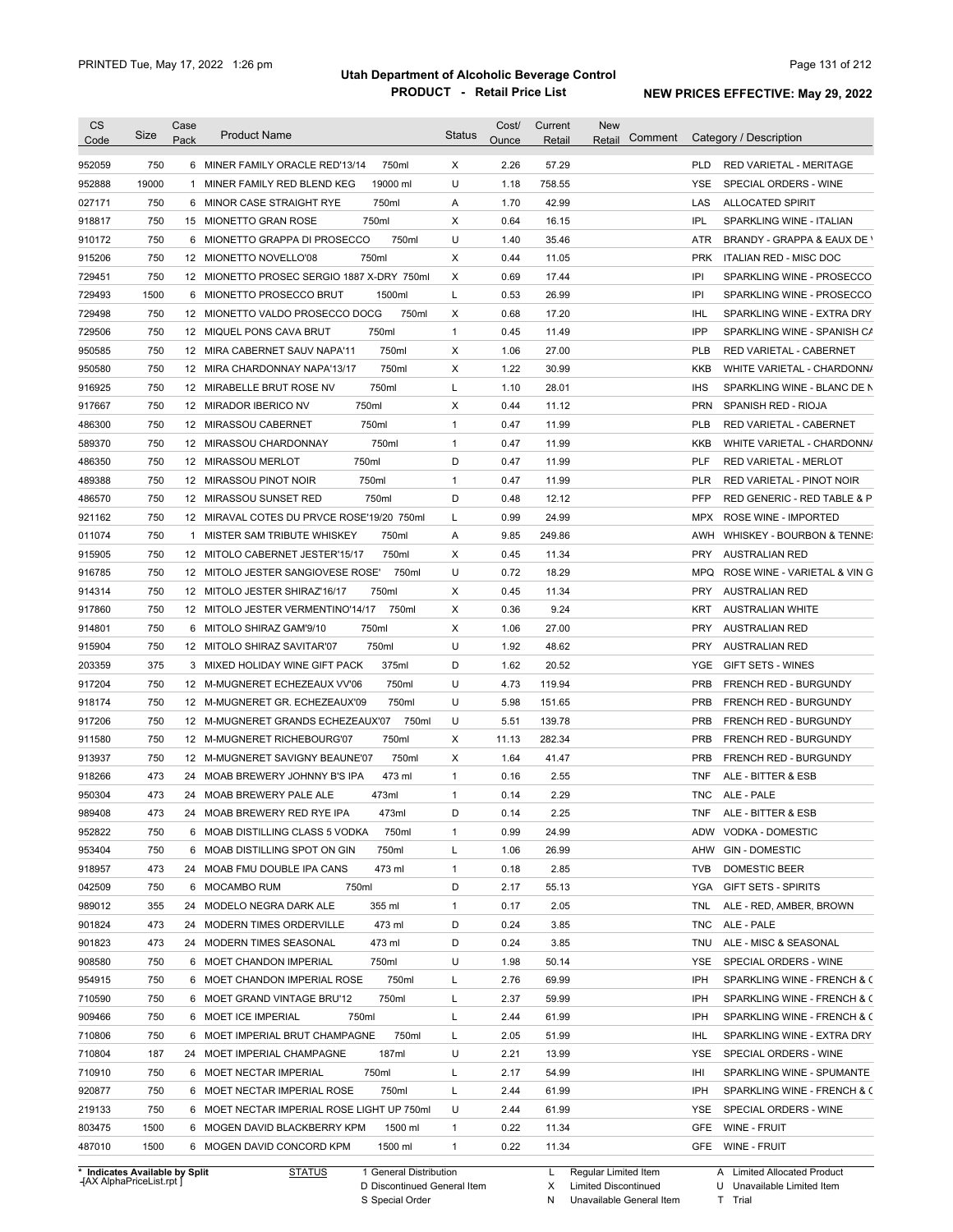| <b>CS</b><br>Code              | Size | Case<br>Pack | <b>Product Name</b>                                            | <b>Status</b> | Cost/<br>Ounce | Current<br>Retail | New<br>Retail        | Comment       |            | Category / Description       |
|--------------------------------|------|--------------|----------------------------------------------------------------|---------------|----------------|-------------------|----------------------|---------------|------------|------------------------------|
| 803493                         | 1500 |              | 6 MOGEN DAVID POMEGRANATE KPM<br>1500 ml                       | D             | 0.12           | 6.13              |                      |               | GFE        | WINE - FRUIT                 |
| 418710                         | 750  |              | 12 MOHUA SAUVIGNON BLANC<br>750ml                              | $\mathbf{1}$  | 0.59           | 14.99             |                      |               | <b>KRV</b> | NEW ZEALAND WHITE            |
| 950566                         | 750  |              | 750ml<br>12 MOILLARD GRIVOT COTEDE NUITS                       | U             | 1.05           | 26.54             |                      |               | YSE        | SPECIAL ORDERS - WINE        |
| 916778                         | 750  |              | 750ml<br>12 MOLET VALENCIA'12/13                               | Х             | 0.61           | 15.37             |                      |               | <b>PRP</b> | SPANISH RED - MISC           |
| 919605                         | 750  |              | 6 MOLLYDOOKER BLUE EYED BOY SHIRAZ 750ml                       | U             | 2.27           | 57.69             |                      |               | YSE        | SPECIAL ORDERS - WINE        |
| 418719                         | 750  |              | 750ml<br>12 MOLLYDOOKER BOXER SHIRAZ'17/19                     | L             | 1.18           | 29.99             |                      |               | <b>PRY</b> | <b>AUSTRALIAN RED</b>        |
| 418721                         | 750  |              | 750ml<br>12 MOLLYDOOKER TWO LEFTFEET'13/14                     | L             | 1.18           | 29.99             |                      |               | <b>PRY</b> | <b>AUSTRALIAN RED</b>        |
| 989025                         | 355  |              | 24 MOLSON ICE<br>355ml                                         | D             | 0.14           | 1.69              |                      |               | <b>TCJ</b> | BEER - ICE & MALT LIQUOR     |
| 916795                         | 750  |              | 12 MOMMESSIN BEAUJ NOUVEAU'20<br>750ml                         | х             | 0.29           | 7.36              |                      |               | LTO        | <b>WINE OFFER</b>            |
| 912615                         | 750  |              | 12 MOMMESSIN BEAUJOLAIS NOUVEAU'21<br>750ml                    | L             | 0.61           | 15.51             |                      |               | YGE        | GIFT SETS - WINES            |
| 917250                         | 750  |              | 750ml<br>12 MOMO SAUV BLANC NZ'10/11                           | Х             | 0.67           | 17.02             |                      |               | <b>KRV</b> | NEW ZEALAND WHITE            |
| 910657                         | 750  |              | 750ml<br><b>12 MOMOKAWA DIAMOND SAKE</b>                       | 1             | 0.60           | 12.29             |                      | 15.29 SPA OFF | <b>GPW</b> | <b>SAKE - DOMESTIC</b>       |
| 907972                         | 750  |              | 750ml<br>12 MOMOKAWA ORGANIC JUNMAI SAKE                       | Х             | 0.63           | 16.02             |                      |               | GPW        | <b>SAKE - DOMESTIC</b>       |
| 911256                         | 750  |              | 750ml<br>12 MOMOKAWA PEARL SAKE                                | 1             | 0.60           | 12.29             |                      | 15.29 SPA OFF | <b>GPW</b> | <b>SAKE - DOMESTIC</b>       |
| 910518                         | 750  |              | 750ml<br>12 MOMOKAWA RUBY SAKE                                 | X             | 0.55           | 13.99             |                      |               | <b>GPW</b> | SAKE - DOMESTIC              |
| 910519                         | 750  |              | 750ml<br><b>12 MOMOKAWA SILVER SAKE</b>                        | 1             | 0.60           | 12.29             |                      | 15.29 SPA OFF | <b>GPW</b> | <b>SAKE - DOMESTIC</b>       |
| 589988                         | 750  |              | 750ml<br>12 MON FRERE CHARDONNAY                               | $\mathbf{1}$  | 0.57           | 14.34             |                      |               | KKB        | WHITE VARIETAL - CHARDONN/   |
| 486956                         | 750  |              | 750ml<br>12 MON FRERE PINOT NOIR                               | $\mathbf{1}$  | 0.67           | 17.06             |                      |               | <b>PLR</b> | RED VARIETAL - PINOT NOIR    |
| 918825                         | 355  | 24           | 355ml<br><b>MONACO CITRUS RUSH</b>                             | $\mathbf{1}$  | 0.25           | 3.00              |                      |               | CWU        | <b>PREMIXED - MISC</b>       |
| 918807                         | 355  | 24           | 355ml<br>MONACO TEQUILA LIME CRUSH                             | $\mathbf{1}$  | 0.25           | 3.00              |                      |               | CWU        | <b>PREMIXED - MISC</b>       |
| 045036                         | 750  |              | 750ml<br>12 MONARCH 151 PR RUM                                 | $\mathbf{1}$  | 0.67           | 17.06             |                      |               | <b>ALU</b> | <b>RUM - MISC</b>            |
| 013978                         | 1750 | 6            | 1750ml<br><b>MONARCH CANADIAN</b>                              | D             | 0.16           | 9.72              |                      |               | AWB        | WHISKEY - CANADIAN           |
| 045016                         | 750  |              | 750ml<br>12 MONARCH PLATA RUM                                  | D             | 0.20           | 4.99              |                      |               | ALE        | <b>RUM - LIGHT</b>           |
| 045018                         | 1750 | 6            | 1750ml<br>MONARCH PLATA RUM                                    | $\mathbf{1}$  | 0.25           | 14.99             |                      |               | ALE        | <b>RUM - LIGHT</b>           |
| 915734                         | 750  |              | 750ml<br>12 MONCHHOF ESTATE RIESLING'16                        | Х             | 0.37           | 9.43              |                      |               | <b>KRH</b> | <b>GERMAN WHITE - MOSEL</b>  |
| 915547                         | 750  | 12           | MONCHHOF RIES MOS SLATE SP'10/12 750ml                         | Х             | 0.80           | 20.23             |                      |               | KRH        | <b>GERMAN WHITE - MOSEL</b>  |
| 915596                         | 750  |              | 12 MONCHHOF URZIGER WURZ AUS'08/9<br>750ml                     | Х             | 1.33           | 33.84             |                      |               | <b>KRH</b> | <b>GERMAN WHITE - MOSEL</b>  |
| 915549                         | 750  |              | 750ml<br>12 MONCHHOF URZIGER WURZ KAB'16                       | Х             | 0.91           | 23.10             |                      |               | KRH        | <b>GERMAN WHITE - MOSEL</b>  |
| 915551                         | 750  |              | 12 MONCHHOF URZIGER WURZ SP'10/12<br>750ml                     | Х             | 0.95           | 23.99             |                      |               | <b>KRH</b> | <b>GERMAN WHITE - MOSEL</b>  |
| 909716                         | 750  |              | 750ml<br>12 MONEY RANCH RD MERLOT '06                          | U             | 1.34           | 33.97             |                      |               | YSE        | SPECIAL ORDERS - WINE        |
| 909717                         | 750  |              | 750ml<br>12 MONEY RD RANCH CAB SAUV 01                         | Х             | 2.95           | 74.89             |                      |               | <b>YSE</b> | SPECIAL ORDERS - WINE        |
|                                | 750  |              | 750ml                                                          | D             | 0.43           | 10.80             |                      |               | <b>KKB</b> | WHITE VARIETAL - CHARDONN/   |
| 590210                         | 1000 |              | 12 MONIKER CHARDONNAY<br>1000ml<br>3 MONKEY 47 GIN SCHWARZWALD | $\mathbf{1}$  | 1.57           | 52.99             |                      |               |            | <b>GIN - IMPORTED</b>        |
| 028693                         |      |              |                                                                |               |                |                   |                      |               | AHX        |                              |
| 028699                         | 375  |              | 375 ml<br>6 MONKEY 47 GIN SCHWARZWALD                          | х             | 3.15           | 39.99             |                      |               | AHX        | <b>GIN - IMPORTED</b>        |
| 418595                         | 750  |              | 12 MONKEY BAY SAUVIGNON BLANC<br>750ml                         | $\mathbf{1}$  | 0.48           | 12.06             |                      |               | <b>KRV</b> | NEW ZEALAND WHITE            |
| 005635                         | 750  |              | 750ml<br>6 MONKEY SHOULDER WHISKEY                             | 1             | 1.18           | 34.99             | 29.99                | <b>SPA ON</b> |            | AWR WHISKY - SCOTCH BLENDED  |
| 005844                         | 1750 |              | 6 MONKEY SHOULDER WHISKEY<br>1750 ml                           | $\mathbf{1}$  | 1.06           | 62.99             |                      |               | AWR        | WHISKY - SCOTCH BLENDED      |
| 034527                         | 375  |              | 24 MONOPOLOWA POTATO VODKA<br>375ml                            | $\mathbf{1}$  | 0.63           | 7.99              |                      |               | ADF        | VODKA - BASIC                |
| 034514                         | 750  |              | 12 MONOPOLOWA POTATO VODKA<br>750ml                            | 1             | 0.63           | 13.99             |                      | 15.99 SPA OFF | <b>ADF</b> | <b>VODKA - BASIC</b>         |
| 034510                         | 1000 |              | 1000ml<br>12 MONOPOLOWA POTATO VODKA                           | 1             | 0.47           | 17.99             |                      | 15.99 SPA ON  | <b>ADF</b> | <b>VODKA - BASIC</b>         |
| 034515                         | 1750 |              | 1750ml<br>6 MONOPOLOWA POTATO VODKA                            | $\mathbf{1}$  | 0.51           | 29.99             |                      |               | ADF        | VODKA - BASIC                |
| 028698                         | 750  |              | 12 MONOPOLOWA VIENNA DRY GIN<br>750ml                          | D             | 0.36           | 9.18              |                      |               | AHG        | GIN - DRY                    |
| 912882                         | 750  |              | 12 MONSANTO CHIANTI RISERVA'15/16<br>750ml                     | L             | 1.26           | 31.99             |                      |               | <b>PRH</b> | <b>ITALIAN RED - CHIANTI</b> |
| 371405                         | 375  |              | 6 MONSANTO CHIMERA VIN SANTO'95<br>375ml                       | х             | 3.98           | 50.49             |                      |               | EVL        | LATE HARVEST - RIESLING, BA, |
| 918003                         | 750  |              | 12 MONTAGE MIXED CASE'10<br>750ml                              | U             | 52.96          | 1,343.17          |                      |               | YSE        | SPECIAL ORDERS - WINE        |
| 988184                         | 750  |              | 750ml<br>12 MONTANA RIOJA CRIANZA'18                           | L             | 0.57           | 14.49             |                      |               | <b>PRN</b> | SPANISH RED - RIOJA          |
| 912906                         | 750  |              | 750ml<br>12 MONTANA RIOJA RESERVA'15                           | L             | 0.73           | 18.49             |                      |               | <b>PRN</b> | SPANISH RED - RIOJA          |
| 912002                         | 750  |              | 12 MONTANA RIOJA TINTO '15<br>750ml                            | U             | 0.36           | 9.23              |                      |               | <b>PRN</b> | SPANISH RED - RIOJA          |
| 918597                         | 750  |              | 750ml<br>12 MONTAND BRUT BLNC D BLNC NV                        | L             | 0.63           | 15.99             |                      |               | IPH        | SPARKLING WINE - FRENCH & C  |
| 916736                         | 750  |              | 750ml<br>12 MONTE ALINA TORO'06/8                              | х             | 0.48           | 12.17             |                      |               | <b>PRP</b> | SPANISH RED - MISC           |
| 371600                         | 750  |              | 12 MONTE ANTICO ROSSO<br>750ml                                 | 1             | 0.53           | 15.49             |                      | 13.49 SPA ON  | PRI        | <b>ITALIAN RED - TUSCANY</b> |
| 947509                         | 750  |              | 750ml<br>12 MONTE XANIC KRISTEL SAUV BLANC                     | U             | 0.61           | 15.53             |                      |               | YSA        | SPECIAL ORDERS - SPIRITS     |
| 917836                         | 750  |              | 12 MONTEBUENA RIOJA'19<br>750ml                                | L             | 0.52           | 13.25             |                      |               | PRN        | SPANISH RED - RIOJA          |
| 915222                         | 750  |              | 750ml<br>12 MONTECASTRO ALCONTE DUERO'7/09                     | Х             | 1.05           | 26.53             |                      |               | <b>PRP</b> | SPANISH RED - MISC           |
| * Indicates Available by Split |      |              | <b>STATUS</b><br>1 General Distribution                        |               |                | L                 | Regular Limited Item |               |            | A Limited Allocated Product  |

**Case** [AX AlphaPriceList.rpt ]

D Discontinued General Item

S Special Order

X Limited Discontinued

N Unavailable General Item

U Unavailable Limited Item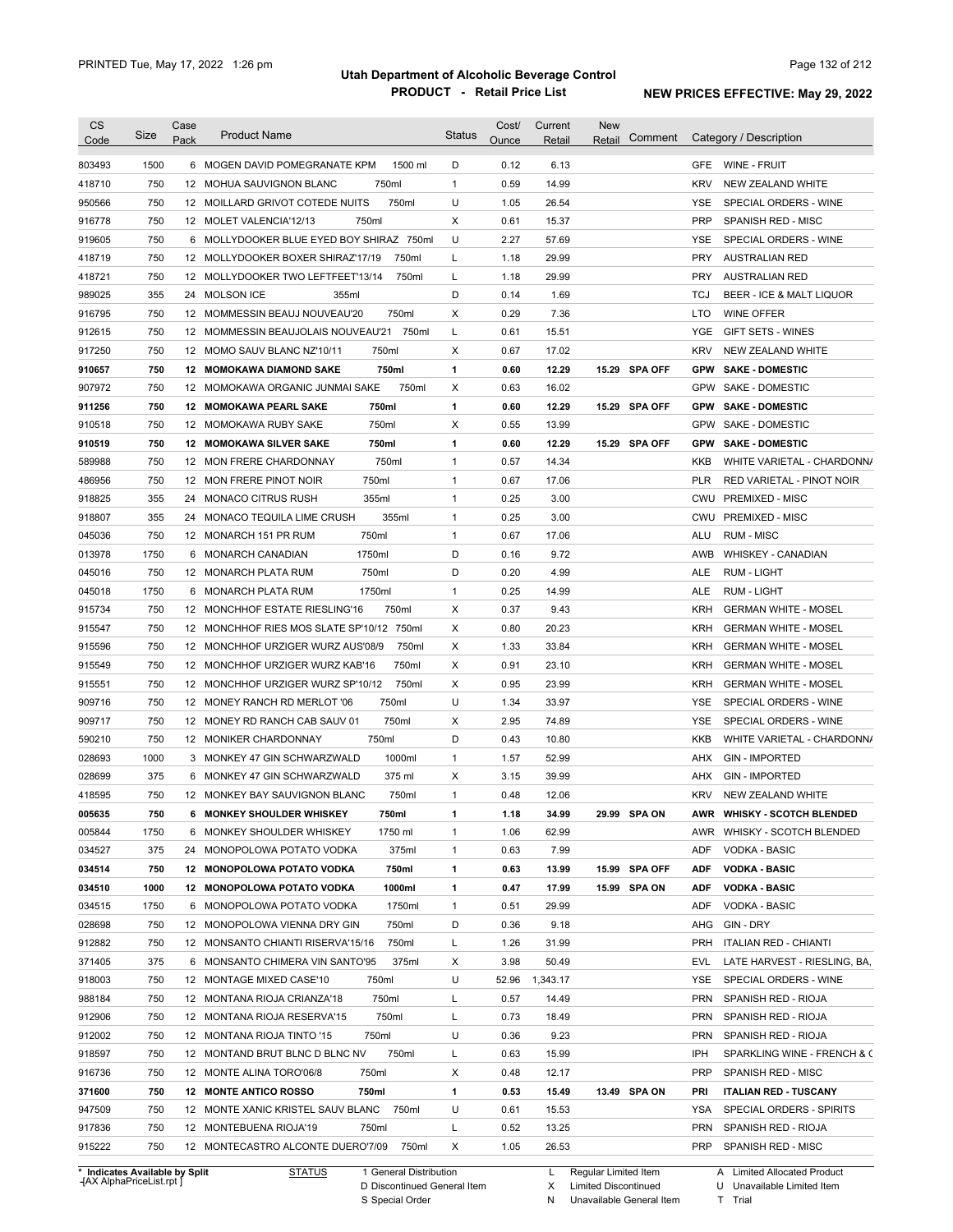| Code                                                                                                                                                                                       | Size | Case | <b>Product Name</b>                         | <b>Status</b> | Cost/ | Current | <b>New</b> | Comment       |            | Category / Description                 |
|--------------------------------------------------------------------------------------------------------------------------------------------------------------------------------------------|------|------|---------------------------------------------|---------------|-------|---------|------------|---------------|------------|----------------------------------------|
|                                                                                                                                                                                            |      | Pack |                                             |               | Ounce | Retail  | Retail     |               |            |                                        |
| 915579                                                                                                                                                                                     | 750  |      | 6 MONTECASTRO RIBERA DUERO'7/08<br>750ml    | Х             | 1.53  | 38.74   |            |               | <b>PRP</b> | SPANISH RED - MISC                     |
| 948763                                                                                                                                                                                     | 750  |      | 12 MONTEFIORE RED<br>750ml                  | U             | 0.73  | 18.50   |            |               | YSE        | SPECIAL ORDERS - WINE                  |
| 045064                                                                                                                                                                                     | 375  |      | 375ml<br>24 MONTEGO BAY GOLD RUM            | $\mathbf{1}$  | 0.36  | 4.59    |            |               | ALJ        | <b>RUM - DARK</b>                      |
| 045066                                                                                                                                                                                     | 750  |      | 750ml<br>12 MONTEGO BAY GOLD RUM            | $\mathbf{1}$  | 0.29  | 7.29    |            |               | ALJ        | <b>RUM - DARK</b>                      |
| 045068                                                                                                                                                                                     | 1750 |      | 1750ml<br>6 MONTEGO BAY GOLD RUM            | 1             | 0.25  | 16.99   |            | 14.99 SPA ON  | <b>ALJ</b> | <b>RUM DARK</b>                        |
| 045094                                                                                                                                                                                     | 375  |      | 375ml<br>24 MONTEGO BAY RUM SILVER          | $\mathbf{1}$  | 0.36  | 4.59    |            |               | ALE        | <b>RUM - LIGHT</b>                     |
| 045096                                                                                                                                                                                     | 750  |      | 750ml<br>12 MONTEGO BAY RUM SILVER          | $\mathbf{1}$  | 0.29  | 7.29    |            |               | ALE        | <b>RUM - LIGHT</b>                     |
| 045098                                                                                                                                                                                     | 1750 |      | 1750ml<br>6 MONTEGO BAY SILVER RUM          | 1             | 0.25  | 16.99   |            | 14.99 SPA ON  | <b>ALE</b> | <b>RUM - LIGHT</b>                     |
| 988561                                                                                                                                                                                     | 750  |      | 12 MONTES ALPHA CABERNET'16/17<br>750ml     | Х             | 0.91  | 22.99   |            |               | <b>PRT</b> | <b>CHILEAN RED</b>                     |
| 911475                                                                                                                                                                                     | 750  |      | 12 MONTES ALPHA CARMENERE'16/17<br>750ml    | L             | 0.91  | 22.99   |            |               | <b>PRT</b> | <b>CHILEAN RED</b>                     |
| 913769                                                                                                                                                                                     | 750  |      | 12 MONTES ALPHA CHARDONNAY'13<br>750ml      | Х             | 0.70  | 17.87   |            |               | <b>KRR</b> | CHILEAN WHITE                          |
| 914633                                                                                                                                                                                     | 750  |      | 750ml<br>6 MONTES ALPHA M'10/11             | Х             | 2.15  | 54.56   |            |               | <b>PRT</b> | <b>CHILEAN RED</b>                     |
| 909938                                                                                                                                                                                     | 750  |      | 750ml<br>12 MONTES ALPHA PINOT NOIR         | Х             | 0.92  | 23.29   |            |               | YSE        | SPECIAL ORDERS - WINE                  |
| 915313                                                                                                                                                                                     | 750  |      | 750ml<br>12 MONTES ALPHA SYRAH APALTA'07/8  | Х             | 0.92  | 23.40   |            |               | <b>PRT</b> | <b>CHILEAN RED</b>                     |
| 418774                                                                                                                                                                                     | 750  |      | 750ml<br>12 MONTES CAB SAUV CLASSIC'20      | L             | 0.55  | 13.99   |            |               | PRT        | <b>CHILEAN RED</b>                     |
| 915344                                                                                                                                                                                     | 750  |      | 12 MONTES CLASSIC SAUV BLANC'17/18<br>750ml | L             | 0.55  | 13.99   |            |               | <b>KRR</b> | <b>CHILEAN WHITE</b>                   |
| 914887                                                                                                                                                                                     | 750  |      | 750ml<br>6 MONTES FOLLY STA CRUZ'06         | Х             | 3.20  | 81.09   |            |               | PRT        | <b>CHILEAN RED</b>                     |
| 915589                                                                                                                                                                                     | 750  |      | 12 MONTES LEYDA SAUV BLANC'16/17<br>750ml   | Х             | 0.63  | 15.99   |            |               | <b>KRR</b> | <b>CHILEAN WHITE</b>                   |
| 911823                                                                                                                                                                                     | 750  |      | 750ml<br>12 MONTES MERLOT CLASSIC'14        | Х             | 0.28  | 7.07    |            |               | <b>PRT</b> | <b>CHILEAN RED</b>                     |
| 909808                                                                                                                                                                                     | 750  |      | 12 MONTETI CABURNIO TOSCANA'10/11 7 750ml   | U             | 0.89  | 22.46   |            |               | PRI        | <b>ITALIAN RED - TUSCANY</b>           |
| 903476                                                                                                                                                                                     | 750  |      | 12 MONTEVINA PINOT GRIGIO<br>750ml          | U             | 0.39  | 9.85    |            |               | <b>YSE</b> | SPECIAL ORDERS - WINE                  |
| 591450                                                                                                                                                                                     | 750  |      | 750ml<br><b>12 MONTEVINA PINOT GRIGIO</b>   | D             | 0.40  | 7.06    |            | 10.06 SPA OFF | KKH        | <b>WHITE VARIETAL - PINOT GRIS</b>     |
| 670200                                                                                                                                                                                     | 750  |      | 750ml<br>12 MONTEVINA WHITE ZIN             | D             | 0.36  | 9.07    |            |               | MHJ        | BLUSH WINE - WHITE ZINFANDE            |
| 089576                                                                                                                                                                                     | 750  |      | 750ml<br>12 MONTEZUMA GOLD TEQUILA          | 1             | 0.35  | 10.99   |            | 8.99 SPA ON   | <b>APF</b> | <b>TEQUILA - GOLD</b>                  |
| 089578                                                                                                                                                                                     | 1750 | 6    | 1750ml<br>MONTEZUMA GOLD TEQUILA            | $\mathbf{1}$  | 0.39  | 22.99   |            |               | <b>APF</b> | <b>TEQUILA - GOLD</b>                  |
| 086390                                                                                                                                                                                     | 1000 |      | 1000ml<br>12 MONTEZUMA TRIPLE SEC           | $\mathbf{1}$  | 0.15  | 4.99    |            |               | CHB        | LIQUEURS - TRIPLE SEC & ORA            |
| 088146                                                                                                                                                                                     | 750  |      | 750ml<br>12 MONTEZUMA WHITE TEQUILA         | 1             | 0.35  | 10.99   |            | 8.99 SPA ON   | <b>APD</b> | <b>TEQUILA - SILVER</b>                |
| 275060                                                                                                                                                                                     | 750  |      | 750ml<br>12 MONTFORT VOUVRAY'18/19          | г             | 0.75  | 18.25   |            | 18.99 HIGHER  | <b>KRB</b> | <b>FRENCH WHITE - BORDEAUX &amp; I</b> |
| 917055                                                                                                                                                                                     | 750  |      | 12 MONTGRAS CARMENERE RESERVA'14/15 750ml   | Χ             | 0.27  | 6.89    |            |               | <b>PRT</b> | <b>CHILEAN RED</b>                     |
| 916911                                                                                                                                                                                     | 750  |      | 750ml<br>6 MONT-MARCAL BRUT ROSADO'18/19    | Х             | 0.74  | 18.66   |            |               | <b>IHS</b> | SPARKLING WINE - BLANC DE N            |
| 916867                                                                                                                                                                                     | 750  |      | 6 MONT-MARCAL EXTRAMARIUM BRUT<br>750ml     | X             | 0.87  | 22.06   |            |               | IHP        | SPARKLING WINE - BRUT & BLA            |
| 917821                                                                                                                                                                                     | 750  |      | 750ml<br>12 MOONDARA HOLLY GARDEN PINO GR'  | х             | 0.60  | 15.27   |            |               | KRT        | <b>AUSTRALIAN WHITE</b>                |
|                                                                                                                                                                                            | 750  |      | 12 MOONSTONE ASIAN PEAR SAKE<br>750ml       | Г             | 0.56  | 14.29   |            |               | GPW        | <b>SAKE - DOMESTIC</b>                 |
| 097530                                                                                                                                                                                     |      |      |                                             | U             | 0.51  | 13.05   |            |               | YSE        | SPECIAL ORDERS - WINE                  |
| 954922                                                                                                                                                                                     |      |      |                                             |               |       |         |            |               |            |                                        |
|                                                                                                                                                                                            | 750  |      | 750ml<br>12 MOONSTONE CUCUMBER MINT SAKE    |               |       |         |            |               |            |                                        |
|                                                                                                                                                                                            | 750  |      | 12 MOORODUC PINOT GRIS SKINS<br>750ml       | L             | 1.69  | 42.90   |            |               | <b>MOX</b> | <b>ORANGE WINE - IMPORTED</b>          |
|                                                                                                                                                                                            | 750  |      | 750ml<br>12 MORA ESTATE VALPO'16            | х             | 1.22  | 30.99   |            |               | PLQ        | RED VARIETAL - SANGIOVESE,             |
|                                                                                                                                                                                            | 750  |      | 12 MORDOREE CDR ROSE DAME'21<br>750ml       | L             | 0.87  | 22.07   |            |               | MPQ        | ROSE WINE - VARIETAL & VIN G           |
|                                                                                                                                                                                            | 750  |      | 12 MORDOREE LIRAC REINE BOIS'18<br>750ml    | L             | 1.75  | 44.49   |            |               | <b>PRD</b> | FRENCH RED - RHONE                     |
|                                                                                                                                                                                            | 750  |      | 750ml<br>12 MORDOREE TAVEL REINEBOIS'09     | Х             | 1.32  | 33.48   |            |               | YSE        | SPECIAL ORDERS - WINE                  |
|                                                                                                                                                                                            | 750  |      | 750ml<br>12 MORDOREE TAVEL ROSE DAME'20     | Г             | 1.25  | 31.65   |            |               | MPX        | ROSE WINE - IMPORTED                   |
|                                                                                                                                                                                            | 750  |      | 6 MOREAU CHABLIS BLANCHOT'18<br>750ml       | Х             | 4.87  | 123.43  |            |               | <b>KRA</b> | FRENCH WHITE - BURGUNDY                |
|                                                                                                                                                                                            | 750  |      | 6 MOREAU CHABLIS LES CLOS'19<br>750ml       | L             | 5.71  | 144.87  |            |               | <b>KRA</b> | FRENCH WHITE - BURGUNDY                |
|                                                                                                                                                                                            | 750  |      | 750ml<br>12 MOREAU CHABLIS VAILLONS'18/19   | L             | 2.36  | 59.75   |            |               | <b>KRA</b> | FRENCH WHITE - BURGUNDY                |
|                                                                                                                                                                                            | 750  |      | 750ml<br>6 MOREAU CHABLIS VALMUR'18         | Х             | 4.93  | 125.13  |            |               | <b>KRA</b> | FRENCH WHITE - BURGUNDY                |
|                                                                                                                                                                                            | 750  |      | 750ml<br>6 MOREAU CHABLIS VAUDESIR'18       | L             | 4.93  | 125.13  |            |               | <b>KRA</b> | FRENCH WHITE - BURGUNDY                |
|                                                                                                                                                                                            | 750  |      | 12 MOREAU CHABLIS'19/20<br>750ml            | L             | 1.61  | 40.95   |            |               | <b>KRA</b> | FRENCH WHITE - BURGUNDY                |
|                                                                                                                                                                                            | 750  |      | 750ml<br>12 MOREAU VAILLONS GUY MOREAU'19   | L             | 3.09  | 78.24   |            |               | <b>KRA</b> | <b>FRENCH WHITE - BURGUNDY</b>         |
|                                                                                                                                                                                            | 750  |      | 750ml<br>12 MOREY BEAUNES GREVE ROUGE'07    | U             | 1.35  | 34.29   |            |               | <b>PRB</b> | FRENCH RED - BURGUNDY                  |
|                                                                                                                                                                                            | 750  |      | 12 MOREY BOURGOGNE BLANC'07<br>750ml        | Х             | 0.72  | 18.36   |            |               | <b>KRA</b> | <b>FRENCH WHITE - BURGUNDY</b>         |
|                                                                                                                                                                                            | 750  |      | 12 MOREY BOURGOGNE BLANC'15<br>750ml        | Х             | 0.84  | 21.21   |            |               | <b>KRA</b> | FRENCH WHITE - BURGUNDY                |
|                                                                                                                                                                                            | 750  |      | 12 MOREY CHASSAGN LE CAILLERET'11/1 750ml   | Х             | 3.08  | 78.20   |            |               | <b>KRA</b> | FRENCH WHITE - BURGUNDY                |
|                                                                                                                                                                                            | 750  |      | 12 MOREY CHASSAGNE CAILLERETS'07<br>750ml   | Х             | 6.05  | 153.41  |            |               | <b>KRA</b> | FRENCH WHITE - BURGUNDY                |
| 951553<br>950853<br>917787<br>917381<br>917887<br>908175<br>918934<br>908602<br>916091<br>909634<br>917949<br>917240<br>917950<br>914063<br>916913<br>915876<br>918203<br>916914<br>914708 | 750  |      | 750ml<br>12 MOREY CHASSAGNE MORGEOT'08      | U             | 2.35  | 59.53   |            |               | <b>KRA</b> | <b>FRENCH WHITE - BURGUNDY</b>         |

**Case** [AX AlphaPriceList.rpt ]

D Discontinued General Item

S Special Order

X Limited Discontinued

N Unavailable General Item

U Unavailable Limited Item

T Trial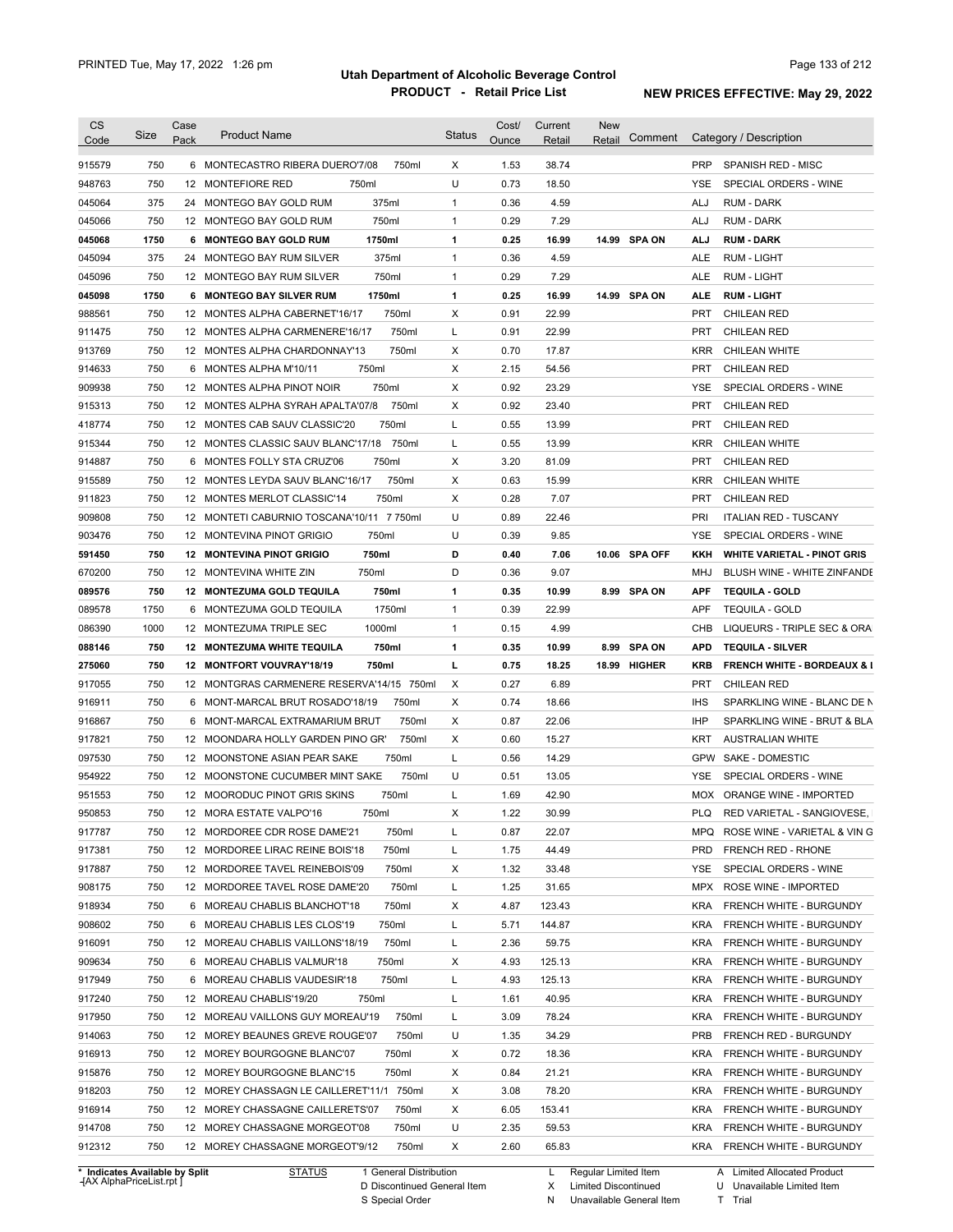| CS               | Size         | Case | <b>Product Name</b>                            | <b>Status</b> | Cost/ | Current | <b>New</b>        |            |                                   |
|------------------|--------------|------|------------------------------------------------|---------------|-------|---------|-------------------|------------|-----------------------------------|
| Code             |              | Pack |                                                |               | Ounce | Retail  | Comment<br>Retail |            | Category / Description            |
| 912313           | 750          |      | 12 MOREY PULIGNY TRUFFIERE'13<br>750ml         | Х             | 4.52  | 114.55  |                   | <b>KRA</b> | FRENCH WHITE - BURGUNDY           |
| 918202           | 750          |      | 12 MOREY SANTENAY CLOS ROUSSEAU'13 750ml       | X             | 0.96  | 24.39   |                   | <b>PRB</b> | FRENCH RED - BURGUNDY             |
| 916909           | 750          |      | 750ml<br>12 MOREY ST AUBIN LE COMBES'09        | х             | 1.67  | 42.46   |                   | KRA        | FRENCH WHITE - BURGUNDY           |
| 911084           | 750          |      | 750ml<br>12 MORGADIO ALBARINO'21               | г             | 0.91  | 20.23   | 22.99 HIGHER      | <b>KRN</b> | <b>SPANISH WHITE</b>              |
| 916677           | 750          |      | 12 MORGADIO LEGADO ALBARINO'12/13<br>750ml     | х             | 0.65  | 16.43   |                   | KRN        | <b>SPANISH WHITE</b>              |
| 911019           | 750          |      | 12 MORGAN ALBARINO'18<br>750ml                 | X             | 0.85  | 21.48   |                   | KKU        | WHITE VARIETAL - MISC             |
| 914717           | 750          |      | 6 MORGAN CHARD DOUBLE L'19<br>750ml            | L             | 1.58  | 40.09   |                   | KKB        | WHITE VARIETAL - CHARDONN/        |
| 591633           | 750          |      | 12 MORGAN CHARDONNAY HIGHLAND<br>750ml         | $\mathbf{1}$  | 0.91  | 23.02   |                   | KKB        | WHITE VARIETAL - CHARDONN/        |
| 591637           | 750          |      | <b>12 MORGAN CHARDONNAY METALLICO</b><br>750ml | 1             | 0.83  | 19.02   | 21.02 SPA OFF     | KKB        | <b>WHITE VARIETAL - CHARDONNA</b> |
| 907334           | 750          |      | 750ml<br>12 MORGAN COTE DU CROWS'17            | Χ             | 0.38  | 9.70    |                   | <b>PFP</b> | RED GENERIC - RED TABLE & P       |
| 914772           | 750          |      | 6 MORGAN PINOT DOUBLE L'17/18<br>750ml         | Г             | 2.17  | 55.09   |                   | PLR        | RED VARIETAL - PINOT NOIR         |
| 978094           | 750          |      | 12 MORGAN PINOT NOIR 12 CLONES'17/18 750ml     | Г             | 1.18  | 30.02   |                   | PLR        | RED VARIETAL - PINOT NOIR         |
|                  | 750          |      |                                                | U             | 1.88  |         |                   |            |                                   |
| 914773           |              |      | 6 MORGAN PINOT NOIR GARY'S'13<br>750ml         |               |       | 47.80   |                   | PLR        | RED VARIETAL - PINOT NOIR         |
| 960344           | 750          |      | 750ml<br>12 MORGAN SAUV BLANC'18/19            | L             | 0.59  | 15.02   |                   | <b>KKD</b> | WHITE VARIETAL - SAUVIGNON        |
| 915182           | 750          |      | 750ml<br>12 MORGAN SYRAH G7'18                 | Г             | 0.87  | 22.02   |                   | PLJ        | RED VARIETAL - SYRAH, PETITE      |
| 912689           | 750          |      | 750ml<br>12 MORGANTE NERO D'AVOLA'18/19        | L             | 0.83  | 20.99   |                   | <b>PRM</b> | <b>ITALIAN RED - SICILY</b>       |
| 915967           | 750          |      | 12 MORO MALLEOLUS SANCHOMARTIN'05<br>750ml     | Х             | 8.63  | 218.77  |                   | <b>PRP</b> | SPANISH RED - MISC                |
| 917804           | 750          |      | 12 MORSE CODE SHIRAZ PADTHAWAY'10/1 750ml      | х             | 0.22  | 5.48    |                   | <b>PRY</b> | <b>AUSTRALIAN RED</b>             |
| 005642           | 750          |      | 750ml<br>6 MORTLACH RARE OLD SCOTCH            | х             | 6.07  | 153.99  |                   | AWR        | WHISKY - SCOTCH BLENDED           |
| 325026           | 750          |      | <b>12 MOSELLAND ARSVITIS RIESLING</b><br>750ml | 1             | 0.63  | 13.06   | 16.06 SPA OFF     | KRH        | <b>GERMAN WHITE - MOSEL</b>       |
| 921783           | 750          |      | 12 MOSELLAND BLUE RIESLING QBA<br>750ml        | 1             | 0.40  | 10.13   |                   | KRH        | <b>GERMAN WHITE - MOSEL</b>       |
| 325030           | 500          |      | 12 MOSELLAND RIESLING CAT BOTTLE<br>500 ml     | 1             | 0.83  | 14.06   |                   | KRH        | <b>GERMAN WHITE - MOSEL</b>       |
| 498176           | 750          |      | 12 MOSSBACK CABERNET SAUV'13/14<br>750ml       | х             | 0.47  | 11.99   |                   | <b>PLB</b> | RED VARIETAL - CABERNET           |
| 949819           | 650          |      | 12 MOTHER EARTH 4 SEASONS AUTUMN<br>650ml      | U             | 0.52  | 11.39   |                   | YST        | SPECIAL ORDERS - BEER             |
| 902066           | 473          |      | 24 MOTHER EARTH APHRODITE HAZY IPA<br>473ml    | U             | 0.17  | 2.72    |                   | <b>YST</b> | SPECIAL ORDERS - BEER             |
| 953784           | 473          |      | 24 MOTHER EARTH BIG MOTHER TRIPLE IP 473 ml    | U             | 0.18  | 2.89    |                   | <b>YST</b> | SPECIAL ORDERS - BEER             |
| 947617           | 355          |      | 24 MOTHER EARTH CALI CREAMIN ALE<br>355 ml     | U             | 0.16  | 1.89    |                   | TNU        | ALE - MISC & SEASONAL             |
| 900550           | 355          |      | 24 MOTHER EARTH CALI CREAMSICLE<br>355ml       | U             | 0.20  | 2.39    |                   | <b>YST</b> | SPECIAL ORDERS - BEER             |
| 952233           | 355          |      | 24 MOTHER EARTH CALL ME GINGER<br>355 ml       | U             | 0.16  | 1.89    |                   | <b>YST</b> | SPECIAL ORDERS - BEER             |
| 916289           | 473          |      | 24 MOTHER EARTH COSMIC PYRO HAZY IPA 473 ml    | U             | 0.20  | 3.15    |                   | YST        | SPECIAL ORDERS - BEER             |
| 953936           | 473          |      | 24 MOTHER EARTH FOUR SEASONS SUMMER 473 ml U   |               | 0.21  | 3.31    |                   | YST        | SPECIAL ORDERS - BEER             |
| 900551           | 473          |      | 24 MOTHER EARTH FRESH AS IT GETS<br>473ml      | U             | 0.24  | 3.91    |                   | <b>YST</b> | SPECIAL ORDERS - BEER             |
| 951429           | 355          |      | 24 MOTHER EARTH HOP DIGGITY CANS<br>355 ml     | $\mathbf{1}$  | 0.18  | 2.15    |                   | <b>TNF</b> | ALE - BITTER & ESB                |
|                  |              |      |                                                |               |       |         |                   |            |                                   |
| 947615           | 650          |      | 12 MOTHER EARTH SIN TAX STOUT<br>650 ml        | U             | 0.24  | 5.27    |                   | YST        | SPECIAL ORDERS - BEER             |
| 948734           | 750          |      | 12 MOULIN D GASSIC BLC GUILHEM'15/17 750ml     | х             | 0.23  | 5.94    |                   | <b>KRD</b> | FRENCH WHITE - MISC               |
| 946877           | 750          |      | 750ml<br>12 MOUNT GAY BLACK BARRELL            | U             | 1.18  | 29.99   |                   | <b>YSA</b> | <b>SPECIAL ORDERS - SPIRITS</b>   |
| 042666           | 750          |      | 12 MOUNT GAY ECLIPSE RUM<br>750ml              | L             | 0.95  | 23.99   |                   | ALJ        | RUM - DARK                        |
| 042668           | 1750         |      | 6 MOUNT GAY ECLIPSE RUM<br>1750ml              | D             | 0.68  | 39.99   |                   | ALJ        | RUM - DARK                        |
| 489202           | 750          |      | 6 MOUNT PEAK WINERY SENTINEL CAB SAUV750ml     | $\mathbf{1}$  | 1.89  | 47.99   |                   | <b>PLB</b> | RED VARIETAL - CABERNET           |
| 490357           | 750          |      | 6 MOUNT VEEDER RED RESERVE'14/15<br>750ml      | х             | 3.55  | 90.13   |                   | <b>PLD</b> | RED VARIETAL - MERITAGE           |
| 922459           | 750          |      | 12 MOUTARD BRUT RESERVE<br>750ml               | L             | 1.98  | 50.15   |                   | <b>IHP</b> | SPARKLING WINE - BRUT & BLA       |
| 918883           | 750          |      | 750ml<br>12 MOUTARD GRAND CUVEE BRUT           | L             | 1.77  | 44.99   |                   | IPH        | SPARKLING WINE - FRENCH & C       |
| 900172           | 750          |      | 12 MOUTARD ROSE CUVAISON<br>750ml              | Г             | 1.77  | 44.99   |                   | <b>IHS</b> | SPARKLING WINE - BLANC DE N       |
| 241070           | 750          |      | 750ml<br>12 MOUTON CADET RED BORDEAUX          | $\mathbf{1}$  | 0.54  | 13.69   |                   | <b>PRA</b> | FRENCH RED - BORDEAUX             |
| 241140           | 750          |      | 750ml<br>12 MOUTON CADET WHITE BORDEAUX        | $\mathbf{1}$  | 0.54  | 13.69   |                   | <b>KRB</b> | FRENCH WHITE - BORDEAUX &         |
| 065963           | 750          |      | 750ml<br>6 MOZART CHOC PUMPKIN SPICE LIQ       | D             | 0.57  | 14.58   |                   | <b>CHN</b> | LIQUEURS - CHOCOLATE              |
| 065965           | 750          |      | 6 MOZART STRAWBERRY WHITE CHOC LIQ 750ml       | D             | 0.58  | 14.66   |                   | LTO        | <b>WINE OFFER</b>                 |
| 066003           | 750          |      | 6 MOZART WHITE CHOC CREAM LIQ<br>750ml         | D             | 1.07  | 27.13   |                   | <b>YGC</b> | <b>GIFT SETS - LIQUEURS</b>       |
| 062906           | 750          |      | 750ml<br>12 MR BOSTON EGG NOG                  | D             | 0.28  | 7.06    |                   | YGC        | <b>GIFT SETS - LIQUEURS</b>       |
| 031507           | 1000         |      | 1000ml<br>12 MR BOSTON ENGLISH MARKET GIN      | 1             | 0.30  | 9.99    |                   | AHX        | <b>GIN - IMPORTED</b>             |
| 062920           | 750          |      | 12 MR BOSTON HOLIDAY NOG<br>750ml              | D             | 0.15  | 3.82    |                   | YGC        | <b>GIFT SETS - LIQUEURS</b>       |
|                  | 1000         |      | 1000ml                                         | D             | 0.27  | 8.99    |                   | ALE        |                                   |
| 045217           |              |      | 12 MR BOSTON LIGHT RUM                         |               |       |         |                   |            | <b>RUM - LIGHT</b>                |
|                  |              |      | 6 MR BOSTON LIGHT RUM<br>1750ml                | 1             | 0.19  | 13.99   | 10.99 SPA ON      | ALE        | <b>RUM - LIGHT</b>                |
| 045218<br>086487 | 1750<br>1000 |      | 12 MR BOSTON TRIPLE SEC<br>1000ml              | D             | 0.15  | 4.99    |                   | CHB        | LIQUEURS - TRIPLE SEC & ORA       |

**Case** [AX AlphaPriceList.rpt ]

D Discontinued General Item

S Special Order

X Limited Discontinued N Unavailable General Item U Unavailable Limited Item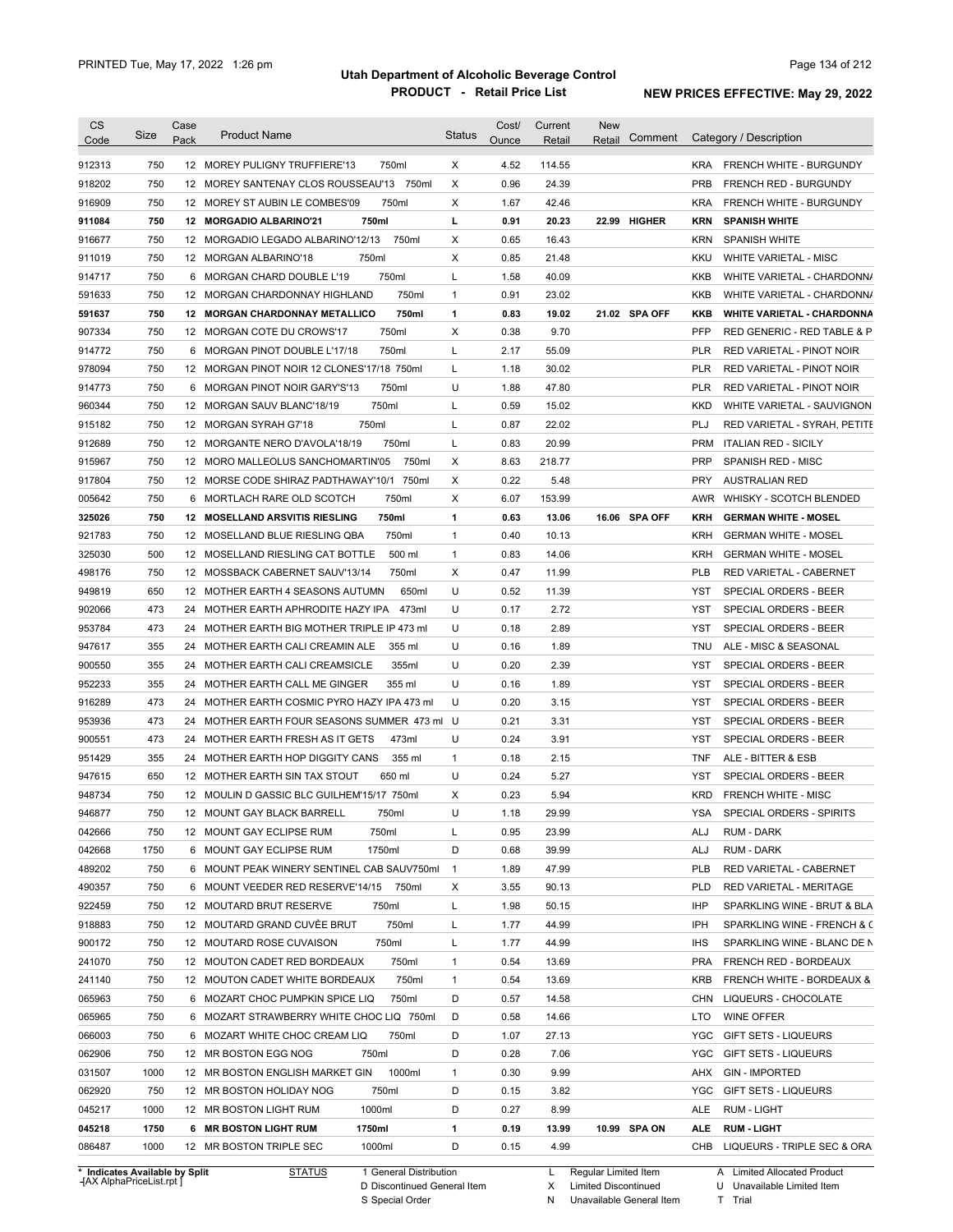| <b>CS</b><br>Code              | Size  | Case<br>Pack | <b>Product Name</b>                         |                        | <b>Status</b> | Cost/<br>Ounce | Current<br>Retail | <b>New</b><br>Comment<br>Retail |            | Category / Description           |
|--------------------------------|-------|--------------|---------------------------------------------|------------------------|---------------|----------------|-------------------|---------------------------------|------------|----------------------------------|
| 037067                         | 1000  |              | 1000ml<br>12 MR BOSTON VODKA                |                        | $\mathbf{1}$  | 0.21           | 6.99              |                                 | ADF        | VODKA - BASIC                    |
| 907454                         | 750   |              | 12 MT HERMON WHITE<br>750ml                 |                        | U             | 0.56           | 14.21             |                                 | <b>YSE</b> | SPECIAL ORDERS - WINE            |
| 966939                         | 375   |              | 12 MT HORROCKS CORDON CUT'06/08             | 375ml                  | Х             | 1.37           | 17.37             |                                 | EVL        | LATE HARVEST - RIESLING, BA,     |
| 917401                         | 750   |              | 6 MT NELSON SAUV BLANC NZ'17/18             | 750ml                  | Х             | 0.85           | 21.64             |                                 | KRV        | NEW ZEALAND WHITE                |
| 975317                         | 750   |              | 12 MT VEEDER CABERNET'16/17                 | 750ml                  | U             | 1.78           | 45.06             |                                 | <b>PLB</b> | RED VARIETAL - CABERNET          |
| 918659                         | 500   |              | 12 MTN WEST COTTONWOOD DRY HOP              | 500 ml                 | D             | 0.38           | 6.39              |                                 | GLM        | CIDER - FLAVORED                 |
| 953985                         | 473   |              | 24 MTN WEST COTTONWOOD DRY HOP CANS 473ml 1 |                        |               | 0.33           | 5.29              |                                 | GLM        | CIDER - FLAVORED                 |
| 921273                         | 473   |              | 24 MTN WEST DESOLATION CIDER CAN            | 473ml                  | $\mathbf{1}$  | 0.33           | 5.29              |                                 | <b>GLC</b> | CIDER - BASIC                    |
| 918790                         | 500   |              | 12 MTN WEST DESOLATION HARD CIDER           | 500 ml                 | D             | 0.38           | 6.39              |                                 | GLM        | CIDER - FLAVORED                 |
| 922686                         | 2000  |              | 6 MTN WEST HOLIDAY 4 PACK                   | 2000 ml                | D             | 0.30           | 20.17             |                                 | YSE        | SPECIAL ORDERS - WINE            |
| 918509                         | 500   |              | 12 MTN WEST RUBY HARD CIDER                 | 500ml                  | D             | 0.38           | 6.39              |                                 | GLC        | CIDER - BASIC                    |
| 953984                         | 473   |              | 24 MTN WEST RUBY HARD CIDER CANS            | 473ml                  | $\mathbf{1}$  | 0.33           | 5.29              |                                 | GLC        | CIDER - BASIC                    |
| 918798                         | 473   |              | 24 MTN WEST RUBY'S GAY HARD CIDER           | 473 ml                 | T             | 0.32           | 5.05              |                                 | YGE        | <b>GIFT SETS - WINES</b>         |
| 918728                         | 750   |              | 12 MTN WEST STILLWATER CIDER                | 750ml                  | T             | 0.79           | 19.99             |                                 | <b>GLC</b> | CIDER - BASIC                    |
| 902702                         | 473   |              | 24 MTN WEST SWEET ALICE CAN                 | 473ml                  | $\mathbf{1}$  | 0.33           | 5.29              |                                 | GLM        | CIDER - FLAVORED                 |
| 592290                         | 750   |              | 12 MUDDY BOOT CHARDONNAY                    | 750ml                  | D             | 0.28           | 7.02              |                                 | <b>KKB</b> | WHITE VARIETAL - CHARDONN/       |
| 490372                         | 750   |              | 12 MUDDY BOOT RED BLEND                     | 750ml                  | D             | 0.28           | 7.02              |                                 | <b>PFP</b> | RED GENERIC - RED TABLE & P      |
| 915719                         | 750   |              | 12 MUGA PRADO ENEA G RES'98                 | 750ml                  | U             | 2.09           | 52.89             |                                 | <b>PRN</b> | SPANISH RED - RIOJA              |
| 915720                         | 750   |              | 12 MUGA RIOJA RESERVA ESPECIAL'03/04 750ml  |                        | Χ             | 2.01           | 50.96             |                                 | <b>PRN</b> | SPANISH RED - RIOJA              |
| 915887                         | 375   |              | 24 MUGA RIOJA RESERVA'11/15                 | 375 ml                 | Χ             | 1.35           | 17.10             |                                 | PRN        | SPANISH RED - RIOJA              |
| 988354                         | 750   |              | 12 MUGA RIOJA RESERVA'17                    | 750ml                  | Г             | 1.38           | 34.99             |                                 | <b>PRN</b> | SPANISH RED - RIOJA              |
| 915717                         | 750   |              | 750ml<br>12 MUGA RIOJA ROSE'9/10            |                        | U             | 0.53           | 13.55             |                                 | MPU        | <b>ROSE WINE - MISC</b>          |
| 915718                         | 750   |              | 6 MUGA TORRE MUGA'04                        | 750ml                  | U             | 3.81           | 96.59             |                                 | <b>PRN</b> | SPANISH RED - RIOJA              |
| 921282                         | 750   |              | 12 MUKUZANI GEORGIAN DRY RED WINE           | 750ml                  | U             | 0.51           | 12.99             |                                 | YSE        | SPECIAL ORDERS - WINE            |
| 917674                         | 750   |              | 12 MULDERBOSCH CHARD SA'16                  | 750ml                  | U             | 0.84           | 21.34             |                                 | KRQ        | SOUTH AFRICAN WHITE              |
| 915802                         | 750   |              | 12 MULDERBOSCH CHENIN BL SA'17              | 750ml                  | Х             | 0.55           | 13.84             |                                 | KRQ        | SOUTH AFRICAN WHITE              |
| 916981                         | 750   |              | 12 MULDERBOSCH FAITH HOUND SA'15            | 750ml                  | Х             | 0.45           | 11.53             |                                 | <b>PRS</b> | SOUTH AFRICAN RED                |
| 915690                         | 750   |              | 12 MULDERBOSCH ROSE SA'17/18                | 750ml                  | Х             | 0.29           | 7.48              |                                 | MPQ        | ROSE WINE - VARIETAL & VIN G     |
| 915689                         | 750   |              | 12 MULDERBOSCH SAUV BL SA'17                | 750ml                  | Х             | 0.35           | 8.83              |                                 | <b>KRQ</b> | SOUTH AFRICAN WHITE              |
| 916335                         | 750   |              | 12 MULDERBOSCH SHIRAZ SA'04                 | 750ml                  | Х             | 1.40           | 35.49             |                                 | <b>PRS</b> | SOUTH AFRICAN RED                |
| 711310                         | 750   |              | 6 MUMM BRUT GRAND CORDON NV                 | 750ml                  | Г             | 1.58           | 40.13             |                                 | IHP        | SPARKLING WINE - BRUT & BLA      |
| 711307                         | 1500  |              | 3 MUMM CORDON ROUGE NV                      | 1500ml                 | Х             | 1.08           | 54.58             |                                 | <b>IHP</b> | SPARKLING WINE - BRUT & BLA      |
| 917137                         | 750   |              | 6 MUMM CREMANT DE CRAMANT NV                | 750ml                  | Х             | 2.91           | 73.77             |                                 | <b>IHP</b> | SPARKLING WINE - BRUT & BLA      |
| 772635                         | 750   |              | 6 MUMM DVX'07<br>750ml                      |                        | Χ             | 1.34           | 34.00             |                                 | <b>IHP</b> | SPARKLING WINE - BRUT & BLA      |
| 756300                         | 750   |              | 12 MUMM NAPA BRUT PRESTIGE NV               | 750ml                  | 1             | 1.02           | 25.99             |                                 | IHP        | SPARKLING WINE - BRUT & BLA      |
| 203600                         | 750   |              | 12 MUMM NAPA BRUT ROSE                      | 750ml                  |               | 0.87           | 22.07             |                                 | <b>IHS</b> | SPARKLING WINE - BLANC DE N      |
| 756310                         | 750   |              | 12 MUMM NAPA CUVEE M                        | 750ml                  | L             | 0.87           | 22.07             |                                 | IHL        | SPARKLING WINE - EXTRA DRY       |
| 916398                         | 750   |              | 6 MURCIA PICO MADAMA JUMILLA'06             | 750ml                  | Х             | 1.48           | 37.53             |                                 | <b>PRP</b> | SPANISH RED - MISC               |
| 916504                         | 750   |              | 6 MURIETA GRN RSV ESP CSTLLO YGAY'09 750ml  |                        | U             | 8.87           | 224.99            |                                 | <b>PRN</b> | SPANISH RED - RIOJA              |
| 915049                         | 750   |              | 12 MURO RIOJA CRIANZA'15/16                 | 750ml                  | г             | 0.67           | 15.99             | 16.99 HIGHER                    | <b>PRN</b> | <b>SPANISH RED - RIOJA</b>       |
| 915050                         | 750   |              | 6 MURO RIOJA SELECCIONADA'02                | 750ml                  | х             | 0.72           | 18.36             |                                 | <b>PRN</b> | SPANISH RED - RIOJA              |
| 489292                         | 750   |              | 12 MURPHY GOODE MERLOT                      | 750ml                  | 1             | 0.59           | 14.99             |                                 | PLF        | RED VARIETAL - MERLOT            |
| 591850                         | 750   |              | 12 MURPHY-GOODE SAUV BLANC'19/20            | 750ml                  | L             | 0.47           | 11.99             |                                 | KKD        | WHITE VARIETAL - SAUVIGNON       |
| 490360                         | 750   |              | 12 MURPHY-GOODE ZIN LIAR'S DCE'16           | 750ml                  | L             | 0.83           | 20.99             |                                 | PLH        | RED VARIETAL - ZINFANDEL         |
| 910165                         | 750   |              | 6 MURRIETAS WELL THE SPUR RED'17/18 750ml   |                        | Г             | 0.91           | 22.99             |                                 | PLU        | <b>RED VARIETAL - MISC</b>       |
| 490394                         | 750   |              | 12 MWC CABERNET SAUVIGNON                   | 750ml                  | 1             | 0.43           | 7.99              | 10.99 SPA OFF                   | PLB        | <b>RED VARIETAL - CABERNET</b>   |
| 903159                         | 750   |              | 12 MWC PINOT GRIS VICTORIA'17               | 750ml                  | Х             | 0.32           | 8.10              |                                 | KRT        | <b>AUSTRALIAN WHITE</b>          |
| 592310                         | 750   |              | 12 MWC RIELSLING<br>750ml                   |                        | 1             | 0.39           | 6.99              | 9.99 SPA OFF                    | KKR        | <b>WHITE VARIETAL - RIESLING</b> |
| 042166                         | 750   |              | 12 MYERS ORIGINAL DARK RUM                  | 750ml                  | 1             | 0.83           | 17.99             | 20.99 SPA OFF                   | ALU        | <b>RUM - MISC</b>                |
| 042186                         | 750   |              | 12 MYERS' PLATINUM WHITE RUM 750ML 750ml    |                        | $\mathbf{1}$  | 0.59           | 14.99             |                                 | ALE        | RUM - LIGHT                      |
| 905369                         | 355   |              | 24 MYTHOS BEER<br>355 ml                    |                        | U             | 0.16           | 1.92              |                                 | YST        | SPECIAL ORDERS - BEER            |
| 905409                         | 330   |              | 330ml<br>24 MYTHOS LAGER                    |                        | U             | 0.17           | 1.88              |                                 | YST        | SPECIAL ORDERS - BEER            |
| 947161                         | 375   |              | 20 MYUNGJACK BOKBUNJA                       | 375ml                  | U             | 0.52           | 6.60              |                                 | YSE        | SPECIAL ORDERS - WINE            |
| 950103                         | 20000 |              | 1 N2 BORDEAUX BIG TOP KEG                   | 20000ml                | U             | 0.40           | 269.11            |                                 |            | YSE SPECIAL ORDERS - WINE        |
| * Indicates Available by Split |       |              | <b>STATUS</b>                               | 1 General Distribution |               |                | L.                | Regular Limited Item            |            | A Limited Allocated Product      |

**Case** [AX AlphaPriceList.rpt ]

D Discontinued General Item S Special Order

X Limited Discontinued

N Unavailable General Item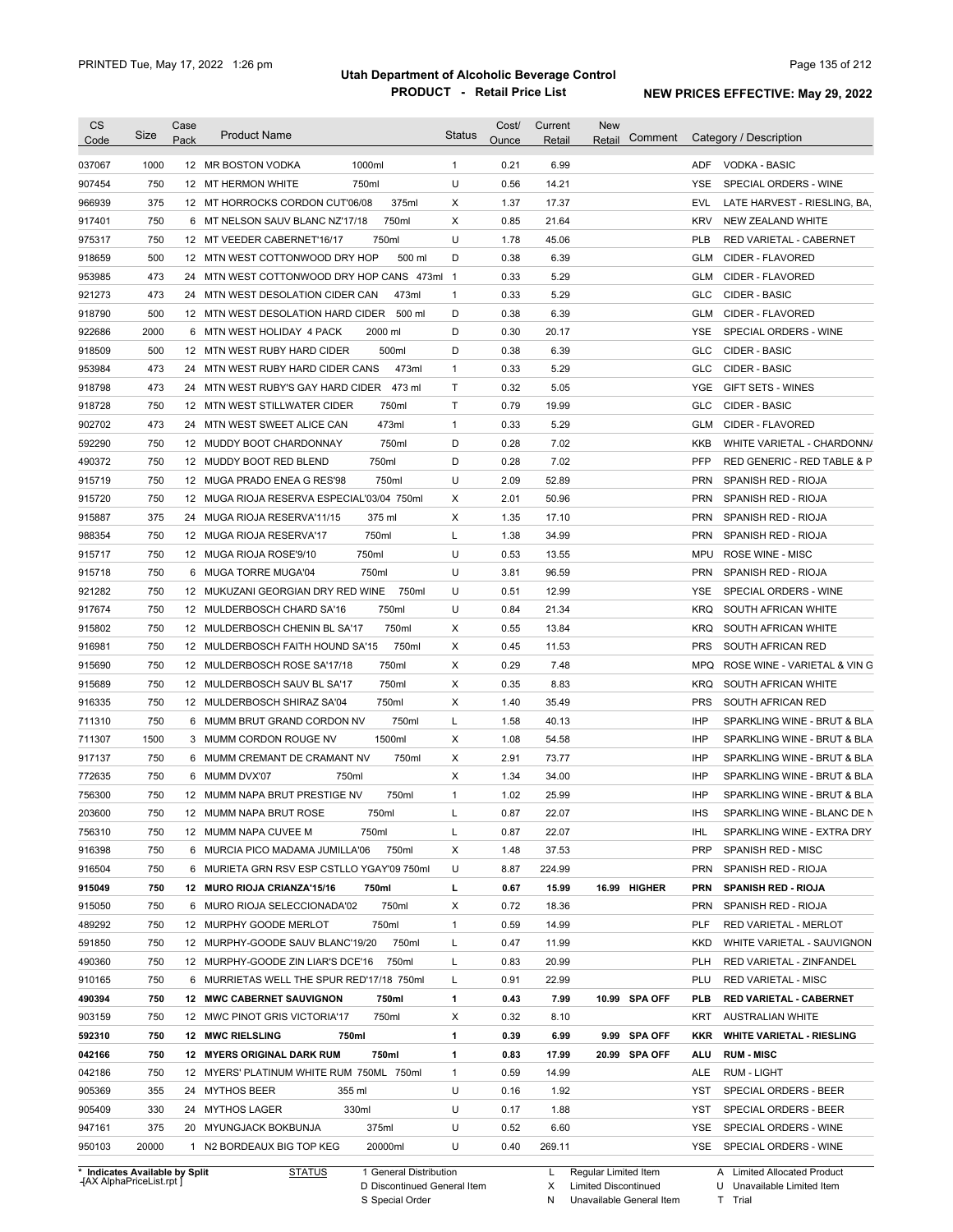| <b>CS</b><br>Code              | Size  | Case<br>Pack | <b>Product Name</b>                           | Status         | Cost/<br>Ounce | Current<br>Retail | <b>New</b><br>Comment<br>Retail |            | Category / Description         |
|--------------------------------|-------|--------------|-----------------------------------------------|----------------|----------------|-------------------|---------------------------------|------------|--------------------------------|
| 948952                         | 20000 |              | 20000ml<br>1 N2 CABERNET                      | U              | 0.48           | 321.70            |                                 | <b>YSE</b> | SPECIAL ORDERS - WINE          |
| 948204                         | 20000 |              | 20000ml<br>1 N2 CHARDONNAY                    | U              | 0.41           | 279.98            |                                 | YSE        | SPECIAL ORDERS - WINE          |
| 950105                         | 20000 |              | 20000ml<br>1 N2 MACON VILLAGE KEG             | U              | 0.50           | 336.49            |                                 | YSE        | SPECIAL ORDERS - WINE          |
| 948817                         | 19000 |              | 19000ml<br>1 N2 TETE MOUSSEUX                 | U              | 0.48           | 308.39            |                                 | YSE        | SPECIAL ORDERS - WINE          |
| 289705                         | 750   |              | 12 NAKED EARTH ROUGE ORGANIC<br>750ml         | 1              | 0.95           | 19.99             | 23.99 SPA OFF                   | <b>PRE</b> | <b>FRENCH RED - MISC AOC</b>   |
| 632793                         | 750   |              | 750ml<br>12 NAKED GRAPE MOSCATO               | D              | 0.43           | 10.99             |                                 | KKT        | WHITE VARIETAL - MUSCAT & M    |
| 632794                         | 750   |              | 750ml<br>12 NAKED GRAPE PINOT GRIGIO          | D              | 0.43           | 10.99             |                                 | KKH        | WHITE VARIETAL - PINOT GRIS    |
| 005662                         | 750   |              | 750ml<br>6 NAKED MALT SCOTCH WHISKEY          | 1              | 1.30           | 30.00             | 32.99 SPA OFF                   |            | AWR WHISKY - SCOTCH BLENDED    |
| 369410                         | 750   | 6            | NARDI BRUNELLO MANACHIARA'4/07<br>750ml       | U              | 4.08           | 103.38            |                                 | PRI        | <b>ITALIAN RED - TUSCANY</b>   |
| 900920                         | 355   |              | 355 ml<br>24 NAT LIGHT ALOHA BEACHES SELTZ    | D              | 0.08           | 0.99              |                                 | <b>RCP</b> | <b>FLAVORED MALT BEVERAGES</b> |
| 900921                         | 355   | 24           | NAT LIGHT CATALINA LIME SELTZER<br>355 ml     | D              | 0.08           | 0.99              |                                 | <b>RCP</b> | <b>FLAVORED MALT BEVERAGES</b> |
| 419688                         | 1500  | 6            | NATHANSON CREEK CABERNET<br>1500ml            | D              | 0.22           | 11.10             |                                 | <b>PLB</b> | RED VARIETAL - CABERNET        |
| 592469                         | 1500  | 6            | NATHANSON CREEK CHARDONNAY<br>1500ml          | D              | 0.12           | 5.94              |                                 | KKB        | WHITE VARIETAL - CHARDONN/     |
| 289730                         | 1500  | 6            | 1500ml<br>NATHANSON CREEK MERLOT              | D              | 0.12           | 5.94              |                                 | <b>PLF</b> | <b>RED VARIETAL - MERLOT</b>   |
| 918885                         | 355   | 15           | 355 ml<br><b>NATTY DADDY</b>                  | $\mathbf{1}$   | 0.08           | 0.99              |                                 | THE        | <b>LAGER - PILSENER</b>        |
| 908185                         | 473   | 24           | 473ml<br>NATTY DADDY LEMONADE                 | D              | 0.16           | 2.49              |                                 | <b>RCP</b> | <b>FLAVORED MALT BEVERAGES</b> |
| 918826                         | 355   | 24           | 355 ml<br>NATTY DADDY24PKS                    | D              | 0.08           | 0.95              |                                 | <b>TNC</b> | ALE - PALE                     |
| 919073                         | 740   | 15           | 740ml<br>NATTY RUSH BLUE FROSTBITE            | D              | 0.10           | 2.49              |                                 | <b>TCJ</b> | BEER - ICE & MALT LIQUOR       |
| 919074                         | 740   | 15           | 740ml<br>NATTY RUSH WATERMELON                | D              | 0.10           | 2.49              |                                 | <b>TCJ</b> | BEER - ICE & MALT LIQUOR       |
| 914886                         | 750   |              | 750ml<br>12 NAUTILUS PINOT NOIR NZ'15/16      | L              | 1.30           | 32.99             |                                 | <b>PRW</b> | NEW ZEALAND RED                |
| 966874                         | 750   |              | 750ml<br>12 NAUTILUS SAUV BLANC NZ'18/19      | L              | 0.79           | 19.99             |                                 | <b>KRV</b> | NEW ZEALAND WHITE              |
| 419710                         | 750   |              | 12 NAVARRO CORREAS MALBEC CLCN PRVD 750ml     | D              | 0.52           | 13.13             |                                 | PRU        | ARGENTINE RED - MALBEC         |
| 988714                         | 750   |              | 12 NAVARRO CORREAS MALBEC'91<br>750ml         | X              | 0.44           | 11.21             |                                 | <b>PLG</b> | RED VARIETAL - CAB FRANC, VI   |
| 917700                         | 355   | 24           | 355ml<br>NECTAR ALES RED NECTAR               | X              | 0.17           | 2.02              |                                 | <b>TVB</b> | DOMESTIC BEER                  |
| 037022                         | 750   |              | 750ml<br>12 NEFT VODKA USA                    | 1              | 1.06           | 29.99             | 26.99 SPA ON                    | <b>ADX</b> | <b>VODKA - IMPORTED</b>        |
| 915741                         | 750   |              | 12 NEIL ELLIS CAB STELLENBOSCH'12/15 750ml    | Х              | 0.54           | 13.64             |                                 | <b>PRS</b> | SOUTH AFRICAN RED              |
| 913790                         | 750   |              | 12 NEIL ELLIS CHARDONNAY SA'15/16<br>750ml    | Х              | 0.45           | 11.44             |                                 | <b>KRQ</b> | SOUTH AFRICAN WHITE            |
| 916962                         | 750   |              | 12 NEIL ELLIS LEFT BANK RED'14/15<br>750ml    | Х              | 0.34           | 8.65              |                                 | <b>PRS</b> | SOUTH AFRICAN RED              |
| 916387                         | 750   |              | 750ml<br>12 NEIL ELLIS PINOTAGE SA'14         | U              | 0.68           | 17.17             |                                 | <b>PRS</b> | SOUTH AFRICAN RED              |
| 917091                         | 750   |              | 12 NEIL ELLIS SAUV BL SINCERELY'20<br>750ml   | L              | 0.60           | 15.30             |                                 | <b>KRQ</b> | SOUTH AFRICAN WHITE            |
| 952003                         | 1000  | 6            | 1000 ml<br>NEISSON AGRICOLE BLANC RHUM        | L              | 1.12           | 37.99             |                                 | <b>ALX</b> | <b>RUM - IMPORTED</b>          |
| 950252                         | 750   |              | 750ml<br>12 NELLCOTE ROSE MALBEC& SYRAH       | U              | 1.24           | 31.41             |                                 | YSE        | SPECIAL ORDERS - WINE          |
| 913667                         | 750   |              | 750ml<br>12 NELMS ROAD CABERNET'13/14         | Χ              | 0.57           | 14.45             |                                 | <b>PLB</b> | <b>RED VARIETAL - CABERNET</b> |
| 902723                         | 1000  |              | 1000ml<br>12 NESTAREC BEL                     | U              | 0.83           | 28.00             |                                 | YSE        | SPECIAL ORDERS - WINE          |
| 419908                         | 750   |              | 12 NEW AGE RED<br>750ml                       | 1              | 0.39           | 11.99             | 9.99 SPA ON                     | <b>PRV</b> | <b>ARGENTINE RED - OTHER</b>   |
| 419906                         | 750   |              | 750ml<br>12 NEW AGE ROSE                      | 1              | 0.47           | 9.99              | 11.99 SPA OFF                   | <b>MPX</b> | <b>ROSE WINE - IMPORTED</b>    |
| 419911                         | 750   |              | 12 NEW AGE WHITE WINE<br>750ml                | $\mathbf{1}$   | 0.47           | 11.99             |                                 | <b>KRS</b> | <b>ARGENTINE WHITE</b>         |
| 036970                         | 1000  |              | 1000ml<br><b>12 NEW AMSTERDAM</b>             | 1              | 0.44           | 17.99             | 14.99 SPA ON                    | <b>ADW</b> | <b>VODKA - DOMESTIC</b>        |
| 039466                         | 750   |              | 12 NEW AMSTERDAM 100 PROOF VODKA<br>750ml     | 1              | 0.71           | 14.99             | 17.99 SPA OFF                   | <b>ADF</b> | <b>VODKA - BASIC</b>           |
| 039918                         | 750   |              | 12 NEW AMSTERDAM APPLE VODKA<br>750ml         | D              | 0.30           | 7.56              |                                 | ADM        | VODKA - FLAVORED               |
| 031475                         | 750   |              | <b>12 NEW AMSTERDAM GIN</b><br>750ml          | 1              | 0.63           | 17.99             | 15.99 SPA ON                    | AHG        | <b>GIN-DRY</b>                 |
| 031473                         | 1750  |              | 6 NEW AMSTERDAM GIN<br>1750ml                 | $\mathbf{1}$   | 0.51           | 29.99             |                                 | AHG        | GIN - DRY                      |
| 031474                         | 375   |              | 24 NEW AMSTERDAM GIN<br>375 ml                | $\mathbf{1}$   | 0.63           | 7.99              |                                 | AHW        | <b>GIN - DOMESTIC</b>          |
| 039725                         | 750   |              | 12 NEW AMSTERDAM LEMON VODKA<br>750ml         | D              | 0.30           | 7.56              |                                 | ADM        | VODKA - FLAVORED               |
| 040071                         | 750   |              | 750ml<br>12 NEW AMSTERDAM MANGO VODKA         | D              | 0.55           | 13.99             |                                 | ADM        | VODKA - FLAVORED               |
| 040594                         | 750   |              | 12 NEW AMSTERDAM PEACH VODKA<br>750ml         | $\mathbf{1}$   | 0.55           | 13.99             |                                 | ADM        | VODKA - FLAVORED               |
| 040193                         | 750   |              | 750ml<br>12 NEW AMSTERDAM PINEAPPLE VODKA     | $\mathbf{1}$   | 0.55           | 13.99             |                                 | ADM        | VODKA - FLAVORED               |
| 039492                         | 750   |              | 12 NEW AMSTERDAM PINK WHITNEY LEMONAD 750ml 1 |                | 0.55           | 13.99             |                                 | ADM        | VODKA - FLAVORED               |
| 039382                         | 375   |              | 24 NEW AMSTERDAM PINK WHITNEY LEMONADE375ml 1 |                | 0.55           | 6.99              |                                 | ADM        | VODKA - FLAVORED               |
| 036618                         | 750   |              | 12 NEW AMSTERDAM RASPBERRY VODKA<br>750ml     | $\overline{1}$ | 0.55           | 13.99             |                                 | ADM        | VODKA - FLAVORED               |
| 040599                         | 750   |              | 12 NEW AMSTERDAM RED BERRY VODKA<br>750ml     | D              | 0.39           | 9.99              |                                 | ADM        | VODKA - FLAVORED               |
| 031493                         | 750   |              | 12 NEW AMSTERDAM STRAT LONDON DRY GIN 750ml D |                | 0.79           | 19.99             |                                 |            | AHW GIN - DOMESTIC             |
| 036968                         | 375   |              | 24 NEW AMSTERDAM VODKA<br>375ml               | 1              | 0.55           | 6.99              |                                 |            | ADW VODKA - DOMESTIC           |
| 036969                         | 750   |              | 12 NEW AMSTERDAM VODKA<br>750ml               | $\mathbf{1}$   | 0.63           | 15.99             |                                 | ADF        | VODKA - BASIC                  |
|                                |       |              |                                               |                |                |                   |                                 |            |                                |
| * Indicates Available by Split |       |              | 1 General Distribution<br><b>STATUS</b>       |                |                | L.                | Regular Limited Item            |            | A Limited Allocated Product    |

**Case** [AX AlphaPriceList.rpt ]

D Discontinued General Item S Special Order

X Limited Discontinued

N Unavailable General Item

U Unavailable Limited Item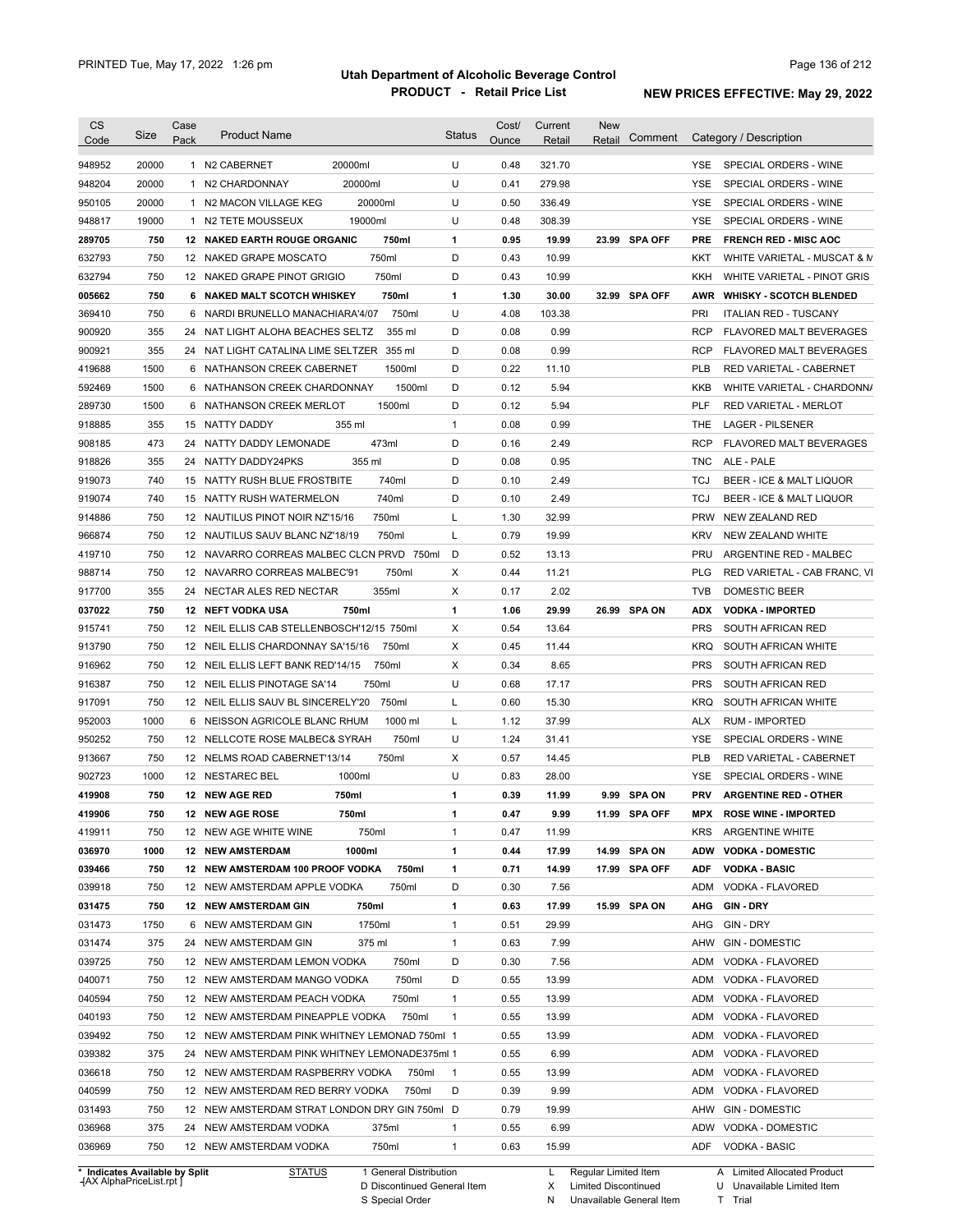| <b>CS</b>                      |            | Case |                                               |                        | <b>Status</b> | Cost/ | Current        | <b>New</b>             |               |                   |                              |
|--------------------------------|------------|------|-----------------------------------------------|------------------------|---------------|-------|----------------|------------------------|---------------|-------------------|------------------------------|
| Code                           | Size       | Pack | <b>Product Name</b>                           |                        |               | Ounce | Retail         | Retail                 | Comment       |                   | Category / Description       |
| 036971                         | 1750       |      | 6 NEW AMSTERDAM VODKA<br>1750ml               |                        | $\mathbf{1}$  | 0.39  | 24.99          |                        | 22.99 SPA ON  | <b>ADF</b>        | <b>VODKA - BASIC</b>         |
| 950968                         | 355        |      | 24 NEW BELGIUM CITRADELIC TANGERINE 355 ml    |                        | D             | 0.17  | 1.99           |                        |               | TNU               | ALE - MISC & SEASONAL        |
| 922963                         | 355        |      | 24 NEW BELGIUM DOMINGA SOUR                   | 355 ml                 | $\mathbf{1}$  | 0.19  | 2.33           |                        |               | TNU               | ALE - MISC & SEASONAL        |
| 989381                         | 355        |      | 24 NEW BELGIUM FAT TIRE AMBER ALE             | 355ml                  | D             | 0.16  | 1.98           |                        |               | TNL               | ALE - RED, AMBER, BROWN      |
| 947430                         | 355        |      | 24 NEW BELGIUM FAT TIRE AMBER ALE CN 355ml    |                        | D             | 0.16  | 1.98           |                        |               | TNL               | ALE - RED, AMBER, BROWN      |
| 918884                         | 355        |      | 24 NEW BELGIUM FAT TIRE BELG                  | 355 ml                 | D             | 0.17  | 1.99           |                        |               | TCE               | BEER - WHEAT & HEFEWEIZEN    |
| 355397                         | 355        |      | 24 NEW BELGIUM GLUTINY PALE ALE               | 355ml                  | U             | 0.17  | 1.99           |                        |               | YST               | SPECIAL ORDERS - BEER        |
| 954693                         | 355        |      | 355ml<br>24 NEW BELGIUM OAKSPIRE              |                        | U             | 0.25  | 3.03           |                        |               | YST               | SPECIAL ORDERS - BEER        |
| 989390                         | 355        |      | 355ml<br>24 NEW BELGIUM SEASONAL              |                        | D             | 0.17  | 1.99           |                        |               | <b>TNU</b>        | ALE - MISC & SEASONAL        |
| 948996                         | 355        |      | 24 NEW BELGIUM SLOW RIDE IPA                  | 355 ml                 | D             | 0.16  | 1.98           |                        |               | TNF               | ALE - BITTER & ESB           |
| 989395                         | 355        |      | 24 NEW BELGIUM SNAPSHOT WHEAT BEER 355ml      |                        | D             | 0.16  | 1.98           |                        |               | TCE               | BEER - WHEAT & HEFEWEIZEN    |
| 947457                         | 355        |      | 24 NEW BELGIUM SUNSHINEWHEAT                  | 355ml                  | U             | 0.19  | 2.23           |                        |               | YST               | SPECIAL ORDERS - BEER        |
| 989397                         | 355        |      | 24 NEW BELGIUM VOO IMP RANGER IPA             | 355 ml                 | 1             | 0.20  | 2.35           |                        |               | TNF               | ALE - BITTER & ESB           |
| 947400                         | 355        |      | 24 NEW BELGIUM VOO RANGER IPA CANS 355 ml     |                        | $\mathbf{1}$  | 0.17  | 2.05           |                        |               | TNF               | ALE - BITTER & ESB           |
| 918778                         | 355        |      | 24 NEW BELGIUM VOODOO JUICE FORCE 355 ml      |                        | 1             | 0.20  | 2.35           |                        |               | TNF               | ALE - BITTER & ESB           |
| 953285                         | 355        |      | 24 NEW BELGIUM VOODOO JUICY HAZE CAN 355 ml   |                        | $\mathbf{1}$  | 0.20  | 2.35           |                        |               | TNF               | ALE - BITTER & ESB           |
| 955398                         | 355        |      | 24 NEW BELGIUM VOODOO RANGER ROTATOR 355 ml 1 |                        |               | 0.20  | 2.35           |                        |               | TNC               | ALE - PALE                   |
| 949605                         | 355        |      | 24 NEW HOLLAND CARHARTT WOODSMAN              | 355ml                  | U             | 0.14  | 1.65           |                        |               | <b>YST</b>        | SPECIAL ORDERS - BEER        |
| 951813                         | 355        |      | 24 NEW HOLLAND DMR MEXICAN SPICE CAK 355 ml   |                        | U             | 0.35  | 4.23           |                        |               | YST               | <b>SPECIAL ORDERS - BEER</b> |
| 949607                         | 355        |      | 24 NEW HOLLAND DRAGON'SMILK                   | 355ml                  | $\mathbf{1}$  | 0.46  | 5.55           |                        |               | TNU               | ALE - MISC & SEASONAL        |
| 949608                         | 750        |      | 6 NEW HOLLAND KNICKERBOCKER GIN               | 750ml                  | U             | 0.99  | 25.20          |                        |               | <b>YSA</b>        | SPECIAL ORDERS - SPIRITS     |
| 949609                         | 750        | 6    | NEW HOLLAND PITCHFORK WHISKEY                 | 750ml                  | U             | 1.59  | 40.24          |                        |               | YSA               | SPECIAL ORDERS - SPIRITS     |
| 949606                         | 355        |      | 355ml<br>24 NEW HOLLAND THE POET              |                        | U             | 0.14  | 1.65           |                        |               | <b>YST</b>        | SPECIAL ORDERS - BEER        |
| 989356                         | 355        |      | 355 ml<br>24 NEW PLANET PALE ALE              |                        | 1             | 0.18  | 2.14           |                        |               | <b>TCA</b>        | BEER - GLUTEN FREE/UP TO 20  |
| 031495                         | 750        |      | 750ml<br>6 NEW WORLD OOMAW GIN                |                        | 1             | 1.38  | 34.99          |                        |               | AHW               | <b>GIN - DOMESTIC</b>        |
| 989378                         | 355        |      | 355ml<br>24 NEWCASTLE SEASONAL                |                        | D             | 0.20  | 2.38           |                        |               | TNU               | ALE - MISC & SEASONAL        |
| 490603                         | 750        |      | 12 NEWTON CAB SKYSIDE SONOMA '15              | 750ml                  | Χ             | 0.47  | 11.88          |                        |               | PLB               | RED VARIETAL - CABERNET      |
| 913379                         | 750        |      |                                               | 750ml                  | Х             | 1.28  | 32.40          |                        |               | KKB               |                              |
|                                |            |      | 6 NEWTON CHARD UNFILT'14/15<br>750ml          |                        |               |       |                |                        |               |                   | WHITE VARIETAL - CHARDONN/   |
| 916365                         | 750<br>750 |      | 6 NEYERS AME CABERNET'05                      | 750ml                  | Χ<br>Χ        | 2.81  | 71.15<br>33.68 |                        |               | PLB<br><b>PLB</b> | RED VARIETAL - CABERNET      |
| 917537                         |            |      | 12 NEYERS CAB NEYERS RANCH'13/14              |                        |               | 1.33  |                |                        |               |                   | RED VARIETAL - CABERNET      |
| 914540                         | 750        |      | 12 NEYERS CHARD EL NOVILLERO'13/14            | 750ml                  | Χ             | 0.86  | 21.74          |                        |               | KKB               | WHITE VARIETAL - CHARDONN/   |
| 912873                         | 750        |      | 12 NEYERS CHARDONNAY 304 19                   | 750ml                  | Χ             | 0.51  | 13.00          |                        |               | KKB               | WHITE VARIETAL - CHARDONN/   |
| 912220                         | 750        |      | 12 NEYERS MERLOT CONN VALLEY'9/10             | 750ml                  | Х             | 1.55  | 39.29          |                        |               | <b>PLF</b>        | <b>RED VARIETAL - MERLOT</b> |
| 910806                         | 750        |      | 750ml<br>12 NEYERS MERLOT NAPA'07             |                        | Χ             | 1.46  | 36.95          |                        |               | <b>PLF</b>        | <b>RED VARIETAL - MERLOT</b> |
| 916400                         | 750        |      | 12 NEYERS SYRAH OLD LAKEVILLE'07/08 750ml     |                        | X             | 1.46  | 36.99          |                        |               | PLJ               | RED VARIETAL - SYRAH, PETITE |
| 914768                         | 750        |      | 12 NEYERS ZINFANDEL PATO'05/06                | 750ml                  | U             | 1.24  | 31.43          |                        |               | <b>PLH</b>        | RED VARIETAL - ZINFANDEL     |
| 405274                         | 750        |      | 6 NICHOLAS CATENA ZAPATA'9/10                 | 750ml                  | X             | 5.40  | 136.83         |                        |               |                   | PRV ARGENTINE RED - OTHER    |
| 955736                         | 750        |      | 6 NICKEL N CHARDONNAY STIRLING VINE 750ml     |                        | U             | 2.29  | 58.09          |                        |               | YSE               | SPECIAL ORDERS - WINE        |
| 490638                         | 750        |      | 6 NICKEL & NICKEL CAB DOGLEG'18               | 750ml                  | L             | 5.34  | 135.31         |                        |               | <b>PLB</b>        | RED VARIETAL - CABERNET      |
| 912523                         | 750        |      | 6 NICKEL & NICKEL CAB SULLENGER               | 750ml                  | U             | 4.24  | 107.64         |                        |               | PLB               | RED VARIETAL - CABERNET      |
| 490618                         | 750        |      | 6 NICKEL & NICKEL CAB VACA VISTA'18 750ml     |                        | L             | 5.34  | 135.31         |                        |               | PLB               | RED VARIETAL - CABERNET      |
| 490636                         | 750        |      | 6 NICKEL & NICKEL QUICKSILVER CAB 750ml       |                        | U             | 4.33  | 109.86         |                        |               | YSE               | SPECIAL ORDERS - WINE        |
| 592536                         | 750        |      | 6 NICKEL&NICKEL CHARD TRUCHAR'19              | 750ml                  | U             | 2.48  | 62.83          |                        |               | KKB               | WHITE VARIETAL - CHARDONN/   |
| 915749                         | 750        |      | 6 NICKEL&NICKEL MERLOT HARRIS'07              | 750ml                  | X             | 2.08  | 52.74          |                        |               | PLF               | RED VARIETAL - MERLOT        |
| 711833                         | 750        |      | 12 NICOLAS FEUILLATTE BRUT NV                 | 750ml                  | 1             | 1.77  | 40.99          |                        | 44.99 SPA OFF | IHP               | SPARKLING WINE - BRUT & BLA  |
| 916078                         | 1500       |      | 6 NICOLAS FEUILLATTE BRUT NV                  | 1500ml                 | Х             | 1.11  | 56.16          |                        |               | <b>IHP</b>        | SPARKLING WINE - BRUT & BLA  |
| 916079                         | 3000       |      | 1 NICOLAS FEUILLATTE BRUT NV                  | 3000ml                 | L             | 3.47  | 352.00         |                        |               | IHP               | SPARKLING WINE - BRUT & BLA  |
| 916077                         | 6000       |      | 1 NICOLAS FEUILLATTE BRUT NV                  | 6000ml                 | L             | 3.46  | 702.00         |                        |               | IHP               | SPARKLING WINE - BRUT & BLA  |
| 955402                         | 750        |      | 6 NICOLAS JAY BISHOP CREEK PN 2016 750ml      |                        | U             | 2.97  | 75.20          |                        |               | YSE               | SPECIAL ORDERS - WINE        |
| 955401                         | 750        |      | 6 NICOLAS JAY WILLAMETTE PINOT NOIR 750ml     |                        | L             | 1.97  | 49.99          |                        |               | PLR               | RED VARIETAL - PINOT NOIR    |
| 914071                         | 750        |      | 6 NIEBAUM COPPOLA CAB FRANC'6/7               | 750ml                  | Х             | 2.12  | 53.74          |                        |               | PLG               | RED VARIETAL - CAB FRANC, VI |
| 913773                         | 750        |      | 6 NIEBAUM-COPPOLA RUBICON'13/14               | 750ml                  | Χ             | 7.65  | 193.95         |                        |               | PLD               | RED VARIETAL - MERITAGE      |
| 915292                         | 375        |      | 12 NIEPOORT TAWNY 10YR<br>375ml               |                        | Х             | 1.85  | 23.51          |                        |               | ESG               | PORT - TAWNY                 |
| 915293                         | 750        |      | 6 NIEPOORT VINTAGE PORT'03/07                 | 750ml                  | Χ             | 3.00  | 76.02          |                        |               |                   | ESR PORT - VINTAGE & QUINTA  |
| * Indicates Available by Split |            |      | <u>STATUS</u>                                 | 1 General Distribution |               |       |                | L Regular Limited Item |               |                   | A Limited Allocated Product  |

**Case** [AX AlphaPriceList.rpt ]

D Discontinued General Item

S Special Order

X Limited Discontinued

N Unavailable General Item

U Unavailable Limited Item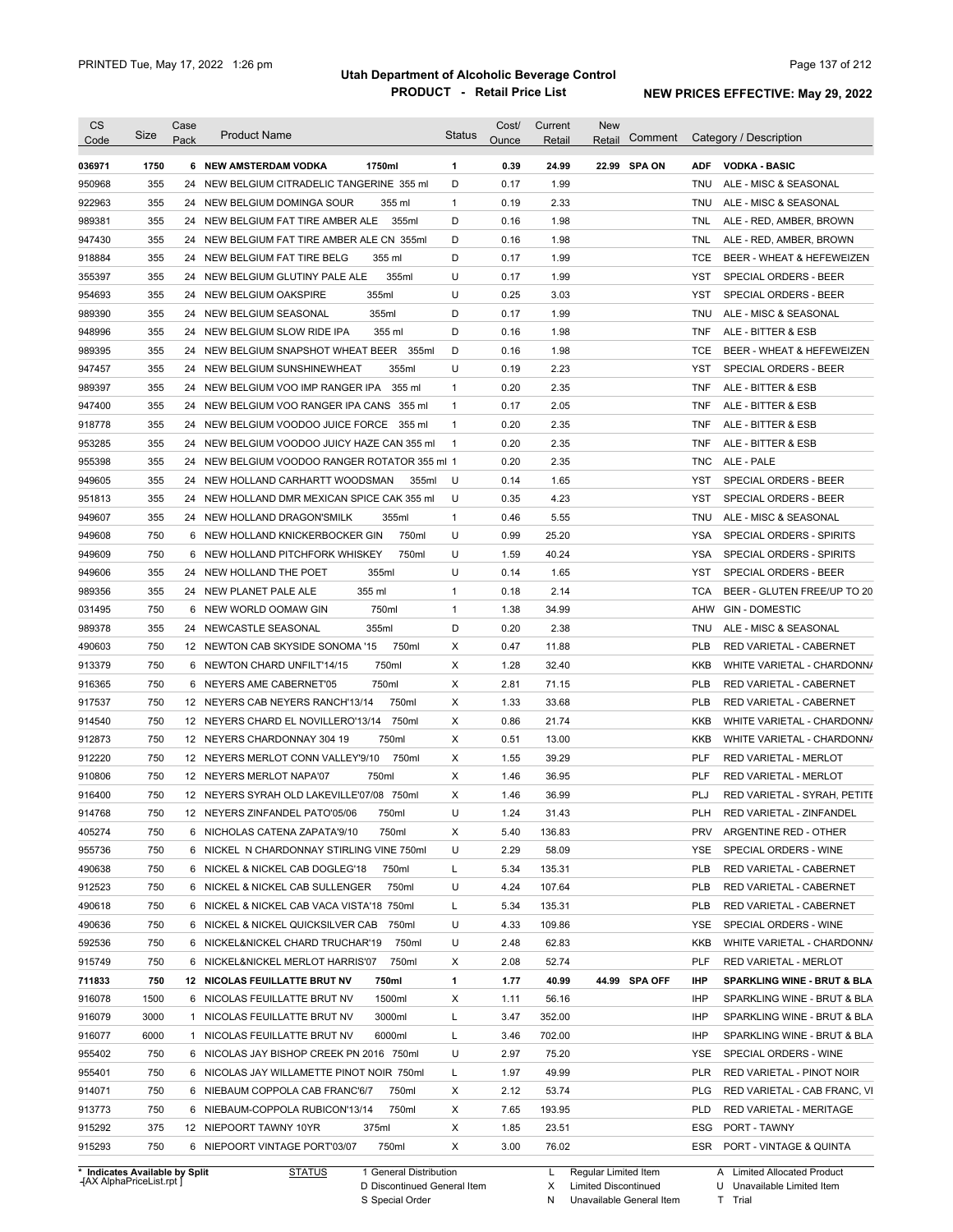| <b>CS</b><br>Code                    | <b>Size</b> | Case<br>Pack | <b>Product Name</b>                          | <b>Status</b>  | Cost/<br>Ounce | Current<br>Retail | <b>New</b><br>Comment<br>Retail |            | Category / Description      |
|--------------------------------------|-------------|--------------|----------------------------------------------|----------------|----------------|-------------------|---------------------------------|------------|-----------------------------|
| 950336                               | 200         |              | 30 NIHON SAKARI NAMA BLUE GENSHU<br>200 ml   | U              | 1.08           | 7.32              |                                 | YSE.       | SPECIAL ORDERS - WINE       |
| 917831                               | 750         |              | 12 NIK WEIS URBAN RIESLING QBA'19/20 750ml   | L              | 0.55           | 13.99             |                                 | <b>KRH</b> | <b>GERMAN WHITE - MOSEL</b> |
| 015962                               | 750         |              | 750ml<br>6 NIKKA COFFEY GRAIN                | Α              | 2.77           | 70.13             |                                 | AWX        | <b>WHISKEY - JAPANESE</b>   |
| 948749                               | 750         |              | 750ml<br>6 NIKKA COFFEY GRAIN                | Χ              | 2.79           | 70.70             |                                 | YSA        | SPECIAL ORDERS - SPIRITS    |
|                                      | 750         |              | 750ml<br>6 NIKKA COFFEY MALT                 | Α              | 2.99           | 75.89             |                                 | LAS        | <b>ALLOCATED SPIRIT</b>     |
| 015961                               |             |              |                                              |                |                |                   |                                 |            |                             |
| 900368                               | 750<br>750  |              | 6 NIKKA FROM THE BARREL<br>750ml             | R              | 2.61           | 66.23             |                                 | AWX        | <b>WHISKEY - JAPANESE</b>   |
| 948751                               |             | 6            | 750ml<br>NIKKA MIYAGIKYO 12                  | X              | 4.78           | 121.28            |                                 | <b>YSA</b> | SPECIAL ORDERS - SPIRITS    |
| 015983                               | 750         |              | 750ml<br>6 NIKKA MIYAGIKYO SINGLE MALT       | Α              | 3.60           | 91.29             |                                 | LAS        | <b>ALLOCATED SPIRIT</b>     |
| 015967                               | 750         |              | 6 NIKKA TAKETSURU PURE MALT WHISKY 750ml     | Α              | 2.79           | 70.84             |                                 | LAS        | <b>ALLOCATED SPIRIT</b>     |
| 948896                               | 750         |              | 750ml<br>6 NIKKA WHISKY COFFEY GRAIN         | Χ              | 2.79           | 70.74             |                                 | <b>YSA</b> | SPECIAL ORDERS - SPIRITS    |
| 015979                               | 750         |              | 750ml<br>6 NIKKA YIOCHI SINGLE MALT          | Α              | 3.60           | 91.29             |                                 | LAS        | <b>ALLOCATED SPIRIT</b>     |
| 948750                               | 750         | 6            | 750ml<br>NIKKA YOICHI 15 YR                  | X              | 5.18           | 131.39            |                                 | <b>YSA</b> | SPECIAL ORDERS - SPIRITS    |
| 914501                               | 750         |              | 12 NINE STONES SHIRAZ BAROSSA'16/17<br>750ml | X              | 0.55           | 14.06             |                                 | <b>PRY</b> | <b>AUSTRALIAN RED</b>       |
| 947702                               | 355         | 24           | 355ml<br>NINKASI OATIS OATMEAL STOUT         | X              | 0.19           | 2.28              |                                 | <b>YST</b> | SPECIAL ORDERS - BEER       |
| 953287                               | 355         |              | 24 NINKASI PRISMATIC IPA<br>355 ml           | 1              | 0.18           | 2.19              |                                 | <b>TNF</b> | ALE - BITTER & ESB          |
| 951854                               | 355         |              | 24 NINKASI RAIN<br>355 ml                    | U              | 0.17           | 1.99              |                                 | YST        | SPECIAL ORDERS - BEER       |
| 948659                               | 355         | 24           | NINKASI SEASONAL<br>355ml                    | D              | 0.17           | 2.05              |                                 | THU        | LAGER - MISC & SEASONAL     |
| 948489                               | 355         | 24           | 355ml<br>NINKASI TOTAL DOMINATION IPA        | 1              | 0.17           | 2.09              |                                 | <b>TNF</b> | ALE - BITTER & ESB          |
| 947701                               | 355         | 24           | 355ml<br>NINKASI TRICERAHOPS DOUBLE IPA      | 1              | 0.17           | 2.09              |                                 | <b>TNF</b> | ALE - BITTER & ESB          |
| 989455                               | 650         |              | 650ml<br>12 NINKASI TRICERAHOPS DOUBLE IPA   | D              | 0.31           | 6.88              |                                 | <b>TNF</b> | ALE - BITTER & ESB          |
| 917283                               | 750         |              | 12 NINO FRANCO PROSECCO RIV FLORI'07 750ml   | Χ              | 1.17           | 29.75             |                                 | IPI        | SPARKLING WINE - PROSECCO   |
| 917284                               | 750         |              | 750ml<br>12 NINO FRANCO PROSECCO RUSTICO     | L              | 1.06           | 26.99             |                                 | IPI        | SPARKLING WINE - PROSECCO   |
| 911916                               | 750         |              | 750ml<br>12 NINO FRANCO PROSECCO VAL         | U              | 0.53           | 13.45             |                                 | IPI        | SPARKLING WINE - PROSECCO   |
| 916023                               | 750         | 6            | NINO NEGRI SFURSAT'16<br>750ml               | L              | 2.22           | 56.20             |                                 | <b>PRK</b> | ITALIAN RED - MISC DOC      |
| 917461                               | 750         |              | 12 NO TIME GARNACHA CEPAS VIEJAS'08 750ml    | Χ              | 0.41           | 10.44             |                                 | <b>PRP</b> | SPANISH RED - MISC          |
| 949546                               | 750         |              | 750ml<br>6 NOAH'S MILL SMALL BATCH           | Α              | 2.52           | 63.95             |                                 | LAS        | <b>ALLOCATED SPIRIT</b>     |
| 917136                               | 750         |              | 750ml<br>6 NOBILO ICON SAUV BLANC'19         | X              | 0.43           | 10.80             |                                 | <b>KRV</b> | NEW ZEALAND WHITE           |
| 420028                               | 750         |              | 750ml<br>12 NOBILO SAUVIGNON BLANC           | $\mathbf{1}$   | 0.59           | 14.99             |                                 | <b>KRV</b> | NEW ZEALAND WHITE           |
| 954355                               | 19000       |              | 19000 ml<br>1 NOBILO SAUVIGNON BLANC KEG     | U              | 0.43           | 275.14            |                                 | <b>YSE</b> | SPECIAL ORDERS - WINE       |
| 086912                               | 750         |              | 750ml<br>6 NOBLE OAK DOUBLE OAK BOURBON      | Τ              | 1.39           | 35.14             |                                 | AWK        | WHISKEY - BOURBON SINGLE B  |
| 515873                               | 750         |              | 12 NOBLE VINES 337 CABERNET SAUVIGNON 750ml  | $\mathbf{1}$   | 0.55           | 13.99             |                                 | <b>PLB</b> | RED VARIETAL - CABERNET     |
| 592563                               | 750         |              | 12 NOBLE VINES 446 CHARDONNAY<br>750ml       | 1              | 0.51           | 12.99             |                                 | <b>KKB</b> | WHITE VARIETAL - CHARDONN/  |
| 908471                               | 750         |              | 750ml<br>12 NOCELLO WALNUT LIQ               | U              | 1.09           | 27.70             |                                 | <b>YSC</b> | SPECIAL ORDERS - LIQUEURS   |
| 951684                               | 750         |              | 750ml<br>6 NOELIA BEBELIA ALBARINO           | L              | 1.18           | 29.99             |                                 | <b>KRN</b> | <b>SPANISH WHITE</b>        |
| 098258                               | 750         |              | 12 NOILLY PRAT EXTRA DRY VERMOUTH<br>750ml   | X              | 0.48           | 12.19             |                                 | <b>EDD</b> | <b>VERMOUTH - DRY</b>       |
|                                      |             |              | 750ml                                        | D              | 0.64           |                   |                                 |            |                             |
| 080345                               | 750         |              | 6 NOOKU PEPPERMINT BOURBON CREAM             |                |                | 16.20             |                                 | YGA        | <b>GIFT SETS - SPIRITS</b>  |
| 917036                               | 355         |              | 24 NORTH COAST BLUE STAR WHEAT<br>355ml      | Х              | 0.11           | 1.32              |                                 | TCE        | BEER - WHEAT & HEFEWEIZEN   |
| 907306                               | 750         |              | 12 NORTH COAST LE MERLE BELGIAN<br>750ml     | U              | 0.28           | 7.21              |                                 | <b>YST</b> | SPECIAL ORDERS - BEER       |
| 917037                               | 355         |              | 355ml<br>24 NORTH COAST OLD RASPUTIN STOUT   | 1              | 0.27           | 3.19              |                                 | <b>TNP</b> | ALE - HEAVY, PORTER, STOUT  |
| 917038                               | 355         |              | 355ml<br>24 NORTH COAST PRANQSTER ALE        | L              | 0.27           | 3.19              |                                 | TNI        | ALE - WHITE & BELGIAN STYLE |
| 909608                               | 750         |              | 750ml<br>12 NORTHWEST RIDGE BARREL CUVEE     | L              | 0.99           | 24.99             |                                 | PLU        | <b>RED VARIETAL - MISC</b>  |
| 921759                               | 750         |              | 750ml<br>12 NORTHWEST RIDGE PINOT GRIS       | L              | 0.99           | 24.99             |                                 | KKH        | WHITE VARIETAL - PINOT GRIS |
| 913705                               | 750         |              | 750ml<br>12 NORTON 1895 MALBEC'18/19         | L              | 0.47           | 11.99             |                                 | PRU        | ARGENTINE RED - MALBEC      |
| 951044                               | 750         |              | 750ml<br>12 NOSTER INICIAL RED'17/18         | L              | 0.75           | 18.99             |                                 | <b>PRP</b> | SPANISH RED - MISC          |
| 918595                               | 355         |              | 355ml<br>24 NOT YOUR FATHERS GINGER ALE      | D              | 0.21           | 2.55              |                                 | TNU        | ALE - MISC & SEASONAL       |
| 953127                               | 355         |              | 24 NOT YOUR FATHERS MOUNTAIN ALE<br>355 ml   | U              | 0.21           | 2.55              |                                 | YST        | SPECIAL ORDERS - BEER       |
| 918522                               | 355         |              | 24 NOT YOUR FATHERS ROOT BEER BOTTLE 355ml   | $\overline{1}$ | 0.22           | 2.59              |                                 | TNU        | ALE - MISC & SEASONAL       |
| 989465                               | 355         |              | 24 NOT YOUR FATHERS VANILLA CREAM ALE 355ml  | D              | 0.21           | 2.52              |                                 | TNU        | ALE - MISC & SEASONAL       |
| 922194                               | 750         |              | 12 NOTEWORTHY WINES PINOT GRIGIO<br>750ml    | U              | 0.49           | 12.37             |                                 | YGE        | GIFT SETS - WINES           |
|                                      | 750         |              | 12 NOTORIOUS PINK<br>750ml                   | U              | 0.73           | 18.53             |                                 | YSE        | SPECIAL ORDERS - WINE       |
|                                      |             |              | 750ml<br>12 NOTRO MALBEC'15/16               | Х              | 0.21           | 5.40              |                                 | PRU        | ARGENTINE RED - MALBEC      |
|                                      | 750         |              |                                              |                |                |                   |                                 |            |                             |
|                                      | 750         |              | 750ml<br>12 NOVELLUM CHARDONNAY'19           | Х              | 0.69           | 17.51             |                                 | KRE        | FRENCH WHITE - VARIETAL     |
| 289810<br>916526<br>916236<br>920894 | 750         |              | 12 NOVY FOUR MILE CREEK RED/12<br>750ml      | Х              | 0.56           | 14.10             |                                 | PFP        | RED GENERIC - RED TABLE & P |

**Case** [AX AlphaPriceList.rpt ]

D Discontinued General Item

S Special Order

X Limited Discontinued

N Unavailable General Item

U Unavailable Limited Item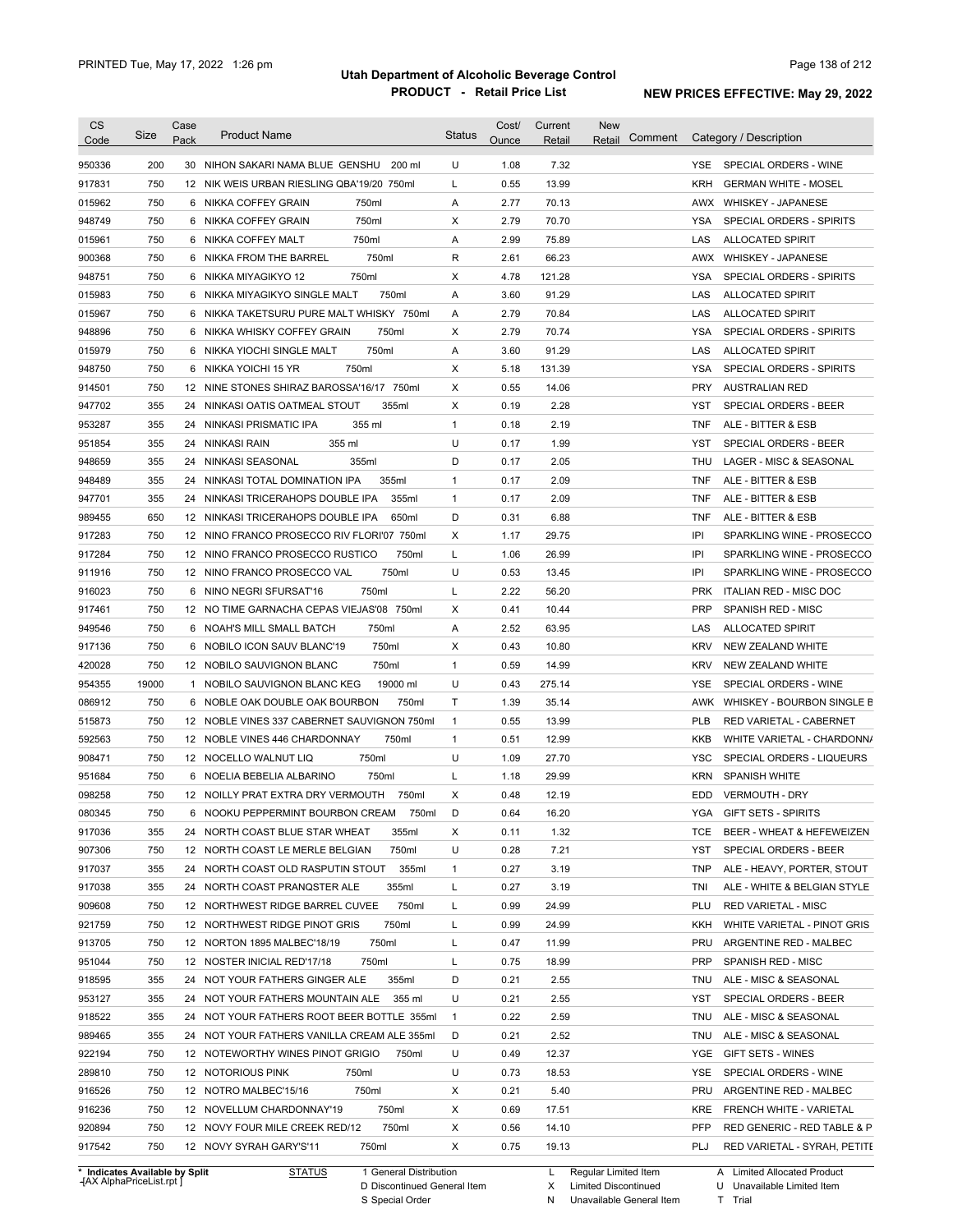|                                                                                                                                                                                                                | Size | Case<br>Pack     | <b>Product Name</b>                         | <b>Status</b>  | Cost/<br>Ounce | Current<br>Retail | <b>New</b><br>Comment<br>Retail |            | Category / Description            |
|----------------------------------------------------------------------------------------------------------------------------------------------------------------------------------------------------------------|------|------------------|---------------------------------------------|----------------|----------------|-------------------|---------------------------------|------------|-----------------------------------|
| 917294                                                                                                                                                                                                         | 750  |                  | 750ml<br>12 NOVY SYRAH SONOMA'10            | X              | 0.76           | 19.24             |                                 | PLJ        | RED VARIETAL - SYRAH, PETITE      |
| 917293                                                                                                                                                                                                         | 750  |                  | 750ml<br>12 NOVY SYRAH STA LUCIA'14         | Х              | 0.65           | 16.40             |                                 | PLJ        | RED VARIETAL - SYRAH, PETITE      |
| 906167                                                                                                                                                                                                         | 750  |                  | 6 NOZZOLE CHIANTI CLAS RES FORRA'12 750ml   | Г              | 2.02           | 51.29             |                                 | PRH        | <b>ITALIAN RED - CHIANTI</b>      |
| 342705                                                                                                                                                                                                         | 750  |                  | 12 NOZZOLE CHIANTI RISERVA'17/18<br>750ml   | Г              | 1.03           | 26.16             |                                 | <b>PRH</b> | <b>ITALIAN RED - CHIANTI</b>      |
| 373060                                                                                                                                                                                                         | 750  |                  | 750ml<br>12 NOZZOLE LE BRUNICHE CHARD'18    | Х              | 0.38           | 9.72              |                                 | <b>KRL</b> | <b>ITALIAN WHITE - MISC DOC</b>   |
| 914795                                                                                                                                                                                                         | 750  |                  | 750ml<br>12 NUGAN MCLAREN PARISH SHIRAZ"18  | $\mathbf{1}$   | 1.06           | 26.99             |                                 | <b>PRY</b> | <b>AUSTRALIAN RED</b>             |
| 914551                                                                                                                                                                                                         | 750  | 6                | 750ml<br>NUMANTHIA TERMANTHIA'12            | L              | 8.67           | 219.99            |                                 | <b>PRP</b> | <b>SPANISH RED - MISC</b>         |
| 426194                                                                                                                                                                                                         | 750  | 6                | 750ml<br>NUMANTHIA TERMES'16                | Г              | 1.18           | 29.99             |                                 | <b>PRP</b> | <b>SPANISH RED - MISC</b>         |
| 086118                                                                                                                                                                                                         | 750  | 6                | NUMBER JUAN EXTRA ANEJO TEQUILA<br>750ml    | $\mathbf{1}$   | 5.13           | 129.99            |                                 | <b>APJ</b> | TEQUILA - REPOSADO & ANEJO        |
| 325050                                                                                                                                                                                                         | 1000 |                  | 1000 ml<br>12 NURNBERGER MARKT GLUHWEIN     | D              | 0.13           | 4.36              |                                 | <b>LTO</b> | <b>WINE OFFER</b>                 |
| 919636                                                                                                                                                                                                         | 750  |                  | 750ml<br>12 NUVO LEMON SORBET               | U              | 1.20           | 30.32             |                                 | <b>YSC</b> | SPECIAL ORDERS - LIQUEURS         |
| 066052                                                                                                                                                                                                         | 750  |                  | 750ml<br>12 NUVO SPARKLING LIQUEUR          | D              | 0.49           | 12.42             |                                 | <b>YGC</b> | <b>GIFT SETS - LIQUEURS</b>       |
| 592591                                                                                                                                                                                                         | 375  |                  | 375ml<br>12 NXNW DESSERT RIESLING'12        | Х              | 1.27           | 16.12             |                                 | <b>EVU</b> | LATE HARVEST - WHITE MISC         |
| 490853                                                                                                                                                                                                         | 750  |                  | 12 NXNW RED BLEND'17<br>750ml               | X              | 0.34           | 8.68              |                                 | PLU        | <b>RED VARIETAL - MISC</b>        |
| 915350                                                                                                                                                                                                         | 750  |                  | 12 O LEFLAIVE BOURGOGN SETILLES'19/20 750ml | Г              | 1.41           | 35.75             |                                 | <b>KRA</b> | FRENCH WHITE - BURGUNDY           |
| 918695                                                                                                                                                                                                         | 750  |                  | 12 O LEFLAIVE CHASSAGNE MORGEOT '18 750ml   | Г              | 5.67           | 143.88            |                                 | <b>KRA</b> | FRENCH WHITE - BURGUNDY           |
| 918487                                                                                                                                                                                                         | 750  |                  | 12 O LEFLAIVE CHASS-MONTRACHET'19<br>750ml  | Г              | 4.01           | 101.74            |                                 | <b>KRA</b> | FRENCH WHITE - BURGUNDY           |
| 918696                                                                                                                                                                                                         | 750  |                  | 6 O LEFLAIVE CORTON CHARLEMAGNE '18 750ml   | Г              | 10.49          | 266.13            |                                 | KRA        | FRENCH WHITE - BURGUNDY           |
| 962964                                                                                                                                                                                                         | 750  |                  | 750ml<br>12 O LEFLAIVE MEURSAULT '18        | L              | 4.13           | 104.71            |                                 | KRA        | FRENCH WHITE - BURGUNDY           |
| 908952                                                                                                                                                                                                         | 750  |                  | 750ml<br>6 O LEFLAIVE PULIGNY PUCELLES'18   | Г              | 9.75           | 247.33            |                                 | KRA        | FRENCH WHITE - BURGUNDY           |
| 918693                                                                                                                                                                                                         | 750  |                  | 12 O LEFLAIVE PULIGNY-MONTRACH'18/19 750ml  | Г              | 4.38           | 111.14            |                                 | KRA        | FRENCH WHITE - BURGUNDY           |
| 917673                                                                                                                                                                                                         | 750  |                  | 12 OAK GROVE CHARD RES17/18<br>750ml        | Χ              | 0.32           | 7.99              |                                 | <b>KKB</b> | WHITE VARIETAL - CHARDONN/        |
| 922767                                                                                                                                                                                                         | 750  |                  | 12 OAK GROVE FAMILY RESERVE ZINFANDEL 750ml | $\mathbf{1}$   | 0.39           | 9.99              |                                 | PLH        | RED VARIETAL - ZINFANDEL          |
| 917753                                                                                                                                                                                                         | 750  |                  | 12 OAK GROVE PETITE SIRAH RES'18/19 750ml   | Χ              | 0.17           | 4.36              |                                 | PLJ        | RED VARIETAL - SYRAH, PETITE      |
| 916957                                                                                                                                                                                                         | 750  | 12 <sup>12</sup> | OAK GROVE PINOT GRIGIO'16/17<br>750ml       | Х              | 0.32           | 8.07              |                                 | KKH        | WHITE VARIETAL - PINOT GRIS       |
| 922966                                                                                                                                                                                                         | 750  |                  | 12 OAK GROVE RESERVE PINOT NOIR<br>750ml    | $\mathbf{1}$   | 0.39           | 9.99              |                                 | PLR        | RED VARIETAL - PINOT NOIR         |
|                                                                                                                                                                                                                | 750  |                  | 12 OAK GROVE RESERVE WINEMAKER'S RED 750ml  |                | 0.32           | 8.05              |                                 | PFP        |                                   |
| 922765                                                                                                                                                                                                         |      |                  |                                             | $\overline{1}$ |                |                   |                                 |            | RED GENERIC - RED TABLE & P       |
| 916958                                                                                                                                                                                                         | 750  |                  | 750ml<br>12 OAK GROVE SAUV BL RES'18/19     | Х              | 0.35           | 8.99              |                                 | <b>KKD</b> | WHITE VARIETAL - SAUVIGNON        |
| 916956                                                                                                                                                                                                         | 750  |                  | 750ml<br>12 OAK GROVE VIOGNIER RES'16/17    | Х              | 0.32           | 7.99              |                                 | KKJ        | WHITE VARIETAL - VIOGNIER         |
| 490934                                                                                                                                                                                                         |      |                  | 750ml<br><b>12 OAK VINEYARDS CABERNET</b>   | 1              | 0.35           | 5.99              | 8.99<br><b>SPA OFF</b>          | PLB<br>KKB | <b>RED VARIETAL - CABERNET</b>    |
|                                                                                                                                                                                                                | 750  |                  |                                             |                |                |                   |                                 |            | <b>WHITE VARIETAL - CHARDONNA</b> |
|                                                                                                                                                                                                                | 750  |                  | <b>12 OAK VINEYARDS CHARDONNAY</b><br>750ml | 1              | 0.35           | 5.99              | <b>SPA OFF</b><br>8.99          |            |                                   |
|                                                                                                                                                                                                                | 750  |                  | 750ml<br>12 OAK VINEYARDS DRY RED BLEND     | 1              | 0.35           | 5.99              | <b>SPA OFF</b><br>8.99          | PLD        | <b>RED VARIETAL - MERITAGE</b>    |
|                                                                                                                                                                                                                | 750  |                  | 750ml<br><b>12 OAK VINEYARDS MERLOT</b>     | 1              | 0.35           | 5.99              | 8.99 SPA OFF                    | PLF        | <b>RED VARIETAL - MERLOT</b>      |
|                                                                                                                                                                                                                | 750  |                  | 12 OAKVILLE RANCH CHARDONNAY'13/14<br>750ml | Х              | 1.29           | 32.78             |                                 | KKB        | WHITE VARIETAL - CHARDONN/        |
|                                                                                                                                                                                                                | 750  |                  | 12 OAKVILLE RANCH FIELD BLEND'8/0<br>750ml  | U              | 0.99           | 25.20             |                                 | <b>PFP</b> | RED GENERIC - RED TABLE & P       |
|                                                                                                                                                                                                                | 750  |                  | 6 OAKVILLE RANCH RBTS BLEND'06<br>750ml     | х              | 2.62           | 66.33             |                                 | <b>PLG</b> | RED VARIETAL - CAB FRANC, VI      |
|                                                                                                                                                                                                                | 750  |                  | 12 OASIS DEL CUYO MALBEC'14<br>750ml        | х              | 0.21           | 5.45              |                                 | PRU        | ARGENTINE RED - MALBEC            |
|                                                                                                                                                                                                                | 355  |                  | 355ml<br>24 OASIS OATMEAL STOUT             | Х              | 0.10           | 1.16              |                                 | TNP        | ALE - HEAVY, PORTER, STOUT        |
|                                                                                                                                                                                                                | 750  |                  | 750ml<br>12 OBAN 14YR MALT SCOTCH           | L              | 3.15           | 79.99             |                                 | AWS        | WHISKY - SCOTCH SINGLE MAL        |
|                                                                                                                                                                                                                | 750  |                  | 750ml<br>6 OBAN 18 YEAR                     | Α              | 6.19           | 156.99            |                                 | LAS        | <b>ALLOCATED SPIRIT</b>           |
|                                                                                                                                                                                                                | 750  |                  | 750ml<br>6 OBAN 21 YR                       | Α              | 15.77          | 399.99            |                                 | AWS        | WHISKY - SCOTCH SINGLE MAL        |
|                                                                                                                                                                                                                | 750  |                  | 750ml<br>6 OBAN DISTILLERS EDITION          | L              | 3.82           | 96.99             |                                 | AWS        | WHISKY - SCOTCH SINGLE MAL        |
|                                                                                                                                                                                                                | 750  |                  | 750ml<br>12 OBAN LITTLE BAY                 | Г              | 2.56           | 64.99             |                                 | AWS        | WHISKY - SCOTCH SINGLE MAL        |
|                                                                                                                                                                                                                | 750  |                  | 750ml<br>12 OBERON CAB SAUV NAPA'18/19      | х              | 0.96           | 24.40             |                                 | PLB        | RED VARIETAL - CABERNET           |
|                                                                                                                                                                                                                | 750  |                  | <b>12 OBSIDIAN RIDGE CABERNET</b><br>750ml  | 1              | 1.20           | 32.50             | 30.50 SPA ON                    | PLB        | <b>RED VARIETAL - CABERNET</b>    |
|                                                                                                                                                                                                                | 750  |                  | 12 OBSIDIAN RIDGE THE CHIEF<br>750ml        | U              | 1.19           | 30.06             |                                 | YSE        | SPECIAL ORDERS - WINE             |
|                                                                                                                                                                                                                | 750  |                  | 6 OCHO SIENTOS SOTOL REPOSADO<br>750ml      | U              | 1.69           | 42.75             |                                 | YSA        | SPECIAL ORDERS - SPIRITS          |
|                                                                                                                                                                                                                | 355  |                  | 24 ODELL 90 SHILLING<br>355 ml              | $\mathbf{1}$   | 0.21           | 2.49              |                                 | TNF        | ALE - BITTER & ESB                |
|                                                                                                                                                                                                                | 355  |                  | 24 ODELL DRUMROLL<br>355 ml                 | 1              | 0.21           | 2.49              |                                 | TNC        | ALE - PALE                        |
|                                                                                                                                                                                                                | 355  |                  | 24 ODELL IPA<br>355 ml                      | $\mathbf{1}$   | 0.21           | 2.49              |                                 | TNF        | ALE - BITTER & ESB                |
| 592628<br>490938<br>490936<br>914979<br>908588<br>915122<br>918395<br>989308<br>005696<br>005702<br>005697<br>005690<br>005701<br>908207<br>491040<br>902468<br>947877<br>953842<br>953845<br>953843<br>953846 | 355  |                  | 24 ODELL MYRCENARY DOUBLE IPA<br>355 ml     | $\mathbf{1}$   | 0.25           | 2.99              |                                 | TNF        | ALE - BITTER & ESB                |
|                                                                                                                                                                                                                | 355  |                  | 24 ODELL PULP THEORY<br>355ml               | U              | 0.21           | 2.53              |                                 | YST        | SPECIAL ORDERS - BEER             |
| 905326<br>955008                                                                                                                                                                                               | 355  |                  | 24 ODELL SIPPIN PRETTY<br>355ML 355 ml      | U              | 0.19           | 2.28              |                                 | YST        | SPECIAL ORDERS - BEER             |

**Case** [AX AlphaPriceList.rpt ]

D Discontinued General Item

S Special Order

Regular Limited Item

X

Limited Discontinued

N Unavailable General Item

U Unavailable Limited Item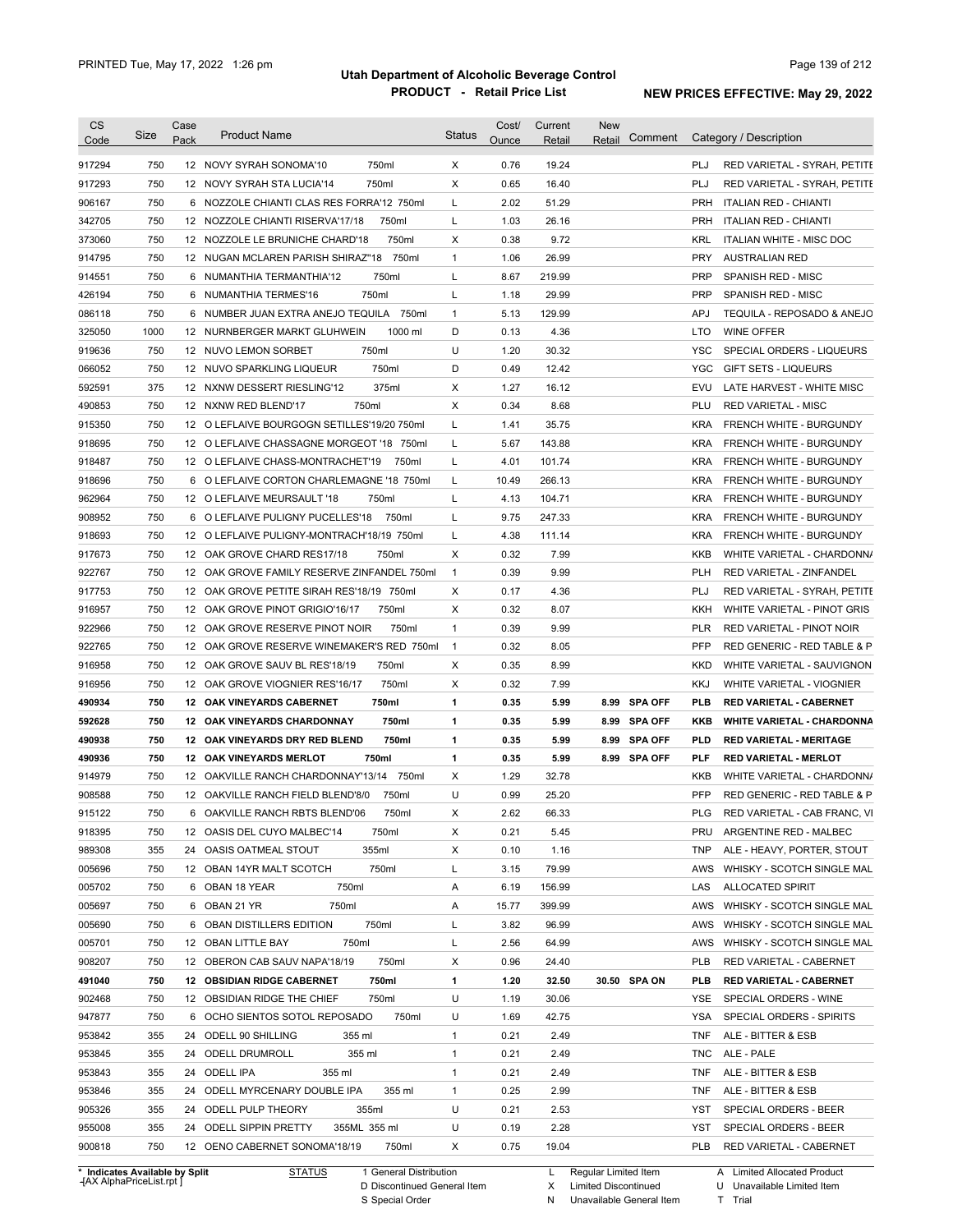| <b>CS</b><br>Code | Size       | Case<br>Pack | <b>Product Name</b>                                                                        | <b>Status</b>  | Cost/<br>Ounce | Current<br><b>Retail</b> | <b>New</b><br>Comment<br>Retail | Category / Description                                             |
|-------------------|------------|--------------|--------------------------------------------------------------------------------------------|----------------|----------------|--------------------------|---------------------------------|--------------------------------------------------------------------|
| 955633            | 750        |              | 12 OENO CHARDONNAY<br>750ml                                                                | U              | 0.67           | 17.03                    |                                 | SPECIAL ORDERS - WINE<br>YSE.                                      |
| 922685            | 473        | 24           | OFFSET BREWING ALL BLACK NOTHING 473ml                                                     | U              | 0.39           | 6.31                     |                                 | <b>YST</b><br>SPECIAL ORDERS - BEER                                |
| 923396            | 473        |              | 24 OFFSET BREWING CITRA IPA<br>473ml                                                       | U              | 0.32           | 5.04                     |                                 | SPECIAL ORDERS - BEER<br>YST                                       |
| 923278            | 473        |              | 24 OFFSET BREWING MOSAIC DIPA<br>473ml                                                     | U              | 0.34           | 5.50                     |                                 | SPECIAL ORDERS - BEER<br>YST                                       |
| 923136            | 473        |              | 50 OFFSET BREWING PHONE IT IN<br>473ml                                                     | U              | 0.34           | 5.51                     |                                 | <b>YST</b><br>SPECIAL ORDERS - BEER                                |
| 915264            | 750        |              | 6 OGGA RIOJA RESERVA'11<br>750ml                                                           | L              | 2.37           | 59.99                    | 59.99                           | <b>PRN</b><br>SPANISH RED - RIOJA                                  |
| 900312            | 750        |              | 12 OLD BARDSTOWN STRAIGHT BOURBON<br>750ml                                                 | U              | 1.02           | 25.83                    |                                 | SPECIAL ORDERS - SPIRITS<br>YSA                                    |
| 020246            | 750        |              | 12 OLD CROW<br>750ml                                                                       | 1              | 0.39           | 9.99                     |                                 | AWH<br>WHISKEY - BOURBON & TENNE:                                  |
| 020248            | 1750       |              | 6 OLD CROW PET<br>1750ml                                                                   | 1              | 0.34           | 19.99                    |                                 | AWH<br>WHISKEY - BOURBON & TENNE:                                  |
| 100901            | 750        |              | 6 OLD ELK BLENDED BOURBON VAP<br>750ml                                                     | D              | 1.06           | 27.00                    |                                 | YGA<br><b>GIFT SETS - SPIRITS</b>                                  |
| 023536            | 750        |              | 6 OLD ELK BLENDED STRAIGHT BOURBON 750ml                                                   | $\mathbf{1}$   | 1.77           | 44.99                    |                                 | AWK<br>WHISKEY - BOURBON SINGLE B                                  |
| 028096            | 750        |              | 6 OLD ELK BOURBON SINGLE BARREL<br>750ml                                                   | D              | 2.17           | 54.99                    |                                 | AWK<br>WHISKEY - BOURBON SINGLE B                                  |
| 028296            | 750        |              | 6 OLD ELK UTAH BARREL<br>750ml                                                             | D              | 2.17           | 55.13                    |                                 | AWH<br>WHISKEY - BOURBON & TENNE:                                  |
| 020318            | 750        |              | 750ml<br>6 OLD EZRA 7YR BOURBON WHISKEY                                                    | L              | 2.76           | 69.99                    |                                 | AWW WHISKEY - DOMESTIC                                             |
| 016373            | 750        |              | 3 OLD FITZGERALD 11 YR DECANTER BIB 750ml                                                  | R              | 4.73           | 119.99                   |                                 | AWK WHISKEY - BOURBON SINGLE B                                     |
| 016374            | 750        |              | 3 OLD FITZGERALD 13 YEAR<br>750ml                                                          | R              | 5.52           | 139.99                   |                                 | AWK WHISKEY - BOURBON SINGLE B                                     |
| 016375            | 750        |              | 3 OLD FITZGERALD 14 YR DECANTER BIB 750ml                                                  | R              | 5.91           | 149.99                   |                                 | AWK WHISKEY - BOURBON SINGLE B                                     |
| 016371            | 750        |              | 750ml<br>3 OLD FITZGERALD 15 YR DECANTER                                                   | Α              | 6.31           | 159.99                   |                                 | AWK WHISKEY - BOURBON SINGLE B                                     |
| 016372            | 750        |              | 3 OLD FITZGERALD 9 YR DECANTER<br>750ml                                                    | Α              | 3.94           | 99.99                    |                                 | AWH<br><b>WHISKEY - BOURBON &amp; TENNE:</b>                       |
| 016369            | 750        |              | 750ml<br>3 OLD FITZGERALD BBN                                                              | R              | 3.55           | 89.99                    |                                 | AWK WHISKEY - BOURBON SINGLE B                                     |
| 016377            | 750        |              | 750ml<br>3 OLD FITZGERALD BOURBON                                                          | R              | 7.89           | 199.99                   |                                 | LAS<br><b>ALLOCATED SPIRIT</b>                                     |
| 020369            | 750        |              | 750ml<br>6 OLD FORESTER 1870 CRAFT                                                         | Χ              | 0.97           | 24.50                    |                                 | AWK<br>WHISKEY - BOURBON SINGLE B                                  |
| 020372            | 750        |              | 6 OLD FORESTER 1897 CRAFT<br>750ml                                                         | Χ              | 1.07           | 27.23                    |                                 | WHISKEY - BOURBON SINGLE B<br>AWK                                  |
| 020374            | 750        |              | 6 OLD FORESTER 1910<br>750ml                                                               | T              | 2.25           | 56.99                    |                                 | WHISKEY - BOURBON & TENNE:<br>AWH                                  |
| 020376            | 750        |              | 6 OLD FORESTER 1920 PROHIBITION<br>750ml                                                   | L              | 2.44           | 61.99                    |                                 | WHISKEY - BOURBON & TENNE:<br>AWH                                  |
| 020366            | 750        |              | 12 OLD FORESTER 86 PRF BOURBON<br>750ml                                                    | L              | 0.91           | 22.99                    |                                 | AWH<br>WHISKEY - BOURBON & TENNE:                                  |
| 101052            | 750        |              | 6 OLD FORESTER AMBER 150 BATCH PROOF 750ml                                                 | U              | 5.92           | 150.13                   |                                 | SPECIAL ORDERS - LIQUEURS<br>YSC                                   |
| 000612            | 750        | 6            | OLD FORESTER BIRTHDAY BOURBON'20 750ml                                                     | R              | 5.91           | 149.99                   |                                 | AWH<br>WHISKEY - BOURBON & TENNE:                                  |
| 101342            | 750        |              | 6 OLD FORESTER BIRTHDAY BOURBON'21<br>750ml                                                | R              | 5.92           | 150.13                   |                                 | AWK<br>WHISKEY - BOURBON SINGLE B                                  |
| 062809            | 1000       |              | 12 OLD FORESTER MINT JULEP<br>1000 ml                                                      | $\mathsf T$    | 0.86           | 28.99                    |                                 | <b>YGA</b><br><b>GIFT SETS - SPIRITS</b>                           |
| 100856            | 750        |              | 6 OLD FORESTER OLD FASHIONED W/SYRUP 750ml                                                 | D              | 0.49           | 12.42                    |                                 | <b>YGA</b><br><b>GIFT SETS - SPIRITS</b>                           |
| 101333            | 375        | 6            | OLD FORESTER ROW COMBO PACK<br>375ml                                                       | D              | 3.41           | 43.20                    |                                 | <b>YGA</b><br><b>GIFT SETS - SPIRITS</b>                           |
| 026913            | 750        |              | 12 OLD FORESTER RYE<br>750ml                                                               | U              | 1.03           | 26.06                    |                                 | <b>YSA</b><br>SPECIAL ORDERS - SPIRITS                             |
| 016396            | 750        |              | 12 OLD FORESTER SIGNATURE BOURBON<br>750ml                                                 | 1              | 1.02           | 25.99                    |                                 | WHISKEY - BOURBON & TENNE:<br>AWH                                  |
| 020380            | 750        |              | 6 OLD FORESTER SINGLE BARREL PROOF 750ml                                                   | Τ              | 3.16           | 80.13                    |                                 | AWK<br>WHISKEY - BOURBON SINGLE B                                  |
| 020370            | 750        |              | OLD FORESTER SINGLE BARREL SELECT 750ml                                                    | т              | 1.97           | 49.99                    |                                 | AWK<br>WHISKEY - BOURBON SINGLE B                                  |
| 919103            | 750        |              | 12 OLD GHOST ZINFANDEL OV'18<br>750ml                                                      | L              | 1.46           | 37.02                    |                                 | PLH<br>RED VARIETAL - ZINFANDEL                                    |
| 903931            | 750        |              | 750ml<br>12 OLD GRAND DAD 4YR 100 PRF                                                      | U              | 1.00           | 25.26                    |                                 | YSA<br>SPECIAL ORDERS - SPIRITS                                    |
| 016416            | 750        |              | 12 OLD GRAND DAD 4YR BIB<br>750ml                                                          | D              | 0.99           | 24.99                    |                                 | AWH<br>WHISKEY - BOURBON & TENNE:                                  |
| 062796            | 750        |              | 12 OLD NEW ENGLAND CHOCEGG NOG'15<br>750ml                                                 | Χ              | 0.28           | 7.14                     |                                 | CWU<br><b>PREMIXED - MISC</b>                                      |
| 062804            | 750        |              | 12 OLD NEW ENGLAND CINNAMON SPICE EGG 750ml                                                | D              | 0.36           | 9.25                     |                                 | YGC<br><b>GIFT SETS - LIQUEURS</b>                                 |
| 062806            | 750        |              | 12 OLD NEW ENGLAND EGG NOG<br>750ml                                                        | D              | 0.36           | 9.25                     |                                 | YGC<br><b>GIFT SETS - LIQUEURS</b>                                 |
| 062808            | 1750       |              | 6 OLD NEW ENGLAND EGG NOG<br>1750 ml                                                       | D              | 0.29           | 16.92                    |                                 | YGC<br><b>GIFT SETS - LIQUEURS</b>                                 |
| 062800            | 750        |              |                                                                                            | D              | 0.36           |                          |                                 | YGC                                                                |
| 027066            | 750        |              | 12 OLD NEW ENGLAND PUMPKIN EGG NOG 750ml<br>12 OLD OVERHOLT 4YR<br>750ml                   | 1              | 0.75           | 9.25<br>18.99            |                                 | GIFT SETS - LIQUEURS<br>AWU<br><b>WHISKEY - RYE</b>                |
| 009278            | 1750       |              | 1750 ml                                                                                    | 1              | 0.41           | 23.99                    |                                 | AWR<br>WHISKY - SCOTCH BLENDED                                     |
|                   |            |              | 6 OLD SMUGGLER                                                                             |                |                |                          |                                 |                                                                    |
| 009276<br>918558  | 750<br>750 |              | 12 OLD SMUGGLER BLENDED SCOTCH WHISKY 750ml D<br>750ml                                     | U              | 0.60<br>0.72   | 15.23<br>18.23           |                                 | AWR<br>WHISKY - SCOTCH BLENDED<br>SPECIAL ORDERS - WINE<br>YSE     |
|                   | 750        |              | 12 OLD TOWN CELLARS CHARD EDNA V                                                           | U              |                |                          |                                 |                                                                    |
| 918726            |            |              | 12 OLD TOWN CELLARS COACH'S WHITE<br>750ml                                                 |                | 1.20           | 30.39                    |                                 | YSE<br>SPECIAL ORDERS - WINE                                       |
| 918555            | 750        |              | 12 OLD TOWN CELLARS ELUSIVE CHARD<br>750ml                                                 | L              | 1.18           | 29.99                    |                                 | <b>KKB</b><br>WHITE VARIETAL - CHARDONN/                           |
| 918557            | 750        |              | 12 OLD TOWN CELLARS MTN TWN RED<br>750ml                                                   | L              | 0.79           | 19.99                    |                                 | <b>PFP</b><br>RED GENERIC - RED TABLE & P                          |
|                   | 750        |              | 12 OLD TOWN CELLARS MTN TWN WHITE<br>750ml                                                 | L              | 0.79           | 19.99                    |                                 | KFP<br>WHITE GENERIC - TABLE & PRC                                 |
| 918556            |            |              |                                                                                            |                |                |                          |                                 |                                                                    |
| 918743<br>918554  | 750<br>750 |              | 12 OLD TOWN CELLARS OUTLAW CABERNET 750ml<br>12 OLD TOWN CELLARS PERPETUAL RSRV PN 750ml L | $\overline{1}$ | 3.15<br>2.76   | 79.99<br>69.99           |                                 | PLB<br>RED VARIETAL - CABERNET<br>PLR<br>RED VARIETAL - PINOT NOIR |

**Case** [AX AlphaPriceList.rpt ]

D Discontinued General Item S Special Order

N Unavailable General Item

X Limited Discontinued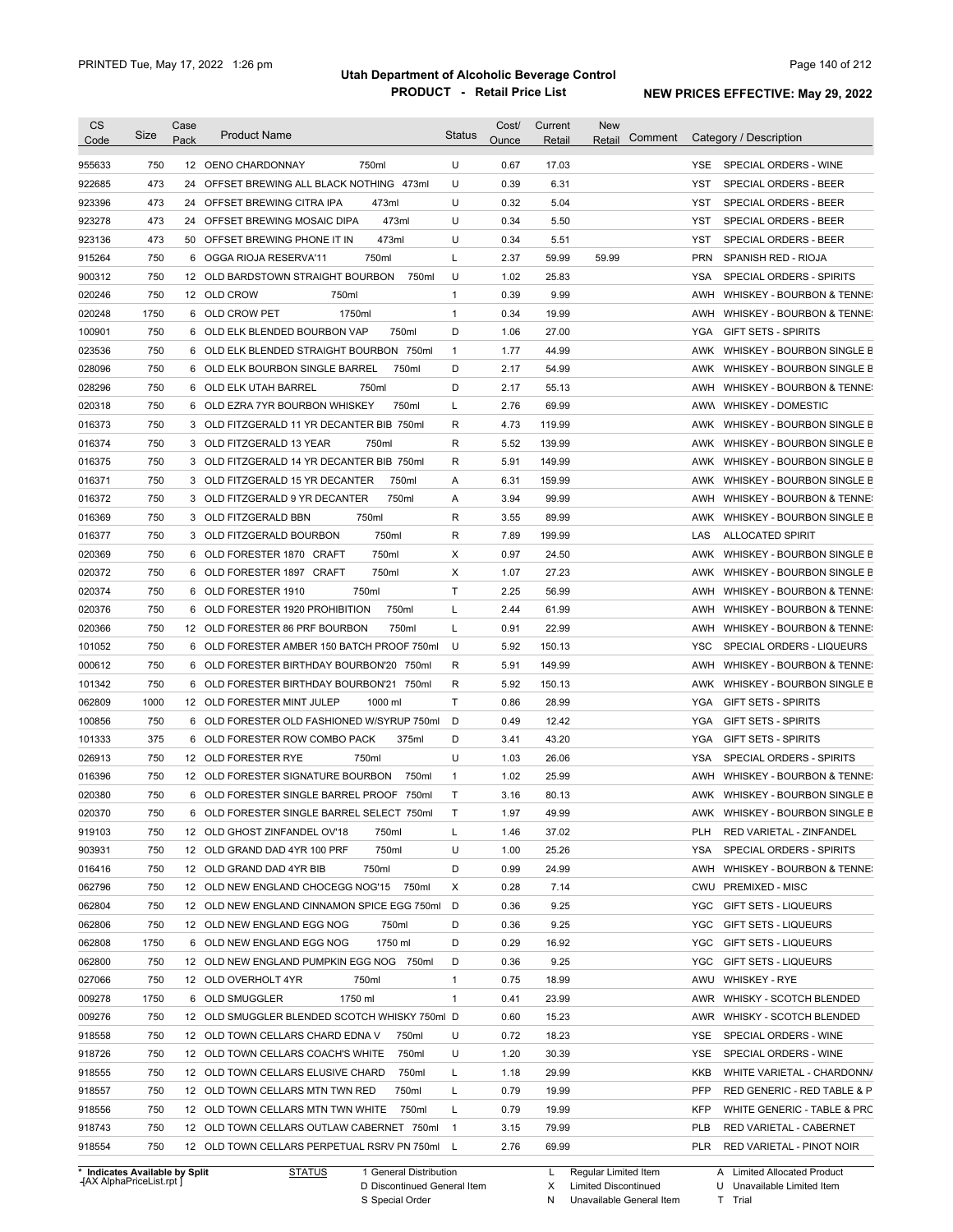| <b>CS</b><br>Code | Size | Case<br>Pack | <b>Product Name</b>                              | Status       | Cost/<br>Ounce | Current<br>Retail | <b>New</b><br>Comment<br>Retail | Category / Description                   |
|-------------------|------|--------------|--------------------------------------------------|--------------|----------------|-------------------|---------------------------------|------------------------------------------|
| 918664            | 750  |              | 12 OLD TOWN CELLARS ROSE<br>750ml                | $\mathbf{1}$ | 0.79           | 19.99             |                                 | MPW ROSE WINE - DOMESTIC                 |
| 918754            | 750  |              | 12 OLD TOWN CELLARS SNOWBUNNY SYRAH 750ml U      |              | 1.02           | 25.99             |                                 | YSE.<br>SPECIAL ORDERS - WINE            |
| 955531            | 750  |              | 12 OLD TOWN CELLARS TOWER ROSE<br>750ml          | U            | 0.67           | 17.00             |                                 | YSE.<br>SPECIAL ORDERS - WINE            |
| 020920            | 750  |              | 750ml<br>12 OLD TUB BOURBON                      | х            | 0.49           | 12.46             |                                 | AWH WHISKEY - BOURBON & TENNE:           |
| 027106            | 750  |              | 750ml<br>3 OLD VAN WINKLE FR RYE 13YR            | R            | 4.74           | 120.27            |                                 | AWU WHISKEY - RYE                        |
| 989388            | 1100 |              | 1100ml<br>12 OLDE ENGLISH HIGH GRAVITY 800       | $\mathbf{1}$ | 0.09           | 3.25              |                                 | BEER - ICE & MALT LIQUOR<br>TCJ          |
| 076413            | 750  | 6            | OLE SMOKY BUTTER PECAN CREAM<br>750ml            | $\mathbf{1}$ | 0.95           | 23.99             |                                 | CHV<br><b>LIQUEURS - CREAM</b>           |
| 086712            | 750  | 6            | OLE SMOKY HARLEY DAVIDSON MOONSHINE750ml D       |              | 0.43           | 10.89             |                                 | AWW WHISKEY - DOMESTIC                   |
| 076414            | 750  | 6            | OLE SMOKY MOONSHINE PICKLES<br>750ml             | Τ            | 0.99           | 25.13             |                                 | <b>SPIRIT OFFER</b><br>LTS               |
| 086771            | 750  | 6            | OLE SMOKY MOONSHINE WHITE LIGHNING 750ml         | D            | 0.47           | 11.99             |                                 | AWW WHISKEY - DOMESTIC                   |
| 086765            | 750  |              | 6 OLE SMOKY PUMPKIN PIE MOONSHINE 750ml          | U            | 0.80           | 20.30             |                                 | <b>YGA</b><br><b>GIFT SETS - SPIRITS</b> |
| 086843            | 750  |              | 6 OLE SMOKY SALTY CARAMEL WHISKEY<br>750ml       | $\mathbf{1}$ | 0.79           | 20.13             |                                 | AWT<br><b>WHISKEY - FLAVORED</b>         |
| 086769            | 750  | 6.           | 750ml<br>OLE SMOKY SWEET TEA MOONSHINE           | U            | 0.80           | 20.30             |                                 | YSA<br>SPECIAL ORDERS - SPIRITS          |
| 917864            | 750  |              | 750ml<br>12 OLIVARES ALTOS DE LA HOYA'19         | L            | 0.53           | 13.49             |                                 | <b>PRP</b><br>SPANISH RED - MISC         |
| 918361            | 750  |              | 750ml<br>12 OLIVARES ROSADO JUMILLA'20           | L            | 0.41           | 10.49             |                                 | <b>MPX</b><br>ROSE WINE - IMPORTED       |
| 914784            | 750  |              | 750ml<br>12 OLIVERHILL SHIRAZ JIMMY SECT'0       | Х            | 1.55           | 39.40             |                                 | <b>PRY</b><br><b>AUSTRALIAN RED</b>      |
| 917914            | 750  |              | 750ml<br>12 OLIVERHILL SHIRAZ RED SILK'17/18     | L            | 0.87           | 21.99             |                                 | <b>PRY</b><br><b>AUSTRALIAN RED</b>      |
| 954806            | 750  |              | 750ml<br>12 OLIVIER LEFLAIVE POMMARD 2011        | U            | 3.03           | 76.91             |                                 | YSE<br>SPECIAL ORDERS - WINE             |
| 088186            | 750  | 6            | 750ml<br>OLMECA ALTOS PLATA                      | $\mathbf{1}$ | 1.18           | 29.99             |                                 | <b>APD</b><br><b>TEQUILA - SILVER</b>    |
|                   |      |              |                                                  |              |                |                   |                                 |                                          |
| 089610            | 750  | 6            | 750ml<br>OLMECA ALTOS REPOSADO TEQUILA           | $\mathbf{1}$ | 1.18           | 29.99             |                                 | TEQUILA - REPOSADO & ANEJO<br>APJ        |
| 914021            | 750  |              | 750ml<br>12 OMAKA SPRINGS SAUV BLANC'17<br>355ml | Х            | 0.32           | 8.10              |                                 | <b>KRV</b><br>NEW ZEALAND WHITE          |
| 989362            | 355  | 24           | <b>OMISSION PALE ALE</b>                         | $\mathbf{1}$ | 0.17           | 2.05              |                                 | TCA<br>BEER - GLUTEN FREE/UP TO 20       |
| 921011            | 750  | 12           | 750ml<br>OMMEGANG 3 PHILOSOPHERS                 | U            | 0.55           | 13.89             |                                 | YST<br>SPECIAL ORDERS - BEER             |
| 952529            | 355  | 24           | OMMEGANG 3 PHILOSOPHERS<br>355 ml                | U            | 0.44           | 5.33              |                                 | YST<br>SPECIAL ORDERS - BEER             |
| 900975            | 355  | 24           | 355ml<br>OMMEGANG DUBBEL MERLAU                  | U            | 0.52           | 6.29              |                                 | YST<br>SPECIAL ORDERS - BEER             |
| 918343            | 750  |              | 12 OMMEGANG GAME OF THRONES ALE 750 750ml        | Х            | 0.55           | 13.99             |                                 | TNL<br>ALE - RED, AMBER, BROWN           |
| 947820            | 750  |              | 12 OMMEGANG HENNEPIN FARMHOUSE SAISO 750ml U     |              | 0.48           | 12.15             |                                 | <b>YST</b><br>SPECIAL ORDERS - BEER      |
| 952528            | 355  |              | 24 OMMEGANG HENNEPIN FARMHOUSE SAISO 355 ml U    |              | 0.34           | 4.03              |                                 | YST<br>SPECIAL ORDERS - BEER             |
| 922197            | 355  | 4            | OMMEGANG HOLIDAY GIFT PACK<br>355ml              | D            | 2.33           | 27.92             |                                 | SPECIAL ORDERS - BEER<br>YST             |
| 918879            | 330  |              | 330 ml<br>24 OMMEGANG ROSETTA BELGIAN            | D            | 0.36           | 3.99              |                                 | TNI<br>ALE - WHITE & BELGIAN STYLE       |
| 900338            | 355  |              | 24 OMMEGANG SAISONZTRAMINER<br>355ml             | U            | 0.50           | 6.03              |                                 | SPECIAL ORDERS - BEER<br>YST             |
| 918887            | 330  |              | 330 ml<br>24 OMMEGANG SOLERA                     | D            | 0.36           | 3.99              |                                 | ALE - MISC & SEASONAL<br>TNU             |
| 100939            | 200  |              | 6 ON THE ROCKS COCKTAIL COMBO<br>200ml           | D            | 3.70           | 24.99             |                                 | <b>GIFT SETS - SPIRITS</b><br>YGA        |
| 063311            | 375  |              | 12 ON THE ROCKS CRUZAN MAI TAI<br>375ml          | 1            | 1.02           | 12.99             |                                 | <b>PREMIXED - MISC</b><br>CWU            |
| 063319            | 375  |              | 12 ON THE ROCKS EFFEN COSMOPOLITAN 375ml         | 1            | 1.02           | 12.99             |                                 | CWU PREMIXED - MISC                      |
| 063321            | 375  |              | 12 ON THE ROCKS HORNITOS MARGARITA 375ml         | U            | 1.03           | 13.06             |                                 | CWF PREMIXED - MARGARITA                 |
| 063345            | 375  |              | 12 ON THE ROCKS JALAPENO PINEAPPLE MRG375ml 1    |              | 1.02           | 12.99             |                                 | CWU PREMIXED - MISC                      |
| 915265            | 750  |              | 12 ONDALAN RIOJA 100 ABADES '11/12 750ml         | х            | 0.75           | 18.99             |                                 | <b>PRN</b><br>SPANISH RED - RIOJA        |
| 402839            | 750  |              | 12 ONDALAN RIOJA CRIANZA'16/17<br>750ml          | L            | 0.67           | 16.99             | 16.99                           | <b>PRN</b><br>SPANISH RED - RIOJA        |
| 914736            | 750  |              | 12 ONDALAN RIOJA RESERVA'16<br>750ml             | L            | 1.06           | 26.99             | 26.99                           | <b>PRN</b><br>SPANISH RED - RIOJA        |
| 908755            | 750  |              | 12 ONDALAN TEMPRANILLO'18<br>750ml               | ш            | 0.51           | 11.99             | 12.99 HIGHER                    | <b>PRN</b><br><b>SPANISH RED - RIOJA</b> |
| 906819            | 750  |              | 12 ONE BARREL RUM<br>750ml                       | U            | 0.98           | 24.78             |                                 | YSA<br>SPECIAL ORDERS - SPIRITS          |
| 491067            | 750  |              | 12 ONE HOPE PINOT NOIR<br>750ml                  | $\mathbf{1}$ | 0.39           | 9.99              |                                 | PLR<br>RED VARIETAL - PINOT NOIR         |
| 066080            | 750  |              | 750ml<br>6 OPAL BIANCA WHITE SAMBUCA             | U            | 0.61           | 15.41             |                                 | YSC<br>SPECIAL ORDERS - LIQUEURS         |
| 951171            | 750  |              | 750ml<br>6 OPAL NERO SAMBUCA                     | U            | 0.81           | 20.42             |                                 | YSC<br>SPECIAL ORDERS - LIQUEURS         |
| 912183            | 1500 |              | 1500 ml<br>3 OPUS ONE '11/12                     | Α            | 15.36          | 778.93            |                                 | PLB<br>RED VARIETAL - CABERNET           |
| 914541            | 375  |              | 12 OPUS ONE '13/14<br>375 ml                     | Α            | 11.51          | 145.97            |                                 | PLB<br>RED VARIETAL - CABERNET           |
| 905253            | 750  |              | 6 OPUS ONE '18<br>750ml                          | Α            | 13.02          | 330.13            |                                 | LAW<br>ALLOCATED WINE                    |
| 952125            | 750  |              | 750ml<br>6 OPUS ONE OVERTURE                     | Α            | 5.10           | 129.29            |                                 | LAW<br>ALLOCATED WINE                    |
| 912184            | 3000 |              | 1 OPUS ONE'05<br>3000ml                          | U            | 8.75           | 887.82            |                                 | PLB<br>RED VARIETAL - CABERNET           |
|                   | 355  |              | 24 ORIGINAL SIN BLACK WIDOW CIDER<br>355ml       | $\mathbf{1}$ | 0.19           | 2.30              |                                 | GLC<br>CIDER - BASIC                     |
|                   |      |              |                                                  |              |                |                   |                                 |                                          |
| 902930<br>902929  | 355  |              | 24 ORIGINAL SIN ROSE HARD CIDER<br>355ml         | $\mathbf{1}$ | 0.19           | 2.30              |                                 | GLM<br>CIDER - FLAVORED                  |
| 491125            | 750  |              | 12 ORIN SWIFT 8 YRS IN THE DESERT'19 750ml       | L            | 1.97           | 49.99             |                                 | <b>PLD</b><br>RED VARIETAL - MERITAGE    |

**Case** [AX AlphaPriceList.rpt ]

D Discontinued General Item

S Special Order

X Limited Discontinued

N Unavailable General Item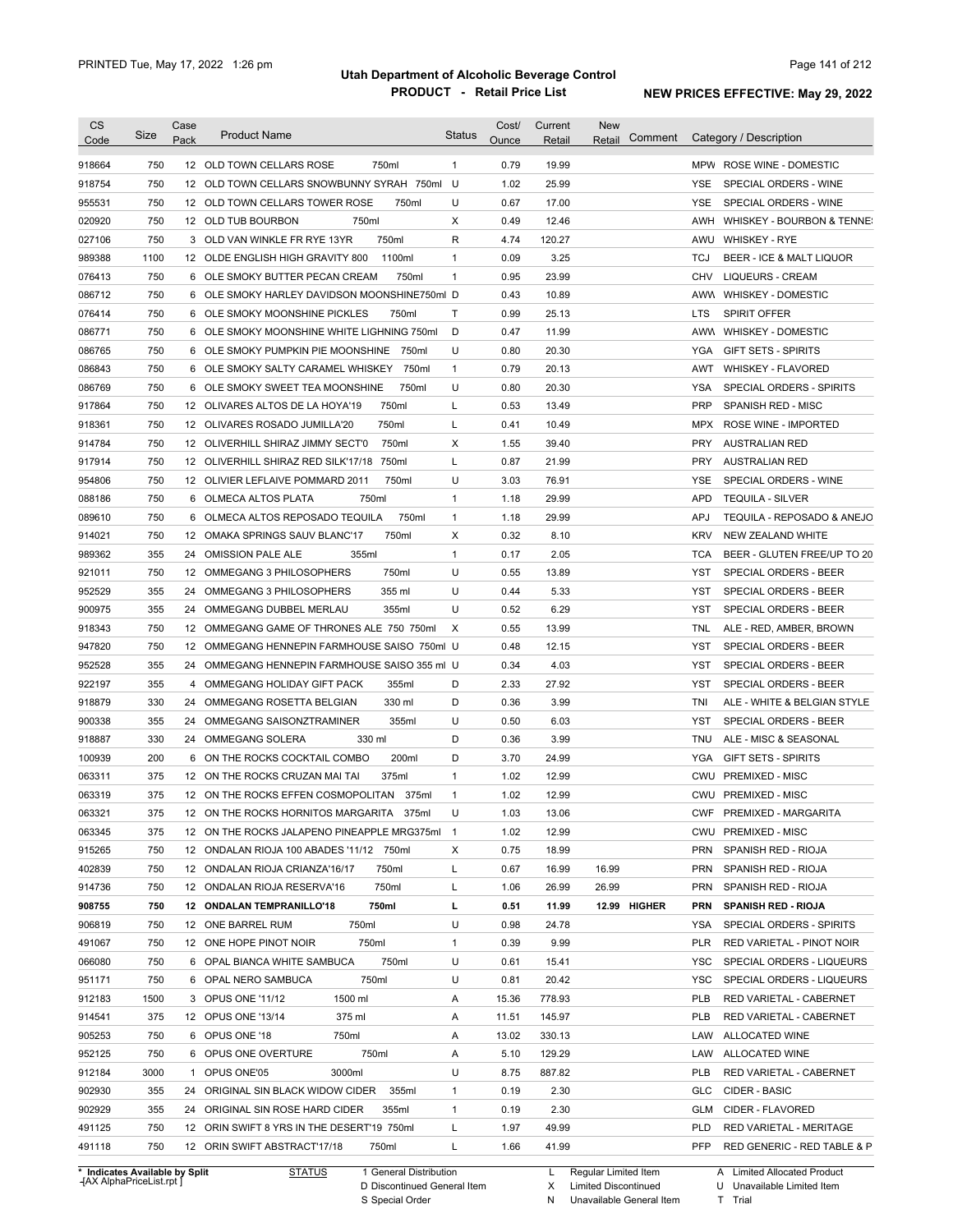| CS               | <b>Size</b> | Case            | <b>Product Name</b>                        | <b>Status</b> | Cost/ | Current | <b>New</b><br>Comment | Category / Description                      |
|------------------|-------------|-----------------|--------------------------------------------|---------------|-------|---------|-----------------------|---------------------------------------------|
| Code             |             | Pack            |                                            |               | Ounce | Retail  | Retail                |                                             |
| 491114           | 750         |                 | 6 ORIN SWIFT CAB MERCURY HD'17<br>750ml    | X             | 5.13  | 129.99  |                       | <b>PLB</b><br>RED VARIETAL - CABERNET       |
| 909845           | 750         |                 | 750ml<br>12 ORIN SWIFT D 66                | Χ             | 1.56  | 39.60   |                       | <b>PRE</b><br>FRENCH RED - MISC AOC         |
| 949527           | 750         |                 | 750ml<br>12 ORIN SWIFT FRAGILE             | U             | 0.74  | 18.83   |                       | <b>YSE</b><br>SPECIAL ORDERS - WINE         |
| 918495           | 750         |                 | 12 ORIN SWIFT LOCATION CORSE<br>750ml      | X             | 0.38  | 9.71    |                       | <b>KRD</b><br><b>FRENCH WHITE - MISC</b>    |
| 918463           | 750         |                 | 750ml<br>12 ORIN SWIFT LOCATIONS F ROSE    | X             | 0.43  | 10.80   |                       | <b>MPW</b><br>ROSE WINE - DOMESTIC          |
| 947279           | 750         |                 | 750ml<br>12 ORIN SWIFT LOCATIONS AR        | X             | 0.79  | 19.99   |                       | <b>YSE</b><br>SPECIAL ORDERS - WINE         |
| 947318           | 750         |                 | 750ml<br>12 ORIN SWIFT LOCATIONS CA        | X             | 0.79  | 19.99   |                       | PFP<br>RED GENERIC - RED TABLE & P          |
| 920559           | 750         |                 | 750ml<br>12 ORIN SWIFT LOCATIONS E7        | X             | 0.43  | 10.80   |                       | <b>PRP</b><br>SPANISH RED - MISC            |
| 946625           | 750         |                 | 750ml<br>12 ORIN SWIFT LOCATIONS F         | X             | 0.79  | 19.99   |                       | <b>PRE</b><br>FRENCH RED - MISC AOC         |
| 946948           | 750         |                 | 12 ORIN SWIFT LOCATIONS I<br>750ml         | L             | 0.79  | 19.99   |                       | <b>PRK</b><br><b>ITALIAN RED - MISC DOC</b> |
| 953540           | 750         |                 | 12 ORIN SWIFT LOCATIONS PORTUGAL<br>750ml  | Χ             | 0.79  | 19.99   |                       | <b>YSE</b><br>SPECIAL ORDERS - WINE         |
| 948170           | 750         |                 | 750ml<br>12 ORIN SWIFT MACHETE'17/18       | L             | 1.97  | 49.99   |                       | <b>PLD</b><br>RED VARIETAL - MERITAGE       |
| 919986           | 750         | 12              | ORIN SWIFT MANNEQUIN WHITE'15/16 750ml     | Χ             | 1.30  | 32.99   |                       | <b>KFP</b><br>WHITE GENERIC - TABLE & PRC   |
| 919676           | 750         |                 | 750ml<br>12 ORIN SWIFT PALERMO RED         | U             | 2.09  | 53.06   |                       | <b>PLB</b><br>RED VARIETAL - CABERNET       |
| 491122           | 750         |                 | 750ml<br>12 ORIN SWIFT PALERMO'17/18       | L             | 2.09  | 52.99   |                       | <b>PLB</b><br>RED VARIETAL - CABERNET       |
| 491116           | 750         | 6               | 750ml<br>ORIN SWIFT PAPILLON NAPA'19       | L             | 2.92  | 73.99   |                       | <b>PLD</b><br>RED VARIETAL - MERITAGE       |
| 909607           | 750         |                 | 750ml<br>12 ORIN SWIFT VELADORA            | U             | 1.15  | 29.17   |                       | <b>YSE</b><br>SPECIAL ORDERS - WINE         |
| 954881           | 750         | 12 <sup>°</sup> | ORIOL ARTIGAS LA RUMBERA BLANCO<br>750ml   | U             | 1.04  | 26.49   |                       | <b>YSE</b><br>SPECIAL ORDERS - WINE         |
| 951283           | 355         | 24              | ORION BEER CANS<br>355 ml                  | U             | 0.17  | 2.04    |                       | <b>YST</b><br>SPECIAL ORDERS - BEER         |
| 986614           | 750         | 6               | 750ml<br>ORNELLAIA '15/17                  | Α             | 10.86 | 275.35  |                       | ALLOCATED WINE<br>LAW                       |
|                  | 750         | 6               | 750ml<br>ORNELLAIA 2013/14                 | U             | 10.03 | 254.45  |                       | <b>PRI</b><br><b>ITALIAN RED - TUSCANY</b>  |
| 986627<br>917532 | 750         |                 | 12 ORNELLAIA LE SERRE NUOVE'16/17<br>750ml | L             | 1.63  | 41.33   |                       | <b>PRI</b><br><b>ITALIAN RED - TUSCANY</b>  |
|                  |             |                 |                                            |               |       |         |                       |                                             |
| 906359           | 750         |                 | 750ml<br>12 ORNELLAIA LE VOLTE'18/19       | Г             | 1.34  | 34.10   |                       | <b>PRI</b><br><b>ITALIAN RED - TUSCANY</b>  |
| 369650           | 750         | 3               | 750ml<br>ORNELLAIA MASSETO'17              | Α             | 35.47 | 899.45  |                       | PRI<br><b>ITALIAN RED - TUSCANY</b>         |
| 946741           | 375         |                 | 12 ORNELLAIA'2011<br>375ml                 | L             | 10.16 | 128.86  |                       | <b>PRK</b><br><b>ITALIAN RED - MISC DOC</b> |
| 900022           | 500         |                 | 12 OROM METAMORFOZIS TOKAJI<br>500ml       | U             | 3.46  | 58.56   |                       | SPECIAL ORDERS - WINE<br>YSE                |
| 025479           | 750         |                 | 6 ORPHAN BARREL FABLE FOLLY<br>750ml       | Τ             | 4.93  | 125.13  |                       | AWW<br>WHISKEY - DOMESTIC                   |
| 005824           | 750         |                 | 750ml<br>6 ORPHAN BARREL FORAGERS KEEP     | Χ             | 15.77 | 399.99  |                       | <b>YGA</b><br><b>GIFT SETS - SPIRITS</b>    |
| 018326           | 750         |                 | 6 ORPHAN BARREL FORGEDOAK<br>750ml         | Χ             | 2.60  | 65.99   |                       | AWK<br>WHISKEY - BOURBON SINGLE B           |
| 027835           | 750         |                 | 750ml<br>6 ORPHAN BARREL GIFTEDHORSE       | Χ             | 2.06  | 52.13   |                       | WHISKEY - BOURBON & TENNE:<br>AWH           |
| 005962           | 750         |                 | 6 ORPHAN BARREL MUCKETYMUCK 24 YR<br>750ml | Χ             | 8.87  | 224.99  |                       | WHISKEY - DOMESTIC<br>AWW                   |
| 006081           | 750         |                 | 6 ORPHAN BARREL MUCKETYMUCK 25 YR<br>750ml | L             | 9.86  | 250.14  |                       | WHISKEY - DOMESTIC<br>AWW                   |
| 021231           | 750         |                 | 750ml<br>6 ORPHAN BARREL RHETHORIC 23 YR   | Χ             | 4.43  | 112.33  |                       | WHISKEY - BOURBON SINGLE B<br>AWK           |
| 021233           | 750         |                 | 750ml<br>6 ORPHAN BARREL RHETORIC 24YR     | Χ             | 5.13  | 130.14  |                       | WHISKEY - BOURBON SINGLE B<br>AWK           |
| 080378           | 750         |                 | 12 ORPHAN GIRL BOURBON CREAM LIQ<br>750ml  | D             | 1.02  | 25.99   |                       | <b>LIQUEURS - CREAM</b><br><b>CHV</b>       |
| 918706           | 355         |                 | 24 OSCAR BLUES PASSION FRT IPA<br>355 ml   | U             | 0.17  | 2.04    |                       | TNU<br>ALE - MISC & SEASONAL                |
| 920367           | 750         |                 | 750ml<br>12 OSCAR'S DOURO RED'19           | L             | 0.55  | 13.99   | 13.99                 | <b>PRP</b><br>SPANISH RED - MISC            |
| 918182           | 750         |                 | 750ml<br>12 OSCAR'S DOURO WHITE'19/20      | L             | 0.55  | 13.99   | 13.99                 | <b>KRO</b><br>PORTUGESE WHITE               |
| 918955           | 575         |                 | 12 OSKAR BLUES BARREL AGED TENFIDY 575 ml  | Х             | 0.72  | 14.00   |                       | <b>TNP</b><br>ALE - HEAVY, PORTER, STOUT    |
| 955190           | 355         |                 | 24 OSKAR BLUES CAN O BLISS IPA<br>355ml    | 1             | 0.17  | 2.04    |                       | <b>TNF</b><br>ALE - BITTER & ESB            |
| 949961           | 355         |                 | 355ml<br>24 OSKAR BLUES DALES PALE ALE     | $\mathbf{1}$  | 0.17  | 2.04    |                       | TNC<br>ALE - PALE                           |
| 918949           | 355         |                 | 355 ml<br>24 OSKAR BLUES DEATH BY COCONUT  | Х             | 0.28  | 3.35    |                       | TNU<br>ALE - MISC & SEASONAL                |
| 904445           | 355         |                 | 24 OSKAR BLUES DOUBLE DALES<br>355 ml      | $\mathbf{1}$  | 0.17  | 2.04    |                       | <b>TNF</b><br>ALE - BITTER & ESB            |
| 949966           | 355         |                 | 24 OSKAR BLUES G'KNIGHT IMPERIAL RED 355ml | D             | 0.17  | 2.04    |                       | <b>TNF</b><br>ALE - BITTER & ESB            |
| 949965           | 355         |                 | 24 OSKAR BLUES IPA CAN<br>355ml            | D             | 0.17  | 2.01    |                       | TNF<br>ALE - BITTER & ESB                   |
| 949963           | 355         |                 | 24 OSKAR BLUES MAMAS LITTLE YELLA PI 355ml | D             | 0.11  | 1.35    |                       | THE<br><b>LAGER - PILSENER</b>              |
| 949964           | 355         |                 | 24 OSKAR BLUES OLD CHUB SCOTCH ALE C 355ml | $\mathbf{1}$  | 0.17  | 2.04    |                       | TNU<br>ALE - MISC & SEASONAL                |
| 949962           | 355         |                 | 24 OSKAR BLUES PINNER IPA CAN<br>355ml     | D             | 0.17  | 2.01    |                       | TNC<br>ALE - PALE                           |
| 955191           | 355         |                 | 355 ml<br>24 OSKAR BLUES ROSE FOR DAZE     | D             | 0.17  | 2.08    |                       | TNU<br>ALE - MISC & SEASONAL                |
| 917393           | 355         |                 | 355ml<br>24 OSKAR BLUES THICK HAZE         | 1             | 0.18  | 2.15    |                       | TNC<br>ALE - PALE                           |
| 904225           | 355         |                 | 355 ml<br>24 OSKAR BLUES WESTERN MUTANT    | 1             | 0.17  | 2.04    |                       | <b>TNF</b><br>ALE - BITTER & ESB            |
| 918178           | 750         |                 | 12 OTIS KENYON CAB WALLA WALLA'12/13 750ml | Χ             | 1.02  | 25.99   |                       | PLB<br>RED VARIETAL - CABERNET              |
|                  | 750         |                 |                                            | Х             | 1.18  | 29.99   |                       | PLJ                                         |
| 919445           |             |                 | 12 OTIS KENYON SYRAH WALLA'16<br>750ml     |               |       |         |                       | RED VARIETAL - SYRAH, PETITE                |
| 918462           | 750         |                 | 750ml<br>12 OTTO'S CONSTANT DREAM PN18/19  | L             | 0.75  | 18.99   |                       | PRW<br>NEW ZEALAND RED                      |

**Case** [AX AlphaPriceList.rpt ]

Discontinued General Item S Special Order D

L Regular Limited Item

X N Limited Discontinued

Unavailable General Item

U Unavailable Limited Item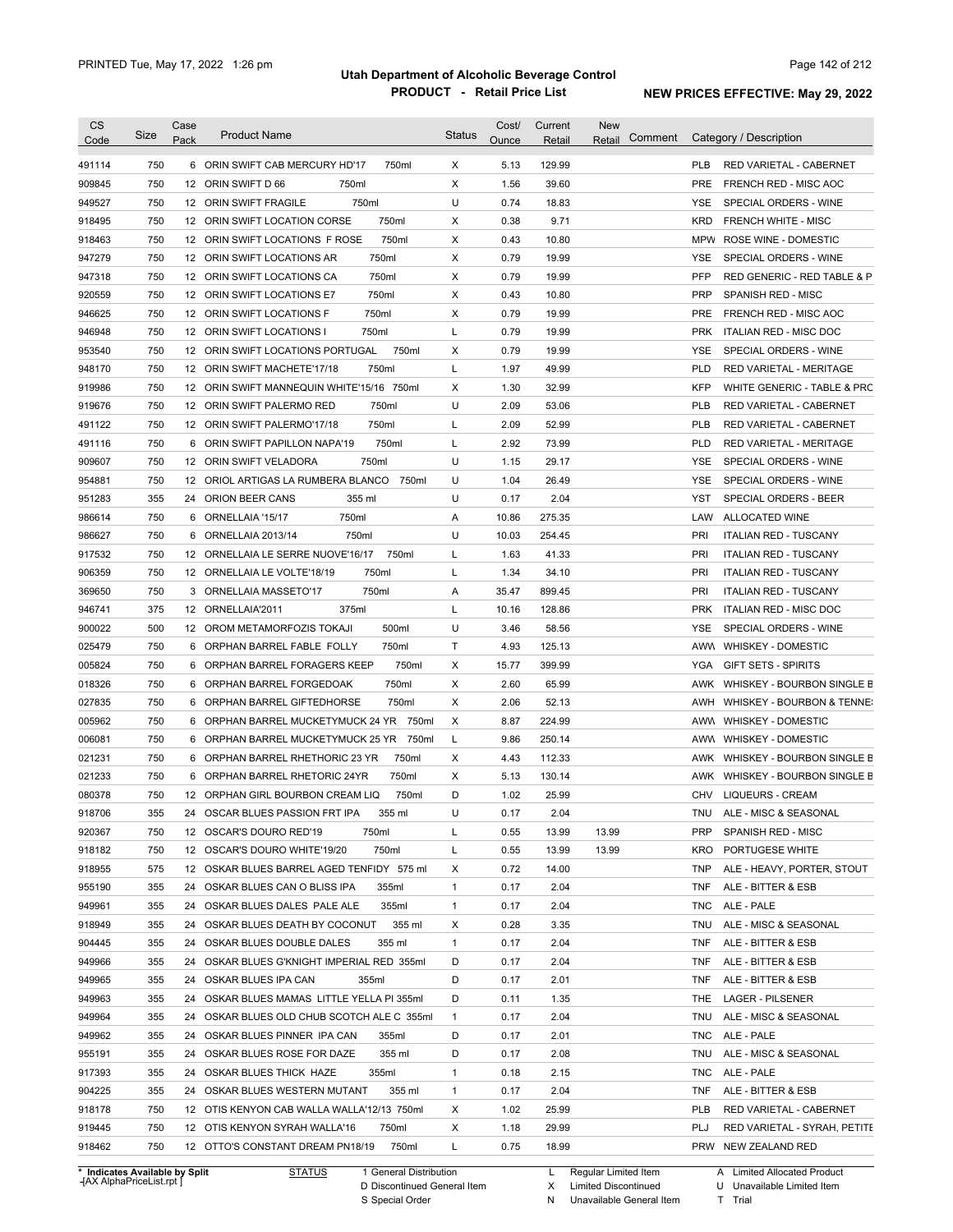| <b>CS</b><br>Code              | <b>Size</b> | Case<br>Pack | <b>Product Name</b>                         | <b>Status</b>            | Cost/<br>Ounce | Current<br>Retail | <b>New</b><br>Comment<br>Retail |            | Category / Description           |
|--------------------------------|-------------|--------------|---------------------------------------------|--------------------------|----------------|-------------------|---------------------------------|------------|----------------------------------|
| 420536                         | 750         |              | 12 OTTO'S CONSTANT DREAM SAUV BLANC 750ml   | $\mathbf{1}$             | 0.67           | 16.99             |                                 | <b>KRV</b> | NEW ZEALAND WHITE                |
| 949514                         | 750         | 6            | 750ml<br>OUTLAW DISTILLERY BOURBON          | L                        | 1.28           | 32.50             |                                 |            | AWW WHISKEY - DOMESTIC           |
| 949292                         | 750         | 6            | 750ml<br>OUTLAW DISTILLERY SPICED RUM       | L                        | 1.18           | 29.95             |                                 | <b>ALP</b> | RUM - SPICED AND FLAVORED        |
| 949294                         | 750         | 6            | OUTLAW DISTILLERY WHITE WHISKEY 750ml       | Χ                        | 1.18           | 29.95             |                                 |            | AWW WHISKEY - DOMESTIC           |
| 918668                         | 750         | 6            | 750ml<br>OUTLAW DISTILLING COFFEE RUM       | U                        | 1.28           | 32.50             |                                 | <b>ALP</b> | RUM - SPICED AND FLAVORED        |
| 917718                         | 750         |              | 750ml<br>3 OVID HEXAMETER'18                | U                        | 14.61          | 370.45            |                                 | <b>YSE</b> | SPECIAL ORDERS - WINE            |
| 909485                         | 750         | 12           | 750ml<br>OVX G MAJOR 7 CAB 07               | U                        | 5.21           | 132.17            |                                 | <b>YSE</b> | SPECIAL ORDERS - WINE            |
| 951997                         | 750         | 12           | 750ml<br>OWEN ROE COOP WHITE BLND           | U                        | 0.50           | 12.79             |                                 | <b>YSE</b> | SPECIAL ORDERS - WINE            |
| 917242                         | 750         | 12           | 750ml<br>OXFORD LANDING CABERNET'15/16      | X                        | 0.37           | 9.44              |                                 | <b>PRY</b> | AUSTRALIAN RED                   |
| 914661                         | 750         | 12           | 750ml<br>OXFORD LANDING CHARD'19            | X                        | 0.43           | 10.99             |                                 | <b>KRT</b> | <b>AUSTRALIAN WHITE</b>          |
| 429841                         | 750         | 12           | 750ml<br>OXFORD LANDING SAUV BL'18/19       | L                        | 0.43           | 10.99             |                                 | <b>KRT</b> | <b>AUSTRALIAN WHITE</b>          |
| 429843                         | 750         | 12           | 750ml<br>OXFORD LANDING SHIRAZ'15/16        | X                        | 0.37           | 9.44              |                                 | <b>PRY</b> | <b>AUSTRALIAN RED</b>            |
| 915672                         | 750         | 12           | 750ml<br>OYSTER BAY CHARDONNAY'19/20        | L                        | 0.59           | 14.99             |                                 | <b>KRV</b> | NEW ZEALAND WHITE                |
| 915673                         | 750         | 12           | 750ml<br>OYSTER BAY MERLOT'17/18            | X                        | 0.59           | 14.99             |                                 | <b>PRW</b> | NEW ZEALAND RED                  |
| 420668                         | 750         | 12           | 750ml<br>OYSTER BAY PINOT GRIS              | $\mathbf{1}$             | 0.59           | 14.99             |                                 | <b>KRV</b> | NEW ZEALAND WHITE                |
| 917138                         | 750         | 12           | 750ml<br>OYSTER BAY PINOT NOIR'18/19        | Χ                        | 0.71           | 17.99             |                                 | <b>PRW</b> | NEW ZEALAND RED                  |
| 420686                         | 750         |              | 750ml<br>12 OYSTER BAY SAUVIGNON BLANC      | $\mathbf{1}$             | 0.59           | 11.99             | 14.99 SPA OFF                   | <b>KRV</b> | <b>NEW ZEALAND WHITE</b>         |
| 907933                         | 750         | 12           | 750ml<br>OZALDER BLANCO<br>750ML            | U                        | 0.44           | 11.06             |                                 | YSE        | SPECIAL ORDERS - WINE            |
| 907945                         | 750         | 12           | 750ML<br>750ml<br>OZALDER ROSADO            | U                        | 0.48           | 12.06             |                                 | YSE        | SPECIAL ORDERS - WINE            |
| 097574                         | 750         |              | 12 OZEKI SAKE<br>750ml                      | $\mathbf{1}$             | 0.30           | 7.64              |                                 | <b>GPX</b> | <b>SAKE - IMPORTED</b>           |
| 097577                         | 19000       | 1            | <b>OZEKI SAKE</b><br>19000ml                | Χ                        | 0.15           | 93.24             |                                 | <b>GPW</b> | SAKE - DOMESTIC                  |
| 918881                         | 750         |              | 12 P RIFFAULT SANCERRE ROSÉ 7 HOMM'19 750ml | L                        | 1.28           | 32.56             |                                 | MPX.       | ROSE WINE - IMPORTED             |
| 955625                         | 473         | 24           | PABST BLUE RIBBON EXTRA<br>473 ml           | $\mathbf{1}$             | 0.08           | 1.29              |                                 | THE        | <b>LAGER - PILSENER</b>          |
| 902793                         | 325         | 24           | 325ml<br>PABST BLUE RIBBON HARD COFFEE      | $\mathbf{1}$             | 0.37           | 4.05              |                                 | <b>RCP</b> | FLAVORED MALT BEVERAGES          |
| 491428                         | 750         | 12           | PACIFIC REDWOOD ORGANIC SYRAH<br>750ml      | $\mathbf{1}$             | 0.54           | 13.67             |                                 | PLJ        | RED VARIETAL - SYRAH, PETITE     |
| 917711                         | 750         |              | 750ml<br>12 PACIFIC RIM AUTUMNUS'08         | X                        | 0.40           | 10.17             |                                 | <b>KFP</b> | WHITE GENERIC - TABLE & PRC      |
| 595100                         | 750         | 12           | 750ml<br>PACIFIC RIM DRY RIESLING           | $\mathbf{1}$             | 0.47           | 11.99             |                                 | <b>KKR</b> | WHITE VARIETAL - RIESLING        |
| 097588                         | 375         | 12           | 375ml<br>PACIFIC RIM FRAMBOISE              | X                        | 1.10           | 13.99             |                                 | <b>GFE</b> | WINE - FRUIT                     |
| 917502                         | 750         | 12           | PACIFIC RIM ORGANIC RIESLING'13 750ml       | X                        | 0.24           | 5.99              |                                 | <b>KKR</b> | WHITE VARIETAL - RIESLING        |
| 917503                         | 750         |              | 12 PACIFIC RIM RIESL COLUMBIA'20/21 750ml   | L                        | 0.43           | 10.99             |                                 | <b>KKR</b> | WHITE VARIETAL - RIESLING        |
| 915650                         | 750         |              | 12 PACIFIC RIM SWEET RIESLING'20<br>750ml   | L                        | 0.43           | 10.99             |                                 | <b>KKR</b> | <b>WHITE VARIETAL - RIESLING</b> |
| 940285                         | 375         |              | 12 PACIFIC RIM VIN GLACIER R'14/16 375 ml   | X                        | 1.11           | 14.06             |                                 | <b>KKR</b> | WHITE VARIETAL - RIESLING        |
| 918046                         | 750         |              | 12 PACIFIC RIM WH FLWR SPKLG RIES<br>750ml  | Χ                        | 0.33           | 8.46              |                                 | <b>IHU</b> | SPARKLING WINE - MISC            |
| 989430                         | 946         |              | 946ml<br>12 PACIFICO BALLENA                | U                        | 0.13           | 4.25              |                                 | YST        | <b>SPECIAL ORDERS - BEER</b>     |
| 989468                         | 710         |              | 12 PACIFICO CLARA CANS<br>710ml             | U                        | 0.13           | 3.07              |                                 | YST        | SPECIAL ORDERS - BEER            |
| 908803                         | 750         |              | 12 PADILLA ERICKSON GRACES'08<br>750ml      | х                        | 0.28           | 7.08              |                                 | KFP        | WHITE GENERIC - TABLE & PRC      |
| 917073                         | 750         |              | 12 PAGO SENDA MISA KRISMON DUERO'<br>750ml  | X                        | 0.64           | 16.23             |                                 | <b>PRP</b> | SPANISH RED - MISC               |
| 919984                         | 1500        |              | 4 PAGOS DE VALDEORCA RIOJA'06<br>1500ml     | U                        | 1.73           | 87.89             |                                 | <b>PRN</b> | SPANISH RED - RIOJA              |
| 595230                         | 750         |              | 750ml<br>6 PAHLMEYER CHARD NAPA'17          | X                        | 3.27           | 82.99             |                                 | KKB        | WHITE VARIETAL - CHARDONN/       |
| 595232                         | 750         |              | 6 PAHLMEYER CHARD SONOMA CST'12/13 750ml    | X                        | 1.67           | 42.25             |                                 | KKB        | WHITE VARIETAL - CHARDONN/       |
| 918417                         | 750         |              | 6 PAHLMEYER JAYSON CABERNET'17/18 750ml     | X                        | 3.27           | 82.99             |                                 | PLB        | RED VARIETAL - CABERNET          |
| 477880                         | 750         |              | 6 PAHLMEYER JAYSON PINOT NOIR'16/17 750ml   | L                        | 2.05           | 51.99             |                                 | PLR        | RED VARIETAL - PINOT NOIR        |
| 477882                         | 750         |              | 6 PAHLMEYER JAYSON RED'16/17<br>750ml       | Х                        | 2.46           | 62.33             |                                 | <b>PLD</b> | RED VARIETAL - MERITAGE          |
| 491430                         | 750         |              | 750ml<br>6 PAHLMEYER MERLOT'16              | X                        | 1.99           | 50.41             |                                 | PLF        | RED VARIETAL - MERLOT            |
| 491432                         | 750         |              | 750ml<br>6 PAHLMEYER PINOT NOIR'11/12       | U                        | 3.08           | 78.23             |                                 | PLR        | RED VARIETAL - PINOT NOIR        |
| 491434                         | 750         |              | 750ml<br>6 PAHLMEYER PROP RED'16            | Х                        | 4.01           | 101.68            |                                 | PLD        | RED VARIETAL - MERITAGE          |
| 905534                         | 750         |              | 750ml<br>12 PAHRUMP VALLEY DESERT BLUSH     | U                        | 1.14           | 28.93             |                                 | <b>YSE</b> | SPECIAL ORDERS - WINE            |
| 917892                         | 750         |              | 750ml<br>12 PAINTED PONY PINOT NOIR'14      | U                        | 1.10           | 27.87             |                                 | YSE        | SPECIAL ORDERS - WINE            |
| 912696                         | 355         |              | 24 PAKKA HARD COCONUT WATER 'WHITE LAB355ml | $\overline{\phantom{0}}$ | 0.23           | 2.73              |                                 | <b>RCP</b> | FLAVORED MALT BEVERAGES          |
| 918573                         | 750         |              | 12 PALACIO DEL BURGO RIOJA RES'16<br>750ml  | L                        | 0.79           | 19.99             |                                 | PRN        | SPANISH RED - RIOJA              |
| 947067                         | 750         |              | 750ml<br>12 PALACIOS REMONDO LA MONTESA'15  | Х                        | 0.43           | 10.78             |                                 | PRN        | SPANISH RED - RIOJA              |
| 902896                         | 750         |              | 12 PALADIN RABOSO FIORE BOLLOCINE<br>750ml  | L                        | 0.96           | 24.41             |                                 | IPL        | SPARKLING WINE - ITALIAN         |
| 916734                         | 750         |              | 12 PALLISER SAUV BLANC EST'13/14<br>750ml   | U                        | 0.69           | 17.62             |                                 | <b>KRV</b> | NEW ZEALAND WHITE                |
| 950489                         | 750         |              | 12 PALMINA ARNEIS '15<br>750ml              | U                        | 0.70           | 17.80             |                                 | YSE        | SPECIAL ORDERS - WINE            |
| * Indicates Available by Split |             |              | 1 General Distribution<br><b>STATUS</b>     |                          |                | L                 | Regular Limited Item            |            | A Limited Allocated Product      |

**Case** [AX AlphaPriceList.rpt ]

D Discontinued General Item S Special Order

X

Limited Discontinued

N Unavailable General Item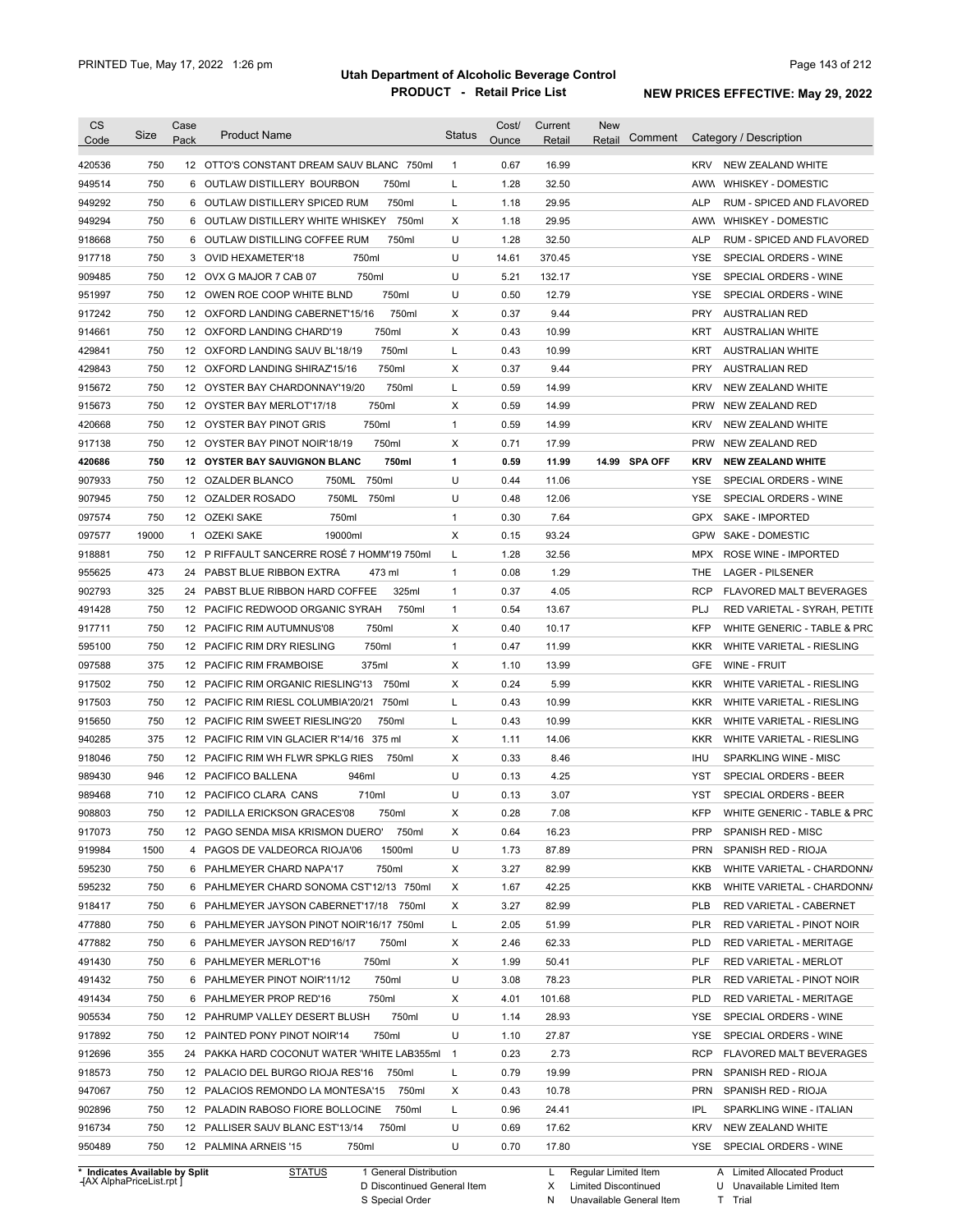| <b>CS</b>        | Size       | Case         | <b>Product Name</b>                                                                      |        | <b>Status</b> | Cost/        | Current      | <b>New</b> |               |            |                                    |
|------------------|------------|--------------|------------------------------------------------------------------------------------------|--------|---------------|--------------|--------------|------------|---------------|------------|------------------------------------|
| Code             |            | Pack         |                                                                                          |        |               | Ounce        | Retail       | Retail     | Comment       |            | Category / Description             |
| 950491           | 750        |              | 12 PALMINA BARBERA '12                                                                   | 750ml  | U             | 1.09         | 27.67        |            |               | YSE.       | SPECIAL ORDERS - WINE              |
| 950490           | 750        |              | 12 PALMINA DOLCETTO'17                                                                   | 750ml  | U             | 0.84         | 21.41        |            |               | <b>YSE</b> | SPECIAL ORDERS - WINE              |
| 950492           | 750        |              | 12 PALMINA NEBBIOLO '09                                                                  | 750ml  | U             | 1.50         | 38.01        |            |               | <b>YSE</b> | SPECIAL ORDERS - WINE              |
| 950488           | 750        |              | 12 PALMINA PINOT GRIGIO'15                                                               | 750ml  | U             | 0.70         | 17.80        |            |               | <b>YSE</b> | SPECIAL ORDERS - WINE              |
| 076478           | 750        |              | 6 PAMA POMEGRANATE LIQUEUR                                                               | 750ml  | 1             | 0.75         | 21.99        |            | 18.99 SPA ON  | CHE        | <b>LIQUEURS - FRUIT</b>            |
| 922093           | 250        |              | 24 PAMPELONNE BLODD ORANGE SPRITZ                                                        | 250ml  | D             | 0.35         | 2.92         |            |               | YGE        | <b>GIFT SETS - WINES</b>           |
| 890051           | 250        |              | 24 PAMPELONNE BLOOD ORANGE SPRITZ                                                        | 250ml  | Т             | 0.35         | 2.99         |            |               | <b>IPD</b> | SPARKLING WINE - DOMESTIC          |
| 915757           | 750        |              | 12 PANARROZ JUMILLA'18/20                                                                | 750ml  | X             | 0.42         | 10.66        |            |               | <b>PRP</b> | SPANISH RED - MISC                 |
| 088286           | 750        |              | 12 PANCHO VILLA SILVER TEQUILA                                                           | 750ml  | $\mathbf{1}$  | 0.47         | 11.99        |            |               | <b>APD</b> | <b>TEQUILA - SILVER</b>            |
| 918473           | 750        |              | 12 PANNONICA RED'16<br>750ml                                                             |        | X             | 0.42         | 10.53        |            |               | <b>PRG</b> | <b>GERMAN &amp; AUSTRIAN RED</b>   |
| 918472           | 750        |              | 12 PANNONICA WHITE'18                                                                    | 750ml  | Г             | 0.42         | 10.53        |            |               | <b>KRJ</b> | <b>AUSTRIAN WHITE</b>              |
| 917351           | 750        |              | 12 PAOLO SCAVINO BAROLO'05                                                               | 750ml  | Χ             | 2.01         | 51.01        |            |               | <b>PRJ</b> | <b>ITALIAN RED - PIEDMONT</b>      |
| 917305           | 750        |              | 12 PAPA VALDEORRAS GODELLO'08                                                            | 750ml  | Χ             | 0.57         | 14.52        |            |               | <b>KRN</b> | <b>SPANISH WHITE</b>               |
| 902386           | 750        |              | 6 PAPAS PILAR SPANISH SHERRY CASK RUM750ml                                               |        | U             | 1.86         | 47.27        |            |               | <b>YSA</b> | SPECIAL ORDERS - SPIRITS           |
| 020146           | 750        | 3            | PAPPY VAN WINKLE BOURBON 10YR                                                            | 750ml  | R             | 2.76         | 69.99        |            |               | AWK        | WHISKEY - BOURBON SINGLE B         |
| 021906           | 750        |              | 3 PAPPY VAN WINKLE BOURBON 12YR                                                          | 750ml  | R             | 3.15         | 79.99        |            |               | AWK        | WHISKEY - BOURBON SINGLE B         |
| 020150           | 750        | 3            | PAPPY VAN WINKLE BOURBON 15YR                                                            | 750ml  | R             | 4.73         | 119.99       |            |               | AWK        | WHISKEY - BOURBON SINGLE B         |
| 021016           | 750        |              | 3 PAPPY VAN WINKLE BOURBON 20YR                                                          | 750ml  | R             | 7.89         | 199.99       |            |               | AWK        | WHISKEY - BOURBON SINGLE B         |
| 021030           | 750        |              | 3 PAPPY VAN WINKLE BOURBON 23YR                                                          | 750ml  | R             | 11.83        | 299.99       |            |               | AWK        | WHISKEY - BOURBON SINGLE B         |
| 922349           | 750        |              | 12 PAPRAS MELANTHIA ANCESTRAL                                                            | 750ml  | U             | 0.89         | 22.57        |            |               | <b>YSE</b> | SPECIAL ORDERS - WINE              |
| 914175           | 750        |              | 12 PARADIGM CABERNET NAPA'05                                                             | 750ml  | Χ             | 2.32         | 58.78        |            |               | <b>PLB</b> | RED VARIETAL - CABERNET            |
| 917816           | 750        |              | 12 PARADIGM MERLOT NAPA'11                                                               | 750ml  | Χ             | 1.87         | 47.49        |            |               | <b>PLF</b> | RED VARIETAL - MERLOT              |
| 916755           | 375        | 6            | PARADISE RANCH RIES ICEWINE'06                                                           | 375ml  | Χ             | 4.97         | 63.06        |            |               | <b>EVL</b> | LATE HARVEST - RIESLING, BA,       |
| 917913           | 750        |              | 12 PARAISO PINOT MONTEREY'15                                                             | 750ml  | Χ             | 0.43         | 10.80        |            |               | <b>PLR</b> | RED VARIETAL - PINOT NOIR          |
| 906182           | 750        |              | 12 PARALLEL CAB SAUV FIRST TEMP'11                                                       | 750ml  | U             | 5.20         | 131.77       |            |               | <b>PLB</b> | RED VARIETAL - CABERNET            |
| 917059           | 750        | $\mathbf{1}$ | PARALLEL CABERNET EST 3PK'06                                                             | 750ml  | U             | 15.02        | 380.92       |            |               | <b>PLB</b> | RED VARIETAL - CABERNET            |
| 917060           | 750        |              | 12 PARALLEL CABERNET ESTATE'6/09                                                         | 750ml  | Χ             | 3.85         | 97.56        |            |               | <b>PLB</b> | RED VARIETAL - CABERNET            |
| 917062           | 3000       | $\mathbf{1}$ | PARALLEL CABERNET ESTATE'6/09                                                            | 3000ml | L             | 7.50         | 760.96       |            |               | <b>PLB</b> | RED VARIETAL - CABERNET            |
| 909361           | 750        |              | 12 PARALLEL CABERNET NAPA 08                                                             | 750ml  | U             | 2.16         | 54.76        |            |               | <b>YSE</b> | SPECIAL ORDERS - WINE              |
| 916876           | 750        |              | 12 PARALLEL CABERNET NAPA'06                                                             | 750ml  | Χ             | 2.00         | 50.79        |            |               | <b>PLB</b> | RED VARIETAL - CABERNET            |
| 914601           | 375        |              | 12 PARALLEL CABERNET NAPA'10/12/13 375 ml                                                |        | X             | 2.64         | 33.50        |            |               | <b>PLB</b> | RED VARIETAL - CABERNET            |
| 908322           | 750        |              | 12 PARALLEL CABERNET NAPA'17/18                                                          | 750ml  | L             | 3.84         | 97.50        |            |               | <b>PLB</b> | RED VARIETAL - CABERNET            |
| 918982           | 750        |              | 12 PARALLEL CABERNET OUTER LIMITS'13 750ml                                               |        | Χ             | 4.14         | 104.99       |            |               | <b>PLB</b> | RED VARIETAL - CABERNET            |
| 918729           | 750        |              | 6 PARALLEL CABERNET PERSERVERANCE 750ml                                                  |        | U             | 5.20         | 131.99       |            |               | <b>PLB</b> | RED VARIETAL - CABERNET            |
| 918253           | 375        |              | 12 PARALLEL CHARDONNAY RR'10/12                                                          | 375ml  | X             | 1.93         | 24.50        |            |               | <b>KKB</b> | WHITE VARIETAL - CHARDONN/         |
| 917063           | 750        |              | 12 PARALLEL CHARDONNAY RRV'12/13/14 750ml                                                |        | X             | 1.96         | 49.75        |            |               | KKB        | WHITE VARIETAL - CHARDONN/         |
| 492700           | 750        |              | <b>12 PARDUCCI CABERNET SAUVIGNON</b>                                                    | 750ml  | 1             | 0.39         | 13.99        |            | 9.99 SPA ON   | PLB        | <b>RED VARIETAL CABERNET</b>       |
| 596405           | 750        |              | <b>12 PARDUCCI CHARDONNAY</b>                                                            | 750ml  | 1             | 0.39         | 13.99        |            | 9.99 SPA ON   | KKB        | <b>WHITE VARIETAL - CHARDONNA</b>  |
| 492950           | 750        |              | 750ml<br><b>12 PARDUCCI MERLOT</b>                                                       |        | 1             | 0.39         | 13.99        |            | 9.99 SPA ON   | PLF        | <b>RED VARIETAL - MERLOT</b>       |
|                  | 750        |              |                                                                                          | 750ml  | 1             | 0.55         | 9.99         |            | 13.99 SPA OFF | PLJ        | RED VARIETAL - SYRAH, PETITE       |
| 493215<br>596240 | 750        |              | <b>12 PARDUCCI PETITE SIRAH</b><br>750ml<br><b>12 PARDUCCI PINOT GRIS</b>                |        | 1             | 0.55         | 9.99         |            | 13.99 SPA OFF | KKH        | <b>WHITE VARIETAL - PINOT GRIS</b> |
|                  |            |              |                                                                                          | 750ml  | 1             |              |              |            |               |            | <b>RED VARIETAL - PINOT NOIR</b>   |
| 493000           | 750<br>750 |              | <b>12 PARDUCCI PINOT NOIR</b>                                                            |        | U             | 0.55         | 9.99         |            | 13.99 SPA OFF | PLR        | RED GENERIC - RED TABLE & P        |
| 513280           |            |              | 12 PARDUCCI SUSTAINABLE RED WINE                                                         | 750ml  |               | 0.36         | 9.17         |            |               | PFP        |                                    |
| 516737           | 750        |              | 12 PARDUCCI TRUE GRIT CAB SAV'15/16 750ml                                                |        | 1             | 0.67         | 19.99        |            | 16.99 SPA ON  | PLB        | <b>RED VARIETAL - CABERNET</b>     |
| 516736           | 750        |              | 12 PARDUCCI TRUE GRIT PETITE SIRAH 750ml                                                 |        | 1             | 0.79         | 16.99        |            | 19.99 SPA OFF | PLJ        | RED VARIETAL - SYRAH, PETITE       |
| 906391           | 750        |              | 12 PARES BALTA BLANC DEPACS'12/13                                                        | 750ml  | Х             | 0.45         | 11.32        |            |               | KRN        | <b>SPANISH WHITE</b>               |
| 906392           | 750        |              | 12 PARES BALTA CALCARI XAREL-LO'08/9 750ml                                               |        | Х             | 0.64         | 16.29        |            |               | KRN        | <b>SPANISH WHITE</b>               |
| 908026           | 750        |              | 12 PARES BALTA MAS PETIT'10/12                                                           | 750ml  | X             | 0.45         | 11.36        |            |               | <b>PRP</b> | SPANISH RED - MISC                 |
| 918113           | 750        |              | 12 PARES BALTA ROS DE PACS'13/14                                                         | 750ml  | U             | 0.45         | 11.32        |            |               | MPQ        | ROSE WINE - VARIETAL & VIN G       |
| 914450           | 750        |              | 12 PARINGA SHIRAZ'17/18<br>750ml                                                         |        | $\mathbf{1}$  | 0.47         | 11.99        |            |               | <b>PRY</b> | <b>AUSTRALIAN RED</b>              |
| 920737           | 750        |              | 12 PARIPASO CAB SAUV                                                                     | 750ml  | U             | 0.46         | 11.78        |            |               | YSE        | SPECIAL ORDERS - WINE              |
|                  |            |              | 24 PARK CITY BREWERY IPA                                                                 | 355ml  | D             | 0.17         | 1.99         |            |               | <b>TNF</b> | ALE - BITTER & ESB                 |
| 950540           | 355        |              |                                                                                          |        |               |              |              |            |               |            |                                    |
| 950609<br>950539 | 355<br>355 |              | 24 PARK CITY BREWERY AMER PALE ALE 355 ml<br>24 PARK CITY BREWERY IMPERIAL PILSNER 355ml |        | D<br>D        | 0.17<br>0.17 | 1.99<br>2.05 |            |               | TNC        | ALE - PALE<br>THE LAGER - PILSENER |

**Case** [AX AlphaPriceList.rpt ]

D Discontinued General Item

S Special Order

X Limited Discontinued

N Unavailable General Item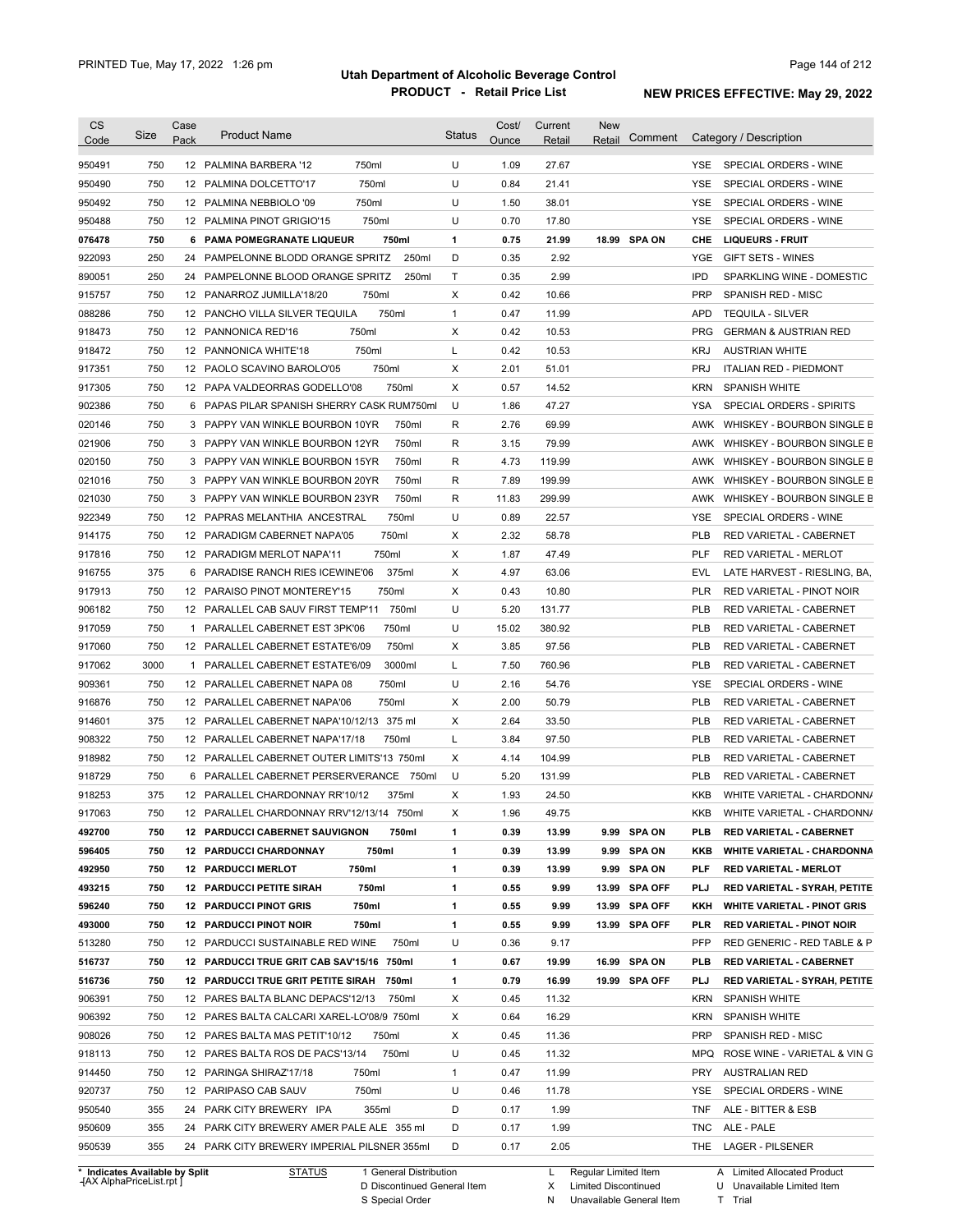| <b>CS</b>                      | Size | Case | <b>Product Name</b>                        |                        | <b>Status</b> | Cost/ | Current | <b>New</b>           | Comment       |            | Category / Description               |
|--------------------------------|------|------|--------------------------------------------|------------------------|---------------|-------|---------|----------------------|---------------|------------|--------------------------------------|
| Code                           |      | Pack |                                            |                        |               | Ounce | Retail  | Retail               |               |            |                                      |
| 026285                         | 750  |      | 3 PARKER HERITAGE 15 HEAVY CHAR WHEAT750ml |                        | R             | 5.91  | 149.99  |                      |               |            | AWK WHISKEY - BOURBON SINGLE B       |
| 914191                         | 750  |      | 12 PARKER STATION PINOT NOIR'11            | 750ml                  | X             | 0.51  | 13.03   |                      |               | <b>PLR</b> | RED VARIETAL - PINOT NOIR            |
| 918476                         | 750  |      | 12 PARKER STATION PN'17/18                 | 750ml                  | Χ             | 0.29  | 7.38    |                      |               | <b>PLR</b> | RED VARIETAL - PINOT NOIR            |
| 027221                         | 750  |      | 3 PARKER'S #9 KENTUCKY SRT MALT            | 750ml                  | Χ             | 3.98  | 101.06  |                      |               | AWH        | WHISKEY - BOURBON & TENNE:           |
| 027224                         | 750  |      | 3 PARKER'S COGNAC BARREL 10YR              | 750ml                  | X             | 3.19  | 80.85   |                      |               |            | AWK WHISKEY - BOURBON SINGLE B       |
| 026617                         | 750  |      | 3 PARKERS HERITAGE 13 HEAVY CHAR RYE 750ml |                        | X             | 5.91  | 149.99  |                      |               |            | AWK WHISKEY - BOURBON SINGLE B       |
| 026412                         | 750  |      | 3 PARKERS HERITAGE 14 HEAVY CHAR RYE 750ml |                        | X             | 4.73  | 119.99  |                      |               | YGA        | <b>GIFT SETS - SPIRITS</b>           |
| 027879                         | 750  |      | 3 PARKER'S HERITAGE 24 YEAR BOURBON 750ml  |                        | X             | 9.07  | 229.99  |                      |               |            | AWK WHISKEY - BOURBON SINGLE B       |
| 027529                         | 750  |      | 3 PARKER'S HERITAGE BOURBON 27 Y           | 750ml                  | Χ             | 7.97  | 202.14  |                      |               |            | AWK WHISKEY - BOURBON SINGLE B       |
| 027525                         | 750  |      | 3 PARKER'S HERITAGE CASK 10YR              | 750ml                  | Χ             | 3.19  | 80.85   |                      |               |            | AWK WHISKEY - BOURBON SINGLE B       |
| 028196                         | 750  |      | 3 PARKERS HERITAGE CURACAO BARREL 750ml    |                        | Χ             | 3.55  | 89.99   |                      |               |            | AWK WHISKEY - BOURBON SINGLE B       |
| 027534                         | 750  |      | 3 PARKER'S HERITAGE MASHBIL                | 750ml                  | Χ             | 3.19  | 80.85   |                      |               |            | AWK WHISKEY - BOURBON SINGLE B       |
| 027228                         | 750  |      | 3 PARKERS HERITAGE SINGLE BARREL #11 750ml |                        | Χ             | 5.13  | 129.99  |                      |               | AWK        | WHISKEY - BOURBON SINGLE B           |
| 043319                         | 750  |      | 12 PARROT BAY COCONUT RUM                  | 750ml                  | 1             | 0.47  | 11.99   |                      |               | <b>ALP</b> | RUM - SPICED AND FLAVORED            |
| 043643                         | 750  |      | 12 PARROT BAY COCONUT RUM 90 PRF           | 750ml                  | 1             | 0.63  | 15.99   |                      |               | <b>ALP</b> | RUM - SPICED AND FLAVORED            |
| 901613                         | 295  | 24   | PARROT BAY FROZEN PINA COLADA              | 295ml                  | D             | 0.31  | 3.09    |                      |               | <b>RCP</b> | <b>FLAVORED MALT BEVERAGES</b>       |
| 046620                         | 750  |      | <b>12 PARROT BAY GOLD RUM</b>              | 750ml                  | 1             | 0.39  | 13.99   |                      | 9.99 SPA ON   | ALW        | <b>RUM - DOMESTIC</b>                |
| 043644                         | 750  |      | 12 PARROT BAY KEY LIME RUM                 | 750ml                  | D             | 0.26  | 6.48    |                      |               | <b>ALP</b> | RUM - SPICED AND FLAVORED            |
| 043645                         | 750  |      | 12 PARROT BAY MANGO RUM                    | 750ml                  | D             | 0.26  | 6.48    |                      |               | <b>ALP</b> | RUM - SPICED AND FLAVORED            |
| 901709                         | 473  | 24   | PARROT BAY MARGARITA COCONUT WATR 473ml    |                        | D             | 0.13  | 2.02    |                      |               | <b>RCP</b> | FLAVORED MALT BEVERAGES              |
| 901544                         | 330  | 24   | 330ml<br>PARROT BAY MOJITO                 |                        | D             | 0.18  | 2.05    |                      |               | <b>RCP</b> | <b>FLAVORED MALT BEVERAGES</b>       |
| 043646                         | 750  |      | 12 PARROT BAY PASSION FRUIT RUM            | 750ml                  | 1             | 0.47  | 11.99   |                      |               | <b>ALP</b> | RUM - SPICED AND FLAVORED            |
| 043647                         | 750  |      | 12 PARROT BAY PINEAPPLE RUM                | 750ml                  | 1             | 0.47  | 11.99   |                      |               | <b>ALP</b> | RUM - SPICED AND FLAVORED            |
| 046623                         | 750  |      | <b>12 PARROT BAY WHITE RUM</b>             | 750ml                  | 1             | 0.39  | 13.99   |                      | 9.99 SPA ON   | ALW        | <b>RUM - DOMESTIC</b>                |
|                                |      |      |                                            |                        |               |       |         |                      |               |            |                                      |
| 914663                         | 750  |      | 12 PASANAU CEPS NOUS PRIORAT'18            | 750ml                  | L             | 0.89  | 22.49   |                      |               | <b>PRP</b> | SPANISH RED - MISC                   |
| 918968                         | 750  |      | 12 PASCAL BOURGOGNE PINOT NOIR'18          | 750ml                  | X             | 0.68  | 17.28   |                      |               | <b>PRF</b> | <b>FRENCH RED - VARIETAL</b>         |
| 915349                         | 750  |      | 12 PASCAL JOLIVET ATTITUDE SB'20           | 750ml                  | Г             | 0.71  | 17.99   |                      |               | <b>KRB</b> | <b>FRENCH WHITE - BORDEAUX &amp;</b> |
| 915348                         | 750  |      | 12 PASCAL JOLIVET BLANC FUME'20            | 750ml                  | Г             | 1.48  | 37.45   |                      |               | <b>KRB</b> | <b>FRENCH WHITE - BORDEAUX &amp;</b> |
| 918836                         | 750  |      | 12 PASCAL JOLIVET ROSÉ SANCERRE'20         | 750ml                  | L             | 1.07  | 27.06   |                      |               | MPX        | ROSE WINE - IMPORTED                 |
| 910281                         | 750  |      | 12 PASCAL JOLIVET SANCERRE ROUGE'19 750ml  |                        | L             | 1.71  | 43.30   |                      |               | <b>PRE</b> | FRENCH RED - MISC AOC                |
| 915347                         | 750  |      | 12 PASCAL JOLIVET SANCERRE'20              | 750ml                  | L             | 1.26  | 31.99   |                      |               | <b>KRB</b> | <b>FRENCH WHITE - BORDEAUX &amp;</b> |
| 950527                         | 3000 | 8    | PASCAL LAMBERT CHI NON B.I.B.              | 3000ml                 | U             | 0.55  | 55.88   |                      |               | YSE        | SPECIAL ORDERS - WINE                |
| 909939                         | 750  |      | 750ml<br>12 PASCUAL TOSO BRUT              |                        | X             | 0.44  | 11.16   |                      |               | <b>YSE</b> | SPECIAL ORDERS - WINE                |
| 955527                         | 750  |      | 12 PASCUAL TOSO CABERNET                   | 750ml                  | 1             | 0.51  | 12.99   |                      |               | <b>PRV</b> | ARGENTINE RED - OTHER                |
| 916532                         | 750  |      | 12 PASCUAL TOSO MALBEC '20                 | 750ml                  | 1             | 0.51  | 12.99   |                      |               | <b>PRU</b> | ARGENTINE RED - MALBEC               |
| 916198                         | 750  |      | 12 PASCUAL TOSO MALBEC RES'18              | 750ml                  |               | 0.83  | 20.99   |                      |               | PRU        | ARGENTINE RED - MALBEC               |
| 088990                         | 750  |      | 6 PASOTE ANEJO TEQUILA                     | 750ml                  | U             | 2.17  | 54.99   |                      |               | YSA        | SPECIAL ORDERS - SPIRITS             |
| 088280                         | 750  |      | 6 PASOTE BLANCO TEQUILA                    | 750ml                  | 1             | 1.77  | 39.99   |                      | 44.99 SPA OFF | <b>APD</b> | <b>TEQUILA - SILVER</b>              |
| 089644                         | 375  |      | 12 PATRON ANEJO TEQUILA                    | 375ml                  | D             | 2.37  | 29.99   |                      |               | APJ        | TEQUILA - REPOSADO & ANEJO           |
| 089646                         | 750  |      | 12 PATRON ANEJO TEQUILA                    | 750ml                  | 1             | 2.44  | 61.99   |                      |               | APJ        | TEQUILA - REPOSADO & ANEJO           |
| 089648                         | 1750 |      | 3 PATRON ANEJO TEQUILA                     | 1750ml                 | Х             | 2.20  | 129.99  |                      |               | APJ        | TEQUILA - REPOSADO & ANEJO           |
| 064693                         | 750  |      | 12 PATRON CITRONAGE LIME LIQUEUR           | 750ml                  | $\mathbf{1}$  | 0.99  | 25.06   |                      |               | CHB        | LIQUEURS - TRIPLE SEC & ORA          |
| 065016                         | 750  |      | 12 PATRON CITRONAGE PINEAPPLE LQR 75 750ml |                        | U             | 0.99  | 25.06   |                      |               | YSC        | SPECIAL ORDERS - LIQUEURS            |
| 064738                         | 375  |      | 12 PATRON CITRONGE ORANGE                  | 375ml                  | L             | 0.95  | 12.06   |                      |               | APM        | TEQUILA - FLAVORED                   |
| 100306                         | 750  |      | 6 PATRON EXTRA ANEJO TEQUILA               | 750ml                  | Α             | 3.55  | 89.99   |                      |               | LAS        | <b>ALLOCATED SPIRIT</b>              |
| 089650                         | 750  |      | 3 PATRON GRAN BURDEOS                      | 750ml                  | Г             | 19.73 | 500.27  |                      |               | <b>APJ</b> | TEQUILA - REPOSADO & ANEJO           |
|                                |      |      |                                            |                        | D             |       |         |                      |               |            |                                      |
| 100587                         | 750  |      | 4 PATRON GRAN SMOKY                        | 750ml                  |               | 8.67  | 219.99  |                      |               | YGA        | GIFT SETS - SPIRITS                  |
| 953978                         | 750  |      | 1 PATRON GUILLERMO DEL TORO                | 750ml                  | L             | 16.82 | 426.48  |                      |               | <b>APJ</b> | TEQUILA - REPOSADO & ANEJO           |
| 089640                         | 750  |      | 4 PATRON PIEDRA ANEJO                      | 750ml                  | L             | 15.19 | 385.20  |                      |               | <b>APJ</b> | TEQUILA - REPOSADO & ANEJO           |
| 913974                         | 750  |      | 750ml<br>3 PATRON PLATINUM                 |                        | L             | 7.49  | 189.99  |                      |               | <b>APJ</b> | TEQUILA - REPOSADO & ANEJO           |
| 089624                         | 375  |      | 12 PATRON REPOSADO TEQUILA                 | 375ml                  | 1             | 2.29  | 28.99   |                      |               | <b>APJ</b> | TEQUILA - REPOSADO & ANEJO           |
| 089626                         | 750  |      | 12 PATRON REPOSADO TEQUILA                 | 750ml                  | 1             | 2.17  | 54.99   |                      |               | APJ        | TEQUILA - REPOSADO & ANEJO           |
| 100775                         | 750  |      | 6 PATRON REPOSADO TIKI VAP                 | 750ml                  | D             | 1.21  | 30.78   |                      |               | YGA        | <b>GIFT SETS - SPIRITS</b>           |
| 088804                         | 750  |      | 6 PATRON ROCA ANEJO<br>750ml               |                        | L             | 3.55  | 89.99   |                      |               | APJ        | TEQUILA - REPOSADO & ANEJO           |
| * Indicates Available by Split |      |      | <b>STATUS</b>                              | 1 General Distribution |               |       | L.      | Regular Limited Item |               |            | A Limited Allocated Product          |

**Case** [AX AlphaPriceList.rpt ]

D Discontinued General Item

S Special Order

X Limited Discontinued

N Unavailable General Item

U Unavailable Limited Item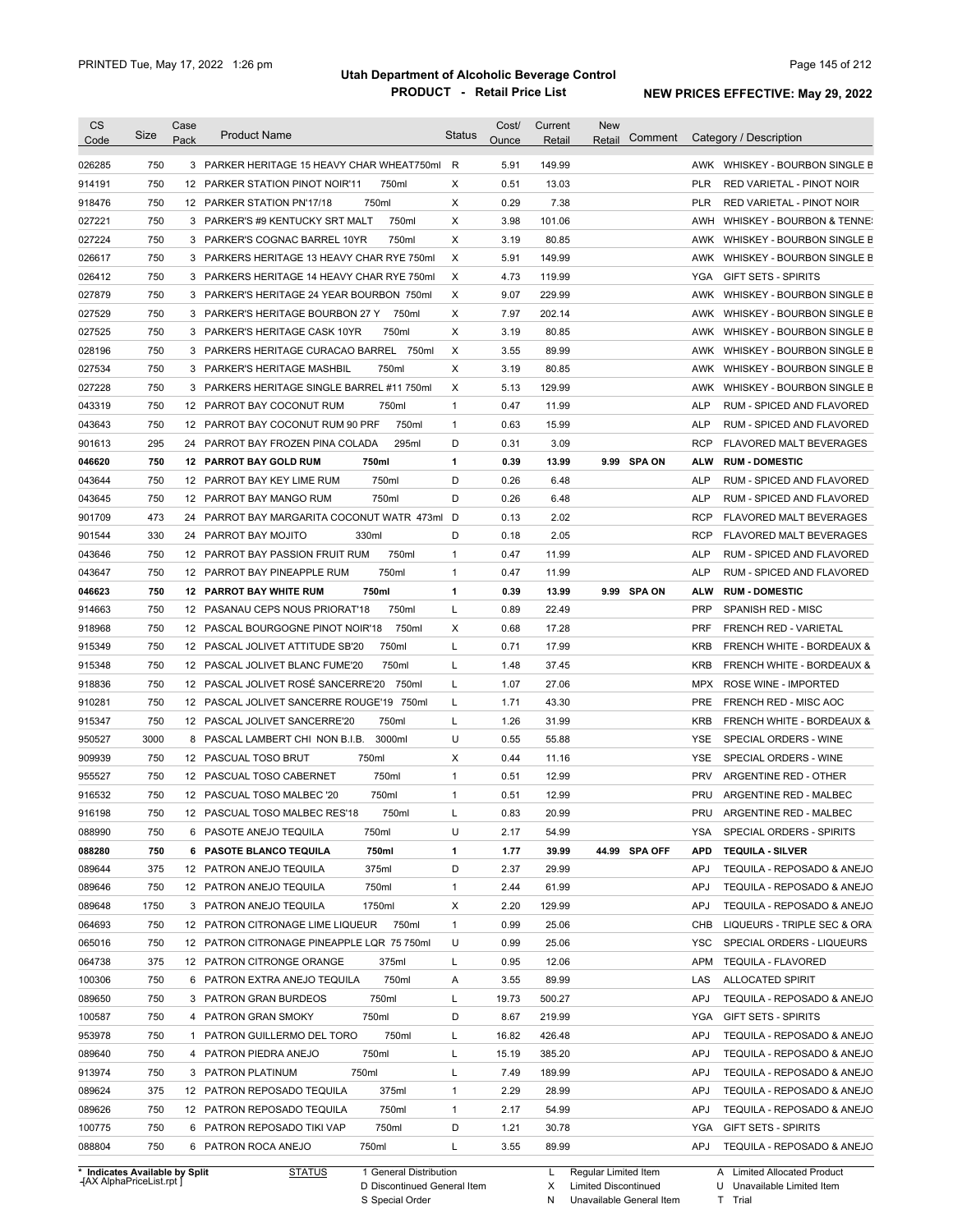| <b>CS</b>                      | Size | Case | <b>Product Name</b>                                        |                        | Status       | Cost/ | Current | <b>New</b>           |               |            |                                                    |
|--------------------------------|------|------|------------------------------------------------------------|------------------------|--------------|-------|---------|----------------------|---------------|------------|----------------------------------------------------|
| Code                           |      | Pack |                                                            |                        |              | Ounce | Retail  | Retail               | Comment       |            | Category / Description                             |
| 088805                         | 750  |      | 6 PATRON ROCA REPOSADO                                     | 750ml                  | L            | 3.15  | 79.99   |                      |               | <b>APJ</b> | TEQUILA - REPOSADO & ANEJO                         |
| 088406                         | 750  |      | 750ml<br>6 PATRON ROCA SILVER                              |                        | L            | 2.76  | 69.99   |                      |               | <b>APD</b> | <b>TEQUILA - SILVER</b>                            |
| 100799                         | 1000 |      | 6 PATRON SILVER 1L SPECIAL EDITION 1000ml                  |                        | D            | 1.92  | 64.99   |                      |               | YGA        | <b>GIFT SETS - SPIRITS</b>                         |
| 088315                         | 750  |      | 6 PATRON SILVER ESTATE RELEASE                             | 750ml                  | Α            | 3.15  | 79.99   |                      |               | LAS        | <b>ALLOCATED SPIRIT</b>                            |
| 100258                         | 1000 |      | 6 PATRON SILVER LIMITED ED                                 | 1000 ml                | D            | 1.94  | 65.69   |                      |               | <b>YGA</b> | <b>GIFT SETS - SPIRITS</b>                         |
| 100437                         | 1000 |      | 6 PATRON SILVER LIMITED EDITION                            | 1000ml                 | D            | 1.92  | 64.99   |                      |               | <b>APD</b> | <b>TEQUILA - SILVER</b>                            |
| 100776                         | 1750 |      | 3 PATRON SILVER MULE MUG VAP                               | 1750ml                 | D            | 0.98  | 57.78   |                      |               | <b>YGA</b> | <b>GIFT SETS - SPIRITS</b>                         |
| 101060                         | 1750 |      | 3 PATRON SILVER MULE MUG VAP                               | 1750ml                 | D            | 0.98  | 57.78   |                      |               | <b>YGA</b> | <b>GIFT SETS - SPIRITS</b>                         |
| 088294                         | 375  |      | 375ml<br>12 PATRON SILVER TEQUILA                          |                        | $\mathbf{1}$ | 2.13  | 26.99   |                      |               | <b>APD</b> | <b>TEQUILA - SILVER</b>                            |
| 088296                         | 750  |      | 750ml<br><b>12 PATRON SILVER TEQUILA</b>                   |                        | 1            | 2.13  | 50.99   |                      | 53.99 SPA OFF | <b>APD</b> | <b>TEQUILA - SILVER</b>                            |
| 088298                         | 1750 |      | 1750ml<br>3 PATRON SILVER TEQUILA                          |                        | $\mathbf{1}$ | 1.81  | 106.99  |                      |               | <b>APD</b> | <b>TEQUILA - SILVER</b>                            |
| 088290                         | 200  |      | 200 ml<br>12 PATRON SILVER TEQUILA                         |                        | D            | 2.51  | 16.99   |                      |               | <b>APD</b> | <b>TEQUILA - SILVER</b>                            |
| 000513                         | 1750 |      | 3 PATRON SILVER W/ MULE MUGS                               | 1750 ml                | D            | 1.81  | 106.99  |                      |               | <b>APD</b> | <b>TEQUILA - SILVER</b>                            |
| 067595                         | 750  | 6    | PATRON XO CAFE CARTON                                      | 750ml                  | D            | 0.99  | 24.99   |                      |               | <b>CHK</b> | <b>LIQUEURS - COFFEE</b>                           |
| 067599                         | 750  | 6    | 750ml<br>PATRON XO CAFE DARK                               |                        | D            | 1.00  | 25.26   |                      |               | <b>CHK</b> | LIQUEURS - COFFEE                                  |
| 067602                         | 750  |      | 6 PATRON XO CAFE INCENDIO                                  | 750ml                  | X            | 1.00  | 25.26   |                      |               | <b>CHK</b> | LIQUEURS - COFFEE                                  |
| 913638                         | 750  |      | 12 PATTON VALLEY PN WILLAMET'17/18                         | 750ml                  | L            | 1.30  | 33.04   |                      |               | <b>PLR</b> | RED VARIETAL - PINOT NOIR                          |
| 912472                         | 750  |      | 12 PATZ & HALL CHARD DUTTN'16/18                           | 750ml                  | Г            | 1.85  | 46.99   |                      |               | <b>KKB</b> | WHITE VARIETAL - CHARDONN/                         |
| 909646                         | 375  |      | 12 PATZ & HALL CHARD DUTTON 08                             | 375ml                  | U            | 1.84  | 23.28   |                      |               | <b>YSE</b> | SPECIAL ORDERS - WINE                              |
| 913746                         | 750  | 6    | PATZ & HALL CHARD HYDE'12/13                               | 750ml                  | X            | 1.33  | 33.64   |                      |               | <b>KKB</b> | WHITE VARIETAL - CHARDONN/                         |
| 912471                         | 750  |      | 12 PATZ & HALL CHARD NAPA'07                               | 750ml                  | X            | 1.58  | 40.08   |                      |               | <b>KKB</b> | WHITE VARIETAL - CHARDONN/                         |
| 597328                         | 750  |      | 12 PATZ & HALL CHARD SON CST'16/18                         | 750ml                  | Г            | 1.38  | 34.99   |                      |               | <b>KKB</b> | WHITE VARIETAL - CHARDONN/                         |
| 918190                         | 750  |      | 6 PATZ & HALL CHARD ZIO TONY'15                            | 750ml                  | Х            | 2.72  | 68.99   |                      |               | <b>KKB</b> | WHITE VARIETAL - CHARDONN/                         |
| 913113                         | 750  |      | 6 PATZ & HALL PINOT CHENOWETH'16                           | 750ml                  | Г            | 2.48  | 62.99   |                      |               | <b>PLR</b> | RED VARIETAL - PINOT NOIR                          |
| 909645                         | 750  |      | 6 PATZ & HALL PINOT GAPS CRWN'17                           | 750ml                  | Г            | 2.92  | 73.99   |                      |               | <b>PLR</b> | RED VARIETAL - PINOT NOIR                          |
| 912473                         | 750  |      | 6 PATZ & HALL PINOT JENKINS'14                             | 750ml                  | Х            | 1.34  | 33.86   |                      |               | <b>PLR</b> | RED VARIETAL - PINOT NOIR                          |
| 908345                         | 750  | 6    | PATZ & HALL PINOT NOIR HYDE'16/17 750ml                    |                        | Х            | 1.58  | 39.96   |                      |               | <b>PLR</b> | RED VARIETAL - PINOT NOIR                          |
| 913490                         | 750  | 6    | PATZ & HALL PINOT PISONI '14                               | 750ml                  | Х            | 3.70  | 93.79   |                      |               | <b>PLR</b> | RED VARIETAL - PINOT NOIR                          |
| 913748                         | 750  |      | 12 PATZ & HALL PN SON COAST'18                             | 750ml                  | Г            | 1.66  | 41.99   |                      |               | <b>PLR</b> |                                                    |
|                                | 750  |      | 12 PAUILLAC DE HAUT BAGES LIBERAL '12 750ml                |                        | Х            | 1.31  | 33.23   |                      |               | <b>PRA</b> | RED VARIETAL - PINOT NOIR<br>FRENCH RED - BORDEAUX |
| 918930                         | 750  |      | 12 PAUL BARA BRUT MILLESSIME'05                            | 750ml                  | U            | 3.09  | 78.36   |                      |               |            |                                                    |
| 949793                         | 750  |      | 750ml                                                      |                        |              |       | 19.99   |                      |               | YSE        | SPECIAL ORDERS - WINE                              |
| 491270                         |      |      | 12 PAUL DOLAN CABERNET<br>6 PAUL HOBBS BECK CRANE CAB 2012 |                        | 1            | 0.67  |         |                      | 16.99 SPA ON  | <b>PLB</b> | <b>RED VARIETAL - CABERNET</b>                     |
| 916729                         | 750  |      |                                                            | 750ml                  | U            | 13.89 | 352.38  |                      |               | KKB        | WHITE VARIETAL - CHARDONN/                         |
| 916604                         | 750  |      | 12 PAUL HOBBS CAB COOMBSVLL'18                             | 750ml                  | Г            | 5.24  | 132.99  |                      |               | <b>PLB</b> | RED VARIETAL - CABERNET                            |
| 916726                         | 750  |      | 6 PAUL HOBBS CAB DR CRANE'15                               | 750ml                  | Г            | 11.36 | 288.13  |                      |               | <b>PLB</b> | <b>RED VARIETAL - CABERNET</b>                     |
| 916728                         | 750  |      | 6 PAUL HOBBS CAB TO KALON'6/9                              | 750ml                  | U            | 11.95 | 302.99  |                      |               | <b>PLB</b> | RED VARIETAL - CABERNET                            |
| 916605                         | 750  |      | 12 PAUL HOBBS CHARD RR'19                                  | 750ml                  | L            | 2.44  | 61.99   |                      |               | KKB        | WHITE VARIETAL - CHARDONN/                         |
| 053216                         | 750  |      | 12 PAUL MASSON GRANDE AMBER BRANDY 750ml                   |                        | $\mathbf{1}$ | 0.43  | 8.99    |                      | 10.99 SPA OFF | ATB        | <b>BRANDY - BASIC</b>                              |
| 053206                         | 750  |      | 12 PAUL MASSON GRANDE AMBER VSOP BRN 750ml                 |                        | $\mathbf{1}$ | 0.39  | 13.99   |                      | 9.99 SPA ON   | ATB        | <b>BRANDY - BASIC</b>                              |
| 056768                         | 750  |      | <b>12 PAUL MASSON GRND AMBR MANGO</b>                      | 750ml                  | 1            | 0.43  | 8.99    |                      | 10.99 SPA OFF | ATM        | <b>BRANDY - SPICED &amp; FLAVORED</b>              |
| 097584                         | 750  |      | 12 PAUL MASSON MADEIRA<br>750ml                            |                        | $\mathbf{1}$ | 0.28  | 6.99    |                      |               | EPD        | MADIERA - DRY- RAINWATER, S                        |
| 773584                         | 750  |      | 12 PAULA KORNELL SPARKLING BRUT                            | 750ml                  | L            | 0.88  | 22.34   |                      |               | IPD        | SPARKLING WINE - DOMESTIC                          |
| 922448                         | 1000 |      | 5 PAULANER OKTOBERFEST 1LTR MUG                            | 1000 ml                | D            | 0.33  | 10.99   |                      |               | YST        | SPECIAL ORDERS - BEER                              |
| 919036                         | 331  |      | 24 PAULANER OKTOBERFEST MARZEN                             | 331ml                  | $\mathbf{1}$ | 0.20  | 2.19    |                      |               | <b>TVH</b> | IMPORTED BEER - GERMANY, A                         |
| 092585                         | 500  |      | 6 PAULILLES BANYULS RIMAGE'8/09                            | 500ml                  | U            | 1.32  | 22.26   |                      |               | <b>EVV</b> | LATE HARVEST - RED MISC                            |
| 921797                         | 750  |      | 12 PAVETTE CABERNET SAUVIGNON                              | 750ml                  | L            | 0.47  | 11.99   |                      |               | <b>PLB</b> | RED VARIETAL - CABERNET                            |
| 921798                         | 750  |      | 12 PAVETTE PINOT NOIR<br>750ml                             |                        | L            | 0.47  | 11.99   |                      |               | PLR        | RED VARIETAL - PINOT NOIR                          |
| 921208                         | 750  |      | 12 PAX RED THE VICAR'15<br>750ml                           |                        | Х            | 1.10  | 27.99   |                      |               | <b>PFP</b> | RED GENERIC - RED TABLE & P                        |
| 951082                         | 355  |      | 24 PAYETTE BLOOD ORANGE RUSTLER IPA 355 ml                 |                        | D            | 0.14  | 1.69    |                      |               | <b>TNU</b> | ALE - MISC & SEASONAL                              |
| 948047                         | 355  |      | 24 PAYETTE PALE ALE<br>355ml                               |                        | D            | 0.14  | 1.69    |                      |               | <b>TNC</b> | ALE - PALE                                         |
| 913869                         | 750  |      | 12 PAZO SENORANS ALBARINO'07/08                            | 750ml                  | Х            | 0.96  | 24.33   |                      |               | KRN        | <b>SPANISH WHITE</b>                               |
| 917779                         | 750  |      | 12 PAZO SENORANS ALBARINO'19                               | 750ml                  | Х            | 1.12  | 28.31   |                      |               | <b>KRN</b> | <b>SPANISH WHITE</b>                               |
| 918804                         | 750  |      | 12 PEACHY CANYON PETITE SIRAH 2019 750ml                   |                        | L            | 0.85  | 21.47   |                      |               | PLJ        | RED VARIETAL - SYRAH, PETITE                       |
| 953398                         | 750  |      | 12 PEACHY CANYON ZIN BAILEY'19                             | 750ml                  | Х            | 2.08  | 52.79   |                      |               | PLH        | RED VARIETAL - ZINFANDEL                           |
| * Indicates Available by Split |      |      | <b>STATUS</b>                                              | 1 General Distribution |              |       | L.      | Regular Limited Item |               |            | A Limited Allocated Product                        |

**Case** [AX AlphaPriceList.rpt ]

D Discontinued General Item

S Special Order

X Limited Discontinued N Unavailable General Item

U Unavailable Limited Item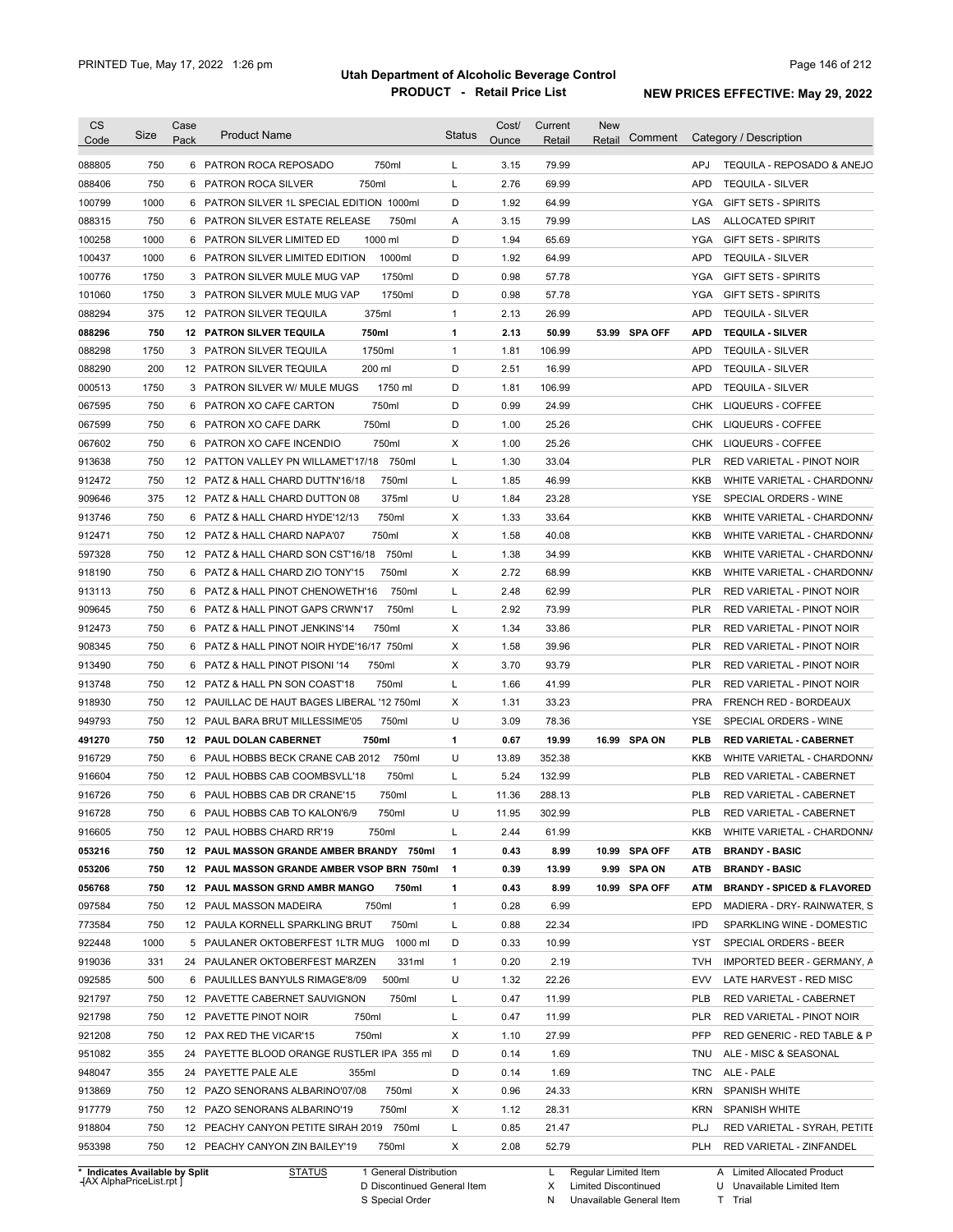| <b>CS</b><br>Code | Size       | Case<br>Pack | <b>Product Name</b>                                                                       | <b>Status</b> | Cost/<br>Ounce | Current<br>Retail | New<br>Retail | Comment      |            | Category / Description                      |
|-------------------|------------|--------------|-------------------------------------------------------------------------------------------|---------------|----------------|-------------------|---------------|--------------|------------|---------------------------------------------|
|                   |            |              |                                                                                           |               |                |                   |               |              |            |                                             |
| 914313            | 750        |              | 12 PEACHY CANYON ZIN WESTSIDE'17/19 750ml                                                 | L             | 0.79           | 19.99             |               |              | <b>PLH</b> | <b>RED VARIETAL - ZINFANDEL</b>             |
| 918990            | 750        |              | 750ml<br>6 PEAK 7 VODKA                                                                   | D             | 0.59           | 14.99             |               |              | ADF        | <b>VODKA - BASIC</b>                        |
| 919079            | 500        |              | 500ml<br>12 PEAR UP HOPPIN CIDER                                                          | D             | 0.35           | 5.99              |               |              | GLM        | CIDER - FLAVORED                            |
| 919080            | 355        |              | 355ml<br>12 PEAR UP WATERMELON CIDER                                                      | D             | 0.33           | 3.99              |               |              | GLM        | CIDER - FLAVORED                            |
| 035179            | 750        |              | 750ml<br>12 PEARL BLUEBERRY                                                               | 1             | 0.32           | 9.99              |               | 7.99 SPA ON  | ADM        | <b>VODKA - FLAVORED</b>                     |
| 035699            | 750        |              | 750ml<br><b>12 PEARL CUCUMBER VODKA</b>                                                   | 1             | 0.39           | 7.99              |               | 9.99 SPA OFF |            | ADM VODKA - FLAVORED                        |
| 034702            | 750        |              | 750ml<br>12 PEARL POMEGRANATE VODKA                                                       | D             | 0.60           | 15.15             |               |              |            | ADM VODKA - FLAVORED                        |
| 034546            | 750        |              | 12 PEARL VODKA<br>750ml                                                                   | 1             | 0.32           | 9.99              |               | 7.99 SPA ON  |            | ADW VODKA - DOMESTIC                        |
| 917578            | 750        |              | 12 PEAY PINOT SCALLOP SHELF'08<br>750ml                                                   | Χ             | 1.78           | 45.12             |               |              | <b>PLR</b> | <b>RED VARIETAL - PINOT NOIR</b>            |
| 907657            | 750        |              | 12 PECCHENINO DOLCETTO SAN LUIGI'20 750ml                                                 | г             | 0.75           | 19.16             |               | 18.99 LOWER  | <b>PRJ</b> | <b>ITALIAN RED - PIEDMONT</b>               |
| 917181            | 750        |              | 12 PEDERZANA LAMBRUSCO GRASP'10/11<br>750ml                                               | Χ             | 0.77           | 19.46             |               |              | <b>PRK</b> | ITALIAN RED - MISC DOC                      |
| 951461            | 355        |              | 24 PELICAN BREWING SEASONAL<br>355 ml                                                     | U             | 0.15           | 1.80              |               |              | YST        | <b>SPECIAL ORDERS - BEER</b>                |
| 947596            | 650        |              | 12 PELICAN DORYMAN'S ALE<br>650ml                                                         | U             | 0.33           | 7.22              |               |              | YST        | <b>SPECIAL ORDERS - BEER</b>                |
| 949575            | 750        |              | 750ml<br>12 PELICAN GOLDEN PELICAN                                                        | U             | 0.85           | 21.68             |               |              | YST        | <b>SPECIAL ORDERS - BEER</b>                |
| 947598            | 650        |              | 650ml<br>12 PELICAN IMPERIAL PELICAN ALE                                                  | D             | 0.28           | 6.09              |               |              | <b>TNC</b> | ALE - PALE                                  |
| 919686            | 650        |              | 650ml<br>12 PELICAN KIWANDA CREAM ALE                                                     | D             | 0.23           | 5.07              |               |              | TNU        | ALE - MISC & SEASONAL                       |
| 918716            | 355        |              | 355 ml<br>24 PELICAN KIWANDA CREAM ALE                                                    | D             | 0.15           | 1.79              |               |              | <b>TNC</b> | ALE - PALE                                  |
| 920214            | 650        |              | 12 PELICAN MACPELICAN SCOTTISH ALE 650ml                                                  | D             | 0.23           | 5.07              |               |              | <b>TNC</b> | ALE - PALE                                  |
| 948970            | 750        |              | 750ml<br>12 PELICAN MOTHER OF ALL STORMS                                                  | U             | 1.14           | 28.91             |               |              | YST        | SPECIAL ORDERS - BEER                       |
| 950094            | 750        |              | 750ml<br>12 PELICAN SAISON DU PELICAN                                                     | U             | 0.51           | 13.01             |               |              | YST        | SPECIAL ORDERS - BEER                       |
| 947875            | 650        |              | 650 ml<br>12 PELICAN SEASONAL                                                             | U             | 0.36           | 7.94              |               |              | YST        | SPECIAL ORDERS - BEER                       |
| 919685            | 650        |              | 12 PELICAN STORM WATCHER WINTER F<br>650ml                                                | U             | 0.84           | 18.55             |               |              | YST        | SPECIAL ORDERS - BEER                       |
| 920154            | 650        |              | 12 PELICAN SUMMER SEASONAL<br>650ml                                                       | Χ             | 0.36           | 7.94              |               |              | YST        | SPECIAL ORDERS - BEER                       |
| 947597            | 650        |              | 650ml<br>12 PELICAN TSUNAMI STOUT                                                         | U             | 0.36           | 7.94              |               |              | YST        | SPECIAL ORDERS - BEER                       |
| 947232            | 650        |              | 650ml<br>12 PELICAN UMBRELLA IPA                                                          | U             | 0.36           | 7.94              |               |              | YST        | SPECIAL ORDERS - BEER                       |
| 918715            | 355        |              | 24 PELICAN UMBRELLA IPA<br>355 ml                                                         | D             | 0.15           | 1.79              |               |              | TNC        | ALE - PALE                                  |
| 089718            | 750        |              | 750ml<br>12 PELIGROSO REPOSADO TEQUILA                                                    | D             | 0.72           | 18.36             |               |              | <b>APJ</b> | TEQUILA - REPOSADO & ANEJO                  |
| 064186            | 750        | 6            | 750ml<br>PELLEGRINO AMARO                                                                 | D             | 0.95           | 24.13             |               |              | CHS        | LIQUEURS - BITTERS & HERBAL                 |
| 092718            | 750        |              | 12 PELLEGRINO MARSALA DRY<br>750ml                                                        | 1             | 0.59           | 14.99             |               |              | ELD        | <b>MARSALA - DRY</b>                        |
| 092722            | 750        |              | 750ml<br>12 PELLEGRINO MARSALA SWEET                                                      | Х             | 0.48           | 12.06             |               |              | ELP        | <b>MARSALA - SWEET</b>                      |
| 421065            | 750        |              | 750ml<br>12 PENALOLEN CABERNET MAIPO'16/18                                                | L             | 0.73           | 18.42             |               |              | <b>PRT</b> | <b>CHILEAN RED</b>                          |
|                   |            |              |                                                                                           |               |                |                   |               |              |            |                                             |
| 421070            | 750        |              | 750ml<br>12 PENALOLEN SAUVIGNON BL'13/14                                                  | Χ             | 0.48           | 12.07             |               |              | <b>KRR</b> | <b>CHILEAN WHITE</b>                        |
| 952398            | 750        |              | 12 PENCE ESTATE GAMAY NOIR PTG'19/20 750ml                                                | Χ             | 0.94           | 23.82             |               |              | <b>PLS</b> | RED VARIETAL - GAMAY & BEAL                 |
| 952393            | 750        |              | 750ml<br>12 PENCE RANCH CHARDONNAY'17/18                                                  | Г             | 0.86           | 21.73             |               |              | KKB        | WHITE VARIETAL - CHARDONN/                  |
| 952397            | 750        |              | 12 PENCE SYRAH SEBASTIANO<br>750ml                                                        | U             | 1.17           | 29.72             |               |              | YSE        | SPECIAL ORDERS - WINE                       |
| 014208            | 750        |              | 6 PENDLETON 1910 CANADIAN RYE 12<br>750ml                                                 | 1             | 1.58           | 44.99             |               | 39.99 SPA ON |            | AWU WHISKEY - RYE                           |
| 001435            | 750        |              | 4 PENDLETON 20 YR DIRECTOR'S RESERVE 750ml                                                | L             | 7.89           | 200.20            |               |              |            | AWB WHISKEY - CANADIAN                      |
| 014194            | 375        |              | 12 PENDLETON CANADIAN WHISKY<br>375ml                                                     | 1             | 1.18           | 14.99             |               |              | AWB        | WHISKEY - CANADIAN                          |
| 014192            | 750        |              | 12 PENDLETON CANADIAN WHISKY<br>750ml                                                     | 1             | 1.14           | 28.99             |               |              | AWB        | WHISKEY - CANADIAN                          |
| 014197            | 1000       |              | 6 PENDLETON CANADIAN WHISKY<br>1000ml                                                     | 1             | 1.01           | 33.99             |               |              | AWB        | WHISKEY - CANADIAN                          |
| 014199            | 1750       |              | 6 PENDLETON CANADIAN WHISKY<br>1750ml                                                     | 1             | 0.88           | 51.99             |               |              | AWB        | <b>WHISKEY - CANADIAN</b>                   |
| 014210            | 750        |              | 12 PENDLETON MIDNIGHT WHISKY<br>750ml                                                     | 1             | 1.38           | 34.99             |               |              | AWB        | <b>WHISKEY - CANADIAN</b>                   |
| 495000            | 750        |              | 12 PENDULUM RED<br>750ml                                                                  | 1             | 0.71           | 17.99             |               |              | <b>PFP</b> | RED GENERIC - RED TABLE & P                 |
| 911646            | 750        |              | 6 PENFOLDS BIN 389 CAB-SHIRAZ<br>750ml                                                    | U             | 2.76           | 69.99             |               |              | YSE        | SPECIAL ORDERS - WINE                       |
| 495016            | 750        |              | 6 PENFOLDS BIN 600 CABERNET/SHIRAZ'18750ml                                                | A             | 1.97           | 49.99             |               |              | LAW        | ALLOCATED WINE                              |
| 495014            | 750        |              | 6 PENFOLDS BIN 704 CABERNET NAPA'18 750ml                                                 | A             | 2.76           | 69.99             |               |              | LAW        | ALLOCATED WINE                              |
| 421100            | 750        |              | 6 PENFOLDS CAB SHIRAZ B389'9/11<br>750ml                                                  | Х             | 1.48           | 37.66             |               |              | PRY        | <b>AUSTRALIAN RED</b>                       |
|                   | 750        |              | 750ml<br>6 PENFOLDS GRANGE HERMITAGE'04                                                   | Х             | 17.93          | 454.62            |               |              | PRY        | <b>AUSTRALIAN RED</b>                       |
| 917299            |            |              | 750ml<br>6 PENFOLDS GRANGE HERMITAGE'05/0                                                 | L             | 33.52          | 850.00            |               |              | PRY        | <b>AUSTRALIAN RED</b>                       |
| 915702            | 750        |              |                                                                                           |               |                | 8.19              |               |              | PRY        | <b>AUSTRALIAN RED</b>                       |
|                   |            |              |                                                                                           |               |                |                   |               |              |            |                                             |
| 421185            | 750        |              | 12 PENFOLDS HYLAND SHIRAZ'11/12<br>750ml                                                  | Х             | 0.32           |                   |               |              |            |                                             |
| 421125            | 750        |              | 750ml<br>12 PENFOLDS KOONUNGA CHARD'14/15                                                 | Х             | 0.19           | 4.83              |               |              | KRT        | <b>AUSTRALIAN WHITE</b>                     |
| 421151            | 750        |              | 750ml<br>6 PENFOLDS MAX'S SHIRAZ/CAB'18                                                   | L             | 0.87           | 22.13             |               |              | PRY        | <b>AUSTRALIAN RED</b>                       |
| 908053<br>421137  | 750<br>750 |              | 12 PENFOLDS RAWSONS RETREAT SHIRAZ CAB750ml U<br>6 PENFOLDS SHIRAZ BIN 128'10/12<br>750ml | U             | 0.35<br>1.20   | 8.89<br>30.31     |               |              | YSE        | SPECIAL ORDERS - WINE<br>PRY AUSTRALIAN RED |

**Case** [AX AlphaPriceList.rpt ]

D Discontinued General Item S Special Order

X Limited Discontinued

N Unavailable General Item

U Unavailable Limited Item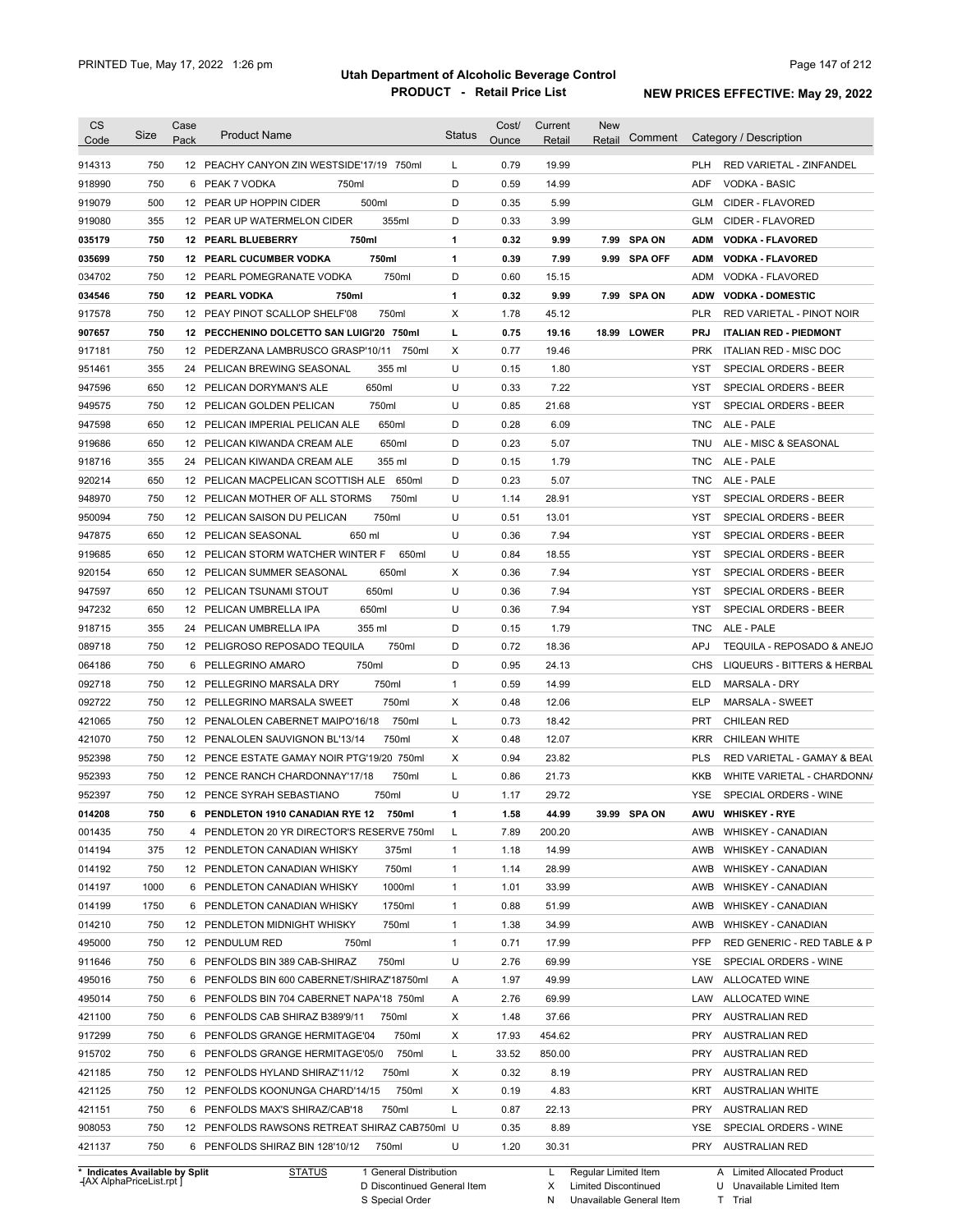| <b>CS</b><br>Code              | Size | Case<br>Pack | <b>Product Name</b>                         | Status | Cost/<br>Ounce | Current<br>Retail | New<br>Comment<br>Retail |            | Category / Description         |
|--------------------------------|------|--------------|---------------------------------------------|--------|----------------|-------------------|--------------------------|------------|--------------------------------|
| 421113                         | 750  |              | 12 PENFOLDS SHIRAZ KOONUNGA<br>750ml        | D      | 0.28           | 7.09              |                          |            | PRY AUSTRALIAN RED             |
| 421110                         | 750  |              | 750ml<br>12 PENFOLDS SHIRAZ-CAB KOONUNGA    | 1      | 0.51           | 10.99             | 12.99 SPA OFF            | <b>PRY</b> | <b>AUSTRALIAN RED</b>          |
| 917002                         | 750  |              | 12 PENLEY CAB ESTATE PHOENIX'18/19 750ml    | L      | 0.63           | 15.99             |                          | <b>PRY</b> | AUSTRALIAN RED                 |
| 917003                         | 750  |              | 12 PENLEY SHIRAZ ESTATE HYLAND'10/13 750ml  | Х      | 0.37           | 9.26              |                          | <b>PRY</b> | AUSTRALIAN RED                 |
| 914177                         | 750  |              | 6 PENNER-ASH PINOT WILLAMET'18/19<br>750ml  | L      | 1.76           | 44.63             |                          | <b>PLR</b> | RED VARIETAL - PINOT NOIR      |
| 061616                         | 750  |              | 12 PENNSYLVANIA DUTCH EGG NOG<br>750ml      | D      | 0.19           | 4.88              |                          | YGC        | <b>GIFT SETS - LIQUEURS</b>    |
| 061618                         | 1750 |              | 1750ml<br>6 PENNSYLVANIA DUTCH EGG NOG      | D      | 0.29           | 17.28             |                          | <b>YGC</b> | <b>GIFT SETS - LIQUEURS</b>    |
| 080421                         | 750  |              | 750ml<br>12 PENNSYLVANIA DUTCH PUMPKIN      | D      | 0.36           | 9.25              |                          | YGC        | <b>GIFT SETS - LIQUEURS</b>    |
| 916308                         | 750  |              | 750ml<br>12 PENNY FARTHING CABERNET'07/08   | X      | 0.39           | 9.88              |                          | <b>PLB</b> | RED VARIETAL - CABERNET        |
| 951852                         | 750  |              | 750ml<br>12 PENNYWISE PINOT NOIR            | X      | 0.39           | 9.91              |                          | <b>YSE</b> | SPECIAL ORDERS - WINE          |
| 907540                         | 750  |              | 750ml<br>12 PEPE LOPEZ TRIPLE SEC           | U      | 0.36           | 9.06              |                          | <b>YSC</b> | SPECIAL ORDERS - LIQUEURS      |
| 600318                         | 750  |              | 750ml<br>12 PEPI SAUVIGNON BLANC'16/17      | X      | 0.39           | 9.99              |                          | KKD        | WHITE VARIETAL - SAUVIGNON     |
| 495150                         | 750  |              | 750ml<br>12 PEPPERWOOD GROVE CABERNET'08/9  | Χ      | 0.28           | 7.18              |                          | <b>PLB</b> | RED VARIETAL - CABERNET        |
| 426372                         | 3000 |              | 4 PEPPERWOOD GROVE PINOT NOIR BOX 3000ml    | D      | 0.11           | 11.32             |                          | <b>PRT</b> | <b>CHILEAN RED</b>             |
| 600558                         | 750  |              | 12 PEPPERWOOD GROVE VIOGNIER'07<br>750ml    | X      | 0.28           | 7.21              |                          | KKJ        | WHITE VARIETAL - VIOGNIER      |
| 951133                         | 750  |              | 12 PERE JULES APPLE CIDER - DO NOT OR 750ml | U      | 0.52           | 13.15             |                          | YSE        | SPECIAL ORDERS - WINE          |
| 066188                         | 750  |              | 750ml<br>12 PERNOD ABSINTHE                 | Χ      | 2.76           | 69.99             |                          | <b>CHS</b> | LIQUEURS - BITTERS & HERBAL    |
| 066186                         | 750  |              | 750ml<br>12 PERNOD ANISE FRANCE             | Г      | 1.07           | 27.06             |                          | <b>CHQ</b> | LIQUEURS - ANISE & SAMBUCA     |
| 989024                         | 355  |              | 355ml<br>24 PERONI NASTRO AZZURRO           | 1      | 0.19           | 2.29              |                          | <b>THE</b> | <b>LAGER - PILSENER</b>        |
| 713001                         | 750  | 6            | 750ml<br>PERRIER JOUET BELLE EPOQUE         | L      | 6.51           | 165.13            |                          | <b>IHP</b> | SPARKLING WINE - BRUT & BLA    |
| 712340                         | 750  | 6            | PERRIER JOUET BLASON ROSÉ NV<br>750ml       | U      | 2.77           | 70.13             |                          | <b>IHS</b> | SPARKLING WINE - BLANC DE N    |
| 712812                         | 750  | 6            | 750ml<br>PERRIER JOUET GR BRUT NV           | L      | 2.17           | 54.95             |                          | <b>IHP</b> | SPARKLING WINE - BRUT & BLA    |
| 712810                         | 1500 |              | 1500ml<br>3 PERRIER JOUET GRAND BRUT        | Х      | 2.37           | 119.99            |                          | <b>IHP</b> | SPARKLING WINE - BRUT & BLA    |
| 712815                         | 3000 | 1            | 3000ml<br>PERRIER JOUET GRAND BRUT          | U      | 2.40           | 243.43            |                          | <b>IHP</b> | SPARKLING WINE - BRUT & BLA    |
| 918797                         | 355  |              | 24 PERRIN BLACK<br>355 ml                   | D      | 0.17           | 2.01              |                          | <b>TVB</b> | DOMESTIC BEER                  |
| 917367                         | 750  |              | 12 PERRIN CAIRANNE PEYRE BLANC'11/13 750ml  | L      | 0.75           | 18.99             |                          | <b>PRD</b> | FRENCH RED - RHONE             |
| 916153                         | 750  |              | 12 PERRIN CHATEAUNEUF SINARDS'17<br>750ml   | Х      | 0.87           | 22.18             |                          | <b>PRD</b> | FRENCH RED - RHONE             |
| 915026                         | 750  |              | 750ml<br>12 PERRIN COTES RHONE VILLAGES'18  | L      | 0.51           | 12.99             |                          | <b>PRD</b> | FRENCH RED - RHONE             |
| 916738                         | 750  |              | 750ml<br>12 PERRIN GIGONDAS LA GILLE'17/18  | Г      | 1.38           | 34.99             |                          | <b>PRD</b> | FRENCH RED - RHONE             |
| 290900                         | 750  |              | 12 PERRIN RES COTES RHONE ROUGE<br>750ml    | 1      | 0.48           | 14.06             | 12.06 SPA ON             | <b>PRD</b> | <b>FRENCH RED - RHONE</b>      |
| 914500                         | 750  |              | 12 PERRIN RHONE RESERVE BLANC'19/20 750ml   | L      | 0.51           | 12.99             |                          | KRD        | <b>FRENCH WHITE - MISC</b>     |
| 914968                         | 750  |              | 12 PERRIN VACQUERAS CHRISTINS'15/17 750ml   | L      | 1.02           | 25.99             |                          | <b>PRD</b> | FRENCH RED - RHONE             |
| 916579                         | 750  |              | 12 PERRIN VINSOBRES CORNUDS'17/18<br>750ml  | L      | 0.67           | 16.99             |                          | <b>PRD</b> | <b>FRENCH RED - RHONE</b>      |
| 917910                         | 750  |              | 12 PERRUSSET MACON-VILLAGES'09<br>750ml     | U      | 0.69           | 17.44             |                          | <b>KRA</b> | <b>FRENCH WHITE - BURGUNDY</b> |
| 919076                         | 750  |              | 6 PERTARINGA UNDERSTUDY CAB SAUV<br>750ml   | 1      | 0.91           | 22.99             |                          | <b>PRY</b> | AUSTRALIAN RED                 |
| 916250                         | 750  |              | 6 PESQUERA RESERVA'15<br>750ml              |        | 2.21           | 56.10             |                          | PRP        | SPANISH RED - MISC             |
| 912904                         | 750  |              | 12 PESQUERA TINTO'05/06<br>750ml            | Х      | 1.29           | 32.70             |                          | PRP        | SPANISH RED - MISC             |
| 911775                         | 375  |              | 12 PETER LEHMANN BOTRY SEMIL'9/10<br>375ml  | х      | 1.34           | 17.01             |                          | <b>EVR</b> | LATE HARVEST - SAUV, SEMILL    |
| 916884                         | 750  |              | 750ml<br>6 PETER LEHMANN CAB MENTOR'04/05   | х      | 1.39           | 35.22             |                          | <b>PRY</b> | <b>AUSTRALIAN RED</b>          |
| 910488                         | 750  |              | 750ml<br>12 PETER LEHMANN CABERNET '11      | х      | 0.62           | 15.85             |                          | <b>PRY</b> | <b>AUSTRALIAN RED</b>          |
| 913764                         | 750  |              | 750ml<br>12 PETER LEHMANN CLANCY'S'10/11    | Х      | 0.58           | 14.83             |                          | PRY        | <b>AUSTRALIAN RED</b>          |
| 914851                         | 750  |              | 12 PETER LEHMANN LAYER RED BAROS'08 750ml   | х      | 0.63           | 15.95             |                          | <b>PRY</b> | <b>AUSTRALIAN RED</b>          |
| 665426                         | 750  |              | 750ml<br>12 PETER LEHMANN LAYERS WH'9/10    | х      | 0.31           | 7.76              |                          | KRT        | <b>AUSTRALIAN WHITE</b>        |
| 416063                         | 750  |              | 12 PETER LEHMANN RIESLING EDEN V'13 750ml   | х      | 0.62           | 15.85             |                          | KRT        | <b>AUSTRALIAN WHITE</b>        |
| 910932                         | 750  |              | 12 PETER LEHMANN SEMILLON'08/10<br>750ml    | х      | 0.39           | 9.78              |                          | KRT        | <b>AUSTRALIAN WHITE</b>        |
| 916830                         | 750  |              | 12 PETER LEHMANN SEVEN SURVEYS'06/7 750ml   | х      | 0.63           | 15.97             |                          | PRY        | <b>AUSTRALIAN RED</b>          |
| 416061                         | 750  |              | 12 PETER LEHMANN SHIRAZ'12/14<br>750ml      | х      | 0.40           | 10.26             |                          | <b>PRY</b> | <b>AUSTRALIAN RED</b>          |
| 917951                         | 750  |              | 12 PETER MICHAEL CAB AU PARADIS'18 750ml    | Г      | 9.29           | 235.60            |                          | <b>PLD</b> | RED VARIETAL - MERITAGE        |
| 917590                         | 750  |              | 12 PETER MICHAEL CAB LES PAVOTS'19<br>750ml | L      | 9.92           | 251.58            |                          | <b>PLD</b> | RED VARIETAL - MERITAGE        |
| 917588                         | 750  |              | 12 PETER MICHAEL CHARD BELLE COT'20 750ml   | L      | 4.56           | 115.75            |                          | KKB        | WHITE VARIETAL - CHARDONN/     |
| 917589                         | 750  |              |                                             | L      | 4.77           | 120.92            |                          | KKB        |                                |
|                                | 750  |              | 12 PETER MICHAEL CHARD BELLE-FIL'19 750ml   | L      | 4.56           | 115.75            |                          | KKB        | WHITE VARIETAL - CHARDONN/     |
| 917587                         | 750  |              | 12 PETER MICHAEL CHARD CARRIERE'20 750ml    |        |                |                   |                          |            | WHITE VARIETAL - CHARDONN/     |
| 918118                         | 750  |              | 12 PETER MICHAEL CHARD MON PLAIS'10 750ml   | х<br>Г | 3.17           | 80.43             |                          | KKB        | WHITE VARIETAL - CHARDONN/     |
| 974724                         |      |              | 12 PETER MICHAEL L'ESPIRIT DES PVTS R 750ml |        | 4.56           | 115.75            |                          | PLD        | RED VARIETAL - MERITAGE        |
| * Indicates Available by Split |      |              | <b>STATUS</b><br>1 General Distribution     |        |                | L                 | Regular Limited Item     |            | A Limited Allocated Product    |

**Case** [AX AlphaPriceList.rpt ]

D Discontinued General Item S Special Order

X

Limited Discontinued

N Unavailable General Item

U Unavailable Limited Item

A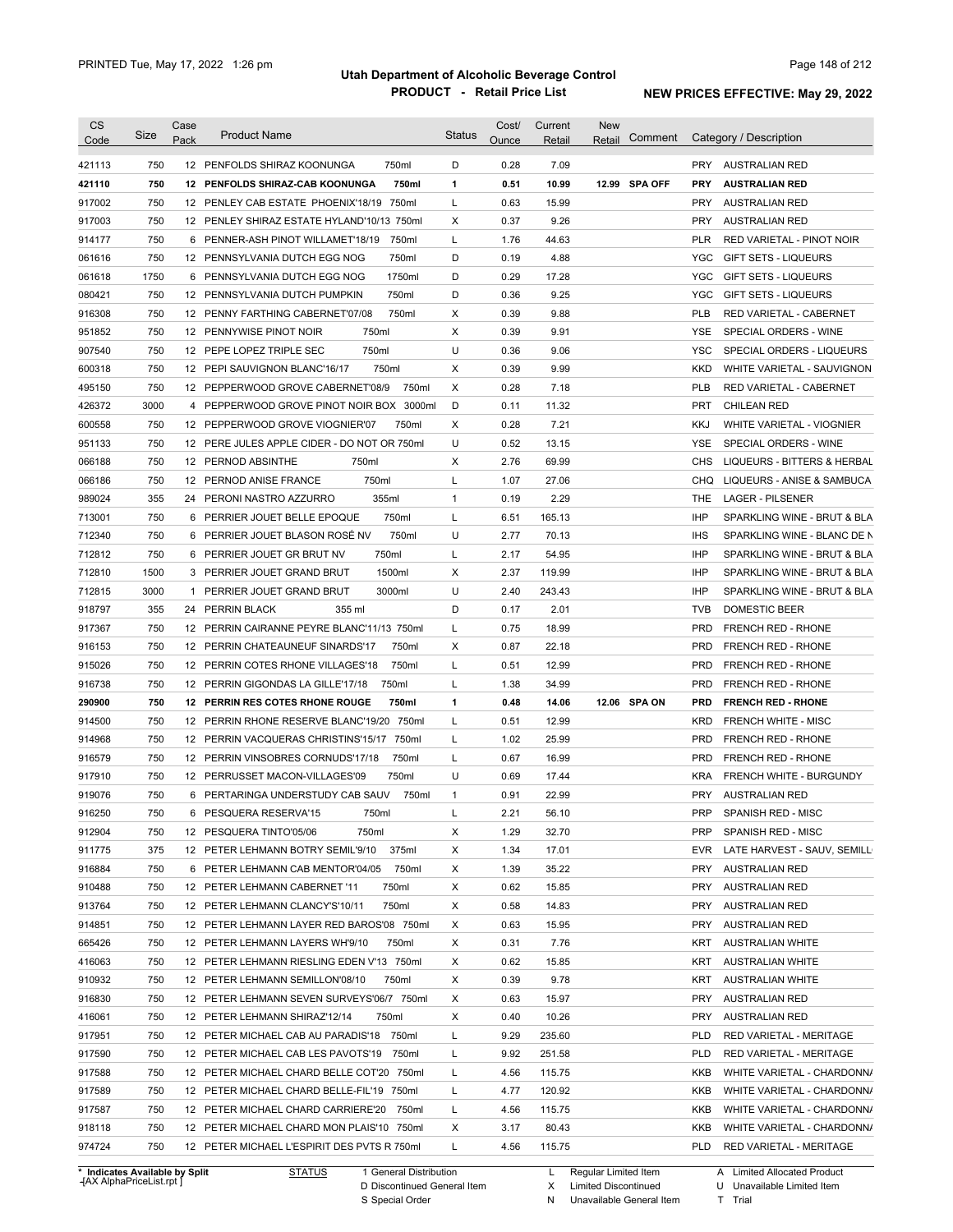| <b>CS</b><br>Code | <b>Size</b> | Case<br>Pack | <b>Product Name</b>                           | <b>Status</b> | Cost/<br>Ounce | Current<br>Retail | <b>New</b><br>Retail | Comment       |            | Category / Description                  |
|-------------------|-------------|--------------|-----------------------------------------------|---------------|----------------|-------------------|----------------------|---------------|------------|-----------------------------------------|
| 918119            | 750         |              | 12 PETER MICHAEL PN LE CAPRICE'17<br>750ml    | Х             | 5.17           | 131.19            |                      |               | <b>PLR</b> | RED VARIETAL - PINOT NOIR               |
| 918120            | 750         |              | 12 PETER MICHAEL PN MA DANSEUSE'17<br>750ml   | D             | 5.17           | 131.19            |                      |               | <b>PLR</b> | RED VARIETAL - PINOT NOIR               |
| 917591            | 750         |              | 12 PETER MICHAEL SB L'APRES MIDI'20 750ml     | L             | 2.67           | 67.81             |                      |               | KKD        | WHITE VARIETAL - SAUVIGNON              |
| 495175            | 5000        |              | 5000ml<br>4 PETER VELLA BURGUNDY BOX          | $\mathbf{1}$  | 0.12           | 19.99             |                      |               | <b>PFD</b> | <b>RED GENERIC - BURGUNDY</b>           |
| 495195            | 5000        |              | 5000ml<br>4 PETER VELLA CABERNET              | $\mathbf{1}$  | 0.12           | 20.99             |                      |               | <b>PLB</b> | RED VARIETAL - CABERNET                 |
| 600600            | 5000        |              | 5000ml<br>4 PETER VELLA CHABLIS BOX           | $\mathbf{1}$  | 0.12           | 19.99             |                      |               | <b>KFJ</b> | WHITE GENERIC - CHABLIS                 |
| 600640            | 5000        |              | 5000ml<br>4 PETER VELLA CHARDONNAY BOX        | $\mathbf{1}$  | 0.12           | 20.99             |                      |               | KKB        | WHITE VARIETAL - CHARDONN/              |
| 814578            | 5000        |              | 5000 ml<br>4 PETER VELLA CRISP WHITE          | 1             | 0.09           | 17.99             |                      | 15.99 SPA ON  | MHQ        | <b>BLUSH WINE - WHITE GRENACH</b>       |
| 674000            | 5000        |              | 4 PETER VELLA DELICIOUS BLUSH BO<br>5000ml    | 1             | 0.09           | 17.99             |                      | 15.99 SPA ON  | MHB        | <b>BLUSH WINE - GENERIC</b>             |
| 814575            | 5000        |              | 4 PETER VELLA DELICIOUS RED BOX<br>5000ml     | 1             | 0.09           | 17.99             |                      | 15.99 SPA ON  | <b>PFP</b> | <b>RED GENERIC - RED TABLE &amp; PI</b> |
| 495180            | 5000        | 4            | PETER VELLA MERLOT BOX<br>5000ml              | 1             | 0.12           | 20.99             |                      |               | PLF        | <b>RED VARIETAL - MERLOT</b>            |
| 891002            | 5000        |              | 5000ml<br>4 PETER VELLA MOSCATO SANGRIA       | 1             | 0.09           | 17.99             | 15.99                | <b>SPA ON</b> | <b>GFS</b> | <b>WINE - SANGRIA</b>                   |
| 891004            | 5000        |              | 4 PETER VELLA PINK MOSCATO SANGRIA 5000 ml    | 1             | 0.09           | 17.99             | 15.99                | <b>SPA ON</b> | <b>MHW</b> | <b>BLUSH WINE - DOMESTIC</b>            |
| 891000            | 5000        |              | 4 PETER VELLA SANGRIA<br>5000ml               | 1             | 0.09           | 17.99             |                      | 15.99 SPA ON  | <b>GFS</b> | <b>WINE - SANGRIA</b>                   |
| 674030            | 5000        | 4            | PETER VELLA WHITE ZINFANDEL BOX 5000ml        | $\mathbf{1}$  | 0.12           | 19.99             |                      |               | MHJ        | BLUSH WINE - WHITE ZINFANDE             |
| 989272            | 500         | 24           | 500ml<br>PETERS BRAND PILSNER BEER            | D             | 0.06           | 0.95              |                      |               | THE        | <b>LAGER - PILSENER</b>                 |
| 914890            | 750         |              | 750ml<br>6 PETROLO GALATRONA'13/14            | Х             | 2.62           | 66.40             |                      |               | PRI        | <b>ITALIAN RED - TUSCANY</b>            |
| 914658            | 750         |              | 750ml<br>12 PETROLO TORRIONE'01               | U             | 1.32           | 33.45             |                      |               | <b>PRI</b> | <b>ITALIAN RED - TUSCANY</b>            |
| 914336            | 750         |              | 12 PETROLO TOSCANA TORRIONE'15/17<br>750ml    | Х             | 0.79           | 20.00             |                      |               | <b>PRI</b> | <b>ITALIAN RED - TUSCANY</b>            |
| 954543            | 750         |              | 6 PETRUS BREWMASTER WILD TRIPEL ALE 750ml     | U             | 0.68           | 17.15             |                      |               | YST        | SPECIAL ORDERS - BEER                   |
| 947964            | 331         |              | 331ml<br>24 PETRUS DUBBEL BRUIN               | U             | 0.36           | 4.06              |                      |               | <b>YST</b> | SPECIAL ORDERS - BEER                   |
| 901857            | 331         |              | 12 PETRUS NITRO CHERRY CHOCOLATE QUAD 331ml U |               | 0.67           | 7.48              |                      |               | YST        | SPECIAL ORDERS - BEER                   |
| 949178            | 331         | 24           | 331ml<br>PETRUS OUD BRUIN                     | U             | 0.50           | 5.63              |                      |               | YST        | SPECIAL ORDERS - BEER                   |
| 916014            | 750         |              | 750ml<br>12 PEWSEY VALE RIESLING'17/18        | L             | 0.71           | 17.99             |                      |               | <b>KRT</b> | <b>AUSTRALIAN WHITE</b>                 |
| 290915            | 750         |              | 750ml<br>12 PEYRASSOL LA CROIX ROSE           | 1             | 0.59           | 17.95             |                      | 14.95 SPA ON  | <b>MPX</b> | <b>ROSE WINE - IMPORTED</b>             |
| 921429            | 750         |              | 12 PEYRASSOL LE CROIX ROSE 2019<br>750ml      | U             | 0.52           | 13.17             |                      |               | <b>YSE</b> | SPECIAL ORDERS - WINE                   |
| 916735            | 750         |              | 750ml<br>12 PEZA D REI RIBEIRA SACRA'07       | Х             | 0.73           | 18.54             |                      |               | <b>KRN</b> | <b>SPANISH WHITE</b>                    |
| 964994            | 750         |              |                                               | Х             |                |                   |                      |               | <b>KRG</b> |                                         |
|                   |             | 6            | PFEFFINGEN RIES M TROCKEN GC'11<br>750ml      |               | 1.78           | 45.14             |                      |               |            | <b>GERMAN WHITE - RHEIN</b>             |
| 951754            | 750         |              | 750ml<br>12 PFEIFFER CABERNET MERLOT          | U<br>U        | 0.69           | 17.45             |                      |               | <b>YSE</b> | SPECIAL ORDERS - WINE                   |
| 952904            | 375         |              | 375 ml<br>12 PFRIEM BARREL AGED OUD BRUIN     |               | 0.59           | 7.45              |                      |               | <b>YST</b> | SPECIAL ORDERS - BEER                   |
| 923261            | 375         |              | 375ml<br>12 PFRIEM BELGIAN BLONDE ALE         | U             | 0.40           | 5.02              |                      |               | <b>YST</b> | SPECIAL ORDERS - BEER                   |
| 952208            | 375         |              | 375 ml<br>12 PFRIEM BRETT WIT                 | U             | 0.43           | 5.51              |                      |               | <b>YST</b> | SPECIAL ORDERS - BEER                   |
| 952916            | 375         |              | 375 ml<br>12 PFRIEM FLANDERS RED              | U             | 0.59           | 7.45              |                      |               | <b>YST</b> | SPECIAL ORDERS - BEER                   |
| 923265            | 355         |              | 24 PFRIEM IPA<br>355 ml                       | U             | 0.14           | 1.73              |                      |               | <b>YST</b> | SPECIAL ORDERS - BEER                   |
| 923266            | 500         |              | 12 PFRIEM IPA SEASONAL<br>500ml               | U             | 0.20           | 3.46              |                      |               | <b>YST</b> | <b>SPECIAL ORDERS - BEER</b>            |
| 923262            | 375         |              | 12 PFRIEM LEMONZEST FARMHOUSE<br>375ml        | U             | 0.40           | 5.02              |                      |               | YST        | SPECIAL ORDERS - BEER                   |
| 923263            | 375         |              | 12 PFRIEM MEXICAN CHOCOLATE STOUT<br>375ml    | U             | 0.40           | 5.02              |                      |               | YST        | SPECIAL ORDERS - BEER                   |
| 923264            | 331         |              | 24 PFRIEM PALE ALE CAN<br>331ml               | U             | 0.15           | 1.72              |                      |               | <b>YST</b> | SPECIAL ORDERS - BEER                   |
| 923267            | 500         |              | 500ml<br>12 PFRIEM PALE SEASONAL              | U             | 0.20           | 3.46              |                      |               | YST        | SPECIAL ORDERS - BEER                   |
| 952902            | 331         |              | 24 PFRIEM PILSNER<br>331 ml                   | U             | 0.15           | 1.72              |                      |               | <b>YST</b> | SPECIAL ORDERS - BEER                   |
| 952903            | 375         |              | 375 ml<br>12 PFRIEM PUMPKIN BIER              | U             | 0.39           | 4.96              |                      |               | <b>YST</b> | SPECIAL ORDERS - BEER                   |
| 952207            | 375         |              | 12 PFRIEM SUPER SAISON<br>375 ml              | U             | 0.40           | 5.02              |                      |               | <b>YST</b> | SPECIAL ORDERS - BEER                   |
| 914556            | 750         |              | 6 PHELPS CABERNET BACKUS'05<br>750ml          | Х             | 8.36           | 212.13            |                      |               | <b>PLB</b> | RED VARIETAL - CABERNET                 |
| 918224            | 1500        |              | 3 PHELPS CABERNET NAPA'16<br>1500 ml          | L             | 3.02           | 153.27            |                      |               | <b>PLB</b> | RED VARIETAL - CABERNET                 |
| 495810            | 750         |              | 6 PHELPS CABERNET NAPA'18<br>750ml            | Г             | 3.39           | 85.99             |                      |               | <b>PLB</b> | RED VARIETAL - CABERNET                 |
| 918458            | 750         |              | 6 PHELPS CHARD FREESTONE'17/18<br>750ml       | L             | 1.89           | 47.99             |                      |               | KKB        | WHITE VARIETAL - CHARDONN/              |
| 916530            | 375         |              | 12 PHELPS EISREBE'14<br>375ml                 | х             | 2.87           | 36.37             |                      |               | <b>EVU</b> | LATE HARVEST - WHITE MISC               |
| 909588            | 375         |              | 12 PHELPS INSIGNIA 06<br>375ml                | U             | 6.51           | 82.52             |                      |               | YSE        | SPECIAL ORDERS - WINE                   |
| 904730            | 1500        |              | 3 PHELPS INSIGNIA'12<br>1500 ml               | L             | 6.97           | 353.64            |                      |               | PLU        | <b>RED VARIETAL - MISC</b>              |
| 914555            | 750         |              | 6 PHELPS INSIGNIA'18<br>750ml                 | Г             | 11.71          | 296.99            |                      |               | <b>PLB</b> | RED VARIETAL - CABERNET                 |
| 914078            | 1500        |              | 3 PHELPS INSIGNIA'18<br>1500 ml               | Г             | 11.91          | 603.99            |                      |               | <b>PLB</b> | RED VARIETAL - CABERNET                 |
| 913889            | 750         |              | 750 ml<br>12 PHELPS MERLOT NAPA'02            | Х             | 1.55           | 39.31             |                      |               | PLF        | RED VARIETAL - MERLOT                   |
|                   |             |              |                                               |               |                |                   |                      |               | <b>PLR</b> | RED VARIETAL - PINOT NOIR               |
| 918459            | 750         |              | 6 PHELPS PINOT NOIR FREESTONE'17/18 750ml     | L             | 2.64           | 66.99             |                      |               |            |                                         |

D Discontinued General Item

S Special Order

X Limited Discontinued

N Unavailable General Item

U Unavailable Limited Item T Trial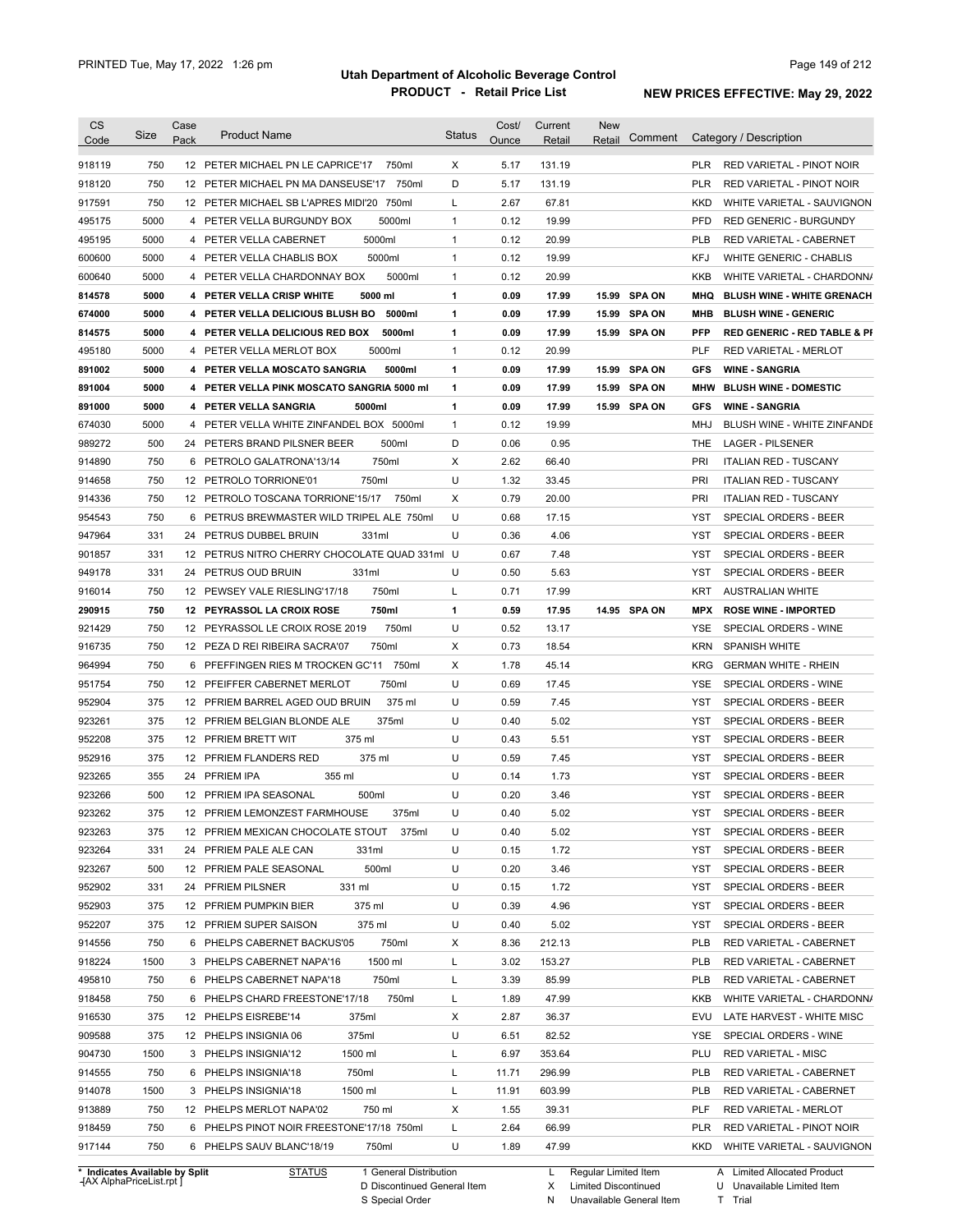| 750<br>12 PHILIP TOGNI CAB TANBARK HILL'18 750ml<br>3.16<br>80.04<br>L<br><b>PLB</b><br>RED VARIETAL - CABERNET<br>921918<br>750<br>750ml<br>L<br>6.31<br>160.10<br><b>PLB</b><br>6 PHILIP TOGNI CABERNET '18<br>RED VARIETAL - CABERNET<br>949806<br>750<br>12 PHILIPPONNAT BRUT ROYALE RESERVE NV750ml<br>U<br>2.57<br>65.28<br>YSE<br>SPECIAL ORDERS - WINE<br>750<br>U<br>1.27<br>32.17<br>12 PHILLIPE GILBERT MENETOU SLN ROSE' 750ml<br>MPX<br>ROSE WINE - IMPORTED<br>922234<br>750<br>3 PIATTELLI 2 BOTTLE GIFT PACK<br>D<br>1.00<br>25.27<br>GIFT SETS - WINES<br>750ml<br>YGE<br>750<br>750ml<br>0.87<br>29.99<br>21.99 SPA ON<br><b>ARGENTINE RED - MALBEC</b><br>12 PIATTELLI GRAND RESERVE MALBEC<br>1<br><b>PRU</b><br>750<br>750ml<br>$\mathbf{1}$<br>0.59<br>14.99<br>12 PIATTELLI MALBEC TANNAT<br><b>PRU</b><br>ARGENTINE RED - MALBEC<br>750<br>750ml<br>$\mathbf{1}$<br>0.71<br>12 PIATTELLI ROSE OF MALBEC<br>17.99<br><b>MPX</b><br>ROSE WINE - IMPORTED<br>750<br>0.35<br>8.99 SPA ON<br><b>PIATTELLI TORRONTES RESERVE</b><br>750ml<br>1<br>12.99<br><b>KRS</b><br><b>ARGENTINE WHITE</b><br>12<br>750<br>L<br>0.99<br>24.99<br><b>PRV</b><br>ARGENTINE RED - OTHER<br>PIATTELLI TRINITA GRAND RSRV'18/19 750ml<br>6<br>1500<br>Χ<br>0.40<br>20.21<br><b>PRH</b><br>PICCINI CHIANTI DOCG'13/14<br>1500 ml<br><b>ITALIAN RED - CHIANTI</b><br>6<br>750<br>750ml<br>X<br>0.68<br><b>KRB</b><br>912460<br>12 PICHOT-MORIETTE VOUVRAY'14<br>17.17<br>750<br>12 PIED A TERRE CAB NAPA'08<br>750ml<br>Χ<br>1.00<br>25.42<br><b>PLB</b><br>RED VARIETAL - CABERNET<br>750<br>750ml<br>$\mathbf{1}$<br>0.67<br>16.99<br><b>APD</b><br>12 PIEDRA AZUL BLANCO TEQUILA<br><b>TEQUILA - SILVER</b><br>750<br>750ml<br>$\mathbf{1}$<br>0.67<br>16.99<br><b>APJ</b><br>12 PIEDRA AZUL REPOSADO<br>750<br>750ml<br>U<br>0.84<br>21.41<br>12 PIEDRASASSI SYRAH SANTA BARBARA<br>YSE<br>SPECIAL ORDERS - WINE<br>750<br>750ml<br>$\mathbf{1}$<br>0.91<br>23.00<br><b>KRM</b><br>12 PIEROPAN SOAVE CLASSICO<br>ITALIAN WHITE - VARIETAL<br>750<br>U<br>2.49<br>63.13<br><b>PRB</b><br>12 PIERRE DAMOY GEV CHAM CLOS TAMIS 04750ml<br>FRENCH RED - BURGUNDY<br>750<br>U<br>0.72<br>18.34<br>12 PIERRE ET BERTRAND COULY CHINON 750ml<br>YSE<br>SPECIAL ORDERS - WINE<br>750<br>750ml<br>$\mathbf{1}$<br>1.73<br>43.99<br>6 PIERRE FERRAND 1840 COGNAC<br>ATG<br>925504<br>750<br>3.72<br>94.24<br>6 PIERRE FERRAND COGNAC RESERVE DBL 750ml<br>L<br>ATG<br>750<br>066122<br>6 PIERRE FERRAND DRY CURACAO<br>750ml<br>$\mathbf{1}$<br>1.18<br>29.99<br><b>CHE</b><br><b>LIQUEURS - FRUIT</b><br>952286<br>750<br>U<br>0.83<br>12 PIERRE GELIN FIXIN LES HERVELETS ' 750ml<br>21.00<br>YSE<br>SPECIAL ORDERS - WINE<br>950501<br>750<br>U<br>2.58<br>12 PIERRE PETERS CHMPGNBLNC DE BLNC R 750ml<br>65.42<br>YSE<br>SPECIAL ORDERS - WINE<br>750<br>X<br>915343<br>12 PIERRE SPARR ALSACE ONE'16<br>750ml<br>0.68<br>17.19<br><b>KRC</b><br>FRENCH WHITE - ALSATIAN<br>917648<br>750<br>6 PIERRE SPARR CREMANT/BRUT ROSE<br>750ml<br>X<br>0.87<br>22.12<br>IHS<br>SPARKLING WINE - BLANC DE N<br>913838<br>750<br>X<br>10.32<br><b>KRL</b><br>12 PIETRA PORZIA FRASCATI'13<br>750ml<br>0.41<br>ITALIAN WHITE - MISC DOC<br>921784<br>750<br>750ml<br>L<br>0.91<br>22.99<br><b>KRL</b><br>12 PIETRAMORE TREBB MET ANCESTRAL<br>ITALIAN WHITE - MISC DOC<br>947485<br>750<br>0.59<br>15.06<br>12 PIETRANTONJ CERASUOLO ROSE<br>750ml<br>1<br><b>MPX</b><br>ROSE WINE - IMPORTED<br>005809<br>750<br>6 PIG'S NOSE SCOTCH<br>1<br>1.07<br>27.13 SPA OFF<br>750ml<br>25.13<br><b>AWR</b><br><b>WHISKY - SCOTCH BLENDED</b><br>913455<br>750<br>12 PIKE & JOYCE SAUV BLANC'05/06<br>750ml<br>Χ<br>0.80<br>20.34<br><b>AUSTRALIAN WHITE</b><br>KRT<br>917699<br>651<br>651ml<br>U<br>0.23<br>4.98<br>ALE - RED, AMBER, BROWN<br>12 PIKE NAUGHTY NELLIE GOLDEN ALE<br>TNL<br>750<br>750ml<br>1.97<br>49.99<br><b>WHISKEY - RYE</b><br>027114<br>6 PIKESVILLE RYE 110 WHISKEY<br>L<br>AWU<br>914807<br>750<br>750ml<br>0.30<br>7.56<br><b>AUSTRALIAN RED</b><br>12 PILLAR BOX RED '14/15<br>Х<br><b>PRY</b><br>948543<br>750<br>12 PILLOW ROAD PINOT NOIR<br>750ml<br>U<br>2.08<br>52.72<br>SPECIAL ORDERS - WINE<br>YSE<br>066226<br>750<br>12 PIMMS CUP 1 ENGLAND<br>0.99<br>24.99<br>CHU LIQUEURS - MISC<br>750ml<br>1<br>496300<br>50.99<br>750<br>6 PINE RIDGE CABERNET NAPA'17/18<br>750ml<br>L<br>2.01<br><b>PLB</b><br>RED VARIETAL - CABERNET<br>U<br>33.06<br>750<br>12 PINE RIDGE CHARD CARN DC'16<br>750ml<br>1.30<br>KKB<br>6 PINE RIDGE CHARD COLLINES'16/17 750ml<br>1.77<br>44.99<br>750<br>L<br>KKB<br>750ml<br>15.99<br>750<br>12 PINE RIDGE CHENIN VIOGNIER<br>$\mathbf{1}$<br>0.63<br>KKP<br>375<br>375ml<br>U<br>15.75<br>12 PINE RIDGE GRAPPA DI PAPA<br>1.24<br>ATR<br>750ml<br>38.25<br>750<br>6 PINE RIDGE MERLOT'8/09<br>X<br>1.51<br>PLF<br>RED VARIETAL - MERLOT<br>500<br>20 PINKUS UR PILS<br>500ml<br>0.20<br>3.34<br>X<br><b>LAGER - PILSENER</b><br>THE<br>D<br>750<br>12 PINNACLE CAKE VODKA<br>750ml<br>0.32<br>8.10<br>VODKA - FLAVORED<br><b>ADM</b><br>750<br>12 PINNACLE CHERRY LEMONADE VODKA<br>750ml<br>D<br>0.56<br>14.22<br>ADM<br>VODKA - FLAVORED<br>034642<br>750<br>D<br>14.22<br>12 PINNACLE CHERRY VODKA<br>750ml<br>0.56<br>ADM<br>VODKA - FLAVORED<br>035770<br>750<br>750ml<br>D<br>0.60<br>15.15<br>12 PINNACLE CHERRY WHIPPED VODKA<br>ADM<br>VODKA - FLAVORED<br>750<br>D<br>035743<br>12 PINNACLE CHOCOLATE WHIPPED VODKA 750ml<br>0.60<br>15.15<br>ADM<br>VODKA - FLAVORED<br>D<br>9.99<br>034573<br>750<br>12 PINNACLE CITRUS VODKA<br>750ml<br>0.39<br>ADM<br>VODKA - FLAVORED<br>750<br>D<br>8.10<br>12 PINNACLE GRAPE VODKA<br>750ml<br>0.32<br>ADM<br>VODKA - FLAVORED<br>750<br>12 PINNACLE KEY LIME WHIPPED VODK 750ml<br>D<br>0.60<br>15.15<br>ADM<br>VODKA - FLAVORED<br>D<br>750<br>12 PINNACLE PEPPERMINT BARK<br>750ml<br>0.60<br>15.15<br>YSA<br>SPECIAL ORDERS - SPIRITS<br>750ml<br>D<br>750<br>12 PINNACLE PUMPKIN PIE<br>0.60<br>15.15<br>YSA<br>SPECIAL ORDERS - SPIRITS<br>034629<br>750<br>D<br>8.10<br>12 PINNACLE RASPBERRY VODKA<br>750ml<br>0.32<br>ADM VODKA - FLAVORED<br>* Indicates Available by Split<br>1 General Distribution<br>Regular Limited Item | <b>CS</b> | <b>Size</b> | Case<br>Pack | <b>Product Name</b> | <b>Status</b> | Cost/<br>Ounce | Current<br>Retail | <b>New</b><br>Retail | Comment | Category / Description               |
|------------------------------------------------------------------------------------------------------------------------------------------------------------------------------------------------------------------------------------------------------------------------------------------------------------------------------------------------------------------------------------------------------------------------------------------------------------------------------------------------------------------------------------------------------------------------------------------------------------------------------------------------------------------------------------------------------------------------------------------------------------------------------------------------------------------------------------------------------------------------------------------------------------------------------------------------------------------------------------------------------------------------------------------------------------------------------------------------------------------------------------------------------------------------------------------------------------------------------------------------------------------------------------------------------------------------------------------------------------------------------------------------------------------------------------------------------------------------------------------------------------------------------------------------------------------------------------------------------------------------------------------------------------------------------------------------------------------------------------------------------------------------------------------------------------------------------------------------------------------------------------------------------------------------------------------------------------------------------------------------------------------------------------------------------------------------------------------------------------------------------------------------------------------------------------------------------------------------------------------------------------------------------------------------------------------------------------------------------------------------------------------------------------------------------------------------------------------------------------------------------------------------------------------------------------------------------------------------------------------------------------------------------------------------------------------------------------------------------------------------------------------------------------------------------------------------------------------------------------------------------------------------------------------------------------------------------------------------------------------------------------------------------------------------------------------------------------------------------------------------------------------------------------------------------------------------------------------------------------------------------------------------------------------------------------------------------------------------------------------------------------------------------------------------------------------------------------------------------------------------------------------------------------------------------------------------------------------------------------------------------------------------------------------------------------------------------------------------------------------------------------------------------------------------------------------------------------------------------------------------------------------------------------------------------------------------------------------------------------------------------------------------------------------------------------------------------------------------------------------------------------------------------------------------------------------------------------------------------------------------------------------------------------------------------------------------------------------------------------------------------------------------------------------------------------------------------------------------------------------------------------------------------------------------------------------------------------------------------------------------------------------------------------------------------------------------------------------------------------------------------------------------------------------------------------------------------------------------------------------------------------------------------------------------------------------------------------------------------------------------------------------------------------------------------------------------------------------------------------------------------------------------------------------------------------------------------------------------------------------------------------------------------------------------------------------------------------------------------------------------------------------------------------------------------------------------------------------------------------------------------------------------------------------------------------------------------------------------------------------------------------------------------------------------------------------------------------------------------------------------------------------------------------------------------------------------------------------------------------------------------------------------------------------------------------------------------------------------------------------------------------------------------------------------------------------------------------------------------------------------------------------------------------------------------------------------------------------------------------------|-----------|-------------|--------------|---------------------|---------------|----------------|-------------------|----------------------|---------|--------------------------------------|
|                                                                                                                                                                                                                                                                                                                                                                                                                                                                                                                                                                                                                                                                                                                                                                                                                                                                                                                                                                                                                                                                                                                                                                                                                                                                                                                                                                                                                                                                                                                                                                                                                                                                                                                                                                                                                                                                                                                                                                                                                                                                                                                                                                                                                                                                                                                                                                                                                                                                                                                                                                                                                                                                                                                                                                                                                                                                                                                                                                                                                                                                                                                                                                                                                                                                                                                                                                                                                                                                                                                                                                                                                                                                                                                                                                                                                                                                                                                                                                                                                                                                                                                                                                                                                                                                                                                                                                                                                                                                                                                                                                                                                                                                                                                                                                                                                                                                                                                                                                                                                                                                                                                                                                                                                                                                                                                                                                                                                                                                                                                                                                                                                                                                                                                                                                                                                                                                                                                                                                                                                                                                                                                                                                                                                                          | Code      |             |              |                     |               |                |                   |                      |         |                                      |
|                                                                                                                                                                                                                                                                                                                                                                                                                                                                                                                                                                                                                                                                                                                                                                                                                                                                                                                                                                                                                                                                                                                                                                                                                                                                                                                                                                                                                                                                                                                                                                                                                                                                                                                                                                                                                                                                                                                                                                                                                                                                                                                                                                                                                                                                                                                                                                                                                                                                                                                                                                                                                                                                                                                                                                                                                                                                                                                                                                                                                                                                                                                                                                                                                                                                                                                                                                                                                                                                                                                                                                                                                                                                                                                                                                                                                                                                                                                                                                                                                                                                                                                                                                                                                                                                                                                                                                                                                                                                                                                                                                                                                                                                                                                                                                                                                                                                                                                                                                                                                                                                                                                                                                                                                                                                                                                                                                                                                                                                                                                                                                                                                                                                                                                                                                                                                                                                                                                                                                                                                                                                                                                                                                                                                                          | 921919    |             |              |                     |               |                |                   |                      |         |                                      |
|                                                                                                                                                                                                                                                                                                                                                                                                                                                                                                                                                                                                                                                                                                                                                                                                                                                                                                                                                                                                                                                                                                                                                                                                                                                                                                                                                                                                                                                                                                                                                                                                                                                                                                                                                                                                                                                                                                                                                                                                                                                                                                                                                                                                                                                                                                                                                                                                                                                                                                                                                                                                                                                                                                                                                                                                                                                                                                                                                                                                                                                                                                                                                                                                                                                                                                                                                                                                                                                                                                                                                                                                                                                                                                                                                                                                                                                                                                                                                                                                                                                                                                                                                                                                                                                                                                                                                                                                                                                                                                                                                                                                                                                                                                                                                                                                                                                                                                                                                                                                                                                                                                                                                                                                                                                                                                                                                                                                                                                                                                                                                                                                                                                                                                                                                                                                                                                                                                                                                                                                                                                                                                                                                                                                                                          |           |             |              |                     |               |                |                   |                      |         |                                      |
|                                                                                                                                                                                                                                                                                                                                                                                                                                                                                                                                                                                                                                                                                                                                                                                                                                                                                                                                                                                                                                                                                                                                                                                                                                                                                                                                                                                                                                                                                                                                                                                                                                                                                                                                                                                                                                                                                                                                                                                                                                                                                                                                                                                                                                                                                                                                                                                                                                                                                                                                                                                                                                                                                                                                                                                                                                                                                                                                                                                                                                                                                                                                                                                                                                                                                                                                                                                                                                                                                                                                                                                                                                                                                                                                                                                                                                                                                                                                                                                                                                                                                                                                                                                                                                                                                                                                                                                                                                                                                                                                                                                                                                                                                                                                                                                                                                                                                                                                                                                                                                                                                                                                                                                                                                                                                                                                                                                                                                                                                                                                                                                                                                                                                                                                                                                                                                                                                                                                                                                                                                                                                                                                                                                                                                          |           |             |              |                     |               |                |                   |                      |         |                                      |
|                                                                                                                                                                                                                                                                                                                                                                                                                                                                                                                                                                                                                                                                                                                                                                                                                                                                                                                                                                                                                                                                                                                                                                                                                                                                                                                                                                                                                                                                                                                                                                                                                                                                                                                                                                                                                                                                                                                                                                                                                                                                                                                                                                                                                                                                                                                                                                                                                                                                                                                                                                                                                                                                                                                                                                                                                                                                                                                                                                                                                                                                                                                                                                                                                                                                                                                                                                                                                                                                                                                                                                                                                                                                                                                                                                                                                                                                                                                                                                                                                                                                                                                                                                                                                                                                                                                                                                                                                                                                                                                                                                                                                                                                                                                                                                                                                                                                                                                                                                                                                                                                                                                                                                                                                                                                                                                                                                                                                                                                                                                                                                                                                                                                                                                                                                                                                                                                                                                                                                                                                                                                                                                                                                                                                                          | 914187    |             |              |                     |               |                |                   |                      |         |                                      |
|                                                                                                                                                                                                                                                                                                                                                                                                                                                                                                                                                                                                                                                                                                                                                                                                                                                                                                                                                                                                                                                                                                                                                                                                                                                                                                                                                                                                                                                                                                                                                                                                                                                                                                                                                                                                                                                                                                                                                                                                                                                                                                                                                                                                                                                                                                                                                                                                                                                                                                                                                                                                                                                                                                                                                                                                                                                                                                                                                                                                                                                                                                                                                                                                                                                                                                                                                                                                                                                                                                                                                                                                                                                                                                                                                                                                                                                                                                                                                                                                                                                                                                                                                                                                                                                                                                                                                                                                                                                                                                                                                                                                                                                                                                                                                                                                                                                                                                                                                                                                                                                                                                                                                                                                                                                                                                                                                                                                                                                                                                                                                                                                                                                                                                                                                                                                                                                                                                                                                                                                                                                                                                                                                                                                                                          |           |             |              |                     |               |                |                   |                      |         |                                      |
|                                                                                                                                                                                                                                                                                                                                                                                                                                                                                                                                                                                                                                                                                                                                                                                                                                                                                                                                                                                                                                                                                                                                                                                                                                                                                                                                                                                                                                                                                                                                                                                                                                                                                                                                                                                                                                                                                                                                                                                                                                                                                                                                                                                                                                                                                                                                                                                                                                                                                                                                                                                                                                                                                                                                                                                                                                                                                                                                                                                                                                                                                                                                                                                                                                                                                                                                                                                                                                                                                                                                                                                                                                                                                                                                                                                                                                                                                                                                                                                                                                                                                                                                                                                                                                                                                                                                                                                                                                                                                                                                                                                                                                                                                                                                                                                                                                                                                                                                                                                                                                                                                                                                                                                                                                                                                                                                                                                                                                                                                                                                                                                                                                                                                                                                                                                                                                                                                                                                                                                                                                                                                                                                                                                                                                          | 953369    |             |              |                     |               |                |                   |                      |         |                                      |
|                                                                                                                                                                                                                                                                                                                                                                                                                                                                                                                                                                                                                                                                                                                                                                                                                                                                                                                                                                                                                                                                                                                                                                                                                                                                                                                                                                                                                                                                                                                                                                                                                                                                                                                                                                                                                                                                                                                                                                                                                                                                                                                                                                                                                                                                                                                                                                                                                                                                                                                                                                                                                                                                                                                                                                                                                                                                                                                                                                                                                                                                                                                                                                                                                                                                                                                                                                                                                                                                                                                                                                                                                                                                                                                                                                                                                                                                                                                                                                                                                                                                                                                                                                                                                                                                                                                                                                                                                                                                                                                                                                                                                                                                                                                                                                                                                                                                                                                                                                                                                                                                                                                                                                                                                                                                                                                                                                                                                                                                                                                                                                                                                                                                                                                                                                                                                                                                                                                                                                                                                                                                                                                                                                                                                                          | 919131    |             |              |                     |               |                |                   |                      |         |                                      |
|                                                                                                                                                                                                                                                                                                                                                                                                                                                                                                                                                                                                                                                                                                                                                                                                                                                                                                                                                                                                                                                                                                                                                                                                                                                                                                                                                                                                                                                                                                                                                                                                                                                                                                                                                                                                                                                                                                                                                                                                                                                                                                                                                                                                                                                                                                                                                                                                                                                                                                                                                                                                                                                                                                                                                                                                                                                                                                                                                                                                                                                                                                                                                                                                                                                                                                                                                                                                                                                                                                                                                                                                                                                                                                                                                                                                                                                                                                                                                                                                                                                                                                                                                                                                                                                                                                                                                                                                                                                                                                                                                                                                                                                                                                                                                                                                                                                                                                                                                                                                                                                                                                                                                                                                                                                                                                                                                                                                                                                                                                                                                                                                                                                                                                                                                                                                                                                                                                                                                                                                                                                                                                                                                                                                                                          | 953925    |             |              |                     |               |                |                   |                      |         |                                      |
|                                                                                                                                                                                                                                                                                                                                                                                                                                                                                                                                                                                                                                                                                                                                                                                                                                                                                                                                                                                                                                                                                                                                                                                                                                                                                                                                                                                                                                                                                                                                                                                                                                                                                                                                                                                                                                                                                                                                                                                                                                                                                                                                                                                                                                                                                                                                                                                                                                                                                                                                                                                                                                                                                                                                                                                                                                                                                                                                                                                                                                                                                                                                                                                                                                                                                                                                                                                                                                                                                                                                                                                                                                                                                                                                                                                                                                                                                                                                                                                                                                                                                                                                                                                                                                                                                                                                                                                                                                                                                                                                                                                                                                                                                                                                                                                                                                                                                                                                                                                                                                                                                                                                                                                                                                                                                                                                                                                                                                                                                                                                                                                                                                                                                                                                                                                                                                                                                                                                                                                                                                                                                                                                                                                                                                          | 918461    |             |              |                     |               |                |                   |                      |         |                                      |
|                                                                                                                                                                                                                                                                                                                                                                                                                                                                                                                                                                                                                                                                                                                                                                                                                                                                                                                                                                                                                                                                                                                                                                                                                                                                                                                                                                                                                                                                                                                                                                                                                                                                                                                                                                                                                                                                                                                                                                                                                                                                                                                                                                                                                                                                                                                                                                                                                                                                                                                                                                                                                                                                                                                                                                                                                                                                                                                                                                                                                                                                                                                                                                                                                                                                                                                                                                                                                                                                                                                                                                                                                                                                                                                                                                                                                                                                                                                                                                                                                                                                                                                                                                                                                                                                                                                                                                                                                                                                                                                                                                                                                                                                                                                                                                                                                                                                                                                                                                                                                                                                                                                                                                                                                                                                                                                                                                                                                                                                                                                                                                                                                                                                                                                                                                                                                                                                                                                                                                                                                                                                                                                                                                                                                                          | 949505    |             |              |                     |               |                |                   |                      |         |                                      |
|                                                                                                                                                                                                                                                                                                                                                                                                                                                                                                                                                                                                                                                                                                                                                                                                                                                                                                                                                                                                                                                                                                                                                                                                                                                                                                                                                                                                                                                                                                                                                                                                                                                                                                                                                                                                                                                                                                                                                                                                                                                                                                                                                                                                                                                                                                                                                                                                                                                                                                                                                                                                                                                                                                                                                                                                                                                                                                                                                                                                                                                                                                                                                                                                                                                                                                                                                                                                                                                                                                                                                                                                                                                                                                                                                                                                                                                                                                                                                                                                                                                                                                                                                                                                                                                                                                                                                                                                                                                                                                                                                                                                                                                                                                                                                                                                                                                                                                                                                                                                                                                                                                                                                                                                                                                                                                                                                                                                                                                                                                                                                                                                                                                                                                                                                                                                                                                                                                                                                                                                                                                                                                                                                                                                                                          | 918052    |             |              |                     |               |                |                   |                      |         |                                      |
|                                                                                                                                                                                                                                                                                                                                                                                                                                                                                                                                                                                                                                                                                                                                                                                                                                                                                                                                                                                                                                                                                                                                                                                                                                                                                                                                                                                                                                                                                                                                                                                                                                                                                                                                                                                                                                                                                                                                                                                                                                                                                                                                                                                                                                                                                                                                                                                                                                                                                                                                                                                                                                                                                                                                                                                                                                                                                                                                                                                                                                                                                                                                                                                                                                                                                                                                                                                                                                                                                                                                                                                                                                                                                                                                                                                                                                                                                                                                                                                                                                                                                                                                                                                                                                                                                                                                                                                                                                                                                                                                                                                                                                                                                                                                                                                                                                                                                                                                                                                                                                                                                                                                                                                                                                                                                                                                                                                                                                                                                                                                                                                                                                                                                                                                                                                                                                                                                                                                                                                                                                                                                                                                                                                                                                          |           |             |              |                     |               |                |                   |                      |         | <b>FRENCH WHITE - BORDEAUX &amp;</b> |
|                                                                                                                                                                                                                                                                                                                                                                                                                                                                                                                                                                                                                                                                                                                                                                                                                                                                                                                                                                                                                                                                                                                                                                                                                                                                                                                                                                                                                                                                                                                                                                                                                                                                                                                                                                                                                                                                                                                                                                                                                                                                                                                                                                                                                                                                                                                                                                                                                                                                                                                                                                                                                                                                                                                                                                                                                                                                                                                                                                                                                                                                                                                                                                                                                                                                                                                                                                                                                                                                                                                                                                                                                                                                                                                                                                                                                                                                                                                                                                                                                                                                                                                                                                                                                                                                                                                                                                                                                                                                                                                                                                                                                                                                                                                                                                                                                                                                                                                                                                                                                                                                                                                                                                                                                                                                                                                                                                                                                                                                                                                                                                                                                                                                                                                                                                                                                                                                                                                                                                                                                                                                                                                                                                                                                                          | 917916    |             |              |                     |               |                |                   |                      |         |                                      |
|                                                                                                                                                                                                                                                                                                                                                                                                                                                                                                                                                                                                                                                                                                                                                                                                                                                                                                                                                                                                                                                                                                                                                                                                                                                                                                                                                                                                                                                                                                                                                                                                                                                                                                                                                                                                                                                                                                                                                                                                                                                                                                                                                                                                                                                                                                                                                                                                                                                                                                                                                                                                                                                                                                                                                                                                                                                                                                                                                                                                                                                                                                                                                                                                                                                                                                                                                                                                                                                                                                                                                                                                                                                                                                                                                                                                                                                                                                                                                                                                                                                                                                                                                                                                                                                                                                                                                                                                                                                                                                                                                                                                                                                                                                                                                                                                                                                                                                                                                                                                                                                                                                                                                                                                                                                                                                                                                                                                                                                                                                                                                                                                                                                                                                                                                                                                                                                                                                                                                                                                                                                                                                                                                                                                                                          | 088321    |             |              |                     |               |                |                   |                      |         |                                      |
|                                                                                                                                                                                                                                                                                                                                                                                                                                                                                                                                                                                                                                                                                                                                                                                                                                                                                                                                                                                                                                                                                                                                                                                                                                                                                                                                                                                                                                                                                                                                                                                                                                                                                                                                                                                                                                                                                                                                                                                                                                                                                                                                                                                                                                                                                                                                                                                                                                                                                                                                                                                                                                                                                                                                                                                                                                                                                                                                                                                                                                                                                                                                                                                                                                                                                                                                                                                                                                                                                                                                                                                                                                                                                                                                                                                                                                                                                                                                                                                                                                                                                                                                                                                                                                                                                                                                                                                                                                                                                                                                                                                                                                                                                                                                                                                                                                                                                                                                                                                                                                                                                                                                                                                                                                                                                                                                                                                                                                                                                                                                                                                                                                                                                                                                                                                                                                                                                                                                                                                                                                                                                                                                                                                                                                          | 089696    |             |              |                     |               |                |                   |                      |         | TEQUILA - REPOSADO & ANEJO           |
|                                                                                                                                                                                                                                                                                                                                                                                                                                                                                                                                                                                                                                                                                                                                                                                                                                                                                                                                                                                                                                                                                                                                                                                                                                                                                                                                                                                                                                                                                                                                                                                                                                                                                                                                                                                                                                                                                                                                                                                                                                                                                                                                                                                                                                                                                                                                                                                                                                                                                                                                                                                                                                                                                                                                                                                                                                                                                                                                                                                                                                                                                                                                                                                                                                                                                                                                                                                                                                                                                                                                                                                                                                                                                                                                                                                                                                                                                                                                                                                                                                                                                                                                                                                                                                                                                                                                                                                                                                                                                                                                                                                                                                                                                                                                                                                                                                                                                                                                                                                                                                                                                                                                                                                                                                                                                                                                                                                                                                                                                                                                                                                                                                                                                                                                                                                                                                                                                                                                                                                                                                                                                                                                                                                                                                          | 954833    |             |              |                     |               |                |                   |                      |         |                                      |
|                                                                                                                                                                                                                                                                                                                                                                                                                                                                                                                                                                                                                                                                                                                                                                                                                                                                                                                                                                                                                                                                                                                                                                                                                                                                                                                                                                                                                                                                                                                                                                                                                                                                                                                                                                                                                                                                                                                                                                                                                                                                                                                                                                                                                                                                                                                                                                                                                                                                                                                                                                                                                                                                                                                                                                                                                                                                                                                                                                                                                                                                                                                                                                                                                                                                                                                                                                                                                                                                                                                                                                                                                                                                                                                                                                                                                                                                                                                                                                                                                                                                                                                                                                                                                                                                                                                                                                                                                                                                                                                                                                                                                                                                                                                                                                                                                                                                                                                                                                                                                                                                                                                                                                                                                                                                                                                                                                                                                                                                                                                                                                                                                                                                                                                                                                                                                                                                                                                                                                                                                                                                                                                                                                                                                                          | 374848    |             |              |                     |               |                |                   |                      |         |                                      |
|                                                                                                                                                                                                                                                                                                                                                                                                                                                                                                                                                                                                                                                                                                                                                                                                                                                                                                                                                                                                                                                                                                                                                                                                                                                                                                                                                                                                                                                                                                                                                                                                                                                                                                                                                                                                                                                                                                                                                                                                                                                                                                                                                                                                                                                                                                                                                                                                                                                                                                                                                                                                                                                                                                                                                                                                                                                                                                                                                                                                                                                                                                                                                                                                                                                                                                                                                                                                                                                                                                                                                                                                                                                                                                                                                                                                                                                                                                                                                                                                                                                                                                                                                                                                                                                                                                                                                                                                                                                                                                                                                                                                                                                                                                                                                                                                                                                                                                                                                                                                                                                                                                                                                                                                                                                                                                                                                                                                                                                                                                                                                                                                                                                                                                                                                                                                                                                                                                                                                                                                                                                                                                                                                                                                                                          | 908554    |             |              |                     |               |                |                   |                      |         |                                      |
|                                                                                                                                                                                                                                                                                                                                                                                                                                                                                                                                                                                                                                                                                                                                                                                                                                                                                                                                                                                                                                                                                                                                                                                                                                                                                                                                                                                                                                                                                                                                                                                                                                                                                                                                                                                                                                                                                                                                                                                                                                                                                                                                                                                                                                                                                                                                                                                                                                                                                                                                                                                                                                                                                                                                                                                                                                                                                                                                                                                                                                                                                                                                                                                                                                                                                                                                                                                                                                                                                                                                                                                                                                                                                                                                                                                                                                                                                                                                                                                                                                                                                                                                                                                                                                                                                                                                                                                                                                                                                                                                                                                                                                                                                                                                                                                                                                                                                                                                                                                                                                                                                                                                                                                                                                                                                                                                                                                                                                                                                                                                                                                                                                                                                                                                                                                                                                                                                                                                                                                                                                                                                                                                                                                                                                          | 953140    |             |              |                     |               |                |                   |                      |         |                                      |
|                                                                                                                                                                                                                                                                                                                                                                                                                                                                                                                                                                                                                                                                                                                                                                                                                                                                                                                                                                                                                                                                                                                                                                                                                                                                                                                                                                                                                                                                                                                                                                                                                                                                                                                                                                                                                                                                                                                                                                                                                                                                                                                                                                                                                                                                                                                                                                                                                                                                                                                                                                                                                                                                                                                                                                                                                                                                                                                                                                                                                                                                                                                                                                                                                                                                                                                                                                                                                                                                                                                                                                                                                                                                                                                                                                                                                                                                                                                                                                                                                                                                                                                                                                                                                                                                                                                                                                                                                                                                                                                                                                                                                                                                                                                                                                                                                                                                                                                                                                                                                                                                                                                                                                                                                                                                                                                                                                                                                                                                                                                                                                                                                                                                                                                                                                                                                                                                                                                                                                                                                                                                                                                                                                                                                                          | 951361    |             |              |                     |               |                |                   |                      |         | BRANDY - COGNAC & ARMAGN/            |
|                                                                                                                                                                                                                                                                                                                                                                                                                                                                                                                                                                                                                                                                                                                                                                                                                                                                                                                                                                                                                                                                                                                                                                                                                                                                                                                                                                                                                                                                                                                                                                                                                                                                                                                                                                                                                                                                                                                                                                                                                                                                                                                                                                                                                                                                                                                                                                                                                                                                                                                                                                                                                                                                                                                                                                                                                                                                                                                                                                                                                                                                                                                                                                                                                                                                                                                                                                                                                                                                                                                                                                                                                                                                                                                                                                                                                                                                                                                                                                                                                                                                                                                                                                                                                                                                                                                                                                                                                                                                                                                                                                                                                                                                                                                                                                                                                                                                                                                                                                                                                                                                                                                                                                                                                                                                                                                                                                                                                                                                                                                                                                                                                                                                                                                                                                                                                                                                                                                                                                                                                                                                                                                                                                                                                                          |           |             |              |                     |               |                |                   |                      |         | BRANDY - COGNAC & ARMAGN/            |
|                                                                                                                                                                                                                                                                                                                                                                                                                                                                                                                                                                                                                                                                                                                                                                                                                                                                                                                                                                                                                                                                                                                                                                                                                                                                                                                                                                                                                                                                                                                                                                                                                                                                                                                                                                                                                                                                                                                                                                                                                                                                                                                                                                                                                                                                                                                                                                                                                                                                                                                                                                                                                                                                                                                                                                                                                                                                                                                                                                                                                                                                                                                                                                                                                                                                                                                                                                                                                                                                                                                                                                                                                                                                                                                                                                                                                                                                                                                                                                                                                                                                                                                                                                                                                                                                                                                                                                                                                                                                                                                                                                                                                                                                                                                                                                                                                                                                                                                                                                                                                                                                                                                                                                                                                                                                                                                                                                                                                                                                                                                                                                                                                                                                                                                                                                                                                                                                                                                                                                                                                                                                                                                                                                                                                                          |           |             |              |                     |               |                |                   |                      |         |                                      |
|                                                                                                                                                                                                                                                                                                                                                                                                                                                                                                                                                                                                                                                                                                                                                                                                                                                                                                                                                                                                                                                                                                                                                                                                                                                                                                                                                                                                                                                                                                                                                                                                                                                                                                                                                                                                                                                                                                                                                                                                                                                                                                                                                                                                                                                                                                                                                                                                                                                                                                                                                                                                                                                                                                                                                                                                                                                                                                                                                                                                                                                                                                                                                                                                                                                                                                                                                                                                                                                                                                                                                                                                                                                                                                                                                                                                                                                                                                                                                                                                                                                                                                                                                                                                                                                                                                                                                                                                                                                                                                                                                                                                                                                                                                                                                                                                                                                                                                                                                                                                                                                                                                                                                                                                                                                                                                                                                                                                                                                                                                                                                                                                                                                                                                                                                                                                                                                                                                                                                                                                                                                                                                                                                                                                                                          |           |             |              |                     |               |                |                   |                      |         |                                      |
|                                                                                                                                                                                                                                                                                                                                                                                                                                                                                                                                                                                                                                                                                                                                                                                                                                                                                                                                                                                                                                                                                                                                                                                                                                                                                                                                                                                                                                                                                                                                                                                                                                                                                                                                                                                                                                                                                                                                                                                                                                                                                                                                                                                                                                                                                                                                                                                                                                                                                                                                                                                                                                                                                                                                                                                                                                                                                                                                                                                                                                                                                                                                                                                                                                                                                                                                                                                                                                                                                                                                                                                                                                                                                                                                                                                                                                                                                                                                                                                                                                                                                                                                                                                                                                                                                                                                                                                                                                                                                                                                                                                                                                                                                                                                                                                                                                                                                                                                                                                                                                                                                                                                                                                                                                                                                                                                                                                                                                                                                                                                                                                                                                                                                                                                                                                                                                                                                                                                                                                                                                                                                                                                                                                                                                          |           |             |              |                     |               |                |                   |                      |         |                                      |
|                                                                                                                                                                                                                                                                                                                                                                                                                                                                                                                                                                                                                                                                                                                                                                                                                                                                                                                                                                                                                                                                                                                                                                                                                                                                                                                                                                                                                                                                                                                                                                                                                                                                                                                                                                                                                                                                                                                                                                                                                                                                                                                                                                                                                                                                                                                                                                                                                                                                                                                                                                                                                                                                                                                                                                                                                                                                                                                                                                                                                                                                                                                                                                                                                                                                                                                                                                                                                                                                                                                                                                                                                                                                                                                                                                                                                                                                                                                                                                                                                                                                                                                                                                                                                                                                                                                                                                                                                                                                                                                                                                                                                                                                                                                                                                                                                                                                                                                                                                                                                                                                                                                                                                                                                                                                                                                                                                                                                                                                                                                                                                                                                                                                                                                                                                                                                                                                                                                                                                                                                                                                                                                                                                                                                                          |           |             |              |                     |               |                |                   |                      |         |                                      |
|                                                                                                                                                                                                                                                                                                                                                                                                                                                                                                                                                                                                                                                                                                                                                                                                                                                                                                                                                                                                                                                                                                                                                                                                                                                                                                                                                                                                                                                                                                                                                                                                                                                                                                                                                                                                                                                                                                                                                                                                                                                                                                                                                                                                                                                                                                                                                                                                                                                                                                                                                                                                                                                                                                                                                                                                                                                                                                                                                                                                                                                                                                                                                                                                                                                                                                                                                                                                                                                                                                                                                                                                                                                                                                                                                                                                                                                                                                                                                                                                                                                                                                                                                                                                                                                                                                                                                                                                                                                                                                                                                                                                                                                                                                                                                                                                                                                                                                                                                                                                                                                                                                                                                                                                                                                                                                                                                                                                                                                                                                                                                                                                                                                                                                                                                                                                                                                                                                                                                                                                                                                                                                                                                                                                                                          |           |             |              |                     |               |                |                   |                      |         |                                      |
|                                                                                                                                                                                                                                                                                                                                                                                                                                                                                                                                                                                                                                                                                                                                                                                                                                                                                                                                                                                                                                                                                                                                                                                                                                                                                                                                                                                                                                                                                                                                                                                                                                                                                                                                                                                                                                                                                                                                                                                                                                                                                                                                                                                                                                                                                                                                                                                                                                                                                                                                                                                                                                                                                                                                                                                                                                                                                                                                                                                                                                                                                                                                                                                                                                                                                                                                                                                                                                                                                                                                                                                                                                                                                                                                                                                                                                                                                                                                                                                                                                                                                                                                                                                                                                                                                                                                                                                                                                                                                                                                                                                                                                                                                                                                                                                                                                                                                                                                                                                                                                                                                                                                                                                                                                                                                                                                                                                                                                                                                                                                                                                                                                                                                                                                                                                                                                                                                                                                                                                                                                                                                                                                                                                                                                          |           |             |              |                     |               |                |                   |                      |         |                                      |
|                                                                                                                                                                                                                                                                                                                                                                                                                                                                                                                                                                                                                                                                                                                                                                                                                                                                                                                                                                                                                                                                                                                                                                                                                                                                                                                                                                                                                                                                                                                                                                                                                                                                                                                                                                                                                                                                                                                                                                                                                                                                                                                                                                                                                                                                                                                                                                                                                                                                                                                                                                                                                                                                                                                                                                                                                                                                                                                                                                                                                                                                                                                                                                                                                                                                                                                                                                                                                                                                                                                                                                                                                                                                                                                                                                                                                                                                                                                                                                                                                                                                                                                                                                                                                                                                                                                                                                                                                                                                                                                                                                                                                                                                                                                                                                                                                                                                                                                                                                                                                                                                                                                                                                                                                                                                                                                                                                                                                                                                                                                                                                                                                                                                                                                                                                                                                                                                                                                                                                                                                                                                                                                                                                                                                                          |           |             |              |                     |               |                |                   |                      |         |                                      |
|                                                                                                                                                                                                                                                                                                                                                                                                                                                                                                                                                                                                                                                                                                                                                                                                                                                                                                                                                                                                                                                                                                                                                                                                                                                                                                                                                                                                                                                                                                                                                                                                                                                                                                                                                                                                                                                                                                                                                                                                                                                                                                                                                                                                                                                                                                                                                                                                                                                                                                                                                                                                                                                                                                                                                                                                                                                                                                                                                                                                                                                                                                                                                                                                                                                                                                                                                                                                                                                                                                                                                                                                                                                                                                                                                                                                                                                                                                                                                                                                                                                                                                                                                                                                                                                                                                                                                                                                                                                                                                                                                                                                                                                                                                                                                                                                                                                                                                                                                                                                                                                                                                                                                                                                                                                                                                                                                                                                                                                                                                                                                                                                                                                                                                                                                                                                                                                                                                                                                                                                                                                                                                                                                                                                                                          |           |             |              |                     |               |                |                   |                      |         |                                      |
|                                                                                                                                                                                                                                                                                                                                                                                                                                                                                                                                                                                                                                                                                                                                                                                                                                                                                                                                                                                                                                                                                                                                                                                                                                                                                                                                                                                                                                                                                                                                                                                                                                                                                                                                                                                                                                                                                                                                                                                                                                                                                                                                                                                                                                                                                                                                                                                                                                                                                                                                                                                                                                                                                                                                                                                                                                                                                                                                                                                                                                                                                                                                                                                                                                                                                                                                                                                                                                                                                                                                                                                                                                                                                                                                                                                                                                                                                                                                                                                                                                                                                                                                                                                                                                                                                                                                                                                                                                                                                                                                                                                                                                                                                                                                                                                                                                                                                                                                                                                                                                                                                                                                                                                                                                                                                                                                                                                                                                                                                                                                                                                                                                                                                                                                                                                                                                                                                                                                                                                                                                                                                                                                                                                                                                          |           |             |              |                     |               |                |                   |                      |         |                                      |
|                                                                                                                                                                                                                                                                                                                                                                                                                                                                                                                                                                                                                                                                                                                                                                                                                                                                                                                                                                                                                                                                                                                                                                                                                                                                                                                                                                                                                                                                                                                                                                                                                                                                                                                                                                                                                                                                                                                                                                                                                                                                                                                                                                                                                                                                                                                                                                                                                                                                                                                                                                                                                                                                                                                                                                                                                                                                                                                                                                                                                                                                                                                                                                                                                                                                                                                                                                                                                                                                                                                                                                                                                                                                                                                                                                                                                                                                                                                                                                                                                                                                                                                                                                                                                                                                                                                                                                                                                                                                                                                                                                                                                                                                                                                                                                                                                                                                                                                                                                                                                                                                                                                                                                                                                                                                                                                                                                                                                                                                                                                                                                                                                                                                                                                                                                                                                                                                                                                                                                                                                                                                                                                                                                                                                                          |           |             |              |                     |               |                |                   |                      |         |                                      |
|                                                                                                                                                                                                                                                                                                                                                                                                                                                                                                                                                                                                                                                                                                                                                                                                                                                                                                                                                                                                                                                                                                                                                                                                                                                                                                                                                                                                                                                                                                                                                                                                                                                                                                                                                                                                                                                                                                                                                                                                                                                                                                                                                                                                                                                                                                                                                                                                                                                                                                                                                                                                                                                                                                                                                                                                                                                                                                                                                                                                                                                                                                                                                                                                                                                                                                                                                                                                                                                                                                                                                                                                                                                                                                                                                                                                                                                                                                                                                                                                                                                                                                                                                                                                                                                                                                                                                                                                                                                                                                                                                                                                                                                                                                                                                                                                                                                                                                                                                                                                                                                                                                                                                                                                                                                                                                                                                                                                                                                                                                                                                                                                                                                                                                                                                                                                                                                                                                                                                                                                                                                                                                                                                                                                                                          |           |             |              |                     |               |                |                   |                      |         |                                      |
|                                                                                                                                                                                                                                                                                                                                                                                                                                                                                                                                                                                                                                                                                                                                                                                                                                                                                                                                                                                                                                                                                                                                                                                                                                                                                                                                                                                                                                                                                                                                                                                                                                                                                                                                                                                                                                                                                                                                                                                                                                                                                                                                                                                                                                                                                                                                                                                                                                                                                                                                                                                                                                                                                                                                                                                                                                                                                                                                                                                                                                                                                                                                                                                                                                                                                                                                                                                                                                                                                                                                                                                                                                                                                                                                                                                                                                                                                                                                                                                                                                                                                                                                                                                                                                                                                                                                                                                                                                                                                                                                                                                                                                                                                                                                                                                                                                                                                                                                                                                                                                                                                                                                                                                                                                                                                                                                                                                                                                                                                                                                                                                                                                                                                                                                                                                                                                                                                                                                                                                                                                                                                                                                                                                                                                          |           |             |              |                     |               |                |                   |                      |         |                                      |
|                                                                                                                                                                                                                                                                                                                                                                                                                                                                                                                                                                                                                                                                                                                                                                                                                                                                                                                                                                                                                                                                                                                                                                                                                                                                                                                                                                                                                                                                                                                                                                                                                                                                                                                                                                                                                                                                                                                                                                                                                                                                                                                                                                                                                                                                                                                                                                                                                                                                                                                                                                                                                                                                                                                                                                                                                                                                                                                                                                                                                                                                                                                                                                                                                                                                                                                                                                                                                                                                                                                                                                                                                                                                                                                                                                                                                                                                                                                                                                                                                                                                                                                                                                                                                                                                                                                                                                                                                                                                                                                                                                                                                                                                                                                                                                                                                                                                                                                                                                                                                                                                                                                                                                                                                                                                                                                                                                                                                                                                                                                                                                                                                                                                                                                                                                                                                                                                                                                                                                                                                                                                                                                                                                                                                                          |           |             |              |                     |               |                |                   |                      |         |                                      |
|                                                                                                                                                                                                                                                                                                                                                                                                                                                                                                                                                                                                                                                                                                                                                                                                                                                                                                                                                                                                                                                                                                                                                                                                                                                                                                                                                                                                                                                                                                                                                                                                                                                                                                                                                                                                                                                                                                                                                                                                                                                                                                                                                                                                                                                                                                                                                                                                                                                                                                                                                                                                                                                                                                                                                                                                                                                                                                                                                                                                                                                                                                                                                                                                                                                                                                                                                                                                                                                                                                                                                                                                                                                                                                                                                                                                                                                                                                                                                                                                                                                                                                                                                                                                                                                                                                                                                                                                                                                                                                                                                                                                                                                                                                                                                                                                                                                                                                                                                                                                                                                                                                                                                                                                                                                                                                                                                                                                                                                                                                                                                                                                                                                                                                                                                                                                                                                                                                                                                                                                                                                                                                                                                                                                                                          |           |             |              |                     |               |                |                   |                      |         |                                      |
|                                                                                                                                                                                                                                                                                                                                                                                                                                                                                                                                                                                                                                                                                                                                                                                                                                                                                                                                                                                                                                                                                                                                                                                                                                                                                                                                                                                                                                                                                                                                                                                                                                                                                                                                                                                                                                                                                                                                                                                                                                                                                                                                                                                                                                                                                                                                                                                                                                                                                                                                                                                                                                                                                                                                                                                                                                                                                                                                                                                                                                                                                                                                                                                                                                                                                                                                                                                                                                                                                                                                                                                                                                                                                                                                                                                                                                                                                                                                                                                                                                                                                                                                                                                                                                                                                                                                                                                                                                                                                                                                                                                                                                                                                                                                                                                                                                                                                                                                                                                                                                                                                                                                                                                                                                                                                                                                                                                                                                                                                                                                                                                                                                                                                                                                                                                                                                                                                                                                                                                                                                                                                                                                                                                                                                          |           |             |              |                     |               |                |                   |                      |         |                                      |
|                                                                                                                                                                                                                                                                                                                                                                                                                                                                                                                                                                                                                                                                                                                                                                                                                                                                                                                                                                                                                                                                                                                                                                                                                                                                                                                                                                                                                                                                                                                                                                                                                                                                                                                                                                                                                                                                                                                                                                                                                                                                                                                                                                                                                                                                                                                                                                                                                                                                                                                                                                                                                                                                                                                                                                                                                                                                                                                                                                                                                                                                                                                                                                                                                                                                                                                                                                                                                                                                                                                                                                                                                                                                                                                                                                                                                                                                                                                                                                                                                                                                                                                                                                                                                                                                                                                                                                                                                                                                                                                                                                                                                                                                                                                                                                                                                                                                                                                                                                                                                                                                                                                                                                                                                                                                                                                                                                                                                                                                                                                                                                                                                                                                                                                                                                                                                                                                                                                                                                                                                                                                                                                                                                                                                                          |           |             |              |                     |               |                |                   |                      |         |                                      |
|                                                                                                                                                                                                                                                                                                                                                                                                                                                                                                                                                                                                                                                                                                                                                                                                                                                                                                                                                                                                                                                                                                                                                                                                                                                                                                                                                                                                                                                                                                                                                                                                                                                                                                                                                                                                                                                                                                                                                                                                                                                                                                                                                                                                                                                                                                                                                                                                                                                                                                                                                                                                                                                                                                                                                                                                                                                                                                                                                                                                                                                                                                                                                                                                                                                                                                                                                                                                                                                                                                                                                                                                                                                                                                                                                                                                                                                                                                                                                                                                                                                                                                                                                                                                                                                                                                                                                                                                                                                                                                                                                                                                                                                                                                                                                                                                                                                                                                                                                                                                                                                                                                                                                                                                                                                                                                                                                                                                                                                                                                                                                                                                                                                                                                                                                                                                                                                                                                                                                                                                                                                                                                                                                                                                                                          |           |             |              |                     |               |                |                   |                      |         |                                      |
|                                                                                                                                                                                                                                                                                                                                                                                                                                                                                                                                                                                                                                                                                                                                                                                                                                                                                                                                                                                                                                                                                                                                                                                                                                                                                                                                                                                                                                                                                                                                                                                                                                                                                                                                                                                                                                                                                                                                                                                                                                                                                                                                                                                                                                                                                                                                                                                                                                                                                                                                                                                                                                                                                                                                                                                                                                                                                                                                                                                                                                                                                                                                                                                                                                                                                                                                                                                                                                                                                                                                                                                                                                                                                                                                                                                                                                                                                                                                                                                                                                                                                                                                                                                                                                                                                                                                                                                                                                                                                                                                                                                                                                                                                                                                                                                                                                                                                                                                                                                                                                                                                                                                                                                                                                                                                                                                                                                                                                                                                                                                                                                                                                                                                                                                                                                                                                                                                                                                                                                                                                                                                                                                                                                                                                          | 910180    |             |              |                     |               |                |                   |                      |         | WHITE VARIETAL - CHARDONN/           |
|                                                                                                                                                                                                                                                                                                                                                                                                                                                                                                                                                                                                                                                                                                                                                                                                                                                                                                                                                                                                                                                                                                                                                                                                                                                                                                                                                                                                                                                                                                                                                                                                                                                                                                                                                                                                                                                                                                                                                                                                                                                                                                                                                                                                                                                                                                                                                                                                                                                                                                                                                                                                                                                                                                                                                                                                                                                                                                                                                                                                                                                                                                                                                                                                                                                                                                                                                                                                                                                                                                                                                                                                                                                                                                                                                                                                                                                                                                                                                                                                                                                                                                                                                                                                                                                                                                                                                                                                                                                                                                                                                                                                                                                                                                                                                                                                                                                                                                                                                                                                                                                                                                                                                                                                                                                                                                                                                                                                                                                                                                                                                                                                                                                                                                                                                                                                                                                                                                                                                                                                                                                                                                                                                                                                                                          | 916185    |             |              |                     |               |                |                   |                      |         | WHITE VARIETAL - CHARDONN/           |
|                                                                                                                                                                                                                                                                                                                                                                                                                                                                                                                                                                                                                                                                                                                                                                                                                                                                                                                                                                                                                                                                                                                                                                                                                                                                                                                                                                                                                                                                                                                                                                                                                                                                                                                                                                                                                                                                                                                                                                                                                                                                                                                                                                                                                                                                                                                                                                                                                                                                                                                                                                                                                                                                                                                                                                                                                                                                                                                                                                                                                                                                                                                                                                                                                                                                                                                                                                                                                                                                                                                                                                                                                                                                                                                                                                                                                                                                                                                                                                                                                                                                                                                                                                                                                                                                                                                                                                                                                                                                                                                                                                                                                                                                                                                                                                                                                                                                                                                                                                                                                                                                                                                                                                                                                                                                                                                                                                                                                                                                                                                                                                                                                                                                                                                                                                                                                                                                                                                                                                                                                                                                                                                                                                                                                                          | 602520    |             |              |                     |               |                |                   |                      |         | WHITE VARIETAL - CHENIN BLA          |
|                                                                                                                                                                                                                                                                                                                                                                                                                                                                                                                                                                                                                                                                                                                                                                                                                                                                                                                                                                                                                                                                                                                                                                                                                                                                                                                                                                                                                                                                                                                                                                                                                                                                                                                                                                                                                                                                                                                                                                                                                                                                                                                                                                                                                                                                                                                                                                                                                                                                                                                                                                                                                                                                                                                                                                                                                                                                                                                                                                                                                                                                                                                                                                                                                                                                                                                                                                                                                                                                                                                                                                                                                                                                                                                                                                                                                                                                                                                                                                                                                                                                                                                                                                                                                                                                                                                                                                                                                                                                                                                                                                                                                                                                                                                                                                                                                                                                                                                                                                                                                                                                                                                                                                                                                                                                                                                                                                                                                                                                                                                                                                                                                                                                                                                                                                                                                                                                                                                                                                                                                                                                                                                                                                                                                                          | 911795    |             |              |                     |               |                |                   |                      |         | BRANDY - GRAPPA & EAUX DE \          |
|                                                                                                                                                                                                                                                                                                                                                                                                                                                                                                                                                                                                                                                                                                                                                                                                                                                                                                                                                                                                                                                                                                                                                                                                                                                                                                                                                                                                                                                                                                                                                                                                                                                                                                                                                                                                                                                                                                                                                                                                                                                                                                                                                                                                                                                                                                                                                                                                                                                                                                                                                                                                                                                                                                                                                                                                                                                                                                                                                                                                                                                                                                                                                                                                                                                                                                                                                                                                                                                                                                                                                                                                                                                                                                                                                                                                                                                                                                                                                                                                                                                                                                                                                                                                                                                                                                                                                                                                                                                                                                                                                                                                                                                                                                                                                                                                                                                                                                                                                                                                                                                                                                                                                                                                                                                                                                                                                                                                                                                                                                                                                                                                                                                                                                                                                                                                                                                                                                                                                                                                                                                                                                                                                                                                                                          | 491790    |             |              |                     |               |                |                   |                      |         |                                      |
|                                                                                                                                                                                                                                                                                                                                                                                                                                                                                                                                                                                                                                                                                                                                                                                                                                                                                                                                                                                                                                                                                                                                                                                                                                                                                                                                                                                                                                                                                                                                                                                                                                                                                                                                                                                                                                                                                                                                                                                                                                                                                                                                                                                                                                                                                                                                                                                                                                                                                                                                                                                                                                                                                                                                                                                                                                                                                                                                                                                                                                                                                                                                                                                                                                                                                                                                                                                                                                                                                                                                                                                                                                                                                                                                                                                                                                                                                                                                                                                                                                                                                                                                                                                                                                                                                                                                                                                                                                                                                                                                                                                                                                                                                                                                                                                                                                                                                                                                                                                                                                                                                                                                                                                                                                                                                                                                                                                                                                                                                                                                                                                                                                                                                                                                                                                                                                                                                                                                                                                                                                                                                                                                                                                                                                          | 911245    |             |              |                     |               |                |                   |                      |         |                                      |
|                                                                                                                                                                                                                                                                                                                                                                                                                                                                                                                                                                                                                                                                                                                                                                                                                                                                                                                                                                                                                                                                                                                                                                                                                                                                                                                                                                                                                                                                                                                                                                                                                                                                                                                                                                                                                                                                                                                                                                                                                                                                                                                                                                                                                                                                                                                                                                                                                                                                                                                                                                                                                                                                                                                                                                                                                                                                                                                                                                                                                                                                                                                                                                                                                                                                                                                                                                                                                                                                                                                                                                                                                                                                                                                                                                                                                                                                                                                                                                                                                                                                                                                                                                                                                                                                                                                                                                                                                                                                                                                                                                                                                                                                                                                                                                                                                                                                                                                                                                                                                                                                                                                                                                                                                                                                                                                                                                                                                                                                                                                                                                                                                                                                                                                                                                                                                                                                                                                                                                                                                                                                                                                                                                                                                                          | 035780    |             |              |                     |               |                |                   |                      |         |                                      |
|                                                                                                                                                                                                                                                                                                                                                                                                                                                                                                                                                                                                                                                                                                                                                                                                                                                                                                                                                                                                                                                                                                                                                                                                                                                                                                                                                                                                                                                                                                                                                                                                                                                                                                                                                                                                                                                                                                                                                                                                                                                                                                                                                                                                                                                                                                                                                                                                                                                                                                                                                                                                                                                                                                                                                                                                                                                                                                                                                                                                                                                                                                                                                                                                                                                                                                                                                                                                                                                                                                                                                                                                                                                                                                                                                                                                                                                                                                                                                                                                                                                                                                                                                                                                                                                                                                                                                                                                                                                                                                                                                                                                                                                                                                                                                                                                                                                                                                                                                                                                                                                                                                                                                                                                                                                                                                                                                                                                                                                                                                                                                                                                                                                                                                                                                                                                                                                                                                                                                                                                                                                                                                                                                                                                                                          | 035495    |             |              |                     |               |                |                   |                      |         |                                      |
|                                                                                                                                                                                                                                                                                                                                                                                                                                                                                                                                                                                                                                                                                                                                                                                                                                                                                                                                                                                                                                                                                                                                                                                                                                                                                                                                                                                                                                                                                                                                                                                                                                                                                                                                                                                                                                                                                                                                                                                                                                                                                                                                                                                                                                                                                                                                                                                                                                                                                                                                                                                                                                                                                                                                                                                                                                                                                                                                                                                                                                                                                                                                                                                                                                                                                                                                                                                                                                                                                                                                                                                                                                                                                                                                                                                                                                                                                                                                                                                                                                                                                                                                                                                                                                                                                                                                                                                                                                                                                                                                                                                                                                                                                                                                                                                                                                                                                                                                                                                                                                                                                                                                                                                                                                                                                                                                                                                                                                                                                                                                                                                                                                                                                                                                                                                                                                                                                                                                                                                                                                                                                                                                                                                                                                          |           |             |              |                     |               |                |                   |                      |         |                                      |
|                                                                                                                                                                                                                                                                                                                                                                                                                                                                                                                                                                                                                                                                                                                                                                                                                                                                                                                                                                                                                                                                                                                                                                                                                                                                                                                                                                                                                                                                                                                                                                                                                                                                                                                                                                                                                                                                                                                                                                                                                                                                                                                                                                                                                                                                                                                                                                                                                                                                                                                                                                                                                                                                                                                                                                                                                                                                                                                                                                                                                                                                                                                                                                                                                                                                                                                                                                                                                                                                                                                                                                                                                                                                                                                                                                                                                                                                                                                                                                                                                                                                                                                                                                                                                                                                                                                                                                                                                                                                                                                                                                                                                                                                                                                                                                                                                                                                                                                                                                                                                                                                                                                                                                                                                                                                                                                                                                                                                                                                                                                                                                                                                                                                                                                                                                                                                                                                                                                                                                                                                                                                                                                                                                                                                                          |           |             |              |                     |               |                |                   |                      |         |                                      |
|                                                                                                                                                                                                                                                                                                                                                                                                                                                                                                                                                                                                                                                                                                                                                                                                                                                                                                                                                                                                                                                                                                                                                                                                                                                                                                                                                                                                                                                                                                                                                                                                                                                                                                                                                                                                                                                                                                                                                                                                                                                                                                                                                                                                                                                                                                                                                                                                                                                                                                                                                                                                                                                                                                                                                                                                                                                                                                                                                                                                                                                                                                                                                                                                                                                                                                                                                                                                                                                                                                                                                                                                                                                                                                                                                                                                                                                                                                                                                                                                                                                                                                                                                                                                                                                                                                                                                                                                                                                                                                                                                                                                                                                                                                                                                                                                                                                                                                                                                                                                                                                                                                                                                                                                                                                                                                                                                                                                                                                                                                                                                                                                                                                                                                                                                                                                                                                                                                                                                                                                                                                                                                                                                                                                                                          |           |             |              |                     |               |                |                   |                      |         |                                      |
|                                                                                                                                                                                                                                                                                                                                                                                                                                                                                                                                                                                                                                                                                                                                                                                                                                                                                                                                                                                                                                                                                                                                                                                                                                                                                                                                                                                                                                                                                                                                                                                                                                                                                                                                                                                                                                                                                                                                                                                                                                                                                                                                                                                                                                                                                                                                                                                                                                                                                                                                                                                                                                                                                                                                                                                                                                                                                                                                                                                                                                                                                                                                                                                                                                                                                                                                                                                                                                                                                                                                                                                                                                                                                                                                                                                                                                                                                                                                                                                                                                                                                                                                                                                                                                                                                                                                                                                                                                                                                                                                                                                                                                                                                                                                                                                                                                                                                                                                                                                                                                                                                                                                                                                                                                                                                                                                                                                                                                                                                                                                                                                                                                                                                                                                                                                                                                                                                                                                                                                                                                                                                                                                                                                                                                          |           |             |              |                     |               |                |                   |                      |         |                                      |
|                                                                                                                                                                                                                                                                                                                                                                                                                                                                                                                                                                                                                                                                                                                                                                                                                                                                                                                                                                                                                                                                                                                                                                                                                                                                                                                                                                                                                                                                                                                                                                                                                                                                                                                                                                                                                                                                                                                                                                                                                                                                                                                                                                                                                                                                                                                                                                                                                                                                                                                                                                                                                                                                                                                                                                                                                                                                                                                                                                                                                                                                                                                                                                                                                                                                                                                                                                                                                                                                                                                                                                                                                                                                                                                                                                                                                                                                                                                                                                                                                                                                                                                                                                                                                                                                                                                                                                                                                                                                                                                                                                                                                                                                                                                                                                                                                                                                                                                                                                                                                                                                                                                                                                                                                                                                                                                                                                                                                                                                                                                                                                                                                                                                                                                                                                                                                                                                                                                                                                                                                                                                                                                                                                                                                                          | 034785    |             |              |                     |               |                |                   |                      |         |                                      |
|                                                                                                                                                                                                                                                                                                                                                                                                                                                                                                                                                                                                                                                                                                                                                                                                                                                                                                                                                                                                                                                                                                                                                                                                                                                                                                                                                                                                                                                                                                                                                                                                                                                                                                                                                                                                                                                                                                                                                                                                                                                                                                                                                                                                                                                                                                                                                                                                                                                                                                                                                                                                                                                                                                                                                                                                                                                                                                                                                                                                                                                                                                                                                                                                                                                                                                                                                                                                                                                                                                                                                                                                                                                                                                                                                                                                                                                                                                                                                                                                                                                                                                                                                                                                                                                                                                                                                                                                                                                                                                                                                                                                                                                                                                                                                                                                                                                                                                                                                                                                                                                                                                                                                                                                                                                                                                                                                                                                                                                                                                                                                                                                                                                                                                                                                                                                                                                                                                                                                                                                                                                                                                                                                                                                                                          | 035950    |             |              |                     |               |                |                   |                      |         |                                      |
|                                                                                                                                                                                                                                                                                                                                                                                                                                                                                                                                                                                                                                                                                                                                                                                                                                                                                                                                                                                                                                                                                                                                                                                                                                                                                                                                                                                                                                                                                                                                                                                                                                                                                                                                                                                                                                                                                                                                                                                                                                                                                                                                                                                                                                                                                                                                                                                                                                                                                                                                                                                                                                                                                                                                                                                                                                                                                                                                                                                                                                                                                                                                                                                                                                                                                                                                                                                                                                                                                                                                                                                                                                                                                                                                                                                                                                                                                                                                                                                                                                                                                                                                                                                                                                                                                                                                                                                                                                                                                                                                                                                                                                                                                                                                                                                                                                                                                                                                                                                                                                                                                                                                                                                                                                                                                                                                                                                                                                                                                                                                                                                                                                                                                                                                                                                                                                                                                                                                                                                                                                                                                                                                                                                                                                          | 033737    |             |              |                     |               |                |                   |                      |         |                                      |
|                                                                                                                                                                                                                                                                                                                                                                                                                                                                                                                                                                                                                                                                                                                                                                                                                                                                                                                                                                                                                                                                                                                                                                                                                                                                                                                                                                                                                                                                                                                                                                                                                                                                                                                                                                                                                                                                                                                                                                                                                                                                                                                                                                                                                                                                                                                                                                                                                                                                                                                                                                                                                                                                                                                                                                                                                                                                                                                                                                                                                                                                                                                                                                                                                                                                                                                                                                                                                                                                                                                                                                                                                                                                                                                                                                                                                                                                                                                                                                                                                                                                                                                                                                                                                                                                                                                                                                                                                                                                                                                                                                                                                                                                                                                                                                                                                                                                                                                                                                                                                                                                                                                                                                                                                                                                                                                                                                                                                                                                                                                                                                                                                                                                                                                                                                                                                                                                                                                                                                                                                                                                                                                                                                                                                                          | 036061    |             |              |                     |               |                |                   |                      |         |                                      |
|                                                                                                                                                                                                                                                                                                                                                                                                                                                                                                                                                                                                                                                                                                                                                                                                                                                                                                                                                                                                                                                                                                                                                                                                                                                                                                                                                                                                                                                                                                                                                                                                                                                                                                                                                                                                                                                                                                                                                                                                                                                                                                                                                                                                                                                                                                                                                                                                                                                                                                                                                                                                                                                                                                                                                                                                                                                                                                                                                                                                                                                                                                                                                                                                                                                                                                                                                                                                                                                                                                                                                                                                                                                                                                                                                                                                                                                                                                                                                                                                                                                                                                                                                                                                                                                                                                                                                                                                                                                                                                                                                                                                                                                                                                                                                                                                                                                                                                                                                                                                                                                                                                                                                                                                                                                                                                                                                                                                                                                                                                                                                                                                                                                                                                                                                                                                                                                                                                                                                                                                                                                                                                                                                                                                                                          |           |             |              |                     |               |                |                   |                      |         |                                      |
|                                                                                                                                                                                                                                                                                                                                                                                                                                                                                                                                                                                                                                                                                                                                                                                                                                                                                                                                                                                                                                                                                                                                                                                                                                                                                                                                                                                                                                                                                                                                                                                                                                                                                                                                                                                                                                                                                                                                                                                                                                                                                                                                                                                                                                                                                                                                                                                                                                                                                                                                                                                                                                                                                                                                                                                                                                                                                                                                                                                                                                                                                                                                                                                                                                                                                                                                                                                                                                                                                                                                                                                                                                                                                                                                                                                                                                                                                                                                                                                                                                                                                                                                                                                                                                                                                                                                                                                                                                                                                                                                                                                                                                                                                                                                                                                                                                                                                                                                                                                                                                                                                                                                                                                                                                                                                                                                                                                                                                                                                                                                                                                                                                                                                                                                                                                                                                                                                                                                                                                                                                                                                                                                                                                                                                          |           |             |              | <b>STATUS</b>       |               |                | L.                |                      |         | A Limited Allocated Product          |

**Case** [AX AlphaPriceList.rpt ]

D Discontinued General Item

S Special Order

X Limited Discontinued N Unavailable General Item

U Unavailable Limited Item

T Trial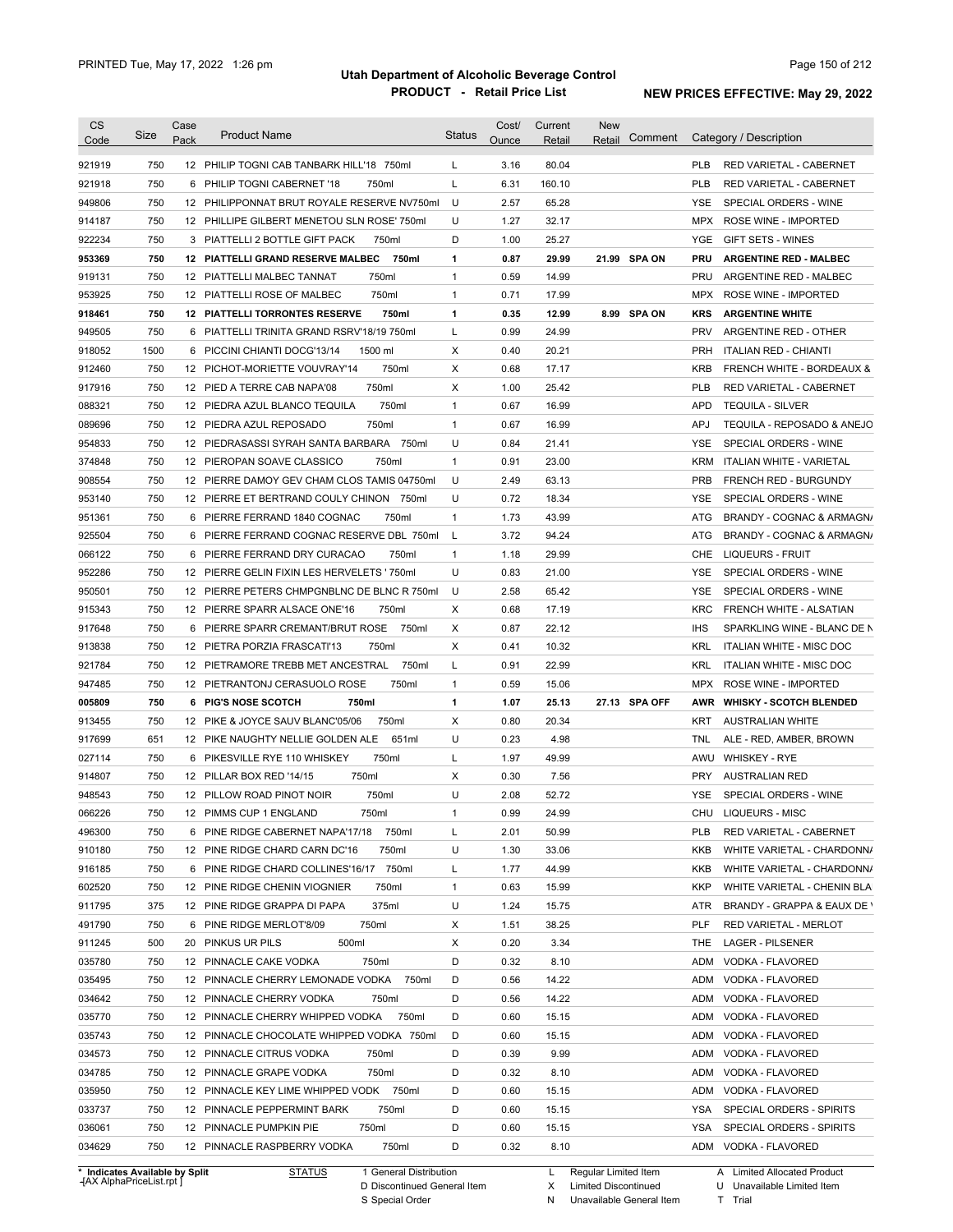| <b>CS</b><br>Code              | Size | Case<br>Pack | <b>Product Name</b>                                                                       | <b>Status</b> | Cost/<br>Ounce | Current<br>Retail | <b>New</b><br>Comment<br>Retail |            | Category / Description                         |
|--------------------------------|------|--------------|-------------------------------------------------------------------------------------------|---------------|----------------|-------------------|---------------------------------|------------|------------------------------------------------|
|                                | 750  |              |                                                                                           | D             | 0.32           |                   |                                 | ADM        |                                                |
| 036358                         | 750  |              | 12 PINNACLE RUBY RED GRAPEFRUIT VODK 750 ml<br>12 PINNACLE STRAWBERRY KIWI VODKA<br>750ml | D             | 0.32           | 8.10<br>8.10      |                                 | ADM        | VODKA - FLAVORED<br>VODKA - FLAVORED           |
| 034630<br>035505               | 750  |              | 12 PINNACLE TROPICAL PUNCH VODKA<br>750ml                                                 | 1             | 0.59           | 9.99              | <b>SPA OFF</b><br>14.99         | <b>ADM</b> | <b>VODKA - FLAVORED</b>                        |
| 034579                         | 750  |              | <b>12 PINNACLE VODKA</b><br>750ml                                                         | 1             | 0.59           | 9.99              | 14.99 SPA OFF                   | <b>ADF</b> | <b>VODKA - BASIC</b>                           |
| 035242                         | 1000 |              | 1000ml<br>12 PINNACLE VODKA                                                               | D             | 0.27           | 9.18              |                                 | ADX        | <b>VODKA - IMPORTED</b>                        |
| 034578                         | 1750 | 6            | <b>PINNACLE VODKA</b><br>1750ml                                                           | 1             | 0.42           | 19.99             | <b>SPA OFF</b><br>24.99         | <b>ADF</b> | <b>VODKA - BASIC</b>                           |
|                                | 750  | 6            | 750ml                                                                                     | D             | 0.59           | 14.99             |                                 | <b>YGA</b> |                                                |
| 004118                         | 375  | 24           | PINNACLE W/SHAKER 17<br>PINNACLE WHIPPED VODKA<br>375ml                                   | $\mathbf{1}$  | 0.59           | 7.49              |                                 | <b>ADM</b> | <b>GIFT SETS - SPIRITS</b><br>VODKA - FLAVORED |
| 033621                         | 750  |              | 750ml                                                                                     | $\mathbf{1}$  | 0.59           | 14.99             |                                 | <b>ADM</b> |                                                |
| 035626                         | 1750 | 6            | 12 PINNACLE WHIPPED VODKA<br>PINNACLE WHIPPED VODKA<br>1750ml                             | 1             | 0.34           | 24.99             | 19.99 SPA ON                    | <b>ADM</b> | VODKA - FLAVORED<br><b>VODKA - FLAVORED</b>    |
| 035628<br>909715               | 750  |              | 750ml<br>12 PINOT GRIS 2010                                                               | U             | 1.19           | 30.19             |                                 | <b>YSE</b> | SPECIAL ORDERS - WINE                          |
|                                | 750  |              | 750ml                                                                                     | г             | 3.35           |                   | <b>HIGHER</b>                   | <b>PRJ</b> |                                                |
| 915911                         | 750  |              | 12 PIO CESARE BARBARESCO'18                                                               |               |                | 83.06             | 84.99                           |            | <b>ITALIAN RED - PIEDMONT</b>                  |
| 915910                         |      |              | 750ml<br>12 PIO CESARE BAROLO'14                                                          | L             | 3.30           | 83.06             | 83.60 HIGHER                    | <b>PRJ</b> | <b>ITALIAN RED - PIEDMONT</b>                  |
| 712180                         | 750  | 6            | 750ml<br>PIPER HEIDSIECK CUVEE BRUT                                                       | L             | 2.32           | 58.86             |                                 | <b>IHP</b> | SPARKLING WINE - BRUT & BLA                    |
| 903413                         | 750  | 6            | PIPER HEIDSIECK CUVEE GAULTIER<br>750ml                                                   | X             | 4.01           | 101.61            |                                 | <b>IHP</b> | SPARKLING WINE - BRUT & BLA                    |
| 921831                         | 473  | 24           | PIPEWORKS CHIPOTLE SMOKED PORTER 473 ml                                                   | U             | 0.22           | 3.50              |                                 | <b>YST</b> | SPECIAL ORDERS - BEER                          |
| 921828                         | 473  | 24           | PIPEWORKS DEATH OF COOL<br>473 ml                                                         | U             | 0.22           | 3.48              |                                 | <b>YST</b> | SPECIAL ORDERS - BEER                          |
| 902001                         | 473  | 24           | 473 ml<br>PIPEWORKS FINEST DOPPLEBOCK                                                     | U             | 0.22           | 3.50              |                                 | <b>YST</b> | <b>SPECIAL ORDERS - BEER</b>                   |
| 902518                         | 473  | 24           | 473 ml<br>PIPEWORKS FOREST FAUNA                                                          | U             | 0.25           | 4.00              |                                 | <b>YST</b> | <b>SPECIAL ORDERS - BEER</b>                   |
| 921835                         | 473  | 24           | PIPEWORKS GOOD DREAM DREAMSICLE<br>473ml                                                  | U             | 0.25           | 3.98              |                                 | <b>YST</b> | SPECIAL ORDERS - BEER                          |
| 902521                         | 473  | 24           | PIPEWORKS IMPERIAL BLOOD OF THE U 473 ml                                                  | U             | 0.25           | 4.00              |                                 | <b>YST</b> | SPECIAL ORDERS - BEER                          |
| 923376                         | 473  | 24           | PIPEWORKS INDOOR WATERPARK<br>473ml                                                       | U             | 0.25           | 4.00              |                                 | <b>YST</b> | SPECIAL ORDERS - BEER                          |
| 902003                         | 473  | 24           | 473 ml<br>PIPEWORKS LAYER ARE KEY                                                         | U             | 0.25           | 4.00              |                                 | YST        | SPECIAL ORDERS - BEER                          |
| 902520                         | 473  | 24           | 473 ml<br>PIPEWORKS LIZARD KING                                                           | U             | 0.19           | 3.00              |                                 | <b>YST</b> | SPECIAL ORDERS - BEER                          |
| 921833                         | 473  | 24           | PIPEWORKS LIZARD KING VS THE CRYO 473ml                                                   | U             | 0.22           | 3.48              |                                 | <b>YST</b> | SPECIAL ORDERS - BEER                          |
| 921834                         | 473  | 24           | PIPEWORKS MANGO FULL DRIP<br>473 ml                                                       | U             | 0.25           | 4.00              |                                 | YST        | SPECIAL ORDERS - BEER                          |
| 923378                         | 473  | 24           | 473ml<br>PIPEWORKS MOSAIC ON REPEAT                                                       | U             | 0.28           | 4.50              |                                 | YST        | SPECIAL ORDERS - BEER                          |
| 900802                         | 473  | 24           | 473ml<br>PIPEWORKS NINJA V UNICORN DIPA                                                   | $\mathbf{1}$  | 0.20           | 3.25              |                                 | <b>TNF</b> | ALE - BITTER & ESB                             |
| 900803                         | 473  | 24           | 473 ml<br>PIPEWORKS PICNIC IN THE CLOUDS                                                  | U             | 0.25           | 4.00              |                                 | <b>YST</b> | SPECIAL ORDERS - BEER                          |
| 921829                         | 473  | 24           | PIPEWORKS POWER CASUAL<br>473 ml                                                          | U             | 0.22           | 3.50              |                                 | YST        | SPECIAL ORDERS - BEER                          |
| 921832                         | 473  | 24           | 473ml<br>PIPEWORKS SLOW DAYS                                                              | U             | 0.25           | 3.98              |                                 | <b>YST</b> | <b>SPECIAL ORDERS - BEER</b>                   |
| 922608                         | 473  | 24           | PIPEWORKS SPICE LATTE<br>473 ml                                                           | D             | 0.22           | 3.50              |                                 | <b>LTB</b> | <b>BEER OFFER</b>                              |
| 923375                         | 473  | 24           | PIPEWORKS SQUOOSHY SUNBEAMS<br>473ml                                                      | U             | 0.28           | 4.50              |                                 | <b>YST</b> | SPECIAL ORDERS - BEER                          |
| 921830                         | 473  | 24           | 473ML 473 ml<br>PIPEWORKS THE WHOLE DISH                                                  | U             | 0.25           | 3.98              |                                 | <b>YST</b> | SPECIAL ORDERS - BEER                          |
| 923377                         | 473  |              | 473ml<br>24 PIPEWORKS UNICHROME                                                           | U             | 0.25           | 4.00              |                                 | <b>YST</b> | SPECIAL ORDERS - BEER                          |
| 952070                         | 750  | 6            | 750ml<br>PISCO LOGIA PURO                                                                 |               | 0.99           | 24.99             |                                 | ATX        | <b>BRANDY - IMPORTED</b>                       |
| 005821                         | 740  |              | 6 PITTYVAICH 28 YEAR<br>740ml                                                             | A             | 11.59          | 289.99            |                                 |            | AWR WHISKY - SCOTCH BLENDED                    |
| 904072                         | 1000 |              | 1000ml<br>12 PITU CHACHACA                                                                | X             | 0.49           | 16.46             |                                 |            | YSE SPECIAL ORDERS - WINE                      |
| 343310                         | 1500 |              | 6 PLACIDO CHIANTI DOC<br>1500 ml                                                          | $\mathbf{1}$  | 0.24           | 11.99             |                                 |            | PRH ITALIAN RED - CHIANTI                      |
| 949687                         | 750  |              | 750ml<br>12 PLANET OREGON CHARDONNAY                                                      | U             | 0.76           | 19.16             |                                 |            | YSE SPECIAL ORDERS - WINE                      |
| 914169                         | 750  |              | 750ml<br>6 PLANETA CHARDONNAY'16/17                                                       | L             | 1.79           | 45.83             | 45.49 LOWER                     | KRL        | <b>ITALIAN WHITE - MISC DOC</b>                |
| 914273                         | 750  |              | 12 PLANETA LA SEGRETA BIANCO'15/16 750ml                                                  | X             | 0.64           | 16.21             |                                 | KRL        | ITALIAN WHITE - MISC DOC                       |
| 914702                         | 750  |              | 12 PLANETA LA SEGRETA ROSSO'16/17<br>750ml                                                | X             | 0.64           | 16.17             |                                 |            | PRM ITALIAN RED - SICILY                       |
| 917932                         | 750  |              | 12 PLANTAGENET OMRAH PINOT N'13 7750ml                                                    | X             | 0.37           | 9.26              |                                 | PRY        | <b>AUSTRALIAN RED</b>                          |
| 918159                         | 750  |              | 12 PLANTAGENET SEM/SB HAZARD HIL'13 750ml                                                 | Χ             | 0.21           | 5.43              |                                 | KRT        | <b>AUSTRALIAN WHITE</b>                        |
| 921236                         | 750  |              | 6 PLANTATION 3 STARS WHITE RUM<br>750ml                                                   | $\mathbf{1}$  | 0.79           | 19.99             |                                 | ALE        | RUM - LIGHT                                    |
| 953350                         | 750  |              | 6 PLANTATION BARBADOS 10YR OLOROSO C 750ml                                                | U             | 3.16           | 80.14             |                                 | YSA        | SPECIAL ORDERS - SPIRITS                       |
| 951363                         | 750  |              | 12 PLANTATION GRANDE RESERVE 5 YR 750ml                                                   | Χ             | 0.93           | 23.57             |                                 | ALJ        | RUM - DARK                                     |
| 951365                         | 750  |              | 6 PLANTATION PINEAPPLE RUM<br>750ml                                                       | $\mathbf{1}$  | 1.18           | 29.99             |                                 | <b>ALP</b> | RUM - SPICED AND FLAVORED                      |
| 042849                         | 750  |              | 6 PLANTATION RUM BARBADOS 5 YR 7750ml                                                     | 1             | 0.99           | 24.99             |                                 | ALX        | <b>RUM - IMPORTED</b>                          |
| 043533                         | 1000 |              | 6 PLANTATION RUM OFTD<br>1000 ml                                                          | $\mathbf{1}$  | 0.89           | 29.99             |                                 | ALX        | <b>RUM - IMPORTED</b>                          |
| 038091                         | 750  |              | 750ml<br>12 PLATINUM 10X                                                                  | $\mathbf{1}$  | 0.55           | 13.99             |                                 |            | ADW VODKA - DOMESTIC                           |
| 038093                         | 1750 |              | 1750ml<br>6 PLATINUM 10X                                                                  | 1             | 0.42           | 24.99             |                                 |            | ADW VODKA - DOMESTIC                           |
| 038086                         | 750  |              | 750ml<br>12 PLATINUM 7X VODKA                                                             | 1             | 0.47           | 7.99              | 11.99 SPA OFF                   |            | ADF VODKA - BASIC                              |
| * Indicates Available by Split |      |              | STATUS<br>1 General Distribution                                                          |               |                |                   | L Regular Limited Item          |            | A Limited Allocated Product                    |

**Case** [AX AlphaPriceList.rpt ]

D Discontinued General Item S Special Order

X Limited Discontinued

N Unavailable General Item

A Limited Allocated Product

U Unavailable Limited Item T Trial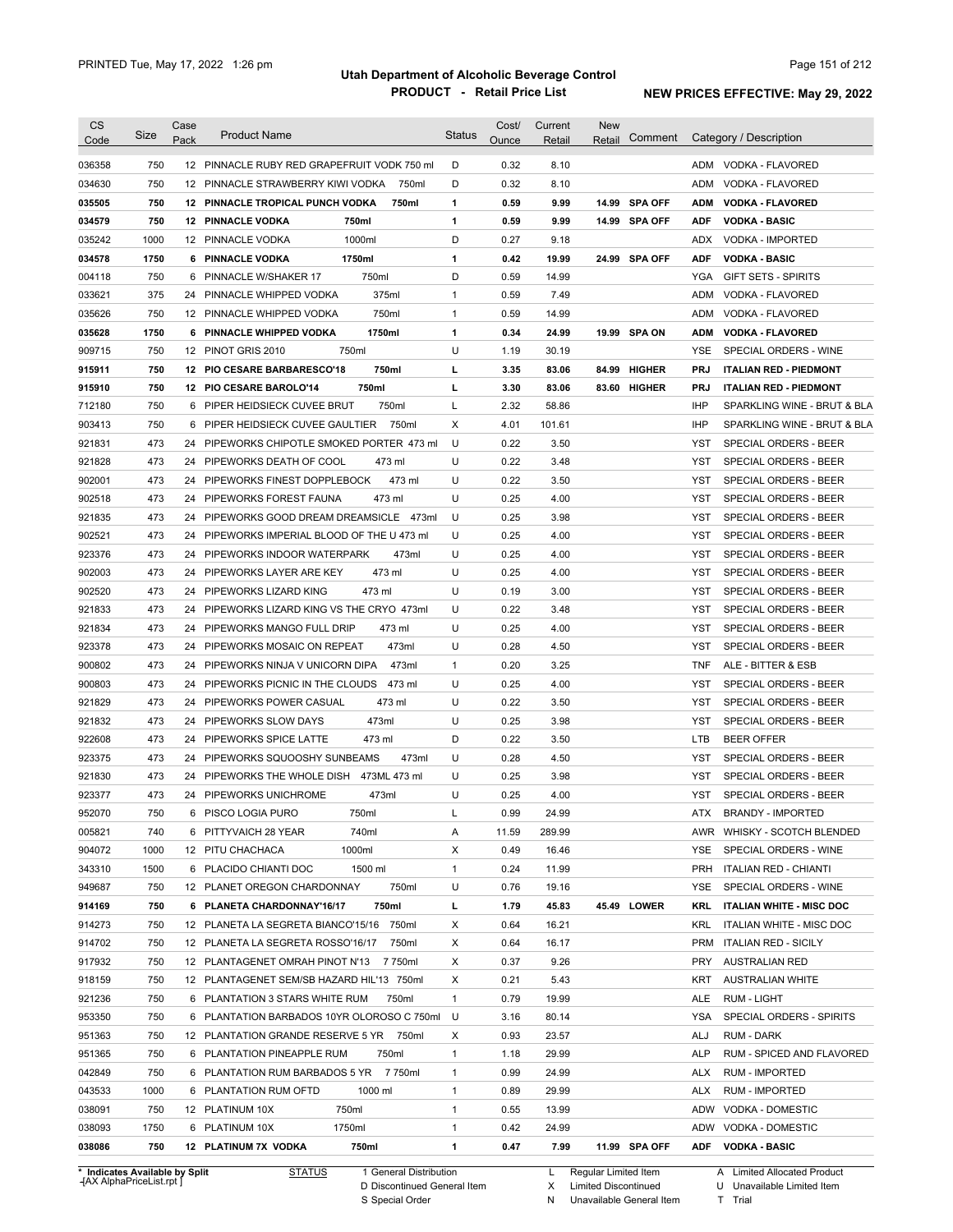| <b>CS</b><br>Code              | Size | Case<br>Pack | <b>Product Name</b>                        | Status       | Cost/<br>Ounce | Current<br><u>Retail</u> | <b>New</b><br>Retail |              |            | Comment Category / Description    |
|--------------------------------|------|--------------|--------------------------------------------|--------------|----------------|--------------------------|----------------------|--------------|------------|-----------------------------------|
| 038088                         | 1750 |              | 1750ml<br>6 PLATINUM 7X VODKA              | 1            | 0.29           | 22.99                    |                      | 16.99 SPA ON | <b>ADF</b> | <b>VODKA - BASIC</b>              |
| 038084                         | 375  |              | 375 ml<br>24 PLATINUM 7X VODKA             | $\mathbf{1}$ | 0.47           | 5.99                     |                      |              | ADW        | VODKA - DOMESTIC                  |
| 038087                         | 1000 |              | 12 PLATINUM 7X VODKA PET<br>1000ml         | 1            | 0.33           | 12.99                    |                      | 10.99 SPA ON | <b>ADW</b> | <b>VODKA - DOMESTIC</b>           |
| 916825                         | 750  |              | 12 PLATON VALDELAINOS VERDEJO'13/14 750ml  | U            | 0.53           | 13.35                    |                      |              | <b>KRN</b> | <b>SPANISH WHITE</b>              |
| 027227                         | 1750 |              | 6 PLATTE VALLEY MOONSHINE<br>1750ml        | D            | 0.51           | 30.03                    |                      |              | AWW        | <b>WHISKEY - DOMESTIC</b>         |
| 902281                         | 750  |              | 6 PLOZZA ROSSO DI VALTELLINA-USE 922 750ml | U            | 0.66           | 16.85                    |                      |              | YSE        | SPECIAL ORDERS - WINE             |
| 952790                         | 750  |              | 2 PLUMPJACK RESERVE CAB '16<br>750ml       | U            | 14.90          | 377.76                   |                      |              | YSE        | SPECIAL ORDERS - WINE             |
| 920899                         | 750  |              | 750ml<br>12 PLUMPJACK EST CAB 2018         | U            | 6.62           | 167.89                   |                      |              | YSE        | SPECIAL ORDERS - WINE             |
| 947201                         | 750  |              | 6 PLUMPJACK RES CAB'14<br>750ml            | U            | 14.86          | 376.79                   |                      |              | YSE        | SPECIAL ORDERS - WINE             |
| 919130                         | 750  |              | 12 PLUNGERHEAD UNOAKED CHARDONNAY          | 750ml D      | 0.59           | 14.99                    |                      |              | KKB        | WHITE VARIETAL - CHARDONN/        |
| 496272                         | 750  |              | 12 PLUNGERHEAD ZINFANDEL LODI<br>750ml     | $\mathbf{1}$ | 0.59           | 14.99                    |                      |              | <b>PLH</b> | RED VARIETAL - ZINFANDEL          |
| 909662                         | 750  |              | 6 PM VOLNAY SANTENOTS 1 ER CRU 06 750ml    | U            | 4.20           | 106.40                   |                      |              | YSE        | SPECIAL ORDERS - WINE             |
| 952606                         | 750  |              | 6 PODERE CONCA AGAPANTO BOLGHERI'19 750ml  | L            | 1.34           | 33.99                    |                      |              | <b>PRI</b> | <b>ITALIAN RED - TUSCANY</b>      |
| 952625                         | 750  |              | 6 PODERE CONCA ELLEBORO IGT TOSCANA 750ml  | $\mathsf{X}$ | 1.02           | 25.99                    |                      |              | KRL        | ITALIAN WHITE - MISC DOC          |
| 955468                         | 750  |              | 12 PODERE LE RIPI E SIRENE RSV 2013 750ml  | Χ            | 2.13           | 54.02                    |                      |              | YSE        | SPECIAL ORDERS - WINE             |
| 953207                         | 750  |              | 6 PODERE LE RIPI ZAPNTEL BRUNELLO'12 750ml | U            | 1.51           | 38.19                    |                      |              | YSE        | SPECIAL ORDERS - WINE             |
| 953759                         | 1500 |              | 6 PODERE RIPI AMORE E MAGIA'14<br>1500 ml  | U            | 1.38           | 69.83                    |                      |              | YSE        | SPECIAL ORDERS - WINE             |
| 953141                         | 750  |              | 12 PODERE SAN CRISTOFORO CARANDELLE '750ml | U            | 1.01           | 25.55                    |                      |              | YSE        | SPECIAL ORDERS - WINE             |
| 918882                         | 750  |              | 12 POE PINOT NOIR MANCHESTER RDG'16 750ml  | Х            | 1.58           | 40.04                    |                      |              | PLR        | <b>RED VARIETAL - PINOT NOIR</b>  |
| 952897                         | 750  |              | 12 POE PINOT NOIR NOUVEAU'19<br>750ml      | U            | 0.75           | 18.99                    |                      |              | <b>PRC</b> | <b>FRENCH RED - BEAUJOLAIS</b>    |
| 918761                         | 750  |              | 12 POE ROSÉ'21<br>750ml                    | Г            | 0.83           | 20.99                    |                      |              | MPW        | ROSE WINE - DOMESTIC              |
| 919011                         | 750  |              | 12 POE ULTRAVIOLET CABERNET'19/20<br>750ml | Г            | 0.55           | 13.99                    |                      |              | PLB        | RED VARIETAL - CABERNET           |
| 921218                         | 750  |              | 12 POE ULTRAVIOLET ROSE'18<br>750ml        | U            | 0.51           | 12.99                    |                      |              |            | MPW ROSE WINE - DOMESTIC          |
| 731020                         | 750  |              | 750ml<br>6 POEMA CAVA BRUT                 | U            | 0.64           | 16.32                    |                      |              | IPP        | SPARKLING WINE - SPANISH CA       |
| 731021                         | 750  |              | 750ml<br>12 POEMA CAVA BRUT                | Г            | 0.62           | 15.71                    |                      |              | IPP        | SPARKLING WINE - SPANISH CA       |
| 918868                         | 750  |              | 6 POETS LEAP RIESLING<br>750ml             | D            | 0.47           | 11.88                    |                      |              | KKR        | WHITE VARIETAL - RIESLING         |
| 917159                         | 750  |              | 750ml<br>12 POGGIO AL TESORO MEDITERRA'10  | Х            | 1.08           | 27.29                    |                      |              | PRI        | <b>ITALIAN RED - TUSCANY</b>      |
| 912608                         | 750  |              | 750ml<br>6 POGGIO ANTICO BRUNELLO RIS'15   | Α            | 7.89           | 199.99                   |                      |              | LAW        | <b>ALLOCATED WINE</b>             |
| 917964                         | 750  |              | 750ml<br>6 POL ROGER BLANC DE BLANC'13     | Г            | 5.70           | 144.56                   |                      |              | <b>IHP</b> | SPARKLING WINE - BRUT & BLA       |
| 915949                         | 9000 |              | 9000ml<br>1 POL ROGER BRUT NV              | Х            | 2.90           | 881.76                   |                      |              | <b>IHP</b> | SPARKLING WINE - BRUT & BLA       |
| 946084                         | 750  |              | 750ml<br>12 POL ROGER BRUT RESERVE NV      | Г            | 2.72           | 68.99                    |                      |              | <b>IHP</b> | SPARKLING WINE - BRUT & BLA       |
|                                | 375  |              | 24 POL ROGER BRUT RESERVE NV<br>375 ml     | Г            | 3.51           | 44.49                    |                      |              | <b>IHP</b> | SPARKLING WINE - BRUT & BLA       |
| 915352                         | 1500 |              | 1500 ml<br>6 POL ROGER BRUT RESERVE NV     | L            | 2.96           | 149.99                   |                      |              | IHP        | SPARKLING WINE - BRUT & BLA       |
| 915948                         | 750  |              |                                            | Г            | 5.06           | 128.42                   |                      |              | <b>IHS</b> | SPARKLING WINE - BLANC DE N       |
| 912414                         |      |              | 6 POL ROGER BRUT ROSE'15<br>750ml          |              |                |                          |                      |              |            |                                   |
| 911643                         | 750  |              | 6 POL ROGER CUVEE W CHURCH'12<br>750ml     | Г            | 12.16          | 308.43                   |                      |              | IHP        | SPARKLING WINE - BRUT & BLA       |
| 035619                         | 750  |              | 15 POLAR BEAR RUSSIAN VODKA<br>750ml       | D            | 0.48           | 12.16                    |                      |              |            | ADF VODKA - BASIC                 |
| 917790                         | 750  |              | 12 POLIZIANO ROSSO MONTEPUL'19/20<br>750ml | L            | 0.71           | 17.99                    |                      |              | <b>PRI</b> | <b>ITALIAN RED - TUSCANY</b>      |
| 918248                         | 750  |              | 750ml<br>12 POLIZIANO VINO NOBILE MONT'18  | Г            | 1.22           | 30.99                    |                      |              | <b>PRI</b> | <b>ITALIAN RED - TUSCANY</b>      |
| 602672                         | 750  |              | 12 POLKA DOT RIESLING SWEET<br>750ml       | D            | 0.36           | 9.09                     |                      |              | <b>KKR</b> | WHITE VARIETAL - RIESLING         |
| 950855                         | 750  |              | 750ml<br>12 POLVANERA PRIMITIVO'19         | Г            | 0.99           | 25.08                    |                      |              | PRL        | <b>ITALIAN RED - VARIETAL</b>     |
| 602686                         | 750  |              | 750ml<br>12 POMELO SAUVIGNON BLANC         | 1            | 0.51           | 14.99                    |                      | 12.98 SPA ON | KKD        | <b>WHITE VARIETAL - SAUVIGNON</b> |
| 917536                         | 750  |              | 750ml<br>12 POMEROLS PICPOUL PINET'20      | L            | 0.53           | 13.49                    |                      |              | KRD        | FRENCH WHITE - MISC               |
| 049830                         | 750  |              | 4 POMME D EVE<br>750ml                     | Х            | 2.26           | 57.23                    |                      |              | ATJ        | BRANDY - CALVADOS & APPLEJ        |
| 918945                         | 500  |              | 500 ml<br>6 POMPITA IBIZA ROSE SANGRIA     | D            | 0.30           | 4.99                     |                      |              | MPX        | ROSE WINE - IMPORTED              |
| 911575                         | 750  |              | 6 PONSOT CHAMBERTIN GRIOTTE'07<br>750ml    | Х            | 10.50          | 266.36                   |                      |              | <b>PRB</b> | FRENCH RED - BURGUNDY             |
| 917560                         | 750  |              | 12 PONTECILLA TEMPRANILLO OLD V'8/9 750ml  | Х            | 0.42           | 10.65                    |                      |              | PRP        | SPANISH RED - MISC                |
| 916815                         | 750  |              | 6 PONZI ARNEIS'10<br>750ml                 | Х            | 0.80           | 20.37                    |                      |              | KKU        | WHITE VARIETAL - MISC             |
| 914263                         | 750  |              | 12 PONZI PINOT GRIS'17/18<br>750ml         | Г            | 0.75           | 19.06                    |                      |              | KKH        | WHITE VARIETAL - PINOT GRIS       |
| 913970                         | 750  |              | 12 PONZI PINOT NOIR LAURELWOOD'17<br>750ml | Г            | 1.43           | 36.29                    |                      |              | PLR        | RED VARIETAL - PINOT NOIR         |
| 905319                         | 750  |              | 750ml<br>12 PONZI PINOT NOIR ROSE'18       | Х            | 0.45           | 11.44                    |                      |              | MPQ        | ROSE WINE - VARIETAL & VIN G      |
| 918125                         | 750  |              | 12 PONZI PINOT NOIR TAVOLA'17/18<br>750ml  | L            | 0.95           | 24.06                    |                      |              | PLR        | RED VARIETAL - PINOT NOIR         |
| 949177                         | 750  |              | 12 POPERINGS HOMMEL FRESH HARVEST<br>750ml | U            | 0.54           | 13.64                    |                      |              | YST        | SPECIAL ORDERS - BEER             |
| 037414                         | 375  |              | 375ml<br>24 POPOV VODKA                    | 1            | 0.39           | 4.99                     |                      |              | ADF        | <b>VODKA - BASIC</b>              |
| 037416                         | 750  |              | 12 POPOV VODKA<br>750ml                    | 1            | 0.37           | 9.49                     |                      |              | ADF        | <b>VODKA - BASIC</b>              |
| * Indicates Available by Split |      |              | <b>STATUS</b><br>1 General Distribution    |              |                | L                        | Regular Limited Item |              |            | A Limited Allocated Product       |

**Case** [AX AlphaPriceList.rpt ]

D Discontinued General Item

S Special Order

N Unavailable General Item

X Limited Discontinued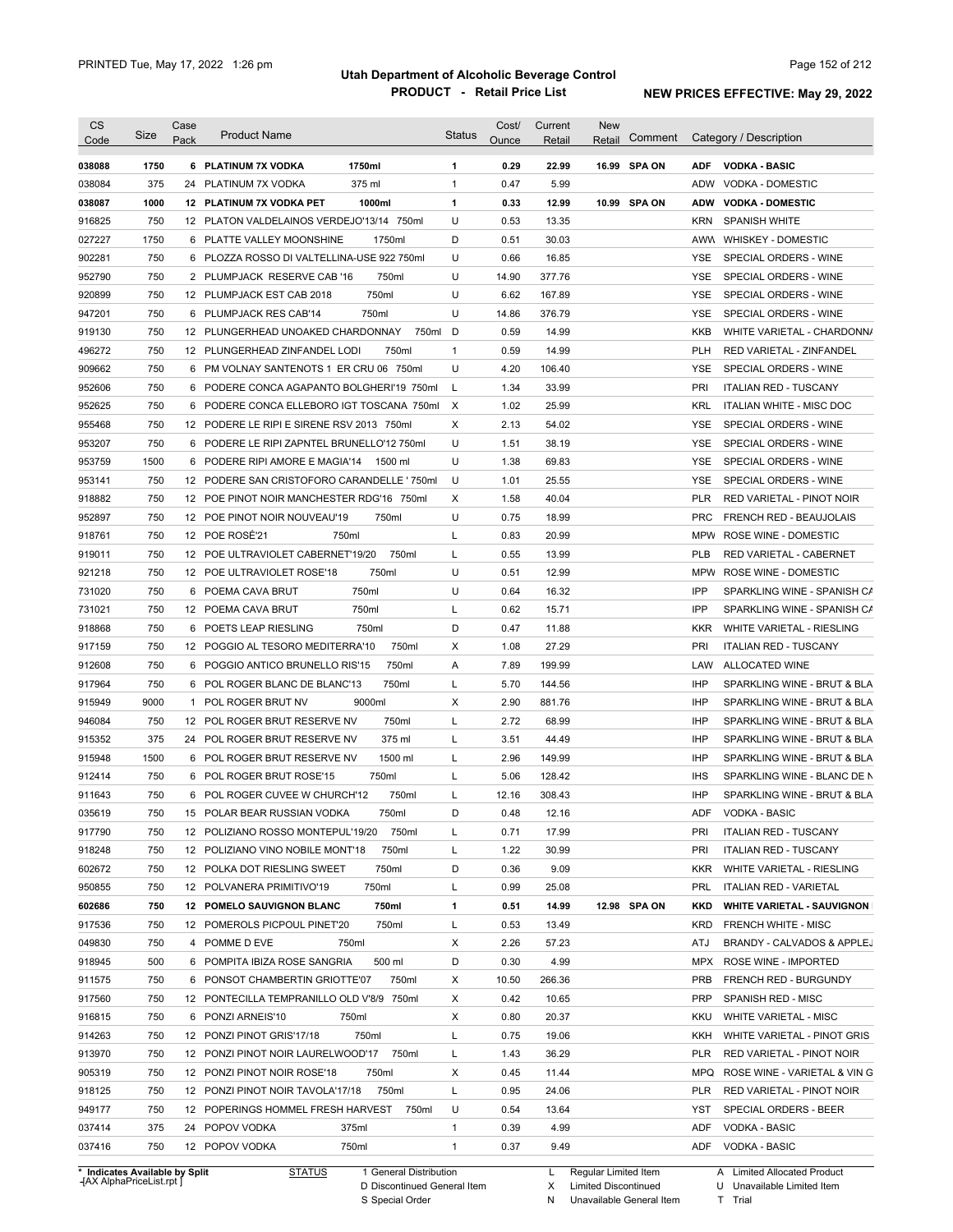| <b>CS</b><br>Code              | Size  | Case<br>Pack | <b>Product Name</b>                                  |                        | <b>Status</b> | Cost/<br>Ounce | Current<br>Retail | <b>New</b><br>Retail | Comment       |            | Category / Description            |
|--------------------------------|-------|--------------|------------------------------------------------------|------------------------|---------------|----------------|-------------------|----------------------|---------------|------------|-----------------------------------|
| 037417                         | 1000  |              | 12 POPOV VODKA                                       | 1000ml                 | 1             | 0.35           | 9.99              |                      | 11.99 SPA OFF | <b>ADF</b> | <b>VODKA - BASIC</b>              |
| 037418                         | 1750  |              | 6 POPOV VODKA                                        | 1750ml                 | 1             | 0.25           | 17.99             |                      | 14.99 SPA ON  | <b>ADF</b> | <b>VODKA - BASIC</b>              |
| 955593                         | 750   |              | 12 POPULIS ROSE                                      | 750ml                  | U             | 0.61           | 15.35             |                      |               | YSE        | SPECIAL ORDERS - WINE             |
| 952936                         | 750   |              | 12 POPULIS WABI-SABI RED                             | 750ml                  | U             | 0.63           | 15.93             |                      |               | YSE        | SPECIAL ORDERS - WINE             |
| 900970                         | 375   |              | 12 POQUITO MOSCATO                                   | 375 ml                 | $\mathbf{1}$  | 0.63           | 7.99              |                      |               | KKT        | WHITE VARIETAL - MUSCAT & M       |
| 066231                         | 750   |              | 6 PORFIDIO THE ANEJO                                 | 750ml                  | Χ             | 5.54           | 140.49            |                      |               | <b>APJ</b> | TEQUILA - REPOSADO & ANEJO        |
| 088350                         | 750   |              | 6 PORFIDIO THE PLATA TEQUILA                         | 750ml                  | L             | 1.57           | 39.93             |                      |               | <b>APD</b> | <b>TEQUILA - SILVER</b>           |
| 100540                         | 750   |              | 6 PORT ASKAIG SCOTCH 110 PRF GFT BOX 750ml           |                        | D             | 1.60           | 40.58             |                      |               | YGA        | <b>GIFT SETS - SPIRITS</b>        |
| 005825                         | 750   |              | 4 PORT DUNDAS 52 YR SINGLE GRAIN                     | 750ml                  | A             | 35.50          | 900.21            |                      |               | AWS        | WHISKY - SCOTCH SINGLE MAL        |
| 952524                         | 750   |              | 12 PORTA BOHEMICA MULLER THURGAU                     | 750ml                  | U             | 1.04           | 26.49             |                      |               | YSE        | SPECIAL ORDERS - WINE             |
| 920501                         | 1500  |              | 6 PORTA VITA ROSSO                                   | 1500ml                 | U             | 0.24           | 12.04             |                      |               | YSE        | SPECIAL ORDERS - WINE             |
| 918750                         | 750   |              | 12 PORTE DU CAILLOU SANCERRE ROUGE'18 750ml          |                        | L             | 1.58           | 39.99             |                      |               | PRE        | FRENCH RED - MISC AOC             |
| 076912                         | 750   |              | 12 PORTER'S APPLE WHISKEY                            | 750ml                  | 1             | 0.63           | 17.99             |                      | 15.99 SPA ON  | AWT        | <b>WHISKEY - FLAVORED</b>         |
| 076906                         | 750   |              | 12 PORTER'S FIRE FLAVORED WHISKEY 750ml              |                        | 1             | 0.59           | 17.99             |                      | 14.99 SPA ON  | AWT        | <b>WHISKEY - FLAVORED</b>         |
| 076905                         | 375   |              | 12 PORTER'S FIRE FLAVORED WHISKEY                    | 375 ml                 | $\mathbf{1}$  | 0.79           | 9.99              |                      |               | AWT        | <b>WHISKEY - FLAVORED</b>         |
| 076908                         | 1750  |              | 6 PORTER'S FIRE FLAVORED WHISKEY 1750 ml             |                        | 1             | 0.51           | 25.99             |                      | 29.99 SPA OFF | AWT        | <b>WHISKEY - FLAVORED</b>         |
| 063148                         | 355   |              | 24 PORTERS HUCKLEBERRY LEMONADE CANS 355ml T         |                        |               | 0.28           | 3.33              |                      |               |            | CWU PREMIXED - MISC               |
| 076916                         | 750   |              | 12 PORTER'S HUCKLEBERRY WHISKEY                      | 750ml                  | 1             | 0.63           | 17.99             | 15.99                | <b>SPA ON</b> | AWT        | <b>WHISKEY - FLAVORED</b>         |
| 076910                         | 750   |              | <b>12 PORTER'S PEACH WHISKEY</b>                     | 750ml                  | 1             | 0.63           | 17.99             |                      | 15.99 SPA ON  | AWT        | <b>WHISKEY - FLAVORED</b>         |
| 923411                         | 375   |              | 12 PORTER'S PEANUT BUTTER WHISKEY                    | 375ml                  | $\mathbf{1}$  | 0.79           | 9.99              |                      |               | AWT        | <b>WHISKEY - FLAVORED</b>         |
| 026483                         | 750   |              | <b>12 PORTER'S PEANUT BUTTER WHISKEY</b>             | 750ml                  | 1             | 0.59           | 17.99             | 14.99                | <b>SPA ON</b> | AWT        | <b>WHISKEY - FLAVORED</b>         |
| 026720                         | 750   |              | 12 PORTERS RYE 95                                    | 750ml                  | 1             | 1.18           | 25.99             |                      | 29.99 SPA OFF |            | AWU WHISKEY - RYE                 |
| 923408                         | 375   |              | 12 PORTER'S RYE WHISKEY 95                           | 375ml                  | $\mathbf{1}$  | 1.34           | 16.99             |                      |               |            | AWU WHISKEY - RYE                 |
| 952569                         | 19000 |              | 1 PORTLAND CIDER HOP 'RAGEOUS KEG 19000 ml           |                        | U             | 0.16           | 101.47            |                      |               | YST        | SPECIAL ORDERS - BEER             |
| 952566                         | 19000 |              | 1 PORTLAND CIDER KINDA DRY KEG 19000 ml              |                        | U             | 0.16           | 105.32            |                      |               | YST        | SPECIAL ORDERS - BEER             |
| 952568                         | 19000 |              | 1 PORTLAND CIDER PASSION FRUIT KE 19000 ml           |                        | U             | 0.22           | 140.39            |                      |               | YST        | SPECIAL ORDERS - BEER             |
|                                | 19000 |              | 1 PORTLAND CIDER SANGRIA                             | 19000ml                | U             | 0.22           | 140.53            |                      |               | YSE        | SPECIAL ORDERS - WINE             |
| 954161                         | 19000 |              | 1 PORTLAND CIDER SEASONAL KEG                        | 19000 ml               | U             | 0.22           | 140.53            |                      |               | YSE        | SPECIAL ORDERS - WINE             |
| 953345                         | 19000 |              | 1 PORTLAND CIDER SORTA SWEET KEG 19000 ml            |                        | U             | 0.16           | 105.32            |                      |               | YST        | SPECIAL ORDERS - BEER             |
| 952567                         | 19000 |              | 1 PORTLAND PEARFECT PERRY                            | 19000ml                | U             | 0.22           | 140.53            |                      |               | <b>YSE</b> | SPECIAL ORDERS - WINE             |
| 954162                         | 750   |              |                                                      | 750ml                  |               | 0.59           | 15.04             |                      |               |            |                                   |
| 921777                         |       |              | 12 PORTLANDIA PINOT GRIS<br>12 PORTLANDIA PINOT NOIR |                        | $\mathbf{1}$  |                |                   |                      |               | KKH        | WHITE VARIETAL - PINOT GRIS       |
| 919084                         | 750   |              |                                                      | 750ml                  | $\mathbf{1}$  | 0.71           | 18.06             |                      |               | <b>PLR</b> | RED VARIETAL - PINOT NOIR         |
| 908584                         | 750   |              | <b>12 POSEIDON EST CHARDONNAY</b>                    | 750ml                  | 1             | 0.99           | 27.99             |                      | 24.99 SPA ON  | KKB        | <b>WHITE VARIETAL - CHARDONNA</b> |
| 916300                         | 750   |              | 12 POTEL BEAUNE THEURONS'06                          | 750ml                  | U             | 1.53           | 38.83             |                      |               | <b>PRB</b> | <b>FRENCH RED - BURGUNDY</b>      |
| 915577                         | 750   |              | 12 POTEL BOURG ROUGE GR POTEL'8                      | 750ml                  | Х             | 0.85           | 21.65             |                      |               | <b>PRB</b> | <b>FRENCH RED - BURGUNDY</b>      |
| 916886                         | 750   |              | 6 POTEL CHAMBERTIN CLOS BEZE'06/07 750ml             |                        | X             | 8.71           | 220.85            |                      |               | PRB        | FRENCH RED - BURGUNDY             |
| 916885                         | 750   |              | 6 POTEL CHAMBERTIN'06/07                             | 750ml                  | Х             | 8.69           | 220.49            |                      |               | <b>PRB</b> | FRENCH RED - BURGUNDY             |
| 916297                         | 750   |              | 6 POTEL CLOS DE LA ROCHE'06/07                       | 750ml                  | Х             | 4.52           | 114.72            |                      |               | <b>PRB</b> | FRENCH RED - BURGUNDY             |
| 915573                         | 750   |              | 6 POTEL CLOS VOUGEOT'07                              | 750ml                  | Х             | 4.99           | 126.49            |                      |               | <b>PRB</b> | FRENCH RED - BURGUNDY             |
| 916304                         | 750   |              | 6 POTEL GRANDS ECHEZEAUX'06/07                       | 750ml                  | Х             | 8.55           | 216.81            |                      |               | <b>PRB</b> | FRENCH RED - BURGUNDY             |
| 917665                         | 750   |              | 12 POTEL NUITS-ST-G CHAIGNOTS'07                     | 750ml                  | U             | 2.05           | 51.97             |                      |               | <b>PRB</b> | FRENCH RED - BURGUNDY             |
| 916029                         | 750   |              | 12 POTEL NUITS-ST-GEORGES VV'05/6                    | 750ml                  | U             | 1.53           | 38.83             |                      |               | <b>PRB</b> | FRENCH RED - BURGUNDY             |
| 916299                         | 750   |              | 12 POTEL SAVIGNY LES BEAUNE VV'06                    | 750ml                  | Х             | 1.09           | 27.71             |                      |               | <b>PRB</b> | FRENCH RED - BURGUNDY             |
| 916301                         | 750   |              | 12 POTEL VOLNAY CHENES'07                            | 750ml                  | Х             | 2.05           | 51.97             |                      |               | <b>PRB</b> | FRENCH RED - BURGUNDY             |
| 915574                         | 750   |              | 12 POTEL VOLNAY VIELLES V'07                         | 750ml                  | X             | 1.00           | 25.24             |                      |               | <b>PRB</b> | FRENCH RED - BURGUNDY             |
| 014267                         | 1000  |              | 12 POTTERS CROWN CANADIAN                            | 1000ml                 | $\mathbf{1}$  | 0.27           | 8.99              |                      |               | AWB        | <b>WHISKEY - CANADIAN</b>         |
| 014268                         | 1750  |              | 6 POTTERS CROWN CANADIAN                             | 1750ml                 | 1             | 0.25           | 16.99             |                      | 14.99 SPA ON  | AWB        | <b>WHISKEY - CANADIAN</b>         |
| 037477                         | 1000  |              | 12 POTTERS VODKA                                     | 1000ml                 | $\mathbf{1}$  | 0.24           | 7.99              |                      |               | ADF        | VODKA - BASIC                     |
| 037478                         | 1750  |              | 6 POTTERS VODKA                                      | 1750ml                 | 1             | 0.24           | 11.99             |                      | 13.99 SPA OFF | <b>ADF</b> | <b>VODKA - BASIC</b>              |
| 923547                         | 750   |              | 12 POWERS CHAMPOUX RED BLEND                         | 750ml                  | L             | 1.58           | 39.95             |                      |               | <b>PFP</b> | RED GENERIC - RED TABLE & P       |
| 950561                         | 750   |              | 12 POWERS MALBEC                                     | 750ml                  | L             | 0.51           | 12.95             |                      |               | <b>PLE</b> | RED VARIETAL - MALBEC             |
| 950816                         | 750   |              | 12 POWERS SHERIDAN VINEYARD CAB SAUV 750ml           |                        | L             | 1.19           | 30.16             |                      |               | <b>PLB</b> | RED VARIETAL - CABERNET           |
| 951085                         | 750   |              | <b>12 POWERS SYRAH</b>                               | 750ml                  | 1             | 0.43           | 13.00             |                      | 11.00 SPA ON  | PLJ        | RED VARIETAL - SYRAH, PETITE      |
| 923594                         | 750   |              | 12 PRA VALPOLICELLA MONANDINA                        | 750ml                  | L             | 1.02           | 25.99             |                      |               |            | PRK ITALIAN RED - MISC DOC        |
| * Indicates Available by Split |       |              | <b>STATUS</b>                                        | 1 General Distribution |               |                |                   | Regular Limited Item |               |            | A Limited Allocated Product       |

**Case** [AX AlphaPriceList.rpt ]

D Discontinued General Item S Special Order

X

Limited Discontinued

N Unavailable General Item

U Unavailable Limited Item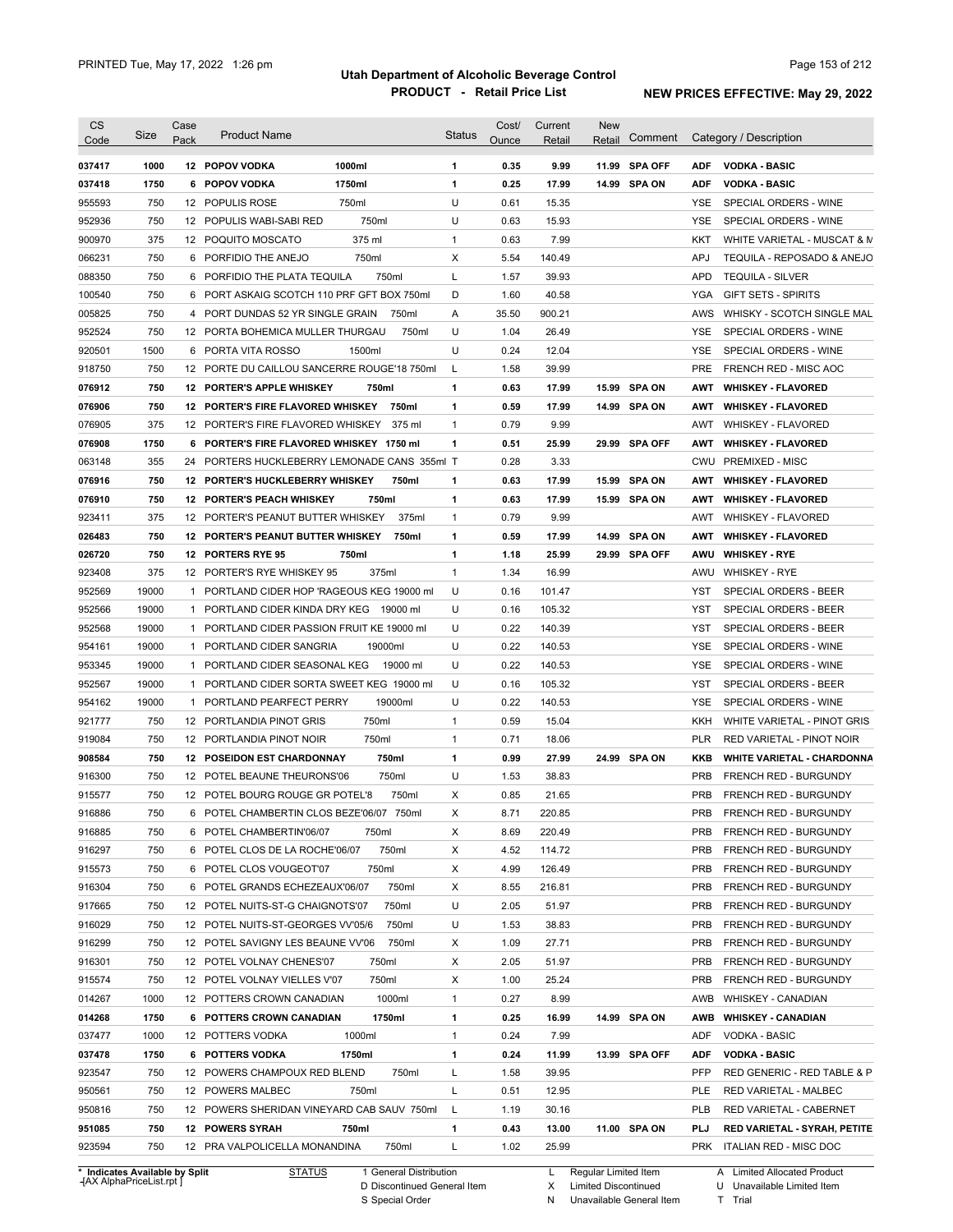| <b>CS</b><br>Code              | Size       | Case<br>Pack | <b>Product Name</b>                               | <b>Status</b> | Cost/<br>Ounce | Current<br>Retail | <b>New</b><br>Retail | Comment       |            | Category / Description                  |
|--------------------------------|------------|--------------|---------------------------------------------------|---------------|----------------|-------------------|----------------------|---------------|------------|-----------------------------------------|
|                                |            |              |                                                   |               |                |                   |                      |               |            |                                         |
| 917627                         | 750        |              | 750ml<br>12 PRADOMAYOR DE ZUBIOLA'7/08            | X             | 0.48           | 12.17             |                      |               | <b>PRP</b> | SPANISH RED - MISC                      |
| 911139                         | 355        |              | 355ml<br>2 PRAIRIE ALES CHRISTMAS PACK            | D             | 2.82           | 33.90             |                      |               | YST        | SPECIAL ORDERS - BEER                   |
| 921498                         | 355        |              | 24 PRAIRIE ALES CONUNDRUM SOUR<br>355ml           | U             | 0.25           | 2.99              |                      |               | YST        | SPECIAL ORDERS - BEER                   |
| 921906                         | 355        |              | 355ml<br>24 PRAIRIE ALES JUST THE JUICE           | U             | 0.39           | 4.72              |                      |               | YST        | SPECIAL ORDERS - BEER                   |
| 901027                         | 375        |              | 12 PRAIRIE ALES OH FUDGE<br>375 ml                | U             | 0.89           | 11.25             |                      |               | YST        | SPECIAL ORDERS - BEER                   |
| 902951                         | 355        |              | 24 PRAIRIE ALES PHANTASMAGORIA<br>355ml           | U             | 0.25           | 2.99              |                      |               | YST        | SPECIAL ORDERS - BEER                   |
| 922373                         | 355        |              | 24 PRAIRIE ALES PUMPKIN KERFUFFLE<br>355ml        | U             | 0.39           | 4.69              |                      |               | YST        | <b>SPECIAL ORDERS - BEER</b>            |
| 922374                         | 355        |              | 24 PRAIRIE ALES SNEAKING SUSPICION<br>355ml       | U             | 0.25           | 2.97              |                      |               | YST        | SPECIAL ORDERS - BEER                   |
| 922181                         | 355        |              | 24 PRAIRIE ALES SPECTRUM<br>355ml                 | U             | 0.29           | 3.52              |                      |               | <b>YST</b> | SPECIAL ORDERS - BEER                   |
| 921907                         | 355        |              | 24 PRAIRIE ALES SPICY PICKLE MONSTER 355ml        | U             | 0.25           | 2.99              |                      |               | YST        | SPECIAL ORDERS - BEER                   |
| 039694                         | 750        |              | <b>12 PRAIRIE ORGANIC CUCUMBER VODKA</b><br>750ml | 1             | 0.87           | 19.99             |                      | 21.99 SPA OFF | <b>ADM</b> | <b>VODKA - FLAVORED</b>                 |
| 031862                         | 750        |              | <b>12 PRAIRIE ORGANIC GIN</b><br>750ml            | 1             | 0.87           | 19.99             |                      | 21.99 SPA OFF | AHW        | <b>GIN-DOMESTIC</b>                     |
| 037523                         | 750        |              | 750ml<br><b>12 PRAIRIE ORGANIC VODKA</b>          | 1             | 0.87           | 19.99             |                      | 21.99 SPA OFF | ADF        | <b>VODKA - BASIC</b>                    |
| 037528                         | 1750       |              | 1750ml<br>6 PRAIRIE ORGANIC VODKA                 | 1             | 0.61           | 33.99             |                      | 35.99 SPA OFF | <b>ADF</b> | <b>VODKA - BASIC</b>                    |
| 100360                         | 750        |              | 750ml<br>6 PRAIRIE VODKA GIFT W/MUG               | D             | 0.45           | 11.34             |                      |               | YGA        | <b>GIFT SETS - SPIRITS</b>              |
| 080394                         | 750        |              | 12 PRALINE & CREAM LIQUEUR<br>750ml               | 1             | 0.71           | 17.99             |                      |               | CHV        | <b>LIQUEURS - CREAM</b>                 |
| 951136                         | 750        |              | 6 PRATS & SYMINGTON CHRYSEIA'13<br>750ml          | Г             | 3.00           | 75.99             |                      |               | <b>PRQ</b> | PORTUGESE RED                           |
| 919349                         | 750        |              | 12 PRAZO DE RORIZ DOURO'18<br>750ml               | Г             | 0.63           | 15.99             |                      |               | <b>PRQ</b> | PORTUGESE RED                           |
| 496602                         | 750        |              | <b>12 PREDATOR CABERNET SAUVIGNON</b><br>750ml    | 1             | 0.63           | 17.99             |                      | 15.99 SPA ON  | <b>PLB</b> | <b>RED VARIETAL - CABERNET</b>          |
| 918931                         | 750        |              | <b>12 PREDATOR SIX SPOT RED</b><br>750ml          | 1             | 0.71           | 14.99             |                      | 17.99 SPA OFF | <b>PFP</b> | <b>RED GENERIC - RED TABLE &amp; PI</b> |
| 496600                         | 750<br>750 |              | 12 PREDATOR ZINFANDEL OLD VINE<br>750ml           | 1<br>U        | 0.71<br>0.70   | 14.99             |                      | 17.99 SPA OFF | PLH        | <b>RED VARIETAL - ZINFANDEL</b>         |
| 920780                         |            |              | 12 PRELIUS CAB SAUV'19<br>750ml                   |               |                | 17.87             |                      |               | YSE        | SPECIAL ORDERS - WINE                   |
| 051506                         | 750        |              | 12 PRESIDENTE BRANDY<br>750ml                     | $\mathbf{1}$  | 0.79           | 20.06             |                      |               | ATB        | <b>BRANDY - BASIC</b>                   |
| 951169                         | 750        |              | 12 PRIDE MOUNTAIN NAC LABEL MERLOT '1 750ml       | U             | 0.80           | 20.27             |                      |               | <b>YSE</b> | SPECIAL ORDERS - WINE                   |
| 955093                         | 375        | 6            | PRIDE MOUNTAIN NAC MIXED CASE #2 375 ml           | U             | 1.50           | 18.97             |                      |               | <b>YSE</b> | SPECIAL ORDERS - WINE                   |
| 918072                         | 375        |              | 12 PRIDE MTN CAB FRANC 2018<br>375 ml             | U             | 2.96           | 37.54             |                      |               | PLG        | RED VARIETAL - CAB FRANC, VI            |
| 917720                         | 750        |              | 750ml<br>12 PRIDE MTN CAB FRANC'18                | Α             | 2.96           | 75.06             |                      |               | LAW        | ALLOCATED WINE                          |
| 917721                         | 750        |              | 750ml<br>12 PRIDE MTN CAB RESERVE'11/12           | х             | 2.91           | 73.68             |                      |               | <b>PLB</b> | RED VARIETAL - CABERNET                 |
| 951392                         | 750        |              | 750ml<br>12 PRIDE MTN CABERNET RSV'17/18          | Г             | 5.92           | 150.06            |                      |               | LAW        | ALLOCATED WINE                          |
| 917505                         | 750        |              | 750ml<br>12 PRIDE MTN CABERNET'18/19              | Α             | 3.08           | 77.99             |                      |               | PLB        | RED VARIETAL - CABERNET                 |
| 917723                         | 375        |              | 12 PRIDE MTN CABERNET'19<br>375 ml                | Α             | 3.07           | 38.99             |                      |               | PLB        | RED VARIETAL - CABERNET                 |
| 918037                         | 1500       | 6            | PRIDE MTN CABERNET'19<br>1500 ml                  | Α             | 3.35           | 169.99            |                      |               | LAW        | ALLOCATED WINE                          |
| 917722                         | 375        |              | 12 PRIDE MTN CHARDONNAY'16/17<br>375 ml           | х             | 1.66           | 20.99             |                      |               | <b>KKB</b> | WHITE VARIETAL - CHARDONN/              |
| 917719                         | 750        |              | 750ml<br>12 PRIDE MTN CHARDONNAY'20               | Α             | 1.89           | 47.99             |                      |               | LAW        | <b>ALLOCATED WINE</b>                   |
| 918038                         | 1500       |              | 6 PRIDE MTN MERLOT'07/08<br>1500ml                | Α             | 2.32           | 117.46            |                      |               | <b>PLF</b> | RED VARIETAL - MERLOT                   |
| 917506                         | 750        |              | 12 PRIDE MTN MERLOT'18/19<br>750ml                | Α             | 2.56           | 64.99             |                      |               | PLF        | RED VARIETAL - MERLOT                   |
| 917724                         | 375        |              | 12 PRIDE MTN MERLOT'19<br>375 ml                  | A             | 2.60           | 32.99             |                      |               | LAW        | ALLOCATED WINE                          |
| 917856                         | 750        |              | 750ml<br>12 PRIDE MTN SYRAH'18                    | L             | 2.44           | 61.99             |                      |               | PLJ        | RED VARIETAL - SYRAH, PETITE            |
| 917855                         | 375        |              | 375 ml<br>12 PRIDE MTN VIOGNIER'18                | X             | 0.96           | 12.15             |                      |               | <b>KKJ</b> | WHITE VARIETAL - VIOGNIER               |
| 917854                         | 750        |              | 750ml<br>12 PRIDE MTN VIOGNIER'21                 | Г             | 1.89           | 47.99             |                      |               | KKJ        | WHITE VARIETAL - VIOGNIER               |
| 923213                         | 750        |              | 12 PRIELER BLAUFRÄNKISCH JOHANNESHOHE 750ml L     |               | 0.93           | 23.67             |                      |               | <b>PRG</b> | <b>GERMAN &amp; AUSTRIAN RED</b>        |
| 918042                         | 750        |              | 12 PRIEST RANCH CABERNET NAPA'18<br>750ml         | х             | 1.68           | 42.55             |                      |               | <b>PLB</b> | RED VARIETAL - CABERNET                 |
| 918044                         | 750        |              | 12 PRIEST RANCH PETITE SIRAH NAPA'9 750ml         | х             | 1.56           | 39.51             |                      |               | PLJ        | RED VARIETAL - SYRAH, PETITE            |
| 918043                         | 750        |              | 12 PRIEST RANCH SAUV BL NAPA'19<br>750ml          | U             | 0.64           | 16.27             |                      |               | KKD        | WHITE VARIETAL - SAUVIGNON              |
| 947185                         | 750        |              | 12 PRIEUR BRUNET MEURSAULT 2011<br>750ml          | х             | 1.92           | 48.68             |                      |               | YSE        | SPECIAL ORDERS - WINE                   |
| 947389                         | 750        |              | 750ml<br>12 PRIEUR BRUNET SANTENAY 1ER CRU        | U             | 1.65           | 41.96             |                      |               | YSE        | SPECIAL ORDERS - WINE                   |
| 496840                         | 750        |              | <b>12 PRIMARIUS PINOT NOIR</b><br>750ml           | 1             | 0.55           | 16.99             |                      | 13.99 SPA ON  | PLR        | <b>RED VARIETAL - PINOT NOIR</b>        |
| 918359                         | 500        |              | 500ml<br>20 PRIMATOR HEFE WEIZEN                  | х             | 0.09           | 1.54              |                      |               | TCE        | BEER - WHEAT & HEFEWEIZEN               |
| 989328                         | 330        |              | 330ml<br>24 PRIMATOR MAIBOCK                      | х             | 0.13           | 1.41              |                      |               | TVJ        | <b>IMPORTED BEER - CZECH REPL</b>       |
| 913454                         | 750        |              | 750ml<br>12 PRIMO ESTATE LA BIONDINA'08           | X             | 0.56           | 14.26             |                      |               | <b>KRT</b> | <b>AUSTRALIAN WHITE</b>                 |
| 912719                         | 750        |              | 750ml<br>12 PRIMO ESTATE THE ROGUE'08             | X             | 0.91           | 23.12             |                      |               | PRY        | <b>AUSTRALIAN RED</b>                   |
| 377405                         | 1500       |              | 1500ml<br>6 PRINCIPATO BIANCO                     | X             | 0.22           | 11.11             |                      |               | YSE        | SPECIAL ORDERS - WINE                   |
| 377485                         | 1500       |              | 6 PRINCIPATO ROSATO 2011<br>1500ml                | х             | 0.25           | 12.72             |                      |               | YSE        | SPECIAL ORDERS - WINE                   |
| 365900                         | 750        |              | 750ml<br>12 PRINCIPESSA GAVI'17/18                | Χ             | 0.30           | 7.56              |                      |               | KRL        | ITALIAN WHITE - MISC DOC                |
| * Indicates Available by Split |            |              | 1 General Distribution<br><b>STATUS</b>           |               |                | L                 | Regular Limited Item |               |            | A Limited Allocated Product             |

**Case** [AX AlphaPriceList.rpt ]

D Discontinued General Item S Special Order

X Limited Discontinued

N Unavailable General Item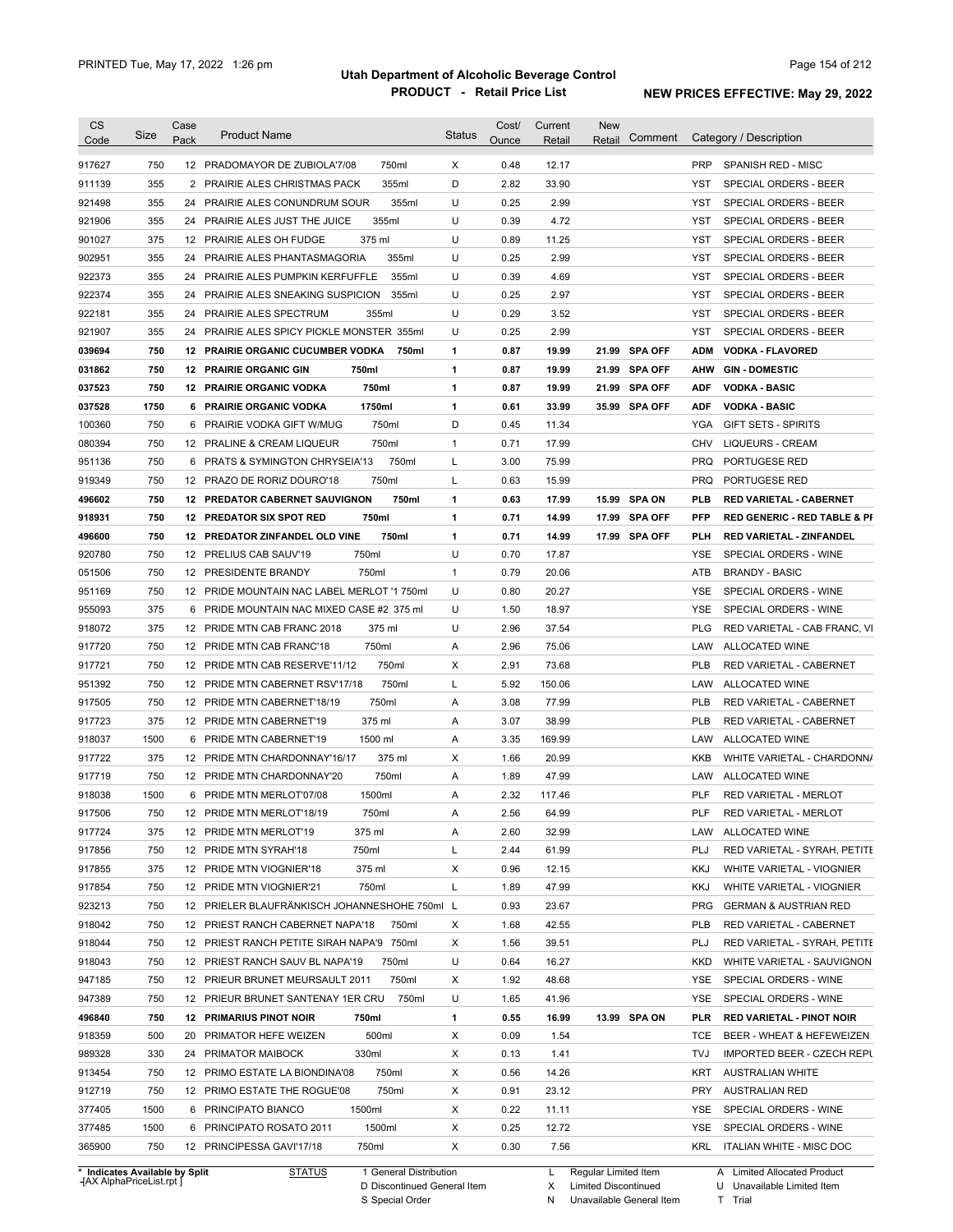| <b>CS</b><br>Code                                                 | Size | Case<br>Pack | <b>Product Name</b>                                                   |                                                       | <b>Status</b>  | Cost/<br>Ounce | Current<br>Retail | New<br>Retail                                       | Comment      |                   | Category / Description                                    |
|-------------------------------------------------------------------|------|--------------|-----------------------------------------------------------------------|-------------------------------------------------------|----------------|----------------|-------------------|-----------------------------------------------------|--------------|-------------------|-----------------------------------------------------------|
| 909906                                                            | 750  |              | 6 PRINCIPESSA PERLANTE                                                | 750ml                                                 | X              | 0.70           | 17.76             |                                                     |              | YSE.              | SPECIAL ORDERS - WINE                                     |
| 948620                                                            | 750  |              | 12 PRINCIPIANO FERD BAROLO SRRL'17 750ml                              |                                                       | Г              | 1.73           | 43.99             |                                                     |              | <b>PRJ</b>        | <b>ITALIAN RED - PIEDMONT</b>                             |
| 204070                                                            | 375  |              | 4 PRISONER HOLIDAY GIFT PACK                                          | 375ml                                                 | D              | 3.62           | 45.90             |                                                     |              | YGE               | <b>GIFT SETS - WINES</b>                                  |
| 950386                                                            | 750  |              | 12 PRODUTTORI BARBARESCO ASILI'16                                     | 750ml                                                 | L              | 2.84           | 72.08             |                                                     |              | <b>PRJ</b>        | <b>ITALIAN RED - PIEDMONT</b>                             |
| 947564                                                            | 750  |              | 12 PRODUTTORI BARBARESCO MNCAGOTA'16 750ml L                          |                                                       |                | 2.84           | 72.08             |                                                     |              | <b>PRJ</b>        | <b>ITALIAN RED - PIEDMONT</b>                             |
| 919907                                                            | 750  |              | 12 PRODUTTORI BARBARESCO MNTEFICO'16 750ml                            |                                                       | L              | 2.84           | 72.08             |                                                     |              | <b>PRJ</b>        | <b>ITALIAN RED - PIEDMONT</b>                             |
| 907879                                                            | 750  |              | 12 PRODUTTORI BARBARESCO MONTSTE '16 750ml                            |                                                       | L              | 2.84           | 72.08             |                                                     |              | <b>PRJ</b>        | <b>ITALIAN RED - PIEDMONT</b>                             |
| 908349                                                            | 750  |              | 12 PRODUTTORI BARBARESCO OVELLO'16                                    | 750ml                                                 | L              | 2.84           | 72.08             |                                                     |              | <b>PRJ</b>        | <b>ITALIAN RED - PIEDMONT</b>                             |
| 953542                                                            | 750  |              | 12 PRODUTTORI BARBARESCO PAJE'15                                      | 750ml                                                 | U              | 2.46           | 62.36             |                                                     |              | <b>PRE</b>        | FRENCH RED - MISC AOC                                     |
| 948060                                                            | 750  |              | 12 PRODUTTORI BARBARESCO PORA'16                                      | 750ml                                                 | Г              | 2.84           | 72.08             |                                                     |              | <b>PRJ</b>        | <b>ITALIAN RED - PIEDMONT</b>                             |
| 917104                                                            | 750  |              | 12 PRODUTTORI BARBARESCO RABAJA'16                                    | 750ml                                                 | Г              | 2.84           | 72.08             |                                                     |              | <b>PRJ</b>        | <b>ITALIAN RED - PIEDMONT</b>                             |
| 908350                                                            | 750  |              | 12 PRODUTTORI BARBARESCO RIO SRDO'16 750ml                            |                                                       | L              | 2.84           | 72.08             |                                                     |              | <b>PRJ</b>        | <b>ITALIAN RED - PIEDMONT</b>                             |
| 916611                                                            | 3000 |              | 1 PRODUTTORI DEL BARBARESCO'06                                        | 3000ml                                                | U              | 2.03           | 205.44            |                                                     |              | <b>PRJ</b>        | <b>ITALIAN RED - PIEDMONT</b>                             |
| 913680                                                            | 750  |              | 12 PRODUTTORI DEL BARBARESCO'16                                       | 750ml                                                 | X              | 1.87           | 47.32             |                                                     |              | <b>PRJ</b>        | <b>ITALIAN RED - PIEDMONT</b>                             |
| 907025                                                            | 750  |              | 12 PRODUTTORI NEBBIOLO LANGHE'20                                      | 750ml                                                 | L              | 1.04           | 27.15             | 26.49 LOWER                                         |              | <b>PRJ</b>        | <b>ITALIAN RED - PIEDMONT</b>                             |
| 496870                                                            | 750  |              | 12 PROJECT PASO CABERNET SAUVIGNON 750ml                              |                                                       | D              | 0.32           | 8.08              |                                                     |              | <b>PLB</b>        | RED VARIETAL - CABERNET                                   |
| 918665                                                            | 650  |              | 12 PROPER BREWING CZECH PILSNER                                       | 650 ml                                                | Х              | 0.23           | 4.99              |                                                     |              | THE               | <b>LAGER - PILSENER</b>                                   |
| 950370                                                            | 650  |              | 12 PROPER BREWING FAULTLINE IPA                                       | 650ml                                                 | U              | 0.32           | 6.99              |                                                     |              | <b>TNC</b>        | ALE - PALE                                                |
| 951452                                                            | 650  |              | 12 PROPER BREWING GRUIT ALE                                           | 650 ml                                                | Χ              | 0.36           | 7.99              |                                                     |              | <b>TCP</b>        | <b>BEER - FRUIT &amp; FLAVORED</b>                        |
| 900147                                                            | 473  | 24           | PROPER BREWING HOP VS HOP IPA                                         | 473ml                                                 | U              | 0.27           | 4.25              |                                                     |              | <b>TNF</b>        | ALE - BITTER & ESB                                        |
| 900128                                                            | 473  | 24           | PROPER BREWING HOPOTHETICAL IPA 473 ml                                |                                                       | $\mathbf{1}$   | 0.25           | 4.00              |                                                     |              | <b>TNU</b>        | ALE - MISC & SEASONAL                                     |
| 950368                                                            | 650  |              | 12 PROPER BREWING INSTIGATOR                                          | 650ml                                                 | U              | 0.23           | 4.99              |                                                     |              | TNU               | ALE - MISC & SEASONAL                                     |
| 900125                                                            | 473  | 24           | PROPER BREWING LEI EFFECT GOSE                                        | 473ml                                                 | $\mathbf{1}$   | 0.25           | 4.00              |                                                     |              | TNU               | ALE - MISC & SEASONAL                                     |
| 918839                                                            | 650  |              | 12 PROPER BREWING LEI EFFECT GOSE AL 650 ml                           |                                                       | Χ              | 0.27           | 5.99              |                                                     |              | TNU               | ALE - MISC & SEASONAL                                     |
| 900126                                                            | 473  | 24           | PROPER BREWING REVENGE DOUBLE IPA 473ml                               |                                                       | $\overline{1}$ | 0.22           | 3.50              |                                                     |              | TNF               | ALE - BITTER & ESB                                        |
| 918840                                                            | 650  |              | 12 PROPER BREWING REVENGE DOUBLE IPA 650 ml                           |                                                       | $\times$       | 0.30           | 6.59              |                                                     |              | TNF               | ALE - BITTER & ESB                                        |
| 900127                                                            | 473  | 24           | PROPER CZECH YOUR HEAD PILSNER                                        | 473ml                                                 | $\mathbf{1}$   | 0.22           | 3.55              |                                                     |              | THE               | <b>LAGER - PILSENER</b>                                   |
| 015830                                                            | 750  |              | 12 PROPER NO TWELVE IRISH WHISKEY                                     | 750ml                                                 | 1              | 1.06           | 29.99             | 26.99 SPA ON                                        |              | AWN               | <b>WHISKEY - IRISH</b>                                    |
| 015832                                                            | 1750 | 6            | 1750ml<br>PROPER NO. TWELVE                                           |                                                       | $\mathbf{1}$   | 1.01           | 59.99             |                                                     |              | AWN               | <b>WHISKEY - IRISH</b>                                    |
| 950209                                                            | 355  | 24           | PROST BREWING SEASONAL                                                | 355 ml                                                | D              | 0.18           | 2.11              |                                                     |              | TNU               | ALE - MISC & SEASONAL                                     |
| 950206                                                            | 355  |              | 24 PROST BREWING WEISSBIER                                            | 355ml                                                 | D              | 0.18           | 2.11              |                                                     |              | <b>TCE</b>        | BEER - WHEAT & HEFEWEIZEN                                 |
| 922310                                                            | 750  | 6            | PROTECT REVENUE PUMPKIN PIE WHISKEY750ml                              |                                                       | D              | 0.40           | 10.26             |                                                     |              | YGA               | <b>GIFT SETS - SPIRITS</b>                                |
| 086523                                                            | 750  |              | 6 PROTECT THE REVENUE COCOA WHISKEY 750ml                             |                                                       | $\overline{1}$ | 0.79           | 19.99             |                                                     |              | AWT               | <b>WHISKEY - FLAVORED</b>                                 |
| 921695                                                            | 750  |              | 12 PROTECT THE REVENUE DARK RUM                                       | 750ml                                                 | $\mathbf{1}$   | 0.59           | 14.99             |                                                     |              | <b>ALP</b>        | RUM - SPICED AND FLAVORED                                 |
| 912545                                                            | 750  |              | 12 PROVENANCE CABERNET NAPA'17                                        | 750ml                                                 | Г              | 1.77           | 44.99             |                                                     |              | <b>PLB</b>        | RED VARIETAL - CABERNET                                   |
| 604320                                                            | 750  |              | 12 PROVENANCE SAUV BLANC'20                                           | 750ml                                                 |                | 0.79           | 19.98             |                                                     |              | KKD               | WHITE VARIETAL - SAUVIGNON                                |
| 422420                                                            | 750  |              | 12 PROXIMO RIOJA MARQUES DE RISCA                                     | 750ml                                                 | D              | 0.35           | 8.99              |                                                     |              | <b>PRN</b>        | SPANISH RED - RIOJA                                       |
| 900036                                                            | 750  | 12           | PRUDHON ST AUBIN BLANC PERRIERE                                       | 750ml                                                 | U              | 2.02           | 51.16             |                                                     |              | <b>YSE</b>        | SPECIAL ORDERS - WINE                                     |
| 913323                                                            | 750  |              | 12 PRUNIER LIQUEUR D'ORANGE COGNA                                     | 750ml                                                 | U              | 1.04           | 26.38             |                                                     |              | CHB               | LIQUEURS - TRIPLE SEC & ORA                               |
| 986464                                                            | 750  |              | 12 PRUNOTTO FIULOT BARBERA'18                                         | 750ml                                                 | U              | 0.40           | 10.06             |                                                     |              | <b>PLP</b>        | RED VARIETAL - BARBERA                                    |
| 912994                                                            | 750  |              | 6 PRUNOTTO FIULOT BARBERA'19                                          | 750ml                                                 | Г              | 0.67           | 16.99             |                                                     |              | <b>PRJ</b>        | <b>ITALIAN RED - PIEDMONT</b>                             |
| 920522                                                            | 750  |              | 12 PSI RIBERA DEL DUERO'19                                            | 750ml                                                 | Г              | 1.30           | 32.99             |                                                     |              | <b>PRP</b>        | SPANISH RED - MISC                                        |
| 918537                                                            | 750  |              | 12 PUERTA VIEJA CRIANZA'15/16                                         | 750ml                                                 | Г              | 0.64           | 16.23             |                                                     |              | <b>PRP</b>        | SPANISH RED - MISC                                        |
| 953164                                                            | 750  |              | 12 PUIGGROS EXEDRA '19<br>750ml                                       |                                                       | Г              | 0.55           | 14.04             |                                                     |              | <b>PRP</b>        | SPANISH RED - MISC                                        |
| 902685                                                            | 750  |              | 12 PULENTA EST WINERY ROSE SIL VOUS 750ml                             |                                                       | Х              | 0.57           | 14.39             |                                                     |              | YSE               | SPECIAL ORDERS - WINE                                     |
| 422526                                                            | 750  |              | 750ml                                                                 |                                                       | U              |                | 17.23             |                                                     |              |                   |                                                           |
| 900310                                                            | 750  |              | 12 PUNTO FINAL MALBEC<br>6 PURE KENTUCKY XO SMALL BATCH BOURBO750ml U |                                                       |                | 0.71<br>1.82   | 46.15             |                                                     | 17.99 HIGHER | YSE<br><b>YSA</b> | <b>SPECIAL ORDERS - WINE</b><br>SPECIAL ORDERS - SPIRITS  |
| 946931                                                            | 750  |              | 12 PURPLE COWBOY TENACIOUS RED                                        | 750ml                                                 | Х              | 0.43           | 10.87             |                                                     |              | <b>YSE</b>        | SPECIAL ORDERS - WINE                                     |
| 044245                                                            | 750  |              | 6 PUSSERS RUM ORIGINAL BLUE LABEL 750ml                               |                                                       | U              | 0.99           | 25.13             |                                                     |              | <b>YSA</b>        | SPECIAL ORDERS - SPIRITS                                  |
| 917478                                                            | 750  |              | 12 PUYDEVAL LANGUEDOC'15/16                                           | 750ml                                                 | Х              | 0.61           | 15.38             |                                                     |              | <b>PRE</b>        | FRENCH RED - MISC AOC                                     |
| 989128                                                            | 355  |              | 355ml                                                                 |                                                       | 1              |                | 1.99              |                                                     |              | <b>TCP</b>        |                                                           |
| 989977                                                            | 355  |              | 24 PYRAMID APRICOT ALE<br>PYRAMID HEFEWEIZEN<br>355ml                 |                                                       | $\mathbf{1}$   | 0.17<br>0.17   | 1.99              |                                                     |              | TCE               | BEER - FRUIT & FLAVORED<br>BEER - WHEAT & HEFEWEIZEN      |
|                                                                   |      | 24           |                                                                       |                                                       | U              |                |                   |                                                     |              |                   |                                                           |
| 989034                                                            | 355  |              | 24 PYRAMID THUNDERHEAD IPA                                            | 355ml                                                 |                | 0.16           | 1.88              |                                                     |              | TNF               | ALE - BITTER & ESB                                        |
| 042753                                                            | 750  |              | 6 PYRAT RUM XO RESERVE                                                | 750ml                                                 | 1              | 0.87           | 24.99             | 21.99 SPA ON                                        |              | ALU               | <b>RUM - MISC</b>                                         |
| * Indicates Available by Split<br><b>HAX AlphaPriceList.rpt</b> ] |      |              | STATUS                                                                | 1 General Distribution<br>D Discontinued General Item |                |                | L<br>X            | Regular Limited Item<br><b>Limited Discontinued</b> |              |                   | A Limited Allocated Product<br>U Unavailable Limited Item |

D Discontinued General Item

S Special Order

X Limited Discontinued

N Unavailable General Item

U Unavailable Limited Item T Trial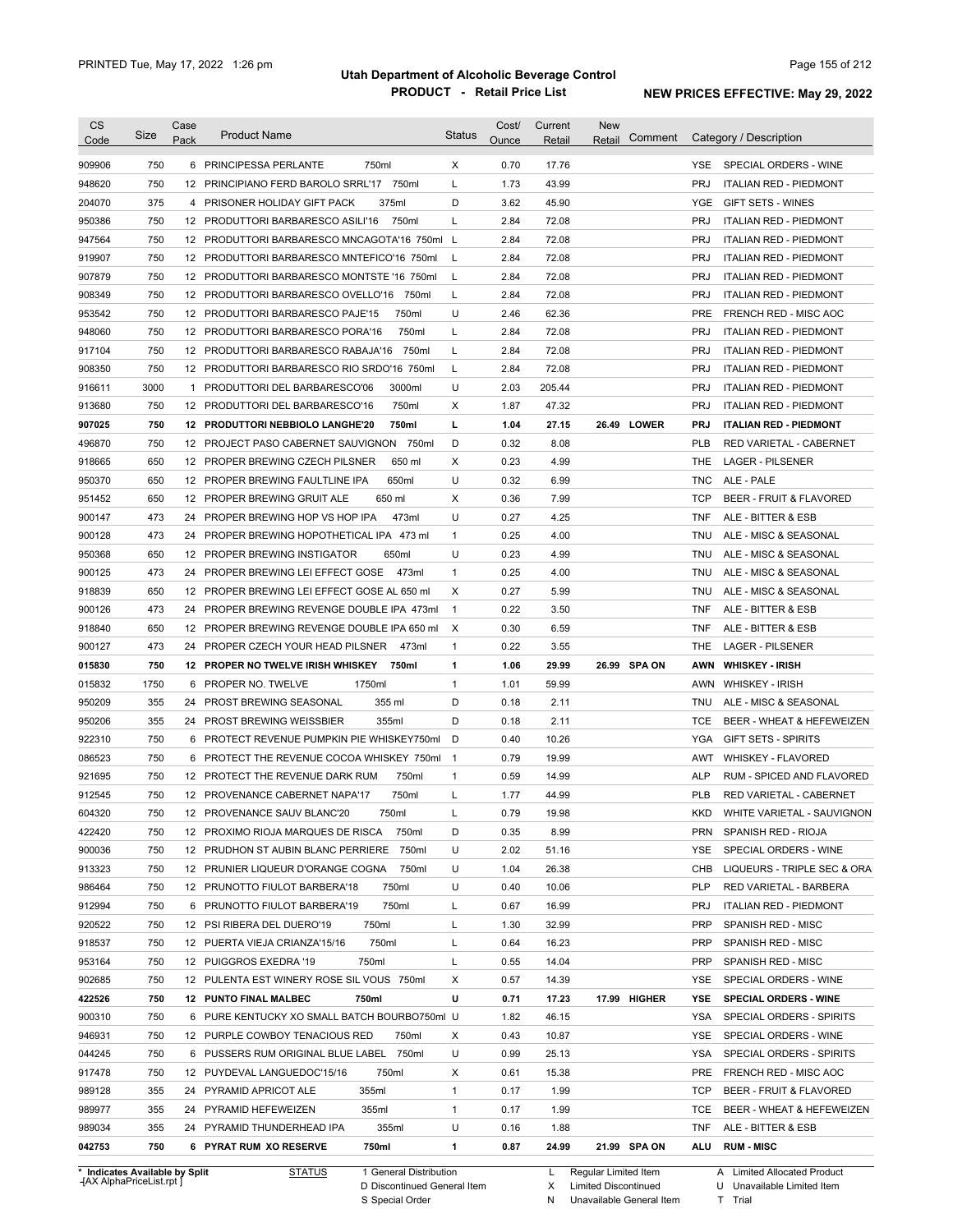| <b>CS</b><br>Code              | Size | Case<br>Pack | <b>Product Name</b>                         |                        | <b>Status</b> | Cost/<br>Ounce | Current<br>Retail | <b>New</b><br>Retail | Comment    | Category / Description       |
|--------------------------------|------|--------------|---------------------------------------------|------------------------|---------------|----------------|-------------------|----------------------|------------|------------------------------|
| 097662                         | 375  |              | 12 QUADY ELYSIUM '15/16                     | 375 ml                 | X             | 0.68           | 8.56              |                      | <b>EVV</b> | LATE HARVEST - RED MISC      |
| 940404                         | 750  |              | 12 QUADY ELYSIUM'19                         | 750ml                  | L             | 1.01           | 25.64             |                      | <b>EVV</b> | LATE HARVEST - RED MISC      |
| 097672                         | 375  |              | 12 QUADY ESSENSIA'15/16                     | 375 ml                 | X             | 0.68           | 8.56              |                      | <b>EVF</b> | LATE HARVEST - MUSCAT        |
| 093519                         | 750  |              | 12 QUADY ESSENSIA'18                        | 750ml                  | L             | 1.04           | 26.42             |                      | <b>EVF</b> | LATE HARVEST - MUSCAT        |
| 913400                         | 750  |              | 12 QUADY RED ELECTRA'21                     | 750ml                  | L             | 0.52           | 13.10             |                      | <b>EVV</b> | LATE HARVEST - RED MISC      |
| 910764                         | 750  |              | 12 QUADY VYA VERMOUTH SWEET                 | 750ml                  | Х             | 0.47           | 12.02             |                      | EDP        | <b>VERMOUTH - SWEET</b>      |
| 913399                         | 750  |              | 12 QUADY WHITE ELECTRA'18/19                | 750ml                  | L             | 0.52           | 13.10             |                      | EVU        | LATE HARVEST - WHITE MISC    |
| 953126                         | 750  |              | 6 QUARTA GENERAZIONE AGLIANICO              | 750ml                  | L             | 1.36           | 34.50             |                      | <b>PRK</b> | ITALIAN RED - MISC DOC       |
| 921219                         | 750  |              | 12 QUEEN OF THE SIERRAS ROSE'19/20          | 750ml                  | U             | 0.63           | 16.04             |                      | <b>MPW</b> | ROSE WINE - DOMESTIC         |
| 951690                         | 750  |              | 12 QUERCE SECONDA CHIANTI CLASS'15/17 750ml |                        | L             | 0.63           | 15.99             |                      | <b>PRH</b> | <b>ITALIAN RED - CHIANTI</b> |
| 915664                         | 750  |              | 12 QUERCETO CHIANTI                         | 750ml                  | $\mathbf{1}$  | 0.48           | 12.29             |                      | <b>PRH</b> | <b>ITALIAN RED - CHIANTI</b> |
| 901395                         | 1500 |              | 6 QUERCETO CHIANTI                          | 1500ml                 | X             | 0.28           | 14.44             |                      | <b>PRH</b> | ITALIAN RED - CHIANTI        |
| 914098                         | 750  |              | 12 QUERCETO CHIANTI RESERVA'17              | 750ml                  | L             | 0.96           | 24.29             |                      | <b>PRH</b> | ITALIAN RED - CHIANTI        |
| 915769                         | 750  |              | 12 QUERCIABELLA CHIANTI CLASS'08            | 750ml                  | Х             | 1.28           | 32.48             |                      | <b>PRH</b> | <b>ITALIAN RED - CHIANTI</b> |
| 948367                         | 750  |              | 12 QUERCIABELLA TURPINO                     | 750ml                  | U             | 2.17           | 55.09             |                      | YSE        | SPECIAL ORDERS - WINE        |
| 918468                         | 750  |              | 12 QUEUEDO CLAUDIA'S DOURP RSV'11           | 750ml                  | X             | 0.37           | 9.28              |                      | <b>PRQ</b> | PORTUGESE RED                |
| 946953                         | 750  |              | 12 QUEVEDO WHITE PORT                       | 750ml                  | г             | 0.67           | 14.99             | 16.99 HIGHER         | ESU        | <b>PORT - MISC</b>           |
| 015888                         | 750  |              | 6 QUIET MAN 8YR SINGLE IRISH WHISKEY 750ml  |                        | D             | 0.85           | 21.60             |                      | AWN        | WHISKEY - IRISH              |
| 015890                         | 750  |              | 6 QUIET MAN TRADITIONAL IRISH WHSKY 750ml   |                        | 1             | 1.10           | 29.99             | 27.99 SPA ON         |            | AWN WHISKEY-IRISH            |
| 912574                         | 750  | 6            | QUILCEDA CRK CABERNET'17                    | 750ml                  | U             | 8.17           | 207.09            |                      | <b>PLB</b> | RED VARIETAL - CABERNET      |
| 918332                         | 750  |              | 12 QUILCEDA CRK RED CLMBIA'17               | 750ml                  | U             | 2.96           | 75.06             |                      | <b>PLD</b> | RED VARIETAL - MERITAGE      |
| 906681                         | 355  |              | 24 QUILMES BEER<br>355ml                    |                        | U             | 0.19           | 2.29              |                      | YST        | SPECIAL ORDERS - BEER        |
| 497368                         | 750  |              | 12 QUILT FABRIC OF THE LAND RED             | 750ml                  | L             | 1.26           | 32.06             |                      | <b>PFP</b> | RED GENERIC - RED TABLE & P  |
| 497364                         | 750  |              | 12 QUILT NAPA CABERNET SAUVIGNON            | 750ml                  | L             | 1.77           | 44.99             |                      | <b>PLB</b> | RED VARIETAL - CABERNET      |
| 910865                         | 750  |              | 6 QUINTA DO VESUVIO VINTAGE'15              | 750ml                  | Χ             | 1.60           | 40.50             |                      | <b>ESR</b> | PORT - VINTAGE & QUINTA      |
| 917969                         | 750  |              | 12 QUINTA DA BOA ESPERANCA RED BLND'1 750ml |                        | L             | 0.59           | 14.99             | 14.99                | <b>PRQ</b> | PORTUGESE RED                |
| 902980                         | 750  |              | 12 QUINTA DA BOA ESPERANCA WHITE BLEND750ml |                        | L             | 0.59           | 14.99             | 14.99                | <b>KRO</b> | PORTUGESE WHITE              |
| 923491                         | 750  |              | 6 QUINTA DA CORTE LBV PORT                  | 750ml                  | L             | 2.15           | 54.43             |                      | <b>ESN</b> | PORT - LATE BOTTLED          |
| 955188                         | 750  |              | 12 QUINTA DE VALE PIOS DOURO'16/17 750ml    |                        | L             | 0.59           | 15.06             |                      | <b>KRO</b> | PORTUGESE WHITE              |
| 914974                         | 750  |              | 12 QUINTA DO CRASTO DOURO'16/17             | 750ml                  | L             | 0.77           | 19.53             |                      | <b>PRQ</b> | PORTUGESE RED                |
| 915108                         | 750  |              | 12 QUINTA DO CRASTO RESERVA'15/16           | 750ml                  | X             | 1.82           | 46.24             |                      | <b>PRQ</b> | PORTUGESE RED                |
| 948004                         | 750  |              | 12 QUINTA DO ROMEU RESERVA'11/12            | 750ml                  | X             | 0.39           | 9.84              |                      | PRQ        | PORTUGESE RED                |
| 947904                         | 750  |              | 12 QUINTA DO ROMEU TINTO                    | 750ml                  | L             | 0.55           | 13.99             |                      | <b>PRP</b> | SPANISH RED - MISC           |
|                                | 750  |              |                                             |                        |               |                | 179.99            |                      | LAW        |                              |
| 090028<br>917412               |      |              | 3 QUINTA DO VESUVIO CAPELA' VNT PORT 750ml  |                        | Α             | 7.10           |                   |                      |            | ALLOCATED WINE               |
|                                | 750  |              | 12 QUINTA GOMARIZ ALVARINHO'15/16           | 750ml                  | Х             | 0.32           | 8.09              |                      | KRO        | PORTUGESE WHITE              |
| 917413                         | 750  |              | 12 QUINTA GOMARIZ ESPADEIRO'18/19           | 750ml                  | Χ             | 0.26           | 6.48              |                      |            | MPU ROSE WINE - MISC         |
| 917617                         | 750  |              | 12 QUINTA GOMARIZ LOUREIRO'19/20            | 750ml                  | L             | 0.55           | 13.99             | 13.99                | <b>KRO</b> | PORTUGESE WHITE              |
| 917044                         | 750  |              | 12 QUINTA NOVAL CEDRO DO NOVAL'15           | 750ml                  | х             | 0.47           | 11.88             |                      | <b>PRQ</b> | PORTUGESE RED                |
| 940537                         | 750  |              | 6 QUINTA NOVAL VINTAGE'07/11                | 750ml                  | Х             | 4.15           | 105.29            |                      | ESR        | PORT - VINTAGE & QUINTA      |
| 915890                         | 750  |              | 6 QUINTA NOVAL VINTAGE'16                   | 750ml                  | X             | 2.66           | 67.36             |                      | ESR        | PORT - VINTAGE & QUINTA      |
| 917671                         | 750  |              | 6 QUINTA ROMANERIA PORTO'04                 | 750ml                  | U             | 1.00           | 25.30             |                      | <b>ESR</b> | PORT - VINTAGE & QUINTA      |
| 914623                         | 750  |              | 12 QUINTA ROMANERIA VINTAGE'07              | 750ml                  | X             | 2.32           | 58.72             |                      | <b>ESR</b> | PORT - VINTAGE & QUINTA      |
| 910078                         | 750  |              | 6 QUINTA VESUVIO VINTAGE'8/10               | 750ml                  | Х             | 2.39           | 60.63             |                      | ESR        | PORT - VINTAGE & QUINTA      |
| 955032                         | 750  |              | 6 QUINTARELLI ALZERO CABERNET 2008 750ml    |                        | U             | 18.76          | 475.83            |                      | YSE        | SPECIAL ORDERS - WINE        |
| 915630                         | 750  |              | 6 QUINTESSA'12/13<br>750ml                  |                        | X             | 7.34           | 186.09            |                      | PLD        | RED VARIETAL - MERITAGE      |
| 918841                         | 750  |              | 750ml<br>6 QUINTESSA'16/18                  |                        | L             | 8.28           | 209.99            |                      | <b>PLD</b> | RED VARIETAL - MERITAGE      |
| 914660                         | 750  |              | 6 QUPE CHARD-ROUSS BLOCK'14                 | 750ml                  | X             | 1.52           | 38.54             |                      | KKB        | WHITE VARIETAL - CHARDONN/   |
| 977372                         | 750  |              | 12 QUPE LOS OLIVOS CUVEE'16                 | 750ml                  | Х             | 0.60           | 15.27             |                      | PLJ        | RED VARIETAL - SYRAH, PETITE |
| 914265                         | 750  |              | 12 QUPE MARSANNE'16/18                      | 750ml                  | Х             | 0.92           | 23.45             |                      | KKK        | WHITE VARIETAL - MARSANNE    |
| 912556                         | 750  |              | 12 QUPE SYRAH BIEN NACIDO CUV'16            | 750ml                  | Х             | 0.80           | 20.38             |                      | <b>KFP</b> | WHITE GENERIC - TABLE & PRC  |
| 977377                         | 750  |              | 12 QUPE SYRAH BIEN NACIDO'11                | 750ml                  | X             | 0.64           | 16.25             |                      | PLJ        | RED VARIETAL - SYRAH, PETITE |
| 977374                         | 750  |              | 12 QUPE SYRAH CC'17/18                      | 750ml                  | L             | 0.85           | 21.44             |                      | <b>PLJ</b> | RED VARIETAL - SYRAH, PETITE |
| 910220                         | 750  |              | 6 QUPE SYRAH HILLSIDE EST'14/15             | 750ml                  | X             | 1.60           | 40.52             |                      | PLJ        | RED VARIETAL - SYRAH, PETITE |
| 915789                         | 750  |              | 12 QUPE VIOGNIER IBARRA'06                  | 750ml                  | X             | 1.19           | 30.24             |                      | KKJ        | WHITE VARIETAL - VIOGNIER    |
| * Indicates Available by Split |      |              | <b>STATUS</b>                               | 1 General Distribution |               |                | L.                | Regular Limited Item |            | A Limited Allocated Product  |

**Case** [AX AlphaPriceList.rpt ]

D Discontinued General Item S Special Order

Regular Limited Item

X

Limited Discontinued

N Unavailable General Item

U Unavailable Limited Item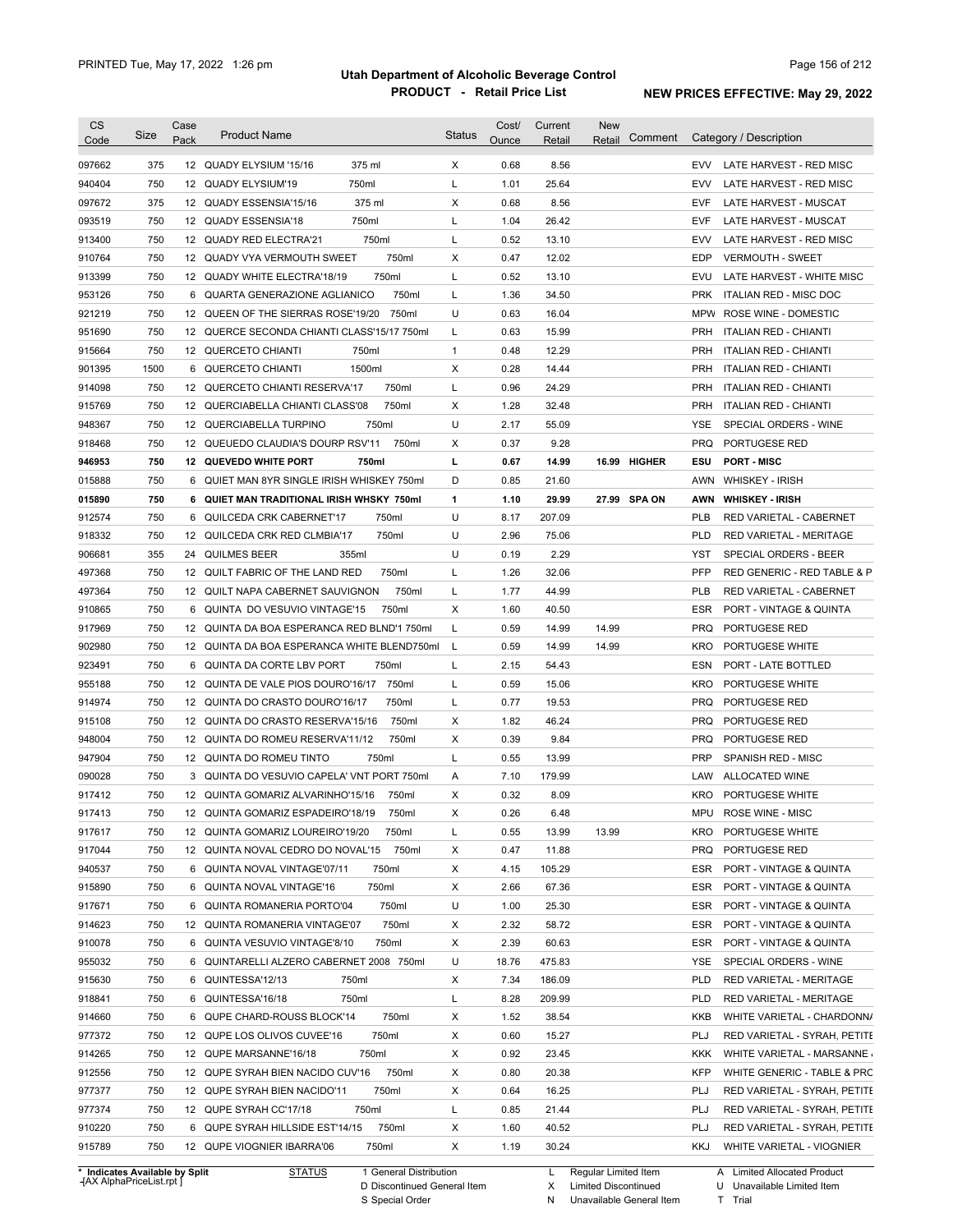| Code                                                                                                                                                                                                                                                   | Size | Case<br>Pack | <b>Product Name</b>                          | <b>Status</b> | Cost/ | Current  | <b>New</b><br>Retail | Comment        |            | Category / Description             |
|--------------------------------------------------------------------------------------------------------------------------------------------------------------------------------------------------------------------------------------------------------|------|--------------|----------------------------------------------|---------------|-------|----------|----------------------|----------------|------------|------------------------------------|
|                                                                                                                                                                                                                                                        |      |              |                                              |               | Ounce | Retail   |                      |                |            |                                    |
| 498044                                                                                                                                                                                                                                                 | 750  |              | 12 R MONDAVI CAB BRBN BRL AGE PRVT SE 750ml  | 1             | 0.59  | 12.06    |                      | 15.06 SPA OFF  | <b>PLB</b> | <b>RED VARIETAL - CABERNET</b>     |
| 909733                                                                                                                                                                                                                                                 | 750  |              | 6 R MONDAVI CAB OAKVILLE 07<br>750ml         | U             | 1.81  | 45.78    |                      |                | YSE        | SPECIAL ORDERS - WINE              |
| 498005                                                                                                                                                                                                                                                 | 750  |              | 12 R MONDAVI CABERNET NAPA'15/16<br>750ml    | L             | 1.78  | 45.06    |                      |                | <b>PLB</b> | <b>RED VARIETAL - CABERNET</b>     |
| 498060                                                                                                                                                                                                                                                 | 750  |              | 6 R MONDAVI CABERNET OAKVILLE'17<br>750ml    | г             | 3.36  | 60.13    |                      | 85.13 HIGHER   | PLB        | <b>RED VARIETAL - CABERNET</b>     |
| 498027                                                                                                                                                                                                                                                 | 750  |              | 12 R MONDAVI CABERNET PRVT SEL<br>750ml      | 1             | 0.51  | 11.06    |                      | 13.06 SPA OFF  | <b>PLB</b> | <b>RED VARIETAL - CABERNET</b>     |
| 498065                                                                                                                                                                                                                                                 | 750  |              | 750ml<br>6 R MONDAVI CABERNET RES'13/16      | X             | 3.41  | 86.37    |                      |                | <b>PLB</b> | RED VARIETAL - CABERNET            |
| 607465                                                                                                                                                                                                                                                 | 750  |              | 12 R MONDAVI CHARDONNAY NAPA<br>750ml        | 1             | 1.38  | 32.06    |                      | 35.06 SPA OFF  | KKB        | <b>WHITE VARIETAL - CHARDONNA</b>  |
| 606450                                                                                                                                                                                                                                                 | 750  |              | 12 R MONDAVI CHARDONNAY PRVT SEL<br>750ml    | 1             | 0.40  | 13.06    |                      | 10.06 SPA ON   | <b>KKB</b> | <b>WHITE VARIETAL - CHARDONNA</b>  |
| 909731                                                                                                                                                                                                                                                 | 750  |              | 750ml<br>6 R MONDAVI FUME BL RES 09          | X             | 1.60  | 40.58    |                      |                | YSE        | SPECIAL ORDERS - WINE              |
| 606565                                                                                                                                                                                                                                                 | 750  |              | 12 R MONDAVI FUME BLANC NAPA'17/18 750ml     | X             | 0.43  | 10.84    |                      |                | <b>KKD</b> | WHITE VARIETAL - SAUVIGNON         |
| 498033                                                                                                                                                                                                                                                 | 750  |              | 12 R MONDAVI MERLOT PRVT SEL<br>750ml        | 1             | 0.40  | 13.06    |                      | 10.06 SPA ON   | <b>PLF</b> | <b>RED VARIETAL - MERLOT</b>       |
| 912293                                                                                                                                                                                                                                                 | 375  |              | 375 ml<br>12 R MONDAVI MOSCATO D'ORO'14/15   | X             | 1.35  | 17.17    |                      |                | KKT        | WHITE VARIETAL - MUSCAT & M        |
| 904903                                                                                                                                                                                                                                                 | 750  |              | 6 R MONDAVI OAKVILLE CABERNET<br>750ml       | U             | 1.87  | 47.43    |                      |                | YSE        | SPECIAL ORDERS - WINE              |
| 606472                                                                                                                                                                                                                                                 | 750  |              | 750ml<br>12 R MONDAVI PINOT GRIGIO PRVT SEL  | 1             | 0.51  | 11.06    |                      | 13.06 SPA OFF  | KKH        | <b>WHITE VARIETAL - PINOT GRIS</b> |
| 498520                                                                                                                                                                                                                                                 | 750  |              | 750ml<br>12 R MONDAVI PINOT NOIR NAPA'17/18  | U             | 0.99  | 25.06    |                      |                | <b>PLR</b> | RED VARIETAL - PINOT NOIR          |
| 498040                                                                                                                                                                                                                                                 | 750  |              | 750ml<br>12 R MONDAVI PINOT NOIR PRVT SEL    | 1             | 0.44  | 13.06    |                      | 11.06 SPA ON   | PLR        | <b>RED VARIETAL - PINOT NOIR</b>   |
| 606476                                                                                                                                                                                                                                                 | 750  |              | 12 R MONDAVI SAUV BLANC PRVT SEL<br>750ml    | 1             | 0.44  | 13.06    |                      | 11.06 SPA ON   | KKD        | <b>WHITE VARIETAL - SAUVIGNON</b>  |
| 916533                                                                                                                                                                                                                                                 | 750  |              | 12 R STEMMLER PINOT FERGUSON'07<br>750ml     | X             | 1.44  | 36.60    |                      |                | <b>PLR</b> | RED VARIETAL - PINOT NOIR          |
| 918131                                                                                                                                                                                                                                                 | 750  |              | 12 R STEMMLER PINOT NOIR CARN'11/12<br>750ml | X             | 1.20  | 30.39    |                      |                | <b>PLR</b> | <b>RED VARIETAL - PINOT NOIR</b>   |
| 916534                                                                                                                                                                                                                                                 | 750  |              | 12 R STEMMLER PN WINSIDE '12<br>750ml        | X             | 1.20  | 30.39    |                      |                | <b>PLR</b> | RED VARIETAL - PINOT NOIR          |
| 917166                                                                                                                                                                                                                                                 | 750  |              | 750ml<br>12 R WINES SUXX SHIRAZ'07           | X             | 0.97  | 24.64    |                      |                | <b>PRY</b> | <b>AUSTRALIAN RED</b>              |
| 916334                                                                                                                                                                                                                                                 | 750  |              | 750ml<br>12 RAATS CHENIN ORIGINAL SA'19      | X             | 0.57  | 14.36    |                      |                | <b>KRQ</b> | SOUTH AFRICAN WHITE                |
| 918753                                                                                                                                                                                                                                                 | 750  |              | 6 RABBIT & GRASS BLANCO AGAVE SPIRIT 750ml   | $\mathbf{1}$  | 1.58  | 39.99    |                      |                | <b>APD</b> | <b>TEQUILA - SILVER</b>            |
| 953558                                                                                                                                                                                                                                                 | 750  |              | 6 RABBIT & GRASS REPOSADO AGAVE SPIR 750ml   | U             | 1.77  | 44.99    |                      |                | <b>APJ</b> | TEQUILA - REPOSADO & ANEJO         |
| 021181                                                                                                                                                                                                                                                 | 750  | 6            | RABBIT HOLE CAVEHILL<br>750ml                | $\mathbf{1}$  | 2.37  | 60.13    |                      |                | AWH        | WHISKEY - BOURBON & TENNE:         |
| 499915                                                                                                                                                                                                                                                 | 750  |              | 750ml<br>12 RABBLE PAO ROBLES ZIN            | $\mathbf{1}$  | 0.95  | 23.99    |                      |                | <b>PLH</b> | RED VARIETAL - ZINFANDEL           |
| 607906                                                                                                                                                                                                                                                 | 750  |              | 750ml<br><b>12 RAEBURN CHARDONNAY</b>        | 1             | 0.79  | 17.99    | 19.99                | <b>SPA OFF</b> | KKB        | <b>WHITE VARIETAL - CHARDONNA</b>  |
| 498855                                                                                                                                                                                                                                                 | 750  |              | 750ml<br><b>12 RAEBURN PINOT NOIR</b>        | 1             | 0.99  | 23.09    |                      | 25.09 SPA OFF  | PLR        | <b>RED VARIETAL - PINOT NOIR</b>   |
|                                                                                                                                                                                                                                                        |      |              |                                              |               |       |          |                      |                |            | RED VARIETAL - PINOT NOIR          |
|                                                                                                                                                                                                                                                        |      |              |                                              |               |       |          |                      |                |            |                                    |
|                                                                                                                                                                                                                                                        | 750  |              | 6 RAEN PINOT NOIR SNMA RYL ST'18/19 750ml    | Г             | 2.70  | 68.50    |                      |                | PLR        |                                    |
|                                                                                                                                                                                                                                                        | 750  | 6            | 750ml<br>RAEN PN FORT ROSS SEAVIEW'18        | L             | 3.79  | 95.99    |                      |                | PLR        | RED VARIETAL - PINOT NOIR          |
|                                                                                                                                                                                                                                                        | 750  |              | 750ml<br>12 RAIMAT ALBARINO'17/20            | Г             | 0.43  | 10.87    |                      |                | <b>KRN</b> | <b>SPANISH WHITE</b>               |
|                                                                                                                                                                                                                                                        | 750  |              | 750ml<br>12 RAIMAT TEMPRANILLO'16/7          | Г             | 0.43  | 10.87    |                      |                | <b>PRP</b> | SPANISH RED - MISC                 |
|                                                                                                                                                                                                                                                        | 750  |              | 12 RAINBOWS END CABERNET SA'16/17<br>750ml   | Г             | 1.06  | 26.99    |                      |                | <b>PRS</b> | SOUTH AFRICAN RED                  |
|                                                                                                                                                                                                                                                        | 750  |              | 6 RAMEY CAB SAUV ANNUM'14<br>750ml           | X             | 3.93  | 99.78    |                      |                | <b>PLB</b> | RED VARIETAL - CABERNET            |
|                                                                                                                                                                                                                                                        | 750  |              | 6 RAMEY CABERNET LARKMEAD'06<br>750ml        | X             | 2.76  | 69.96    |                      |                | <b>PLB</b> | RED VARIETAL - CABERNET            |
|                                                                                                                                                                                                                                                        | 750  |              | 12 RAMEY CABERNET NAPA'15/16<br>750ml        | ı             | 2.55  | 64.76    |                      |                | PLB        | RED VARIETAL - CABERNET            |
|                                                                                                                                                                                                                                                        | 750  |              | 6 RAMEY CABERNET PEDREGAL'14<br>750ml        | x             | 4.23  | 107.27   |                      |                | PLB        | RED VARIETAL - CABERNET            |
|                                                                                                                                                                                                                                                        | 750  |              | 750ml<br>12 RAMEY CHARD RITCHIE RR'19        | L             | 2.95  | 74.70    |                      |                | KKB        | WHITE VARIETAL - CHARDONN/         |
|                                                                                                                                                                                                                                                        | 750  |              | 750ml<br>12 RAMEY CHARD SEAVIEW'18           | Г             | 1.66  | 42.05    |                      |                | <b>KKB</b> | WHITE VARIETAL - CHARDONN/         |
|                                                                                                                                                                                                                                                        | 750  |              | 750ml<br>12 RAMEY CHARDONNAY HUDSON'10/11    | х             | 1.31  | 33.31    |                      |                | KKB        | WHITE VARIETAL - CHARDONN/         |
|                                                                                                                                                                                                                                                        | 750  |              | 750ml<br>12 RAMEY CHARDONNAY HYDE'15         | х             | 1.38  | 35.09    |                      |                | KKB        | WHITE VARIETAL - CHARDONN/         |
|                                                                                                                                                                                                                                                        | 750  |              | 750ml<br>12 RAMEY CHARDONNAY RRV'18/19       | Г             | 1.66  | 42.02    |                      |                | KKB        | WHITE VARIETAL - CHARDONN/         |
|                                                                                                                                                                                                                                                        | 750  |              | 12 RAMEY CLARET'17<br>750ml                  | Г             | 1.66  | 42.02    |                      |                | <b>PLD</b> | RED VARIETAL - MERITAGE            |
|                                                                                                                                                                                                                                                        | 750  |              | 12 RAMEY SYRAH SONOMA CST'16/17<br>750ml     | X             | 1.58  | 40.08    |                      |                | PLJ        | RED VARIETAL - SYRAH, PETITE       |
|                                                                                                                                                                                                                                                        | 750  |              | 12 RAMEY WINE CELLARS RUSSIAN RIVER PN750ml  | L             | 1.95  | 49.57    |                      |                | <b>PLN</b> | RED VARIETAL - MOURVEDRE           |
|                                                                                                                                                                                                                                                        | 750  |              | 12 RAMON BILBAO RIOJA LTD ED'15<br>750ml     | L             | 0.86  | 21.79    |                      |                | <b>PRN</b> | SPANISH RED - RIOJA                |
|                                                                                                                                                                                                                                                        | 750  |              | 3 RAMONET BATARD MONTRACHET 2017 750ml       | U             | 28.08 | 712.24   |                      |                | YSE        | SPECIAL ORDERS - WINE              |
|                                                                                                                                                                                                                                                        | 750  |              | 3 RAMONET CHEVALIER MONTRACHET 2018 750ml    | U             | 44.63 | 1,131.73 |                      |                | YSE        | SPECIAL ORDERS - WINE              |
|                                                                                                                                                                                                                                                        | 750  |              | 6 RAMOS PINTO COLLECTORS RESERVE 750ml       | х             | 0.79  | 19.99    |                      |                | ESK        | PORT - VINTAGE CHARACTER           |
|                                                                                                                                                                                                                                                        | 750  |              | 12 RAMOS PINTO DUAS QUINTAS'17<br>750ml      | Г             | 0.59  | 15.06    |                      |                | <b>PRQ</b> | PORTUGESE RED                      |
|                                                                                                                                                                                                                                                        | 750  |              | 6 RAMOS PINTO ROYAL TAWNY SUPERIOR 750ml     | X             | 0.37  | 9.26     |                      |                | ESG        | PORT - TAWNY                       |
|                                                                                                                                                                                                                                                        | 750  |              | 12 RAM'S POINT PEANUT BUTTER WHISKEY 750ml   | $\mathbf{1}$  | 0.71  | 17.99    |                      |                | AWT        | WHISKEY - FLAVORED                 |
| 950363<br>950365<br>919893<br>917786<br>919140<br>917904<br>915107<br>916261<br>915485<br>914879<br>914762<br>914764<br>914763<br>914761<br>914765<br>916260<br>923418<br>423052<br>921607<br>921606<br>913108<br>916882<br>940364<br>086545<br>537000 | 750  |              | 12 RANCHO ZABACO ZINFANDEL HERITAGE 750ml    | D             | 0.67  | 16.99    |                      |                | PLH        | RED VARIETAL - ZINFANDEL           |

**Case** [AX AlphaPriceList.rpt ]

D Discontinued General Item

S Special Order

X Limited Discontinued

N Unavailable General Item

U Unavailable Limited Item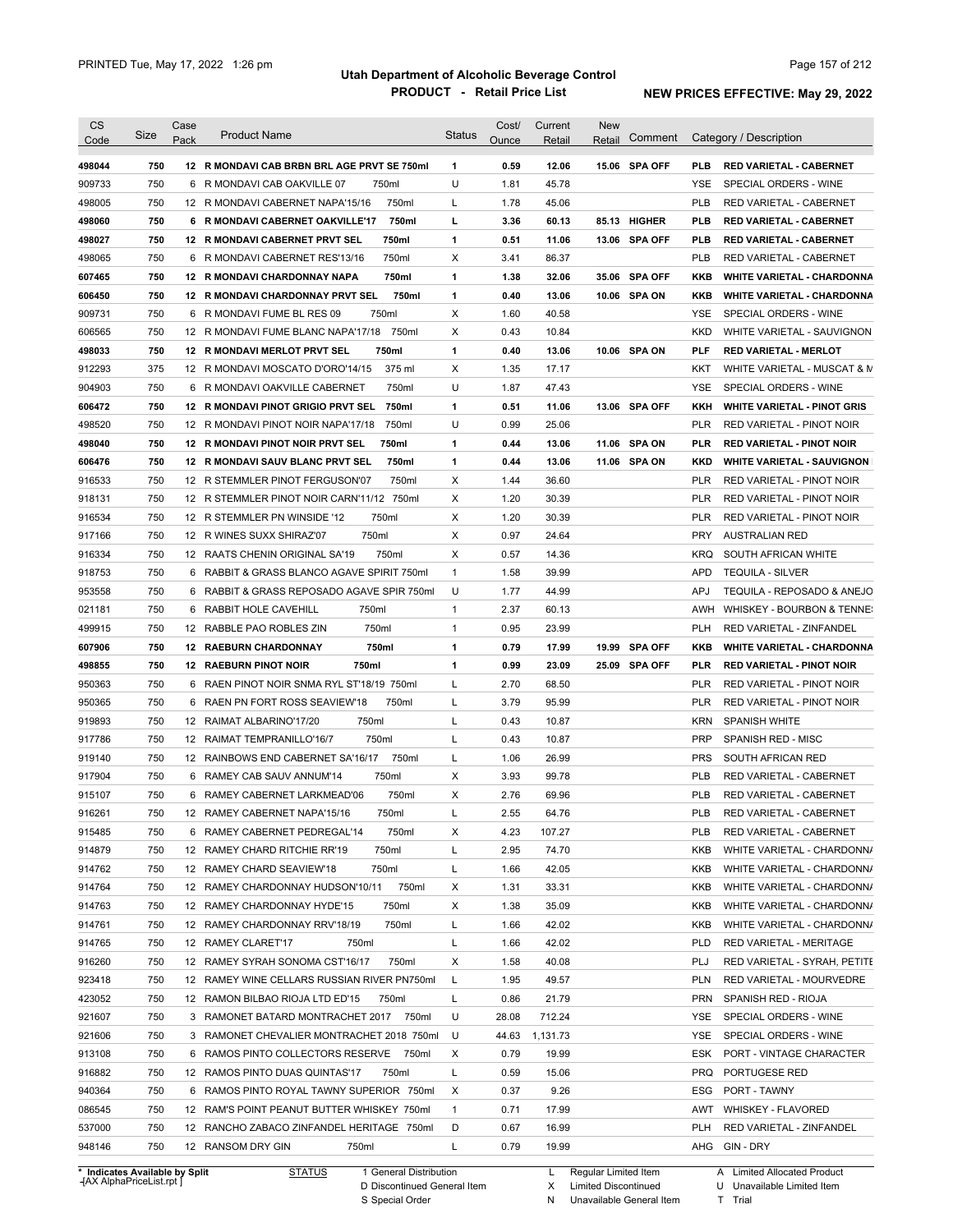| <b>CS</b>                                                                              | Size       | Case         | <b>Product Name</b>                                                               | <b>Status</b> | Cost/        | Current        | <b>New</b><br>Comment |                   | Category / Description                                     |
|----------------------------------------------------------------------------------------|------------|--------------|-----------------------------------------------------------------------------------|---------------|--------------|----------------|-----------------------|-------------------|------------------------------------------------------------|
| Code                                                                                   |            | Pack         |                                                                                   |               | Ounce        | Retail         | Retail                |                   |                                                            |
| 947136                                                                                 | 375        |              | 375 ml<br>12 RANSOM DRY VERMOUTH                                                  | L             | 1.18         | 14.99          |                       | EDD.              | <b>VERMOUTH - DRY</b>                                      |
| 947784                                                                                 | 375        |              | 12 RANSOM GRAPPA<br>375 ml                                                        | L             | 1.58         | 19.99          |                       | <b>ATR</b>        | BRANDY - GRAPPA & EAUX DE Y                                |
| 947159                                                                                 | 750        |              | 12 RANSOM HENRY DUYORE BOURBON<br>750ml                                           | х             | 1.28         | 32.45          |                       | AWH               | WHISKEY - BOURBON & TENNE:                                 |
| 949955                                                                                 | 750        |              | 750ml<br>12 RANSOM HENRY DUYORE RYE                                               | X             | 0.85         | 21.44          |                       | AWU               | <b>WHISKEY - RYE</b>                                       |
| 919493                                                                                 | 750        |              | 750ml<br>6 RANSOM OLD TOM GIN                                                     | Г             | 1.26         | 31.99          |                       | AHM               | <b>GIN - FLAVORED</b>                                      |
| 947917                                                                                 | 750        |              | 750ml<br>12 RANSOM PINOT GRIS                                                     | х             | 0.60         | 15.22          |                       | YSE               | SPECIAL ORDERS - WINE                                      |
| 947135                                                                                 | 750        |              | 750ml<br>12 RANSOM PINOT GRIS EH'17                                               | X             | 0.61         | 15.52          |                       | <b>YSE</b>        | SPECIAL ORDERS - WINE                                      |
| 949678                                                                                 | 750        |              | 12 RANSOM PINOT GRIS EOLA HILLS'19<br>750ml                                       | L             | 0.67         | 16.99          |                       | KKH               | WHITE VARIETAL - PINOT GRIS                                |
| 953732                                                                                 | 750        |              | 750ml<br>12 RANSOM PINOT NOIR JIGSAW'16/17                                        | Г             | 0.51         | 12.99          |                       | <b>PLR</b>        | RED VARIETAL - PINOT NOIR                                  |
| 947134                                                                                 | 750        |              | 12 RANSOM RIESLING'18/19<br>750ml                                                 | Г             | 0.67         | 17.04          |                       | <b>KKR</b>        | WHITE VARIETAL - RIESLING                                  |
| 922084                                                                                 | 750        |              | 750ml<br>12 RANSOM ROGUE VALLEY RED'17                                            | L             | 0.51         | 13.04          |                       | PLU               | <b>RED VARIETAL - MISC</b>                                 |
| 955287                                                                                 | 750        |              | 750ml<br>12 RANSOM ROSATO FRIZZANTE                                               | U             | 0.72         | 18.33          |                       | YSE               | SPECIAL ORDERS - WINE                                      |
| 951156                                                                                 | 750        |              | 750ml<br>12 RANSOM RYE BARLEY WHEAT                                               | х             | 1.81         | 45.99          |                       | AWU               | <b>WHISKEY - RYE</b>                                       |
| 948308                                                                                 | 375        |              | 375 ml<br>12 RANSOM SWEET VERMOUTH                                                | Г             | 1.18         | 14.99          |                       | <b>EDP</b>        | <b>VERMOUTH - SWEET</b>                                    |
| 947158                                                                                 | 750        |              | 750ml<br>12 RANSOM VODKA                                                          | U             | 0.80         | 20.28          |                       | YSA               | SPECIAL ORDERS - SPIRITS                                   |
| 027978                                                                                 | 750        |              | 12 RANSOM WHIPPERSNAPPER WHISKEY<br>750ml                                         | х             | 0.74         | 18.75          |                       | AWW               | <b>WHISKEY - DOMESTIC</b>                                  |
| 902986                                                                                 | 750        |              | 750ml<br>12 RAPIDO SANGIOVESE                                                     | $\mathbf{1}$  | 0.40         | 10.16          |                       | PRL               | <b>ITALIAN RED - VARIETAL</b>                              |
| 918171                                                                                 | 750        | $\mathbf{1}$ | RARE WINE CO BOSTON BUAL<br>750ml                                                 | Α             | 2.32         | 58.77          |                       | LAW               | ALLOCATED WINE                                             |
| 918244                                                                                 | 750        | $\mathbf{1}$ | 750ml<br>RARE WINE CO CHARLS SERCIAL                                              | Α             | 2.32         | 58.77          |                       | LAW               | ALLOCATED WINE                                             |
| 918172                                                                                 | 750        | $\mathbf{1}$ | RARE WINE CO NY MALMSEY<br>750ml                                                  | Α             | 2.32         | 58.77          |                       | LAW               | ALLOCATED WINE                                             |
| 918170                                                                                 | 750        | $\mathbf{1}$ | RARE WINE CO SAVANNAH VERDELHO<br>750ml                                           | Α             | 2.32         | 58.77          |                       | LAW               | ALLOCATED WINE                                             |
| 921207                                                                                 | 750        |              | 750ml<br>12 RAUL PEREZ ULTREIA MENCIA'17/18                                       | Χ             | 0.80         | 20.17          |                       | <b>PRP</b>        | SPANISH RED - MISC                                         |
| 498966                                                                                 | 750        |              | 12 RAVAGE CABERNET SAUVIGNON<br>750ml                                             | D             | 0.40         | 10.06          |                       | <b>PLB</b>        | RED VARIETAL - CABERNET                                    |
| 907633                                                                                 | 750        | 1            | RAVENEAU BUTTEAUX CHABLIS 2017 750ml                                              | U             | 10.83        | 274.66         |                       | <b>YSE</b>        | SPECIAL ORDERS - WINE                                      |
| 907679                                                                                 | 750        | 1            | RAVENEAU VAILLONS CHABLIS 2017 750ml                                              | U             | 9.42         | 238.94         |                       | <b>YSE</b>        | SPECIAL ORDERS - WINE                                      |
| 950860                                                                                 | 750        |              | 12 RAVENSCLIFF CAB RSV SINGLE VINEYAR 750ml                                       | U             | 0.84         | 21.18          |                       | YSE               | SPECIAL ORDERS - WINE                                      |
| 498930                                                                                 | 750        |              | 750ml<br>12 RAVENSWOOD CABERNET VB                                                | 1             | 0.39         | 12.99          | 9.99 SPA ON           | PLB               | <b>RED VARIETAL - CABERNET</b>                             |
| 498920                                                                                 | 750        |              | 750ml<br>12 RAVENSWOOD MERLOT VB                                                  | D             | 0.51         | 12.99          |                       | PLF               | <b>RED VARIETAL - MERLOT</b>                               |
| 498907                                                                                 | 750        |              | 6 RAVENSWOOD PICKBERRY RED'12/15<br>750ml                                         | X             | 1.16         | 29.34          |                       | PLU               | <b>RED VARIETAL - MISC</b>                                 |
| 498880                                                                                 | 750        |              | 750ml<br>12 RAVENSWOOD ZIN LODI                                                   | U             | 0.53         | 13.56          |                       | <b>PLH</b>        | RED VARIETAL - ZINFANDEL                                   |
| 915968                                                                                 | 750        |              | 750ml<br>6 RAVENSWOOD ZIN OLD HILL'11/12                                          | Χ             | 2.32         | 58.86          |                       | <b>PLH</b>        | RED VARIETAL - ZINFANDEL                                   |
| 498915                                                                                 | 750        |              | 750ml<br>12 RAVENSWOOD ZIN SONOMA OV'15/16                                        | Χ             | 0.59         | 15.04          |                       | <b>PLH</b>        | <b>RED VARIETAL - ZINFANDEL</b>                            |
| 498925                                                                                 | 750        |              | 750ml<br>12 RAVENSWOOD ZINFANDEL VB                                               | 1             | 0.39         | 12.99          | 9.99 SPA ON           | PLH               | RED VARIETAL - ZINFANDEL                                   |
| 917967                                                                                 | 750        |              | 750ml<br>12 RAVENTOS I BLANC D NIT'17/18                                          | L             | 1.18         | 29.99          | 29.99                 | IPP               | SPARKLING WINE - SPANISH CA                                |
| 917966                                                                                 | 750        |              | 750ml<br>12 RAVENTOS I BLANC DE BLANCS'18                                         | L             | 1.02         | 25.99          | 25.99                 | IPP               | SPARKLING WINE - SPANISH CA                                |
| 917820                                                                                 | 750        |              | 750ml<br>12 RAW POWER SHIRAZ'13/15                                                | х             | 0.30         | 7.64           |                       | <b>PRY</b>        | <b>AUSTRALIAN RED</b>                                      |
| 499000                                                                                 | 750        |              | 12 RAYMOND CABERNET RES'18/19<br>750ml                                            | Г             | 1.88         | 47.57          |                       | PLB               | RED VARIETAL - CABERNET                                    |
| 608450                                                                                 | 750        |              |                                                                                   |               | 0.91         | 21.41          |                       | KKB               |                                                            |
| 498970                                                                                 | 750        |              | 12 RAYMOND CHARD NAPA RES'19/20<br>750ml<br>750ml<br>12 RAYMOND MERLOT RESERVE    | L<br>L        | 1.51         | 38.19          | 23.13 HIGHER          | PLF               | <b>WHITE VARIETAL - CHARDONNA</b><br>RED VARIETAL - MERLOT |
|                                                                                        | 750        |              |                                                                                   |               | 0.37         |                |                       | <b>PRT</b>        |                                                            |
| 917825<br>917709                                                                       | 750        |              | 750ml<br>12 RAYUN CARMENERE'9/10                                                  | х<br>х        | 0.37         | 9.48<br>9.48   |                       |                   | <b>CHILEAN RED</b>                                         |
|                                                                                        |            |              | 12 RAYUN SAUVIGNON BLANC'10/11<br>750ml                                           |               |              |                |                       | KRR               | CHILEAN WHITE                                              |
| 922719                                                                                 | 750        |              | 750ml<br>12 RAYWOOD CABERNET SAUVIGNON                                            | $\mathbf{1}$  | 0.39         | 9.99           |                       | PLB               | RED VARIETAL - CABERNET                                    |
| 922648                                                                                 | 750        |              | 750ml<br>12 RAYWOOD CHARDONNAY                                                    | $\mathbf{1}$  | 0.40         | 10.06          |                       | KKB               | WHITE VARIETAL - CHARDONN/                                 |
| 922696                                                                                 | 1500       |              | 1500ml<br>6 RAYWOOD MERLOT                                                        | D             | 0.39         | 19.99          |                       | PLF               | RED VARIETAL - MERLOT                                      |
| 917833                                                                                 | 750        |              | 12 RAZORS EDGE CABERNET MCLAREN'8<br>750ml                                        | х             | 0.44         | 11.18          |                       | PRY               | <b>AUSTRALIAN RED</b>                                      |
|                                                                                        | 750        |              | 12 RAZOR'S EDGE SHIRAZ-GRENACHE'06 750ml                                          | U             | 0.52         | 13.25          |                       | PRY               | <b>AUSTRALIAN RED</b>                                      |
|                                                                                        |            |              |                                                                                   | х             | 2.32         | 58.83          |                       | PLB               | RED VARIETAL - CABERNET                                    |
|                                                                                        | 750        |              | 6 RBT CRAIG CAB MT VEEDER/SPRING MT' 750ml                                        |               |              |                |                       |                   |                                                            |
|                                                                                        | 750        |              | 6 RBT CRAIG ZIN HOWELL'12/13<br>750ml                                             | х             | 1.28         | 32.36          |                       | PLH               | RED VARIETAL - ZINFANDEL                                   |
|                                                                                        | 750        |              | 6 RE MANFREDI AGLIANICO D VULTURE'16 750ml                                        | L             | 1.34         | 33.99          |                       | <b>PRK</b>        | ITALIAN RED - MISC DOC                                     |
|                                                                                        | 750        |              | 6 REBEL 10 YR SINGLE BARREL 750M 750ml                                            | Α             | 3.94         | 99.99          |                       | LAS               | <b>ALLOCATED SPIRIT</b>                                    |
|                                                                                        | 750        |              | 12 REBEL KENTUCKY STRAIGHT BOURBON 750ml                                          | $\mathbf{1}$  | 0.79         | 19.99          |                       | AWH               | WHISKEY - BOURBON & TENNE:                                 |
|                                                                                        | 750        |              | 6 REBEL RYE WHISKEY<br>750ml                                                      | $\mathbf{1}$  | 0.75         | 19.13          |                       | AWU               | WHISKEY - RYE                                              |
| 916739<br>917908<br>917748<br>949507<br>021212<br>021206<br>027098<br>909178<br>907936 | 750<br>750 |              | 6 REBEL YELL SB RSV BOURBON<br>750ml<br>12 RECANATI CABERNET GALILEE KPM<br>750ml | U<br>L        | 0.80<br>0.70 | 20.36<br>17.85 |                       | YSA<br><b>PRZ</b> | SPECIAL ORDERS - SPIRITS<br><b>IMPORTED RED - MISC</b>     |

**Case** [AX AlphaPriceList.rpt ]

D Discontinued General Item S Special Order

X Limited Discontinued

N Unavailable General Item

U Unavailable Limited Item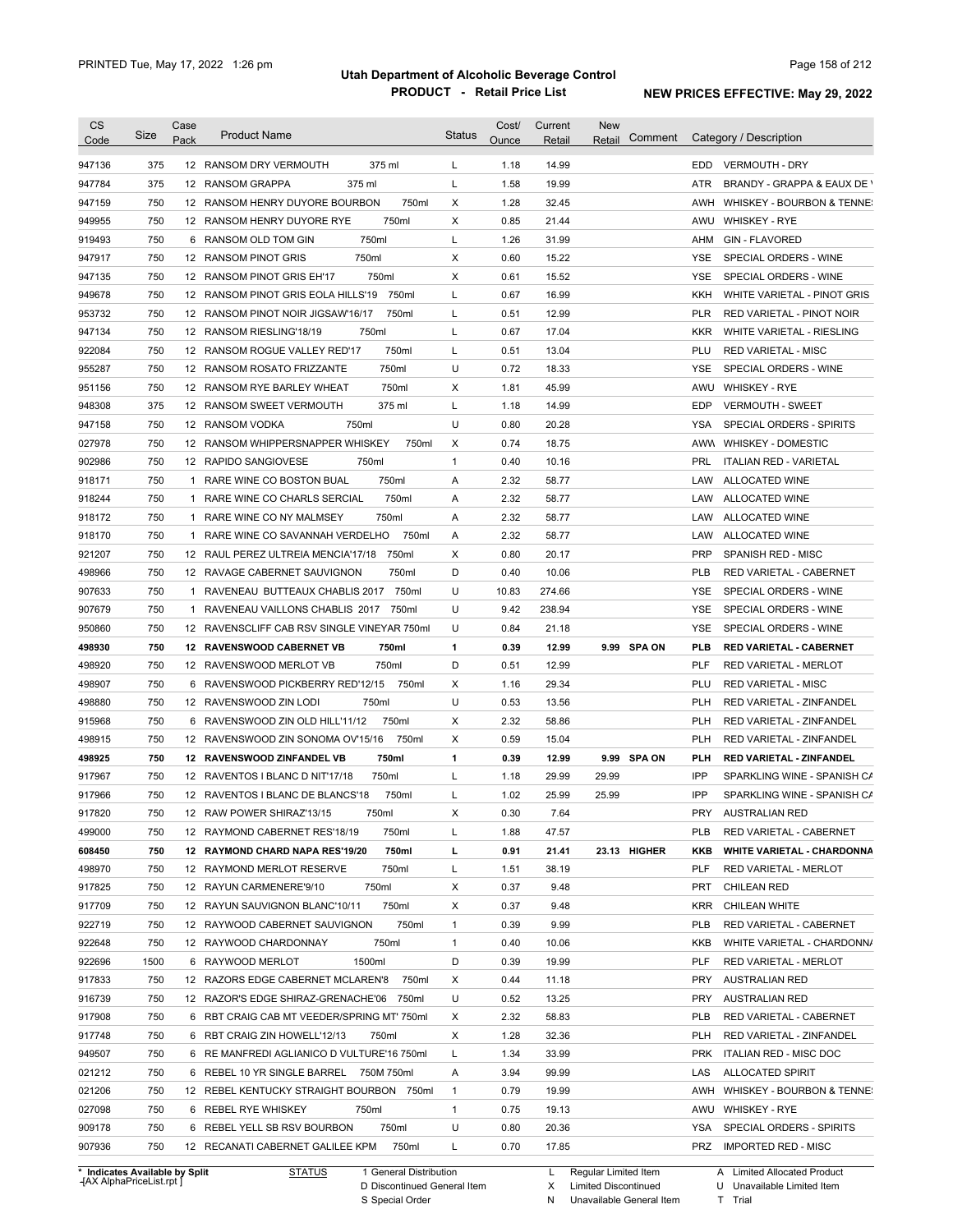| 750<br>750ml<br>0.70<br>17.85<br>907935<br>12 RECANATI CHARD GALILEE KPM<br>L<br><b>KRY</b><br><b>IMPORTED WHITE - MISC</b><br>X<br>49.59<br>750<br>750ml<br>1.96<br><b>PLR</b><br>917363<br>12 RED CAR PINOT APHORIST'08<br>RED VARIETAL - PINOT NOIR<br>750<br>750ml<br>Х<br>1.96<br>49.59<br>917364<br>12 RED CAR PINOT HEAVEN EARTH'07/<br>PLR<br>RED VARIETAL - PINOT NOIR<br>750<br>Х<br>1.48<br>37.43<br><b>PLR</b><br>917365<br>12 RED CAR PINOT SONOMACOAST'08<br>750ml<br>916394<br>750<br>750ml<br>Х<br>1.63<br>41.39<br>PLJ<br>12 RED CAR SPEAK EASY'06<br>750<br>750ml<br>Χ<br>1.78<br>45.12<br>PLJ<br>915316<br>12 RED CAR SYRAH FIGHT R3'05/06<br>750<br>750ml<br>Х<br>1.47<br>37.29<br>PLJ<br>917747<br>12 RED CAR SYRAH TOMORROWLAND'07<br>750<br>750ml<br>U<br>0.39<br>9.93<br>952278<br>12 RED DECADENCE CHOCOLATE WINE<br>YSE<br>SPECIAL ORDERS - WINE<br>750<br>750ml<br>Х<br>0.24<br>6.00<br><b>PLB</b><br>913691<br>12 RED DIAMOND CABERNET'13/14<br>RED VARIETAL - CABERNET<br>750<br>750ml<br>D<br>0.33<br>8.49<br><b>GFS</b><br><b>WINE - SANGRIA</b><br>892950<br>12 RED GUITAR SANGRIA<br>750<br>750ml<br>D<br>0.36<br>9.18<br><b>SCHNAPPS - HOT &amp; SPICED</b><br>077268<br>12 RED ICE 101<br><b>CPK</b><br>500<br>0.24<br>4.04<br>989361<br>12 RED ROCK BOBCAT NUT BROWN ALE<br>500ml<br>$\mathbf{1}$<br>TNL<br>ALE - RED, AMBER, BROWN<br>500<br>D<br>918697<br>12 RED ROCK BRAUHAUS FESTBIER<br>500 ml<br>0.24<br>4.04<br>YST<br>SPECIAL ORDERS - BEER<br>500<br>500ml<br>0.24<br>4.04<br>918295<br>12 RED ROCK DRIOMA IMP STOUT<br>$\mathbf{1}$<br>TNL<br>ALE - RED, AMBER, BROWN<br>500<br>500ml<br>$\mathbf{1}$<br>0.24<br>4.04<br>917817<br>12 RED ROCK ELEPHINO IPA<br>TNC<br>ALE - PALE<br>500<br>500ml<br>$\mathbf{1}$<br>0.24<br>4.04<br><b>LAGER - PILSENER</b><br>989418<br>12 RED ROCK FROHLICH PILS<br>THE<br>500<br>500ml<br>$\mathbf{1}$<br>0.20<br>3.30<br><b>TNC</b><br>917939<br>12 RED ROCK GOLDEN HALO BLONDE AL<br>ALE - PALE<br>949325<br>500<br>500ml<br>D<br>0.18<br>2.99<br>ALE - MISC & SEASONAL<br>12 RED ROCK GRAND BAVARIA<br>TNU<br>917938<br>500<br>12 RED ROCK GRISWALD'S HOLIDAY ALE 500ml<br>Т<br>0.24<br>4.04<br><b>LTB</b><br><b>BEER OFFER</b><br>500<br>500ml<br>$\mathbf{1}$<br>0.24<br>4.04<br>918337<br>12 RED ROCK IMPERIAL RED ALE<br>TNL<br>ALE - RED, AMBER, BROWN<br>500<br>$\mathbf{1}$<br>0.24<br>4.04<br><b>TNU</b><br>918669<br>12 RED ROCK MARVELLA BELGIAN TRIPEL 500 ml<br>ALE - MISC & SEASONAL<br>500<br>500 ml<br>U<br>0.59<br>10.00<br>918547<br>12 RED ROCK PAARDEBLOEM<br>YST<br>SPECIAL ORDERS - BEER<br>500<br>Г<br>0.24<br>4.04<br>918640<br>12 RED ROCK WHITE RAINBOW WHT IPA<br>500ml<br>YST<br>SPECIAL ORDERS - BEER<br>750<br>1<br>0.35<br><b>SPA ON</b><br>422810<br>12 RED ROCK WINERY MALBEC<br>750ml<br>11.99<br>8.99<br>PLE<br><b>RED VARIETAL - MALBEC</b><br>750<br>750ml<br>1<br>0.35<br>499278<br>12 RED ROCK WINERY MERLOT<br>11.99<br>8.99 SPA ON<br>PLF<br><b>RED VARIETAL - MERLOT</b><br>750ml<br>Г<br>49.99<br><b>PFP</b><br>918515<br>750<br>12 RED SCHOONER VOYAGE 7/8<br>1.97<br>750<br>U<br>015848<br>RED SPOT IRISH WHISKEY<br>750ml<br>7.89<br>199.99<br>YSA<br>SPECIAL ORDERS - SPIRITS<br>6<br>027544<br>750<br>12 RED STAG BLACK CHERRY BY JIM BEAM 750ml<br>1<br>0.71<br>20.99<br>17.99 SPA ON<br><b>AWT</b><br><b>WHISKEY FLAVORED</b><br>989423<br>355ml<br>D<br>355<br>12 RED STRIPE LAGER CAN<br>0.13<br>1.57<br>THU<br>LAGER - MISC & SEASONAL<br>499470<br>750ml<br>750<br><b>12 RED TRUCK RED WINE</b><br>1<br>0.55<br>8.99<br>13.99 SPA OFF<br>PFP<br><b>RED GENERIC - RED TABLE &amp; PI</b><br>674340<br>750<br>12 RED TRUCK ROSE<br>750ml<br>D<br>0.26<br>6.48<br>ROSE WINE - GENERIC<br>MPB<br>750<br>6 REDBANK PINOT GRIS SUN MORN'06/08 750ml<br>Х<br>0.79<br>19.96<br>916172<br>KRT<br><b>AUSTRALIAN WHITE</b><br>U<br>750<br>3 REDBREAST 27 YEAR<br>750ml<br>23.66<br>599.99<br><b>YSA</b><br><b>SPECIAL ORDERS - SPIRITS</b><br>015864<br>015856<br>750<br>750ml<br>$\mathbf{1}$<br>2.44<br>61.99<br>AWN WHISKEY - IRISH<br>6 REDBREAST IRISH WHISKEY<br>015860<br>750<br>6 REDBREAST WHISKEY 15YR<br>750ml<br>U<br>4.93<br>124.99<br>YSA<br>SPECIAL ORDERS - SPIRITS<br>015863<br>750<br>13.80<br>349.99<br>AWN WHISKEY - IRISH<br>3 REDBREAST WHISKEY 21YR<br>750ml<br>903860<br>2.69<br>710<br>12 REDDS WICKED APPLE ALE<br>710 ml<br>$\mathbf{1}$<br>0.11<br>TCP<br>BEER - FRUIT & FLAVORED<br>989421<br>473<br>473ml<br>D<br>2.67<br>ALE - MISC & SEASONAL<br>24 REDDS WICKED APPLE HARD ALE<br>0.17<br>TNU<br>903826<br>710ml<br>2.69<br>BEER - FRUIT & FLAVORED<br>710<br>12 REDDS WICKED BLACK CHERRY<br>1<br>0.11<br>TCP<br>989448<br>473<br>24 REDDS WICKED BLACK CHERRY HRD ALE 473ml<br>D<br>2.67<br>ALE - MISC & SEASONAL<br>0.17<br>TNU<br>900390<br>2.67<br>473<br>24 REDDS WICKED LEMONADE<br>473ml<br>D<br>0.17<br>TCP<br>BEER - FRUIT & FLAVORED<br>903822<br>2.69<br>710<br>12 REDDS WICKED LEMONADE<br>710ml<br>1<br>0.11<br>TCP<br>BEER - FRUIT & FLAVORED<br>989428<br>2.67<br>473<br>24 REDDS WICKED SEASONAL HARD ALE 473 ml<br>D<br>0.17<br>TNU<br>ALE - MISC & SEASONAL<br>903848<br>2.69<br>BEER - FRUIT & FLAVORED<br>710<br>12 REDDS WICKED SOUR APPLE<br>710ml<br>$\mathbf{1}$<br>0.11<br>TCP<br>953235<br>750<br>12 REDEMPTION RYE<br>D<br>28.74<br>SPECIAL ORDERS - SPIRITS<br>750ml<br>1.13<br>YSA<br>027079<br>24.99 SPA ON<br>750<br><b>12 REDEMPTION RYE WHISKEY</b><br>750ml<br>1<br>0.99<br>26.99<br>AWU<br><b>WHISKEY - RYE</b><br>953161<br>750<br>750ml<br>12.04<br><b>KRM</b><br>12 REDENTORE CHARDONNAY'17/18<br>х<br>0.47<br>ITALIAN WHITE - VARIETAL<br>750ml<br>Г<br>11.99<br>918542<br>750<br>12 REDENTORE PINOT GRIGIO'21<br>0.47<br>KRK<br>ITALIAN WHITE - PINOT GRIGIO<br>950426<br>750ml<br>L<br>13.99<br>IPI<br>750<br>12 REDENTORE PROSECCO<br>0.55<br>954127<br>750ml<br>Г<br>13.99<br>750<br>12 REDENTORE REFOSCO<br>0.55<br><b>PRK</b><br>ITALIAN RED - MISC DOC<br>922379<br>750ml<br>0.53<br>13.53<br>750<br>12 REDENTORE ROSE PROSECCO<br>L<br>IHF<br>750ml<br>11.99<br>951589<br>750<br>12 REDENTORE SAUVIGNON BLANC'21<br>L<br>0.47<br>KRM<br>ITALIAN WHITE - VARIETAL<br>1.75<br>921687<br>355<br>18 REDHOOK BIG BALLARD<br>355ml<br>$\mathbf{1}$<br>0.15<br>TNF<br>ALE - BITTER & ESB<br>026949<br>750<br>750ml<br>21.99<br>6 REDNECK RIVIERA WHISKEY<br>$\mathbf{1}$<br>0.87<br>AWE WHISKEY - BLENDED | <b>CS</b><br>Code | Size | Case<br>Pack | <b>Product Name</b> | <b>Status</b> | Cost/<br>Ounce | Current<br>Retail | <b>New</b><br>Comment<br>Retail | Category / Description       |
|--------------------------------------------------------------------------------------------------------------------------------------------------------------------------------------------------------------------------------------------------------------------------------------------------------------------------------------------------------------------------------------------------------------------------------------------------------------------------------------------------------------------------------------------------------------------------------------------------------------------------------------------------------------------------------------------------------------------------------------------------------------------------------------------------------------------------------------------------------------------------------------------------------------------------------------------------------------------------------------------------------------------------------------------------------------------------------------------------------------------------------------------------------------------------------------------------------------------------------------------------------------------------------------------------------------------------------------------------------------------------------------------------------------------------------------------------------------------------------------------------------------------------------------------------------------------------------------------------------------------------------------------------------------------------------------------------------------------------------------------------------------------------------------------------------------------------------------------------------------------------------------------------------------------------------------------------------------------------------------------------------------------------------------------------------------------------------------------------------------------------------------------------------------------------------------------------------------------------------------------------------------------------------------------------------------------------------------------------------------------------------------------------------------------------------------------------------------------------------------------------------------------------------------------------------------------------------------------------------------------------------------------------------------------------------------------------------------------------------------------------------------------------------------------------------------------------------------------------------------------------------------------------------------------------------------------------------------------------------------------------------------------------------------------------------------------------------------------------------------------------------------------------------------------------------------------------------------------------------------------------------------------------------------------------------------------------------------------------------------------------------------------------------------------------------------------------------------------------------------------------------------------------------------------------------------------------------------------------------------------------------------------------------------------------------------------------------------------------------------------------------------------------------------------------------------------------------------------------------------------------------------------------------------------------------------------------------------------------------------------------------------------------------------------------------------------------------------------------------------------------------------------------------------------------------------------------------------------------------------------------------------------------------------------------------------------------------------------------------------------------------------------------------------------------------------------------------------------------------------------------------------------------------------------------------------------------------------------------------------------------------------------------------------------------------------------------------------------------------------------------------------------------------------------------------------------------------------------------------------------------------------------------------------------------------------------------------------------------------------------------------------------------------------------------------------------------------------------------------------------------------------------------------------------------------------------------------------------------------------------------------------------------------------------------------------------------------------------------------------------------------------------------------------------------------------------------------------------------------------------------------------------------------------------------------------------------------------------------------------------------------------------------------------------------------------------------------------------------------------------------------------------------------------------------------------------------------------------------------------------------------------------------------------------------------------------------------------------------------------------------------------------------------------------------------------------------------------------------------------------------------------------------------------------------------------------------------------------------------------------------------------------------------------------------------------------------------------------------------------------------------------------------------------------|-------------------|------|--------------|---------------------|---------------|----------------|-------------------|---------------------------------|------------------------------|
|                                                                                                                                                                                                                                                                                                                                                                                                                                                                                                                                                                                                                                                                                                                                                                                                                                                                                                                                                                                                                                                                                                                                                                                                                                                                                                                                                                                                                                                                                                                                                                                                                                                                                                                                                                                                                                                                                                                                                                                                                                                                                                                                                                                                                                                                                                                                                                                                                                                                                                                                                                                                                                                                                                                                                                                                                                                                                                                                                                                                                                                                                                                                                                                                                                                                                                                                                                                                                                                                                                                                                                                                                                                                                                                                                                                                                                                                                                                                                                                                                                                                                                                                                                                                                                                                                                                                                                                                                                                                                                                                                                                                                                                                                                                                                                                                                                                                                                                                                                                                                                                                                                                                                                                                                                                                                                                                                                                                                                                                                                                                                                                                                                                                                                                                                                                                                                                                                                                                                                                                                                                                                                                                                                                                                                                                                                                                                                                                                    |                   |      |              |                     |               |                |                   |                                 |                              |
|                                                                                                                                                                                                                                                                                                                                                                                                                                                                                                                                                                                                                                                                                                                                                                                                                                                                                                                                                                                                                                                                                                                                                                                                                                                                                                                                                                                                                                                                                                                                                                                                                                                                                                                                                                                                                                                                                                                                                                                                                                                                                                                                                                                                                                                                                                                                                                                                                                                                                                                                                                                                                                                                                                                                                                                                                                                                                                                                                                                                                                                                                                                                                                                                                                                                                                                                                                                                                                                                                                                                                                                                                                                                                                                                                                                                                                                                                                                                                                                                                                                                                                                                                                                                                                                                                                                                                                                                                                                                                                                                                                                                                                                                                                                                                                                                                                                                                                                                                                                                                                                                                                                                                                                                                                                                                                                                                                                                                                                                                                                                                                                                                                                                                                                                                                                                                                                                                                                                                                                                                                                                                                                                                                                                                                                                                                                                                                                                                    |                   |      |              |                     |               |                |                   |                                 |                              |
|                                                                                                                                                                                                                                                                                                                                                                                                                                                                                                                                                                                                                                                                                                                                                                                                                                                                                                                                                                                                                                                                                                                                                                                                                                                                                                                                                                                                                                                                                                                                                                                                                                                                                                                                                                                                                                                                                                                                                                                                                                                                                                                                                                                                                                                                                                                                                                                                                                                                                                                                                                                                                                                                                                                                                                                                                                                                                                                                                                                                                                                                                                                                                                                                                                                                                                                                                                                                                                                                                                                                                                                                                                                                                                                                                                                                                                                                                                                                                                                                                                                                                                                                                                                                                                                                                                                                                                                                                                                                                                                                                                                                                                                                                                                                                                                                                                                                                                                                                                                                                                                                                                                                                                                                                                                                                                                                                                                                                                                                                                                                                                                                                                                                                                                                                                                                                                                                                                                                                                                                                                                                                                                                                                                                                                                                                                                                                                                                                    |                   |      |              |                     |               |                |                   |                                 |                              |
|                                                                                                                                                                                                                                                                                                                                                                                                                                                                                                                                                                                                                                                                                                                                                                                                                                                                                                                                                                                                                                                                                                                                                                                                                                                                                                                                                                                                                                                                                                                                                                                                                                                                                                                                                                                                                                                                                                                                                                                                                                                                                                                                                                                                                                                                                                                                                                                                                                                                                                                                                                                                                                                                                                                                                                                                                                                                                                                                                                                                                                                                                                                                                                                                                                                                                                                                                                                                                                                                                                                                                                                                                                                                                                                                                                                                                                                                                                                                                                                                                                                                                                                                                                                                                                                                                                                                                                                                                                                                                                                                                                                                                                                                                                                                                                                                                                                                                                                                                                                                                                                                                                                                                                                                                                                                                                                                                                                                                                                                                                                                                                                                                                                                                                                                                                                                                                                                                                                                                                                                                                                                                                                                                                                                                                                                                                                                                                                                                    |                   |      |              |                     |               |                |                   |                                 | RED VARIETAL - PINOT NOIR    |
|                                                                                                                                                                                                                                                                                                                                                                                                                                                                                                                                                                                                                                                                                                                                                                                                                                                                                                                                                                                                                                                                                                                                                                                                                                                                                                                                                                                                                                                                                                                                                                                                                                                                                                                                                                                                                                                                                                                                                                                                                                                                                                                                                                                                                                                                                                                                                                                                                                                                                                                                                                                                                                                                                                                                                                                                                                                                                                                                                                                                                                                                                                                                                                                                                                                                                                                                                                                                                                                                                                                                                                                                                                                                                                                                                                                                                                                                                                                                                                                                                                                                                                                                                                                                                                                                                                                                                                                                                                                                                                                                                                                                                                                                                                                                                                                                                                                                                                                                                                                                                                                                                                                                                                                                                                                                                                                                                                                                                                                                                                                                                                                                                                                                                                                                                                                                                                                                                                                                                                                                                                                                                                                                                                                                                                                                                                                                                                                                                    |                   |      |              |                     |               |                |                   |                                 | RED VARIETAL - SYRAH, PETITE |
|                                                                                                                                                                                                                                                                                                                                                                                                                                                                                                                                                                                                                                                                                                                                                                                                                                                                                                                                                                                                                                                                                                                                                                                                                                                                                                                                                                                                                                                                                                                                                                                                                                                                                                                                                                                                                                                                                                                                                                                                                                                                                                                                                                                                                                                                                                                                                                                                                                                                                                                                                                                                                                                                                                                                                                                                                                                                                                                                                                                                                                                                                                                                                                                                                                                                                                                                                                                                                                                                                                                                                                                                                                                                                                                                                                                                                                                                                                                                                                                                                                                                                                                                                                                                                                                                                                                                                                                                                                                                                                                                                                                                                                                                                                                                                                                                                                                                                                                                                                                                                                                                                                                                                                                                                                                                                                                                                                                                                                                                                                                                                                                                                                                                                                                                                                                                                                                                                                                                                                                                                                                                                                                                                                                                                                                                                                                                                                                                                    |                   |      |              |                     |               |                |                   |                                 | RED VARIETAL - SYRAH, PETITE |
|                                                                                                                                                                                                                                                                                                                                                                                                                                                                                                                                                                                                                                                                                                                                                                                                                                                                                                                                                                                                                                                                                                                                                                                                                                                                                                                                                                                                                                                                                                                                                                                                                                                                                                                                                                                                                                                                                                                                                                                                                                                                                                                                                                                                                                                                                                                                                                                                                                                                                                                                                                                                                                                                                                                                                                                                                                                                                                                                                                                                                                                                                                                                                                                                                                                                                                                                                                                                                                                                                                                                                                                                                                                                                                                                                                                                                                                                                                                                                                                                                                                                                                                                                                                                                                                                                                                                                                                                                                                                                                                                                                                                                                                                                                                                                                                                                                                                                                                                                                                                                                                                                                                                                                                                                                                                                                                                                                                                                                                                                                                                                                                                                                                                                                                                                                                                                                                                                                                                                                                                                                                                                                                                                                                                                                                                                                                                                                                                                    |                   |      |              |                     |               |                |                   |                                 | RED VARIETAL - SYRAH, PETITE |
|                                                                                                                                                                                                                                                                                                                                                                                                                                                                                                                                                                                                                                                                                                                                                                                                                                                                                                                                                                                                                                                                                                                                                                                                                                                                                                                                                                                                                                                                                                                                                                                                                                                                                                                                                                                                                                                                                                                                                                                                                                                                                                                                                                                                                                                                                                                                                                                                                                                                                                                                                                                                                                                                                                                                                                                                                                                                                                                                                                                                                                                                                                                                                                                                                                                                                                                                                                                                                                                                                                                                                                                                                                                                                                                                                                                                                                                                                                                                                                                                                                                                                                                                                                                                                                                                                                                                                                                                                                                                                                                                                                                                                                                                                                                                                                                                                                                                                                                                                                                                                                                                                                                                                                                                                                                                                                                                                                                                                                                                                                                                                                                                                                                                                                                                                                                                                                                                                                                                                                                                                                                                                                                                                                                                                                                                                                                                                                                                                    |                   |      |              |                     |               |                |                   |                                 |                              |
|                                                                                                                                                                                                                                                                                                                                                                                                                                                                                                                                                                                                                                                                                                                                                                                                                                                                                                                                                                                                                                                                                                                                                                                                                                                                                                                                                                                                                                                                                                                                                                                                                                                                                                                                                                                                                                                                                                                                                                                                                                                                                                                                                                                                                                                                                                                                                                                                                                                                                                                                                                                                                                                                                                                                                                                                                                                                                                                                                                                                                                                                                                                                                                                                                                                                                                                                                                                                                                                                                                                                                                                                                                                                                                                                                                                                                                                                                                                                                                                                                                                                                                                                                                                                                                                                                                                                                                                                                                                                                                                                                                                                                                                                                                                                                                                                                                                                                                                                                                                                                                                                                                                                                                                                                                                                                                                                                                                                                                                                                                                                                                                                                                                                                                                                                                                                                                                                                                                                                                                                                                                                                                                                                                                                                                                                                                                                                                                                                    |                   |      |              |                     |               |                |                   |                                 |                              |
|                                                                                                                                                                                                                                                                                                                                                                                                                                                                                                                                                                                                                                                                                                                                                                                                                                                                                                                                                                                                                                                                                                                                                                                                                                                                                                                                                                                                                                                                                                                                                                                                                                                                                                                                                                                                                                                                                                                                                                                                                                                                                                                                                                                                                                                                                                                                                                                                                                                                                                                                                                                                                                                                                                                                                                                                                                                                                                                                                                                                                                                                                                                                                                                                                                                                                                                                                                                                                                                                                                                                                                                                                                                                                                                                                                                                                                                                                                                                                                                                                                                                                                                                                                                                                                                                                                                                                                                                                                                                                                                                                                                                                                                                                                                                                                                                                                                                                                                                                                                                                                                                                                                                                                                                                                                                                                                                                                                                                                                                                                                                                                                                                                                                                                                                                                                                                                                                                                                                                                                                                                                                                                                                                                                                                                                                                                                                                                                                                    |                   |      |              |                     |               |                |                   |                                 |                              |
|                                                                                                                                                                                                                                                                                                                                                                                                                                                                                                                                                                                                                                                                                                                                                                                                                                                                                                                                                                                                                                                                                                                                                                                                                                                                                                                                                                                                                                                                                                                                                                                                                                                                                                                                                                                                                                                                                                                                                                                                                                                                                                                                                                                                                                                                                                                                                                                                                                                                                                                                                                                                                                                                                                                                                                                                                                                                                                                                                                                                                                                                                                                                                                                                                                                                                                                                                                                                                                                                                                                                                                                                                                                                                                                                                                                                                                                                                                                                                                                                                                                                                                                                                                                                                                                                                                                                                                                                                                                                                                                                                                                                                                                                                                                                                                                                                                                                                                                                                                                                                                                                                                                                                                                                                                                                                                                                                                                                                                                                                                                                                                                                                                                                                                                                                                                                                                                                                                                                                                                                                                                                                                                                                                                                                                                                                                                                                                                                                    |                   |      |              |                     |               |                |                   |                                 |                              |
|                                                                                                                                                                                                                                                                                                                                                                                                                                                                                                                                                                                                                                                                                                                                                                                                                                                                                                                                                                                                                                                                                                                                                                                                                                                                                                                                                                                                                                                                                                                                                                                                                                                                                                                                                                                                                                                                                                                                                                                                                                                                                                                                                                                                                                                                                                                                                                                                                                                                                                                                                                                                                                                                                                                                                                                                                                                                                                                                                                                                                                                                                                                                                                                                                                                                                                                                                                                                                                                                                                                                                                                                                                                                                                                                                                                                                                                                                                                                                                                                                                                                                                                                                                                                                                                                                                                                                                                                                                                                                                                                                                                                                                                                                                                                                                                                                                                                                                                                                                                                                                                                                                                                                                                                                                                                                                                                                                                                                                                                                                                                                                                                                                                                                                                                                                                                                                                                                                                                                                                                                                                                                                                                                                                                                                                                                                                                                                                                                    |                   |      |              |                     |               |                |                   |                                 |                              |
|                                                                                                                                                                                                                                                                                                                                                                                                                                                                                                                                                                                                                                                                                                                                                                                                                                                                                                                                                                                                                                                                                                                                                                                                                                                                                                                                                                                                                                                                                                                                                                                                                                                                                                                                                                                                                                                                                                                                                                                                                                                                                                                                                                                                                                                                                                                                                                                                                                                                                                                                                                                                                                                                                                                                                                                                                                                                                                                                                                                                                                                                                                                                                                                                                                                                                                                                                                                                                                                                                                                                                                                                                                                                                                                                                                                                                                                                                                                                                                                                                                                                                                                                                                                                                                                                                                                                                                                                                                                                                                                                                                                                                                                                                                                                                                                                                                                                                                                                                                                                                                                                                                                                                                                                                                                                                                                                                                                                                                                                                                                                                                                                                                                                                                                                                                                                                                                                                                                                                                                                                                                                                                                                                                                                                                                                                                                                                                                                                    |                   |      |              |                     |               |                |                   |                                 |                              |
|                                                                                                                                                                                                                                                                                                                                                                                                                                                                                                                                                                                                                                                                                                                                                                                                                                                                                                                                                                                                                                                                                                                                                                                                                                                                                                                                                                                                                                                                                                                                                                                                                                                                                                                                                                                                                                                                                                                                                                                                                                                                                                                                                                                                                                                                                                                                                                                                                                                                                                                                                                                                                                                                                                                                                                                                                                                                                                                                                                                                                                                                                                                                                                                                                                                                                                                                                                                                                                                                                                                                                                                                                                                                                                                                                                                                                                                                                                                                                                                                                                                                                                                                                                                                                                                                                                                                                                                                                                                                                                                                                                                                                                                                                                                                                                                                                                                                                                                                                                                                                                                                                                                                                                                                                                                                                                                                                                                                                                                                                                                                                                                                                                                                                                                                                                                                                                                                                                                                                                                                                                                                                                                                                                                                                                                                                                                                                                                                                    |                   |      |              |                     |               |                |                   |                                 |                              |
|                                                                                                                                                                                                                                                                                                                                                                                                                                                                                                                                                                                                                                                                                                                                                                                                                                                                                                                                                                                                                                                                                                                                                                                                                                                                                                                                                                                                                                                                                                                                                                                                                                                                                                                                                                                                                                                                                                                                                                                                                                                                                                                                                                                                                                                                                                                                                                                                                                                                                                                                                                                                                                                                                                                                                                                                                                                                                                                                                                                                                                                                                                                                                                                                                                                                                                                                                                                                                                                                                                                                                                                                                                                                                                                                                                                                                                                                                                                                                                                                                                                                                                                                                                                                                                                                                                                                                                                                                                                                                                                                                                                                                                                                                                                                                                                                                                                                                                                                                                                                                                                                                                                                                                                                                                                                                                                                                                                                                                                                                                                                                                                                                                                                                                                                                                                                                                                                                                                                                                                                                                                                                                                                                                                                                                                                                                                                                                                                                    |                   |      |              |                     |               |                |                   |                                 |                              |
|                                                                                                                                                                                                                                                                                                                                                                                                                                                                                                                                                                                                                                                                                                                                                                                                                                                                                                                                                                                                                                                                                                                                                                                                                                                                                                                                                                                                                                                                                                                                                                                                                                                                                                                                                                                                                                                                                                                                                                                                                                                                                                                                                                                                                                                                                                                                                                                                                                                                                                                                                                                                                                                                                                                                                                                                                                                                                                                                                                                                                                                                                                                                                                                                                                                                                                                                                                                                                                                                                                                                                                                                                                                                                                                                                                                                                                                                                                                                                                                                                                                                                                                                                                                                                                                                                                                                                                                                                                                                                                                                                                                                                                                                                                                                                                                                                                                                                                                                                                                                                                                                                                                                                                                                                                                                                                                                                                                                                                                                                                                                                                                                                                                                                                                                                                                                                                                                                                                                                                                                                                                                                                                                                                                                                                                                                                                                                                                                                    |                   |      |              |                     |               |                |                   |                                 |                              |
|                                                                                                                                                                                                                                                                                                                                                                                                                                                                                                                                                                                                                                                                                                                                                                                                                                                                                                                                                                                                                                                                                                                                                                                                                                                                                                                                                                                                                                                                                                                                                                                                                                                                                                                                                                                                                                                                                                                                                                                                                                                                                                                                                                                                                                                                                                                                                                                                                                                                                                                                                                                                                                                                                                                                                                                                                                                                                                                                                                                                                                                                                                                                                                                                                                                                                                                                                                                                                                                                                                                                                                                                                                                                                                                                                                                                                                                                                                                                                                                                                                                                                                                                                                                                                                                                                                                                                                                                                                                                                                                                                                                                                                                                                                                                                                                                                                                                                                                                                                                                                                                                                                                                                                                                                                                                                                                                                                                                                                                                                                                                                                                                                                                                                                                                                                                                                                                                                                                                                                                                                                                                                                                                                                                                                                                                                                                                                                                                                    |                   |      |              |                     |               |                |                   |                                 |                              |
|                                                                                                                                                                                                                                                                                                                                                                                                                                                                                                                                                                                                                                                                                                                                                                                                                                                                                                                                                                                                                                                                                                                                                                                                                                                                                                                                                                                                                                                                                                                                                                                                                                                                                                                                                                                                                                                                                                                                                                                                                                                                                                                                                                                                                                                                                                                                                                                                                                                                                                                                                                                                                                                                                                                                                                                                                                                                                                                                                                                                                                                                                                                                                                                                                                                                                                                                                                                                                                                                                                                                                                                                                                                                                                                                                                                                                                                                                                                                                                                                                                                                                                                                                                                                                                                                                                                                                                                                                                                                                                                                                                                                                                                                                                                                                                                                                                                                                                                                                                                                                                                                                                                                                                                                                                                                                                                                                                                                                                                                                                                                                                                                                                                                                                                                                                                                                                                                                                                                                                                                                                                                                                                                                                                                                                                                                                                                                                                                                    |                   |      |              |                     |               |                |                   |                                 |                              |
|                                                                                                                                                                                                                                                                                                                                                                                                                                                                                                                                                                                                                                                                                                                                                                                                                                                                                                                                                                                                                                                                                                                                                                                                                                                                                                                                                                                                                                                                                                                                                                                                                                                                                                                                                                                                                                                                                                                                                                                                                                                                                                                                                                                                                                                                                                                                                                                                                                                                                                                                                                                                                                                                                                                                                                                                                                                                                                                                                                                                                                                                                                                                                                                                                                                                                                                                                                                                                                                                                                                                                                                                                                                                                                                                                                                                                                                                                                                                                                                                                                                                                                                                                                                                                                                                                                                                                                                                                                                                                                                                                                                                                                                                                                                                                                                                                                                                                                                                                                                                                                                                                                                                                                                                                                                                                                                                                                                                                                                                                                                                                                                                                                                                                                                                                                                                                                                                                                                                                                                                                                                                                                                                                                                                                                                                                                                                                                                                                    |                   |      |              |                     |               |                |                   |                                 |                              |
|                                                                                                                                                                                                                                                                                                                                                                                                                                                                                                                                                                                                                                                                                                                                                                                                                                                                                                                                                                                                                                                                                                                                                                                                                                                                                                                                                                                                                                                                                                                                                                                                                                                                                                                                                                                                                                                                                                                                                                                                                                                                                                                                                                                                                                                                                                                                                                                                                                                                                                                                                                                                                                                                                                                                                                                                                                                                                                                                                                                                                                                                                                                                                                                                                                                                                                                                                                                                                                                                                                                                                                                                                                                                                                                                                                                                                                                                                                                                                                                                                                                                                                                                                                                                                                                                                                                                                                                                                                                                                                                                                                                                                                                                                                                                                                                                                                                                                                                                                                                                                                                                                                                                                                                                                                                                                                                                                                                                                                                                                                                                                                                                                                                                                                                                                                                                                                                                                                                                                                                                                                                                                                                                                                                                                                                                                                                                                                                                                    |                   |      |              |                     |               |                |                   |                                 |                              |
|                                                                                                                                                                                                                                                                                                                                                                                                                                                                                                                                                                                                                                                                                                                                                                                                                                                                                                                                                                                                                                                                                                                                                                                                                                                                                                                                                                                                                                                                                                                                                                                                                                                                                                                                                                                                                                                                                                                                                                                                                                                                                                                                                                                                                                                                                                                                                                                                                                                                                                                                                                                                                                                                                                                                                                                                                                                                                                                                                                                                                                                                                                                                                                                                                                                                                                                                                                                                                                                                                                                                                                                                                                                                                                                                                                                                                                                                                                                                                                                                                                                                                                                                                                                                                                                                                                                                                                                                                                                                                                                                                                                                                                                                                                                                                                                                                                                                                                                                                                                                                                                                                                                                                                                                                                                                                                                                                                                                                                                                                                                                                                                                                                                                                                                                                                                                                                                                                                                                                                                                                                                                                                                                                                                                                                                                                                                                                                                                                    |                   |      |              |                     |               |                |                   |                                 |                              |
|                                                                                                                                                                                                                                                                                                                                                                                                                                                                                                                                                                                                                                                                                                                                                                                                                                                                                                                                                                                                                                                                                                                                                                                                                                                                                                                                                                                                                                                                                                                                                                                                                                                                                                                                                                                                                                                                                                                                                                                                                                                                                                                                                                                                                                                                                                                                                                                                                                                                                                                                                                                                                                                                                                                                                                                                                                                                                                                                                                                                                                                                                                                                                                                                                                                                                                                                                                                                                                                                                                                                                                                                                                                                                                                                                                                                                                                                                                                                                                                                                                                                                                                                                                                                                                                                                                                                                                                                                                                                                                                                                                                                                                                                                                                                                                                                                                                                                                                                                                                                                                                                                                                                                                                                                                                                                                                                                                                                                                                                                                                                                                                                                                                                                                                                                                                                                                                                                                                                                                                                                                                                                                                                                                                                                                                                                                                                                                                                                    |                   |      |              |                     |               |                |                   |                                 |                              |
|                                                                                                                                                                                                                                                                                                                                                                                                                                                                                                                                                                                                                                                                                                                                                                                                                                                                                                                                                                                                                                                                                                                                                                                                                                                                                                                                                                                                                                                                                                                                                                                                                                                                                                                                                                                                                                                                                                                                                                                                                                                                                                                                                                                                                                                                                                                                                                                                                                                                                                                                                                                                                                                                                                                                                                                                                                                                                                                                                                                                                                                                                                                                                                                                                                                                                                                                                                                                                                                                                                                                                                                                                                                                                                                                                                                                                                                                                                                                                                                                                                                                                                                                                                                                                                                                                                                                                                                                                                                                                                                                                                                                                                                                                                                                                                                                                                                                                                                                                                                                                                                                                                                                                                                                                                                                                                                                                                                                                                                                                                                                                                                                                                                                                                                                                                                                                                                                                                                                                                                                                                                                                                                                                                                                                                                                                                                                                                                                                    |                   |      |              |                     |               |                |                   |                                 |                              |
|                                                                                                                                                                                                                                                                                                                                                                                                                                                                                                                                                                                                                                                                                                                                                                                                                                                                                                                                                                                                                                                                                                                                                                                                                                                                                                                                                                                                                                                                                                                                                                                                                                                                                                                                                                                                                                                                                                                                                                                                                                                                                                                                                                                                                                                                                                                                                                                                                                                                                                                                                                                                                                                                                                                                                                                                                                                                                                                                                                                                                                                                                                                                                                                                                                                                                                                                                                                                                                                                                                                                                                                                                                                                                                                                                                                                                                                                                                                                                                                                                                                                                                                                                                                                                                                                                                                                                                                                                                                                                                                                                                                                                                                                                                                                                                                                                                                                                                                                                                                                                                                                                                                                                                                                                                                                                                                                                                                                                                                                                                                                                                                                                                                                                                                                                                                                                                                                                                                                                                                                                                                                                                                                                                                                                                                                                                                                                                                                                    |                   |      |              |                     |               |                |                   |                                 |                              |
|                                                                                                                                                                                                                                                                                                                                                                                                                                                                                                                                                                                                                                                                                                                                                                                                                                                                                                                                                                                                                                                                                                                                                                                                                                                                                                                                                                                                                                                                                                                                                                                                                                                                                                                                                                                                                                                                                                                                                                                                                                                                                                                                                                                                                                                                                                                                                                                                                                                                                                                                                                                                                                                                                                                                                                                                                                                                                                                                                                                                                                                                                                                                                                                                                                                                                                                                                                                                                                                                                                                                                                                                                                                                                                                                                                                                                                                                                                                                                                                                                                                                                                                                                                                                                                                                                                                                                                                                                                                                                                                                                                                                                                                                                                                                                                                                                                                                                                                                                                                                                                                                                                                                                                                                                                                                                                                                                                                                                                                                                                                                                                                                                                                                                                                                                                                                                                                                                                                                                                                                                                                                                                                                                                                                                                                                                                                                                                                                                    |                   |      |              |                     |               |                |                   |                                 |                              |
|                                                                                                                                                                                                                                                                                                                                                                                                                                                                                                                                                                                                                                                                                                                                                                                                                                                                                                                                                                                                                                                                                                                                                                                                                                                                                                                                                                                                                                                                                                                                                                                                                                                                                                                                                                                                                                                                                                                                                                                                                                                                                                                                                                                                                                                                                                                                                                                                                                                                                                                                                                                                                                                                                                                                                                                                                                                                                                                                                                                                                                                                                                                                                                                                                                                                                                                                                                                                                                                                                                                                                                                                                                                                                                                                                                                                                                                                                                                                                                                                                                                                                                                                                                                                                                                                                                                                                                                                                                                                                                                                                                                                                                                                                                                                                                                                                                                                                                                                                                                                                                                                                                                                                                                                                                                                                                                                                                                                                                                                                                                                                                                                                                                                                                                                                                                                                                                                                                                                                                                                                                                                                                                                                                                                                                                                                                                                                                                                                    |                   |      |              |                     |               |                |                   |                                 | RED GENERIC - RED TABLE & P  |
|                                                                                                                                                                                                                                                                                                                                                                                                                                                                                                                                                                                                                                                                                                                                                                                                                                                                                                                                                                                                                                                                                                                                                                                                                                                                                                                                                                                                                                                                                                                                                                                                                                                                                                                                                                                                                                                                                                                                                                                                                                                                                                                                                                                                                                                                                                                                                                                                                                                                                                                                                                                                                                                                                                                                                                                                                                                                                                                                                                                                                                                                                                                                                                                                                                                                                                                                                                                                                                                                                                                                                                                                                                                                                                                                                                                                                                                                                                                                                                                                                                                                                                                                                                                                                                                                                                                                                                                                                                                                                                                                                                                                                                                                                                                                                                                                                                                                                                                                                                                                                                                                                                                                                                                                                                                                                                                                                                                                                                                                                                                                                                                                                                                                                                                                                                                                                                                                                                                                                                                                                                                                                                                                                                                                                                                                                                                                                                                                                    |                   |      |              |                     |               |                |                   |                                 |                              |
|                                                                                                                                                                                                                                                                                                                                                                                                                                                                                                                                                                                                                                                                                                                                                                                                                                                                                                                                                                                                                                                                                                                                                                                                                                                                                                                                                                                                                                                                                                                                                                                                                                                                                                                                                                                                                                                                                                                                                                                                                                                                                                                                                                                                                                                                                                                                                                                                                                                                                                                                                                                                                                                                                                                                                                                                                                                                                                                                                                                                                                                                                                                                                                                                                                                                                                                                                                                                                                                                                                                                                                                                                                                                                                                                                                                                                                                                                                                                                                                                                                                                                                                                                                                                                                                                                                                                                                                                                                                                                                                                                                                                                                                                                                                                                                                                                                                                                                                                                                                                                                                                                                                                                                                                                                                                                                                                                                                                                                                                                                                                                                                                                                                                                                                                                                                                                                                                                                                                                                                                                                                                                                                                                                                                                                                                                                                                                                                                                    |                   |      |              |                     |               |                |                   |                                 |                              |
|                                                                                                                                                                                                                                                                                                                                                                                                                                                                                                                                                                                                                                                                                                                                                                                                                                                                                                                                                                                                                                                                                                                                                                                                                                                                                                                                                                                                                                                                                                                                                                                                                                                                                                                                                                                                                                                                                                                                                                                                                                                                                                                                                                                                                                                                                                                                                                                                                                                                                                                                                                                                                                                                                                                                                                                                                                                                                                                                                                                                                                                                                                                                                                                                                                                                                                                                                                                                                                                                                                                                                                                                                                                                                                                                                                                                                                                                                                                                                                                                                                                                                                                                                                                                                                                                                                                                                                                                                                                                                                                                                                                                                                                                                                                                                                                                                                                                                                                                                                                                                                                                                                                                                                                                                                                                                                                                                                                                                                                                                                                                                                                                                                                                                                                                                                                                                                                                                                                                                                                                                                                                                                                                                                                                                                                                                                                                                                                                                    |                   |      |              |                     |               |                |                   |                                 |                              |
|                                                                                                                                                                                                                                                                                                                                                                                                                                                                                                                                                                                                                                                                                                                                                                                                                                                                                                                                                                                                                                                                                                                                                                                                                                                                                                                                                                                                                                                                                                                                                                                                                                                                                                                                                                                                                                                                                                                                                                                                                                                                                                                                                                                                                                                                                                                                                                                                                                                                                                                                                                                                                                                                                                                                                                                                                                                                                                                                                                                                                                                                                                                                                                                                                                                                                                                                                                                                                                                                                                                                                                                                                                                                                                                                                                                                                                                                                                                                                                                                                                                                                                                                                                                                                                                                                                                                                                                                                                                                                                                                                                                                                                                                                                                                                                                                                                                                                                                                                                                                                                                                                                                                                                                                                                                                                                                                                                                                                                                                                                                                                                                                                                                                                                                                                                                                                                                                                                                                                                                                                                                                                                                                                                                                                                                                                                                                                                                                                    |                   |      |              |                     |               |                |                   |                                 |                              |
|                                                                                                                                                                                                                                                                                                                                                                                                                                                                                                                                                                                                                                                                                                                                                                                                                                                                                                                                                                                                                                                                                                                                                                                                                                                                                                                                                                                                                                                                                                                                                                                                                                                                                                                                                                                                                                                                                                                                                                                                                                                                                                                                                                                                                                                                                                                                                                                                                                                                                                                                                                                                                                                                                                                                                                                                                                                                                                                                                                                                                                                                                                                                                                                                                                                                                                                                                                                                                                                                                                                                                                                                                                                                                                                                                                                                                                                                                                                                                                                                                                                                                                                                                                                                                                                                                                                                                                                                                                                                                                                                                                                                                                                                                                                                                                                                                                                                                                                                                                                                                                                                                                                                                                                                                                                                                                                                                                                                                                                                                                                                                                                                                                                                                                                                                                                                                                                                                                                                                                                                                                                                                                                                                                                                                                                                                                                                                                                                                    |                   |      |              |                     |               |                |                   |                                 |                              |
|                                                                                                                                                                                                                                                                                                                                                                                                                                                                                                                                                                                                                                                                                                                                                                                                                                                                                                                                                                                                                                                                                                                                                                                                                                                                                                                                                                                                                                                                                                                                                                                                                                                                                                                                                                                                                                                                                                                                                                                                                                                                                                                                                                                                                                                                                                                                                                                                                                                                                                                                                                                                                                                                                                                                                                                                                                                                                                                                                                                                                                                                                                                                                                                                                                                                                                                                                                                                                                                                                                                                                                                                                                                                                                                                                                                                                                                                                                                                                                                                                                                                                                                                                                                                                                                                                                                                                                                                                                                                                                                                                                                                                                                                                                                                                                                                                                                                                                                                                                                                                                                                                                                                                                                                                                                                                                                                                                                                                                                                                                                                                                                                                                                                                                                                                                                                                                                                                                                                                                                                                                                                                                                                                                                                                                                                                                                                                                                                                    |                   |      |              |                     |               |                |                   |                                 |                              |
|                                                                                                                                                                                                                                                                                                                                                                                                                                                                                                                                                                                                                                                                                                                                                                                                                                                                                                                                                                                                                                                                                                                                                                                                                                                                                                                                                                                                                                                                                                                                                                                                                                                                                                                                                                                                                                                                                                                                                                                                                                                                                                                                                                                                                                                                                                                                                                                                                                                                                                                                                                                                                                                                                                                                                                                                                                                                                                                                                                                                                                                                                                                                                                                                                                                                                                                                                                                                                                                                                                                                                                                                                                                                                                                                                                                                                                                                                                                                                                                                                                                                                                                                                                                                                                                                                                                                                                                                                                                                                                                                                                                                                                                                                                                                                                                                                                                                                                                                                                                                                                                                                                                                                                                                                                                                                                                                                                                                                                                                                                                                                                                                                                                                                                                                                                                                                                                                                                                                                                                                                                                                                                                                                                                                                                                                                                                                                                                                                    |                   |      |              |                     |               |                |                   |                                 |                              |
|                                                                                                                                                                                                                                                                                                                                                                                                                                                                                                                                                                                                                                                                                                                                                                                                                                                                                                                                                                                                                                                                                                                                                                                                                                                                                                                                                                                                                                                                                                                                                                                                                                                                                                                                                                                                                                                                                                                                                                                                                                                                                                                                                                                                                                                                                                                                                                                                                                                                                                                                                                                                                                                                                                                                                                                                                                                                                                                                                                                                                                                                                                                                                                                                                                                                                                                                                                                                                                                                                                                                                                                                                                                                                                                                                                                                                                                                                                                                                                                                                                                                                                                                                                                                                                                                                                                                                                                                                                                                                                                                                                                                                                                                                                                                                                                                                                                                                                                                                                                                                                                                                                                                                                                                                                                                                                                                                                                                                                                                                                                                                                                                                                                                                                                                                                                                                                                                                                                                                                                                                                                                                                                                                                                                                                                                                                                                                                                                                    |                   |      |              |                     |               |                |                   |                                 |                              |
|                                                                                                                                                                                                                                                                                                                                                                                                                                                                                                                                                                                                                                                                                                                                                                                                                                                                                                                                                                                                                                                                                                                                                                                                                                                                                                                                                                                                                                                                                                                                                                                                                                                                                                                                                                                                                                                                                                                                                                                                                                                                                                                                                                                                                                                                                                                                                                                                                                                                                                                                                                                                                                                                                                                                                                                                                                                                                                                                                                                                                                                                                                                                                                                                                                                                                                                                                                                                                                                                                                                                                                                                                                                                                                                                                                                                                                                                                                                                                                                                                                                                                                                                                                                                                                                                                                                                                                                                                                                                                                                                                                                                                                                                                                                                                                                                                                                                                                                                                                                                                                                                                                                                                                                                                                                                                                                                                                                                                                                                                                                                                                                                                                                                                                                                                                                                                                                                                                                                                                                                                                                                                                                                                                                                                                                                                                                                                                                                                    |                   |      |              |                     |               |                |                   |                                 |                              |
|                                                                                                                                                                                                                                                                                                                                                                                                                                                                                                                                                                                                                                                                                                                                                                                                                                                                                                                                                                                                                                                                                                                                                                                                                                                                                                                                                                                                                                                                                                                                                                                                                                                                                                                                                                                                                                                                                                                                                                                                                                                                                                                                                                                                                                                                                                                                                                                                                                                                                                                                                                                                                                                                                                                                                                                                                                                                                                                                                                                                                                                                                                                                                                                                                                                                                                                                                                                                                                                                                                                                                                                                                                                                                                                                                                                                                                                                                                                                                                                                                                                                                                                                                                                                                                                                                                                                                                                                                                                                                                                                                                                                                                                                                                                                                                                                                                                                                                                                                                                                                                                                                                                                                                                                                                                                                                                                                                                                                                                                                                                                                                                                                                                                                                                                                                                                                                                                                                                                                                                                                                                                                                                                                                                                                                                                                                                                                                                                                    |                   |      |              |                     |               |                |                   |                                 |                              |
|                                                                                                                                                                                                                                                                                                                                                                                                                                                                                                                                                                                                                                                                                                                                                                                                                                                                                                                                                                                                                                                                                                                                                                                                                                                                                                                                                                                                                                                                                                                                                                                                                                                                                                                                                                                                                                                                                                                                                                                                                                                                                                                                                                                                                                                                                                                                                                                                                                                                                                                                                                                                                                                                                                                                                                                                                                                                                                                                                                                                                                                                                                                                                                                                                                                                                                                                                                                                                                                                                                                                                                                                                                                                                                                                                                                                                                                                                                                                                                                                                                                                                                                                                                                                                                                                                                                                                                                                                                                                                                                                                                                                                                                                                                                                                                                                                                                                                                                                                                                                                                                                                                                                                                                                                                                                                                                                                                                                                                                                                                                                                                                                                                                                                                                                                                                                                                                                                                                                                                                                                                                                                                                                                                                                                                                                                                                                                                                                                    |                   |      |              |                     |               |                |                   |                                 |                              |
|                                                                                                                                                                                                                                                                                                                                                                                                                                                                                                                                                                                                                                                                                                                                                                                                                                                                                                                                                                                                                                                                                                                                                                                                                                                                                                                                                                                                                                                                                                                                                                                                                                                                                                                                                                                                                                                                                                                                                                                                                                                                                                                                                                                                                                                                                                                                                                                                                                                                                                                                                                                                                                                                                                                                                                                                                                                                                                                                                                                                                                                                                                                                                                                                                                                                                                                                                                                                                                                                                                                                                                                                                                                                                                                                                                                                                                                                                                                                                                                                                                                                                                                                                                                                                                                                                                                                                                                                                                                                                                                                                                                                                                                                                                                                                                                                                                                                                                                                                                                                                                                                                                                                                                                                                                                                                                                                                                                                                                                                                                                                                                                                                                                                                                                                                                                                                                                                                                                                                                                                                                                                                                                                                                                                                                                                                                                                                                                                                    |                   |      |              |                     |               |                |                   |                                 |                              |
|                                                                                                                                                                                                                                                                                                                                                                                                                                                                                                                                                                                                                                                                                                                                                                                                                                                                                                                                                                                                                                                                                                                                                                                                                                                                                                                                                                                                                                                                                                                                                                                                                                                                                                                                                                                                                                                                                                                                                                                                                                                                                                                                                                                                                                                                                                                                                                                                                                                                                                                                                                                                                                                                                                                                                                                                                                                                                                                                                                                                                                                                                                                                                                                                                                                                                                                                                                                                                                                                                                                                                                                                                                                                                                                                                                                                                                                                                                                                                                                                                                                                                                                                                                                                                                                                                                                                                                                                                                                                                                                                                                                                                                                                                                                                                                                                                                                                                                                                                                                                                                                                                                                                                                                                                                                                                                                                                                                                                                                                                                                                                                                                                                                                                                                                                                                                                                                                                                                                                                                                                                                                                                                                                                                                                                                                                                                                                                                                                    |                   |      |              |                     |               |                |                   |                                 |                              |
|                                                                                                                                                                                                                                                                                                                                                                                                                                                                                                                                                                                                                                                                                                                                                                                                                                                                                                                                                                                                                                                                                                                                                                                                                                                                                                                                                                                                                                                                                                                                                                                                                                                                                                                                                                                                                                                                                                                                                                                                                                                                                                                                                                                                                                                                                                                                                                                                                                                                                                                                                                                                                                                                                                                                                                                                                                                                                                                                                                                                                                                                                                                                                                                                                                                                                                                                                                                                                                                                                                                                                                                                                                                                                                                                                                                                                                                                                                                                                                                                                                                                                                                                                                                                                                                                                                                                                                                                                                                                                                                                                                                                                                                                                                                                                                                                                                                                                                                                                                                                                                                                                                                                                                                                                                                                                                                                                                                                                                                                                                                                                                                                                                                                                                                                                                                                                                                                                                                                                                                                                                                                                                                                                                                                                                                                                                                                                                                                                    |                   |      |              |                     |               |                |                   |                                 |                              |
|                                                                                                                                                                                                                                                                                                                                                                                                                                                                                                                                                                                                                                                                                                                                                                                                                                                                                                                                                                                                                                                                                                                                                                                                                                                                                                                                                                                                                                                                                                                                                                                                                                                                                                                                                                                                                                                                                                                                                                                                                                                                                                                                                                                                                                                                                                                                                                                                                                                                                                                                                                                                                                                                                                                                                                                                                                                                                                                                                                                                                                                                                                                                                                                                                                                                                                                                                                                                                                                                                                                                                                                                                                                                                                                                                                                                                                                                                                                                                                                                                                                                                                                                                                                                                                                                                                                                                                                                                                                                                                                                                                                                                                                                                                                                                                                                                                                                                                                                                                                                                                                                                                                                                                                                                                                                                                                                                                                                                                                                                                                                                                                                                                                                                                                                                                                                                                                                                                                                                                                                                                                                                                                                                                                                                                                                                                                                                                                                                    |                   |      |              |                     |               |                |                   |                                 |                              |
|                                                                                                                                                                                                                                                                                                                                                                                                                                                                                                                                                                                                                                                                                                                                                                                                                                                                                                                                                                                                                                                                                                                                                                                                                                                                                                                                                                                                                                                                                                                                                                                                                                                                                                                                                                                                                                                                                                                                                                                                                                                                                                                                                                                                                                                                                                                                                                                                                                                                                                                                                                                                                                                                                                                                                                                                                                                                                                                                                                                                                                                                                                                                                                                                                                                                                                                                                                                                                                                                                                                                                                                                                                                                                                                                                                                                                                                                                                                                                                                                                                                                                                                                                                                                                                                                                                                                                                                                                                                                                                                                                                                                                                                                                                                                                                                                                                                                                                                                                                                                                                                                                                                                                                                                                                                                                                                                                                                                                                                                                                                                                                                                                                                                                                                                                                                                                                                                                                                                                                                                                                                                                                                                                                                                                                                                                                                                                                                                                    |                   |      |              |                     |               |                |                   |                                 |                              |
|                                                                                                                                                                                                                                                                                                                                                                                                                                                                                                                                                                                                                                                                                                                                                                                                                                                                                                                                                                                                                                                                                                                                                                                                                                                                                                                                                                                                                                                                                                                                                                                                                                                                                                                                                                                                                                                                                                                                                                                                                                                                                                                                                                                                                                                                                                                                                                                                                                                                                                                                                                                                                                                                                                                                                                                                                                                                                                                                                                                                                                                                                                                                                                                                                                                                                                                                                                                                                                                                                                                                                                                                                                                                                                                                                                                                                                                                                                                                                                                                                                                                                                                                                                                                                                                                                                                                                                                                                                                                                                                                                                                                                                                                                                                                                                                                                                                                                                                                                                                                                                                                                                                                                                                                                                                                                                                                                                                                                                                                                                                                                                                                                                                                                                                                                                                                                                                                                                                                                                                                                                                                                                                                                                                                                                                                                                                                                                                                                    |                   |      |              |                     |               |                |                   |                                 |                              |
|                                                                                                                                                                                                                                                                                                                                                                                                                                                                                                                                                                                                                                                                                                                                                                                                                                                                                                                                                                                                                                                                                                                                                                                                                                                                                                                                                                                                                                                                                                                                                                                                                                                                                                                                                                                                                                                                                                                                                                                                                                                                                                                                                                                                                                                                                                                                                                                                                                                                                                                                                                                                                                                                                                                                                                                                                                                                                                                                                                                                                                                                                                                                                                                                                                                                                                                                                                                                                                                                                                                                                                                                                                                                                                                                                                                                                                                                                                                                                                                                                                                                                                                                                                                                                                                                                                                                                                                                                                                                                                                                                                                                                                                                                                                                                                                                                                                                                                                                                                                                                                                                                                                                                                                                                                                                                                                                                                                                                                                                                                                                                                                                                                                                                                                                                                                                                                                                                                                                                                                                                                                                                                                                                                                                                                                                                                                                                                                                                    |                   |      |              |                     |               |                |                   |                                 |                              |
|                                                                                                                                                                                                                                                                                                                                                                                                                                                                                                                                                                                                                                                                                                                                                                                                                                                                                                                                                                                                                                                                                                                                                                                                                                                                                                                                                                                                                                                                                                                                                                                                                                                                                                                                                                                                                                                                                                                                                                                                                                                                                                                                                                                                                                                                                                                                                                                                                                                                                                                                                                                                                                                                                                                                                                                                                                                                                                                                                                                                                                                                                                                                                                                                                                                                                                                                                                                                                                                                                                                                                                                                                                                                                                                                                                                                                                                                                                                                                                                                                                                                                                                                                                                                                                                                                                                                                                                                                                                                                                                                                                                                                                                                                                                                                                                                                                                                                                                                                                                                                                                                                                                                                                                                                                                                                                                                                                                                                                                                                                                                                                                                                                                                                                                                                                                                                                                                                                                                                                                                                                                                                                                                                                                                                                                                                                                                                                                                                    |                   |      |              |                     |               |                |                   |                                 |                              |
|                                                                                                                                                                                                                                                                                                                                                                                                                                                                                                                                                                                                                                                                                                                                                                                                                                                                                                                                                                                                                                                                                                                                                                                                                                                                                                                                                                                                                                                                                                                                                                                                                                                                                                                                                                                                                                                                                                                                                                                                                                                                                                                                                                                                                                                                                                                                                                                                                                                                                                                                                                                                                                                                                                                                                                                                                                                                                                                                                                                                                                                                                                                                                                                                                                                                                                                                                                                                                                                                                                                                                                                                                                                                                                                                                                                                                                                                                                                                                                                                                                                                                                                                                                                                                                                                                                                                                                                                                                                                                                                                                                                                                                                                                                                                                                                                                                                                                                                                                                                                                                                                                                                                                                                                                                                                                                                                                                                                                                                                                                                                                                                                                                                                                                                                                                                                                                                                                                                                                                                                                                                                                                                                                                                                                                                                                                                                                                                                                    |                   |      |              |                     |               |                |                   |                                 |                              |
|                                                                                                                                                                                                                                                                                                                                                                                                                                                                                                                                                                                                                                                                                                                                                                                                                                                                                                                                                                                                                                                                                                                                                                                                                                                                                                                                                                                                                                                                                                                                                                                                                                                                                                                                                                                                                                                                                                                                                                                                                                                                                                                                                                                                                                                                                                                                                                                                                                                                                                                                                                                                                                                                                                                                                                                                                                                                                                                                                                                                                                                                                                                                                                                                                                                                                                                                                                                                                                                                                                                                                                                                                                                                                                                                                                                                                                                                                                                                                                                                                                                                                                                                                                                                                                                                                                                                                                                                                                                                                                                                                                                                                                                                                                                                                                                                                                                                                                                                                                                                                                                                                                                                                                                                                                                                                                                                                                                                                                                                                                                                                                                                                                                                                                                                                                                                                                                                                                                                                                                                                                                                                                                                                                                                                                                                                                                                                                                                                    |                   |      |              |                     |               |                |                   |                                 |                              |
|                                                                                                                                                                                                                                                                                                                                                                                                                                                                                                                                                                                                                                                                                                                                                                                                                                                                                                                                                                                                                                                                                                                                                                                                                                                                                                                                                                                                                                                                                                                                                                                                                                                                                                                                                                                                                                                                                                                                                                                                                                                                                                                                                                                                                                                                                                                                                                                                                                                                                                                                                                                                                                                                                                                                                                                                                                                                                                                                                                                                                                                                                                                                                                                                                                                                                                                                                                                                                                                                                                                                                                                                                                                                                                                                                                                                                                                                                                                                                                                                                                                                                                                                                                                                                                                                                                                                                                                                                                                                                                                                                                                                                                                                                                                                                                                                                                                                                                                                                                                                                                                                                                                                                                                                                                                                                                                                                                                                                                                                                                                                                                                                                                                                                                                                                                                                                                                                                                                                                                                                                                                                                                                                                                                                                                                                                                                                                                                                                    |                   |      |              |                     |               |                |                   |                                 |                              |
|                                                                                                                                                                                                                                                                                                                                                                                                                                                                                                                                                                                                                                                                                                                                                                                                                                                                                                                                                                                                                                                                                                                                                                                                                                                                                                                                                                                                                                                                                                                                                                                                                                                                                                                                                                                                                                                                                                                                                                                                                                                                                                                                                                                                                                                                                                                                                                                                                                                                                                                                                                                                                                                                                                                                                                                                                                                                                                                                                                                                                                                                                                                                                                                                                                                                                                                                                                                                                                                                                                                                                                                                                                                                                                                                                                                                                                                                                                                                                                                                                                                                                                                                                                                                                                                                                                                                                                                                                                                                                                                                                                                                                                                                                                                                                                                                                                                                                                                                                                                                                                                                                                                                                                                                                                                                                                                                                                                                                                                                                                                                                                                                                                                                                                                                                                                                                                                                                                                                                                                                                                                                                                                                                                                                                                                                                                                                                                                                                    |                   |      |              |                     |               |                |                   |                                 |                              |
|                                                                                                                                                                                                                                                                                                                                                                                                                                                                                                                                                                                                                                                                                                                                                                                                                                                                                                                                                                                                                                                                                                                                                                                                                                                                                                                                                                                                                                                                                                                                                                                                                                                                                                                                                                                                                                                                                                                                                                                                                                                                                                                                                                                                                                                                                                                                                                                                                                                                                                                                                                                                                                                                                                                                                                                                                                                                                                                                                                                                                                                                                                                                                                                                                                                                                                                                                                                                                                                                                                                                                                                                                                                                                                                                                                                                                                                                                                                                                                                                                                                                                                                                                                                                                                                                                                                                                                                                                                                                                                                                                                                                                                                                                                                                                                                                                                                                                                                                                                                                                                                                                                                                                                                                                                                                                                                                                                                                                                                                                                                                                                                                                                                                                                                                                                                                                                                                                                                                                                                                                                                                                                                                                                                                                                                                                                                                                                                                                    |                   |      |              |                     |               |                |                   |                                 | SPARKLING WINE - PROSECCO    |
|                                                                                                                                                                                                                                                                                                                                                                                                                                                                                                                                                                                                                                                                                                                                                                                                                                                                                                                                                                                                                                                                                                                                                                                                                                                                                                                                                                                                                                                                                                                                                                                                                                                                                                                                                                                                                                                                                                                                                                                                                                                                                                                                                                                                                                                                                                                                                                                                                                                                                                                                                                                                                                                                                                                                                                                                                                                                                                                                                                                                                                                                                                                                                                                                                                                                                                                                                                                                                                                                                                                                                                                                                                                                                                                                                                                                                                                                                                                                                                                                                                                                                                                                                                                                                                                                                                                                                                                                                                                                                                                                                                                                                                                                                                                                                                                                                                                                                                                                                                                                                                                                                                                                                                                                                                                                                                                                                                                                                                                                                                                                                                                                                                                                                                                                                                                                                                                                                                                                                                                                                                                                                                                                                                                                                                                                                                                                                                                                                    |                   |      |              |                     |               |                |                   |                                 |                              |
|                                                                                                                                                                                                                                                                                                                                                                                                                                                                                                                                                                                                                                                                                                                                                                                                                                                                                                                                                                                                                                                                                                                                                                                                                                                                                                                                                                                                                                                                                                                                                                                                                                                                                                                                                                                                                                                                                                                                                                                                                                                                                                                                                                                                                                                                                                                                                                                                                                                                                                                                                                                                                                                                                                                                                                                                                                                                                                                                                                                                                                                                                                                                                                                                                                                                                                                                                                                                                                                                                                                                                                                                                                                                                                                                                                                                                                                                                                                                                                                                                                                                                                                                                                                                                                                                                                                                                                                                                                                                                                                                                                                                                                                                                                                                                                                                                                                                                                                                                                                                                                                                                                                                                                                                                                                                                                                                                                                                                                                                                                                                                                                                                                                                                                                                                                                                                                                                                                                                                                                                                                                                                                                                                                                                                                                                                                                                                                                                                    |                   |      |              |                     |               |                |                   |                                 | SPARKLING WINE - COLD DUCK   |
|                                                                                                                                                                                                                                                                                                                                                                                                                                                                                                                                                                                                                                                                                                                                                                                                                                                                                                                                                                                                                                                                                                                                                                                                                                                                                                                                                                                                                                                                                                                                                                                                                                                                                                                                                                                                                                                                                                                                                                                                                                                                                                                                                                                                                                                                                                                                                                                                                                                                                                                                                                                                                                                                                                                                                                                                                                                                                                                                                                                                                                                                                                                                                                                                                                                                                                                                                                                                                                                                                                                                                                                                                                                                                                                                                                                                                                                                                                                                                                                                                                                                                                                                                                                                                                                                                                                                                                                                                                                                                                                                                                                                                                                                                                                                                                                                                                                                                                                                                                                                                                                                                                                                                                                                                                                                                                                                                                                                                                                                                                                                                                                                                                                                                                                                                                                                                                                                                                                                                                                                                                                                                                                                                                                                                                                                                                                                                                                                                    |                   |      |              |                     |               |                |                   |                                 |                              |
|                                                                                                                                                                                                                                                                                                                                                                                                                                                                                                                                                                                                                                                                                                                                                                                                                                                                                                                                                                                                                                                                                                                                                                                                                                                                                                                                                                                                                                                                                                                                                                                                                                                                                                                                                                                                                                                                                                                                                                                                                                                                                                                                                                                                                                                                                                                                                                                                                                                                                                                                                                                                                                                                                                                                                                                                                                                                                                                                                                                                                                                                                                                                                                                                                                                                                                                                                                                                                                                                                                                                                                                                                                                                                                                                                                                                                                                                                                                                                                                                                                                                                                                                                                                                                                                                                                                                                                                                                                                                                                                                                                                                                                                                                                                                                                                                                                                                                                                                                                                                                                                                                                                                                                                                                                                                                                                                                                                                                                                                                                                                                                                                                                                                                                                                                                                                                                                                                                                                                                                                                                                                                                                                                                                                                                                                                                                                                                                                                    |                   |      |              |                     |               |                |                   |                                 |                              |
|                                                                                                                                                                                                                                                                                                                                                                                                                                                                                                                                                                                                                                                                                                                                                                                                                                                                                                                                                                                                                                                                                                                                                                                                                                                                                                                                                                                                                                                                                                                                                                                                                                                                                                                                                                                                                                                                                                                                                                                                                                                                                                                                                                                                                                                                                                                                                                                                                                                                                                                                                                                                                                                                                                                                                                                                                                                                                                                                                                                                                                                                                                                                                                                                                                                                                                                                                                                                                                                                                                                                                                                                                                                                                                                                                                                                                                                                                                                                                                                                                                                                                                                                                                                                                                                                                                                                                                                                                                                                                                                                                                                                                                                                                                                                                                                                                                                                                                                                                                                                                                                                                                                                                                                                                                                                                                                                                                                                                                                                                                                                                                                                                                                                                                                                                                                                                                                                                                                                                                                                                                                                                                                                                                                                                                                                                                                                                                                                                    |                   |      |              |                     |               |                |                   |                                 |                              |

**Case** [AX AlphaPriceList.rpt ]

D Discontinued General Item S Special Order

X Limited Discontinued

N Unavailable General Item

U Unavailable Limited Item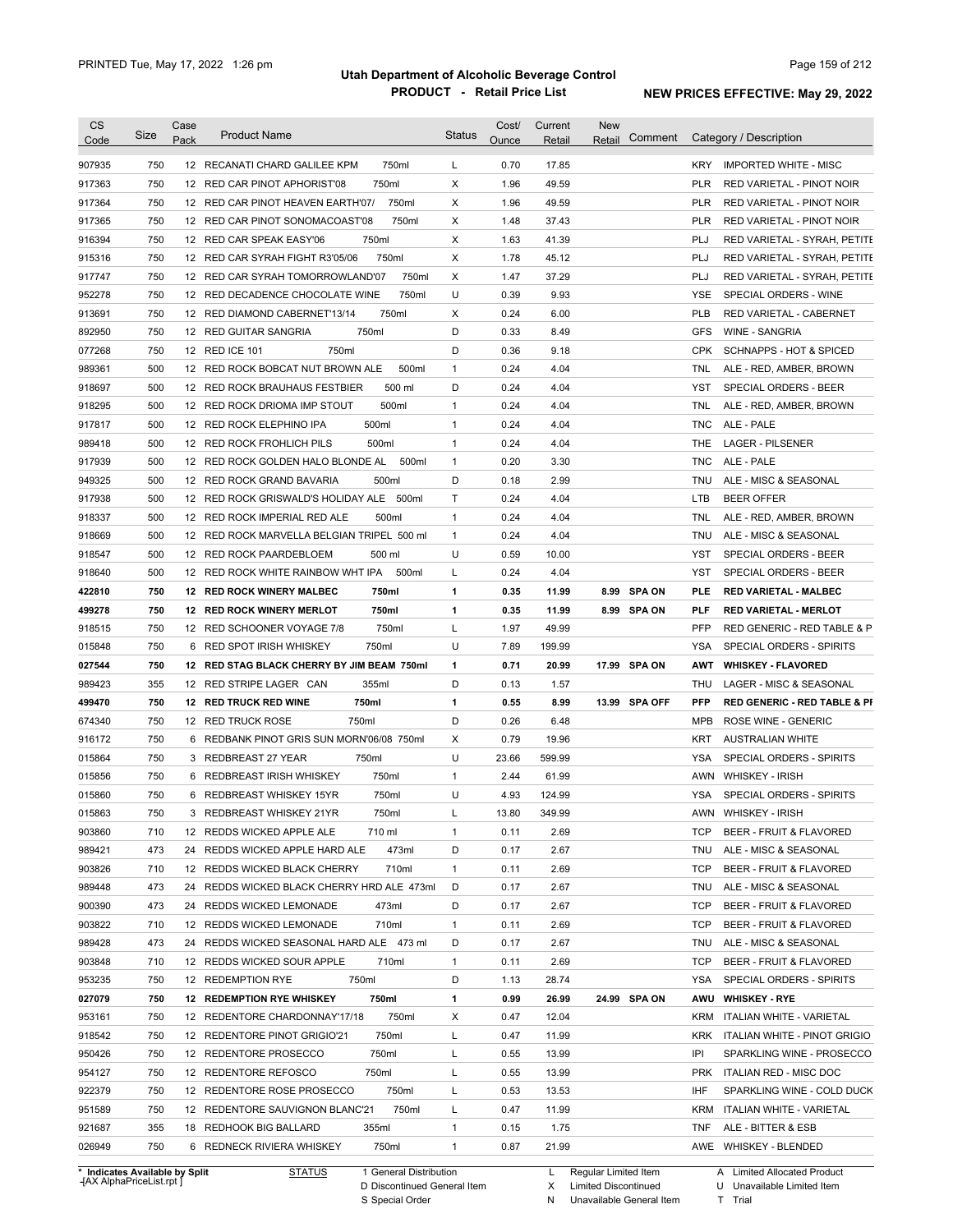| Code                                                                                                                                                                                       | Size | Case<br>Pack | <b>Product Name</b>                         | <b>Status</b> | Cost/<br>Ounce | Current<br>Retail | <b>New</b><br>Comment<br>Retail | Category / Description                       |
|--------------------------------------------------------------------------------------------------------------------------------------------------------------------------------------------|------|--------------|---------------------------------------------|---------------|----------------|-------------------|---------------------------------|----------------------------------------------|
| 101530                                                                                                                                                                                     | 750  |              | 6 REDNECK RIVIERA WHISKEY VAP<br>750ml      | Т             | 0.87           | 21.99             |                                 | YGA GIFT SETS - SPIRITS                      |
| 912949                                                                                                                                                                                     | 750  |              | 12 REDS'06/07<br>750ml                      | X             | 0.34           | 8.73              |                                 | PFP<br>RED GENERIC - RED TABLE & P           |
| 499476                                                                                                                                                                                     | 750  |              | 750ml<br>12 REDTREE PINOT NOIR              | $\mathbf{1}$  | 0.35           | 8.99              |                                 | <b>PLR</b><br>RED VARIETAL - PINOT NOIR      |
| 499250                                                                                                                                                                                     | 750  |              | 750ml<br>12 REDWOOD CREEK CABERNET          | D             | 0.21           | 5.40              |                                 | <b>PLB</b><br>RED VARIETAL - CABERNET        |
| 608750                                                                                                                                                                                     | 750  |              | 750ml<br>12 REDWOOD CREEK CHARDONNAY        | D             | 0.21           | 5.40              |                                 | KKB<br>WHITE VARIETAL - CHARDONN/            |
| 608755                                                                                                                                                                                     | 1500 |              | 1500ml<br>6 REDWOOD CREEK CHARDONNAY        | D             | 0.17           | 8.64              |                                 | KKB<br>WHITE VARIETAL - CHARDONN/            |
| 422832                                                                                                                                                                                     | 1500 |              | 1500ml<br>6 REDWOOD CREEK MALBEC            | D             | 0.30           | 15.15             |                                 | <b>PLG</b><br>RED VARIETAL - CAB FRANC, VI   |
| 499260                                                                                                                                                                                     | 750  |              | 750ml<br>12 REDWOOD CREEK MERLOT            | D             | 0.21           | 5.40              |                                 | <b>PLF</b><br><b>RED VARIETAL - MERLOT</b>   |
| 608770                                                                                                                                                                                     | 750  |              | 12 REDWOOD CREEK PINOT GRIGIO<br>750ml      | D             | 0.36           | 9.09              |                                 | KKH<br>WHITE VARIETAL - PINOT GRIS           |
| 608775                                                                                                                                                                                     | 1500 | 6            | REDWOOD CREEK PINOT GRIGIO<br>1500ml        | D             | 0.17           | 8.64              |                                 | KKH<br>WHITE VARIETAL - PINOT GRIS           |
| 499258                                                                                                                                                                                     | 750  |              | 750ml<br>12 REDWOOD CREEK PINOT NOIR        | D             | 0.39           | 9.99              |                                 | <b>PLR</b><br>RED VARIETAL - PINOT NOIR      |
| 499257                                                                                                                                                                                     | 1500 |              | 1500ml<br>6 REDWOOD CREEK PINOT NOIR        | D             | 0.17           | 8.64              |                                 | <b>PLR</b><br>RED VARIETAL - PINOT NOIR      |
| 966234                                                                                                                                                                                     | 750  |              | 750ml<br>12 REGALEALI TASCA D'ALM ROSE'18   | Х             | 0.63           | 15.99             |                                 | <b>MPX</b><br>ROSE WINE - IMPORTED           |
| 917078                                                                                                                                                                                     | 750  |              | 750ml<br>12 REGINATO BLANC DE BLANC'07/8    | Х             | 0.48           | 12.05             |                                 | <b>IHP</b><br>SPARKLING WINE - BRUT & BLA    |
| 917077                                                                                                                                                                                     | 750  |              | 750ml<br>12 REGINATO CHAMAN CAB FRANC'16/17 | Х             | 0.41           | 10.40             |                                 | <b>PRV</b><br>ARGENTINE RED - OTHER          |
| 918335                                                                                                                                                                                     | 750  |              | 750ml<br>12 REGINATO CHAMAN RED'12/13       | X             | 0.39           | 10.00             |                                 | <b>PRV</b><br>ARGENTINE RED - OTHER          |
| 921202                                                                                                                                                                                     | 750  | 6            | 750ml<br>REGINATO SPARKLING ROSE            | X             | 0.34           | 8.64              |                                 | <b>IHU</b><br>SPARKLING WINE - MISC          |
| 918306                                                                                                                                                                                     | 750  | 6            | 750ml<br>REGINATO TOR/CHRD SPARKLER         | Х             | 0.51           | 12.95             |                                 | IHP<br>SPARKLING WINE - BRUT & BLA           |
| 917168                                                                                                                                                                                     | 750  |              | 750ml<br>12 REGIS MINET POUILLY FUME VV'20  | L             | 1.36           | 34.50             |                                 | <b>KRB</b><br>FRENCH WHITE - BORDEAUX &      |
| 918926                                                                                                                                                                                     | 750  |              | 750ml<br>12 REINHOLD HAART PIESPORT KBT '14 | Х             | 0.39           | 9.77              |                                 | <b>KRH</b><br><b>GERMAN WHITE - MOSEL</b>    |
| 917195                                                                                                                                                                                     | 750  |              | 750ml<br>12 REININGER CABERNET WALLA'12/13  | Х             | 0.74           | 18.87             |                                 | <b>PLB</b><br>RED VARIETAL - CABERNET        |
| 915069                                                                                                                                                                                     | 750  |              | 750ml<br>12 REININGER SYRAH'03/04           | U             | 1.17           | 29.63             |                                 | PLJ<br>RED VARIETAL - SYRAH, PETITE          |
| 915599                                                                                                                                                                                     | 750  |              | 750ml<br>12 REJADORADA TEMPLE TORO'05       | Х             | 1.00           | 25.39             |                                 | <b>PRP</b><br>SPANISH RED - MISC             |
|                                                                                                                                                                                            | 750  |              |                                             | $\mathbf{1}$  | 0.47           |                   |                                 | <b>KRI</b>                                   |
| 329515                                                                                                                                                                                     |      |              | 12 RELAX RIESLING<br>750ml                  |               |                | 11.99             |                                 | <b>GERMAN WHITE - MISC &amp; VARIE</b>       |
| 422816                                                                                                                                                                                     | 1500 |              | 1500ml<br>6 RELAY CABERNET                  | 1             | 0.22           | 7.99              | 10.99 SPA OFF                   | <b>PLB</b><br><b>RED VARIETAL - CABERNET</b> |
| 608797                                                                                                                                                                                     | 1500 |              | 1500ml<br>6 RELAY CHARDONNAY                | $\mathbf{1}$  | 0.22           | 7.99              | 10.99 SPA OFF                   | KKB<br><b>WHITE VARIETAL - CHARDONNA</b>     |
| 907637                                                                                                                                                                                     | 750  |              | 12 REMOISSENET ST AUBIN CASSETS 2015 750ml  | U             | 2.68           | 68.01             |                                 | YSE<br>SPECIAL ORDERS - WINE                 |
| 923551                                                                                                                                                                                     | 750  |              | 12 REMOISSENET VOSNE ROMANEE 2019<br>750ml  | U             | 4.72           | 119.71            |                                 | YSE<br>SPECIAL ORDERS - WINE                 |
| 018422                                                                                                                                                                                     | 750  |              | 6 REMUS REPEAL RESERVE BOURBON V<br>750ml   | D             | 3.55           | 90.14             |                                 | YGA<br><b>GIFT SETS - SPIRITS</b>            |
| 049086                                                                                                                                                                                     | 750  |              | 750ml<br>6 REMY MARTIN 1738 ACCORD ROYAL    | L             | 2.37           | 59.99             |                                 | ATG<br>BRANDY - COGNAC & ARMAGN/             |
| 048725                                                                                                                                                                                     |      | 1            | 750ml<br><b>REMY MARTIN LOUIS XIII</b>      | L             | 171.53         | 4,349.99          |                                 | ATG<br>BRANDY - COGNAC & ARMAGN/             |
|                                                                                                                                                                                            | 750  |              |                                             | Х             | 0.72           |                   |                                 |                                              |
|                                                                                                                                                                                            | 750  |              | 750ml<br>6 REMY MARTIN V                    |               |                | 18.36             |                                 | ATG<br>BRANDY - COGNAC & ARMAGN/             |
|                                                                                                                                                                                            | 375  |              | 375ml<br>12 REMY MARTIN VSOP                | $\mathbf{1}$  | 2.25           | 28.49             |                                 | <b>BRANDY - BASIC</b><br>ATB                 |
|                                                                                                                                                                                            | 750  |              | 12 REMY MARTIN VSOP COGNAC<br>750ml         | $\mathbf{1}$  | 2.13           | 53.99             |                                 | BRANDY - COGNAC & ARMAGN/<br>ATG             |
|                                                                                                                                                                                            | 750  |              | 12 REMY MARTIN XO<br>750ml                  | Г             | 8.48           | 214.99            |                                 | ATG<br>BRANDY - COGNAC & ARMAGN/             |
|                                                                                                                                                                                            | 750  |              | 12 RENATO RATTI BARBERA D'ASTI'15/18 750ml  | х             | 0.79           | 19.99             |                                 | PRJ<br>ITALIAN RED - PIEDMONT                |
|                                                                                                                                                                                            | 750  |              | 6 RENATO RATTI BAROLO MARCENASCO'16 750ml   | U             | 2.37           | 60.13             |                                 | YSE<br>SPECIAL ORDERS - WINE                 |
|                                                                                                                                                                                            | 1500 |              | 6 RENE BARBIER RED<br>1500ml                | Х             | 0.28           | 14.43             |                                 | <b>PRP</b><br>SPANISH RED - MISC             |
|                                                                                                                                                                                            | 1500 |              | 6 RENE BARBIER WHITE<br>1500ml              | Х             | 0.29           | 14.46             |                                 | SPANISH WHITE<br>KRN                         |
|                                                                                                                                                                                            | 750  |              | 750ml<br>12 RENEGADE ARCHIMAGE RED BLEND    | U             | 2.17           | 55.00             |                                 | SPECIAL ORDERS - WINE<br>YSE                 |
|                                                                                                                                                                                            | 750  |              | 12 RENEGADE CABERNET<br>750ml               | $\mathbf{1}$  | 0.51           | 13.06             |                                 | <b>PLB</b><br>RED VARIETAL - CABERNET        |
|                                                                                                                                                                                            | 750  |              | 12 RENTAS DE FINCAS RIOJA RES'02/<br>750ml  | Х             | 0.64           | 16.16             |                                 | <b>PRN</b><br>SPANISH RED - RIOJA            |
|                                                                                                                                                                                            | 750  |              | 12 RENZO MASI CHIANTI RUF RIS'17/18 750ml   | 1             | 0.63           | 18.99             | 15.99 SPA ON                    | <b>PRH</b><br><b>ITALIAN RED - CHIANTI</b>   |
|                                                                                                                                                                                            | 750  |              | 12 RESALTE DUERO CRIANZA'05<br>750ml        | Х             | 1.40           | 35.48             |                                 | <b>PRP</b><br>SPANISH RED - MISC             |
|                                                                                                                                                                                            | 750  |              | 750ml<br>12 RESERVA DEL SENOR ALMENDRADO    | U             | 0.80           | 20.21             |                                 | <b>APM</b><br><b>TEQUILA - FLAVORED</b>      |
|                                                                                                                                                                                            | 750  |              | 12 RESERVE COMTESSE LALANDE'10<br>750ml     | Х             | 4.25           | 107.89            |                                 | <b>PRA</b><br>FRENCH RED - BORDEAUX          |
|                                                                                                                                                                                            | 750  |              | 750ml<br>12 RESERVE DURAND SANCERRE 2017    | U             | 1.42           | 35.99             |                                 | SPECIAL ORDERS - WINE<br>YSE                 |
|                                                                                                                                                                                            | 750  |              | 750ml<br>12 RESONANCE PINOT NOIR'19/20      | Г             | 1.35           | 34.12             |                                 | <b>PLR</b><br>RED VARIETAL - PINOT NOIR      |
|                                                                                                                                                                                            | 750  |              | 750ml<br>12 RETHORE DAVY PINOT GRIS'17      | U             | 0.51           | 13.01             |                                 | YSE<br>SPECIAL ORDERS - WINE                 |
| 066296<br>049185<br>049186<br>049156<br>918217<br>949214<br>422612<br>422632<br>952299<br>952106<br>917174<br>919214<br>918034<br>066516<br>911699<br>948256<br>501962<br>949494<br>918911 | 750  |              | 750ml<br>12 RETRO PETITE SIRAH NAPA'13/14   | U             | 1.14           | 29.03             |                                 | PLJ<br>RED VARIETAL - SYRAH, PETITE          |
| 917087                                                                                                                                                                                     | 750  |              | 12 REUSCHER HAART PIESPGOLD K'14/15 750ml   | Х             | 0.96           | 24.23             |                                 | <b>KRH</b><br><b>GERMAN WHITE - MOSEL</b>    |
| 917631                                                                                                                                                                                     | 750  |              | 12 REVANA CABERNET '9/'10<br>750ml          | Х             | 4.50           | 114.00            |                                 | <b>PLB</b><br>RED VARIETAL - CABERNET        |
| 918866                                                                                                                                                                                     | 750  |              | 750ml<br>12 REVANA CABERNET ESTATE'18       | Г             | 5.83           | 147.97            |                                 | <b>PLB</b><br>RED VARIETAL - CABERNET        |

**Case** [AX AlphaPriceList.rpt ]

D Discontinued General Item

S Special Order

X Limited Discontinued

N Unavailable General Item

U Unavailable Limited Item

T Trial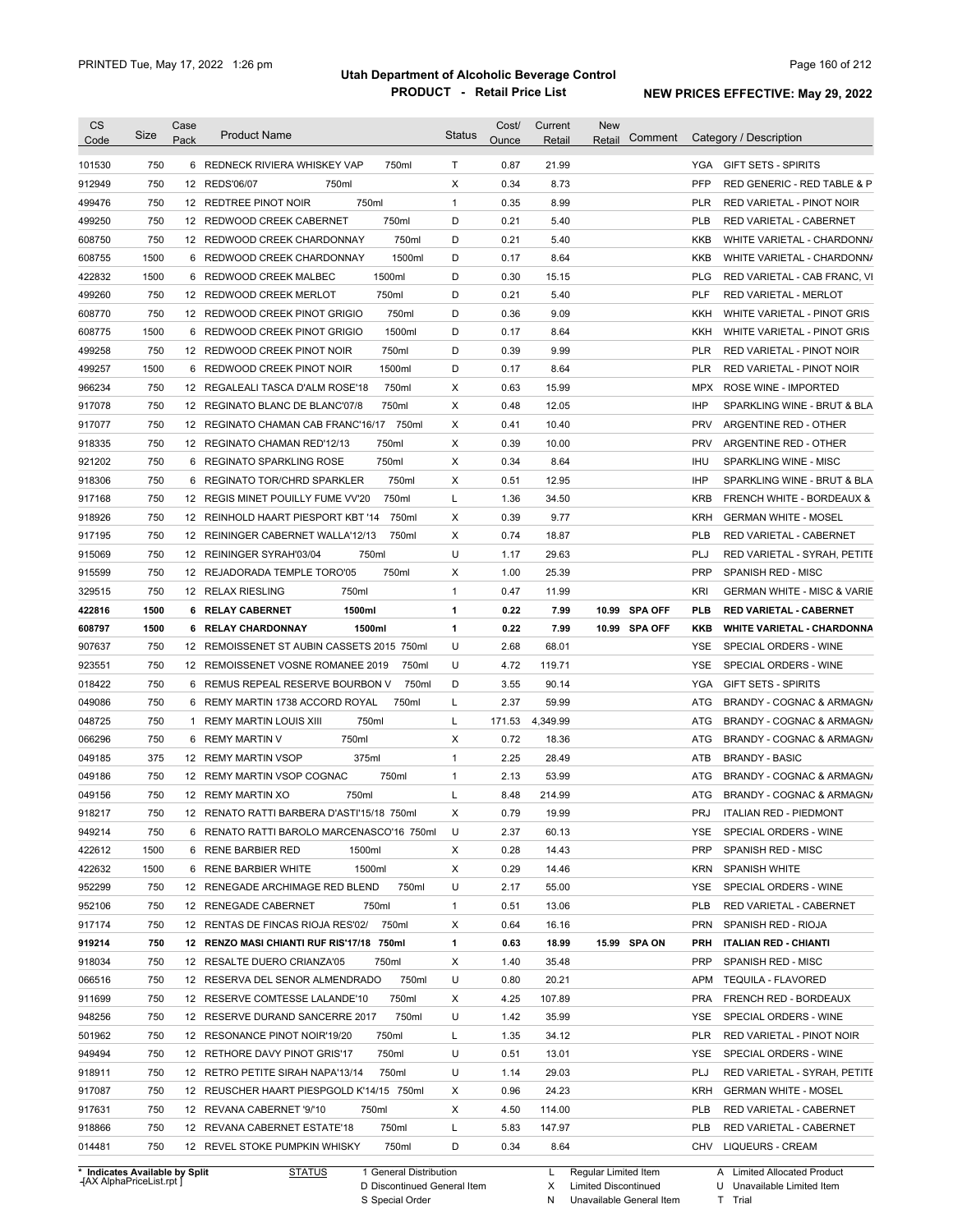| <b>CS</b><br>Code | Size | Case<br>Pack | <b>Product Name</b>                         | <b>Status</b> | Cost/<br>Ounce | Current<br>Retail | <b>New</b><br>Retail | Comment       |            | Category / Description                  |
|-------------------|------|--------------|---------------------------------------------|---------------|----------------|-------------------|----------------------|---------------|------------|-----------------------------------------|
|                   |      |              |                                             |               |                |                   |                      |               |            |                                         |
| 014474            | 750  |              | 12 REVEL STOKE SHELLSHOCKED ROASTED P 750ml | $\mathbf{1}$  | 0.67           | 14.99             |                      | 16.99 SPA OFF | AWT        | <b>WHISKEY FLAVORED</b>                 |
| 080442            | 750  |              | 12 REVEL STOKE WHISKEY CREAM<br>750ml       | D             | 0.28           | 7.02              |                      |               | YGA        | <b>GIFT SETS - SPIRITS</b>              |
| 922597            | 500  |              | 500ml<br>18 REVELSHINE RED                  | $\mathbf{1}$  | 0.92           | 15.49             |                      |               | KKU        | WHITE VARIETAL - MISC                   |
| 922598            | 500  |              | 500ml<br>18 REVELSHINE ROSE                 | $\mathbf{1}$  | 0.92           | 15.49             |                      |               | KKU        | <b>WHITE VARIETAL - MISC</b>            |
| 922596            | 500  |              | 500ml<br>18 REVELSHINE WHITE                | $\mathbf{1}$  | 0.92           | 15.49             |                      |               | KKU        | <b>WHITE VARIETAL - MISC</b>            |
| 100230            | 750  |              | 6 REVELSTOKE ROOTBEER WHISKEY W/FLAS 750ml  | D             | 0.34           | 8.64              |                      |               | <b>YGA</b> | <b>GIFT SETS - SPIRITS</b>              |
| 048225            | 750  | 6            | REVISEUR VS COGNAC<br>750ml                 | Х             | 1.38           | 34.99             |                      |               | ATG        | BRANDY - COGNAC & ARMAGN/               |
| 922376            | 473  |              | 24 REVISION HANA VISION COLLAB IPA 473ml    | U             | 0.22           | 3.49              |                      |               | YST        | SPECIAL ORDERS - BEER                   |
| 902499            | 473  |              | 473 ml<br>24 REVISION ROTATING HAZY IPA     | 1             | 0.24           | 3.79              |                      |               | <b>TNF</b> | ALE - BITTER & ESB                      |
| 413090            | 750  |              | 750ml<br><b>12 REX GOLIATH CABERNET</b>     | 1             | 0.24           | 8.99              |                      | 5.99 SPA ON   | <b>PLB</b> | <b>RED VARIETAL - CABERNET</b>          |
| 475041            | 750  |              | 12 REX GOLIATH FREE RANGE RED<br>750ml      | D             | 0.19           | 4.86              |                      |               | PFP        | RED GENERIC - RED TABLE & P             |
| 575590            | 750  |              | 750ml<br><b>12 REX GOLIATH PINOT GRIGIO</b> | 1             | 0.24           | 8.99              |                      | 5.99 SPA ON   | KKH        | <b>WHITE VARIETAL - PINOT GRIS</b>      |
| 475031            | 750  |              | 750ml<br>12 REX GOLIATH PINOT NOIR          | D             | 0.19           | 4.86              |                      |               | <b>PLR</b> | RED VARIETAL - PINOT NOIR               |
| 475043            | 750  |              | 750ml<br>12 REX GOLIATH SHIRAZ              | D             | 0.35           | 8.99              |                      |               | PLJ        | RED VARIETAL - SYRAH, PETITE            |
| 911849            | 750  |              | 750ml<br>12 REX HILL PINOT WILLAMETTE'18    | L             | 1.38           | 34.99             |                      |               | <b>PLR</b> | RED VARIETAL - PINOT NOIR               |
| 034753            | 750  | 6            | 750ml<br>REYKA VODKA                        | $\mathbf{1}$  | 0.87           | 21.99             |                      |               | <b>ADF</b> | <b>VODKA - BASIC</b>                    |
| 034759            | 1750 | 6            | 1750ml<br>REYKA VODKA                       | 1             | 0.73           | 42.99             |                      |               | ADF        | <b>VODKA - BASIC</b>                    |
| 907242            | 750  |              | 12 REYNOLDS CABERNET ESTATE'16<br>750ml     | Х             | 1.58           | 39.99             |                      |               | <b>PLB</b> | RED VARIETAL - CABERNET                 |
| 021234            | 750  | 6            | 750ml<br>RHETORIC 25 YR                     | Α             | 5.92           | 150.14            |                      |               | AWK        | WHISKEY - BOURBON SINGLE B              |
| 499900            | 750  |              | 750ml<br><b>12 RHIANNON RED BLEND</b>       | 1             | 0.63           | 13.99             |                      | 15.99 SPA OFF | <b>PFP</b> | <b>RED GENERIC - RED TABLE &amp; PI</b> |
| 950476            | 750  |              | 750ml<br>12 RHINE HALL APPLE BRANDY         | X             | 1.43           | 36.26             |                      |               | <b>YSA</b> | SPECIAL ORDERS - SPIRITS                |
| 950508            | 750  |              | 750ml<br>12 RHINE HALL GRAPPA               | Χ             | 1.49           | 37.75             |                      |               | YSA        | SPECIAL ORDERS - SPIRITS                |
| 950507            | 750  | 6            | RHINE HALL OAK AGED APPLE BRANDY 750ml      | Х             | 1.66           | 41.99             |                      |               | ATW        | <b>BRANDY - DOMESTIC</b>                |
| 949529            | 750  | 6            | 750ml<br>RHINE HALL OAKED APPLE BRANDY      | U             | 1.85           | 46.92             |                      |               | YSA        | SPECIAL ORDERS - SPIRITS                |
| 949531            | 375  |              | 375ml<br>12 RHINE HALL PEACH BRANDY         | Χ             | 2.02           | 25.64             |                      |               | YSA        | SPECIAL ORDERS - SPIRITS                |
| 955250            | 750  |              | 750ml<br>12 RIBEIRO SANTO RED               | U             | 0.45           | 11.31             |                      |               | YSE        | SPECIAL ORDERS - WINE                   |
| 955249            | 750  |              | 12 RIBEIRO SANTO WHITE<br>750ml             | U             | 0.45           | 11.31             |                      |               | <b>YSE</b> | SPECIAL ORDERS - WINE                   |
| 953031            | 750  | 12           | 750ml<br>RIBIERO SANTO ENCRUZADO            | U             | 0.64           | 16.17             |                      |               | <b>YSE</b> | SPECIAL ORDERS - WINE                   |
| 906198            | 750  |              | 12 RICASOLI BROLIO CHIANTI CLASS'12 750ml   | Χ             | 0.54           | 13.62             |                      |               | <b>PRH</b> | <b>ITALIAN RED - CHIANTI</b>            |
| 966454            | 500  |              | 6 RICASOLI BROLIO VIN SANTO'05/07<br>500ml  | U             | 3.71           | 62.73             |                      |               | EVU        | LATE HARVEST - WHITE MISC               |
| 914109            | 750  | 6            | 750ml<br>RICASOLI CASALFERRO'08             | Χ             | 1.56           | 39.63             |                      |               | PRI        | <b>ITALIAN RED - TUSCANY</b>            |
| 905286            | 750  |              | 12 RICASOLI CASTELLO DI BROLIO'6/7<br>750ml | Χ             | 1.42           | 36.04             |                      |               | <b>PRH</b> | <b>ITALIAN RED - CHIANTI</b>            |
| 012887            | 1000 |              | 1000ml<br>12 RICH RARE CANADIAN WHISKY      | $\mathbf{1}$  | 0.35           | 11.99             |                      |               | AWB        | <b>WHISKEY - CANADIAN</b>               |
| 012856            | 750  |              | 750ml<br>6 RICH RARE RESERVE                | D             | 0.30           | 7.49              |                      |               | AWB        | <b>WHISKEY - CANADIAN</b>               |
| 012885            | 750  |              | 12 RICH & RARE CANADIAN PET<br>750ml        | 1             | 0.24           | 8.99              |                      | 5.99 SPA ON   | <b>AWB</b> | <b>WHISKEY - CANADIAN</b>               |
| 012888            | 1750 |              | 6 RICH & RARE CANADIAN PET<br>1750ml        | 1             | 0.29           | 16.99             |                      |               |            | AWB WHISKEY - CANADIAN                  |
|                   |      |              |                                             |               |                |                   |                      |               |            | WHITE VARIETAL - CHARDONN/              |
| 608843            | 750  |              | 12 RICKSHAW CHARDONNAY<br>750ml             | D             | 0.28           | 7.04              |                      |               | KKB        |                                         |
| 500124            | 750  |              | 750ml<br>12 RICKSHAW PINOT NOIR             | D             | 0.28           | 7.02              |                      |               | PLR        | RED VARIETAL - PINOT NOIR               |
| 608848            | 750  |              | 750ml<br>12 RICKSHAW SAUVIGNON BLANC        | $\mathbf{1}$  | 0.51           | 12.99             |                      |               | KKD        | WHITE VARIETAL - SAUVIGNON              |
| 913412            | 750  |              | 750ml<br>3 RIDGE CAB MONTE BELLO'17/18      | Г             | 9.75           | 247.23            |                      |               | PLB        | RED VARIETAL - CABERNET                 |
| 916720            | 750  |              | 6 RIDGE CAB MONTE BELLO'99<br>750ml         | U             | 8.82           | 223.78            |                      |               | PLD        | RED VARIETAL - MERITAGE                 |
| 500212            | 750  |              | 12 RIDGE CABERNET ESTATE'19<br>750ml        | L             | 2.91           | 73.90             |                      |               | <b>PLB</b> | RED VARIETAL - CABERNET                 |
| 918644            | 375  |              | 375 ml<br>12 RIDGE CABERNET ESTATE'19       | L             | 3.07           | 38.95             |                      |               | PLB        | RED VARIETAL - CABERNET                 |
| 918645            | 1500 |              | 6 RIDGE CABERNET SAUV EST'14<br>1500 ml     | L             | 2.57           | 130.47            |                      |               | PLB        | RED VARIETAL - CABERNET                 |
| 917318            | 750  |              | 12 RIDGE CHARD SAN CRUZ EST'19/20<br>750ml  | Г             | 2.48           | 62.95             |                      |               | KKB        | WHITE VARIETAL - CHARDONN/              |
| 918643            | 375  |              | 12 RIDGE CHARDONNAY ESTATE'17<br>375 ml     | Х             | 2.52           | 31.95             |                      |               | KKB        | WHITE VARIETAL - CHARDONN/              |
| 950747            | 750  |              | 12 RIDGE CHARDONNAY MONTEBELLO'14 750ml     | Х             | 3.15           | 79.95             |                      |               | KKB        | WHITE VARIETAL - CHARDONN/              |
| 920308            | 750  |              | 12 RIDGE ESTATE MERLOT'14/16<br>750ml       | U             | 2.33           | 59.02             |                      |               | PLF        | RED VARIETAL - MERLOT                   |
| 917922            | 1500 |              | 1500 ml<br>6 RIDGE GEYSERVILLE '17          | L             | 1.95           | 99.09             |                      |               | PLH        | RED VARIETAL - ZINFANDEL                |
| 951311            | 750  |              | 750ml<br>12 RIDGE LYTTON SPRINGS '08        | U             | 2.50           | 63.46             |                      |               | YSE        | SPECIAL ORDERS - WINE                   |
| 917927            | 750  |              | 750ml<br>1 RIDGE MONTE BELLO 6b SET'95-97   | Х             | 66.23          | 1,679.73          |                      |               | YGE        | GIFT SETS - WINES                       |
| 920492            | 375  |              | 12 RIDGE MONTE BELLO'13<br>375 ml           | Х             | 4.26           | 54.01             |                      |               | <b>PLB</b> | RED VARIETAL - CABERNET                 |
| 917925            | 1500 |              | 3 RIDGE MONTE BELLO'15/16<br>1500 ml        | Г             | 9.37           | 475.18            |                      |               | PLB        | RED VARIETAL - CABERNET                 |
|                   |      |              |                                             |               |                |                   |                      |               |            |                                         |

**Case** [AX AlphaPriceList.rpt ]

D Discontinued General Item S Special Order

Regular Limited Item

X

Limited Discontinued

N Unavailable General Item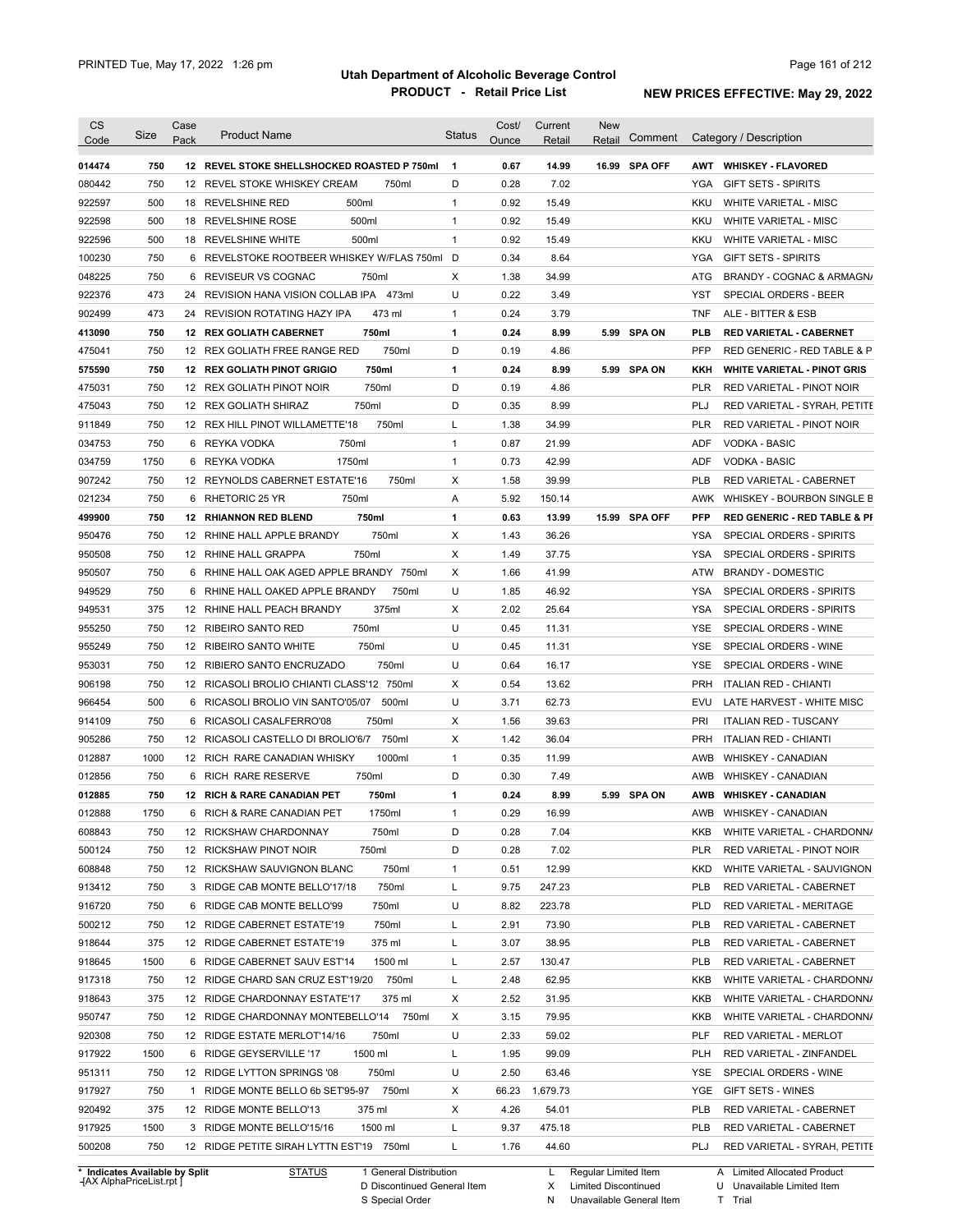| CS<br>Code                     | Size | Case<br>Pack    | <b>Product Name</b>                          | <b>Status</b> | Cost/<br>Ounce | Current<br>Retail | <b>New</b><br>Comment<br>Retail |            | Category / Description          |
|--------------------------------|------|-----------------|----------------------------------------------|---------------|----------------|-------------------|---------------------------------|------------|---------------------------------|
| 917317                         | 750  |                 | 750ml<br>12 RIDGE ZIN EASTBENCH'20           | L             | 1.55           | 39.40             |                                 | <b>PLH</b> | RED VARIETAL - ZINFANDEL        |
| 915476                         | 375  |                 | 375 ml<br>12 RIDGE ZIN GEYSERVILLE '17       | U             | 2.13           | 27.02             |                                 | <b>PLH</b> | RED VARIETAL - ZINFANDEL        |
| 500205                         | 750  |                 | 750ml<br>12 RIDGE ZIN GEYSERVILLE'20         | Г             | 2.09           | 52.95             |                                 | <b>PLH</b> | RED VARIETAL - ZINFANDEL        |
| 500105                         | 750  |                 | 750ml<br>12 RIDGE ZIN PASO ROBLES'20         | Г             | 1.55           | 39.40             |                                 | <b>PLH</b> | RED VARIETAL - ZINFANDEL        |
| 500200                         | 750  |                 | 750ml<br>12 RIDGE ZIN THREE VALLEYS'19       | Г             | 1.26           | 31.95             |                                 | <b>PLH</b> | RED VARIETAL - ZINFANDEL        |
| 500210                         | 750  |                 | 750ml<br>12 RIDGE ZINFANDEL LYTTON'18/19     | L             | 1.89           | 48.02             |                                 | <b>PLH</b> | RED VARIETAL - ZINFANDEL        |
| 913736                         | 375  |                 | 375 ml<br>12 RIDGE ZINFANDEL LYTTON'18/19    | U             | 2.13           | 27.02             |                                 | <b>PLH</b> | RED VARIETAL - ZINFANDEL        |
| 980002                         | 1500 | 6               | 1500 ml<br>RIDGE ZINFANDEL LYTTON'18/19      | Г             | 1.95           | 99.09             |                                 | <b>PLH</b> | RED VARIETAL - ZINFANDEL        |
| 914836                         | 750  |                 | 750ml<br>12 RIDGE ZINFANDEL PAGANI'18/19     | Г             | 1.70           | 43.02             |                                 | <b>PLH</b> | RED VARIETAL - ZINFANDEL        |
| 913834                         | 750  |                 | 750ml<br>12 RIDGE ZINFANDEL PONZO'16/17      | U             | 1.47           | 37.35             |                                 | <b>PLH</b> | RED VARIETAL - ZINFANDEL        |
| 915828                         | 750  |                 | 750ml<br>12 RIDGE ZINFANDEL YORKCRK'7/09     | U             | 1.28           | 32.57             |                                 | <b>PLH</b> | RED VARIETAL - ZINFANDEL        |
| 906888                         | 500  |                 | 500ml<br>12 RIDGEWAY BAD ELF BEER            | U             | 0.33           | 5.60              |                                 | YST        | SPECIAL ORDERS - BEER           |
| 906889                         | 500  |                 | 500ml<br>12 RIDGEWAY CRIMINALLY BAD ELF      | U             | 0.40           | 6.70              |                                 | <b>YST</b> | SPECIAL ORDERS - BEER           |
| 906891                         | 331  | 24              | 331ml<br>RIDGEWAY INSANELY BAD ELF           | U             | 0.38           | 4.20              |                                 | <b>YST</b> | SPECIAL ORDERS - BEER           |
| 906893                         | 500  | 12              | RIDGEWAY LUMP OF COAL BEER<br>500ml          | U             | 0.47           | 7.96              |                                 | <b>YST</b> | SPECIAL ORDERS - BEER           |
| 919360                         | 500  | 12              | 500ml<br>RIDGEWAY REINDEER DROPPINGS         | U             | 0.34           | 5.79              |                                 | <b>YST</b> | SPECIAL ORDERS - BEER           |
| 908257                         | 500  | 12              | 500ml<br>RIDGEWAY REINDEER REVOLT            | U             | 0.43           | 7.27              |                                 | <b>YST</b> | SPECIAL ORDERS - BEER           |
| 906897                         | 500  | 12              | 500ml<br>RIDGEWAY SANT'A BUTT-BEER           | U             | 0.43           | 7.27              |                                 | <b>YST</b> | SPECIAL ORDERS - BEER           |
| 906901                         | 500  | 12              | 500ml<br>RIDGEWAY SEROUSLY BAD ELF           | U             | 0.47           | 7.96              |                                 | <b>YST</b> | SPECIAL ORDERS - BEER           |
| 906900                         | 500  | 12              | 500ml<br>RIDGEWAY VERY BAD ELF BEER          | U             | 0.45           | 7.55              |                                 | <b>YST</b> | SPECIAL ORDERS - BEER           |
| 906903                         | 500  | 12              | 500ml<br>RIDGEWAY WARM WLECOME BEER          | U             | 0.34           | 5.74              |                                 | <b>YST</b> | SPECIAL ORDERS - BEER           |
| 378490                         | 750  |                 | 750ml<br>12 RIFF PINOT GRIGIO                | 1             | 0.55           | 13.99             |                                 | <b>KRK</b> | ITALIAN WHITE - PINOT GRIGIO    |
| 913492                         | 720  | 6               | 720ml<br>RIHAKU DREAMY CLOUDS                | Г             | 0.99           | 24.09             |                                 | <b>GPX</b> | SAKE - IMPORTED                 |
| 913494                         | 720  | 6               | 720ml<br>RIHAKU WANDERING POET               | Г             | 1.44           | 35.09             |                                 | <b>GPX</b> | SAKE - IMPORTED                 |
| 917649                         | 500  | 9               | 500ml<br>RIMON POMEGRANATE DESSERT           | X             | 1.04           | 17.53             |                                 | <b>GFE</b> | WINE - FRUIT                    |
| 917650                         | 750  | 9               | RIMON POMEGRANATE PORT STYLE<br>750ml        | X             | 1.40           | 35.54             |                                 | <b>GFE</b> | WINE - FRUIT                    |
| 916177                         | 750  |                 | 750ml<br>12 RINGBOLT CABERNET'16/17          | Г             | 0.75           | 18.99             |                                 | <b>PRY</b> | <b>AUSTRALIAN RED</b>           |
| 918805                         | 750  | 12 <sup>2</sup> | RIONDO PROSECCO<br>750ml                     | L             | 0.63           | 15.99             |                                 | IPI        | SPARKLING WINE - PROSECCO       |
| 948135                         | 750  |                 | 12 RIOTOR ROSE'16/17<br>750ml                | X             | 0.76           | 19.21             |                                 | <b>MPX</b> | ROSE WINE - IMPORTED            |
| 950766                         | 750  |                 | 750ml<br>12 RIPANUDA CHIANTI CLASSICO        | U             | 0.69           | 17.40             |                                 | <b>YSE</b> | SPECIAL ORDERS - WINE           |
| 946647                         | 750  |                 | 750ml<br>6 RISATA MOSCATO D'ASTI             | L             | 0.76           | 19.34             |                                 | <b>KRM</b> | <b>ITALIAN WHITE - VARIETAL</b> |
| 955001                         | 750  |                 | 6 RISATA MOSCATO D'ASTI WHITE<br>750ml       | U             | 0.76           | 19.32             |                                 | <b>YSE</b> | SPECIAL ORDERS - WINE           |
| 027023                         | 750  |                 | 750ml<br>3 RITTENHOUSE RYE 23YR              | X             | 6.79           | 172.12            |                                 | AWU        | <b>WHISKEY - RYE</b>            |
| 027088                         | 750  |                 | 3 RITTENHOUSE RYE 25YR<br>750ml              | X             | 6.95           | 176.16            |                                 | AWU        | <b>WHISKEY - RYE</b>            |
| 027016                         | 750  |                 | 12 RITTENHOUSE RYE BONDED WHISKEY<br>750ml   | $\mathbf{1}$  | 1.10           | 27.99             |                                 | AWU        | <b>WHISKEY - RYE</b>            |
| 950967                         | 650  |                 | 12 RITUAL BIG DELUXE<br>650 ml               | X             | 0.51           | 11.15             |                                 | TNP        | ALE - HEAVY, PORTER, STOUT      |
| 900672                         | 473  |                 | 24 RITUAL BREWING OIL RIG 2X IPA<br>473ml    | Х             | 0.28           | 4.52              |                                 | YST        | SPECIAL ORDERS - BEER           |
| 900671                         | 473  |                 | 473ml<br>24 RITUAL BREWING SINGLE RYE        | X             | 0.25           | 3.98              |                                 | YST        | SPECIAL ORDERS - BEER           |
| 950961                         | 355  |                 | 355ml<br>24 RITUAL EXTRA RED ALE             | D             | 0.17           | 2.02              |                                 | <b>TNL</b> | ALE - RED, AMBER, BROWN         |
| 950966                         | 650  |                 | 12 RITUAL FAT HOG<br>650 ml                  | Х             | 0.51           | 11.15             |                                 | <b>TNP</b> | ALE - HEAVY, PORTER, STOUT      |
| 950962                         | 355  |                 | 355 ml<br>24 RITUAL HOP-O-MATIC IPA          | D             | 0.18           | 2.22              |                                 | TNF        | ALE - BITTER & ESB              |
| 918875                         | 355  |                 | 355 ml<br>24 RITUAL PALE ALE                 | D             | 0.17           | 2.02              |                                 | TNC        | ALE - PALE                      |
| 378910                         | 750  |                 | 750ml<br>12 RIUNITE LAMBRUSCO                | $\mathbf{1}$  | 0.39           | 9.99              |                                 | PRL        | <b>ITALIAN RED - VARIETAL</b>   |
| 378915                         | 1500 |                 | 1500ml<br>6 RIUNITE LAMBRUSCO                | $\mathbf{1}$  | 0.28           | 13.99             |                                 |            | PRK ITALIAN RED - MISC DOC      |
| 917422                         | 750  |                 | 12 RIVAREY TEMPRANILLO RIOJA'15/16 750ml     | Х             | 0.40           | 10.06             |                                 | PRN        | SPANISH RED - RIOJA             |
| 916222                         | 375  |                 | 12 RL BULLER FINE MUSCAT<br>375ml            | х             | 1.35           | 17.17             |                                 | EVF        | LATE HARVEST - MUSCAT           |
| 914430                         | 750  |                 | 12 ROAD 31 PINOT NOIR'18/19<br>750ml         | L             | 1.38           | 34.99             |                                 | PLR        | RED VARIETAL - PINOT NOIR       |
| 920376                         | 750  |                 | 750ml<br>12 ROAD 31 SANTA CRUZ MTS           | х             | 1.04           | 26.41             |                                 | YSE        | SPECIAL ORDERS - WINE           |
| 900389                         | 355  |                 | 24 ROADHOUSE FAMILY VACATION ALE<br>355ml    | D             | 0.16           | 1.92              |                                 | <b>TNC</b> | ALE - PALE                      |
| 900387                         | 473  |                 | 24 ROADHOUSE MOUNTAIN JAM HAZY IPA 473 ml    | 1             | 0.18           | 2.81              |                                 | TNF        | ALE - BITTER & ESB              |
| 901813                         | 473  |                 | 24 ROADHOUSE OUTCASTY SWEET POT PORTER473n U |               | 0.22           | 3.49              |                                 | YST        | SPECIAL ORDERS - BEER           |
| 900577                         | 473  |                 | 24 ROADHOUSE THE WALRUS<br>473ml             | $\mathbf{1}$  | 0.18           | 2.81              |                                 | <b>TNF</b> | ALE - BITTER & ESB              |
| 900388                         | 355  |                 | 24 ROADHOUSE WILSON WEST SIDE IPA 355ml      | 1             | 0.16           | 1.95              |                                 | TNF        | ALE - BITTER & ESB              |
| 902855                         | 750  |                 | 12 ROBBERS ROOST BLUE JOHN WHISKEY 750ml     | 1             | 1.02           | 25.99             |                                 |            | AWE WHISKEY - BLENDED           |
| * Indicates Available by Split |      |                 | <b>STATUS</b><br>1 General Distribution      |               |                | L.                | Regular Limited Item            |            | A Limited Allocated Product     |

**Case** [AX AlphaPriceList.rpt ]

Discontinued General Item S Special Order D

Regular Limited Item Limited Discontinued

Unavailable General Item

X N U Unavailable Limited Item

T Trial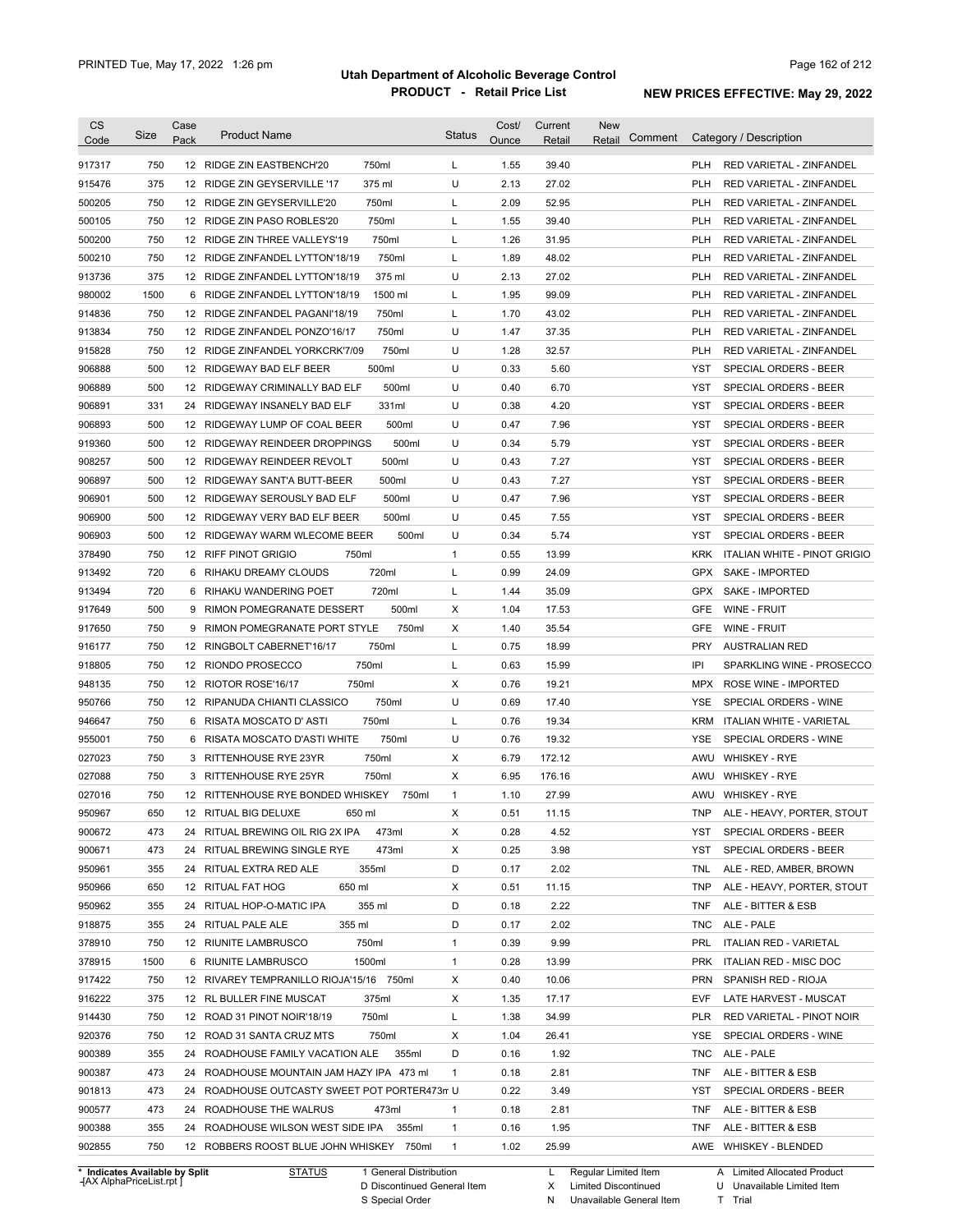| <b>CS</b><br>Code          | <b>Size</b> | Case<br>Pack | <b>Product Name</b>                                                          | <b>Status</b>     | Cost/<br>Ounce | Current<br>Retail | <b>New</b><br>Retail | Comment                       |            | Category / Description                                     |
|----------------------------|-------------|--------------|------------------------------------------------------------------------------|-------------------|----------------|-------------------|----------------------|-------------------------------|------------|------------------------------------------------------------|
| 902854                     | 750         |              | <b>12 ROBBERS ROOST CAMPSITE CORDIAL</b><br>750ml                            | 1                 | 0.91           | 25.99             |                      | 22.99 SPA ON                  | CHS        | <b>LIQUEURS - BITTERS &amp; HERBAL</b>                     |
| 906106                     | 750         | 6            | ROBERT CRAIG AFFINITY'16<br>750ml                                            | X                 | 3.02           | 76.66             |                      |                               | <b>PLB</b> | RED VARIETAL - CABERNET                                    |
| 500920                     | 750         |              | 12 ROBERT HALL CABERNET PASO ROBLES 750ml                                    | $\mathbf{1}$      | 0.63           | 18.06             |                      | 16.06 SPA ON                  | PLB        | <b>RED VARIETAL - CABERNET</b>                             |
| 948059                     | 750         |              | 12 ROBERT HALL PASO ROBLES CAB'14/15 750ml                                   | U                 | 0.79           | 19.99             |                      |                               | <b>PLB</b> | <b>RED VARIETAL - CABERNET</b>                             |
| 918604                     | 750         |              | 12 ROBERT HALL SAUVIGNON BLANC'19<br>750ml                                   | X                 | 0.30           | 7.56              |                      |                               | <b>KKD</b> | WHITE VARIETAL - SAUVIGNON                                 |
| 610006                     | 750         |              | 750ml<br>12 ROBERT HALL VIOGNIER'8/9                                         | X                 | 0.77           | 19.57             |                      |                               | <b>KKJ</b> | WHITE VARIETAL - VIOGNIER                                  |
| 497948                     | 750         | 6            | ROBERT MONDAVI BDX RED OAKVILLE 14 750ml                                     | X                 | 1.97           | 49.92             |                      |                               | <b>PFP</b> | RED GENERIC - RED TABLE & P                                |
| 498012                     | 750         | 6            | ROBERT MONDAVI MAESTRO RED 14<br>750ml                                       | Χ                 | 1.54           | 39.13             |                      |                               | PLU        | <b>RED VARIETAL - MISC</b>                                 |
| 498015                     | 1500        | 6            | ROBERT MONDAVI PRVT SEL CAB SAUV 1500ml                                      | $\mathbf{1}$      | 0.34           | 17.13             |                      |                               | <b>PLB</b> | RED VARIETAL - CABERNET                                    |
| 606482                     | 750         |              | 12 ROBERT MONDAVI PRVT SLTN CA BTRY CH750ml                                  | $\mathbf{1}$      | 0.51           | 13.06             |                      |                               | <b>KKB</b> | WHITE VARIETAL - CHARDONN/                                 |
| 949401                     | 750         |              | 12 ROBERT MONDAVI RETROCABERNET<br>750ml                                     | U                 | 0.96           | 24.24             |                      |                               | <b>YSE</b> | SPECIAL ORDERS - WINE                                      |
| 902430                     | 1500        | 3            | <b>ROBLIN SANCERRE</b><br>15 1500 ml                                         | U                 | 1.38           | 70.10             |                      |                               | <b>YSE</b> | SPECIAL ORDERS - WINE                                      |
| 918777                     | 750         |              | 12 ROCA ALTXERRI TXAKOLI ROSÉ'16<br>750ml                                    | Χ                 | 0.37           | 9.26              |                      |                               | <b>MPX</b> | ROSE WINE - IMPORTED                                       |
| 947011                     | 750         |              | 750ml<br>12 ROCA SVEVA SOAVE                                                 | Χ                 | 0.59           | 15.04             |                      |                               | <b>YSE</b> | SPECIAL ORDERS - WINE                                      |
| 920149                     | 750         |              | 750ml<br>12 ROCAFIORE ROSSO                                                  | U                 | 0.55           | 14.00             |                      |                               | <b>YSE</b> | SPECIAL ORDERS - WINE                                      |
| 919457                     | 750         |              | 12 ROCCA DELLE MACIE VERNAIOLO CHIA 750ml                                    | U                 | 0.47           | 11.96             |                      |                               | <b>YSE</b> | SPECIAL ORDERS - WINE                                      |
| 950515                     | 750         | 3            | ROCCA DI FRASSINELLOBAFFONERO '13 750ml                                      | U                 | 8.22           | 208.49            |                      |                               | <b>YSE</b> | SPECIAL ORDERS - WINE                                      |
| 343575                     | 750         |              | 750ml<br>12 ROCCA MACIE CHIANTI CLASSICO                                     | $\mathbf{1}$      | 0.82           | 20.72             |                      |                               | <b>PRH</b> | <b>ITALIAN RED - CHIANTI</b>                               |
| 947887                     | 331         |              | 12 ROCHEFORT TRAPPIST 6-USE 907517 331 ml                                    | U                 | 0.45           | 5.00              |                      |                               | <b>YST</b> | SPECIAL ORDERS - BEER                                      |
| 910873                     | 750         |              | 12 ROCHIOLI PINOT NOIR'18/20<br>750ml                                        | г                 | 3.67           | 83.06             |                      | 92.99 HIGHER                  | <b>PLR</b> | <b>RED VARIETAL - PINOT NOIR</b>                           |
| 914975                     | 750         |              | 12 ROCHIOLI SAUVIGNON BLANC'20/21<br>750ml                                   | г                 | 2.05           | 44.91             |                      | 52.11 HIGHER                  | KKD        | <b>WHITE VARIETAL - SAUVIGNON</b>                          |
| 021279                     | 750         | 6            | ROCK HILL FARMS BOURBON SNGL BRRL 750ml                                      | U                 | 2.17           | 54.99             |                      |                               | AWK        | WHISKEY - BOURBON SINGLE B                                 |
| 955616                     | 750         |              | 750ml<br>12 ROCK HORSE RANCH STABLE 39                                       | $\mathbf{1}$      | 0.63           | 16.03             |                      |                               | <b>PFP</b> | RED GENERIC - RED TABLE & P                                |
| 946874                     | 750         |              | 750ml<br>12 ROCK WALL BLANC DE BLANC                                         | Χ                 | 0.43           | 10.80             |                      |                               | <b>IPD</b> | SPARKLING WINE - DOMESTIC                                  |
| 919600                     | 750         |              | 750ml<br>12 ROCK WALL DESERT ZINFANDEL                                       | U                 | 0.76           | 19.25             |                      |                               | <b>YSE</b> | SPECIAL ORDERS - WINE                                      |
| 946876                     | 750         |              | 12 ROCK WALL JESSES ZIN<br>750ml                                             | Χ                 | 0.91           | 23.06             |                      |                               | <b>PLH</b> | RED VARIETAL - ZINFANDEL                                   |
| 918284                     | 750         |              | 750ml<br>12 ROCK WALL ZIN MONTE ROS'16/17                                    | Χ                 | 1.30           | 33.06             |                      |                               | <b>PLH</b> | RED VARIETAL - ZINFANDEL                                   |
| 917994                     | 750         | 12           | 750ml<br>ROCKY GULLY SHZ/VIOGNIER'8/10                                       | Χ                 | 0.68           | 17.17             |                      |                               | <b>PRY</b> | <b>AUSTRALIAN RED</b>                                      |
| 918694                     | 750         |              | 750ml<br>12 RODANO CHIANTI CLASSICO'17                                       | Χ                 | 0.41           | 10.30             |                      |                               | <b>PRH</b> | <b>ITALIAN RED - CHIANTI</b>                               |
| 916497                     | 750         |              | 6 RODNEY STRONG CAB RES'15/16<br>750ml                                       | Χ                 | 1.97           | 49.95             |                      |                               | <b>PLB</b> | RED VARIETAL - CABERNET                                    |
| 917800                     | 750         |              | 750ml<br>6 RODNEY STRONG CAB ROCKAWAY'06/                                    | Χ                 | 2.99           | 75.83             |                      |                               | <b>PLB</b> | RED VARIETAL - CABERNET                                    |
| 499200                     | 750         |              | 750ml<br>12 RODNEY STRONG CABERNET                                           | $\mathbf{1}$      | 0.87           | 21.95             |                      |                               | <b>PLB</b> | RED VARIETAL - CABERNET                                    |
| 918439                     | 750         |              | 12 RODNEY STRONG CHARD CHLK HL'17/18 750ml                                   | Г                 | 0.79           | 19.95             |                      |                               | <b>KKB</b> | WHITE VARIETAL - CHARDONN/                                 |
| 607900                     | 750         |              | 750ml<br>12 RODNEY STRONG CHARDONNAY                                         | $\mathbf{1}$      | 0.71           | 17.95             |                      |                               | <b>KKB</b> | WHITE VARIETAL - CHARDONN/                                 |
| 499210                     | 750         |              | 12 RODNEY STRONG PINOT NOIR RR<br>750ml                                      | $\mathbf{1}$      | 0.79           | 19.95             |                      |                               | <b>PLR</b> | RED VARIETAL - PINOT NOIR                                  |
| 646080                     | 750         |              | 12 RODNEY STRONG ROSÉ OF PN'21<br>750ml                                      |                   | 0.78           | 19.95             |                      | 19.81 LOWER                   | <b>MPW</b> | <b>ROSE WINE - DOMESTIC</b>                                |
| 909803                     | 750         |              | 12 RODNEY STRONG SAUV BL CHARLOT<br>750ml                                    | Х                 | 0.71           | 17.95             |                      |                               | <b>KKD</b> | WHITE VARIETAL - SAUVIGNON                                 |
| 907455                     | 750         |              | 6 RODNEY STRONG SYMMETRY'14/15<br>750ml                                      |                   | 2.36           | 59.95             |                      |                               | <b>PLD</b> | RED VARIETAL - MERITAGE                                    |
| 498860                     | 750         |              | 750ml                                                                        | $\mathbf{1}$      | 0.47           |                   |                      |                               | PLH        |                                                            |
|                            |             |              | 12 RODNEY STRONG ZIN OLD VINES'17<br>6 ROEDERER BLANC DE BLANCS'14           | Х                 |                | 11.86             |                      |                               |            | RED VARIETAL - ZINFANDEL                                   |
| 714040<br>714050           | 750<br>750  |              | 750ml<br>6 ROEDERER BRUT COLLECTION NV<br>750ml                              | L<br>L            | 4.26<br>2.76   | 98.60<br>63.13    |                      | 107.99 HIGHER<br>69.98 HIGHER | IHP<br>IHP | SPARKLING WINE - BRUT & BLA<br>SPARKLING WINE - BRUT & BLA |
|                            |             |              | 1500ml                                                                       |                   |                |                   |                      |                               |            |                                                            |
| 946242                     | 1500        |              | 3 ROEDERER BRUT PREMIER                                                      | Х                 | 2.56           | 129.87            |                      |                               | <b>IHP</b> | SPARKLING WINE - BRUT & BLA                                |
| 714075                     | 750         |              | 6 ROEDERER BRUT ROSE'15<br>750ml                                             | L                 | 3.94           | 100.03            |                      | 99.99 LOWER                   | <b>IHS</b> | SPARKLING WINE - BLANC DE N                                |
| 922644                     | 375         |              | 12 ROEDERER BRUT ROSE'15<br>375 ml<br>6 ROEDERER CARTE BLANCHE DEMI SE 750ml | L                 | 4.10           | 47.06             |                      | 51.99 HIGHER                  | IHS        | SPARKLING WINE - BLANC DE N                                |
| 914189                     | 750         |              |                                                                              | U                 | 2.20           | 55.76             |                      |                               | IHI        | SPARKLING WINE - SPUMANTE                                  |
| 914003                     | 750         |              | 6 ROEDERER CRISTAL ROSE'13<br>750ml                                          | U                 | 27.32          | 586.00            |                      | 692.86 HIGHER                 | IPH        | <b>SPARKLING WINE - FRENCH &amp; C</b>                     |
| 714110                     | 750         |              | 6 ROEDERER CRISTAL ROSE'13<br>750ml                                          | L                 | 27.32          | 510.43            |                      | 692.86 HIGHER                 | IHS        | SPARKLING WINE - BLANC DE N                                |
| 911548                     | 1500        |              | 1500ml<br>3 ROEDERER CRISTAL ROSE'95/99                                      | U                 | 15.80          | 801.55            |                      |                               | <b>IHS</b> | SPARKLING WINE - BLANC DE N                                |
| 946405                     | 750         |              | 750ml<br>6 ROEDERER CRISTAL'08                                               | Х                 | 11.00          | 278.99            |                      |                               | <b>IHP</b> | SPARKLING WINE - BRUT & BLA                                |
| 714102                     | 1500        |              | 1500 ml<br>3 ROEDERER CRISTAL'08                                             | L                 | 18.30          | 655.28            |                      | 927.98 HIGHER                 | IHP        | SPARKLING WINE - BRUT & BLA                                |
| 714100                     | 750         |              | 750ml<br>6 ROEDERER CRISTAL'14                                               | L                 | 13.43          | 340.58            |                      |                               | <b>IHP</b> | SPARKLING WINE - BRUT & BLA                                |
|                            |             |              | 24 ROEDERER ESTATE BRUT<br>375ml                                             | X                 | 1.26           | 15.99             |                      |                               | IHP        | SPARKLING WINE - BRUT & BLA                                |
|                            | 375         |              |                                                                              |                   |                |                   |                      |                               |            |                                                            |
| 757851<br>757850<br>945792 | 750<br>1500 |              | 12 ROEDERER ESTATE BRUT<br>750ml<br>6 ROEDERER ESTATE BRUT<br>1500ml         | $\mathbf{1}$<br>L | 1.18<br>1.32   | 29.99<br>66.90    |                      |                               | IHP<br>IHP | SPARKLING WINE - BRUT & BLA<br>SPARKLING WINE - BRUT & BLA |

**Case** [AX AlphaPriceList.rpt ]

D Discontinued General Item S Special Order

X

N Unavailable General Item Limited Discontinued

Limited Allocated Product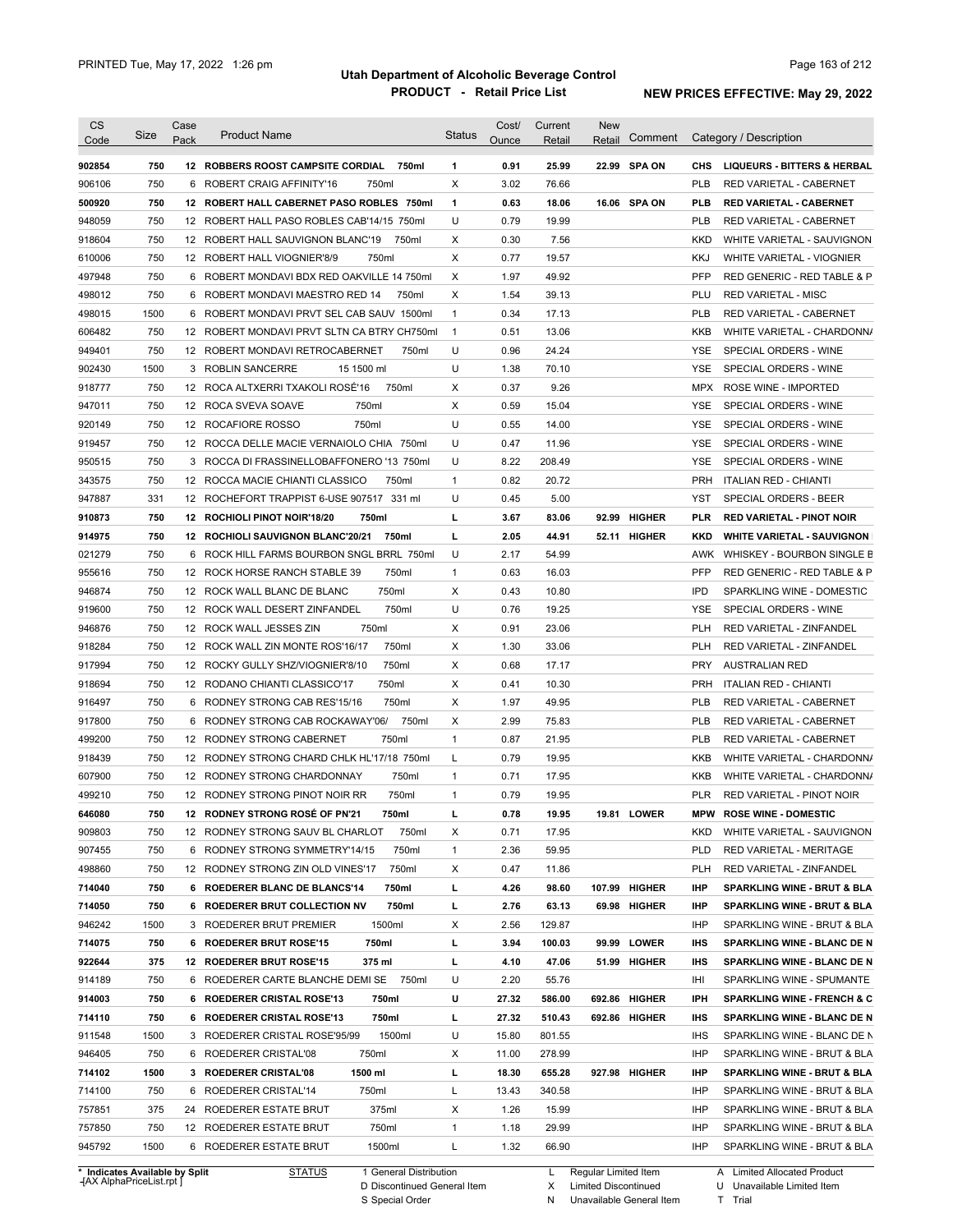| 750<br>12 ROEDERER ESTATE BRUT ROSE<br>750ml<br>1.46<br>36.98<br><b>IHS</b><br>SPARKLING WINE - BLANC DE N<br>945724<br>L<br>1500<br>1500ml<br>L<br>1.52<br>76.99<br><b>IHS</b><br>910946<br>6 ROEDERER ESTATE BRUT ROSE<br>SPARKLING WINE - BLANC DE N<br>750<br>945604<br>6 ROEDERER ESTATE L'ERMITAGE'15<br>750ml<br>L<br>2.63<br>66.71<br><b>IHP</b><br>SPARKLING WINE - BRUT & BLA<br>750<br>X<br>3.55<br>914058<br>6 ROEDERER L'ERMITAGE ROSE'12<br>750ml<br>89.99<br><b>IHS</b><br>SPARKLING WINE - BLANC DE N<br>750<br>6 ROEDERER STARK BRUT NATURE 2012 750ml<br>U<br>3.90<br>902147<br>99.03<br>YSE<br>SPECIAL ORDERS - WINE<br>L<br><b>IHP</b><br>917632<br>750<br>12 ROGER COULON BRUT TRADITION 1E<br>750ml<br>1.78<br>45.15<br>SPARKLING WINE - BRUT & BLA<br>650<br>D<br>0.35<br>7.68<br>950289<br>12 ROGUE 8 HOP IPA<br>650ml<br><b>TNF</b><br>ALE - BITTER & ESB<br>355<br>355ml<br>$\mathbf{1}$<br>0.19<br>2.29<br>955363<br>24 ROGUE BATSQUATCH HAZY IPA<br><b>TNC</b><br>ALE - PALE<br>355<br>355ml<br>D<br>0.20<br>ALE - PALE<br>904164<br>24 ROGUE DEAD GUY ALE<br>2.41<br><b>TNC</b><br>355<br>355 ml<br>$\mathbf{1}$<br>0.20<br>952527<br>24 ROGUE DEAD GUY CAN<br>2.45<br><b>TNF</b><br>ALE - BITTER & ESB<br>909248<br>650<br>650ml<br>U<br>0.32<br>7.07<br><b>TNP</b><br>12 ROGUE DEAD GUY GLOW BOTTLE<br>ALE - HEAVY, PORTER, STOUT<br>908032<br>750<br>750ml<br>х<br>1.06<br>26.86<br>12 ROGUE DEAD GUY WHISKEY<br>AWH<br>WHISKEY - BOURBON & TENNE:<br>909253<br>750<br>750ml<br>L<br>0.60<br>12 ROGUE DOUBLE CHOC STOUT<br>15.11<br>YST<br>SPECIAL ORDERS - BEER<br>355<br>355 ml<br>0.20<br>2.45<br>904443<br>24 ROGUE GUMBEROO IPA<br>$\mathbf{1}$<br><b>TNF</b><br>ALE - BITTER & ESB<br>650<br>650 ml<br>U<br>0.35<br>7.74<br>ALE - MISC & SEASONAL<br>918747<br>12 ROGUE HAZEL CHOCTABULOUS<br>TNU<br>355<br>0.20<br>2.45<br>900169<br>24 ROGUE HAZELNUT BROWN CANS<br>355ml<br>1<br>TNL<br>ALE - RED, AMBER, BROWN<br>355<br>355ml<br>D<br>0.20<br>2.41<br>919705<br>24 ROGUE HAZELNUT BROWN NECTAR<br>TNL<br>ALE - RED, AMBER, BROWN<br>355<br>х<br>0.15<br>1.79<br>24 ROGUE HONEY KOLSCH CANS<br>355 ml<br>TNU<br>ALE - MISC & SEASONAL<br>650<br>X<br>0.69<br><b>YST</b><br>12 ROGUE KULTURE CLASH BLONDE ALE<br>650ml<br>15.17<br>SPECIAL ORDERS - BEER<br>750<br>U<br>0.46<br>12 ROGUE MARIONBERRY BRAGGOT<br>750ml<br>11.63<br>TNU<br>ALE - MISC & SEASONAL<br>355<br>355ml<br>D<br>0.20<br>2.41<br>24 ROGUE MOCHA PORTER<br><b>TNP</b><br>ALE - HEAVY, PORTER, STOUT<br>355<br>0.20<br>355ml<br>$\mathbf{1}$<br><b>TNF</b><br>24<br>ROGUE OUTTA LINE IPA<br>2.45<br>ALE - BITTER & ESB<br>750<br>750ml<br>X<br>0.46<br>11.63<br>12 ROGUE PUMPKIN PATCH ALE<br>TNU<br>ALE - MISC & SEASONAL<br>651<br>651 ml<br>X<br>0.43<br>9.48<br><b>TCP</b><br>BEER - FRUIT & FLAVORED<br>12 ROGUE SEASONAL BOMBER<br>355<br>D<br>0.20<br>355 ml<br>2.41<br><b>TNC</b><br>24<br>ROGUE SEASONAL CANS<br>ALE - PALE<br>U<br>750<br>750ml<br>0.60<br>ALE - MISC & SEASONAL<br>12 ROGUE SRIRACHA HOT STOUT<br>15.17<br>TNU<br>750<br>750ml<br>х<br>0.56<br>14.16<br>12 ROGUE VOODOO CHOC-RASP-PRTZL<br>TNU<br>ALE - MISC & SEASONAL<br>U<br>750<br>750ml<br>0.60<br>12 ROGUE VOODOO SEASONAL<br>15.17<br>TNU<br>ALE - MISC & SEASONAL<br>355<br>355 ml<br>х<br>0.18<br>2.16<br>ALE - PALE<br>24 ROGUE YELLOW SNOW IPA CANS<br><b>TNC</b><br>355<br>355 ml<br>$\mathbf{1}$<br>0.18<br>24 ROHA BIG GREEN COUCH<br>2.15<br><b>TNF</b><br>ALE - BITTER & ESB<br>650<br>U<br>0.27<br>5.99<br>12 ROHA BIG GREEN COUCH DOUBLE IPA 650 ml<br>YST<br>SPECIAL ORDERS - BEER<br>473<br>473ml<br>$\mathbf{1}$<br>0.20<br>3.25<br>ALE - BITTER & ESB<br>24<br>ROHA FALSE PROPHET HAZY IPA<br>TNF<br>U<br>650<br>12 ROHA KENSINGTON GRAND SAISON<br>650 ml<br>0.27<br>5.99<br>YST<br>SPECIAL ORDERS - BEER<br>$\mathbf{1}$<br>0.20<br>355<br>24 ROHA NIGHTS OUT STOUT<br>355 ml<br>2.45<br><b>TNP</b><br>ALE - HEAVY, PORTER, STOUT<br>355<br>0.18<br><b>TVB</b><br><b>DOMESTIC BEER</b><br>24 ROHA ROTATIONAL SERIES CANS<br>355 ml<br>1<br>2.15<br>355<br>2.25<br>24 ROHA SHAMBO JUICY IPA<br>355 ml<br>0.19<br>TNC ALE-PALE<br>1<br>355<br>24 ROHA THURSDAY IPA<br>355 ml<br>2.05<br>1<br>0.17<br>TNF<br>ALE - BITTER & ESB<br>750<br>6 ROKU GIN<br>750ml<br>1<br>1.26<br>34.99<br>31.99 SPA ON<br>AHX<br><b>GIN IMPORTED</b><br>12 ROLF BINDER HALLIWELL'6/07<br>750ml<br>х<br>0.77<br><b>PRY</b><br>750<br>19.54<br><b>AUSTRALIAN RED</b><br>750ml<br>750<br>12 ROLLING SAUV BL-SEMILLON'07<br>х<br>0.40<br>10.24<br>KRT<br><b>AUSTRALIAN WHITE</b><br>1<br>25.99<br>23.99 SPA ON<br>750<br><b>12 ROMANA SAMBUCA</b><br>750ml<br>0.95<br>CHQ<br><b>LIQUEURS - ANISE &amp; SAMBUCA</b><br>750<br>6 ROMBAUER CABERNET SAUV'17/18<br>750ml<br>79.99<br>L<br>3.15<br>PLB<br>RED VARIETAL - CABERNET<br>750<br>750ml<br>1.58<br>40.02<br>12 ROMBAUER CHARD CARNEROS<br>1<br>KKB<br>WHITE VARIETAL - CHARDONN/<br>3000<br>3000 ml<br>376.97<br>1 ROMBAUER CHARD CARNEROS'09/10<br>L<br>3.72<br>KKB<br>WHITE VARIETAL - CHARDONN/<br>1500<br>1500 ml<br>1.64<br>82.95<br>6 ROMBAUER CHARD CARNEROS'16/17<br>х<br>KKB<br>WHITE VARIETAL - CHARDONN/<br>375<br>U<br>1.74<br>22.01<br>12 ROMBAUER CHARD CARNEROS'20<br>375 ml<br>KKB<br>WHITE VARIETAL - CHARDONN/<br>750<br>750ml<br>1.98<br>50.09<br><b>PLF</b><br>6 ROMBAUER MERLOT CARNEROS'17/18<br>х<br>RED VARIETAL - MERLOT<br>750<br>27.83<br>12 ROMBAUER SAUV BLANC'21<br>750ml<br>L<br>1.10<br><b>KKD</b><br>WHITE VARIETAL - SAUVIGNON<br>1500 ml<br>U<br>1.53<br>77.59<br>1500<br>6 ROMBAUER ZINFANDEL 2020<br>YSE<br>SPECIAL ORDERS - WINE<br>375<br>375 ml<br>20.07<br>12 ROMBAUER ZINFANDEL'17/18<br>х<br>1.58<br><b>PLH</b><br>RED VARIETAL - ZINFANDEL<br>750ml<br>36.60<br>750<br>12 ROMBAUER ZINFANDEL'18/19<br>L<br>1.44<br><b>PLH</b><br>RED VARIETAL - ZINFANDEL<br>750<br>6 RON DIAZ GRAN RESERVA SPICED RUM 750ml<br>D<br>12.00<br>RUM - SPICED AND FLAVORED<br>0.47<br>ALP<br>750<br>$\mathbf{1}$<br>44.99<br>6 RON ZACAPA 23YR RUM<br>750ml<br>1.77<br>ALJ<br>RUM - DARK<br>750<br>750ml<br>ITALIAN RED - MISC DOC<br>12 RONCUS ROSSO VAL DI MIEZ'15<br>Χ<br>1.39<br>35.13<br><b>PRK</b> | <b>CS</b><br>Code | Size | Case<br>Pack | <b>Product Name</b> | <b>Status</b> | Cost/<br>Ounce | Current<br>Retail | <b>New</b><br>Comment<br>Retail | Category / Description |
|------------------------------------------------------------------------------------------------------------------------------------------------------------------------------------------------------------------------------------------------------------------------------------------------------------------------------------------------------------------------------------------------------------------------------------------------------------------------------------------------------------------------------------------------------------------------------------------------------------------------------------------------------------------------------------------------------------------------------------------------------------------------------------------------------------------------------------------------------------------------------------------------------------------------------------------------------------------------------------------------------------------------------------------------------------------------------------------------------------------------------------------------------------------------------------------------------------------------------------------------------------------------------------------------------------------------------------------------------------------------------------------------------------------------------------------------------------------------------------------------------------------------------------------------------------------------------------------------------------------------------------------------------------------------------------------------------------------------------------------------------------------------------------------------------------------------------------------------------------------------------------------------------------------------------------------------------------------------------------------------------------------------------------------------------------------------------------------------------------------------------------------------------------------------------------------------------------------------------------------------------------------------------------------------------------------------------------------------------------------------------------------------------------------------------------------------------------------------------------------------------------------------------------------------------------------------------------------------------------------------------------------------------------------------------------------------------------------------------------------------------------------------------------------------------------------------------------------------------------------------------------------------------------------------------------------------------------------------------------------------------------------------------------------------------------------------------------------------------------------------------------------------------------------------------------------------------------------------------------------------------------------------------------------------------------------------------------------------------------------------------------------------------------------------------------------------------------------------------------------------------------------------------------------------------------------------------------------------------------------------------------------------------------------------------------------------------------------------------------------------------------------------------------------------------------------------------------------------------------------------------------------------------------------------------------------------------------------------------------------------------------------------------------------------------------------------------------------------------------------------------------------------------------------------------------------------------------------------------------------------------------------------------------------------------------------------------------------------------------------------------------------------------------------------------------------------------------------------------------------------------------------------------------------------------------------------------------------------------------------------------------------------------------------------------------------------------------------------------------------------------------------------------------------------------------------------------------------------------------------------------------------------------------------------------------------------------------------------------------------------------------------------------------------------------------------------------------------------------------------------------------------------------------------------------------------------------------------------------------------------------------------------------------------------------------------------------------------------------------------------------------------------------------------------------------------------------------------------------------------------------------------------------------------------------------------------------------------------------------------------------------------------------------------------------------------------------------------------------------------------------------------------------------------------------------------------------------------------------------------------------------------------------------------------------------------------------------------------------------------------------------------------------------------------------------------------------------------------------------------------------------------------------------------------------|-------------------|------|--------------|---------------------|---------------|----------------|-------------------|---------------------------------|------------------------|
|                                                                                                                                                                                                                                                                                                                                                                                                                                                                                                                                                                                                                                                                                                                                                                                                                                                                                                                                                                                                                                                                                                                                                                                                                                                                                                                                                                                                                                                                                                                                                                                                                                                                                                                                                                                                                                                                                                                                                                                                                                                                                                                                                                                                                                                                                                                                                                                                                                                                                                                                                                                                                                                                                                                                                                                                                                                                                                                                                                                                                                                                                                                                                                                                                                                                                                                                                                                                                                                                                                                                                                                                                                                                                                                                                                                                                                                                                                                                                                                                                                                                                                                                                                                                                                                                                                                                                                                                                                                                                                                                                                                                                                                                                                                                                                                                                                                                                                                                                                                                                                                                                                                                                                                                                                                                                                                                                                                                                                                                                                                                                                                                                                                                                                                                                                                                                                                                                                                                                                                                                                                                                                                                                                              |                   |      |              |                     |               |                |                   |                                 |                        |
|                                                                                                                                                                                                                                                                                                                                                                                                                                                                                                                                                                                                                                                                                                                                                                                                                                                                                                                                                                                                                                                                                                                                                                                                                                                                                                                                                                                                                                                                                                                                                                                                                                                                                                                                                                                                                                                                                                                                                                                                                                                                                                                                                                                                                                                                                                                                                                                                                                                                                                                                                                                                                                                                                                                                                                                                                                                                                                                                                                                                                                                                                                                                                                                                                                                                                                                                                                                                                                                                                                                                                                                                                                                                                                                                                                                                                                                                                                                                                                                                                                                                                                                                                                                                                                                                                                                                                                                                                                                                                                                                                                                                                                                                                                                                                                                                                                                                                                                                                                                                                                                                                                                                                                                                                                                                                                                                                                                                                                                                                                                                                                                                                                                                                                                                                                                                                                                                                                                                                                                                                                                                                                                                                                              |                   |      |              |                     |               |                |                   |                                 |                        |
|                                                                                                                                                                                                                                                                                                                                                                                                                                                                                                                                                                                                                                                                                                                                                                                                                                                                                                                                                                                                                                                                                                                                                                                                                                                                                                                                                                                                                                                                                                                                                                                                                                                                                                                                                                                                                                                                                                                                                                                                                                                                                                                                                                                                                                                                                                                                                                                                                                                                                                                                                                                                                                                                                                                                                                                                                                                                                                                                                                                                                                                                                                                                                                                                                                                                                                                                                                                                                                                                                                                                                                                                                                                                                                                                                                                                                                                                                                                                                                                                                                                                                                                                                                                                                                                                                                                                                                                                                                                                                                                                                                                                                                                                                                                                                                                                                                                                                                                                                                                                                                                                                                                                                                                                                                                                                                                                                                                                                                                                                                                                                                                                                                                                                                                                                                                                                                                                                                                                                                                                                                                                                                                                                                              |                   |      |              |                     |               |                |                   |                                 |                        |
|                                                                                                                                                                                                                                                                                                                                                                                                                                                                                                                                                                                                                                                                                                                                                                                                                                                                                                                                                                                                                                                                                                                                                                                                                                                                                                                                                                                                                                                                                                                                                                                                                                                                                                                                                                                                                                                                                                                                                                                                                                                                                                                                                                                                                                                                                                                                                                                                                                                                                                                                                                                                                                                                                                                                                                                                                                                                                                                                                                                                                                                                                                                                                                                                                                                                                                                                                                                                                                                                                                                                                                                                                                                                                                                                                                                                                                                                                                                                                                                                                                                                                                                                                                                                                                                                                                                                                                                                                                                                                                                                                                                                                                                                                                                                                                                                                                                                                                                                                                                                                                                                                                                                                                                                                                                                                                                                                                                                                                                                                                                                                                                                                                                                                                                                                                                                                                                                                                                                                                                                                                                                                                                                                                              |                   |      |              |                     |               |                |                   |                                 |                        |
|                                                                                                                                                                                                                                                                                                                                                                                                                                                                                                                                                                                                                                                                                                                                                                                                                                                                                                                                                                                                                                                                                                                                                                                                                                                                                                                                                                                                                                                                                                                                                                                                                                                                                                                                                                                                                                                                                                                                                                                                                                                                                                                                                                                                                                                                                                                                                                                                                                                                                                                                                                                                                                                                                                                                                                                                                                                                                                                                                                                                                                                                                                                                                                                                                                                                                                                                                                                                                                                                                                                                                                                                                                                                                                                                                                                                                                                                                                                                                                                                                                                                                                                                                                                                                                                                                                                                                                                                                                                                                                                                                                                                                                                                                                                                                                                                                                                                                                                                                                                                                                                                                                                                                                                                                                                                                                                                                                                                                                                                                                                                                                                                                                                                                                                                                                                                                                                                                                                                                                                                                                                                                                                                                                              |                   |      |              |                     |               |                |                   |                                 |                        |
|                                                                                                                                                                                                                                                                                                                                                                                                                                                                                                                                                                                                                                                                                                                                                                                                                                                                                                                                                                                                                                                                                                                                                                                                                                                                                                                                                                                                                                                                                                                                                                                                                                                                                                                                                                                                                                                                                                                                                                                                                                                                                                                                                                                                                                                                                                                                                                                                                                                                                                                                                                                                                                                                                                                                                                                                                                                                                                                                                                                                                                                                                                                                                                                                                                                                                                                                                                                                                                                                                                                                                                                                                                                                                                                                                                                                                                                                                                                                                                                                                                                                                                                                                                                                                                                                                                                                                                                                                                                                                                                                                                                                                                                                                                                                                                                                                                                                                                                                                                                                                                                                                                                                                                                                                                                                                                                                                                                                                                                                                                                                                                                                                                                                                                                                                                                                                                                                                                                                                                                                                                                                                                                                                                              |                   |      |              |                     |               |                |                   |                                 |                        |
|                                                                                                                                                                                                                                                                                                                                                                                                                                                                                                                                                                                                                                                                                                                                                                                                                                                                                                                                                                                                                                                                                                                                                                                                                                                                                                                                                                                                                                                                                                                                                                                                                                                                                                                                                                                                                                                                                                                                                                                                                                                                                                                                                                                                                                                                                                                                                                                                                                                                                                                                                                                                                                                                                                                                                                                                                                                                                                                                                                                                                                                                                                                                                                                                                                                                                                                                                                                                                                                                                                                                                                                                                                                                                                                                                                                                                                                                                                                                                                                                                                                                                                                                                                                                                                                                                                                                                                                                                                                                                                                                                                                                                                                                                                                                                                                                                                                                                                                                                                                                                                                                                                                                                                                                                                                                                                                                                                                                                                                                                                                                                                                                                                                                                                                                                                                                                                                                                                                                                                                                                                                                                                                                                                              |                   |      |              |                     |               |                |                   |                                 |                        |
|                                                                                                                                                                                                                                                                                                                                                                                                                                                                                                                                                                                                                                                                                                                                                                                                                                                                                                                                                                                                                                                                                                                                                                                                                                                                                                                                                                                                                                                                                                                                                                                                                                                                                                                                                                                                                                                                                                                                                                                                                                                                                                                                                                                                                                                                                                                                                                                                                                                                                                                                                                                                                                                                                                                                                                                                                                                                                                                                                                                                                                                                                                                                                                                                                                                                                                                                                                                                                                                                                                                                                                                                                                                                                                                                                                                                                                                                                                                                                                                                                                                                                                                                                                                                                                                                                                                                                                                                                                                                                                                                                                                                                                                                                                                                                                                                                                                                                                                                                                                                                                                                                                                                                                                                                                                                                                                                                                                                                                                                                                                                                                                                                                                                                                                                                                                                                                                                                                                                                                                                                                                                                                                                                                              |                   |      |              |                     |               |                |                   |                                 |                        |
|                                                                                                                                                                                                                                                                                                                                                                                                                                                                                                                                                                                                                                                                                                                                                                                                                                                                                                                                                                                                                                                                                                                                                                                                                                                                                                                                                                                                                                                                                                                                                                                                                                                                                                                                                                                                                                                                                                                                                                                                                                                                                                                                                                                                                                                                                                                                                                                                                                                                                                                                                                                                                                                                                                                                                                                                                                                                                                                                                                                                                                                                                                                                                                                                                                                                                                                                                                                                                                                                                                                                                                                                                                                                                                                                                                                                                                                                                                                                                                                                                                                                                                                                                                                                                                                                                                                                                                                                                                                                                                                                                                                                                                                                                                                                                                                                                                                                                                                                                                                                                                                                                                                                                                                                                                                                                                                                                                                                                                                                                                                                                                                                                                                                                                                                                                                                                                                                                                                                                                                                                                                                                                                                                                              |                   |      |              |                     |               |                |                   |                                 |                        |
|                                                                                                                                                                                                                                                                                                                                                                                                                                                                                                                                                                                                                                                                                                                                                                                                                                                                                                                                                                                                                                                                                                                                                                                                                                                                                                                                                                                                                                                                                                                                                                                                                                                                                                                                                                                                                                                                                                                                                                                                                                                                                                                                                                                                                                                                                                                                                                                                                                                                                                                                                                                                                                                                                                                                                                                                                                                                                                                                                                                                                                                                                                                                                                                                                                                                                                                                                                                                                                                                                                                                                                                                                                                                                                                                                                                                                                                                                                                                                                                                                                                                                                                                                                                                                                                                                                                                                                                                                                                                                                                                                                                                                                                                                                                                                                                                                                                                                                                                                                                                                                                                                                                                                                                                                                                                                                                                                                                                                                                                                                                                                                                                                                                                                                                                                                                                                                                                                                                                                                                                                                                                                                                                                                              |                   |      |              |                     |               |                |                   |                                 |                        |
|                                                                                                                                                                                                                                                                                                                                                                                                                                                                                                                                                                                                                                                                                                                                                                                                                                                                                                                                                                                                                                                                                                                                                                                                                                                                                                                                                                                                                                                                                                                                                                                                                                                                                                                                                                                                                                                                                                                                                                                                                                                                                                                                                                                                                                                                                                                                                                                                                                                                                                                                                                                                                                                                                                                                                                                                                                                                                                                                                                                                                                                                                                                                                                                                                                                                                                                                                                                                                                                                                                                                                                                                                                                                                                                                                                                                                                                                                                                                                                                                                                                                                                                                                                                                                                                                                                                                                                                                                                                                                                                                                                                                                                                                                                                                                                                                                                                                                                                                                                                                                                                                                                                                                                                                                                                                                                                                                                                                                                                                                                                                                                                                                                                                                                                                                                                                                                                                                                                                                                                                                                                                                                                                                                              |                   |      |              |                     |               |                |                   |                                 |                        |
|                                                                                                                                                                                                                                                                                                                                                                                                                                                                                                                                                                                                                                                                                                                                                                                                                                                                                                                                                                                                                                                                                                                                                                                                                                                                                                                                                                                                                                                                                                                                                                                                                                                                                                                                                                                                                                                                                                                                                                                                                                                                                                                                                                                                                                                                                                                                                                                                                                                                                                                                                                                                                                                                                                                                                                                                                                                                                                                                                                                                                                                                                                                                                                                                                                                                                                                                                                                                                                                                                                                                                                                                                                                                                                                                                                                                                                                                                                                                                                                                                                                                                                                                                                                                                                                                                                                                                                                                                                                                                                                                                                                                                                                                                                                                                                                                                                                                                                                                                                                                                                                                                                                                                                                                                                                                                                                                                                                                                                                                                                                                                                                                                                                                                                                                                                                                                                                                                                                                                                                                                                                                                                                                                                              |                   |      |              |                     |               |                |                   |                                 |                        |
|                                                                                                                                                                                                                                                                                                                                                                                                                                                                                                                                                                                                                                                                                                                                                                                                                                                                                                                                                                                                                                                                                                                                                                                                                                                                                                                                                                                                                                                                                                                                                                                                                                                                                                                                                                                                                                                                                                                                                                                                                                                                                                                                                                                                                                                                                                                                                                                                                                                                                                                                                                                                                                                                                                                                                                                                                                                                                                                                                                                                                                                                                                                                                                                                                                                                                                                                                                                                                                                                                                                                                                                                                                                                                                                                                                                                                                                                                                                                                                                                                                                                                                                                                                                                                                                                                                                                                                                                                                                                                                                                                                                                                                                                                                                                                                                                                                                                                                                                                                                                                                                                                                                                                                                                                                                                                                                                                                                                                                                                                                                                                                                                                                                                                                                                                                                                                                                                                                                                                                                                                                                                                                                                                                              |                   |      |              |                     |               |                |                   |                                 |                        |
|                                                                                                                                                                                                                                                                                                                                                                                                                                                                                                                                                                                                                                                                                                                                                                                                                                                                                                                                                                                                                                                                                                                                                                                                                                                                                                                                                                                                                                                                                                                                                                                                                                                                                                                                                                                                                                                                                                                                                                                                                                                                                                                                                                                                                                                                                                                                                                                                                                                                                                                                                                                                                                                                                                                                                                                                                                                                                                                                                                                                                                                                                                                                                                                                                                                                                                                                                                                                                                                                                                                                                                                                                                                                                                                                                                                                                                                                                                                                                                                                                                                                                                                                                                                                                                                                                                                                                                                                                                                                                                                                                                                                                                                                                                                                                                                                                                                                                                                                                                                                                                                                                                                                                                                                                                                                                                                                                                                                                                                                                                                                                                                                                                                                                                                                                                                                                                                                                                                                                                                                                                                                                                                                                                              |                   |      |              |                     |               |                |                   |                                 |                        |
|                                                                                                                                                                                                                                                                                                                                                                                                                                                                                                                                                                                                                                                                                                                                                                                                                                                                                                                                                                                                                                                                                                                                                                                                                                                                                                                                                                                                                                                                                                                                                                                                                                                                                                                                                                                                                                                                                                                                                                                                                                                                                                                                                                                                                                                                                                                                                                                                                                                                                                                                                                                                                                                                                                                                                                                                                                                                                                                                                                                                                                                                                                                                                                                                                                                                                                                                                                                                                                                                                                                                                                                                                                                                                                                                                                                                                                                                                                                                                                                                                                                                                                                                                                                                                                                                                                                                                                                                                                                                                                                                                                                                                                                                                                                                                                                                                                                                                                                                                                                                                                                                                                                                                                                                                                                                                                                                                                                                                                                                                                                                                                                                                                                                                                                                                                                                                                                                                                                                                                                                                                                                                                                                                                              |                   |      |              |                     |               |                |                   |                                 |                        |
|                                                                                                                                                                                                                                                                                                                                                                                                                                                                                                                                                                                                                                                                                                                                                                                                                                                                                                                                                                                                                                                                                                                                                                                                                                                                                                                                                                                                                                                                                                                                                                                                                                                                                                                                                                                                                                                                                                                                                                                                                                                                                                                                                                                                                                                                                                                                                                                                                                                                                                                                                                                                                                                                                                                                                                                                                                                                                                                                                                                                                                                                                                                                                                                                                                                                                                                                                                                                                                                                                                                                                                                                                                                                                                                                                                                                                                                                                                                                                                                                                                                                                                                                                                                                                                                                                                                                                                                                                                                                                                                                                                                                                                                                                                                                                                                                                                                                                                                                                                                                                                                                                                                                                                                                                                                                                                                                                                                                                                                                                                                                                                                                                                                                                                                                                                                                                                                                                                                                                                                                                                                                                                                                                                              |                   |      |              |                     |               |                |                   |                                 |                        |
|                                                                                                                                                                                                                                                                                                                                                                                                                                                                                                                                                                                                                                                                                                                                                                                                                                                                                                                                                                                                                                                                                                                                                                                                                                                                                                                                                                                                                                                                                                                                                                                                                                                                                                                                                                                                                                                                                                                                                                                                                                                                                                                                                                                                                                                                                                                                                                                                                                                                                                                                                                                                                                                                                                                                                                                                                                                                                                                                                                                                                                                                                                                                                                                                                                                                                                                                                                                                                                                                                                                                                                                                                                                                                                                                                                                                                                                                                                                                                                                                                                                                                                                                                                                                                                                                                                                                                                                                                                                                                                                                                                                                                                                                                                                                                                                                                                                                                                                                                                                                                                                                                                                                                                                                                                                                                                                                                                                                                                                                                                                                                                                                                                                                                                                                                                                                                                                                                                                                                                                                                                                                                                                                                                              |                   |      |              |                     |               |                |                   |                                 |                        |
|                                                                                                                                                                                                                                                                                                                                                                                                                                                                                                                                                                                                                                                                                                                                                                                                                                                                                                                                                                                                                                                                                                                                                                                                                                                                                                                                                                                                                                                                                                                                                                                                                                                                                                                                                                                                                                                                                                                                                                                                                                                                                                                                                                                                                                                                                                                                                                                                                                                                                                                                                                                                                                                                                                                                                                                                                                                                                                                                                                                                                                                                                                                                                                                                                                                                                                                                                                                                                                                                                                                                                                                                                                                                                                                                                                                                                                                                                                                                                                                                                                                                                                                                                                                                                                                                                                                                                                                                                                                                                                                                                                                                                                                                                                                                                                                                                                                                                                                                                                                                                                                                                                                                                                                                                                                                                                                                                                                                                                                                                                                                                                                                                                                                                                                                                                                                                                                                                                                                                                                                                                                                                                                                                                              |                   |      |              |                     |               |                |                   |                                 |                        |
|                                                                                                                                                                                                                                                                                                                                                                                                                                                                                                                                                                                                                                                                                                                                                                                                                                                                                                                                                                                                                                                                                                                                                                                                                                                                                                                                                                                                                                                                                                                                                                                                                                                                                                                                                                                                                                                                                                                                                                                                                                                                                                                                                                                                                                                                                                                                                                                                                                                                                                                                                                                                                                                                                                                                                                                                                                                                                                                                                                                                                                                                                                                                                                                                                                                                                                                                                                                                                                                                                                                                                                                                                                                                                                                                                                                                                                                                                                                                                                                                                                                                                                                                                                                                                                                                                                                                                                                                                                                                                                                                                                                                                                                                                                                                                                                                                                                                                                                                                                                                                                                                                                                                                                                                                                                                                                                                                                                                                                                                                                                                                                                                                                                                                                                                                                                                                                                                                                                                                                                                                                                                                                                                                                              | 918663            |      |              |                     |               |                |                   |                                 |                        |
|                                                                                                                                                                                                                                                                                                                                                                                                                                                                                                                                                                                                                                                                                                                                                                                                                                                                                                                                                                                                                                                                                                                                                                                                                                                                                                                                                                                                                                                                                                                                                                                                                                                                                                                                                                                                                                                                                                                                                                                                                                                                                                                                                                                                                                                                                                                                                                                                                                                                                                                                                                                                                                                                                                                                                                                                                                                                                                                                                                                                                                                                                                                                                                                                                                                                                                                                                                                                                                                                                                                                                                                                                                                                                                                                                                                                                                                                                                                                                                                                                                                                                                                                                                                                                                                                                                                                                                                                                                                                                                                                                                                                                                                                                                                                                                                                                                                                                                                                                                                                                                                                                                                                                                                                                                                                                                                                                                                                                                                                                                                                                                                                                                                                                                                                                                                                                                                                                                                                                                                                                                                                                                                                                                              | 953987            |      |              |                     |               |                |                   |                                 |                        |
|                                                                                                                                                                                                                                                                                                                                                                                                                                                                                                                                                                                                                                                                                                                                                                                                                                                                                                                                                                                                                                                                                                                                                                                                                                                                                                                                                                                                                                                                                                                                                                                                                                                                                                                                                                                                                                                                                                                                                                                                                                                                                                                                                                                                                                                                                                                                                                                                                                                                                                                                                                                                                                                                                                                                                                                                                                                                                                                                                                                                                                                                                                                                                                                                                                                                                                                                                                                                                                                                                                                                                                                                                                                                                                                                                                                                                                                                                                                                                                                                                                                                                                                                                                                                                                                                                                                                                                                                                                                                                                                                                                                                                                                                                                                                                                                                                                                                                                                                                                                                                                                                                                                                                                                                                                                                                                                                                                                                                                                                                                                                                                                                                                                                                                                                                                                                                                                                                                                                                                                                                                                                                                                                                                              | 948133            |      |              |                     |               |                |                   |                                 |                        |
|                                                                                                                                                                                                                                                                                                                                                                                                                                                                                                                                                                                                                                                                                                                                                                                                                                                                                                                                                                                                                                                                                                                                                                                                                                                                                                                                                                                                                                                                                                                                                                                                                                                                                                                                                                                                                                                                                                                                                                                                                                                                                                                                                                                                                                                                                                                                                                                                                                                                                                                                                                                                                                                                                                                                                                                                                                                                                                                                                                                                                                                                                                                                                                                                                                                                                                                                                                                                                                                                                                                                                                                                                                                                                                                                                                                                                                                                                                                                                                                                                                                                                                                                                                                                                                                                                                                                                                                                                                                                                                                                                                                                                                                                                                                                                                                                                                                                                                                                                                                                                                                                                                                                                                                                                                                                                                                                                                                                                                                                                                                                                                                                                                                                                                                                                                                                                                                                                                                                                                                                                                                                                                                                                                              | 989263            |      |              |                     |               |                |                   |                                 |                        |
|                                                                                                                                                                                                                                                                                                                                                                                                                                                                                                                                                                                                                                                                                                                                                                                                                                                                                                                                                                                                                                                                                                                                                                                                                                                                                                                                                                                                                                                                                                                                                                                                                                                                                                                                                                                                                                                                                                                                                                                                                                                                                                                                                                                                                                                                                                                                                                                                                                                                                                                                                                                                                                                                                                                                                                                                                                                                                                                                                                                                                                                                                                                                                                                                                                                                                                                                                                                                                                                                                                                                                                                                                                                                                                                                                                                                                                                                                                                                                                                                                                                                                                                                                                                                                                                                                                                                                                                                                                                                                                                                                                                                                                                                                                                                                                                                                                                                                                                                                                                                                                                                                                                                                                                                                                                                                                                                                                                                                                                                                                                                                                                                                                                                                                                                                                                                                                                                                                                                                                                                                                                                                                                                                                              | 955252            |      |              |                     |               |                |                   |                                 |                        |
|                                                                                                                                                                                                                                                                                                                                                                                                                                                                                                                                                                                                                                                                                                                                                                                                                                                                                                                                                                                                                                                                                                                                                                                                                                                                                                                                                                                                                                                                                                                                                                                                                                                                                                                                                                                                                                                                                                                                                                                                                                                                                                                                                                                                                                                                                                                                                                                                                                                                                                                                                                                                                                                                                                                                                                                                                                                                                                                                                                                                                                                                                                                                                                                                                                                                                                                                                                                                                                                                                                                                                                                                                                                                                                                                                                                                                                                                                                                                                                                                                                                                                                                                                                                                                                                                                                                                                                                                                                                                                                                                                                                                                                                                                                                                                                                                                                                                                                                                                                                                                                                                                                                                                                                                                                                                                                                                                                                                                                                                                                                                                                                                                                                                                                                                                                                                                                                                                                                                                                                                                                                                                                                                                                              | 918389            |      |              |                     |               |                |                   |                                 |                        |
|                                                                                                                                                                                                                                                                                                                                                                                                                                                                                                                                                                                                                                                                                                                                                                                                                                                                                                                                                                                                                                                                                                                                                                                                                                                                                                                                                                                                                                                                                                                                                                                                                                                                                                                                                                                                                                                                                                                                                                                                                                                                                                                                                                                                                                                                                                                                                                                                                                                                                                                                                                                                                                                                                                                                                                                                                                                                                                                                                                                                                                                                                                                                                                                                                                                                                                                                                                                                                                                                                                                                                                                                                                                                                                                                                                                                                                                                                                                                                                                                                                                                                                                                                                                                                                                                                                                                                                                                                                                                                                                                                                                                                                                                                                                                                                                                                                                                                                                                                                                                                                                                                                                                                                                                                                                                                                                                                                                                                                                                                                                                                                                                                                                                                                                                                                                                                                                                                                                                                                                                                                                                                                                                                                              | 918917            |      |              |                     |               |                |                   |                                 |                        |
|                                                                                                                                                                                                                                                                                                                                                                                                                                                                                                                                                                                                                                                                                                                                                                                                                                                                                                                                                                                                                                                                                                                                                                                                                                                                                                                                                                                                                                                                                                                                                                                                                                                                                                                                                                                                                                                                                                                                                                                                                                                                                                                                                                                                                                                                                                                                                                                                                                                                                                                                                                                                                                                                                                                                                                                                                                                                                                                                                                                                                                                                                                                                                                                                                                                                                                                                                                                                                                                                                                                                                                                                                                                                                                                                                                                                                                                                                                                                                                                                                                                                                                                                                                                                                                                                                                                                                                                                                                                                                                                                                                                                                                                                                                                                                                                                                                                                                                                                                                                                                                                                                                                                                                                                                                                                                                                                                                                                                                                                                                                                                                                                                                                                                                                                                                                                                                                                                                                                                                                                                                                                                                                                                                              | 953626            |      |              |                     |               |                |                   |                                 |                        |
|                                                                                                                                                                                                                                                                                                                                                                                                                                                                                                                                                                                                                                                                                                                                                                                                                                                                                                                                                                                                                                                                                                                                                                                                                                                                                                                                                                                                                                                                                                                                                                                                                                                                                                                                                                                                                                                                                                                                                                                                                                                                                                                                                                                                                                                                                                                                                                                                                                                                                                                                                                                                                                                                                                                                                                                                                                                                                                                                                                                                                                                                                                                                                                                                                                                                                                                                                                                                                                                                                                                                                                                                                                                                                                                                                                                                                                                                                                                                                                                                                                                                                                                                                                                                                                                                                                                                                                                                                                                                                                                                                                                                                                                                                                                                                                                                                                                                                                                                                                                                                                                                                                                                                                                                                                                                                                                                                                                                                                                                                                                                                                                                                                                                                                                                                                                                                                                                                                                                                                                                                                                                                                                                                                              | 918434            |      |              |                     |               |                |                   |                                 |                        |
|                                                                                                                                                                                                                                                                                                                                                                                                                                                                                                                                                                                                                                                                                                                                                                                                                                                                                                                                                                                                                                                                                                                                                                                                                                                                                                                                                                                                                                                                                                                                                                                                                                                                                                                                                                                                                                                                                                                                                                                                                                                                                                                                                                                                                                                                                                                                                                                                                                                                                                                                                                                                                                                                                                                                                                                                                                                                                                                                                                                                                                                                                                                                                                                                                                                                                                                                                                                                                                                                                                                                                                                                                                                                                                                                                                                                                                                                                                                                                                                                                                                                                                                                                                                                                                                                                                                                                                                                                                                                                                                                                                                                                                                                                                                                                                                                                                                                                                                                                                                                                                                                                                                                                                                                                                                                                                                                                                                                                                                                                                                                                                                                                                                                                                                                                                                                                                                                                                                                                                                                                                                                                                                                                                              | 918351            |      |              |                     |               |                |                   |                                 |                        |
|                                                                                                                                                                                                                                                                                                                                                                                                                                                                                                                                                                                                                                                                                                                                                                                                                                                                                                                                                                                                                                                                                                                                                                                                                                                                                                                                                                                                                                                                                                                                                                                                                                                                                                                                                                                                                                                                                                                                                                                                                                                                                                                                                                                                                                                                                                                                                                                                                                                                                                                                                                                                                                                                                                                                                                                                                                                                                                                                                                                                                                                                                                                                                                                                                                                                                                                                                                                                                                                                                                                                                                                                                                                                                                                                                                                                                                                                                                                                                                                                                                                                                                                                                                                                                                                                                                                                                                                                                                                                                                                                                                                                                                                                                                                                                                                                                                                                                                                                                                                                                                                                                                                                                                                                                                                                                                                                                                                                                                                                                                                                                                                                                                                                                                                                                                                                                                                                                                                                                                                                                                                                                                                                                                              | 918433            |      |              |                     |               |                |                   |                                 |                        |
|                                                                                                                                                                                                                                                                                                                                                                                                                                                                                                                                                                                                                                                                                                                                                                                                                                                                                                                                                                                                                                                                                                                                                                                                                                                                                                                                                                                                                                                                                                                                                                                                                                                                                                                                                                                                                                                                                                                                                                                                                                                                                                                                                                                                                                                                                                                                                                                                                                                                                                                                                                                                                                                                                                                                                                                                                                                                                                                                                                                                                                                                                                                                                                                                                                                                                                                                                                                                                                                                                                                                                                                                                                                                                                                                                                                                                                                                                                                                                                                                                                                                                                                                                                                                                                                                                                                                                                                                                                                                                                                                                                                                                                                                                                                                                                                                                                                                                                                                                                                                                                                                                                                                                                                                                                                                                                                                                                                                                                                                                                                                                                                                                                                                                                                                                                                                                                                                                                                                                                                                                                                                                                                                                                              | 918956            |      |              |                     |               |                |                   |                                 |                        |
|                                                                                                                                                                                                                                                                                                                                                                                                                                                                                                                                                                                                                                                                                                                                                                                                                                                                                                                                                                                                                                                                                                                                                                                                                                                                                                                                                                                                                                                                                                                                                                                                                                                                                                                                                                                                                                                                                                                                                                                                                                                                                                                                                                                                                                                                                                                                                                                                                                                                                                                                                                                                                                                                                                                                                                                                                                                                                                                                                                                                                                                                                                                                                                                                                                                                                                                                                                                                                                                                                                                                                                                                                                                                                                                                                                                                                                                                                                                                                                                                                                                                                                                                                                                                                                                                                                                                                                                                                                                                                                                                                                                                                                                                                                                                                                                                                                                                                                                                                                                                                                                                                                                                                                                                                                                                                                                                                                                                                                                                                                                                                                                                                                                                                                                                                                                                                                                                                                                                                                                                                                                                                                                                                                              | 918970            |      |              |                     |               |                |                   |                                 |                        |
|                                                                                                                                                                                                                                                                                                                                                                                                                                                                                                                                                                                                                                                                                                                                                                                                                                                                                                                                                                                                                                                                                                                                                                                                                                                                                                                                                                                                                                                                                                                                                                                                                                                                                                                                                                                                                                                                                                                                                                                                                                                                                                                                                                                                                                                                                                                                                                                                                                                                                                                                                                                                                                                                                                                                                                                                                                                                                                                                                                                                                                                                                                                                                                                                                                                                                                                                                                                                                                                                                                                                                                                                                                                                                                                                                                                                                                                                                                                                                                                                                                                                                                                                                                                                                                                                                                                                                                                                                                                                                                                                                                                                                                                                                                                                                                                                                                                                                                                                                                                                                                                                                                                                                                                                                                                                                                                                                                                                                                                                                                                                                                                                                                                                                                                                                                                                                                                                                                                                                                                                                                                                                                                                                                              | 918786            |      |              |                     |               |                |                   |                                 |                        |
|                                                                                                                                                                                                                                                                                                                                                                                                                                                                                                                                                                                                                                                                                                                                                                                                                                                                                                                                                                                                                                                                                                                                                                                                                                                                                                                                                                                                                                                                                                                                                                                                                                                                                                                                                                                                                                                                                                                                                                                                                                                                                                                                                                                                                                                                                                                                                                                                                                                                                                                                                                                                                                                                                                                                                                                                                                                                                                                                                                                                                                                                                                                                                                                                                                                                                                                                                                                                                                                                                                                                                                                                                                                                                                                                                                                                                                                                                                                                                                                                                                                                                                                                                                                                                                                                                                                                                                                                                                                                                                                                                                                                                                                                                                                                                                                                                                                                                                                                                                                                                                                                                                                                                                                                                                                                                                                                                                                                                                                                                                                                                                                                                                                                                                                                                                                                                                                                                                                                                                                                                                                                                                                                                                              | 923025            |      |              |                     |               |                |                   |                                 |                        |
|                                                                                                                                                                                                                                                                                                                                                                                                                                                                                                                                                                                                                                                                                                                                                                                                                                                                                                                                                                                                                                                                                                                                                                                                                                                                                                                                                                                                                                                                                                                                                                                                                                                                                                                                                                                                                                                                                                                                                                                                                                                                                                                                                                                                                                                                                                                                                                                                                                                                                                                                                                                                                                                                                                                                                                                                                                                                                                                                                                                                                                                                                                                                                                                                                                                                                                                                                                                                                                                                                                                                                                                                                                                                                                                                                                                                                                                                                                                                                                                                                                                                                                                                                                                                                                                                                                                                                                                                                                                                                                                                                                                                                                                                                                                                                                                                                                                                                                                                                                                                                                                                                                                                                                                                                                                                                                                                                                                                                                                                                                                                                                                                                                                                                                                                                                                                                                                                                                                                                                                                                                                                                                                                                                              | 918787            |      |              |                     |               |                |                   |                                 |                        |
|                                                                                                                                                                                                                                                                                                                                                                                                                                                                                                                                                                                                                                                                                                                                                                                                                                                                                                                                                                                                                                                                                                                                                                                                                                                                                                                                                                                                                                                                                                                                                                                                                                                                                                                                                                                                                                                                                                                                                                                                                                                                                                                                                                                                                                                                                                                                                                                                                                                                                                                                                                                                                                                                                                                                                                                                                                                                                                                                                                                                                                                                                                                                                                                                                                                                                                                                                                                                                                                                                                                                                                                                                                                                                                                                                                                                                                                                                                                                                                                                                                                                                                                                                                                                                                                                                                                                                                                                                                                                                                                                                                                                                                                                                                                                                                                                                                                                                                                                                                                                                                                                                                                                                                                                                                                                                                                                                                                                                                                                                                                                                                                                                                                                                                                                                                                                                                                                                                                                                                                                                                                                                                                                                                              | 919033            |      |              |                     |               |                |                   |                                 |                        |
|                                                                                                                                                                                                                                                                                                                                                                                                                                                                                                                                                                                                                                                                                                                                                                                                                                                                                                                                                                                                                                                                                                                                                                                                                                                                                                                                                                                                                                                                                                                                                                                                                                                                                                                                                                                                                                                                                                                                                                                                                                                                                                                                                                                                                                                                                                                                                                                                                                                                                                                                                                                                                                                                                                                                                                                                                                                                                                                                                                                                                                                                                                                                                                                                                                                                                                                                                                                                                                                                                                                                                                                                                                                                                                                                                                                                                                                                                                                                                                                                                                                                                                                                                                                                                                                                                                                                                                                                                                                                                                                                                                                                                                                                                                                                                                                                                                                                                                                                                                                                                                                                                                                                                                                                                                                                                                                                                                                                                                                                                                                                                                                                                                                                                                                                                                                                                                                                                                                                                                                                                                                                                                                                                                              | 919034            |      |              |                     |               |                |                   |                                 |                        |
|                                                                                                                                                                                                                                                                                                                                                                                                                                                                                                                                                                                                                                                                                                                                                                                                                                                                                                                                                                                                                                                                                                                                                                                                                                                                                                                                                                                                                                                                                                                                                                                                                                                                                                                                                                                                                                                                                                                                                                                                                                                                                                                                                                                                                                                                                                                                                                                                                                                                                                                                                                                                                                                                                                                                                                                                                                                                                                                                                                                                                                                                                                                                                                                                                                                                                                                                                                                                                                                                                                                                                                                                                                                                                                                                                                                                                                                                                                                                                                                                                                                                                                                                                                                                                                                                                                                                                                                                                                                                                                                                                                                                                                                                                                                                                                                                                                                                                                                                                                                                                                                                                                                                                                                                                                                                                                                                                                                                                                                                                                                                                                                                                                                                                                                                                                                                                                                                                                                                                                                                                                                                                                                                                                              | 953960            |      |              |                     |               |                |                   |                                 |                        |
|                                                                                                                                                                                                                                                                                                                                                                                                                                                                                                                                                                                                                                                                                                                                                                                                                                                                                                                                                                                                                                                                                                                                                                                                                                                                                                                                                                                                                                                                                                                                                                                                                                                                                                                                                                                                                                                                                                                                                                                                                                                                                                                                                                                                                                                                                                                                                                                                                                                                                                                                                                                                                                                                                                                                                                                                                                                                                                                                                                                                                                                                                                                                                                                                                                                                                                                                                                                                                                                                                                                                                                                                                                                                                                                                                                                                                                                                                                                                                                                                                                                                                                                                                                                                                                                                                                                                                                                                                                                                                                                                                                                                                                                                                                                                                                                                                                                                                                                                                                                                                                                                                                                                                                                                                                                                                                                                                                                                                                                                                                                                                                                                                                                                                                                                                                                                                                                                                                                                                                                                                                                                                                                                                                              | 918785            |      |              |                     |               |                |                   |                                 |                        |
|                                                                                                                                                                                                                                                                                                                                                                                                                                                                                                                                                                                                                                                                                                                                                                                                                                                                                                                                                                                                                                                                                                                                                                                                                                                                                                                                                                                                                                                                                                                                                                                                                                                                                                                                                                                                                                                                                                                                                                                                                                                                                                                                                                                                                                                                                                                                                                                                                                                                                                                                                                                                                                                                                                                                                                                                                                                                                                                                                                                                                                                                                                                                                                                                                                                                                                                                                                                                                                                                                                                                                                                                                                                                                                                                                                                                                                                                                                                                                                                                                                                                                                                                                                                                                                                                                                                                                                                                                                                                                                                                                                                                                                                                                                                                                                                                                                                                                                                                                                                                                                                                                                                                                                                                                                                                                                                                                                                                                                                                                                                                                                                                                                                                                                                                                                                                                                                                                                                                                                                                                                                                                                                                                                              | 028778            |      |              |                     |               |                |                   |                                 |                        |
|                                                                                                                                                                                                                                                                                                                                                                                                                                                                                                                                                                                                                                                                                                                                                                                                                                                                                                                                                                                                                                                                                                                                                                                                                                                                                                                                                                                                                                                                                                                                                                                                                                                                                                                                                                                                                                                                                                                                                                                                                                                                                                                                                                                                                                                                                                                                                                                                                                                                                                                                                                                                                                                                                                                                                                                                                                                                                                                                                                                                                                                                                                                                                                                                                                                                                                                                                                                                                                                                                                                                                                                                                                                                                                                                                                                                                                                                                                                                                                                                                                                                                                                                                                                                                                                                                                                                                                                                                                                                                                                                                                                                                                                                                                                                                                                                                                                                                                                                                                                                                                                                                                                                                                                                                                                                                                                                                                                                                                                                                                                                                                                                                                                                                                                                                                                                                                                                                                                                                                                                                                                                                                                                                                              | 917362            |      |              |                     |               |                |                   |                                 |                        |
|                                                                                                                                                                                                                                                                                                                                                                                                                                                                                                                                                                                                                                                                                                                                                                                                                                                                                                                                                                                                                                                                                                                                                                                                                                                                                                                                                                                                                                                                                                                                                                                                                                                                                                                                                                                                                                                                                                                                                                                                                                                                                                                                                                                                                                                                                                                                                                                                                                                                                                                                                                                                                                                                                                                                                                                                                                                                                                                                                                                                                                                                                                                                                                                                                                                                                                                                                                                                                                                                                                                                                                                                                                                                                                                                                                                                                                                                                                                                                                                                                                                                                                                                                                                                                                                                                                                                                                                                                                                                                                                                                                                                                                                                                                                                                                                                                                                                                                                                                                                                                                                                                                                                                                                                                                                                                                                                                                                                                                                                                                                                                                                                                                                                                                                                                                                                                                                                                                                                                                                                                                                                                                                                                                              | 915371            |      |              |                     |               |                |                   |                                 |                        |
|                                                                                                                                                                                                                                                                                                                                                                                                                                                                                                                                                                                                                                                                                                                                                                                                                                                                                                                                                                                                                                                                                                                                                                                                                                                                                                                                                                                                                                                                                                                                                                                                                                                                                                                                                                                                                                                                                                                                                                                                                                                                                                                                                                                                                                                                                                                                                                                                                                                                                                                                                                                                                                                                                                                                                                                                                                                                                                                                                                                                                                                                                                                                                                                                                                                                                                                                                                                                                                                                                                                                                                                                                                                                                                                                                                                                                                                                                                                                                                                                                                                                                                                                                                                                                                                                                                                                                                                                                                                                                                                                                                                                                                                                                                                                                                                                                                                                                                                                                                                                                                                                                                                                                                                                                                                                                                                                                                                                                                                                                                                                                                                                                                                                                                                                                                                                                                                                                                                                                                                                                                                                                                                                                                              | 066636            |      |              |                     |               |                |                   |                                 |                        |
|                                                                                                                                                                                                                                                                                                                                                                                                                                                                                                                                                                                                                                                                                                                                                                                                                                                                                                                                                                                                                                                                                                                                                                                                                                                                                                                                                                                                                                                                                                                                                                                                                                                                                                                                                                                                                                                                                                                                                                                                                                                                                                                                                                                                                                                                                                                                                                                                                                                                                                                                                                                                                                                                                                                                                                                                                                                                                                                                                                                                                                                                                                                                                                                                                                                                                                                                                                                                                                                                                                                                                                                                                                                                                                                                                                                                                                                                                                                                                                                                                                                                                                                                                                                                                                                                                                                                                                                                                                                                                                                                                                                                                                                                                                                                                                                                                                                                                                                                                                                                                                                                                                                                                                                                                                                                                                                                                                                                                                                                                                                                                                                                                                                                                                                                                                                                                                                                                                                                                                                                                                                                                                                                                                              | 909679            |      |              |                     |               |                |                   |                                 |                        |
|                                                                                                                                                                                                                                                                                                                                                                                                                                                                                                                                                                                                                                                                                                                                                                                                                                                                                                                                                                                                                                                                                                                                                                                                                                                                                                                                                                                                                                                                                                                                                                                                                                                                                                                                                                                                                                                                                                                                                                                                                                                                                                                                                                                                                                                                                                                                                                                                                                                                                                                                                                                                                                                                                                                                                                                                                                                                                                                                                                                                                                                                                                                                                                                                                                                                                                                                                                                                                                                                                                                                                                                                                                                                                                                                                                                                                                                                                                                                                                                                                                                                                                                                                                                                                                                                                                                                                                                                                                                                                                                                                                                                                                                                                                                                                                                                                                                                                                                                                                                                                                                                                                                                                                                                                                                                                                                                                                                                                                                                                                                                                                                                                                                                                                                                                                                                                                                                                                                                                                                                                                                                                                                                                                              | 910337            |      |              |                     |               |                |                   |                                 |                        |
|                                                                                                                                                                                                                                                                                                                                                                                                                                                                                                                                                                                                                                                                                                                                                                                                                                                                                                                                                                                                                                                                                                                                                                                                                                                                                                                                                                                                                                                                                                                                                                                                                                                                                                                                                                                                                                                                                                                                                                                                                                                                                                                                                                                                                                                                                                                                                                                                                                                                                                                                                                                                                                                                                                                                                                                                                                                                                                                                                                                                                                                                                                                                                                                                                                                                                                                                                                                                                                                                                                                                                                                                                                                                                                                                                                                                                                                                                                                                                                                                                                                                                                                                                                                                                                                                                                                                                                                                                                                                                                                                                                                                                                                                                                                                                                                                                                                                                                                                                                                                                                                                                                                                                                                                                                                                                                                                                                                                                                                                                                                                                                                                                                                                                                                                                                                                                                                                                                                                                                                                                                                                                                                                                                              | 916160            |      |              |                     |               |                |                   |                                 |                        |
|                                                                                                                                                                                                                                                                                                                                                                                                                                                                                                                                                                                                                                                                                                                                                                                                                                                                                                                                                                                                                                                                                                                                                                                                                                                                                                                                                                                                                                                                                                                                                                                                                                                                                                                                                                                                                                                                                                                                                                                                                                                                                                                                                                                                                                                                                                                                                                                                                                                                                                                                                                                                                                                                                                                                                                                                                                                                                                                                                                                                                                                                                                                                                                                                                                                                                                                                                                                                                                                                                                                                                                                                                                                                                                                                                                                                                                                                                                                                                                                                                                                                                                                                                                                                                                                                                                                                                                                                                                                                                                                                                                                                                                                                                                                                                                                                                                                                                                                                                                                                                                                                                                                                                                                                                                                                                                                                                                                                                                                                                                                                                                                                                                                                                                                                                                                                                                                                                                                                                                                                                                                                                                                                                                              | 916158            |      |              |                     |               |                |                   |                                 |                        |
|                                                                                                                                                                                                                                                                                                                                                                                                                                                                                                                                                                                                                                                                                                                                                                                                                                                                                                                                                                                                                                                                                                                                                                                                                                                                                                                                                                                                                                                                                                                                                                                                                                                                                                                                                                                                                                                                                                                                                                                                                                                                                                                                                                                                                                                                                                                                                                                                                                                                                                                                                                                                                                                                                                                                                                                                                                                                                                                                                                                                                                                                                                                                                                                                                                                                                                                                                                                                                                                                                                                                                                                                                                                                                                                                                                                                                                                                                                                                                                                                                                                                                                                                                                                                                                                                                                                                                                                                                                                                                                                                                                                                                                                                                                                                                                                                                                                                                                                                                                                                                                                                                                                                                                                                                                                                                                                                                                                                                                                                                                                                                                                                                                                                                                                                                                                                                                                                                                                                                                                                                                                                                                                                                                              | 916835            |      |              |                     |               |                |                   |                                 |                        |
|                                                                                                                                                                                                                                                                                                                                                                                                                                                                                                                                                                                                                                                                                                                                                                                                                                                                                                                                                                                                                                                                                                                                                                                                                                                                                                                                                                                                                                                                                                                                                                                                                                                                                                                                                                                                                                                                                                                                                                                                                                                                                                                                                                                                                                                                                                                                                                                                                                                                                                                                                                                                                                                                                                                                                                                                                                                                                                                                                                                                                                                                                                                                                                                                                                                                                                                                                                                                                                                                                                                                                                                                                                                                                                                                                                                                                                                                                                                                                                                                                                                                                                                                                                                                                                                                                                                                                                                                                                                                                                                                                                                                                                                                                                                                                                                                                                                                                                                                                                                                                                                                                                                                                                                                                                                                                                                                                                                                                                                                                                                                                                                                                                                                                                                                                                                                                                                                                                                                                                                                                                                                                                                                                                              | 910730            |      |              |                     |               |                |                   |                                 |                        |
|                                                                                                                                                                                                                                                                                                                                                                                                                                                                                                                                                                                                                                                                                                                                                                                                                                                                                                                                                                                                                                                                                                                                                                                                                                                                                                                                                                                                                                                                                                                                                                                                                                                                                                                                                                                                                                                                                                                                                                                                                                                                                                                                                                                                                                                                                                                                                                                                                                                                                                                                                                                                                                                                                                                                                                                                                                                                                                                                                                                                                                                                                                                                                                                                                                                                                                                                                                                                                                                                                                                                                                                                                                                                                                                                                                                                                                                                                                                                                                                                                                                                                                                                                                                                                                                                                                                                                                                                                                                                                                                                                                                                                                                                                                                                                                                                                                                                                                                                                                                                                                                                                                                                                                                                                                                                                                                                                                                                                                                                                                                                                                                                                                                                                                                                                                                                                                                                                                                                                                                                                                                                                                                                                                              | 951886            |      |              |                     |               |                |                   |                                 |                        |
|                                                                                                                                                                                                                                                                                                                                                                                                                                                                                                                                                                                                                                                                                                                                                                                                                                                                                                                                                                                                                                                                                                                                                                                                                                                                                                                                                                                                                                                                                                                                                                                                                                                                                                                                                                                                                                                                                                                                                                                                                                                                                                                                                                                                                                                                                                                                                                                                                                                                                                                                                                                                                                                                                                                                                                                                                                                                                                                                                                                                                                                                                                                                                                                                                                                                                                                                                                                                                                                                                                                                                                                                                                                                                                                                                                                                                                                                                                                                                                                                                                                                                                                                                                                                                                                                                                                                                                                                                                                                                                                                                                                                                                                                                                                                                                                                                                                                                                                                                                                                                                                                                                                                                                                                                                                                                                                                                                                                                                                                                                                                                                                                                                                                                                                                                                                                                                                                                                                                                                                                                                                                                                                                                                              | 918115            |      |              |                     |               |                |                   |                                 |                        |
|                                                                                                                                                                                                                                                                                                                                                                                                                                                                                                                                                                                                                                                                                                                                                                                                                                                                                                                                                                                                                                                                                                                                                                                                                                                                                                                                                                                                                                                                                                                                                                                                                                                                                                                                                                                                                                                                                                                                                                                                                                                                                                                                                                                                                                                                                                                                                                                                                                                                                                                                                                                                                                                                                                                                                                                                                                                                                                                                                                                                                                                                                                                                                                                                                                                                                                                                                                                                                                                                                                                                                                                                                                                                                                                                                                                                                                                                                                                                                                                                                                                                                                                                                                                                                                                                                                                                                                                                                                                                                                                                                                                                                                                                                                                                                                                                                                                                                                                                                                                                                                                                                                                                                                                                                                                                                                                                                                                                                                                                                                                                                                                                                                                                                                                                                                                                                                                                                                                                                                                                                                                                                                                                                                              | 918114            |      |              |                     |               |                |                   |                                 |                        |
|                                                                                                                                                                                                                                                                                                                                                                                                                                                                                                                                                                                                                                                                                                                                                                                                                                                                                                                                                                                                                                                                                                                                                                                                                                                                                                                                                                                                                                                                                                                                                                                                                                                                                                                                                                                                                                                                                                                                                                                                                                                                                                                                                                                                                                                                                                                                                                                                                                                                                                                                                                                                                                                                                                                                                                                                                                                                                                                                                                                                                                                                                                                                                                                                                                                                                                                                                                                                                                                                                                                                                                                                                                                                                                                                                                                                                                                                                                                                                                                                                                                                                                                                                                                                                                                                                                                                                                                                                                                                                                                                                                                                                                                                                                                                                                                                                                                                                                                                                                                                                                                                                                                                                                                                                                                                                                                                                                                                                                                                                                                                                                                                                                                                                                                                                                                                                                                                                                                                                                                                                                                                                                                                                                              | 911650            |      |              |                     |               |                |                   |                                 |                        |
|                                                                                                                                                                                                                                                                                                                                                                                                                                                                                                                                                                                                                                                                                                                                                                                                                                                                                                                                                                                                                                                                                                                                                                                                                                                                                                                                                                                                                                                                                                                                                                                                                                                                                                                                                                                                                                                                                                                                                                                                                                                                                                                                                                                                                                                                                                                                                                                                                                                                                                                                                                                                                                                                                                                                                                                                                                                                                                                                                                                                                                                                                                                                                                                                                                                                                                                                                                                                                                                                                                                                                                                                                                                                                                                                                                                                                                                                                                                                                                                                                                                                                                                                                                                                                                                                                                                                                                                                                                                                                                                                                                                                                                                                                                                                                                                                                                                                                                                                                                                                                                                                                                                                                                                                                                                                                                                                                                                                                                                                                                                                                                                                                                                                                                                                                                                                                                                                                                                                                                                                                                                                                                                                                                              | 077312            |      |              |                     |               |                |                   |                                 |                        |
|                                                                                                                                                                                                                                                                                                                                                                                                                                                                                                                                                                                                                                                                                                                                                                                                                                                                                                                                                                                                                                                                                                                                                                                                                                                                                                                                                                                                                                                                                                                                                                                                                                                                                                                                                                                                                                                                                                                                                                                                                                                                                                                                                                                                                                                                                                                                                                                                                                                                                                                                                                                                                                                                                                                                                                                                                                                                                                                                                                                                                                                                                                                                                                                                                                                                                                                                                                                                                                                                                                                                                                                                                                                                                                                                                                                                                                                                                                                                                                                                                                                                                                                                                                                                                                                                                                                                                                                                                                                                                                                                                                                                                                                                                                                                                                                                                                                                                                                                                                                                                                                                                                                                                                                                                                                                                                                                                                                                                                                                                                                                                                                                                                                                                                                                                                                                                                                                                                                                                                                                                                                                                                                                                                              | 042777            |      |              |                     |               |                |                   |                                 |                        |
|                                                                                                                                                                                                                                                                                                                                                                                                                                                                                                                                                                                                                                                                                                                                                                                                                                                                                                                                                                                                                                                                                                                                                                                                                                                                                                                                                                                                                                                                                                                                                                                                                                                                                                                                                                                                                                                                                                                                                                                                                                                                                                                                                                                                                                                                                                                                                                                                                                                                                                                                                                                                                                                                                                                                                                                                                                                                                                                                                                                                                                                                                                                                                                                                                                                                                                                                                                                                                                                                                                                                                                                                                                                                                                                                                                                                                                                                                                                                                                                                                                                                                                                                                                                                                                                                                                                                                                                                                                                                                                                                                                                                                                                                                                                                                                                                                                                                                                                                                                                                                                                                                                                                                                                                                                                                                                                                                                                                                                                                                                                                                                                                                                                                                                                                                                                                                                                                                                                                                                                                                                                                                                                                                                              | 379236            |      |              |                     |               |                |                   |                                 |                        |
| * Indicates Available by Split<br><b>STATUS</b><br>1 General Distribution<br>Regular Limited Item<br>A Limited Allocated Product<br>L                                                                                                                                                                                                                                                                                                                                                                                                                                                                                                                                                                                                                                                                                                                                                                                                                                                                                                                                                                                                                                                                                                                                                                                                                                                                                                                                                                                                                                                                                                                                                                                                                                                                                                                                                                                                                                                                                                                                                                                                                                                                                                                                                                                                                                                                                                                                                                                                                                                                                                                                                                                                                                                                                                                                                                                                                                                                                                                                                                                                                                                                                                                                                                                                                                                                                                                                                                                                                                                                                                                                                                                                                                                                                                                                                                                                                                                                                                                                                                                                                                                                                                                                                                                                                                                                                                                                                                                                                                                                                                                                                                                                                                                                                                                                                                                                                                                                                                                                                                                                                                                                                                                                                                                                                                                                                                                                                                                                                                                                                                                                                                                                                                                                                                                                                                                                                                                                                                                                                                                                                                        |                   |      |              |                     |               |                |                   |                                 |                        |

**Case** [AX AlphaPriceList.rpt ]

D Discontinued General Item

S Special Order

X Limited Discontinued

N Unavailable General Item

U Unavailable Limited Item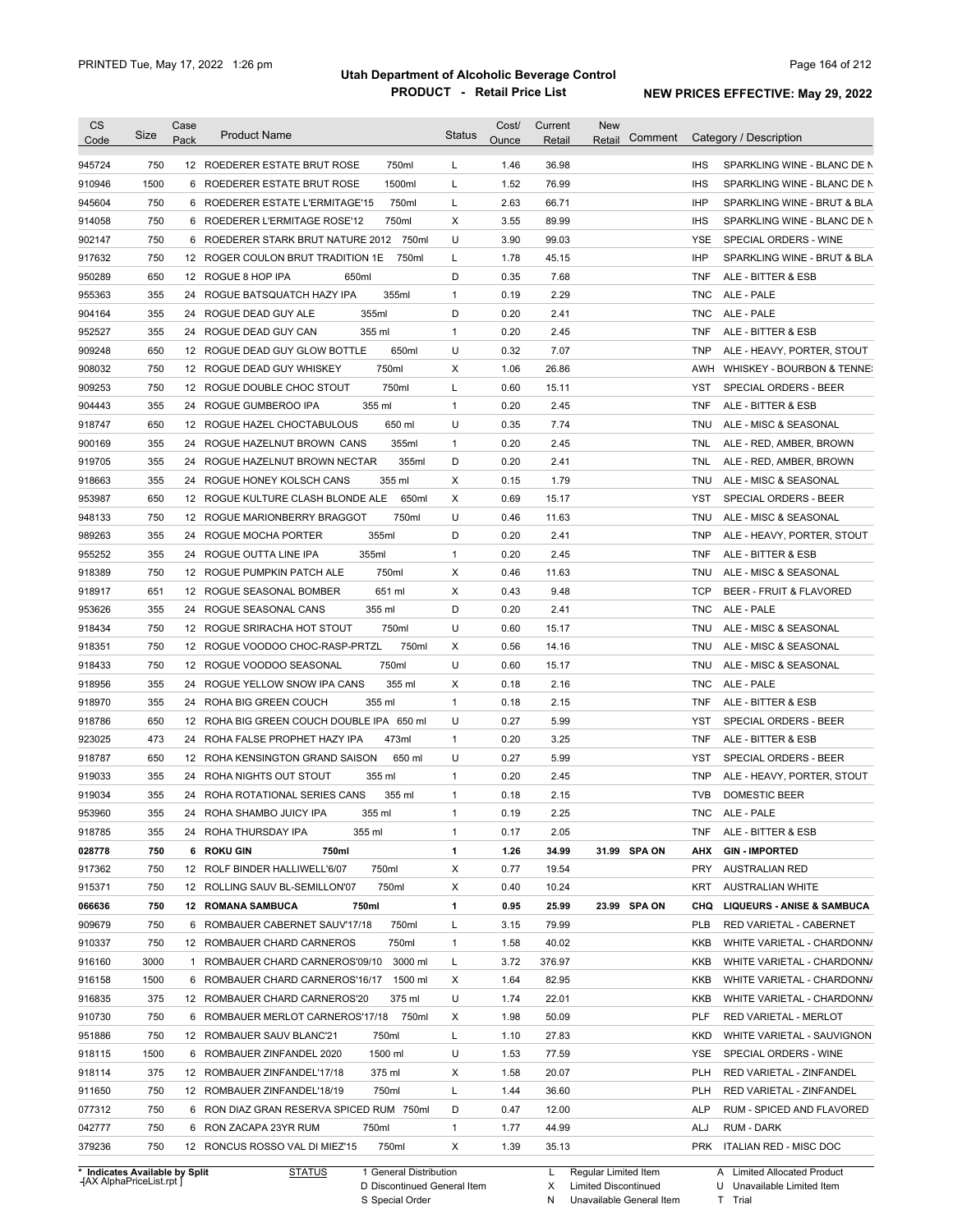| <b>CS</b><br>Code              | Size | Case<br>Pack    | <b>Product Name</b>                         | <b>Status</b>          | Cost/<br>Ounce | Current<br>Retail | <b>New</b><br>Retail | Comment      |            | Category / Description        |
|--------------------------------|------|-----------------|---------------------------------------------|------------------------|----------------|-------------------|----------------------|--------------|------------|-------------------------------|
| 043788                         | 1750 |                 | 6 RONRICO GOLD RUM<br>1750 ml               | $\mathbf{1}$           | 0.24           | 13.99             |                      |              | ALJ        | RUM - DARK                    |
| 043848                         | 1750 |                 | 1750ml<br>6 RONRICO LIGHT                   | $\mathbf{1}$           | 0.24           | 13.99             |                      |              | <b>ALE</b> | RUM - LIGHT                   |
| 918842                         | 750  |                 | 12 RONSEL DO SIL VEL'UVEYRA GODELLO 750ml   | U                      | 1.12           | 28.48             |                      |              | YSE        | SPECIAL ORDERS - WINE         |
| 902388                         | 750  |                 | 12 RONSEL DO SIL VELUVEYRA MENCIA           | 750ml<br>L             | 0.55           | 13.99             |                      |              | <b>PRP</b> | SPANISH RED - MISC            |
| 900358                         | 355  |                 | 24 ROOSTER SEASONAL CAN<br>355 ml           | $\mathbf{1}$           | 0.17           | 2.09              |                      |              | <b>TNU</b> | ALE - MISC & SEASONAL         |
| 918252                         | 500  |                 | 12 ROOSTERS ARGO ESB ALE<br>500ml           | D                      | 0.20           | 3.30              |                      |              | <b>TNC</b> | ALE - PALE                    |
| 954597                         | 355  | 24              | ROOSTERS BLACKBERRY CREAM                   | 355ml<br>1             | 0.17           | 2.09              |                      |              | <b>TCP</b> | BEER - FRUIT & FLAVORED       |
| 902922                         | 500  |                 | 12 ROOSTERS BREWING BARLEY WINE ALE 500ml   | U                      | 0.71           | 12.05             |                      |              | YST        | SPECIAL ORDERS - BEER         |
| 954598                         | 355  | 24              | ROOSTERS DOUBLE IPA<br>355ml                | $\mathbf{1}$           | 0.17           | 2.09              |                      |              | <b>TNF</b> | ALE - BITTER & ESB            |
| 918325                         | 500  |                 | 500 ml<br>12 ROOSTERS HELLEVATION IPA       | Х                      | 0.18           | 2.99              |                      |              | <b>TNC</b> | ALE - PALE                    |
| 918305                         | 500  |                 | 500ml<br>12 ROOSTERS HONEY WHEATALE         | Х                      | 0.18           | 2.99              |                      |              | <b>TCE</b> | BEER - WHEAT & HEFEWEIZEN     |
| 918251                         | 500  |                 | 500ml<br>12 ROOSTERS PELOTON PALE ALE       | Х                      | 0.20           | 3.30              |                      |              | <b>TNC</b> | ALE - PALE                    |
| 954599                         | 355  |                 | 355 ml<br>24 ROOSTERS RUDE RAM RED          | $\mathbf{1}$           | 0.15           | 1.79              |                      |              | TNL        | ALE - RED, AMBER, BROWN       |
| 902359                         | 355  |                 | 355ml<br>24 ROOSTERS UNTAMED JUICY IPA      | U                      | 0.17           | 2.05              |                      |              | YST        | SPECIAL ORDERS - BEER         |
| 423249                         | 750  |                 | 750ml<br>12 ROOT 1 CABERNET SAUVIGNON       | 1                      | 0.55           | 15.99             |                      | 13.99 SPA ON | <b>PRT</b> | <b>CHILEAN RED</b>            |
| 423244                         | 750  |                 | 750ml<br>12 ROOT 1 CARMENERE                | $\mathbf{1}$           | 0.47           | 15.99             |                      | 11.99 SPA ON | <b>PRT</b> | <b>CHILEAN RED</b>            |
| 423247                         | 750  |                 | 750ml<br>12 ROOT 1 PINOT NOIR               | D                      | 0.53           | 13.37             |                      |              | <b>PRT</b> | <b>CHILEAN RED</b>            |
| 909714                         | 750  |                 | 750ml<br>12 ROSATO DI SANGIOVESE '10        | U                      | 1.19           | 30.19             |                      |              | <b>YSE</b> | SPECIAL ORDERS - WINE         |
| 379248                         | 750  |                 | 12 ROSCATO BIANCO DOLCE<br>750ml            | 1                      | 0.48           | 12.23             |                      |              | KRL        | ITALIAN WHITE - MISC DOC      |
| 952457                         | 750  |                 | 750ml<br>12 ROSCATO BIANCO DOLCE            | D                      | 0.53           | 13.56             |                      |              | <b>YSE</b> | SPECIAL ORDERS - WINE         |
| 379250                         | 750  |                 | 12 ROSCATO ROSSO DOLCE<br>750ml             | 1                      | 0.48           | 12.23             |                      |              | <b>PRK</b> | <b>ITALIAN RED - MISC DOC</b> |
| 423298                         | 1500 | 6               | 1500 ml<br>ROSEMOUNT EST SHIRAZ'17          | Χ                      | 0.23           | 11.88             |                      |              | <b>PLJ</b> | RED VARIETAL - SYRAH, PETITE  |
| 423299                         | 750  | 12              | <b>ROSEMOUNT SHIRAZ</b><br>750ml            | D                      | 0.28           | 7.06              |                      |              | <b>PRY</b> | <b>AUSTRALIAN RED</b>         |
| 916104                         | 750  | 12              | ROSENBLUM CHAT LA PAW BONE'06/07            | Χ<br>750ml             | 0.57           | 14.33             |                      |              | <b>KFP</b> | WHITE GENERIC - TABLE & PRC   |
| 914926                         | 750  | 12 <sup>2</sup> | ROSENBLUM CHAT LA PAWS ROAN'06              | Х<br>750ml             | 0.57           | 14.35             |                      |              | <b>PFP</b> | RED GENERIC - RED TABLE & P   |
| 916154                         | 375  |                 | 12 ROSENBLUM PETIT SIRAH HERIT'06           | 375ml<br>U             | 0.70           | 8.83              |                      |              | <b>PLJ</b> | RED VARIETAL - SYRAH, PETITE  |
| 914205                         | 750  |                 | 12 ROSENBLUM PETIT SIRAH HERIT'16           | Χ<br>750ml             | 0.55           | 13.99             |                      |              | <b>PLJ</b> | RED VARIETAL - SYRAH, PETITE  |
| 915552                         | 750  |                 | 12 ROSENBLUM PETITE PICKETT RD'05/06 750ml  | Χ                      | 1.32           | 33.54             |                      |              | <b>PLJ</b> | RED VARIETAL - SYRAH, PETITE  |
| 917235                         | 750  |                 | 12 ROSENBLUM ROUSSANNE F PARKER'06          | U<br>750ml             | 0.40           | 10.26             |                      |              | KKK        | WHITE VARIETAL - MARSANNE     |
| 914443                         | 750  |                 | 12 ROSENBLUM ROUSSANNE FPARKER'03           | Χ<br>750 ml            | 0.77           | 19.47             |                      |              | <b>KKK</b> | WHITE VARIETAL - MARSANNE     |
| 914629                         | 750  |                 | 12 ROSENBLUM SYRAH HILLSIDE'05<br>750ml     | U                      | 0.41           | 10.42             |                      |              | <b>PLJ</b> | RED VARIETAL - SYRAH, PETITE  |
| 916082                         | 750  |                 | 12 ROSENBLUM SYRAH KICKRANCH R'06           | 750ml<br>Χ             | 1.68           | 42.64             |                      |              | <b>PLJ</b> | RED VARIETAL - SYRAH, PETITE  |
| 914627                         | 750  |                 | 12 ROSENBLUM SYRAH VINT CUVEE'11            | Х<br>750ml             | 0.27           | 6.72              |                      |              | PLJ        | RED VARIETAL - SYRAH, PETITE  |
| 915389                         | 750  |                 | 12 ROSENBLUM VIOGNIER KATHY'S'9/12          | Х<br>750ml             | 0.50           | 12.59             |                      |              | <b>KKJ</b> | WHITE VARIETAL - VIOGNIER     |
| 915554                         | 750  |                 | 12 ROSENBLUM ZIN NORTH COAST'06             | U<br>750ml             | 0.40           | 10.27             |                      |              | <b>PLH</b> | RED VARIETAL - ZINFANDEL      |
| 914444                         | 750  |                 | 12 ROSENBLUM ZIN PLANCHON '13/14            | Χ<br>750ml             | 0.91           | 23.06             |                      |              | PLH        | RED VARIETAL - ZINFANDEL      |
| 501915                         | 750  |                 | 12 ROSENBLUM ZIN SNOWS LAKE'06              | U<br>750ml             | 0.64           | 16.24             |                      |              | <b>PLH</b> | RED VARIETAL - ZINFANDEL      |
| 914206                         | 750  |                 | 12 ROSENBLUM ZINFANDEL SAURET '11           | 750ml<br>х             | 0.82           | 20.74             |                      |              | <b>PLH</b> | RED VARIETAL - ZINFANDEL      |
| 916165                         | 375  |                 | 12 ROSENBLUM ZINFANDEL SAURET'06            | U<br>375ml             | 0.96           | 12.11             |                      |              | <b>PLH</b> | RED VARIETAL - ZINFANDEL      |
| 501910                         | 750  |                 | 12 ROSENBLUM ZINFANDEL VINTNERS CUVE 750ml  | D                      | 0.34           | 8.64              |                      |              | <b>PLH</b> | RED VARIETAL - ZINFANDEL      |
| 731978                         | 750  |                 | 12 ROTARI BRUT'14<br>750ml                  | Х                      | 0.60           | 15.28             |                      |              | IPP        | SPARKLING WINE - SPANISH CA   |
| 731981                         | 750  |                 | 750ml<br>12 ROTARI ROSE BRUT                | L                      | 0.64           | 16.29             |                      |              | IHS        | SPARKLING WINE - BLANC DE N   |
| 913359                         | 750  |                 | 750ml<br>12 ROTARI TERLANTO ARTE BRUT       | Х                      | 0.60           | 15.28             |                      |              | IHL        | SPARKLING WINE - EXTRA DRY    |
| 909135                         | 750  |                 | 750ml<br>12 ROTH CABERNET SAUVIGNON'19      | L                      | 0.99           | 24.99             |                      |              | <b>PLB</b> | RED VARIETAL - CABERNET       |
| 610150                         | 750  |                 | 750ml<br>12 ROTH CHARDONNAY'17              | Х                      | 0.72           | 18.15             |                      |              | KKB        | WHITE VARIETAL - CHARDONN/    |
| 917894                         | 750  |                 | 75 750ml<br>12 ROTH SAUVIGNON BLANC'14      | Х                      | 0.36           | 9.16              |                      |              | <b>KKD</b> | WHITE VARIETAL - SAUVIGNON    |
| 066241                         | 750  |                 | 12 ROTHMAN WINTER ORCHARD PEACH             | 750ml<br>1             | 0.96           | 24.23             |                      |              | CHE        | <b>LIQUEURS - FRUIT</b>       |
| 066240                         | 750  |                 | 12 ROTHMAN & WINTER CREME DE VIOLETTE 750ml | L                      | 0.99           | 25.16             |                      |              | <b>CHV</b> | <b>LIQUEURS - CREAM</b>       |
| 948745                         | 355  |                 | 24 ROUGE YELLOW SNOW<br>355ml               | х                      | 0.24           | 2.83              |                      |              | <b>TNF</b> | ALE - BITTER & ESB            |
| 909113                         | 750  |                 | 12 ROULOT MEURSAULT BOUCHERES 08            | 750ml<br>х             | 8.02           | 203.50            |                      |              | YSE        | SPECIAL ORDERS - WINE         |
| 610310                         | 1500 |                 | 6 ROUND HILL CHARDONNAY<br>1500ml           | D                      | 0.20           | 10.26             |                      |              | KKB        | WHITE VARIETAL - CHARDONN/    |
| 952463                         | 750  |                 | 6 ROUND POND ESTATE CABERNET'18/19 750ml    | L                      | 3.29           | 83.54             |                      |              | <b>PLB</b> | RED VARIETAL - CABERNET       |
| 952462                         | 750  |                 | 12 ROUND POND KITH & KIN CAB'19<br>750ml    | L                      | 1.87           | 47.49             |                      |              | <b>PLB</b> | RED VARIETAL - CABERNET       |
| 948368                         | 750  |                 | 6 ROUSSEAU CHAM CLOS DE BEZE '11 750ml      | U                      | 22.87          | 579.94            |                      |              |            | YSE SPECIAL ORDERS - WINE     |
| * Indicates Available by Split |      |                 | <b>STATUS</b>                               | 1 General Distribution |                | L                 | Regular Limited Item |              |            | A Limited Allocated Product   |

**Case** [AX AlphaPriceList.rpt ]

D Discontinued General Item

S Special Order

X Limited Discontinued

U Unavailable Limited Item

N Unavailable General Item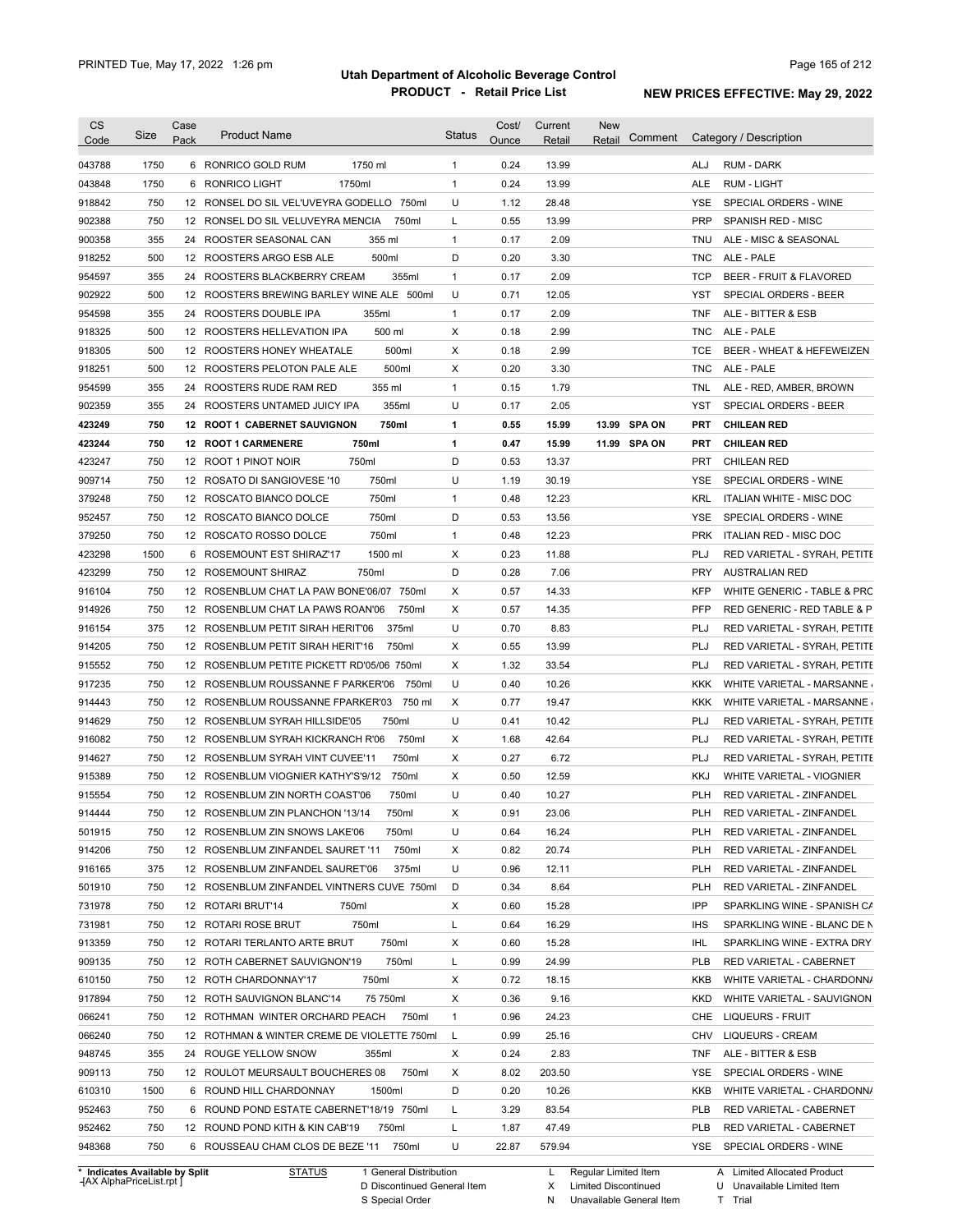| <b>CS</b><br>Code                                           | Size        | Case<br>Pack    | <b>Product Name</b>                                                     | <b>Status</b>     | Cost/<br>Ounce | Current<br>Retail | <b>New</b><br>Comment<br>Retail                     |                   | Category / Description                                              |
|-------------------------------------------------------------|-------------|-----------------|-------------------------------------------------------------------------|-------------------|----------------|-------------------|-----------------------------------------------------|-------------------|---------------------------------------------------------------------|
| 901949                                                      | 750         |                 | 6 ROUSSEAU CHAMB CLOS DE BEZE 2016 750ml                                | U                 | 35.24          | 893.58            |                                                     | YSE.              | SPECIAL ORDERS - WINE                                               |
| 914687                                                      | 750         | 6               | ROUSSEAU CHAMB CLOS DE BEZE 2018 750ml                                  | U                 | 67.32          | 1,707.15          |                                                     | <b>YSE</b>        | SPECIAL ORDERS - WINE                                               |
| 952927                                                      | 750         |                 | 750ml<br>6 ROUSSEAU CHAMBERTIN                                          | U                 | 28.01          | 710.28            |                                                     | <b>YSE</b>        | SPECIAL ORDERS - WINE                                               |
| 920278                                                      | 750         |                 | 750ml<br>6 ROUSSEAU CHAMBERTIN '12                                      | Α                 | 25.20          | 639.16            |                                                     | <b>PRB</b>        | FRENCH RED - BURGUNDY                                               |
| 951245                                                      | 750         |                 | 750ml<br>6 ROUSSEAU CHAMBERTIN '13                                      | U                 | 25.24          | 640.10            |                                                     | <b>YSE</b>        | SPECIAL ORDERS - WINE                                               |
| 954478                                                      | 750         |                 | 750ml<br>6 ROUSSEAU CHAMBERTIN 2015                                     | U                 | 30.89          | 783.45            |                                                     | <b>YSE</b>        | SPECIAL ORDERS - WINE                                               |
| 901948                                                      | 750         | 6               | 750ml<br>ROUSSEAU CHAMBERTIN 2016                                       | U                 | 35.24          | 893.58            |                                                     | YSE               | SPECIAL ORDERS - WINE                                               |
| 914735                                                      | 750         |                 | 750ml<br>6 ROUSSEAU CHAMBERTIN 2018                                     | U                 | 67.32          | 1,707.15          |                                                     | YSE               | SPECIAL ORDERS - WINE                                               |
| 951243                                                      | 750         | 6               | ROUSSEAU CHAMBERTIN CLOS DE BEZE ' 750ml                                | U                 | 25.24          | 640.10            |                                                     | YSE               | SPECIAL ORDERS - WINE                                               |
| 954477                                                      | 750         | 6               | ROUSSEAU CHAMBERTIN CLOS DE BEZE 15750ml                                | U                 | 30.89          | 783.45            |                                                     | YSE               | SPECIAL ORDERS - WINE                                               |
| 951241                                                      | 750         | 6               | ROUSSEAU CHAMBERTIN CLOS DES RU 750ml                                   | U                 | 14.47          | 366.87            |                                                     | <b>YSE</b>        | SPECIAL ORDERS - WINE                                               |
| 916613                                                      | 750         | 6               | ROUSSEAU CHAMBERTIN'08<br>750ml                                         | U                 | 13.51          | 342.60            |                                                     | <b>PRB</b>        | FRENCH RED - BURGUNDY                                               |
| 901953                                                      | 750         | 6               | ROUSSEAU CHARMES CHAMBERTAIN 2016 750ml                                 | U                 | 11.36          | 288.22            |                                                     | <b>YSE</b>        | SPECIAL ORDERS - WINE                                               |
| 951242                                                      | 750         | 6               | ROUSSEAU CHARMES CHAMBERTIN '13<br>750ml                                | U                 | 9.40           | 238.40            |                                                     | <b>YSE</b>        | SPECIAL ORDERS - WINE                                               |
| 914592                                                      | 750         | 6               | ROUSSEAU CHARMES CHAMBERTIN 2018 750ml                                  | U                 | 18.83          | 477.63            |                                                     | YSE               | SPECIAL ORDERS - WINE                                               |
| 949715                                                      | 750         | 6               | 750ml<br>ROUSSEAU CHARMES CHAMBERTIN'12                                 | X                 | 9.36           | 237.32            |                                                     | YSE               | SPECIAL ORDERS - WINE                                               |
| 952925                                                      | 750         | 6               | 750ml<br>ROUSSEAU CHARMES-CHAMBERTIN '14                                | U                 | 9.78           | 248.12            |                                                     | YSE               | SPECIAL ORDERS - WINE                                               |
| 954476                                                      | 750         | 6               | 750ml<br>ROUSSEAU CHARMESCHAMBERTIN 2015                                | U                 | 10.33          | 262.06            |                                                     | YSE               | SPECIAL ORDERS - WINE                                               |
| 917873                                                      | 750         | 6               | 750ml<br>ROUSSEAU CHARMES-CHAMBERTIN'07                                 | U                 | 6.69           | 169.71            |                                                     | <b>PRB</b>        | <b>FRENCH RED - BURGUNDY</b>                                        |
| 952926                                                      | 750         | 6               | 750ml<br>ROUSSEAU CLOS DE LA ROCHE '14                                  | U                 | 12.07          | 306.08            |                                                     | YSE               | SPECIAL ORDERS - WINE                                               |
| 914608                                                      | 750         | 6               | 750ml<br>ROUSSEAU CLOS DE LA ROCHE 2017                                 | U                 | 16.29          | 413.09            |                                                     | YSE               | SPECIAL ORDERS - WINE                                               |
| 901952                                                      | 750         | 6               | 750ml<br>ROUSSEAU CLOS DE LA ROCHE 2018                                 | U                 | 24.52          | 621.77            |                                                     | <b>YSE</b>        | SPECIAL ORDERS - WINE                                               |
| 918096                                                      | 750         | 6               | 750ml<br>ROUSSEAU CLOS DE LA ROCHE'08                                   | U                 | 7.31           | 185.31            |                                                     | <b>PRB</b>        | FRENCH RED - BURGUNDY                                               |
| 908328                                                      | 750         | 6               | 750ml<br>ROUSSEAU G CHAMB ST J'07/8                                     | U                 | 5.26           | 133.32            |                                                     | <b>YSE</b>        | SPECIAL ORDERS - WINE                                               |
| 920277                                                      | 750         | 6               | ROUSSEAU GC CLOS ST JACQUES 12<br>750ml                                 | Α                 | 16.80          | 426.09            |                                                     | <b>PRB</b>        | FRENCH RED - BURGUNDY                                               |
| 914607                                                      | 750         | 6               | ROUSSEAU GC CLOS ST JACQUES 2018<br>750ml                               | U                 | 39.44          | 1,000.27          |                                                     | <b>YSE</b>        | SPECIAL ORDERS - WINE                                               |
| 949714                                                      | 750         | 6               | ROUSSEAU GC CLOS ST.JACQUES '10<br>750ml                                | U                 | 16.80          | 426.09            |                                                     | <b>YSE</b>        | SPECIAL ORDERS - WINE                                               |
| 947293                                                      | 375         | 12              | ROUSSEAU G-C LES CASZETIERES 10<br>375ml                                | U                 | 6.21           | 78.78             |                                                     | <b>YSE</b>        | SPECIAL ORDERS - WINE                                               |
| 901950                                                      | 750         | 6               | ROUSSEAU GEV CHAMB CLOS ST JAC 2016750ml                                | U                 | 22.88          | 580.25            |                                                     | <b>YSE</b>        | SPECIAL ORDERS - WINE                                               |
| 920276                                                      | 750         | 6               | ROUSSEAU GEVREY CHAMBERTIN 12 75 750ml                                  | U                 | 4.77           | 120.90            |                                                     | <b>YSE</b>        | SPECIAL ORDERS - WINE                                               |
| 914734                                                      | 750         | 6               | ROUSSEAU GEVREY CHAMBERTIN 2018<br>750ml                                | U                 | 6.69           | 169.63            |                                                     | YSE               | SPECIAL ORDERS - WINE                                               |
| 951377                                                      | 375         | 12 <sup>2</sup> | ROUSSEAU GEVREY-CHAMBERTIN '11<br>375 ml                                | U                 | 5.21           | 66.09             |                                                     | YSE               | SPECIAL ORDERS - WINE                                               |
| 951239                                                      | 750         | 6               | ROUSSEAU GEVRY CHAMBERTIN '13<br>750ml                                  | U                 | 4.80           | 121.84            |                                                     | <b>YSE</b>        | SPECIAL ORDERS - WINE                                               |
| 955386                                                      | 375         |                 | 12 ROUSSEAU GEVRY CHAMBERTIN 2014<br>375ml                              | U                 | 4.92           | 62.41             |                                                     | <b>YSE</b>        | SPECIAL ORDERS - WINE                                               |
| 951240                                                      | 750         |                 | 6 ROUSSEAU GEVRY CHAMBERTIN ST. JACQ 750ml                              | U                 | 16.84          | 427.03            |                                                     | YSE               | SPECIAL ORDERS - WINE                                               |
| 952923                                                      | 750         |                 | ROUSSEAU GEVRY-CHAMBERTIN '14<br>750ml                                  | U                 | 4.84           | 122.78            |                                                     | YSE               | SPECIAL ORDERS - WINE                                               |
| 954474                                                      | 750         |                 | 6 ROUSSEAU GEVRYCHAMBERTIN 2015<br>750ml                                | U                 | 4.81           | 122.00            |                                                     | YSE               | SPECIAL ORDERS - WINE                                               |
| 954475                                                      | 750         | 6               | ROUSSEAU GEVRYCHAMBERTIN CLOS 2015 750ml                                | U                 | 10.56          | 267.70            |                                                     | YSE               | SPECIAL ORDERS - WINE                                               |
| 917872                                                      | 750         |                 | 6 ROUSSEAU MAZY-CHAMBERTIN'08<br>750ml                                  | U                 | 6.69           | 169.71            |                                                     | <b>PRB</b>        | FRENCH RED - BURGUNDY                                               |
| 901951                                                      | 750         | 6               | ROUSSEAU RUCHOTTES CHAMB CLOS 2016 750ml                                | U                 | 19.01          | 482.18            |                                                     | YSE               | SPECIAL ORDERS - WINE                                               |
| 952924                                                      | 750         | 6               | ROUSSEAU RUCHOTTES-CHAMBERTIN '14 750ml                                 | U                 | 14.73          | 373.45            |                                                     | YSE               | SPECIAL ORDERS - WINE                                               |
| 921428                                                      | 750         |                 | 12 ROUTESTOCK CABERNET NAPA<br>750ml                                    | U                 | 0.91           | 23.01             |                                                     | YSE               | SPECIAL ORDERS - WINE                                               |
| 501982                                                      | 750         |                 | 12 ROUTESTOCK NAPA CABERNET<br>750ml                                    | L                 | 0.90           | 22.95             | 22.94 LOWER                                         | PLB               | RED VARIETAL - CABERNET                                             |
| 918658                                                      | 750         |                 | 12 ROUTESTOCK PINOT NOIR SNMA'20<br>750ml                               | Г                 | 0.91           | 22.97             |                                                     | <b>PLR</b>        | RED VARIETAL - PINOT NOIR                                           |
| 905426                                                      | 750         | 6               | 750ml<br>ROWAN'S CREEK SMALL BATCH                                      | Α                 | 1.96           | 49.70             |                                                     | LAS               | <b>ALLOCATED SPIRIT</b>                                             |
| 915814<br>922595                                            | 750<br>1000 | 6               | ROY ESTATE MR EVANS PROPR RED'16 750ml<br>12 ROYAL GATE VODKA<br>1000ml | Г<br>$\mathbf{1}$ | 8.48           | 215.00<br>13.06   |                                                     | <b>PLB</b><br>ADW | RED VARIETAL - CABERNET                                             |
| 921696                                                      | 750         |                 | 12 ROYAL JAMAICAN BLACK STRAP DARK RUM750ml                             | $\overline{1}$    | 0.39<br>0.95   | 23.99             |                                                     | <b>ALP</b>        | VODKA - DOMESTIC<br>RUM - SPICED AND FLAVORED                       |
| 915386                                                      | 375         | 1               | 375ml<br>ROYAL TOKAJI ESSENCIA'07                                       | Г                 | 80.47          | 1,020.38          |                                                     | EVV               | LATE HARVEST - RED MISC                                             |
| 910294                                                      | 500         | 6               | ROYAL TOKAJI RED LABEL'16/17<br>500 ml                                  | Г                 | 3.82           | 64.54             |                                                     | <b>EVF</b>        | LATE HARVEST - MUSCAT                                               |
| 901513                                                      | 750         |                 | 12 RUBUS BAROSSA SHIRAZ<br>750ml                                        | D                 | 0.81           | 20.56             |                                                     | <b>PRY</b>        | <b>AUSTRALIAN RED</b>                                               |
| 918650                                                      | 750         |                 | 750ml<br>12 RUCA MALEN MALBEC TERROIR'16                                | X                 | 0.80           | 20.21             |                                                     | PRU               | ARGENTINE RED - MALBEC                                              |
| 918079                                                      | 750         |                 | 12 RUCHEL GODELLO VALDEORRAS'15/16 750ml                                | U                 | 0.37           | 9.49              |                                                     | <b>KRN</b>        | SPANISH WHITE                                                       |
| 947344                                                      | 750         |                 | 12 RUCHEL MENCIA VALDRAS'13/14<br>750ml                                 | Х                 | 0.32           | 8.19              |                                                     | <b>PRP</b>        | SPANISH RED - MISC                                                  |
|                                                             |             |                 |                                                                         |                   |                |                   |                                                     |                   |                                                                     |
| * Indicates Available by Split<br>-{AX AlphaPriceList.rpt ] |             |                 | <b>STATUS</b><br>1 General Distribution<br>D Discontinued General Item  |                   |                | L<br>X            | Regular Limited Item<br><b>Limited Discontinued</b> |                   | <b>Limited Allocated Product</b><br>A<br>U Unavailable Limited Item |

S Special Order

N Unavailable General Item

U Unavailable Limited Item T Trial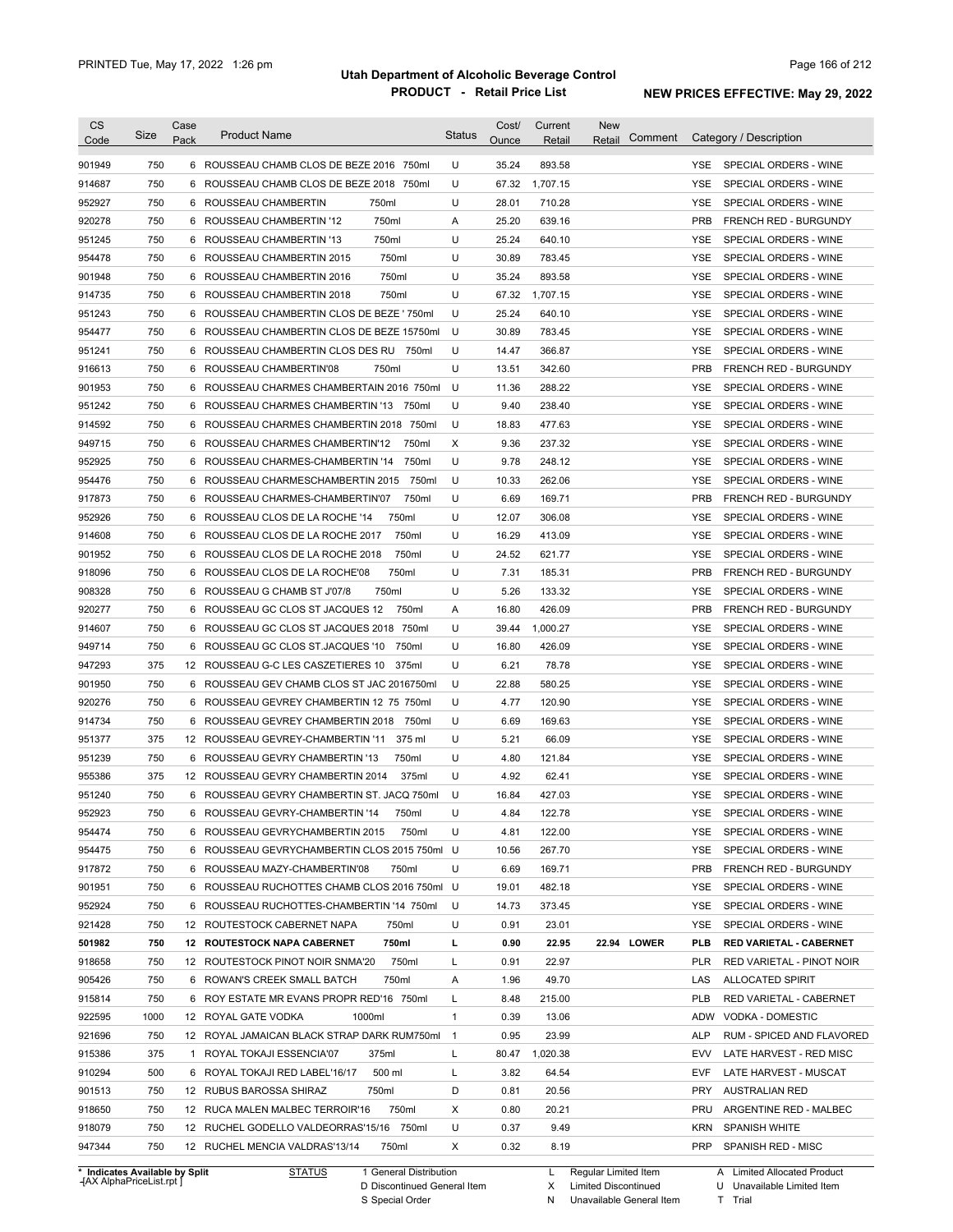| CS               | Size  | Case   | <b>Product Name</b>                            | <b>Status</b> | Cost/        | Current | <b>New</b> |               |            |                                                      |
|------------------|-------|--------|------------------------------------------------|---------------|--------------|---------|------------|---------------|------------|------------------------------------------------------|
| Code             |       | Pack   |                                                |               | Ounce        | Retail  | Retail     | Comment       |            | Category / Description                               |
| 902102           | 750   |        | 750ml<br>6 RUDD ESTATE RED 2009                | U             | 9.28         | 235.30  |            |               | YSE.       | SPECIAL ORDERS - WINE                                |
| 916284           | 750   | 6      | RUDD ESTATE CROSSROADS'05<br>750ml             | Χ             | 2.43         | 61.75   |            |               | <b>PLB</b> | RED VARIETAL - CABERNET                              |
| 915976           | 750   |        | 12 RUDD ESTATE OAKVILLE PROP RED'<br>750ml     | X             | 7.42         | 188.05  |            |               | <b>PLD</b> | <b>RED VARIETAL - MERITAGE</b>                       |
| 379650           | 750   |        | 12 RUFFINO AZIANO'16<br>750ml                  | X             | 0.55         | 13.99   |            |               | <b>PRH</b> | <b>ITALIAN RED - CHIANTI</b>                         |
| 379750           | 750   |        | 12 RUFFINO CHARDONNAY UNOAKED'14/15 750ml      | Χ             | 0.44         | 11.10   |            |               | <b>KRL</b> | <b>ITALIAN WHITE - MISC DOC</b>                      |
| 343805           | 750   |        | <b>12 RUFFINO CHIANTI</b><br>750ml             | 1             | 0.40         | 12.06   |            | 10.06 SPA ON  | <b>PRH</b> | <b>ITALIAN RED - CHIANTI</b>                         |
| 379420           | 750   |        | 6 RUFFINO GREPPONE MAZZI BRUNELLO'12 750ml     | X             | 1.28         | 32.40   |            |               | <b>PRJ</b> | <b>ITALIAN RED - PIEDMONT</b>                        |
| 379730           | 750   |        | 12 RUFFINO IL DUCALE TOSCANA'14<br>750ml       | X             | 0.34         | 8.64    |            |               | PRI        | <b>ITALIAN RED - TUSCANY</b>                         |
| 379755           | 750   |        | 750ml<br><b>12 RUFFINO LUMINA PINOT GRIGIO</b> | 1             | 0.51         | 10.06   |            | 13.06 SPA OFF | <b>KRK</b> | <b>ITALIAN WHITE - PINOT GRIGIO</b>                  |
| 379770           | 750   |        | 750ml<br>12 RUFFINO MODUS'15/16                | X             | 0.56         | 14.08   |            |               | PRI        | <b>ITALIAN RED - TUSCANY</b>                         |
| 732091           | 375   |        | 12 RUFFINO PROSECCO<br>375 ml                  | 1             | 0.64         | 8.06    |            |               | IPI        | SPARKLING WINE - PROSECCO                            |
| 732090           | 750   |        | 12 RUFFINO PROSECCO EXTRA DRY<br>750ml         | 1             | 0.51         | 16.06   |            | 13.06 SPA ON  | IPI        | <b>SPARKLING WINE - PROSECCO</b>                     |
| 343700           | 750   |        | 12 RUFFINO RISERVA DUCALE GOLD'14/15 750ml     | L             | 1.58         | 40.06   |            |               | <b>PRH</b> | <b>ITALIAN RED - CHIANTI</b>                         |
| 732093           | 750   |        | 12 RUFFINO ROSE<br>750ml                       | 1             | 0.51         | 16.06   |            | 13.06 SPA ON  | <b>IHS</b> | SPARKLING WINE - BLANC DE N                          |
| 379738           | 1500  | 6      | RUFFINO ROSSO TOSCANA BAG IN BOX 1500ml        | 1             | 0.32         | 16.12   |            |               | <b>PRL</b> | <b>ITALIAN RED - VARIETAL</b>                        |
| 919559           | 375   |        | 375ml<br>12 RUINART BLANC DE BLAC              | U             | 3.94         | 49.99   |            |               | YSE        | SPECIAL ORDERS - WINE                                |
|                  | 750   |        | 750ml<br>RUINART BLANC DE BLANC                | L             |              | 84.99   |            |               | IPH        |                                                      |
| 219392<br>948736 | 750   | 6<br>6 | RUINART VINTAGE 04<br>750ml                    | U             | 3.35<br>5.33 | 135.13  |            |               | YSE        | SPARKLING WINE - FRENCH & C<br>SPECIAL ORDERS - WINE |
|                  |       |        |                                                |               |              |         |            |               |            |                                                      |
| 918104           | 750   |        | 750ml<br>12 RUIZ VINASPRE ECANIARIOJA'02       | X             | 0.36         | 9.20    |            |               | <b>PRN</b> | SPANISH RED - RIOJA                                  |
| 914739           | 750   |        | 12 RUIZ VINASPRE RIOJA CRIANZA'7/8<br>750ml    | X             | 0.56         | 14.18   |            |               | <b>PRN</b> | SPANISH RED - RIOJA                                  |
| 073050           | 750   |        | 750ml<br>6 RUMCHATA                            | D             | 0.91         | 22.99   |            |               | LTS        | <b>SPIRIT OFFER</b>                                  |
| 073055           | 750   |        | 750ml<br>12 RUMCHATA                           | 1             | 1.10         | 27.99   |            |               | CHV        | <b>LIQUEURS - CREAM</b>                              |
| 073054           | 1750  |        | 6 RUMCHATA<br>1750 ml                          | 1             | 0.86         | 52.99   |            | 50.99 SPA ON  | <b>CHV</b> | <b>LIQUEURS - CREAM</b>                              |
| 073062           | 750   |        | 6 RUMCHATA LIMON<br>750ml                      | 1             | 1.06         | 26.99   |            |               | CHV        | <b>LIQUEURS - CREAM</b>                              |
| 073065           | 750   |        | 12 RUMCHATA PEPPERMINT BARK<br>750ml           | D             | 0.60         | 15.12   |            |               | <b>YGC</b> | <b>GIFT SETS - LIQUEURS</b>                          |
| 000614           | 750   |        | 750ml<br>6 RUMCHATA W/ 2 GLASSES               | D             | 0.51         | 12.96   |            |               | <b>YGC</b> | <b>GIFT SETS - LIQUEURS</b>                          |
| 066518           | 750   |        | 750ml<br><b>12 RUMHAVEN COCONUT RUM</b>        | 1             | 0.51         | 15.99   |            | 12.99 SPA ON  | <b>ALP</b> | <b>RUM - SPICED AND FLAVORED</b>                     |
| 101028           | 750   |        | 750ml<br>6 RUMHAVEN W/ TIKI MUG                | D             | 0.63         | 15.99   |            |               | <b>YGA</b> | <b>GIFT SETS - SPIRITS</b>                           |
| 069946           | 750   |        | 750ml<br>12 RUMPLE MINZE SCHNAPPS              | 1             | 0.99         | 24.99   |            |               | <b>CPC</b> | <b>SCHNAPPS - PEPPERMINT</b>                         |
| 918081           | 750   |        | 6 RUNNING W/ BULS TEMPRANILLO'09<br>750ml      | U             | 0.67         | 16.91   |            |               | <b>PRY</b> | <b>AUSTRALIAN RED</b>                                |
| 610700           | 750   |        | 12 RUSACK CHARDONNAY<br>750ml                  | 1             | 1.50         | 37.99   |            |               | <b>KKB</b> | WHITE VARIETAL - CHARDONN/                           |
| 954736           | 750   |        | 750ml<br>6 RUSSELL HENRY GIN                   | U             | 1.50         | 38.16   |            |               | YSA        | SPECIAL ORDERS - SPIRITS                             |
| 902814           | 750   |        | 6 RUSSELL HENRY LIME GIN<br>750ml              | 1             | 1.10         | 27.99   |            |               | AHM        | <b>GIN - FLAVORED</b>                                |
| 900262           | 750   |        | 6 RUSSELL HENRY MALAYSIAN LIME GIN 750ml       | U             | 1.49         | 37.80   |            |               | YSA        | SPECIAL ORDERS - SPIRITS                             |
| 022175           | 750   |        | 6 RUSSELL'S RESERVE 10YR<br>750ml              | 1             | 1.66         | 41.99   |            |               | AWK        | WHISKEY - BOURBON SINGLE B                           |
| 022184           | 750   |        | 6 RUSSELL'S RESERVE 13 YR<br>750ml             | R             | 2.80         | 70.99   |            |               | LAS        | ALLOCATED SPIRIT                                     |
| 022173           | 750   |        | 750ml<br>3 RUSSELL'S RESERVE 1998              | Α             | 9.97         | 252.96  |            |               |            | AWK WHISKEY - BOURBON SINGLE B                       |
| 027126           | 750   |        | 750ml<br>6 RUSSELL'S RESERVE RYE 6YR           | D             | 1.66         | 41.99   |            |               | AWU        | <b>WHISKEY - RYE</b>                                 |
| 027124           | 750   |        | 6 RUSSELL'S RESERVE RYE SINGLE BARR 750ml      | U             | 2.69         | 68.13   |            |               | <b>YSA</b> | SPECIAL ORDERS - SPIRITS                             |
| 022178           | 750   |        | 6 RUSSELL'S RESERVE SINGLE BARREL 750ml        | U             | 2.45         | 62.13   |            |               | <b>YSA</b> | SPECIAL ORDERS - SPIRITS                             |
| 901841           | 750   |        | 12 RUSSIAN RIVER VNYRD CLAS CUVEE PN 750ml     | L             | 1.25         | 31.78   |            |               | <b>PLR</b> | RED VARIETAL - PINOT NOIR                            |
|                  |       |        |                                                |               |              |         |            |               |            |                                                      |
| 901839           | 750   |        | 12 RUSSIAN RIVER VNYRD PETERSON CHARD 750ml    | L             | 1.42         | 35.89   |            |               | KKB        | WHITE VARIETAL - CHARDONN/                           |
| 947588           | 750   |        | 6 RUSSIZ SUPERIORE CAB FRANC<br>750ml          | L             | 1.30         | 32.99   |            |               | <b>PRL</b> | <b>ITALIAN RED - VARIETAL</b>                        |
| 916518           | 750   |        | 6 RUST EN VREDE CAB STELLENB'16/18 750ml       | Χ             | 1.27         | 32.31   |            |               | <b>PRS</b> | SOUTH AFRICAN RED                                    |
| 955236           | 750   |        | 12 RUSTENBERG PETIT VERDOT ROSE'17/18 750ml    | Х             | 0.26         | 6.48    |            |               | MPX        | ROSE WINE - IMPORTED                                 |
| 918675           | 750   |        | 12 RUSTOT PROSECCO EXTRA DRY<br>750ml          | Χ             | 0.69         | 17.40   |            |               | IPI        | SPARKLING WINE - PROSECCO                            |
| 949336           | 19000 |        | 19000ml<br>1 RUTH LEWANDOWSKI ROSE             | U             | 0.72         | 460.42  |            |               | YSE        | SPECIAL ORDERS - WINE                                |
| 921274           | 750   |        | 12 RUTH LEWANDOWSKI ABANDONED MEANDER 750m U   |               | 0.83         | 20.99   |            |               | MHW        | <b>BLUSH WINE - DOMESTIC</b>                         |
| 948667           | 1500  |        | 6 RUTH LEWANDOWSKI BOAZ'13<br>1 1500ml         | U             | 1.10         | 55.75   |            |               | YSE        | SPECIAL ORDERS - WINE                                |
| 901678           | 750   |        | 750ml<br>12 RUTH LEWANDOWSKI BOAZ'20           | L             | 1.18         | 29.99   |            |               | PLU        | <b>RED VARIETAL - MISC</b>                           |
| 901667           | 750   |        | 750ml<br>12 RUTH LEWANDOWSKI CHILION'19        | L             | 0.92         | 23.42   |            |               | KKU        | WHITE VARIETAL - MISC                                |
|                  | 750   |        | 12 RUTH LEWANDOWSKI DINOS 2 DIAMONDS 750ml     | U             | 1.03         | 26.00   |            |               | YSE        | SPECIAL ORDERS - WINE                                |
|                  |       |        |                                                |               |              |         |            |               |            |                                                      |
| 952874<br>953893 | 1500  |        | 6 RUTH LEWANDOWSKI ELIMELECH<br>1500 ml        | U             | 1.18         | 60.00   |            |               | <b>YSE</b> | SPECIAL ORDERS - WINE                                |

**Case** [AX AlphaPriceList.rpt ]

D Discontinued General Item

S Special Order

X Limited Discontinued N Unavailable General Item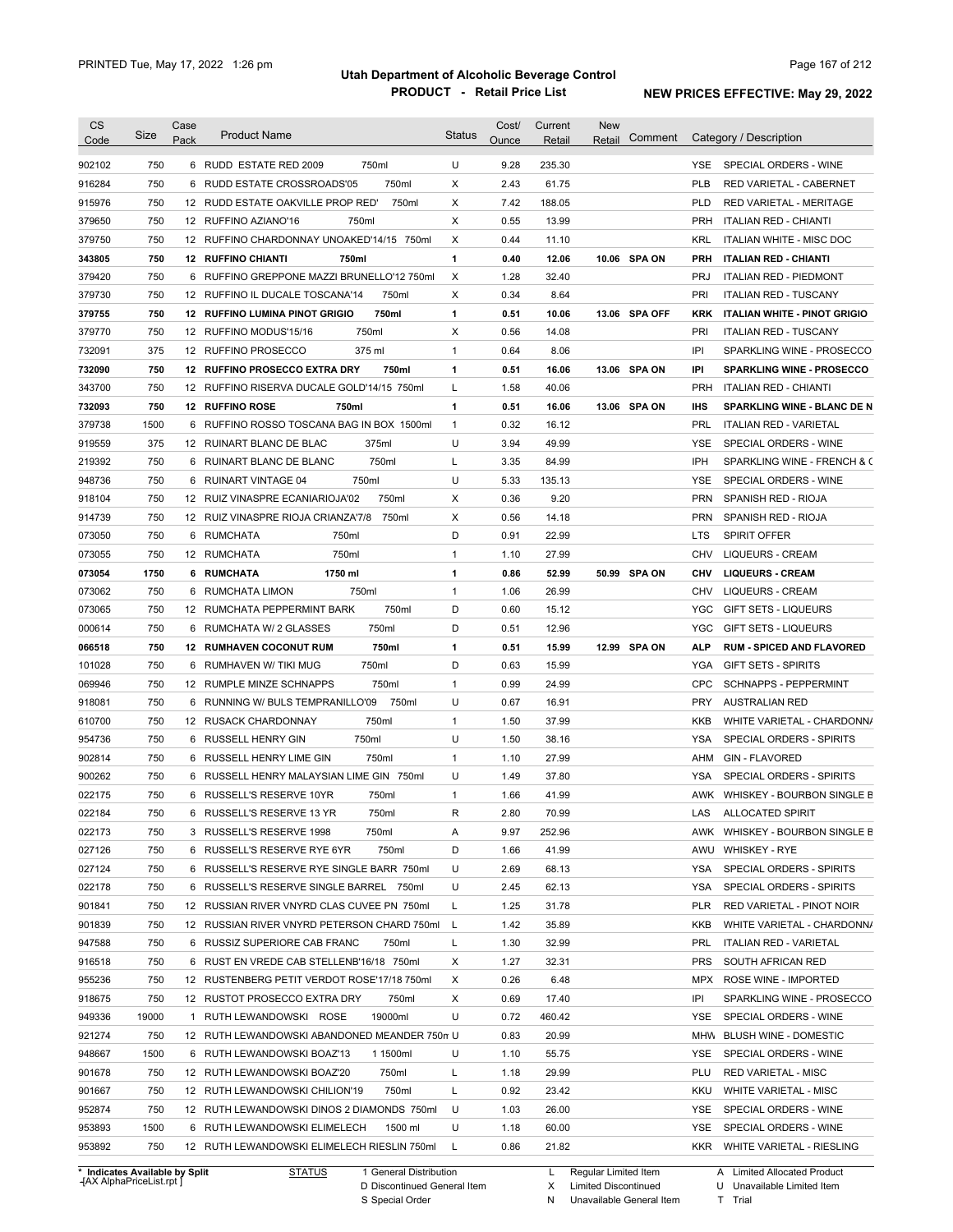| Code             | Size       | Case | <b>Product Name</b>                           |                | <b>Status</b> | Cost/         | Current         | <b>New</b> | Comment        |            | Category / Description                                   |
|------------------|------------|------|-----------------------------------------------|----------------|---------------|---------------|-----------------|------------|----------------|------------|----------------------------------------------------------|
|                  |            | Pack |                                               |                |               | Ounce         | Retail          | Retail     |                |            |                                                          |
| 918348           | 750        |      | 12 RUTH LEWANDOWSKI FEINTS'21                 | 750ml          | L             | 0.91          | 22.99           |            |                | PLU        | <b>RED VARIETAL - MISC</b>                               |
| 901818           | 750        |      | 12 RUTH LEWANDOWSKI L STONE SNGVSE'19 750ml   |                | L             | 1.15          | 29.10           |            |                | <b>PLQ</b> | RED VARIETAL - SANGIOVESE,                               |
| 955752           | 750        |      | 12 RUTH LEWANDOWSKI MAHLON'21                 | 750ml          | L             | 0.99          | 24.99           |            |                | PLU        | <b>RED VARIETAL - MISC</b>                               |
| 955150           | 750        |      | 12 RUTH LEWANDOWSKI MEANDER                   | 750ml          | U             | 1.26          | 32.00           |            |                | YSE        | SPECIAL ORDERS - WINE                                    |
| 954064           | 20000      |      | 1 RUTH LEWANDOWSKI MONTEPULCIANONO 20000m U   |                |               | 0.56          | 381.30          |            |                | YSE        | SPECIAL ORDERS - WINE                                    |
| 902912           | 750        |      | 12 RUTH LEWANDOWSKI MONTEPULCIANONO'1 750ml L |                |               | 0.86          | 21.78           |            |                | PLU        | <b>RED VARIETAL - MISC</b>                               |
| 948142           | 1500       |      | 6 RUTH LEWANDOWSKI NAOMI '13                  | 1500 ml        | U             | 0.96          | 48.65           |            |                | YSE        | SPECIAL ORDERS - WINE                                    |
| 948141           | 750        |      | 12 RUTH LEWANDOWSKI NAOMI'20                  | 750ml          | L             | 0.86          | 21.78           |            |                | PLU        | <b>RED VARIETAL - MISC</b>                               |
| 922458           | 750        |      | 12 RUTH LEWANDOWSKI NONO MONTEPULCIANO750n L  |                |               | 0.59          | 15.00           |            |                | PLU        | <b>RED VARIETAL - MISC</b>                               |
| 949335           | 750        |      | 12 RUTH LEWANDOWSKI ROSE'21                   | 750ml          | L             | 0.91          | 22.99           |            |                |            | MPW ROSE WINE - DOMESTIC                                 |
| 918349           | 750        |      | 12 RUTH LEWANDOWSKI STOCK POT GRUNER 750ml L  |                |               | 1.02          | 25.93           |            |                | <b>KKU</b> | <b>WHITE VARIETAL - MISC</b>                             |
| 902754           | 750        |      | 12 RUTH LEWANDOWSKI TATTO WHITE'20 750ml      |                | L             | 0.79          | 19.99           |            |                | <b>KKU</b> | WHITE VARIETAL - MISC                                    |
| 922457           | 750        |      | 12 RUTH LEWANDOWSKI TIN MUSCAT PET NAT750ml   |                | - L           | 0.86          | 21.78           |            |                | KKT        | WHITE VARIETAL - MUSCAT & M                              |
| 948666           | 1500       |      | 6 RUTH LEWANSOWSKI FEINTS'13                  | 1 1500ml       | U             | 0.80          | 40.55           |            |                | YSE        | SPECIAL ORDERS - WINE                                    |
| 918593           | 750        |      | 12 RUTHERFORD HILL RED BARREL SLCT'13 750ml   |                | Х             | 0.60          | 15.26           |            |                | PFP        | RED GENERIC - RED TABLE & P                              |
| 502200           | 750        |      | 12 RUTHERFORD RANCH CABERNET NAPA             | 750ml          | $\mathbf{1}$  | 1.42          | 35.99           |            |                | <b>PLB</b> | RED VARIETAL - CABERNET                                  |
| 610625           | 750        |      | 12 RUTHERFORD RANCH CHARDONNAY                | 750ml          | $\mathbf{1}$  | 0.83          | 20.99           |            |                | <b>KKB</b> | WHITE VARIETAL - CHARDONN/                               |
| 953312           | 750        |      | 12 RUTHERFORD RANCH FOUR VIRTUES ZINF 750ml   |                | U             | 0.75          | 19.01           |            |                | <b>YSE</b> | SPECIAL ORDERS - WINE                                    |
| 502175           | 750        |      | <b>12 RUTHERFORD RANCH MERLOT</b>             | 750ml          | 1             | 0.83          | 22.99           | 20.99      | <b>SPA ON</b>  | <b>PLF</b> | <b>RED VARIETAL - MERLOT</b>                             |
| 610610           | 750        |      | 12 RUTHERFORD RANCH SAUV BLNC                 | 750ml          | 1             | 0.67          | 18.99           |            | 16.99 SPA ON   | <b>KKD</b> | <b>WHITE VARIETAL - SAUVIGNON</b>                        |
| 914683           | 750        |      | 12 RUTHERGLEN ESTATES RED'8/09                | 750ml          | Χ             | 0.54          | 13.63           |            |                | <b>PRY</b> | <b>AUSTRALIAN RED</b>                                    |
| 914581           | 750        |      | 12 RUTHERGLEN REUNION GSM'06                  | 750ml          | Х             | 0.68          | 17.17           |            |                | <b>PRY</b> | <b>AUSTRALIAN RED</b>                                    |
| 917146           | 750        |      | 12 RUTINI CHARDONNAY MENDOZA'07               | 750ml          | Х             | 0.72          | 18.35           |            |                | <b>KRS</b> | <b>ARGENTINE WHITE</b>                                   |
| 080456           | 750        |      | <b>12 RYANS IRISH CREAM</b><br>750ml          |                | 1             | 0.47          | 9.99            | 11.99      | <b>SPA OFF</b> | <b>CHV</b> | <b>LIQUEURS - CREAM</b>                                  |
| 080458           | 1750       |      | 1750ml<br>6 RYANS IRISH CREAM                 |                | 1             | 0.32          | 21.99           | 18.99      | <b>SPA ON</b>  | <b>CHV</b> | <b>LIQUEURS - CREAM</b>                                  |
| 900158           | 750        |      | <b>12 RYDER ESTATE MERLOT</b>                 | 750ml          | 1             | 0.36          | 11.06           |            | 9.06 SPA ON    | <b>PLF</b> | <b>RED VARIETAL - MERLOT</b>                             |
| 946973           | 750        |      | 12 SA PRUM SOLITAR DRY RIESLING               | 750ml          | L             | 0.72          | 18.28           |            |                | KRI        | <b>GERMAN WHITE - MISC &amp; VARIE</b>                   |
| 923572           | 750        |      | 12 SA PRUM SONN RIESLING KAB                  | 750ml          | L             | 1.40          | 35.58           |            |                | <b>KRH</b> | <b>GERMAN WHITE - MOSEL</b>                              |
| 951318           | 750        |      | 12 SADDLEWORTH HILLS SHIRAZ '13               | 750ml          | U             | 0.51          | 12.81           |            |                | YSE        | SPECIAL ORDERS - WINE                                    |
|                  |            |      | 6 SAFRIEL HOUSE RESERVE CABERNET              | 750ml          | U             | 1.13          | 28.66           |            |                | YSE        | SPECIAL ORDERS - WINE                                    |
| 923578           | 750        |      |                                               |                |               |               |                 |            |                |            | RED VARIETAL - CABERNET                                  |
| 912055           | 750        |      | 12 SAGELANDS CABERNET SAUV'17/18              | 750ml          | X             | 0.45          | 11.49           |            |                | <b>PLB</b> |                                                          |
| 911973           | 750        |      | 12 SAGELANDS MERLOT'16/17                     | 750ml          | Χ             | 0.45          | 11.49           |            |                | <b>PLF</b> | <b>RED VARIETAL - MERLOT</b>                             |
| 989873           | 355        |      | 355ml<br>24 SAIGON BEER                       |                | X             | 0.17          | 2.07            |            |                | THE        | <b>LAGER - PILSENER</b>                                  |
| 100551           | 750        |      | 12 SAILOR JERRY RUM HARLEY DAVIDSON ED750ml   |                | D             | 0.43          | 10.80           |            |                | <b>ALW</b> | <b>RUM - DOMESTIC</b>                                    |
| 045884           | 375        |      | 24 SAILOR JERRY SPICED RUM                    | 375ml          | 1             | 0.79          | 9.99            |            |                | <b>ALP</b> | RUM - SPICED AND FLAVORED                                |
|                  | 750        |      | 12 SAILOR JERRY SPICED RUM                    | 750ml          | 1             | 0.67          | 18.99           |            | 16.99 SPA ON   | <b>ALP</b> | <b>RUM - SPICED AND FLAVORED</b>                         |
| 045887           | 1000       |      | 12 SAILOR JERRY SPICED RUM                    | 1000ml         | 1             | 0.68          | 22.99           |            |                | <b>ALP</b> | RUM - SPICED AND FLAVORED                                |
| 045888           | 1750       |      | <b>6 SAILOR JERRY SPICED RUM</b>              | 1750ml         | 1             | 0.46          | 32.99           |            | 26.99 SPA ON   | <b>ALP</b> | <b>RUM - SPICED AND FLAVORED</b>                         |
| 045886<br>100242 | 750        |      | 6 SAILOR JERRY W/ 2 OIL CANS                  | 750ml          | D             | 0.43          | 10.80           |            |                | <b>ALW</b> | <b>RUM - DOMESTIC</b>                                    |
| 611650           | 750        |      | 12 SAINTSBURY CHARD CARNEROS'18/19 750ml      |                | X             | 0.43          | 10.84           |            |                | KKB        | WHITE VARIETAL - CHARDONN/                               |
| 915135           | 375        |      | 12 SAINTSBURY PINOT CARNEROS'17/19 375 ml     |                | Г             | 1.51          | 19.21           |            |                | <b>PLR</b> | RED VARIETAL - PINOT NOIR                                |
| 978563           | 750        |      | 12 SAINTSBURY PINOT CARNEROS'18/19 750ml      |                | L             | 1.46          | 37.06           |            |                | <b>PLR</b> | RED VARIETAL - PINOT NOIR                                |
| 922150           | 750        |      | 6 SAINTSBURY PRATT VYD PINOT NOIR 750ml       |                | U             | 2.38          | 60.36           |            |                | YSE        | SPECIAL ORDERS - WINE                                    |
| 907033           | 187        |      | 24 SAKE 2 ME YUZU CITRUS                      | 187ml          | U             | 0.61          | 3.87            |            |                | YSE        | SPECIAL ORDERS - WINE                                    |
| 504400           | 750        |      | 12 SALDO ZINFANDEL<br>750ml                   |                | L             | 1.26          | 32.06           |            |                | <b>PLH</b> | RED VARIETAL - ZINFANDEL                                 |
| 917052           | 750        |      | 12 SALENTEIN MALBEC'15/18                     | 750ml          | х             | 0.81          | 19.95           |            | 20.49 HIGHER   | PRU        | <b>ARGENTINE RED - MALBEC</b>                            |
| 503800           | 750        |      | 12 SALMON CREEK CABERNET                      | 750ml          | D             | 0.28          | 6.99            |            |                | <b>PLB</b> | RED VARIETAL - CABERNET                                  |
| 611900           | 750        |      | 12 SALMON CREEK CHARDONNAY                    | 750ml          | D             | 0.16          | 3.99            |            |                | KKB        |                                                          |
| 503810           | 750        |      | 12 SALMON CREEK MERLOT                        | 750ml          | D             | 0.16          | 3.99            |            |                | PLF        | RED VARIETAL - MERLOT                                    |
| 503815           | 1500       |      | 6 SALMON CREEK MERLOT'14/15                   | 1500 ml        | Х             | 0.11          | 5.67            |            |                | PLF        | RED VARIETAL - MERLOT                                    |
| 611910           | 750        |      | 12 SALMON CREEK PINOT GRIGIO                  | 750ml          | D             | 0.16          | 3.99            |            |                | KKH        | WHITE VARIETAL - PINOT GRIS                              |
| 912444           | 750        |      | 12 SALMON RUN CHARDONNAY'17/18                | 750ml          | Х             | 0.52          | 13.25           |            |                | KKB        | WHITE VARIETAL - CHARDONN/<br>WHITE VARIETAL - CHARDONN/ |
| 946237<br>039450 | 750<br>750 |      | 3 SALON LE MESNIL BL DE BL'02/04              | 750ml<br>750ml | L<br>1        | 18.19<br>0.79 | 461.27<br>14.99 |            | 19.99 SPA OFF  | IHP        | SPARKLING WINE - BRUT & BLA<br>ADM VODKA - FLAVORED      |

**Case** [AX AlphaPriceList.rpt ]

D Discontinued General Item S Special Order

X Limited Discontinued N Unavailable General Item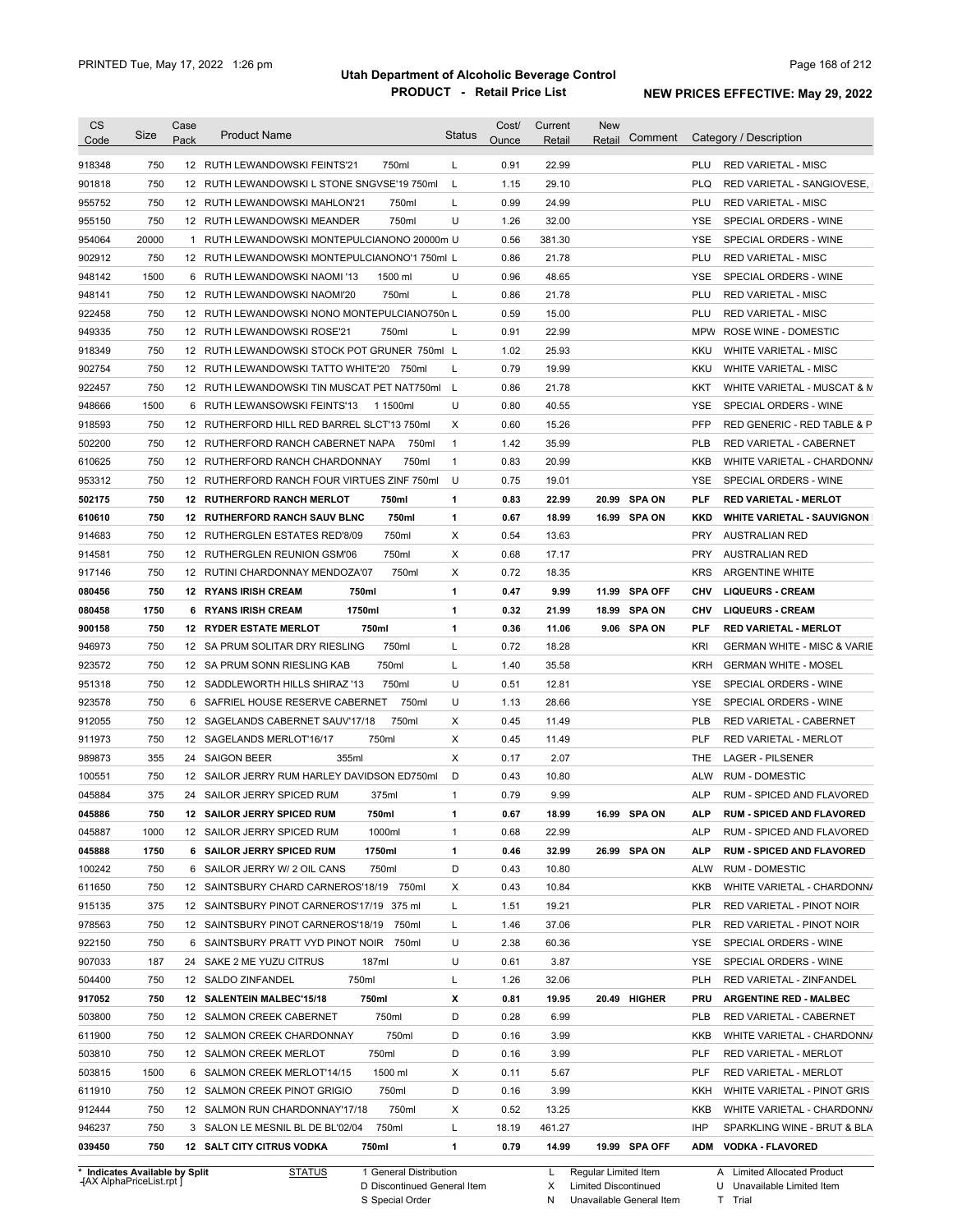| <b>CS</b><br>Code              | Size       | Case<br>Pack | <b>Product Name</b>                             | <b>Status</b> | Cost/<br>Ounce | Current<br>Retail | New<br>Retail        |               |                   | Comment Category / Description             |
|--------------------------------|------------|--------------|-------------------------------------------------|---------------|----------------|-------------------|----------------------|---------------|-------------------|--------------------------------------------|
| 077102                         | 750        |              | 750ml<br>12 SALT CITY ESPRESSO LIQUEUR          | 1             | 0.91           | 17.99             |                      | 22.99 SPA OFF |                   | CHK LIQUEURS COFFEE                        |
| 032112                         | 750        |              | 750ml<br><b>12 SALT CITY LAKESIDE GIN</b>       | 1             | 0.59           | 19.99             | 14.99                | <b>SPA ON</b> | AHG               | <b>GIN DRY</b>                             |
| 039452                         | 750        |              | <b>12 SALT CITY PEACH VODKA</b><br>750ml        | 1             | 0.59           | 19.99             |                      | 14.99 SPA ON  | <b>ADM</b>        | <b>VODKA - FLAVORED</b>                    |
| 037739                         | 750        |              | 750ml<br><b>12 SALT CITY VODKA</b>              | 1             | 0.67           | 19.99             |                      | 16.99 SPA ON  | <b>ADF</b>        | <b>VODKA - BASIC</b>                       |
| 037741                         | 1750       |              | 1750ml<br>6 SALT CITY VODKA                     | $\mathbf{1}$  | 0.64           | 37.99             |                      |               | ADF               | <b>VODKA - BASIC</b>                       |
| 901814                         | 750        |              | 750ml<br>12 SALT FLATS 622 VODKA                | 1             | 0.79           | 17.99             |                      | 19.99 SPA OFF | <b>ADW</b>        | <b>VODKA - DOMESTIC</b>                    |
| 902301                         | 750        |              | 12 SALT FLATS BONNEVILLE BOURBON<br>750ml       | $\mathbf{1}$  | 1.18           | 29.99             |                      |               | AWH               | WHISKEY - BOURBON & TENNE:                 |
| 901815                         | 750        |              | 12 SALT FLATS GT GIN<br>750ml                   | 1             | 0.79           | 16.99             |                      | 19.99 SPA OFF | AHG               | <b>GIN-DRY</b>                             |
| 900999                         | 355        |              | 24 SALT FLATS KENTUCKY MULE CAN<br>355ml        | D             | 0.17           | 1.99              |                      |               | CWU               | <b>PREMIXED - MISC</b>                     |
| 919026                         | 355        |              | 24 SALT FLATS KILTED HARLEY SCOTTISH A355ml     | $\mathbf{1}$  | 0.16           | 1.91              |                      |               | TNP               | ALE - HEAVY, PORTER, STOUT                 |
| 901004                         | 355        |              | 24 SALT FLATS LONG ISLAND ICE TEA CAN 355ml     | $\mathbf{1}$  | 0.25           | 2.99              |                      |               | <b>CWL</b>        | PREMIXED - LONG ISLAND TEA                 |
| 900594                         | 355        |              | 24 SALT FLATS LOWRIDER CHOC MILK ST 355ml       | $\mathbf{1}$  | 0.16           | 1.91              |                      |               | <b>TNP</b>        | ALE - HEAVY, PORTER, STOUT                 |
| 901816                         | 750        |              | 12 SALT FLATS PARABOLICA LIGHT RUM 750ml        | D             | 0.79           | 19.99             |                      |               | ALE               | RUM - LIGHT                                |
| 919025                         | 355        |              | 24 SALT FLATS SLIPSTREAM DOUBLE IPA 355 ml      | $\mathbf{1}$  | 0.16           | 1.91              |                      |               | <b>TNC</b>        | ALE - PALE                                 |
| 955420                         | 355        |              | 24 SALT FLATS TANKSLAPPER RYE IPA 355 ml        | $\mathbf{1}$  | 0.16           | 1.91              |                      |               | <b>TNF</b>        | ALE - BITTER & ESB                         |
| 955121                         | 355        |              | 24 SALT FLATS TANKSLAPPER RYE IPA<br>355ml      | U             | 0.14           | 1.64              |                      |               | YST               | SPECIAL ORDERS - BEER                      |
| 901000                         | 355        |              | 24 SALT FLATS TEQUILA SUNRISE CAN<br>355ml      | $\mathbf{1}$  | 0.25           | 2.99              |                      |               | CWU               | <b>PREMIXED - MISC</b>                     |
| 923600                         | 750        |              | 12 SALT FLATS WELLIT'S VODKA<br>750ml           | $\mathbf{1}$  | 0.39           | 9.99              |                      |               | ADW               | VODKA - DOMESTIC                           |
| 954169                         | 500        |              | 500 ml<br>12 SALTFIRE CHARLOTTE SOMETIMES       | D             | 0.18           | 2.99              |                      |               | <b>TNC</b>        | ALE - PALE                                 |
|                                | 473        |              | 24 SALTFIRE CHARLOTTE SOMETIMES CAN 473ml       | $\mathbf{1}$  |                | 3.01              |                      |               |                   |                                            |
| 901977                         |            |              | 12 SALTFIRE DIRTY CHAI STOUT                    | U             | 0.19           |                   |                      |               | <b>TNC</b>        | ALE - PALE<br><b>SPECIAL ORDERS - BEER</b> |
| 953920                         | 500<br>500 |              | 500 ml<br>500 ml<br>12 SALTFIRE FURY KOLSCH ALE | D             | 0.27<br>0.18   | 4.49<br>2.99      |                      |               | <b>YST</b><br>TNI |                                            |
| 953921                         |            |              |                                                 |               |                |                   |                      |               |                   | ALE - WHITE & BELGIAN STYLE                |
| 901976                         | 473        |              | 473ml<br>24 SALTFIRE FURY KOLSCH CAN            | $\mathbf{1}$  | 0.19           | 3.01              |                      |               | TNU               | ALE - MISC & SEASONAL                      |
| 063530                         | 1750       |              | 1750ml<br>6 SALVADORS MARGARITA                 | 1             | 0.17           | 12.99             |                      | 9.99 SPA ON   | <b>CWF</b>        | <b>PREMIXED - MARGARITA</b>                |
| 915005                         | 750        |              | 12 SALVESTRIN CABERNET NAPA EST'13/14 750ml     | Х             | 1.58           | 39.99             |                      |               | <b>PLB</b>        | RED VARIETAL - CABERNET                    |
| 909479                         | 750        |              | 12 SALVESTRIN CULT CABERNET'16/17<br>750ml      | L             | 0.59           | 15.04             |                      |               | <b>PLB</b>        | RED VARIETAL - CABERNET                    |
| 916779                         | 750        |              | 750ml<br>12 SALVESTRIN SAUV BLANC'15/16         | Х             | 0.63           | 15.99             |                      |               | <b>KKD</b>        | WHITE VARIETAL - SAUVIGNON                 |
| 918924                         | 750        |              | 12 SALWEY EST PINOT GRIS '16<br>750ml           | Х             | 0.46           | 11.72             |                      |               | KRH               | <b>GERMAN WHITE - MOSEL</b>                |
| 918925                         | 750        |              | 12 SALWEY EST PINOT NOIR'19<br>750ml            | Г             | 0.98           | 24.74             |                      |               | <b>PRG</b>        | <b>GERMAN &amp; AUSTRIAN RED</b>           |
| 021383                         | 750        |              | 6 SAM HOUSTON 15 YEAR OLD BOURBON<br>750ml      | D             | 5.13           | 129.99            |                      |               | YGA               | <b>GIFT SETS - SPIRITS</b>                 |
| 912196                         | 355        |              | 24 SAMICHLAUS<br>355ml                          | X             | 0.28           | 3.39              |                      |               | THU               | LAGER - MISC & SEASONAL                    |
| 918506                         | 750        |              | 750ml<br>12 SAMSARA PN STA RITA HILLS'16/17     | X             | 1.18           | 29.99             |                      |               | <b>PLR</b>        | RED VARIETAL - PINOT NOIR                  |
| 918507                         | 750        |              | 12 SAMSARA SYRAH'17<br>750ml                    | X             | 1.18           | 29.99             |                      |               | PLJ               | RED VARIETAL - SYRAH, PETITE               |
| 989047                         | 355        |              | 355ml<br>24 SAMUEL ADAMS /5 SEASONALS           | $\mathbf{1}$  | 0.18           | 2.15              |                      |               | <b>TNU</b>        | ALE - MISC & SEASONAL                      |
| 989147                         | 355        |              | 355ml<br>24 SAMUEL ADAMS BOSTON ALE             | D             | 0.17           | 2.10              |                      |               | TNC               | ALE - PALE                                 |
| 989124                         | 355        |              | 24 SAMUEL ADAMS CHERRY WHEAT<br>355ml           | D             | 0.18           | 2.15              |                      |               |                   | TCP BEER - FRUIT & FLAVORED                |
| 917870                         | 750        |              | 12 SAMUEL ADAMS INFINIUM<br>750ml               | х             | 0.89           | 22.50             |                      |               | TNU               | ALE - MISC & SEASONAL                      |
| 918784                         | 355        |              | 24 SAMUEL ADAMS JUICED IPA<br>355 ml            | D             | 0.17           | 2.05              |                      |               | TNF               | ALE - BITTER & ESB                         |
| 989324                         | 355        |              | 24 SAMUEL ADAMS LATITUDE 48 IPA<br>355ml        | D             | 0.16           | 1.98              |                      |               | TNF               | ALE - BITTER & ESB                         |
| 900884                         | 355        |              | 24 SAMUEL ADAMS NEW ENGLAND IPA<br>355ml        | D             | 0.17           | 2.05              |                      |               | TNF               | ALE - BITTER & ESB                         |
| 950433                         | 450        |              | 450ml<br>24 SAMUEL ADAMS NITRO IPA CAN          | D             | 0.23           | 3.55              |                      |               | TNF               | ALE - BITTER & ESB                         |
| 989470                         | 450        |              | 24 SAMUEL ADAMS NITRO COFFEE STOUT CAN450ml D   |               | 0.23           | 3.55              |                      |               | TNP               | ALE - HEAVY, PORTER, STOUT                 |
| 948027                         | 355        |              | 24 SAMUEL ADAMS REBEL IPA<br>355ml              | D             | 0.17           | 2.10              |                      |               | TNF               | ALE - BITTER & ESB                         |
| 989439                         | 355        |              | 24 SAMUEL ADAMS REBEL RIDER IPA<br>355ml        | D             | 0.16           | 1.98              |                      |               | TNF               | ALE - BITTER & ESB                         |
| 910523                         | 355        |              | 24 SAMUEL ADAMS SUMMER ALE<br>355ml             | х             | 0.13           | 1.62              |                      |               | TNU               | ALE - MISC & SEASONAL                      |
| 921686                         | 355        |              | 24 SAMUEL ADAMS WICKED HAZY IPA 355M 355 ml     | $\mathbf{1}$  | 0.16           | 1.95              |                      |               | TNF               | ALE - BITTER & ESB                         |
| 918921                         | 500        |              | 4 SAMUEL SMITH GIFT PACKS<br>500ml              | D             | 0.41           | 6.87              |                      |               | <b>TVP</b>        | <b>IMPORTED BEER - UNITED KING</b>         |
| 989534                         | 355        |              | 24 SAMUEL SMITH IMPERIAL STOUT<br>355ml         | х             | 0.20           | 2.43              |                      |               | <b>TNP</b>        | ALE - HEAVY, PORTER, STOUT                 |
| 946852                         | 550        |              | 12 SAMUEL SMITH ORGANIC APRICOT<br>550ml        | х             | 0.20           | 3.79              |                      |               | <b>TVP</b>        | <b>IMPORTED BEER - UNITED KING</b>         |
| 916679                         | 550        |              | 550ml<br>12 SAMUEL SMITH ORGANIC CIDER          | D             | 0.13           | 2.51              |                      |               | <b>GLC</b>        | CIDER - BASIC                              |
| 918810                         | 550        |              | 12 SAMUEL SMITH PERRY PEAR CIDER<br>550 ml      | х             | 0.13           | 2.51              |                      |               | <b>GLC</b>        | CIDER - BASIC                              |
| 989019                         | 355        |              | 24 SAMUEL SMITH WINTER WELCOME ALE 355ml        | D             | 0.22           | 2.62              |                      |               | <b>YST</b>        | SPECIAL ORDERS - BEER                      |
| 913446                         | 750        |              | 12 SAN ALEJAND LAS ROCAS GARN'04<br>750ml       | х             | 0.30           | 7.68              |                      |               | <b>PRP</b>        | SPANISH RED - MISC                         |
| 916273                         | 750        |              | 12 SAN ALEJAND LAS ROCAS GARN'16<br>750ml       | X             | 0.47           | 11.99             |                      |               | <b>PRP</b>        | SPANISH RED - MISC                         |
| * Indicates Available by Split |            |              | <b>STATUS</b><br>1 General Distribution         |               |                | L                 | Regular Limited Item |               |                   | A Limited Allocated Product                |

**Case** [AX AlphaPriceList.rpt ]

D Discontinued General Item S Special Order

X Regular Limited Item

Limited Discontinued

N Unavailable General Item

U Unavailable Limited Item

T Trial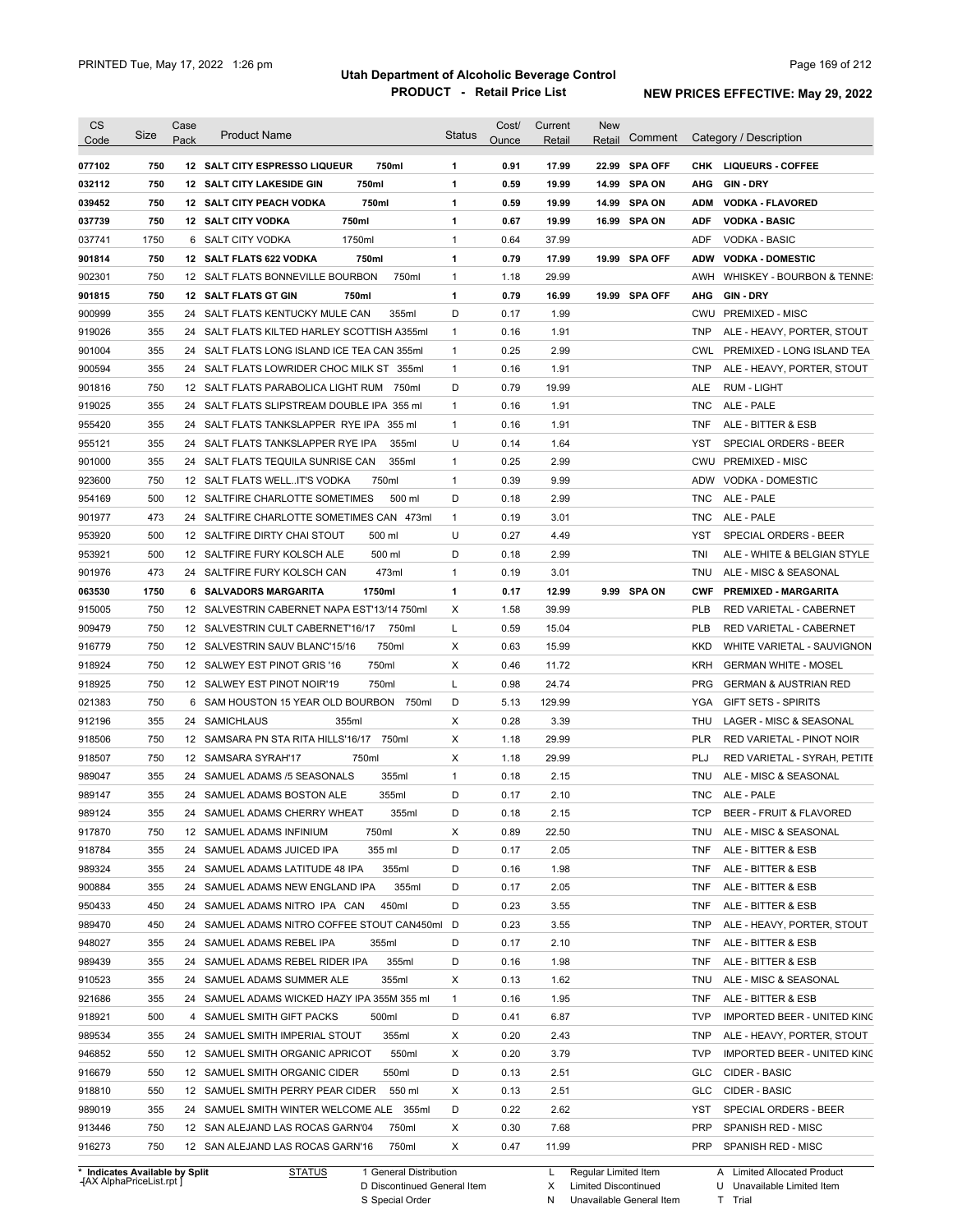| <b>CS</b>                      | Size | Case | <b>Product Name</b>                            | <b>Status</b> | Cost/ | Current       | <b>New</b>             |            | Category / Description              |
|--------------------------------|------|------|------------------------------------------------|---------------|-------|---------------|------------------------|------------|-------------------------------------|
| Code                           |      | Pack |                                                |               | Ounce | Retail        | Comment<br>Retail      |            |                                     |
| 916875                         | 750  |      | 6 SAN ALEJAND LAS ROCAS VV'07/8<br>750ml       | X             | 0.68  | 17.33         |                        | <b>PRP</b> | SPANISH RED - MISC                  |
| 917254                         | 750  |      | 12 SAN CLODIO'07<br>750ml                      | X             | 0.68  | 17.25         |                        | <b>KRN</b> | <b>SPANISH WHITE</b>                |
| 914171                         | 750  |      | 750ml<br>12 SAN FABIANO CHIANTI'14/15          | Χ             | 0.53  | 13.36         |                        | PRH        | <b>ITALIAN RED - CHIANTI</b>        |
| 382290                         | 750  |      | 750ml<br>6 SAN GUIDO GUIDALBERTO'19/20         | L             | 2.62  | 66.35         |                        | PRI        | <b>ITALIAN RED - TUSCANY</b>        |
| 918243                         | 375  |      | 375ml<br>12 SAN GUIDO SASSICAIA'09             | Α             | 8.47  | 107.34        |                        | <b>PRK</b> | ITALIAN RED - MISC DOC              |
| 381570                         | 750  |      | 750ml<br>6 SAN GUIDO SASSICAIA'19              | L             | 9.62  | 243.86        |                        | <b>PRK</b> | ITALIAN RED - MISC DOC              |
| 906484                         | 750  |      | 750ml<br>12 SAN LEONARDO TER DI LNR0D'14/16    | Х             | 0.81  | 20.43         |                        | <b>PRK</b> | ITALIAN RED - MISC DOC              |
| 916263                         | 750  |      | 12 SAN LORENZO VERDICCHIO GINO'09<br>750ml     | Χ             | 0.49  | 12.47         |                        | KRL        | <b>ITALIAN WHITE - MISC DOC</b>     |
| 909333                         | 750  |      | 750ml<br>6 SAN POLO BRUNELLO MNTLCNO'13        | Χ             | 2.69  | 68.26         |                        | PRI        | <b>ITALIAN RED - TUSCANY</b>        |
| 611980                         | 750  |      | 750ml<br>12 SAND POINT SAUVIGNON BLANC         | 1             | 0.44  | 11.06         |                        | KKD        | WHITE VARIETAL - SAUVIGNON          |
| 091775                         | 750  |      | 750ml<br>6 SANDEMAN ARMADA CREAM SHERRY        | Χ             | 0.63  | 16.02         |                        | EHP        | SHERRY - CREAM                      |
| 091795                         | 500  | 6    | SANDEMAN CHARACTER SHERRY<br>500 ml            | Χ             | 1.70  | 28.80         |                        | EHJ        | SHERRY - MEDIUM - AMONTILL/         |
| 091815                         | 500  | 6    | SANDEMAN DON FINO SHERRY<br>500 ml             | Χ             | 1.70  | 28.78         |                        | EHD        | SHERRY - DRY - FINO                 |
| 090794                         | 750  |      | 12 SANDEMAN FOUNDERS RESERVE<br>750ml          | L             | 1.02  | 25.99         |                        | ESK        | PORT - VINTAGE CHARACTER            |
| 092134                         | 750  |      | 750ml<br>12 SANDEMAN RAINWTER MADEIRA          | L             | 0.91  | 22.99         |                        | <b>EPD</b> | MADIERA - DRY- RAINWATER, S         |
| 092124                         | 750  |      | 750ml<br>12 SANDEMAN RICH MADEIRA              | L             | 0.95  | 23.99         |                        | EPP        | MADEIRA - SWEET - BUAL & MA         |
| 916907                         | 500  | 6    | SANDEMAN ROYAL AMBROSANTE<br>500ml             | Χ             | 1.42  | 23.94         |                        | EHU        | SHERRY - MISC                       |
| 916908                         | 500  | 6    | SANDEMAN ROYAL CORREGIDOR<br>500ml             | Х             | 0.78  | 13.21         |                        | EHU        | SHERRY - MISC                       |
| 916890                         | 500  | 6    | 500ml<br>SANDEMAN ROYAL ESMERELDA DRY A        | Χ             | 1.41  | 23.90         |                        | EHX        | <b>SHERRY - IMPORTED</b>            |
| 090704                         | 750  | 6    | 750ml<br>SANDEMAN TAWNY 20YR                   | Χ             | 2.64  | 66.84         |                        | ESG        | PORT - TAWNY                        |
| 915640                         | 750  |      | 750ml<br>12 SANDRONE BARBERA D'ALBA'13/14      | Х             | 1.58  | 40.06         |                        | <b>PRJ</b> | <b>ITALIAN RED - PIEDMONT</b>       |
| 916751                         | 750  |      | 750ml<br>6 SANDRONE BAROLO CANNUBI B'09/12     | Х             | 6.91  | 175.13        |                        | <b>PRJ</b> | <b>ITALIAN RED - PIEDMONT</b>       |
| 916851                         | 750  | 6    | 750ml<br>SANDRONE BAROLO LE VIGNE'12/14        | Х             | 3.19  | 81.00         |                        | <b>PRJ</b> | <b>ITALIAN RED - PIEDMONT</b>       |
|                                | 750  |      | 12 SANDRONE DOLCETTO D'ALBA'16/18<br>750ml     | Х             | 0.52  | 13.09         |                        | <b>PRJ</b> |                                     |
| 915925                         | 750  |      |                                                | L             | 1.77  |               |                        | <b>PLR</b> | <b>ITALIAN RED - PIEDMONT</b>       |
| 504766                         | 750  |      | 12 SANFORD PN SANTA RITA HILLS'16/18 750ml     | U             | 1.58  | 44.99         |                        |            | RED VARIETAL - PINOT NOIR           |
| 905313                         | 750  |      | 6 SANFORD SANTA RITA HILL PN'17<br>750ml       | Χ             | 0.36  | 39.96<br>9.11 |                        | YSE        | SPECIAL ORDERS - WINE               |
| 967424                         |      |      | 15 SANTA ALICIA CARMENERE RES'12/13 750ml      |               |       |               |                        | PRT        | <b>CHILEAN RED</b>                  |
| 916821                         | 750  |      | 12 SANTA ANASTASIA NEROD'AVOLA'13/14 750ml     | Х             | 0.29  | 7.30          |                        | PRM        | <b>ITALIAN RED - SICILY</b>         |
| 423799                         | 750  |      | 12 SANTA CAROLINA CARMENERE RESER<br>750ml     | 1             | 0.51  | 15.99         | 12.99 SPA ON           | <b>PRV</b> | <b>ARGENTINE RED - OTHER</b>        |
| 920950                         | 750  |      | 12 SANTA CHRISTINA PINOT GRIGIO<br>750ml       | U             | 0.44  | 11.06         |                        | YSE        | SPECIAL ORDERS - WINE               |
| 068817                         | 1000 |      | 1000ml<br>6 SANTA CLARA ROMPOPE                | U             | 0.41  | 13.99         |                        | <b>CHV</b> | <b>LIQUEURS - CREAM</b>             |
| 345695                         | 750  |      | <b>12 SANTA CRISTINA PINOT GRIGIO</b><br>750ml | 1             | 0.47  | 13.99         | 11.99<br><b>SPA ON</b> | <b>KRK</b> | <b>ITALIAN WHITE - PINOT GRIGIO</b> |
| 345700                         | 750  |      | 12 SANTA CRISTINA TOSCANA SANGIOVESE 750ml     | 1             | 0.47  | 13.99         | 11.99 SPA ON           | PRH        | <b>ITALIAN RED - CHIANTI</b>        |
| 908249                         | 750  |      | 12 SANTA EMA AMPLUS CABERNET'16<br>750ml       | Х             | 0.52  | 13.08         |                        | PRT        | <b>CHILEAN RED</b>                  |
| 915727                         | 750  |      | 6 SANTA EMA AMPLUS ONE'16/17<br>750ml          | X             | 0.99  | 24.99         |                        | <b>PRT</b> | <b>CHILEAN RED</b>                  |
| 918163                         | 750  |      | 12 SANTA EMA CABERNET RES'12/13<br>750ml       | X             | 0.34  | 8.72          |                        | PRT        | CHILEAN RED                         |
| 917875                         | 750  |      | 12 SANTA EMA CHARD AMPLUS'08<br>750ml          | X             | 0.88  | 22.34         |                        |            | KRR CHILEAN WHITE                   |
| 920310                         | 750  |      | 750ml<br>12 SANTA EMA SAUV BLANC               | Х             | 0.43  | 10.83         |                        | YSE        | SPECIAL ORDERS - WINE               |
| 921964                         | 355  |      | 24 SANTA FE 7K IPA<br>355ml                    | 1             | 0.18  | 2.16          |                        | <b>TNF</b> | ALE - BITTER & ESB                  |
| 948698                         | 355  |      | 24 SANTA FE HAPPY CAMPER IPA<br>355ml          | D             | 0.17  | 2.04          |                        | <b>TNF</b> | ALE - BITTER & ESB                  |
| 948699                         | 355  |      | 355ml<br>24 SANTA FE IMPERIAL JAVA STOUT       | 1             | 0.18  | 2.20          |                        | <b>TNP</b> | ALE - HEAVY, PORTER, STOUT          |
| 950429                         | 750  |      | 750ml<br>12 SANTA GIUSTINA BARBERA'20          | L             | 0.47  | 11.99         |                        | PRI        | <b>ITALIAN RED - TUSCANY</b>        |
| 920819                         | 750  |      | 12 SANTA LUCIA TAIBO<br>750ml                  | U             | 0.41  | 10.40         |                        | YSE        | SPECIAL ORDERS - WINE               |
| 382000                         | 750  |      | 12 SANTA MARGHERITA PINOT GRIGO<br>750ml       | $\mathbf{1}$  | 1.07  | 27.23         |                        |            | KRK ITALIAN WHITE - PINOT GRIGIO    |
| 907649                         | 750  |      | 6 SANTA MARGHERITA PROSECCO BRUT 750ml         | L             | 1.04  | 26.37         |                        | IPI        | SPARKLING WINE - PROSECCO           |
| 952640                         | 750  |      | 6 SANTA MARIA LA NAVE CALMAROSSA'18 750ml      | L             | 2.82  | 71.50         |                        |            | PRK ITALIAN RED - MISC DOC          |
| 423750                         | 750  |      | 12 SANTA RITA 120 CABERNET<br>750ml            | D             | 0.52  | 13.22         |                        | PRT        | <b>CHILEAN RED</b>                  |
| 423710                         | 750  |      | 12 SANTA RITA 120 CARMENERE<br>750ml           | D             | 0.53  | 13.36         |                        | PRT        | <b>CHILEAN RED</b>                  |
| 916542                         | 750  |      | 12 SANTA RITA CAB REAL SP RES'12/13 750ml      | Х             | 0.80  | 20.26         |                        | PRT        | <b>CHILEAN RED</b>                  |
| 917304                         | 750  |      | 12 SANTA RITA CARMENER MED REAL'12 750ml       | Х             | 0.76  | 19.32         |                        | PRT        | <b>CHILEAN RED</b>                  |
| 909262                         | 750  |      | 12 SANTA RITA CHARD RES<br>750ml               | U             | 0.57  | 14.58         |                        | YSE        | SPECIAL ORDERS - WINE               |
| 916706                         | 750  |      | 12 SANTADI CARIGNANO GROT ROSS'11/12 750ml     | Х             | 0.61  | 15.35         |                        |            | PRK ITALIAN RED - MISC DOC          |
| 916822                         | 750  |      | 12 SANTADI VERMENTINO SOLAIS'14/15 750ml       | Х             | 0.61  | 15.35         |                        | KRL        | ITALIAN WHITE - MISC DOC            |
| 914737                         | 750  |      | 12 SANTALBA COTAS ALTAS RIOJA'18<br>750ml      | L             | 0.67  | 16.99         |                        |            | PRN SPANISH RED - RIOJA             |
| * Indicates Available by Split |      |      | <u>STATUS</u><br>1 General Distribution        |               |       |               | L Regular Limited Item |            | A Limited Allocated Product         |

**Case** [AX AlphaPriceList.rpt ]

D Discontinued General Item

S Special Order

X Limited Discontinued

N Unavailable General Item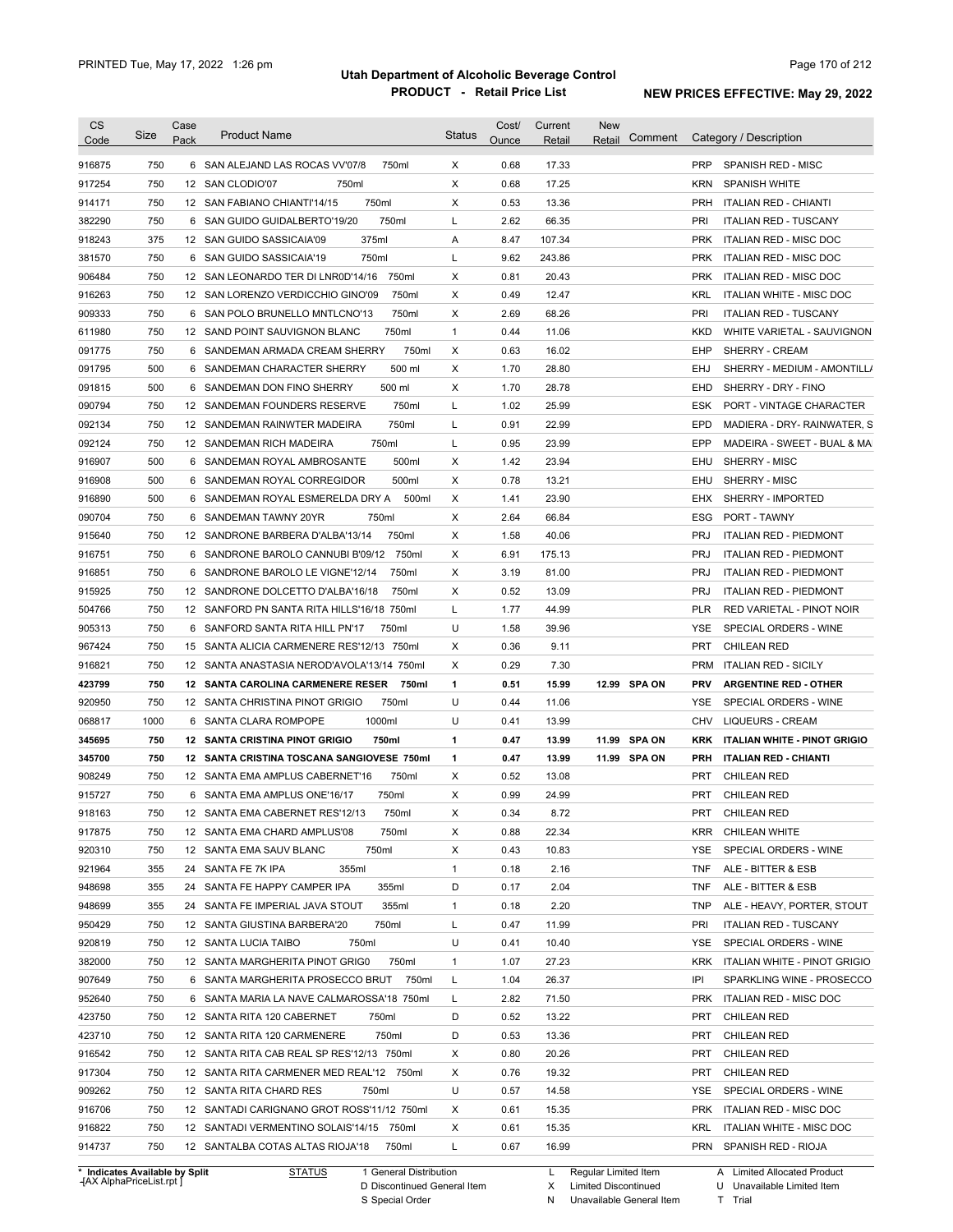| <b>CS</b><br>Code                              | Size | Case<br>Pack    | <b>Product Name</b>                                                       | <b>Status</b> | Cost/<br>Ounce | Current<br>Retail | <b>New</b><br>Comment<br>Retail | Category / Description                                                            |
|------------------------------------------------|------|-----------------|---------------------------------------------------------------------------|---------------|----------------|-------------------|---------------------------------|-----------------------------------------------------------------------------------|
| 914738                                         | 750  |                 | 12 SANTALBA RIOJA NATURAL'19<br>750ml                                     | L             | 0.79           | 19.99             | 19.99                           | PRN<br>SPANISH RED - RIOJA                                                        |
| 916683                                         | 750  |                 | 12 SANT'ANTONIO GARBI RIPASSA'17/18 750ml                                 | L             | 0.95           | 23.99             |                                 | <b>PRK</b><br>ITALIAN RED - MISC DOC                                              |
| 916965                                         | 750  |                 | 750ml<br>12 SANT'ANTONIO VALPOLICELLA'08/9                                | Χ             | 0.52           | 13.27             |                                 | <b>PRK</b><br>ITALIAN RED - MISC DOC                                              |
| 917518                                         | 750  |                 | 750ml<br>12 SANTI SOAVE MONTEFORTE'17                                     | Χ             | 0.61           | 15.56             |                                 | KRL<br>ITALIAN WHITE - MISC DOC                                                   |
| 906255                                         | 750  |                 | 12 SANTI SORTESELE PINOT GRIGIO'19/20 750ml                               | L             | 0.63           | 16.06             |                                 | <b>KRK</b><br>ITALIAN WHITE - PINOT GRIGIO                                        |
| 917517                                         | 750  |                 | 750ml<br>12 SANTI VALPOLICELLA SOLANE'16                                  | L             | 0.74           | 18.82             |                                 | <b>PRK</b><br>ITALIAN RED - MISC DOC                                              |
| 916754                                         | 750  |                 | 750ml<br>12 SANTINI CAMPO ALLA CASA'06/7                                  | U             | 0.72           | 18.32             |                                 | KRL<br>ITALIAN WHITE - MISC DOC                                                   |
| 914231                                         | 750  |                 | 750ml<br>12 SANTINI POGGIO MORO BOLGH'8/09                                | U             | 0.60           | 15.19             |                                 | PRI<br><b>ITALIAN RED - TUSCANY</b>                                               |
| 952589                                         | 750  |                 | 12 SANTO ASSYRTIKO<br>750ml                                               | Х             | 0.85           | 21.63             |                                 | SPECIAL ORDERS - WINE<br>YSE                                                      |
| 920739                                         | 750  |                 | 12 SANTO ASSYRTIKO WHITE'18/19<br>750ml                                   | L             | 1.07           | 27.23             |                                 | <b>KRP</b><br><b>GREEK WHITE</b>                                                  |
| 066665                                         | 750  |                 | 6 SANTO MEZQUILA<br>750ml                                                 | т             | 2.37           | 55.08             | 59.99 HIGHER                    | <b>APF</b><br><b>TEQUILA - GOLD</b>                                               |
| 101522                                         | 750  |                 | 750ml<br>3 SANTO REPOSADO TEQ GIFT PACK                                   | Τ             | 1.80           | 45.66             |                                 | YGA<br><b>GIFT SETS - SPIRITS</b>                                                 |
| 989336                                         | 650  | 12 <sup>2</sup> | 650ml<br>SAPPORO RESERVE GOLD                                             | D             | 0.18           | 4.00              |                                 | <b>THE</b><br><b>LAGER - PILSENER</b>                                             |
| 948601                                         | 355  |                 | 355ml<br>24 SAPPORO STONE WARRIOR                                         | U             | 0.19           | 2.27              |                                 | <b>YST</b><br>SPECIAL ORDERS - BEER                                               |
| 914123                                         | 750  |                 | 750ml<br>12 SARACCO MOSCATO D'ASTI'20/21                                  | L             | 0.79           | 19.98             |                                 | <b>KRL</b><br><b>ITALIAN WHITE - MISC DOC</b>                                     |
| 920265                                         | 375  |                 | 375ml<br>6 SARACCO MOSCATO GRAPPA                                         | Α             | 2.63           | 33.34             |                                 | <b>YSE</b><br>SPECIAL ORDERS - WINE                                               |
| 947154                                         | 750  |                 | 750ml<br>12 SARACINA CHARDONNAY'19                                        | L             | 0.55           | 13.99             |                                 | <b>KKB</b><br>WHITE VARIETAL - CHARDONN/                                          |
| 916321                                         | 750  |                 | 750ml<br>12 SARACINA OLD SOUL RED'19                                      | L             | 0.79           | 19.99             |                                 | <b>PFP</b><br>RED GENERIC - RED TABLE & P                                         |
| 916985                                         | 750  |                 | 750ml<br>12 SARACINA PETITE SIRAH'05/07                                   | Х             | 1.21           | 30.61             |                                 | PLJ<br>RED VARIETAL - SYRAH, PETITE                                               |
| 908412                                         | 750  |                 | 12 SARACINA PINOT NOIR DAY RNCH'13 750ml                                  | Х             | 0.83           | 20.99             |                                 | <b>PLR</b><br>RED VARIETAL - PINOT NOIR                                           |
| 916733                                         | 750  |                 | 750ml<br>12 SARACINA SAUV BLANC'17/18                                     | L             | 0.79           | 19.99             |                                 | <b>KKD</b><br>WHITE VARIETAL - SAUVIGNON                                          |
| 909914                                         | 750  |                 | 750ml<br>12 SARACINA SKID ROSE'21                                         | L             | 0.63           | 15.99             |                                 | <b>MPW</b><br>ROSE WINE - DOMESTIC                                                |
| 914410                                         | 750  |                 | 750ml<br>6 SARTICIOUS GIN                                                 | Х             | 1.12           | 28.36             |                                 | <b>GIN - DOMESTIC</b><br>AHW                                                      |
| 913875                                         | 720  | 6               | 720ml<br>SATO NO HOMARE PRIDE OF VILLAG                                   | U             | 1.83           | 44.51             |                                 | GPX<br>SAKE - IMPORTED                                                            |
| 295214                                         | 750  |                 | 12 SAUVIION SANCERRE'19/20<br>750ml                                       | L             | 1.44           | 36.61             |                                 | <b>KRB</b><br>FRENCH WHITE - BORDEAUX &                                           |
| 295216                                         | 750  |                 | 750ml<br>12 SAUVIION VOUVRAY 19/20                                        | L             | 0.65           | 16.56             |                                 | <b>KRB</b><br><b>FRENCH WHITE - BORDEAUX &amp;</b>                                |
| 917652                                         | 750  |                 | 750ml<br>12 SAUVION MUSCADET'17/18                                        | L             | 0.67           | 17.06             |                                 | <b>KRB</b><br><b>FRENCH WHITE - BORDEAUX &amp;</b>                                |
| 909911                                         | 750  |                 | 750ml<br>12 SAUZA BLUE SILVER TEQ                                         | U             | 0.80           | 20.28             |                                 | YSA<br>SPECIAL ORDERS - SPIRITS                                                   |
|                                                | 750  |                 | 750ml                                                                     | D             |                | 21.99             |                                 |                                                                                   |
| 088536<br>089617                               | 750  |                 | 12 SAUZA BLUE SILVER TEQUILA<br>12 SAUZA CIEN ANOS REPOSADO TEQUILA 750ml | $\mathbf{1}$  | 0.87<br>0.87   | 21.99             |                                 | <b>APD</b><br><b>TEQUILA - SILVER</b><br><b>APJ</b><br>TEQUILA - REPOSADO & ANEJO |
|                                                | 750  |                 | 750ml                                                                     | D             | 0.59           | 14.99             |                                 | <b>APJ</b><br>TEQUILA - REPOSADO & ANEJO                                          |
| 089796                                         |      |                 | 12 SAUZA COMMEMORATIVO TEQUILA                                            |               |                |                   |                                 | <b>TEQUILA - GOLD</b>                                                             |
| 089807                                         | 1750 |                 | 6 SAUZA GIRO GOLD<br>1750ml                                               | Χ             | 0.28           | 16.62             |                                 | <b>APF</b>                                                                        |
| 089786                                         | 750  |                 | 12 SAUZA HACIENDA GOLD<br>750ml                                           | $\mathbf{1}$  | 0.75           | 16.99             | 18.99 SPA OFF                   | <b>APF</b><br><b>TEQUILA - GOLD</b>                                               |
| 089784                                         | 375  |                 | 375 ml<br>24 SAUZA HACIENDA GOLD                                          | D             | 0.79           | 9.99              |                                 | <b>APF</b><br><b>TEQUILA - GOLD</b>                                               |
| 089787                                         | 1000 |                 | 12 SAUZA HACIENDA GOLD<br>1000 ml                                         | 1             | 0.65           | 21.99             |                                 | <b>APF</b><br><b>TEQUILA - GOLD</b>                                               |
| 089788                                         | 1750 |                 | 1750 ml<br>6 SAUZA HACIENDA GOLD                                          | D             | 0.63           | 36.99             |                                 | APF<br><b>TEQUILA - GOLD</b>                                                      |
| 088557                                         | 1000 |                 | 12 SAUZA HACIENDA SILVER<br>1000 ml                                       | $\mathbf{1}$  | 0.65           | 21.99             |                                 | <b>APD</b><br><b>TEQUILA - SILVER</b>                                             |
| 088558                                         | 1750 |                 | 1750 ml<br>6 SAUZA HACIENDA SILVER                                        | U             | 0.61           | 36.38             |                                 | SPECIAL ORDERS - SPIRITS<br>YSA                                                   |
| 089846                                         | 750  |                 | 6 SAUZA TRES GENERACIONES ANEJO<br>750ml                                  | $\mathbf{1}$  | 2.05           | 51.99             |                                 | <b>APJ</b><br>TEQUILA - REPOSADO & ANEJO                                          |
| 087798                                         | 750  |                 | 6 SAUZA TRES GENERACIONES LA COLONIAL750ml                                | L             | 3.55           | 89.99             |                                 | <b>APJ</b><br>TEQUILA - REPOSADO & ANEJO                                          |
| 088566                                         | 750  |                 | 6 SAUZA TRES GENERACIONES PLATA<br>750ml                                  | Т             | 1.70           | 42.99             |                                 | <b>APD</b><br><b>TEQUILA - SILVER</b>                                             |
| 915739                                         | 750  |                 | 12 SAUZET BATARD MONTRACHET'08<br>750ml                                   | Х             | 10.14          | 257.05            |                                 | <b>KRA</b><br>FRENCH WHITE - BURGUNDY                                             |
| 912590                                         | 750  |                 | 6 SAUZET BATARD-MONTRACHET'9/11<br>750ml                                  | U             | 12.32          | 312.56            |                                 | <b>KRA</b><br>FRENCH WHITE - BURGUNDY                                             |
| 912591                                         | 750  |                 | 12 SAUZET PULIGNY COMBETTES'9/11<br>750ml                                 | Х             | 3.40           | 86.15             |                                 | <b>KRA</b><br>FRENCH WHITE - BURGUNDY                                             |
| 423441                                         | 750  |                 | 12 SAVEE SEA SAUVIGNON BLANC<br>750ml                                     | $\mathbf{1}$  | 0.47           | 11.99             |                                 | <b>KRV</b><br>NEW ZEALAND WHITE                                                   |
| 921172                                         | 355  |                 | 24 SAWTOOTH BRWRY FALSE SUMMT AMBER AL355ml 1                             |               | 0.14           | 1.69              |                                 | ALE - RED, AMBER, BROWN<br><b>TNL</b>                                             |
| 917335                                         | 355  |                 | 24 SAWTOOTH ROTATING IPA SERIES<br>355ml                                  | $\mathbf{1}$  | 0.17           | 1.99              |                                 | <b>TNF</b><br>ALE - BITTER & ESB                                                  |
| 027096                                         | 750  |                 | 3 SAZERAC RYE 18YR<br>750ml                                               | R             | 3.94           | 99.99             |                                 | LAS<br><b>ALLOCATED SPIRIT</b>                                                    |
|                                                | 750  |                 | 750ml<br>6 SAZERAC RYE WHISKEY 6YR                                        | Α             | 1.26           | 31.99             |                                 | LAS<br><b>ALLOCATED SPIRIT</b>                                                    |
|                                                |      |                 | 750ml<br>6 SBRAGIA CAB WALL MT VEEDER'07                                  | U             | 2.80           | 70.90             |                                 | <b>PLB</b><br>RED VARIETAL - CABERNET                                             |
|                                                | 750  |                 | 12 SBRAGIA CHARD HOME RANCH '16<br>750ml                                  | Х             | 0.57           | 14.46             |                                 | KKB<br>WHITE VARIETAL - CHARDONN/                                                 |
|                                                | 750  |                 |                                                                           |               |                |                   |                                 |                                                                                   |
|                                                | 750  |                 | 750ml<br>12 SBRAGIA SAUV BL DRY CREEK'13                                  | Х             | 0.77           | 19.57             |                                 | <b>KKD</b><br>WHITE VARIETAL - SAUVIGNON                                          |
| 027100<br>918080<br>917361<br>918133<br>949309 | 750  |                 | 12 SCAIA BIANCO'19/20<br>750ml                                            | L             | 0.63           | 15.99             |                                 | KRL<br>ITALIAN WHITE - MISC DOC                                                   |

**Case** [AX AlphaPriceList.rpt ]

D Discontinued General Item

S Special Order

X Limited Discontinued

N Unavailable General Item

U Unavailable Limited Item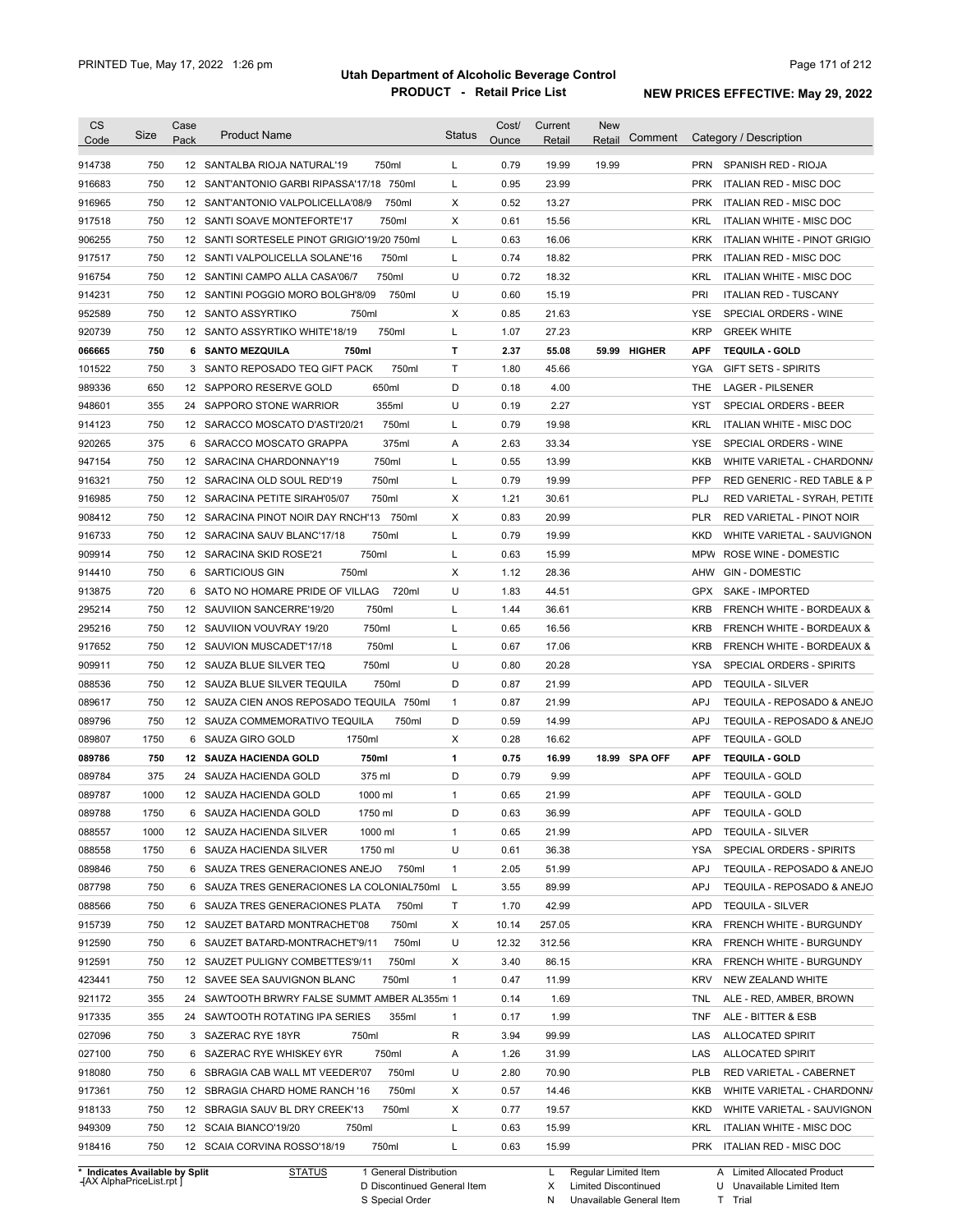| <b>CS</b><br>Code | Size                           | Case<br>Pack | <b>Product Name</b>                                  | <b>Status</b> | Cost/<br>Ounce | Current<br>Retail | <b>New</b><br>Comment<br>Retail | Category / Description                         |
|-------------------|--------------------------------|--------------|------------------------------------------------------|---------------|----------------|-------------------|---------------------------------|------------------------------------------------|
|                   |                                |              |                                                      |               |                |                   |                                 |                                                |
| 949127            | 750                            |              | 12 SCAIA ROSATO VENETO'21<br>750ml                   | L             | 0.59           | 14.99             |                                 | ROSE WINE - IMPORTED<br>MPX                    |
| 918855            | 750<br>750                     |              | 12 SCAR OF THE SEA CHARD BIEN NCDO'19 750ml<br>750ml | U             | 1.30<br>1.06   | 33.04<br>26.99    |                                 | <b>KKB</b><br>WHITE VARIETAL - CHARDONN/       |
| 918801            |                                |              | 12 SCAR OF THE SEA CHARDONNAY'20                     | L             |                |                   |                                 | KKB<br>WHITE VARIETAL - CHARDONN/              |
| 952085            | 750                            |              | 12 SCAR OF THE SEA PINOT NOIR CENT CO 750ml          | U             | 1.08           | 27.31             |                                 | SPECIAL ORDERS - WINE<br>YSE                   |
| 951777            | 750                            |              | 12 SCAR OF THE SEA PINOT NOIR PET-NAT 750ml          | U             | 1.14           | 28.99             |                                 | <b>IPD</b><br>SPARKLING WINE - DOMESTIC        |
| 918799            | 750                            |              | 6 SCAR OF THE SEA PN BIEN NACID'18 750ml             | U             | 2.01           | 51.10             |                                 | <b>PLR</b><br>RED VARIETAL - PINOT NOIR        |
| 918854            | 750                            |              | 12 SCAR OF THE SEA PN SEVEN LEAG'18<br>750ml         | U             | 1.54           | 39.04             |                                 | <b>PLR</b><br>RED VARIETAL - PINOT NOIR        |
| 918950            | 750                            |              | 12 SCAR OF THE SEA PN SNTA MARIA'21<br>750ml         | L             | 1.06           | 26.99             |                                 | <b>PLR</b><br>RED VARIETAL - PINOT NOIR        |
| 918682            | 750                            |              | 12 SCARLET OF PARIS ROSE<br>750ml                    | 1             | 0.35           | 11.99             | 8.99 SPA ON                     | <b>MPX</b><br><b>ROSE WINE - IMPORTED</b>      |
| 946793            | 750                            |              | 750ml<br>12 SCARPETTA BARBERA                        | Х             | 0.68           | 17.24             |                                 | <b>YSE</b><br>SPECIAL ORDERS - WINE            |
| 381631            | 750                            |              | 750ml<br>12 SCARPETTA BARBERA'17/18                  | L             | 0.60           | 15.22             |                                 | <b>PRJ</b><br><b>ITALIAN RED - PIEDMONT</b>    |
| 946792            | 750                            |              | 750ml<br>12 SCARPETTA PINOT GRIGO'20                 | Г             | 0.51           | 12.87             |                                 | <b>KRK</b><br>ITALIAN WHITE - PINOT GRIGIO     |
| 917582            | 750                            |              | 750ml<br>12 SCAVINO DOLCETTO'07                      | X             | 0.73           | 18.60             |                                 | <b>PRJ</b><br><b>ITALIAN RED - PIEDMONT</b>    |
| 905532            | 750                            |              | 12 SCHARFFENBERGER BRUT MENDOCINO<br>750ml           | L             | 0.95           | 23.99             |                                 | <b>IPD</b><br>SPARKLING WINE - DOMESTIC        |
| 922739            | 568                            |              | 12 SCHILLING BIG ZESTY GUAVA LEMONADE 568ml          | $\mathbf{1}$  | 0.26           | 5.06              |                                 | <b>GLM</b><br>CIDER - FLAVORED                 |
| 900003            | 330                            | 24           | SCHILLING EXCELSIOR IMPERIAL CIDE 330 ml             | $\mathbf{1}$  | 0.27           | 3.02              |                                 | <b>GLC</b><br>CIDER - BASIC                    |
| 910572            | 750                            |              | 12 SCHIOPETTO SAUVIGNON BLANC'06<br>750ml            | Х             | 1.08           | 27.42             |                                 | <b>KRL</b><br><b>ITALIAN WHITE - MISC DOC</b>  |
| 916007            | 750                            |              | 750ml<br>12 SCHIOPETTO TOCAI FRIULANO'11/12          | Х             | 0.43           | 10.91             |                                 | KRL<br>ITALIAN WHITE - MISC DOC                |
| 733060            | 750                            |              | 750ml<br>12 SCHLOSS BIEBRICH SEKT                    | D             | 0.51           | 12.99             |                                 | IPX<br>SPARKLING WINE - IMPORTED I             |
| 915216            | 750                            |              | 750ml<br>12 SCHLOSS GOBELSBURG GRUN VELT'21          | L             | 0.79           | 19.99             |                                 | <b>KRJ</b><br><b>AUSTRIAN WHITE</b>            |
| 914910            | 750                            |              | 12 SCHLOSS LIESER NIED SP'08/12<br>750ml             | Х             | 1.05           | 26.55             |                                 | <b>KRH</b><br><b>GERMAN WHITE - MOSEL</b>      |
| 916899            | 750                            |              | 12 SCHLOSS SAARSTEIN SERR SAAR SP<br>750ml           | X             | 1.14           | 28.85             |                                 | <b>KRH</b><br><b>GERMAN WHITE - MOSEL</b>      |
| 952656            | 750                            | 6            | SCHLOSS SCHO DOMDECH SPTLS '13<br>750ml              | X             | 0.86           | 21.69             |                                 | KRI<br><b>GERMAN WHITE - MISC &amp; VARIE</b>  |
| 955293            | 750                            |              | 12 SCHLOSS WEINVIERTEL GRUNER'16/17<br>750ml         | Х             | 0.79           | 20.06             |                                 | <b>KRJ</b><br><b>AUSTRIAN WHITE</b>            |
| 963964            | 750                            |              | 12 SCHLUMBERGER PINOT BLANC'19<br>750ml              | X             | 0.63           | 16.01             |                                 | <b>KRC</b><br>FRENCH WHITE - ALSATIAN          |
| 910084            | 750                            |              | 750ml<br>12 SCHLUMBERGER PINOT GRIS LPA'18           | L             | 0.82           | 20.69             |                                 | <b>KRC</b><br>FRENCH WHITE - ALSATIAN          |
| 910710            | 750                            |              | 750ml<br>12 SCHLUMBERGER RIESLING'95                 | X             | 0.60           | 15.27             |                                 | <b>KKR</b><br>WHITE VARIETAL - RIESLING        |
| 219496            | 750                            |              | 6 SCHLUMBERGER SPARKLING BRUT W/TIN 750ml            | D             | 0.66           | 16.74             |                                 | <b>YSA</b><br>SPECIAL ORDERS - SPIRITS         |
| 952652            | 750                            |              | 750ml<br>12 SCHNAITMANN ESTATE PN'17                 | L             | 1.14           | 28.81             |                                 | <b>PRG</b><br><b>GERMAN &amp; AUSTRIAN RED</b> |
| 918148            | 750                            |              | 750ml<br>12 SCHNAITMANN EVOE ROSE'12                 | Х             | 0.38           | 9.60              |                                 | <b>MPQ</b><br>ROSE WINE - VARIETAL & VIN G     |
| 918149            | 750                            |              | 750ml<br>12 SCHNAITMANN LEMBERGER DRY'17             | Г             | 1.09           | 27.56             |                                 | <b>PRG</b><br><b>GERMAN &amp; AUSTRIAN RED</b> |
|                   |                                |              | 500ml<br>20 SCHNEIDER AVENITUS                       |               |                |                   |                                 |                                                |
| 955589            | 500                            |              |                                                      | $\mathbf{1}$  | 0.36           | 6.05              |                                 | <b>TCE</b><br>BEER - WHEAT & HEFEWEIZEN        |
| 989512            | 500                            |              | 500ml<br>20 SCHNEIDER WEISSE HEFEWEIZEN              | $\mathbf{1}$  | 0.32           | 5.49              |                                 | <b>TVH</b><br>IMPORTED BEER - GERMANY, A       |
| 945540            | 9000                           |              | 9000ml<br>1 SCHRAMSBERG BL DE BL'08/09               | L             | 2.55           | 777.01            |                                 | IHP<br>SPARKLING WINE - BRUT & BLA             |
| 912356            | 1500                           |              | 6 SCHRAMSBERG BL DE BL'14/15<br>1500 ml              | X             | 1.63           | 82.76             |                                 | IHP<br>SPARKLING WINE - BRUT & BLA             |
| 912355            | 375                            |              | 12 SCHRAMSBERG BL DE BL'18<br>375 ml                 | U             | 1.91           | 24.21             |                                 | <b>IHP</b><br>SPARKLING WINE - BRUT & BLA      |
| 758610            | 750                            |              | 750ml<br>12 SCHRAMSBERG BL DE BLANC                  | $\mathbf{1}$  | 1.65           | 41.95             |                                 | IHP<br>SPARKLING WINE - BRUT & BLA             |
| 775460            | 750                            |              | 750ml<br>12 SCHRAMSBERG BL DE NOIRS'17/18            | L             | 1.66           | 42.01             |                                 | <b>IHS</b><br>SPARKLING WINE - BLANC DE N      |
| 915450            | 3000                           |              | 3000 ml<br>1 SCHRAMSBERG BLNC DE BLNC '15            | L             | 3.12           | 316.99            |                                 | IHP<br>SPARKLING WINE - BRUT & BLA             |
| 775600            | 750                            |              | 12 SCHRAMSBERG BRUT ROSE'17/18<br>750ml              | L             | 1.78           | 45.22             |                                 | <b>IHS</b><br>SPARKLING WINE - BLANC DE N      |
| 758800            | 750                            |              | 750ml<br>12 SCHRAMSBERG CREMANT D-SEC'16             | Χ             | 0.91           | 23.05             |                                 | IHI<br>SPARKLING WINE - SPUMANTE               |
| 912007            | 750                            |              | 750ml<br>6 SCHRAMSBERG RESERVE'11                    | Х             | 2.79           | 70.76             |                                 | IHP<br>SPARKLING WINE - BRUT & BLA             |
| 915670            | 750                            |              | 750ml<br>12 SCHUG CHARD SONOMA CST'17/18             | Х             | 0.43           | 10.80             |                                 | KKB<br>WHITE VARIETAL - CHARDONN/              |
| 911525            | 750                            |              | 750ml<br>12 SCHUG PINOT NOIR SONOMA'17/18            | Х             | 0.79           | 20.06             |                                 | <b>PLR</b><br>RED VARIETAL - PINOT NOIR        |
| 010008            | 1750                           |              | 1750ml<br>6 SCORESBY SCOTCH PET                      | $\mathbf{1}$  | 0.42           | 24.99             |                                 | AWR<br>WHISKY - SCOTCH BLENDED                 |
| 947965            | 331                            |              | 331ml<br>24 SCOTCH SILLY SCOTCH ALE                  | U             | 0.45           | 4.99              |                                 | YST<br>SPECIAL ORDERS - BEER                   |
| 953038            | 750                            |              | 750ml<br>6 SCOTCH SILLY SCOTCH BARREL                | U             | 0.57           | 14.40             |                                 | YST<br>SPECIAL ORDERS - BEER                   |
| 919004            | 750                            |              | 12 SCOTT FAM CHARD ARROYO SECO'16/17 750ml           | Х             | 0.36           | 9.18              |                                 | KKB<br>WHITE VARIETAL - CHARDONN/              |
| 921129            | 750                            |              | 1 SCREAMING EAGLE 2007<br>750ml                      | Α             | 94.13          | 2,387.06          |                                 | LAS<br><b>ALLOCATED SPIRIT</b>                 |
| 955495            | 750                            |              | 750ml<br>12 SCRIBE PET NAT RIESLING                  | U             | 1.24           | 31.55             |                                 | YSE<br>SPECIAL ORDERS - WINE                   |
| 989447            | 355                            |              | 24 SEA DOG SEASONAL<br>355ml                         | D             | 0.15           | 1.83              |                                 | TNU<br>ALE - MISC & SEASONAL                   |
| 565692            | 750                            |              | 750ml<br>12 SEA SLOPES CHARDONNAY                    | D             | 0.53           | 13.54             |                                 | KKB<br>WHITE VARIETAL - CHARDONN/              |
|                   | 750                            |              | 750ml                                                | $\mathbf{1}$  | 1.19           |                   |                                 | PLR                                            |
| 467021            |                                |              | 12 SEA SLOPES PINOT NOIR                             |               |                | 30.06             |                                 | RED VARIETAL - PINOT NOIR                      |
| 947155            | 750                            |              | 750ml<br>6 SEA SMOKE CHARDONNAY'19                   | L             | 3.43           | 86.99             |                                 | KKB<br>WHITE VARIETAL - CHARDONN/              |
|                   | * Indicates Available by Split |              | 1 General Distribution<br><b>STATUS</b>              |               |                | L                 | Regular Limited Item            | A Limited Allocated Product                    |

**Case** [AX AlphaPriceList.rpt ]

D Discontinued General Item S Special Order

X Limited Discontinued

N Unavailable General Item

U Unavailable Limited Item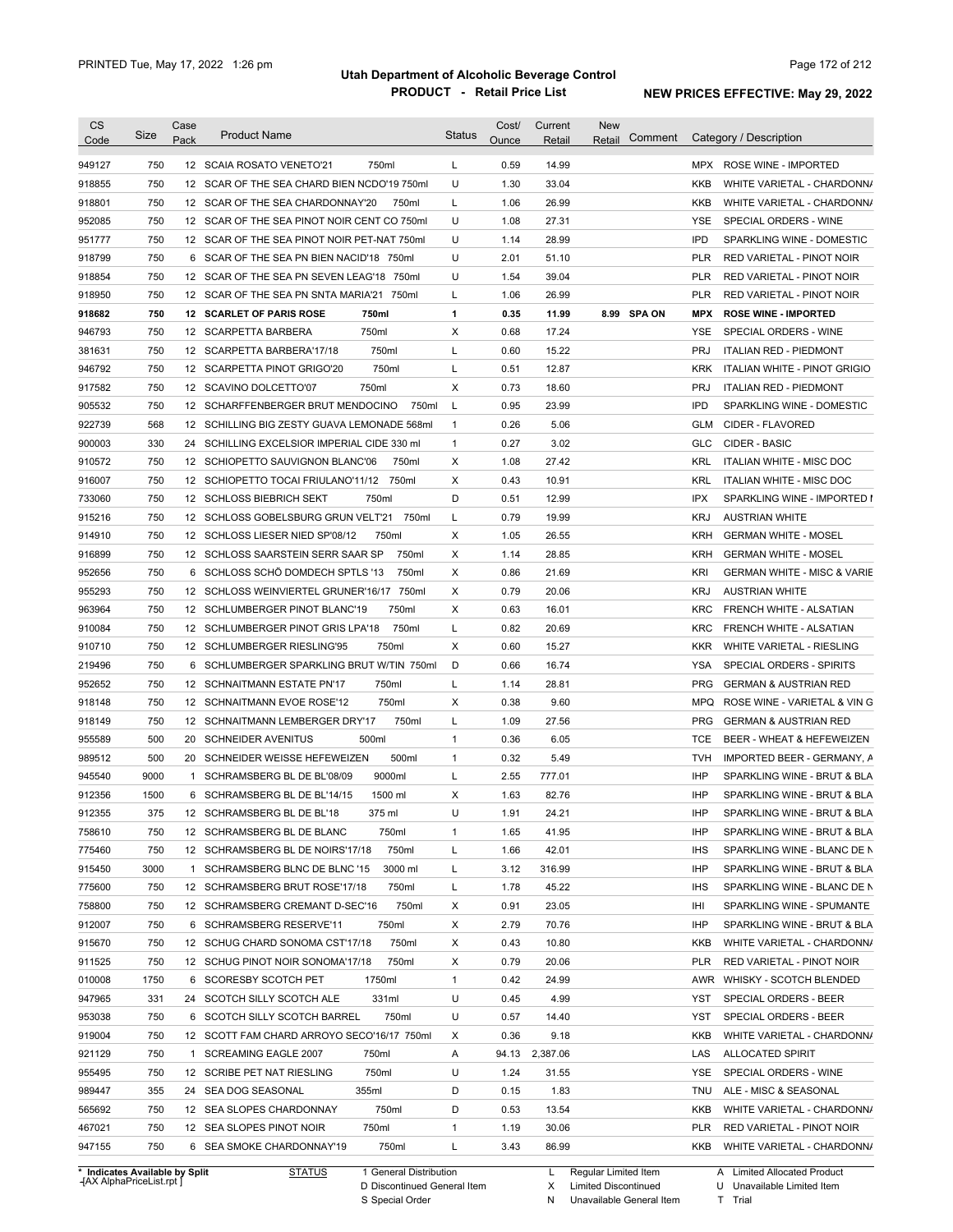| <b>CS</b><br>Code              | Size | Case<br>Pack | <b>Product Name</b>                        |                        | <b>Status</b> | Cost/<br>Ounce | Current<br>Retail | <b>New</b><br>Retail | Comment       |            | Category / Description            |
|--------------------------------|------|--------------|--------------------------------------------|------------------------|---------------|----------------|-------------------|----------------------|---------------|------------|-----------------------------------|
| 920691                         | 1500 |              | 6 SEA SMOKE PN SOUTHING'15                 | 1500 ml                | Α             | 2.85           | 144.67            |                      |               |            | LAW ALLOCATED WINE                |
| 920689                         | 750  | 6            | SEA SMOKE PN SOUTHING'19                   | 750ml                  | Г             | 3.43           | 86.99             |                      |               | <b>PLR</b> | RED VARIETAL - PINOT NOIR         |
| 920690                         | 750  |              | 6 SEA SMOKE PN TEN VYD'19                  | 750ml                  | Г             | 3.43           | 86.99             |                      |               | PLR        | RED VARIETAL - PINOT NOIR         |
| 947156                         | 750  |              | 6 SEA SMOKE SEA SPRAY BLNC DE NOIRS' 750ml |                        | X             | 1.85           | 46.98             |                      |               | IHU        | SPARKLING WINE - MISC             |
| 955140                         | 750  |              | 12 SEA SUN CHARDONNAY                      | 750ml                  | $\mathbf{1}$  | 0.79           | 19.99             |                      |               | KKB        | WHITE VARIETAL - CHARDONN/        |
| 902791                         | 750  |              | 12 SEA SUN PINOT NOIR                      | 750ml                  | $\mathbf{1}$  | 0.79           | 19.99             |                      |               | PLR        | RED VARIETAL - PINOT NOIR         |
| 506200                         | 750  |              | <b>12 SEAGLASS PINOT NOIR</b>              | 750ml                  | 1             | 0.55           | 16.99             |                      | 13.99 SPA ON  | <b>PLR</b> | <b>RED VARIETAL - PINOT NOIR</b>  |
| 614116                         | 750  |              | 12 SEAGLASS SAUVIGNON BLANC                | 750ml                  | 1             | 0.43           | 13.99             |                      | 10.99 SPA ON  | KKD        | <b>WHITE VARIETAL - SAUVIGNON</b> |
| 025603                         | 200  | 24           | <b>SEAGRAMS 7 CROWN</b>                    | 200ml                  | $\mathbf{1}$  | 0.66           | 4.49              |                      |               | AWE        | <b>WHISKEY - BLENDED</b>          |
| 025604                         | 375  |              | 12 SEAGRAMS 7 CROWN                        | 375ml                  | $\mathbf{1}$  | 0.55           | 6.99              |                      |               | AWE        | WHISKEY - BLENDED                 |
| 025606                         | 750  | 12           | SEAGRAMS 7 CROWN                           | 750ml                  | 1             | 0.51           | 12.99             |                      |               | AWE        | <b>WHISKEY - BLENDED</b>          |
| 025607                         | 1000 |              | <b>12 SEAGRAMS 7 CROWN</b>                 | 1000ml                 | 1             | 0.41           | 15.99             |                      | 13.99 SPA ON  | AWE        | <b>WHISKEY - BLENDED</b>          |
| 025608                         | 1750 | 6            | SEAGRAMS 7 CROWN                           | 1750ml                 | 1             | 0.42           | 24.99             |                      |               | AWE        | <b>WHISKEY - BLENDED</b>          |
| 027554                         | 750  | 12           | SEAGRAMS 7 CROWN DARK HONEY                | 750ml                  | 1             | 0.51           | 12.99             |                      |               | AWT        | <b>WHISKEY - FLAVORED</b>         |
| 027562                         | 750  | 12           | SEAGRAMS 7 CROWN STONE CHERRY              | 750ml                  | D             | 0.48           | 12.12             |                      |               | AWT        | WHISKEY - FLAVORED                |
| 032234                         | 375  | 24           | SEAGRAMS EXTRA DRY GIN                     | 375ml                  | D             | 0.47           | 5.99              |                      |               | AHG        | GIN - DRY                         |
| 032236                         | 750  | 12           | SEAGRAMS EXTRA DRY GIN                     | 750ml                  | 1             | 0.59           | 14.99             |                      |               | AHG        | GIN - DRY                         |
| 032238                         | 1750 |              | 6 SEAGRAMS EXTRA DRY GIN                   | 1750ml                 | $\mathbf{1}$  | 0.44           | 25.99             |                      |               | AHG        | GIN - DRY                         |
| 037886                         | 750  |              | 12 SEAGRAMS EXTRA SMOOTH VODKA             | 750ml                  | $\mathbf{1}$  | 0.55           | 13.99             |                      |               | ADF        | <b>VODKA - BASIC</b>              |
| 037887                         | 1000 |              | 12 SEAGRAMS EXTRA SMOOTH VODKA             | 1000ml                 | D             | 0.24           | 8.10              |                      |               | ADF        | <b>VODKA - BASIC</b>              |
| 037888                         | 1750 |              | 6 SEAGRAMS EXTRA SMOOTH VODKA              | 1750ml                 | $\mathbf{1}$  | 0.39           | 22.99             |                      |               | ADF        | <b>VODKA - BASIC</b>              |
| 033256                         | 750  |              | 12 SEAGRAMS LIME TWISTED GIN               | 750ml                  | $\mathbf{1}$  | 0.59           | 14.99             |                      |               | AHM        | <b>GIN - FLAVORED</b>             |
| 033258                         | 1750 | 6            | SEAGRAMS LIME TWISTED GIN                  | 1750ml                 | 1             | 0.42           | 24.99             |                      |               | AHM        | <b>GIN - FLAVORED</b>             |
| 011344                         | 375  | 24           | SEAGRAMS VO 6 YR                           | 375ml                  | 1             | 0.63           | 7.99              |                      |               | AWB        | <b>WHISKEY - CANADIAN</b>         |
| 011346                         | 750  | 12           | <b>SEAGRAMS VO 6 YR</b>                    | 750ml                  | 1             | 0.51           | 10.99             |                      | 12.99 SPA OFF | AWB        | <b>WHISKEY - CANADIAN</b>         |
| 011347                         | 1000 |              | 12 SEAGRAMS VO 6 YR                        | 1000ml                 | 1             | 0.53           | 17.99             |                      |               | AWB        | <b>WHISKEY - CANADIAN</b>         |
| 011348                         | 1750 | 6            | <b>SEAGRAMS VO 6 YR</b>                    | 1750ml                 | 1             | 0.37           | 27.99             | 21.99                | <b>SPA ON</b> | AWB        | <b>WHISKEY - CANADIAN</b>         |
| 011326                         | 750  |              | 12 SEAGRAMS VO GOLD                        | 750ml                  | 1             | 0.75           | 15.99             |                      | 18.99 SPA OFF | <b>AWB</b> | <b>WHISKEY - CANADIAN</b>         |
| 506207                         | 750  |              | 12 SEAN MINOR 4 BEARS CABERNET             | 750ml                  | 1             | 0.67           | 16.99             |                      |               | <b>PLB</b> | RED VARIETAL - CABERNET           |
| 614130                         | 750  | 12           | SEAN MINOR 4 BEARS CHARDONNAY              | 750ml                  | 1             | 0.55           | 13.99             |                      |               | KKB        | WHITE VARIETAL - CHARDONN/        |
| 916306                         | 750  |              | 12 SEAN MINOR 4 BEARS SAUV BLANC'20        | 750ml                  | L             | 0.51           | 12.99             |                      |               | <b>KKD</b> | WHITE VARIETAL - SAUVIGNON        |
| 923579                         | 750  |              | 12 SEAN MINOR 4B PINOT NOIR                | 750ml                  | $\mathbf{1}$  | 0.67           | 16.99             |                      |               | <b>PLR</b> | RED VARIETAL - PINOT NOIR         |
| 506209                         | 750  |              | 12 SEAN MINOR SONOMA PINOT NOIR            | 750ml                  | D             | 0.99           | 24.99             |                      |               | <b>PLR</b> | RED VARIETAL - PINOT NOIR         |
| 506400                         | 750  |              | 12 SEBASTIANI BARBERA'8/09                 | 750ml                  | Х             | 0.96           | 24.25             |                      |               | <b>PLP</b> | RED VARIETAL - BARBERA            |
| 905805                         | 750  |              | 6 SEBASTIANI CAB CHERRYBLOCK               | 750 ml                 | U             | 2.79           | 70.79             |                      |               | <b>YSE</b> | SPECIAL ORDERS - WINE             |
| 506450                         | 750  |              | 12 SEBASTIANI CAB SAUV ALEX'13             | 750ml                  | х             | 0.56           | 14.19             |                      |               | <b>PLB</b> | RED VARIETAL - CABERNET           |
| 506470                         | 750  |              | 12 SEBASTIANI CABERNET                     | 750ml                  | 1             | 0.71           | 17.99             |                      |               | <b>PLB</b> | RED VARIETAL - CABERNET           |
| 614525                         | 750  |              | 12 SEBASTIANI CHARDONNAY                   | 750ml                  | D             | 0.59           | 14.99             |                      |               | KKB        | WHITE VARIETAL - CHARDONN/        |
| 506480                         | 750  |              | 12 SEBASTIANI MERLOT                       | 750ml                  | $\mathbf{1}$  | 0.71           | 17.99             |                      |               | PLF        | RED VARIETAL - MERLOT             |
| 506490                         | 750  |              | 12 SEBASTIANI PINOT NOIR SON'14/15 750ml   |                        | х             | 0.37           | 9.28              |                      |               | <b>PLR</b> | RED VARIETAL - PINOT NOIR         |
| 506406                         | 750  |              | 12 SEBASTIANI SECOLO'07                    | 750ml                  | х             | 1.32           | 33.35             |                      |               | <b>PLD</b> | RED VARIETAL - MERITAGE           |
| 921791                         | 750  |              | 12 SEBASTIEN BESSON BEAUJ VILLAGES 750ml   |                        | Г             | 0.59           | 15.04             |                      |               | <b>PRC</b> | FRENCH RED - BEAUJOLAIS           |
| 906955                         | 750  |              | 12 SEGHESIO ARNEIS'14/15                   | 750ml                  | Х             | 0.45           | 11.46             |                      |               | KKU        | WHITE VARIETAL - MISC             |
| 911672                         | 750  |              | 12 SEGHESIO BARBERA'14                     | 750ml                  | U             | 1.43           | 36.32             |                      |               | <b>PLP</b> | RED VARIETAL - BARBERA            |
| 948465                         | 750  |              | 12 SEGHESIO COSTIERA WHITE/13              | 750ml                  | х             | 0.69           | 17.45             |                      |               | <b>KFP</b> | WHITE GENERIC - TABLE & PRC       |
| 951013                         | 750  |              | 12 SEGHESIO DEFIANT RED'15                 | 750ml                  | х             | 0.64           | 16.20             |                      |               | <b>PFP</b> | RED GENERIC - RED TABLE & P       |
| 907769                         | 750  |              | 6 SEGHESIO OMAGGIO'09                      | 750ml                  | х             | 1.95           | 49.56             |                      |               | <b>PLQ</b> | RED VARIETAL - SANGIOVESE,        |
| 917082                         | 750  |              | 6 SEGHESIO PETITE SIRAH HR'05              | 750ml                  | Х             | 1.30           | 32.94             |                      |               | PLJ        | RED VARIETAL - SYRAH, PETITE      |
| 906954                         | 750  |              | 12 SEGHESIO PINOT GRIGIO'13/14             | 750ml                  | U             | 0.76           | 19.33             |                      |               | KKH        | WHITE VARIETAL - PINOT GRIS       |
| 917126                         | 750  |              | 6 SEGHESIO PINOT NOIR'07                   | 750ml                  | х             | 1.36           | 34.58             |                      |               | <b>PLR</b> | RED VARIETAL - PINOT NOIR         |
| 917081                         | 750  |              | 6 SEGHESIO SANGIOVESE VENOM'16             | 750ml                  | U             | 1.89           | 47.82             |                      |               | <b>PLQ</b> | RED VARIETAL - SANGIOVESE,        |
| 915001                         | 750  |              | 12 SEGHESIO SANGIOVESE'13/14               | 750ml                  | U             | 1.14           | 28.80             |                      |               | <b>PLQ</b> | RED VARIETAL - SANGIOVESE,        |
| 918723                         | 750  |              | 12 SEGHESIO VERMENTINO'18                  | 750ml                  | Х             | 0.91           | 23.06             |                      |               | <b>KKU</b> | WHITE VARIETAL - MISC             |
| 916667                         | 750  |              | 6 SEGHESIO ZIN ROCKPILE'16/19              | 750ml                  | L             | 2.07           | 52.52             |                      |               | PLH        | RED VARIETAL - ZINFANDEL          |
| * Indicates Available by Split |      |              | <b>STATUS</b>                              | 1 General Distribution |               |                | L.                | Regular Limited Item |               |            | A Limited Allocated Product       |

**Case** [AX AlphaPriceList.rpt ]

D Discontinued General Item

S Special Order

X Limited Discontinued

N Unavailable General Item

U Unavailable Limited Item

T Trial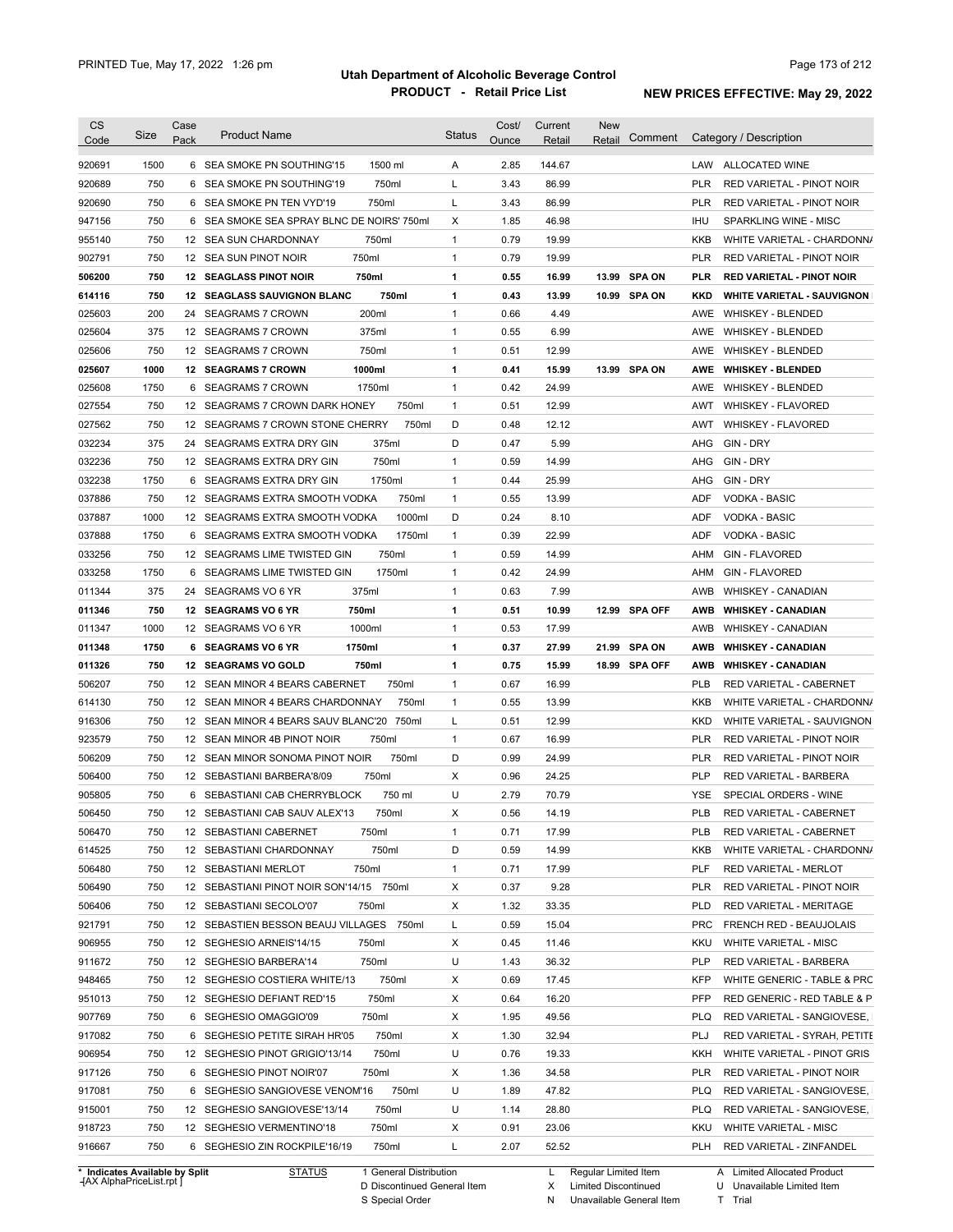| 750<br>1.52<br>38.49<br>6 SEGHESIO ZINFANDEL CORTINA'18<br>750ml<br>L<br><b>PLH</b><br>RED VARIETAL - ZINFANDEL<br>750<br>L<br>2.18<br>55.34<br>6<br>SEGHESIO ZINFANDEL HOME RNCH'16/18 750ml<br><b>PLH</b><br>RED VARIETAL - ZINFANDEL<br>375<br>X<br>1.56<br>19.77<br>12 SEGHESIO ZINFANDEL OLD VINE'12<br>375ml<br><b>PLH</b><br>RED VARIETAL - ZINFANDEL<br>L<br>750<br>1.40<br>6 SEGHESIO ZINFANDEL OLD VINE'17/18 750ml<br>35.49<br><b>PLH</b><br>RED VARIETAL - ZINFANDEL<br>U<br>750<br>1.99<br>6 SEGHESIO ZINFANDEL SAN LORENZ'11 750ml<br>50.57<br><b>PLH</b><br>RED VARIETAL - ZINFANDEL<br>375<br>L<br>375 ml<br>13.89<br><b>PLH</b><br>12 SEGHESIO ZINFANDEL SON'20<br>1.10<br>RED VARIETAL - ZINFANDEL<br>750<br>22.99<br>750ml<br>$\mathbf{1}$<br>0.91<br><b>PLH</b><br>12 SEGHESIO ZINFANDEL SONOMA<br>RED VARIETAL - ZINFANDEL<br>3000<br>3000ml<br>U<br>1.19<br>120.83<br><b>PLH</b><br>1 SEGHESIO ZINFANDEL SONOMA'08<br>RED VARIETAL - ZINFANDEL<br>750<br>750ml<br>U<br>1.20<br>30.32<br><b>PRD</b><br>6 SEGRIES CDR CLOS L'HERMITAGE'07<br><b>FRENCH RED - RHONE</b><br>750<br>L<br>0.55<br>13.99<br><b>IHP</b><br>12 SEGURA VIUDAS ARIA BRUT ESTATE<br>750ml<br>SPARKLING WINE - BRUT & BLA<br>750<br>750ml<br>1<br>0.43<br>12.99<br>10.99 SPA ON<br><b>IHP</b><br><b>12 SEGURA VIUDAS BRUT</b><br><b>SPARKLING WINE - BRUT &amp; BLA</b><br>1500<br>1500 ml<br>Г<br>0.43<br>21.99<br>6 SEGURA VIUDAS BRUT<br><b>IHP</b><br>SPARKLING WINE - BRUT & BLA<br>750<br>750ml<br>L<br>0.51<br>12.99<br><b>IHS</b><br>12 SEGURA VIUDAS BRUT ROSE<br>SPARKLING WINE - BLANC DE N<br>750<br>750ml<br>Х<br>0.48<br>12.23<br><b>IHL</b><br>12 SEGURA VIUDAS EXTRA DRY<br>SPARKLING WINE - EXTRA DRY<br>750<br>750ml<br>$\mathbf{1}$<br>1.10<br>27.99<br><b>IHP</b><br>SEGURA VIUDAS HEREDAD RESERVA<br>SPARKLING WINE - BRUT & BLA<br>6<br>750<br>750ml<br>L<br>0.64<br>16.16<br>12<br>SELBACH INCLINE RIESLING'20<br><b>KRH</b><br><b>GERMAN WHITE - MOSEL</b><br>750<br>12 SELBACH OSTER RIESLING SPATLS'18 750ml<br>1.23<br>31.22<br>L<br><b>KRH</b><br><b>GERMAN WHITE - MOSEL</b><br>750<br>0.79<br>750ml<br>Χ<br>19.99<br><b>PLB</b><br>12 SELBY CABERNET SONOMA'14/17<br>RED VARIETAL - CABERNET<br>750<br>750ml<br>L<br>0.87<br>21.99<br><b>KKB</b><br>12<br>SELBY CHARDONNAY RR'17/18<br>WHITE VARIETAL - CHARDONN/<br>750<br>750ml<br>L<br>0.63<br>15.99<br>PLF<br>RED VARIETAL - MERLOT<br>12 SELBY MERLOT SONOMA'17/18<br>750<br>0.99<br>750ml<br>Χ<br>25.04<br><b>PLR</b><br>12 SELBY PINOT NOIR RR'16/17<br>RED VARIETAL - PINOT NOIR<br>750<br>750ml<br>Χ<br>0.55<br>13.99<br><b>KKD</b><br>12 SELBY SAUVIGNON BLANC'15/16<br>WHITE VARIETAL - SAUVIGNON<br>750<br>750ml<br>Χ<br>1.15<br>29.14<br><b>YSE</b><br>SPECIAL ORDERS - WINE<br>12 SELBY VASENAZ SYRAH .02<br>750<br>750ml<br>Χ<br>1.67<br>42.29<br><b>PLB</b><br>6 SELENE CABERNET DEAD FRED'06/7<br>RED VARIETAL - CABERNET<br>750<br>750ml<br>Χ<br>0.60<br>15.32<br>PLF<br>12 SELENE MERLOT FREDIANI'10/12<br>RED VARIETAL - MERLOT<br>750<br>750ml<br>Х<br>0.40<br>10.27<br>12 SELENE SAUV BLANC HYDE'12/13<br><b>KKD</b><br>WHITE VARIETAL - SAUVIGNON<br>750<br>SELVAPIANA BUCRCH CHIANTI RSV'18 750ml<br>L<br>1.46<br>36.99<br><b>PRH</b><br><b>ITALIAN RED - CHIANTI</b><br>6<br>750<br>750ml<br>L<br>0.79<br>19.99<br>12 SELVAPIANA CHIANTI RUFINA'20<br><b>PRH</b><br><b>ITALIAN RED - CHIANTI</b><br>750<br>SENA'06/07<br>750ml<br>Х<br>3.05<br>77.32<br><b>PRT</b><br><b>CHILEAN RED</b><br>6<br>750<br>750ml<br>U<br>0.61<br>12 SENORIO DE ASTOBIZA TXAKOLI<br>15.46<br>YSE<br>SPECIAL ORDERS - WINE<br>750<br>L<br>0.59<br>14.99<br><b>SPANISH WHITE</b><br>12 SENORIO DE ASTOBIZA TXAKOLI'19/20 750ml<br><b>KRN</b><br>750<br>Х<br>0.44<br><b>PRU</b><br>ARGENTINE RED - MALBEC<br>12 SENSUAL MALBEC MENDOZA'12/13<br>750ml<br>11.05<br>750<br>X<br>1.20<br>30.53<br>6 SEQUANA PINOT SARMENTO V'07/8<br>750ml<br><b>PLR</b><br><b>RED VARIETAL - PINOT NOIR</b><br>U<br>750<br>12 SERPENT'S BITE<br>0.58<br>14.79<br>750ml<br>YSA<br><b>SPECIAL ORDERS - SPIRITS</b><br><b>PRJ</b><br>750<br>12 SERRE PIEMONTE BARBERA'19/20<br>750ml<br>Г<br>0.51<br>12.99<br><b>ITALIAN RED - PIEDMONT</b><br>750<br>YSE<br>12 SERRIGNY SAVIGNYLESBEAUNE BLANC'1 750ml<br>U<br>1.97<br>50.08<br>SPECIAL ORDERS - WINE<br>325<br>12 SESSION IPA<br>325ml<br>D<br>0.13<br>1.45<br>ALE - BITTER & ESB<br><b>TNF</b><br>325<br>12 SESSION PREMIUM LAGER<br>325ml<br>D<br>0.13<br>1.45<br>THE<br><b>LAGER - PILSENER</b><br>325<br>325ml<br>1.45<br>LAGER - HEAVY & DARK<br>12 SESSION SEASONAL<br>X<br>0.13<br>THP<br>24 SESSIONS PREMIUM CAN<br>355 ml<br>D<br>1.45<br>LAGER - PILSENER<br>355<br>0.12<br>THE<br>750ml<br>0.97<br>24.62<br><b>ITALIAN RED - TUSCANY</b><br>750<br>12 SESTI MONTELECCIO ROSSO'08<br>X<br><b>PRI</b><br>U<br>35.66<br>SPECIAL ORDERS - WINE<br>750<br>12 SETE FLORA<br>750ml<br>1.41<br>YSE<br>750ml<br>46.46<br>750<br>6 SETTE PONTI CROGNOLO'19<br>L<br>1.83<br>PRI<br><b>ITALIAN RED - TUSCANY</b><br>750ml<br>4.48<br>113.67<br><b>ITALIAN RED - MISC DOC</b><br>750<br>6 SETTE PONTI ORENO'19<br>L<br><b>PRK</b><br>51.00<br>750<br>6 SETTE PONTI POGGIO AL LUPO'20<br>750ml<br>L<br>2.01<br><b>PRK</b><br>ITALIAN RED - MISC DOC<br>1000<br>12 SETZER GRUNER VELTLINER'9/10<br>1000ml<br>Х<br>0.46<br>15.42<br><b>KRJ</b><br><b>AUSTRIAN WHITE</b><br>750ml<br>750<br>12 SEVEN DAUGHTERS MOSCATO<br>Х<br>0.54<br>13.64<br>KKT<br>WHITE VARIETAL - MUSCAT & M<br>750<br>750ml<br>$\mathbf{1}$<br>15.99<br>12 SEVEN DAUGHTERS MOSCATO<br>0.63<br><b>KRM</b><br>ITALIAN WHITE - VARIETAL<br>750ml<br>U<br>12.79<br>750<br>12 SEVEN DAUGHTERS WHITE BLEND<br>0.50<br>YSE<br>SPECIAL ORDERS - WINE<br>750<br>2.25<br>57.05<br>6 SEVEN DEADLY LUST ZIN<br>750ml<br>X<br>YSE<br>SPECIAL ORDERS - WINE<br>506978<br>750<br>750ml<br>16.99<br><b>PFP</b><br>12 SEVEN DEADLY RED<br>1<br>0.67<br>RED GENERIC - RED TABLE & P<br>506970<br>1<br>16.99 SPA OFF<br>750<br>12 SEVEN DEADLY ZINS<br>750ml<br>0.67<br>13.99<br>PLH<br>RED VARIETAL - ZINFANDEL<br>506987<br>750<br>$\mathbf{1}$<br>0.71<br>17.99<br>12 SEVEN FALLS CABERNET SAUVIGNON<br>750ml<br><b>PLB</b><br>RED VARIETAL - CABERNET<br>614980<br>750<br>Х<br>0.34<br>8.74<br>12 SEVEN FALLS CHARD'12/13<br>750ml<br>KKB<br>WHITE VARIETAL - CHARDONN/ | <b>CS</b><br>Code | Size | Case<br>Pack | <b>Product Name</b> | <b>Status</b> | Cost/<br>Ounce | Current<br>Retail | <b>New</b><br>Comment<br>Retail | Category / Description      |
|---------------------------------------------------------------------------------------------------------------------------------------------------------------------------------------------------------------------------------------------------------------------------------------------------------------------------------------------------------------------------------------------------------------------------------------------------------------------------------------------------------------------------------------------------------------------------------------------------------------------------------------------------------------------------------------------------------------------------------------------------------------------------------------------------------------------------------------------------------------------------------------------------------------------------------------------------------------------------------------------------------------------------------------------------------------------------------------------------------------------------------------------------------------------------------------------------------------------------------------------------------------------------------------------------------------------------------------------------------------------------------------------------------------------------------------------------------------------------------------------------------------------------------------------------------------------------------------------------------------------------------------------------------------------------------------------------------------------------------------------------------------------------------------------------------------------------------------------------------------------------------------------------------------------------------------------------------------------------------------------------------------------------------------------------------------------------------------------------------------------------------------------------------------------------------------------------------------------------------------------------------------------------------------------------------------------------------------------------------------------------------------------------------------------------------------------------------------------------------------------------------------------------------------------------------------------------------------------------------------------------------------------------------------------------------------------------------------------------------------------------------------------------------------------------------------------------------------------------------------------------------------------------------------------------------------------------------------------------------------------------------------------------------------------------------------------------------------------------------------------------------------------------------------------------------------------------------------------------------------------------------------------------------------------------------------------------------------------------------------------------------------------------------------------------------------------------------------------------------------------------------------------------------------------------------------------------------------------------------------------------------------------------------------------------------------------------------------------------------------------------------------------------------------------------------------------------------------------------------------------------------------------------------------------------------------------------------------------------------------------------------------------------------------------------------------------------------------------------------------------------------------------------------------------------------------------------------------------------------------------------------------------------------------------------------------------------------------------------------------------------------------------------------------------------------------------------------------------------------------------------------------------------------------------------------------------------------------------------------------------------------------------------------------------------------------------------------------------------------------------------------------------------------------------------------------------------------------------------------------------------------------------------------------------------------------------------------------------------------------------------------------------------------------------------------------------------------------------------------------------------------------------------------------------------------------------------------------------------------------------------------------------------------------------------------------------------------------------------------------------------------------------------------------------------------------------------------------------------------------------------------------------------------------------------------------------------------------------------------------------------------------------------------------------------------------------------------------------------------------------------------------------------------------------------------------------------------------------------------------------------------------------------------------------------------------------------------------------------------------------------------------------------------------------------------------------------------------------------------------------------------------------------------------------------------------------------------------------------------------------------------------------------------------------------------------------------------|-------------------|------|--------------|---------------------|---------------|----------------|-------------------|---------------------------------|-----------------------------|
|                                                                                                                                                                                                                                                                                                                                                                                                                                                                                                                                                                                                                                                                                                                                                                                                                                                                                                                                                                                                                                                                                                                                                                                                                                                                                                                                                                                                                                                                                                                                                                                                                                                                                                                                                                                                                                                                                                                                                                                                                                                                                                                                                                                                                                                                                                                                                                                                                                                                                                                                                                                                                                                                                                                                                                                                                                                                                                                                                                                                                                                                                                                                                                                                                                                                                                                                                                                                                                                                                                                                                                                                                                                                                                                                                                                                                                                                                                                                                                                                                                                                                                                                                                                                                                                                                                                                                                                                                                                                                                                                                                                                                                                                                                                                                                                                                                                                                                                                                                                                                                                                                                                                                                                                                                                                                                                                                                                                                                                                                                                                                                                                                                                                                                                                                                                                                                                                                                                                                                                                                                                                                                                                                                                                                                                                                                                                 |                   |      |              |                     |               |                |                   |                                 |                             |
|                                                                                                                                                                                                                                                                                                                                                                                                                                                                                                                                                                                                                                                                                                                                                                                                                                                                                                                                                                                                                                                                                                                                                                                                                                                                                                                                                                                                                                                                                                                                                                                                                                                                                                                                                                                                                                                                                                                                                                                                                                                                                                                                                                                                                                                                                                                                                                                                                                                                                                                                                                                                                                                                                                                                                                                                                                                                                                                                                                                                                                                                                                                                                                                                                                                                                                                                                                                                                                                                                                                                                                                                                                                                                                                                                                                                                                                                                                                                                                                                                                                                                                                                                                                                                                                                                                                                                                                                                                                                                                                                                                                                                                                                                                                                                                                                                                                                                                                                                                                                                                                                                                                                                                                                                                                                                                                                                                                                                                                                                                                                                                                                                                                                                                                                                                                                                                                                                                                                                                                                                                                                                                                                                                                                                                                                                                                                 | 911336            |      |              |                     |               |                |                   |                                 |                             |
|                                                                                                                                                                                                                                                                                                                                                                                                                                                                                                                                                                                                                                                                                                                                                                                                                                                                                                                                                                                                                                                                                                                                                                                                                                                                                                                                                                                                                                                                                                                                                                                                                                                                                                                                                                                                                                                                                                                                                                                                                                                                                                                                                                                                                                                                                                                                                                                                                                                                                                                                                                                                                                                                                                                                                                                                                                                                                                                                                                                                                                                                                                                                                                                                                                                                                                                                                                                                                                                                                                                                                                                                                                                                                                                                                                                                                                                                                                                                                                                                                                                                                                                                                                                                                                                                                                                                                                                                                                                                                                                                                                                                                                                                                                                                                                                                                                                                                                                                                                                                                                                                                                                                                                                                                                                                                                                                                                                                                                                                                                                                                                                                                                                                                                                                                                                                                                                                                                                                                                                                                                                                                                                                                                                                                                                                                                                                 | 911151            |      |              |                     |               |                |                   |                                 |                             |
|                                                                                                                                                                                                                                                                                                                                                                                                                                                                                                                                                                                                                                                                                                                                                                                                                                                                                                                                                                                                                                                                                                                                                                                                                                                                                                                                                                                                                                                                                                                                                                                                                                                                                                                                                                                                                                                                                                                                                                                                                                                                                                                                                                                                                                                                                                                                                                                                                                                                                                                                                                                                                                                                                                                                                                                                                                                                                                                                                                                                                                                                                                                                                                                                                                                                                                                                                                                                                                                                                                                                                                                                                                                                                                                                                                                                                                                                                                                                                                                                                                                                                                                                                                                                                                                                                                                                                                                                                                                                                                                                                                                                                                                                                                                                                                                                                                                                                                                                                                                                                                                                                                                                                                                                                                                                                                                                                                                                                                                                                                                                                                                                                                                                                                                                                                                                                                                                                                                                                                                                                                                                                                                                                                                                                                                                                                                                 | 912431            |      |              |                     |               |                |                   |                                 |                             |
|                                                                                                                                                                                                                                                                                                                                                                                                                                                                                                                                                                                                                                                                                                                                                                                                                                                                                                                                                                                                                                                                                                                                                                                                                                                                                                                                                                                                                                                                                                                                                                                                                                                                                                                                                                                                                                                                                                                                                                                                                                                                                                                                                                                                                                                                                                                                                                                                                                                                                                                                                                                                                                                                                                                                                                                                                                                                                                                                                                                                                                                                                                                                                                                                                                                                                                                                                                                                                                                                                                                                                                                                                                                                                                                                                                                                                                                                                                                                                                                                                                                                                                                                                                                                                                                                                                                                                                                                                                                                                                                                                                                                                                                                                                                                                                                                                                                                                                                                                                                                                                                                                                                                                                                                                                                                                                                                                                                                                                                                                                                                                                                                                                                                                                                                                                                                                                                                                                                                                                                                                                                                                                                                                                                                                                                                                                                                 | 913975            |      |              |                     |               |                |                   |                                 |                             |
|                                                                                                                                                                                                                                                                                                                                                                                                                                                                                                                                                                                                                                                                                                                                                                                                                                                                                                                                                                                                                                                                                                                                                                                                                                                                                                                                                                                                                                                                                                                                                                                                                                                                                                                                                                                                                                                                                                                                                                                                                                                                                                                                                                                                                                                                                                                                                                                                                                                                                                                                                                                                                                                                                                                                                                                                                                                                                                                                                                                                                                                                                                                                                                                                                                                                                                                                                                                                                                                                                                                                                                                                                                                                                                                                                                                                                                                                                                                                                                                                                                                                                                                                                                                                                                                                                                                                                                                                                                                                                                                                                                                                                                                                                                                                                                                                                                                                                                                                                                                                                                                                                                                                                                                                                                                                                                                                                                                                                                                                                                                                                                                                                                                                                                                                                                                                                                                                                                                                                                                                                                                                                                                                                                                                                                                                                                                                 | 916668            |      |              |                     |               |                |                   |                                 |                             |
|                                                                                                                                                                                                                                                                                                                                                                                                                                                                                                                                                                                                                                                                                                                                                                                                                                                                                                                                                                                                                                                                                                                                                                                                                                                                                                                                                                                                                                                                                                                                                                                                                                                                                                                                                                                                                                                                                                                                                                                                                                                                                                                                                                                                                                                                                                                                                                                                                                                                                                                                                                                                                                                                                                                                                                                                                                                                                                                                                                                                                                                                                                                                                                                                                                                                                                                                                                                                                                                                                                                                                                                                                                                                                                                                                                                                                                                                                                                                                                                                                                                                                                                                                                                                                                                                                                                                                                                                                                                                                                                                                                                                                                                                                                                                                                                                                                                                                                                                                                                                                                                                                                                                                                                                                                                                                                                                                                                                                                                                                                                                                                                                                                                                                                                                                                                                                                                                                                                                                                                                                                                                                                                                                                                                                                                                                                                                 | 913385            |      |              |                     |               |                |                   |                                 |                             |
|                                                                                                                                                                                                                                                                                                                                                                                                                                                                                                                                                                                                                                                                                                                                                                                                                                                                                                                                                                                                                                                                                                                                                                                                                                                                                                                                                                                                                                                                                                                                                                                                                                                                                                                                                                                                                                                                                                                                                                                                                                                                                                                                                                                                                                                                                                                                                                                                                                                                                                                                                                                                                                                                                                                                                                                                                                                                                                                                                                                                                                                                                                                                                                                                                                                                                                                                                                                                                                                                                                                                                                                                                                                                                                                                                                                                                                                                                                                                                                                                                                                                                                                                                                                                                                                                                                                                                                                                                                                                                                                                                                                                                                                                                                                                                                                                                                                                                                                                                                                                                                                                                                                                                                                                                                                                                                                                                                                                                                                                                                                                                                                                                                                                                                                                                                                                                                                                                                                                                                                                                                                                                                                                                                                                                                                                                                                                 | 910319            |      |              |                     |               |                |                   |                                 |                             |
|                                                                                                                                                                                                                                                                                                                                                                                                                                                                                                                                                                                                                                                                                                                                                                                                                                                                                                                                                                                                                                                                                                                                                                                                                                                                                                                                                                                                                                                                                                                                                                                                                                                                                                                                                                                                                                                                                                                                                                                                                                                                                                                                                                                                                                                                                                                                                                                                                                                                                                                                                                                                                                                                                                                                                                                                                                                                                                                                                                                                                                                                                                                                                                                                                                                                                                                                                                                                                                                                                                                                                                                                                                                                                                                                                                                                                                                                                                                                                                                                                                                                                                                                                                                                                                                                                                                                                                                                                                                                                                                                                                                                                                                                                                                                                                                                                                                                                                                                                                                                                                                                                                                                                                                                                                                                                                                                                                                                                                                                                                                                                                                                                                                                                                                                                                                                                                                                                                                                                                                                                                                                                                                                                                                                                                                                                                                                 | 916669            |      |              |                     |               |                |                   |                                 |                             |
|                                                                                                                                                                                                                                                                                                                                                                                                                                                                                                                                                                                                                                                                                                                                                                                                                                                                                                                                                                                                                                                                                                                                                                                                                                                                                                                                                                                                                                                                                                                                                                                                                                                                                                                                                                                                                                                                                                                                                                                                                                                                                                                                                                                                                                                                                                                                                                                                                                                                                                                                                                                                                                                                                                                                                                                                                                                                                                                                                                                                                                                                                                                                                                                                                                                                                                                                                                                                                                                                                                                                                                                                                                                                                                                                                                                                                                                                                                                                                                                                                                                                                                                                                                                                                                                                                                                                                                                                                                                                                                                                                                                                                                                                                                                                                                                                                                                                                                                                                                                                                                                                                                                                                                                                                                                                                                                                                                                                                                                                                                                                                                                                                                                                                                                                                                                                                                                                                                                                                                                                                                                                                                                                                                                                                                                                                                                                 | 917425            |      |              |                     |               |                |                   |                                 |                             |
|                                                                                                                                                                                                                                                                                                                                                                                                                                                                                                                                                                                                                                                                                                                                                                                                                                                                                                                                                                                                                                                                                                                                                                                                                                                                                                                                                                                                                                                                                                                                                                                                                                                                                                                                                                                                                                                                                                                                                                                                                                                                                                                                                                                                                                                                                                                                                                                                                                                                                                                                                                                                                                                                                                                                                                                                                                                                                                                                                                                                                                                                                                                                                                                                                                                                                                                                                                                                                                                                                                                                                                                                                                                                                                                                                                                                                                                                                                                                                                                                                                                                                                                                                                                                                                                                                                                                                                                                                                                                                                                                                                                                                                                                                                                                                                                                                                                                                                                                                                                                                                                                                                                                                                                                                                                                                                                                                                                                                                                                                                                                                                                                                                                                                                                                                                                                                                                                                                                                                                                                                                                                                                                                                                                                                                                                                                                                 | 946954            |      |              |                     |               |                |                   |                                 |                             |
|                                                                                                                                                                                                                                                                                                                                                                                                                                                                                                                                                                                                                                                                                                                                                                                                                                                                                                                                                                                                                                                                                                                                                                                                                                                                                                                                                                                                                                                                                                                                                                                                                                                                                                                                                                                                                                                                                                                                                                                                                                                                                                                                                                                                                                                                                                                                                                                                                                                                                                                                                                                                                                                                                                                                                                                                                                                                                                                                                                                                                                                                                                                                                                                                                                                                                                                                                                                                                                                                                                                                                                                                                                                                                                                                                                                                                                                                                                                                                                                                                                                                                                                                                                                                                                                                                                                                                                                                                                                                                                                                                                                                                                                                                                                                                                                                                                                                                                                                                                                                                                                                                                                                                                                                                                                                                                                                                                                                                                                                                                                                                                                                                                                                                                                                                                                                                                                                                                                                                                                                                                                                                                                                                                                                                                                                                                                                 | 733238            |      |              |                     |               |                |                   |                                 |                             |
|                                                                                                                                                                                                                                                                                                                                                                                                                                                                                                                                                                                                                                                                                                                                                                                                                                                                                                                                                                                                                                                                                                                                                                                                                                                                                                                                                                                                                                                                                                                                                                                                                                                                                                                                                                                                                                                                                                                                                                                                                                                                                                                                                                                                                                                                                                                                                                                                                                                                                                                                                                                                                                                                                                                                                                                                                                                                                                                                                                                                                                                                                                                                                                                                                                                                                                                                                                                                                                                                                                                                                                                                                                                                                                                                                                                                                                                                                                                                                                                                                                                                                                                                                                                                                                                                                                                                                                                                                                                                                                                                                                                                                                                                                                                                                                                                                                                                                                                                                                                                                                                                                                                                                                                                                                                                                                                                                                                                                                                                                                                                                                                                                                                                                                                                                                                                                                                                                                                                                                                                                                                                                                                                                                                                                                                                                                                                 | 916722            |      |              |                     |               |                |                   |                                 |                             |
|                                                                                                                                                                                                                                                                                                                                                                                                                                                                                                                                                                                                                                                                                                                                                                                                                                                                                                                                                                                                                                                                                                                                                                                                                                                                                                                                                                                                                                                                                                                                                                                                                                                                                                                                                                                                                                                                                                                                                                                                                                                                                                                                                                                                                                                                                                                                                                                                                                                                                                                                                                                                                                                                                                                                                                                                                                                                                                                                                                                                                                                                                                                                                                                                                                                                                                                                                                                                                                                                                                                                                                                                                                                                                                                                                                                                                                                                                                                                                                                                                                                                                                                                                                                                                                                                                                                                                                                                                                                                                                                                                                                                                                                                                                                                                                                                                                                                                                                                                                                                                                                                                                                                                                                                                                                                                                                                                                                                                                                                                                                                                                                                                                                                                                                                                                                                                                                                                                                                                                                                                                                                                                                                                                                                                                                                                                                                 | 915373            |      |              |                     |               |                |                   |                                 |                             |
|                                                                                                                                                                                                                                                                                                                                                                                                                                                                                                                                                                                                                                                                                                                                                                                                                                                                                                                                                                                                                                                                                                                                                                                                                                                                                                                                                                                                                                                                                                                                                                                                                                                                                                                                                                                                                                                                                                                                                                                                                                                                                                                                                                                                                                                                                                                                                                                                                                                                                                                                                                                                                                                                                                                                                                                                                                                                                                                                                                                                                                                                                                                                                                                                                                                                                                                                                                                                                                                                                                                                                                                                                                                                                                                                                                                                                                                                                                                                                                                                                                                                                                                                                                                                                                                                                                                                                                                                                                                                                                                                                                                                                                                                                                                                                                                                                                                                                                                                                                                                                                                                                                                                                                                                                                                                                                                                                                                                                                                                                                                                                                                                                                                                                                                                                                                                                                                                                                                                                                                                                                                                                                                                                                                                                                                                                                                                 | 915372            |      |              |                     |               |                |                   |                                 |                             |
|                                                                                                                                                                                                                                                                                                                                                                                                                                                                                                                                                                                                                                                                                                                                                                                                                                                                                                                                                                                                                                                                                                                                                                                                                                                                                                                                                                                                                                                                                                                                                                                                                                                                                                                                                                                                                                                                                                                                                                                                                                                                                                                                                                                                                                                                                                                                                                                                                                                                                                                                                                                                                                                                                                                                                                                                                                                                                                                                                                                                                                                                                                                                                                                                                                                                                                                                                                                                                                                                                                                                                                                                                                                                                                                                                                                                                                                                                                                                                                                                                                                                                                                                                                                                                                                                                                                                                                                                                                                                                                                                                                                                                                                                                                                                                                                                                                                                                                                                                                                                                                                                                                                                                                                                                                                                                                                                                                                                                                                                                                                                                                                                                                                                                                                                                                                                                                                                                                                                                                                                                                                                                                                                                                                                                                                                                                                                 | 733230            |      |              |                     |               |                |                   |                                 |                             |
|                                                                                                                                                                                                                                                                                                                                                                                                                                                                                                                                                                                                                                                                                                                                                                                                                                                                                                                                                                                                                                                                                                                                                                                                                                                                                                                                                                                                                                                                                                                                                                                                                                                                                                                                                                                                                                                                                                                                                                                                                                                                                                                                                                                                                                                                                                                                                                                                                                                                                                                                                                                                                                                                                                                                                                                                                                                                                                                                                                                                                                                                                                                                                                                                                                                                                                                                                                                                                                                                                                                                                                                                                                                                                                                                                                                                                                                                                                                                                                                                                                                                                                                                                                                                                                                                                                                                                                                                                                                                                                                                                                                                                                                                                                                                                                                                                                                                                                                                                                                                                                                                                                                                                                                                                                                                                                                                                                                                                                                                                                                                                                                                                                                                                                                                                                                                                                                                                                                                                                                                                                                                                                                                                                                                                                                                                                                                 | 948675            |      |              |                     |               |                |                   |                                 |                             |
|                                                                                                                                                                                                                                                                                                                                                                                                                                                                                                                                                                                                                                                                                                                                                                                                                                                                                                                                                                                                                                                                                                                                                                                                                                                                                                                                                                                                                                                                                                                                                                                                                                                                                                                                                                                                                                                                                                                                                                                                                                                                                                                                                                                                                                                                                                                                                                                                                                                                                                                                                                                                                                                                                                                                                                                                                                                                                                                                                                                                                                                                                                                                                                                                                                                                                                                                                                                                                                                                                                                                                                                                                                                                                                                                                                                                                                                                                                                                                                                                                                                                                                                                                                                                                                                                                                                                                                                                                                                                                                                                                                                                                                                                                                                                                                                                                                                                                                                                                                                                                                                                                                                                                                                                                                                                                                                                                                                                                                                                                                                                                                                                                                                                                                                                                                                                                                                                                                                                                                                                                                                                                                                                                                                                                                                                                                                                 | 946982            |      |              |                     |               |                |                   |                                 |                             |
|                                                                                                                                                                                                                                                                                                                                                                                                                                                                                                                                                                                                                                                                                                                                                                                                                                                                                                                                                                                                                                                                                                                                                                                                                                                                                                                                                                                                                                                                                                                                                                                                                                                                                                                                                                                                                                                                                                                                                                                                                                                                                                                                                                                                                                                                                                                                                                                                                                                                                                                                                                                                                                                                                                                                                                                                                                                                                                                                                                                                                                                                                                                                                                                                                                                                                                                                                                                                                                                                                                                                                                                                                                                                                                                                                                                                                                                                                                                                                                                                                                                                                                                                                                                                                                                                                                                                                                                                                                                                                                                                                                                                                                                                                                                                                                                                                                                                                                                                                                                                                                                                                                                                                                                                                                                                                                                                                                                                                                                                                                                                                                                                                                                                                                                                                                                                                                                                                                                                                                                                                                                                                                                                                                                                                                                                                                                                 | 915665            |      |              |                     |               |                |                   |                                 |                             |
|                                                                                                                                                                                                                                                                                                                                                                                                                                                                                                                                                                                                                                                                                                                                                                                                                                                                                                                                                                                                                                                                                                                                                                                                                                                                                                                                                                                                                                                                                                                                                                                                                                                                                                                                                                                                                                                                                                                                                                                                                                                                                                                                                                                                                                                                                                                                                                                                                                                                                                                                                                                                                                                                                                                                                                                                                                                                                                                                                                                                                                                                                                                                                                                                                                                                                                                                                                                                                                                                                                                                                                                                                                                                                                                                                                                                                                                                                                                                                                                                                                                                                                                                                                                                                                                                                                                                                                                                                                                                                                                                                                                                                                                                                                                                                                                                                                                                                                                                                                                                                                                                                                                                                                                                                                                                                                                                                                                                                                                                                                                                                                                                                                                                                                                                                                                                                                                                                                                                                                                                                                                                                                                                                                                                                                                                                                                                 | 912796            |      |              |                     |               |                |                   |                                 |                             |
|                                                                                                                                                                                                                                                                                                                                                                                                                                                                                                                                                                                                                                                                                                                                                                                                                                                                                                                                                                                                                                                                                                                                                                                                                                                                                                                                                                                                                                                                                                                                                                                                                                                                                                                                                                                                                                                                                                                                                                                                                                                                                                                                                                                                                                                                                                                                                                                                                                                                                                                                                                                                                                                                                                                                                                                                                                                                                                                                                                                                                                                                                                                                                                                                                                                                                                                                                                                                                                                                                                                                                                                                                                                                                                                                                                                                                                                                                                                                                                                                                                                                                                                                                                                                                                                                                                                                                                                                                                                                                                                                                                                                                                                                                                                                                                                                                                                                                                                                                                                                                                                                                                                                                                                                                                                                                                                                                                                                                                                                                                                                                                                                                                                                                                                                                                                                                                                                                                                                                                                                                                                                                                                                                                                                                                                                                                                                 | 917192            |      |              |                     |               |                |                   |                                 |                             |
|                                                                                                                                                                                                                                                                                                                                                                                                                                                                                                                                                                                                                                                                                                                                                                                                                                                                                                                                                                                                                                                                                                                                                                                                                                                                                                                                                                                                                                                                                                                                                                                                                                                                                                                                                                                                                                                                                                                                                                                                                                                                                                                                                                                                                                                                                                                                                                                                                                                                                                                                                                                                                                                                                                                                                                                                                                                                                                                                                                                                                                                                                                                                                                                                                                                                                                                                                                                                                                                                                                                                                                                                                                                                                                                                                                                                                                                                                                                                                                                                                                                                                                                                                                                                                                                                                                                                                                                                                                                                                                                                                                                                                                                                                                                                                                                                                                                                                                                                                                                                                                                                                                                                                                                                                                                                                                                                                                                                                                                                                                                                                                                                                                                                                                                                                                                                                                                                                                                                                                                                                                                                                                                                                                                                                                                                                                                                 | 915392            |      |              |                     |               |                |                   |                                 |                             |
|                                                                                                                                                                                                                                                                                                                                                                                                                                                                                                                                                                                                                                                                                                                                                                                                                                                                                                                                                                                                                                                                                                                                                                                                                                                                                                                                                                                                                                                                                                                                                                                                                                                                                                                                                                                                                                                                                                                                                                                                                                                                                                                                                                                                                                                                                                                                                                                                                                                                                                                                                                                                                                                                                                                                                                                                                                                                                                                                                                                                                                                                                                                                                                                                                                                                                                                                                                                                                                                                                                                                                                                                                                                                                                                                                                                                                                                                                                                                                                                                                                                                                                                                                                                                                                                                                                                                                                                                                                                                                                                                                                                                                                                                                                                                                                                                                                                                                                                                                                                                                                                                                                                                                                                                                                                                                                                                                                                                                                                                                                                                                                                                                                                                                                                                                                                                                                                                                                                                                                                                                                                                                                                                                                                                                                                                                                                                 | 915666            |      |              |                     |               |                |                   |                                 |                             |
|                                                                                                                                                                                                                                                                                                                                                                                                                                                                                                                                                                                                                                                                                                                                                                                                                                                                                                                                                                                                                                                                                                                                                                                                                                                                                                                                                                                                                                                                                                                                                                                                                                                                                                                                                                                                                                                                                                                                                                                                                                                                                                                                                                                                                                                                                                                                                                                                                                                                                                                                                                                                                                                                                                                                                                                                                                                                                                                                                                                                                                                                                                                                                                                                                                                                                                                                                                                                                                                                                                                                                                                                                                                                                                                                                                                                                                                                                                                                                                                                                                                                                                                                                                                                                                                                                                                                                                                                                                                                                                                                                                                                                                                                                                                                                                                                                                                                                                                                                                                                                                                                                                                                                                                                                                                                                                                                                                                                                                                                                                                                                                                                                                                                                                                                                                                                                                                                                                                                                                                                                                                                                                                                                                                                                                                                                                                                 | 905761            |      |              |                     |               |                |                   |                                 |                             |
|                                                                                                                                                                                                                                                                                                                                                                                                                                                                                                                                                                                                                                                                                                                                                                                                                                                                                                                                                                                                                                                                                                                                                                                                                                                                                                                                                                                                                                                                                                                                                                                                                                                                                                                                                                                                                                                                                                                                                                                                                                                                                                                                                                                                                                                                                                                                                                                                                                                                                                                                                                                                                                                                                                                                                                                                                                                                                                                                                                                                                                                                                                                                                                                                                                                                                                                                                                                                                                                                                                                                                                                                                                                                                                                                                                                                                                                                                                                                                                                                                                                                                                                                                                                                                                                                                                                                                                                                                                                                                                                                                                                                                                                                                                                                                                                                                                                                                                                                                                                                                                                                                                                                                                                                                                                                                                                                                                                                                                                                                                                                                                                                                                                                                                                                                                                                                                                                                                                                                                                                                                                                                                                                                                                                                                                                                                                                 | 917655            |      |              |                     |               |                |                   |                                 |                             |
|                                                                                                                                                                                                                                                                                                                                                                                                                                                                                                                                                                                                                                                                                                                                                                                                                                                                                                                                                                                                                                                                                                                                                                                                                                                                                                                                                                                                                                                                                                                                                                                                                                                                                                                                                                                                                                                                                                                                                                                                                                                                                                                                                                                                                                                                                                                                                                                                                                                                                                                                                                                                                                                                                                                                                                                                                                                                                                                                                                                                                                                                                                                                                                                                                                                                                                                                                                                                                                                                                                                                                                                                                                                                                                                                                                                                                                                                                                                                                                                                                                                                                                                                                                                                                                                                                                                                                                                                                                                                                                                                                                                                                                                                                                                                                                                                                                                                                                                                                                                                                                                                                                                                                                                                                                                                                                                                                                                                                                                                                                                                                                                                                                                                                                                                                                                                                                                                                                                                                                                                                                                                                                                                                                                                                                                                                                                                 | 916593            |      |              |                     |               |                |                   |                                 |                             |
|                                                                                                                                                                                                                                                                                                                                                                                                                                                                                                                                                                                                                                                                                                                                                                                                                                                                                                                                                                                                                                                                                                                                                                                                                                                                                                                                                                                                                                                                                                                                                                                                                                                                                                                                                                                                                                                                                                                                                                                                                                                                                                                                                                                                                                                                                                                                                                                                                                                                                                                                                                                                                                                                                                                                                                                                                                                                                                                                                                                                                                                                                                                                                                                                                                                                                                                                                                                                                                                                                                                                                                                                                                                                                                                                                                                                                                                                                                                                                                                                                                                                                                                                                                                                                                                                                                                                                                                                                                                                                                                                                                                                                                                                                                                                                                                                                                                                                                                                                                                                                                                                                                                                                                                                                                                                                                                                                                                                                                                                                                                                                                                                                                                                                                                                                                                                                                                                                                                                                                                                                                                                                                                                                                                                                                                                                                                                 | 915224            |      |              |                     |               |                |                   |                                 |                             |
|                                                                                                                                                                                                                                                                                                                                                                                                                                                                                                                                                                                                                                                                                                                                                                                                                                                                                                                                                                                                                                                                                                                                                                                                                                                                                                                                                                                                                                                                                                                                                                                                                                                                                                                                                                                                                                                                                                                                                                                                                                                                                                                                                                                                                                                                                                                                                                                                                                                                                                                                                                                                                                                                                                                                                                                                                                                                                                                                                                                                                                                                                                                                                                                                                                                                                                                                                                                                                                                                                                                                                                                                                                                                                                                                                                                                                                                                                                                                                                                                                                                                                                                                                                                                                                                                                                                                                                                                                                                                                                                                                                                                                                                                                                                                                                                                                                                                                                                                                                                                                                                                                                                                                                                                                                                                                                                                                                                                                                                                                                                                                                                                                                                                                                                                                                                                                                                                                                                                                                                                                                                                                                                                                                                                                                                                                                                                 | 917188            |      |              |                     |               |                |                   |                                 |                             |
|                                                                                                                                                                                                                                                                                                                                                                                                                                                                                                                                                                                                                                                                                                                                                                                                                                                                                                                                                                                                                                                                                                                                                                                                                                                                                                                                                                                                                                                                                                                                                                                                                                                                                                                                                                                                                                                                                                                                                                                                                                                                                                                                                                                                                                                                                                                                                                                                                                                                                                                                                                                                                                                                                                                                                                                                                                                                                                                                                                                                                                                                                                                                                                                                                                                                                                                                                                                                                                                                                                                                                                                                                                                                                                                                                                                                                                                                                                                                                                                                                                                                                                                                                                                                                                                                                                                                                                                                                                                                                                                                                                                                                                                                                                                                                                                                                                                                                                                                                                                                                                                                                                                                                                                                                                                                                                                                                                                                                                                                                                                                                                                                                                                                                                                                                                                                                                                                                                                                                                                                                                                                                                                                                                                                                                                                                                                                 | 913262            |      |              |                     |               |                |                   |                                 |                             |
|                                                                                                                                                                                                                                                                                                                                                                                                                                                                                                                                                                                                                                                                                                                                                                                                                                                                                                                                                                                                                                                                                                                                                                                                                                                                                                                                                                                                                                                                                                                                                                                                                                                                                                                                                                                                                                                                                                                                                                                                                                                                                                                                                                                                                                                                                                                                                                                                                                                                                                                                                                                                                                                                                                                                                                                                                                                                                                                                                                                                                                                                                                                                                                                                                                                                                                                                                                                                                                                                                                                                                                                                                                                                                                                                                                                                                                                                                                                                                                                                                                                                                                                                                                                                                                                                                                                                                                                                                                                                                                                                                                                                                                                                                                                                                                                                                                                                                                                                                                                                                                                                                                                                                                                                                                                                                                                                                                                                                                                                                                                                                                                                                                                                                                                                                                                                                                                                                                                                                                                                                                                                                                                                                                                                                                                                                                                                 | 915703            |      |              |                     |               |                |                   |                                 |                             |
|                                                                                                                                                                                                                                                                                                                                                                                                                                                                                                                                                                                                                                                                                                                                                                                                                                                                                                                                                                                                                                                                                                                                                                                                                                                                                                                                                                                                                                                                                                                                                                                                                                                                                                                                                                                                                                                                                                                                                                                                                                                                                                                                                                                                                                                                                                                                                                                                                                                                                                                                                                                                                                                                                                                                                                                                                                                                                                                                                                                                                                                                                                                                                                                                                                                                                                                                                                                                                                                                                                                                                                                                                                                                                                                                                                                                                                                                                                                                                                                                                                                                                                                                                                                                                                                                                                                                                                                                                                                                                                                                                                                                                                                                                                                                                                                                                                                                                                                                                                                                                                                                                                                                                                                                                                                                                                                                                                                                                                                                                                                                                                                                                                                                                                                                                                                                                                                                                                                                                                                                                                                                                                                                                                                                                                                                                                                                 | 920289            |      |              |                     |               |                |                   |                                 |                             |
|                                                                                                                                                                                                                                                                                                                                                                                                                                                                                                                                                                                                                                                                                                                                                                                                                                                                                                                                                                                                                                                                                                                                                                                                                                                                                                                                                                                                                                                                                                                                                                                                                                                                                                                                                                                                                                                                                                                                                                                                                                                                                                                                                                                                                                                                                                                                                                                                                                                                                                                                                                                                                                                                                                                                                                                                                                                                                                                                                                                                                                                                                                                                                                                                                                                                                                                                                                                                                                                                                                                                                                                                                                                                                                                                                                                                                                                                                                                                                                                                                                                                                                                                                                                                                                                                                                                                                                                                                                                                                                                                                                                                                                                                                                                                                                                                                                                                                                                                                                                                                                                                                                                                                                                                                                                                                                                                                                                                                                                                                                                                                                                                                                                                                                                                                                                                                                                                                                                                                                                                                                                                                                                                                                                                                                                                                                                                 | 920273            |      |              |                     |               |                |                   |                                 |                             |
|                                                                                                                                                                                                                                                                                                                                                                                                                                                                                                                                                                                                                                                                                                                                                                                                                                                                                                                                                                                                                                                                                                                                                                                                                                                                                                                                                                                                                                                                                                                                                                                                                                                                                                                                                                                                                                                                                                                                                                                                                                                                                                                                                                                                                                                                                                                                                                                                                                                                                                                                                                                                                                                                                                                                                                                                                                                                                                                                                                                                                                                                                                                                                                                                                                                                                                                                                                                                                                                                                                                                                                                                                                                                                                                                                                                                                                                                                                                                                                                                                                                                                                                                                                                                                                                                                                                                                                                                                                                                                                                                                                                                                                                                                                                                                                                                                                                                                                                                                                                                                                                                                                                                                                                                                                                                                                                                                                                                                                                                                                                                                                                                                                                                                                                                                                                                                                                                                                                                                                                                                                                                                                                                                                                                                                                                                                                                 | 917844            |      |              |                     |               |                |                   |                                 |                             |
|                                                                                                                                                                                                                                                                                                                                                                                                                                                                                                                                                                                                                                                                                                                                                                                                                                                                                                                                                                                                                                                                                                                                                                                                                                                                                                                                                                                                                                                                                                                                                                                                                                                                                                                                                                                                                                                                                                                                                                                                                                                                                                                                                                                                                                                                                                                                                                                                                                                                                                                                                                                                                                                                                                                                                                                                                                                                                                                                                                                                                                                                                                                                                                                                                                                                                                                                                                                                                                                                                                                                                                                                                                                                                                                                                                                                                                                                                                                                                                                                                                                                                                                                                                                                                                                                                                                                                                                                                                                                                                                                                                                                                                                                                                                                                                                                                                                                                                                                                                                                                                                                                                                                                                                                                                                                                                                                                                                                                                                                                                                                                                                                                                                                                                                                                                                                                                                                                                                                                                                                                                                                                                                                                                                                                                                                                                                                 | 917615            |      |              |                     |               |                |                   |                                 |                             |
|                                                                                                                                                                                                                                                                                                                                                                                                                                                                                                                                                                                                                                                                                                                                                                                                                                                                                                                                                                                                                                                                                                                                                                                                                                                                                                                                                                                                                                                                                                                                                                                                                                                                                                                                                                                                                                                                                                                                                                                                                                                                                                                                                                                                                                                                                                                                                                                                                                                                                                                                                                                                                                                                                                                                                                                                                                                                                                                                                                                                                                                                                                                                                                                                                                                                                                                                                                                                                                                                                                                                                                                                                                                                                                                                                                                                                                                                                                                                                                                                                                                                                                                                                                                                                                                                                                                                                                                                                                                                                                                                                                                                                                                                                                                                                                                                                                                                                                                                                                                                                                                                                                                                                                                                                                                                                                                                                                                                                                                                                                                                                                                                                                                                                                                                                                                                                                                                                                                                                                                                                                                                                                                                                                                                                                                                                                                                 | 950471            |      |              |                     |               |                |                   |                                 |                             |
|                                                                                                                                                                                                                                                                                                                                                                                                                                                                                                                                                                                                                                                                                                                                                                                                                                                                                                                                                                                                                                                                                                                                                                                                                                                                                                                                                                                                                                                                                                                                                                                                                                                                                                                                                                                                                                                                                                                                                                                                                                                                                                                                                                                                                                                                                                                                                                                                                                                                                                                                                                                                                                                                                                                                                                                                                                                                                                                                                                                                                                                                                                                                                                                                                                                                                                                                                                                                                                                                                                                                                                                                                                                                                                                                                                                                                                                                                                                                                                                                                                                                                                                                                                                                                                                                                                                                                                                                                                                                                                                                                                                                                                                                                                                                                                                                                                                                                                                                                                                                                                                                                                                                                                                                                                                                                                                                                                                                                                                                                                                                                                                                                                                                                                                                                                                                                                                                                                                                                                                                                                                                                                                                                                                                                                                                                                                                 | 917624            |      |              |                     |               |                |                   |                                 |                             |
|                                                                                                                                                                                                                                                                                                                                                                                                                                                                                                                                                                                                                                                                                                                                                                                                                                                                                                                                                                                                                                                                                                                                                                                                                                                                                                                                                                                                                                                                                                                                                                                                                                                                                                                                                                                                                                                                                                                                                                                                                                                                                                                                                                                                                                                                                                                                                                                                                                                                                                                                                                                                                                                                                                                                                                                                                                                                                                                                                                                                                                                                                                                                                                                                                                                                                                                                                                                                                                                                                                                                                                                                                                                                                                                                                                                                                                                                                                                                                                                                                                                                                                                                                                                                                                                                                                                                                                                                                                                                                                                                                                                                                                                                                                                                                                                                                                                                                                                                                                                                                                                                                                                                                                                                                                                                                                                                                                                                                                                                                                                                                                                                                                                                                                                                                                                                                                                                                                                                                                                                                                                                                                                                                                                                                                                                                                                                 | 922906            |      |              |                     |               |                |                   |                                 |                             |
|                                                                                                                                                                                                                                                                                                                                                                                                                                                                                                                                                                                                                                                                                                                                                                                                                                                                                                                                                                                                                                                                                                                                                                                                                                                                                                                                                                                                                                                                                                                                                                                                                                                                                                                                                                                                                                                                                                                                                                                                                                                                                                                                                                                                                                                                                                                                                                                                                                                                                                                                                                                                                                                                                                                                                                                                                                                                                                                                                                                                                                                                                                                                                                                                                                                                                                                                                                                                                                                                                                                                                                                                                                                                                                                                                                                                                                                                                                                                                                                                                                                                                                                                                                                                                                                                                                                                                                                                                                                                                                                                                                                                                                                                                                                                                                                                                                                                                                                                                                                                                                                                                                                                                                                                                                                                                                                                                                                                                                                                                                                                                                                                                                                                                                                                                                                                                                                                                                                                                                                                                                                                                                                                                                                                                                                                                                                                 | 989438            |      |              |                     |               |                |                   |                                 |                             |
|                                                                                                                                                                                                                                                                                                                                                                                                                                                                                                                                                                                                                                                                                                                                                                                                                                                                                                                                                                                                                                                                                                                                                                                                                                                                                                                                                                                                                                                                                                                                                                                                                                                                                                                                                                                                                                                                                                                                                                                                                                                                                                                                                                                                                                                                                                                                                                                                                                                                                                                                                                                                                                                                                                                                                                                                                                                                                                                                                                                                                                                                                                                                                                                                                                                                                                                                                                                                                                                                                                                                                                                                                                                                                                                                                                                                                                                                                                                                                                                                                                                                                                                                                                                                                                                                                                                                                                                                                                                                                                                                                                                                                                                                                                                                                                                                                                                                                                                                                                                                                                                                                                                                                                                                                                                                                                                                                                                                                                                                                                                                                                                                                                                                                                                                                                                                                                                                                                                                                                                                                                                                                                                                                                                                                                                                                                                                 | 989178            |      |              |                     |               |                |                   |                                 |                             |
|                                                                                                                                                                                                                                                                                                                                                                                                                                                                                                                                                                                                                                                                                                                                                                                                                                                                                                                                                                                                                                                                                                                                                                                                                                                                                                                                                                                                                                                                                                                                                                                                                                                                                                                                                                                                                                                                                                                                                                                                                                                                                                                                                                                                                                                                                                                                                                                                                                                                                                                                                                                                                                                                                                                                                                                                                                                                                                                                                                                                                                                                                                                                                                                                                                                                                                                                                                                                                                                                                                                                                                                                                                                                                                                                                                                                                                                                                                                                                                                                                                                                                                                                                                                                                                                                                                                                                                                                                                                                                                                                                                                                                                                                                                                                                                                                                                                                                                                                                                                                                                                                                                                                                                                                                                                                                                                                                                                                                                                                                                                                                                                                                                                                                                                                                                                                                                                                                                                                                                                                                                                                                                                                                                                                                                                                                                                                 | 918282            |      |              |                     |               |                |                   |                                 |                             |
|                                                                                                                                                                                                                                                                                                                                                                                                                                                                                                                                                                                                                                                                                                                                                                                                                                                                                                                                                                                                                                                                                                                                                                                                                                                                                                                                                                                                                                                                                                                                                                                                                                                                                                                                                                                                                                                                                                                                                                                                                                                                                                                                                                                                                                                                                                                                                                                                                                                                                                                                                                                                                                                                                                                                                                                                                                                                                                                                                                                                                                                                                                                                                                                                                                                                                                                                                                                                                                                                                                                                                                                                                                                                                                                                                                                                                                                                                                                                                                                                                                                                                                                                                                                                                                                                                                                                                                                                                                                                                                                                                                                                                                                                                                                                                                                                                                                                                                                                                                                                                                                                                                                                                                                                                                                                                                                                                                                                                                                                                                                                                                                                                                                                                                                                                                                                                                                                                                                                                                                                                                                                                                                                                                                                                                                                                                                                 | 918908            |      |              |                     |               |                |                   |                                 |                             |
|                                                                                                                                                                                                                                                                                                                                                                                                                                                                                                                                                                                                                                                                                                                                                                                                                                                                                                                                                                                                                                                                                                                                                                                                                                                                                                                                                                                                                                                                                                                                                                                                                                                                                                                                                                                                                                                                                                                                                                                                                                                                                                                                                                                                                                                                                                                                                                                                                                                                                                                                                                                                                                                                                                                                                                                                                                                                                                                                                                                                                                                                                                                                                                                                                                                                                                                                                                                                                                                                                                                                                                                                                                                                                                                                                                                                                                                                                                                                                                                                                                                                                                                                                                                                                                                                                                                                                                                                                                                                                                                                                                                                                                                                                                                                                                                                                                                                                                                                                                                                                                                                                                                                                                                                                                                                                                                                                                                                                                                                                                                                                                                                                                                                                                                                                                                                                                                                                                                                                                                                                                                                                                                                                                                                                                                                                                                                 | 917839            |      |              |                     |               |                |                   |                                 |                             |
|                                                                                                                                                                                                                                                                                                                                                                                                                                                                                                                                                                                                                                                                                                                                                                                                                                                                                                                                                                                                                                                                                                                                                                                                                                                                                                                                                                                                                                                                                                                                                                                                                                                                                                                                                                                                                                                                                                                                                                                                                                                                                                                                                                                                                                                                                                                                                                                                                                                                                                                                                                                                                                                                                                                                                                                                                                                                                                                                                                                                                                                                                                                                                                                                                                                                                                                                                                                                                                                                                                                                                                                                                                                                                                                                                                                                                                                                                                                                                                                                                                                                                                                                                                                                                                                                                                                                                                                                                                                                                                                                                                                                                                                                                                                                                                                                                                                                                                                                                                                                                                                                                                                                                                                                                                                                                                                                                                                                                                                                                                                                                                                                                                                                                                                                                                                                                                                                                                                                                                                                                                                                                                                                                                                                                                                                                                                                 | 922165            |      |              |                     |               |                |                   |                                 |                             |
|                                                                                                                                                                                                                                                                                                                                                                                                                                                                                                                                                                                                                                                                                                                                                                                                                                                                                                                                                                                                                                                                                                                                                                                                                                                                                                                                                                                                                                                                                                                                                                                                                                                                                                                                                                                                                                                                                                                                                                                                                                                                                                                                                                                                                                                                                                                                                                                                                                                                                                                                                                                                                                                                                                                                                                                                                                                                                                                                                                                                                                                                                                                                                                                                                                                                                                                                                                                                                                                                                                                                                                                                                                                                                                                                                                                                                                                                                                                                                                                                                                                                                                                                                                                                                                                                                                                                                                                                                                                                                                                                                                                                                                                                                                                                                                                                                                                                                                                                                                                                                                                                                                                                                                                                                                                                                                                                                                                                                                                                                                                                                                                                                                                                                                                                                                                                                                                                                                                                                                                                                                                                                                                                                                                                                                                                                                                                 | 382300            |      |              |                     |               |                |                   |                                 |                             |
|                                                                                                                                                                                                                                                                                                                                                                                                                                                                                                                                                                                                                                                                                                                                                                                                                                                                                                                                                                                                                                                                                                                                                                                                                                                                                                                                                                                                                                                                                                                                                                                                                                                                                                                                                                                                                                                                                                                                                                                                                                                                                                                                                                                                                                                                                                                                                                                                                                                                                                                                                                                                                                                                                                                                                                                                                                                                                                                                                                                                                                                                                                                                                                                                                                                                                                                                                                                                                                                                                                                                                                                                                                                                                                                                                                                                                                                                                                                                                                                                                                                                                                                                                                                                                                                                                                                                                                                                                                                                                                                                                                                                                                                                                                                                                                                                                                                                                                                                                                                                                                                                                                                                                                                                                                                                                                                                                                                                                                                                                                                                                                                                                                                                                                                                                                                                                                                                                                                                                                                                                                                                                                                                                                                                                                                                                                                                 | 915917            |      |              |                     |               |                |                   |                                 |                             |
|                                                                                                                                                                                                                                                                                                                                                                                                                                                                                                                                                                                                                                                                                                                                                                                                                                                                                                                                                                                                                                                                                                                                                                                                                                                                                                                                                                                                                                                                                                                                                                                                                                                                                                                                                                                                                                                                                                                                                                                                                                                                                                                                                                                                                                                                                                                                                                                                                                                                                                                                                                                                                                                                                                                                                                                                                                                                                                                                                                                                                                                                                                                                                                                                                                                                                                                                                                                                                                                                                                                                                                                                                                                                                                                                                                                                                                                                                                                                                                                                                                                                                                                                                                                                                                                                                                                                                                                                                                                                                                                                                                                                                                                                                                                                                                                                                                                                                                                                                                                                                                                                                                                                                                                                                                                                                                                                                                                                                                                                                                                                                                                                                                                                                                                                                                                                                                                                                                                                                                                                                                                                                                                                                                                                                                                                                                                                 | 915918            |      |              |                     |               |                |                   |                                 |                             |
|                                                                                                                                                                                                                                                                                                                                                                                                                                                                                                                                                                                                                                                                                                                                                                                                                                                                                                                                                                                                                                                                                                                                                                                                                                                                                                                                                                                                                                                                                                                                                                                                                                                                                                                                                                                                                                                                                                                                                                                                                                                                                                                                                                                                                                                                                                                                                                                                                                                                                                                                                                                                                                                                                                                                                                                                                                                                                                                                                                                                                                                                                                                                                                                                                                                                                                                                                                                                                                                                                                                                                                                                                                                                                                                                                                                                                                                                                                                                                                                                                                                                                                                                                                                                                                                                                                                                                                                                                                                                                                                                                                                                                                                                                                                                                                                                                                                                                                                                                                                                                                                                                                                                                                                                                                                                                                                                                                                                                                                                                                                                                                                                                                                                                                                                                                                                                                                                                                                                                                                                                                                                                                                                                                                                                                                                                                                                 | 917190            |      |              |                     |               |                |                   |                                 |                             |
|                                                                                                                                                                                                                                                                                                                                                                                                                                                                                                                                                                                                                                                                                                                                                                                                                                                                                                                                                                                                                                                                                                                                                                                                                                                                                                                                                                                                                                                                                                                                                                                                                                                                                                                                                                                                                                                                                                                                                                                                                                                                                                                                                                                                                                                                                                                                                                                                                                                                                                                                                                                                                                                                                                                                                                                                                                                                                                                                                                                                                                                                                                                                                                                                                                                                                                                                                                                                                                                                                                                                                                                                                                                                                                                                                                                                                                                                                                                                                                                                                                                                                                                                                                                                                                                                                                                                                                                                                                                                                                                                                                                                                                                                                                                                                                                                                                                                                                                                                                                                                                                                                                                                                                                                                                                                                                                                                                                                                                                                                                                                                                                                                                                                                                                                                                                                                                                                                                                                                                                                                                                                                                                                                                                                                                                                                                                                 | 919821            |      |              |                     |               |                |                   |                                 |                             |
|                                                                                                                                                                                                                                                                                                                                                                                                                                                                                                                                                                                                                                                                                                                                                                                                                                                                                                                                                                                                                                                                                                                                                                                                                                                                                                                                                                                                                                                                                                                                                                                                                                                                                                                                                                                                                                                                                                                                                                                                                                                                                                                                                                                                                                                                                                                                                                                                                                                                                                                                                                                                                                                                                                                                                                                                                                                                                                                                                                                                                                                                                                                                                                                                                                                                                                                                                                                                                                                                                                                                                                                                                                                                                                                                                                                                                                                                                                                                                                                                                                                                                                                                                                                                                                                                                                                                                                                                                                                                                                                                                                                                                                                                                                                                                                                                                                                                                                                                                                                                                                                                                                                                                                                                                                                                                                                                                                                                                                                                                                                                                                                                                                                                                                                                                                                                                                                                                                                                                                                                                                                                                                                                                                                                                                                                                                                                 | 381753            |      |              |                     |               |                |                   |                                 |                             |
|                                                                                                                                                                                                                                                                                                                                                                                                                                                                                                                                                                                                                                                                                                                                                                                                                                                                                                                                                                                                                                                                                                                                                                                                                                                                                                                                                                                                                                                                                                                                                                                                                                                                                                                                                                                                                                                                                                                                                                                                                                                                                                                                                                                                                                                                                                                                                                                                                                                                                                                                                                                                                                                                                                                                                                                                                                                                                                                                                                                                                                                                                                                                                                                                                                                                                                                                                                                                                                                                                                                                                                                                                                                                                                                                                                                                                                                                                                                                                                                                                                                                                                                                                                                                                                                                                                                                                                                                                                                                                                                                                                                                                                                                                                                                                                                                                                                                                                                                                                                                                                                                                                                                                                                                                                                                                                                                                                                                                                                                                                                                                                                                                                                                                                                                                                                                                                                                                                                                                                                                                                                                                                                                                                                                                                                                                                                                 | 907435            |      |              |                     |               |                |                   |                                 |                             |
|                                                                                                                                                                                                                                                                                                                                                                                                                                                                                                                                                                                                                                                                                                                                                                                                                                                                                                                                                                                                                                                                                                                                                                                                                                                                                                                                                                                                                                                                                                                                                                                                                                                                                                                                                                                                                                                                                                                                                                                                                                                                                                                                                                                                                                                                                                                                                                                                                                                                                                                                                                                                                                                                                                                                                                                                                                                                                                                                                                                                                                                                                                                                                                                                                                                                                                                                                                                                                                                                                                                                                                                                                                                                                                                                                                                                                                                                                                                                                                                                                                                                                                                                                                                                                                                                                                                                                                                                                                                                                                                                                                                                                                                                                                                                                                                                                                                                                                                                                                                                                                                                                                                                                                                                                                                                                                                                                                                                                                                                                                                                                                                                                                                                                                                                                                                                                                                                                                                                                                                                                                                                                                                                                                                                                                                                                                                                 | 909017            |      |              |                     |               |                |                   |                                 |                             |
|                                                                                                                                                                                                                                                                                                                                                                                                                                                                                                                                                                                                                                                                                                                                                                                                                                                                                                                                                                                                                                                                                                                                                                                                                                                                                                                                                                                                                                                                                                                                                                                                                                                                                                                                                                                                                                                                                                                                                                                                                                                                                                                                                                                                                                                                                                                                                                                                                                                                                                                                                                                                                                                                                                                                                                                                                                                                                                                                                                                                                                                                                                                                                                                                                                                                                                                                                                                                                                                                                                                                                                                                                                                                                                                                                                                                                                                                                                                                                                                                                                                                                                                                                                                                                                                                                                                                                                                                                                                                                                                                                                                                                                                                                                                                                                                                                                                                                                                                                                                                                                                                                                                                                                                                                                                                                                                                                                                                                                                                                                                                                                                                                                                                                                                                                                                                                                                                                                                                                                                                                                                                                                                                                                                                                                                                                                                                 |                   |      |              |                     |               |                |                   |                                 |                             |
|                                                                                                                                                                                                                                                                                                                                                                                                                                                                                                                                                                                                                                                                                                                                                                                                                                                                                                                                                                                                                                                                                                                                                                                                                                                                                                                                                                                                                                                                                                                                                                                                                                                                                                                                                                                                                                                                                                                                                                                                                                                                                                                                                                                                                                                                                                                                                                                                                                                                                                                                                                                                                                                                                                                                                                                                                                                                                                                                                                                                                                                                                                                                                                                                                                                                                                                                                                                                                                                                                                                                                                                                                                                                                                                                                                                                                                                                                                                                                                                                                                                                                                                                                                                                                                                                                                                                                                                                                                                                                                                                                                                                                                                                                                                                                                                                                                                                                                                                                                                                                                                                                                                                                                                                                                                                                                                                                                                                                                                                                                                                                                                                                                                                                                                                                                                                                                                                                                                                                                                                                                                                                                                                                                                                                                                                                                                                 |                   |      |              |                     |               |                |                   |                                 |                             |
|                                                                                                                                                                                                                                                                                                                                                                                                                                                                                                                                                                                                                                                                                                                                                                                                                                                                                                                                                                                                                                                                                                                                                                                                                                                                                                                                                                                                                                                                                                                                                                                                                                                                                                                                                                                                                                                                                                                                                                                                                                                                                                                                                                                                                                                                                                                                                                                                                                                                                                                                                                                                                                                                                                                                                                                                                                                                                                                                                                                                                                                                                                                                                                                                                                                                                                                                                                                                                                                                                                                                                                                                                                                                                                                                                                                                                                                                                                                                                                                                                                                                                                                                                                                                                                                                                                                                                                                                                                                                                                                                                                                                                                                                                                                                                                                                                                                                                                                                                                                                                                                                                                                                                                                                                                                                                                                                                                                                                                                                                                                                                                                                                                                                                                                                                                                                                                                                                                                                                                                                                                                                                                                                                                                                                                                                                                                                 |                   |      |              |                     |               |                |                   |                                 |                             |
|                                                                                                                                                                                                                                                                                                                                                                                                                                                                                                                                                                                                                                                                                                                                                                                                                                                                                                                                                                                                                                                                                                                                                                                                                                                                                                                                                                                                                                                                                                                                                                                                                                                                                                                                                                                                                                                                                                                                                                                                                                                                                                                                                                                                                                                                                                                                                                                                                                                                                                                                                                                                                                                                                                                                                                                                                                                                                                                                                                                                                                                                                                                                                                                                                                                                                                                                                                                                                                                                                                                                                                                                                                                                                                                                                                                                                                                                                                                                                                                                                                                                                                                                                                                                                                                                                                                                                                                                                                                                                                                                                                                                                                                                                                                                                                                                                                                                                                                                                                                                                                                                                                                                                                                                                                                                                                                                                                                                                                                                                                                                                                                                                                                                                                                                                                                                                                                                                                                                                                                                                                                                                                                                                                                                                                                                                                                                 |                   |      |              |                     |               |                |                   |                                 |                             |
| * Indicates Available by Split<br><b>STATUS</b><br>1 General Distribution<br>Regular Limited Item<br>L.                                                                                                                                                                                                                                                                                                                                                                                                                                                                                                                                                                                                                                                                                                                                                                                                                                                                                                                                                                                                                                                                                                                                                                                                                                                                                                                                                                                                                                                                                                                                                                                                                                                                                                                                                                                                                                                                                                                                                                                                                                                                                                                                                                                                                                                                                                                                                                                                                                                                                                                                                                                                                                                                                                                                                                                                                                                                                                                                                                                                                                                                                                                                                                                                                                                                                                                                                                                                                                                                                                                                                                                                                                                                                                                                                                                                                                                                                                                                                                                                                                                                                                                                                                                                                                                                                                                                                                                                                                                                                                                                                                                                                                                                                                                                                                                                                                                                                                                                                                                                                                                                                                                                                                                                                                                                                                                                                                                                                                                                                                                                                                                                                                                                                                                                                                                                                                                                                                                                                                                                                                                                                                                                                                                                                         |                   |      |              |                     |               |                |                   |                                 | A Limited Allocated Product |

**Case** [AX AlphaPriceList.rpt ]

D Discontinued General Item S Special Order

X

Limited Discontinued

N Unavailable General Item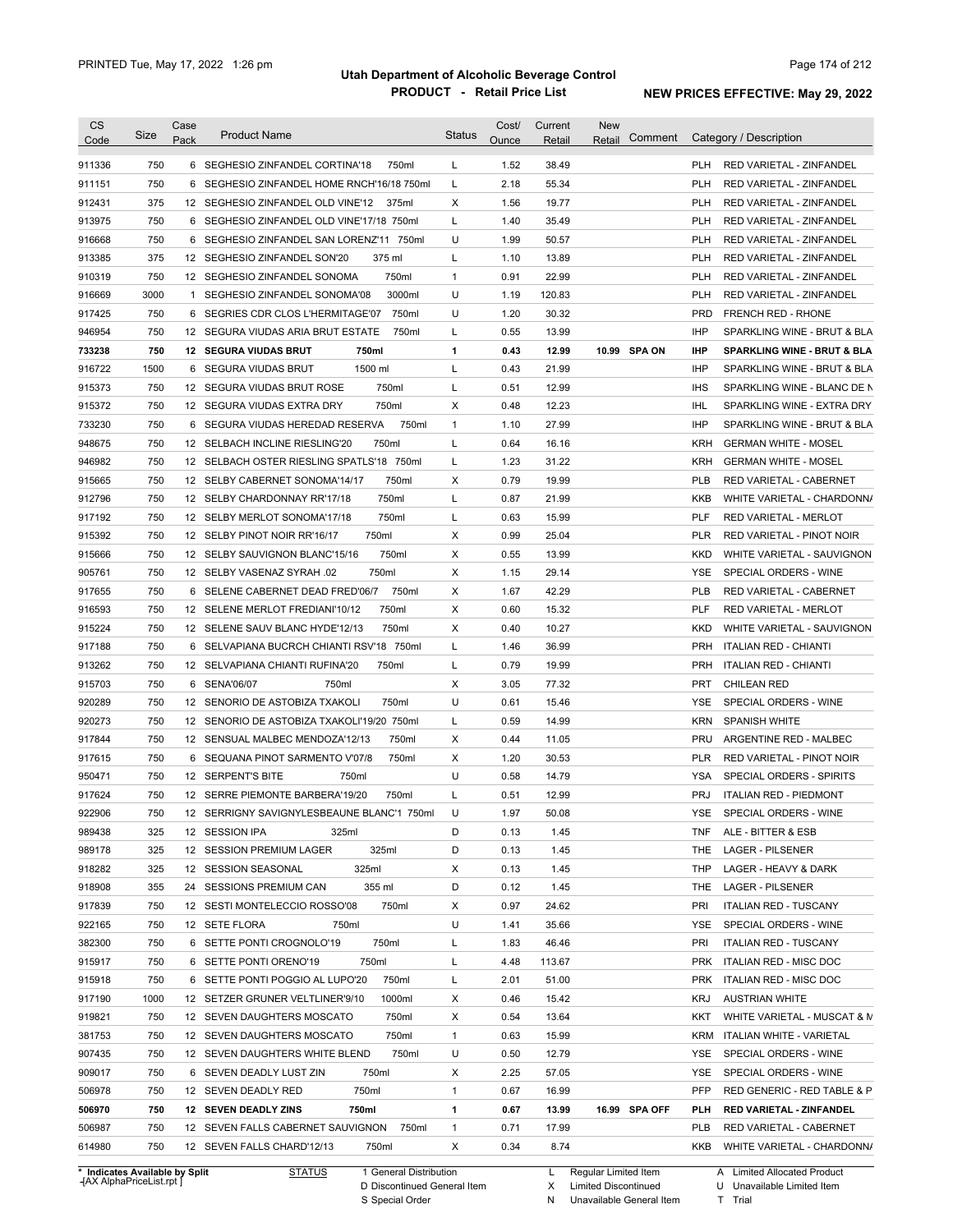| <b>CS</b><br>Code              | Size       | Case<br>Pack | <b>Product Name</b>                                                             | Status            | Cost/<br>Ounce | Current<br>Retail | New<br>Comment<br>Retail |            | Category / Description                |
|--------------------------------|------------|--------------|---------------------------------------------------------------------------------|-------------------|----------------|-------------------|--------------------------|------------|---------------------------------------|
| 917750                         | 750        |              | 12 SEVEN HILLS CAB KLIPSUN'07/8<br>750ml                                        | X                 | 1.24           | 31.43             |                          | <b>PLB</b> | RED VARIETAL - CABERNET               |
| 917262                         | 750        |              | 6 SEVEN HILLS CIEL DU CHEVAL'14/15 750ml                                        | X                 | 1.12           | 28.33             |                          | <b>PLD</b> | <b>RED VARIETAL - MERITAGE</b>        |
| 918021                         | 750        |              | 12 SEVEN HILLS VIOGNIER'9/10<br>750ml                                           | X                 | 0.68           | 17.29             |                          | KKJ        | WHITE VARIETAL - VIOGNIER             |
|                                | 3000       |              | 3000ml<br>3 SEVEN SPANISH RED WINE                                              | D                 | 0.23           | 23.24             |                          | <b>PRP</b> | <b>SPANISH RED - MISC</b>             |
| 423870                         | 750        |              | 6 SEXTO ELEMENTO 6TH ELEMENT<br>750ml                                           | Г                 | 1.18           | 29.99             |                          | <b>PRP</b> | <b>SPANISH RED - MISC</b>             |
| 950445                         | 750        |              | 750ml                                                                           | D                 | 0.75           | 18.90             |                          |            |                                       |
| 006052                         | 355        |              | 6 SHACKLETON SCOTCH WHISKEY                                                     | $\mathbf{1}$      | 0.21           | 2.49              |                          |            | AWR WHISKY - SCOTCH BLENDED           |
| 953590                         |            |              | 24 SHADES BELGIAN BLONDE APHRODITE 355 ml                                       |                   |                |                   |                          | TNI        | ALE - WHITE & BELGIAN STYLE           |
| 949429                         | 355<br>355 |              | 24 SHADES CITRUS IPA SLICK CITY CAN 355 ml                                      | $\mathbf{1}$<br>D | 0.21<br>0.25   | 2.55<br>2.95      |                          | TNF        | ALE - BITTER & ESB                    |
| 918822                         | 355        |              | 24 SHADES DOUBLE IPA DBL TROUBLE<br>355 ml<br>24 SHADES IMPERIAL LAGER<br>355ml | $\mathbf{1}$      | 0.17           | 2.05              |                          | TNC<br>THE | ALE - PALE<br><b>LAGER - PILSENER</b> |
| 902543<br>921213               | 355        |              | 355 ml<br>24 SHADES KVEIK 1 GOLDEN SOUR                                         | $\mathbf{1}$      | 0.30           | 3.55              |                          | TNU        | ALE - MISC & SEASONAL                 |
| 900208                         | 355        |              | 24 SHADES KVEIK PINA COLADA<br>355ml                                            | $\mathbf{1}$      | 0.30           | 3.55              |                          | TNU        |                                       |
|                                |            |              |                                                                                 |                   |                |                   |                          |            | ALE - MISC & SEASONAL                 |
| 902858                         | 355        |              | 355ml<br>24 SHADES THAI TOM                                                     | $\mathbf{1}$      | 0.30           | 3.55              |                          | TNU        | ALE - MISC & SEASONAL                 |
| 914426                         | 750        |              | 6 SHAFER CABERNET HILLSIDE'05/06<br>750ml                                       | Х                 | 8.80           | 223.12            |                          | <b>PLB</b> | RED VARIETAL - CABERNET               |
| 916803                         | 3000       |              | 3000ml<br>1 SHAFER CABERNET HILLSIDE'06/09                                      | U                 | 10.58          | 1,073.56          |                          | <b>PLB</b> | RED VARIETAL - CABERNET               |
| 975204                         | 750        |              | 6 SHAFER CABERNET HILLSIDE'16/17<br>750ml                                       | Α                 | 12.20          | 309.47            |                          | LAW        | ALLOCATED WINE                        |
| 917971                         | 1500       |              | 1500 ml<br>6 SHAFER CABERNET HILLSIDE'16/17                                     | Α                 | 12.25          | 621.54            |                          | <b>PLB</b> | RED VARIETAL - CABERNET               |
| 975201                         | 3000       |              | 1 SHAFER CABERNET HILLSIDE'16/17<br>3000 ml                                     | Г                 | 14.34          | 1,454.99          |                          | <b>PLB</b> | RED VARIETAL - CABERNET               |
| 918181                         | 1500       |              | 6 SHAFER CABERNET HILLSIDE'7/8<br>1500ml                                        | U                 | 9.52           | 483.00            |                          | <b>PLB</b> | <b>RED VARIETAL - CABERNET</b>        |
| 915472                         | 750        |              | 750ml<br>12 SHAFER CABERNET SLD 1.5 '06                                         | Х                 | 2.87           | 72.88             |                          | <b>PLB</b> | RED VARIETAL - CABERNET               |
| 916195                         | 375        |              | 375ml<br>12 SHAFER CABERNET SLD 1.5' 07/08                                      | Х                 | 3.11           | 39.48             |                          | <b>PLB</b> | RED VARIETAL - CABERNET               |
| 917921                         | 750        |              | 750ml<br>12 SHAFER CABERNET SLD 1.5 '19                                         | Г                 | 4.29           | 108.67            |                          | <b>PLB</b> | RED VARIETAL - CABERNET               |
| 917920                         | 750        |              | 750ml<br>12 SHAFER CHARD CARNEROS RSR'18                                        | Г                 | 2.28           | 57.75             |                          | KKB        | WHITE VARIETAL - CHARDONN/            |
| 950784                         | 750        |              | 750ml<br>12 SHAFER CHARDONNAY RSR'06/07                                         | Х                 | 1.98           | 50.16             |                          | <b>KKB</b> | WHITE VARIETAL - CHARDONN/            |
| 507225                         | 750        |              | 750ml<br>12 SHAFER MERLOT NAPA'13/14                                            | X                 | 2.40           | 60.82             |                          | PLF        | <b>RED VARIETAL - MERLOT</b>          |
| 916881                         | 375        |              | 12 SHAFER MERLOT NAPA'13/14<br>375 ml                                           | Х                 | 2.51           | 31.82             |                          | PLF        | RED VARIETAL - MERLOT                 |
| 912531                         | 750        |              | 750ml<br>12 SHAFER RELENTLESS SYRAH'17/18                                       | Г                 | 3.91           | 99.27             |                          | PLJ        | RED VARIETAL - SYRAH, PETITE          |
| 918936                         | 750        |              | 750ml<br>12 SHAFER TD-9 RED BLEND'18/19                                         | Г                 | 2.62           | 66.37             |                          | PLU        | <b>RED VARIETAL - MISC</b>            |
| 954917                         | 355        |              | 355ml<br>24 SHANE MCCONKEY IPA                                                  | D                 | 0.17           | 2.04              |                          | YST        | SPECIAL ORDERS - BEER                 |
| 922741                         | 750        |              | 12 SHANNON RIDG ELEVATION PETITE SIRAH750ml                                     | $\mathbf{1}$      | 0.59           | 15.05             |                          | PLJ        | RED VARIETAL - SYRAH, PETITE          |
| 915667                         | 750        |              | 12 SHANNON RIDGE CAB LAKE'08/9<br>750ml                                         | Х                 | 0.60           | 15.24             |                          | PLB        | RED VARIETAL - CABERNET               |
| 918130                         | 750        |              | 750ml<br>12 SHANNON RIDGE SB HIGH ELEV'14                                       | Χ                 | 0.44           | 11.10             |                          | KKD        | WHITE VARIETAL - SAUVIGNON            |
| 917170                         | 750        |              | 12 SHANNON RIDGE VIOGNIER'07<br>750ml                                           | Х                 | 0.64           | 16.27             |                          | KKJ        | WHITE VARIETAL - VIOGNIER             |
| 295322                         | 750        |              | 750ml<br>12 SHATTER GRENACHE'15                                                 | Х                 | 0.43           | 10.80             |                          | PLL        | RED VARIETAL - GRENACHE               |
| 915133                         | 750        |              | 6 SHAW & SMITH CHARD M3'17/18<br>750ml                                          | X                 | 1.43           | 36.30             |                          | KRT        | <b>AUSTRALIAN WHITE</b>               |
| 914838                         | 750        |              | 750ml<br>12 SHAW & SMITH SAUV BL'21                                             |                   | 0.98           | 24.92             |                          | KRT        | <b>AUSTRALIAN WHITE</b>               |
| 914839                         | 750        |              | 750ml<br>6 SHAW & SMITH SHIRAZ'18/19                                            | L                 | 1.43           | 36.16             |                          | PRY        | <b>AUSTRALIAN RED</b>                 |
| 949869                         | 750        |              | 6 SHEEP DIP ISLAY BLENDED MALT SCOTCH750ml                                      | Х                 | 2.25           | 56.99             |                          | AWR        | WHISKY - SCOTCH BLENDED               |
| 947632                         | 750        |              | 6 SHEEP DIP SCOTCH<br>750ml                                                     | Х                 | 0.85           | 21.68             |                          | AWR        | WHISKY - SCOTCH BLENDED               |
| 093884                         | 750        |              | 750ml<br>12 SHEFFIELD CELLARS TAWNY PORT                                        | 1                 | 0.32           | 7.71              | 7.99 HIGHER              | ESG        | <b>PORT - TAWNY</b>                   |
| 095256                         | 1500       |              | 1500ml<br>6 SHEFFIELD CREAM SHERRY                                              | $\mathbf{1}$      | 0.19           | 9.49              |                          | EHP        | SHERRY - CREAM                        |
| 095748                         | 750        |              | 750ml<br>12 SHEFFIELD VERY DRY SHERRY                                           | 1                 | 0.43           | 10.99             |                          | EHD        | SHERRY - DRY - FINO                   |
| 042437                         | 750        |              | 750ml<br>12 SHELLBACK SILVER RUM                                                | U                 | 0.60           | 15.15             |                          | <b>ALE</b> | RUM - LIGHT                           |
| 042444                         | 750        |              | 750ml<br>12 SHELLBACK SPICED RUM                                                | D                 | 0.60           | 15.15             |                          | ALP        | RUM - SPICED AND FLAVORED             |
| 917636                         | 750        |              | 750ml<br>12 SHERMAN & HOOKER'S SHEBANG !                                        | х                 | 0.43           | 10.99             |                          | <b>PFP</b> | RED GENERIC - RED TABLE & P           |
| 918973                         | 355        |              | 24 SHINER SEASONAL<br>355 ml                                                    | D                 | 0.14           | 1.69              |                          | TNU        | ALE - MISC & SEASONAL                 |
| 914042                         | 750        |              | 750ml<br>12 SHINGLEBACK SHIRAZ'12/14                                            | Х                 | 0.63           | 15.99             |                          | PRY        | <b>AUSTRALIAN RED</b>                 |
| 953889                         | 750        |              | 750ml<br>6 SHIOKAWA COWBOY YAMAHAI                                              | Г                 | 1.35           | 34.25             |                          | GPX        | SAKE - IMPORTED                       |
| 989403                         | 355        |              | 24 SHIPYARD EXPORT ALE<br>355ml                                                 | D                 | 0.15           | 1.83              |                          | TNC        | ALE - PALE                            |
| 951154                         | 355        |              | 24 SHIPYARD PUMPKINHEAD<br>355 ml                                               | U                 | 0.16           | 1.89              |                          | YST        | SPECIAL ORDERS - BEER                 |
|                                |            |              |                                                                                 |                   |                | 1.73              |                          |            |                                       |
| 948421                         | 355        |              | 24 SHIPYARD SEASONAL<br>355ml                                                   | D                 | 0.14           |                   |                          | TNU        | ALE - MISC & SEASONAL                 |
| 918372                         | 650        |              | 650ml<br>12 SHIPYARD SMASHED BLUEBERRY                                          | U                 | 0.42           | 9.14              |                          | TCP        | BEER - FRUIT & FLAVORED               |
| 918398                         | 650        |              | 650ml<br>12 SHIPYARD SMASHED PUMPKIN                                            | Х                 | 0.42           | 9.14              |                          | TCP        | BEER - FRUIT & FLAVORED               |
| 914211                         | 750        |              | 750ml<br>12 SHIRAZ CABERNET SAUVIGNON                                           | Х                 | 0.22           | 5.46              |                          |            | PRY AUSTRALIAN RED                    |
| * Indicates Available by Split |            |              | <b>STATUS</b><br>1 General Distribution                                         |                   |                | L                 | Regular Limited Item     |            | A Limited Allocated Product           |

**Case** [AX AlphaPriceList.rpt ]

D Discontinued General Item S Special Order

X Limited Discontinued N Unavailable General Item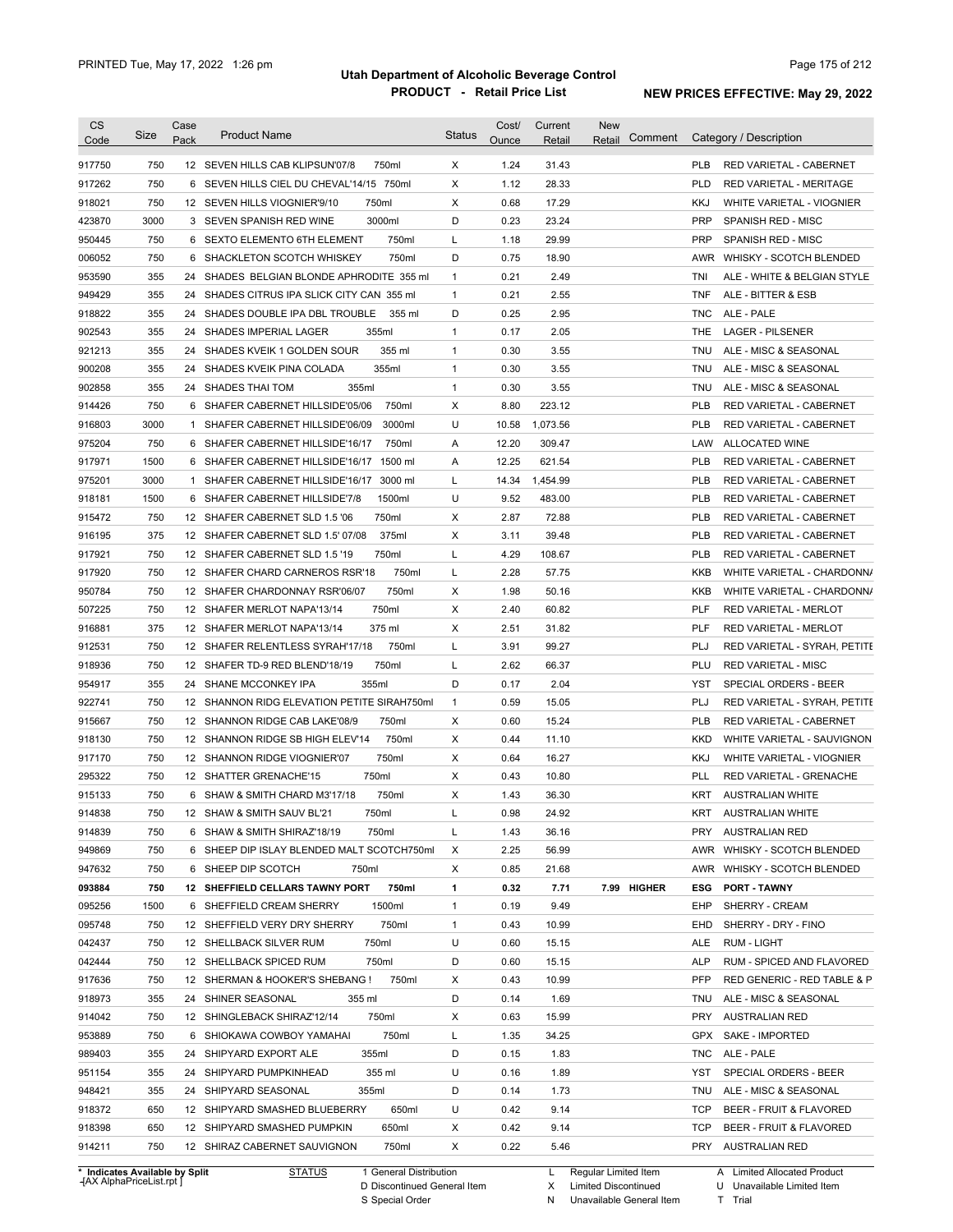| <b>CS</b><br>Code              | Size  | Case<br>Pack | <b>Product Name</b>                         | <b>Status</b> | Cost/<br>Ounce | Current<br>Retail | New<br>Comment<br>Retail |            | Category / Description            |
|--------------------------------|-------|--------------|---------------------------------------------|---------------|----------------|-------------------|--------------------------|------------|-----------------------------------|
| 909848                         | 1500  |              | 1500ml<br>6 SHO CHIKU BAI NIGORI            | Χ             | 0.25           | 12.65             |                          | YSE.       | SPECIAL ORDERS - WINE             |
| 922617                         | 750   |              | 12 SHO CHIKU BAI NIGORI 'SILKY MILD' 750ml  | $\mathbf{1}$  | 0.32           | 8.13              |                          | <b>GPW</b> | SAKE - DOMESTIC                   |
| 097831                         | 18000 |              | 1 SHO CHIKU BAI SAKE<br>18000ml             | $\mathbf{1}$  | 0.13           | 81.60             |                          | GPW        | <b>SAKE - DOMESTIC</b>            |
| 917004                         | 750   |              | 750ml<br>12 SHOOFLY CHARDONNAY'14/15        | Х             | 0.39           | 9.99              |                          | KRT        | <b>AUSTRALIAN WHITE</b>           |
| 901938                         | 750   |              | 750ml<br>12 SHOOTING STAR SAUVIGNON BLANC   | 1             | 0.59           | 13.06             | 15.06 SPA OFF            | <b>KKD</b> | <b>WHITE VARIETAL - SAUVIGNON</b> |
| 918594                         | 750   |              | 750ml<br>12 SIDEBAR RHONEISH REDBLEND'14    | X             | 0.71           | 17.99             |                          | <b>PFP</b> | RED GENERIC - RED TABLE & P       |
| 917688                         | 750   |              | 750ml<br>12 SIDURI PINOT NOIR GARYS'12/13   | Х             | 1.89           | 48.05             |                          | PLR        | RED VARIETAL - PINOT NOIR         |
| 917687                         | 750   |              | 750ml<br>12 SIDURI PINOT NOIR KEEFER'12/13  | Х             | 1.09           | 27.75             |                          | PLR        | RED VARIETAL - PINOT NOIR         |
| 917290                         | 750   |              | 7 750ml<br>12 SIDURI PINOT NOIR ROSELLAS'14 | Х             | 1.78           | 45.05             |                          | PLR        | RED VARIETAL - PINOT NOIR         |
| 917541                         | 750   |              | 12 SIDURI PINOT NOIR RR '18/19<br>750ml     | L             | 1.10           | 27.99             |                          | PLR        | RED VARIETAL - PINOT NOIR         |
| 917292                         | 750   |              | 12 SIDURI PINOT NOIR SONATERA'11/12 750ml   | Х             | 1.85           | 47.00             |                          | PLR        | RED VARIETAL - PINOT NOIR         |
| 917409                         | 750   |              | 750ml<br>12 SIDURI PINOT NOIR SONOMA'13/14  | Х             | 0.91           | 23.20             |                          | PLR        | RED VARIETAL - PINOT NOIR         |
| 917291                         | 750   |              | 750ml<br>12 SIDURI PINOT NOIR STA RITA'16   | х             | 1.42           | 36.06             |                          | <b>PLR</b> | RED VARIETAL - PINOT NOIR         |
| 916086                         | 750   |              | 12 SIDURI PINOT NOIR WILLAMETTE'18/19 750ml | L             | 1.10           | 27.99             |                          | PLR        | RED VARIETAL - PINOT NOIR         |
| 952502                         | 750   |              | 12 SIEMBRA AZUL BLANCO<br>750ml             | D             | 1.66           | 42.20             |                          | <b>APD</b> | <b>TEQUILA - SILVER</b>           |
| 914134                         | 750   |              | 12 SIERRA CANTABRIA RIOJA'18<br>750ml       | L             | 0.63           | 15.99             |                          | <b>PRN</b> | SPANISH RED - RIOJA               |
| 948923                         | 750   |              | 12 SIERRA NEVADA BARRELAGED NARWHAL 750ml   | U             | 0.88           | 22.25             |                          | YST        | SPECIAL ORDERS - BEER             |
| 989214                         | 355   |              | 24 SIERRA NEVADA BEER-SEASONALS<br>355ml    | 1             | 0.16           | 1.95              |                          | TNU        | ALE - MISC & SEASONAL             |
| 909051                         | 750   |              | 12 SIERRA NEVADA CHARLIE FRED KEN<br>750ml  | U             | 0.39           | 9.97              |                          | THU        | LAGER - MISC & SEASONAL           |
| 917439                         | 750   |              | 12 SIERRA NEVADA EST HOMEGROW ALE<br>750ml  | U             | 0.44           | 11.13             |                          | TNU        | ALE - MISC & SEASONAL             |
|                                | 650   |              | 12 SIERRA NEVADA HARVEST<br>650ml           | х             | 0.32           | 7.08              |                          | <b>TNU</b> | ALE - MISC & SEASONAL             |
| 908217<br>953491               | 355   |              | 24 SIERRA NEVADA HAZY LITTLE THING 355 ml   | $\mathbf{1}$  | 0.17           | 1.99              |                          | TNC        | ALE - PALE                        |
|                                | 355   | 24           |                                             |               | 0.24           | 2.85              |                          | <b>TNF</b> | ALE - BITTER & ESB                |
| 909527                         |       |              | SIERRA NEVADA HIGH ALTITUDE SERIE 355ml     | L             |                |                   |                          |            |                                   |
| 914816                         | 355   | 24           | SIERRA NEVADA HOP BULLET DIPA<br>355 ml     | D             | 0.16           | 1.95              |                          | <b>TNF</b> | ALE - BITTER & ESB                |
| 949085                         | 355   | 24           | 355ml<br>SIERRA NEVADA HOP HUNTER IPA       | D             | 0.16           | 1.89              |                          | <b>TNF</b> | ALE - BITTER & ESB                |
| 908451                         | 750   |              | 750ml<br>12 SIERRA NEVADA LIFE & LIMB 2     | Х             | 0.40           | 10.12             |                          | THU        | LAGER - MISC & SEASONAL           |
| 948967                         | 355   |              | 24 SIERRA NEVADA NOONER PILSNER<br>355ml    | D             | 0.16           | 1.89              |                          | THE        | <b>LAGER - PILSENER</b>           |
| 916253                         | 375   |              | 24 SIERRA NEVADA OVILA SEASONAL<br>375ml    | х             | 0.28           | 3.49              |                          | <b>TVB</b> | DOMESTIC BEER                     |
| 909250                         | 750   |              | 750ml<br>12 SIERRA NEVADA OVILA SEASONAL    | х             | 0.40           | 10.10             |                          | <b>TNU</b> | ALE - MISC & SEASONAL             |
| 989206                         | 355   |              | 355ml<br>24 SIERRA NEVADA PALE ALE          | $\mathbf{1}$  | 0.16           | 1.95              |                          | TNC        | ALE - PALE                        |
| 919867                         | 355   |              | 355ml<br>24 SIERRA NEVADA PALE ALE CANS     | $\mathbf{1}$  | 0.16           | 1.95              |                          | TNC        | ALE - PALE                        |
| 989227                         | 355   |              | 355ml<br>24 SIERRA NEVADA PORTER            | D             | 0.16           | 1.88              |                          | TNP        | ALE - HEAVY, PORTER, STOUT        |
| 951449                         | 355   |              | 24 SIERRA NEVADA SIDECAR<br>355 ml          | D             | 0.16           | 1.89              |                          | TNU        | ALE - MISC & SEASONAL             |
| 907923                         | 355   |              | 24 SIERRA NEVADA TORPEDO EXTRA IP<br>355ml  | $\mathbf{1}$  | 0.16           | 1.95              |                          | TNF        | ALE - BITTER & ESB                |
| 916281                         | 750   |              | 12 SIERRA SALINAS MO'06<br>750ml            | Х             | 0.44           | 11.27             |                          | PRP        | <b>SPANISH RED - MISC</b>         |
| 088668                         | 750   |              | 750ml<br>6 SIETE LEGUAS BLANCO              | D             | 1.06           | 26.99             |                          |            | APD TEQUILA - SILVER              |
| 089882                         | 750   |              | 6 SIETE LEGUAS REPOSADO<br>750ml            | X             | 2.19           | 55.58             |                          | YSA        | SPECIAL ORDERS - SPIRITS          |
| 917968                         | 750   |              | 12 SIEUR D'ARQUE AIMERY BRUT ROSE NV 750ml  | L             | 0.79           | 19.99             |                          | IPH        | SPARKLING WINE - FRENCH & C       |
| 955210                         | 750   |              | 6 SIGNAL RIDGE SPARKLING BRUT<br>750ml      | х             | 0.43           | 10.80             |                          | IHP        | SPARKLING WINE - BRUT & BLA       |
| 950431                         | 750   |              | 6 SILVANUS RIBERA EDICION LTD'15<br>750ml   | L             | 1.42           | 35.99             |                          | <b>PRP</b> | SPANISH RED - MISC                |
| 424349                         | 750   |              | 750ml<br>12 SILVER BIRCH SAUVIGNON BLANC    | U             | 0.44           | 11.10             |                          | KKD        | WHITE VARIETAL - SAUVIGNON        |
| 900394                         | 355   |              | 24 SILVER MOON F CANCER<br>355 ml           | L             | 0.22           | 2.60              |                          | TST        | <b>BEER - SPECIAL</b>             |
| 900437                         | 355   |              | 24 SILVER MOON IPA 97<br>355 ml             | 1             | 0.20           | 2.39              |                          | <b>TNF</b> | ALE - BITTER & ESB                |
| 919063                         | 355   |              | 355ml<br>24 SILVER MOON MANGO DAZE IPA      | 1             | 0.20           | 2.39              |                          | <b>TCP</b> | BEER - FRUIT & FLAVORED           |
| 953694                         | 750   |              | 12 SILVER OAK ALEXANDER VLY CAB 13 FO 750ml | U             | 3.28           | 83.29             |                          | YSE        | SPECIAL ORDERS - WINE             |
| 950891                         | 750   |              | 6 SILVER OAK CABERNET '07<br>750ml          | U             | 6.14           | 155.74            |                          | YSE        | SPECIAL ORDERS - WINE             |
| 912944                         | 750   |              | 12 SILVER OAK CABERNET AV'14/15<br>750ml    | L             | 3.45           | 87.46             |                          | PLB        | RED VARIETAL - CABERNET           |
| 913522                         | 1500  |              | 6 SILVER OAK CABERNET AV'15/16<br>1500 ml   | L             | 3.96           | 200.70            |                          | <b>PLB</b> | RED VARIETAL - CABERNET           |
| 916027                         | 3000  |              | 1 SILVER OAK CABERNET AV'16/17<br>3000 ml   | L             | 4.64           | 470.75            |                          | <b>PLB</b> | RED VARIETAL - CABERNET           |
| 911604                         | 1500  |              | 6 SILVER OAK CABERNET NAPA'15/17 1500 ml    | L             | 5.63           | 285.49            |                          | PLB        | RED VARIETAL - CABERNET           |
| 901469                         | 3000  |              | 1 SILVER OAK CABERNET NAPA'16<br>3000 ml    | L             | 6.98           | 707.85            |                          | <b>PLB</b> | RED VARIETAL - CABERNET           |
| 917395                         | 750   |              | 12 SILVER OAK CABERNET NAPA'16/17 750ml     | L             | 5.53           | 140.16            |                          | <b>PLB</b> | RED VARIETAL - CABERNET           |
| 947628                         | 750   |              | 6 SILVER OAK NAPA CAB '05 WOODEN B 750ml    | U             | 5.74           | 145.45            |                          | YSE        | SPECIAL ORDERS - WINE             |
| 913611                         | 750   |              | 3 SILVER OAK TIMELESS NAPA VALLEY'18 750ml  | L             | 6.84           | 173.55            |                          | PLD        | RED VARIETAL - MERITAGE           |
| * Indicates Available by Split |       |              | <b>STATUS</b><br>1 General Distribution     |               |                | L.                | Regular Limited Item     |            | A Limited Allocated Product       |

**Case** [AX AlphaPriceList.rpt ]

D Discontinued General Item

S Special Order

X Limited Discontinued

N Unavailable General Item

U Unavailable Limited Item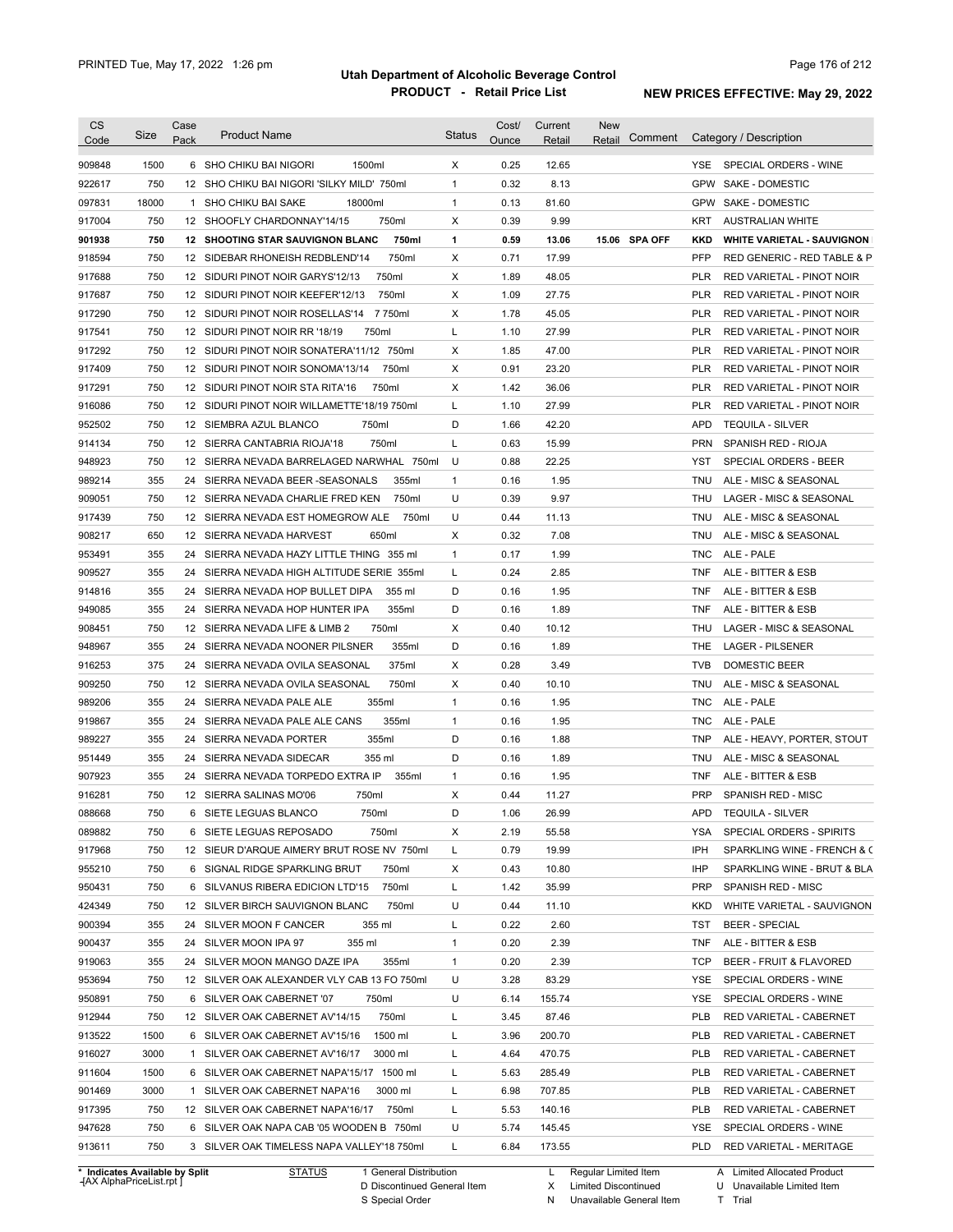| <b>CS</b><br>Code                                                                                                                                  | Size       | Case<br>Pack | <b>Product Name</b>                                                                 | <b>Status</b> | Cost/<br>Ounce | Current<br>Retail | <b>New</b><br>Retail | Comment       |            | Category / Description                                                                                            |
|----------------------------------------------------------------------------------------------------------------------------------------------------|------------|--------------|-------------------------------------------------------------------------------------|---------------|----------------|-------------------|----------------------|---------------|------------|-------------------------------------------------------------------------------------------------------------------|
| 955100                                                                                                                                             | 750        |              | 6 SILVER OAK/TWOMEY NAC MIXED CASE 1750ml                                           | U             | 2.25           | 57.05             |                      |               | YSE.       | SPECIAL ORDERS - WINE                                                                                             |
| 955101                                                                                                                                             | 1500       |              | 1 SILVER OAK/TWOMEY NAC MIXED CASE 21500ml                                          | U             | 3.01           | 152.82            |                      |               | YSE        | SPECIAL ORDERS - WINE                                                                                             |
| 902483                                                                                                                                             | 355        |              | 24 SILVER REEF DAY DRINK BELIEVER 355 ml                                            | 1             | 0.17           | 2.05              |                      |               | THE        | <b>LAGER - PILSENER</b>                                                                                           |
| 507500                                                                                                                                             | 750        |              | <b>12 SILVER RIDGE CABERNET</b><br>750ml                                            | 1             | 0.39           | 13.99             |                      | 9.99 SPA ON   | <b>PLB</b> | <b>RED VARIETAL - CABERNET</b>                                                                                    |
| 617540                                                                                                                                             | 750        |              | 750ml<br><b>12 SILVER RIDGE CHARDONNAY</b>                                          | 1             | 0.39           | 13.99             | 9.99                 | <b>SPA ON</b> | KKB        | <b>WHITE VARIETAL - CHARDONNA</b>                                                                                 |
| 507600                                                                                                                                             | 750        |              | 750ml<br>12 SILVERADO CAB NAPA'16/17                                                | L             | 1.97           | 50.06             |                      | 49.99 LOWER   | <b>PLB</b> | <b>RED VARIETAL - CABERNET</b>                                                                                    |
| 909435                                                                                                                                             | 750        |              | 750ml<br>12 SILVERADO CHARDONNAY'13                                                 | Х             | 1.00           | 25.26             |                      |               | KKB        | WHITE VARIETAL - CHARDONN/                                                                                        |
| 617510                                                                                                                                             | 750        | 6            | 750ml<br>SILVERADO CHARDONNAY'17/18                                                 | Х             | 1.21           | 30.63             |                      |               | KKB        | WHITE VARIETAL - CHARDONN/                                                                                        |
| 507610                                                                                                                                             | 750        |              | 750ml<br>12 SILVERADO MERLOT MT GEORGE'14                                           | Х             | 1.30           | 32.99             |                      |               | <b>PLF</b> | <b>RED VARIETAL - MERLOT</b>                                                                                      |
| 919970                                                                                                                                             | 750        |              | 750ml<br>12 SILVERADO SAUV BLANC14                                                  | Х             | 0.76           | 19.19             |                      |               | <b>KKD</b> | WHITE VARIETAL - SAUVIGNON                                                                                        |
| 617530                                                                                                                                             | 750        |              | 12 SILVERADO SAUV BLANC'17/18<br>750ml                                              | L             | 0.79           | 19.06             |                      | 19.99 HIGHER  | <b>KKD</b> | <b>WHITE VARIETAL - SAUVIGNON</b>                                                                                 |
| 920437                                                                                                                                             | 750        |              | 12 SILVIO GRASSO BAROLO PI VIGNE'07<br>750ml                                        | U             | 1.72           | 43.72             |                      |               | <b>PRJ</b> | <b>ITALIAN RED - PIEDMONT</b>                                                                                     |
| 914154                                                                                                                                             | 750        |              | 750ml<br>12 SILVIO GRASSO BAROLO'18                                                 | L             | 1.65           | 41.75             |                      |               | <b>PRJ</b> | <b>ITALIAN RED - PIEDMONT</b>                                                                                     |
|                                                                                                                                                    | 750        |              | 750ml                                                                               | L             | 0.61           |                   |                      |               | <b>PRJ</b> |                                                                                                                   |
| 912396                                                                                                                                             |            |              | 12 SILVIO GRASSO DOLCETTO'18                                                        |               |                | 15.49             |                      |               |            | <b>ITALIAN RED - PIEDMONT</b>                                                                                     |
| 417586                                                                                                                                             | 750        |              | 750ml<br>12 SIMCIC PINOT GRIGIO'19 750ML                                            | L             | 0.76           | 19.18             |                      |               | <b>KRK</b> | ITALIAN WHITE - PINOT GRIGIO                                                                                      |
| 507951                                                                                                                                             | 750        | 6            | 750ml<br>SIMI CABERNET LANDSLIDE'14/15                                              | Х             | 1.39           | 35.13             |                      |               | <b>PLB</b> | RED VARIETAL - CABERNET                                                                                           |
| 507905                                                                                                                                             | 750        |              | 750ml<br>12 SIMI CABERNET SAUVIGNON'17/18                                           | Х             | 0.43           | 10.82             |                      |               | <b>PLB</b> | RED VARIETAL - CABERNET                                                                                           |
| 616700                                                                                                                                             | 750        |              | 750ml<br>12 SIMI CHARDONNAY'17/18                                                   | L             | 0.63           | 16.07             |                      |               | <b>KKB</b> | WHITE VARIETAL - CHARDONN/                                                                                        |
| 915364                                                                                                                                             | 750        |              | 750ml<br>12 SIMI MERLOT'16/17                                                       | х             | 0.71           | 18.06             |                      |               | PLF        | RED VARIETAL - MERLOT                                                                                             |
| 617490                                                                                                                                             | 750        |              | 750ml<br>12 SIMI SAUVIGNON BLANC'18/19                                              | Х             | 0.34           | 8.69              |                      |               | <b>KKD</b> | WHITE VARIETAL - SAUVIGNON                                                                                        |
| 918165                                                                                                                                             | 750        |              | 750ml<br>12 SIMONET-FEBVRE CHABLIS'18/19                                            | L             | 1.38           | 34.99             |                      |               | <b>KRA</b> | FRENCH WHITE - BURGUNDY                                                                                           |
| 917803                                                                                                                                             | 750        | 12           | SIMONNET-FEBVRE CREMANT ROSE<br>750ml                                               | L             | 0.95           | 23.99             |                      |               | <b>IHS</b> | SPARKLING WINE - BLANC DE N                                                                                       |
| 917539                                                                                                                                             | 750        |              | 750ml<br>12 SIMONSIG BRUT ROSE SA'07                                                | Х             | 0.76           | 19.33             |                      |               | <b>IHS</b> | SPARKLING WINE - BLANC DE N                                                                                       |
| 424346                                                                                                                                             | 750        |              | 750ml<br>12 SIMONSIG CHENIN BLANC                                                   | $\mathbf{1}$  | 0.51           | 12.99             |                      |               | <b>KKP</b> | WHITE VARIETAL - CHENIN BLA                                                                                       |
| 507996                                                                                                                                             | 750        |              | 12 SIMPLE LIFE CABERNET SAUV<br>750ml                                               | 1             | 0.43           | 13.99             |                      | 10.99 SPA ON  | <b>PLB</b> | <b>RED VARIETAL - CABERNET</b>                                                                                    |
| 921760                                                                                                                                             | 355        | 24           | SIMPLICITY BOURBON WHISKEY<br>355 ml                                                | $\mathbf{1}$  | 1.42           | 16.99             |                      |               | AWH        | WHISKEY - BOURBON & TENNE:                                                                                        |
| 921504                                                                                                                                             | 355        | 24           | SIMPLICITY CADILLAC MARGARITA 10<br>355ml                                           | $\mathbf{1}$  | 0.32           | 3.85              |                      |               | <b>CWF</b> | PREMIXED - MARGARITA                                                                                              |
| 063500                                                                                                                                             | 355        | 24           | 355ml<br>SIMPLICITY GIN AND TONIC                                                   | D             | 0.30           | 3.56              |                      |               | CWU        | <b>PREMIXED - MISC</b>                                                                                            |
| 063501                                                                                                                                             | 355        |              | 355ml<br>24 SIMPLICITY MOSCOW MULE                                                  | $\mathbf{1}$  | 0.30           | 3.59              |                      |               | CWU        | <b>PREMIXED - MISC</b>                                                                                            |
| 921245                                                                                                                                             | 1750       |              | 1750ml<br>6 SIMPLICITY POTATO VODKA                                                 | 1             | 0.61           | 35.99             |                      |               | ADW        | VODKA - DOMESTIC                                                                                                  |
| 921324                                                                                                                                             | 355        |              | 355 ml<br>24 SIMPLICITY VODKA CAN                                                   | $\mathbf{1}$  | 1.08           | 13.00             |                      |               | ADW        | <b>VODKA - DOMESTIC</b>                                                                                           |
| 617505                                                                                                                                             | 750        |              | 12 SIMPLY NAKED CHARDONNAY - UNOAKED 750ml                                          | D             | 0.32           | 7.99              |                      |               | KKB        | WHITE VARIETAL - CHARDONN/                                                                                        |
| 086861                                                                                                                                             | 750        |              | 12 SINFIRE APPLE<br>750ml                                                           | 1             | 0.59           | 12.99             |                      | 15.06 SPA OFF | AWT        | <b>WHISKEY - FLAVORED</b>                                                                                         |
| 066790                                                                                                                                             | 750        |              | <b>12 SINFIRE CINNAMON WHISKY</b><br>750ml                                          | 1             | 0.59           | 12.99             |                      | 15.06 SPA OFF | AWT        | <b>WHISKEY - FLAVORED</b>                                                                                         |
| 066799                                                                                                                                             | 1750       |              | 1750ml<br>6 SINFIRE CINNAMON WHISKY                                                 | $\mathbf{1}$  | 0.44           | 25.99             |                      |               | AWT        | WHISKEY - FLAVORED                                                                                                |
| 908965                                                                                                                                             | 750        |              | 12 SINFORIANO SINFO ROSADO'16/17<br>750ml                                           | х             | 0.28           | 7.02              |                      |               | MPX        | ROSE WINE - IMPORTED                                                                                              |
| 909071                                                                                                                                             | 750        |              | 12 SINFORIANO SINFO TINTO'14/15<br>750ml                                            | Х             | 0.55           | 14.06             |                      |               | <b>PRP</b> | SPANISH RED - MISC                                                                                                |
| 006078                                                                                                                                             | 750        |              | 6 SINGLETON 18YR<br>750ml                                                           | Х             | 3.15           | 79.99             |                      |               | AWR        | WHISKY - SCOTCH BLENDED                                                                                           |
| 006079                                                                                                                                             | 750        |              | 750ml<br>6 SINGLETON OF GLENDULLAN 15 YR                                            | х             | 1.34           | 34.02             |                      |               | AWS        | WHISKY - SCOTCH SINGLE MAL                                                                                        |
|                                                                                                                                                    |            |              |                                                                                     |               |                |                   |                      |               | KFP        | WHITE GENERIC - TABLE & PRC                                                                                       |
|                                                                                                                                                    |            |              |                                                                                     |               |                |                   |                      |               |            |                                                                                                                   |
|                                                                                                                                                    | 750        |              | 12 SINSKEY ABRAXAS'17/18<br>750ml                                                   | L             | 1.50           | 37.95             |                      |               |            |                                                                                                                   |
|                                                                                                                                                    | 750        |              | 750ml<br>12 SINSKEY CABERNET FRANC'05/6                                             | Х             | 1.60           | 40.47             |                      |               | PLG        |                                                                                                                   |
|                                                                                                                                                    | 750        |              | 750ml<br>12 SINSKEY MERLOT CARNEROS'06/7                                            | Х             | 1.20           | 30.45             |                      |               | PLF        | RED VARIETAL - MERLOT                                                                                             |
|                                                                                                                                                    | 750        |              | 6 SINSKEY PINOT NOIR FOUR VINEYARDS 750ml                                           | U             | 1.33           | 33.69             |                      |               | YSE        | SPECIAL ORDERS - WINE                                                                                             |
|                                                                                                                                                    | 750        |              | 12 SINSKEY PINOT NOIR'16/17<br>750ml                                                | L             | 2.09           | 52.95             |                      |               | PLR        | RED VARIETAL - PINOT NOIR                                                                                         |
|                                                                                                                                                    | 750        |              | 750ml<br>12 SINSKEY PINOT VIN GRIS'21                                               | L             | 1.50           | 37.95             |                      |               | MPQ        |                                                                                                                   |
|                                                                                                                                                    | 750        |              | 750ml<br>12 SINSKEY POV NAPA'15/16                                                  | L             | 2.09           | 52.95             |                      |               | PLD        | RED VARIETAL - MERITAGE                                                                                           |
|                                                                                                                                                    | 750        |              | 750ml<br>6 SIPSMITH LONDON DRY GIN                                                  | U             | 1.18           | 29.99             |                      |               | YSA        | SPECIAL ORDERS - SPIRITS                                                                                          |
|                                                                                                                                                    | 750        |              | 750ml<br>12 SITIOS CON CLASS RUEDA'12/13                                            | Х             | 0.48           | 12.12             |                      |               | KRN        | <b>SPANISH WHITE</b>                                                                                              |
|                                                                                                                                                    | 750        |              | 750ml<br>12 SIXPENCE WHITE BLEND                                                    | $\mathbf{1}$  | 0.51           | 12.99             |                      |               | KFP        |                                                                                                                   |
|                                                                                                                                                    | 355        |              | 24 SKA BREWERY MODUS HOPERANDI<br>355ml                                             | U             | 0.19           | 2.29              |                      |               | YST        | SPECIAL ORDERS - BEER                                                                                             |
|                                                                                                                                                    | 355        |              | 24 SKA BREWERY STEEL TOE MILK ST<br>355ml                                           | U             | 0.17           | 2.09              |                      |               | YST        | SPECIAL ORDERS - BEER                                                                                             |
|                                                                                                                                                    | 355        |              | 24 SKA BREWING DECADENT IMPERIAL IPA 355ml                                          | D             | 0.28           | 3.35              |                      |               | TNF        | RED VARIETAL - CAB FRANC, VI<br>ROSE WINE - VARIETAL & VIN G<br>WHITE GENERIC - TABLE & PRC<br>ALE - BITTER & ESB |
| 617541<br>913741<br>981484<br>901393<br>978813<br>915035<br>507758<br>028812<br>917775<br>424333<br>950668<br>950667<br>989466<br>989471<br>989473 | 355<br>355 |              | 24 SKA BREWING MODUS MANDARINA IPA 355ml<br>24 SKA BREWING TRUE BLONDE ALE<br>355ml | D<br>D        | 0.19<br>0.17   | 2.25<br>2.05      |                      |               | TNF<br>TNI | ALE - BITTER & ESB<br>ALE - WHITE & BELGIAN STYLE                                                                 |

**Case** [AX AlphaPriceList.rpt ]

D Discontinued General Item S Special Order

Regular Limited Item

X

Limited Discontinued

N Unavailable General Item

U Unavailable Limited Item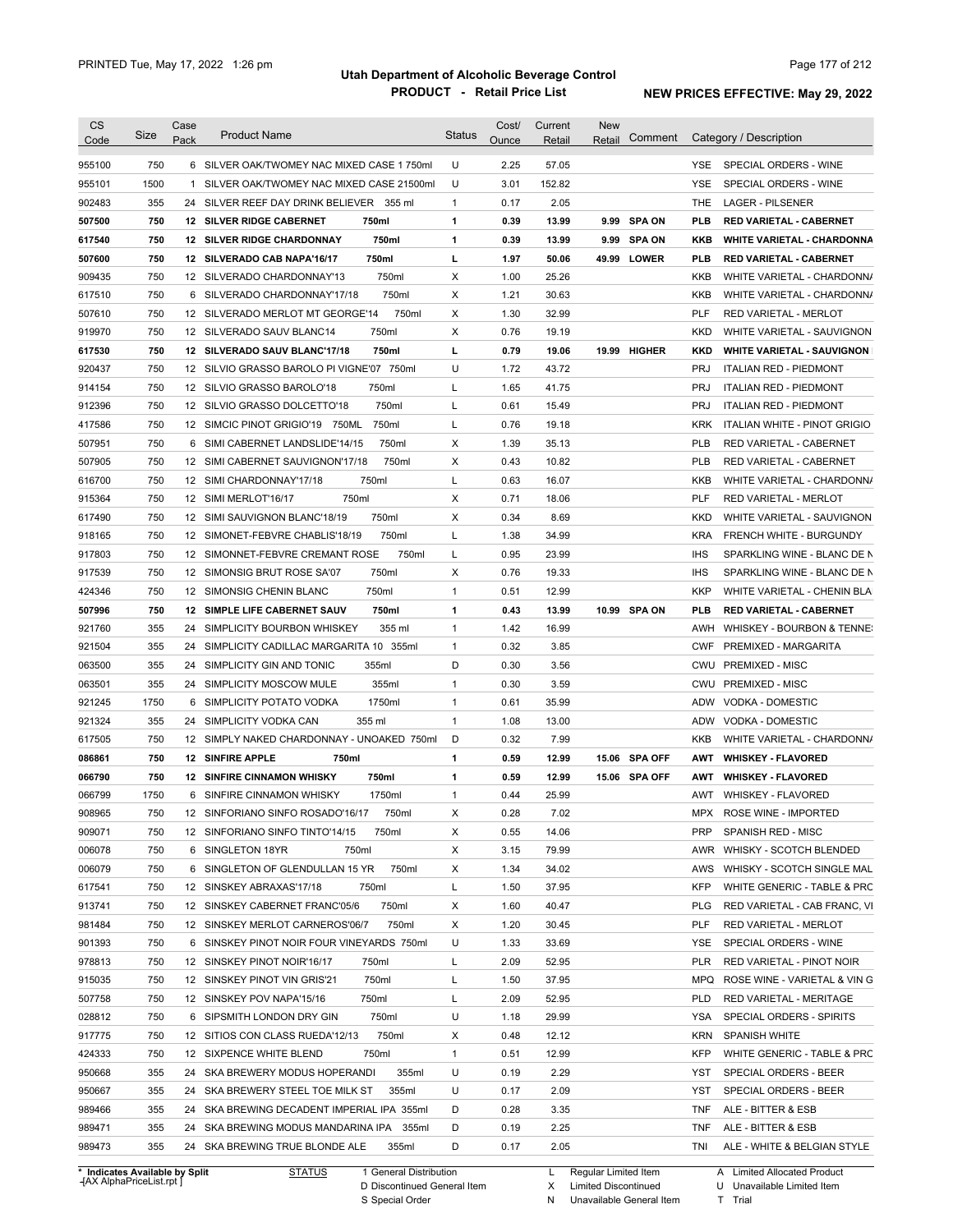| <b>CS</b><br>Code | Size                           | Case<br>Pack | <b>Product Name</b>                                                      |                        | <b>Status</b>                | Cost/<br>Ounce | Current<br>Retail | <b>New</b><br>Retail | Comment       |            | Category / Description               |
|-------------------|--------------------------------|--------------|--------------------------------------------------------------------------|------------------------|------------------------------|----------------|-------------------|----------------------|---------------|------------|--------------------------------------|
| 954841            | 355                            |              | 24 SKA PINK VAPOR STEW                                                   | 355ml                  | U                            | 0.19           | 2.25              |                      |               | YST        | SPECIAL ORDERS - BEER                |
| 900883            | 355                            |              | 355ml<br>24 SKA SEASONAL LINE                                            |                        | D                            | 0.18           | 2.19              |                      |               | TNC        | ALE - PALE                           |
| 955211            | 1000                           |              | 6 SKELETON GRUNER VELTLINER'17/18 1000 ml                                |                        | Г                            | 0.33           | 11.21             |                      |               | KRJ        | <b>AUSTRIAN WHITE</b>                |
| 507560            | 750                            |              | 12 SKETCHBOOK CABERNET SAUVIGNON                                         | 750ml                  | D                            | 0.63           | 15.99             |                      |               | <b>PLB</b> | RED VARIETAL - CABERNET              |
| 909726            | 750                            |              | 12 SKINNY GIRL MARGARITA                                                 | 750ml                  | U                            | 0.56           | 14.26             |                      |               | YSA        | SPECIAL ORDERS - SPIRITS             |
| 063355            | 750                            |              | <b>12 SKINNYGIRL MARGARITA</b>                                           | 750ml                  | 1                            | 0.43           | 14.99             |                      | 10.99 SPA ON  | <b>CWF</b> | <b>PREMIXED - MARGARITA</b>          |
| 066787            | 750                            |              | 750ml<br>6 SKINOS MASTIHA                                                |                        | U                            | 1.27           | 32.20             |                      |               | YSA        | SPECIAL ORDERS - SPIRITS             |
| 949769            | 750                            |              | 6 SKINOS MASTIHA GIFT SET                                                | 750ml                  | U                            | 1.38           | 35.11             |                      |               | <b>YSA</b> | SPECIAL ORDERS - SPIRITS             |
| 951745            | 750                            |              | 6 SKIP ROCK RYE WHISKEY                                                  | 750ml                  | Х                            | 1.44           | 36.53             |                      |               |            | AWU WHISKEY - RYE                    |
| 901829            | 750                            |              | 12 SKOURAS MOSCHOFILERO 2018                                             | 750ml                  | X                            | 0.52           | 13.29             |                      |               | <b>YSE</b> | SPECIAL ORDERS - WINE                |
| 952587            | 750                            |              | 12 SKOURAS MOSCHOFILERO'19/20                                            | 750ml                  | Г                            | 0.76           | 19.16             |                      |               | <b>KRP</b> | <b>GREEK WHITE</b>                   |
| 952586            | 750                            |              | 12 SKOURAS ST. GEORGE NEMEA'18                                           | 750ml                  | Г                            | 0.72           | 18.23             |                      |               | <b>PRR</b> | <b>GREEK RED</b>                     |
| 086438            | 375                            |              | 12 SKREWBALL PEANUT BUTTER WHISKEY                                       | 375ml                  | $\mathbf{1}$                 | 1.27           | 16.06             |                      |               | AWT        | WHISKEY - FLAVORED                   |
| 087026            | 750                            |              | 6 SKREWBALL PEANUT BUTTER WHISKEY                                        | 750ml                  | 1                            | 1.10           | 29.99             |                      | 27.99 SPA ON  | AWT        | <b>WHISKEY FLAVORED</b>              |
| 921471            | 750                            |              | 6 SKURNIK MEZCAL MIXED CASE                                              | 750ml                  | U                            | 4.95           | 125.57            |                      |               | YSA        | SPECIAL ORDERS - SPIRITS             |
| 617558            | 750                            |              | 750ml<br>12 SKYFALL PINOT GRIS                                           |                        | D                            | 0.59           | 14.99             |                      |               | KKH        | WHITE VARIETAL - PINOT GRIS          |
| 951906            | 750                            |              | 12 SKYLARK SYRAH RODGERS CREEK'12/13 750ml                               |                        | Х                            | 0.94           | 23.87             |                      |               | PLJ        | RED VARIETAL - SYRAH, PETITE         |
| 920755            | 750                            |              | 12 SKYLARK LOS AVES RED'15                                               | 750ml                  | Х                            | 0.99           | 25.04             |                      |               | PLU        | <b>RED VARIETAL - MISC</b>           |
| 908076            | 750                            |              | 12 SKYLARK PINOT BLANC ORSI'9/10                                         | 750ml                  | Х                            | 0.60           | 15.29             |                      |               | KKF        | WHITE VARIETAL - PINOT BLAN          |
|                   | 750                            |              | 12 SKYLARK RED BELLY RED '14                                             | 750ml                  | Х                            | 0.49           | 12.32             |                      |               | <b>PFP</b> | RED GENERIC - RED TABLE & P          |
| 908077            | 750                            |              | 12 SKYY INFUSION BLOOD ORANGE VODKA 750ml                                |                        |                              |                |                   |                      |               |            |                                      |
| 040831            |                                |              |                                                                          |                        | 1                            | 0.67           | 19.99             | 16.99                | <b>SPA ON</b> | <b>ADM</b> | <b>VODKA - FLAVORED</b>              |
| 040804            | 750<br>750                     |              | <b>12 SKYY INFUSION CITRUS VODKA</b>                                     | 750ml<br>750ml         | 1<br>D                       | 0.67<br>0.72   | 19.99<br>18.18    |                      | 16.99 SPA ON  | ADM        | <b>VODKA - FLAVORED</b>              |
| 040661            | 750                            |              | 12 SKYY INFUSION COCONUT VODKA                                           |                        |                              |                |                   |                      |               | ADM        | VODKA - FLAVORED                     |
| 039850            |                                |              | 12 SKYY INFUSION CRANBERRY VODKA                                         | 750ml                  | D                            | 0.36           | 9.18              |                      |               | ADM        | VODKA - FLAVORED                     |
| 040835            | 750                            |              | 12 SKYY INFUSION DRAGON FRUIT VODKA 750ml                                |                        | D                            | 0.39           | 9.82              |                      |               | ADM        | VODKA - FLAVORED                     |
| 919531            | 750                            |              | 12 SKYY INFUSION GINGER VODKA                                            | 750ml                  | Х<br>D                       | 0.72           | 18.18             |                      |               | YSA        | SPECIAL ORDERS - SPIRITS             |
| 040806            | 750                            |              | 12 SKYY INFUSION GRAPE VODKA                                             | 750ml                  |                              | 0.72           | 18.18             |                      |               | ADM        | VODKA - FLAVORED                     |
| 039943            | 750                            |              | 12 SKYY INFUSION HONEYCRISP APPLE VOK 750ml                              |                        | D                            | 0.39           | 9.99              |                      |               | ADM        | VODKA - FLAVORED                     |
| 040442            | 750<br>750                     |              | 12 SKYY INFUSION MOSCATO GRAPE VODKA 750ml                               |                        | D                            | 0.38<br>0.79   | 9.72              |                      |               | ADM        | VODKA - FLAVORED                     |
| 040821            | 750                            |              | 12 SKYY INFUSION PINEAPPLE VODKA<br>12 SKYY INFUSION RASPBERRY VODKA     | 750ml                  | $\mathbf{1}$<br>$\mathbf{1}$ | 0.79           | 19.99             |                      |               | ADM        | VODKA - FLAVORED                     |
| 040813            | 750                            |              |                                                                          | 750ml<br>750ml         | D                            | 0.36           | 19.99             |                      |               | ADM        | VODKA - FLAVORED                     |
| 039777            | 750                            |              | 12 SKYY INFUSIONS APRICOT<br>12 SKYY INFUSIONS BARTLETT PEAR VODKA 750ml |                        | D                            | 0.39           | 9.18<br>9.99      |                      |               | ADM<br>ADM | VODKA - FLAVORED<br>VODKA - FLAVORED |
| 039856            |                                |              |                                                                          |                        |                              |                |                   |                      |               |            |                                      |
| 036749            | 750                            |              | 12 SKYY SUN RIPENED WATERMELON                                           | 750ml                  | 1                            | 0.67           | 19.99             |                      | 16.99 SPA ON  | ADM        | <b>VODKA - FLAVORED</b>              |
| 037984            | 375                            |              | 375ml<br>12 SKYY VODKA                                                   |                        | 1                            | 0.79           | 10.06             |                      |               | ADF        | <b>VODKA - BASIC</b>                 |
| 037986            | 750                            |              | 12 SKYY VODKA<br>750ml                                                   |                        | 1                            | 0.67           | 19.99             |                      | 16.99 SPA ON  |            | ADF VODKA - BASIC                    |
| 037987            | 1000                           |              | 12 SKYY VODKA<br>1000ml                                                  |                        | 1                            | 0.68           | 22.99             |                      |               | ADF        | <b>VODKA - BASIC</b>                 |
| 037988            | 1750                           |              | 1750ml<br>6 SKYY VODKA                                                   |                        | 1                            | 0.46           | 29.99             |                      | 26.99 SPA ON  | <b>ADF</b> | <b>VODKA - BASIC</b>                 |
| 015850            | 750                            |              | 6 SLANE IRISH WHISKEY SP EDITION 40TH750ml                               |                        | Т                            | 1.50           | 37.99             |                      |               | AWN        | <b>WHISKEY - IRISH</b>               |
| 015870            | 750                            |              | 6 SLANE IRISH WHISKEY TRIPLE CASK 750ml                                  |                        | 1                            | 1.14           | 31.99             |                      | 29.00 SPA ON  | AWN        | <b>WHISKEY - IRISH</b>               |
| 909144            | 750                            |              | 12 SLEIGHT OF HAND LEVITATION                                            | 750ml                  | U                            | 1.88           | 47.64             |                      |               | YSE        | SPECIAL ORDERS - WINE                |
| 918829            | 355                            |              | 24 SLICK CITY INDIA PALE ALE                                             | 355 ml                 | D                            | 0.22           | 2.69              |                      |               | TNC        | ALE - PALE                           |
| 917664            | 750                            |              | 12 SMALL GULLY MR BLACKS GSM'10/11 750ml                                 |                        | х                            | 0.52           | 13.09             |                      |               | <b>PRY</b> | <b>AUSTRALIAN RED</b>                |
| 077632            | 750                            |              | 12 SMIRNOFF BLUEBERRY VODKA                                              | 750ml                  | 1                            | 0.51           | 15.99             |                      | 12.99 SPA ON  | ADM        | <b>VODKA - FLAVORED</b>              |
| 077637            | 750                            |              | 12 SMIRNOFF CHERRY VODKA                                                 | 750ml                  | 1                            | 0.51           | 15.99             |                      | 12.99 SPA ON  | ADM        | <b>VODKA - FLAVORED</b>              |
| 078021            | 375                            |              | 12 SMIRNOFF CITRUS VODKA                                                 | 375ml                  | $\mathbf{1}$                 | 0.63           | 7.99              |                      |               | ADM        | VODKA - FLAVORED                     |
| 077647            | 750                            |              | <b>12 SMIRNOFF CITRUS VODKA</b>                                          | 750ml                  | 1                            | 0.51           | 15.99             |                      | 12.99 SPA ON  | ADM        | <b>VODKA - FLAVORED</b>              |
| 077649            | 1750                           |              | 6 SMIRNOFF CITRUS VODKA                                                  | 1750ml                 | $\mathbf{1}$                 | 0.44           | 25.99             |                      |               | ADM        | VODKA - FLAVORED                     |
| 901560            | 330                            |              | 24 SMIRNOFF CRANBERRY & LIME                                             | 330ml                  | D                            | 0.19           | 2.15              |                      |               | RCP        | FLAVORED MALT BEVERAGES              |
| 077658            | 750                            |              | 12 SMIRNOFF CRANBERRY VODKA                                              | 750ml                  | D                            | 0.34           | 8.64              |                      |               | ADM        | VODKA - FLAVORED                     |
| 077663            | 750                            |              | 12 SMIRNOFF FLUFFED MARSHMALLOW                                          | 750ml                  | х                            | 0.64           | 16.17             |                      |               | YSA        | SPECIAL ORDERS - SPIRITS             |
| 040949            | 750                            |              | 12 SMIRNOFF FLUFFED MARSHMALLOW V                                        | 750ml                  | D                            | 0.60           | 15.12             |                      |               | ADM        | VODKA - FLAVORED                     |
| 077668            | 750                            |              | 12 SMIRNOFF GRAPE VODKA                                                  | 750ml                  | D                            | 0.34           | 8.64              |                      |               | ADM        | VODKA - FLAVORED                     |
| 901543            | 330                            |              | 24 SMIRNOFF GREEN APPLE BITE                                             | 330ml                  | D                            | 0.19           | 2.15              |                      |               | RCP        | FLAVORED MALT BEVERAGES              |
|                   | * Indicates Available by Split |              | <b>STATUS</b>                                                            | 1 General Distribution |                              |                | L                 | Regular Limited Item |               |            | A Limited Allocated Product          |

**Case** [AX AlphaPriceList.rpt ]

D Discontinued General Item

S Special Order

X Limited Discontinued

N Unavailable General Item

U Unavailable Limited Item

T Trial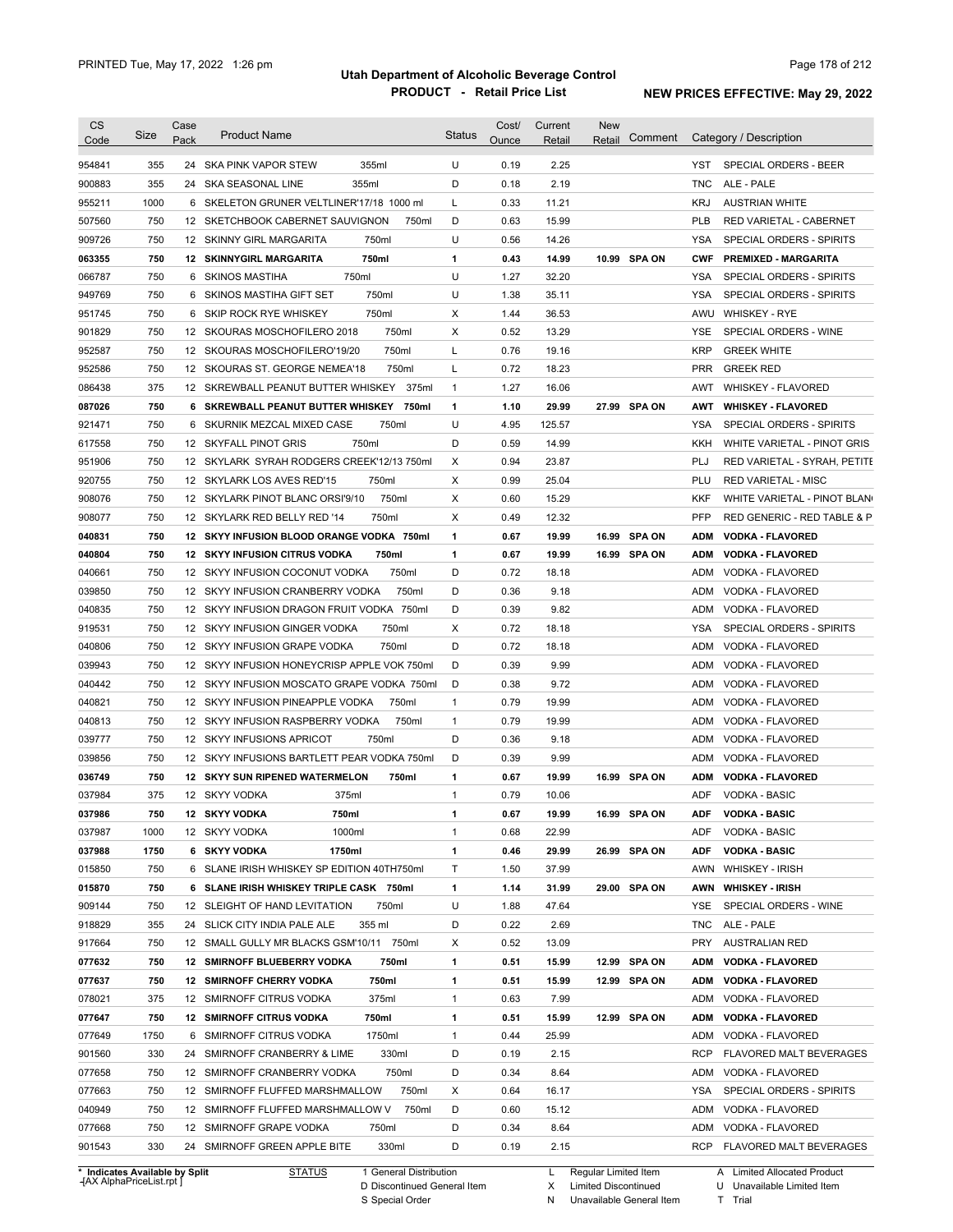| <b>CS</b><br>Code              | Size | Case<br>Pack | <b>Product Name</b>                             | <b>Status</b> | Cost/<br>Ounce | Current<br>Retail | <b>New</b><br>Retail | Comment       |            | Category / Description         |
|--------------------------------|------|--------------|-------------------------------------------------|---------------|----------------|-------------------|----------------------|---------------|------------|--------------------------------|
|                                |      |              |                                                 |               |                |                   |                      |               |            |                                |
| 077674                         | 750  |              | 12 SMIRNOFF GREEN APPLE VODKA<br>750ml          | 1             | 0.51           | 15.99             |                      | 12.99 SPA ON  |            | ADM VODKA - FLAVORED           |
| 901540                         | 330  | 24           | SMIRNOFF ICE<br>330ml                           | D             | 0.19           | 2.15              |                      |               | <b>RCP</b> | FLAVORED MALT BEVERAGES        |
| 901707                         | 355  | 24           | 355 ml<br>SMIRNOFF ICE PINK LEMONADE            | 1             | 0.18           | 2.19              |                      |               | <b>RCP</b> | FLAVORED MALT BEVERAGES        |
| 901722                         | 473  | 24           | SMIRNOFF ICE SCREWDRIVER<br>473ml               | U             | 0.13           | 2.09              |                      |               | <b>RCP</b> | FLAVORED MALT BEVERAGES        |
| 919021                         | 473  | 24           | SMIRNOFF ICE SMASH ORIG LEMON LIME 473ml        | 1             | 0.19           | 3.00              |                      |               | <b>RCP</b> | FLAVORED MALT BEVERAGES        |
| 919023                         | 473  | 24           | SMIRNOFF ICE SMASH PEACH MANGO<br>473ml         | 1             | 0.19           | 3.00              |                      |               | <b>RCP</b> | FLAVORED MALT BEVERAGES        |
| 921683                         | 473  | 24           | SMIRNOFF ICE SMASH RED WHTE BERRY 473ml         | 1             | 0.19           | 3.00              |                      |               | <b>RCP</b> | <b>FLAVORED MALT BEVERAGES</b> |
| 919022                         | 473  | 24           | SMIRNOFF ICE SMASH SCREWDRIVER<br>473ml         | 1             | 0.19           | 3.00              |                      |               | <b>RCP</b> | <b>FLAVORED MALT BEVERAGES</b> |
| 919024                         | 473  | 24           | SMIRNOFF ICE SMASH STRAWBER LEMON 473ml         | $\mathbf{1}$  | 0.19           | 3.00              |                      |               | <b>RCP</b> | <b>FLAVORED MALT BEVERAGES</b> |
| 901539                         | 330  | 24           | SMIRNOFF ICE STRAWBERRY<br>330 ml               | D             | 0.20           | 2.19              |                      |               | <b>RCP</b> | <b>FLAVORED MALT BEVERAGES</b> |
| 918782                         | 355  | 24           | SMIRNOFF ICE STRAWBERRY<br>355 ml               | D             | 0.18           | 2.12              |                      |               | <b>RCP</b> | <b>FLAVORED MALT BEVERAGES</b> |
| 077683                         | 750  | 12           | 750ml<br><b>SMIRNOFF KISSED CARAMEL VODKA</b>   | 1             | 0.51           | 15.99             | 12.99                | <b>SPA ON</b> | <b>ADM</b> | <b>VODKA - FLAVORED</b>        |
| 077688                         | 750  |              | 750ml<br><b>12 SMIRNOFF LIME VODKA</b>          | 1             | 0.51           | 15.99             |                      | 12.99 SPA ON  | ADM        | <b>VODKA - FLAVORED</b>        |
| 040992                         | 750  |              | 750ml<br>12 SMIRNOFF MELON VODKA                | D             | 0.64           | 16.17             |                      |               | ADM        | VODKA - FLAVORED               |
| 078008                         | 750  |              | 750ml<br>12 SMIRNOFF MOSCOW MULE                | D             | 0.63           | 15.99             |                      |               | YGA        | GIFT SETS - SPIRITS            |
| 077698                         | 750  |              | 750ml<br><b>12 SMIRNOFF ORANGE VODKA</b>        | 1             | 0.51           | 15.99             |                      | 12.99 SPA ON  | <b>ADM</b> | <b>VODKA - FLAVORED</b>        |
| 100630                         | 750  | 6            | 750ml<br>SMIRNOFF ORNAMENT PACK                 | D             | 0.34           | 8.64              |                      |               | YGA        | <b>GIFT SETS - SPIRITS</b>     |
| 077703                         | 750  |              | 750ml<br>12 SMIRNOFF PASSION FRUIT VODKA        | D             | 0.64           | 16.17             |                      |               | ADM        | VODKA - FLAVORED               |
| 078293                         | 750  |              | 750ml<br>12 SMIRNOFF PEACH LEMONADE             | T.            | 0.63           | 15.99             |                      |               | ADM        | VODKA - FLAVORED               |
| 077903                         | 750  |              | 750ml<br>12 SMIRNOFF PEPPERMINT TWIST           | D             | 0.34           | 8.64              |                      |               | <b>YGA</b> | <b>GIFT SETS - SPIRITS</b>     |
| 078133                         | 750  |              | <b>12 SMIRNOFF PINK LEMONADE</b><br>750ml       | 1             | 0.51           | 15.99             |                      | 12.99 SPA ON  | ADM        | <b>VODKA - FLAVORED</b>        |
| 077719                         | 750  |              | 750ml<br>12 SMIRNOFF POMEGRANATE VODKA          | D             | 0.63           | 15.99             |                      |               | ADM        | VODKA - FLAVORED               |
| 901541                         | 330  | 24           | 330ml<br>SMIRNOFF RASPBERRY BURST               | D             | 0.19           | 2.15              |                      |               | <b>RCP</b> | <b>FLAVORED MALT BEVERAGES</b> |
| 077740                         | 750  |              | 750ml<br><b>12 SMIRNOFF RASPBERRY VODKA</b>     | 1             | 0.51           | 15.99             |                      | 12.99 SPA ON  | ADM        | <b>VODKA - FLAVORED</b>        |
| 077742                         | 1750 | 6            | SMIRNOFF RASPBERRY VODKA<br>1750ml              | $\mathbf{1}$  | 0.44           | 25.99             |                      |               | ADM        | VODKA - FLAVORED               |
| 077956                         | 750  |              | 12 SMIRNOFF RED WHITE & BERRY VODKA 750ml       | L             | 0.63           | 15.99             |                      |               | <b>YGA</b> | <b>GIFT SETS - SPIRITS</b>     |
| 077755                         | 750  |              | 12 SMIRNOFF ROOT BEER FLOAT VODKA<br>750ml      | D             | 0.63           | 15.99             |                      |               | ADM        | VODKA - FLAVORED               |
| 040886                         | 750  |              | 12 SMIRNOFF ROOT BEER VODKA 100<br>750ml        | D             | 0.76           | 19.20             |                      |               | ADM        | VODKA - FLAVORED               |
| 946988                         | 750  |              | 12 SMIRNOFF SORBET LIGHT RASP POMEGRAN750ml U   |               | 0.60           | 15.15             |                      |               | <b>YSA</b> | SPECIAL ORDERS - SPIRITS       |
| 077348                         | 750  |              | 12 SMIRNOFF SORBET LIGHT STRAWBERRY 750ml       | D             | 0.52           | 13.13             |                      |               | ADM        | VODKA - FLAVORED               |
| 077353                         | 750  |              | 12 SMIRNOFF SORBET PINEAPPLE COCONUT 750ml      | D             | 0.63           | 15.99             |                      |               | ADM        | VODKA - FLAVORED               |
| 077378                         | 750  |              | 12 SMIRNOFF SORBET RASPBERRY POMEGRA 750ml U    |               | 0.63           | 16.06             |                      |               | <b>YSA</b> | SPECIAL ORDERS - SPIRITS       |
| 039892                         | 750  |              | 12 SMIRNOFF SOURCED CRANBERRY APPLE V 750ml D   |               | 0.49           | 12.32             |                      |               | ADM        | VODKA - FLAVORED               |
| 039715                         | 750  |              | 12 SMIRNOFF SOURCED WATERMELON<br>750ml         | D             | 0.47           | 11.99             |                      |               | ADM        | VODKA - FLAVORED               |
| 077900                         | 750  |              | 12 SMIRNOFF SOURS BERRY LEMON VODKA 750ml       | 1             | 0.51           | 15.99             |                      | 12.99 SPA ON  | ADM        | <b>VODKA - FLAVORED</b>        |
| 077875                         | 750  |              | 12 SMIRNOFF SOURS GREEN APPLE<br>750ml          | U             | 0.64           | 16.17             |                      |               | YSA        | SPECIAL ORDERS - SPIRITS       |
| 077880                         | 750  |              | 12 SMIRNOFF SOURS WATERMELON VODKA 750ml        | D             | 0.34           | 8.64              |                      |               | ADM        | VODKA - FLAVORED               |
| 077988                         | 750  |              | 12 SMIRNOFF SPICY TAMARIND<br>750ml             | 1             | 0.63           | 15.99             |                      |               | ADM        | VODKA - FLAVORED               |
| 918889                         | 473  | 24           | SMIRNOFF SPIKED GRAPE<br>473 ml                 | D             | 0.13           | 2.05              |                      |               | <b>RCP</b> | FLAVORED MALT BEVERAGES        |
| 918890                         | 473  | 24           | 473 ml<br>SMIRNOFF SPIKED GREEN APPLE           | D             | 0.13           | 2.05              |                      |               | <b>RCP</b> | FLAVORED MALT BEVERAGES        |
| 918891                         | 473  |              | 24 SMIRNOFF SPIKED ICE<br>473 ml                | D             | 0.13           | 2.05              |                      |               | <b>RCP</b> | FLAVORED MALT BEVERAGES        |
| 077842                         | 750  |              | <b>12 SMIRNOFF STRAWBERRY VODKA</b><br>750ml    | 1             | 0.51           | 15.99             |                      | 12.99 SPA ON  | ADM        | <b>VODKA - FLAVORED</b>        |
| 077847                         | 750  |              | 750ml<br><b>12 SMIRNOFF VANILLA VODKA</b>       | 1             | 0.51           | 15.99             |                      | 12.99 SPA ON  | <b>ADM</b> | <b>VODKA - FLAVORED</b>        |
| 077849                         | 1750 |              | 1750ml<br>6 SMIRNOFF VANILLA VODKA              | 1             | 0.44           | 25.99             |                      |               | ADM        | VODKA - FLAVORED               |
| 037993                         | 200  | 48           | <b>SMIRNOFF VODKA</b><br>200ml                  | 1             | 0.81           | 5.49              |                      |               | ADF        | VODKA - BASIC                  |
| 037994                         | 375  |              | 24 SMIRNOFF VODKA<br>375ml                      | 1             | 0.63           | 7.99              |                      |               | ADF        | <b>VODKA - BASIC</b>           |
| 037996                         | 750  |              | <b>12 SMIRNOFF VODKA</b><br>750ml               | 1             | 0.51           | 15.99             |                      | 12.99 SPA ON  | ADF        | <b>VODKA - BASIC</b>           |
| 037997                         | 1000 |              | <b>12 SMIRNOFF VODKA</b><br>1000ml              | 1             | 0.59           | 17.99             |                      | 19.99 SPA OFF | ADF        | <b>VODKA - BASIC</b>           |
| 037998                         | 1750 |              | 6 SMIRNOFF VODKA<br>1750ml                      | 1             | 0.44           | 25.99             |                      |               | ADF        | VODKA - BASIC                  |
| 039864                         | 375  | 24           | SMIRNOFF VODKA 100PR<br>375ml                   | 1             | 0.79           | 9.99              |                      |               | ADF        | VODKA - BASIC                  |
| 039866                         | 750  |              | 12 SMIRNOFF VODKA 100PR<br>750ml                | 1             | 0.67           | 19.99             |                      | 16.99 SPA ON  | ADF        | <b>VODKA - BASIC</b>           |
| 063718                         | 1750 | 6            | 1750ml<br>SMIRNOFF VODKA MOJITO                 | D             | 0.34           | 20.21             |                      |               | CWU        | <b>PREMIXED - MISC</b>         |
| 077852                         | 750  |              | <b>12 SMIRNOFF WATERMELON VODKA</b><br>750ml    | 1             | 0.51           | 15.99             |                      | 12.99 SPA ON  | ADM        | <b>VODKA - FLAVORED</b>        |
| 077858                         | 750  |              | <b>12 SMIRNOFF WHIPPED CREAM VODKA</b><br>750ml | 1             | 0.51           | 15.99             |                      | 12.99 SPA ON  | ADM        | VODKA - FLAVORED               |
|                                |      |              |                                                 |               |                |                   |                      |               |            |                                |
| * Indicates Available by Split |      |              | <b>STATUS</b><br>1 General Distribution         |               |                | L                 | Regular Limited Item |               |            | A Limited Allocated Product    |

**Case** [AX AlphaPriceList.rpt ]

STATUS 1 General Distribution

D Discontinued General Item

S Special Order

L Regular Limited Item

X Limited Discontinued

N Unavailable General Item

U Unavailable Limited Item

A Limited Allocated Product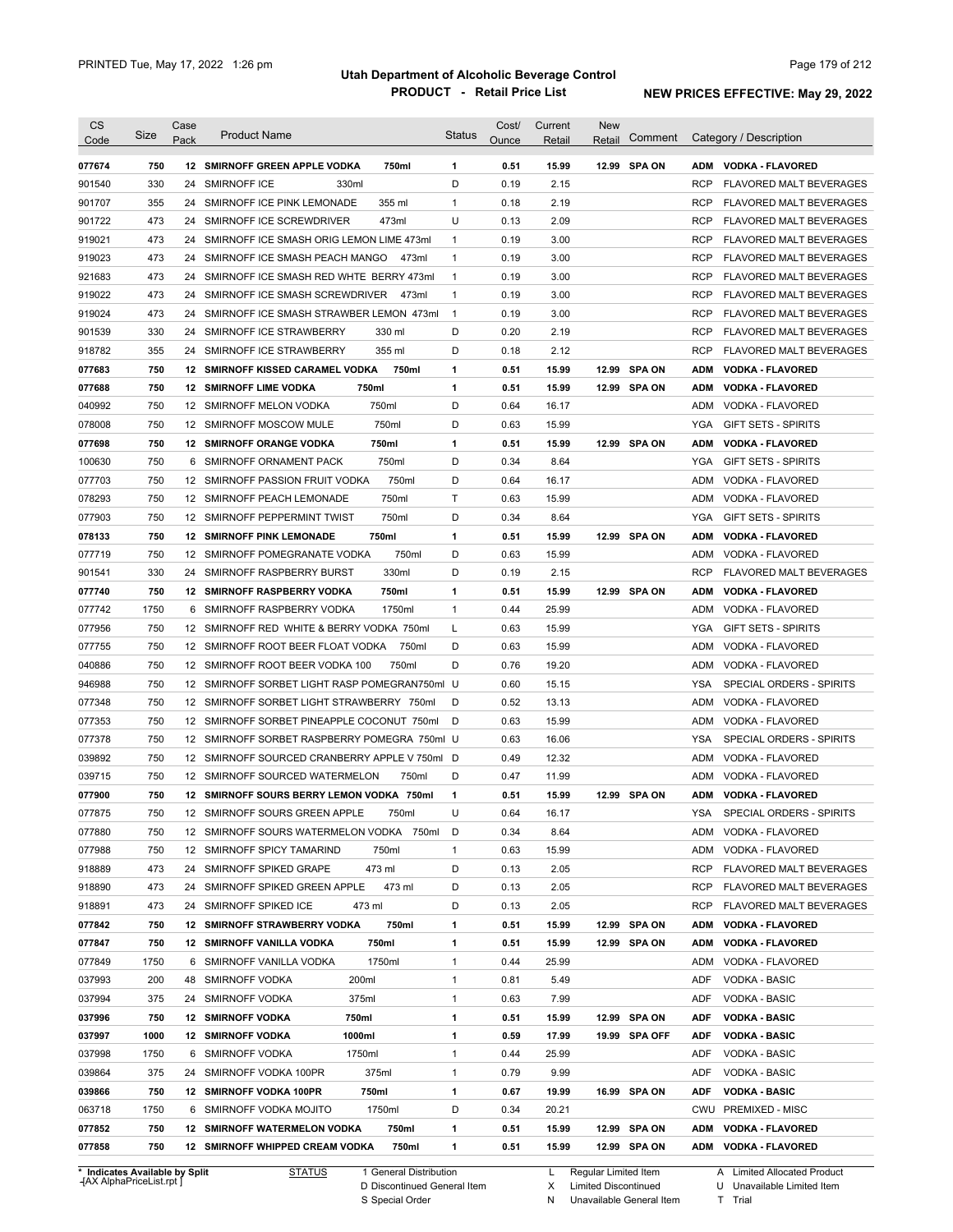| <b>CS</b> | Size                           | Case | <b>Product Name</b>                         | Status       | Cost/ | Current | <b>New</b>           | Comment       |            | Category / Description                 |
|-----------|--------------------------------|------|---------------------------------------------|--------------|-------|---------|----------------------|---------------|------------|----------------------------------------|
| Code      |                                | Pack |                                             |              | Ounce | Retail  | Retail               |               |            |                                        |
| 077860    | 1750                           |      | 6 SMIRNOFF WHIPPED CREAM VODKA<br>1750ml    | $\mathbf{1}$ | 0.44  | 25.99   |                      |               |            | ADM VODKA - FLAVORED                   |
| 078071    | 750                            |      | 12 SMIRNOFF ZERO CUCUMBER LIME<br>750ml     | 1            | 0.55  | 15.99   |                      | 13.99 SPA ON  | <b>ADM</b> | <b>VODKA - FLAVORED</b>                |
| 078112    | 750                            |      | 12 SMIRNOFF ZERO LEMON ELDERFLOWER 750ml    | 1            | 0.55  | 15.99   |                      | 13.99 SPA ON  | <b>ADM</b> | <b>VODKA - FLAVORED</b>                |
| 078073    | 750                            |      | 750ml<br>12 SMIRNOFF ZERO STRAWBERRY ROSE   | 1            | 0.55  | 15.99   |                      | 13.99 SPA ON  | <b>ADM</b> | <b>VODKA FLAVORED</b>                  |
| 078079    | 750                            |      | 12 SMIRNOFF ZERO WATERMELON MINT<br>750ml   | 1            | 0.55  | 15.99   |                      | 13.99 SPA ON  | <b>ADM</b> | <b>VODKA - FLAVORED</b>                |
| 508165    | 750                            |      | 12 SMITH & HOOK CAB SAUV'18/19<br>750ml     | $\mathbf{1}$ | 0.79  | 19.95   |                      |               | <b>PLB</b> | RED VARIETAL - CABERNET                |
| 901712    | 355                            | 24   | 355ml<br>SMITH AND FORGE HARD CIDER         | D            | 0.17  | 2.01    |                      |               | <b>GLC</b> | CIDER - BASIC                          |
| 910061    | 750                            | 6    | 750ml<br>SMITH WOODHOUSE VINTAGE'16         | Х            | 2.76  | 69.99   |                      |               | ESR        | <b>PORT - VINTAGE &amp; QUINTA</b>     |
| 989172    | 330                            | 24   | SMITHWICKS IRISH ALE<br>330ml               | U            | 0.25  | 2.74    |                      |               | <b>YST</b> | <b>SPECIAL ORDERS - BEER</b>           |
| 912432    | 750                            |      | 12 SMITH-WOODHOUSE COLHEITA'94/00<br>750ml  | Х            | 1.82  | 46.06   |                      |               | <b>ESR</b> | <b>PORT - VINTAGE &amp; QUINTA</b>     |
| 923406    | 750                            |      | 6 SMOKEHEAD ISLAY SINGLE MALT SCOTCH 750ml  | L            | 3.11  | 78.99   |                      |               | AWS        | WHISKY - SCOTCH SINGLE MAL             |
| 508100    | 750                            |      | 750ml<br>12 SMOKING LOON CABERNET           | $\mathbf{1}$ | 0.47  | 11.99   |                      |               | <b>PLB</b> | RED VARIETAL - CABERNET                |
| 617570    | 750                            |      | 750ml<br>12 SMOKING LOON CHARDONAY          | 1            | 0.39  | 11.99   |                      | 9.99 SPA ON   | KKB        | <b>WHITE VARIETAL - CHARDONNA</b>      |
| 508105    | 750                            |      | 750ml<br><b>12 SMOKING LOON MERLOT</b>      | 1            | 0.47  | 8.99    |                      | 11.99 SPA OFF | <b>PRT</b> | <b>CHILEAN RED</b>                     |
| 508110    | 750                            |      | 750ml<br>12 SMOKING LOON PINOT NOIR         | 1            | 0.47  | 8.99    |                      | 11.99 SPA OFF | <b>PLR</b> | <b>RED VARIETAL - PINOT NOIR</b>       |
| 508115    | 750                            |      | 750ml<br><b>12 SMOKING LOON SYRAH</b>       | 1            | 0.47  | 8.99    |                      | 11.99 SPA OFF | <b>PLJ</b> | RED VARIETAL - SYRAH, PETITE           |
| 904690    | 750                            |      | 750ml<br>12 SMOKINGLOON CABERNET            | U            | 0.39  | 9.91    |                      |               | YSE        | SPECIAL ORDERS - WINE                  |
| 028025    | 750                            | 6    | SMOOTH AMBLER OLD SCOUT AMERICAN<br>750ml   | D            | 1.38  | 34.99   |                      |               |            | AWW WHISKEY - DOMESTIC                 |
| 906309    | 750                            | 12   | SNAKE RIVER CAB SAUV'16<br>750ml            | х            | 0.49  | 12.32   |                      |               | <b>PLB</b> | RED VARIETAL - CABERNET                |
| 915603    | 750                            | 12   | 750ml<br>SNAKE RIVER MALBEC'04              | Х            | 0.57  | 14.42   |                      |               | PLG        | RED VARIETAL - CAB FRANC, VI           |
| 914733    | 750                            | 12   | SNAKE RIVER MERITAGE RES'03<br>750ml        | U            | 0.92  | 23.37   |                      |               | <b>PLD</b> | <b>RED VARIETAL - MERITAGE</b>         |
| 617585    | 750                            |      | 750ml<br>12 SNAKE RIVER WHITE RIESLING      | D            | 0.36  | 9.11    |                      |               | <b>KKR</b> | WHITE VARIETAL - RIESLING              |
| 617590    | 750                            |      | 750ml<br>12 SNAP DRAGON CHARDONNAY'16/18    | U            | 0.32  | 8.06    |                      |               | KKB        | WHITE VARIETAL - CHARDONN/             |
| 508233    | 750                            |      | 12 SNAP DRAGON RED<br>750ml                 | D            | 0.39  | 9.99    |                      |               | <b>PLD</b> | <b>RED VARIETAL - MERITAGE</b>         |
| 917233    | 750                            |      | 750ml<br>12 SNOQUALMIE CHARD COLUMBIA'17    | Х            | 0.43  | 10.99   |                      |               | KKB        | WHITE VARIETAL - CHARDONN/             |
| 617800    | 750                            |      | 750ml<br>12 SNOQUALMIE CHARDONNAY'01        | Х            | 0.30  | 7.68    |                      |               | <b>KKB</b> | WHITE VARIETAL - CHARDONN/             |
| 617830    | 750                            |      | 750ml<br>12 SNOQUALMIE RIES ORGANIC'17      | Г            | 0.47  | 11.99   |                      |               | <b>KKR</b> | WHITE VARIETAL - RIESLING              |
| 618010    | 750                            |      | 750ml<br>12 SNOQUALMIE SAUV BLANC'13        | Х            | 0.40  | 10.09   |                      |               | <b>KKD</b> | WHITE VARIETAL - SAUVIGNON             |
| 917423    | 750                            |      | 12 SNOWDEN SAUV BL RUTHERFORD'07<br>750ml   | Х            | 0.72  | 18.29   |                      |               | <b>KKD</b> | WHITE VARIETAL - SAUVIGNON             |
| 077072    | 750                            |      | 750ml<br>12 SO CO GNGRBRD SPICE 14          | D            | 0.66  | 16.67   |                      |               | YGA        | <b>GIFT SETS - SPIRITS</b>             |
|           |                                |      |                                             |              |       |         |                      |               |            |                                        |
| 035794    | 750                            |      | 750ml<br>12 SOBIESKI CYNAMON VODKA          | D            | 0.52  | 13.19   |                      |               | ADM        | VODKA - FLAVORED                       |
| 034690    | 750                            |      | 750ml<br>12 SOBIESKI VODKA                  | D            | 0.28  | 7.09    |                      |               | ADF        | <b>VODKA - BASIC</b>                   |
| 003206    | 1750                           | 6    | 1750ml<br>SOBIESKI VODKA W/GLSS'13          | D            | 0.34  | 20.20   |                      |               | YGA        | <b>GIFT SETS - SPIRITS</b>             |
| 917452    | 750                            |      | 12 SOBON ZIN AMADOR OLDVINE'16/18<br>750ml  | X            | 0.54  | 13.75   |                      |               | <b>PLH</b> | RED VARIETAL - ZINFANDEL               |
| 900860    | 296                            |      | 24 SOCIAL ELDERFLOWER APPLE SPARKLIN 296 ml | D            | 0.30  | 2.99    |                      |               | <b>IHC</b> | SPARKLING WINE - FLAVORED              |
| 900861    | 295                            |      | 24 SOCIAL STRAWBERRY ROSE SPARKLING WI295ml | D            | 0.16  | 1.62    |                      |               | <b>IHC</b> | SPARKLING WINE - FLAVORED              |
| 909695    | 750                            |      | 3 SOCIETY SINGLE SCOTCH MIX<br>750ml        | U            | 3.86  | 97.78   |                      |               | YSE        | SPECIAL ORDERS - WINE                  |
| 989442    | 355                            | 24   | 355ml<br>SOCKEYE DAGGER FALLS IPA           | D            | 0.16  | 1.95    |                      |               | <b>TNF</b> | ALE - BITTER & ESB                     |
| 989431    | 355                            |      | 355ml<br>24 SOCKEYE SEASONAL                | D            | 0.16  | 1.95    |                      |               | TNU        | ALE - MISC & SEASONAL                  |
| 909589    | 750                            |      | 750ml<br>6 SOFFOCONE DI VINCIGLIATA'15/16   | Х            | 0.79  | 20.15   |                      |               | <b>PRI</b> | <b>ITALIAN RED - TUSCANY</b>           |
| 900589    | 750                            |      | 750ml<br>12 SOFFUMBERGO ROSSO               | U            | 0.66  | 16.77   |                      |               | <b>YSE</b> | SPECIAL ORDERS - WINE                  |
| 775766    | 750                            |      | 750ml<br>12 SOFIA BLANC DE BLANC            | 1            | 0.71  | 19.99   |                      | 17.99 SPA ON  | IHP        | <b>SPARKLING WINE - BRUT &amp; BLA</b> |
| 775678    | 750                            |      | 12 SOFIA BRUT ROSE<br>750ml                 | 1            | 0.71  | 19.99   |                      | 17.99 SPA ON  | IHS        | SPARKLING WINE - BLANC DE N            |
| 566221    | 750                            |      | 12 SOFIA CHARDONNAY<br>750ml                | D            | 0.68  | 17.13   |                      |               | KKB        | WHITE VARIETAL - CHARDONN/             |
| 918927    | 750                            |      | 12 SOJOURN CABERNET OAKVILLE'14/15 750ml    | х            | 1.53  | 38.88   |                      |               | <b>PLB</b> | RED VARIETAL - CABERNET                |
| 903731    | 750                            |      | 12 SOKOL BLOSSER PN DUNDEE17<br>750ml       | х            | 1.54  | 38.96   |                      |               | <b>PLR</b> | RED VARIETAL - PINOT NOIR              |
| 905717    | 750                            |      | 12 SOLAR DE RANDEZ CRIANZA'15/16<br>750ml   | L            | 0.67  | 16.99   |                      |               | <b>PRN</b> | SPANISH RED - RIOJA                    |
| 916977    | 1500                           |      | 6 SOLAR DE RANDEZ RIOJA RES'10<br>1500 ml   | L            | 0.87  | 44.01   |                      |               | <b>PRN</b> | SPANISH RED - RIOJA                    |
| 916646    | 750                            |      | 12 SOLAR DE RANDEZ RIOJA RES'16<br>750ml    | L            | 0.87  | 21.99   |                      |               | <b>PRN</b> | SPANISH RED - RIOJA                    |
| 905876    | 1500                           |      | 1500ml<br>6 SOLAR DE RANDEZ RIOJA'08        | х            | 0.38  | 19.40   |                      |               | <b>PRN</b> | SPANISH RED - RIOJA                    |
| 915281    | 750                            |      | 750ml<br>12 SOLAR DE RANDEZ RIOJA'18        | $\mathbf{1}$ | 0.47  | 11.99   |                      |               | <b>PRN</b> | SPANISH RED - RIOJA                    |
| 919337    | 750                            |      | 750ml<br>12 SOLAR DE RANDEZ ROSADO'20       | L            | 0.55  | 13.99   |                      |               | MPX        | ROSE WINE - IMPORTED                   |
| 949371    | 750                            |      | 12 SOLEIL MIMOSA CLASSIC<br>750ml           | Х            | 0.40  | 10.07   |                      |               | YSE        | SPECIAL ORDERS - WINE                  |
| 066810    | 750                            |      | 6 SOLERNO BLOOD ORANGE LIQUEUR<br>750ml     | 1            | 1.70  | 42.99   |                      |               |            | CHE LIQUEURS - FRUIT                   |
|           |                                |      |                                             |              |       |         |                      |               |            |                                        |
|           | * Indicates Available by Split |      | <b>STATUS</b><br>1 General Distribution     |              |       | L       | Regular Limited Item |               |            | A Limited Allocated Product            |

**Case** [AX AlphaPriceList.rpt ]

D Discontinued General Item

S Special Order

X Limited Discontinued N Unavailable General Item

U Unavailable Limited Item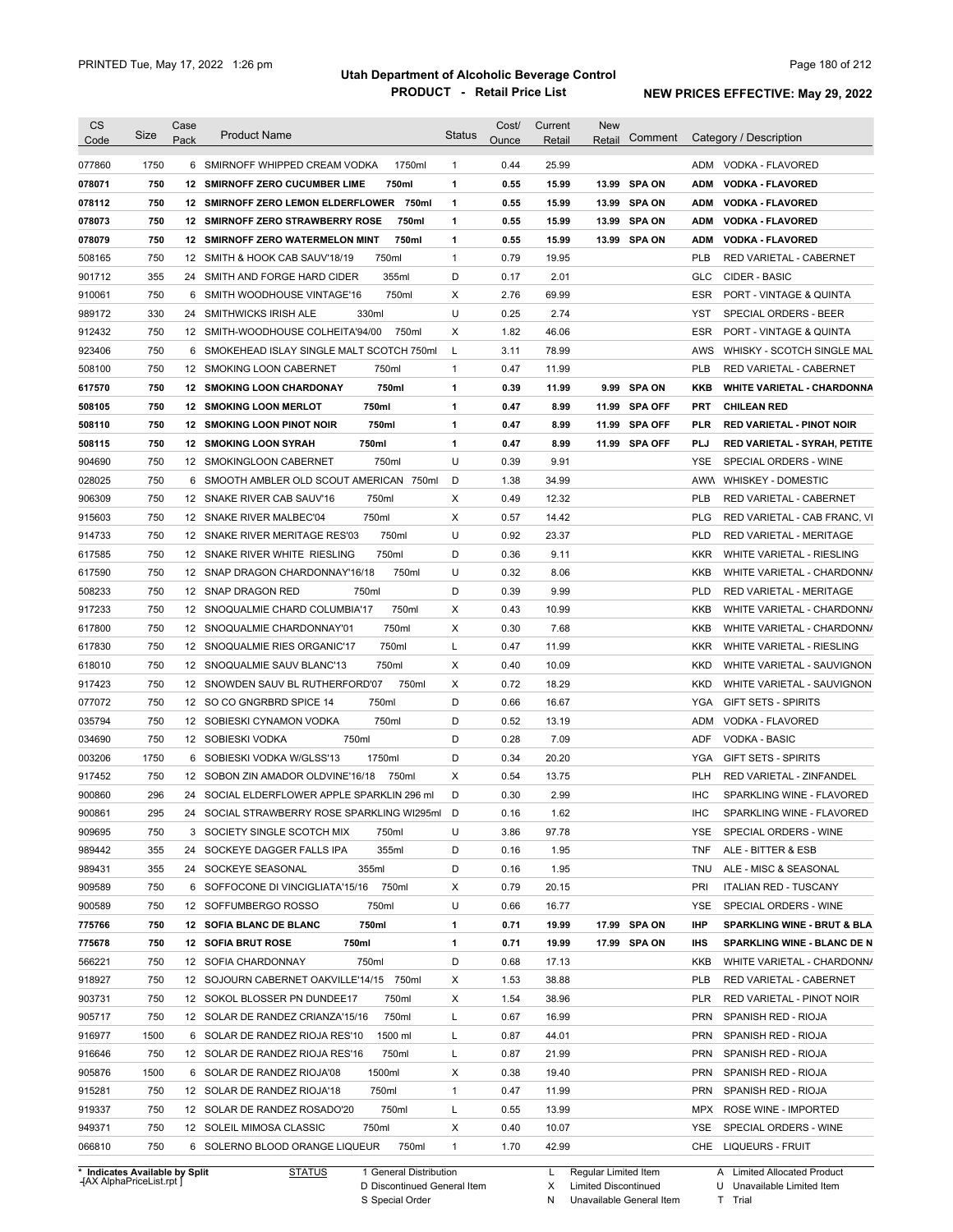| <b>CS</b><br>Code                                                                                                                                  | Size | Case<br>Pack | <b>Product Name</b>                        | <b>Status</b> | Cost/<br>Ounce | Current<br>Retail | <b>New</b><br>Comment<br>Retail |            | Category / Description               |
|----------------------------------------------------------------------------------------------------------------------------------------------------|------|--------------|--------------------------------------------|---------------|----------------|-------------------|---------------------------------|------------|--------------------------------------|
| 948878                                                                                                                                             | 750  |              | 750ml<br>12 SOLITUDE CHAT DU PAPE ROUGE'17 | L             | 2.05           | 51.89             |                                 | <b>PRD</b> | <b>FRENCH RED - RHONE</b>            |
| 917809                                                                                                                                             | 750  |              | 12 SOMMARIVA PROSECCO NV<br>750ml          | X             | 0.45           | 11.34             |                                 | IPI        | SPARKLING WINE - PROSECCO            |
| 560305                                                                                                                                             | 750  |              | 750ml<br>12 SONOMA CUTRER CHARDONNAY RR    | $\mathbf{1}$  | 0.87           | 21.99             |                                 | <b>KKB</b> | WHITE VARIETAL - CHARDONN/           |
| 508220                                                                                                                                             | 750  |              | 750ml<br>6 SONOMA CUTRER PINOT NOIR        | $\mathbf{1}$  | 1.34           | 33.99             |                                 | <b>PLR</b> | RED VARIETAL - PINOT NOIR            |
| 680060                                                                                                                                             | 750  |              | 6 SONOMA CUTRER ROSE OF PN RRV'20<br>750ml | $\mathbf{1}$  | 0.83           | 20.99             |                                 | <b>MPW</b> | ROSE WINE - DOMESTIC                 |
| 617614                                                                                                                                             | 750  |              | 6 SONOMA WM RELEASE 40TH ANNIV CHARD 750ml | L             | 2.76           | 69.99             |                                 | <b>KKB</b> | WHITE VARIETAL - CHARDONN/           |
| 617600                                                                                                                                             | 750  |              | 750ml<br>6 SONOMA-CUTRER CHARD CUTR'19     | L             | 1.34           | 33.99             |                                 | <b>KKB</b> | WHITE VARIETAL - CHARDONN/           |
| 560290                                                                                                                                             | 750  | 6            | 750ml<br>SONOMA-CUTRER CHARD PIERR'18      | L             | 1.58           | 39.99             |                                 | <b>KKB</b> | WHITE VARIETAL - CHARDONN/           |
| 951256                                                                                                                                             | 375  |              | 375 ml<br>12 SONOMA-CUTRER CHARD RR '20    | L             | 1.02           | 12.99             |                                 | <b>KKB</b> | WHITE VARIETAL - CHARDONN/           |
| 560303                                                                                                                                             | 375  |              | 375ml<br>12 SONOMA-CUTRER CHARD RR'94      | Χ             | 0.95           | 11.99             |                                 | <b>KKB</b> | WHITE VARIETAL - CHARDONN/           |
| 913259                                                                                                                                             | 750  |              | 750ml<br>12 SONOMA-LOEB CHARD RES'08/10    | X             | 1.08           | 27.33             |                                 | <b>KKB</b> | WHITE VARIETAL - CHARDONN/           |
| 917345                                                                                                                                             | 750  | 6            | 750ml<br>SOTER BRUT ROSE BEACON HILL'05    | X             | 1.80           | 45.75             |                                 | <b>PLR</b> | RED VARIETAL - PINOT NOIR            |
| 948705                                                                                                                                             | 750  | 6            | SOTER BRUT ROSÉ MINERAL SPRINGS<br>750ml   | L             | 2.01           | 50.99             |                                 | <b>IHS</b> | SPARKLING WINE - BLANC DE N          |
| 953447                                                                                                                                             | 750  |              | 750ml<br>6 SOTER ESTATES PINOT NOIR'19     | 1             | 1.81           | 45.99             |                                 | <b>PLR</b> | RED VARIETAL - PINOT NOIR            |
| 917346                                                                                                                                             | 750  | 6            | 750ml<br>SOTER PINOT NOIR MS RANCH'17      | L             | 2.37           | 59.99             |                                 | <b>PLR</b> | RED VARIETAL - PINOT NOIR            |
| 917552                                                                                                                                             | 750  |              | 750ml<br>12 SOTER PINOT NOIR NORTH VLY'18  | L             | 1.10           | 27.99             |                                 | <b>PLR</b> | RED VARIETAL - PINOT NOIR            |
| 947582                                                                                                                                             | 750  |              | 12 SOTER PINOT NOIR NRTH VLY RSV'18 750ml  | L             | 1.34           | 33.99             |                                 | <b>PLR</b> | RED VARIETAL - PINOT NOIR            |
| 901964                                                                                                                                             | 750  |              | 750ml<br>12 SOTER PLANET OREGON BRUT ROSE  | L             | 0.79           | 19.99             |                                 | <b>IHS</b> | SPARKLING WINE - BLANC DE N          |
| 920327                                                                                                                                             | 750  |              | 750ml<br>12 SOTER PLANET OREGON PN'17/18   | L             | 0.79           | 19.99             |                                 | <b>PLR</b> | RED VARIETAL - PINOT NOIR            |
| 902689                                                                                                                                             | 750  |              | 12 SOUCHERIE ROSE DE LOIRE ASTREE'20 750ml | X             | 0.88           | 22.24             |                                 | <b>MPX</b> | ROSE WINE - IMPORTED                 |
| 916366                                                                                                                                             | 750  |              | 12 SOULEZ SAVENNIERES MOELLEUX'03<br>750ml | Χ             | 1.24           | 31.47             |                                 | <b>KRB</b> | <b>FRENCH WHITE - BORDEAUX &amp;</b> |
| 086884                                                                                                                                             | 375  | 24           | 375ml<br>SOUTHERN COMFORT                  | D             | 0.21           | 2.70              |                                 | AWT        | <b>WHISKEY - FLAVORED</b>            |
| 086886                                                                                                                                             | 750  |              | 750ml<br><b>12 SOUTHERN COMFORT</b>        | 1             | 0.59           | 11.99             | 14.99 SPA OFF                   | <b>AWT</b> | <b>WHISKEY - FLAVORED</b>            |
| 086888                                                                                                                                             | 1750 | 6            | 1750ml<br><b>SOUTHERN COMFORT</b>          | 1             | 0.47           | 29.99             | 27.99 SPA ON                    | AWT        | <b>WHISKEY - FLAVORED</b>            |
| 086825                                                                                                                                             | 750  |              | 750ml<br>12 SOUTHERN COMFORT LIME          | D             | 0.66           | 16.67             |                                 | <b>CWU</b> | <b>PREMIXED - MISC</b>               |
| 086918                                                                                                                                             | 1750 | 6            | 1750ml<br>SOUTHERN COMFORT 100 PROOF       | 1             | 0.57           | 29.99             | 33.99 SPA OFF                   | AWT        | <b>WHISKEY - FLAVORED</b>            |
| 086916                                                                                                                                             | 750  |              | 750ml<br>12 SOUTHERN COMFORT 100PR         | 1             | 0.67           | 16.99             |                                 | AWT        | <b>WHISKEY - FLAVORED</b>            |
| 086873                                                                                                                                             | 750  |              | 750ml<br>12 SOUTHERN COMFORT BLACK         | $\mathbf{1}$  | 0.59           | 14.99             |                                 | AWT        | <b>WHISKEY - FLAVORED</b>            |
| 100526                                                                                                                                             | 750  | 6            | SOUTHERN COMFORT W/ ROCK GLASSES 750ml     | D             | 0.37           | 9.45              |                                 | AWW        | <b>WHISKEY - DOMESTIC</b>            |
| 100229                                                                                                                                             | 750  |              | 750ml<br>6 SOUTHERN COMFORT W/GLASSES      | D             | 1.25           | 31.71             |                                 | YGA        | <b>GIFT SETS - SPIRITS</b>           |
| 086796                                                                                                                                             | 750  |              | 12 SOUTHERN HOST<br>750ml                  | D             | 0.26           | 6.48              |                                 | AWT        | <b>WHISKEY - FLAVORED</b>            |
| 915713                                                                                                                                             | 750  | 6            | SOUTHERN RIGHT PINOTAGE'18/19<br>750ml     | X             | 0.53           | 13.39             |                                 | <b>PRS</b> | SOUTH AFRICAN RED                    |
| 915714                                                                                                                                             | 750  |              | 750ml<br>12 SOUTHERN RIGHT SAUV BL'18/19   | Г             | 0.59           | 14.99             |                                 | <b>KRQ</b> | SOUTH AFRICAN WHITE                  |
|                                                                                                                                                    | 750  |              | 750ml<br>12 SPANISH VALLEY CABERNET        |               | 1.14           |                   |                                 | <b>PLB</b> | RED VARIETAL - CABERNET              |
| 901497                                                                                                                                             |      |              |                                            | 1             |                | 28.95             |                                 |            |                                      |
| 901445                                                                                                                                             | 750  |              | 12 SPANISH VALLEY CHERRY WINE<br>750ml     | Г             | 0.71           | 17.95             |                                 | <b>GFE</b> | WINE - FRUIT                         |
| 901444                                                                                                                                             | 750  |              | 12 SPANISH VALLEY GEWURZTRAMINER'15 750ml  | х             | 0.87           | 22.00             |                                 | <b>KKN</b> | WHITE VARIETAL - GEWURZTR/           |
|                                                                                                                                                    |      |              |                                            |               |                |                   |                                 |            |                                      |
|                                                                                                                                                    | 375  |              | 12 SPANISH VALLEY LATE HRVST RSLNG 375 ml  | $\mathbf{1}$  | 1.32           | 16.75             |                                 | EVL        | LATE HARVEST - RIESLING, BA,         |
|                                                                                                                                                    | 750  |              | 12 SPANISH VALLEY WH RIESLING<br>750ml     | $\mathbf{1}$  | 0.87           | 21.95             |                                 | <b>KKR</b> | WHITE VARIETAL - RIESLING            |
|                                                                                                                                                    | 355  |              | 355ml<br>24 SPATEN OKTOBERFEST             | $\mathbf{1}$  | 0.17           | 2.09              |                                 | THJ        | LAGER - OKTOBERFEST                  |
|                                                                                                                                                    | 355  |              | 355ml<br>24 SPATEN PREMIUM LAGER           | 1             | 0.17           | 2.09              |                                 | THE        | <b>LAGER - PILSENER</b>              |
|                                                                                                                                                    | 750  |              | 6 SPEYBURN 10YR SINGLE MALT SCOTCH 750ml   | $\mathbf{1}$  | 1.19           | 30.13             |                                 | AWS        | WHISKY - SCOTCH SINGLE MAL           |
|                                                                                                                                                    | 750  |              | 12 SPICE ROUTE CHAKALAKA<br>750ml          | L             | 0.87           | 21.99             |                                 | <b>PRS</b> | SOUTH AFRICAN RED                    |
|                                                                                                                                                    | 750  |              | 12 SPICE ROUTE VIOGNIER'08<br>750ml        | Х             | 0.32           | 8.19              |                                 | KKJ        | WHITE VARIETAL - VIOGNIER            |
|                                                                                                                                                    | 750  |              | 12 SPOTTSWOODE CAB LYNDHRST'18/19 750ml    | г             | 2.96           | 70.48             | 74.95 HIGHER                    | <b>PLB</b> | <b>RED VARIETAL - CABERNET</b>       |
|                                                                                                                                                    | 750  |              | 6 SPOTTSWOODE CABERNET EST'17/18<br>750ml  | U             | 7.37           | 186.88            |                                 | <b>PLB</b> | RED VARIETAL - CABERNET              |
|                                                                                                                                                    | 1500 |              | 3 SPOTTSWOODE CABERNET EST'17/18 1500 ml   | Α             | 7.07           | 358.85            |                                 | LAW        | ALLOCATED WINE                       |
|                                                                                                                                                    | 750  |              | 6 SPOTTSWOODE CABERNET'07<br>750ml         | U             | 4.44           | 112.67            |                                 | <b>PLB</b> | RED VARIETAL - CABERNET              |
|                                                                                                                                                    | 750  |              | 12 SPOTTSWOODE MARY'S SAUV BL 2016 750ml   | U             | 2.12           | 53.66             |                                 | YSE        | SPECIAL ORDERS - WINE                |
|                                                                                                                                                    | 750  |              | 12 SPOTTSWOODE SAUV BLANC'22<br>750ml      | L             | 1.49           | 35.22             | 37.70 HIGHER                    | <b>KKD</b> | <b>WHITE VARIETAL - SAUVIGNON</b>    |
|                                                                                                                                                    | 750  |              | 12 SPRING SEED FORGET ME NOT BLEND 750ml   | $\mathbf{1}$  | 0.67           | 16.99             |                                 | KRT        | <b>AUSTRALIAN WHITE</b>              |
| 901480<br>901443<br>989229<br>989240<br>006105<br>955234<br>916673<br>482000<br>912681<br>912108<br>914518<br>955136<br>915138<br>921780<br>508859 | 750  |              | 6 SPRING VALLEY RED BLND FRED'16<br>750ml  | Х             | 1.06           | 27.00             |                                 | PLU        | <b>RED VARIETAL - MISC</b>           |
|                                                                                                                                                    | 750  |              | 6 SPRINGBANK 10 YR LOCAL BARLEY<br>750ml   | U             | 6.89           | 174.85            |                                 | YSA        | SPECIAL ORDERS - SPIRITS             |
| 953363<br>936024                                                                                                                                   | 750  |              | 6 SPRINGBANK 10YR SINGLE MALT<br>750ml     | U             | 3.96           | 100.51            |                                 | AWS        | WHISKY - SCOTCH SINGLE MAL           |

**Case** [AX AlphaPriceList.rpt ]

D Discontinued General Item S Special Order

X Limited Discontinued

N Unavailable General Item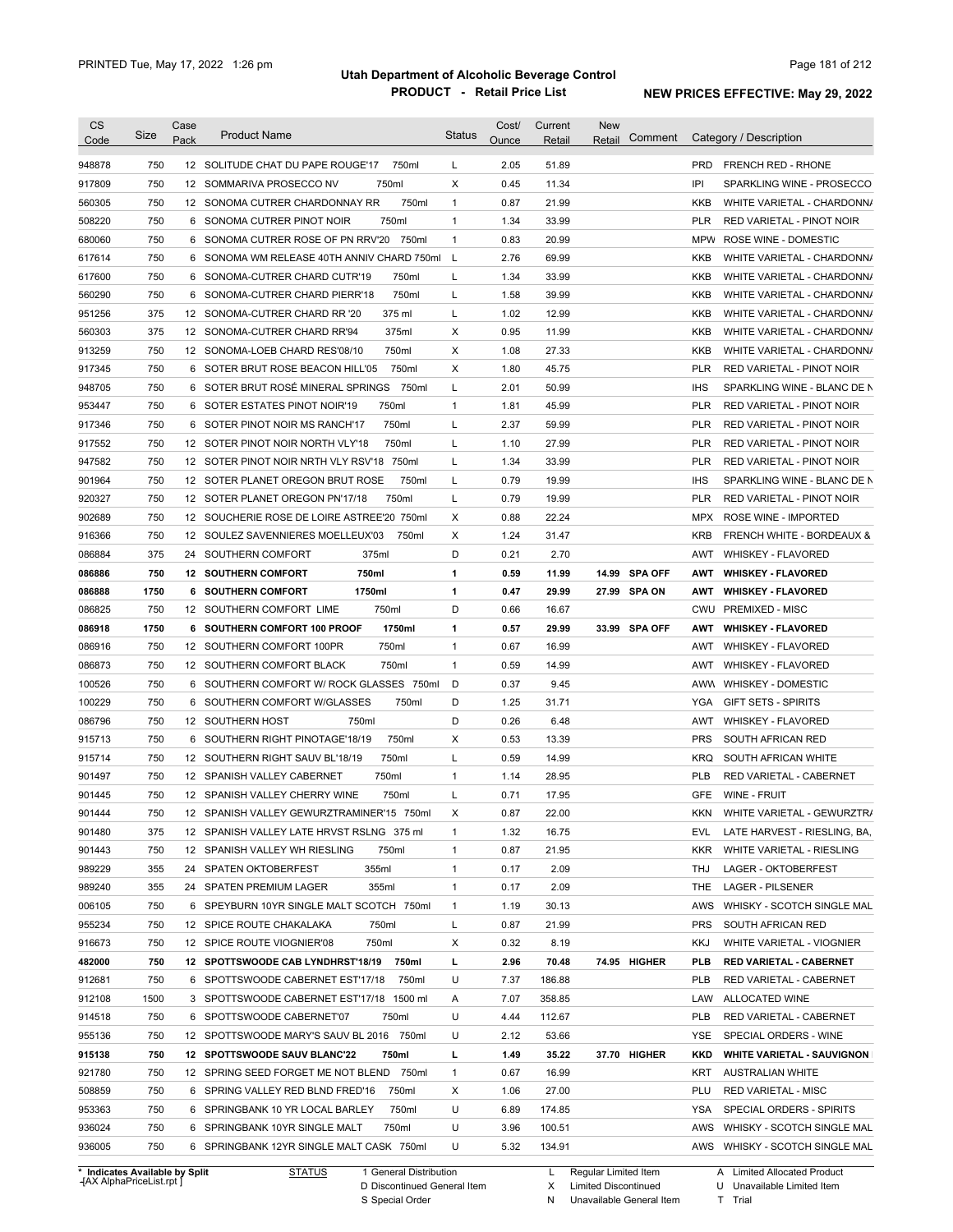| <b>CS</b><br>Code              | Size | Case<br>Pack | <b>Product Name</b>                         | <b>Status</b> | Cost/<br><b>Ounce</b> | Current<br>Retail | <b>New</b><br>Retail | Comment      |            | Category / Description             |
|--------------------------------|------|--------------|---------------------------------------------|---------------|-----------------------|-------------------|----------------------|--------------|------------|------------------------------------|
| 909680                         | 750  |              | 6 SPRINGBANK 13 YR SINGLE MALT GREEN 750ml  | U             | 4.48                  | 113.51            |                      |              | YSA        | SPECIAL ORDERS - SPIRITS           |
| 918979                         | 750  | 6            | SPRINGBANK 14YR BRBN WOOD SCOTCH 750ml      | Χ             | 5.31                  | 134.74            |                      |              | AWS        | WHISKY - SCOTCH SINGLE MAL         |
| 936014                         | 750  |              | 750ml<br>6 SPRINGBANK 15YR MALT SCOTCH      | U             | 6.53                  | 165.51            |                      |              | AWS        | WHISKY - SCOTCH SINGLE MAL         |
| 006118                         | 750  |              | 750ml<br>6 SPRINGBANK 18 YR SINGLE MALT     | U             | 9.73                  | 246.78            |                      |              | <b>YSA</b> | SPECIAL ORDERS - SPIRITS           |
| 936004                         | 750  |              | 6 SPRINGBANK 21YR SINGLE MALT<br>750ml      | U             | 18.57                 | 470.85            |                      |              | <b>YSA</b> | SPECIAL ORDERS - SPIRITS           |
| 912082                         | 750  |              | 2 SPRINGBANK 25YR<br>750ml                  | U             | 41.43                 | 1,050.66          |                      |              | <b>YSA</b> | SPECIAL ORDERS - SPIRITS           |
| 952337                         | 750  |              | 750ml<br>6 SPRINGBANK '97 19 YR #605        | U             | 11.15                 | 282.67            |                      |              | YSE        | SPECIAL ORDERS - WINE              |
| 952338                         | 750  |              | 750ml<br>6 SPRINGBANK LOCAL BARLEY 11 YR    | U             | 6.15                  | 155.92            |                      |              | YSE        | SPECIAL ORDERS - WINE              |
| 952339                         | 750  |              | 750ml<br>6 SPRINGBANK PEATED LONGROW        | U             | 3.57                  | 90.48             |                      |              | <b>YSE</b> | SPECIAL ORDERS - WINE              |
| 917197                         | 750  |              | 750ml<br>12 SPY VALLEY PINOT NOIR'13/14     | Х             | 0.99                  | 25.18             |                      |              | <b>PRW</b> | NEW ZEALAND RED                    |
| 917861                         | 750  |              | 12 SPY VALLEY RIESLING MARLB'11/12<br>750ml | X             | 0.73                  | 18.45             |                      |              | <b>KRV</b> | NEW ZEALAND WHITE                  |
| 424320                         | 750  |              | 12 SPY VALLEY SAUVIGNON BLANC<br>750ml      | $\mathbf{1}$  | 0.71                  | 17.99             |                      |              | <b>KRV</b> | NEW ZEALAND WHITE                  |
| 916693                         | 750  |              | 750ml<br>12 SPYROS HATZIGIANNIS SANTORINI   | U             | 0.84                  | 21.40             |                      |              | <b>YSE</b> | SPECIAL ORDERS - WINE              |
| 086533                         | 750  |              | 12 SQRRL PEANUT BUTTER WHISKEY<br>750ml     | 1             | 0.67                  | 19.99             |                      | 16.99 SPA ON | <b>AWT</b> | <b>WHISKEY - FLAVORED</b>          |
| 918616                         | 750  |              | 12 SQUADRA ROSATO NERO D'AVOLA'18<br>750ml  | L             | 0.32                  | 8.13              |                      |              | MPQ        | ROSE WINE - VARIETAL & VIN G       |
| 989327                         | 355  | 24           | SQUATTERS BIG COTTONWOOD AMBER<br>355ml     | D             | 0.14                  | 1.72              |                      |              | TNL        | ALE - RED, AMBER, BROWN            |
| 953655                         | 355  | 24           | SQUATTERS CHASING TAIL ORANGE CAN 355 ml    | D             | 0.17                  | 1.99              |                      |              | <b>TCP</b> | <b>BEER - FRUIT &amp; FLAVORED</b> |
| 922389                         | 355  |              | 24 SQUATTERS HAZY HOP RISING<br>355 ml      | $\mathbf{1}$  | 0.17                  | 2.09              |                      |              | <b>TNF</b> | ALE - BITTER & ESB                 |
| 989283                         | 750  |              | 750ml<br>12 SQUATTERS HELLS KEEP BELGIAN G  | D             | 0.40                  | 10.15             |                      |              | TNI        | ALE - WHITE & BELGIAN STYLE        |
| 989400                         | 355  |              | 24 SQUATTERS HELL'S KEEP GOLDEN ALE 355 ml  | $\mathbf{1}$  | 0.17                  | 2.09              |                      |              | <b>TNU</b> | ALE - MISC & SEASONAL              |
| 989410                         | 355  |              | 24 SQUATTERS HOP RISING DBLE IPA CAN 355ml  | $\mathbf{1}$  | 0.17                  | 2.09              |                      |              | <b>TNF</b> | ALE - BITTER & ESB                 |
| 989273                         | 355  |              | 24 SQUATTERS HOP RISING DOUBLE IPA 355ml    | D             | 0.17                  | 2.09              |                      |              | <b>TNF</b> | ALE - BITTER & ESB                 |
| 989351                         | 750  |              | 12 SQUATTERS HOP RISING DOUBLE IPA 750ml    | D             | 0.16                  | 4.04              |                      |              | <b>TNF</b> | ALE - BITTER & ESB                 |
| 953972                         | 946  | -1           | SQUATTERS HOP RISING TROPICAL CRWLR946ml    | U             | 0.22                  | 7.03              |                      |              | <b>YST</b> | SPECIAL ORDERS - BEER              |
| 953656                         | 355  | 24           | SQUATTERS HOP RISING TROPICAL IPA 355 ml    | 1             | 0.17                  | 2.09              |                      |              | <b>TCP</b> | BEER - FRUIT & FLAVORED            |
| 989033                         | 355  | 24           | SQUATTERS OFF DUTY IPA<br>355ml             | D             | 0.17                  | 2.09              |                      |              | <b>TNF</b> | ALE - BITTER & ESB                 |
| 951121                         | 355  | 24           | SQUATTERS OFF DUTY IPA CAN<br>355 ml        | D             | 0.17                  | 1.99              |                      |              | <b>TNF</b> | ALE - BITTER & ESB                 |
| 989383                         | 355  | 24           | SQUATTERS OUTER DARKNESS<br>355 ml          | X             | 0.29                  | 3.49              |                      |              | <b>YST</b> | SPECIAL ORDERS - BEER              |
| 918758                         | 355  | 24           | SQUATTERS OUTER DARKNESS<br>355 ml          | $\mathbf{1}$  | 0.30                  | 3.55              |                      |              | TNI        | ALE - WHITE & BELGIAN STYLE        |
| 989280                         | 750  | 12           | 750ml<br>SQUATTERS OUTER DARKNESS STOUT     | D             | 0.40                  | 10.12             |                      |              | <b>TNP</b> | ALE - HEAVY, PORTER, STOUT         |
| 989393                         | 355  | 24           | SQUATTERS WEE PEAT SCOTTISH ALE<br>355ml    | D             | 0.16                  | 1.92              |                      |              | TNL        | ALE - RED, AMBER, BROWN            |
| 919105                         | 750  | 6            | SRIL ART VODKA<br>750ml                     | 1             | 1.38                  | 34.99             |                      |              | ADW        | <b>VODKA - DOMESTIC</b>            |
| 068846                         | 750  | 12           | <b>ST BRENDANS IRISH CREAM</b><br>750ml     | 1             | 0.51                  | 14.99             |                      | 12.99 SPA ON | CHV        | <b>LIQUEURS - CREAM</b>            |
| 510370                         | 750  | 6            | ST CLEMENT OROPPAS RED'14<br>750ml          | X             | 2.08                  | 52.70             |                      |              | <b>PLD</b> | RED VARIETAL - MERITAGE            |
| 918233                         | 750  |              | 12 ST COSME CDR DEUX ALBIONS'19/20 750ml    | L             | 1.10                  | 27.99             |                      |              | <b>PRD</b> | <b>FRENCH RED - RHONE</b>          |
| 907544                         | 750  |              | 12 ST COSME CHATEAUNEUF-DU-PAPE'18/19 750ml |               | 2.74                  | 69.49             |                      |              | PRD        | FRENCH RED - RHONE                 |
| 918605                         | 750  |              | 12 ST COSME COTE ROTIE'19/20<br>750ml       | L             | 3.69                  | 93.49             |                      |              | PRD        | FRENCH RED - RHONE                 |
| 918606                         | 750  |              | 12 ST COSME COTES DU RHONE BLNC'14/15 750ml | U             | 0.87                  | 21.96             |                      |              | KRD        | FRENCH WHITE - MISC                |
| 918137                         | 750  |              | 12 ST COSME COTES DU RHONE'20/21<br>750ml   | L             | 0.78                  | 19.75             |                      |              | <b>PRD</b> | FRENCH RED - RHONE                 |
| 918235                         | 750  |              | 750ml<br>12 ST COSME CROZES-HERMITAGE'19/20 | L             | 1.60                  | 40.49             |                      |              | PRD        | FRENCH RED - RHONE                 |
| 918660                         | 750  | 6            | ST COSME GIGONDAS LE CLAUX '19/20 750ml     | L             | 6.13                  | 155.49            |                      |              | PRD        | FRENCH RED - RHONE                 |
| 907545                         | 750  |              | 12 ST COSME GIGONDAS'19/20<br>750ml         | L             | 2.53                  | 64.25             |                      |              | PRD        | FRENCH RED - RHONE                 |
| 918893                         | 750  |              | 12 ST COSME IGP DX ALBNS BLNC'20/21 750ml   | L             | 0.99                  | 24.99             |                      |              | KRA        | FRENCH WHITE - BURGUNDY            |
| 920635                         | 750  |              | 12 ST COSME LITTLE JAMES RED<br>750ml       | L             | 0.66                  | 16.75             |                      |              | <b>PRD</b> | FRENCH RED - RHONE                 |
| 917569                         | 750  |              | 750ml<br>12 ST COSME LITTLE JAMES WHITE'21  | Г             | 0.66                  | 16.75             |                      |              | KRD        | FRENCH WHITE - MISC                |
| 918234                         | 750  |              | 750ml<br>12 ST COSME ST JOSEPH'19/20        | Г             | 1.80                  | 45.75             |                      |              | <b>PRD</b> | FRENCH RED - RHONE                 |
| 077474                         | 750  |              | 12 ST ELDER ELDERFLOWER LIQUEUR<br>750ml    | 1             | 0.79                  | 19.99             |                      |              | <b>CHS</b> | LIQUEURS - BITTERS & HERBAL        |
| 624270                         | 750  |              | 12 ST FRANCIS CHARDONNAY<br>750ml           | D             | 0.39                  | 9.99              |                      |              | <b>KKB</b> | WHITE VARIETAL - CHARDONN/         |
| 905388                         | 750  |              | 12 ST FRANCIS MERLOT '16<br>750ml           | X             | 0.80                  | 20.23             |                      |              | YSE        | SPECIAL ORDERS - WINE              |
| 510505                         | 750  |              | 12 ST FRANCIS OLD VINES ZINFANDEL<br>750ml  | $\mathbf{1}$  | 0.95                  | 24.02             |                      |              | <b>PLH</b> | RED VARIETAL - ZINFANDEL           |
| 000666                         | 600  |              | 600 ml<br>4 ST GEORGE GIN COLLECTION        | D             | 0.80                  | 16.31             |                      |              | <b>YSA</b> | SPECIAL ORDERS - SPIRITS           |
| 100895                         | 600  |              | 600 ml<br>4 ST GEORGE VODKA COLLECTION      | D             | 0.67                  | 13.61             |                      |              | <b>YGA</b> | <b>GIFT SETS - SPIRITS</b>         |
| 066836                         | 750  |              | 750ml<br>6 ST GERMAIN ELDERFLOWER LIQUEUR   | 1             | 1.46                  | 36.99             |                      |              | <b>CHU</b> | LIQUEURS - MISC                    |
| 100430                         | 750  |              | 6 ST GERMAIN GLASS PACK<br>750ml            | U             | 1.42                  | 35.99             |                      |              | YGC        | <b>GIFT SETS - LIQUEURS</b>        |
|                                |      |              |                                             |               |                       |                   |                      |              |            |                                    |
| * Indicates Available by Split |      |              | <b>STATUS</b><br>1 General Distribution     |               |                       | L                 | Regular Limited Item |              |            | A Limited Allocated Product        |

**Case** [AX AlphaPriceList.rpt ]

S Special Order

X Limited Discontinued

N Unavailable General Item

D Discontinued General Item

U Unavailable Limited Item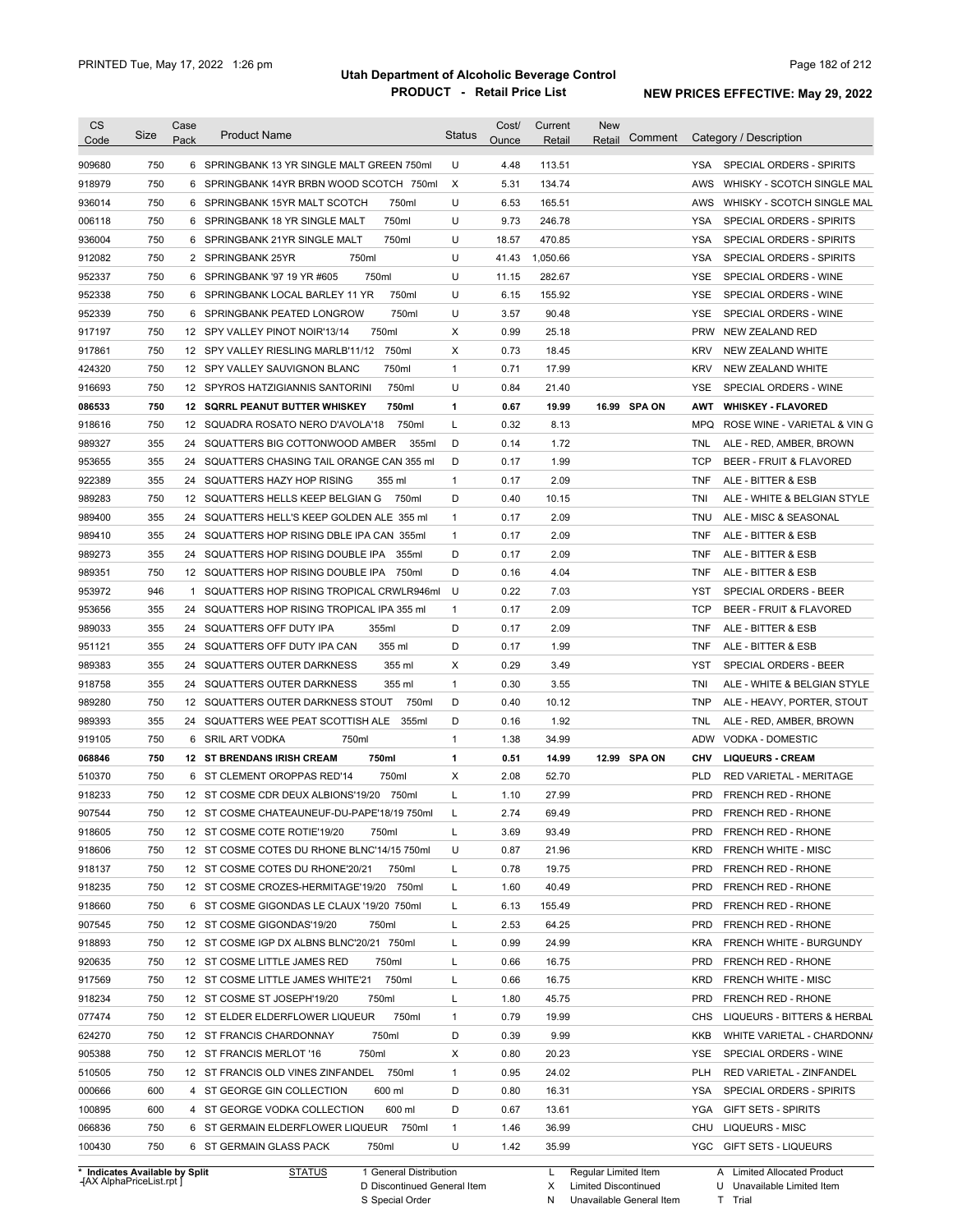| <b>CS</b><br>Code              | Size        | Case<br>Pack | <b>Product Name</b>                                                       | <b>Status</b> | Cost/<br>Ounce | Current<br>Retail | <b>New</b><br>Comment<br>Retail | Category / Description                                               |
|--------------------------------|-------------|--------------|---------------------------------------------------------------------------|---------------|----------------|-------------------|---------------------------------|----------------------------------------------------------------------|
| 003891                         | 750         |              | 6 ST GERMAIN W CARAFE & STIR ROD<br>750ml                                 | D             | 0.77           | 19.44             |                                 | YGC GIFT SETS - LIQUEURS                                             |
| 624590                         | 750         |              | 12 ST HUBERT'S THE STAG SB CHARDONNAY 750ml                               | $\mathbf{1}$  | 0.67           | 16.99             |                                 | KKB<br>WHITE VARIETAL - CHARDONN/                                    |
| 989765                         | 1100        |              | 1100ml<br>12 ST IDES MALT LIQUOR                                          | $\mathbf{1}$  | 0.11           | 3.99              |                                 | <b>TCJ</b><br>BEER - ICE & MALT LIQUOR                               |
| 624625                         | 750         |              | 6 ST JEAN CHARD BELLE TERRE'12/13 750ml                                   | Χ             | 0.41           | 10.50             |                                 | KKB<br>WHITE VARIETAL - CHARDONN/                                    |
| 625350                         | 750         |              | 750ml<br>6 ST JEAN CHARD RBT YOUNG'13/14                                  | Χ             | 0.41           | 10.50             |                                 | KKB<br>WHITE VARIETAL - CHARDONN/                                    |
| 554730                         | 750         |              | 750ml<br>12 ST JEAN CHARDONNAY                                            | $\mathbf{1}$  | 0.55           | 13.99             |                                 | <b>KKB</b><br>WHITE VARIETAL - CHARDONN/                             |
| 624635                         | 750         |              | 6 ST JEAN FUME RR ETOILE'09/10<br>750ml                                   | Х             | 0.76           | 19.34             |                                 | <b>KKD</b><br>WHITE VARIETAL - SAUVIGNON                             |
| 918236                         | 750         |              | 750ml<br>12 ST JEAN RIESLING'12/13                                        | Х             | 0.23           | 5.88              |                                 | <b>KKR</b><br>WHITE VARIETAL - RIESLING                              |
| 912242                         | 750         |              | 750ml<br>12 ST JEAN SAUV BL SONOMA'15                                     | Х             | 0.30           | 7.56              |                                 | WHITE VARIETAL - SAUVIGNON<br><b>KKD</b>                             |
| 917567                         | 750         |              | 750ml<br>12 ST KILDA SHIRAZ'14/15                                         | Χ             | 0.40           | 10.25             |                                 | <b>AUSTRALIAN RED</b><br><b>PRY</b>                                  |
| 913502                         | 750         |              | 750ml<br>12 ST MARTIN BRONZINELLE'9/10                                    | Х             | 0.84           | 21.21             |                                 | <b>PRE</b><br>FRENCH RED - MISC AOC                                  |
| 917131                         | 750         |              | 750ml<br>12 ST MARTIN GARRIQUE ROSE'11                                    | U             | 0.61           | 15.43             |                                 | <b>MPQ</b><br>ROSE WINE - VARIETAL & VIN G                           |
| 625602                         | 750         |              | 6 ST MICHELLE CHARD CLD CRK'14/15<br>750ml                                | X             | 0.58           | 14.74             |                                 | KKB<br>WHITE VARIETAL - CHARDONN/                                    |
| 510606                         | 750         |              | 6 ST MICHELLE ETHOS CABERNET'06/7<br>750ml                                | X             | 1.56           | 39.56             |                                 | <b>PLB</b><br>RED VARIETAL - CABERNET                                |
| 626160                         | 750         |              | 12 ST MICHELLE RIES INDIAN WELLS'06 750ml                                 | Χ             | 0.68           | 17.23             |                                 | <b>KKR</b><br>WHITE VARIETAL - RIESLING                              |
| 900889                         | 750         |              | 750ml<br>12 ST PAUL MONT LA SALLE                                         | U             | 0.16           | 4.09              |                                 | YSE<br>SPECIAL ORDERS - WINE                                         |
| 050686                         | 750         |              | 12 ST REMY VSOP BRANDY<br>750ml                                           | $\mathbf{1}$  | 0.63           | 15.99             |                                 | ATB<br><b>BRANDY - BASIC</b>                                         |
| 917465                         | 750         |              | 750ml<br>12 ST ROCH CHIMERES ROUSILLON'17                                 | Х             | 0.93           | 23.53             |                                 | <b>PRE</b><br>FRENCH RED - MISC AOC                                  |
| 919962                         | 750         |              | 750ml<br>6 ST SUPERY CAB DOLLARHIDE '13/14                                | Х             | 3.74           | 94.79             |                                 | <b>PLB</b><br>RED VARIETAL - CABERNET                                |
| 974084                         | 750         |              | 12 ST SUPERY CABERNET NAPA'17/18<br>750ml                                 | L             | 1.58           | 39.99             |                                 | <b>PLB</b><br>RED VARIETAL - CABERNET                                |
| 904580                         | 750         |              | 6 ST SUPERY CABERNET RUTHERFORD '13 750ml                                 | Х             | 1.85           | 46.96             |                                 | <b>PLB</b><br>RED VARIETAL - CABERNET                                |
| 919947                         | 750         | 6            | 750ml<br>ST SUPERY ELU RED'15                                             | L             | 3.18           | 80.69             |                                 | <b>PLD</b><br>RED VARIETAL - MERITAGE                                |
| 919946                         | 750         |              | 12 ST SUPERY ESTATE ROSÉ'18<br>750ml                                      | U             | 0.55           | 14.02             |                                 | MPW<br>ROSE WINE - DOMESTIC                                          |
| 981514                         | 750         |              | 6 ST SUPERY MERLOT RUTHERFORD'14/15 750ml                                 | Х             | 0.94           | 23.74             |                                 | <b>PLF</b><br>RED VARIETAL - MERLOT                                  |
| 910831                         | 750         |              | 750ml<br>12 ST SUPERY MOSCATO'17/18                                       | U             | 0.79           | 20.02             |                                 | KKT<br>WHITE VARIETAL - MUSCAT & M                                   |
| 921134                         | 750         |              | 6 ST SUPERY SAUV BL DOLLARHIDE'16/18 750ml                                | Χ             | 0.78           | 19.72             |                                 | <b>KKD</b><br>WHITE VARIETAL - SAUVIGNON                             |
| 626820                         | 750         |              | 12 ST SUPERY SAUVIGNON BLANC'21<br>750ml                                  | L             | 0.97           | 24.49             |                                 | <b>KKD</b><br>WHITE VARIETAL - SAUVIGNON                             |
| 626805                         | 750         |              | 6 ST SUPERY VIRTU<br>750ml                                                | U             | 1.03           | 26.09             |                                 | YSE<br>SPECIAL ORDERS - WINE                                         |
| 915396                         | 750         |              | 750ml<br>12 ST URBANS-HOF OCK BOCK K'18                                   | Χ             | 1.02           | 25.99             |                                 | <b>KRH</b><br><b>GERMAN WHITE - MOSEL</b>                            |
| 917394                         | 750         |              | 12 ST URBANS-HOF OCKFEN BOCKST K'07 750ml                                 | Χ             | 0.79           | 19.99             |                                 | <b>KRH</b><br><b>GERMAN WHITE - MOSEL</b>                            |
|                                |             |              | 1750ml                                                                    | $\mathbf{1}$  | 0.51           |                   | 29.99 SPA OFF                   | <b>CHV</b>                                                           |
| 068848<br>103122               | 1750<br>750 |              | 6 ST. BRENDANS IRISH CREAM<br>6 ST. BRENDANS LATTE MUG SET<br>750ml       | D             | 0.32           | 27.99<br>8.10     |                                 | <b>LIQUEURS - CREAM</b><br><b>GIFT SETS - LIQUEURS</b><br><b>YGC</b> |
| 329883                         | 1000        |              | 1000ml<br>6 ST. CHRISTOPHER GLUHWEIN'14                                   | Χ             | 0.21           | 7.18              |                                 | YGE<br>GIFT SETS - WINES                                             |
| 510520                         |             |              |                                                                           |               |                |                   |                                 | <b>RED VARIETAL MERLOT</b>                                           |
| 624252                         | 750<br>750  |              | 12 ST. FRANCIS MERLOT<br>750ml<br>12 ST. FRANCIS SAUVIGNON BLANC<br>750ml | 1             | 0.87<br>0.53   | 18.99<br>16.36    | 21.99 SPA OFF<br>13.43 SPA ON   | <b>PLF</b><br><b>KKD</b><br><b>WHITE VARIETAL - SAUVIGNON</b>        |
|                                |             |              |                                                                           | 1             |                |                   |                                 |                                                                      |
| 101706                         | 750         |              | 6 ST. GERMAIN WITH CARAFE PACK<br>750ml                                   | т             | 1.46           | 36.99             |                                 | CHX LIQUEURS - IMPORTED                                              |
| 917568                         | 750         |              | 12 ST. KILDA CHARDONNAY'16/17<br>750ml                                    | X             | 0.36           | 9.23              |                                 | KRT<br><b>AUSTRALIAN WHITE</b>                                       |
| 989457                         | 710         |              | 12 STACK SMOOTH LAGER<br>710ml                                            | $\mathbf{1}$  | 0.13           | 3.05              |                                 | TCJ<br>BEER - ICE & MALT LIQUOR                                      |
| 955789                         | 750         |              | 750ml<br>12 STACKED STONE QUARRY RED'13                                   | U             | 0.67           | 16.97             |                                 | YSE<br>SPECIAL ORDERS - WINE                                         |
| 021540                         | 750         |              | 750ml<br>6 STAGG JUNIOR BOURBON                                           | Α             | 1.97           | 49.99             |                                 | LAS<br><b>ALLOCATED SPIRIT</b>                                       |
| 912490                         | 750         |              | 750ml<br>6 STAGLIN CHARDONNAY'11/12                                       | Х             | 2.40           | 60.84             |                                 | KKB<br>WHITE VARIETAL - CHARDONN/                                    |
| 954146                         | 750         |              | 12 STAGLIN ROSE 2017<br>750ml                                             | U             | 0.31           | 7.85              |                                 | YSE<br>SPECIAL ORDERS - WINE                                         |
| 913888                         | 750         |              | 12 STAGLIN SALUS CABERNET'18<br>750ml                                     | L             | 3.73           | 94.70             |                                 | <b>PLB</b><br>RED VARIETAL - CABERNET                                |
| 908681                         | 750         |              | 6 STAGLIN SALUS CHARD '07<br>750ml                                        | Х             | 1.43           | 36.27             |                                 | YSE<br>SPECIAL ORDERS - WINE                                         |
| 907676                         | 750         |              | 750ml<br>12 STAGLIN SALUS CHARD'19                                        | U             | 1.64           | 41.47             |                                 | KKB<br>WHITE VARIETAL - CHARDONN/                                    |
| 904238                         | 750         |              | 12 STAGLIN SELECT PACK<br>750ml                                           | U             | 16.25          | 412.18            |                                 | YSE<br>SPECIAL ORDERS - WINE                                         |
| 909510                         | 1500        |              | 8 STAGLIN STAGLIANO SANGIOVESE 08 1500ml                                  | Х             | 5.89           | 298.59            |                                 | YSE<br>SPECIAL ORDERS - WINE                                         |
| 906870                         | 750         |              | 12 STAG'S LEAG WC KARIA CHARDONNAY 750ml                                  | L             | 1.46           | 36.99             |                                 | KKB<br>WHITE VARIETAL - CHARDONN/                                    |
| 913550                         | 750         |              | 12 STAGS LEAP WC CAB ARTEMIS'18/19 750ml                                  | L             | 3.04           | 76.99             |                                 | <b>PLB</b><br>RED VARIETAL - CABERNET                                |
| 912890                         | 750         |              | 6 STAGS LEAP WC CABERNET CASK 23 '14 750ml                                | L             | 14.52          | 368.14            |                                 | <b>PLB</b><br>RED VARIETAL - CABERNET                                |
| 511890                         | 750         |              | 6 STAGS LEAP WC CABERNET FAY'14<br>750ml                                  | L             | 7.41           | 187.97            |                                 | <b>PLB</b><br>RED VARIETAL - CABERNET                                |
| 511880                         | 750         |              | 12 STAGS LEAP WC CABERNET SLV'14<br>750ml                                 | L             | 7.41           | 187.83            |                                 | <b>PLB</b><br>RED VARIETAL - CABERNET                                |
| 981284                         | 750         |              | 12 STAGS LEAP WC MERLOT'09<br>750ml                                       | Х             | 0.92           | 23.43             |                                 | PLF<br>RED VARIETAL - MERLOT                                         |
| 511030                         | 750         |              | 12 STAGS LW CABERNET'17/18<br>750ml                                       | L             | 2.37           | 59.99             |                                 | <b>PLB</b><br>RED VARIETAL - CABERNET                                |
| * Indicates Available by Split |             |              | 1 General Distribution<br><b>STATUS</b>                                   |               |                | $\mathsf{L}$      | Regular Limited Item            | A Limited Allocated Product                                          |

**Case** [AX AlphaPriceList.rpt ]

D Discontinued General Item S Special Order

X Limited Discontinued

N Unavailable General Item

U Unavailable Limited Item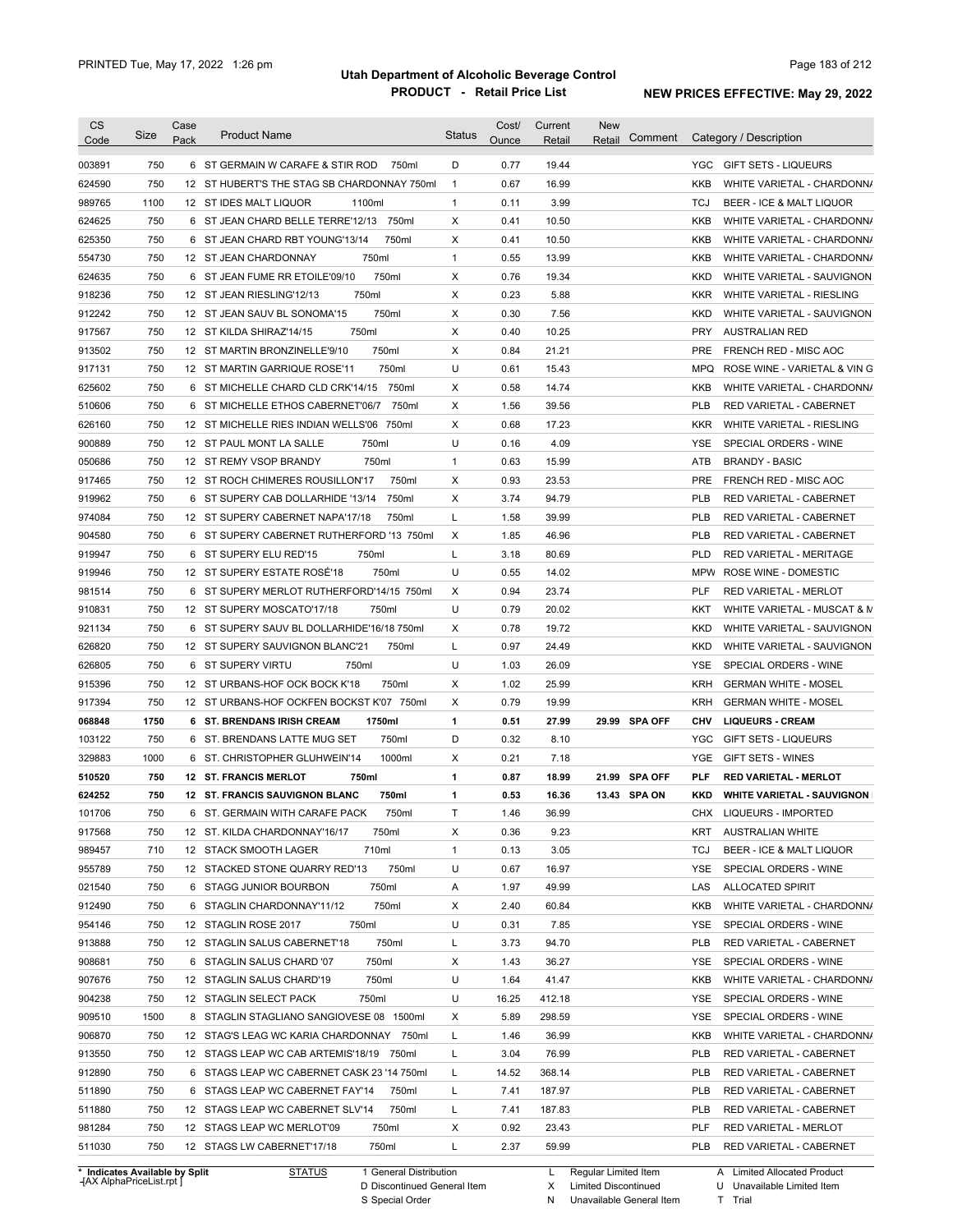| Code                                                                                                                                                                                                                                                   | Size       | Case<br>Pack | <b>Product Name</b>                                                       | <b>Status</b>  | Cost/<br>Ounce | Current<br>Retail | New<br>Retail                  | Comment        | Category / Description                                       |
|--------------------------------------------------------------------------------------------------------------------------------------------------------------------------------------------------------------------------------------------------------|------------|--------------|---------------------------------------------------------------------------|----------------|----------------|-------------------|--------------------------------|----------------|--------------------------------------------------------------|
|                                                                                                                                                                                                                                                        |            |              |                                                                           |                |                |                   |                                |                |                                                              |
| 914008                                                                                                                                                                                                                                                 | 750        |              | 12 STAGS LW CHARDONNAY'19/20<br>750ml                                     | L              | 1.18           | 29.99             |                                |                | WHITE VARIETAL - CHARDONN/<br><b>KKB</b>                     |
| 511040                                                                                                                                                                                                                                                 | 750        |              | 750ml<br>12 STAGS LW MERLOT'17/18                                         | L              | 1.38           | 34.99             |                                |                | <b>PLF</b><br><b>RED VARIETAL - MERLOT</b>                   |
| 510920                                                                                                                                                                                                                                                 | 750        |              | 750ml<br>12 STAGS LW PETITE SYRAH'18                                      | L              | 1.58           | 39.99             |                                |                | PLJ<br>RED VARIETAL - SYRAH, PETITE                          |
| 908184                                                                                                                                                                                                                                                 | 750        |              | 750ml<br>12 STANDISH ROSE                                                 | Х              | 1.35           | 34.33             |                                |                | YSE<br>SPECIAL ORDERS - WINE                                 |
| 424386                                                                                                                                                                                                                                                 | 750        |              | 12 STARBOROUGH SAUVIGNON BLANC<br>750ml                                   | $\mathbf{1}$   | 0.55           | 13.99             |                                |                | <b>KRV</b><br>NEW ZEALAND WHITE                              |
| 329940                                                                                                                                                                                                                                                 | 750        |              | 750ml<br>12 STARLING CASTLE GEWURTRAMINER                                 | 1              | 0.51           | 12.99             |                                |                | KRI<br><b>GERMAN WHITE - MISC &amp; VARIE</b>                |
| 918714                                                                                                                                                                                                                                                 | 1000       |              | 1000 ml<br>6 STARLING CASTLE GLUHWEIN                                     | X              | 0.34           | 11.61             |                                |                | EVU<br>LATE HARVEST - WHITE MISC                             |
| 329955                                                                                                                                                                                                                                                 | 750        |              | 750ml<br>12 STARLING CASTLE RED                                           | $\mathbf{1}$   | 0.51           | 12.99             |                                |                | <b>PRG</b><br><b>GERMAN &amp; AUSTRIAN RED</b>               |
| 485500                                                                                                                                                                                                                                                 | 750        |              | 750ml<br>12 STARMONT CABERNET'17/18                                       | L              | 0.99           | 24.99             |                                |                | <b>PLB</b><br>RED VARIETAL - CABERNET                        |
| 588830                                                                                                                                                                                                                                                 | 750        |              | 750ml<br><b>12 STARMONT CHARDONNAY</b>                                    | $\mathbf{1}$   | 0.71           | 21.99             | 17.99 SPA ON                   |                | KKB<br><b>WHITE VARIETAL - CHARDONNA</b>                     |
| 913671                                                                                                                                                                                                                                                 | 750        |              | 750ml<br>12 STARMONT MERLOT'13/15                                         | U              | 1.02           | 25.99             |                                |                | YSE<br>SPECIAL ORDERS - WINE                                 |
| 511222                                                                                                                                                                                                                                                 | 750        |              | 12 STARMONT PINOT NOIR'17/18<br>750ml                                     | L              | 0.91           | 22.99             |                                |                | <b>PLR</b><br>RED VARIETAL - PINOT NOIR                      |
| 681360                                                                                                                                                                                                                                                 | 750        |              | 750ml<br>12 STARMONT ROSE CARNEROS'19                                     | L              | 0.71           | 17.99             |                                |                | MPW<br>ROSE WINE - DOMESTIC                                  |
| 588840                                                                                                                                                                                                                                                 | 750        |              | 750ml<br>12 STARMONT SAUV BLANC                                           | L              | 0.71           | 17.99             |                                |                | <b>KKD</b><br>WHITE VARIETAL - SAUVIGNON                     |
| 917182                                                                                                                                                                                                                                                 | 750        |              | 750ml<br>12 STATTI GAGLIOPPO'16/17                                        | Χ              | 0.66           | 16.62             |                                |                | <b>PRK</b><br><b>ITALIAN RED - MISC DOC</b>                  |
| 918200                                                                                                                                                                                                                                                 | 1000       |              | 1000ml<br>12 STATUS ORIGINAL VODKA                                        | Χ              | 0.60           | 20.28             |                                |                | <b>YSE</b><br>SPECIAL ORDERS - WINE                          |
| 923403                                                                                                                                                                                                                                                 | 750        |              | 750ml<br>12 STATUS UKRANIAN VODKA                                         | T              | 0.71           | 17.99             |                                |                | <b>ADX</b><br><b>VODKA - IMPORTED</b>                        |
| 923402                                                                                                                                                                                                                                                 | 1750       |              | 1750ml<br>6 STATUS UKRANIAN VODKA                                         | Τ              | 0.51           | 29.99             |                                |                | ADX<br><b>VODKA - IMPORTED</b>                               |
| 775861                                                                                                                                                                                                                                                 | 375        |              | 12 STE CHAPELLE BLOOD ORANGE SPRITZ 375ml                                 | $\mathbf{1}$   | 0.47           | 5.99              |                                |                | <b>IHC</b><br>SPARKLING WINE - FLAVORED                      |
| 775862                                                                                                                                                                                                                                                 | 375        |              | 12 STE CHAPELLE BLOOD ORANGE SPRITZ 375ml                                 | D              | 0.47           | 5.99              |                                |                | <b>IHC</b><br>SPARKLING WINE - FLAVORED                      |
| 622755                                                                                                                                                                                                                                                 | 750        |              | 750ml<br>12 STE CHAPELLE CHARDONNAY                                       | 1              | 0.39           | 9.99              |                                |                | KKB<br>WHITE VARIETAL - CHARDONN/                            |
| 622753                                                                                                                                                                                                                                                 | 1500       |              | 6 STE CHAPELLE CHARDONNAY<br>1500ml                                       | 1              | 0.27           | 16.49             | 13.49                          | <b>SPA ON</b>  | KKB<br><b>WHITE VARIETAL - CHARDONNA</b>                     |
| 622910                                                                                                                                                                                                                                                 | 750        |              | 12 STE CHAPELLE CHAT SER RIESLING<br>750ml                                | 1              | 0.39           | 7.99              | 9.99                           | <b>SPA OFF</b> | KKR<br><b>WHITE VARIETAL - RIESLING</b>                      |
| 775859                                                                                                                                                                                                                                                 | 375        |              | 12 STE CHAPELLE HUCKLEBERRY SPRITZ CAN375ml                               | $\overline{1}$ | 0.47           | 5.99              |                                |                | <b>IPD</b><br>SPARKLING WINE - DOMESTIC                      |
| 510440                                                                                                                                                                                                                                                 | 750        |              | 750ml<br>12 STE CHAPELLE MERLOT                                           | 1              | 0.39           | 7.99              | 9.99                           | <b>SPA OFF</b> | PLF<br><b>RED VARIETAL - MERLOT</b>                          |
| 623675                                                                                                                                                                                                                                                 | 750        |              | 12 STE CHAPELLE RIESLING SP HARVE<br>750ml                                | 1              | 0.32           | 11.99             | 7.99 SPA ON                    |                | KKR<br><b>WHITE VARIETAL - RIESLING</b>                      |
| 760405                                                                                                                                                                                                                                                 | 750        |              | 12 STE CHAPELLE RIESLING SPARKLIN<br>750ml                                | U              | 0.36           | 9.08              |                                |                | IHL<br>SPARKLING WINE - EXTRA DRY                            |
| 622900                                                                                                                                                                                                                                                 | 1500       |              | 6 STE CHAPELLE RIESLING WNMKRS<br>1500ml                                  | 1              | 0.34           | 17.49             |                                |                | <b>KKR</b><br>WHITE VARIETAL - RIESLING                      |
| 906828                                                                                                                                                                                                                                                 |            |              |                                                                           | U              | 0.34           | 8.63              |                                |                | SPECIAL ORDERS - WINE<br>YSE                                 |
|                                                                                                                                                                                                                                                        | 750        |              | 750ml<br>12 STE CHAPELLE RIESLIN-SPARKLING                                |                |                |                   |                                |                |                                                              |
|                                                                                                                                                                                                                                                        | 750        |              | 12 STE CHAPELLE SOFT RED<br>750ml                                         | 1              | 0.35           | 5.99              | 8.99 SPA OFF                   |                | PFP<br><b>RED GENERIC - RED TABLE &amp; PI</b>               |
|                                                                                                                                                                                                                                                        | 750        |              | 12 STE CHAPELLE SOFT WHITE<br>750ml                                       | 1              | 0.35           | 8.99              |                                |                | <b>KKP</b><br>WHITE VARIETAL - CHENIN BLA                    |
|                                                                                                                                                                                                                                                        | 1500       |              | 6 STE CHAPELLE SPEC HRVST HUCKLEBE 1500 ml                                | $\mathbf{1}$   | 0.34           | 17.49             |                                |                | <b>BLUSH WINE - DOMESTIC</b><br>MHW                          |
|                                                                                                                                                                                                                                                        | 750        |              | 12 STE CHAPELLE SPEC HRVST HUCKLEBERR 750ml                               | $\overline{1}$ | 0.39           | 9.99              |                                |                | <b>KFP</b><br>WHITE GENERIC - TABLE & PRC                    |
|                                                                                                                                                                                                                                                        | 375        |              | 12 STE CHAPELLE WILD HUCKLEBERRY SPRIT375ml                               | D              | 0.47           | 5.99              |                                |                | <b>IHC</b><br>SPARKLING WINE - FLAVORED                      |
|                                                                                                                                                                                                                                                        | 750        |              | 6 STEAMBOAT SKI TOWN VODKA<br>750ml                                       | D              | 0.74           | 18.75             |                                |                | <b>VODKA - BASIC</b><br>ADF                                  |
|                                                                                                                                                                                                                                                        | 710        |              | 710ml                                                                     | 1              | 0.11           | 2.75              |                                |                | <b>TVB</b><br><b>DOMESTIC BEER</b>                           |
|                                                                                                                                                                                                                                                        | 750        |              | 12 STEEL RESERVE 211 TRIPLE EXPOR<br>12 STEELE PINOT BLANC'06/07<br>750ml | Х              | 0.60           | 15.22             |                                |                | WHITE VARIETAL - PINOT BLAN<br><b>KKF</b>                    |
|                                                                                                                                                                                                                                                        |            |              | 12 STEEP RIDGE CABERNET                                                   | 1              |                | 9.99              |                                |                | <b>PLB</b>                                                   |
|                                                                                                                                                                                                                                                        | 750        |              | 750ml                                                                     |                | 0.39           |                   |                                |                | RED VARIETAL - CABERNET                                      |
|                                                                                                                                                                                                                                                        | 750        |              | 750ml<br>12 STEKAR CABERNET SAV '12                                       | U              | 0.79           | 19.98             |                                |                | YSE<br>SPECIAL ORDERS - WINE                                 |
|                                                                                                                                                                                                                                                        | 750        |              | 750ml<br>12 STEKAR EMILIO CUVEE '10                                       | U              | 0.30           | 7.56              |                                |                | YSE<br>SPECIAL ORDERS - WINE                                 |
|                                                                                                                                                                                                                                                        | 750        |              | 12 STEKAR MALVAZIJA'15<br>750ml                                           | U              | 0.79           | 19.98             |                                |                | YSE<br>SPECIAL ORDERS - WINE                                 |
|                                                                                                                                                                                                                                                        | 750        |              | 12 STEKAR MERLOT GORISKA'15/16<br>750ml                                   | Х              | 0.32           | 8.00              |                                |                | PRZ<br><b>IMPORTED RED - MISC</b>                            |
|                                                                                                                                                                                                                                                        | 750        |              | 750ml<br>12 STEKAR REBULA WHITE'19/20                                     | L              | 0.55           | 13.99             |                                |                | <b>KRJ</b><br><b>AUSTRIAN WHITE</b>                          |
|                                                                                                                                                                                                                                                        | 750        |              | 12 STEKAR SIVI PINOT GRIS'20<br>750ml                                     | L              | 0.55           | 13.99             |                                |                | <b>KRJ</b><br><b>AUSTRIAN WHITE</b>                          |
|                                                                                                                                                                                                                                                        | 355        |              | 24 STELLA ARTOIS CIDRE<br>355ml                                           | $\mathbf{1}$   | 0.24           | 2.89              |                                |                | CIDER - BASIC<br>GLC                                         |
|                                                                                                                                                                                                                                                        | 355        |              | 24 STELLA ARTOIS MIDNIGHT LAGER<br>355ml                                  | D              | 0.24           | 2.89              |                                |                | <b>TVN</b><br>IMPORTED BEER - BELGIUM & F                    |
|                                                                                                                                                                                                                                                        | 750        |              | 12 STELLA MERLOT<br>750ml                                                 | U              | 0.41           | 10.33             |                                |                | YSE<br>SPECIAL ORDERS - WINE                                 |
|                                                                                                                                                                                                                                                        | 1500       |              | 6 STELLA PINOT GRIGIO<br>1500ml                                           | 1              | 0.32           | 19.99             | 15.99 SPA ON                   |                | KRK ITALIAN WHITE - PINOT GRIGIO                             |
|                                                                                                                                                                                                                                                        | 750        |              | 750ml<br>12 STELLA RIBOLLA GIALLA                                         | U              | 1.02           | 25.91             |                                |                | YSE.<br>SPECIAL ORDERS - WINE                                |
|                                                                                                                                                                                                                                                        | 750        |              | 750ml<br>12 STELLA ROSA BLACK                                             | 1              | 0.59           | 12.99             | 14.99 SPA OFF                  |                | PRL<br><b>ITALIAN RED - VARIETAL</b>                         |
|                                                                                                                                                                                                                                                        | 250        |              | 24 STELLA ROSA BLACK CHERRY<br>250ml                                      | 1              | 0.47           | 3.99              |                                |                | PRK<br>ITALIAN RED - MISC DOC                                |
|                                                                                                                                                                                                                                                        | 750        |              | 750ml<br>12 STELLA ROSA BLUEBERRY                                         | 1              | 0.59           | 14.99             |                                |                | PRK ITALIAN RED - MISC DOC                                   |
| 510482<br>623650<br>816172<br>816170<br>775860<br>037922<br>989193<br>912462<br>923536<br>949642<br>949641<br>949639<br>950920<br>951055<br>949640<br>901695<br>900663<br>909421<br>382031<br>951500<br>382012<br>923513<br>381996<br>382013<br>382014 | 750<br>750 |              | 12 STELLA ROSA MOSCATO<br>750ml<br>12 STELLA ROSA PEACH<br>750ml          | 1<br>1         | 0.59<br>0.59   | 12.99<br>12.99    | 14.99 SPA OFF<br>14.99 SPA OFF |                | KRM ITALIAN WHITE - VARIETAL<br>KRM ITALIAN WHITE - VARIETAL |

**Case** [AX AlphaPriceList.rpt ]

D Discontinued General Item S Special Order

X

N Unavailable General Item Limited Discontinued

A Limited Allocated Product

U Unavailable Limited Item T Trial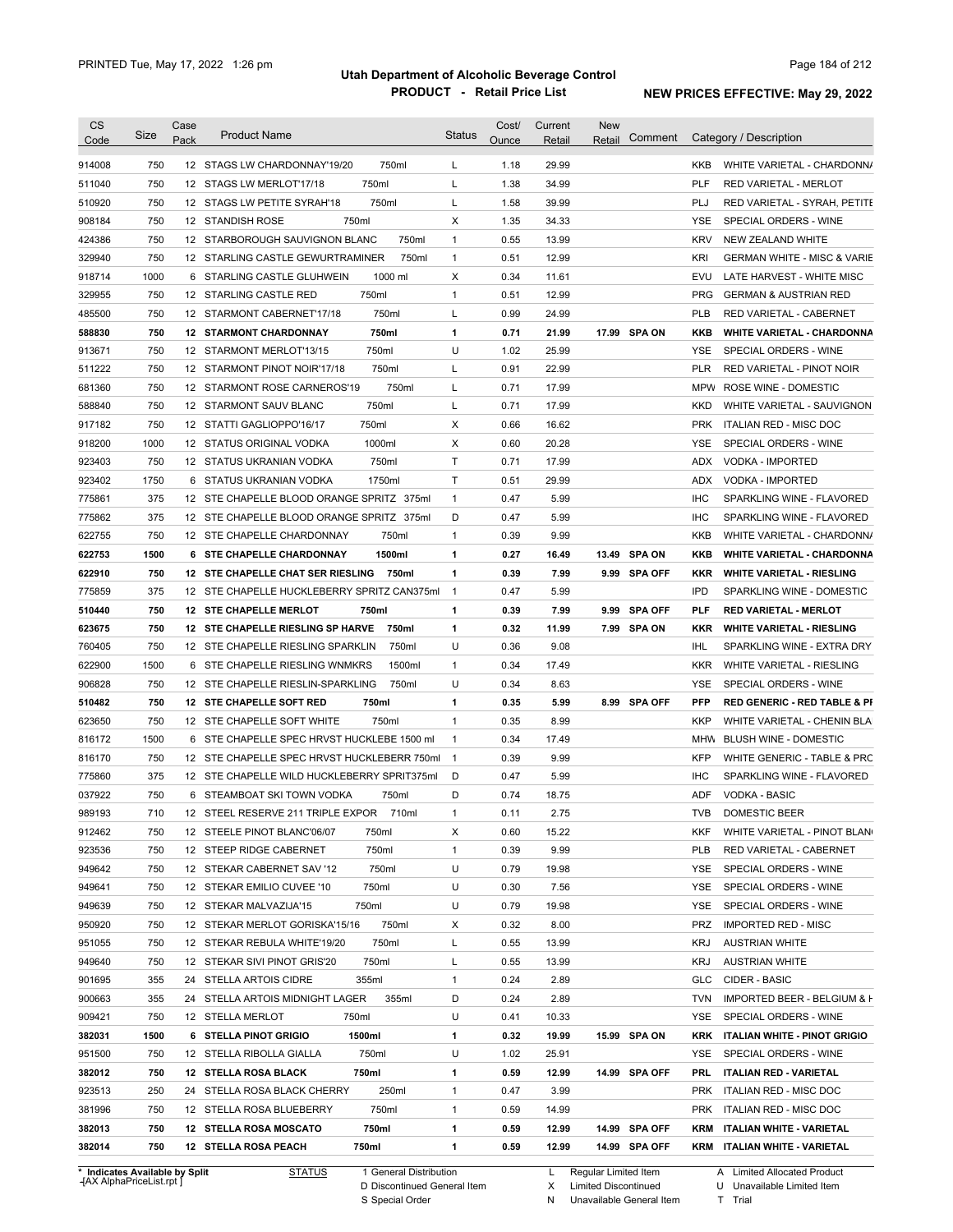| <b>CS</b><br>Code | Size                           | Case<br>Pack | <b>Product Name</b>                               | <b>Status</b> | Cost/<br>Ounce | Current<br>Retail | <b>New</b><br>Retail | Comment       |            | Category / Description          |
|-------------------|--------------------------------|--------------|---------------------------------------------------|---------------|----------------|-------------------|----------------------|---------------|------------|---------------------------------|
| 950736            | 750                            |              | 750ml<br>12 STELLA ROSA PLATINUM                  | U             | 0.54           | 13.67             |                      |               | <b>YSE</b> | SPECIAL ORDERS - WINE           |
| 382017            | 250                            |              | 24 STELLA ROSA PLATINUM MOSCATO ALMN C250ml       | U             | 0.65           | 5.53              |                      |               | <b>YSE</b> | SPECIAL ORDERS - WINE           |
| 915273            | 1500                           |              | 6 STELLA ROSA PRIDE LABEL<br>1500 ml              | Τ             | 0.59           | 29.99             |                      |               | YGE        | GIFT SETS - WINES               |
| 949720            | 750                            |              | 12 STELLA ROSA PROSECCO<br>750ml                  | U             | 0.48           | 12.15             |                      |               | YST        | SPECIAL ORDERS - BEER           |
| 915185            | 1500                           |              | 6 STELLA ROSA ROSE DAY OF THE DEAD 1500ml         | U             | 0.54           | 27.17             |                      |               | YSE        | SPECIAL ORDERS - WINE           |
| 382019            | 750                            |              | 12 STELLA ROSA ROSSO<br>750ml                     | 1             | 0.59           | 12.99             |                      | 14.99 SPA OFF | <b>PRL</b> | <b>ITALIAN RED - VARIETAL</b>   |
| 381992            | 750                            |              | 750ml<br>12 STELLA ROSA WATERMELON                | $\mathbf{1}$  | 0.59           | 14.99             |                      |               | <b>KRL</b> | <b>ITALIAN WHITE - MISC DOC</b> |
| 734265            | 750                            |              | 12 STELLINA DI NOTTE PROSECCO<br>750ml            | 1             | 0.59           | 12.98             |                      | 14.99 SPA OFF | IPL        | <b>SPARKLING WINE - ITALIAN</b> |
| 916151            | 750                            |              | 750ml<br>12 STELTZNER CAB FRANC SL'04             | X             | 1.41           | 35.75             |                      |               | <b>PLG</b> | RED VARIETAL - CAB FRANC, VI    |
| 916245            | 750                            |              | 750ml<br>12 STELTZNER CAB STAG'S L'9/11           | Х             | 2.71           | 68.72             |                      |               | <b>PLB</b> | RED VARIETAL - CABERNET         |
| 916955            | 750                            |              | 12 STELTZNER NAPA CLARET'12/13<br>750ml           | Х             | 0.80           | 20.20             |                      |               | <b>PLD</b> | RED VARIETAL - MERITAGE         |
| 918720            | 355                            |              | 24 STEM CIDERS CHILE GUAVA APPLE CIDER355ml       | $\mathbf{1}$  | 0.20           | 2.45              |                      |               | <b>GLM</b> | CIDER - FLAVORED                |
| 918736            | 355                            | 24           | 355ml<br>STEM CIDERS SEASONAL LINE                | $\mathbf{1}$  | 0.20           | 2.45              |                      |               | <b>GLM</b> | CIDER - FLAVORED                |
| 913578            | 750                            |              | 750ml<br>12 STEMMARI CHARDONNAY'18/19             | Х             | 0.26           | 6.57              |                      |               | <b>KRL</b> | ITALIAN WHITE - MISC DOC        |
| 913577            | 750                            |              | 750ml<br>12 STEMMARI GRILLO'19/20                 | Х             | 0.26           | 6.57              |                      |               | <b>KRL</b> | ITALIAN WHITE - MISC DOC        |
| 914716            | 750                            |              | 750ml<br>12 STEMMARI NERO D'AVOLA                 | 1             | 0.45           | 13.29             |                      | 11.29 SPA ON  | <b>PRM</b> | <b>ITALIAN RED - SICILY</b>     |
| 916656            | 750                            |              | 750ml<br>12 STEMMARI PINOT NOIR SICILIA           | $\mathbf{1}$  | 0.52           | 13.29             |                      |               | <b>PRM</b> | <b>ITALIAN RED - SICILY</b>     |
| 915888            | 750                            |              | 750ml<br>12 STEP RD SHIRAZ LANGHORNE'06           | Х             | 0.88           | 22.35             |                      |               | <b>PRY</b> | <b>AUSTRALIAN RED</b>           |
| 917754            | 750                            |              | 12 STEPHEN VINCENT CHARDONNAY'14/16 750ml         | Χ             | 0.26           | 6.51              |                      |               | KKB        | WHITE VARIETAL - CHARDONN/      |
| 511580            | 750                            |              | 12 STERLING CABERNET VINTNERS COLLEC 750ml        | $\mathbf{1}$  | 0.55           | 13.99             |                      |               | <b>PLB</b> | RED VARIETAL - CABERNET         |
| 628207            | 375                            | 24           | STERLING CANNED WINE CHARDONNAY<br>375ml          | U             | 0.40           | 5.06              |                      |               | YSE        | SPECIAL ORDERS - WINE           |
| 511290            | 375                            | 24           | STERLING CANNED WINE ROSE<br>375ml                | U             | 0.40           | 5.06              |                      |               | YSE        | SPECIAL ORDERS - WINE           |
| 628240            | 750                            |              | 12 STERLING CHARDONNAY VINTNERS COLL 750ml        | $\mathbf{1}$  | 0.55           | 13.99             |                      |               | KKB        | WHITE VARIETAL - CHARDONN/      |
| 511625            | 750                            |              | 12 STERLING MERITAGE VINTNERS COLLEC 750ml        | $\mathbf{1}$  | 0.55           | 13.99             |                      |               | <b>PLD</b> | RED VARIETAL - MERITAGE         |
| 511495            | 750                            |              | 750ml<br>12 STERLING MERLOT NAPA                  | $\mathbf{1}$  | 1.14           | 28.99             |                      |               | <b>PLF</b> | RED VARIETAL - MERLOT           |
| 628260            | 750                            |              | 750ml<br>12 STERLING SB VINT COLL'15/16           | Х             | 0.30           | 7.56              |                      |               | KKD        | WHITE VARIETAL - SAUVIGNON      |
| 989027            | 503                            |              | 20 STIEGL PILS<br>503ml                           | D             | 0.23           | 3.84              |                      |               | THE        | <b>LAGER - PILSENER</b>         |
| 948207            | 330                            | 24           | STIEGL RADLER (GRAPEFRUIT)<br>330ml               | U             | 0.15           | 1.65              |                      |               | <b>YST</b> | SPECIAL ORDERS - BEER           |
|                   | 750                            |              |                                                   | U             | 0.25           | 6.39              |                      |               | <b>YSE</b> | SPECIAL ORDERS - WINE           |
| 923495            | 750                            |              | 12 STIMSON ESTATE CELLARS CABERNET 750ml<br>750ml | D             | 0.36           |                   |                      |               | ADM        | VODKA - FLAVORED                |
| 066972            |                                |              | 12 STOLI CRUSHED MANGO VODKA                      | D             |                | 9.18              |                      |               |            |                                 |
| 066978            | 750                            |              | 12 STOLI CRUSHED PINEAPPLE<br>750ml               |               | 0.36           | 9.18              |                      |               | ADM        | VODKA - FLAVORED                |
| 036808            | 750                            |              | 12 STOLI CUCUMBER VODKA<br>750ml                  | D             | 0.38           | 9.72              |                      |               | ADM        | VODKA - FLAVORED                |
| 100766            | 750                            |              | 6 STOLI PREMIUM VODKA W/ POWER PACK 750ml         | D             | 0.43           | 10.80             |                      |               | YGA        | <b>GIFT SETS - SPIRITS</b>      |
| 000641            | 1750                           |              | 6 STOLI PREMIUM W/GINGER BEER VAP 1750 ml         | Χ             | 0.73           | 43.45             |                      |               | YGA        | <b>GIFT SETS - SPIRITS</b>      |
| 000305            | 1750                           |              | 6 STOLI VODKA/ BLOODY MARY MIX HOL 1750 ml        | D             | 0.73           | 42.99             |                      |               |            | ADX VODKA - IMPORTED            |
| 034729            | 750                            |              | 6 STOLICHNAYA ELIT VODKA<br>750ml                 | 1             | 1.38           | 39.99             |                      | 34.99 SPA ON  |            | ADF VODKA - BASIC               |
| 036460            | 750                            |              | 12 STOLICHNAYA GLUTEN FREE VODKA<br>750ml         | D             | 0.38           | 9.72              |                      |               | ADF        | <b>VODKA - BASIC</b>            |
| 037044            | 750                            |              | 12 STOLICHNAYA LIME VODKA<br>750ml                | D             | 0.43           | 10.80             |                      |               | <b>ADM</b> | VODKA - FLAVORED                |
| 034736            | 750                            |              | 750ml<br>12 STOLICHNAYA OHRANJ VODKA              | D             | 0.43           | 10.80             |                      |               | ADM        | VODKA - FLAVORED                |
| 034880            | 750                            |              | 750ml<br>12 STOLICHNAYA VANILLA VODKA             | D             | 0.43           | 10.80             |                      |               | ADM        | VODKA - FLAVORED                |
| 034744            | 375                            |              | 375ml<br>12 STOLICHNAYA VODKA                     | D             | 0.51           | 6.48              |                      |               | <b>ADF</b> | <b>VODKA - BASIC</b>            |
| 034746            | 750                            |              | 750ml<br>12 STOLICHNAYA VODKA                     | 1             | 0.79           | 19.99             |                      |               | ADF        | <b>VODKA - BASIC</b>            |
| 034747            | 1000                           |              | 1000ml<br>12 STOLICHNAYA VODKA                    | 1             | 0.80           | 26.99             |                      |               | ADF        | <b>VODKA - BASIC</b>            |
| 034748            | 1750                           |              | 1750ml<br>6 STOLICHNAYA VODKA                     | 1             | 0.64           | 42.99             |                      | 37.99 SPA ON  | <b>ADF</b> | <b>VODKA - BASIC</b>            |
| 917033            | 750                            |              | 12 STOLLER PINOT NOIR DUNDEE HLS'19 750ml         | L             | 0.99           | 25.06             |                      |               | <b>PLR</b> | RED VARIETAL - PINOT NOIR       |
| 914131            | 750                            |              | 12 STOLLER RINOT NOIR ROSE'21<br>750ml            | L             | 0.71           | 17.99             |                      |               | <b>MPW</b> | ROSE WINE - DOMESTIC            |
| 922514            | 750                            |              | 12 STOLPMAN COMBE TROUSSEAU<br>750ml              | U             | 1.13           | 28.65             |                      |               | YSE        | SPECIAL ORDERS - WINE           |
| 921913            | 750                            |              | 12 STOLPMAN CRUNCHY ROASTIE SYRAH'20/750ml        | L             | 0.94           | 23.77             |                      |               | <b>PLJ</b> | RED VARIETAL - SYRAH, PETITE    |
| 920264            | 750                            |              | 12 STOLPMAN ESTATE SYRAH '18/20<br>750ml          | L             | 1.18           | 29.99             |                      |               | <b>PLJ</b> | RED VARIETAL - SYRAH, PETITE    |
| 921734            | 750                            |              | 750ml<br>12 STOLPMAN UNI BLEND WHITE'21           | L             | 1.02           | 25.83             |                      |               | <b>KFP</b> | WHITE GENERIC - TABLE & PRC     |
| 512050            | 750                            |              | 12 STONE CELLARS CABERNET SAUVIGNON 750ml         | D             | 0.24           | 6.06              |                      |               | <b>PLB</b> | RED VARIETAL - CABERNET         |
| 512052            | 1500                           |              | 6 STONE CELLARS CABERNET SAUVIGNON 1500ml         | D             | 0.18           | 9.18              |                      |               | <b>PLB</b> | RED VARIETAL - CABERNET         |
| 628727            | 1500                           |              | 6 STONE CELLARS CHARDONNAY BERINGER 1500ml 1      |               | 0.33           | 16.99             |                      |               | KKB        | WHITE VARIETAL - CHARDONN/      |
| 512057            | 1500                           |              | 6 STONE CELLARS MERLOT BERINGER<br>1500ml         | D             | 0.18           | 9.18              |                      |               | PLF        | RED VARIETAL - MERLOT           |
|                   | * Indicates Available by Split |              | <b>STATUS</b><br>1 General Distribution           |               |                | L                 | Regular Limited Item |               |            | A Limited Allocated Product     |
|                   |                                |              |                                                   |               |                |                   |                      |               |            |                                 |

**Case** [AX AlphaPriceList.rpt ]

D Discontinued General Item

S Special Order

X Limited Discontinued N Unavailable General Item U Unavailable Limited Item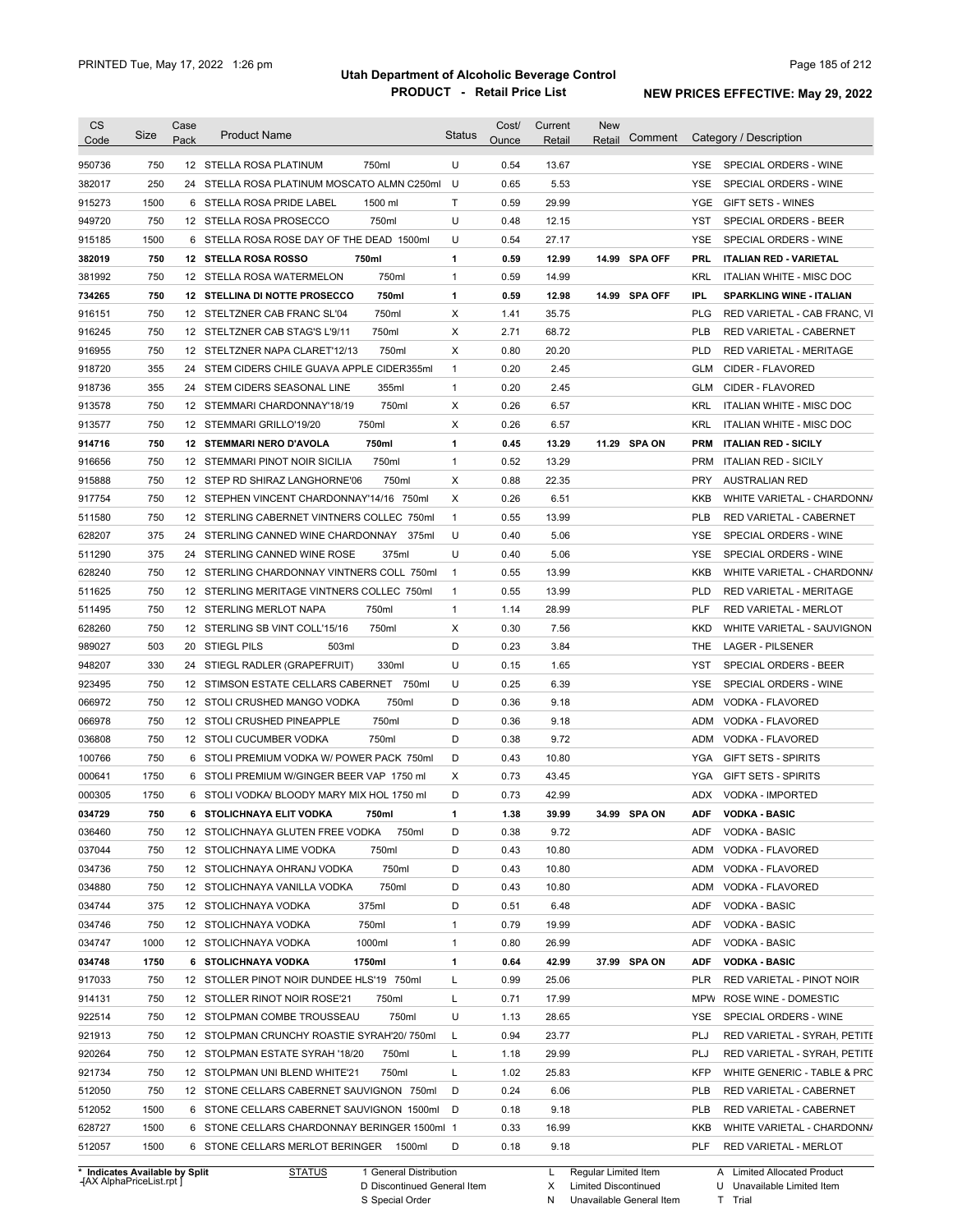|                                                                                                                                                                                                                                    | Size       | Case<br>Pack | <b>Product Name</b>                                                        | <b>Status</b>  | Cost/<br>Ounce | Current<br>Retail | <b>New</b><br>Retail | Comment |            | Category / Description                                    |
|------------------------------------------------------------------------------------------------------------------------------------------------------------------------------------------------------------------------------------|------------|--------------|----------------------------------------------------------------------------|----------------|----------------|-------------------|----------------------|---------|------------|-----------------------------------------------------------|
| 628737                                                                                                                                                                                                                             | 1500       |              | 6 STONE CELLARS PINOT GRIGIO BERING 1500ml                                 | D              | 0.34           | 17.13             |                      |         | KKH        | WHITE VARIETAL - PINOT GRIS                               |
| 952035                                                                                                                                                                                                                             | 651        |              | 12 STONE DAYSLAYER IPL<br>651 ml                                           | U              | 0.46           | 10.15             |                      |         | YST        | SPECIAL ORDERS - BEER                                     |
| 950800                                                                                                                                                                                                                             | 355        |              | 355 ml<br>24 STONE DELICIOUS IPA                                           | D              | 0.21           | 2.55              |                      |         | <b>TCA</b> | BEER - GLUTEN FREE/UP TO 20                               |
| 902103                                                                                                                                                                                                                             | 355        |              | 355 ml<br>24 STONE DELICIOUS IPA CANS                                      | 1              | 0.18           | 2.19              |                      |         | <b>TNF</b> | ALE - BITTER & ESB                                        |
| 951204                                                                                                                                                                                                                             | 650        |              | 650 ml<br>12 STONE DOUBLE BASTARD                                          | U              | 0.46           | 10.15             |                      |         | YST        | SPECIAL ORDERS - BEER                                     |
| 952745                                                                                                                                                                                                                             | 355        |              | 24 STONE ENJOY BY 10.31.17 DOUBLE IP 355 ml                                | U              | 0.30           | 3.55              |                      |         | YST        | SPECIAL ORDERS - BEER                                     |
| 951967                                                                                                                                                                                                                             | 355        |              | 24 STONE ENJOY BY 4.20<br>355 ml                                           | X              | 0.29           | 3.54              |                      |         | <b>YST</b> | SPECIAL ORDERS - BEER                                     |
| 952103                                                                                                                                                                                                                             | 355        |              | 24 STONE ENJOY BY 5.29.17 DOUBLE IPA 355 ml                                | U              | 0.33           | 3.99              |                      |         | YST        | SPECIAL ORDERS - BEER                                     |
| 951687                                                                                                                                                                                                                             | 650        |              | 12 STONE GIVE ME IPA OR GIVE ME DEAT 650 ml                                | U              | 0.46           | 10.15             |                      |         | YST        | <b>SPECIAL ORDERS - BEER</b>                              |
| 904592                                                                                                                                                                                                                             | 355        |              | 24 STONE IPA<br>355ml                                                      | X              | 0.22           | 2.68              |                      |         | YST        | SPECIAL ORDERS - BEER                                     |
| 950799                                                                                                                                                                                                                             | 355        |              | 355 ml<br>24 STONE IPA                                                     | 1              | 0.17           | 2.09              |                      |         | <b>TNF</b> | ALE - BITTER & ESB                                        |
| 951663                                                                                                                                                                                                                             | 355        |              | 24 STONE RIPPER<br>355 ml                                                  | D              | 0.20           | 2.45              |                      |         | <b>TNC</b> | ALE - PALE                                                |
| 952265                                                                                                                                                                                                                             | 650        |              | 650 ml<br>12 STONE RUIN TEN                                                | U              | 0.52           | 11.42             |                      |         | <b>YST</b> | SPECIAL ORDERS - BEER                                     |
| 950801                                                                                                                                                                                                                             | 355        |              | 355 ml<br>24 STONE RUINATION IPA                                           | U              | 0.23           | 2.79              |                      |         | <b>YST</b> | <b>SPECIAL ORDERS - BEER</b>                              |
| 918974                                                                                                                                                                                                                             | 355        |              | 24 STONE TANGERINE EXP IPA<br>355 ml                                       | 1              | 0.22           | 2.59              |                      |         | <b>TNF</b> | ALE - BITTER & ESB                                        |
| 900440                                                                                                                                                                                                                             | 555        |              | 555ml<br>12 STONE TROPIC OF THUNDER LAGER                                  | D              | 0.19           | 3.49              |                      |         | <b>THP</b> | LAGER - HEAVY & DARK                                      |
| 900427                                                                                                                                                                                                                             | 355        |              | 24 STONE WOOT STOUT<br>355ml                                               | U              | 0.31           | 3.69              |                      |         | <b>YST</b> | SPECIAL ORDERS - BEER                                     |
| 951939                                                                                                                                                                                                                             | 20000      |              | 20000 ml<br>1 STORYPOINT CHARDONNAY KEG                                    | х              | 0.28           | 189.45            |                      |         | YSE        | SPECIAL ORDERS - WINE                                     |
| 344246                                                                                                                                                                                                                             | 750        |              | 750ml<br>12 STRACCALI CHIANTI DOCG                                         | 1              | 0.56           | 14.21             |                      |         | <b>PRH</b> | <b>ITALIAN RED - CHIANTI</b>                              |
| 344245                                                                                                                                                                                                                             | 1500       |              | 6 STRACCALI CHIANTI DOCG<br>1500ml                                         | D              | 0.42           | 21.42             |                      |         | <b>PRH</b> | ITALIAN RED - CHIANTI                                     |
| 027560                                                                                                                                                                                                                             | 750        |              | 6 STRANAHAN'S COLORADO WHISKEY<br>750ml                                    | 1              | 2.05           | 56.99             | 51.99 SPA ON         |         | AWK        | <b>WHISKEY - BOURBON SINGLE B.</b>                        |
| 028202                                                                                                                                                                                                                             | 750        | 6.           | 750ml<br>STRANAHAN'S SB CASK PROOF                                         | Τ              | 2.17           | 54.99             |                      |         |            | AWW WHISKEY - DOMESTIC                                    |
| 949075                                                                                                                                                                                                                             | 237        |              | 237ml<br>24 STRAW-BRR-RITA                                                 | U              | 0.24           | 1.90              |                      |         | YSE        | SPECIAL ORDERS - WINE                                     |
| 003384                                                                                                                                                                                                                             | 750        |              | 6 STROH 160 W/ FLASK<br>750ml                                              | Х              | 0.68           | 17.27             |                      |         | <b>ALX</b> | <b>RUM - IMPORTED</b>                                     |
| 918900                                                                                                                                                                                                                             | 331        |              | 24 STRONGBOW CHERRY BLOSSOM<br>331 ml                                      | D              | 0.18           | 1.99              |                      |         | <b>GLM</b> | CIDER - FLAVORED                                          |
| 901705                                                                                                                                                                                                                             | 440        |              | 24 STRONGBOW GOLD APPLE HARD CIDER 440ml                                   | D              | 0.17           | 2.59              |                      |         | <b>GLC</b> | <b>CIDER - BASIC</b>                                      |
| 908923                                                                                                                                                                                                                             | 500        |              | 24 STRONGBOW HARD DRY CIDER<br>500 ml                                      | 1              | 0.16           | 2.65              |                      |         | <b>GLC</b> | CIDER - BASIC                                             |
| 949670                                                                                                                                                                                                                             | 355        |              | 24 STRONGBOW VARIETY PACK<br>355ml                                         | U              | 0.17           | 2.02              |                      |         | YSE        | SPECIAL ORDERS - WINE                                     |
| 917086                                                                                                                                                                                                                             | 750        |              | 750ml<br>12 STUHLMULLER CHARDONAY ALEX'20                                  | L              | 1.02           | 25.99             |                      |         | KKB        | WHITE VARIETAL - CHARDONN/                                |
| 916645                                                                                                                                                                                                                             | 750        |              | 750ml<br>12 SUAVIA SOAVE CLASSIC'19/20                                     | L              | 0.79           | 19.99             |                      |         | <b>KRL</b> | ITALIAN WHITE - MISC DOC                                  |
| 513070                                                                                                                                                                                                                             |            |              | 750ml<br>12 SUBSOIL CABERNET SAUVIGNON                                     | 1              | 0.67           | 14.99             | 16.99 SPA OFF        |         | <b>PLB</b> | <b>RED VARIETAL - CABERNET</b>                            |
|                                                                                                                                                                                                                                    |            |              |                                                                            | 1              |                |                   |                      |         |            | <b>WHITE VARIETAL - CHARDONNA</b>                         |
|                                                                                                                                                                                                                                    | 750        |              |                                                                            |                |                |                   |                      |         |            |                                                           |
|                                                                                                                                                                                                                                    | 750        |              | 750ml<br><b>12 SUBSOIL CHARDONNAY</b>                                      |                | 0.43           | 12.99             | 10.99 SPA ON         |         | KKB        |                                                           |
|                                                                                                                                                                                                                                    | 750        |              | 12 SUBSTANCE CS CABERNET SAUVIGNON<br>750ml                                | $\mathbf{1}$   | 0.59           | 15.06             |                      |         | <b>PLB</b> | RED VARIETAL - CABERNET                                   |
|                                                                                                                                                                                                                                    | 750        |              | 12 SUDACHI SHOCHU<br>750ml                                                 | U              | 0.96           | 24.41             |                      |         | YSE        | SPECIAL ORDERS - WINE                                     |
|                                                                                                                                                                                                                                    | 750        |              | 12 SUGAR HOUSE BOURBON WHISKEY<br>750ml                                    | 1              | 1.58           | 39.99             |                      |         |            | AWH WHISKEY - BOURBON & TENNE:                            |
|                                                                                                                                                                                                                                    | 750        |              | 12 SUGAR HOUSE MALT WHISKEY<br>750ml                                       | 1              | 1.97           | 49.99             |                      |         |            | AWW WHISKEY - DOMESTIC                                    |
|                                                                                                                                                                                                                                    | 355        |              | 24 SUGAR HOUSE RASPBERRY LEMONADE VO 355 ml T                              |                | 0.29           | 3.49              |                      |         |            | CWU PREMIXED - MISC                                       |
|                                                                                                                                                                                                                                    | 355        |              | 24 SUGAR HOUSE RASPBERRY WHISKEY SOU 355 ml T                              |                | 0.29           | 3.49              |                      |         | <b>CWU</b> | <b>PREMIXED - MISC</b>                                    |
|                                                                                                                                                                                                                                    | 750        |              | 12 SUGAR HOUSE RYE WHISKEY<br>750ml                                        | 1              | 1.58           | 36.99             | 39.99 SPA OFF        |         | AWU        | <b>WHISKEY - RYE</b>                                      |
|                                                                                                                                                                                                                                    | 750        |              | 750ml<br>12 SUGAR HOUSE SILVER RUM                                         | 1              | 1.02           | 25.99             |                      |         | <b>ALW</b> | RUM - DOMESTIC                                            |
|                                                                                                                                                                                                                                    | 750        |              | 12 SUGAR HOUSE VODKA<br>750ml                                              | 1              | 0.79           | 19.99             |                      |         | ADF        | VODKA - BASIC                                             |
|                                                                                                                                                                                                                                    | 1000       |              | <b>6 SUGAR HOUSE VODKA</b><br>1000ml                                       | 1              | 0.68           | 25.99             | 22.99 SPA ON         |         | <b>ADW</b> | <b>VODKA - DOMESTIC</b>                                   |
|                                                                                                                                                                                                                                    | 1750       |              | <b>6 SUGAR HOUSE VODKA</b><br>1750ml                                       | 1              | 0.64           | 31.99             | 37.99 SPA OFF        |         | <b>ADW</b> | <b>VODKA - DOMESTIC</b>                                   |
|                                                                                                                                                                                                                                    | 750        |              | 750ml<br>12 SUGAR ISLAND COCONUT RUM                                       | U              | 0.75           | 19.07             |                      |         | YSA        | SPECIAL ORDERS - SPIRITS                                  |
|                                                                                                                                                                                                                                    | 600        |              | 600 ml<br>12 SUL AMERICANA BEER                                            | U              | 0.17           | 3.49              |                      |         | YST        | SPECIAL ORDERS - BEER                                     |
|                                                                                                                                                                                                                                    | 750        |              | 750ml<br>12 SUMARROCA BRUT RES CAVA'18                                     | L              | 0.59           | 14.99             |                      |         | IHP        | SPARKLING WINE - BRUT & BLA                               |
|                                                                                                                                                                                                                                    | 750        |              | 12 SUMMER WATER ROSÉ '20<br>750ml                                          | L              | 0.67           | 17.06             |                      |         | <b>MPW</b> | ROSE WINE - DOMESTIC                                      |
|                                                                                                                                                                                                                                    | 750        |              | 750ml<br>12 SUNDANCE CHARD SELBY                                           | U              | 0.52           | 13.20             |                      |         | YSE        | SPECIAL ORDERS - WINE                                     |
|                                                                                                                                                                                                                                    | 750        |              | 750ml<br>12 SUNDANCE CHARDONNAY                                            | х              | 0.56           | 14.24             |                      |         | YSE        | SPECIAL ORDERS - WINE                                     |
|                                                                                                                                                                                                                                    | 750        |              | 12 SUNDANCE PRI SOKOL BLOSSER P.N. 750ml                                   | U              | 0.89           | 22.69             |                      |         | YSE        | SPECIAL ORDERS - WINE                                     |
|                                                                                                                                                                                                                                    | 750        |              | 12 SUNLIT PINK PALOMA<br>750ml                                             | Т              | 0.79           | 19.99             |                      |         | CWU        | <b>PREMIXED - MISC</b>                                    |
|                                                                                                                                                                                                                                    | 750        |              | 12 SUNNY WITH A CHANC OF FLOWERS CHARD750ml                                | $\overline{1}$ | 0.36           | 11.06             | 9.06 SPA ON          |         | KKB        | <b>WHITE VARIETAL - CHARDONNA</b>                         |
| 629307<br>522236<br>905494<br>027878<br>027742<br>922315<br>922314<br>027201<br>046929<br>040089<br>039271<br>039593<br>042233<br>952560<br>946999<br>951822<br>904950<br>909573<br>948578<br>894462<br>630510<br>573215<br>025874 | 750<br>375 |              | 12 SUNNY WITH A CHANCE OF FLOWERS PN 750ml<br>24 SUNNYBROOK BLEND<br>375ml | 1<br>D         | 0.36<br>0.32   | 11.06<br>4.04     | 9.06 SPA ON          |         | <b>PLR</b> | <b>RED VARIETAL - PINOT NOIR</b><br>AWE WHISKEY - BLENDED |

**Case** [AX AlphaPriceList.rpt ]

D Discontinued General Item S Special Order

Regular Limited Item

X

Limited Discontinued

N Unavailable General Item

A Limited Allocated Product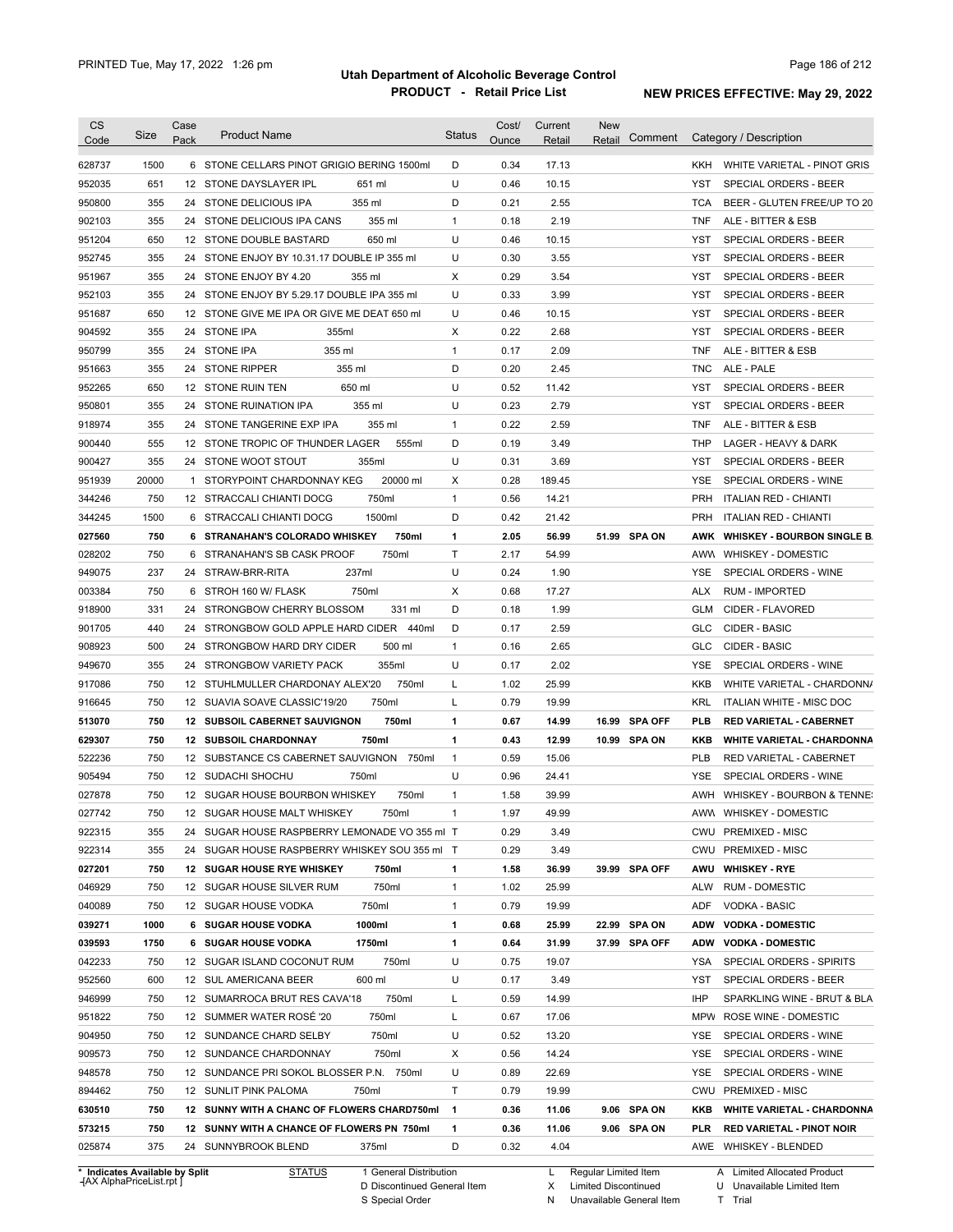| <b>CS</b><br>Code              | <b>Size</b> | Case<br>Pack | <b>Product Name</b>                           | <b>Status</b> | Cost/<br>Ounce | Current<br>Retail | <b>New</b><br>Retail | Comment        |            | Category / Description                  |
|--------------------------------|-------------|--------------|-----------------------------------------------|---------------|----------------|-------------------|----------------------|----------------|------------|-----------------------------------------|
| 016002                         | 750         |              | 12 SUNTORY HAKUSHU 12 YR<br>750ml             | Α             | 4.93           | 124.99            |                      |                |            | AWX WHISKEY - JAPANESE                  |
| 100433                         | 750         | 6            | 750ml<br>SUNTORY TOKI WHISKEY W/ GLASS        | D             | 1.58           | 39.99             |                      |                | YGA        | <b>GIFT SETS - SPIRITS</b>              |
| 919118                         | 250         |              | 24 SURF SWIM CHARDONNAY CANS<br>250ml         | D             | 0.43           | 3.66              |                      |                | KKB        | WHITE VARIETAL - CHARDONN/              |
| 948090                         | 750         |              | 750ml<br>12 SUT RIBOLLA GIALLA                | U             | 0.69           | 17.50             |                      |                | <b>YSE</b> | SPECIAL ORDERS - WINE                   |
| 949302                         | 20000       |              | 1 SUTCLIFFE CABERNET SAUV'13 KEG 20000ml      | U             | 0.98           | 664.40            |                      |                | <b>YSE</b> | SPECIAL ORDERS - WINE                   |
| 904325                         | 750         |              | 750ml<br>6 SUTCLIFFE DESERT BUBBLES           | U             | 1.86           | 47.16             |                      |                | <b>YSE</b> | SPECIAL ORDERS - WINE                   |
| 908200                         | 750         |              | 12 SUTCLIFFE HAFOTY FAWR RHONE BLEND 750ml    | U             | 1.60           | 40.47             |                      |                | YSE        | SPECIAL ORDERS - WINE                   |
| 919443                         | 750         |              | 12 SUTCLIFFE KATRIN & CHRISTOPH DUNTO 750ml   | U             | 2.21           | 56.05             |                      |                | YSE        | SPECIAL ORDERS - WINE                   |
| 921649                         | 750         |              | 750ml<br>12 SUTCLIFFE PETIT VERDOT            | U             | 1.38           | 34.94             |                      |                | YSE        | SPECIAL ORDERS - WINE                   |
| 909725                         | 750         |              | 750ml<br>12 SUTCLIFFE PINOT NOIR 2018         | U             | 1.18           | 29.97             |                      |                | YSE        | SPECIAL ORDERS - WINE                   |
| 949303                         | 20000       | 1            | SUTCLIFFE RIESLING '13 KEG<br>20000ml         | U             | 0.82           | 552.65            |                      |                | <b>YSE</b> | SPECIAL ORDERS - WINE                   |
| 949304                         | 750         |              | 750ml<br>12 SUTCLIFFE RIESLING '20            | U             | 1.28           | 32.46             |                      |                | <b>YSE</b> | SPECIAL ORDERS - WINE                   |
| 952481                         | 750         |              | 12 SUTCLIFFE ROSÉ '19<br>750ml                | U             | 1.11           | 28.11             |                      |                | <b>YSE</b> | SPECIAL ORDERS - WINE                   |
| 908765                         | 750         | 12           | SUTCLIFFE SAUV BLANC'19<br>750ml              | U             | 1.11           | 28.11             |                      |                | <b>YSE</b> | SPECIAL ORDERS - WINE                   |
| 908715                         | 750         |              | 750ml<br>12 SUTCLIFFE SYRAH 2017              | U             | 1.48           | 37.42             |                      |                | <b>YSE</b> | SPECIAL ORDERS - WINE                   |
| 908764                         | 750         |              | 750ml<br>12 SUTCLIFFE SYRAH 2018              | U             | 1.48           | 37.42             |                      |                | <b>YSE</b> | SPECIAL ORDERS - WINE                   |
| 901830                         | 375         |              | 12 SUTCLIFFE TORRID II RED<br>375 ml          | U             | 4.17           | 52.89             |                      |                | <b>YSE</b> | SPECIAL ORDERS - WINE                   |
| 908197                         | 750         |              | 750ml<br>12 SUTCLIFFE UTAH WHITE BLEND '18    | U             | 0.86           | 21.90             |                      |                | <b>YSE</b> | SPECIAL ORDERS - WINE                   |
| 953651                         | 750         |              | 750ml<br>12 SUTCLIFFE VIOGNIER 18             | U             | 1.11           | 28.05             |                      |                | <b>YSE</b> | SPECIAL ORDERS - WINE                   |
| 513350                         | 750         |              | 750ml<br><b>12 SUTTER HOME CAB SAUVIGNON</b>  | 1             | 0.24           | 8.99              |                      | 5.98 SPA ON    | <b>PLB</b> | <b>RED VARIETAL - CABERNET</b>          |
| 513352                         | 1500        |              | 1500ml<br><b>6 SUTTER HOME CABERNET</b>       | 1             | 0.28           | 11.99             | 13.99                | <b>SPA OFF</b> | <b>PLB</b> | <b>RED VARIETAL - CABERNET</b>          |
| 630810                         | 750         |              | 750ml<br><b>12 SUTTER HOME CHARDONNAY</b>     | 1             | 0.24           | 8.99              | 5.98                 | <b>SPA ON</b>  | KKB        | <b>WHITE VARIETAL - CHARDONNA</b>       |
| 630815                         | 1500        |              | 1500ml<br>6 SUTTER HOME CHARDONNAY            | 1             | 0.28           | 11.99             | 13.99                | <b>SPA OFF</b> | KKB        | <b>WHITE VARIETAL - CHARDONNA</b>       |
| 513500                         | 750         |              | 750ml<br><b>12 SUTTER HOME MERLOT</b>         | 1             | 0.24           | 8.99              | 5.98                 | <b>SPA ON</b>  | <b>PLF</b> | <b>RED VARIETAL - MERLOT</b>            |
| 513505                         | 1500        |              | 1500ml<br>6 SUTTER HOME MERLOT                | 1             | 0.28           | 11.99             | 13.99                | <b>SPA OFF</b> | <b>PLF</b> | <b>RED VARIETAL - MERLOT</b>            |
| 629300                         | 750         |              | <b>12 SUTTER HOME MOSCATO</b><br>750ml        | 1             | 0.24           | 8.99              | 5.98                 | <b>SPA ON</b>  | KKT        | <b>WHITE VARIETAL - MUSCAT &amp; M</b>  |
| 629305                         | 1500        |              | 1500ml<br><b>6 SUTTER HOME MOSCATO</b>        | 1             | 0.28           | 11.99             | 13.99                | <b>SPA OFF</b> | KKT        | <b>WHITE VARIETAL - MUSCAT &amp; M</b>  |
| 683325                         | 750         |              | <b>12 SUTTER HOME PINK MOSCATO</b><br>750ml   | 1             | 0.24           | 8.99              | 5.98                 | <b>SPA ON</b>  | <b>MHU</b> | <b>BLUSH WINE - MISC</b>                |
| 630780                         | 750         |              | 12 SUTTER HOME PINOT GRIGIO<br>750ml          | 1             | 0.24           | 8.99              | 5.98                 | <b>SPA ON</b>  | KKH        | <b>WHITE VARIETAL - PINOT GRIS</b>      |
| 630782                         | 1500        |              | <b>6 SUTTER HOME PINOT GRIGIO</b><br>1500ml   | 1             | 0.28           | 11.99             | 13.99                | <b>SPA OFF</b> | KKH        | <b>WHITE VARIETAL - PINOT GRIS</b>      |
| 630803                         | 1500        |              | 6 SUTTER HOME SAUVIGNON BLANC<br>1500ml       | 1             | 0.28           | 11.99             | 13.99                | <b>SPA OFF</b> | <b>KKD</b> | <b>WHITE VARIETAL - SAUVIGNON</b>       |
| 816308                         | 1500        |              | 6 SUTTER HOME SWEET COLECTION WLD B 1500ml    | 1             | 0.26           | 11.13             | 13.13                | <b>SPA OFF</b> | <b>PFP</b> | <b>RED GENERIC - RED TABLE &amp; PI</b> |
| 816302                         | 1500        |              | <b>6 SUTTER HOME SWEET PEACH</b><br>1500ml    | 1             | 0.26           | 11.13             |                      | 13.13 SPA OFF  | <b>KFP</b> | <b>WHITE GENERIC - TABLE &amp; PRO</b>  |
| 816305                         | 1500        |              | 6 SUTTER HOME SWEET PINEAPPLE<br>1500 ml      | 1             | 0.26           | 11.13             |                      | 13.13 SPA OFF  | <b>KFP</b> | <b>WHITE GENERIC - TABLE &amp; PRO</b>  |
| 816307                         | 750         |              | 12 SUTTER HOME SWEET WILDBERRY<br>750ml       | 1             | 0.20           | 8.06              |                      | 5.06 SPA ON    | MHW        | <b>BLUSH WINE - DOMESTIC</b>            |
| 683345                         | 1500        |              | 1500ml<br><b>6 SUTTER HOME WHITE MERLOT</b>   | 1             | 0.22           | 13.99             |                      | 10.99 SPA ON   | MHU        | <b>BLUSH WINE - MISC</b>                |
| 683360                         | 750         |              | 12 SUTTER HOME WHITE ZINFANDEL<br>750ml       | 1             | 0.24           | 8.99              |                      | 5.98 SPA ON    | MHJ        | BLUSH WINE - WHITE ZINFANDE             |
| 683362                         | 1500        |              | 1500ml<br>6 SUTTER HOME WHITE ZINFANDEL       | 1             | 0.28           | 11.99             |                      | 13.99 SPA OFF  | MHJ        | <b>BLUSH WINE - WHITE ZINFANDE</b>      |
| 034819                         | 1000        |              | 12 SVEDKA 80 PROOF<br>1000ml                  | $\mathbf{1}$  | 0.53           | 18.06             |                      |                | ADF        | VODKA - BASIC                           |
| 036576                         | 750         |              | 750ml<br>12 SVEDKA BLUE RASPBERRY             | 1             | 0.55           | 16.06             |                      | 14.06 SPA ON   | <b>ADM</b> | <b>VODKA - FLAVORED</b>                 |
| 035453                         | 750         |              | 12 SVEDKA CHERRY VODKA<br>750ml               | U             | 0.51           | 13.06             |                      |                | YSA        | SPECIAL ORDERS - SPIRITS                |
| 037302                         | 750         |              | 12 SVEDKA CHERRYLIMEADE FLAVORED VODKA750ml 1 |               | 0.55           | 15.99             |                      | 13.99 SPA ON   | <b>ADM</b> | <b>VODKA - FLAVORED</b>                 |
| 034839                         | 750         |              | <b>12 SVEDKA CITRON VODKA</b><br>750ml        | 1             | 0.55           | 16.06             |                      | 14.06 SPA ON   | <b>ADM</b> | <b>VODKA - FLAVORED</b>                 |
| 907346                         | 750         |              | 750ml<br>12 SVEDKA CLEMENTINE VODKA           | U             | 0.64           | 16.16             |                      |                | YSA        | SPECIAL ORDERS - SPIRITS                |
| 035982                         | 750         |              | 750ml<br>12 SVEDKA COLADA VODKA               | D             | 0.34           | 8.64              |                      |                | ADM        | VODKA - FLAVORED                        |
| 036435                         | 750         |              | 12 SVEDKA CUCUMBER LIME VODKA<br>750ml        | D             | 0.34           | 8.64              |                      |                | ADM        | VODKA - FLAVORED                        |
| 033658                         | 750         |              | 12 SVEDKA MANGO PINEAPPLE VODKA<br>750ml      | 1             | 0.63           | 14.06             |                      | 16.06 SPA OFF  | <b>ADM</b> | <b>VODKA - FLAVORED</b>                 |
| 033312                         | 750         |              | 12 SVEDKA MODERN STRAW/PINEAPPLE GIN 750ml    | $\mathbf{1}$  | 0.63           | 15.99             |                      |                | AHM        | <b>GIN - FLAVORED</b>                   |
| 032369                         | 750         |              | 12 SVEDKA MODERN STYLE GIN<br>750ml           | $\mathbf{1}$  | 0.63           | 15.99             |                      |                | AHW        | <b>GIN - DOMESTIC</b>                   |
| 033822                         | 750         |              | 750ml<br>12 SVEDKA ORANGE CREAM POP VODKA     | D             | 0.63           | 15.99             |                      |                | ADM        | VODKA - FLAVORED                        |
| 037012                         | 750         |              | 12 SVEDKA ROSE VODKA<br>750ml                 | D             | 0.34           | 8.68              |                      |                | ADM        | VODKA - FLAVORED                        |
| 033663                         | 750         |              | 12 SVEDKA STRAWBERRY LEMON VODKA<br>750ml     | 1             | 0.55           | 16.06             |                      | 14.06 SPA ON   | <b>ADM</b> | <b>VODKA - FLAVORED</b>                 |
| 036482                         | 375         |              | 24 SVEDKA VODKA<br>375ml                      | 1             | 0.63           | 8.02              |                      |                | ADF        | <b>VODKA - BASIC</b>                    |
| 034820                         | 750         |              | 12 SVEDKA VODKA<br>750ml                      | 1             | 0.51           | 16.06             |                      | 13.06 SPA ON   | <b>ADF</b> | <b>VODKA - BASIC</b>                    |
| * Indicates Available by Split |             |              | <b>STATUS</b><br>1 General Distribution       |               |                | L                 | Regular Limited Item |                |            | A Limited Allocated Product             |

**Case** [AX AlphaPriceList.rpt ]

D Discontinued General Item S Special Order

X

Limited Discontinued

N Unavailable General Item

A Limited Allocated Product

U Unavailable Limited Item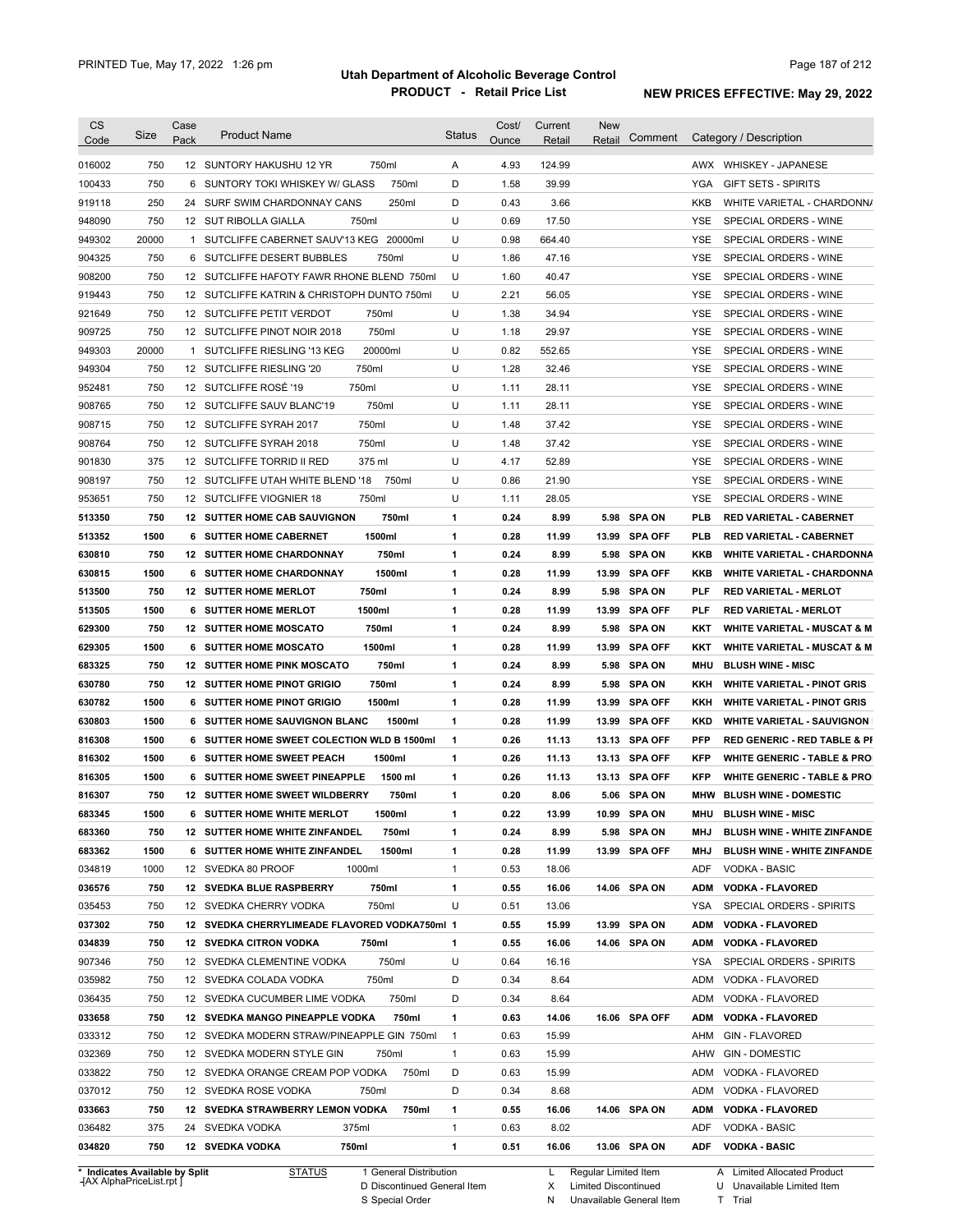| <b>CS</b><br>Code | Size        | Case<br>Pack | <b>Product Name</b>                                                                  | <b>Status</b> | Cost/<br>Ounce | Current<br>Retail | New<br>Comment<br>Retail |                   | Category / Description                                    |
|-------------------|-------------|--------------|--------------------------------------------------------------------------------------|---------------|----------------|-------------------|--------------------------|-------------------|-----------------------------------------------------------|
| 034821            | 1750        |              | 6 SVEDKA VODKA<br>1750ml                                                             | 1             | 0.42           | 23.13             | 25.13 SPA OFF            | ADF               | <b>VODKA - BASIC</b>                                      |
| 036315            | 750         |              | 750ml<br>12 SVEDKA VODKA 100PR                                                       | D             | 0.67           | 16.99             |                          | ADF               | VODKA - BASIC                                             |
| 900773            | 750         |              | 750ml<br>6 SVOL AQUAVIT SWEDISH                                                      | U             | 1.50           | 38.03             |                          | YSE               | SPECIAL ORDERS - WINE                                     |
| 905062            | 750         |              | 750ml<br>6 SWANSON ALEXIS'12                                                         | Х             | 2.95           | 74.77             |                          | PLB               | RED VARIETAL - CABERNET                                   |
| 914215            | 750         |              | 750ml<br>12 SWANSON MERLOT NAPA'15                                                   | Х             | 0.64           | 16.18             |                          | PLF               | RED VARIETAL - MERLOT                                     |
| 914216            | 750         |              | 750ml<br>12 SWANSON PINOT GRIGIO NAPA'18                                             | X             | 0.80           | 20.30             |                          | KKH               | WHITE VARIETAL - PINOT GRIS                               |
| 041143            | 750         |              | 12 SWEET CAROLINA LEMONADE TEA VODKA 750ml                                           | D             | 0.59           | 14.99             |                          | ADM               | VODKA - FLAVORED                                          |
| 041192            | 750         |              | 12 SWEET CAROLINA PEACH TEA VODKA<br>750ml                                           | D             | 0.56           | 14.22             |                          | ADM               | VODKA - FLAVORED                                          |
| 041146            | 750         |              | 12 SWEET CAROLINA SWEET TEA VODKA<br>750ml                                           | 1             | 0.43           | 14.99             | 10.99 SPA ON             | <b>ADM</b>        | <b>VODKA - FLAVORED</b>                                   |
| 952108            | 355         |              | 24 SWEET WATER BREWING 420<br>355 ml                                                 | U             | 0.16           | 1.89              |                          | YST               | SPECIAL ORDERS - BEER                                     |
| 952111            | 355         |              | 24 SWEET WATER BREWING BLUE<br>355 ml                                                | U             | 0.16           | 1.88              |                          | YST               | SPECIAL ORDERS - BEER                                     |
| 952110            | 355         |              | 24 SWEET WATER BREWING COOL BREEZE 355 ml                                            | U             | 0.16           | 1.89              |                          | YST               | SPECIAL ORDERS - BEER                                     |
| 952113            | 473         |              | 24 SWEET WATER BREWING GOIN COASTAL 473 ml                                           | U             | 0.12           | 1.88              |                          | <b>YST</b>        | SPECIAL ORDERS - BEER                                     |
| 952112            | 473         |              | 24 SWEET WATER BREWING HASH SESSION 473 ml                                           | U             | 0.12           | 1.88              |                          | <b>YST</b>        | SPECIAL ORDERS - BEER                                     |
| 952109            | 355         |              | 24 SWEET WATER BREWING IPA<br>355 ml                                                 | U             | 0.16           | 1.89              |                          | YST               | SPECIAL ORDERS - BEER                                     |
| 952114            | 473         |              | 473 ml<br>24 SWEET WATER BREWING IPA                                                 | U             | 0.12           | 1.88              |                          | <b>YST</b>        | SPECIAL ORDERS - BEER                                     |
| 954473            | 750         |              | 12 SWICK WYD UUP CHARDONNAY<br>750ml                                                 | U             | 0.73           | 18.46             |                          | <b>YSE</b>        | SPECIAL ORDERS - WINE                                     |
| 904500            | 1500        |              | 1500ml<br>6 SYCAMORE LANE RED                                                        | U             | 0.21           | 10.56             |                          | YSE               | SPECIAL ORDERS - WINE                                     |
| 953945            | 750         |              | 750ml<br>12 SYNTHESIS PINOT NOIR                                                     | L             | 1.65           | 41.95             |                          | <b>PLR</b>        | RED VARIETAL - PINOT NOIR                                 |
| 955069            | 750         |              | 750ml<br>6 T BECKSTOFFER AMULET RED 2014                                             | х             | 5.59           | 141.79            |                          | YSE               | SPECIAL ORDERS - WINE                                     |
| 955067            | 750         |              | 750ml<br>12 T BECKSTOFFER THE SUM 2016 CAB                                           | U             | 0.99           | 25.01             |                          | YSE               | SPECIAL ORDERS - WINE                                     |
| 040589            | 750         |              | 12 TAAKA PEACH<br>750ml                                                              | $\mathbf{1}$  | 0.22           | 5.52              |                          | ADM               | VODKA - FLAVORED                                          |
| 038064            | 375         | 24           | 375ml<br>TAAKA VODKA                                                                 | $\mathbf{1}$  | 0.25           | 3.19              |                          | ADF               | <b>VODKA - BASIC</b>                                      |
| 038066            | 750         |              | 750ml<br>12 TAAKA VODKA                                                              | $\mathbf{1}$  | 0.21           | 5.45              |                          | ADF               | <b>VODKA - BASIC</b>                                      |
| 038067            | 1000        |              | 1000ml<br>12 TAAKA VODKA                                                             | $\mathbf{1}$  | 0.21           | 6.99              |                          | ADF               | <b>VODKA - BASIC</b>                                      |
| 038068            | 1750        | 6            | 1750ml<br>TAAKA VODKA                                                                | $\mathbf{1}$  | 0.19           | 10.99             |                          | ADF               | <b>VODKA - BASIC</b>                                      |
| 917267            | 750         | 12           | 750ml<br>TABALI CHARD RES ESP'11/12                                                  | U             | 0.60           | 15.15             |                          | <b>KRR</b>        | CHILEAN WHITE                                             |
| 917498            | 750         | 12           | 750ml<br>TABALI SAUV BLANC RES'12/13                                                 | Х             | 0.26           | 6.57              |                          | <b>KRR</b>        | CHILEAN WHITE                                             |
| 630845            | 750         | 12           | 750ml<br>TABLAS CREEK COTES BLANC'18                                                 | Х             | 1.19           | 30.06             |                          | <b>KKJ</b>        | WHITE VARIETAL - VIOGNIER                                 |
| 917435            | 750         |              | 750ml<br>12 TABLAS CREEK COTES ROUGE'08/9                                            | Х             | 1.38           | 34.99             |                          | <b>PLL</b>        | RED VARIETAL - GRENACHE                                   |
| 915870            | 750         |              | 12 TABLAS CRK ESPRIT B ROUGE'06<br>750ml                                             | Х             | 1.64           | 41.54             |                          | <b>PLN</b>        | RED VARIETAL - MOURVEDRE                                  |
| 916591            | 750         |              | 12 TABLAS CRK ESPRIT BLANC'06<br>750ml                                               | х             | 1.48           | 37.55             |                          | KKK               | WHITE VARIETAL - MARSANNE                                 |
| 915398            | 750         |              | 750ml<br>12 TABLAS CRK ESPRIT ROUGE'16                                               | Х             | 1.32           | 33.48             |                          | <b>PLN</b>        | RED VARIETAL - MOURVEDRE                                  |
| 425740            | 750         |              | 750ml<br>12 TAIT BALL BUSTER RED                                                     | $\mathbf{1}$  | 0.87           | 21.99             |                          | <b>PRY</b>        | <b>AUSTRALIAN RED</b>                                     |
| 715100            | 750         |              | 750ml<br>6 TAITTINGER BRUT LA FRANCAISE                                              | U             | 2.89           | 73.21             |                          | <b>IHP</b>        | SPARKLING WINE - BRUT & BLA                               |
| 715101            | 750         |              | 6 TAITTINGER BRUT LA FRANCAISE<br>750ml                                              |               | 2.67           | 67.61             |                          | IPH               | SPARKLING WINE - FRENCH & C                               |
| 715110            | 3000        |              | 3 TAITTINGER BRUT LA FRANCAISE<br>3000ml                                             | L             | 2.94           | 298.15            |                          | IPH               | SPARKLING WINE - FRENCH & C                               |
|                   |             |              |                                                                                      |               |                |                   |                          | IHP               | SPARKLING WINE - BRUT & BLA                               |
| 715105<br>715103  | 375<br>1500 |              | 12 TAITTINGER BRUT LA FRANCAISE<br>375 ml<br>1500 ml                                 | U<br>L        | 2.54           | 32.21             |                          | IPH               |                                                           |
|                   |             |              | 3 TAITTINGER BRUT LA FRANCAISE                                                       |               | 3.11           | 157.77            |                          |                   | SPARKLING WINE - FRENCH & C                               |
| 715112<br>715200  | 5000<br>750 |              | 1 TAITTINGER BRUT LA FRANCAISE<br>5000 ml<br>6 TAITTINGER COMTES CHAM ROSE'6/7 750ml | L<br>L        | 3.80<br>10.40  | 642.01            |                          | IPH<br><b>IHS</b> | SPARKLING WINE - FRENCH & C                               |
|                   |             |              |                                                                                      | U             |                | 263.73            |                          | IHP               | SPARKLING WINE - BLANC DE N                               |
| 715500            | 750         |              | 6 TAITTINGER COMTES CHAMP BL'06/07 750ml                                             |               | 8.14           | 206.35            |                          |                   | SPARKLING WINE - BRUT & BLA                               |
| 715420            | 750         |              | 6 TAITTINGER PRELUDE BRUT<br>750ml                                                   | Х             | 2.04           | 51.66             |                          | IPH               | SPARKLING WINE - FRENCH & C                               |
| 715275            | 750         |              | 750ml<br>6 TAITTINGER ROSE BRUT                                                      | L             | 3.66           | 92.83             |                          | <b>IHS</b>        | SPARKLING WINE - BLANC DE N                               |
| 946464            | 750         |              | 750ml<br>6 TAITTINGER VINTAGE BRUT'13/14                                             | L             | 4.58           | 116.16            |                          | IHP               | SPARKLING WINE - BRUT & BLA                               |
| 989311            | 650         |              | 12 TAJ MAHAL BEER<br>650ml                                                           | D             | 0.13           | 2.85              |                          | THE               | LAGER - PILSENER                                          |
| 092674            | 700         |              | 12 TAKARA MIRIN<br>700 ml                                                            | L             | 0.35           | 8.37              |                          | <b>GPW</b>        | SAKE - DOMESTIC                                           |
| 630952            | 750         |              | 12 TALBOTT CHARD SLEEPYHOLL'12/13 750ml                                              | х             | 0.86           | 21.83             |                          | KKB               | WHITE VARIETAL - CHARDONN/                                |
| 630948            | 750         |              | 12 TALBOTT CHARDONNAY KALI-HART'17/18 750ml                                          | х             | 0.79           | 19.99             |                          | KKB               | WHITE VARIETAL - CHARDONN/                                |
| 906771            | 750         |              | 6 TALBOTT DIAMOND T CUVEE AUDREY 750ml                                               | Х             | 1.86           | 47.27             |                          | KKB               | WHITE VARIETAL - CHARDONN/                                |
| 630954            | 750         |              | 12 TALBOTT LOGAN CHARD'14<br>750ml                                                   | Х             | 0.52           | 13.10             |                          | KKB               | WHITE VARIETAL - CHARDONN/                                |
| 513711            | 750         |              | 750ml<br>12 TALBOTT PINOT NOIR KALI HART                                             | 1             | 0.79           | 22.99             | 19.99 SPA ON             | PLR               | <b>RED VARIETAL - PINOT NOIR</b>                          |
|                   |             |              |                                                                                      |               |                |                   |                          |                   |                                                           |
| 006198<br>006197  | 750<br>750  |              | 6 TALISKER 18 YEAR<br>750ml<br>750ml<br>6 TALISKER DISTILLERS EDITION                | L<br>X        | 6.31<br>1.81   | 159.99<br>45.90   |                          | LAS               | <b>ALLOCATED SPIRIT</b><br>AWS WHISKY - SCOTCH SINGLE MAL |

**Case** [AX AlphaPriceList.rpt ]

D Discontinued General Item S Special Order

X

N Unavailable General Item Limited Discontinued

U Unavailable Limited Item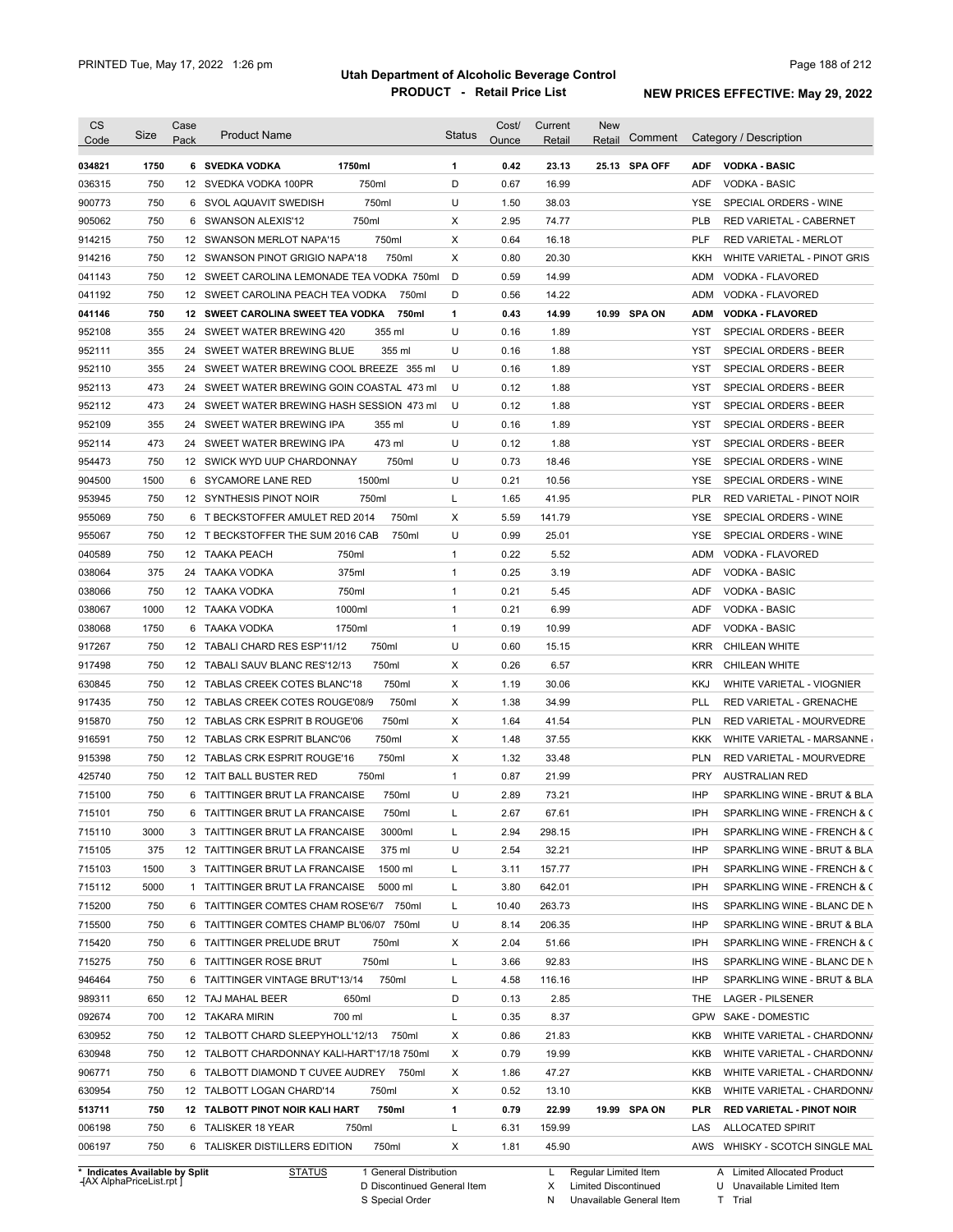| <b>CS</b><br>Code | Size                                                        | Case<br>Pack | <b>Product Name</b>                                                    | Status       | Cost/<br>Ounce | Current<br>Retail | New<br>Comment<br>Retail                            |            | Category / Description                                    |
|-------------------|-------------------------------------------------------------|--------------|------------------------------------------------------------------------|--------------|----------------|-------------------|-----------------------------------------------------|------------|-----------------------------------------------------------|
| 909467            | 750                                                         |              | 6 TALISKER DISTILLERS EDITION SC<br>750ml                              | U            | 2.80           | 71.04             |                                                     | AWS        | WHISKY - SCOTCH SINGLE MAL                                |
| 006206            | 750                                                         |              | 12 TALISKER MALT SCOTCH 10 YR<br>750ml                                 | 1            | 2.56           | 69.99             | 64.99 SPA ON                                        | <b>AWS</b> | <b>WHISKY - SCOTCH SINGLE MALT</b>                        |
| 006205            | 750                                                         |              | 750ml<br>3 TALISKER MALT SCOTCH 25 YR                                  | Α            | 23.66          | 599.99            |                                                     | AWS        | WHISKY - SCOTCH SINGLE MAL                                |
| 006203            | 750                                                         |              | 750ml<br>6 TALISKER MALT SCOTCH 30 YR                                  | Α            | 31.54          | 799.99            |                                                     | AWS        | WHISKY - SCOTCH SINGLE MAL                                |
| 006196            | 750                                                         |              | 6 TALISKER STORM<br>750ml                                              | L            | 2.17           | 54.99             |                                                     | AWS        | WHISKY - SCOTCH SINGLE MAL                                |
| 918601            | 650                                                         |              | 650 ml<br>12 TALISMAN BEL'S FURY RED ALE                               | L            | 0.23           | 4.99              |                                                     | <b>TNL</b> | ALE - RED, AMBER, BROWN                                   |
| 918709            | 650                                                         |              | 650 ml<br>12 TALISMAN HAZARDS IPA                                      | $\mathbf{1}$ | 0.43           | 9.49              |                                                     | <b>TNF</b> | ALE - BITTER & ESB                                        |
| 918600            | 650                                                         |              | 12 TALISMAN IRON AGE<br>650 ml                                         | $\mathbf{1}$ | 0.27           | 5.99              |                                                     | <b>TNP</b> | ALE - HEAVY, PORTER, STOUT                                |
| 918598            | 650                                                         |              | 12 TALISMAN PROMONTORY PALE ALE<br>650 ml                              | X            | 0.27           | 5.99              |                                                     | <b>TNC</b> | ALE - PALE                                                |
| 950737            | 750                                                         |              | 12 TALLEY CHARD ARROYO GRANDE'19<br>750ml                              | Г            | 1.10           | 27.99             |                                                     | <b>KKB</b> | WHITE VARIETAL - CHARDONN/                                |
| 916662            | 750                                                         |              | 12 TALLEY PINOT ARROYO GR'06<br>750ml                                  | Χ            | 1.50           | 38.13             |                                                     | <b>PLR</b> | RED VARIETAL - PINOT NOIR                                 |
| 911474            | 750                                                         |              | 12 TALLEY PINOT NOIR ARROYO GRND'17 750ml                              | Χ            | 0.68           | 17.28             |                                                     | <b>PLR</b> | RED VARIETAL - PINOT NOIR                                 |
| 910592            | 750                                                         |              | 750ml<br>6 TALTARNI TACHE BRUT'11                                      | Χ            | 0.76           | 19.15             |                                                     | <b>IHS</b> | SPARKLING WINE - BLANC DE N                               |
| 918813            | 750                                                         |              | 750ml<br>12 TAMARACK CABERNET SAUV'17                                  | X            | 1.37           | 34.78             |                                                     | <b>PLB</b> | RED VARIETAL - CABERNET                                   |
| 917076            | 750                                                         |              | 750ml<br>12 TAMARI TORRONTES RESERVA'9/10                              | X            | 0.27           | 6.79              |                                                     | <b>KRS</b> | <b>ARGENTINE WHITE</b>                                    |
| 915517            | 750                                                         |              | 750ml<br>12 TAMAS EST SANGIOVESE'06                                    | U            | 0.40           | 10.23             |                                                     | <b>PLQ</b> | RED VARIETAL - SANGIOVESE,                                |
| 915110            | 750                                                         |              | 750ml<br>12 TANDEM PINOT SANGIACOMO'06                                 | X            | 1.56           | 39.51             |                                                     | <b>PLR</b> | <b>RED VARIETAL - PINOT NOIR</b>                          |
| 916565            | 750                                                         |              | 750ml<br>12 TANGENT ALBARINO'16/17                                     | Г            | 0.67           | 16.99             |                                                     | <b>KKU</b> | <b>WHITE VARIETAL - MISC</b>                              |
| 921591            | 20000                                                       | 1            | 20000ml<br><b>TANGENT ROSE KEG</b>                                     | U            | 0.67           | 452.02            |                                                     | <b>YSE</b> | SPECIAL ORDERS - WINE                                     |
| 952479            | 375                                                         | 24           | <b>TANGENT SAUV BLANC CAN</b><br>375 ml                                | D            | 0.55           | 6.99              |                                                     | <b>YSE</b> | SPECIAL ORDERS - WINE                                     |
| 631069            | 375                                                         | 24           | TANGENT SAUV BLANC CANS<br>375ml                                       | 1            | 0.47           | 5.99              |                                                     | <b>KKD</b> | WHITE VARIETAL - SAUVIGNON                                |
| 631070            | 750                                                         |              | 12 TANGENT SAUV BLANC EDNA VALLEY<br>750ml                             | 1            | 0.55           | 16.99             | 13.99 SPA ON                                        | <b>KKD</b> | <b>WHITE VARIETAL - SAUVIGNON</b>                         |
| 028860            | 1000                                                        | 6            | 1000ml<br>TANQUERAY BLOOMSBURY GIN                                     | X            | 1.06           | 35.99             |                                                     | AHG        | GIN - DRY                                                 |
| 028866            | 750                                                         |              | <b>12 TANQUERAY GIN</b><br>750ml                                       | 1            | 1.06           | 23.99             | <b>SPA OFF</b><br>26.99                             | AHG        | GIN DRY                                                   |
| 028868            | 1750                                                        | 6            | <b>TANQUERAY GIN</b><br>1750ml                                         | 1            | 0.79           | 49.99             | 46.99 SPA ON                                        | AHG        | GIN DRY                                                   |
| 063758            | 355                                                         |              | 24 TANQUERAY GIN TONIC<br>355ml                                        | Т            | 0.31           | 3.75              |                                                     | CWU        | <b>PREMIXED - MISC</b>                                    |
| 028865            | 375                                                         |              | 375ml<br>24 TANQUERAY GIN ROUND                                        | $\mathbf{1}$ | 1.14           | 14.49             |                                                     | AHG        | GIN - DRY                                                 |
| 028877            | 1000                                                        |              | 1000 ml<br>6 TANQUERAY MALACCA GIN                                     | Χ            | 0.57           | 19.44             |                                                     | AHG        | GIN - DRY                                                 |
| 028890            | 750                                                         |              | 750ml<br>12 TANQUERAY RANGPUR GIN                                      | 1            | 1.06           | 23.99             | 26.99 SPA OFF                                       | AHM        | <b>GIN-FLAVORED</b>                                       |
| 063777            | 355                                                         |              | 24 TANQUERAY RANGPUR LIME GIN SODA 355ml                               | Τ            | 0.31           | 3.75              |                                                     | CWU        | <b>PREMIXED - MISC</b>                                    |
| 028858            | 750                                                         |              | 12 TANQUERAY SEVILLA ORANGE<br>750ml                                   | 1            | 1.14           | 25.99             | 28.99 SPA OFF                                       | AHM        | <b>GIN-FLAVORED</b>                                       |
| 063773            | 355                                                         | 24           | TANQUERAY SEVILLA ORANGE GIN SODA 355ml                                | Τ            | 0.31           | 3.75              |                                                     | <b>CWU</b> | <b>PREMIXED - MISC</b>                                    |
| 028886            | 750                                                         |              | 12 TANQUERAY TEN GIN<br>750ml                                          | 1            | 1.50           | 37.99             |                                                     | AHG        | GIN - DRY                                                 |
| 067032            | 750                                                         | 6            | 750ml<br>TANTEO JALEPENO TEQ                                           | 1            | 1.44           | 36.50             |                                                     | <b>APM</b> | <b>TEQUILA - FLAVORED</b>                                 |
| 425890            | 750                                                         |              | 12 TAPENA GARNACHA<br>750ml                                            | D            | 0.46           | 11.58             |                                                     | <b>PRP</b> | <b>SPANISH RED - MISC</b>                                 |
| 425892            | 750                                                         |              | 750ml<br>12 TAPENA TEMPRANILLO                                         | D            | 0.46           | 11.58             |                                                     | <b>PRP</b> | SPANISH RED - MISC                                        |
| 915458            | 750                                                         |              | 12 TAPESTRY SHIRAZ MC CLAREN'07<br>750ml                               | х            | 0.80           | 20.28             |                                                     | <b>PRY</b> | <b>AUSTRALIAN RED</b>                                     |
| 915457            | 750                                                         | 6            | TAPESTRY SHIRAZ THE VINCENT'05/06 750ml                                | х            | 1.72           | 43.54             |                                                     | <b>PRY</b> | <b>AUSTRALIAN RED</b>                                     |
| 911228            | 750                                                         |              | 750ml<br>12 TAPIZ ALTA BLACK TEARS'17                                  | Г            | 2.17           | 54.99             |                                                     | <b>PRV</b> | ARGENTINE RED - OTHER                                     |
| 425952            | 750                                                         |              | 12 TAPIZ ALTA COLLECTION CAB SAUV<br>750ml                             | D            | 0.38           | 9.72              |                                                     | <b>PRV</b> | ARGENTINE RED - OTHER                                     |
| 425954            | 750                                                         |              | 12 TAPIZ ALTA COLLECTION CHARDONNAY 750ml                              | D            | 0.43           | 10.99             |                                                     | <b>KRS</b> | <b>ARGENTINE WHITE</b>                                    |
| 425956            | 750                                                         |              | 12 TAPIZ ALTA COLLECTION MALBEC<br>750ml                               | 1            | 0.83           | 20.99             |                                                     | PRU        | ARGENTINE RED - MALBEC                                    |
| 100216            | 750                                                         |              | 6 TARANTULA AZUL HOLIDAY 2017<br>750ml                                 | D            | 0.43           | 10.80             |                                                     |            | CHW LIQUEURS - DOMESTIC                                   |
| 077482            | 750                                                         |              | 12 TARANTULA AZUL TEQUILA<br>750ml                                     | 1            | 0.75           | 20.99             | 18.99 SPA ON                                        | <b>APM</b> | <b>TEQUILA - FLAVORED</b>                                 |
| 002490            | 750                                                         |              | 6 TARANTULA AZUL W/ GLSS<br>750ml                                      | U            | 0.80           | 20.21             |                                                     | <b>APM</b> | TEQUILA - FLAVORED                                        |
| 063762            | 1750                                                        |              | 6 TARANTULA BLUE READY TO DRINK<br>1750ml                              | 1            | 0.24           | 17.29             | 14.29 SPA ON                                        | <b>CWF</b> | <b>PREMIXED - MARGARITA</b>                               |
| 089855            | 750                                                         |              | 12 TARANTULA REPOSADO TEQUILA<br>750ml                                 | D            | 0.64           | 16.17             |                                                     | <b>APJ</b> | TEQUILA - REPOSADO & ANEJO                                |
| 089875            | 750                                                         |              | 750ml<br>12 TARANTULA REPOSADO TEQUILA                                 | D            | 0.47           | 11.88             |                                                     | <b>APJ</b> | TEQUILA - REPOSADO & ANEJO                                |
| 917149            | 750                                                         |              | 12 TARDIEU-LAURENT CDR BEC FIN'16/18 750ml                             | х            | 0.95           | 23.99             |                                                     | <b>PRD</b> | FRENCH RED - RHONE                                        |
| 911597            | 750                                                         |              | 12 TARIUS PINOT PISONI'98<br>750ml                                     | х            | 1.93           | 49.04             |                                                     | PLR        | RED VARIETAL - PINOT NOIR                                 |
| 909821            | 750                                                         |              | 12 TARLANT BRUT TRADITION<br>750ml                                     | U            | 1.85           | 46.92             |                                                     | <b>YSE</b> | SPECIAL ORDERS - WINE                                     |
| 917769            | 750                                                         |              | 6 TARLANT CHAMPAGNE BRUT ROSE ZE<br>750ml                              | х            | 3.20           | 81.05             |                                                     | <b>IHS</b> | SPARKLING WINE - BLANC DE N                               |
| 922584            | 750                                                         |              | 6 TASCA CONTRADA RAMPANTE<br>750ml                                     | U            | 1.98           | 50.09             |                                                     | <b>YSA</b> | SPECIAL ORDERS - SPIRITS                                  |
| 920447            | 750                                                         |              | 12 TASCA D ALMERITA REGAL NER AVOLA 750ml                              | U            | 0.64           | 16.22             |                                                     | YSE        | SPECIAL ORDERS - WINE                                     |
|                   |                                                             |              |                                                                        |              |                |                   |                                                     |            |                                                           |
|                   | * Indicates Available by Split<br>-{AX AlphaPriceList.rpt ] |              | <b>STATUS</b><br>1 General Distribution<br>D Discontinued General Item |              |                | L<br>Х            | Regular Limited Item<br><b>Limited Discontinued</b> |            | A Limited Allocated Product<br>U Unavailable Limited Item |

S Special Order

N Unavailable General Item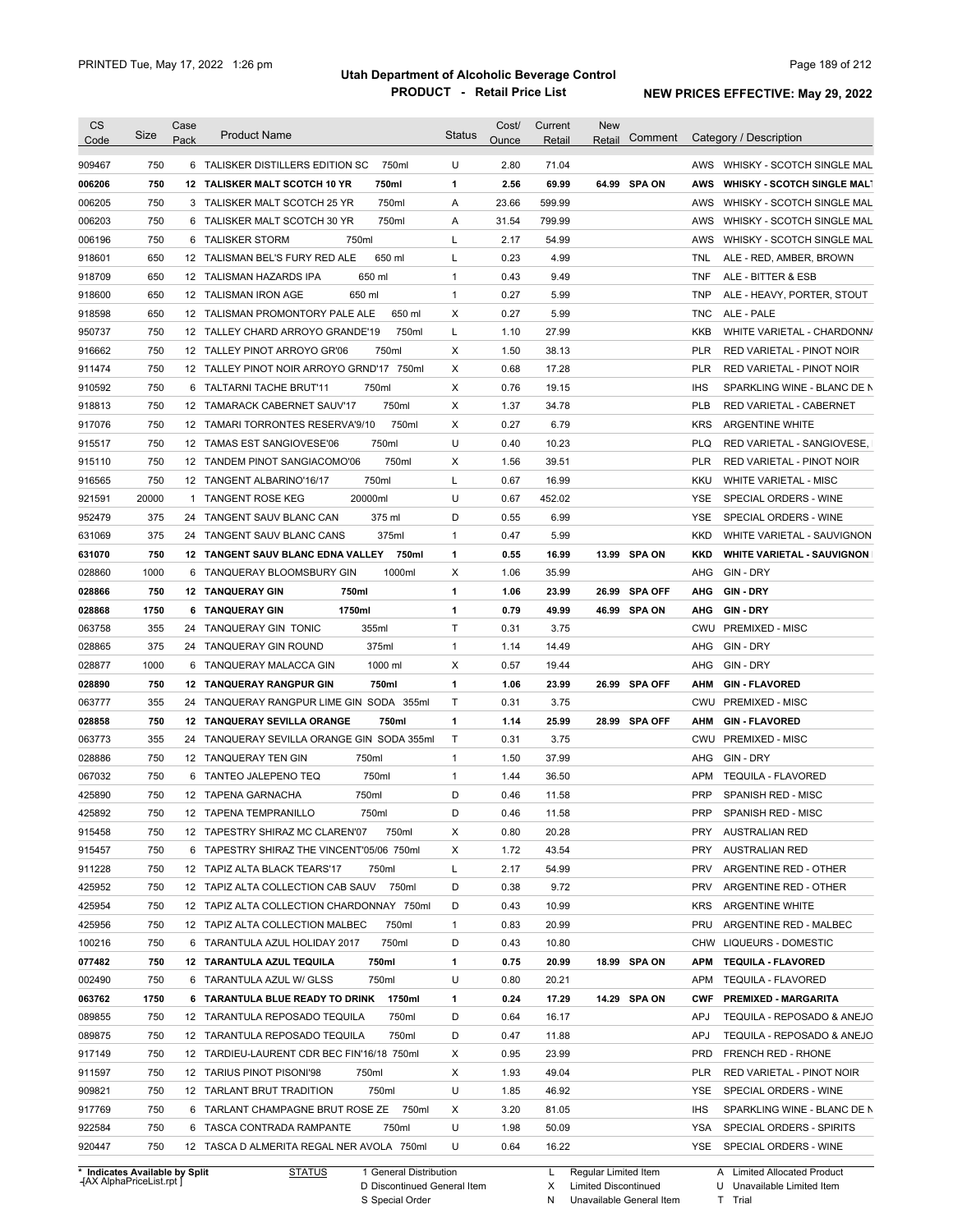| <b>CS</b><br>Code                                                                                                    | Size | Case<br>Pack | <b>Product Name</b>                         | <b>Status</b> | Cost/<br>Ounce | Current<br>Retail | <b>New</b><br>Comment<br>Retail | Category / Description                                              |
|----------------------------------------------------------------------------------------------------------------------|------|--------------|---------------------------------------------|---------------|----------------|-------------------|---------------------------------|---------------------------------------------------------------------|
| 909053                                                                                                               | 750  |              | 12 TASCA D'ALMERITA LAMUR NERO'18<br>750ml  | Х             | 0.88           | 22.24             |                                 | PRM ITALIAN RED - SICILY                                            |
| 955685                                                                                                               | 750  |              | 12 TASCA D'AMETA PERRICONE<br>750ml         | U             | 0.95           | 23.99             |                                 | YSE<br>SPECIAL ORDERS - WINE                                        |
| 950590                                                                                                               | 750  |              | 12 TASCA GRILLO<br>750ml                    | U             | 0.92           | 23.23             |                                 | YSE<br>SPECIAL ORDERS - WINE                                        |
| 902593                                                                                                               | 720  |              | 720ml<br>12 TATENOKAWA NAKADORI             | U             | 1.44           | 35.16             |                                 | SPECIAL ORDERS - WINE<br>YSE                                        |
| 919109                                                                                                               | 750  |              | 12 TATOMER PINOT NOIR KICK ON RNCH'18 750ml | Х             | 1.18           | 29.99             |                                 | <b>PLR</b><br>RED VARIETAL - PINOT NOIR                             |
| 919108                                                                                                               | 750  |              | 12 TATOMER PINOT NOIR SNT BARBARA'20 750ml  | U             | 0.99           | 24.99             |                                 | RED VARIETAL - PINOT NOIR<br><b>PLR</b>                             |
| 917160                                                                                                               | 750  |              | 12 TAURINO NOTARPANARO'04<br>750ml          | U             | 0.83           | 21.09             |                                 | <b>PRK</b><br><b>ITALIAN RED - MISC DOC</b>                         |
| 090820                                                                                                               | 750  |              | 12 TAYLOR FLADGATE 40 YEAR TAWNY PORT 750ml | L             | 9.18           | 232.91            |                                 | PORT - TAWNY<br>ESG                                                 |
| 090824                                                                                                               | 750  |              | 12 TAYLOR FLADGATE LBV'15<br>750ml          | Х             | 1.00           | 25.46             |                                 | ESN<br><b>PORT - LATE BOTTLED</b>                                   |
| 090844                                                                                                               | 750  | 12           | 750ml<br>TAYLOR FLADGATE TAWNY              | Х             | 0.72           | 18.21             |                                 | ESG<br><b>PORT - TAWNY</b>                                          |
| 090814                                                                                                               | 750  | 12           | 750ml<br>TAYLOR FLADGATE TAWNY 10YR         | L             | 1.40           | 35.57             |                                 | <b>ESG</b><br>PORT - TAWNY                                          |
| 090884                                                                                                               | 750  |              | 750ml<br>12 TAYLOR FLADGATE TAWNY 20 YR     | L             | 2.35           | 59.60             |                                 | <b>ESG</b><br>PORT - TAWNY                                          |
| 090856                                                                                                               | 750  | 6            | 750ml<br>TAYLOR FLADGATE VINTAGE PORT'17    | Х             | 4.59           | 116.36            |                                 | <b>ESR</b><br>PORT - VINTAGE & QUINTA                               |
| 090854                                                                                                               | 750  |              | 750ml<br>12 TAYLOR FLADGATE VINTAGE'00      | U             | 2.84           | 72.00             |                                 | <b>ESR</b><br>PORT - VINTAGE & QUINTA                               |
| 940704                                                                                                               | 750  | 6            | TAYLOR FLADGATE VINTAGE'09<br>750 750ml     | х             | 4.35           | 110.20            |                                 | <b>ESR</b><br>PORT - VINTAGE & QUINTA                               |
| 097859                                                                                                               | 750  |              | 750ml<br>12 TAYLOR MARSALA                  | $\mathbf{1}$  | 0.28           | 6.99              |                                 | <b>ELW</b><br>MARSALA - DOMESTIC                                    |
| 093964                                                                                                               | 750  |              | 750ml<br>12 TAYLOR NY TAWNY PORT            | $\mathbf{1}$  | 0.28           | 6.99              |                                 | PORT - TAWNY<br>ESG                                                 |
| 907990                                                                                                               | 750  |              | 12 TAYSON PIERCE CAB YOUNG '07 INGLWD 750ml | U             | 3.25           | 82.35             |                                 | YSE<br>SPECIAL ORDERS - WINE                                        |
|                                                                                                                      |      |              |                                             |               |                |                   |                                 |                                                                     |
| 951673                                                                                                               | 750  |              | 12 TAYSON PIERCE CAB YOUNG '11 INGLWD 750ml | U             | 3.25           | 82.35             |                                 | YSE<br>SPECIAL ORDERS - WINE                                        |
| 919660                                                                                                               | 750  |              | 12 TAYSON PIERCE CUVEE ROTH CAB S<br>750ml  | D             | 2.95           | 74.90             |                                 | YSE<br>SPECIAL ORDERS - WINE                                        |
| 006236                                                                                                               | 750  |              | 750ml<br>12 TEACHERS SCOTCH                 | $\mathbf{1}$  | 0.87           | 21.99             |                                 | WHISKY - SCOTCH BLENDED<br>AWR                                      |
| 006272                                                                                                               | 750  | 6            | TEANINICH 17 YR SINGLE MALT<br>750ml        | Α             | 12.22          | 309.99            |                                 | LAS<br><b>ALLOCATED SPIRIT</b>                                      |
| 951792                                                                                                               | 750  |              | 3 TEELING 24 YR<br>750ml                    | U             | 19.90          | 504.73            |                                 | YSA<br>SPECIAL ORDERS - SPIRITS                                     |
| 951815                                                                                                               | 750  | 3            | 750ml<br><b>TEELING REVIVAL</b>             | U             | 19.90          | 504.75            |                                 | YSA<br>SPECIAL ORDERS - SPIRITS                                     |
| 955313                                                                                                               | 355  | 24           | TELEGRAPH WEST SWELL JUICY IPA<br>355ml     | D             | 0.23           | 2.72              |                                 | ALE - PALE<br>TNC                                                   |
| 361758                                                                                                               | 750  |              | 750ml<br>12 TELLUS CHARDONNAY'17            | L             | 0.72           | 18.14             |                                 | <b>KRM</b><br><b>ITALIAN WHITE - VARIETAL</b>                       |
| 916828                                                                                                               | 750  |              | 12 TELMO RODRIGUEZ DEHESA TORO'16/18 750ml  | Х             | 0.36           | 9.18              |                                 | <b>PRP</b><br>SPANISH RED - MISC                                    |
| 916827                                                                                                               | 750  |              | 12 TELMO RODRIGUEZ LZ RIOJA'12/13<br>750ml  | Х             | 0.37           | 9.28              |                                 | <b>PRN</b><br>SPANISH RED - RIOJA                                   |
| 948913                                                                                                               | 750  |              | 750ml<br>12 TEMPIER BADOL ROUGE LA MIG      | U             | 2.92           | 73.99             |                                 | SPECIAL ORDERS - WINE<br>YSE                                        |
| 027102                                                                                                               | 750  | 6            | 750ml<br>TEMPLETON 4YR RYE WHISKEY          | $\mathbf{1}$  | 1.38           | 34.99             |                                 | AWU<br><b>WHISKEY - RYE</b>                                         |
| 026726                                                                                                               | 750  |              | 750ml<br>6 TEMPLETON MAPLE CASK FINISH      | Х             | 1.56           | 39.65             |                                 | <b>WHISKEY - RYE</b><br>AWU                                         |
| 026858                                                                                                               | 375  |              | 375ml<br>12 TEMPLETON RYE 4 YEAR            | $\mathbf{1}$  | 1.50           | 18.99             |                                 | <b>WHISKEY - RYE</b><br>AWU                                         |
| 101385                                                                                                               | 750  |              | 6 TEMPLETON RYE 4YR W/ ROCK GLASSES 750ml   | D             | 0.70           | 17.82             |                                 | <b>GIFT SETS - SPIRITS</b><br>YGA                                   |
| 027125                                                                                                               | 750  |              | 750ml<br>6 TEMPLETON RYE 6 YEAR             | D             | 1.73           | 43.99             |                                 | <b>WHISKEY - RYE</b><br>AWU                                         |
| 026781                                                                                                               | 750  |              | 6 TEMPLETON RYE BARR STRENGTH<br>750ml      | А             | 2.60           | 64.99             | 65.99 HIGHER                    | <b>ALLOCATED SPIRIT</b><br>LAS                                      |
| 100035                                                                                                               | 750  |              | 6 TEMPLETON RYE WHISKEY W/ GLASSES 750ml    | D             | 1.39           | 35.35             |                                 | YGA<br><b>GIFT SETS - SPIRITS</b>                                   |
| 100807                                                                                                               | 750  |              | 6 TEMPLETON RYE WITH 4 WHISKEY STONES750ml  | D             | 0.70           | 17.82             |                                 | YGA<br><b>GIFT SETS - SPIRITS</b>                                   |
| 025418                                                                                                               | 750  |              | 6 TEMPLETON SHERRY CASK FINISH<br>750ml     | Α             | 1.98           | 50.13             |                                 | LAS<br><b>ALLOCATED SPIRIT</b>                                      |
| 955083                                                                                                               | 473  |              | 473 ml<br>24 TEMPLIN ALBION TRIPPEL         | $\mathbf{1}$  | 0.24           | 3.79              |                                 | TNI<br>ALE - WHITE & BELGIAN STYLE                                  |
| 954782                                                                                                               | 473  |              | 473ml<br>24 TEMPLIN FERDA DBL IPA           | 1             | 0.21           | 3.29              |                                 | ALE - PALE<br>TNC                                                   |
| 900334                                                                                                               | 473  |              | 473 ml<br>24 TEMPLIN NORTHERN RED ALE       | $\mathbf{1}$  | 0.21           | 3.30              |                                 | ALE - RED, AMBER, BROWN<br>TNL                                      |
|                                                                                                                      |      |              | 12 TEN HIGH WHISKEY<br>750ml                | D             | 0.39           | 9.99              |                                 | AWH<br>WHISKEY - BOURBON & TENNE                                    |
|                                                                                                                      | 750  |              |                                             |               |                |                   |                                 |                                                                     |
|                                                                                                                      | 1750 |              | 1750 ml<br>6 TEN HIGH WHISKEY               | $\mathbf{1}$  | 0.32           | 18.99             |                                 | AWH                                                                 |
|                                                                                                                      | 650  |              | 650ml<br>12 TENAYA CRK OCTOBERFEST          | Х             | 0.26           | 5.79              |                                 | YST<br>SPECIAL ORDERS - BEER                                        |
|                                                                                                                      | 750  |              | 750ml<br>12 TENSHEN RED'16/18               | Х             | 0.95           | 24.02             |                                 | PLU<br><b>RED VARIETAL - MISC</b>                                   |
|                                                                                                                      | 750  |              | 750ml<br>12 TENSHEN WHITE'15/16             | Х             | 0.75           | 18.95             |                                 | KKU<br>WHITE VARIETAL - MISC                                        |
|                                                                                                                      | 750  |              | 750ml<br>12 TENURE ESPRESSO XX VOKDA        | D             | 0.68           | 17.25             |                                 | ADM<br>VODKA - FLAVORED                                             |
|                                                                                                                      | 1750 |              | 6 TENURE VODKA<br>1750ml                    | 1             | 0.42           | 19.99             | 24.99 SPA OFF                   | ADF<br><b>VODKA - BASIC</b>                                         |
|                                                                                                                      | 750  |              | 12 TENUTA DI CASTELLARO BIANCO POMICE 750ml | U             | 1.29           | 32.60             |                                 | YSE<br>SPECIAL ORDERS - WINE                                        |
|                                                                                                                      | 750  |              | 6 TENUTA FUGA BRUNELLO'7/08<br>750ml        | Х             | 2.42           | 61.34             |                                 | PRI<br><b>ITALIAN RED - TUSCANY</b>                                 |
|                                                                                                                      | 750  |              | 750ml<br>12 TENUTA LUISA CAB FRANC'12/13    | Х             | 0.77           | 19.43             |                                 | <b>PRK</b><br>ITALIAN RED - MISC DOC                                |
|                                                                                                                      | 750  |              | 750ml<br>12 TENUTA LUISA REFOSCO-ROSSO'11   | Х             | 0.73           | 18.44             |                                 | <b>PRK</b><br>ITALIAN RED - MISC DOC                                |
| 021596<br>021598<br>920574<br>918673<br>918674<br>035299<br>035296<br>953142<br>917758<br>918297<br>907915<br>907208 | 750  |              | 12 TENUTA LUISA SAUV BLANC'20<br>750ml      | г             | 0.77           | 16.66             | 19.49 HIGHER                    | WHISKEY - BOURBON & TENNE<br>KRL<br><b>ITALIAN WHITE - MISC DOC</b> |

**Case** [AX AlphaPriceList.rpt ]

D Discontinued General Item

S Special Order

X Limited Discontinued N Unavailable General Item

U Unavailable Limited Item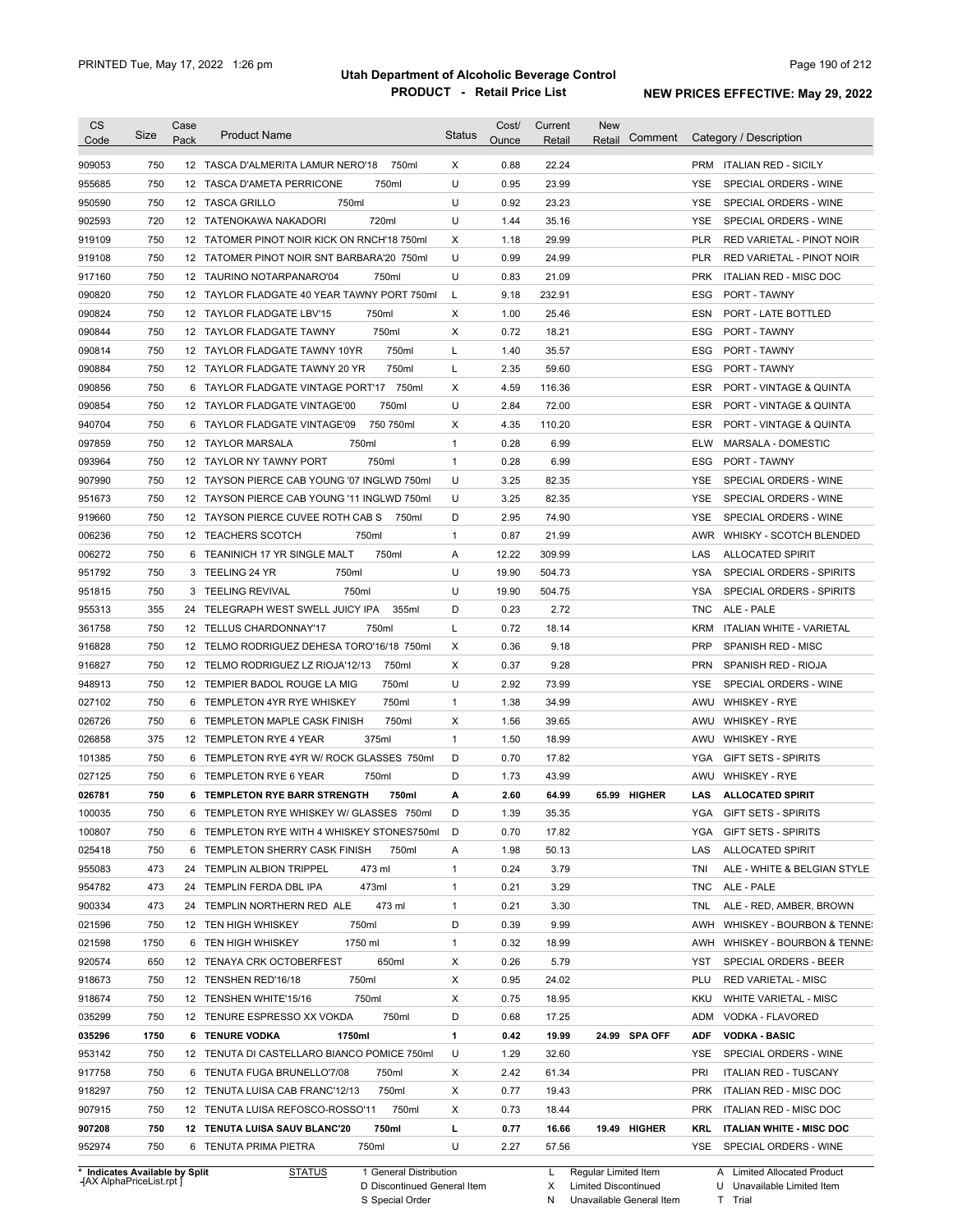| <b>CS</b><br>Code              | Size | Case<br>Pack    | <b>Product Name</b>                                                                     | <b>Status</b>       | Cost/<br>Ounce | Current<br>Retail | <b>New</b><br>Comment<br>Retail | Category / Description                            |
|--------------------------------|------|-----------------|-----------------------------------------------------------------------------------------|---------------------|----------------|-------------------|---------------------------------|---------------------------------------------------|
| 954270                         | 750  |                 | 6 TENUTA PRIMA PIETRA<br>750ml                                                          | U                   | 2.89           | 73.25             |                                 | <b>YSE</b><br>SPECIAL ORDERS - WINE               |
| 947404                         | 750  |                 | 750ml<br>12 TENUTA SANT ANTONIO SCAIA ROSSO                                             | U                   | 0.48           | 12.23             |                                 | YSE<br>SPECIAL ORDERS - WINE                      |
| 916539                         | 750  | 6               | TENUTA SANT'ANTONIO AMARON'17<br>750ml                                                  | L                   | 1.97           | 49.99             |                                 | <b>PRK</b><br><b>ITALIAN RED - MISC DOC</b>       |
| 955206                         | 750  |                 | 12 TENUTA SASSOREGAL SANGIOVES'17/18 750ml                                              | Χ                   | 0.69           | 17.55             |                                 | <b>PRH</b><br>ITALIAN RED - CHIANTI               |
| 900838                         | 750  |                 | 6 TENUTA SETTE CIELI YANKO'18<br>750ml                                                  | Χ                   | 1.08           | 27.50             |                                 | PRI<br><b>ITALIAN RED - TUSCANY</b>               |
| 918803                         | 750  |                 | 6 TENUTA SETTI CIELI INDACO'14<br>750ml                                                 | Χ                   | 2.61           | 66.13             |                                 | <b>PRK</b><br>ITALIAN RED - MISC DOC              |
| 950435                         | 750  |                 | 12 TENUTE RUBINO MARMOREL ROSSO'16/17 750ml                                             | L                   | 0.59           | 14.99             |                                 | <b>PRK</b><br>ITALIAN RED - MISC DOC              |
| 950434                         | 750  | 6               | TENUTE RUBINO TORRE TESTA<br>750ml                                                      | U                   | 1.85           | 46.90             |                                 | YSE<br>SPECIAL ORDERS - WINE                      |
| 000133                         | 750  | 6               | TEQ ROSE HOLIDAY GIFT<br>750ml                                                          | U                   | 0.80           | 20.21             |                                 | <b>LIQUEURS - FRUIT</b><br>CHE                    |
| 065209                         | 375  |                 | 375ml<br>12 TEQUILA ROSE                                                                | $\mathbf{1}$        | 0.87           | 10.99             |                                 | <b>CHV</b><br>LIQUEURS - CREAM                    |
| 065200                         | 750  |                 | <b>12 TEQUILA ROSE</b><br>750ml                                                         | 1                   | 0.83           | 22.99             | 20.99 SPA ON                    | <b>LIQUEURS - CREAM</b><br><b>CHV</b>             |
| 100215                         | 750  | 6               | TEQUILA ROSE HOLIDAY GIFT SET 2021 750ml                                                | D                   | 0.49           | 12.42             |                                 | <b>YGC</b><br><b>GIFT SETS - LIQUEURS</b>         |
| 003396                         | 750  | 6               | TEQUILA ROSE VALENTINES GIFT 2022 750ml                                                 | Τ                   | 0.91           | 22.99             |                                 | <b>SPIRIT OFFER</b><br><b>LTS</b>                 |
| 088354                         | 375  |                 | 375ml<br>12 TEREMANA BLANCO TEQUILA                                                     | $\mathbf{1}$        | 1.26           | 15.99             |                                 | <b>APD</b><br><b>TEQUILA - SILVER</b>             |
| 088371                         | 750  | 6               | <b>TEREMANA BLANCO TEQUILA</b><br>750ml                                                 | 1                   | 1.18           | 26.99             | 29.99 SPA OFF                   | <b>APD</b><br><b>TEQUILA - SILVER</b>             |
| 088369                         | 375  |                 | 375ml<br>12 TEREMANA REPOSADO TEQUILA                                                   | $\mathbf{1}$        | 1.42           | 17.99             |                                 | <b>APJ</b><br>TEQUILA - REPOSADO & ANEJO          |
| 088372                         | 750  |                 | 6 TEREMANA REPOSADO TEQUILA<br>750ml                                                    | $\mathbf{1}$        | 1.30           | 30.99             | 32.99 SPA OFF                   | <b>APJ</b><br>TEQUILA - REPOSADO & ANEJO          |
| 906885                         | 750  |                 | 750ml<br>12 TERLATO & CHAPOUT SHZ/VIOG'15                                               | Х                   | 0.40           | 10.26             |                                 | <b>PRY</b><br><b>AUSTRALIAN RED</b>               |
| 906414                         | 750  |                 | 12 TERLATO PINOT GRIGIO<br>750ml                                                        | U                   | 0.97           | 24.48             |                                 | YSE<br>SPECIAL ORDERS - WINE                      |
| 515805                         | 750  | 6               | TERRA D ORO ZIN DEAVER VINEYARD<br>750ml                                                | D                   | 0.58           | 14.66             |                                 | <b>PLH</b><br>RED VARIETAL - ZINFANDEL            |
| 972224                         | 750  |                 | 12 TERRA D'ORO SANGIOVESE'13/14<br>750ml                                                | U                   | 0.67           | 16.99             |                                 | <b>PLQ</b><br>RED VARIETAL - SANGIOVESE,          |
| 515820                         | 750  |                 | 12 TERRA D'ORO ZINFANDEL AMADOR'15/16 750ml                                             | Х                   | 0.36           | 9.22              |                                 | <b>PLH</b><br>RED VARIETAL - ZINFANDEL            |
| 949007                         | 750  |                 | 12 TERRA VALENTINE PINOT NOIR'15<br>750ml                                               | Χ                   | 0.97           | 24.66             |                                 | <b>PLR</b><br>RED VARIETAL - PINOT NOIR           |
| 382380                         | 750  | 6               | 750ml<br>TERRABIANCA CAMPACCIO'15                                                       | Χ                   | 1.55           | 39.41             |                                 | <b>PRI</b><br><b>ITALIAN RED - TUSCANY</b>        |
|                                | 750  |                 |                                                                                         |                     | 0.47           | 11.99             |                                 | <b>PRT</b>                                        |
| 900197                         | 750  |                 | 12 TERRAPURA RSRV CABERNET SAUVIGNON 750ml<br>12 TERRAS DO CIGARRON GODELLO'16<br>750ml | $\overline{1}$<br>X | 0.63           | 15.99             |                                 | CHILEAN RED<br><b>KRN</b><br><b>SPANISH WHITE</b> |
| 919003                         |      |                 |                                                                                         |                     |                |                   |                                 |                                                   |
| 918015                         | 750  |                 | 12 TERRAS GAUDA RIAS BAIXAS ROSAL'10 750ml                                              | X                   | 0.76           | 19.27             |                                 | <b>KRN</b><br><b>SPANISH WHITE</b><br><b>PRU</b>  |
| 427810                         | 750  | 12 <sup>2</sup> | TERRAZAS ALTOS PLATA MALBEC'17/18 750ml                                                 | L                   | 0.39           | 9.99              |                                 | ARGENTINE RED - MALBEC                            |
| 467760                         | 750  |                 | 12 TERRAZAS CABERNET SAUV'09<br>750ml                                                   | U                   | 0.60           | 15.15             |                                 | <b>PRV</b><br>ARGENTINE RED - OTHER               |
| 427800                         | 750  |                 | 6 TERRAZAS MALBEC SINGLE VNYRD'14 750ml                                                 | Χ                   | 1.13           | 28.62             |                                 | <b>PRU</b><br>ARGENTINE RED - MALBEC              |
| 427760                         | 750  |                 | 750ml<br>12 TERRAZAS RSV CAB SAUV '15/16                                                | Χ                   | 0.32           | 8.10              |                                 | <b>PRV</b><br>ARGENTINE RED - OTHER               |
| 915161                         | 750  |                 | 750ml<br>12 TERRE NERO D'AVOLA'10/11                                                    | Χ                   | 0.49           | 12.37             |                                 | <b>PRM</b><br><b>ITALIAN RED - SICILY</b>         |
| 913824                         | 750  |                 | 12 TERRE ROUGE SYRAH L'OUEST'15/16 750ml                                                | L                   | 0.85           | 21.49             |                                 | PLJ<br>RED VARIETAL - SYRAH, PETITE               |
| 913841                         | 750  |                 | 12 TERREDORA AGLIANICO'18/19<br>750ml                                                   | L                   | 0.71           | 17.66             | 17.99 HIGHER                    | <b>ITALIAN RED - MISC DOC</b><br><b>PRK</b>       |
| 913840                         | 750  |                 | 12 TERREDORA FALANGHINA'19/20<br>750ml                                                  | г                   | 0.69           | 17.66             | 17.49 LOWER                     | <b>ITALIAN WHITE - MISC DOC</b><br>KRL            |
| 915519                         | 750  |                 | 12 TERREDORA FIANO DI AVELLIN'10/11 750ml                                               | х                   | 0.89           | 22.49             |                                 | <b>KRL</b><br>ITALIAN WHITE - MISC DOC            |
| 914697                         | 750  |                 | 12 TERREDORA GRECO DI TUFI'19/20<br>750ml                                               | L                   | 0.85           | 22.16             | 21.49 LOWER                     | KRL<br><b>ITALIAN WHITE - MISC DOC</b>            |
| 916267                         | 750  |                 | 12 TERREDORA LACRYMA ROSSO'16/17<br>750ml                                               | Х                   | 0.96           | 24.23             |                                 | <b>PRK</b><br>ITALIAN RED - MISC DOC              |
| 918483                         | 750  |                 | 12 TERRES FUMEES SAUV BLANC'17/18<br>750ml                                              | L                   | 0.59           | 14.99             |                                 | KRB<br>FRENCH WHITE - BORDEAUX &                  |
| 917114                         | 750  |                 | 12 TERRY HOAGE GRENACHE SKINS'06<br>750ml                                               | Х                   | 1.44           | 36.52             |                                 | PLL<br>RED VARIETAL - GRENACHE                    |
| 917112                         | 750  |                 | 12 TERRY HOAGE GRENACHE-SYRAH'06<br>750ml                                               | Х                   | 1.60           | 40.47             |                                 | <b>PLL</b><br>RED VARIETAL - GRENACHE             |
| 902782                         | 750  |                 | 6 TERUZZI ISOLA BIANCA VERNACCIA'18 750ml                                               | х                   | 0.71           | 17.87             | 17.99 HIGHER                    | KRL<br><b>ITALIAN WHITE - MISC DOC</b>            |
| 950652                         | 750  |                 | 12 TERUZZI TERRE DI TUFI IGT'17<br>750ml                                                | Х                   | 0.50           | 12.79             |                                 | KRL<br><b>ITALIAN WHITE - MISC DOC</b>            |
| 966297                         | 750  |                 | 6 TERUZZI VERNACCIA GIMIGNANO'17/18 750ml                                               | U                   | 0.60           | 15.28             |                                 | KRL<br><b>ITALIAN WHITE - MISC DOC</b>            |
| 923642                         | 750  |                 | 6 TESORO AZTECA BLANCO<br>750ml                                                         | Τ                   | 1.95           | 49.55             |                                 | <b>APD</b><br><b>TEQUILA - SILVER</b>             |
| 923643                         | 750  |                 | 6 TESORO AZTECA REPOSADO<br>750ml                                                       | Τ                   | 2.11           | 53.56             |                                 | <b>APJ</b><br>TEQUILA - REPOSADO & ANEJO          |
| 914597                         | 750  |                 | 750ml<br>3 TESSERON EST PYM-RAE RED'17                                                  | Α                   | 16.37          | 415.20            |                                 | LAW<br>ALLOCATED WINE                             |
| 912474                         | 750  |                 | 750ml<br>12 TESTAROSSA CHARD FOGSTONE'16                                                | Х                   | 1.13           | 28.72             |                                 | KKB<br>WHITE VARIETAL - CHARDONN/                 |
| 912733                         | 750  |                 | 12 TESTAROSSA CHARD LOS GATOS'16/18 750ml                                               | Х                   | 0.55           | 14.00             |                                 | KKB<br>WHITE VARIETAL - CHARDONN/                 |
| 914289                         | 750  |                 | 12 TESTAROSSA CHARD ROSELLA'S'14/16 750ml                                               | Х                   | 1.13           | 28.72             |                                 | KKB<br>WHITE VARIETAL - CHARDONN/                 |
| 917323                         | 750  |                 | 12 TESTAROSSA CHARD SAN & BENED'07 750ml                                                | Х                   | 1.32           | 33.43             |                                 | KKB<br>WHITE VARIETAL - CHARDONN/                 |
| 914227                         | 750  |                 | 12 TESTAROSSA CHARD ST LUCIA'16/18 750ml                                                | Х                   | 1.88           | 47.60             |                                 | KKB<br>WHITE VARIETAL - CHARDONN/                 |
| 912475                         | 750  |                 | 12 TESTAROSSA P N STA LUCIA'16/17 750ml                                                 | Х                   | 1.69           | 42.90             |                                 | PLR<br>RED VARIETAL - PINOT NOIR                  |
| 913476                         | 750  |                 | 12 TESTAROSSA PINOT NOIR GARY'06/07 750ml                                               | Χ                   | 2.21           | 55.99             |                                 | <b>PLR</b><br>RED VARIETAL - PINOT NOIR           |
| * Indicates Available by Split |      |                 | <b>STATUS</b><br>1 General Distribution                                                 |                     |                | L.                | Regular Limited Item            | A Limited Allocated Product                       |

**Case** [AX AlphaPriceList.rpt ]

D Discontinued General Item

S Special Order

X

Limited Discontinued

N Unavailable General Item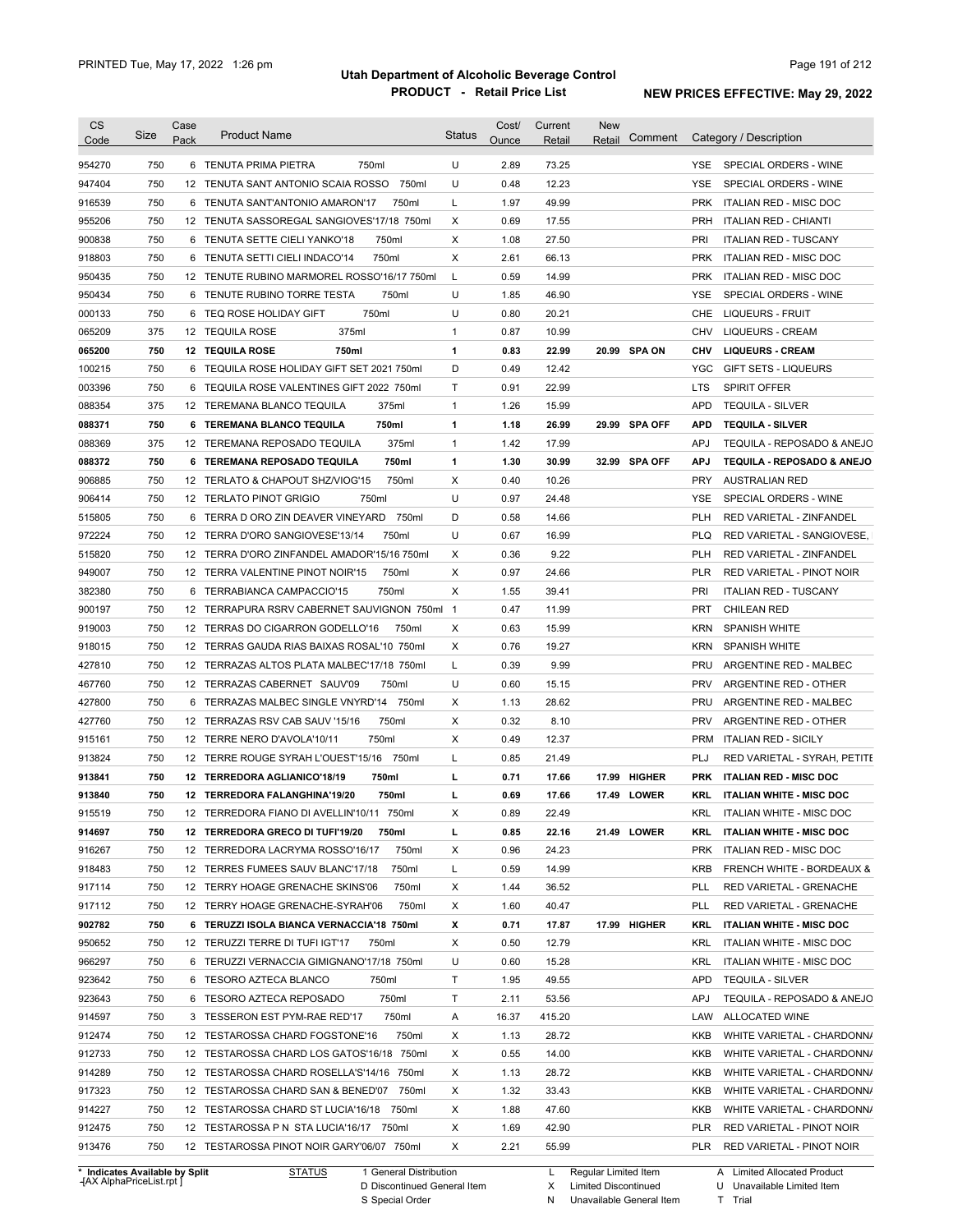| Code<br>918445<br>914288<br>918446<br>918587<br>918631<br>918524<br>901730<br>901727   | 750<br>750<br>750<br>750<br>750 | Pack | 12 TESTAROSSA PINOT NOIR ROSE'17<br>750ml<br>12 TESTAROSSA PINOT SAN & BENED'07<br>750ml<br>12 TESTAROSSA PN CUVEE LOS GATOS'16/1 750ml | Χ<br>Х       | Ounce<br>0.76 | Retail<br>19.33 | Retail |               |            | Category / Description                                     |
|----------------------------------------------------------------------------------------|---------------------------------|------|-----------------------------------------------------------------------------------------------------------------------------------------|--------------|---------------|-----------------|--------|---------------|------------|------------------------------------------------------------|
|                                                                                        |                                 |      |                                                                                                                                         |              |               |                 |        |               |            |                                                            |
|                                                                                        |                                 |      |                                                                                                                                         |              |               |                 |        |               |            | MPW ROSE WINE - DOMESTIC                                   |
|                                                                                        |                                 |      |                                                                                                                                         |              | 2.10          | 53.17           |        |               | <b>PLR</b> | RED VARIETAL - PINOT NOIR                                  |
|                                                                                        |                                 |      |                                                                                                                                         | х            | 0.57          | 14.50           |        |               | <b>PLR</b> | RED VARIETAL - PINOT NOIR                                  |
|                                                                                        |                                 |      | 12 TESTAROSSA PN DOS RUBIOUS'13<br>750ml                                                                                                | х            | 1.29          | 32.76           |        |               | <b>PLR</b> | <b>RED VARIETAL - PINOT NOIR</b>                           |
|                                                                                        |                                 |      | 750ml<br>12 TESTAROSSA PN RINCON'16                                                                                                     | Х            | 2.40          | 60.75           |        |               | <b>PLR</b> | RED VARIETAL - PINOT NOIR                                  |
|                                                                                        | 750                             |      | 12 TESTAROSSA PN SIERRAMADRE'13<br>750ml                                                                                                | Х            | 1.29          | 32.77           |        |               | <b>PLR</b> | RED VARIETAL - PINOT NOIR                                  |
|                                                                                        | 473                             | 24   | TGI FRIDAY 2GO LONG ISLAND ICE TEA 473ml                                                                                                | D            | 0.19          | 3.05            |        |               | <b>RCP</b> | <b>FLAVORED MALT BEVERAGES</b>                             |
|                                                                                        | 473                             | 24   | TGI FRIDAY 2GO WILD STRAWBERRY DAI 473ml                                                                                                | D            | 0.19          | 3.03            |        |               | <b>RCP</b> | <b>FLAVORED MALT BEVERAGES</b>                             |
| 063755                                                                                 | 1750                            | 6    | TGI/F BLENDER MUDSLIDE<br>1750ml                                                                                                        | N            | 0.28          | 16.31           |        |               | <b>CWR</b> | PREMIXED - MUDSLIDE                                        |
| 063594                                                                                 | 1750                            | 6    | 1750ml<br>TGI/F BLENDER ORANGE DREAM                                                                                                    | N            | 0.28          | 16.31           |        |               | CWU        | PREMIXED - MISC                                            |
| 063550                                                                                 | 750                             |      | 750ml<br>12 TGI/F LONG ISL ICE TEA ON ROCK                                                                                              | D            | 0.32          | 8.08            |        |               | <b>CWL</b> | PREMIXED - LONG ISLAND TEA                                 |
| 916896                                                                                 | 750                             |      | 12 THANISCH BERNKAST BADSTUBE K'07<br>750ml                                                                                             | Х            | 1.00          | 25.37           |        |               | KRH        | <b>GERMAN WHITE - MOSEL</b>                                |
| 028905                                                                                 | 750                             |      | 750ml<br>6 THE BOTANIST GIN                                                                                                             | $\mathbf{1}$ | 1.58          | 39.99           |        |               | AHX        | <b>GIN - IMPORTED</b>                                      |
| 903461                                                                                 | 473                             |      | 12 THE BRUERY BAKERY OATMEAL COOKIE<br>473ml                                                                                            | U            | 0.42          | 6.67            |        |               | <b>YST</b> | <b>SPECIAL ORDERS - BEER</b>                               |
| 015492                                                                                 | 750                             |      | 750ml<br>12 THE BUSKER IRISH WHISKEY                                                                                                    | $\mathbf{1}$ | 1.06          | 30.06           |        | 26.99 SPA ON  | AWN        | <b>WHISKEY - IRISH</b>                                     |
| 005820                                                                                 | 750                             |      | 750ml<br>6 THE CALLY 40 YEAR                                                                                                            | L            | 23.66         | 600.14          |        |               | AWR        | WHISKY - SCOTCH BLENDED                                    |
| 917095                                                                                 | 750                             |      | 12 THE CHOOK SHIRAZ-VIOGNIER'13/14<br>750ml                                                                                             | X            | 0.37          | 9.28            |        |               | <b>PRY</b> | AUSTRALIAN RED                                             |
| 921513                                                                                 | 750                             |      | 750ml<br>6 THE CLOVER STRAIGHT RYE                                                                                                      | U            | 1.98          | 50.13           |        |               | YSA        | SPECIAL ORDERS - SPIRITS                                   |
| 026931                                                                                 | 750                             | 6    | THE CLOVER STRAIGHT RYE WHISKEY 4YR750ml                                                                                                | $\mathsf T$  | 1.97          | 49.99           |        |               | AWU        | <b>WHISKEY - RYE</b>                                       |
| 060033                                                                                 | 200                             |      | 200ml<br>24 THE CLUB LONG ISLAND TEA                                                                                                    | Χ            | 0.34          | 2.29            |        |               | YSA        | SPECIAL ORDERS - SPIRITS                                   |
| 916614                                                                                 | 750                             |      | 750ml<br>12 THE CROSSINGS PINOT NOIR'11/13                                                                                              | Х            | 0.72          | 18.18           |        |               | <b>PRW</b> | NEW ZEALAND RED                                            |
| 917000                                                                                 | 750                             |      | 12 THE CROSSINGS SAUV BLANC'18/19<br>750ml                                                                                              | Х            | 0.55          | 13.99           |        |               | <b>KRV</b> | NEW ZEALAND WHITE                                          |
| 001160                                                                                 | 750                             |      | 6 THE DALMORE 12 YR W/ GLASSES<br>750ml                                                                                                 | D            | 2.56          | 64.99           |        |               | YGA        | <b>GIFT SETS - SPIRITS</b>                                 |
| 004829                                                                                 | 750                             |      | 750ml<br>6 THE DALMORE 18 YR                                                                                                            | L            | 13.80         | 349.99          |        |               | AWS        | WHISKY - SCOTCH SINGLE MAL                                 |
| 100792                                                                                 | 750                             |      | 6 THE DALMORE PORT WOOD RES W / GLASS750ml                                                                                              | D            | 2.13          | 54.00           |        |               | YGA        | <b>GIFT SETS - SPIRITS</b>                                 |
| 004611                                                                                 | 750                             |      | 750ml<br>6 THE DALMORE PORT WOOD RES.                                                                                                   | L            | 3.94          | 99.99           |        |               | AWS        | WHISKY - SCOTCH SINGLE MAL                                 |
| 001085                                                                                 | 750                             |      | 6 THE DALMORE W/ 2 ROCKS GLASSES<br>750ml                                                                                               | D            | 0.88          | 22.22           |        |               | YGA        | <b>GIFT SETS - SPIRITS</b>                                 |
| 416402                                                                                 | 750                             |      | 750ml<br>12 THE EMILY CHARD PN ROSE                                                                                                     | $\mathbf{1}$ | 0.55          | 16.99           |        | 13.99 SPA ON  | <b>MPX</b> | <b>ROSE WINE - IMPORTED</b>                                |
| 950111                                                                                 | 750                             |      | 750ml<br>12 THE FEDERALIST DUELING PISTOLS                                                                                              | U            | 1.35          | 34.25           |        |               | YSE        | SPECIAL ORDERS - WINE                                      |
|                                                                                        |                                 |      | 750ml                                                                                                                                   |              | 0.71          | 15.99           |        | 17.99 SPA OFF | <b>PLB</b> |                                                            |
| 464450<br>918126                                                                       | 750<br>750                      |      | 12 THE FEDERALIST LODI CABERNET<br>750ml<br>12 THE FOUR CABERNET NAPA'07/09                                                             | 1<br>Х       | 2.51          | 63.72           |        |               | <b>PLB</b> | <b>RED VARIETAL - CABERNET</b><br>RED VARIETAL - CABERNET  |
|                                                                                        |                                 |      |                                                                                                                                         |              |               |                 |        |               |            |                                                            |
| 948916                                                                                 | 750                             |      | 6 THE GLENDRONACH 15YR<br>750ml<br>12 THE HIDDEN SEA CHARDONNAY                                                                         | U            | 3.98          | 101.02          |        |               | YSA        | SPECIAL ORDERS - SPIRITS                                   |
| 218180                                                                                 | 750                             |      | 750ml                                                                                                                                   | $\mathbf{1}$ | 0.59          | 14.99           |        |               | KRT        | <b>AUSTRALIAN WHITE</b>                                    |
| 922221                                                                                 | 750                             |      | 6 THE IRISHMAN FOUNDERS GLASS PACK 750ml                                                                                                | D            | 1.58          | 40.09           |        |               | YGA        | <b>GIFT SETS - SPIRITS</b>                                 |
| 953346                                                                                 | 750                             |      | 6 THE PLOW PINOT NOIR<br>750ml                                                                                                          | U            | 2.51          | 63.69           |        |               | YSE        | SPECIAL ORDERS - WINE                                      |
| 916527                                                                                 | 1500                            |      | 6 THE PRISONER RED BLEND'16/17<br>1500 ml                                                                                               |              | 1.97          | 100.14          |        |               | PLH        | RED VARIETAL - ZINFANDEL                                   |
| 915696                                                                                 | 750                             |      | 12 THE PRISONER RED BLEND'17/18<br>750ml                                                                                                | L            | 2.17          | 55.06           |        |               | PLU        | <b>RED VARIETAL - MISC</b>                                 |
| 043722                                                                                 | 750                             |      | 6 THE REAL MCCOY RUM 12YR<br>750ml                                                                                                      | D            | 1.07          | 27.08           |        |               | ALW        | <b>RUM - DOMESTIC</b>                                      |
| 043721                                                                                 | 750                             |      | 6 THE REAL MCCOY RUM 5YR<br>750ml                                                                                                       | 1            | 1.15          | 26.13           |        | 29.14 SPA OFF | ALW        | <b>RUM - DOMESTIC</b>                                      |
| 296370                                                                                 | 750                             |      | 750ml<br>12 THE SEEKER PINOT NOIR                                                                                                       | D            | 0.30          | 7.61            |        |               | <b>PRF</b> | FRENCH RED - VARIETAL                                      |
| 331020                                                                                 | 750                             |      | 12 THE SEEKER RIESLING<br>750ml                                                                                                         | D            | 0.30          | 7.61            |        |               | KRH        | <b>GERMAN WHITE - MOSEL</b>                                |
| 515776                                                                                 | 750                             |      | 12 THE SHOW CABERNET SAUVIGNON<br>750ml                                                                                                 | 1            | 0.47          | 14.99           |        | 11.99 SPA ON  | PLB        | <b>RED VARIETAL - CABERNET</b>                             |
| 426336                                                                                 | 750                             |      | 12 THE SHOW MALBEC<br>750ml                                                                                                             | $\mathbf{1}$ | 0.47          | 14.99           |        | 11.99 SPA ON  | PRU        | <b>ARGENTINE RED - MALBEC</b>                              |
| 947823                                                                                 | 750                             |      | 5 THE SOCIETY SINGLECASK SINGEL MALT 750ml                                                                                              | U            | 3.75          | 95.01           |        |               | YSA        | SPECIAL ORDERS - SPIRITS                                   |
| 026673                                                                                 | 750                             |      | 12 THE WALKING DEAD BOURBON<br>750ml                                                                                                    | D            | 1.38          | 34.99           |        |               | YGA        | <b>GIFT SETS - SPIRITS</b>                                 |
|                                                                                        | 750                             |      | 750ml<br>3 THOMAS HANDY RYE                                                                                                             | R            | 3.94          | 99.99           |        |               | AWU        | WHISKEY - RYE                                              |
|                                                                                        | 750                             |      | 6 THOMAS S MOORE BOURBON CABERNET CSK750m A                                                                                             |              | 2.76          | 69.99           |        |               | LAS        | <b>ALLOCATED SPIRIT</b>                                    |
|                                                                                        |                                 |      | 6 THOMAS S MOORE BOURBON CHARD CASK 750ml A                                                                                             |              | 2.76          | 69.99           |        |               | LAS        | <b>ALLOCATED SPIRIT</b>                                    |
|                                                                                        | 750                             |      |                                                                                                                                         |              | 2.76          | 69.99           |        |               | LAS        | <b>ALLOCATED SPIRIT</b>                                    |
|                                                                                        |                                 |      |                                                                                                                                         |              |               |                 |        |               |            |                                                            |
|                                                                                        | 750                             |      | 6 THOMAS S MOORE BOURBON PORT CASK 750ml A                                                                                              |              |               |                 |        |               |            |                                                            |
|                                                                                        | 750                             |      | 6 THOMAS S. MOORE COGNAC FINISH<br>750ml                                                                                                | L            | 2.76          | 69.99           |        |               | AWH        | WHISKEY - BOURBON & TENNE                                  |
|                                                                                        | 750                             |      | 6 THOMAS S. MOORE MADERIA FINISH<br>750ml                                                                                               | L            | 2.76          | 69.99           |        |               | AWH        | WHISKEY - BOURBON & TENNE:                                 |
|                                                                                        | 750                             |      | 6 THOMAS S. MOORE MERLOT FINISH<br>750ml                                                                                                | L            | 2.76          | 69.99           |        |               | AWH        | WHISKEY - BOURBON & TENNE:                                 |
| 027036<br>086490<br>086492<br>086494<br>086002<br>086006<br>086004<br>086008<br>515912 | 750<br>750                      |      | 6 THOMAS S. MOORE SHERRY FINISH<br>750ml<br>12 THORN MERLOT NAPA'12/15<br>750ml                                                         | L<br>Х       | 2.76<br>0.85  | 69.99<br>21.60  |        |               | AWH<br>PLF | WHISKEY - BOURBON & TENNE:<br><b>RED VARIETAL - MERLOT</b> |

**Case** [AX AlphaPriceList.rpt ]

S Special Order

X Limited Discontinued N Unavailable General Item

U Unavailable Limited Item

D Discontinued General Item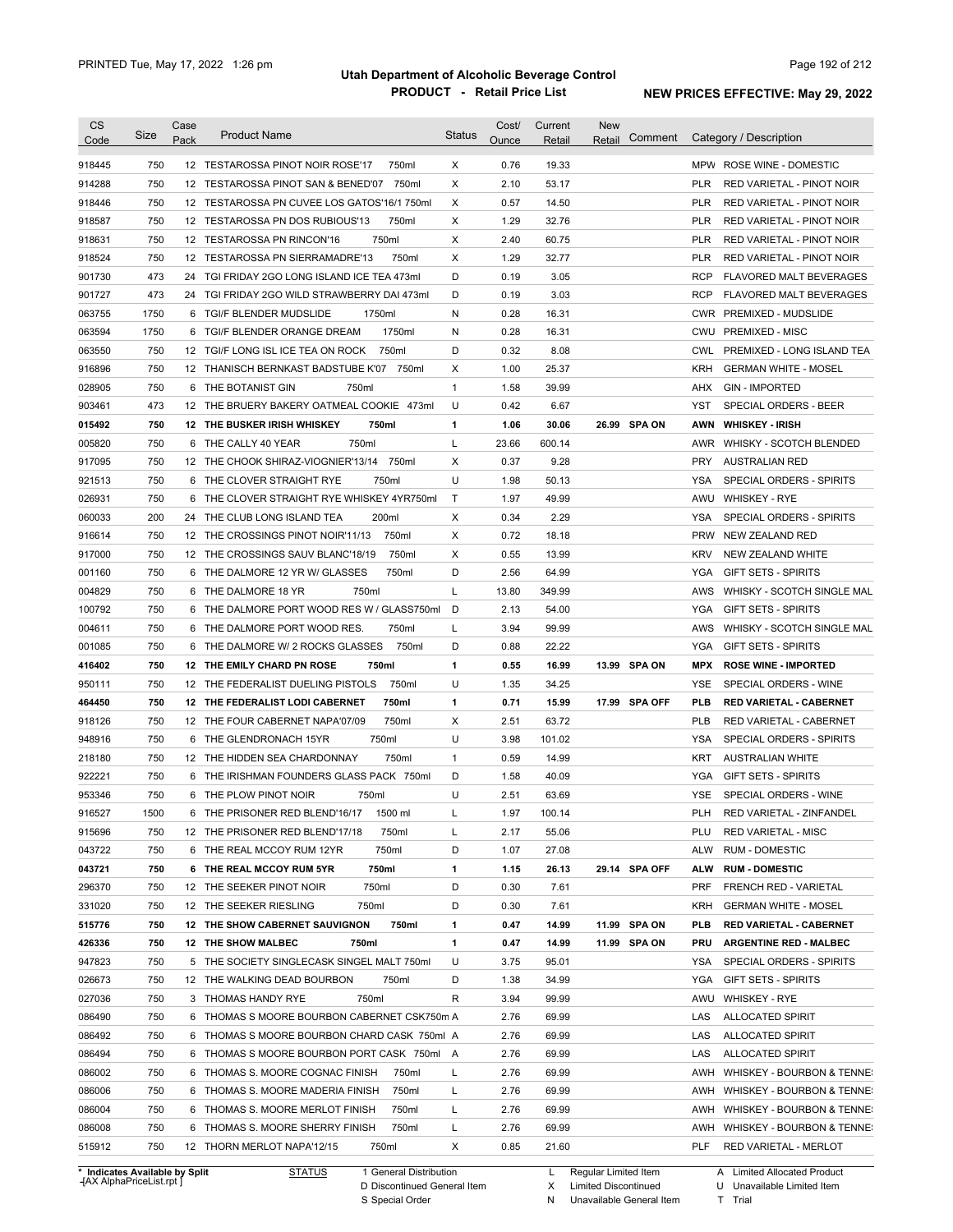| <b>CS</b><br>Code              | Size  | Case<br>Pack | <b>Product Name</b>                         | <b>Status</b>          | Cost/<br>Ounce | Current<br>Retail | New<br>Comment<br>Retail | Category / Description                                                                |
|--------------------------------|-------|--------------|---------------------------------------------|------------------------|----------------|-------------------|--------------------------|---------------------------------------------------------------------------------------|
| 915319                         | 750   |              | 12 THORNBURY PINOT GRIS'06<br>750ml         | Χ                      | 0.68           | 17.35             |                          | NEW ZEALAND WHITE<br><b>KRV</b>                                                       |
| 918309                         | 750   |              | 750ml<br>12 THORN-CLARK SHIRAZ AM OAK       | X                      | 0.23           | 5.80              |                          | <b>PRY</b><br><b>AUSTRALIAN RED</b>                                                   |
| 917107                         | 750   |              | 750ml<br>12 THORN-CLARKE SHZ SHOTFIRE'19    | L                      | 0.90           | 22.75             |                          | <b>PRY</b><br><b>AUSTRALIAN RED</b>                                                   |
| 917535                         | 750   |              | 750ml<br>12 THORN-CLARKE TB SHIRAZ'19       | L                      | 0.65           | 16.49             |                          | <b>PRY</b><br><b>AUSTRALIAN RED</b>                                                   |
| 034903                         | 750   |              | 750ml<br>6 THORS HAMMER VODKA               | Х                      | 0.65           | 16.46             |                          | <b>VODKA - BASIC</b><br>ADF                                                           |
| 921701                         | 750   |              | 750ml<br>12 THREE BY WADE BLANC             | L                      | 0.79           | 20.00             |                          | KKP<br>WHITE VARIETAL - CHENIN BLA                                                    |
| 921702                         | 750   |              | 12 THREE BY WADE CABERNET SAUV'19           | 750ml<br>L             | 1.58           | 40.00             |                          | PLB<br>RED VARIETAL - CABERNET                                                        |
| 921700                         | 750   |              | 750ml<br>12 THREE BY WADE ROSE              | L                      | 0.59           | 15.00             |                          | MPW<br>ROSE WINE - DOMESTIC                                                           |
| 035891                         | 750   |              | 750ml<br>12 THREE OLIVES CAKE VODKA         | D                      | 0.76           | 19.20             |                          | ADM<br><b>VODKA - FLAVORED</b>                                                        |
| 034972                         | 750   |              | 750ml<br>12 THREE OLIVES CHERRY VODKA       | $\mathbf{1}$           | 0.55           | 13.99             |                          | ADM<br><b>VODKA - FLAVORED</b>                                                        |
| 034984                         | 750   |              | 750ml<br>12 THREE OLIVES CITRUS             | $\mathbf{1}$           | 0.55           | 13.99             |                          | ADM<br>VODKA - FLAVORED                                                               |
| 036221                         | 750   |              | 12 THREE OLIVES ELVIS PRESLEY COCONU 750ml  | D                      | 0.60           | 15.15             |                          | ADM<br>VODKA - FLAVORED                                                               |
| 034995                         | 750   |              | 12 THREE OLIVES GRAPE VODKA<br>750ml        | $\mathbf{1}$           | 0.55           | 13.99             |                          | ADM<br>VODKA - FLAVORED                                                               |
| 035964                         | 750   |              | 12 THREE OLIVES LOOPY<br>750ml              | D                      | 0.38           | 9.72              |                          | ADM<br>VODKA - FLAVORED                                                               |
| 036379                         | 750   |              | 12 THREE OLIVES PINEAPPLE VODKA<br>750ml    | D                      | 0.34           | 8.64              |                          | ADM<br>VODKA - FLAVORED                                                               |
| 036498                         | 750   |              | 12 THREE OLIVES PINK GRAPEFRUIT VODKA 750ml | D                      | 0.38           | 9.72              |                          | ADM<br>VODKA - FLAVORED                                                               |
| 035039                         | 750   |              | 12 THREE OLIVES POMEGRANATE VODKA           | D<br>750ml             | 0.76           | 19.20             |                          | <b>ADM</b><br>VODKA - FLAVORED                                                        |
| 067161                         | 750   |              | 750ml<br>12 THREE OLIVES ROSE VODKA         | D                      | 0.38           | 9.72              |                          | ADM<br>VODKA - FLAVORED                                                               |
| 036010                         | 750   |              | 750ml<br>12 THREE OLIVES SMORES VODKA       | D                      | 0.76           | 19.20             |                          | ADM<br>VODKA - FLAVORED                                                               |
| 036384                         | 750   | 12           | THREE OLIVES STRAWBERRY VODKA               | D<br>750ml             | 0.38           | 9.72              |                          | <b>ADM</b><br>VODKA - FLAVORED                                                        |
| 034935                         | 750   |              | 12 THREE OLIVES VODKA<br>750ml              | D                      | 0.55           | 13.99             |                          | <b>ADF</b><br><b>VODKA - BASIC</b>                                                    |
| 034919                         | 1750  | 6            | 1750ml<br>THREE OLIVES VODKA                | $\mathbf{1}$           | 0.51           | 29.99             |                          | <b>ADF</b><br><b>VODKA - BASIC</b>                                                    |
| 103113                         | 750   | 6            | THREE OLIVES VODKA W/ GLASSES               | 750ml<br>D             | 0.38           | 9.72              |                          | <b>YGA</b><br><b>GIFT SETS - SPIRITS</b>                                              |
| 033947                         | 750   |              | 12 THREE OLIVES WHIPPED CREAM VODKA 750ml   | D                      | 0.76           | 19.20             |                          | ADM<br>VODKA - FLAVORED                                                               |
| 916545                         | 750   |              | 12 THREE RIVERS COLUMBIA RED'16/17 750ml    | X                      | 0.51           | 13.02             |                          | <b>PFP</b><br>RED GENERIC - RED TABLE & P                                             |
| 916544                         | 750   |              | 750ml<br>12 THREE RIVERS MERLOT'06/09       | Х                      | 0.68           | 17.24             |                          | <b>PLF</b><br>RED VARIETAL - MERLOT                                                   |
| 947540                         | 750   |              | 12 THREE STICKS CHARD DURELL ORIGIN'1 750ml | х                      | 1.45           | 36.69             |                          | <b>KKB</b><br>WHITE VARIETAL - CHARDONN/                                              |
| 950916                         | 750   | 6            | THREE STICKS CHARD DURREL'17<br>750ml       | L                      | 1.70           | 42.99             |                          | <b>KKB</b><br>WHITE VARIETAL - CHARDONN/                                              |
| 955298                         | 750   | 6            | THREE STICKS CUVEE EVA MARIE PINOT 750ml    | U                      | 2.57           | 65.10             |                          | <b>YSE</b><br>SPECIAL ORDERS - WINE                                                   |
| 919891                         | 750   |              | 12 THREE STICKS PINOT NOIR DURRELL'14 750ml | х                      | 1.93           | 48.85             |                          | PLR<br>RED VARIETAL - PINOT NOIR                                                      |
| 952731                         | 750   | 6            | THREE STICKS PINOT NOIR PFV'19/20 750ml     | U                      | 1.38           | 34.99             |                          | PLR<br>RED VARIETAL - PINOT NOIR                                                      |
|                                | 750   |              | 750ml<br>12 THREE THIEVES CAB SAUVIGNON     | 1                      | 0.35           | 11.99             | <b>SPA ON</b><br>8.99    | PLB                                                                                   |
| 515901                         |       |              |                                             |                        |                |                   |                          | RED VARIETAL - CABERNET                                                               |
| 632853                         | 750   |              | 750ml<br><b>12 THREE THIEVES CHARDONNAY</b> | 1<br>U                 | 0.35           | 11.99             | 8.99 SPA ON              | KKB<br><b>WHITE VARIETAL - CHARDONNA</b><br><b>PFP</b><br>RED GENERIC - RED TABLE & P |
| 515905                         | 750   |              | 750ml<br>12 THREE THIEVES RED BLEND         |                        | 0.40           | 10.06             |                          |                                                                                       |
| 906883                         | 750   |              | 750ml<br>12 TIA MARIA COFFEE LIQ            | U                      | 1.07           | 27.15             |                          | <b>YSC</b><br>SPECIAL ORDERS - LIQUEURS                                               |
| 950372                         | 20000 |              | 1 TIAMO ORGANIC GRILLOKEG<br>20000ml        | U                      | 0.36           | 242.15            |                          | YSE<br>SPECIAL ORDERS - WINE                                                          |
| 921787                         | 750   |              | <b>12 TIDE CHASER CABERNET</b><br>750ml     | 1                      | 0.47           | 9.99              | 11.99 SPA OFF            | <b>AUSTRALIAN RED</b><br>PRY                                                          |
| 923618                         | 750   |              | 750ml<br>12 TIDE CHASER CHARDONNAY          | 1                      | 0.47           | 11.99             |                          | KRT<br><b>AUSTRALIAN WHITE</b>                                                        |
| 382465                         | 750   |              | 750ml<br>12 TIEFENBRUNNER PINOT GRIGIO      | 1                      | 0.71           | 20.99             | 17.99 SPA ON             | <b>KRK</b><br><b>ITALIAN WHITE - PINOT GRIGIO</b>                                     |
| 918391                         | 750   |              | 750ml<br>12 TIETON PRECIPICE PERRY CIDER    | U                      | 1.04           | 26.27             |                          | CIDER - BASIC<br>GLC                                                                  |
| 918392                         | 375   |              | 375ml<br>12 TIETON WIND LTD RELEASE         | Х                      | 1.03           | 13.10             |                          | GFE<br>WINE - FRUIT                                                                   |
| 913800                         | 750   |              | 750ml<br>12 TIKAL MALBEC AMORIO'18          | L                      | 1.18           | 30.02             |                          | PRU<br>ARGENTINE RED - MALBEC                                                         |
| 913828                         | 750   |              | 12 TIKAL PATRIOTA'13/14<br>750ml            | Х                      | 0.43           | 10.89             |                          | <b>PRV</b><br>ARGENTINE RED - OTHER                                                   |
| 918141                         | 750   |              | 750ml<br>6 TILENUS MENCIA JOVEN'09          | Х                      | 0.56           | 14.15             |                          | <b>PRP</b><br>SPANISH RED - MISC                                                      |
| 922973                         | 375   |              | 375ml<br>24 TIN CITY TEMPLETUCKY CIDER      | U                      | 0.40           | 5.10              |                          | YSE<br>SPECIAL ORDERS - WINE                                                          |
| 028153                         | 375   |              | 12 TIN CUP<br>375ml                         | $\mathbf{1}$           | 1.26           | 15.99             |                          | AWH<br>WHISKEY - BOURBON & TENNE:                                                     |
| 026665                         | 750   |              | 750ml<br>12 TIN CUP RYE WHISKEY             | 1                      | 1.18           | 27.99             | 29.99 SPA OFF            | AWU<br><b>WHISKEY - RYE</b>                                                           |
| 027605                         | 750   |              | 750ml<br>12 TIN CUP WHISKEY                 | 1                      | 1.18           | 27.99             | 29.99 SPA OFF            | AWW WHISKEY - DOMESTIC                                                                |
| 027884                         | 1750  |              | 1750ml<br>6 TIN CUP WHISKEY                 | $\mathbf{1}$           | 1.01           | 59.99             |                          | AWW WHISKEY - DOMESTIC                                                                |
| 919132                         | 750   |              | 750ml<br>6 TINTO FIGUERO NOBLE RED'14       | х                      | 3.19           | 81.00             |                          | <b>PRP</b><br>SPANISH RED - MISC                                                      |
| 988168                         | 750   |              | 750ml<br>12 TINTO PESQUERA RIBERA'18        | L                      | 1.43           | 36.29             |                          | <b>PRP</b><br>SPANISH RED - MISC                                                      |
| 918440                         | 750   |              | 12 TINTONEGRO MALBEC MENDOZA'16/17 750ml    | Х                      | 0.36           | 9.08              |                          | PLE<br>RED VARIETAL - MALBEC                                                          |
| 091914                         | 750   |              | 12 TIO PEPE FINO<br>750ml                   | L                      | 0.80           | 20.23             |                          | EHD<br>SHERRY - DRY - FINO                                                            |
| 080486                         | 750   |              | 6 TIPPY COW ORANGE CREAM<br>750ml           | D                      | 0.67           | 16.99             |                          | YGC GIFT SETS - LIQUEURS                                                              |
| * Indicates Available by Split |       |              | <b>STATUS</b>                               | 1 General Distribution |                | L                 | Regular Limited Item     | A Limited Allocated Product                                                           |

**Case** [AX AlphaPriceList.rpt ]

D Discontinued General Item S Special Order

X Limited Discontinued N Unavailable General Item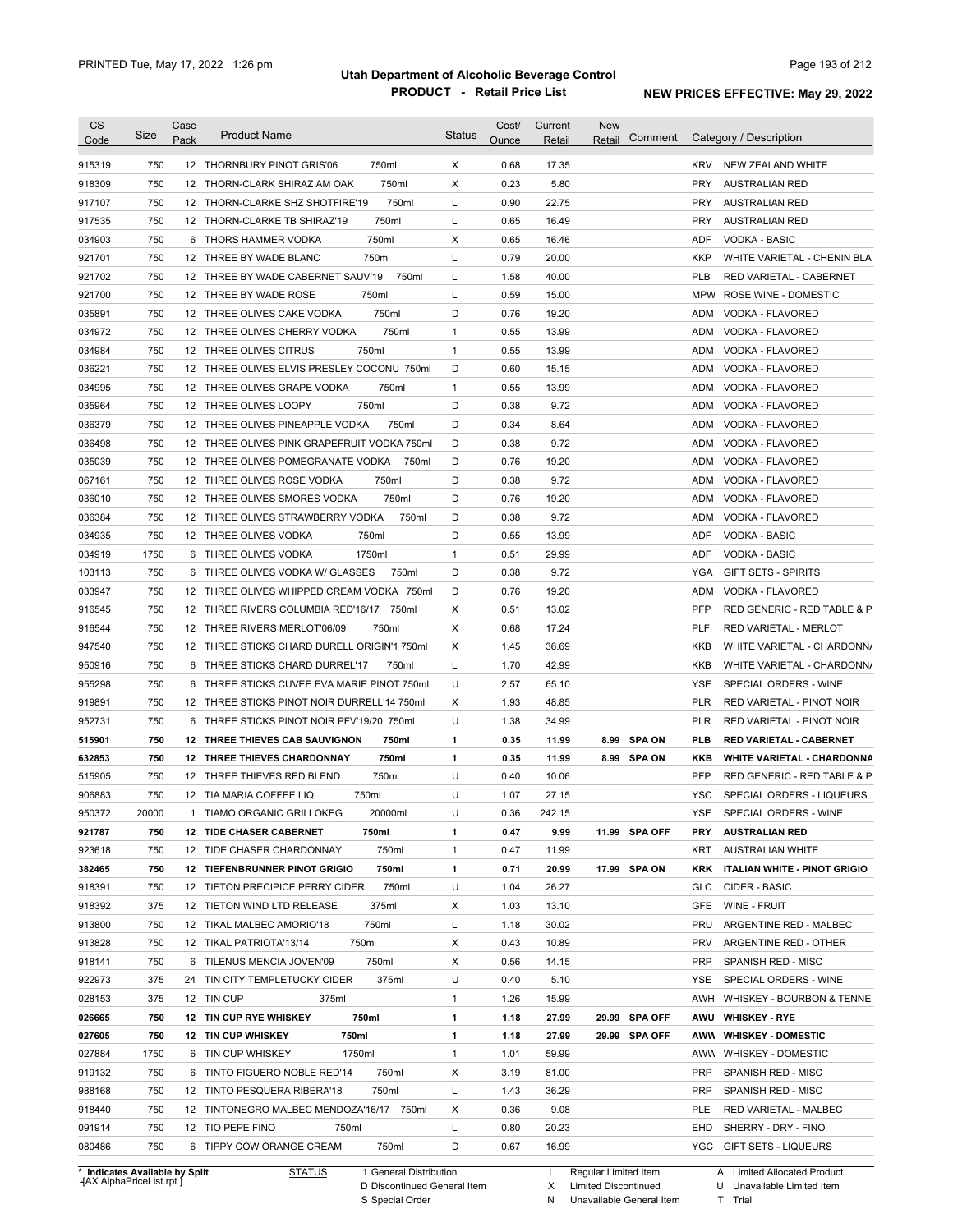| CS     | Size | Case            | <b>Product Name</b>                                         | Status       | Cost/ | Current | New    |                |            |                                                |
|--------|------|-----------------|-------------------------------------------------------------|--------------|-------|---------|--------|----------------|------------|------------------------------------------------|
| Code   |      | Pack            |                                                             |              | Ounce | Retail  | Retail | Comment        |            | Category / Description                         |
| 080531 | 750  |                 | 12 TIPPY COW PEPPERMINT BARK-USE 0730 750ml                 | U            | 0.67  | 17.06   |        |                | YSC.       | SPECIAL ORDERS - LIQUEURS                      |
| 954618 | 750  | 6               | <b>TIPPY COW VANILLA</b><br>750ml                           | U            | 0.68  | 17.13   |        |                | <b>YSA</b> | SPECIAL ORDERS - SPIRITS                       |
| 080487 | 750  | 6               | 750ml<br>TIPPY COW VANILLA SOFT SERVE                       | D            | 0.67  | 16.99   |        |                | <b>CHV</b> | <b>LIQUEURS - CREAM</b>                        |
| 914998 | 750  | 12 <sup>°</sup> | 750ml<br>TIR NA NOG GRENACHE OV'08                          | X            | 0.54  | 13.64   |        |                | <b>PRY</b> | <b>AUSTRALIAN RED</b>                          |
| 515885 | 750  | 12              | <b>TISDALE VINEYARDS CABERNET</b><br>750ml                  | 1            | 0.28  | 3.99    | 6.99   | <b>SPA OFF</b> | <b>PLB</b> | <b>RED VARIETAL - CABERNET</b>                 |
| 632850 | 750  | 12              | TISDALE VINEYARDS CHARDONNAY<br>750ml                       | 1            | 0.28  | 3.99    | 6.99   | <b>SPA OFF</b> | <b>KKB</b> | <b>WHITE VARIETAL - CHARDONNA</b>              |
| 515890 | 750  | 12              | 750ml<br><b>TISDALE VINEYARDS MERLOT</b>                    | 1            | 0.28  | 3.99    | 6.99   | <b>SPA OFF</b> | <b>PLF</b> | <b>RED VARIETAL - MERLOT</b>                   |
| 515893 | 750  | 12              | <b>TISDALE VINEYARDS SHIRAZ</b><br>750ml                    | 1            | 0.28  | 3.99    |        | 6.99 SPA OFF   | <b>PLJ</b> | RED VARIETAL - SYRAH, PETITE                   |
| 038174 | 375  |                 | 375ml<br>12 TITOS HANDMADE VODKA                            | 1            | 1.02  | 12.99   |        |                | ADF        | <b>VODKA - BASIC</b>                           |
| 038176 | 750  |                 | 750ml<br>12 TITOS HANDMADE VODKA                            | $\mathbf{1}$ | 0.87  | 21.99   |        |                | ADF        | <b>VODKA - BASIC</b>                           |
| 038177 | 1000 |                 | <b>12 TITOS HANDMADE VODKA</b><br>1000ml                    | 1            | 0.83  | 24.99   | 27.99  | <b>SPA OFF</b> | <b>ADF</b> | <b>VODKA - BASIC</b>                           |
| 038178 | 1750 |                 | 6 TITOS HANDMADE VODKA<br>1750ml                            | 1            | 0.68  | 44.99   |        | 39.99 SPA ON   | <b>ADF</b> | <b>VODKA - BASIC</b>                           |
| 038179 | 200  |                 | 200 ml<br>24 TITOS HANDMADE VODKA                           | $\mathbf{1}$ | 1.19  | 8.02    |        |                | ADW        | <b>VODKA - DOMESTIC</b>                        |
| 947374 | 50   | 60              | 50ml<br>TITO'S VODKA                                        | U            | 1.20  | 2.03    |        |                | YSA        | SPECIAL ORDERS - SPIRITS                       |
| 917251 | 750  |                 | 750ml<br>12 TIZA MALBEC'12                                  | X            | 0.44  | 11.07   |        |                | PRU        | ARGENTINE RED - MALBEC                         |
| 609010 | 750  |                 | 750ml<br><b>12 TOASTED HEAD CHARDONNAY</b>                  | 1            | 0.47  | 13.99   |        | 11.99 SPA ON   | KKB        | <b>WHITE VARIETAL - CHARDONNA</b>              |
| 515930 | 750  | 12              | 750ml<br>TOASTED HEAD UNTAMED RED                           | D            | 0.52  | 13.13   |        |                | PFP        | RED GENERIC - RED TABLE & P                    |
| 922643 | 750  |                 | 12 TOCA CAVA ROSE<br>750ml                                  | 1            | 0.44  | 11.04   |        |                | IPP        | SPARKLING WINE - SPANISH CA                    |
| 955018 | 750  |                 | 12 TOFANELLI CHARBONO<br>750ml                              | U            | 1.70  | 43.06   |        |                | YSE        | SPECIAL ORDERS - WINE                          |
| 900058 | 750  |                 | 750ml<br>12 TOFANELLI ZINFANDEL NAPA                        | U            | 1.70  | 43.06   |        |                | <b>YSE</b> | SPECIAL ORDERS - WINE                          |
| 915591 | 750  |                 | 750ml<br>12 TOHU PINOT NOIR'14                              | х            | 0.99  | 25.22   |        |                | <b>PRW</b> | NEW ZEALAND RED                                |
| 913846 | 750  |                 | 12 TOHU SAUV BLANC NZ'17/18<br>750ml                        | Г            | 0.79  | 19.99   |        |                | <b>KRV</b> | <b>NEW ZEALAND WHITE</b>                       |
| 015982 | 750  |                 | 750ml<br>6 TOKI SUNTORY WHISKY                              | $\mathbf{1}$ | 1.58  | 39.99   |        |                | AWX        | <b>WHISKEY - JAPANESE</b>                      |
| 909373 | 750  |                 | 12 TOLAINI AL PASSO TOSCANA ROSSO'18 750ml                  | Г            | 0.65  | 16.61   |        |                | PRI        | <b>ITALIAN RED - TUSCANY</b>                   |
|        | 750  |                 | 750ml                                                       | U            | 0.37  | 9.50    |        |                | <b>YSE</b> |                                                |
| 632870 | 750  |                 | 12 TOM GORE CHARDONNAY<br>12 TOM GORE VINEYARDS FIELD BLEND | U            | 1.51  |         |        |                | <b>YSE</b> | SPECIAL ORDERS - WINE<br>SPECIAL ORDERS - WINE |
| 949400 |      |                 | 750ml                                                       |              |       | 38.39   |        |                |            |                                                |
| 006317 | 750  |                 | 6 TOMATIN 18YR SINGLE MALT SCOTCH<br>750ml                  | X            | 3.94  | 99.99   |        |                | AWS        | WHISKY - SCOTCH SINGLE MAL                     |
| 006316 | 750  |                 | 750ml<br>6 TOMATIN SINGLE MALT 12YR SCOTCH                  | 1            | 1.38  | 39.99   |        | 34.99 SPA ON   | <b>AWS</b> | <b>WHISKY - SCOTCH SINGLE MALT</b>             |
| 006328 | 750  |                 | 750ml<br>12 TOMINTOUL SINGLE MALT 16YR                      | X            | 2.76  | 69.88   |        |                | AWS        | WHISKY - SCOTCH SINGLE MAL                     |
| 946907 | 750  |                 | 750ml<br>12 TOMMASI MERLOT LE PRUNEE                        | U            | 0.63  | 16.08   |        |                | YSE        | SPECIAL ORDERS - WINE                          |
| 042793 | 750  |                 | 750ml<br>6 TOMMY BAHAMA WHITE SAND RUM                      | U            | 0.80  | 20.36   |        |                | ALE        | <b>RUM - LIGHT</b>                             |
| 918635 | 750  |                 | 12 TONGUE DANCER PN ROSE'18<br>750ml                        | X            | 0.58  | 14.70   |        |                | <b>MPW</b> | ROSE WINE - DOMESTIC                           |
| 912519 | 750  |                 | 750ml<br>6 TORBRECK BAROSSA RUN RIG'6/7                     | х            | 7.32  | 185.57  |        |                | <b>PRY</b> | <b>AUSTRALIAN RED</b>                          |
| 911487 | 750  |                 | 750ml<br>12 TORBRECK JUVENILES GSM'10/12                    | X            | 0.84  | 21.24   |        |                | PRY        | AUSTRALIAN RED                                 |
| 913940 | 750  |                 | 12 TORII MOR PINOT GRIS'11<br>750ml                         | X            | 0.76  | 19.22   |        |                | KKH        | WHITE VARIETAL - PINOT GRIS                    |
| 913941 | 750  |                 | 750ml<br>12 TORII MOR PINOT NOIR'18                         | L            | 1.08  | 27.49   |        |                | <b>PLR</b> | RED VARIETAL - PINOT NOIR                      |
| 913942 | 750  |                 | 12 TORII MOR PN DEUX VERRE RES'18<br>750ml                  | х            | 1.46  | 37.06   |        |                | PLR        | RED VARIETAL - PINOT NOIR                      |
| 917386 | 750  |                 | 750ml<br>12 TORII MOR PN DUNDEE SEL'15/16                   | х            | 1.01  | 25.65   |        |                | PLR        | RED VARIETAL - PINOT NOIR                      |
| 910945 | 375  |                 | 375 ml<br>12 TORO DON PX GRAN RSV'90/94                     | L            | 2.76  | 34.99   |        |                | EHX        | SHERRY - IMPORTED                              |
| 051746 | 750  |                 | 750ml<br>12 TORRE DI LUNA GRAPPA                            | Х            | 1.04  | 26.50   |        |                | ATR        | BRANDY - GRAPPA & EAUX DE \                    |
| 382625 | 750  |                 | 750ml<br>12 TORRE DI LUNA PINOT GRIGIO                      | 1            | 0.56  | 14.15   |        |                | <b>KRK</b> | ITALIAN WHITE - PINOT GRIGIO                   |
| 915250 | 750  |                 | 750ml<br>12 TORREMORON DUERO TINTO'08/10                    | х            | 0.44  | 11.17   |        |                | <b>PRP</b> | SPANISH RED - MISC                             |
| 051739 | 750  |                 | 750ml<br>6 TORRES 10 IMPERIAL BRANDY                        | 1            | 0.87  | 19.99   |        | 21.99 SPA OFF  | ATX        | <b>BRANDY - IMPORTED</b>                       |
| 949696 | 750  |                 | 750ml<br>12 TORRES DE CASTA ROSATO'15                       | X            | 0.30  | 7.64    |        |                | MPX        | ROSE WINE - IMPORTED                           |
| 426869 | 750  |                 | 750ml<br>12 TORRES SANGRE DE TORO RED                       | D            | 0.56  | 14.31   |        |                | PRP        | SPANISH RED - MISC                             |
| 915305 | 750  |                 | 750ml<br>12 TORRES SANGRE DE TORO WHITE'12                  | х            | 0.42  | 10.77   |        |                | <b>KRN</b> | <b>SPANISH WHITE</b>                           |
| 427610 | 750  |                 | 12 TORRES VINA SOL'15<br>750ml                              | Х            | 0.26  | 6.55    |        |                | <b>KRN</b> | <b>SPANISH WHITE</b>                           |
| 077486 | 750  |                 | 750ml<br>12 TORTILLA GOLD BLEND TEQUILA                     | 1            | 0.28  | 9.99    |        | 6.99 SPA ON    | APM        | <b>TEQUILA - FLAVORED</b>                      |
| 077488 | 1750 |                 | 1750ml<br>6 TORTILLA GOLD BLEND TEQUILA                     | 1            | 0.34  | 19.99   |        |                | APM        | <b>TEQUILA - FLAVORED</b>                      |
| 088588 | 750  |                 | 6 TOSCO REPOSADO TEQUILA<br>750ml                           | 1            | 0.79  | 20.13   |        |                | APJ        | TEQUILA - REPOSADO & ANEJO                     |
| 088581 | 750  |                 | 6 TOSCO SILVER TEQUILA<br>750ml                             | 1            | 0.79  | 20.13   |        |                | APD        | <b>TEQUILA - SILVER</b>                        |
| 918470 | 750  |                 | 12 TOURNON MATHILDA SHIRAZ'17<br>750ml                      | х            | 0.63  | 15.99   |        |                | <b>PRY</b> | <b>AUSTRALIAN RED</b>                          |
|        |      |                 |                                                             |              |       |         |        |                |            |                                                |
| 918471 | 750  |                 | 750ml<br>12 TOURNON MATHILDA WHITE'15/17                    | х            | 0.59  | 14.85   |        |                | KRT        | <b>AUSTRALIAN WHITE</b>                        |

**Case** [AX AlphaPriceList.rpt ]

D Discontinued General Item S Special Order

X Limited Discontinued

N Unavailable General Item

U Unavailable Limited Item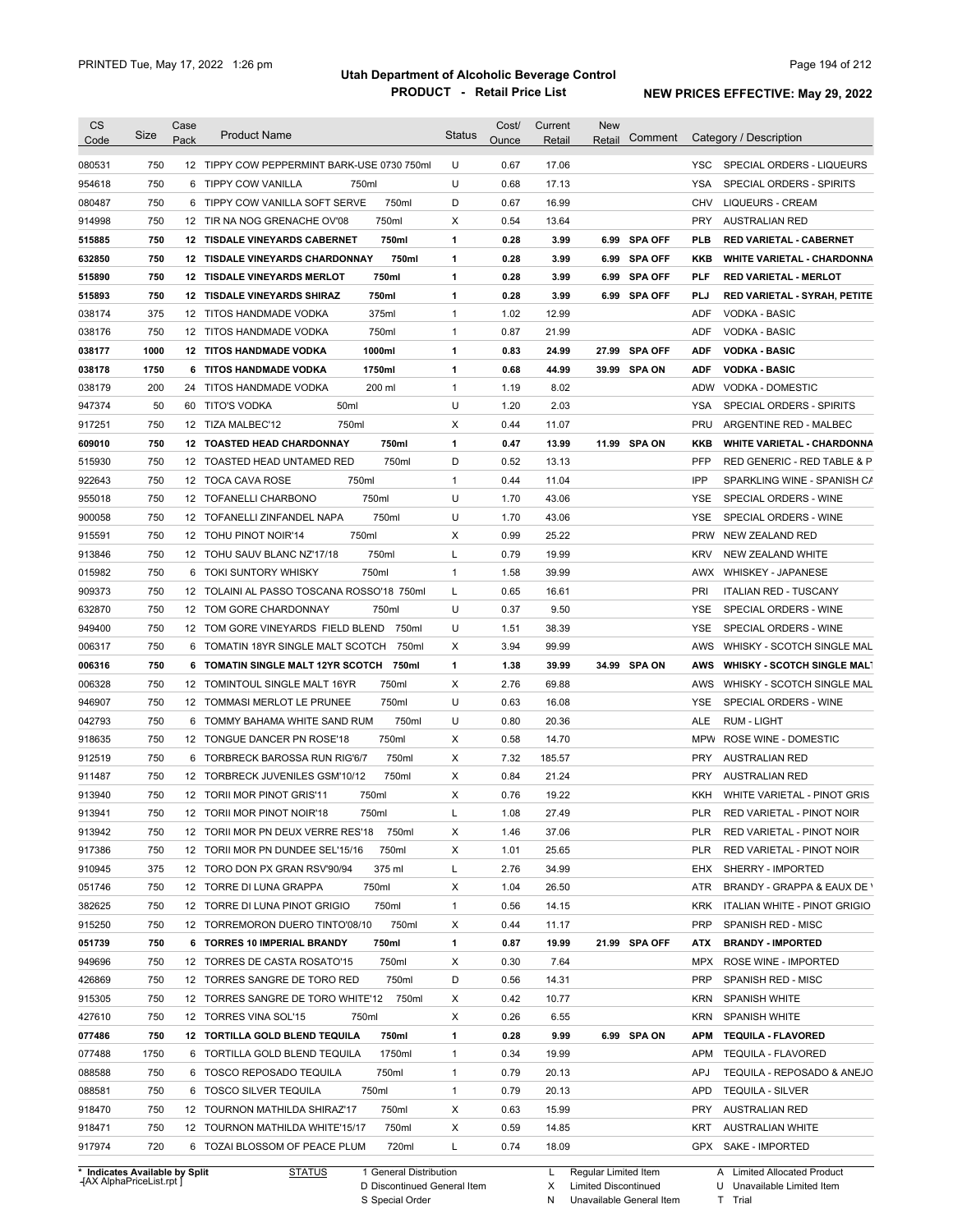| <b>CS</b>                      | Size | Case | <b>Product Name</b>                           | <b>Status</b> | Cost/ | Current | <b>New</b><br>Comment | Category / Description                       |
|--------------------------------|------|------|-----------------------------------------------|---------------|-------|---------|-----------------------|----------------------------------------------|
| Code                           |      | Pack |                                               |               | Ounce | Retail  | Retail                |                                              |
| 916313                         | 720  |      | 6 TOZAI LIVING JEWEL<br>720ml                 | X             | 0.78  | 19.09   |                       | <b>GPX</b><br>SAKE - IMPORTED                |
| 092963                         | 720  |      | 720ml<br>6 TOZAI SNOW MAIDEN JUNMAI NIGOR     | $\mathbf{1}$  | 0.74  | 18.09   |                       | <b>GPX</b><br>SAKE - IMPORTED                |
| 917973                         | 1800 |      | 6 TOZAI TYPHOON<br>1800ml                     | X             | 0.48  | 28.95   |                       | <b>GPX</b><br><b>SAKE - IMPORTED</b>         |
| 918549                         | 720  |      | 720 ml<br>6 TOZAI WELL OF WISDOM GINJO        | X             | 1.03  | 25.09   |                       | <b>GPX</b><br>SAKE - IMPORTED                |
| 077530                         | 750  |      | 750ml<br>6 TRADER VIC'S AMARETTO              | D             | 0.52  | 13.28   |                       | <b>CHH</b><br>LIQUEURS - AMARETTO            |
| 908961                         | 750  |      | 750ml<br>12 TRADER VIC'S MAI TAI              | X             | 0.28  | 7.02    |                       | <b>YSC</b><br>SPECIAL ORDERS - LIQUEURS      |
| 086937                         | 750  |      | 750ml<br>6 TRAILS END BOURBON                 | X             | 0.85  | 21.58   |                       | AWH<br>WHISKEY - BOURBON & TENNE:            |
| 403777                         | 750  |      | 750ml<br>12 TRAPICHE BROQUEL CABERNET         | 1             | 0.59  | 16.99   | 14.99 SPA ON          | <b>PRV</b><br><b>ARGENTINE RED - OTHER</b>   |
| 403779                         | 750  |      | 750ml<br>12 TRAPICHE BROQUEL MALBEC           | 1             | 0.59  | 16.99   | 14.99 SPA ON          | PRU<br><b>ARGENTINE RED - MALBEC</b>         |
| 428448                         | 750  |      | 750ml<br>12 TRAPICHE MALBEC                   | $\mathbf{1}$  | 0.43  | 10.99   |                       | PRU<br>ARGENTINE RED - MALBEC                |
| 428700                         | 750  |      | 750ml<br>12 TRAPICHE MALBEC OAK CASK          | 1             | 0.51  | 10.99   | 12.99 SPA OFF         | PRU<br><b>ARGENTINE RED - MALBEC</b>         |
| 917249                         | 750  |      | 750ml<br>6 TRAPICHE MALBEC VENTURIN'06        | U             | 2.08  | 52.84   |                       | <b>PRU</b><br>ARGENTINE RED - MALBEC         |
| 911247                         | 330  |      | 12 TRAQUAIR JACOBITE FLAVORED ALE<br>330ml    | X             | 0.47  | 5.21    |                       | <b>TCP</b><br>BEER - FRUIT & FLAVORED        |
| 383840                         | 750  |      | 12 TRAVERSA BARBARESCO CANOVA CRU RSV 750ml L |               | 3.55  | 90.13   |                       | <b>PRJ</b><br><b>ITALIAN RED - PIEDMONT</b>  |
| 952617                         | 750  |      | 12 TRAVERSE CITY AMERICAN CHERRY EDIT 750ml   | х             | 1.50  | 37.99   |                       | AWT<br><b>WHISKEY - FLAVORED</b>             |
| 916782                         | 750  |      | 12 TRAVIS CHARDONNAY UNFILTER'15<br>750ml     | X             | 0.48  | 12.15   |                       | KKB<br>WHITE VARIETAL - CHARDONN/            |
| 632877                         | 750  |      | 750ml<br>12 TREANA BLANC CENTRAL COAST'18     | X             | 0.95  | 23.99   |                       | <b>KKJ</b><br>WHITE VARIETAL - VIOGNIER      |
| 632878                         | 750  |      | 12 TREANA CHARD CENTRAL CST'17/18<br>750ml    | X             | 0.36  | 9.18    |                       | KKB<br>WHITE VARIETAL - CHARDONN/            |
| 910673                         | 750  |      | 12 TREANA MARSANNE-VIOGNIER'12/13<br>750ml    | U             | 0.68  | 17.20   |                       | KKK<br>WHITE VARIETAL - MARSANNE             |
| 910373                         | 750  |      | 12 TREANA RED'15/16<br>750ml                  | Г             | 1.38  | 34.99   |                       | <b>PLD</b><br><b>RED VARIETAL - MERITAGE</b> |
| 516400                         | 750  |      | 750ml<br>12 TREFETHEN CABERNET EST'17/18      | L             | 2.19  | 55.61   |                       | <b>PLB</b><br>RED VARIETAL - CABERNET        |
| 632900                         | 750  |      | 750ml<br>12 TREFETHEN CHARD ESTATE'19/2       | Г             | 1.38  | 35.02   |                       | <b>KKB</b><br>WHITE VARIETAL - CHARDONN/     |
| 911949                         | 750  |      | 750ml<br>12 TREFETHEN DRY RIESLING'17         | X             | 0.98  | 24.95   |                       | <b>KKR</b><br>WHITE VARIETAL - RIESLING      |
| 913061                         | 750  | 3    | 750ml<br>TREFETHEN HALO CABERNET'14           | Г             | 8.25  | 209.23  |                       | <b>PLB</b><br>RED VARIETAL - CABERNET        |
| 913474                         | 750  |      | 750ml<br>12 TREFETHEN MERLOT'16/18            | X             | 1.54  | 39.02   |                       | <b>PLF</b><br><b>RED VARIETAL - MERLOT</b>   |
| 918169                         | 750  |      | 750ml<br>12 TRENZA BLANCO'09/10               | X             | 0.41  | 10.36   |                       | <b>KFP</b><br>WHITE GENERIC - TABLE & PRC    |
| 917026                         | 750  |      | 12 TRES OJOS OLD VINE GARNACHA'18/19 750ml    | L             | 0.46  | 11.75   |                       | <b>PRP</b><br>SPANISH RED - MISC             |
| 914924                         | 750  |      | 750ml<br>12 TRES PICOS GARNACHA'18/19         | Г             | 0.91  | 22.99   |                       | <b>PRP</b><br>SPANISH RED - MISC             |
| 914804                         | 750  |      | 750ml<br>12 TREVOR JONES VIRGIN CHARD'09      | х             | 0.69  | 17.56   |                       | <b>KRT</b><br><b>AUSTRALIAN WHITE</b>        |
| 919113                         | 750  |      | 12 TRIBUTE GRACE GRENACHE SB CTY'18 750ml     | X             | 0.99  | 25.04   |                       | <b>PLL</b><br>RED VARIETAL - GRENACHE        |
| 933435                         | 375  |      | 375ml<br>12 TRIMBACH FRAMBOISE BRANDY         | х             | 1.67  | 21.16   |                       | ATR<br>BRANDY - GRAPPA & EAUX DE \           |
| 067134                         | 375  |      | 375ml<br>12 TRIMBACH FRAMBOISE LIQUEUR        | х             | 1.71  | 21.66   |                       | CHE<br>LIQUEURS - FRUIT                      |
| 296780                         | 750  |      | 12 TRIMBACH GEWURZ'18<br>750ml                | г             | 1.24  | 31.73   | 31.49 LOWER           | KRC<br><b>FRENCH WHITE - ALSATIAN</b>        |
| 933535                         | 375  |      | 375ml<br>12 TRIMBACH KIRSCH                   | L             | 2.14  | 27.16   |                       | ATR<br>BRANDY - GRAPPA & EAUX DE \           |
| 933445                         | 375  |      | 12 TRIMBACH MIRABELLE<br>375ml                | X             | 1.97  | 24.95   |                       | ATR<br>BRANDY - GRAPPA & EAUX DE Y           |
|                                |      |      |                                               |               |       |         |                       |                                              |
| 296810                         | 750  |      | 12 TRIMBACH PINOT BLANC'16/18<br>750ml        | χ             | 0.91  | 22.89   | 22.99 HIGHER          | KRC<br><b>FRENCH WHITE - ALSATIAN</b>        |
| 051764                         | 375  |      | 12 TRIMBACH POIRE WILLIAM BRANDY<br>375ml     | x             | 2.18  | 27.66   |                       | BRANDY - GRAPPA & EAUX DE \<br>ATR           |
| 933465                         | 375  |      | 12 TRIMBACH POIRE WILLIAM LIQUEUR<br>375ml    | х             | 1.71  | 21.66   |                       | LIQUEURS - FRUIT<br>CHE                      |
| 952905                         | 375  |      | 375 ml<br>12 TRIMBACH RIESLING FREDERICLE     | U             | 3.07  | 38.98   |                       | SPECIAL ORDERS - WINE<br>YSE                 |
| 296695                         | 750  |      | <b>12 TRIMBACH RIESLING'18</b><br>750ml       | г             | 1.24  | 31.73   | 31.49 LOWER           | KRC<br><b>FRENCH WHITE - ALSATIAN</b>        |
| 917322                         | 750  |      | 12 TRINAFOUR CARIGNANE NIEMI'13/15 750ml      | х             | 0.71  | 17.99   |                       | PLU<br><b>RED VARIETAL - MISC</b>            |
| 909032                         | 750  |      | 750ml<br>12 TRINAFOUR MUSCAT CANELLI'09       | х             | 0.68  | 17.29   |                       | SPECIAL ORDERS - WINE<br>YSE                 |
| 907759                         | 750  |      | 12 TRINAFOUR PETITE SIRAH'18<br>750ml         | L             | 0.87  | 21.99   |                       | PLJ<br>RED VARIETAL - SYRAH, PETITE          |
| 909762                         | 750  |      | 750ml<br>12 TRINAFOUR PETITE SYRAH            | х             | 0.80  | 20.29   |                       | SPECIAL ORDERS - WINE<br>YSE                 |
| 953481                         | 750  |      | 750ml<br>12 TRINAFOUR SEMILLON'20             | Г             | 0.71  | 17.99   |                       | KKL<br>WHITE VARIETAL - SEMILLON             |
| 516690                         | 750  |      | 750ml<br>12 TRINITY OAKS CABERNET             | 1             | 0.39  | 9.99    |                       | <b>PLB</b><br>RED VARIETAL - CABERNET        |
| 516698                         | 750  |      | <b>12 TRINITY OAKS PINOT NOIR</b><br>750ml    | 1             | 0.28  | 10.06   | 7.06 SPA ON           | PLR<br><b>RED VARIETAL - PINOT NOIR</b>      |
| 917314                         | 750  |      | 12 TRINQUEVEDEL TAVEL ROSE'16/17<br>750ml     | х             | 0.49  | 12.42   |                       | MPQ<br>ROSE WINE - VARIETAL & VIN G          |
| 025966                         | 750  |      | 12 TRIPLE CROWN BLENDED WHISKEY<br>750ml      | 1             | 0.59  | 17.99   | 14.99 SPA ON          | <b>WHISKEY - CANADIAN</b><br>AWB             |
| 951971                         | 750  |      | 12 TRISAETUM DRY RIES CST RNG'17/18 750ml     | х             | 0.55  | 13.89   |                       | <b>KKR</b><br>WHITE VARIETAL - RIESLING      |
| 953321                         | 750  |      | 12 TRISAETUM ESTATE PINOT NOIR'16<br>750ml    | х             | 1.34  | 33.94   |                       | PLR<br>RED VARIETAL - PINOT NOIR             |
| 953322                         | 750  |      | 12 TRISAETUM ESTATE RESERVE RIESLING 750ml    | U             | 1.51  | 38.33   |                       | YSE<br>SPECIAL ORDERS - WINE                 |
| 919016                         | 750  |      | 12 TRISAETUM RIESLING CST RNG'17/18 750ml     | X             | 0.55  | 13.89   |                       | <b>KKR</b><br>WHITE VARIETAL - RIESLING      |
| 922196                         | 750  |      | 6 TRIVENTO EOLO<br>750ml                      | L             | 2.49  | 63.09   |                       | PRU<br>ARGENTINE RED - MALBEC                |
| * Indicates Available by Split |      |      | <b>STATUS</b><br>1 General Distribution       |               |       | L       | Regular Limited Item  | A Limited Allocated Product                  |

**Case** [AX AlphaPriceList.rpt ]

D Discontinued General Item S Special Order

X Limited Discontinued

N Unavailable General Item

U Unavailable Limited Item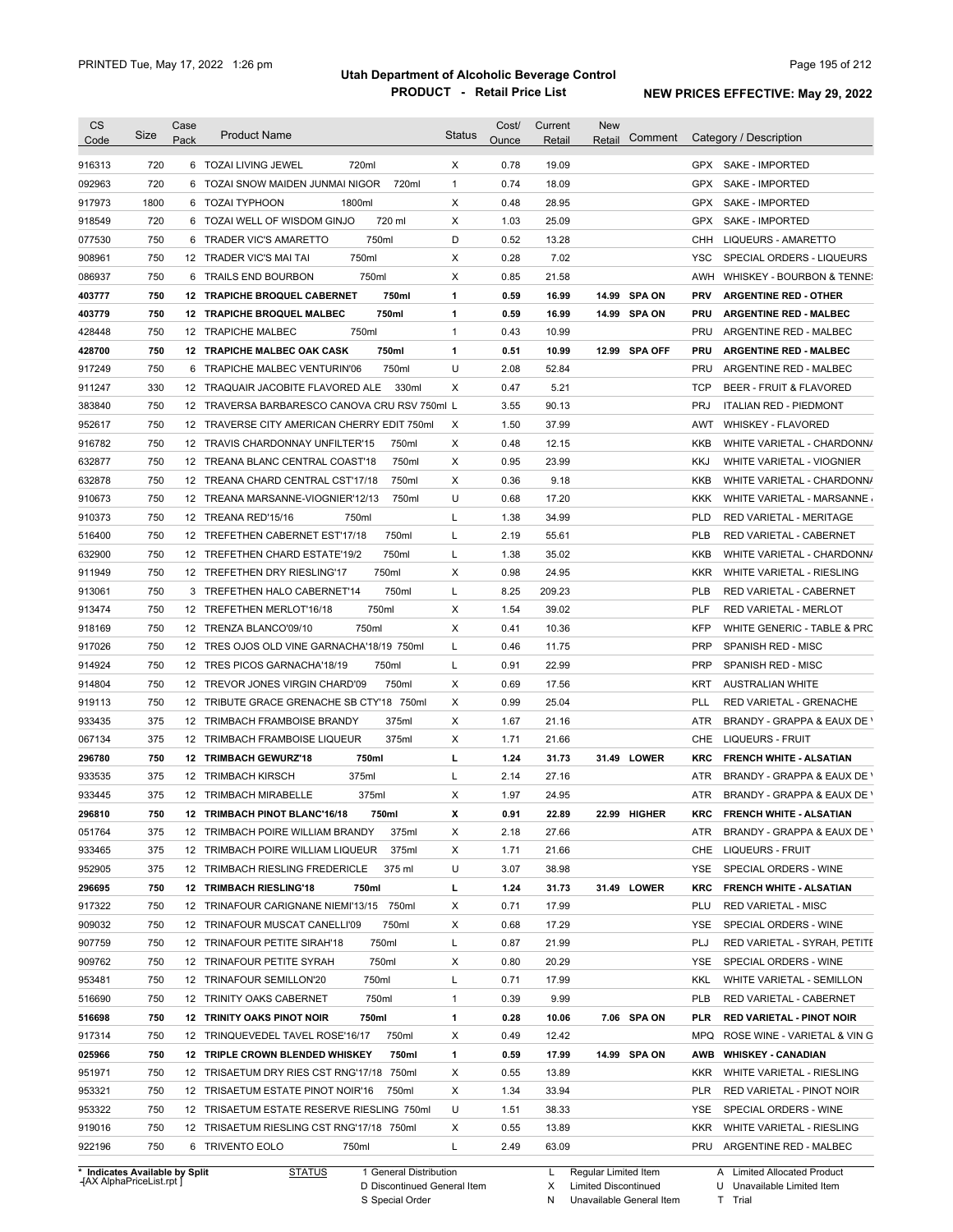| <b>CS</b><br>Code              | <b>Size</b> | Case<br>Pack | <b>Product Name</b>                        |                        | <b>Status</b> | Cost/<br>Ounce | Current<br>Retail | New<br>Retail        | Comment      |            | Category / Description            |
|--------------------------------|-------------|--------------|--------------------------------------------|------------------------|---------------|----------------|-------------------|----------------------|--------------|------------|-----------------------------------|
| 921468                         | 750         |              | 12 TROPICAL CRANBERRY FRUIT MOSCATO 750ml  |                        | D             | 0.55           | 13.99             |                      |              |            | GFE WINE - FRUIT                  |
| 949904                         | 750         | 12           | TROPICAL PASSION FRUIT MOSCATO             | 750ml                  | $\mathbf{1}$  | 0.59           | 14.99             |                      |              | <b>GFE</b> | WINE - FRUIT                      |
| 949180                         | 750         |              | 6 TROUBADOUR IMPERIAL STOUT                | 750ml                  | U             | 0.56           | 14.09             |                      |              | YST        | SPECIAL ORDERS - BEER             |
| 947960                         | 331         |              | 24 TROUBADOUR MAGMA                        | 331ml                  | U             | 0.54           | 6.00              |                      |              | YST        | SPECIAL ORDERS - BEER             |
| 947962                         | 331         | 24           | TROUBADOUR OBSCURA                         | 331ml                  | U             | 0.51           | 5.75              |                      |              | <b>YST</b> | SPECIAL ORDERS - BEER             |
| 947961                         | 331         |              | 24 TROUBADOUR WESTKUST                     | 331ml                  | U             | 0.44           | 4.89              |                      |              | YST        | SPECIAL ORDERS - BEER             |
| 516732                         | 750         |              | 12 TRUE MYTH CABERNET                      | 750ml                  | $\mathbf{1}$  | 0.87           | 21.99             |                      |              | <b>PLB</b> | RED VARIETAL - CABERNET           |
| 919139                         | 1500        | 6            | TRUE MYTH CABERNET SAUVIGNON               | 1500ml                 | U             | 0.79           | 40.13             |                      |              | <b>PLB</b> | RED VARIETAL - CABERNET           |
| 633239                         | 750         |              | 12 TRUE MYTH EDNA VALLEY CHARDONNAY 750ml  |                        | $\mathbf{1}$  | 0.55           | 17.99             |                      | 13.99 SPA ON | KKB        | <b>WHITE VARIETAL - CHARDONNA</b> |
| 900561                         | 355         | 24           | TRULY HARD SELTZER BLUEBERRY/ACAI 355 ml   |                        | $\mathbf{1}$  | 0.18           | 2.19              |                      |              | <b>RCP</b> | <b>FLAVORED MALT BEVERAGES</b>    |
| 919030                         | 355         | 24           | TRULY LIME MARGARITA SELTZER               | 355 ml                 | 1             | 0.18           | 2.19              |                      |              | <b>RCP</b> | <b>FLAVORED MALT BEVERAGES</b>    |
| 900924                         | 355         | 24           | TRULY ROSE HARD SELTZER                    | 355ml                  | D             | 0.18           | 2.15              |                      |              | <b>RCP</b> | <b>FLAVORED MALT BEVERAGES</b>    |
| 919031                         | 355         | 24           | TRULY SPIKED SPARKLING WILD BERRY 355ml    |                        | $\mathbf{1}$  | 0.18           | 2.19              |                      |              | <b>RCP</b> | <b>FLAVORED MALT BEVERAGES</b>    |
| 914585                         | 355         | 24           | TRULY STRAWBERRY LEMON HARD SELTZER355ml 1 |                        |               | 0.18           | 2.19              |                      |              | <b>RCP</b> | FLAVORED MALT BEVERAGES           |
| 915288                         | 750         | 12           | TRUMPETER MALBEC'15/16                     | 750ml                  | Х             | 0.47           | 11.99             |                      |              | <b>PRU</b> | ARGENTINE RED - MALBEC            |
| 633241                         | 750         |              | 12 TRUVEE CHARDONNAY                       | 750ml                  | D             | 0.28           | 7.09              |                      |              | KKB        | WHITE VARIETAL - CHARDONN/        |
| 516746                         | 750         |              | 12 TRUVEE RED BLEND                        | 750ml                  | D             | 0.28           | 7.09              |                      |              | PFP        | RED GENERIC - RED TABLE & P       |
| 027570                         | 750         |              | 3 TRYBOX-NEW MAKE WHISKEY                  | 750ml                  | Х             | 0.98           | 24.98             |                      |              | YSA        | SPECIAL ORDERS - SPIRITS          |
| 989217                         | 639         |              | 12 TSINGTAO PURE DRAFT CHINA               | 639ml                  | D             | 0.15           | 3.32              |                      |              | THE        | <b>LAGER - PILSENER</b>           |
| 921675                         | 750         | 6            | TSUKI JUNMAI DAIGINJO SAKE                 | 750ml                  | Г             | 1.18           | 29.99             |                      |              | <b>GPW</b> | SAKE - DOMESTIC                   |
| 921676                         | 750         | 6            | TSUKI WHITE PEACH NIGORI SAKE              | 750ml                  | Г             | 0.95           | 23.99             |                      |              | <b>GPW</b> | SAKE - DOMESTIC                   |
| 911493                         | 750         |              | 12 TUA RITA PERLATO DEL BOSCO'05           | 750ml                  | X             | 1.71           | 43.32             |                      |              | PRI        | <b>ITALIAN RED - TUSCANY</b>      |
| 077786                         | 750         |              | 12 TUACA LIQUORE ITALIANO                  | 750ml                  | $\mathbf{1}$  | 0.87           | 21.99             |                      |              | CHH        | LIQUEURS - AMARETTO               |
| 953854                         | 750         |              | 12 TUCK BECKSTOFFER HOGWASH                | 750ml                  | U             | 0.52           | 13.10             |                      |              | YSE        | SPECIAL ORDERS - WINE             |
| 913457                         | 750         |              | 12 TULE BAY CHARDONNAY'02                  | 750ml                  | X             | 0.42           | 10.64             |                      |              | KKB        | WHITE VARIETAL - CHARDONN/        |
| 015940                         | 750         |              | 750ml<br><b>12 TULLAMORE DEW</b>           |                        | 1             | 1.10           | 29.99             |                      | 27.99 SPA ON | AWN        | <b>WHISKEY - IRISH</b>            |
| 015945                         | 1750        | 6            | TULLAMORE DEW<br>1750ml                    |                        | 1             | 1.01           | 59.99             |                      |              | AWN        | <b>WHISKEY - IRISH</b>            |
| 015915                         | 750         | 6            | TULLAMORE DEW 12YRS                        | 750ml                  | Х             | 0.89           | 22.68             |                      |              | AWN        | <b>WHISKEY - IRISH</b>            |
| 015918                         | 750         | 6            | TULLAMORE DEW 15 YEAR OLD IRISH WH 750ml   |                        | U             | 3.16           | 80.13             |                      |              | <b>YSA</b> | SPECIAL ORDERS - SPIRITS          |
| 015911                         | 750         |              | 12 TULLAMORE DEW CIDER CASK                | 750ml                  | X             | 0.70           | 17.82             |                      |              | AWN        | <b>WHISKEY - IRISH</b>            |
| 948271                         | 750         |              | 6 TULLAMORE DEW PHOENIX                    | 750ml                  | U             | 2.19           | 55.58             |                      |              | <b>YSA</b> | <b>SPECIAL ORDERS - SPIRITS</b>   |
| 015913                         | 750         |              | 6 TULLAMORE DEW XO RUM CASK                | 750ml                  | 1             | 1.30           | 32.99             |                      |              | AWN        | <b>WHISKEY - IRISH</b>            |
| 947269                         | 750         |              | 6 TULLIBARDINE 500 SHERRY FINISH           | 750ml                  | U             | 2.87           | 72.89             |                      |              | <b>YSE</b> | SPECIAL ORDERS - WINE             |
| 922202                         | 750         |              | 6 TURKEY TOM BOURBON                       | 750ml                  | D             | 1.81           | 45.98             |                      |              | <b>YGA</b> | <b>GIFT SETS - SPIRITS</b>        |
| 902241                         | 750         |              | 12 TURLEY CASA NUESTRA 2017                | 750ml                  | U             | 1.81           | 45.99             |                      |              | <b>YSE</b> | SPECIAL ORDERS - WINE             |
|                                |             |              |                                            |                        |               |                |                   |                      |              |            | LAW ALLOCATED WINE                |
| 976584                         | 750         |              | 12 TURLEY P SYRAH HAYNE'13                 | 750ml                  | Α             | 1.95           | 49.50             |                      |              |            |                                   |
| 910664                         | 750         |              | 12 TURLEY SYRAH RATTLESNAKE'12             | 750ml                  | Α             | 2.11           | 53.50             |                      |              | PLJ        | RED VARIETAL - SYRAH, PETITE      |
| 917717                         | 750         |              | 12 TURLEY ZIN CONTRA COSTA'08              | 750ml                  | U             | 1.33           | 33.75             |                      |              | <b>PLH</b> | RED VARIETAL - ZINFANDEL          |
| 910850                         | 750         |              | 12 TURLEY ZIN DOGTOWN'13                   | 750ml                  | Α             | 1.85           | 46.99             |                      |              | <b>PLH</b> | RED VARIETAL - ZINFANDEL          |
| 912584                         | 750         |              | 12 TURLEY ZIN MEAD RANCH'13                | 750ml                  | Α             | 1.66           | 41.99             |                      |              | <b>PLH</b> | RED VARIETAL - ZINFANDEL          |
| 910179                         | 750         |              | 12 TURLEY ZIN OLD VINES'19                 | 750ml                  | Α             | 1.14           | 28.99             |                      |              | LAW        | ALLOCATED WINE                    |
| 915653                         | 750         |              | 12 TURLEY ZIN RATTLESNAKE'11/13            | 750ml                  | Α             | 1.70           | 42.99             |                      |              | <b>PLH</b> | RED VARIETAL - ZINFANDEL          |
| 979639                         | 750         |              | 12 TURLEY ZIN STEACY RNCH'17               | 750ml                  | Α             | 1.28           | 32.50             |                      |              | LAW        | ALLOCATED WINE                    |
| 910178                         | 750         |              | 12 TURLEY ZIN TOFFANELLI'07                | 750ml                  | U             | 1.40           | 35.52             |                      |              | <b>PLH</b> | RED VARIETAL - ZINFANDEL          |
| 913964                         | 750         |              | 12 TURLEY ZIN UEBERROTH'19                 | 750ml                  | Α             | 2.44           | 61.99             |                      |              | <b>PLH</b> | RED VARIETAL - ZINFANDEL          |
| 910177                         | 750         |              | 12 TURLEY ZINFANDEL BUCK COBB'20           | 750ml                  | Α             | 1.38           | 34.95             |                      |              | LAW        | ALLOCATED WINE                    |
| 916034                         | 750         |              | 12 TURLEY ZINFANDEL CEDARMAN'18            | 750ml                  | Α             | 1.54           | 38.99             |                      |              | <b>PLH</b> | RED VARIETAL - ZINFANDEL          |
| 915592                         | 750         |              | 12 TURLEY ZINFANDEL DRAGON'13              | 750ml                  | Α             | 2.03           | 51.50             |                      |              | <b>PLH</b> | RED VARIETAL - ZINFANDEL          |
| 979305                         | 750         |              | 12 TURLEY ZINFANDEL DUARTE'18              | 750ml                  | Α             | 1.62           | 40.99             |                      |              |            | LAW ALLOCATED WINE                |
| 913791                         | 750         |              | 12 TURLEY ZINFANDEL DUSI'18                | 750ml                  | Α             | 2.11           | 53.50             |                      |              | <b>PLH</b> | RED VARIETAL - ZINFANDEL          |
| 979637                         | 750         |              | 12 TURLEY ZINFANDEL ESTATE'19              | 750ml                  | Α             | 1.70           | 42.99             |                      |              |            | LAW ALLOCATED WINE                |
| 911437                         | 750         |              | 12 TURLEY ZINFANDEL FREDERICKS'18          | 750ml                  | Α             | 1.70           | 42.99             |                      |              | <b>PLH</b> | RED VARIETAL - ZINFANDEL          |
| 979634                         | 750         |              | 12 TURLEY ZINFANDEL HAYNE'11               | 750ml                  | Α             | 3.21           | 81.50             |                      |              |            | LAW ALLOCATED WINE                |
| 912122                         | 750         |              | 12 TURLEY ZINFANDEL JUVENILE'20            | 750ml                  | Α             | 0.91           | 22.99             |                      |              |            | LAW ALLOCATED WINE                |
| * Indicates Available by Split |             |              | <b>STATUS</b>                              | 1 General Distribution |               |                | L.                | Regular Limited Item |              |            | A Limited Allocated Product       |

**Case** [AX AlphaPriceList.rpt ]

D Discontinued General Item

S Special Order

X Limited Discontinued

N Unavailable General Item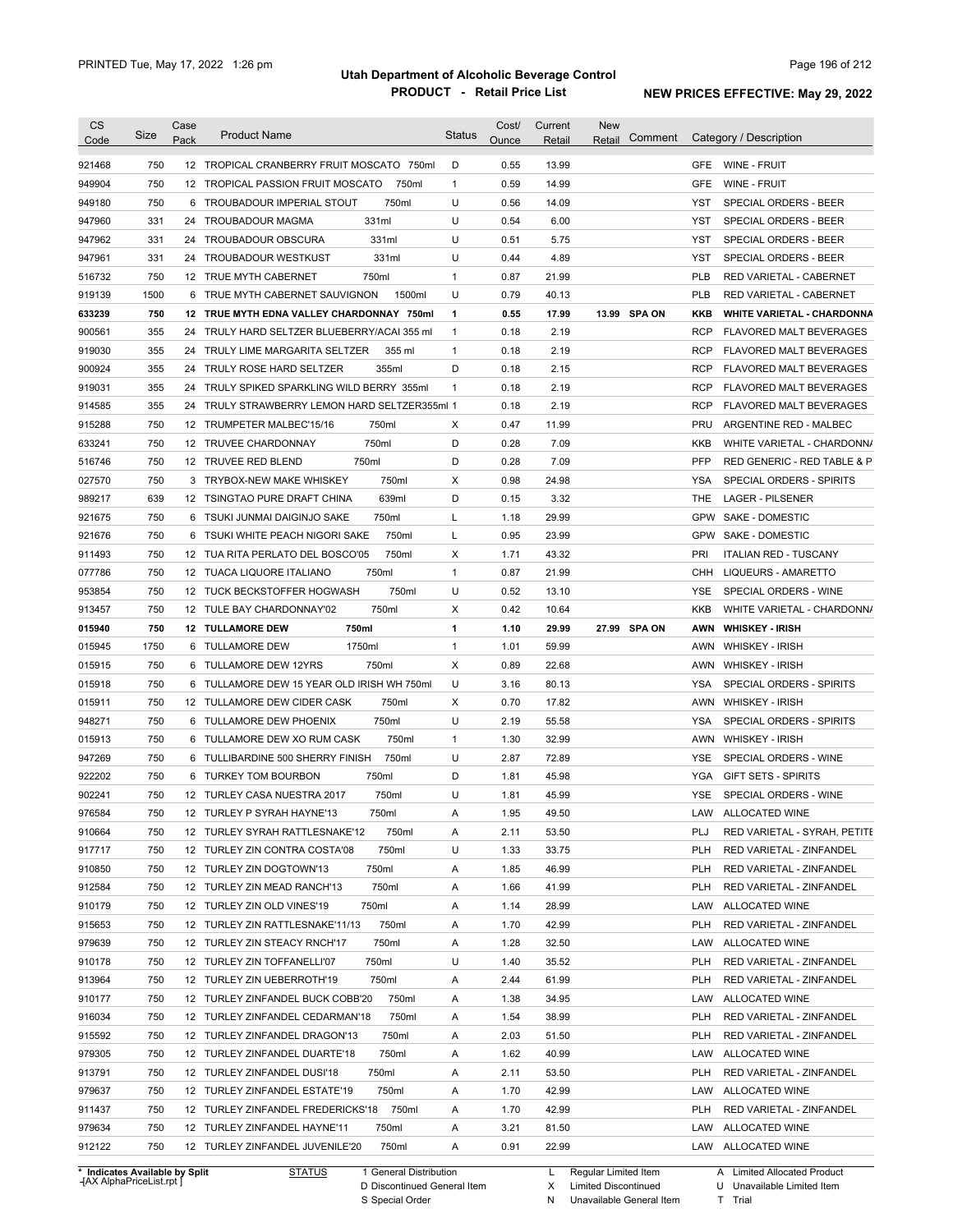| <b>CS</b><br>Code                                                                                                    | Size        | Case<br>Pack         | <b>Product Name</b>                                                             | Status         | Cost/<br>Ounce | Current<br>Retail | <b>New</b><br>Retail | Comment       |                          | Category / Description                                       |
|----------------------------------------------------------------------------------------------------------------------|-------------|----------------------|---------------------------------------------------------------------------------|----------------|----------------|-------------------|----------------------|---------------|--------------------------|--------------------------------------------------------------|
|                                                                                                                      |             |                      |                                                                                 |                |                |                   |                      |               |                          |                                                              |
| 913068                                                                                                               | 750         |                      | 12 TURLEY ZINFANDEL PESENTI'20<br>750ml                                         | A              | 1.85           | 46.99             |                      |               | <b>PLH</b>               | RED VARIETAL - ZINFANDEL                                     |
| 949454                                                                                                               | 750         |                      | 750ml<br>12 TURLEYWHITECOAT                                                     | U              | 1.57           | 39.79             |                      |               | YSE                      | SPECIAL ORDERS - WINE                                        |
| 909670                                                                                                               | 375         |                      | 375ml<br>12 TURNBALL CAB SAUV 07                                                | U              | 2.23           | 28.24             |                      |               | <b>YSE</b>               | SPECIAL ORDERS - WINE                                        |
| 913809                                                                                                               | 750         |                      | 750ml<br>12 TURNBULL CABERNET NAPA'18/19                                        | L              | 2.43           | 61.50             |                      |               | <b>PLB</b>               | RED VARIETAL - CABERNET                                      |
| 914255                                                                                                               | 750         |                      | 750ml<br>12 TURNBULL SAUVIGNON BLANC'17                                         | Χ              | 0.54           | 13.77             |                      |               | <b>KKD</b>               | WHITE VARIETAL - SAUVIGNON                                   |
| 516800                                                                                                               | 750         |                      | 12 TURNING LEAF CABERNET RESERVE<br>750ml                                       | 1              | 0.39           | 6.99              |                      | 9.99 SPA OFF  | <b>PLB</b>               | RED VARIETAL - CABERNET                                      |
| 633300                                                                                                               | 750         |                      | <b>12 TURNING LEAF CHARDONNAY RESERV</b><br>750ml                               | 1              | 0.39           | 6.99              |                      | 9.99 SPA OFF  | KKB                      | <b>WHITE VARIETAL - CHARDONNA</b>                            |
| 633305                                                                                                               | 1500        |                      | 6 TURNING LEAF CHARDONNAY RESERVE 1500ml<br>750ml<br>12 TURNING LEAF FUME BLANC | $\overline{1}$ | 0.32           | 15.99             |                      |               | KKB                      | WHITE VARIETAL - CHARDONN/                                   |
| 633320                                                                                                               | 750<br>750  |                      | <b>12 TURNING LEAF MERLOT RESERVE</b><br>750ml                                  | U<br>1         | 0.40<br>0.39   | 10.18<br>6.99     |                      | 9.99 SPA OFF  | <b>KKD</b><br>PLF        | WHITE VARIETAL - SAUVIGNON                                   |
| 516810<br>516815                                                                                                     | 1500        | 6                    | TURNING LEAF MERLOT RESERVE<br>1500ml                                           | $\mathbf{1}$   | 0.32           | 15.99             |                      |               | <b>PLF</b>               | <b>RED VARIETAL - MERLOT</b><br><b>RED VARIETAL - MERLOT</b> |
|                                                                                                                      | 1500        | 6                    | TURNING LEAF PINOT GRIGIO RESERVE 1500ml                                        | $\mathbf{1}$   | 0.32           | 15.99             |                      |               | KKH                      | WHITE VARIETAL - PINOT GRIS                                  |
| 633345                                                                                                               | 750         | 12                   | 750ml                                                                           |                | 0.39           |                   |                      |               | <b>PLR</b>               |                                                              |
| 516820                                                                                                               |             |                      | TURNING LEAF PINOT NOIR RESERVE                                                 | 1<br>D         |                | 6.99              |                      | 9.99 SPA OFF  |                          | <b>RED VARIETAL - PINOT NOIR</b>                             |
| 516835                                                                                                               | 1500<br>750 | 6<br>12 <sup>2</sup> | TURNING LEAF PINOT NOIR RESERVE<br>1500ml                                       | D              | 0.17<br>0.40   | 8.64              |                      |               | <b>PLR</b><br><b>KKR</b> | RED VARIETAL - PINOT NOIR<br>WHITE VARIETAL - RIESLING       |
| 633315                                                                                                               | 750         |                      | TURNING LEAF SWEET RIESLING RE<br>750ml                                         |                |                | 10.10             |                      |               |                          |                                                              |
| 685100                                                                                                               |             |                      | 750ml<br>12 TURNING LEAF WHITE ZINFANDEL R                                      | D<br>U         | 0.40           | 10.10             |                      |               | MHJ                      | BLUSH WINE - WHITE ZINFANDE                                  |
| 915648                                                                                                               | 750         |                      | 750ml<br>12 TWENTY ROWS MERLOT'08/9                                             |                | 0.60           | 15.27             |                      |               | PLF                      | <b>RED VARIETAL - MERLOT</b>                                 |
| 516936                                                                                                               | 750         |                      | 12 TWISTED CEDAR CABERNET SAUVIGNON<br>750ml                                    | $\overline{1}$ | 0.59           | 14.95             |                      |               | <b>PLB</b>               | RED VARIETAL - CABERNET                                      |
| 948173                                                                                                               | 750         |                      | 750ml<br>12 TWISTED CEDAR CHARD                                                 | Χ              | 0.60           | 15.18             |                      |               | <b>YSE</b>               | SPECIAL ORDERS - WINE                                        |
| 633384                                                                                                               | 750         |                      | 750ml<br>12 TWISTED CEDAR CHARDONNAY                                            | 1              | 0.39           | 12.95             |                      | 9.95 SPA ON   | KKB                      | <b>WHITE VARIETAL - CHARDONNA</b>                            |
| 918365                                                                                                               | 750         |                      | 12 TWISTED CEDAR CHARDONNAY<br>7 750ml                                          | Χ              | 0.60           | 15.18             |                      |               | <b>YSE</b>               | SPECIAL ORDERS - WINE                                        |
| 516938                                                                                                               | 750         |                      | 750ml<br><b>12 TWISTED CEDAR MALBEC</b>                                         | 1              | 0.47           | 14.95             |                      | 11.95 SPA ON  | PLE                      | <b>RED VARIETAL - MALBEC</b>                                 |
| 633386                                                                                                               | 750         |                      | 750ml<br>12 TWISTED CEDAR MOSCATO                                               | $\mathbf{1}$   | 0.51           | 12.95             |                      |               | KKT                      | WHITE VARIETAL - MUSCAT & M                                  |
| 516939                                                                                                               | 750         |                      | 750ml<br>12 TWISTED CEDAR PETIT PETITE                                          | 1              | 0.47           | 14.95             |                      | 11.95 SPA ON  | PLJ                      | RED VARIETAL - SYRAH, PETITE                                 |
| 633389                                                                                                               | 750         | 12                   | 750ml<br>TWISTED CEDAR PINOT GRIGIO                                             | $\mathbf{1}$   | 0.51           | 12.95             |                      |               | KKH                      | WHITE VARIETAL - PINOT GRIS                                  |
| 918611                                                                                                               | 750         |                      | 12 TWISTED CEDAR SANGIOVESE ROSE'16 750ml                                       | Χ              | 0.32           | 8.08              |                      |               | <b>MPW</b>               | ROSE WINE - DOMESTIC                                         |
| 516937                                                                                                               | 750         |                      | 750ml<br>12 TWISTED CEDAR ZINFANDEL                                             | 1              | 0.47           | 14.95             |                      | 11.95 SPA ON  | PLH                      | RED VARIETAL - ZINFANDEL                                     |
| 948174                                                                                                               | 750         |                      | 750ml<br>12 TWISTED CEDAR ZINFANDEL                                             | Х              | 0.60           | 15.18             |                      |               | YSE                      | SPECIAL ORDERS - WINE                                        |
| 919048                                                                                                               | 710         | 12 <sup>12</sup>     | TWISTED TEA HARD HALF AND HALF CANS710ml                                        | $\overline{1}$ | 0.12           | 3.00              |                      |               | <b>RCP</b>               | FLAVORED MALT BEVERAGES                                      |
| 919049                                                                                                               | 710         |                      | 12 TWISTED TEA HARD ICED BLKBERRY CANS710ml                                     | D              | 0.12           | 2.99              |                      |               | <b>RCP</b>               | FLAVORED MALT BEVERAGES                                      |
| 989064                                                                                                               | 710         |                      | 12 TWISTED TEA ORIGINAL<br>710 ml                                               | $\mathbf{1}$   | 0.12           | 3.00              |                      |               | <b>RCP</b>               | <b>FLAVORED MALT BEVERAGES</b>                               |
| 901682                                                                                                               | 710         |                      | 12 TWISTED TEA RASPBERRY HARD ICED TEA710ml                                     | $\overline{1}$ | 0.12           | 3.00              |                      |               | <b>RCP</b>               | FLAVORED MALT BEVERAGES                                      |
| 516950                                                                                                               | 750         |                      | 750ml<br>12 TWISTED ZINFANDEL                                                   | D              | 0.35           | 8.99              |                      |               | <b>PLH</b>               | RED VARIETAL - ZINFANDEL                                     |
| 089946                                                                                                               | 750         |                      | 750ml<br>12 TWO FINGERS GOLD TEQUILA                                            | 1              | 0.51           | 14.99             | 12.99                | <b>SPA ON</b> | APF                      | <b>TEQUILA - GOLD</b>                                        |
| 088796                                                                                                               | 750         |                      | 750ml<br><b>12 TWO FINGERS WHITE TEQUILA</b>                                    | 1              | 0.51           | 14.99             |                      | 12.99 SPA ON  | <b>APD</b>               | <b>TEQUILA - SILVER</b>                                      |
| 915039                                                                                                               | 750         |                      | 12 TWO HANDS SHIRAZ ANGEL'S'16<br>750ml                                         | Χ              | 0.64           | 16.20             |                      |               | <b>PRY</b>               | <b>AUSTRALIAN RED</b>                                        |
| 916543                                                                                                               | 750         |                      | 12 TWO HANDS SHZ GNARLY DUDES'17<br>750ml                                       | Х              | 1.19           | 30.06             |                      |               | <b>PRY</b>               | <b>AUSTRALIAN RED</b>                                        |
| 456565                                                                                                               | 750         |                      | 12 TWO VINES CABERNET<br>750ml                                                  | $\mathbf{1}$   | 0.39           | 9.99              |                      |               | <b>PLB</b>               | RED VARIETAL - CABERNET                                      |
| 557115                                                                                                               | 750         |                      | 750ml<br><b>12 TWO VINES CHARDONNAY</b>                                         | 1              | 0.39           | 7.99              |                      | 9.99 SPA OFF  | KKB                      | <b>WHITE VARIETAL - CHARDONNA</b>                            |
| 456770                                                                                                               | 750         |                      | 750ml<br><b>12 TWO VINES MERLOT</b>                                             | 1              | 0.39           | 7.99              |                      | 9.99 SPA OFF  | PLF                      | <b>RED VARIETAL - MERLOT</b>                                 |
|                                                                                                                      |             |                      |                                                                                 |                |                |                   |                      |               | PLF                      | RED VARIETAL - MERLOT                                        |
|                                                                                                                      | 1500        |                      | 1500 ml<br>6 TWO VINES RED BLEND'16/17                                          | Х              | 0.15           | 7.56              |                      |               |                          |                                                              |
|                                                                                                                      | 750         |                      | 750ml<br>12 TWO VINES RIESLING                                                  | 1              | 0.39           | 7.99              |                      | 9.99 SPA OFF  | KKR                      | <b>WHITE VARIETAL - RIESLING</b>                             |
|                                                                                                                      | 750         |                      | 750ml<br>12 TWO VINES SHIRAZ                                                    | D              | 0.21           | 5.40              |                      |               | PLJ                      | RED VARIETAL - SYRAH, PETITE                                 |
|                                                                                                                      | 750         |                      | 750ml<br>12 TWODOG STYLE WHITE                                                  | X              | 0.26           | 6.56              |                      |               | <b>KFP</b>               | WHITE GENERIC - TABLE & PRC                                  |
|                                                                                                                      | 750         |                      | 6 TWOMEY MERLOT NAPA SODA CYN'15/16 750ml                                       | X              | 2.68           | 68.00             |                      |               | PLF                      | RED VARIETAL - MERLOT                                        |
|                                                                                                                      | 750         |                      | 12 TWOMEY PINOT NOIR ANDERSON VLY'19 750ml                                      | L              | 2.40           | 60.90             |                      |               | <b>PLR</b>               | RED VARIETAL - PINOT NOIR                                    |
|                                                                                                                      | 750         |                      | 12 TWOMEY PINOT NOIR BIEN NCIDO'17 750ml                                        | U              | 2.39           | 60.54             |                      |               | <b>PLR</b>               | RED VARIETAL - PINOT NOIR                                    |
|                                                                                                                      | 750         |                      | 12 TWOMEY PINOT NOIR RSSN RVR'19<br>750ml                                       | L              | 2.40           | 60.89             |                      |               | <b>PLR</b>               | RED VARIETAL - PINOT NOIR                                    |
|                                                                                                                      | 750         |                      | 12 TWOMEY SAUV BLANC NAPA'21<br>750ml                                           | L              | 1.19           | 30.21             |                      |               | <b>KKD</b>               | WHITE VARIETAL - SAUVIGNON                                   |
|                                                                                                                      | 750         |                      | 12 TXAKOLI PRIMO GETARIAKO TXAKOLINA' 750ml                                     | L              | 0.59           | 14.96             |                      |               | <b>KRN</b>               | <b>SPANISH WHITE</b>                                         |
|                                                                                                                      | 750         |                      | 12 TXOPINONDO CIDRE<br>750ml                                                    | L              | 0.59           | 14.92             |                      |               | <b>GLC</b>               | CIDER - BASIC                                                |
| 456577<br>557140<br>456775<br>918239<br>913650<br>516974<br>516976<br>516980<br>909933<br>988144<br>950542<br>939014 | 720         |                      | 720ml<br>6 TY KU CUCUMBER JUNMAI                                                | L              | 0.70           | 16.99             |                      |               |                          | GPX SAKE - IMPORTED                                          |
| 067159<br>092958                                                                                                     | 750         |                      | 750ml<br>6 TY KU LIQUEUR                                                        | Х              | 0.54           | 13.64             |                      |               | CHU                      | <b>LIQUEURS - MISC</b>                                       |

**Case** [AX AlphaPriceList.rpt ]

D Discontinued General Item

S Special Order

X Limited Discontinued

N Unavailable General Item

U Unavailable Limited Item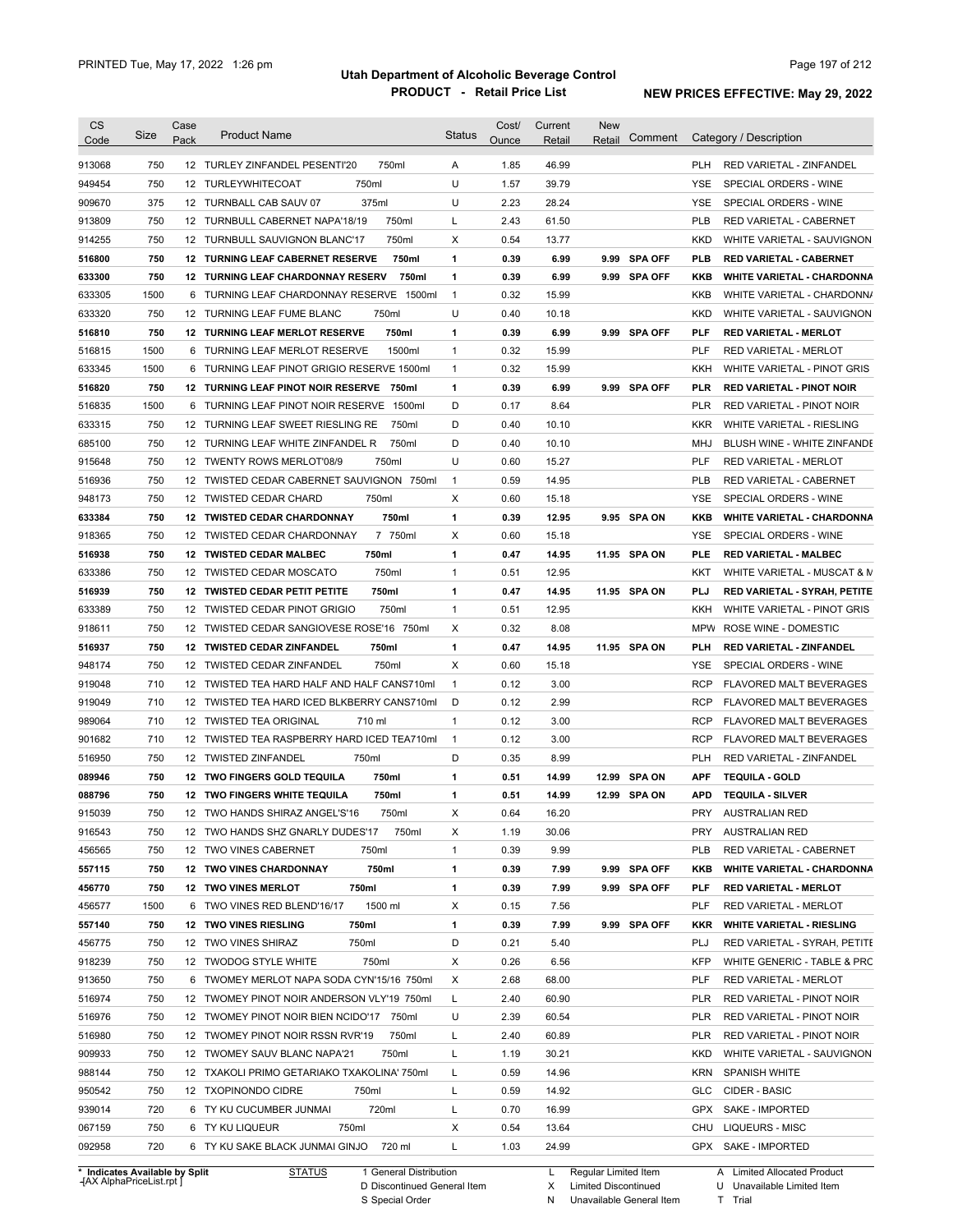| <b>CS</b><br>Code          | Size       | Case<br>Pack | <b>Product Name</b>                                                  | <b>Status</b>     | Cost/<br>Ounce | Current<br>Retail | <b>New</b><br>Comment<br>Retail | Category / Description                                                               |
|----------------------------|------------|--------------|----------------------------------------------------------------------|-------------------|----------------|-------------------|---------------------------------|--------------------------------------------------------------------------------------|
| 092974                     | 720        |              | 6 TY KU SAKE JUNMAI WHITE<br>720 ml                                  | L                 | 0.70           | 16.99             |                                 | GPX SAKE - IMPORTED                                                                  |
| 067067                     | 750        |              | 6 TY KU SOJU<br>750ml                                                | X                 | 0.99           | 24.99             |                                 | <b>YSE</b><br>SPECIAL ORDERS - WINE                                                  |
| 949355                     | 720        |              | 6 TY KU WHITE JUNMAI SAKE<br>720ml                                   | U                 | 2.61           | 63.60             |                                 | <b>YSE</b><br>SPECIAL ORDERS - WINE                                                  |
| 015924                     | 750        |              | 750ml<br>6 TYRCONNELL MADIERA CASK                                   | U                 | 2.96           | 74.99             |                                 | <b>YSA</b><br>SPECIAL ORDERS - SPIRITS                                               |
| 905268                     | 750        |              | 750ml<br>6 TYRUS EVANS WALLA WALLA SYRAH                             | L                 | 1.72           | 43.55             |                                 | PLJ<br>RED VARIETAL - SYRAH, PETITE                                                  |
| 910306                     | 355        |              | 355ml<br>24 UINTA ANNIVERSARY BARLEY WINE                            | D                 | 0.18           | 2.19              |                                 | ALE - MISC & SEASONAL<br>TNU                                                         |
| 950238                     | 355        |              | 24 UINTA BARLEY WINE ALE<br>355 ml                                   | 1                 | 0.23           | 2.75              |                                 | ALE - MISC & SEASONAL<br>TNU                                                         |
| 915210                     | 750        |              | 750ml<br>12 UINTA CAHOOTS IPA                                        | U                 | 0.32           | 8.09              |                                 | <b>TVB</b><br>DOMESTIC BEER                                                          |
| 921391                     | 355        |              | 24 UINTA CARAVAN IIPA<br>355ml                                       | 1                 | 0.20           | 2.39              |                                 | ALE - MISC & SEASONAL<br>TNU                                                         |
| 921217                     | 355        |              | 355ml<br>24 UINTA CLEAR DAZE IPA CAN                                 | $\mathbf{1}$      | 0.18           | 2.15              |                                 | <b>TNF</b><br>ALE - BITTER & ESB                                                     |
| 989288                     | 750        |              | 12 UINTA COCKEYED COOPER BOURBON BAR 750ml                           | D                 | 0.52           | 13.15             |                                 | TNU<br>ALE - MISC & SEASONAL                                                         |
| 919061                     | 355        |              | 24 UINTA CROOKED LINE ROTATOR SERIES 355 ml                          | $\mathbf{1}$      | 0.23           | 2.75              |                                 | TNU<br>ALE - MISC & SEASONAL                                                         |
| 989292                     | 750        |              | 12 UINTA CROOKED LINE SEASONAL<br>750ml                              | X                 | 0.32           | 8.09              |                                 | THE<br>LAGER - PILSENER                                                              |
| 989269                     | 750        |              | 12 UINTA CROOKED SPECIALITY SEASONAL 750ml                           | X                 | 0.51           | 12.99             |                                 | <b>TVB</b><br>DOMESTIC BEER                                                          |
| 989391                     | 355        |              | 24 UINTA DETOUR DOUBLE IPA<br>355ml                                  | D                 | 0.18           | 2.19              |                                 | <b>TNF</b><br>ALE - BITTER & ESB                                                     |
| 989451                     | 355        |              | 355ml<br>24 UINTA DETOUR DOUBLE IPA CAN                              | $\mathbf{1}$      | 0.20           | 2.39              |                                 | <b>TNF</b><br>ALE - BITTER & ESB                                                     |
| 918916                     | 355        |              | 355 ml<br>24 UINTA HOP NOSH GRPFRT                                   | $\mathbf{1}$      | 0.18           | 2.15              |                                 | TNU<br>ALE - MISC & SEASONAL                                                         |
| 989338                     | 355        |              | 24 UINTA HOP NOSH IPA<br>355ml                                       | $\mathbf{1}$      | 0.18           | 2.15              |                                 | <b>TNF</b><br>ALE - BITTER & ESB                                                     |
| 989413                     | 355        |              | 355ml<br>24 UINTA HOP NOSH IPA CAN                                   | $\mathbf{1}$      | 0.18           | 2.15              |                                 | <b>TNF</b><br>ALE - BITTER & ESB                                                     |
| 989287                     | 750        |              | 750ml<br>12 UINTA LABYRINTH BLACK ALE                                | D                 | 0.52           | 13.15             |                                 | <b>TNP</b><br>ALE - HEAVY, PORTER, STOUT                                             |
| 989462                     | 650        |              | 650ml<br>12 UINTA LIMITED SERIES SEASONAL                            | D                 | 0.41           | 8.99              |                                 | <b>TNU</b><br>ALE - MISC & SEASONAL                                                  |
| 989221                     | 355        |              | 24 UINTA MONKSHINE BELGIAN BARLEY<br>355ml                           | D                 | 0.16           | 1.95              |                                 | TNI<br>ALE - WHITE & BELGIAN STYLE                                                   |
| 918749                     | 355        |              | 355 ml<br>24 UINTA PARK GOLDEN ALE                                   | D                 | 0.11           | 1.31              |                                 | ALE - PALE<br>TNC                                                                    |
| 918969                     | 355        |              | 355 ml<br>24 UINTA SEASONAL CAN                                      | D                 | 0.16           | 1.95              |                                 | ALE - MISC & SEASONAL<br>TNU                                                         |
| 910554                     | 355        | 24           | 355ml<br>UINTA TEST PHAZE IPA                                        | $\mathbf{1}$      | 0.23           | 2.75              |                                 | ALE - BITTER & ESB<br>TNF                                                            |
| 918967                     | 355        |              | 24 UINTA WEST COAST IPA<br>355 ml                                    | D                 | 0.16           | 1.95              |                                 | <b>TVB</b><br>DOMESTIC BEER                                                          |
| 912810                     | 750        |              | 750ml<br>12 UMATHUM ZWEIGELT'06                                      | X                 | 0.91           | 23.18             |                                 | <b>PRG</b><br><b>GERMAN &amp; AUSTRIAN RED</b>                                       |
| 901538                     | 750        |              | 12 UMBERTO CESARI SANGIOVESE RISERVA 750ml                           | D                 | 0.83           | 21.00             |                                 | <b>PRL</b><br><b>ITALIAN RED - VARIETAL</b>                                          |
| 905460                     | 750        |              | 12 UMBERTO FIORE MOSCATO D ASTI<br>750ml                             | U                 | 0.51           | 12.84             |                                 | YSE<br>SPECIAL ORDERS - WINE                                                         |
| 913209                     | 750        |              | 750ml<br>12 UMKHULU TIAN SA'01                                       | X                 | 0.45           | 11.33             |                                 | <b>PRS</b><br>SOUTH AFRICAN RED                                                      |
| 953453                     | 750        |              | 6 UNCHARTED BARREL RESTED AGAVE<br>750ml                             | U                 | 1.97           | 49.99             |                                 | <b>YSA</b><br><b>SPECIAL ORDERS - SPIRITS</b>                                        |
| 026966                     | 750        |              | 6 UNCLE NEAREST 1856 PREMIUM WHISKEY 750ml                           | $\mathbf{1}$      | 2.21           | 55.99             |                                 | AWH<br>WHISKEY - BOURBON & TENNE:                                                    |
| 026707                     | 750        |              | 6 UNCLE NEAREST 1884 SMALL BATCH<br>750ml                            | $\mathbf{1}$      | 1.77           | 44.99             |                                 | AWH<br>WHISKEY - BOURBON & TENNE:                                                    |
| 032650                     | 750        |              | 6 UNCLE VAL'S BOTANICAL GIN<br>750ml                                 | 1                 | 1.06           | 30.99             | <b>SPA ON</b><br>26.99          | <b>GIN-DRY</b><br>AHG                                                                |
| 077583                     | 750        |              | 12 UNDERGROUND HERBAL SPIRIT<br>750ml                                | 1                 | 0.71           | 19.99             | 17.99 SPA ON                    | <b>LIQUEURS - BITTERS &amp; HERBAL</b><br>CHS                                        |
| 077582                     | 1000       |              | 6 UNDERGROUND HERBAL SPIRIT<br>1000ml                                |                   | 0.77           | 25.99             |                                 | CHS LIQUEURS - BITTERS & HERBAL                                                      |
| 517009                     |            |              | 12 UNDERWOOD NOUVEAU PINOT NOIR CANS 375ml D                         | 1                 | 0.27           |                   |                                 | YGE<br>GIFT SETS - WINES                                                             |
|                            | 375        |              |                                                                      |                   |                | 3.37              |                                 |                                                                                      |
| 633621                     | 375        |              | 12 UNDERWOOD PINOT GRIS CAN<br>375 ml                                | $\mathbf{1}$      | 0.48           | 6.06              |                                 | KKH<br>WHITE VARIETAL - PINOT GRIS                                                   |
| 517010                     | 750        |              | 12 UNDERWOOD PINOT NOIR<br>750ml                                     | 1                 | 0.47           | 13.99             | 11.99 SPA ON                    | PLR<br><b>RED VARIETAL - PINOT NOIR</b>                                              |
| 517007                     | 375        |              | 375ml<br>12 UNDERWOOD PINOT NOIR CANS                                | $\mathbf{1}$<br>U | 0.48           | 6.06<br>5.64      |                                 | PLR<br>RED VARIETAL - PINOT NOIR                                                     |
| 955690                     | 375        |              | 375ml<br>12 UNDERWOOD RIESLING RADLER                                |                   | 0.44           |                   |                                 | YSE<br>SPECIAL ORDERS - WINE                                                         |
| 776253                     | 375        |              | 12 UNDERWOOD ROSE BUBBLES<br>375ml                                   | $\mathbf{1}$      | 0.47           | 5.99              |                                 | IPD<br>SPARKLING WINE - DOMESTIC                                                     |
| 685201                     | 375        |              | 12 UNDERWOOD ROSE CANS<br>375ml                                      | $\mathbf{1}$      | 0.48           | 6.06              |                                 | MHW<br><b>BLUSH WINE - DOMESTIC</b>                                                  |
| 685202                     | 750        |              | 12 UNDERWOOD ROSE PRIDE LABEL<br>750ml                               | Т                 | 0.51           | 12.99             |                                 | MPW<br>ROSE WINE - DOMESTIC                                                          |
| 772649                     | 375        |              | 12 UNDERWOOD THE BUBBLES CAN<br>375ml                                | $\mathbf{1}$      | 0.48           | 6.06              |                                 | KKU<br>WHITE VARIETAL - MISC                                                         |
| 921315                     | 750        |              | 12 UNE FEMME CALLIE SPARKLING WINE 750ml                             | U                 | 1.12           | 28.49             |                                 | <b>YSE</b><br>SPECIAL ORDERS - WINE                                                  |
| 913314                     | 750        |              | 12 UNIBROUE 400 ANNIVERSARY<br>750ml                                 | U                 | 0.30           | 7.64              |                                 | TNU<br>ALE - MISC & SEASONAL                                                         |
| 913313                     | 750        |              | 750ml<br>12 UNIBROUE BLANCHE DE CHAMBLY                              | х                 | 0.22           | 5.50              |                                 | <b>TCE</b><br>BEER - WHEAT & HEFEWEIZEN                                              |
| 914693                     | 355        |              | 24 UNIBROUE DON DE DIEU<br>355ml                                     | х                 | 0.32           | 3.79              |                                 | TNI<br>ALE - WHITE & BELGIAN STYLE                                                   |
| 917225                     | 355        |              | 24 UNIBROUE EPHEMERE APPLE<br>355ml                                  | х                 | 0.29           | 3.50              |                                 | <b>TCP</b><br>BEER - FRUIT & FLAVORED                                                |
| 914692                     | 355        |              | 24 UNIBROUE FIN DU MONDE<br>355ml                                    | х                 | 0.32           | 3.79              |                                 | TNI<br>ALE - WHITE & BELGIAN STYLE                                                   |
|                            | 750        |              | 6 UNIBROUE QUELQUE CHOSE CHERRY<br>750ml                             | U                 | 0.43           | 10.92             |                                 | <b>TCP</b><br>BEER - FRUIT & FLAVORED                                                |
|                            |            |              |                                                                      |                   |                |                   |                                 |                                                                                      |
| 913315<br>913519<br>913312 | 750<br>355 |              | 12 UNIBROUE TERRIBLE<br>750ml<br>24 UNIBROUE TROIS PISTOLES<br>355ml | х<br>х            | 0.49<br>0.32   | 12.35<br>3.79     |                                 | <b>TNP</b><br>ALE - HEAVY, PORTER, STOUT<br><b>TNP</b><br>ALE - HEAVY, PORTER, STOUT |

**Case** [AX AlphaPriceList.rpt ]

D Discontinued General Item S Special Order

X Limited Discontinued N Unavailable General Item

U Unavailable Limited Item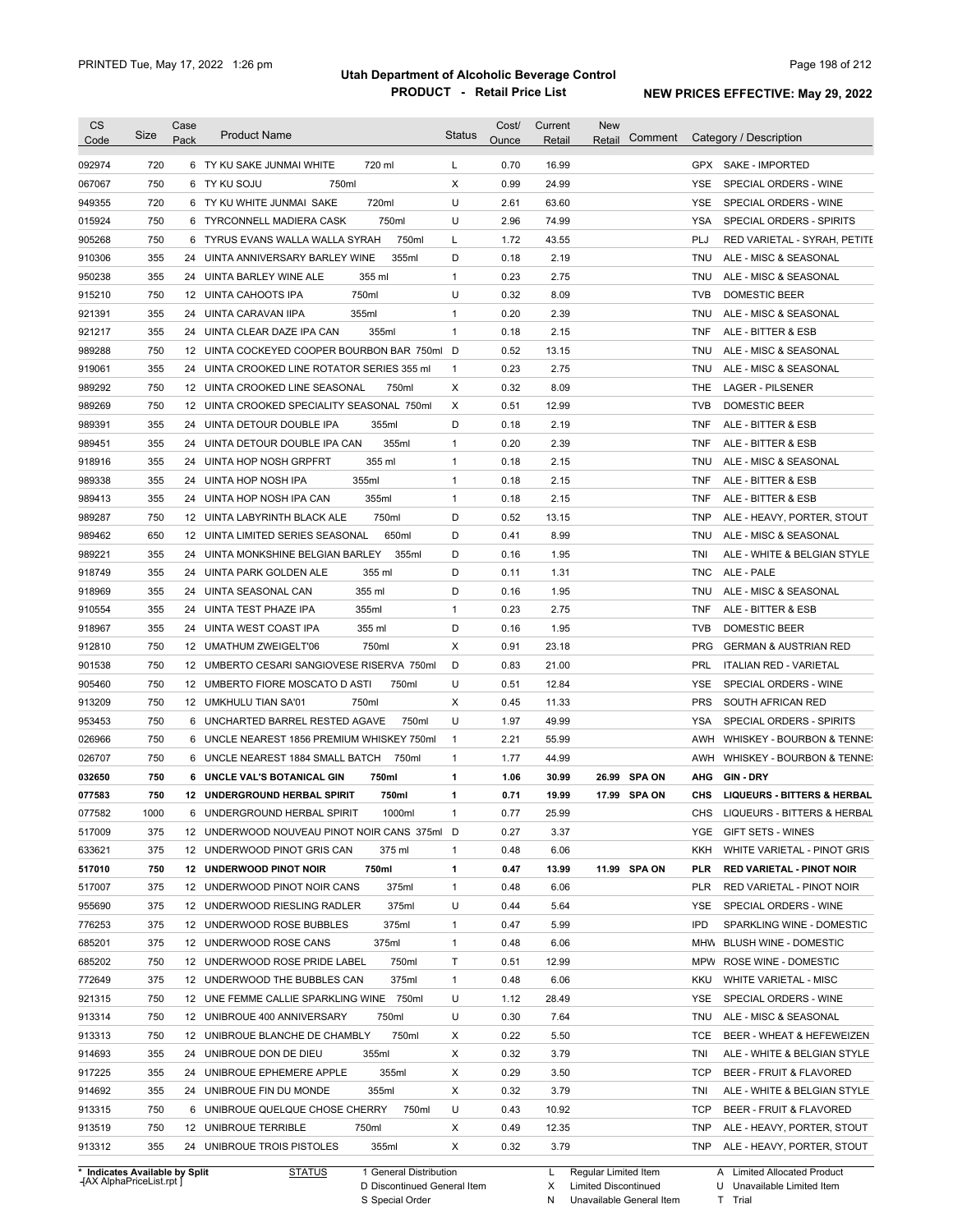| 750<br>6 UNNAMED<br>750ml<br>U<br>1.39<br>35.36<br>SPECIAL ORDERS - WINE<br>YSE.<br>750<br>12 UNSHACKLED RED WINE<br>750ml<br>0.91<br>23.06<br><b>PFP</b><br>$\mathbf{1}$<br>D<br>355<br>355ml<br>0.16<br>1.91<br>24 UPSLOPE BROWN ALE CAN<br><b>TNL</b><br>ALE - RED, AMBER, BROWN<br>355<br>355ml<br>0.21<br>2.52<br>24 UPSLOPE CHRISTMAS ALE<br>Χ<br><b>TNU</b><br>ALE - MISC & SEASONAL<br>355<br>355 ml<br>0.16<br>1.94<br>ALE - PALE<br>24 UPSLOPE CITRA PALE ALE<br>$\mathbf{1}$<br><b>TNC</b><br>D<br>355<br>355ml<br>0.16<br><b>LAGER - PILSENER</b><br>24 UPSLOPE CRAFT LAGER<br>1.91<br><b>THE</b><br>355<br>355 ml<br>$\mathbf{1}$<br>0.18<br>24 UPSLOPE HAZY IPA<br>2.11<br><b>TNF</b><br>ALE - BITTER & ESB<br>U<br>355<br>24 UPSLOPE IPA<br>355ml<br>0.16<br>1.94<br><b>YST</b><br>SPECIAL ORDERS - BEER<br>0.23<br>355<br>UPSLOPE PUMPKIN ALE 2018<br>355 ml<br>Х<br>2.77<br>24<br><b>TNU</b><br>ALE - MISC & SEASONAL<br>2.20<br>355<br>355 ml<br>$\mathbf{1}$<br>0.18<br>24 UPSLOPE SEASONAL<br><b>TNU</b><br>ALE - MISC & SEASONAL<br>750<br>6 UTAH WHISTLEPIG 10 YR DISTILLER #1 750ml<br>A<br>3.32<br>84.13<br>LAS<br><b>ALLOCATED SPIRIT</b><br>750<br>UTAH WHISTLEPIG 10 YR DISTILLER #2 750ml<br>A<br>3.32<br>84.13<br>LAS<br><b>ALLOCATED SPIRIT</b><br>6<br>473<br>$\mathbf{1}$<br>0.21<br>3.29<br>24 UTOG RED EYE ALE<br>473 ml<br>TNL<br>ALE - RED, AMBER, BROWN<br>473<br>473 ml<br>$\mathbf{1}$<br>0.21<br>3.29<br><b>TNF</b><br>24 UTOG THE OG JUICE IPA<br>ALE - BITTER & ESB<br>473<br>24 UTOG TOP SHELF IPA<br>473ml<br>Х<br>0.19<br>3.00<br>YST<br>SPECIAL ORDERS - BEER<br>750<br>750ml<br>$\mathbf{1}$<br>0.51<br>10.99<br><b>SPA OFF</b><br>12 UV BLUE RASPBERRY VODKA<br>12.99<br><b>ADM</b><br><b>VODKA - FLAVORED</b><br>1750<br>0.32<br>21.99<br>6 UV BLUE RASPBERRY VODKA PET<br>1750 ml<br>1<br>19.00 SPA ON<br><b>ADM</b><br><b>VODKA - FLAVORED</b><br>750ml<br>D<br>0.48<br>750<br>12 UV CAKE VODKA<br>12.12<br>ADM<br>VODKA - FLAVORED<br>750<br>750ml<br>0.51<br>10.99<br><b>SPA OFF</b><br><b>12 UV PINK LEMONADE VODKA</b><br>1<br>12.99<br><b>ADM</b><br><b>VODKA - FLAVORED</b><br>1750<br>6 UV SILVER VODKA<br>1750 ml<br>$\mathbf{1}$<br>0.32<br>21.99<br>19.00 SPA ON<br><b>ADF</b><br><b>VODKA - BASIC</b><br>750<br>750ml<br>0.39<br>12 UV VODKA<br>$\mathbf{1}$<br>10.01<br>ADF<br><b>VODKA - BASIC</b><br>750<br>12 UV WHIPPED VODKA<br>750ml<br>D<br>0.48<br>12.12<br>ADM<br>VODKA - FLAVORED<br>750<br>L<br>16.04<br><b>PRP</b><br>12 UVA DE VIDA LATITUDE 40 GRACIANO'1 750ml<br>0.63<br>SPANISH RED - MISC<br>750<br>750ml<br>L<br>0.91<br>22.99<br><b>KKU</b><br>WHITE VARIETAL - MISC<br>12 UVAGGIO VERMENTINO'18/19<br>750<br>750ml<br>14.05<br>356.42<br><b>KRA</b><br>6 V GIRARDIN BATARD-MONT'9/10<br>Α<br><b>FRENCH WHITE - BURGUNDY</b><br>750<br>L<br>12.35<br>313.19<br>6 V GIRARDIN BIEN-BATARD-MONT'12<br>750ml<br><b>KRA</b><br>FRENCH WHITE - BURGUNDY<br>750<br>Χ<br>8.89<br>225.42<br><b>PRB</b><br>12 V GIRARDIN CHAMB CLOS BEZE'07<br>750ml<br><b>FRENCH RED - BURGUNDY</b><br>750<br>Χ<br>3.66<br>92.93<br><b>KRA</b><br>12 V GIRARDIN CHASS LA ROMANEE'11<br>750ml<br><b>FRENCH WHITE - BURGUNDY</b><br>750<br>Χ<br>3.18<br>80.53<br>12 V GIRARDIN CHASSAG CAILLERET'10/ 750ml<br><b>KRA</b><br><b>FRENCH WHITE - BURGUNDY</b><br>750<br>Х<br>2.74<br>69.43<br>12 V GIRARDIN CHASSAGNE MORGEOT'12 750ml<br><b>KRA</b><br><b>FRENCH WHITE - BURGUNDY</b><br>750<br>750ml<br>Х<br>1.68<br>42.62<br>12 V GIRARDIN CHASSAGNE VILL'07<br><b>KRA</b><br><b>FRENCH WHITE - BURGUNDY</b><br>750<br>750ml<br>Χ<br>11.39<br>288.87<br>6 V GIRARDIN CHEVALIER MONT'06/07<br><b>KRA</b><br>FRENCH WHITE - BURGUNDY<br>U<br>750<br>2.12<br>53.72<br>12 V GIRARDIN CORTON BRESSAND'08<br>750ml<br><b>PRB</b><br><b>FRENCH RED - BURGUNDY</b><br>750<br>4.50<br>114.08<br>12 V GIRARDIN CORTON-CHARLEM'07<br>750ml<br>Χ<br><b>KRA</b><br>FRENCH WHITE - BURGUNDY<br>750<br>5.57<br>141.37<br><b>PRB</b><br>FRENCH RED - BURGUNDY<br>12 V GIRARDIN ECHEZEAUX'07<br>750ml<br>X<br>916807<br>750<br>12 V GIRARDIN MAZOY-CHAMBERTIN'06<br>750ml<br>5.92<br>150.23<br><b>PRB</b><br>FRENCH RED - BURGUNDY<br>х<br>913732<br>750<br>12 V GIRARDIN MEURSAULT GENEVR'08<br>750ml<br>Х<br>2.52<br>63.95<br><b>KRA</b><br>FRENCH WHITE - BURGUNDY<br>27.90<br>916001<br>750<br>12 V GIRARDIN PERNAND VERG'06<br>750ml<br>X<br>1.10<br><b>KRA</b><br>FRENCH WHITE - BURGUNDY<br>750<br>1.26<br>31.99<br>12 V GIRARDIN POUILLY FUISSE VV'14/16 750ml<br>L<br><b>KRA</b><br>FRENCH WHITE - BURGUNDY<br>750<br>142.67<br>12 V GIRARDIN PULIGNY COMBETES'17<br>750ml<br>Х<br>5.63<br><b>KRA</b><br>FRENCH WHITE - BURGUNDY<br>Х<br>2.34<br>750<br>12 V GIRARDIN PULIGNY MONT VV'07/11 750ml<br>59.40<br><b>KRA</b><br>FRENCH WHITE - BURGUNDY<br>Х<br>375<br>24 V GIRARDIN PULIGNY MONTRAC VV'07 375ml<br>2.08<br>26.41<br><b>KRA</b><br>FRENCH WHITE - BURGUNDY<br>750<br>Х<br>12 V GIRARDIN PULIGNY PUCELLES'08<br>750ml<br>3.40<br>86.31<br><b>KRA</b><br>FRENCH WHITE - BURGUNDY<br>Х<br>915417<br>750<br>12 V GIRARDIN RULLY LESCLOUX'12 75 750ml<br>1.04<br>26.35<br><b>KRA</b><br>FRENCH WHITE - BURGUNDY<br>U<br>750<br>750ml<br>1.06<br>26.77<br><b>PRB</b><br>FRENCH RED - BURGUNDY<br>12 V GIRARDIN SANTENAY LA COMME'0<br>U<br>750<br>12 V GIRARDIN SAVIGNY MARCONNETS'11 750ml<br>1.49<br>37.78<br><b>PRB</b><br>FRENCH RED - BURGUNDY<br>Х<br>916804<br>750<br>12 V GIRARDIN VOLNAY SANTENOTS'14<br>750ml<br>3.15<br>80.00<br><b>PRB</b><br>FRENCH RED - BURGUNDY<br>U<br>954424<br>750<br>6 VA JAM JAM SPICY STRAWBERRY<br>750ml<br>1.18<br>29.99<br>SPECIAL ORDERS - SPIRITS<br>YSA<br>U<br>909630<br>750<br>12 VA PIANO CABERNET RED MTN'15<br>750ml<br>1.33<br>33.66<br>YSE<br>SPECIAL ORDERS - WINE<br>U<br>908571<br>750<br>12 VACHERON SANCERRE 2019<br>750ml<br>1.86<br>47.17<br>YSE<br>SPECIAL ORDERS - WINE<br>955199<br>750<br>6 VACHERON SANCERRE BLANC ROMAIN'18 750ml<br>U<br>3.02<br>76.54<br>YSE<br>SPECIAL ORDERS - WINE<br>911369<br>750<br>6 VACHERON SANCERRE CHAMBRATES 2018 750ml U<br>2.80<br>71.05<br>KRB<br>FRENCH WHITE - BORDEAUX &<br>918802<br>750<br>12 VADIO TINTO'16/17<br>750ml<br>L<br>0.79<br>17.99<br>19.99 HIGHER<br><b>PRQ</b><br><b>PORTUGESE RED</b><br>750ml<br>U<br>916546<br>750<br>12 VALCKENBERG RIESLING QBA'06<br>0.46<br>11.64<br>GERMAN WHITE - RHEIN<br><b>KRG</b> | <b>CS</b> | Size | Case | <b>Product Name</b> | <b>Status</b> | Cost/ | Current | <b>New</b><br>Comment | Category / Description      |
|------------------------------------------------------------------------------------------------------------------------------------------------------------------------------------------------------------------------------------------------------------------------------------------------------------------------------------------------------------------------------------------------------------------------------------------------------------------------------------------------------------------------------------------------------------------------------------------------------------------------------------------------------------------------------------------------------------------------------------------------------------------------------------------------------------------------------------------------------------------------------------------------------------------------------------------------------------------------------------------------------------------------------------------------------------------------------------------------------------------------------------------------------------------------------------------------------------------------------------------------------------------------------------------------------------------------------------------------------------------------------------------------------------------------------------------------------------------------------------------------------------------------------------------------------------------------------------------------------------------------------------------------------------------------------------------------------------------------------------------------------------------------------------------------------------------------------------------------------------------------------------------------------------------------------------------------------------------------------------------------------------------------------------------------------------------------------------------------------------------------------------------------------------------------------------------------------------------------------------------------------------------------------------------------------------------------------------------------------------------------------------------------------------------------------------------------------------------------------------------------------------------------------------------------------------------------------------------------------------------------------------------------------------------------------------------------------------------------------------------------------------------------------------------------------------------------------------------------------------------------------------------------------------------------------------------------------------------------------------------------------------------------------------------------------------------------------------------------------------------------------------------------------------------------------------------------------------------------------------------------------------------------------------------------------------------------------------------------------------------------------------------------------------------------------------------------------------------------------------------------------------------------------------------------------------------------------------------------------------------------------------------------------------------------------------------------------------------------------------------------------------------------------------------------------------------------------------------------------------------------------------------------------------------------------------------------------------------------------------------------------------------------------------------------------------------------------------------------------------------------------------------------------------------------------------------------------------------------------------------------------------------------------------------------------------------------------------------------------------------------------------------------------------------------------------------------------------------------------------------------------------------------------------------------------------------------------------------------------------------------------------------------------------------------------------------------------------------------------------------------------------------------------------------------------------------------------------------------------------------------------------------------------------------------------------------------------------------------------------------------------------------------------------------------------------------------------------------------------------------------------------------------------------------------------------------------------------------------------------------------------------------------------------------------------------------------------------------------------------------------------------------------------------------------------------------------------------------------------------------------------------------------------------------------------------------------------------------------------------------------------------------------------------------------------------------------------------------------------------------------------------------------------------------------------------------------------------------------------------------------------------------------------------------------------------------------------------------------------------------------------------------------------------------------------------------------------------------------------------------------------------------------------------------------------------------------------------------------------------------------------------------------------------------------------------------------------------------------------------------------------------------|-----------|------|------|---------------------|---------------|-------|---------|-----------------------|-----------------------------|
|                                                                                                                                                                                                                                                                                                                                                                                                                                                                                                                                                                                                                                                                                                                                                                                                                                                                                                                                                                                                                                                                                                                                                                                                                                                                                                                                                                                                                                                                                                                                                                                                                                                                                                                                                                                                                                                                                                                                                                                                                                                                                                                                                                                                                                                                                                                                                                                                                                                                                                                                                                                                                                                                                                                                                                                                                                                                                                                                                                                                                                                                                                                                                                                                                                                                                                                                                                                                                                                                                                                                                                                                                                                                                                                                                                                                                                                                                                                                                                                                                                                                                                                                                                                                                                                                                                                                                                                                                                                                                                                                                                                                                                                                                                                                                                                                                                                                                                                                                                                                                                                                                                                                                                                                                                                                                                                                                                                                                                                                                                                                                                                                                                                                                                                                                                                                                                                                                                                                                                                                                                                                                                                                                                                                                                                                                                                                                                                          | Code      |      | Pack |                     |               | Ounce | Retail  | Retail                |                             |
|                                                                                                                                                                                                                                                                                                                                                                                                                                                                                                                                                                                                                                                                                                                                                                                                                                                                                                                                                                                                                                                                                                                                                                                                                                                                                                                                                                                                                                                                                                                                                                                                                                                                                                                                                                                                                                                                                                                                                                                                                                                                                                                                                                                                                                                                                                                                                                                                                                                                                                                                                                                                                                                                                                                                                                                                                                                                                                                                                                                                                                                                                                                                                                                                                                                                                                                                                                                                                                                                                                                                                                                                                                                                                                                                                                                                                                                                                                                                                                                                                                                                                                                                                                                                                                                                                                                                                                                                                                                                                                                                                                                                                                                                                                                                                                                                                                                                                                                                                                                                                                                                                                                                                                                                                                                                                                                                                                                                                                                                                                                                                                                                                                                                                                                                                                                                                                                                                                                                                                                                                                                                                                                                                                                                                                                                                                                                                                                          | 947975    |      |      |                     |               |       |         |                       |                             |
|                                                                                                                                                                                                                                                                                                                                                                                                                                                                                                                                                                                                                                                                                                                                                                                                                                                                                                                                                                                                                                                                                                                                                                                                                                                                                                                                                                                                                                                                                                                                                                                                                                                                                                                                                                                                                                                                                                                                                                                                                                                                                                                                                                                                                                                                                                                                                                                                                                                                                                                                                                                                                                                                                                                                                                                                                                                                                                                                                                                                                                                                                                                                                                                                                                                                                                                                                                                                                                                                                                                                                                                                                                                                                                                                                                                                                                                                                                                                                                                                                                                                                                                                                                                                                                                                                                                                                                                                                                                                                                                                                                                                                                                                                                                                                                                                                                                                                                                                                                                                                                                                                                                                                                                                                                                                                                                                                                                                                                                                                                                                                                                                                                                                                                                                                                                                                                                                                                                                                                                                                                                                                                                                                                                                                                                                                                                                                                                          | 517020    |      |      |                     |               |       |         |                       | RED GENERIC - RED TABLE & P |
|                                                                                                                                                                                                                                                                                                                                                                                                                                                                                                                                                                                                                                                                                                                                                                                                                                                                                                                                                                                                                                                                                                                                                                                                                                                                                                                                                                                                                                                                                                                                                                                                                                                                                                                                                                                                                                                                                                                                                                                                                                                                                                                                                                                                                                                                                                                                                                                                                                                                                                                                                                                                                                                                                                                                                                                                                                                                                                                                                                                                                                                                                                                                                                                                                                                                                                                                                                                                                                                                                                                                                                                                                                                                                                                                                                                                                                                                                                                                                                                                                                                                                                                                                                                                                                                                                                                                                                                                                                                                                                                                                                                                                                                                                                                                                                                                                                                                                                                                                                                                                                                                                                                                                                                                                                                                                                                                                                                                                                                                                                                                                                                                                                                                                                                                                                                                                                                                                                                                                                                                                                                                                                                                                                                                                                                                                                                                                                                          | 949442    |      |      |                     |               |       |         |                       |                             |
|                                                                                                                                                                                                                                                                                                                                                                                                                                                                                                                                                                                                                                                                                                                                                                                                                                                                                                                                                                                                                                                                                                                                                                                                                                                                                                                                                                                                                                                                                                                                                                                                                                                                                                                                                                                                                                                                                                                                                                                                                                                                                                                                                                                                                                                                                                                                                                                                                                                                                                                                                                                                                                                                                                                                                                                                                                                                                                                                                                                                                                                                                                                                                                                                                                                                                                                                                                                                                                                                                                                                                                                                                                                                                                                                                                                                                                                                                                                                                                                                                                                                                                                                                                                                                                                                                                                                                                                                                                                                                                                                                                                                                                                                                                                                                                                                                                                                                                                                                                                                                                                                                                                                                                                                                                                                                                                                                                                                                                                                                                                                                                                                                                                                                                                                                                                                                                                                                                                                                                                                                                                                                                                                                                                                                                                                                                                                                                                          | 918517    |      |      |                     |               |       |         |                       |                             |
|                                                                                                                                                                                                                                                                                                                                                                                                                                                                                                                                                                                                                                                                                                                                                                                                                                                                                                                                                                                                                                                                                                                                                                                                                                                                                                                                                                                                                                                                                                                                                                                                                                                                                                                                                                                                                                                                                                                                                                                                                                                                                                                                                                                                                                                                                                                                                                                                                                                                                                                                                                                                                                                                                                                                                                                                                                                                                                                                                                                                                                                                                                                                                                                                                                                                                                                                                                                                                                                                                                                                                                                                                                                                                                                                                                                                                                                                                                                                                                                                                                                                                                                                                                                                                                                                                                                                                                                                                                                                                                                                                                                                                                                                                                                                                                                                                                                                                                                                                                                                                                                                                                                                                                                                                                                                                                                                                                                                                                                                                                                                                                                                                                                                                                                                                                                                                                                                                                                                                                                                                                                                                                                                                                                                                                                                                                                                                                                          | 918808    |      |      |                     |               |       |         |                       |                             |
|                                                                                                                                                                                                                                                                                                                                                                                                                                                                                                                                                                                                                                                                                                                                                                                                                                                                                                                                                                                                                                                                                                                                                                                                                                                                                                                                                                                                                                                                                                                                                                                                                                                                                                                                                                                                                                                                                                                                                                                                                                                                                                                                                                                                                                                                                                                                                                                                                                                                                                                                                                                                                                                                                                                                                                                                                                                                                                                                                                                                                                                                                                                                                                                                                                                                                                                                                                                                                                                                                                                                                                                                                                                                                                                                                                                                                                                                                                                                                                                                                                                                                                                                                                                                                                                                                                                                                                                                                                                                                                                                                                                                                                                                                                                                                                                                                                                                                                                                                                                                                                                                                                                                                                                                                                                                                                                                                                                                                                                                                                                                                                                                                                                                                                                                                                                                                                                                                                                                                                                                                                                                                                                                                                                                                                                                                                                                                                                          | 949440    |      |      |                     |               |       |         |                       |                             |
|                                                                                                                                                                                                                                                                                                                                                                                                                                                                                                                                                                                                                                                                                                                                                                                                                                                                                                                                                                                                                                                                                                                                                                                                                                                                                                                                                                                                                                                                                                                                                                                                                                                                                                                                                                                                                                                                                                                                                                                                                                                                                                                                                                                                                                                                                                                                                                                                                                                                                                                                                                                                                                                                                                                                                                                                                                                                                                                                                                                                                                                                                                                                                                                                                                                                                                                                                                                                                                                                                                                                                                                                                                                                                                                                                                                                                                                                                                                                                                                                                                                                                                                                                                                                                                                                                                                                                                                                                                                                                                                                                                                                                                                                                                                                                                                                                                                                                                                                                                                                                                                                                                                                                                                                                                                                                                                                                                                                                                                                                                                                                                                                                                                                                                                                                                                                                                                                                                                                                                                                                                                                                                                                                                                                                                                                                                                                                                                          | 919062    |      |      |                     |               |       |         |                       |                             |
|                                                                                                                                                                                                                                                                                                                                                                                                                                                                                                                                                                                                                                                                                                                                                                                                                                                                                                                                                                                                                                                                                                                                                                                                                                                                                                                                                                                                                                                                                                                                                                                                                                                                                                                                                                                                                                                                                                                                                                                                                                                                                                                                                                                                                                                                                                                                                                                                                                                                                                                                                                                                                                                                                                                                                                                                                                                                                                                                                                                                                                                                                                                                                                                                                                                                                                                                                                                                                                                                                                                                                                                                                                                                                                                                                                                                                                                                                                                                                                                                                                                                                                                                                                                                                                                                                                                                                                                                                                                                                                                                                                                                                                                                                                                                                                                                                                                                                                                                                                                                                                                                                                                                                                                                                                                                                                                                                                                                                                                                                                                                                                                                                                                                                                                                                                                                                                                                                                                                                                                                                                                                                                                                                                                                                                                                                                                                                                                          | 949443    |      |      |                     |               |       |         |                       |                             |
|                                                                                                                                                                                                                                                                                                                                                                                                                                                                                                                                                                                                                                                                                                                                                                                                                                                                                                                                                                                                                                                                                                                                                                                                                                                                                                                                                                                                                                                                                                                                                                                                                                                                                                                                                                                                                                                                                                                                                                                                                                                                                                                                                                                                                                                                                                                                                                                                                                                                                                                                                                                                                                                                                                                                                                                                                                                                                                                                                                                                                                                                                                                                                                                                                                                                                                                                                                                                                                                                                                                                                                                                                                                                                                                                                                                                                                                                                                                                                                                                                                                                                                                                                                                                                                                                                                                                                                                                                                                                                                                                                                                                                                                                                                                                                                                                                                                                                                                                                                                                                                                                                                                                                                                                                                                                                                                                                                                                                                                                                                                                                                                                                                                                                                                                                                                                                                                                                                                                                                                                                                                                                                                                                                                                                                                                                                                                                                                          | 918486    |      |      |                     |               |       |         |                       |                             |
|                                                                                                                                                                                                                                                                                                                                                                                                                                                                                                                                                                                                                                                                                                                                                                                                                                                                                                                                                                                                                                                                                                                                                                                                                                                                                                                                                                                                                                                                                                                                                                                                                                                                                                                                                                                                                                                                                                                                                                                                                                                                                                                                                                                                                                                                                                                                                                                                                                                                                                                                                                                                                                                                                                                                                                                                                                                                                                                                                                                                                                                                                                                                                                                                                                                                                                                                                                                                                                                                                                                                                                                                                                                                                                                                                                                                                                                                                                                                                                                                                                                                                                                                                                                                                                                                                                                                                                                                                                                                                                                                                                                                                                                                                                                                                                                                                                                                                                                                                                                                                                                                                                                                                                                                                                                                                                                                                                                                                                                                                                                                                                                                                                                                                                                                                                                                                                                                                                                                                                                                                                                                                                                                                                                                                                                                                                                                                                                          | 949718    |      |      |                     |               |       |         |                       |                             |
|                                                                                                                                                                                                                                                                                                                                                                                                                                                                                                                                                                                                                                                                                                                                                                                                                                                                                                                                                                                                                                                                                                                                                                                                                                                                                                                                                                                                                                                                                                                                                                                                                                                                                                                                                                                                                                                                                                                                                                                                                                                                                                                                                                                                                                                                                                                                                                                                                                                                                                                                                                                                                                                                                                                                                                                                                                                                                                                                                                                                                                                                                                                                                                                                                                                                                                                                                                                                                                                                                                                                                                                                                                                                                                                                                                                                                                                                                                                                                                                                                                                                                                                                                                                                                                                                                                                                                                                                                                                                                                                                                                                                                                                                                                                                                                                                                                                                                                                                                                                                                                                                                                                                                                                                                                                                                                                                                                                                                                                                                                                                                                                                                                                                                                                                                                                                                                                                                                                                                                                                                                                                                                                                                                                                                                                                                                                                                                                          | 921587    |      |      |                     |               |       |         |                       |                             |
|                                                                                                                                                                                                                                                                                                                                                                                                                                                                                                                                                                                                                                                                                                                                                                                                                                                                                                                                                                                                                                                                                                                                                                                                                                                                                                                                                                                                                                                                                                                                                                                                                                                                                                                                                                                                                                                                                                                                                                                                                                                                                                                                                                                                                                                                                                                                                                                                                                                                                                                                                                                                                                                                                                                                                                                                                                                                                                                                                                                                                                                                                                                                                                                                                                                                                                                                                                                                                                                                                                                                                                                                                                                                                                                                                                                                                                                                                                                                                                                                                                                                                                                                                                                                                                                                                                                                                                                                                                                                                                                                                                                                                                                                                                                                                                                                                                                                                                                                                                                                                                                                                                                                                                                                                                                                                                                                                                                                                                                                                                                                                                                                                                                                                                                                                                                                                                                                                                                                                                                                                                                                                                                                                                                                                                                                                                                                                                                          | 921588    |      |      |                     |               |       |         |                       |                             |
|                                                                                                                                                                                                                                                                                                                                                                                                                                                                                                                                                                                                                                                                                                                                                                                                                                                                                                                                                                                                                                                                                                                                                                                                                                                                                                                                                                                                                                                                                                                                                                                                                                                                                                                                                                                                                                                                                                                                                                                                                                                                                                                                                                                                                                                                                                                                                                                                                                                                                                                                                                                                                                                                                                                                                                                                                                                                                                                                                                                                                                                                                                                                                                                                                                                                                                                                                                                                                                                                                                                                                                                                                                                                                                                                                                                                                                                                                                                                                                                                                                                                                                                                                                                                                                                                                                                                                                                                                                                                                                                                                                                                                                                                                                                                                                                                                                                                                                                                                                                                                                                                                                                                                                                                                                                                                                                                                                                                                                                                                                                                                                                                                                                                                                                                                                                                                                                                                                                                                                                                                                                                                                                                                                                                                                                                                                                                                                                          | 900821    |      |      |                     |               |       |         |                       |                             |
|                                                                                                                                                                                                                                                                                                                                                                                                                                                                                                                                                                                                                                                                                                                                                                                                                                                                                                                                                                                                                                                                                                                                                                                                                                                                                                                                                                                                                                                                                                                                                                                                                                                                                                                                                                                                                                                                                                                                                                                                                                                                                                                                                                                                                                                                                                                                                                                                                                                                                                                                                                                                                                                                                                                                                                                                                                                                                                                                                                                                                                                                                                                                                                                                                                                                                                                                                                                                                                                                                                                                                                                                                                                                                                                                                                                                                                                                                                                                                                                                                                                                                                                                                                                                                                                                                                                                                                                                                                                                                                                                                                                                                                                                                                                                                                                                                                                                                                                                                                                                                                                                                                                                                                                                                                                                                                                                                                                                                                                                                                                                                                                                                                                                                                                                                                                                                                                                                                                                                                                                                                                                                                                                                                                                                                                                                                                                                                                          | 900114    |      |      |                     |               |       |         |                       |                             |
|                                                                                                                                                                                                                                                                                                                                                                                                                                                                                                                                                                                                                                                                                                                                                                                                                                                                                                                                                                                                                                                                                                                                                                                                                                                                                                                                                                                                                                                                                                                                                                                                                                                                                                                                                                                                                                                                                                                                                                                                                                                                                                                                                                                                                                                                                                                                                                                                                                                                                                                                                                                                                                                                                                                                                                                                                                                                                                                                                                                                                                                                                                                                                                                                                                                                                                                                                                                                                                                                                                                                                                                                                                                                                                                                                                                                                                                                                                                                                                                                                                                                                                                                                                                                                                                                                                                                                                                                                                                                                                                                                                                                                                                                                                                                                                                                                                                                                                                                                                                                                                                                                                                                                                                                                                                                                                                                                                                                                                                                                                                                                                                                                                                                                                                                                                                                                                                                                                                                                                                                                                                                                                                                                                                                                                                                                                                                                                                          | 900926    |      |      |                     |               |       |         |                       |                             |
|                                                                                                                                                                                                                                                                                                                                                                                                                                                                                                                                                                                                                                                                                                                                                                                                                                                                                                                                                                                                                                                                                                                                                                                                                                                                                                                                                                                                                                                                                                                                                                                                                                                                                                                                                                                                                                                                                                                                                                                                                                                                                                                                                                                                                                                                                                                                                                                                                                                                                                                                                                                                                                                                                                                                                                                                                                                                                                                                                                                                                                                                                                                                                                                                                                                                                                                                                                                                                                                                                                                                                                                                                                                                                                                                                                                                                                                                                                                                                                                                                                                                                                                                                                                                                                                                                                                                                                                                                                                                                                                                                                                                                                                                                                                                                                                                                                                                                                                                                                                                                                                                                                                                                                                                                                                                                                                                                                                                                                                                                                                                                                                                                                                                                                                                                                                                                                                                                                                                                                                                                                                                                                                                                                                                                                                                                                                                                                                          | 041693    |      |      |                     |               |       |         |                       |                             |
|                                                                                                                                                                                                                                                                                                                                                                                                                                                                                                                                                                                                                                                                                                                                                                                                                                                                                                                                                                                                                                                                                                                                                                                                                                                                                                                                                                                                                                                                                                                                                                                                                                                                                                                                                                                                                                                                                                                                                                                                                                                                                                                                                                                                                                                                                                                                                                                                                                                                                                                                                                                                                                                                                                                                                                                                                                                                                                                                                                                                                                                                                                                                                                                                                                                                                                                                                                                                                                                                                                                                                                                                                                                                                                                                                                                                                                                                                                                                                                                                                                                                                                                                                                                                                                                                                                                                                                                                                                                                                                                                                                                                                                                                                                                                                                                                                                                                                                                                                                                                                                                                                                                                                                                                                                                                                                                                                                                                                                                                                                                                                                                                                                                                                                                                                                                                                                                                                                                                                                                                                                                                                                                                                                                                                                                                                                                                                                                          | 041692    |      |      |                     |               |       |         |                       |                             |
|                                                                                                                                                                                                                                                                                                                                                                                                                                                                                                                                                                                                                                                                                                                                                                                                                                                                                                                                                                                                                                                                                                                                                                                                                                                                                                                                                                                                                                                                                                                                                                                                                                                                                                                                                                                                                                                                                                                                                                                                                                                                                                                                                                                                                                                                                                                                                                                                                                                                                                                                                                                                                                                                                                                                                                                                                                                                                                                                                                                                                                                                                                                                                                                                                                                                                                                                                                                                                                                                                                                                                                                                                                                                                                                                                                                                                                                                                                                                                                                                                                                                                                                                                                                                                                                                                                                                                                                                                                                                                                                                                                                                                                                                                                                                                                                                                                                                                                                                                                                                                                                                                                                                                                                                                                                                                                                                                                                                                                                                                                                                                                                                                                                                                                                                                                                                                                                                                                                                                                                                                                                                                                                                                                                                                                                                                                                                                                                          | 041989    |      |      |                     |               |       |         |                       |                             |
|                                                                                                                                                                                                                                                                                                                                                                                                                                                                                                                                                                                                                                                                                                                                                                                                                                                                                                                                                                                                                                                                                                                                                                                                                                                                                                                                                                                                                                                                                                                                                                                                                                                                                                                                                                                                                                                                                                                                                                                                                                                                                                                                                                                                                                                                                                                                                                                                                                                                                                                                                                                                                                                                                                                                                                                                                                                                                                                                                                                                                                                                                                                                                                                                                                                                                                                                                                                                                                                                                                                                                                                                                                                                                                                                                                                                                                                                                                                                                                                                                                                                                                                                                                                                                                                                                                                                                                                                                                                                                                                                                                                                                                                                                                                                                                                                                                                                                                                                                                                                                                                                                                                                                                                                                                                                                                                                                                                                                                                                                                                                                                                                                                                                                                                                                                                                                                                                                                                                                                                                                                                                                                                                                                                                                                                                                                                                                                                          | 041360    |      |      |                     |               |       |         |                       |                             |
|                                                                                                                                                                                                                                                                                                                                                                                                                                                                                                                                                                                                                                                                                                                                                                                                                                                                                                                                                                                                                                                                                                                                                                                                                                                                                                                                                                                                                                                                                                                                                                                                                                                                                                                                                                                                                                                                                                                                                                                                                                                                                                                                                                                                                                                                                                                                                                                                                                                                                                                                                                                                                                                                                                                                                                                                                                                                                                                                                                                                                                                                                                                                                                                                                                                                                                                                                                                                                                                                                                                                                                                                                                                                                                                                                                                                                                                                                                                                                                                                                                                                                                                                                                                                                                                                                                                                                                                                                                                                                                                                                                                                                                                                                                                                                                                                                                                                                                                                                                                                                                                                                                                                                                                                                                                                                                                                                                                                                                                                                                                                                                                                                                                                                                                                                                                                                                                                                                                                                                                                                                                                                                                                                                                                                                                                                                                                                                                          | 037338    |      |      |                     |               |       |         |                       |                             |
|                                                                                                                                                                                                                                                                                                                                                                                                                                                                                                                                                                                                                                                                                                                                                                                                                                                                                                                                                                                                                                                                                                                                                                                                                                                                                                                                                                                                                                                                                                                                                                                                                                                                                                                                                                                                                                                                                                                                                                                                                                                                                                                                                                                                                                                                                                                                                                                                                                                                                                                                                                                                                                                                                                                                                                                                                                                                                                                                                                                                                                                                                                                                                                                                                                                                                                                                                                                                                                                                                                                                                                                                                                                                                                                                                                                                                                                                                                                                                                                                                                                                                                                                                                                                                                                                                                                                                                                                                                                                                                                                                                                                                                                                                                                                                                                                                                                                                                                                                                                                                                                                                                                                                                                                                                                                                                                                                                                                                                                                                                                                                                                                                                                                                                                                                                                                                                                                                                                                                                                                                                                                                                                                                                                                                                                                                                                                                                                          | 037336    |      |      |                     |               |       |         |                       |                             |
|                                                                                                                                                                                                                                                                                                                                                                                                                                                                                                                                                                                                                                                                                                                                                                                                                                                                                                                                                                                                                                                                                                                                                                                                                                                                                                                                                                                                                                                                                                                                                                                                                                                                                                                                                                                                                                                                                                                                                                                                                                                                                                                                                                                                                                                                                                                                                                                                                                                                                                                                                                                                                                                                                                                                                                                                                                                                                                                                                                                                                                                                                                                                                                                                                                                                                                                                                                                                                                                                                                                                                                                                                                                                                                                                                                                                                                                                                                                                                                                                                                                                                                                                                                                                                                                                                                                                                                                                                                                                                                                                                                                                                                                                                                                                                                                                                                                                                                                                                                                                                                                                                                                                                                                                                                                                                                                                                                                                                                                                                                                                                                                                                                                                                                                                                                                                                                                                                                                                                                                                                                                                                                                                                                                                                                                                                                                                                                                          | 040632    |      |      |                     |               |       |         |                       |                             |
|                                                                                                                                                                                                                                                                                                                                                                                                                                                                                                                                                                                                                                                                                                                                                                                                                                                                                                                                                                                                                                                                                                                                                                                                                                                                                                                                                                                                                                                                                                                                                                                                                                                                                                                                                                                                                                                                                                                                                                                                                                                                                                                                                                                                                                                                                                                                                                                                                                                                                                                                                                                                                                                                                                                                                                                                                                                                                                                                                                                                                                                                                                                                                                                                                                                                                                                                                                                                                                                                                                                                                                                                                                                                                                                                                                                                                                                                                                                                                                                                                                                                                                                                                                                                                                                                                                                                                                                                                                                                                                                                                                                                                                                                                                                                                                                                                                                                                                                                                                                                                                                                                                                                                                                                                                                                                                                                                                                                                                                                                                                                                                                                                                                                                                                                                                                                                                                                                                                                                                                                                                                                                                                                                                                                                                                                                                                                                                                          | 902925    |      |      |                     |               |       |         |                       |                             |
|                                                                                                                                                                                                                                                                                                                                                                                                                                                                                                                                                                                                                                                                                                                                                                                                                                                                                                                                                                                                                                                                                                                                                                                                                                                                                                                                                                                                                                                                                                                                                                                                                                                                                                                                                                                                                                                                                                                                                                                                                                                                                                                                                                                                                                                                                                                                                                                                                                                                                                                                                                                                                                                                                                                                                                                                                                                                                                                                                                                                                                                                                                                                                                                                                                                                                                                                                                                                                                                                                                                                                                                                                                                                                                                                                                                                                                                                                                                                                                                                                                                                                                                                                                                                                                                                                                                                                                                                                                                                                                                                                                                                                                                                                                                                                                                                                                                                                                                                                                                                                                                                                                                                                                                                                                                                                                                                                                                                                                                                                                                                                                                                                                                                                                                                                                                                                                                                                                                                                                                                                                                                                                                                                                                                                                                                                                                                                                                          | 915863    |      |      |                     |               |       |         |                       |                             |
|                                                                                                                                                                                                                                                                                                                                                                                                                                                                                                                                                                                                                                                                                                                                                                                                                                                                                                                                                                                                                                                                                                                                                                                                                                                                                                                                                                                                                                                                                                                                                                                                                                                                                                                                                                                                                                                                                                                                                                                                                                                                                                                                                                                                                                                                                                                                                                                                                                                                                                                                                                                                                                                                                                                                                                                                                                                                                                                                                                                                                                                                                                                                                                                                                                                                                                                                                                                                                                                                                                                                                                                                                                                                                                                                                                                                                                                                                                                                                                                                                                                                                                                                                                                                                                                                                                                                                                                                                                                                                                                                                                                                                                                                                                                                                                                                                                                                                                                                                                                                                                                                                                                                                                                                                                                                                                                                                                                                                                                                                                                                                                                                                                                                                                                                                                                                                                                                                                                                                                                                                                                                                                                                                                                                                                                                                                                                                                                          | 911566    |      |      |                     |               |       |         |                       |                             |
|                                                                                                                                                                                                                                                                                                                                                                                                                                                                                                                                                                                                                                                                                                                                                                                                                                                                                                                                                                                                                                                                                                                                                                                                                                                                                                                                                                                                                                                                                                                                                                                                                                                                                                                                                                                                                                                                                                                                                                                                                                                                                                                                                                                                                                                                                                                                                                                                                                                                                                                                                                                                                                                                                                                                                                                                                                                                                                                                                                                                                                                                                                                                                                                                                                                                                                                                                                                                                                                                                                                                                                                                                                                                                                                                                                                                                                                                                                                                                                                                                                                                                                                                                                                                                                                                                                                                                                                                                                                                                                                                                                                                                                                                                                                                                                                                                                                                                                                                                                                                                                                                                                                                                                                                                                                                                                                                                                                                                                                                                                                                                                                                                                                                                                                                                                                                                                                                                                                                                                                                                                                                                                                                                                                                                                                                                                                                                                                          | 915743    |      |      |                     |               |       |         |                       |                             |
|                                                                                                                                                                                                                                                                                                                                                                                                                                                                                                                                                                                                                                                                                                                                                                                                                                                                                                                                                                                                                                                                                                                                                                                                                                                                                                                                                                                                                                                                                                                                                                                                                                                                                                                                                                                                                                                                                                                                                                                                                                                                                                                                                                                                                                                                                                                                                                                                                                                                                                                                                                                                                                                                                                                                                                                                                                                                                                                                                                                                                                                                                                                                                                                                                                                                                                                                                                                                                                                                                                                                                                                                                                                                                                                                                                                                                                                                                                                                                                                                                                                                                                                                                                                                                                                                                                                                                                                                                                                                                                                                                                                                                                                                                                                                                                                                                                                                                                                                                                                                                                                                                                                                                                                                                                                                                                                                                                                                                                                                                                                                                                                                                                                                                                                                                                                                                                                                                                                                                                                                                                                                                                                                                                                                                                                                                                                                                                                          | 912255    |      |      |                     |               |       |         |                       |                             |
|                                                                                                                                                                                                                                                                                                                                                                                                                                                                                                                                                                                                                                                                                                                                                                                                                                                                                                                                                                                                                                                                                                                                                                                                                                                                                                                                                                                                                                                                                                                                                                                                                                                                                                                                                                                                                                                                                                                                                                                                                                                                                                                                                                                                                                                                                                                                                                                                                                                                                                                                                                                                                                                                                                                                                                                                                                                                                                                                                                                                                                                                                                                                                                                                                                                                                                                                                                                                                                                                                                                                                                                                                                                                                                                                                                                                                                                                                                                                                                                                                                                                                                                                                                                                                                                                                                                                                                                                                                                                                                                                                                                                                                                                                                                                                                                                                                                                                                                                                                                                                                                                                                                                                                                                                                                                                                                                                                                                                                                                                                                                                                                                                                                                                                                                                                                                                                                                                                                                                                                                                                                                                                                                                                                                                                                                                                                                                                                          | 916004    |      |      |                     |               |       |         |                       |                             |
|                                                                                                                                                                                                                                                                                                                                                                                                                                                                                                                                                                                                                                                                                                                                                                                                                                                                                                                                                                                                                                                                                                                                                                                                                                                                                                                                                                                                                                                                                                                                                                                                                                                                                                                                                                                                                                                                                                                                                                                                                                                                                                                                                                                                                                                                                                                                                                                                                                                                                                                                                                                                                                                                                                                                                                                                                                                                                                                                                                                                                                                                                                                                                                                                                                                                                                                                                                                                                                                                                                                                                                                                                                                                                                                                                                                                                                                                                                                                                                                                                                                                                                                                                                                                                                                                                                                                                                                                                                                                                                                                                                                                                                                                                                                                                                                                                                                                                                                                                                                                                                                                                                                                                                                                                                                                                                                                                                                                                                                                                                                                                                                                                                                                                                                                                                                                                                                                                                                                                                                                                                                                                                                                                                                                                                                                                                                                                                                          | 913118    |      |      |                     |               |       |         |                       |                             |
|                                                                                                                                                                                                                                                                                                                                                                                                                                                                                                                                                                                                                                                                                                                                                                                                                                                                                                                                                                                                                                                                                                                                                                                                                                                                                                                                                                                                                                                                                                                                                                                                                                                                                                                                                                                                                                                                                                                                                                                                                                                                                                                                                                                                                                                                                                                                                                                                                                                                                                                                                                                                                                                                                                                                                                                                                                                                                                                                                                                                                                                                                                                                                                                                                                                                                                                                                                                                                                                                                                                                                                                                                                                                                                                                                                                                                                                                                                                                                                                                                                                                                                                                                                                                                                                                                                                                                                                                                                                                                                                                                                                                                                                                                                                                                                                                                                                                                                                                                                                                                                                                                                                                                                                                                                                                                                                                                                                                                                                                                                                                                                                                                                                                                                                                                                                                                                                                                                                                                                                                                                                                                                                                                                                                                                                                                                                                                                                          | 916002    |      |      |                     |               |       |         |                       |                             |
|                                                                                                                                                                                                                                                                                                                                                                                                                                                                                                                                                                                                                                                                                                                                                                                                                                                                                                                                                                                                                                                                                                                                                                                                                                                                                                                                                                                                                                                                                                                                                                                                                                                                                                                                                                                                                                                                                                                                                                                                                                                                                                                                                                                                                                                                                                                                                                                                                                                                                                                                                                                                                                                                                                                                                                                                                                                                                                                                                                                                                                                                                                                                                                                                                                                                                                                                                                                                                                                                                                                                                                                                                                                                                                                                                                                                                                                                                                                                                                                                                                                                                                                                                                                                                                                                                                                                                                                                                                                                                                                                                                                                                                                                                                                                                                                                                                                                                                                                                                                                                                                                                                                                                                                                                                                                                                                                                                                                                                                                                                                                                                                                                                                                                                                                                                                                                                                                                                                                                                                                                                                                                                                                                                                                                                                                                                                                                                                          | 911563    |      |      |                     |               |       |         |                       |                             |
|                                                                                                                                                                                                                                                                                                                                                                                                                                                                                                                                                                                                                                                                                                                                                                                                                                                                                                                                                                                                                                                                                                                                                                                                                                                                                                                                                                                                                                                                                                                                                                                                                                                                                                                                                                                                                                                                                                                                                                                                                                                                                                                                                                                                                                                                                                                                                                                                                                                                                                                                                                                                                                                                                                                                                                                                                                                                                                                                                                                                                                                                                                                                                                                                                                                                                                                                                                                                                                                                                                                                                                                                                                                                                                                                                                                                                                                                                                                                                                                                                                                                                                                                                                                                                                                                                                                                                                                                                                                                                                                                                                                                                                                                                                                                                                                                                                                                                                                                                                                                                                                                                                                                                                                                                                                                                                                                                                                                                                                                                                                                                                                                                                                                                                                                                                                                                                                                                                                                                                                                                                                                                                                                                                                                                                                                                                                                                                                          | 916003    |      |      |                     |               |       |         |                       |                             |
|                                                                                                                                                                                                                                                                                                                                                                                                                                                                                                                                                                                                                                                                                                                                                                                                                                                                                                                                                                                                                                                                                                                                                                                                                                                                                                                                                                                                                                                                                                                                                                                                                                                                                                                                                                                                                                                                                                                                                                                                                                                                                                                                                                                                                                                                                                                                                                                                                                                                                                                                                                                                                                                                                                                                                                                                                                                                                                                                                                                                                                                                                                                                                                                                                                                                                                                                                                                                                                                                                                                                                                                                                                                                                                                                                                                                                                                                                                                                                                                                                                                                                                                                                                                                                                                                                                                                                                                                                                                                                                                                                                                                                                                                                                                                                                                                                                                                                                                                                                                                                                                                                                                                                                                                                                                                                                                                                                                                                                                                                                                                                                                                                                                                                                                                                                                                                                                                                                                                                                                                                                                                                                                                                                                                                                                                                                                                                                                          | 912256    |      |      |                     |               |       |         |                       |                             |
|                                                                                                                                                                                                                                                                                                                                                                                                                                                                                                                                                                                                                                                                                                                                                                                                                                                                                                                                                                                                                                                                                                                                                                                                                                                                                                                                                                                                                                                                                                                                                                                                                                                                                                                                                                                                                                                                                                                                                                                                                                                                                                                                                                                                                                                                                                                                                                                                                                                                                                                                                                                                                                                                                                                                                                                                                                                                                                                                                                                                                                                                                                                                                                                                                                                                                                                                                                                                                                                                                                                                                                                                                                                                                                                                                                                                                                                                                                                                                                                                                                                                                                                                                                                                                                                                                                                                                                                                                                                                                                                                                                                                                                                                                                                                                                                                                                                                                                                                                                                                                                                                                                                                                                                                                                                                                                                                                                                                                                                                                                                                                                                                                                                                                                                                                                                                                                                                                                                                                                                                                                                                                                                                                                                                                                                                                                                                                                                          | 913735    |      |      |                     |               |       |         |                       |                             |
|                                                                                                                                                                                                                                                                                                                                                                                                                                                                                                                                                                                                                                                                                                                                                                                                                                                                                                                                                                                                                                                                                                                                                                                                                                                                                                                                                                                                                                                                                                                                                                                                                                                                                                                                                                                                                                                                                                                                                                                                                                                                                                                                                                                                                                                                                                                                                                                                                                                                                                                                                                                                                                                                                                                                                                                                                                                                                                                                                                                                                                                                                                                                                                                                                                                                                                                                                                                                                                                                                                                                                                                                                                                                                                                                                                                                                                                                                                                                                                                                                                                                                                                                                                                                                                                                                                                                                                                                                                                                                                                                                                                                                                                                                                                                                                                                                                                                                                                                                                                                                                                                                                                                                                                                                                                                                                                                                                                                                                                                                                                                                                                                                                                                                                                                                                                                                                                                                                                                                                                                                                                                                                                                                                                                                                                                                                                                                                                          | 913924    |      |      |                     |               |       |         |                       |                             |
|                                                                                                                                                                                                                                                                                                                                                                                                                                                                                                                                                                                                                                                                                                                                                                                                                                                                                                                                                                                                                                                                                                                                                                                                                                                                                                                                                                                                                                                                                                                                                                                                                                                                                                                                                                                                                                                                                                                                                                                                                                                                                                                                                                                                                                                                                                                                                                                                                                                                                                                                                                                                                                                                                                                                                                                                                                                                                                                                                                                                                                                                                                                                                                                                                                                                                                                                                                                                                                                                                                                                                                                                                                                                                                                                                                                                                                                                                                                                                                                                                                                                                                                                                                                                                                                                                                                                                                                                                                                                                                                                                                                                                                                                                                                                                                                                                                                                                                                                                                                                                                                                                                                                                                                                                                                                                                                                                                                                                                                                                                                                                                                                                                                                                                                                                                                                                                                                                                                                                                                                                                                                                                                                                                                                                                                                                                                                                                                          |           |      |      |                     |               |       |         |                       |                             |
|                                                                                                                                                                                                                                                                                                                                                                                                                                                                                                                                                                                                                                                                                                                                                                                                                                                                                                                                                                                                                                                                                                                                                                                                                                                                                                                                                                                                                                                                                                                                                                                                                                                                                                                                                                                                                                                                                                                                                                                                                                                                                                                                                                                                                                                                                                                                                                                                                                                                                                                                                                                                                                                                                                                                                                                                                                                                                                                                                                                                                                                                                                                                                                                                                                                                                                                                                                                                                                                                                                                                                                                                                                                                                                                                                                                                                                                                                                                                                                                                                                                                                                                                                                                                                                                                                                                                                                                                                                                                                                                                                                                                                                                                                                                                                                                                                                                                                                                                                                                                                                                                                                                                                                                                                                                                                                                                                                                                                                                                                                                                                                                                                                                                                                                                                                                                                                                                                                                                                                                                                                                                                                                                                                                                                                                                                                                                                                                          |           |      |      |                     |               |       |         |                       |                             |
|                                                                                                                                                                                                                                                                                                                                                                                                                                                                                                                                                                                                                                                                                                                                                                                                                                                                                                                                                                                                                                                                                                                                                                                                                                                                                                                                                                                                                                                                                                                                                                                                                                                                                                                                                                                                                                                                                                                                                                                                                                                                                                                                                                                                                                                                                                                                                                                                                                                                                                                                                                                                                                                                                                                                                                                                                                                                                                                                                                                                                                                                                                                                                                                                                                                                                                                                                                                                                                                                                                                                                                                                                                                                                                                                                                                                                                                                                                                                                                                                                                                                                                                                                                                                                                                                                                                                                                                                                                                                                                                                                                                                                                                                                                                                                                                                                                                                                                                                                                                                                                                                                                                                                                                                                                                                                                                                                                                                                                                                                                                                                                                                                                                                                                                                                                                                                                                                                                                                                                                                                                                                                                                                                                                                                                                                                                                                                                                          |           |      |      |                     |               |       |         |                       |                             |
|                                                                                                                                                                                                                                                                                                                                                                                                                                                                                                                                                                                                                                                                                                                                                                                                                                                                                                                                                                                                                                                                                                                                                                                                                                                                                                                                                                                                                                                                                                                                                                                                                                                                                                                                                                                                                                                                                                                                                                                                                                                                                                                                                                                                                                                                                                                                                                                                                                                                                                                                                                                                                                                                                                                                                                                                                                                                                                                                                                                                                                                                                                                                                                                                                                                                                                                                                                                                                                                                                                                                                                                                                                                                                                                                                                                                                                                                                                                                                                                                                                                                                                                                                                                                                                                                                                                                                                                                                                                                                                                                                                                                                                                                                                                                                                                                                                                                                                                                                                                                                                                                                                                                                                                                                                                                                                                                                                                                                                                                                                                                                                                                                                                                                                                                                                                                                                                                                                                                                                                                                                                                                                                                                                                                                                                                                                                                                                                          | 916725    |      |      |                     |               |       |         |                       |                             |
|                                                                                                                                                                                                                                                                                                                                                                                                                                                                                                                                                                                                                                                                                                                                                                                                                                                                                                                                                                                                                                                                                                                                                                                                                                                                                                                                                                                                                                                                                                                                                                                                                                                                                                                                                                                                                                                                                                                                                                                                                                                                                                                                                                                                                                                                                                                                                                                                                                                                                                                                                                                                                                                                                                                                                                                                                                                                                                                                                                                                                                                                                                                                                                                                                                                                                                                                                                                                                                                                                                                                                                                                                                                                                                                                                                                                                                                                                                                                                                                                                                                                                                                                                                                                                                                                                                                                                                                                                                                                                                                                                                                                                                                                                                                                                                                                                                                                                                                                                                                                                                                                                                                                                                                                                                                                                                                                                                                                                                                                                                                                                                                                                                                                                                                                                                                                                                                                                                                                                                                                                                                                                                                                                                                                                                                                                                                                                                                          | 913734    |      |      |                     |               |       |         |                       |                             |
|                                                                                                                                                                                                                                                                                                                                                                                                                                                                                                                                                                                                                                                                                                                                                                                                                                                                                                                                                                                                                                                                                                                                                                                                                                                                                                                                                                                                                                                                                                                                                                                                                                                                                                                                                                                                                                                                                                                                                                                                                                                                                                                                                                                                                                                                                                                                                                                                                                                                                                                                                                                                                                                                                                                                                                                                                                                                                                                                                                                                                                                                                                                                                                                                                                                                                                                                                                                                                                                                                                                                                                                                                                                                                                                                                                                                                                                                                                                                                                                                                                                                                                                                                                                                                                                                                                                                                                                                                                                                                                                                                                                                                                                                                                                                                                                                                                                                                                                                                                                                                                                                                                                                                                                                                                                                                                                                                                                                                                                                                                                                                                                                                                                                                                                                                                                                                                                                                                                                                                                                                                                                                                                                                                                                                                                                                                                                                                                          | 915033    |      |      |                     |               |       |         |                       |                             |
|                                                                                                                                                                                                                                                                                                                                                                                                                                                                                                                                                                                                                                                                                                                                                                                                                                                                                                                                                                                                                                                                                                                                                                                                                                                                                                                                                                                                                                                                                                                                                                                                                                                                                                                                                                                                                                                                                                                                                                                                                                                                                                                                                                                                                                                                                                                                                                                                                                                                                                                                                                                                                                                                                                                                                                                                                                                                                                                                                                                                                                                                                                                                                                                                                                                                                                                                                                                                                                                                                                                                                                                                                                                                                                                                                                                                                                                                                                                                                                                                                                                                                                                                                                                                                                                                                                                                                                                                                                                                                                                                                                                                                                                                                                                                                                                                                                                                                                                                                                                                                                                                                                                                                                                                                                                                                                                                                                                                                                                                                                                                                                                                                                                                                                                                                                                                                                                                                                                                                                                                                                                                                                                                                                                                                                                                                                                                                                                          | 915998    |      |      |                     |               |       |         |                       |                             |
|                                                                                                                                                                                                                                                                                                                                                                                                                                                                                                                                                                                                                                                                                                                                                                                                                                                                                                                                                                                                                                                                                                                                                                                                                                                                                                                                                                                                                                                                                                                                                                                                                                                                                                                                                                                                                                                                                                                                                                                                                                                                                                                                                                                                                                                                                                                                                                                                                                                                                                                                                                                                                                                                                                                                                                                                                                                                                                                                                                                                                                                                                                                                                                                                                                                                                                                                                                                                                                                                                                                                                                                                                                                                                                                                                                                                                                                                                                                                                                                                                                                                                                                                                                                                                                                                                                                                                                                                                                                                                                                                                                                                                                                                                                                                                                                                                                                                                                                                                                                                                                                                                                                                                                                                                                                                                                                                                                                                                                                                                                                                                                                                                                                                                                                                                                                                                                                                                                                                                                                                                                                                                                                                                                                                                                                                                                                                                                                          | 908821    |      |      |                     |               |       |         |                       |                             |
|                                                                                                                                                                                                                                                                                                                                                                                                                                                                                                                                                                                                                                                                                                                                                                                                                                                                                                                                                                                                                                                                                                                                                                                                                                                                                                                                                                                                                                                                                                                                                                                                                                                                                                                                                                                                                                                                                                                                                                                                                                                                                                                                                                                                                                                                                                                                                                                                                                                                                                                                                                                                                                                                                                                                                                                                                                                                                                                                                                                                                                                                                                                                                                                                                                                                                                                                                                                                                                                                                                                                                                                                                                                                                                                                                                                                                                                                                                                                                                                                                                                                                                                                                                                                                                                                                                                                                                                                                                                                                                                                                                                                                                                                                                                                                                                                                                                                                                                                                                                                                                                                                                                                                                                                                                                                                                                                                                                                                                                                                                                                                                                                                                                                                                                                                                                                                                                                                                                                                                                                                                                                                                                                                                                                                                                                                                                                                                                          |           |      |      |                     |               |       |         |                       |                             |
|                                                                                                                                                                                                                                                                                                                                                                                                                                                                                                                                                                                                                                                                                                                                                                                                                                                                                                                                                                                                                                                                                                                                                                                                                                                                                                                                                                                                                                                                                                                                                                                                                                                                                                                                                                                                                                                                                                                                                                                                                                                                                                                                                                                                                                                                                                                                                                                                                                                                                                                                                                                                                                                                                                                                                                                                                                                                                                                                                                                                                                                                                                                                                                                                                                                                                                                                                                                                                                                                                                                                                                                                                                                                                                                                                                                                                                                                                                                                                                                                                                                                                                                                                                                                                                                                                                                                                                                                                                                                                                                                                                                                                                                                                                                                                                                                                                                                                                                                                                                                                                                                                                                                                                                                                                                                                                                                                                                                                                                                                                                                                                                                                                                                                                                                                                                                                                                                                                                                                                                                                                                                                                                                                                                                                                                                                                                                                                                          | 915883    |      |      |                     |               |       |         |                       |                             |
|                                                                                                                                                                                                                                                                                                                                                                                                                                                                                                                                                                                                                                                                                                                                                                                                                                                                                                                                                                                                                                                                                                                                                                                                                                                                                                                                                                                                                                                                                                                                                                                                                                                                                                                                                                                                                                                                                                                                                                                                                                                                                                                                                                                                                                                                                                                                                                                                                                                                                                                                                                                                                                                                                                                                                                                                                                                                                                                                                                                                                                                                                                                                                                                                                                                                                                                                                                                                                                                                                                                                                                                                                                                                                                                                                                                                                                                                                                                                                                                                                                                                                                                                                                                                                                                                                                                                                                                                                                                                                                                                                                                                                                                                                                                                                                                                                                                                                                                                                                                                                                                                                                                                                                                                                                                                                                                                                                                                                                                                                                                                                                                                                                                                                                                                                                                                                                                                                                                                                                                                                                                                                                                                                                                                                                                                                                                                                                                          | 915881    |      |      |                     |               |       |         |                       |                             |
|                                                                                                                                                                                                                                                                                                                                                                                                                                                                                                                                                                                                                                                                                                                                                                                                                                                                                                                                                                                                                                                                                                                                                                                                                                                                                                                                                                                                                                                                                                                                                                                                                                                                                                                                                                                                                                                                                                                                                                                                                                                                                                                                                                                                                                                                                                                                                                                                                                                                                                                                                                                                                                                                                                                                                                                                                                                                                                                                                                                                                                                                                                                                                                                                                                                                                                                                                                                                                                                                                                                                                                                                                                                                                                                                                                                                                                                                                                                                                                                                                                                                                                                                                                                                                                                                                                                                                                                                                                                                                                                                                                                                                                                                                                                                                                                                                                                                                                                                                                                                                                                                                                                                                                                                                                                                                                                                                                                                                                                                                                                                                                                                                                                                                                                                                                                                                                                                                                                                                                                                                                                                                                                                                                                                                                                                                                                                                                                          |           |      |      |                     |               |       |         |                       |                             |
|                                                                                                                                                                                                                                                                                                                                                                                                                                                                                                                                                                                                                                                                                                                                                                                                                                                                                                                                                                                                                                                                                                                                                                                                                                                                                                                                                                                                                                                                                                                                                                                                                                                                                                                                                                                                                                                                                                                                                                                                                                                                                                                                                                                                                                                                                                                                                                                                                                                                                                                                                                                                                                                                                                                                                                                                                                                                                                                                                                                                                                                                                                                                                                                                                                                                                                                                                                                                                                                                                                                                                                                                                                                                                                                                                                                                                                                                                                                                                                                                                                                                                                                                                                                                                                                                                                                                                                                                                                                                                                                                                                                                                                                                                                                                                                                                                                                                                                                                                                                                                                                                                                                                                                                                                                                                                                                                                                                                                                                                                                                                                                                                                                                                                                                                                                                                                                                                                                                                                                                                                                                                                                                                                                                                                                                                                                                                                                                          |           |      |      |                     |               |       |         |                       |                             |
|                                                                                                                                                                                                                                                                                                                                                                                                                                                                                                                                                                                                                                                                                                                                                                                                                                                                                                                                                                                                                                                                                                                                                                                                                                                                                                                                                                                                                                                                                                                                                                                                                                                                                                                                                                                                                                                                                                                                                                                                                                                                                                                                                                                                                                                                                                                                                                                                                                                                                                                                                                                                                                                                                                                                                                                                                                                                                                                                                                                                                                                                                                                                                                                                                                                                                                                                                                                                                                                                                                                                                                                                                                                                                                                                                                                                                                                                                                                                                                                                                                                                                                                                                                                                                                                                                                                                                                                                                                                                                                                                                                                                                                                                                                                                                                                                                                                                                                                                                                                                                                                                                                                                                                                                                                                                                                                                                                                                                                                                                                                                                                                                                                                                                                                                                                                                                                                                                                                                                                                                                                                                                                                                                                                                                                                                                                                                                                                          |           |      |      |                     |               |       |         |                       |                             |
|                                                                                                                                                                                                                                                                                                                                                                                                                                                                                                                                                                                                                                                                                                                                                                                                                                                                                                                                                                                                                                                                                                                                                                                                                                                                                                                                                                                                                                                                                                                                                                                                                                                                                                                                                                                                                                                                                                                                                                                                                                                                                                                                                                                                                                                                                                                                                                                                                                                                                                                                                                                                                                                                                                                                                                                                                                                                                                                                                                                                                                                                                                                                                                                                                                                                                                                                                                                                                                                                                                                                                                                                                                                                                                                                                                                                                                                                                                                                                                                                                                                                                                                                                                                                                                                                                                                                                                                                                                                                                                                                                                                                                                                                                                                                                                                                                                                                                                                                                                                                                                                                                                                                                                                                                                                                                                                                                                                                                                                                                                                                                                                                                                                                                                                                                                                                                                                                                                                                                                                                                                                                                                                                                                                                                                                                                                                                                                                          |           |      |      |                     |               |       |         |                       |                             |
|                                                                                                                                                                                                                                                                                                                                                                                                                                                                                                                                                                                                                                                                                                                                                                                                                                                                                                                                                                                                                                                                                                                                                                                                                                                                                                                                                                                                                                                                                                                                                                                                                                                                                                                                                                                                                                                                                                                                                                                                                                                                                                                                                                                                                                                                                                                                                                                                                                                                                                                                                                                                                                                                                                                                                                                                                                                                                                                                                                                                                                                                                                                                                                                                                                                                                                                                                                                                                                                                                                                                                                                                                                                                                                                                                                                                                                                                                                                                                                                                                                                                                                                                                                                                                                                                                                                                                                                                                                                                                                                                                                                                                                                                                                                                                                                                                                                                                                                                                                                                                                                                                                                                                                                                                                                                                                                                                                                                                                                                                                                                                                                                                                                                                                                                                                                                                                                                                                                                                                                                                                                                                                                                                                                                                                                                                                                                                                                          |           |      |      |                     |               |       |         |                       |                             |
|                                                                                                                                                                                                                                                                                                                                                                                                                                                                                                                                                                                                                                                                                                                                                                                                                                                                                                                                                                                                                                                                                                                                                                                                                                                                                                                                                                                                                                                                                                                                                                                                                                                                                                                                                                                                                                                                                                                                                                                                                                                                                                                                                                                                                                                                                                                                                                                                                                                                                                                                                                                                                                                                                                                                                                                                                                                                                                                                                                                                                                                                                                                                                                                                                                                                                                                                                                                                                                                                                                                                                                                                                                                                                                                                                                                                                                                                                                                                                                                                                                                                                                                                                                                                                                                                                                                                                                                                                                                                                                                                                                                                                                                                                                                                                                                                                                                                                                                                                                                                                                                                                                                                                                                                                                                                                                                                                                                                                                                                                                                                                                                                                                                                                                                                                                                                                                                                                                                                                                                                                                                                                                                                                                                                                                                                                                                                                                                          |           |      |      |                     |               |       |         |                       |                             |
|                                                                                                                                                                                                                                                                                                                                                                                                                                                                                                                                                                                                                                                                                                                                                                                                                                                                                                                                                                                                                                                                                                                                                                                                                                                                                                                                                                                                                                                                                                                                                                                                                                                                                                                                                                                                                                                                                                                                                                                                                                                                                                                                                                                                                                                                                                                                                                                                                                                                                                                                                                                                                                                                                                                                                                                                                                                                                                                                                                                                                                                                                                                                                                                                                                                                                                                                                                                                                                                                                                                                                                                                                                                                                                                                                                                                                                                                                                                                                                                                                                                                                                                                                                                                                                                                                                                                                                                                                                                                                                                                                                                                                                                                                                                                                                                                                                                                                                                                                                                                                                                                                                                                                                                                                                                                                                                                                                                                                                                                                                                                                                                                                                                                                                                                                                                                                                                                                                                                                                                                                                                                                                                                                                                                                                                                                                                                                                                          |           |      |      |                     |               |       |         |                       |                             |
|                                                                                                                                                                                                                                                                                                                                                                                                                                                                                                                                                                                                                                                                                                                                                                                                                                                                                                                                                                                                                                                                                                                                                                                                                                                                                                                                                                                                                                                                                                                                                                                                                                                                                                                                                                                                                                                                                                                                                                                                                                                                                                                                                                                                                                                                                                                                                                                                                                                                                                                                                                                                                                                                                                                                                                                                                                                                                                                                                                                                                                                                                                                                                                                                                                                                                                                                                                                                                                                                                                                                                                                                                                                                                                                                                                                                                                                                                                                                                                                                                                                                                                                                                                                                                                                                                                                                                                                                                                                                                                                                                                                                                                                                                                                                                                                                                                                                                                                                                                                                                                                                                                                                                                                                                                                                                                                                                                                                                                                                                                                                                                                                                                                                                                                                                                                                                                                                                                                                                                                                                                                                                                                                                                                                                                                                                                                                                                                          |           |      |      |                     |               |       |         |                       |                             |
|                                                                                                                                                                                                                                                                                                                                                                                                                                                                                                                                                                                                                                                                                                                                                                                                                                                                                                                                                                                                                                                                                                                                                                                                                                                                                                                                                                                                                                                                                                                                                                                                                                                                                                                                                                                                                                                                                                                                                                                                                                                                                                                                                                                                                                                                                                                                                                                                                                                                                                                                                                                                                                                                                                                                                                                                                                                                                                                                                                                                                                                                                                                                                                                                                                                                                                                                                                                                                                                                                                                                                                                                                                                                                                                                                                                                                                                                                                                                                                                                                                                                                                                                                                                                                                                                                                                                                                                                                                                                                                                                                                                                                                                                                                                                                                                                                                                                                                                                                                                                                                                                                                                                                                                                                                                                                                                                                                                                                                                                                                                                                                                                                                                                                                                                                                                                                                                                                                                                                                                                                                                                                                                                                                                                                                                                                                                                                                                          |           |      |      |                     |               |       |         |                       |                             |

**Case** [AX AlphaPriceList.rpt ]

D Discontinued General Item S Special Order

X Limited Discontinued

N Unavailable General Item

U Unavailable Limited Item

T Trial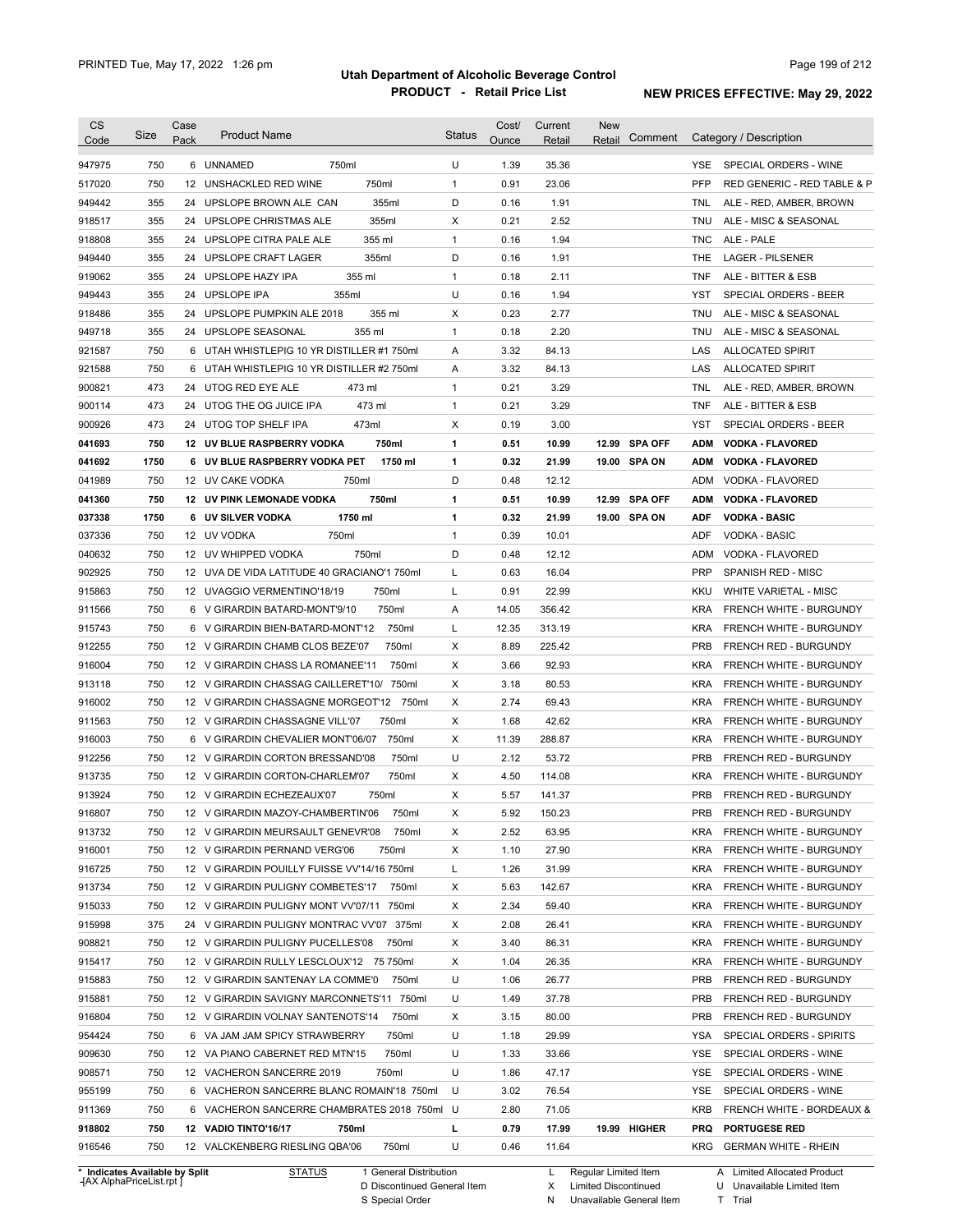| <b>CS</b>                      | Size       | Case | <b>Product Name</b>                             | <b>Status</b> | Cost/        | Current        | <b>New</b>             |                   |                                                  |
|--------------------------------|------------|------|-------------------------------------------------|---------------|--------------|----------------|------------------------|-------------------|--------------------------------------------------|
| Code                           |            | Pack |                                                 |               | Ounce        | Retail         | Comment<br>Retail      |                   | Category / Description                           |
| 919005                         | 750        |      | 12 VALDELAMILLO TEMPRANILLO RSV'12 750ml        | X             | 0.76         | 19.16          |                        | <b>PRP</b>        | SPANISH RED - MISC                               |
| 988134                         | 750        |      | 12 VALDEMAR RIOJA SELECCION'11<br>750ml         | Χ             | 0.84         | 21.42          |                        | <b>PRN</b>        | SPANISH RED - RIOJA                              |
| 949417                         | 750        |      | 750ml<br>12 VALDEZ CHARD SONOMA CST'12          | X             | 1.00         | 25.33          |                        | LTO               | <b>WINE OFFER</b>                                |
| 949504                         | 750        |      | 750ml<br>12 VALDEZ PINOT NOIR R R'12            | X             | 1.60         | 40.53          |                        | YSE               | SPECIAL ORDERS - WINE                            |
| 951497                         | 750        |      | 750ml<br>12 VALDIVIESO BRUT ROSE NV             | X             | 0.53         | 13.36          |                        | <b>IPX</b>        | SPARKLING WINE - IMPORTED I                      |
| 950908                         | 750        |      | 12 VALDIVIESO CABERNET FRANC'13/15 750ml        | X             | 0.43         | 11.03          |                        | <b>PRT</b>        | <b>CHILEAN RED</b>                               |
| 953374                         | 750        |      | 750ml<br>12 VALDIVIESO CARMENERE                | U             | 0.82         | 20.69          |                        | YSE               | SPECIAL ORDERS - WINE                            |
| 951400                         | 750        |      | 12 VALDIVIESO PINOT NOIR LEYDA VALLEY 750ml     | U             | 0.82         | 20.69          |                        | <b>YSE</b>        | SPECIAL ORDERS - WINE                            |
| 918344                         | 750        |      | 750ml<br>6 VALENCISO RIOJA RESERVA'14           | L             | 1.54         | 38.99          |                        | <b>PRN</b>        | <b>SPANISH RED - RIOJA</b>                       |
| 917765                         | 750        |      | 750ml<br>12 VALIANO CHIANTI RISERVA'05          | Χ             | 0.80         | 20.28          |                        | <b>PRH</b>        | <b>ITALIAN RED - CHIANTI</b>                     |
| 917603                         | 750        |      | 750ml<br>12 VALLE DE SALINAS YECLA'08           | X             | 0.32         | 7.99           |                        | <b>PRP</b>        | SPANISH RED - MISC                               |
| 429072                         | 750        |      | 12 VALLE PERDIDO MALBEC<br>750ml                | D             | 0.56         | 14.22          |                        | PRU               | ARGENTINE RED - MALBEC                           |
| 915162                         | 750        |      | 12 VALLE REALE D'ABRUZZO ORGAN'19/20 750ml      | L             | 0.83         | 20.99          |                        | <b>PRK</b>        | ITALIAN RED - MISC DOC                           |
| 517117                         | 750        |      | 12 VALLEY OF THE MOON PINOT BLANC VIOG750ml     | 1             | 0.59         | 12.06          | 15.06 SPA OFF          | <b>KFP</b>        | <b>WHITE GENERIC - TABLE &amp; PRO</b>           |
| 517105                         | 750        |      | 12 VALLEY OF THE MOON PN CARN'19<br>750ml       | Χ             | 0.40         | 10.24          |                        | PLR               | RED VARIETAL - PINOT NOIR                        |
| 517100                         | 750        |      | 750ml<br>12 VALLEY OF THE MOON ZIN'10/12        | Χ             | 0.58         | 14.60          |                        | <b>PLH</b>        | <b>RED VARIETAL - ZINFANDEL</b>                  |
| 918901                         | 750        |      | 750ml<br>12 VALRAVN ZINFANDEL OV'19             | L             | 0.79         | 19.99          |                        | <b>PLH</b>        | <b>RED VARIETAL - ZINFANDEL</b>                  |
| 921369                         | 750        |      | 750ml<br>12 VALTENESI LA BOTTE PIENA            | Χ             | 0.85         | 21.63          |                        | YSE               | SPECIAL ORDERS - WINE                            |
| 517300                         | 750        |      | 12 VAMPIRE CABERNET PASO RBLS<br>750ml          | U             | 0.55         | 13.06          | <b>HIGHER</b><br>13.99 | YGE               | <b>GIFT SETS - WINES</b>                         |
| 633870                         | 750        |      | <b>12 VAMPIRE CHARDONNAY PASO RBLS</b><br>750ml | U             | 0.55         | 12.99          | 13.99<br><b>HIGHER</b> | YGE               | <b>GIFT SETS - WINES</b>                         |
| 920347                         | 750        |      | 750ml<br>12 VAMPIRE PALE ALE                    | Χ             | 0.36         | 9.03           |                        | YST               | <b>SPECIAL ORDERS - BEER</b>                     |
| 429085                         | 750        |      | 750ml<br><b>12 VAMPIRE PINOT GRIGIO</b>         | х             | 0.55         | 7.02           | <b>HIGHER</b><br>13.99 | YGE               | <b>GIFT SETS - WINES</b>                         |
| 905500                         | 750        |      | <b>12 VAMPIRE PINOT NOIR</b><br>750ml           | х             | 0.55         | 10.11          | 13.99 HIGHER           | YSE               | <b>SPECIAL ORDERS - WINE</b>                     |
| 517310                         | 750        |      | 12 VAMPIRE PINOT NOIR PASO RBLS<br>750ml        | $\mathbf{1}$  | 0.51         | 12.99          |                        | <b>PLR</b>        | RED VARIETAL - PINOT NOIR                        |
| 910561                         | 750        |      | 12 VAMPIRE VODKA WICKEDLY SMOOTH RED 750ml      | U             | 0.76         | 19.40          |                        | <b>YSA</b>        | SPECIAL ORDERS - SPIRITS                         |
| 911140                         | 330        |      | 330 ml<br>4 VANSTEENBERGE GIFT PACK             | D             | 2.69         | 29.99          |                        | YST               | SPECIAL ORDERS - BEER                            |
|                                | 750        | 6    | 750ml                                           | Х             | 0.53         | 13.50          |                        | KRT               |                                                  |
| 904417                         |            |      | VASSE FELIX FILIUS CHARD'17/18                  |               |              |                |                        |                   | <b>AUSTRALIAN WHITE</b><br>SPECIAL ORDERS - WINE |
| 953768                         | 750        |      | 12 VDF CLOS DE TUE BOEUF PETITE BLANC 750ml     | U             | 0.75         | 18.95          |                        | YSE               |                                                  |
| 923453                         | 750<br>750 |      | 750ml<br>12 VECCHIA ROMAGNA BRANDY<br>750ml     | U<br>L        | 0.73<br>0.84 | 18.50<br>21.22 |                        | YSA<br><b>PRP</b> | SPECIAL ORDERS - SPIRITS                         |
| 916826                         |            |      | 12 VEGA ESCAL PRIORAT115/17<br>750ml            |               |              |                |                        | <b>PRP</b>        | SPANISH RED - MISC                               |
| 915792                         | 750        |      | 6 VEGA SICILIA UNICO'96                         | X             | 16.71        | 423.68         |                        |                   | SPANISH RED - MISC                               |
| 915227                         | 750        |      | 750ml<br>12 VEGA SINDOA CABERNET'18/19          | L             | 0.67         | 16.99          |                        | <b>PRP</b>        | SPANISH RED - MISC                               |
| 916026                         | 750        |      | 750ml<br>12 VEGA SINDOA EL CHAPARRAL'18         | L             | 0.71         | 17.99          |                        | <b>PRP</b>        | SPANISH RED - MISC                               |
| 916921                         | 750        |      | 12 VEGA SINDOA UNOAKED CHARD'17/18 750ml        | Χ             | 0.36         | 9.24           |                        | <b>KRN</b>        | <b>SPANISH WHITE</b>                             |
| 917372                         | 750        |      | 12 VELENOSI LACRIMA DI MORRO'14/15<br>750ml     | Χ             | 0.69         | 17.41          |                        | <b>PRK</b>        | <b>ITALIAN RED - MISC DOC</b>                    |
| 518328                         | 500        |      | 500ml<br>12 VENDANGE CABERNET SAUVIGNON         | 1             | 0.32         | 5.49           |                        | PLB               | RED VARIETAL - CABERNET                          |
| 900176                         | 500        |      | 500ml<br>12 VENDANGE CABERNET SAUVIGNON         | U             | 0.30         | 5.06           |                        | YSE               | SPECIAL ORDERS - WINE                            |
| 429149                         | 500        |      | 12 VENDANGE CHARDONNAY<br>500ml                 | $\mathbf{1}$  | 0.32         | 5.49           |                        | KKB               | WHITE VARIETAL - CHARDONN/                       |
| 633743                         | 1500       |      | 1500ml<br>6 VENDANGE CHARDONNAY                 | 1             | 0.24         | 8.99           | 11.99 SPA OFF          | KKB               | <b>WHITE VARIETAL - CHARDONNA</b>                |
| 633746                         | 500        |      | 500ml<br>12 VENDANGE PINOT GRIGIO               | $\mathbf{1}$  | 0.32         | 5.49           |                        | KKH               | WHITE VARIETAL - PINOT GRIS                      |
| 633753                         | 1500       |      | 1500ml<br>6 VENDANGE SAUVIGNON BLANC            | D             | 0.24         | 11.99          |                        | KKD               | WHITE VARIETAL - SAUVIGNON                       |
| 923590                         | 750        |      | 12 VENTISQUERO GREY SINGLE BLOCK CAB 750ml      | $\mathbf{1}$  | 0.99         | 24.99          |                        | PRT               | <b>CHILEAN RED</b>                               |
| 916681                         | 750        |      | 12 VENTOSA EL CASTRO JOVEN MENCIA '1750ml       | L             | 0.59         | 15.06          |                        | <b>PRP</b>        | SPANISH RED - MISC                               |
| 914840                         | 750        |      | 12 VERACRUZ RUEDA VERDEJO'19<br>750ml           | L             | 0.59         | 14.99          |                        | KRN               | <b>SPANISH WHITE</b>                             |
| 917812                         | 750        |      | 12 VERAMONTE PINOT NOIRRES'14<br>750ml          | X             | 0.52         | 13.17          |                        | PRT               | <b>CHILEAN RED</b>                               |
| 901600                         | 750        |      | 12 VERDI RASPBERRY SPARKLETINI<br>750ml         | D             | 0.32         | 8.07           |                        | <b>RCP</b>        | FLAVORED MALT BEVERAGES                          |
| 901563                         | 750        |      | 12 VERDI SPUMANTE<br>750ml                      | D             | 0.32         | 8.07           |                        | <b>RCP</b>        | FLAVORED MALT BEVERAGES                          |
| 919666                         | 750        |      | 3 VERITE LA DESIR '14<br>750ml                  | L             | 15.54        | 393.99         |                        | <b>PLD</b>        | RED VARIETAL - MERITAGE                          |
| 917288                         | 750        |      | 3 VERITE LA JOIE'14/15<br>750ml                 | L             | 16.09        | 407.99         |                        | <b>PLD</b>        | RED VARIETAL - MERITAGE                          |
| 920193                         | 750        |      | 3 VERITE LA MUSE '14<br>750ml                   | L             | 16.09        | 407.99         |                        | <b>PLD</b>        | RED VARIETAL - MERITAGE                          |
| 950544                         | 355        |      | 24 VERNAL BREWING .50 CALIBER IPA 355ml         | 1             | 0.18         | 2.19           |                        | <b>TNF</b>        | ALE - BITTER & ESB                               |
| 918414                         | 1000       |      | 12 VERNAL BREWING 50 CALIBER IPA 1000ml         | Х             | 0.28         | 9.34           |                        | <b>TNU</b>        | ALE - MISC & SEASONAL                            |
| 953270                         | 355        |      | 24 VERNAL BREWING LITTLE HOLE LAGER 355 ml      | Х             | 0.10         | 1.26           |                        | YST               | SPECIAL ORDERS - BEER                            |
| 950543                         | 355        |      | 24 VERNAL BREWING MAMA'S MILK ST 355 ml         | $\mathbf{1}$  | 0.18         | 2.19           |                        |                   | TNP ALE - HEAVY, PORTER, STOUT                   |
| * Indicates Available by Split |            |      | <b>STATUS</b><br>1 General Distribution         |               |              |                | L Regular Limited Item |                   | A Limited Allocated Product                      |

**Case** [AX AlphaPriceList.rpt ]

D Discontinued General Item

S Special Order

X Limited Discontinued

N Unavailable General Item

U Unavailable Limited Item

T Trial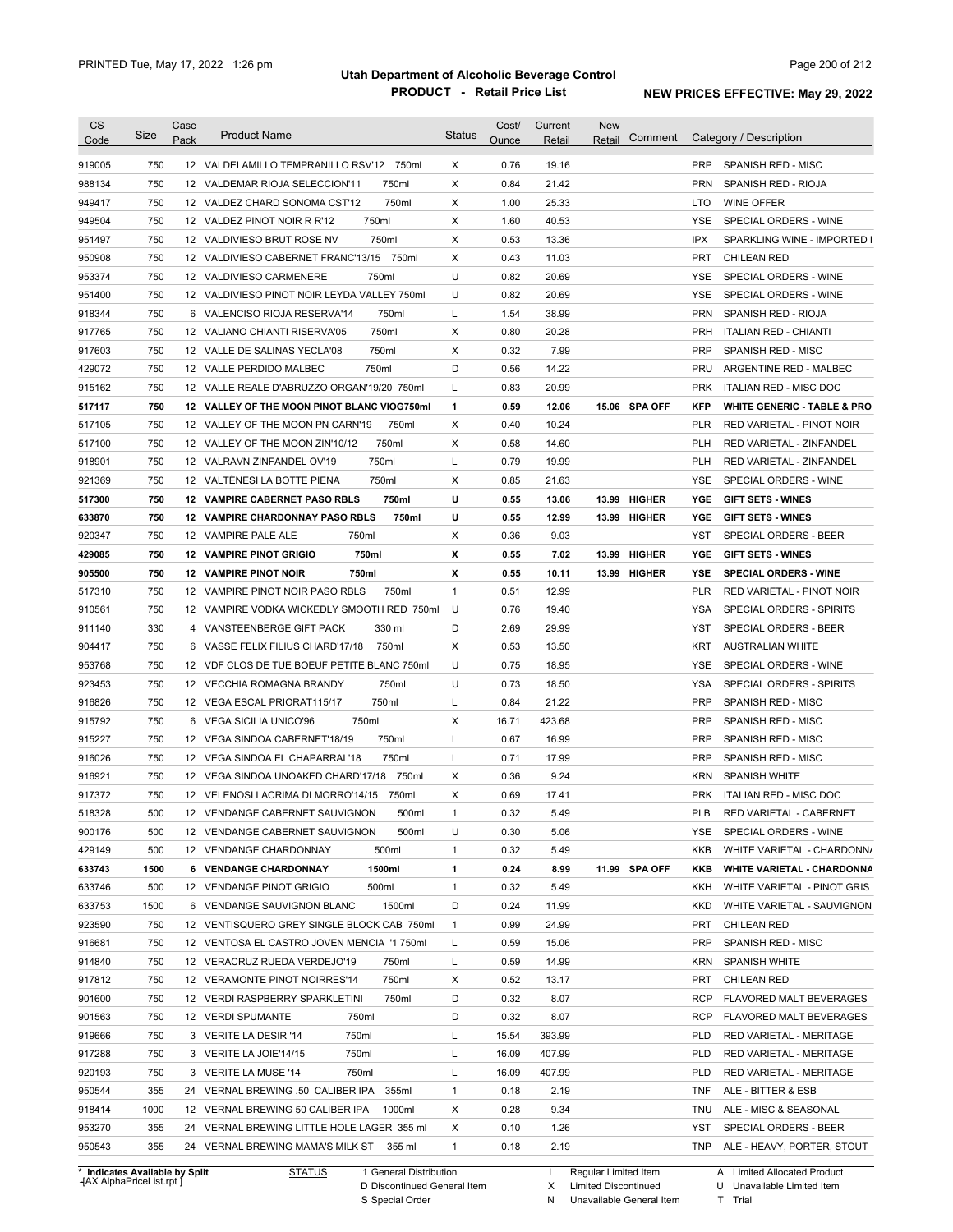| <b>CS</b><br>Code | Size | Case<br>Pack | <b>Product Name</b>                         | <b>Status</b> | Cost/<br>Ounce | Current<br>Retail | <b>New</b><br>Comment<br>Retail |            | Category / Description          |
|-------------------|------|--------------|---------------------------------------------|---------------|----------------|-------------------|---------------------------------|------------|---------------------------------|
| 901851            | 355  |              | 12 VERNAL BREWING MISS BEE HIVEN<br>355ml   | Χ             | 0.22           | 2.60              |                                 | YST        | SPECIAL ORDERS - BEER           |
| 953059            | 355  |              | 355 ml<br>24 VERNAL BREWING WINTER WARMER   | X             | 0.18           | 2.19              |                                 | <b>YST</b> | SPECIAL ORDERS - BEER           |
| 704035            | 750  |              | 750ml<br>12 VEUVE CLICQUOT BRUT ROSE NV     | L             | 2.56           | 64.99             |                                 | <b>IHS</b> | SPARKLING WINE - BLANC DE N     |
| 704350            | 750  |              | 750ml<br>6 VEUVE CLICQUOT BRUT ROSE'12      | L             | 3.39           | 85.99             |                                 | <b>IHS</b> | SPARKLING WINE - BLANC DE N     |
| 704100            | 750  |              | 750ml<br>6 VEUVE CLICQUOT BRUT VINTAGE'12   | L             | 3.08           | 77.99             |                                 | <b>IHP</b> | SPARKLING WINE - BRUT & BLA     |
| 704050            | 750  |              | 12 VEUVE CLICQUOT BRUT YELLOW LABEL 750ml   | 1             | 2.48           | 62.99             |                                 | <b>IHP</b> | SPARKLING WINE - BRUT & BLA     |
| 946765            | 375  |              | 375ml<br>24 VEUVE CLICQUOT DEMI-SEC         | U             | 2.37           | 29.99             |                                 | IHI        | SPARKLING WINE - SPUMANTE       |
| 216194            | 750  |              | 750ml<br>12 VEUVE CLICQUOT ICE JACKET       | U             | 2.00           | 50.61             |                                 | <b>IPH</b> | SPARKLING WINE - FRENCH & C     |
| 906048            | 750  |              | 6 VEUVE CLICQUOT LA GRND DAME'08<br>750ml   | х             | 6.39           | 161.99            |                                 | IPH        | SPARKLING WINE - FRENCH & C     |
| 946755            | 375  | 24           | 375ml<br>VEUVE CLICQUOT YELLOW LABEL        | X             | 2.52           | 31.99             |                                 | <b>IHP</b> | SPARKLING WINE - BRUT & BLA     |
| 704110            | 3000 |              | 3000ml<br>1 VEUVE CLICQUOT YELLOW LABEL     | Г             | 3.94           | 399.99            |                                 | <b>IHP</b> | SPARKLING WINE - BRUT & BLA     |
| 704033            | 750  | 6            | VEUVE CLIQUOT LE GRAND DAME ROSE 750ml      | L             | 12.66          | 320.99            |                                 | IPH        | SPARKLING WINE - FRENCH & C     |
| 042058            | 750  |              | 750ml<br>12 V'GUARA VODKA                   | D             | 0.79           | 19.93             |                                 | <b>ADM</b> | VODKA - FLAVORED                |
| 913390            | 750  |              | 6 VIADER RED PROPRIETARY BLEN'9/10<br>750ml | X             | 3.28           | 83.14             |                                 | <b>PLD</b> | RED VARIETAL - MERITAGE         |
| 089958            | 750  | 6            | 750ml<br>VIDA TEQUILA ANEJO                 | $\mathbf{1}$  | 2.52           | 63.99             |                                 | <b>APJ</b> | TEQUILA - REPOSADO & ANEJO      |
| 088850            | 750  | 6            | 750ml<br>VIDA TEQUILA BLANCO                | $\mathbf{1}$  | 2.09           | 53.13             |                                 | <b>APD</b> | <b>TEQUILA - SILVER</b>         |
| 089959            | 750  | 6            | 750ml<br>VIDA TEQUILA REPOSADO              | $\mathbf{1}$  | 2.29           | 58.13             |                                 | <b>APJ</b> | TEQUILA - REPOSADO & ANEJO      |
| 297400            | 750  |              | 750ml<br>12 VIDAL-FLEURY COTES DU RHONE     | $\mathbf{1}$  | 0.67           | 16.99             |                                 | <b>PRD</b> | FRENCH RED - RHONE              |
| 297406            | 750  |              | 12 VIDALFLEURY COTES DU RHONE BLANC 750ml   | $\mathbf{1}$  | 0.63           | 16.02             |                                 | KRE        | FRENCH WHITE - VARIETAL         |
| 297404            | 750  |              | 12 VIDAL-FLEURY VENTOUX<br>750ml            | $\mathbf{1}$  | 0.59           | 14.99             |                                 | <b>PRD</b> | FRENCH RED - RHONE              |
| 918523            | 750  |              | 750ml<br>12 VIE DI ROMANS CHARD FRIULI'17   | х             | 1.19           | 30.21             |                                 | <b>KRL</b> | <b>ITALIAN WHITE - MISC DOC</b> |
| 919181            | 750  |              | 12 VIE DI ROMANS DOLEE FRIULANO'18<br>750ml | L             | 1.39           | 35.23             |                                 | <b>KRM</b> | ITALIAN WHITE - VARIETAL        |
| 954692            | 750  |              | 6 VIEIRA DE SOUSA +40 YR TAWNY PORT 750ml   | L             | 5.48           | 139.00            |                                 | YSE        | SPECIAL ORDERS - WINE           |
| 921283            | 750  | $\mathbf{1}$ | VIEIRA DE SOUSA 1950 VINTAGE TAWNY 750ml    | Г             | 20.06          | 508.62            |                                 | <b>ESR</b> | PORT - VINTAGE & QUINTA         |
|                   | 750  |              |                                             | L             | 2.37           |                   |                                 |            |                                 |
| 918541            |      |              | 6 VIEIRA DE SOUSA PORT VINTAGE'17 750ml     |               |                | 59.99             |                                 | ESK        | PORT - VINTAGE CHARACTER        |
| 953816            | 750  |              | 2 VIEIRA DE SOUSA VERY OLD WHT PORT 750ml   | L             | 8.44           | 214.00            |                                 | ESK        | PORT - VINTAGE CHARACTER        |
| 954021            | 750  |              | 12 VIEIRA SOUSA FINE WHITE PORT 750 750ml   | U             | 0.60           | 15.28             |                                 | <b>YSE</b> | SPECIAL ORDERS - WINE           |
| 917574            | 750  |              | 750ml<br>12 VIETTI BARBERA TRE VIGNE'19/20  | Г             | 0.79           | 19.99             |                                 | <b>PRJ</b> | <b>ITALIAN RED - PIEDMONT</b>   |
| 384125            | 750  |              | 750ml<br>6 VIETTI BAROLO BRUNATE'16/17      | L             | 7.89           | 199.99            |                                 | <b>PRJ</b> | <b>ITALIAN RED - PIEDMONT</b>   |
| 917572            | 750  |              | 750ml<br>6 VIETTI BAROLO CASTIGLIONE'17/18  | Г             | 2.48           | 62.99             |                                 | <b>PRJ</b> | <b>ITALIAN RED - PIEDMONT</b>   |
| 384134            | 750  |              | 6 VIETTI BAROLO LAZZARITO'16/17<br>750ml    | Г             | 7.89           | 199.99            |                                 | <b>PRJ</b> | <b>ITALIAN RED - PIEDMONT</b>   |
| 947937            | 750  |              | 750ml<br>6 VIETTI BAROLO RAVERA'16/17       | L             | 7.89           | 199.99            |                                 | <b>PRJ</b> | <b>ITALIAN RED - PIEDMONT</b>   |
| 384131            | 750  |              | 750ml<br>6 VIETTI BAROLO ROCCHE'16/17       | L             | 7.89           | 199.99            |                                 | <b>PRJ</b> | <b>ITALIAN RED - PIEDMONT</b>   |
| 955482            | 750  |              | 750ml<br>3 VIETTI CEREQUIO BAROLO 2018      | U             | 8.93           | 226.55            |                                 | YSE        | SPECIAL ORDERS - WINE           |
| 902552            | 1500 |              | 1 VIETTI MASSERIA BARBARESCO<br>1500ml      | U             | 5.47           | 277.39            |                                 | YSE        | SPECIAL ORDERS - WINE           |
| 909000            | 750  |              | 12 VIETTI MOSCATO D' ASTI'20/21<br>750ml    | L             | 0.71           | 17.99             |                                 | KRL        | ITALIAN WHITE - MISC DOC        |
| 384137            | 750  |              | 12 VIETTI NEBBIOLO PERBACCO'18/19<br>750ml  | Г             | 1.18           | 29.99             |                                 | <b>PRJ</b> | <b>ITALIAN RED - PIEDMONT</b>   |
| 908988            | 750  |              | 12 VIETTI ROERO ARNEIS<br>750ml             | U             | 0.92           | 23.39             |                                 | KRL        | ITALIAN WHITE - MISC DOC        |
| 909234            | 750  |              | 750ml<br>12 VIETTI ROERO ARNEIS'20/21       | Г             | 0.99           | 24.99             |                                 | KRM        | ITALIAN WHITE - VARIETAL        |
| 921732            | 1500 |              | 1500ml<br>6 VIGNETI DEL SOLE MONTPULCIANO   | 1             | 0.44           | 22.39             |                                 | PRH        | <b>ITALIAN RED - CHIANTI</b>    |
| 921733            | 1500 |              | 6 VIGNETI DEL SOLE PINOT GRIGIO<br>1500ml   | $\mathbf{1}$  | 0.48           | 24.42             |                                 | <b>KRK</b> | ITALIAN WHITE - PINOT GRIGIO    |
| 922244            | 473  |              | 24 VII DOOMBERRY<br>473 ml                  | $\mathbf{1}$  | 0.17           | 2.74              |                                 | RCP        | FLAVORED MALT BEVERAGES         |
| 034906            | 750  |              | 12 VIKINGFJORD VODKA<br>750ml               | D             | 0.57           | 14.41             |                                 | ADF        | VODKA - BASIC                   |
| 034905            | 1750 |              | 1750ml<br>6 VIKINGFJORD VODKA               | D             | 0.40           | 23.77             |                                 | ADF        | VODKA - BASIC                   |
| 917484            | 750  |              | 750ml<br>12 VILLA ANGES CABERNET'18         | х             | 0.45           | 11.42             |                                 | PRF        | FRENCH RED - VARIETAL           |
| 917483            | 750  |              | 12 VILLA ANGES ROSE'19<br>750ml             | U             | 0.48           | 12.22             |                                 | MPQ        | ROSE WINE - VARIETAL & VIN G    |
| 921209            | 750  |              | 750ml<br>12 VILLA CREEK AVENGER RED'17/19   | L             | 1.97           | 49.99             |                                 | PLU        | <b>RED VARIETAL - MISC</b>      |
| 921211            | 750  |              | 12 VILLA CREEK HIGH ROAD RED'15/17 750ml    | х             | 2.64           | 67.04             |                                 | PFP        | RED GENERIC - RED TABLE & P     |
| 921210            | 750  |              | 12 VILLA CREEK ROCKS & FLOWERS'20<br>750ml  | L             | 1.50           | 37.99             |                                 | <b>PLQ</b> | RED VARIETAL - SANGIOVESE,      |
| 953013            | 375  |              | 12 VILLA DE VARDA GRAPPA AMARONE RIS 375 mI | U             | 4.50           | 57.00             |                                 | YSE        | SPECIAL ORDERS - WINE           |
| 915012            | 750  |              | 12 VILLA MARIA CHAR PRIV BIN'14/15 750ml    | х             | 0.34           | 8.73              |                                 | <b>KRV</b> | NEW ZEALAND WHITE               |
| 914599            | 750  |              | 12 VILLA MARIA PN CELLAR SEL'13<br>750ml    | х             | 0.65           | 16.37             |                                 | <b>PRW</b> | NEW ZEALAND RED                 |
|                   | 750  |              | 12 VILLA MARIA PN PRIV BIN'14/15<br>750ml   | х             | 0.43           | 10.92             |                                 | <b>PRW</b> | NEW ZEALAND RED                 |
| 914598            |      |              |                                             |               |                |                   |                                 |            |                                 |

**Case** [AX AlphaPriceList.rpt ]

D Discontinued General Item S Special Order

X Limited Discontinued

U Unavailable Limited Item

N Unavailable General Item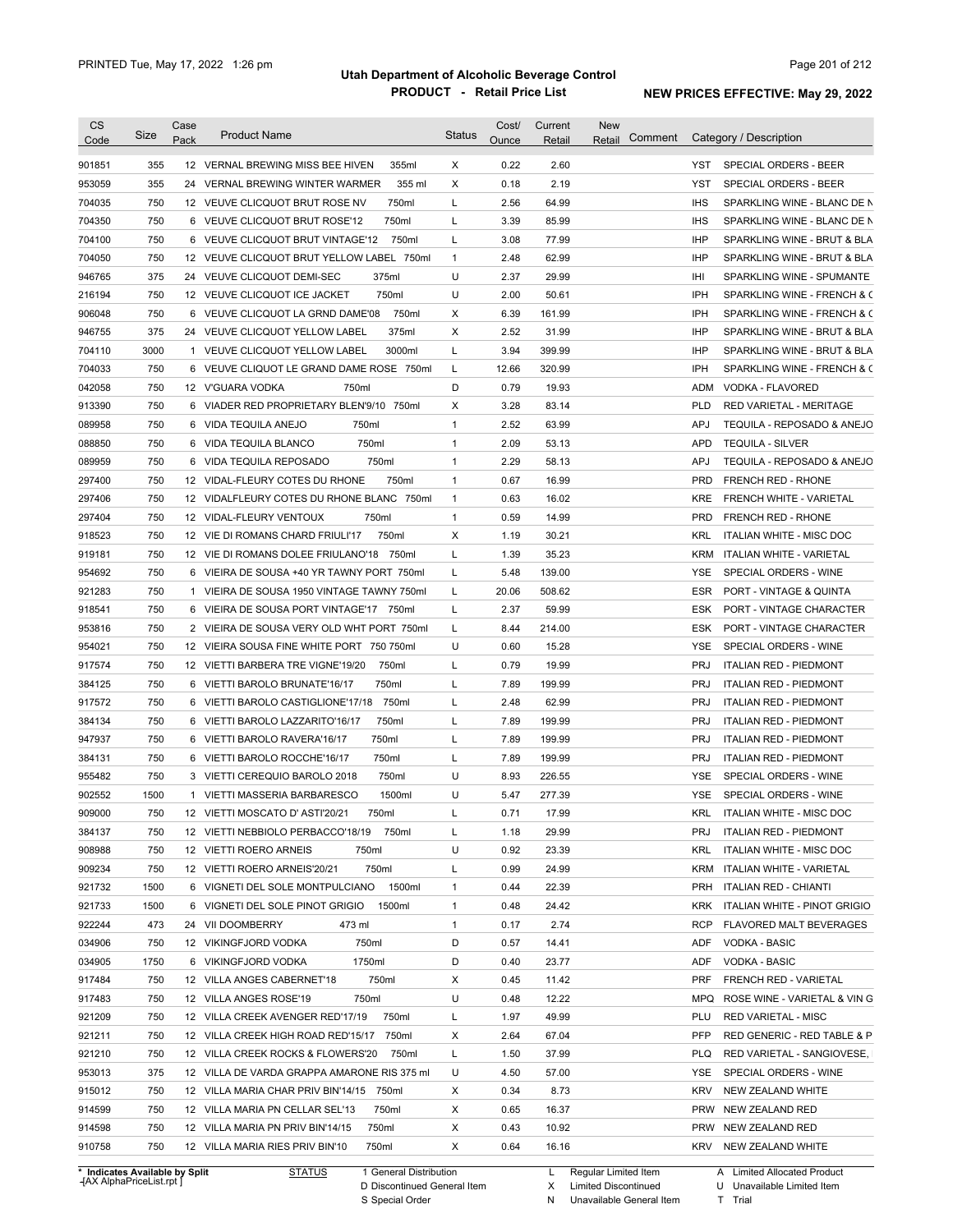| <b>CS</b><br>Code              | Size  | Case<br>Pack | <b>Product Name</b>                         | <b>Status</b> | Cost/<br>Ounce | Current<br>Retail | <b>New</b><br>Comment<br>Retail |            | Category / Description          |
|--------------------------------|-------|--------------|---------------------------------------------|---------------|----------------|-------------------|---------------------------------|------------|---------------------------------|
| 429460                         | 750   |              | 750ml<br>12 VILLA MARIA SAUV BLANC PRVT BI  | 1             | 0.55           | 16.99             | 13.99 SPA ON                    | <b>KRV</b> | <b>NEW ZEALAND WHITE</b>        |
| 910759                         | 750   |              | 750ml<br>12 VILLA MARIA SB CELL SEL'15/16   | X             | 0.43           | 10.92             |                                 | <b>KRV</b> | NEW ZEALAND WHITE               |
| 735167                         | 750   |              | 750ml<br>12 VILLA MINELLI PROSECCO DOC      | $\mathbf{1}$  | 0.71           | 18.13             |                                 | IPI        | SPARKLING WINE - PROSECCO       |
| 519340                         | 750   |              | 750ml<br>12 VILLA MT EDEN CAB GR RES'07     | X             | 0.76           | 19.19             |                                 | <b>PLB</b> | RED VARIETAL - CABERNET         |
| 383976                         | 750   |              | 12 VILLA REMOTTI BARBERA D'ASTI'15 750ml    | U             | 0.67           | 16.23             | 16.99 HIGHER                    | <b>PRJ</b> | <b>ITALIAN RED - PIEDMONT</b>   |
| 918764                         | 750   |              | 750ml<br>12 VILLA SANDI IL FRESCO ROSE NV   | X             | 0.25           | 6.32              |                                 | <b>MPX</b> | ROSE WINE - IMPORTED            |
| 963484                         | 750   |              | 750ml<br>12 VILLAINE BOURGOGNE ALIGOTE'10   | X             | 1.17           | 29.76             |                                 | <b>KRA</b> | FRENCH WHITE - BURGUNDY         |
| 917513                         | 750   |              | 12 VIN DE BUGEY CERDON ROSE LA CUELLE 750ml | Χ             | 0.61           | 15.39             |                                 | IPH        | SPARKLING WINE - FRENCH & C     |
| 918373                         | 750   |              | 12 VIN DE TERRES NOVEMBRE '13/14<br>750ml   | Χ             | 0.39           | 9.90              |                                 | <b>PRP</b> | SPANISH RED - MISC              |
| 922306                         | 1000  |              | 1000ml<br>12 VIN GLOGG WINE                 | D             | 0.24           | 8.10              |                                 | YGE        | GIFT SETS - WINES               |
| 634507                         | 3000  |              | 3000 ml<br>6 VIN VAULT PINOT GRIGIO         | D             | 0.11           | 10.80             |                                 | KKH        | WHITE VARIETAL - PINOT GRIS     |
| 518818                         | 3000  |              | 3000ml<br>6 VIN VAULT PINOT NOIR            | D             | 0.22           | 21.99             |                                 | PLR        | RED VARIETAL - PINOT NOIR       |
| 914133                         | 1500  |              | 1500 ml<br>6 VINA BORGIA'18/19              | Х             | 0.40           | 20.32             |                                 | <b>PRP</b> | SPANISH RED - MISC              |
| 429362                         | 750   |              | 750ml<br>12 VINA BUJANDA CRIANZA            | D             | 0.64           | 16.22             |                                 | <b>PRP</b> | SPANISH RED - MISC              |
| 921205                         | 750   |              | 750ml<br>12 VINA COTERRO CRIANZA'15/16      | L             | 0.63           | 15.99             |                                 | <b>PRN</b> | SPANISH RED - RIOJA             |
| 915231                         | 750   |              | 750ml<br>12 VINA GODEVAL VALDEORRAS'9/10    | U             | 0.77           | 19.54             |                                 | <b>KRN</b> | <b>SPANISH WHITE</b>            |
| 914875                         | 750   |              | 750ml<br>12 VINA GORMAZ DUERO TEMPRAN'15    | U             | 0.66           | 16.73             |                                 | <b>PRP</b> | SPANISH RED - MISC              |
| 953450                         | 750   |              | 750ml<br>12 VINA GRAVONIA CRIANZA           | U             | 1.72           | 43.50             |                                 | YSE        | SPECIAL ORDERS - WINE           |
| 915323                         | 750   |              | 750ml<br>12 VINA GRAVONIA RIOJA BLANCO'4/05 | Х             | 1.12           | 28.37             |                                 | <b>KRN</b> | <b>SPANISH WHITE</b>            |
| 918442                         | 750   |              | 750ml<br>12 VINA HERMOSA BLANCO'17          | X             | 0.26           | 6.48              |                                 | <b>KRN</b> | <b>SPANISH WHITE</b>            |
| 918441                         | 750   |              | 750ml<br>12 VINA HERMOSA ROSE'17/18         | X             | 0.30           | 7.56              |                                 | <b>MPX</b> | ROSE WINE - IMPORTED            |
| 916349                         | 750   | 6            | 750ml<br>VINA MAGANA CALCHETAS'05           | X             | 2.21           | 55.94             |                                 | <b>PRP</b> | SPANISH RED - MISC              |
| 918490                         | 750   |              | 750ml<br>12 VINA REBOREDA RIBEIRO'14        | X             | 0.49           | 12.35             |                                 | <b>KRN</b> | <b>SPANISH WHITE</b>            |
| 918449                         | 750   |              | 750ml<br>12 VINA TONDONIA BLANCORSVA'00     | X             | 1.79           | 45.28             |                                 | <b>KRN</b> | <b>SPANISH WHITE</b>            |
| 915321                         | 750   |              | 750ml<br>12 VINA TONDONIA RIOJA RSV '04/05  | X             | 1.98           | 50.23             |                                 | <b>PRN</b> | SPANISH RED - RIOJA             |
| 919018                         | 750   |              | 12 VINA TONDONIA ROSÉ<br>750ml              | U             | 1.24           | 31.41             |                                 | YSE        | SPECIAL ORDERS - WINE           |
| 429423                         | 750   |              | 12 VINAMAS SPANISH RED<br>750ml             | D             | 0.32           | 8.05              |                                 | <b>PRP</b> | SPANISH RED - MISC              |
| 916360                         | 750   |              | 12 VINAS CENIT VENTA MAZZARON'12/13 750ml   | Х             | 0.65           | 16.46             |                                 | <b>PRP</b> | SPANISH RED - MISC              |
| 974944                         | 750   | 6            | VINE CLIFF 1871 ORIGINAL BLEND '13 750ml    | Х             | 2.37           | 60.12             |                                 | <b>PLB</b> | RED VARIETAL - CABERNET         |
| 914959                         | 750   |              | 6 VINE CLIFF CAB OAKVILLE'12/13<br>750ml    | х             | 2.96           | 74.99             |                                 | PLB        | RED VARIETAL - CABERNET         |
| 914703                         | 750   |              | 750ml<br>6 VINE CLIFF CABERNET NAPA'10/12   | U             | 1.88           | 47.63             |                                 | PLB        | RED VARIETAL - CABERNET         |
| 913609                         | 750   | 6            | 750ml<br>VINE CLIFF MERLOT NAPA'03          | х             | 0.99           | 25.10             |                                 | <b>PLF</b> | RED VARIETAL - MERLOT           |
| 077770                         | 750   |              | 750ml<br>12 VINIQ GLOW PEACH LIQUEUR        | D             | 0.51           | 12.99             |                                 | CHU        | <b>LIQUEURS - MISC</b>          |
| 077735                         | 750   |              | 750ml<br>12 VINIQ PURPLE LIQUEUR            | D             | 0.51           | 12.99             |                                 | CHU        | <b>LIQUEURS - MISC</b>          |
| 077760                         | 750   |              | 750ml<br>12 VINIQ RUBY LIQUEUR              | D             | 0.51           | 12.99             |                                 | <b>CHU</b> | <b>LIQUEURS - MISC</b>          |
|                                |       |              |                                             | 1             |                |                   |                                 |            |                                 |
| 634522                         | 750   |              | 12 VINO MOSCATO WASHINGTON<br>750ml         |               | 0.40           | 10.06             |                                 |            | KKT WHITE VARIETAL - MUSCAT & M |
| 429411                         | 750   |              | 12 VINO SAN ESTEBAN MALBEC<br>750ml         | 1             | 0.39           | 12.99             | 9.99 SPA ON                     | PRF        | <b>FRENCH RED - VARIETAL</b>    |
| 900982                         | 750   |              | 12 VINOS DE ENCOSTAS HEAVEN & HELL 750ml    | L             | 1.26           | 31.99             |                                 | <b>KRN</b> | <b>SPANISH WHITE</b>            |
| 917308                         | 750   |              | 12 VINOS PINOL LUDOVICUS'08<br>750ml        | х             | 0.44           | 11.17             |                                 | <b>PRP</b> | SPANISH RED - MISC              |
| 915245                         | 750   |              | 12 VINOS SIN LEY GARNACHA G2'07<br>750ml    | Х             | 0.38           | 9.67              |                                 | <b>PRP</b> | SPANISH RED - MISC              |
| 916345                         | 750   |              | 750ml<br>12 VINOS SIN LEY KATAS ROSE'08     | х             | 0.41           | 10.47             |                                 | <b>MPQ</b> | ROSE WINE - VARIETAL & VIN G    |
| 949997                         | 19000 |              | 1 VINUM CELLARS CHENINBLANC KEG 19000ml     | D             | 0.50           | 321.58            |                                 | YSE        | SPECIAL ORDERS - WINE           |
| 908129                         | 750   |              | 12 VINUM PETITE SIRAH CLRKSBRG'14/15 750ml  | х             | 0.30           | 7.60              |                                 | PLJ        | RED VARIETAL - SYRAH, PETITE    |
| 519136                         | 750   |              | 12 VIRGIN VINES SHIRAZ<br>750ml             | D             | 0.42           | 10.68             |                                 | PLJ        | RED VARIETAL - SYRAH, PETITE    |
| 917237                         | 750   |              | 750ml<br>12 VISTALBA CORTE B'8/09           | х             | 0.92           | 23.27             |                                 | <b>PRV</b> | ARGENTINE RED - OTHER           |
| 361760                         | 750   |              | 12 VITIANO ROSSO<br>750ml                   | 1             | 0.51           | 9.99              | 12.99 SPA OFF                   | <b>PRK</b> | <b>ITALIAN RED - MISC DOC</b>   |
| 916348                         | 750   |              | 750ml<br>12 VIZCARRA RAMOS ROBLE DUERO'9/1  | х             | 0.73           | 18.39             |                                 | <b>PRP</b> | SPANISH RED - MISC              |
| 908929                         | 750   |              | 12 VOGELZANG PINOT NOIR<br>750ml            | Х             | 3.11           | 78.86             |                                 | YSE        | SPECIAL ORDERS - WINE           |
| 908407                         | 1500  |              | 6 VOGHERA BARBARESCO'13<br>1500 ml          | Х             | 1.28           | 65.00             |                                 | PRJ        | <b>ITALIAN RED - PIEDMONT</b>   |
| 907622                         | 750   |              | 12 VOGHERA LANGHE ARNEIS'15/16<br>750ml     | х             | 0.46           | 11.64             |                                 | KRL        | ITALIAN WHITE - MISC DOC        |
| 918994                         | 750   |              | 750ml<br>12 VOGHERA LANGHE FAVORITA'20      | L             | 0.47           | 11.99             |                                 | KRL        | ITALIAN WHITE - MISC DOC        |
| 917792                         | 750   |              | 750ml<br>12 VOGHERA MOSCATO D'ASTI'18       | $\mathbf{1}$  | 0.51           | 12.99             |                                 | KRL        | ITALIAN WHITE - MISC DOC        |
| 916080                         | 3000  |              | 3000ml<br>1 VOLKER EISELE CABERNET'04       | х             | 3.34           | 338.47            |                                 | <b>PLB</b> | RED VARIETAL - CABERNET         |
| 915567                         | 750   |              | 750ml<br>12 VOLKER EISELE CABERNET'10       | х             | 1.26           | 31.88             |                                 | PLB        | RED VARIETAL - CABERNET         |
| * Indicates Available by Split |       |              | <b>STATUS</b><br>1 General Distribution     |               |                | L                 | Regular Limited Item            |            | A Limited Allocated Product     |

**Case** [AX AlphaPriceList.rpt ]

D Discontinued General Item S Special Order

X

N Unavailable General Item

Limited Discontinued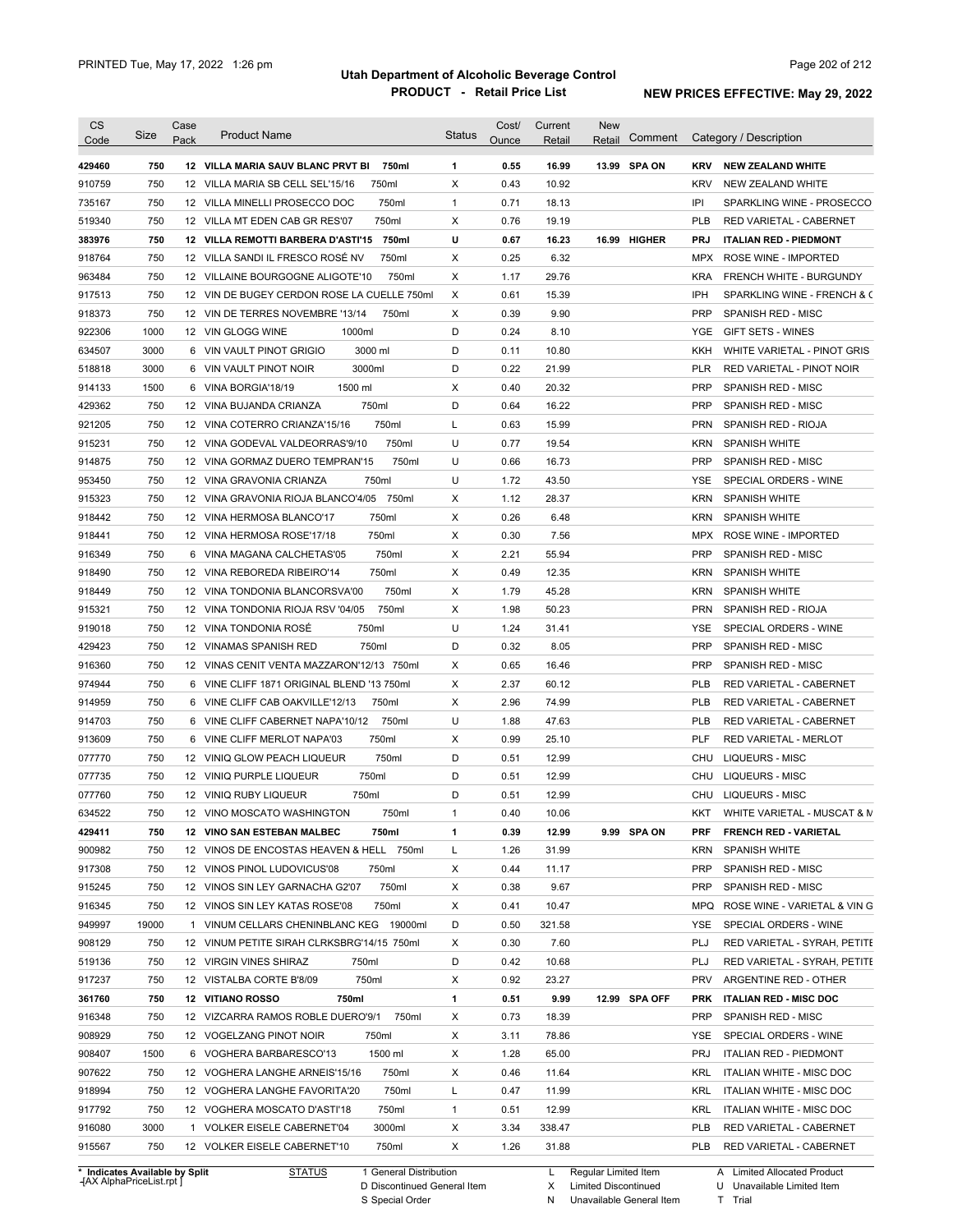| <b>CS</b><br>Code | <b>Size</b> | Case<br>Pack | <b>Product Name</b>                         | <b>Status</b> | Cost/<br>Ounce | Current<br>Retail | <b>New</b><br>Comment<br>Retail |                   | Category / Description                 |
|-------------------|-------------|--------------|---------------------------------------------|---------------|----------------|-------------------|---------------------------------|-------------------|----------------------------------------|
| 915826            | 750         |              | 12 VOLKER EISELE GEMINI'12<br>750ml         | Χ             | 0.75           | 19.14             |                                 | KKD.              | WHITE VARIETAL - SAUVIGNON             |
| 950705            | 750         |              | 750ml<br>12 VOLPAI INDUE CAB SAUV           | U             | 1.20           | 30.50             |                                 | <b>YSE</b>        | SPECIAL ORDERS - WINE                  |
| 920855            | 750         |              | 12 VOLPAIA CHIANTI CLASSICO RSVRA'14 750ml  | Χ             | 1.54           | 38.95             |                                 | <b>PRH</b>        | <b>ITALIAN RED - CHIANTI</b>           |
| 920779            | 750         |              | 12 VOLPAIA INDUE<br>750ml                   | U             | 0.99           | 25.10             |                                 | YSE.              | SPECIAL ORDERS - WINE                  |
|                   | 750         |              | 6 VOLUNTEER CABERNET NAPA'19<br>750ml       | L             | 0.99           | 25.10             |                                 | <b>PLB</b>        | RED VARIETAL - CABERNET                |
| 917690            |             |              |                                             |               |                |                   |                                 |                   |                                        |
| 916984            | 750         |              | 750ml<br>12 VOLVER PASO A PASO TINTO'20     | 1             | 0.39           | 12.99             | 9.99 SPA ON                     | <b>PRP</b><br>PRP | <b>SPANISH RED - MISC</b>              |
| 947295            | 750         |              | 750ml<br>12 VOLVER TARIMA MONASTRELL'20     | L             | 0.55           | 13.99             |                                 |                   | SPANISH RED - MISC                     |
| 918247            | 750         |              | 12 VOLVORETA TORO<br>750ml                  | X             | 0.79           | 19.99             |                                 | PRP               | SPANISH RED - MISC                     |
| 952658            | 750         |              | 12 VON BUHL ESTATE DRY RIESLING'16<br>750ml | X             | 0.76           | 19.34             |                                 | <b>KRH</b>        | <b>GERMAN WHITE - MOSEL</b>            |
| 915550            | 750         |              | 750ml<br>12 VON BUHL RIESLING ARMAN KAB'14  | X             | 0.41           | 10.45             |                                 | <b>KRG</b>        | <b>GERMAN WHITE - RHEIN</b>            |
| 952654            | 750         |              | 750ml<br>12 VON BUHL RIESLING EST DRY '15   | X             | 0.43           | 10.95             |                                 | <b>KRH</b>        | <b>GERMAN WHITE - MOSEL</b>            |
| 918877            | 750         |              | 750ml<br>12 VON WINNINGS RIESLING'17/18     | L             | 0.80           | 20.23             |                                 | <b>KRI</b>        | <b>GERMAN WHITE - MISC &amp; VARIE</b> |
| 384600            | 750         |              | 750ml<br>12 VOSCA CHARDONNAY                | Г             | 0.79           | 20.13             |                                 | <b>KRM</b>        | <b>ITALIAN WHITE - VARIETAL</b>        |
| 384606            | 750         |              | 750ml<br>12 VOSCA SAUVIGNON BLANC           | Г             | 0.79           | 20.13             |                                 | <b>KRM</b>        | <b>ITALIAN WHITE - VARIETAL</b>        |
| 916008            | 750         |              | 750ml<br>12 VOSS SAUVIGNON BLANC'17/18      | L             | 0.80           | 20.23             |                                 | <b>KKD</b>        | WHITE VARIETAL - SAUVIGNON             |
| 034946            | 750         |              | 6 VOX VODKA<br>750ml                        | D             | 0.80           | 20.21             |                                 | ADF               | <b>VODKA - BASIC</b>                   |
| 954887            | 750         | 6            | VUEVE CLICQUOT LE GRAND DAME<br>750ml       | U             | 6.39           | 161.99            |                                 | <b>YSE</b>        | SPECIAL ORDERS - WINE                  |
| 022037            | 1000        |              | 12 W L WELLER ANTIQUE BOURBON BARRE 1000 ml | U             | 1.03           | 34.99             |                                 | YSA               | SPECIAL ORDERS - SPIRITS               |
| 954209            | 750         |              | 750ml<br>12 W SELYEM BUCHER VYD PN 2014     | U             | 5.43           | 137.72            |                                 | <b>YSE</b>        | SPECIAL ORDERS - WINE                  |
| 954206            | 750         |              | 12 W SELYEM EASTSIDE ROAD NEIGHBORS PN750ml | U             | 5.06           | 128.44            |                                 | <b>YSE</b>        | SPECIAL ORDERS - WINE                  |
| 954208            | 750         |              | 750ml<br>12 W SELYEM VISTA VERDE PN 2014    | U             | 5.06           | 128.44            |                                 | <b>YSE</b>        | SPECIAL ORDERS - WINE                  |
| 022026            | 750         |              | 12 W.L. WELLER 12 YR<br>750ml               | R             | 1.97           | 49.99             |                                 | AWK               | WHISKEY - BOURBON SINGLE B             |
| 022042            | 750         |              | 750ml<br>6 W.L. WELLER CYPB                 | R             | 1.97           | 49.99             |                                 | AWK               | WHISKEY - BOURBON SINGLE B             |
| 022044            | 750         | 6            | 750ml<br>W.L. WELLER FULL PROOF             | R             | 1.97           | 49.99             |                                 | AWK               | WHISKEY - BOURBON SINGLE B             |
| 022046            | 750         | 6            | 750ml<br>W.L. WELLER SINGLE BARREL          | R             | 1.97           | 49.99             |                                 | AWK               | WHISKEY - BOURBON SINGLE B             |
| 088610            | 750         | 6            | 750ml<br>WAHAKA MEZCAL ESPADIN JOVEN        | 1             | 1.38           | 34.99             |                                 | <b>APQ</b>        | <b>MEZCAL</b>                          |
| 951972            | 750         |              | 750ml<br>6 WAHAKA REPO CON GUSANO           | 1             | 1.58           | 39.99             |                                 | <b>APJ</b>        | TEQUILA - REPOSADO & ANEJO             |
| 951020            | 750         |              | 750ml<br>6 WAHAKA TEPEZTATE                 | U             | 4.07           | 103.10            |                                 | <b>YSA</b>        | SPECIAL ORDERS - SPIRITS               |
| 953506            | 750         | 1            | 750ml<br>WAHAKA VDM CENZIO #8               | U             | 6.56           | 166.30            |                                 | <b>YSA</b>        | SPECIAL ORDERS - SPIRITS               |
|                   | 750         |              | 1 WAHAKA VDM CUPREATA #23<br>750ml          | U             | 8.31           | 210.69            |                                 | <b>YSA</b>        | SPECIAL ORDERS - SPIRITS               |
| 953508            |             |              |                                             |               |                |                   |                                 |                   |                                        |
| 953509            | 750         |              | 1 WAHAKA VDM DE CASTILLA #13<br>750ml       | U             | 6.56           | 166.30            |                                 | <b>YSA</b>        | SPECIAL ORDERS - SPIRITS               |
| 953510            | 750         |              | 750ml<br>1 WAHAKA VDM ENSAMBLE #18          | U             | 6.56           | 166.30            |                                 | <b>YSA</b>        | SPECIAL ORDERS - SPIRITS               |
| 953511            | 750         |              | 750ml<br>1 WAHAKA VDM ESPADIN #22           | U             | 8.31           | 210.69            |                                 | YSA               | SPECIAL ORDERS - SPIRITS               |
| 953513            | 750         |              | 750ml<br>1 WAHAKA VDM LECHUGUILLA #2        | X             | 7.15           | 181.37            |                                 | YSA               | <b>SPECIAL ORDERS - SPIRITS</b>        |
| 953507            | 750         |              | 1 WAHAKA VDM PAPALOTE #19<br>750ml          | U             | 7.15           | 181.37            |                                 | YSA               | SPECIAL ORDERS - SPIRITS               |
| 916630            | 750         |              | 12 WAIRAU RIVER PN MARLBOROUGH'11/13 750ml  | х             | 0.80           | 20.20             |                                 |                   | PRW NEW ZEALAND RED                    |
| 911402            | 750         |              | 12 WAIRAU RIVER SAUVIGNON BL'20<br>750ml    | L             | 0.63           | 16.06             |                                 | KRV               | NEW ZEALAND WHITE                      |
| 918999            | 750         |              | 750ml<br>12 WALKING DEAD BLOOD RED          | D             | 0.39           | 9.99              |                                 | <b>PFP</b>        | RED GENERIC - RED TABLE & P            |
| 919000            | 750         |              | 750ml<br>12 WALKING DEAD CABERNET           | D             | 0.39           | 9.99              |                                 | <b>PLB</b>        | RED VARIETAL - CABERNET                |
| 917426            | 750         |              | 750ml<br>12 WALLACE BROOK PINOT GRIS'08     | Х             | 0.36           | 9.23              |                                 | KKH               | WHITE VARIETAL - PINOT GRIS            |
| 917410            | 750         |              | 12 WALNUT BLOCK SAUV BLNC NZ'19/20 750ml    | Χ             | 0.56           | 14.21             |                                 | KRV               | NEW ZEALAND WHITE                      |
| 909360            | 750         |              | 12 WALNUT CREST MERLOT<br>750ml             | U             | 0.28           | 7.17              |                                 | YSE               | SPECIAL ORDERS - WINE                  |
| 906845            | 1500        |              | 6 WALNUT CREST MERLOT<br>1500ml             | U             | 0.24           | 12.24             |                                 | YSE               | SPECIAL ORDERS - WINE                  |
| 953410            | 750         |              | 12 WALNUT CREST SELECT CHARDONNAY<br>750ml  | U             | 0.24           | 6.02              |                                 | YSE               | SPECIAL ORDERS - WINE                  |
| 015933            | 750         |              | 6 WALSH WRITERS TEARS IRISH WHISKEY 750ml   | $\mathbf{1}$  | 1.58           | 40.13             |                                 | AWN               | <b>WHISKEY - IRISH</b>                 |
| 918409            | 750         |              | 12 WALT LA BRISA PINOT NOIR'19<br>750ml     | L             | 1.52           | 38.51             |                                 | PLR               | RED VARIETAL - PINOT NOIR              |
| 902176            | 355         |              | 355ml<br>24 WANDERING AENGUS BLOOM CIDER    | 1             | 0.21           | 2.50              |                                 | <b>GLC</b>        | CIDER - BASIC                          |
| 917701            | 500         |              | 12 WANDERING AENGUS BLOOM CIDER<br>500ml    | Χ             | 0.30           | 5.00              |                                 | <b>GLC</b>        | CIDER - BASIC                          |
| 989110            | 355         |              | 24 WARFIELD MAGNANIMOUS LAGER<br>355 ml     | D             | 0.18           | 2.20              |                                 | THE               | LAGER - PILSENER                       |
| 090930            | 750         |              | 750ml<br>12 WARRES HERITAGE RUBY PORT       | $\mathbf{1}$  | 0.71           | 17.99             |                                 | ESC               | PORT - RUBY                            |
|                   | 750         |              | 750ml                                       | Х             | 0.67           | 17.06             |                                 | ESG               |                                        |
| 940750            |             |              | 12 WARRE'S KINGS TAWNY                      |               |                |                   |                                 |                   | PORT - TAWNY                           |
| 911984            | 500         |              | 500ml<br>6 WARRES OTIMA TAWNY 10YR          | L             | 1.48           | 24.99             |                                 | ESG               | PORT - TAWNY                           |
| 912486            | 750         |              | 750ml<br>12 WARRE'S TAWNY 20 YR             | U             | 2.11           | 53.63             |                                 | ESG               | PORT - TAWNY                           |
| 912413            | 750         |              | 750ml<br>12 WARRE'S VINTAGE PORT'63         | U             | 16.02          | 406.25            |                                 | ESR               | PORT - VINTAGE & QUINTA                |

**Case** [AX AlphaPriceList.rpt ]

D Discontinued General Item

S Special Order

X Limited Discontinued

N Unavailable General Item

U Unavailable Limited Item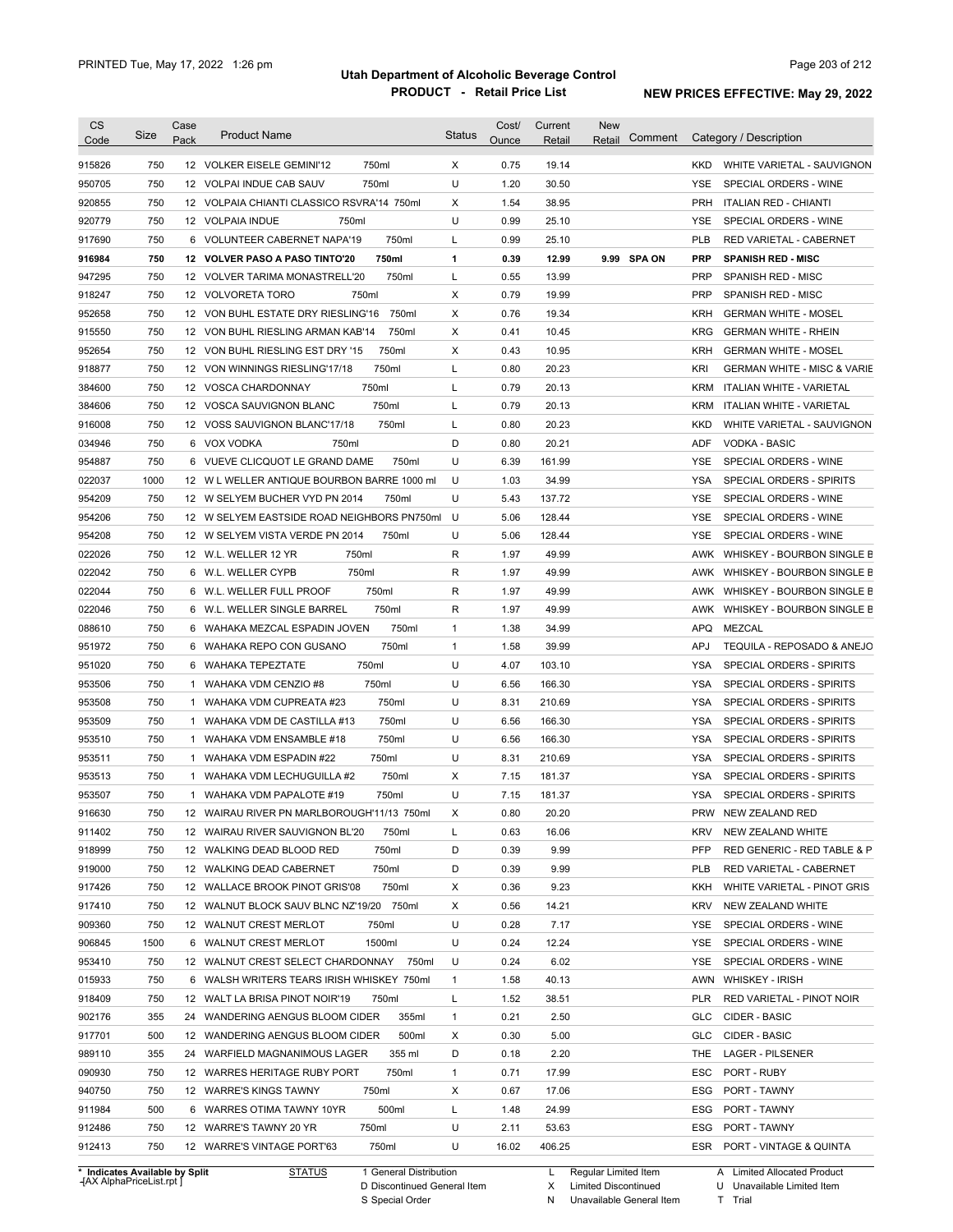| <b>CS</b><br>Code              | Size | Case<br>Pack | <b>Product Name</b>                           | <b>Status</b>  | Cost/<br>Ounce | Current<br>Retail | <b>New</b><br>Comment<br>Retail | Category / Description                    |  |
|--------------------------------|------|--------------|-----------------------------------------------|----------------|----------------|-------------------|---------------------------------|-------------------------------------------|--|
| 940754                         | 750  |              | 750ml<br>12 WARRE'S WARRIOR PORT              | Χ              | 0.38           | 9.76              |                                 | ESK PORT - VINTAGE CHARACTER              |  |
| 918142                         | 750  |              | 750ml<br>12 WARWICK PINOTAGE OLDVINE'08       | X              | 0.65           | 16.51             |                                 | <b>PRS</b><br>SOUTH AFRICAN RED           |  |
| 918143                         | 750  |              | 750ml<br>12 WARWICK SAUV BLANC SA'10          | Х              | 0.65           | 16.51             |                                 | KRQ<br>SOUTH AFRICAN WHITE                |  |
| 917742                         | 750  |              | 750ml<br>12 WARWICK THREE CAPE LADIES'11      | Х              | 1.00           | 25.48             |                                 | <b>PRS</b><br>SOUTH AFRICAN RED           |  |
| 908380                         | 750  |              | 750ml<br>12 WASABI INFUSED VODKA              | Х              | 1.04           | 26.31             |                                 | SPECIAL ORDERS - SPIRITS<br>YSA           |  |
| 948580                         | 355  |              | 355ml<br>24 WASATCH APPLE A DAY CANS          | D              | 0.16           | 1.92              |                                 | TCP<br>BEER - FRUIT & FLAVORED            |  |
| 918863                         | 750  |              | 750ml<br>6 WASATCH BLOSSOM CHERRY LIQUEUR     | Г              | 1.58           | 39.99             |                                 | CHE<br>LIQUEURS - FRUIT                   |  |
| 918757                         | 355  |              | 24 WASATCH CAN DISCONTINUED<br>355 ml         | D              | 0.17           | 1.99              |                                 | TNU<br>ALE - MISC & SEASONAL              |  |
| 989228                         | 355  |              | 24 WASATCH DEVASTATOR DOUBLE BOCK 355ml       | D              | 0.17           | 2.09              |                                 | <b>THP</b><br>LAGER - HEAVY & DARK        |  |
| 989412                         | 355  |              | 24 WASATCH DEVASTATOR DOUBLE BOCK CN 355ml 1  |                | 0.17           | 2.09              |                                 | <b>THP</b><br>LAGER - HEAVY & DARK        |  |
| 989365                         | 355  |              | 24 WASATCH GHOST RIDER WHITE IPA<br>355ml     | D              | 0.17           | 2.09              |                                 | TNF<br>ALE - BITTER & ESB                 |  |
| 989419                         | 355  |              | 24 WASATCH GHOST RIDER WHITE IPA CAN 355ml    | $\mathbf{1}$   | 0.17           | 2.09              |                                 | TNF<br>ALE - BITTER & ESB                 |  |
| 902979                         | 355  | 24           | WASATCH GREAT DECEIVER IMPERIAL PIL355ml      | $\mathbf{1}$   | 0.17           | 2.09              |                                 | THE<br><b>LAGER - PILSENER</b>            |  |
| 948969                         | 355  | 24           | WASATCH POLYGAMY PORTER NITRO CN 355 ml       | $\overline{1}$ | 0.17           | 2.09              |                                 | <b>TNP</b><br>ALE - HEAVY, PORTER, STOUT  |  |
| 989253                         | 355  |              | 24 WASATCH SEASONAL CAN<br>355 ml             | $\mathbf{1}$   | 0.17           | 2.09              |                                 | THE<br><b>LAGER - PILSENER</b>            |  |
| 955630                         | 355  | 24           | 355ml<br>WASATCH SOOPS JOOS                   | $\mathbf{1}$   | 0.17           | 2.09              |                                 | <b>TNU</b><br>ALE - MISC & SEASONAL       |  |
| 955631                         | 355  | 24           | 355 ml<br>WASATCH TREELINE IPA                | D              | 0.17           | 1.99              |                                 | TNF<br>ALE - BITTER & ESB                 |  |
| 989248                         | 355  |              | 24 WASATCH WHITE LABEL BELGIAN ST<br>355ml    | D              | 0.16           | 1.92              |                                 | TNI<br>ALE - WHITE & BELGIAN STYLE        |  |
| 915566                         | 750  |              | 12 WASHINGTON HILLS RSLG LATE HARV<br>750ml   | 1              | 0.28           | 9.99              | 6.99 SPA ON                     | <b>WHITE VARIETAL - RIESLING</b><br>KKR   |  |
| 947338                         | 720  |              | 12 WATARI BUNE JUNMAI GINJO-USE 9207 720 ml   | U              | 1.52           | 37.07             |                                 | YSE<br>SPECIAL ORDERS - WINE              |  |
| 917232                         | 750  |              | 12 WATERBROOK CABERNET RES'18/19<br>750ml     | Х              | 0.79           | 19.99             |                                 | <b>PLB</b><br>RED VARIETAL - CABERNET     |  |
| 920898                         | 750  |              | 750ml<br>12 WATERBROOK CABERNET SAUV'18/19    | Χ              | 0.55           | 13.99             |                                 | PLB<br>RED VARIETAL - CABERNET            |  |
| 916599                         | 750  |              | 750ml<br>12 WATERBROOK CHARDONNAY'18/19       | Х              | 0.55           | 13.99             |                                 | KKB<br>WHITE VARIETAL - CHARDONN/         |  |
| 916601                         | 750  |              | 750ml<br>12 WATERBROOK MELANGE RED'18/19      | Х              | 0.55           | 13.99             |                                 | <b>PFP</b><br>RED GENERIC - RED TABLE & P |  |
| 519880                         | 750  |              | 750ml<br>12 WATERBROOK MERLOT                 | $\mathbf{1}$   | 0.63           | 15.99             |                                 | PLF<br>RED VARIETAL - MERLOT              |  |
| 635355                         | 750  |              | 750ml<br>12 WATERBROOK PINOT GRIS             | $\mathbf{1}$   | 0.55           | 13.99             |                                 | KKH<br>WHITE VARIETAL - PINOT GRIS        |  |
| 686110                         | 750  |              | 12 WATERBROOK ROSE<br>750ml                   | 1              | 0.47           | 14.99             | 11.99 SPA ON                    | <b>ROSE WINE - DOMESTIC</b><br><b>MPW</b> |  |
| 046970                         | 750  |              | 750ml<br>12 WATERPOCKET BLANCO RUM            | D              | 0.59           | 14.99             |                                 | ALE<br><b>RUM - LIGHT</b>                 |  |
| 046969                         | 750  |              | 12 WATERPOCKET COCOA & RUM LIQUEUR<br>750ml   | U              | 1.02           | 25.99             |                                 | CHK<br>LIQUEURS - COFFEE                  |  |
| 077996                         | 750  |              | 12 WATERPOCKET COFFEE & RUM LIQUEUR 750ml     | U              | 0.99           | 24.99             |                                 | <b>CHK</b><br>LIQUEURS - COFFEE           |  |
| 077990                         | 750  |              | 750ml<br>12 WATERPOCKET NOTOM AMARO           | Г              | 1.18           | 29.99             |                                 | <b>CHS</b><br>LIQUEURS - BITTERS & HERBAL |  |
| 077992                         | 750  |              | 750ml<br>12 WATERPOCKET OREAD                 | U              | 1.14           | 28.99             |                                 | <b>CHS</b><br>LIQUEURS - BITTERS & HERBAL |  |
| 954356                         | 750  |              | 750ml<br>12 WATERPOCKET PEACH WHISKEY         | U              | 1.58           | 39.99             |                                 | <b>YSA</b><br>SPECIAL ORDERS - SPIRITS    |  |
| 085676                         | 750  |              | 750ml<br>12 WATERPOCKET SNOW ANGEL KUMMEL     | D              | 1.02           | 25.99             |                                 | <b>CHS</b><br>LIQUEURS - BITTERS & HERBAL |  |
| 900525                         | 750  |              | 12 WATERPOCKET TEMPLE OF THE MOON GIN 750ml 1 |                | 0.99           | 24.99             |                                 | AHG<br>GIN - DRY                          |  |
| 917399                         | 750  |              | 12 WEGELER ESTATE RIESLING QBA'07 750ml       | х              | 0.68           | 17.24             |                                 | KRH<br><b>GERMAN WHITE - MOSEL</b>        |  |
| 954316                         | 500  |              | 500ml<br>20 WEIHENSTEPHAN KORBINAN            | U              | 0.30           | 5.03              |                                 | YST<br>SPECIAL ORDERS - BEER              |  |
| 989389                         | 500  |              | 20 WEIHENSTEPHANER HEFEWEISBIER DARK 500 ml   | - U            | 0.29           | 4.85              |                                 | SPECIAL ORDERS - BEER<br>YST              |  |
| 918741                         | 330  |              | 24 WEIHENSTEPHANER HEFEWEISSBIER<br>330 ml    | U              | 0.23           | 2.53              |                                 | SPECIAL ORDERS - BEER<br>YST              |  |
| 915992                         | 750  |              | 12 WEINBACH GEWURZ ALTENBOURG'9/12 750ml      | Х              | 2.04           | 51.73             |                                 | FRENCH WHITE - ALSATIAN<br>KRC            |  |
| 963945                         | 750  |              | 12 WEINBACH GEWURZ CUV THEO'18<br>750ml       | Х              | 1.57           | 39.89             |                                 | KRC<br>FRENCH WHITE - ALSATIAN            |  |
| 917016                         | 750  |              | 750ml<br>12 WEINBACH GEWURZ CUVEE THEO'07     | Х              | 1.49           | 37.71             |                                 | <b>KRC</b><br>FRENCH WHITE - ALSATIAN     |  |
| 917017                         | 750  |              | 750ml<br>12 WEINBACH GEWURZ FURSTENTUM'07     | Х              | 2.60           | 65.82             |                                 | KRC<br>FRENCH WHITE - ALSATIAN            |  |
| 912526                         | 750  |              | 12 WEINBACH GEWURZ LAURENCE'08<br>750ml       | Х              | 1.60           | 40.61             |                                 | KRC<br>FRENCH WHITE - ALSATIAN            |  |
| 918207                         | 750  |              | 750ml<br>12 WEINBACH GEWURZ LAURENCE'18       | Х              | 1.84           | 46.63             |                                 | <b>KRC</b><br>FRENCH WHITE - ALSATIAN     |  |
| 914370                         | 375  |              | 375ml<br>6 WEINBACH GEWURZ MAMB QGN'08        | L              | 20.70          | 262.53            |                                 | EVU<br>LATE HARVEST - WHITE MISC          |  |
| 915994                         | 750  |              | 750ml<br>12 WEINBACH PINOT GRIS ALTEN'14      | Х              | 1.97           | 50.01             |                                 | <b>KRC</b><br>FRENCH WHITE - ALSATIAN     |  |
| 915993                         | 375  |              | 375ml<br>6 WEINBACH PINOT GRIS ALTENB QGN     | L              | 20.85          | 264.41            |                                 | KRC<br>FRENCH WHITE - ALSATIAN            |  |
| 918069                         | 375  |              | 375ml<br>6 WEINBACH PINOT GRIS ALTENB VT'     | Х              | 2.60           | 32.91             |                                 | <b>KRC</b><br>FRENCH WHITE - ALSATIAN     |  |
| 912525                         | 750  |              | 12 WEINBACH PINOT GRIS CATHERINE'12 750ml     | Χ              | 1.99           | 50.48             |                                 | KRC<br>FRENCH WHITE - ALSATIAN            |  |
| 912524                         | 750  |              | 750ml<br>12 WEINBACH SCHLOSS CATHERINE'08     | Х              | 1.86           | 47.19             |                                 | KRC<br>FRENCH WHITE - ALSATIAN            |  |
| 917014                         | 750  |              | 750ml<br>12 WEINBACH SYLVANER RESERVE'08      | U              | 0.63           | 16.01             |                                 | KRC<br>FRENCH WHITE - ALSATIAN            |  |
| 947379                         | 750  |              | 12 WEINGUT BLAU HAUS<br>750ml                 | U              | 0.75           | 18.99             |                                 | YSE<br>SPECIAL ORDERS - WINE              |  |
| 917089                         | 750  |              | 750ml<br>12 WEINS-PRUM RIESLING QBA'11        | Х              | 0.66           | 16.79             |                                 | KRH<br><b>GERMAN WHITE - MOSEL</b>        |  |
| * Indicates Available by Split |      |              | <b>STATUS</b><br>1 General Distribution       |                |                | L                 | Regular Limited Item            | A Limited Allocated Product               |  |

**Case** [AX AlphaPriceList.rpt ]

D Discontinued General Item

S Special Order

X Limited Discontinued

U Unavailable Limited Item

N Unavailable General Item

T Trial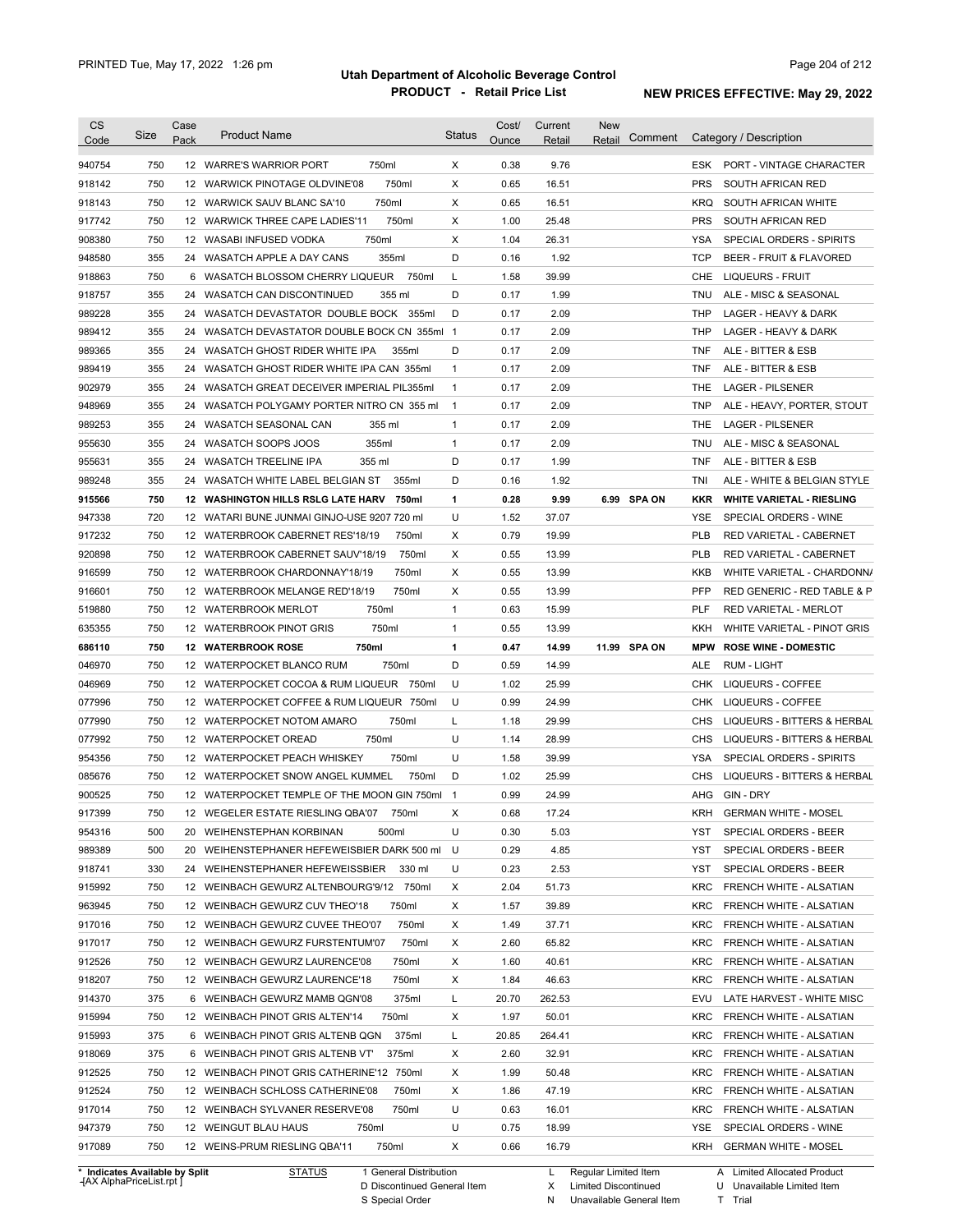| <b>CS</b><br>Code                    | Size       | Case<br>Pack | <b>Product Name</b>                                                                    | <b>Status</b>     | Cost/<br>Ounce | Current<br>Retail | <b>New</b><br>Retail | Comment       |                   | Category / Description                                    |
|--------------------------------------|------------|--------------|----------------------------------------------------------------------------------------|-------------------|----------------|-------------------|----------------------|---------------|-------------------|-----------------------------------------------------------|
|                                      |            |              |                                                                                        |                   |                |                   |                      |               |                   |                                                           |
| 021986                               | 750        |              | 12 WELLER SPECIAL RES 90PR BARREL<br>750ml                                             | U                 | 1.15           | 29.05             |                      |               | YSA               | SPECIAL ORDERS - SPIRITS                                  |
| 952410                               | 750        |              | 6 WEMYSS THE HIVE 12 YR<br>750ml                                                       | Χ                 | 1.98           | 50.29             |                      |               | AWR               | <b>WHISKY - SCOTCH BLENDED</b>                            |
| 520085                               | 750        |              | 12 WENTE CABERNET SAUV CHARLE WETMORE 750ml 1                                          |                   | 0.95           | 26.99             |                      | 23.99 SPA ON  | PLB               | <b>RED VARIETAL - CABERNET</b>                            |
| 520100                               | 750        |              | <b>12 WENTE CABERNET SAUVIGNON</b><br>750ml                                            | 1                 | 0.55           | 15.99             |                      | 13.99 SPA ON  | PLB               | <b>RED VARIETAL - CABERNET</b>                            |
| 919245                               | 750        |              | 750ml<br>12 WENTE CABERNET WETMORE                                                     | U                 | 0.61           | 15.37             |                      |               | YSE               | SPECIAL ORDERS - WINE                                     |
| 636600                               | 750        |              | 12 WENTE CHARDONNAY RIVA RANCH<br>750ml                                                | 1                 | 0.63           | 17.99             |                      | 15.99 SPA ON  | KKB               | <b>WHITE VARIETAL - CHARDONNA</b>                         |
| 923428                               | 750        |              | 750ml<br>12 WENTE MORING FOG CHARDONNAY                                                | $\mathbf{1}$      | 0.51           | 12.99             |                      |               | KKB               | WHITE VARIETAL - CHARDONN/                                |
| 904525                               | 750        |              | 750ml<br>12 WENTE RIESLING RIVERBANK'17                                                | Χ                 | 0.47           | 11.95             |                      |               | <b>KKR</b>        | WHITE VARIETAL - RIESLING                                 |
| 904928                               | 750        |              | 750ml<br>12 WENTE RIVA RANCH CHARD                                                     | U                 | 0.50           | 12.65             |                      |               | <b>YSE</b>        | SPECIAL ORDERS - WINE                                     |
| 686992                               | 750        |              | 750ml<br>12 WENTE ROSE SMALL LOT'15                                                    | Χ                 | 0.80           | 20.17             |                      |               | <b>MPW</b>        | ROSE WINE - DOMESTIC                                      |
| 919558                               | 750        |              | <b>12 WENTE SANDSTONE MERLOT</b><br>750ml                                              | 1                 | 0.55           | 15.99             |                      | 13.99 SPA ON  | <b>PLF</b>        | <b>RED VARIETAL - MERLOT</b>                              |
| 901854                               | 12000      | 1            | 12000ml<br>WENTE WETMORE 2013                                                          | U                 | 0.80           | 322.59            |                      |               | <b>YSE</b>        | SPECIAL ORDERS - WINE                                     |
| 901853                               | 12000      | 1            | <b>WENTE WETMORE 2017</b><br>0 <sub>ml</sub>                                           | U                 | 0.80           | 322.59            |                      |               | <b>YSE</b>        | SPECIAL ORDERS - WINE                                     |
| 952695                               | 355        | 24           | 355 ml<br>WEST COAST IPA BOTTLES                                                       | U                 | 0.16           | 1.95              |                      |               | <b>YST</b>        | <b>SPECIAL ORDERS - BEER</b>                              |
| 015937                               | 750        | 6            | 750ml<br>WEST CORK IRISH 8 YR                                                          | Χ                 | 1.59           | 40.34             |                      |               | <b>AWN</b>        | <b>WHISKEY - IRISH</b>                                    |
| 039651                               | 750        | 6            | 750ml<br>WESTERN SON LIME VODKA                                                        | D                 | 0.36           | 9.18              |                      |               | ADM               | VODKA - FLAVORED                                          |
| 038508                               | 1750       | 6            | 1750ml<br>WESTERN SON TEXAS VODKA                                                      | D                 | 0.41           | 23.99             |                      |               | <b>ADW</b>        | VODKA - DOMESTIC                                          |
| 919115                               | 355        |              | 24 WESTERN STANDARD SALOON LAGER<br>355ml                                              | D                 | 0.19           | 2.29              |                      |               | THE               | <b>LAGER - PILSENER</b>                                   |
| 949599                               | 750        | 6            | 750ml<br><b>WESTMALLE TRAPPIST TRIPEL</b>                                              | Г                 | 0.42           | 10.68             |                      |               | <b>TVN</b>        | IMPORTED BEER - BELGIUM & H                               |
| 900459                               | 330        | 4            | WESTMALLE TRAPPIST BELGIAN GIFT BOX330ml                                               | D                 | 1.27           | 14.19             |                      |               | LTB               | <b>BEER OFFER</b>                                         |
| 989337                               | 750        | 6            | 750ml<br><b>WESTMALLE TRAPPIST DUBBEL</b>                                              | Г                 | 0.42           | 10.68             |                      |               | <b>TVN</b>        | IMPORTED BEER - BELGIUM & F                               |
| 916878                               | 750        |              | 12 WH SMITH PINOT HELLENTHAL'08/9<br>750ml                                             | Χ                 | 1.16           | 29.43             |                      |               | <b>PLR</b>        | RED VARIETAL - PINOT NOIR                                 |
| 915758                               | 750        |              | 12 WH SMITH PINOT MARIMAR'07/08<br>750ml                                               | Χ                 | 1.42           | 36.12             |                      |               | <b>PLR</b>        | RED VARIETAL - PINOT NOIR                                 |
| 914505                               | 750        |              | 750ml<br>12 WH SMITH PINOT MARITIME'08/9                                               | Χ                 | 0.91           | 22.98             |                      |               | <b>PLR</b>        | RED VARIETAL - PINOT NOIR                                 |
| 914667                               | 750        |              | 12 WH SMITH PN SONOMA CST'14/17<br>750ml                                               | X                 | 1.10           | 27.99             |                      |               | <b>PLR</b>        | RED VARIETAL - PINOT NOIR                                 |
| 989398                               | 355        | 24           | 355ml<br><b>WHATNEYS CREAM STOUT</b>                                                   | D                 | 0.13           | 1.57              |                      |               | <b>TNP</b>        | ALE - HEAVY, PORTER, STOUT                                |
| 038516                               | 750        |              | 750ml<br><b>12 WHEATLEY VODKA</b>                                                      | D                 | 0.79           | 16.99             |                      | 19.99 SPA OFF | ADF               | <b>VODKA - BASIC</b>                                      |
| 038520                               | 1000       |              | 1000ml<br>12 WHEATLEY VODKA                                                            | 1                 | 0.71           | 23.99             |                      |               | ADF               | <b>VODKA - BASIC</b>                                      |
| 923546                               | 750        |              | 12 WHEN & WHERE SHIRAZ<br>750ml                                                        | $\mathbf{1}$      | 0.43           | 10.99             |                      |               | <b>PRY</b>        | <b>AUSTRALIAN RED</b>                                     |
| 923570                               | 750        |              | 750ml<br>12 WHEN AND WHERE CHENIN BLANC                                                | $\mathbf{1}$      | 0.41           | 10.30             |                      |               | KRT               | <b>AUSTRALIAN WHITE</b>                                   |
| 026205                               | 750        |              | 12 WHICKED PICKLE WHISKEY<br>750ml                                                     | D                 | 0.47           | 11.88             |                      |               | <b>YGA</b>        | <b>GIFT SETS - SPIRITS</b>                                |
| 909815                               | 375        |              | 375ml<br>4 WHIPPED LIGHTNING VARIETY PK                                                | U                 | 0.81           | 10.33             |                      |               | <b>YSC</b>        | SPECIAL ORDERS - LIQUEURS                                 |
| 026197                               | 750        |              | 750ml<br>6 WHISKEY BLACKEND X WILLETT                                                  | D                 | 5.91           | 149.99            |                      |               | AWU               | <b>WHISKEY - RYE</b>                                      |
|                                      | 750        |              |                                                                                        | $\overline{1}$    | 0.79           | 19.99             |                      |               |                   | WHISKEY - FLAVORED                                        |
| 026208                               |            |              | 12 WHISKEYSMITH BANANA FLAVORED WHISK 750ml                                            |                   |                |                   |                      |               | AWT               |                                                           |
| 026210                               | 750        |              | 12 WHISKEYSMITH CHOCOLATE FLAVOR WHIS 750ml 1                                          |                   | 0.79           | 19.99             |                      |               | AWT               | <b>WHISKEY - FLAVORED</b>                                 |
| 100793                               | 750        |              | 3 WHISTLEPIG 18 YR DOUBLE MALT<br>750ml                                                |                   | 15.77          | 399.99            |                      |               |                   | AWH WHISKEY - BOURBON & TENNE:                            |
| 909965                               | 750        |              | 6 WHISTLEPIG 6 YEAR PIGGYBACK RYE 750ml                                                | Х                 | 1.97           | 49.99             |                      |               | YSA               | SPECIAL ORDERS - SPIRITS                                  |
| 067346                               | 750        |              | 3 WHISTLEPIG BOSS HOG SAMURAI CLCTN 750ml                                              | Х                 | 19.79          | 501.90            |                      |               | AWW               | WHISKEY - DOMESTIC                                        |
| 100631                               | 750        |              | 3 WHISTLEPIG BOSS HOG SPIRIT OF MAUVE750ml                                             | L                 | 19.73          | 500.27            |                      |               | AWW               | <b>WHISKEY - DOMESTIC</b>                                 |
| 015177                               | 750        |              | 3 WHISTLEPIG BOSS HOG VII LAPULAPU'S 750ml                                             | X                 | 19.72          | 499.99            |                      |               | AWH               | WHISKEY - BOURBON & TENNE:                                |
| 015196                               | 750        |              | 3 WHISTLEPIG BOSS HOG VII MAGELLANS A750ml                                             | U                 | 19.69          | 499.28            |                      |               | AWH               | WHISKEY - BOURBON & TENNE:                                |
| 025408                               | 750        |              | 6 WHISTLEPIG FARMSTOCK BEYOND BONDED 750ml U                                           |                   | 3.95           | 100.13            |                      |               | YSA               | SPECIAL ORDERS - SPIRITS                                  |
| 026697                               | 750        |              | 6 WHISTLEPIG FARMSTOCK RYE<br>750ml                                                    | $\mathbf{1}$      | 2.88           | 72.99             |                      |               | AWU               | <b>WHISKEY - RYE</b>                                      |
| 026925                               | 750        |              | 6 WHISTLEPIG FARMSTOCK RYE CROP 2 750ml                                                | U                 | 2.88           | 73.13             |                      |               | AWU               | <b>WHISKEY - RYE</b>                                      |
| 015187                               | 750        |              | 6 WHISTLEPIG PIGGYBACK 6 YEAR RYE 750ml                                                | 1                 | 1.97           | 45.99             |                      | 49.99 SPA OFF | AWU               | <b>WHISKEY - RYE</b>                                      |
| 949498                               | 750        |              | 6 WHISTLEPIG RYE WHISKEY 10YR<br>750ml                                                 | $\mathbf{1}$      | 3.55           | 89.99             |                      |               | AWU               | <b>WHISKEY - RYE</b>                                      |
| 027145                               | 750        |              | 6 WHISTLEPIG RYE WHISKEY 12 YR<br>750ml                                                | L                 | 6.31           | 159.99            |                      |               | AWU               | <b>WHISKEY - RYE</b>                                      |
| 015320                               | 750        |              | 3 WHISTLEPIG RYE WHISKEY 15 YR<br>750ml                                                | L                 | 10.84          | 274.99            |                      |               |                   | AWK WHISKEY - BOURBON SINGLE B                            |
| 951456                               | 750        |              | 6 WHISTLEPIG STRAIGHT RYE BOSS HOG 750ml                                               | U                 | 19.33          | 490.13            |                      |               | YSA               | SPECIAL ORDERS - SPIRITS                                  |
|                                      | 750        |              | 12 WHITE CABERNET SAUV TEMECULA VLY 750ml                                              | Х                 | 1.60           | 40.46             |                      |               | YSE               | SPECIAL ORDERS - WINE                                     |
|                                      |            |              | 24 WHITE CLAW HARD SELTZER SURGE CRANB473ml 1                                          |                   | 0.19           | 3.00              |                      |               | <b>RCP</b>        | <b>FLAVORED MALT BEVERAGES</b>                            |
|                                      |            |              |                                                                                        |                   |                |                   |                      |               |                   |                                                           |
|                                      | 473        |              |                                                                                        |                   |                |                   |                      |               |                   |                                                           |
| 920834<br>921682<br>918897<br>918975 | 355<br>355 |              | 24 WHITE CLAW HRD SELTZ BLK CHRY<br>355 ml<br>24 WHITE CLAW NAT LIME SELTZER<br>355 ml | D<br>$\mathbf{1}$ | 0.18<br>0.18   | 2.15<br>2.19      |                      |               | <b>RCP</b><br>RCP | <b>FLAVORED MALT BEVERAGES</b><br>FLAVORED MALT BEVERAGES |

**Case** [AX AlphaPriceList.rpt ]

D Discontinued General Item S Special Order

X Limited Discontinued

N Unavailable General Item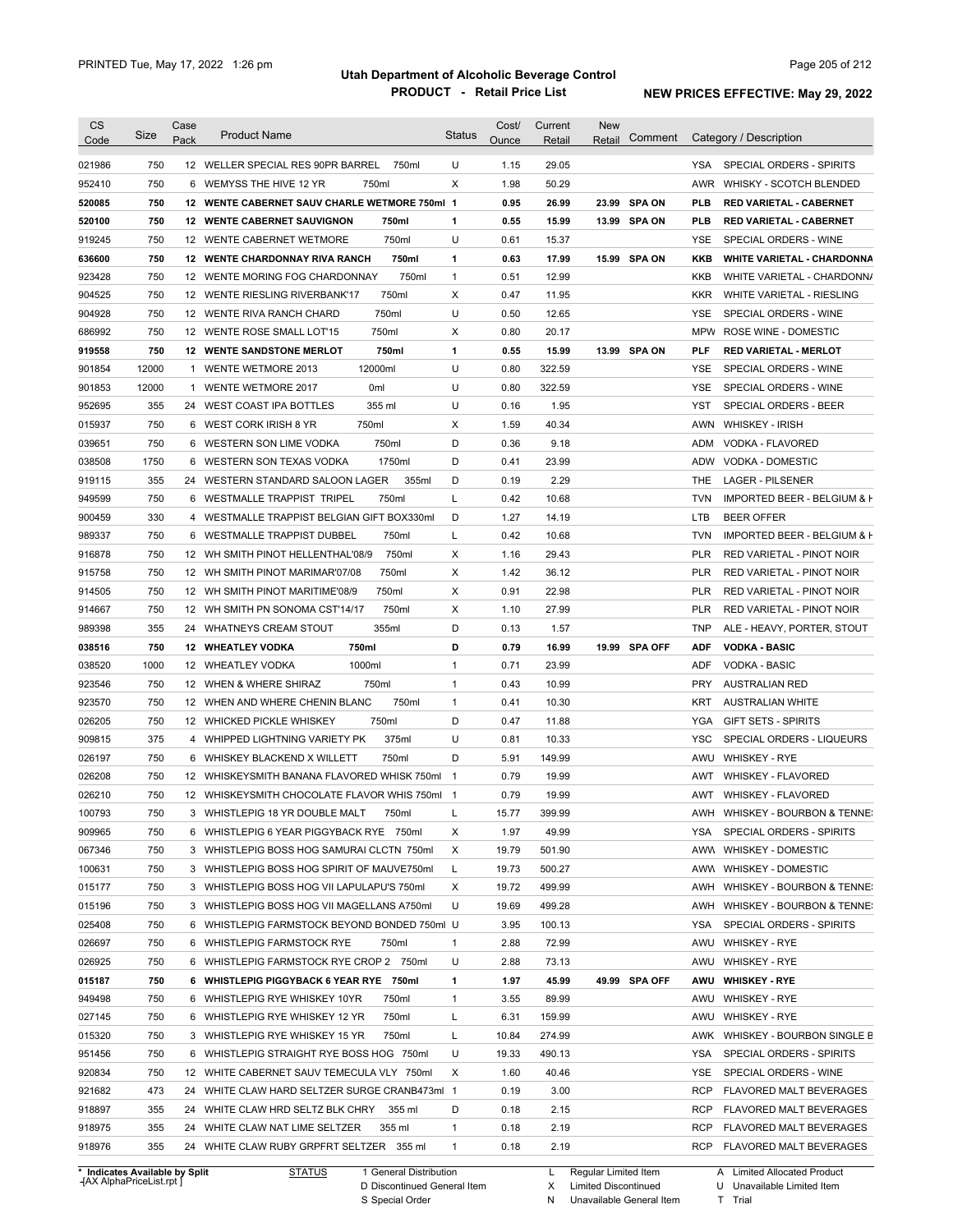| <b>CS</b><br>Code | Size       | Case<br>Pack | <b>Product Name</b>                          | <b>Status</b>  | Cost/<br>Ounce | Current<br>Retail | <b>New</b><br>Retail | Comment       |            | Category / Description                |
|-------------------|------------|--------------|----------------------------------------------|----------------|----------------|-------------------|----------------------|---------------|------------|---------------------------------------|
| 900145            | 355        |              | 24 WHITE CLAW SELTZER RASPBERRY<br>355ml     | $\mathbf{1}$   | 0.18           | 2.19              |                      |               | <b>RCP</b> | <b>FLAVORED MALT BEVERAGES</b>        |
| 632813            | 750        |              | <b>12 WHITE KNIGHT VIOGNIER</b><br>750ml     | 1              | 0.47           | 8.99              |                      | 11.99 SPA OFF | KKJ        | <b>WHITE VARIETAL - VIOGNIER</b>      |
| 914303            | 750        |              | 750ml<br>6 WHITEHALL LANE CAB RES'7/08       | X              | 2.79           | 70.76             |                      |               | <b>PLB</b> | RED VARIETAL - CABERNET               |
| 913503            | 750        |              | 750ml<br>12 WHITEHALL LANE CABERNET'19       | Г              | 1.99           | 50.49             |                      |               | <b>PLB</b> | RED VARIETAL - CABERNET               |
| 981404            | 750        |              | 750ml<br>12 WHITEHALL LANE MERLOT'16/17      | г              | 1.66           | 34.06             |                      | 41.99 HIGHER  | <b>PLF</b> | <b>RED VARIETAL - MERLOT</b>          |
| 912866            | 750        |              | 750ml<br>12 WHITEHALL LANE SAUV BL'19        | L              | 1.10           | 27.99             |                      |               | <b>KKD</b> | WHITE VARIETAL - SAUVIGNON            |
| 429688            | 750        | 6            | WHITEHAVEN SAUV BLANC<br>750ml               | U              | 0.81           | 20.49             |                      |               | <b>YSE</b> | SPECIAL ORDERS - WINE                 |
| 429709            | 750        |              | 750ml<br><b>12 WHITEHAVEN SAUV BLANC</b>     | 1              | 0.71           | 19.99             |                      | 17.99 SPA ON  | <b>KRV</b> | <b>NEW ZEALAND WHITE</b>              |
| 920117            | 355        |              | 24 WIDMER HEFEWEIZEN<br>355ml                | D              | 0.09           | 1.08              |                      |               | TCE        | BEER - WHEAT & HEFEWEIZEN             |
| 915644            | 750        |              | 12 WILD HORSE CABERNET PASO R'16/17 750ml    | Χ              | 0.39           | 9.95              |                      |               | <b>PLB</b> | RED VARIETAL - CABERNET               |
| 911842            | 750        |              | 12 WILD HORSE MERLOT'15/16<br>750ml          | X              | 0.67           | 16.99             |                      |               | PLF        | <b>RED VARIETAL - MERLOT</b>          |
| 521900            | 750        |              | 750ml<br>12 WILD HORSE PINOT NOIR            | $\mathbf{1}$   | 0.83           | 20.99             |                      |               | <b>PLR</b> | RED VARIETAL - PINOT NOIR             |
| 039682            | 750        |              | 750ml<br>12 WILD ROOTS HUCKLEBERRY VODKA     | $\mathbf{1}$   | 0.79           | 19.99             |                      |               | <b>ADM</b> | VODKA - FLAVORED                      |
| 040167            | 750        |              | 750ml<br>12 WILD ROOTS MARIONBERRY VODKA     | D              | 0.63           | 15.99             |                      |               | <b>ADM</b> | VODKA - FLAVORED                      |
| 039601            | 750        | 6            | 750ml<br>WILD ROOTS PEACH VODKA              | $\mathbf{1}$   | 0.87           | 21.99             |                      |               | <b>ADM</b> | VODKA - FLAVORED                      |
|                   |            |              |                                              |                |                |                   |                      |               |            |                                       |
| 918912            | 355        | 16           | WILD TONIC HD JUN KMBUCHA MNGO GING355ml     | $\overline{1}$ | 0.27           | 3.25              |                      |               | <b>TCP</b> | BEER - FRUIT & FLAVORED               |
| 022156            | 750        |              | 750ml<br>12 WILD TURKEY 101                  | 1              | 1.02           | 27.99             |                      | 25.99 SPA ON  | AWH        | <b>WHISKEY - BOURBON &amp; TENNES</b> |
| 022157            | 1000       |              | 1000ml<br>12 WILD TURKEY 101                 | $\mathbf{1}$   | 1.03           | 34.99             |                      |               | AWH        | WHISKEY - BOURBON & TENNE:            |
| 022158            | 1750       | 6            | WILD TURKEY 101<br>1750ml                    | $\mathbf{1}$   | 0.88           | 51.99             |                      |               | AWH        | WHISKEY - BOURBON & TENNE:            |
| 022155            | 375        |              | 12 WILD TURKEY 101<br>375 ml                 | D              | 0.68           | 8.64              |                      |               | AWH        | WHISKEY - BOURBON & TENNE:            |
| 027117            | 1000       | 6            | 1000ml<br>WILD TURKEY 101 RYE                | $\mathbf{1}$   | 1.03           | 34.99             |                      |               | AWU        | <b>WHISKEY - RYE</b>                  |
| 022121            | 750        |              | 12 WILD TURKEY 81<br>750ml                   | $\mathbf{1}$   | 0.95           | 23.99             |                      |               | AWH        | WHISKEY - BOURBON & TENNE:            |
| 077776            | 750        |              | 12 WILD TURKEY AMERICAN HONEY<br>750ml       | 1              | 0.87           | 23.99             |                      | 21.99 SPA ON  | AWT        | <b>WHISKEY - FLAVORED</b>             |
| 954404            | 750        |              | 12 WILD TURKEY AMERICAN HONEY STING 750ml    | X              | 0.91           | 22.99             |                      |               | YSA        | SPECIAL ORDERS - SPIRITS              |
| 022095            | 750        |              | 6 WILD TURKEY DIAMOND<br>750ml               | Χ              | 4.98           | 126.33            |                      |               | AWH        | WHISKEY - BOURBON & TENNE:            |
| 022096            | 750        | 6            | 750ml<br>WILD TURKEY FORGIVEN                | Χ              | 1.99           | 50.52             |                      |               | AWH        | WHISKEY - BOURBON & TENNE:            |
| 021947            | 750        | 6            | WILD TURKEY KENT SPIRIT BARREL<br>750ml      | $\mathsf{T}$   | 2.17           | 55.13             |                      |               | AWK        | WHISKEY - BOURBON SINGLE B            |
| 021946            | 750        | 6            | 750ml<br>WILD TURKEY KENTUCKY SPIRIT         | Х              | 1.28           | 32.40             |                      |               | AWK        | WHISKEY - BOURBON SINGLE B            |
| 022102            | 750        | 6            | WILD TURKEY LONGBRANCH<br>750ml              | $\mathbf{1}$   | 1.66           | 41.99             |                      |               | AWH        | WHISKEY - BOURBON & TENNE:            |
| 022170            | 750        |              | 6 WILD TURKEY MASTER KEEP CORNERSTONE750ml D |                | 5.91           | 149.99            |                      |               | AWH        | WHISKEY - BOURBON & TENNE:            |
| 100992            | 750        |              | 750ml<br>6 WILD TURKEY MASTERS KEEP BIB      | Χ              | 7.10           | 179.99            |                      |               | AWH        | <b>WHISKEY - BOURBON &amp; TENNE:</b> |
| 022097            | 750        |              | 6 WILD TURKEY MASTERS KEEP DECADES 750ml     | X              | 5.98           | 151.60            |                      |               |            | AWK WHISKEY - BOURBON SINGLE B        |
| 022073            | 750        |              | 750ml<br>6 WILD TURKEY MASTERS KEEP ONE      | D              | 7.10           | 180.13            |                      |               |            | AWW WHISKEY - DOMESTIC                |
| 086953            | 750        |              | 6 WILD TURKEY MASTERS KEEP REVIVAL 750ml     | X              | 5.91           | 149.99            |                      |               | AWK        | WHISKEY - BOURBON SINGLE B            |
| 022205            | 750        |              | 6 WILD TURKEY RARE BREED<br>750ml            | X              | 2.44           | 61.99             |                      |               |            | AWH WHISKEY - BOURBON & TENNE:        |
| 022198            | 375        |              | 12 WILD TURKEY RARE BREED<br>375 ml          | х              | 1.26           | 15.99             |                      |               |            | AWK WHISKEY - BOURBON SINGLE B        |
| 908378            | 750        |              | 6 WILD TURKEY RARE BREED BARRELL<br>750ml    | U              | 1.38           | 34.91             |                      |               | YSA        | SPECIAL ORDERS - SPIRITS              |
| 022172            | 750        |              | 6 WILD TURKEY RARE BREED RYE<br>750ml        | $\mathbf{1}$   | 2.40           | 60.99             |                      |               | AWU        | WHISKEY - RYE                         |
| 022180            | 750        |              | 6 WILD TURKEY RUSSELLS RESERVE SINGL 750ml   | Τ              | 2.37           | 59.99             |                      |               | AWW        | WHISKEY - DOMESTIC                    |
| 027116            | 750        |              | 12 WILD TURKEY RYE<br>750ml                  | Х              | 0.91           | 22.99             |                      |               | AWU        | WHISKEY - RYE                         |
| 948226            | 1000       |              | 1000ml<br>6 WILD TURKEY RYE 101              | Χ              | 0.90           | 30.31             |                      |               | YSA        | SPECIAL ORDERS - SPIRITS              |
| 000596            | 375        |              | 375ml<br>6 WILD TURKEY TRI-PACK14            | D              | 2.79           | 35.32             |                      |               | YGA        | <b>GIFT SETS - SPIRITS</b>            |
| 817626            | 1500       |              | 1500ml<br>6 WILD V PEACH CHARDONNAY          | D              | 0.17           | 8.71              |                      |               | <b>GFE</b> | WINE - FRUIT                          |
| 922038            | 750        |              | 750ml<br>12 WILD VINES BLACKBERRY MERLOT     | U              | 0.28           | 6.99              |                      |               | YSE        | SPECIAL ORDERS - WINE                 |
| 817620            | 750        |              | 12 WILD VINES BLACKBERRY RED BLEND 750ml     | D              | 0.28           | 6.99              |                      |               | GFE        | WINE - FRUIT                          |
| 817621            | 1500       |              | 6 WILD VINES BLACKBERRY RED BLEND 1500 ml    | D              | 0.20           | 9.99              |                      |               | GFE        | WINE - FRUIT                          |
| 817631            | 1500       |              | 6 WILD VINES STRAWBERRY ROSE<br>1500 ml      | D              | 0.20           | 9.99              |                      |               | GFE        | WINE - FRUIT                          |
| 817630            | 750        |              | 12 WILD VINES STRAWBERRY WH ZINFANDE 750ml   | D              | 0.28           | 7.07              |                      |               | GFE        | WINE - FRUIT                          |
| 946849            | 750        |              | 750ml<br>12 WILD VINES TROP FRUITS CHARD     | U              | 0.28           | 6.99              |                      |               | YSE        | SPECIAL ORDERS - WINE                 |
| 913961            | 750        |              | 750ml<br>12 WILDHURST SAUV BLANC RES'08/9    | Х              | 0.40           | 10.21             |                      |               | KKD        | WHITE VARIETAL - SAUVIGNON            |
| 911295            | 750        |              | 750ml<br>12 WILLAKENZIE PINOT GRIS EST'17    | Х              | 0.79           | 20.06             |                      |               | KKH        | WHITE VARIETAL - PINOT GRIS           |
| 635765            | 750        |              | 750ml<br>12 WILLAMETTE VALLEY RIESLING       | $\mathbf{1}$   | 0.63           | 15.99             |                      |               | <b>KKR</b> | WHITE VARIETAL - RIESLING             |
|                   |            |              | 750ml<br>12 WILLAMETTE VLY PINOT NOIR EST    | $\mathbf{1}$   | 1.30           | 32.99             |                      |               | PLR        | RED VARIETAL - PINOT NOIR             |
|                   |            |              |                                              |                |                |                   |                      |               |            |                                       |
| 946831<br>523110  | 750<br>750 |              | 12 WILLAMETTE VLY PINOT NOIR WL CLST 750ml   | $\mathbf{1}$   | 0.91           | 22.99             |                      |               | PLR        | RED VARIETAL - PINOT NOIR             |

**Case** [AX AlphaPriceList.rpt ]

Discontinued General Item S Special Order D

Regular Limited Item

X N Limited Discontinued

Unavailable General Item

A Limited Allocated Product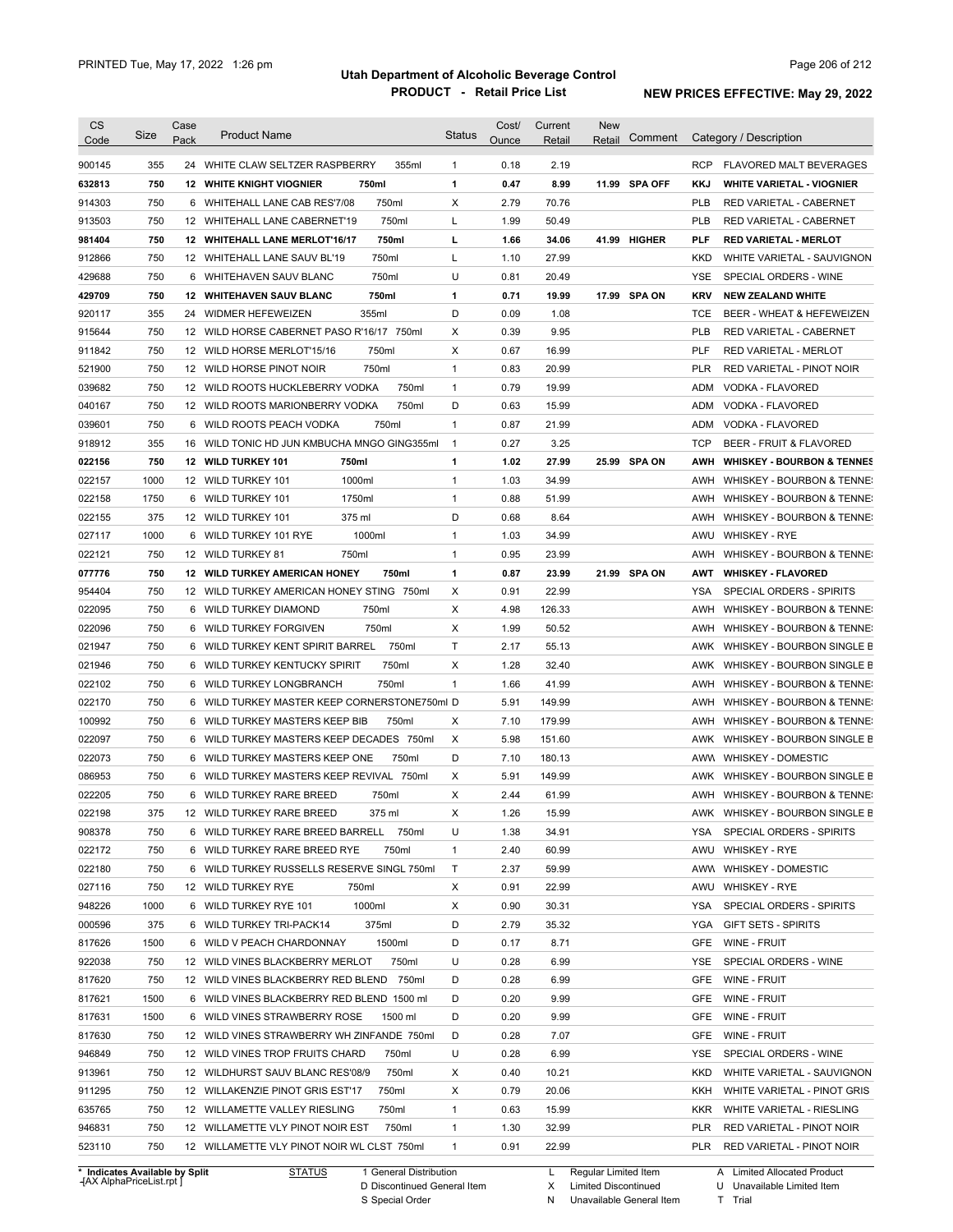| <b>CS</b><br>Code | Size       | Case<br>Pack | <b>Product Name</b>                                                           | <b>Status</b>  | Cost/<br>Ounce | Current<br>Retail | <b>New</b><br>Retail | Comment       |            | Category / Description                             |
|-------------------|------------|--------------|-------------------------------------------------------------------------------|----------------|----------------|-------------------|----------------------|---------------|------------|----------------------------------------------------|
| 952209            | 750        |              | 12 WILLAMETTE VV ROSÉ WHOLE CLSTR'20 750ml                                    | L              | 0.79           | 19.99             |                      |               |            | MPW ROSE WINE - DOMESTIC                           |
| 947590            | 750        |              | 750ml<br>6 WILLETT FAMILY BOTTLED RYE                                         | Α              | 2.55           | 64.65             |                      |               | LAS        | <b>ALLOCATED SPIRIT</b>                            |
| 948462            | 750        |              | 750ml<br>6 WILLETT POT STILL RESRV                                            | Α              | 2.10           | 53.21             |                      |               | LAS        | <b>ALLOCATED SPIRIT</b>                            |
|                   | 750        |              | 12 WILLIAM COLE ALBAMAR CHARD'20<br>750ml                                     | L              | 0.47           | 10.99             |                      | 11.99 HIGHER  | KRR        | <b>CHILEAN WHITE</b>                               |
| 918479<br>400770  | 750        |              | 12 WILLIAM COLE ALBAMAR SAUV BL'19/20 750ml                                   | г              | 0.47           | 10.99             |                      | 11.99 HIGHER  | <b>KRR</b> | <b>CHILEAN WHITE</b>                               |
|                   | 750        |              | 12 WILLIAM FEVRE CHABLIS'18/19<br>750ml                                       | L              | 1.55           | 39.21             |                      |               | <b>KRB</b> | FRENCH WHITE - BORDEAUX &                          |
| 921203<br>951726  | 20000      | 1            | WILLIAM HILL CABERNET KEG<br>20000 ml                                         | X              | 0.33           | 222.09            |                      |               | <b>YSE</b> | SPECIAL ORDERS - WINE                              |
|                   |            |              |                                                                               |                |                |                   |                      |               |            | <b>WHITE VARIETAL - CHARDONNA</b>                  |
| 638085            | 750<br>750 |              | 12 WILLIAM HILL CHARDONNAY CNTRL CST 750ml<br>750ml                           | 1<br>R         | 0.55<br>3.95   | 11.99<br>100.27   |                      | 13.99 SPA OFF | KKB<br>AWK |                                                    |
| 022086            | 750        |              | 3 WILLIAM LARUE WELLER BOURBON<br>12 WILLIAMS SELYEM SONOMA COAST PN 16 750ml | U              | 4.52           | 114.54            |                      |               |            | WHISKEY - BOURBON SINGLE B                         |
| 949004<br>918938  | 750        |              | 12 WILLIES CANADIAN WHISKY<br>750ml                                           | $\mathbf{1}$   | 1.26           | 31.99             |                      |               | YSE<br>AWB | SPECIAL ORDERS - WINE<br><b>WHISKEY - CANADIAN</b> |
|                   | 750        |              | 750ml<br>12 WILLIES COFFEE CREAM LIQUEUR                                      | 1              | 1.02           | 25.99             |                      |               | <b>CHV</b> | <b>LIQUEURS - CREAM</b>                            |
| 080491            |            |              |                                                                               |                | 1.02           |                   |                      |               |            |                                                    |
| 080334            | 750        |              | 750ml<br>12 WILLIES HUCKLEBERRY CREAM                                         | 1              |                | 25.99             |                      |               | <b>CHV</b> | <b>LIQUEURS - CREAM</b>                            |
| 948257            | 750        |              | 12 WILLM BRUT BLANC DE BLANCS'NV<br>750ml                                     | L              | 0.55           | 13.99             |                      |               | <b>IHP</b> | SPARKLING WINE - BRUT & BLA                        |
| 947928            | 750        |              | 750ml<br>12 WILLM GEWURT RES '18                                              | Г              | 0.83           | 20.99             |                      |               | <b>KRC</b> | FRENCH WHITE - ALSATIAN                            |
| 947921            | 750        |              | 750ml<br>12 WILLM PINOT GRIS RES'19/20                                        | Г              | 0.79           | 19.99             |                      |               | <b>KRC</b> | FRENCH WHITE - ALSATIAN                            |
| 947922            | 750        |              | 750ml<br>12 WILLM RIESLING RES'18/19                                          | Г              | 0.75           | 18.99             |                      |               | <b>KRC</b> | FRENCH WHITE - ALSATIAN                            |
| 909849            | 750        |              | 750ml<br>12 WILLOW CREST PINOT GRIS'13/14                                     | Χ              | 0.48           | 12.08             |                      |               | KKH        | WHITE VARIETAL - PINOT GRIS                        |
| 919188            | 750        |              | 750ml<br>12 WILLOW CREST RIESLING 10                                          | Χ              | 0.44           | 11.09             |                      |               | YSE        | SPECIAL ORDERS - WINE                              |
| 947504            | 750        |              | 750ml<br>12 WILLOW CREST SAUV BLANC                                           | Χ              | 0.48           | 12.11             |                      |               | YSE        | SPECIAL ORDERS - WINE                              |
| 906123            | 750        |              | 750ml<br>12 WILSON CREEK ALMOND SPARKLER                                      | L              | 0.55           | 13.99             |                      |               | <b>IHU</b> | SPARKLING WINE - MISC                              |
| 952599            | 750        |              | 750ml<br>12 WILSON CREEK TAHITIAN VANILLA                                     | Χ              | 0.51           | 13.06             |                      |               | YSE        | SPECIAL ORDERS - WINE                              |
| 521986            | 750        |              | 12 WILY JACK ZINFANDEL<br>750ml                                               | D              | 0.40           | 10.10             |                      |               | <b>PLH</b> | RED VARIETAL - ZINFANDEL                           |
| 900866            | 355        | 24           | 355 ml<br>WIND RIVER PALE ALE                                                 | $\mathbf{1}$   | 0.21           | 2.49              |                      |               | TNC        | ALE - PALE                                         |
| 900922            | 355        | 24           | WIND RIVER PORTER<br>355ml                                                    | D              | 0.21           | 2.53              |                      |               | TNP        | ALE - HEAVY, PORTER, STOUT                         |
| 912563            | 750        |              | 750ml<br>12 WINDFINDER CHARDONNAY                                             | U              | 0.25           | 6.28              |                      |               | <b>YSE</b> | SPECIAL ORDERS - WINE                              |
| 916632            | 750        |              | 750ml<br>12 WINDMILL PETITE SIRAH'07                                          | Χ              | 0.48           | 12.21             |                      |               | PLJ        | RED VARIETAL - SYRAH, PETITE                       |
| 950299            | 750        | 12           | 750ml<br>WINDRACER PINOT NOIR RR VLY                                          | U              | 0.97           | 24.59             |                      |               | <b>YSE</b> | SPECIAL ORDERS - WINE                              |
| 015578            | 375        | 24           | 375ml<br><b>WINDSOR CANADIAN</b>                                              | $\mathbf{1}$   | 0.35           | 4.49              |                      |               | AWB        | <b>WHISKEY - CANADIAN</b>                          |
| 015248            | 1750       |              | 1750ml<br>6 WINDSOR CANADIAN PET                                              | $\mathbf{1}$   | 0.31           | 18.13             |                      |               | AWB        | <b>WHISKEY - CANADIAN</b>                          |
| 015296            | 750        |              | 750 ml<br>12 WINDSOR CANADIAN TRAVELER                                        | $\mathbf{1}$   | 0.35           | 8.99              |                      |               | AWB        | <b>WHISKEY - CANADIAN</b>                          |
| 941849            | 750        |              | 12 WINE BY JOE PINOT GRIS'18/19<br>750ml                                      | Г              | 0.47           | 11.99             |                      |               | KKH        | WHITE VARIETAL - PINOT GRIS                        |
| 918608            | 750        |              | 750ml<br>12 WINE BY JOE ROSE OF PN'20                                         | L              | 0.47           | 11.99             |                      |               | MPW        | ROSE WINE - DOMESTIC                               |
| 917801            | 750        |              | 750ml<br>12 WINESMITH CABERNET FRANC'06                                       | Χ              | 0.80           | 20.29             |                      |               | <b>PLG</b> | RED VARIETAL - CAB FRANC, VI                       |
| 917704            | 750        |              | 750ml<br>12 WINNER'S TANK VELVETSLEDGEHAMM                                    | Χ              | 0.76           | 19.35             |                      |               | <b>PRY</b> | <b>AUSTRALIAN RED</b>                              |
| 964624            | 750        |              | 12 WIRSCHING SILVANER DRY IPHF '16 750ml                                      | х              | 0.84           | 21.22             |                      |               | KRI        | <b>GERMAN WHITE - MISC &amp; VARIE</b>             |
| 918147            | 750        |              | 12 WIRSCHING SILVANER FRANKEN'20<br>750ml                                     | L              | 0.85           | 21.60             |                      |               | KRI        | <b>GERMAN WHITE - MISC &amp; VARIE</b>             |
| 011416            | 750        |              | 12 WISERS DELUXE CANADIAN WHISKY<br>750ml                                     | 1              | 0.75           | 15.99             |                      | 18.99 SPA OFF | AWB        | <b>WHISKEY - CANADIAN</b>                          |
| 011418            | 1750       |              | 6 WISERS DELUXE CANADIAN WHISKY 1750 ml                                       | 1              | 0.51           | 32.99             |                      | 29.99 SPA ON  | AWB        | <b>WHISKEY - CANADIAN</b>                          |
| 913328            | 750        |              | 12 WISHING TREE SHIRAZ'18<br>750ml                                            | Х              | 0.28           | 7.02              |                      |               | PRY        | <b>AUSTRALIAN RED</b>                              |
| 913985            | 750        |              | 12 WISHING TREE UNOAKED CHARD'17<br>750ml                                     | Х              | 0.51           | 13.06             |                      |               | KRT        | <b>AUSTRALIAN WHITE</b>                            |
| 908252            | 750        |              | 12 WITCHES BREW<br>750ml                                                      | Х              | 0.36           | 9.03              |                      |               | YST        | SPECIAL ORDERS - BEER                              |
| 955192            | 750        |              | 12 WM SELYEM CENTRAL COAST PN 2017 750ml                                      | U              | 3.55           | 90.11             |                      |               | YSE        | SPECIAL ORDERS - WINE                              |
| 947004            | 750        |              | 12 WM SELYEM EASTSIDE PINOT NOIR<br>750ml                                     | U              | 4.31           | 109.42            |                      |               | YSE        | SPECIAL ORDERS - WINE                              |
| 035902            | 1000       |              | 12 WODKA VODKA<br>1000ml                                                      | $\mathbf{1}$   | 0.42           | 14.06             |                      |               | ADX        | VODKA - IMPORTED                                   |
|                   |            |              | 24 WOLF AMONG WEEDS IPA                                                       | D              |                |                   |                      |               |            |                                                    |
| 955326            | 355        |              | 355ml                                                                         |                | 0.21           | 2.49              |                      |               | TNC        | ALE - PALE                                         |
| 429660            | 750        |              | 750ml<br>12 WOLF BLASS CABERNET YLLW LABL                                     | D              | 0.48           | 12.12             |                      |               | PRY        | <b>AUSTRALIAN RED</b>                              |
| 429678            | 750        |              | 750ml<br>6 WOLF BLASS SHIRAZ GOLD L'12                                        | U              | 0.80           | 20.36             |                      |               | PRY        | <b>AUSTRALIAN RED</b>                              |
| 909712            | 750        |              | 12 WOOD RANCH CHARD 09<br>750ml                                               | U              | 2.37           | 59.99             |                      |               | YSE        | SPECIAL ORDERS - WINE                              |
| 498105            | 750        |              | 12 WOODBRIDGE CABERNET R MONDAVI<br>750ml                                     | $\mathbf{1}$   | 0.36           | 9.06              |                      |               | PLB        | RED VARIETAL - CABERNET                            |
| 498110            | 1500       |              | 6 WOODBRIDGE CABERNET R MONDAVI<br>1500ml                                     | 1              | 0.32           | 14.13             |                      | 16.13 SPA OFF | PL B       | <b>RED VARIETAL - CABERNET</b>                     |
| 606290            | 750        |              | 12 WOODBRIDGE CHARDONNAY R MONDAV<br>750ml                                    | $\overline{1}$ | 0.36           | 9.06              |                      |               | KKB        | WHITE VARIETAL - CHARDONN/                         |
| 606293            | 1500       |              | 6 WOODBRIDGE CHARDONNAY R MONDAVI 1500ml                                      | $\mathbf{1}$   | 0.32           | 13.10             |                      | 16.13 SPA OFF | KKB        | <b>WHITE VARIETAL - CHARDONNA</b>                  |
|                   |            |              |                                                                               |                |                |                   |                      |               |            |                                                    |

**Case** [AX AlphaPriceList.rpt ]

D Discontinued General Item

S Special Order

X Limited Discontinued

N Unavailable General Item

U Unavailable Limited Item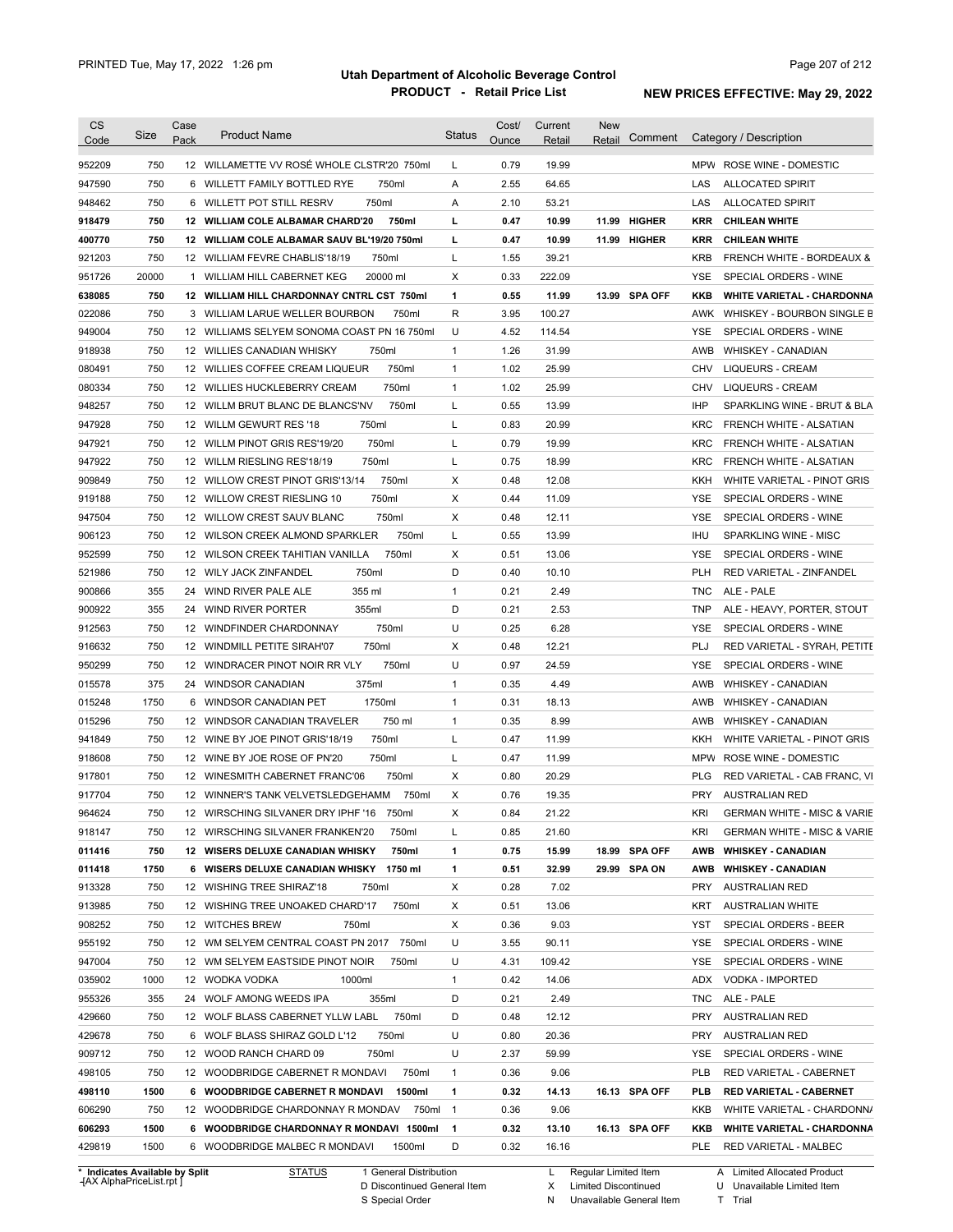| <b>CS</b><br>Code | Size        | Case<br>Pack | <b>Product Name</b>                                                 | <b>Status</b>  | Cost/<br>Ounce | Current<br>Retail | <b>New</b><br>Retail | Comment       |            | Category / Description                      |
|-------------------|-------------|--------------|---------------------------------------------------------------------|----------------|----------------|-------------------|----------------------|---------------|------------|---------------------------------------------|
| 498118            | 750         |              | 750ml<br>12 WOODBRIDGE MERLOT R MONDAVI                             | $\mathbf{1}$   | 0.36           | 9.06              |                      |               | <b>PLF</b> | <b>RED VARIETAL - MERLOT</b>                |
| 498120            | 1500        | 6            | <b>WOODBRIDGE MERLOT R MONDAVI</b><br>1500ml                        | 1              | 0.32           | 13.10             |                      | 16.13 SPA OFF | <b>PLF</b> | <b>RED VARIETAL - MERLOT</b>                |
| 429802            | 1500        |              | 1500ml<br>6 WOODBRIDGE MOSCATO                                      | D              | 0.32           | 16.16             |                      |               | KKT        | WHITE VARIETAL - MUSCAT & M                 |
| 607140            | 750         |              | 12 WOODBRIDGE PINOT GRIGIO R MOND<br>750ml                          | $\mathbf{1}$   | 0.36           | 9.06              |                      |               | KKH        | WHITE VARIETAL - PINOT GRIS                 |
| 607145            | 1500        |              | 6 WOODBRIDGE PINOT GRIGIO R MONDAVI 1500ml                          | 1              | 0.32           | 14.13             |                      | 16.13 SPA OFF | KKH        | <b>WHITE VARIETAL - PINOT GRIS</b>          |
| 498123            | 750         |              | 12 WOODBRIDGE PINOT NOIR R MONDAV<br>750ml                          | $\mathbf{1}$   | 0.36           | 9.06              |                      |               | <b>PLR</b> | RED VARIETAL - PINOT NOIR                   |
| 498124            | 1500        |              | 6 WOODBRIDGE PINOT NOIR R MONDAVI 1500ml                            | 1              | 0.32           | 14.13             |                      | 16.13 SPA OFF | PLR        | <b>RED VARIETAL - PINOT NOIR</b>            |
| 606260            | 750         |              | 12 WOODBRIDGE RIESLING R MONDAVI<br>750ml                           | D              | 0.35           | 8.99              |                      |               | <b>KKR</b> | WHITE VARIETAL - RIESLING                   |
| 676046            | 750         |              | 12 WOODBRIDGE ROSE<br>750ml                                         | $\mathbf{1}$   | 0.36           | 9.06              |                      |               | <b>MPW</b> | ROSE WINE - DOMESTIC                        |
| 607160            | 1500        |              | 1500ml<br>6 WOODBRIDGE SAUV BLANC R MONDAV                          | 1              | 0.32           | 13.10             |                      | 16.13 SPA OFF | KKD        | <b>WHITE VARIETAL - SAUVIGNON</b>           |
| 607150            | 750         |              | 12 WOODBRIDGE SAUV BLANC R MONDAVI<br>750ml                         | 1              | 0.36           | 9.06              |                      |               | <b>KKD</b> | WHITE VARIETAL - SAUVIGNON                  |
| 676055            | 1500        | 6            | WOODBRIDGE WH ZINFANDEL R MOND<br>1500ml                            | D              | 0.28           | 14.14             |                      |               | MHJ        | BLUSH WINE - WHITE ZINFANDE                 |
|                   | 750         |              |                                                                     |                |                |                   |                      |               |            |                                             |
| 676050            |             |              | 12 WOODBRIDGE WH ZINFANDEL R MONDAVI 750ml                          | $\mathbf{1}$   | 0.36           | 9.06              |                      |               | MHJ        | BLUSH WINE - WHITE ZINFANDE                 |
| 498125            | 750         |              | 12 WOODBRIDGE ZINFANDEL R MONDAVI<br>750ml                          | U              | 0.36           | 9.08              |                      |               | <b>YSE</b> | SPECIAL ORDERS - WINE                       |
| 498128            | 1500        | 6            | WOODBRIDGE ZINFANDEL R MONDAVI<br>1500ml                            | D              | 0.17           | 8.64              |                      |               | <b>PLH</b> | RED VARIETAL - ZINFANDEL                    |
| 901529            | 355         | 24           | 355ml<br>WOODCHUCK DRAFT CIDER-AMBER                                | D              | 0.17           | 2.09              |                      |               | <b>GLC</b> | CIDER - BASIC                               |
| 901530            | 355         | 24           | 355ml<br>WOODCHUCK DRAFT CIDER-GRANNY S                             | D              | 0.17           | 2.09              |                      |               | <b>GLC</b> | <b>CIDER - BASIC</b>                        |
| 949669            | 355         | 24           | WOODCHUCK GUMPTION CIDER<br>355ml                                   | D              | 0.19           | 2.25              |                      |               | <b>GLC</b> | CIDER - BASIC                               |
| 900888            | 355         | 24           | 355ml<br>WOODCHUCK HARD CIDER PEARSECCO                             | $\overline{1}$ | 0.21           | 2.55              |                      |               | <b>GLM</b> | CIDER - FLAVORED                            |
| 903661            | 355         | 24           | 355ml<br><b>WOODCHUCK PEAR CIDER</b>                                | U              | 0.17           | 2.05              |                      |               | <b>YSE</b> | SPECIAL ORDERS - WINE                       |
| 022222            | 750         | 4            | 750ml<br>WOODFORD MASTERS BRANDY FINISH                             | Α              | 3.99           | 101.28            |                      |               | AWK        | WHISKEY - BOURBON SINGLE B                  |
| 022230            | 750         | 4            | 750ml<br>WOODFORD MASTERS CLASSIC                                   | Χ              | 3.99           | 101.07            |                      |               | AWK        | WHISKEY - BOURBON SINGLE B                  |
| 022226            | 750         | 4            | WOODFORD MASTERS MAPLE WOOD<br>750ml                                | X              | 3.60           | 91.18             |                      |               | AWK        | WHISKEY - BOURBON SINGLE B                  |
| 022240            | 750         | 6            | WOODFORD MASTERS SMOKED CHERRY MAL 750n A                           |                | 3.95           | 100.13            |                      |               | AWK        | WHISKEY - BOURBON SINGLE B                  |
| 022231            | 750         | 4            | WOODFORD MASTERS STRAIGHT 750<br>750ml                              | Χ              | 3.99           | 101.07            |                      |               | AWK        | WHISKEY - BOURBON SINGLE B                  |
| 000758            | 750         | 6            | WOODFORD RES BOURBON W/GLSS'12<br>750ml                             | U              | 1.45           | 36.88             |                      |               |            | AWW WHISKEY - DOMESTIC                      |
| 022228            | 750         | 6            | WOODFORD RES DOUBLE OAKED<br>750ml                                  | L              | 2.21           | 55.99             |                      |               | AWK        | WHISKEY - BOURBON SINGLE B                  |
| 002208            | 750         | 6            | WOODFORD RES PERSONAL SELCTION<br>750ml                             | $\mathsf{T}$   | 1.98           | 50.13             |                      |               |            | AWW WHISKEY - DOMESTIC                      |
| 026983            | 750         | 6            | WOODFORD RES RYE PERSONAL PROFILE E750ml                            | $\top$         | 1.78           | 45.13             |                      |               | AWW        | <b>WHISKEY - DOMESTIC</b>                   |
| 000699            | 750         |              | 6 WOODFORD RES W/ GLASSES<br>750ml                                  | D              | 0.83           | 21.06             |                      |               | YGA        | <b>GIFT SETS - SPIRITS</b>                  |
| 100600            | 750         |              | 750ml<br>6 WOODFORD RES W/MINT JULEP CUP                            | Τ              | 1.54           | 38.99             |                      |               | AWW        | <b>WHISKEY - DOMESTIC</b>                   |
| 022254            | 750         | 6            | WOODFORD RESERVE BATCH PROOF<br>750ml                               | U              | 5.13           | 130.13            |                      |               | YGA        | <b>GIFT SETS - SPIRITS</b>                  |
| 022214            | 375         |              | 375ml<br>12 WOODFORD RESERVE BOURBON                                | $\mathbf{1}$   | 1.58           | 19.99             |                      |               |            | AWK WHISKEY - BOURBON SINGLE B              |
| 022215            | 750         |              | 12 WOODFORD RESERVE BOURBON<br>750ml                                | 1              | 1.46           | 38.99             |                      | 36.99 SPA ON  |            | AWK WHISKEY - BOURBON SINGLE B.             |
| 022219            | 1000        |              | 6 WOODFORD RESERVE DERBY<br>1000 ml                                 | $\mathsf{T}$   | 1.51           | 50.99             |                      |               | LTS        | <b>SPIRIT OFFER</b>                         |
| 022207            | 1750        | 6            | WOODFORD RESERVE DISTILLER SELEC 1750 ml                            | 1              | 1.12           | 65.99             |                      |               |            | AWH WHISKEY - BOURBON & TENNE:              |
| 022225            | 750         |              | 4 WOODFORD RESERVE FOURWOOD<br>750ml                                | Х              | 3.99           | 101.07            |                      |               |            | AWK WHISKEY - BOURBON SINGLE B              |
| 022249            | 1000        |              | 1000ml<br>6 WOODFORD RESERVE HOLIDAY                                | D              | 1.48           | 49.99             |                      |               | YGA        | <b>GIFT SETS - SPIRITS</b>                  |
| 022241            | 750         |              | 6 WOODFORD RESERVE MALT<br>750ml                                    | Α              | 1.54           | 38.99             |                      |               | LAS        | <b>ALLOCATED SPIRIT</b>                     |
| 022270            | 750         |              | 6 WOODFORD RESERVE MASTERS COLLECTION750n A                         |                | 5.91           | 149.99            |                      |               | AWK        | WHISKEY - BOURBON SINGLE B                  |
| 027130            | 750         |              | 6 WOODFORD RESERVE RYE<br>750ml                                     | 1              | 1.46           | 38.99             |                      | 36.99 SPA ON  | AWU        | <b>WHISKEY - RYE</b>                        |
| 022257            | 750         |              | 6 WOODFORD RESERVE STRAIGHT WHEAT 750ml                             | A              | 1.54           | 38.99             |                      |               | LAS        | <b>ALLOCATED SPIRIT</b>                     |
| 022274            | 750         |              | 6 WOODFORD RSV MC 5 MALT STOUT MASH 750ml                           | A              | 5.91           | 149.99            |                      |               | LAS        | <b>ALLOCATED SPIRIT</b>                     |
| 525414            | 750         |              | 12 WOODWORK CABERNET SAUVIGNON<br>750ml                             | D              | 0.28           | 7.09              |                      |               | PLB        | RED VARIETAL - CABERNET                     |
| 080478            | 750         |              | 6 WOODY'S MAPLE BOURBON CREAM LIQUEUR750ml D                        |                | 0.51           | 12.96             |                      |               | CHV        | LIQUEURS - CREAM                            |
| 912990            | 750         |              | 12 WOOP WOOP SHIRAZ'17/18<br>750ml                                  | L              | 0.51           | 12.99             |                      |               | PRY        | <b>AUSTRALIAN RED</b>                       |
| 918867            | 355         | 24           | WORTHY BREWING IPA<br>355ml                                         | 1              | 0.14           | 1.69              |                      |               | TNC        | ALE - PALE                                  |
| 918872            | 355         |              | 24 WORTHY BREWING LIGHTS OUT STOUT<br>355ml                         | $\mathbf{1}$   | 0.14           | 1.69              |                      |               | TNP        | ALE - HEAVY, PORTER, STOUT                  |
| 916176            | 750         |              | 6 WRATTONBULLY MARSANNE-VIOG'06<br>750ml                            | U              | 0.51           | 12.87             |                      |               | KRT        | <b>AUSTRALIAN WHITE</b>                     |
|                   |             |              | 750ml                                                               |                |                |                   |                      |               |            |                                             |
| 903360            | 750         |              | 12 WRAY & NEPHEW OVERPROOF RUM                                      | Х              | 0.77           | 19.61             |                      |               | YSA        | SPECIAL ORDERS - SPIRITS                    |
| 042306            | 750         |              | 12 WRAY & NEPHEW WHITE OVERPROOF RUM 750ml D                        |                | 1.02           | 25.99             |                      |               | ALX        | <b>RUM - IMPORTED</b>                       |
|                   | 750         |              | 6 WRITERS TEARS COPPER POT FLASK<br>750ml                           | Τ              | 1.70           | 43.09             |                      |               | YGA        | <b>GIFT SETS - SPIRITS</b>                  |
| 100429            |             |              |                                                                     |                |                |                   |                      |               |            |                                             |
| 036283<br>000315  | 1000<br>750 |              | 6 WYBOROWA VODKA<br>1000 ml<br>750ml<br>6 WYBOROWA VODKA GLASS PACK | D<br>D         | 0.24<br>0.34   | 7.99<br>8.64      |                      |               | ADF<br>YGA | VODKA - BASIC<br><b>GIFT SETS - SPIRITS</b> |

**Case** [AX AlphaPriceList.rpt ]

D Discontinued General Item S Special Order

X Limited Discontinued

N Unavailable General Item

U Unavailable Limited Item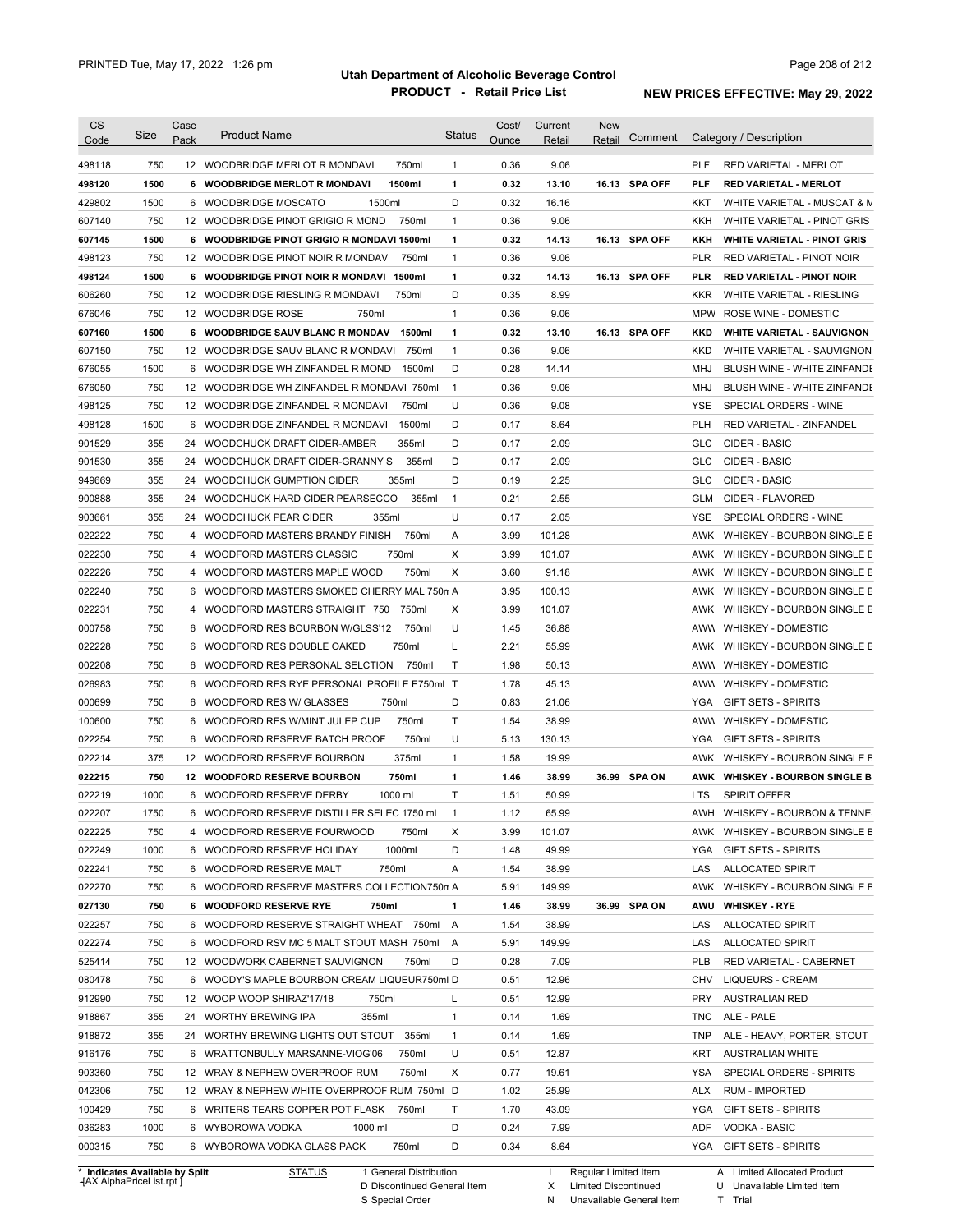| <b>CS</b><br>Code | Size | Case<br>Pack | <b>Product Name</b>                         | <b>Status</b> | Cost/<br>Ounce | Current<br>Retail | <b>New</b><br>Comment<br>Retail | Category / Description                          |
|-------------------|------|--------------|---------------------------------------------|---------------|----------------|-------------------|---------------------------------|-------------------------------------------------|
|                   |      |              |                                             |               |                |                   |                                 |                                                 |
| 918977            | 355  |              | 24 WYDER'S PRICKLY PINEAPPLE CIDER 355 ml   | D             | 0.21           | 2.49              |                                 | CIDER - FLAVORED<br>GLM                         |
| 429730            | 750  |              | 750ml<br>6 WYNDHAM EST SHIRAZ FOUNDER R'8   | Х             | 0.64           | 16.32             |                                 | <b>PRY</b><br><b>AUSTRALIAN RED</b>             |
| 429760            | 750  |              | 12 WYNDHAM SHIRAZ BIN 555<br>750ml          | D             | 0.26           | 6.49              |                                 | PRY<br><b>AUSTRALIAN RED</b>                    |
| 027650            | 750  |              | 750ml<br>6 WYOMING WHISKEY SMALL BATCH      | 1             | 1.58           | 44.99             | 39.99 SPA ON                    | AWW<br><b>WHISKEY - DOMESTIC</b>                |
| 067192            | 750  |              | 6 X FUSION LIQUEUR<br>750ml                 | $\mathbf{1}$  | 1.30           | 32.99             |                                 | CHE<br>LIQUEURS - FRUIT                         |
| 098016            | 300  |              | 12 YAEGAKE SAKE<br>300 ml                   | L             | 0.84           | 8.49              |                                 | GPX<br>SAKE - IMPORTED                          |
| 910187            | 375  |              | 12 YALUMBA ANTIQUE TAWNY<br>375ml           | Χ             | 1.74           | 22.07             |                                 | ESG<br><b>PORT - TAWNY</b>                      |
| 914000            | 750  |              | 12 YALUMBA BUSHVINE GRENACHE'14/16 750ml    | Χ             | 0.73           | 18.43             |                                 | <b>PRY</b><br><b>AUSTRALIAN RED</b>             |
| 915090            | 750  |              | 12 YALUMBA CHARD WILD FERM'8/09<br>750ml    | Χ             | 0.66           | 16.65             |                                 | <b>KRT</b><br><b>AUSTRALIAN WHITE</b>           |
| 916171            | 375  |              | 375ml<br>12 YALUMBA FSW VIOGNIER'14/1       | Х             | 1.93           | 24.51             |                                 | EVU<br>LATE HARVEST - WHITE MISC                |
| 941887            | 375  |              | 375ml<br>12 YALUMBA MUSEUM MUSCAT           | L             | 1.81           | 22.99             |                                 | EVF<br>LATE HARVEST - MUSCAT                    |
| 429846            | 750  |              | 750ml<br><b>12 YALUMBA SANGIOVESE ROSE</b>  | $\mathbf{1}$  | 0.47           | 14.99             | 11.99 SPA ON                    | MPQ<br><b>ROSE WINE - VARIETAL &amp; VIN GI</b> |
| 916170            | 750  |              | 750ml<br>12 YALUMBA SHIRAZ BAROSSA'17       | Χ             | 0.72           | 18.16             |                                 | <b>PRY</b><br><b>AUSTRALIAN RED</b>             |
| 917297            | 750  |              | 750ml<br>12 YALUMBA THE SCRIBBLER'13/14     | Χ             | 0.73           | 18.43             |                                 | <b>PRY</b><br><b>AUSTRALIAN RED</b>             |
| 917515            | 750  |              | 12 YALUMBA VIOGNIER EDEN VALLEY'17 750ml    | Х             | 0.72           | 18.22             |                                 | <b>KRT</b><br><b>AUSTRALIAN WHITE</b>           |
| 429844            | 750  |              | <b>12 YALUMBA Y PINOT GRIGIO</b><br>750ml   | 1             | 0.51           | 14.99             | 12.99 SPA ON                    | KRT<br><b>AUSTRALIAN WHITE</b>                  |
| 916011            | 750  |              | 750ml<br>12 YALUMBA Y RIESLING'17           | U             | 0.46           | 11.55             |                                 | KRT<br><b>AUSTRALIAN WHITE</b>                  |
| 916010            | 750  |              | 12 YALUMBA Y SAUVIGNON BLANC'18/19<br>750ml | L             | 0.59           | 14.99             |                                 | KRT<br><b>AUSTRALIAN WHITE</b>                  |
| 915089            | 750  |              | 12 YALUMBA Y SERIES VIOGNIER'18/19<br>750ml | Г             | 0.59           | 14.99             |                                 | <b>KRT</b><br><b>AUSTRALIAN WHITE</b>           |
| 916750            | 750  |              | 750ml<br>12 YALUMBA Y SHIRAZ-VIOGNIER'17/18 | Г             | 0.59           | 14.99             |                                 | <b>PRY</b><br><b>AUSTRALIAN RED</b>             |
| 922203            | 750  |              | 750ml<br>6 YAMATO NINJA EDITION             | D             | 1.81           | 45.98             |                                 | <b>YGA</b><br><b>GIFT SETS - SPIRITS</b>        |
| 922204            | 750  |              | 750ml<br>6 YAMATO SAMURAI EDITION           | D             | 2.05           | 51.92             |                                 | YGA<br><b>GIFT SETS - SPIRITS</b>               |
| 015996            | 750  |              | 750ml<br>12 YAMAZAKI SINGLE MALT 12YR       | Α             | 5.91           | 149.99            |                                 | LAS<br><b>ALLOCATED SPIRIT</b>                  |
| 015986            | 750  |              | 6 YAMAZAKI SINGLE MALT 18YR<br>750ml        | Α             | 21.10          | 534.99            |                                 | LAS<br><b>ALLOCATED SPIRIT</b>                  |
| 951775            | 355  | 24           | YELLOW BELLY CIDER BARREL AGED<br>355 ml    | Х             | 0.25           | 2.99              |                                 | <b>GLC</b><br><b>CIDER - BASIC</b>              |
| 918989            | 355  |              | 355 ml<br>24 YELLOW BELLY CIDER GINGER      | Χ             | 0.25           | 2.99              |                                 | <b>GLM</b><br>CIDER - FLAVORED                  |
| 951788            | 650  |              | 12 YELLOW BELLY CIDER GINGER<br>650 ml      | D             | 0.27           | 5.83              |                                 | <b>GLM</b><br>CIDER - FLAVORED                  |
| 919081            | 355  |              | 24 YELLOW BELLY CIDER LEMON BASIL SN 355 ml | Χ             | 0.25           | 2.99              |                                 | <b>GLM</b><br>CIDER - FLAVORED                  |
| 919813            | 375  |              | 375ml<br>12 YELLOW CHARTREUSE               | U             | 2.40           | 30.45             |                                 | <b>YSC</b><br>SPECIAL ORDERS - LIQUEURS         |
| 949312            | 750  |              | 750ml<br>12 YELLOW CHARTREUSE               | Х             | 2.29           | 58.19             |                                 | YSE<br>SPECIAL ORDERS - WINE                    |
| 955639            | 750  |              | 6 YELLOW SPOT 12 YEAR IRISH WHISKEY 750ml   | U             | 5.13           | 129.99            |                                 | <b>YSA</b><br>SPECIAL ORDERS - SPIRITS          |
| 015934            | 750  |              | 750ml<br>6 YELLOW SPOT IRISH WHISKEY        | U             | 5.13           | 129.99            |                                 | YSE<br>SPECIAL ORDERS - WINE                    |
| 429940            | 750  |              | 750ml<br>12 YELLOW TAIL CABERNET            | $\mathbf{1}$  | 0.43           | 10.99             |                                 | <b>PRY</b><br><b>AUSTRALIAN RED</b>             |
| 429945            | 1500 |              | 1500ml<br>6 YELLOW TAIL CABERNET            | $\mathbf{1}$  | 0.35           | 17.99             |                                 | <b>PLB</b><br>RED VARIETAL - CABERNET           |
| 429950            | 750  |              | 750ml<br>12 YELLOW TAIL CHARDONNAY          | 1             | 0.43           | 10.99             |                                 | KRT.<br><b>AUSTRALIAN WHITE</b>                 |
| 429955            | 1500 |              | 6 YELLOW TAIL CHARDONNAY<br>1500ml          | $\mathbf{1}$  | 0.35           | 17.99             |                                 | KRT<br><b>AUSTRALIAN WHITE</b>                  |
| 429970            | 750  |              | 12 YELLOW TAIL MERLOT<br>750ml              | $\mathbf{1}$  | 0.43           | 10.99             |                                 | PRY<br><b>AUSTRALIAN RED</b>                    |
| 429975            | 1500 |              | 6 YELLOW TAIL MERLOT<br>1500ml              | $\mathbf{1}$  | 0.35           | 17.99             |                                 | PLF<br>RED VARIETAL - MERLOT                    |
| 430013            | 750  |              | 12 YELLOW TAIL PINOT GRIGIO<br>750ml        | $\mathbf{1}$  | 0.43           | 10.99             |                                 | KRT<br><b>AUSTRALIAN WHITE</b>                  |
| 430012            | 1500 |              | 6 YELLOW TAIL PINOT GRIGIO<br>1500ml        | $\mathbf{1}$  | 0.35           | 17.99             |                                 | KKH<br>WHITE VARIETAL - PINOT GRIS              |
| 429990            | 750  |              | 750ml<br>12 YELLOW TAIL SHIRAZ              | $\mathbf{1}$  | 0.43           | 10.99             |                                 | <b>PRY</b><br><b>AUSTRALIAN RED</b>             |
| 429995            | 1500 |              | 1500ml<br>6 YELLOW TAIL SHIRAZ              | $\mathbf{1}$  | 0.35           | 17.99             |                                 | PLJ<br>RED VARIETAL - SYRAH, PETITE             |
| 430000            | 750  |              | 750ml<br>12 YELLOW TAIL SHIRAZ-CABERNET     | D             | 0.23           | 5.94              |                                 | <b>PRY</b><br><b>AUSTRALIAN RED</b>             |
| 430005            | 1500 |              | 1500ml<br>6 YELLOW TAIL SHIRAZ-CABERNET     | $\mathbf{1}$  | 0.35           | 17.99             |                                 | PLJ<br>RED VARIETAL - SYRAH, PETITE             |
| 429936            | 1000 |              | 12 YELLOW+BLUE MALBEC ORGANIC'1/12 1000ml   | Χ             | 0.30           | 10.13             |                                 | PRU<br>ARGENTINE RED - MALBEC                   |
| 429925            | 1000 |              | 1000ml<br>12 YELLOW+BLUE ROSE ORGANIC'09    | U             | 0.30           | 10.28             |                                 | <b>MPQ</b><br>ROSE WINE - VARIETAL & VIN G      |
| 917692            | 1000 |              | 12 YELLOW+BLUE SAUVIGNON BL'10/11 1000ml    | Х             | 0.30           | 10.13             |                                 | <b>KRR</b><br>CHILEAN WHITE                     |
| 429937            | 1000 |              | 1000ml<br>12 YELLOW+BLUE TORRONTES ORGANIC' | Х             | 0.30           | 10.13             |                                 | <b>KRS</b><br>ARGENTINE WHITE                   |
| 022271            | 750  |              | 3 YELLOWSTONE LIMITED EDITION 2021 750ml    | L             | 4.34           | 109.99            |                                 | AWW<br>WHISKEY - DOMESTIC                       |
| 022258            | 750  |              | 3 YELLOWSTONE LTD EDITION 2019<br>750ml     | Α             | 3.95           | 100.27            |                                 | AWK WHISKEY - BOURBON SINGLE B                  |
| 022265            | 750  |              | 750ml<br>3 YELLOWSTONE LTD EDITION 2020     | Χ             | 4.34           | 109.99            |                                 | AWH<br>WHISKEY - BOURBON & TENNE:               |
| 022260            | 750  |              | 6 YELLOWSTONE SELECT BARREL PROGRAM 750ml T |               | 1.77           | 44.99             |                                 | AWW WHISKEY - DOMESTIC                          |
| 022244            | 750  |              | 6 YELLOWSTONE SELECT BOURBON<br>750ml       | 1             | 1.46           | 39.99             | 36.99 SPA ON                    | AWK WHISKEY - BOURBON SINGLE B.                 |
|                   |      |              |                                             |               |                |                   |                                 |                                                 |
| 902227            | 250  |              | 24 YOMI SAKE JUNMAI GINJO CAN<br>250 ml     | $\mathbf{1}$  | 0.63           | 5.29              |                                 | GPW SAKE - DOMESTIC                             |

**Case** [AX AlphaPriceList.rpt ]

D Discontinued General Item

S Special Order

X Limited Discontinued

N Unavailable General Item

U Unavailable Limited Item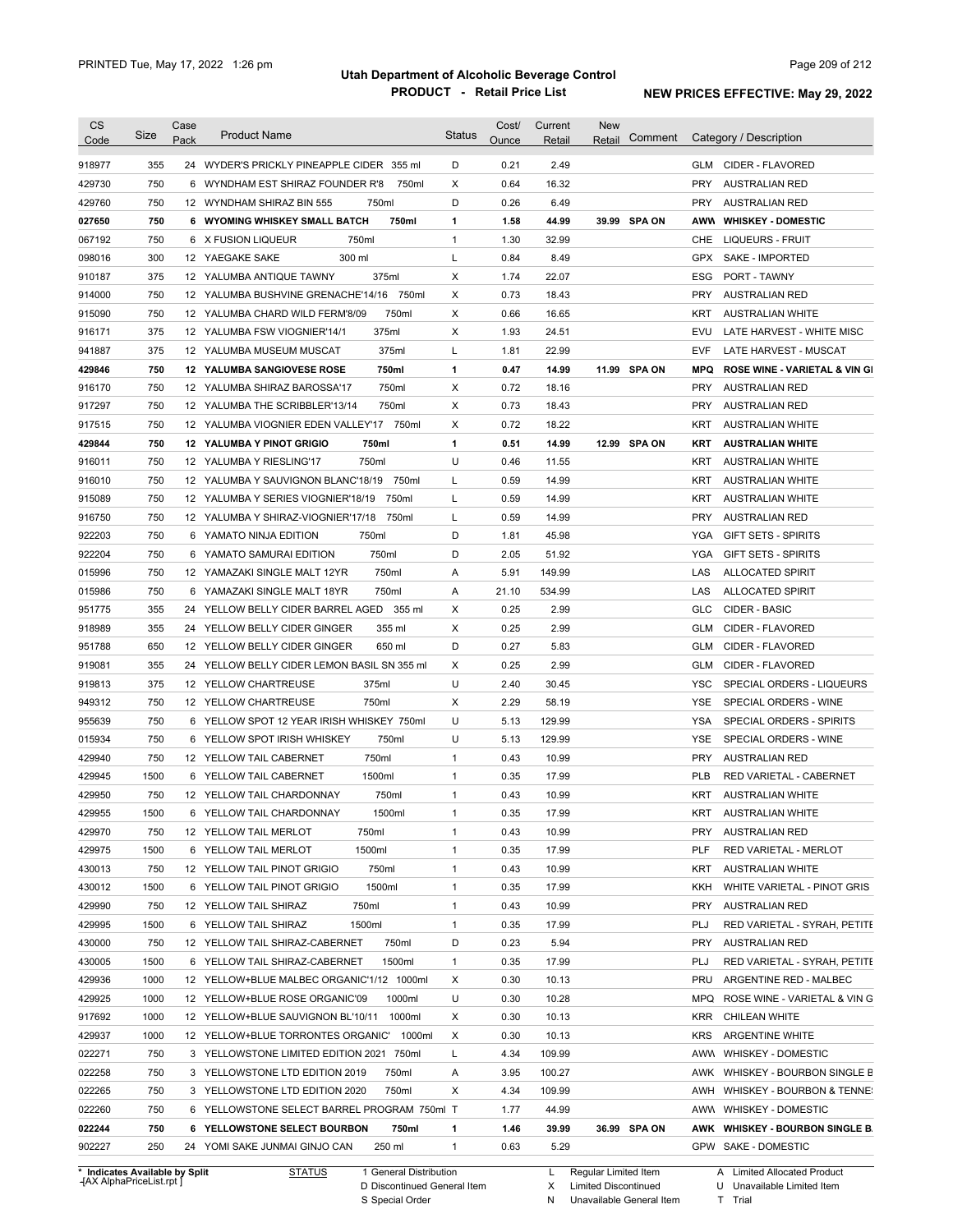| <b>CS</b>        |            | Case |                                                                   |               | Cost/        | Current        | <b>New</b>        |            |                                                |
|------------------|------------|------|-------------------------------------------------------------------|---------------|--------------|----------------|-------------------|------------|------------------------------------------------|
| Code             | Size       | Pack | <b>Product Name</b>                                               | <b>Status</b> | Ounce        | Retail         | Comment<br>Retail |            | Category / Description                         |
| 917384           | 750        |      | 12 YONNA CAMPO DE BORJA'04/05<br>750ml                            | X             | 0.60         | 15.29          |                   | <b>PRP</b> | SPANISH RED - MISC                             |
| 920708           | 720        |      | 720 ml<br>12 YOSHI NO GAWA WINTER WARRIOR                         | L             | 0.78         | 18.96          |                   | <b>GPX</b> | <b>SAKE - IMPORTED</b>                         |
| 067265           | 750        |      | 750ml<br>12 YUKON JACK APPLE WHISKEY                              | $\mathbf{1}$  | 0.79         | 19.99          |                   | AWT        | <b>WHISKEY - FLAVORED</b>                      |
| 067264           | 375        |      | 375ml<br>24 YUKON JACK CANADA                                     | D             | 0.47         | 5.99           |                   | AWT        | <b>WHISKEY - FLAVORED</b>                      |
| 067266           | 750        |      | 750ml<br>12 YUKON JACK CANADA                                     | 1             | 0.79         | 19.99          |                   | AWT        | <b>WHISKEY - FLAVORED</b>                      |
| 950626           | 750        |      | 750ml<br>12 YUKON JACK PERMA FROST                                | X             | 0.72         | 18.19          |                   | YSA        | SPECIAL ORDERS - SPIRITS                       |
| 914891           | 750        |      | 12 YVES CUILLERON IGP COLLINES 2019 750ml                         | U             | 1.05         | 26.67          |                   | <b>YSE</b> | SPECIAL ORDERS - WINE                          |
| 536950           | 750        |      | 12 Z ALEXANDER BROWN CAB UNCAGED<br>750ml                         | 1             | 0.71         | 20.00          | 18.00 SPA ON      | <b>PLB</b> | <b>RED VARIETAL - CABERNET</b>                 |
| 915232           | 750        |      | 750ml<br>12 ZABRIN ATTECA GARNACHA'18                             | L             | 0.68         | 17.17          |                   | <b>PRP</b> | SPANISH RED - MISC                             |
| 910979           | 750        |      | 6 ZABU NERO D'AVOLA SICILY '15/17 750ml                           | Χ             | 0.56         | 14.26          |                   | <b>PRM</b> | <b>ITALIAN RED - SICILY</b>                    |
| 639440           | 750        |      | 12 ZACA MESA CHARD SANTA YNEZ'12/13 750ml                         | U             | 0.56         | 14.14          |                   | KKB        | WHITE VARIETAL - CHARDONN/                     |
| 906961           | 750        |      | 750ml<br>12 ZACA MESA EST SYRAH                                   | Χ             | 0.81         | 20.42          |                   | YSE        | SPECIAL ORDERS - WINE                          |
| 919228           | 750        |      | 750ml<br>6 ZACA MESA RES SYRAH                                    | U             | 1.68         | 42.48          |                   | YSE        | SPECIAL ORDERS - WINE                          |
| 977124           | 750        |      | 12 ZACA MESA SYRAH STA YNEZ'12/14<br>750ml                        | U             | 1.02         | 25.99          |                   | YSE        | SPECIAL ORDERS - WINE                          |
| 919227           | 750        |      | 750ml<br>12 ZACA MESA Z CUVEE                                     | U             | 0.83         | 20.99          |                   | <b>YSE</b> | SPECIAL ORDERS - WINE                          |
| 907233           | 750        |      | 750ml<br>12 ZACHERLE ROSE'08                                      | U             | 0.54         | 13.73          |                   | <b>MPW</b> | ROSE WINE - DOMESTIC                           |
| 920090           | 750        |      | 12 ZACHERLE TRES HERMANAS'11/12<br>750ml                          | х             | 1.12         | 28.33          |                   | <b>PLL</b> | RED VARIETAL - GRENACHE                        |
| 922959           | 750        |      | 750ml<br>12 ZAHA CABERNET TOKO VNYRD                              | $\mathbf{1}$  | 1.14         | 28.99          |                   | <b>PRV</b> | ARGENTINE RED - OTHER                          |
| 952715           | 750        |      | 750ml<br>12 ZAHA EL CORTE'15                                      | L             | 0.99         | 24.99          |                   | <b>PRV</b> | ARGENTINE RED - OTHER                          |
|                  | 750        |      | 750ml<br>12 ZAMPATO CABERNET '15                                  | X             | 0.48         | 12.18          |                   | <b>YSE</b> | SPECIAL ORDERS - WINE                          |
| 922111<br>430036 | 750        |      | 750ml<br>12 ZAMPATO CABERNET SAUVIGNON                            | Г             | 0.68         | 17.13          |                   | <b>PRZ</b> | <b>IMPORTED RED - MISC</b>                     |
| 430038           | 750        |      | 750ml<br>12 ZAMPATO SAUVIGNON BLANC                               | $\mathbf{1}$  | 0.56         | 14.13          |                   | <b>KRM</b> | ITALIAN WHITE - VARIETAL                       |
|                  | 750        |      | 750ml                                                             | Χ             | 0.36         | 9.11           |                   | <b>PRG</b> |                                                |
| 914854           |            |      | 12 ZANTHO ST LAURENT'11/12                                        |               |              |                |                   |            | <b>GERMAN &amp; AUSTRIAN RED</b>               |
| 914853           | 750        |      | 750ml<br>12 ZANTHO ZWEIGELT'14/15                                 | X             | 0.67         | 16.87          |                   | <b>PRG</b> | <b>GERMAN &amp; AUSTRIAN RED</b>               |
| 949969           | 750        |      | 12 ZAPIAIN SIDRA CIDER<br>750ml                                   | U             | 0.52         | 13.20          |                   | <b>YSE</b> | SPECIAL ORDERS - WINE                          |
| 737000           | 750<br>750 |      | 750ml<br>12 ZARDETTO PROSECCO BRUT<br>750ml                       | 1             | 0.63<br>0.83 | 18.99<br>20.99 | 15.99 SPA ON      | IPI<br>IPI | <b>SPARKLING WINE - PROSECCO</b>               |
| 914846<br>042983 | 750        |      | 6 ZARDETTO PROSECCO EXTRA DRY<br>750ml<br>6 ZAYA GRAN RESERVA RUM | L<br>1        | 1.06         | 29.99          | 27.00 SPA ON      | ALU        | SPARKLING WINE - PROSECCO<br><b>RUM - MISC</b> |
| 100667           | 750        |      | 750ml<br>6 ZAYA RUM W/ ICE BALL TRAY                              | D             | 0.64         | 16.20          |                   | YGA        | <b>GIFT SETS - SPIRITS</b>                     |
| 003273           | 750        |      | 750ml<br>6 ZAYA RUM W/2 GLASSES                                   | U             | 1.27         | 32.29          |                   | <b>ALX</b> | <b>RUM - IMPORTED</b>                          |
| 101386           | 750        |      | 750ml<br>6 ZAYA RUM W/2 TIKI GLASSES                              | D             | 0.64         | 16.20          |                   | YGA        | <b>GIFT SETS - SPIRITS</b>                     |
| 430060           | 750        |      | 750ml<br>12 ZAZO MOSCATO                                          | D             | 0.32         | 8.05           |                   | <b>KRN</b> | <b>SPANISH WHITE</b>                           |
| 538000           |            |      |                                                                   | Г             |              | 75.83          |                   | <b>PLB</b> | RED VARIETAL - CABERNET                        |
|                  |            |      |                                                                   |               |              |                |                   |            |                                                |
|                  | 750        |      | 750ml<br>12 ZD CABERNET NAPA'17/18                                |               | 2.99         |                |                   |            |                                                |
| 913763           | 750        |      | 750ml<br>6 ZD CHARDONNAY RESERVE'16/17                            | X             | 1.63         | 41.31          |                   | KKB        | WHITE VARIETAL - CHARDONN/                     |
| 639620           | 750        |      | 12 ZD CHARDONNAY'18/19<br>750ml                                   | Г             | 1.69         | 42.90          |                   | <b>KKB</b> | WHITE VARIETAL - CHARDONN/                     |
| 913483           | 750        |      | 12 ZD PINOT NOIR CARNEROS'16<br>750ml                             | X             | 1.21         | 30.78          |                   | <b>PLR</b> | RED VARIETAL - PINOT NOIR                      |
| 067315           | 750        |      | 12 ZEN GREEN TEA LIQUEUR<br>750ml                                 | X             | 1.14         | 28.81          |                   |            | CHU LIQUEURS - MISC                            |
| 498928           | 750        |      | 750ml<br>12 ZEN OF ZIN ZINFANDEL                                  | D             | 0.26         | 6.48           |                   | <b>PLH</b> | RED VARIETAL - ZINFANDEL                       |
| 390020           | 750        |      | 750ml<br>12 ZENATO ALANERA ROSSO'17/18                            | L             | 0.83         | 20.99          |                   |            | PRK ITALIAN RED - MISC DOC                     |
| 966474           | 750        |      | 12 ZENATO LUGANA'19/20<br>750ml                                   | L             | 0.83         | 20.99          |                   | KRL        | ITALIAN WHITE - MISC DOC                       |
| 390000           | 750        |      | 750ml<br>12 ZENATO PINOT GRIGIO                                   | 1             | 0.51         | 16.99          | 12.99 SPA ON      |            | KRK ITALIAN WHITE - PINOT GRIGIO               |
| 950685           | 3000       |      | 3000ml<br>1 ZENATO VALPOL RIPASSA                                 | U             | 1.68         | 169.69         | 169.99 HIGHER     | YSE        | <b>SPECIAL ORDERS - WINE</b>                   |
| 987287           | 750        |      | 750ml<br>12 ZENATO VALPOL RIPASSA'17/18                           | L             | 1.30         | 32.99          |                   |            | PRK ITALIAN RED - MISC DOC                     |
| 919955           | 750        |      | 750ml<br>12 ZENATO VALPOLICELLA SUPERIORE                         | Х             | 0.80         | 20.23          |                   | PRM        | <b>ITALIAN RED - SICILY</b>                    |
| 947467           | 750        |      | 12 ZEPALTAS CHARD RUSIAN R'13/14<br>750ml                         | U             | 0.72         | 18.20          |                   | KKB        | WHITE VARIETAL - CHARDONN/                     |
| 951722           | 750        |      | 12 ZEPALTAS PICKBERRY CAB FRANC '14 750ml                         | х             | 0.78         | 19.79          |                   | YSE        | SPECIAL ORDERS - WINE                          |
| 918512           | 750        |      | 12 ZEPALTAS PINOT NOIR RISUENA'14<br>750ml                        | X             | 0.41         | 10.37          |                   | <b>PLR</b> | RED VARIETAL - PINOT NOIR                      |
| 918241           | 750        |      | 12 ZEPALTAS PINOT NOIR SON CST'13<br>750ml                        | U             | 0.96         | 24.28          |                   | <b>PLR</b> | RED VARIETAL - PINOT NOIR                      |
| 918219           | 750        |      | 12 ZEPALTAS PINOT NOIR SUACCI'12<br>750ml                         | Х             | 0.73         | 18.58          |                   | <b>PLR</b> | RED VARIETAL - PINOT NOIR                      |
| 918292           | 750        |      | 12 ZEPALTAS ROSE'13/14<br>750ml                                   | U             | 0.56         | 14.16          |                   | MPU        | ROSE WINE - MISC                               |
| 918240           | 750        |      | 750ml<br>12 ZEPALTAS SAUV BL LAKE'13/14                           | Х             | 0.56         | 14.14          |                   | KKD        | WHITE VARIETAL - SAUVIGNON                     |
| 918220           | 750        |      | 750ml<br>12 ZEPALTAS SYRAH ROSELLA'11/12                          | Х             | 1.00         | 25.29          |                   | PLJ        | RED VARIETAL - SYRAH, PETITE                   |
| 918642           | 750        |      | 750ml<br>12 ZEPALTUS PINOT NOIR RRV'14                            | U             | 0.80         | 20.22          |                   | PLR        | RED VARIETAL - PINOT NOIR                      |
| 915735           | 750        |      | 750ml<br>12 ZILLIKEN BUTTERFLY RIESLING'11                        | X             | 0.65         | 16.47          |                   |            | KRH GERMAN WHITE - MOSEL                       |

**Case** [AX AlphaPriceList.rpt ]

D Discontinued General Item

S Special Order

X Limited Discontinued

N Unavailable General Item

U Unavailable Limited Item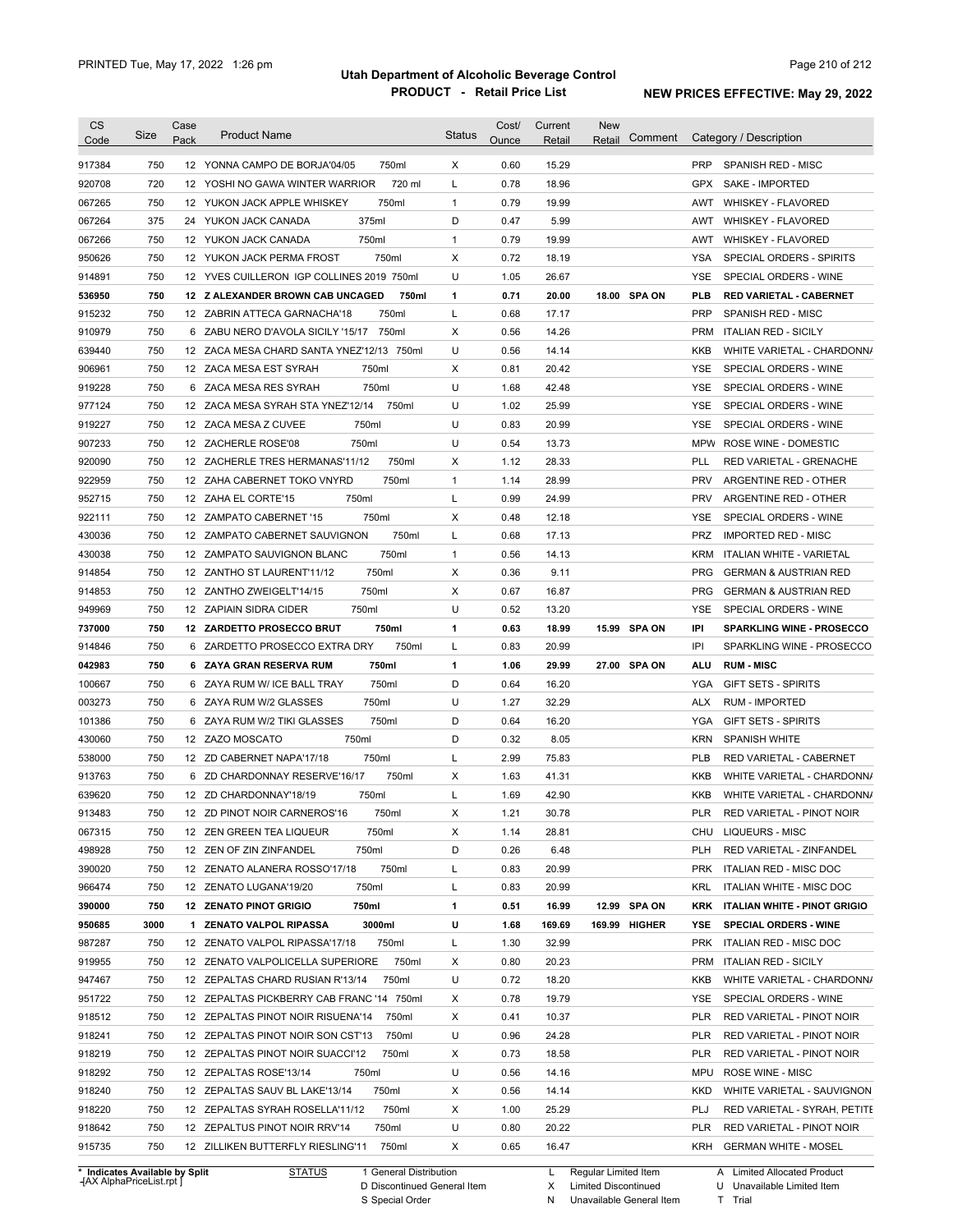| <b>CS</b> |      | Case             |                                             |        |               | Cost/ | Current | <b>New</b>   |                                               |
|-----------|------|------------------|---------------------------------------------|--------|---------------|-------|---------|--------------|-----------------------------------------------|
| Code      | Size | Pack             | <b>Product Name</b>                         |        | <b>Status</b> | Ounce | Retail  | Retail       | Comment Category / Description                |
| 953192    | 750  | 12 <sup>12</sup> | ZILLINGER REFLEXION CABERNET'16             | 750ml  | $\times$      | 0.69  | 17.58   |              | <b>IMPORTED RED - MISC</b><br><b>PRZ</b>      |
| 914053    | 750  |                  | 12 ZIND-HUMB GEWURZ HERRENWEG'02            | 750ml  | U             | 1.71  | 43.34   |              | <b>FRENCH WHITE - ALSATIAN</b><br>KRC         |
| 917020    | 750  |                  | 12 ZIND-HUMB GEWURZTRAMINER'19              | 750ml  | Χ             | 0.64  | 16.16   |              | FRENCH WHITE - ALSATIAN<br><b>KRC</b>         |
| 917049    | 750  |                  | 12 ZIND-HUMB RIES TURCKH'06<br>750ml        |        | X             | 1.36  | 34.47   |              | FRENCH WHITE - ALSATIAN<br>KRC                |
| 916421    | 750  |                  | 12 ZIND-HUMB RIESLING'12<br>750ml           |        | U             | 1.16  | 29.52   |              | FRENCH WHITE - ALSATIAN<br><b>KRC</b>         |
| 952797    | 750  | 6.               | ZIND-HUMBRECHT RIESLING VOLCANIC ' 750ml    |        | U             | 1.41  | 35.65   |              | SPECIAL ORDERS - WINE<br>YSE                  |
| 067317    | 750  |                  | 12 ZIRBENZ STONE PINE LIQUEUR               | 750ml  | U             | 1.62  | 41.11   |              | <b>LIQUEURS - BITTERS &amp; HERBAL</b><br>CHS |
| 905735    | 375  |                  | 12 ZIRBENZ STONE PINE LIQUEUR               | 375 ml | X             | 2.46  | 31.15   |              | LIQUEURS - BITTERS & HERBAL<br>CHS            |
| 916657    | 750  |                  | 12 ZOLO TORRONTES'14/15<br>750ml            |        | X             | 0.26  | 6.48    |              | <b>ARGENTINE WHITE</b><br><b>KRS</b>          |
| 900553    | 355  |                  | 6 ZOLUPEZ SUMMER CERVEZA ALE                | 355 ml | U             | 0.58  | 6.98    |              | ALE - BITTER & ESB<br><b>TNF</b>              |
| 951073    | 750  |                  | 12 ZOMBIE CHARDONNAY<br>750ml               |        | X             | 0.51  | 12.99   |              | WHITE VARIETAL - CHARDONN/<br>KKB             |
| 918310    | 750  |                  | 12 ZOMBIE ZINFANDEL<br>750ml                |        | X             | 0.51  | 13.06   |              | <b>RED VARIETAL - ZINFANDEL</b><br>PLH        |
| 396030    | 750  |                  | 12 ZONIN MONTEPULCIANO WINEMAKERS CL 750ml  |        | D             | 0.32  | 8.23    |              | <b>ITALIAN RED - TUSCANY</b><br>PRI           |
| 737345    | 375  |                  | 12 ZONIN PROSECCO<br>375ml                  |        | $\mathbf{1}$  | 0.79  | 9.99    |              | SPARKLING WINE - PROSECCO<br>IPI              |
| 737346    | 750  |                  | 12 ZONIN PROSECCO<br>750ml                  |        | $\mathbf{1}$  | 0.63  | 15.99   |              | SPARKLING WINE - PROSECCO<br>IPI              |
| 737347    | 1500 |                  | 6 ZONIN PROSECCO<br>1500ml                  |        | T             | 0.56  | 28.50   |              | <b>IPX</b><br>SPARKLING WINE - IMPORTED I     |
| 922651    | 1500 |                  | 6 ZONIN PROSECCO<br>1500ml                  |        | D             | 0.56  | 28.50   |              | IPX<br>SPARKLING WINE - IMPORTED I            |
| 737374    | 750  |                  | 12 ZONIN PROSECCO ROSE<br>750ml             |        | $\mathbf{1}$  | 0.51  | 15.99   | 12.99 SPA ON | <b>SPARKLING WINE - PROSECCO</b><br>IPI       |
| 396042    | 750  |                  | 12 ZONIN RIESLING WINEMAKERS COLLECTI 750ml |        | D             | 0.32  | 8.23    |              | <b>ITALIAN WHITE - VARIETAL</b><br>KRM        |
| 396044    | 750  |                  | 12 ZONIN ROSATO WINEMAKERS COLLECTION 750ml |        | D             | 0.33  | 8.32    |              | <b>ROSE WINE - IMPORTED</b><br>MPX            |
| 918322    | 750  |                  | 12 ZORZAL TERRIOR UNCO MALBEC               | 750ml  | X             | 0.51  | 13.06   |              | ARGENTINE RED - MALBEC<br>PRU                 |
| 907464    | 750  |                  | 6 ZUBROWKA BISON GRASS VODKA                | 750ml  | U             | 0.97  | 24.55   |              | <b>SPECIAL ORDERS - SPIRITS</b><br>YSA        |
| 051246    | 750  |                  | 12 ZWACK KOSHER SLIVOVITZ<br>750ml          |        | D             | 0.80  | 20.21   |              | <b>BRANDY - IMPORTED</b><br>ATX               |
| 954129    | 750  |                  | 12 ZYME BLACK TO WHITE-USE 909536           | 750ml  | U             | 1.01  | 25.70   |              | SPECIAL ORDERS - WINE<br><b>YSE</b>           |

STATUS 1 General Distribution D Discontinued General Item S Special Order

L Regular Limited Item

X Limited Discontinued N Unavailable General Item A Limited Allocated Product U Unavailable Limited Item